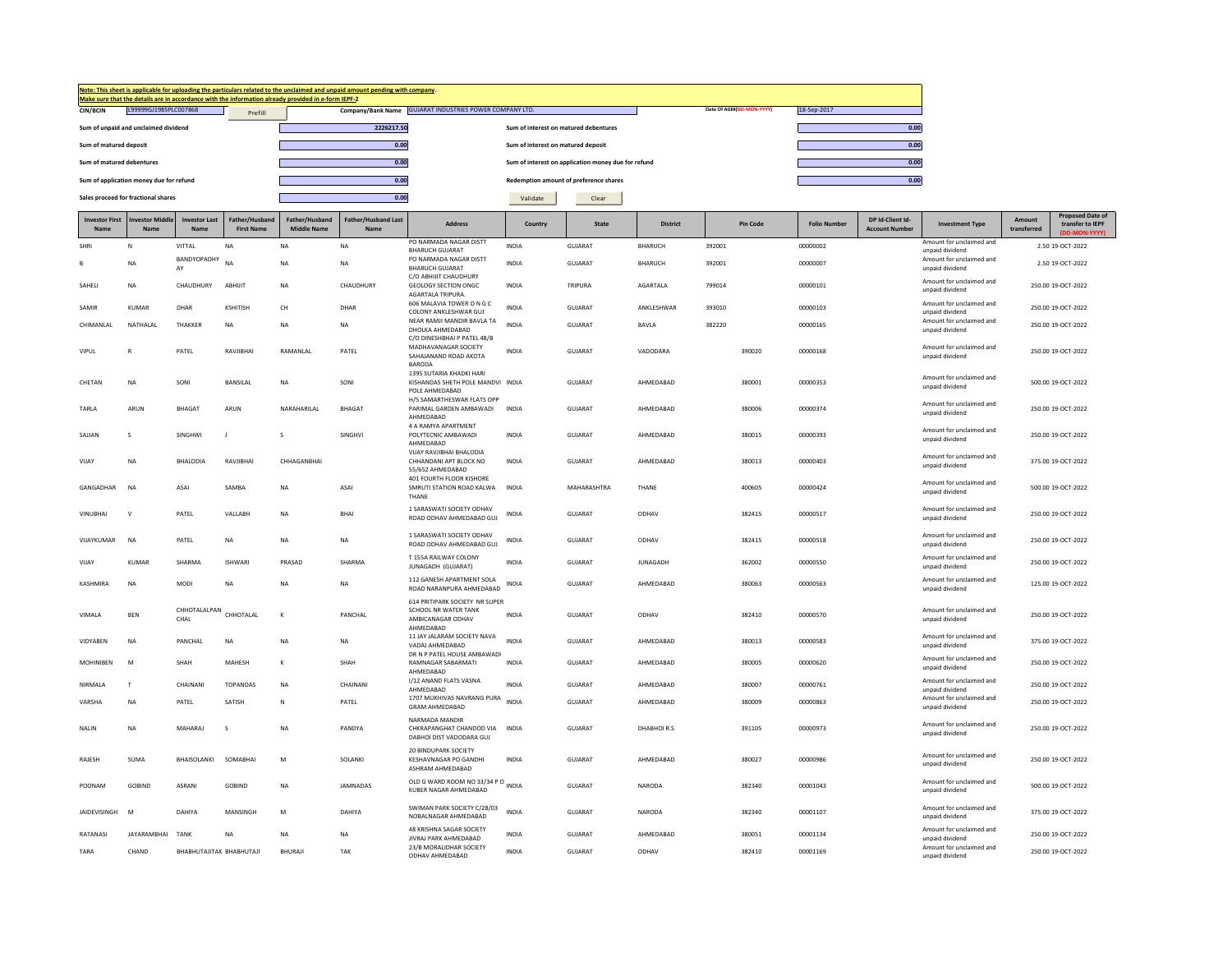| PREETI            | <b>NA</b>         | SATIA                | NAVINCHANDRA SATIA  |              | PROF          | D 3 KUNDAN APARTMENT VIBHAG<br>3 BEHIND VASNA BUS STAND<br>AHMFDARAD                             | <b>INDIA</b> | GUJARAT        | AHMEDABAD        | 380007 | 00001188 | Amount for unclaimed and<br>unpaid dividend | 250.00 19-OCT-2022 |
|-------------------|-------------------|----------------------|---------------------|--------------|---------------|--------------------------------------------------------------------------------------------------|--------------|----------------|------------------|--------|----------|---------------------------------------------|--------------------|
| BHAGAVATI         | <b>BEN</b>        | PATEL                | <b>JAYANTI</b>      | <b>BHAI</b>  | MPATEL        | 84 YESH VIJAY SOCIETY N H NO 8 C<br>T M AMARAZ WADI AHMEDABAD                                    |              | GUJARAT        | AHMEDABAD        | 380026 | 00001264 | Amount for unclaimed and<br>unpaid dividend | 250.00 19-OCT-2022 |
| CHIMANLAL         | MULJIBHAI         | PATEL                | <b>MULJIBHAI</b>    | N            | PATEL         | FLAT NO 7 BLOCK C-1 SAGAR<br>APARTMENT SATTELITE<br>AHMEDABAD                                    | <b>INDIA</b> | <b>GUJARAT</b> | AHMEDABAD        | 380051 | 00001265 | Amount for unclaimed and<br>unpaid dividend | 250.00 19-OCT-2022 |
| RATILAL           | HARGIVANDAS DOSHI |                      | <b>HARGIVANDAS</b>  | <b>DOSH</b>  |               | I 102 NEELAM APATMENTS<br>HIRABAUG AMBAVADI<br>AHMEDABAD                                         | <b>INDIA</b> | GUIARAT        | AHMEDARAD        | 380006 | 00001306 | Amount for unclaimed and<br>unpaid dividend | 250.00 19-OCT-2022 |
| <b>BHAVINE</b>    | NA                | PATEL                | <b>NA</b>           | NA           | <b>NA</b>     | 6 B NANDI GRAM SOCIETY<br>NARAMPURA AHMEDABAD                                                    | INDIA        | GUJARAT        | AHMEDABAD        | 380013 | 00001332 | Amount for unclaimed and<br>unpaid dividend | 250.00 19-OCT-2022 |
| RANMAI            | NA                | MANGIL AI            | <b>NA</b>           | <b>NA</b>    | <b>NA</b>     | A/14 NAKODA PARK NR SUJATA<br>FLT SHAHIBAUGH AHMEDABAD                                           | <b>INDIA</b> | GUIARAT        | AHMEDARAD        | 380004 | 00001338 | Amount for unclaimed and<br>unpaid dividend | 250.00.19-OCT-2022 |
| PARASMAL          | <b>NA</b>         | JAIN                 | KEWAL               | <b>NA</b>    | CHAND         | 9 VASTU FLATE NR SHAHI BAGH<br><b>GEST HOUSE BIRDARNAGAR</b><br>SHAHIBAGH AND AHMEDABAD          | <b>INDIA</b> | <b>GUJARAT</b> | AHMEDABAD        | 380004 | 00001344 | Amount for unclaimed and<br>unpaid dividend | 250.00 19-OCT-2022 |
| RAJAN             | <b>NA</b>         | DESAI                | DHIRAJLAL           | ΝA           | <b>DESAI</b>  | J 6 KALPATARU FLATS 2<br>MIRAMBILA ROAD NARANPURA INDIA<br>AHMEDABAD                             |              | GUJARAT        | AHMEDABAD        | 380013 | 00001394 | Amount for unclaimed and<br>unpaid dividend | 250.00 19-OCT-2022 |
| CHANDRAKANT       | NA                | NANAVATI             | SHANTILAL           | M            | NANAVATIPROF  | KUNAL BEHIND VANDNA SCHOOL<br>NR C N HIGH SCHOOL AMBAWADI INDIA<br>AHMEDABAD                     |              | <b>GUJARAT</b> | AHMEDABAD        | 380015 | 00001403 | Amount for unclaimed and<br>unpaid dividend | 250.00 19-OCT-2022 |
| SHUKLA            | ARUN              | PARMATMAPRA<br>SAD   | PARMATMA            | <b>NA</b>    | PRASAD        | ADARSH HINDI VIDHYALAYA B/D<br>JAIARTI SOC JINRAJPARK<br>VEJALPUR RD A BAD                       | <b>INDIA</b> | <b>GUJARAT</b> | AHMEDABAD        | 380051 | 00001471 | Amount for unclaimed and<br>unpaid dividend | 250.00 19-OCT-2022 |
| <b>BABURHAL</b>   | <b>IOITARAM</b>   | PATFI                | <b>IOITARAM</b>     | PRABHU       | DASPATEL      | 19 YESH VIZAY SOCIETY C T M N H<br>NO 8 AMARAI WADI AHMEDABAD                                    | <b>INDIA</b> | GUIARAT        | AHMEDARAD        | 380020 | 00001528 | Amount for unclaimed and<br>unpaid dividend | 250.00 19-QCT-2022 |
| VASHRAMBHAI K     |                   | CHAVDA               | KESAVLAL            | NA           | CHAVDA        | THANGARH NR RAILWAY LINE TA<br>CHOTILA DIST SURENDRA NAGAR                                       | <b>INDIA</b> | GUJARAT        | CHOTILA          | 363530 | 00001535 | Amount for unclaimed and<br>unpaid dividend | 250.00 19-OCT-2022 |
| <b>JOITARAM</b>   | <b>NA</b>         | PATEL                | <b>ISHWARLAL</b>    | <b>NA</b>    | PATEL         | MANOIR S WAS KADA T<br>VISNAGAR N G                                                              | <b>INDIA</b> | <b>GUJARAT</b> | VISNAGAR         | 384305 | 00001545 | Amount for unclaimed and<br>unpaid dividend | 250.00 19-OCT-2022 |
| NANDUBHAI         | KESHAVLAL         | PATEL                | KESHAVLAL           | D            | PATEL         | H 1 VIKRAM FLATS NR SHREYAS<br>CROSSING AHMEDAGAD                                                | <b>INDIA</b> | GUJARAT        | AHMEDABAD        | 380015 | 00001585 | Amount for unclaimed and<br>unpaid dividend | 250.00 19-OCT-2022 |
| HARSHESHKUM<br>AR | MANUBHAI          | SHAH                 | KANUBHAI            | MOHANLAL     | SHAH          | 404 4TH FLOOR SARAP BUILDING<br>OPP NAVJIVAN PRESS ASHRAM<br>ROAD AHMEDABAD                      | INDIA        | GUJARAT        | AHMEDABAD        | 380014 | 00001650 | Amount for unclaimed and<br>unpaid dividend | 500.00 19-OCT-2022 |
| PARESH            | $\blacksquare$    | PATEL                |                     | s            | PATEL         | VILLAGE KANBHA TAL DASCROI<br>DIST AHMEDABAD                                                     | <b>INDIA</b> | <b>GUJARAT</b> | ODHAV            | 382430 | 00001789 | Amount for unclaimed and<br>unpaid dividend | 250.00 19-OCT-2022 |
| <b>RUCHI</b>      | SURESH            | <b>MEHTA</b>         | SURESH              | RATILAL      | MEHTA         | 3 ASHIMA APARTMENT BEHIND<br>LAVAYNA SOC VASANA<br>AHMEDABAD                                     | <b>INDIA</b> | <b>GUJARAT</b> | AHMEDABAD        | 380007 | 00001889 | Amount for unclaimed and<br>unpaid dividend | 250.00 19-OCT-2022 |
| <b>JAYANTI</b>    | NA                | CHATTERJEE           | SUBASH              | <b>NA</b>    | CHATTERJEE    | C/O S CHATTERTEE E E PLANNING<br>O/O SEPHE AIZWAL CIRCLE<br>TUIKHUATLANG AIZAWL                  | <b>INDIA</b> | MAHARASHTRA    | <b>MUMBAI</b>    | 400001 | 00001948 | Amount for unclaimed and<br>unpaid dividend | 250.00 19-OCT-2022 |
| s                 | NA                | SIDDAIAH             | <b>NA</b>           | <b>NA</b>    | <b>NA</b>     | NO 34/41 15TH MAIN ROAD<br>PADMANABHANAGAR<br>BANGALORE                                          | INDIA        | KARNATAKA      | BANGALORE        | 560070 | 00001987 | Amount for unclaimed and<br>unpaid dividend | 250.00 19-OCT-2022 |
| MEENA             | NA                | SULTANIA             | $\mathsf{P}$        | <b>NA</b>    | LSULTANIA     | 'SHANTI KUNJ' NO 684 10TH<br>CROSS 7TH MAIN MICO LAYOUT B INDIA<br>T M II STAGE BANGALORE        |              | KARNATAKA      | BANGALORE        | 560076 | 00001992 | Amount for unclaimed and<br>unpaid dividend | 250.00 19-OCT-2022 |
| ABRAHAM           | NA                | <b>BHASME</b>        | SUMANTH             | NA           | <b>BHASME</b> | NO 11 LAKSHMI PATTHY STRET<br>SHANTINAGAR A T NALLI<br>406 R B I OFFICERS FLATS                  | <b>INDIA</b> | KARNATAKA      | BANGALORE        | 560027 | 00001994 | Amount for unclaimed and<br>unpaid dividend | 250.00 19-OCT-2022 |
| SHYAM             | SUNDER            | <b>BARIK</b>         | BHAGIRATHI          | <b>NA</b>    | <b>BARIK</b>  | CUNNINGHAM CRESCENT ROAD INDIA<br>BANGALORE                                                      |              | KARNATAKA      | BANGALORE        | 560052 | 00002018 | Amount for unclaimed and<br>unpaid dividend | 250.00 19-OCT-2022 |
|                   |                   | KANDASWAMY           |                     | Ś            | RAMACHANDRASA | 23/B 7-B CROSS PIPELINE<br>MALLESWARAM BANGALORE                                                 | <b>INDIA</b> | KARNATAKA      | BANGALORE        | 560003 | 00002021 | Amount for unclaimed and<br>unpaid dividend | 250.00 19-OCT-2022 |
| <b>JAGDISH</b>    | <b>KUMAR</b>      | PCHHABRIA            | <b>PAHLAIRAI</b>    | <b>NA</b>    | PARSRAM       | JAI SRI KRISHNA KRUPA<br>6CRESCENT ROAD HIGH GROUNDS INDIA<br>BANGALORE                          |              | KARNATAKA      | BANGALORE        | 560001 | 00002036 | Amount for unclaimed and<br>unpaid dividend | 250.00 19-OCT-2022 |
|                   | <b>NA</b>         | <b>IANAKIRAMAN V</b> |                     | <b>NA</b>    | RAIAMANI      | SITE NO 110 SUVIDHA SHELTERS<br>BINNY LAYOUT II STAGE 13TH<br>MAIN ROAD VIJAYANAGAR<br>BANGALORE | <b>INDIA</b> | KARNATAKA      | BANGALORE        | 560040 | 00002045 | Amount for unclaimed and<br>unpaid dividend | 250.00 19-OCT-2022 |
| GOUTAM            | CHAND             | <b>JAIN</b>          | MADANI AI           | <b>NA</b>    | <b>JAIN</b>   | A K DARAK P O SHORAPUR DIST<br><b>GULBARGA KARNATAKA</b>                                         | <b>INDIA</b> | KARNATAKA      | YADGIRI          | 585224 | 00002053 | Amount for unclaimed and<br>unpaid dividend | 250.00 19-OCT-2022 |
| NALINI            | <b>NA</b>         | $\mathbb{R}$         |                     | $\mathsf{V}$ | REDDY         | NO 79 II FLOOR BYRASANJRA<br>MAIN ROAD I BLOCK EAST<br>JAYNAGAR BANGALORE                        | <b>INDIA</b> | KARNATAKA      | BANGALORE        | 560011 | 00002087 | Amount for unclaimed and<br>unpaid dividend | 250.00 19-OCT-2022 |
| D.                | NA                | VASUDEVAN            | $\mathsf{G}$        | <b>NA</b>    | DURAISAMY     | 36-B I FLOOR 42ND CROSS 8TH<br>MAIN 4TH BLOCK RAJAJINAGAR                                        | <b>INDIA</b> | KARNATAKA      | <b>BANGALORE</b> | 560010 | 00002132 | Amount for unclaimed and<br>unpaid dividend | 250.00.19-OCT-2022 |
| JAGAN             | <b>MOHAN</b>      | REDDYVEMULA KISHTA   |                     | <b>NA</b>    | REDDY         | BANGALORE<br>NAMILA KONDAP O KODIMYAL<br>VIA KARIM NAGAR A P                                     | <b>INDIA</b> | ANDHRA PRADESH | KODIMAL          | 505501 | 00002155 | Amount for unclaimed and<br>unpaid dividend | 250.00 19-OCT-2022 |
| RANGALAKSHMI H    |                   | KANVIHALLI           | HANUMANTHAPPA SETTY |              | $\mathbf{K}$  | W/O K HAUMANTHAPPA SETTY<br>KIRANI MERCHANTS MAIN BAZAR INDIA<br>HOSPET KARNATAKA                |              | KARNATAKA      | <b>HOSPET</b>    | 583201 | 00002174 | Amount for unclaimed and<br>unpaid dividend | 250.00 19-OCT-2022 |
| SUDHA             | <b>NA</b>         | NAGARJAN             |                     | N            | NAGARAJAN     | 176 "SURABHI" I FLOOR MAITHRI<br>APPARTMENT 1ST MAIN ROAD<br>KAMAI ANAGAR BANGAI ORF             | <b>INDIA</b> | KARNATAKA      | BANGALORE        | 560079 | 00002181 | Amount for unclaimed and<br>unpaid dividend | 437.50 19-OCT-2022 |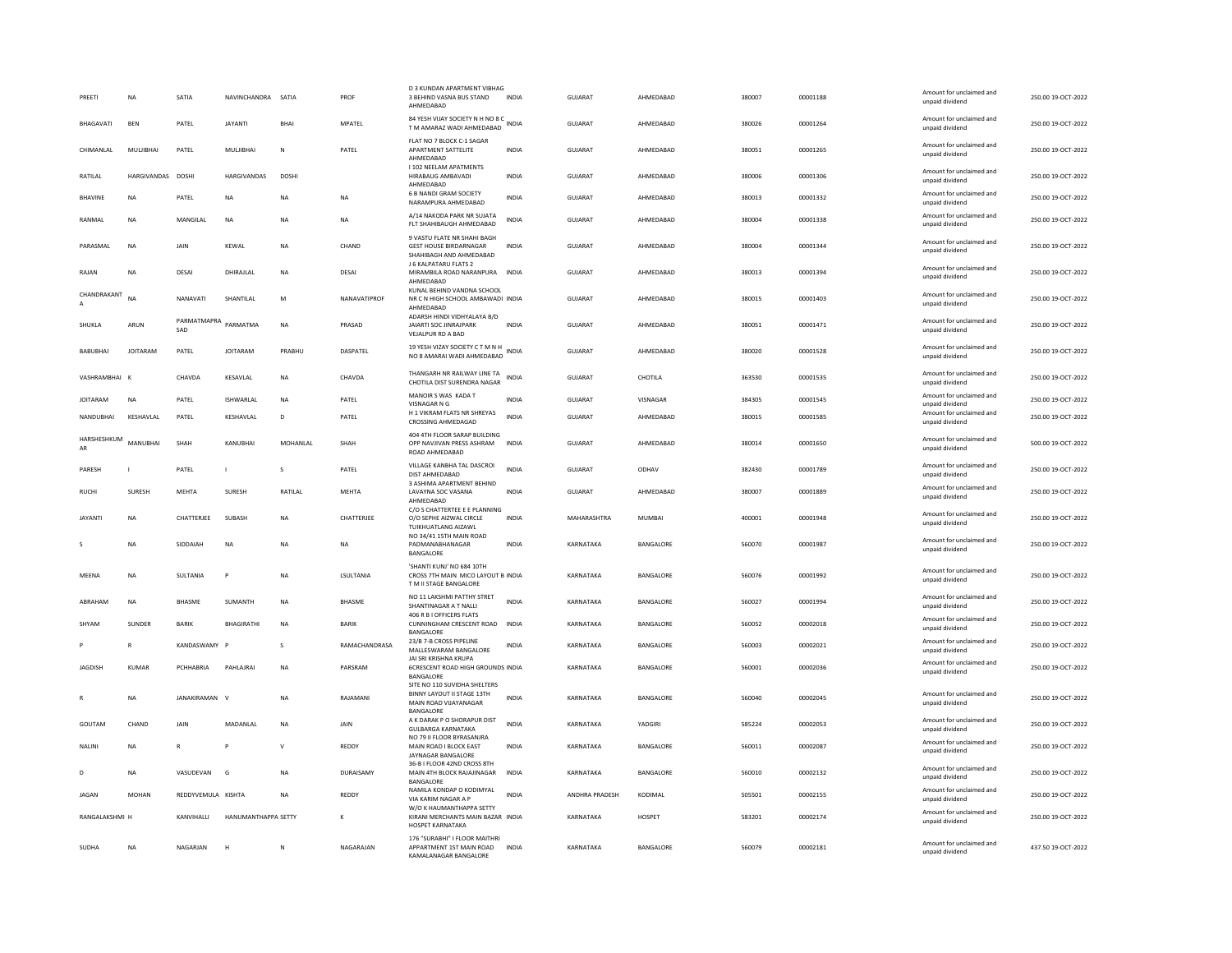| NAGAPATI        | $\mathbf{S}$      | HEGDE         | SUBRAY             | <b>NA</b>    | HEGDE           | KALISAR PO BHAIRUMBE SIRSI N K INDIA<br><b>KARNATAKA</b>                                    |              | KARNATAKA      | SIRSI           | 581402 | 00002182 | Amount for unclaimed and<br>unpaid dividend                    | 250.00 19-OCT-2022 |
|-----------------|-------------------|---------------|--------------------|--------------|-----------------|---------------------------------------------------------------------------------------------|--------------|----------------|-----------------|--------|----------|----------------------------------------------------------------|--------------------|
| <b>JITENDRA</b> | <b>KUMAR</b>      | VERMA         | <b>SH</b>          | NAIN         | SINGH           | RADAR SECTION 6 SQN AIR FORCE INDIA<br>C/O 56 APO                                           |              | MAHARASHTRA    | MUMBAI          | 400001 | 00002215 | Amount for unclaimed and<br>unpaid dividend                    | 250.00 19-OCT-2022 |
|                 | <b>NA</b>         | SURENDRA      | B                  | <b>NA</b>    | MURISWAMY       | NO 105 18TH CROSS 8TH MAIN<br>MALLESHWARAM BANGALORE                                        | <b>INDIA</b> | KARNATAKA      | BANGALORE       | 560055 | 00002244 | Amount for unclaimed and<br>unpaid dividend                    | 250.00 19-OCT-2022 |
|                 | <b>NA</b>         | SAROJAMMA     | D                  | s            | SHIVSHANKARAPPA | NO 1 SEE DANNA LANE<br>BANGALORE                                                            | INDIA        | KARNATAKA      | BANGALORE       | 560002 | 00002291 | Amount for unclaimed and<br>unpaid dividend                    | 250.00 19-OCT-2022 |
| KEVALCHAND      | <b>NA</b>         | SUKHRAI       | <b>NA</b>          | <b>NA</b>    | <b>NA</b>       | 29 PRAJWAL APPARTMENT<br>GAVIPURAM EXTENSION I CROSS INDIA<br><b>BANGALORE</b>              |              | KARNATAKA      | BANGALORE       | 560019 | 00002299 | Amount for unclaimed and<br>unpaid dividend                    | 250.00 19-OCT-2022 |
|                 | A                 | SUNDARAM      | A                  |              | NELLIYANPROF    | NO 168 OPP SANESWAR TEMPLE<br>RAMAMURITHY NAGAR<br>BANGALORE<br>MAHAVEER MANSION #4         | INDIA        | KARNATAKA      | BANGALORE       | 560016 | 00002339 | Amount for unclaimed and<br>unpaid dividend                    | 250.00 19-OCT-2022 |
|                 | B                 | DESARLA       | BAL                | NA           | CHAND           | MALLIKARJUNAPPA LANE K R<br>SETTYPET AVENUE ROAD CROSS<br>BANGALORE                         | INDIA        | KARNATAKA      | BANGALORE       | 560002 | 00002341 | Amount for unclaimed and<br>unpaid dividend                    | 250.00 19-OCT-2022 |
| s               | PREMLATA          | JAIN          | SHARAVAN           | KUMAR        | BHANWALI        | C/O BALU SILVER REFINARY 93 C T<br><b>STREET BANGALORE</b>                                  | <b>INDIA</b> | KARNATAKA      | BANGALORE       | 560002 | 00002345 | Amount for unclaimed and<br>unpaid dividend                    | 250.00 19-OCT-2022 |
| PRAKASH         | CHAND             | SURANA        | KISHAN             | LAL          | SURANA          | SWASTIK AUTOMOBILES N 22 2ND<br>CROSS JOURNALIST COLONY<br>BANGALORE                        | INDIA        | KARNATAKA      | BANGALORE       | 560002 | 00002361 | Amount for unclaimed and<br>unpaid dividend                    | 250.00 19-OCT-2022 |
| KAMALA          | DEVI              | LODHA         | PANMAL             | NA           | LODHA           | SWASTIK AUTOMOBILES N 22 2ND<br>CROSS JOURNALIST COLONY<br>BANGALORE                        | <b>INDIA</b> | KARNATAKA      | BANGALORE       | 560002 | 00002362 | Amount for unclaimed and<br>unpaid dividend                    | 250.00 19-OCT-2022 |
| RAJIV           | <b>NA</b>         | SURANA        | PRAKASH            | CHAND        | SURANA          | SWASTIK AUTOMOBILES N 22 2ND<br>CROSS JOURNALIST COLONY<br>BANGALORE                        | <b>INDIA</b> | KARNATAKA      | BANGALORE       | 560002 | 00002363 | Amount for unclaimed and<br>unpaid dividend                    | 250.00 19-OCT-2022 |
| PAN             | MAL               | LODHA         | KAN                | MAL          | LODHA           | SWASTIK AUTOMOBILES N 22 2ND<br>CROSS JOURNALIST COLONY<br><b>BANGALORE</b>                 | <b>INDIA</b> | KARNATAKA      | BANGALORE       | 560002 | 00002364 | Amount for unclaimed and<br>unpaid dividend                    | 250.00 19-OCT-2022 |
| -S              | <b>NA</b>         | NANJUNDIAH    | LATE               | SH           | CSHAMANNA       | NO 70 11TH B MAIN 5TH BLOCK<br>JAYANAGAR BANGALORE                                          | <b>INDIA</b> | KARNATAKA      | BANGALORE       | 560041 | 00002396 | Amount for unclaimed and<br>unpaid dividend                    | 375.00 19-OCT-2022 |
| NILESH          | <b>BHAI</b>       | SPATEL        | PATEL              | SOMABHAI     | SHANKARDAS      | C/O SOMABHAI SHANKAR DAS<br>PATEL LAXMI PARA POST LADOL<br><b>TAVIJAPUR DIST MAHESHNA</b>   | <b>INDIA</b> | <b>GUJARAT</b> | DELVADA         | 382840 | 00002461 | Amount for unclaimed and<br>unpaid dividend                    | 250.00 19-OCT-2022 |
| DAMINABEN       | <b>N</b>          | RAJ           | NARENDRASINH       | M            | RAJ             | BORDI FALIA SIYA BAUG BARODA INDIA                                                          |              | <b>GUJARAT</b> | VADODARA        | 390001 | 00002473 | Amount for unclaimed and<br>unnaid dividend                    | 250.00 19-OCT-2022 |
| AJAY            | SOHANLAL          | PURI          | SOHANLAL           | NA           | PURI            | C-5/41-42 SECTOR 6 ROHINI DELHI INDIA                                                       |              | DELHI          | DELHI           | 110085 | 00002478 | Amount for unclaimed and<br>unpaid dividend                    | 250.00 19-OCT-2022 |
|                 |                   |               |                    |              |                 |                                                                                             |              |                |                 |        |          |                                                                |                    |
| NIRANJANABEN NA |                   | PATEL         | VISHVANATH         | $\mathbf{S}$ | PATEL           | 41 AMIN NAGAR SOCIETY CHHANI<br>BARODA                                                      | <b>INDIA</b> | <b>GUJARAT</b> | FERTILIZERNAGAR | 391740 | 00002483 | Amount for unclaimed and<br>unpaid dividend                    | 250.00 19-OCT-2022 |
| PARIMAL         | <b>NA</b>         | SHAH          | <b>NA</b>          | <b>NA</b>    | NA              | RANCHHODRAI FERTILIZER AT &<br>PO MOBHA RD DIST VADODARA                                    | INDIA        | GUJARAT        | PADRA           | 391430 | 00002501 | Amount for unclaimed and<br>unpaid dividend                    | 250.00 19-OCT-2022 |
| NAVNITBHAI      | $\overline{A}$    | PATEL         | AMBALAL            | PATEL        |                 | MAYUR BUILDING KOYALI                                                                       | INDIA        | GUJARAT        | BAJWA           | 391330 | 00002518 | Amount for unclaimed and<br>unpaid dividend                    | 250.00 19-OCT-2022 |
| MINAXI          | <b>NA</b>         | JAMNADASH     | <b>IAMNADASH</b>   | HATHI        | RAM             | C/O VASUDEV SEED CENTRE MAIN<br>BAZAR CHHANI DIST BARODA                                    | <b>INDIA</b> | GUIARAT        | FERTILIZERNAGAR | 391740 | 00002523 | Amount for unclaimed and<br>unpaid dividend                    | 250.00 19-OCT-2022 |
| AJAYKUMAR       | CHHABILDAS        | DOSHI         | CHHABILDAS         | ${\sf M}$    | DOSHI           | 25 GANDHIGRAM SOCIETY OPP<br>JIVANBHARATI SCHOOL<br>KARELIBAUG BARODA                       | INDIA        | GUJARAT        | VADODARA        | 390018 | 00002566 | Amount for unclaimed and<br>unpaid dividend                    | 250.00 19-OCT-2022 |
| DAXABEN         | M                 | PANCHAL       | MAHENDRA           | s            | PANCHAL         | 6 TEJAS NAGAR NEAR S T DEPOT<br>PADRA DIST BARODA                                           | <b>INDIA</b> | <b>GUJARAT</b> | PADRA           | 391440 | 00002638 | Amount for unclaimed and<br>unpaid dividend                    | 250.00 19-OCT-2022 |
| AJITKUMAR       | $\mathbf{I}$      | PANCHAL       | LAXMI              | SHANKER      | PANCHAL         | E 9 RAM PARK STATION ROAD<br>PADRA DIST BARODA                                              | INDIA        | GUJARAT        | PADRA           | 391440 | 00002639 | Amount for unclaimed and<br>unpaid dividend                    | 250.00 19-OCT-2022 |
| MOHAMMED        | ALI               | MMEMON        | MOHAMMED           | NA           | <b>ISHAK</b>    | 13 KALYAN SOCIETY BEHIND PANI<br>GATE PETROL PUMP BARODA                                    | INDIA        | GUJARAT        | VADODARA        | 390017 | 00002645 | Amount for unclaimed and<br>unpaid dividend                    | 250.00 19-OCT-2022 |
| KALPANABEN      | HARESHKUMAR PATEL |               | HARESH             | KUMAR        | M               | MOTI CHOK BHADRAN TA BORSAD INDIA<br><b>DIST KAIRA</b>                                      |              | <b>GUJARAT</b> | ANKLAVE         | 388530 | 00002653 | Amount for unclaimed and<br>unpaid dividend                    | 250.00 19-OCT-2022 |
| ARVIND          | G                 | PATEL         | <b>GURDHANBHAI</b> | <b>NA</b>    | PATEL           | MAHADEV FALIYA PO KARA CHIYA INDIA<br>DIST BARODA                                           |              | GUJARAT        | BAJWA           | 391310 | 00002669 | Amount for unclaimed and<br>unpaid dividend                    | 250.00 19-OCT-2022 |
| NASRINBANU      | <b>NA</b>         | MAHUDAWALA NA |                    | <b>NA</b>    | <b>NA</b>       | C/O SUPER PROVISION STORE<br>CHHIPWAD BAZAR DABHOI DIST INDIA<br><b>BARODA</b>              |              | <b>GUJARAT</b> | DHABHOIR.S      | 391110 | 00002699 | Amount for unclaimed and<br>unpaid dividend                    | 250.00 19-OCT-2022 |
| SHANTILAL       | TRIKAMLAL         | SHAH          | TRIKAMLAL          | KALIDAS      | SHAH            | 3 SAUJANYA SOCIETY NEAR<br>SURGAM APP ANAND NAGAR                                           | <b>INDIA</b> | <b>GUJARAT</b> | VADODARA        | 390018 | 00002701 | Amount for unclaimed and<br>unpaid dividend                    | 250.00 19-OCT-2022 |
| KIRITKUMAR      | BABARBHAI         | PATEL         | BABARBHAI          | <b>NA</b>    | DESAIBHAI       | KARELI BAUG BARODA<br>49/A AVISHAKR SOCIETY HARNI<br>ROAD BARODA                            | <b>INDIA</b> | <b>GUJARAT</b> | VADODARA        | 390022 | 00002725 | Amount for unclaimed and<br>unpaid dividend                    | 250.00 19-OCT-2022 |
| ARVIND          | NATUBHAI          | PATEL         | NATUBHAI           | <b>NA</b>    | PATEL           | 38 JAWAHAR SOCIETY R V DESAI<br>ROAD VADODARA                                               | <b>INDIA</b> | GUJARAT        | VADODARA        | 390001 | 00002740 | Amount for unclaimed and                                       | 250.00 19-OCT-2022 |
| <b>JYOTSNA</b>  | NA                | CONTRACTOR    | KANUBHAI           | NA           | CONTRACTOR      | KRISHNA KUNJ OPP TRAINING<br>COLLEGE KARELI BAUG BARODA                                     | INDIA        | GUJARAT        | VADODARA        | 390018 | 00002741 | unpaid dividend<br>Amount for unclaimed and                    | 250.00 19-OCT-2022 |
| SAVITABEN       | <b>NA</b>         | PATEL         | AMBALAL            | <b>NA</b>    | PATEL           | 3 KAMAL PARK INSIDE GAUTAM<br>NAGAR RACE COURSE BARODA                                      | <b>INDIA</b> | <b>GUJARAT</b> | VADODARA        | 390007 | 00002774 | unpaid dividend<br>Amount for unclaimed and<br>unpaid dividend | 250.00 19-OCT-2022 |
| <b>NEHA</b>     | <b>NA</b>         | DALAL         | NILESH             | <b>NA</b>    | DALAL           | TOWER ROAD TOWER SHERI<br>DEVGADH BARIA DIST<br>PANCHMAHAL<br>38 VAIKUTH B/H DEEPAK NITRATE | <b>INDIA</b> | <b>GUJARAT</b> | KALOL (PM)      | 389380 | 00002775 | Amount for unclaimed and<br>unpaid dividend                    | 250.00 19-OCT-2022 |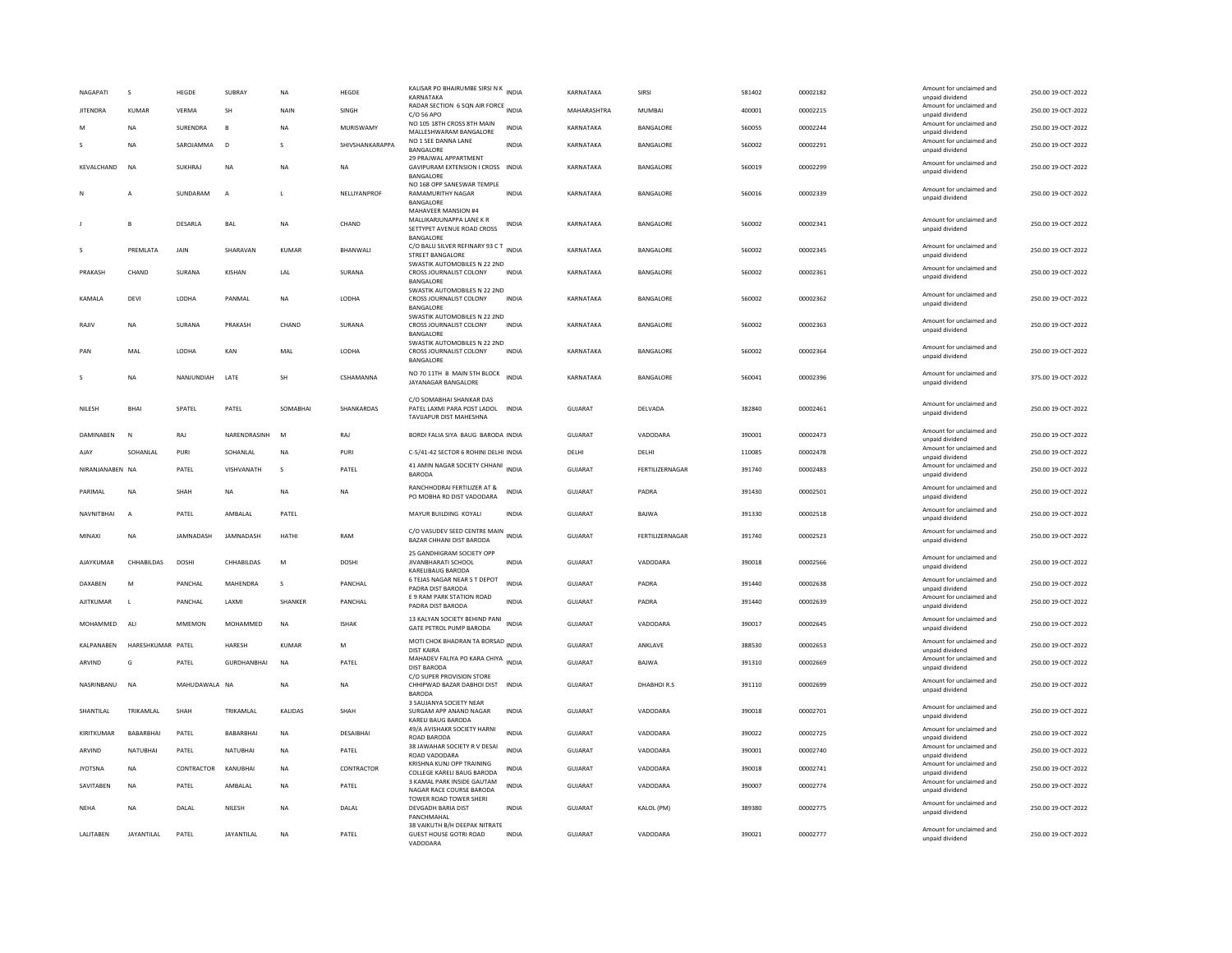| SUDHA<br>MANUBHAI | $\mathsf{V}$<br>NA | SHAH<br>PATEL      | PUNTALA<br>RAVJI | $\mathsf L$<br>BHAI | SHAHRETD<br><b>RETD</b> | C/O RAMESH O PARIKH 3 PRABHA<br>KUNJ SOCIETY GODHRA<br>PANCHMAHALS<br>M/S SHAH HIRALAL VIRCHAND                                            | <b>INDIA</b><br>INDIA | <b>GUJARAT</b><br>GUJARAT | <b>GODHRA</b><br>KARJAN | 389001<br>391240 | 00002786<br>00002800 | Amount for unclaimed and<br>unpaid dividend<br>Amount for unclaimed and | 250.00 19-OCT-2022<br>250.00 19-OCT-2022 |
|-------------------|--------------------|--------------------|------------------|---------------------|-------------------------|--------------------------------------------------------------------------------------------------------------------------------------------|-----------------------|---------------------------|-------------------------|------------------|----------------------|-------------------------------------------------------------------------|------------------------------------------|
|                   |                    |                    |                  |                     |                         | MIYAGAM KARJAN DI BARODA<br>21/B NARMADANAGAR 2 VADSAR                                                                                     |                       |                           |                         |                  |                      | unpaid dividend<br>Amount for unclaimed and                             |                                          |
| SHANTILAL         | $\overline{A}$     | PANCHAL            | AMBALAL          | <b>NA</b>           | PANCHAL                 | ROAD MANJALPUR VADODARA<br>GUJ                                                                                                             | <b>INDIA</b>          | GUJARAT                   | VADODARA                | 390011           | 00002810             | unpaid dividend                                                         | 500.00 19-OCT-2022                       |
| SANDEEF           | SINGH              | THAKUR             |                  | s                   | THAKUR                  | C/O SHRI K S THAKUR LECTURER<br>STN ROAD SOHAGPUR DIST<br>HOSHANGABAD                                                                      | <b>INDIA</b>          | MADHYA PRADESH            | PIPARIYA                | 461771           | 00002827             | Amount for unclaimed and<br>unpaid dividend                             | 250.00 19-OCT-2022                       |
| AARTI             | <b>NA</b>          | SHAH               | <b>ASHWIN</b>    | <b>NA</b>           | SHAH                    | 34 GEETA NAGAR SOCIETY<br>PRATAP NAGAR ROAD BARODA                                                                                         | <b>INDIA</b>          | <b>GUJARAT</b>            | VADODARA                | 390004           | 00002829             | Amount for unclaimed and<br>unpaid dividend                             | 250.00 19-OCT-2022                       |
|                   |                    | SRIVASTAVA         | LATE             | SH                  | ANSRIVASTAVA            | 87 SURAJ NILLA SWARNAPURI<br>SOCIETY CHIKOOWADI BARODA                                                                                     | <b>INDIA</b>          | GUJARAT                   | VADODARA                | 390005           | 00002868             | Amount for unclaimed and<br>unpaid dividend                             | 500.00 19-OCT-2022                       |
| KUSUMBEN          | RAMANLAL           | SHAH               | RAMANAL          | CHANDULAL           | SHAH                    | C/O SHRI GAURANG RAMANLAL<br>SHAH FLAT NO 302 TOWER T-2A/B<br>NATRAJ ENCLAVE RBG COMPLEX INDIA<br>JALARAM MANDIR RD<br>KARELIBAUG VADODARA |                       | GUJARAT                   | VADODARA                | 390018           | 00002881             | Amount for unclaimed and<br>unpaid dividend                             | 250.00 19-OCT-2022                       |
|                   | N                  | MISHRA             | Y                | N                   | <b>MISHRA</b>           | P1 PRIYANKA NIVAS 7TH CROSS<br><b>VEERBHADRA NAGAR</b><br>BASAWANAGAR MAIN ROAD<br>BANGALORE                                               | <b>INDIA</b>          | KARNATAKA                 | BANGALORE               | 560037           | 00002921             | Amount for unclaimed and<br>unpaid dividend                             | 250.00 19-OCT-2022                       |
| PURNIMAREN        | <b>NA</b>          | CHOKSI             | <b>AIITRHAI</b>  | <b>NA</b>           | CHOKSI                  | 64 BHARUGUPUR SOCIETY<br><b>BHARUCH</b>                                                                                                    | <b>INDIA</b>          | GUIARAT                   | BHARUCH                 | 392002           | 00002962             | Amount for unclaimed and<br>unpaid dividend                             | 1000.00 19-OCT-2022                      |
| HIRAK             | M                  | PANDYA             | MAHESHBHAI       | $\mathsf{P}$        | PANDYA                  | 8 SHILPA SOCIETY OPP LALBAUG<br>ATHIHI GRUH VADODARA                                                                                       | <b>INDIA</b>          | GUJARAT                   | VADODARA                | 390004           | 00002999             | Amount for unclaimed and<br>unpaid dividend                             | 250.00 19-OCT-2022                       |
| SHAH              | KINNARI            | BENRAJESHKUM<br>AR | SHAH             | RAJESH              | <b>KUMARB</b>           | 10-B RIDDHI SIDDHI SOCIETY<br>WAGHNATH ROAD DABHOI DIST INDIA<br><b>BARODA</b>                                                             |                       | <b>GUJARAT</b>            | DHABHOIR.S              | 391110           | 00003031             | Amount for unclaimed and<br>unpaid dividend                             | 250.00 19-OCT-2022                       |
| <b>JAYABEN</b>    | $_{\sf NA}$        | PATEL              | MADHUBHAI        | <b>NA</b>           | PATEL                   | 7 PARISHRAM SOCIETY<br>SUBHANPURA VADODARA                                                                                                 | <b>INDIA</b>          | <b>GUJARAT</b>            | VADODARA                | 390007           | 00003074             | Amount for unclaimed and<br>unpaid dividend                             | 250.00 19-OCT-2022                       |
| <b>JAYRAJ</b>     | NA                 | KANSODARIA         | KARAMSHI         | NA                  | BHAI                    | D-3 MAHAVIR COMPLEX NEAR<br>HARIDHAM BUNGLOWS<br>KRISNANAGAR SAHIJPUR BOGHA<br>AHMEDABAD                                                   | <b>INDIA</b>          | GUJARAT                   | AHMEDABAD               | 380046           | 00003093             | Amount for unclaimed and<br>unpaid dividend                             | 250.00 19-OCT-2022                       |
| <b>UMMEHANI</b>   | MOHAMADI           | UCHAWANIWAL        | MOHAMADI         | KALIMBHAI           |                         | 1517 UCHWANI WALA ROAD IST<br>FLOOR TIWADA DOHAD DAHOD                                                                                     | <b>INDIA</b>          | GUJARAT                   | DAHOD                   | 389151           | 00003195             | Amount for unclaimed and<br>unpaid dividend                             | 250.00 19-OCT-2022                       |
| <b>DAXABEN</b>    | <b>JASHBHAI</b>    | PATEL              | $\mathbf{J}$     |                     | PATEL                   | NR PANJRA POLE NADODI<br>BHAGOL DABHOI DIST BARODA                                                                                         | <b>INDIA</b>          | <b>GUJARAT</b>            | DHABHOIR.S              | 391110           | 00003231             | Amount for unclaimed and<br>unpaid dividend                             | 250.00 19-OCT-2022                       |
| SANJAY            |                    | SHAH               | KIRITKANT        | к                   | SHAH                    | 11 NANDANVAN PRAKASHNAGAR<br>SOCIETY B/H INDRAPURI SOCIETY INDIA<br>HARNI ROAD VADODARA                                                    |                       | <b>GUJARAT</b>            | VADODARA                | 390022           | 00003250             | Amount for unclaimed and<br>unpaid dividend                             | 250.00 19-OCT-2022                       |
| REKHA             | <b>VIPINBHAI</b>   | PATEL              | VIPINBHAI        | R                   | PATEL                   | NARANDAS VENI KHADKI AT & PO<br>KARVAN TA DABHOI DIST BARODA                                                                               | <b>INDIA</b>          | <b>GUJARAT</b>            | KARJAN                  | 391220           | 00003292             | Amount for unclaimed and<br>unpaid dividend                             | 250.00 19-OCT-2022                       |
| BHAVANA           | ARVINDBHAI         | PATEL              | ARVINDBHAI       | $\mathsf{T}$        | PATEL                   | NARANDAS VENI KHADKI AT & PO<br>KARVAN TA DABHOI DIST BARODA                                                                               | INDIA                 | <b>GUJARAT</b>            | KARJAN                  | 391220           | 00003293             | Amount for unclaimed and<br>unpaid dividend                             | 250.00 19-OCT-2022                       |
| HANIFABANU        | $\overline{ }$     | KHATRI             | ABDUL            | N <sub>A</sub>      | SATAR                   | NR WATER TANK KANGAN STORE<br>PO BODELI DIST BARODA                                                                                        | <b>INDIA</b>          | GUJARAT                   | DHABHOIR.S              | 391135           | 00003306             | Amount for unclaimed and<br>unpaid dividend                             | 250.00 19-OCT-2022                       |
| PARIMAL           | <b>NA</b>          | PARIKH             | JAYANTILAL       | <b>NA</b>           | PARIKH                  | 201 AKRUTI APPARTMENT 10<br>MAMTA SOCIETY NEAR RACE<br>COURCE CIRCLE VADODARA                                                              | <b>INDIA</b>          | GUJARAT                   | VADODARA                | 390007           | 00003333             | Amount for unclaimed and<br>unpaid dividend                             | 250.00 19-OCT-2022                       |
| NILESHBHAI        | $\mathbb N$        | PATEL              | NATVARI AI       | <b>NA</b>           | PATEL                   | CAT III B/1 NARMADA COLONY<br>BODELI TA SANKHEDA DIST                                                                                      | <b>INDIA</b>          | GUJARAT                   | DHABHOIR.S              | 391135           | 00003388             | Amount for unclaimed and<br>unpaid dividend                             | 250.00 19-OCT-2022                       |
| <b>INDRABEN</b>   | THAKORDAS          | MODI               | ARVIND           | NA                  | NANAWALA                | VADODARA<br>C/O ARVIND NATAVARLAL<br>NANAWALA TEACHER SOCIETY<br>GODI ROAD DAHOD                                                           | <b>INDIA</b>          | <b>GUJARAT</b>            | DAHOD                   | 389151           | 00003392             | Amount for unclaimed and<br>unpaid dividend                             | 250.00 19-OCT-2022                       |
| CHANDRABEN        | R                  | SHAH               | <b>NA</b>        | <b>NA</b>           | <b>NA</b>               | A 4 KUNDAN APT VIBHAG 2<br>VASANA AHMEDABAD                                                                                                | <b>INDIA</b>          | <b>GUJARAT</b>            | AHMEDABAD               | 380007           | 00003401             | Amount for unclaimed and<br>unpaid dividend                             | 250.00 19-OCT-2022                       |
| ROHIT             | <b>NA</b>          | MENGDE             | NA               | <b>NA</b>           | <b>NA</b>               | B-20 SHYAM TULSI SOCIETY NR<br>HATHIBHAI NAGAR DIWALIPURRA INDIA<br>VADODARA                                                               |                       | <b>GUJARAT</b>            | VADODARA                | 390015           | 00003425             | Amount for unclaimed and<br>unpaid dividend                             | 500.00 19-OCT-2022                       |
| SANJAY            | $\mathbf{I}$       | PATEL              | <b>JETHABHA</b>  | PATEL               | RETD                    | C/O SNPATEL 156/1 KENYANAGAR<br>SOC EME POST NR ABHILASHA<br>CHOKDI BARODA                                                                 | <b>INDIA</b>          | <b>GUJARAT</b>            | VADODARA                | 390008           | 00003433             | Amount for unclaimed and<br>unpaid dividend                             | 250.00 19-OCT-2022                       |
| <b>RAMESH</b>     |                    | SHAH               | NA               | NΑ                  | <b>NA</b>               | AGRAWAL TRADING COMPANY<br>DHOKALIA ROAD PO BODELI DT<br><b>BARODA</b>                                                                     | <b>INDIA</b>          | <b>GUJARAT</b>            | DHABHOIR.S              | 391135           | 00003437             | Amount for unclaimed and<br>unpaid dividend                             | 250.00 19-OCT-2022                       |
| <b>JIVANLAI</b>   | c                  | PARIKH             | NA               | NΑ                  | NA                      | AGRAWAL TRADING COMPANY<br>DHOKALIA ROAD PO BODELI DT<br><b>BARODA</b>                                                                     | <b>INDIA</b>          | <b>GUJARAT</b>            | DHABHOIR.S              | 391135           | 00003439             | Amount for unclaimed and<br>unpaid dividend                             | 250.00 19-OCT-2022                       |
| GOPAL             | DAS                | <b>KSHAH</b>       | <b>NA</b>        | <b>NA</b>           | NA                      | AGRAWAL TRADING COMPANY<br>DHOKALIA ROAD PO BODELI DT INDIA<br><b>BARODA</b>                                                               |                       | GUJARAT                   | DHABHOIR.S              | 391135           | 00003440             | Amount for unclaimed and<br>unpaid dividend                             | 250.00 19-OCT-2022                       |
| <b>DINESH</b>     | $\mathbb{R}$       | AGARWAL            | RAM              | <b>NA</b>           | CHARAN                  | AGRAWAL TRADING COMPANY<br>DHOKALIA ROAD PO BODELI DT<br><b>BARODA</b>                                                                     | <b>INDIA</b>          | GUJARAT                   | DHABHOIR.S              | 391135           | 00003441             | Amount for unclaimed and<br>unpaid dividend                             | 250.00 19-OCT-2022                       |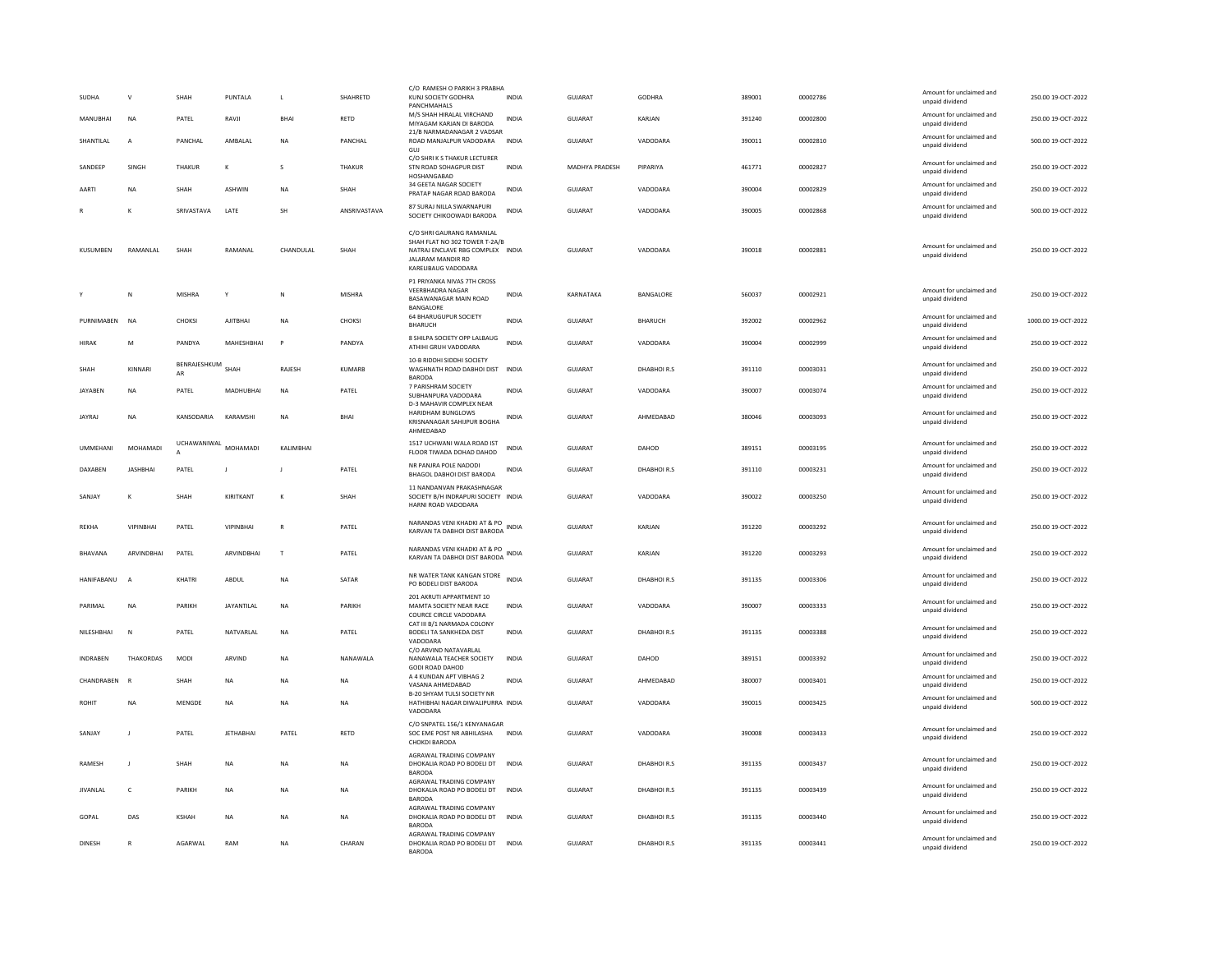| VEEBHA          | ZAVER           | PATEL                | ZAVER            | <b>MOHAN</b>   | PATEL        | URMIL CHILDREN HOSPITAL 14 G P INDIA<br>SOC NIZAMPURA BARODA<br>250 SAHAKARNAGAR SYNBIOTICS                                                          |              | <b>GUJARAT</b>        | VADODARA        | 390002 | 00003477 | Amount for unclaimed and<br>unpaid dividend<br>Amount for unclaimed and | 250.00 19-OCT-2022 |
|-----------------|-----------------|----------------------|------------------|----------------|--------------|------------------------------------------------------------------------------------------------------------------------------------------------------|--------------|-----------------------|-----------------|--------|----------|-------------------------------------------------------------------------|--------------------|
| SHEBA           | KANTILAL        | CHRISTAN             | KANTILAL         | s              | CHRISTIAN    | SOCIETY NEW SAMA ROAD<br>VADODARA                                                                                                                    | INDIA        | GUJARAT               | VADODARA        | 390008 | 00003493 | unpaid dividend                                                         | 250.00 19-OCT-2022 |
| <b>NILAM</b>    | NIMSHI          | CHRISTIAN            | <b>NIMSHI</b>    | K              | CHRISTIAN    | 250 SAHAKARNAGAR SYNBIOTICS<br>SOCIETY NEW SAMA ROAD<br>VADODARA                                                                                     | <b>INDIA</b> | <b>GUJARAT</b>        | VADODARA        | 390008 | 00003494 | Amount for unclaimed and<br>unpaid dividend                             | 250.00 19-OCT-2022 |
| RAMANBHAI       | VALIBHAI        | PARMAR               | VALI             | <b>BHAI</b>    | PARMAR       | NAVA YARD ASHAPURI NEAR<br>VIDHYUT LOCO SED BARODA                                                                                                   | <b>INDIA</b> | GUJARAT               | VADODARA        | 390002 | 00003534 | Amount for unclaimed and<br>unpaid dividend                             | 250.00 19-OCT-2022 |
| ILA             | <b>BEN</b>      | JYOTIBHAIBARIA JYOTI |                  | <b>BHAI</b>    | DBARIA       | B 39 50 OMESHWAR NAGAR<br>SOCIETY NEAR CHANKYAPURI<br>NEW SAMA ROAD VADODARA                                                                         | <b>INDIA</b> | GUJARAT               | VADODARA        | 390008 | 00003548 | Amount for unclaimed and<br>unpaid dividend                             | 250.00 19-OCT-2022 |
| <b>BIMAL</b>    | <b>NA</b>       | SANGHAVI             | <b>NA</b>        | <b>NA</b>      | <b>NA</b>    | 9-A UMA COLONY VAGHODIA<br>ROAD VADODARA                                                                                                             | <b>INDIA</b> | <b>GUJARAT</b>        | VADODARA        | 390019 | 00003579 | Amount for unclaimed and<br>unpaid dividend                             | 250.00 19-OCT-2022 |
| SULOCHANA       | <b>NA</b>       | DESAI                | VINOD            | CHANDRA        | DESAI        | C/O MAHENDRA P MEHTA 101-<br>103 KALESH FLAT A-5-6 SAIKRUPA<br>SOC OPP PRAKASHNAGAR GARBA INDIA<br>GROUND WATER TANK RD<br>KARELIBAUG VADODARA (GUJ) |              | <b>GUJARAT</b>        | VADODARA        | 390018 | 00003580 | Amount for unclaimed and<br>unpaid dividend                             | 250.00 19-OCT-2022 |
| RAMANI AI       | <b>MAGANIAI</b> | <b>SHAH</b>          | MAGANI AI        | MOTIL AL       | SHAH         | C/O DINESHBHAI S SHAH 301-A<br>GAJANAN COMPLEX 3RD FLOOR<br>OPP DHUDHESHWAR SOCIETY<br>AJWA ROAD VADODARA                                            | <b>INDIA</b> | GUIARAT               | VADODARA        | 390019 | 00003633 | Amount for unclaimed and<br>unpaid dividend                             | 250.00 19-OCT-2022 |
| <b>REKHA</b>    | <b>NA</b>       | PATEL                | MUKESH           | <b>NA</b>      | PATEL        | 31/1 ARBUDANAGAR SOC NR<br>ATMAJYOTI ASHRAM ELLORAPARK INDIA<br><b>BARODA</b>                                                                        |              | GUJARAT               | VADODARA        | 390007 | 00003639 | Amount for unclaimed and<br>unpaid dividend                             | 250.00 19-OCT-2022 |
| MOOLARAM        | s               | <b>MISTRY</b>        | SUGANA           | <b>NA</b>      | RAM          | 45 UPKAR SOCIETY GOTRI ROAD<br><b>HARINAGAR BARODA</b>                                                                                               | <b>INDIA</b> | <b>GUJARAT</b>        | VADODARA        | 390007 | 00003648 | Amount for unclaimed and<br>unpaid dividend                             | 250.00 19-OCT-2022 |
| SAVITA          | NA              | SUD                  | BANWARI          | NA             | LAL          | A/124 ANAND BAUG SOCIETY<br>MAKARPURA ROAD VADODARA                                                                                                  | <b>INDIA</b> | GUJARAT               | VADODARA        | 390010 | 00003657 | Amount for unclaimed and<br>unpaid dividend                             | 500.00 19-OCT-2022 |
| <b>RUCHIBEN</b> | K               | DESAI                | KULDIP           | <b>BHAI</b>    | DESAI        | 42 GEETA NAGAR SOCIETY<br>PRATAP NAGAR ROAD VADODARA INDIA                                                                                           |              | GUJARAT               | VADODARA        | 390004 | 00003777 | Amount for unclaimed and<br>unpaid dividend                             | 250.00 19-OCT-2022 |
| DESAI           | $\mathbf{S}$    | $\kappa$             | DESAI            | K              | D.           | 42 GEETA NAGAR SOCIETY<br>PRATAP NAGAR ROAD VADODARA INDIA                                                                                           |              | GUIARAT               | VADODARA        | 390004 | 00003778 | Amount for unclaimed and<br>unpaid dividend                             | 250.00 19-QCT-2022 |
| ALPABEN         | <b>NA</b>       | SHAH                 | NITIN            | <b>BHAI</b>    | SHAH         | 42 GEETA NAGAR SOCIETY<br>PRATAP NAGAR ROAD VADODARA INDIA                                                                                           |              | GUJARAT               | VADODARA        | 390004 | 00003779 | Amount for unclaimed and<br>unpaid dividend                             | 250.00 19-OCT-2022 |
| RAMESH          | NA              | PATEL                | KANJIBHAI        | <b>NA</b>      | PATEL        | C/O JALARAM EYE HOSPITAL AT &<br>POST BODELI                                                                                                         | <b>INDIA</b> | GUJARAT               | DHABHOIR.S      | 391135 | 00003831 | Amount for unclaimed and<br>unpaid dividend                             | 250.00 19-OCT-2022 |
| SAJIDBHAI       | ABUBHA          | CHOKSH               | ABUBHAI          | K              | CHOKSH       | CHOKSHI BAZAR BARSAD                                                                                                                                 | <b>INDIA</b> | GUJARAT               | ANKLAVE         | 388540 | 00003840 | Amount for unclaimed and<br>unpaid dividend                             | 250.00 19-OCT-2022 |
| VAISHALI        | R               | MODI                 | RAMESH           | $\overline{A}$ | <b>MODI</b>  | C/O SHAH NARENDRABHAI K, E-<br>166. MEGHDHANUSH SOCIETY.<br>OLD PADRA ROAD, VADODARA                                                                 | <b>INDIA</b> | GUJARAT               | VADODARA        | 390020 | 00003883 | Amount for unclaimed and<br>unpaid dividend                             | 125.00 19-OCT-2022 |
| PANKAJ          | <b>KUMAR</b>    | SHINDE               | VINAYAK          | RAO            | SHINDE       | F 119/30 SHIVAJI NAGAR 1464<br>QUARTERS BHOPAL M P                                                                                                   | INDIA        | MADHYA PRADESH        | <b>BHOPAL</b>   | 462016 | 00003900 | Amount for unclaimed and<br>unpaid dividend                             | 250.00 19-OCT-2022 |
| ANJANA          | <b>NA</b>       | <b>SINHA</b>         | s                | ĸ              | <b>SINHA</b> | 77-B ALKAPURI HABIBGANJ<br><b>BHOPAL</b>                                                                                                             | <b>INDIA</b> | <b>MADHYA PRADESH</b> | <b>RHOPAL</b>   | 462024 | 00003937 | Amount for unclaimed and<br>unpaid dividend                             | 250.00 19-OCT-2022 |
| KAMAL           | <b>KUMAR</b>    | TANWANI              | HARGUNDAS        | TANWANI        | PROF         | BOMBAY MEDICAL HALL<br>JUMERATI BHOPAL M P                                                                                                           | <b>INDIA</b> | MADHYA PRADESH        | <b>BHOPAL</b>   | 462001 | 00003959 | Amount for unclaimed and<br>unpaid dividend                             | 375.00 19-OCT-2022 |
| MEENA           | NA              | YADEV                | AJAY             | SINGH          | YADAV        | E-101 25 SHIVAJI NAGAR BHOPAL INDIA                                                                                                                  |              | MADHYA PRADESH        | <b>BHOPAL</b>   | 462016 | 00003968 | Amount for unclaimed and<br>unpaid dividend                             | 250.00 19-OCT-2022 |
| <b>RITA</b>     | <b>NA</b>       | GANGULY              | KUNTAL           | <b>NA</b>      | GANGULY      | JM 28 SHANKER NAGAR NEAR 6<br>1/2 NO STOP SHIVAJI NAGAR                                                                                              | <b>INDIA</b> | MADHYA PRADESH        | <b>BHOPAL</b>   | 462016 | 00003973 | Amount for unclaimed and<br>unpaid dividend                             | 250.00 19-OCT-2022 |
| VANDANA         | <b>NA</b>       | SHARMA               | <b>NAVEEN</b>    | CHANDER        | SHARMA       | <b>BHOPAL</b><br>A 153 MANSAROVAR SHAHPURA<br><b>BHOPAL MP</b>                                                                                       | <b>INDIA</b> | MADHYA PRADESH        | <b>BHOPAL</b>   | 462016 | 00004034 | Amount for unclaimed and<br>unpaid dividend                             | 250.00 19-OCT-2022 |
| BHAWNA          | NA              | AGRAWAL              | CHANDMULL        | NA             | AGRAWAL      | 4/36 WARDENS QUARTER M A C T INDIA<br><b>BHOPAL</b>                                                                                                  |              | MADHYA PRADESH        | <b>BHOPAL</b>   | 462007 | 00004066 | Amount for unclaimed and<br>unpaid dividend                             | 250.00 19-OCT-2022 |
| RAJ             | KUMARI          | AGRAWAL              | <b>DWARKADAS</b> | NA             | AGRAWAL      | W/O DWARKA DAS AGRAWAL<br>BADA BAZAR SEHOORE M P                                                                                                     | <b>INDIA</b> | MADHYA PRADESH        | SEHORE          | 466001 | 00004084 | Amount for unclaimed and<br>unpaid dividend                             | 250.00 19-OCT-2022 |
| AJAY            | <b>NA</b>       | MOHGAONKAR S         |                  | W              | MOHGAONKAR   | M/A 115 SR MIG KOTARA<br>SULTANABAD BHOPAL M P                                                                                                       | <b>INDIA</b> | <b>MADHYA PRADESH</b> | <b>BHOPAL</b>   | 462001 | 00004086 | Amount for unclaimed and<br>unpaid dividend                             | 250.00 19-OCT-2022 |
| PRADIPTA        | KUMAR           | BHOL                 | GOKULANANDA      | <b>NA</b>      | <b>BHOL</b>  | PLOT NO 1A BRAHMESWAR BAGH<br><b>TANKAPANI ROAD</b><br><b>BHUBANESWAR ORISSA</b>                                                                     | INDIA        | ORISSA                | BHUBANESWAR     | 751002 | 00004116 | Amount for unclaimed and<br>unpaid dividend                             | 250.00 19-OCT-2022 |
| <b>DURGA</b>    | DEVI            | SHARMA               | SANWARMAL        | <b>NA</b>      | SHARMA       | RAMESH KUMAR SUREESH<br>KUMAR R C PUR BAZAR PO JATNI INDIA<br>DT PURI ORISSA                                                                         |              | ORISSA                | PURI            | 752050 | 00004126 | Amount for unclaimed and<br>unpaid dividend                             | 250.00 19-OCT-2022 |
| MURARI          | LAL             | KHANDAL              | <b>RUDMAL</b>    | <b>NA</b>      | KHANDAL      | B-27 ASHOKA MARKET UNIT-II<br>BHUBANESWAR                                                                                                            | <b>INDIA</b> | ORISSA                | BHUBANESWAR     | 751009 | 00004132 | Amount for unclaimed and<br>unpaid dividend                             | 375.00 19-OCT-2022 |
| BHAVIK          | G               | RAJANI               | GHANSHYAM        | P              | RAJANI       | C/O JAY SACHIDANAND STORE<br>RAVI TALKIES ROAD PO<br><b>BHUBANESHWAR ORISSA</b>                                                                      | <b>INDIA</b> | ORISSA                | BHUBANESWAR     | 751002 | 00004145 | Amount for unclaimed and<br>unpaid dividend                             | 250.00 19-OCT-2022 |
| PRAMII A        | <b>NA</b>       | DFVI                 | MURARI           | 1 Al           | KHANDAI      | <b>B-27 ASHOKA MARKET UNIT-II</b><br>BHUBANESWAR                                                                                                     | <b>INDIA</b> | ORISSA                | BHUBANESWAR     | 751009 | 00004148 | Amount for unclaimed and<br>unpaid dividend                             | 250.00 19-OCT-2022 |
| ANAND           | KUMAR           | <b>AGARWAL</b>       | BANWARILAL       | N <sub>A</sub> | AGRAWAL      | C/O BANWARILAL AGRAWAL AT-<br>SWADHIN PARA PO-TITILAGARH<br>DIST BALANGIR ORRISA                                                                     | <b>INDIA</b> | ORISSA                | <b>BALANGIR</b> | 767033 | 00004153 | Amount for unclaimed and<br>unpaid dividend                             | 250.00 19-OCT-2022 |
| PRAFULLA        | <b>KUMAR</b>    | DAS                  | TAULI            | CHANDRA        | DAS          | 28/1 NIIRMALA NIVAS SIRIPUR<br>BHUBANESWAR                                                                                                           | <b>INDIA</b> | ORISSA                | BHUBANESWAR     | 751003 | 00004155 | Amount for unclaimed and<br>unpaid dividend                             | 250.00 19-OCT-2022 |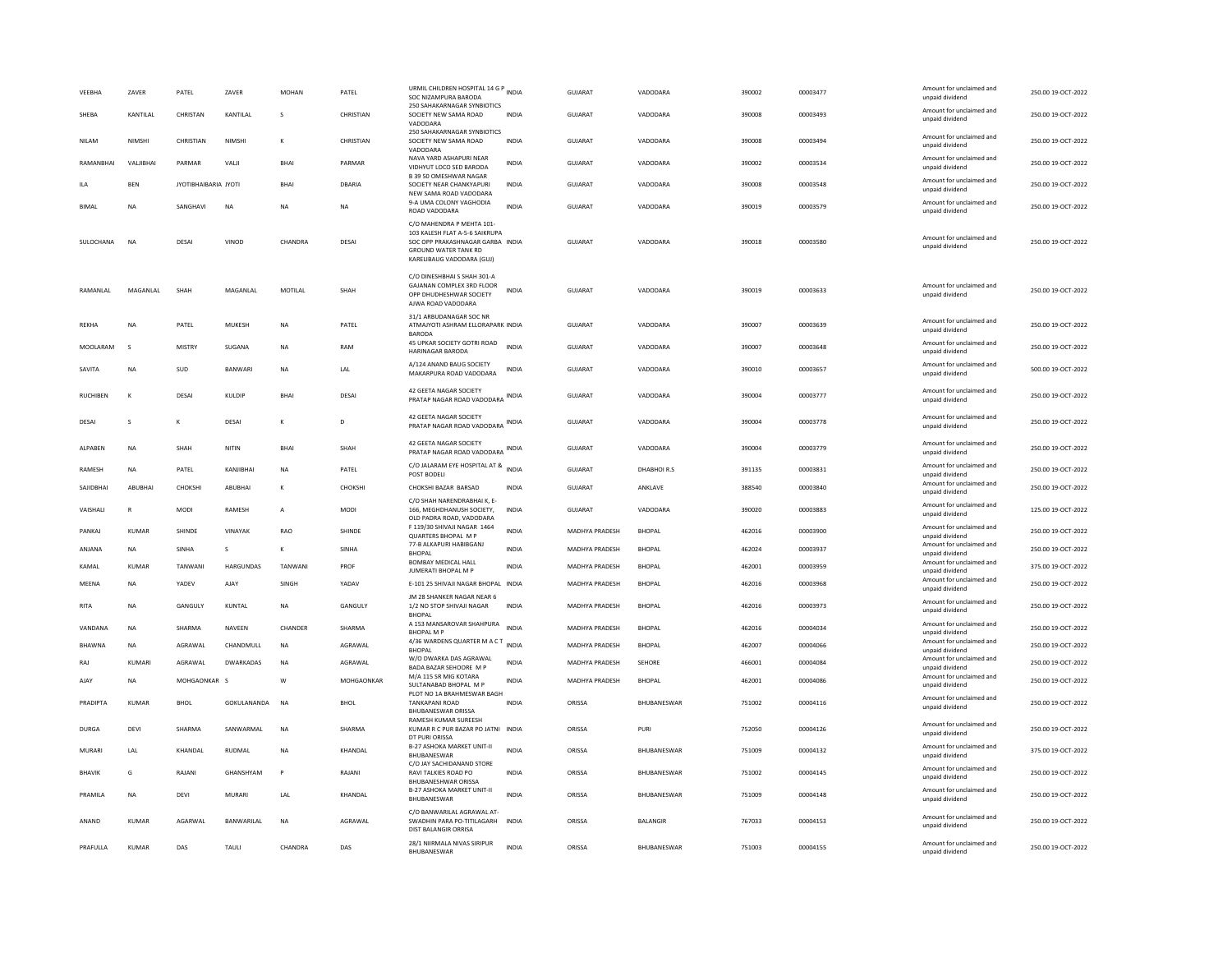| PRADIP                         | <b>KISHORE</b> | DANDAPAT              | PURNA         | CHANDRA                                               | <b>DANDAPATI</b> | A P WING P & E E CHANDIPUR<br><b>BALASORE ORISSA</b>                                        | <b>INDIA</b> | ORISSA               | <b>BALSORE</b>   | 756025 | 00004166 | Amount for unclaimed and<br>unpaid dividend | 250.00 19-OCT-2022 |
|--------------------------------|----------------|-----------------------|---------------|-------------------------------------------------------|------------------|---------------------------------------------------------------------------------------------|--------------|----------------------|------------------|--------|----------|---------------------------------------------|--------------------|
| SIVANNARAYAN<br>$\overline{A}$ | NΑ             | ATMAKURI              | A             | <b>NA</b>                                             | SUBBARAO         | <b>BALAILCOLOTH EMPORIUM</b><br>FIRISTATION ROAD BERHAMPUR INDIA<br>GANJAM                  |              | ORISSA               | BEHRAMPUR        | 760001 | 00004173 | Amount for unclaimed and<br>unpaid dividend | 250.00 19-OCT-2022 |
| SNEHLATA                       | NA             | SEHGAL                | SAT           | PAUL                                                  | SEHGAL           | H NO 149-A POCKET-C<br>KANCHANJANGA SECTOR 53<br>NOIDA DIST GHAZIABAD (U P)                 | <b>INDIA</b> | UTTAR PRADESH        | NOIDA COMPLEX    | 201301 | 00004174 | Amount for unclaimed and<br>unpaid dividend | 250.00 19-OCT-2022 |
| SAT                            | PAUL           | SEHGAL                | SOHANLAL      | <b>NA</b>                                             | SEHGAL           | H NO 149-A POCKET-C<br>KANCHANJANGA SECTOR 53<br>NOIDA DIST GHAZIABAD (U P)                 | <b>INDIA</b> | <b>UTTAR PRADESH</b> | NOIDA COMPLEX    | 201301 | 00004175 | Amount for unclaimed and<br>unpaid dividend | 250.00 19-OCT-2022 |
| ANANDA                         | CHANDRA        | SAHOO                 | MANI          | <b>NA</b>                                             | SAHOO            | C/O KRUSHNA CHANDRA SAHOO<br>AT ALISHA BAZAR PO CHANDINI<br>CHOWK CUTTACK                   | INDIA        | ORISSA               | CUTTACK          | 753002 | 00004204 | Amount for unclaimed and<br>unpaid dividend | 250.00 19-OCT-2022 |
| MAHAVIR                        | PRASAD         | <b>JAISWAL</b>        | LATE          | SH                                                    | GORAKHRAOJAISWAL | <b>IRON AND HARDWARE STORE</b><br>COLLEGE SQARE CUTTACK ORISSA                              | INDIA        | ORISSA               | <b>CUTTACK</b>   | 753003 | 00004218 | Amount for unclaimed and<br>unpaid dividend | 250.00 19-OCT-2022 |
| RAADHESHYAM NA                 |                | AGARWALA              | LATE          | SH                                                    | SURAYMALAGARWALA | C/O SHAKUNTALA BHAWAN<br>PEYTON SAHIBUXI BAZAR P O<br><b>CUTTACK ORISSA</b>                 | <b>INDIA</b> | ORISSA               | CUTTACK          | 753001 | 00004219 | Amount for unclaimed and<br>unpaid dividend | 250.00 19-OCT-2022 |
| SAMBHU                         | DAYAL          | <b>JOSHI</b>          | GAJANAND      | <b>NA</b>                                             | <b>JOSHI</b>     | MANOJ AUTOMOBILES N H S<br><b>GANDAR PUR CUTTACK</b>                                        | INDIA        | ORISSA               | CUTTACK          | 753003 | 00004220 | Amount for unclaimed and<br>unpaid dividend | 250.00 19-OCT-2022 |
| <b>HARSHA</b>                  | M              | GOR                   | MUKESH        | NA                                                    | GOR              | C/O L S GOR MANGLA BAG<br>TIMBER YARD CUTTACK                                               | <b>INDIA</b> | ORISSA               | CUTTACK          | 753001 | 00004229 | Amount for unclaimed and<br>unpaid dividend | 250.00 19-OCT-2022 |
| SNIGDHA                        | <b>NA</b>      | NAIK                  | SRIKANTA      | KISHORE                                               | DHAI             | C/O SRIKANTA KISHORE DHAL<br>AT/PO JHANJIRI MANGALA DIST                                    | <b>INDIA</b> | ORISSA               | <b>CUTTACK</b>   | 753009 | 00004234 | Amount for unclaimed and<br>unpaid dividend | 250.00.19-OCT-2022 |
| HARI                           | HAR            | <b>GUPTA</b>          | LATE          | SH                                                    | PRABHUDAYALGUPTA | <b>CUTTACK</b><br>AT GODAVARISH NAGAR 3RD<br>LANE PO BERHAMPUR DIST<br>GANJAM(ORISSA)       | <b>INDIA</b> | ORISSA               | <b>BEHRAMPUR</b> | 760001 | 00004241 | Amount for unclaimed and<br>unpaid dividend | 250.00 19-OCT-2022 |
| SABITA                         | <b>NA</b>      | SUPANKAR              | SUSIL         | <b>KUMAR</b>                                          | SUPAKAR          | QR NO IV B 52 2 UNIT 3 NR<br>HUMEOPATH COLLEGE PO                                           | <b>INDIA</b> | ORISSA               | BHUBANESWAR      | 751001 | 00004247 | Amount for unclaimed and<br>unpaid dividend | 250.00 19-OCT-2022 |
| NETAI                          | MOHAN          | CHOWDHURY             | <b>MOHINI</b> | CHOWDHURY                                             | <b>RFTD</b>      | <b>BHUBANESWAR PURI ORISSA</b><br>5/1A MADHUSUDAN BISWAS<br>LANE HOWRAH W BENGAL            | <b>INDIA</b> | <b>WEST BENGAL</b>   | HOWRAH           | 711101 | 00004304 | Amount for unclaimed and<br>unpaid dividend | 250.00.19-OCT-2022 |
| KANTA                          | <b>NA</b>      | AGARWAL               | PAWANKUMAR    | <b>NA</b>                                             | AGRAWAL          | C/O DR PAWAN KUMAR<br>AGRAWAL NAYABAZAR                                                     | <b>INDIA</b> | <b>BIHAR</b>         | BHAGALPUR H.Q    | 812002 | 00004317 | Amount for unclaimed and<br>unpaid dividend | 250.00 19-OCT-2022 |
| DEB                            | NATH           | PAL                   | INDU          | <b>BHOUSON</b>                                        | PAI              | <b>BHAGALPUR</b><br>1/1/3 KALI PRASNNA NAYA RATNA INDIA<br>LANE CALCUTTA                    |              | <b>WEST BENGAL</b>   | KOLKATA          | 700036 | 00004320 | Amount for unclaimed and<br>unpaid dividend | 250.00 19-OCT-2022 |
| GHAMAN                         | RAM            | MEENA                 | <b>SHRI</b>   | LALA                                                  | RAMMEENA         | C/O BABULAL MEENA UNIT TRUST<br>OF INDIA ANAND BHAVAN IIIRD<br>FLOOR S C ROAD JAIPUF        | <b>INDIA</b> | RAJASTHAN            | <b>JAIPUR</b>    | 302001 | 00004326 | Amount for unclaimed and<br>unpaid dividend | 250.00 19-OCT-2022 |
| <b>HARISH</b>                  | <b>KUMAR</b>   | <b>DOSHI</b>          | LAT           | AMRITE                                                | LALDOSHI         | KARGIL BAZAAR POST BERMO<br>DIST BOKARO ST BIHAR                                            | <b>INDIA</b> | <b>JHARKHAND</b>     | RAMGARH CANTT.   | 829104 | 00004339 | Amount for unclaimed and<br>unpaid dividend | 250.00 19-OCT-2022 |
| SHIBANI                        | ΝA             | PAUL                  | PURNA         | $\mathsf{CH}% _{\mathsf{C}}^{\mathsf{C}}(\mathsf{C})$ | PAUL             | C/O DHAKESNARI BASTRALAY<br>T/407, BIDHAN MARKET SILIGURI INDIA<br><b>DIST - DARJEELING</b> |              | <b>WEST BENGAL</b>   | SILIGURI         | 734401 | 00004370 | Amount for unclaimed and<br>unpaid dividend | 250.00 19-OCT-2022 |
| GINNI                          | <b>NA</b>      | DAI MIA               | <b>INDRA</b>  | CHAND                                                 | DAI MIA          | C/O DALMIA BROTHERS 138<br>CANNING STREET CALCUTTA                                          | <b>INDIA</b> | <b>WEST RENGAL</b>   | KOI KATA         | 700001 | 00004385 | Amount for unclaimed and<br>unpaid dividend | 250.00 19-OCT-2022 |
| MANISHA                        | DEVI           | AGRAWAL               | <b>BISHU</b>  | KUMAR                                                 | AGRAWAL          | 4 HARKAT 1ST BY LANE HOWRAH INDIA                                                           |              | <b>WEST BENGAL</b>   | <b>HOWRAH</b>    | 711101 | 00004390 | Amount for unclaimed and<br>unpaid dividend | 375.00 19-OCT-2022 |
| GOURI                          | RANI           | GHOSAL                | ANIL          | <b>KUMAR</b>                                          | GHOSAL           | BK 15 FLAT 179 TURF VIEW PO<br><b>HASTINGS CALCUTTA</b>                                     | <b>INDIA</b> | <b>WEST BENGAL</b>   | KOLKATA          | 700022 | 00004499 | Amount for unclaimed and<br>unpaid dividend | 250.00 19-OCT-2022 |
| ABHIMANYU                      | NA             | SINGH                 | DHARAM        | DEV                                                   | SINGH            | FLAT NO 202 BLOCK A6 PRASAD<br>NAGAR PH II 27 B T ROAD<br>KOLKATA                           | INDIA        | <b>WEST BENGAL</b>   | KOLKATA          | 700058 | 00004517 | Amount for unclaimed and<br>unpaid dividend | 250.00 19-OCT-2022 |
| <b>UMA</b>                     | DEVI           | PANCHARIA             | BAJRANG       | LAL                                                   | PANCHARIA        | C/O METRO MEDICAL TAXI STAND INDIA<br>P O DIST PURULIA                                      |              | <b>WEST BENGAL</b>   | PURULIA          | 723101 | 00004536 | Amount for unclaimed and<br>unpaid dividend | 125.00 19-OCT-2022 |
| MOUSUMI                        | NA             | DAS                   | BANAMALI      | NA                                                    | DAS              | C/O BANAMALI DAS KASHIPUR<br><b>DASNAGAR HOWRAH</b>                                         | <b>INDIA</b> | WEST BENGAL          | <b>HOWRAH</b>    | 711105 | 00004558 | Amount for unclaimed and<br>unpaid dividend | 250.00 19-OCT-2022 |
| PURABI                         | <b>NA</b>      | DAS                   | BANAMALI      | <b>NA</b>                                             | DAS              | C/O BANAMALI DAS KASHIPUR<br>DASNAGAR HOWRAH                                                | <b>INDIA</b> | <b>WEST BENGAL</b>   | <b>HOWRAH</b>    | 711105 | 00004559 | Amount for unclaimed and<br>unpaid dividend | 250.00 19-OCT-2022 |
| SUKLA                          | ΝA             | CHAKARAVARTY NIKHILES |               | NA                                                    | CHAKRAVARTI      | 8N/1 BAISHABGHATA BYE LANE<br>CALCUTTA                                                      | <b>INDIA</b> | <b>WEST BENGAL</b>   | KOLKATA          | 700047 | 00004634 | Amount for unclaimed and<br>unpaid dividend | 250.00 19-OCT-2022 |
| ANIMA                          | <b>NA</b>      | PAL                   | KHAGENDRA     | <b>NATH</b>                                           | PAL              | 18-B SREEDHAR ROY ROAD P O<br>TILJALA CALCUTTA                                              | <b>INDIA</b> | <b>WEST BENGAL</b>   | KOLKATA          | 700039 | 00004642 | Amount for unclaimed and<br>unpaid dividend | 625.00 19-OCT-2022 |
| ANIMA                          | <b>NA</b>      | PAL                   | KHAGENDRA     | NATH                                                  | PAL              | 18-B SREEDHAR ROY ROAD P O<br>TILIALA CALCUTTA                                              | <b>INDIA</b> | <b>WEST BENGAL</b>   | KOLKATA          | 700039 | 00004642 | Amount for unclaimed and<br>unpaid dividend | 250.00 19-OCT-2022 |
| ASIS                           | <b>KUMAR</b>   | <b>JASH</b>           | DEB           | NARAYAN                                               | <b>JASH</b>      | P O GUSHKARA DT BURDWAN<br><b>WEST BENGAL</b>                                               | <b>INDIA</b> | <b>WEST BENGAL</b>   | BURDWAN          | 713128 | 00004646 | Amount for unclaimed and<br>unpaid dividend | 250.00 19-OCT-2022 |
| FARAH                          | <b>NA</b>      | <b>KAIIM</b>          | KAIIM         | <b>NA</b>                                             | AKHATAR          | SIRAJ BHAWAN ROURKELA                                                                       | <b>INDIA</b> | ORISSA               | ROURKELA         | 769001 | 00004669 | Amount for unclaimed and<br>unpaid dividend | 375.00 19-OCT-2022 |
| KAMELESH                       | <b>NA</b>      | SONI                  | VINOD         | BHAI                                                  | SONI             | 195/1 M G ROAD 3RD FLOOR<br>CALCUTTA                                                        | <b>INDIA</b> | <b>WEST BENGAL</b>   | KOLKATA          | 700007 | 00004689 | Amount for unclaimed and<br>unpaid dividend | 500.00 19-OCT-2022 |
| SAT                            | PAL            | SINGLA                | PARKASH       | <b>NA</b>                                             | CHAND            | H NO 1266 SECTOR 15 B<br>CHANDIGARH                                                         | <b>INDIA</b> | CHANDIGARH           | CHANDIGARH       | 160015 | 00004747 | Amount for unclaimed and<br>unpaid dividend | 125.00 19-OCT-2022 |
| VINEETA                        | <b>NA</b>      | SINDHU                | к             |                                                       | SINDHU           | C/O VIJAY KUMAR JAIN ADVOCATE<br>622613 PATEL ROAD AMBALA CITY                              | INDIA        | HARYANA              | AMBALA CITY      | 134002 | 00004773 | Amount for unclaimed and<br>unpaid dividend | 250.00 19-OCT-2022 |
| SUNITA                         | <b>NA</b>      | BALYAN                | LT            | COL                                                   | DPBALYAN         | 1479 SECTOR B - I VASANT KUNJ<br>NEW DELHI                                                  | <b>INDIA</b> | DELHI                | DELHI            | 110037 | 00004783 | Amount for unclaimed and<br>unpaid dividend | 250.00 19-OCT-2022 |
| RANJIT                         | SINGH          | TIWANA                | s             | <b>BASANT</b>                                         | SINGHRETD        | 2502 SECTOR 35C CHANDIGARH                                                                  | <b>INDIA</b> | CHANDIGARH           | CHANDIGARH       | 160035 | 00004798 | Amount for unclaimed and<br>unpaid dividend | 375.00 19-OCT-2022 |
| <b>GURPREET</b>                | KAUF           | SANDHU                | KIRAN         | <b>BIR</b>                                            | SINGH            | 1241 SECTOR 43 B CHANDIGARH                                                                 | INDIA        | CHANDIGARH           | CHANDIGARH       | 160022 | 00004818 | Amount for unclaimed and<br>unpaid dividend | 250.00 19-OCT-2022 |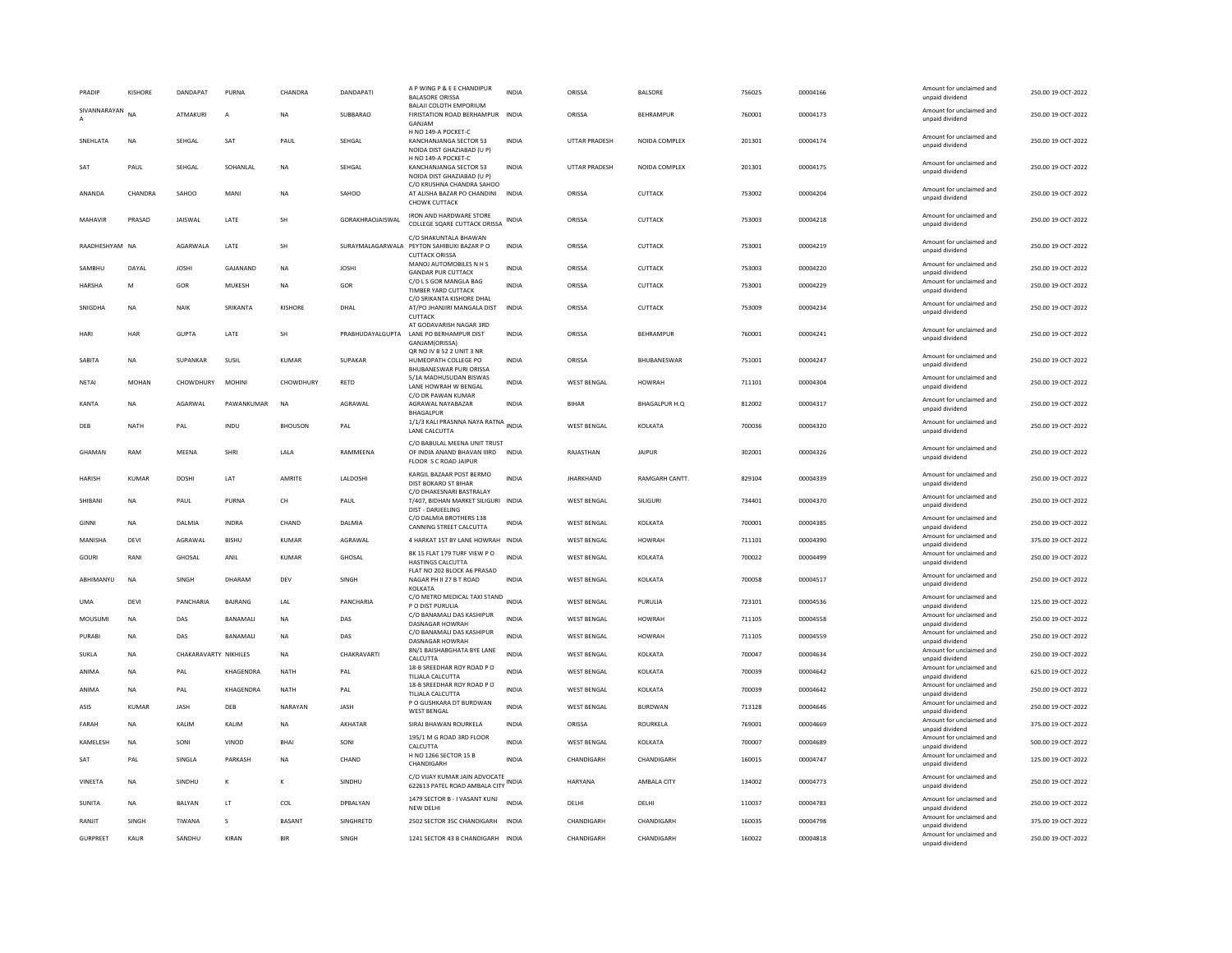| <b>RAKESH</b>   | <b>KUMAR</b>   | SINGLA            | $\mathsf{T}$    | $\mathsf{C}$   | SINGLA             | C/O TARUN ENTERPRISES S C F<br>380 NEW MOTOR MARKET<br>MANIMAIRA CHANDIGARH                | <b>INDIA</b> | CHANDIGARH           | <b>MANI MAZRA</b> | 160101 | 00004839 | Amount for unclaimed and<br>unpaid dividend | 250.00 19-OCT-2022 |
|-----------------|----------------|-------------------|-----------------|----------------|--------------------|--------------------------------------------------------------------------------------------|--------------|----------------------|-------------------|--------|----------|---------------------------------------------|--------------------|
| POONEET         | <b>NA</b>      | PRAKASH           | SHITAI          | <b>NA</b>      | PARAKASH           | H NO 1031 SECTOR 27 B                                                                      | <b>INDIA</b> | CHANDIGARH           | CHANDIGARH        | 160001 | 00004842 | Amount for unclaimed and                    | 250.00.19-OCT-2022 |
| -S              | <b>NA</b>      | <b>SUDHIR</b>     | <b>JHANDA</b>   | RAM            | <b>SUDHIR</b>      | CHANDIGARH<br>C/O MR C R SHARMA H NO 1206                                                  | <b>INDIA</b> | CHANDIGARH           | CHANDIGARH        | 160018 | 00004880 | unpaid dividend<br>Amount for unclaimed and | 250.00 19-OCT-2022 |
| BRIJ            | <b>NA</b>      |                   | LATE            | <b>SH</b>      | RAMRATTAN          | SECTOR 18 C CHANDIGARH<br>H NO 2665 A SECTOR 20 C                                          |              |                      |                   | 160020 |          | unpaid dividend<br>Amount for unclaimed and |                    |
|                 |                | MOHAN             |                 |                |                    | CHANDIGARH<br>H NO 819 SECTOR 38 A                                                         | <b>INDIA</b> | CHANDIGARH           | CHANDIGARH        |        | 00004881 | unpaid dividend<br>Amount for unclaimed and | 250.00 19-OCT-2022 |
| SAROJ           | <b>NA</b>      | SHARMA            | RAJ             | PAL            | SHARMA             | CHANDIGARH                                                                                 | <b>INDIA</b> | CHANDIGARH           | CHANDIGARH        | 160019 | 00004900 | unpaid dividend                             | 250.00 19-OCT-2022 |
|                 | $\mathbf{I}$   | SBAKSHI           | s               | <b>JASWANT</b> | SINGH              | B 179 LAJPAT NAGAR 1 NEW<br>DELHI                                                          | <b>INDIA</b> | DELHI                | DELHI             | 110024 | 00004916 | Amount for unclaimed and<br>unpaid dividend | 250.00 19-OCT-2022 |
| <b>MOHINDER</b> | PAUL           | SAKA              | DFV             | RAJ            | SAKA               | 241 TYPE III POWER COLONY                                                                  | <b>INDIA</b> | PUNIAR               | RUPAR             | 140001 | 00005021 | Amount for unclaimed and                    | 250.00 19-OCT-2022 |
| NARINDER        | <b>NA</b>      | <b>ARORA</b>      | SATYAPAUL       | <b>NA</b>      | <b>ARORA</b>       | <b>ROPAR PB</b><br>H NO 17 PUNJABI BAGH PATIALA                                            | <b>INDIA</b> | PUNJAB               | PATIALA           | 147001 | 00005027 | unpaid dividend<br>Amount for unclaimed and | 250.00 19-OCT-2022 |
|                 |                |                   |                 |                |                    | PUNJAB<br>HOUSE NO 3377 SECTOR 32 D                                                        |              |                      |                   |        |          | unpaid dividend<br>Amount for unclaimed and |                    |
| D               | N              | <b>SHARMA</b>     | $\mathsf{C}$    | $\mathbb{R}$   | SHARMA             | CHANDIGARH                                                                                 | <b>INDIA</b> | CHANDIGARH           | CHANDIGARH        | 160047 | 00005029 | unpaid dividend                             | 250.00 19-OCT-2022 |
| HARI            | <b>KRISHNA</b> | NARAINPANDEY LATE |                 | SHRI           | HANUMANPRASAD      | 270 SANSKRITI MERGELDECO<br>UDYAN II RAI BARELI ROAD P O<br>AMBEDKAR UNIVERSITY<br>LUCKNOW | <b>INDIA</b> | <b>UTTAR PRADESH</b> | LUCKNOW           | 226025 | 00005049 | Amount for unclaimed and<br>unpaid dividend | 250.00 19-OCT-2022 |
| ANITA           | <b>NA</b>      | JAIN              | AJAY            | KUMAR          | JAIN               | H NO 513 PHASE III A MOHALI SAS<br>NAGAR DIST ROPAR PR                                     | <b>INDIA</b> | ANDHRA PRADESH       | HYDERABAD         | 500003 | 00005072 | Amount for unclaimed and<br>unnaid dividend | 250.00 19-OCT-2022 |
| SUMAN           | <b>NA</b>      | <b>GUPTA</b>      | <b>SURINDER</b> | <b>NA</b>      | <b>GUPTA</b>       | H NO 2444 SECTOR 23 C                                                                      | <b>INDIA</b> | CHANDIGARH           | CHANDIGARH        | 160023 | 00005084 | Amount for unclaimed and                    | 250.00 19-OCT-2022 |
| <b>IATINDER</b> | PAI            | SINGH             | JEET            | SINGH          | <b>JAGGI</b>       | CHANDIGARH<br>2085 SECTOR 44 C. CHANDIGARH INDIA                                           |              | CHANDIGARH           | CHANDIGARH        | 160047 | 00005092 | unpaid dividend<br>Amount for unclaimed and | 375.00 19-OCT-2022 |
|                 |                |                   |                 |                |                    |                                                                                            |              |                      |                   |        |          | unpaid dividend                             |                    |
| KULBER          | SINGH          | SIDHU             | KIRPAL          | <b>NA</b>      | SINGH              | H NO 506 STREET NO 11 POWER<br>HOUSE ROAD BHATINDA PUNJAB                                  | <b>INDIA</b> | PUNJAB               | <b>BHATINDA</b>   | 151001 | 00005095 | Amount for unclaimed and<br>unpaid dividend | 250.00 19-OCT-2022 |
| <b>RAIFSH</b>   | <b>NA</b>      | KHANNA            | $\mathsf{v}$    | P              | KHANNA             | 2 PREET NAGAR NEAR POLICE<br>LINES AMBALA CITY                                             | <b>INDIA</b> | HARYANA              | AMBALA CITY       | 134003 | 00005110 | Amount for unclaimed and<br>unpaid dividend | 250.00.19-OCT-2022 |
| <b>SUMEET</b>   | <b>NA</b>      | SIKAND            | <b>NA</b>       | <b>NA</b>      | <b>NA</b>          | H NO 1498 SECTOR 29 B<br>CHANDIGARH                                                        | <b>INDIA</b> | CHANDIGARH           | CHANDIGARH        | 160020 | 00005164 | Amount for unclaimed and<br>unpaid dividend | 250.00 19-OCT-2022 |
|                 |                |                   |                 |                |                    | C/O BRIJ LAL GAUTAM K JAIN                                                                 |              |                      |                   |        |          | Amount for unclaimed and                    |                    |
| ABHA            | <b>NA</b>      | JAIN              | ARUN            | К              | JAIN               | SANAURI GATE OPP DISPENSARY<br>PATIALA PB                                                  | <b>INDIA</b> | PUNJAB               | PATIALA           | 147001 | 00005167 | unpaid dividend                             | 250.00 19-OCT-2022 |
| VED             | PRAKASH        | WALIA             | <b>RUP</b>      | CHAND          | WALI               | HOUSE NO 1082 SECTOR 2373<br>CHANDIGARH                                                    | <b>INDIA</b> | CHANDIGARH           | CHANDIGARH        | 160023 | 00005172 | Amount for unclaimed and<br>unpaid dividend | 250.00 19-OCT-2022 |
| PARAMJIT        | NA             | KAUR              | SHARANJIT       | <b>NA</b>      | SINGH              | C/O S K MEHTA & CO S C O 142<br>TOP FLOOR SECTOR 24-B<br>CHANDIGARH                        | <b>INDIA</b> | CHANDIGARH           | CHANDIGARH        | 160023 | 00005181 | Amount for unclaimed and<br>unpaid dividend | 250.00 19-OCT-2022 |
| SANTOSH         | NA             | SHARMA            | ANIL            | <b>NA</b>      | KAUSHAL            | R NO 20 7TH FLOOR PB CIVIL<br>SECTT CHANDIGARH DFRETED FD INDIA<br><b>CHANDIGARH PB</b>    |              | CHANDIGARH           | CHANDIGARH        | 160001 | 00005203 | Amount for unclaimed and<br>unpaid dividend | 250.00 19-OCT-2022 |
| RAJ             | <b>NA</b>      | KUMAR             | <b>MOHAN</b>    | <b>NA</b>      | LAL                | C/O DEWAN CHAND & CO<br>BHAWRA BAZAR NABHA DISTT<br>PATIALA PB                             | <b>INDIA</b> | PUNJAB               | <b>NABHA</b>      | 147201 | 00005230 | Amount for unclaimed and<br>unpaid dividend | 250.00 19-OCT-2022 |
| RAM             | PARKASH        | ANAND             | LAKSHMI         | <b>NA</b>      | DASS               | H NO 1776 SECTOR 7 C<br>CHANDIGARH                                                         | <b>INDIA</b> | CHANDIGARH           | CHANDIGARH        | 160001 | 00005232 | Amount for unclaimed and<br>unpaid dividend | 250.00 19-OCT-2022 |
| PREM            | PAL            | KAUR              | JASMER          | NA             | SINGH              | HOUSE NO 3066 SECTOR 19 D                                                                  | <b>INDIA</b> | CHANDIGARH           | CHANDIGARH        | 160019 | 00005244 | Amount for unclaimed and                    | 750.00 19-OCT-2022 |
|                 |                |                   |                 |                |                    | CHANDIGARH                                                                                 |              |                      |                   |        |          | unpaid dividend                             |                    |
| SUSHMA          | NA             | MAHIAN            | к               | $\epsilon$     | MAHAIAN            | 207 TYPE IV R T P NUHON COLONY<br>PO GHANAULY ROPAR PB                                     | <b>INDIA</b> | PUNJAR               | MORINDA           | 140113 | 00005253 | Amount for unclaimed and<br>unpaid dividend | 250.00.19-QCT-2022 |
| RAM             | PARSAD         | BANSAL            | SADHU           | RAM            | BANSAL             | HOUSE NO 2464 SECTOR 19 C<br>CHANDIGARH                                                    | INDIA        | CHANDIGARH           | CHANDIGARH        | 160019 | 00005256 | Amount for unclaimed and<br>unpaid dividend | 250.00 19-OCT-2022 |
| MADHU           | <b>NA</b>      | MITTAL            | PARMIL          | <b>NA</b>      | MITTAI             | H NO 1737 SECTOR 34 D<br>CHANDIGARH                                                        | <b>INDIA</b> | CHANDIGARH           | CHANDIGARH        | 160001 | 00005278 | Amount for unclaimed and<br>unpaid dividend | 250.00 19-OCT-2022 |
|                 |                |                   |                 |                |                    | S/O SH DHANI RAM SHARMA                                                                    |              |                      |                   |        |          | Amount for unclaimed and                    |                    |
| ROOF            | CHAND          | SHARMA            | DHAN            | RAM            | SHARMA             | VILLAGE & PO SANAUR DIST<br>PATIALA                                                        | <b>INDIA</b> | PUNJAB               | SAMANA            | 147103 | 00005329 | unpaid dividend                             | 250.00 19-OCT-2022 |
| RUKMAN          | <b>NA</b>      | DFVI              | <b>NA</b>       | <b>NA</b>      | <b>NA</b>          | C/O SUDESH OIL COMPANY MAIN<br>ROAD SAMANA MANDI DIST<br>PATIALA<br>C/O HEM RAJASHOK KUMAR | <b>INDIA</b> | PUNIAR               | SAMANA            | 147101 | 00005333 | Amount for unclaimed and<br>unpaid dividend | 250.00 19-OCT-2022 |
| RENU            | ΝA             | GOYAL             | SANJIB          | NA             | <b>KUMAR</b>       | BHAWANI GARH DISTSANGRUR<br>PUNJAB                                                         | <b>INDIA</b> | PUNJAB               | SANGRUR           | 148026 | 00005374 | Amount for unclaimed and<br>unpaid dividend | 250.00 19-OCT-2022 |
| <b>NIHAR</b>    | <b>NA</b>      | <b>BAKSHI</b>     | s               |                | <b>BAKSHEEPROF</b> | HOUSE NO 1081 SECTOR 2<br>PANCHKULA DIST AMBALA<br><b>HARYANA</b>                          | <b>INDIA</b> | HARYANA              | PINJORE           | 134109 | 00005386 | Amount for unclaimed and<br>unpaid dividend | 250.00 19-OCT-2022 |
| SARINA          | <b>NA</b>      | SINGAL            | <b>NA</b>       | <b>NA</b>      | NA                 | H NO 1020 SECTOR 37 B<br>CHANDIGARH                                                        | <b>INDIA</b> | CHANDIGARH           | CHANDIGARH        | 160036 | 00005392 | Amount for unclaimed and<br>unpaid dividend | 250.00 19-OCT-2022 |
| M               | $\mathbf{S}$   | SAHANI            | н               | $\mathbf{S}$   | SAHANI             | C/O ANITA 824 SECTOR 10<br>PANCHKULA                                                       | <b>INDIA</b> | HARYANA              | PINIORE           | 134109 | 00005403 | Amount for unclaimed and<br>unpaid dividend | 250.00.19-OCT-2022 |
| SUMER           | CHAND          | JAIN              | <b>MUNN</b>     | LAL            | JAIN               | 12 JAIN NAGAR AMBALA CITY                                                                  | <b>INDIA</b> | HARYANA              | AMBALA CITY       | 134003 | 00005428 | Amount for unclaimed and                    | 250.00 19-OCT-2022 |
|                 |                |                   |                 |                |                    | H NO 9 SECTOR 17 PANCHKULA                                                                 |              |                      |                   |        |          | unpaid dividend<br>Amount for unclaimed and |                    |
| <b>RITU</b>     | <b>NA</b>      | <b>SHARMA</b>     | <b>NA</b>       | <b>NA</b>      | <b>NA</b>          | DIST AMBALA<br>HOUSE NO 78 SECTOR 78                                                       | <b>INDIA</b> | ANDHRA PRADESH       | HYDERABAD         | 500003 | 00005429 | unpaid dividend<br>Amount for unclaimed and | 250.00 19-OCT-2022 |
| SUDARSHAN       | LAL            | BANSAL            | <b>BANARS</b>   | <b>NA</b>      | DASS               | PANCHKULA HARYANA                                                                          | <b>INDIA</b> | HARYANA              | PINJORE           | 134109 | 00005462 | unpaid dividend                             | 250.00 19-OCT-2022 |
| SUGANTHI        | <b>NA</b>      | GOVINDARAJ        | P               | <b>NA</b>      | <b>GOVINDARAJ</b>  | 4/5 A RACE COURSE HOUSING<br><b>UNIT COIMBATORE</b>                                        | <b>INDIA</b> | <b>TAMIL NADU</b>    | COIMBATORE        | 641018 | 00005517 | Amount for unclaimed and<br>unpaid dividend | 250.00 19-OCT-2022 |
| <b>ASHOK</b>    | <b>NA</b>      | AGARWAL           | MADAN           | LAL            | AGARWAL            | <b>BHARAT CYCLE STORES JITANI</b><br>BAZAR P O NAHARKATIA ASSAM                            | <b>INDIA</b> | ASSAM                | <b>HOOGRIJAN</b>  | 786610 | 00005535 | Amount for unclaimed and<br>unpaid dividend | 250.00 19-OCT-2022 |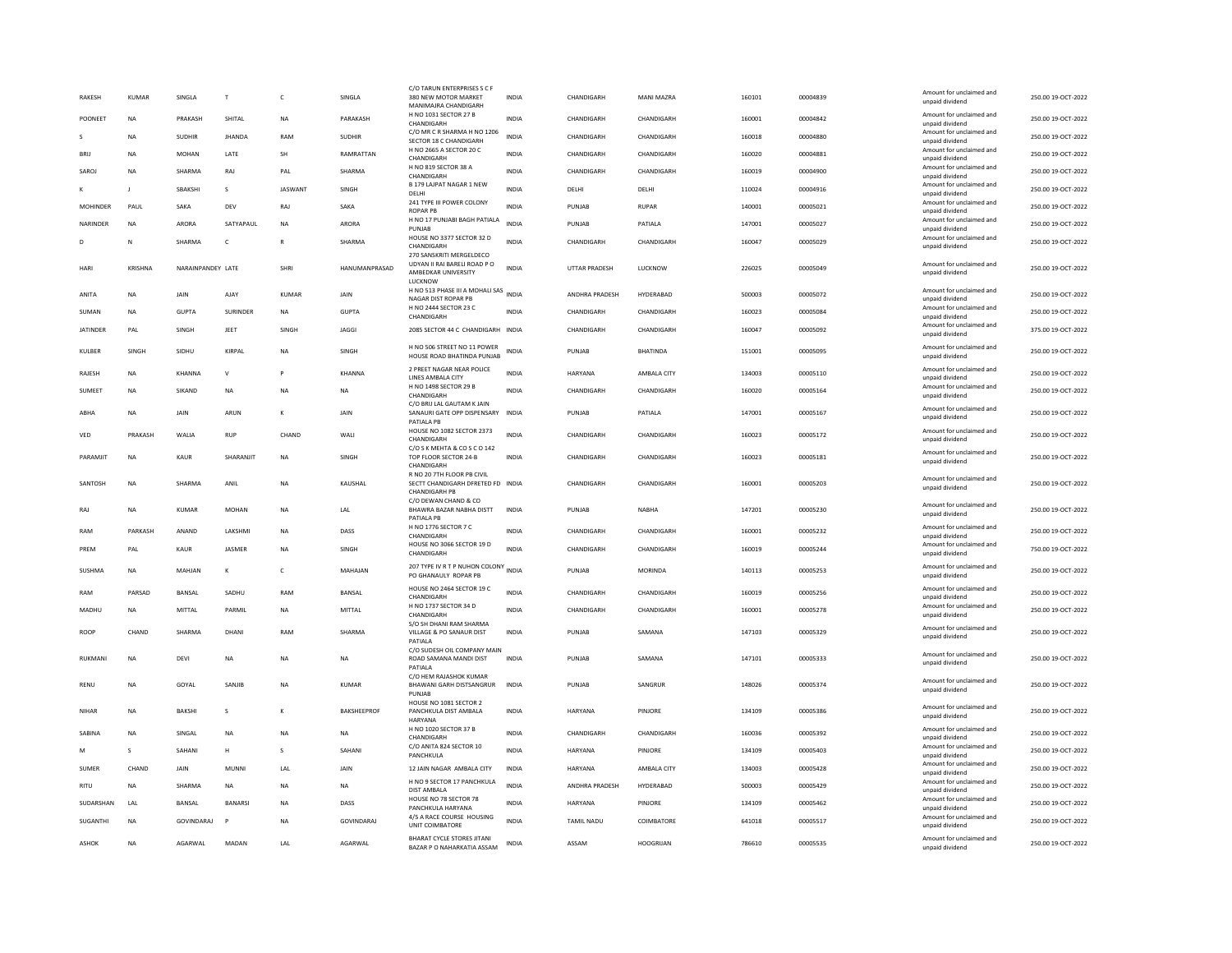| PRABHA           | <b>DEVI</b>  | <b>JAIN</b>                   | D                | $\mathsf{C}$ | <b>JAIN</b>        | C/O ABHISHEK C-6 RAJHANS<br>COLONY P O MADANGANJ-                                           | <b>INDIA</b> | RAJASTHAN          | MADANGANI        | 305801 | 00005562 | Amount for unclaimed and<br>unpaid dividend                    | 250.00 19-OCT-2022 |
|------------------|--------------|-------------------------------|------------------|--------------|--------------------|---------------------------------------------------------------------------------------------|--------------|--------------------|------------------|--------|----------|----------------------------------------------------------------|--------------------|
| MANIK            | CHAND        | SARAWGI                       | $\mathsf{L}$     | HIRALAL      | SARAWGI            | KISHANGARH (RAJASTHA)<br>PREMSUKH HIRALAL H B ROAD<br><b>FANCY BAIAR GUWAHATI</b>           | <b>INDIA</b> | ASSAM              | GUWAHATI         | 781001 | 00005570 | Amount for unclaimed and<br>unpaid dividend                    | 250.00 19-OCT-2022 |
| PARESH           | CHANDRA      | MANDAI                        | HIRAI AI         | <b>NA</b>    | MANDAI             | INDIA BANK A H ROAD, TEZPUR<br>ASSAM                                                        | <b>INDIA</b> | ASSAM              | <b>TEZPUR</b>    | 784001 | 00005612 | Amount for unclaimed and<br>unpaid dividend                    | 250.00 19-OCT-2022 |
| DILIP            | KUMAR        | CHAKRABARTI                   | DEB              | KUMAR        | CHAKRABARTI        | C/O RANI SREE BANI NAGAR PO<br><b>REHABARI GUWAHATI</b>                                     | INDIA        | ASSAM              | <b>GUWAHATI</b>  | 781008 | 00005613 | Amount for unclaimed and                                       | 250.00 19-OCT-2022 |
| SHYAN            | RATAN        | AGARWAL                       | HANUMAN          | PD           | AGARWAL            | JAGADISH STORE A O C ROAD<br>BONGAIGAON ASSAM                                               | INDIA        | ASSAM              | DHUBRI           | 783380 | 00005621 | unpaid dividend<br>Amount for unclaimed and<br>unpaid dividend | 250.00 19-OCT-2022 |
| <b>SACHIN</b>    | NA           | <b>BAIAI</b>                  | RAMSWARUP        | <b>NA</b>    | <b>BAIAI</b>       | C/O BABULAL RAMSWARUP BAJAJ<br>FANCY BAZAR M G ROAD<br>GOWAHATI                             | <b>INDIA</b> | ASSAM              | <b>GUWAHATI</b>  | 781001 | 00005637 | Amount for unclaimed and<br>unpaid dividend                    | 250.00 19-OCT-2022 |
| <b>BASANT</b>    | KUMAR        | OSWAL                         | M                | P            | OSWAL              | 403 HANUMAN TOWER<br>ATHGAON GAUHATI                                                        | INDIA        | ASSAM              | <b>GUWAHATI</b>  | 781001 | 00005657 | Amount for unclaimed and<br>unpaid dividend                    | 250.00 19-OCT-2022 |
| <b>SHANKAR</b>   | <b>IAI</b>   | <b>JHANWAF</b>                | s                | $\mathbf{I}$ | <b>JHANWARRETD</b> | 309 HANUMAN TOWER<br>ATHGAON GAUHATI                                                        | <b>INDIA</b> | ASSAM              | <b>GUWAHATI</b>  | 781001 | 00005662 | Amount for unclaimed and<br>unpaid dividend                    | 250.00 19-OCT-2022 |
| RADHA            | <b>NA</b>    | SINDHI                        | P                | <b>NA</b>    | SINDHI             | <b>403 HANUMAN TOWER</b><br>ATHGAON GAUHATI                                                 | <b>INDIA</b> | ASSAM              | <b>GUWAHATI</b>  | 781001 | 00005664 | Amount for unclaimed and<br>unpaid dividend                    | 250.00 19-OCT-2022 |
| DINDAYAL         | <b>NA</b>    | OSWAL                         | RAM              | LAL          | OSWAL              | <b>403 HANUMAN TOWER</b><br>ATHGAON GAUHATI                                                 | <b>INDIA</b> | ASSAM              | <b>GUWAHATI</b>  | 781001 | 00005665 | Amount for unclaimed and<br>unpaid dividend                    | 250.00 19-OCT-2022 |
| PREM             | LATA         | <b>GUPTA</b>                  | D                |              | <b>GUPTA</b>       | 307 HANUMAN TOWER<br>ATHGAON GAUHATI                                                        | <b>INDIA</b> | ASSAM              | GUWAHATI         | 781001 | 00005671 | Amount for unclaimed and<br>unpaid dividend                    | 250.00 19-OCT-2022 |
| RADHA            | KISHAN       | <b>BAID</b>                   | <b>BAI</b>       | KISHAN       | <b>BAID</b>        | 309 HANUMAN TOWER<br>ATHGAON GAUHATI                                                        | <b>INDIA</b> | ASSAM              | <b>GUWAHATI</b>  | 781001 | 00005673 | Amount for unclaimed and<br>unpaid dividend                    | 250.00 19-OCT-2022 |
| VIMAL            | <b>KUMAR</b> | JAIN                          | F                | $\mathsf{C}$ | JAIN               | 307 HANUMAN TOWER                                                                           | INDIA        | ASSAM              | GUWAHATI         | 781001 | 00005676 | Amount for unclaimed and                                       | 250.00 19-OCT-2022 |
| MAHAVEER         | PRASAD       | KILLA                         | RAWAT            | MAL          | KILLARETD          | ATHGAON GAUHATI<br>C/O NEELAM MANI BAZAR S S                                                | INDIA        | ASSAM              | GUWAHATI         | 781001 | 00005691 | unpaid dividend<br>Amount for unclaimed and                    | 250.00 19-OCT-2022 |
| RAJANI           | <b>NA</b>    | <b>DUDHORIA</b>               | <b>BANSIDHAR</b> | <b>NA</b>    | DUDHORIA           | ROAD GUWAHATI<br><b>INDER CHAND REWAT MAL</b>                                               | <b>INDIA</b> | ASSAM              | <b>BARPETA</b>   | 781315 | 00005696 | unpaid dividend<br>Amount for unclaimed and                    | 250.00 19-OCT-2022 |
|                  |              |                               |                  |              |                    | BARPETA ROAD ASSAM<br>UDAY PATH ZOO ROAD SUB P O                                            |              |                    |                  |        |          | unpaid dividend<br>Amount for unclaimed and                    |                    |
| ARUN             | <b>NA</b>    | <b>DUTTA</b>                  | LATE             | <b>SH</b>    | TANKADUTTA         | <b>GUWAHATI</b><br>KITPLY INDUSTRIES LTD                                                    | <b>INDIA</b> | ASSAM              | <b>GUWAHATI</b>  | 781024 | 00005697 | unpaid dividend                                                | 250.00 19-OCT-2022 |
| CHANDRAKALA DEVI |              | BANKA                         | PURUSHOTTAM      | LAI          | BANKA              | RUNGAGORH ROAD TINSUKIA<br>ASSAM                                                            | <b>INDIA</b> | ARUNACHAL PRADESH  | TINSUKIA         | 786125 | 00005709 | Amount for unclaimed and<br>unpaid dividend                    | 250.00 19-OCT-2022 |
| PRASANNA         | KUMAR        | CHOUHAN                       | HARDUTTA         | <b>NA</b>    | CHOUHAN            | KANTA BLDG FLAT NO 12 RED<br>CROSS HOSPITAL ROAD<br>CHANDMARI GAUHATI                       | INDIA        | ASSAM              | GUWAHATI         | 781003 | 00005710 | Amount for unclaimed and<br>unpaid dividend                    | 250.00 19-OCT-2022 |
| NASHREEN         | RAHMAN       | HAZARIKA                      | SIDDIQUR         | RAHMAN       | HAZARIKAPRO        | C/O SIDDIQUR RAHMAN<br>HAZARIKA GEN ENGG DEPTT OIL INDIA<br><b>INDIA LTD DULIAJAN</b>       |              | ASSAM              | <b>HOOGRIJAN</b> | 786602 | 00005717 | Amount for unclaimed and<br>unpaid dividend                    | 250.00 19-OCT-2022 |
| SUNIL            | <b>KUMAR</b> | <b>BAGRI</b>                  | MOOL             | CHAND        |                    | SHALIMAR PLASTICES 17A SIOTIA<br>MARKET S R C B ROAD GUWAHATI                               | INDIA        | ASSAM              | <b>GUWAHATI</b>  | 781001 | 00005730 | Amount for unclaimed and<br>unpaid dividend                    | 250.00 19-OCT-2022 |
| KULADHAR         | <b>NA</b>    | GOGOI                         | LATE             | <b>SH</b>    | <b>KANAKGOGOI</b>  | C/O MR D GOGOI PUBSARANIA PO INDIA<br>SILPUKHURI GUWAHATI ASSAM                             |              | ASSAM              | <b>GUWAHATI</b>  | 781001 | 00005747 | Amount for unclaimed and<br>unpaid dividend                    | 250.00 19-OCT-2022 |
| <b>DIAMUDDIN</b> | <b>NA</b>    | AHMED                         | LATE             | <b>SH</b>    | FAZALHUSSAIN       | <b>EXECTIVE ENG TOWN AND CO</b><br>RLANN D & D DIV DISPUR<br><b>GUWAHATI</b>                | <b>INDIA</b> | ASSAM              | <b>GUWAHATI</b>  | 781006 | 00005748 | Amount for unclaimed and<br>unpaid dividend                    | 250.00 19-OCT-2022 |
| SANDEEP          | KUMAR        | <b>TODI</b>                   | MADANLAL         | <b>NA</b>    | TODI               | C/O SANJAY ENTERPRISE H S<br>ROAD DIBRUGARH ASSAM                                           | <b>INDIA</b> | ARUNACHAL PRADESH  | DIBRUGARH        | 786001 | 00005803 | Amount for unclaimed and<br>unpaid dividend                    | 250.00 19-OCT-2022 |
|                  |              | ABSARHAZARIKA LATE            |                  | <b>SH</b>    | KAHMEDHAZARIKA     | C/O SAJAWAT NEAR OVER BRIDGE<br>PAN BAZAR M L NEHRU ROAD                                    | <b>INDIA</b> | ASSAM              | GUWAHATI         | 781001 | 00005825 | Amount for unclaimed and<br>unpaid dividend                    | 250.00 19-OCT-2022 |
| BHAGWATI         | <b>DEVI</b>  | <b>JALAN</b>                  | CHIRANJILAL      | <b>NA</b>    | <b>JALAN</b>       | <b>GUWAHATI</b><br>HAJO ROAD MALBARI ASSAM                                                  | <b>INDIA</b> | ASSAM              | <b>BARPETA</b>   | 781335 | 00005831 | Amount for unclaimed and                                       | 250.00 19-OCT-2022 |
|                  |              |                               |                  |              |                    | SAHID PRAFULLA BORO PATH BY                                                                 |              |                    |                  |        |          | unpaid dividend<br>Amount for unclaimed and                    |                    |
| <b>DEVENDRA</b>  | <b>NA</b>    | SARMA                         | <b>ROHINI</b>    | <b>NATH</b>  | SARMA              | LANE 2 RUPNAGAR GUWAHATI<br>ASSAM KOLKATA<br>MADHUBAN NEAR REFINERY                         | <b>INDIA</b> | <b>WEST BENGAL</b> | KOLKATA          | 700032 | 00005843 | unpaid dividend                                                | 250.00 19-OCT-2022 |
| PRAFULLA         | NA           | KALITA                        | UTTAM            | CHANDRA      | KALITA             | SECTOR 3 NOONMATI GUWAHATI INDIA<br>ASSAM                                                   |              | ASSAM              | GUWAHATI         | 781020 | 00005847 | Amount for unclaimed and<br>unpaid dividend                    | 250.00 19-OCT-2022 |
| RADHESHYAM       | <b>NA</b>    | SHARMA                        | LATE             | <b>SH</b>    |                    | JAGADISHWARSHARMA 19 A SIOTIA MARKET S R C B ROAD INDIA<br><b>GUWAHATI</b>                  |              | ASSAM              | GUWAHATI         | 781001 | 00005851 | Amount for unclaimed and<br>unpaid dividend                    | 250.00 19-OCT-2022 |
| SATYA            | PRAKASH      | DWIVEDI                       | $\overline{B}$   | L            | <b>DWIVEDI</b>     | C 223 BLOCK H ONGC COLONY<br>SIBSAGAR ASSAM                                                 | <b>INDIA</b> | ASSAM              | SIBSAGAR         | 785640 | 00005857 | Amount for unclaimed and<br>unpaid dividend                    | 250.00 19-OCT-2022 |
| ANJU             | <b>NA</b>    | AGARWAL                       | PAWAN            | KUMAR        | AGARWAL            | C/O RAMSAROOP PAWAN KUMAR<br>SIDING BAZAR POST TINSUKIA<br>ASSAM                            | <b>INDIA</b> | ARUNACHAL PRADESH  | TINSUKIA         | 786125 | 00005862 | Amount for unclaimed and<br>unpaid dividend                    | 250.00 19-OCT-2022 |
| OM               | PRAKASH      | SHARMA                        | LATE             | <b>SH</b>    | RAMGOPALSHARMA     | C/O RAVI AUTOMOBILES NAKHAM INDIA<br>BAZAR PO TURA MEGHALAYA                                |              | MAHARASHTRA        | <b>MUMBAI</b>    | 400001 | 00005863 | Amount for unclaimed and<br>unpaid dividend                    | 250.00 19-OCT-2022 |
| MRINMOY          | KUMAR        | DAS                           | KALYAN           | KUMAR        | DAS                | BRPL TOWNSHIP OTR NO 479/D<br>PO DHALGAON DT BONGAIGAON INDIA<br>ASSAM                      |              | ASSAM              | DHUBRI           | 783385 | 00005865 | Amount for unclaimed and<br>unpaid dividend                    | 250.00 19-OCT-2022 |
| <b>JABA</b>      | ΝA           | GOSWAMI                       | GANAPATI         | NA           | GOSWAMI            | C/O SULSAMAN AUSHA DALAYA<br>COLLEGE ROAD PO HAILAKANDI                                     | <b>INDIA</b> | ASSAM              | HAILKANDI        | 788151 | 00005867 | Amount for unclaimed and<br>unpaid dividend                    | 250.00 19-OCT-2022 |
| KALPANA          | <b>NA</b>    | <b>BHATTACHARJEE JAGADISH</b> |                  | CHANDRA      | BHATTACHARJE       | C/O I C BHATTAHCHARIFF 1 T<br>BHATTA LANE MEHARPAR                                          | INDIA        | ASSAM              | SILCHAR          | 788015 | 00005869 | Amount for unclaimed and<br>unpaid dividend                    | 250.00 19-OCT-2022 |
| SANTANL          | <b>NA</b>    | GOSWAMI                       | LATE             | SH           |                    | SILCHAW<br>RADHAKANTAGOSWAM LACHIT NAGAR NEAR OLD D C S<br>BUNGLOW P O DIST DIBRUGARH INDIA |              | ARUNACHAL PRADESH  | DIBRUGARH        | 786001 | 00005874 | Amount for unclaimed and<br>unnaid dividend                    | 250.00 19-OCT-2022 |
|                  |              | RATHI                         |                  | <b>NA</b>    | RATHI              | ASSAM<br>C/O RATHI TRADERS H S ROAD PO INDIA                                                |              |                    |                  | 798601 |          | Amount for unclaimed and                                       |                    |
| SOHANI           | DEVI         |                               | TULSIRAM         |              |                    | MOKOK CHUNG                                                                                 |              | NAGALAND           | MOKOCHUNG        |        | 00005882 | unpaid dividend                                                | 250.00 19-OCT-2022 |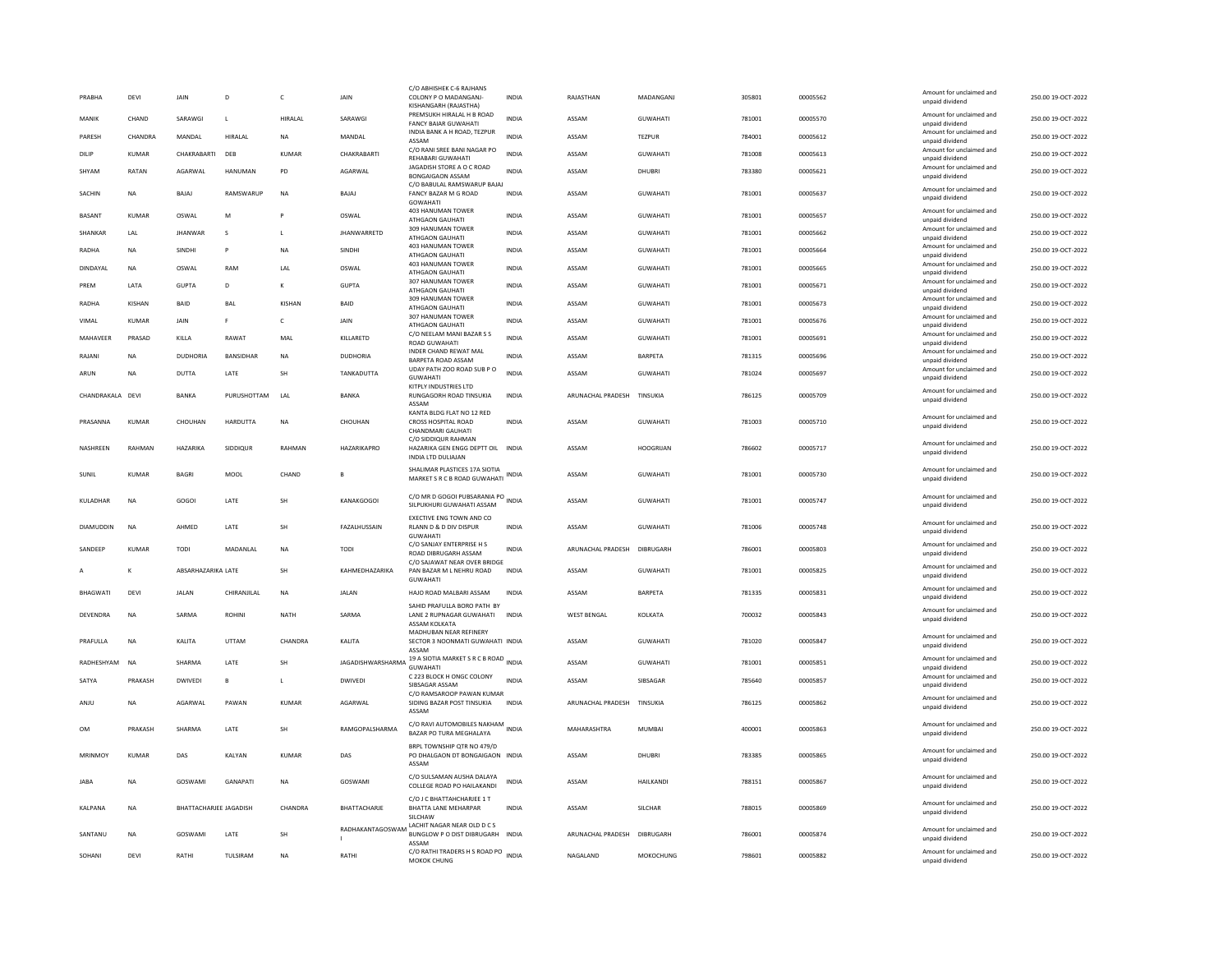| <b>MANOJ</b>    | <b>KUMAR</b> | <b>AJMERA</b>        | BABU                    | LAL         | <b>AJMERA</b> | SRI SHANKAR METAL STORES S R C<br><b>B ROAD FANCY BAZAR GAUHATI</b>                                                                   | INDIA        | ASSAM                      | <b>GUWAHATI</b>     | 781001 | 00005905 | Amount for unclaimed and<br>unpaid dividend                    | 250.00 19-OCT-2022 |
|-----------------|--------------|----------------------|-------------------------|-------------|---------------|---------------------------------------------------------------------------------------------------------------------------------------|--------------|----------------------------|---------------------|--------|----------|----------------------------------------------------------------|--------------------|
| ARTI            | <b>NA</b>    | KHANDELWAL TEJPAL    |                         | <b>NA</b>   | KHANDELWAL    | ASHOK TRADING COMPANY NO<br>PUKHARI ROAD TINSUKIA                                                                                     | <b>INDIA</b> | ARUNACHAL PRADESH TINSUKIA |                     | 786125 | 00005958 | Amount for unclaimed and<br>unpaid dividend                    | 250.00 19-OCT-2022 |
| SANJAY          | <b>NA</b>    | <b>KUMAR</b>         | SHYAM                   | SUNDER      | <b>AJMERA</b> | C/O JAGANNATH RAMESHWER<br>LAL AJMERA FANCY BAZAR<br><b>GAUHATI</b>                                                                   | INDIA        | ASSAM                      | <b>GUWAHATI</b>     | 781001 | 00005982 | Amount for unclaimed and<br>unpaid dividend                    | 250.00 19-OCT-2022 |
| KAMAL           | KUMAR        | SETHI                | PANNA                   | LAL         | SETHI         | C/O KAMAL PAPER MART POST<br>MORIGAON DIST MORIGAON<br>ASSAM                                                                          | <b>INDIA</b> | ASSAM                      | MARIGAON            | 782105 | 00006007 | Amount for unclaimed and<br>unpaid dividend                    | 250.00 19-OCT-2022 |
| <b>HANNUMAN</b> | MAL          | BHANSALI             | <b>NA</b>               | <b>NA</b>   | <b>NA</b>     | RAM DEO ENTERPESES JAIL ROAD<br><b>GUWAHATI</b>                                                                                       | <b>INDIA</b> | ASSAM                      | <b>GUWAHATI</b>     | 781001 | 00006010 | Amount for unclaimed and<br>unpaid dividend                    | 250.00 19-OCT-2022 |
| INDIRA          | DEVI         | PAHARIYA             | HULASH                  | NA          | CHAND         | C/O RATANLAL SANJAYKUMAR<br>CHHABRA COAL MERCHANT JAIN<br>TEMPLE ROAD NEAR SANGHIJI KA INDIA<br>MANDIR SANGANER JAIPUR<br>[RAJASTHAN] |              | RAJASTHAN                  | SANGANER BAZAR      | 303902 | 00006011 | Amount for unclaimed and<br>unpaid dividend                    | 250.00 19-OCT-2022 |
| SUBRATA         | <b>NA</b>    | ROY                  | SUKUMAR                 | <b>NA</b>   | ROY           | C/O A G A&E ASSAM PENSION 1<br>BHANGAGARH GUWAHATI ASSAM                                                                              | <b>INDIA</b> | ASSAM                      | <b>GUWAHATI</b>     | 781005 | 00006042 | Amount for unclaimed and<br>unpaid dividend                    | 250.00 19-OCT-2022 |
| DHIRFNDRA       | <b>NATH</b>  | <b>KAI ITA</b>       | RATI                    | KANTA       | <b>KALITA</b> | OFFICE OF THE DIRECTOR DESIGN<br>MINOR IRRIGATION CHANDMARI INDIA<br>GOWAMARI                                                         |              | ASSAM                      | <b>GUWAHATI</b>     | 781003 | 00006050 | Amount for unclaimed and<br>unpaid dividend                    | 250.00.19-OCT-2022 |
| BAI ACHANDRA NA |              | <b>TAI GERI</b>      | MANGESH                 | RAO         | RETD          | 206 'SEVASHRAM' CANARA BANK<br>OFFICER'S OUARTER BUNT'S<br>HOSTEL ROAD BANGLORE                                                       | <b>INDIA</b> | KARNATAKA                  | MANGALORE           | 575003 | 00006085 | Amount for unclaimed and<br>unpaid dividend                    | 125.00 19-OCT-2022 |
| SHIRESH         | <b>NA</b>    | PINGLE               | BALKRISHNA              | <b>NA</b>   |               | 140 CHAITANYA GREEN GARDENS INDIA<br><b>GOKUL ROAD HUBLI</b>                                                                          |              | KARNATAKA                  | HUBLI               | 580030 | 00006088 | Amount for unclaimed and<br>unnaid dividend                    | 250.00 19-OCT-2022 |
| MADANI AI       | $\mathbb{R}$ | <b>BAGRECHA</b>      | <b>RANMALAIL</b>        | <b>NA</b>   |               | <b>GOUTAM PERFUMERS</b><br>KANCHAGAR GALLI HUBLI                                                                                      | <b>INDIA</b> | KARNATAKA                  | <b>HUBLE</b>        | 580028 | 00006117 | Amount for unclaimed and<br>unpaid dividend                    | 250.00.19-QCT-2022 |
| <b>BRUJESH</b>  | <b>NA</b>    | BAGMAR               | GOUTAM                  | <b>NA</b>   | <b>BAGMAR</b> | C/O M C DISTRIBUTORS BUTTER<br>MARKET BELGAUM GALLI HUBLI                                                                             | <b>INDIA</b> | KARNATAKA                  | HUBLI               | 580028 | 00006127 | Amount for unclaimed and<br>unpaid dividend                    | 250.00 19-OCT-2022 |
| SHANKAR         | NA           | MAMIDYALA            | $_{\sf NA}$             | <b>NA</b>   | NA            | S/O SAYANNA MAMIDYALA POST<br>METPALLY DIST KARIMNAGAR                                                                                | INDIA        | ANDHRA PRADESH             | <b>JAGTIAL</b>      | 505325 | 00006173 | Amount for unclaimed and<br>unpaid dividend                    | 250.00 19-OCT-2022 |
| SATYA           | NARAYANA     | CHETTYP              | VEERAYYA                |             | RETD          | 9-128 KASTURI BAI STREET<br>MARKAPUR                                                                                                  | <b>INDIA</b> | ANDHRA PRADESH             | MARKAPUR            | 523316 | 00006219 | Amount for unclaimed and<br>unpaid dividend                    | 250.00 19-OCT-2022 |
| TRIVENI         | NA           | <b>BANDI</b>         |                         | <b>NA</b>   | YELLIAH       | H NO 15 93 NEW MIRJALGUDA<br>MALKAJGIRI POST HYDERABAD AP                                                                             | INDIA        | ANDHRA PRADESH             | HYDERABAD           | 500047 | 00006295 | Amount for unclaimed and<br>unpaid dividend                    | 250.00 19-OCT-2022 |
| ARUNA           |              |                      |                         |             |               | C/O D BADRAIAH OPP HANUMAN<br>TEMPLE BRAHMANANDA REDDY                                                                                |              |                            |                     |        |          |                                                                |                    |
|                 | <b>NA</b>    |                      | MANCHOKONDA PURUSHOTHAM | <b>NA</b>   | NALGONDA      | <b>COLONY DEVERKONDA</b><br>MIRYALAGUDA                                                                                               | <b>INDIA</b> | <b>ANDHRA PRADESH</b>      | MIRYAI AGUDA        | 508248 | 00006300 | Amount for unclaimed and<br>unpaid dividend                    | 250.00 19-OCT-2022 |
| PURUSHOTHAM NA  |              | MANCHUKONDA NA       |                         | <b>NA</b>   | NA            | C/O D BADRAIAH OPP HANUMAN<br>TEMPLE BRAHMANANDA REDDY<br><b>COLONY DEVERKONDA</b><br>MIRYALAGUDA                                     | <b>INDIA</b> | ANDHRA PRADESH             | MIRYALAGUDA         | 508248 | 00006301 | Amount for unclaimed and<br>unpaid dividend                    | 250.00 19-OCT-2022 |
| ALEPULA         | <b>NA</b>    | SATHYA               | $\overline{A}$          | PANDURANGAM |               | 134 610A/A CARVAN<br>KULSUMPURA P O HD                                                                                                | <b>INDIA</b> | <b>ANDHRA PRADESH</b>      | SHAM SHEER GUNI     | 500267 | 00006309 | Amount for unclaimed and<br>unpaid dividend                    | 250.00 19-OCT-2022 |
| RENU            | NA           | MAINDIRATTA COL      |                         | YR          | MAINDRATTA    | HOUSE NO 226 1ST FLOOR<br>POCKET NO 40 CHITRANJAN PARK INDIA<br>NEWDELHI                                                              |              | DELHI                      | DELHI               | 110019 | 00006313 | Amount for unclaimed and<br>unpaid dividend                    | 250.00 19-OCT-2022 |
| PRASHANTH       | <b>NA</b>    | GANDAY               | <b>NA</b>               | <b>NA</b>   | <b>NA</b>     | H NO 11-116 SEATHARAMPUR<br>MIRYALAGUDA DIST NALGONDA INDIA                                                                           |              | ANDHRA PRADESH             | MIRYALAGUDA         | 508207 | 00006315 | Amount for unclaimed and<br>unpaid dividend                    | 250.00 19-OCT-2022 |
| MOHANA          | VENIKATA     | LINGAMPRATTIP<br>ATI |                         | RACHA       | <b>IINGAM</b> | AG<br>H NO A 16 CEMENT<br><b>CORPORATION OF INDIA</b><br>ADILABAD                                                                     | <b>INDIA</b> | <b>ANDHRA PRADESH</b>      | ADII ARAD           | 504003 | 00006339 | Amount for unclaimed and<br>unpaid dividend                    | 250.00 19-OCT-2022 |
| REKHA           |              |                      | NA                      | <b>NA</b>   | NA            | 23 6 91818 RAJARAI DEVDI                                                                                                              | INDIA        | ANDHRA PRADESH             | SHAM SHEER GUNJ     | 500265 | 00006356 | Amount for unclaimed and                                       | 250.00 19-OCT-2022 |
| SATYA           | PRAKASH      | SURANA               | SHANKER                 | CHAND       | JAIN          | SHALIBANDA HYDERABAD<br>13 4 734/1 MARWAN HYDERABAD INDIA                                                                             |              | ANDHRA PRADESH             | SHAM SHEER GUNJ     | 500267 | 00006373 | unpaid dividend<br>Amount for unclaimed and                    | 250.00 19-OCT-2022 |
| CHANDERJIT      | NA           | KAUR                 | <b>NANAK</b>            | SINGH       |               | 15 3 534 GOWLIGUDA CHAMAN                                                                                                             | <b>INDIA</b> | ANDHRA PRADESH             | HYDERABAD           | 500012 | 00006423 | unpaid dividend<br>Amount for unclaimed and                    | 250.00 19-OCT-2022 |
| NARAYANA        | RAO          | YANDURU              | PULLAYYA                | <b>NA</b>   | RETD          | HYDERABAD<br>11714/C GANDHINAGAR<br>HYDERABAD                                                                                         | <b>INDIA</b> | ANDHRA PRADESH             | <b>GANDHI NAGAR</b> | 500380 | 00006424 | unpaid dividend<br>Amount for unclaimed and<br>unpaid dividend | 250.00 19-OCT-2022 |
| PRABHAKARA      | REDDY        | GIDIPALLI            | G                       | RAMA        | KRISHNAREDDY  | 1 8 702/1 NALLAKUNTA ANDHRA<br>BANK VIDYANAGER HYDERABAD                                                                              | <b>INDIA</b> | ANDHRA PRADESH             | HYDERABAD           | 500044 | 00006433 | Amount for unclaimed and<br>unpaid dividend                    | 250.00 19-OCT-2022 |
| PADMAVATHI      |              | N                    | G                       | BHAVANI     | PRASAD        | 1-17-52/3 SAINAGAR COLONY<br>TRIMALGHERRY(PO(<br>SECUNDERABAD                                                                         | <b>INDIA</b> | ANDHRA PRADESH             | HYDERABAD           | 500001 | 00006441 | Amount for unclaimed and<br>unpaid dividend                    | 250.00 19-OCT-2022 |
| VIJAY           | <b>KUMAR</b> | MIRYALA              | VENKATRAMLUM            | <b>NA</b>   |               | LIGHT 910 KPHB COLONY<br>KUKATPALLY HYDERABAD A P                                                                                     | INDIA        | ANDHRA PRADESH             | KUKATPALLY          | 500872 | 00006443 | Amount for unclaimed and<br>unpaid dividend                    | 250.00 19-OCT-2022 |
| LAKSHMAN        | RAO          | CHENUMALLA           | $\mathsf{C}$            | H           | VEERAIAH      | PLOT NO 62 KAKATIYANAGAR<br>HYDERABAD                                                                                                 | <b>INDIA</b> | ANDHRA PRADESH             | HYDERABAD           | 500008 | 00006462 | Amount for unclaimed and<br>unpaid dividend                    | 250.00 19-OCT-2022 |
| <b>RAKESH</b>   | <b>NA</b>    | <b>GUPTA</b>         | SATISH                  | <b>NA</b>   | CHAND         | 8-2-335/1 ROAD NO 5 BANJARA<br>HILLS - HYDERABAD                                                                                      | <b>INDIA</b> | ANDHRA PRADESH             | HYDERABAD           | 500034 | 00006505 | Amount for unclaimed and<br>unpaid dividend                    | 250.00 19-OCT-2022 |
| RENU            | NA           | <b>GUPTA</b>         | RAKESH                  | GUPTA       | PROF          | 8-2-335/1 ROAD NO 5 BANJARA<br>HILLS - HYDERABAD                                                                                      | <b>INDIA</b> | ANDHRA PRADESH             | HYDERABAD           | 500034 | 00006506 | Amount for unclaimed and<br>unpaid dividend                    | 250.00 19-OCT-2022 |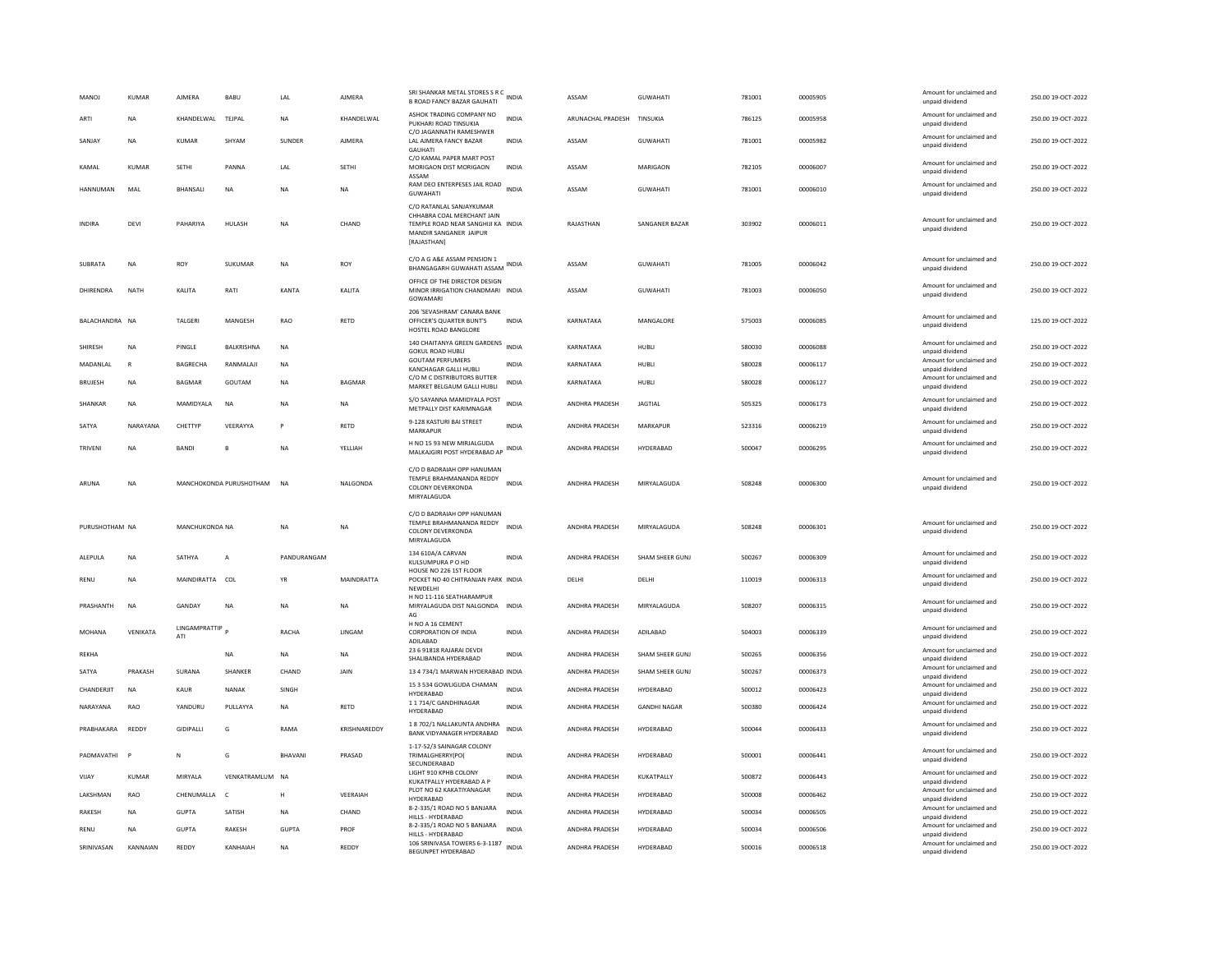| RAJASEKHAR      | KANNAIAN       | REDDY             | KANNAIAH          | <b>NA</b>   | REDDY               | 106 SRINIVASA TOWERS 6-3-1187<br>BEGUNPET HYDERABAD                             | <b>INDIA</b> | ANDHRA PRADESH        | HYDERABAD          | 500016 | 00006519 | Amount for unclaimed and<br>unpaid dividend | 250.00 19-OCT-2022 |
|-----------------|----------------|-------------------|-------------------|-------------|---------------------|---------------------------------------------------------------------------------|--------------|-----------------------|--------------------|--------|----------|---------------------------------------------|--------------------|
| RAMA            | DFVI           | RAMINENI          | <b>KISHORE</b>    | <b>BABU</b> | R                   | F-34 MADHURA NAGAR S R<br>NAGAR POST HYDERABAD                                  | <b>INDIA</b> | ANDHRA PRADESH        | HYDERABAD          | 500045 | 00006522 | Amount for unclaimed and<br>unpaid dividend | 250.00 19-OCT-2022 |
| ANURADHA        | <b>NA</b>      | PULIPATI          | P                 | <b>NA</b>   | SURYAPRAKASH        | C/O P SURYA PRAKASH CSG-2 SCD<br><b>BUIDLING ECIL HYDERABAD</b>                 | <b>INDIA</b> | ANDHRA PRADESH        | ECIL HYDERABAD     | 500762 | 00006524 | Amount for unclaimed and<br>unpaid dividend | 250.00 19-OCT-2022 |
| ARVIND          | <b>NA</b>      | <b>GUPTA</b>      | PURUSHOTTAM       | <b>NA</b>   | <b>GUPTA</b>        | HIG 452 BHFL R C PURAM<br>HYDERABAD                                             | <b>INDIA</b> | ANDHRA PRADESH        | <b>HYDERABAD</b>   | 500032 | 00006541 | Amount for unclaimed and<br>unpaid dividend | 250.00 19-OCT-2022 |
| SURESH          | CHAND          | <b>JAIN</b>       | <b>UDAYARAJ</b>   | <b>NA</b>   | <b>JAIN</b>         | 15 1 503/2 ASHOK MARKET<br><b>HYDERARAD</b>                                     | <b>INDIA</b> | ANDHRA PRADESH        | HYDERABAD          | 500012 | 00006560 | Amount for unclaimed and<br>unpaid dividend | 250.00 19-OCT-2022 |
|                 | NARASIMHA      | RAO               | LATE              | <b>SH</b>   | <b>TSHANKARAIAH</b> | H NO 89 ROAD NO 3 WFA<br>MOTORPALLI SECUNDERABAD AP                             | <b>INDIA</b> | ANDHRA PRADESH        | HYDERABAD          | 500026 | 00006563 | Amount for unclaimed and<br>unpaid dividend | 250.00 19-OCT-2022 |
| DHARMAVRATA NA  |                | SHASTRI           | D                 | <b>NA</b>   | MALLAIAH            | H NO 2 3 19/18/A TULASINAGAR<br><b>GOLNAKA HYDERABAD AP</b>                     | INDIA        | ANDHRA PRADESH        | HYDERABAD          | 500013 | 00006599 | Amount for unclaimed and<br>unpaid dividend | 250.00 19-OCT-2022 |
| SUSHEELA        | BAI            | AGARWAL           | RATANLAL          | NA          | AGARWAL             | H NO 8 3 315/2 YOUSUFGUDA<br><b>HYDERABAD</b><br>JAI BHAWANI STEELS 2803        | <b>INDIA</b> | ANDHRA PRADESH        | HYDERABAD          | 500045 | 00006601 | Amount for unclaimed and<br>unpaid dividend | 250.00 19-OCT-2022 |
| SAT             | <b>NA</b>      | PAUL              | DIWAN             | <b>NA</b>   | CHAND               | MINISTER ROAD RANIGUNJ<br>SECUNDERABAD AP                                       | <b>INDIA</b> | ANDHRA PRADESH        | HYDERABAD          | 500003 | 00006627 | Amount for unclaimed and<br>unpaid dividend | 250.00 19-OCT-2022 |
| BHARAT          | <b>HAMHA</b>   | <b>NOONE</b>      | <b>NOONE</b>      | NA          | SUDARSHAN           | C/O MOHAN SILK CENTRE POST<br>NIDAMNOOR DIST NALGONDA<br>MIRYALAGUDA            | <b>INDIA</b> | ANDHRA PRADESH        | MIRYALAGUDA        | 508278 | 00006660 | Amount for unclaimed and<br>unpaid dividend | 250.00 19-OCT-2022 |
| <b>USHA</b>     | NΑ             | RANI              | <b>NA</b>         | <b>NA</b>   | NA                  | 265 A SANTOSHNAGAR COLONY<br>OLD HYDERABAD                                      | <b>INDIA</b> | ANDHRA PRADESH        | SAIDABAD           | 500659 | 00006678 | Amount for unclaimed and<br>unpaid dividend | 250.00 19-OCT-2022 |
| <b>KUMAR</b>    |                | <b>SR</b>         | <b>HANUMANTHA</b> | RAO         |                     | C/O A SREENIVASULU 2 2 78<br>GANODHI CHOWK KHAMAM AP                            | INDIA        | ANDHRA PRADESH        | KHAMMAM            | 507003 | 00006712 | Amount for unclaimed and<br>unpaid dividend | 250.00 19-OCT-2022 |
| MUNAIAH         | <b>NA</b>      | CHINTA            | $\epsilon$        | NAGAPPA     |                     | 16/944 P R T STREET<br>DHARMAVARAM                                              | <b>INDIA</b> | ANDHRA PRADESH        | DHARMAVARAM        | 515671 | 00006736 | Amount for unclaimed and<br>unpaid dividend | 250.00 19-OCT-2022 |
| RAJAVEERU       | NA             | M                 | M                 | NA          | KANAKAIAH           | C/O K CHANDRA MOULI H NO 17 9 INDIA<br>16 ORUS WARANGAL                         |              | ANDHRA PRADESH        | WARANGAL           | 506002 | 00006737 | Amount for unclaimed and<br>unpaid dividend | 500.00 19-OCT-2022 |
|                 | $\overline{A}$ | VPRASAD           | P                 | LAXMANA     | RAO                 | RAMYA CHIT FUND PVT LTD<br>PATAMATA VIJAYAWADA                                  | INDIA        | ANDHRA PRADESH        | VIJAYWADA          | 520007 | 00006803 | Amount for unclaimed and<br>unpaid dividend | 250.00 19-OCT-2022 |
| CHANDAN         | MAL            | PATNI             | T                 | c           | PATNI               | ANIMESH AGENCIES 69 THANGAL<br>BAZAR IMPHAL MANIPUR                             | <b>INDIA</b> | MANIPUR               | <b>IMPHAL</b>      | 795001 | 00006819 | Amount for unclaimed and<br>unpaid dividend | 250.00 19-OCT-2022 |
| PRADEEP         | KUMAR          | SHARMA            | LATE              | SH          | DAWARKANATH         | MY SHOP PAONA BAZAR IMPHAL INDIA                                                |              | MANIPUR               | <b>IMPHAI</b>      | 795001 | 00006832 | Amount for unclaimed and<br>unpaid dividend | 250.00 19-OCT-2022 |
| ARCHANA         | <b>NA</b>      | SOGANI            | RISHABH           | <b>NA</b>   | SOGANI              | C/O UMRAO SINGH RAMLAL<br>SOGANI STATION ROAD ASHOK<br>NAGAR M P DIST GUNA      | <b>INDIA</b> | MADHYA PRADESH        | <b>ASHOK NAGAR</b> | 473331 | 00006833 | Amount for unclaimed and<br>unpaid dividend | 250.00 19-OCT-2022 |
| SATISH          | <b>NA</b>      | KOHI I            | <b>DIWAN</b>      | <b>NA</b>   | CHANDJI             | NEAR NEHRU PARK ASHOK NAGAR<br>M P DIST GUNA                                    | <b>INDIA</b> | <b>MADHYA PRADESH</b> | <b>ASHOK NAGAR</b> | 473331 | 00006834 | Amount for unclaimed and<br>unpaid dividend | 250.00 19-OCT-2022 |
| PREM            | PRAKASH        | KHANDELWAL        | GHANSHYAM         | DAS         | л                   | 132 BHAGWANDIN NAGAR<br>SCHEME NO 47 INDORE                                     | <b>INDIA</b> | MADHYA PRADESH        | <b>INDORE</b>      | 452001 | 00006863 | Amount for unclaimed and<br>unpaid dividend | 250.00 19-OCT-2022 |
| KUSHAL          | RANJAN         | MUKHERJEE         | BAIDYANATH        | <b>NA</b>   | MUKHERJEE           | 1/8 SOUTH BUXARAH ROAD<br>HOURAH WEST BENGAL<br>10 DUBEY COLONY NEAR WAGH       | <b>INDIA</b> | <b>WEST BENGAL</b>    | <b>BAGNAN</b>      | 711306 | 00006917 | Amount for unclaimed and<br>unpaid dividend | 250.00 19-OCT-2022 |
| NAMRATA         | KOUR           | TUTEJA            | <b>HARMINDER</b>  | <b>NA</b>   | SINGH               | NURSING HOME MANIKBAG ROAD INDIA<br><b>INDORE M F</b>                           |              | <b>MADHYA PRADESH</b> | <b>INDORF</b>      | 452001 | 00006940 | Amount for unclaimed and<br>unpaid dividend | 250.00 19-OCT-2022 |
| ARVIND          | <b>NA</b>      | ARORA             | SADANAND          | <b>NA</b>   | ARORA               | <b>I B P PETROL PUMP AB ROAD</b><br>GUNA                                        | <b>INDIA</b> | MADHYA PRADESH        | <b>ANTRI</b>       | 475001 | 00006954 | Amount for unclaimed and<br>unpaid dividend | 250.00 19-OCT-2022 |
| <b>NARFNDRA</b> | <b>NA</b>      | <b>JAIN</b>       | DIGARARII         | <b>NA</b>   | <b>JAIN</b>         | 7/3 SNEHLATA GANJ INDORE                                                        | <b>INDIA</b> | <b>MADHYA PRADESH</b> | <b>INDORF</b>      | 452003 | 00006962 | Amount for unclaimed and<br>unpaid dividend | 250.00 19-OCT-2022 |
| RAJESH          | <b>KUMAR</b>   | JAIN              | <b>BHANU</b>      | KUMAR       | JAIN                | 158-B NEMI NAGAR INDORE M P INDIA                                               |              | MADHYA PRADESH        | INDORE             | 452009 | 00006978 | Amount for unclaimed and<br>unpaid dividend | 250.00 19-OCT-2022 |
| VIKAS           | <b>NA</b>      | <b>JAIN</b>       | D                 | c           | <b>JAIN</b>         | 74 BHAGAT SINGH MARG MEERA<br>BAWDI CHOURAHA DEWAS M P                          | <b>INDIA</b> | MADHYA PRADESH        | DEWAS              | 455001 | 00006998 | Amount for unclaimed and<br>unpaid dividend | 250.00 19-OCT-2022 |
| DR              | NARENDRA       | <b>SINGHAI</b>    | <b>GOPILAL</b>    | SNGHAI      | PROF                | SUBHASH GANJ ASHOK NAGAR M<br>P DIST GUNA                                       | INDIA        | MADHYA PRADESH        | <b>ASHOK NAGAR</b> | 473331 | 00007005 | Amount for unclaimed and<br>unpaid dividend | 250.00 19-OCT-2022 |
| RASHMI          | NA             | SINGHAI           | <b>NARENDRA</b>   | <b>NA</b>   | SINGHAI             | C/O DR NARENDRA SINGHAI<br>SUBHASH GANJ                                         | <b>INDIA</b> | MADHYA PRADESH        | <b>ASHOK NAGAR</b> | 473331 | 00007006 | Amount for unclaimed and<br>unpaid dividend | 250.00 19-OCT-2022 |
| MADHU           | <b>NA</b>      | KOHLI             | <b>NA</b>         | <b>NA</b>   | <b>NA</b>           | C/O KEWAL KRISHAN KOHLI<br>NEHRU PARK ASHOK NAGAR M P INDIA<br><b>DIST GUNA</b> |              | MADHYA PRADESH        | <b>ASHOK NAGAR</b> | 473331 | 00007007 | Amount for unclaimed and<br>unpaid dividend | 250.00 19-OCT-2022 |
| MADANLAL        | <b>NA</b>      | SONI              | NANDKISHORE       | $_{\sf NA}$ | SONI                | 25 LODHI PURA NO 3 INDORE M P INDIA                                             |              | MADHYA PRADESH        | INDORE             | 452002 | 00007017 | Amount for unclaimed and<br>unpaid dividend | 250.00 19-OCT-2022 |
| KALURAKSH       | <b>NA</b>      | SHRIVASTAVA ANAND |                   | MOHA        | SHRIVASTARA         | 158 VIDHYA NAGAR INDORE M P INDIA                                               |              | <b>MADHYA PRADESH</b> | <b>INDORF</b>      | 452001 | 00007060 | Amount for unclaimed and<br>unpaid dividend | 375.00 19-OCT-2022 |
| DHANENDRA       | NA             | JAIN              | DIGAMBARJI        | NA          | JAIN                | 7/3 SHEHLATAGANJ INDORE M P INDIA                                               |              | MADHYA PRADESH        | INDORE             | 452003 | 00007144 | Amount for unclaimed and<br>unpaid dividend | 250.00 19-OCT-2022 |
| RAVI            | KUMAR          | KABRA             | MURLIDHAR         | <b>NA</b>   | KABRA               | 282 ANOOP NAGAR INDORE                                                          | INDIA        | MADHYA PRADESH        | INDORE             | 452008 | 00007192 | Amount for unclaimed and                    | 125.00 19-OCT-2022 |
| ASHOK           | <b>NA</b>      | MAHESHWARI        | CHUNI             | <b>NA</b>   | LAL                 | SHREE BHAGWATI TEXTILE 59 M T                                                   | <b>INDIA</b> | <b>MADHYA PRADESH</b> | <b>INDORF</b>      | 452002 | 00007195 | unpaid dividend<br>Amount for unclaimed and | 250.00 19-OCT-2022 |
| UTTARA          | <b>NA</b>      | PATANKAR          | ULLAHAS           | <b>NA</b>   | PATANKAR            | <b>CLOTH MKT INDORE</b><br>43 GOPAL COLONY JHABUA M P                           | <b>INDIA</b> | MADHYA PRADESH        | <b>JHABUA</b>      | 457661 | 00007211 | unpaid dividend<br>Amount for unclaimed and | 250.00 19-OCT-2022 |
| DEEPAK          | NA             | SHALIA            | <b>SHRI</b>       | <b>NA</b>   | <b>KISHAN</b>       | E 44 M I G COLONY INDORE                                                        | <b>INDIA</b> | MADHYA PRADESH        | INDORE             | 452008 | 00007237 | unpaid dividend<br>Amount for unclaimed and | 250.00 19-OCT-2022 |
| MANJU           | $\mathbf{v}$   | SOGANI            | <b>VIPIN</b>      | CHAND       | SOGANI              | 1/2 PARSI MOHALLA CHHAWNI                                                       | <b>INDIA</b> | MADHYA PRADESH        | <b>INDORE</b>      | 452001 | 00007267 | unpaid dividend<br>Amount for unclaimed and | 250.00 19-OCT-2022 |
| PUSHPA          | <b>NA</b>      | JAIN              | SHRENIK           | LAL         | JAIN                | <b>INDORF</b><br>118 VALLABH NAGAR INDORE                                       | <b>INDIA</b> | <b>MADHYA PRADESH</b> | <b>INDORE</b>      | 452003 | 00007273 | unpaid dividend<br>Amount for unclaimed and | 500.00 19-OCT-2022 |
|                 |                |                   |                   |             |                     | ROOPAL SHREE APARTMENTS                                                         |              |                       |                    |        |          | unpaid dividend<br>Amount for unclaimed and |                    |
| AJIT            | <b>NA</b>      | JAIN              | SHANTILAL         | <b>NA</b>   | JAIN                | FLAT NO 204 39 TELIBAKHAL<br>INDORE                                             | <b>INDIA</b> | MADHYA PRADESH        | INDORE             | 452002 | 00007281 | unpaid dividend                             | 250.00 19-OCT-2022 |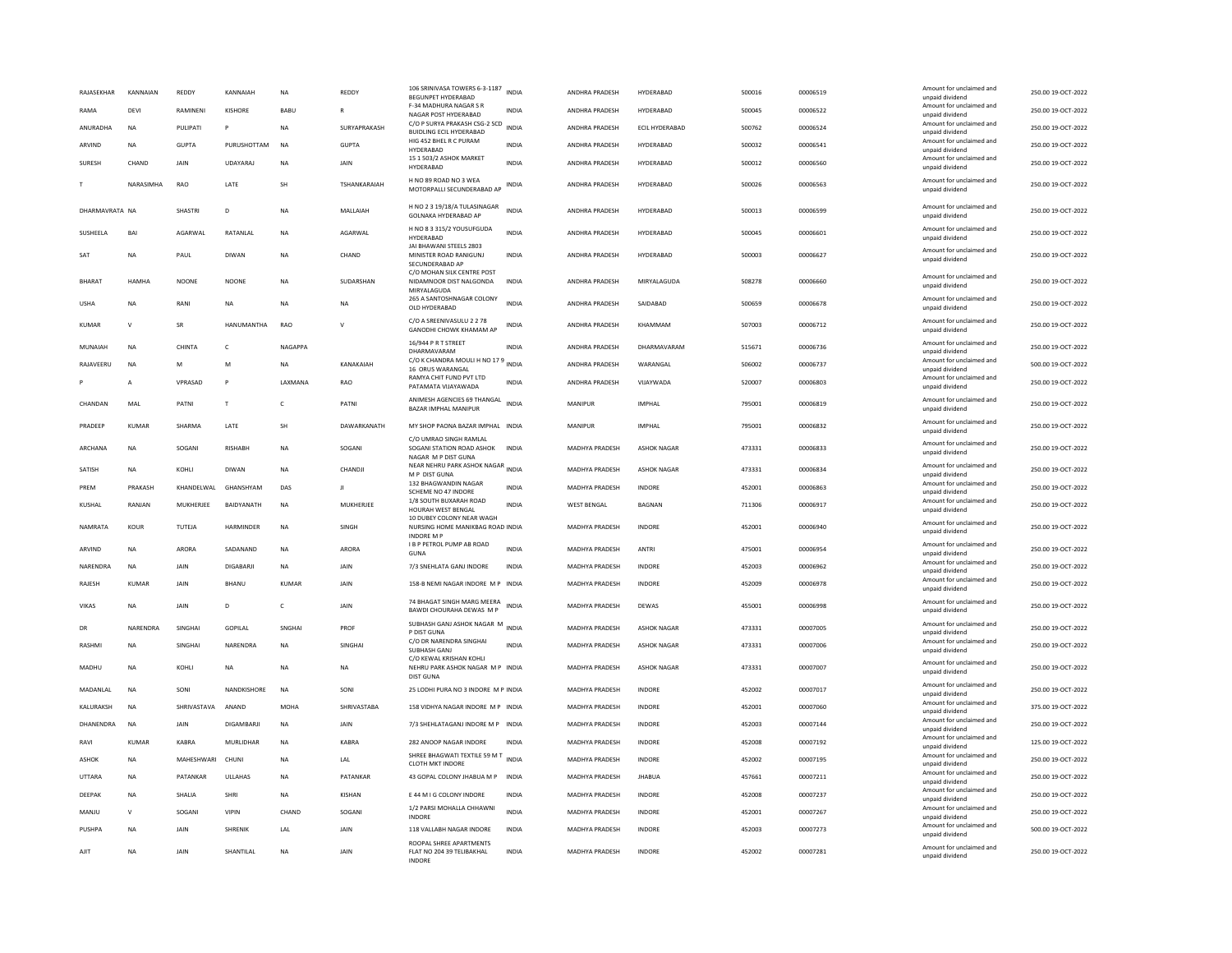| KAMLA           | DEVI          | <b>GUPTA</b>   | RAMESH            | CHAND       | <b>GUPTA</b>   | D-107 SHABI COMPLEX PLOT NO<br>110-111 SECTOR -12 VASHI NAVI INDIA<br>MUMBA      |              | MAHARASHTRA           | RAIGAD               | 400703 | 00007294 | Amount for unclaimed and<br>unpaid dividend                    | 250.00 19-OCT-2022 |
|-----------------|---------------|----------------|-------------------|-------------|----------------|----------------------------------------------------------------------------------|--------------|-----------------------|----------------------|--------|----------|----------------------------------------------------------------|--------------------|
| ALKA            | KUMARI        | <b>JAIN</b>    | MAHAVIR           | PRASAD      | <b>JAIN</b>    | DILIP VASTRALAYA MALIWADA<br>CHOWK BURHANPUR M P                                 | <b>INDIA</b> | <b>MADHYA PRADESH</b> | <b>BURHANPUR</b>     | 450331 | 00007305 | Amount for unclaimed and<br>unnaid dividend                    | 250.00 19-OCT-2022 |
| KISHAN          | KUMAR         | ARTWANI        | <b>RHAGWANDAS</b> | <b>NA</b>   | PROF           | 74 TRIVENI COLONEY MAIN<br><b>INDORE</b>                                         | <b>INDIA</b> | <b>MADHYA PRADESH</b> | <b>INDORF</b>        | 452004 | 00007333 | Amount for unclaimed and<br>unpaid dividend                    | 500.00 19-OCT-2022 |
| ANIL            | <b>NA</b>     | LOHIYA         | <b>NA</b>         | <b>NA</b>   | <b>NA</b>      | 161 M G ROAD KHAJURI BAZAR<br>INDORE                                             | <b>INDIA</b> | MADHYA PRADESH        | <b>INDORE</b>        | 452002 | 00007371 | Amount for unclaimed and<br>unpaid dividend                    | 250.00 19-OCT-2022 |
| ATA             | MOHAMMED      | KHAN           | HAKEM             | <b>NA</b>   | <b>ALIKHAN</b> | C/O HAKEMALI KHAN SARDAR<br>PATEL MARG JHABUA M P                                | <b>INDIA</b> | MADHYA PRADESH        | <b>JHABUA</b>        | 457661 | 00007389 | Amount for unclaimed and<br>unpaid dividend                    | 250.00 19-OCT-2022 |
| <b>JATINDER</b> | KUMAR         | SHARMA         | <b>BIHARI</b>     | LAI         | SHARMA         | FLAT NO 18 POCKET AND BLOCK D<br>- 9 M I G FLATS SECTOR 15 ROHINI INDIA<br>DELHI |              | DELHI                 | DELHI                | 110085 | 00007405 | Amount for unclaimed and<br>unpaid dividend                    | 250.00 19-OCT-2022 |
| RAMCHAND        | <b>NA</b>     | KHATRI         | ROCHOMAL          | <b>NA</b>   | KHATRI         | 68 RIVER SIDE ROAD OPP<br>PRAKASH PLAZA INDORE M P                               | INDIA        | MADHYA PRADESH        | <b>INDORE</b>        | 452007 | 00007409 | Amount for unclaimed and<br>unpaid dividend                    | 250.00 19-OCT-2022 |
| KAILASH         | <b>NA</b>     | PAL            | RAMAJI            | <b>NA</b>   | PAL            | GOVIND RAM SECRIA GIRLS HOTEL INDIA<br>A B ROAD G P O INDORE M P                 |              | <b>MADHYA PRADESH</b> | <b>INDORE</b>        | 452001 | 00007420 | Amount for unclaimed and<br>unpaid dividend                    | 500.00 19-OCT-2022 |
| SUSHILA         | <b>NA</b>     | LUNAWAT        | VIMAL             | <b>NA</b>   | <b>KUMAR</b>   | C/O JUMBU KUMAR LUNAWAT P<br>O BAMNIA DIST THADUA                                | <b>INDIA</b> | MADHYA PRADESH        | THANDLA              | 457770 | 00007516 | Amount for unclaimed and<br>unpaid dividend                    | 250.00 19-OCT-2022 |
| PRAKASH         | CHAND         | AHUJA          | PARASRAM          | <b>NA</b>   | AHUJA          | 9/1 JAIL ROAD INDORE                                                             | INDIA        | MADHYA PRADESH        | INDORE               | 452001 | 00007529 | Amount for unclaimed and<br>unpaid dividend                    | 250.00 19-OCT-2022 |
| KAVITA          | <b>NA</b>     | AHUJA          | ATALRAM           | <b>NA</b>   | AHUJA          | 93 SINDHU NAGAR INDORE                                                           | <b>INDIA</b> | <b>MADHYA PRADESH</b> | <b>INDORF</b>        | 452001 | 00007530 | Amount for unclaimed and<br>unpaid dividend                    | 250.00 19-OCT-2022 |
| <b>RUTH</b>     | s             | RATHOD         | SURENDRA          | s           | RATHODRETD     | OLD SEMINARY COMPOUND OPP<br><b>GPO INDORE MP</b>                                | <b>INDIA</b> | <b>MADHYA PRADESH</b> | <b>INDORE</b>        | 452001 | 00007534 | Amount for unclaimed and<br>unpaid dividend                    | 250.00 19-OCT-2022 |
| RAJN            | <b>NA</b>     | KUMRAWAT       | KAILESH           | <b>NA</b>   | CHAND          | 24 SHIKSHAK BIJASAN ROAD<br><b>INDORE</b>                                        | <b>INDIA</b> | MADHYA PRADESH        | <b>INDORE</b>        | 452001 | 00007541 | Amount for unclaimed and<br>unpaid dividend                    | 250.00 19-OCT-2022 |
| PRAVIN          | <b>NA</b>     | GARG           | PRAHALADRAI       | <b>NA</b>   | GARG           | C/O PRAHLAD RAI GARG NAYA<br>BAZAR BAGAHANA NEEMUCH 3 M INDIA                    |              | <b>MADHYA PRADESH</b> | NEEMUCH              | 458442 | 00007564 | Amount for unclaimed and<br>unpaid dividend                    | 250.00 19-OCT-2022 |
| MITTHULAL       | NA            | GOYAL          | SURAIMAL          | GOYAL       | <b>RETD</b>    | C/O B K AGRAWAL 108 M T CLOTH INDIA<br>MARKET INDORE M P                         |              | <b>MADHYA PRADESH</b> | <b>INDORF</b>        | 452004 | 00007586 | Amount for unclaimed and<br>unpaid dividend                    | 250.00 19-OCT-2022 |
| SURESH          | <b>KUMAR</b>  | SHARDA         | <b>NA</b>         | <b>NA</b>   | <b>NA</b>      | M 84 MAHESH COLONY TONK<br>PHATAK JAIPUR                                         | <b>INDIA</b> | RAJASTHAN             | <b>JAIPUR</b>        | 302015 | 00007703 | Amount for unclaimed and<br>unpaid dividend                    | 250.00 19-OCT-2022 |
| BRIJ            | MOHAN         | YADAV          | PRABHU            | <b>NA</b>   | LAL            | MOHAN MEDICAL STORES SUNEL<br><b>DIST JHALAWAR</b>                               | <b>INDIA</b> | RAJASTHAN             | <b>BHAWANI MANDI</b> | 326513 | 00007723 | Amount for unclaimed and                                       | 250.00 19-OCT-2022 |
| MEENA           | <b>NA</b>     | JAIN           | AMOLAK            | CHAND       | <b>JAIN</b>    | 867 LAL JI SAND KA RASTA                                                         | <b>INDIA</b> | RAJASTHAN             | <b>JAIPUR</b>        | 302003 | 00007764 | unpaid dividend<br>Amount for unclaimed and                    | 250.00 19-OCT-2022 |
| CHANDRA         | LATA          | <b>DUGAR</b>   | NARENDRA          | RAJ         | <b>DUGAR</b>   | CHOURA RASTA JAIPUR<br>1838 CHOBIYAO KA CHOWK GHEE<br>WALO KA RASTA JOHARI BAZAR | <b>INDIA</b> | RAJASTHAN             | <b>JAIPUR</b>        | 302003 | 00007796 | unpaid dividend<br>Amount for unclaimed and<br>unpaid dividend | 250.00 19-OCT-2022 |
|                 |               |                |                   |             |                | <b>JAIPUR</b><br>CLOTH MERCHANT CHOWK BAZAR INDIA                                |              | RAIASTHAN             |                      | 303303 |          | Amount for unclaimed and                                       |                    |
| MAHAVIR         | KUMAR         | <b>JAIN</b>    | GUIAR             | CHAND       | <b>JAIN</b>    | DAUSA<br>M/S MAGJIRAM SHRINIVAS                                                  |              |                       | DAUSA                |        | 00007801 | unpaid dividend                                                | 250.00 19-OCT-2022 |
| ARJUN           | KUMAR         | SAMDANI        | KANHYALAL         | <b>NA</b>   | SAMDANI        | SADAR BAZAR MANASA<br>458110(MP) DT MANDSAVR                                     | INDIA        | MADHYA PRADESH        | RAMPURA              | 458110 | 00007964 | Amount for unclaimed and<br>unpaid dividend                    | 250.00 19-OCT-2022 |
| DEVA            | LAL           | <b>MANTRI</b>  | <b>MATHURA</b>    | LAL         | <b>MANTRI</b>  | POST KACHHOLA DISTT BHILWARA<br>RAJASTHAN                                        | <b>INDIA</b> | RAJASTHAN             | <b>BIGOD</b>         | 311605 | 00008049 | Amount for unclaimed and<br>unpaid dividend                    | 250.00 19-OCT-2022 |
| <b>KAILASH</b>  | <b>NA</b>     | CHAND          | <b>RISHAN</b>     | <b>NA</b>   | LAL            | PRAKASH SADAN RAMGUNJ<br>ALWAR RAJ                                               | <b>INDIA</b> | RAJASTHAN             | AI WAR               | 301001 | 00008102 | Amount for unclaimed and<br>unpaid dividend                    | 250.00 19-OCT-2022 |
| BAIJ            | <b>NA</b>     | NATH           | LATE              | SH          | KIRORILAL      | ANUPAM TRADING CORP BABA H<br>C MARG CHAND POLE BAZAR<br><b>JAIPUR</b>           | <b>INDIA</b> | RAJASTHAN             | <b>JAIPUR</b>        | 302001 | 00008221 | Amount for unclaimed and<br>unpaid dividend                    | 250.00 19-OCT-2022 |
| INDU            | <b>SHAKER</b> | PAREEK         | M                 | L           | PAREEK         | NEAR C T S BUS STAND SANGANER<br><b>JAIPUR</b>                                   | <b>INDIA</b> | RAJASTHAN             | SANGANER BAZAF       | 303902 | 00008256 | Amount for unclaimed and<br>unpaid dividend                    | 250.00 19-OCT-2022 |
| RUKMANI         | DFVI          | SHARMA         | GOVIND            | <b>NA</b>   | SHARMA         | D 23 SHANTINAGAR KHATIPURA<br>ROAD JAIPUR RAJ                                    | <b>INDIA</b> | RAJASTHAN             | <b>JAIPUR</b>        | 302006 | 00008282 | Amount for unclaimed and<br>unpaid dividend                    | 250.00 19-OCT-2022 |
| <b>MOHAN</b>    | RAM           | CHOUDHARY      | RAM               | DEO         | CHOUDHARY      | CHOUDHARY COLONY<br>GHADHADHAM DIDWANA DIST<br>NAGOUR RAJ                        | <b>INDIA</b> | RAJASTHAN             | <b>DIDWANA</b>       | 341303 | 00008290 | Amount for unclaimed and<br>unpaid dividend                    | 250.00 19-OCT-2022 |
| <b>TODA</b>     | RAM           | POONIYA        | <b>GIRDHAR</b>    | <b>NA</b>   | RAM            | PRATAP MAL RAJ KUMAR JANGID<br>SADAR MARKET P O LADNUN                           | <b>INDIA</b> | RAJASTHAN             | DIDWANA              | 341306 | 00008301 | Amount for unclaimed and<br>unpaid dividend                    | 250.00 19-OCT-2022 |
| BALIT           | <b>NA</b>     | SINGH          | s                 | <b>NA</b>   | KIRPALSINGHJI  | HOUSE NO 340 LANE NO 4 RAJA<br>PARK JAIPUR                                       | <b>INDIA</b> | RAJASTHAN             | <b>JAIPUR</b>        | 302004 | 00008345 | Amount for unclaimed and<br>unpaid dividend                    | 250.00 19-OCT-2022 |
| <b>INDRA</b>    | <b>KUMAR</b>  | <b>HARJANI</b> | DEV               | <b>NA</b>   | RAJ            | CAPITAL AGENCIES KATLA<br>MAHANT GOPAL JI KA RASTA<br>JAIPUR                     | <b>INDIA</b> | RAJASTHAN             | <b>JAIPUR</b>        | 302003 | 00008358 | Amount for unclaimed and<br>unpaid dividend                    | 250.00 19-OCT-2022 |
| HARI            | SHANKAF       | SHARMA         | GANGA             | BAX         | PROF           | C/O HARISH EXRAY CLINIC NEAR<br>KOTWALI GANGAPUR HINDAUN<br><b>CITY RAI</b>      | <b>INDIA</b> | RAJASTHAN             | GANGAPUR             | 322230 | 00008424 | Amount for unclaimed and<br>unpaid dividend                    | 250.00 19-OCT-2022 |
| KHEM            | CHAND         | <b>BAGRA</b>   | RATAN             | LAL         |                | C/O RATAN LAL KHEM CHAND<br>JAIN NAYA BASS P O SUJANGARH                         | <b>INDIA</b> | RAJASTHAN             | <b>BIDASAR</b>       | 331507 | 00008611 | Amount for unclaimed and<br>unpaid dividend                    | 250.00 19-OCT-2022 |
| SURENDRA        | KUMAR         | JAIN           | NA                | <b>NA</b>   | NA             | C/O RATAN LAL KHEM CHAND<br>JAIN NAYA BASS P O SUJANGARH                         | INDIA        | RAJASTHAN             | <b>BIDASAR</b>       | 331507 | 00008612 | Amount for unclaimed and<br>unpaid dividend                    | 250.00 19-OCT-2022 |
| VINEET          | KUMAR         | JAIN           | KHEM              | CHAND       |                | C/O RATAN LAL KHEM CHAND<br>JAIN NAYA BASS P O SUJANGARH                         | INDIA        | RAJASTHAN             | <b>BIDASAR</b>       | 331507 | 00008613 | Amount for unclaimed and<br>unpaid dividend                    | 250.00 19-OCT-2022 |
| SANGEETA        | <b>NA</b>     | <b>JAIN</b>    | <b>SURFNDRA</b>   | <b>JAIN</b> |                | C/O RATAN LAL KHEM CHAND<br>JAIN NAYA BASS P O SUJANGARH                         | <b>INDIA</b> | RAIASTHAN             | <b>BIDASAR</b>       | 331507 | 00008614 | Amount for unclaimed and<br>unpaid dividend                    | 250.00.19-QCT-2022 |
| RAJ             | KUMAR         | SIGTIA         | BANWARILAL        | <b>NA</b>   | <b>SIGTIA</b>  | NEAR BUS STAND POST BISSAU<br>RAJASTHAN                                          | <b>INDIA</b> | RAJASTHAN             | CHURU                | 331027 | 00008615 | Amount for unclaimed and<br>unpaid dividend                    | 250.00 19-OCT-2022 |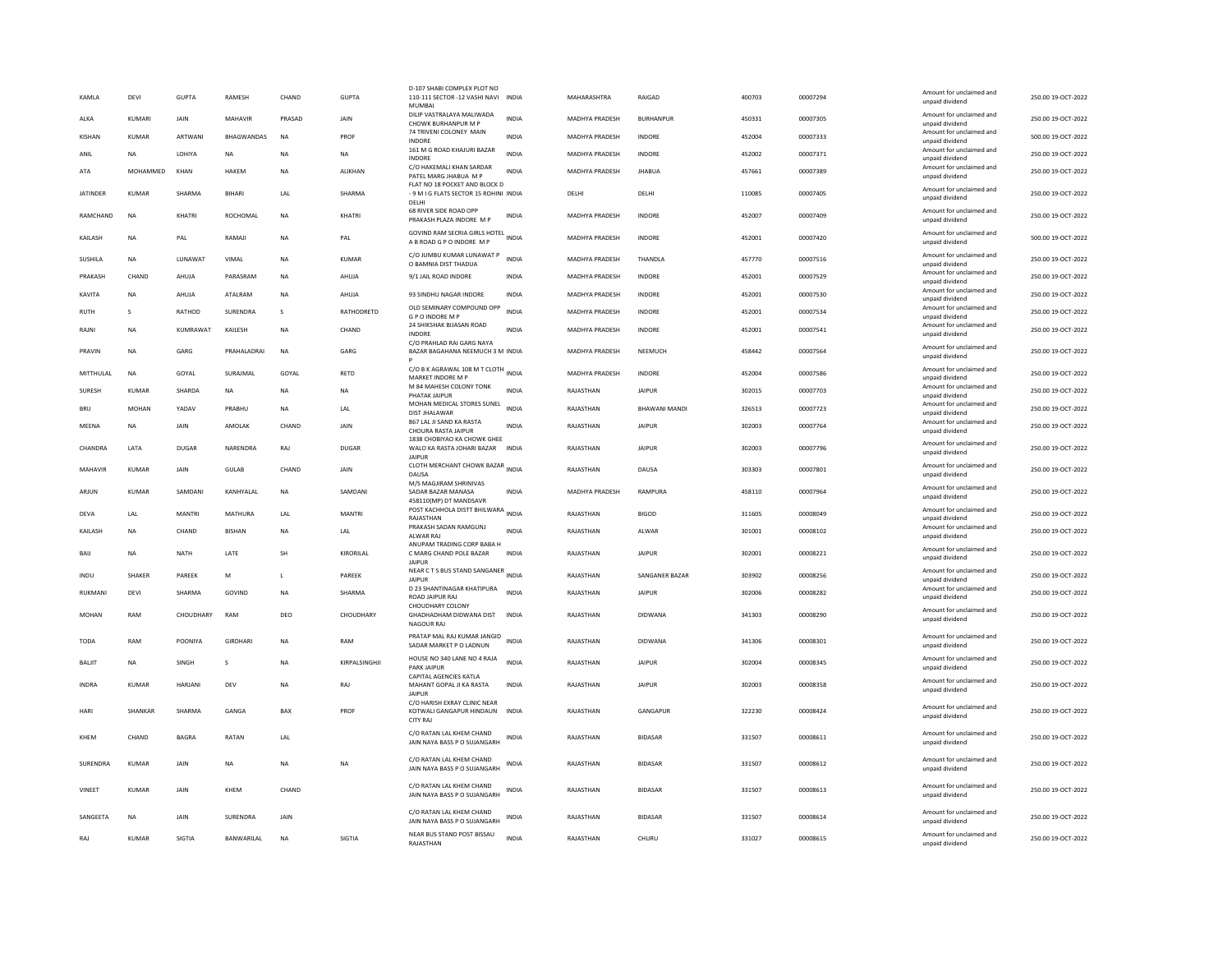| SARLA           | <b>NA</b>    | GOYAL        | PURSOTAM           | <b>NA</b>    | GOYAL           | PUNAM CHAND PARAS RAM OLD<br>DHAN MANDI SRI GANGANAGAR INDIA                                     |              | RAJASTHAN | SRI GANGANAGAR  | 335063 | 00008850 | Amount for unclaimed and<br>unpaid dividend                    | 250.00 19-OCT-2022 |
|-----------------|--------------|--------------|--------------------|--------------|-----------------|--------------------------------------------------------------------------------------------------|--------------|-----------|-----------------|--------|----------|----------------------------------------------------------------|--------------------|
|                 |              |              |                    |              |                 | RAJASTHAN<br>SOBHAG MAL & SONS CLOTH                                                             |              |           |                 |        |          |                                                                |                    |
| VIJAY           | NA           | MARU         | SURESH             | CHAND        | MARU            | MERCHANT SADDAR BAZAR<br><b>BARAN RAI</b>                                                        | <b>INDIA</b> | RAJASTHAN | <b>BARAN</b>    | 325205 | 00008873 | Amount for unclaimed and<br>unpaid dividend                    | 250.00 19-OCT-2022 |
| SUNTIA          | <b>NA</b>    | SHARMA       | BENI               | PRASAD       | SHARMA          | C/O BANI PRASAD SHARMA OUT<br>SIDE CHAND POLE GATE<br><b>BANDIARASS SIKAR</b>                    | INDIA        | RAJASTHAN | SIKAR           | 332001 | 00008887 | Amount for unclaimed and<br>unpaid dividend                    | 250.00 19-OCT-2022 |
| <b>IAICHAND</b> | <b>IAI</b>   | <b>BAID</b>  | $\mathbf{L}$       | RAM          | <b>LALBAID</b>  | JAIN KIRANA STORE NOKHA<br><b>BIKANER</b>                                                        | <b>INDIA</b> | RAJASTHAN | NOKHA (BIKANER) | 334803 | 00008908 | Amount for unclaimed and<br>unpaid dividend                    | 250.00 19-OCT-2022 |
| GOPAL           | LAL          | NAWAL        | NATHU              | LAL          | NAWAL           | /O NATHULAL NAWAL AMAR<br>KATLA BUNDI RAJASTHAN                                                  | INDIA        | RAJASTHAN | <b>BUNDI</b>    | 323001 | 00008927 | Amount for unclaimed and<br>unpaid dividend                    | 250.00 19-OCT-2022 |
| SUDHA           | RANI         | <b>GUPTA</b> | DEVI               | CHARAN       | <b>GUPTA</b>    | MPB-116 MAHAVEER NGR IST<br>KOTA                                                                 | <b>INDIA</b> | RAJASTHAN | KOTA            | 324005 | 00008935 | Amount for unclaimed and<br>unpaid dividend                    | 250.00 19-OCT-2022 |
| ARUN            | <b>KUMAR</b> | AGARWAL      | SANWAR             | <b>NA</b>    | MAL             | GHAN SHYAM DAS SANWAR MAL<br>JAJODIA ROAD NAYA BAZAR<br><b>SUJAN GARH</b>                        | <b>INDIA</b> | RAJASTHAN | <b>BIDASAR</b>  | 331507 | 00008950 | Amount for unclaimed and<br>unpaid dividend                    | 250.00 19-OCT-2022 |
| RAKESH          | <b>NA</b>    | TANWAR       | L                  | s            | TANWAR          | C 274 J D A MALVIYA NAGAR<br><b>JAIPUR</b>                                                       | INDIA        | RAJASTHAN | <b>JAIPUR</b>   | 302017 | 00008954 | Amount for unclaimed and<br>unpaid dividend                    | 125.00 19-OCT-2022 |
|                 | $\mathbb{R}$ | CHOUHAN      | LATE               | SHRI         | NRCHOUAN        | 2 CHA 20 HOUSING BOARD<br>SHASTRI NAGAR JAIPUR                                                   | <b>INDIA</b> | RAJASTHAN | <b>JAIPUR</b>   | 302016 | 00008980 | Amount for unclaimed and<br>unpaid dividend                    | 250.00 19-OCT-2022 |
| MADAN           | LAL          | SHARMA       | SHIV               | DUTT         | RAI             | C/O MADAN LAL RAMAVTAR PO<br>SALASAR DIST CHURU RAJ                                              | <b>INDIA</b> | RAJASTHAN | <b>BIDASAR</b>  | 331506 | 00008994 | Amount for unclaimed and<br>unpaid dividend                    | 250.00 19-OCT-2022 |
| LAL             | MUHMMED      | CHHIPA       | GAFOOF             | CHHIPA       |                 | C/O K K STORE GANDHI CHOWK<br>PO LADNUN DIST NAGPUR RAJ                                          | <b>INDIA</b> | RAJASTHAN | <b>DIDWANA</b>  | 341306 | 00009002 | Amount for unclaimed and<br>unpaid dividend                    | 250.00 19-OCT-2022 |
| RAM             | <b>NIWAS</b> | GUJER        | RAM                | KAWAR        | GUJER           | H NO 323 GURU NANAK PURA<br>ADARSH NAGAR JAIPUR                                                  | <b>INDIA</b> | RAJASTHAN | <b>JAIPUR</b>   | 302004 | 00009043 | Amount for unclaimed and<br>unpaid dividend                    | 250.00 19-OCT-2022 |
| <b>IASWANT</b>  | <b>KAUR</b>  | ARORA        | DARSHAN            | SINGH        | ARORA           | <b>GURU NANAK TEMPO HOUSE</b>                                                                    | <b>INDIA</b> | RAJASTHAN | <b>JAIPUR</b>   | 302004 | 00009057 | Amount for unclaimed and                                       | 250.00 19-OCT-2022 |
|                 |              |              |                    |              |                 | MOTI DUNGRI ROAD JAIPUR                                                                          |              |           |                 |        |          | unpaid dividend<br>Amount for unclaimed and                    |                    |
| LALLU           | RAM          | SHARMA       | GYARSI             | LAL          | SHARMA          | S 40 AMBA BARI JAIPUR<br>69 MAHAVEER COLONY PUSHKER                                              | INDIA        | RAJASTHAN | <b>JAIPUR</b>   | 302012 | 00009064 | unpaid dividend<br>Amount for unclaimed and                    | 250.00 19-OCT-2022 |
| MILAP           | CHAND        | JAIN         | NEMI               | CHAND        | JAIN            | ROAD AJMER RAJ                                                                                   | <b>INDIA</b> | RAJASTHAN | AJMER           | 305001 | 00009091 | unpaid dividend                                                | 250.00 19-OCT-2022 |
| KAMLESH         | <b>NA</b>    | SHARMA       | <b>BRAHM</b>       | PRAKASH      | PROF            | HOUSE NO 5 GOVERDHAN NATH JI<br>KA MANDIR GALTA ROAD JAIPUR                                      | <b>INDIA</b> | RAJASTHAN | <b>JAIPUR</b>   | 302003 | 00009107 | Amount for unclaimed and<br>unpaid dividend                    | 250.00 19-OCT-2022 |
| PUKHRAJ         | NA           | AGARWAI      | <b>GANESHMAL</b>   | NA           | AGARWAI         | <b>GANESHMAL MANIK CHAND</b><br>SADAR BAZAR PO LADNUN RAI                                        | INDIA        | RAJASTHAN | <b>DIDWANA</b>  | 341306 | 00009191 | Amount for unclaimed and<br>unpaid dividend                    | 250.00 19-OCT-2022 |
| KOSHALYA        | DEVI         | MALPANI      | GHANSHYAM          | NA           | ш               | <b>GHANSHYAM MALPANI</b><br>KACHAMAN CITY PO KUCHAMAN INDIA<br><b>CITY RAI</b>                   |              | RAJASTHAN | MAKRANA         | 341508 | 00009198 | Amount for unclaimed and<br>unpaid dividend                    | 250.00 19-OCT-2022 |
| MAHAVIR         | PRASAD       | GANGWAL      | <b>HARAK</b>       | <b>NA</b>    | CHAND           | C/O HARAK CHAND MAHAVIR<br>PRASAD MOCHI MOHALA<br>KUCHAMAN CITY DIST NAGOUR<br>RA                | <b>INDIA</b> | RAJASTHAN | MAKRANA         | 341508 | 00009200 | Amount for unclaimed and<br>unpaid dividend                    | 250.00 19-OCT-2022 |
| KRISHAN         | KANT         | SAXENA       | LALLU              | LAL          | SAXFNA          | 37 JAY AMBEY COLONY OPP E S I<br>HOSPITAL AIMER ROAD IAIPUR                                      | <b>INDIA</b> | RAJASTHAN | <b>JAIPUR</b>   | 302006 | 00009249 | Amount for unclaimed and<br>unpaid dividend                    | 250.00 19-OCT-2022 |
| VIMLA           | DEVI         | KANDOI       | BANSHIDHAR         | <b>NA</b>    | AGARWAL         | C/O SNDARSTION TRADING<br>COMPANY DAWARKESH HOTEL PO INDIA<br><b>DIDWANA</b>                     |              | RAJASTHAN | <b>DIDWANA</b>  | 341303 | 00009360 | Amount for unclaimed and<br>unpaid dividend                    | 250.00 19-OCT-2022 |
| SITADEVI        | NA           | SANKHALA     | PAVAN              | <b>KUMAR</b> | JUAIN           | DHARMI CHAND SANKHALA<br>VIDHATA KUNJ VINOD NAGAR<br><b>REAWAR RAI</b>                           | <b>INDIA</b> | RAJASTHAN | <b>BEAWAR</b>   | 305901 | 00009389 | Amount for unclaimed and<br>unpaid dividend                    | 250.00 19-OCT-2022 |
| SUNITA          | NA           | SHARMA       | G                  |              | SHARMA          | 1443/10 BAGRU WALON KA<br>RASTA JOBWER KE CHIPPON KI                                             | INDIA        | RAJASTHAN | <b>JAIPUR</b>   | 302001 | 00009408 | Amount for unclaimed and<br>unpaid dividend                    | 187.50 19-OCT-2022 |
| MOHAN           | 1 AI         | SHARMA       | N                  | $\mathbf{L}$ | SHARMABUSNESS   | <b>GALLIAIPUR</b><br>D/6/32 B NANDAN KANAN<br>CHITRAKOT JAIPUR RAJ                               | <b>INDIA</b> | RAJASTHAN | <b>JAIPUR</b>   | 302021 | 00009412 | Amount for unclaimed and<br>unpaid dividend                    | 187.50 19-OCT-2022 |
| GOPAL           | LAL          | SHARMA       | N                  | L            | SHARMA          | D6/328 NANDAN KANAN                                                                              | INDIA        | RAJASTHAN | <b>JAIPUR</b>   | 302021 | 00009413 | Amount for unclaimed and                                       | 187.50 19-OCT-2022 |
|                 |              |              |                    |              |                 | CHITRAKOT JAIPUR RAJ<br>D6/328 NANDAN KANAN                                                      |              |           |                 |        |          | unpaid dividend<br>Amount for unclaimed and                    |                    |
| SHAKUNTLA       | NA           | SHARMA       | G                  | L            | SHARMAHOUSEWISE | CHITRAKOT JAIPUR RAJ<br>C/O M/S PATWARI AND SONS                                                 | INDIA        | RAJASTHAN | <b>JAIPUR</b>   | 302021 | 00009414 | unpaid dividend                                                | 187.50 19-OCT-2022 |
| POOJA           | <b>NA</b>    | PATWARI      | GOKUL              | CHAND        | KHANDWEAL       | KANTI NAGAR BANIPARK JAIPUR<br>RAI                                                               | <b>INDIA</b> | RAJASTHAN | <b>JAIPUR</b>   | 302006 | 00009423 | Amount for unclaimed and<br>unpaid dividend                    | 250.00 19-OCT-2022 |
| DHARMENDRA NA   |              | DIALANI      | LAL                | RAM          | DIALANI         | 4/446 PRADHAN MARG MALVIYA<br><b>NAGAR JAIPUR RAI</b>                                            | <b>INDIA</b> | RAJASTHAN | <b>JAIPUR</b>   | 302017 | 00009424 | Amount for unclaimed and<br>unpaid dividend                    | 250.00 19-OCT-2022 |
| GURU            | CHARN        | SINGH        | PERLAHAD           | <b>SING</b>  | JE              | H NO 652 SINDHI COLONY ADARSH INDIA<br>NAGAR JAIPUR                                              |              | RAJASTHAN | <b>JAIPUR</b>   | 302004 | 00009523 | Amount for unclaimed and<br>unpaid dividend                    | 250.00 19-OCT-2022 |
| PAWAN           | <b>KUMAR</b> | VYAS         | G                  | c            | VYAS            | BALARA GATE LACHHMAN GARH<br>FATEHPUR SIKAR RAJASTHAN                                            | INDIA        | RAJASTHAN | FATEHPUR        | 332311 | 00009551 | Amount for unclaimed and<br>unpaid dividend                    | 250.00 19-OCT-2022 |
| MANJULA         | <b>NA</b>    | KASHALIWAL   | RAI                | <b>KUMAR</b> | JAIN            | POST MALPURA DISTT TONK RAJ                                                                      | <b>INDIA</b> | RAJASTHAN | AVIKANAGAR      | 304502 | 00009558 | Amount for unclaimed and                                       | 250.00 19-OCT-2022 |
| RAMESH          | NA           | CHANDRA      | P                  | L.           | NARAIN          | SIMPLEX TILES INDUSTRIES 16<br><b>INDUSTRIAL AREA BIKANER</b>                                    | <b>INDIA</b> | RAJASTHAN | BIKANER         | 334001 | 00009609 | unpaid dividend<br>Amount for unclaimed and<br>unpaid dividend | 500.00 19-OCT-2022 |
| <b>ASHOK</b>    | <b>NA</b>    | <b>KUMAR</b> | DULI               | CHAND        |                 | C/O VEERANDRA NARAIN SAXENA<br>NEAR ASHOK TALKIES ALWAR                                          | <b>INDIA</b> | RAJASTHAN | ALWAR           | 301001 | 00009622 | Amount for unclaimed and<br>unpaid dividend                    | 250.00 19-OCT-2022 |
| SUBHASH         | CHANDRA      | AGARWAL      | NA                 | <b>NA</b>    | NA              | T-1248 MANGOL PURI NEW DELHI INDIA                                                               |              | DELHI     | DELHI           | 110083 | 00009640 | Amount for unclaimed and<br>unpaid dividend                    | 250.00 19-OCT-2022 |
| BABY            | <b>NA</b>    | <b>DUSAD</b> | <b>DINESH</b>      | <b>NA</b>    | <b>DUSAD</b>    | PLOT NO 5 KHANDELWAL COLONY<br>NEAR ART PLACE JORAWAR SINGH INDIA                                |              | RAJASTHAN | <b>JAIPUR</b>   | 302002 | 00009675 | Amount for unclaimed and<br>unpaid dividend                    | 250.00 19-OCT-2022 |
| PRABHU          | DAYAI        | PARFFK       | <b>BAI KRISHNA</b> | <b>VYAS</b>  | <b>RFTD</b>     | <b>GATE JAIPUR</b><br>CHARDUKAN PRITHVINAGAR<br>NAYAKHERA VIDYADHAR NAGAR INDIA<br><b>JAIPUR</b> |              | RAIASTHAN | <b>JAIPUR</b>   | 302012 | 00009689 | Amount for unclaimed and<br>unpaid dividend                    | 125.00.19-OCT-2022 |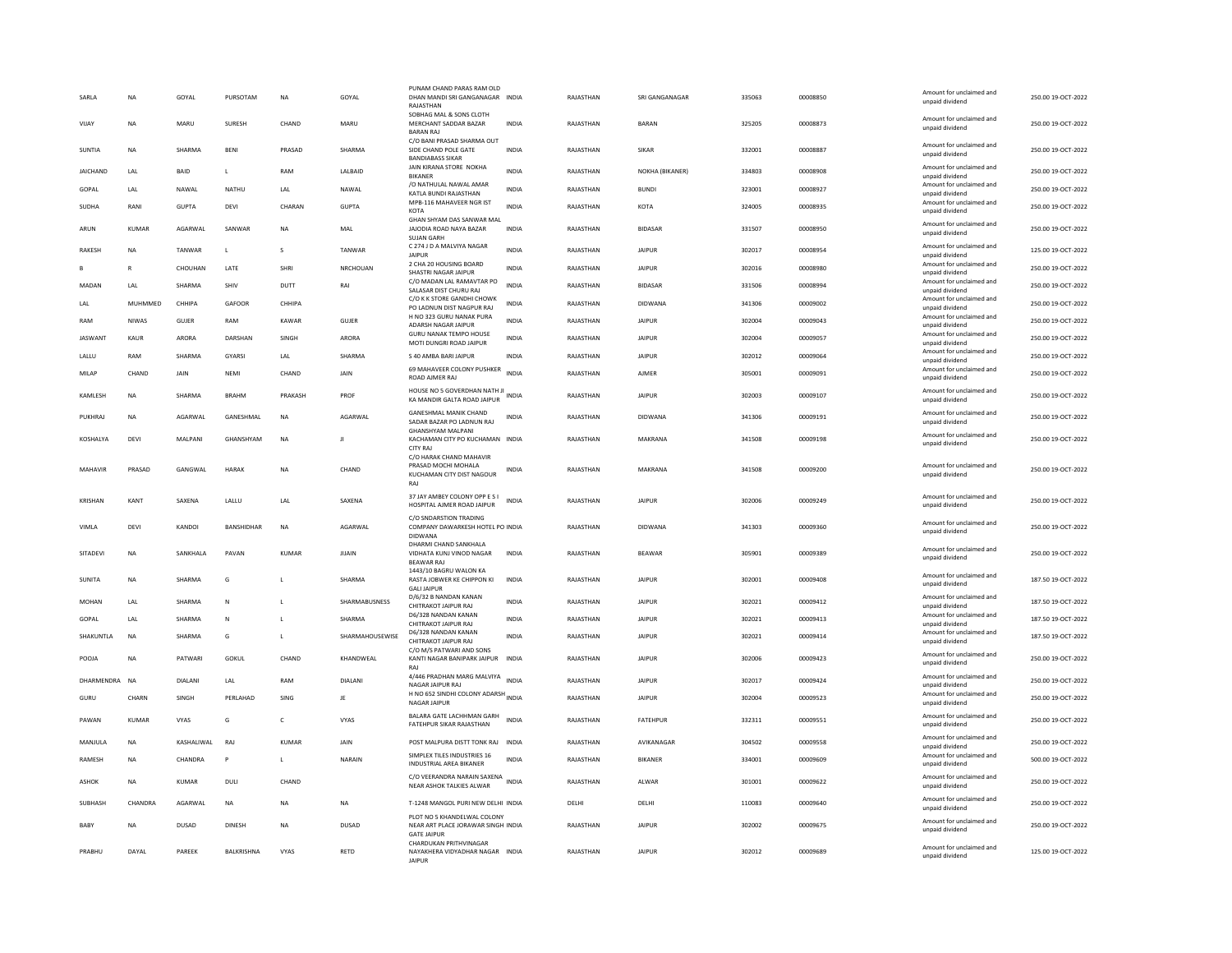| MADAN            | GOPAL        | AGRAWAL          | $\mathsf{D}$  | $\mathbf{I}$ | <b>AGRAWAI PROF</b> | 717 VIDHYA DHAR KA RASTA<br>BEHIND AGARWAL SCHOOL<br>JAIPUR                                | <b>INDIA</b> | RAJASTHAN | <b>JAIPUR</b>   | 302003 | 00009730 | Amount for unclaimed and<br>unpaid dividend | 250.00 19-OCT-2022 |
|------------------|--------------|------------------|---------------|--------------|---------------------|--------------------------------------------------------------------------------------------|--------------|-----------|-----------------|--------|----------|---------------------------------------------|--------------------|
| <b>PRANALL</b>   | <b>NA</b>    | SHARA            | PRFM          | MOHAN        | SHARA               | S 55 CHANDRA BHAWAN ASHOK<br>MARG C SCHEME JAIPUR                                          | <b>INDIA</b> | RAIASTHAN | <b>JAIPUR</b>   | 302001 | 00009773 | Amount for unclaimed and<br>unpaid dividend | 250.00 19-OCT-2022 |
| ANUF             | <b>NA</b>    | <b>DADI ANI</b>  | ATUL          | RAI          | <b>DADI ANI</b>     | C/O MEDICINE CORNER &<br>GENERALS STORE 22 GODAM<br>HAWA SARAK JAIPUR RAJASTHAN            | INDIA        | RAIASTHAN | <b>JAIPUR</b>   | 302006 | 00009864 | Amount for unclaimed and<br>unpaid dividend | 250.00.19-OCT-2022 |
| SHEKHAR          | CHANDRA      | <b>GUPTA</b>     | MADANLAL      | <b>NA</b>    | <b>GUPTA</b>        | 3-KA-35 HOUSING BDARD SHASTRI INDIA<br><b>NAGAR JAIPUR</b>                                 |              | RAJASTHAN | <b>JAIPUR</b>   | 302016 | 00009890 | Amount for unclaimed and<br>unpaid dividend | 250.00 19-OCT-2022 |
| AMAR             | <b>NATH</b>  | <b>KOCHER</b>    | <b>HERA</b>   | <b>NAND</b>  | KOCHERRETD          | D-33 JUMANA NAGAR SODALA<br>JAIPUR                                                         | <b>INDIA</b> | RAJASTHAN | <b>JAIPUR</b>   | 302006 | 00009924 | Amount for unclaimed and<br>unpaid dividend | 250.00 19-OCT-2022 |
| MADHUBALA        | <b>NA</b>    | SHARMA           | s             | K            | SHARMARETD          | 311 SHARAN KURTIR PURANI<br>AMER ROAD JAIPUR                                               | <b>INDIA</b> | RAJASTHAN | <b>JAIPUR</b>   | 302002 | 00009932 | Amount for unclaimed and<br>unpaid dividend | 250.00 19-OCT-2022 |
| <b>JHABAR</b>    | MAL          | MALI             | СНОТН         | <b>NA</b>    | MAL                 | OODLA BARI GANDHI CHOWK PO<br>SUJANGARH CHURU                                              | <b>INDIA</b> | RAJASTHAN | <b>BIDASAR</b>  | 331507 | 00009948 | Amount for unclaimed and<br>unpaid dividend | 250.00 19-OCT-2022 |
| SURESH           | CHANDRA      | SHARMA           | LATE          | SH           | OMKARDUTTRETD       | 92 ALAKPURI ALWAR                                                                          | <b>INDIA</b> | RAJASTHAN | ALWAR           | 301001 | 00009954 | Amount for unclaimed and<br>unpaid dividend | 500.00 19-OCT-2022 |
| LALITA           | DEVI         | MANGLUNIA        | PARMANAND     | <b>NA</b>    | MANGLUNIA           | RAMDAYAL RAMESH WAR LAL<br>SUJANGARH RAJ                                                   | <b>INDIA</b> | RAJASTHAN | <b>BIDASAR</b>  | 331507 | 00009958 | Amount for unclaimed and<br>unpaid dividend | 250.00 19-OCT-2022 |
| SURESH           | <b>NA</b>    | AGARWAL          | MOOLCHAND     | <b>NA</b>    | AGARWAL             | C/O KALYAN SECURITES HINDI<br>BHAWAN BLDG AGRA ROAD<br><b>JAIPUR</b>                       | <b>INDIA</b> | RAJASTHAN | <b>JAIPUR</b>   | 302005 | 00010022 | Amount for unclaimed and<br>unpaid dividend | 250.00 19-OCT-2022 |
| <b>HARKISHAN</b> | <b>NA</b>    | SINGH            | SAIN          | DITTA        | MALRETD             | 3 KA 2 JAWAHAR NAGAR JAIPUR                                                                | <b>INDIA</b> | RAJASTHAN | <b>JAIPUR</b>   | 302004 | 00010024 | Amount for unclaimed and<br>unpaid dividend | 250.00 19-OCT-2022 |
| ANISHA           | <b>NA</b>    | <b>AGARWAI</b>   | VINOD         | KUMAR        | AGARWAI             | PLOT NO B 133 17 C URMESEE<br><b>COLONY JAIPUR</b>                                         | <b>INDIA</b> | RAJASTHAN | <b>JAIPUR</b>   | 302004 | 00010056 | Amount for unclaimed and<br>unpaid dividend | 250.00 19-OCT-2022 |
| RAJ              | <b>KUMAR</b> | LADDHA           | SATYA         | <b>NA</b>    | NARAIN              | 2391 KAWNTION KA KHURRA RAM INDIA<br><b>GANJ BAZAR JAIPUR</b>                              |              | RAJASTHAN | <b>JAIPUR</b>   | 302003 | 00010113 | Amount for unclaimed and<br>unpaid dividend | 250.00 19-OCT-2022 |
| RAM              | KUMAR        | AGARWAL          | AMAR          | NARAIN       | AGARWAL             | 719 CHOUDHARY BHAWAN BABA<br>HARISH CHADNRA MARG IAIPUR                                    | INDIA        | RAJASTHAN | <b>JAIPUR</b>   | 302001 | 00010159 | Amount for unclaimed and<br>unpaid dividend | 250.00 19-OCT-2022 |
| GANPAT           | LAL          | <b>VYAS</b>      | HAZARI        | LAL          | VYAS                | G 7 R K COLONY BHILWARA                                                                    | <b>INDIA</b> | RAJASTHAN | BHILWARA        | 311001 | 00010282 | Amount for unclaimed and<br>unpaid dividend | 250.00 19-OCT-2022 |
| <b>RAMESH</b>    | <b>NA</b>    | MAHESHWARI       | KALYAN        | <b>NA</b>    | MALI                | 309 B SHASTRI NAGAR BHILWARA INDIA<br>RAJ                                                  |              | RAJASTHAN | BHILWARA        | 311001 | 00010288 | Amount for unclaimed and<br>unpaid dividend | 250.00 19-OCT-2022 |
| ANWAR            | <b>NA</b>    | RAIS             | LATE          | <b>SH</b>    | RAISASIDDIQUI       | TYPE V/02, GSI OFFICERS COLONY,<br>INDIRA NAGAR, GOPALPURA<br>ROAD, TONK ROAD, JAIPUR.     | INDIA        | RAJASTHAN | <b>JAIPUR</b>   | 302018 | 00010306 | Amount for unclaimed and<br>unpaid dividend | 250.00 19-OCT-2022 |
| PHOOL            | CHAND        | MANDAWALA        | <b>NA</b>     | <b>NA</b>    | <b>NA</b>           | C/O KRISHNA KANGAN STORE<br>WEST GATE ROAD PO KUCHAMAN INDIA<br><b>CITY</b>                |              | RAJASTHAN | MAKRANA         | 341508 | 00010327 | Amount for unclaimed and<br>unpaid dividend | 250.00 19-OCT-2022 |
| VEENA            | <b>NA</b>    | DEVI             | SHYAM         | KUMAR        | <b>JHA</b>          | 213 GAYATRI NAGAR A<br>MAHARANI FARM DURGAPURA<br><b>JAIPUR</b>                            | <b>INDIA</b> | RAJASTHAN | <b>JAIPUR</b>   | 302018 | 00010348 | Amount for unclaimed and<br>unpaid dividend | 250.00 19-OCT-2022 |
| KRISHAN          | MAL          | <b>GOKLAN</b>    | LALOO         | MAL          |                     | PLOT NO 802 B ASHOK CHOWK<br>ADARSH NAGAR JAIPUR                                           | INDIA        | RAJASTHAN | <b>JAIPUR</b>   | 302004 | 00010357 | Amount for unclaimed and<br>unpaid dividend | 250.00 19-OCT-2022 |
| ABDUL            | <b>NA</b>    | KARIM            | ALLAH         | <b>BUX</b>   | <b>RETD</b>         | 4603 RASTA PURANI KOTWALI<br>JOHARI BAZAR JAIPUR                                           | <b>INDIA</b> | RAJASTHAN | <b>JAIPUR</b>   | 302003 | 00010468 | Amount for unclaimed and<br>unpaid dividend | 750.00 19-OCT-2022 |
| SANTOSH          | <b>NA</b>    | <b>BADUSARIA</b> | SURESH        | KUMAR        | <b>BADUSARIA</b>    | C/O BADUSARIA TRADERS MAIN<br>MARKET POST LACHHMAN GARH INDIA<br>FATEHPUR DIST SIKAR (RAJ) |              | RAJASTHAN | <b>FATEHPUR</b> | 332311 | 00010484 | Amount for unclaimed and<br>unpaid dividend | 250.00 19-OCT-2022 |
| PRABH            | <b>JOT</b>   | SINGH            | SATPAL        | <b>NA</b>    | SINGH               | 6 JAIN GURUKUL STATION ROAD<br>CHITTORGARH                                                 | <b>INDIA</b> | RAJASTHAN | CHITTORGARH     | 312001 | 00010485 | Amount for unclaimed and<br>unpaid dividend | 250.00 19-OCT-2022 |
| <b>JAGDISH</b>   | <b>NA</b>    | KAURSYAL         | RAM           | SINGH        |                     | SATNAM AGENCY 131 GURU<br>NANAK PURA ADARSH NAGAR                                          | INDIA        | RAJASTHAN | <b>JAIPUR</b>   | 302004 | 00010490 | Amount for unclaimed and<br>unpaid dividend | 250.00 19-OCT-2022 |
| GAJANAND         | <b>NA</b>    | SHARMA           | NAWAL         | KARAN        | SHARMA              | <b>JAIPUR RAJ</b><br>107 A SURAJ NAGAR EAST CIVIL                                          | INDIA        | RAJASTHAN | <b>JAIPUR</b>   | 302006 | 00010491 | Amount for unclaimed and                    | 250.00 19-OCT-2022 |
| SNEH             | LATA         | SHARMA           | ARVIND        | <b>NA</b>    | SHARMA              | LINES JAIPUR RAJ<br>SHARMA NIKETAN SUBZI MANDI                                             | <b>INDIA</b> | RAJASTHAN | CHURU           | 331001 | 00010508 | unpaid dividend<br>Amount for unclaimed and | 250.00 19-OCT-2022 |
| KASHI            | PRASAD       | AGARWAI          | RADHA         | <b>NA</b>    | <b>KRISHAN</b>      | CHURU RAJ<br>145 SHANKAR COLONY NAYA                                                       | <b>INDIA</b> | RAJASTHAN | <b>JAIPUR</b>   | 302012 | 00010509 | unpaid dividend<br>Amount for unclaimed and | 250.00 19-OCT-2022 |
| VIMLA            | <b>NA</b>    | SHARMA           | SATYENDRA     | <b>NA</b>    | SHARMA              | KHERA JAIPUR RAJ<br>C 107 SETHI COLONY JAIPUR                                              | <b>INDIA</b> | RAJASTHAN | <b>JAIPUR</b>   | 302004 | 00010583 | unpaid dividend<br>Amount for unclaimed and | 250.00 19-OCT-2022 |
| KAVITA           | <b>NA</b>    | <b>MEHTA</b>     | VIRENDRA      | <b>NA</b>    | <b>MEHTA</b>        | C/O MEHTA SALES 279 INDRA                                                                  | <b>INDIA</b> | RAJASTHAN | <b>JAIPUR</b>   | 302001 | 00010600 | unpaid dividend<br>Amount for unclaimed and | 250.00 19-OCT-2022 |
| SUNIL            | <b>NA</b>    | PAREEK           | RAM           | LAL          | PAREEK              | <b>BAZAR JAIPUR</b><br>HARISH CHANDRA PAREEK NAYA                                          | <b>INDIA</b> | RAJASTHAN | MAKRANA         | 341506 | 00010639 | unpaid dividend<br>Amount for unclaimed and | 250.00 19-OCT-2022 |
|                  |              |                  |               |              |                     | BASS P O LADNUN<br>C/O PATHAK AGENCY STATION                                               |              |           |                 |        |          | unpaid dividend<br>Amount for unclaimed and |                    |
| ARCHNA           | <b>NA</b>    | KATIYAR          | HARI          | OM           | KATIYAR             | ROAD BANDIKUI DIST DAUSA RAJ                                                               | <b>INDIA</b> | RAJASTHAN | DAUSA           | 303313 | 00010703 | unpaid dividend                             | 250.00.19-OCT-2022 |
| KAILASH          | <b>NA</b>    | <b>AJMERA</b>    | LATE          | SH           | KESHARLALAJMERA     | C/O MAHAVEER PRINTING PRESS<br>M I ROAD JAIPUR                                             | <b>INDIA</b> | RAJASTHAN | <b>JAIPUR</b>   | 302001 | 00010722 | Amount for unclaimed and<br>unpaid dividend | 250.00 19-OCT-2022 |
| MAHESH           | <b>NA</b>    | KHANDELWAL       | SIYARAM       | KHANDELWAL   |                     | 908 NATANIYON KA RASTA<br>BEHIND SBBJ CHOURA RASTA<br><b>JAIPUR</b>                        | <b>INDIA</b> | RAJASTHAN | <b>JAIPUR</b>   | 302003 | 00010744 | Amount for unclaimed and<br>unpaid dividend | 500.00 19-OCT-2022 |
| MADHOLAL         |              |                  | NA            | <b>NA</b>    | NA                  | KHANDELWAL MEDICOSE OPP<br>SETLIGHT HOSPITAL SETHI<br><b>COLONY JAIPUR</b>                 | INDIA        | RAJASTHAN | <b>JAIPUR</b>   | 302004 | 00010745 | Amount for unclaimed and<br>unpaid dividend | 250.00 19-OCT-2022 |
| <b>RAKESH</b>    | <b>KUMAR</b> | <b>SETHI</b>     | к             | $\epsilon$   | <b>SETHI</b>        | C/O SETHI FANCY CLOTH STORES<br>PO CHOMU JAIPUR                                            | <b>INDIA</b> | RAJASTHAN | CHOMU           | 303702 | 00010765 | Amount for unclaimed and<br>unpaid dividend | 250.00 19-OCT-2022 |
| SHALINI          | <b>NA</b>    | TINKAR           | <b>HARIOM</b> | <b>NA</b>    | TINKAR              | <b>B 245 JANTA COLONY JAIPUR</b>                                                           | <b>INDIA</b> | RAJASTHAN | <b>JAIPUR</b>   | 302004 | 00010777 | Amount for unclaimed and<br>unpaid dividend | 250.00 19-OCT-2022 |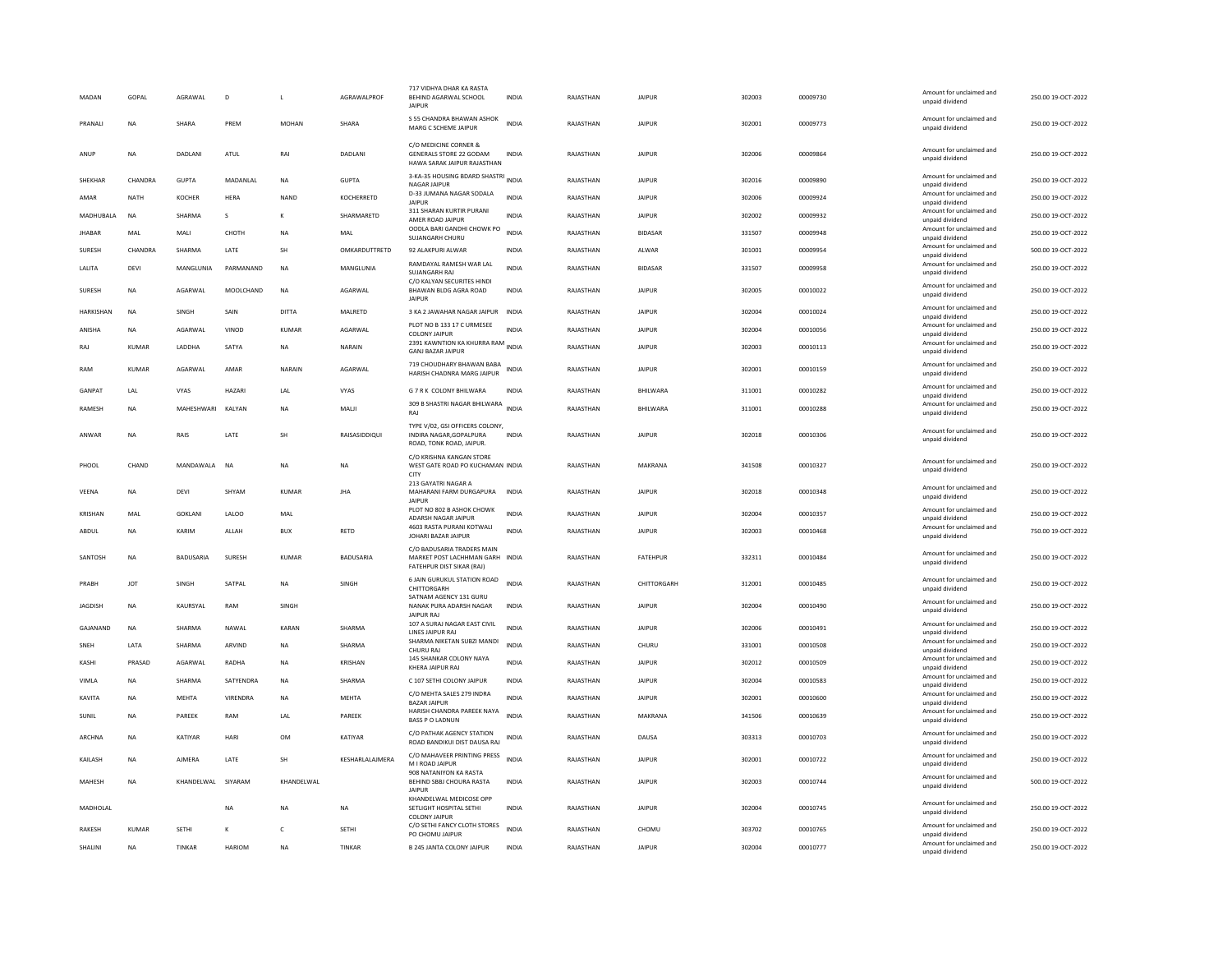| <b>GOBIND</b>    | <b>KUMAR</b>  | SAIN            | HEERA          | LAL            |                 | C/O STEEL SYNDICATE OF INDIA S<br>C LINK ROAD JAIPUR                                   | <b>INDIA</b> | RAJASTHAN                    | <b>JAIPUR</b>     | 302001 | 00010783 | Amount for unclaimed and<br>unpaid dividend | 250.00 19-OCT-2022 |
|------------------|---------------|-----------------|----------------|----------------|-----------------|----------------------------------------------------------------------------------------|--------------|------------------------------|-------------------|--------|----------|---------------------------------------------|--------------------|
| VALLABH          | <b>NA</b>     | <b>MEHTA</b>    | <b>NA</b>      | <b>NA</b>      | <b>NA</b>       | C 264 HARI MARG MALVIYA<br>NAGAR JAIPUR                                                | <b>INDIA</b> | RAJASTHAN                    | <b>JAIPUR</b>     | 302017 | 00011015 | Amount for unclaimed and<br>unpaid dividend | 250.00 19-OCT-2022 |
| NARENDRA         | SINGH         | MEHTA           | SAJJAN         | SINGH          | MEHTA           | H 1 VINAY PATH KANTI CHANDRA INDIA<br>ROAD BANI PARK JAIPUR                            |              | RAJASTHAN                    | <b>JAIPUR</b>     | 302016 | 00011016 | Amount for unclaimed and<br>unpaid dividend | 250.00 19-OCT-2022 |
| SURENDRA         | SINGH         | <b>MEHTA</b>    | SAJJAN         | SINGH          | MEHTA           | 4 SHUBHAM COMPLEX 1ST FLOOR<br>CHOUDHARY HOTEL BUILDING M I INDIA<br>ROAD JAIPUR       |              | RAJASTHAN                    | <b>JAIPUR</b>     | 302001 | 00011017 | Amount for unclaimed and<br>unpaid dividend | 250.00 19-OCT-2022 |
| RAJEEV           | <b>NA</b>     | <b>GUPTA</b>    | <b>SURESH</b>  | CHAND          | <b>GUPTA</b>    | D-36 SANJIVANI MARG HANUMAN INDIA<br>NAGAR JAIPUR                                      |              | RAJASTHAN                    | <b>JAIPUR</b>     | 302021 | 00011101 | Amount for unclaimed and<br>unpaid dividend | 250.00 19-OCT-2022 |
| VASUDEV          | <b>NA</b>     | MOOLRAJANI      | <b>JETHA</b>   | <b>NAND</b>    | MOOLRAJANI      | 94 KANWAR NAGAR JAIPUR                                                                 | INDIA        | RAJASTHAN                    | <b>JAIPUR</b>     | 302001 | 00011131 | Amount for unclaimed and<br>unpaid dividend | 250.00 19-OCT-2022 |
| HARI             | <b>OM</b>     | GUPTA           | <b>BABU</b>    | LAL            | <b>GUPTA</b>    | SHRI JAIN GOTAM GURUKUL<br>SOJAT CITY                                                  | <b>INDIA</b> | RAJASTHAN                    | <b>BARRA</b>      | 306104 | 00011222 | Amount for unclaimed and<br>unpaid dividend | 250.00 19-OCT-2022 |
| <b>USHA</b>      | <b>NA</b>     | DEAKSHIT        | <b>OM</b>      | PRAKASH        | DEAKSHIT        | 68 ARYA NAGAR SCHEME NO 1<br>ALWAR RAJASTHAN<br>NEAR WATER WORKS OFFICE                | <b>INDIA</b> | RAJASTHAN                    | ALWAR             | 301001 | 00011263 | Amount for unclaimed and<br>unpaid dividend | 250.00 19-OCT-2022 |
| PRABHU           | DAYAL         | SHARMA          | NARAYANLAL     | SHARMA         | <b>RETD</b>     | BARLA BAS RAJGARH ALWAR<br>RAJASTHAN                                                   | <b>INDIA</b> | RAJASTHAN                    | RAJGARH (ALWAR)   | 301408 | 00011264 | Amount for unclaimed and<br>unpaid dividend | 250.00 19-OCT-2022 |
| SHANTI           | LAL           | <b>AGARWAI</b>  | <b>NA</b>      | <b>NA</b>      | <b>NA</b>       | MAHENDRA THALLI BHANDAR<br>ATTW WALI GALI KENDAL GUNJ<br>ALWAR RAJASTHAN               | <b>INDIA</b> | RAJASTHAN                    | AI WAR            | 301001 | 00011276 | Amount for unclaimed and<br>unpaid dividend | 250.00 19-OCT-2022 |
| MADAN            | <b>NA</b>     | <b>GOPAL</b>    | <b>DURGA</b>   | <b>NA</b>      | DASS            | 547 A GANDHI NAGAR JAMMU J<br>& K                                                      | <b>INDIA</b> | JAMMU AND KASHMIR JAMMU TAWI |                   | 180004 | 00011352 | Amount for unclaimed and<br>unpaid dividend | 250.00 19-OCT-2022 |
| <b>BIHARI</b>    | <b>I</b> AI   | AGGARWAI        | $\kappa$       | RAM            | <b>NIWAS</b>    | 32 NEW KALITH NAGAR EXTN<br>UPPER GUMAK TOWN HALL<br>JAMMU J & K                       | <b>INDIA</b> | JAMMU AND KASHMIR JAMMU TAWI |                   | 180001 | 00011354 | Amount for unclaimed and<br>unpaid dividend | 500.00 19-OCT-2022 |
| SANDEEP          | <b>NA</b>     | KOUL            | PRITHVI        | <b>NATH</b>    | KOUL            | KOUL NIWAS STREET 9 SHAKTI<br>NAGAR JAMMU                                              | <b>INDIA</b> | JAMMU AND KASHMIR JAMMU TAWI |                   | 180001 | 00011393 | Amount for unclaimed and<br>unpaid dividend | 250.00 19-OCT-2022 |
| NEENA            | <b>NA</b>     | <b>GUPTA</b>    | <b>BRIL</b>    | <b>NA</b>      | <b>BHUSHAN</b>  | C/O HOTEL VARDHAN J P C<br>CHOWK JAMMU                                                 | <b>INDIA</b> | IAMMU AND KASHMIR IAMMU TAWI |                   | 180001 | 00011396 | Amount for unclaimed and<br>unpaid dividend | 250.00 19-OCT-2022 |
| <b>SUNITA</b>    | <b>NA</b>     | <b>КОТНА</b>    | MAHARAJ        | <b>KRISHEN</b> | HAB             | C/O H C KADL 237/P SEC-2 JDA<br><b>HSG COLONY ROOPNAGAR</b><br><b>JAMMU</b>            | <b>INDIA</b> | JAMMU AND KASHMIR JAMMU TAWI |                   | 180013 | 00011402 | Amount for unclaimed and<br>unpaid dividend | 250.00 19-OCT-2022 |
| RAGHBIR          | <b>NA</b>     | CHANDER         | ANANT          | <b>NA</b>      | RAM             | M/S R R INDUSTRIES GUMAT<br>BAZAR JAMMU                                                | INDIA        | JAMMU AND KASHMIR JAMMU TAWI |                   | 180001 | 00011406 | Amount for unclaimed and<br>unpaid dividend | 250.00 19-OCT-2022 |
| VINOD            | <b>KUMAR</b>  | GHILDIYAL       | LATE           | SH             | L               | GOKULANANDGHILDIYA 320/D CHUKHUWALA DEHRADUN INDIA                                     |              | UTTARAKHAND                  | DEHRADUN          | 248001 | 00011412 | Amount for unclaimed and<br>unpaid dividend | 250.00 19-OCT-2022 |
| VIJAY            | <b>NA</b>     | <b>KUMARI</b>   | MAN            | <b>MOHAN</b>   | SINGH           | 51-52 SECTOR 5 NANAK NAGAR<br>JAMMU J&K<br>7K, NIKUNJAM ESTATE, JAGATHYA               | <b>INDIA</b> | JAMMU AND KASHMIR JAMMU TAWI |                   | 180004 | 00011415 | Amount for unclaimed and<br>unpaid dividend | 250.00 19-OCT-2022 |
| MALA             | <b>NA</b>     | MOHAN           | MOHAN          | NA             | GANESH          | JUNCTION.<br>THIRUVANANTHAPURAM.<br>THIRUVANANTHAPURAM                                 | INDIA        | KERALA                       | TRIVANDRUM        | 695014 | 00011445 | Amount for unclaimed and<br>unpaid dividend | 250.00 19-OCT-2022 |
| PUSHKAR          | NATH          | GUNIOO          | RADHA          | KRISHEN        | GUNIOO          | H NO 681 PALAM VILLAGE<br>EXTENSION OPP MEHRA POPERTY INDIA<br>DEALER NEW DELHI        |              | <b>DELHI</b>                 | DELHI             | 110045 | 00011448 | Amount for unclaimed and<br>unpaid dividend | 375.00.19-OCT-2022 |
| MEENAKSHI        | <b>NA</b>     | KHAJURIA        | RAJ            | <b>KUMAR</b>   | KHAJURIA        | 151/4 ROOP NAGAR (UPPER)<br>JAMMU J & K                                                | INDIA        | JAMMU AND KASHMIR            | <b>JAMMU TAWI</b> | 180001 | 00011465 | Amount for unclaimed and<br>unpaid dividend | 250.00 19-OCT-2022 |
| <b>HARVINDER</b> | <b>NA</b>     | <b>KAUR</b>     | SEWA           | <b>NA</b>      | SINGH           | 112 SANJAY GANDHI NAGAR PO<br>GANGYAL JAMMU                                            | <b>INDIA</b> | JAMMU AND KASHMIR JAMMU TAWI |                   | 180010 | 00011468 | Amount for unclaimed and<br>unpaid dividend | 250.00 19-OCT-2022 |
| PRADEEP          | <b>NA</b>     | <b>KUMAR</b>    | MULKH          | <b>NA</b>      | RAJ             | H NO T 3/305 R S D COLONY<br>SHAHPURKANDI TOWNSHIP TEH<br>PATHANKOT                    | <b>INDIA</b> | PUNJAB                       | PATHANKOT         | 145029 | 00011483 | Amount for unclaimed and<br>unpaid dividend | 250.00 19-OCT-2022 |
| <b>BIMLA</b>     | <b>NA</b>     | RAISURANA       | LATE           | SH             |                 | NIRMALCHANDRARAISU 4 INNER CIRCLE ROAD BISTUPUR<br>JAMSHEDPUR                          | <b>INDIA</b> | <b>JHARKHAND</b>             | JAMSHEDPUR        | 831001 | 00011505 | Amount for unclaimed and<br>unpaid dividend | 250.00 19-OCT-2022 |
| MD               | <b>NA</b>     | YUSUF           | LATE           | SH             | <b>MDSHAKUR</b> | BLOCK C/65 SONARI PO SONARI<br>NAGAR JAMSHEDPUR DIST EAST INDIA<br>SINGHBHUM JHARKHAND |              | <b>JHARKHAND</b>             | JAMSHEDPUR        | 831011 | 00011507 | Amount for unclaimed and<br>unpaid dividend | 375.00 19-OCT-2022 |
| PANKAJ           | <b>KUMAR</b>  | SINGH           | RAM            | <b>ASHRAY</b>  | SINGH           | 180/6 BHALUBASA P O AGRICO<br>JAMSHEDPUR                                               | <b>INDIA</b> | <b>JHARKHAND</b>             | JAMSHEDPUR        | 831009 | 00011519 | Amount for unclaimed and<br>unpaid dividend | 375.00 19-OCT-2022 |
| RASHMI           | NA            | <b>BHAYANI</b>  | CHIMANLAL      | NA             | BHAYANI         | 9/11 A BLOCK KADMAMKI<br>SAMSHID PUR                                                   | <b>INDIA</b> | <b>JHARKHAND</b>             | <b>JAMSHEDPUR</b> | 831005 | 00011543 | Amount for unclaimed and<br>unpaid dividend | 250.00 19-OCT-2022 |
| <b>TAPESH</b>    | <b>KUMAR</b>  | CHANDA          | LATE           | SH             | ANILCHANDA      | E 836 CHITTARANJAN PARK II<br>FLOOR NEW DELHI                                          | <b>INDIA</b> | DELHI                        | DELHI             | 110019 | 00011547 | Amount for unclaimed and<br>unpaid dividend | 250.00 19-OCT-2022 |
| ARCHANA          | <b>NA</b>     | MUKHERJEE       | ARUPKUMAR      | <b>NA</b>      | MUKHERJEE       | ROAD NO 6 QUARTER NO K2/11<br>TELCO COLONY JAMSHEDPUR                                  | <b>INDIA</b> | <b>JHARKHAND</b>             | JAMSHEDPUR        | 831004 | 00011559 | Amount for unclaimed and<br>unpaid dividend | 250.00 19-OCT-2022 |
| <b>JHUMA</b>     | <b>NA</b>     | <b>GHATAK</b>   | <b>ASHIM</b>   | KUMAR          | <b>GHATAK</b>   | 84 NEW TS FLATS B/H AREA<br>KADAM JAMSHEDPUF                                           | <b>INDIA</b> | <b>JHARKHAND</b>             | JAMSHEDPUR        | 831005 | 00011573 | Amount for unclaimed and<br>unpaid dividend | 500.00 19-OCT-2022 |
| ANIL             | <b>NA</b>     | SHUKLA          | R.             | $\mathbb{R}$   | SHUKLA          | S/O B R SHUKLA RLY STATION P O<br>DAIRY FARM NAGLA DIST<br>NAINITAL                    | <b>INDIA</b> | UTTARAKHAND                  | HALDWANI          | 263149 | 00011577 | Amount for unclaimed and<br>unpaid dividend | 250.00 19-OCT-2022 |
| <b>BHAGWATI</b>  | DEVI          | DHOOT           | <b>OM</b>      | PRAKASH        | DHOOT           | C/O SHREE KAILASH STORE P O<br>JUGSALAI JAMSHEDPUR                                     | <b>INDIA</b> | <b>JHARKHAND</b>             | JAMSHEDPUR        | 831006 | 00011578 | Amount for unclaimed and<br>unpaid dividend | 250.00 19-OCT-2022 |
| UPEN             | <b>NA</b>     | TARAI           | LATE           | <b>SH</b>      | PURNOTARAL      | QR NO 1132 B BLOCK KUMAR<br>PARA SINGH BHUM JAMSHEDPUR                                 | <b>INDIA</b> | <b>IHARKHAND</b>             | JAMSHEDPUR        | 831011 | 00011582 | Amount for unclaimed and<br>unpaid dividend | 250.00 19-OCT-2022 |
| MAHESH           | <b>NA</b>     | SHUKLA          | <b>KRISHNA</b> | NARAIN         | SHUKLAPROF      | 47 DUPURAPUR UNNAO UP                                                                  | INDIA        | <b>UTTAR PRADESH</b>         | <b>UNNAO</b>      | 209801 | 00011606 | Amount for unclaimed and<br>unpaid dividend | 250.00 19-OCT-2022 |
| <b>GANESH</b>    | <b>REHARI</b> | MISRA           | <b>I ATF</b>   | <b>SH</b>      | RDMISHRA        | 111/3 HARSH NAGAR KANPUR                                                               | <b>INDIA</b> | <b>UTTAR PRADESH</b>         | KANPUR            | 208012 | 00011609 | Amount for unclaimed and<br>unpaid dividend | 250.00 19-OCT-2022 |
| SHALENDRA        | <b>KUMAR</b>  | TYAGI           | CHET           | RAM            | TYAGI           | C/O CHET RAM TYAGI 40/1 RAM<br>NAGAR (PONY ROAD)<br>SHUKLAGANJ UNNAO                   | <b>INDIA</b> | UTTAR PRADESH                | <b>UNNAO</b>      | 209861 | 00011611 | Amount for unclaimed and<br>unpaid dividend | 250.00 19-OCT-2022 |
| U                | $\mathsf{v}$  | BALAKRISHNAN NA |                | <b>NA</b>      | NA              | 128/403 K BLOCK KIDWAI NAGAR INDIA<br><b>KANPUR</b>                                    |              | UTTAR PRADESH                | KANPUR            | 208011 | 00011656 | Amount for unclaimed and<br>unpaid dividend | 500.00 19-OCT-2022 |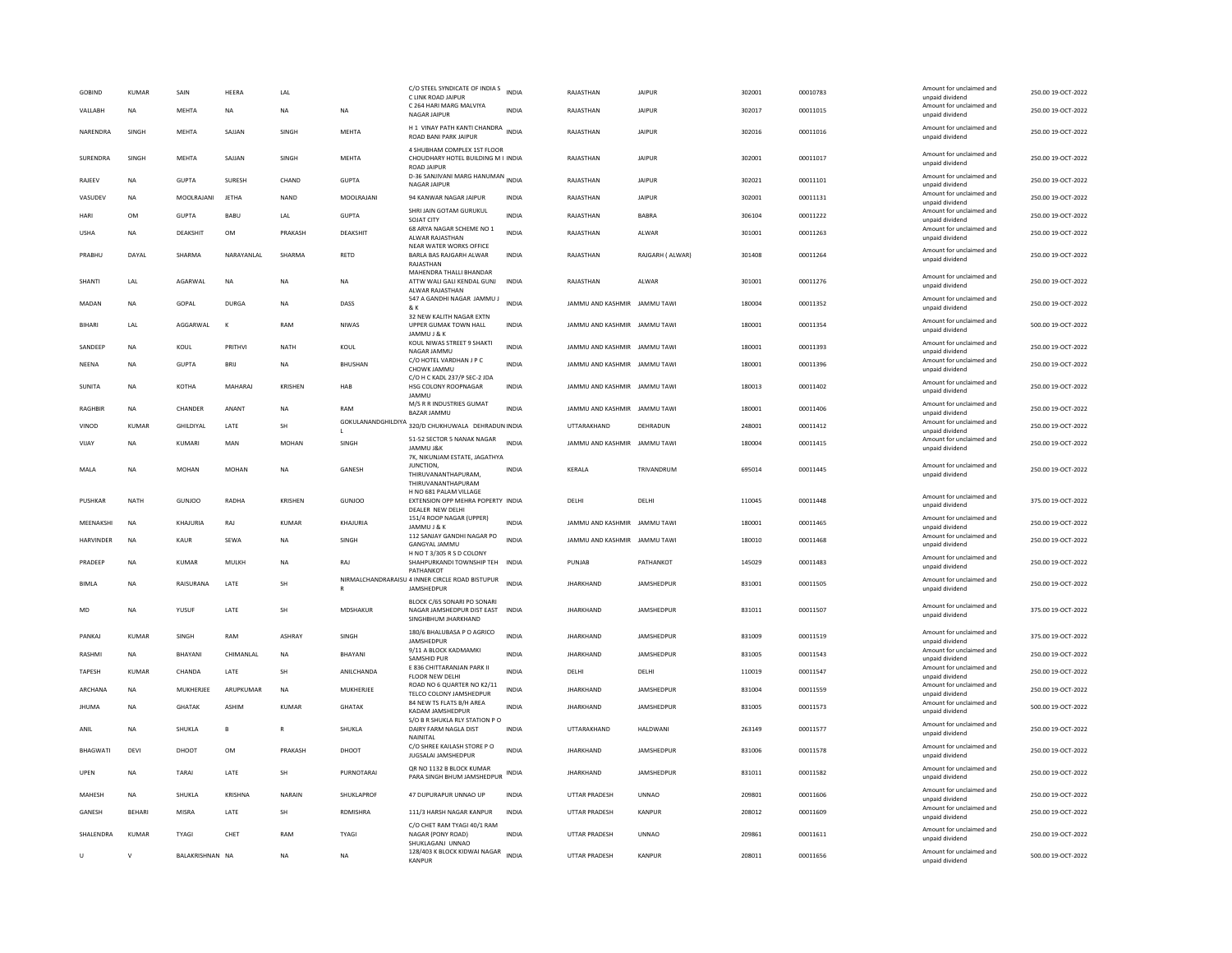| KIRAN             | G            | UTWAN            | GOPAL         | <b>NA</b>      | DAS                  | <b>12 MAHADEV APARTMENTS</b><br>118/350-B KAUSHALPURI KANPUR                        | INDIA        | UTTAR PRADESH        | <b>KANPUR</b>    | 208012 | 00011659 | Amount for unclaimed and<br>unpaid dividend                    | 250.00 19-OCT-2022 |
|-------------------|--------------|------------------|---------------|----------------|----------------------|-------------------------------------------------------------------------------------|--------------|----------------------|------------------|--------|----------|----------------------------------------------------------------|--------------------|
| NUTAN             | <b>NA</b>    | PURWAR           | PRAMOD        | <b>KUMAR</b>   | PURWAR               | BRISH BHANU GUPTA AND SONS<br><b>IASWANT NAGAR</b>                                  | <b>INDIA</b> | <b>UTTAR PRADESH</b> | <b>BHARATHNA</b> | 206245 | 00011719 | Amount for unclaimed and<br>unpaid dividend                    | 250.00 19-OCT-2022 |
| RAM               | PRATAP       | <b>JOSHI</b>     | <b>BANWAR</b> | LAL            | <b>JOSHI</b>         | 299 SECTOR Z 1 HEMANT VIHAR<br>KANPUR                                               | <b>INDIA</b> | UTTAR PRADESH        | <b>KANPUR</b>    | 208027 | 00011722 | Amount for unclaimed and<br>unpaid dividend                    | 250.00 19-OCT-2022 |
| MEENAKSHI         | NA           | <b>JOSHI</b>     | RAM           | PRATAP         | <b>JOSHI</b>         | 299 SECTOR Z 1 HEMANT VIHAR<br>KANPUF                                               | <b>INDIA</b> | UTTAR PRADESH        | KANPUR           | 208027 | 00011723 | Amount for unclaimed and<br>unpaid dividend                    | 250.00 19-OCT-2022 |
| JAVED             | NA           | <b>IQBAL</b>     | <b>IOBAI</b>  | NA             | AHMED                | C/O DR IOBAL AHMED 98/123<br>ELAHI BLDG NAZIR BAGH<br>BELONGANJ KANPUR              | <b>INDIA</b> | UTTAR PRADESH        | KANPUR           | 208001 | 00011770 | Amount for unclaimed and<br>unpaid dividend                    | 250.00 19-OCT-2022 |
| VANDANA           | <b>NA</b>    | <b>GUPTA</b>     | RAJESH        | <b>KUMAR</b>   | <b>GUPTA</b>         | C/O SURESH KUMAR RAJESH<br>KUMAR 59/115 AWASTHI MARKET INDIA<br>BIRHANA ROAD KANPUR |              | UTTAR PRADESH        | KANPUR           | 208001 | 00011786 | Amount for unclaimed and<br>unpaid dividend                    | 250.00 19-OCT-2022 |
| VIKASH            | <b>NA</b>    | KAPOOR           | SHYAM         | LAL            | <b>KAPOOR</b>        | 118/206 KAUSHAL PURI KANPUR INDIA                                                   |              | <b>UTTAR PRADESH</b> | <b>KANPUR</b>    | 208012 | 00011787 | Amount for unclaimed and<br>unpaid dividend                    | 250.00 19-OCT-2022 |
| <b>BHARTI</b>     | <b>NA</b>    | <b>SAWI ANI</b>  | MOHAN         | <b>NA</b>      | <b>SAWI ANI</b>      | BLOCK NO 13 HOUSE NO 207<br><b>GOVIND NAGAR KANPUR</b>                              | <b>INDIA</b> | <b>UTTAR PRADESH</b> | KANPUR           | 208006 | 00011801 | Amount for unclaimed and<br>unpaid dividend                    | 250.00.19-OCT-2022 |
| RAVI              | NA           | SETH             | RAMESH        | KUMAR          | SETH                 | 117/47 OPP UPICA BHAWAN<br>SARVODAYA NAGAR KANPUR                                   | <b>INDIA</b> | UTTAR PRADESH        | KANPUR           | 208005 | 00011823 | Amount for unclaimed and<br>unpaid dividend                    | 250.00 19-OCT-2022 |
| SAIGAL            | NA           | SANJEEV          | JAIGAL        | KANHAIYA       | PROF                 | FRIENDS STORE 83 A/106 JUHI<br>KANPUR                                               | <b>INDIA</b> | UTTAR PRADESH        | KANPUR           | 208014 | 00011856 | Amount for unclaimed and<br>unpaid dividend                    | 250.00 19-OCT-2022 |
| RAMESHWAR         | DAYAL        | KATIYAR          | LATE          | SH             | RAMLALRETD           | H NO 404 P O SARAIMEERA DISTT<br>FARRUKHARAD                                        | <b>INDIA</b> | <b>UTTAR PRADESH</b> | KANNAUJ          | 209727 | 00011883 | Amount for unclaimed and<br>unnaid dividend                    | 500.00 19-OCT-2022 |
| KALPANA           | <b>NA</b>    | KANAUJIA         | к             | -11            | KANAUJIA             | 125/43 O BLOCK GOVIND NAGAR<br>KANPUR                                               | <b>INDIA</b> | <b>UTTAR PRADESH</b> | KANPUR           | 208010 | 00011910 | Amount for unclaimed and<br>unpaid dividend                    | 250.00 19-OCT-2022 |
| KAMLA             | KANT         | JAYSWAL          | HORI          | LAL            | JAYSWAL              | C/O SUSHIL BOLTS & NUTS<br>JAWAHAR LAL ROAD<br>MUZAFFARPUR                          | INDIA        | BIHAR                | MUZAFFARPUR      | 842001 | 00011915 | Amount for unclaimed and<br>unpaid dividend                    | 250.00 19-OCT-2022 |
| KAMLA             | <b>NA</b>    | DEVI             | <b>UMA</b>    | <b>NA</b>      | SHANKER              | 87/9 J K QUARTERS JARIB KI                                                          | <b>INDIA</b> | UTTAR PRADESH        | KANPUR           | 208003 | 00011918 | Amount for unclaimed and                                       | 250.00 19-OCT-2022 |
| SANJIV            | <b>NA</b>    | MAHESHWARI       | SATYA         | NARAIN         | MAHESHWARI           | CHOWKI ANWARGANJ KANPUR<br>96 AVAS VIKAS 1 PANKI ROD<br><b>KALYANPUR KANPUR</b>     | <b>INDIA</b> | UTTAR PRADESH        | <b>KANPUR</b>    | 208018 | 00011927 | unpaid dividend<br>Amount for unclaimed and<br>unpaid dividend | 250.00 19-OCT-2022 |
| KISHORE           | <b>NA</b>    | AGARWAI          | HARI          | <b>SHANKER</b> | AGARWAI              | C/O AGARWAL FANCY STORE 36/1<br>KHAS BAZAR KAILASH MANDIR                           | <b>INDIA</b> | UTTAR PRADESH        | KANPUR           | 208001 | 00011948 | Amount for unclaimed and                                       | 250.00 19-OCT-2022 |
|                   |              |                  |               |                |                      | KANPUF<br>179 TIWARIPUR I ADARSH NAGAR                                              |              |                      |                  |        |          | unpaid dividend<br>Amount for unclaimed and                    |                    |
| ANNAPURNA         | <b>NA</b>    | SINHA            | M             | c              | SINHA                | KANPUR<br>96 AVAS VIKAS 1 PANKI ROD                                                 | <b>INDIA</b> | UTTAR PRADESH        | KANPUR           | 208010 | 00011966 | unpaid dividend<br>Amount for unclaimed and                    | 250.00 19-OCT-2022 |
| SUMAN             | <b>NA</b>    | MAHESHWARI LATE  |               | SH             | ASHOKKUMAR           | <b>KALYANPUR KANPUR</b>                                                             | <b>INDIA</b> | <b>UTTAR PRADESH</b> | <b>KANPUR</b>    | 208018 | 00011977 | unpaid dividend                                                | 250.00 19-OCT-2022 |
| <b>USHA</b>       | NA           | AGRAWAL          | KRISHNA       | DAS            | AGRAWAL              | C/O PURUSHOTTAM JEWELLERY<br>HOUSE HINDI BAZAR GORAKHPUR                            | <b>INDIA</b> | UTTAR PRADESH        | GORAKHPUR        | 273005 | 00011983 | Amount for unclaimed and<br>unpaid dividend                    | 250.00 19-OCT-2022 |
| SAVITRI           | NA           | RHATIA           | GOPAL         | DAS            | <b>BHATIA</b>        | 6/66 KRISHNA NAGAR G T ROAD<br><b>KANPUR</b>                                        | <b>INDIA</b> | UTTAR PRADESH        | KANPUR           | 208007 | 00012030 | Amount for unclaimed and<br>unpaid dividend                    | 250.00 19-OCT-2022 |
| VIJAY             | LAKSHMI      | GOYAL            | LATE          | <b>SH</b>      | VIJAYKUMARGOYAL      | 16/26 CIVIL LINES KANPUR                                                            | <b>INDIA</b> | UTTAR PRADESH        | <b>KANPUR</b>    | 208001 | 00012031 | Amount for unclaimed and<br>unpaid dividend                    | 250.00 19-OCT-2022 |
| RITA              | NA           | GOYEL            | KRISHN        | MURARI         | GOYEL                | C/O KANCHAND VASTRALAY SURTI INDIA<br>HATTA ROAD DEORIA UP                          |              | UTTAR PRADESH        | DEORIA           | 274001 | 00012054 | Amount for unclaimed and<br>unpaid dividend                    | 250.00 19-OCT-2022 |
| DHERENDRA         | <b>NA</b>    | SHUKLA           | н             | N              | SHUKLA               | 47/7 MAIN RAM BAGIA KANPUR INDIA                                                    |              | <b>UTTAR PRADESH</b> | KANPUR           | 208001 | 00012057 | Amount for unclaimed and<br>unpaid dividend                    | 250.00 19-OCT-2022 |
| JAMES             | $\mathbf{v}$ | к                | LATE          | SH             | KJKURIAKOSE          | <b>VELEE PARAMBIL</b><br>MULUNTHURUTHY KERALA                                       | INDIA        | KERALA               | TRIPUNITHURA     | 682314 | 00012085 | Amount for unclaimed and<br>hnebivib bisonu                    | 250.00 19-OCT-2022 |
| VEENA             | NA           | MEHRA            | AJAY          | <b>NA</b>      | <b>MEHRA</b>         | 124/A/731 GOVIND NAGAR<br>KANPUR                                                    | <b>INDIA</b> | UTTAR PRADESH        | KANPUR           | 208006 | 00012097 | Amount for unclaimed and<br>unpaid dividend                    | 250.00 19-OCT-2022 |
| ANJANA            | NA           | MISRA            | PARIJAT       | $_{\sf NA}$    | MISRA                | 127/370 W BLOCK KESHAV NAGAR INDIA<br>KANPUF                                        |              | UTTAR PRADESH        | KANPUR           | 208014 | 00012109 | Amount for unclaimed and<br>unpaid dividend                    | 250.00 19-OCT-2022 |
| ANIL              | KUMAR        | GOEL             | ONKAR         | NATH           | GOEL                 | 64/4 SITE NO I KIDWAI NAGAR<br><b>KANPUF</b>                                        | <b>INDIA</b> | UTTAR PRADESH        | KANPUR           | 208011 | 00012119 | Amount for unclaimed and<br>unpaid dividend                    | 250.00 19-OCT-2022 |
| <b>USHA</b>       | <b>NA</b>    | AIMANI           | MADAN         | <b>NA</b>      | <b>AJMANI</b>        | 120/193 LAJPAT NAGA KANPUR                                                          | INDIA        | UTTAR PRADESH        | <b>KANPUR</b>    | 208005 | 00012120 | Amount for unclaimed and<br>unpaid dividend                    | 250.00 19-OCT-2022 |
| MADHURANDRA KUMAR |              | <b>GUPTA</b>     | POORANLAL     | <b>NA</b>      | <b>GUPTA</b>         | 133/75 O BLOCK KIDWAINAGAR<br>KANPUR                                                | <b>INDIA</b> | UTTAR PRADESH        | KANPUR           | 208023 | 00012130 | Amount for unclaimed and<br>unpaid dividend                    | 500.00 19-OCT-2022 |
| SACHIDANAND NA    |              | <b>TIWAR</b>     | INDUSHEKHAR   | <b>NA</b>      | TIWARI               | UNITED BANK OF INDIA BANK                                                           | <b>INDIA</b> | UTTAR PRADESH        | GORAKHPUR        | 273001 | 00012136 | Amount for unclaimed and                                       | 250.00 19-OCT-2022 |
| VINOD             |              |                  |               |                |                      | <b>ROAD GORAKHPUF</b>                                                               |              |                      |                  |        |          | unpaid dividend                                                |                    |
|                   | <b>KUMAR</b> | SRIVASTAVA       | SHANKATHA     | <b>NA</b>      | PRASAD               | 737 C BLOCK P A C ROAD SHYAM<br><b>NAGAR KANPUR</b>                                 | <b>INDIA</b> | UTTAR PRADESH        | <b>KANPUR</b>    | 208013 | 00012147 | Amount for unclaimed and<br>unpaid dividend                    | 500.00 19-OCT-2022 |
| LAKSHMI           | KANT         | <b>GUPTA</b>     | $\mathsf{R}$  | ${\sf N}$      | <b>GUPTA</b>         | 134-C INDRAPURI SHARDANAGAR<br><b>KANPUR</b>                                        | <b>INDIA</b> | UTTAR PRADESH        | <b>KANPUR</b>    | 208025 | 00012156 | Amount for unclaimed and<br>unpaid dividend                    | 250.00 19-OCT-2022 |
| ANJU              | <b>NA</b>    | AWASTHI          | ARUN          | <b>KUMAR</b>   | AWASTHI              | C/O VINAYAK & COMPANY 55/107<br><b>GENERAL GANJ KANPUR</b>                          | <b>INDIA</b> | UTTAR PRADESH        | KANPUR           | 208001 | 00012158 | Amount for unclaimed and<br>unpaid dividend                    | 250.00 19-OCT-2022 |
| SAROJINI          | <b>NA</b>    | <b>SETH</b>      | PRAKASH       | <b>NA</b>      | CHANDRASETH          | MI-66 BARRA-II NEAR SABJI<br>MANDI ROAD KANPUR                                      | <b>INDIA</b> | UTTAR PRADESH        | <b>KANPUR</b>    | 208027 | 00012174 | Amount for unclaimed and<br>unpaid dividend                    | 250.00 19-OCT-2022 |
| ANSHUMAN          | <b>NA</b>    | <b>AGNIHOTRI</b> | LATE          | <b>SH</b>      | <b>ISHWARIPRASAD</b> | 11/8 DEFENCE COLONY SHANTI<br>NAGAR KANPUR                                          | <b>INDIA</b> | <b>UTTAR PRADESH</b> | KANPUR           | 208004 | 00012197 | Amount for unclaimed and<br>unpaid dividend                    | 250.00 19-OCT-2022 |
|                   | NA           | RAMAN            | А             | s              | <b>IYER</b>          | D-51/2 TYPE III DEFENCE COLONY<br>DMSRDE COMPLEX G T ROAD<br>KANPUR                 | INDIA        | UTTAR PRADESH        | KANPUR           | 208013 | 00012200 | Amount for unclaimed and<br>unpaid dividend                    | 250.00 19-OCT-2022 |
| SHYAMNATH         | <b>NA</b>    | SHUKLA           | AMARNATH      | <b>NA</b>      | SHUKLA               | 87/181 ACHARYA NAGAR KANPUR INDIA                                                   |              | <b>UTTAR PRADESH</b> | KANPUR           | 208003 | 00012203 | Amount for unclaimed and                                       | 250.00 19-OCT-2022 |
| <b>ADRISH</b>     | <b>KUMAR</b> | <b>GUPTA</b>     |               |                | <b>GUPTA</b>         | B-106 B M MARKET<br>PAAMPURANA JUHI KANPUR U P                                      | INDIA        | UTTAR PRADESH        | <b>KANPUR</b>    | 208014 | 00012206 | unpaid dividend<br>Amount for unclaimed and<br>unpaid dividend | 250.00 19-OCT-2022 |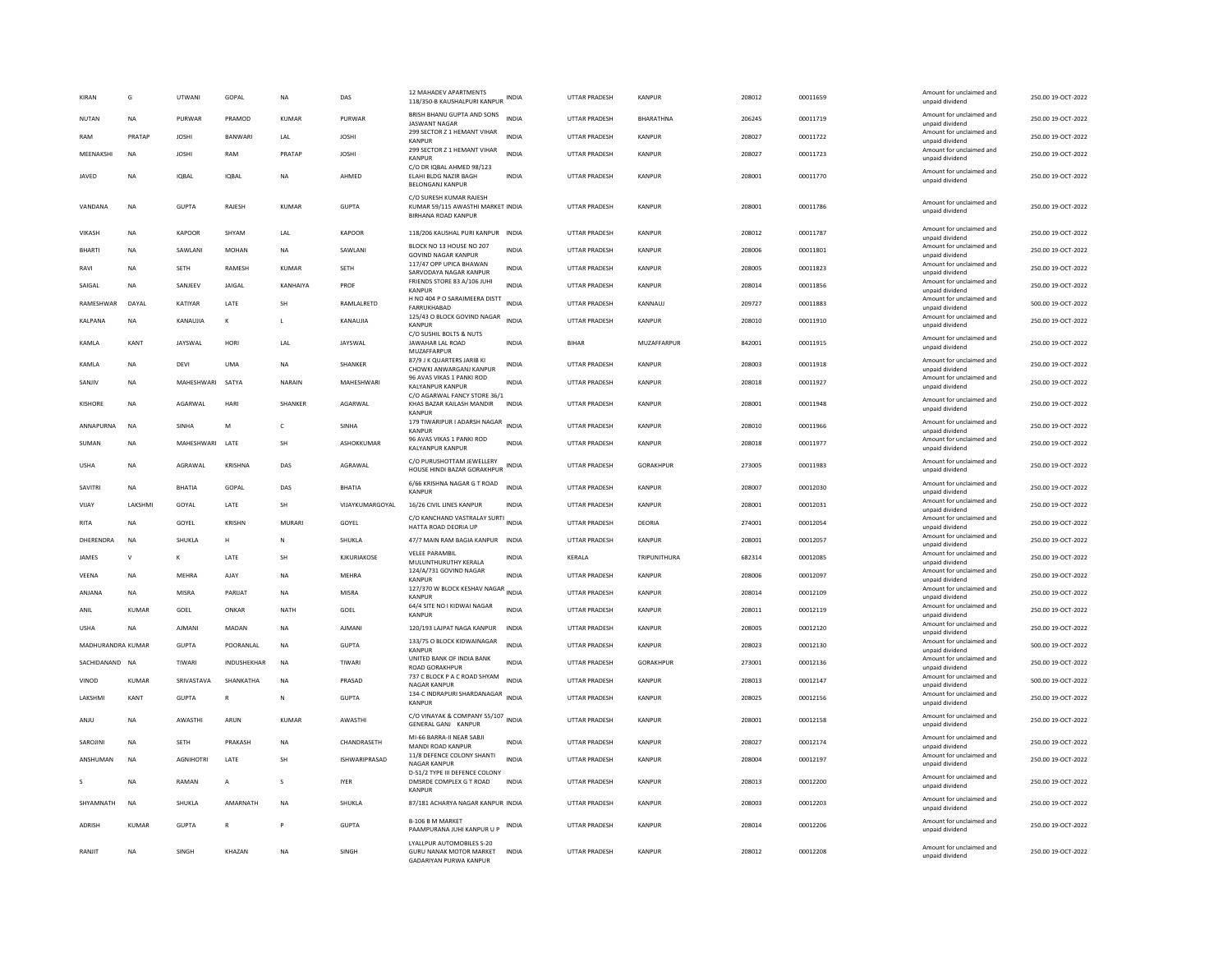| 9/76 KRISHNA NAGAR G T ROAD<br>Amount for unclaimed and<br>GANESH<br>DASS<br>BHATIA<br><b>MOHAN</b><br>LAL<br>BHATIARETD<br><b>INDIA</b><br>UTTAR PRADESH<br>KANPUR<br>208007<br>00012210<br>375.00 19-OCT-2022<br><b>KANPUR</b><br>unpaid dividend<br>Amount for unclaimed and<br>111/320 ASHOK NAGAR KANPUR INDIA<br>250.00 19-OCT-2022<br>MONIKA<br><b>NA</b><br>SHUKLA<br>PHOOL<br>CHANDRA<br><b>SHUKLA</b><br><b>UTTAR PRADESH</b><br>KANPUR<br>208012<br>00012217<br>unpaid dividend<br>C/O KRISHNA & GG DISTIBUTORS<br>Amount for unclaimed and<br><b>JASVINDER</b><br>SINGH<br>UTTAR PRADESH<br>208001<br>00012228<br>250.00 19-OCT-2022<br>KARAM<br><b>NA</b><br>PREET<br><b>NA</b><br>73/27 KISH KISHORI BUKDING<br><b>INDIA</b><br><b>KANPUR</b><br>unpaid dividend<br><b>GHANTA GAR KANPUR</b><br>Amount for unclaimed and<br><b>GUPTA</b><br><b>GUPTA</b><br><b>FATEHPUR</b><br>212601<br>00012229<br>250.00 19-OCT-2022<br>SANDHYA<br><b>NA</b><br>KAMLESH<br><b>KUMAR</b><br>350 HARI HAR GANJ FATEHPUR<br><b>INDIA</b><br><b>UTTAR PRADESH</b><br>unpaid dividend<br>468 MASIHA GANJ SIPRI BAZAR<br>Amount for unclaimed and<br>PRAMILA<br><b>NA</b><br><b>GUPTA</b><br>RADHEY<br>SHYAM<br><b>GUPTA</b><br><b>INDIA</b><br>UTTAR PRADESH<br><b>JHANSI</b><br>284003<br>00012259<br>250.00 19-OCT-2022<br><b>JHANSI</b><br>unpaid dividend<br>468 MASIHA GANJ SIPRI BAZAR<br>Amount for unclaimed and<br>RADHEY<br>SHYAM<br><b>GUPTA</b><br><b>RAM</b><br><b>BILAS</b><br><b>GUPTA</b><br><b>INDIA</b><br>UTTAR PRADESH<br><b>JHANSI</b><br>284003<br>00012262<br>250.00 19-OCT-2022<br><b>JHANSI UP</b><br>unpaid dividend<br>Amount for unclaimed and<br>MATHURI<br><b>NA</b><br>DEVI<br>NA<br>118/38 KAUSHALPURI KANPUR<br>INDIA<br>UTTAR PRADESH<br>KANPUR<br>208012<br>00012266<br>250.00 19-OCT-2022<br><b>NA</b><br><b>NA</b><br>unpaid dividend<br>Amount for unclaimed and<br>ΝA<br>SRIVASTAVA<br>NARESH<br>CHANDRA<br>J 2/19 VIJAY NAGAR KANPUR<br>INDIA<br>UTTAR PRADESH<br>KANPUR<br>208005<br>00012281<br>250.00 19-OCT-2022<br><b>UMA</b><br>unpaid dividend<br>Amount for unclaimed and<br>SINGH<br>ARVIND<br>NA<br>PRATAP<br>MAHI<br>PAL<br>89 JATPURA ETAWAH<br><b>INDIA</b><br><b>UTTAR PRADESH</b><br>ETAWAH<br>206001<br>00012286<br>250.00 19-OCT-2022<br>unpaid dividend<br>85/1 BAI ROONE KHANDAG NEAR<br>Amount for unclaimed and<br>LUCKNOW<br>226003<br>00012333<br>250.00 19-OCT-2022<br>ZAHEER<br><b>NA</b><br><b>MOHSIN</b><br>MOHD<br><b>NA</b><br><b>MOHSIN</b><br>AGARWALL DHARAM SHALA<br><b>INDIA</b><br><b>UTTAR PRADESH</b><br>unpaid dividend<br>LUCKNOW<br>Amount for unclaimed and<br>FATMA<br>LATE<br>SH<br>BASKIRAMHADRHA<br>13 C LAIBAGH LUCKNOW UP<br>LUCKNOW<br>226001<br>00012341<br>250.00 19-OCT-2022<br><b>NA</b><br><b>INDIA</b><br><b>UTTAR PRADESH</b><br><b>JALIS</b><br>unpaid dividend<br>C/O R K KISHANPURIA 13<br>Amount for unclaimed and<br>250.00 19-OCT-2022<br>SANTOSH<br><b>NA</b><br>KISHANPURIA<br>F<br>KISHANPURIA<br>BONFIELD LANE 5TH FLOOR<br><b>INDIA</b><br><b>WEST BENGAL</b><br>KOLKATA<br>700001<br>00012358<br>unpaid dividend<br>ROOM NO 7 CALCUTTA<br>563 KHA 50A MANGAL KHERA<br>Amount for unclaimed and<br><b>INDIA</b><br><b>UTTAR PRADESH</b><br>LUCKNOW<br>226005<br>00012368<br>250.00 19-OCT-2022<br>KRISHAN<br><b>NA</b><br>CHANDRA<br>PRASAD<br><b>NA</b><br>LAL<br>ALAMBAGH LUCKNOW<br>unpaid dividend<br>QASRE ALI 51 KACHA HATA<br>Amount for unclaimed and<br>226018<br>00012369<br>250.00 19-OCT-2022<br>ARRAS<br>ABIDI<br>7AFAR<br>AI1<br><b>INDIA</b><br>UTTAR PRADESH<br><b>ILICKNOW</b><br>SHAIMA<br>ARID<br>AMINABAD LUCKNOW<br>unpaid dividend<br>C 355 SECTOR 6 INDIRANAGAR<br>Amount for unclaimed and<br><b>SHARMA</b><br>D<br>SHARMA<br><b>INDIA</b><br><b>UTTAR PRADESH</b><br>LUCKNOW<br>226016<br>00012379<br>250.00 19-OCT-2022<br><b>ASHOK</b><br><b>KUMAR</b><br>T.<br>LUCKNOW<br>unpaid dividend<br>KUNDAN LAL KURA MAL<br>Amount for unclaimed and<br>SATISH<br>AGRAWAL<br>AGRAWAL<br>271201<br>00012400<br>250.00 19-OCT-2022<br><b>KUMAR</b><br>RAM<br><b>KUMAR</b><br><b>INDIA</b><br><b>UTTAR PRADESH</b><br>BALRAMPUR<br>BHGAWAT GANJ BALRAMPUR<br>unpaid dividend<br><b>BAJRANG PHARMACEUTICAL</b><br>Amount for unclaimed and<br>JAGESHWAR<br>RAM<br>GOEL<br>MATA<br>DIN<br>GOEL<br><b>INDIA</b><br>UTTAR PRADESH<br>GORAKHPUR<br>273001<br>00012414<br>250.00 19-OCT-2022<br><b>GANDHI PARK GORAKHPUR</b><br>unpaid dividend<br>A-226 AVAS VIKAS COLONY<br>Amount for unclaimed and<br>PREM<br>CHANDRA<br>VAISH<br>LATE<br>SH<br>KANHAIYALAL<br><b>INDIA</b><br>UTTAR PRADESH<br><b>GORAKHPUR</b><br>273006<br>00012441<br>250.00 19-OCT-2022<br>SHAHPUR GORAKHPUR UP<br>unpaid dividend<br>C/O SMT INDUMATI SHARMA 52<br>Amount for unclaimed and<br>MAYANK<br><b>NA</b><br>SHARMA<br>PRAMOD<br><b>KUMAR</b><br>SHARMA<br><b>INDIA</b><br>UTTAR PRADESH<br>LUCKNOW<br>226004<br>00012442<br>250.00 19-OCT-2022<br>ARYA NAGAR LUCKNOW<br>unpaid dividend<br>L 17 BHIKAMPUR L D A COLONY<br>Amount for unclaimed and<br>RAKESH<br>KUMAR<br><b>RASTOGI</b><br>SATISH<br>CHANDRA<br>RASTOGI<br>PAPER MILL ROAD NISHAT GUNJ<br><b>INDIA</b><br>UTTAR PRADESH<br>LUCKNOW<br>226006<br>00012467<br>500.00 19-OCT-2022<br>unpaid dividend<br>LUCKNOW<br>5A NEHRU ROAD SADAR BAZAR<br>Amount for unclaimed and<br><b>INDIA</b><br>226002<br>250.00 19-OCT-2022<br>VIRMANI<br>VIRMANI<br><b>UTTAR PRADESH</b><br><b>ILICKNOW</b><br>00012475<br>RAHUL<br><b>NA</b><br>$\mathcal{S}$<br>$\mathbf{K}$<br>LUCKNOW<br>unpaid dividend<br>B 136/3 RDSO COLONY MANAK<br>Amount for unclaimed and<br><b>HIROO</b><br><b>INDIA</b><br><b>UTTAR PRADESH</b><br>LUCKNOW<br>226011<br>00012499<br>250.00 19-OCT-2022<br>PUTANNI<br><b>NA</b><br>LAL<br><b>NA</b><br>DAS<br>NAGAR LUCKNOW<br>unpaid dividend<br>464/55 TAHSEEN GANJ THAKUR<br>Amount for unclaimed and<br>NARAIN<br>RASTOGI<br><b>INDIA</b><br>LUCKNOW<br>226003<br>00012505<br>250.00 19-OCT-2022<br>VINEET<br><b>NA</b><br>KUMAR<br>HAR<br><b>UTTAR PRADESH</b><br><b>GANJ LUCKNOW</b><br>unpaid dividend<br>Amount for unclaimed and<br><b>GAYATRI</b><br><b>NA</b><br>TEWARI<br>ANAND<br>SHANKAR<br>TEWARI<br>A 587 INDIRA NAGAR LUCKNOW INDIA<br><b>UTTAR PRADESH</b><br>LUCKNOW<br>226016<br>00012529<br>250.00 19-OCT-2022<br>unpaid dividend<br>C/O S B CHAKRAVORTY 602.<br>Amount for unclaimed and<br><b>NA</b><br>CHAKRAVORTY S<br>CHAKRAVORTY<br>PUNARVASU, DSK AKASHGANGA, INDIA<br>MAHARASHTRA<br>411007<br>00012532<br>250.00 19-OCT-2022<br>KRISHNA<br><b>R</b><br>PUNE<br>unpaid dividend<br>NEW DP ROAD, AUNDH, PUNE.<br>SECTOR 18 HOUSE NO 348 INDIRA INDIA<br>Amount for unclaimed and<br>PRASAD<br><b>GUPTA</b><br>LATE<br>SH<br>SPGUPTA<br>LUCKNOW<br>226006<br>00012538<br>500.00 19-OCT-2022<br>SATYENDR<br><b>UTTAR PRADESH</b><br>NAGAR LUCKNOW<br>unpaid dividend<br>C/O DR S S MAHESHWARI SUGAR<br>Amount for unclaimed and<br>NIRUPMA<br>NA<br>MAHESHWARI SHYAM<br>SUNDER<br>MAHESHWARI<br><b>INDIA</b><br><b>UTTAR PRADESH</b><br><b>HARDOI</b><br>241001<br>00012546<br>250.00 19-OCT-2022<br>MILL COLONY HARDOI<br>unpaid dividend<br>SHYAMNARAYANSHUKL<br>Amount for unclaimed and<br>D 2164 INDIRA NAGAR LUCKNOW INDIA<br><b>RAM</b><br>CHANDRA<br>SHUKLA<br>LATE<br><b>SHH</b><br>UTTAR PRADESH<br>LUCKNOW<br>226016<br>00012560<br>250.00 19-OCT-2022<br>unpaid dividend<br>25/6 GAUTAM BUDH MARG<br>Amount for unclaimed and<br>SHREE<br>226018<br>250.00 19-OCT-2022<br>NARENDRA<br><b>NA</b><br><b>AGARWAI</b><br>RAM<br>AGARWAI<br><b>INDIA</b><br><b>UTTAR PRADESH</b><br>LUCKNOW<br>00012573<br>LUCKNOW<br>unpaid dividend<br>D1-54 SECTOR E NR GROWER<br>CORNER HIND NAGAR L D A<br>Amount for unclaimed and<br>ANAND<br>PANDEY<br><b>NA</b><br>PANDEY<br><b>INDIA</b><br>UTTAR PRADESH<br>LUCKNOW<br>226012<br>00012615<br>250.00 19-OCT-2022<br>K<br>A<br>COLONY KANPUR ROAD<br>unpaid dividend<br><b>IUCKNOW</b><br>O-10/4 PARIKALP NAGAR PO LDA<br>Amount for unclaimed and<br>SURENDRA<br><b>BAHADUR</b><br><b>INDIA</b><br>UTTAR PRADESH<br>LUCKNOW<br>226012<br>00012638<br>250.00 19-OCT-2022<br>RENU<br><b>NA</b><br><b>SINGH</b><br><b>SINGH</b><br>COLONY LUCKNOW<br>unpaid dividend<br>NATIONAL FERTILIZERS LTD A-1/1<br>Amount for unclaimed and<br><b>INDIA</b><br>226020<br>250.00 19-OCT-2022<br><b>RISH</b><br><b>NA</b><br>PAL<br><b>UTTAR PRADESH</b><br>LUCKNOW<br>00012640<br>URMILA<br>SEC B ALIGANJ LUCKNOW<br>unpaid dividend<br>D-I/402 MS FLATS SAN MARTIN<br>Amount for unclaimed and<br><b>GUPTA</b><br><b>GUPTA</b><br><b>INDIA</b><br>110021<br>250.00 19-OCT-2022<br>ARCHANA<br><b>NA</b><br>JAI<br>NARAIN<br>DELHI<br>DELHI<br>00012671<br>MARG NEW DELHI<br>unpaid dividend<br>STATE BANK OF INDIA MAIN<br>Amount for unclaimed and<br>250.00 19-OCT-2022<br>NIKHIL<br>NA<br>NAGAR<br>P<br>N<br>NAGAR<br><b>BRANCH STATION ROAD</b><br><b>INDIA</b><br><b>UTTAR PRADESH</b><br>FAIZABAD<br>224001<br>00012679<br>unpaid dividend<br><b>FAIZABAD UP</b><br>C 70 DOORBHASHNAGAR<br>Amount for unclaimed and<br>RENU<br><b>SUDHIR</b><br><b>NA</b><br><b>KUMAR</b><br><b>INDIA</b><br><b>UTTAR PRADESH</b><br><b>RAE BARELI</b><br>229010<br>00012681<br>250.00 19-OCT-2022<br><b>RAEBARELI UP</b><br>unpaid dividend<br><b>B-35 VIJAYNAGAR KANPUR ROAD</b><br>Amount for unclaimed and<br><b>INDIA</b><br><b>DHARMESH</b><br>KUMAR<br><b>KAISY</b><br><b>BAI DEV</b><br>SINGH<br><b>UTTAR PRADESH</b><br><b>ILICKNOW</b><br>226005<br>00012692<br>500.00 19-OCT-2022<br><b>KAISY</b><br>LUCKNOW<br>unpaid dividend<br>C/O M/S JAGDISH GIFT HOUSE<br>Amount for unclaimed and<br>HERMESH<br>CHAND<br><b>IINDAI</b><br>SHAM<br><b>NA</b><br>LAL<br>INDIA<br>PUNJAR<br><b>BARNALA</b><br>148101<br>00012707<br>250.00 19-OCT-2022<br>GURDWARA STREET BARNALA PB<br>unpaid dividend | MUKHTIAR | <b>NA</b> | SINGH | DEVI | NA | SAHAI | 135/3 GHAUKHERA P O CHAKERI<br>KANPUR | <b>INDIA</b> | UTTAR PRADESH | KANPUF | 208008 | 00012209 | Amount for unclaimed and<br>unpaid dividend | 250.00 19-OCT-2022 |
|------------------------------------------------------------------------------------------------------------------------------------------------------------------------------------------------------------------------------------------------------------------------------------------------------------------------------------------------------------------------------------------------------------------------------------------------------------------------------------------------------------------------------------------------------------------------------------------------------------------------------------------------------------------------------------------------------------------------------------------------------------------------------------------------------------------------------------------------------------------------------------------------------------------------------------------------------------------------------------------------------------------------------------------------------------------------------------------------------------------------------------------------------------------------------------------------------------------------------------------------------------------------------------------------------------------------------------------------------------------------------------------------------------------------------------------------------------------------------------------------------------------------------------------------------------------------------------------------------------------------------------------------------------------------------------------------------------------------------------------------------------------------------------------------------------------------------------------------------------------------------------------------------------------------------------------------------------------------------------------------------------------------------------------------------------------------------------------------------------------------------------------------------------------------------------------------------------------------------------------------------------------------------------------------------------------------------------------------------------------------------------------------------------------------------------------------------------------------------------------------------------------------------------------------------------------------------------------------------------------------------------------------------------------------------------------------------------------------------------------------------------------------------------------------------------------------------------------------------------------------------------------------------------------------------------------------------------------------------------------------------------------------------------------------------------------------------------------------------------------------------------------------------------------------------------------------------------------------------------------------------------------------------------------------------------------------------------------------------------------------------------------------------------------------------------------------------------------------------------------------------------------------------------------------------------------------------------------------------------------------------------------------------------------------------------------------------------------------------------------------------------------------------------------------------------------------------------------------------------------------------------------------------------------------------------------------------------------------------------------------------------------------------------------------------------------------------------------------------------------------------------------------------------------------------------------------------------------------------------------------------------------------------------------------------------------------------------------------------------------------------------------------------------------------------------------------------------------------------------------------------------------------------------------------------------------------------------------------------------------------------------------------------------------------------------------------------------------------------------------------------------------------------------------------------------------------------------------------------------------------------------------------------------------------------------------------------------------------------------------------------------------------------------------------------------------------------------------------------------------------------------------------------------------------------------------------------------------------------------------------------------------------------------------------------------------------------------------------------------------------------------------------------------------------------------------------------------------------------------------------------------------------------------------------------------------------------------------------------------------------------------------------------------------------------------------------------------------------------------------------------------------------------------------------------------------------------------------------------------------------------------------------------------------------------------------------------------------------------------------------------------------------------------------------------------------------------------------------------------------------------------------------------------------------------------------------------------------------------------------------------------------------------------------------------------------------------------------------------------------------------------------------------------------------------------------------------------------------------------------------------------------------------------------------------------------------------------------------------------------------------------------------------------------------------------------------------------------------------------------------------------------------------------------------------------------------------------------------------------------------------------------------------------------------------------------------------------------------------------------------------------------------------------------------------------------------------------------------------------------------------------------------------------------------------------------------------------------------------------------------------------------------------------------------------------------------------------------------------------------------------------------------------------------------------------------------------------------------------------------------------------------------------------------------------------------------------------------------------------------------------------------------------------------------------------------------------------------------------------------------------------------------------------------------------------------------------------------------------------------------------------------------------------------------------------------------------------------------------------------------------------------------------------------------------------------------------------------------------------------------------------------------------------------------------------------------------------------------------------------------------------------------------------------------------------------------------------------------------------------------------------------------------------------------------------------------------------------------------------------------------------------------------------------------------------------------------------------------------------------------------------------------------------------------------------------------------------------------------------------------------------------------------------------------------------------------------------------------------------------------------------------------------------------------------------------------------------------------------------------------------------------------------------------------------------------------------------------------------------------------------------------------------------------------------------------------------------------------------------------------------------------------------------------------------------------------------------------------------------------------------------------------------------------------------------------------------------------------------------------------------------------------------------------------------------------------------------------------------------------------------------------------------------------------------------------------------------------------------------------------------------------------------------------------------------------------------------------|----------|-----------|-------|------|----|-------|---------------------------------------|--------------|---------------|--------|--------|----------|---------------------------------------------|--------------------|
|                                                                                                                                                                                                                                                                                                                                                                                                                                                                                                                                                                                                                                                                                                                                                                                                                                                                                                                                                                                                                                                                                                                                                                                                                                                                                                                                                                                                                                                                                                                                                                                                                                                                                                                                                                                                                                                                                                                                                                                                                                                                                                                                                                                                                                                                                                                                                                                                                                                                                                                                                                                                                                                                                                                                                                                                                                                                                                                                                                                                                                                                                                                                                                                                                                                                                                                                                                                                                                                                                                                                                                                                                                                                                                                                                                                                                                                                                                                                                                                                                                                                                                                                                                                                                                                                                                                                                                                                                                                                                                                                                                                                                                                                                                                                                                                                                                                                                                                                                                                                                                                                                                                                                                                                                                                                                                                                                                                                                                                                                                                                                                                                                                                                                                                                                                                                                                                                                                                                                                                                                                                                                                                                                                                                                                                                                                                                                                                                                                                                                                                                                                                                                                                                                                                                                                                                                                                                                                                                                                                                                                                                                                                                                                                                                                                                                                                                                                                                                                                                                                                                                                                                                                                                                                                                                                                                                                                                                                                                                                                                                                                                                                                                                                                                                                                                                                                                                                                                                                                                                                                                                                                                                                                                                                                                                                                                                                                                                                                                                                                                                                                                                                                                                                                                                                                                                                                                                                                                                                                                                                                                                                                                                                                                                                                                                                                                                                          |          |           |       |      |    |       |                                       |              |               |        |        |          |                                             |                    |
|                                                                                                                                                                                                                                                                                                                                                                                                                                                                                                                                                                                                                                                                                                                                                                                                                                                                                                                                                                                                                                                                                                                                                                                                                                                                                                                                                                                                                                                                                                                                                                                                                                                                                                                                                                                                                                                                                                                                                                                                                                                                                                                                                                                                                                                                                                                                                                                                                                                                                                                                                                                                                                                                                                                                                                                                                                                                                                                                                                                                                                                                                                                                                                                                                                                                                                                                                                                                                                                                                                                                                                                                                                                                                                                                                                                                                                                                                                                                                                                                                                                                                                                                                                                                                                                                                                                                                                                                                                                                                                                                                                                                                                                                                                                                                                                                                                                                                                                                                                                                                                                                                                                                                                                                                                                                                                                                                                                                                                                                                                                                                                                                                                                                                                                                                                                                                                                                                                                                                                                                                                                                                                                                                                                                                                                                                                                                                                                                                                                                                                                                                                                                                                                                                                                                                                                                                                                                                                                                                                                                                                                                                                                                                                                                                                                                                                                                                                                                                                                                                                                                                                                                                                                                                                                                                                                                                                                                                                                                                                                                                                                                                                                                                                                                                                                                                                                                                                                                                                                                                                                                                                                                                                                                                                                                                                                                                                                                                                                                                                                                                                                                                                                                                                                                                                                                                                                                                                                                                                                                                                                                                                                                                                                                                                                                                                                                                                          |          |           |       |      |    |       |                                       |              |               |        |        |          |                                             |                    |
|                                                                                                                                                                                                                                                                                                                                                                                                                                                                                                                                                                                                                                                                                                                                                                                                                                                                                                                                                                                                                                                                                                                                                                                                                                                                                                                                                                                                                                                                                                                                                                                                                                                                                                                                                                                                                                                                                                                                                                                                                                                                                                                                                                                                                                                                                                                                                                                                                                                                                                                                                                                                                                                                                                                                                                                                                                                                                                                                                                                                                                                                                                                                                                                                                                                                                                                                                                                                                                                                                                                                                                                                                                                                                                                                                                                                                                                                                                                                                                                                                                                                                                                                                                                                                                                                                                                                                                                                                                                                                                                                                                                                                                                                                                                                                                                                                                                                                                                                                                                                                                                                                                                                                                                                                                                                                                                                                                                                                                                                                                                                                                                                                                                                                                                                                                                                                                                                                                                                                                                                                                                                                                                                                                                                                                                                                                                                                                                                                                                                                                                                                                                                                                                                                                                                                                                                                                                                                                                                                                                                                                                                                                                                                                                                                                                                                                                                                                                                                                                                                                                                                                                                                                                                                                                                                                                                                                                                                                                                                                                                                                                                                                                                                                                                                                                                                                                                                                                                                                                                                                                                                                                                                                                                                                                                                                                                                                                                                                                                                                                                                                                                                                                                                                                                                                                                                                                                                                                                                                                                                                                                                                                                                                                                                                                                                                                                                                          |          |           |       |      |    |       |                                       |              |               |        |        |          |                                             |                    |
|                                                                                                                                                                                                                                                                                                                                                                                                                                                                                                                                                                                                                                                                                                                                                                                                                                                                                                                                                                                                                                                                                                                                                                                                                                                                                                                                                                                                                                                                                                                                                                                                                                                                                                                                                                                                                                                                                                                                                                                                                                                                                                                                                                                                                                                                                                                                                                                                                                                                                                                                                                                                                                                                                                                                                                                                                                                                                                                                                                                                                                                                                                                                                                                                                                                                                                                                                                                                                                                                                                                                                                                                                                                                                                                                                                                                                                                                                                                                                                                                                                                                                                                                                                                                                                                                                                                                                                                                                                                                                                                                                                                                                                                                                                                                                                                                                                                                                                                                                                                                                                                                                                                                                                                                                                                                                                                                                                                                                                                                                                                                                                                                                                                                                                                                                                                                                                                                                                                                                                                                                                                                                                                                                                                                                                                                                                                                                                                                                                                                                                                                                                                                                                                                                                                                                                                                                                                                                                                                                                                                                                                                                                                                                                                                                                                                                                                                                                                                                                                                                                                                                                                                                                                                                                                                                                                                                                                                                                                                                                                                                                                                                                                                                                                                                                                                                                                                                                                                                                                                                                                                                                                                                                                                                                                                                                                                                                                                                                                                                                                                                                                                                                                                                                                                                                                                                                                                                                                                                                                                                                                                                                                                                                                                                                                                                                                                                                          |          |           |       |      |    |       |                                       |              |               |        |        |          |                                             |                    |
|                                                                                                                                                                                                                                                                                                                                                                                                                                                                                                                                                                                                                                                                                                                                                                                                                                                                                                                                                                                                                                                                                                                                                                                                                                                                                                                                                                                                                                                                                                                                                                                                                                                                                                                                                                                                                                                                                                                                                                                                                                                                                                                                                                                                                                                                                                                                                                                                                                                                                                                                                                                                                                                                                                                                                                                                                                                                                                                                                                                                                                                                                                                                                                                                                                                                                                                                                                                                                                                                                                                                                                                                                                                                                                                                                                                                                                                                                                                                                                                                                                                                                                                                                                                                                                                                                                                                                                                                                                                                                                                                                                                                                                                                                                                                                                                                                                                                                                                                                                                                                                                                                                                                                                                                                                                                                                                                                                                                                                                                                                                                                                                                                                                                                                                                                                                                                                                                                                                                                                                                                                                                                                                                                                                                                                                                                                                                                                                                                                                                                                                                                                                                                                                                                                                                                                                                                                                                                                                                                                                                                                                                                                                                                                                                                                                                                                                                                                                                                                                                                                                                                                                                                                                                                                                                                                                                                                                                                                                                                                                                                                                                                                                                                                                                                                                                                                                                                                                                                                                                                                                                                                                                                                                                                                                                                                                                                                                                                                                                                                                                                                                                                                                                                                                                                                                                                                                                                                                                                                                                                                                                                                                                                                                                                                                                                                                                                                          |          |           |       |      |    |       |                                       |              |               |        |        |          |                                             |                    |
|                                                                                                                                                                                                                                                                                                                                                                                                                                                                                                                                                                                                                                                                                                                                                                                                                                                                                                                                                                                                                                                                                                                                                                                                                                                                                                                                                                                                                                                                                                                                                                                                                                                                                                                                                                                                                                                                                                                                                                                                                                                                                                                                                                                                                                                                                                                                                                                                                                                                                                                                                                                                                                                                                                                                                                                                                                                                                                                                                                                                                                                                                                                                                                                                                                                                                                                                                                                                                                                                                                                                                                                                                                                                                                                                                                                                                                                                                                                                                                                                                                                                                                                                                                                                                                                                                                                                                                                                                                                                                                                                                                                                                                                                                                                                                                                                                                                                                                                                                                                                                                                                                                                                                                                                                                                                                                                                                                                                                                                                                                                                                                                                                                                                                                                                                                                                                                                                                                                                                                                                                                                                                                                                                                                                                                                                                                                                                                                                                                                                                                                                                                                                                                                                                                                                                                                                                                                                                                                                                                                                                                                                                                                                                                                                                                                                                                                                                                                                                                                                                                                                                                                                                                                                                                                                                                                                                                                                                                                                                                                                                                                                                                                                                                                                                                                                                                                                                                                                                                                                                                                                                                                                                                                                                                                                                                                                                                                                                                                                                                                                                                                                                                                                                                                                                                                                                                                                                                                                                                                                                                                                                                                                                                                                                                                                                                                                                                          |          |           |       |      |    |       |                                       |              |               |        |        |          |                                             |                    |
|                                                                                                                                                                                                                                                                                                                                                                                                                                                                                                                                                                                                                                                                                                                                                                                                                                                                                                                                                                                                                                                                                                                                                                                                                                                                                                                                                                                                                                                                                                                                                                                                                                                                                                                                                                                                                                                                                                                                                                                                                                                                                                                                                                                                                                                                                                                                                                                                                                                                                                                                                                                                                                                                                                                                                                                                                                                                                                                                                                                                                                                                                                                                                                                                                                                                                                                                                                                                                                                                                                                                                                                                                                                                                                                                                                                                                                                                                                                                                                                                                                                                                                                                                                                                                                                                                                                                                                                                                                                                                                                                                                                                                                                                                                                                                                                                                                                                                                                                                                                                                                                                                                                                                                                                                                                                                                                                                                                                                                                                                                                                                                                                                                                                                                                                                                                                                                                                                                                                                                                                                                                                                                                                                                                                                                                                                                                                                                                                                                                                                                                                                                                                                                                                                                                                                                                                                                                                                                                                                                                                                                                                                                                                                                                                                                                                                                                                                                                                                                                                                                                                                                                                                                                                                                                                                                                                                                                                                                                                                                                                                                                                                                                                                                                                                                                                                                                                                                                                                                                                                                                                                                                                                                                                                                                                                                                                                                                                                                                                                                                                                                                                                                                                                                                                                                                                                                                                                                                                                                                                                                                                                                                                                                                                                                                                                                                                                                          |          |           |       |      |    |       |                                       |              |               |        |        |          |                                             |                    |
|                                                                                                                                                                                                                                                                                                                                                                                                                                                                                                                                                                                                                                                                                                                                                                                                                                                                                                                                                                                                                                                                                                                                                                                                                                                                                                                                                                                                                                                                                                                                                                                                                                                                                                                                                                                                                                                                                                                                                                                                                                                                                                                                                                                                                                                                                                                                                                                                                                                                                                                                                                                                                                                                                                                                                                                                                                                                                                                                                                                                                                                                                                                                                                                                                                                                                                                                                                                                                                                                                                                                                                                                                                                                                                                                                                                                                                                                                                                                                                                                                                                                                                                                                                                                                                                                                                                                                                                                                                                                                                                                                                                                                                                                                                                                                                                                                                                                                                                                                                                                                                                                                                                                                                                                                                                                                                                                                                                                                                                                                                                                                                                                                                                                                                                                                                                                                                                                                                                                                                                                                                                                                                                                                                                                                                                                                                                                                                                                                                                                                                                                                                                                                                                                                                                                                                                                                                                                                                                                                                                                                                                                                                                                                                                                                                                                                                                                                                                                                                                                                                                                                                                                                                                                                                                                                                                                                                                                                                                                                                                                                                                                                                                                                                                                                                                                                                                                                                                                                                                                                                                                                                                                                                                                                                                                                                                                                                                                                                                                                                                                                                                                                                                                                                                                                                                                                                                                                                                                                                                                                                                                                                                                                                                                                                                                                                                                                                          |          |           |       |      |    |       |                                       |              |               |        |        |          |                                             |                    |
|                                                                                                                                                                                                                                                                                                                                                                                                                                                                                                                                                                                                                                                                                                                                                                                                                                                                                                                                                                                                                                                                                                                                                                                                                                                                                                                                                                                                                                                                                                                                                                                                                                                                                                                                                                                                                                                                                                                                                                                                                                                                                                                                                                                                                                                                                                                                                                                                                                                                                                                                                                                                                                                                                                                                                                                                                                                                                                                                                                                                                                                                                                                                                                                                                                                                                                                                                                                                                                                                                                                                                                                                                                                                                                                                                                                                                                                                                                                                                                                                                                                                                                                                                                                                                                                                                                                                                                                                                                                                                                                                                                                                                                                                                                                                                                                                                                                                                                                                                                                                                                                                                                                                                                                                                                                                                                                                                                                                                                                                                                                                                                                                                                                                                                                                                                                                                                                                                                                                                                                                                                                                                                                                                                                                                                                                                                                                                                                                                                                                                                                                                                                                                                                                                                                                                                                                                                                                                                                                                                                                                                                                                                                                                                                                                                                                                                                                                                                                                                                                                                                                                                                                                                                                                                                                                                                                                                                                                                                                                                                                                                                                                                                                                                                                                                                                                                                                                                                                                                                                                                                                                                                                                                                                                                                                                                                                                                                                                                                                                                                                                                                                                                                                                                                                                                                                                                                                                                                                                                                                                                                                                                                                                                                                                                                                                                                                                                          |          |           |       |      |    |       |                                       |              |               |        |        |          |                                             |                    |
|                                                                                                                                                                                                                                                                                                                                                                                                                                                                                                                                                                                                                                                                                                                                                                                                                                                                                                                                                                                                                                                                                                                                                                                                                                                                                                                                                                                                                                                                                                                                                                                                                                                                                                                                                                                                                                                                                                                                                                                                                                                                                                                                                                                                                                                                                                                                                                                                                                                                                                                                                                                                                                                                                                                                                                                                                                                                                                                                                                                                                                                                                                                                                                                                                                                                                                                                                                                                                                                                                                                                                                                                                                                                                                                                                                                                                                                                                                                                                                                                                                                                                                                                                                                                                                                                                                                                                                                                                                                                                                                                                                                                                                                                                                                                                                                                                                                                                                                                                                                                                                                                                                                                                                                                                                                                                                                                                                                                                                                                                                                                                                                                                                                                                                                                                                                                                                                                                                                                                                                                                                                                                                                                                                                                                                                                                                                                                                                                                                                                                                                                                                                                                                                                                                                                                                                                                                                                                                                                                                                                                                                                                                                                                                                                                                                                                                                                                                                                                                                                                                                                                                                                                                                                                                                                                                                                                                                                                                                                                                                                                                                                                                                                                                                                                                                                                                                                                                                                                                                                                                                                                                                                                                                                                                                                                                                                                                                                                                                                                                                                                                                                                                                                                                                                                                                                                                                                                                                                                                                                                                                                                                                                                                                                                                                                                                                                                                          |          |           |       |      |    |       |                                       |              |               |        |        |          |                                             |                    |
|                                                                                                                                                                                                                                                                                                                                                                                                                                                                                                                                                                                                                                                                                                                                                                                                                                                                                                                                                                                                                                                                                                                                                                                                                                                                                                                                                                                                                                                                                                                                                                                                                                                                                                                                                                                                                                                                                                                                                                                                                                                                                                                                                                                                                                                                                                                                                                                                                                                                                                                                                                                                                                                                                                                                                                                                                                                                                                                                                                                                                                                                                                                                                                                                                                                                                                                                                                                                                                                                                                                                                                                                                                                                                                                                                                                                                                                                                                                                                                                                                                                                                                                                                                                                                                                                                                                                                                                                                                                                                                                                                                                                                                                                                                                                                                                                                                                                                                                                                                                                                                                                                                                                                                                                                                                                                                                                                                                                                                                                                                                                                                                                                                                                                                                                                                                                                                                                                                                                                                                                                                                                                                                                                                                                                                                                                                                                                                                                                                                                                                                                                                                                                                                                                                                                                                                                                                                                                                                                                                                                                                                                                                                                                                                                                                                                                                                                                                                                                                                                                                                                                                                                                                                                                                                                                                                                                                                                                                                                                                                                                                                                                                                                                                                                                                                                                                                                                                                                                                                                                                                                                                                                                                                                                                                                                                                                                                                                                                                                                                                                                                                                                                                                                                                                                                                                                                                                                                                                                                                                                                                                                                                                                                                                                                                                                                                                                                          |          |           |       |      |    |       |                                       |              |               |        |        |          |                                             |                    |
|                                                                                                                                                                                                                                                                                                                                                                                                                                                                                                                                                                                                                                                                                                                                                                                                                                                                                                                                                                                                                                                                                                                                                                                                                                                                                                                                                                                                                                                                                                                                                                                                                                                                                                                                                                                                                                                                                                                                                                                                                                                                                                                                                                                                                                                                                                                                                                                                                                                                                                                                                                                                                                                                                                                                                                                                                                                                                                                                                                                                                                                                                                                                                                                                                                                                                                                                                                                                                                                                                                                                                                                                                                                                                                                                                                                                                                                                                                                                                                                                                                                                                                                                                                                                                                                                                                                                                                                                                                                                                                                                                                                                                                                                                                                                                                                                                                                                                                                                                                                                                                                                                                                                                                                                                                                                                                                                                                                                                                                                                                                                                                                                                                                                                                                                                                                                                                                                                                                                                                                                                                                                                                                                                                                                                                                                                                                                                                                                                                                                                                                                                                                                                                                                                                                                                                                                                                                                                                                                                                                                                                                                                                                                                                                                                                                                                                                                                                                                                                                                                                                                                                                                                                                                                                                                                                                                                                                                                                                                                                                                                                                                                                                                                                                                                                                                                                                                                                                                                                                                                                                                                                                                                                                                                                                                                                                                                                                                                                                                                                                                                                                                                                                                                                                                                                                                                                                                                                                                                                                                                                                                                                                                                                                                                                                                                                                                                                          |          |           |       |      |    |       |                                       |              |               |        |        |          |                                             |                    |
|                                                                                                                                                                                                                                                                                                                                                                                                                                                                                                                                                                                                                                                                                                                                                                                                                                                                                                                                                                                                                                                                                                                                                                                                                                                                                                                                                                                                                                                                                                                                                                                                                                                                                                                                                                                                                                                                                                                                                                                                                                                                                                                                                                                                                                                                                                                                                                                                                                                                                                                                                                                                                                                                                                                                                                                                                                                                                                                                                                                                                                                                                                                                                                                                                                                                                                                                                                                                                                                                                                                                                                                                                                                                                                                                                                                                                                                                                                                                                                                                                                                                                                                                                                                                                                                                                                                                                                                                                                                                                                                                                                                                                                                                                                                                                                                                                                                                                                                                                                                                                                                                                                                                                                                                                                                                                                                                                                                                                                                                                                                                                                                                                                                                                                                                                                                                                                                                                                                                                                                                                                                                                                                                                                                                                                                                                                                                                                                                                                                                                                                                                                                                                                                                                                                                                                                                                                                                                                                                                                                                                                                                                                                                                                                                                                                                                                                                                                                                                                                                                                                                                                                                                                                                                                                                                                                                                                                                                                                                                                                                                                                                                                                                                                                                                                                                                                                                                                                                                                                                                                                                                                                                                                                                                                                                                                                                                                                                                                                                                                                                                                                                                                                                                                                                                                                                                                                                                                                                                                                                                                                                                                                                                                                                                                                                                                                                                                          |          |           |       |      |    |       |                                       |              |               |        |        |          |                                             |                    |
|                                                                                                                                                                                                                                                                                                                                                                                                                                                                                                                                                                                                                                                                                                                                                                                                                                                                                                                                                                                                                                                                                                                                                                                                                                                                                                                                                                                                                                                                                                                                                                                                                                                                                                                                                                                                                                                                                                                                                                                                                                                                                                                                                                                                                                                                                                                                                                                                                                                                                                                                                                                                                                                                                                                                                                                                                                                                                                                                                                                                                                                                                                                                                                                                                                                                                                                                                                                                                                                                                                                                                                                                                                                                                                                                                                                                                                                                                                                                                                                                                                                                                                                                                                                                                                                                                                                                                                                                                                                                                                                                                                                                                                                                                                                                                                                                                                                                                                                                                                                                                                                                                                                                                                                                                                                                                                                                                                                                                                                                                                                                                                                                                                                                                                                                                                                                                                                                                                                                                                                                                                                                                                                                                                                                                                                                                                                                                                                                                                                                                                                                                                                                                                                                                                                                                                                                                                                                                                                                                                                                                                                                                                                                                                                                                                                                                                                                                                                                                                                                                                                                                                                                                                                                                                                                                                                                                                                                                                                                                                                                                                                                                                                                                                                                                                                                                                                                                                                                                                                                                                                                                                                                                                                                                                                                                                                                                                                                                                                                                                                                                                                                                                                                                                                                                                                                                                                                                                                                                                                                                                                                                                                                                                                                                                                                                                                                                                          |          |           |       |      |    |       |                                       |              |               |        |        |          |                                             |                    |
|                                                                                                                                                                                                                                                                                                                                                                                                                                                                                                                                                                                                                                                                                                                                                                                                                                                                                                                                                                                                                                                                                                                                                                                                                                                                                                                                                                                                                                                                                                                                                                                                                                                                                                                                                                                                                                                                                                                                                                                                                                                                                                                                                                                                                                                                                                                                                                                                                                                                                                                                                                                                                                                                                                                                                                                                                                                                                                                                                                                                                                                                                                                                                                                                                                                                                                                                                                                                                                                                                                                                                                                                                                                                                                                                                                                                                                                                                                                                                                                                                                                                                                                                                                                                                                                                                                                                                                                                                                                                                                                                                                                                                                                                                                                                                                                                                                                                                                                                                                                                                                                                                                                                                                                                                                                                                                                                                                                                                                                                                                                                                                                                                                                                                                                                                                                                                                                                                                                                                                                                                                                                                                                                                                                                                                                                                                                                                                                                                                                                                                                                                                                                                                                                                                                                                                                                                                                                                                                                                                                                                                                                                                                                                                                                                                                                                                                                                                                                                                                                                                                                                                                                                                                                                                                                                                                                                                                                                                                                                                                                                                                                                                                                                                                                                                                                                                                                                                                                                                                                                                                                                                                                                                                                                                                                                                                                                                                                                                                                                                                                                                                                                                                                                                                                                                                                                                                                                                                                                                                                                                                                                                                                                                                                                                                                                                                                                                          |          |           |       |      |    |       |                                       |              |               |        |        |          |                                             |                    |
|                                                                                                                                                                                                                                                                                                                                                                                                                                                                                                                                                                                                                                                                                                                                                                                                                                                                                                                                                                                                                                                                                                                                                                                                                                                                                                                                                                                                                                                                                                                                                                                                                                                                                                                                                                                                                                                                                                                                                                                                                                                                                                                                                                                                                                                                                                                                                                                                                                                                                                                                                                                                                                                                                                                                                                                                                                                                                                                                                                                                                                                                                                                                                                                                                                                                                                                                                                                                                                                                                                                                                                                                                                                                                                                                                                                                                                                                                                                                                                                                                                                                                                                                                                                                                                                                                                                                                                                                                                                                                                                                                                                                                                                                                                                                                                                                                                                                                                                                                                                                                                                                                                                                                                                                                                                                                                                                                                                                                                                                                                                                                                                                                                                                                                                                                                                                                                                                                                                                                                                                                                                                                                                                                                                                                                                                                                                                                                                                                                                                                                                                                                                                                                                                                                                                                                                                                                                                                                                                                                                                                                                                                                                                                                                                                                                                                                                                                                                                                                                                                                                                                                                                                                                                                                                                                                                                                                                                                                                                                                                                                                                                                                                                                                                                                                                                                                                                                                                                                                                                                                                                                                                                                                                                                                                                                                                                                                                                                                                                                                                                                                                                                                                                                                                                                                                                                                                                                                                                                                                                                                                                                                                                                                                                                                                                                                                                                                          |          |           |       |      |    |       |                                       |              |               |        |        |          |                                             |                    |
|                                                                                                                                                                                                                                                                                                                                                                                                                                                                                                                                                                                                                                                                                                                                                                                                                                                                                                                                                                                                                                                                                                                                                                                                                                                                                                                                                                                                                                                                                                                                                                                                                                                                                                                                                                                                                                                                                                                                                                                                                                                                                                                                                                                                                                                                                                                                                                                                                                                                                                                                                                                                                                                                                                                                                                                                                                                                                                                                                                                                                                                                                                                                                                                                                                                                                                                                                                                                                                                                                                                                                                                                                                                                                                                                                                                                                                                                                                                                                                                                                                                                                                                                                                                                                                                                                                                                                                                                                                                                                                                                                                                                                                                                                                                                                                                                                                                                                                                                                                                                                                                                                                                                                                                                                                                                                                                                                                                                                                                                                                                                                                                                                                                                                                                                                                                                                                                                                                                                                                                                                                                                                                                                                                                                                                                                                                                                                                                                                                                                                                                                                                                                                                                                                                                                                                                                                                                                                                                                                                                                                                                                                                                                                                                                                                                                                                                                                                                                                                                                                                                                                                                                                                                                                                                                                                                                                                                                                                                                                                                                                                                                                                                                                                                                                                                                                                                                                                                                                                                                                                                                                                                                                                                                                                                                                                                                                                                                                                                                                                                                                                                                                                                                                                                                                                                                                                                                                                                                                                                                                                                                                                                                                                                                                                                                                                                                                                          |          |           |       |      |    |       |                                       |              |               |        |        |          |                                             |                    |
|                                                                                                                                                                                                                                                                                                                                                                                                                                                                                                                                                                                                                                                                                                                                                                                                                                                                                                                                                                                                                                                                                                                                                                                                                                                                                                                                                                                                                                                                                                                                                                                                                                                                                                                                                                                                                                                                                                                                                                                                                                                                                                                                                                                                                                                                                                                                                                                                                                                                                                                                                                                                                                                                                                                                                                                                                                                                                                                                                                                                                                                                                                                                                                                                                                                                                                                                                                                                                                                                                                                                                                                                                                                                                                                                                                                                                                                                                                                                                                                                                                                                                                                                                                                                                                                                                                                                                                                                                                                                                                                                                                                                                                                                                                                                                                                                                                                                                                                                                                                                                                                                                                                                                                                                                                                                                                                                                                                                                                                                                                                                                                                                                                                                                                                                                                                                                                                                                                                                                                                                                                                                                                                                                                                                                                                                                                                                                                                                                                                                                                                                                                                                                                                                                                                                                                                                                                                                                                                                                                                                                                                                                                                                                                                                                                                                                                                                                                                                                                                                                                                                                                                                                                                                                                                                                                                                                                                                                                                                                                                                                                                                                                                                                                                                                                                                                                                                                                                                                                                                                                                                                                                                                                                                                                                                                                                                                                                                                                                                                                                                                                                                                                                                                                                                                                                                                                                                                                                                                                                                                                                                                                                                                                                                                                                                                                                                                                          |          |           |       |      |    |       |                                       |              |               |        |        |          |                                             |                    |
|                                                                                                                                                                                                                                                                                                                                                                                                                                                                                                                                                                                                                                                                                                                                                                                                                                                                                                                                                                                                                                                                                                                                                                                                                                                                                                                                                                                                                                                                                                                                                                                                                                                                                                                                                                                                                                                                                                                                                                                                                                                                                                                                                                                                                                                                                                                                                                                                                                                                                                                                                                                                                                                                                                                                                                                                                                                                                                                                                                                                                                                                                                                                                                                                                                                                                                                                                                                                                                                                                                                                                                                                                                                                                                                                                                                                                                                                                                                                                                                                                                                                                                                                                                                                                                                                                                                                                                                                                                                                                                                                                                                                                                                                                                                                                                                                                                                                                                                                                                                                                                                                                                                                                                                                                                                                                                                                                                                                                                                                                                                                                                                                                                                                                                                                                                                                                                                                                                                                                                                                                                                                                                                                                                                                                                                                                                                                                                                                                                                                                                                                                                                                                                                                                                                                                                                                                                                                                                                                                                                                                                                                                                                                                                                                                                                                                                                                                                                                                                                                                                                                                                                                                                                                                                                                                                                                                                                                                                                                                                                                                                                                                                                                                                                                                                                                                                                                                                                                                                                                                                                                                                                                                                                                                                                                                                                                                                                                                                                                                                                                                                                                                                                                                                                                                                                                                                                                                                                                                                                                                                                                                                                                                                                                                                                                                                                                                                          |          |           |       |      |    |       |                                       |              |               |        |        |          |                                             |                    |
|                                                                                                                                                                                                                                                                                                                                                                                                                                                                                                                                                                                                                                                                                                                                                                                                                                                                                                                                                                                                                                                                                                                                                                                                                                                                                                                                                                                                                                                                                                                                                                                                                                                                                                                                                                                                                                                                                                                                                                                                                                                                                                                                                                                                                                                                                                                                                                                                                                                                                                                                                                                                                                                                                                                                                                                                                                                                                                                                                                                                                                                                                                                                                                                                                                                                                                                                                                                                                                                                                                                                                                                                                                                                                                                                                                                                                                                                                                                                                                                                                                                                                                                                                                                                                                                                                                                                                                                                                                                                                                                                                                                                                                                                                                                                                                                                                                                                                                                                                                                                                                                                                                                                                                                                                                                                                                                                                                                                                                                                                                                                                                                                                                                                                                                                                                                                                                                                                                                                                                                                                                                                                                                                                                                                                                                                                                                                                                                                                                                                                                                                                                                                                                                                                                                                                                                                                                                                                                                                                                                                                                                                                                                                                                                                                                                                                                                                                                                                                                                                                                                                                                                                                                                                                                                                                                                                                                                                                                                                                                                                                                                                                                                                                                                                                                                                                                                                                                                                                                                                                                                                                                                                                                                                                                                                                                                                                                                                                                                                                                                                                                                                                                                                                                                                                                                                                                                                                                                                                                                                                                                                                                                                                                                                                                                                                                                                                                          |          |           |       |      |    |       |                                       |              |               |        |        |          |                                             |                    |
|                                                                                                                                                                                                                                                                                                                                                                                                                                                                                                                                                                                                                                                                                                                                                                                                                                                                                                                                                                                                                                                                                                                                                                                                                                                                                                                                                                                                                                                                                                                                                                                                                                                                                                                                                                                                                                                                                                                                                                                                                                                                                                                                                                                                                                                                                                                                                                                                                                                                                                                                                                                                                                                                                                                                                                                                                                                                                                                                                                                                                                                                                                                                                                                                                                                                                                                                                                                                                                                                                                                                                                                                                                                                                                                                                                                                                                                                                                                                                                                                                                                                                                                                                                                                                                                                                                                                                                                                                                                                                                                                                                                                                                                                                                                                                                                                                                                                                                                                                                                                                                                                                                                                                                                                                                                                                                                                                                                                                                                                                                                                                                                                                                                                                                                                                                                                                                                                                                                                                                                                                                                                                                                                                                                                                                                                                                                                                                                                                                                                                                                                                                                                                                                                                                                                                                                                                                                                                                                                                                                                                                                                                                                                                                                                                                                                                                                                                                                                                                                                                                                                                                                                                                                                                                                                                                                                                                                                                                                                                                                                                                                                                                                                                                                                                                                                                                                                                                                                                                                                                                                                                                                                                                                                                                                                                                                                                                                                                                                                                                                                                                                                                                                                                                                                                                                                                                                                                                                                                                                                                                                                                                                                                                                                                                                                                                                                                                          |          |           |       |      |    |       |                                       |              |               |        |        |          |                                             |                    |
|                                                                                                                                                                                                                                                                                                                                                                                                                                                                                                                                                                                                                                                                                                                                                                                                                                                                                                                                                                                                                                                                                                                                                                                                                                                                                                                                                                                                                                                                                                                                                                                                                                                                                                                                                                                                                                                                                                                                                                                                                                                                                                                                                                                                                                                                                                                                                                                                                                                                                                                                                                                                                                                                                                                                                                                                                                                                                                                                                                                                                                                                                                                                                                                                                                                                                                                                                                                                                                                                                                                                                                                                                                                                                                                                                                                                                                                                                                                                                                                                                                                                                                                                                                                                                                                                                                                                                                                                                                                                                                                                                                                                                                                                                                                                                                                                                                                                                                                                                                                                                                                                                                                                                                                                                                                                                                                                                                                                                                                                                                                                                                                                                                                                                                                                                                                                                                                                                                                                                                                                                                                                                                                                                                                                                                                                                                                                                                                                                                                                                                                                                                                                                                                                                                                                                                                                                                                                                                                                                                                                                                                                                                                                                                                                                                                                                                                                                                                                                                                                                                                                                                                                                                                                                                                                                                                                                                                                                                                                                                                                                                                                                                                                                                                                                                                                                                                                                                                                                                                                                                                                                                                                                                                                                                                                                                                                                                                                                                                                                                                                                                                                                                                                                                                                                                                                                                                                                                                                                                                                                                                                                                                                                                                                                                                                                                                                                                          |          |           |       |      |    |       |                                       |              |               |        |        |          |                                             |                    |
|                                                                                                                                                                                                                                                                                                                                                                                                                                                                                                                                                                                                                                                                                                                                                                                                                                                                                                                                                                                                                                                                                                                                                                                                                                                                                                                                                                                                                                                                                                                                                                                                                                                                                                                                                                                                                                                                                                                                                                                                                                                                                                                                                                                                                                                                                                                                                                                                                                                                                                                                                                                                                                                                                                                                                                                                                                                                                                                                                                                                                                                                                                                                                                                                                                                                                                                                                                                                                                                                                                                                                                                                                                                                                                                                                                                                                                                                                                                                                                                                                                                                                                                                                                                                                                                                                                                                                                                                                                                                                                                                                                                                                                                                                                                                                                                                                                                                                                                                                                                                                                                                                                                                                                                                                                                                                                                                                                                                                                                                                                                                                                                                                                                                                                                                                                                                                                                                                                                                                                                                                                                                                                                                                                                                                                                                                                                                                                                                                                                                                                                                                                                                                                                                                                                                                                                                                                                                                                                                                                                                                                                                                                                                                                                                                                                                                                                                                                                                                                                                                                                                                                                                                                                                                                                                                                                                                                                                                                                                                                                                                                                                                                                                                                                                                                                                                                                                                                                                                                                                                                                                                                                                                                                                                                                                                                                                                                                                                                                                                                                                                                                                                                                                                                                                                                                                                                                                                                                                                                                                                                                                                                                                                                                                                                                                                                                                                                          |          |           |       |      |    |       |                                       |              |               |        |        |          |                                             |                    |
|                                                                                                                                                                                                                                                                                                                                                                                                                                                                                                                                                                                                                                                                                                                                                                                                                                                                                                                                                                                                                                                                                                                                                                                                                                                                                                                                                                                                                                                                                                                                                                                                                                                                                                                                                                                                                                                                                                                                                                                                                                                                                                                                                                                                                                                                                                                                                                                                                                                                                                                                                                                                                                                                                                                                                                                                                                                                                                                                                                                                                                                                                                                                                                                                                                                                                                                                                                                                                                                                                                                                                                                                                                                                                                                                                                                                                                                                                                                                                                                                                                                                                                                                                                                                                                                                                                                                                                                                                                                                                                                                                                                                                                                                                                                                                                                                                                                                                                                                                                                                                                                                                                                                                                                                                                                                                                                                                                                                                                                                                                                                                                                                                                                                                                                                                                                                                                                                                                                                                                                                                                                                                                                                                                                                                                                                                                                                                                                                                                                                                                                                                                                                                                                                                                                                                                                                                                                                                                                                                                                                                                                                                                                                                                                                                                                                                                                                                                                                                                                                                                                                                                                                                                                                                                                                                                                                                                                                                                                                                                                                                                                                                                                                                                                                                                                                                                                                                                                                                                                                                                                                                                                                                                                                                                                                                                                                                                                                                                                                                                                                                                                                                                                                                                                                                                                                                                                                                                                                                                                                                                                                                                                                                                                                                                                                                                                                                                          |          |           |       |      |    |       |                                       |              |               |        |        |          |                                             |                    |
|                                                                                                                                                                                                                                                                                                                                                                                                                                                                                                                                                                                                                                                                                                                                                                                                                                                                                                                                                                                                                                                                                                                                                                                                                                                                                                                                                                                                                                                                                                                                                                                                                                                                                                                                                                                                                                                                                                                                                                                                                                                                                                                                                                                                                                                                                                                                                                                                                                                                                                                                                                                                                                                                                                                                                                                                                                                                                                                                                                                                                                                                                                                                                                                                                                                                                                                                                                                                                                                                                                                                                                                                                                                                                                                                                                                                                                                                                                                                                                                                                                                                                                                                                                                                                                                                                                                                                                                                                                                                                                                                                                                                                                                                                                                                                                                                                                                                                                                                                                                                                                                                                                                                                                                                                                                                                                                                                                                                                                                                                                                                                                                                                                                                                                                                                                                                                                                                                                                                                                                                                                                                                                                                                                                                                                                                                                                                                                                                                                                                                                                                                                                                                                                                                                                                                                                                                                                                                                                                                                                                                                                                                                                                                                                                                                                                                                                                                                                                                                                                                                                                                                                                                                                                                                                                                                                                                                                                                                                                                                                                                                                                                                                                                                                                                                                                                                                                                                                                                                                                                                                                                                                                                                                                                                                                                                                                                                                                                                                                                                                                                                                                                                                                                                                                                                                                                                                                                                                                                                                                                                                                                                                                                                                                                                                                                                                                                                          |          |           |       |      |    |       |                                       |              |               |        |        |          |                                             |                    |
|                                                                                                                                                                                                                                                                                                                                                                                                                                                                                                                                                                                                                                                                                                                                                                                                                                                                                                                                                                                                                                                                                                                                                                                                                                                                                                                                                                                                                                                                                                                                                                                                                                                                                                                                                                                                                                                                                                                                                                                                                                                                                                                                                                                                                                                                                                                                                                                                                                                                                                                                                                                                                                                                                                                                                                                                                                                                                                                                                                                                                                                                                                                                                                                                                                                                                                                                                                                                                                                                                                                                                                                                                                                                                                                                                                                                                                                                                                                                                                                                                                                                                                                                                                                                                                                                                                                                                                                                                                                                                                                                                                                                                                                                                                                                                                                                                                                                                                                                                                                                                                                                                                                                                                                                                                                                                                                                                                                                                                                                                                                                                                                                                                                                                                                                                                                                                                                                                                                                                                                                                                                                                                                                                                                                                                                                                                                                                                                                                                                                                                                                                                                                                                                                                                                                                                                                                                                                                                                                                                                                                                                                                                                                                                                                                                                                                                                                                                                                                                                                                                                                                                                                                                                                                                                                                                                                                                                                                                                                                                                                                                                                                                                                                                                                                                                                                                                                                                                                                                                                                                                                                                                                                                                                                                                                                                                                                                                                                                                                                                                                                                                                                                                                                                                                                                                                                                                                                                                                                                                                                                                                                                                                                                                                                                                                                                                                                                          |          |           |       |      |    |       |                                       |              |               |        |        |          |                                             |                    |
|                                                                                                                                                                                                                                                                                                                                                                                                                                                                                                                                                                                                                                                                                                                                                                                                                                                                                                                                                                                                                                                                                                                                                                                                                                                                                                                                                                                                                                                                                                                                                                                                                                                                                                                                                                                                                                                                                                                                                                                                                                                                                                                                                                                                                                                                                                                                                                                                                                                                                                                                                                                                                                                                                                                                                                                                                                                                                                                                                                                                                                                                                                                                                                                                                                                                                                                                                                                                                                                                                                                                                                                                                                                                                                                                                                                                                                                                                                                                                                                                                                                                                                                                                                                                                                                                                                                                                                                                                                                                                                                                                                                                                                                                                                                                                                                                                                                                                                                                                                                                                                                                                                                                                                                                                                                                                                                                                                                                                                                                                                                                                                                                                                                                                                                                                                                                                                                                                                                                                                                                                                                                                                                                                                                                                                                                                                                                                                                                                                                                                                                                                                                                                                                                                                                                                                                                                                                                                                                                                                                                                                                                                                                                                                                                                                                                                                                                                                                                                                                                                                                                                                                                                                                                                                                                                                                                                                                                                                                                                                                                                                                                                                                                                                                                                                                                                                                                                                                                                                                                                                                                                                                                                                                                                                                                                                                                                                                                                                                                                                                                                                                                                                                                                                                                                                                                                                                                                                                                                                                                                                                                                                                                                                                                                                                                                                                                                                          |          |           |       |      |    |       |                                       |              |               |        |        |          |                                             |                    |
|                                                                                                                                                                                                                                                                                                                                                                                                                                                                                                                                                                                                                                                                                                                                                                                                                                                                                                                                                                                                                                                                                                                                                                                                                                                                                                                                                                                                                                                                                                                                                                                                                                                                                                                                                                                                                                                                                                                                                                                                                                                                                                                                                                                                                                                                                                                                                                                                                                                                                                                                                                                                                                                                                                                                                                                                                                                                                                                                                                                                                                                                                                                                                                                                                                                                                                                                                                                                                                                                                                                                                                                                                                                                                                                                                                                                                                                                                                                                                                                                                                                                                                                                                                                                                                                                                                                                                                                                                                                                                                                                                                                                                                                                                                                                                                                                                                                                                                                                                                                                                                                                                                                                                                                                                                                                                                                                                                                                                                                                                                                                                                                                                                                                                                                                                                                                                                                                                                                                                                                                                                                                                                                                                                                                                                                                                                                                                                                                                                                                                                                                                                                                                                                                                                                                                                                                                                                                                                                                                                                                                                                                                                                                                                                                                                                                                                                                                                                                                                                                                                                                                                                                                                                                                                                                                                                                                                                                                                                                                                                                                                                                                                                                                                                                                                                                                                                                                                                                                                                                                                                                                                                                                                                                                                                                                                                                                                                                                                                                                                                                                                                                                                                                                                                                                                                                                                                                                                                                                                                                                                                                                                                                                                                                                                                                                                                                                                          |          |           |       |      |    |       |                                       |              |               |        |        |          |                                             |                    |
|                                                                                                                                                                                                                                                                                                                                                                                                                                                                                                                                                                                                                                                                                                                                                                                                                                                                                                                                                                                                                                                                                                                                                                                                                                                                                                                                                                                                                                                                                                                                                                                                                                                                                                                                                                                                                                                                                                                                                                                                                                                                                                                                                                                                                                                                                                                                                                                                                                                                                                                                                                                                                                                                                                                                                                                                                                                                                                                                                                                                                                                                                                                                                                                                                                                                                                                                                                                                                                                                                                                                                                                                                                                                                                                                                                                                                                                                                                                                                                                                                                                                                                                                                                                                                                                                                                                                                                                                                                                                                                                                                                                                                                                                                                                                                                                                                                                                                                                                                                                                                                                                                                                                                                                                                                                                                                                                                                                                                                                                                                                                                                                                                                                                                                                                                                                                                                                                                                                                                                                                                                                                                                                                                                                                                                                                                                                                                                                                                                                                                                                                                                                                                                                                                                                                                                                                                                                                                                                                                                                                                                                                                                                                                                                                                                                                                                                                                                                                                                                                                                                                                                                                                                                                                                                                                                                                                                                                                                                                                                                                                                                                                                                                                                                                                                                                                                                                                                                                                                                                                                                                                                                                                                                                                                                                                                                                                                                                                                                                                                                                                                                                                                                                                                                                                                                                                                                                                                                                                                                                                                                                                                                                                                                                                                                                                                                                                                          |          |           |       |      |    |       |                                       |              |               |        |        |          |                                             |                    |
|                                                                                                                                                                                                                                                                                                                                                                                                                                                                                                                                                                                                                                                                                                                                                                                                                                                                                                                                                                                                                                                                                                                                                                                                                                                                                                                                                                                                                                                                                                                                                                                                                                                                                                                                                                                                                                                                                                                                                                                                                                                                                                                                                                                                                                                                                                                                                                                                                                                                                                                                                                                                                                                                                                                                                                                                                                                                                                                                                                                                                                                                                                                                                                                                                                                                                                                                                                                                                                                                                                                                                                                                                                                                                                                                                                                                                                                                                                                                                                                                                                                                                                                                                                                                                                                                                                                                                                                                                                                                                                                                                                                                                                                                                                                                                                                                                                                                                                                                                                                                                                                                                                                                                                                                                                                                                                                                                                                                                                                                                                                                                                                                                                                                                                                                                                                                                                                                                                                                                                                                                                                                                                                                                                                                                                                                                                                                                                                                                                                                                                                                                                                                                                                                                                                                                                                                                                                                                                                                                                                                                                                                                                                                                                                                                                                                                                                                                                                                                                                                                                                                                                                                                                                                                                                                                                                                                                                                                                                                                                                                                                                                                                                                                                                                                                                                                                                                                                                                                                                                                                                                                                                                                                                                                                                                                                                                                                                                                                                                                                                                                                                                                                                                                                                                                                                                                                                                                                                                                                                                                                                                                                                                                                                                                                                                                                                                                                          |          |           |       |      |    |       |                                       |              |               |        |        |          |                                             |                    |
|                                                                                                                                                                                                                                                                                                                                                                                                                                                                                                                                                                                                                                                                                                                                                                                                                                                                                                                                                                                                                                                                                                                                                                                                                                                                                                                                                                                                                                                                                                                                                                                                                                                                                                                                                                                                                                                                                                                                                                                                                                                                                                                                                                                                                                                                                                                                                                                                                                                                                                                                                                                                                                                                                                                                                                                                                                                                                                                                                                                                                                                                                                                                                                                                                                                                                                                                                                                                                                                                                                                                                                                                                                                                                                                                                                                                                                                                                                                                                                                                                                                                                                                                                                                                                                                                                                                                                                                                                                                                                                                                                                                                                                                                                                                                                                                                                                                                                                                                                                                                                                                                                                                                                                                                                                                                                                                                                                                                                                                                                                                                                                                                                                                                                                                                                                                                                                                                                                                                                                                                                                                                                                                                                                                                                                                                                                                                                                                                                                                                                                                                                                                                                                                                                                                                                                                                                                                                                                                                                                                                                                                                                                                                                                                                                                                                                                                                                                                                                                                                                                                                                                                                                                                                                                                                                                                                                                                                                                                                                                                                                                                                                                                                                                                                                                                                                                                                                                                                                                                                                                                                                                                                                                                                                                                                                                                                                                                                                                                                                                                                                                                                                                                                                                                                                                                                                                                                                                                                                                                                                                                                                                                                                                                                                                                                                                                                                                          |          |           |       |      |    |       |                                       |              |               |        |        |          |                                             |                    |
|                                                                                                                                                                                                                                                                                                                                                                                                                                                                                                                                                                                                                                                                                                                                                                                                                                                                                                                                                                                                                                                                                                                                                                                                                                                                                                                                                                                                                                                                                                                                                                                                                                                                                                                                                                                                                                                                                                                                                                                                                                                                                                                                                                                                                                                                                                                                                                                                                                                                                                                                                                                                                                                                                                                                                                                                                                                                                                                                                                                                                                                                                                                                                                                                                                                                                                                                                                                                                                                                                                                                                                                                                                                                                                                                                                                                                                                                                                                                                                                                                                                                                                                                                                                                                                                                                                                                                                                                                                                                                                                                                                                                                                                                                                                                                                                                                                                                                                                                                                                                                                                                                                                                                                                                                                                                                                                                                                                                                                                                                                                                                                                                                                                                                                                                                                                                                                                                                                                                                                                                                                                                                                                                                                                                                                                                                                                                                                                                                                                                                                                                                                                                                                                                                                                                                                                                                                                                                                                                                                                                                                                                                                                                                                                                                                                                                                                                                                                                                                                                                                                                                                                                                                                                                                                                                                                                                                                                                                                                                                                                                                                                                                                                                                                                                                                                                                                                                                                                                                                                                                                                                                                                                                                                                                                                                                                                                                                                                                                                                                                                                                                                                                                                                                                                                                                                                                                                                                                                                                                                                                                                                                                                                                                                                                                                                                                                                                          |          |           |       |      |    |       |                                       |              |               |        |        |          |                                             |                    |
|                                                                                                                                                                                                                                                                                                                                                                                                                                                                                                                                                                                                                                                                                                                                                                                                                                                                                                                                                                                                                                                                                                                                                                                                                                                                                                                                                                                                                                                                                                                                                                                                                                                                                                                                                                                                                                                                                                                                                                                                                                                                                                                                                                                                                                                                                                                                                                                                                                                                                                                                                                                                                                                                                                                                                                                                                                                                                                                                                                                                                                                                                                                                                                                                                                                                                                                                                                                                                                                                                                                                                                                                                                                                                                                                                                                                                                                                                                                                                                                                                                                                                                                                                                                                                                                                                                                                                                                                                                                                                                                                                                                                                                                                                                                                                                                                                                                                                                                                                                                                                                                                                                                                                                                                                                                                                                                                                                                                                                                                                                                                                                                                                                                                                                                                                                                                                                                                                                                                                                                                                                                                                                                                                                                                                                                                                                                                                                                                                                                                                                                                                                                                                                                                                                                                                                                                                                                                                                                                                                                                                                                                                                                                                                                                                                                                                                                                                                                                                                                                                                                                                                                                                                                                                                                                                                                                                                                                                                                                                                                                                                                                                                                                                                                                                                                                                                                                                                                                                                                                                                                                                                                                                                                                                                                                                                                                                                                                                                                                                                                                                                                                                                                                                                                                                                                                                                                                                                                                                                                                                                                                                                                                                                                                                                                                                                                                                                          |          |           |       |      |    |       |                                       |              |               |        |        |          |                                             |                    |
|                                                                                                                                                                                                                                                                                                                                                                                                                                                                                                                                                                                                                                                                                                                                                                                                                                                                                                                                                                                                                                                                                                                                                                                                                                                                                                                                                                                                                                                                                                                                                                                                                                                                                                                                                                                                                                                                                                                                                                                                                                                                                                                                                                                                                                                                                                                                                                                                                                                                                                                                                                                                                                                                                                                                                                                                                                                                                                                                                                                                                                                                                                                                                                                                                                                                                                                                                                                                                                                                                                                                                                                                                                                                                                                                                                                                                                                                                                                                                                                                                                                                                                                                                                                                                                                                                                                                                                                                                                                                                                                                                                                                                                                                                                                                                                                                                                                                                                                                                                                                                                                                                                                                                                                                                                                                                                                                                                                                                                                                                                                                                                                                                                                                                                                                                                                                                                                                                                                                                                                                                                                                                                                                                                                                                                                                                                                                                                                                                                                                                                                                                                                                                                                                                                                                                                                                                                                                                                                                                                                                                                                                                                                                                                                                                                                                                                                                                                                                                                                                                                                                                                                                                                                                                                                                                                                                                                                                                                                                                                                                                                                                                                                                                                                                                                                                                                                                                                                                                                                                                                                                                                                                                                                                                                                                                                                                                                                                                                                                                                                                                                                                                                                                                                                                                                                                                                                                                                                                                                                                                                                                                                                                                                                                                                                                                                                                                                          |          |           |       |      |    |       |                                       |              |               |        |        |          |                                             |                    |
|                                                                                                                                                                                                                                                                                                                                                                                                                                                                                                                                                                                                                                                                                                                                                                                                                                                                                                                                                                                                                                                                                                                                                                                                                                                                                                                                                                                                                                                                                                                                                                                                                                                                                                                                                                                                                                                                                                                                                                                                                                                                                                                                                                                                                                                                                                                                                                                                                                                                                                                                                                                                                                                                                                                                                                                                                                                                                                                                                                                                                                                                                                                                                                                                                                                                                                                                                                                                                                                                                                                                                                                                                                                                                                                                                                                                                                                                                                                                                                                                                                                                                                                                                                                                                                                                                                                                                                                                                                                                                                                                                                                                                                                                                                                                                                                                                                                                                                                                                                                                                                                                                                                                                                                                                                                                                                                                                                                                                                                                                                                                                                                                                                                                                                                                                                                                                                                                                                                                                                                                                                                                                                                                                                                                                                                                                                                                                                                                                                                                                                                                                                                                                                                                                                                                                                                                                                                                                                                                                                                                                                                                                                                                                                                                                                                                                                                                                                                                                                                                                                                                                                                                                                                                                                                                                                                                                                                                                                                                                                                                                                                                                                                                                                                                                                                                                                                                                                                                                                                                                                                                                                                                                                                                                                                                                                                                                                                                                                                                                                                                                                                                                                                                                                                                                                                                                                                                                                                                                                                                                                                                                                                                                                                                                                                                                                                                                                          |          |           |       |      |    |       |                                       |              |               |        |        |          |                                             |                    |
|                                                                                                                                                                                                                                                                                                                                                                                                                                                                                                                                                                                                                                                                                                                                                                                                                                                                                                                                                                                                                                                                                                                                                                                                                                                                                                                                                                                                                                                                                                                                                                                                                                                                                                                                                                                                                                                                                                                                                                                                                                                                                                                                                                                                                                                                                                                                                                                                                                                                                                                                                                                                                                                                                                                                                                                                                                                                                                                                                                                                                                                                                                                                                                                                                                                                                                                                                                                                                                                                                                                                                                                                                                                                                                                                                                                                                                                                                                                                                                                                                                                                                                                                                                                                                                                                                                                                                                                                                                                                                                                                                                                                                                                                                                                                                                                                                                                                                                                                                                                                                                                                                                                                                                                                                                                                                                                                                                                                                                                                                                                                                                                                                                                                                                                                                                                                                                                                                                                                                                                                                                                                                                                                                                                                                                                                                                                                                                                                                                                                                                                                                                                                                                                                                                                                                                                                                                                                                                                                                                                                                                                                                                                                                                                                                                                                                                                                                                                                                                                                                                                                                                                                                                                                                                                                                                                                                                                                                                                                                                                                                                                                                                                                                                                                                                                                                                                                                                                                                                                                                                                                                                                                                                                                                                                                                                                                                                                                                                                                                                                                                                                                                                                                                                                                                                                                                                                                                                                                                                                                                                                                                                                                                                                                                                                                                                                                                                          |          |           |       |      |    |       |                                       |              |               |        |        |          |                                             |                    |
|                                                                                                                                                                                                                                                                                                                                                                                                                                                                                                                                                                                                                                                                                                                                                                                                                                                                                                                                                                                                                                                                                                                                                                                                                                                                                                                                                                                                                                                                                                                                                                                                                                                                                                                                                                                                                                                                                                                                                                                                                                                                                                                                                                                                                                                                                                                                                                                                                                                                                                                                                                                                                                                                                                                                                                                                                                                                                                                                                                                                                                                                                                                                                                                                                                                                                                                                                                                                                                                                                                                                                                                                                                                                                                                                                                                                                                                                                                                                                                                                                                                                                                                                                                                                                                                                                                                                                                                                                                                                                                                                                                                                                                                                                                                                                                                                                                                                                                                                                                                                                                                                                                                                                                                                                                                                                                                                                                                                                                                                                                                                                                                                                                                                                                                                                                                                                                                                                                                                                                                                                                                                                                                                                                                                                                                                                                                                                                                                                                                                                                                                                                                                                                                                                                                                                                                                                                                                                                                                                                                                                                                                                                                                                                                                                                                                                                                                                                                                                                                                                                                                                                                                                                                                                                                                                                                                                                                                                                                                                                                                                                                                                                                                                                                                                                                                                                                                                                                                                                                                                                                                                                                                                                                                                                                                                                                                                                                                                                                                                                                                                                                                                                                                                                                                                                                                                                                                                                                                                                                                                                                                                                                                                                                                                                                                                                                                                                          |          |           |       |      |    |       |                                       |              |               |        |        |          |                                             |                    |
|                                                                                                                                                                                                                                                                                                                                                                                                                                                                                                                                                                                                                                                                                                                                                                                                                                                                                                                                                                                                                                                                                                                                                                                                                                                                                                                                                                                                                                                                                                                                                                                                                                                                                                                                                                                                                                                                                                                                                                                                                                                                                                                                                                                                                                                                                                                                                                                                                                                                                                                                                                                                                                                                                                                                                                                                                                                                                                                                                                                                                                                                                                                                                                                                                                                                                                                                                                                                                                                                                                                                                                                                                                                                                                                                                                                                                                                                                                                                                                                                                                                                                                                                                                                                                                                                                                                                                                                                                                                                                                                                                                                                                                                                                                                                                                                                                                                                                                                                                                                                                                                                                                                                                                                                                                                                                                                                                                                                                                                                                                                                                                                                                                                                                                                                                                                                                                                                                                                                                                                                                                                                                                                                                                                                                                                                                                                                                                                                                                                                                                                                                                                                                                                                                                                                                                                                                                                                                                                                                                                                                                                                                                                                                                                                                                                                                                                                                                                                                                                                                                                                                                                                                                                                                                                                                                                                                                                                                                                                                                                                                                                                                                                                                                                                                                                                                                                                                                                                                                                                                                                                                                                                                                                                                                                                                                                                                                                                                                                                                                                                                                                                                                                                                                                                                                                                                                                                                                                                                                                                                                                                                                                                                                                                                                                                                                                                                                          |          |           |       |      |    |       |                                       |              |               |        |        |          |                                             |                    |
|                                                                                                                                                                                                                                                                                                                                                                                                                                                                                                                                                                                                                                                                                                                                                                                                                                                                                                                                                                                                                                                                                                                                                                                                                                                                                                                                                                                                                                                                                                                                                                                                                                                                                                                                                                                                                                                                                                                                                                                                                                                                                                                                                                                                                                                                                                                                                                                                                                                                                                                                                                                                                                                                                                                                                                                                                                                                                                                                                                                                                                                                                                                                                                                                                                                                                                                                                                                                                                                                                                                                                                                                                                                                                                                                                                                                                                                                                                                                                                                                                                                                                                                                                                                                                                                                                                                                                                                                                                                                                                                                                                                                                                                                                                                                                                                                                                                                                                                                                                                                                                                                                                                                                                                                                                                                                                                                                                                                                                                                                                                                                                                                                                                                                                                                                                                                                                                                                                                                                                                                                                                                                                                                                                                                                                                                                                                                                                                                                                                                                                                                                                                                                                                                                                                                                                                                                                                                                                                                                                                                                                                                                                                                                                                                                                                                                                                                                                                                                                                                                                                                                                                                                                                                                                                                                                                                                                                                                                                                                                                                                                                                                                                                                                                                                                                                                                                                                                                                                                                                                                                                                                                                                                                                                                                                                                                                                                                                                                                                                                                                                                                                                                                                                                                                                                                                                                                                                                                                                                                                                                                                                                                                                                                                                                                                                                                                                                          |          |           |       |      |    |       |                                       |              |               |        |        |          |                                             |                    |
|                                                                                                                                                                                                                                                                                                                                                                                                                                                                                                                                                                                                                                                                                                                                                                                                                                                                                                                                                                                                                                                                                                                                                                                                                                                                                                                                                                                                                                                                                                                                                                                                                                                                                                                                                                                                                                                                                                                                                                                                                                                                                                                                                                                                                                                                                                                                                                                                                                                                                                                                                                                                                                                                                                                                                                                                                                                                                                                                                                                                                                                                                                                                                                                                                                                                                                                                                                                                                                                                                                                                                                                                                                                                                                                                                                                                                                                                                                                                                                                                                                                                                                                                                                                                                                                                                                                                                                                                                                                                                                                                                                                                                                                                                                                                                                                                                                                                                                                                                                                                                                                                                                                                                                                                                                                                                                                                                                                                                                                                                                                                                                                                                                                                                                                                                                                                                                                                                                                                                                                                                                                                                                                                                                                                                                                                                                                                                                                                                                                                                                                                                                                                                                                                                                                                                                                                                                                                                                                                                                                                                                                                                                                                                                                                                                                                                                                                                                                                                                                                                                                                                                                                                                                                                                                                                                                                                                                                                                                                                                                                                                                                                                                                                                                                                                                                                                                                                                                                                                                                                                                                                                                                                                                                                                                                                                                                                                                                                                                                                                                                                                                                                                                                                                                                                                                                                                                                                                                                                                                                                                                                                                                                                                                                                                                                                                                                                                          |          |           |       |      |    |       |                                       |              |               |        |        |          |                                             |                    |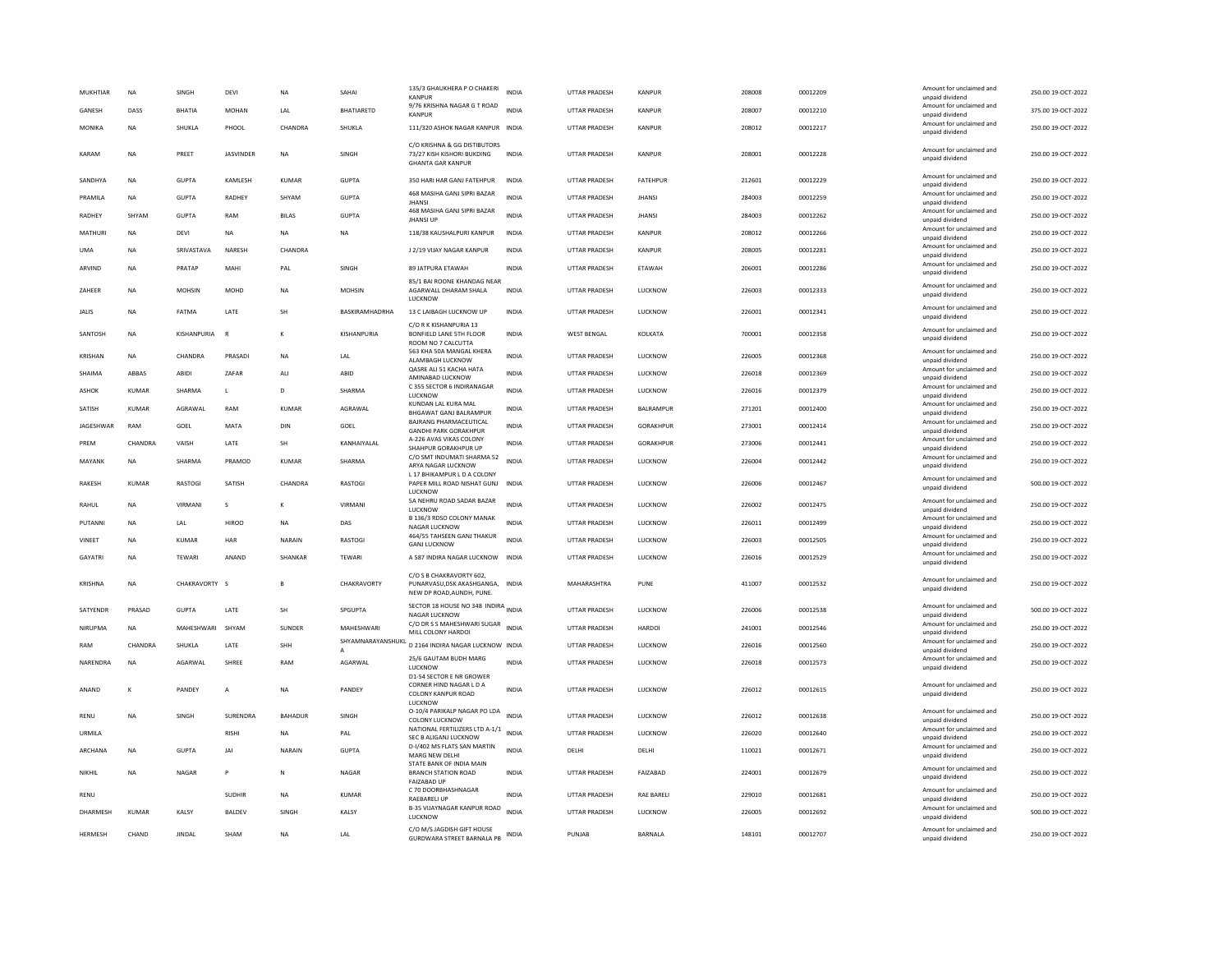| RA.             | <b>NA</b>    | RANI            | KRISHAN        | <b>NA</b>      | <b>KUMAR</b>                | RAMCHANDER NEAR H NO B IV<br>202 BACK DADU ICE FACTORY<br><b>BARNALA PB</b>                  | INDIA        | PUNJAB | BARNALA                 | 148101 | 00012715 | Amount for unclaimed and<br>unpaid dividend | 250.00 19-OCT-2022 |
|-----------------|--------------|-----------------|----------------|----------------|-----------------------------|----------------------------------------------------------------------------------------------|--------------|--------|-------------------------|--------|----------|---------------------------------------------|--------------------|
| ROBBY           | NA           | SIKAND          | VARINDER       | SIKAND         |                             | HOUSE NO B V/7 OLD HOSPITAL<br>KAPURTHALA                                                    | <b>INDIA</b> | PUNJAB | KAPURTHALA              | 144601 | 00012719 | Amount for unclaimed and<br>unpaid dividend | 250.00 19-OCT-2022 |
| ASHWANI         | <b>NA</b>    | <b>KUMAR</b>    | SHSAT          | <b>NA</b>      | PALL                        | C/O ASHOK SHARMA ISH NAGAR<br>CIVIL LINES HOSHIARPUR                                         | <b>INDIA</b> | PUNJAB | HOSHIARPUR              | 146001 | 00012734 | Amount for unclaimed and<br>unpaid dividend | 250.00 19-OCT-2022 |
| NIRANJAN        | LAL          | <b>GUPTA</b>    | RAM            | PARTAP         | GUPTA                       | 430 POST OFFICE BUILDING<br><b>GURDEV NAGAR LUDHIANA</b>                                     | INDIA        | PUNJAB | LUDHIANA                | 141001 | 00012775 | Amount for unclaimed and<br>unpaid dividend | 250.00 19-OCT-2022 |
| RAJESH          | KUMAR        | KATHURIA        | CHETAN         | <b>NA</b>      | PRAKASH                     | C/O VINAY & ASSOCIATES C A 30<br>FIROZ GANDHI MARKET IIND<br>FLOOR LUDHIANA PB               | <b>INDIA</b> | PUNJAB | LUDHIANA                | 141001 | 00012864 | Amount for unclaimed and<br>unpaid dividend | 250.00 19-OCT-2022 |
| RAJ             | KUMARI       | KALRA           | JAGDISH        | NA             | <b>KUMAR</b>                | H NO63 NABHA GATE ADARSH<br>MOHALLA SANGRUR PUNJAB                                           | <b>INDIA</b> | PUNJAB | SANGRUR                 | 148001 | 00012893 | Amount for unclaimed and<br>unpaid dividend | 250.00 19-OCT-2022 |
| SUMAN           | <b>NA</b>    | <b>GUPTA</b>    | GANESH         | <b>NA</b>      | SHANKER                     | QTR NO A 213 NFL TOWNSHIP<br><b>BHATINDA</b>                                                 | <b>INDIA</b> | PUNJAB | <b>BHATINDA</b>         | 151003 | 00012896 | Amount for unclaimed and<br>unpaid dividend | 250.00 19-OCT-2022 |
| <b>RUBY</b>     | <b>NA</b>    | <b>JAIN</b>     | JAYWANT        | <b>NA</b>      | <b>JAIN</b>                 | BI 645/3 BINDRA BAN ROAD<br>KUNDAN PURI CIVIL LINES<br><b>LUDHIANA</b>                       | <b>INDIA</b> | PUNJAR | LUDHIANA                | 141001 | 00012914 | Amount for unclaimed and<br>unpaid dividend | 250.00 19-OCT-2022 |
| KAWALJIT        | <b>NA</b>    | KAUR            | KULDIP         | <b>NA</b>      | SINGH                       | HJ 196 HOUSING BOARD COLONY<br>RANDHIR SINGH NAGAR<br>LUDHIANA PB<br>C/O JANAK GENERAL STORE | <b>INDIA</b> | PUNJAB | LUDHIANA                | 141001 | 00012923 | Amount for unclaimed and<br>unpaid dividend | 250.00 19-OCT-2022 |
| <b>JANAK</b>    | <b>NA</b>    | RAJ             | RAVINDER       | <b>NA</b>      | NATH                        | BAZAR MISSERPURA JAGRAON<br>LUDHIANA                                                         | <b>INDIA</b> | PUNJAB | MOGA                    | 142026 | 00012951 | Amount for unclaimed and<br>unpaid dividend | 250.00 19-OCT-2022 |
| MADAN           | LAL          | ARORA           | SANT           | <b>NA</b>      | RAM                         | MADAN MEDICAL STORE PINDI<br><b>STREET LUDHIANA</b><br>3 GF PREMIUM APARTMENTS               | <b>INDIA</b> | PUNJAR | LUDHIANA                | 141008 | 00012957 | Amount for unclaimed and<br>unpaid dividend | 250.00 19-OCT-2022 |
| ARUN            | <b>NA</b>    | PRABHA          | M              | L              | GARG                        | PAKHOWAL ROAD GURDEV<br>NAGAR LUDHIANA                                                       | <b>INDIA</b> | PUNJAB | LUDHIANA                | 141001 | 00012963 | Amount for unclaimed and<br>unpaid dividend | 250.00 19-OCT-2022 |
| SUNITA          | <b>NA</b>    | NAYYAR          | ROMAL          | NAYYAR         |                             | 1483 KUCHA GURBAX RAI OPP<br>JAGRAON BRIDGE LUDHIANA                                         | <b>INDIA</b> | PUNJAR | <b>IUDHIANA</b>         | 141008 | 00012978 | Amount for unclaimed and<br>unpaid dividend | 250.00 19-OCT-2022 |
| VINOD           | <b>KUMAR</b> | SHARMA          | <b>BALDEV</b>  | <b>KRISHAN</b> | SHARMA                      | HOUSE NO 470-A STREET NO 5<br>SHARMA COLONY GURU NANAK<br>PURA [EAST] JALANDHAR CITY         | <b>INDIA</b> | PUNJAB | JALANDHAR               | 144009 | 00012992 | Amount for unclaimed and<br>unpaid dividend | 250.00 19-OCT-2022 |
| SUCHARU         | <b>NA</b>    | PRAKASH         | J              | <b>NA</b>      | PRAKASH                     | 11 AGGAR NAGAR EXTN<br>LUDHIANA                                                              | INDIA        | PUNJAB | LUDHIANA                | 141001 | 00013007 | Amount for unclaimed and<br>unpaid dividend | 250.00 19-OCT-2022 |
| IRISHALA        | <b>NA</b>    | DEVI            | JAG            | <b>MOHAN</b>   | $\ensuremath{\mathsf{LAL}}$ | JAGMOHAN HOSIERY FACTORY<br><b>BRAHAAMPURI IUDHIANA</b>                                      | <b>INDIA</b> | PUNJAB | LUDHIANA                | 141008 | 00013015 | Amount for unclaimed and<br>unpaid dividend | 250.00 19-OCT-2022 |
| RAM             | <b>NA</b>    | CHANDER         | CHANAN         | <b>NA</b>      | RAM                         | NEAR H NO B IV 202 BACK DADU<br>ICE FACTORY BARNALA PUNJAB                                   | <b>INDIA</b> | PUNJAB | BARNALA                 | 148101 | 00013023 | Amount for unclaimed and<br>unpaid dividend | 250.00 19-OCT-2022 |
| RAJENDER        | <b>KUMAR</b> | PERIWAL         | JES            | RAJ            | PERIWAL                     | PERIWAL STREET FAZILKA PUNJAB INDIA                                                          |              | PUNJAB | GIDDERBAHA              | 152123 | 00013035 | Amount for unclaimed and<br>unpaid dividend | 250.00 19-OCT-2022 |
| GIAN            | CHAND        | GARG            | RANGI          | <b>NA</b>      | RAM                         | C/O M/S GIAN CHAND & CO CIA<br>ANAZ MANDI PATRAN                                             | <b>INDIA</b> | PUNJAB | SAMANA                  | 147105 | 00013047 | Amount for unclaimed and<br>unpaid dividend | 250.00 19-OCT-2022 |
| SARABIIT        | <b>SINGH</b> | MANGAT          | <b>IAGPAI</b>  | <b>NA</b>      | <b>SINGH</b>                | ZIMIDARA TRADING AGENCY NEW INDIA<br><b>GRAIN MARKET DORAHA</b>                              |              | PUNJAR | KHANNA                  | 141421 | 00013081 | Amount for unclaimed and<br>unpaid dividend | 250.00 19-OCT-2022 |
| MANISH          | <b>NA</b>    | <b>GUPTA</b>    | YASH           | PAUL           | <b>GUPTA</b>                | BOBBY BUILDING NEW JAGAT<br>PURA HOSHIARPUR PUNJABI                                          | <b>INDIA</b> | PUNJAB | <b>HOSHIARPUR</b>       | 146001 | 00013092 | Amount for unclaimed and<br>unpaid dividend | 250.00 19-OCT-2022 |
| ANJU            | <b>NA</b>    | <b>JINDAL</b>   | M              | $\mathsf{L}$   | JINDAL                      | H NO 188 POCKET C-11 SECTOR 3<br>ROHINI DELH                                                 | INDIA        | DELHI  | DELHI                   | 110085 | 00013130 | Amount for unclaimed and<br>unpaid dividend | 250.00 19-OCT-2022 |
| <b>NASIR</b>    | KAUR         | <b>SINGHOTA</b> | KARTAR         | <b>NA</b>      | SINGH                       | C/O COL K S SINGHOJA BARA PIND<br>PO DIST JALANDHAR PUNJAB                                   | <b>INDIA</b> | PUNJAB | PHAGWARA                | 144418 | 00013194 | Amount for unclaimed and<br>unpaid dividend | 375.00 19-OCT-2022 |
| HARJINDER       | <b>NA</b>    | SINGH           | s              | RANJIT         | SINGH                       | S/O S RANJIT SINGH LEAD BANK<br>OFFICER FARIDKOT                                             | <b>INDIA</b> | PUNJAB | FARIDKOT                | 151203 | 00013206 | Amount for unclaimed and<br>unpaid dividend | 250.00 19-OCT-2022 |
| MOHAN           | LAL          | <b>GUPTA</b>    | SAIN           | DASS           | MAHAJAN                     | HNO 136/A WADERIAN MOHALLA INDIA<br>PATHANKOT                                                |              | PUNJAB | PATHANKOT               | 145001 | 00013210 | Amount for unclaimed and<br>unpaid dividend | 250.00 19-OCT-2022 |
| <b>RAIINDER</b> | <b>NA</b>    | KUMAR           | <b>KRISHAN</b> | <b>NA</b>      | KUMAR                       | MOHALLA KALLIAN HOUSE NO<br>2718 NAKODAR DISTT JALANDHAR                                     | <b>INDIA</b> | PUNJAR | NURMAHAL(JALANDHA<br>R) | 141310 | 00013222 | Amount for unclaimed and<br>unpaid dividend | 250.00.19-OCT-2022 |
|                 | R            | ARORA           | PIARA          | LAL            | PROF                        | 744-I BHAI RANDHIR SINGH<br>NAGAR LUDHIANA                                                   | <b>INDIA</b> | PUNJAB | LUDHIANA                | 141012 | 00013271 | Amount for unclaimed and<br>unpaid dividend | 250.00 19-OCT-2022 |
| <b>SURINDER</b> | KUMAR        | SHARMA          | DHARAM         | <b>NA</b>      | CHAND                       | B-XI/216 ST NO 6 BHARAT NAGAR<br>BARNALA DIST SANGRUR                                        | <b>INDIA</b> | PUNJAR | <b>BARNALA</b>          | 148101 | 00013278 | Amount for unclaimed and<br>unpaid dividend | 250.00 19-OCT-2022 |
| <b>HFM</b>      | <b>NA</b>    | RAI             | <b>ROSHAN</b>  | 1 Al           |                             | ROSHAN LAL PARKASH CHAND<br>PHARWALLBAZR NEAR OLD<br>TELEPHONE EXCHANGE BARNALA              | INDIA        | PUNJAR | <b>BARNALA</b>          | 148101 | 00013321 | Amount for unclaimed and<br>unpaid dividend | 250.00 19-OCT-2022 |
| SANJEEV         | <b>NA</b>    | <b>KUMAR</b>    | PREM           | <b>NA</b>      | Л                           | C/O PREM CHAND SANJEEV<br>KUMAR GUR MANDI LUDHIANA                                           | INDIA        | PUNJAB | LUDHIANA                | 141008 | 00013361 | Amount for unclaimed and<br>unpaid dividend | 250.00 19-OCT-2022 |
| KULDEEP         | <b>NA</b>    | SINGH           | BHIM           | <b>NA</b>      | SEN                         | E H 190 CIVIL LINES JALANDHAR                                                                | <b>INDIA</b> | PUNJAB | <b>JALANDHAR</b>        | 144001 | 00013376 | Amount for unclaimed and<br>unpaid dividend | 250.00 19-OCT-2022 |
| SWARAN          | <b>NA</b>    | KUMARI          | <b>NARESH</b>  | <b>GUPTA</b>   | <b>RETD</b>                 | STREET OPPOSITE BALBIR<br>HOSPITAL H NO B V 428 FARIDKOT INDIA<br>PB                         |              | PUNJAB | <b>FARIDKOT</b>         | 151203 | 00013391 | Amount for unclaimed and<br>unpaid dividend | 250.00 19-OCT-2022 |
| MANOHAR         | SINGH        | DHAMI           | RAHNATH        | <b>NA</b>      | SINGH                       | V&PO PIPLANWALA DIST<br><b>HOSHIARPUR PB</b>                                                 | <b>INDIA</b> | PUNJAB | <b>HOSHIARPUR</b>       | 146022 | 00013465 | Amount for unclaimed and<br>unpaid dividend | 250.00 19-OCT-2022 |
| URMILA          | NA           | DEVI            | ATAM           | <b>NA</b>      | DEV                         | VPO KHERA DONA DISTT<br><b>KAPURTHALA PE</b>                                                 | <b>INDIA</b> | PUNJAB | KAPURTHALA              | 144620 | 00013507 | Amount for unclaimed and<br>unpaid dividend | 250.00 19-OCT-2022 |
| RAJINDER        | PAUL         | SHARMA          | HARI           | KRISHANLAL     |                             | H NO B-Q/99 KHUDI GATE<br><b>BARNALA</b>                                                     | <b>INDIA</b> | PUNJAB | <b>BARNALA</b>          | 148101 | 00013542 | Amount for unclaimed and<br>unpaid dividend | 250.00 19-OCT-2022 |
| PUNIT           | <b>NA</b>    | <b>MOHAN</b>    | VIJAY          | <b>NA</b>      | <b>KUMAR</b>                | <b>GUPTA CLINIC DOGAR BASTI</b><br>STREET NO 5 FAIRDKOT PB                                   | <b>INDIA</b> | PUNJAB | <b>FARIDKOT</b>         | 151203 | 00013617 | Amount for unclaimed and<br>unpaid dividend | 250.00 19-OCT-2022 |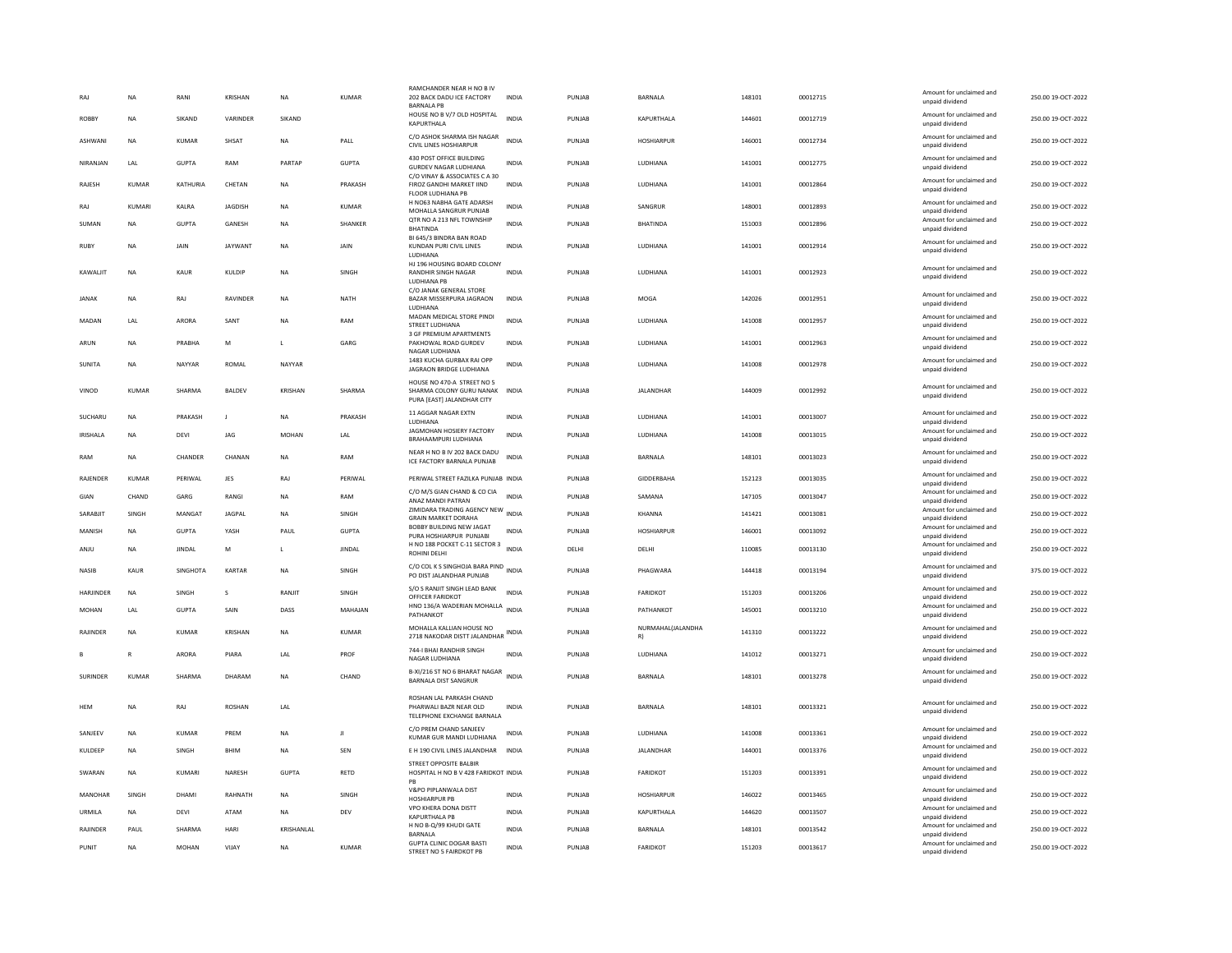| MANJU                      | <b>NA</b>      | KATHPALIA               | RAJIV                  | <b>NA</b>      | KATHPALIA         | MUSIC LECTURER HINDU GIRLS<br><b>COLLEGE SONEPAT</b>                                  | <b>INDIA</b> | <b>HARYANA</b>    | SONEPAT          | 131001 | 00013652 | Amount for unclaimed and<br>unpaid dividend | 250.00 19-OCT-2022 |
|----------------------------|----------------|-------------------------|------------------------|----------------|-------------------|---------------------------------------------------------------------------------------|--------------|-------------------|------------------|--------|----------|---------------------------------------------|--------------------|
| ASHOK                      | NA             | <b>JAGGI</b>            | HARI                   | NA             | RAM               | C/O ESS KAY ENTERPRISES PO BOX<br>57 FARIDKOT ROAD KOTKAPURA                          | INDIA        | PUNJAB            | FARIDKOT         | 151204 | 00013674 | Amount for unclaimed and<br>unpaid dividend | 250.00 19-OCT-2022 |
| VEENA                      | <b>NA</b>      | KUMARI                  | <b>GULSHAN</b>         | <b>NA</b>      | <b>KUMAR</b>      | W S 9 BASTI SHEIKH JALANDHAR<br><b>CITY</b>                                           | <b>INDIA</b> | PUNJAB            | JALANDHAR        | 144002 | 00013677 | Amount for unclaimed and<br>unpaid dividend | 250.00 19-OCT-2022 |
| <b>SURINDER</b>            | SINGH          | SUFI                    | s                      | DALIP          | SINGH             | 29 R/B BLOCK MODEL HOUSE<br><b>JALANDHAR CITY</b>                                     | <b>INDIA</b> | PUNJAB            | <b>JALANDHAR</b> | 144003 | 00013679 | Amount for unclaimed and<br>unpaid dividend | 250.00 19-OCT-2022 |
| <b>GURVINDER</b>           | NA             | SINGH                   | <b>JASWANT</b>         | NA             | SINGH             | EP 278 SAIDAN GATE JALANDHAR<br><b>CITY PB</b>                                        | <b>INDIA</b> | PUNJAB            | JALANDHAR        | 144001 | 00013684 | Amount for unclaimed and<br>unpaid dividend | 250.00 19-OCT-2022 |
| <b>BALWANT</b>             | NA             | RAI                     | LALA                   | MANGAT         | RAI               | <b>FASTERN ENGINERRS</b><br>CORPORATION CHOWK MATA<br>RANI G T ROAD LUDHIANA          | INDIA        | PUNJAB            | LUDHIANA         | 141008 | 00013688 | Amount for unclaimed and<br>unpaid dividend | 250.00 19-OCT-2022 |
| <b>RAGHU</b>               | <b>NA</b>      | <b>NATHAN</b>           | $\mathsf{N}$           | $\mathbb{R}$   | <b>NATHAN</b>     | C/O MURUGAN INDUSTRIES 87/3<br>ARCOT ROAD MADRAS                                      | <b>INDIA</b> | <b>TAMIL NADU</b> | CHENNAL          | 600026 | 00013744 | Amount for unclaimed and<br>unpaid dividend | 250.00 19-OCT-2022 |
| RAJESH                     | <b>NA</b>      | <b>RHANDARI</b>         | P                      | M              | <b>JAIN</b>       | <b>64 ELEPHANT GATE STREET</b><br>MADRAS                                              | <b>INDIA</b> | <b>TAMIL NADU</b> | CHENNAI          | 600079 | 00013778 | Amount for unclaimed and<br>unpaid dividend | 250.00 19-OCT-2022 |
| SANMUGAM                   | s              |                         | SHANARAN               | P              |                   | NO 2A VISHRANTI APARTMENTS 7<br>BRITHAPET ROAD VEPERY<br>CHENNAI                      | <b>INDIA</b> | TAMIL NADU        | CHENNAI          | 600007 | 00013834 | Amount for unclaimed and<br>unpaid dividend | 250.00 19-OCT-2022 |
| MANJU                      | <b>NA</b>      | JAIN                    | <b>NA</b>              | <b>NA</b>      | <b>NA</b>         | C/O SETHIYA ENTERPRISES NO.360<br>MINT STREET 1ST FLOOR CHENNAI                       | INDIA        | <b>TAMIL NADU</b> | CHENNAL          | 600079 | 00013837 | Amount for unclaimed and<br>unpaid dividend | 250.00 19-OCT-2022 |
| AMAR                       | <b>NA</b>      | CHAND                   | LAL                    | CHAD           | SURANA            | NO. 25 SUNDARAM LANE STEET<br>PURESAWELKAM CHENNAI<br>41/2 2ND STREET RAMALINGA       | <b>INDIA</b> | <b>TAMIL NADU</b> | CHENNAL          | 600007 | 00013848 | Amount for unclaimed and<br>unpaid dividend | 250.00 19-OCT-2022 |
|                            | <b>NA</b>      | SEETHARAMAN N           |                        | LAKSHMI        | <b>KANTHAN</b>    | NAGAR VIRUGAMBAKKAM<br>MADRAS                                                         | <b>INDIA</b> | <b>TAMIL NADU</b> | CHENNAI          | 600092 | 00013893 | Amount for unclaimed and<br>unpaid dividend | 375.00 19-OCT-2022 |
| MR                         | $\mathsf{D}$   | STHIRUNAVUKK M<br>ARASU |                        | D.             | TSIVANESHAN       | 55 MANGAPATHY STREET<br>CHINTADRIPET CHENNAI                                          | <b>INDIA</b> | <b>TAMIL NADU</b> | CHENNAI          | 600002 | 00013911 | Amount for unclaimed and<br>unpaid dividend | 250.00 19-OCT-2022 |
| c                          | н              | NAGARAJARAO C           |                        | s              | HANUMATHARAORETD  | 11 COATS ROAD TNAGAR<br><b>MADRAS</b>                                                 | <b>INDIA</b> | TAMIL NADU        | CHENNAI          | 600017 | 00013928 | Amount for unclaimed and<br>unpaid dividend | 250.00 19-OCT-2022 |
| DIPT                       | PRAVIN         | SHAH                    | PRAVIN                 | SHAH           |                   | 5 HARI NIVAS, PLSTAL COLONY,<br>NEAR MAA HOSPITAL, CHEMBUR,<br><b>MUMBAL</b>          | INDIA        | MAHARASHTRA       | MUMBAI           | 400071 | 00013935 | Amount for unclaimed and<br>unpaid dividend | 250.00 19-OCT-2022 |
| к                          | $\mathbf{L}$   | DAGA                    | SRILALI                | <b>NA</b>      | DAGA              | 347MINT STREET MADRAS                                                                 | <b>INDIA</b> | <b>TAMIL NADU</b> | CHENNAL          | 600079 | 00013965 | Amount for unclaimed and<br>unpaid dividend | 250.00 19-OCT-2022 |
| <b>HARISH</b>              | <b>NA</b>      | CHANDRAN                | p                      | <b>NA</b>      | RAMACHANDRAN      | C/O P RAMACHANDRAN NAIR 12<br>KOLAMAMANI AMMAN ST NORTH INDIA<br><b>TNAGAR MADRAS</b> |              | <b>TAMIL NADU</b> | CHENNAL          | 600017 | 00013980 | Amount for unclaimed and<br>unpaid dividend | 250.00 19-OCT-2022 |
| PARAJI                     | <b>NA</b>      | <b>DEVI</b>             | MOOL                   | CHAND          | SHARMA            | NO 5 STROTTEN MUTHIA MUDALI<br>STREET 4TH FLOOR SOWCARPET INDIA<br>CHENNA             |              | <b>TAMIL NADU</b> | CHENNAL          | 600079 | 00013991 | Amount for unclaimed and<br>unpaid dividend | 250.00 19-OCT-2022 |
| <b>RAMAMOORTH</b>          | NA             | $\overline{R}$          | <b>KRISHNA</b>         | <b>MOORTHY</b> |                   | VALLALAR GRAMA BANK 7<br>VANDER LOVE ST CUDDALORE                                     | <b>INDIA</b> | <b>TAMIL NADU</b> | CUDDALORE        | 607001 | 00014016 | Amount for unclaimed and<br>unpaid dividend | 250.00 19-OCT-2022 |
|                            | AJEET          | RAJJAIN                 | Η                      | SOHANLAL       | JAIN              | 4/16 CHURCH ROAD C<br>PALLAVARAM MADRAS                                               | INDIA        | <b>TAMIL NADU</b> | CHENNAI          | 600043 | 00014052 | Amount for unclaimed and<br>unpaid dividend | 250.00 19-OCT-2022 |
| MOHAN                      | NA             | LAL                     | NA                     | NA             | <b>NA</b>         | 123 YADHWAL STREET PADI<br>MADRAS                                                     | <b>INDIA</b> | TAMIL NADU        | CHENNAI          | 600050 | 00014053 | Amount for unclaimed and<br>unpaid dividend | 250.00 19-OCT-2022 |
| PRASAD                     | M              | VRS                     | M                      | <b>NA</b>      | SATYARANGAIAH     | 8/6 THANIKACHALAM ROAD T<br>NAGAR MADRAS                                              | <b>INDIA</b> | TAMIL NADU        | CHENNAI          | 600017 | 00014133 | Amount for unclaimed and<br>unpaid dividend | 250.00 19-OCT-2022 |
| N                          | $\kappa$       | <b>BHATIA</b>           | <b><i>RHANIRAM</i></b> | <b>NA</b>      | BHATIA            | 74/17 GODOWN STREET MADRAS INDIA                                                      |              | <b>TAMIL NADU</b> | CHENNAI          | 600001 | 00014169 | Amount for unclaimed and<br>unpaid dividend | 250.00 19-OCT-2022 |
| <b>BHABUTMAL</b>           | P              | SHAH                    | <b>NA</b>              | <b>NA</b>      | <b>NA</b>         | 27 VINAYAGA MAISTRY ST<br><b>MADRAS</b>                                               | <b>INDIA</b> | <b>TAMIL NADU</b> | CHENNAL          | 600079 | 00014272 | Amount for unclaimed and<br>unpaid dividend | 250.00 19-OCT-2022 |
| D                          | <b>NA</b>      | PATTAMMAL               | M                      | N              | DHANDAPANI        | PARKVIEW III FLOOR 88 G N<br><b>CUCTTY ROAD T NAGAR MADRAS</b>                        | INDIA        | TAMIL NADU        | CHENNAI          | 600017 | 00014275 | Amount for unclaimed and<br>unpaid dividend | 250.00 19-OCT-2022 |
| PRAKASH                    | CHAND          | JAIN                    | SHA                    | DANMAL         | Л                 | NO 5 MULLA SAHIB LANE II FLOOR INDIA<br>MADRAS                                        |              | <b>TAMIL NADU</b> | CHENNAI          | 600079 | 00014283 | Amount for unclaimed and<br>unpaid dividend | 250.00 19-OCT-2022 |
| RAJ                        | <b>KUMAR</b>   | SINGHVI                 | <b>TEJ</b>             | RAJ            | SINGHVI           | NO 40 PERUMAL STREET 2 ND<br>FLOOR NEAR KNODITHOPE MKT<br>KONDITHOPE CHENNAI          | <b>INDIA</b> | <b>TAMIL NADU</b> | CHENNAI          | 600079 | 00014303 | Amount for unclaimed and<br>unpaid dividend | 250.00 19-OCT-2022 |
| KAMALABAI                  |                |                         | NARENDRA               | KUMAR          | SHANTILAL         | 9 ARUNA CHALA STREET MADRAS INDIA                                                     |              | TAMIL NADU        | CHENNAI          | 600079 | 00014328 | Amount for unclaimed and<br>unpaid dividend | 250.00 19-OCT-2022 |
|                            | N              | RADHIKA                 | S                      | <b>NA</b>      | NEELAKANTAN       | NO 41 CATHEDRAL ROAD MADRAS INDIA                                                     |              | TAMIL NADU        | CHENNAI          | 600086 | 00014434 | Amount for unclaimed and<br>unpaid dividend | 250.00 19-OCT-2022 |
|                            | NA             | SANTHANAKRIS<br>HNAN    |                        | G              | SUNDARAM          | 22 VENKATRANGAM STREET<br>TRIPLICANT MADRAS                                           | <b>INDIA</b> | TAMIL NADU        | CHENNAI          | 600005 | 00014445 | Amount for unclaimed and<br>unpaid dividend | 250.00 19-OCT-2022 |
| LALITH                     | $\overline{B}$ | JAIN                    | s                      | <b>NA</b>      | <b>BIMALRAJ</b>   | C/O LANVIN 1ST FLOOR<br>GEEGEEGEE COMPLEX 1/5 KASI<br>CHETTY LANE MADRAS              | <b>INDIA</b> | <b>TAMIL NADU</b> | CHENNAL          | 600079 | 00014484 | Amount for unclaimed and<br>unpaid dividend | 250.00 19-OCT-2022 |
| RAMESH                     | <b>NA</b>      | SRINIVASAN              | $\mathsf{s}$           | <b>NA</b>      | SRINIVASAN        | 3B JEEVAN JYOT SETALWAD LANE<br>NEAPEAN SEA ROAD BOMBAY                               | <b>INDIA</b> | MAHARASHTRA       | <b>MUMBAI</b>    | 400036 | 00014505 | Amount for unclaimed and<br>unpaid dividend | 250.00 19-OCT-2022 |
|                            | $\epsilon$     | DAS                     | A                      | M              | DAS               | ONGC RESIDENTIAL COMPLEX<br>Q.NO C-1-34 BANDRA<br>RECLAMATION(W) MUMBAI               | <b>INDIA</b> | MAHARASHTRA       | MUMBAI           | 400050 | 00014506 | Amount for unclaimed and<br>unpaid dividend | 250.00 19-OCT-2022 |
| ANANDHI                    | SANKARA        | NARAYANAN               | $\sim$                 | SANKARA        | NARAYANANPROF     | PLOT 67 VGP AVENUE DR<br>SEETHAPATHY NAGAR VELACHERY INDIA<br><b>MADRAS</b>           |              | <b>TAMIL NADU</b> | CHENNAI          | 600040 | 00014513 | Amount for unclaimed and<br>unpaid dividend | 500.00 19-OCT-2022 |
| TROPICALAGRO<br>SYSTEMSLTD | <b>NA</b>      | <b>NA</b>               |                        | <b>NA</b>      | <b>NA</b>         | 118 BROADWAY MADRAS                                                                   | <b>INDIA</b> | <b>TAMIL NADU</b> | ANNA NAGAR       | 600108 | 00014526 | Amount for unclaimed and<br>unpaid dividend | 250.00 19-OCT-2022 |
| s                          | <b>NA</b>      | SWARANAMMA              |                        | <b>NA</b>      | <b>ALANKAMONY</b> | TESKY ASSOCIATES 113 TRADE<br>CENTRE WALLAJAH ROAD<br><b>MADRAS</b>                   | <b>INDIA</b> | <b>TAMIL NADU</b> | CHENNAL          | 600002 | 00014546 | Amount for unclaimed and<br>unpaid dividend | 250.00 19-OCT-2022 |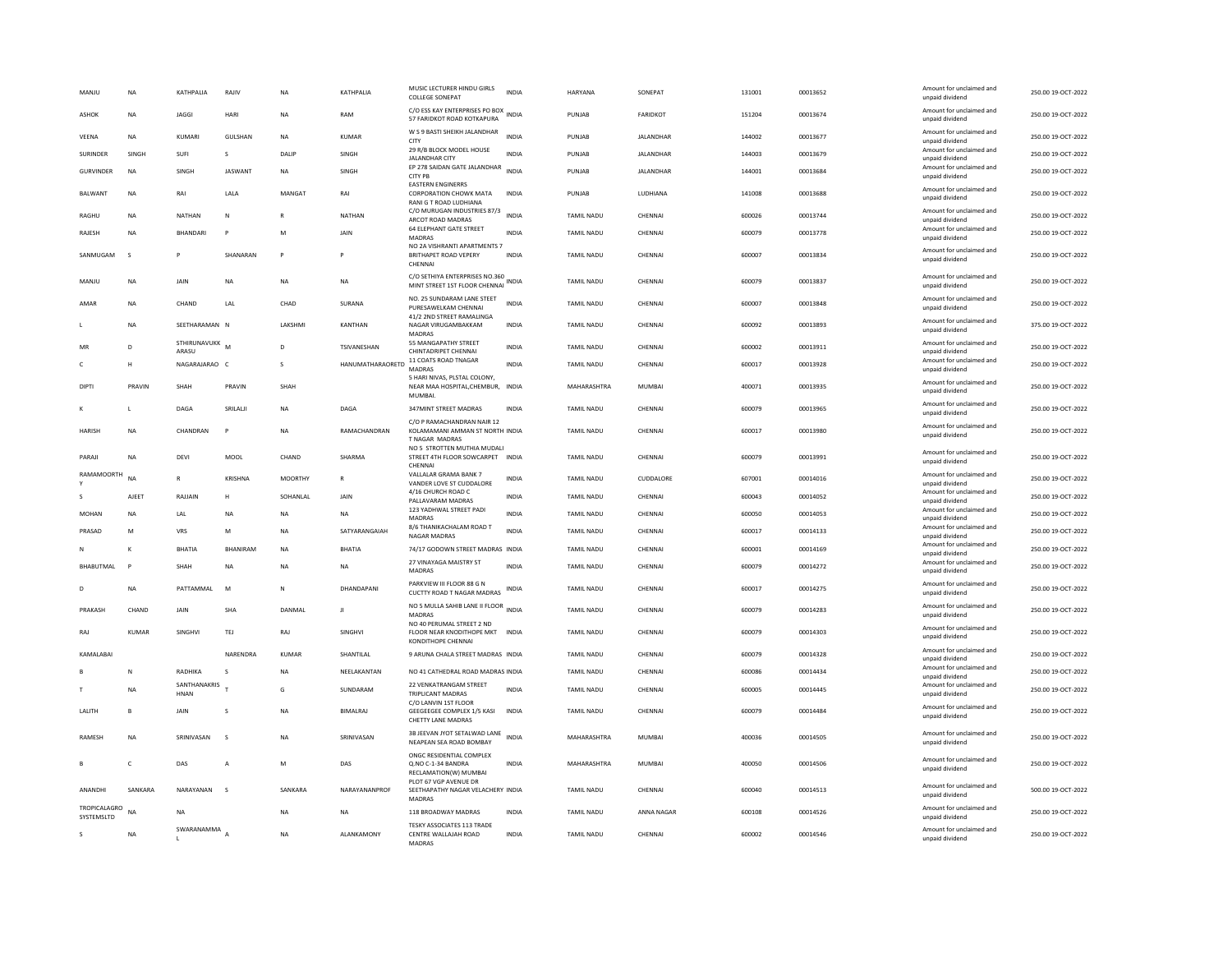| MYTHILI                    | VFNKATA        | RAMAN                        | <b>NA</b>       | <b>NA</b>        | <b>NA</b>        | C/O S VENKATARAMAN "J" BLOCK<br>NP 66 ANNANAGAR (EAST)<br>MADRAS                               | <b>INDIA</b> | <b>TAMIL NADU</b>     | ANNA NAGAR               | 600102 | 00014548 | Amount for unclaimed and<br>unpaid dividend                    | 500.00 19-OCT-2022 |
|----------------------------|----------------|------------------------------|-----------------|------------------|------------------|------------------------------------------------------------------------------------------------|--------------|-----------------------|--------------------------|--------|----------|----------------------------------------------------------------|--------------------|
|                            | N              | MURUGESAN                    | LATE            | <b>SH</b>        | SSNALLASWAMY     | 55 GANDHI NAGAR PALIKKADU<br>GOBICHETTIPALAYAM<br>B-12 'B' BLOCK R K NAGAR MIG                 | <b>INDIA</b> | TAMIL NADU            | <b>GOBICHETTIPALAYAM</b> | 638452 | 00014561 | Amount for unclaimed and<br>unpaid dividend                    | 375.00 19-OCT-2022 |
| RARULMOZHI                 | N <sub>A</sub> | <b>DURAI</b>                 | <sub>S</sub>    | <b>NA</b>        | KRETHINAM        | FLATS R A PURAM<br>THIRUVENKATAM STREET<br>CHENNAI                                             | <b>INDIA</b> | <b>TAMIL NADU</b>     | CHENNAL                  | 600028 | 00014582 | Amount for unclaimed and<br>unpaid dividend                    | 375.00 19-OCT-2022 |
| BALASUBRAMA<br><b>NIAM</b> | <b>NA</b>      | KOLAMASANAP<br>ALLE          | к               | <b>NA</b>        | <b>UCHUGAPAL</b> | STATE BANK OF INDIA K G<br>SATRAM BANCH CHITTOOR DIST<br>AP                                    | <b>INDIA</b> | <b>ANDHRA PRADESH</b> | PAI AMNER                | 517427 | 00014594 | Amount for unclaimed and<br>unpaid dividend                    | 250.00.19-OCT-2022 |
| KAMLESH                    | $\mathsf{C}$   | SHAH                         | NA              | <b>NA</b>        | NA               | 17 THANA STREET<br>PURASWALKKAM MADRAS                                                         | INDIA        | TAMIL NADU            | CHENNAI                  | 600007 | 00014605 | Amount for unclaimed and<br>unpaid dividend                    | 250.00 19-OCT-2022 |
| MUKANCHAND A               |                | <b>SHAH</b>                  | NA              | <b>NA</b>        | NA               | 49 NARAYANA MUDALI STREET IST INDIA<br><b>FLOOR MADRAS</b>                                     |              | TAMIL NADU            | CHENNAI                  | 600079 | 00014608 | Amount for unclaimed and<br>unpaid dividend                    | 250.00 19-OCT-2022 |
|                            | CHANDRAHSA     | KAVA                         | G               | SHEENA           | KAVA             | VIJAYA BANK SAKALASPUR<br><b>HASSAN DIST</b>                                                   | INDIA        | KARNATAKA             | ARSIKERE                 | 573134 | 00014633 | Amount for unclaimed and<br>unpaid dividend                    | 125.00 19-OCT-2022 |
| SUNANDA                    | BASAVRAJ       | MAHANTSHETTI BASAVRAJ        |                 | s                | MAHANTSHETTIPRO  | C/O M/S SANGOLLI &<br>MAHANTSHETI PB NO 1 BELGAUM INDIA<br>RD BAILHONGAL KARNATAKA             |              | KARNATAKA             | BAILHONGAL               | 591102 | 00014656 | Amount for unclaimed and<br>unpaid dividend                    | 250.00 19-OCT-2022 |
| <b>KRISHNANANDA KINI</b>   |                | G                            | G               | M                | KINI             | S/O G M KII HOSDRUG PO<br><b>KANHANGAD KERALA</b>                                              | <b>INDIA</b> | <b>KFRAIA</b>         | <b>BEKAL (KASARGOD)</b>  | 671315 | 00014658 | Amount for unclaimed and<br>unpaid dividend                    | 250.00 19-OCT-2022 |
| NARAYANA                   | <b>NA</b>      | <b>HOLLAK</b>                | PARAMESHWARA NA |                  | <b>HOLLAK</b>    | KADAMBAR POST VIA<br>MANJESHWAF                                                                | <b>INDIA</b> | KERALA                | <b>BEKAL (KASARGOD)</b>  | 671323 | 00014670 | Amount for unclaimed and<br>unpaid dividend                    | 250.00 19-OCT-2022 |
|                            | KASTURI        | <b>BKIN</b>                  | K               | <b>BHASKAR</b>   | KINI             | A 4 ANANDAAPARTMENTS                                                                           | <b>INDIA</b> | KARNATAKA             | MANGALORE                | 575003 | 00014686 | Amount for unclaimed and                                       | 125.00 19-OCT-2022 |
|                            |                |                              |                 |                  |                  | <b>GANDHI NAGAR MANGALORE</b><br><b>B-14 KUDREMUKH COLONY II</b>                               |              |                       |                          |        |          | unpaid dividend<br>Amount for unclaimed and                    |                    |
| ANURADHA                   | NA             | KOMANDURI                    | $\mathbf{K}$    | <b>NA</b>        | VARADARAJAN      | <b>BLOCK KORAMANGALA</b><br>BANGALORE                                                          | INDIA        | KARNATAKA             | BANGALORE                | 560034 | 00014702 | unpaid dividend                                                | 125.00 19-OCT-2022 |
| CHETAN                     | NA             | SHAH                         | PANLAL          | <b>NA</b>        | SHAH             | TENEMENT NO. 47, INDIRADEVI<br>TOWN MIDDLE RING ROAD NEAR<br>K.D.K. COLLEGE WATHODA,<br>NAGPUR | <b>INDIA</b> | MAHARASHTRA           | <b>NAGPUR</b>            | 440009 | 00014725 | Amount for unclaimed and<br>unpaid dividend                    | 250.00 19-OCT-2022 |
| ARCHANA                    | SUNIL          | <b>GUPTA</b>                 | SUNIL           | NA               | <b>GUPTA</b>     | 505 JEEWANDEEP PLOT NO 85<br>LAKAD GANJ AMBETKAR CHOWK C INDIA                                 |              | MAHARASHTRA           | NAGPUR                   | 440008 | 00014731 | Amount for unclaimed and<br>unpaid dividend                    | 250.00 19-OCT-2022 |
| MALATI                     | <b>NA</b>      | LAD                          | SHASHIKANT      | <b>NA</b>        | LAD              | A NAGPUR<br>NEAR LAL IMLI DHARASKAR ROAD INDIA<br><b>ITWARI NAGPUR</b>                         |              | MAHARASHTRA           | NAGPUR                   | 440002 | 00014738 | Amount for unclaimed and<br>unpaid dividend                    | 250.00 19-OCT-2022 |
| PRADEEP                    | <b>NA</b>      | KARHADKAR                    | MADHUSUDAN      | <b>NA</b>        | KARHADKAR        | 46, HB ESTATE, OPP SONEGAON<br>LAKE, SONEGAON, NAGPUR, (M.S)                                   | <b>INDIA</b> | MAHARASHTRA           | <b>NAGPUR</b>            | 440025 | 00014766 | Amount for unclaimed and<br>unpaid dividend                    | 250.00 19-OCT-2022 |
| SHARAD                     | CHANDRA        | <b>GUPTA</b>                 | <b>AMRIKA</b>   | PRASAD           | <b>GUPTA</b>     | STAR HOUSE SHYAM NAGAR POST INDIA<br><b>RAVIGRAM RAIPUR M P</b>                                |              | CHHATTISGARH          | RAIPUR                   | 492006 | 00014778 | Amount for unclaimed and<br>unpaid dividend                    | 250.00 19-OCT-2022 |
| HARBANS                    | SINGH          | CHAWLA                       | <b>BUDH</b>     | SINGH            | CHAWLA           | CHAWLA STATIONERY MART OPP<br>S P HOSPITAL SADAR BAZAR                                         | <b>INDIA</b> | CHHATTISGARH          | <b>BILASPUR</b>          | 495001 | 00014780 | Amount for unclaimed and<br>unpaid dividend                    | 250.00 19-OCT-2022 |
| <b>BIPLAR</b>              | KUMAR          | DUTTA                        | <b>BII WA</b>   | RANIAN           | <b>DUTTA</b>     | <b>BILASPUR M P</b><br>D-12 SHRIRAM NAGAR NR TV<br>TOWER PO SHAHKAR NAGAR                      | <b>INDIA</b> | CHHATTISGARH          | RAIPUR                   | 492007 | 00014793 | Amount for unclaimed and<br>unpaid dividend                    | 250.00.19-OCT-2022 |
| RAJN                       | SURESH         | SEJPAL                       | SURESH          | CHAND            | SEJPAL           | <b>RAIPUR</b><br>C/O SAILESH CYCLE STORE<br>GIRDHAR BHAWAN BHANDARA                            | <b>INDIA</b> | MAHARASHTRA           | <b>NAGPUR</b>            | 440002 | 00014813 | Amount for unclaimed and                                       | 250.00 19-OCT-2022 |
|                            |                |                              |                 |                  |                  | <b>ROAD ITWARI NAGPUR</b><br>ARVIND TULSIDAS & CO RLY                                          |              |                       |                          |        |          | unpaid dividend<br>Amount for unclaimed and                    |                    |
| KAILASH                    | ANIL           | KUMARPATEL                   | ANIL            | KUMAR            | MPATEL           | STATION ROAD UNJHA                                                                             | <b>INDIA</b> | GUJARAT               | UNJHA                    | 384170 | 00014827 | unpaid dividend                                                | 250.00 19-OCT-2022 |
| <b>SMITA</b>               | s              | DHAKATE                      | SURESH          | s                | DHAKATE          | 523 GOLIBAR CHOWK<br>PACHPAWALI ROAD NAGPUR                                                    | <b>INDIA</b> | MAHARASHTRA           | NAGPUR                   | 440018 | 00014901 | Amount for unclaimed and<br>unpaid dividend                    | 250.00 19-OCT-2022 |
| VIJAY                      | <b>KUMAR</b>   | MANIKLALJIBHA<br><b>TTAD</b> | MANIKLALJI      | <b>NA</b>        | BHATTAD          | STATE BANK OF INDIA<br>DHAMANGAON DIST AMRAVATI<br>M <sub>S</sub>                              | <b>INDIA</b> | MAHARASHTRA           | DAMANGAON                | 444709 | 00014927 | Amount for unclaimed and<br>unpaid dividend                    | 250.00 19-OCT-2022 |
| SHURHA                     | NA             | DARAK                        | RAMESH          | CHANDRA          | DARAK            | C/O M CHANDAK & CO MAIN<br>ROAD SITABULDI NAGPUR                                               | <b>INDIA</b> | MAHARASHTRA           | NAGPUR                   | 440012 | 00014955 | Amount for unclaimed and                                       | 250.00.19-QCT-2022 |
| CHANDRA                    | <b>KUMAR</b>   | JAIN                         | <b>BABULAL</b>  | <b>NA</b>        | JAIN             | NEHRU CHOWK WARASEONI                                                                          | <b>INDIA</b> | MADHYA PRADESH        | WARASEONI                | 481331 | 00014962 | unpaid dividend<br>Amount for unclaimed and                    | 250.00 19-OCT-2022 |
| DULI                       | CHAND          | JAIN                         | AMAR            | LAL              | JAIN             | IN FRANT OF SANJAY LIGHTB<br>HOUSE CHHOTI BAZAR<br>DHARMSHALA                                  | <b>INDIA</b> | MADHYA PRADESH        | DHAR                     | 480001 | 00014968 | unpaid dividend<br>Amount for unclaimed and<br>unpaid dividend | 250.00 19-OCT-2022 |
| <b>HARSHAD</b>             | VALLABHDAS     | DHOLAKIA                     | VALLABH         | DAS              | <b>BHURABHAI</b> | ROADCHHINDWARA<br>JYOTI WATCH COMPANY MAIN<br>ROAD CHANDRAPUR                                  | <b>INDIA</b> | MAHARASHTRA           | CHANDRAPUR               | 442402 | 00014969 | Amount for unclaimed and<br>unpaid dividend                    | 250.00 19-OCT-2022 |
| SONI                       | <b>NA</b>      | CHAUDHARI                    | <b>NA</b>       | <b>NA</b>        | <b>NA</b>        | C/O RAJENDRA CHAUDHARF<br>TADALP PROJECT CHANDRAPUR                                            | <b>INDIA</b> | MAHARASHTRA           | CHANDRAPUR               | 442401 | 00014991 | Amount for unclaimed and<br>unpaid dividend                    | 250.00 19-OCT-2022 |
| FARUO                      | W              | GILANI                       | WALI            | MOHMAD           | NGELANI          | A/53 SHAHID COLONY YAVATMAL                                                                    | <b>INDIA</b> | MAHARASHTRA           | YEOTMAL                  | 445001 | 00015022 | Amount for unclaimed and                                       | 250.00 19-OCT-2022 |
| NAVAL                      | <b>NA</b>      | CHARKHA                      | SATANARAYAN     | <b>NA</b>        | CHARKHA          | YEOTAMAL<br>C/O ABHISHEK MAIN ROAD                                                             | <b>INDIA</b> | MAHARASHTRA           | MALEGAON (AKOLA)         | 444505 | 00015023 | unpaid dividend<br>Amount for unclaimed and                    | 250.00 19-OCT-2022 |
| MANISH                     | <b>NA</b>      | <b>BHATIA</b>                | SURESH          | KUMAR            | <b>BHATIA</b>    | WASHIM<br>SUKHMANI VIVEK NAGAR MUL                                                             | INDIA        | MAHARASHTRA           | CHANDRAPUR               | 442401 | 00015025 | unpaid dividend<br>Amount for unclaimed and                    | 250.00 19-OCT-2022 |
| <b>REKHA</b>               | <b>NA</b>      | <b>BHATIA</b>                | <b>HARISH</b>   | NA               | BHATIA           | ROAD CHANDRAPUR<br>SUKHMANI VIVEK NAGAR MUL                                                    | <b>INDIA</b> | MAHARASHTRA           | CHANDRAPUR               | 442401 | 00015026 | unpaid dividend<br>Amount for unclaimed and                    | 250.00 19-OCT-2022 |
|                            |                |                              |                 |                  |                  | ROAD CHANDRAPUR<br>PLOT NO 423 HANUMAN NAGAR                                                   |              |                       |                          |        |          | unpaid dividend<br>Amount for unclaimed and                    |                    |
| DAMODAR                    | KRUSHNARAO     | SAMANT                       | KRUSHNARAO      | <b>BALARAMIL</b> | SAMANT           | NEAR ST WAYAM SCHOOL<br><b>NAGPUR</b>                                                          | <b>INDIA</b> | MAHARASHTRA           | NAGPUR                   | 440009 | 00015041 | unpaid dividend                                                | 375.00.19-QCT-2022 |
| KANTABEN                   | N <sub>A</sub> | PATEL                        | BHIMJI          | BHAI             | PATEL            | SURANI BHAWAN LAKDGANJ<br>NAGPUR                                                               | INDIA        | MAHARASHTRA           | <b>NAGPUR</b>            | 440008 | 00015056 | Amount for unclaimed and<br>unpaid dividend                    | 250.00 19-OCT-2022 |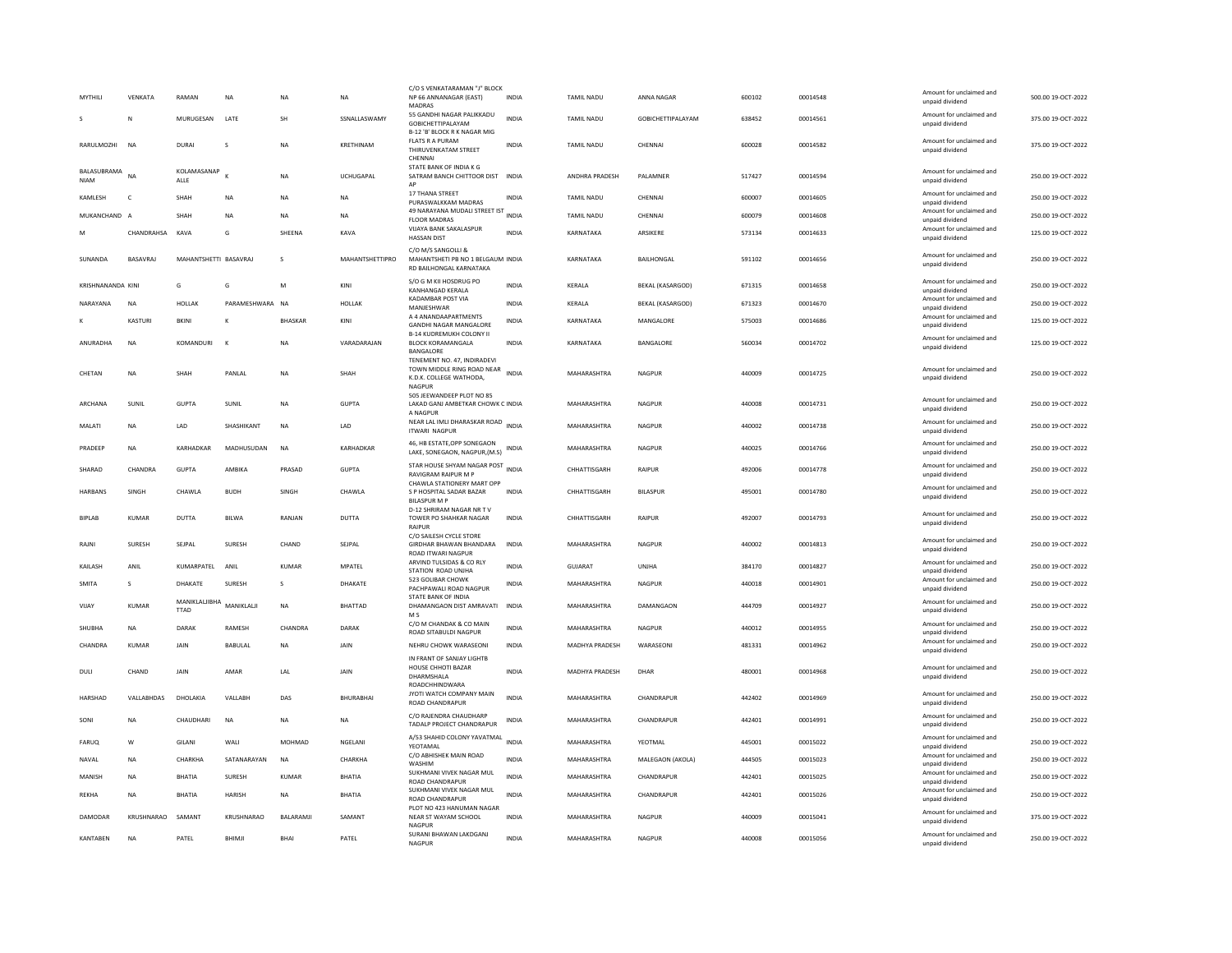| SUDHA         | PARSHURAM    | GODBOLE          | PARSHURAM     | <b>NA</b>    | NARAYAN           | DR N B KHARELS CHSAWI<br>SAPTARSHI NIWAS WARDHA<br>ROAD DHANTOLI NAGPUR      | <b>INDIA</b> | MAHARASHTRA    | NAGPUR        | 440012 | 00015100 | Amount for unclaimed and<br>unpaid dividend | 500.00 19-OCT-2022 |
|---------------|--------------|------------------|---------------|--------------|-------------------|------------------------------------------------------------------------------|--------------|----------------|---------------|--------|----------|---------------------------------------------|--------------------|
| CHANDRA       | KANTA        | JAIN             | DEVRAJ        | JAIN         |                   | NAVEEN VASTRALAYA PO<br>MAHASAMUND DIST RAIPUR                               | <b>INDIA</b> | MADHYA PRADESH | MAHASAMIND    | 493445 | 00015137 | Amount for unclaimed and<br>unpaid dividend | 250.00 19-OCT-2022 |
| AJAY          | KUMAR        | <b>JAIN</b>      | <b>UTTAM</b>  | CHAND        | <b>JAIN</b>       | NAVEEN VASTRALAYA<br>MAHASAMUND DIST RAIPUR                                  | <b>INDIA</b> | MADHYA PRADESH | MAHASAMIND    | 493445 | 00015138 | Amount for unclaimed and<br>unpaid dividend | 250.00 19-OCT-2022 |
| SURINDER      | PAL          | HANDA            | D             | D            | HANDA             | 110/1D WARD NO XI WEST AZAD<br>NAGAR PO KRUSHAN NAGAR<br>DELHI               | <b>INDIA</b> | DELHI          | DELHI         | 110051 | 00015159 | Amount for unclaimed and<br>unpaid dividend | 250.00 19-OCT-2022 |
| JAI           | <b>INDER</b> | SHARMA           | RAM           | <b>NA</b>    | KISHAN            | 72 A DDA FLAT MANSAROVER<br>PARK SHAHDRA DELHI                               | <b>INDIA</b> | DELHI          | DELHI         | 110032 | 00015169 | Amount for unclaimed and<br>unpaid dividend | 250.00 19-OCT-2022 |
| SUSHIL        | SHANKER      | SINHA            | s             | s            | SINHA             | BOKARO STEEL PLANT JEEVAN<br>VIHAR 5TH FLOOR SANSAD MARG INDIA<br>NEW DELHI  |              | DELHI          | DELHI         | 110001 | 00015181 | Amount for unclaimed and<br>unpaid dividend | 250.00 19-OCT-2022 |
| SAROJ         | NA           | BANSAL           | KRISHAN       | NA           | <b>KUMAR</b>      | LAXMI COTTAGE 117/35 NAYA<br>PARAW YAISH COLLEGE RD<br><b>ROHTAK HARYANA</b> | INDIA        | HARYANA        | <b>ROHTAK</b> | 124001 | 00015315 | Amount for unclaimed and<br>unpaid dividend | 250.00 19-OCT-2022 |
| <b>BHARTI</b> | <b>NA</b>    | <b>IOSHI</b>     | <b>SUDHIR</b> | <b>NA</b>    | <b>IOSHI</b>      | F - 20, THIRD FLOOR LAJPAT<br>NAGAR - 1 NEW DELHI                            | <b>INDIA</b> | <b>DELHI</b>   | <b>DELHI</b>  | 110024 | 00015330 | Amount for unclaimed and<br>unpaid dividend | 250.00 19-OCT-2022 |
| DALIP         | $\kappa$     | TANEJA           | NANDLAL       | NA           | TANEJA            | 297 SECTOR 14 GURGAON                                                        | INDIA        | HARYANA        | GURGAON       | 122001 | 00015344 | Amount for unclaimed and<br>unpaid dividend | 625.00 19-OCT-2022 |
| RAJESH        | NA           | <b>SETH</b>      | B             | s            | SETH              | B 135 SECTOR 22 NOIDA U P                                                    | INDIA        | UTTAR PRADESH  | NOIDA COMPLEX | 201301 | 00015379 | Amount for unclaimed and<br>unpaid dividend | 250.00 19-OCT-2022 |
|               | <b>NA</b>    | SRIDHAR          | $\mathbf{r}$  | G            | SUBRAMANIAN       | C 48 POCKET 13 FLAT NO 78<br>JANAKPURI NEW DELHI                             | <b>INDIA</b> | DELHI          | DELHI         | 110058 | 00015402 | Amount for unclaimed and<br>unpaid dividend | 250.00 19-OCT-2022 |
| <b>JASBIR</b> | <b>NA</b>    | KAUR             | PRITPAL       | <b>NA</b>    | SINGH             | FLAT NO B-6/25/2 SAFDARJUNG<br><b>ENCLAVE NEW DELHI</b>                      | <b>INDIA</b> | DELHI          | DELHI         | 110029 | 00015421 | Amount for unclaimed and<br>unpaid dividend | 250.00 19-OCT-2022 |
|               |              |                  |               |              |                   | C/O P.D. SRIVASTAVA 80,                                                      |              |                |               |        |          | Amount for unclaimed and                    |                    |
| VIBHA         | NA           | SRIVASTAVA       | PRITAM        | DAS          | SRIVASTAVA        | ADANBAGH EXTENSION<br>DAYALBAGH AGRA                                         | <b>INDIA</b> | UTTAR PRADESH  | AGRA          | 282005 | 00015429 | unpaid dividend                             | 250.00 19-OCT-2022 |
| KAMLESH       | <b>NA</b>    | AGARWAL          | <b>RAKESH</b> | <b>NA</b>    | AGARWAL           | 53/5 DOUBLE STOREY GOVIND<br>PURI MODINAGAR DIST<br><b>GHAZIABAD U P</b>     | <b>INDIA</b> | UTTAR PRADESH  | GOVINDPUR     | 201201 | 00015445 | Amount for unclaimed and<br>unpaid dividend | 250.00 19-OCT-2022 |
| <b>NAVFFN</b> | <b>NA</b>    | <b>JAIN</b>      | SOHAN         | LAL          | <b>JAIN</b>       | SFS FLAT NO 82 BLOCK 'E' SECTOR<br>18 ROHINI DELHI                           | <b>INDIA</b> | DELHI          | <b>DELHI</b>  | 110085 | 00015459 | Amount for unclaimed and<br>unpaid dividend | 375.00 19-OCT-2022 |
| VANDNA        | <b>NA</b>    | JAIN             | $\mathsf{s}$  | K            | JAIN              | NEAR GIRLS DEGRREE COLLEGE<br>DHAMPUR U P                                    | <b>INDIA</b> | UTTAR PRADESH  | <b>BIJNOR</b> | 246761 | 00015523 | Amount for unclaimed and<br>unpaid dividend | 250.00 19-OCT-2022 |
| ASEEM         | NA           | <b>CHOUDHARY</b> | MEHAR         | <b>NA</b>    | CHAND             | C 3/42 ASHOK VIHAR PHASE II<br>DELHI                                         | INDIA        | DELHI          | DELHI         | 110052 | 00015537 | Amount for unclaimed and<br>unpaid dividend | 250.00 19-OCT-2022 |
| INUKA         | NA           | GAKHAR           | VIJAY         | <b>KUMAR</b> | GAKHAR            | FLAT NO 265 PKT 2 SECTOR 23<br><b>ROHINI DELHI</b>                           | INDIA        | DELHI          | DELHI         | 110085 | 00015538 | Amount for unclaimed and<br>unpaid dividend | 250.00 19-OCT-2022 |
| GUL           | RAJ          | NAINANI          | HARI          | RAM          | NAINANI           | C 96 DOUBLE STOREY RAMESH<br>NAGAR NEW DELHI                                 | <b>INDIA</b> | DELHI          | DELHI         | 110015 | 00015549 | Amount for unclaimed and<br>unpaid dividend | 250.00 19-OCT-2022 |
| RASHMI        | <b>NA</b>    | BAJAJ            | $\mathbb{R}$  | L            | BAJAJ             | 154 VIJAY NAGAR BHIWANI<br>HARYANA HISSAR, HARYANA                           | <b>INDIA</b> | HARYANA        | BHIWANI       | 125021 | 00015590 | Amount for unclaimed and<br>unpaid dividend | 250.00 19-OCT-2022 |
| SHALINI       | <b>NA</b>    | MONGIA           | <b>YASH</b>   | PAL          | MONGIA            | C 150 SURAJMAL VIHAR DELHI                                                   | <b>INDIA</b> | DELHI          | DELHI         | 110092 | 00015600 | Amount for unclaimed and<br>unpaid dividend | 250.00 19-OCT-2022 |
| $\vee$        | К            | SACHDEV          | $\mathbf{L}$  | N            | SACHDEV           | II 6 114 LAJPAT NAGAR NEW                                                    | <b>INDIA</b> | DELHI          | DELHI         | 110024 | 00015607 | Amount for unclaimed and                    | 250.00 19-OCT-2022 |
| <b>INDER</b>  | MOHAN        | <b>GUPTA</b>     | OM            | PRAKASH      | <b>GUPTA</b>      | DELHI DELHI<br>2 KAILASH PARVAT GILBERT HILL                                 | <b>INDIA</b> | MAHARASHTRA    | MUMBAI        | 400058 | 00015620 | unpaid dividend<br>Amount for unclaimed and | 250.00 19-OCT-2022 |
| KAMAL         | NA           | MADAV            | BHUSHAN       | LAL          | MADAN             | ANDHERI WEST BOMBAY<br>AG 348 SHALIMAR BAGH DELHI                            | <b>INDIA</b> | DELHI          | DELHI         | 110052 | 00015627 | unpaid dividend<br>Amount for unclaimed and | 250.00 19-OCT-2022 |
| RAMESH        | DUTT         | SHARMA           | LATE          | SH           | PTDHARAMSINGHRETD | DELHI<br>18 B SUPRIYA APTS A 4 PASCHIM                                       | INDIA        | DELHI          | DELHI         | 110063 | 00015640 | unpaid dividend<br>Amount for unclaimed and | 250.00 19-OCT-2022 |
|               |              |                  |               | IAI          |                   | VIHAR DELHI<br>SFS 109 ASHOK VIHAR PHASE 3                                   | <b>INDIA</b> |                |               |        |          | unpaid dividend<br>Amount for unclaimed and |                    |
| NIRMALA       | <b>NA</b>    | RASTOGI          | JAI           |              | HARIRASTOGIRETD   | DELHI DELHI<br>8 CENTRAL AVENUE MAHARANI                                     |              | DELHI          | DELHI         | 110052 | 00015644 | unpaid dividend<br>Amount for unclaimed and | 250.00 19-OCT-2022 |
| OMPRAKASH     | <b>NA</b>    | SINGHAL          | LATE          | SH           | CHHAGARAM         | <b>BAGH NEW DELHI</b><br><b>B 11 OFFICERS FLATS COLLECTOR</b>                | <b>INDIA</b> | DELHI          | DELHI         | 110065 | 00015662 | unpaid dividend                             | 250.00 19-OCT-2022 |
| ASIT          | <b>NA</b>    | GOVIL            | SATISH        |              | GOVIL             | S COMPOUND CIVIL LINES<br>KANPUR                                             | <b>INDIA</b> | UTTAR PRADESH  | KANPUR        | 208001 | 00015663 | Amount for unclaimed and<br>unpaid dividend | 250.00 19-OCT-2022 |
|               | $\kappa$     | SHARMA           | LATE          | SH           | DDSHARMARETD      | A 239 MOTI BAGH I NEW DELHI<br>DELHI                                         | <b>INDIA</b> | DELHI          | DELHI         | 110021 | 00015689 | Amount for unclaimed and<br>unpaid dividend | 250.00 19-OCT-2022 |
| MADAN         | LAL          | MEHRA            | <b>BISHAN</b> | DASS         | MEHRA             | G 15 JANGPURA EXTN NEW DELHI INDIA<br>DELHI                                  |              | DELHI          | DELHI         | 110014 | 00015693 | Amount for unclaimed and<br>unpaid dividend | 250.00 19-OCT-2022 |
| GEETA         | NA           | <b>MEHROTRA</b>  | M             | M            | MEHROTRA          | 22 F KAMLA NAGAR DELHI DELHI                                                 | INDIA        | DELHI          | DELHI         | 110007 | 00015719 | Amount for unclaimed and<br>unpaid dividend | 250.00 19-OCT-2022 |
| SURENDER      | KUMAR        | TYAGI            | RAJA          | RAM          | TYAGI             | 60/3 SECTOR-III D/Z AREA GOLE<br>MARKET NEW DELHI                            | <b>INDIA</b> | DELHI          | <b>DELHI</b>  | 110001 | 00015724 | Amount for unclaimed and<br>unpaid dividend | 250.00 19-OCT-2022 |
| GURSHARAN     | <b>NA</b>    | SINGH            | AMAR          | <b>NA</b>    | SINGH             | 112 B DDA FLATS LIG RAIOURI<br><b>GARDEN EXTN NEW DELHI</b>                  | <b>INDIA</b> | DELHI          | DELHI         | 110027 | 00015742 | Amount for unclaimed and<br>unpaid dividend | 250.00 19-OCT-2022 |
| SON           | NA           | JAIN             | SAURABH       | NA           | JAIN              | F-137 SECTOR 41 NOIDA U P                                                    | <b>INDIA</b> | UTTAR PRADESH  | NOIDA COMPLEX | 201303 | 00015814 | Amount for unclaimed and<br>unpaid dividend | 250.00 19-OCT-2022 |
| RAJ           | KLIMAR       | GOEL             | $\mathsf{R}$  | s            | GOEL              | STATION ROAD CHANDPUR DIST.                                                  | <b>INDIA</b> | UTTAR PRADESH  | <b>BUNOR</b>  | 246725 | 00015854 | Amount for unclaimed and                    | 250.00 19-OCT-2022 |
| D             | <b>NA</b>    | <b>KUMAR</b>     | <b>SHRRI</b>  | RADHEY       | KRISHNASAENA      | <b>BUNOR</b><br>113 KOTHIWAL NAGAR                                           | <b>INDIA</b> | UTTAR PRADESH  | MORADABAD     | 244001 | 00015864 | unpaid dividend<br>Amount for unclaimed and | 250.00 19-OCT-2022 |
|               |              | KHETAN           | H             | $\mathbb{R}$ | KHETANPROF        | MORADABAD<br>MAIN MARKET, MAHENDRA                                           | <b>INDIA</b> | HARYANA        | NARNAUL       | 123029 | 00015882 | unpaid dividend<br>Amount for unclaimed and | 250.00 19-OCT-2022 |
|               |              |                  |               |              |                   | GARH, NARNAUL HARYANA.<br>C/O MCS LIMITED 1ST FLOOR                          |              |                |               |        |          | unpaid dividend                             |                    |
| ATUL          | KUMAR        | AGARWAL          | <b>NA</b>     | <b>NA</b>    | NA                | NEELAM APPARTMENT 88<br>SAMPATRAO COLONY ABOVE<br>CHHAPPAN BHOG SWEET BARODA | INDIA        | GUJARAT        | VADODARA      | 390007 | 00015904 | Amount for unclaimed and<br>unpaid dividend | 250.00 19-OCT-2022 |
| MADHAVI       | <b>NA</b>    | GUPTA            | s             | K            | <b>GUPTA</b>      | C/O S D INVESTMENT AD 107 A<br>SHALIMAR BAGH DELHI                           | <b>INDIA</b> | <b>DELHI</b>   | <b>DELHI</b>  | 110052 | 00015931 | Amount for unclaimed and<br>unpaid dividend | 250.00 19-OCT-2022 |
|               |              |                  |               |              |                   |                                                                              |              |                |               |        |          |                                             |                    |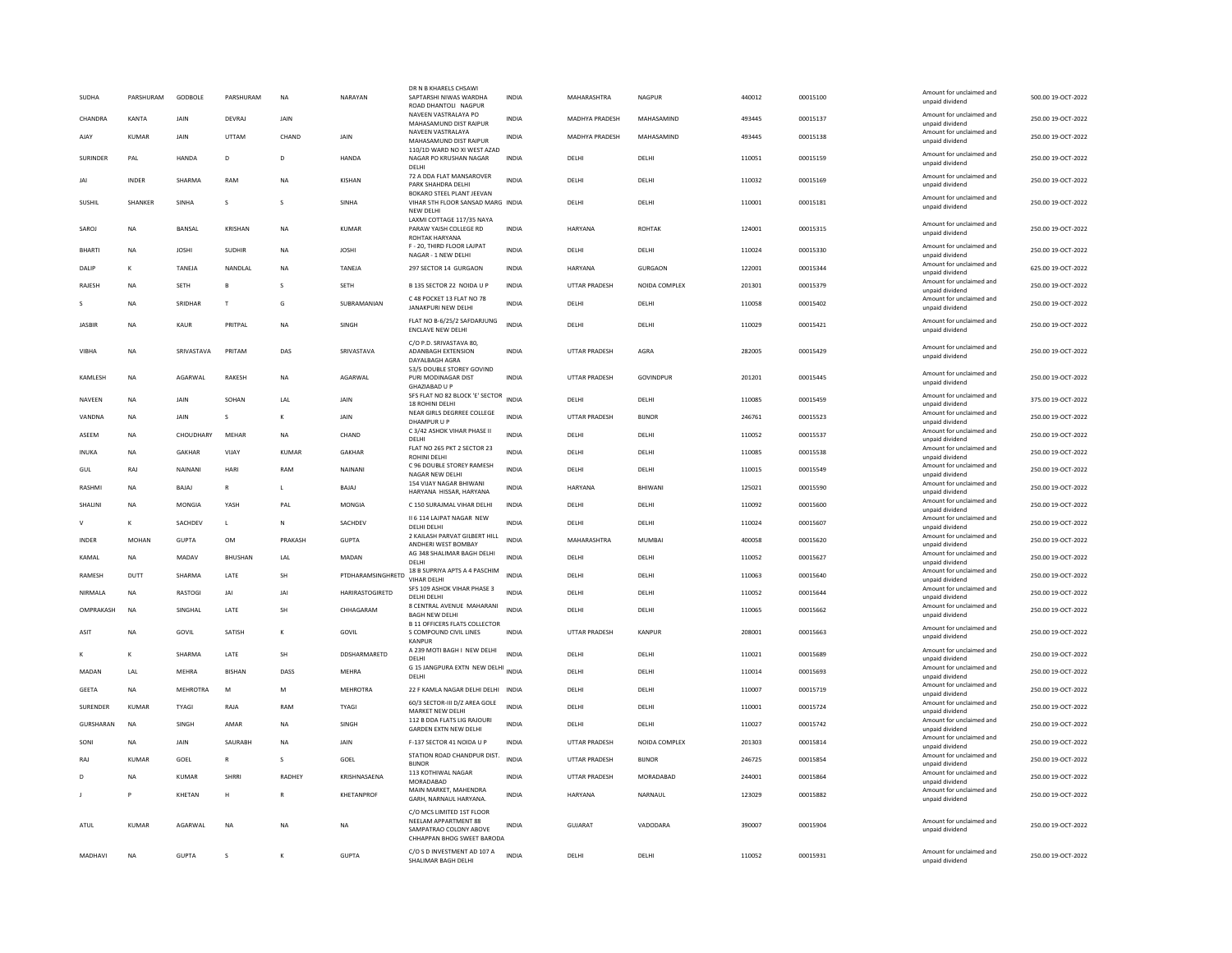|                | <b>NA</b>      | <b>BALA</b>     | VIMAL         | <b>KUMAR</b>   | SETHI             | C 2/34 C LAWRENCE ROAD MIG<br><b>FLATS DELHI</b>                        | <b>INDIA</b> | DELHI                | DELHI            | 110035 | 00015956 | Amount for unclaimed and<br>unpaid dividend | 250.00 19-OCT-2022 |
|----------------|----------------|-----------------|---------------|----------------|-------------------|-------------------------------------------------------------------------|--------------|----------------------|------------------|--------|----------|---------------------------------------------|--------------------|
| CHANDRA        | SHEKHAR        | SACHAN          | RAM           | <b>NA</b>      | SWAROOP           | C/O ORIENTAL BANK OF<br>COMMERCE UKHLARSI<br>MURADNAGAR DISTT GHAZIABAD | <b>INDIA</b> | <b>UTTAR PRADESH</b> | GOVINDPUR        | 201206 | 00015998 | Amount for unclaimed and<br>unpaid dividend | 250.00 19-OCT-2022 |
| <b>USHA</b>    | <b>NA</b>      | KHETAN          | J.            |                | KHETAN            | C/O DR.J P KHETAN, MAIN<br>MARKET, MAHENDRA GARH.<br>NARNAUL HARYANA.   | <b>INDIA</b> | HARYANA              | NARNAUL          | 123029 | 00016015 | Amount for unclaimed and<br>unpaid dividend | 250.00 19-OCT-2022 |
| SIDDHARTH      | <b>NA</b>      | SHUKLA          | RAMA          | KANT           | SHUKLA            | V I P BANGLOW AROOGYA DHAM<br>MAHARISHI NAGAR NOIDA U P                 | <b>INDIA</b> | <b>UTTAR PRADESH</b> | NOIDA COMPLEX    | 201304 | 00016024 | Amount for unclaimed and<br>unpaid dividend | 500.00 19-OCT-2022 |
| JAI            | <b>NA</b>      | PRAKASH         | LATE          | SH             | <b>GOPALCHAND</b> | 386 CHOTTA BAZAR SHAHDARA<br>DELHI DELHI                                | <b>INDIA</b> | DELHI                | DELHI            | 110032 | 00016047 | Amount for unclaimed and<br>unpaid dividend | 250.00 19-OCT-2022 |
| SWARAN         | <b>NA</b>      | SONI            | HARI          | <b>BHAGWAN</b> | SONI              | 'ASHIANA' 13 RAJINDRA PARK<br>AMBALA CANTT                              | INDIA        | HARYANA              | AMBALA CANT.     | 133001 | 00016059 | Amount for unclaimed and<br>unpaid dividend | 375.00 19-OCT-2022 |
| PARDEEP        | <b>NA</b>      | KUMAR           | BABU          | <b>NA</b>      | RAM               | 6776 BERI WALA BAGH PUL<br><b>BANGUSH DELHI</b>                         | INDIA        | DELHI                | DELHI            | 110006 | 00016089 | Amount for unclaimed and<br>unpaid dividend | 375.00 19-OCT-2022 |
| SAROJ          | <b>NA</b>      | <b>JAIN</b>     | <b>NEM</b>    | CHAND          | JAIN              | 122 E KAMLA NAGAR DELHI DELHI INDIA                                     |              | DELHI                | DELHI            | 110007 | 00016096 | Amount for unclaimed and<br>unpaid dividend | 250.00 19-OCT-2022 |
| SURIENDER      | <b>NA</b>      | <b>KUMAR</b>    | K             | $\mathbf{L}$   | <b>JINDAL</b>     | KP 119 MAURYA ENCLAVE PITAM<br>PURA NEW DELHI                           | <b>INDIA</b> | DELHI                | DELHI            | 110034 | 00016102 | Amount for unclaimed and<br>unpaid dividend | 250.00 19-OCT-2022 |
| MANJU          | <b>NA</b>      | <b>BHAIA</b>    | ASHOK         | <b>KUMAR</b>   | <b>BHAIYA</b>     | BHAIYA & BHAIYA SADAR BAZAR<br><b>RIKANER</b>                           | <b>INDIA</b> | RAJASTHAN            | <b>BIKANER</b>   | 334005 | 00016106 | Amount for unclaimed and<br>unpaid dividend | 250.00 19-OCT-2022 |
| CHARAN         | SINGH          | VARUN           | <b>I ATF</b>  | <b>SH</b>      | <b>GANGADASS</b>  | N-16 TEACHERS COLONY SECTOR<br>12 PARTAP VIHAR GHAZIABAD<br>(UP)        | <b>INDIA</b> | <b>UTTAR PRADESH</b> | <b>GHAZIARAD</b> | 201001 | 00016111 | Amount for unclaimed and<br>unpaid dividend | 250.00 19-OCT-2022 |
| SATYA          | PRAKASH        | SOOD            | <b>NAND</b>   | LAL            | SOODPROF          | A 7 SOUTH EXTESION PART I NEW INDIA<br>DELHI                            |              | DELHI                | DELHI            | 110049 | 00016220 | Amount for unclaimed and<br>unpaid dividend | 250.00 19-OCT-2022 |
| SAVITRI        | <b>NA</b>      | MANGLA          | RAMESH        | CHANDER        | MANGLA            | C 3/145 JANAK PURI NEW DELHI<br>DELHI                                   | <b>INDIA</b> | DELHI                | DELHI            | 110058 | 00016228 | Amount for unclaimed and<br>unpaid dividend | 375.00 19-OCT-2022 |
| RAJ            | SINGH          | NAULAKHA        | LATE          | SH             | JAGMOHANSINGH     | 213 SECTOR 3 SADIQ NAGAR NEW INDIA<br>DELHI DELH                        |              | DELHI                | DELHI            | 110049 | 00016254 | Amount for unclaimed and<br>unpaid dividend | 250.00 19-OCT-2022 |
| GAYATRI        | DEVI           | LATA            | INDER         | KUMAR          | LATA              | B Q 63 SHALIMAR BAGH WEST<br>DELHI DELHI                                | <b>INDIA</b> | DELHI                | DELHI            | 110052 | 00016255 | Amount for unclaimed and<br>unpaid dividend | 250.00 19-OCT-2022 |
| PREM           | <b>NA</b>      | <b>DEVI</b>     | <b>VISHAN</b> | <b>NA</b>      | DASS              | 777 RISHI NAGAR RANI BAGH<br>DELHI DELHI                                | <b>INDIA</b> | DELHI                | DELHI            | 110034 | 00016262 | Amount for unclaimed and<br>unpaid dividend | 250.00 19-OCT-2022 |
| VIJAY          | <b>NA</b>      | SAXENA          | KRISHAN       | SAHAI          | SAXENA            | A/B 24 B LIG FLATS PASCHIM<br><b>VIHAR NEW DELHI</b>                    | INDIA        | DELHI                | DELHI            | 110063 | 00016265 | Amount for unclaimed and<br>unpaid dividend | 250.00 19-OCT-2022 |
| NEELAN         | <b>NA</b>      | KALRA           | ASHOK         | <b>NA</b>      | KALRA             | 26/4 GAROUND FLOOR OLD<br>RAJINDER NAGAR NEW DELHI                      | <b>INDIA</b> | DELHI                | DELHI            | 110060 | 00016271 | Amount for unclaimed and<br>unpaid dividend | 250.00 19-OCT-2022 |
| RAJAN          | <b>NA</b>      | BAJAJ           | BISHAMBER     | <b>NATH</b>    | BAJAJ             | <b>B 51 G T KARNAL ROAD</b><br><b>INDUSTRIAL AREA DELHI</b>             | <b>INDIA</b> | DELHI                | DELHI            | 110033 | 00016282 | Amount for unclaimed and<br>unpaid dividend | 250.00 19-OCT-2022 |
| RAJEEV         | <b>NA</b>      | <b>KUMAR</b>    | <b>SHANTI</b> | <b>NA</b>      | SINGH             | H 10 P & T WIRELESS COLONY<br>SOHNA ROAD GURGAON<br>HARYANA             | <b>INDIA</b> | HARYANA              | <b>GURGAON</b>   | 122001 | 00016285 | Amount for unclaimed and<br>unpaid dividend | 250.00 19-OCT-2022 |
| PROMILA        | <b>NA</b>      | KAPOOR          | MAN           | MOHAN          | KAPOOR            | A 1 A/47 B JANAK PURI NEW<br>DELHI DELHI                                | <b>INDIA</b> | DELHI                | DELHI            | 110058 | 00016309 | Amount for unclaimed and<br>unpaid dividend | 250.00 19-OCT-2022 |
| SUNIL          | <b>NA</b>      | <b>BHASIN</b>   | B             |                | <b>BHASIN</b>     | C/O RAC HOME MAIN TENENCE<br>SERVICE D 37 NDSE 7 NEW DELHI              | <b>INDIA</b> | DELHI                | DELHI            | 110049 | 00016312 | Amount for unclaimed and<br>unpaid dividend | 250.00 19-OCT-2022 |
|                | к              | DUBEY           | LATE          | SH             | <b>HPDUBEY</b>    | NO.7/N6/A-SECTOR BERKHERA<br><b>BHOPAL M.P</b>                          | <b>INDIA</b> | MADHYA PRADESH       | <b>BHOPAL</b>    | 462021 | 00016336 | Amount for unclaimed and<br>unpaid dividend | 250.00 19-OCT-2022 |
| VANDANA        | <b>NA</b>      | <b>BHANDARI</b> | $\mathsf{R}$  |                | MBHANDARI         | 46 NAVJIWAN VIHAR NEW DELHI<br>DELHI                                    | <b>INDIA</b> | DELHI                | DELHI            | 110017 | 00016413 | Amount for unclaimed and<br>unpaid dividend | 375.00 19-OCT-2022 |
| NIDHI          | <b>NA</b>      | <b>JAIN</b>     | s             | c              | JAIN              | B 96 WAZIRPUR INDUSTRIAL AREA INDIA<br>DELHI                            |              | DELHI                | DELHI            | 110052 | 00016431 | Amount for unclaimed and<br>unpaid dividend | 250.00 19-OCT-2022 |
| <b>TRILOKI</b> | <b>NATH</b>    | <b>GUPTA</b>    | RAM           | <b>NATH</b>    | <b>GUPTA</b>      | 36 D POOCKET III THIRD MAYUR<br>VIHAR PHASE I DELHI                     | <b>INDIA</b> | DELHI                | DELHI            | 110091 | 00016460 | Amount for unclaimed and<br>unpaid dividend | 250.00 19-OCT-2022 |
|                |                | AGRAWAL         | SRIMAHARIA    | PRASAD         | RETD              | C/O ASHOK MEDICAL STORE<br><b>BAZAR GUNJ NAGINA</b>                     | <b>INDIA</b> | UTTAR PRADESH        | <b>BIJNOR</b>    | 246762 | 00016536 | Amount for unclaimed and<br>unpaid dividend | 250.00 19-OCT-2022 |
| RAVENDRA       | NA             | KUMAR           | BABURAM       | <b>NA</b>      | GOEL              | BABU RAM ASHOK KUMAR PO<br>SAMBHAL U F                                  | <b>INDIA</b> | <b>UTTAR PRADESH</b> | SIRSI            | 244302 | 00016537 | Amount for unclaimed and<br>unpaid dividend | 250.00 19-OCT-2022 |
| PRAMOD         | <b>KUMAR</b>   | <b>BANSAL</b>   | RAM           | KISHAN         | LAL               | 140 GANESHPUR PURWA<br>RAILWAY ROAD ROORKEE DIST<br><b>HARDWAR</b>      | <b>INDIA</b> | UTTAR PRADESH        | ROORKEE          | 247667 | 00016542 | Amount for unclaimed and<br>unpaid dividend | 250.00 19-OCT-2022 |
| RAJIV          | NA             | JAIN            | $\mathbf{I}$  | SRIMANDER      | DASS              | C/O M/S RAHTU LAL MADAN LAL<br>MOREGANJ SAHARANPUR                      | <b>INDIA</b> | <b>UTTAR PRADESH</b> | SAHARANPUR       | 247001 | 00016552 | Amount for unclaimed and<br>unpaid dividend | 250.00 19-OCT-2022 |
| ALKA           | RANI           | PODDAR          | VISHNU        | PRAKASH        | PODDAR            | B-102 CHETAK APARTMENTS PLOT<br>NO 27/2 SECTOR 9 ROHINI DELHI           |              | DELHI                | DELHI            | 110085 | 00016580 | Amount for unclaimed and<br>unpaid dividend | 250.00 19-OCT-2022 |
| PANKAI         | <b>NA</b>      | <b>IHAMR</b>    | PRITAM        | LAL            | <b>IHAMR</b>      | S 427 GREATER KAILASH PART II<br>NEW DELHI                              | <b>INDIA</b> | <b>DELHI</b>         | <b>DELHI</b>     | 110048 | 00016597 | Amount for unclaimed and<br>unpaid dividend | 250.00 19-OCT-2022 |
|                | K              | BHANDARI        | D             |                | BHANDARI          | A 279 MEERA BAGH OUTER RING<br>ROAD NEW DELHI                           | <b>INDIA</b> | DELHI                | DELHI            | 110041 | 00016603 | Amount for unclaimed and<br>unpaid dividend | 250.00 19-OCT-2022 |
| SARDARILAL     | <b>NA</b>      | SAMA            | MEHNGA        | RAM            | RETD              | 207 15 PARKASH MOHALLA GARHI INDIA<br>NEW DELHI                         |              | DELHI                | DELHI            | 110065 | 00016607 | Amount for unclaimed and<br>unpaid dividend | 500.00 19-OCT-2022 |
| MEENA          | <b>NA</b>      | GOEL            | <b>MUKESH</b> | KUMAR          |                   | 591 KUCHA PATI RAM SITA RAM<br><b>BAZAR DELHI</b>                       | <b>INDIA</b> | DELHI                | DELHI            | 110006 | 00016610 | Amount for unclaimed and<br>unpaid dividend | 250.00 19-OCT-2022 |
| <b>RISHI</b>   | <b>NA</b>      | KOHLI           | G             | s              | KOHLI             | BLOCK GGI 73 A VIKASPURI NEW<br>DELHI DELHI                             | <b>INDIA</b> | DELHI                | DELHI            | 110018 | 00016657 | Amount for unclaimed and<br>unpaid dividend | 250.00 19-OCT-2022 |
| <b>ASHOK</b>   | <b>KUMAR</b>   | WIGH            | <b>BOOTA</b>  | <b>NA</b>      | RAM               | 535 SECTOR 7 URBAN ESTATE<br>GURGAON                                    | <b>INDIA</b> | HARYANA              | <b>GURGAON</b>   | 122001 | 00016658 | Amount for unclaimed and<br>unpaid dividend | 250.00 19-OCT-2022 |
| DINESH         | <b>KUMAR</b>   | CHITKARA        | RAM           | <b>NA</b>      | SWAROOP           | HOUSE NO 1 K 68 N I T FARIDABAD INDIA<br>HARYANA                        |              | <b>HARYANA</b>       | FARIDABAD        | 121001 | 00016685 | Amount for unclaimed and<br>unpaid dividend | 250.00 19-OCT-2022 |
|                |                |                 |               |                |                   | 325 KRISHNA NAGAR                                                       | <b>INDIA</b> | <b>UTTAR PRADESH</b> | BULANDSAHAR      | 203001 | 00016723 | Amount for unclaimed and                    |                    |
| RAVI           | <b>KRISHAN</b> | AGARWAL         | HARI          | <b>KRISHAN</b> | AGARWAL           | <b>BULANDSHAHAR U P</b>                                                 |              |                      |                  |        |          | unpaid dividend                             | 250.00 19-OCT-2022 |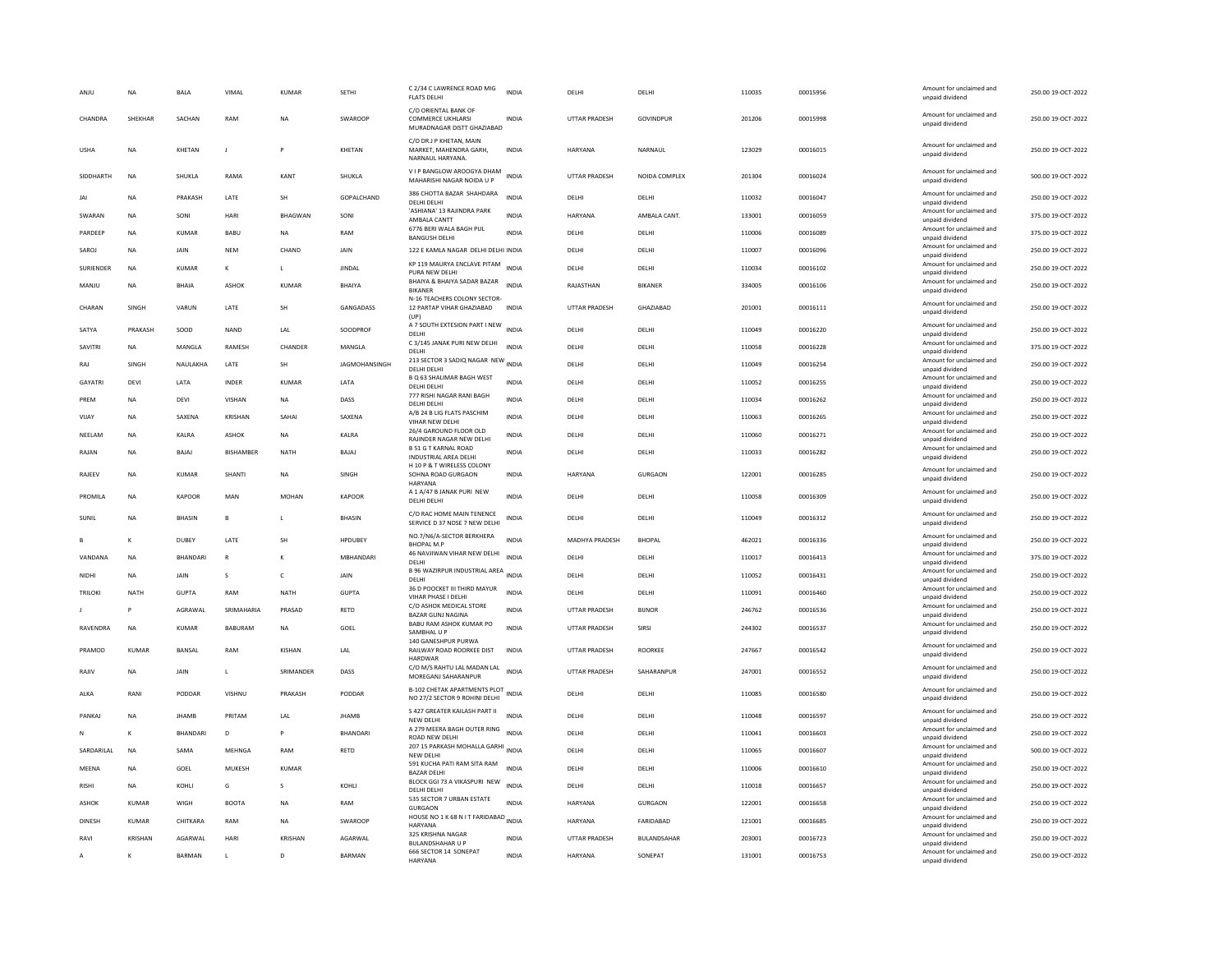|                |              | AGARWAL        | P                  | $\mathsf{C}$ | AGARWAL           | Q NO 980/N H 4 FARIDABAD<br><b>HARYANA</b>                                                      | <b>INDIA</b> | HARYANA        | FARIDABAD      | 121001 | 00016778 | Amount for unclaimed and<br>unpaid dividend | 250.00 19-OCT-2022 |
|----------------|--------------|----------------|--------------------|--------------|-------------------|-------------------------------------------------------------------------------------------------|--------------|----------------|----------------|--------|----------|---------------------------------------------|--------------------|
| PARTAP         | <b>NA</b>    | SINGH          | SAJAN              | <b>NA</b>    | SINGH             | 5 SHIV PURI EXT DELHI DELHI                                                                     | INDIA        | DELHI          | DELHI          | 110051 | 00016783 | Amount for unclaimed and<br>unpaid dividend | 250.00 19-OCT-2022 |
|                | K            | SABARWAL       | INDER              | JEET         | SINGH             | 5 SHIV PURI EXT DELHI DELHI                                                                     | <b>INDIA</b> | DELHI          | DELHI          | 110051 | 00016784 | Amount for unclaimed and<br>unpaid dividend | 250.00 19-OCT-2022 |
| SARIKA         | <b>NA</b>    | GOEL           | M                  | $\mathbf{K}$ | GOEL              | 19/29 B TILAK NAGAR NEW DELHI<br>DFI HI                                                         | <b>INDIA</b> | DELHI          | DELHI          | 110018 | 00016819 | Amount for unclaimed and<br>unpaid dividend | 250.00 19-OCT-2022 |
| ANIL           | <b>NA</b>    | <b>KAPUR</b>   | LATE               | <b>SH</b>    | AWTARKAPUR        | H NO 310 SECTOR 16 A<br><b>FARIDABAD HARYANA</b>                                                | <b>INDIA</b> | HARYANA        | FARIDABAD      | 121002 | 00016862 | Amount for unclaimed and<br>unpaid dividend | 250.00 19-OCT-2022 |
| <b>AWDHFSH</b> | PRASAD       | <b>SINGH</b>   | <b>IANGRAHADUR</b> | <b>NA</b>    | <b>SINGH</b>      | AG-1/29 B VIKASPURI NEWDELHI INDIA                                                              |              | DELHI          | <b>DELHI</b>   | 110018 | 00016883 | Amount for unclaimed and<br>unpaid dividend | 250.00 19-OCT-2022 |
| RAJ            | <b>NA</b>    | <b>VERMA</b>   | s                  | $\kappa$     | VERMA             | C 1302 JALVAYU VIHAR NEAR S M<br>SHETTY HIGH SCHOOL<br>HIRANANDANI GARDEN POWAI<br><b>MUMBA</b> | <b>INDIA</b> | MAHARASHTRA    | <b>MUMBAI</b>  | 400076 | 00016936 | Amount for unclaimed and<br>unpaid dividend | 250.00 19-OCT-2022 |
| SNEM           | LATA         | <b>GUPTA</b>   | MAHENDRA           | <b>NA</b>    | <b>KUMAR</b>      | 885 GALI BERI WALI KUCHA PATI<br><b>RAM DELHI</b>                                               | <b>INDIA</b> | DELHI          | DELHI          | 110008 | 00016940 | Amount for unclaimed and<br>unpaid dividend | 250.00 19-OCT-2022 |
| CHARU          | <b>NA</b>    | <b>GUPTA</b>   | AJAY               | KUMAR        | <b>GUPTA</b>      | 2 WEST GURU ANGAD NAGAR<br>PATPAR ROAD DELHI                                                    | <b>INDIA</b> | DELHI          | DELHI          | 110092 | 00016970 | Amount for unclaimed and<br>unpaid dividend | 250.00 19-OCT-2022 |
| TEJ            | <b>NA</b>    | NARAIN         | SARYUG             | NA           | SINGH             | B 382/B GALI NO 17 BHAJAN PURA<br>DELHI                                                         | <b>INDIA</b> | DELHI          | DELHI          | 110053 | 00016976 | Amount for unclaimed and<br>unpaid dividend | 250.00 19-OCT-2022 |
| MATHRA         | DASS         | ANAND          | DAMODAR            | DASS         | ANANDRETD         | FLAT NO 131 AMAR JYOTI KUNJ<br>MAYUR VIHAR PHASE I DELHI                                        | <b>INDIA</b> | DELHI          | DELHI          | 110091 | 00016977 | Amount for unclaimed and<br>unpaid dividend | 125.00 19-OCT-2022 |
| MATHRA         | DASS         | ANAND          | DAMODAR            | DASS         | ANANDRETD         | FLAT NO 131 AMAR JYOTI KUNJ<br>MAYUR VIHAR PHASE I DELHI                                        | INDIA        | DELHI          | DELHI          | 110091 | 00016977 | Amount for unclaimed and<br>unpaid dividend | 250.00 19-OCT-2022 |
| DHIRENDRA      | KUMAR        | <b>JOSHI</b>   | LATE               | SH           | PITAMBERJOSHIPROF | D II 201 KAKA NAGAR NEW DELHI<br>DELHI                                                          | <b>INDIA</b> | DELHI          | DELHI          | 110003 | 00017035 | Amount for unclaimed and<br>unpaid dividend | 250.00 19-OCT-2022 |
| MUKESH         | <b>NA</b>    | KUMAR          | KISHAN             | <b>NA</b>    | CHAND             | G 1366 CHITTRANJAN PARK NEW<br>DELHI DELHI                                                      | <b>INDIA</b> | DELHI          | DELHI          | 110019 | 00017036 | Amount for unclaimed and<br>unpaid dividend | 250.00 19-OCT-2022 |
| PAWAN          | <b>KUMAR</b> | <b>GUPTA</b>   | T                  | $\mathsf{C}$ | <b>GUPTA</b>      | H 38 MASJID MOTH NEAR G K II<br>NFW DFI HI                                                      | <b>INDIA</b> | DELHI          | DELHI          | 110048 | 00017058 | Amount for unclaimed and<br>unpaid dividend | 250.00 19-OCT-2022 |
| PADAM          | CHAND        | <b>JAIN</b>    | <b>SIKRI</b>       | <b>I</b> AI  | <b>JAIN</b>       | C 5 COMMUNITY CENTRE<br>NARAINA VIHAR NEW DELHI                                                 | <b>INDIA</b> | <b>DELHI</b>   | DELHI          | 110028 | 00017059 | Amount for unclaimed and<br>unpaid dividend | 250.00 19-OCT-2022 |
| MITHILESH      | <b>NA</b>    | SHARMA         | RAM                | NIWAS        | SHARMA            | C 154 GANGA VIHAR PO<br><b>GOKALPURI DELHI</b>                                                  | <b>INDIA</b> | DELHI          | DELHI          | 110094 | 00017082 | Amount for unclaimed and<br>unpaid dividend | 250.00 19-OCT-2022 |
| NEERU          | <b>NA</b>    | <b>GUPTA</b>   | JAI                | <b>KUMAR</b> | <b>GUPTA</b>      | SU 113 VISHAKHA ENCLAVE<br>PITAMPURA DELHI                                                      | <b>INDIA</b> | DELHI          | DELHI          | 110034 | 00017097 | Amount for unclaimed and<br>unpaid dividend | 250.00 19-OCT-2022 |
| RAJESH         | <b>NA</b>    | GOURI          | U                  | s            | GOURI             | C 25 NILAMBAR APARTMENT<br>PITAM PURA DELHI                                                     | <b>INDIA</b> | DELHI          | DELHI          | 110034 | 00017122 | Amount for unclaimed and<br>unpaid dividend | 250.00 19-OCT-2022 |
| AVESH          | <b>NA</b>    | <b>GUPTA</b>   | <b>ISHWAR</b>      | DAYAL        | <b>GUPTA</b>      | A-11 SATYAWATI NAGAR ASHOK<br>VIHAR PHASE III DELHI                                             | <b>INDIA</b> | DELHI          | DELHI          | 110052 | 00017145 | Amount for unclaimed and<br>unpaid dividend | 250.00 19-OCT-2022 |
| SUMAN          | <b>NA</b>    | AHUJA          | ASHOK              | <b>NA</b>    | AHUJA             | 21/30A TILAK NAGAR NEW DELHI INDIA                                                              |              | DELHI          | DELHI          | 110018 | 00017167 | Amount for unclaimed and<br>unpaid dividend | 250.00 19-OCT-2022 |
| VEENA          | <b>NA</b>    | DEVI           | <b>DURGA</b>       | DUTT         | <b>JINDAL</b>     | SARLA STEEL ROLLING MILLS<br>DELHI ROAD HISAR HARYANA<br>HISSAR, HARYANA                        | <b>INDIA</b> | <b>HARYANA</b> | BHIWANI        | 125005 | 00017210 | Amount for unclaimed and<br>unpaid dividend | 250.00 19-OCT-2022 |
| SHASHI         | <b>NA</b>    | <b>BALA</b>    | VIJAI              | <b>NA</b>    | SINGH             | C/O ALKA PAL P A HEAD POST<br>OFFICE SHAHJAHANPUR U P                                           | <b>INDIA</b> | UTTAR PRADESH  | SHAHJAHANPUR   | 242001 | 00017230 | Amount for unclaimed and<br>unpaid dividend | 250.00 19-OCT-2022 |
| <b>GEETA</b>   | RANI         | D              | D                  | <b>DURGA</b> | PRASAD            | 13 SECTOR 8 R K PURAM NEW<br>DELHI DELHI                                                        | <b>INDIA</b> | DELHI          | DELHI          | 110022 | 00017313 | Amount for unclaimed and<br>unpaid dividend | 250.00 19-OCT-2022 |
| ANIL           | <b>NA</b>    | <b>BANI</b>    | RAMANAND           | NA           | BANI              | F-1/13 1100 QUARTES BHOPAL                                                                      | INDIA        | MADHYA PRADESH | <b>BHOPAL</b>  | 462016 | 00017353 | Amount for unclaimed and<br>unpaid dividend | 250.00 19-OCT-2022 |
| GULSHN         | <b>NA</b>    | GARG           | OM                 | PRAKASH      | GARG              | C/O MAA KAMAKHYA TRADING<br>COMPANY 2734 NAYA BAZAR 3RD INDIA<br><b>FLOOR DELHI</b>             |              | DELHI          | DELHI          | 110006 | 00017359 | Amount for unclaimed and<br>unpaid dividend | 250.00 19-OCT-2022 |
| ASHOK          | <b>KUMAR</b> | <b>SETH</b>    | L                  | D            | <b>SETHI</b>      | 1088/67 JAWAHAR NAGAR<br>PALWAL                                                                 | <b>INDIA</b> | HARYANA        | PALWAL         | 121102 | 00017372 | Amount for unclaimed and<br>unpaid dividend | 250.00 19-OCT-2022 |
| <b>HARISH</b>  | CHAND        | RAHEJA         | P                  | D            | RAHEJA            | 1088/67 JAWAHAR NAGAR<br>PALWAL                                                                 | <b>INDIA</b> | HARYANA        | PALWAL         | 121102 | 00017373 | Amount for unclaimed and<br>unpaid dividend | 250.00 19-OCT-2022 |
| JAGDISH        | <b>NA</b>    | LAL            | AMIR               | CHAND        | RETD              | POCKET A FLAT NO 54-B MAYUR<br>VIHAR PHASE II DELHI                                             | <b>INDIA</b> | DELHI          | DELHI          | 110091 | 00017377 | Amount for unclaimed and<br>unpaid dividend | 250.00 19-OCT-2022 |
| MANOJ          | <b>NA</b>    | <b>SETHI</b>   | <b>JAGDISH</b>     | <b>NA</b>    | LAL               | POCKET A FLAT NO 54-B MAYUR<br>VIHAR PHASE II DELHI                                             | <b>INDIA</b> | DELHI          | DELHI          | 110091 | 00017378 | Amount for unclaimed and<br>unpaid dividend | 250.00 19-OCT-2022 |
| SANTHOSH       |              |                | SUBHASH            | NA           | CHAND             | C/O GHASI RAM LAJPAT RAI JAIN<br>RAILWAY ROAD ROHTAK<br><b>HARIYANA</b>                         | <b>INDIA</b> | HARYANA        | <b>ROHTAK</b>  | 124001 | 00017397 | Amount for unclaimed and<br>unpaid dividend | 250.00 19-OCT-2022 |
| PREM           | KUMARI       | VASHISHTH      | <b>RHAGWAN</b>     | SAHAI        | VASHISHTH         | HOUSE NO 19 P W D COLONY<br>ROORKEE                                                             | <b>INDIA</b> | UTTAR PRADESH  | <b>ROORKEE</b> | 247667 | 00017405 | Amount for unclaimed and<br>unpaid dividend | 250.00 19-OCT-2022 |
| ARUNA          | DFVI         | AGRAWAI        | NA                 | <b>NA</b>    | NA.               | <b>BANSAL TRADERS KEDARPUR</b><br>AMBIKAPUR MF                                                  | <b>INDIA</b> | MADHYA PRADESH | AMBIKAPUR      | 497001 | 00017414 | Amount for unclaimed and<br>unpaid dividend | 250.00 19-OCT-2022 |
| SATINDER       | <b>NA</b>    | CHHABRA        | MUKAND             | LAL          | CHHABRA           | STREET NO I B HOUSE NO 760<br><b>ABOHAR PUNJAB</b>                                              | <b>INDIA</b> | PUNJAB         | GIDDERBAHA     | 152116 | 00017417 | Amount for unclaimed and<br>unpaid dividend | 250.00 19-OCT-2022 |
| JAWAHAR        | LAL          | <b>GROVERR</b> | BRIJ               | LAL          | GROVER            | 363/20 ROOP NAGAR COLONY<br>HANSI DISTT HISAR (HARYANA)<br>HISSAR, HARYANA                      | INDIA        | HARYANA        | BHIWANI        | 125033 | 00017470 | Amount for unclaimed and<br>unpaid dividend | 250.00 19-OCT-2022 |
| NEERAJ         | <b>NA</b>    | <b>GROVER</b>  | <b>JAWAHAR</b>     | LAL          | <b>GROVER</b>     | 363/20 ROOP NAGAR COLONY<br>HANSI DISTT HISAR (HARYANA)<br>HISSAR, HARYANA                      | <b>INDIA</b> | HARYANA        | BHIWANI        | 125033 | 00017471 | Amount for unclaimed and<br>unpaid dividend | 250.00 19-OCT-2022 |
| SANJAY         | <b>NA</b>    | AGGARWAL       | RAM                | <b>NA</b>    | NIWAS             | H NO 576 SECTOR 4 GURGAON                                                                       | INDIA        | HARYANA        | <b>GURGAON</b> | 122001 | 00017532 | Amount for unclaimed and<br>unpaid dividend | 250.00 19-OCT-2022 |
| PANKAJ         | <b>NA</b>    | NAGPAL         | <b>NA</b>          | <b>NA</b>    | NA                | AP 24 SHALIMAR BAGH DELHI<br>DELHI                                                              | <b>INDIA</b> | DELHI          | DELHI          | 110052 | 00017535 | Amount for unclaimed and<br>unpaid dividend | 500.00 19-OCT-2022 |
| KIRAN          | DEVI         | DAGA           | B                  | L            | DAGA              | JUGAL KISHOR SUSHIL KUMAR<br>DAGA BIGA BASS PO SRIDUNGAR INDIA<br>GARH DIST CHURU RAJ           |              | RAJASTHAN      | SRI DUNGARAGH  | 331803 | 00017592 | Amount for unclaimed and<br>unpaid dividend | 250.00 19-OCT-2022 |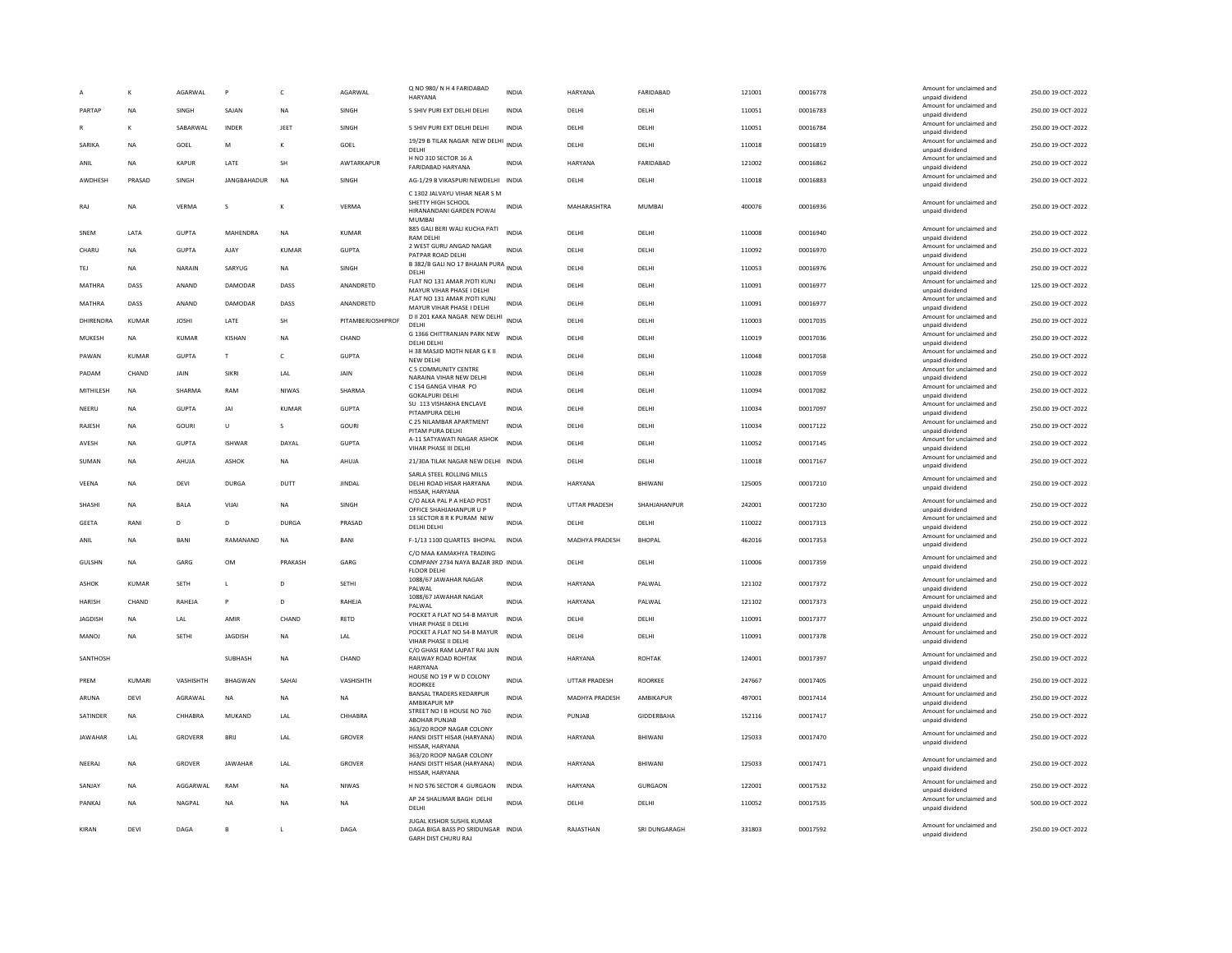| RAM            | PHAL           | RANA             | DIWAN         | <b>NA</b>      | SINGH           | KOTHI NO 291 SHIV NAGAR<br>COLONY BHIWANI HISSAR,<br><b>HARYANA</b>                              | INDIA        | HARYANA            | BHIWANI              | 125021 | 00017626 | Amount for unclaimed and<br>unpaid dividend | 250.00 19-OCT-2022 |
|----------------|----------------|------------------|---------------|----------------|-----------------|--------------------------------------------------------------------------------------------------|--------------|--------------------|----------------------|--------|----------|---------------------------------------------|--------------------|
| RAJINDEF       | <b>NA</b>      | SINGH            | s             | s              | KALRA           | C/O BAGGA INVESTMENTS<br>38/2079 NAIWALA KAROL BAGH<br>NEW DELHI                                 | INDIA        | DELHI              | DELHI                | 110005 | 00017696 | Amount for unclaimed and<br>unpaid dividend | 250.00 19-OCT-2022 |
| PUSHAP         | <b>NA</b>      | MANGLA           | LATE          | SH             | BLMANGLA        | 61 NEW LAYAL PUR KRISHNA<br>NAGAR DELHI                                                          | INDIA        | DELHI              | DELHI                | 110051 | 00017769 | Amount for unclaimed and<br>unpaid dividend | 250.00 19-OCT-2022 |
| VEENA          | <b>NA</b>      | JAIN             | N             |                | JAIN            | 47 DARYAGANJ NEW DELHI                                                                           | INDIA        | DELHI              | DELHI                | 110002 | 00017770 | Amount for unclaimed and<br>unpaid dividend | 250.00 19-OCT-2022 |
| D              |                | KHANNA           | LATE          | P              | <b>DKHANNA</b>  | A 1/289 PASCHIM VIHAR NEW<br>DELHI DELHI                                                         | <b>INDIA</b> | DELHI              | DELHI                | 110063 | 00017782 | Amount for unclaimed and<br>unpaid dividend | 250.00 19-OCT-2022 |
| SHASHI         | <b>NA</b>      | SOOD             | SUMAN         | <b>NA</b>      | CHANDER         | C4D 78A JANAKPURI NEW DELHI<br>DELHI                                                             | <b>INDIA</b> | DELHI              | DELHI                | 110058 | 00017801 | Amount for unclaimed and<br>unpaid dividend | 250.00 19-OCT-2022 |
| SHASHI         | <b>BHUSHAN</b> | SHARMA           | RAJDEO        | <b>NA</b>      | SHARMA          | C/O SRI BHAGWAT KADAMKUAN<br>JAGAT NARAYAN ROAD NEAR<br>PATLIUTRA HIGH SCHOOL PATNA              | <b>INDIA</b> | <b>BIHAR</b>       | PATNA                | 800003 | 00017837 | Amount for unclaimed and<br>unpaid dividend | 250.00 19-OCT-2022 |
| KAMAL          | <b>NA</b>      | <b>KAPOOR</b>    | SAT           | PAL            | KAPOOR          | M 6/32 ROAD NO 10E RAJENDRA<br>NAGAR PATNA BIHAR                                                 | <b>INDIA</b> | <b>BIHAR</b>       | PATNA                | 800016 | 00017841 | Amount for unclaimed and<br>unpaid dividend | 250.00 19-OCT-2022 |
| SHIV           | SHANKER        | PRASADSINGH LATE |               | SH             | RAMBRIKCHASINGH | MOHANPUR PUNAIKAK BANK OF<br>DEVIASTHAN PATNA BIHAR                                              | <b>INDIA</b> | <b>BIHAR</b>       | PATNA                | 800023 | 00017861 | Amount for unclaimed and<br>unpaid dividend | 250.00 19-OCT-2022 |
| DEEPAK         | <b>KUMAR</b>   | PRASAD           | NAWAL         | <b>KISHORE</b> | PRASAD          | C/O VASTRA SANGAM KISHORI<br>CHOWK P O DIST MADHUBANI                                            | <b>INDIA</b> | <b>BIHAR</b>       | MADHUBANI            | 847211 | 00017872 | Amount for unclaimed and<br>unpaid dividend | 250.00 19-OCT-2022 |
| SANJEEVA       | N              | CHAUDHARY        | KEDAR         | <b>NATH</b>    | CHOUDHARY       | C/O CHAUDHARY VASTRALYA AT<br>LALGANJ DIST VAICHALI                                              | INDIA        | <b>BIHAR</b>       | <b>HAJIPUR</b>       | 844121 | 00017908 | Amount for unclaimed and<br>unpaid dividend | 250.00 19-OCT-2022 |
| ANAND          | <b>NA</b>      | <b>KUMAR</b>     | <b>NA</b>     | <b>NA</b>      | <b>NA</b>       | C/O DURGA ENTERPRISES MAIN<br><b>ROAD RAXAWI BIHAR</b>                                           | <b>INDIA</b> | <b>BIHAR</b>       | <b>ADAPUR</b>        | 845305 | 00017925 | Amount for unclaimed and<br>unpaid dividend | 250.00 19-OCT-2022 |
| CHANDRA        | PRABHA         | <b>DEVI</b>      | LATE          | <b>SH</b>      | MATHURALAL      | F 164 PEOPLES COOPERATIVE                                                                        | INDIA        | <b>BIHAR</b>       | PATNA                | 800020 | 00017927 | Amount for unclaimed and                    | 500.00 19-OCT-2022 |
| <b>MAHABIR</b> | <b>NA</b>      | PRASAD           | LATE          | SHH            | BAIJULAL        | COLONY KANKARBAG PATNA<br>TANTUJA SALES EMPORIUM                                                 | <b>INDIA</b> | <b>BIHAR</b>       | PATNA                | 800003 | 00017933 | unpaid dividend<br>Amount for unclaimed and | 250.00 19-OCT-2022 |
|                |                |                  |               |                |                 | KADAM KUAN PATNA BIHAR<br>STATE BANK OF BIKANER &                                                |              |                    |                      |        |          | unpaid dividend<br>Amount for unclaimed and |                    |
| ASHOK          | KUMAR          | CHOUDHARY        | BESHALAL      | <b>NA</b>      | CHOUDHARY       | <b>JAIPUR PATNA CITY</b><br>MADHU KUNJ SUVASH MARKET                                             | <b>INDIA</b> | <b>BIHAR</b>       | PATNA                | 800008 | 00017950 | unpaid dividend<br>Amount for unclaimed and | 250.00 19-OCT-2022 |
| SANTOSH        | KUMAR          | CHOUDHARY        | GOPAL         | RAY            | CHOUDHARYPROF   | HAJIPUR DIST VAISHALI                                                                            | <b>INDIA</b> | <b>BIHAR</b>       | <b>HAIIPUR</b>       | 844101 | 00017952 | unpaid dividend                             | 250.00 19-OCT-2022 |
| MOTI           | LAL            | AGRAWAL          | NA            | NA             | <b>NA</b>       | C/O AGRAWAL AGENCIES A N<br><b>ROAD GAYA BIHAR</b>                                               | INDIA        | <b>BIHAR</b>       | GAYA                 | 823001 | 00017956 | Amount for unclaimed and<br>unpaid dividend | 250.00 19-OCT-2022 |
| KAMTA          | <b>NA</b>      | PRASAD           | DWARIKA       | <b>NA</b>      | PRASAD          | UTTAM BIJ BHANDAR BHAROW<br>PAR BIHAR SHARIF NALANDA                                             | <b>INDIA</b> | <b>BIHAR</b>       | BIHARSHARIF          | 803101 | 00017958 | Amount for unclaimed and<br>unpaid dividend | 250.00 19-OCT-2022 |
| SANJAY         | KUMAR          | SINHA            | LATE          | SH             | SOBODHHCHSINHA  | C/O J C DAS AGHORE BHAWAN                                                                        | <b>INDIA</b> | <b>BIHAR</b>       | <b>BHAGALPUR H.Q</b> | 812001 | 00017966 | Amount for unclaimed and                    | 250.00 19-OCT-2022 |
| <b>MANOI</b>   | <b>NA</b>      | <b>AGARWAI</b>   | KESHARI       | CHAND          | AGRAWAL         | MASAKCHAK BHAGALPUR<br>AMBAR OPP B N COLLEGE                                                     | <b>INDIA</b> | <b>BIHAR</b>       | PATNA                | 800004 | 00018000 | unpaid dividend<br>Amount for unclaimed and | 250.00.19-OCT-2022 |
|                |                |                  |               |                |                 | AASHOK RAJ PATH PATNA<br>C/O KAUSHLESH SINGH ADV-A 21                                            |              |                    |                      |        |          | unpaid dividend                             |                    |
| INDU           | <b>NA</b>      | SINGH            | LATE          | <b>SH</b>      | PREMNATHSINGH   | ANANDPURI NEAR SURVEY OF<br><b>INDIA PATNA</b>                                                   | <b>INDIA</b> | <b>BIHAR</b>       | PATNA                | 800001 | 00018003 | Amount for unclaimed and<br>unpaid dividend | 250.00 19-OCT-2022 |
| SIDDHARTHA     | NA             | SINGH            | NARENDRA      | KUMAR          | SINGH           | 103 A 1 ASHAYANI NAGESHWAR<br>COLONY OFF BORONG ROAD<br>PATNA BIHAR<br>C/O RAM REKHA BHAWAN EAST | INDIA        | <b>BIHAR</b>       | PATNA                | 800001 | 00018005 | Amount for unclaimed and<br>unpaid dividend | 250.00 19-OCT-2022 |
| JAGDEO         | <b>NA</b>      | SHARMA           | LATE          | SH             | DUPNNSHARMA     | ASHOK NAGAR MORE<br>KANKERBAGH COLONY PATNA                                                      | <b>INDIA</b> | <b>BIHAF</b>       | PATNA                | 800020 | 00018010 | Amount for unclaimed and<br>unpaid dividend | 250.00 19-OCT-2022 |
| SARITA         | <b>NA</b>      | KUMARI           | GANGA         | <b>NA</b>      | PRASAD          | KEYAL BUILDING NOON GOLA<br>HAJIPUR VAISHALI                                                     | <b>INDIA</b> | <b>BIHAR</b>       | <b>HAJIPUR</b>       | 844101 | 00018014 | Amount for unclaimed and<br>unpaid dividend | 250.00 19-OCT-2022 |
| KAILASH        | CHANDRA        | MAHJAN           | <b>JANAK</b>  | RAJ            | <b>GUPTA</b>    | STAT BANK OF INDIA P O DINAPUR<br><b>CANTT PATNA</b>                                             | INDIA        | <b>BIHAR</b>       | DAUDPUR(PATNA)       | 801503 | 00018015 | Amount for unclaimed and<br>unpaid dividend | 250.00 19-OCT-2022 |
| RAVI           | <b>SHANKAR</b> | <b>SINGH</b>     | ARIUN         | <b>PD</b>      | <b>SINGH</b>    | C/O ARJUN PD SINGH<br>JURANCHAPRA ROAD NO 3                                                      | <b>INDIA</b> | <b>BIHAR</b>       | MUZAFFARPUR          | 842001 | 00018021 | Amount for unclaimed and<br>unpaid dividend | 375.00 19-OCT-2022 |
| MANGI          | LAL            | <b>DUDHORIA</b>  | SAGAR         | MAL            | <b>DUDHORIA</b> | MUZAFFARPUR<br>C/O SANJAY PRINTS J-505 J J A C<br>MARKET RING ROAD SURAT                         | <b>INDIA</b> | GUJARAT            | <b>SURAT NANPURA</b> | 395002 | 00018023 | Amount for unclaimed and<br>unpaid dividend | 250.00 19-OCT-2022 |
| URMILA         | <b>NA</b>      | DEVI             | c             | s              | PRASAD          | JAI GOVIND NANDKISHOR PURANI<br>DHARAMSHLA CHOWK                                                 | <b>INDIA</b> | <b>BIHAR</b>       | MUZAFFARPUR          | 842001 | 00018035 | Amount for unclaimed and<br>unpaid dividend | 250.00 19-OCT-2022 |
|                |                |                  |               |                |                 | MUZAFFARPUR BIHAR                                                                                |              |                    |                      |        |          |                                             |                    |
| BANDANA        | <b>NA</b>      | <b>VERMA</b>     | AMARESHWAR    | PRASAD         | SINHA           | C/O A P SINHA RAILWAY HOSPITAL INDIA<br>P O KHAGAUL DIST PATNA                                   |              | <b>BIHAR</b>       | <b>GUARD CENTRE</b>  | 801105 | 00018049 | Amount for unclaimed and<br>unpaid dividend | 750.00 19-OCT-2022 |
| AMIT           | KUMAR          | HALDAR           | AJIT          | KUMAR          | HALDAR          | 22/1/1 A SUDHIR CHAT TERJEE<br>STREET CALCUTTA                                                   | <b>INDIA</b> | <b>WEST BENGAL</b> | KOLKATA              | 700006 | 00018051 | Amount for unclaimed and<br>unpaid dividend | 250.00 19-OCT-2022 |
| RATAN          | KUMAR          | <b>TULSI</b>     | MAHABIR       | <b>NA</b>      | PRASAD          | 2 SERPENTINE ROAD PATNA                                                                          | <b>INDIA</b> | <b>BIHAR</b>       | PATNA                | 800001 | 00018052 | Amount for unclaimed and<br>unpaid dividend | 250.00 19-OCT-2022 |
| PREMA          | <b>NA</b>      | TIWARI           | RAJENDRA      | <b>NA</b>      | TIWARY          | C/O RAJENDRA TIWARY CASH<br>RESERVE BANK OF INDIA PATNA                                          | INDIA        | <b>BIHAR</b>       | PATNA                | 800001 | 00018062 | Amount for unclaimed and<br>unpaid dividend | 250.00 19-OCT-2022 |
| ANITA          | <b>NA</b>      | SAHAY            | PRAN          | <b>MOHAN</b>   | SAHAY           | SAHAY NIWAS GHOSI TOLA<br>MUNGER                                                                 | INDIA        | <b>BIHAR</b>       | <b>MONGHYR</b>       | 811201 | 00018091 | Amount for unclaimed and<br>unpaid dividend | 500.00 19-OCT-2022 |
| ASHOK          | KUMAR          | SINGH            | <b>UMESH</b>  | PRASAD         | SINGHH          | ADVOCATE 29 LAWYERS<br>CHAMBERS BAR COUNCIL<br><b>BHAWAN PATNA</b>                               | INDIA        | BIHAR              | PATNA                | 800001 | 00018093 | Amount for unclaimed and<br>unpaid dividend | 250.00 19-OCT-2022 |
| SUNIL          | <b>NA</b>      | <b>KUMAR</b>     | <b>BANSHI</b> | RAM            | PROF            | NEW MARKET P O BARBIGHA DIST<br><b>MUNGER BIHAR</b>                                              | INDIA        | <b>BIHAR</b>       | BARBHANGA            | 811101 | 00018094 | Amount for unclaimed and<br>unpaid dividend | 250.00 19-OCT-2022 |
| SUNIL          | <b>KUMAR</b>   | SINGH            | SHAILENDRA    | KUMAR          |                 | ADVOCATE 29 BAR COUNCIL<br><b>BUILDING PATNA</b>                                                 | <b>INDIA</b> | <b>BIHAR</b>       | PATNA                | 800001 | 00018095 | Amount for unclaimed and<br>unpaid dividend | 250.00 19-OCT-2022 |
| KAMAL          | <b>KUMAR</b>   | PODDAR           | LATE          | SH             | MOTILALPODDAR   | BELLE VUE PANKAJ MARKET                                                                          | INDIA        | <b>BIHAR</b>       | MUZAFFARPUR          | 842001 | 00018102 | Amount for unclaimed and                    | 250.00 19-OCT-2022 |
| <b>SHRUTI</b>  | <b>NA</b>      | SWETAMBARI       | MADHAVVA      | JEE            | PRASAD          | SARIYAGANJ MUZAFFARPUR<br>DURGA SMRITI KADAM KUAN                                                | <b>INDIA</b> | <b>BIHAR</b>       | PATNA                | 800003 | 00018117 | unpaid dividend<br>Amount for unclaimed and | 250.00 19-OCT-2022 |
|                |                |                  |               |                |                 | PATNA                                                                                            |              |                    |                      |        |          | unpaid dividend                             |                    |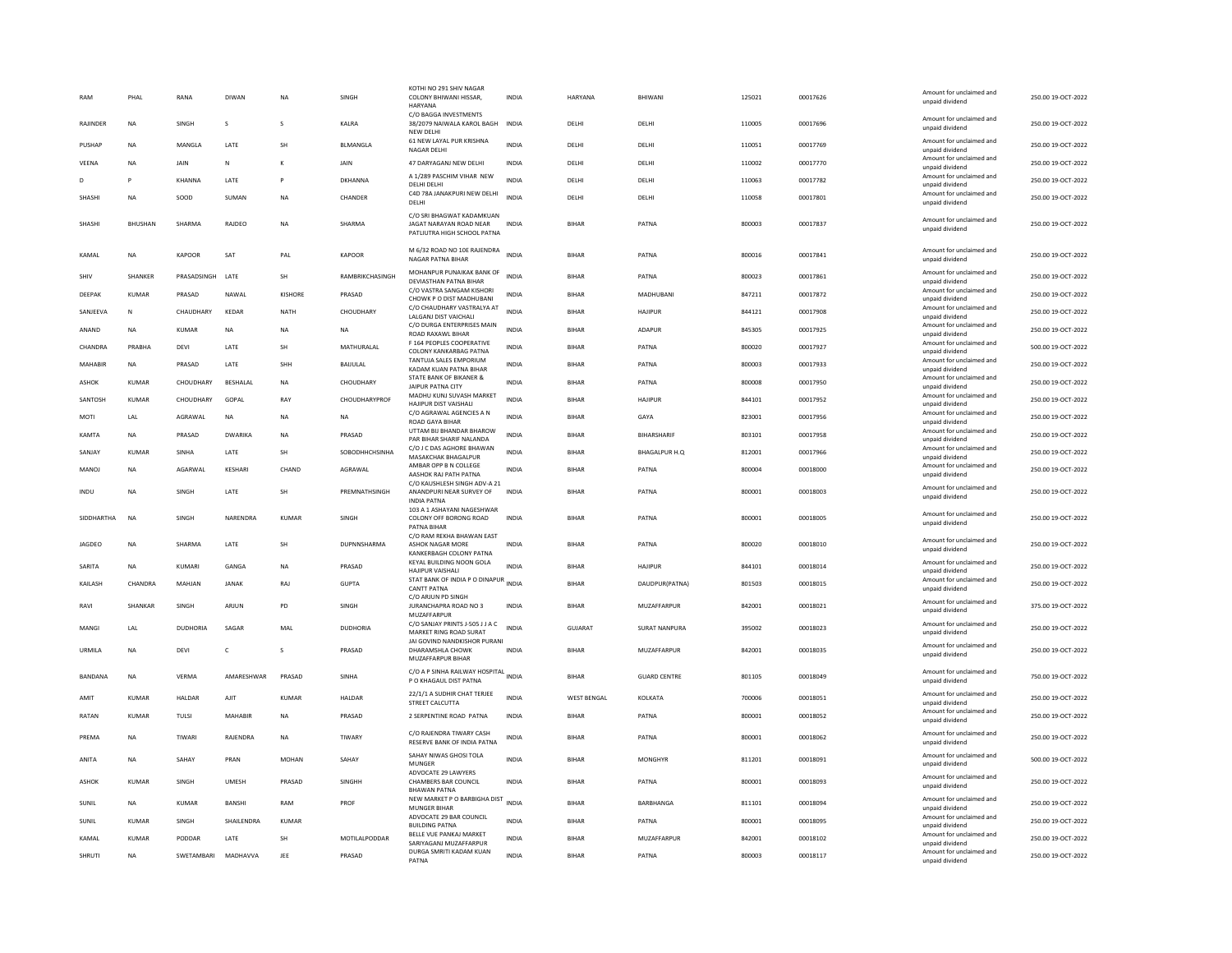| MANMEET       | <b>NA</b>    | SINGH               | SURENDRA        | <b>NA</b>    | SINGH                   | C/O KHALSA CLOTH HOUSE BARA<br>BAZAR MADHUBANI PO & DIST<br>MADHUBANI              | <b>INDIA</b> | <b>BIHAR</b>       | MADHUBANI             | 847211 | 00018137 | Amount for unclaimed and<br>unpaid dividend                    | 250.00 19-OCT-2022 |
|---------------|--------------|---------------------|-----------------|--------------|-------------------------|------------------------------------------------------------------------------------|--------------|--------------------|-----------------------|--------|----------|----------------------------------------------------------------|--------------------|
| <b>DEVA</b>   | NARAIN       | NATHSINGHYAD<br>AVA | SATYA           | <b>DEVA</b>  | SINGHYADAVA             | C/O SAROJ KUMAR YADAVA<br>SECTOR G/E IV 71 ALIGANJ<br>HOUSING SCHEME LUCKNOW       | <b>INDIA</b> | UTTAR PRADESH      | LUCKNOW               | 226020 | 00018140 | Amount for unclaimed and<br>unpaid dividend                    | 250.00 19-OCT-2022 |
| YOGENDRA      | <b>NA</b>    | SINGH               | KARTAR          | NA           | SINGHH                  | KHALSA READYMADE HOUSE<br>SARAIYAGANI MUZAFFARPUR                                  | INDIA        | ANDHRA PRADESH     | HYDERABAD             | 500003 | 00018146 | Amount for unclaimed and<br>unnaid dividend                    | 250.00 19-OCT-2022 |
| ARCHANA       | <b>NA</b>    | BANKA               | SHIV            | <b>KUMAR</b> | BANKA                   | C/O SARICO PANKAJ MARKET<br>SARIAGANJ MUZZAFFARPUR                                 | <b>INDIA</b> | <b>BIHAR</b>       | MUZAFFARPUR           | 842001 | 00018149 | Amount for unclaimed and<br>unpaid dividend                    | 250.00 19-OCT-2022 |
| MANAS         | KUMAR        | BANERJE             | SUBASH          | CHANDRABAN   | <b>JERJEES</b>          | 82 P N MALIA ROAD RANIGANJ                                                         | <b>INDIA</b> | <b>WEST BENGAL</b> | ASANSOL               | 713347 | 00018151 | Amount for unclaimed and<br>unpaid dividend                    | 250.00 19-OCT-2022 |
| AMIT          | <b>KUMAR</b> | AGRAWAI             | MOTI            | LAL          | AGRAWAL                 | C/O MOTI LAL AGRAWAL NEAR<br>YASHIN GARAGE JAIL HATA<br>DALTONGANJ PALAMAU         | <b>INDIA</b> | <b>JHARKHAND</b>   | DALTONGANJ            | 822101 | 00018160 | Amount for unclaimed and<br>unpaid dividend                    | 250.00 19-OCT-2022 |
| DAYA          | SHANKER      | <b>MISHRA</b>       | <b>BRAHM</b>    | DUTT         | <b>MISHRA</b>           | 201 SONA APARTMENT OPP OF<br>NIHARIKA APARTMENT<br>SHEIKHPURA PATNA                | <b>INDIA</b> | <b>BIHAR</b>       | PATNA                 | 800014 | 00018164 | Amount for unclaimed and<br>unpaid dividend                    | 500.00 19-OCT-2022 |
| PRADEEP       | <b>NA</b>    | KUMAR               | PRAKASH         | KUMAR        | SINGH                   | C/O DR PRAKASH KUMAR SINGH<br>AT & PO BIHTA DIST PATNA BIHAR                       | INDIA        | BIHAR              | <b>GUARD CENTRE</b>   | 801103 | 00018168 | Amount for unclaimed and<br>unpaid dividend                    | 250.00 19-OCT-2022 |
| PRAMOD        | <b>KUMAR</b> | PURBEV              | SITA            | RAM          | PURBEY                  | MEHER KUNJ FLAT NO 31 NEW<br>PATLIPUTRA COLONY PATNA                               | <b>INDIA</b> | <b>BIHAR</b>       | PATNA                 | 800013 | 00018175 | Amount for unclaimed and<br>unpaid dividend                    | 125.00 19-OCT-2022 |
| <b>BIMLA</b>  | <b>NA</b>    | ROY                 | RAM             | NARESH       | ROY                     | VIMAL KUNJ ROAD NO 2 PLOT NO<br>259 NEHRU NAGAR PATNA                              | <b>INDIA</b> | <b>BIHAR</b>       | PATNA                 | 800013 | 00018182 | Amount for unclaimed and<br>unpaid dividend                    | 250.00 19-OCT-2022 |
| MALTI         | <b>NA</b>    | SINHA               | RAJ             | KUMAR        | SINGH                   | QR NO 2146 SECTOR 6 A BOKARO<br><b>STEEL CITY</b>                                  | <b>INDIA</b> | <b>JHARKHAND</b>   | <b>BOKARO</b>         | 827006 | 00018206 | Amount for unclaimed and<br>unpaid dividend                    | 250.00 19-OCT-2022 |
| RAJENDRA      | <b>NA</b>    | <b>IHA</b>          | <b>I ATF</b>    | <b>SH</b>    | <b>IAIRHADRAIHARFTD</b> | C/O G K JHA P N BANK NEW<br><b>MARKET PATNA</b>                                    | <b>INDIA</b> | <b>BIHAR</b>       | PATNA                 | 800001 | 00018207 | Amount for unclaimed and<br>unpaid dividend                    | 250.00 19-OCT-2022 |
| RANG          | <b>NATH</b>  | SINGH               | <b>BISHWA</b>   | <b>NATH</b>  | SINGH                   | ROAD NO 6/B RAJENDRA NAGAR<br>PATNA                                                | <b>INDIA</b> | <b>BIHAR</b>       | PATNA                 | 800016 | 00018218 | Amount for unclaimed and                                       | 250.00 19-OCT-2022 |
| RAJ           | <b>KUMAR</b> | <b>BRAHPURIA</b>    | <b>HARIHAR</b>  | <b>NA</b>    | PRASAD                  | NARAYAN RHAWAN IHUMRI                                                              | <b>INDIA</b> | <b>JHARKHAND</b>   | <b>JHUMRI TILAIYA</b> | 825409 | 00018226 | unpaid dividend<br>Amount for unclaimed and                    | 250.00 19-OCT-2022 |
| SANDEEP       | <b>NA</b>    | KUMAR               | SADANAND        | <b>NA</b>    | PRASAD                  | TELAIYA HAZARI BAGH BIHAR<br>C/O BHARAT NAMKIN DIMNDER<br>PURANI GODOWN GRYA       | <b>INDIA</b> | <b>BIHAR</b>       | GAYA                  | 823001 | 00018240 | unpaid dividend<br>Amount for unclaimed and<br>unpaid dividend | 250.00 19-OCT-2022 |
| SATRUHAN      | <b>NA</b>    | SINHA               | NA              | NA           | NA                      | GANDHI NAGAR W BORING CANAL INDIA                                                  |              | <b>BIHAR</b>       | PATNA                 | 800001 | 00018244 | Amount for unclaimed and                                       | 250.00 19-OCT-2022 |
| RAJESH        | KUMAR        | TIWARI              | DEONANDAN       | <b>NA</b>    | TIWARY                  | <b>RD PATNA</b><br>C 89 PEOPLE S COOP COLONY                                       | <b>INDIA</b> | <b>BIHAR</b>       | PATNA                 | 800020 | 00018245 | unpaid dividend<br>Amount for unclaimed and                    | 250.00 19-OCT-2022 |
| <b>OM</b>     | PRAKASH      | AGARWAL             | LATE            | SH           | CHUNNILALAGARWAL        | <b>KANKAR BAGH PATNA</b><br>H-24 DOCTOR'S COLONY                                   | <b>INDIA</b> | <b>BIHAR</b>       | PATNA                 | 800020 | 00018258 | unpaid dividend<br>Amount for unclaimed and                    | 250.00 19-OCT-2022 |
|               |              |                     |                 |              |                         | KANKARBAGH PATNA BIHAR<br>C/O SRI DURGA SINGH VIDHAN                               |              |                    |                       |        |          | unpaid dividend                                                |                    |
| VIJOY         | KUMAR        | <b>SINGH</b>        | DURGA           | <b>NA</b>    | <b>SINGH</b>            | PARISHAD COLONY JAI PRAKASH<br>NAGAR EAST OF TV TOWER<br>PATNA                     | <b>INDIA</b> | <b>BIHAR</b>       | PATNA                 | 800020 | 00018273 | Amount for unclaimed and<br>unpaid dividend                    | 250.00 19-OCT-2022 |
| KRISHNADEO    | PRASAD       | SHARMA              | LATE            | SH           | JAGANNATHPRASAD         | CARE BANK OF INDIA MUZ BR<br>PANKAJ MARKET SARAIYAGANJ<br>MUZAFFARPUR              | <b>INDIA</b> | <b>BIHAR</b>       | MUZAFFARPUR           | 842001 | 00018276 | Amount for unclaimed and<br>unpaid dividend                    | 250.00 19-OCT-2022 |
| AJIT          | <b>NA</b>    | <b>KUMAR</b>        | <b>BALRAM</b>   | SINGH        |                         | C/O THAKURJI RLY JANGALIMAI<br>ASTHAN SAHARA SWEET<br><b>BALUGHAT MUZAFFAR PUR</b> | <b>INDIA</b> | <b>BIHAR</b>       | MUZAFFARPUR           | 842001 | 00018277 | Amount for unclaimed and<br>unpaid dividend                    | 250.00 19-OCT-2022 |
| AJEET         | <b>NA</b>    | SAHAY               | MAHESHWARI      | N            | SAHAY                   | UCO BANK EXHIBITION ROAD P B<br>NO 78 PATNA                                        | <b>INDIA</b> | <b>BIHAR</b>       | PATNA                 | 800001 | 00018291 | Amount for unclaimed and<br>unpaid dividend                    | 250.00 19-OCT-2022 |
| NILA          | <b>NA</b>    | DEVI                | VIIAY           | <b>NA</b>    | KUMAR                   | C/O BAIJU DADA HOUSE OLD<br>EXCHAGE ROAD SITAMARHI<br><b>BAZAR</b>                 | <b>INDIA</b> | <b>BIHAR</b>       | <b>SITAMARHI</b>      | 843302 | 00018319 | Amount for unclaimed and<br>unpaid dividend                    | 250.00.19-OCT-2022 |
| VIJAY         | <b>NA</b>    | KUMAR               | SHEO            | <b>JANAM</b> | <b>MISTRY</b>           | RAJBANSI NAGAR ROAD NO 1<br>PRIVATE LAST SHASTRI NAGAR                             | <b>INDIA</b> | <b>BIHAR</b>       | PATNA                 | 800023 | 00018323 | Amount for unclaimed and<br>unpaid dividend                    | 125.00 19-OCT-2022 |
|               |              |                     | HARI            |              |                         | PATNA<br>OPPOSITE SHANKAR TALKIES                                                  | <b>INDIA</b> | <b>BIHAR</b>       |                       |        |          | Amount for unclaimed and                                       |                    |
| SUNIL         | <b>NA</b>    | KUMAR               |                 | SHANKAR      | PRASAD                  | SITAMARHI BIHAR<br>C/O DR M M MOHANTY 45                                           |              |                    | SITAMARHI             | 843302 | 00018348 | unpaid dividend                                                | 250.00 19-OCT-2022 |
| <b>MANAB</b>  | <b>NA</b>    | <b>MOHANTY</b>      | M               | M            | <b>MOHANTY</b>          | MEDICAL COLONY PO KHAGAUL<br><b>DIST PATNA</b>                                     | <b>INDIA</b> | <b>BIHAR</b>       | <b>GUARD CENTRE</b>   | 801105 | 00018352 | Amount for unclaimed and<br>unpaid dividend                    | 500.00 19-OCT-2022 |
| PAWAN         | KUMAR        | PODDAR              | LATE            | SHRI         | ATRRARAWPODDAR          | BARA BAZAR DARBHANGA                                                               | <b>INDIA</b> | BIHAR              | DARBHANGA             | 846004 | 00018376 | Amount for unclaimed and<br>boobivib bisonu                    | 250.00 19-OCT-2022 |
| UMESH         | <b>NA</b>    | KUMAR               | SATYANARAYN     | <b>NA</b>    | PRASAD                  | SURAJMAL SHYAMLAL COAT<br>BAZAR SITAMARTHI BIHAR                                   | <b>INDIA</b> | <b>BIHAR</b>       | SITAMARHI             | 843302 | 00018379 | Amount for unclaimed and<br>unpaid dividend                    | 250.00 19-OCT-2022 |
| MAHAMAYA      | <b>NA</b>    | DAS                 | ASHOK           | KUMAR        | DAS                     | MAHESHWAR KUTI OPP SANSKRIT<br>COLLEGE ROAD NO 4 KAZIPUR<br>PATNA                  | INDIA        | <b>BIHAF</b>       | PATNA                 | 800004 | 00018385 | Amount for unclaimed and<br>unpaid dividend                    | 250.00 19-OCT-2022 |
| <b>RASHMI</b> | <b>NA</b>    | KUMARI              | KANHAIYA        | <b>NA</b>    | PRASAD                  | C/O SRI KANHAIYA PRASAD SITA<br>SARAN LANE MITHAPUR PATNA<br><b>BIHAR</b>          | <b>INDIA</b> | <b>BIHAR</b>       | PATNA                 | 800001 | 00018401 | Amount for unclaimed and<br>unpaid dividend                    | 250.00 19-OCT-2022 |
| ALOK          | <b>NA</b>    | SHARMA              | <b>BASHISTH</b> | NARAYAN      | SHARMA                  | C/O B N SHARMA 12/D/7 WEST<br>ANANDPURI BORING CANAL ROAD INDIA<br>PATNA           |              | <b>BIHAR</b>       | PATNA                 | 800001 | 00018411 | Amount for unclaimed and<br>unpaid dividend                    | 500.00 19-OCT-2022 |
| MAHESH        | <b>NA</b>    | KHANDELWAL          | <b>NA</b>       | NA           | <b>NA</b>               | 1298 VANGAR LAIN A NAGAR                                                           | INDIA        | MAHARASHTRA        | AHMEDNAGAR            | 414001 | 00018454 | Amount for unclaimed and<br>unpaid dividend                    | 250.00 19-OCT-2022 |
| SUNANDA       | P            | RANSUBHE            | $\mathsf{P}$    | N            | RANSUBHE                | SNEHAL KUNJ HOSIN SOC FLAT NO<br>11 PLOT NO 2 S NO 50 52 53A<br>SANTANGAR PUNE     | <b>INDIA</b> | MAHARASHTRA        | PUNE                  | 411009 | 00018506 | Amount for unclaimed and<br>unpaid dividend                    | 375.00 19-OCT-2022 |
| RAMESH        | <b>KUMAR</b> | DHAGAT              | LATE            | SHRI         | NARAYANSHANKERDHA       | 61 ST PATRICKS TOWN HADAPSAR<br>SOLAPUR ROAD PUNE                                  | <b>INDIA</b> | MAHARASHTRA        | PUNE                  | 411013 | 00018507 | Amount for unclaimed and<br>unpaid dividend                    | 250.00 19-OCT-2022 |
| SADHANA       | <b>NA</b>    | <b>BAGUL</b>        | <b>NA</b>       | <b>NA</b>    | <b>NA</b>               | SHRIDHAR APARTMENT PUNE<br>SHRIDHAR NAGAR CHINCHWAD                                | INDIA        | MAHARASHTRA        | PUNE                  | 411033 | 00018542 | Amount for unclaimed and<br>unpaid dividend                    | 500.00 19-OCT-2022 |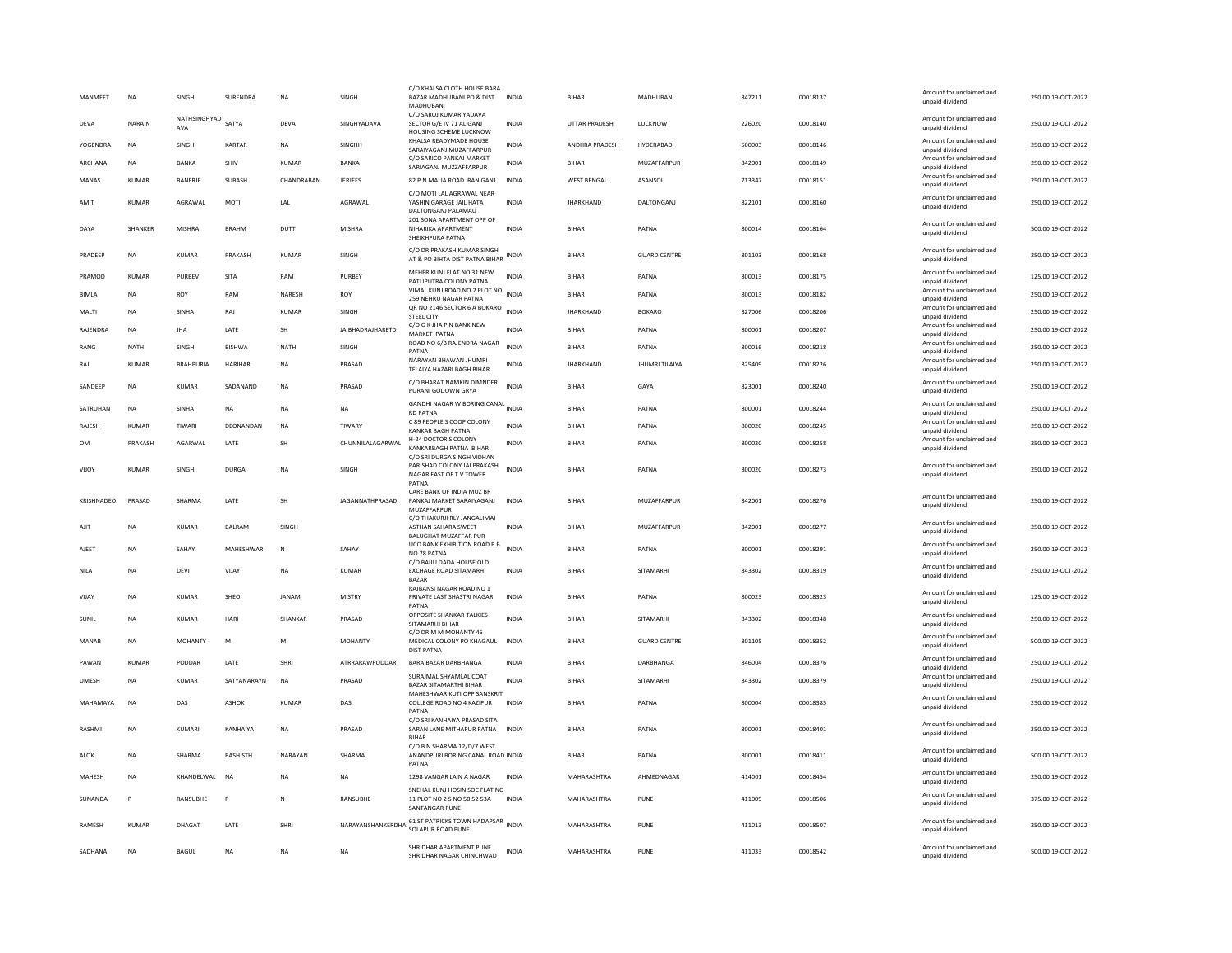| Amount for unclaimed and<br>SUMAN<br><b>NA</b><br>CHAUBAL<br><b>GANPAT</b><br><b>NA</b><br>RAO<br>NO 18/A 1 2 NEAR CD S S PUNE INDIA<br>MAHARASHTRA<br>PUNE<br>411038<br>00018552<br>unpaid dividend<br>5 SHREE APARTMENT GANESH<br>NAGAR 5TH CROSS ROAD MALGE<br>Amount for unclaimed and<br>SHAH<br>INDIA<br>MAHARASHTRA<br>SANGLI<br>416416<br>00018553<br>NALINI<br>PRAKASH<br>P<br>v<br>SHAH<br>PLOTS CIVIL HOSPITAL ROAD<br>unpaid dividend<br>SANGLI<br>D 5/22 DLG CITY 1 GURGAON<br>Amount for unclaimed and<br>SHRIKANT<br>$_{\sf NA}$<br><b>MUNOT</b><br><b>INDIA</b><br>HARYANA<br>GURGAON<br>122002<br>00018580<br><b>SUNITA</b><br><b>NA</b><br><b>MUNOT</b><br>HARYANA<br>unpaid dividend<br>C/O S S KASTURI ASHIRWAD<br>Amount for unclaimed and<br>SUDHAKAR<br>PATIL<br>SHIVSHANKAR<br><b>NA</b><br>PATIL<br><b>INDIA</b><br>MAHARASHTRA<br>PUNE<br>411018<br>00018600<br>KHARLWADI PIMPRI PUNE<br>unpaid dividend<br>Amount for unclaimed and<br>00018666<br>MARYAKUTTY<br>KUNCHERIA<br>THEKKEDAM<br>KUNCHERIA<br><b>NA</b><br>THEKKEDAM<br>44/7 VASTU UDYOG PIMPRI PUNE INDIA<br>MAHARASHTRA<br>PUNE<br>411018<br>unpaid dividend<br>AT POST NIMSOD TALOKA<br>Amount for unclaimed and<br>SHANKAR<br>RAJARAM<br>GHANDGE<br>RAJARAM<br>TUKARAM<br>GHABGE<br><b>INDIA</b><br>MAHARASHTRA<br>SATARA<br>415512<br>00018719 | 250.00 19-OCT-2022<br>250.00 19-OCT-2022<br>250.00 19-OCT-2022<br>250.00 19-OCT-2022<br>250.00 19-OCT-2022<br>250.00 19-OCT-2022<br>125.00 19-OCT-2022<br>250.00 19-OCT-2022<br>250.00 19-OCT-2022 |
|------------------------------------------------------------------------------------------------------------------------------------------------------------------------------------------------------------------------------------------------------------------------------------------------------------------------------------------------------------------------------------------------------------------------------------------------------------------------------------------------------------------------------------------------------------------------------------------------------------------------------------------------------------------------------------------------------------------------------------------------------------------------------------------------------------------------------------------------------------------------------------------------------------------------------------------------------------------------------------------------------------------------------------------------------------------------------------------------------------------------------------------------------------------------------------------------------------------------------------------------------------------------------------------------------------------------------------------|----------------------------------------------------------------------------------------------------------------------------------------------------------------------------------------------------|
|                                                                                                                                                                                                                                                                                                                                                                                                                                                                                                                                                                                                                                                                                                                                                                                                                                                                                                                                                                                                                                                                                                                                                                                                                                                                                                                                          |                                                                                                                                                                                                    |
|                                                                                                                                                                                                                                                                                                                                                                                                                                                                                                                                                                                                                                                                                                                                                                                                                                                                                                                                                                                                                                                                                                                                                                                                                                                                                                                                          |                                                                                                                                                                                                    |
|                                                                                                                                                                                                                                                                                                                                                                                                                                                                                                                                                                                                                                                                                                                                                                                                                                                                                                                                                                                                                                                                                                                                                                                                                                                                                                                                          |                                                                                                                                                                                                    |
|                                                                                                                                                                                                                                                                                                                                                                                                                                                                                                                                                                                                                                                                                                                                                                                                                                                                                                                                                                                                                                                                                                                                                                                                                                                                                                                                          |                                                                                                                                                                                                    |
|                                                                                                                                                                                                                                                                                                                                                                                                                                                                                                                                                                                                                                                                                                                                                                                                                                                                                                                                                                                                                                                                                                                                                                                                                                                                                                                                          |                                                                                                                                                                                                    |
| KHATAV DIST SATARA<br>unpaid dividend                                                                                                                                                                                                                                                                                                                                                                                                                                                                                                                                                                                                                                                                                                                                                                                                                                                                                                                                                                                                                                                                                                                                                                                                                                                                                                    |                                                                                                                                                                                                    |
| FLAT 16 PLOT 43 RAGHUNATH<br>Amount for unclaimed and<br>SOOD<br>SANSAR<br>CHAND<br>MAHARASHTRA<br>411006<br>00018722<br>RANI<br><b>NA</b><br>SOOD<br>APARTMENTS MOHANWADI<br><b>INDIA</b><br>PUNE<br>unpaid dividend<br>YERWADA PUNE                                                                                                                                                                                                                                                                                                                                                                                                                                                                                                                                                                                                                                                                                                                                                                                                                                                                                                                                                                                                                                                                                                    |                                                                                                                                                                                                    |
| PLOT NO 164 8TH LANE<br>Amount for unclaimed and<br>BADE<br>MORLIDHAR<br>BADE<br>MAHARASHTRA<br>KHOLAPUR<br>416008<br>00018827<br><b>GEETA</b><br><b>NA</b><br><b>INDIA</b><br>RAJARAMPURI KOLHAPUR<br>unpaid dividend                                                                                                                                                                                                                                                                                                                                                                                                                                                                                                                                                                                                                                                                                                                                                                                                                                                                                                                                                                                                                                                                                                                   |                                                                                                                                                                                                    |
| 122 BHAWANI PETH SANAS BLDG<br>Amount for unclaimed and<br><b>HANSA</b><br><b>NA</b><br>OSWAL<br>DEEPAK<br><b>NA</b><br>OSWAL<br><b>INDIA</b><br>MAHARASHTRA<br>PUNE<br>411002<br>00018848<br>unpaid dividend<br>PUNE                                                                                                                                                                                                                                                                                                                                                                                                                                                                                                                                                                                                                                                                                                                                                                                                                                                                                                                                                                                                                                                                                                                    |                                                                                                                                                                                                    |
| Amount for unclaimed and<br>ROOPCHAND<br>00018849<br><b>ROOPCHAND</b><br><b>NA</b><br>SHAH<br><b>NA</b><br>SHAH<br>57/2 NEW BAZAR KHADKI POONA INDIA<br>MAHARASHTRA<br>PUNE<br>411003<br>unpaid dividend                                                                                                                                                                                                                                                                                                                                                                                                                                                                                                                                                                                                                                                                                                                                                                                                                                                                                                                                                                                                                                                                                                                                 | 250.00 19-OCT-2022                                                                                                                                                                                 |
| ULO BANK HODARSAR BRANK<br>Amount for unclaimed and<br>TALEKAR<br>ARJUN<br>SAKHARAM<br>TALEKAR<br><b>INDIA</b><br>MAHARASHTRA<br>PUNE<br>411028<br>00018892<br>ARUN<br><b>NA</b><br>PUNE<br>unpaid dividend                                                                                                                                                                                                                                                                                                                                                                                                                                                                                                                                                                                                                                                                                                                                                                                                                                                                                                                                                                                                                                                                                                                              | 500.00 19-OCT-2022                                                                                                                                                                                 |
| 83 BHAWANI PETH<br>Amount for unclaimed and<br><b>RAMESH</b><br>411042<br>LALITA<br>OSWAL<br><b>NA</b><br><b>NA</b><br><b>NA</b><br>LAXMINARAYAN NIWAS BLOCK<br><b>INDIA</b><br>MAHARASHTRA<br>PUNF<br>00018896<br>unpaid dividend<br>NO <sub>5</sub> PUNE                                                                                                                                                                                                                                                                                                                                                                                                                                                                                                                                                                                                                                                                                                                                                                                                                                                                                                                                                                                                                                                                               | 250.00 19-OCT-2022                                                                                                                                                                                 |
| Amount for unclaimed and<br>VRUSHALI<br>SAYAJI<br><b>MOHITE</b><br>JAYAJI<br><b>DAULATRAO</b><br><b>MOHITE</b><br>80 SHIVAJI NAGAR PUNE<br><b>INDIA</b><br>MAHARASHTRA<br>PUNE<br>411005<br>00018903<br>unpaid dividend                                                                                                                                                                                                                                                                                                                                                                                                                                                                                                                                                                                                                                                                                                                                                                                                                                                                                                                                                                                                                                                                                                                  | 375.00 19-OCT-2022                                                                                                                                                                                 |
| 10/11 UDAY HOUSING SOCIETY<br>Amount for unclaimed and<br>GUGALE<br>AMOLAKCHAND<br><b>GUGALE</b><br>INDIA<br>MAHARASHTRA<br>411004<br>00018945<br>GAUTAM<br>NA<br>NA<br>PUNE<br><b>ERANDWANA PUNE</b><br>unpaid dividend                                                                                                                                                                                                                                                                                                                                                                                                                                                                                                                                                                                                                                                                                                                                                                                                                                                                                                                                                                                                                                                                                                                 | 250.00 19-OCT-2022                                                                                                                                                                                 |
| 29/1 PIMPRI COLONY PIMPRI<br>Amount for unclaimed and<br>BHAGWANTI<br>GIDWAN<br>RAMESH<br><b>GIDWANI</b><br><b>INDIA</b><br>MAHARASHTRA<br>PUNE<br>411018<br>00018955<br>$\mathbb{R}$<br>н<br>PUNF<br>unpaid dividend                                                                                                                                                                                                                                                                                                                                                                                                                                                                                                                                                                                                                                                                                                                                                                                                                                                                                                                                                                                                                                                                                                                    | 250.00 19-OCT-2022                                                                                                                                                                                 |
| FLAT NO 7 5/8 MANORAMA<br>Amount for unclaimed and<br>411004<br>SHANKAR<br>PATIL<br><b>SHANKAR</b><br>PATIL<br><b>INDIA</b><br>MAHARASHTRA<br>00018958<br><b>BANSILAI</b><br>D<br>APARTMENT ERANDAWAME<br>PUNF<br>unpaid dividend                                                                                                                                                                                                                                                                                                                                                                                                                                                                                                                                                                                                                                                                                                                                                                                                                                                                                                                                                                                                                                                                                                        | 250.00.19-OCT-2022                                                                                                                                                                                 |
| PUNE<br>A P T PATHARDI DIST AHMED<br>PRASANNAKUM<br>Amount for unclaimed and<br>SHEWALE<br>PRASANNAKUMAR NA<br>SHEWALAF<br><b>INDIA</b><br>MAHARASHTRA<br>MARLIK DAUNDI<br>414102<br>00018974<br>RAJENDRA                                                                                                                                                                                                                                                                                                                                                                                                                                                                                                                                                                                                                                                                                                                                                                                                                                                                                                                                                                                                                                                                                                                                | 250.00 19-OCT-2022                                                                                                                                                                                 |
| NAGAR<br>unpaid dividend<br>AR<br>1365 SADASHIV PETH BAHJRAO<br>Amount for unclaimed and<br><b>INDIA</b><br>BANSILAL<br>LAKHICHAND<br>SANCHETI<br>L<br>SANCHETI<br>MAHARASHTRA<br>PUNE<br>411030<br>00018977<br>$\mathsf{R}$                                                                                                                                                                                                                                                                                                                                                                                                                                                                                                                                                                                                                                                                                                                                                                                                                                                                                                                                                                                                                                                                                                             | 250.00 19-OCT-2022                                                                                                                                                                                 |
| <b>ROAD PUNE</b><br>unpaid dividend<br>HINENGINEERING CO P O BOX 124<br>Amount for unclaimed and<br><b>INDIA</b><br><b>GANATRA</b><br>GUIARAT<br>360001<br><b>BHARTIBEN</b><br>NA<br><b>I AXMI</b><br><b>NA</b><br>DAS<br>RAIKOT<br>00019014                                                                                                                                                                                                                                                                                                                                                                                                                                                                                                                                                                                                                                                                                                                                                                                                                                                                                                                                                                                                                                                                                             | 250.00 19-OCT-2022                                                                                                                                                                                 |
| DR YAGINIK ROAD RAJKOT GUJ<br>unpaid dividend                                                                                                                                                                                                                                                                                                                                                                                                                                                                                                                                                                                                                                                                                                                                                                                                                                                                                                                                                                                                                                                                                                                                                                                                                                                                                            |                                                                                                                                                                                                    |
| Amount for unclaimed and<br>SHAHPROF<br>26 GANESH SOCIETY AMRELI<br>INDIA<br>GUJARAT<br><b>MANEK PARA</b><br>365601<br>00019045<br>M<br>SHAH<br>M<br><b>B</b><br>unpaid dividend<br>201 CHITRAKUT APPTT NEAR                                                                                                                                                                                                                                                                                                                                                                                                                                                                                                                                                                                                                                                                                                                                                                                                                                                                                                                                                                                                                                                                                                                             | 250.00 19-OCT-2022                                                                                                                                                                                 |
| Amount for unclaimed and<br>DINESHKUMAR NA<br>INDIA<br>GUJARAT<br>360005<br>00019086<br>PATEL<br>KARAMSHI<br>NA<br>BHAI<br>GAYATRI MANDIR KALAWAD<br>RAJKOT<br>unpaid dividend<br><b>ROAD RAJKOT</b>                                                                                                                                                                                                                                                                                                                                                                                                                                                                                                                                                                                                                                                                                                                                                                                                                                                                                                                                                                                                                                                                                                                                     | 250.00 19-OCT-2022                                                                                                                                                                                 |
| Amount for unclaimed and<br><b>DODIA</b><br><b>DODIA</b><br><b>INDIA</b><br>GUJARAT<br>360002<br>00019255<br>SINH<br>BHIMAJIBHAI<br><b>NA</b><br>12/28 VIJAY PLOT RAJKOT<br>RAJKOT<br><b>NATVAR</b><br>unpaid dividend                                                                                                                                                                                                                                                                                                                                                                                                                                                                                                                                                                                                                                                                                                                                                                                                                                                                                                                                                                                                                                                                                                                   | 250.00 19-OCT-2022                                                                                                                                                                                 |
| C-5 R R P QUARTERS BEHIND C M<br>Amount for unclaimed and<br>GAJENDRA<br>$\mathbb{R}$<br>SOLANKI<br>RAMSINH<br>B<br>SOLANKI<br>O BUNGLOW PANWADI<br><b>INDIA</b><br><b>GUJARAT</b><br><b>BHAVNAGAR</b><br>364001<br>00019266<br>unpaid dividend<br>BHAVNAGAR [GUJARAT]                                                                                                                                                                                                                                                                                                                                                                                                                                                                                                                                                                                                                                                                                                                                                                                                                                                                                                                                                                                                                                                                   | 250.00 19-OCT-2022                                                                                                                                                                                 |
| DYANAMATIK FORGING IND LTD A<br>Amount for unclaimed and<br><b>GUJARAT</b><br>360003<br>00019397<br><b>KUMAR</b><br><b>MISHRA</b><br>BHAGABANJI<br><b>NA</b><br><b>MISHRA</b><br><b>INDIA</b><br>RAJKOT<br>AJIT<br>Y3 AJI INDUSTRIAL ESTATE RAJKOT<br>unpaid dividend                                                                                                                                                                                                                                                                                                                                                                                                                                                                                                                                                                                                                                                                                                                                                                                                                                                                                                                                                                                                                                                                    | 250.00 19-OCT-2022                                                                                                                                                                                 |
| C/O SURESH LAUNDRY SONI<br>Amount for unclaimed and<br><b>JITENDRA</b><br>RATHOD<br>SURESH<br>RATHOD<br>INDIA<br>GUJARAT<br>RAJKOT<br>360001<br>00019404<br>s<br>P                                                                                                                                                                                                                                                                                                                                                                                                                                                                                                                                                                                                                                                                                                                                                                                                                                                                                                                                                                                                                                                                                                                                                                       | 250.00 19-OCT-2022                                                                                                                                                                                 |
| <b>BAZAR RAJKOT</b><br>unpaid dividend<br>KHODIYAR KRUPA VIRPUR<br>Amount for unclaimed and<br>BABULAL<br><b>NA</b><br>PATEL<br><b>JIVRAJ</b><br><b>NA</b><br><b>HARIBHAI</b><br><b>INDIA</b><br>GUJARAT<br>GONDAL<br>360380<br>00019427<br><b>JALARAM</b><br>unpaid dividend                                                                                                                                                                                                                                                                                                                                                                                                                                                                                                                                                                                                                                                                                                                                                                                                                                                                                                                                                                                                                                                            | 250.00 19-OCT-2022                                                                                                                                                                                 |
| C/O ADWANI BROTHERS OPP<br>Amount for unclaimed and<br>360311<br>ADVANI<br>DHARAMDAS<br>GUIARAT<br>GONDAL<br>00019466<br>ASHOK<br><b>NA</b><br><b>NA</b><br>ADVANI<br>INDIA<br>DERA SHERI NANI BAZAR GONDAL<br>unpaid dividend                                                                                                                                                                                                                                                                                                                                                                                                                                                                                                                                                                                                                                                                                                                                                                                                                                                                                                                                                                                                                                                                                                           | 250.00.19-OCT-2022                                                                                                                                                                                 |
| 6 KRISHNA FLATS BLAMUKUND<br>Amount for unclaimed and                                                                                                                                                                                                                                                                                                                                                                                                                                                                                                                                                                                                                                                                                                                                                                                                                                                                                                                                                                                                                                                                                                                                                                                                                                                                                    |                                                                                                                                                                                                    |
| JAYESH<br>MAKADIA<br>M<br>MAKADIA<br>INDIA<br><b>GUJARAT</b><br>RAJKOT<br>360001<br>00019487<br>$\blacksquare$<br>J<br>PLOTS KALAWAD ROAD RAJKOT<br>unpaid dividend<br>DAIRY LAND COLONY BLOCK NO                                                                                                                                                                                                                                                                                                                                                                                                                                                                                                                                                                                                                                                                                                                                                                                                                                                                                                                                                                                                                                                                                                                                        | 250.00 19-OCT-2022                                                                                                                                                                                 |
| Amount for unclaimed and<br>PALLAVI<br><b>BEN</b><br><b>JOSHI</b><br>GIRJASHANKER<br><b>NA</b><br><b>JOSHI</b><br>M 101 FLATE NO 728 1ST FLOOR INDIA<br><b>GUJARAT</b><br>RAJKOT<br>360003<br>00019548<br>unpaid dividend<br>NR H I STEELS RAIKOT                                                                                                                                                                                                                                                                                                                                                                                                                                                                                                                                                                                                                                                                                                                                                                                                                                                                                                                                                                                                                                                                                        | 250.00 19-OCT-2022                                                                                                                                                                                 |
| KHODIYAR KRUPA VIRPUR<br>Amount for unclaimed and<br>SHILESH<br>SORATHIA<br>VRAJLAL<br><b>NA</b><br><b>JIVRAJBHAI</b><br><b>INDIA</b><br><b>GUJARAT</b><br>GONDAL<br>360380<br>00019601<br><b>NA</b><br><b>JALARAM</b><br>unpaid dividend                                                                                                                                                                                                                                                                                                                                                                                                                                                                                                                                                                                                                                                                                                                                                                                                                                                                                                                                                                                                                                                                                                | 250.00 19-OCT-2022                                                                                                                                                                                 |
| KHODIYAR KRUPA VIRPUR<br>Amount for unclaimed and<br><b>RAMESH</b><br><b>NA</b><br>SORATHIA<br>VRAJLAL<br><b>NA</b><br><b>JIVRAJBHAI</b><br><b>INDIA</b><br><b>GUJARAT</b><br>GONDAL<br>360380<br>00019602<br><b>JAI ARAM</b><br>unpaid dividend                                                                                                                                                                                                                                                                                                                                                                                                                                                                                                                                                                                                                                                                                                                                                                                                                                                                                                                                                                                                                                                                                         | 250.00 19-OCT-2022                                                                                                                                                                                 |
| C/O R C DOSI 7 JAWAHAR COLONY<br>Amount for unclaimed and<br>RAJASTHAN<br>327001<br><b>NA</b><br>DOSI<br>KAMAL<br>BANSWARA<br>00019627<br>SANGITA<br><b>NA</b><br>DOSI<br><b>NEAR POLICE STATION</b><br><b>INDIA</b><br>unpaid dividend<br><b>BANSWARA RAJ</b>                                                                                                                                                                                                                                                                                                                                                                                                                                                                                                                                                                                                                                                                                                                                                                                                                                                                                                                                                                                                                                                                           | 250.00 19-OCT-2022                                                                                                                                                                                 |
| BHIDBHANJAN SOCY NEAR<br>Amount for unclaimed and<br>BHIMJIBHAI<br><b>NA</b><br>MIYATRA<br><b>DANABHAI</b><br><b>NA</b><br>MIYATRA<br>NATRAJ NAGAR UNIVERSITY ROAD INDIA<br>GUJARAT<br>RAJKOT<br>360005<br>00019657<br>unpaid dividend<br><b>RAJKOT</b>                                                                                                                                                                                                                                                                                                                                                                                                                                                                                                                                                                                                                                                                                                                                                                                                                                                                                                                                                                                                                                                                                  | 250.00 19-OCT-2022                                                                                                                                                                                 |
| STATION ROAD OPP HIRAK BAUG<br>Amount for unclaimed and<br>SONAL<br><b>NA</b><br>KARIA<br>BHAGVANJIBHAI<br><b>NA</b><br><b>INDIA</b><br>GUJARAT<br>AMRELI<br>364601<br>00019714                                                                                                                                                                                                                                                                                                                                                                                                                                                                                                                                                                                                                                                                                                                                                                                                                                                                                                                                                                                                                                                                                                                                                          | 250.00 19-OCT-2022                                                                                                                                                                                 |
| AMRELI<br>unpaid dividend<br>132 GUJRAT HOSING BORD<br>Amount for unclaimed and<br>HARIPRASAD<br><b>BHATT</b><br>GUJARAT<br>GONDAL<br>360311<br>00019728<br><b>NA</b><br><b>NA</b><br><b>NA</b><br><b>NA</b><br><b>INDIA</b><br>JETPUR ROAD GONDAL GUJ<br>unpaid dividend                                                                                                                                                                                                                                                                                                                                                                                                                                                                                                                                                                                                                                                                                                                                                                                                                                                                                                                                                                                                                                                                | 250.00 19-OCT-2022                                                                                                                                                                                 |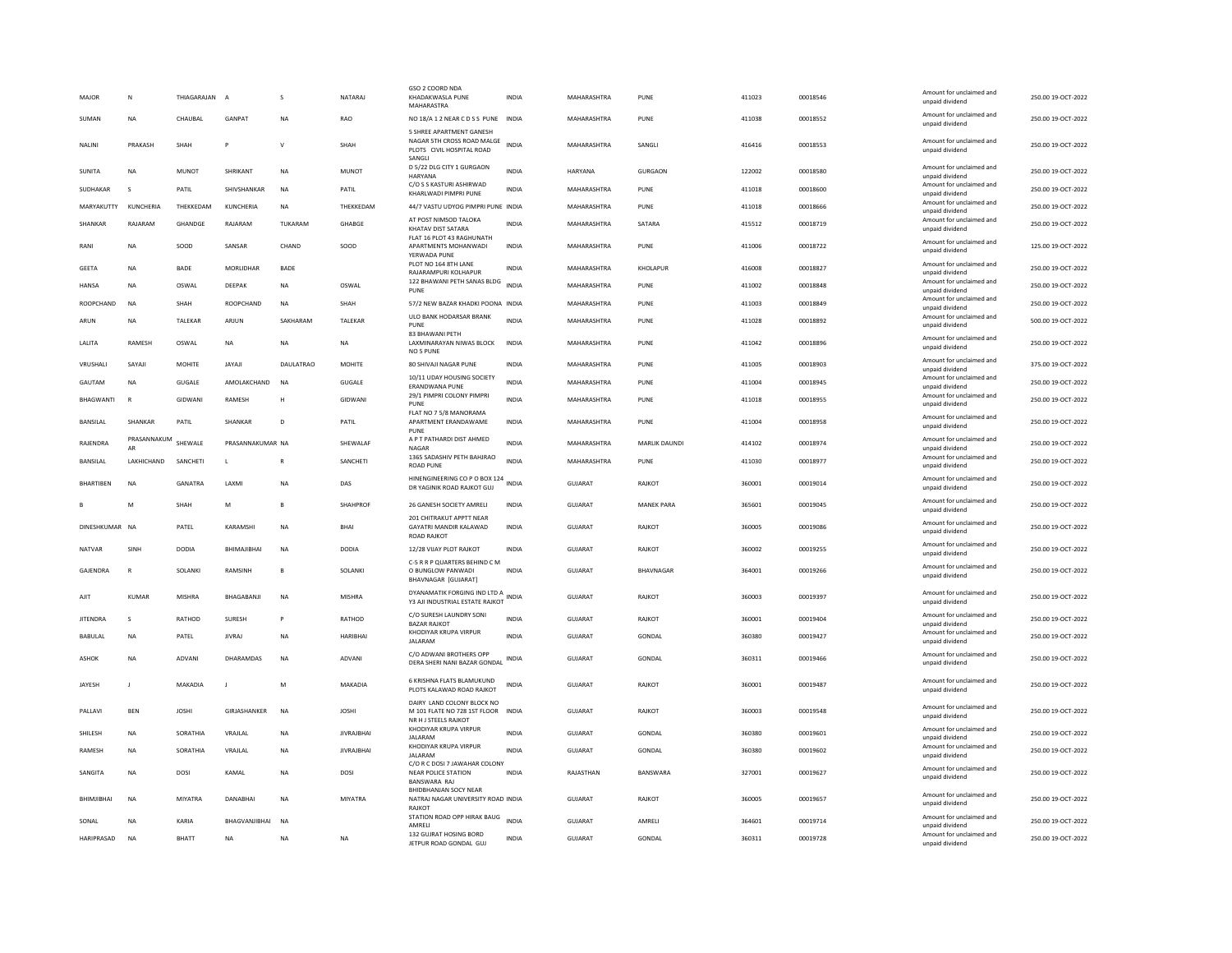| <b>BABULAL</b>    | <b>RAVARHAI</b>   | RANPARIA      | <b>RAVARHAI</b>   | <b>NA</b>    | MANIIRHAI       | MANHAR SOCIETY DHARM BHAKTI<br>NANA MAVA ROAD RAJKOT                                                                            | <b>INDIA</b> | GUIARAT        | RAIKOT            | 360004 | 00019762 | Amount for unclaimed and<br>unpaid dividend | 250.00.19-OCT-2022 |
|-------------------|-------------------|---------------|-------------------|--------------|-----------------|---------------------------------------------------------------------------------------------------------------------------------|--------------|----------------|-------------------|--------|----------|---------------------------------------------|--------------------|
| DIVYKANT          |                   | DHAMECHA      | <b>NA</b>         | <b>NA</b>    | <b>NA</b>       | MILAN CUTPICE AMBAVADI<br><b>KESHOD GUJARAT</b>                                                                                 | <b>INDIA</b> | MAHARASHTRA    | MUMBAI            | 400001 | 00019822 | Amount for unclaimed and<br>unpaid dividend | 250.00 19-OCT-2022 |
| MAGAN             | RATNA             | KHUNT         | RATNA             | RAVJI        | KHUNT           | KRISHN NAGAR MAIN ROAD<br>MAVDI PLOT SAMARATH RAJKOT                                                                            | INDIA        | GUJARAT        | RAJKOT            | 360004 | 00019825 | Amount for unclaimed and<br>unpaid dividend | 250.00 19-OCT-2022 |
| <b>HANSA</b>      | <b>HIRA</b>       | KHUNT         | HIRA              | RAVJI        | KHUNT           | KRISHN NAGAR MAIN ROAD<br>MAVDI PLOT SAMARATH RAJKOT                                                                            | INDIA        | <b>GUJARAT</b> | <b>RAJKOT</b>     | 360004 | 00019826 | Amount for unclaimed and<br>unpaid dividend | 250.00 19-OCT-2022 |
| BHIKHA            | RANCHOD           | <b>BHUT</b>   | RANCHOD           | $\mathsf{s}$ | BHUT            | KRISHN NAGAR MAIN ROAD<br>MAVDI PLOT SAMARATH RAJKOT                                                                            | INDIA        | GUJARAT        | RAJKOT            | 360004 | 00019827 | Amount for unclaimed and<br>unpaid dividend | 250.00 19-OCT-2022 |
| HIRALAL           | ΝA                | SHAH          | PANACHAND         | SHAH         | RETD            | <b>B 11 GOVT QUARTER NEAR</b><br>DHARAM TALKIES RAJKOT                                                                          | <b>INDIA</b> | GUJARAT        | RAJKOT            | 360001 | 00019831 | Amount for unclaimed and<br>unpaid dividend | 250.00 19-OCT-2022 |
| HITESH            | ${\sf N}$         | KAMDAR        | NATWARLAL         | F            | KAMDAR          | DHIRAJ PRINTERS PARAS ESTATE<br><b>TAGORE MARG RAJKOT</b><br>AJMERA CEMENT PVT LTD PO                                           | <b>INDIA</b> | GUJARAT        | RAJKOT            | 360002 | 00019854 | Amount for unclaimed and<br>unpaid dividend | 250.00 19-OCT-2022 |
| <b>BHASKAR</b>    | <b>BHAGWAN</b>    | PATEL         | <b>BHAGWAN</b>    | s            | PATIL           | BHANDURI DIST JUNAGADH<br>GUJARAT                                                                                               | INDIA        | GUIARAT        | VFRAVAL           | 362248 | 00020066 | Amount for unclaimed and<br>unpaid dividend | 250.00.19-OCT-2022 |
| MANJULABEN        | <b>NA</b>         | RADIA         | MANILAL           | <b>NA</b>    | RADIA           | OPP NIRMALA CONVENT 4<br>PRAKASH SOCIETY MANI MANJUL INDIA<br><b>RAJKOT</b>                                                     |              | GUJARAT        | RAJKOT            | 360005 | 00020137 | Amount for unclaimed and<br>unpaid dividend | 250.00 19-OCT-2022 |
| CHANDRIKA         | $\blacksquare$    | KANARAR       | <b>JAYANTILAL</b> | <b>NA</b>    | <b>IAMNADAS</b> | C/O MOHANLAL DEVCHAND<br>SHUBHAS ROAD VERAVAL                                                                                   | <b>INDIA</b> | GUJARAT        | VFRAVAL           | 362265 | 00020240 | Amount for unclaimed and<br>unpaid dividend | 250.00 19-OCT-2022 |
| VIJAY             | <b>NA</b>         | <b>MEHTA</b>  | ODHAVJIBHAI       | <b>NA</b>    | <b>MEHTA</b>    | SHIVAM 4 VIDYANAGAR B/H<br>PATEL BOARDING RAJKOT                                                                                | <b>INDIA</b> | <b>GUJARAT</b> | RAJKOT            | 360001 | 00020339 | Amount for unclaimed and<br>unpaid dividend | 250.00 19-OCT-2022 |
| MEHTA             | <b>NA</b>         | VIJAY         | <b>NA</b>         | <b>NA</b>    | <b>NA</b>       | SHIVAM 4 VIDYANAGAR B/H<br>PATEL BOARDING RAJKOT                                                                                | <b>INDIA</b> | GUJARAT        | RAJKOT            | 360001 | 00020340 | Amount for unclaimed and<br>unpaid dividend | 250.00 19-OCT-2022 |
| SHOBHA            | <b>NA</b>         | PATEL         | <b>DIPAK</b>      | <b>NA</b>    | PATEL           | SHIVAM STD PCO OPP LIC OFFICE<br>STATION ROAD DHORAJI                                                                           | <b>INDIA</b> | GUJARAT        | DHORAJI           | 360410 | 00020383 | Amount for unclaimed and<br>unpaid dividend | 375.00 19-OCT-2022 |
| VINA              | Y                 | SANGHAVI      | YOGESH            | M            | SANGHAVI        | MATRUBHUMI BHATIYA STREET<br>DARBARGADH RD WANKANER                                                                             | <b>INDIA</b> | GUIARAT        | <b>MORRI</b>      | 363621 | 00020388 | Amount for unclaimed and<br>unpaid dividend | 250.00.19-OCT-2022 |
| RAMESH            | <b>NA</b>         | KHANT         | LAXMANBHAI        | NA           | KHANT           | IRRI P SUB DIVISION PORBANDAR<br>ROAD UPLETA GUJ                                                                                | <b>INDIA</b> | GUJARAT        | DHORAJI           | 360490 | 00020464 | Amount for unclaimed and<br>unpaid dividend | 250.00 19-OCT-2022 |
| <b>RAIFNDRA</b>   | <b>NA</b>         | PANDYA        | <b>SHANTILAI</b>  | <b>NA</b>    | PANDYA          | NIRMAL PRATIMA 1<br>CHHOTUNAGAR SOCIETY RAIYA<br><b>ROAD RAJKOT</b>                                                             | <b>INDIA</b> | GUIARAT        | RAIKOT            | 360001 | 00020533 | Amount for unclaimed and<br>unpaid dividend | 250.00 19-OCT-2022 |
| MUKTABEN          | <b>NA</b>         | VAKHARIA      | MAGANLAL          | NA           | VAKHARIA        | C/O D.M.VAKHARIA. "VISMAY"<br>INDRAPRASTHA SOC., PLOT NO.<br>9/C NR<br>KRISHNANAGAR.OPP.MEHULNAG<br>AR TELEPHONE EXC., JAMNAGAR | <b>INDIA</b> | GUJARAT        | JAMNAGAR          | 361006 | 00020540 | Amount for unclaimed and<br>unpaid dividend | 250.00 19-OCT-2022 |
| CHANDULAL         | $\mathbf{D}$      | SOMAIYA       | PRAGJIBHAI        | NA           | SOMAIYA         | B/6 RAVIKIRAN 1 2ND FLOOR<br>DHORAIL GUIARAT<br>C/O S P JANI DEPUTY                                                             | INDIA        | GUJARAT        | DHORAJI           | 360410 | 00020558 | Amount for unclaimed and<br>unpaid dividend | 250.00 19-OCT-2022 |
| MINA              | <b>NA</b>         | <b>JANI</b>   | <b>SURESH</b>     | <b>NA</b>    | JANI            | <b>CONSERVATOR OF FORESTS</b><br>MARINE NATIONAL PARK FOREST INDIA<br>COLONY 'VAN SANKUL' NR                                    |              | <b>GUJARAT</b> | JAMNAGAR          | 361001 | 00020570 | Amount for unclaimed and<br>unpaid dividend | 250.00 19-OCT-2022 |
| DEVENDRA          | <b>NA</b>         | <b>MANIAR</b> | CHIMANLAL         | <b>NA</b>    | <b>MANIAR</b>   | NAGNATH GATE JAMNAGA<br>PATRAKAR COLONY AERODROME                                                                               | <b>INDIA</b> | <b>GUJARAT</b> | <b>RAJKOT</b>     | 360006 | 00020614 | Amount for unclaimed and                    | 250.00 19-OCT-2022 |
| MUKESH            | <b>NA</b>         | SUTARIA       | NA                | <b>NA</b>    | NA              | ROAD RAJKOT<br>10 ASTRONE SOCIETY NILDIP                                                                                        | INDIA        | GUJARAT        | RAJKOT            | 360004 | 00020899 | unpaid dividend<br>Amount for unclaimed and | 250.00 19-OCT-2022 |
| BHARAT            | <b>NA</b>         | DESAI         | NA                | <b>NA</b>    | NA              | RAJKOT<br>ORBIT MOTI TANKI CHOWK                                                                                                | INDIA        | GUJARAT        | RAJKOT            | 360001 | 00020905 | unpaid dividend<br>Amount for unclaimed and | 250.00 19-OCT-2022 |
| VARSHA            | <b>NA</b>         | VASHA         | NA                | <b>NA</b>    | <b>NA</b>       | <b>JAYESH PUBLICITY RAJKOT</b><br>C/O CHETAN DESAI 20 MILL PARA                                                                 | <b>INDIA</b> | GUJARAT        | RAJKOT            | 360002 | 00020906 | unpaid dividend<br>Amount for unclaimed and | 250.00 19-OCT-2022 |
|                   |                   |               |                   |              |                 | <b>RAGHUVIR PARK RAJKOT</b><br>901 A PRERNA TOWER OPP                                                                           |              |                |                   |        |          | unpaid dividend                             |                    |
| VIJAY             | <b>NA</b>         | SHINDE        | s                 | <b>NA</b>    | SHINDE          | SANJIVANI HOSPITAL NR<br>VASTRAPUR LAKE VASTRAPUR<br>AHMEDABAD                                                                  | <b>INDIA</b> | GUJARAT        | AHMEDABAD         | 380054 | 00020926 | Amount for unclaimed and<br>unpaid dividend | 250.00 19-OCT-2022 |
| <b>JAIPRAKASH</b> | NA                | KALRA         | NA                | NA           | <b>NA</b>       | SAI ATMARAM APT FLAT 106 1ST<br>FLOOR SECTON 37 ULHAS NAGAR                                                                     | <b>INDIA</b> | MAHARASHTRA    | ULHASNAGAR        | 421005 | 00020941 | Amount for unclaimed and<br>unpaid dividend | 250.00 19-OCT-2022 |
| <b>MOHINI</b>     | <b>NA</b>         | <b>GARRIA</b> | <b>NA</b>         | <b>NA</b>    | <b>NA</b>       | 106 SAT ATMARAM APPARTMENT INDIA<br>SECTION 37 ULHAS NAGAR                                                                      |              | MAHARASHTRA    | <b>ULHASNAGAR</b> | 421005 | 00020942 | Amount for unclaimed and<br>unpaid dividend | 250.00.19-OCT-2022 |
| VENUGOPAL         | NA                | GOPINATH      | KARUNAKARAN       | NA           | KARTHA          | 48/1835 E PUTHENPURA ROAD P<br>O ELAMAKKARA KOCHI<br>75 GHANSHAYAM CHAWL OPP ST                                                 | <b>INDIA</b> | KERALA         | COCHIN            | 682026 | 00021018 | Amount for unclaimed and<br>unpaid dividend | 250.00 19-OCT-2022 |
| SANJAY            | <b>JASVANTRAI</b> | <b>DOSHI</b>  | <b>JASVATRAI</b>  | NAGARDAS     | <b>DOSHIRET</b> | XVIERIS SCHOOL RATAN NAGAR<br><b>BORIVLI E BOMBAY</b>                                                                           | <b>INDIA</b> | MAHARASHTRA    | MUMBAI            | 400068 | 00021068 | Amount for unclaimed and<br>unpaid dividend | 250.00 19-OCT-2022 |
| HAJI              | ABDUL             | MAJIDKASAN    | KASAM             | <b>NA</b>    | AYUB            | AKASH APARTMENTS FLAT 1201/2<br>SANE GURUJI MARG AGRIPADA<br><b>BOMBAY</b>                                                      | <b>INDIA</b> | MAHARASHTRA    | <b>MUMBAI</b>     | 400011 | 00021166 | Amount for unclaimed and<br>unpaid dividend | 250.00 19-OCT-2022 |
| ATUL              | <b>NA</b>         | <b>BODKE</b>  | <b>NA</b>         | <b>NA</b>    | <b>NA</b>       | 10 ANURAG PLOT NO 144 FOUR<br>BUNLOW J P RD ANDHERI W<br><b>BOMBA</b>                                                           | <b>INDIA</b> | MAHARASHTRA    | MUMBAI            | 400058 | 00021197 | Amount for unclaimed and<br>unpaid dividend | 250.00 19-OCT-2022 |
| SABERA            | <b>BURHAN</b>     | RAVAT         | <b>BURHAN</b>     | F            | RAVAT           | 35/5 NAVAPURA BURHANI STREET INDIA<br><b>DAHOD GUJARAT</b>                                                                      |              | <b>GUJARAT</b> | DAHOD             | 389151 | 00021202 | Amount for unclaimed and<br>unpaid dividend | 250.00 19-OCT-2022 |
| SUSHILA           | ΝA                | KESWANI       | JAWAHAR           | NA           | KESWANI         | NEAR S T STAND PO DONDAICHA<br>DIST DHULE                                                                                       | <b>INDIA</b> | MAHARASHTRA    | AMALNER           | 425408 | 00021228 | Amount for unclaimed and<br>unpaid dividend | 500.00 19-OCT-2022 |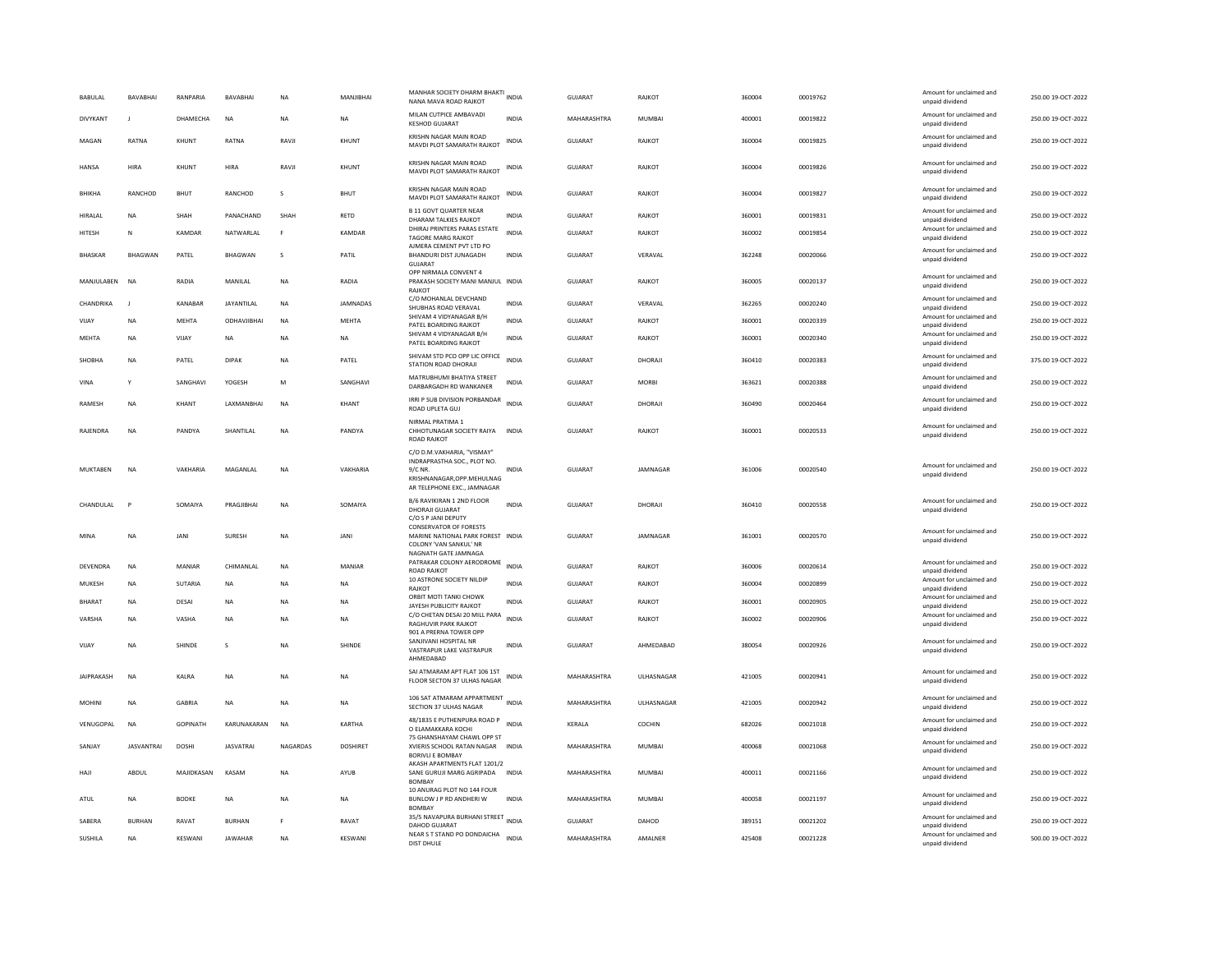| AMAR              | <b>NA</b>      | VAGHELA                | KESHAV            | CHANDRA      | VAHELA               | D-8 KRISHNANAGAR BLDG NO 1<br>CHANDAVARKAR ROAD BORIVALI INDIA<br>(WEST) MUMBAI                           |              | MAHARASHTRA          | MUMBAI          | 400092 | 00021261 | Amount for unclaimed and<br>unpaid dividend | 250.00 19-OCT-2022  |
|-------------------|----------------|------------------------|-------------------|--------------|----------------------|-----------------------------------------------------------------------------------------------------------|--------------|----------------------|-----------------|--------|----------|---------------------------------------------|---------------------|
| SANITA            | н              | KAPADIA                | HANIF             | $\cup$       | KAPADIA              | SHIRIN VILLA FLAT NO 101 1ST<br>FLOOR DR ANANDVADI ROAD<br><b>BOMBAY</b>                                  | <b>INDIA</b> | MAHARASHTRA          | <b>MUMBAI</b>   | 400008 | 00021449 | Amount for unclaimed and<br>unpaid dividend | 250.00 19-OCT-2022  |
| RANI              | SUNDER         | CHHODA                 | SUNDER            | $\mathbf{D}$ | CHHODA               | A/20 BHATIA BUILDING DILIP<br><b>GUPTE MARG MAHIM BOMBAY</b>                                              | INDIA        | MAHARASHTRA          | MUMBAI          | 400016 | 00021460 | Amount for unclaimed and<br>unpaid dividend | 250.00 19-OCT-2022  |
| DILIP             | $\overline{A}$ | PATEL                  | ARJAN             | $\mathbb{R}$ | PATEL                | 139 N M ROAD SEKSARIA<br>CHAMBER 2ND FLOOR FORT<br><b>BOMBAY</b>                                          | INDIA        | MAHARASHTRA          | MUMBAI          | 400023 | 00021480 | Amount for unclaimed and<br>unnaid dividend | 250.00 19-OCT-2022  |
| RAHUL             | <b>KUMAR</b>   | NARSIDASPATEL NARSIDAS |                   | PARBAT       | PATEL                | RAJ TOWER FLAT NO 4 I C COLONY INDIA<br>BORIVLI W BOMBAY                                                  |              | MAHARASHTRA          | KANDIVALI       | 400103 | 00021481 | Amount for unclaimed and<br>unpaid dividend | 250.00 19-OCT-2022  |
| KANTIBHAI         | ARJANBHAI      | PATEL                  | NA                | <b>NA</b>    | <b>NA</b>            | RAJ TOWER FLAT NO 4 I C COLONY INDIA<br><b>BORIVLI W BOMBAY</b>                                           |              | MAHARASHTRA          | KANDIVALI       | 400103 | 00021482 | Amount for unclaimed and<br>unpaid dividend | 250.00 19-OCT-2022  |
| POOJA             | <b>NA</b>      | PATWARDHAN NINAD       |                   | <b>NA</b>    | PATWARDHAN           | <b>L27 HIMALI SOCIETY NEARR</b><br>MHATRE BRIDGE ERANDWANE<br>PUNE                                        | <b>INDIA</b> | MAHARASHTRA          | PUNE            | 411004 | 00021529 | Amount for unclaimed and<br>unpaid dividend | 250.00 19-OCT-2022  |
| CHARUSHEELA NA    |                | PATWARDHAN MANOHAR     |                   | PATWARDHAN   |                      | L 17 HIMALI SOCIETY NEAR<br>MHATRE BRIDGE ERANDWANE<br>PUNE                                               | <b>INDIA</b> | MAHARASHTRA          | PUNE            | 411004 | 00021530 | Amount for unclaimed and<br>unpaid dividend | 250.00 19-OCT-2022  |
| MALTI             | DFVI           | UJAIN                  | <b>UGAMRAI</b>    | $\mathsf{v}$ | <b>JAIN</b>          | 108 116 VITHAL WADI IST FLOOR R<br>INDIA<br>N 16 BOMBAY                                                   |              | MAHARASHTRA          | MUMBAI          | 400002 | 00021585 | Amount for unclaimed and<br>unpaid dividend | 250.00 19-OCT-2022  |
| <b>THOMAS</b>     | LLEWELLYN      | <b>ROBERTS</b>         | <b>THOMAS</b>     | ALLEN        | <b>ROBERTS</b>       | 2/37 HAPPY HOUSE VAKOLA<br>MASJID SANTA CRUZ E BOMBAY                                                     | <b>INDIA</b> | MAHARASHTRA          | <b>MUMBAI</b>   | 400055 | 00021613 | Amount for unclaimed and<br>unpaid dividend | 250.00 19-OCT-2022  |
| SHRIKANT          | LAXMANRAO      | <b>JOSHI</b>           | LAXMANRAO         | GUNDO        | <b>JOSHI</b>         | VINYAL CHEMICALS I LTD A 21<br>MIDC MAHAD DIST RAIGAD<br>C/O ASHA STEELS CO 60 BAPU                       | <b>INDIA</b> | MAHARASHTRA          | <b>NA</b>       | 402301 | 00021657 | Amount for unclaimed and<br>unpaid dividend | 250.00 19-OCT-2022  |
| GHEVANCHAND NA    |                | RANKA                  | GUMAN             | MAL          | <b>JIRANKA</b>       | KHOTE X LANE OPP 2ND<br>BHOIWADA GADIRI BLDG NO 2<br><b>MUMBA</b>                                         | INDIA        | MAHARASHTRA          | MUMBAI          | 400003 | 00021685 | Amount for unclaimed and<br>unpaid dividend | 250.00 19-OCT-2022  |
| <b>FAREDOON</b>   | KUTAR          | KAIKHSROO              | <b>KAIKHUSROO</b> | M            | <b>KUTAR</b>         | 664 ROSHAN MANSION DADAR<br>PARSI COLONY DADAR BOMBAY                                                     | INDIA        | MAHARASHTRA          | MUMBAI          | 400014 | 00021699 | Amount for unclaimed and<br>unpaid dividend | 250.00 19-OCT-2022  |
| LILVATI           | <b>NA</b>      | KOTHARI                | GANPATLAL         | <b>NA</b>    | RETD                 | JAIHIND BLDG 106 NAGINDAS<br>MASTER RD FORT BOMBAY                                                        | <b>INDIA</b> | MAHARASHTRA          | <b>MUMBAI</b>   | 400023 | 00021708 | Amount for unclaimed and<br>unpaid dividend | 625.00 19-OCT-2022  |
| ARUN              | <b>NA</b>      | KOTHARI                | GANPATLAL         | M            | <b>KOTHARI</b>       | BLOCK 5 SECOND FLOOR COPER<br>BLDG 106 MEDOWS STREET FORT INDIA<br><b>BOMBAY</b>                          |              | MAHARASHTRA          | <b>MUMBAI</b>   | 400023 | 00021709 | Amount for unclaimed and<br>unpaid dividend | 500.00 19-OCT-2022  |
| PRAJESH           | <b>NA</b>      | VAJANI                 | VASANTRAI         | H            | VAJANI               | KRISHNA VILLA MONGHIBAI ROAD<br>VILE PARLE EAST BOMBAY                                                    | <b>INDIA</b> | MAHARASHTRA          | <b>MUMBAI</b>   | 400057 | 00021735 | Amount for unclaimed and<br>unpaid dividend | 250.00 19-OCT-2022  |
| SADANAND          | - 1            | PATKAR                 | <b>IANARDAN</b>   | Y            | PATKAR               | 401 SHREENATH TOWER SAME<br><b>GURUJI NEAR MULUND E</b><br><b>BOMBAY</b>                                  | <b>INDIA</b> | MAHARASHTRA          | MUMBAI          | 400081 | 00021738 | Amount for unclaimed and<br>unpaid dividend | 250.00 19-OCT-2022  |
| <b>HEMANT</b>     | <b>BABURAO</b> | KARANDE                | <b>BABURAO</b>    | BAPUJI       | KHARANDE             | 8/1295 G S COLONY BANDRA E<br><b>BOMBAY</b>                                                               | <b>INDIA</b> | MAHARASHTRA          | MUMBAI          | 400051 | 00021774 | Amount for unclaimed and<br>unpaid dividend | 375.00 19-OCT-2022  |
|                   | $\mathbf{S}$   | MOHAN                  | V                 | VAIDYARATAN  |                      | A-5/1 SHREE RAM NAGAR SV<br>ROAD ANDHERI (E) MUMBAI                                                       | INDIA        | MAHARASHTRA          | MUMBAI          | 400069 | 00021789 | Amount for unclaimed and<br>unpaid dividend | 250.00 19-OCT-2022  |
| <b>SHARDADEVI</b> | KANTIPRASAD    | PODDAR                 | KANTI             | PRASAD       | <b>BABULALPODDAR</b> | PARADISE APTS 82 B B BLDG 8TH<br>FLOOR 44 NAPEAN SEA ROAD<br><b>BOMBA</b>                                 | <b>INDIA</b> | MAHARASHTRA          | MUMBAI          | 400006 | 00021823 | Amount for unclaimed and<br>unpaid dividend | 250.00 19-OCT-2022  |
| <b>KEVIN</b>      | <b>NA</b>      | MENEZES                | PATRICK           | <b>NA</b>    | MENEZES              | 1/3 SAHAKAR NAGAR III CHEMBUR INDIA<br><b>BOMBAY</b>                                                      |              | MAHARASHTRA          | <b>MUMBAI</b>   | 400071 | 00021837 | Amount for unclaimed and<br>unpaid dividend | 1250.00 19-OCT-2022 |
| HEMAKSHI          | H              | <b>MEHTA</b>           | HARSHAND          | PARMANAND    | MEHTA                | 71/89 MEHTA MAHAL<br>DADASAHEB DHALKE ROAD<br>DADAR E BOMBAY                                              | <b>INDIA</b> | MAHARASHTRA          | <b>MUMBAI</b>   | 400014 | 00021864 | Amount for unclaimed and<br>unpaid dividend | 250.00 19-OCT-2022  |
| ARUNA             | <b>NA</b>      | VIMADALAL              | RASHMIKUMAR       | NA           | VIMADALAL            | 14 HAMAM HOUSE 36 AMBALAL<br>DOSHI MARG BOMABY BOMBAY                                                     | INDIA        | MAHARASHTRA          | MUMBAI          | 400023 | 00021872 | Amount for unclaimed and<br>unnaid dividend | 250.00 19-OCT-2022  |
| <b>ARPITA</b>     | <b>NA</b>      | <b>MONE</b>            | PRABHAKAR         | <b>NA</b>    | <b>MONE</b>          | ASHIRVAD MAHANT RD EXT VILE<br>PARLE E BOMBAY                                                             | <b>INDIA</b> | MAHARASHTRA          | <b>MUMBAI</b>   | 400057 | 00021888 | Amount for unclaimed and<br>unpaid dividend | 250.00 19-OCT-2022  |
| MAHALAKSHMI NA    |                | KRISHNAN               | К                 | s            | PKRISHNANRETD        | 3 SANCHAR TELECOM OFFICERS<br>FLATS COLLEGE ROAD DADAR<br>(WEST) MUMBAI                                   | INDIA        | MAHARASHTRA          | MUMBAI          | 400028 | 00021949 | Amount for unclaimed and<br>unpaid dividend | 250.00 19-OCT-2022  |
| RAHUL             | KANAYALAL      | SHAH                   | KANAYALAL         | CHIMANLAL    | SHAH                 | 156/10 JAWHAR NAGAR RD 1<br>GOREGAON W BOMBAY                                                             | <b>INDIA</b> | MAHARASHTRA          | <b>MUMBAI</b>   | 400062 | 00022021 | Amount for unclaimed and<br>unpaid dividend | 250.00 19-OCT-2022  |
| <b>KETAN</b>      | KANAYALAL      | SHAH                   | KANAYALAL         | CHIMANLAL    | SHAH                 | 156/10 JAWHAR NAGAR RD 1<br><b>GOREGAON W BOMBAY</b>                                                      | <b>INDIA</b> | MAHARASHTRA          | <b>MUMBAI</b>   | 400062 | 00022022 | Amount for unclaimed and<br>unpaid dividend | 250.00 19-OCT-2022  |
| ANURADHA          | <b>NA</b>      | LODHA                  | NITIN             | TARACHAND    | LODHA                | MAUKTIK AGENCIES CAMP ROAD<br>MALEGAON DIST NASIK                                                         | INDIA        | MAHARASHTRA          | MALEGAON        | 423203 | 00022077 | Amount for unclaimed and<br>unpaid dividend | 250.00 19-OCT-2022  |
| SBU               | RAMFSWARA      | SARMA                  | D                 | SRI          | RAMAMURTHY           | C/O K V R RAO L-04 SONGANGA<br>COLONY SIPAT ROAD BILASPUR<br>CHHATISGARH                                  | <b>INDIA</b> | CHHATTISGARH         | <b>BILASPUR</b> | 495006 | 00022120 | Amount for unclaimed and<br>unpaid dividend | 500.00 19-OCT-2022  |
| GEETA             | <b>NA</b>      | PATEL                  | NA                | <b>NA</b>    | <b>NA</b>            | INDUSTRIAL SHOPPING CENTRE<br>PO SHINGANAPUR TAL<br>KOPARGAON                                             | <b>INDIA</b> | MAHARASHTRA          | KOPERGAON       | 423603 | 00022121 | Amount for unclaimed and<br>unpaid dividend | 250.00 19-OCT-2022  |
| MAYA              | <b>NA</b>      | RANI                   | KFDAR             | <b>NA</b>    | <b>NATH</b>          | 104 VISHNU COLONY SHAHGANI<br><b>AGRA UP</b>                                                              | <b>INDIA</b> | <b>UTTAR PRADESH</b> | <b>ALIGARH</b>  | 202010 | 00022149 | Amount for unclaimed and<br>unpaid dividend | 375.00 19-OCT-2022  |
| SANJAY            | KUMAR          | <b>GUPTA</b>           | VIJAI             | PAL          | SHARANGUPTA          | FLAT NO. 20, MAITRI<br>APARTMENTS MAYUR VIHAR PH - INDIA<br>1 DELHI                                       |              | DELHI                | DELHI           | 110091 | 00022175 | Amount for unclaimed and<br>unpaid dividend | 375.00 19-OCT-2022  |
| SAVITRI           | <b>NA</b>      | RATHI                  | LATE              | <b>SH</b>    | RAMDEORATHI          | C/O SHAMBHOO NATH AGARWAL<br>INFRONT OF PETROL PUMP<br>STATION ROAD, BHAGWATIGUNJ<br>PO.& DIST. BALRAMPUR | INDIA        | UTTAR PRADESH        | BALRAMPUR       | 271201 | 00022195 | Amount for unclaimed and<br>unpaid dividend | 250.00 19-OCT-2022  |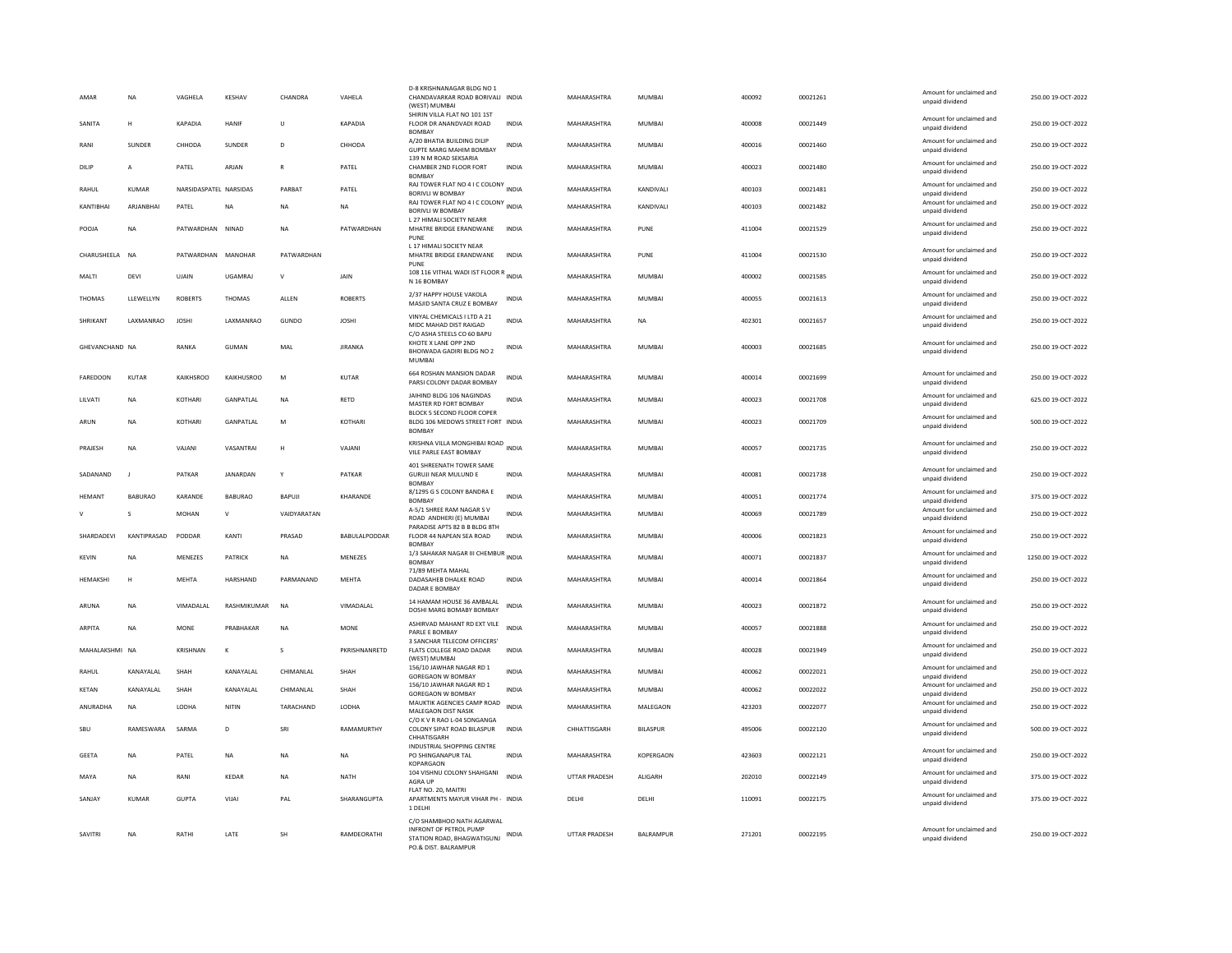| <b>NAND</b>    |                | <b>KUMAR</b>      | SHARMA       | HARI              | SHANKER      | SHARMA       | C/O HARI SHANKER SHARMA 30<br>SARASWATI COLONY TUNDLA<br>FIROZABAD                            | <b>INDIA</b> | <b>UTTAR PRADESH</b> | BARHAN             | 283204 | 00022199 | Amount for unclaimed and<br>unpaid dividend | 250.00 19-OCT-2022 |
|----------------|----------------|-------------------|--------------|-------------------|--------------|--------------|-----------------------------------------------------------------------------------------------|--------------|----------------------|--------------------|--------|----------|---------------------------------------------|--------------------|
| UMESH          |                | CHANDRA           | SHARMA       | н                 | L            | SHARMA       | C/O SUBHASH CHANDRA C2<br>G9PAL NAGAR FIROZARAD                                               | INDIA        | UTTAR PRADESH        | BARHAN             | 283203 | 00022238 | Amount for unclaimed and<br>unnaid dividend | 250.00 19-OCT-2022 |
| ASHA           |                | RANI              | SINGHAL      | D                 | к            | SINGHAL      | 14/307 MADAN MOHAN GATE<br>AGRA                                                               | <b>INDIA</b> | <b>UTTAR PRADESH</b> | AGRA               | 282002 | 00022265 | Amount for unclaimed and<br>unpaid dividend | 250.00 19-OCT-2022 |
|                | SASHIWAL       | <b>NA</b>         | GOGNA        | MAHESH            | <b>KUMAR</b> | GOGNA        | KAYSTHPARA DHOLPUR                                                                            | INDIA        | RAJASTHAN            | DHOLPUR            | 328001 | 00022268 | Amount for unclaimed and<br>unpaid dividend | 250.00 19-OCT-2022 |
| VISHAL         |                | <b>NA</b>         | JAIN         | <b>YOGENDRA</b>   | <b>KUMAR</b> | JAIN         | LUHADIYA BHAWAN SASNI<br><b>ALIGARH</b>                                                       | <b>INDIA</b> | <b>UTTAR PRADESH</b> | MURSAN             | 204216 | 00022275 | Amount for unclaimed and<br>unnaid dividend | 250.00 19-OCT-2022 |
| YATAN          |                | KUMARI            | <b>JAIN</b>  | <b>YOGENDRA</b>   | <b>KUMAR</b> | JAIN         | LUHADIYA BHAWAN SASNI<br>ALIGARH                                                              | <b>INDIA</b> | <b>UTTAR PRADESH</b> | MURSAN             | 204216 | 00022277 | Amount for unclaimed and<br>unpaid dividend | 250.00 19-OCT-2022 |
|                | RAJENDRA       | KUMAR             | AGARWAL      | SANKAR            | <b>NA</b>    | LAL          | RADHA BIHARI MOHALLA KOTHI<br>DHOLPUR RAJASTHAN                                               | <b>INDIA</b> | RAJASTHAN            | DHOLPUR            | 328001 | 00022284 | Amount for unclaimed and<br>unpaid dividend | 375.00 19-OCT-2022 |
| JAI            |                | SHREE             | ARORA        | RAJEEV            | <b>NA</b>    | <b>ARORA</b> | W/O RAJEEV ARORA, A-1, SANT<br>NAGAR NEAR INDRADHANUSH<br>COLONY DAYAL BAGH AGRA              | <b>INDIA</b> | <b>UTTAR PRADESH</b> | AGRA               | 282003 | 00022348 | Amount for unclaimed and<br>unpaid dividend | 250.00 19-OCT-2022 |
| LAL            |                | <b>BIHARI</b>     | PRASAD       | LATE              | <b>SH</b>    | SANTANPRASAD | H NO GK IV/98 MIG GYAN KHAND<br>INDIRA PURAM GHAZIABAD (UP)                                   | <b>INDIA</b> | <b>UTTAR PRADESH</b> | GHAZIABAD          | 201010 | 00022383 | Amount for unclaimed and<br>unpaid dividend | 500.00 19-OCT-2022 |
| RAJEEV         |                | <b>NA</b>         | AGARWAL      | G                 |              | AGARWAL      | M/S AMAR PAPER MART SETH<br><b>GALI AGRA</b><br>PLOT NO.488.(1 ST FLOOR).                     | <b>INDIA</b> | UTTAR PRADESH        | AGRA               | 282003 | 00022386 | Amount for unclaimed and<br>unpaid dividend | 250.00 19-OCT-2022 |
| <b>USHA</b>    |                | <b>NA</b>         | GOYAL        | $\overline{A}$    | N            | GOYAL        | SECTOR-5.VAISHALI, GHAZIABAD- INDIA<br>(U.P)                                                  |              | <b>UTTAR PRADESH</b> | GHAZIABAD          | 201012 | 00022400 | Amount for unclaimed and<br>unpaid dividend | 250.00 19-OCT-2022 |
| ANJU           |                | <b>NA</b>         | <b>JAIN</b>  | RAIIV             | KUMAR        | <b>JAIN</b>  | 21/86 JATI GALI PULL<br>CHINGAMODI LOHA MANDI AGRA                                            | INDIA        | <b>UTTAR PRADESH</b> | AGRA               | 282002 | 00022406 | Amount for unclaimed and<br>unpaid dividend | 375.00 19-OCT-2022 |
| LALIT          |                | NA                | KUMAR        | DIN               | DAYAL        | MITTAL       | MITTAL BHAWAN BYE PASS ROAD<br>KHERA GARH DIST AGRA                                           | <b>INDIA</b> | UTTAR PRADESH        | FATEHABAD          | 283121 | 00022445 | Amount for unclaimed and<br>unpaid dividend | 250.00 19-OCT-2022 |
| RAVI           |                | KUMAR             | <b>JAIN</b>  | SHARVAN           | к            | <b>JAIN</b>  | 21/66 JATI GALI LOHA MANDI<br>AGRA                                                            | <b>INDIA</b> | <b>UTTAR PRADESH</b> | AGRA               | 282002 | 00022480 | Amount for unclaimed and<br>unpaid dividend | 250.00 19-OCT-2022 |
|                | SANJEEV        | NA                | JAIN         | SUMAT             | к            | JAIN         | 21/66 JATI GALI LOHA MANDI<br>AGRA                                                            | <b>INDIA</b> | UTTAR PRADESH        | AGRA               | 282002 | 00022481 | Amount for unclaimed and<br>unpaid dividend | 250.00 19-OCT-2022 |
| ANITA          |                | NA                | JAIN         | NA                | <b>NA</b>    | NA           | 21/66 JATI GALI LOHA MANDI<br>AGRA                                                            | <b>INDIA</b> | UTTAR PRADESH        | AGRA               | 282002 | 00022482 | Amount for unclaimed and<br>unpaid dividend | 250.00 19-OCT-2022 |
| $\mathfrak{c}$ |                | ANKA              | <b>BABU</b>  | $\mathsf{C}$      | <b>NA</b>    | LAKSHMAIAH   | NO 2 TTOU MFC IL 76 AIR FORCE<br><b>STATION AGRA</b>                                          | <b>INDIA</b> | <b>UTTAR PRADESH</b> | AGRA               | 282008 | 00022504 | Amount for unclaimed and<br>unpaid dividend | 250.00 19-OCT-2022 |
|                | SARDAR         | MAL               | JAIN         | К                 | P            | JAIN         | PAWAN GENERAL STORE NAI KI<br>MANDI AGRA                                                      | <b>INDIA</b> | <b>UTTAR PRADESH</b> | AGRA               | 282002 | 00022505 | Amount for unclaimed and<br>unpaid dividend | 250.00 19-OCT-2022 |
|                | CHUNNI         | <b>NA</b>         | AGRAWAI      | SOHAN             | LAL          | AGRAWAL      | W/O SOHAN LAL AGRAWAL<br>BEHIND BUNDEL KHAND TALKIES INDIA<br>MAURANIPUR                      |              | <b>UTTAR PRADESH</b> | <b>BARWA SAGAR</b> | 284204 | 00022528 | Amount for unclaimed and<br>unpaid dividend | 250.00 19-OCT-2022 |
|                | SANTOSH        | KUMARI            | <b>JAIN</b>  | SHARVAN           | K            | JAIN         | 21//66 JATI GALI LOHA MANDI<br>AGRA                                                           | <b>INDIA</b> | UTTAR PRADESH        | AGRA               | 282002 | 00022530 | Amount for unclaimed and<br>unpaid dividend | 250.00 19-OCT-2022 |
| SUNITA         |                | NA                | JAIN         | <b>SUSHIL</b>     | NA           | JAIN         | 21//66 JATI GALI LOHA MANDI<br>AGRA                                                           | INDIA        | UTTAR PRADESH        | AGRA               | 282002 | 00022531 | Amount for unclaimed and<br>unnaid dividend | 250.00 19-OCT-2022 |
| ANIL           |                | KUMAR             | MITTAI       | $\mathbb{R}$      | G            | MITTAL       | 98 NORTH IDGAH COLONY AGRA INDIA                                                              |              | <b>UTTAR PRADESH</b> | AGRA               | 282010 | 00022542 | Amount for unclaimed and<br>unpaid dividend | 250.00 19-OCT-2022 |
| <b>USHA</b>    |                | <b>NA</b>         | GOYAL        | HARI              | <b>OM</b>    | GOYAL        | 15/469 NOORI GATE AGRA                                                                        | <b>INDIA</b> | <b>UTTAR PRADESH</b> | AGRA               | 282002 | 00022596 | Amount for unclaimed and<br>unpaid dividend | 250.00 19-OCT-2022 |
|                | MUKESH         | NA                | KUMAR        | н                 | к            | MAHAJAN      | 822 SADAR BAZAR AGRA CANTT                                                                    | INDIA        | UTTAR PRADESH        | AGRA               | 282001 | 00022651 | Amount for unclaimed and<br>unpaid dividend | 250.00 19-OCT-2022 |
| MEETA          |                |                   |              | MAHAVIR           | <b>NA</b>    | PRASAD       | A 217 KAMLA NAGAR AGRA                                                                        | <b>INDIA</b> | <b>UTTAR PRADESH</b> | AGRA               | 282005 | 00022658 | Amount for unclaimed and<br>unpaid dividend | 250.00 19-OCT-2022 |
|                | <b>GYANESH</b> | <b>NA</b>         | JAIN         | AMAR              | <b>NATH</b>  | JAIN         | 21/62 PUL CHINGA MODI LOHAN<br>MANDI AGRA                                                     | <b>INDIA</b> | <b>UTTAR PRADESH</b> | AGRA               | 282002 | 00022689 | Amount for unclaimed and<br>unpaid dividend | 250.00 19-OCT-2022 |
|                | YOGITA         | NA                | VERMA        | P                 | NA           | VERMA        | C/O MR MUKESH SAXENA HOUSE<br>NO 804 SECTOR 9 FARIDABAD<br><b>HARYANA</b>                     | INDIA        | HARYANA              | FARIDABAD          | 121006 | 00022699 | Amount for unclaimed and<br>unpaid dividend | 250.00 19-OCT-2022 |
| SUNIL          |                | KUMAR             | AGARWAL      | KEDARILAL         | AGRAWAL      |              | S/O KEDARI LAL AGRAWAL CHAKKI INDIA<br><b>BAZAR HATHRAS</b>                                   |              | <b>UTTAR PRADESH</b> | <b>HATHRAS</b>     | 204101 | 00022718 | Amount for unclaimed and<br>unpaid dividend | 250.00 19-OCT-2022 |
|                | MAZHAR         | AHMAD             | KHAN         | LATE              | <b>SHRI</b>  | ZAHOORAKHAN  | 15/123 A SORAN KATRA SHAH<br><b>GUNJ AGRA UP</b>                                              | <b>INDIA</b> | <b>UTTAR PRADESH</b> | AGRA               | 282010 | 00022721 | Amount for unclaimed and<br>unpaid dividend | 375.00 19-OCT-2022 |
|                | MENAKSHI       | <b>NA</b>         | AGARWAL      | PRADEEP           | <b>NA</b>    | AGARWAL      | D 550 KAMLA NAGAR AGRA                                                                        | INDIA        | UTTAR PRADESH        | AGRA               | 282005 | 00022728 | Amount for unclaimed and<br>unpaid dividend | 250.00 19-OCT-2022 |
| VIJAYA         |                | <b>NA</b>         | <b>GUPTA</b> | <b>NA</b>         | <b>NA</b>    | <b>NA</b>    | 10/13 PATEL NAGAR MOTI<br>KATARA AGRA                                                         | <b>INDIA</b> | <b>UTTAR PRADESH</b> | AGRA               | 282003 | 00022759 | Amount for unclaimed and<br>unpaid dividend | 250.00 19-OCT-2022 |
|                | KASMIRA        | BHAGUBHAI         | PATEL        | <b>BHAGUBHAI</b>  | $\mathbb{R}$ | PATEL        | C/O BHARAT KUMAR BABULAL<br>AND CO 407 CHOKHA BAZAR<br>KALUPUR AHMEDABAD                      | <b>INDIA</b> | GUIARAT              | AHMEDABAD          | 380002 | 00022899 | Amount for unclaimed and<br>unpaid dividend | 250.00 19-OCT-2022 |
|                | PRAURAVI       | s                 | <b>JANI</b>  | SURENDRA          | <b>BHA</b>   | JANI         | SANKET PATHOLOGY 3 SWAMI<br>NARAYAN COMPLEX VASTRAL<br>CHARRASTA ODHAV AHMEDABAD              | <b>INDIA</b> | GUJARAT              | ODHAV              | 382475 | 00022952 | Amount for unclaimed and<br>unpaid dividend | 250.00 19-OCT-2022 |
|                | KAMALABEN      | <b>NA</b>         | GUPTA        | SITARAM           | <b>NA</b>    | GUPTA        | B/3 ASHAPURI SOCIETY NEAR<br>POLICE CHOWKY CADILA ROAD<br>GHODASAR AHMEDABAD                  | <b>INDIA</b> | GUJARAT              | AHMEDABAD          | 380050 | 00022958 | Amount for unclaimed and<br>unpaid dividend | 250.00 19-OCT-2022 |
|                | SITARAM        | NA                | GUPTA        | RAMDAYAL          | NA           | GUPTA        | B/3 ASHAPURI SOCIETY NO I NR<br>GHODASAR POLICE CHOWKY<br>CADILA ROAD AHMEDABAD               | INDIA        | GUJARAT              | AHMEDABAD          | 380050 | 00022959 | Amount for unclaimed and<br>unpaid dividend | 250.00 19-OCT-2022 |
|                | NARSHIRHAI     | <b>BACHARBHAL</b> | PATFI        | <b>BACHARBHAI</b> | к            | PATFI        | AT - GRABT TALUKA - BAYAD DIST - INDIA<br>SABRKANTHA GUJARAT<br>A 1 JIAR APARTMENT NEAR TIGAR |              | GUIARAT              | MODASA             | 383335 | 00022981 | Amount for unclaimed and<br>unpaid dividend | 250.00.19-OCT-2022 |
|                | KAILASBEN      | BHAILALBHAI       | PATEL        | <b>BHAILAL</b>    | <b>BHA</b>   | NPATEL       | FLATS NAVAU VADAJ<br>AHMEDABAD                                                                | INDIA        | GUJARAT              | AHMEDABAD          | 380013 | 00023001 | Amount for unclaimed and<br>unnaid dividend | 250.00 19-OCT-2022 |
|                | GOVINDBHAI     | <b>NA</b>         | PATEL        | NA                | NA           | NA           | 28 VITTHAL NAGAR SOC CAMP<br>ROAD SHAHIBAG AHMEDABAD                                          | <b>INDIA</b> | GUJARAT              | AHMEDABAD          | 380004 | 00023016 | Amount for unclaimed and<br>unpaid dividend | 250.00 19-OCT-2022 |
|                |                |                   |              |                   |              |              |                                                                                               |              |                      |                    |        |          |                                             |                    |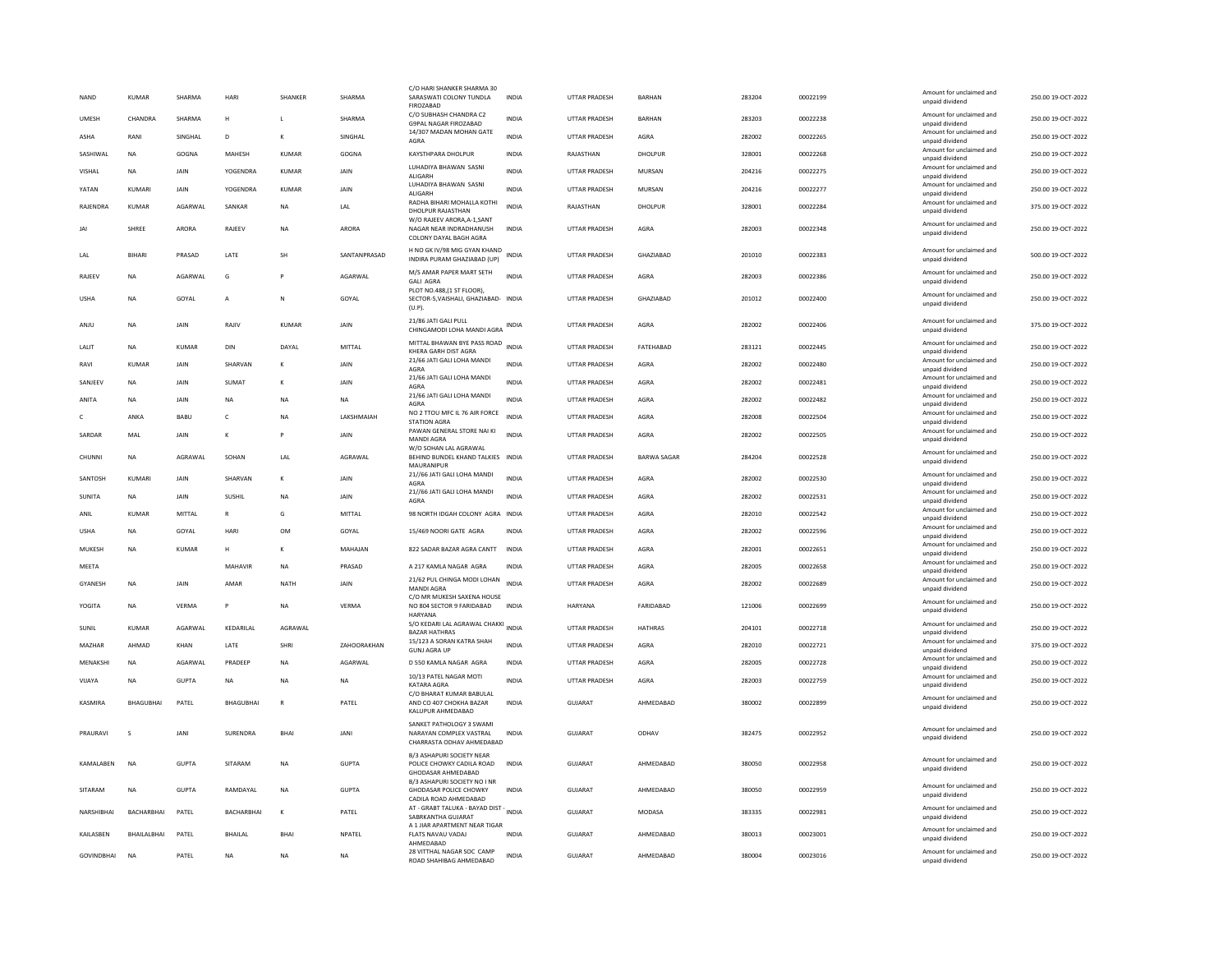| VINOD           | <b>BHAI</b>     | LPATEL                 | <b>NA</b>       | <b>NA</b>    | <b>NA</b>    | NAVOMADH PO BHANDU<br>MAHSANA<br>JALARAM PAN CENTRE NEAR                                     | <b>INDIA</b> | <b>GUJARAT</b> | UNJHA     | 384120 | 00023094 | Amount for unclaimed and<br>unpaid dividend | 250.00 19-OCT-2022 |
|-----------------|-----------------|------------------------|-----------------|--------------|--------------|----------------------------------------------------------------------------------------------|--------------|----------------|-----------|--------|----------|---------------------------------------------|--------------------|
| SHARAD          | KUMAR           | JAYANTILALSAN<br>GHAVI | JAYANTILAL      | $\mathsf{V}$ | SANGHVI      | MAHADEVS VANDO KALUPUR<br>SWAMI NARAYAN MINDIR ROAD<br>AHMEDABAD                             | <b>INDIA</b> | GUJARAT        | AHMEDABAD | 380001 | 00023146 | Amount for unclaimed and<br>unpaid dividend | 250.00 19-OCT-2022 |
| SHAILESH        | NA              | MEHTA                  | AMRUTLAL        | NA           | MEHTA        | 4 SMRUTI FLAT NR RAMJI MANDIR<br>BHATHTHA PALDI AHMEDABAD                                    |              | GUJARAT        | AHMEDABAD | 380007 | 00023152 | Amount for unclaimed and<br>unpaid dividend | 250.00 19-OCT-2022 |
| MEETA           | <b>NA</b>       | <b>MODI</b>            | CHAMPAKLAL      | <b>NA</b>    | <b>MODI</b>  | 1943 KALUPUR CHAKALA<br>DHUDEPWALA POLE AHMEDABAD INDIA                                      |              | GUJARAT        | AHMEDABAD | 380001 | 00023248 | Amount for unclaimed and<br>unpaid dividend | 375.00 19-OCT-2022 |
| <b>TOMI</b>     | NA              | MODI                   | CHAMPAKLAL      | <b>NA</b>    | MODI         | 1943 KALUPUR CHAKALA<br>DHUDEPWALA POLE AHMEDABAD INDIA                                      |              | GUJARAT        | AHMEDABAD | 380001 | 00023249 | Amount for unclaimed and<br>unpaid dividend | 250.00 19-OCT-2022 |
| DILIP           | M               | <b>BHAVSAR</b>         | <b>NA</b>       | <b>NA</b>    | <b>NA</b>    | M/S RAMANLAL RAJMAI<br>RATANPOLE NEAR CJ MARKET<br>AHMEDABAD                                 | <b>INDIA</b> | <b>GUJARAT</b> | AHMEDABAD | 380001 | 00023255 | Amount for unclaimed and<br>unpaid dividend | 250.00 19-OCT-2022 |
| JEET            | P               | SHAH                   | PRAKASH         | H            | SHAH         | 1299 BAPABHAI S KHADKI SHETH S<br>POLE MANDVI S POLE<br>AHMEDABAD<br>RAJESH KUMAR OM PRAKASH | <b>INDIA</b> | GUIARAT        | AHMEDARAD | 380001 | 00023284 | Amount for unclaimed and<br>unpaid dividend | 250.00.19-OCT-2022 |
| <b>JAWAHAR</b>  | LAL             | VISHANDASSHA<br>н      | VISHANDAS       | <b>NA</b>    | SHAH         | SHAH 5 LN P SHOPING CENTRE<br>MODASA                                                         | INDIA        | GUJARAT        | MODASA    | 383315 | 00023331 | Amount for unclaimed and<br>unpaid dividend | 250.00 19-OCT-2022 |
| SUNANDA         | <b>BEN</b>      | NIRANJANBHAID<br>ALAL  | NIRANJANBHAI    | $\mathbf{K}$ | DALAL        | 1355 KISHOR BHULA S KHADKI<br>RAJAMEHTAS POLE KALUPUR<br>AHMFDARAD                           | <b>INDIA</b> | <b>GUJARAT</b> | AHMEDABAD | 380001 | 00023348 | Amount for unclaimed and<br>unpaid dividend | 250.00 19-OCT-2022 |
| <b>RONAK</b>    | <b>NA</b>       | JAIN                   | <b>NA</b>       | <b>NA</b>    | <b>NA</b>    | 7/A ADINATH NAGAR OPP RITA<br>PARK SHAHI BAUG AHMEDABAD                                      | <b>INDIA</b> | <b>GUJARAT</b> | AHMEDABAD | 380004 | 00023473 | Amount for unclaimed and<br>unpaid dividend | 250.00 19-OCT-2022 |
| RANIANA         | KUMARI          | SHAH                   | <b>GANESH</b>   | PRASAD       | SHAH         | C/P HUKUMCHAND TEXTILE<br>AGENCY 118 NEW CLOTH MARKET INDIA<br>AHMEDABAD                     |              | GUIARAT        | AHMFDARAD | 380002 | 00023506 | Amount for unclaimed and<br>unpaid dividend | 250.00.19-OCT-2022 |
| <b>KISHOR</b>   | NA              | NAGAR                  | GANESBHAI       | <b>NA</b>    | NAGAR        | 21 KRISHNA FLATS RAMBAG<br>MANINAGAR AHMEDABAD<br>8 JAIN COLONY NAGAR SOCIETY                | INDIA        | GUJARAT        | AHMEDABAD | 380008 | 00023512 | Amount for unclaimed and<br>unpaid dividend | 125.00 19-OCT-2022 |
| BHIKHALAL       | <b>NA</b>       | <b>MADIA</b>           | VAHARASHI       | <b>NA</b>    | <b>MADIA</b> | VANDA GHEEKANTA ROAD<br>AHMEDABAD                                                            | INDIA        | GUJARAT        | AHMEDABAD | 380001 | 00023561 | Amount for unclaimed and<br>unpaid dividend | 250.00 19-OCT-2022 |
| HASMUKHBHAI G   |                 | PATEL                  | NA              | <b>NA</b>    | NA           | C 65 VIMALNATH SOCIETY NR<br>DERASAR BAPU NAGAR<br>AHMEDABAD                                 | <b>INDIA</b> | <b>GUJARAT</b> | AHMEDABAD | 380024 | 00023616 | Amount for unclaimed and<br>unpaid dividend | 250.00 19-OCT-2022 |
| RAMESHWAR       | SAHAI           | BHATNAGAR              | MAHARAJ         | SAHAI        |              | 262 RAMNAGAR GHAZIABAD U P INDIA                                                             |              | UTTAR PRADESH  | GHAZIABAD | 201001 | 00023716 | Amount for unclaimed and<br>unpaid dividend | 250.00 19-OCT-2022 |
| <b>ASHVINA</b>  | P               | SHAH                   | PANKAJ          | $\mathbb{R}$ | SHAH         | <b>18 AMARJYOTI SOCIETY</b><br>MANINAGAR EAST AHMEDABAD                                      | INDIA        | <b>GUJARAT</b> | AHMFDARAD | 380008 | 00023718 | Amount for unclaimed and<br>unpaid dividend | 250.00 19-OCT-2022 |
| MEENA           | <b>MUKESH</b>   | JAJAL                  | MUKESH          | $\mathsf{V}$ | JAJAL        | C/1 SUKETU APPARTMENTS<br>DALAL COLONY MANI NAGAR<br>AHMEDABAD                               | <b>INDIA</b> | GUJARAT        | AHMEDABAD | 380008 | 00023799 | Amount for unclaimed and<br>unpaid dividend | 250.00 19-OCT-2022 |
| CHANDRIKA       | <b>NA</b>       | PATEL                  | SURESH          | <b>NA</b>    | PATEL        | 20 NIRMAL SOCIETY VATVA ROAD<br>MANINAGAR AHMEDABAD                                          | <b>INDIA</b> | GUJARAT        | AHMEDABAD | 380008 | 00023850 | Amount for unclaimed and<br>unpaid dividend | 250.00 19-OCT-2022 |
| PRITIBEN        | RAJENDRA        | KUMARRAWAL RAJENDRA    |                 | <b>KUMAR</b> | RAWAL        | 16 ASHAPURAN 50 GITANJALI<br>NAGAR D CABIN SABARMATI<br>AHMEDABAD                            | <b>INDIA</b> | <b>GUJARAT</b> | AHMEDABAD | 380019 | 00023875 | Amount for unclaimed and<br>unpaid dividend | 250.00 19-OCT-2022 |
| MEENA           | NAVNITI AI      | MEHTA                  | NAVNITLAL       | $\mathbf{J}$ | MEHTA        | A 12 TUSHAR APT JAGABHAI PARK<br>MANINAGAR AHMEDABAD                                         | <b>INDIA</b> | GUIARAT        | AHMEDABAD | 380008 | 00023959 | Amount for unclaimed and<br>unpaid dividend | 250.00 19-OCT-2022 |
| <b>JYOSTNA</b>  | MUKESH          | MODI                   | MUKESH          | RASIKLAL     | MODI         | 583 GHANTIWALAS DEHLA CITY<br>DANAPITH AHMEDABAD                                             | <b>INDIA</b> | GUJARAT        | AHMEDABAD | 380001 | 00024081 | Amount for unclaimed and<br>unpaid dividend | 250.00 19-OCT-2022 |
| <b>JITENDRA</b> | $\mathsf{C}$    | SALECHA                | CHANDANMAL      | <b>NA</b>    | PARTAPIL     | 507 NEW CLOTH MARKET<br>AHMFDARAD                                                            | <b>INDIA</b> | <b>GUJARAT</b> | AHMEDABAD | 380002 | 00024220 | Amount for unclaimed and<br>unpaid dividend | 250.00 19-OCT-2022 |
| SUWA            | DEVI            | KOTHARI                | <b>NA</b>       | <b>NA</b>    | <b>NA</b>    | MAHENDRA KUMAR BHUPATRAJ<br>109 NEW CLOTH MARKET<br>AHMEDABAD                                | <b>INDIA</b> | <b>GUJARAT</b> | AHMEDABAD | 380002 | 00024261 | Amount for unclaimed and<br>unpaid dividend | 250.00 19-OCT-2022 |
| <b>AI PESH</b>  | <b>VIRCHAND</b> | <b>BHAIMODI</b>        | VIRCHAND        | $\epsilon$   | <b>MODI</b>  | C/O MANILAL & BROS<br>MADHUPURA I/S HATHIPURA<br>AHMEDABAD                                   | <b>INDIA</b> | GUIARAT        | AHMFDARAD | 380004 | 00024314 | Amount for unclaimed and<br>unpaid dividend | 125.00.19-OCT-2022 |
| KANTILAL        | M               | SHAH                   | MOHANLAL        | $\mathsf{B}$ | SHAHRETD     | 4027/1 BEHIND STATE BANK<br>ASTODIA ROAD AHMEDABAD                                           | <b>INDIA</b> | <b>GUJARAT</b> | AHMEDABAD | 380001 | 00024319 | Amount for unclaimed and<br>unpaid dividend | 250.00 19-OCT-2022 |
| KODARLAL        | NA              | SHAH                   | HAKAMCHAND      | К            | SHAH         | OPP DENA BANK CHANDRA<br><b>BHUVAN AT TALOD S K</b>                                          | INDIA        | GUJARAT        | SONASAN   | 383215 | 00024375 | Amount for unclaimed and<br>unpaid dividend | 250.00 19-OCT-2022 |
| SHAILESH        | <b>NA</b>       | SHAH                   | JAYANTILAL      | К            | SHAH         | AJAY TEA PROSSESERS OPP DENA<br><b>BANK AT TALOD S K</b>                                     | <b>INDIA</b> | GUJARAT        | SONASAN   | 383215 | 00024376 | Amount for unclaimed and<br>unpaid dividend | 250.00 19-OCT-2022 |
| NAKUL           | <b>NA</b>       | PATEL                  | <b>NA</b>       | <b>NA</b>    | <b>NA</b>    | 7 SARDAR PATEL SOCIETY<br><b>VRINDAVAN MANINAGAR</b><br>AHMEDABAD                            | <b>INDIA</b> | GUJARAT        | AHMEDABAD | 380008 | 00024481 | Amount for unclaimed and<br>unpaid dividend | 250.00 19-OCT-2022 |
| LALITABEN       | VITHALBHAI      | PATEL                  | VITHALBHAI      | DADARSH      | <b>RETD</b>  | 35/A BHAGWAT NAGAR SOC OPP<br>SARVODAY SOLA ROAD<br>AHMEDABAD                                | INDIA        | GUJARAT        | AHMEDABAD | 380061 | 00024565 | Amount for unclaimed and<br>unpaid dividend | 500.00 19-OCT-2022 |
| MUKESH          | <b>NA</b>       | MOGILAL                | MOGILAL         | <b>NA</b>    | Л            | C/O MUKESH ENTERPRISES 24 A<br>M LANE CHICK PET BANGALORE                                    | <b>INDIA</b> | KARNATAKA      | BANGALORE | 560053 | 00024707 | Amount for unclaimed and<br>unpaid dividend | 250.00 19-OCT-2022 |
| HIRANI          | <b>INDUBEN</b>  | K                      | KESHAVLAL       | <b>NA</b>    |              | H/10 MADHUPURA MARKET<br>SHAHIBAGH ROAD AHMEDABAD                                            | <b>INDIA</b> | GUJARAT        | AHMEDABAD | 380004 | 00024907 | Amount for unclaimed and<br>unpaid dividend | 250.00 19-OCT-2022 |
| DHARMISHTA NA   |                 | SONPURA                | <b>IASHWANT</b> | <b>NA</b>    | SOMPURA      | D 5 GANESH A MENT SUTAR<br>FACTORY ROAD NARODA<br>AHMFDARAD                                  | <b>INDIA</b> | GUIARAT        | NARODA    | 382325 | 00025031 | Amount for unclaimed and<br>unpaid dividend | 250.00 19-OCT-2022 |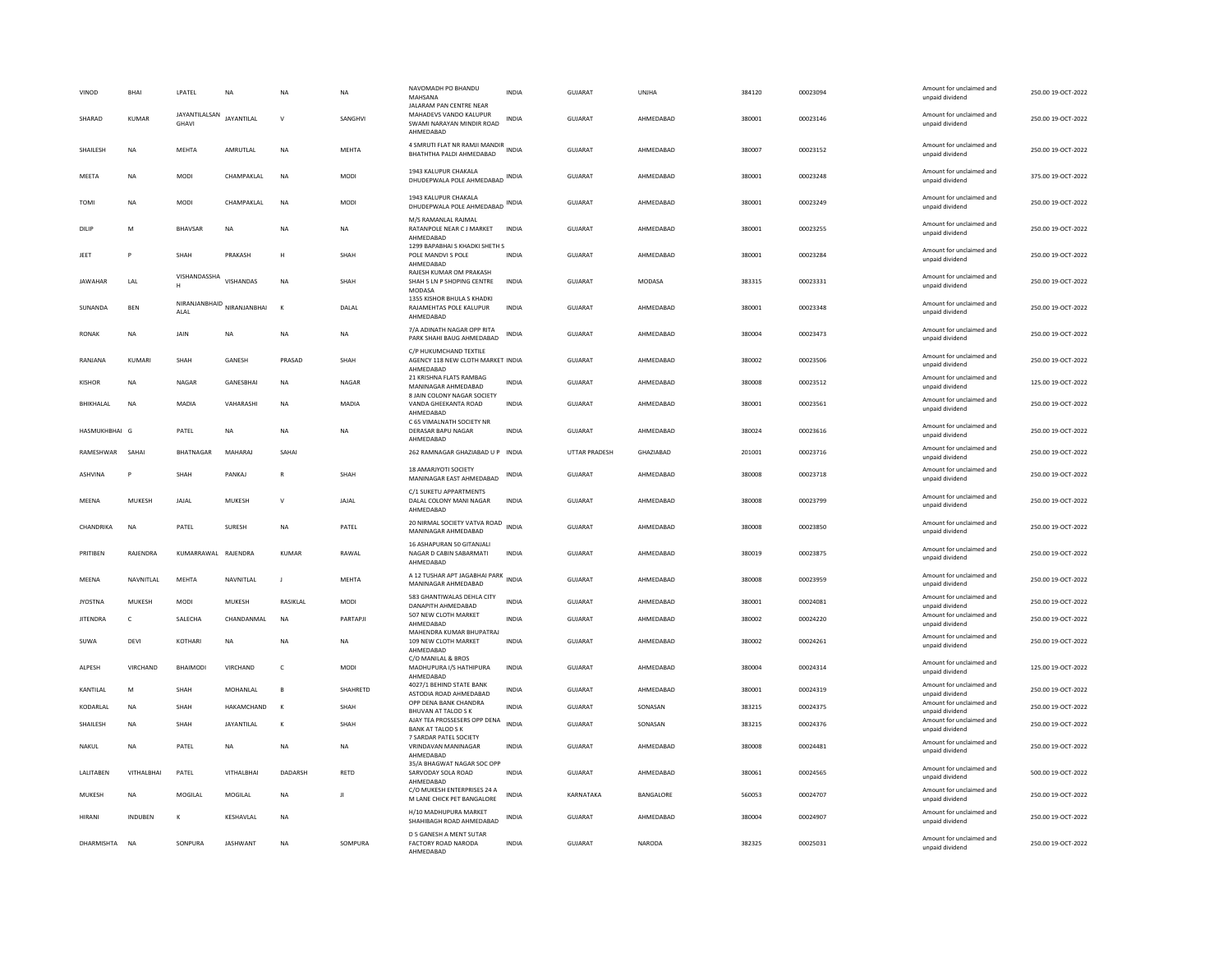| PARESH          | <b>KUMAR</b>     | PATEL                  | <b>BHAI</b>      | $\mathbb{N}$    | PATEL        | S/14 NILKANTH VARN<br>GHANSHYAM NAGAR SOC OPP R T INDIA                             |              | <b>GUJARAT</b> | AHMEDABAD  | 380027 | 00025062 | Amount for unclaimed and<br>unpaid dividend | 250.00 19-OCT-2022 |
|-----------------|------------------|------------------------|------------------|-----------------|--------------|-------------------------------------------------------------------------------------|--------------|----------------|------------|--------|----------|---------------------------------------------|--------------------|
| DASARATH        | <b>NA</b>        | PATEL                  | PUNJIRAM         | <b>NA</b>       | PATEL        | O AHMEDABAD<br>GURU PAN ASARVA CHAKLA<br>AHMEDABAD                                  | <b>INDIA</b> | GUJARAT        | AHMEDABAD  | 380016 | 00025073 | Amount for unclaimed and<br>unpaid dividend | 250.00 19-OCT-2022 |
| CHANDRAKANT NA  |                  | PATEL                  | KANTILAL         | <b>NA</b>       | PATEL        | A/35 KARMCHARI NAGAR PART I<br>OPP SUPER SCHOOL GHATLODIA INDIA                     |              | GUJARAT        | AHMEDABAD  | 380061 | 00025075 | Amount for unclaimed and<br>unpaid dividend | 250.00 19-OCT-2022 |
| <b>JASUBHAI</b> | $\mathbf{K}$     | PARMAR                 | <b>NA</b>        | <b>NA</b>       | <b>NA</b>    | AHMEDABAD<br><b>B 75 MRUDUL PARK 3</b><br><b>GHATLODIYA AHMEDABAD</b>               | <b>INDIA</b> | <b>GUJARAT</b> | AHMEDABAD  | 380061 | 00025095 | Amount for unclaimed and<br>unpaid dividend | 250.00 19-OCT-2022 |
| <b>RITESH</b>   | <b>GOPALBHAI</b> | PATEL                  | GOPAL            | BHAI            | PATEL        | 5 DAMYANTI PARK SOCIETY B/S<br>NEW CIVIL SAHIBAUG CAMP ROAD INDIA<br>AHMEDABAD      |              | <b>GUJARAT</b> | AHMEDABAD  | 380004 | 00025102 | Amount for unclaimed and<br>unpaid dividend | 250.00 19-OCT-2022 |
| MAHENDRA        | <b>NA</b>        | PANCHAL                | <b>NA</b>        | <b>NA</b>       | <b>NA</b>    | 953/1 BATTIWALO KHACHO<br>NADIAWAD POLE DARIAPUR                                    | <b>INDIA</b> | GUIARAT        | AHMFDARAD  | 380001 | 00025104 | Amount for unclaimed and<br>unpaid dividend | 375.00 19-OCT-2022 |
| DAYALAL         | HARICHAND        | KOTAK                  | HARCHAND         | BHAI            | KOTAK        | AHMEDABAD<br>KOTAK KUNG JALARAM PARK TU<br>AT HARIJ DIST MEHSANA                    | <b>INDIA</b> | GUJARAT        | PATAN      | 384240 | 00025121 | Amount for unclaimed and<br>unpaid dividend | 250.00 19-OCT-2022 |
| KANTILAL        | <b>JIVANLAL</b>  | PATEL                  | <b>JIVANLAL</b>  | <b>GOVINDJI</b> | PATELRETD    | 138ASHOK APARTMENT 5TH<br>FLOOR SARASPUR AHMEDABAD                                  | <b>INDIA</b> | GUJARAT        | AHMFDARAD  | 380018 | 00025153 | Amount for unclaimed and<br>unpaid dividend | 250.00 19-OCT-2022 |
| SANGITA         | NA               | MEHRA                  | AJIT             | <b>KUMAR</b>    | MEHRA        | 101 C-16 PHASE III POONAM<br>NAGAR SHANTI PARK MIRA                                 | <b>INDIA</b> | MAHARASHTRA    | BHAYANDAR  | 401107 | 00025163 | Amount for unclaimed and                    | 250.00 19-OCT-2022 |
|                 |                  |                        |                  |                 |              | ROAD(EAST) DIST: THANE<br>A 25 NEW VAGHESHWARI CO OP                                |              |                |            |        |          | unpaid dividend<br>Amount for unclaimed and |                    |
| NITIN           | -1               | KOSHTI                 | <b>JASHWANT</b>  | M               | KOSHI        | SOCIETY GHODASAR AHMEDABAD INDIA                                                    |              | GUJARAT        | AHMEDABAD  | 380050 | 00025194 | unpaid dividend                             | 250.00 19-OCT-2022 |
| SMITA           | NA               | MANKODI                | NA               | <b>NA</b>       | NA           | <b>G E BOARD CIRCLE OFFICE</b><br>SARARMATI AHMEDARAD<br>14 KALAJYOT APTT B/H BANSI | <b>INDIA</b> | GUJARAT        | AHMEDABAD  | 380005 | 00025331 | Amount for unclaimed and<br>unpaid dividend | 250.00 19-OCT-2022 |
| DAXA            | R                | SHAH                   | $_{\sf NA}$      | <b>NA</b>       | NA           | PARLOUR NR USHA BHAVAN<br><b>BARRAGE ROAD VASNA</b><br>AHMEDABAD                    | INDIA        | GUJARAT        | AHMEDABAD  | 380007 | 00025472 | Amount for unclaimed and<br>unpaid dividend | 250.00 19-OCT-2022 |
| SIDDHARAJ       | $\mathbf{J}$     | JADEJA                 | <b>JORUBHA</b>   | NA              | JADEJA       | 9 HARIPRAKASH SOCIETY B H<br>KUMAR SOCIETY NARODA                                   | INDIA        | GUJARAT        | NARODA     | 382325 | 00025505 | Amount for unclaimed and<br>unpaid dividend | 250.00 19-OCT-2022 |
| GITA            | SUDHIRBHAI       | DESAI                  | <b>SUDHIR</b>    | CHHOTUBHAI      | DESAI        | AHMEDABAD<br>21 GOPALAK APT JAGABHAI PARK<br>B/H RAVJI PETRUL PUMP                  | <b>INDIA</b> | GUJARAT        | AHMEDABAD  | 380008 | 00025627 | Amount for unclaimed and                    | 125.00 19-OCT-2022 |
|                 |                  |                        |                  |                 |              | MANINAGAR AHMEDARAD<br>G-22 KASTURI PARK HALAR ROAD                                 |              |                |            |        |          | unpaid dividend<br>Amount for unclaimed and |                    |
| RAIU            | $\mathsf{v}$     | VARGHESE               | $\mathsf{v}$     | $\epsilon$      | VARGHESE     | VALSAD SOUTH GUJARAT<br>218/3 MADHAV TENAMENT B/H                                   | <b>INDIA</b> | GUIARAT        | VALSAD H.O | 396001 | 00025690 | unpaid dividend                             | 375.00 19-OCT-2022 |
| RAMESH          | BHAI             | CHAGANDASPAT CHHGANDAS |                  | А               | PATEL        | HARSHAD COLONY NEAR<br><b>BHAGVATI SCHOOL THAKKAR</b><br>NAGAR AHMEDABAD            | INDIA        | GUJARAT        | NARODA     | 382350 | 00025695 | Amount for unclaimed and<br>unpaid dividend | 500.00 19-OCT-2022 |
| JAYESH          | NA               | PANDYA                 | RAJNIKANT        | N               | PANDYA       | <b>B 180 BHAVNA TENA VASNA</b><br>BERRAGE PALDI AHMEDABAD                           | <b>INDIA</b> | GUJARAT        | AHMEDABAD  | 380007 | 00025711 | Amount for unclaimed and<br>unpaid dividend | 250.00 19-OCT-2022 |
| MANJULA         | <b>NA</b>        | PATEL                  | VINURHAL         | <b>NA</b>       |              | 15 ANAG SOCIETY NEAR BHADUAT<br>NAGAR ISANPUR ROAD<br>AHMEDABAD                     | <b>INDIA</b> | GUIARAT        | AHMEDARAD  | 380001 | 00025816 | Amount for unclaimed and<br>unpaid dividend | 375.00 19-OCT-2022 |
|                 |                  |                        |                  |                 |              | "TIRTH VILLA" 5-6 RIDDHI SIDDHI<br>RAW HOUSE NR AMBER GARDEN                        |              |                |            |        |          | Amount for unclaimed and                    |                    |
| JASBER          | SINGH            | TBAGGA                 | TARLOCHAN        | SINGH           | <b>BAGGA</b> | KAMESHWAR SCHOOL ROAD<br>JODHPUR TEKRA SATELLITE                                    | <b>INDIA</b> | <b>GUJARAT</b> | AHMEDABAD  | 380015 | 00025834 | unpaid dividend                             | 250.00 19-OCT-2022 |
|                 |                  |                        |                  |                 |              | AHMEDABAD<br>"TIRTH VILLA" RIDDHI SIDDHI RAW<br>HOUSE NR AMBER GARDEN               |              |                |            |        |          |                                             |                    |
| <b>GURMEET</b>  | SINGH            | TBAGGA                 | TARLOCHAN        | SINGH           | TBAGGA       | KAMESHWAR SCHOOL ROAD<br>JODHPUR TEKRA SATELLITE                                    | <b>INDIA</b> | <b>GUJARAT</b> | AHMEDABAD  | 380015 | 00025835 | Amount for unclaimed and<br>unpaid dividend | 250.00 19-OCT-2022 |
|                 |                  |                        |                  |                 |              | AHMEDABAD<br>G 3 AHMEDABAD CLOTH MKT                                                |              |                |            |        |          |                                             |                    |
| PARMAND         | <b>NA</b>        | LALCHAND               | <b>NA</b>        | <b>NA</b>       | <b>NA</b>    | KHAJURI NA KHANCHA KALUPUR<br>KOTNI RANG REVDE BAZAR<br>AHMEDABAD                   | <b>INDIA</b> | <b>GUJARAT</b> | AHMEDABAD  | 380001 | 00025864 | Amount for unclaimed and<br>unpaid dividend | 250.00 19-OCT-2022 |
| DARMESH         | <b>NA</b>        | RAVAL                  | <b>NA</b>        | <b>NA</b>       | NA           | 53 THAKORBHAI TOWER VEER<br>KINARIWALA MARG ELLISBRIDGE INDIA<br>AHMEDABAD          |              | <b>GUJARAT</b> | AHMEDABAD  | 380006 | 00025872 | Amount for unclaimed and<br>unpaid dividend | 250.00 19-OCT-2022 |
| MILIBEN         | D                | PATEL                  | $_{\sf NA}$      | <b>NA</b>       | NA           | 1 PABHUKUNJ SOC NR ARADHANA<br>SCHOOL MANINAGAR                                     | <b>INDIA</b> | GUJARAT        | AHMEDABAD  | 380008 | 00025881 | Amount for unclaimed and<br>unpaid dividend | 250.00 19-OCT-2022 |
| MADHULATA       | <b>NA</b>        | <b>DOSHI</b>           | <b>NAGINDAS</b>  | <b>NA</b>       | RETD         | AHMEDABAD<br>C/O NAGINDAS P DOSHI STATION<br>ROAD DHORAJI GUJARAT                   | <b>INDIA</b> | <b>GUJARAT</b> | DHORAJI    | 360410 | 00025907 | Amount for unclaimed and<br>unpaid dividend | 250.00 19-OCT-2022 |
|                 |                  |                        |                  |                 |              | RAJASAHEB TEILOR S NEAR<br>AHMEDABAD D CO BANK                                      |              |                |            |        |          | Amount for unclaimed and                    |                    |
| <b>BHAVESH</b>  | B                | SACHULA                | $_{\sf NA}$      | <b>NA</b>       | NA           | SABARMATI RAMNAGAR<br>AHMEDABAD                                                     | <b>INDIA</b> | <b>GUJARAT</b> | AHMEDABAD  | 380005 | 00025911 | unpaid dividend                             | 250.00 19-OCT-2022 |
| BIPINCHANDRA D  |                  | JANSARI                | $_{\sf NA}$      | <b>NA</b>       | NA           | 309/26 KANT VILA CHOKSINI<br>CHOWLI AMARIWADI<br>AHMEDABAD                          | <b>INDIA</b> | GUJARAT        | AHMEDABAD  | 380026 | 00025929 | Amount for unclaimed and<br>unpaid dividend | 250.00 19-OCT-2022 |
| MIHIR           | <b>KUMAR</b>     | AMODI                  | <b>ASHOK</b>     | <b>NA</b>       | <b>KUMAR</b> | 5 JALARAM SOC OPP COLLEGE<br>NAGALPUR STAND HIGHWAY<br>MEHSANA N G                  | <b>INDIA</b> | <b>GUJARAT</b> | MAHESANA   | 384002 | 00025984 | Amount for unclaimed and<br>unpaid dividend | 250.00 19-OCT-2022 |
| HIMANSU         | К                | RAVAL                  | NA               | <b>NA</b>       | NA           | 9 SHUBHDA SOCIETY JODHPUR<br><b>GAM ROAD AHMEDABAD</b>                              | <b>INDIA</b> | <b>GUJARAT</b> | AHMEDABAD  | 380015 | 00026034 | Amount for unclaimed and<br>unpaid dividend | 250.00 19-OCT-2022 |
| KALPNABEN       | $\overline{B}$   | THAKKER                | <b>BHUPENDRA</b> | <b>NA</b>       | <b>BHAI</b>  | C/O S S PATEL S BHAVIK SOCIETY<br>SARKHEJ ROAD PALDI<br>AHMEDABAD                   | <b>INDIA</b> | GUJARAT        | AHMEDABAD  | 380007 | 00026132 | Amount for unclaimed and<br>unpaid dividend | 250.00 19-OCT-2022 |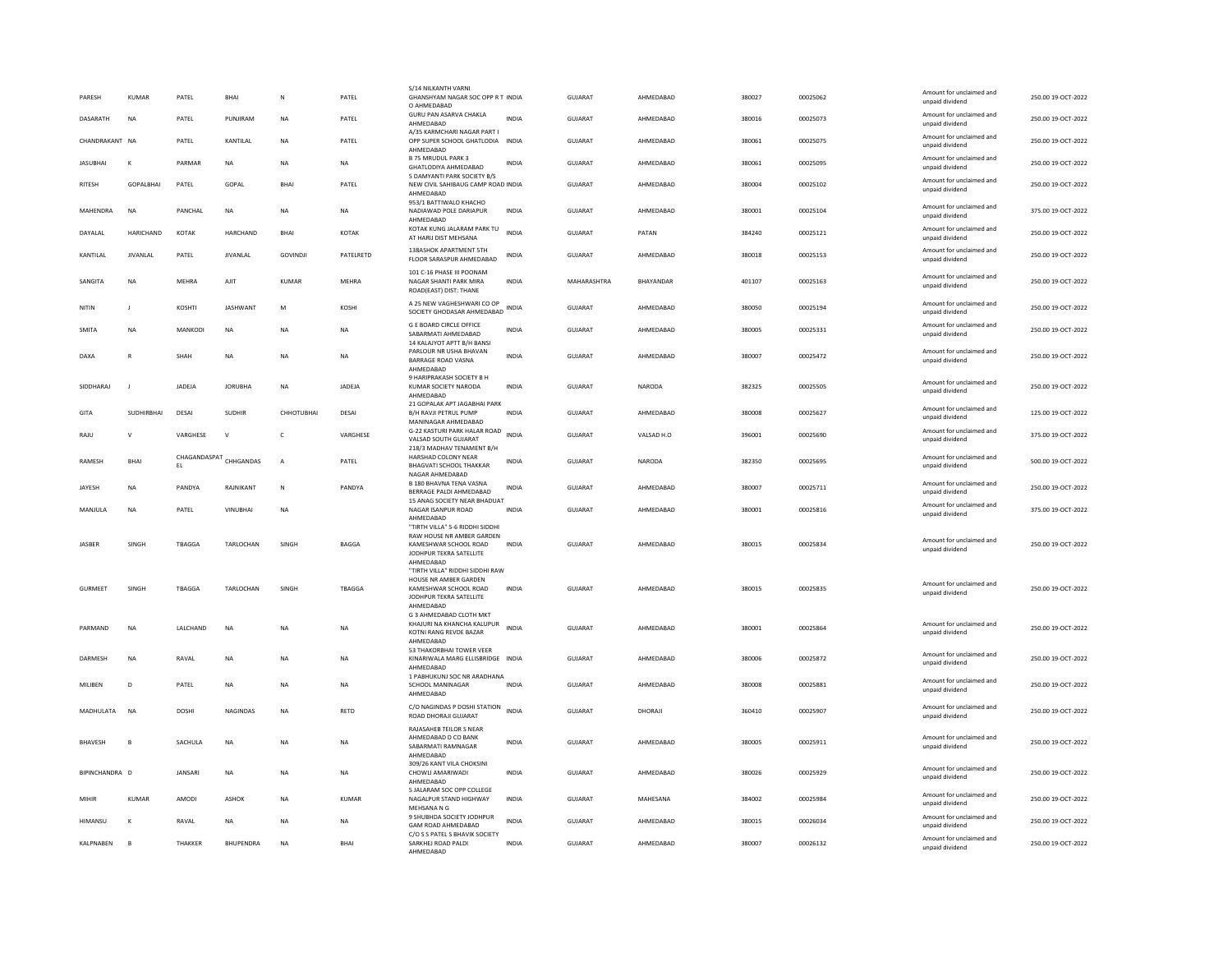| <b>KRISHNA</b>  | <b>NA</b>         | GOEL               | VINOD              | KUMAR        | GOEL              | C-31.R.B.I.OFFICERS QUARTERS.<br>NORTH AVENUE ROAD.<br>SANATCRUZ (W) MUMBAI                            | <b>INDIA</b> | MAHARASHTRA    | <b>MUMBAI</b> | 400054 | 00026142 | Amount for unclaimed and<br>unpaid dividend | 250.00 19-OCT-2022 |
|-----------------|-------------------|--------------------|--------------------|--------------|-------------------|--------------------------------------------------------------------------------------------------------|--------------|----------------|---------------|--------|----------|---------------------------------------------|--------------------|
| ARVINDBHAI      | R                 | MEHTA              | <b>NA</b>          | <b>NA</b>    | NA                | BUNGLOW NO 28 REVABHAI<br>TENAMENT OPP GITA PARK<br>SOCIETY VASTRAL ROAD<br>AMRAIVADI AHMEDABAD        | <b>INDIA</b> | <b>GUJARAT</b> | AHMEDABAD     | 380026 | 00026157 | Amount for unclaimed and<br>unpaid dividend | 250.00 19-OCT-2022 |
| KHESKANI        | NA                | <b>ISHWARI</b>     | KHESKANI           | KANAIYALAL   |                   | BANSHI BHAVAN OPP AH BAD<br>MOTORS VADAJ ASHRAM RD<br>AHMFDARAD                                        | INDIA        | GUJARAT        | AHMEDABAD     | 380013 | 00026264 | Amount for unclaimed and<br>unpaid dividend | 250.00 19-OCT-2022 |
| VIMALA          | DEVI              | BHANSALI           | MOHANLAL           | <b>NA</b>    | <b>BHANSALI</b>   | MISHIRI MAL MOHAN LAL<br><b>BHANSALI RUGHJI KI POLE</b><br><b>BALOTRA</b>                              | <b>INDIA</b> | RAJASTHAN      | BARMER        | 344022 | 00026470 | Amount for unclaimed and<br>unpaid dividend | 250.00 19-OCT-2022 |
| DEEPAK          | NA                | SOLANKI            | BHERUMAL           | <b>NA</b>    | SOLANKI           | 403 RAJNI GANDHA TOWER CAMP<br>ROAD SHAHI BAG AHMEDABAD                                                | INDIA        | <b>GUJARAT</b> | AHMEDABAD     | 380004 | 00026480 | Amount for unclaimed and<br>unpaid dividend | 250.00 19-OCT-2022 |
| ABHA            | NA                | MISHRA             | <b>NA</b>          | <b>NA</b>    | NA                | L 5 BLOCK 16 ROOM 496 SHASTRI<br>NAGAR NARANPURA<br>AHMEDABAD                                          | INDIA        | GUJARAT        | AHMEDABAD     | 380013 | 00026500 | Amount for unclaimed and<br>unpaid dividend | 250.00 19-OCT-2022 |
| AMIT            | <b>JAYANTILAL</b> | SHAH               | <b>JAYANTII AI</b> | <b>NA</b>    | SHAH              | M 4 70 537 SHASTRI NAGAR<br>AHMEDABAD                                                                  | <b>INDIA</b> | <b>GUJARAT</b> | AHMEDABAD     | 380013 | 00026622 | Amount for unclaimed and<br>unpaid dividend | 250.00 19-OCT-2022 |
| PARESH          | N                 | NAGAVADIA          | <b>NA</b>          | <b>NA</b>    | NA                | 22 SHREEJI SHERI VIRATNAGAR P<br>O ISANPUR AHMEDABAD                                                   | <b>INDIA</b> | <b>GUJARAT</b> | ODHAV         | 382443 | 00026645 | Amount for unclaimed and<br>unpaid dividend | 250.00 19-OCT-2022 |
| <b>JAGDISH</b>  | <b>BHAI</b>       | PMODI              | PUNAM              | CHAND        | HMODI             | SALVIWADO WATER TANK SAME                                                                              | <b>INDIA</b> | GUJARAT        | PATAN         | 384266 | 00026669 | Amount for unclaimed and                    | 250.00 19-OCT-2022 |
| KALPNA          | <b>BEN</b>        | SHAH               | <b>BHIKHALAL</b>   | <b>NA</b>    | SHAH              | PATAN N GUJ<br>BHIKHALAL TILACHAND GADHI                                                               | <b>INDIA</b> | GUJARAT        | <b>DISA</b>   | 385535 | 00026886 | unpaid dividend<br>Amount for unclaimed and | 250.00 19-OCT-2022 |
|                 |                   |                    |                    |              |                   | CHOWK DEESA<br>C/O GANESH TRADING CO 42                                                                |              |                |               |        |          | unpaid dividend                             |                    |
| SHAH            | <b>HETAL</b>      | M                  | MAHENDRAJ          | NA           |                   | HIRABHAI MARKET 3RD FLOOR<br>AHMEDABAD                                                                 | INDIA        | GUJARAT        | AHMEDABAD     | 380022 | 00026959 | Amount for unclaimed and<br>unpaid dividend | 250.00 19-OCT-2022 |
| VANDITA         | MANISHKUMAR SHAH  |                    | MANISH             | <b>KUMAR</b> | SHAH              | B/3 BINDU SOCIETY B/H MOHAN<br>FLAT GHODASAR AHMEDABAD                                                 | <b>INDIA</b> | <b>GUJARAT</b> | AHMEDABAD     | 380050 | 00026961 | Amount for unclaimed and<br>unpaid dividend | 250.00 19-OCT-2022 |
|                 |                   |                    |                    |              |                   | C/O KIRTIKUMAR R SHAH 11                                                                               |              |                |               |        |          |                                             |                    |
| SHAILESH        | $\mathbb{R}$      | SHAH               | RAMANLAL           | NA           | SHAH              | AAROHI BUNGLOWS NR<br>ASHWAMENGH BUNGLOWS NO 1 INDIA<br>B/H P&T WORKS DEPT SATELLITE                   |              | <b>GUJARAT</b> | AHMEDABAD     | 380015 | 00026963 | Amount for unclaimed and<br>unpaid dividend | 250.00 19-OCT-2022 |
| <b>MANIULA</b>  | DEVI              | PAVANKUMARS<br>HAH | PAVAN              | KUMAAR       | <b>IISHAH</b>     | <b>RD AHMEDARAD</b><br>41 DAHYA KAKA NAGAR SOC<br>MEGHANI NAGAR AHMEDABAD<br>C/O MADHUSUDAN INDUSTRIES | <b>INDIA</b> | <b>GUJARAT</b> | AHMFDARAD     | 380016 | 00027051 | Amount for unclaimed and<br>unpaid dividend | 250.00 19-OCT-2022 |
| <b>MOHAN</b>    | LAL               | BINYALA            | MAHAVIR            | PRASAD       | BINYALARETD       | LTD RAKHIAL TA DEHGAM DISTT<br>AHMEDABAD                                                               | <b>INDIA</b> | GUJARAT        | NARODA        | 382315 | 00027185 | Amount for unclaimed and<br>unpaid dividend | 250.00 19-OCT-2022 |
| <b>BIPIN</b>    | CHANDRA           | <b>TRIVEDI</b>     | <b>NA</b>          | <b>NA</b>    | <b>NA</b>         | B-11 SHAILEJA APPT NEAR SUGAM INDIA<br>FLAT VASANA AHMEDABAD                                           |              | GUIARAT        | AHMEDARAD     | 380007 | 00027210 | Amount for unclaimed and<br>unpaid dividend | 250.00.19-OCT-2022 |
| DAMAYANTI       | CHINUBHAI         | SHAH               | CHINUBHAI          | NA           | SHAH              | 29 SHANTIKUNJ SOCIETY<br>RAMNAGAR SABARMATI<br>AHMEDABAD                                               | <b>INDIA</b> | GUJARAT        | AHMEDABAD     | 380005 | 00027222 | Amount for unclaimed and<br>unpaid dividend | 250.00 19-OCT-2022 |
| HARSHABRAI      |                   | DALAL              | KANAIYALAL         | ${\sf M}$    | DALALRETD         | 1355 KISHOR BHULAS KHADKI<br>RAJA MEHTAS POLE KALUPUR<br>AHMEDABAD                                     | INDIA        | GUJARAT        | AHMEDABAD     | 380001 | 00027231 | Amount for unclaimed and<br>unpaid dividend | 250.00 19-OCT-2022 |
| PIYUSH          | RATILAL           | THAKKAR            | <b>NA</b>          | NA           | NA                | 306 KOTHS POLE RAIPUR<br>AHMFDARAD                                                                     | <b>INDIA</b> | GUJARAT        | AHMEDABAD     | 380001 | 00027321 | Amount for unclaimed and<br>unpaid dividend | 250.00 19-OCT-2022 |
| <b>JATEEN</b>   | <b>NA</b>         | PATEL              | MUKESH             | <b>NA</b>    | PATEL             | B/92 MATRU SHAKTI SOC BAPU<br>NAGER OPP INDIA COLONY<br>AHMEDABAD                                      | <b>INDIA</b> | <b>GUJARAT</b> | AHMEDABAD     | 380024 | 00027356 | Amount for unclaimed and<br>unpaid dividend | 250.00 19-OCT-2022 |
| RANCHHODBHAI NA |                   | PATEL              | SHIVRAM            | PATEL        |                   | 499 JANTA NAGAR TA DIST G<br>NAGAR CHANDKHEDA                                                          | <b>INDIA</b> | GUJARAT        | ODHAV         | 382424 | 00027369 | Amount for unclaimed and<br>unpaid dividend | 250.00 19-OCT-2022 |
| SUDHABEN        | SURESHBHAI        | PATEL              | SURESH             | <b>BHAI</b>  | PATEL             | GHANTIWALA FLAIYA AT PO<br>RAMPUR TA-DHOLKA DIST<br>AHMEDABAD                                          | <b>INDIA</b> | <b>GUJARAT</b> | DHOLKA        | 387810 | 00027375 | Amount for unclaimed and<br>unpaid dividend | 250.00 19-OCT-2022 |
| ROOPLAL         | NA                | MEHTA              | AMERCHAND          | NA           | MEHTA             | PO BODIGA MA BADA DISTT<br>DUNGAR PUR RAJASTHAN                                                        | INDIA        | GUJARAT        | MAHESANA      | 384038 | 00027391 | Amount for unclaimed and<br>unpaid dividend | 375.00 19-OCT-2022 |
| SEEMA           | <b>NA</b>         | AGGARWAL           | <b>NA</b>          | <b>NA</b>    | <b>NA</b>         | AA-7/8 SHANTINATH APARTMENT<br>NEAR VEJALPUR MAIN BUS STOP INDIA<br>VEJALPUR AHMEDABAD                 |              | <b>GUJARAT</b> | AHMEDABAD     | 380051 | 00027424 | Amount for unclaimed and<br>unpaid dividend | 250.00 19-OCT-2022 |
| DEEPA           | NA                | SADHWANI           | NA                 | NA           | NA                | A/10 GANGARAM FLATS<br>DHARAMNAGAR SABARMATI<br>AHMEDABAD                                              | INDIA        | GUJARAT        | AHMEDABAD     | 380005 | 00027461 | Amount for unclaimed and<br>unpaid dividend | 250.00 19-OCT-2022 |
| CHANDRAREN      | $\mathbf{K}$      | KARWA              | <b>KIRSHANI AI</b> | <b>NA</b>    | <b>UTTAMCHAND</b> | C/O DURGESH KUMAR KISHANLAL<br>CLOTH MERCHANT S T ROAD<br>SANAND                                       | <b>INDIA</b> | GUIARAT        | SANAND        | 382110 | 00027480 | Amount for unclaimed and<br>unpaid dividend | 250.00.19-OCT-2022 |
| NA7MARANU       | <b>IOBAI BHAI</b> | MFMAN              | <b>IOBAL</b>       | <b>RHAI</b>  | MFMAN             | E 12 ISHWAR PARK SOCIETY NEAR<br><b>GOVERMANT WARI HOUSI</b><br>DANILIMDA AHMEDABAD                    | <b>INDIA</b> | GUIARAT        | AHMEDARAD     | 380028 | 00027615 | Amount for unclaimed and<br>unpaid dividend | 250.00 19-OCT-2022 |
| <b>JITENDRA</b> | VALLBHADAS        | CHOKSI             | VALLBH             | DAS          | CHOKSI            | RADHAN PUR BHOYASHERI<br>NORTH GUJRAT BANASKANTHA                                                      | <b>INDIA</b> | GUJARAT        | DHANERA       | 385340 | 00027631 | Amount for unclaimed and<br>unpaid dividend | 250.00 19-OCT-2022 |
| <b>VIKRAM</b>   | <b>NA</b>         | <b>JAYANTILAI</b>  | <b>JAYANTII AI</b> | <b>NA</b>    | $\mathsf{v}$      | 120 NAVRANG TEX ANAND<br>SHOPPING CENTER RATAN POLE INDIA<br>GOLWAD AHMEDABAD                          |              | GUIARAT        | AHMEDARAD     | 380001 | 00027682 | Amount for unclaimed and<br>unpaid dividend | 250.00.19-OCT-2022 |
| CHANDULAL       | D                 | SHAH               | DAHYA              | LAL          | SHAH              | C/O NAVKAR TEXTILE 720 ANAND<br>SHOPPING G CENTRERATA POLE INDIA<br>GOAWAD AHMEDABAD                   |              | GUJARAT        | AHMEDABAD     | 380001 | 00027684 | Amount for unclaimed and<br>unpaid dividend | 250.00 19-OCT-2022 |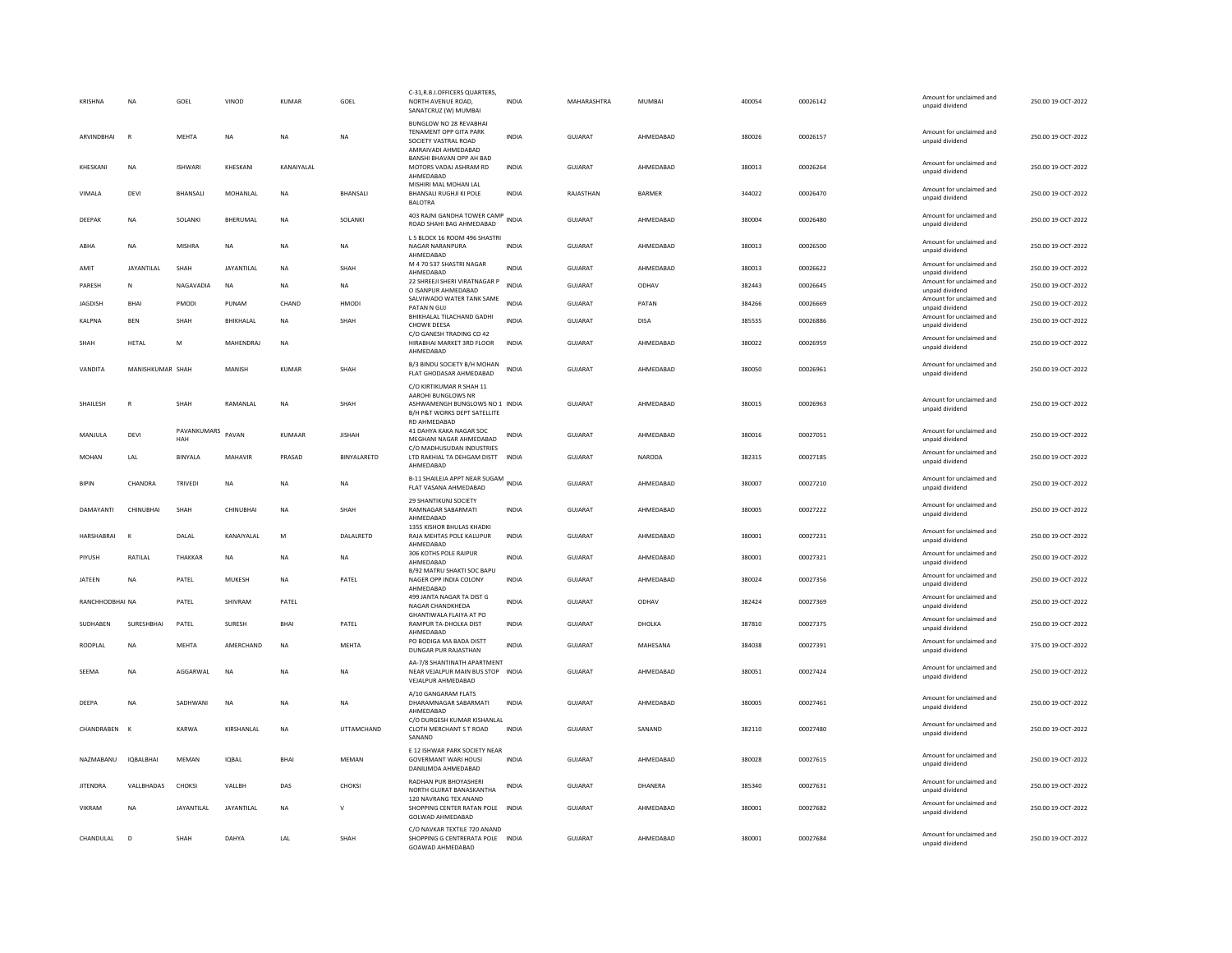| HIMANSU           | G              | PATEL                      | GORDHAN            | DAS       | PATEL           | A-116 VIKRAM BUNGLOWS NEAR<br>VIKRAM PARK SOCIETY BEHIND<br>NEW AMBICA PETROL PUMP N H -<br>8 THAKARBANAGAR AHMEDABAD | <b>INDIA</b> | GUJARAT        | <b>NARODA</b> | 382350 | 00027720 | Amount for unclaimed and<br>unpaid dividend | 250.00 19-OCT-2022 |
|-------------------|----------------|----------------------------|--------------------|-----------|-----------------|-----------------------------------------------------------------------------------------------------------------------|--------------|----------------|---------------|--------|----------|---------------------------------------------|--------------------|
| <b>FATEHSINGH</b> | SHIVAJI        | THAKOR                     | SHIVAJI            | THAKUR    |                 | VORA NI CHALI VIRAMGAM DIST<br>AHMEDABAD<br>201 SHAILRAJ APPT OPP                                                     | <b>INDIA</b> | GUJARAT        | SANAND        | 382150 | 00027744 | Amount for unclaimed and<br>unpaid dividend | 250.00 19-OCT-2022 |
| PARUL             | KETAN          | SHAH                       | KETAN              | HIRALAL   | SHAH            | SURYANSHI TOWER NR ALEKH<br>FLAT LAD SOCIETY VASTRAPUR<br>AHMEDABAD                                                   | INDIA        | GUJARAT        | AHMEDABAD     | 380015 | 00027782 | Amount for unclaimed and<br>unpaid dividend | 250.00 19-OCT-2022 |
| MOHIT             | <b>NA</b>      | SHAH                       | GOVINDLAL          | N         | SHAH            | C/O DR A N SHAH OPP<br>KUMARRSHALA NARODA<br>AHMEDABAD                                                                | <b>INDIA</b> | GUJARAT        | NARODA        | 382325 | 00027840 | Amount for unclaimed and<br>unpaid dividend | 250.00 19-OCT-2022 |
|                   | P              | CHAUDHARI                  | PRABHU             | <b>NA</b> | DAS             | ARJUN DIAGNOSTIC CENTRE OPP<br>JAY SHEFALI SATELLITE                                                                  | <b>INDIA</b> | GUJARAT        | AHMEDABAD     | 380015 | 00027846 | Amount for unclaimed and<br>unpaid dividend | 250.00 19-OCT-2022 |
| <b>SUDHA</b>      | <b>BEN</b>     | PPATEL                     | PRAMUKHBHAI        | <b>NA</b> | PATEL           | D-10 GREEN WOOD FLAT OPP<br>SARVODAY PART 2 SOLA ROAD<br>GHATLODIA AHMEDABAD                                          | <b>INDIA</b> | <b>GUJARAT</b> | AHMEDABAD     | 380061 | 00027875 | Amount for unclaimed and<br>unpaid dividend | 250.00 19-OCT-2022 |
| PRAMODCHAND NA    |                | PATEL                      | <b>NA</b>          | NA        | <b>NA</b>       | A/16 SHALIMAR COMPLEX 6TH<br>FLOOR MAHALAXMI 5 RD PALDI<br>AHMEDABAD                                                  | <b>INDIA</b> | GUJARAT        | AHMEDABAD     | 380007 | 00027916 | Amount for unclaimed and<br>unpaid dividend | 250.00 19-OCT-2022 |
| PRITI             | G              | PATEL                      | GHANSHYAMBHAI V    |           | PATEL           | 9 NEW ASIT APTS INQUILAB<br><b>GULBAI TEKRA AHMEDABAD</b>                                                             | <b>INDIA</b> | <b>GUJARAT</b> | AHMEDABAD     | 380015 | 00027988 | Amount for unclaimed and<br>unpaid dividend | 250.00 19-OCT-2022 |
| MAYANK            | <b>NA</b>      | TRIVEDI                    | <b>NA</b>          | NA        | <b>NA</b>       | 24 SHRIKANT SOCIETY NAVA<br>VADAJ AHMEDABAD                                                                           | <b>INDIA</b> | <b>GUJARAT</b> | AHMEDABAD     | 380013 | 00028054 | Amount for unclaimed and<br>unpaid dividend | 250.00 19-OCT-2022 |
| SHARDABEN         | J              | PATEL                      | <b>JAGDISHBHAI</b> |           | PATELRETD       | NEAR SWAMINARAYAN TEMPLE<br>BAYAD TOWN AT POST & TA<br><b>BAYAD DIST S K</b>                                          | <b>INDIA</b> | GUJARAT        | <b>MODASA</b> | 383325 | 00028077 | Amount for unclaimed and<br>unpaid dividend | 250.00 19-OCT-2022 |
| KALA              | NA             | SANKAR                     | s                  | GOMATHI   | SANKAR          | C/O S VENKATESWARAN B-4 VRAJ<br>BHUMI SOCIETY NEAR M G M<br>SCHOOL NEW SAMA ROAD                                      | INDIA        | GUJARAT        | VADODARA      | 390008 | 00028084 | Amount for unclaimed and<br>unpaid dividend | 750.00 19-OCT-2022 |
| <b>RUPESH</b>     | NA             | SHAH                       | <b>NA</b>          | <b>NA</b> | <b>NA</b>       | VADODARA<br>E/3 BHASKAR APT OPP BHAVIN<br>SCHOOL MIRAMBIKA ROAD<br>NARANPURA AHMEDARAD                                | <b>INDIA</b> | <b>GUJARAT</b> | AHMEDABAD     | 380012 | 00028130 | Amount for unclaimed and<br>unpaid dividend | 500.00 19-OCT-2022 |
| GUNVANTLAL        | <b>NA</b>      | SHAH                       | <b>NA</b>          | <b>NA</b> | <b>NA</b>       | E/3 BHASKAR APT OPP BHAVIN<br>SCHOOL MIRAMBIKA ROAD<br>NARANPURA AHMEDABAD                                            | <b>INDIA</b> | <b>GUJARAT</b> | AHMEDABAD     | 380012 | 00028131 | Amount for unclaimed and<br>unpaid dividend | 500.00 19-OCT-2022 |
| <b>GOVINDBHAI</b> | $\mathbf{v}$   | PATEL                      | VELJIBHAI          | D         | PATEL           | 751 ANKUR SOCIETY AT PO TA<br>MODASA DIST SABARKANTHA N G                                                             | <b>INDIA</b> | GUJARAT        | <b>MODASA</b> | 383315 | 00028160 | Amount for unclaimed and<br>unpaid dividend | 250.00 19-OCT-2022 |
| <b>JYOTIKABEN</b> | NITINKUMAR     | GANDHI                     | NITINKUAR          | Н         | GANDHI          | AT PO TA MODASA DIST S K<br>GUJARAT 21-A SHRINANI SOCIETY INDIA<br>MALPUR ROAD                                        |              | <b>GUJARAT</b> | <b>MODASA</b> | 383315 | 00028161 | Amount for unclaimed and<br>unpaid dividend | 250.00 19-OCT-2022 |
| <b>BHASKER</b>    | <b>NA</b>      | TRIVEDI                    | AMRITBHAI          | <b>NA</b> | TRIVEDI         | C/O M D YAGNIK A 3 ARPAN<br>APARTMENT NEHRU PARK<br>VASTRAPUR AHMEDABAD                                               | <b>INDIA</b> | GUJARAT        | AHMEDABAD     | 380015 | 00028185 | Amount for unclaimed and<br>unpaid dividend | 250.00 19-OCT-2022 |
| PRITI             | Ń              | THAKKER                    | VINUBHAI           | <b>NA</b> | THAKKER         | KLIM 168 SATYAGRAH CHHAVANI<br><b>B/S SARTHAK TOWER</b><br>RAMDEVNAGAR CHAR RASTA<br>SATELLITE ROAD AHMEDABAD         | <b>INDIA</b> | GUJARAT        | AHMEDABAD     | 380015 | 00028313 | Amount for unclaimed and<br>unpaid dividend | 250.00 19-OCT-2022 |
| VIPUL             | KUMAR          | RAJESHKUMAR RAJESH         |                    | <b>NA</b> | KUMAR           | NO-24 ARUNODAY PARK SOCIETY<br>ST XAVIERS COLLEGE CORNER<br>NAVARANGPURA AHMEDABAD                                    | <b>INDIA</b> | GUIARAT        | AHMEDARAD     | 380009 | 00028321 | Amount for unclaimed and<br>unpaid dividend | 250.00 19-OCT-2022 |
| <b>JYOTSANA</b>   | <b>BEN</b>     | DILIPKUMARPAT DILIP<br>EL. |                    | KUMAR     | NPATEL          | 39 ANAND BAG SOCIETY BAVLA INDIA                                                                                      |              | GUJARAT        | BAVLA         | 382220 | 00028424 | Amount for unclaimed and<br>unpaid dividend | 250.00 19-OCT-2022 |
| ASHU              | ARUN           | JAIN                       | ARUN               | JAIN      |                 | D 403 GANGOTRI APARTMENTS<br>LAD SOCIETY ROAD NEAR HEM<br>APARTMENT VASTRAPUR                                         | <b>INDIA</b> | GUJARAT        | AHMEDABAD     | 380015 | 00028506 | Amount for unclaimed and<br>unpaid dividend | 250.00 19-OCT-2022 |
| VINODCHANDRA NA   |                | <b>PANCHAI</b>             | NATHALAL           | <b>NA</b> | PANCHAI         | AHMFDARAD<br>34 MAHADEV NAGAR NAVJIVAN<br>POST AHMEDABAD                                                              | <b>INDIA</b> | GUIARAT        | AHMEDARAD     | 380014 | 00028530 | Amount for unclaimed and<br>unpaid dividend | 250.00 19-OCT-2022 |
| AMBARISH          | $\blacksquare$ | MEHTA                      | JAYANTILAL         | s         | METHA           | 6 VARJ APT 2ND FLOOR OPP<br>SAMARTH ESHWAR MAHADEV<br>ELLISBRIDGE AHMEDABAD                                           | <b>INDIA</b> | GUJARAT        | AHMEDABAD     | 380006 | 00028545 | Amount for unclaimed and<br>unpaid dividend | 250.00 19-OCT-2022 |
| <b>HARFSH</b>     | $\mathbf{I}$   | <b>BHATT</b>               | <b>JAYANTILAI</b>  | <b>NA</b> | <b>BHATT</b>    | 2 B TRUSTNAGAR SOCIETY NEAR<br>AYOJANAGAR SOCIETY PALDI<br>AHMEDABAD                                                  | <b>INDIA</b> | GUIARAT        | AHMEDARAD     | 380007 | 00028553 | Amount for unclaimed and<br>unpaid dividend | 250.00 19-OCT-2022 |
| PRAKASH           | <b>NA</b>      | SONI                       | NA                 | <b>NA</b> | NA              | 62 NUTAN CLOTH MARKET O/S<br>RAIPUR GATE AHMEDABAD                                                                    | <b>INDIA</b> | GUJARAT        | AHMEDABAD     | 380022 | 00028558 | Amount for unclaimed and<br>unpaid dividend | 250.00 19-OCT-2022 |
| PRAMODKANTA N     |                | <b>BHATT</b>               | NARENDRA           | KANT      | CBHATT          | 11 NEW ALKA PURI SOCIETY<br><b>GULBAI TEKRA AHMEDABAD</b>                                                             | INDIA        | GUJARAT        | AHMEDABAD     | 380015 | 00028576 | Amount for unclaimed and<br>unpaid dividend | 250.00 19-OCT-2022 |
| <b>TUSHAR</b>     | NA             | THAKKER                    | KANUBHAI           | NΑ        | THAKKER         | 33/A MAHADEV NAGAR NAVJIVAN INDIA<br>POST AHMEDABAD                                                                   |              | GUJARAT        | AHMEDABAD     | 380014 | 00028579 | Amount for unclaimed and<br>unpaid dividend | 250.00 19-OCT-2022 |
| RAJESH            | NA             | DESAI                      | NA                 | <b>NA</b> | <b>NA</b>       | BANK OF INDIA MANGAL MURTI<br>ASHRAM ROAD AHMEDABAD                                                                   | <b>INDIA</b> | GUJARAT        | AHMEDABAD     | 380009 | 00028592 | Amount for unclaimed and<br>unpaid dividend | 250.00 19-OCT-2022 |
| DAKSHABEN         | RAMESH         | CHANDRABHAVS RAMESH        |                    | CHANDRA   | <b>IBHAVSAR</b> | <b>B/9 KRISHNA GOKUL APARTMENT</b><br>BHIMJI PURA NAVA VADAJ<br>AHMEDABAD                                             | INDIA        | <b>GUJARAT</b> | AHMEDABAD     | 380013 | 00028611 | Amount for unclaimed and<br>unpaid dividend | 250.00 19-OCT-2022 |
| <b>JINENDRA</b>   | s              | JAIN                       | SETULAL            | <b>NA</b> | JAIN            | 78 DHAN LAXMI SOC OPP C M C<br>ODHAV AHMEDABAD                                                                        | <b>INDIA</b> | GUJARAT        | ODHAV         | 382415 | 00028612 | Amount for unclaimed and<br>unpaid dividend | 250.00 19-OCT-2022 |
| SUNITA            | R              | JAIN                       | <b>RISHABH</b>     | G         | JAIN            | 3 MADHU RAM PARK NR GAURI<br>CINEMA ODHAV AHMEDABAD                                                                   | <b>INDIA</b> | GUJARAT        | ODHAV         | 382415 | 00028613 | Amount for unclaimed and<br>unpaid dividend | 250.00 19-OCT-2022 |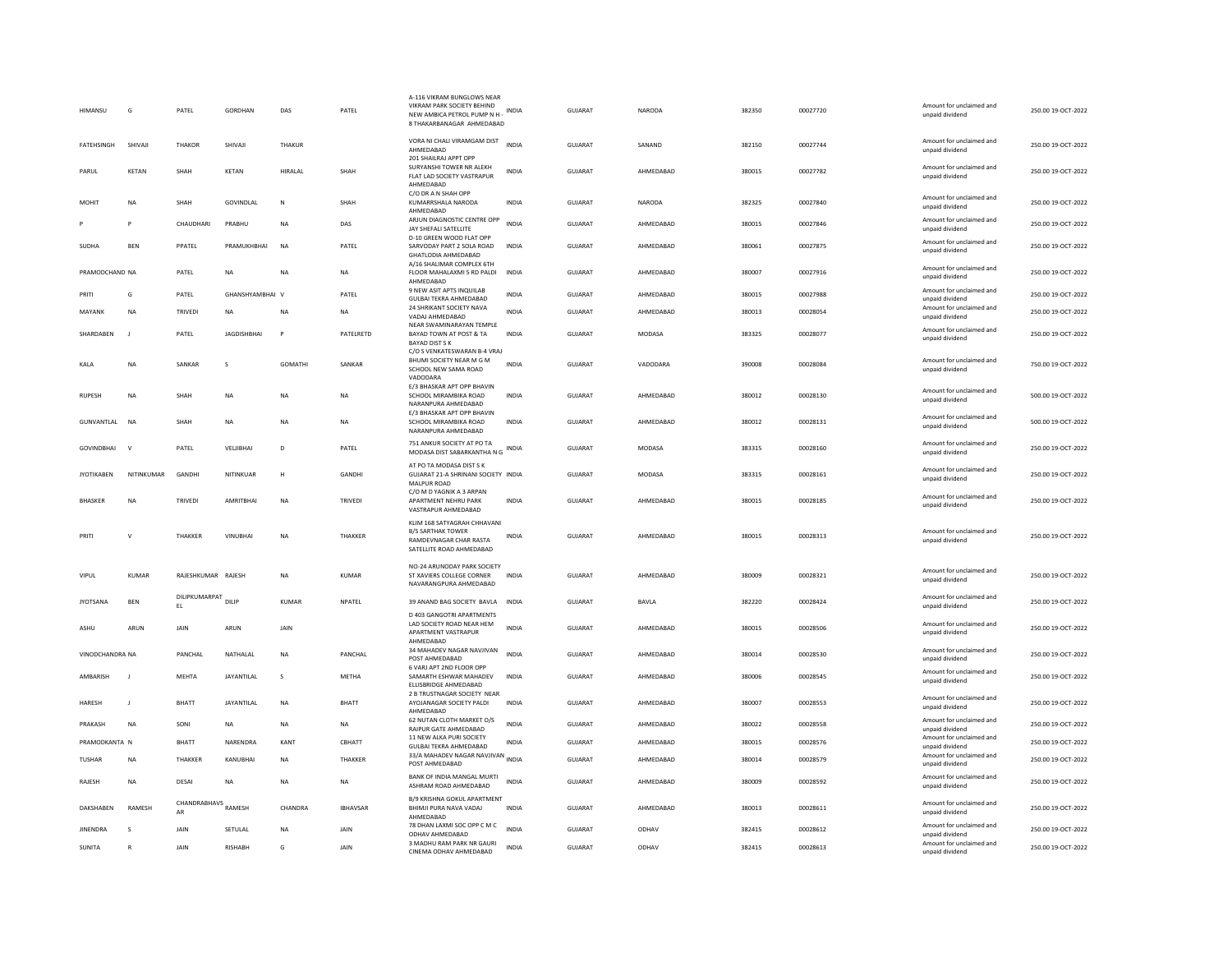|                   | NA                     | ACHARYA        | CHIMANLAL           | NA               | ACHARYA         | 47 4 VIMANAGAR AHMEDABAD<br>SATELITE ROAD                                                                                                  | <b>INDIA</b> | GUJARAT        | AHMEDABAD     | 380015 | 00028635 | Amount for unclaimed and<br>unpaid dividend | 250.00 19-OCT-2022 |
|-------------------|------------------------|----------------|---------------------|------------------|-----------------|--------------------------------------------------------------------------------------------------------------------------------------------|--------------|----------------|---------------|--------|----------|---------------------------------------------|--------------------|
| <b>ISHWARBHAI</b> | HARGOVINDBHA PRAJAPATI |                | <b>HAROVINDBHAI</b> | GANGARAM         | PRAJAPA         | B-29/KRISHNA BUNGLOWS III OPP<br><b>GOVERNMENT ENGINEERING</b><br>COLLEGE B/H SANGATH<br>SHOPPING MALL I MOTERA<br>SABARMATI AHMEDABAD GUJ | <b>INDIA</b> | <b>GUJARAT</b> | AHMEDABAD     | 380005 | 00028680 | Amount for unclaimed and<br>unpaid dividend | 375.00 19-OCT-2022 |
| BHAKTIPRASAD S    |                        | <b>JOSHI</b>   | SHANTILAL           | M                | <b>JOHSI</b>    | 23 SHANTI NIKEETAN SOCIETY<br>MODASA                                                                                                       | <b>INDIA</b> | GUJARAT        | MODASA        | 383315 | 00028779 | Amount for unclaimed and<br>unpaid dividend | 250.00 19-OCT-2022 |
| NAYANABEN         | $\mathbb N$            | PATEL          | NARANBHAI           | P                | PATEL           | F 3 ARIHANT NAGAR MEMNAGAR<br>AHMEDABAD                                                                                                    | INDIA        | GUJARAT        | AHMEDABAD     | 380052 | 00028794 | Amount for unclaimed and<br>unpaid dividend | 250.00 19-OCT-2022 |
| PRITI             | <b>NA</b>              | SONI           | GUNYANTLAL          | <b>NA</b>        |                 | 1366 PARABHAI NOKHACHO<br>ELLISBRIDGE MITHA KHALI<br>AHMEDABAD                                                                             | <b>INDIA</b> | GUIARAT        | AHMEDARAD     | 380006 | 00028816 | Amount for unclaimed and<br>unpaid dividend | 250.00 19-OCT-2022 |
| DAXA              | <b>NA</b>              | JAIN           | <b>NA</b>           | <b>NA</b>        | <b>NA</b>       | 12 SHRIPALNAGAR SOC<br>USHMANPURA ASHRAM ROAD<br>AHMEDABAD                                                                                 | <b>INDIA</b> | <b>GUJARAT</b> | AHMEDABAD     | 380009 | 00028902 | Amount for unclaimed and<br>unpaid dividend | 250.00 19-OCT-2022 |
| RASIDA            | <b>USMANBHAI</b>       | BALLUGALA      | <b>USMAN</b>        | <b>JAMALBHAI</b> |                 | 2534 TAJPUR MOMINWAD<br>KHAJURIS POLE MISTRY BULD<br>JAMALPUR AHMEDABAD                                                                    | INDIA        | GUJARAT        | AHMEDABAD     | 380001 | 00028930 | Amount for unclaimed and<br>unpaid dividend | 250.00 19-OCT-2022 |
| BALBIR            | NA                     | VASISHT        | MUNILAL             | NΑ               | VASISHT         | <b>B-15 AKANKSHA APARTMENTS NR</b><br>SOLA ROAD RAILWAY CROSSING INDIA<br>AHMEDABAD                                                        |              | <b>GUJARAT</b> | AHMEDABAD     | 380052 | 00029164 | Amount for unclaimed and<br>unpaid dividend | 125.00 19-OCT-2022 |
| SHASHI            | KANT                   | DALWADI        | <b>HIMATIAI</b>     | <b>NA</b>        | DAI WADI        | C/O SHAKTI STUDIO PARA BOTAD<br><b>GUJARAT</b>                                                                                             | <b>INDIA</b> | <b>GUJARAT</b> | <b>BOTAD</b>  | 364710 | 00029245 | Amount for unclaimed and<br>unpaid dividend | 250.00 19-OCT-2022 |
| AFZAL             | MAKSUD                 | SAIYED         | <b>NA</b>           | <b>NA</b>        | <b>NA</b>       | 1858 BAWAJI POLE JAMALPURA<br>CHAKLA AHMEDABAD                                                                                             | <b>INDIA</b> | GUJARAT        | AHMEDABAD     | 380005 | 00029315 | Amount for unclaimed and<br>unpaid dividend | 250.00 19-OCT-2022 |
| ZAMEER            | MAKSUD                 | SAIYED         | MAKU                | SUDEBATIOL       | SAIYED          | 1858 BAWAJI POLE JAMALPURA<br>CHAKLA AHMEDABAD                                                                                             | <b>INDIA</b> | <b>GUJARAT</b> | AHMEDABAD     | 380005 | 00029316 | Amount for unclaimed and<br>unpaid dividend | 250.00 19-OCT-2022 |
| FAROOQ            | IQBALBHAI              | SURTI          | IQBAL               | A                | SURTI           | 5067 ASTODIA KAZI S DHABA<br>MOTABAMBA AHMEDABAD                                                                                           | <b>INDIA</b> | GUJARAT        | AHMEDABAD     | 380001 | 00029373 | Amount for unclaimed and<br>unpaid dividend | 250.00 19-OCT-2022 |
| MANOJ             | KUMAR                  | SALECHA        | PUKHRAI             | <b>NA</b>        | SALECHA         | <b>GANPAT DYE CHEM RUGAJI KI</b><br>POLE BALOTRA RAJ                                                                                       | <b>INDIA</b> | RAJASTHAN      | <b>BARMER</b> | 344022 | 00029392 | Amount for unclaimed and<br>unpaid dividend | 250.00 19-OCT-2022 |
| PRAKASH           | CHAND                  | SAND           | <b>NA</b>           | <b>NA</b>        | <b>NA</b>       | 17 GREEN PARK PALI MARWAR                                                                                                                  | <b>INDIA</b> | RAJASTHAN      | PALI          | 306401 | 00029420 | Amount for unclaimed and<br>unpaid dividend | 250.00 19-OCT-2022 |
| RAXITABEN         |                        | MODI           | <b>NA</b>           | NΑ               | NA              | 640 CHOKSHINI KHADKI OPP<br>CALICODAM RELIEF ROAD<br>LAMBESHWAR AHMEDABAD                                                                  | INDIA        | GUJARAT        | AHMEDABAD     | 380001 | 00029453 | Amount for unclaimed and<br>unpaid dividend | 250.00 19-OCT-2022 |
| VIJAYABEN         | VRAJLAL                | MESWANI        | VRAJLAL             | $\mathsf{R}$     | MEHSWANI        | A 1 KANCHANGANGA APT NEAR<br>UDGAM SCHOOL ELLISBRIDGE<br>AHMEDABAD                                                                         | <b>INDIA</b> | <b>GUJARAT</b> | AHMEDABAD     | 380006 | 00029526 | Amount for unclaimed and<br>unpaid dividend | 250.00 19-OCT-2022 |
| BHERVLAL          | NA                     | MEHTA          | HASTIMAL            | MEHTA            |                 | C/O HASTIMAL MEHTA SARDAR<br>PURA THOTHI KEJRI KE PASS<br><b>BARMER RAJ</b>                                                                | INDIA        | RAJASTHAN      | <b>BARMER</b> | 344001 | 00029630 | Amount for unclaimed and<br>unpaid dividend | 250.00 19-OCT-2022 |
| KAMLA             | DEVI                   | <b>MEHTA</b>   | HASTIMAL            | <b>MEHTA</b>     |                 | C/O HASTIMAL MEHTA SARDAR<br>PURA THOTHI KEJRI KE PASS<br><b>BARMER RAJ</b>                                                                | <b>INDIA</b> | RAJASTHAN      | BARMER        | 344001 | 00029631 | Amount for unclaimed and<br>unpaid dividend | 250.00 19-OCT-2022 |
| MAMTA             | P                      | SHAH           | PRAVINCHANDRA NA    |                  | SHAH            | F/3 SUSMITA FLATS JAWAHAR<br>NAGAR VASNA AHMEDABAD<br>KRISHAN BHAWAN NR ST ANNJ                                                            | <b>INDIA</b> | GUJARAT        | AHMEDABAD     | 380007 | 00029646 | Amount for unclaimed and<br>unpaid dividend | 250.00 19-OCT-2022 |
| GAIRAI            | <b>SINGH</b>           | YADAV          | RAGHURIR            | <b>SINGH</b>     | <b>RETD</b>     | SCHOOL SABARMATI<br>AHMEDABAD                                                                                                              | <b>INDIA</b> | GUIARAT        | AHMEDARAD     | 380005 | 00029789 | Amount for unclaimed and<br>unpaid dividend | 250.00.19-OCT-2022 |
| MADHUBEN          | NA                     | SHAH           | JAYANTILAL          | NA               | SHAH            | 201 JAYDEEP TOWER PALDI<br>AHMEDABAD                                                                                                       | <b>INDIA</b> | GUJARAT        | AHMEDABAD     | 380007 | 00029806 | Amount for unclaimed and<br>unpaid dividend | 250.00 19-OCT-2022 |
| PUNITA            | <b>NA</b>              | TRIVEDI        | NARENDRA            | <b>NA</b>        | TRIVEDI         | 4/A MUNICIPAL SERVANTS SOC NR<br>FOUT BALL GROUND KANKARIA<br>AHMEDABAD                                                                    | <b>INDIA</b> | <b>GUJARAT</b> | AHMEDABAD     | 380022 | 00029926 | Amount for unclaimed and<br>unpaid dividend | 250.00 19-OCT-2022 |
|                   | c                      | SHANMUGAM      | CHINASWAMY          | <b>NA</b>        |                 | 31 A MAHENDRA KUNJ SOCIETY<br>KHOKHRA ROAD AHMEDABAD                                                                                       | <b>INDIA</b> | <b>GUJARAT</b> | AHMEDABAD     | 380008 | 00029943 | Amount for unclaimed and<br>unpaid dividend | 125.00 19-OCT-2022 |
| <b>TUSHAR</b>     | NA                     | TRIVEDI        | DEVENDRA            | <b>NA</b>        | TRIVEDI         | B-10/2 PARTH INDRAPRASTHA<br>B/H VASTRAPUR GOVERNMENT<br><b>QUARTERS VASTRAPUR</b><br>AHMEDABAD                                            | <b>INDIA</b> | GUJARAT        | AHMEDABAD     | 380052 | 00030074 | Amount for unclaimed and<br>unpaid dividend | 250.00 19-OCT-2022 |
| DAYALADAS         | <b>NA</b>              | SANTUMAL       | SANTUMAL            | NA               | <b>JAGATRAI</b> | MAHAVIR CHEMBERS OLD<br>MADHUPURA AHMEDABAD                                                                                                | <b>INDIA</b> | <b>GUJARAT</b> | AHMEDABAD     | 380004 | 00030120 | Amount for unclaimed and<br>unpaid dividend | 250.00 19-OCT-2022 |
| <b>SWETA</b>      | <b>NA</b>              | <b>SHAH</b>    | PARESH              | <b>NA</b>        | SHAH            | A 9 VASUDHA APARTMENT OPP<br><b>VUAY PARK NAVRANG PURA</b><br>AHMEDABAD                                                                    | <b>INDIA</b> | <b>GUJARAT</b> | AHMEDARAD     | 380009 | 00030137 | Amount for unclaimed and<br>unpaid dividend | 250.00 19-OCT-2022 |
| <b>VINITA</b>     | KUMARI                 | <b>BRUNGTA</b> | <b>BISHWAMBHER</b>  | LAL              | RUNGTA          | 23/269 ABABSHA NAGAR<br>NARAYANPURA AHMEDABAD<br>11 SHALIN APPARTMENT 28                                                                   | INDIA        | GUJARAT        | AHMEDABAD     | 380013 | 00030339 | Amount for unclaimed and<br>unpaid dividend | 250.00 19-OCT-2022 |
| DIPAK             | $\epsilon$             | <b>BHATT</b>   | CHINTU              | PRASAD           | <b>BHATT</b>    | <b>IAGARHAI PARK RAMBAUG</b><br>MANINAGAR AHMEDABAD                                                                                        | <b>INDIA</b> | GUIARAT        | AHMEDARAD     | 380008 | 00030519 | Amount for unclaimed and<br>unpaid dividend | 250.00.19-QCT-2022 |
| <b>PARINDA</b>    | D                      | <b>BHATT</b>   | <b>DIPAK</b>        | c                | BHATT           | 11 SHALIN APPARTMENT 28<br>JAGABHAI PARK RAMBAUG<br>MANINAGAR AHMEDABAD                                                                    | <b>INDIA</b> | GUJARAT        | AHMEDABAD     | 380008 | 00030520 | Amount for unclaimed and<br>unpaid dividend | 250.00 19-OCT-2022 |
| SANDYA            | R                      | <b>IYENGAR</b> | RAGHU               | NA               | SATYANARAYAN    | P 11 PARASMANI FLATS RANNA<br>PARK AHMEDABAD                                                                                               | <b>INDIA</b> | GUJARAT        | AHMEDABAD     | 380061 | 00030527 | Amount for unclaimed and<br>unpaid dividend | 250.00 19-OCT-2022 |
| SHASHI            | NA                     | BHATIYA        | $_{\sf NA}$         | NA               | <b>NA</b>       | 11 NAGARJI 80 CITY INVEST<br>XAVIERS SCHOOL HARANGPURA<br>AHMEDABAD                                                                        | <b>INDIA</b> | <b>GUJARAT</b> | AHMEDABAD     | 380013 | 00030528 | Amount for unclaimed and<br>unpaid dividend | 250.00 19-OCT-2022 |
| SHAILESH          | <b>KUMAR</b>           | THAKKAR        | GUNAVANTBHAI        | <b>NA</b>        | THAKKAR         | A 14 SHANTABAUG SOC NEAR<br>VISHALA HOTEL AHMEDABAD<br>302 AKRUTI APPARTMENT 10/A                                                          | <b>INDIA</b> | <b>GUJARAT</b> | AHMEDABAD     | 380055 | 00030535 | Amount for unclaimed and<br>unpaid dividend | 250.00 19-OCT-2022 |
| UPENDRA           | HIRALAL                | DALAL          | <b>HIRAI AI</b>     | CHUNILAL         | DALALRETD       | MAMTA SOC NR AMRAKUNJ BUS<br>STAND RACECOURSE VADODARA<br><b>GUJARAT</b>                                                                   | <b>INDIA</b> | GUJARAT        | VADODARA      | 390007 | 00030547 | Amount for unclaimed and<br>unpaid dividend | 250.00 19-OCT-2022 |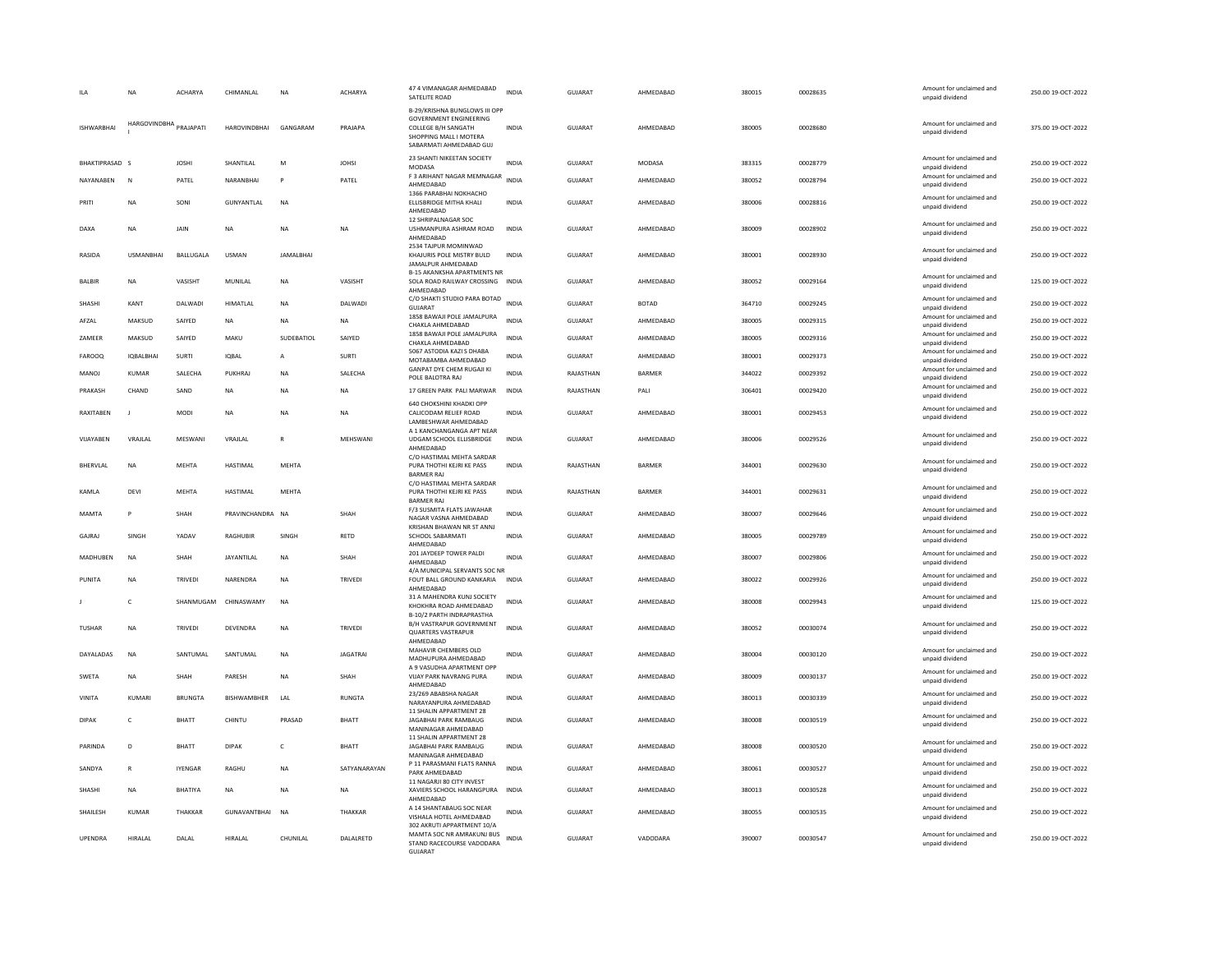| <b>BHURSINGH</b> | <b>NA</b>        | CHAUHAN           | PARARAT          | <b>NA</b>    | <b>SINGH</b> | 60 ADARSH NAGAR DI CABIN<br>SABARMATI                                         | <b>INDIA</b> | GUIARAT               | AHMEDARAD     | 380019 | 00030648 | Amount for unclaimed and<br>unpaid dividend | 250.00 19-OCT-2022 |
|------------------|------------------|-------------------|------------------|--------------|--------------|-------------------------------------------------------------------------------|--------------|-----------------------|---------------|--------|----------|---------------------------------------------|--------------------|
| KUSUMBEN         | LALLU            | BHAIPATEL         | LALLUBHA         | <b>NA</b>    | PATEL        | 28B AMBICA NAGAR SOC NEAR<br>HIGH WAY ROAD KALOL WEST                         | <b>INDIA</b> | GUJARAT               | SONASAN       | 383272 | 00030673 | Amount for unclaimed and<br>unpaid dividend | 375.00 19-OCT-2022 |
| MODI             | KUSUM            | N                 | <b>MODI</b>      | NATAVARLAI   |              | 10 PRATIMA PARK NARANPURA<br>AHMEDABAD                                        | <b>INDIA</b> | <b>GUJARAT</b>        | AHMEDABAD     | 380013 | 00030683 | Amount for unclaimed and<br>unpaid dividend | 250.00 19-OCT-2022 |
| <b>MUMTAZ</b>    | BANU             | KHOJA             | MANSUKALI        | $\mathsf{R}$ | KHOJA        | 16 RAN GVADHUT SOCIETY<br>BEHIND AGROPUMP PO                                  | <b>INDIA</b> | GUJARAT               | AHMEDABAD     | 380055 | 00030742 | Amount for unclaimed and<br>unpaid dividend | 250.00 19-OCT-2022 |
| NITA             | <b>NA</b>        | SHAH              | SHAILESH         | NA           | SHAH         | JUHAPURA AHMEDABAD<br>DGFZ SUNPOWER FLATS NR<br>VISHRAM NAGAR MAMNAGAR        | <b>INDIA</b> | GUJARAT               | AHMEDABAD     | 380052 | 00030902 | Amount for unclaimed and                    | 250.00 19-OCT-2022 |
| <b>BHAVESH</b>   | <b>NA</b>        | PATEL             | <b>BABUBHAI</b>  | <b>NA</b>    | PATEL        | AHMEDABAD<br>4 KRUSHIKUNJ SOC NAVA VADAJ                                      | INDIA        | GUJARAT               | AHMEDABAD     | 380013 | 00030971 | unpaid dividend<br>Amount for unclaimed and | 250.00 19-OCT-2022 |
| NAINA            | <b>NA</b>        | PATEL             | <b>BABUBHAI</b>  | PATEL        |              | AHMEDABAD<br>4 KRUSHIKUNJ SOC NAVA VADAJ                                      | <b>INDIA</b> | <b>GUJARAT</b>        | AHMEDABAD     | 380013 | 00030972 | unpaid dividend<br>Amount for unclaimed and | 250.00 19-OCT-2022 |
|                  |                  |                   |                  |              |              | AHMEDABAD                                                                     |              |                       |               |        |          | unpaid dividend<br>Amount for unclaimed and |                    |
| LALUBHAI         | <b>MADHUBHAI</b> | AMIN              | MADHUBHAI        | $\mathsf{p}$ | AMIN         | AMINWADA DEHGAM<br>704/15 CHINUBHAI BARONET                                   | <b>INDIA</b> | <b>GUJARAT</b>        | <b>NARODA</b> | 382305 | 00031075 | unpaid dividend                             | 250.00 19-OCT-2022 |
| NIRANJAN         | <b>NA</b>        | CHANDULALAMI<br>N |                  | <b>NA</b>    | AMIN         | BLDG NR MASKATI MARKET<br>RAILWAPURA AHMEDABAD<br>23 ARUNODAY PARK SOCIETY ST | <b>INDIA</b> | <b>GUJARAT</b>        | AHMEDABAD     | 380002 | 00031197 | Amount for unclaimed and<br>unpaid dividend | 250.00 19-OCT-2022 |
| ARTI             | NATVARLAL        | PATEL             | NATVARLAL        | <b>NA</b>    | PATEL        | XAVIER S CORNER<br>NAVARANGPURA AHMEDABAD                                     | <b>INDIA</b> | <b>GUJARAT</b>        | AHMEDABAD     | 380009 | 00031315 | Amount for unclaimed and<br>unpaid dividend | 250.00 19-OCT-2022 |
| <b>JAYVIK</b>    | B                | PATEL             | BIPINBHAI        | N            | PATEL        | 1187 NANI RANGILAPOLE<br>SHAHPUR AHMEDABAD                                    | INDIA        | GUJARAT               | AHMEDABAD     | 380001 | 00031498 | Amount for unclaimed and<br>unpaid dividend | 250.00 19-OCT-2022 |
| DILIP            | <b>BHAI</b>      | SPATEL            | SANTILAL         | <b>NA</b>    | PATEL        | 1187 NANI RANGILA POLE<br>SHAHPUR AHMEDABAD<br>27 GROUND FLOOR ANAND CLOTH    | <b>INDIA</b> | <b>GUJARAT</b>        | AHMEDABAD     | 380001 | 00031499 | Amount for unclaimed and<br>unpaid dividend | 250.00 19-OCT-2022 |
| ANKIT            | к                | DESAI             | KISHORE          | <b>NA</b>    | <b>DESAI</b> | MARKET NR SARNGPUR BRIDGE                                                     | <b>INDIA</b> | <b>GUJARAT</b>        | AHMEDARAD     | 380002 | 00031746 | Amount for unclaimed and<br>unpaid dividend | 250.00 19-OCT-2022 |
|                  |                  |                   |                  |              |              | AHMEDABAD<br>VARAHI CONSUMER STORES 9                                         |              |                       |               |        |          |                                             |                    |
| ANIL             | $\mathsf{V}$     | SHAH              | VALLCHANDDAS     | <b>NA</b>    | SHAH         | VISHAL COMM CENTRE<br>PATTHARKUWA RALIEF ROAD                                 | <b>INDIA</b> | <b>GUJARAT</b>        | AHMEDABAD     | 380001 | 00031943 | Amount for unclaimed and<br>unpaid dividend | 250.00 19-OCT-2022 |
|                  |                  |                   |                  |              |              | AHMEDABAD<br>C/O P AMRUT LAL & CO 128 FIRST                                   |              |                       |               |        |          |                                             |                    |
| GUNVANTLAL       | <b>NA</b>        | NARANDAS          | NARANDAS         | <b>UMAD</b>  | DASPATEL     | <b>FLOR GURUNANAK MARKET</b><br>PANCHKUVA AHMEDABAD                           | <b>INDIA</b> | GUJARAT               | AHMEDABAD     | 380002 | 00031945 | Amount for unclaimed and<br>unpaid dividend | 250.00 19-OCT-2022 |
| PRAVINCHANDR     | <b>NA</b>        | SHAH              | NA               | NA           | NA           | 20 HAREKRISHNA COMPLEX<br>ELLISBRIDGE AHMEDABAD                               | INDIA        | GUJARAT               | AHMEDABAD     | 380006 | 00031950 | Amount for unclaimed and<br>unpaid dividend | 250.00 19-OCT-2022 |
| <b>HANSA</b>     | NA               | GANDHI            | NA               | <b>NA</b>    | NA           | BHALIA STUDIO ODE BAZAR<br>UMRETH GUJ<br>101 ANAND SHOPPING CENTRE            | <b>INDIA</b> | GUJARAT               | DAKOR         | 388220 | 00032020 | Amount for unclaimed and<br>unpaid dividend | 250.00 19-OCT-2022 |
| TARAREN          | $\overline{A}$   | SHAH              | <b>NA</b>        | <b>NA</b>    | <b>NA</b>    | <b>GOLWAD RATAN POLE</b><br>AHMEDABAD                                         | <b>INDIA</b> | <b>GUJARAT</b>        | AHMEDARAD     | 380001 | 00032053 | Amount for unclaimed and<br>unpaid dividend | 250.00 19-OCT-2022 |
| DEMBL            | <b>HANISH</b>    | D                 | <b>DWARKA</b>    | NA           |              | 10 DAYAL BAG SO HANSOL<br>SARDARNAGAR AHMEDABAD                               | INDIA        | GUJARAT               | NARODA        | 382375 | 00032309 | Amount for unclaimed and<br>unpaid dividend | 250.00 19-OCT-2022 |
| VIMLABEN         | M                | <b>SHAH</b>       | <b>NA</b>        | <b>NA</b>    | <b>NA</b>    | 34 MANI BHADRA SOC RAMBAG<br>ROAD SABARMATI AHMEDABAD                         | <b>INDIA</b> | GUIARAT               | AHMEDABAD     | 380005 | 00032609 | Amount for unclaimed and<br>unpaid dividend | 250.00 19-OCT-2022 |
| RAJESH           | GORDHANDAS       | BHATIA            | GORDHAN          | DAS          | HBHATIA      | 41 RANGWALA TOWERS NR<br>GUJARAT COLLEGE ELLIS BRIDGE INDIA<br>AHMEDABAD      |              | <b>GUJARAT</b>        | AHMEDABAD     | 380006 | 00032926 | Amount for unclaimed and<br>unpaid dividend | 250.00 19-OCT-2022 |
| <b>DINESH</b>    | <b>KUMAR</b>     | CHOPRA            | DHINGAR          | MALI         | CHOPRA       | 28 K T PLAZA FUVARA GANDHI<br>ROAD AHMEDABAD                                  | <b>INDIA</b> | <b>GUJARAT</b>        | AHMEDABAD     | 380001 | 00033004 | Amount for unclaimed and<br>unpaid dividend | 250.00 19-OCT-2022 |
| VIASHALI         | R.               | SHAH              | <b>RIPINRHAI</b> | $\mathbf{B}$ | SHAH         | A/3 VATSALYA APARTMENT NR<br>VASANTKUNJ SOCIETY                               | <b>INDIA</b> | <b>GUJARAT</b>        | AHMEDARAD     | 380007 | 00033084 | Amount for unclaimed and                    | 250.00 19-OCT-2022 |
|                  |                  |                   |                  |              |              | SHARDAMANDIR ROAD PALDI<br>AHMEDABAD                                          |              |                       |               |        |          | unpaid dividend                             |                    |
| SAMFFR           | <b>NA</b>        | PATEL             | KANURHAI         | <b>NA</b>    | PATEL        | 503/A AAKASHDEEP ANNEX NR<br>SHREEYAS CROSSING AMBAWADI INDIA<br>AHMEDABAD    |              | GUIARAT               | AHMEDARAD     | 380015 | 00033147 | Amount for unclaimed and<br>unpaid dividend | 250.00 19-OCT-2022 |
| RAJENDRA         | <b>NA</b>        | PATEL             | MADHUSUDAN       | <b>NA</b>    | PATEL        | A/12 ANAND APTS B/H HASMUKH<br>COLONY NARANPURA                               | <b>INDIA</b> | <b>GUJARAT</b>        | AHMEDABAD     | 380013 | 00033178 | Amount for unclaimed and<br>unpaid dividend | 250.00 19-OCT-2022 |
| RAMESHBHAI       | NA               | KEDARMAL          | KEDARMAL         | BAXIRAM      |              | AHMEDABAD<br><b>B NO 2 PATHEY FLATS OPP OLD</b><br>RAJBHAVAN SHAHI BAUG       | INDIA        | GUJARAT               | AHMEDABAD     | 380004 | 00033207 | Amount for unclaimed and<br>unpaid dividend | 250.00 19-OCT-2022 |
|                  |                  |                   |                  |              |              | AHMEDABAD<br>B NO 2 PATHEY FLATS OPP OLD                                      |              |                       |               |        |          | Amount for unclaimed and                    |                    |
| MANISHA          | <b>NA</b>        | VASUDEVBHAI       | VASUDEVBHAI      | KEDARMAL     |              | RAJBHAVANSHAHI BAUG<br>AHMFDARAD                                              | <b>INDIA</b> | <b>GUJARAT</b>        | AHMEDABAD     | 380004 | 00033215 | unpaid dividend                             | 250.00 19-OCT-2022 |
|                  | K                | <b>GUPTA</b>      | SARDARILAL       | <b>NA</b>    | <b>GUPTA</b> | 01 TOPAZ BLDG PLOT NO 241<br>SECTOR 28 VASHI NAVI MUMBAI                      | <b>INDIA</b> | MAHARASHTRA           | RAIGAD        | 400703 | 00033253 | Amount for unclaimed and<br>unpaid dividend | 250.00 19-OCT-2022 |
| M                | N                | MAKHIJA           | NANIKRAM         | <b>NA</b>    | MAKHIJA      | BLOCK NO 279/A SARDAR NAGAR<br>AHMEDABAD                                      | <b>INDIA</b> | GUJARAT               | ODHAV         | 382475 | 00033272 | Amount for unclaimed and<br>unpaid dividend | 250.00 19-OCT-2022 |
| HARSHAD          | M                | RATHOD            | <b>NA</b>        | <b>NA</b>    | <b>NA</b>    | HOLICHAKLA GANDHIVAS<br>RADDHANPUR BANASKANTHA N INDIA<br><b>GUJ</b>          |              | GUIARAT               | DHANFRA       | 385340 | 00033286 | Amount for unclaimed and<br>unpaid dividend | 250.00 19-QCT-2022 |
| SHAH             | ANKIT            | HASMUKHLAL        | H                | HALCHAND     | SHAH         | C/O M/S RAMANLAL RAJMAL C J<br>MARKET RATAN POLE<br>AHMEDABAD                 | <b>INDIA</b> | <b>GUJARAT</b>        | AHMEDABAD     | 380001 | 00033304 | Amount for unclaimed and<br>unpaid dividend | 250.00 19-OCT-2022 |
| RAJNIKANT        | <b>NA</b>        | PATEL             | KANJIBHAI        | <b>NA</b>    | PATEL        | 10 UMIYANAGAR SOCIETY I O C<br>ROAD VIRAMGAM GUJ                              | <b>INDIA</b> | <b>ANDHRA PRADESH</b> | HYDERABAD     | 500003 | 00033360 | Amount for unclaimed and<br>unpaid dividend | 250.00 19-OCT-2022 |
| <b>JASHUBHAI</b> | <b>NA</b>        | PATEL             | PRAHLADBHAI      | <b>NA</b>    | PATEL        | 10 UMIYANAGAR SOCIETY NEAR I<br>O C COLONY ROAD VIRAMGAM                      | <b>INDIA</b> | ANDHRA PRADESH        | HYDERABAD     | 500003 | 00033361 | Amount for unclaimed and                    | 250.00 19-OCT-2022 |
|                  |                  |                   |                  |              |              | GUJ                                                                           |              |                       |               |        |          | unpaid dividend                             |                    |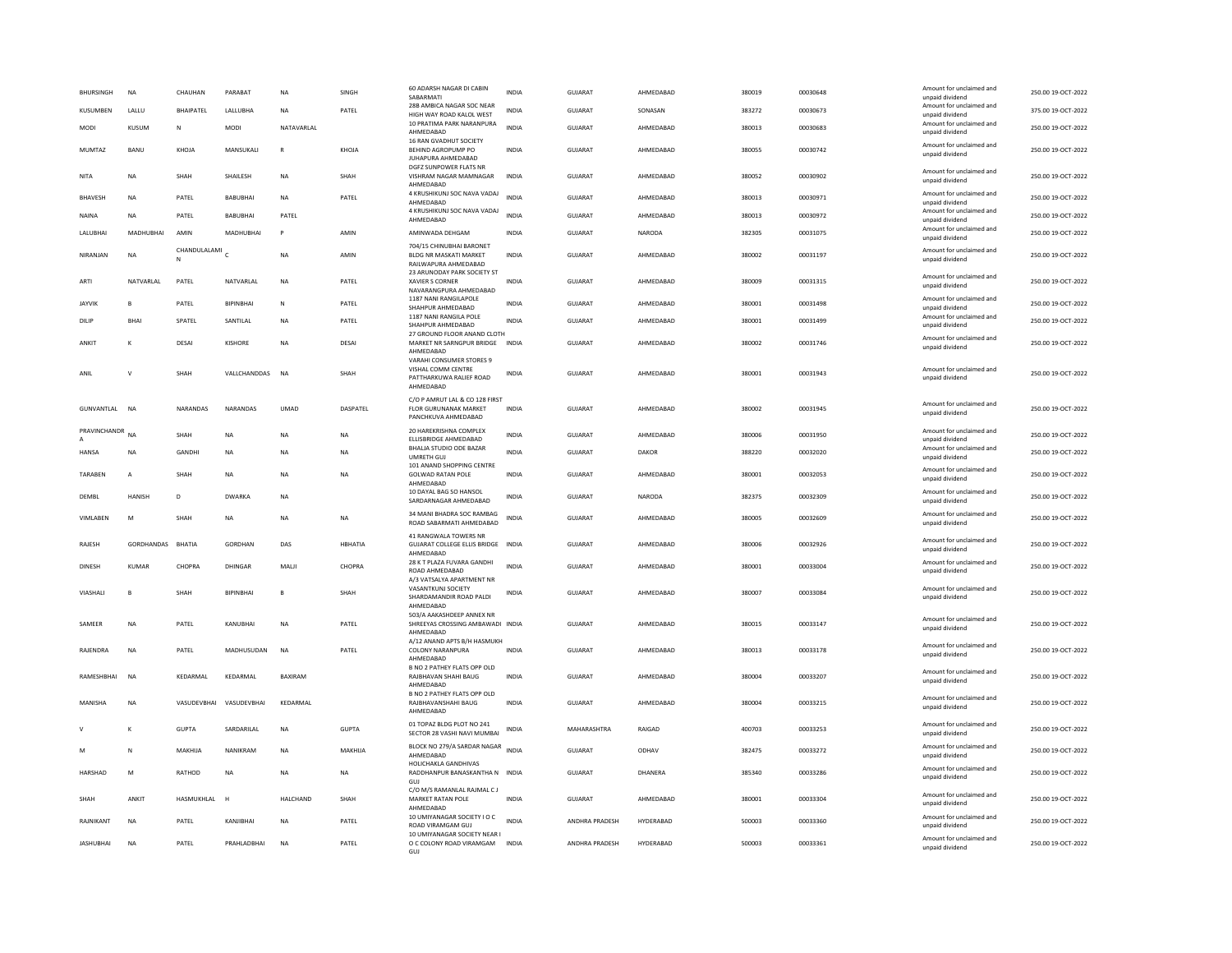|                       |                 | SHAH                | К                | М            | HAH            | 28 LAVANYA SOCIETY NEW VIKAS<br>GRUH ROAD VASNA AHMEDABAD                                               | INDIA        | <b>GUJARAT</b> | AHMEDABAD     | 380007 | 00033380 | Amount for unclaimed and<br>unpaid dividend                    | 250.00 19-OCT-2022 |
|-----------------------|-----------------|---------------------|------------------|--------------|----------------|---------------------------------------------------------------------------------------------------------|--------------|----------------|---------------|--------|----------|----------------------------------------------------------------|--------------------|
| MANSURI               | NABIBHAI        | MAHAMADBHAI MANSURI |                  | MAHAMDBHAIX  |                | GOZARIA IN PARAMA TAL VIJAPUR INDIA<br><b>DIST MEHSANA</b>                                              |              | <b>GUJARAT</b> | DELVADA       | 382825 | 00033396 | Amount for unclaimed and<br>unpaid dividend                    | 250.00 19-OCT-2022 |
| <b>SMITA</b>          | <b>NA</b>       | <b>TAKKAR</b>       | SURESHBHAI       | <b>NA</b>    | THAKKAR        | 83 SHAVALI SOCIETY NEAR ADC<br>BANK JIVRAJ PARK AHMEDABAD                                               | <b>INDIA</b> | <b>GUJARAT</b> | AHMEDABAD     | 380051 | 00033459 | Amount for unclaimed and<br>unpaid dividend                    | 250.00 19-OCT-2022 |
| CHAITANYA             | $\epsilon$      | NANAYAJI            | CHINUBHAI        | <b>NA</b>    | NANAVATI       | 120 MAKHIWALA ESTATE OPP P W<br><b>D STORES CHANDULA</b><br>AHMEDABAD                                   | INDIA        | GUJARAT        | AHMEDABAD     | 380028 | 00033518 | Amount for unclaimed and<br>unpaid dividend                    | 250.00 19-OCT-2022 |
| ANAMIKABEN            | MAHENDRA        | KUMARSHAH           | MAHENDRA         | <b>KUMAR</b> | OHTHERS        | C/O KESHARIMAL HANSRAJ<br>RANGWALA MARKET REVDI<br>BAZAR AHMEDABAD                                      | <b>INDIA</b> | <b>GUJARAT</b> | AHMEDABAD     | 380002 | 00033780 | Amount for unclaimed and<br>unpaid dividend                    | 250.00 19-OCT-2022 |
| <b>BALAD</b>          | <b>NA</b>       | SUNDERBAI           | <b>NA</b>        | <b>NA</b>    | <b>NA</b>      | <b>G-6 MADHUPURA MARKET NERA</b><br>POLICE COMMISSIONER OFFICE<br>SHAHIBAUG ROAD AHMEDABAD<br>(GUJ)     | <b>INDIA</b> | GUJARAT        | AHMEDABAD     | 380004 | 00033802 | Amount for unclaimed and<br>unpaid dividend                    | 250.00 19-OCT-2022 |
| PUSHPA                | <b>BEN</b>      | SHAH                | <b>NA</b>        | <b>NA</b>    | <b>NA</b>      | 1 RATNAJYOT APPARTMENT NEAR<br>SUKHIPURA PALDI AHMEDABAD                                                | <b>INDIA</b> | <b>GUJARAT</b> | AHMEDABAD     | 380007 | 00033813 | Amount for unclaimed and<br>unpaid dividend                    | 250.00 19-OCT-2022 |
| <b>SUDHA</b>          | T               | MFHTA               | <b>NA</b>        | <b>NA</b>    | <b>NA</b>      | A 8/9 SONA APARTMENT<br>VARACHHA ROAD NEAR VAISHALI INDIA<br><b>CINEMA SURAT</b>                        |              | GUIARAT        | SURAT NANPURA | 395006 | 00033889 | Amount for unclaimed and<br>unpaid dividend                    | 250.00.19-QCT-2022 |
| RAMILABEN             | NA              | MEWADA              | NA               | NA           | NA             | 12 CHANDAN PARK SOCIETY<br>ANKUR ROAD NARANPURA<br>AHMEDABAD                                            | INDIA        | GUJARAT        | AHMEDABAD     | 380013 | 00034007 | Amount for unclaimed and<br>unpaid dividend                    | 250.00 19-OCT-2022 |
| SORAJNI               | <b>NA</b>       | $\mathbf{R}$        | <b>NA</b>        | <b>NA</b>    | NA             | C/O MOHAN LAL LACHHMANDAS<br>12 MAHALAXMI CLOTH MARKET<br>KALUPURA KOTNI RANG<br>AHMEDABAD              | <b>INDIA</b> | <b>GUJARAT</b> | AHMEDABAD     | 380001 | 00034025 | Amount for unclaimed and<br>unpaid dividend                    | 250.00 19-OCT-2022 |
| KOSHA                 | NA              | SHAH                | <b>NA</b>        | NA           | NA             | 3 DHARMISTHA NAGAR NEW<br>SHARDA NAGAR ROAD<br>AHMEDABAD                                                | <b>INDIA</b> | GUJARAT        | AHMEDABAD     | 380007 | 00034038 | Amount for unclaimed and<br>unpaid dividend                    | 250.00 19-OCT-2022 |
| <b>DARSHAN</b>        | <b>NA</b>       | LAHERI              | <b>NA</b>        | <b>NA</b>    | <b>NA</b>      | 10/A POOJA APPARTMENTS OPF<br>PALDI POST OFFICE NER<br>FATEHPURA AHMEDABAD<br>A 10 A V COMPLEX NR PANCH | <b>INDIA</b> | <b>GUJARAT</b> | AHMEDABAD     | 380007 | 00034039 | Amount for unclaimed and<br>unpaid dividend                    | 250.00 19-OCT-2022 |
| DHIRAJ                | <b>BEN</b>      | DOSHI               | NAGINDAS         | NA           | <b>DOSHI</b>   | TIRTA APARTMENT DHUMKETU<br>MARG FATEHPURA PALDI<br>AHMFDARAD                                           | <b>INDIA</b> | GUJARAT        | AHMEDABAD     | 380007 | 00034040 | Amount for unclaimed and<br>unpaid dividend                    | 250.00 19-OCT-2022 |
| <b>MOHAN</b>          | NARAYAN         | <b>JOSHI</b>        | <b>NA</b>        | NA           | NA             | 5 HARSHAD APTS POST BHAT VIA<br>SARKHEJ DIST AHMEDABAD                                                  | <b>INDIA</b> | <b>GUJARAT</b> | BAVLA         | 382210 | 00034098 | Amount for unclaimed and<br>unpaid dividend                    | 250.00 19-OCT-2022 |
| RAVI                  | <b>RHAI</b>     | HARSHABHAIPA<br>TEL | HARSHADBHAI      | NA           |                | 5 HARSHAD APTS POST BHAT VIA<br>SARKHEJ DIST AHMEDABAD                                                  | <b>INDIA</b> | GUJARAT        | BAVLA         | 382210 | 00034100 | Amount for unclaimed and<br>unpaid dividend                    | 250.00 19-OCT-2022 |
| SHASHANK              | <b>JAMNADAS</b> | MULTANI             | <b>JAMNADAS</b>  | MANILAL      | <b>MULTANI</b> | C/4 MAYURPANKH SOCIETY<br>SATELLITE ROAD AHMEDABAD                                                      | <b>INDIA</b> | <b>GUJARAT</b> | AHMEDABAD     | 380015 | 00034120 | Amount for unclaimed and<br>unpaid dividend                    | 250.00 19-OCT-2022 |
| BHARAT                | NA              | PATEL               | RATILAL          | NA           | PATEL          | 641 MUKHIVAS NEW VADAJ<br>AHMFDARAD                                                                     | <b>INDIA</b> | GUJARAT        | AHMEDABAD     | 380013 | 00034241 | Amount for unclaimed and                                       | 250.00 19-OCT-2022 |
| GAVRANG               | M               | DALAL               | <b>NA</b>        | NA           | NA             | S 11 MUNICIPAL IND STATE                                                                                | INDIA        | GUJARAT        | AHMEDABAD     | 380024 | 00034248 | unpaid dividend<br>Amount for unclaimed and                    | 250.00 19-OCT-2022 |
| <b>BHUPENDRA</b>      | SUMATILAL       | <b>BHOJAK</b>       | SUMATILAL        | <b>NA</b>    | <b>BHOJAK</b>  | BAPUNAGAR AHMEDABAD<br>36 SHANTI NAGAR SOC WADAJ<br>ASHRAM ROAD AHMEDABAD                               | <b>INDIA</b> | <b>GUJARAT</b> | AHMEDABAD     | 380013 | 00034271 | unpaid dividend<br>Amount for unclaimed and<br>unpaid dividend | 250.00 19-OCT-2022 |
| <b>BHARATI</b>        | D               | DARJI               | DILIP            | К            | DARJI          | JINCEE 1 ATESH SOCIETY RLY LINE<br>ROAD VEJALPUR AHMEDABAD                                              | <b>INDIA</b> | <b>GUJARAT</b> | AHMEDABAD     | 380051 | 00034336 | Amount for unclaimed and<br>unpaid dividend                    | 250.00 19-OCT-2022 |
| CHIRAG                | <b>KUMAR</b>    | <b>SHAH</b>         | GIRISH           | <b>NA</b>    | <b>BHAI</b>    | A 15 USHA BHAVAN FLATS BEREJ<br>RD VASNA AHMEDABAD                                                      | <b>INDIA</b> | GUJARAT        | AHMEDABAD     | 380004 | 00034356 | Amount for unclaimed and<br>unpaid dividend                    | 250.00 19-OCT-2022 |
| <b>HEMA</b>           | P               | METHA               | <b>NA</b>        | <b>NA</b>    | <b>NA</b>      | 4 AMARJYOT SOCIETY<br>MANINAGAR EAST AHMEDABAD                                                          | INDIA        | <b>GUJARAT</b> | AHMEDABAD     | 380008 | 00034365 | Amount for unclaimed and<br>unpaid dividend                    | 250.00 19-OCT-2022 |
| <b>GUNVANTI</b>       | P               | SHAH                | POPATLAL         | <b>NA</b>    | SHAH           | 45 GUNJAN KESHAVNAGAR NEAR<br>SUBHASH BRIDGE AHMEDABAD                                                  | <b>INDIA</b> | <b>GUJARAT</b> | AHMEDABAD     | 380027 | 00034412 | Amount for unclaimed and<br>unpaid dividend                    | 250.00 19-OCT-2022 |
| GARGEY                | <b>NA</b>       | <b>TRIPATHI</b>     | CHANDRAKANT      | <b>NA</b>    |                | 31 PANKAJ SOCIETY PALDI<br>SARKHEJ ROAD AHMEDABAD                                                       | <b>INDIA</b> | <b>GUJARAT</b> | AHMEDABAD     | 380007 | 00034493 | Amount for unclaimed and<br>unpaid dividend                    | 250.00 19-OCT-2022 |
| MAHENDRA              | <b>NA</b>       | JAIN                | PUKHRAJ          | <b>NA</b>    | JAIN           | MUKESH TEA STALL NAKODA<br>ROAD POST JASOL RAJ                                                          | <b>INDIA</b> | RAJASTHAN      | <b>BARMER</b> | 344024 | 00034551 | Amount for unclaimed and<br>unpaid dividend                    | 250.00 19-OCT-2022 |
| SHEWKANI              | NA              | KAMLA               | KISHINCHAND      | <b>NA</b>    |                | 2050 DELHI CHAKLA GANDHI OLE<br>AHMFDARAD                                                               | <b>INDIA</b> | GUJARAT        | AHMEDABAD     | 380001 | 00034618 | Amount for unclaimed and<br>unpaid dividend                    | 250.00 19-OCT-2022 |
| HARSHADBHAI SHANTILAL |                 | SHAH                | SHANTILAL        | <b>NA</b>    |                | PRAVINCHANDRA JAYANTILAL<br>BEHIND DANAPITH BHAVNAGAR                                                   | <b>INDIA</b> | <b>GUJARAT</b> | BHAVNAGAR     | 364001 | 00034728 | Amount for unclaimed and<br>unpaid dividend                    | 250.00 19-OCT-2022 |
| SANJIV                | PRAVIN          | CHADRASHAH          | PRAVINCHANDRA NA |              |                | A/63 SILVER ARC B/H TOWNHALL<br>ELLISBRIDGE AHMEDABAD                                                   | <b>INDIA</b> | <b>GUJARAT</b> | AHMEDABAD     | 380006 | 00034799 | Amount for unclaimed and<br>unpaid dividend                    | 250.00 19-OCT-2022 |
| JAIN                  | SAPANA          | KUMARI              | KAMAL            | NA           | CHAND          | 3 MARUDHAR SOCIETY<br>RAMNAGAR SABARMATI<br>AHMEDABAD                                                   | INDIA        | <b>GUJARAT</b> | AHMEDABAD     | 380005 | 00034834 | Amount for unclaimed and<br>unpaid dividend                    | 250.00 19-OCT-2022 |
| RAJESH                | <b>NA</b>       | SHAH                | <b>NA</b>        | NA           | NA             | C/18 GANSHYAM NAGAR SOCIETY<br>OPP R T O SUBHASH BRIDGE<br>AHMFDARAD                                    | INDIA        | GUJARAT        | AHMEDABAD     | 380027 | 00034854 | Amount for unclaimed and<br>unpaid dividend                    | 250.00 19-OCT-2022 |
| SONA                  | <b>NA</b>       | PATEL               | <b>NA</b>        | <b>NA</b>    | <b>NA</b>      | D/19 GANSHYAM NAGAR SOCIETY<br>OPP R T O SUBHASH BRIDGE<br>AHMEDABAD                                    | <b>INDIA</b> | <b>GUJARAT</b> | AHMEDABAD     | 380027 | 00034865 | Amount for unclaimed and<br>unpaid dividend                    | 250.00 19-OCT-2022 |
| <b>SITABEN</b>        | <b>NA</b>       | PRAJAPATI           | PRAGIL           | ΝA           | PRAJAPATI      | 207 GALIARAS POLE RAIPUR<br>AHMEDABAD                                                                   | <b>INDIA</b> | <b>GUJARAT</b> | AHMEDABAD     | 380001 | 00034877 | Amount for unclaimed and<br>unpaid dividend                    | 250.00 19-OCT-2022 |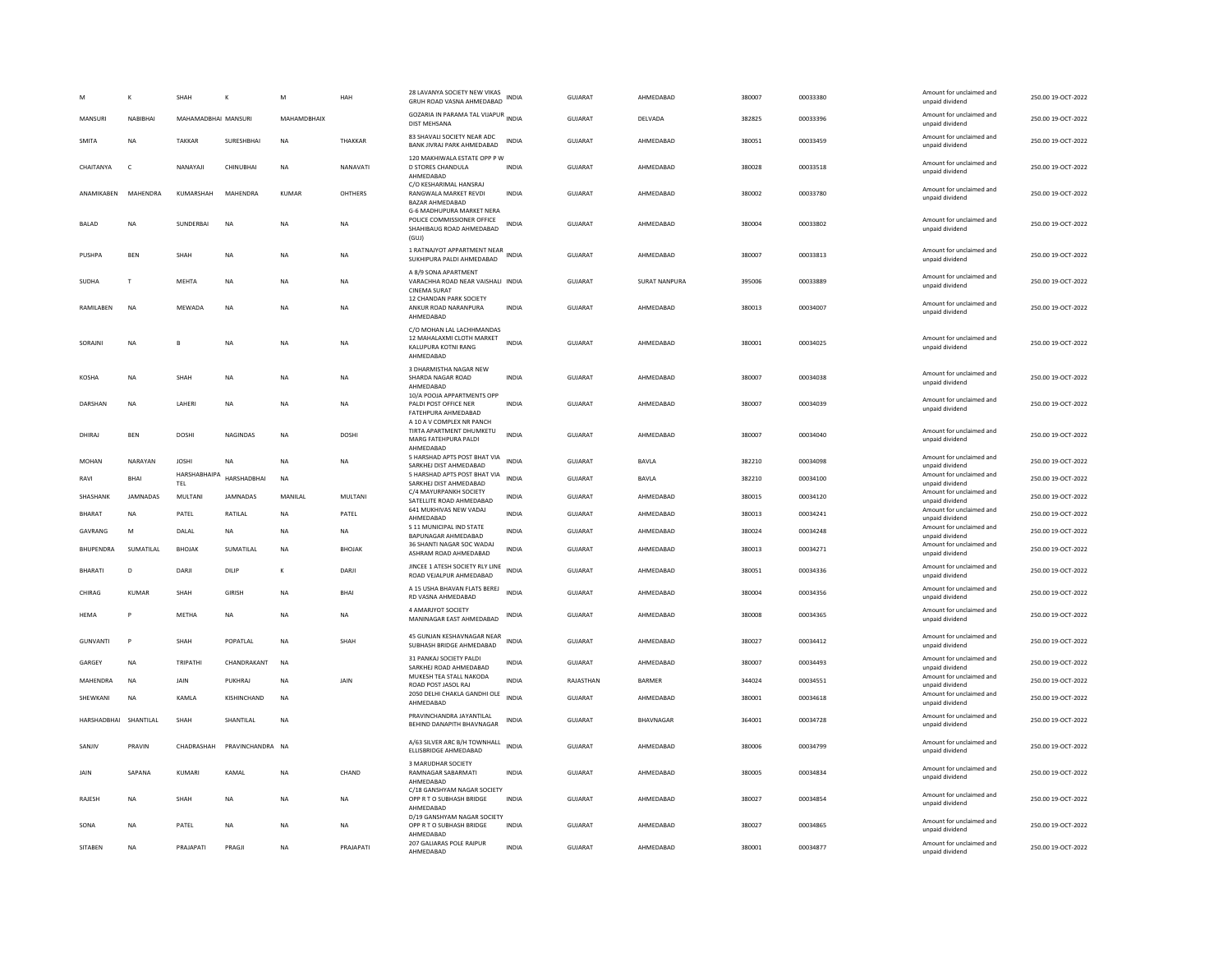| LILABEN         | <b>NA</b>         | CHAUHAN         | <b>NA</b>           | <b>NA</b>    | NA              | CHAMUNDA FLOUR FACTORY OPP INDIA<br>MANIAR NI POLE KADI N G                                          |              | GUJARAT              | KALOL          | 382715 | 00034928 | Amount for unclaimed and<br>unpaid dividend                             | 250.00 19-OCT-2022 |
|-----------------|-------------------|-----------------|---------------------|--------------|-----------------|------------------------------------------------------------------------------------------------------|--------------|----------------------|----------------|--------|----------|-------------------------------------------------------------------------|--------------------|
| <b>ASHWIN</b>   | KANTI             | PATEL           | NA                  | <b>NA</b>    | <b>NA</b>       | NO 24 ARUNODAY PARK SOCIETY<br>ST XAVIERS COLLEGE CORNER<br>NAVARANGPURA AHMEDABAD                   | <b>INDIA</b> | GUIARAT              | AHMEDARAD      | 380009 | 00034974 | Amount for unclaimed and<br>unpaid dividend                             | 250.00.19-OCT-2022 |
| SMT             | <b>JYOTI</b>      | RAKESH          | RAKESH              | <b>NA</b>    |                 | 607 HEMKOOT COMPLEX OPF<br>CAPITAL COM CENTER ASHRAM<br>RD AHMEDABAD                                 | <b>INDIA</b> | GUJARAT              | AHMEDABAD      | 380009 | 00034989 | Amount for unclaimed and<br>unpaid dividend                             | 250.00 19-OCT-2022 |
| AMRUT           | <b>NA</b>         | <b>JAIN</b>     | <b>NA</b>           | <b>NA</b>    | <b>NA</b>       | R 9 SUJATA FLAT SHAHIBAG ROAD INDIA<br>AHMEDABAD                                                     |              | GUJARAT              | AHMEDABAD      | 380004 | 00035102 | Amount for unclaimed and<br>unpaid dividend                             | 250.00 19-OCT-2022 |
| ANAND           | <b>NA</b>         | KOTHARI         | MANOAR              | <b>NA</b>    | LAL             | B 8 SUJATA FLAT SHAHIBAG ROAD INDIA<br>AHMEDABAD                                                     |              | GUJARAT              | AHMEDABAD      | 380004 | 00035103 | Amount for unclaimed and<br>unpaid dividend                             | 250.00 19-OCT-2022 |
| SANGITA         | <b>NA</b>         | ROOPLAL         | ROOP                | <b>NA</b>    | LAL             | R 9 SUJATA FLAT SHAHIBAG ROAD INDIA<br>AHMEDABAD                                                     |              | GUJARAT              | AHMEDABAD      | 380004 | 00035104 | Amount for unclaimed and<br>unpaid dividend                             | 250.00 19-OCT-2022 |
|                 | н                 | <b>MODI</b>     | NA                  | <b>NA</b>    | <b>NA</b>       | CHOKSHI D RAJNIKANT OPP<br><b>GHANCHIS POLE MANEKCHOK</b><br>AHMEDABAD                               | <b>INDIA</b> | <b>GUJARAT</b>       | AHMEDABAD      | 380001 | 00035113 | Amount for unclaimed and<br>unpaid dividend                             | 250.00 19-OCT-2022 |
|                 | A                 | <b>MODI</b>     | <b>NA</b>           | <b>NA</b>    | NA              | CHOKSHI D RAJNIKANT OPP<br><b>GHANCHIS POLE MANEKCHOK</b><br>AHMEDABAD                               | <b>INDIA</b> | GUJARAT              | AHMEDABAD      | 380001 | 00035117 | Amount for unclaimed and<br>unpaid dividend                             | 250.00 19-OCT-2022 |
| U               | $\mathbb{R}$      | <b>TRIVEDI</b>  | <b>NA</b>           | <b>NA</b>    | <b>NA</b>       | 10/A SURYADAY COLONY NEAR<br>SARDAR PATEL BAULA STADIUM<br>ROAD AHMEDABAD                            | <b>INDIA</b> | GUJARAT              | AHMEDABAD      | 380013 | 00035301 | Amount for unclaimed and<br>unpaid dividend                             | 250.00 19-OCT-2022 |
| SUSHILABEN      | ВНІКНАВНАІ        | PATEL           | BHIKHABHAI          | s            | PATEL           | B 7 ANIL FLATS DAFFANALA ROAD<br>SHAHIBAG AHMEDABAD                                                  | <b>INDIA</b> | GUJARAT              | AHMEDABAD      | 380004 | 00035309 | Amount for unclaimed and<br>unpaid dividend                             | 250.00 19-OCT-2022 |
| JAYSHREEBEN     | D                 | PATEL           | DAHYA               | BHAI         | PROF            | C/O P VASUDEV & CO 488/63<br>GROUND FLOOR NEW L K TRUST<br><b>BUILDING RAVADI BAZAR</b><br>AHMEDABAD | <b>INDIA</b> | GUJARAT              | AHMEDABAD      | 380002 | 00035402 | Amount for unclaimed and<br>unpaid dividend                             | 250.00 19-OCT-2022 |
| PRATAP          | SINGH             | YADAV           | GANESH              | $\mathbf{H}$ | YADAV           | C 30 PATEL SOC NR INDIRA<br>GANDHI BRIDGE SARDAR NAGAR INDIA<br>HANSOL AHMEDABAD                     |              | <b>GUJARAT</b>       | ODHAV          | 382475 | 00035469 | Amount for unclaimed and<br>unpaid dividend                             | 375.00 19-OCT-2022 |
| ASHWINC         | NA                | <b>KHANDHAR</b> | $_{\sf NA}$         | $_{\sf NA}$  | <b>NA</b>       | DISHA 9 SATYADIP APT OPP JAIN<br>TEMPLE ANKUR ROAD<br>AHMEDABAD                                      | <b>INDIA</b> | <b>GUJARAT</b>       | AHMEDABAD      | 380013 | 00036019 | Amount for unclaimed and<br>unpaid dividend                             | 250.00 19-OCT-2022 |
| ANIL            | $\mathsf{C}$      | KHANDHAR        | $_{\sf NA}$         | NA           | NA              | DISHA 9 SATYADIP APT OPP JAIN<br>TEMPLE ANKUR ROAD<br>AHMEDABAD                                      | INDIA        | GUJARAT              | AHMEDABAD      | 380013 | 00036020 | Amount for unclaimed and<br>unpaid dividend                             | 250.00 19-OCT-2022 |
| <b>NAVIN</b>    | c                 | SHAH            | NA                  | <b>NA</b>    | NA              | DISHA 9 SATYADIP APT OPP JAIN<br>TEMPLE ANKUR ROAD<br>AHMEDABAD                                      | INDIA        | GUJARAT              | AHMEDABAD      | 380013 | 00036021 | Amount for unclaimed and<br>unpaid dividend                             | 250.00 19-OCT-2022 |
| PRATIMA         | GAURI             | PANDYA          | NA                  | NA           | NA              | BIJAL PANDYA 24 8 ASHTAPAD<br>APARTMENT RAMNAGAR<br>SABARMATI AHMEDABAD                              | INDIA        | GUJARAT              | AHMEDABAD      | 380005 | 00036106 | Amount for unclaimed and<br>unpaid dividend                             | 250.00 19-OCT-2022 |
| AMIT            | <b>NA</b>         | DAVE            | RAMESH              | <b>NA</b>    | DAVE            | 22 HAREKRISHNA COMPLEX ELLIS<br><b>BRIDGE AHMEDABAD</b>                                              | <b>INDIA</b> | <b>GUJARAT</b>       | AHMEDABAD      | 380006 | 00036232 | Amount for unclaimed and<br>unpaid dividend                             | 250.00 19-OCT-2022 |
| SAVITABEN       | GORDHANBHAI PATEL |                 | <b>GURDHANBHAI</b>  | <b>NA</b>    | PATEL           | AT DARAN TA KADI MOTOVAS                                                                             | <b>INDIA</b> | <b>GUJARAT</b>       | SANAND         | 382165 | 00036233 | Amount for unclaimed and<br>unpaid dividend                             | 250.00 19-OCT-2022 |
| PRITI           | $\overline{7}$    | SHAH            | <b>NA</b>           | <b>NA</b>    | NA.             | 24/B HARI PARK SO OOPP ANKUR<br><b>BUS STOP NARANPURA</b><br>AHMEDABAD                               | <b>INDIA</b> | GUIARAT              | AHMEDARAD      | 380013 | 00036247 | Amount for unclaimed and<br>unpaid dividend                             | 250.00 19-OCT-2022 |
| <b>USHABEN</b>  | <b>NA</b>         | PATEL           | <b>JAGADISHBHAI</b> | <b>NA</b>    | PATEL           | 33 HARI SIDHDHA KRIPA SOC<br>AHMEDABAD                                                               | <b>INDIA</b> | <b>GUJARAT</b>       | AHMEDABAD      | 380013 | 00036250 | Amount for unclaimed and<br>unpaid dividend                             | 250.00 19-OCT-2022 |
| VEENA           |                   |                 |                     |              |                 |                                                                                                      |              |                      |                |        |          |                                                                         |                    |
|                 | <b>NA</b>         | NARANG          | <b>JOGINDERLAL</b>  | NA           | NARANG          | BLOCK 10 FLAT 4 HASTING ROAD<br>OPP CIRCUT HOUSE ALLAHABAD                                           | INDIA        | UTTAR PRADESH        | ALLAHABAD      | 211001 | 00036348 | Amount for unclaimed and<br>unpaid dividend                             | 250.00 19-OCT-2022 |
| <b>GIRISH</b>   | <b>NA</b>         | CHANDRA         | LATE                | SH           | <b>JBALI</b>    | 14/282 SHAHAD CAFF MUKESH<br>SRIVASTAVA ROAD INDIRA NAGAR INDIA<br>LUCKNOW                           |              | UTTAR PRADESH        | <b>LUCKNOW</b> | 226016 | 00036370 | Amount for unclaimed and<br>unpaid dividend                             | 250.00 19-OCT-2022 |
| RAM             | GOPAL             | SONI            | SHAM                | <b>NA</b>    | BHUNATHJAUHAD   | C/O SHRI SHAMBHU NATH<br>JAUHARI GANESH GANJ OPP H A G INDIA<br>MIRZAPUR U P                         |              | UTTAR PRADESH        | MIRZAPUR       | 231001 | 00036396 | Amount for unclaimed and<br>unpaid dividend                             | 250.00 19-OCT-2022 |
| SHANU           | <b>NA</b>         | MALVIYA         | ARVIND              | <b>NATH</b>  | <b>MAI VIYA</b> | 325 NAI BASTI KYDGANJ<br>ALLAHABAD UP                                                                | <b>INDIA</b> | UTTAR PRADESH        | ALLAHARAD      | 211003 | 00036402 | Amount for unclaimed and<br>unpaid dividend                             | 250.00 19-OCT-2022 |
| SAJU            | <b>NA</b>         | <b>JACOB</b>    | к                   | $\mathsf{V}$ | <b>JACOB</b>    | 5/A NAPIER ROAD NEAR A I R<br>ALLAHABAD                                                              | INDIA        | UTTAR PRADESH        | ALLAHABAD      | 211001 | 00036407 | Amount for unclaimed and<br>unpaid dividend                             | 250.00 19-OCT-2022 |
| <b>MAHINDER</b> | <b>NA</b>         | SINGH           | DULI                | <b>NA</b>    | CHAND           | H NO F-271 SECTOR - 30 JAL VAYU INDIA<br>VIHAR GURGAON HARYANA                                       |              | <b>HARYANA</b>       | <b>GURGAON</b> | 122001 | 00036408 | Amount for unclaimed and<br>unpaid dividend                             | 375.00 19-OCT-2022 |
| KAUNTEY         | NA                | SONREXA         | К                   | $\mathsf{C}$ | SONREXA         | C I A/46 A PANKHA ROAD<br>JANAKPURI NEW DELHI                                                        | <b>INDIA</b> | DELHI                | DELHI          | 110058 | 00036418 | Amount for unclaimed and<br>unpaid dividend                             | 250.00 19-OCT-2022 |
| SARWAN          | <b>NA</b>         | SINGH           | HARBANS             | NA           | SINGH           | 9 6 AUCK LAND ROAD<br>ALLAHABAD                                                                      | <b>INDIA</b> | UTTAR PRADESH        | ALLAHABAD      | 211001 | 00036423 | Amount for unclaimed and<br>unpaid dividend                             | 250.00 19-OCT-2022 |
| <b>BRIL</b>     | RANI              | <b>TANDON</b>   | LATE                | <b>SH</b>    | KPTANDON        | 393 RANI MANDI ALLAHABAD                                                                             | <b>INDIA</b> | UTTAR PRADESH        | ALLAHABAD      | 211003 | 00036429 | Amount for unclaimed and<br>unpaid dividend                             | 250.00 19-OCT-2022 |
| RUKMANI         | <b>NA</b>         | AGARWAL         | SHIVPRASAD          | <b>NA</b>    | AGARWAL         | C/O RAM SWROOP SHIV PRASAD<br>20 KHOWA MAND MEERGANJ<br>ALLAHABAD                                    | INDIA        | UTTAR PRADESH        | ALLAHABAD      | 211003 | 00036433 | Amount for unclaimed and<br>unpaid dividend                             | 375.00 19-OCT-2022 |
| RANJANA         | <b>NA</b>         | SINGH           | SURY                | LAL          | SINGH           | 23/47/75 B KIDWAI NAGAR<br>ALLAHPUR ALLAHABAD                                                        | INDIA        | UTTAR PRADESH        | ALLAHABAD      | 211006 | 00036445 | Amount for unclaimed and<br>unpaid dividend                             | 250.00 19-OCT-2022 |
| SHUBHRA         | SHANTIPRIYA       | AGRAWAL         | <b>UMESH</b>        | KUMAR        | AGRAWAL         | UMESH TEXTILES 130 KHOWA<br>MANDI ALLAHABAD                                                          | <b>INDIA</b> | UTTAR PRADESH        | ALLAHABAD      | 211003 | 00036494 | Amount for unclaimed and<br>unpaid dividend                             | 250.00 19-OCT-2022 |
| MAHENDRA        | KUMAR             | <b>GUPTA</b>    | MURLI               | DHAR         | <b>GUPTA</b>    | C/O MEHERA HOMOCO STORE 16 INDIA<br>S C BANU ROAD ALLAHABAD                                          |              | UTTAR PRADESH        | ALLAHABAD      | 211003 | 00036498 | Amount for unclaimed and<br>unpaid dividend                             | 250.00 19-OCT-2022 |
| <b>GULAB</b>    | CHANDRA           | AGRAWAL         | LATE                | <b>SH</b>    | RCAGRAWAL       | 16/8 SHIVNAGAR COLONY<br>ALLAHPUR ALLAHABAD<br>SYNDICATE BANK POSTBOX NO                             | <b>INDIA</b> | <b>UTTAR PRADESH</b> | ALLAHABAD      | 211006 | 00036508 | Amount for unclaimed and<br>unpaid dividend<br>Amount for unclaimed and | 250.00 19-OCT-2022 |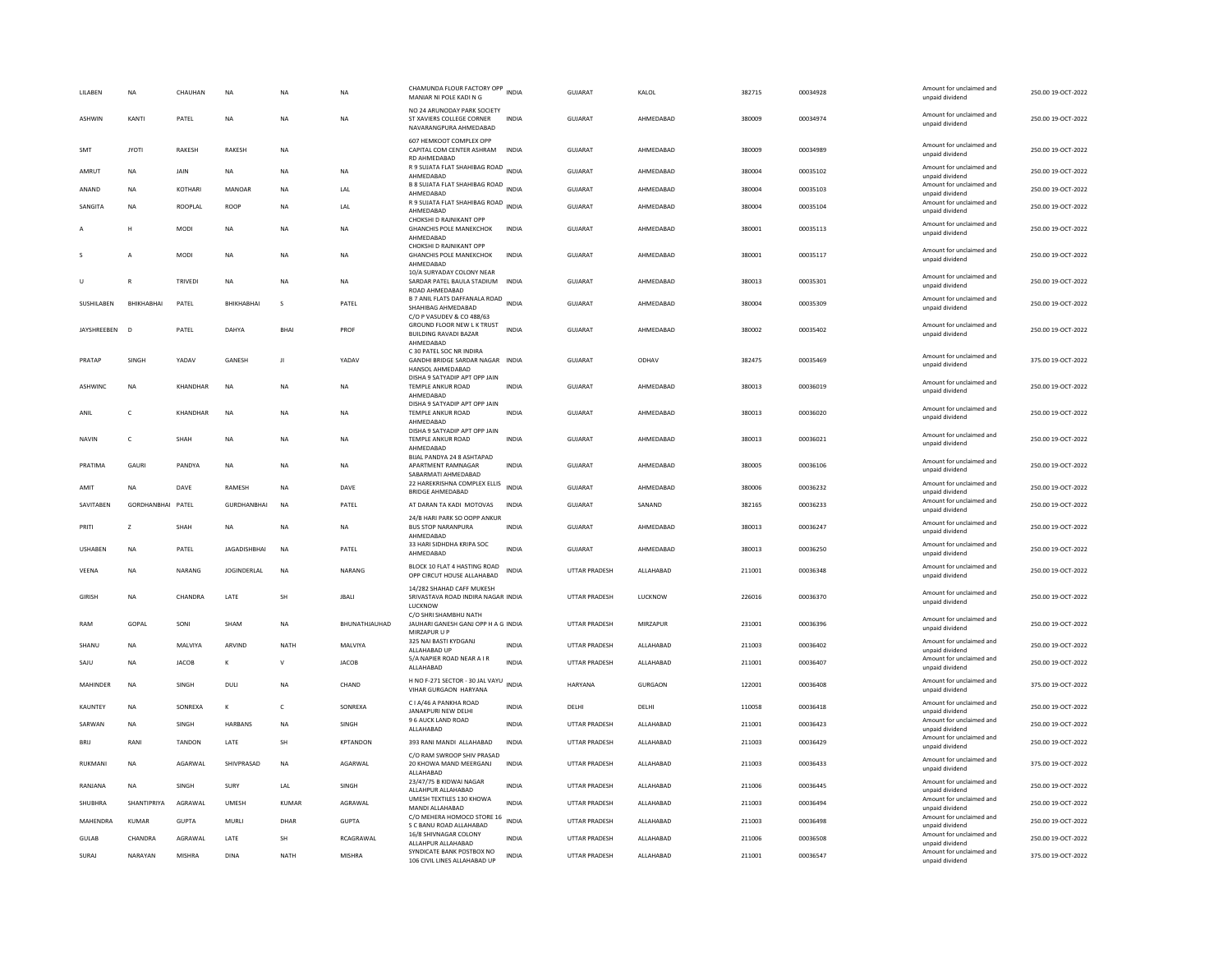| VANDANA               | <b>NA</b>              | BAJARGYAN           | KAILASH            | NATH         | KHANDELWAL      | PRAVEEN MEDICAL STORE COURT INDIA<br><b>ROAD PRATAPGARH</b>                            |              | <b>UTTAR PRADESH</b> | PRATAPGARH      | 230001 | 00036566 | Amount for unclaimed and<br>unpaid dividend | 250.00 19-OCT-2022 |
|-----------------------|------------------------|---------------------|--------------------|--------------|-----------------|----------------------------------------------------------------------------------------|--------------|----------------------|-----------------|--------|----------|---------------------------------------------|--------------------|
| TARUN                 | <b>KUMAR</b>           | BASU                | LATE               | SH           | BIMALKANTIBASU  | C/O MR ARUN BASU<br>PARTAPGARH BONGAON 24<br>PARGANAS N WB                             | <b>INDIA</b> | <b>WEST BENGAL</b>   | <b>BARASAT</b>  | 743235 | 00036586 | Amount for unclaimed and<br>unpaid dividend | 250.00 19-OCT-2022 |
| SAVITABEN             | N                      | PATEL               | <b>NA</b>          | <b>NA</b>    | <b>NA</b>       | C/O GELIKEPS P LTD PADRA ROAD<br>ATLADRA VADODARA                                      | <b>INDIA</b> | <b>GUJARAT</b>       | VADODARA        | 390012 | 00036628 | Amount for unclaimed and<br>unpaid dividend | 250.00 19-OCT-2022 |
| SUNITA                | R                      | MAHENDRU            | RAVI               | <b>KUMAR</b> | MAHENDRU        | 26 PARSHURAM NAGAR SOCIETY<br>SAYGIGANJ VADODARA                                       | <b>INDIA</b> | <b>GUJARAT</b>       | VADODARA        | 390005 | 00036637 | Amount for unclaimed and<br>unpaid dividend | 250.00 19-OCT-2022 |
| <b>MAHABOOB</b>       | $\overline{A}$         | SAIKH               | ABADUL             | $\mathsf{v}$ | SAIKH           | C/O ACANGAR TAIILOR JUNA S T<br>DEPOT NAVA BAZAR MIYAGAM<br>KARJAN DIST BARODA         | <b>INDIA</b> | <b>GUJARAT</b>       | KARJAN          | 391240 | 00036692 | Amount for unclaimed and<br>unpaid dividend | 250.00 19-OCT-2022 |
| <b>NISHA</b>          | <b>BEN</b>             | <b>MOSTRY</b>       | KIRIT              | KUMR         | <b>MISTRY</b>   | 3451 KADIAVAD DAHOD<br>PANCHAMAHALS                                                    | <b>INDIA</b> | GUJARAT              | DAHOD           | 389151 | 00036704 | Amount for unclaimed and<br>unpaid dividend | 375.00 19-OCT-2022 |
| <b>JAGRUTIBEN</b>     | THAKORBHAI             | PATEL               | THAKORBHAI         | $\mathbf{I}$ | P               | AT&PO BODELI DIT BARODA TA<br>SANKHEDA DHOKALIA ROAD<br>SOCIETY JIN                    | INDIA        | GUJARAT              | DHABHOIR.S      | 391135 | 00036731 | Amount for unclaimed and<br>unpaid dividend | 375.00 19-OCT-2022 |
| VASANT                | NA                     | SHAH                | RATILAL            | <b>NA</b>    |                 | ALAKNANDA SOCIETY NEAR SAMA<br>JUNA JUKAT NATA SUMA ROAD<br>VADODARA                   | INDIA        | GUJARAT              | VADODARA        | 390008 | 00036734 | Amount for unclaimed and<br>unpaid dividend | 250.00 19-OCT-2022 |
| RANJANBEN             | <b>NA</b>              | SHAH                | KANCHANLAL         | <b>NA</b>    | SHAH            | AT PO DELOL TAL KALOL DT PMS INDIA                                                     |              | GUJARAT              | KALOL (PM)      | 389310 | 00036758 | Amount for unclaimed and<br>unpaid dividend | 250.00 19-OCT-2022 |
| PALLAVI               | <b>BEN</b>             | DAHYABHAIPAT<br>EL. | DAHYABHAI          | <b>NA</b>    | MATHURBHAI      | 131 VIJAY SOC NO 2 NEW<br>KHANDERAO ROAD VADODARA                                      | INDIA        | GUJARAT              | VADODARA        | 390001 | 00036775 | Amount for unclaimed and<br>unpaid dividend | 250.00 19-OCT-2022 |
| KANUBHAI              | MULGIBHA               | SHAH                | MULGIBHAI          | s            | SHAH            | <b>GHADIALAI POLE OPP</b><br>BAPUDESAIS KHADKI NR ROSANI<br><b>CLINIC BARODA</b>       | <b>INDIA</b> | GUJARAT              | VADODARA        | 390001 | 00036781 | Amount for unclaimed and<br>unpaid dividend | 250.00 19-OCT-2022 |
| SAMIR                 | <b>NA</b>              | PATEL               | RAJNI              | <b>NA</b>    | BHAI            | POST BOX 1 MIYAGAM KARIYAN<br>DI BARDOA                                                | <b>INDIA</b> | GUJARAT              | KARJAN          | 391240 | 00036849 | Amount for unclaimed and<br>unpaid dividend | 250.00 19-OCT-2022 |
|                       | RAGHUNANDAN ISHWARBHAI | PATEL               | <b>ISHWARRHAI</b>  | M            | PATEL           | <b>RAMKABIR BUILDING</b><br>MANGALDAS MAHOLLO<br>SHIYABAUG VADODARA                    | INDIA        | GUJARAT              | VADODARA        | 390001 | 00036983 | Amount for unclaimed and<br>unpaid dividend | 250.00 19-OCT-2022 |
| DHIRENDRA             | R                      | PATEL               | NA                 | <b>NA</b>    | NA              | C/O GELIKEPS P LTD OLD PADRA<br>ROAD ATLADRA BARODA                                    | <b>INDIA</b> | <b>GUJARAT</b>       | VADODARA        | 390012 | 00036997 | Amount for unclaimed and<br>unpaid dividend | 375.00 19-OCT-2022 |
| TARUN                 | KUMAR                  | MEDDA               | KANAILAL           | NA           | MEDDA           | BRIDGE & ROOF CO (I) LTD PO<br>DAHEJ TALUKA VAGRA DIST<br><b>BHARUCH GUJARAT STATE</b> | INDIA        | GUJARAT              | AMOD            | 392130 | 00037018 | Amount for unclaimed and<br>unpaid dividend | 250.00 19-OCT-2022 |
| VADANA                | <b>NA</b>              | CHANDEL             | PRATAPSINH         | CHANDEL      |                 | <b>B/46 SHRI IAI AMRE SOCIETY</b><br>REFINERY ROAD VADODARA                            | <b>INDIA</b> | GUJARAT              | VADODARA        | 390016 | 00037065 | Amount for unclaimed and<br>unpaid dividend | 250.00 19-OCT-2022 |
| <b>JAYANTI</b>        | NA                     | PATEL               | KALIDAS            | PATEL        |                 | 4 NARMADA NAGAR KANJARI<br>ROAD HALOL                                                  | <b>INDIA</b> | GUJARAT              | KALOL (PM)      | 389350 | 00037083 | Amount for unclaimed and<br>unpaid dividend | 250.00 19-OCT-2022 |
| PRATIBHA              | <b>NA</b>              | MITTAL              | <b>BABULAL</b>     | <b>NA</b>    | MITTAL          | C/O DR M C MITTAL COTTAGE<br>HOSPITAL DAHOD                                            | <b>INDIA</b> | GUJARAT              | DAHOD           | 389151 | 00037099 | Amount for unclaimed and<br>unpaid dividend | 250.00 19-OCT-2022 |
| SUSHILA               | <b>NA</b>              | AHUJA               | GOPALDAS           | <b>NA</b>    | AHUJA           | 42 VRINDAVAN NAGAR SAMA<br>ROAD VADODARA                                               | <b>INDIA</b> | <b>GUJARAT</b>       | VADODARA        | 390008 | 00037137 | Amount for unclaimed and<br>unpaid dividend | 500.00 19-OCT-2022 |
| PUSHPA                | VIJAY                  | ADWANI              | VIJAY              | DHANRAJ      | <b>ADWAN</b>    | 17 KRISHNNAGAR SOCIETY<br>AHASHRAM ROAD GODHRA                                         | <b>INDIA</b> | <b>GUJARAT</b>       | GODHRA          | 389001 | 00037163 | Amount for unclaimed and<br>unpaid dividend | 250.00 19-OCT-2022 |
| NILESH                | NARFNDRA               | <b>BHAIPATEL</b>    | NARENDRA           | <b>BHAI</b>  | <b>BPATEL</b>   | AT & PO FARTIKUI TA DABHOI<br><b>DIST BARODA</b>                                       | <b>INDIA</b> | <b>GUJARAT</b>       | DHABHOIR.S      | 391108 | 00037207 | Amount for unclaimed and<br>unpaid dividend | 250.00 19-OCT-2022 |
| NEHABEN               | KANCHANLAL             | SHAH                | KANCHANLAL         | NA           | <b>JIVANLAL</b> | A/34. UDHAYOGNAGAR SOCIETY<br>B/H ARYURVEDIC COLLEGE<br>OUTSIDE PANIGATE VADODARA      | <b>INDIA</b> | GUJARAT              | VADODARA        | 390019 | 00037209 | Amount for unclaimed and<br>unpaid dividend | 250.00 19-OCT-2022 |
| RAJNIKABEN            |                        | AMIN                | YOGESHBAI          | s            | AMIN            | <b>B/6 SHREENATH COMPLEX H T</b><br>ROD SUBHANPURA BARODA                              | <b>INDIA</b> | GUJARAT              | VADODARA        | 390007 | 00037331 | Amount for unclaimed and<br>unpaid dividend | 250.00 19-OCT-2022 |
| NANDINIBEN            | <b>JAYANTI</b>         | PATEL               | <b>JAYANTIBHAI</b> | <b>NA</b>    | PATEL           | C/O J.B.PATEL 3 NEW AKHAND<br>ANAND NAGAR SOCIETY OPP<br>NAVA WADAJ AHMEDABAD          | <b>INDIA</b> | <b>GUJARAT</b>       | AHMEDABAD       | 380013 | 00037345 | Amount for unclaimed and<br>unpaid dividend | 250.00 19-OCT-2022 |
| <b>ANTRIKSH</b>       | NARENDRABHAI PATEL     |                     | NARENDRA           | <b>BHAI</b>  | RPATEL          | C/O HILPA SOC BHNSION<br>SINDHWAMATA RD PRATAP                                         | <b>INDIA</b> | <b>GUJARAT</b>       | VADODARA        | 390011 | 00037356 | Amount for unclaimed and                    | 500.00 19-OCT-2022 |
|                       |                        |                     |                    |              |                 | NAGAR BARODA<br>13 PRAGATI NAGAR NR                                                    |              |                      |                 |        |          | unpaid dividend                             |                    |
| MUKESH                | <b>NA</b>              | PATEL               | BALUBHAI           | N            | PATEL           | ARUNCHAL SOC RACE COURCE<br><b>BARODA</b>                                              | <b>INDIA</b> | GUJARAT              | VADODARA        | 390007 | 00037365 | Amount for unclaimed and<br>unpaid dividend | 250.00 19-OCT-2022 |
| <b>DINESH</b>         | N                      | <b>TAILOR</b>       | NATWAR             | 1 Al         | <b>TAILOR</b>   | BAJWADAMAIN ORAD NR KANTTA<br>RES WER MAHADEV SLNE<br>VADODARA                         | <b>INDIA</b> | GUIARAT              | VADODARA        | 390001 | 00037395 | Amount for unclaimed and<br>unpaid dividend | 250.00.19-QCT-2022 |
| ADII                  | BHAI                   | HIRAJIKERAWAL<br>А  | HIRAJI             | <b>NA</b>    | KERAWALA        | JUNA BAZIAR AT PO BAHADAR<br>PUR TA SANKHEDA DI BARODA                                 | INDIA        | GUJARAT              | DHABHOIR.S      | 391125 | 00037412 | Amount for unclaimed and<br>unpaid dividend | 375.00 19-OCT-2022 |
| CHANDRAKANT PERSOTTAM |                        | PATEL               | <b>NA</b>          | <b>NA</b>    | <b>NA</b>       | INDRA PURI CHOCK AT PO<br>SOKHDA DT BARODA                                             | <b>INDIA</b> | GUJARAT              | FERTILIZERNAGAR | 391745 | 00037424 | Amount for unclaimed and<br>unpaid dividend | 250.00 19-OCT-2022 |
| <b>HEMABEN</b>        | <b>NA</b>              | PATEL               | RAJASH             | BHAI         | PATEL           | AT PO VRSADA TA SAVALI DIST<br><b>BARODA</b>                                           | <b>INDIA</b> | <b>GUJARAT</b>       | VADODARA        | 390004 | 00037475 | Amount for unclaimed and<br>unpaid dividend | 250.00 19-OCT-2022 |
| ANUR                  | <b>KUMAR</b>           | PATEL               | PARSHOTTAM         | <b>NA</b>    | PATEL           | MUKHI FALIYA AT P BAJWA DI<br><b>BAORDA</b>                                            | <b>INDIA</b> | <b>GUJARAT</b>       | BAJWA           | 391310 | 00037503 | Amount for unclaimed and<br>unpaid dividend | 250.00 19-OCT-2022 |
| <b>DIPIKABEN</b>      | <b>NA</b>              | SHAH                | VINOD              | CHANDRA      | SHAH            | VINOD CHANDRA SHAH BAZAR<br>ROAD CHHOTA UDEPUR                                         | <b>INDIA</b> | <b>GUJARAT</b>       | DHABHOIR.S      | 391165 | 00037518 | Amount for unclaimed and<br>unpaid dividend | 250.00 19-OCT-2022 |
| <b>NAVIN</b>          | <b>NA</b>              | <b>VYAS</b>         | HARISHNKER         | <b>NA</b>    | <b>VYAS</b>     | 9-A INDRAPURI SOCIETY HARNI<br>ROAD VADODARA                                           | <b>INDIA</b> | <b>GUJARAT</b>       | VADODARA        | 390006 | 00037559 | Amount for unclaimed and<br>unpaid dividend | 250.00 19-OCT-2022 |
| JAYSHREEBEN           | KIRANBHAI              | PATEL               | KIRANBHAI          | N            | PATEL           | 10 SANSTHA VASAHAI NEAR<br>HOTEL UTSAV 2ND FLOOR<br><b>BARODA</b>                      | INDIA        | GUJARAT              | VADODARA        | 390002 | 00037564 | Amount for unclaimed and<br>unpaid dividend | 250.00 19-OCT-2022 |
| <b>JIGNA</b>          | G                      | SHAH                | GOPAL              | <b>NA</b>    | SHAH            | 6 RAJGIRI SOCIETY B/H<br>ARYAKANYA VIDYALAYA KARLI<br><b>BAUG VADODARA</b>             | INDIA        | GUJARAT              | VADODARA        | 390018 | 00037571 | Amount for unclaimed and<br>unpaid dividend | 250.00 19-OCT-2022 |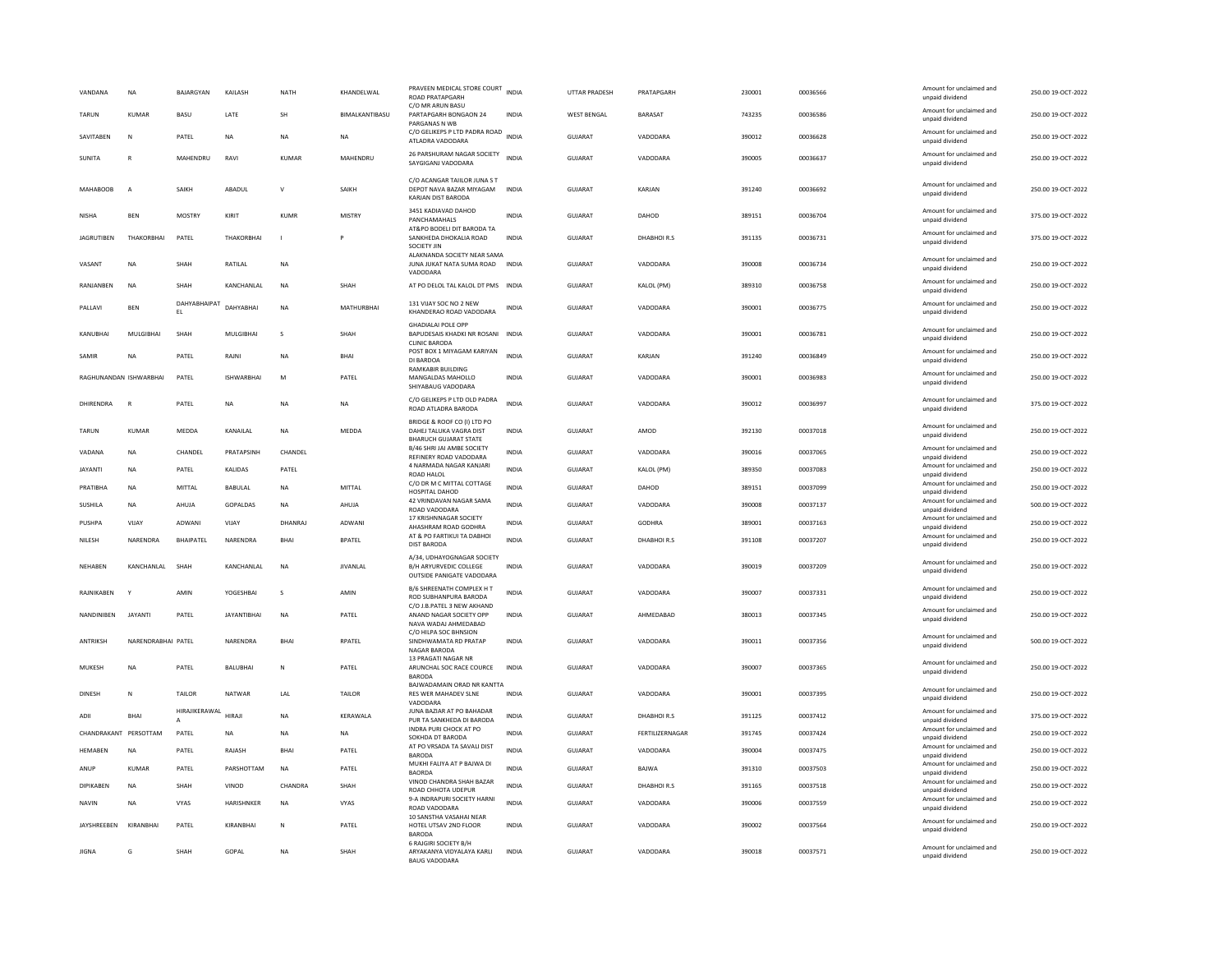| <b>BHAVNA</b>    | R              | THAKKAR                | <b>NA</b>          | <b>NA</b>      | <b>NA</b>    | 10 3RD FLOOR AMI APPT OPF<br>MARKET PALACE ROAD BARODA                                                                                     | <b>INDIA</b> | <b>GUJARAT</b> | VADODARA      | 390001 | 00037575 | Amount for unclaimed and<br>unpaid dividend | 250.00 19-OCT-2022  |
|------------------|----------------|------------------------|--------------------|----------------|--------------|--------------------------------------------------------------------------------------------------------------------------------------------|--------------|----------------|---------------|--------|----------|---------------------------------------------|---------------------|
| VIMLA            | <b>NA</b>      | AMIN                   | <b>NA</b>          | <b>NA</b>      | <b>NA</b>    | WADI BHATWADA BILESHWAR<br>BHUVAN VADODARA                                                                                                 | <b>INDIA</b> | GUJARAT        | VADODARA      | 390017 | 00037633 | Amount for unclaimed and<br>unpaid dividend | 500.00 19-OCT-2022  |
| RAJESH           | <b>NA</b>      | THAKKAR                | BACHUBHAI          | $\overline{R}$ | THHAKAR      | MAHAVIR KHAMAN HOUSE<br>PRATAP NAGAR ROAD OPP NANI INDIA<br>MARKET VADODARA                                                                |              | GUJARAT        | VADODARA      | 390004 | 00037655 | Amount for unclaimed and<br>unpaid dividend | 250.00 19-OCT-2022  |
| MAZAHIR          | ABBASBHAI      | ELECTRICWALA ABBASBHAI |                    | s              | ELECTRICWALA | MAHATMA GANDHI ROAD<br>GODHRA                                                                                                              | <b>INDIA</b> | <b>GUJARAT</b> | <b>GODHRA</b> | 389001 | 00037691 | Amount for unclaimed and<br>unpaid dividend | 250.00 19-OCT-2022  |
| SHALINI          | NA             | DHAWAN                 | <b>NA</b>          | NA             | NA           | C/O BHARATI S DESAI F/4<br>VIKRAMBAUG M.S.U PRATAP<br><b>GANJ VADODARA</b>                                                                 | <b>INDIA</b> | GUJARAT        | VADODARA      | 390002 | 00037724 | Amount for unclaimed and<br>unpaid dividend | 1500.00 19-OCT-2022 |
| <b>HASUMATI</b>  | <b>NA</b>      | BHAVSAR                | NA                 | <b>NA</b>      | NA           | 41/253 ELLORA PARK BARODA                                                                                                                  | INDIA        | GUJARAT        | VADODARA      | 390007 | 00037736 | Amount for unclaimed and<br>unpaid dividend | 250.00 19-OCT-2022  |
| <b>BHAGUBHAI</b> | <b>NA</b>      | DESA                   | SUNDERLAL          | DESA           | RED          | 108 JYOTI HOUSING SOCIETY OPF<br>CONVENT SCHOOL FEATHGUNJ INDIA<br>VADODARA<br>C/O RAJENDRA K DESAI B-2                                    |              | <b>GUJARAT</b> | VADODARA      | 390002 | 00037757 | Amount for unclaimed and<br>unpaid dividend | 250.00 19-OCT-2022  |
| PRITESH          | <b>NA</b>      | DESA                   | RAIFNDRA           | KUMAR          |              | SHRINATH PARK B/H JAGRUTI SOC<br>NR LALLUBHAI PARK COOP SOC<br><b>HARNI RD BARODA</b>                                                      |              | GUIARAT        | VADODARA      | 390006 | 00037762 | Amount for unclaimed and<br>unpaid dividend | 250.00 19-OCT-2022  |
| HASIY            | NA             | UPADHYAY               | VINODCANDRA        | <b>NA</b>      | UPADHYAY     | 207 MANGAL PARK APPT OPP<br>SEMI SOCIETY SUBHANPURA<br><b>BARODA</b>                                                                       | INDIA        | GUJARAT        | VADODARA      | 390007 | 00037771 | Amount for unclaimed and<br>unpaid dividend | 250.00 19-OCT-2022  |
| KUNTAL           | <b>NA</b>      | PATFI                  | <b>IAYANTIRHAI</b> | <b>NA</b>      | PATFI        | 4 BHATRU SMRUTI B/H BABUL<br>HOSPITAL DANDIA BAZAR<br><b>BARODA</b>                                                                        | <b>INDIA</b> | GUIARAT        | VADODARA      | 390001 | 00037803 | Amount for unclaimed and<br>unpaid dividend | 250.00.19-OCT-2022  |
| <b>HIRABEN</b>   | N              | <b>TANK</b>            | <b>NA</b>          | <b>NA</b>      | <b>NA</b>    | <b>BHUT WALA RAJPIPLA</b>                                                                                                                  | <b>INDIA</b> | <b>GUJARAT</b> | RAJPARDI      | 393145 | 00037820 | Amount for unclaimed and<br>unpaid dividend | 250.00 19-OCT-2022  |
| SHAH             | HARIVADAN      | RAMANLAL               | SHAH               | RAMANLAL       |              | D-51 SHUKAL NAGAR NEAR ATUL<br>SOCIETY WAGODIA ROAD<br>VADODARA                                                                            | <b>INDIA</b> | GUJARAT        | VADODARA      | 390019 | 00037836 | Amount for unclaimed and<br>unpaid dividend | 375.00 19-OCT-2022  |
| NRUSINGONATH NA  |                | SAHU                   | SIMADR             | <b>NA</b>      | SAHU         | <b>B-1 MADHUBAN SOCIETY</b><br>MAKARAPURA ROAD VADODARA                                                                                    | <b>INDIA</b> | <b>GUJARAT</b> | VADODARA      | 390010 | 00037855 | Amount for unclaimed and<br>unpaid dividend | 250.00 19-OCT-2022  |
| <b>RAIFSH</b>    | <b>NA</b>      | <b>MEHTA</b>           | CHANDRAKANT        | MFHTA          |              | EKBOTE LANE OPP POLICE GATE<br>DANDIA BAZAR BARODA                                                                                         | <b>INDIA</b> | GUJARAT        | VADODARA      | 390001 | 00037905 | Amount for unclaimed and<br>unpaid dividend | 250.00 19-OCT-2022  |
| <b>JIGAR</b>     | B              | PATEL                  | <b>NA</b>          | <b>NA</b>      | <b>NA</b>    | SAGARMUDRA APT KRISHNA<br><b>COLONY NEAR SWATI</b><br>NAVARANGPURA AHMEDABAD                                                               | <b>INDIA</b> | <b>GUJARAT</b> | AHMEDABAD     | 380014 | 00038003 | Amount for unclaimed and<br>unpaid dividend | 250.00 19-OCT-2022  |
| PUSHPABEN        | B              | PATEL                  | BHARAT             | <b>NA</b>      | BHAI         | SAGARMUDRA APPAT KRISHNA<br><b>COLONY NEAR SWATI</b><br>NAVARANGPURA AHMEDARAD                                                             | INDIA        | GUJARAT        | AHMEDABAD     | 380014 | 00038005 | Amount for unclaimed and<br>unpaid dividend | 250.00 19-OCT-2022  |
| PRAVIN           | KUMAR          | THAKKAR                | AMBALAL            | <b>NA</b>      | THAKKAR      | C 8/122 CALICO COLONY OP P T<br>SECTOR B PO P T TOWNSHIP<br>VADODARA                                                                       | INDIA        | GUJARAT        | BAJWA         | 391345 | 00038046 | Amount for unclaimed and<br>unpaid dividend | 250.00 19-OCT-2022  |
| CHAMPAKBHAI NA   |                | <b>SHA</b>             | <b>NA</b>          | <b>NA</b>      | <b>NA</b>    | 29/30 GAYATRI MINAKSHI<br>SOCIETY LIONS HALL RD BARODA                                                                                     | <b>INDIA</b> | GUJARAT        | VADODARA      | 390015 | 00038047 | Amount for unclaimed and<br>unpaid dividend | 250.00 19-OCT-2022  |
| DAHYARHAI        | $\overline{A}$ | MODY                   | AMRUTLAL           | $\mathsf{v}$   | MODY         | <b>B 26 VALLABH NAGAR SOCIETY</b><br>KAREI BAUG NR JIVVAN BHARTI<br><b>SCHOOL BARODA</b>                                                   | <b>INDIA</b> | <b>GUJARAT</b> | VADODARA      | 390018 | 00038062 | Amount for unclaimed and<br>unpaid dividend | 250.00 19-OCT-2022  |
| SAVITRIBAI       | BHAGWAN        | SALI                   | <b>BHAGWAN</b>     | $\mathsf{R}$   | SALI         | 23 GAYATRI NAGAR NR ABHAY<br>NAGAR GORWA BARODA GUJ                                                                                        | INDIA        | GUJARAT        | VADODARA      | 390016 | 00038073 | Amount for unclaimed and<br>unpaid dividend | 250.00 19-OCT-2022  |
| KANTAREN         | $\mathsf{v}$   | GOHIL                  | VAJESANG           | <b>NA</b>      | GOHIL        | 7/42 GUJ REFINERY TOWN SHIP<br>JAWAHAR NAGAR BARODA                                                                                        | <b>INDIA</b> | <b>GUJARAT</b> | BAJWA         | 391320 | 00038086 | Amount for unclaimed and<br>unpaid dividend | 250.00 19-OCT-2022  |
| <b>GEETHA</b>    | <b>NA</b>      | SASIDHARAN             | SASIDHARAN         | $\kappa$       |              | 11 CHITRA KUT APTS HIG GORWA<br><b>BARODA</b>                                                                                              | <b>INDIA</b> | GUJARAT        | VADODARA      | 390016 | 00038095 | Amount for unclaimed and<br>unpaid dividend | 250.00 19-OCT-2022  |
| VIJAYABEN        | <b>NA</b>      | TAILOR                 | <b>NA</b>          | <b>NA</b>      | <b>NA</b>    | 64 - A, FERTILIZER PARK OPP<br>NIZAMPURA ATITHI GRUH B/H<br>TASKANT SOCIETY NIZAMPURA<br>VADODARA                                          | <b>INDIA</b> | <b>GUJARAT</b> | VADODARA      | 390002 | 00038192 | Amount for unclaimed and<br>unpaid dividend | 125.00 19-OCT-2022  |
| <b>DEVIKABEN</b> | <b>NA</b>      | THAKER                 | VIBHUBHAI          | <b>NA</b>      | THAKER       | 2-B SWASTIIK SOC BHND ARYA<br>KANYA KARELIBAUG BARODA                                                                                      | <b>INDIA</b> | GUJARAT        | VADODARA      | 390018 | 00038211 | Amount for unclaimed and<br>unpaid dividend | 250.00 19-OCT-2022  |
| RAKESH           | SANTILAL       | PATEL                  | SANTILAL           | $\mathsf{C}$   | PATEL        | AT CHHOTA UDAPUR OPP POLICE<br>STATION DIST BARODA                                                                                         | <b>INDIA</b> | GUJARAT        | DHABHOIR.S    | 391165 | 00038225 | Amount for unclaimed and<br>unpaid dividend | 250.00 19-OCT-2022  |
| NILESH           | <b>BHAI</b>    | PATEL                  | VINOD              | <b>BHAI</b>    | PATEL        | 12 PADMAVATI SOCIETY VIP ROAD INDIA<br>KARELI BAUG BARODA                                                                                  |              | <b>GUJARAT</b> | VADODARA      | 390018 | 00038228 | Amount for unclaimed and<br>unpaid dividend | 250.00 19-OCT-2022  |
| MAYURI           | NARESH         | DOSHI                  | NARESH             | <b>NA</b>      | RAMANLAL     | 48 VIJAY SOCIETY BAKRAWADI<br><b>BARODA</b>                                                                                                | <b>INDIA</b> | GUJARAT        | VADODARA      | 390001 | 00038387 | Amount for unclaimed and<br>unpaid dividend | 250.00 19-OCT-2022  |
| NAVNITI AI       | <b>NA</b>      | SHAH                   | <b>MANII AI</b>    | <b>NA</b>      | SHAH         | KOTHI POLE CHAMPA SADAN<br>RAOPURA VADODARA                                                                                                | <b>INDIA</b> | GUIARAT        | VADODARA      | 390001 | 00038452 | Amount for unclaimed and<br>unpaid dividend | 250.00 19-OCT-2022  |
| <b>JALPA</b>     | A              | SHAH                   | NA                 | NA             | <b>NA</b>    | JAYANT NARAYAN & CO M G<br>ROAD OPP CHOKSHI BAZAR<br><b>BARODA</b>                                                                         | <b>INDIA</b> | <b>GUJARAT</b> | VADODARA      | 390001 | 00038454 | Amount for unclaimed and<br>unpaid dividend | 250.00 19-OCT-2022  |
| AMIT             | <b>NA</b>      | SHAH                   | <b>NA</b>          | <b>NA</b>      | <b>NA</b>    | JAYANT NARAYAN & CO M G<br>ROAD OPP CHOKSHI BAZAR<br><b>BARODA</b>                                                                         | <b>INDIA</b> | <b>GUJARAT</b> | VADODARA      | 390001 | 00038455 | Amount for unclaimed and<br>unpaid dividend | 250.00 19-OCT-2022  |
| ABDULKARIM       | HAJI           | JAMALLALWALA NA        |                    | <b>NA</b>      | <b>NA</b>    | BESIDE PAINTER PANWALA<br>SUTHARWADA DABHOI                                                                                                | <b>INDIA</b> | <b>GUJARAT</b> | DHABHOIR.S    | 391110 | 00038536 | Amount for unclaimed and<br>unpaid dividend | 250.00 19-OCT-2022  |
| MANGALSINH M     |                | RAJPUT                 | MOTISINH           | NA             | RAJPUT       | 5 ASHIRWAD DUPLEX NEAR<br>HATHIBHAI NAGAR OFF VACCINE<br>INSTT QUARTERS OPP SHANTIVAN INDIA<br>SOCIETY DIWALIPURA OLD PADRA<br>ROAD BARODA |              | <b>GUJARAT</b> | VADODARA      | 390015 | 00038611 | Amount for unclaimed and<br>unpaid dividend | 250.00 19-OCT-2022  |
| RAJENDRA         | NA             | BHATT                  | <b>NA</b>          | NA             | <b>NA</b>    | 20A VALLABH NAGAR KARELI<br><b>BAUG VADODARA</b>                                                                                           | <b>INDIA</b> | GUJARAT        | VADODARA      | 390018 | 00038660 | Amount for unclaimed and<br>unpaid dividend | 125.00 19-OCT-2022  |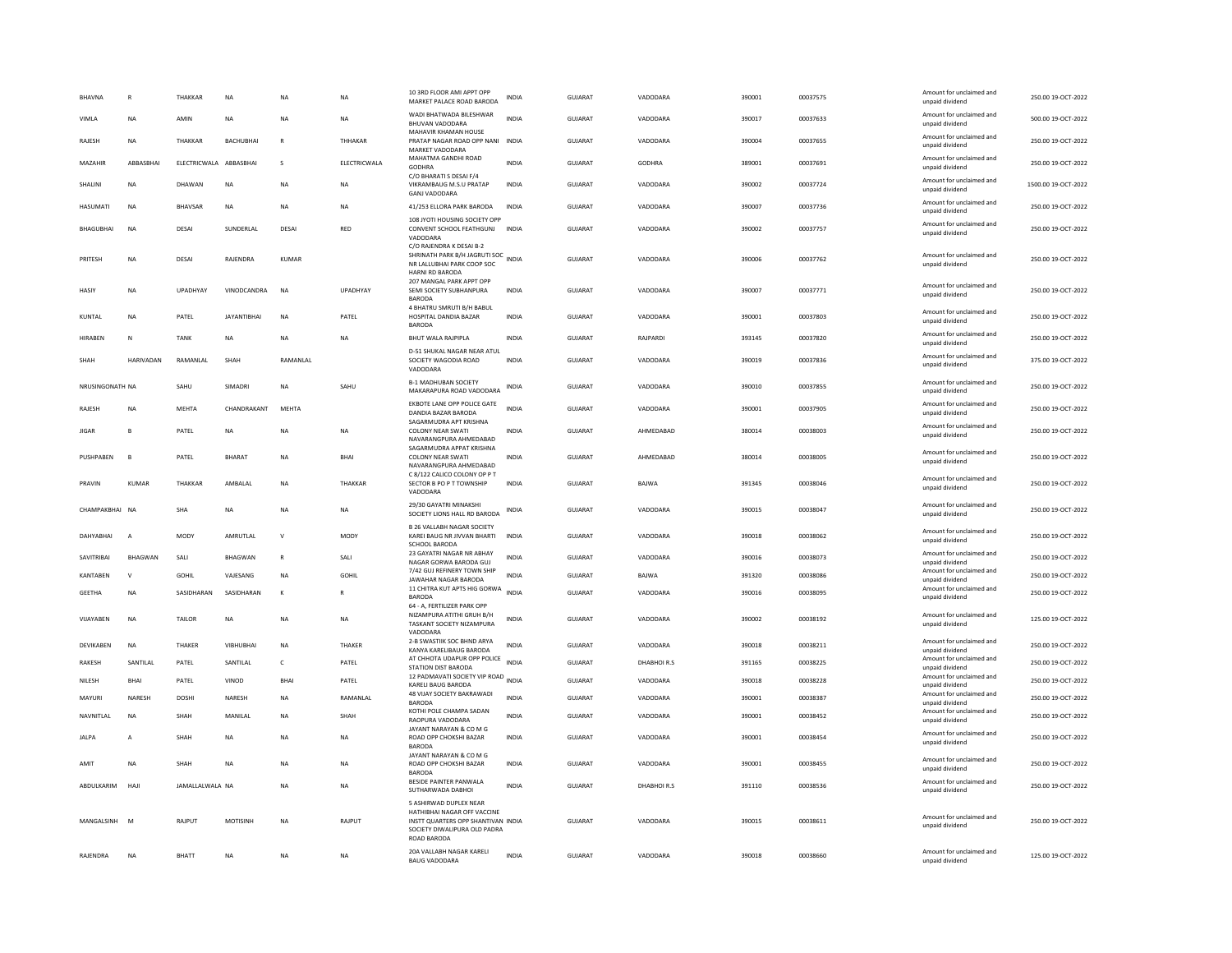| NIRUBEN             | $\mathbf{B}$   | PATEL         | <b>BHOGILAL</b>   | $\mathbb{R}$   | PATEL          | POST VEJPUR TA SAVLI DIST<br>BARODA                                                                                  | <b>INDIA</b> | <b>GUJARAT</b> | SANDASAL         | 391535 | 00038690 | Amount for unclaimed and<br>unpaid dividend | 250.00 19-OCT-2022 |
|---------------------|----------------|---------------|-------------------|----------------|----------------|----------------------------------------------------------------------------------------------------------------------|--------------|----------------|------------------|--------|----------|---------------------------------------------|--------------------|
| NATVARLAL           | CHHOTALAL      | SHAH          | NATVARLAL         | CHHOTALAL      | <b>DSHAH</b>   | SHRI MALI WAGA SHETH SERI<br>DABHOI DI BARODA                                                                        | <b>INDIA</b> | <b>GUJARAT</b> | DHABHOIR.S       | 391110 | 00038701 | Amount for unclaimed and<br>unpaid dividend | 250.00 19-OCT-2022 |
| PANKAJ              | NA             | PATEL         | AMRUTLAL          | NA             | PATEL          | A 3 SIDDHARTH NAGAR SOC OPP<br>MAHSANANAGA NIZAMPURA<br><b>BARODA</b>                                                | INDIA        | GUJARAT        | VADODARA         | 390002 | 00038718 | Amount for unclaimed and<br>unpaid dividend | 250.00 19-OCT-2022 |
| <b>JOLLY</b>        | <b>NA</b>      | THAKKAR       | RAMANLAL          | <b>NA</b>      | THAKKAR        | 65 UDHYOG NAGAR SOC NE<br>AYURVEDIC COLLEGE O/S<br>PANIGATE VADODARA                                                 | <b>INDIA</b> | <b>GUJARAT</b> | VADODARA         | 390017 | 00038747 | Amount for unclaimed and<br>unpaid dividend | 250.00 19-OCT-2022 |
| SANDHYA             | AJAY           | PATEL         | AJAY              | RATILAL        | PATEL          | A-1 NILAMBAR BUNGALOWS - 2<br>VASNA ROAD VADODARA                                                                    | <b>INDIA</b> | GUJARAT        | VADODARA         | 390020 | 00038790 | Amount for unclaimed and<br>unpaid dividend | 250.00 19-OCT-2022 |
| BHANUBHAI           | $\epsilon$     | PARIKH        | <b>NA</b>         | <b>NA</b>      | <b>NA</b>      | 3 GOKUL SOCIETY SINDVAIMATA<br>ROAD PRATAP NAGAR VADODARA                                                            |              | <b>GUJARAT</b> | VADODARA         | 390004 | 00038876 | Amount for unclaimed and<br>unpaid dividend | 250.00 19-OCT-2022 |
| DILIP               | BAVSANG        | <b>TANK</b>   | BAVSANG           | NA             | <b>TANK</b>    | 50 YARK PLOT NO 99/E B/H RAM<br>TIRATH SOC SARDARNAGAR<br><b>BHAVNAGAR</b>                                           | <b>INDIA</b> | GUJARAT        | BHAVNAGAR        | 364001 | 00038923 | Amount for unclaimed and<br>unpaid dividend | 250.00 19-OCT-2022 |
| NARSINH             | RATANSINH      | PARMAR        | RATANSINH         | <b>NA</b>      | PARMAR         | 11657/B RAM NIWAS<br>SARDARNAGAR BHAVNAGAR                                                                           | <b>INDIA</b> | <b>GUJARAT</b> | BHAVNAGAR        | 364001 | 00038924 | Amount for unclaimed and<br>unpaid dividend | 250.00 19-OCT-2022 |
| <b>JIVIBEN</b>      | RATANSINH      | PARMAR        | RATANSINH         | <b>NA</b>      | PARMAR         | 11657/B RAM NIWAS<br>SARDARNAGAR BHAVNAGAR                                                                           | <b>INDIA</b> | <b>GUJARAT</b> | BHAVNAGAR        | 364001 | 00038925 | Amount for unclaimed and<br>unpaid dividend | 250.00 19-OCT-2022 |
| HIMANSHU            | DINESHBHAI     | THAKKAR       | <b>DINESH</b>     | <b>BHAI</b>    | THAKKAR        | 1 ADDINATH COMPLEX SUBHASH<br>NAGAR BHAVNAGAR                                                                        | <b>INDIA</b> | <b>GUJARAT</b> | <b>BHAVNAGAR</b> | 364001 | 00038926 | Amount for unclaimed and<br>unpaid dividend | 250.00 19-OCT-2022 |
| RASILABEN           | DAYASARAN      | KANOJYA       | DAYASARAN         | <b>NA</b>      |                | 102 SHANH NAGAR SOCIETY<br>REFINERY ROAD GORWA BARODA                                                                | INDIA        | <b>GUJARAT</b> | VADODARA         | 390016 | 00038929 | Amount for unclaimed and<br>unpaid dividend | 250.00 19-OCT-2022 |
| NAVINBHAI           | <b>NA</b>      | PATEL         | ZAVERBHAI         | <b>NA</b>      | PATEL          | A 48 ZAVERNAGAR SUBHASH<br>PARK KISHAN WADI ROAD<br>HARNIROAD BARODA                                                 | <b>INDIA</b> | GUJARAT        | VADODARA         | 390006 | 00039080 | Amount for unclaimed and<br>unpaid dividend | 500.00 19-OCT-2022 |
| RFKHA               | MAHENDRA       | <b>JAIN</b>   | <b>MAHFNDRA</b>   | <b>RATILAI</b> | SHAH           | KARBHARI S STREET NR PADHARAI<br>MATA PADRA DIST BARODA<br><b>GUJARAT</b>                                            | <b>INDIA</b> | GUIARAT        | PADRA            | 391440 | 00039086 | Amount for unclaimed and<br>unpaid dividend | 250.00 19-OCT-2022 |
| PRITI               | $\mathbb N$    | GOHII         | <b>NAGINDAS</b>   | <b>NA</b>      | GOHIL          | C/O AVANI LEASE FINANCE P LTD<br>202 PAVAN FLAT 7 ANAND NAGAR INDIA<br>SOCIETY PRODUCTIVITY ROAD<br>VADODARA         |              | GUIARAT        | VADODARA         | 390015 | 00039095 | Amount for unclaimed and<br>unpaid dividend | 250.00.19-OCT-2022 |
| SEEMA               | NA             | SHARMA        | ANIL              | KUMAR          | SHARMA         | B 25-5/3, DOOR NO.93, KRISHNA,<br>H.W.P COLONY, ASWAPURAM,<br>KHAMMAM, ANDRA PRADESH                                 | <b>INDIA</b> | ANDHRA PRADESH | BHADRACHALAM     | 507116 | 00039142 | Amount for unclaimed and<br>unpaid dividend | 375.00 19-OCT-2022 |
| MAVAJIBHAI          | <b>NA</b>      | PATEL         | <b>NA</b>         | <b>NA</b>      | <b>NA</b>      | QTR NO 679/A FERTILIZER NAGAR<br>VADODARA                                                                            | <b>INDIA</b> | <b>GUJARAT</b> | FERTILIZERNAGAR  | 391750 | 00039165 | Amount for unclaimed and<br>unpaid dividend | 375.00 19-OCT-2022 |
| MAHESH              | CHANDRA        | VYAS          | ARVIND            | <b>NA</b>      | PRASAD         | <b>B 8 SHARDA SOCIETY BEHIND R T</b><br>O WARASHHID BARODA                                                           | <b>INDIA</b> | <b>GUJARAT</b> | VADODARA         | 390006 | 00039180 | Amount for unclaimed and<br>unpaid dividend | 250.00 19-OCT-2022 |
| SURYABEN            | н              | GANDHI        | <b>NA</b>         | <b>NA</b>      | <b>NA</b>      | BAJWADA SHETH SHERI OPP<br>SHESHNA RAYAN MANDIR<br><b>BARODA</b>                                                     | <b>INDIA</b> | <b>GUJARAT</b> | VADODARA         | 390001 | 00039259 | Amount for unclaimed and<br>unpaid dividend | 250.00 19-OCT-2022 |
| CHANDRAKANT         | <b>NA</b>      | PANDEY        | ANIL              | <b>NA</b>      | PANDEY         | S-1/203 NANDANVAN COMPLEX<br>IIND FLOOR (NANDANVAN COOP<br>HSG SOCIETY) TARSALI SUSSEN<br>RING ROAD TARSALI VADODARA | <b>INDIA</b> | <b>GUJARAT</b> | VADODARA         | 390009 | 00039345 | Amount for unclaimed and<br>unpaid dividend | 250.00 19-OCT-2022 |
| BHAGWATIBEN MANILAL |                | PANCHAL       | MANI              | LAL            | RPANCHAL       | <b>B 4 INDUSTRIAL SOCIETY NEW</b><br>SAMA ROAD BARODA                                                                | <b>INDIA</b> | GUJARAT        | VADODARA         | 390002 | 00039368 | Amount for unclaimed and<br>unpaid dividend | 250.00 19-OCT-2022 |
| MADHU               | NA             | <b>MAHANT</b> | JAGDISH           | <b>NA</b>      |                | A/5 ANUPAM NAGAR NEAR TUBE<br>CO OLD PADRA ROAD BARODA                                                               | <b>INDIA</b> | <b>GUJARAT</b> | VADODARA         | 390015 | 00039402 | Amount for unclaimed and<br>unpaid dividend | 375.00 19-OCT-2022 |
| <b>BHARAT</b>       | <b>KUMAR</b>   | BAROT         | PURUSHOTTAM       | DAS            | <b>BAROT</b>   | NICHO BHATWADO NEAR<br>PANCHSHIL MATRU CHHAYA<br>MAHESANA                                                            | <b>INDIA</b> | GUJARAT        | MAHESANA         | 384001 | 00039449 | Amount for unclaimed and<br>unpaid dividend | 125.00 19-OCT-2022 |
| SAJJAMBEN           | н              | <b>DODIA</b>  | HARISH            | CHANDRA        | MDODIA         | HARIKRUPA KADU NO WADO OPP<br>MAHARANI HIGH SCHOOL NR<br>SURSAGAR VADODARA                                           | <b>INDIA</b> | GUJARAT        | VADODARA         | 390001 | 00039505 | Amount for unclaimed and<br>unpaid dividend | 250.00 19-OCT-2022 |
| <b>UDAYKUMAR</b>    | CHANDRARAO     | PAWAR         | CHANDRA           | <b>RAO</b>     | <b>MPAWAR</b>  | LATE SH MALOJIRAO PAWAR<br>BUNGLOW NR JETAL PUR NAKA R INDIA<br>C DATT ROAD VADODARA                                 |              | GUIARAT        | VADODARA         | 390005 | 00039518 | Amount for unclaimed and<br>unpaid dividend | 500.00 19-OCT-2022 |
| SHANTI              | <b>SWAROOP</b> | ACHARYA       | DAU               | LAL            | <b>ACHARYA</b> | CAT-D 2/10 NARMADA PROJECT<br>NEW COLONY NEAR AYURVEDIC<br>HOSPITAL CHHANI JAKAT NAKA<br>BARODA                      | <b>INDIA</b> | <b>GUJARAT</b> | VADODARA         | 390002 | 00039527 | Amount for unclaimed and<br>unpaid dividend | 250.00 19-OCT-2022 |
| <b>RHARAT</b>       | <b>NA</b>      | PATEL         | <b>ISHWARRHAI</b> | G              | PATEL          | AT CHIKHODRA PO KOSHINDRA TA INDIA<br>SANKHEDA DIST BARODA GUJ                                                       |              | <b>GUJARAT</b> | DHABHOIR.S       | 391140 | 00039606 | Amount for unclaimed and<br>unpaid dividend | 250.00 19-OCT-2022 |
| SUKETAN             | <b>NA</b>      | PATEL         | <b>GOVINDBEN</b>  | $\mathbf{J}$   | PATEL          | AT CHIKHODRA PO KOSHINDRA TA INDIA<br>SANKHEDA DIST BARODA GUJ                                                       |              | <b>GUJARAT</b> | DHABHOIR.S       | 391140 | 00039607 | Amount for unclaimed and<br>unpaid dividend | 250.00 19-OCT-2022 |
| MADHUBEN            | P              | PATEL         | PRAVIN            | <b>NA</b>      | <b>KUMAR</b>   | B-67 RAJLAXMI SOCIETY OLD<br>PADRA ROAD PO VIDHYUT NGR<br>VADODARA                                                   | <b>INDIA</b> | <b>GUJARAT</b> | VADODARA         | 390015 | 00039621 | Amount for unclaimed and<br>unpaid dividend | 250.00 19-OCT-2022 |
| NODRAJAHA           | s              | KHATRI        | SALIMBHAI         | <b>NA</b>      |                | C/O KHATRI FLOOR MILL MHUDI<br><b>BHAGOL DABHOT</b>                                                                  | <b>INDIA</b> | GUJARAT        | DHABHOIR.S       | 391110 | 00039650 | Amount for unclaimed and<br>unpaid dividend | 250.00 19-OCT-2022 |
| SOHEL               | $\mathbf{S}$   | KHATRI        | <b>SAI IMBHAI</b> | <b>NA</b>      |                | C/O KHATRI FLOOR MILL O/S<br>MAHUDI BHAGOL DABHOI DIST<br><b>BARODA</b>                                              | <b>INDIA</b> | GUIARAT        | DHABHOIR.S       | 391110 | 00039651 | Amount for unclaimed and<br>unpaid dividend | 250.00 19-OCT-2022 |
| HIMANSHU            | н              | SHAH          | <b>NA</b>         | <b>NA</b>      | <b>NA</b>      | 39 ASHIRWAD KAU MUDE SOC<br>OPP BUS VADODARA                                                                         | <b>INDIA</b> | GUJARAT        | VADODARA         | 390011 | 00039660 | Amount for unclaimed and<br>unpaid dividend | 250.00 19-OCT-2022 |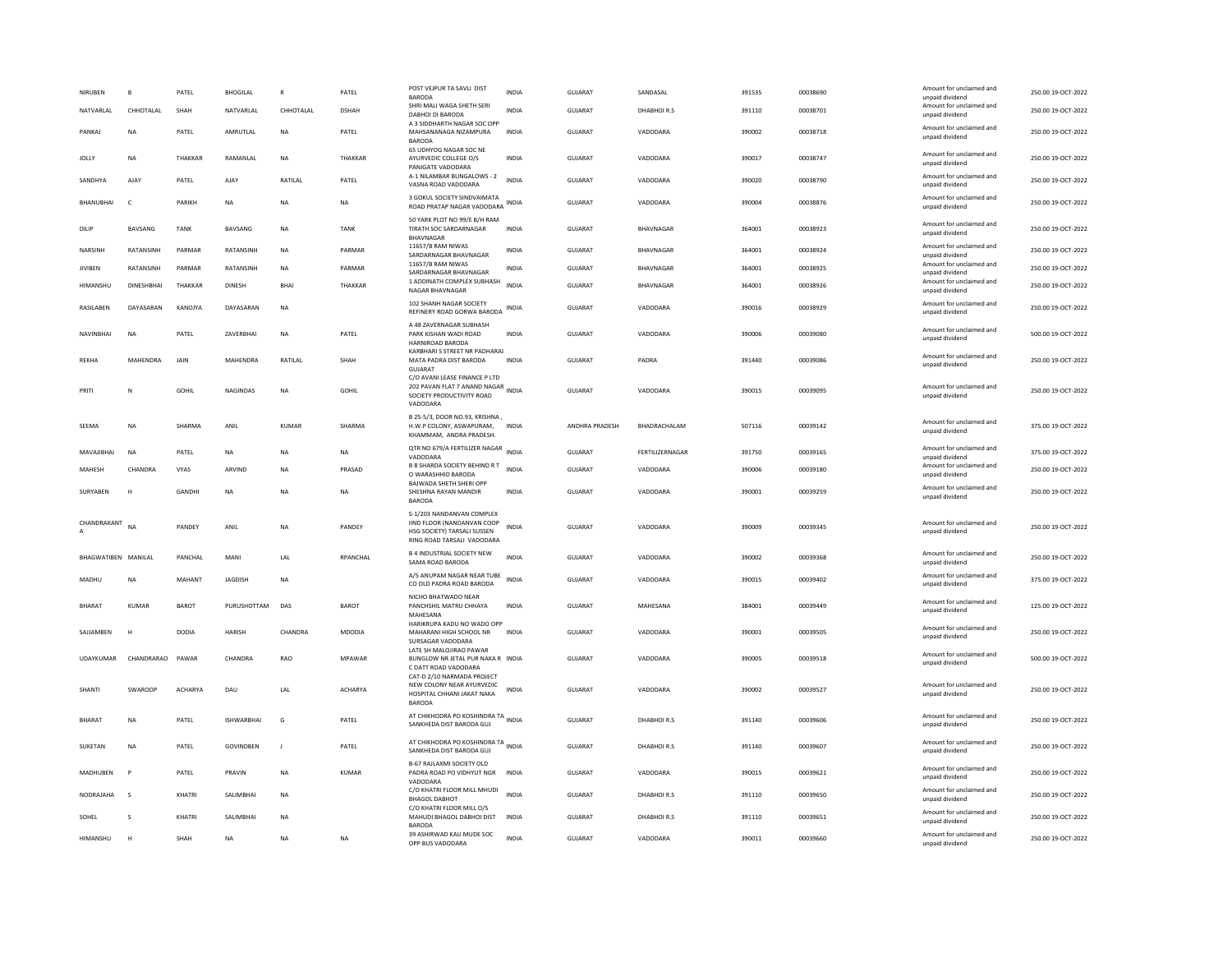| <b>GUNVANT</b> | $\mathbb{R}$      | SHAH               | NA              | <b>NA</b>      | <b>NA</b>     | 9/97 GUJARAT HOUSING BAORD<br>NAVJIVAN AJWA ROAD BARODA                     | INDIA        | GUJARAT          | VADODARA         | 390019 | 00039661 | Amount for unclaimed and<br>unpaid dividend                    | 250.00 19-OCT-2022 |
|----------------|-------------------|--------------------|-----------------|----------------|---------------|-----------------------------------------------------------------------------|--------------|------------------|------------------|--------|----------|----------------------------------------------------------------|--------------------|
| <b>BAVSANG</b> | <b>IIVARHAI</b>   | <b>TANK</b>        | <b>IIVRHAI</b>  | <b>NA</b>      | <b>TANK</b>   | 58 YARD PLOT NO 99/E B/H RAM<br>TIRTH SOC SARDARNAGAR<br>BHAVNAGAR          | <b>INDIA</b> | GUIARAT          | <b>RHAVNAGAR</b> | 364001 | 00039687 | Amount for unclaimed and<br>unpaid dividend                    | 250.00.19-OCT-2022 |
| NARSANG        | MAVSANG           | RATHOD             | MAVSANG         | <b>NA</b>      | RATHOD        | 1657/B RAM NIVAS<br>SARDARNAGAR BHAVNAGAR                                   | INDIA        | GUJARAT          | BHAVNAGAR        | 364001 | 00039689 | Amount for unclaimed and<br>unpaid dividend                    | 250.00 19-OCT-2022 |
|                | K                 | TRIVEDI            | KIRIT           | NA             | <b>KUMAR</b>  | SPE 29 SUBROTO PARK EXTN<br>NEW DELHI DELHI                                 | <b>INDIA</b> | DELHI            | DELHI            | 110010 | 00039691 | Amount for unclaimed and<br>unpaid dividend                    | 250.00 19-OCT-2022 |
| <b>GEETA</b>   |                   | SHAH               | <b>JITENDRA</b> | KUMAR          | <b>RSHAH</b>  | PUNJAB NATIONAL BANK DABHOI<br><b>DIST BARODA</b>                           | <b>INDIA</b> | GUIARAT          | DHARHOLR S       | 391110 | 00039729 | Amount for unclaimed and<br>unpaid dividend                    | 250.00 19-OCT-2022 |
| DILIP          | NΑ                | CHAUHAN            | <b>HIRAMAN</b>  | T              | CHAUHAN       | 44 MANISHANAND SOCIETY<br>BEHIND GOVT COLONY BHARUCH                        | INDIA        | GUJARAT          | BHARUCH          | 392001 | 00039750 | Amount for unclaimed and<br>unpaid dividend                    | 250.00 19-OCT-2022 |
| KAIAI          | M                 | SHAH               | <b>MAHFSH</b>   | P              | SHAH          | 1 MAHESH COLONY B/H BRD CENT<br>CO OP BANK BAJWA DIST BARODA                | INDIA        | GUIARAT          | <b>BAIWA</b>     | 391310 | 00039759 | Amount for unclaimed and<br>unpaid dividend                    | 125.00 19-OCT-2022 |
| MAHENDRA       |                   | PANCHAL            | KANTILAL        | <b>NA</b>      | PANCHAL       | 48 PANCHAL MOULDS & DIES G I D<br>INDIA<br>C MAKARPURA BARODA               |              | <b>GUJARAT</b>   | VADODARA         | 390010 | 00039772 | Amount for unclaimed and<br>unpaid dividend                    | 375.00 19-OCT-2022 |
| KALPESH        | MATHURRHAI        | PANCHAL            | MATHORRHAI      | M              | PANCHAL       | 27 SARASWATI SOC NEAR LAL<br>BAUG CLINIC MANJALPUR NAKA<br><b>BARODA</b>    | <b>INDIA</b> | <b>GUJARAT</b>   | VADODARA         | 390011 | 00039807 | Amount for unclaimed and<br>unpaid dividend                    | 375.00 19-OCT-2022 |
| BHARATBHAI     |                   | PATEL              | SUBHASHBHAI     | $\mathbf{K}$   | PATELOTEHRS   | AT PO CHALAMALI TAL PAVI<br>JETPUR DIST BARODA                              | INDIA        | GUJARAT          | DHABHOIR.S       | 391140 | 00039810 | Amount for unclaimed and<br>unpaid dividend                    | 250.00 19-OCT-2022 |
| AMBALAL        | $\mathsf{C}$      | <b>GOHIL</b>       | NA              | <b>NA</b>      | <b>NA</b>     | KRISHNA NAGAR PO ANGADH<br>DIST VADODARA                                    | <b>INDIA</b> | <b>GUJARAT</b>   | BAJWA            | 391335 | 00039845 | Amount for unclaimed and<br>unpaid dividend                    | 375.00 19-OCT-2022 |
| VINABEN        | <b>NA</b>         | TRIVEDI            | VASUDEV         | <b>NA</b>      | TRIVED        | TRIVED WATCH GANDHI CHOWK                                                   | <b>INDIA</b> | GUJARAT          | KALOL (PM)       | 389350 | 00039847 | Amount for unclaimed and                                       | 250.00 19-OCT-2022 |
| VASUDEV        | <b>NA</b>         | TRIVEDI            | MOTILAL         | <b>NA</b>      | TRIVED        | HALOL DIST PMS<br>TRIVEDI WATCH GANDHI CHOWK                                | <b>INDIA</b> | GUJARAT          | KALOL (PM)       | 389350 | 00039848 | unpaid dividend<br>Amount for unclaimed and                    | 250.00 19-OCT-2022 |
|                |                   |                    |                 |                |               | HALOL DT PMS                                                                |              |                  |                  |        |          | unpaid dividend                                                |                    |
| KHATRI         | KHATIJABEN        | <b>IBRAHIMBHAI</b> | <b>IBRAHIM</b>  | AMIRJI         |               | C/O KHATRI TIN CORNER STATION INDIA<br>ROAD BODELI D BARODA                 |              | <b>GUJARAT</b>   | DHABHOIR.S       | 391135 | 00039893 | Amount for unclaimed and<br>unpaid dividend                    | 250.00 19-OCT-2022 |
| KHATRI         | <b>SAI MARANU</b> | VASIMBHAI          | VASIMBHAI       | <b>IRRAHIM</b> |               | C/O KHATRI TIN CORNER STATION<br>ROAD BODELI D BARODA                       | <b>INDIA</b> | <b>GUJARAT</b>   | DHABHOIR.S       | 391135 | 00039894 | Amount for unclaimed and<br>unpaid dividend                    | 250.00 19-OCT-2022 |
| KHATRI         | VASIM             | <b>IBRAHIMBHAI</b> | <b>IBRAHIM</b>  | <b>ATHIRJ</b>  |               | C/O KHATRI TIN CORNER STATION INDIA<br>ROAD BODELI D BARODA                 |              | GUJARAT          | DHABHOIR.S       | 391135 | 00039895 | Amount for unclaimed and<br>unpaid dividend                    | 250.00 19-OCT-2022 |
| <b>HARIHAR</b> | <b>NA</b>         | MEHTA              | RAMDAS          | <b>NA</b>      | RETD          | MAHESH BHATVADO ODE TA<br>ANAND DI KHEDA                                    | <b>INDIA</b> | GUJARAT          | DAKOR            | 388210 | 00039910 | Amount for unclaimed and<br>unpaid dividend                    | 250.00 19-OCT-2022 |
| AMBA           | <b>NA</b>         | <b>MEHTA</b>       | NA              | <b>NA</b>      | <b>NA</b>     | PINKESH CAMP UTTARSANDA TA<br>NADIAD                                        | <b>INDIA</b> | <b>GUJARAT</b>   | CHAKLASI         | 387370 | 00039913 | Amount for unclaimed and<br>unpaid dividend                    | 250.00 19-OCT-2022 |
| <b>BHAVITA</b> | <b>NA</b>         | MEHTA              | NA              | <b>NA</b>      | NA            | PINKESH CAMP UTTARSANDA TA<br>NADIAD                                        | <b>INDIA</b> | GUJARAT          | CHAKLASI         | 387370 | 00039914 | Amount for unclaimed and<br>unpaid dividend                    | 250.00 19-OCT-2022 |
| KUNDAN         | <b>NA</b>         | <b>MEHTA</b>       | <b>NA</b>       | <b>NA</b>      | <b>NA</b>     | BHAGAT BHATVADO ODE TA                                                      | <b>INDIA</b> | <b>GUJARAT</b>   | DAKOR            | 388210 | 00039915 | Amount for unclaimed and                                       | 250.00 19-OCT-2022 |
| <b>SMITA</b>   | ΝA                | MEHTA              | NA              | <b>NA</b>      | NA            | ANAND<br>PINKESH CAMP UTTARSANDA TA                                         | <b>INDIA</b> | GUJARAT          | CHAKLASI         | 387370 | 00039926 | unpaid dividend<br>Amount for unclaimed and                    | 250.00 19-OCT-2022 |
|                |                   |                    |                 |                |               | <b>NADIAD</b>                                                               |              |                  |                  |        |          | unpaid dividend<br>Amount for unclaimed and                    |                    |
| NIKETAN        | <b>NA</b>         | MARKAND            | NA              | <b>NA</b>      | NA            | RAHUL 40/241 ELLORA BARODA INDIA                                            |              | GUJARAT          | VADODARA         | 390007 | 00039978 | unpaid dividend                                                | 250.00 19-OCT-2022 |
| SHARDA         | <b>NA</b>         | SHAH               | <b>NA</b>       | <b>NA</b>      | <b>NA</b>     | ZEEL 12/B JANTANAGAR SOC<br>VASNA ROAD OPP SABARI<br>SCHOOL VADODARA        | <b>INDIA</b> | <b>GUJARAT</b>   | VADODARA         | 390015 | 00040094 | Amount for unclaimed and<br>unpaid dividend                    | 250.00 19-OCT-2022 |
| MANI           | <b>NA</b>         | SHAH               | <b>NA</b>       | <b>NA</b>      | <b>NA</b>     | ZEEL 12/B JANTANAGAR SOC<br>VASNA ROAD OPP SABARI<br>SCHOOL VADODARA        | <b>INDIA</b> | <b>GUJARAT</b>   | VADODARA         | 390015 | 00040130 | Amount for unclaimed and<br>unpaid dividend                    | 250.00 19-OCT-2022 |
| <b>RASHM</b>   | NA                | KUMARI             | <b>DASHRATH</b> | PD             | SINGH         | QR NO RK1-157 PO SINDRI DIST<br>DHANBAD [BIHAR]                             | <b>INDIA</b> | <b>JHARKHAND</b> | DHANSAR          | 828122 | 00040158 | Amount for unclaimed and<br>unpaid dividend                    | 250.00 19-OCT-2022 |
| <b>NABA</b>    | KRUSHNA           | MISRA              | <b>HARIHAF</b>  | <b>NA</b>      | MISRA         | DEPTT OF T B & CHEST CENTRAL<br>HOSPITAL PO JAGJIWAN NAGAR<br>DHANBAD BIHAF | <b>INDIA</b> | <b>JHARKHAND</b> | DHANBAD H.Q      | 826003 | 00040163 | Amount for unclaimed and<br>unpaid dividend                    | 250.00 19-OCT-2022 |
| JAI            | PRAKASH           | AGRAWAL            | GIRDHARILAL     | <b>NA</b>      | AGARWAL       | C/O SANGHAI CLOTH EMPORIM<br>KAPRA PATTI JHARIA DHANBAD                     | INDIA        | <b>JHARKHAND</b> | DHANSAR          | 828111 | 00040171 | Amount for unclaimed and<br>unpaid dividend                    | 250.00 19-OCT-2022 |
| KABERI         | <b>NA</b>         | SINHA              | SUBASH          | CHANDRA        | SINHA         | BUNGLOW NO FD-41<br>(RORABANDH) P.O SINDRI<br>DHANRAD                       | <b>INDIA</b> | <b>JHARKHAND</b> | DHANSAR          | 828122 | 00040178 | Amount for unclaimed and<br>unpaid dividend                    | 250.00 19-OCT-2022 |
| VIJAY          | <b>NA</b>         | CHOPRA             | BRIJ            | <b>MOHAN</b>   | CHOPRA        | CHOPRA HOUSE FATEHPUR PO<br>JHARIA DIST DHANBAD [BIHAR]                     | <b>INDIA</b> | <b>JHARKHAND</b> | DHANSAR          | 828111 | 00040212 | Amount for unclaimed and<br>unpaid dividend                    | 250.00 19-OCT-2022 |
| RAJ            | KUMAR             | SINGH              | RAM             | PARVESH        | SINGH         | OR NO 2146 SECTOR 6A BOKARO<br><b>STEEL CITY</b>                            | <b>INDIA</b> | <b>JHARKHAND</b> | <b>BOKARO</b>    | 827006 | 00040219 | Amount for unclaimed and                                       | 250.00 19-OCT-2022 |
| PURAN          | CHAND             | AGARWAL            | MADANLAL        | <b>NA</b>      | AGARWAL       | TUNDI ROAD PO GOVINDPUR DIST<br>INDIA<br>DHANRAD                            |              | <b>JHARKHAND</b> | DHANSAR          | 828109 | 00040238 | unpaid dividend<br>Amount for unclaimed and<br>unpaid dividend | 250.00 19-OCT-2022 |
| <b>BINOD</b>   | KUMAR             | <b>JAI AN</b>      | <b>RADHEY</b>   | SHYAM          | <b>JAI AN</b> | RAJGANJ ROAD P O KATRASGARH<br>DIST DHANBAD BIHAR                           | <b>INDIA</b> | <b>IHARKHAND</b> | DHANSAR          | 828113 | 00040259 | Amount for unclaimed and<br>unpaid dividend                    | 250.00 19-OCT-2022 |
| ANIL           | <b>KUMAR</b>      | JAIN               | HANS            | RAJ            | JAIN          | C/O JAIN AGENCIES<br>DHARAMSHALLA ROAD PO<br><b>JHARIA</b>                  | <b>INDIA</b> | <b>JHARKHAND</b> | DHANSAR          | 828111 | 00040269 | Amount for unclaimed and<br>unpaid dividend                    | 500.00 19-OCT-2022 |
| <b>BRAJESH</b> | <b>NA</b>         | <b>KUMAR</b>       | <b>RADHEY</b>   | SHYAM          | AGARWALA      | C/O RADHEY SHYAM AGRAWAL<br>JHARNAPARA HIRAPUR DHANBAD                      | INDIA        | <b>JHARKHAND</b> | DHANBAD H.Q      | 826001 | 00040279 | Amount for unclaimed and<br>unpaid dividend                    | 250.00 19-OCT-2022 |
| SANDEEP        | <b>NA</b>         | CHOUDHARY          | VIJAY           | <b>NA</b>      | CHOUDHARY     | C/O VIDIO HOME D D HOUSE<br>DHARAMSALA ROAD JHARIA<br>DHANBAD BIHAR         | <b>INDIA</b> | <b>JHARKHAND</b> | DHANSAR          | 828111 | 00040294 | Amount for unclaimed and<br>unpaid dividend                    | 250.00 19-OCT-2022 |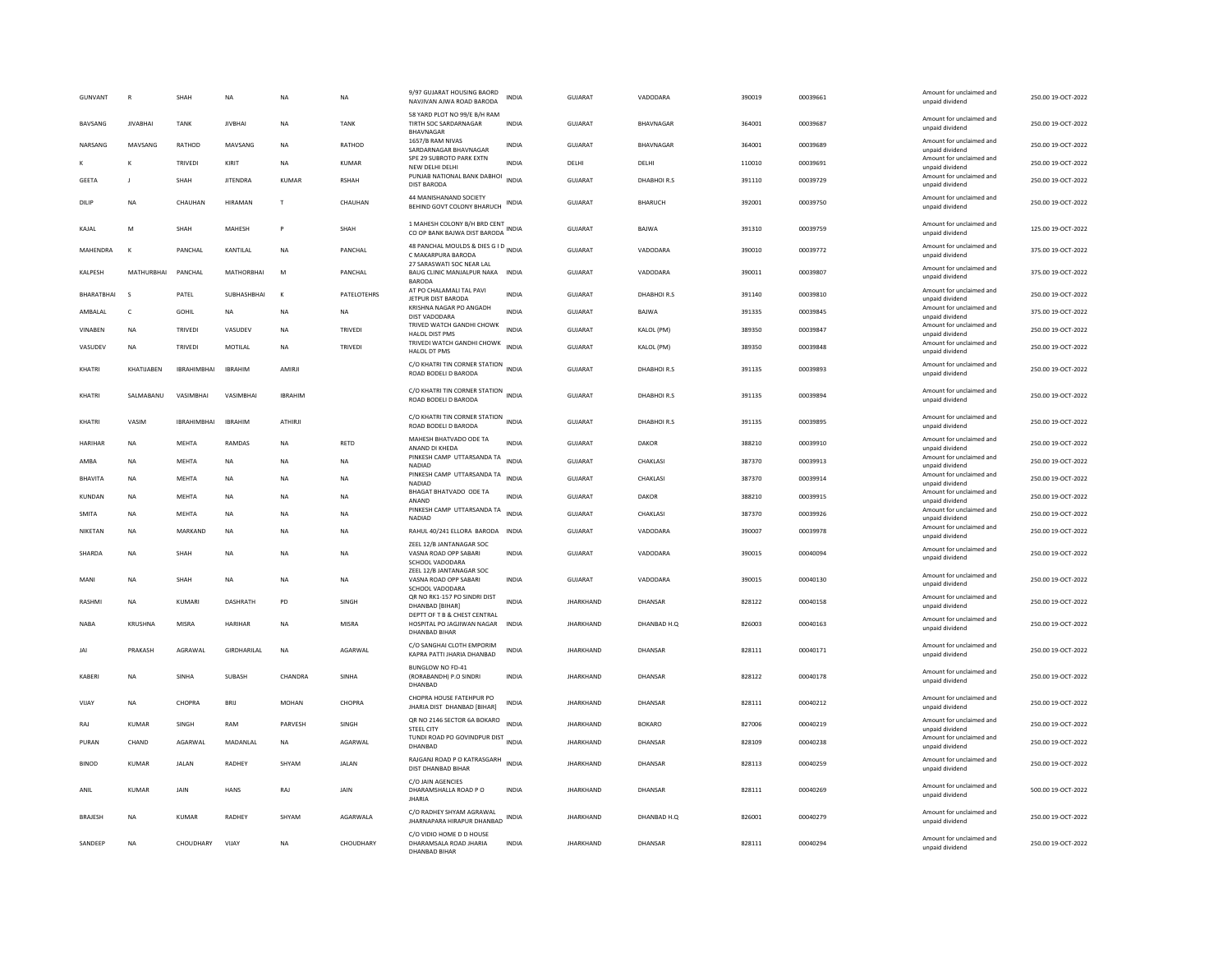| TARUN            | KUMAR           | GHOSH                      | LATE              | SH           | SATYASAKHAGHOSH | AR NO 446/GH ST NO 6 PO<br><b>GOMOH DIST DHANBAD</b><br>OR NO D 16 DVC COLONY AT & PO           | <b>INDIA</b> | <b>JHARKHAND</b>      | GOMOH                      | 828401 | 00040328 | Amount for unclaimed and<br>unpaid dividend | 250.00 19-OCT-2022 |
|------------------|-----------------|----------------------------|-------------------|--------------|-----------------|-------------------------------------------------------------------------------------------------|--------------|-----------------------|----------------------------|--------|----------|---------------------------------------------|--------------------|
| BIJAY            | <b>NA</b>       | <b>KUMAR</b>               | RAMESHWAR         | PRASAD       | SINGH           | CHANDRAPURA DIST BOKARO<br><b>BIHAR</b>                                                         | <b>INDIA</b> | <b>BIHAR</b>          | HAZARIBAGH                 | 825303 | 00040349 | Amount for unclaimed and<br>unpaid dividend | 375.00 19-OCT-2022 |
| MAHENDRA         | <b>KUMAR</b>    | JAIN                       | LATE              | SH           | MADANLALIAIN    | JAIN OPTICAL CENTRE DURGA<br>MARKET KATRAS GARH DHANBAD                                         | <b>INDIA</b> | <b>JHARKHAND</b>      | DHANSAR                    | 828113 | 00040354 | Amount for unclaimed and<br>unpaid dividend | 250.00 19-OCT-2022 |
| <b>RASHM</b>     | NA              | AGARWALLA                  | RAJENDRA          | <b>NA</b>    | AGARWALLA       | C/O NEELAM. ADARSH MANSION<br>NEW MARKET, MAIN ROAD, PO INDIA<br>JHARIA - 828111 DIST. DHANBAB. |              | <b>JHARKHAND</b>      | DHANSAR                    | 828111 | 00040361 | Amount for unclaimed and<br>unpaid dividend | 250.00 19-OCT-2022 |
| RAMESH           | NA              | PATIL                      | SANTOSH           | NA           | PATIL           | 23 VIKAS COLONY SAKRI ROAD<br>DHULE M S                                                         | INDIA        | MAHARASHTRA           | DHULE                      | 424001 | 00040405 | Amount for unclaimed and<br>unpaid dividend | 250.00 19-OCT-2022 |
| SUSHIL           | <b>KUMAR</b>    | AGARWAL                    | VIRENDRA          | PRAKASH      | AGARWAL         | KK-37 KAVI NAGAR GHAZIABAD-                                                                     | <b>INDIA</b> | <b>UTTAR PRADESH</b>  | GHAZIABAD                  | 201001 | 00040418 | Amount for unclaimed and<br>unpaid dividend | 250.00 19-OCT-2022 |
| PREM             | PRAKASH         | <b>GUPTA</b>               | CHUNNI            | $_{\sf NA}$  | LAL             | SI-30 SHASTRI NAGAR GHAZIABAD<br>UP-                                                            | <b>INDIA</b> | UTTAR PRADESH         | GHAZIABAD                  | 201002 | 00040423 | Amount for unclaimed and<br>unpaid dividend | 250.00 19-OCT-2022 |
| SUNIL            | <b>KUMAR</b>    | <b>RASTOGI</b>             | RADHEY            | SHYAM        | <b>RASTOGI</b>  | SHIVA MEDICAL AGENCY IMLI MKT<br>PO ANUPSHAHAR UP-                                              | <b>INDIA</b> | UTTAR PRADESH         | DIBAI (DT<br>BULANDSHAHAR) | 202390 | 00040430 | Amount for unclaimed and<br>unpaid dividend | 250.00 19-OCT-2022 |
| MADHU            | SUDAN           | <b>WADHWA</b>              | SR                | <b>NA</b>    | <b>WADHWA</b>   | G-11 PATEL NAGAR III GHAZIABAD                                                                  | INDIA        | <b>UTTAR PRADESH</b>  | GHAZIABAD                  | 201001 | 00040438 | Amount for unclaimed and<br>unpaid dividend | 250.00 19-OCT-2022 |
| DATTATRYA        | <b>NA</b>       | PAWAR                      | EKNATH            | <b>NA</b>    | PAWAR           | C/O BSES LTD 101 LAKSHMI<br>BHAVAN 72 NEHRU PLACE NEW<br>DELHI                                  | <b>INDIA</b> | DELHI                 | DELHI                      | 110019 | 00040440 | Amount for unclaimed and<br>unpaid dividend | 375.00 19-OCT-2022 |
| INDU             | <b>NA</b>       | KHANNA                     | <b>UPENDRAA</b>   | <b>NA</b>    | KHANNA          | R 6 35 RAJNAGAR GHAZIABAD                                                                       | <b>INDIA</b> | <b>UTTAR PRADESH</b>  | GHAZIABAD                  | 201001 | 00040456 | Amount for unclaimed and<br>unpaid dividend | 125.00 19-OCT-2022 |
|                  |                 |                            |                   |              |                 | A-101 F.F., PARSVANATH                                                                          |              |                       |                            |        |          |                                             |                    |
| DHEERAJ          | <b>NA</b>       | THAMMAN                    | VEDVRAT           | <b>NA</b>    | THAMMAN         | PARADISE J.P. GARDEN E STATE<br>MOHAN NAGAR DIST. GHAZIABAD<br>(U.P.)                           | <b>INDIA</b> | <b>UTTAR PRADESH</b>  | GHAZIABAD                  | 201007 | 00040489 | Amount for unclaimed and<br>unpaid dividend | 250.00 19-OCT-2022 |
| <b>KRISHNA</b>   | <b>KUMAR</b>    | VISHWAKARMA SHANKARLAL     |                   | <b>NA</b>    | VISHWAKARAM     | 96 SRI NATH KI TALAIYA GANJI<br>PURA JABALPUR-                                                  | <b>INDIA</b> | MADHYA PRADESH        | <b>JABALPUR</b>            | 482002 | 00040497 | Amount for unclaimed and<br>unpaid dividend | 250.00 19-OCT-2022 |
| GOPI             | DEVI            | NAGDEO                     | LATE              | <b>SH</b>    | RAMCHAND        | 718 MARHATAL OPP INDIAN BANK<br>JABALPUR MP-                                                    | <b>INDIA</b> | <b>MADHYA PRADESH</b> | <b>IARAI PUR</b>           | 482002 | 00040512 | Amount for unclaimed and<br>unpaid dividend | 250.00 19-OCT-2022 |
| ANAND            | <b>KUMAR</b>    | <b>JAISWAL</b>             | <b>JAWAHAR</b>    | LAL          | JAISWAL         | NR RAM JANKI MANDIR POST<br><b>BURHAR DIST SHAHDOL MP-</b><br>PRISM CEMENT LIMITED              | <b>INDIA</b> | <b>MADHYA PRADESH</b> | <b>BURHAR</b>              | 484110 | 00040527 | Amount for unclaimed and<br>unpaid dividend | 250.00 19-OCT-2022 |
| VINOD            | KUMAR           | <b>MUNDRA</b>              | <b>NA</b>         | <b>NA</b>    | <b>NA</b>       | 'RAJDEEP' REWA ROAD DIST<br>SATNA (MPO                                                          | <b>INDIA</b> | <b>MADHYA PRADESH</b> | SATNA                      | 485001 | 00040532 | Amount for unclaimed and<br>unpaid dividend | 250.00 19-OCT-2022 |
| SADANAND         | <b>NA</b>       | KAMATH                     | KESHAV            | <b>NA</b>    | KAMATH          | STATE BANK OF INDIA MAIN BR<br><b>REWAMP</b>                                                    | <b>INDIA</b> | <b>MADHYA PRADESH</b> | <b>REWA</b>                | 486001 | 00040538 | Amount for unclaimed and<br>unpaid dividend | 250.00 19-OCT-2022 |
| SURENDER         | <b>NA</b>       | SHARMA                     | SATYA             | NARAYAN      | SHARMA          | GRAMODYOG EMPORIUM NEAR S<br><b>BISEONI</b>                                                     | <b>INDIA</b> | <b>MADHYA PRADESH</b> | SEONI                      | 480661 | 00040545 | Amount for unclaimed and<br>unpaid dividend | 250.00 19-OCT-2022 |
| SHASHI           | DFVI            | CHAMADIA                   | $\mathsf{C}$      | P            | CHAMADIA        | W/O DR CHANDRA RAKESH<br>CHAMADIA RAMGOPAL CLENIC INDIA<br>DALI BAHA CHOWK SATNA CAMP           |              | ANDHRA PRADESH        | HYDERABAD                  | 500003 | 00040549 | Amount for unclaimed and<br>unpaid dividend | 250.00 19-OCT-2022 |
| SARLA            | NA              | <b>JAISWAL</b>             | DHANIRAM          | NA           | JAISWAL         | <b>NEAR RAM MANDIR</b><br>NARSINGHPUR M P                                                       | <b>INDIA</b> | MADHYA PRADESH        | NARSINGHPUR                | 487001 | 00040582 | Amount for unclaimed and<br>unpaid dividend | 250.00 19-OCT-2022 |
| CHAMANI AI       | <b>NA</b>       | KOTECHA                    | M                 | $\mathbf{L}$ | KOTECHA         | 1640/A NAPIER TOWN BEHIND<br>IMPERIAL HOTEL JABALPUR M P                                        | <b>INDIA</b> | <b>MADHYA PRADESH</b> | <b>IARAI PUR</b>           | 482001 | 00040598 | Amount for unclaimed and<br>unpaid dividend | 250.00 19-OCT-2022 |
| PREETI           | <b>NA</b>       | TIBREWALA                  | DEEPAK            | <b>NA</b>    | TIBREWALA       | 21 JAWAHARGANJ JABALPUR                                                                         | <b>INDIA</b> | <b>MADHYA PRADESH</b> | <b>JABALPUR</b>            | 482002 | 00040613 | Amount for unclaimed and                    | 250.00 19-OCT-2022 |
|                  |                 |                            |                   |              |                 | C/O SHRIS B AGARWAL 96/98                                                                       |              |                       |                            |        |          | unpaid dividend<br>Amount for unclaimed and |                    |
| SHAKUNTALA       | <b>NA</b>       | AGARWAL                    | <b>NA</b>         | <b>NA</b>    | <b>NA</b>       | WRIGHT TOWN GANJIPURA<br><b>JABALPUR</b><br>3 GEORGE TOWN MARKET NEAR                           | <b>INDIA</b> | <b>MADHYA PRADESH</b> | JABALPUR                   | 482002 | 00040615 | unpaid dividend                             | 250.00 19-OCT-2022 |
| SUDHA            | NA              | JAIN                       | SUSHIL            | $\mathbf{K}$ | JAIN            | SHYAM TALKIES JABALPUR M P                                                                      | <b>INDIA</b> | MADHYA PRADESH        | JABALPUR                   | 482002 | 00040633 | Amount for unclaimed and<br>unpaid dividend | 250.00 19-OCT-2022 |
| <b>UMA</b>       | <b>KUMAR</b>    | DUBEY                      | NITYANAND         | <b>NA</b>    | <b>DUBEY</b>    | C/O SHRI N N DUBEY 305<br>NARSINGH PURWA CIVIL LINES<br>DIST CHHATARPUR M P                     | <b>INDIA</b> | <b>MADHYA PRADESH</b> | CHHATARPUR                 | 471001 | 00040640 | Amount for unclaimed and<br>unpaid dividend | 250.00 19-OCT-2022 |
| SADHANA          | <b>HITENDRA</b> | JAIN                       | <b>HITENDRA</b>   | RAMESH       | JAIN            | JAWAHAR ROAD POST & TA<br>PAROLA DIST JALGAON                                                   | <b>INDIA</b> | MAHARASHTRA           | KASODA                     | 425111 | 00040659 | Amount for unclaimed and<br>unpaid dividend | 250.00 19-OCT-2022 |
| HARSHIDA         | MANOHARLAL      | VASANT                     | MANOHARLAL        | VALI         | VASANT          | C/O BHARAT MEDICAL STORES<br>JAMNER ROAD PACHORA DIST<br><b>JALGAON C R</b>                     | <b>INDIA</b> | MAHARASHTRA           | <b>MUMBAI</b>              | 400001 | 00040662 | Amount for unclaimed and<br>unpaid dividend | 250.00 19-OCT-2022 |
| <b>KASTURBAI</b> | <b>NA</b>       | PIMPARKAR                  | RAMKRISHNA        | <b>NATIN</b> | PIMPARKAR       | 341 SHIVAJI NAGAR JALGAON                                                                       | <b>INDIA</b> | MAHARASHTRA           | <b>JALGAON</b>             | 425001 | 00040663 | Amount for unclaimed and<br>unpaid dividend | 250.00 19-OCT-2022 |
| TULSIDAS         | RAMESHBHAI      | GWALANI                    | RAMESHBHAI        | $\mathsf{C}$ | GWALANI         | SHEETAL HOSPITAL SANTRAM<br>ROAD NADIAD                                                         | <b>INDIA</b> | GUJARAT               | NADIAD                     | 387001 | 00040700 | Amount for unclaimed and<br>unpaid dividend | 250.00 19-OCT-2022 |
| ALKABEN          | <b>JIVANLAI</b> | BATRA                      | JAVANLAL          | ASHARAM      | <b>BATRA</b>    | PO NADIAD DISTT KAIRA 26<br>SANTRAM SUPER MARKET<br>GUJARAT                                     | <b>INDIA</b> | GUJARAT               | NADIAD                     | 387001 | 00040701 | Amount for unclaimed and<br>unpaid dividend | 250.00 19-OCT-2022 |
| ANIL             | KR              | TRIVEDI                    | SHANTILAL         | NA           | TRIVEDI         | ANIL KUMAR TRIVEDI AT&PO<br>KERIAVI TA NADIAD DIST KAIRA                                        | INDIA        | <b>GUJARAT</b>        | CHAKLASI                   | 387355 | 00040774 | Amount for unclaimed and<br>unpaid dividend | 500.00 19-OCT-2022 |
| RAJENDRA         | KUMAR           | CHIMANBHAIPA<br><b>TEL</b> | CHIMANRHAI        | $\mathsf{v}$ | PATEL           | NEAR KACHWALLA BUILDING PO<br>VASO TA NADIAD                                                    | <b>INDIA</b> | <b>GUJARAT</b>        | CHAKLASI                   | 387380 | 00040776 | Amount for unclaimed and<br>unpaid dividend | 250.00 19-OCT-2022 |
| ANJANABEN        | NA              | PATEL                      | RANJITBHAI        | <b>NA</b>    | PATEL           | C-11 SAMRATH SOCEITY OPP<br>VANIAVAD COLLEGE ROAD<br><b>NADIAD</b>                              | INDIA        | GUJARAT               | NADIAD                     | 387001 | 00040808 | Amount for unclaimed and<br>unpaid dividend | 250.00 19-OCT-2022 |
| SARLABEN         | <b>NA</b>       | PATEL                      | <b>GITESHBHAI</b> | <b>NA</b>    | PATEL           | C-11 SAMRATH SOCEITY OPP<br>VANIAVAD COLLEGE ROAD<br>NADIAD                                     | <b>INDIA</b> | <b>GUJARAT</b>        | <b>NADIAD</b>              | 387001 | 00040809 | Amount for unclaimed and<br>unpaid dividend | 250.00 19-OCT-2022 |
| DILIP            | <b>BHAI</b>     | RAVAJIBHAIPAT              | RAVAIL            | <b>BHAI</b>  | <b>APATEL</b>   | NEAR BHOJVAKUVANI VADI<br>KANSARA BAZAR ALLAD VAGO<br>NADIAD DI KAIRA                           | <b>INDIA</b> | GUIARAT               | NADIAD                     | 387001 | 00040902 | Amount for unclaimed and<br>unpaid dividend | 250.00 19-OCT-2022 |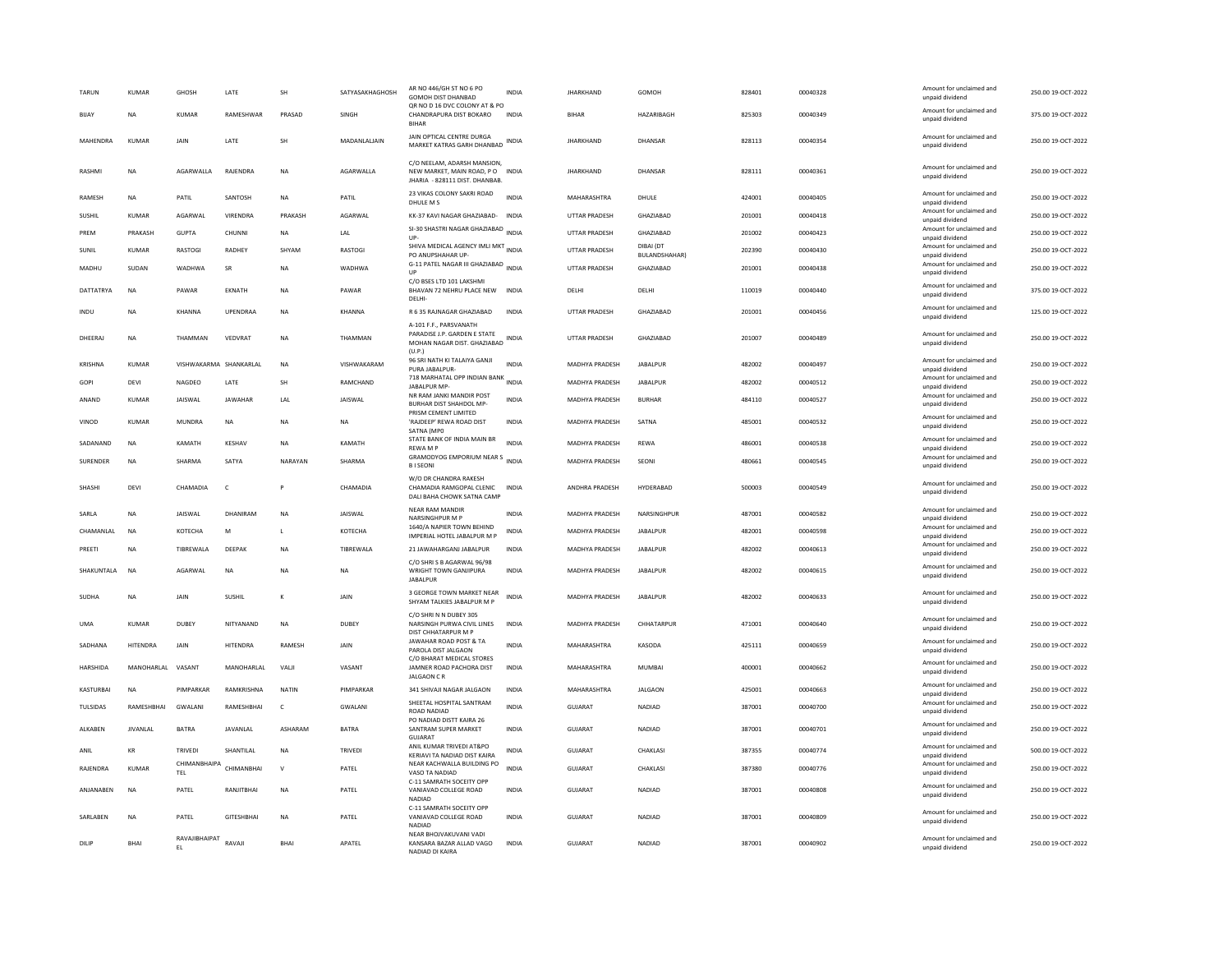| SUREKHABEN       | <b>NA</b>           | PATFI             | ARUNRHAI       | <b>NA</b>    | PATFI                  | <b>SULOCHNA FLAT</b><br>PARMANANDSOC MANINAGAR<br>AHMEDABAD                                               | <b>INDIA</b> | GUIARAT          | AHMFDARAD            | 380008 | 00040964 | Amount for unclaimed and<br>unpaid dividend                    | 250.00.19-OCT-2022 |
|------------------|---------------------|-------------------|----------------|--------------|------------------------|-----------------------------------------------------------------------------------------------------------|--------------|------------------|----------------------|--------|----------|----------------------------------------------------------------|--------------------|
| <b>URMILA</b>    | <b>NA</b>           | <b>STHAPAK</b>    | $\mathbb{R}$   | $\kappa$     | <b>STHAPAK</b>         | QR NO D-1 SECTOR II P O<br>BALCONAGAR DIST KORBA [M P]                                                    | INDIA        | CHHATTISGARH     | KORRA                | 495684 | 00040992 | Amount for unclaimed and<br>unpaid dividend                    | 250.00.19-OCT-2022 |
| YADAO            | SAHADEO             | <b>BONDE</b>      | LATE           | <b>SH</b>    | SAHADEORAOBONDE        | 9B IIND FLOOR SARKARI KARMA<br>SOCIETY NEAR JASCEEN HOSPITAL INDIA<br>DHANTYLI NAGPUR                     |              | MAHARASHTRA      | NAGPUR               | 440012 | 00041000 | Amount for unclaimed and<br>unpaid dividend                    | 250.00 19-OCT-2022 |
| DEEPAK           | <b>NA</b>           | SACHDEV           | SADHURAM       | <b>NA</b>    | SACHDEV                | C/O HARCHANDRAI BULCHAND<br>OIL MILL GUDHIYARI RAIPUR M.P                                                 | INDIA        | CHHATTISGARH     | <b>RAIPUR</b>        | 492001 | 00041020 | Amount for unclaimed and<br>unpaid dividend                    | 250.00 19-OCT-2022 |
| <b>GIRISH</b>    | <b>ACHKAR</b>       | PHORE             | SADASHIV       | ACHAKARPOHRE |                        | 324 SHADKAR NAGAR NAGPUR                                                                                  | INDIA        | MAHARASHTRA      | <b>NAGPUR</b>        | 440010 | 00041028 | Amount for unclaimed and<br>unpaid dividend                    | 250.00 19-OCT-2022 |
| VIDYA            | <b>NA</b>           | KANE              | SHRIRAM        | <b>NA</b>    | KANE                   | OPP RAMKRISHNA MATH<br><b>DHANTOLI NAGPUR</b>                                                             | <b>INDIA</b> | MAHARASHTRA      | NAGPUR               | 440012 | 00041064 | Amount for unclaimed and<br>unpaid dividend                    | 250.00 19-OCT-2022 |
| AVINASH          | SAMAN               | THORAT            | VAMAN          | VISHANU      | THORAT                 | C/O R M SONI 19 SHRI RAM<br>KRISHAN SOCIETY SARDAR<br>CHOWK PANCHAVATI NASIK<br><b>NASHIK</b>             | <b>INDIA</b> | MAHARASHTRA      | NASIK                | 422003 | 00041082 | Amount for unclaimed and<br>unpaid dividend                    | 250.00 19-OCT-2022 |
| <b>JYOTI</b>     | <b>NA</b>           | SHAH              | SUMANLAL       | <b>NA</b>    | SHAH                   | SARDAR BAZAR AT PO AHWA<br><b>DANES GUJARAT</b>                                                           | INDIA        | GUJARAT          | <b>NA</b>            | 394710 | 00041100 | Amount for unclaimed and<br>unpaid dividend                    | 250.00 19-OCT-2022 |
| PARUL            | <b>NA</b>           | SONKHIYA          | <b>NA</b>      | <b>NA</b>    | NA                     | HB 46 HIT SHIVDARSHAN SOCIETY<br>LUNCIKUI ROAD NAVSARI                                                    | <b>INDIA</b> | GUJARAT          | NAVASARI             | 396445 | 00041126 | Amount for unclaimed and<br>unpaid dividend                    | 250.00 19-OCT-2022 |
| JAISHREE         | PRAKASH             | SHAH              | PRAKESH        | <b>NA</b>    | SHAH                   | 16 SIDHHCHAKRA APT IST FLOOR<br><b>ZAVERI SADAK NAVSARI</b>                                               | <b>INDIA</b> | GUJARAT          | NAVASARI             | 396445 | 00041130 | Amount for unclaimed and<br>unnaid dividend                    | 250.00 19-OCT-2022 |
| BHANUBEN         | DEVCHANDBHAI MISTRY |                   | DEVCHANDBHAI   | <b>NA</b>    | KANJIBHAI              | CHIMNABAI ROAD NAVSARI                                                                                    | <b>INDIA</b> | GUJARAT          | NAVASARI             | 396445 | 00041152 | Amount for unclaimed and<br>unpaid dividend                    | 250.00 19-OCT-2022 |
| <b>RAMILA</b>    | R                   | <b>MODI</b>       | RAMAN          | $\mathsf{A}$ | MODI                   | <b>B-504 JANTA APARTMENT</b><br>STATION ROAD OPP DABOO<br>HOSPITAL ABOVE HIRAL CLINIC<br>NAVSARI          | <b>INDIA</b> | GUIARAT          | NAVASARI             | 396445 | 00041185 | Amount for unclaimed and<br>unpaid dividend                    | 250.00.19-OCT-2022 |
| KISHORRHAI       | BHAGAVANJI          | PATEL             | BHAGAVANJI     | <b>NA</b>    | PATEL                  | AT PATEJ POST CHHAPARA<br>NAVSARI DISTT VALSAD                                                            | <b>INDIA</b> | GUJARAT          | NAVASARI             | 396445 | 00041198 | Amount for unclaimed and<br>unpaid dividend                    | 250.00 19-OCT-2022 |
| PADMA            | <b>NA</b>           | PATEL             | AIIT           | $\mathbf{K}$ | PATEL                  | C/O NILA AMRISHBHAI DESAI<br>PARVATI BAUG AERO<br>AGRICULTURE COLLEGE VIJALPUR<br><b>NAVSAR</b>           | INDIA        | GUJARAT          | NAVASARI             | 396450 | 00041215 | Amount for unclaimed and<br>unpaid dividend                    | 250.00 19-OCT-2022 |
| MADHURHAI        | RAIYARHAI           | PATFI             | RAIYARHAI      | G            | PATEL                  | 3 SMRUTI KUNJ SOCIETY SHREEJI<br>NIWAS JALAL PORE ROAD<br><b>NAVSAR</b>                                   | <b>INDIA</b> | GUIARAT          | NAVASARI             | 396445 | 00041231 | Amount for unclaimed and<br>unpaid dividend                    | 250.00.19-OCT-2022 |
| RAJNIKANT        | RATILAL             | SHAH              | RATILAL        | SHAH         |                        | 6 MAHAVIR NAGAR ZAVERI SADAK<br>NAVSARI                                                                   | INDIA        | GUJARAT          | NAVASARI             | 396445 | 00041236 | Amount for unclaimed and<br>unpaid dividend                    | 375.00 19-OCT-2022 |
| ABEDA            | <b>NA</b>           | PATEL             | ABDULHQUE      | <b>NA</b>    | PATEL                  | PATEL NIVS MAHATMA GANDHI<br>ROAD BILIMORA                                                                | <b>INDIA</b> | GUJARAT          | <b>BILIMORA</b>      | 396321 | 00041244 | Amount for unclaimed and<br>unpaid dividend                    | 250.00 19-OCT-2022 |
| <b>JYOTIBEN</b>  | BHARATBHAI          | DESAI             | BHARATBHAI     | G            | DESAI                  | AT &PO ABRANA VIA VEDCHHA<br><b>GUJARAT</b>                                                               | <b>INDIA</b> | GUJARAT          | NAVASARI             | 396406 | 00041303 | Amount for unclaimed and<br>unpaid dividend                    | 250.00 19-OCT-2022 |
| MAHESH           | CHHAGANLAL          | SHAH              | CHHAGANLAL     | $\mathbf{L}$ | SHAH                   | 7/519 OPP TOWER NAVSARI                                                                                   | <b>INDIA</b> | <b>GUJARAT</b>   | NAVASARI             | 396445 | 00041385 | Amount for unclaimed and<br>unpaid dividend                    | 250.00 19-OCT-2022 |
| RANJAN           | KISHOR              | RANJAN            | BALESHWAR      | <b>NA</b>    | PRASAD                 | C/O J P SINHA TELEPHONE<br>SUPERVISOR NEHRU ROAD NEAR<br>NEW HARIYANA TRAS CO<br>RAMGARH CANTT HAZARIBAGH | <b>INDIA</b> | <b>JHARKHAND</b> | RAMGARH CANTT.       | 829122 | 00041435 | Amount for unclaimed and<br>unpaid dividend                    | 250.00 19-OCT-2022 |
| SHOBHA           | <b>NA</b>           | <b>KUMAR</b>      | <b>UMESH</b>   | <b>NA</b>    | <b>KUMAR</b>           | DR SHAMBHU PD SINGH PO RVC<br>BLOCK CHOWK KANKE RANCHI<br><b>BIHAR</b>                                    | <b>INDIA</b> | <b>JHARKHAND</b> | <b>RANCH</b>         | 834007 | 00041454 | Amount for unclaimed and<br>unpaid dividend                    | 250.00 19-OCT-2022 |
| VANITA           | <b>NA</b>           | PARMAR            | <b>BRAJLAL</b> | <b>NA</b>    | PARMAR                 | QR NO E-148 SECTOR-2 HEC<br>COLONY P.O DHURWA DIST<br>RANCHI - 4 BIHAR                                    | <b>INDIA</b> | <b>JHARKHAND</b> | <b>RANCHI</b>        | 834004 | 00041477 | Amount for unclaimed and<br>unpaid dividend                    | 375.00 19-OCT-2022 |
| SUMAN            | <b>NA</b>           | NAGPAL            | ARJUN          | SINGH        | NAGPAL                 | A-187 SECTOR 19 NOIDA DIST                                                                                | <b>INDIA</b> | UTTAR PRADESH    | NOIDA COMPLEX        | 201301 | 00041479 | Amount for unclaimed and                                       | 250.00 19-OCT-2022 |
| RAJ              | <b>KUMAR</b>        | KEDIA             | <b>MOHAN</b>   | LAL          | KEDIA                  | GAUTAM BUDDHA NAGAR<br>C/O SHRI MOHAN LAL KEDIA PO<br>SILLI DT RANCHI                                     | <b>INDIA</b> | <b>BIHAR</b>     | CHOTAMURI            | 835102 | 00041486 | unpaid dividend<br>Amount for unclaimed and<br>unpaid dividend | 250.00 19-OCT-2022 |
| KRISHNA          | <b>NA</b>           | <b>MAHFSHWARI</b> | OM             | KUMAR        | <b>MAHFSHWARI</b>      | C/O GHISALA CHIT LANGIYA<br>UPPER BAZAR BAZAR TAND                                                        | <b>INDIA</b> | <b>IHARKHAND</b> | RANCHI               | 834001 | 00041504 | Amount for unclaimed and<br>unpaid dividend                    | 250.00.19-OCT-2022 |
| PRABHU           | DAYAI               | KHANDELWAL LATE   |                | <b>SH</b>    | MADANLALKHENDELW<br>AL | RANCH<br>C/O RAJESSH EMPORIUM DIST<br>HAZARIBAG MAIN ROAD<br><b>RAMGARH ANTT</b>                          | <b>INDIA</b> | <b>IHARKHAND</b> | <b>RAMGARH CANTT</b> | 829122 | 00041505 | Amount for unclaimed and<br>unpaid dividend                    | 250.00 19-OCT-2022 |
| <b>NAVIN</b>     | <b>NA</b>           | PRASAD            | SIDHESWAR      | <b>NA</b>    | PRASAD                 | SUDAMASADAN NAVNEET NAGAR<br>INDIA<br>DORANDA RANCHI                                                      |              | <b>JHARKHAND</b> | <b>RANCHI</b>        | 834002 | 00041506 | Amount for unclaimed and<br>unpaid dividend                    | 250.00 19-OCT-2022 |
| INDRA            | DEO                 | PRASADSINGH       | LATE           | <b>SH</b>    | UDITNARAYYANSINGH      | QR NO D/139 ROAD NO 3 PO P T P<br>S DIST HAZARIBAGH BIHAR                                                 | <b>INDIA</b> | <b>JHARKHAND</b> | RAMGARH CANTT.       | 829119 | 00041522 | Amount for unclaimed and<br>unpaid dividend                    | 250.00 19-OCT-2022 |
| <b>SUNITA</b>    | <b>NA</b>           | PANDEY            | L.             | $\mathbb{N}$ | PANDEY                 | C/O B G PANDEY ROAD NO 4 D<br>OPPOSITE 162 D ASHOK NAGAR<br>PO HINOO DIST RANCHI BIHAR                    | <b>INDIA</b> | <b>JHARKHAND</b> | RANCHI               | 834002 | 00041532 | Amount for unclaimed and<br>unpaid dividend                    | 250.00 19-OCT-2022 |
| LALAN            | <b>KUMAR</b>        | <b>JHA</b>        | SADANAND       | <b>NA</b>    | <b>JHA</b>             | DY M M REGIONAL STORE DHORI<br>P O MAKOLI DIST BOKARO BIHAR INDIA<br><b>STATE</b>                         |              | <b>JHARKHAND</b> | <b>RAMGARH CANTT</b> | 829144 | 00041540 | Amount for unclaimed and<br>unpaid dividend                    | 250.00 19-OCT-2022 |
| OM               | <b>KUMAR</b>        | MAHESHWARI LATE   |                | SH           |                        | C/O GHISALAL CHITLANGIYA<br>GHISALALCHITLANGIYA UPPER BAZAR BAZAR TAND<br>RANCHI                          | <b>INDIA</b> | <b>JHARKHAND</b> | RANCHI               | 834001 | 00041549 | Amount for unclaimed and<br>unpaid dividend                    | 250.00 19-OCT-2022 |
| <b>MADHUMITA</b> | <b>NA</b>           | DAS               | PARTHA         | SARATHI      | DAS                    | CARE OF MR P S DAS TECHNO<br>ECONOMIC SEC MECON I LTD<br>DORANDA P O HINDO RANCHI<br><b>BIHAR</b>         | INDIA        | <b>JHARKHAND</b> | <b>RANCHI</b>        | 834002 | 00041557 | Amount for unclaimed and<br>unpaid dividend                    | 250.00 19-OCT-2022 |
| ABSHISHEK        | <b>NA</b>           | SHRIVASTAVA       | GANGA          | <b>NA</b>    | PRASAD                 | HOUSE NO 45 KADRU COLONY<br>RANCHI                                                                        | INDIA        | <b>JHARKHAND</b> | <b>RANCHI</b>        | 834002 | 00041583 | Amount for unclaimed and<br>unpaid dividend                    | 250.00 19-OCT-2022 |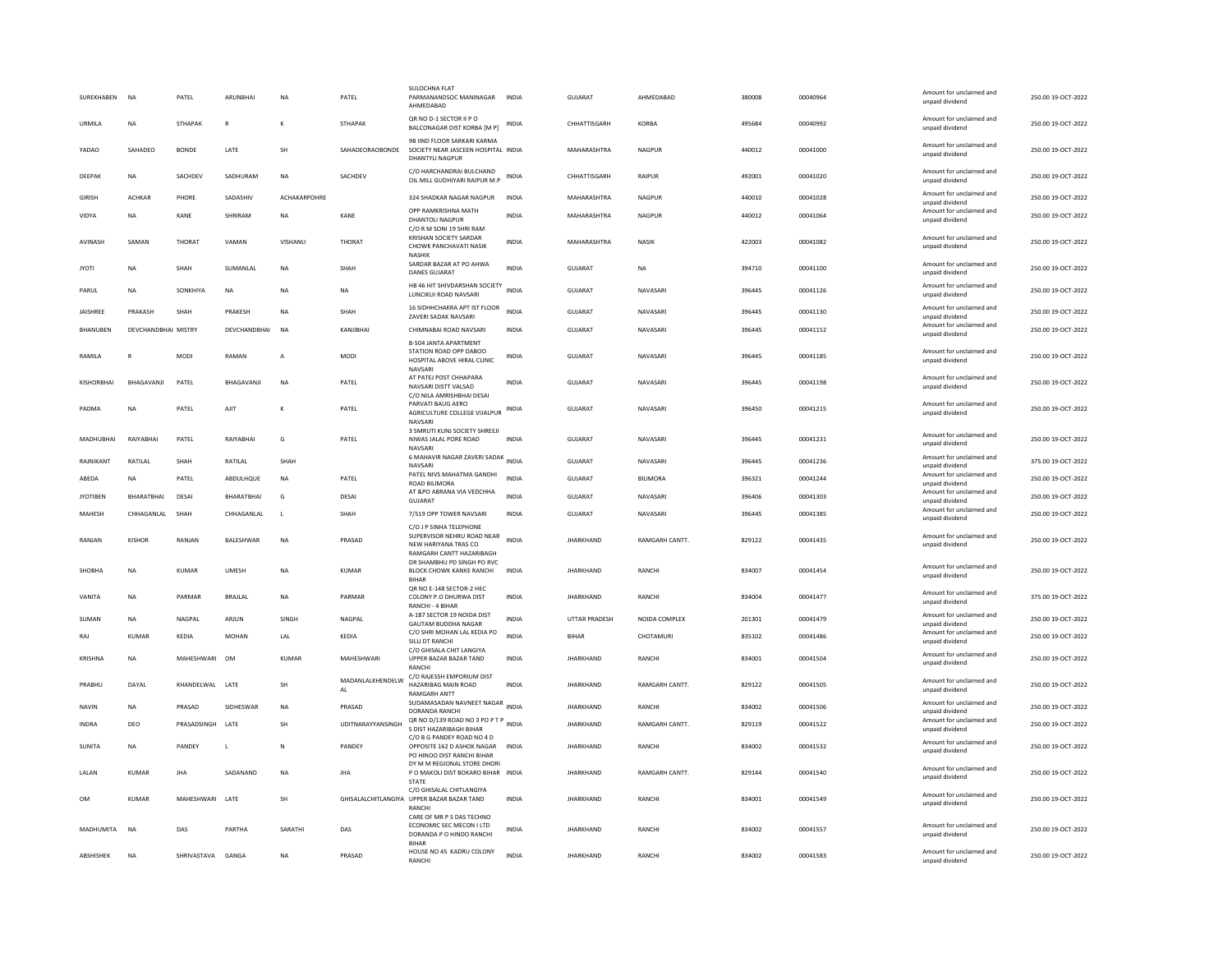| VEENA           | NA              | PRASAD                        | $\overline{B}$         | K              | PRASAD           | SHRI I N P YADAV DUTTA VILLA<br>NEW AREA MORABADI RANCHI                                                                      | INDIA        | <b>JHARKHAND</b>          | <b>RANCH</b>      | 834008 | 00041590 | Amount for unclaimed and<br>unpaid dividend | 375.00 19-OCT-2022 |
|-----------------|-----------------|-------------------------------|------------------------|----------------|------------------|-------------------------------------------------------------------------------------------------------------------------------|--------------|---------------------------|-------------------|--------|----------|---------------------------------------------|--------------------|
| CHANDRA         | BHUSHAN         |                               | PRASADSINGH RAMANUGRAH | PD             | SINGH            | ROLLING MILLS DIVISION RDCIS<br>SAIL RANCHI                                                                                   | <b>INDIA</b> | <b>JHARKHAND</b>          | RANCHI            | 834002 | 00041591 | Amount for unclaimed and<br>unpaid dividend | 250.00 19-OCT-2022 |
| <b>BIRENDER</b> | KUMAR           | <b>JAIN</b>                   | LATE                   | <b>SH</b>      | BANWARLALIAIN    | C/O K B AGENCY HOUSE PALTAN<br><b>BAZAR SHILLONG</b>                                                                          | <b>INDIA</b> | MEGHALAYA                 | SHILLONG          | 793002 | 00041626 | Amount for unclaimed and<br>unpaid dividend | 250.00 19-OCT-2022 |
| MAI CHAND       | <b>NA</b>       | DUDHORIA                      | KHEMCHAND              | DUDHORIA       |                  | ARIHANTDISTIRBUTORS PALTAN<br><b>BAZAR SHILLONG</b>                                                                           | <b>INDIA</b> | MFGHAI AYA                | SHILLONG          | 793002 | 00041627 | Amount for unclaimed and<br>unpaid dividend | 250.00.19-QCT-2022 |
| <b>JAGDISH</b>  | PRASAD          | <b>GUPTA</b>                  | LATE                   | SH             | <b>RSGUPTA</b>   | M/S GUPTA BROTHERS LAITUM<br>KHEALI SHILLONG                                                                                  | <b>INDIA</b> | MEGHALAYA                 | SHILLONG          | 793003 | 00041628 | Amount for unclaimed and<br>unpaid dividend | 250.00 19-OCT-2022 |
| PREMLATA        | <b>NA</b>       | KALA                          | <b>KISTUR</b>          | CHAND          | KALA             | DUNN AUTO AGENCY BARAPANI                                                                                                     | <b>INDIA</b> | ARUNACHAL PRADESH NONGPOH |                   | 793103 | 00041633 | Amount for unclaimed and<br>unpaid dividend | 250.00 19-OCT-2022 |
| ISHWARLAL       | <b>NA</b>       | SARDA                         | RAMJIVAN               | <b>NA</b>      | SARDA            | MARWADI GALLI OSMANABAD                                                                                                       | <b>INDIA</b> | MAHARASHTRA               | LATUR             | 413501 | 00041645 | Amount for unclaimed and<br>unpaid dividend | 500.00 19-OCT-2022 |
| DEELIP          | LAXMANDAS       | DEVI                          | LAXMANDAS              | <b>NA</b>      | <b>MAGANDAS</b>  | 2067 OLD BHAJI GALLI DATT PETH INDIA<br>KARMALA                                                                               |              | MAHARASHTRA               | KARMALA           | 413203 | 00041648 | Amount for unclaimed and<br>unpaid dividend | 250.00 19-OCT-2022 |
| SUNITA          | <b>NA</b>       | <b>BASMATKAR</b>              | SURESH                 | CHANDRA        | <b>BASMATKAR</b> | C/O RADHASARVESAR & CO 443<br>CHATI GALLI SOLAPUR                                                                             | <b>INDIA</b> | MAHARASHTRA               | SOLAPUR           | 413002 | 00041660 | Amount for unclaimed and<br>unpaid dividend | 250.00 19-OCT-2022 |
| BASWARAJ        | <b>NA</b>       | PADSETTY                      | SIDRAMAPPA             | <b>NA</b>      | PADSETTY         | SHA SAKAL CHAND<br>NARENDRAKUMAR MAIN ROAD<br>YADGIRI                                                                         | <b>INDIA</b> | KARNATAKA                 | YADGIRI           | 585201 | 00041668 | Amount for unclaimed and<br>unpaid dividend | 250.00 19-OCT-2022 |
| <b>VISHWAS</b>  | KESHVRAO        | PATEL                         | KESHAVRAO              | $\mathsf{N}$   | PATILPROF        | A/P MODNIMB TAL MADHA DIST<br>SOLAPUR                                                                                         | <b>INDIA</b> | MAHARASHTRA               | PANDHARPUR        | 413301 | 00041673 | Amount for unclaimed and<br>unpaid dividend | 250.00 19-OCT-2022 |
| $\mathsf{V}$    | $\mathsf{V}$    | SATYANARAYAN RAMANA<br>AJATLA |                        | MURTY          |                  | 64-11-17 SRI SATYA SUBAN SAHER<br>ST PRATAPNAGAR KAKINADA A P                                                                 | INDIA        | ANDHRA PRADESH            | SAMALKOT          | 533437 | 00041683 | Amount for unclaimed and<br>unpaid dividend | 250.00 19-OCT-2022 |
| VENKATA         | PRASAD          | REDDYMANUKO NA<br><b>NDA</b>  |                        | <b>NA</b>      | <b>NA</b>        | BIKKAVOLU MANDAL VOOLAPALLI INDIA                                                                                             |              | ANDHRA PRADESH            | <b>MANDA PETA</b> | 533343 | 00041685 | Amount for unclaimed and<br>unpaid dividend | 250.00 19-OCT-2022 |
| VFNKATA         | SOMA            | SEKHARYELESW<br>ARAPU         |                        | <b>B</b>       | SARMA            | 66-5-7A ASHOKA NAGAR<br><b>KAKINADA A P</b>                                                                                   | <b>INDIA</b> | <b>ANDHRA PRADESH</b>     | KAKINADA          | 533003 | 00041693 | Amount for unclaimed and<br>unpaid dividend | 250.00.19-OCT-2022 |
| ANITA           | <b>NA</b>       | VASWANI                       | DEEPAK                 | <b>NA</b>      | VASWANI          | 21 BLUE HEAVEN CARTER ROAD<br><b>BOMBAY</b>                                                                                   | <b>INDIA</b> | MAHARASHTRA               | <b>MUMBAI</b>     | 400052 | 00041712 | Amount for unclaimed and<br>unpaid dividend | 250.00 19-OCT-2022 |
| PANDURANGA      | <b>RAO</b>      | <b>DUGGIRALA</b>              | D                      | SURAYA         | PRAKASARAO       | D PANDURANGA RAO FLAT NO 7 V<br>S TOWER PLOT NO 930 TV S<br>AVENUE ANNANAGAR(WEST                                             | <b>INDIA</b> | <b>TAMIL NADU</b>         | ANNA NAGAR        | 600101 | 00041720 | Amount for unclaimed and<br>unpaid dividend | 250.00 19-OCT-2022 |
| PARESH          | <b>NA</b>       | SAVANI                        | KESHAVJI               | SAVVANI        |                  | EXTN) CHENNAI<br>A-2 VALLARH SOCIETY TILAK ROAD<br>OPP LION GARDEN GHATKOPAR<br><b>BOMBAY</b>                                 | <b>INDIA</b> | MAHARASHTRA               | MUMBAI            | 400077 | 00041750 | Amount for unclaimed and<br>unpaid dividend | 250.00 19-OCT-2022 |
| KIRTI           |                 | SHETH                         | LALCHAND               | NA             | BHAI             | BLOCK NO 22 BUILDING NO 16<br>SHRADDHA GARDEN GAWADE<br>PARK OPP TELCO CHINCHWAD<br>PUNE                                      | INDIA        | MAHARASHTRA               | PUNE              | 411033 | 00041757 | Amount for unclaimed and<br>unpaid dividend | 250.00 19-OCT-2022 |
| SANGHAVI        | <b>NA</b>       | AMIT                          | <b>NA</b>              | <b>NA</b>      | <b>NA</b>        | JANAK KUTIR B-6 PLOT NO 192<br>BEHIND ODEON CINEMA<br><b>GHATKOPAR EAST BOMBAY</b>                                            | <b>INDIA</b> | MAHARASHTRA               | <b>MUMBAI</b>     | 400077 | 00041777 | Amount for unclaimed and<br>unpaid dividend | 250.00 19-OCT-2022 |
|                 | <b>NA</b>       | SUMATHY                       | M                      | <b>NA</b>      | RAJARAMAN        | NEAR ASHIYANA SHASTRI NAGAR<br>DOMBIVLI WEST DIST THANE                                                                       | <b>INDIA</b> | MAHARASHTRA               | <b>DOMBIVALI</b>  | 421202 | 00041789 | Amount for unclaimed and<br>unpaid dividend | 250.00 19-OCT-2022 |
| PRITI           | N               | <b>MFHTA</b>                  | <b>NA</b>              | <b>NA</b>      | <b>NA</b>        | C/O SARVAIYA 32, MAHAVIR<br>CHHAYA 3RD FLOOR 353-B<br>VALLABH BAUG LANE GHATKOPAR<br>(EAST) MUMBAI<br>C/O SARVAIYA 32 MAHAVIR | <b>INDIA</b> | MAHARASHTRA               | MUMBAI            | 400077 | 00041817 | Amount for unclaimed and<br>unpaid dividend | 250.00 19-OCT-2022 |
| JAYSREE         | BEN             | AJAYKUMARSHA AJAY             |                        | <b>NA</b>      | <b>KUMAR</b>     | CHHAYA 3RD FLOOR 353-B<br>VALLABH BAUG LANE GHATKOPAR                                                                         | <b>INDIA</b> | MAHARASHTRA               | <b>MUMBAI</b>     | 400077 | 00041818 | Amount for unclaimed and<br>unpaid dividend | 250.00 19-OCT-2022 |
| BHAVESH         | MULCHAND        | MARU                          | MULCHAND               | RAMJI          | <b>MARU</b>      | (EAST) MUMBAI<br>110/3297 PANTNAGAR GHTKOPAR INDIA<br>(EAST) BOMBAY                                                           |              | MAHARASHTRA               | <b>MUMBAI</b>     | 400075 | 00041845 | Amount for unclaimed and<br>unnaid dividend | 250.00 19-OCT-2022 |
| SHARDA          | KANTILAL        | VASA                          | KANTILAL               | н              | VASA             | FLAT NO.671.7TH FLOOR, GARDEN<br>COURT,"F"WING, OPP CHIRAG<br>NAGAR POLICE STATION, LBS<br>MARG, GHATKOPAR(W), MUMBAI.        | <b>INDIA</b> | MAHARASHTRA               | <b>MUMBAI</b>     | 400086 | 00041863 | Amount for unclaimed and<br>unpaid dividend | 250.00 19-OCT-2022 |
| JASUKHLAL       | <b>NA</b>       | GANDHI                        | ZAVERCHAND             | NA             | RETD             | 411 VEENA VIHAR SION BOMBAY INDIA                                                                                             |              | MAHARASHTRA               | MUMBAI            | 400022 | 00041918 | Amount for unclaimed and<br>unpaid dividend | 250.00 19-OCT-2022 |
| <b>RESHMA</b>   | <b>NA</b>       | <b>SETHI</b>                  | TARANJIT               | SINGH          | <b>SETHI</b>     | 153A S B S SOCIETY J B NAGAR<br><b>BOMBAY</b>                                                                                 | <b>INDIA</b> | MAHARASHTRA               | <b>MUMBAI</b>     | 400059 | 00041923 | Amount for unclaimed and<br>unpaid dividend | 250.00 19-OCT-2022 |
| VIJAYA          | <b>NA</b>       | GANDHI                        | <b>NA</b>              | NA             | <b>NA</b>        | 4/1 VEENA VIHAR SION BOMBAY INDIA                                                                                             |              | MAHARASHTRA               | MUMBAI            | 400022 | 00041925 | Amount for unclaimed and<br>unpaid dividend | 250.00 19-OCT-2022 |
| SOMABHAI        | SHANKARLAL      | PATEL                         | SHANKARLAL             | <b>NA</b>      | PATEL            | 6 SHAMBHU PARK UNJHA N GUJ INDIA                                                                                              |              | GUJARAT                   | UNJHA             | 384170 | 00042190 | Amount for unclaimed and<br>unpaid dividend | 250.00 19-OCT-2022 |
| RAMESH          | <b>IOITARAM</b> | PATEL                         | <b>JOITARAM</b>        | <b>NA</b>      | PATEL            | C/O LILA CHAND BABULAL & CO<br>103 NEW GANJ BAZAR UNJHA N INDIA<br>GUJ                                                        |              | GUJARAT                   | UNIHA             | 384170 | 00042208 | Amount for unclaimed and<br>unpaid dividend | 250.00 19-OCT-2022 |
| <b>GEETABEN</b> | B               | PATEL                         | BHANUBHAI              | $\mathbb{N}$   | PATEL            | AT & POST VARWADA TA SIDHPUR INDIA<br>DT MEHSANA N GUJ                                                                        |              | GUJARAT                   | PATAN             | 384215 | 00042232 | Amount for unclaimed and<br>unpaid dividend | 250.00 19-OCT-2022 |
| SAVITRIBEN      | JAYANTILAL      | PATEL                         | JAYANTILAL             | H              | PATEL            | NEAR LALDARWAJA PATNI<br>KHACHO UNJHA MEHSANA N GUJ                                                                           | <b>INDIA</b> | <b>GUJARAT</b>            | <b>UNJHA</b>      | 384170 | 00042303 | Amount for unclaimed and<br>unpaid dividend | 250.00 19-OCT-2022 |
| KHODA           | MAGAN           | PATEL                         | MAGAN                  | $\overline{A}$ | PATEL            | C/O PRAVIN KUMAR CHENAJI<br>RAJPUT OLD MARKET YARD<br>UNJHANG                                                                 | <b>INDIA</b> | GUJARAT                   | UNJHA             | 384170 | 00042494 | Amount for unclaimed and<br>unpaid dividend | 250.00 19-OCT-2022 |
| PATEL           | NAYANABEN       | PRAHALADBHAI PRAHALAD         |                        | <b>BHAI</b>    | <b>MPATEL</b>    | C/O PATEL PRAHALAD BHAI<br>NATWAR LAL&CO 75 NEW<br>MARKET VARD UNIHA N G                                                      | <b>INDIA</b> | GUJARAT                   | UNIHA             | 384170 | 00042512 | Amount for unclaimed and<br>unpaid dividend | 250.00 19-OCT-2022 |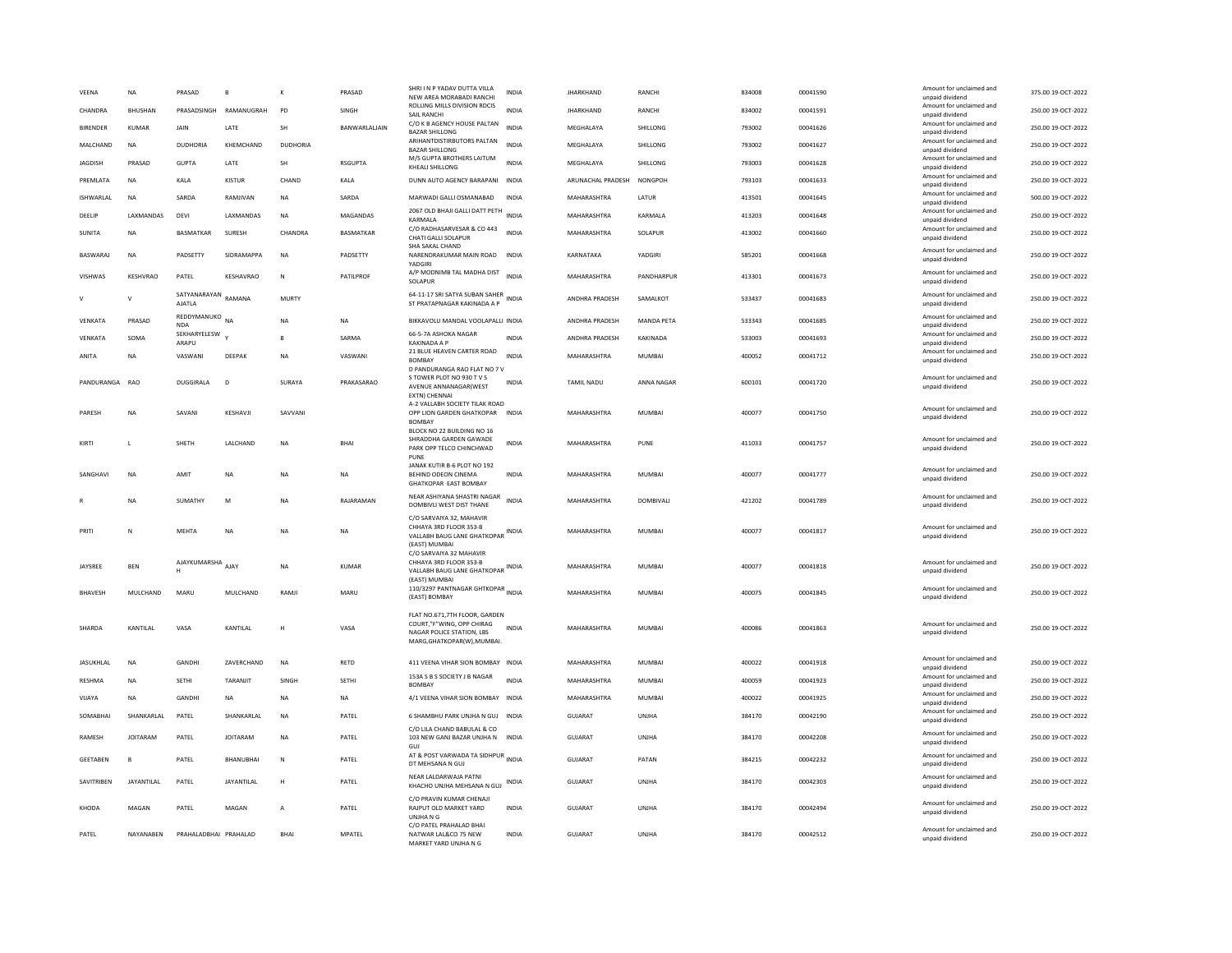| PATEL               | BHARATIBEN        | PRAVINKUMAR PRAVIN          |                 | KUMAR          | PPATEL        | C/O PATEL PRAHALAD RHAL<br>NATWAR LAL&CO 75 NEW<br>MARKET YARD UNJHA N G                               | INDIA        | GUJARAT               | UNJHA                  | 384170 | 00042513 | Amount for unclaimed and<br>unpaid dividend | 250.00 19-OCT-2022 |
|---------------------|-------------------|-----------------------------|-----------------|----------------|---------------|--------------------------------------------------------------------------------------------------------|--------------|-----------------------|------------------------|--------|----------|---------------------------------------------|--------------------|
| <b>BHARTI</b>       | <b>NA</b>         | PATEL                       | <b>BHARAT</b>   | BHAI           | PATEL         | 4 A ALKA SOCIETY DAIRY ROAD<br>MEHSANA                                                                 | <b>INDIA</b> | <b>GUJARAT</b>        | MAHESANA               | 384002 | 00042517 | Amount for unclaimed and<br>unpaid dividend | 250.00 19-OCT-2022 |
| <b>IAYAREN</b>      | R.                | OZA                         | <b>BABURHAL</b> | $\mathbb N$    | OZA           | <b>I-90 AKSHARDHAM APARTMENTS</b><br>ARBEN BANK ROAD MALGODOWN INDIA<br>ROAD MEHSANA                   |              | GUIARAT               | MAHESANA               | 384002 | 00042600 | Amount for unclaimed and<br>unpaid dividend | 250.00 19-OCT-2022 |
| MAHENDRA            | <b>KUMAR</b>      | PARASOTTAMD<br>ASPATEL      | PARASOTTAM      | $\overline{A}$ | PATEL         | AT PO DELOLI TA DT MEHSANA                                                                             | <b>INDIA</b> | GUJARAT               | LAKHVAD                | 384410 | 00042618 | Amount for unclaimed and<br>unpaid dividend | 250.00 19-OCT-2022 |
| GAURIBEN            | KANTILAL          | PATEL                       | KANTILAL        | <b>NA</b>      | PATEL         | C/O MEHSANA MARKETING<br>RADHANPUR CHAR RASTA DAIRY INDIA<br>ROAD AT MEHSANA N G                       |              | <b>GUJARAT</b>        | MAHESANA               | 384002 | 00042627 | Amount for unclaimed and<br>unpaid dividend | 250.00 19-OCT-2022 |
| PRAVIN              | $\mathsf{V}$      | SHAH                        | $\mathsf{v}$    | D              | SHAH          | 6 VALLABH NAGAR SOCIETY IN<br>SIDE PADMAVATI SOCIETY<br>MEHSANA                                        | <b>INDIA</b> | <b>GUJARAT</b>        | MAHESANA               | 384001 | 00042668 | Amount for unclaimed and<br>unpaid dividend | 250.00 19-OCT-2022 |
| RAHUL               | P                 | SHAH                        | P               | V              | SHAH          | 6 VALLABH NAGAR SOCIETY IN<br>SIDE PADMAVATI SOCIETY<br>MEHSANA                                        | INDIA        | GUJARAT               | MAHESANA               | 384001 | 00042669 | Amount for unclaimed and<br>unpaid dividend | 250.00 19-OCT-2022 |
| YASHODAREN          | RAMANRHAI         | PATEL                       | <b>NA</b>       | <b>NA</b>      | <b>NA</b>     | AT&PO BHOJ TAL PADRA DT<br><b>BARODA</b>                                                               | <b>INDIA</b> | GUIARAT               | PADRA                  | 391445 | 00042720 | Amount for unclaimed and<br>unpaid dividend | 250.00 19-OCT-2022 |
| BHARATKUMAR R       |                   | MISTRY                      | RATILAL         | ${\sf V}$      | MISTRY        | 9-A AMBIKANAGAR SOC 2 NEAR<br>CHHANI JAKAT NAKDA BARODA                                                | INDIA        | GUJARAT               | VADODARA               | 390002 | 00042821 | Amount for unclaimed and<br>unpaid dividend | 250.00 19-OCT-2022 |
| CHIMANRHAI          | <b>NA</b>         | PATEL                       | GUIAR           | <b>BHAI</b>    | PATEL         | 740 B PO FERTILIZER NAGAR DIST<br>BARODA                                                               | <b>INDIA</b> | GUJARAT               | <b>FERTILIZERNAGAR</b> | 391750 | 00042857 | Amount for unclaimed and<br>unpaid dividend | 250.00 19-OCT-2022 |
| RASID               | NA                | SHAIKH                      | RAHIM           | <b>NA</b>      | SHAIKH        | Q NO 7036 FERTILEZER NAGAR<br><b>BARODA</b>                                                            | <b>INDIA</b> | <b>GUJARAT</b>        | FERTILIZERNAGAR        | 391750 | 00042862 | Amount for unclaimed and<br>unpaid dividend | 375.00 19-OCT-2022 |
| PRATIK              | <b>JAYANTILAL</b> | PATEL                       | JAYANTILAL      | $\mathbb{R}$   | PATEL         | 22 B A RVIND SOCIETY NEW SAMA<br>ROAD CHHANI JAKATNAKA<br><b>BARODA</b>                                | <b>INDIA</b> | <b>GUJARAT</b>        | VADODARA               | 390002 | 00042864 | Amount for unclaimed and<br>unpaid dividend | 250.00 19-OCT-2022 |
| PUSHPAK             | SINH              | JAGUBHAIDESAI JAGUBHAI      |                 | ${\sf M}$      | DESAI         | SAINATH PARK SOCIETY NEAR T.V.<br>RELAY CENTRE AT.PO.<br>NANAKWADA TA.DIST: VALSAD,<br>(SOUTH GUJARAT) | INDIA        | GUJARAT               | VALSAD H.O             | 396001 | 00042881 | Amount for unclaimed and<br>unpaid dividend | 250.00 19-OCT-2022 |
| RAJAN               | <b>NA</b>         | MANKODI                     | <b>NA</b>       | <b>NA</b>      | NA            | 2 SHIV DARSHAN SOCIETY MULLA INDIA<br>WADI VALSAD                                                      |              | <b>GUJARAT</b>        | VALSAD H.O             | 396001 | 00042890 | Amount for unclaimed and<br>unpaid dividend | 250.00 19-OCT-2022 |
| SURESHBHAI          | NARSINHBHAI       | PATEL                       | NARSINHBHAI     | D              | PATEL         | AT SARIKHURAD POST LOSWADA<br>V IA AMALSAD DIST VALSAD                                                 | <b>INDIA</b> | <b>GUJARAT</b>        | <b>BILIMORA</b>        | 396310 | 00042903 | Amount for unclaimed and<br>unpaid dividend | 250.00 19-OCT-2022 |
| <b>ASHOK</b>        | <b>NA</b>         | GANDHI                      | CHUNILAL        | <b>NA</b>      | NATHUBHAI     | 43/44 SARVODAYA CO-OP<br>SOCIETY OPP POLICE HEAD<br><b>QUARTER VALSAD</b>                              | <b>INDIA</b> | <b>GUJARAT</b>        | VALSAD H.O             | 396001 | 00042925 | Amount for unclaimed and<br>unpaid dividend | 500.00 19-OCT-2022 |
| MULIBHAI            | <b>NA</b>         | ROHIT                       | MANABHAI        | <b>ROHIT</b>   |               | OLD C TYPE 20/305 GIDC VAPI                                                                            | <b>INDIA</b> | GUJARAT               | BHILAD                 | 396195 | 00042965 | Amount for unclaimed and<br>unpaid dividend | 375.00 19-OCT-2022 |
| KUMUDBEN            | <b>NA</b>         | DESARI                      | DURGESH         | <b>NA</b>      | DESAL         | DEVKUNJ AT KHADKI BHAGDA PO<br>VALSAD                                                                  | <b>INDIA</b> | GUIARAT               | VAISAD H.O.            | 396001 | 00042966 | Amount for unclaimed and<br>unpaid dividend | 250.00.19-OCT-2022 |
| MAHENDRA            | <b>NA</b>         | PATEL                       | AMBALAL         | <b>NA</b>      | PATEL         | AT&PO SAVALI TA KAPADWANJ<br><b>DIST KHEDA</b>                                                         | <b>INDIA</b> | GUJARAT               | KAPADWANJ              | 387620 | 00042984 | Amount for unclaimed and<br>unpaid dividend | 375.00 19-OCT-2022 |
| <b>BHAVNA</b>       | <b>BEN</b>        | ARVINDKUMARB ARVIND<br>HATT |                 | KUMAR          | CBHATT        | 10 HETAL NAGAR NEAR NAVYUE<br>COLLEGE RADER ROAD SURAT                                                 | <b>INDIA</b> | GUJARAT               | SURAT NANPURA          | 395001 | 00042989 | Amount for unclaimed and<br>unpaid dividend | 250.00 19-OCT-2022 |
| BHARATKUMAR GOPALJI |                   | PATEL                       | GOPALII         | M              | PATEL         | AT & PO DHARASHANA KOCHAR<br>FALIA VIA DUNGRI RS TA VALSAD                                             | INDIA        | GUJARAT               | BILIMORA               | 396375 | 00043001 | Amount for unclaimed and<br>unpaid dividend | 250.00 19-OCT-2022 |
| <b>HIRA</b>         | <b>NA</b>         | DESAI                       | <b>NA</b>       | <b>NA</b>      | <b>NA</b>     | 303 MILAN MANDIR<br>RAMACHANDRA LANE MALAD W INDIA<br><b>BOMBAY</b>                                    |              | MAHARASHTRA           | <b>MUMBAI</b>          | 400064 | 00043062 | Amount for unclaimed and<br>unpaid dividend | 375.00 19-OCT-2022 |
| SAMEER              | DEEPAK            | SHAH                        | DEEPAK          | $\mathsf{C}$   | SHAH          | OMJAI AMBIKA CO OP HOU<br>SOCIETY HAJI BAPU ROAD MALAD INDIA<br>E BOMBAY                               |              | MAHARASHTRA           | <b>MUMBAI</b>          | 400097 | 00043119 | Amount for unclaimed and<br>unpaid dividend | 250.00 19-OCT-2022 |
| SRIVASTAVA          | RAMA              | CHANDRARAJU NA              |                 | <b>NA</b>      | NA            | SANTHI ESTATE TRADERS D NO 46-<br>7-36 C DANAYAIPETA<br>RAJAHMUNDRY                                    | INDIA        | ANDHRA PRADESH        | RAJAHMUNDRY            | 533103 | 00043174 | Amount for unclaimed and<br>unnaid dividend | 250.00 19-OCT-2022 |
| VENKATA             | PADMA             | HIMABINDUVAS VEERA<br>A     |                 | VENKATA        | ANANDARAOVASA | W/O V V ANANDARO DRAWING<br>OFFICE A P P MILLS LTD<br>RAIAHMUNDRY                                      | <b>INDIA</b> | <b>ANDHRA PRADESH</b> | RAJAHMUNDRY            | 533105 | 00043176 | Amount for unclaimed and<br>unpaid dividend | 250.00 19-OCT-2022 |
| M                   | Y                 | PSVLAKSHMI                  | M               | G              | <b>RAO</b>    | C/O K SRI HARI RAO 46-22-14<br>DABAVAIPETA RAJAHMUNDRY A P                                             | <b>INDIA</b> | ANDHRA PRADESH        | RAJAHMUNDRY            | 533103 | 00043193 | Amount for unclaimed and<br>unpaid dividend | 250.00 19-OCT-2022 |
| <b>SUBHAS</b>       | CHANDRA           | <b>TADALA</b>               | NARASIMHA       | <b>NA</b>      | SWAMY         | LECTURER IN MATHMATICS S C I<br>M GOVT COLLEGE TANUKU W G<br>DT A P                                    | <b>INDIA</b> | ANDHRA PRADESH        | PALAKOLE               | 534211 | 00043202 | Amount for unclaimed and<br>unpaid dividend | 250.00 19-OCT-2022 |
| MOHINI              | NA                | JAIN                        | NA              | NA             | NA            | <b>BHARAT STORES N M ROAD</b><br><b>KURLA BOMBAY</b>                                                   | <b>INDIA</b> | MAHARASHTRA           | MUMBAI                 | 400070 | 00043225 | Amount for unclaimed and<br>unpaid dividend | 250.00 19-OCT-2022 |
| ARVIND              | LAL               | MAGANLALPARE MAGANLAL<br>KH |                 | $\mathsf{v}$   | PAREKH        | ROOM NO 12 IST FLOOR BHATIA<br>NAGAR BEHIND DIVYA<br>APARTMENT KANDIVALI W<br><b>BOMBAY</b>            | <b>INDIA</b> | MAHARASHTRA           | <b>MUMBAI</b>          | 400067 | 00043248 | Amount for unclaimed and<br>unpaid dividend | 250.00 19-OCT-2022 |
| RAMILABEN           | ARVINDLAL         | PAREKH                      | ARVINDLAL       | M              | PAREKH        | ROOM NO 12 IST FLOOR BHATIA<br>NAGAR REHIND DIVYA<br>APARTMENT KANDIVALI W<br><b>BOMBAY</b>            | <b>INDIA</b> | MAHARASHTRA           | MUMBAI                 | 400067 | 00043249 | Amount for unclaimed and<br>unpaid dividend | 250.00 19-OCT-2022 |
| DAXAVIRENDRA NA     |                   | PAREKH                      | VIRENDRA        | M              | PAREKH        | ROOM NO 12 IST FLOOR BHATIA<br>NAGAR BEHIND DIVYA<br>APARTMENT KANDIVALI W<br><b>BOMBAY</b>            | <b>INDIA</b> | MAHARASHTRA           | <b>MUMBAI</b>          | 400067 | 00043250 | Amount for unclaimed and<br>unpaid dividend | 250.00 19-OCT-2022 |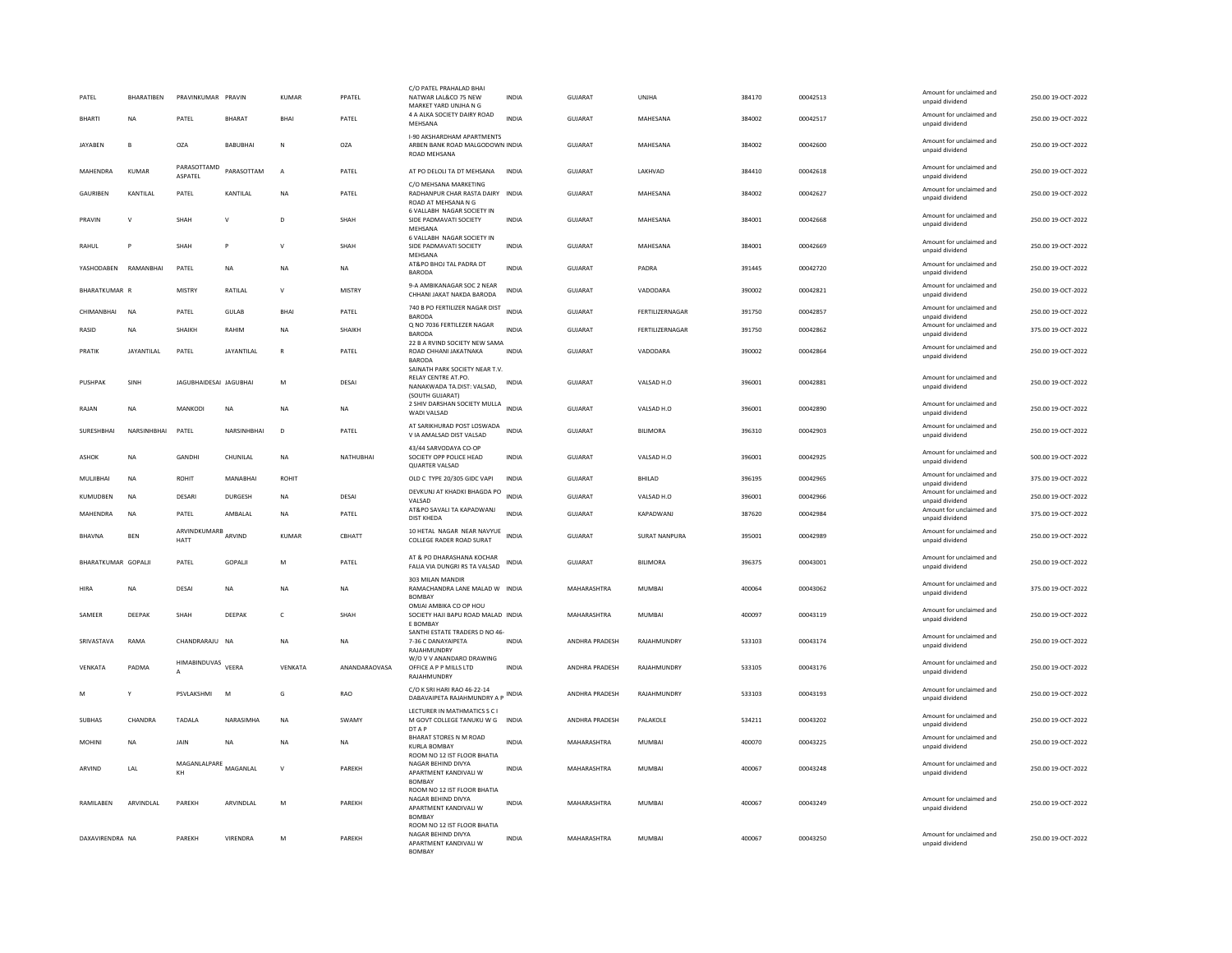| SUSAMMA              | GEORGE       | ACCUMNIVASBU NA<br>WAPADA      |               | N <sub>A</sub> | <b>NA</b>           | ACUUM NIVAS SIVA PRASAD OPF<br>LATHI COMPANY AMBAR NATH INDIA<br>WEST THANE DIST MAHARASHTRA                     |              | MAHARASHTRA | AMBARNATH        | 421505 | 00043332 | Amount for unclaimed and<br>unpaid dividend | 250.00 19-OCT-2022 |
|----------------------|--------------|--------------------------------|---------------|----------------|---------------------|------------------------------------------------------------------------------------------------------------------|--------------|-------------|------------------|--------|----------|---------------------------------------------|--------------------|
| GEORGE               | JERROME      | FERNANDES                      | <b>NA</b>     | <b>NA</b>      | <b>NA</b>           | ACCUM NIVAS VVAPDA OPP LADHI<br>CO PANY AMBAR NATH WEST<br>THAN DIST MAHARASHTRA                                 | <b>INDIA</b> | MAHARASHTRA | AMBARNATH        | 421505 | 00043333 | Amount for unclaimed and<br>unpaid dividend | 250.00 19-OCT-2022 |
| VADILAL              | <b>NA</b>    | VORA                           | <b>NA</b>     | <b>NA</b>      | <b>NA</b>           | 501/502 UDYAN DARSHAN CHS<br>LTD BLDG NO 205 OPP ODEAN<br>CINEMA GHATKOPAR (E) MUMBAI                            | <b>INDIA</b> | MAHARASHTRA | <b>MUMBAI</b>    | 400077 | 00043409 | Amount for unclaimed and<br>unpaid dividend | 250.00 19-OCT-2022 |
| AMEET                | KANTILAL     | PAREKH                         | LATE          | SH             | KANTILALVITHALDASPA | 122 BANG BHAVAN SIR<br>BHALCHANDRA RD HINDU<br>COLONY LANE NO 5 DADAR<br><b>BOMBAY</b>                           | <b>INDIA</b> | MAHARASHTRA | MUMBAI           | 400014 | 00043448 | Amount for unclaimed and<br>unpaid dividend | 250.00 19-OCT-2022 |
| <b>JYOTSHANA</b>     | <b>NA</b>    | THAKKAR                        | <b>NA</b>     | <b>NA</b>      | <b>NA</b>           | 503/504.AHIMSA TOWER<br>OPP.SHAKTI FORD NR MADHUR<br>SOCIETY, CHICHOLI BUNDER,<br>MALAD (W).MUMBAI               | <b>INDIA</b> | MAHARASHTRA | <b>MUMBAI</b>    | 400061 | 00043493 | Amount for unclaimed and<br>unpaid dividend | 250.00 19-OCT-2022 |
| <b>ASHOK</b>         | ROW          | KAVI                           | LATE          | SH             | SADASHIVROWRAVIPR   | FLAT 10 RIVIERA COOP HS<br>SOCIETY 1KTH ROAD S CRUZ W<br><b>BOMBAY</b>                                           | <b>INDIA</b> | MAHARASHTRA | MUMBAI           | 400054 | 00043572 | Amount for unclaimed and<br>unpaid dividend | 250.00 19-OCT-2022 |
| PRABHAVATI           | <b>NA</b>    | PAWAR                          | MADANLAL      | <b>NA</b>      | PAWAR               | 142F BHULESHWAR RD<br>LALBAWAHAVELI 4TH RN 71 72 INDIA<br><b>BOMBAY</b>                                          |              | MAHARASHTRA | MUMBAI           | 400002 | 00043743 | Amount for unclaimed and<br>unpaid dividend | 250.00 19-OCT-2022 |
| PRAKASH              | H            | <b>7AVFRI</b>                  | HIRALAL       | $\cup$         | <b>7AVFRI</b>       | C/O KAMAL K SUTARIA 81 DHANJI<br>STREET 4TH FLOOR BOM BOMBAY                                                     | <b>INDIA</b> | MAHARASHTRA | MUMBAI           | 400003 | 00043894 | Amount for unclaimed and<br>unpaid dividend | 250.00 19-OCT-2022 |
| CHHAYA               | KISHOR       | WAGH                           | KISHOR        | <b>NA</b>      | SAPADUWAGH          | SNEH SAWALI, PLOT NO. 58<br>S.NO.6 SHANTI NAGAR<br>MAKHMALABAD ROAD NASHIK,<br>MAHARASHTRA                       | <b>INDIA</b> | MAHARASHTRA | <b>NASIK</b>     | 422004 | 00043995 | Amount for unclaimed and<br>unpaid dividend | 250.00 19-OCT-2022 |
| <b>GEETA</b>         | <b>NA</b>    | KRISHNAN                       | <b>NA</b>     | <b>NA</b>      | <b>NA</b>           | 14 BALMURALI 11TH ROAD<br>CHEMBUR BOMBAY                                                                         | <b>INDIA</b> | MAHARASHTRA | <b>MUMBAI</b>    | 400071 | 00044037 | Amount for unclaimed and<br>unpaid dividend | 125.00 19-OCT-2022 |
| KUNDAN               | NA           | SHAH                           | MANHARLAL     | <b>NA</b>      | SHAH                | 404 AMRUT VILLA OPP SHANKER<br><b>ENCLAVE OFF ASHOK ROAD</b><br>KANDIVALI E BOMBAY                               | INDIA        | MAHARASHTRA | KANDIVALI        | 400101 | 00044046 | Amount for unclaimed and<br>unpaid dividend | 250.00 19-OCT-2022 |
| HAKAMA               | RAM          | <b>GOPUROHIT</b>               | GODAJI        | PUROHIT        |                     | 150 DADAISETH AGAYARI LANE<br>1ST FLOOR KABADEVI ROAD<br><b>BOMBAY</b>                                           | <b>INDIA</b> | MAHARASHTRA | <b>MUMBAI</b>    | 400002 | 00044087 | Amount for unclaimed and<br>unpaid dividend | 250.00 19-OCT-2022 |
| KHYATI               | NA           | PAREKH                         | <b>BHARAT</b> | <b>NA</b>      | PAREKH              | 4 HARIHARNIVAS GROUND FLOOR<br>PODAR STREET SANTACRUZ W<br><b>BOMBAY</b>                                         | <b>INDIA</b> | MAHARASHTRA | MUMBAI           | 400054 | 00044089 | Amount for unclaimed and<br>unpaid dividend | 250.00 19-OCT-2022 |
| HARKISHANDAS MANILAL |              | POONATAR                       | MANILAL       | <b>NA</b>      | POONATAR            | B/12 ANAND CO OP HOUSING<br>SOCIETY 17 JUHU LANE ANDHERI INDIA<br>WEST BOMBAY                                    |              | MAHARASHTRA | <b>MUMBAI</b>    | 400058 | 00044114 | Amount for unclaimed and<br>unpaid dividend | 250.00 19-OCT-2022 |
| MILIND               | F            | SHINDE                         | EKNATH        | s              | SHINDE              | B K NO 1324-1-A SECTION 32<br><b>ULHAS NAGAR THANE</b>                                                           | <b>INDIA</b> | MAHARASHTRA | ULHASNAGAR       | 421004 | 00044185 | Amount for unclaimed and<br>unpaid dividend | 375.00 19-OCT-2022 |
| KALYANJI             | SHIVJI       | SHAH                           | SHIVJI        | $\mathbf{L}$   | SHAH                | BLOCK 4 DUTT VIHAR 118 A<br>PRABHAT COLONY ROAD<br>SANTACRUZ EAST BOMBAY                                         | <b>INDIA</b> | MAHARASHTRA | <b>MUMBAI</b>    | 400055 | 00044194 | Amount for unclaimed and<br>unpaid dividend | 250.00 19-OCT-2022 |
| NILESH               | <b>NA</b>    | PARIKH                         | KIRTAN        | <b>NA</b>      | LAL                 | 505 ANKUR KAKA SAHAB GADGIL<br><b>MARG BOMBAY</b>                                                                | <b>INDIA</b> | MAHARASHTRA | <b>MUMBAI</b>    | 400025 | 00044261 | Amount for unclaimed and<br>unpaid dividend | 250.00 19-OCT-2022 |
| <b>JYOSTNA</b>       | PRAVIN       | CHOTHANI                       | <b>NA</b>     | <b>NA</b>      | <b>NA</b>           | BHIMANI STREET MANDVI KUTCH INDIA                                                                                |              | GUJARAT     | MANDVI           | 370465 | 00044345 | Amount for unclaimed and<br>unpaid dividend | 250.00 19-OCT-2022 |
| VISHAL               | NA           | GURUDAYAL                      | GURU          | DAYAL          | D                   | PLOT NO B-16 ROAD NO 2 WAGLE<br><b>INDUSTRIAL ESTATE THANE</b>                                                   | <b>INDIA</b> | MAHARASHTRA | THANE            | 400604 | 00044407 | Amount for unclaimed and<br>unpaid dividend | 250.00 19-OCT-2022 |
| DHANU                | B            | THORAI                         | BAPU          | <b>NA</b>      | THORAT              | 2/36 SEEMA FOUR BUNAGAWS<br>ROAD ANDHERI WEST BOMBAY                                                             | <b>INDIA</b> | MAHARASHTRA | MUMBAI           | 400058 | 00044450 | Amount for unclaimed and<br>unpaid dividend | 250.00 19-OCT-2022 |
| RAMESH               | <b>KUMAR</b> | PARTHIBHAICHO PRATHI<br>UDHARY |               | <b>BHAI</b>    | CHOUDHARY           | C/O SHRI VIRSHANGBHAI R PATEL<br>OPP J R VIDHYALAYA AT POST<br>PATOSAN TALUKA PALANPUR DIST INDIA<br>BANASKANTHA |              | GUJARAT     | PALANPUR         | 385001 | 00044531 | Amount for unclaimed and<br>unpaid dividend | 250.00 19-OCT-2022 |
| NOORMOHMED A         |              | <b>HALAI</b>                   | AHMED         | <b>NA</b>      |                     | AHMED KASAM CHAWL R NO 3<br>GAUTHAN LANE NO 1 ANDHERI W INDIA<br><b>BOMBAY</b>                                   |              | MAHARASHTRA | <b>MUMBAI</b>    | 400058 | 00044578 | Amount for unclaimed and<br>unpaid dividend | 250.00 19-OCT-2022 |
| MUNIRA               | <b>NA</b>    | MERCHANT                       | <b>MUNIR</b>  | MERCHANT       | PROF                | BAITUL KARIM 5TH FLOOR FLAT<br>NO 12 4 BORAN ROAD BANDRA<br><b>BOMBA</b>                                         | <b>INDIA</b> | MAHARASHTRA | MUMBAL           | 400050 | 00044624 | Amount for unclaimed and<br>unpaid dividend | 250.00 19-OCT-2022 |
| MUNIRA               | NA           | MERCHANT                       | <b>MUNIR</b>  | MERCHANT       | PROF                | BAITUL KARIM 5TH FLOOR FLAT<br>NO 12 4 BORAN ROAD BANDRA<br><b>ROMBA</b>                                         | INDIA        | MAHARASHTRA | MUMBAI           | 400050 | 00044624 | Amount for unclaimed and<br>unpaid dividend | 250.00 19-OCT-2022 |
| MAFATLAL             | N            | SHAH                           | NARAYANMALII  | SHAH           | <b>BUSINES</b>      | DHANLAXMI METAL CORPN 52<br>KIKA STREET BOMBAY                                                                   | <b>INDIA</b> | MAHARASHTRA | <b>MUMBAI</b>    | 400004 | 00044656 | Amount for unclaimed and<br>unpaid dividend | 250.00 19-OCT-2022 |
| <b>SFFMA</b>         | <b>NA</b>    | <b>DONGARE</b>                 | DHANANIAY     | <b>NA</b>      | <b>DONGARE</b>      | DONGAVE BLDG SHRADDHARADH<br><b>RD DR RAGHAVIR NAGAR</b><br>DOMBIVALI E                                          | <b>INDIA</b> | MAHARASHTRA | <b>DOMBIVALL</b> | 421201 | 00044664 | Amount for unclaimed and<br>unpaid dividend | 500.00 19-OCT-2022 |
| HANSABEN             | RAJNIKANT    | SHAH                           | RAJNIKANT     | DALSUKHBHAI    | SHAH                | 19 302 SIDHARTH NAGAR 4<br><b>GOREGAON WEST BOMBAY</b>                                                           | <b>INDIA</b> | MAHARASHTRA | <b>MUMBAI</b>    | 400062 | 00044708 | Amount for unclaimed and<br>unpaid dividend | 250.00 19-OCT-2022 |
| NARESH               | <b>NA</b>    | GARG                           | <b>NA</b>     | <b>NA</b>      | <b>NA</b>           | 4/26 MALAD CHS 7TH FL POOAR<br>PARK MALAD EAST BOMBAY                                                            | <b>INDIA</b> | MAHARASHTRA | <b>MUMBAI</b>    | 400097 | 00044818 | Amount for unclaimed and<br>unpaid dividend | 250.00 19-OCT-2022 |
| SHABBIR              | MOHAMAD      | TAMBAWALA                      | MOHAMAD       | NA             |                     | 4 FATMA MANZIL 3 FLOOR<br>MUSAFIR KHANA BOMBAY                                                                   | <b>INDIA</b> | MAHARASHTRA | MUMBAI           | 400001 | 00044867 | Amount for unclaimed and<br>unpaid dividend | 250.00 19-OCT-2022 |
| ASAMA                | SHABBIR      | TAMBAWALA                      | <b>NA</b>     | <b>NA</b>      | NA                  | 4 FATMA MANZIL 3 FLOOR<br>MUSAFIR KHANA BOMBAY                                                                   | <b>INDIA</b> | MAHARASHTRA | <b>MUMBAI</b>    | 400001 | 00044868 | Amount for unclaimed and<br>unpaid dividend | 250.00 19-OCT-2022 |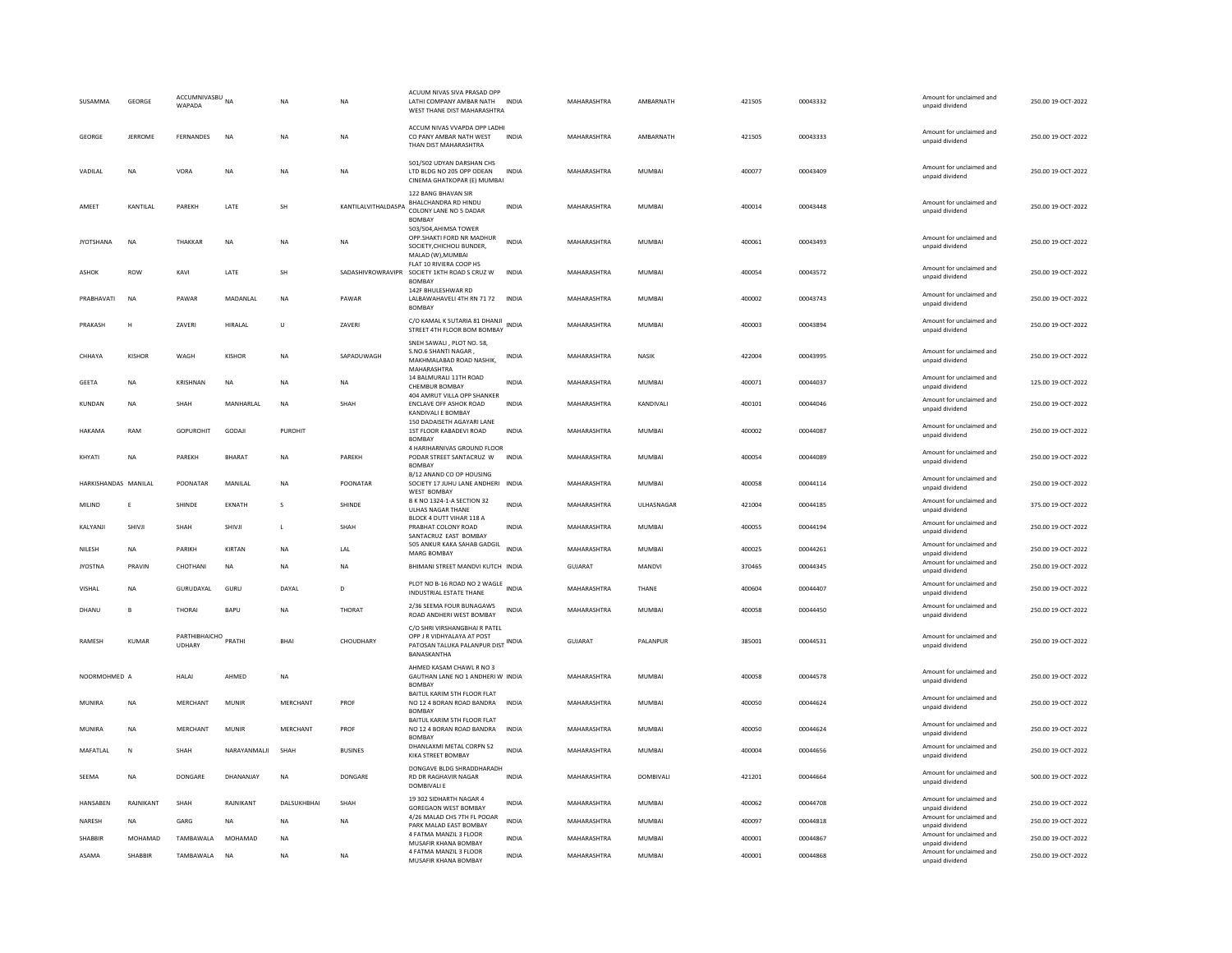| SATISH           | <b>NA</b>      | SALVI                 | KASANRAO         | APPA           | SALVI              | 2/3 SHYAM NAGAR VEERA BROS<br>VEERA DESAI ROAD ANDHERI W INDIA<br>BOMBAY                                     |              | MAHARASHTRA        | <b>MUMBAI</b>        | 400058 | 00045001 | Amount for unclaimed and<br>unpaid dividend | 125.00 19-OCT-2022 |
|------------------|----------------|-----------------------|------------------|----------------|--------------------|--------------------------------------------------------------------------------------------------------------|--------------|--------------------|----------------------|--------|----------|---------------------------------------------|--------------------|
| <b>USHA</b>      | <b>NA</b>      | SANDAW                | VASUDEO          | NA             | SANDAW             | KRISHNA KUNJ 9 ANAND NAGAR S<br>NMARG ANDHERRI E BOMBAY                                                      | <b>INDIA</b> | MAHARASHTRA        | <b>MUMBAI</b>        | 400069 | 00045017 | Amount for unclaimed and<br>unpaid dividend | 125.00 19-OCT-2022 |
| MANGALA          | LAXMAN         | SANGLE                | LAXMAN           | TANAJ          | SANGLE             | 3 MANOJ APARTMENT KABAD<br><b>LANE CHARAI AT THANE</b>                                                       | <b>INDIA</b> | MAHARASHTRA        | THANE                | 400601 | 00045068 | Amount for unclaimed and<br>unpaid dividend | 500.00 19-OCT-2022 |
| M                | <b>NA</b>      | <b>USHA</b>           | K                | M              | <b>RENGAN</b>      | A 4:2 SAILESH TOWER SEC-19 A<br>NERUL (E) NAVI MUMBAI                                                        | <b>INDIA</b> | MAHARASHTRA        | RAIGAD               | 400706 | 00045099 | Amount for unclaimed and<br>unpaid dividend | 250.00 19-OCT-2022 |
| SEEMA            | NA             | MORE                  | BABAJI           | NA             | MORE               | A/10 PARUAT LINKING RD EXTN<br>SANTACRUZ W BOM BOMBAY                                                        | <b>INDIA</b> | MAHARASHTRA        | MUMBAI               | 400054 | 00045108 | Amount for unclaimed and<br>unpaid dividend | 375.00 19-OCT-2022 |
| <b>RUPAL</b>     | <b>NA</b>      | <b>MEHTA</b>          | RAJESH           | $\blacksquare$ | <b>MEHTA</b>       | <b>B-2 VAISHALI NARSHING LANE</b><br>MALAD WEST BOMBAY                                                       | <b>INDIA</b> | MAHARASHTRA        | <b>MUMBAI</b>        | 400064 | 00045209 | Amount for unclaimed and<br>unpaid dividend | 250.00 19-OCT-2022 |
| <b>DAHYABHAI</b> | <b>NA</b>      | PATEL                 | RANCHHOD         | <b>NA</b>      | PATEL              | 4 SAINATH APARTMENT KANTI<br>NAGAR ANDHERI EAST BOMBAY                                                       | <b>INDIA</b> | MAHARASHTRA        | <b>MUMBAI</b>        | 400059 | 00045241 | Amount for unclaimed and<br>unpaid dividend | 250.00 19-OCT-2022 |
| SANGITA          | NA             | BHADGAONKAR PRABHAKAR |                  | <b>NA</b>      | <b>BHADGAONKAR</b> | 57/1825 NEHRU NAGAR KURLA<br><b>EAST BOMBAY</b><br>POONAM PARK A/3 202                                       | <b>INDIA</b> | MAHARASHTRA        | MUMBAI               | 400024 | 00045248 | Amount for unclaimed and<br>unpaid dividend | 250.00 19-OCT-2022 |
| CHANDAN          | MAL            | <b>JAIN</b>           | <b>NA</b>        | <b>NA</b>      | <b>NA</b>          | INDUSTRIAL ESTATE LALBAUG<br><b>BOMBA</b>                                                                    | <b>INDIA</b> | MAHARASHTRA        | <b>MUMBAI</b>        | 400012 | 00045253 | Amount for unclaimed and<br>unpaid dividend | 250.00 19-OCT-2022 |
| <b>BHARTI</b>    | M              | <b>JASHNANI</b>       | MAHESH           | Þ              | JASHNANI           | 7 CHAKLA STREET JAKERI ABLDG<br>3RD FLOOR R NO 6 M B ROAD<br>BOMBAY                                          | <b>INDIA</b> | MAHARASHTRA        | MUMBAI               | 400003 | 00045264 | Amount for unclaimed and<br>unpaid dividend | 250.00 19-OCT-2022 |
| PARESHA          | <b>NA</b>      | SHAH                  | <b>NA</b>        | <b>NA</b>      | <b>NA</b>          | BHARAT BLDG NO 2 4TH FL R NO<br>51/53 T J ROAD COTTON GREEN INDIA<br><b>BOMBAY</b>                           |              | MAHARASHTRA        | <b>MUMBAI</b>        | 400015 | 00045271 | Amount for unclaimed and<br>unpaid dividend | 250.00 19-OCT-2022 |
| VAYAL            | VEETIL         | SREEDHARAN            | LATE             | SH             | PANANDANPROF       | <b>COMPUTER CENTRE JAYSHREE</b><br>BUILDING NATIONAL HIGHWAY<br>TALIPARAMBA DIST KANNUR<br>(KERALA)          | <b>INDIA</b> | KERALA             | KASARAGOD            | 670141 | 00045272 | Amount for unclaimed and<br>unpaid dividend | 250.00 19-OCT-2022 |
| FATIMA           | SHABBIR        | BHAITIMBAWAL          | SHABBIRBHAI      | <b>NA</b>      | TIMBAWALA          | FLAT NO 207 ELEGANT HOUSE<br>ELEGANT COOP HSG SOCIETY LTD INDIA<br>KONDHWA KHURD PUNE                        |              | MAHARASHTRA        | PUNE                 | 411048 | 00045406 | Amount for unclaimed and<br>unpaid dividend | 250.00 19-OCT-2022 |
| SAVITA           | RAGHAVJI       | PATEL                 | RAGHAVJI         | G              | PATEL              | 9 R M M H SOCIETY NEAR JOKER<br>TALKIES KALYAN<br>SCIENTIFFIC OFFICER 50 "H"                                 | <b>INDIA</b> | MAHARASHTRA        | KALYAN               | 421301 | 00045408 | Amount for unclaimed and<br>unpaid dividend | 250.00 19-OCT-2022 |
| <b>SURESH</b>    | <b>BHASKAR</b> | JAWALE                | B                | K              | JAWALE             | <b>CENTRE FOR DESIGN &amp;</b><br>MANUFACTURE BHOBHA ATOMIC INDIA<br><b>RESERCH CENTRE TROMBAY</b><br>MUMBAI |              | MAHARASHTRA        | <b>MUMBAI</b>        | 400088 | 00045425 | Amount for unclaimed and<br>unpaid dividend | 250.00 19-OCT-2022 |
| <b>HERGOBID</b>  | NA             | HIRANANDANI LATE      |                  | <b>SH</b>      | RADHOMAL           | FLAT NO C 7 MURLI MILAN<br>SOCIETY MATCH FACTORY LANE INDIA<br><b>KURLA BOMBAY</b>                           |              | MAHARASHTRA        | <b>MUMBAI</b>        | 400070 | 00045445 | Amount for unclaimed and<br>unpaid dividend | 250.00 19-OCT-2022 |
| s                | <b>NA</b>      | RAIFNDRAN             | $\sim$           | <b>NA</b>      | SUBRAMANIAN        | D-22 HASTINAPUR ANUSHAKTHI<br>NAGAR MUMBAI                                                                   | <b>INDIA</b> | <b>MAHARASHTRA</b> | MUMBAI               | 400094 | 00045480 | Amount for unclaimed and<br>unpaid dividend | 250.00 19-OCT-2022 |
| AMI              | <b>NA</b>      | MUKESH                | RAGHU            | <b>NA</b>      | MUKESH             | 50 SYDENHAM ROAD MADRAS                                                                                      | <b>INDIA</b> | TAMIL NADU         | CHENNAL              | 600003 | 00045493 | Amount for unclaimed and<br>unpaid dividend | 250.00 19-OCT-2022 |
| MANGALA          | s              | TANAVDE               | SAKHARAM         | L              | TANAVDE            | C/O SATISH S TANAVDE L & T LTD<br>LT HOUSE BALLARD PIER P B NO INDIA<br>278 BOMBAY                           |              | MAHARASHTRA        | <b>MUMBAI</b>        | 400038 | 00045494 | Amount for unclaimed and<br>unpaid dividend | 250.00 19-OCT-2022 |
| AMINA            | <b>NA</b>      | CHHAPRA               | <b>NOOR</b>      | <b>NA</b>      | MOHAMED            | G/225 GITANJALI PLOT 3 OFF J P<br>ROAD 7 BUNGLOWS ANDHERI<br>WEST BOMBAY                                     | <b>INDIA</b> | MAHARASHTRA        | <b>MUMBAI</b>        | 400061 | 00045515 | Amount for unclaimed and<br>unpaid dividend | 250.00 19-OCT-2022 |
| MAHESH           | $\mathsf{v}$   | SHAH                  | $\vee$           | н              | SHAH               | 3 RAJARSHI PODAR ROAD<br>SANTACRUZ W BOMBAY<br>SANATIMBER & PLYWOOD                                          | <b>INDIA</b> | MAHARASHTRA        | <b>MUMBAI</b>        | 400054 | 00045537 | Amount for unclaimed and<br>unpaid dividend | 250.00 19-OCT-2022 |
| SALIM            | <b>IBRAHIM</b> | MAKLAI                | <b>IBRAHIM</b>   | <b>NA</b>      | MAKLAI             | CORPORATION 91 SANT SAVATA<br>MARG MUSTAFA BAZZAR<br><b>BOMBAY</b>                                           | <b>INDIA</b> | MAHARASHTRA        | <b>MUMBAI</b>        | 400010 | 00045566 | Amount for unclaimed and<br>unpaid dividend | 250.00 19-OCT-2022 |
| MANJULABEN       | - s            | PATEL                 | SOMABHAI         | P              | PATEL              | 502 KRIBHCO TOWNSHIP P O<br>KRIBHCO NAGAR SURAT                                                              | <b>INDIA</b> | <b>GUJARAT</b>     | SUNUALI              | 394515 | 00045573 | Amount for unclaimed and<br>unpaid dividend | 250.00 19-OCT-2022 |
| <b>DINESH</b>    | MANSUKHLAL     | SHAH                  | MANSUKHLAL       | VIRCHAND       | SHAH               | 21 PANKAJ A NEAR HOTEL<br>AIRWAYS L B S ROAD GHATKOPAR INDIA<br>W ROMRAY                                     |              | MAHARASHTRA        | <b>MUMBAI</b>        | 400086 | 00045616 | Amount for unclaimed and<br>unpaid dividend | 500.00 19-OCT-2022 |
| DILIF            | <b>NA</b>      | <b>VISPUTE</b>        | PANDURANG        | <b>NA</b>      | VISPUTE            | D4/8 WHRP GIPS COLONY<br>BOKADVIRA URAN DIST RAIGAD                                                          | <b>INDIA</b> | MAHARASHTRA        | RAIGAD               | 400702 | 00045656 | Amount for unclaimed and<br>unpaid dividend | 250.00 19-OCT-2022 |
| S                | J              | SHAH                  | <b>JETHABHAI</b> | SHAF           |                    | D/1 ARPAN APT BABU NIVAS NI<br><b>GALI TIMLIAWAD SURAT</b>                                                   | <b>INDIA</b> | GUJARAT            | SURAT NANPURA        | 395001 | 00045661 | Amount for unclaimed and<br>unpaid dividend | 250.00 19-OCT-2022 |
| SANGHVI          | NA             | ANUPMA                | A                | К              | SANGHVI            | D 1 ARAPAN APPT TIMBALIWD<br>NANPURA SURAT                                                                   | <b>INDIA</b> | GUJARAT            | <b>SURAT NANPURA</b> | 395001 | 00045664 | Amount for unclaimed and<br>unpaid dividend | 250.00 19-OCT-2022 |
| HEMANTKUMAR NA   |                | <b>DOSHI</b>          | $\vee$           | <b>DOSHI</b>   |                    | D 1 ARPAN APT BABU NIVAS NI<br>GALI JEEVAN BHARAT ROAD<br><b>TIMLIAWAD SURAT</b>                             | <b>INDIA</b> | <b>GUJARAT</b>     | <b>SURAT NANPURA</b> | 395001 | 00045666 | Amount for unclaimed and<br>unpaid dividend | 250.00 19-OCT-2022 |
| D                | A              | PATEL                 | ARJUN            | R              | PATEL              | 139 N M ROAD SEKSRIA<br>CHAMBERS 2ND FLOOR FORT<br>BOMBAY                                                    | <b>INDIA</b> | MAHARASHTRA        | MUMBAI               | 400023 | 00045704 | Amount for unclaimed and<br>unpaid dividend | 250.00 19-OCT-2022 |
| RUKAIYA          | M              | NASIBDAR              | <b>NA</b>        | <b>NA</b>      | <b>NA</b>          | C/O AHMED M AMDANI 67<br>MEMON WADA ROAD 2ND FLOOR INDIA<br>ROOM NO 53 BOMBAY                                |              | MAHARASHTRA        | MUMBAI               | 400003 | 00045712 | Amount for unclaimed and<br>unpaid dividend | 250.00 19-OCT-2022 |
| <b>HFNNA</b>     | M              | <b>NASIRDAR</b>       | MAIID            | s              | NASIBDAR           | C/O AHMED M AMDANI 67<br>MEMON WADA ROAD 2ND FLOOR INDIA<br>ROOM NO 53 BOMBAY                                |              | MAHARASHTRA        | MUMBAI               | 400003 | 00045714 | Amount for unclaimed and<br>unpaid dividend | 250.00.19-QCT-2022 |
| SOURBH           | $\overline{A}$ | SANGHVI               | $\overline{A}$   | K              | SANGHVI            | 3 D RUSHIKESH APPARTMENT<br>TIMLIYAWAD NANPURA SURAT                                                         | <b>INDIA</b> | GUJARAT            | SURAT NANPURA        | 395001 | 00045720 | Amount for unclaimed and<br>unpaid dividend | 250.00 19-OCT-2022 |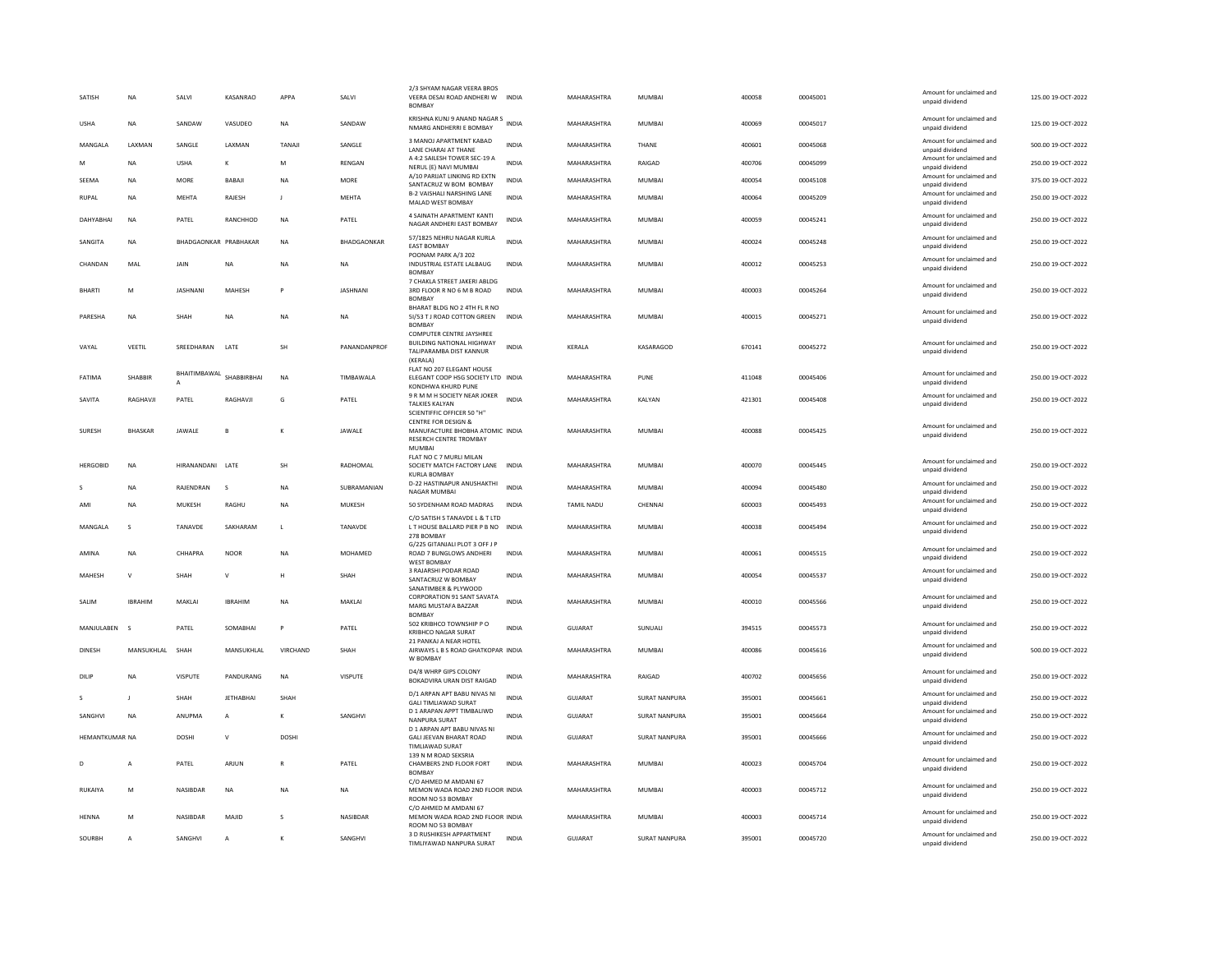| VIMAL              | SANTILAL             | SHAH                        | SANTILAL                          | <b>NA</b>       | SHAH           | D 1 ARPAN APTS BABU NI STREET<br>GANDHI SMRUTI ROAD NANPURA INDIA<br><b>SURAT INDIA</b>              |              | <b>GUJARAT</b> | SURAT NANPURA | 395001 | 00045724 | Amount for unclaimed and<br>unpaid dividend                             | 250.00 19-OCT-2022 |
|--------------------|----------------------|-----------------------------|-----------------------------------|-----------------|----------------|------------------------------------------------------------------------------------------------------|--------------|----------------|---------------|--------|----------|-------------------------------------------------------------------------|--------------------|
| RAJNIBEN           | NA                   | DOSHI                       | s                                 | $\mathsf{V}$    | DOSHI          | 3 D RUSHIKESH APPARTMENT<br>TIMLIYAWAD NANPURA SURAT                                                 | <b>INDIA</b> | GUJARAT        | SURAT NANPURA | 395001 | 00045725 | Amount for unclaimed and<br>unpaid dividend                             | 250.00 19-OCT-2022 |
| VITHAL             | SHRIPAD              | NADKARNI                    | SHRIPAD                           | NARAYANNADKARVI |                | 12 BURROWS CROSS LANE<br>THAKURDWAR BOMBAY                                                           | <b>INDIA</b> | MAHARASHTRA    | <b>MUMBAI</b> | 400002 | 00045798 | Amount for unclaimed and<br>unpaid dividend                             | 375.00 19-OCT-2022 |
| PHULL              | <b>NA</b>            | SHALU                       | <b>JAWAHAR</b>                    | LAL             | PROF           | 167/8 P JATIN VILLA ROAD 28/A<br>SION EAST BOMBAY                                                    | <b>INDIA</b> | MAHARASHTRA    | MUMBAI        | 400022 | 00045803 | Amount for unclaimed and<br>unpaid dividend                             | 250.00 19-OCT-2022 |
|                    |                      |                             |                                   |                 |                | 11 3RD FLOOR PANKAJ MAHAL<br>PLOT NO 111 BACKBAY                                                     |              |                |               |        |          | Amount for unclaimed and                                                |                    |
| ARUN               | $\mathbb{R}$         | CHOKHANI                    | <b>NA</b>                         | NA              | <b>NA</b>      | RECLAMATION CHURCHGATE<br><b>BOMBAY</b>                                                              | <b>INDIA</b> | MAHARASHTRA    | MUMBAI        | 400020 | 00045812 | unpaid dividend                                                         | 250.00 19-OCT-2022 |
| D                  | M                    | <b>BHOSLE</b>               | <b>NA</b>                         | <b>NA</b>       | <b>NA</b>      | 6/GR JAMILA BLDG G K MARG<br>LOWER PAREL BOMBAY                                                      | <b>INDIA</b> | MAHARASHTRA    | MUMBAI        | 400013 | 00045844 | Amount for unclaimed and<br>unpaid dividend                             | 500.00 19-OCT-2022 |
| DIGVIJAY           | NA                   | <b>NIKAM</b>                | <b>JAYANT</b>                     | B               | NIKAM          | 710-E3 HIGHWAY PARK THAKUR<br>COMPLEX KANDIVALI (E) MUMBAI                                           | INDIA        | MAHARASHTRA    | KANDIVALI     | 400101 | 00045874 | Amount for unclaimed and<br>unpaid dividend                             | 250.00 19-OCT-2022 |
| <b>SUNIL</b>       | <b>NA</b>            | JAIN                        | $\mathsf{v}$                      | NA              | JAIN           | E-32 SIDDHARTH NAGAR SECTOR<br>13 MALVIYA NAGAR JAIPUR                                               | <b>INDIA</b> | RAJASTHAN      | <b>JAIPUR</b> | 302017 | 00045924 | Amount for unclaimed and<br>unpaid dividend                             | 250.00 19-OCT-2022 |
| PRATIMA            | NA                   | <b>BARAL</b>                | <b>BIPUL</b>                      | NA              | BARAL          | SAKAR 105 GANDHI GRAM RLY<br>STATION IST FLOOR ASHRAM<br>ROAD AHMEDARAD<br>SAKAR 105 OPP GANDHI GRAM | <b>INDIA</b> | <b>GUJARAT</b> | AHMEDABAD     | 380009 | 00045986 | Amount for unclaimed and<br>unpaid dividend                             | 250.00 19-OCT-2022 |
| <b>GOPINATH</b>    | <b>NA</b>            | GULATI                      | KAPIL                             | NA              | <b>GULATI</b>  | RLY STATION IST FLOOR ASHRAM INDIA<br>ROAD AHMEDABAD                                                 |              | <b>GUJARAT</b> | AHMEDABAD     | 380009 | 00046011 | Amount for unclaimed and<br>unpaid dividend                             | 250.00 19-OCT-2022 |
| MANOI              | <b>NA</b>            | <b>GUI ATI</b>              | <b>I AI IT</b>                    | <b>NA</b>       | <b>GULATI</b>  | SAKAR 105 OPP GANDHI GRAM<br>RLY STATION IST FLOOR ASHRAM INDIA<br>ROAD AHMEDABAD                    |              | GUIARAT        | AHMEDARAD     | 380009 | 00046012 | Amount for unclaimed and<br>unpaid dividend                             | 250.00 19-OCT-2022 |
| <b>HARSHA</b>      | <b>NA</b>            | AUDDY                       | DIJESH                            | <b>NA</b>       | AUDDY          | SAKAR 105 OPP GANDHI GRAM<br>RLY STATION IST FLOOR ASHRAM INDIA<br>ROAD AHMEDABAD                    |              | GUIARAT        | AHMEDARAD     | 380009 | 00046032 | Amount for unclaimed and<br>unpaid dividend                             | 250.00 19-OCT-2022 |
| DINKAR             | <b>NA</b>            | HARIA                       | AVINASH                           | <b>NA</b>       | HARIA          | SAKAR 105 OPP GANDHI GRAM<br>RLY STATION IST FLOOR ASHRAM INDIA<br>ROAD AHMEDABAD                    |              | GUIARAT        | AHMEDARAD     | 380009 | 00046101 | Amount for unclaimed and<br>unpaid dividend                             | 250.00 19-OCT-2022 |
| HEMALI             | NA                   | HARIA                       | AJIT                              | NΑ              | <b>HARIA</b>   | SAKAR 105 OPP GANDHI GRAM<br>RLY STATION IST FLOOR ASHRAM INDIA                                      |              | GUJARAT        | AHMEDABAD     | 380009 | 00046102 | Amount for unclaimed and<br>unpaid dividend                             | 250.00 19-OCT-2022 |
|                    |                      |                             |                                   |                 |                | ROAD AHMEDABAD<br>SAKAR 105 OPP GANDHI GRAM                                                          |              |                |               |        |          | Amount for unclaimed and                                                |                    |
| ATUL               | NA                   | HAIT                        | <b>ASHIS</b>                      | <b>NA</b>       | <b>HAIT</b>    | RLY STATION IST FLOOR ASHRAM INDIA<br>ROAD AHMEDABAD                                                 |              | <b>GUJARAT</b> | AHMEDABAD     | 380009 | 00046173 | unpaid dividend                                                         | 250.00 19-OCT-2022 |
| SHAILAJA           | GOVIND               | NAIK                        | GOVIND                            | PUNDALIK        | NAIK           | <b>B-403 KAPILVASTHU HSG</b><br>COMPLEX OPP PRATAP CINEMA<br><b>KALBAD THANE</b>                     | <b>INDIA</b> | MAHARASHTRA    | THANE         | 400601 | 00046256 | Amount for unclaimed and<br>unpaid dividend                             | 250.00 19-OCT-2022 |
|                    |                      |                             |                                   |                 |                |                                                                                                      |              |                |               |        |          |                                                                         |                    |
| DHIREN             | NAVINCHANDRA KAPADIA |                             | NAVINCHANDRA                      | <b>NA</b>       | <b>KAPADIA</b> | <b>BEAUTICK GAWARA ROAD</b><br><b>KHAMBHAT GUJARAT</b>                                               | <b>INDIA</b> | <b>GUJARAT</b> | KHAMBHAT      | 388620 | 00046543 | Amount for unclaimed and<br>unpaid dividend                             | 375.00 19-OCT-2022 |
| LATABEN            | NA                   | SHAH                        | <b>NA</b>                         | <b>NA</b>       | <b>NA</b>      | 15 NIHARIKA PARK IST FLOOR OPP<br>SABAR HOTEL KHANPUR<br>AHMEDABAD                                   | <b>INDIA</b> | <b>GUJARAT</b> | AHMEDABAD     | 380001 | 00046738 | Amount for unclaimed and<br>unpaid dividend                             | 250.00 19-OCT-2022 |
| <b>HFMANGINI</b>   | GHANSHIAMBH<br>AI    | PANDYA                      | GHANSHYAM                         | <b>BHAI</b>     | RPANDYAHGP     | C/O D R PUROHIT SAHAJANAND<br><b>BUILDING NEAR DENA BANK</b><br>GAMDIWAD ANAND                       | <b>INDIA</b> | GUIARAT        | ANAND         | 388001 | 00046825 | Amount for unclaimed and<br>unpaid dividend                             | 125.00.19-QCT-2022 |
| KAKUREN            | B                    | PATEL                       | <b>BALDEV</b>                     | <b>BHAI</b>     | SPATEL         | 6 AJANTA PARK MANGALPURA<br>ANAND DIST KHEDA                                                         | <b>INDIA</b> | GUIARAT        | ANAND         | 388001 | 00046839 | Amount for unclaimed and<br>unpaid dividend                             | 250.00 19-OCT-2022 |
| KALAVATI           | K                    | PATEL                       | KANTIBHAI                         | $\mathbf{B}$    | PATEL          | 5 KARUNA SOCIETY AMUL DAIRY<br>ROAD ANAND                                                            | <b>INDIA</b> | GUJARAT        | ANAND         | 388001 | 00046852 | Amount for unclaimed and<br>unpaid dividend                             | 250.00 19-OCT-2022 |
| NILOFAR            | s                    | VOHRA                       | SARIF                             | <b>RHAI</b>     | <b>VOHRA</b>   | C/O M A VOHRA 9 NISHAT<br>COLONY B/H VOHRA SOCIETY                                                   | <b>INDIA</b> | <b>GUJARAT</b> | ANAND         | 388001 | 00046857 | Amount for unclaimed and<br>unpaid dividend                             | 250.00 19-OCT-2022 |
| ALKA               | RAMESH               | <b>BHAIPATEL</b>            | RAMESH                            | <b>BHAI</b>     | PATEL          | ANAND<br>SARKAR VADO MOTU ADADH<br>ANAND                                                             | <b>INDIA</b> | <b>GUJARAT</b> | ANAND         | 388001 | 00046887 | Amount for unclaimed and<br>unpaid dividend                             | 250.00 19-OCT-2022 |
| RUCHIR             | $\mathsf{D}$         | PATEL                       | D                                 | M               | PATEL          | ICHCHHABAB BHUVAN AMBICA<br>SOCIETY BEHIND LAXMI TALKIES                                             | <b>INDIA</b> | <b>GUJARAT</b> | ANAND         | 388001 | 00046933 | Amount for unclaimed and<br>unpaid dividend                             | 250.00 19-OCT-2022 |
| SNEHAL             | $\mathsf{C}$         | DAVE                        | CHANDRAKANT                       | N <sub>A</sub>  | DAVE           | ANAND<br>DARWAJI BHAGOL AT & PO<br><b>BHADRAN TA BOSAD</b>                                           | <b>INDIA</b> | GUJARAT        | ANKLAVE       | 388530 | 00046938 | Amount for unclaimed and<br>unpaid dividend                             | 250.00 19-OCT-2022 |
| CHINUBHAI          | KANTILAL             | PARIKH                      | $\kappa$                          | R               | PARIKH         | 10 NARAYAN PARK OPP UDAY<br>PARK NEAR GANESH DAIRY<br>KAILAS FARM ROAD ANAND                         | <b>INDIA</b> | GUJARAT        | ANAND         | 388001 | 00047019 | Amount for unclaimed and<br>unpaid dividend                             | 250.00 19-OCT-2022 |
| KAMLESH            | $\mathsf{R}$         | TRIVEDI                     | ${\sf R}$                         |                 | TRIVEDI        | 43 SWAMINARAYAN SOCIETY<br>ANAND GUJARAT                                                             | <b>INDIA</b> | GUJARAT        | ANAND         | 388001 | 00047025 | Amount for unclaimed and<br>unnaid dividend                             | 250.00 19-OCT-2022 |
| PADMABEN           | BHAGVATLAL           | SHETH                       | BHAGVATLAL                        | N <sub>A</sub>  | DAHYALAL       | 8 RAJNI NAGAR SOCIETY UMRETH INDIA                                                                   |              | <b>GUJARAT</b> | <b>DAKOR</b>  | 388220 | 00047031 | Amount for unclaimed and<br>unpaid dividend                             | 250.00 19-OCT-2022 |
| KIRIT              | <b>KUMAR</b>         | BHAILALBHAIPA<br><b>TEL</b> | <b>NA</b>                         | <b>NA</b>       | <b>NA</b>      | C/O B M PATEL AT PO DAKOR TA INDIA<br>ANAND DIST KHEDA GUJ                                           |              | GUJARAT        | <b>DAKOR</b>  | 388205 | 00047053 | Amount for unclaimed and<br>unpaid dividend                             | 250.00 19-OCT-2022 |
| SANJAY             | <b>KUMAR</b>         | <b>BPATEL</b>               | BABUBHAI                          | $\mathsf{C}$    | PATEL          | PO BHARODA DIST KHEDA ANAND INDIA<br>MUNIAS STREET                                                   |              | <b>GUJARAT</b> | <b>DAKOR</b>  | 388210 | 00047075 | Amount for unclaimed and<br>unpaid dividend                             | 250.00 19-OCT-2022 |
| SHASHIKANT         | <b>NA</b>            | PATEL                       | PURUSHOTTAMDA NA<br>$\mathcal{S}$ |                 | PATEL          | PURUSHOTTAMDAS PATEL AT<br><b>GAMDI TA ANAND</b>                                                     | <b>INDIA</b> | <b>GUJARAT</b> | V V NAGAR     | 388122 | 00047079 | Amount for unclaimed and<br>unpaid dividend                             | 250.00 19-OCT-2022 |
| <b>I AI IIRHAI</b> | VAGHARHAI            | PAWARA                      | <b>NA</b>                         | NA              | <b>NA</b>      | AT TIMBA TAL WADHWAN<br>SURENDRANAGAR                                                                | <b>INDIA</b> | GUIARAT        | SURENDRANAGAR | 363030 | 00047083 | Amount for unclaimed and<br>unpaid dividend                             | 250.00 19-OCT-2022 |
| <b>BHARAT</b>      | NA                   | VYAS                        | MONUBHAI                          | К               | VYAS           | 2 SAHYOG FLATS BEHIND CIVIL<br>COURT ANAND GUJARAT                                                   | <b>INDIA</b> | GUJARAT        | ANAND         | 388001 | 00047132 | Amount for unclaimed and<br>unpaid dividend                             | 250.00 19-OCT-2022 |
|                    | D                    | PATEL                       | DAHYABHAI                         | NA              | PATEL          | MODHWAPA NEAR TULJAMATA<br>PO UMRETH DIST KAIRA<br>BAROT WADA P O BHAEJ TAI                          | <b>INDIA</b> | GUJARAT        | DAKOR         | 388220 | 00047148 | Amount for unclaimed and<br>unpaid dividend<br>Amount for unclaimed and | 250.00 19-OCT-2022 |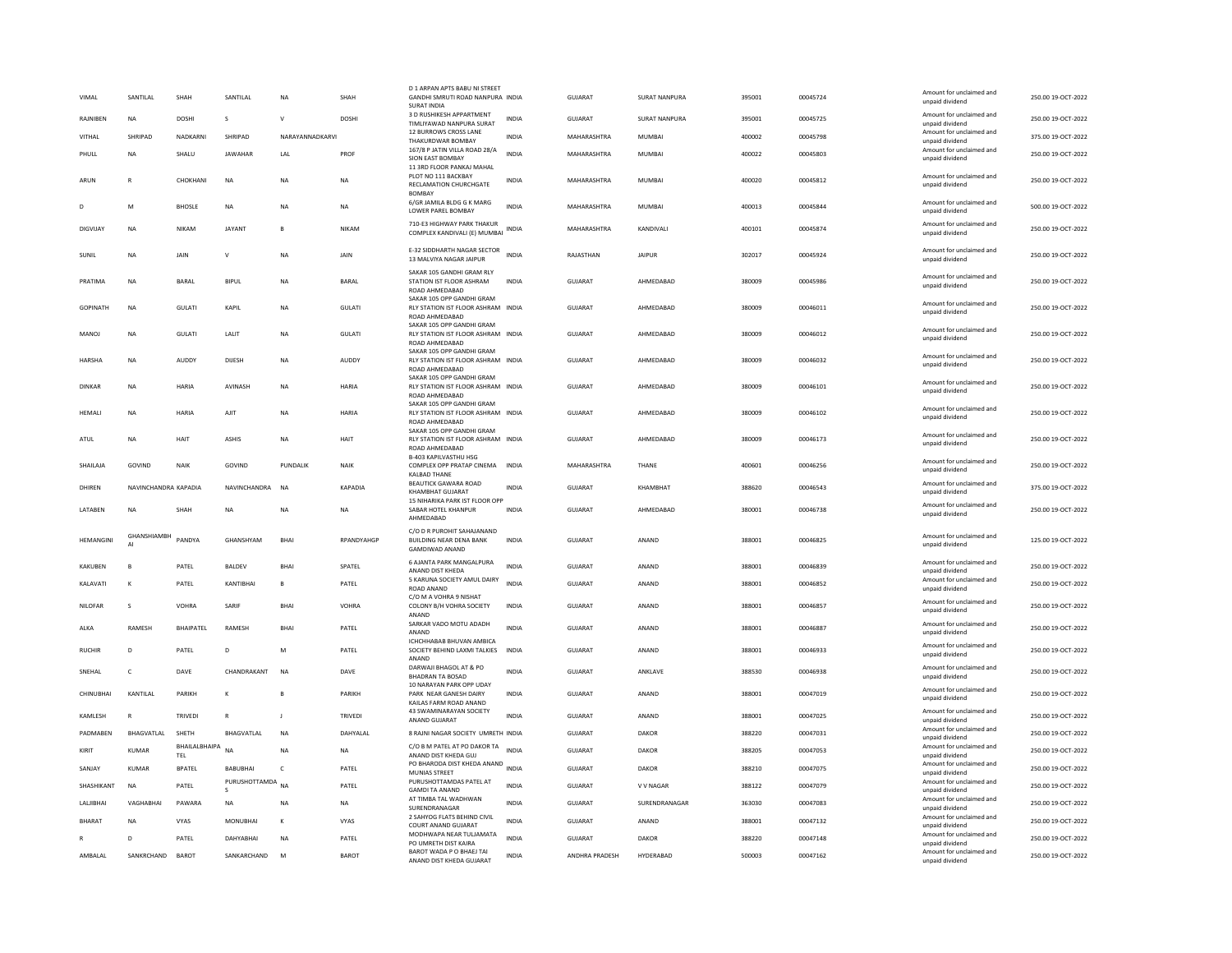| GUNAVANTLAL NA   |                 | THAKKAR               | RAMANLAL                 | A              | THAKKAR                 | 45 GANDHI GUNJ BORSAD                                                                                        | INDIA        | GUJARAT        | ANKLAVE              | 388540 | 00047175 | Amount for unclaimed and<br>unpaid dividend | 250.00 19-OCT-2022 |
|------------------|-----------------|-----------------------|--------------------------|----------------|-------------------------|--------------------------------------------------------------------------------------------------------------|--------------|----------------|----------------------|--------|----------|---------------------------------------------|--------------------|
| SURESH           | <b>BHAI</b>     | ATEL                  | GORDHANBHAIP GORDHANBHAI | $\mathbf{B}$   | PATEL                   | AT POST SANSED TA PETLAD DIST<br>KHEDA GUJARAT                                                               | <b>INDIA</b> | <b>GUJARAT</b> | V V NAGAR            | 388180 | 00047183 | Amount for unclaimed and<br>unpaid dividend | 375.00 19-OCT-2022 |
| <b>BAKHTIYAR</b> | HUSAM           | SAIYAD                | <b>ALIMIYA</b>           | NA             | SAIYAD                  | POST HADGUD TA ANAND                                                                                         | <b>INDIA</b> | GUIARAT        | V V NAGAR            | 388110 | 00047201 | Amount for unclaimed and<br>unpaid dividend | 250.00.19-QCT-2022 |
| <b>BINDU</b>     | JOHN            | VARGHESE              | <b>JOHN</b>              | <b>NA</b>      | VARGHESE                | 63 MANGALMURTY SOCIETY NEAR<br>MOTHERS SCHOOL GOTRI ROAD INDIA<br>VADODARA                                   |              | <b>GUJARAT</b> | VADODARA             | 390021 | 00047223 | Amount for unclaimed and<br>unpaid dividend | 500.00 19-OCT-2022 |
| GITA             | NA              | SHETH                 | YATIN                    | NA             | SHETH                   | C/O RAJESH THAKKAR A/7 RAMA<br><b>FLATS NR GOPAL CHOWK</b><br><b>BHAIRAVNATH ROAD</b><br>MANINAGAR AHMEDABAD | <b>INDIA</b> | GUJARAT        | AHMEDABAD            | 380000 | 00047244 | Amount for unclaimed and<br>unpaid dividend | 250.00 19-OCT-2022 |
|                  | LATHA           | RAJESHWARI            | $\mathsf{C}$             | $\mathbf{S}$   | KRISHNAMURTHYSERIC<br>E | A 155/156 ANAND BAUG SOCIETY<br>MAKARPURA TARSALI ROAD<br>MAKARPURA VADODARA GUJ                             | <b>INDIA</b> | <b>GUJARAT</b> | VADODARA             | 390010 | 00047286 | Amount for unclaimed and<br>unpaid dividend | 250.00 19-OCT-2022 |
| <b>ASHA</b>      | <b>NA</b>       | <b>BHATT</b>          | VINOD                    | NA             | <b>BHATT</b>            | <b>BRAHMIN FALIYA AT &amp; POST</b><br>RANOLI DIST BARODA GUJARAT                                            | <b>INDIA</b> | GUJARAT        | BAJWA                | 391350 | 00047290 | Amount for unclaimed and<br>unpaid dividend | 375.00 19-OCT-2022 |
| PRITI            | <b>NA</b>       | <b>IADEIA</b>         | <b>NA</b>                | <b>NA</b>      | <b>NA</b>               | AVANTIKA OPP LIONS HALL RACE<br>COURSE CIRCLE BARODA                                                         | <b>INDIA</b> | <b>GUJARAT</b> | VADODARA             | 390015 | 00047293 | Amount for unclaimed and<br>unpaid dividend | 250.00 19-OCT-2022 |
| RASHIMKANT       | BABUBHAI        | SHAH                  | BABUBHAI                 | GOVINDLAL      | SHAH                    | GHEE KANTA VED FALIYA<br>RAOPURA BARODA                                                                      | <b>INDIA</b> | <b>GUJARAT</b> | VADODARA             | 390001 | 00047303 | Amount for unclaimed and<br>unpaid dividend | 250.00 19-OCT-2022 |
| ANUPKUMAR        | <b>NA</b>       | REVANKAR              | SAKHARAM                 | <b>VISHRAM</b> | REVANKAR                | SAKHARAM GANESH MARG I<br>HINDWADI BELGAUM                                                                   | <b>INDIA</b> | KARNATAKA      | BELGAUM              | 590011 | 00047354 | Amount for unclaimed and<br>unpaid dividend | 250.00 19-OCT-2022 |
| SHOBHA           | <b>NA</b>       | SOMSHEKHAR            | HIAIYUR                  | SIDDAMALLAPPA  | SOMSHEK                 | SHOBHA SOMSHEKHAR PLOT NO<br>106 "SHREYAS" RACE COURSE<br>ROAD, D D NAGAR BELGAUM                            | <b>INDIA</b> | KARNATAKA      | BELGAUM              | 590001 | 00047368 | Amount for unclaimed and<br>unpaid dividend | 250.00 19-OCT-2022 |
| <b>BABUBHAI</b>  | <b>BANSILAL</b> | CHADDERWALA BANSILAL  |                          | G              | CHADDERWALA             | 1031 GAYATRI WAGAR G H B<br>NEAR MUKTI NAGAR BHARUCH                                                         | <b>INDIA</b> | <b>GUJARAT</b> | BHARUCH              | 392001 | 00047388 | Amount for unclaimed and<br>unpaid dividend | 250.00 19-OCT-2022 |
| VIJAY            | <b>JASHVANT</b> | LALKAPADIA            | <b>JASHVANTLAL</b>       | M              | <b>MODI</b>             | RANCHHODJI FALIA AMOD DIST<br><b>BHARUCH</b>                                                                 | <b>INDIA</b> | GUJARAT        | AMOD                 | 392110 | 00047408 | Amount for unclaimed and<br>unpaid dividend | 250.00 19-OCT-2022 |
| <b>SUDHIR</b>    | SOMSINH         | PARMAR                | SOMSINH                  | ANOPSINH       | PARMAR                  | AT POST SHUKLATIRTH TA DIST<br><b>BHARUCH GUJARAT</b>                                                        | <b>INDIA</b> | <b>GUJARAT</b> | BHARUCH              | 392030 | 00047462 | Amount for unclaimed and<br>unpaid dividend | 500.00 19-OCT-2022 |
| MUKESH           | ISHWARI AI      | <b>TAILOR</b>         | <b>ISHWARIAI</b>         | $\mathbf{B}$   | TAILOR                  | BOIDRA CAMOLI ANKLESHAWAR<br><b>BHARUCH GUJARAT</b>                                                          | <b>INDIA</b> | GUIARAT        | <b>ANKI FSHWAR</b>   | 393001 | 00047479 | Amount for unclaimed and<br>unpaid dividend | 250.00 19-OCT-2022 |
| DILIP            | SINH            | PARMAR                | CHHTRASINH               | NA             | PARMAR                  | A/42 PATEL SUPER MARKET<br>STATION RD BHARUCH GUJ                                                            | INDIA        | ANDHRA PRADESH | HYDERABAD            | 500003 | 00047481 | Amount for unclaimed and<br>unpaid dividend | 250.00 19-OCT-2022 |
| KISHOR           | NA              | MISTRY                | <b>NA</b>                | NA             | NA                      | VADI TARSADI PO KOSAMBA R S<br><b>DIST SURAT</b>                                                             | <b>INDIA</b> | <b>GUJARAT</b> | UTRAN P.H.C          | 394120 | 00047527 | Amount for unclaimed and<br>unpaid dividend | 250.00 19-OCT-2022 |
| NAGJIBHAI        | NA              | RANA                  | SOMESHWAR                | <b>RANA</b>    | RETD                    | 407 SIDDHANATH NAGAR SOCIETY<br><b>BHARUCH</b>                                                               | <b>INDIA</b> | <b>GUJARAT</b> | <b>BHARUCH</b>       | 392001 | 00047536 | Amount for unclaimed and<br>unpaid dividend | 250.00 19-OCT-2022 |
| MUKESH           | <b>KUMAR</b>    | RAMANLALPATE RAMANLAL |                          | B              | PATEL                   | AT & POST VADNAGAR NADIOL<br>GATE JARIWALA PARA TA                                                           | <b>INDIA</b> | <b>GUJARAT</b> | VISNAGAR             | 384355 | 00047539 | Amount for unclaimed and<br>unpaid dividend | 250.00 19-OCT-2022 |
| KANJIBHAI        | <b>NA</b>       | <b>SUVAGIA</b>        | <b>NA</b>                | NA             | NA                      | KHERALU DIST MEHSANA N G<br>A/4 RAJHANS SOCIETY PO                                                           | <b>INDIA</b> | ANDHRA PRADESH | HYDERABAD            | 500003 | 00047551 | Amount for unclaimed and                    | 250.00 19-OCT-2022 |
|                  |                 | SURESHBHAIPAT         |                          |                |                         | ANDADA ANKALESWAR<br>C/O R T PATEL 50 NAVAPARA                                                               |              |                |                      |        |          | unpaid dividend<br>Amount for unclaimed and |                    |
| AMITA            | <b>BEN</b>      | EL                    | <b>NA</b>                | <b>NA</b>      | <b>NA</b>               | NEAR AMBAJIMATA TEMPLE<br>MEHSANA<br>C/O G K RAJPUT 102 SANJAY                                               | <b>INDIA</b> | GUJARAT        | MAHESANA             | 384001 | 00047582 | unpaid dividend                             | 125.00 19-OCT-2022 |
| RAJENDRA         | <b>KUMAR</b>    | BHATT                 | RAMANLAL                 | P              | <b>BHATT</b>            | SMRUTI CHIRAYA NAGAR 50<br>BEHIND DANTESHWAR<br>VADODARA                                                     | <b>INDIA</b> | GUJARAT        | VADODARA             | 390011 | 00047605 | Amount for unclaimed and<br>unpaid dividend | 250.00 19-OCT-2022 |
| VANITABEN        | NA              | KUMAR                 | <b>NA</b>                | NA             | NA                      | C/O KANJIBHAI KUMAR AT & PO<br>KHADKA CHHIKHLI VIA VIARA DIST INDIA<br>SURAT GUJARAT                         |              | ANDHRA PRADESH | HYDERABAD            | 500003 | 00047610 | Amount for unclaimed and<br>unpaid dividend | 250.00 19-OCT-2022 |
| KINNAR           | <b>NA</b>       | <b>GANDHI</b>         | UPENDRA                  | LAL            | NGANDHI                 | PANCHATI BAAR NARAYAN PHARA INDIA<br>FALIA ANKLESHWER                                                        |              | <b>GUJARAT</b> | ANKLESHWAR           | 393001 | 00047613 | Amount for unclaimed and<br>unpaid dividend | 250.00 19-OCT-2022 |
| SHANKERLAL       | <b>NA</b>       | MEHTA                 | THAKORLAL                | <b>NA</b>      | MEHTA                   | A 10 SHIVAM APPARTMENT<br>MAKTAM POUR ROAD BHARUCH                                                           | INDIA        | GUJARAT        | BHARUCH              | 392002 | 00047616 | Amount for unclaimed and<br>unpaid dividend | 250.00 19-OCT-2022 |
| BHARTIBEN        | $\overline{B}$  | <b>SURTI</b>          | <b>BIPIN</b>             | CHANDRA        | <b>SSURTI</b>           | C/O K S SURTI B/60 BRIJ NAGAR<br>ANKLESHWAR                                                                  | <b>INDIA</b> | GUJARAT        | ANKLESHWAR           | 393001 | 00047631 | Amount for unclaimed and<br>unpaid dividend | 250.00 19-OCT-2022 |
| <b>SURESH</b>    | <b>BHAI</b>     | RAMBHAIPATEL NA       |                          | <b>NA</b>      | <b>NA</b>               | A 5 SHANTIKUNJ SOCIETY NEAR<br>VITTHAL PARK MEHSANA                                                          | <b>INDIA</b> | GUJARAT        | MAHESANA             | 384002 | 00047638 | Amount for unclaimed and<br>unpaid dividend | 250.00 19-OCT-2022 |
| RAJANIKANT       | <b>BABULAI</b>  | PATEL                 | <b>NA</b>                | <b>NA</b>      | <b>NA</b>               | 33 BHARATNAGAR SOCIETY<br><b>HIGHWAY MEHSANA</b>                                                             | <b>INDIA</b> | GUJARAT        | MAHESANA             | 384002 | 00047639 | Amount for unclaimed and<br>unpaid dividend | 250.00 19-OCT-2022 |
| SHAH             | RAMANLAL        | MAFATLAL              | <b>NA</b>                | <b>NA</b>      | <b>NA</b>               | C/O PRATAPBHAI NAGINDAS<br>CHOKSHI 24 B SHANTI NAGAR<br>SOCIETY UNJHA                                        | <b>INDIA</b> | <b>GUJARAT</b> | UNJHA                | 384170 | 00048020 | Amount for unclaimed and<br>unpaid dividend | 250.00 19-OCT-2022 |
| BHAVANABEN       | KANJIBHAI       | PATEL                 | KANJIBHAI                | PATEL          |                         | 13 NIKUNJ SOCIETY NEAR M I T<br>RADHANPUR ROAD MEHSANA                                                       | <b>INDIA</b> | <b>GUJARA1</b> | MAHESANA             | 384002 | 00048069 | Amount for unclaimed and<br>unpaid dividend | 250.00 19-OCT-2022 |
| ANIL             | <b>KUMAR</b>    | SINGH                 | <b>ISHWAR</b>            | CHANDRA        | SINGH                   | C/O D B P SINGH MITHAPUR 'B'<br>AREA K P SARKAR ROAD PATNA                                                   | <b>INDIA</b> | <b>BIHAR</b>   | PATNA                | 800001 | 00048156 | Amount for unclaimed and<br>unpaid dividend | 250.00 19-OCT-2022 |
| MADHABHAI        | DEVABHA         | PRAJAPATI             | <b>NA</b>                | <b>NA</b>      | <b>NA</b>               | AT POST PANCHOT NEAR JANTA<br>GHAR TALUKA & DIST MEHSANA N INDIA<br>G                                        |              | <b>GUJARAT</b> | PATAN                | 384205 | 00048199 | Amount for unclaimed and<br>unpaid dividend | 250.00 19-OCT-2022 |
| RITA             | $\mathbf{S}$    | SHAH                  | <b>SURHASE</b>           | <b>NA</b>      |                         | 601 AVNI PASHWANAGAR<br>COMPLEX MAJURA GATE SURAT                                                            | INDIA        | <b>GUJARAT</b> | SURAT NANPURA        | 395002 | 00048250 | Amount for unclaimed and<br>unpaid dividend | 250.00 19-OCT-2022 |
| VIJAY            | CHANDULAL       | <b>DOSH</b>           | CHANDULAL                | B              | <b>DOSHI</b>            | VYANKTESH APP IST FLOOR B<br>NEAR BESANT HALL SONI FALIA<br>SURAT                                            | <b>INDIA</b> | <b>GUJARAT</b> | <b>SURAT NANPURA</b> | 395001 | 00048346 | Amount for unclaimed and<br>unpaid dividend | 250.00 19-OCT-2022 |
| TARABEN          | ARUN            | KAPOOR                | ARUN                     | <b>NA</b>      | <b>KAPOOR</b>           | 2/4256 KALA MEHTA STREET<br>SAGRAMPURA SURAT                                                                 | <b>INDIA</b> | GUJARAT        | SURAT NANPURA        | 395002 | 00048404 | Amount for unclaimed and<br>unpaid dividend | 250.00 19-OCT-2022 |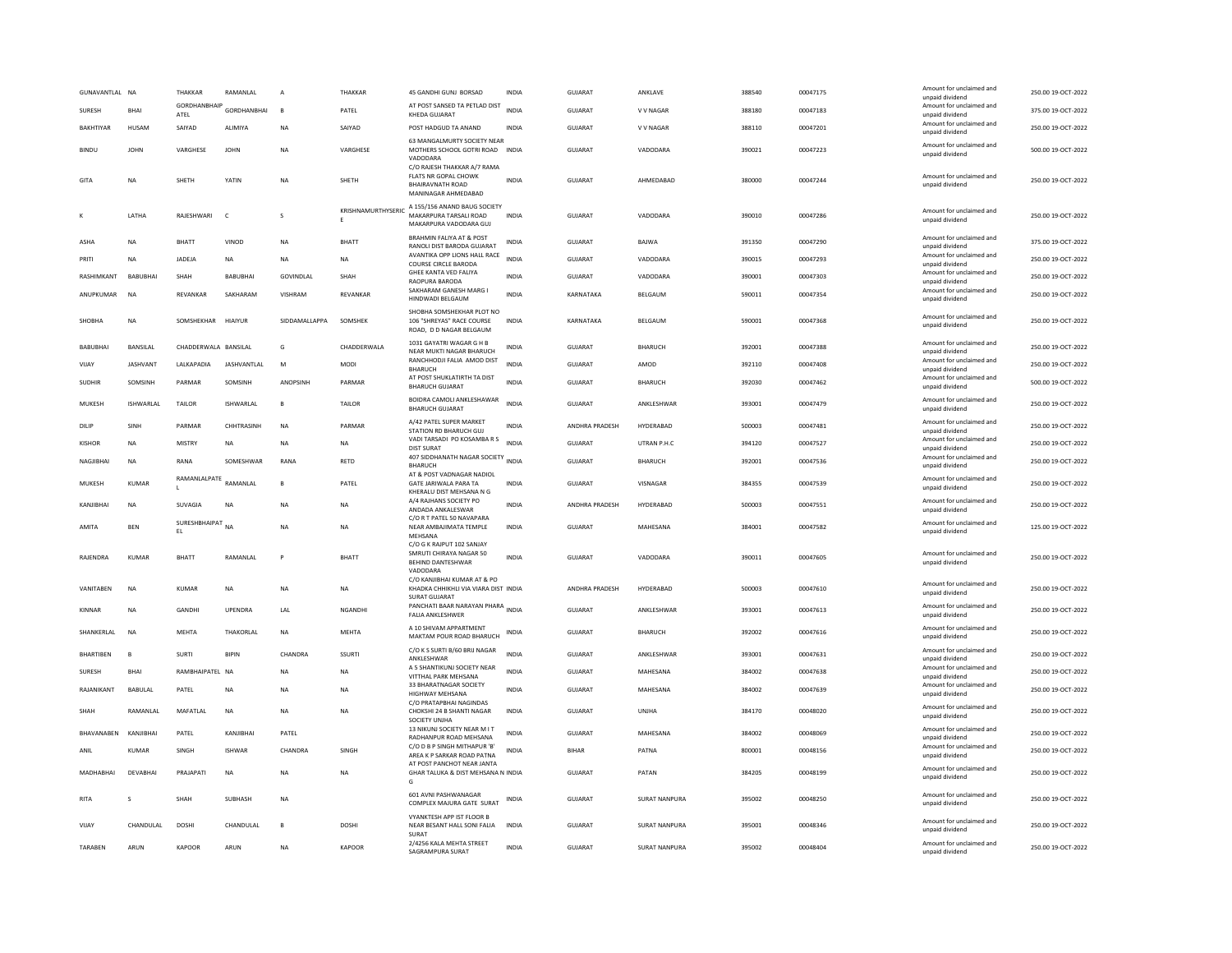| MANISH          | <b>NA</b>      | <b>GUPTA</b>              |                        |              | <b>GUPTA</b>       | <b>D 2 ONGC COLONY NEW</b><br>MAGDALLA DUMAS ROAD SURAT                                                  | <b>INDIA</b> | <b>GUJARAT</b>     | <b>SURAT NANPURA</b> | 395007 | 00048421 | Amount for unclaimed and<br>unpaid dividend | 250.00 19-OCT-2022 |
|-----------------|----------------|---------------------------|------------------------|--------------|--------------------|----------------------------------------------------------------------------------------------------------|--------------|--------------------|----------------------|--------|----------|---------------------------------------------|--------------------|
| PRAKASH         | NATVARI AI     | ICECRAMWAIA NA            |                        | <b>NA</b>    | <b>NA</b>          | 1 233 KHARADI SHERI NANPURA<br>SURAT                                                                     | <b>INDIA</b> | GUIARAT            | SURAT NANPURA        | 395001 | 00048452 | Amount for unclaimed and<br>unpaid dividend | 250.00.19-OCT-2022 |
| AMITABEN        | HEMANT         | KUMARSHAH                 | HEMANT                 | $\mathbb{R}$ | SHAH               | 146 DIWALI BAUG SOCIETY<br>ADAJAN PATIYA NEAR SUSYAPUS INDIA<br>SO SURAT                                 |              | GUJARAT            | SURAT NANPURA        | 395009 | 00048478 | Amount for unclaimed and<br>unpaid dividend | 250.00 19-OCT-2022 |
| RAJENDRA        | CHHAGANLAL     | KELAWALA                  | CHHAGANLAL             | RANCHHODDAS  | KELAWA             | 8/378 BEHIND BAMBAGATE<br>NAVSARI BAZAR SURAT                                                            | <b>INDIA</b> | GUJARAT            | <b>SURAT NANPURA</b> | 395002 | 00048482 | Amount for unclaimed and<br>unpaid dividend | 250.00 19-OCT-2022 |
| VINESH          | <b>NA</b>      | KANSARA                   | JASHVANTLAL            | NA           | KANSARA            | 6/1494 3RD FLOOR KANSARA<br>SHERI MAHIDHARPURA SURAT                                                     | <b>INDIA</b> | <b>GUJARAT</b>     | <b>SURAT NANPURA</b> | 395003 | 00048501 | Amount for unclaimed and<br>unpaid dividend | 750.00 19-OCT-2022 |
| MRADULA         | <b>NA</b>      | PACHCHIGAR                | SUBODH                 | <b>NA</b>    | PACHCHIGAR         | 6/1494 3RD FLOOR KANSARA<br>SHERI MAHIDHARPURA SURAT                                                     | <b>INDIA</b> | <b>GUJARAT</b>     | SURAT NANPURA        | 395003 | 00048502 | Amount for unclaimed and<br>unpaid dividend | 750.00 19-OCT-2022 |
| KAMAL           | SINGH          | JAIN                      | MANIK                  | CHAND        | JAIN               | C/O RAMLAL GHASIRAM 2/1629<br>ZUNDA SHERI SAGRAMPURA<br>SURAT                                            | <b>INDIA</b> | GUJARAT            | <b>SURAT NANPURA</b> | 395002 | 00048556 | Amount for unclaimed and<br>unpaid dividend | 250.00 19-OCT-2022 |
| <b>KASHIREN</b> | <b>NA</b>      | PATEL                     | <b>NA</b>              | <b>NA</b>    | <b>NA</b>          | C/O MUKESH V SHAH SHARE &<br>STOCK BROKER 106 JAL DARSHAN INDIA<br>TOWER NANPURA SURAT                   |              | GUIARAT            | SURAT NANPURA        | 395001 | 00048559 | Amount for unclaimed and<br>unpaid dividend | 250.00.19-OCT-2022 |
| SITA            | <b>NA</b>      | PATEL                     | VISABHAI               | <b>NA</b>    |                    | C/O MUKESH V SHAH SHARE &<br>STOCK BROKER 106 JAL DARSHAN INDIA<br>TOWER NANPURA SURAT                   |              | GUJARAT            | SURAT NANPURA        | 395001 | 00048561 | Amount for unclaimed and<br>unpaid dividend | 250.00 19-OCT-2022 |
| KFTAN           | M              | SONFTHA                   | <b>NA</b>              | <b>NA</b>    | <b>NA</b>          | 302 MANGALDEEP APT<br>JADAKHADI MAHIDHARPURA<br>SURAT                                                    | <b>INDIA</b> | GUIARAT            | SURAT NANPURA        | 395003 | 00048583 | Amount for unclaimed and<br>unpaid dividend | 250.00 19-OCT-2022 |
| TIKENDRA        | NA             | SHAH                      | NA                     | <b>NA</b>    | <b>NA</b>          | 94/888 G H B COLON RANDER<br>ROAD NEAR RUPALI TALKIES<br>SURAT                                           | <b>INDIA</b> | GUJARAT            | SURAT NANPURA        | 395005 | 00048626 | Amount for unclaimed and<br>unpaid dividend | 250.00 19-OCT-2022 |
| BATUKBHAI       | NA             | SIDHPURA                  | LALGIBHAI              | <b>NA</b>    | SIDHPURA           | 36 NARAYAN NAGAR SOCIETY<br>NEAR KANTESHWAR TEMPLE<br><b>KATARGAM SURAT</b>                              | <b>INDIA</b> | GUJARAT            | SURAT NANPURA        | 395004 | 00048635 | Amount for unclaimed and<br>unpaid dividend | 250.00 19-OCT-2022 |
| MITUL           | к              | MFHTA                     | KAMLESH                | <b>P</b>     | MFHTA              | 121 22 AAHURA NAGAR SOCIETY<br>OPP BHULKABHAVAN SCHOOL<br>ADJAN ROAD SURAT                               | <b>INDIA</b> | GUIARAT            | <b>SURAT NANPURA</b> | 395003 | 00048677 | Amount for unclaimed and<br>unpaid dividend | 250.00 19-OCT-2022 |
| MAHENDRA        | NA             | <b>BANTHIA</b>            | MANIK                  | CHAND        | <b>BANTHIA</b>     | C/O RAMLAL DHANRAJ 2/4423<br>CHHAPGER SHERI SAGRAMPURA<br>SURAT                                          | INDIA        | GUJARAT            | SURAT NANPURA        | 395002 | 00048681 | Amount for unclaimed and<br>unnaid dividend | 250.00 19-OCT-2022 |
| KANTIBHAI       | SOMABHAI       | PARMAR                    | SOMABHA                | $\mathsf{C}$ | PARMAR             | Q NO 763 KRIBHCO TOWNSHIP PO INDIA<br><b>KRIBHCO NAGAR SURAT</b>                                         |              | <b>GUJARAT</b>     | SUNUALI              | 394515 | 00048726 | Amount for unclaimed and<br>unpaid dividend | 250.00 19-OCT-2022 |
| HIMANSHU        | <b>HOSIERY</b> | WALA                      | JAGDISH                | NA           | CHANDRA            | 41 VRINDAVAN ROW HOUSE<br>MADHAV BAUG PARVATGAM P.O<br>PARVAT VIA UDHNA TA CHORYAZI<br><b>DIST SURAT</b> | INDIA        | GUJARAT            | <b>UDHNA</b>         | 394210 | 00048736 | Amount for unclaimed and<br>unpaid dividend | 250.00 19-OCT-2022 |
| JASVANTIBEN     | NAGINDAS       | MEHTA                     | NAGINDAS               | NA           |                    | 106 DEV CHHAYA APT SHAHPORE<br>NEAR ASO GAS SURAT                                                        | <b>INDIA</b> | GUJARAT            | SURAT NANPURA        | 395001 | 00048792 | Amount for unclaimed and<br>unpaid dividend | 375.00 19-OCT-2022 |
| MANIU           | DFVI           | <b>BAID</b>               | MANNAI AI              | <b>NA</b>    | <b>BAID</b>        | NO 17 AMAR APARTMENT<br>PANJARASHERI SAGRAM PURA<br>SURAT                                                | <b>INDIA</b> | GUIARAT            | SURAT NANPURA        | 395002 | 00048793 | Amount for unclaimed and<br>unpaid dividend | 250.00.19-OCT-2022 |
| MENA            | <b>BEN</b>     | KANTUBHAIPAT<br>EL        | KANTUBHAI              | T            | PATEL              | AT & POST KANAV TA PALSANA<br><b>DIST SURAT</b>                                                          | <b>INDIA</b> | GUJARAT            | CHALTHAN             | 394315 | 00048829 | Amount for unclaimed and<br>unpaid dividend | 250.00 19-OCT-2022 |
| SANJAY          | s              | MEHTA                     | NA                     | NA           | NA                 | 9 A KUNTESHWAR PARK<br>MAGANPURA ROAD RANIP<br>AHMEDABAD                                                 | <b>INDIA</b> | <b>GUJARAT</b>     | ODHAV                | 382480 | 00048837 | Amount for unclaimed and<br>unpaid dividend | 250.00 19-OCT-2022 |
| ANILABEN        | <b>DINESH</b>  |                           | KUMARMEHTA DINESHKUMAR | <b>NA</b>    | MEHTA              | 4TH B SMIT KINNARI APRT NO I<br>DHABUWALA STREET NAVSARI<br><b>BAZZER SURAT</b>                          | <b>INDIA</b> | <b>GUJARAT</b>     | SURAT NANPURA        | 395002 | 00048839 | Amount for unclaimed and<br>unpaid dividend | 250.00 19-OCT-2022 |
| DIXITLAL        | <b>NA</b>      | MARFATIA                  | <b>TRIBHOVAN</b>       | DAS          |                    | 2/E SMITA APAT NO 1 KAJI<br>MAIDAN GOPIPURA SURAT                                                        | <b>INDIA</b> | <b>GUJARAT</b>     | <b>SURAT NANPURA</b> | 395001 | 00048887 | Amount for unclaimed and<br>unpaid dividend | 250.00 19-OCT-2022 |
| PARESH          | KUMAR          | JAYANTILALPATE JAYANTILAL |                        | D            | PATEL              | 7/2971 SAIYEDPURA NANIKADIA<br>SHERI VINUS APARTMENT SURAT                                               | <b>INDIA</b> | GUJARAT            | SURAT NANPURA        | 395003 | 00048922 | Amount for unclaimed and<br>unpaid dividend | 250.00 19-OCT-2022 |
| UMESH           | <b>KUMAR</b>   | JAYANTILALPATE            | JAYANTILAL             | D            | PATEL              | 7/2971 SAIYEDPURA NANIKADIA<br>SHERI VINUS APARTMENT SURAT                                               | <b>INDIA</b> | <b>GUJARAT</b>     | <b>SURAT NANPURA</b> | 395003 | 00048924 | Amount for unclaimed and<br>unpaid dividend | 250.00 19-OCT-2022 |
| KARUNABEN       | VINOD          | KUMARAJBANI VINOD         |                        | KUMAR        | POPATLALAJBANI     | M BLOCK 2ND FLOOR STERLING<br>APTT KAJI S MEDAN GOPIPURA<br>SURAT                                        | INDIA        | GUJARAT            | <b>SURAT NANPURA</b> | 395001 | 00048967 | Amount for unclaimed and<br>unpaid dividend | 250.00 19-OCT-2022 |
| PIYUSH          | <b>BABULAL</b> | SOMANI                    | <b>BABULAL</b>         | $\mathsf{C}$ | SOMANI             | 1/106 PARSHVANATH SOCIETY<br>ADJAN PATIYA ADJAN ROAD<br>SURAT                                            | <b>INDIA</b> | <b>GUJARAT</b>     | SURAT NANPURA        | 395009 | 00048972 | Amount for unclaimed and<br>unpaid dividend | 250.00 19-OCT-2022 |
| RASIKLAL        | M              | BAGADIA                   | MANILAL                | BAKADIA      |                    | 5 ANAND MANGAL APT NEAR<br>HARIOM BANGLA KATARGAM<br><b>ROAD SURAT</b>                                   | <b>INDIA</b> | GUJARAT            | SURAT NANPURA        | 395004 | 00048979 | Amount for unclaimed and<br>unpaid dividend | 375.00 19-OCT-2022 |
| DAYABEN         | <b>NA</b>      | <b>BHATIA</b>             | RAMESH                 | <b>NA</b>    | <b>BHATIA</b>      | BLOCK 6 PLOT 2 BHATIA HOUSE<br>RAMNAGAR RANDER RD SURAT                                                  | <b>INDIA</b> | <b>GUJARAT</b>     | SURAT NANPURA        | 395005 | 00049009 | Amount for unclaimed and<br>unpaid dividend | 250.00 19-OCT-2022 |
| RAMESH          | $\mathbb{R}$   | <b>BHATIA</b>             | RADHAKRISHIN           | <b>NA</b>    | <b>BHATIA</b>      | BLOCK 6 PLOT 2 BHATIA HOUSE<br>RAMNAGAR RANDER RD SURAT                                                  | <b>INDIA</b> | GUJARAT            | SURAT NANPURA        | 395005 | 00049010 | Amount for unclaimed and<br>unpaid dividend | 250.00 19-OCT-2022 |
| NATHUBHAI       | NA             | SHAH                      | NA                     | <b>NA</b>    | NA                 | 661 KRIBHCO TOWNSHIP PO<br><b>KRIBHCO NAGAR</b>                                                          | INDIA        | GUJARAT            | SUNUALI              | 394515 | 00049051 | Amount for unclaimed and<br>unpaid dividend | 375.00 19-OCT-2022 |
| MANOJ           | ANIL           | <b>JOSHI</b>              | ANIL                   | c            | <b>JOSHI</b>       | 86/C AMRAKUNJ SEC GHOD DOD<br><b>ROAD SURAT</b>                                                          | <b>INDIA</b> | <b>GUJARAT</b>     | SURAT NANPURA        | 395007 | 00049107 | Amount for unclaimed and<br>unpaid dividend | 250.00 19-OCT-2022 |
| M               | K              | SENGUPTA                  | LATE                   | SH           | JAIKRISHNASENGUPTA | 18 BAIDYA GALI PO DIST<br>HOOGHLY WEST BENGAL                                                            | INDIA        | <b>WEST BENGAL</b> | CHINSURAH            | 712103 | 00049115 | Amount for unclaimed and<br>unpaid dividend | 250.00 19-OCT-2022 |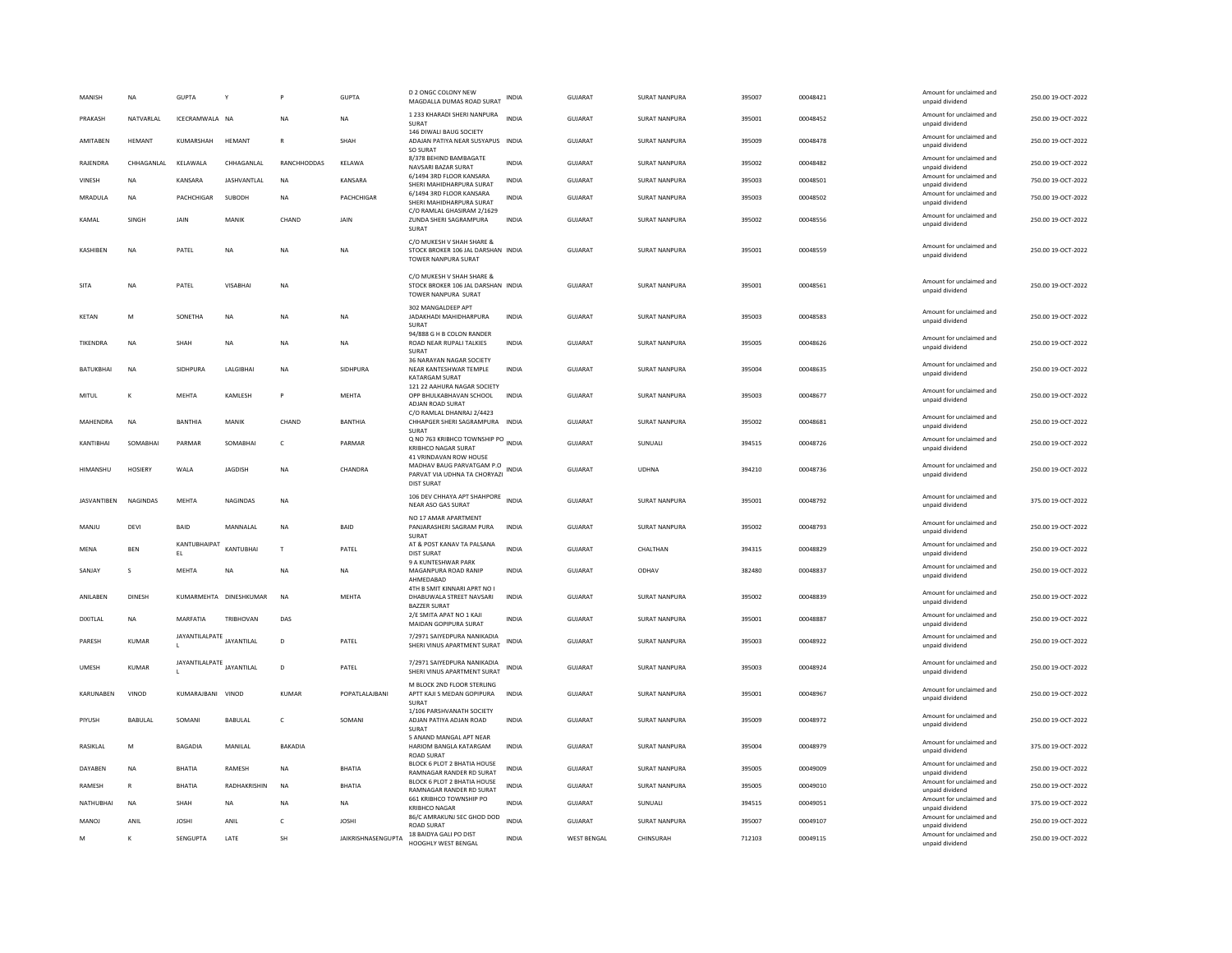| MAGANBHAI              | CHUNILAL          | PATEL             | CHUNILAL        | M              | PATEL            | AT & POST KAVAS TAL CHOYASHI<br>DIST SURAT GUJARAT                                                                          | <b>INDIA</b> | GUJARAT        | SUNUALI              | 394510 | 00049122 | Amount for unclaimed and<br>unpaid dividend | 250.00 19-OCT-2022 |
|------------------------|-------------------|-------------------|-----------------|----------------|------------------|-----------------------------------------------------------------------------------------------------------------------------|--------------|----------------|----------------------|--------|----------|---------------------------------------------|--------------------|
| PRAVINCHANDR           | <b>NA</b>         | <b>BARIA</b>      | GOKAL           | DAS            | <b>BAIRA</b>     | C 811 KRIBHCO TOWNSHIP PO<br><b>KRIBHCO NAGAR SURAT</b>                                                                     | <b>INDIA</b> | <b>GUJARAT</b> | SUNUALI              | 394515 | 00049130 | Amount for unclaimed and<br>unpaid dividend | 375.00 19-OCT-2022 |
| <b>BHISMA</b>          | PRAVIN            | PATEL             | PRAVIN          | <b>NA</b>      | ATEL             | 6/1151 VANIA SHERI MAHIDHAR<br>PURA SURAT                                                                                   | <b>INDIA</b> | <b>GUJARAT</b> | <b>SURAT NANPURA</b> | 395003 | 00049141 | Amount for unclaimed and<br>unpaid dividend | 250.00 19-OCT-2022 |
| BHARATKUMAR RANCHHODJI |                   | TAILOR            | RACHHODJI       | $\mathsf{v}$   | TAILOR           | 101 JALARAM APARTMENT M G<br>ROAD BILIMORA WEST DIST<br>VALSAD                                                              | <b>INDIA</b> | GUJARAT        | <b>BILIMORA</b>      | 396321 | 00049167 | Amount for unclaimed and<br>unpaid dividend | 250.00 19-OCT-2022 |
| HIRANAND               | $\mathsf D$       | PAMNANI           | NA              | <b>NA</b>      | NA               | LATA SILK MILLS C 31 BOMBAY<br><b>MARKET SURAT</b>                                                                          | <b>INDIA</b> | GUJARAT        | <b>SURAT NANPURA</b> | 395010 | 00049169 | Amount for unclaimed and<br>unpaid dividend | 250.00 19-OCT-2022 |
| NISHIDHKUMAR NA        |                   | SHAH              | NATHUBHAI       | SHAH           |                  | 661 KRIBHCO TOWNSHIP PO<br>KRIBHCONAGAR                                                                                     | <b>INDIA</b> | <b>GUJARAT</b> | SUNUALI              | 394515 | 00049252 | Amount for unclaimed and<br>unpaid dividend | 375.00 19-OCT-2022 |
| <b>ASHESH</b>          | NANURHAI          | <b>DOSHI</b>      | NANURHAI        | MOHAN          | <b>BHAIDOSHI</b> | 704 RUSHABH APARTMENT OPP<br>GOKULAM DAIRY ADARESH<br>SOCIETY ATHWA LINES SURAT                                             | <b>INDIA</b> | GUIARAT        | SURAT NANPURA        | 395001 | 00049256 | Amount for unclaimed and<br>unpaid dividend | 250.00.19-OCT-2022 |
| SWATI                  | <b>NA</b>         | DESAI             | PRASHANT        | $\overline{B}$ | DESAI            | 97 SARJAN SOC UMRA JAKAT<br><b>NAKA SURAT</b>                                                                               | <b>INDIA</b> | GUJARAT        | <b>SURAT NANPURA</b> | 395007 | 00049284 | Amount for unclaimed and<br>unpaid dividend | 500.00 19-OCT-2022 |
| PARULBEN               | <b>VINAYCHAND</b> | SANGHAVI          | <b>NA</b>       | <b>NA</b>      | NA               | VARA CHHA ROAD C 3 SUMANGAL<br>APPARTMENT NEAR SADHANA<br>SOCIETY SURAT                                                     | <b>INDIA</b> | <b>GUJARAT</b> | <b>SURAT NANPURA</b> | 395006 | 00049297 | Amount for unclaimed and<br>unpaid dividend | 250.00 19-OCT-2022 |
| SHRADDHA               | <b>NA</b>         | TAHILIANI         | <b>NA</b>       | <b>NA</b>      | <b>NA</b>        | 703 SHAKTI APTS 7TH FLOOR<br>GHOD DOD ROAD SURAT                                                                            | <b>INDIA</b> | <b>GUJARAT</b> | <b>SURAT NANPURA</b> | 395007 | 00049311 | Amount for unclaimed and<br>unpaid dividend | 250.00 19-OCT-2022 |
| <b>ASHISH</b>          | KANTILAL          | RAVAL             | KANTILAL        | R              | RAVAL            | B-208, SAHNIP SQUARE APPT. B/H<br>SNEH SANKUL WADI<br>ANANDMAHAL ROAD, ADAJAN<br>SURAT                                      | INDIA        | <b>GUJARAT</b> | SURAT                | 394010 | 00049332 | Amount for unclaimed and<br>unpaid dividend | 375.00 19-OCT-2022 |
| AROTI                  | NA                | GHOSH             | GANESH          | NA             | GHOSH            | 5/7 JAWAHAR JYOTI SCTY<br>LEWISADI THANE                                                                                    | <b>INDIA</b> | MAHARASHTRA    | THANE                | 400604 | 00049450 | Amount for unclaimed and<br>unpaid dividend | 250.00 19-OCT-2022 |
| <b>RULIRAM</b>         | <b>NA</b>         | GARG              | <b>NA</b>       | <b>NA</b>      | NA               | 9/16 D FORT MAINTAIP IST FLOOR<br>BRITISH HOTEL LANE OFF B S<br>MARG FORT BOMBAY                                            | <b>INDIA</b> | MAHARASHTRA    | <b>MUMBAI</b>        | 400023 | 00049452 | Amount for unclaimed and<br>unpaid dividend | 250.00 19-OCT-2022 |
| RAJKUMARI              | <b>NA</b>         | UTTAMCHANDA<br>NI | <b>NA</b>       | <b>NA</b>      | NA               | C/O PRADEEP HINGORANI B-<br>31/122 KALINA CHS SUNDER<br>NAGAR KALINA LANE NO 3 KALINA INDIA<br>SANTAACRUZ (EAST) MUMBAI     |              | MAHARASHTRA    | <b>MUMBAI</b>        | 400098 | 00049493 | Amount for unclaimed and<br>unpaid dividend | 250.00 19-OCT-2022 |
| RAHUL                  | <b>KUMAR</b>      | SHARMA            | LATE            | SH             | <b>BRANDEV</b>   | D 10 SHANTIVAN 2 RAHEJA<br>TOWNSHIP MALAD EAST BOMBAY                                                                       | <b>INDIA</b> | MAHARASHTRA    | <b>MUMBAI</b>        | 400097 | 00049576 | Amount for unclaimed and<br>unpaid dividend | 250.00 19-OCT-2022 |
| VARSHA                 | <b>NA</b>         | DESAI             | <b>NA</b>       | <b>NA</b>      | <b>NA</b>        | C/O NARENDRA B SHETH 4<br>RAJANIGANDHA APT GORASWADI INDIA<br>MALAD (W) MUMBAI                                              |              | MAHARASHTRA    | MUMBAI               | 400064 | 00049594 | Amount for unclaimed and<br>unpaid dividend | 250.00.19-OCT-2022 |
| SARINA                 | N                 | MUJAWAR           | NIZAM           | $\overline{B}$ | SHAIKH           | AL-MUHAJIR CO HOU SOC C1/002<br>MILLANT NAGAR NR<br>LOKHANDWALA COMPLEX<br>ANDHERI (W) MUMBAI<br>C/O M K DOSHI 6 NEEL KAMAL | <b>INDIA</b> | MAHARASHTRA    | <b>MUMBAI</b>        | 400053 | 00049727 | Amount for unclaimed and<br>unpaid dividend | 125.00 19-OCT-2022 |
| MANSUKHLAL             | B                 | SANGHANI          | <b>BHOVAN</b>   | BHAI           | SANGHANI         | 2ND FLOOR GOKHALE RD<br>DAHNUKAR WADI KANDIVALI W<br><b>BOMBAY</b>                                                          | INDIA        | MAHARASHTRA    | MUMBAI               | 400067 | 00049733 | Amount for unclaimed and<br>unpaid dividend | 250.00 19-OCT-2022 |
| <b>JUSABALI</b>        | <b>NA</b>         | PRADHAN           | AHMEO           | <b>NA</b>      | PRADHAN          | BLOCK 3 IST FLOOR OPP BANK OF<br>INDIA 51 HILL ROAD BANDRA W INDIA<br><b>BOMBAY</b>                                         |              | MAHARASHTRA    | <b>MUMBAI</b>        | 400050 | 00049753 | Amount for unclaimed and<br>unpaid dividend | 250.00 19-OCT-2022 |
| PRAKASH                | CHANDIRAM         | ASWANI            | NA              | NA             | NA               | 1097/36 SHIVRAM CO OP HSG<br>SOCIETY D D RD MULUND W<br>BOMBAY                                                              | <b>INDIA</b> | MAHARASHTRA    | <b>MUMBAI</b>        | 400080 | 00049774 | Amount for unclaimed and<br>unpaid dividend | 250.00 19-OCT-2022 |
| LAXMI                  | NA                | KARIA             | NARAIN          | DAS            | KARIA            | SEWA SADAN BLOCK NO 116/85<br>HINDUSTAN CHOWK MULUND<br><b>WEST BOMBAY</b>                                                  | <b>INDIA</b> | MAHARASHTRA    | MUMBAI               | 400082 | 00049783 | Amount for unclaimed and<br>unpaid dividend | 375.00 19-OCT-2022 |
| PRAJESH                | <b>NA</b>         | <b>TANNA</b>      | AMITKUMAR       | <b>NA</b>      | <b>TANNA</b>     | D-8 KRISHNANAGAR BLDG NO 1<br>CHANDAVARKAR ROAD BORIVALI INDIA<br>(WEST) MUMBA                                              |              | MAHARASHTRA    | <b>MUMBAI</b>        | 400092 | 00049833 | Amount for unclaimed and<br>unpaid dividend | 250.00 19-OCT-2022 |
| SHAHIDA                | $\overline{A}$    | RAIS              | ANJUM           | Y              | RAIS             | 701 SURYA 79 HILL ROAD BANDRA INDIA<br>W BOMBAY                                                                             |              | MAHARASHTRA    | <b>MUMBAI</b>        | 400050 | 00049836 | Amount for unclaimed and<br>unpaid dividend | 250.00 19-OCT-2022 |
| SUDHAKAR               | NILKANTHRAO       | DEKATE            | NILKANTHRAO     | ${\sf M}$      | DEKATE           | QUARER NO D 5/B RCF COLONY<br>PO KIHIM TAL ALIBAG DIST<br>RAIGAD                                                            | INDIA        | MAHARASHTRA    | ALIBAG               | 402206 | 00049885 | Amount for unclaimed and<br>unpaid dividend | 250.00 19-OCT-2022 |
| <b>INTA</b>            | R                 | RAJBHAR           | RAMGARIB        | ${\sf M}$      | RAJBHAR          | 269 AAREY MILK COLONY<br>NAVJEEVAN NAGAR GOREGAON<br><b>EAST BOMBAY</b>                                                     | <b>INDIA</b> | MAHARASHTRA    | <b>MUMBAI</b>        | 400065 | 00049919 | Amount for unclaimed and<br>unpaid dividend | 250.00 19-OCT-2022 |
| HIRABEN                | HIMATLAL          | LIYA              | <b>HIMATLAL</b> | POPATLAL       | LIYA             | 5/37 SINDHI LANE IST FLOOR<br>PATTHE BAPU RAO MARG<br><b>BOMBAY</b>                                                         | INDIA        | MAHARASHTRA    | MUMBAI               | 400004 | 00049947 | Amount for unclaimed and<br>unpaid dividend | 250.00 19-OCT-2022 |
| LATA                   | B                 | JAIN              | <b>NA</b>       | <b>NA</b>      | <b>NA</b>        | 175 29 VINCENT COURT 3RD<br>FLOOR DR B A ROAD DADAR<br><b>BOMBAY</b>                                                        | <b>INDIA</b> | MAHARASHTRA    | MUMBAI               | 400014 | 00049954 | Amount for unclaimed and<br>unpaid dividend | 250.00 19-OCT-2022 |
| MEENA                  | VALLABHDAS        | PABARI            | VALLABHDAS      | <b>NA</b>      | DHARAMSHI        | 401 VISHALI OPP SONI WADI B/H<br>GARWARE SUPER MARKET OPP S INDIA<br>V ROAD BORIVALI W BOMBAY                               |              | MAHARASHTRA    | <b>MUMBAI</b>        | 400092 | 00049983 | Amount for unclaimed and<br>unpaid dividend | 250.00 19-OCT-2022 |
| NAVINCHANDRA M         |                   | <b>SHAH</b>       | <b>NA</b>       | <b>NA</b>      | <b>NA</b>        | 8 AMBA BHUVAN PRABHAT<br>COLONY ROAD NO 6 SANTA CRUZ INDIA<br><b>FAST ROMBAY</b>                                            |              | MAHARASHTRA    | MUMBAI               | 400055 | 00049992 | Amount for unclaimed and<br>unpaid dividend | 250.00 19-QCT-2022 |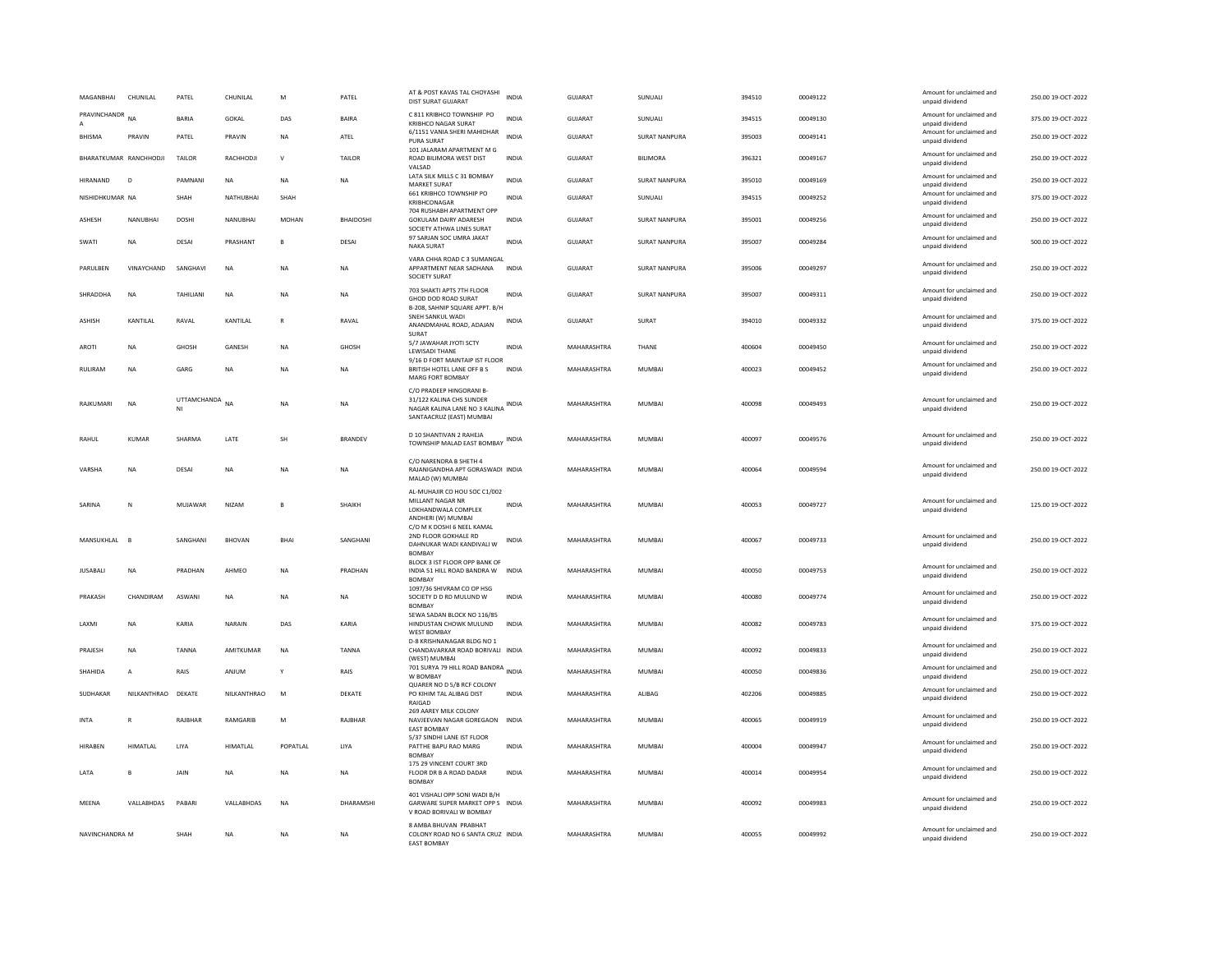| CHANDANBEN M     |                | <b>MEHTA</b>    | MANSUKHLAL              | M               | <b>MEHTA</b>     | GOPAL NIWAS IST FLOOR ROON<br>NO 7 5TH TEJPAL SCHEME ROAD<br>VILE PARLE E BOMBAY     | <b>INDIA</b> | MAHARASHTRA    | <b>MUMBAI</b>        | 400057 | 00050016 | Amount for unclaimed and<br>unpaid dividend | 250.00 19-OCT-2022 |
|------------------|----------------|-----------------|-------------------------|-----------------|------------------|--------------------------------------------------------------------------------------|--------------|----------------|----------------------|--------|----------|---------------------------------------------|--------------------|
| <b>BHARTI</b>    | ANIL           | PAREKH          | ANIL                    |                 | PAREKH           | 402 SWASTIK APARTMENT<br><b>GAMDEVI ROAD SANGHANI</b><br>ESTATE GHATKOPAR W BOMBAY   | INDIA        | MAHARASHTRA    | MUMBAI               | 400086 | 00050026 | Amount for unclaimed and<br>unpaid dividend | 250.00 19-OCT-2022 |
| <b>VIVEK</b>     | NA             | MOKASHI         | MANOHAR                 | NA              | MOKASHI          | 44 LAXMINARAYAN NIWAS 156 S B<br>MARG MATUNGA ROAD WEST<br><b>BOMBAY</b>             | <b>INDIA</b> | MAHARASHTRA    | MUMBAI               | 400016 | 00050138 | Amount for unclaimed and<br>unpaid dividend | 375.00 19-OCT-2022 |
| KALABHAI         | HARJIBHAI      | PATEL           | HARJIBHAI               | NATHABHAI       | PATEL            | 209 ARCHANA SECTOR 17 VASHI<br><b>NEW BOMBAY</b>                                     | <b>INDIA</b> | MAHARASHTRA    | RAIGAD               | 400705 | 00050275 | Amount for unclaimed and<br>unpaid dividend | 250.00 19-OCT-2022 |
| SONAL            | R              | VARIA           | RAM                     | NIKLAL          | <b>MVARIA</b>    | <b>6 A DHAN RATNA APT BHARDA</b><br>WADI J P ROAD ANDHERI W<br><b>BOMBA</b>          | INDIA        | MAHARASHTRA    | <b>MUMBAI</b>        | 400058 | 00050296 | Amount for unclaimed and<br>unpaid dividend | 250.00 19-OCT-2022 |
| JAGDISH          | <b>KUMAR</b>   | MORAKHIA        | SHANTILAL               | NA              | MORAKHIA         | <b>6 A DHAN RATNA APT BHARDA</b><br>WADI J P ROAD ANDHERI W<br><b>BOMBA</b>          | INDIA        | MAHARASHTRA    | MUMBAI               | 400058 | 00050298 | Amount for unclaimed and<br>unpaid dividend | 250.00 19-OCT-2022 |
| LEENA            | NA             | BHAGAT          | MUKESH                  | <b>NA</b>       | <b>BOUSEWIFE</b> | D-8 KALASHPURI C D BARFIWALA<br>LANE ANDHERI W BOMBAY                                | <b>INDIA</b> | MAHARASHTRA    | MUMBAI               | 400058 | 00050371 | Amount for unclaimed and<br>unpaid dividend | 250.00 19-OCT-2022 |
| RAJENDRA         | BANDEKAR       | SHANKAR         | SHANKAR                 | BANDEKAR        | NARAYAN          | B-5/28 MUNICIPAL QTRS<br>BHANDUP COMPLEX MULUND<br><b>WEST BOMBAY</b>                | <b>INDIA</b> | MAHARASHTRA    | <b>MUMBAI</b>        | 400082 | 00050386 | Amount for unclaimed and<br>unpaid dividend | 250.00 19-OCT-2022 |
|                  | K              | <b>GUPTA</b>    | s                       | $\mathsf{L}$    | <b>GUPTA</b>     | 29 BANARSILAL MANSION IIND<br>FLOOR S V ROAD MALAD W<br><b>BOMBA</b>                 | <b>INDIA</b> | MAHARASHTRA    | <b>MUMBAI</b>        | 400064 | 00050513 | Amount for unclaimed and<br>unpaid dividend | 250.00 19-OCT-2022 |
| MIHIR            | NA             | RATILAL         | NA                      | NA              | NA               | 5/1156 B HARIPURA HAT FLAIA<br>SURAT                                                 | <b>INDIA</b> | <b>GUJARAT</b> | <b>SURAT NANPURA</b> | 395003 | 00050567 | Amount for unclaimed and<br>unpaid dividend | 250.00 19-OCT-2022 |
| <b>BHARFT</b>    | <b>NA</b>      | к               | KANTILAL                | <b>NA</b>       | <b>RFTD</b>      | ARIHANT JWELLERS HIRABAG 12<br><b>BANGLA AMBAWADI</b><br>AHMEDABAD                   | <b>INDIA</b> | GUIARAT        | AHMFDARAD            | 380006 | 00050787 | Amount for unclaimed and<br>unpaid dividend | 375.00.19-QCT-2022 |
|                  | Ν              | AMIN            | NANDUBHAI               | NA              | RETD             | ARIHANT JWELLERS HIRABAG 12<br><b>BANGLA AMBAWADI</b><br>AHMEDABAD                   | <b>INDIA</b> | <b>GUJARAT</b> | AHMEDABAD            | 380006 | 00050788 | Amount for unclaimed and<br>unpaid dividend | 375.00 19-OCT-2022 |
| <b>JAGDISH</b>   | M              | NAYAK           | <b>NA</b>               | <b>NA</b>       | <b>NA</b>        | C/O ARIHANT JWELLERS<br>AMBAWAD HIRABAG 12 BANGLA INDIA<br>ELLISBRIDGE AHMEDABAD     |              | GUJARAT        | AHMEDABAD            | 380006 | 00050789 | Amount for unclaimed and<br>unpaid dividend | 375.00 19-OCT-2022 |
| <b>GIRESH</b>    | N              | CHAVDA          | <b>NA</b>               | <b>NA</b>       | <b>NA</b>        | ARIHANT JWELLERS HIRABAG 12<br><b>BANGLA AMBAWADI</b><br>AHMEDABAD                   | <b>INDIA</b> | <b>GUJARAT</b> | AHMEDABAD            | 380006 | 00050790 | Amount for unclaimed and<br>unpaid dividend | 375.00 19-OCT-2022 |
| MANJULABEN       | PRAHLAD        |                 | BHAIVAGHELA PRAHLADBHAI | $\overline{B}$  | VAGHELIA         | 8 NAV JIVAN SOCITY NEAR<br>MARKET YARD PATAN N G                                     | INDIA        | GUJARAT        | PATAN                | 384265 | 00050859 | Amount for unclaimed and<br>unpaid dividend | 250.00 19-OCT-2022 |
| SAKARIBEN        | SUNDARALAL     | SHAH            | SUNDARALAI              | PUNAMCHAND      | SHAH             | <b>B 57 ANGITA HSG SOCIETY</b><br>NARANPURA PRAGATI NAGAR<br>ROAD AHMEDABAD          | <b>INDIA</b> | GUJARAT        | AHMEDABAD            | 380013 | 00050876 | Amount for unclaimed and<br>unpaid dividend | 250.00 19-OCT-2022 |
| <b>DIPIKA</b>    | <b>MAHESH</b>  | SHAH            | MAHESH                  | CHIMAN          | SHAH             | <b>B 57 ANGITA HSG SOCIETY</b><br>NARANPURA PRAGATI NAGAR<br>ROAD AHMEDABAD          | <b>INDIA</b> | GUJARAT        | AHMEDABAD            | 380013 | 00050877 | Amount for unclaimed and<br>unpaid dividend | 250.00 19-OCT-2022 |
| TRIVEDI          | NA             | JALPABEN        | TRIVEDI                 | <b>NA</b>       | BHASKERRAI       | C/O D G YAGNIK A-3 ARPAN<br>APARTMENT NEHRU PARK<br>VASTRAPUR AHMEDABAD              | INDIA        | GUJARAT        | AHMEDABAD            | 380015 | 00050916 | Amount for unclaimed and<br>unpaid dividend | 250.00 19-OCT-2022 |
| SHARDABEN        | RATILAL        | NAGAR           | NA                      | NA              | NA               | 295/7 DUNGARJI S CHAL KHOKHRA<br>MEHMEDABAD AHMEDABAD                                |              | GUJARAT        | AHMEDABAD            | 380008 | 00050926 | Amount for unclaimed and<br>unpaid dividend | 250.00 19-OCT-2022 |
| HOMIYAR          | NA             | GUARD           | ZARIR                   | NA              | GUARD            | NANAVATI BLOCKS PARSI<br>DHARAMSHALLLA COMPOUND<br>BEHIND RELIEF CINEMA<br>AHMEDABAD | <b>INDIA</b> | GUJARAT        | AHMEDABAD            | 380001 | 00050973 | Amount for unclaimed and<br>unpaid dividend | 250.00 19-OCT-2022 |
| MOHAMMAD         | SHARIF         | FNAGINGAR       | NA                      | <b>NA</b>       | NA               | 1212/1 JANSAHEB S STREET LAL<br>DARWAJA AHMEDABAD                                    | <b>INDIA</b> | GUJARAT        | AHMEDABAD            | 380001 | 00051016 | Amount for unclaimed and<br>unpaid dividend | 250.00 19-OCT-2022 |
| MAHEBOOB         | MAKSUB         | SAIYEB          | MAKSUDEBAIDUL NA        |                 | SAIYAR           | 1858 BAWAJI OLE JAMAL PUR<br>CHAKLA AHMEDABAD                                        | <b>INDIA</b> | GUJARAT        | AHMEDABAD            | 380001 | 00051018 | Amount for unclaimed and<br>unpaid dividend | 250.00 19-OCT-2022 |
| ZAMEER           | MAKSUD         | SAIYEB          | MAKSUDEBAIDUL NA        |                 | SAIYEB           | 1858 BAWAJI OLE JAMAL PUR<br>CHAKLA AHMEDABAD                                        | <b>INDIA</b> | GUJARAT        | AHMEDABAD            | 380001 | 00051019 | Amount for unclaimed and<br>unpaid dividend | 250.00 19-OCT-2022 |
| ZAMEER           | MAKSUDH        | SAIYED          | MAKSUDEBAIDUL NA        |                 | SAIYEB           | 1858 BAWAJI OLE JAMAL PUR<br>CHAKLA AHMEDABAD                                        | <b>INDIA</b> | <b>GUJARAT</b> | AHMEDABAD            | 380001 | 00051020 | Amount for unclaimed and<br>unpaid dividend | 250.00 19-OCT-2022 |
| PREMILABEN       | AMBALAL        | PATEL           | AMBALAL                 | <b>JOITARAM</b> | PATEL            | AMARPURA CHALI NO 3 HARIJ<br>DIST MEHSANA N GUJ                                      | <b>INDIA</b> | GUJARAT        | PATAN                | 384240 | 00051045 | Amount for unclaimed and<br>unpaid dividend | 250.00 19-OCT-2022 |
| <b>RAIFNDRA</b>  | AMRAI AI       | PATEL           | AMBAI AI                | $\kappa$        | PATEL            | PRERANA BHUVAN NEAR<br>ASOPALAV PARTY PLOT SATE LITE INDIA<br>ROAD AHMEDABAD         |              | GUIARAT        | AHMEDARAD            | 380015 | 00051115 | Amount for unclaimed and<br>unpaid dividend | 125.00 19-OCT-2022 |
| NIKITA           | <b>NA</b>      | SHAH            | MAHENDRABHAI            | <b>NA</b>       | SHAH             | 14 JIYJINESHWAR SOCIETY<br>SHAHIBAUG AHMEDABAD                                       | <b>INDIA</b> | GUJARAT        | AHMEDABAD            | 380004 | 00051204 | Amount for unclaimed and<br>unpaid dividend | 250.00 19-OCT-2022 |
| <b>BHUPENDRA</b> | <b>NA</b>      | PATEL           | ASHISH                  | <b>NA</b>       | PATEL            | 60 SWAMI NARAYAN GODOLON<br>O/S DRIA PUR GATE AHMEDABAD                              | INDIA        | GUJARAT        | AHMEDABAD            | 380004 | 00051211 | Amount for unclaimed and<br>unpaid dividend | 125.00 19-OCT-2022 |
| BHADRABEN        | SEVANTI        | LALSHAH         | SEVANTILAL              | К               | SHAH             | NANIVNIYAVAD AT CHANASMA INDIA                                                       |              | GUJARAT        | PATAN                | 384220 | 00051309 | Amount for unclaimed and<br>unpaid dividend | 250.00 19-OCT-2022 |
|                  | <b>HARIHAR</b> | KAIYANI         | $\mathbb{R}$            | <b>NA</b>       | <b>RAMMURTI</b>  | 121/6 SRI BHARAT NIVAS<br>KOCHERS PALDI AHD<br>AHMEDABAD                             | <b>INDIA</b> | GUJARAT        | AHMEDABAD            | 380006 | 00051409 | Amount for unclaimed and<br>unpaid dividend | 250.00 19-OCT-2022 |
| KANTILAL         | RATILAL        | <b>NAGAR</b>    | RATILAL                 | NA              | NAGAR            | JETHAJI MALA JI UNDER<br>SARNGPUR BRIDGE AHMEDABAD                                   | <b>INDIA</b> | <b>GUJARAT</b> | AHMEDABAD            | 380002 | 00051451 | Amount for unclaimed and<br>unpaid dividend | 250.00 19-OCT-2022 |
| <b>USHABEN</b>   | <b>ASHOK</b>   | <b>BHAIAMIN</b> | ASHOK                   | <b>BHA</b>      | GAMIN            | AMIN KHADKI TARSALI BARODA INDIA                                                     |              | GUJARAT        | VADODARA             | 390009 | 00051521 | Amount for unclaimed and<br>unpaid dividend | 250.00 19-OCT-2022 |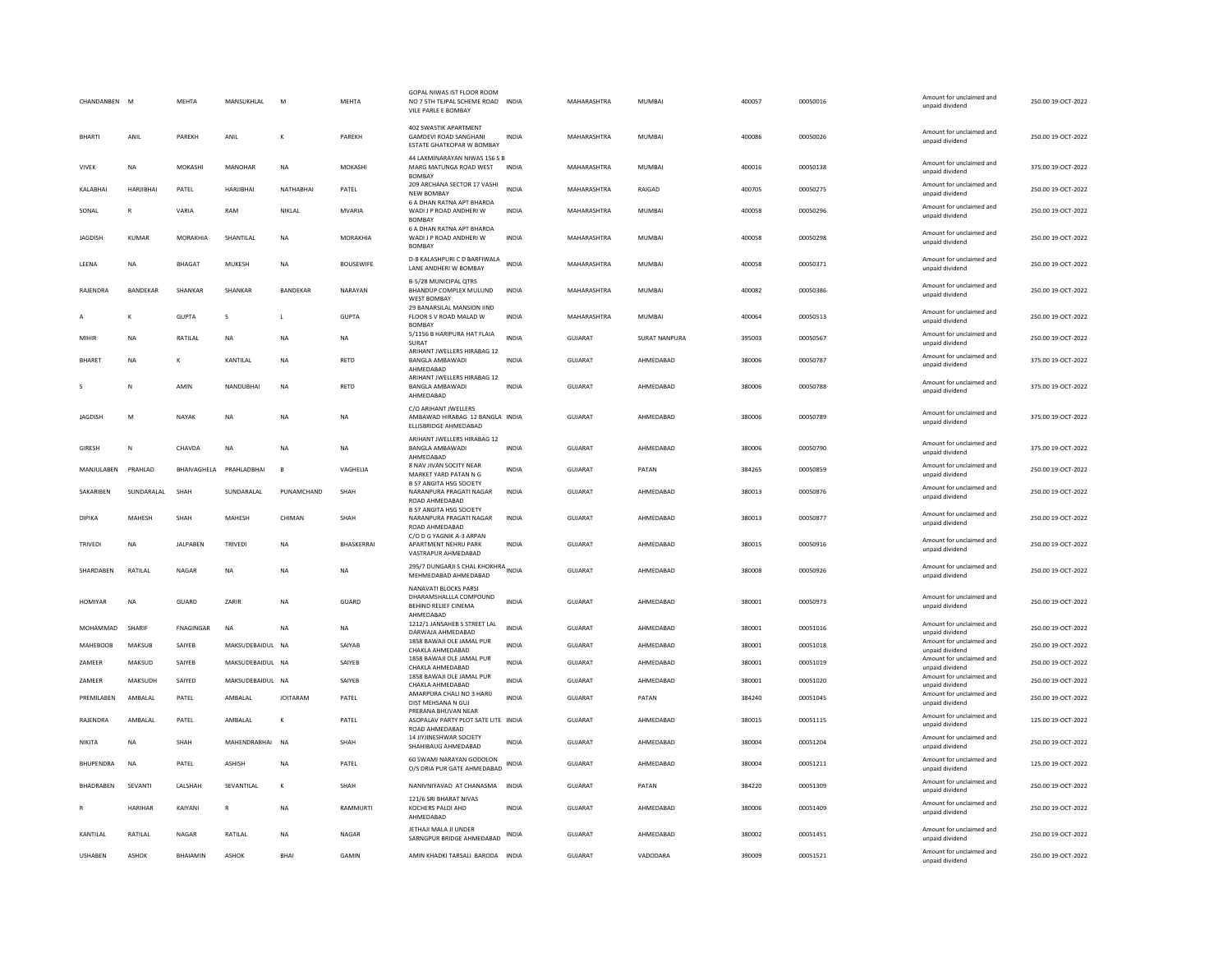| RANCHHODBHAI F  |                        | <b>JADAV</b>         | <b>FULCHANDBHAI</b> | <b>E</b>        | <b>JADAVRETD</b>      | 11 AVDHOOT SOCIETY<br>VISHWAMITRI ROAD VADODARA                                                 | INDIA                        | GUJARAT                                  | VADODARA           | 390011           | 00051544             | Amount for unclaimed and<br>unpaid dividend                    | 250.00 19-OCT-2022                       |
|-----------------|------------------------|----------------------|---------------------|-----------------|-----------------------|-------------------------------------------------------------------------------------------------|------------------------------|------------------------------------------|--------------------|------------------|----------------------|----------------------------------------------------------------|------------------------------------------|
| MURLIDHAR       | <b>NA</b>              | NARIA                | LATE                | SHRI            | ANANDRAMJINARIA       | CHANDRAVILLA FLATS S F 1<br>ATAMJYOT ASHRAM ROAD<br><b>BARODA</b>                               | <b>INDIA</b>                 | GUJARAT                                  | VADODARA           | 390007           | 00051551             | Amount for unclaimed and<br>unpaid dividend                    | 250.00 19-OCT-2022                       |
| PRASHANT        | <b>NA</b>              | <b>CHITNIS</b>       | <b>NA</b>           | <b>NA</b>       | <b>NA</b>             | 33C MAKARANDA GOKULDHAM<br>GIDC ROAD MANJALPUR BARODA                                           | INDIA                        | <b>GUJARAT</b>                           | VADODARA           | 390011           | 00051630             | Amount for unclaimed and<br>unpaid dividend                    | 375.00 19-OCT-2022                       |
| VIJAY           | $\mathbf{s}$           | PARIKH               | SUDHAKAR            | <b>NA</b>       | PARIKH                | 26 UPKAR SOCIETY NEAR<br>HARINAGAR GOTRI ROAD<br><b>BARODA</b>                                  | <b>INDIA</b>                 | GUJARAT                                  | VADODARA           | 390007           | 00051631             | Amount for unclaimed and<br>unpaid dividend                    | 250.00 19-OCT-2022                       |
| MEENA           | <b>NA</b>              | PARWANI              | A                   | T               | PARWANI               | T 55/494 BUNGLOW NO 14<br>WASHIA COLONY BARODA                                                  | <b>INDIA</b>                 | GUJARAT                                  | VADODARA           | 390006           | 00051745             | Amount for unclaimed and<br>unpaid dividend                    | 250.00 19-OCT-2022                       |
| <b>CHOKSI</b>   | <b>GIRISH</b>          | CHANDRACHAG<br>ANLAL | CHAGANLAL           | PATEL           |                       | KUBHARWADA CHOKSI BAZAR<br>PADRA DT BARODA                                                      | <b>INDIA</b>                 | <b>GUJARAT</b>                           | PADRA              | 391440           | 00051761             | Amount for unclaimed and<br>unpaid dividend                    | 250.00 19-OCT-2022                       |
| VEEJAYA         | OCHAVBHA               | SHAH                 | $_{\sf NA}$         | <b>NA</b>       | <b>NA</b>             | C/O VALLABH FINANCE COMP<br>STATION ROAD AT & PO CHHOTA INDIA<br>UDEPUR DI BARODA               |                              | <b>GUJARAT</b>                           | DHABHOIR.S         | 391165           | 00051790             | Amount for unclaimed and<br>unpaid dividend                    | 250.00 19-OCT-2022                       |
| PREM            | <b>NA</b>              | SINGH                | LATE                | <b>SH</b>       | MAKKHANSINGH          | H NO 20 B L NO 8 P O KANKINARA INDIA<br>DIST 24 PARGANAS N W B                                  |                              | <b>WEST BENGAL</b>                       | <b>BARRACKPORE</b> | 743126           | 00051840             | Amount for unclaimed and<br>unpaid dividend                    | 250.00 19-OCT-2022                       |
| PRAVINAREN      | M                      | PATFI                | MANHARI AI          | <b>NA</b>       | PATEL                 | C/O MAGANLAL DEVSHIBHAI & CO INDIA<br>16/1A ARMENIAN ST CALCUTTA                                |                              | <b>WEST RENGAL</b>                       | KOI KATA           | 700001           | 00051858             | Amount for unclaimed and<br>unpaid dividend                    | 250.00.19-QCT-2022                       |
| SITARAM         | <b>NA</b>              | <b>BAHETI</b>        | GANGARAM            | <b>NA</b>       | <b>BAHETI</b>         | 48 HEMCHANDRA NASKAR ROAD<br>BELIAGHATA CALCUTTA                                                | <b>INDIA</b>                 | <b>WEST BENGAL</b>                       | KOLKATA            | 700010           | 00051872             | Amount for unclaimed and<br>unpaid dividend                    | 125.00 19-OCT-2022                       |
| SANGHAMITRA NA  |                        | DEB                  | NIRODE              | NA              | DEB                   | 4 SADAR BAXI LANE HOWRAH                                                                        | INDIA                        | <b>WEST BENGAL</b>                       | <b>HOWRAH</b>      | 711101           | 00051889             | Amount for unclaimed and<br>unpaid dividend                    | 250.00 19-OCT-2022                       |
| ARUN            | <b>KUMAR</b>           | SARAOGI              | BISWANATH           | <b>NA</b>       | SARAOGI               | P 344 C I T ROAD SCHEME VI M IST INDIA                                                          |                              | <b>WEST BENGAL</b>                       | KOLKATA            | 700054           | 00051962             | Amount for unclaimed and                                       | 250.00 19-OCT-2022                       |
| <b>KAI YANI</b> | <b>NA</b>              | DUTTA                | KHAGFNDRA           | <b>NATH</b>     | DUTTA                 | <b>FLOOR CALCUTTA</b><br>NABAGRAM BLOCK C PO BARA                                               | <b>INDIA</b>                 | <b>WEST BENGAL</b>                       | HOOGHI Y           | 712246           | 00052002             | unpaid dividend<br>Amount for unclaimed and                    | 250.00.19-OCT-2022                       |
|                 |                        |                      |                     |                 |                       | BAHERA DIST HOOGHLY W B<br>C/O N PUJAHARI 25/2A/1 JHEEL                                         |                              |                                          |                    |                  |                      | unpaid dividend<br>Amount for unclaimed and                    |                                          |
| PRAMELLA        | <b>NA</b>              | DASH                 |                     | К               | DASH                  | ROAD P O DHAKURIA CALCUTTA                                                                      | INDIA                        | <b>WEST BENGAL</b>                       | KOLKATA            | 700031           | 00052027             | unpaid dividend                                                | 250.00 19-OCT-2022                       |
| NIKHILESH       | <b>KUMAR</b>           | <b>MISHRA</b>        | ADYA                | SHANKER         | <b>MISHRA</b>         | C/O BASDEO RAMNATH 94 LOWR<br>CHITPUR ROAD CALCUTTA                                             | <b>INDIA</b>                 | <b>WEST BENGAL</b>                       | KOLKATA            | 700007           | 00052144             | Amount for unclaimed and<br>unpaid dividend                    | 250.00 19-OCT-2022                       |
| ARVIND          | KR                     | <b>MFHTA</b>         | <b>TAI AK</b>       | CHAND           | <b>MFHTA</b>          | 82B S N PANDIT ST ANAND<br>APARTMENT 1ST FLOOR KOLKATA                                          | INDIA                        | <b>WEST BENGAL</b>                       | KOLKATA            | 700020           | 00052175             | Amount for unclaimed and<br>unpaid dividend                    | 250.00 19-OCT-2022                       |
| KRISHNA         | DEVI                   | BHAGAT               | ONKAR               | <b>NATH</b>     | BHAGAT                | C/O ONKAR NATH BHAGAT PAKUR INDIA<br>SHAHIBGANJ                                                 |                              | <b>BIHAR</b>                             | BARHARWA (DUMKA)   | 816107           | 00052189             | Amount for unclaimed and<br>unpaid dividend                    | 250.00 19-OCT-2022                       |
|                 |                        |                      |                     |                 |                       |                                                                                                 |                              |                                          |                    |                  |                      |                                                                |                                          |
| KANHAIYA        | LAL                    | <b>BORAR</b>         | NAWARATAN           | MAL             | <b>BORAR</b>          | 104 B GREY STREET CALCUTTA                                                                      | <b>INDIA</b>                 | <b>WEST BENGAL</b>                       | KOLKATA            | 700005           | 00052198             | Amount for unclaimed and                                       | 250.00 19-OCT-2022                       |
| SAJAN           | KUMAR                  | JHUNJHUNWALA LATE    |                     | <b>SH</b>       | SRJHUNJHUNWALA        | 7 JADULAL MULLICK ROAD                                                                          | <b>INDIA</b>                 | <b>WEST BENGAL</b>                       | KOLKATA            | 700006           | 00052211             | unpaid dividend<br>Amount for unclaimed and                    | 250.00 19-OCT-2022                       |
| RABINDRANATH NA |                        | <b>SFTH</b>          | MRITYUN             | 10 <sub>Y</sub> | <b>SFTH</b>           | CALCUTTA<br>43/F NIL MONI MITRA STREET PO<br>BEADON ST CALCUTTA                                 | <b>INDIA</b>                 | <b>WEST BENGAL</b>                       | KOLKATA            | 700006           | 00052245             | unpaid dividend<br>Amount for unclaimed and<br>unpaid dividend | 250.00 19-OCT-2022                       |
| KAVITA          | D                      | <b>MEHTA</b>         | PIYUSH              | J.              | MEHTA                 | C/O UNIVERSAL WIRE INDUSTRIES<br>21/D B R B BASU ROAD CANNING INDIA<br>STREET IST FLOOR KOLKATA |                              | <b>WEST BENGAL</b>                       | KOLKATA            | 700001           | 00052277             | Amount for unclaimed and<br>unpaid dividend                    | 250.00 19-OCT-2022                       |
| <b>BIJOY</b>    | <b>KUMAR</b>           | SOMANI               | SHREE               | LAL             | SOMANI                | MAHESHWARI RICE & OIL MILLS                                                                     | INDIA                        | <b>WEST BENGAL</b>                       | BIRBHUM            | 731204           | 00052278             | Amount for unclaimed and                                       | 250.00 19-OCT-2022                       |
| <b>DEBASHIS</b> | <b>NA</b>              | NEOGI                | SANTOSH             | KUMAR           | NEOGI                 | PO BOLPUR DIST BIRBHUM W B<br>CA 89 SALT LAKE SECTOR 1<br>CALCUTTA                              | <b>INDIA</b>                 | <b>WEST BENGAL</b>                       | KOLKATA            | 700064           | 00052283             | unpaid dividend<br>Amount for unclaimed and                    | 250.00 19-OCT-2022                       |
|                 |                        |                      |                     |                 |                       | C/O JAGADISH MAHATO 32 RAM                                                                      |                              |                                          |                    |                  |                      | unpaid dividend<br>Amount for unclaimed and                    |                                          |
| <b>TARUN</b>    | <b>NA</b>              | ROY                  | <b>KRISHNA</b>      | GOPAL           | ROY                   | DULAL SARKAR STREET KOLKATA                                                                     | <b>INDIA</b>                 | <b>WEST BENGAL</b>                       | KOLKATA            | 700006           | 00052292             | unpaid dividend                                                | 250.00 19-OCT-2022                       |
| MRINAL          | KANTI                  | CHAKRAVARTY JADU     |                     | <b>NATH</b>     | CHAKRABORTYRETD       | 197/1 REGENT PARK PO RAHARA<br>DT 24 PARG N W B                                                 | <b>INDIA</b>                 | <b>WEST BENGAL</b>                       | <b>BARRACKPORE</b> | 743186           | 00052297             | Amount for unclaimed and<br>unpaid dividend                    | 250.00 19-OCT-2022                       |
| PRABHA          | <b>NA</b>              | KHANDELWAL KAPIL     |                     | DEO             | KHANDELWAL            | PARIJAAT 24 A SHAKEIPEARE<br>SARANI 9TH FLOOR FLAT NO 93<br>CALCUTTA                            | <b>INDIA</b>                 | <b>WEST BENGAL</b>                       | KOLKATA            | 700017           | 00052313             | Amount for unclaimed and<br>unpaid dividend                    | 250.00 19-OCT-2022                       |
| <b>BANKEY</b>   | <b>BIHARI</b>          | TIWARI               | LATE                | <b>SH</b>       | <b>ACHHEBERTIWARI</b> | C/O GHANSHYAM TIWARI 10<br>MIDDLE TON ROW STATE BANK<br>OF INDIA CALCUTTA                       | <b>INDIA</b>                 | <b>WEST BENGAL</b>                       | KOLKATA            | 700071           | 00052316             | Amount for unclaimed and<br>unpaid dividend                    | 250.00 19-OCT-2022                       |
| NIRANJAN        | NA                     | CHOWDHARY            | NARENDRA            | KUMAR           | CHOWDHARY             | C/O M/S SHRESHT 95 PARK<br>STREET CALCUTTA                                                      | <b>INDIA</b>                 | <b>WEST BENGAL</b>                       | KOLKATA            | 700016           | 00052357             | Amount for unclaimed and<br>unpaid dividend                    | 250.00 19-OCT-2022                       |
| NARENDRA        | <b>KUMAR</b>           | CHOWDHARY            | LATE                | SH              | SUMERMULL             | C/O M/S SHRESHT 95 PARK<br>STREET CALCUTTA                                                      | <b>INDIA</b>                 | <b>WEST BENGAL</b>                       | KOLKATA            | 700016           | 00052358             | Amount for unclaimed and<br>unpaid dividend                    | 250.00 19-OCT-2022                       |
| <b>JANWARI</b>  | DEVI                   | BAID                 | BHIKAM              | CHAND           | BAID                  | C/O ASHOKA WIRE NETTING<br>INDUSTRIES 109 NETAJI SUBHAS INDIA<br>ROAD CALCUTTA                  |                              | <b>WEST BENGAL</b>                       | KOLKATA            | 700001           | 00052393             | Amount for unclaimed and<br>unpaid dividend                    | 250.00 19-OCT-2022                       |
| <b>RINA</b>     | <b>NA</b>              | CHAKRABORTY PIJUSH   |                     | KANT            | CHAKRABORTY           | 3/88 AZADGARH PO REGENT PARK INDIA<br>CALCUTTA                                                  |                              | <b>WEST BENGAL</b>                       | KOLKATA            | 700040           | 00052406             | Amount for unclaimed and<br>unpaid dividend                    | 375.00 19-OCT-2022                       |
| KIRTI           | <b>BEN</b>             | PATEL                | ASHWIN              | $\mathbb{R}$    | PATEL                 | SISHIR BHADURI SARANI<br>KHUDIRAM PALLY SILIGURI                                                | <b>INDIA</b>                 | <b>WEST BENGAL</b>                       | SILIGURI           | 734401           | 00052439             | Amount for unclaimed and                                       | 250.00 19-OCT-2022                       |
| ANIMA           | <b>NA</b>              | <b>I AHIRI</b>       | RATHINDRA           | <b>NATH</b>     | <b>I AHIRI</b>        | 12 JOYNARAYAN BANERJEE LANE                                                                     | <b>INDIA</b>                 | <b>WEST BENGAL</b>                       | KOLKATA            | 700036           | 00052452             | unpaid dividend<br>Amount for unclaimed and                    | 250.00 19-OCT-2022                       |
| SOMA            | <b>NA</b>              | <b>DUTTA</b>         | <b>TARUN</b>        | <b>NA</b>       | <b>DUTTA</b>          | CALCUTTA<br>296/B/6 KALINDI HOUSING                                                             | <b>INDIA</b>                 | <b>WEST BENGAL</b>                       | KOLKATA            | 700089           | 00052534             | unpaid dividend<br>Amount for unclaimed and                    | 250.00 19-OCT-2022                       |
| SARITA          |                        |                      |                     |                 | <b>JAIN</b>           | ESTATE PLOT 69 CALCUTTA<br>C/O SUMAT CHAND JAIN 174                                             |                              |                                          |                    |                  |                      | unpaid dividend<br>Amount for unclaimed and                    |                                          |
| AMIT            | <b>NA</b><br><b>NA</b> | JAIN<br>DUTTA        | SUMAT<br>LATE       | CHAND<br>SH     | AMULYADUTTA           | RABINDRA SARANI CALCUTTA<br>35/1 JOGENDRA BASAK ROAD                                            | <b>INDIA</b><br><b>INDIA</b> | <b>WEST BENGAL</b><br><b>WEST BENGAL</b> | KOLKATA<br>KOLKATA | 700007<br>700036 | 00052599<br>00052622 | unpaid dividend<br>Amount for unclaimed and                    | 250.00 19-OCT-2022<br>250.00 19-OCT-2022 |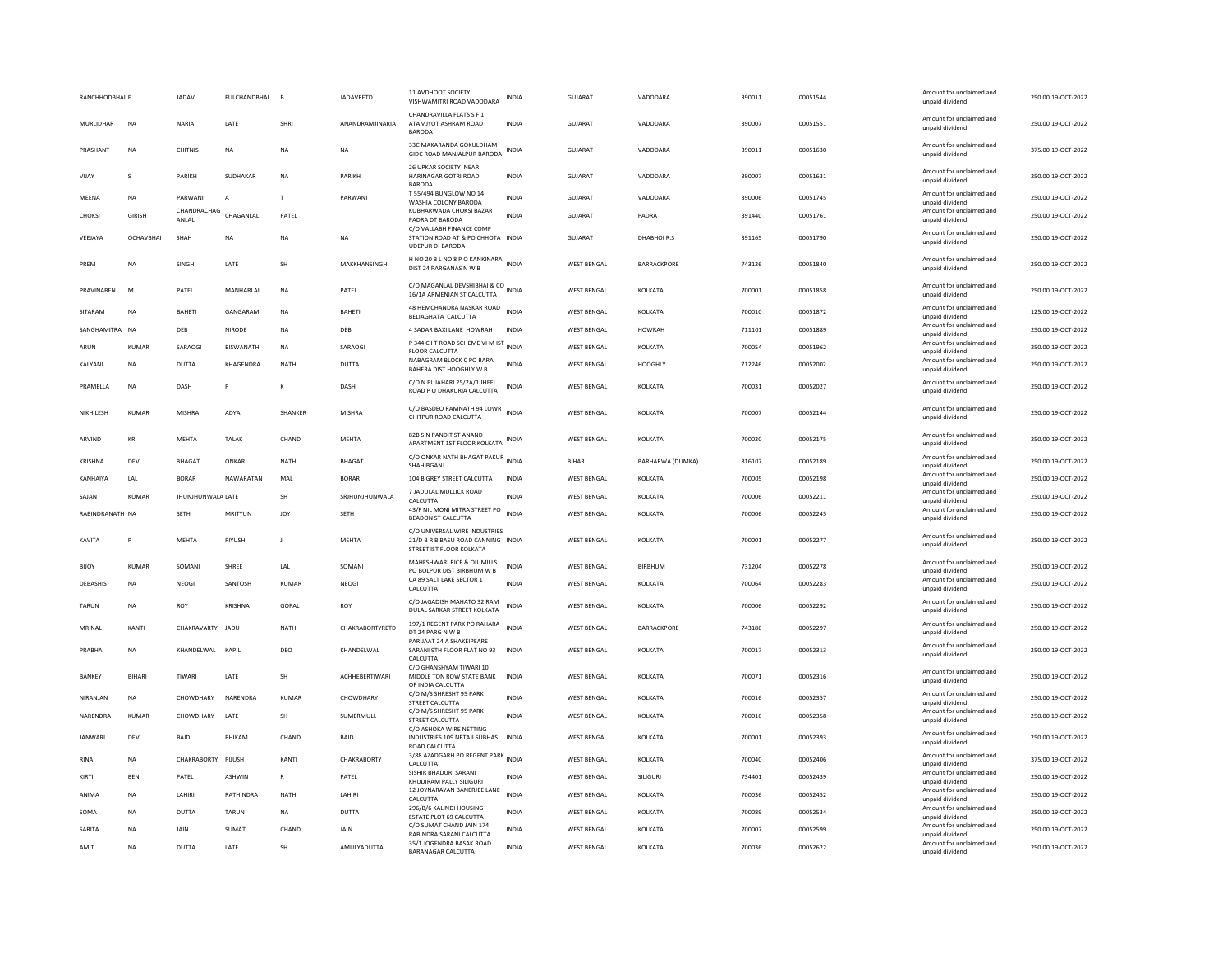| DIPIKA            | NA             | GANDHI           | SHASHI          | KANT          | GANDHI            | 313 RABINDRA SARANI CALCUTTA INDIA                                                                             |              | <b>WEST BENGAL</b> | KOLKATA         | 700006 | 00052631 | Amount for unclaimed and<br>unpaid dividend | 250.00 19-OCT-2022 |
|-------------------|----------------|------------------|-----------------|---------------|-------------------|----------------------------------------------------------------------------------------------------------------|--------------|--------------------|-----------------|--------|----------|---------------------------------------------|--------------------|
| SUSHIL            | <b>KUMAR</b>   | SINGHANIA        | HANUMANDAS      | <b>NA</b>     | SINGHNIA          | 134/A RAJA RAJENDRALAL MITRA<br>ROAD 3RD FLOOR KOLKATA                                                         | <b>INDIA</b> | <b>WEST BENGAL</b> | KOLKATA         | 700085 | 00052672 | Amount for unclaimed and<br>unpaid dividend | 250.00 19-OCT-2022 |
| ANJAN             | <b>NA</b>      | ROY              | RAMENDRA        | LAL           | ROY               | 42/116 DUM DUM ROA PO MOTI<br>JHEEL CALCUTTA                                                                   | <b>INDIA</b> | <b>WEST BENGAL</b> | KOLKATA         | 700074 | 00052686 | Amount for unclaimed and<br>unpaid dividend | 250.00 19-OCT-2022 |
| CHANDA            | <b>NA</b>      | BAID             | VIJAY           | SINGH         | <b>BAIDPROF</b>   | 36/2 A RAM KRISHNA SAMADHI<br>ROAD KANKURGAHI CALCUTTA                                                         | <b>INDIA</b> | <b>WEST BENGAL</b> | KOLKATA         | 700054 | 00052694 | Amount for unclaimed and<br>unpaid dividend | 250.00 19-OCT-2022 |
| <b>BIMAL</b>      | KUMAR          | KOTHARI          | CHOUTH          | MAL           | KOTHARI           | C/O AMARDEEP ELECTRONICS<br>SECON LANE BENACHITY PO<br>DURGAPUR W B                                            | INDIA        | <b>WEST BENGAL</b> | DURGAPUR        | 713213 | 00052710 | Amount for unclaimed and<br>unpaid dividend | 250.00 19-OCT-2022 |
| KUNDAN            | MAL            | BENGANI          | ATE             | SH            | INDERCHAND        | P 4 NEW HOWRAH BRIDGE<br>APPROACH ROAD ROOM NO1018 INDIA<br>CALCUTTA                                           |              | <b>WEST BENGAL</b> | KOLKATA         | 700001 | 00052715 | Amount for unclaimed and<br>unpaid dividend | 20.00 19-OCT-2022  |
| UTPAL             | <b>NA</b>      | SAHA             | UPEN            | CH            | SAHA              | C/O UPEN CH SAHA<br>PURPAPUTIARY CHAKDAHA SAHA<br>PARA P O PURBAPUTIARY<br>CALCUTTA                            | <b>INDIA</b> | <b>WEST BENGAL</b> | KOLKATA         | 700093 | 00052729 | Amount for unclaimed and<br>unpaid dividend | 250.00 19-OCT-2022 |
| SUNITA            | <b>NA</b>      | <b>BHANSALI</b>  | KAMAL           | KUMAR         | <b>BHANSALI</b>   | ARVIND ENTERPRISE P 4 NEW<br>HOWRAH BRIDGE APPORACH<br>ROAD 7TH FLOOR CALCUTTA                                 | <b>INDIA</b> | <b>WEST BENGAL</b> | KOLKATA         | 700001 | 00052755 | Amount for unclaimed and<br>unpaid dividend | 250.00 19-OCT-2022 |
| <b>MOHANI</b>     | <b>DEVI</b>    | NAHATA           | SUJAN           | MAL           | NAHATA            | C/O HARAK CHAND SUJAN MAL<br>113 B MANOHAR DAS KATRA<br>CALCUTTA                                               | <b>INDIA</b> | <b>WEST BENGAL</b> | KOLKATA         | 700007 | 00052794 | Amount for unclaimed and<br>unpaid dividend | 250.00 19-OCT-2022 |
| ASHUTOSH          | NA             | MUKHERJEE        | LATE            | SH            | ER                | DHIRENDRANATHMUKH 57 E HINDUSTHAN PARK FLAT NO<br>73 3RD FLOOR CALCUTTA                                        | <b>INDIA</b> | <b>WEST BENGAL</b> | KOLKATA         | 700029 | 00052802 | Amount for unclaimed and<br>unpaid dividend | 250.00 19-OCT-2022 |
| KAMAL             | <b>KUMAR</b>   | NAHATA           | BIJAY           | SINGH         | NAHATA            | C/O A C BHUTORIA AND CO 2<br>INDIA EXCHANGE PLACE 2ND<br>FLOOR CALCUTTA                                        | <b>INDIA</b> | <b>WEST BENGAL</b> | KOLKATA         | 700001 | 00052810 | Amount for unclaimed and<br>unpaid dividend | 250.00 19-OCT-2022 |
| TARA              | CHAND          | <b>DAMAN</b>     | SURAJ           | NARAYAN       | DAMANI            | C/O VIKRAM ENTERPRISE SHOP<br>NO 15 BILAS RAY KATRA 194<br>JAMUNALAL BAJAJ STREET<br>CALCUTTA                  | <b>INDIA</b> | <b>WEST BENGAL</b> | KOLKATA         | 700007 | 00052835 | Amount for unclaimed and<br>unpaid dividend | 250.00 19-OCT-2022 |
| SURAJ             | DEVI           | <b>DOSHI</b>     | LATE            | SH            | SUBHKARANDOSHI    | 156/1/1 B T ROAD OPP K MODEL<br>SCHOOL CALCUTTA                                                                | <b>INDIA</b> | WEST BENGAL        | KOLKATA         | 700035 | 00052870 | Amount for unclaimed and<br>unpaid dividend | 250.00 19-OCT-2022 |
| CHANDIDAS         | <b>NA</b>      | BANERJEE         | <b>BACHARAM</b> | <b>NA</b>     | BANERJEE          | 528/1 CIRCULAR ROAD SHIBPUR<br><b>DIST HOWRAH</b>                                                              | <b>INDIA</b> | <b>WEST BENGAL</b> | <b>HOWRAH</b>   | 711102 | 00052880 | Amount for unclaimed and<br>unpaid dividend | 250.00 19-OCT-2022 |
| SUNIL             | <b>KUMAR</b>   | SAHA             | NA              | <b>NA</b>     | NA                | TAR KARI PATTY HABRA BAZAR P<br>O HABRA DT 24 P G S N                                                          | <b>INDIA</b> | <b>WEST BENGAL</b> | BARASAT         | 743263 | 00052909 | Amount for unclaimed and<br>unpaid dividend | 250.00 19-OCT-2022 |
| NISHANT           | NA             | SARAF            | ARUN            | NA            | SARAF             | C/O SARAF ENTERPRISES 158<br>JAMUNALAL BAJAJ ST CALCUTTA                                                       | INDIA        | <b>WEST BENGAL</b> | KOLKATA         | 700007 | 00052918 | Amount for unclaimed and<br>unpaid dividend | 250.00 19-OCT-2022 |
| MALABIKA          | <b>NA</b>      | <b>GHOSH</b>     | <b>UMA</b>      | PRASAD        | <b>GHOSH</b>      | INDA NEAR VETERINARY HOSPITAL INDIA<br>P O INDA KHARAGPUR                                                      |              | <b>WEST BENGAL</b> | KHARAGPUR       | 721305 | 00052949 | Amount for unclaimed and<br>unpaid dividend | 250.00 19-OCT-2022 |
| MANOI             | KUMAR          | AGARWAI          | SHYAM           | <b>SUNDAR</b> | AGARWAI           | C/O PATEL WATER LINES 26/1/1 B INDIA<br>STRAND ROAD CALCUTTA<br>TA 21 MALLAGURI REGULATED                      |              | WEST BENGAL        | <b>KOI KATA</b> | 700001 | 00052987 | Amount for unclaimed and<br>unpaid dividend | 250.00 19-OCT-2022 |
| SWAPNA            | NA             | ROY              | SWAPAN          | NA            | ROY               | MARKET P O PRADHAN NAGAR<br>SILIGURI                                                                           | <b>INDIA</b> | <b>WEST BENGAL</b> | SILIGURI        | 734403 | 00053066 | Amount for unclaimed and<br>unpaid dividend | 250.00 19-OCT-2022 |
| RAGHUNANDAN NA    |                | BIYANI           | LATE            | <b>SH</b>     | DEVKINANDANBIYANI | TRIAMBKESWAR AGENCIES DHIND<br>ROAD HAIBARGAON NAGAON<br>ASSAM                                                 | <b>INDIA</b> | ASSAM              | <b>NAGAON</b>   | 782002 | 00053068 | Amount for unclaimed and<br>unpaid dividend | 250.00 19-OCT-2022 |
| JEET              | MAL            | SINGHI           | LATE            | SH            | SINCHIYALALSINGH  | C/O P C SINGHI EAST INDIA<br>COMMER CO LTD 1 OLD COURT<br>HOUSE CORNER CALCUTTA<br>C/O SHRI KISHORE TIWARE M/S | <b>INDIA</b> | <b>WEST BENGAL</b> | KOLKATA         | 700001 | 00053087 | Amount for unclaimed and<br>unpaid dividend | 250.00 19-OCT-2022 |
| PUSHPA            | NA             | TEWARI           | KISHORE         | NA            | TEWARI            | PRISM CEMENT LTD (PURCHASE<br>DEPT) HOTEL RAJDEEP REWA<br>ROAD SATNA (MP                                       | <b>INDIA</b> | MADHYA PRADESH     | SATNA           | 485001 | 00053116 | Amount for unclaimed and<br>unpaid dividend | 500.00 19-OCT-2022 |
| NEELAM            | <b>NA</b>      | <b>DUJARI</b>    | SHANKAR         | LAL           | DUJARI            | C/O LAL CHAND DUJARI 27/2<br>BANSTALLA STREET CALCUTTA                                                         | <b>INDIA</b> | <b>WEST BENGAL</b> | KOLKATA         | 700007 | 00053178 | Amount for unclaimed and<br>unpaid dividend | 250.00 19-OCT-2022 |
| SHARDA            | NA             | PAREEK           | <b>BISHAN</b>   | LAL           | PAREEK            | C/O HANUMAN MAL BOTHRA 6TH<br>FLOOR 121 N S ROAD CALCUTTA                                                      | <b>INDIA</b> | <b>WEST BENGAL</b> | KOLKATA         | 700001 | 00053195 | Amount for unclaimed and<br>unpaid dividend | 250.00 19-OCT-2022 |
| GOPAL             | <b>KRISHAN</b> | CHANDAK          | MANMAL          | <b>NA</b>     | CHANDAK           | C/O RUPNAAYAN PUR METAL &<br>WIRE INDUST 16 B SHAKESPEARE INDIA<br>SARANI CALCUTTA                             |              | <b>WEST BENGAL</b> | KOLKATA         | 700071 | 00053256 | Amount for unclaimed and<br>unpaid dividend | 250.00 19-OCT-2022 |
| <b>BISHWANATH</b> | <b>NA</b>      | SAHA             | <b>BIJOY</b>    | KRISHNA       | SAHA              | SREE HARI BASTKALAYA STATION<br>RD BARA BAZAR CHANDAN<br>NAGAR HOOGHLY W BENGAL                                | <b>INDIA</b> | WEST BENGAL        | CHINSURAH       | 712136 | 00053263 | Amount for unclaimed and<br>unpaid dividend | 250.00 19-OCT-2022 |
| PARRATI           | DFVI           | PIRTANI          | NANDI AI        | <b>NA</b>     | PIRTANI           | C/O KISHANLAL NANDLAL A T<br>ROAD JORHAT ASSAM                                                                 | <b>INDIA</b> | ASSAM              | <b>IORHAT</b>   | 785001 | 00053311 | Amount for unclaimed and<br>unpaid dividend | 250.00 19-OCT-2022 |
| PRADEEP           | <b>KUMAR</b>   | AGARWALA         | BAJRANGLAL      | <b>NA</b>     | AGARWALA          | C/O BAJRANG LAL BADRI PRASAD<br>157 N S ROAD CALCUTTA                                                          | <b>INDIA</b> | <b>WEST BENGAL</b> | KOLKATA         | 700001 | 00053345 | Amount for unclaimed and<br>unpaid dividend | 250.00 19-OCT-2022 |
| PARESH            | <b>NA</b>      | <b>BHATIA</b>    | MANSINGH        | <b>NA</b>     | <b>BHATIA</b>     | C/O M/S ANAND STORE 218A<br>JAMUNALAL BAJAJ STREET<br>CALCUTTA                                                 | <b>INDIA</b> | <b>WEST BENGAL</b> | KOLKATA         | 700007 | 00053358 | Amount for unclaimed and<br>unpaid dividend | 250.00 19-OCT-2022 |
| RAJNI             | NA             | DEVI             | KAILASH         | <b>KUMAR</b>  | VERMA             | CARE KAILASH KUMAR VERMA PO<br>KAHALGAON DIST BHG                                                              | <b>INDIA</b> | <b>BIHAR</b>       | ASARGANJ        | 813203 | 00053369 | Amount for unclaimed and<br>unpaid dividend | 250.00 19-OCT-2022 |
| <b>SUSHIL</b>     | <b>KUMAR</b>   | AGRAWAL          | SATYANARAYAN    | AGRAWAL       |                   | 34 D MAHERSHI DEVENDRA ROAD<br>BHAWAN 1ST FLOOR CALCUTTA                                                       | <b>INDIA</b> | <b>WEST BENGAL</b> | KOLKATA         | 700006 | 00053407 | Amount for unclaimed and<br>unpaid dividend | 250.00 19-OCT-2022 |
| <b>ASHOK</b>      | <b>KUMAR</b>   | <b>JHAJHARIA</b> | LATE            | SH            |                   | MAHABIRPRASADJHAJH 59/1 KHETRA MITRA LANE SALKIA INDIA<br><b>HOWRAH</b>                                        |              | <b>WEST BENGAL</b> | <b>HOWRAH</b>   | 711106 | 00053429 | Amount for unclaimed and<br>unpaid dividend | 250.00 19-OCT-2022 |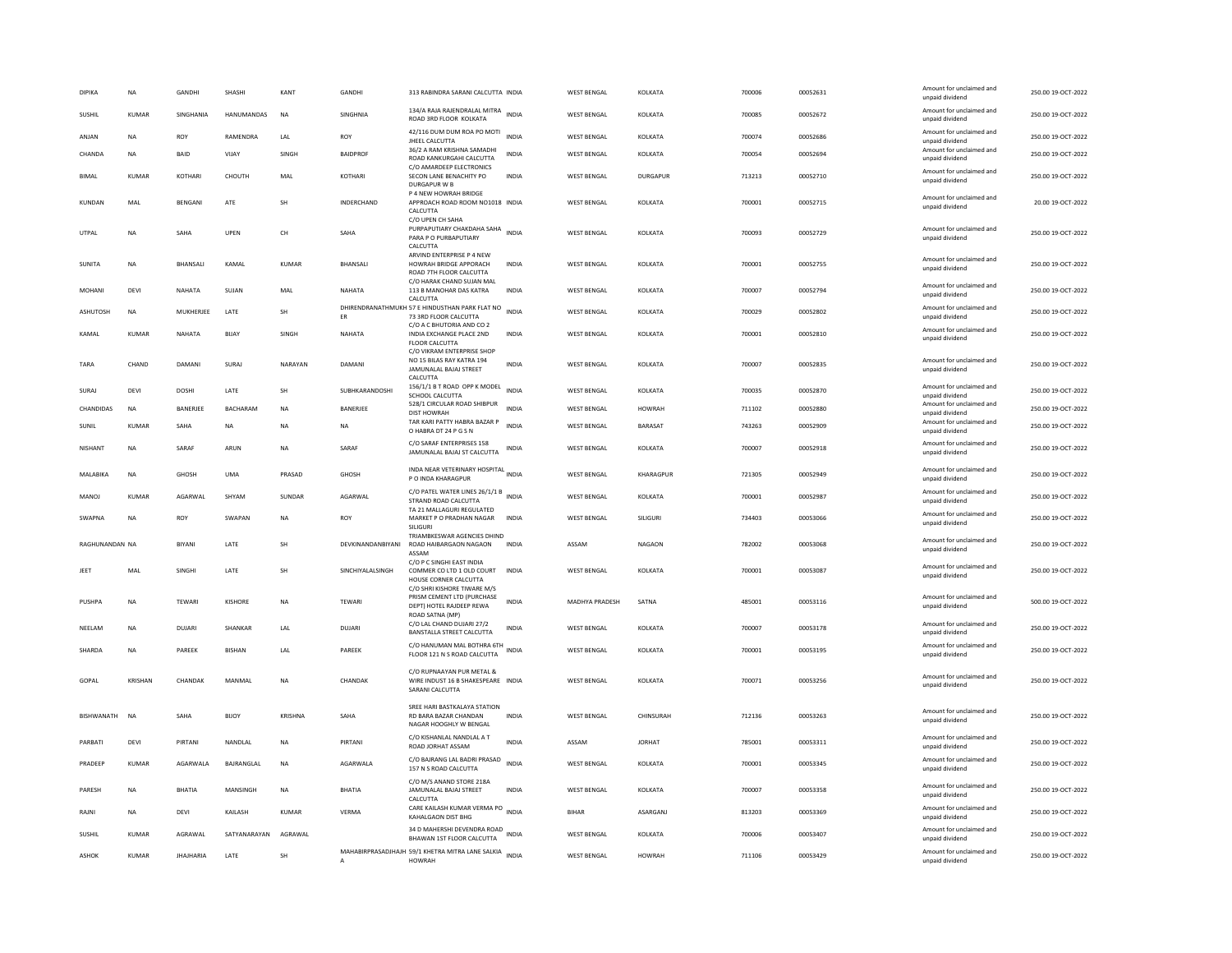| ANJANA          | KUMARI         | MADHOGARIA            | <b>DURGA</b>    | PRASAD       | MADHOGARIA      | MOTI SOAP FACTORY PPO<br><b>BARAKAR DIST BURDWAN</b>                             | INDIA        | <b>WEST BENGAL</b>    | ASANSOL          | 713324 | 00053435 | Amount for unclaimed and<br>unnaid dividend | 250.00 19-OCT-2022 |
|-----------------|----------------|-----------------------|-----------------|--------------|-----------------|----------------------------------------------------------------------------------|--------------|-----------------------|------------------|--------|----------|---------------------------------------------|--------------------|
| SURESH          | <b>KUMAR</b>   | PODDAR                | <b>BILASH</b>   | RAY          | PODDAR          | C/O PHUL CHAND SURESH KUMAR<br>23/1 MAHARSHI DEVENDRA<br>CALCUTTA                | <b>INDIA</b> | <b>WEST BENGAL</b>    | KOLKATA          | 700007 | 00053443 | Amount for unclaimed and<br>unpaid dividend | 250.00 19-OCT-2022 |
| NANDITA         | <b>NA</b>      | CHATTOPADHYA SAUMITRA |                 | <b>NA</b>    | CHATTOPADHYAY   | 4/3 GOOPAL MISHRA ROAD<br><b>BEHALA CALCUTTA</b>                                 | <b>INDIA</b> | <b>WEST BENGAL</b>    | KOLKATA          | 700034 | 00053457 | Amount for unclaimed and<br>unpaid dividend | 250.00 19-OCT-2022 |
| <b>KALIPADA</b> | <b>NA</b>      | HALDER                | LATE            | SH           | RAMPADAHALDER   | PROP OVERHAUL SHOP NEW<br>TECHNICAL AREA I A CALCUTTA<br><b>AIRPORT</b>          | <b>INDIA</b> | <b>WEST BENGAL</b>    | KOLKATA          | 700052 | 00053475 | Amount for unclaimed and<br>unpaid dividend | 250.00 19-OCT-2022 |
|                 | $\mathbf{S}$   | SEHGAL                | LATE            | <b>SH</b>    | PSSEHGAL        | 91/1A BONDEL ROAD CALCUTTA INDIA                                                 |              | <b>WEST BENGAL</b>    | KOLKATA          | 700019 | 00053494 | Amount for unclaimed and<br>unpaid dividend | 250.00 19-OCT-2022 |
| AWADH           | <b>BIHAR</b>   | TIWARI                | BALESHWAR       | NA           | TIWARI          | 230 SHIBPUR ROAD PO SHIBPUR<br>DIST HOWRAH W B                                   | <b>INDIA</b> | <b>WEST BENGAL</b>    | <b>HOWRAH</b>    | 711102 | 00053521 | Amount for unclaimed and<br>unpaid dividend | 250.00 19-OCT-2022 |
| KAVITA          | <b>NA</b>      | <b>BAGREE</b>         | GOPAL           | DAS          | BAGREE          | <b>63 RATAN SARKAR GARDEN</b><br>STREET CALCUTTA                                 | <b>INDIA</b> | <b>WEST BENGAL</b>    | KOLKATA          | 700007 | 00053538 | Amount for unclaimed and<br>unpaid dividend | 250.00 19-OCT-2022 |
| SEEMA           | <b>NA</b>      | <b>GUPTA</b>          | KULDEEP         | <b>NA</b>    | <b>GUPTA</b>    | 10 D MODEL TOWN PATIALA<br>PUNJAB                                                | <b>INDIA</b> | PUNIAR                | PATIALA          | 147001 | 00053539 | Amount for unclaimed and<br>unpaid dividend | 250.00 19-OCT-2022 |
| SARDAR          | KANWAR         | <b>SINGHVI</b>        | <b>MOHANRAJ</b> | <b>NA</b>    | SINGHVI         | C/O MOHAN RAI SINGHVI 42<br>VIVEKANAND ROAD CALCUTTA                             | <b>INDIA</b> | <b>WEST BENGAL</b>    | KOLKATA          | 700007 | 00053567 | Amount for unclaimed and<br>unpaid dividend | 250.00 19-OCT-2022 |
| RAMESHWAR       | DAYAI          | KHANDELWAL            | <b>NA</b>       | <b>NA</b>    | <b>NA</b>       | KHANDELWAL MEDICAL STORES<br>SADAR BAZAR MORAR GWALIOR                           | <b>INDIA</b> | <b>MADHYA PRADESH</b> | <b>GWALIOR</b>   | 474006 | 00053604 | Amount for unclaimed and<br>unpaid dividend | 250.00.19-OCT-2022 |
| PRAMOD          | <b>NA</b>      | <b>JAIN</b>           | GYAN            | CHAND        | <b>JAIN</b>     | C/O MR GYAN CHAND JAIN<br>ADVCATE MANIRAM KA BADA<br><b>DANAOLI GWALIOR</b>      | <b>INDIA</b> | <b>MADHYA PRADESH</b> | <b>GWALIOR</b>   | 474001 | 00053621 | Amount for unclaimed and<br>unpaid dividend | 375.00 19-OCT-2022 |
| NITIN           | <b>NA</b>      | BANSAL                | UTTAM           | CHAND        | BANSAL          | NEW INDIA DRUG HOUSE HUZRAT INDIA<br><b>ROAD GWALIOR</b>                         |              | MADHYA PRADESH        | <b>GWALIOR</b>   | 474001 | 00053633 | Amount for unclaimed and<br>unpaid dividend | 250.00 19-OCT-2022 |
| PADMA           | <b>NA</b>      | UPASANI               | $\, {\bf R}$    | s            | UPASANI         | DANDEKAR HOUSE SHINDE KI<br>CHHUNI LASHKAR GWALIOR                               | <b>INDIA</b> | MADHYA PRADESH        | <b>GWALIOR</b>   | 474009 | 00053634 | Amount for unclaimed and<br>unpaid dividend | 250.00 19-OCT-2022 |
| PURAN           | CHAND          | GOYAL                 | RAMII           | LAL          | $\mathbf{H}$    | F 5 CHETAK PURI NEAR A G OFFICE INDIA<br><b>GWALIOR M P</b>                      |              | <b>MADHYA PRADESH</b> | <b>GWALIOR</b>   | 474009 | 00053652 | Amount for unclaimed and<br>unpaid dividend | 250.00.19-OCT-2022 |
| LATA            | NA             | GOYAL                 | PURAN           | CHAND        | GOYAL           | F 5 CHETAK PURI NEAR A G OFFICE INDIA                                            |              | MADHYA PRADESH        | GWALIOR          | 474009 | 00053653 | Amount for unclaimed and                    | 250.00 19-OCT-2022 |
| KRISHNA         | <b>NA</b>      | RANI                  | NA              | <b>NA</b>    | NA              | <b>GWALIOR M P</b><br>22 RAM BAGH COLONY SHINDA KI INDIA                         |              | MADHYA PRADESH        | <b>GWALIOR</b>   | 474009 | 00053660 | unpaid dividend<br>Amount for unclaimed and | 250.00 19-OCT-2022 |
| MADHU           | <b>NA</b>      | <b>JAIN</b>           | AMAR            | CHAND        | <b>JAIN</b>     | CHAWNI GWALIOR<br>RETI PHATAK LOHA MANDI                                         | <b>INDIA</b> | <b>MADHYA PRADESH</b> | <b>GWALIOR</b>   | 474003 | 00053699 | unpaid dividend<br>Amount for unclaimed and | 250.00 19-OCT-2022 |
| RADHIKA         | <b>NA</b>      | KHANDELWAL            | <b>CHANDRA</b>  | <b>NA</b>    | PRAKASH         | <b>GWALIOR</b><br>ANKIT MEDICALS GANESH BAZAR                                    | <b>INDIA</b> | MADHYA PRADESH        | <b>GWALIOR</b>   | 474001 | 00053716 | unpaid dividend<br>Amount for unclaimed and | 250.00 19-OCT-2022 |
|                 |                |                       |                 |              |                 | <b>LASHKAR GWALIOR</b><br>29TH SCINDH VIHAR COLONY NADI INDIA                    |              |                       |                  |        |          | unpaid dividend<br>Amount for unclaimed and |                    |
| <b>BHAGI</b>    | DEVI           | KUKREJA               | T               | D            | <b>KUREJA</b>   | <b>GATE GWALIOR</b><br>C/O B R S CHAYHAN CIRLY QT NO                             |              | <b>MADHYA PRADESH</b> | <b>GWALIOR</b>   | 474001 | 00053732 | unpaid dividend                             | 250.00 19-OCT-2022 |
| MFFNA           | <b>NA</b>      | CHAUHAN               | $\mathbf{B}$    | $\mathbb{R}$ | SCHAUHAN        | 923 B RB III NEAR KHATIBABA RLY INDIA<br><b>JHANSI U P</b>                       |              | <b>UTTAR PRADESH</b>  | <b>IHANSI</b>    | 284003 | 00053752 | Amount for unclaimed and<br>unpaid dividend | 125.00.19-OCT-2022 |
|                 |                |                       |                 |              |                 | C/O P.D.AGARWAL,ADVOCATE,                                                        |              |                       |                  |        |          |                                             |                    |
| VIJAY           | <b>KUMAR</b>   | AGARWAL               | PRAHLAD         | DAS          | AGARWAL         | NIMBALKAR KI GOTH<br>NO.2, KAMPOO, LASHKAR,                                      | <b>INDIA</b> | MADHYA PRADESH        | <b>GWALIOR</b>   | 474009 | 00053756 | Amount for unclaimed and<br>unpaid dividend | 250.00 19-OCT-2022 |
|                 |                |                       |                 |              |                 | <b>GWALIOR</b><br>NEAR MARVARI DHARMSALA                                         |              |                       |                  |        |          | Amount for unclaimed and                    |                    |
| KULDEEP         | SINGH          | GOUR                  | <b>JAGDISH</b>  | SINGH        | GOUR            | GHAS MANDI MORAR GWALIOR<br>M P                                                  | <b>INDIA</b> | MADHYA PRADESH        | GWALIOR          | 474006 | 00053759 | unpaid dividend                             | 250.00 19-OCT-2022 |
| RAI             | KUMAR          | GUPTA                 | <b>RFNI</b>     | <b>NA</b>    | PRASAD          | C/O SHANTI TYRES M S ROAD<br><b>GOPAL PURA MORENA</b><br>11/8 SOUTH TUKOGANI B/H | <b>INDIA</b> | <b>ANDHRA PRADESH</b> | HYDFRARAD        | 500003 | 00053782 | Amount for unclaimed and<br>unpaid dividend | 250.00.19-OCT-2022 |
| MANOHAR         | $\overline{A}$ | PATHAK                | NANDRAM         | PPATHAK      | RETD            | AMBER MESH BEHIND NATH<br><b>MANDIR INDORE</b>                                   | <b>INDIA</b> | MADHYA PRADESH        | <b>INDORE</b>    | 452001 | 00053811 | Amount for unclaimed and<br>unpaid dividend | 250.00 19-OCT-2022 |
| ASHA            | BAI            | <b>JOHARI</b>         | RAVINDRA        | KUMAR        | <b>JOHARI</b>   | JAIN MANDIR CHOWRAHA<br>SARAFA BAZAR KHANDWA                                     | <b>INDIA</b> | MADHYA PRADESH        | KHANDWA          | 450001 | 00053845 | Amount for unclaimed and<br>unpaid dividend | 250.00 19-OCT-2022 |
| <b>JYOTI</b>    | <b>NA</b>      | MALIK                 | AJAY            | PAL          | SINGHMALIK      | C/O MRS ANAND MALIK W/O SH K<br>S MALIK H NO - 215 SECTOR - 14                   | <b>INDIA</b> | <b>HARYANA</b>        | <b>ROHTAK</b>    | 124001 | 00053903 | Amount for unclaimed and<br>unpaid dividend | 250.00 19-OCT-2022 |
|                 |                |                       |                 |              |                 | ROHTAK HARYANA<br>PANKAI KUMAR AMRIT LAL JAIN                                    |              |                       |                  |        |          |                                             |                    |
| PANKAJ          | <b>NA</b>      | JAIN                  | AMRITLAL        | NA           | JAIN            | 289 M G ROAD JAYANT STORES<br>ALI RAJPUR M P                                     | INDIA        | MADHYA PRADESH        | <b>ALIRAJPUR</b> | 457887 | 00053925 | Amount for unclaimed and<br>unpaid dividend | 250.00 19-OCT-2022 |
| PRAMOD          | <b>KUMAR</b>   | JAIN                  | AMRITLAL        | <b>NA</b>    | JAIN            | AMRIT LAL JAIN 282 M G ROAD<br>JAYANT STORES ALIRAJPUR M P                       | <b>INDIA</b> | MADHYA PRADESH        | <b>ALIRAJPUR</b> | 457887 | 00053926 | Amount for unclaimed and<br>unpaid dividend | 250.00 19-OCT-2022 |
| RASHMI          | <b>NA</b>      | <b>DOSHI</b>          | <b>HEMANT</b>   | <b>NA</b>    | <b>DOSHI</b>    | 103 ANOOP NAGAR INDORE                                                           | <b>INDIA</b> | <b>MADHYA PRADESH</b> | INDORE           | 452008 | 00053991 | Amount for unclaimed and<br>unpaid dividend | 250.00 19-OCT-2022 |
| SANJAY          | KUMAR          | <b>BOHRA</b>          | SURESH          | CHAND        | <b>ROHRA</b>    | 15 A RAM LAXMAN BAZAR<br><b>INDORE</b>                                           | <b>INDIA</b> | MADHYA PRADESH        | INDORE           | 452002 | 00054004 | Amount for unclaimed and<br>unpaid dividend | 250.00 19-OCT-2022 |
| CEEMA           | <b>DEVI</b>    | <b>PUNJABI</b>        | <b>JAGDISH</b>  | <b>NA</b>    | PUNJABI         | 48 B RADHA NAGAR COLONY<br><b>INDORE M</b>                                       | <b>INDIA</b> | <b>MADHYA PRADESH</b> | <b>INDORE</b>    | 452001 | 00054009 | Amount for unclaimed and<br>unpaid dividend | 250.00 19-OCT-2022 |
| KRISHNALAL      | <b>NA</b>      | MAHAJAN               | KANHIYALAL      | <b>NA</b>    | MAHAJAN         | 58 BADA SARAFA INDORE M P                                                        | INDIA        | MADHYA PRADESH        | INDORE           | 452002 | 00054014 | Amount for unclaimed and<br>unpaid dividend | 250.00 19-OCT-2022 |
| <b>DINESH</b>   | <b>KUMAR</b>   | JAIN                  | GULABCHAND      | л            | <b>JAINPROF</b> | 17/1 OLD PALASIA NEAR SAGAR                                                      | <b>INDIA</b> | MADHYA PRADESH        | INDORE           | 452018 | 00054035 | Amount for unclaimed and                    | 375.00 19-OCT-2022 |
| MANORAMA        | <b>NA</b>      | SARDA                 | SHRI            | PRHAI AD     | DASSARDA        | <b>APT INDORE</b><br>8 JOBAT APARTMENT 12/3 OLD                                  | <b>INDIA</b> | <b>MADHYA PRADESH</b> | <b>INDORF</b>    | 452001 | 00054069 | unpaid dividend<br>Amount for unclaimed and | 250.00 19-OCT-2022 |
| SURENDRA        | <b>KUMAR</b>   | JAIN                  | LALCHAND        | <b>NA</b>    | <b>JAIN</b>     | PALASIA INDORE M F<br>15-A NEMI NAGAR JAIN COLONY                                | <b>INDIA</b> | MADHYA PRADESH        | <b>INDORE</b>    | 452009 | 00054115 | unpaid dividend<br>Amount for unclaimed and | 250.00 19-OCT-2022 |
| MANJULA         | <b>NA</b>      | SHAH                  | VANECHAND       | <b>NA</b>    | SHAH            | <b>INDORE M P</b><br>207 SHRINAGAR COLONY INDORE INDIA                           |              | MADHYA PRADESH        | INDORE           | 452001 | 00054121 | unpaid dividend<br>Amount for unclaimed and | 250.00 19-OCT-2022 |
| RAMESH          | <b>NA</b>      | KHANDELWAL            | MADANLAL        | <b>NA</b>    | KHANDELWAL      | 110 RAM CHAND NAGAR BUASEN INDIA                                                 |              | MADHYA PRADESH        | INDORE           | 452001 | 00054155 | unpaid dividend<br>Amount for unclaimed and | 250.00 19-OCT-2022 |
| UMESH           | CHANDRA        | MAHESHWARI            | KRISHNA         | GOPAL        |                 | ROAD INDORE M P<br>31 MAIN STREET MHOW                                           | <b>INDIA</b> | <b>MADHYA PRADESH</b> | <b>MHOW</b>      | 453441 | 00054163 | unpaid dividend<br>Amount for unclaimed and | 250.00 19-OCT-2022 |
|                 |                |                       |                 |              | м               |                                                                                  |              |                       |                  |        |          | unpaid dividend<br>Amount for unclaimed and |                    |
| PREMLATA        | <b>NA</b>      | AGRAWAL               | TIKAMCHAND      | <b>NA</b>    | AGRAWAL         | 12/3 MALHARGANJ INDORE M P INDIA                                                 |              | <b>MADHYA PRADESH</b> | INDORE           | 452002 | 00054164 | unpaid dividend                             | 250.00 19-OCT-2022 |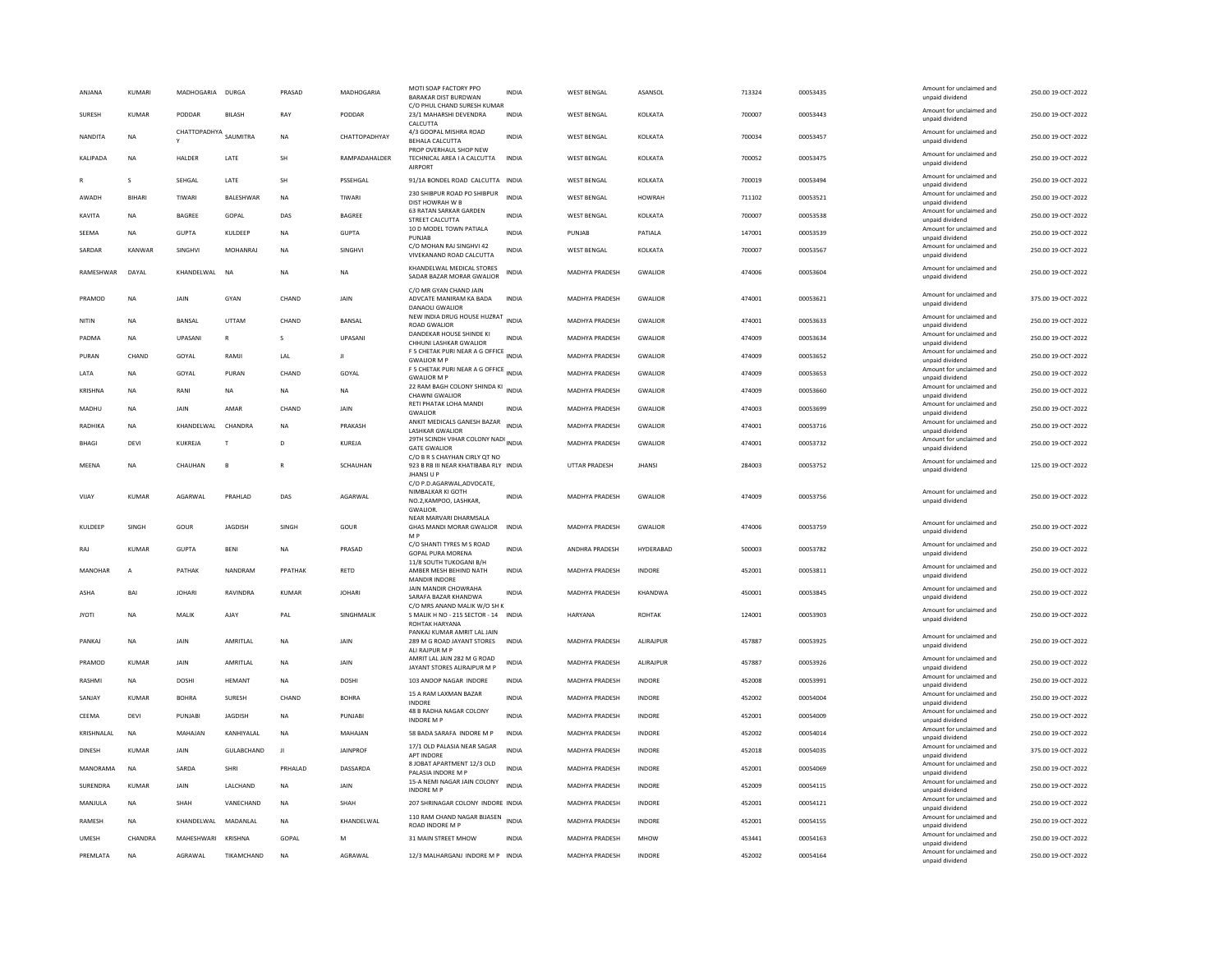| PIYUSH          | <b>NA</b>      | SHAH                     | NA                | <b>NA</b>    | <b>NA</b>              | 511 SHRYAS APARTMENT 41<br>JANGAMPURA MALGANG BEHIND INDIA<br>N I C INDORE M P                                             |              | MADHYA PRADESH        | INDORE         | 452004 | 00054191 | Amount for unclaimed and<br>unpaid dividend | 250.00 19-OCT-2022 |
|-----------------|----------------|--------------------------|-------------------|--------------|------------------------|----------------------------------------------------------------------------------------------------------------------------|--------------|-----------------------|----------------|--------|----------|---------------------------------------------|--------------------|
| ASHOK           | KUMAR          | SHARMA                   | <b>GHISALAI</b>   | <b>NA</b>    | SHARMA                 | 17/1 USHAGANJ INDORE                                                                                                       | <b>INDIA</b> | <b>MADHYA PRADESH</b> | <b>INDORF</b>  | 452001 | 00054209 | Amount for unclaimed and<br>unpaid dividend | 250.00.19-QCT-2022 |
| ABHAY           | <b>NA</b>      | DUBEY                    | GOVIND            | RAM          | <b>DUBEY</b>           | 73 CHANAKYA PURI INDORE M P INDIA                                                                                          |              | MADHYA PRADESH        | INDORE         | 452001 | 00054219 | Amount for unclaimed and<br>unpaid dividend | 250.00 19-OCT-2022 |
| <b>NAVIN</b>    | CHAND          | JAIN                     | SAMRATHMAL        | <b>NA</b>    | JAIN                   | C/O PRAKASH LUNAWAT PO<br>BAMNIA W RLY DIST JHABUA M P                                                                     | INDIA        | MADHYA PRADESH        | THANDLA        | 457770 | 00054221 | Amount for unclaimed and<br>unpaid dividend | 250.00 19-OCT-2022 |
| GURUBACHAN      | <b>NA</b>      | SALUJA                   | PREM              | SINGH        | SALUJA                 | 18 PARK ROAD NEAR RAJ KUMAR<br>MILL CHOURAHA INDORE                                                                        | <b>INDIA</b> | MADHYA PRADESH        | INDORE         | 452003 | 00054249 | Amount for unclaimed and<br>unpaid dividend | 250.00 19-OCT-2022 |
| <b>OM</b>       | PRAKASH        | RATHI                    | LAXI              | NARAYAN      | RATHI                  | RAJASTHAN MACHINERY MART<br>MAIN ROAD HARDA M P                                                                            | <b>INDIA</b> | <b>MADHYA PRADESH</b> | HARDA          | 461331 | 00054275 | Amount for unclaimed and<br>unpaid dividend | 250.00 19-OCT-2022 |
| RAJ             | <b>KISHOR</b>  | MAHAJAN                  | <b>JAGDISH</b>    | CHANDRA      | MAHAJANRETD            | MAHAJAN CHEMIST SUBHASH<br>CHOWK SANAWAD DISTT<br><b>KHARGONE MP</b>                                                       | <b>INDIA</b> | ANDHRA PRADESH        | HYDERABAD      | 500003 | 00054278 | Amount for unclaimed and<br>unpaid dividend | 250.00 19-OCT-2022 |
| URMILA          | <b>NA</b>      | DAWANI                   | KAILASH           | <b>NA</b>    | DAWANI                 | 545 KHATIWALA TANK INDORE M                                                                                                | <b>INDIA</b> | MADHYA PRADESH        | INDORE         | 452001 | 00054303 | Amount for unclaimed and<br>unpaid dividend | 250.00 19-OCT-2022 |
| BALBIR          | SINGH          | SIROHI                   | LATE              | <b>SH</b>    |                        | C/O SHRI MAHIPAL SIROHI J-24<br>SHISHRAMSINGHSIROH JUDGE COMPOUND MALKHAN<br>NAGAR ALIGARH<br>C/O SHRI MAHIPAL SIROHI J-24 | <b>INDIA</b> | UTTAR PRADESH         | <b>ALIGARH</b> | 202001 | 00054316 | Amount for unclaimed and<br>unpaid dividend | 250.00 19-OCT-2022 |
| RENU            | <b>NA</b>      | <b>SINGH</b>             | <b>IITENDRA</b>   | <b>NA</b>    | <b>SINGH</b>           | JUDGE COMPOUND MALKHAN<br>NAGAR ALIGARH                                                                                    | <b>INDIA</b> | <b>UTTAR PRADESH</b>  | <b>ALIGARH</b> | 202001 | 00054317 | Amount for unclaimed and<br>unpaid dividend | 250.00.19-OCT-2022 |
| AMITA           | <b>NA</b>      | PANDEY                   | OM                | PRAKASH      | PANDEY                 | MIG 12 BARRA N NR MAMTA GAJ<br><b>SERVICE KANPUR</b>                                                                       | INDIA        | <b>UTTAR PRADESH</b>  | KANPUR         | 208027 | 00054373 | Amount for unclaimed and<br>unpaid dividend | 250.00 19-OCT-2022 |
| DAVINDER        | <b>NA</b>      | KAUR                     | ATAMJIT           | <b>NA</b>    | SINGH                  | 120/839 RANJIT NAGAR KANPUR INDIA                                                                                          |              | UTTAR PRADESH         | KANPUR         | 208005 | 00054387 | Amount for unclaimed and<br>unpaid dividend | 250.00 19-OCT-2022 |
| JOSEPH          | <b>NA</b>      | PANACKAL                 | PONNAPPAN         | NA           | PANACKAL               | 36 TATYA TOPE SOCIETY<br><b>WANAVADI PUNE</b>                                                                              | <b>INDIA</b> | MAHARASHTRA           | PUNE           | 411040 | 00054460 | Amount for unclaimed and<br>unpaid dividend | 250.00 19-OCT-2022 |
| FFFIF           | <b>NA</b>      | PERFIRA                  | PHILIP            | PERPEIRA     |                        | 470 CENTRE STREET PUNE                                                                                                     | <b>INDIA</b> | MAHARASHTRA           | PUNE           | 411001 | 00054467 | Amount for unclaimed and<br>unpaid dividend | 250.00 19-OCT-2022 |
| JAMSHED         | $\overline{A}$ | <b>FRENCHMAN</b>         | ADIL              | $\mathbf{J}$ | <b>FRENCHMAN</b>       | 1 ALT COL TARAPORE RD PUNE                                                                                                 | <b>INDIA</b> | MAHARASHTRA           | PUNE           | 411001 | 00054488 | Amount for unclaimed and<br>unpaid dividend | 500.00 19-OCT-2022 |
| SRALADEVI       | $\mathsf{V}$   | <b>BUMB</b>              | VILAS             | KUMAR        | <b>KBUMB</b>           | 4/10 ANAND SOCY SHANKAR SETH INDIA<br><b>RD PUNE</b>                                                                       |              | MAHARASHTRA           | PUNE           | 411037 | 00054509 | Amount for unclaimed and<br>unpaid dividend | 250.00 19-OCT-2022 |
| <b>ASHOK</b>    | M              | JAIN                     | MANILAL           |              | JAIN                   | 91 NEW TIMBER MARKET PUNE                                                                                                  | <b>INDIA</b> | MAHARASHTRA           | PUNE           | 411042 | 00054534 | Amount for unclaimed and<br>unpaid dividend | 250.00 19-OCT-2022 |
| SHRIKANT        | NA             | SHANBHAG                 | NA                | NA           | NA                     | 56 RAMKAMAL NAGALA PARK                                                                                                    | <b>INDIA</b> | MAHARASHTRA           | KHOLAPUR       | 416003 | 00054543 | Amount for unclaimed and                    | 250.00 19-OCT-2022 |
| SURJIT          | SINGH          | CHHABRA                  | NA                | <b>NA</b>    | NA                     | <b>KOLHAPUR</b><br>530 RASTA PETH PUNE                                                                                     | INDIA        | MAHARASHTRA           | PUNE           | 411011 | 00054566 | unpaid dividend<br>Amount for unclaimed and | 250.00 19-OCT-2022 |
|                 |                |                          |                   |              |                        | C/O R K KAPOOR I F S CHEIF                                                                                                 |              |                       |                |        |          | unpaid dividend<br>Amount for unclaimed and |                    |
| MAYARANI        | <b>NA</b>      | KAPOOR                   | <b>BANSHIDHAR</b> | <b>NA</b>    | <b>KAPOOR</b>          | CONSERVATOR OF FOREST<br>SUNDERNAGAR H P<br>SURYA BHAWAN NEAR KINGS                                                        | <b>INDIA</b> | HIMACHAL PRADESH      | SUNDERNAGAR    | 174402 | 00054592 | unpaid dividend                             | 250.00 19-OCT-2022 |
| SAVITA          | <b>NA</b>      | DHAWAN                   | $\mathbf{I}$      | $\mathbf{I}$ | DHAWAN                 | HOTEL ROOKVILE THE MALL<br>SHIMLA                                                                                          | <b>INDIA</b> | HIMACHAL PRADESH      | SIMLA          | 171001 | 00054610 | Amount for unclaimed and<br>unpaid dividend | 250.00 19-OCT-2022 |
| <b>RUCHI</b>    | <b>NA</b>      | <b>DIDWANIA</b>          | RAVI              | KANT         | DIDWANIA               | C/O M/S UJALA D 13/27<br><b>BANSPHATAK VARANASI U P</b>                                                                    | INDIA        | UTTAR PRADESH         | VARANASI       | 221001 | 00054620 | Amount for unclaimed and<br>unpaid dividend | 250.00 19-OCT-2022 |
| SHASHANK        | SHEKHAF        | <b>SUKUL</b>             | SWAMI             | SHANKER      | SUKUL                  | D 51/21 AURANGABAD ROAD<br>VARANASI                                                                                        | <b>INDIA</b> | UTTAR PRADESH         | VARANASI       | 221010 | 00054628 | Amount for unclaimed and<br>unpaid dividend | 250.00 19-OCT-2022 |
| GYAN            | <b>NA</b>      | <b>SHANKAR</b>           | LATE              | <b>SH</b>    | DRMAHESHPRASAD         | BEHIND CIVIL COURT MOH<br>KRISHNAPATTI PO - JAMUI DIST - INDIA                                                             |              | MAHARASHTRA           | MUMBAI         | 400001 | 00054642 | Amount for unclaimed and<br>unpaid dividend | 250.00 19-OCT-2022 |
|                 |                |                          |                   |              |                        | <b>JAMUI BIHAF</b><br>C/O L N SINGH SH 3/40 B73 TULSI                                                                      |              |                       |                |        |          | Amount for unclaimed and                    |                    |
| TARA            | NA             | SINGH                    | L                 | ${\sf N}$    | SINGH                  | VIHAR NAWALPUR SHIVPUR<br>VARANASI                                                                                         | INDIA        | UTTAR PRADESH         | VARANASI       | 221003 | 00054677 | unpaid dividend                             | 375.00 19-OCT-2022 |
| JAUNICA         | <b>BEN</b>     | PATEL                    | JAGDISH           | CHANDRA      | PATEL                  | J 12/38 A NATI IMLY<br>DHOOPCHANDI AT VARANASI<br><b>CANT UP</b>                                                           | <b>INDIA</b> | UTTAR PRADESH         | VARANASI       | 221002 | 00054684 | Amount for unclaimed and<br>unpaid dividend | 375.00 19-OCT-2022 |
| DEVIKA          | <b>NA</b>      | KALRA                    | RAJEEV            | <b>KUMAR</b> | KALRA                  | TYPE IV - 8/31, PARICHHA PLANT<br>COLONY P.O. PARICHHA DIST.<br>JHANSI (U.P.)                                              | <b>INDIA</b> | <b>UTTAR PRADESH</b>  | <b>MOTH</b>    | 284305 | 00054708 | Amount for unclaimed and<br>unpaid dividend | 375.00 19-OCT-2022 |
| KAMAL           | KISHOR         | <b>JALAN</b>             | GOPAL             | RAI          | JALAN                  | J 12/79 B 1 NATI IMLI VARANASI                                                                                             | INDIA        | UTTAR PRADESH         | VARANASI       | 221002 | 00054713 | Amount for unclaimed and<br>unpaid dividend | 250.00 19-OCT-2022 |
| RADHEY          | SHYAM          | <b>JAISWAL</b>           | RAM               | LAKHAN       | CHAUDHARY              | M/3 HYDERABAD COLONY H B U<br>VARANASI                                                                                     | INDIA        | UTTAR PRADESH         | VARANASI       | 221005 | 00054716 | Amount for unclaimed and<br>unpaid dividend | 250.00 19-OCT-2022 |
| <b>RUBI</b>     | <b>NA</b>      | RAJPAL                   | <b>BAHADUR</b>    | SINGH        | RETD                   | 1/724 GOLA GHAT RAM NAGAR<br>VARANASI                                                                                      | <b>INDIA</b> | UTTAR PRADESH         | VARANASI       | 221008 | 00054723 | Amount for unclaimed and<br>unpaid dividend | 250.00 19-OCT-2022 |
|                 |                |                          |                   |              |                        | SA 15/132 BFG -2 HARNARAYAN                                                                                                |              |                       |                |        |          |                                             |                    |
| KANHAIYA        | NA             | LAL                      | LATE              | <b>SH</b>    | SUKKHANLAL             | VIHAR MAWAIYAN SARNATH<br>VARANASI                                                                                         | INDIA        | UTTAR PRADESH         | VARANASI       | 221007 | 00054727 | Amount for unclaimed and<br>unpaid dividend | 250.00 19-OCT-2022 |
| <b>BISWAJIT</b> | <b>NA</b>      | <b>BHATTACHARYA LATE</b> |                   | SH           | <b>BIRENDRAKISHORE</b> | D 28/130 PANDEY HAVELI<br><b>VARANASI UF</b>                                                                               | <b>INDIA</b> | <b>UTTAR PRADESH</b>  | VARANASI       | 221001 | 00054729 | Amount for unclaimed and<br>unpaid dividend | 250.00 19-OCT-2022 |
| CHHAYA          | K              | TRIVEDI                  | К                 | К            | TRIVEDI                | B 3/163 A SHIVALA VARANASI                                                                                                 | INDIA        | ANDHRA PRADESH        | HYDERABAD      | 500003 | 00054730 | Amount for unclaimed and<br>unpaid dividend | 250.00 19-OCT-2022 |
| DILIP           | <b>NA</b>      | KUMAR                    | B                 | <b>NA</b>    | DAS                    | C/O M/S PIPE WALA MAIDAGIN<br><b>CROSSING VARANASI</b>                                                                     | <b>INDIA</b> | <b>UTTAR PRADESH</b>  | VARANASI       | 221001 | 00054740 | Amount for unclaimed and<br>unpaid dividend | 250.00.19-OCT-2022 |
| GITA            | <b>NA</b>      | AGRAWAI                  | DIL IP            | <b>NA</b>    | KUMAR                  | C/O M/S PIPE WALA MAIDAGIN<br><b>CROSSING VARANASI</b>                                                                     | <b>INDIA</b> | <b>UTTAR PRADESH</b>  | VARANASI       | 221001 | 00054741 | Amount for unclaimed and<br>unpaid dividend | 250.00.19-QCT-2022 |
|                 |                |                          |                   |              |                        |                                                                                                                            |              |                       |                |        |          |                                             |                    |
| AGNEL           | D              | SILVA                    | <b>AUGUSTIN</b>   | D            | SILVA                  | C/O MRS ASHA MENEZES,<br>"PREETHI VIHAR", LOWER<br>BENDORE.3 RD CROSS.<br><b>MANGALORE</b>                                 | <b>INDIA</b> | KARNATAKA             | MANGALORE      | 575002 | 00054765 | Amount for unclaimed and<br>unpaid dividend | 250.00 19-OCT-2022 |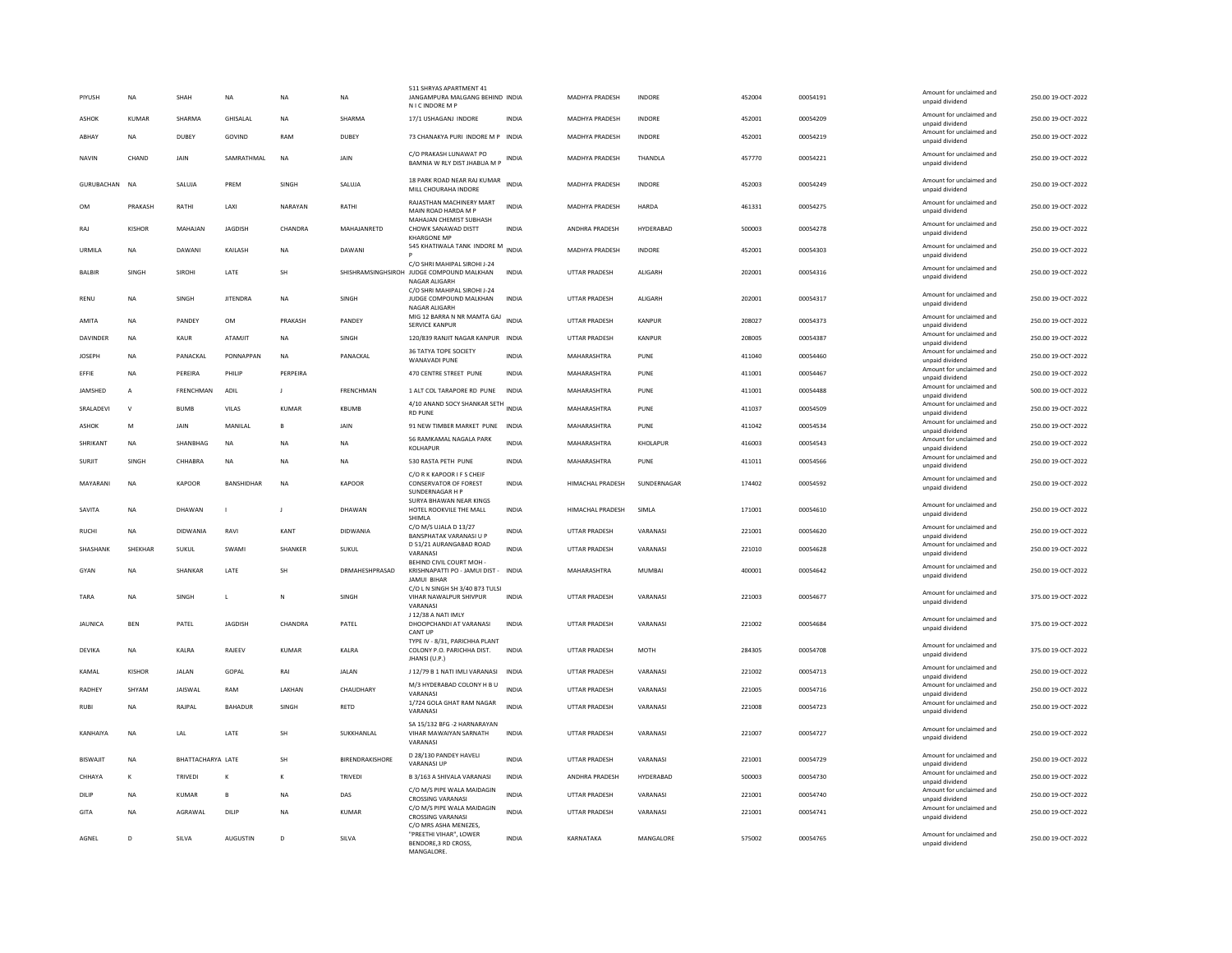| VENKATA           | RAO          | PONNADA             | SUBBARAC         | <b>NA</b>    | PONNADA       | A-32 OBEROI APARTMENTS 2-<br>SHYAM NATH MARG DELHI                                          | <b>INDIA</b> | DELHI                 | DELHI               | 110054 | 00054771 | Amount for unclaimed and<br>unpaid dividend | 250.00 19-OCT-2022 |
|-------------------|--------------|---------------------|------------------|--------------|---------------|---------------------------------------------------------------------------------------------|--------------|-----------------------|---------------------|--------|----------|---------------------------------------------|--------------------|
| MAHADEOLAL NA     |              | CHHAPRIA            | L                | <b>NA</b>    | PYARELAL      | A 1 73/403 SWAGAT GOKULDHAM<br><b>GOREGAON EAST BOMBAY</b>                                  | <b>INDIA</b> | MAHARASHTRA           | MUMBAI              | 400063 | 00054799 | Amount for unclaimed and<br>unpaid dividend | 250.00 19-OCT-2022 |
| MANGALCHAND K     |              | JAIN                | <b>NA</b>        | <b>NA</b>    | <b>NA</b>     | NO 6/2 ST CROSS OPP GITANJALI<br>TALKIES MALLESWARAM<br>BANGALORE                           | <b>INDIA</b> | KARNATAKA             | BANGALORE           | 560003 | 00054828 | Amount for unclaimed and<br>unpaid dividend | 250.00 19-OCT-2022 |
| MOVANBAI          | NA           | LALITA              | MANGAL           | CHAND        |               | NO 6/2 ST CROSS OPP GITANJALI<br>TALKIES MALLESWARAM<br>BANGALORE                           | INDIA        | KARNATAKA             | BANGALORE           | 560003 | 00054829 | Amount for unclaimed and<br>unpaid dividend | 250.00 19-OCT-2022 |
| SUNIL             | KUMAR        | <b>JAIN</b>         | <b>NA</b>        | NA           | <b>NA</b>     | 590 AVENUE ROAD III FLOOR<br>BANGALORE                                                      | <b>INDIA</b> | KARNATAKA             | <b>BANGALORE</b>    | 560002 | 00054833 | Amount for unclaimed and<br>unpaid dividend | 250.00.19-QCT-2022 |
| MAHENDRA          | SINGH        | RATHOD              | JEEWAN           | SINGH        | RATHOD        | 596-A 8TH MAIN III STAGE III<br>BLOCK BASAVESWARANAGAR<br>BANGALORE                         | <b>INDIA</b> | KARNATAKA             | BANGALORE           | 560079 | 00054845 | Amount for unclaimed and<br>unpaid dividend | 250.00 19-OCT-2022 |
| KUSUM             | <b>NA</b>    | TATER               | RAJESH           | <b>KUMAR</b> | TATER         | 97 13TH MAIN ROAD 30TH CROSS<br>BANASANKARI 2ND STAGAE<br>BANGALORE                         | <b>INDIA</b> | KARNATAKA             | BANGALORE           | 560070 | 00054895 | Amount for unclaimed and<br>unpaid dividend | 500.00 19-OCT-2022 |
| SUNDER            | <b>NA</b>    | <b>BAI</b>          | п                |              | JAIN          | J P JAIN & COCAS<br>NETTAKALAPPA MKT AVENUE RD INDIA<br><b>BANGLORE</b>                     |              | KARNATAKA             | BANGALORE           | 560002 | 00054897 | Amount for unclaimed and<br>unpaid dividend | 250.00 19-OCT-2022 |
| <b>ASHOK</b>      | M            | SHAH                | MOHANLAL         | $\mathbf{J}$ | SHAH          | 23/2 RAILWAY PARALLEL ROAD<br>NEHRU NAGAR BANGALORE<br>NO 17 IST FLOOR GOKUL NIVAS          | <b>INDIA</b> | KARNATAKA             | BANGALORE           | 560020 | 00054915 | Amount for unclaimed and<br>unpaid dividend | 250.00 19-OCT-2022 |
|                   | SHRADHA      | DHARIWAL            | s                | <b>NA</b>    | DHARIWAL      | 29TH CROSS KILARI ROAD<br>BANGALORE                                                         | INDIA        | KARNATAKA             | BANGALORE           | 560053 | 00054939 | Amount for unclaimed and<br>unpaid dividend | 250.00 19-OCT-2022 |
| PRAKASH           | GOPAL        | DASCHUGH            | GOPAL            | DAS          | KCHUGH        | 7/10 A 7 SITANIVAS KUMARA<br>KRUPA ROAD HIGH GROUNDS<br>BANGALORE                           | <b>INDIA</b> | KARNATAKA             | BANGALORE           | 560001 | 00054955 | Amount for unclaimed and<br>unpaid dividend | 250.00 19-OCT-2022 |
| KOTESWARA         | RAO          | V                   | NA               | <b>NA</b>    | NA            | QNO D6/11 DADO TOWN SHIP C V<br>RAMAN NAGAR BANGALORE                                       | <b>INDIA</b> | KARNATAKA             | BANGALORE           | 560093 | 00054972 | Amount for unclaimed and<br>unpaid dividend | 250.00 19-OCT-2022 |
| PATIT             | PAWAN        | <b>BISWAL</b>       | PADMANAV         | <b>NA</b>    | <b>BISWAL</b> | C/O MYSORE VANIJYA P LTD 31<br>MARIPPA LANE S J P ROAD<br>BANGALORE                         | <b>INDIA</b> | KARNATAKA             | BANGALORE           | 560002 | 00054984 | Amount for unclaimed and<br>unpaid dividend | 250.00 19-OCT-2022 |
| LACHHMANDAS C     |              | RAHEJA              | NA               | NA           | NA            | 6 ANANDA NIVAS IST FLOOR<br>KUMAR COT LAY OUT MADHAV<br>NAGAR BANGALORE                     | <b>INDIA</b> | KARNATAKA             | BANGALORE           | 560001 | 00055032 | Amount for unclaimed and<br>unpaid dividend | 250.00 19-OCT-2022 |
| RAJKUMAR          | M            | CHHABRIA            | NA               | <b>NA</b>    | <b>NA</b>     | 3/1 RAMKRIPA (GROUND FLOOR)<br>4TH MAIN ROAD NEHRU NAGAR<br><b>BANGALORE</b>                | <b>INDIA</b> | KARNATAKA             | BANGALORE           | 560020 | 00055033 | Amount for unclaimed and<br>unpaid dividend | 250.00 19-OCT-2022 |
| JAGANATHAPPA NA   |              | SONALE              | SHANKRAPPA       | <b>NA</b>    | SONALE        | H NO 5-5-711 GOSHAMAHAL<br>HINDI NAGAR HYDERABAD                                            | <b>INDIA</b> | <b>ANDHRA PRADESH</b> | HYDERABAD           | 500012 | 00055050 | Amount for unclaimed and<br>unpaid dividend | 250.00 19-OCT-2022 |
|                   | B            | VINAYAMURALI A      |                  | BABU         | RAO           | 6-1-132/15 SKANDAGIRI<br>PADMARAONAGAR<br>SECUNDERABAD                                      | <b>INDIA</b> | ANDHRA PRADESH        | <b>GANDHI NAGAR</b> | 500361 | 00055051 | Amount for unclaimed and<br>unpaid dividend | 125.00 19-OCT-2022 |
| RAMAKRISHNA RAO   |              | ALURI               | A                | SUDARSAN     | RAO           | MANDADAM POST TULLUR<br>MANDALAM GUNTUR DISTRICT A INDIA                                    |              | ANDHRA PRADESH        | SATULUR             | 522505 | 00055057 | Amount for unclaimed and<br>unpaid dividend | 250.00 19-OCT-2022 |
| AURADHA           | <b>NA</b>    | SURAPANENI          | <b>RAMESH</b>    | T            | <b>RFTD</b>   | PLOTNO 23 & 24 JAI BHARATH<br>COOP HSG SOC LTD M D E ROAD INDIA<br>TRIMULGIRI SECUNDERABAD  |              | <b>ANDHRA PRADESH</b> | HYDERARAD           | 500001 | 00055062 | Amount for unclaimed and<br>unpaid dividend | 375.00.19-QCT-2022 |
|                   | VIJAY        | KUMARMITTAL SHIV    |                  | PRASAD       | MITTAL        | <b>BOMBAY SWEET &amp; SALTIES MAIN</b><br><b>BAZAR GUNTAKAL</b>                             | <b>INDIA</b> | ANDHRA PRADESH        | <b>GUNTAKAL</b>     | 515801 | 00055076 | Amount for unclaimed and<br>unpaid dividend | 250.00 19-OCT-2022 |
| MAKARLA           | NA           | <b>MANORAMA</b>     | VENKATESHWARA NA |              | RAO           | 25 160 JAGANNADHA PURAM VA<br>MACHILI PATNAM ANDHRA<br>PREDESH                              | <b>INDIA</b> | ANDHRA PRADESH        | MACHILIPATNAM       | 521001 | 00055085 | Amount for unclaimed and<br>unpaid dividend | 250.00 19-OCT-2022 |
| SURENDRA          | BABU         | SIDDHI              | MADHAV           | RAO          | SIDDHI        | SHREE ANUGAH 3-3-36 NEW<br>GOKHALE NAGAR RAMANTHAPUR INDIA<br>RANGAREDDY (AP)               |              | ANDHRA PRADESH        | HYDERABAD           | 500013 | 00055110 | Amount for unclaimed and<br>unpaid dividend | 250.00 19-OCT-2022 |
| NAROTHAM          | REDDY        | MADHUGANTI LAKSHMA  |                  | REDDY        | M             | ASHOK MEDICAL STORES<br>JAMMIKUNTA KARIM NAGAR DT                                           | <b>INDIA</b> | ANDHRA PRADESH        | PEDDA PALLI         | 505122 | 00055113 | Amount for unclaimed and<br>unpaid dividend | 250.00 19-OCT-2022 |
| RATNAJI           | RAO          | KOLLEPARA           | SURYANARAYANA NA |              | К             | D NO 68-8-23/8 ASHOK NAGAR<br>KALINADA-3 E G DIST A P                                       | <b>INDIA</b> | ANDHRA PRADESH        | KAKINADA            | 533003 | 00055128 | Amount for unclaimed and<br>unpaid dividend | 250.00 19-OCT-2022 |
| SAILAJA           | <b>NA</b>    | CHAGANTY            | $\mathsf{C}$     | s            | SASIDHAR      | 2 2 647/54 CENTRAL EXCISE<br>COLONY HYDERABAD                                               | <b>INDIA</b> | ANDHRA PRADESH        | HYDERABAD           | 500013 | 00055130 | Amount for unclaimed and<br>unpaid dividend | 250.00 19-OCT-2022 |
| RAVI              | <b>KUMAR</b> | <b>TOTLA</b>        | CHANDMAL         | <b>TOTLA</b> |               | 15 2 169/70 MAHARAJ GUNJ<br>HYDERABAD                                                       | INDIA        | ANDHRA PRADESH        | HYDERABAD           | 500012 | 00055134 | Amount for unclaimed and<br>unpaid dividend | 250.00 19-OCT-2022 |
| <b>HANSRAJ</b>    | <b>NA</b>    | CHORARIA            | LATE             | <b>SH</b>    |               | 15 2 433 KISHAN GANJ<br>MOHANLALCHORARIA SIDDIAMBER BAZAR HYDERABAD INDIA<br>A <sub>P</sub> |              | ANDHRA PRADESH        | HYDERABAD           | 500012 | 00055152 | Amount for unclaimed and<br>unpaid dividend | 250.00 19-OCT-2022 |
| KAVITA            |              |                     | PRABODH          | NA           | KUMAR         | 109/10, DATTATREYA<br>APARTMENT THORAT COLONY.<br>INCOME TAX LANE, ERANDWANE<br>PUNE        | INDIA        | MAHARASHTRA           | PUNE                | 411004 | 00055167 | Amount for unclaimed and<br>unpaid dividend | 250.00 19-OCT-2022 |
| JAGADESHWAR REDDY |              | PARVATHAREDD CHINNA |                  | REDDY        |               | H NO 4-55 VIKAS NAGAR DILSUK<br>NAGAR HYDERABAD                                             | <b>INDIA</b> | ANDHRA PRADESH        | HYDERABAD           | 500060 | 00055176 | Amount for unclaimed and<br>unpaid dividend | 250.00 19-OCT-2022 |
| RAMASIVAJI        | <b>NA</b>    | <b>BATTULA</b>      | <b>NA</b>        | <b>NA</b>    | <b>NA</b>     | LIG 6/9 BHARATHINAGAR R C<br>PURAM HYDERABAD                                                | <b>INDIA</b> | ANDHRA PRADESH        | HYDERABAD           | 500032 | 00055177 | Amount for unclaimed and<br>unpaid dividend | 125.00 19-OCT-2022 |
| GOWRI             | <b>NA</b>    | MAHADEVAN           | $\mathsf{N}$     |              | MAHADEVAN     | 84 GOPALAN STREET VASUDEVAN<br>NAGAR JAFFERKHANPET CHENNAI                                  | <b>INDIA</b> | <b>TAMIL NADU</b>     | CHENNAL             | 600083 | 00055193 | Amount for unclaimed and<br>unpaid dividend | 250.00 19-OCT-2022 |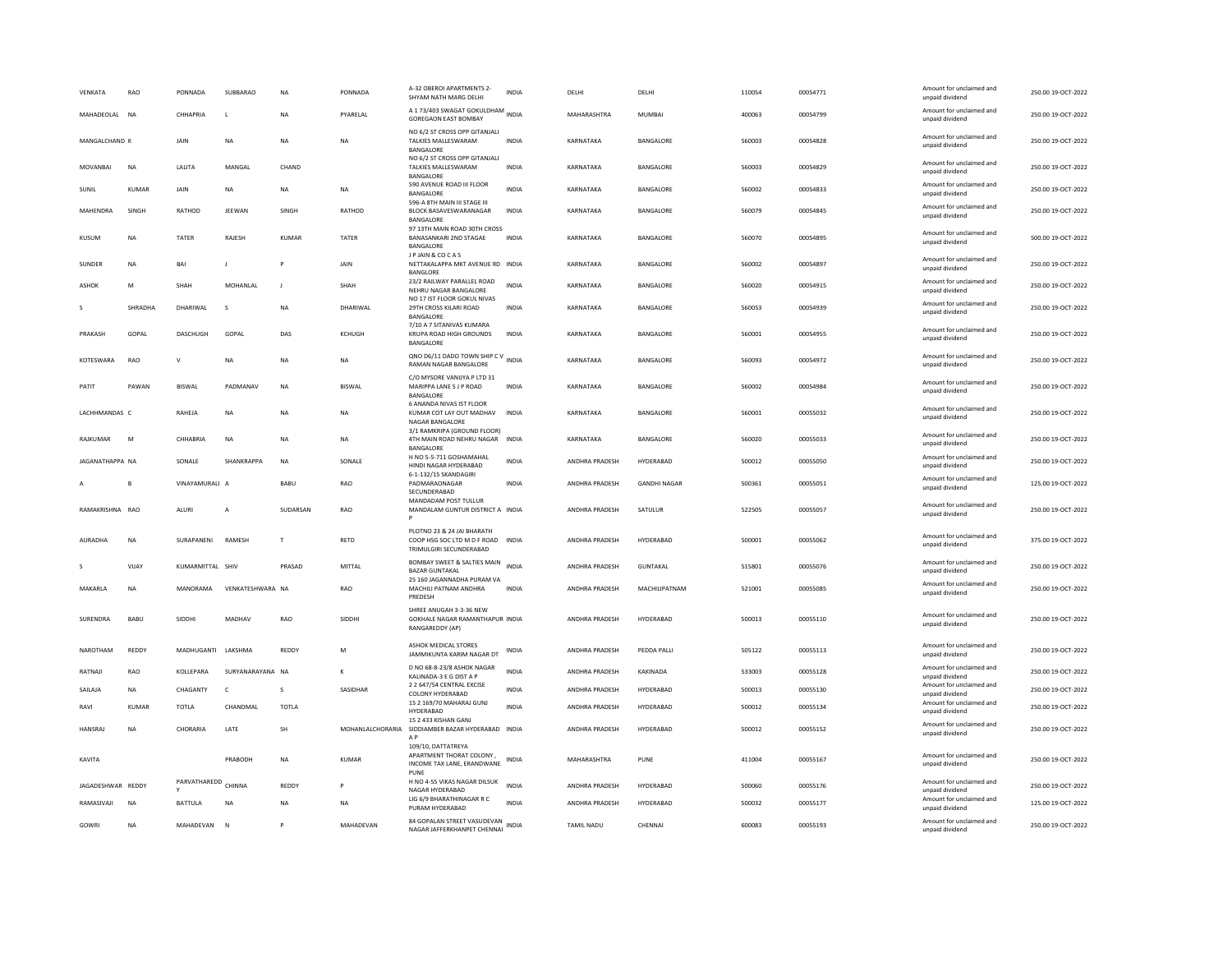|                 | NA               | VALLIPPAN        | <b>NA</b>       | NA               | NA               | <b>ABIRAMI AGENCIES 54</b><br>MARAKKADAI LANE FIVE CAMPS INDIA<br>KARAIKUDI P M DT TAMILNADU                     |              | TAMIL NADU        | KARAIKUDI            | 623001 | 00055231 | Amount for unclaimed and<br>unpaid dividend | 250.00 19-OCT-2022 |
|-----------------|------------------|------------------|-----------------|------------------|------------------|------------------------------------------------------------------------------------------------------------------|--------------|-------------------|----------------------|--------|----------|---------------------------------------------|--------------------|
|                 | HIRA             | KUMARJAMBAR R    |                 | BASTHIMAL        | JAMBAR           | 27 MADHAVAN NAIR ROAD<br>MAHALINGAPURAM MADRAS                                                                   | <b>INDIA</b> | <b>TAMIL NADU</b> | CHENNAI              | 600034 | 00055242 | Amount for unclaimed and<br>unpaid dividend | 250.00 19-OCT-2022 |
| <b>KALPANA</b>  | <b>NA</b>        | WALKE            | <b>NA</b>       | <b>NA</b>        | <b>NA</b>        | MADHU KALPANA SHRADHANAND<br>ROAD VILE PARLE EAST BOMBAY                                                         |              | MAHARASHTRA       | <b>MUMBAI</b>        | 400057 | 00055430 | Amount for unclaimed and<br>unpaid dividend | 250.00 19-OCT-2022 |
| <b>BATUL</b>    | AKBARALI         | <b>BOOTWALLA</b> | AKBARALI        | <b>NA</b>        | <b>BOOTWALA</b>  | MECCA MANZIL IST FLOOR ST<br>MONICA ROAD PERRYROAD<br><b>BANDRA BOMBAY</b>                                       | <b>INDIA</b> | MAHARASHTRA       | <b>MUMBAI</b>        | 400050 | 00055440 | Amount for unclaimed and<br>unpaid dividend | 250.00 19-OCT-2022 |
| NARANGI         | <b>NA</b>        | DEVI             | PRAKASH         | <b>NA</b>        | CHAND            | BALAJI MEDICALS 15 ITH MAIN<br>ROAD SRIRAMPURAM<br>BANGALORE                                                     | <b>INDIA</b> | KARNATAKA         | BANGALORE            | 560021 | 00055490 | Amount for unclaimed and<br>unpaid dividend | 250.00 19-OCT-2022 |
|                 | <b>NA</b>        | SHANTHILAL       | <b>NA</b>       | <b>NA</b>        | <b>NA</b>        | NO 4 19TH CROSS RANGASWAMY<br>TEMPLE STREET BANGALORE                                                            | <b>INDIA</b> | KARNATAKA         | BANGALORE            | 560053 | 00055552 | Amount for unclaimed and<br>unpaid dividend | 250.00 19-OCT-2022 |
|                 | <b>NA</b>        | RAMACHANDRA S    |                 | RATHINA          | VELUCHETTIARRETD | NO 448/5 GUNDAPPA GARDEN<br><b>6TH CROSS EJIPURAH VIVEKA</b><br><b>NAGAR BANGALORE</b>                           | <b>INDIA</b> | KARNATAKA         | BANGALORE            | 560047 | 00055578 | Amount for unclaimed and<br>unpaid dividend | 250.00 19-OCT-2022 |
| NAGAVENI        | <b>NA</b>        | А                | SURYANARAYAN    | <b>RAO</b>       | A                | 2654 12TH MAIN E BLOCK II STAGE INDIA<br>RAJAJINAGAR BANGALORE                                                   |              | KARNATAKA         | BANGALORE            | 560010 | 00055601 | Amount for unclaimed and<br>unpaid dividend | 250.00 19-OCT-2022 |
| G               | A                | NAGAMANI         | <b>NA</b>       | <b>NA</b>        | <b>NA</b>        | PEACOCK HOUSE KEMPE<br>GOWADA NAGAR BANLAGORE                                                                    | <b>INDIA</b> | KARNATAKA         | BANGALORE            | 560019 | 00055608 | Amount for unclaimed and<br>unpaid dividend | 250.00 19-OCT-2022 |
| G               | N                | NAYAK            | N               |                  | NAYAKRETD        | 76-A 21 ST CROSS II BLOCK<br>RAJAJINAGAR BANGALORE                                                               | INDIA        | KARNATAKA         | BANGALORE            | 560010 | 00055610 | Amount for unclaimed and<br>unpaid dividend | 250.00 19-OCT-2022 |
| JAYANKONDAM     | KRISHNAMURTH     | RAMANI           | s               | К                | KIYERRETD        | 1997 VII MAIN 'D' BLOCK II STAGE<br>RAJAJINAGAR BANGALORE                                                        | <b>INDIA</b> | KARNATAKA         | BANGALORE            | 560010 | 00055631 | Amount for unclaimed and<br>unpaid dividend | 250.00 19-OCT-2022 |
|                 | <b>NA</b>        | DASACHAR         | P               | RAMACHAR         | <b>RFTD</b>      | KALLUGUNDY P O ARSIKERE TQ<br>HASSAN DIST KARNATAKA                                                              | <b>INDIA</b> | KARNATAKA         | <b>ARSIKERE</b>      | 573112 | 00055646 | Amount for unclaimed and<br>unpaid dividend | 250.00.19-OCT-2022 |
|                 | s                | JAYALAKSHMI      | $\mathsf{C}$    | $\mathbf{S}$     | THIPPAREDDY      | CHIKKAKURU GOPU<br><b>GOWRIBIPANUR TALUK</b>                                                                     | <b>INDIA</b> | KARNATAKA         | KOLAR                | 561208 | 00055668 | Amount for unclaimed and<br>unpaid dividend | 250.00 19-OCT-2022 |
| <b>INDERJIT</b> | <b>NA</b>        | <b>NAHAR</b>     | <b>NA</b>       | <b>NA</b>        | <b>NA</b>        | INDERJIT NO 25 4TH CROSS 4TH<br><b>BLOCK KUMARA PARK WEST</b><br>BANGALORE                                       | <b>INDIA</b> | KARNATAKA         | BANGALORE            | 560020 | 00055699 | Amount for unclaimed and<br>unpaid dividend | 250.00 19-OCT-2022 |
| <b>SUREKHA</b>  | V                | PARRVATIKAR      | $\mathsf{v}$    | K                | PARVATIKAR       | NO 113 III TOWER KAPILA BLOCK<br>RBI OFFICERS OTRS NATIONAL<br><b>GAMES HSG COMPLEX</b><br>KORAMANGALA BANGALORE | <b>INDIA</b> | KARNATAKA         | BANGALORE            | 560047 | 00055737 | Amount for unclaimed and<br>unpaid dividend | 500.00 19-OCT-2022 |
|                 | NARENDAR         | <b>KUMAR</b>     | SUGAN           | CHAND            |                  | LAL & CO O DANIEL ROAD<br>ANDERSONPET K G F                                                                      | INDIA        | KARNATAKA         | <b>KOLAR</b>         | 563113 | 00055739 | Amount for unclaimed and<br>unpaid dividend | 250.00 19-OCT-2022 |
| s               | <b>NA</b>        | SREELAKSHML      | <b>K</b>        | к                | SRINIVASAN       | NO 12 D P T V COLONY KRISHNA<br><b>GIRI DHARAMPURI DISTRICT</b>                                                  | <b>INDIA</b> | <b>TAMIL NADU</b> | KRISHNAGIRI          | 635001 | 00055766 | Amount for unclaimed and<br>unpaid dividend | 250.00.19-OCT-2022 |
| <b>UMA</b>      | NA               | MITRA            | AMITAV          | <b>NA</b>        | <b>MITRA</b>     | C/O DR A MITRA C P T I GOVT OF<br>INDIA HESARGHATTA BANGALORE                                                    | INDIA        | KARNATAKA         | BANGALORE            | 560088 | 00055786 | Amount for unclaimed and<br>unpaid dividend | 250.00 19-OCT-2022 |
| <b>MEGHRAJ</b>  | <b>NA</b>        | CHOUDHARY        | G               | $\mathbb{R}$     | CHOUDHARY        | 660 1ST FLR 10TH D MN 6TH<br>BLOCK RAJAJI NAGAR BANGALORE INDIA                                                  |              | KARNATAKA         | BANGALORE            | 560010 | 00055812 | Amount for unclaimed and<br>unpaid dividend | 250.00 19-OCT-2022 |
| NAGA            | SURESH           | <b>BABUK</b>     | RAMA            | SUBBAIAH         |                  | 16 SESHADRI RAOD GANDHI<br>NAGAR BANGALORE                                                                       | <b>INDIA</b> | KARNATAKA         | BANGALORE            | 560009 | 00055854 | Amount for unclaimed and<br>unpaid dividend | 250.00 19-OCT-2022 |
| D               | MAHESH           | KUMAR            | P               | <b>NA</b>        | DHARAMDASS       | <b>EMMKAY AGENCIES</b><br>VENKETSHWARA MT AVENUE<br><b>ROAD BANGALORE</b>                                        | <b>INDIA</b> | KARNATAKA         | BANGALORE            | 560002 | 00055886 | Amount for unclaimed and<br>unpaid dividend | 250.00 19-OCT-2022 |
| PRAKASH         | <b>NA</b>        | GANDHI           | ANRAJ           | GANDH            | PROF             | 42/5-B RANGARAO ROAD<br>SHANKARPURAM BANGALORE                                                                   | INDIA        | KARNATAKA         | BANGALORE            | 560004 | 00055894 | Amount for unclaimed and<br>unpaid dividend | 250.00 19-OCT-2022 |
| <b>SHIRISH</b>  | c                | SHAH             | CHANDRAKANTH    |                  | SHAHPROF         | ASHOK BLDG 2ND FLOOR BVK<br>LYENGAR ROAD BANGALORE                                                               | INDIA        | KARNATAKA         | BANGALORE            | 560053 | 00055939 | Amount for unclaimed and<br>unpaid dividend | 250.00 19-OCT-2022 |
| SVAPNIL         | KUMAR            | MSHAHA           | MANOJ           | KUMAR            | SAHA             | 117 BRICKKLIN ROAD<br>PURASWALKAM CHENNAI                                                                        | INDIA        | TAMIL NADU        | CHENNAI              | 600007 | 00056024 | Amount for unclaimed and<br>unpaid dividend | 250.00 19-OCT-2022 |
| HEERALAL        | <b>NA</b>        | LALWANI          | <b>NA</b>       | <b>NA</b>        | <b>NA</b>        | 8 JAGDAMBA APARTMENT<br>NAWABWADI BEGUMPURA<br>SURAT                                                             | <b>INDIA</b> | <b>GUJARAT</b>    | <b>SURAT NANPURA</b> | 395003 | 00056062 | Amount for unclaimed and<br>unpaid dividend | 250.00 19-OCT-2022 |
| <b>NEETA</b>    | <b>ISHWARLAL</b> | PATEL            | ISHWARLAL       | BAJIRAM          |                  | ALKA PURI SOCIETY SUMI DAIRY<br>ROAD B 43 SURAT                                                                  | <b>INDIA</b> | <b>GUJARAT</b>    | <b>SURAT NANPURA</b> | 395008 | 00056133 | Amount for unclaimed and<br>unpaid dividend | 500.00 19-OCT-2022 |
| SHITAL          | PRAKASH          | SHAH             | PRAKASH         | NA               | SHAH             | AT PO FORT SONGADH JUNAGAM INDIA<br>SURAT                                                                        |              | GUJARAT           | BARDOLI              | 394670 | 00056223 | Amount for unclaimed and<br>unpaid dividend | 125.00 19-OCT-2022 |
| BHANUBEN        | BANSIBHAI        | PATEL            | BANSIBHAI       | <b>JETHABHAI</b> | PATEL            | 6/1994 "SHRIJI KRUPA" HATFALIA INDIA<br><b>HARIPURA SURAT</b>                                                    |              | GUJARAT           | <b>SURAT NANPURA</b> | 395003 | 00056224 | Amount for unclaimed and<br>unpaid dividend | 250.00 19-OCT-2022 |
| PRITI           | BANSIBHAI        | PATEL            | BANSIBHAI       | <b>JETHABHAI</b> | PATEL            | 6/1994 "SHRIJI KRUPA" HATFALIA<br>HARIPURA SURAT                                                                 | <b>INDIA</b> | GUJARAT           | <b>SURAT NANPURA</b> | 395003 | 00056225 | Amount for unclaimed and<br>unpaid dividend | 250.00 19-OCT-2022 |
| NANUBHAI        | KESHAVLAL        | BHANSALI         | KESHAVLAL       | VELCHAND         | BHANSALI         | 4-F SHREE KUNTHUTATH TOWER<br>SARGAM COMPLEX MODI<br><b>BANGLA PARLE POINT SURAT</b>                             | <b>INDIA</b> | GUJARAT           | <b>SURAT NANPURA</b> | 395007 | 00056236 | Amount for unclaimed and<br>unpaid dividend | 375.00 19-OCT-2022 |
| SAROJBEN        | NANUBHAI         | BHANSALI         | <b>NANUBHAI</b> | KESHAVLAL        | <b>BHANSALI</b>  | 4-F SHREE KUNTHUTATH TOWER<br>SARGAM COMPLEX MODI BANGLA INDIA<br>PARLE POINT SURAT                              |              | <b>GUJARAT</b>    | <b>SURAT NANPURA</b> | 395007 | 00056237 | Amount for unclaimed and<br>unpaid dividend | 375.00 19-OCT-2022 |
| MANISH          | NANUBHAI         | BHANSALI         | NANUBHAI        | KESHAVLAL        | <b>BHANSALI</b>  | 4-F SHREE KUNTHUTATH TOWER<br>SARGAM COMPLEX MODI BANGLA INDIA<br>PARLE POINT SURAT                              |              | GUJARAT           | SURAT NANPURA        | 395007 | 00056238 | Amount for unclaimed and<br>unpaid dividend | 375.00 19-OCT-2022 |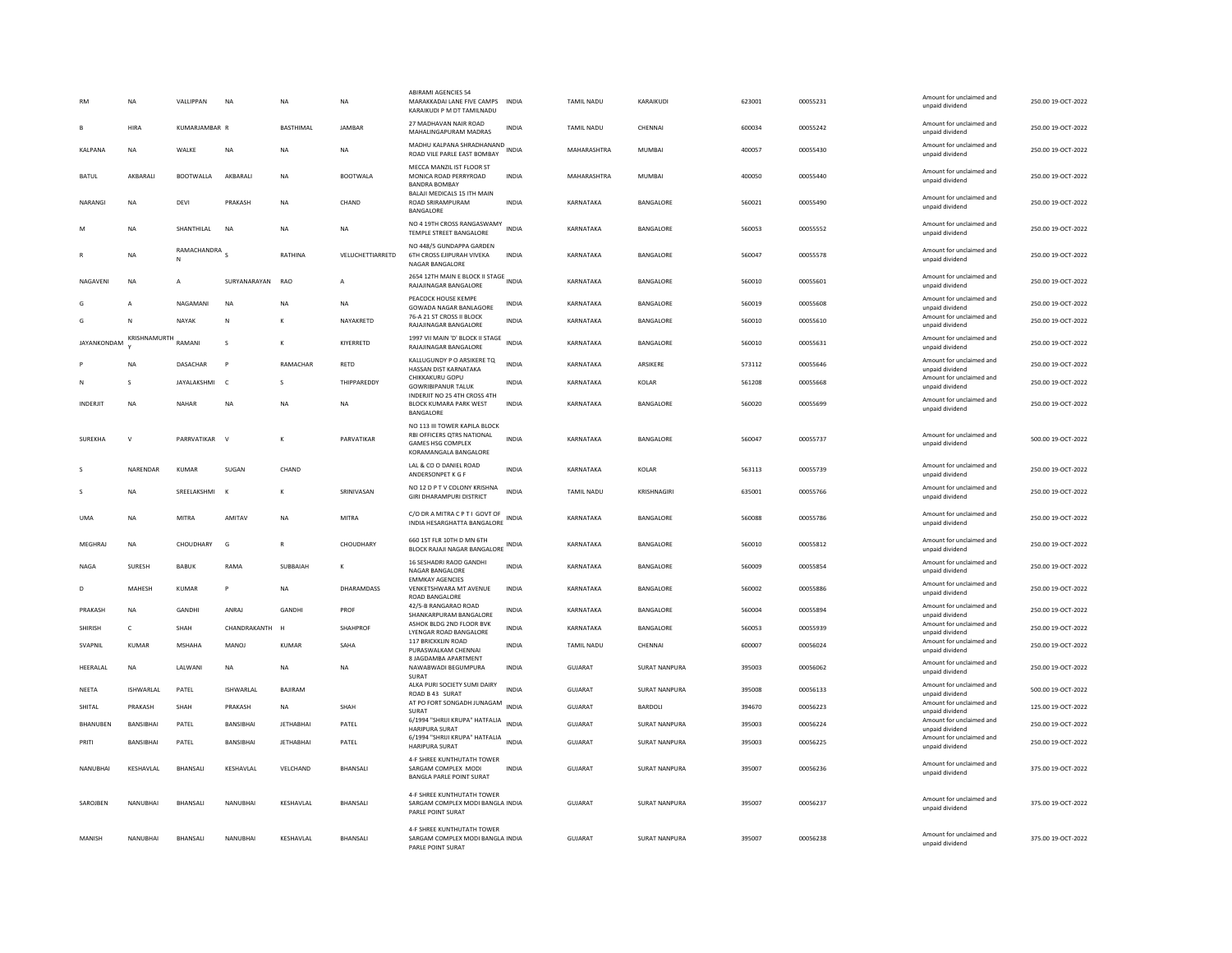| NAYAN                 | $\mathfrak{c}$     | SHAH                  | <b>NA</b>           | NA              | <b>NA</b>       | 205 NUTAN AWAS APT NEAR<br>NAHER CHATAR RD SURAT                                                | INDIA        | GUJARAT                    | <b>SURAT NANPURA</b>    | 395001           | 00056248             | Amount for unclaimed and<br>unpaid dividend | 250.00 19-OCT-2022                       |
|-----------------------|--------------------|-----------------------|---------------------|-----------------|-----------------|-------------------------------------------------------------------------------------------------|--------------|----------------------------|-------------------------|------------------|----------------------|---------------------------------------------|------------------------------------------|
| LAXMI                 | CHAND              | SHESHMALJAIN SHESHMAL |                     | M               | JAIN            | PUNA KUMBHARIA DIST SURAT<br>GUJARAT                                                            | <b>INDIA</b> | GUJARAT                    | <b>SURAT NANPURA</b>    | 395001           | 00056270             | Amount for unclaimed and<br>unpaid dividend | 250.00 19-OCT-2022                       |
| SHANTABEN             | MOHANLAL           | KHAMBHATI             | MOHANLAL            | $\overline{A}$  | KHAMBHATI       | 8/1385 B GODIVAIDYA KHANCHA<br>KAVASTH ST GOPIPURA SURAT                                        | <b>INDIA</b> | <b>GUJARAT</b>             | <b>SURAT NANPURA</b>    | 395001           | 00056293             | Amount for unclaimed and<br>unpaid dividend | 250.00 19-OCT-2022                       |
| KANTILAL              | NA                 | JAIN                  | <b>NA</b>           | NA              | <b>NA</b>       | NEAR AHILYABAI VIHIR<br>NANDURBAR                                                               | <b>INDIA</b> | MAHARASHTRA                | AMALNER                 | 425412           | 00056374             | Amount for unclaimed and<br>unpaid dividend | 250.00 19-OCT-2022                       |
| AMBALAL               | M                  | PATEL                 | MAFATLAL            | NA              | PATEL           | AT & PO CHIKHLI OID VALSAD<br>ROAD B-2 GOVT COLONY DIST<br>VALSAD                               | <b>INDIA</b> | GUJARAT                    | CHIKHLI                 | 396521           | 00056426             | Amount for unclaimed and<br>unpaid dividend | 250.00 19-OCT-2022                       |
| MUKESH                | $\mathbf{D}$       | AGARWAL               | DAMODAR             | H               | AGARWAL         | 7-C RATAN MAHAL NEAR PINJARA<br>POIL GHOD DHOD ROAD SURAT                                       | <b>INDIA</b> | GUJARAT                    | SURAT NANPURA           | 395003           | 00056480             | Amount for unclaimed and<br>unpaid dividend | 250.00 19-OCT-2022                       |
| <b>ATUL</b>           | <b>NA</b>          | <b>JAIN</b>           | <b>NA</b>           | <b>NA</b>       | <b>NA</b>       | A-109 2 B APARTMENT RING<br><b>ROAD SURAT</b>                                                   | <b>INDIA</b> | <b>GUJARAT</b>             | SURAT NANPURA           | 395002           | 00056495             | Amount for unclaimed and<br>unpaid dividend | 250.00 19-OCT-2022                       |
| <b>BABULAI</b>        | <b>IFTHMAI</b>     | <b>BAGRECHA</b>       | <b>IFTHMAI</b>      | POLAI           | <b>BAGRECHA</b> | 83 RESHAMWALA MARKET RING<br><b>ROAD SURAT</b>                                                  | <b>INDIA</b> | GUIARAT                    | SURAT NANPURA           | 395002           | 00056513             | Amount for unclaimed and<br>unpaid dividend | 250.00.19-OCT-2022                       |
| BIBEKA                | к                  | <b>JAIN</b>           | KISHAN              | <b>IAI</b>      | <b>JAIN</b>     | 402 PRASANT CHAMER OPP<br>BHOJA BHAI SERI MAHIDARPURA INDIA<br>SURAT                            |              | GUJARAT                    | <b>SURAT NANPURA</b>    | 395001           | 00056519             | Amount for unclaimed and<br>unpaid dividend | 250.00 19-OCT-2022                       |
| HANSHABEN             | $\blacksquare$     | SHANKER               | <b>JERAMBHAI</b>    | <b>NA</b>       | SHANKER         | 3 PRABHUDARSAN SOCIETY 1ST<br>FLOOR OPP GITANJARI CINEMA<br>VARACHHA ROAD GUJ SURAT             | <b>INDIA</b> | <b>GUJARAT</b>             | SURAT NANPURA           | 395006           | 00056534             | Amount for unclaimed and<br>unpaid dividend | 250.00 19-OCT-2022                       |
| GAURI                 | SHANKAR            | LAOTI                 | SHREE               | RAM             | LAHOTI          | 425 AJANTA SHOPPING CENTRE<br>RING ROAD SURAT                                                   | <b>INDIA</b> | GUJARAT                    | <b>SURAT NANPURA</b>    | 395002           | 00056535             | Amount for unclaimed and<br>unpaid dividend | 250.00 19-OCT-2022                       |
| SUTHI                 | DEVI               | HARNATHRAIAG<br>ARWAL | <b>HARNATH</b>      | RAI             | AGRAWAL         | 7C RATAN MAHAL NEAR PINJARA<br>POLL GHOD DOOD ROAD SURAT                                        | <b>INDIA</b> | <b>GUJARAT</b>             | SURAT NANPURA           | 395003           | 00056539             | Amount for unclaimed and<br>unpaid dividend | 250.00 19-OCT-2022                       |
| <b>BHAKTIBEN</b>      | <b>NA</b>          | CHAHWALA              | <b>NA</b>           | <b>NA</b>       | <b>NA</b>       | 5/83 DHOBI SHERI HARI PURA<br>SURAT                                                             | <b>INDIA</b> | <b>GUJARAT</b>             | <b>SURAT NANPURA</b>    | 395003           | 00056571             | Amount for unclaimed and<br>unpaid dividend | 250.00 19-OCT-2022                       |
| PRAKASH               | $\mathsf{C}$       | <b>SHAH</b>           | TEK                 | CHAND           | <b>CSHAH</b>    | O 3268 S T MKT RING ROAD<br>SURAT                                                               | <b>INDIA</b> | <b>GUJARAT</b>             | <b>SURAT NANPURA</b>    | 395002           | 00056583             | Amount for unclaimed and<br>unpaid dividend | 250.00 19-OCT-2022                       |
| MEENA                 | HARSHAD            | DESAI                 | HARSHAD             | LALLUBHAI       | DESAI           | 19 SANSKAR NAGAR CO-OP HSG<br>SOCT NEAR HOMEOPETHIC<br>COLLEGE BHATAR ROAD SURAT                | <b>INDIA</b> | GUJARAT                    | <b>SURAT NANPURA</b>    | 395001           | 00056587             | Amount for unclaimed and<br>unpaid dividend | 250.00 19-OCT-2022                       |
| <b>I ARHUREN</b>      | $\overline{B}$     | PATFI                 | RHANURHAI           | <b>NA</b>       | PATFI           | 26 PURVI SOC VIB 2 HIRA BAUG<br>VARACHHA ROAD SURAT                                             | <b>INDIA</b> | GUIARAT                    | SURAT NANPURA           | 395006           | 00056591             | Amount for unclaimed and<br>unpaid dividend | 250.00 19-OCT-2022                       |
| VIKAS                 | NA                 | KULSHRESHTHA RAMESH   |                     | <b>NA</b>       | CHANDRA         | Q NO 150 KRIBHCO NAGAR<br><b>KRIBHCO SURAT</b>                                                  | <b>INDIA</b> | GUJARAT                    | SUNUALI                 | 394515           | 00056648             | Amount for unclaimed and<br>unpaid dividend | 250.00 19-OCT-2022                       |
| U                     | MESHBHAI           | RAVAL                 | DALPATRAM           | NΑ              | RAVAL           | PATHAK COMPOUND<br>LALDARWAJA ROAD SURAT<br><b>GUJRAT</b>                                       | <b>INDIA</b> | GUJARAT                    | <b>SURAT NANPURA</b>    | 395003           | 00056658             | Amount for unclaimed and<br>unpaid dividend | 250.00 19-OCT-2022                       |
| <b>ASHIK</b>          | D                  | GANDHI                | DHANSUKHLAL         | T               | GANDHI          | 12/729 RANI TALAV BHARBANVAD INDIA<br>SURAT                                                     |              | GUJARAT                    | SURAT NANPURA           | 395003           | 00056660             | Amount for unclaimed and<br>unpaid dividend | 250.00 19-OCT-2022                       |
| SONALL                | $\mathbf{S}$       | <b>BOLIA</b>          | SURENDRA            | <b>NA</b>       | <b>BOLIA</b>    | 1047 GROUND FLOOR GOLWALA<br>MARKET RING ROAD SURAT                                             | <b>INDIA</b> | GUIARAT                    | SURAT NANPURA           | 395002           | 00056714             | Amount for unclaimed and<br>unpaid dividend | 250.00 19-OCT-2022                       |
| <b>HANSA</b>          | D                  | <b>JOSHI</b>          | DAYASHANKAR         | M               | <b>JOSHI</b>    | 11 MATRUCHAYA BEHIND<br><b>ICCHANATH TEMPLE SURAT</b>                                           | <b>INDIA</b> | GUJARAT                    | <b>SURAT NANPURA</b>    | 395007           | 00056720             | Amount for unclaimed and<br>unpaid dividend | 500.00 19-OCT-2022                       |
| KRISHNABEN            | NA                 | BUHARIWALA            | MINESH              | KUMAR           |                 | AT & PO KATHOR BUHARIWALA<br>DIST SURAT                                                         | <b>INDIA</b> | GUJARAT                    | UTRAN P.H.C             | 394150           | 00056721             | Amount for unclaimed and<br>unnaid dividend | 250.00 19-OCT-2022                       |
| MINESH                | <b>KUMAR</b>       | BUHARIWALA            | MANHARLAL           | <b>NA</b>       |                 | AT & PO KATHOR BUHARIWALA<br><b>DIST SURAT</b>                                                  | <b>INDIA</b> | <b>GUJARAT</b>             | UTRAN P.H.C             | 394150           | 00056722             | Amount for unclaimed and<br>unpaid dividend | 250.00 19-OCT-2022                       |
| GIRISHCHANDRA NANALAL |                    | MODY                  | NANAI AI            | $\epsilon$      | MODY            | 102 GARDEN PALACE APARTMENT<br><b>BEHIND CITY LIGHT SOCIETY</b><br>PARLE POINT ATHWALINES SURAT | <b>INDIA</b> | GUIARAT                    | SURAT NANPURA           | 395007           | 00056737             | Amount for unclaimed and<br>unpaid dividend | 250.00.19-OCT-2022                       |
| MEHRU                 | <b>HOSHUNG</b>     | <b>BILLIMORIA</b>     | LATE                | <b>SH</b>       |                 | 8 TAHER BLDG 3RD FLR JALBHOY<br>HOSHUNGBBILLIMORIA STREET CHARNI ROAD JUNCTION INDIA            |              | MAHARASHTRA                | MUMBAI                  | 400004           | 00056799             | Amount for unclaimed and<br>unpaid dividend | 250.00 19-OCT-2022                       |
| <b>JAYA</b>           | <b>I AXMIKANT</b>  | PARIKH                | <b>I AXMIKANT</b>   | M               | PARIKH          | <b>BOMBAY</b><br>77 MODI STREET 26 SATYA SADAN INDIA<br>FORT BOMBAY-                            |              | MAHARASHTRA                | <b>MUMBAI</b>           | 400001           | 00056816             | Amount for unclaimed and<br>unpaid dividend | 500.00 19-OCT-2022                       |
| <b>UMRAO</b>          | <b>NA</b>          | SINGH                 | SATYA               | NARAYANA        | SINGH           | A-15 GOBURAM HOUSING<br>SOCIETY SOMANI GRAM RAM<br>MANDIR ROAD GOREGAON WEST                    | INDIA        | MAHARASHTRA                | KANDIVALI               | 400104           | 00056818             | Amount for unclaimed and<br>unpaid dividend | 375.00 19-OCT-2022                       |
|                       | <b>KASTURIAI</b>   | <b>DOSHI</b>          | <b>KASTURIAI</b>    | <b>NA</b>       |                 | <b>BOMBAY</b><br>STANDARD METAL WORK PVT LTD<br>MOGRA VILLAGE ROAD ANDHERI INDIA                |              | MAHARASHTRA                | MUMBAI                  | 400060           | 00056868             | Amount for unclaimed and<br>unpaid dividend | 250.00 19-OCT-2022                       |
| <b>HEMENDRA</b>       | <b>KASTURIAI</b>   | DOSHI                 | <b>KASTURIAI</b>    | N <sub>A</sub>  |                 | <b>EAST BOMBAY</b><br>STANDARD METAL WORK PVT LTD<br>MOGRA VILLAGE ROAD ANDHERI INDIA           |              | MAHARASHTRA                | MUMBAI                  | 400060           | 00056869             | Amount for unclaimed and<br>unpaid dividend | 250.00 19-OCT-2022                       |
| s                     | V                  | <b>JHAVERI</b>        | M                   | s               | <b>JHAVERI</b>  | <b>EAST BOMBAY</b><br>202 SHIV SADAN 36D NAGARDAS                                               | <b>INDIA</b> | MAHARASHTRA                | MUMBAI                  | 400069           | 00056872             | Amount for unclaimed and                    | 250.00 19-OCT-2022                       |
| PRAYNA                | SHREYANSHRAJ       | SHAH                  | SHREYANSHRAJ        | s.              | SHAH            | PLD ANDHERI EAST BOMBAY<br>SAPNA BUILDINGS IST FLOOR<br>RIDYE ROAD WALKESHWAR                   | <b>INDIA</b> | MAHARASHTRA                | MUMBAI                  | 400006           | 00056876             | unpaid dividend<br>Amount for unclaimed and | 125.00 19-OCT-2022                       |
| SHARAD                | <b>NA</b>          | CHITNIS               | RAM                 | <b>KRISHNA</b>  | CHITNISPROF     | BOMBAY<br>RAMA KRISHNA NIWAS KHARKAR                                                            | <b>INDIA</b> | MAHARASHTRA                | THANE                   | 400601           | 00056888             | unpaid dividend<br>Amount for unclaimed and | 250.00 19-OCT-2022                       |
| <b>GEETA</b>          | $\mathsf{V}$       | TAWDE                 | VASANT              | <b>NA</b>       | TAWDE           | <b>ALLEY THANE</b><br>A/7 ROOM NO 10 RAJDOOT EAST                                               | <b>INDIA</b> | MAHARASHTRA                | <b>MUMBAI</b>           | 400075           | 00056936             | unpaid dividend<br>Amount for unclaimed and | 250.00 19-OCT-2022                       |
|                       |                    |                       |                     |                 |                 | <b>GHATKOPER WEST BOMBAY</b><br>169-B/5 NEW SUNITA 2ND FLOOR                                    |              |                            |                         |                  |                      | unpaid dividend<br>Amount for unclaimed and |                                          |
| BACHU<br>SUPRIYA      | VASANJI<br>SANMUKH | VORA<br>SHFTH         | VASANJ<br><b>NA</b> | NΑ<br><b>NA</b> | <b>NA</b>       | SION EAST BOMBAY-<br>169-B/5 NEW SUNITA 2ND FLOOR INDIA                                         | <b>INDIA</b> | MAHARASHTRA<br>MAHARASHTRA | MUMBAI<br><b>MUMBAI</b> | 400022<br>400022 | 00057087<br>00057176 | unpaid dividend<br>Amount for unclaimed and | 250.00 19-OCT-2022<br>250.00 19-OCT-2022 |
|                       |                    |                       |                     |                 |                 | SION E BOMBAY                                                                                   |              |                            |                         |                  |                      | unpaid dividend                             |                                          |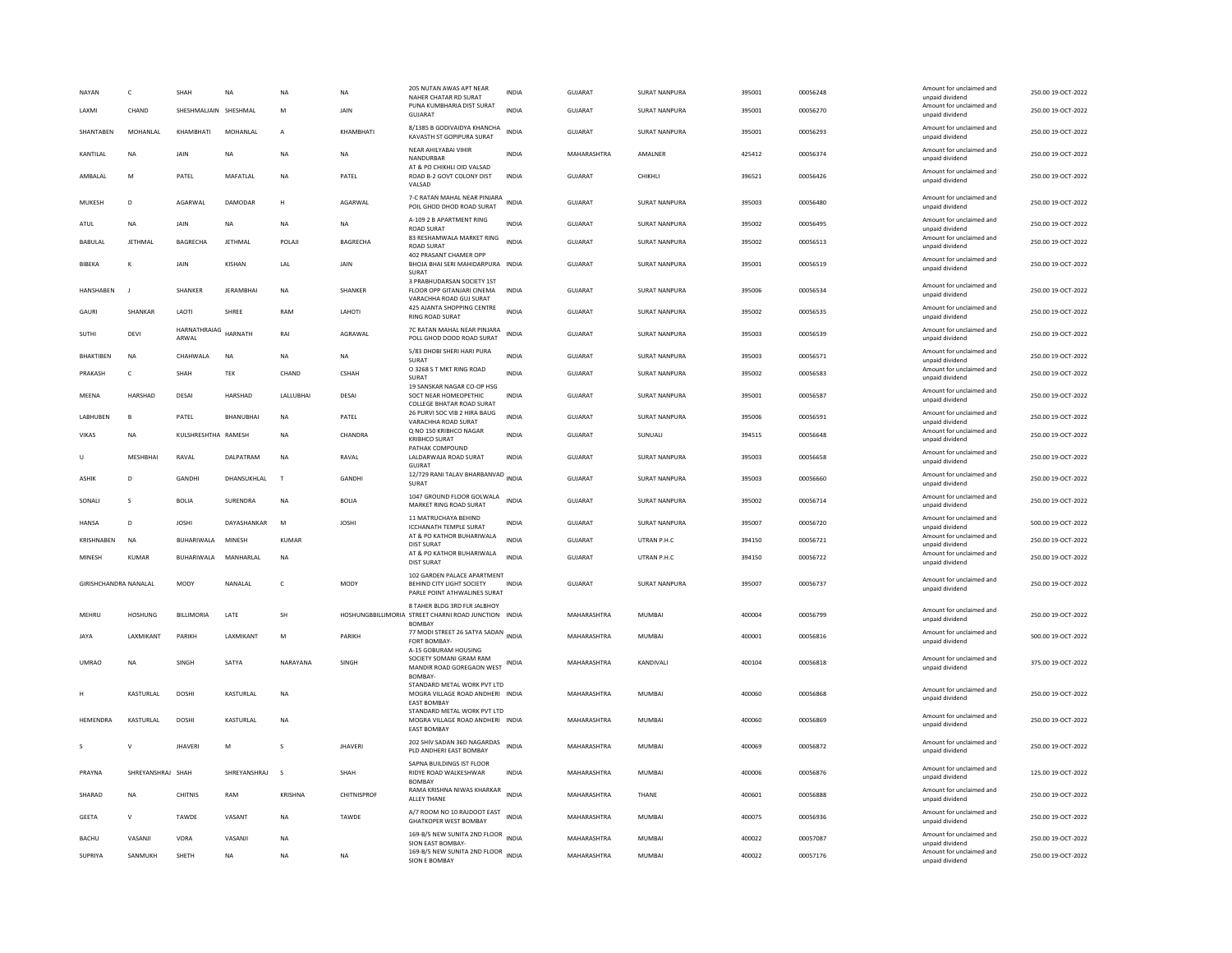| KIRANKUMAR      | $\overline{D}$ | <b>JAIN</b>          | DHANRAJ          | $\mathsf{v}$ | <b>JAIN</b>            | 2 DHIRENDRA VILLA S V ROAD<br><b>BORIVALLE BOMBAY</b>                                       | <b>INDIA</b> | MAHARASHTRA          | MUMBAI          | 400066 | 00057213 | Amount for unclaimed and<br>unpaid dividend | 250.00 19-OCT-2022 |
|-----------------|----------------|----------------------|------------------|--------------|------------------------|---------------------------------------------------------------------------------------------|--------------|----------------------|-----------------|--------|----------|---------------------------------------------|--------------------|
| ANU             | <b>NA</b>      | <b>THOMAS</b>        | CHARLCY          | <b>NA</b>    | <b>THOMAS</b>          | 3/2 HOSPITAL STREET CALCUTTA INDIA                                                          |              | <b>WEST BENGAL</b>   | KOLKATA         | 700072 | 00057285 | Amount for unclaimed and<br>unpaid dividend | 500.00 19-OCT-2022 |
| SANDHYA         | $\mathsf{A}$   | MULAY                | AVINASH          | G            | MULAY                  | FLAT NO 11 KONARK GARDENS<br><b>BIBVEWADI PUNE</b>                                          | <b>INDIA</b> | MAHARASHTRA          | PUNE            | 411037 | 00057296 | Amount for unclaimed and<br>unpaid dividend | 250.00 19-OCT-2022 |
| SHUVABRATA      | NA             | DAS                  | PABITRA          | NA           | DAS                    | 131/6 NETAJI SUBHAS CHANDRA<br>BOSE ROAD GOUND FLOOR<br>CALCUTTA                            | <b>INDIA</b> | <b>WEST BENGAL</b>   | KOLKATA         | 700040 | 00057379 | Amount for unclaimed and<br>unpaid dividend | 250.00 19-OCT-2022 |
| CHITRA          | <b>NA</b>      | CHAKRAVORTY RABINDRA |                  | NARAYAN      | CHAKRABORTY            | 12 AVENUE EAST MODERN PARK<br>SANTOSHPUR CALCUTTA                                           | <b>INDIA</b> | WEST BENGAL          | KOLKATA         | 700075 | 00057388 | Amount for unclaimed and<br>unpaid dividend | 375.00 19-OCT-2022 |
| <b>JYOTI</b>    | <b>NA</b>      | DHANUKA              | RAJENDRA         | PRASAD       | DHANUKA                | 33/77, TOPI BAZAR, 1ST FLOOR<br>CHOWK, KANPUR                                               | <b>INDIA</b> | <b>UTTAR PRADESH</b> | KANPUR          | 208001 | 00057409 | Amount for unclaimed and<br>unpaid dividend | 250.00 19-OCT-2022 |
| PRASANTA        | <b>KUMAR</b>   | PALIT                | LATE             | SH           | SANTOSHKUMARPALIT      | 8/5 KALI CHARAN DAS LANE<br>SALKIA HOWRAH                                                   | <b>INDIA</b> | <b>WEST BENGAL</b>   | <b>HOWRAH</b>   | 711106 | 00057423 | Amount for unclaimed and<br>unpaid dividend | 250.00 19-OCT-2022 |
| RAMAN           | DEVI           | NOLKHA               | MANIK            | CHAND        | NOLKHA                 | VIP ENCLAVE I M BLOCK FLAT NO<br>402 VIP ROAD RAGHUNATHPUR INDIA<br>NR DOLPHIN LAB CALCUTTA |              | WEST BENGAL          | KOLKATA         | 700059 | 00057438 | Amount for unclaimed and<br>unpaid dividend | 375.00 19-OCT-2022 |
|                 | NΑ             | SHUNMUGHAM V         |                  | NA           | SUBBARAYAN             | SYNDICATE BANK 27<br>SHAKESPEARE SARANI CALCUTTA                                            | INDIA        | <b>WEST BENGAL</b>   | KOLKATA         | 700017 | 00057443 | Amount for unclaimed and<br>unpaid dividend | 250.00 19-OCT-2022 |
| KRISHNENDU      | N <sub>A</sub> | BASU                 | NIRENDU          | <b>NA</b>    | <b>BASU</b>            | C/O SWAPAN NEOGI 21/24<br>MONOHAR PUKUR ROAD<br><b>KOI KATA</b>                             | <b>INDIA</b> | <b>WEST BENGAL</b>   | KOLKATA         | 700029 | 00057445 | Amount for unclaimed and<br>unpaid dividend | 250.00 19-OCT-2022 |
| <b>TONY</b>     | <b>NA</b>      | <b>MCLUSKIE</b>      | <b>I ATF</b>     | <b>SH</b>    | <b>WMCLUSKIE</b>       | NEW EMBASSY VILLA 3RD FLOOR<br>48 LOWER RANGE CALCUTTA                                      | <b>INDIA</b> | <b>WEST BENGAL</b>   | <b>KOI KATA</b> | 700019 | 00057482 | Amount for unclaimed and<br>unpaid dividend | 250.00.19-OCT-2022 |
| RAJSRI          | <b>NA</b>      | DAS                  | MANJEET          | NA           | DAS                    | 158/4 PRINCE ANWAR SHAH<br>ROAD CALCUTTA W BENGAL                                           | <b>INDIA</b> | <b>WEST BENGAL</b>   | KOLKATA         | 700045 | 00057534 | Amount for unclaimed and<br>unpaid dividend | 250.00 19-OCT-2022 |
| <b>BITHI</b>    | <b>NA</b>      | BHAGWANANI RAMESH    |                  | <b>NA</b>    | BHAGWANANI             | C/O S K GHOSH 21/8 GARIAHAT<br>ROAD CALCUTTA                                                | <b>INDIA</b> | <b>WEST BENGAL</b>   | KOLKATA         | 700019 | 00057544 | Amount for unclaimed and<br>unpaid dividend | 250.00 19-OCT-2022 |
| <b>INDIAN</b>   | -S             | KJAYRAMKA            | SITA             | RAM          | JAYRAMKASUBBORKER<br>s | C/O GIFT CENTRE 14 EELGIN ROAD INDIA<br>CALCUTTA                                            |              | <b>WEST BENGAL</b>   | KOLKATA         | 700020 | 00057588 | Amount for unclaimed and<br>unpaid dividend | 250.00 19-OCT-2022 |
| NINA            | NΑ             | SINHA                | ANJAN            | <b>KUMAR</b> | SINHA                  | QR NO 1050 SECTOR 5/A DIST<br>BOKARO BOKARO STEEL CITY<br><b>BIHAR</b>                      | INDIA        | <b>JHARKHAND</b>     | <b>BOKARO</b>   | 827004 | 00057592 | Amount for unclaimed and<br>unpaid dividend | 250.00 19-OCT-2022 |
| MAHENDRA        | PRASAD         | <b>JAISWAL</b>       | LATE             | SH           | MULCHANDJAISWAL        | 51 BILPABI ANUKUL CHANDRA<br>STREET CALCUTTA                                                | <b>INDIA</b> | <b>WEST BENGAL</b>   | KOLKATA         | 700072 | 00057606 | Amount for unclaimed and<br>unpaid dividend | 250.00 19-OCT-2022 |
| <b>REKHA</b>    | <b>NA</b>      | <b>BOSE</b>          | SANTIMOY         | <b>NA</b>    | <b>BOSE</b>            | 16/2B FERN ROAD BALLY GUNGE<br>CALCUTTA                                                     | <b>INDIA</b> | <b>WEST BENGAL</b>   | KOLKATA         | 700019 | 00057626 | Amount for unclaimed and<br>unpaid dividend | 250.00 19-OCT-2022 |
| POONAM          | <b>NA</b>      | DHAWAN               | GURU             | CHARAN       | DHAWAN                 | 7C LAXMI NARAYAN GARJ LANE<br>KHIDDERPORE CALCUTTA                                          | <b>INDIA</b> | <b>WEST BENGAL</b>   | KOLKATA         | 700023 | 00057629 | Amount for unclaimed and<br>unpaid dividend | 250.00 19-OCT-2022 |
| <b>SUBHASIS</b> | <b>NA</b>      | KONAR                | NARAYAN          | CHANDRA      | KONAR                  | 62 KANKULIA ROAD CALCUTTA<br><b>WEST RENGAL</b>                                             | <b>INDIA</b> | <b>WEST BENGAL</b>   | KOLKATA         | 700029 | 00057669 | Amount for unclaimed and<br>unpaid dividend | 250.00 19-OCT-2022 |
| REHMATALI       | B              | DHANANI              | LATE             | <b>SH</b>    | BACHUBHAIDHANANI       | STAR TRADERS 62 RABINDRA<br>SARANI CALCUTTA                                                 | <b>INDIA</b> | <b>WEST BENGAL</b>   | KOLKATA         | 700073 | 00057715 | Amount for unclaimed and<br>unpaid dividend | 500.00 19-OCT-2022 |
| KAKOLI          | <b>NA</b>      | BASU                 | SUNANDAN         | <b>NA</b>    | BASU                   | 2A LAKE RANGE CALCUTTA                                                                      | <b>INDIA</b> | <b>WEST BENGAL</b>   | KOLKATA         | 700026 | 00057753 | Amount for unclaimed and<br>unpaid dividend | 250.00 19-OCT-2022 |
| KRISHNA         | <b>NA</b>      | ARORA                | ANIL             | KUMAR        | ARORA                  | CARE SYNDICATE BANK LAXMI<br>APARTMENTS 4 GULMOHAR<br>COLONY KANADIA ROAD INDORE            | <b>INDIA</b> | MADHYA PRADESH       | <b>INDORF</b>   | 452001 | 00057758 | Amount for unclaimed and<br>unpaid dividend | 250.00 19-OCT-2022 |
| <b>RAKESH</b>   | <b>KUMAR</b>   | <b>JAISWAL</b>       | <b>RAM</b>       | <b>BILAS</b> | <b>JAISWAL</b>         | 8/C D L ROY STREET CALCUTTA                                                                 | <b>INDIA</b> | <b>WEST BENGAL</b>   | KOLKATA         | 700006 | 00057829 | Amount for unclaimed and<br>unpaid dividend | 2.50 19-OCT-2022   |
| MAHESH          | KUMAR          | <b>AGARWAI</b>       | RAM              | SWARLIF      | AGARWAI                | C/O JITENDRA JAISWAL 8/C D L<br><b>ROY STREET CALCUTTA</b>                                  | <b>INDIA</b> | <b>WEST BENGAL</b>   | KOLKATA         | 700006 | 00057866 | Amount for unclaimed and<br>unpaid dividend | 2.50 19-OCT-2022   |
| KANCHAN         | <b>NA</b>      | <b>BAGRI</b>         | <b>BITHALDAS</b> | <b>NA</b>    |                        | C/O UJALA OPTICANS 1/1<br>JAGMOHAN MULLICK LANE<br>CALCUTTA                                 | INDIA        | <b>WEST BENGAL</b>   | KOLKATA         | 700007 | 00057919 | Amount for unclaimed and<br>unpaid dividend | 250.00 19-OCT-2022 |
| ANITA           | <b>NA</b>      | <b>IAISWAI</b>       | ANUP             | KUMAR        | <b>IAISWAI</b>         | 8/C D L ROY STREET CALCUTTA                                                                 | <b>INDIA</b> | <b>WEST RENGAL</b>   | <b>KOI KATA</b> | 700006 | 00057920 | Amount for unclaimed and<br>unpaid dividend | 2.50 19-OCT-2022   |
| SARITA          | <b>NA</b>      | <b>SHARMA</b>        | M                |              | SHARMA                 | C/O SRI M L SARDA BIRLA<br>BUILDING 9/1 R N MUKHERJI<br>ROAD CALCUTTA                       | <b>INDIA</b> | <b>WEST BENGAL</b>   | KOLKATA         | 700001 | 00057928 | Amount for unclaimed and<br>unpaid dividend | 250.00 19-OCT-2022 |
| SANGITA         | <b>NA</b>      | BAJAJ                | DEBI             | PRASAD       | BAJAJ                  | C/O KRISHNA ENTERPRISE 13<br>NARAYAN PRASAD BABU LANE<br>CALCUTTA                           | <b>INDIA</b> | <b>WEST BENGAL</b>   | KOLKATA         | 700007 | 00057930 | Amount for unclaimed and<br>unpaid dividend | 250.00 19-OCT-2022 |
| GIRDHARI        | LAL            | AGARWAL              | MATADEEN         | NA           | AGARWAL                | 17 LAJPAT NAGAR ALWAR RAJ                                                                   | <b>INDIA</b> | RAJASTHAN            | ALWAR           | 301001 | 00057981 | Amount for unclaimed and<br>unpaid dividend | 250.00 19-OCT-2022 |
| <b>HARISH</b>   | <b>NA</b>      | KUMAR                | <b>NA</b>        | <b>NA</b>    | <b>NA</b>              | 11/569 KALYAN NAGER SONEPAT<br>HR                                                           | <b>INDIA</b> | <b>HARYANA</b>       | SONEPAT         | 131001 | 00058015 | Amount for unclaimed and<br>unpaid dividend | 250.00 19-OCT-2022 |
| <b>ROSHAN</b>   | LAL            | NARULA               | J.               | N            | NARULA                 | FLAT NO 79 POCKET D 15 SECTOR<br>7 ROHINI DELHI                                             | INDIA        | DELHI                | DELHI           | 110085 | 00058040 | Amount for unclaimed and<br>unpaid dividend | 250.00 19-OCT-2022 |
| INDIRA          |                |                      | SURAJ            | <b>NA</b>    | BHAN                   | HARDAYAN SINGH HOUSE OPP<br>DHOBI PARA BARAUT                                               | <b>INDIA</b> | UTTAR PRADESH        | AGARWAL         | 250611 | 00058046 | Amount for unclaimed and<br>unpaid dividend | 250.00 19-OCT-2022 |
| SUNIL           | <b>NA</b>      | JAIN                 | PARKASH          | CHAND        | JAIN                   | 2221/169 GANESH PURA TRI<br><b>NAGAR DELHI</b>                                              | <b>INDIA</b> | DELH                 | DELHI           | 110035 | 00058099 | Amount for unclaimed and<br>unpaid dividend | 250.00 19-OCT-2022 |
| MUKESH          | <b>NA</b>      | GUPTA                | <b>IAI</b>       | CHAND        | <b>GUPTA</b>           | H NO RZ 65/B GALI NO 8A/5 SADH<br>NAGR PALAM COLONY NEW DELHI INDIA                         |              | <b>DELHI</b>         | DELHI           | 110045 | 00058259 | Amount for unclaimed and<br>unpaid dividend | 250.00.19-OCT-2022 |
| SURJEET         | <b>NA</b>      | KOUR                 | SARDAR           | MEHAR        | SINGH                  | 20 NAYA BANS DELHI DELHI<br>C/O SH S C GULATI IIND FLOOR R                                  | <b>INDIA</b> | DELHI                | DELHI           | 110006 | 00058267 | Amount for unclaimed and<br>unpaid dividend | 250.00 19-OCT-2022 |
| MONICA          | <b>NA</b>      | SINDHWANI            | KILIBHUSHAN      | <b>NA</b>    | SINGHWANI              | 905 NEW RAJINDER NGR NEW<br>DELHI                                                           | <b>INDIA</b> | <b>DELHI</b>         | <b>DELHI</b>    | 110060 | 00058275 | Amount for unclaimed and<br>unpaid dividend | 250.00.19-OCT-2022 |
| <b>RINA</b>     | <b>NA</b>      | CHAUHAN              | SHARAD           | CHAUHAN      | PROF                   | IB SA ASHOK VIHAR PHASE I DELHI INDIA<br>DELHI                                              |              | DELHI                | DELHI           | 110052 | 00058284 | Amount for unclaimed and<br>unpaid dividend | 375.00 19-OCT-2022 |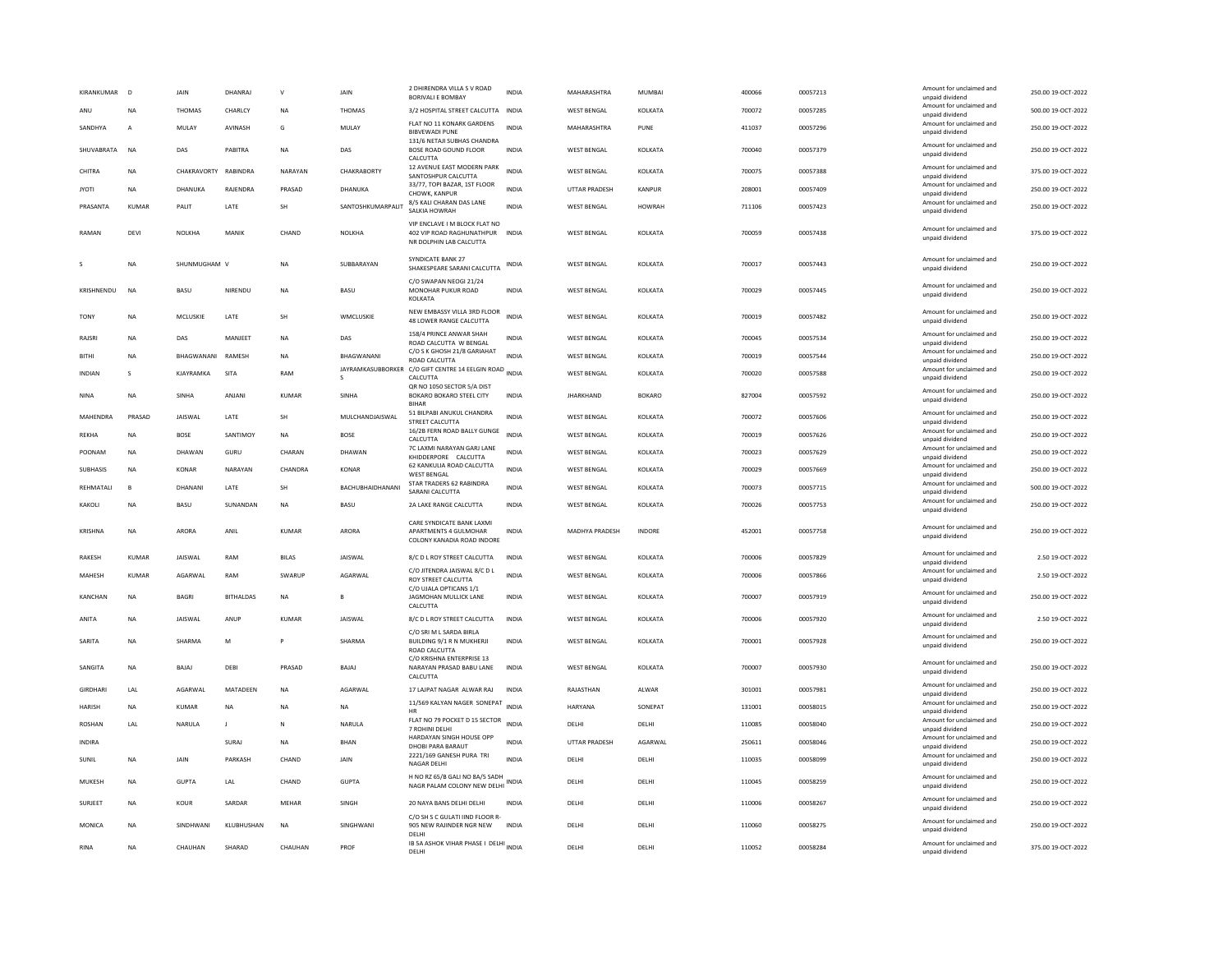| <b>SUDHA</b>     | <b>NA</b>      | MITTAL          | $\mathsf{R}$   | $\mathsf{C}$   | MITTAL                      | <b>B 91 VIVEK VIHAR DELHI DELHI</b>                                    | <b>INDIA</b> | DELHI                | DELHI               | 110095           | 00058288             | Amount for unclaimed and<br>unpaid dividend | 250.00 19-OCT-2022                       |
|------------------|----------------|-----------------|----------------|----------------|-----------------------------|------------------------------------------------------------------------|--------------|----------------------|---------------------|------------------|----------------------|---------------------------------------------|------------------------------------------|
| SHASHI           | PRARHA         | <b>BHARDWAI</b> | RAM            | <b>SWAROOP</b> | <b>BHARDWAI</b>             | B 3/24 ASHOK VIHAR PHASE II<br>DELHI DELHI                             | <b>INDIA</b> | DELHI                | DELHI               | 110052           | 00058307             | Amount for unclaimed and<br>unpaid dividend | 250.00 19-OCT-2022                       |
| SHASHI           | <b>NA</b>      | KOHLI           | D              | $\mathbb{R}$   | KOHLI                       | 49 TYPE IV SECTOR III RANIPUR                                          | <b>INDIA</b> | UTTARAKHAND          | <b>HARDWAR</b>      | 249403           | 00058401             | Amount for unclaimed and                    | 250.00 19-OCT-2022                       |
| SHANTANU         | <b>NA</b>      | DALMIA          | $\vee$         |                | DALMIA                      | HARDWARE U P HARIDWAR<br>5 15 PANCH SHILA PARK NEW                     | <b>INDIA</b> | DELHI                | DELHI               | 110017           | 00058409             | unpaid dividend<br>Amount for unclaimed and | 250.00 19-OCT-2022                       |
| INDRA            | NA             | DHINGRA         | P              | К              | DHINGRA                     | DELHI DELHI<br>568 NIMRI COLONY NEAR BHARAT                            | <b>INDIA</b> | DELHI                | DELHI               | 110052           | 00058433             | unpaid dividend<br>Amount for unclaimed and | 250.00 19-OCT-2022                       |
|                  |                |                 |                |                |                             | NAGAR DELHI<br>PLOT NO 61 ROHIT NAGAR NARIA                            |              |                      |                     |                  |                      | unpaid dividend<br>Amount for unclaimed and |                                          |
| SHARAT           | <b>NA</b>      | KUMAR           | GIRIJA         | <b>SHANKAR</b> | SINGH                       | <b>LANKA VARANASI</b><br>Q NO 87/6 DOUBLE STOREY                       | <b>INDIA</b> | <b>UTTAR PRADESH</b> | VARANASI            | 221005           | 00058444             | unpaid dividend<br>Amount for unclaimed and | 250.00 19-OCT-2022                       |
| <b>SUNITA</b>    | <b>NA</b>      | <b>RATURI</b>   | BHUBNESHWAR    | <b>NA</b>      | PRASAD                      | GOVINDPURI MODINAGAR U P                                               | <b>INDIA</b> | <b>UTTAR PRADESH</b> | GOVINDPUR           | 201201           | 00058485             | unpaid dividend                             | 250.00 19-OCT-2022                       |
| RAM              | <b>MOHAN</b>   | RAI             | LATE           | SH             | SATYABRATRAIRETD            | C 1/A DDA MIG FLAT MAYAPURI<br>NEW DELHI                               | <b>INDIA</b> | DELHI                | DELHI               | 110064           | 00058499             | Amount for unclaimed and<br>unpaid dividend | 250.00 19-OCT-2022                       |
| PADMA            | <b>NA</b>      | TANEJA          | ARJAN          | DEV            | TANEJA                      | S 387 GREATER KAILASH PART II<br>NEW DELHI                             | <b>INDIA</b> | DELHI                | DELHI               | 110048           | 00058502             | Amount for unclaimed and<br>unpaid dividend | 250.00 19-OCT-2022                       |
| PURSUTTAM        | <b>NA</b>      | LAL             | <b>DASRATH</b> | <b>NA</b>      | MAL                         | 827/1 K KEDAR BUILDING CLOCK<br>TOWER SUBZI MANDI DELHI                | <b>INDIA</b> | DELHI                | DELHI               | 110007           | 00058553             | Amount for unclaimed and<br>unpaid dividend | 250.00 19-OCT-2022                       |
| <b>HFMANT</b>    | <b>NA</b>      | SARAOGI         | <b>OM</b>      | <b>NA</b>      | PRAKASH                     | JUHARMAL JALIRAM SADULPUR                                              | <b>INDIA</b> | RAJASTHAN            | CHURU               | 331023           | 00058585             | Amount for unclaimed and<br>unpaid dividend | 250.00 19-OCT-2022                       |
| SANJEEV          | <b>NA</b>      | <b>BATRA</b>    | s              | $\mathbb{R}$   | <b>BATRA</b>                | 19/35 WEST MOTIBAGH SARAI<br>ROHILLA DELH                              | <b>INDIA</b> | DELHI                | DELHI               | 110035           | 00058620             | Amount for unclaimed and                    | 250.00 19-OCT-2022                       |
|                  |                |                 |                |                |                             | QTR NO 1 TYOPE 4 SECTOR 1 BHEL                                         |              |                      |                     |                  |                      | unpaid dividend<br>Amount for unclaimed and |                                          |
| DAKSH            | <b>NA</b>      | KUMAR           | ANIL           | <b>NA</b>      | KUMAR                       | RANIPUR HARDWAR HARIDWAR                                               | INDIA        | UTTARAKHAND          | HARDWAR             | 249403           | 00058655             | unpaid dividend                             | 250.00 19-OCT-2022                       |
| AMIT             | <b>NA</b>      | <b>GUHA</b>     | ARUN           | <b>KUMAR</b>   | <b>GUHA</b>                 | E-923 CHITTARANJAN PARK NEW<br>DELHI                                   | <b>INDIA</b> | DELHI                | DELHI               | 110019           | 00058692             | Amount for unclaimed and<br>unpaid dividend | 250.00 19-OCT-2022                       |
| CHARU            | <b>NA</b>      | <b>JAIN</b>     | CHAKRESH       | <b>NA</b>      | <b>JAIN</b>                 | C/O MUKESH PAPER MART 1449<br>PAN MANDI SADAR BAZAR DELHI              | <b>INDIA</b> | DELHI                | DELHI               | 110006           | 00058698             | Amount for unclaimed and<br>unpaid dividend | 250.00 19-OCT-2022                       |
|                  |                |                 |                |                |                             |                                                                        |              |                      |                     |                  |                      |                                             |                                          |
| <b>KRISHNA</b>   | <b>NA</b>      | MALHAN          | s              | $\mathbf{L}$   | MALHAN                      | 'KRISHNA KUTEER' HOUSE NO 340<br>SECTOR 5 GURGAON HARYANA              | <b>INDIA</b> | ANDHRA PRADESH       | HYDERABAD           | 500003           | 00058737             | Amount for unclaimed and<br>unpaid dividend | 250.00 19-OCT-2022                       |
| ARUNA            |                |                 | s              | $\mathbf{L}$   | MALHAN                      | 'KRISHNA KUTEER' HOUSE NO 340                                          | <b>INDIA</b> | ANDHRA PRADESH       | HYDERABAD           | 500003           | 00058738             | Amount for unclaimed and                    | 250.00 19-OCT-2022                       |
|                  |                |                 |                |                |                             | SECTOR 5 GURGAON HARYANA<br>C/O M/S GUPTA DAIRY TIBRA                  |              |                      |                     |                  |                      | unpaid dividend                             |                                          |
| <b>DINESH</b>    | <b>KUMAR</b>   | <b>GUPTA</b>    | RAM            | <b>NATH</b>    | <b>GUPTA</b>                | ROAD MODINAGAR DIST                                                    | <b>INDIA</b> | <b>UTTAR PRADESH</b> | GOVINDPUR           | 201204           | 00058770             | Amount for unclaimed and<br>unpaid dividend | 250.00 19-OCT-2022                       |
| SHAMMI           | <b>NA</b>      | KAPOOR          | L.             | к              | <b>KAPOOR</b>               | GHAZIABAD U P<br><b>B 15 NEW GOBIND PURA</b>                           | <b>INDIA</b> | DELHI                | DELHI               | 110051           | 00058776             | Amount for unclaimed and                    | 250.00 19-OCT-2022                       |
|                  |                |                 |                |                |                             | CHANDER NAGAR DELHI<br>D 100 JANTA HOTEL LAXAMI                        |              |                      |                     |                  |                      | unpaid dividend<br>Amount for unclaimed and |                                          |
| ASHOK            | KUMAR          | SFN             | RAM            | <b>NA</b>      | <b>GUI AM</b>               | NAGAR VIKAS MARG NEW DELHI                                             | <b>INDIA</b> | DELHI                | DELHI               | 110092           | 00058788             | unpaid dividend                             | 250.00 19-OCT-2022                       |
| <b>BINA</b>      |                |                 |                | KUMAR          | AGGAWAL                     | B H 28 A POORVI SHALIMAR BAGH<br>DELHI                                 | <b>INDIA</b> | DELHI                | DELHI               | 110052           | 00058837             | Amount for unclaimed and<br>unpaid dividend | 250.00 19-OCT-2022                       |
| DINESH           | CHANDRA        | PANDE           | <b>MATHURA</b> | DATT           | PANDERETD                   | G 42 SAKET SAKET NEW DELHI<br>DELHI                                    | <b>INDIA</b> | DELHI                | DELHI               | 110017           | 00058866             | Amount for unclaimed and<br>unpaid dividend | 625.00 19-OCT-2022                       |
| SHASHI           | <b>BHUSHAN</b> | SHARMA          | $\mathbf{L}$   | $\mathbf{L}$   | SHARMA                      | C 530 VIKASPURI NEW DELHI                                              | <b>INDIA</b> | <b>DELHI</b>         | DELHI               | 110018           | 00058869             | Amount for unclaimed and                    | 250.00.19-OCT-2022                       |
|                  |                |                 |                |                |                             | DELHI<br>388/14 ASHOK NAGAR GOHANA                                     |              |                      |                     |                  |                      | unpaid dividend<br>Amount for unclaimed and |                                          |
| SATBIF           | NA             | SINGH           | NA             | NA             | NA                          | ROAD ROHTAK HARYANA                                                    | INDIA        | HARYANA              | <b>ROHTAK</b>       | 124001           | 00058880             | unpaid dividend                             | 250.00 19-OCT-2022                       |
| RAJU             | <b>NA</b>      | <b>SHARMA</b>   | RAM            |                |                             | KAYASTHAWARA NEAR DR VED                                               |              |                      |                     |                  |                      |                                             |                                          |
| ASHWANI          |                |                 |                | RAKSHPAL       | SHARMA                      | PRAKASH P O DEOBAND DIST                                               | <b>INDIA</b> | <b>UTTAR PRADESH</b> | DEOBAND             | 247554           | 00058884             | Amount for unclaimed and<br>unpaid dividend | 250.00 19-OCT-2022                       |
|                  | <b>KUMAR</b>   | ANAND           | TARA           | CHAND          | ANAND                       | SAHARANPUR<br>H.NO.13 A/7,FF, OLD RAJINDER                             | <b>INDIA</b> | DELHI                | DELHI               | 110060           | 00058914             | Amount for unclaimed and                    | 250.00 19-OCT-2022                       |
|                  | K              | KALRA           | CHARANJIT      | <b>NA</b>      |                             | NAGAR, NEW DELHI.<br>D 11 TAKSHASHILA APARTMENT                        | <b>INDIA</b> | DELHI                | DELHI               | 110092           |                      | unpaid dividend<br>Amount for unclaimed and |                                          |
|                  |                |                 |                |                | $\ensuremath{\mathsf{LAL}}$ | 57 I P EXT DELHI<br>8/276 MALVIYA NAGAR JAIPUR                         |              |                      |                     |                  | 00058920             | unpaid dividend<br>Amount for unclaimed and | 250.00 19-OCT-2022                       |
| PURNIMA          | <b>NA</b>      | KATARA          | SHIV           | <b>KUMAR</b>   | KATARA                      | RAI                                                                    | <b>INDIA</b> | RAJASTHAN            | <b>JAIPUR</b>       | 302017           | 00058934             | unpaid dividend<br>Amount for unclaimed and | 250.00 19-OCT-2022                       |
| AMARJEET         | <b>NA</b>      | SINGH           | GANGA          | SINGH          | NAGI                        | 8/42 RAMESH NAGAR NEW DELHI INDIA                                      |              | DELHI                | DELHI               | 110015           | 00058937             | unpaid dividend                             | 250.00 19-OCT-2022                       |
| SAJJAN           | NA             | <b>KUMAR</b>    | VED            | <b>NA</b>      | PARKASH                     | S 20 SHIVAJI PARK NEW DELHI<br>DELHI                                   | <b>INDIA</b> | DELHI                | DELHI               | 110026           | 00058943             | Amount for unclaimed and<br>unpaid dividend | 250.00 19-OCT-2022                       |
| RABINDRA         | <b>NATH</b>    | SINGH           | RAM            | DAYAL          | SINGH                       | BLOCK NO 15 FLAT NO 296 LODHI<br><b>COLONY NEW DELHI</b>               | <b>INDIA</b> | DELHI                | DELHI               | 110003           | 00058949             | Amount for unclaimed and<br>unpaid dividend | 250.00 19-OCT-2022                       |
| <b>BRU</b>       | GOPAL          | <b>MALHOTRA</b> | <b>NA</b>      | <b>NA</b>      | <b>NA</b>                   | 1449 1 ST FLOOR QUTRUM LINE<br>OPP B B M DEPOT MU KIRJI<br>NAGAR DELHI | <b>INDIA</b> | DELHI                | DELHI               | 110009           | 00058959             | Amount for unclaimed and<br>unpaid dividend | 250.00 19-OCT-2022                       |
| SANJEEV          | KUMAR          | <b>GUPTA</b>    | GIAN           | CHAND          | <b>GUPTA</b>                | <b>EDUCATIONAL PRINTING PRESS</b><br>PARTAP TALKIES ROAD ROHTAK        | <b>INDIA</b> | <b>HARYANA</b>       | <b>ROHTAK</b>       | 124001           | 00058965             | Amount for unclaimed and<br>unpaid dividend | 250.00 19-OCT-2022                       |
| KRISHANA         | <b>NA</b>      | CHHABRA         | ${\sf R}$      | L              | CHHABRA                     | 497 SECTOR 14 SONEPAT                                                  | INDIA        | HARYANA              | SONEPAT             | 131001           | 00058974             | Amount for unclaimed and<br>unpaid dividend | 250.00 19-OCT-2022                       |
| VAISHALL         |                |                 | <b>AVINASH</b> | KUMAR          | ABBI                        | B 98/1 EAST OF KAILASH NEW<br>DELHI                                    | <b>INDIA</b> | DELHI                | DELHI               | 110065           | 00059083             | Amount for unclaimed and<br>unpaid dividend | 250.00 19-OCT-2022                       |
| <b>BHUPINDER</b> | <b>NA</b>      | <b>KUMAR</b>    | <b>BALAK</b>   | <b>NA</b>      | RAM                         | 818 KILLA MOHALLA W 10                                                 | <b>INDIA</b> | <b>HARYANA</b>       | <b>ROHTAK</b>       | 124001           | 00059132             | Amount for unclaimed and                    | 2.50 19-OCT-2022                         |
| SAROJ            |                |                 | KRISHAN        | <b>NA</b>      | CHAND                       | <b>ROHTAK</b><br>213 HOUSING BORAD CALONY                              | <b>INDIA</b> | HARYANA              | KURUKSHETRA         | 132103           | 00059141             | unpaid dividend<br>Amount for unclaimed and | 250.00 19-OCT-2022                       |
|                  | DHAR           | <b>DIWAN</b>    |                | D              | <b>DIWAN</b>                | PANIPAT HF<br>573 IST FLOOR MAIN ROAD                                  | <b>INDIA</b> |                      |                     |                  |                      | unpaid dividend<br>Amount for unclaimed and |                                          |
| PRAKASH<br>SEEMA | <b>NA</b>      | SAINI           | к              | s              | SAINI                       | CHIRAG DELHI NEW DELHI<br>KOTHI NO 333 PHASE I S A S                   | <b>INDIA</b> | DELHI<br>CHANDIGARH  | DELHI<br>CHANDIGARH | 110017<br>160055 | 00059146<br>00059151 | unpaid dividend<br>Amount for unclaimed and | 250.00 19-OCT-2022<br>250.00 19-OCT-2022 |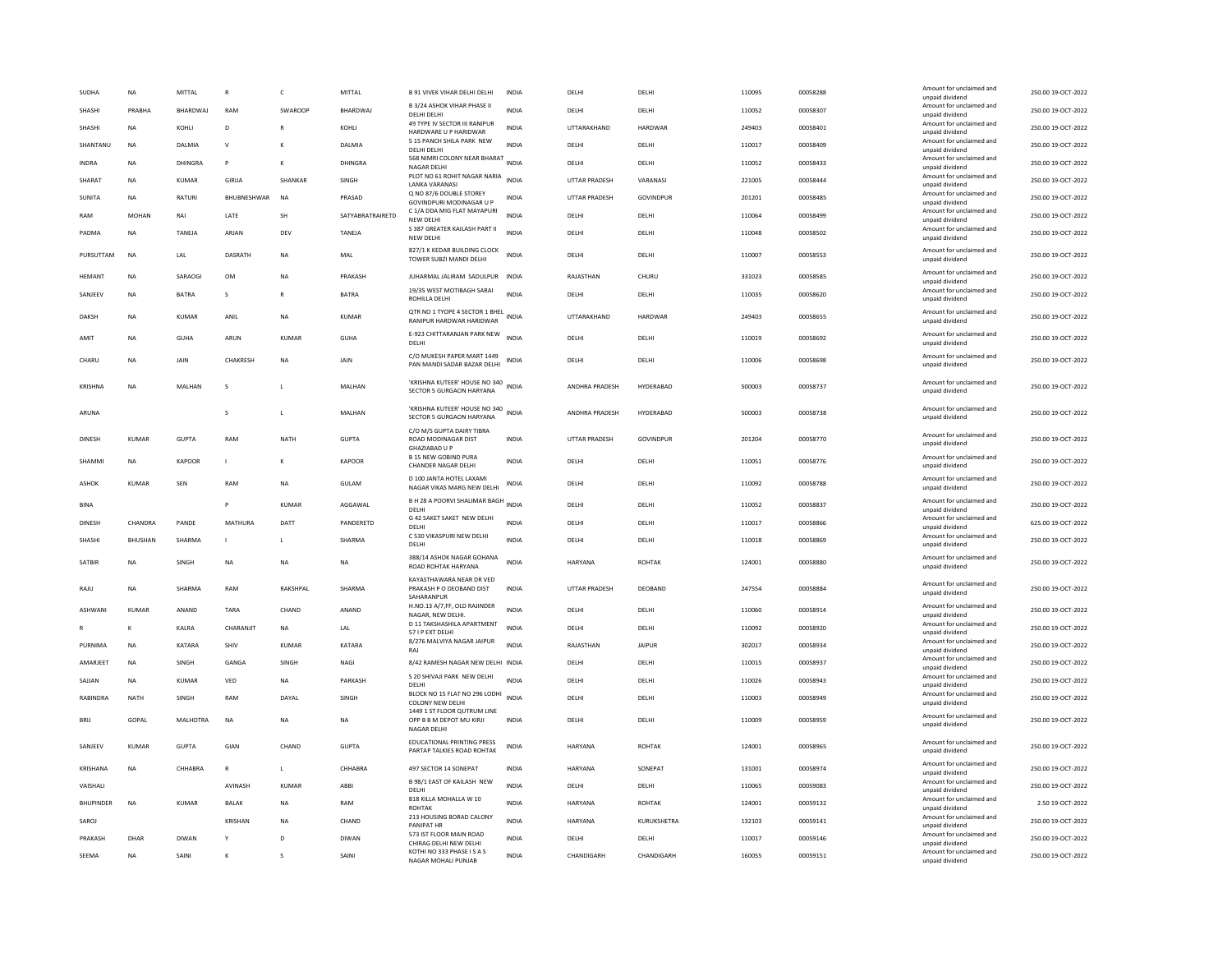| KULDEEP         | $\mathbf{S}$ | SAIN           | HAKAN             | NA           | SINGH           | KOTHI NO 333 PHASE IS A S<br>NAGAR MOHALI PUNJAB                                                         | <b>INDIA</b> | CHANDIGARH           | CHANDIGARH     | 160055 | 00059152 | Amount for unclaimed and<br>unnaid dividend                             | 250.00 19-OCT-2022 |
|-----------------|--------------|----------------|-------------------|--------------|-----------------|----------------------------------------------------------------------------------------------------------|--------------|----------------------|----------------|--------|----------|-------------------------------------------------------------------------|--------------------|
| RAJESH          | <b>NA</b>    | <b>GUPTA</b>   | BHIM              | SINGH        | <b>GUPTA</b>    | 11 HOUSING BOARD COLONY<br>BHIWANI HARYANA                                                               | <b>INDIA</b> | ANDHRA PRADESH       | HYDERABAD      | 500003 | 00059176 | Amount for unclaimed and<br>unpaid dividend                             | 250.00 19-OCT-2022 |
| MAHESH          | CHAND        | GOEL           | D                 | $\mathsf{C}$ | GOEL            | C 125 SECTOR 23 RAN NAGAR<br>GHAZIABAD                                                                   | <b>INDIA</b> | <b>UTTAR PRADESH</b> | GHAZIABAD      | 201002 | 00059177 | Amount for unclaimed and<br>unpaid dividend                             | 500.00 19-OCT-2022 |
| SHRI            | KANT         | <b>TAPARIA</b> | SATYA             | NARAIN       | <b>TAPARIA</b>  | IIA 53 NEHRU NAGAR GHAZIABAD INDIA                                                                       |              | <b>UTTAR PRADESH</b> | GHAZIABAD      | 201001 | 00059211 | Amount for unclaimed and<br>unpaid dividend                             | 250.00 19-OCT-2022 |
| ARCHANA         | <b>NA</b>    | WADHWA         | DEEPAK            | WADHWA       | PROF            | M 83 MARG 45 SAKET NEW DELHI INDIA                                                                       |              | DELHI                | DELHI          | 110017 | 00059226 | Amount for unclaimed and<br>unpaid dividend                             | 250.00 19-OCT-2022 |
| <b>DINESH</b>   | KUMAR        | PALIWAL        | LATE              | SHRI         | MSPALIWAL       | 80 HARSH VIHAR PITAMPURA<br>DELHI                                                                        | <b>INDIA</b> | DELHI                | DELHI          | 110034 | 00059230 | Amount for unclaimed and<br>unpaid dividend                             | 250.00 19-OCT-2022 |
| RAJ             | NA           | SINGH          | RAN               | NA           | SINGH           | 30/75 ADRASH NAGAR OPP D<br>PARK MODEL TOWN ROHTAK                                                       | INDIA        | HARYANA              | ROHTAK         | 124001 | 00059238 | Amount for unclaimed and<br>unpaid dividend                             | 250.00 19-OCT-2022 |
| PARTHA          | <b>NA</b>    | BHATTACHARYA P |                   | к            | BHATTACHARYA    | FLAT NO 524 POCKET E MAYUR<br>VIHAR PH II DELHI                                                          | <b>INDIA</b> | <b>DELHI</b>         | <b>DELHI</b>   | 110091 | 00059240 | Amount for unclaimed and<br>unpaid dividend                             | 250.00 19-OCT-2022 |
| MEENU           | <b>NA</b>    | BAJAJ          | SHIV              | <b>KUMAR</b> | BAJAJ           | FLAT NO 126 SFS SHAKTI<br>APPARTMENTS ASHOK VIHAR                                                        | <b>INDIA</b> | DELHI                | DELHI          | 110052 | 00059272 | Amount for unclaimed and                                                | 250.00 19-OCT-2022 |
|                 |              |                |                   |              |                 | PHASE III DELHI<br>M/S ATLANTIC STEELS B-106 NITI                                                        |              |                      |                |        |          | unpaid dividend<br>Amount for unclaimed and                             |                    |
| <b>RAMESH</b>   | <b>BHAI</b>  | <b>SHETH</b>   | <b>VIMAI RHAI</b> | <b>NA</b>    | SHETH           | <b>BAGH NEWDELHI</b><br>C/O ATLANTIC STEELS 1217 ANSAL                                                   | <b>INDIA</b> | <b>DELHI</b>         | <b>DELHI</b>   | 110049 | 00059298 | unpaid dividend                                                         | 250.00 19-OCT-2022 |
| KOKILABEN       | <b>NA</b>    | SHETH          | RAMESHBHAI        | <b>NA</b>    | SHETH           | TOWER (12TH FLOOR) 38 NEHRU INDIA<br>PLACE NEW DELHI                                                     |              | DELHI                | DELHI          | 110019 | 00059299 | Amount for unclaimed and<br>unpaid dividend                             | 250.00 19-OCT-2022 |
| <b>BINA</b>     | <b>NA</b>    | SHETH          | ASHWANI           | <b>BHA</b>   | SHETH           | 1217 ANSAL TOWER 38 NEHRU<br>PLACE NEW DELHI.                                                            | <b>INDIA</b> | DELHI                | DELHI          | 110019 | 00059300 | Amount for unclaimed and<br>unpaid dividend                             | 250.00 19-OCT-2022 |
| SANTOSH         | NA           | KUMARI         | <b>JAGDISH</b>    | NA           | RAI             | A 104 SHASTRI NAGAR NIBHAR                                                                               | INDIA        | DELHI                | DELHI          | 110052 | 00059307 | Amount for unclaimed and                                                | 250.00 19-OCT-2022 |
| MANJU           | <b>NA</b>    | AGRAWAL        | PAWAN             | <b>NA</b>    | KUMAR           | SHASTRI BUTH DELHI<br>23/3 SHAKTI NAGAR MARG DELHI INDIA                                                 |              | DELHI                | DELHI          | 110007 | 00059345 | unpaid dividend<br>Amount for unclaimed and                             | 250.00 19-OCT-2022 |
|                 |              |                |                   |              |                 | M/S SINGLA ELECTRIC AND MACH                                                                             |              |                      |                |        |          | unpaid dividend<br>Amount for unclaimed and                             |                    |
| PARNEET         | $\kappa$     | SINGLA         | LATE              | SHRI         | OMPARKASHSINGLA | STORE BHAWANIGARH DISTT<br>SANGPUR                                                                       | <b>INDIA</b> | PUNJAB               | SANGRUR        | 148026 | 00059354 | unpaid dividend                                                         | 250.00 19-OCT-2022 |
| SHANTI          | <b>NA</b>    | BAHREE         | P                 | $\mathsf{C}$ | <b>BAHREE</b>   | A 5/5 VASANT VIHAR NEW DELHI INDIA                                                                       |              | DELHI                | DELHI          | 110057 | 00059385 | Amount for unclaimed and<br>unpaid dividend                             | 250.00 19-OCT-2022 |
| RAJESH          | <b>NA</b>    | <b>GUPTA</b>   | KANHAYA           | <b>NA</b>    | LAL             | M P 18 MAURYA ENCLAVE PITAM<br>PURA DELHI                                                                | <b>INDIA</b> | DELHI                | DELHI          | 110034 | 00059402 | Amount for unclaimed and<br>unpaid dividend                             | 250.00 19-OCT-2022 |
| SANJIV          | <b>NA</b>    | <b>GUPTA</b>   | NARENDRA          | KR           | GUPTA           | 1209 SECTOR 8 R K PURAM NEW<br>DELHI                                                                     | <b>INDIA</b> | DELHI                | DELHI          | 110022 | 00059413 | Amount for unclaimed and<br>unpaid dividend                             | 250.00 19-OCT-2022 |
| <b>RAKESH</b>   | <b>NA</b>    | KUMAR          | SHANTI            | NA           | SAROOP          | 213 OLD HOUSING CALONY<br><b>PANIPAT HR</b>                                                              | <b>INDIA</b> | <b>HARYANA</b>       | KURUKSHETRA    | 132103 | 00059419 | Amount for unclaimed and<br>unpaid dividend                             | 250.00 19-OCT-2022 |
| AJAY            | <b>NA</b>    | <b>JAIN</b>    | VIJAY             | <b>KUMAR</b> | JAIN            | 1/16 SARVA PRIYA VIHAR NEW<br>DELHI                                                                      | <b>INDIA</b> | DELHI                | DELHI          | 110016 | 00059440 | Amount for unclaimed and<br>unpaid dividend                             | 250.00 19-OCT-2022 |
| DEVENDRA        | PAL          | SINGH          | VIRENDRA          | PAL          | SINGH           | 139 MIG FLAT POCKET 25 SECTOR<br>3 ROHINI DELHI                                                          | <b>INDIA</b> | DELHI                | DELHI          | 110083 | 00059442 | Amount for unclaimed and<br>unpaid dividend                             | 250.00 19-OCT-2022 |
| SAROJ           | <b>NA</b>    | SINGH          | KUNWAR            | PAL          | SINGH           | 139 MIG FLAT POCKET 25 SECTOR<br>3 ROHINI DELHI                                                          | <b>INDIA</b> | DELHI                | DELHI          | 110083 | 00059443 | Amount for unclaimed and<br>unpaid dividend                             | 250.00 19-OCT-2022 |
| <b>VIKAS</b>    | <b>NA</b>    | <b>GUPTA</b>   | ONKAR             | <b>NATH</b>  | <b>GUPTA</b>    | MODI NAGAR PAPER MILLS<br>LIMITED MODINAGAR DIST<br><b>GHAZIABAD U P</b>                                 | <b>INDIA</b> | <b>UTTAR PRADESH</b> | GOVINDPUR      | 201204 | 00059470 | Amount for unclaimed and<br>unpaid dividend                             | 250.00 19-OCT-2022 |
| <b>MADHU</b>    | <b>NA</b>    | GUPTA          | <b>SUDHIR</b>     | <b>NA</b>    | <b>GUPTA</b>    | 3233 LAL DARWAZA BAZAR SITA<br><b>RAM DELHI</b>                                                          | <b>INDIA</b> | <b>DELHI</b>         | <b>DELHI</b>   | 110006 | 00059493 | Amount for unclaimed and<br>unpaid dividend                             | 250.00 19-OCT-2022 |
| SATPAL          | NA           | MAHAJAN        | LATE              | <b>SH</b>    | MUNSHIRAMRETD   | PURANA BAZAR NEAR TULSIS<br>SHOP GURDASPUR PB                                                            | <b>INDIA</b> | PUNJAB               | <b>BATALA</b>  | 143521 | 00059528 | Amount for unclaimed and<br>unpaid dividend                             | 250.00 19-OCT-2022 |
| LUXMI           | NARAYAN      | NADHANI        | NA                | NA           | NA              | C/O NADHANI OIL & FLOUR MILL                                                                             | INDIA        | RAJASTHAN            | HANUMANGARH    | 335523 | 00059537 | Amount for unclaimed and                                                | 250.00 19-OCT-2022 |
|                 |              |                |                   |              |                 | HANUMANGARH PO NOHAR RAJ<br>SUNDERLAL HOUSE 5 87 CIVIL                                                   |              |                      |                |        |          | unpaid dividend<br>Amount for unclaimed and                             |                    |
| RICHA           | NA           | AGRAWAL        | SWATANTAR         | <b>KUMAR</b> | AGRAWAL         | LINES HALDWANI<br>H NO 6-1501 MADHO NAGAR                                                                | <b>INDIA</b> | UTTARAKHAND          | HALDWANI       | 263141 | 00059556 | unpaid dividend<br>Amount for unclaimed and                             | 250.00 19-OCT-2022 |
| VINOD           | <b>NA</b>    | KHERA          | DAULAT            | RAM          | KHERA           | SAHARANPUR UP<br>9053/1 MULTANI DHANDA PAHAR<br>INDIA                                                    | <b>INDIA</b> | <b>UTTAR PRADESH</b> | SAHARANPUR     | 247001 | 00059560 | unpaid dividend<br>Amount for unclaimed and                             | 250.00 19-OCT-2022 |
| MANJIT          | KAUR         | <b>JOLLY</b>   | <b>JASBIR</b>     | SINGH        | <b>JOLLY</b>    | <b>GANJ NEW DELHI</b>                                                                                    |              | DELHI                | DELHI          | 110055 | 00059586 | unpaid dividend<br>Amount for unclaimed and                             | 250.00 19-OCT-2022 |
| <b>BRIJ</b>     | <b>NA</b>    | <b>BHUSHAN</b> | RAM               | <b>NA</b>    | <b>ASHRAM</b>   | 23/3 SHAKTI NAGAR MARG DELHI INDIA<br>M/S SANJAY LIGHT HOUSE 1787                                        |              | DELHI                | DELHI          | 110007 | 00059610 | unpaid dividend                                                         | 250.00 19-OCT-2022 |
| <b>IAGDISH</b>  | <b>NA</b>    | <b>BANSAI</b>  | <b>REHARILAI</b>  | <b>NA</b>    | <b>BANSAI</b>   | IIND FLOOR BHAGIRATH PALACE<br>DELHI<br>C-142 LEIAH APARTMENTS B-15                                      | <b>INDIA</b> | <b>DELHI</b>         | <b>DELHI</b>   | 110006 | 00059683 | Amount for unclaimed and<br>unpaid dividend<br>Amount for unclaimed and | 250.00 19-OCT-2022 |
| к               | <b>JAYA</b>  | SANKAR         | LATE              | SH           | KSKRISHNAN      | VASUNDARA ENCLAVE DELHI                                                                                  | <b>INDIA</b> | DELHI                | DELHI          | 110096 | 00059702 | unpaid dividend<br>Amount for unclaimed and                             | 250.00 19-OCT-2022 |
| DHIRAJ          | NA           | GOYAL          | <b>BRIL</b>       | <b>MOHAN</b> | GOYAL           | II/12, I G N P COLONY BIKANER                                                                            | INDIA        | RAJASTHAN            | <b>BIKANER</b> | 334002 | 00059715 | unpaid dividend<br>Amount for unclaimed and                             | 250.00 19-OCT-2022 |
| <b>JATINDER</b> | <b>NA</b>    | <b>KUMAR</b>   | PARKASH           | <b>NA</b>    | CHAND           | B X 314 PREM BASTI SANGRUR<br>ASHOKA RICE MILLS JALALABAD                                                | <b>INDIA</b> | PUNJAB               | SANGRUR        | 148001 | 00059729 | unpaid dividend<br>Amount for unclaimed and                             | 250.00 19-OCT-2022 |
| <b>JYOTI</b>    | <b>NA</b>    | BANSAL         | <b>JATINDER</b>   | NA           | PAL             | <b>WEST PUNJAB</b>                                                                                       | <b>INDIA</b> | PUNJAB               | FEROZPUR       | 152024 | 00059733 | unpaid dividend                                                         | 250.00 19-OCT-2022 |
| PARVEEN         | <b>KUMAR</b> | KHURANA        | MANOHAR           | <b>NA</b>    | LAL             | 469/15 BAHTIA NAGAR TOHANA<br><b>DISTT HISAR</b>                                                         | <b>INDIA</b> | HARYANA              | JULANA         | 126120 | 00059735 | Amount for unclaimed and<br>unpaid dividend                             | 250.00 19-OCT-2022 |
| DHEERAJ         |              |                | <b>IAGDISH</b>    | <b>NA</b>    | KUMAR           | 673 HUDA COLONY PANIPAT<br><b>HARYANA</b>                                                                | <b>INDIA</b> | <b>HARYANA</b>       | KURUKSHETRA    | 132103 | 00059737 | Amount for unclaimed and<br>unpaid dividend                             | 250.00 19-OCT-2022 |
| TRIPTA          | NA           | ARORA          | KARAM             | VEER         | ARORASELFEMPLOY | C 44 A RAJOURI GARDEN NEW<br>DELHI                                                                       | <b>INDIA</b> | DELHI                | DELHI          | 110027 | 00059780 | Amount for unclaimed and<br>unpaid dividend                             | 250.00 19-OCT-2022 |
| ABHA            | <b>NA</b>    | JAIN           | <b>NA</b>         | <b>NA</b>    | <b>NA</b>       | C/O MCS LIMITED 1ST FLOOR<br>NEELAM APPARTMENT 88<br>SAMPATRAO COLONY ABOVE<br>CHHAPAN BHOG SWEET BARODA | <b>INDIA</b> | <b>GUJARAT</b>       | VADODARA       | 390007 | 00059789 | Amount for unclaimed and<br>unpaid dividend                             | 250.00 19-OCT-2022 |
| GORDHANDAS J    |              | BHANUSHALI     | <b>IAMNADAS</b>   | <b>NA</b>    | <b>RFTD</b>     | RNO 7 B NALRAJ BLDG L N LANE<br>MATUIVEIA BOMBAY                                                         | <b>INDIA</b> | MAHARASHTRA          | MUMBAI         | 400019 | 00059812 | Amount for unclaimed and<br>unpaid dividend                             | 250.00 19-OCT-2022 |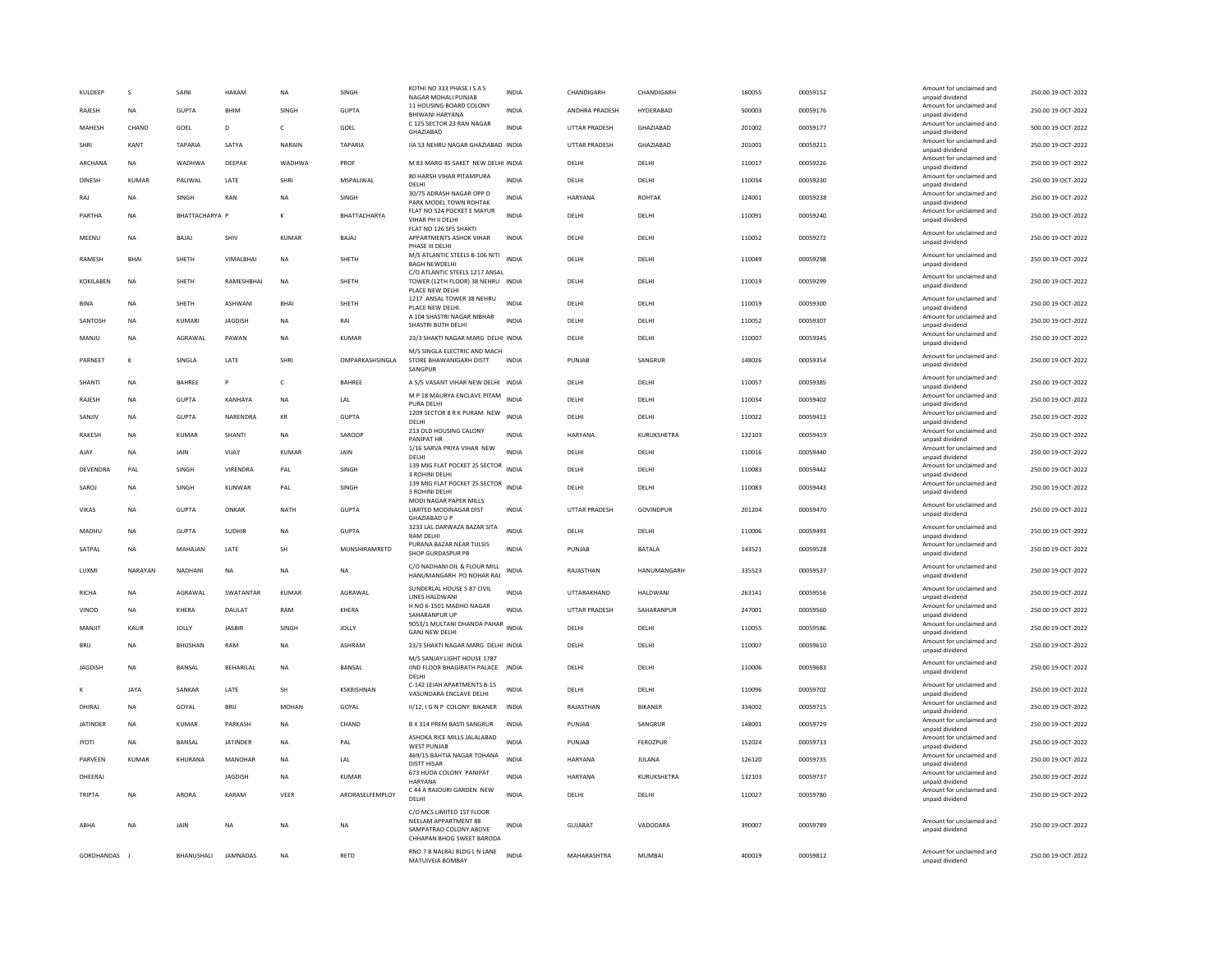| SAVITA          | <b>NA</b>         | SAWANT            | BABAJI            |               | SAWANT                 | F 102 VASANT REGENCY DIN<br>DAYAL NAGAR DIWAN MAN<br>VASAI W THANE                                         | <b>INDIA</b> | MAHARASHTRA        | <b>BASSEIN (VASAI)</b> | 401202 | 00059865 | Amount for unclaimed and<br>unpaid dividend | 250.00 19-OCT-2022 |
|-----------------|-------------------|-------------------|-------------------|---------------|------------------------|------------------------------------------------------------------------------------------------------------|--------------|--------------------|------------------------|--------|----------|---------------------------------------------|--------------------|
| <b>MANGLA</b>   | <b>RFN</b>        | <b>MFHTA</b>      | <b>NA</b>         | <b>NA</b>     | <b>NA</b>              | SHIV SADAN GANDHI NAGAR LBS<br><b>MARG GHATKOPAR WEST</b><br><b>BOMBAY</b>                                 | <b>INDIA</b> | MAHARASHTRA        | MUMBAI                 | 400086 | 00059936 | Amount for unclaimed and<br>unpaid dividend | 750.00 19-OCT-2022 |
| <b>JYOTSHNA</b> | <b>NA</b>         | <b>MEHTA</b>      | BALWANT           | <b>NA</b>     |                        | SHIV SADAN GANDHI NAGAR LBS<br>MARG GHATKOPAR WEST<br><b>BOMBAY</b>                                        | <b>INDIA</b> | MAHARASHTRA        | <b>MUMBAI</b>          | 400086 | 00059937 | Amount for unclaimed and<br>unpaid dividend | 750.00 19-OCT-2022 |
| VIDYA           | NA                | SHENOY            | GURUDATH          | NA            | SHENOY                 | 1A-101 ADARSH NAGAR KOLBAD<br>NEAR PRATAP CINEMA KOLBAD<br><b>ROAD THANE</b>                               | INDIA        | MAHARASHTRA        | THANE                  | 400601 | 00059957 | Amount for unclaimed and<br>unpaid dividend | 125.00 19-OCT-2022 |
| MILIND          | VASANT            | KULKARNI          | VASANT            | NA            | KULKARNI               | 1521 GUJARALI AT & POST<br><b>RAJAPUR DIST RATNAGIRI</b>                                                   | <b>INDIA</b> | MAHARASHTRA        | PUNE                   | 416702 | 00060157 | Amount for unclaimed and<br>unpaid dividend | 250.00 19-OCT-2022 |
| VYOMESH         | NA                | <b>GANDHI</b>     | NARENDRA          | $\mathbf{J}$  | <b>GANDHI</b>          | 11 A HEMKUNJ KOTHARE<br>COMPOUND MAMLATDAR WADI INDIA<br>MALAD WEST BOMBAY                                 |              | MAHARASHTRA        | MUMBAI                 | 400064 | 00060190 | Amount for unclaimed and<br>unpaid dividend | 250.00 19-OCT-2022 |
| RAJNI           | <b>MOHAN</b>      | BAJAJ             | <b>MOHAN</b>      | BHAGWANDAS    | BAJAJ                  | FLAT NO A8 NILGIRI CHS SECTOR - INDIA<br>16A VASHI NEW MUMBAI                                              |              | MAHARASHTRA        | RAIGAD                 | 400703 | 00060231 | Amount for unclaimed and<br>unpaid dividend | 250.00 19-OCT-2022 |
| VITHAL          | JAKKAL            | SHANKAR           | SHANKAR           | <b>JAKKAL</b> | LINGAYARETD            | A4/7 WORLI MUNL COLONY<br>ABDUL GAFARKHAN ROAD<br><b>BOMBAY</b>                                            | INDIA        | MAHARASHTRA        | MUMBAI                 | 400018 | 00060267 | Amount for unclaimed and<br>unpaid dividend | 375.00 19-OCT-2022 |
| KUMUDCHANDR     | <b>HATHICHAND</b> | DOSHI             | HATHICHAND        | KHODIDAS      | <b>DOSHIPR</b>         | 17 SHANKAR VILLA PLOT NO 87<br>SION (W) MUMBAI                                                             | <b>INDIA</b> | MAHARASHTRA        | <b>MUMBAI</b>          | 400022 | 00060362 | Amount for unclaimed and<br>unpaid dividend | 375.00 19-OCT-2022 |
| SHANTIBEN       | <b>NA</b>         | <b>MEHTA</b>      | VALCHAND          | <b>MEHTA</b>  |                        | B 102 PREM NAGAR BLDG NO 7 S<br>V PATEL ROAD BORIVLI W<br><b>BOMBAY 4</b>                                  | <b>INDIA</b> | MAHARASHTRA        | <b>MUMBAI</b>          | 400022 | 00060423 | Amount for unclaimed and<br>unpaid dividend | 250.00 19-OCT-2022 |
| SURENDRA        | N                 | POI               | $_{\sf NA}$       | NA            | <b>NA</b>              | 101 NAIGARA 128 WODEHOUSE<br>ROAD COLABA BOMBAY                                                            | <b>INDIA</b> | MAHARASHTRA        | <b>MUMBAI</b>          | 400005 | 00060433 | Amount for unclaimed and<br>unpaid dividend | 250.00 19-OCT-2022 |
| DARA            | TEHMURAS          | <b>GANDHY</b>     | <b>TEHMURAS</b>   | MANEKSHA      | GANDHY                 | <b>GOLDEN ROCK ANNEXE 3RD</b><br>FLOOR PERRY CROSS ROAD<br>BANDRA (W) MUMBAI                               | <b>INDIA</b> | MAHARASHTRA        | <b>MUMBAI</b>          | 400050 | 00060439 | Amount for unclaimed and<br>unpaid dividend | 375.00 19-OCT-2022 |
| AZIZ            | SALEH             | FATAKDAWALA SALEH |                   | <b>ARRAS</b>  | FATAKDAWALA            | 40 SUTARCHAWL STREET<br>DAWOOD MANZIL 3RD FLOOR<br>ROOM NO 15 BOMBAY                                       | <b>INDIA</b> | MAHARASHTRA        | MUMBAI                 | 400002 | 00060481 | Amount for unclaimed and<br>unpaid dividend | 250.00 19-OCT-2022 |
| MEEGAJIBHAI     | <b>TOKERSHI</b>   | CHHEDA            | <b>TOKERSHI</b>   | NAGSHI        | CHHEDA                 | THE NATIONAL STORES MANOR<br>ROAD NAZARALI CASTLE PALGHAR INDIA                                            |              | MAHARASHTRA        | PALGHAR                | 401404 | 00060521 | Amount for unclaimed and<br>unpaid dividend | 250.00 19-OCT-2022 |
| PARUL           | NA                | MEHTA             | NA                | <b>NA</b>     | NA                     | 41/B BAPUJI NIVAS II FLOOR 6TH<br><b>ROAD SANTACRUZE BOMBAY</b>                                            | INDIA        | MAHARASHTRA        | MUMBAI                 | 400055 | 00060526 | Amount for unclaimed and<br>unpaid dividend | 250.00 19-OCT-2022 |
| RATANBEN        | MEGAJI            | CHHEDA            | MEGAJIBHAI        | <b>NA</b>     | <b>TOKERSHI</b>        | THE NATIONAL STORES MANOR<br>ROAD NAZARALI CASTLE PALGHAR                                                  | <b>INDIA</b> | MAHARASHTRA        | PALGHAR                | 401404 | 00060536 | Amount for unclaimed and<br>unpaid dividend | 250.00 19-OCT-2022 |
| RIZWANA         | <b>NA</b>         | KHOJA             | <b>NA</b>         | <b>NA</b>     | <b>NA</b>              | 21 A QUEENS PARK OPP SKYWAY<br>HOTEL JUHU ROAD SANTACRUZ INDIA<br><b>WESST BOMBAY</b>                      |              | MAHARASHTRA        | <b>MUMBAI</b>          | 400049 | 00060606 | Amount for unclaimed and<br>unpaid dividend | 250.00 19-OCT-2022 |
| MANJEET         | <b>NA</b>         | <b>KAUR</b>       | <b>SUKHVINDER</b> | SINGH         |                        | 4/12 JAWAHAR JOYTI SOCIETY<br>NEAR PIPE LINE HJUN BRIDGE<br>LOUSWADI THANE W                               | <b>INDIA</b> | MAHARASHTRA        | THANE                  | 400604 | 00060657 | Amount for unclaimed and<br>unpaid dividend | 250.00 19-OCT-2022 |
| <b>NAVIN</b>    | <b>KUMAR</b>      | AGARWAL           | HARI              | PRASAD        | AGARWAL                | B-19 RANI SATI NAGAR S V ROAD<br>MALAD [W] MUMBAI                                                          | <b>INDIA</b> | MAHARASHTRA        | <b>MUMBAI</b>          | 400064 | 00060683 | Amount for unclaimed and<br>unpaid dividend | 250.00 19-OCT-2022 |
| SUNIL           | NA                | MALANI            | LAXMINARAYAN      | <b>NA</b>     | MALANI                 | KELKAR WADI MURTIZAPUR DIST<br>AKOLA M S                                                                   | <b>INDIA</b> | MAHARASHTRA        | AKOT                   | 444107 | 00060688 | Amount for unclaimed and<br>unpaid dividend | 250.00 19-OCT-2022 |
| ANJALI          | <b>NA</b>         | AGRAWAL           | SUNIL             | <b>NA</b>     | AGARWAL                | D-2 SHRI RAM NAGAR NEAR TV<br>TOWER SHANKER NAGAR RAIPUR INDIA<br>[M P]                                    |              | CHHATTISGARH       | <b>RAIPUR</b>          | 492007 | 00060698 | Amount for unclaimed and<br>unpaid dividend | 250.00 19-OCT-2022 |
| KAMAI           | <b>NA</b>         | PATIL             | VITHAI            | <b>NA</b>     | PATIL                  | B/9 2ND FLOOR JAI KIRTI CHS LTD<br>TUREL PAKHADI RD MALAD W<br><b>BOMBA</b>                                | <b>INDIA</b> | MAHARASHTRA        | MUMBAI                 | 400064 | 00060744 | Amount for unclaimed and<br>unpaid dividend | 500.00 19-OCT-2022 |
|                 |                   |                   |                   |               |                        | A-802 CHANDANBALA<br>APARTMENTS OPP SUVIDHA                                                                |              |                    |                        |        |          |                                             |                    |
| VIJAY           | c                 | <b>AJMERA</b>     | CHANDRAKANT       | <b>NA</b>     | AAJMERA                | SHOPPING CENTRE NEAR<br>PARIMAL CROSSING PALDI<br>AHMEDABAD                                                | <b>INDIA</b> | <b>GUJARAT</b>     | AHMEDABAD              | 380007 | 00060766 | Amount for unclaimed and<br>unpaid dividend | 250.00 19-OCT-2022 |
| KIRTI           | <b>NA</b>         | <b>BARAI</b>      | DIPAK             | <b>NA</b>     | BARAI                  | FLAT NO 18 3RD FLOOR HARI<br>NIWAS PLOT NO 52 HARI NIWAS<br>CO-OP HSG SO LTD `C' ROAD<br>CHURCHGATE MUMBAI | <b>INDIA</b> | MAHARASHTRA        | MUMBAI                 | 400020 | 00060805 | Amount for unclaimed and<br>unpaid dividend | 250.00 19-OCT-2022 |
| DAISY           | $\mathbf{I}$      | VAZIFDAR          | <b>JEHANGIR</b>   | <b>NA</b>     | VARIFDAR               | 15 FLOOR BREACH CANDY<br>APARTMENT BHULABHAI DESAI<br><b>ROAD BOMBAY</b>                                   | <b>INDIA</b> | MAHARASHTRA        | <b>MUMBAI</b>          | 400026 | 00060808 | Amount for unclaimed and<br>unpaid dividend | 250.00 19-OCT-2022 |
| <b>SUREKHA</b>  | KIRAN             | <b>MEHTA</b>      | KIRAN             | M             | MEHTA                  | 65 GANJBAZAR MARKETYARD<br>SIDDHPUR N G D MEHSANA                                                          | INDIA        | GUJARAT            | UNJHA                  | 384151 | 00060870 | Amount for unclaimed and<br>unnaid dividend | 250.00 19-OCT-2022 |
| DHIREN          | NA                | SHRISURIMA        | SHANTILAL         | <b>NA</b>     | SHRISHRIMAL            | SHRISHRIMAL HOUSE CIVIL LINES<br><b>RAIPURMP</b>                                                           | <b>INDIA</b> | CHHATTISGARH       | RAIPUR                 | 492001 | 00060872 | Amount for unclaimed and<br>unpaid dividend | 250.00 19-OCT-2022 |
| KOTHARI         | <b>RHAVIK</b>     | DILIP             | DILIP             | <b>NA</b>     |                        | 305 SHREE BHUVAN 289 S V P<br>ROAD BOMBAY                                                                  | <b>INDIA</b> | MAHARASHTRA        | MUMBAI                 | 400004 | 00060897 | Amount for unclaimed and<br>unpaid dividend | 250.00.19-OCT-2022 |
| SONAL           | <b>KUMARI</b>     | KOTHARI           | CHANDULAL         | KOTHARI       |                        | BLOCK NO 3 RAMESH NIVAS NEAR<br>SHYAM NIVAS BHALUBHAI DESAI INDIA<br>ROAD BOMBAY                           |              | MAHARASHTRA        | <b>MUMBAI</b>          | 400026 | 00060936 | Amount for unclaimed and<br>unpaid dividend | 250.00 19-OCT-2022 |
| MONOMOY         | <b>NA</b>         | BANERJEE          | LATE              | SH            | <b>ABHOYCHBANERJEE</b> | S D NOPANY SCHOOL 2D NANDO<br>MULLICK LANE CALCUTTA                                                        | <b>INDIA</b> | <b>WEST BENGAL</b> | KOLKATA                | 700006 | 00060970 | Amount for unclaimed and<br>unpaid dividend | 500.00 19-OCT-2022 |
| SURANAJANA      | <b>NA</b>         | <b>BIRLA</b>      | RAVI              | <b>KUMAR</b>  | <b>BIRLA</b>           | 82/9 BALLYGUNGE PLACE 4TH<br>FLOOR FLAT NO-7 CALCUTTA                                                      | <b>INDIA</b> | <b>WEST BENGAL</b> | KOLKATA                | 700019 | 00060992 | Amount for unclaimed and<br>unpaid dividend | 250.00 19-OCT-2022 |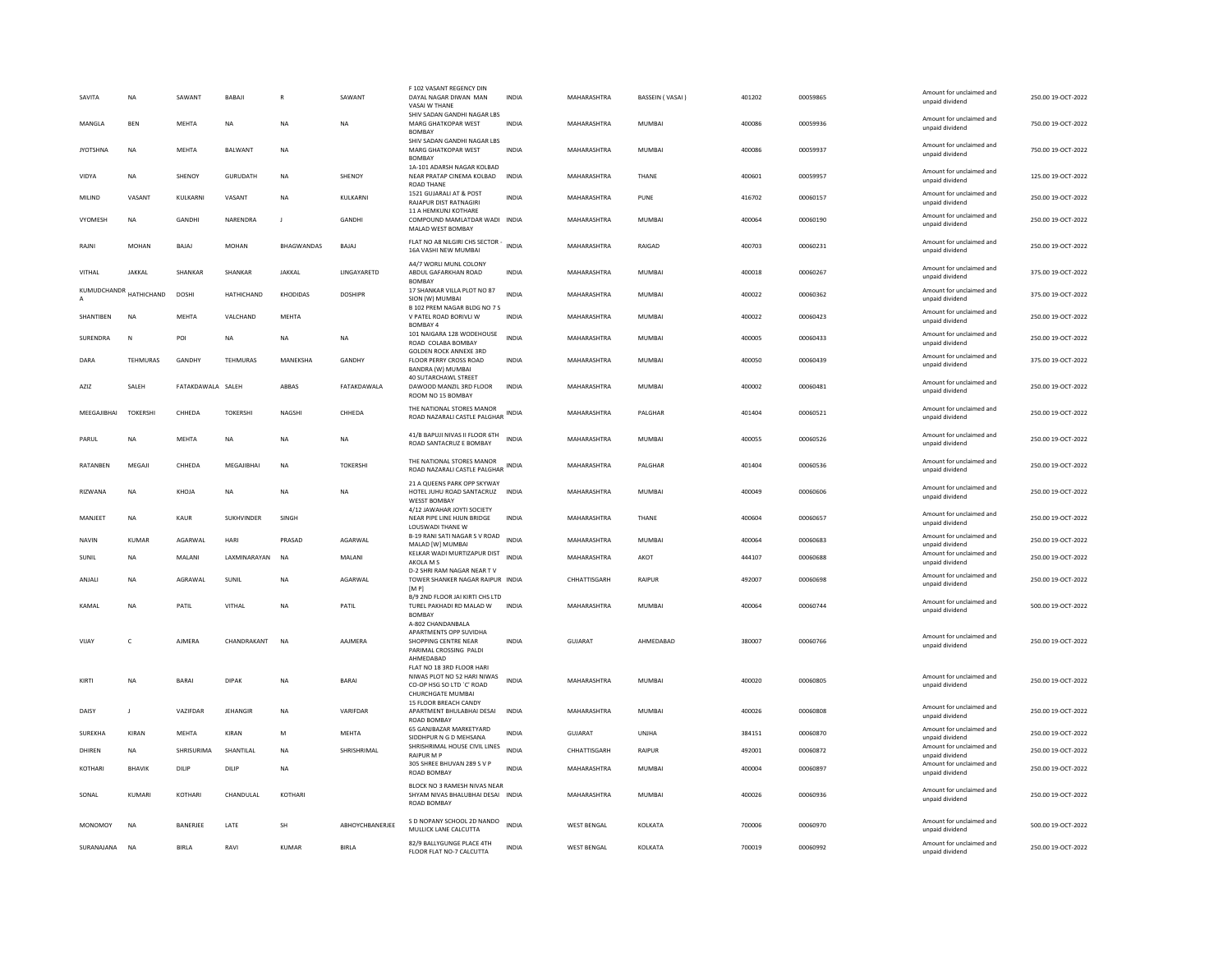| RAJENDRA                    | <b>KUMAR</b> | RAWAT           | ISHWARLAL      | <b>NA</b>    | RAWAT             | C/O UMA FORGING & ENGG<br>WORKS 18.NETAJI SUBHAS<br>ROAD, 2ND FLOOR CALCUTTA                    | INDIA        | <b>WEST BENGAL</b> | KOLKATA               | 700001 | 00060994 | Amount for unclaimed and<br>unpaid dividend                             | 250.00 19-OCT-2022 |
|-----------------------------|--------------|-----------------|----------------|--------------|-------------------|-------------------------------------------------------------------------------------------------|--------------|--------------------|-----------------------|--------|----------|-------------------------------------------------------------------------|--------------------|
| SANJAN                      | NA           | SEN             | LATE           | <b>SH</b>    | BHUPENDRANATHSENP | 19 TIVOLI PARK 225 B A J C BOSE<br>ROAD CALCUTTA                                                | <b>INDIA</b> | <b>WEST BENGAL</b> | KOLKATA               | 700020 | 00061092 | Amount for unclaimed and<br>unnaid dividend                             | 250.00 19-OCT-2022 |
| RABINDRA                    | <b>NATH</b>  | <b>DUTTA</b>    | KALIDAS        | <b>NA</b>    | <b>DUTTA</b>      | 10 CHANDRA SUR LANE PO<br>BEADON STREET CALCUTTA                                                | <b>INDIA</b> | <b>WEST BENGAL</b> | KOLKATA               | 700006 | 00061096 | Amount for unclaimed and<br>unpaid dividend                             | 375.00 19-OCT-2022 |
| SEEMA                       | <b>NA</b>    | NAGPAL          | <b>BUA</b>     | DAS          | NAGPAL            | 1B LAL KAMAL 27 BAKER ROAD<br>CALCUTTA                                                          | <b>INDIA</b> | <b>WEST BENGAL</b> | KOLKATA               | 700027 | 00061097 | Amount for unclaimed and<br>unpaid dividend                             | 250.00 19-OCT-2022 |
| PRANAB                      | <b>KUMAR</b> | DUTTA           | LATE           | DINABANDHU   | DUTTA             | K B BLOCK SALT LAKE FLAT NO 563 INDIA<br>CALCUTTA                                               |              | <b>WEST BENGAL</b> | KOLKATA               | 700091 | 00061134 | Amount for unclaimed and<br>unpaid dividend                             | 250.00 19-OCT-2022 |
| RAJESHKUMAR NA              |              | AGARWAL         | GIRDHARILAL    | <b>NA</b>    | AGRAWAL           | C/O SHRI R S KHATORE-ORIENT<br>PAPER MILLS P O BRAJRAJ NAGAR INDIA<br>DIST SAMBALPUR            |              | ORISSA             | <b>JHARSUGUDA</b>     | 768216 | 00061142 | Amount for unclaimed and<br>unpaid dividend                             | 250.00 19-OCT-2022 |
| SUSHIL                      | <b>KUMAR</b> | SOMANI          | <b>KESAR</b>   | DEV          | SOMANI            | C/O CALCUTTA CLOTH STORES 7<br>NOORMAL LOHIA LANE CALCUTTA                                      | <b>INDIA</b> | <b>WEST BENGAL</b> | KOLKATA               | 700007 | 00061152 | Amount for unclaimed and<br>unpaid dividend                             | 250.00 19-OCT-2022 |
| MILAN                       | <b>NA</b>    | <b>GHOSH</b>    | LATE           | SH           | BALARAMGHOSH      | 916 SARSUNA RAKSHIT ROAD<br><b>GREEN PARK CALCUTTA</b>                                          | <b>INDIA</b> | <b>WEST BENGAL</b> | KOLKATA               | 700061 | 00061194 | Amount for unclaimed and<br>unpaid dividend                             | 250.00 19-OCT-2022 |
| <b>SHARMISTHA</b>           | <b>NA</b>    | DFY             | SUPRIYA        | <b>NA</b>    | DEY               | 914 BEJOYGARH JADAVPUR<br>CALCUTTA                                                              | <b>INDIA</b> | <b>WEST BENGAL</b> | KOLKATA               | 700032 | 00061206 | Amount for unclaimed and<br>unpaid dividend                             | 250.00 19-OCT-2022 |
| NARENDRA                    | KUMAR        | TIKMANY         | NAND           | KISHORE      | TIKMANY           | 5/2 GARSTIN PLACE CALCUTTA                                                                      | INDIA        | <b>WEST BENGAL</b> | KOLKATA               | 700001 | 00061224 | Amount for unclaimed and<br>unpaid dividend                             | 250.00 19-OCT-2022 |
| DALCHAND                    | NA           | NAHAR           | LATE           | SH           | SOBHACHANDNAHAR   | 46 STRAND ROD CALCUTTA                                                                          | INDIA        | <b>WEST BENGAL</b> | KOLKATA               | 700007 | 00061232 | Amount for unclaimed and<br>unpaid dividend                             | 250.00 19-OCT-2022 |
| <b>KANAN</b>                | <b>NA</b>    | SEN             | HARE           | KRISHNA      | SEN               | 16 CHANCHAL SARANI SANTOSH<br>PUR AVE CAL KOLKATA                                               | <b>INDIA</b> | <b>WEST BENGAL</b> | KOLKATA               | 700075 | 00061256 | Amount for unclaimed and<br>unpaid dividend                             | 250.00 19-OCT-2022 |
|                             |              |                 |                |              |                   | C/O ROOP CHAND CHOUTHMAL<br>SINGHI ROOP PALACE B/H                                              |              |                    |                       |        |          |                                                                         |                    |
| NIRMAL                      | <b>KUMAR</b> | SINGH           | CHOUTHMAL      | $_{\sf NA}$  | SINGHI            | BHUTORIA GIRL S SCHOOL PO<br>LADNUN DIST NAGAUR<br>RAIASTHAN                                    | <b>INDIA</b> | RAJASTHAN          | <b>DIDWANA</b>        | 341306 | 00061269 | Amount for unclaimed and<br>unpaid dividend                             | 250.00 19-OCT-2022 |
| GOPAL                       | CHANDRA      | ROY             | SURJYA         | KANTA        | ROY               | C/O LT ISWAR CH PODDAR 243-A<br>ACHARYA P C ROAD HALSIBAGAN INDIA<br>CALCUTTA                   |              | <b>WEST BENGAL</b> | KOLKATA               | 700006 | 00061293 | Amount for unclaimed and<br>unpaid dividend                             | 250.00 19-OCT-2022 |
| <b>BHASWATI</b>             | <b>NA</b>    | CHOUDHURI       | BASUDEV        | <b>NA</b>    | CHOUDHURY         | C/O SAMBHU NARAHAN CHANDA<br>77/2/1B/2 BADE RAIPUR ROAD INDIA<br><b>KOI KATA</b>                |              | <b>WEST BENGAL</b> | KOLKATA               | 700032 | 00061295 | Amount for unclaimed and<br>unpaid dividend                             | 250.00 19-OCT-2022 |
| SURENDRA                    | <b>KUMAR</b> | JAIN            | CHIRANJI       | LAL          | PATNI             | MANGALAM APARTMENT FLAT<br>NO 3B 12/C CHAKRABERIA ROAD INDIA<br>CALCUTTA                        |              | <b>WEST BENGAL</b> | KOLKATA               | 700026 | 00061305 | Amount for unclaimed and<br>unpaid dividend                             | 250.00 19-OCT-2022 |
| <b>HARISH</b>               | <b>KUMAR</b> | SHARMA          | <b>NANU</b>    | RAM          | SHARMA            | C/O NETWORK AGENCIES 35 N S<br>ROAD 3RD FLOOR CALCUTTA                                          | <b>INDIA</b> | <b>WEST BENGAL</b> | KOLKATA               | 700001 | 00061340 | Amount for unclaimed and<br>unpaid dividend                             | 250.00 19-OCT-2022 |
| SHYAM                       | SUNDER       | AGARWAL         | <b>BIBHUTI</b> | PRASAD       | AGARWAL           | C/O BIBHUTI PRASAD AGARWAL P<br>O BIRAPARA DT JALPAIGURI                                        | INDIA        | <b>WEST BENGAL</b> | RED BANK (JALPAIGURI) | 735204 | 00061347 | Amount for unclaimed and<br>unpaid dividend                             | 250.00 19-OCT-2022 |
| <b>KAMI ARFN</b>            | M            | <b>HINDOCHA</b> | MULCHAND       | $\mathbf{T}$ | <b>HINDOCHA</b>   | 9A PADDA PUKUR ROAD<br>CALCUTTA                                                                 | <b>INDIA</b> | <b>WEST BENGAL</b> | <b>KOLKATA</b>        | 700020 | 00061398 | Amount for unclaimed and<br>unpaid dividend                             | 250.00 19-OCT-2022 |
| NEETA                       | <b>NA</b>    | SANKHWAL        | PADAM          | NA           | SANKHWAL          | C/O SAJENDRA MOOKIM 60/10<br>GOURI BARI LANE CALCUTTA                                           | <b>INDIA</b> | <b>WEST BENGAL</b> | KOLKATA               | 700004 | 00061417 | Amount for unclaimed and<br>unpaid dividend                             | 250.00 19-OCT-2022 |
| <b>REKHA</b>                | <b>NA</b>    | HAZRA           | MADAN          | <b>MOHAN</b> | HAZRA             | 141T/1A SOUTH SINTHEE ROAD<br>CALCUTTA                                                          | <b>INDIA</b> | WEST BENGAL        | KOLKATA               | 700050 | 00061420 | Amount for unclaimed and<br>unpaid dividend                             | 125.00 19-OCT-2022 |
| SOUMYENDERA<br><b>NATAN</b> | <b>NA</b>    | PAI             | LATE           | <b>SH</b>    | BIMALCHANDRAPAL   | 9 RAM MOHON ROY ROAD<br>CALCUTTA                                                                | <b>INDIA</b> | <b>WEST BENGAL</b> | KOLKATA               | 700009 | 00061457 | Amount for unclaimed and<br>unpaid dividend                             | 250.00 19-OCT-2022 |
| RINA                        | <b>NA</b>    | BASU            | SUPPRIYA       | <b>NA</b>    | BASU              | C/O MR SUPRIYO BASU FLAT NO<br>B/30 JAL VAYU VIHAR LB BLOCK<br>SALT LAKE SEC III CALCUTTA       | <b>INDIA</b> | <b>WEST BENGAL</b> | KOLKATA               | 700091 | 00061459 | Amount for unclaimed and<br>unpaid dividend                             | 500.00 19-OCT-2022 |
| <b>JALADINDU</b>            | <b>NA</b>    | <b>MRIDHA</b>   | LATE           | <b>SH</b>    | NISHIKANTAMRIDHA  | 199 DR A K PAUL ROAD BEHALA<br>CALCUTTA                                                         | <b>INDIA</b> | <b>WEST BENGAL</b> | KOLKATA               | 700034 | 00061472 | Amount for unclaimed and<br>unpaid dividend                             | 250.00 19-OCT-2022 |
| SUNIL                       | CHANDRA      | DUTTA           | JOGESH         | CHANDRA      | <b>DUTTA</b>      | C/O DUTTA GUINEA HOUSE 118<br>BEPIN BEHARI GANGULY STREET INDIA                                 |              | <b>WEST BENGAL</b> | KOLKATA               | 700012 | 00061514 | Amount for unclaimed and                                                | 500.00 19-OCT-2022 |
|                             |              |                 |                |              |                   | <b>CALCUTTA</b><br>367 ADARSH NAGAR PO                                                          |              |                    |                       |        |          | unpaid dividend                                                         |                    |
| RENU                        | <b>NA</b>    | CHATURVEDI      | JANARDAN       | NA           | CHATURVEDI        | BARALIAHERA VIA NALAPRAM DT INDIA<br>HOOGHI Y                                                   |              | <b>WEST BENGAL</b> | HOOGHLY               | 712246 | 00061536 | Amount for unclaimed and<br>unpaid dividend                             | 250.00 19-OCT-2022 |
| <b>BIJAY</b>                | KANT         | CHOUDHARY       | MOTI           | LAL          | CHOUDHARY         | 106 NARIKEL DANGA NORTH<br>CALCUTTA                                                             | <b>INDIA</b> | <b>WEST BENGAL</b> | KOLKATA               | 700011 | 00061540 | Amount for unclaimed and<br>unpaid dividend                             | 500.00 19-OCT-2022 |
| PRADIP                      | <b>KUMAR</b> | <b>GUPTA</b>    | HARI           | NARAYAN      | <b>GUPTA</b>      | 570 RABINDRA SARANI CALCUTTA INDIA                                                              |              | <b>WEST BENGAL</b> | KOLKATA               | 700003 | 00061572 | Amount for unclaimed and<br>unpaid dividend                             | 375.00 19-OCT-2022 |
| ANUKANA                     | <b>NA</b>    | MAZUMDER        | ARUN           | <b>KUMAR</b> | MAZUMDER          | 78 SARAT ABASAN SECTOR II SALT<br>LAKE CITY CALCUTTA                                            | <b>INDIA</b> | <b>WEST BENGAL</b> | KOLKATA               | 700091 | 00061584 | Amount for unclaimed and<br>unpaid dividend                             | 500.00 19-OCT-2022 |
| NORANGLAL                   | <b>NA</b>    | AGRAWAL         | D              | DUNICHAND    | AGARWAL           | 6 PEARY MOHAN PAUL LANE<br>CALCUTTA                                                             | <b>INDIA</b> | <b>WEST BENGAL</b> | KOLKATA               | 700007 | 00061601 | Amount for unclaimed and<br>unpaid dividend                             | 125.00 19-OCT-2022 |
| KALYANJI                    | <b>NA</b>    | PARMAR          | KUVARJI        | <b>NA</b>    | PARMAR            | 12 NARAYAN PRASAD BABU LANE<br>BURRA BAZAR CALCUTTA                                             | <b>INDIA</b> | <b>WEST BENGAL</b> | KOLKATA               | 700007 | 00061619 | Amount for unclaimed and<br>unpaid dividend                             | 250.00 19-OCT-2022 |
| <b>BUDDHA</b>               | DEB          | BHADURI         | MOHANLAL       | NA           | BHADWAI           | 4 LAROMITALA PARA PO<br>SANTIPUR DIST NADIA                                                     | <b>INDIA</b> | <b>WEST BENGAL</b> | SANTIPUR (NADIA)      | 741404 | 00061660 | Amount for unclaimed and<br>unpaid dividend                             | 250.00 19-OCT-2022 |
| NIRBAN                      | <b>NA</b>    | MUNSHI          | LATE           | <b>SH</b>    | NEPALCHMUNSHIRETD | R/NO 106 DIAMOND TOWERS 37<br>D H RD CALCUTTA<br>C/O M/S GAJANAND                               | <b>INDIA</b> | <b>WEST BENGAL</b> | KOLKATA               | 700027 | 00061662 | Amount for unclaimed and<br>unpaid dividend                             | 250.00 19-OCT-2022 |
| RAHUL                       |              |                 |                |              |                   | NAWALKISHORE 36 STRAND ROAD INDIA                                                               |              | WEST BENGAL        | KOLKATA               | 700001 | 00061668 | Amount for unclaimed and                                                | 250.00 19-OCT-2022 |
|                             | <b>NA</b>    | <b>GUPTA</b>    | GIRISH         | PRAKASH      | <b>GUPTA</b>      | 3RD FLOOT ROOM NO 19<br>CALCUTTA                                                                |              |                    |                       |        |          | unpaid dividend                                                         |                    |
| DOLLY                       | <b>NA</b>    | DUTTA           | SUBRATA        | <b>NA</b>    | <b>DUTTA</b>      | 31 ISWAR CHANDRA VIDYASAGAR<br>ROAD CALCUTTA<br>SATYANARAYANKEJRIW 1 SHIBTOLLA STREET 1ST FLOOR | INDIA        | <b>WEST BENGAL</b> | KOLKATA               | 700077 | 00061672 | Amount for unclaimed and<br>unpaid dividend<br>Amount for unclaimed and | 250.00 19-OCT-2022 |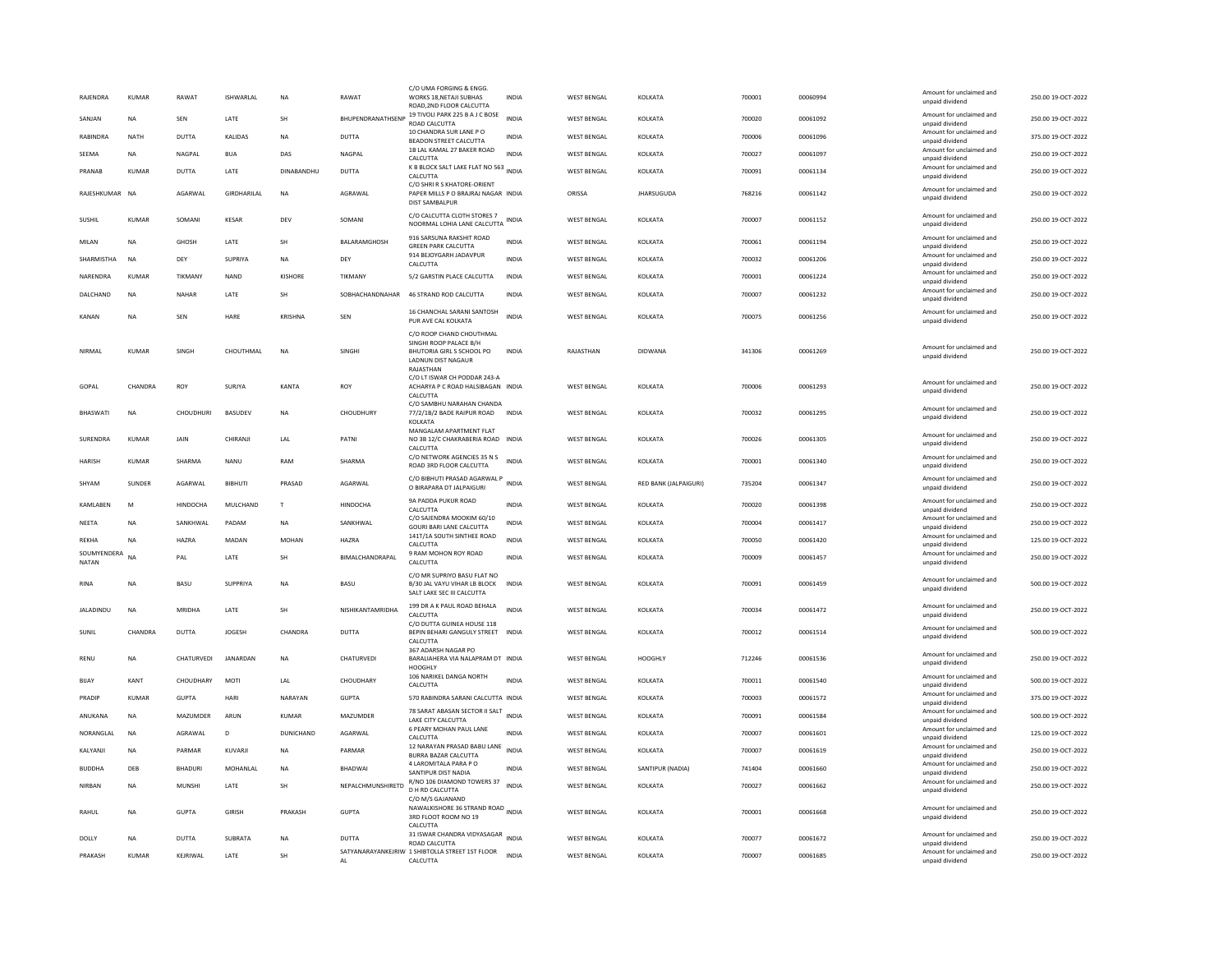| KANTA          | <b>NA</b>      | RAJGARHIA                  | SHIV              | <b>KUMAR</b>         | RAJGARHIA                        | 28/3A/5A RAM KRISHN<br>SAMADHI ROAD KANKURGACHI<br>CALCUTTA                                       | <b>INDIA</b> | <b>WEST BENGAL</b> | KOLKATA         | 700054 | 00061690 | Amount for unclaimed and<br>unpaid dividend | 250.00 19-OCT-2022 |
|----------------|----------------|----------------------------|-------------------|----------------------|----------------------------------|---------------------------------------------------------------------------------------------------|--------------|--------------------|-----------------|--------|----------|---------------------------------------------|--------------------|
| DEBI           | PRASAD         | RAHA                       | LATE              | SH                   | BIBHUTIBHUSHANRAHA               | SHIPPING HOUSE 13 STRANG<br>ROAD CALCUTTA                                                         | <b>INDIA</b> | <b>WEST BENGAL</b> | KOLKATA         | 700001 | 00061695 | Amount for unclaimed and<br>unnaid dividend | 250.00 19-OCT-2022 |
| NITISH         | CHANDRA        | SAHAROY                    | KSHITISH          | CH                   | SAHAROY                          | 6B MURARI PUKUR LANE<br>CALCUTTA                                                                  | <b>INDIA</b> | <b>WEST RENGAL</b> | <b>KOI KATA</b> | 700067 | 00061705 | Amount for unclaimed and<br>unpaid dividend | 250.00.19-OCT-2022 |
| SUJAN          | <b>NA</b>      | DUTTA                      | LATE              | SH                   | SANTOSHCHDUTTA                   | 6/D NORTH ROAD P O JADABPUR<br>CALCUTTA                                                           | INDIA        | <b>WEST BENGAL</b> | KOLKATA         | 700032 | 00061720 | Amount for unclaimed and<br>unpaid dividend | 250.00 19-OCT-2022 |
| VIRENDRA       | ${\sf R}$      | MEHTA                      | RATILAL           | NA                   | MEHTA                            | C/O OSWAL INFOTECH PRIVATE<br>LIMITED 4 GANESH CHANDRA<br>AVENUE 2ND FLOOR CALCUTTA               | INDIA        | <b>WEST BENGAL</b> | KOLKATA         | 700013 | 00061728 | Amount for unclaimed and<br>unpaid dividend | 250.00 19-OCT-2022 |
| NISITH         | <b>NA</b>      | CHATTERJEE                 | BHABANI           | NA                   | CHATTERJEE                       | VILL-BEGUNIA P O BARAKAR DIST<br><b>BURDWAN WEST BUNGAL</b>                                       | <b>INDIA</b> | <b>WEST BENGAL</b> | ASANSOL         | 713324 | 00061733 | Amount for unclaimed and<br>unpaid dividend | 250.00 19-OCT-2022 |
| ARUN           | <b>KUMAR</b>   | DAS                        | LATE              | <b>SH</b>            | BUAYKUMARDAS                     | SHARAK PARA STREET RANAGHAT<br>NOIDA WEST BENGAL                                                  | <b>INDIA</b> | <b>WEST BENGAL</b> | <b>NADIA</b>    | 741201 | 00061803 | Amount for unclaimed and<br>unpaid dividend | 250.00 19-OCT-2022 |
| <b>SWETA</b>   | <b>NA</b>      | AGARWAL                    | MEGHRAL           | <b>NA</b>            | AGARWAL                          | 17 JAY BIBI ROAD GHUSRI<br>HOWRAH WEST BENGAL                                                     | <b>INDIA</b> | <b>WEST BENGAL</b> | <b>HOWRAH</b>   | 711107 | 00061807 | Amount for unclaimed and<br>unpaid dividend | 250.00 19-OCT-2022 |
| DIPIKA         | <b>NA</b>      | CHOWDHURY                  | RATHINDRA         | NARAYAN              | CHOWDHURY                        | 108/4 ULTADANGA MAIN ROAD BL<br>9 FL-4 CALCUTTA                                                   | <b>INDIA</b> | <b>WEST BENGAL</b> | KOLKATA         | 700067 | 00061826 | Amount for unclaimed and<br>unpaid dividend | 250.00 19-OCT-2022 |
| PRADIP         | <b>NA</b>      | MAITY                      | NANDA             | 1 Al                 | MAITY                            | VILL BASUDEVPORE POST<br>KHANIANCHAK DIST MIDNAPORE INDIA<br>W B                                  |              | <b>WEST BENGAL</b> | <b>HAIDIA</b>   | 721602 | 00061844 | Amount for unclaimed and<br>unpaid dividend | 250.00.19-QCT-2022 |
| SHEKAR         | <b>NA</b>      | AGARWALLA                  | SAM               | <b>NA</b>            | AGARWALLA                        | C/O GAJANAND SARIA & CO<br>SEVOKE ROAD P O SILIGURI                                               | <b>INDIA</b> | <b>WEST BENGAL</b> | SILIGURI        | 734401 | 00061846 | Amount for unclaimed and<br>unpaid dividend | 250.00 19-OCT-2022 |
| SAMIR          | <b>KUMAR</b>   | PANJA                      | LATE              | SH                   | ARABINDAPANJA                    | 44 A B MUKHERJEE ROAD POST<br>NUTAGANJ DIST BURDWAN WEST INDIA<br>BENGAL                          |              | <b>WEST BENGAL</b> | <b>BURDWAN</b>  | 713102 | 00061851 | Amount for unclaimed and<br>unpaid dividend | 250.00 19-OCT-2022 |
| ARUN           | KUAMR          | <b>BHARTIA</b>             | CHIRANJILAL       | NA                   | <b>BHARTIA</b>                   | C/O C B SUPPLY AGENCY 14<br>PAGEYA PATTY STREET 3RD                                               | INDIA        | <b>WEST BENGAL</b> | KOLKATA         | 700007 | 00061886 | Amount for unclaimed and                    | 250.00 19-OCT-2022 |
|                |                |                            |                   |                      |                                  | <b>FLOOR CALCUTTA</b>                                                                             |              |                    |                 |        |          | unpaid dividend                             |                    |
| MANOJ          | <b>KUMAR</b>   | GHOSH                      | SANTOSH           | $\mathsf{KR}\xspace$ | GHOSH                            | 4/A PRIYANATH GHOSE LANE<br><b>HOWRAH</b>                                                         | INDIA        | <b>WEST BENGAL</b> | <b>HOWRAH</b>   | 711104 | 00061912 | Amount for unclaimed and<br>unpaid dividend | 250.00 19-OCT-2022 |
| PARTHA         | PRATIM         | <b>DHAR</b>                | PARIMAL           | KUMAR                | DHAR                             | PARANTIK F/15 NEW MAKARDAW<br>ROAD KADAMTALA HOWRAH<br><b>WEST BENGAL</b>                         | <b>INDIA</b> | <b>WEST BENGAL</b> | <b>HOWRAH</b>   | 711101 | 00061969 | Amount for unclaimed and<br>unpaid dividend | 250.00 19-OCT-2022 |
| BADRUZZMAN     |                |                            | HAJI              | MD                   | ALIZAMAN                         | 14 MCLEOD STREET CALCUTTA                                                                         | <b>INDIA</b> | <b>WEST RENGAL</b> | KOLKATA         | 700017 | 00061980 | Amount for unclaimed and<br>unpaid dividend | 250.00 19-OCT-2022 |
| GOPAL          | <b>KRISHNA</b> | SHARMA                     | LATE              | SH                   | SAWARMALSHARMA                   | 26/2 ARMENIAN STREET<br>CALCUTTA                                                                  | <b>INDIA</b> | <b>WEST BENGAL</b> | KOLKATA         | 700001 | 00061983 | Amount for unclaimed and<br>unpaid dividend | 250.00 19-OCT-2022 |
| LALIT          | <b>KUMAR</b>   | AGARWAL                    | <b>NAND</b>       | KISHORE              | AGARWAL                          | C/O PAWAN ENTERPRISES<br>AGARSEN ROAD KHALPARA<br>SILIGURI                                        | INDIA        | <b>WEST BENGAL</b> | <b>SILIGUR</b>  | 734405 | 00062004 | Amount for unclaimed and<br>unpaid dividend | 250.00 19-OCT-2022 |
| <b>ROMA</b>    | <b>NA</b>      | PAL                        | <b>BIJAN</b>      | <b>NA</b>            | PAL                              | C/O MR K PAL CONSTN DEPT<br>PAHARPUR COOLING TOWERS LTD<br>8/1/B DIAMOND HARBOUR ROAD<br>CALCUTTA | INDIA        | <b>WEST BENGAL</b> | KOLKATA         | 700027 | 00062036 | Amount for unclaimed and<br>unpaid dividend | 250.00 19-OCT-2022 |
| <b>JITENDR</b> | KUMAR          | <b>JAISWAL</b>             | LATE              | SH                   | PANNALALJAISWAL                  | 1213 DL GANGA DHAR MUKHIRJEE<br>ROAD RAM KESTO PUR HOWRAH                                         | <b>INDIA</b> | <b>WEST BENGAL</b> | <b>HOWRAH</b>   | 711102 | 00062045 | Amount for unclaimed and<br>unpaid dividend | 250.00 19-OCT-2022 |
| GAURI          | DEVI           | JAISWAL                    | <b>BIRENDER</b>   | KUMAR                | JAISWAL                          | 1213 DL GANGA DHAR MUKHIRJEE<br>ROAD RAM KESTO PUR HOWRAH                                         | <b>INDIA</b> | <b>WEST BENGAL</b> | <b>HOWRAH</b>   | 711102 | 00062046 | Amount for unclaimed and<br>unpaid dividend | 250.00 19-OCT-2022 |
| DERNATH        | <b>NA</b>      | SENGUPTA                   | <b>IANAKINATH</b> | SFN                  | <b>GUPTARFTD</b>                 | 66B RUSSA ROAD EAST FIRST<br>LANE TOLLYGUNGE CALCUTTA<br>C/O MADHU MILAN APARTMENT                | INDIA        | <b>WEST RENGAL</b> | KOI KATA        | 700033 | 00062080 | Amount for unclaimed and<br>unpaid dividend | 250.00.19-OCT-2022 |
| KARUNAMAY      | <b>NA</b>      | GHOSH                      | LATE              | SH                   | HIRAMAYGHOSH                     | 133/5/A PILKHANA ROAD<br>RANIBAGAN FLAT NO B-4 PO                                                 | <b>INDIA</b> | <b>WEST BENGAL</b> | KANDI           | 742101 | 00062082 | Amount for unclaimed and                    | 250.00 19-OCT-2022 |
|                |                |                            |                   |                      |                                  | BERHAMPORE DIST<br>MURSHIDABAD W B                                                                |              |                    |                 |        |          | unpaid dividend                             |                    |
| PRABIR         | KUMAR          | BHOWMICK                   | ASHOK             | $\mathsf{KR}\xspace$ | BHOWMIK                          | ARABINDANAGAR BELGHARIA<br>KOLKATA KOLKATA                                                        | <b>INDIA</b> | WEST BENGAL        | KOLKATA         | 700083 | 00062119 | Amount for unclaimed and<br>unpaid dividend | 250.00 19-OCT-2022 |
| AJAY           | <b>KUMAR</b>   | KEDIA                      | LATE              | SH                   | GAJANANDKEDIA                    | C/O SHREE RAMDEO TEXTILES 1<br>MULLICK STREET 1ST FLOOR<br><b>GEETAKATRA CALCUTTA</b>             | INDIA        | <b>WEST BENGAL</b> | KOLKATA         | 700007 | 00062144 | Amount for unclaimed and<br>unpaid dividend | 250.00 19-OCT-2022 |
| KAVITA         | <b>NA</b>      | CHHABRIA                   | RAM               | CHAND                | CHHABRA                          | 24 STATE BANK COLONY FAFADIH<br>RAIPUR MP                                                         | <b>INDIA</b> | CHHATTISGARH       | RAIPUR          | 492001 | 00062201 | Amount for unclaimed and<br>unpaid dividend | 250.00 19-OCT-2022 |
| BINDAYACHAL    | <b>NA</b>      | PRASAD                     | LATE              | <b>SH</b>            | KAPURCHANDRAMRET<br>$\mathsf{D}$ | S/O SRI KAPUR CHAND RAM M C<br>ROAD AT P O FORBESGANJ BIHAR                                       | <b>INDIA</b> | <b>BIHAR</b>       | PURNEA          | 854318 | 00062204 | Amount for unclaimed and<br>unpaid dividend | 880.00 19-OCT-2022 |
| PRANAE         | NA             | CHATTERJEE                 | LATE              | SH                   | SANTICHATTERJEE                  | 2 MA SARADAMANI ROAD<br>AMARABATI NABAPALLY 24<br>PARGANAS N                                      | <b>INDIA</b> | WEST BENGAL        | BARASAT         | 743203 | 00062207 | Amount for unclaimed and<br>unpaid dividend | 250.00 19-OCT-2022 |
| SUNITA         | <b>NA</b>      | <b>IHUNIHUNWALA RAMESH</b> |                   | <b>NA</b>            | <b>JHUNJHUNWALA</b>              | 66 JATINDRA MOHAN AVENUE                                                                          | <b>INDIA</b> | <b>WEST BENGAL</b> | KOI KATA        | 700005 | 00062250 | Amount for unclaimed and                    | 250.00 19-OCT-2022 |
| TARAKESWAR     | <b>NA</b>      | <b>DUTTA</b>               | LATE              | SH                   | RAMESHCHDUTTA                    | CALCUTTA<br>50 B BENIAPURKER LANE                                                                 | <b>INDIA</b> | <b>WEST BENGAL</b> | KOLKATA         | 700014 | 00062269 | unpaid dividend<br>Amount for unclaimed and | 250.00 19-OCT-2022 |
| <b>RADHA</b>   | DEVI           | AGARWALLA                  | HARI              | RAM                  | AGARWALLA                        | KOLKATA<br>BISHWROOP BASTRALAY PO                                                                 | <b>INDIA</b> | <b>WEST BENGAL</b> | ASANSOL         | 713324 | 00062346 | unpaid dividend<br>Amount for unclaimed and | 250.00 19-OCT-2022 |
| KAMALA         | DEVI           | AGARWALLA                  | PRADEEP           | KUMAR                | AGARWALLA                        | BARAKAR DIST BURDWAN W B<br>BISHWROOP BASTRALAY PO                                                | INDIA        | <b>WEST BENGAL</b> | ASANSOL         | 713324 | 00062347 | unpaid dividend<br>Amount for unclaimed and | 250.00 19-OCT-2022 |
| DEEPAK         | <b>KUMAR</b>   | AGARWALLA                  | HARI              | RAM                  | AGARWALLA                        | BARAKAR DIST BURDWAN W B<br>C/O BISHWROOP BASTRALAY PO                                            | <b>INDIA</b> | <b>WEST BENGAL</b> | ASANSOL         | 713324 | 00062348 | unpaid dividend<br>Amount for unclaimed and | 250.00 19-OCT-2022 |
|                |                |                            |                   |                      |                                  | BARAKAR DIST BURDWAN W B                                                                          |              |                    |                 |        |          | unpaid dividend                             |                    |
| HARI           | RAM            | AGARWALLA                  | LATE              | <b>SH</b>            | MADANLALAGARWALL<br>Δ            | BISHWROOP BASTRALAY PO<br>BARAKAR DIST BURDWAN W B                                                | <b>INDIA</b> | <b>WEST BENGAL</b> | ASANSOL         | 713324 | 00062349 | Amount for unclaimed and<br>unpaid dividend | 250.00 19-OCT-2022 |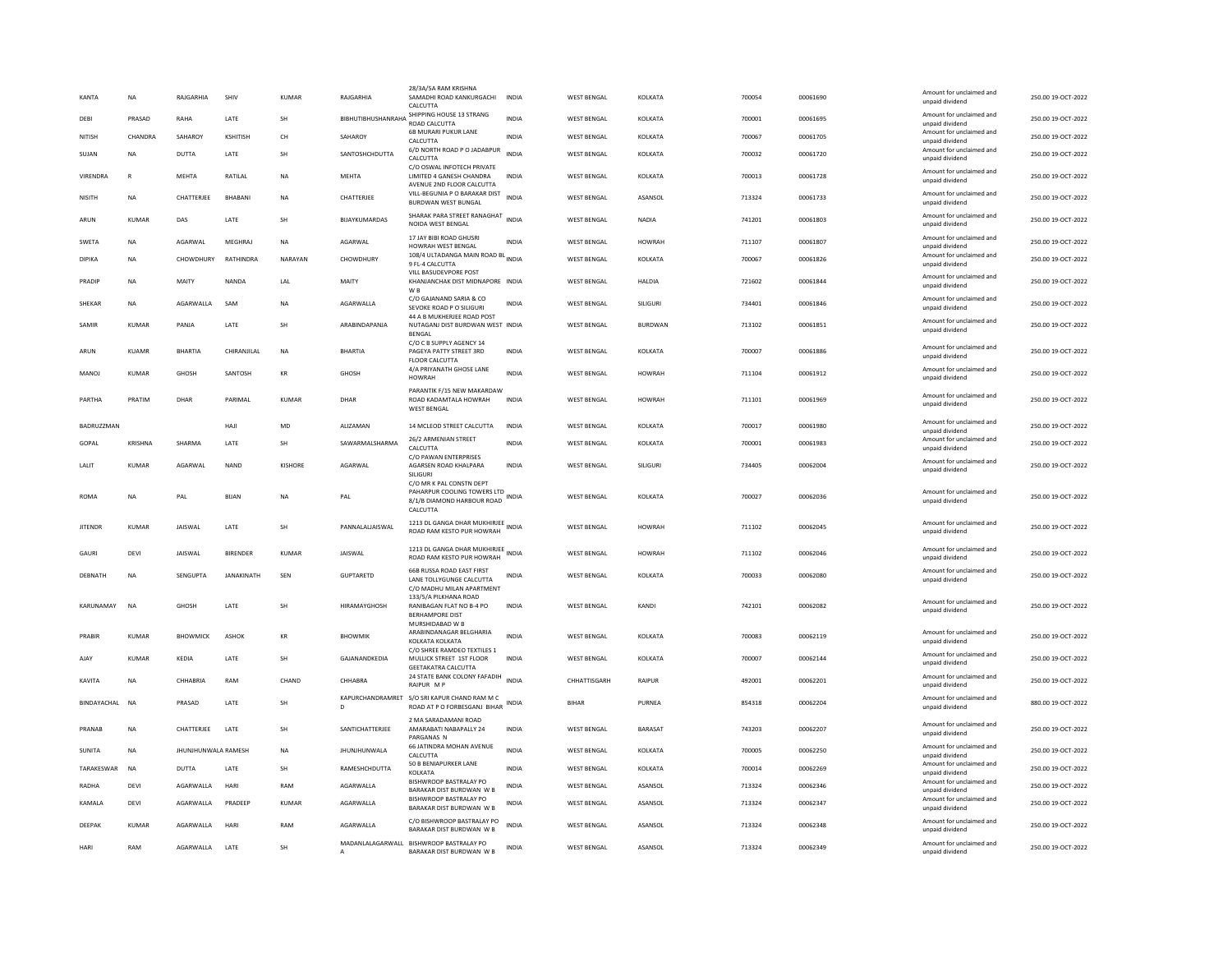| <b>BISWADIF</b><br><b>NA</b><br>DEY<br><b>BINATA</b><br>NANDAN<br>DEY<br>ESTATE P O RISHRA DIST<br><b>INDIA</b><br>WEST BENGAL<br>HOOGHLY<br>712248<br>00062411<br>375.00 19-OCT-2022<br>unpaid dividend<br>HOOGHLY W BENGAL<br>Amount for unclaimed and<br>KRISHNENDU<br>250.00 19-OCT-2022<br><b>NA</b><br><b>INANDRA</b><br><b>NATH</b><br>4 BLACRUIRE SRVARE CALCUTTA INDIA<br><b>WEST BENGAL</b><br>KOLKATA<br>700006<br>00062439<br>PAL<br>PAL<br>unpaid dividend<br>FLAT NO D&E, BLOCK-A<br><b>HINDUSTAN</b><br>Amount for unclaimed and<br><b>REKHA</b><br>RANI<br>NAHATA<br>RANJIT<br><b>KUMAR</b><br>NAHATA<br>COMPLEX, HINDUSTAN MOREEST INDIA<br><b>WEST BENGAL</b><br>HOOGHLY<br>712284<br>00062441<br>250.00 19-OCT-2022<br>unpaid dividend<br>BEN 1458, GARIA MAIN ROAD<br>KOLKATTA (W.B)<br>C/O MR MOHAN PRASAD 1/48 O C<br>Amount for unclaimed and<br>770017<br>250.00.19-OCT-2022<br>DFV<br>MOHAN<br><b>NA</b><br>PRASAD<br>COLONY PO RAJGANGPUR DT<br><b>INDIA</b><br>ORISSA<br>SUNDARGARH<br>00062453<br><b>SHALL</b><br><b>NA</b><br>unpaid dividend<br>SUNDERGARI<br>KUMARDHUBI STATION ROAD<br>KAMALAKANTAMUKHE<br>Amount for unclaimed and<br>LATE<br>POST SARESHA PAHARI VIA<br><b>JHARKHAND</b><br>828202<br>250.00 19-OCT-2022<br>DEBABRATA<br><b>NA</b><br>MUKHERJEE<br>SH<br><b>INDIA</b><br>MUGMA<br>00062465<br><b>RJE</b><br>unpaid dividend<br>CHIRKUNDA DIST DHANBAD BIHAR<br>C/O AVALANI ENTERPRISE 23<br>Amount for unclaimed and<br>250.00 19-OCT-2022<br><b>DOSHI</b><br>MUKUNDRAI<br><b>NA</b><br><b>DOSHI</b><br><b>INDIA</b><br><b>WEST BENGAL</b><br>KOLKATA<br>700001<br>00062476<br>DEVANGI<br><b>NA</b><br>STRAND ROAD CALCUTTA<br>unpaid dividend<br>C/O BHEL SITE OFFICE KOTA<br>Amount for unclaimed and<br>250.00 19-OCT-2022<br><b>SURRATA</b><br><b>NA</b><br>SFN<br>GOPAL<br>KRISHNA<br>SEN<br>THERMAL POWER STATION PO<br><b>INDIA</b><br>RAJASTHAN<br>KOTA<br>324008<br>00062478<br>unpaid dividend<br>SAKETPURA KOTA RAJASTHAN<br>8014 B-XI VASANT KUNJ NEW<br>Amount for unclaimed and<br>SHAKUNTALA<br><b>NA</b><br>PRABHAKAR<br>LATE<br>SH<br>RLPRABHAKAR<br><b>INDIA</b><br>DELHI<br>DELHI<br>110037<br>00062579<br>250.00 19-OCT-2022<br>unpaid dividend<br>DELHI<br>B 39 C C COLONY OPP RANA<br>Amount for unclaimed and<br>NA<br>MALIK<br>SATISH<br>NA<br>MALIK<br><b>INDIA</b><br>DELHI<br>DELHI<br>110007<br>00062649<br>250.00 19-OCT-2022<br>PINKY<br>PARTAP BAGH DELHI<br>unpaid dividend<br>21 E CENTRAL PLACE BANGALI<br>Amount for unclaimed and<br>110001<br>00062676<br>250.00 19-OCT-2022<br>PRITAM<br><b>JIWAND</b><br><b>NA</b><br>SINGH<br><b>INDIA</b><br>DELHI<br>s<br>SINGH<br>DELHI<br>MARKET NEW DELHI<br>unpaid dividend<br>B-3-B /60 B JANAK PURI NEW<br>Amount for unclaimed and<br>RAJESH<br><b>NA</b><br>MALHOTRA<br>MALHOTRA<br><b>INDIA</b><br>DELHI<br>DELHI<br>110058<br>00062711<br>250.00 19-OCT-2022<br>G<br>DELHI<br>unpaid dividend<br>1975 KUCHA CHELAN KHARI BAOLI INDIA<br>Amount for unclaimed and<br>PURSHOTAM<br>DASS<br><b>GUPTA</b><br>LATE<br>SH<br>KHUBIRAMRETD<br>DELHI<br>DELHI<br>110006<br>00062724<br>250.00 19-OCT-2022<br><b>DELHI</b><br>unpaid dividend<br>JQ 7/E BASANT ROAD RLY COLONY<br>Amount for unclaimed and<br>LATE<br>SH<br>SATPRAKASHKHANNA<br>OPP KARNAL SINGH STADIUM<br>110055<br>00062726<br>250.00 19-OCT-2022<br>AJESH<br>KUMAR<br>KHANNA<br><b>INDIA</b><br>DELHI<br>DELHI<br>unpaid dividend<br>NEW DELHI<br>Amount for unclaimed and<br><b>IAGDISH</b><br>D-41 PUSA QUARTERS NEWDELHI INDIA<br>110012<br>00062749<br>250.00 19-OCT-2022<br>P<br>MAIIK<br><b>NA</b><br>MAIIK<br>DFI HI<br>DELHI<br>unpaid dividend<br>C 22 MAHENDRU ENCLAVE G T<br>Amount for unclaimed and<br>MAHESH<br>NA<br>BANSAL<br>VED<br>NA<br>PRAKASH<br><b>INDIA</b><br>DELHI<br>110033<br>00062755<br>250.00 19-OCT-2022<br>DELHI<br><b>ROAD DELHI</b><br>unpaid dividend<br>Amount for unclaimed and<br><b>ISHWAR</b><br>CHAND<br><b>GUPTA</b><br>NETRAN<br>NA<br><b>GUPTA</b><br>29/3 SHAKTI NAGAR DELHI<br>INDIA<br>DELHI<br>DELHI<br>110007<br>00062769<br>250.00 19-OCT-2022<br>unpaid dividend<br>C/O ANIL KUMAR AGARWAL<br>HUNDAWALE GALI GANGA<br>Amount for unclaimed and<br>REKHA<br>RANI<br>AGARWAL<br>MR<br>KAGARWAL<br><b>INDIA</b><br>UTTAR PRADESH<br>KASGHANJ<br>207123<br>00062825<br>250.00 19-OCT-2022<br>$\overline{A}$<br>MANDIR MOHALLA JAI RAM<br>unpaid dividend<br>KASGHANJ<br>YASH PAL GARG 55 B VAKIL ROAD<br>Amount for unclaimed and<br>SHELLY<br>NA<br>GARG<br>YASHPAL<br><b>NA</b><br>GARG<br>NEW MANDI MUZAFFARNAGAR U INDIA<br><b>UTTAR PRADESH</b><br>MUZAFFARNAGAR<br>251001<br>00062887<br>250.00 19-OCT-2022<br>unpaid dividend<br>B 1/51 MALVIYA NAGAR NEW<br>Amount for unclaimed and<br>VASWANI<br>RAMESH<br>NA<br>VASWANI<br><b>INDIA</b><br>DELHI<br>DELHI<br>110017<br>00062895<br>250.00 19-OCT-2022<br>RAJIV<br>NA<br>DELHI<br>unpaid dividend<br>13/5 WEST PATEL NAGAR NEW<br>Amount for unclaimed and<br>TANGRI<br>NARINDER<br>NA<br>TANGRI<br><b>INDIA</b><br>110008<br>00062900<br>250.00 19-OCT-2022<br>VIJAY<br>NA<br>DELHI<br>DELHI<br>DELHI<br>unpaid dividend<br>Amount for unclaimed and<br>227 RAJA GARDEN NEW DELHI<br>250.00 19-OCT-2022<br><b>SUDERSHAN</b><br><b>NA</b><br>KAUR<br><b>IOGINDER</b><br><b>NA</b><br>SINGH<br><b>INDIA</b><br>DELHI<br>DELHI<br>110015<br>00062914<br>unpaid dividend<br>19-B PKT A MAYUR VIHAR PH II<br>Amount for unclaimed and<br>BISWAS<br><b>INDIA</b><br>110091<br>00062955<br>250.00 19-OCT-2022<br><b>BISWAS</b><br>DELHI<br>DELHI<br>к<br>s<br>N<br>DELHI<br>unpaid dividend<br>C/O SUBRATA KUMAR BISWAS 19<br>Amount for unclaimed and<br>CHHABI<br>NA<br><b>BISWAS</b><br>s<br>к<br><b>BISWAS</b><br>B POCKET A MAYUR VIHAR PHASE INDIA<br>DELHI<br>DELHI<br>110091<br>00062956<br>250.00 19-OCT-2022<br>unpaid dividend<br>II DELH<br>Amount for unclaimed and<br>B 9/1 RANA PRATAP BAGH DELHI INDIA<br>110007<br>00062964<br>250.00 19-OCT-2022<br>RAJINDER<br>NA<br>KUMAR<br>VISHAN<br>NA<br>DASS<br>DELHI<br>DELHI<br>unpaid dividend<br>Amount for unclaimed and<br>RAJESH<br><b>NA</b><br>KHURANA<br>RATTAN<br>LAL<br>KHURANA<br>Z 15/A NAVEEN SHAHDARA DELHI INDIA<br>DELHI<br>DELHI<br>110032<br>00062993<br>250.00 19-OCT-2022<br>unpaid dividend<br>Amount for unclaimed and<br>B 2/96 JANAK PURI NEW DELHI<br>DELHI<br>110058<br>00063015<br>250.00 19-OCT-2022<br>SAVITA<br>BHAMBRI<br><b>KRISHAN</b><br><b>NA</b><br>BHAMBRI<br><b>INDIA</b><br>DELHI<br><b>NA</b><br>unpaid dividend<br>SECTOR 8 POCKET 8 FLAT NO 588<br>Amount for unclaimed and<br>110085<br>00063077<br>250.00 19-OCT-2022<br>SAKET<br>KOHL<br>SUBASH<br>NA<br>KOHLI<br>DELHI<br>DELHI<br>NA<br>ROHINI NEW DELHI<br>unpaid dividend<br>C/O GULSHAN RAI JAIN & SONS<br>Amount for unclaimed and<br>RAKESH<br>1448 PAN MANDI SADAR BAZAR INDIA<br>DELHI<br>110006<br>00063109<br>250.00 19-OCT-2022<br>ANJULA<br><b>NA</b><br><b>JAIN</b><br><b>NA</b><br><b>JAIN</b><br>DELHI<br>unpaid dividend<br>DELHI<br>C 199 SARVODAYA ENCLAVE NEW INDIA<br>Amount for unclaimed and<br>CHAND<br>SABHERWAL<br>LATE<br>TRSABHERWALRTD<br>110017<br>00063116<br>1750.00 19-OCT-2022<br>RAMESH<br>SH<br>DELHI<br>DELHI<br><b>DELHI</b><br>unpaid dividend<br>W/O S K GROVER H NO 189 WARD<br>Amount for unclaimed and<br>GIDDERBAHA<br>152107<br>250.00 19-OCT-2022<br><b>USHA</b><br>NA<br>RANI<br>K<br>GROVER<br>NO 2 MINI NAGPAL NAGRI<br>INDIA<br>PUNJAB<br>00063158<br>s<br>unpaid dividend<br>MALOUT DIST MKS PUNJAB<br>704 SUBHASH NAGAR NEAR POST<br>Amount for unclaimed and<br>INDIA<br>BAREILLY<br>243001<br>00063162<br>250.00 19-OCT-2022<br><b>GURPREET</b><br><b>NA</b><br>SINGH<br>s<br>PRITPAL<br>SINGH<br><b>UTTAR PRADESH</b><br>OFFICE BAREILLY U P<br>unpaid dividend<br>HOUSE NO 208 WARD NO 11<br>Amount for unclaimed and<br><b>USHA</b><br>NA<br>RANI<br>D<br>NAGPAL<br><b>INDIA</b><br>HARYANA<br>KURUKSHETRA<br>132103<br>00063173<br>250.00 19-OCT-2022<br>L<br>PANIPAT HARYANA<br>unpaid dividend<br>438 KUCHA BRIJ NATH CHANDNI<br>Amount for unclaimed and<br>KANHAIYALAL<br><b>NA</b><br><b>INDIA</b><br>110006<br>250.00 19-OCT-2022<br>DEEPAK<br>AGGARWAL<br>AGGARWAL<br>DELHI<br>DELHI<br>00063176<br><b>NA</b><br>CHOWK DELH<br>unpaid dividend<br>5324 AGGARWAL STREET NEAR<br>Amount for unclaimed and<br>LAL<br>BANSAL<br><b>NOHAR</b><br>CHAND<br><b>BHATINDA</b><br>151005<br>00063188<br>250.00 19-OCT-2022<br>SHAM<br>PROF<br>INDIA<br>PUNJAB<br>DES RAJ GOVT SCHOOL BHATINDA<br>unpaid dividend<br>Amount for unclaimed and<br>00063196<br>MANAS<br><b>NA</b><br>ANAND<br><b>MUKESH</b><br><b>NA</b><br>ANAND<br>7/18 SUBHASH NAGAR NEW DELHI INDIA<br>DELHI<br>DELHI<br>110027<br>250.00 19-OCT-2022<br>unpaid dividend | GAUTAM | <b>NA</b> | KHANNA | OM | PRAKASH | KHANNA | 9 LAKE TEMPLE ROAD SOUTHERN<br>AVENUE CALCUTTA<br>M II-17 SERAMPORE HOUSING | <b>INDIA</b> | <b>WEST BENGAL</b> | KOLKATA | 700029 | 00062353 | Amount for unclaimed and<br>unpaid dividend | 250.00 19-OCT-2022 |
|--------------------------------------------------------------------------------------------------------------------------------------------------------------------------------------------------------------------------------------------------------------------------------------------------------------------------------------------------------------------------------------------------------------------------------------------------------------------------------------------------------------------------------------------------------------------------------------------------------------------------------------------------------------------------------------------------------------------------------------------------------------------------------------------------------------------------------------------------------------------------------------------------------------------------------------------------------------------------------------------------------------------------------------------------------------------------------------------------------------------------------------------------------------------------------------------------------------------------------------------------------------------------------------------------------------------------------------------------------------------------------------------------------------------------------------------------------------------------------------------------------------------------------------------------------------------------------------------------------------------------------------------------------------------------------------------------------------------------------------------------------------------------------------------------------------------------------------------------------------------------------------------------------------------------------------------------------------------------------------------------------------------------------------------------------------------------------------------------------------------------------------------------------------------------------------------------------------------------------------------------------------------------------------------------------------------------------------------------------------------------------------------------------------------------------------------------------------------------------------------------------------------------------------------------------------------------------------------------------------------------------------------------------------------------------------------------------------------------------------------------------------------------------------------------------------------------------------------------------------------------------------------------------------------------------------------------------------------------------------------------------------------------------------------------------------------------------------------------------------------------------------------------------------------------------------------------------------------------------------------------------------------------------------------------------------------------------------------------------------------------------------------------------------------------------------------------------------------------------------------------------------------------------------------------------------------------------------------------------------------------------------------------------------------------------------------------------------------------------------------------------------------------------------------------------------------------------------------------------------------------------------------------------------------------------------------------------------------------------------------------------------------------------------------------------------------------------------------------------------------------------------------------------------------------------------------------------------------------------------------------------------------------------------------------------------------------------------------------------------------------------------------------------------------------------------------------------------------------------------------------------------------------------------------------------------------------------------------------------------------------------------------------------------------------------------------------------------------------------------------------------------------------------------------------------------------------------------------------------------------------------------------------------------------------------------------------------------------------------------------------------------------------------------------------------------------------------------------------------------------------------------------------------------------------------------------------------------------------------------------------------------------------------------------------------------------------------------------------------------------------------------------------------------------------------------------------------------------------------------------------------------------------------------------------------------------------------------------------------------------------------------------------------------------------------------------------------------------------------------------------------------------------------------------------------------------------------------------------------------------------------------------------------------------------------------------------------------------------------------------------------------------------------------------------------------------------------------------------------------------------------------------------------------------------------------------------------------------------------------------------------------------------------------------------------------------------------------------------------------------------------------------------------------------------------------------------------------------------------------------------------------------------------------------------------------------------------------------------------------------------------------------------------------------------------------------------------------------------------------------------------------------------------------------------------------------------------------------------------------------------------------------------------------------------------------------------------------------------------------------------------------------------------------------------------------------------------------------------------------------------------------------------------------------------------------------------------------------------------------------------------------------------------------------------------------------------------------------------------------------------------------------------------------------------------------------------------------------------------------------------------------------------------------------------------------------------------------------------------------------------------------------------------------------------------------------------------------------------------------------------------------------------------------------------------------------------------------------------------------------------------------------------------------------------------------------------------------------------------------------------------------------------------------------------------------------------------------------------------------------------------------------------------------------------------------------------------------------------------------------------------------------------------------------------------------------------------------------------------------------------------------------------------------------------------------------------------------------------------------------------------------------------------------------------------------------------------------------------------------------------------------------------------------------------------------------------------------------------------------------------------------|--------|-----------|--------|----|---------|--------|-----------------------------------------------------------------------------|--------------|--------------------|---------|--------|----------|---------------------------------------------|--------------------|
|                                                                                                                                                                                                                                                                                                                                                                                                                                                                                                                                                                                                                                                                                                                                                                                                                                                                                                                                                                                                                                                                                                                                                                                                                                                                                                                                                                                                                                                                                                                                                                                                                                                                                                                                                                                                                                                                                                                                                                                                                                                                                                                                                                                                                                                                                                                                                                                                                                                                                                                                                                                                                                                                                                                                                                                                                                                                                                                                                                                                                                                                                                                                                                                                                                                                                                                                                                                                                                                                                                                                                                                                                                                                                                                                                                                                                                                                                                                                                                                                                                                                                                                                                                                                                                                                                                                                                                                                                                                                                                                                                                                                                                                                                                                                                                                                                                                                                                                                                                                                                                                                                                                                                                                                                                                                                                                                                                                                                                                                                                                                                                                                                                                                                                                                                                                                                                                                                                                                                                                                                                                                                                                                                                                                                                                                                                                                                                                                                                                                                                                                                                                                                                                                                                                                                                                                                                                                                                                                                                                                                                                                                                                                                                                                                                                                                                                                                                                                                                                                                                                                                                                                                                                                                                                                                                                                                                                                                                                                                                                                                                                                                                                                                                                                                                                                                                                                                                                                                                                                                                                                                                                                                                                                                                                                                              |        |           |        |    |         |        |                                                                             |              |                    |         |        |          | Amount for unclaimed and                    |                    |
|                                                                                                                                                                                                                                                                                                                                                                                                                                                                                                                                                                                                                                                                                                                                                                                                                                                                                                                                                                                                                                                                                                                                                                                                                                                                                                                                                                                                                                                                                                                                                                                                                                                                                                                                                                                                                                                                                                                                                                                                                                                                                                                                                                                                                                                                                                                                                                                                                                                                                                                                                                                                                                                                                                                                                                                                                                                                                                                                                                                                                                                                                                                                                                                                                                                                                                                                                                                                                                                                                                                                                                                                                                                                                                                                                                                                                                                                                                                                                                                                                                                                                                                                                                                                                                                                                                                                                                                                                                                                                                                                                                                                                                                                                                                                                                                                                                                                                                                                                                                                                                                                                                                                                                                                                                                                                                                                                                                                                                                                                                                                                                                                                                                                                                                                                                                                                                                                                                                                                                                                                                                                                                                                                                                                                                                                                                                                                                                                                                                                                                                                                                                                                                                                                                                                                                                                                                                                                                                                                                                                                                                                                                                                                                                                                                                                                                                                                                                                                                                                                                                                                                                                                                                                                                                                                                                                                                                                                                                                                                                                                                                                                                                                                                                                                                                                                                                                                                                                                                                                                                                                                                                                                                                                                                                                                              |        |           |        |    |         |        |                                                                             |              |                    |         |        |          |                                             |                    |
|                                                                                                                                                                                                                                                                                                                                                                                                                                                                                                                                                                                                                                                                                                                                                                                                                                                                                                                                                                                                                                                                                                                                                                                                                                                                                                                                                                                                                                                                                                                                                                                                                                                                                                                                                                                                                                                                                                                                                                                                                                                                                                                                                                                                                                                                                                                                                                                                                                                                                                                                                                                                                                                                                                                                                                                                                                                                                                                                                                                                                                                                                                                                                                                                                                                                                                                                                                                                                                                                                                                                                                                                                                                                                                                                                                                                                                                                                                                                                                                                                                                                                                                                                                                                                                                                                                                                                                                                                                                                                                                                                                                                                                                                                                                                                                                                                                                                                                                                                                                                                                                                                                                                                                                                                                                                                                                                                                                                                                                                                                                                                                                                                                                                                                                                                                                                                                                                                                                                                                                                                                                                                                                                                                                                                                                                                                                                                                                                                                                                                                                                                                                                                                                                                                                                                                                                                                                                                                                                                                                                                                                                                                                                                                                                                                                                                                                                                                                                                                                                                                                                                                                                                                                                                                                                                                                                                                                                                                                                                                                                                                                                                                                                                                                                                                                                                                                                                                                                                                                                                                                                                                                                                                                                                                                                                              |        |           |        |    |         |        |                                                                             |              |                    |         |        |          |                                             |                    |
|                                                                                                                                                                                                                                                                                                                                                                                                                                                                                                                                                                                                                                                                                                                                                                                                                                                                                                                                                                                                                                                                                                                                                                                                                                                                                                                                                                                                                                                                                                                                                                                                                                                                                                                                                                                                                                                                                                                                                                                                                                                                                                                                                                                                                                                                                                                                                                                                                                                                                                                                                                                                                                                                                                                                                                                                                                                                                                                                                                                                                                                                                                                                                                                                                                                                                                                                                                                                                                                                                                                                                                                                                                                                                                                                                                                                                                                                                                                                                                                                                                                                                                                                                                                                                                                                                                                                                                                                                                                                                                                                                                                                                                                                                                                                                                                                                                                                                                                                                                                                                                                                                                                                                                                                                                                                                                                                                                                                                                                                                                                                                                                                                                                                                                                                                                                                                                                                                                                                                                                                                                                                                                                                                                                                                                                                                                                                                                                                                                                                                                                                                                                                                                                                                                                                                                                                                                                                                                                                                                                                                                                                                                                                                                                                                                                                                                                                                                                                                                                                                                                                                                                                                                                                                                                                                                                                                                                                                                                                                                                                                                                                                                                                                                                                                                                                                                                                                                                                                                                                                                                                                                                                                                                                                                                                                              |        |           |        |    |         |        |                                                                             |              |                    |         |        |          |                                             |                    |
|                                                                                                                                                                                                                                                                                                                                                                                                                                                                                                                                                                                                                                                                                                                                                                                                                                                                                                                                                                                                                                                                                                                                                                                                                                                                                                                                                                                                                                                                                                                                                                                                                                                                                                                                                                                                                                                                                                                                                                                                                                                                                                                                                                                                                                                                                                                                                                                                                                                                                                                                                                                                                                                                                                                                                                                                                                                                                                                                                                                                                                                                                                                                                                                                                                                                                                                                                                                                                                                                                                                                                                                                                                                                                                                                                                                                                                                                                                                                                                                                                                                                                                                                                                                                                                                                                                                                                                                                                                                                                                                                                                                                                                                                                                                                                                                                                                                                                                                                                                                                                                                                                                                                                                                                                                                                                                                                                                                                                                                                                                                                                                                                                                                                                                                                                                                                                                                                                                                                                                                                                                                                                                                                                                                                                                                                                                                                                                                                                                                                                                                                                                                                                                                                                                                                                                                                                                                                                                                                                                                                                                                                                                                                                                                                                                                                                                                                                                                                                                                                                                                                                                                                                                                                                                                                                                                                                                                                                                                                                                                                                                                                                                                                                                                                                                                                                                                                                                                                                                                                                                                                                                                                                                                                                                                                                              |        |           |        |    |         |        |                                                                             |              |                    |         |        |          |                                             |                    |
|                                                                                                                                                                                                                                                                                                                                                                                                                                                                                                                                                                                                                                                                                                                                                                                                                                                                                                                                                                                                                                                                                                                                                                                                                                                                                                                                                                                                                                                                                                                                                                                                                                                                                                                                                                                                                                                                                                                                                                                                                                                                                                                                                                                                                                                                                                                                                                                                                                                                                                                                                                                                                                                                                                                                                                                                                                                                                                                                                                                                                                                                                                                                                                                                                                                                                                                                                                                                                                                                                                                                                                                                                                                                                                                                                                                                                                                                                                                                                                                                                                                                                                                                                                                                                                                                                                                                                                                                                                                                                                                                                                                                                                                                                                                                                                                                                                                                                                                                                                                                                                                                                                                                                                                                                                                                                                                                                                                                                                                                                                                                                                                                                                                                                                                                                                                                                                                                                                                                                                                                                                                                                                                                                                                                                                                                                                                                                                                                                                                                                                                                                                                                                                                                                                                                                                                                                                                                                                                                                                                                                                                                                                                                                                                                                                                                                                                                                                                                                                                                                                                                                                                                                                                                                                                                                                                                                                                                                                                                                                                                                                                                                                                                                                                                                                                                                                                                                                                                                                                                                                                                                                                                                                                                                                                                                              |        |           |        |    |         |        |                                                                             |              |                    |         |        |          |                                             |                    |
|                                                                                                                                                                                                                                                                                                                                                                                                                                                                                                                                                                                                                                                                                                                                                                                                                                                                                                                                                                                                                                                                                                                                                                                                                                                                                                                                                                                                                                                                                                                                                                                                                                                                                                                                                                                                                                                                                                                                                                                                                                                                                                                                                                                                                                                                                                                                                                                                                                                                                                                                                                                                                                                                                                                                                                                                                                                                                                                                                                                                                                                                                                                                                                                                                                                                                                                                                                                                                                                                                                                                                                                                                                                                                                                                                                                                                                                                                                                                                                                                                                                                                                                                                                                                                                                                                                                                                                                                                                                                                                                                                                                                                                                                                                                                                                                                                                                                                                                                                                                                                                                                                                                                                                                                                                                                                                                                                                                                                                                                                                                                                                                                                                                                                                                                                                                                                                                                                                                                                                                                                                                                                                                                                                                                                                                                                                                                                                                                                                                                                                                                                                                                                                                                                                                                                                                                                                                                                                                                                                                                                                                                                                                                                                                                                                                                                                                                                                                                                                                                                                                                                                                                                                                                                                                                                                                                                                                                                                                                                                                                                                                                                                                                                                                                                                                                                                                                                                                                                                                                                                                                                                                                                                                                                                                                                              |        |           |        |    |         |        |                                                                             |              |                    |         |        |          |                                             |                    |
|                                                                                                                                                                                                                                                                                                                                                                                                                                                                                                                                                                                                                                                                                                                                                                                                                                                                                                                                                                                                                                                                                                                                                                                                                                                                                                                                                                                                                                                                                                                                                                                                                                                                                                                                                                                                                                                                                                                                                                                                                                                                                                                                                                                                                                                                                                                                                                                                                                                                                                                                                                                                                                                                                                                                                                                                                                                                                                                                                                                                                                                                                                                                                                                                                                                                                                                                                                                                                                                                                                                                                                                                                                                                                                                                                                                                                                                                                                                                                                                                                                                                                                                                                                                                                                                                                                                                                                                                                                                                                                                                                                                                                                                                                                                                                                                                                                                                                                                                                                                                                                                                                                                                                                                                                                                                                                                                                                                                                                                                                                                                                                                                                                                                                                                                                                                                                                                                                                                                                                                                                                                                                                                                                                                                                                                                                                                                                                                                                                                                                                                                                                                                                                                                                                                                                                                                                                                                                                                                                                                                                                                                                                                                                                                                                                                                                                                                                                                                                                                                                                                                                                                                                                                                                                                                                                                                                                                                                                                                                                                                                                                                                                                                                                                                                                                                                                                                                                                                                                                                                                                                                                                                                                                                                                                                                              |        |           |        |    |         |        |                                                                             |              |                    |         |        |          |                                             |                    |
|                                                                                                                                                                                                                                                                                                                                                                                                                                                                                                                                                                                                                                                                                                                                                                                                                                                                                                                                                                                                                                                                                                                                                                                                                                                                                                                                                                                                                                                                                                                                                                                                                                                                                                                                                                                                                                                                                                                                                                                                                                                                                                                                                                                                                                                                                                                                                                                                                                                                                                                                                                                                                                                                                                                                                                                                                                                                                                                                                                                                                                                                                                                                                                                                                                                                                                                                                                                                                                                                                                                                                                                                                                                                                                                                                                                                                                                                                                                                                                                                                                                                                                                                                                                                                                                                                                                                                                                                                                                                                                                                                                                                                                                                                                                                                                                                                                                                                                                                                                                                                                                                                                                                                                                                                                                                                                                                                                                                                                                                                                                                                                                                                                                                                                                                                                                                                                                                                                                                                                                                                                                                                                                                                                                                                                                                                                                                                                                                                                                                                                                                                                                                                                                                                                                                                                                                                                                                                                                                                                                                                                                                                                                                                                                                                                                                                                                                                                                                                                                                                                                                                                                                                                                                                                                                                                                                                                                                                                                                                                                                                                                                                                                                                                                                                                                                                                                                                                                                                                                                                                                                                                                                                                                                                                                                                              |        |           |        |    |         |        |                                                                             |              |                    |         |        |          |                                             |                    |
|                                                                                                                                                                                                                                                                                                                                                                                                                                                                                                                                                                                                                                                                                                                                                                                                                                                                                                                                                                                                                                                                                                                                                                                                                                                                                                                                                                                                                                                                                                                                                                                                                                                                                                                                                                                                                                                                                                                                                                                                                                                                                                                                                                                                                                                                                                                                                                                                                                                                                                                                                                                                                                                                                                                                                                                                                                                                                                                                                                                                                                                                                                                                                                                                                                                                                                                                                                                                                                                                                                                                                                                                                                                                                                                                                                                                                                                                                                                                                                                                                                                                                                                                                                                                                                                                                                                                                                                                                                                                                                                                                                                                                                                                                                                                                                                                                                                                                                                                                                                                                                                                                                                                                                                                                                                                                                                                                                                                                                                                                                                                                                                                                                                                                                                                                                                                                                                                                                                                                                                                                                                                                                                                                                                                                                                                                                                                                                                                                                                                                                                                                                                                                                                                                                                                                                                                                                                                                                                                                                                                                                                                                                                                                                                                                                                                                                                                                                                                                                                                                                                                                                                                                                                                                                                                                                                                                                                                                                                                                                                                                                                                                                                                                                                                                                                                                                                                                                                                                                                                                                                                                                                                                                                                                                                                                              |        |           |        |    |         |        |                                                                             |              |                    |         |        |          |                                             |                    |
|                                                                                                                                                                                                                                                                                                                                                                                                                                                                                                                                                                                                                                                                                                                                                                                                                                                                                                                                                                                                                                                                                                                                                                                                                                                                                                                                                                                                                                                                                                                                                                                                                                                                                                                                                                                                                                                                                                                                                                                                                                                                                                                                                                                                                                                                                                                                                                                                                                                                                                                                                                                                                                                                                                                                                                                                                                                                                                                                                                                                                                                                                                                                                                                                                                                                                                                                                                                                                                                                                                                                                                                                                                                                                                                                                                                                                                                                                                                                                                                                                                                                                                                                                                                                                                                                                                                                                                                                                                                                                                                                                                                                                                                                                                                                                                                                                                                                                                                                                                                                                                                                                                                                                                                                                                                                                                                                                                                                                                                                                                                                                                                                                                                                                                                                                                                                                                                                                                                                                                                                                                                                                                                                                                                                                                                                                                                                                                                                                                                                                                                                                                                                                                                                                                                                                                                                                                                                                                                                                                                                                                                                                                                                                                                                                                                                                                                                                                                                                                                                                                                                                                                                                                                                                                                                                                                                                                                                                                                                                                                                                                                                                                                                                                                                                                                                                                                                                                                                                                                                                                                                                                                                                                                                                                                                                              |        |           |        |    |         |        |                                                                             |              |                    |         |        |          |                                             |                    |
|                                                                                                                                                                                                                                                                                                                                                                                                                                                                                                                                                                                                                                                                                                                                                                                                                                                                                                                                                                                                                                                                                                                                                                                                                                                                                                                                                                                                                                                                                                                                                                                                                                                                                                                                                                                                                                                                                                                                                                                                                                                                                                                                                                                                                                                                                                                                                                                                                                                                                                                                                                                                                                                                                                                                                                                                                                                                                                                                                                                                                                                                                                                                                                                                                                                                                                                                                                                                                                                                                                                                                                                                                                                                                                                                                                                                                                                                                                                                                                                                                                                                                                                                                                                                                                                                                                                                                                                                                                                                                                                                                                                                                                                                                                                                                                                                                                                                                                                                                                                                                                                                                                                                                                                                                                                                                                                                                                                                                                                                                                                                                                                                                                                                                                                                                                                                                                                                                                                                                                                                                                                                                                                                                                                                                                                                                                                                                                                                                                                                                                                                                                                                                                                                                                                                                                                                                                                                                                                                                                                                                                                                                                                                                                                                                                                                                                                                                                                                                                                                                                                                                                                                                                                                                                                                                                                                                                                                                                                                                                                                                                                                                                                                                                                                                                                                                                                                                                                                                                                                                                                                                                                                                                                                                                                                                              |        |           |        |    |         |        |                                                                             |              |                    |         |        |          |                                             |                    |
|                                                                                                                                                                                                                                                                                                                                                                                                                                                                                                                                                                                                                                                                                                                                                                                                                                                                                                                                                                                                                                                                                                                                                                                                                                                                                                                                                                                                                                                                                                                                                                                                                                                                                                                                                                                                                                                                                                                                                                                                                                                                                                                                                                                                                                                                                                                                                                                                                                                                                                                                                                                                                                                                                                                                                                                                                                                                                                                                                                                                                                                                                                                                                                                                                                                                                                                                                                                                                                                                                                                                                                                                                                                                                                                                                                                                                                                                                                                                                                                                                                                                                                                                                                                                                                                                                                                                                                                                                                                                                                                                                                                                                                                                                                                                                                                                                                                                                                                                                                                                                                                                                                                                                                                                                                                                                                                                                                                                                                                                                                                                                                                                                                                                                                                                                                                                                                                                                                                                                                                                                                                                                                                                                                                                                                                                                                                                                                                                                                                                                                                                                                                                                                                                                                                                                                                                                                                                                                                                                                                                                                                                                                                                                                                                                                                                                                                                                                                                                                                                                                                                                                                                                                                                                                                                                                                                                                                                                                                                                                                                                                                                                                                                                                                                                                                                                                                                                                                                                                                                                                                                                                                                                                                                                                                                                              |        |           |        |    |         |        |                                                                             |              |                    |         |        |          |                                             |                    |
|                                                                                                                                                                                                                                                                                                                                                                                                                                                                                                                                                                                                                                                                                                                                                                                                                                                                                                                                                                                                                                                                                                                                                                                                                                                                                                                                                                                                                                                                                                                                                                                                                                                                                                                                                                                                                                                                                                                                                                                                                                                                                                                                                                                                                                                                                                                                                                                                                                                                                                                                                                                                                                                                                                                                                                                                                                                                                                                                                                                                                                                                                                                                                                                                                                                                                                                                                                                                                                                                                                                                                                                                                                                                                                                                                                                                                                                                                                                                                                                                                                                                                                                                                                                                                                                                                                                                                                                                                                                                                                                                                                                                                                                                                                                                                                                                                                                                                                                                                                                                                                                                                                                                                                                                                                                                                                                                                                                                                                                                                                                                                                                                                                                                                                                                                                                                                                                                                                                                                                                                                                                                                                                                                                                                                                                                                                                                                                                                                                                                                                                                                                                                                                                                                                                                                                                                                                                                                                                                                                                                                                                                                                                                                                                                                                                                                                                                                                                                                                                                                                                                                                                                                                                                                                                                                                                                                                                                                                                                                                                                                                                                                                                                                                                                                                                                                                                                                                                                                                                                                                                                                                                                                                                                                                                                                              |        |           |        |    |         |        |                                                                             |              |                    |         |        |          |                                             |                    |
|                                                                                                                                                                                                                                                                                                                                                                                                                                                                                                                                                                                                                                                                                                                                                                                                                                                                                                                                                                                                                                                                                                                                                                                                                                                                                                                                                                                                                                                                                                                                                                                                                                                                                                                                                                                                                                                                                                                                                                                                                                                                                                                                                                                                                                                                                                                                                                                                                                                                                                                                                                                                                                                                                                                                                                                                                                                                                                                                                                                                                                                                                                                                                                                                                                                                                                                                                                                                                                                                                                                                                                                                                                                                                                                                                                                                                                                                                                                                                                                                                                                                                                                                                                                                                                                                                                                                                                                                                                                                                                                                                                                                                                                                                                                                                                                                                                                                                                                                                                                                                                                                                                                                                                                                                                                                                                                                                                                                                                                                                                                                                                                                                                                                                                                                                                                                                                                                                                                                                                                                                                                                                                                                                                                                                                                                                                                                                                                                                                                                                                                                                                                                                                                                                                                                                                                                                                                                                                                                                                                                                                                                                                                                                                                                                                                                                                                                                                                                                                                                                                                                                                                                                                                                                                                                                                                                                                                                                                                                                                                                                                                                                                                                                                                                                                                                                                                                                                                                                                                                                                                                                                                                                                                                                                                                                              |        |           |        |    |         |        |                                                                             |              |                    |         |        |          |                                             |                    |
|                                                                                                                                                                                                                                                                                                                                                                                                                                                                                                                                                                                                                                                                                                                                                                                                                                                                                                                                                                                                                                                                                                                                                                                                                                                                                                                                                                                                                                                                                                                                                                                                                                                                                                                                                                                                                                                                                                                                                                                                                                                                                                                                                                                                                                                                                                                                                                                                                                                                                                                                                                                                                                                                                                                                                                                                                                                                                                                                                                                                                                                                                                                                                                                                                                                                                                                                                                                                                                                                                                                                                                                                                                                                                                                                                                                                                                                                                                                                                                                                                                                                                                                                                                                                                                                                                                                                                                                                                                                                                                                                                                                                                                                                                                                                                                                                                                                                                                                                                                                                                                                                                                                                                                                                                                                                                                                                                                                                                                                                                                                                                                                                                                                                                                                                                                                                                                                                                                                                                                                                                                                                                                                                                                                                                                                                                                                                                                                                                                                                                                                                                                                                                                                                                                                                                                                                                                                                                                                                                                                                                                                                                                                                                                                                                                                                                                                                                                                                                                                                                                                                                                                                                                                                                                                                                                                                                                                                                                                                                                                                                                                                                                                                                                                                                                                                                                                                                                                                                                                                                                                                                                                                                                                                                                                                                              |        |           |        |    |         |        |                                                                             |              |                    |         |        |          |                                             |                    |
|                                                                                                                                                                                                                                                                                                                                                                                                                                                                                                                                                                                                                                                                                                                                                                                                                                                                                                                                                                                                                                                                                                                                                                                                                                                                                                                                                                                                                                                                                                                                                                                                                                                                                                                                                                                                                                                                                                                                                                                                                                                                                                                                                                                                                                                                                                                                                                                                                                                                                                                                                                                                                                                                                                                                                                                                                                                                                                                                                                                                                                                                                                                                                                                                                                                                                                                                                                                                                                                                                                                                                                                                                                                                                                                                                                                                                                                                                                                                                                                                                                                                                                                                                                                                                                                                                                                                                                                                                                                                                                                                                                                                                                                                                                                                                                                                                                                                                                                                                                                                                                                                                                                                                                                                                                                                                                                                                                                                                                                                                                                                                                                                                                                                                                                                                                                                                                                                                                                                                                                                                                                                                                                                                                                                                                                                                                                                                                                                                                                                                                                                                                                                                                                                                                                                                                                                                                                                                                                                                                                                                                                                                                                                                                                                                                                                                                                                                                                                                                                                                                                                                                                                                                                                                                                                                                                                                                                                                                                                                                                                                                                                                                                                                                                                                                                                                                                                                                                                                                                                                                                                                                                                                                                                                                                                                              |        |           |        |    |         |        |                                                                             |              |                    |         |        |          |                                             |                    |
|                                                                                                                                                                                                                                                                                                                                                                                                                                                                                                                                                                                                                                                                                                                                                                                                                                                                                                                                                                                                                                                                                                                                                                                                                                                                                                                                                                                                                                                                                                                                                                                                                                                                                                                                                                                                                                                                                                                                                                                                                                                                                                                                                                                                                                                                                                                                                                                                                                                                                                                                                                                                                                                                                                                                                                                                                                                                                                                                                                                                                                                                                                                                                                                                                                                                                                                                                                                                                                                                                                                                                                                                                                                                                                                                                                                                                                                                                                                                                                                                                                                                                                                                                                                                                                                                                                                                                                                                                                                                                                                                                                                                                                                                                                                                                                                                                                                                                                                                                                                                                                                                                                                                                                                                                                                                                                                                                                                                                                                                                                                                                                                                                                                                                                                                                                                                                                                                                                                                                                                                                                                                                                                                                                                                                                                                                                                                                                                                                                                                                                                                                                                                                                                                                                                                                                                                                                                                                                                                                                                                                                                                                                                                                                                                                                                                                                                                                                                                                                                                                                                                                                                                                                                                                                                                                                                                                                                                                                                                                                                                                                                                                                                                                                                                                                                                                                                                                                                                                                                                                                                                                                                                                                                                                                                                                              |        |           |        |    |         |        |                                                                             |              |                    |         |        |          |                                             |                    |
|                                                                                                                                                                                                                                                                                                                                                                                                                                                                                                                                                                                                                                                                                                                                                                                                                                                                                                                                                                                                                                                                                                                                                                                                                                                                                                                                                                                                                                                                                                                                                                                                                                                                                                                                                                                                                                                                                                                                                                                                                                                                                                                                                                                                                                                                                                                                                                                                                                                                                                                                                                                                                                                                                                                                                                                                                                                                                                                                                                                                                                                                                                                                                                                                                                                                                                                                                                                                                                                                                                                                                                                                                                                                                                                                                                                                                                                                                                                                                                                                                                                                                                                                                                                                                                                                                                                                                                                                                                                                                                                                                                                                                                                                                                                                                                                                                                                                                                                                                                                                                                                                                                                                                                                                                                                                                                                                                                                                                                                                                                                                                                                                                                                                                                                                                                                                                                                                                                                                                                                                                                                                                                                                                                                                                                                                                                                                                                                                                                                                                                                                                                                                                                                                                                                                                                                                                                                                                                                                                                                                                                                                                                                                                                                                                                                                                                                                                                                                                                                                                                                                                                                                                                                                                                                                                                                                                                                                                                                                                                                                                                                                                                                                                                                                                                                                                                                                                                                                                                                                                                                                                                                                                                                                                                                                                              |        |           |        |    |         |        |                                                                             |              |                    |         |        |          |                                             |                    |
|                                                                                                                                                                                                                                                                                                                                                                                                                                                                                                                                                                                                                                                                                                                                                                                                                                                                                                                                                                                                                                                                                                                                                                                                                                                                                                                                                                                                                                                                                                                                                                                                                                                                                                                                                                                                                                                                                                                                                                                                                                                                                                                                                                                                                                                                                                                                                                                                                                                                                                                                                                                                                                                                                                                                                                                                                                                                                                                                                                                                                                                                                                                                                                                                                                                                                                                                                                                                                                                                                                                                                                                                                                                                                                                                                                                                                                                                                                                                                                                                                                                                                                                                                                                                                                                                                                                                                                                                                                                                                                                                                                                                                                                                                                                                                                                                                                                                                                                                                                                                                                                                                                                                                                                                                                                                                                                                                                                                                                                                                                                                                                                                                                                                                                                                                                                                                                                                                                                                                                                                                                                                                                                                                                                                                                                                                                                                                                                                                                                                                                                                                                                                                                                                                                                                                                                                                                                                                                                                                                                                                                                                                                                                                                                                                                                                                                                                                                                                                                                                                                                                                                                                                                                                                                                                                                                                                                                                                                                                                                                                                                                                                                                                                                                                                                                                                                                                                                                                                                                                                                                                                                                                                                                                                                                                                              |        |           |        |    |         |        |                                                                             |              |                    |         |        |          |                                             |                    |
|                                                                                                                                                                                                                                                                                                                                                                                                                                                                                                                                                                                                                                                                                                                                                                                                                                                                                                                                                                                                                                                                                                                                                                                                                                                                                                                                                                                                                                                                                                                                                                                                                                                                                                                                                                                                                                                                                                                                                                                                                                                                                                                                                                                                                                                                                                                                                                                                                                                                                                                                                                                                                                                                                                                                                                                                                                                                                                                                                                                                                                                                                                                                                                                                                                                                                                                                                                                                                                                                                                                                                                                                                                                                                                                                                                                                                                                                                                                                                                                                                                                                                                                                                                                                                                                                                                                                                                                                                                                                                                                                                                                                                                                                                                                                                                                                                                                                                                                                                                                                                                                                                                                                                                                                                                                                                                                                                                                                                                                                                                                                                                                                                                                                                                                                                                                                                                                                                                                                                                                                                                                                                                                                                                                                                                                                                                                                                                                                                                                                                                                                                                                                                                                                                                                                                                                                                                                                                                                                                                                                                                                                                                                                                                                                                                                                                                                                                                                                                                                                                                                                                                                                                                                                                                                                                                                                                                                                                                                                                                                                                                                                                                                                                                                                                                                                                                                                                                                                                                                                                                                                                                                                                                                                                                                                                              |        |           |        |    |         |        |                                                                             |              |                    |         |        |          |                                             |                    |
|                                                                                                                                                                                                                                                                                                                                                                                                                                                                                                                                                                                                                                                                                                                                                                                                                                                                                                                                                                                                                                                                                                                                                                                                                                                                                                                                                                                                                                                                                                                                                                                                                                                                                                                                                                                                                                                                                                                                                                                                                                                                                                                                                                                                                                                                                                                                                                                                                                                                                                                                                                                                                                                                                                                                                                                                                                                                                                                                                                                                                                                                                                                                                                                                                                                                                                                                                                                                                                                                                                                                                                                                                                                                                                                                                                                                                                                                                                                                                                                                                                                                                                                                                                                                                                                                                                                                                                                                                                                                                                                                                                                                                                                                                                                                                                                                                                                                                                                                                                                                                                                                                                                                                                                                                                                                                                                                                                                                                                                                                                                                                                                                                                                                                                                                                                                                                                                                                                                                                                                                                                                                                                                                                                                                                                                                                                                                                                                                                                                                                                                                                                                                                                                                                                                                                                                                                                                                                                                                                                                                                                                                                                                                                                                                                                                                                                                                                                                                                                                                                                                                                                                                                                                                                                                                                                                                                                                                                                                                                                                                                                                                                                                                                                                                                                                                                                                                                                                                                                                                                                                                                                                                                                                                                                                                                              |        |           |        |    |         |        |                                                                             |              |                    |         |        |          |                                             |                    |
|                                                                                                                                                                                                                                                                                                                                                                                                                                                                                                                                                                                                                                                                                                                                                                                                                                                                                                                                                                                                                                                                                                                                                                                                                                                                                                                                                                                                                                                                                                                                                                                                                                                                                                                                                                                                                                                                                                                                                                                                                                                                                                                                                                                                                                                                                                                                                                                                                                                                                                                                                                                                                                                                                                                                                                                                                                                                                                                                                                                                                                                                                                                                                                                                                                                                                                                                                                                                                                                                                                                                                                                                                                                                                                                                                                                                                                                                                                                                                                                                                                                                                                                                                                                                                                                                                                                                                                                                                                                                                                                                                                                                                                                                                                                                                                                                                                                                                                                                                                                                                                                                                                                                                                                                                                                                                                                                                                                                                                                                                                                                                                                                                                                                                                                                                                                                                                                                                                                                                                                                                                                                                                                                                                                                                                                                                                                                                                                                                                                                                                                                                                                                                                                                                                                                                                                                                                                                                                                                                                                                                                                                                                                                                                                                                                                                                                                                                                                                                                                                                                                                                                                                                                                                                                                                                                                                                                                                                                                                                                                                                                                                                                                                                                                                                                                                                                                                                                                                                                                                                                                                                                                                                                                                                                                                                              |        |           |        |    |         |        |                                                                             |              |                    |         |        |          |                                             |                    |
|                                                                                                                                                                                                                                                                                                                                                                                                                                                                                                                                                                                                                                                                                                                                                                                                                                                                                                                                                                                                                                                                                                                                                                                                                                                                                                                                                                                                                                                                                                                                                                                                                                                                                                                                                                                                                                                                                                                                                                                                                                                                                                                                                                                                                                                                                                                                                                                                                                                                                                                                                                                                                                                                                                                                                                                                                                                                                                                                                                                                                                                                                                                                                                                                                                                                                                                                                                                                                                                                                                                                                                                                                                                                                                                                                                                                                                                                                                                                                                                                                                                                                                                                                                                                                                                                                                                                                                                                                                                                                                                                                                                                                                                                                                                                                                                                                                                                                                                                                                                                                                                                                                                                                                                                                                                                                                                                                                                                                                                                                                                                                                                                                                                                                                                                                                                                                                                                                                                                                                                                                                                                                                                                                                                                                                                                                                                                                                                                                                                                                                                                                                                                                                                                                                                                                                                                                                                                                                                                                                                                                                                                                                                                                                                                                                                                                                                                                                                                                                                                                                                                                                                                                                                                                                                                                                                                                                                                                                                                                                                                                                                                                                                                                                                                                                                                                                                                                                                                                                                                                                                                                                                                                                                                                                                                                              |        |           |        |    |         |        |                                                                             |              |                    |         |        |          |                                             |                    |
|                                                                                                                                                                                                                                                                                                                                                                                                                                                                                                                                                                                                                                                                                                                                                                                                                                                                                                                                                                                                                                                                                                                                                                                                                                                                                                                                                                                                                                                                                                                                                                                                                                                                                                                                                                                                                                                                                                                                                                                                                                                                                                                                                                                                                                                                                                                                                                                                                                                                                                                                                                                                                                                                                                                                                                                                                                                                                                                                                                                                                                                                                                                                                                                                                                                                                                                                                                                                                                                                                                                                                                                                                                                                                                                                                                                                                                                                                                                                                                                                                                                                                                                                                                                                                                                                                                                                                                                                                                                                                                                                                                                                                                                                                                                                                                                                                                                                                                                                                                                                                                                                                                                                                                                                                                                                                                                                                                                                                                                                                                                                                                                                                                                                                                                                                                                                                                                                                                                                                                                                                                                                                                                                                                                                                                                                                                                                                                                                                                                                                                                                                                                                                                                                                                                                                                                                                                                                                                                                                                                                                                                                                                                                                                                                                                                                                                                                                                                                                                                                                                                                                                                                                                                                                                                                                                                                                                                                                                                                                                                                                                                                                                                                                                                                                                                                                                                                                                                                                                                                                                                                                                                                                                                                                                                                                              |        |           |        |    |         |        |                                                                             |              |                    |         |        |          |                                             |                    |
|                                                                                                                                                                                                                                                                                                                                                                                                                                                                                                                                                                                                                                                                                                                                                                                                                                                                                                                                                                                                                                                                                                                                                                                                                                                                                                                                                                                                                                                                                                                                                                                                                                                                                                                                                                                                                                                                                                                                                                                                                                                                                                                                                                                                                                                                                                                                                                                                                                                                                                                                                                                                                                                                                                                                                                                                                                                                                                                                                                                                                                                                                                                                                                                                                                                                                                                                                                                                                                                                                                                                                                                                                                                                                                                                                                                                                                                                                                                                                                                                                                                                                                                                                                                                                                                                                                                                                                                                                                                                                                                                                                                                                                                                                                                                                                                                                                                                                                                                                                                                                                                                                                                                                                                                                                                                                                                                                                                                                                                                                                                                                                                                                                                                                                                                                                                                                                                                                                                                                                                                                                                                                                                                                                                                                                                                                                                                                                                                                                                                                                                                                                                                                                                                                                                                                                                                                                                                                                                                                                                                                                                                                                                                                                                                                                                                                                                                                                                                                                                                                                                                                                                                                                                                                                                                                                                                                                                                                                                                                                                                                                                                                                                                                                                                                                                                                                                                                                                                                                                                                                                                                                                                                                                                                                                                                              |        |           |        |    |         |        |                                                                             |              |                    |         |        |          |                                             |                    |
|                                                                                                                                                                                                                                                                                                                                                                                                                                                                                                                                                                                                                                                                                                                                                                                                                                                                                                                                                                                                                                                                                                                                                                                                                                                                                                                                                                                                                                                                                                                                                                                                                                                                                                                                                                                                                                                                                                                                                                                                                                                                                                                                                                                                                                                                                                                                                                                                                                                                                                                                                                                                                                                                                                                                                                                                                                                                                                                                                                                                                                                                                                                                                                                                                                                                                                                                                                                                                                                                                                                                                                                                                                                                                                                                                                                                                                                                                                                                                                                                                                                                                                                                                                                                                                                                                                                                                                                                                                                                                                                                                                                                                                                                                                                                                                                                                                                                                                                                                                                                                                                                                                                                                                                                                                                                                                                                                                                                                                                                                                                                                                                                                                                                                                                                                                                                                                                                                                                                                                                                                                                                                                                                                                                                                                                                                                                                                                                                                                                                                                                                                                                                                                                                                                                                                                                                                                                                                                                                                                                                                                                                                                                                                                                                                                                                                                                                                                                                                                                                                                                                                                                                                                                                                                                                                                                                                                                                                                                                                                                                                                                                                                                                                                                                                                                                                                                                                                                                                                                                                                                                                                                                                                                                                                                                                              |        |           |        |    |         |        |                                                                             |              |                    |         |        |          |                                             |                    |
|                                                                                                                                                                                                                                                                                                                                                                                                                                                                                                                                                                                                                                                                                                                                                                                                                                                                                                                                                                                                                                                                                                                                                                                                                                                                                                                                                                                                                                                                                                                                                                                                                                                                                                                                                                                                                                                                                                                                                                                                                                                                                                                                                                                                                                                                                                                                                                                                                                                                                                                                                                                                                                                                                                                                                                                                                                                                                                                                                                                                                                                                                                                                                                                                                                                                                                                                                                                                                                                                                                                                                                                                                                                                                                                                                                                                                                                                                                                                                                                                                                                                                                                                                                                                                                                                                                                                                                                                                                                                                                                                                                                                                                                                                                                                                                                                                                                                                                                                                                                                                                                                                                                                                                                                                                                                                                                                                                                                                                                                                                                                                                                                                                                                                                                                                                                                                                                                                                                                                                                                                                                                                                                                                                                                                                                                                                                                                                                                                                                                                                                                                                                                                                                                                                                                                                                                                                                                                                                                                                                                                                                                                                                                                                                                                                                                                                                                                                                                                                                                                                                                                                                                                                                                                                                                                                                                                                                                                                                                                                                                                                                                                                                                                                                                                                                                                                                                                                                                                                                                                                                                                                                                                                                                                                                                                              |        |           |        |    |         |        |                                                                             |              |                    |         |        |          |                                             |                    |
|                                                                                                                                                                                                                                                                                                                                                                                                                                                                                                                                                                                                                                                                                                                                                                                                                                                                                                                                                                                                                                                                                                                                                                                                                                                                                                                                                                                                                                                                                                                                                                                                                                                                                                                                                                                                                                                                                                                                                                                                                                                                                                                                                                                                                                                                                                                                                                                                                                                                                                                                                                                                                                                                                                                                                                                                                                                                                                                                                                                                                                                                                                                                                                                                                                                                                                                                                                                                                                                                                                                                                                                                                                                                                                                                                                                                                                                                                                                                                                                                                                                                                                                                                                                                                                                                                                                                                                                                                                                                                                                                                                                                                                                                                                                                                                                                                                                                                                                                                                                                                                                                                                                                                                                                                                                                                                                                                                                                                                                                                                                                                                                                                                                                                                                                                                                                                                                                                                                                                                                                                                                                                                                                                                                                                                                                                                                                                                                                                                                                                                                                                                                                                                                                                                                                                                                                                                                                                                                                                                                                                                                                                                                                                                                                                                                                                                                                                                                                                                                                                                                                                                                                                                                                                                                                                                                                                                                                                                                                                                                                                                                                                                                                                                                                                                                                                                                                                                                                                                                                                                                                                                                                                                                                                                                                                              |        |           |        |    |         |        |                                                                             |              |                    |         |        |          |                                             |                    |
|                                                                                                                                                                                                                                                                                                                                                                                                                                                                                                                                                                                                                                                                                                                                                                                                                                                                                                                                                                                                                                                                                                                                                                                                                                                                                                                                                                                                                                                                                                                                                                                                                                                                                                                                                                                                                                                                                                                                                                                                                                                                                                                                                                                                                                                                                                                                                                                                                                                                                                                                                                                                                                                                                                                                                                                                                                                                                                                                                                                                                                                                                                                                                                                                                                                                                                                                                                                                                                                                                                                                                                                                                                                                                                                                                                                                                                                                                                                                                                                                                                                                                                                                                                                                                                                                                                                                                                                                                                                                                                                                                                                                                                                                                                                                                                                                                                                                                                                                                                                                                                                                                                                                                                                                                                                                                                                                                                                                                                                                                                                                                                                                                                                                                                                                                                                                                                                                                                                                                                                                                                                                                                                                                                                                                                                                                                                                                                                                                                                                                                                                                                                                                                                                                                                                                                                                                                                                                                                                                                                                                                                                                                                                                                                                                                                                                                                                                                                                                                                                                                                                                                                                                                                                                                                                                                                                                                                                                                                                                                                                                                                                                                                                                                                                                                                                                                                                                                                                                                                                                                                                                                                                                                                                                                                                                              |        |           |        |    |         |        |                                                                             |              |                    |         |        |          |                                             |                    |
|                                                                                                                                                                                                                                                                                                                                                                                                                                                                                                                                                                                                                                                                                                                                                                                                                                                                                                                                                                                                                                                                                                                                                                                                                                                                                                                                                                                                                                                                                                                                                                                                                                                                                                                                                                                                                                                                                                                                                                                                                                                                                                                                                                                                                                                                                                                                                                                                                                                                                                                                                                                                                                                                                                                                                                                                                                                                                                                                                                                                                                                                                                                                                                                                                                                                                                                                                                                                                                                                                                                                                                                                                                                                                                                                                                                                                                                                                                                                                                                                                                                                                                                                                                                                                                                                                                                                                                                                                                                                                                                                                                                                                                                                                                                                                                                                                                                                                                                                                                                                                                                                                                                                                                                                                                                                                                                                                                                                                                                                                                                                                                                                                                                                                                                                                                                                                                                                                                                                                                                                                                                                                                                                                                                                                                                                                                                                                                                                                                                                                                                                                                                                                                                                                                                                                                                                                                                                                                                                                                                                                                                                                                                                                                                                                                                                                                                                                                                                                                                                                                                                                                                                                                                                                                                                                                                                                                                                                                                                                                                                                                                                                                                                                                                                                                                                                                                                                                                                                                                                                                                                                                                                                                                                                                                                                              |        |           |        |    |         |        |                                                                             |              |                    |         |        |          |                                             |                    |
|                                                                                                                                                                                                                                                                                                                                                                                                                                                                                                                                                                                                                                                                                                                                                                                                                                                                                                                                                                                                                                                                                                                                                                                                                                                                                                                                                                                                                                                                                                                                                                                                                                                                                                                                                                                                                                                                                                                                                                                                                                                                                                                                                                                                                                                                                                                                                                                                                                                                                                                                                                                                                                                                                                                                                                                                                                                                                                                                                                                                                                                                                                                                                                                                                                                                                                                                                                                                                                                                                                                                                                                                                                                                                                                                                                                                                                                                                                                                                                                                                                                                                                                                                                                                                                                                                                                                                                                                                                                                                                                                                                                                                                                                                                                                                                                                                                                                                                                                                                                                                                                                                                                                                                                                                                                                                                                                                                                                                                                                                                                                                                                                                                                                                                                                                                                                                                                                                                                                                                                                                                                                                                                                                                                                                                                                                                                                                                                                                                                                                                                                                                                                                                                                                                                                                                                                                                                                                                                                                                                                                                                                                                                                                                                                                                                                                                                                                                                                                                                                                                                                                                                                                                                                                                                                                                                                                                                                                                                                                                                                                                                                                                                                                                                                                                                                                                                                                                                                                                                                                                                                                                                                                                                                                                                                                              |        |           |        |    |         |        |                                                                             |              |                    |         |        |          |                                             |                    |
|                                                                                                                                                                                                                                                                                                                                                                                                                                                                                                                                                                                                                                                                                                                                                                                                                                                                                                                                                                                                                                                                                                                                                                                                                                                                                                                                                                                                                                                                                                                                                                                                                                                                                                                                                                                                                                                                                                                                                                                                                                                                                                                                                                                                                                                                                                                                                                                                                                                                                                                                                                                                                                                                                                                                                                                                                                                                                                                                                                                                                                                                                                                                                                                                                                                                                                                                                                                                                                                                                                                                                                                                                                                                                                                                                                                                                                                                                                                                                                                                                                                                                                                                                                                                                                                                                                                                                                                                                                                                                                                                                                                                                                                                                                                                                                                                                                                                                                                                                                                                                                                                                                                                                                                                                                                                                                                                                                                                                                                                                                                                                                                                                                                                                                                                                                                                                                                                                                                                                                                                                                                                                                                                                                                                                                                                                                                                                                                                                                                                                                                                                                                                                                                                                                                                                                                                                                                                                                                                                                                                                                                                                                                                                                                                                                                                                                                                                                                                                                                                                                                                                                                                                                                                                                                                                                                                                                                                                                                                                                                                                                                                                                                                                                                                                                                                                                                                                                                                                                                                                                                                                                                                                                                                                                                                                              |        |           |        |    |         |        |                                                                             |              |                    |         |        |          |                                             |                    |
|                                                                                                                                                                                                                                                                                                                                                                                                                                                                                                                                                                                                                                                                                                                                                                                                                                                                                                                                                                                                                                                                                                                                                                                                                                                                                                                                                                                                                                                                                                                                                                                                                                                                                                                                                                                                                                                                                                                                                                                                                                                                                                                                                                                                                                                                                                                                                                                                                                                                                                                                                                                                                                                                                                                                                                                                                                                                                                                                                                                                                                                                                                                                                                                                                                                                                                                                                                                                                                                                                                                                                                                                                                                                                                                                                                                                                                                                                                                                                                                                                                                                                                                                                                                                                                                                                                                                                                                                                                                                                                                                                                                                                                                                                                                                                                                                                                                                                                                                                                                                                                                                                                                                                                                                                                                                                                                                                                                                                                                                                                                                                                                                                                                                                                                                                                                                                                                                                                                                                                                                                                                                                                                                                                                                                                                                                                                                                                                                                                                                                                                                                                                                                                                                                                                                                                                                                                                                                                                                                                                                                                                                                                                                                                                                                                                                                                                                                                                                                                                                                                                                                                                                                                                                                                                                                                                                                                                                                                                                                                                                                                                                                                                                                                                                                                                                                                                                                                                                                                                                                                                                                                                                                                                                                                                                                              |        |           |        |    |         |        |                                                                             |              |                    |         |        |          |                                             |                    |
|                                                                                                                                                                                                                                                                                                                                                                                                                                                                                                                                                                                                                                                                                                                                                                                                                                                                                                                                                                                                                                                                                                                                                                                                                                                                                                                                                                                                                                                                                                                                                                                                                                                                                                                                                                                                                                                                                                                                                                                                                                                                                                                                                                                                                                                                                                                                                                                                                                                                                                                                                                                                                                                                                                                                                                                                                                                                                                                                                                                                                                                                                                                                                                                                                                                                                                                                                                                                                                                                                                                                                                                                                                                                                                                                                                                                                                                                                                                                                                                                                                                                                                                                                                                                                                                                                                                                                                                                                                                                                                                                                                                                                                                                                                                                                                                                                                                                                                                                                                                                                                                                                                                                                                                                                                                                                                                                                                                                                                                                                                                                                                                                                                                                                                                                                                                                                                                                                                                                                                                                                                                                                                                                                                                                                                                                                                                                                                                                                                                                                                                                                                                                                                                                                                                                                                                                                                                                                                                                                                                                                                                                                                                                                                                                                                                                                                                                                                                                                                                                                                                                                                                                                                                                                                                                                                                                                                                                                                                                                                                                                                                                                                                                                                                                                                                                                                                                                                                                                                                                                                                                                                                                                                                                                                                                                              |        |           |        |    |         |        |                                                                             |              |                    |         |        |          |                                             |                    |
|                                                                                                                                                                                                                                                                                                                                                                                                                                                                                                                                                                                                                                                                                                                                                                                                                                                                                                                                                                                                                                                                                                                                                                                                                                                                                                                                                                                                                                                                                                                                                                                                                                                                                                                                                                                                                                                                                                                                                                                                                                                                                                                                                                                                                                                                                                                                                                                                                                                                                                                                                                                                                                                                                                                                                                                                                                                                                                                                                                                                                                                                                                                                                                                                                                                                                                                                                                                                                                                                                                                                                                                                                                                                                                                                                                                                                                                                                                                                                                                                                                                                                                                                                                                                                                                                                                                                                                                                                                                                                                                                                                                                                                                                                                                                                                                                                                                                                                                                                                                                                                                                                                                                                                                                                                                                                                                                                                                                                                                                                                                                                                                                                                                                                                                                                                                                                                                                                                                                                                                                                                                                                                                                                                                                                                                                                                                                                                                                                                                                                                                                                                                                                                                                                                                                                                                                                                                                                                                                                                                                                                                                                                                                                                                                                                                                                                                                                                                                                                                                                                                                                                                                                                                                                                                                                                                                                                                                                                                                                                                                                                                                                                                                                                                                                                                                                                                                                                                                                                                                                                                                                                                                                                                                                                                                                              |        |           |        |    |         |        |                                                                             |              |                    |         |        |          |                                             |                    |
|                                                                                                                                                                                                                                                                                                                                                                                                                                                                                                                                                                                                                                                                                                                                                                                                                                                                                                                                                                                                                                                                                                                                                                                                                                                                                                                                                                                                                                                                                                                                                                                                                                                                                                                                                                                                                                                                                                                                                                                                                                                                                                                                                                                                                                                                                                                                                                                                                                                                                                                                                                                                                                                                                                                                                                                                                                                                                                                                                                                                                                                                                                                                                                                                                                                                                                                                                                                                                                                                                                                                                                                                                                                                                                                                                                                                                                                                                                                                                                                                                                                                                                                                                                                                                                                                                                                                                                                                                                                                                                                                                                                                                                                                                                                                                                                                                                                                                                                                                                                                                                                                                                                                                                                                                                                                                                                                                                                                                                                                                                                                                                                                                                                                                                                                                                                                                                                                                                                                                                                                                                                                                                                                                                                                                                                                                                                                                                                                                                                                                                                                                                                                                                                                                                                                                                                                                                                                                                                                                                                                                                                                                                                                                                                                                                                                                                                                                                                                                                                                                                                                                                                                                                                                                                                                                                                                                                                                                                                                                                                                                                                                                                                                                                                                                                                                                                                                                                                                                                                                                                                                                                                                                                                                                                                                                              |        |           |        |    |         |        |                                                                             |              |                    |         |        |          |                                             |                    |
|                                                                                                                                                                                                                                                                                                                                                                                                                                                                                                                                                                                                                                                                                                                                                                                                                                                                                                                                                                                                                                                                                                                                                                                                                                                                                                                                                                                                                                                                                                                                                                                                                                                                                                                                                                                                                                                                                                                                                                                                                                                                                                                                                                                                                                                                                                                                                                                                                                                                                                                                                                                                                                                                                                                                                                                                                                                                                                                                                                                                                                                                                                                                                                                                                                                                                                                                                                                                                                                                                                                                                                                                                                                                                                                                                                                                                                                                                                                                                                                                                                                                                                                                                                                                                                                                                                                                                                                                                                                                                                                                                                                                                                                                                                                                                                                                                                                                                                                                                                                                                                                                                                                                                                                                                                                                                                                                                                                                                                                                                                                                                                                                                                                                                                                                                                                                                                                                                                                                                                                                                                                                                                                                                                                                                                                                                                                                                                                                                                                                                                                                                                                                                                                                                                                                                                                                                                                                                                                                                                                                                                                                                                                                                                                                                                                                                                                                                                                                                                                                                                                                                                                                                                                                                                                                                                                                                                                                                                                                                                                                                                                                                                                                                                                                                                                                                                                                                                                                                                                                                                                                                                                                                                                                                                                                                              |        |           |        |    |         |        |                                                                             |              |                    |         |        |          |                                             |                    |
|                                                                                                                                                                                                                                                                                                                                                                                                                                                                                                                                                                                                                                                                                                                                                                                                                                                                                                                                                                                                                                                                                                                                                                                                                                                                                                                                                                                                                                                                                                                                                                                                                                                                                                                                                                                                                                                                                                                                                                                                                                                                                                                                                                                                                                                                                                                                                                                                                                                                                                                                                                                                                                                                                                                                                                                                                                                                                                                                                                                                                                                                                                                                                                                                                                                                                                                                                                                                                                                                                                                                                                                                                                                                                                                                                                                                                                                                                                                                                                                                                                                                                                                                                                                                                                                                                                                                                                                                                                                                                                                                                                                                                                                                                                                                                                                                                                                                                                                                                                                                                                                                                                                                                                                                                                                                                                                                                                                                                                                                                                                                                                                                                                                                                                                                                                                                                                                                                                                                                                                                                                                                                                                                                                                                                                                                                                                                                                                                                                                                                                                                                                                                                                                                                                                                                                                                                                                                                                                                                                                                                                                                                                                                                                                                                                                                                                                                                                                                                                                                                                                                                                                                                                                                                                                                                                                                                                                                                                                                                                                                                                                                                                                                                                                                                                                                                                                                                                                                                                                                                                                                                                                                                                                                                                                                                              |        |           |        |    |         |        |                                                                             |              |                    |         |        |          |                                             |                    |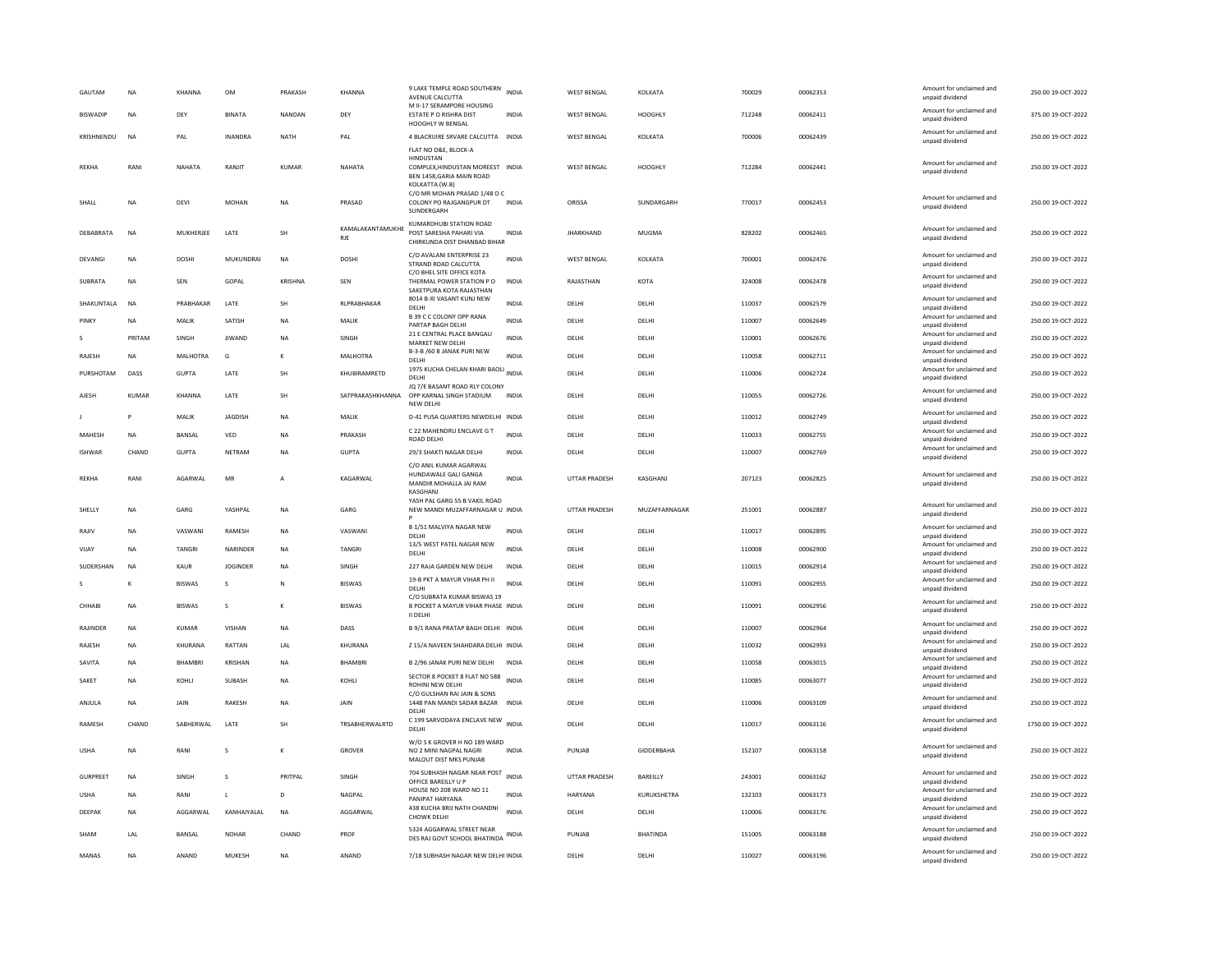| <b>INDRA</b>   | SAIN         | <b>JAIN</b>    | CHETAN           | <b>JAIN</b>  |                  | II-B-7 J N VYAS COLONY BIKANER<br>RAJASTHAN                                     | <b>INDIA</b> | RAIASTHAN            | <b>BIKANER</b> | 334003 | 00063222 | Amount for unclaimed and<br>unpaid dividend                    | 250.00 19-OCT-2022 |
|----------------|--------------|----------------|------------------|--------------|------------------|---------------------------------------------------------------------------------|--------------|----------------------|----------------|--------|----------|----------------------------------------------------------------|--------------------|
| <b>MANOJ</b>   | <b>KUMAR</b> | DOKWEWALA      | MAHABIR          | <b>NA</b>    | PRASAD           | C/P GANESH IRON STORE PO<br>SADULPUR CHURU                                      | <b>INDIA</b> | <b>TAMIL NADU</b>    | ARAKKONAM      | 631023 | 00063240 | Amount for unclaimed and<br>unpaid dividend                    | 250.00 19-OCT-2022 |
| MAHENDRA       | <b>KUMAR</b> | AGARWAL        | MAHABIR          | <b>NA</b>    | PRASAD           | C/P GANESH IRON STORE PO                                                        | <b>INDIA</b> | <b>TAMIL NADU</b>    | ARAKKONAM      | 631023 | 00063241 | Amount for unclaimed and                                       | 250.00 19-OCT-2022 |
| RAJ            | RANI         | KAPOOR         | KASTURI          | LAL          | KAPOOR           | SADULPUR CHURU<br>8/14 RAMESH NAGAR NEW DELHI INDIA                             |              | DELHI                | DELHI          | 110015 | 00063274 | unpaid dividend<br>Amount for unclaimed and                    | 250.00 19-OCT-2022 |
| VIIAY          | KUMAR        | SHARMA         | RAMFSHWAR        | DAYAI        | SHARMA           | SB-11 LOWER BAZAR NEW MODI<br>MKT MODINAGAR DIST                                | <b>INDIA</b> | <b>UTTAR PRADESH</b> | GOVINDPUR      | 201204 | 00063326 | unpaid dividend<br>Amount for unclaimed and<br>unpaid dividend | 250.00.19-OCT-2022 |
| RENU           | NA           | VIJLANI        | SUDERSHAN        | <b>KUMAR</b> | VIJLANI          | GHAZIABAD U P<br>A-8 OBEROI APTS 2 SHAM NATH                                    | <b>INDIA</b> | DELHI                | DELHI          | 110054 | 00063363 | Amount for unclaimed and                                       | 250.00 19-OCT-2022 |
|                |              |                |                  |              |                  | MARG DELHI<br>53/74 W E A RAMJAS ROAD                                           |              |                      |                |        |          | unpaid dividend<br>Amount for unclaimed and                    |                    |
| <b>SARDEEP</b> | <b>NA</b>    | WALIA          | s                | KULDIP       | SINGH            | KAROL BAGH NEW DELHI                                                            | <b>INDIA</b> | DELHI                | DELHI          | 110005 | 00063386 | unpaid dividend                                                | 250.00 19-OCT-2022 |
| SUNIL          | KUMAR        | KHERA          | HARI             | CHAND        | KHERA            | B6/70 PHARSMA APARTMENTS I P<br>EXTENSION PATPAR GANG DELHI                     | <b>INDIA</b> | DELHI                | DELHI          | 110092 | 00063416 | Amount for unclaimed and<br>unpaid dividend                    | 125.00 19-OCT-2022 |
| SATBIR         | <b>NA</b>    | SINGH          | NA               | <b>NA</b>    | <b>NA</b>        | HOUSE NO. 8109 POCKET B - 11<br>VASANT KUNJ NEW DELHI                           | <b>INDIA</b> | DELHI                | DELHI          | 110070 | 00063466 | Amount for unclaimed and<br>unpaid dividend                    | 250.00 19-OCT-2022 |
| MANJU          | <b>NA</b>    | GUPTA          | <b>ASHOP</b>     | KUMAR        | <b>GUPTA</b>     | 431 GALI RAJAN KALANA PUNJA<br>SARIF KASHMIRE GATE DELHI                        | INDIA        | DELHI                | DELHI          | 110006 | 00063475 | Amount for unclaimed and<br>unpaid dividend                    | 250.00 19-OCT-2022 |
| SEEMA          | NA           | <b>BHAMBR</b>  | s                | A            | <b>BHAMBRI</b>   | C 2/53 ASHOK VIHAR PHASE II<br>DELHI                                            | <b>INDIA</b> | DELHI                | DELHI          | 110052 | 00063500 | Amount for unclaimed and<br>unpaid dividend                    | 250.00 19-OCT-2022 |
| SANDFFP        | <b>NA</b>    | KAPUR          | <b>RAMESH</b>    | <b>NA</b>    | KAPUR            | H NO 355 SECTOR 37 A<br>CHANDIGARH                                              | <b>INDIA</b> | CHANDIGARH           | CHANDIGARH     | 160023 | 00063502 | Amount for unclaimed and<br>unpaid dividend                    | 250.00 19-OCT-2022 |
| PREHLAD        | RAI          | SETHI          | RAM              | DASS         | SETHI            | 313 RAJDHANI ENCLAVE PITAM                                                      | <b>INDIA</b> | DELHI                | DELHI          | 110034 | 00063511 | Amount for unclaimed and                                       | 250.00 19-OCT-2022 |
| PRITPAL        | SINGH        | LAMBA          | LATE             | SH           |                  | PURA DELHI<br>DUGARSINGHLAMBARE 897 SECTOR 6 R K PURAM NEW                      | <b>INDIA</b> | DELHI                | DELHI          | 110022 | 00063521 | unpaid dividend<br>Amount for unclaimed and                    | 250.00 19-OCT-2022 |
| VINOD          | <b>KUMAR</b> | JAIN           | VIJAY            | KUMAR        | JAIN             | DELHI<br>231 B JAWAHAR MARKET SADAR                                             | <b>INDIA</b> | DELHI                | DELHI          | 110005 | 00063523 | unpaid dividend<br>Amount for unclaimed and                    | 250.00 19-OCT-2022 |
|                |              |                |                  |              |                  | <b>BAAZAR DELHI</b>                                                             |              |                      |                |        |          | unpaid dividend<br>Amount for unclaimed and                    |                    |
| VEENU          | <b>NA</b>    | BEHAL          | DEVENDRA         | PRAKASH      | <b>BEHAL</b>     | SQG 14 J K NAGAR KOTA<br>HOUSE NO 2 C 25 N IT FARIDABAD INDIA                   | INDIA        | RAJASTHAN            | KOTA           | 324003 | 00063532 | unpaid dividend<br>Amount for unclaimed and                    | 250.00 19-OCT-2022 |
| CHANNU         | RAM          | KATHURIA       | <b>LATE</b>      | <b>SH</b>    | SEWARAM          | <b>HARYANA</b><br><b>ISGEC 6 COMMUNITY CENTRE</b>                               |              | <b>HARYANA</b>       | FARIDARAD      | 121001 | 00063536 | unpaid dividend                                                | 375.00.19-OCT-2022 |
| ASHOK          | <b>KUMAR</b> | ARORA          | $\mathbf{I}$     | D            | <b>ARORA</b>     | NEW FRIENDS COLONY NEW<br>DELHI                                                 | <b>INDIA</b> | DELHI                | DELHI          | 110065 | 00063564 | Amount for unclaimed and<br>unpaid dividend                    | 500.00 19-OCT-2022 |
| <b>NARFSH</b>  | KUMAR        | DUA            | <b>RISHAMREE</b> | <b>IAI</b>   | DUA              | A 52 DERAWAL NAGAR DELHI                                                        | <b>INDIA</b> | <b>DELHI</b>         | DELHI          | 110009 | 00063580 | Amount for unclaimed and<br>unpaid dividend                    | 250.00.19-OCT-2022 |
| SUNIL          | <b>KUMAR</b> | AGRAWAL        | HEERALAL         | <b>NA</b>    | AGARWAL          | H NO 17 GALI NO 6 BHIKAM<br>COLONY BALLABGARH HARYANA                           | INDIA        | HARYANA              | FARIDABAD      | 121004 | 00063599 | Amount for unclaimed and<br>unpaid dividend                    | 375.00 19-OCT-2022 |
| SHOHBA         | <b>NA</b>    | JAIN           | VIRENDER         | NA           | JAIN             | 9/67 SHYAM BLOCK KAILASH<br><b>NAGAR DELHI</b>                                  | <b>INDIA</b> | DELHI                | DELHI          | 110031 | 00063600 | Amount for unclaimed and<br>unpaid dividend                    | 250.00 19-OCT-2022 |
| HARMINDAR      | <b>NA</b>    | KAUR           | <b>BHAGAT</b>    | <b>NA</b>    | <b>SINGH</b>     | CHHABRA BHAWAN PUNJABI<br>COLONY KHATAULI U P                                   | <b>INDIA</b> | <b>UTTAR PRADESH</b> | KATAULI        | 251201 | 00063601 | Amount for unclaimed and<br>unpaid dividend                    | 250.00 19-OCT-2022 |
| SHASHI         | <b>NA</b>    | SEHGAL         | s                | к            | SEHGAL           | J BLOCK 13 D DDA HICR FLATS                                                     | <b>INDIA</b> | DELHI                | DELHI          | 110001 | 00063614 | Amount for unclaimed and                                       | 250.00 19-OCT-2022 |
| <b>GIRIHAR</b> | <b>NA</b>    | LAL            | <b>HARI</b>      | <b>NA</b>    | CHAND            | PHASE I ASHOK VIHAR DELHI<br>A 26 VIJAY NAGAR DELHI                             | <b>INDIA</b> | DELHI                | DELHI          | 110009 | 00063619 | unpaid dividend<br>Amount for unclaimed and                    | 250.00 19-OCT-2022 |
|                |              |                |                  |              |                  | PRESTIGE ST JOHNS WOOD NO 80                                                    |              |                      |                |        |          | unpaid dividend<br>Amount for unclaimed and                    |                    |
| VIDYA          | <b>NA</b>    | MANDAL         | ANJAL            | <b>NA</b>    | MANDAL           | ST JOHNS CROSS ROAD OFF<br>HOUSE ROAD BANGALORE<br>A 2/6 DDA FLATS SARAI KHALIL | <b>INDIA</b> | KARNATAKA            | BANGALORE      | 560029 | 00063628 | unpaid dividend<br>Amount for unclaimed and                    | 250.00 19-OCT-2022 |
| ZAMIR          | AHMAD        | KHAN           | LATE             | SH           | FAYYAZKHAN       | SADAR BAZAR DELHI                                                               | INDIA        | DELHI                | DELHI          | 110006 | 00063647 | unpaid dividend                                                | 250.00 19-OCT-2022 |
| RAMESH         | <b>NA</b>    | OBEROI         | RAMRANG          | <b>NA</b>    | <b>UBEROI</b>    | C 699 NEW FRIENDS COLONY NEW INDIA<br>DELHI                                     |              | DELHI                | DELHI          | 110065 | 00063677 | Amount for unclaimed and<br>unpaid dividend                    | 250.00 19-OCT-2022 |
| RAJ            | VANSH        | KISHORF        | SUNDERLAL        | <b>NA</b>    | <b>RETD</b>      | 148 GALI BATSHAN CHAWRI<br><b>BAZAR DELHI</b>                                   | <b>INDIA</b> | <b>DELHI</b>         | DELHI          | 110006 | 00063690 | Amount for unclaimed and<br>unpaid dividend                    | 250.00 19-OCT-2022 |
| ADARSH         | SATNAM       | SINGH          | SATNAM           | <b>NA</b>    | SINGH            | 1071 SECTOR 37 NOIDA UP                                                         | <b>INDIA</b> | <b>UTTAR PRADESH</b> | NOIDA COMPLEX  | 201303 | 00063695 | Amount for unclaimed and<br>unpaid dividend                    | 250.00 19-OCT-2022 |
| TRISHLA        | <b>NA</b>    | JAIN           | <b>MOHAN</b>     | NA           | JAIN             | M/S AJAY KUMAR SANJAY KUMAR<br>JAIN PO AGGAR WAL MANDI<br><b>DISTT MEERUT</b>   | <b>INDIA</b> | UTTAR PRADESH        | AGARWAL        | 250601 | 00063714 | Amount for unclaimed and<br>unpaid dividend                    | 250.00 19-OCT-2022 |
| <b>BARITA</b>  | <b>NA</b>    | GUPTA          | IAI              | <b>NA</b>    | PARKASH          | 2966 SARAJ GANJ B G ROAD DELHI INDIA                                            |              | DELHI                | <b>DELHI</b>   | 110006 | 00063743 | Amount for unclaimed and<br>unpaid dividend                    | 250.00 19-OCT-2022 |
| NEETA          | <b>NA</b>    | SHAMA          | ANIL             | NA           | SHARMA           | 968/8 SAHDEV MARG NR<br>DUKHSHANJAN MANDIR                                      | INDIA        | HARYANA              | KURUKSHETRA    | 136118 | 00063751 | Amount for unclaimed and                                       | 250.00 19-OCT-2022 |
| G              | $\kappa$     | TIBREWAL       | <b>I ATF</b>     | SHRI         | <b>STIRRFWAI</b> | KURUKSHETRA HARYANA<br>17-A STREET NO 1 RAJENDRA                                | <b>INDIA</b> | <b>UTTARAKHAND</b>   | DEHRADUN       | 248001 | 00063760 | unpaid dividend<br>Amount for unclaimed and                    | 250.00 19-OCT-2022 |
| <b>PUSHPA</b>  | <b>NA</b>    | DEVI           | <b>NA</b>        | <b>NA</b>    | <b>NA</b>        | NAGAR DEHRADUN<br>476 SECTOR 13 KURUKSHETRA                                     | <b>INDIA</b> | <b>HARYANA</b>       | KURUKSHETRA    | 136118 | 00063763 | unpaid dividend<br>Amount for unclaimed and                    | 250.00 19-OCT-2022 |
|                |              |                |                  |              |                  | <b>HARYANA</b><br>128-C RACE COURSE DEHRADUN                                    |              |                      |                |        |          | unpaid dividend<br>Amount for unclaimed and                    |                    |
| TOTA           | <b>NA</b>    | RAM            | LATE             | SH           | PDSHARMA         | DEHRADUN<br>44 ADARSH NAGAR HARDWAR                                             | <b>INDIA</b> | UTTARAKHAND          | DEHRADUN       | 248001 | 00063848 | unpaid dividend<br>Amount for unclaimed and                    | 250.00 19-OCT-2022 |
| RICHY          | <b>NA</b>    | KAPOOR         | SANIL            | NA           | KAPOOR           | <b>HARIDWAR</b><br>32-B, POCKET-I DILSHAD GARDEN                                | <b>INDIA</b> | UTTARAKHAND          | HARDWAR        | 249407 | 00063858 | unpaid dividend<br>Amount for unclaimed and                    | 250.00 19-OCT-2022 |
| RASHMI         | <b>NA</b>    | DANG           | RAVTI            | RAMAN        | DANG             | NFW DFI HI                                                                      | <b>INDIA</b> | DELHI                | DELHI          | 110095 | 00063958 | unnaid dividend                                                | 250.00 19-OCT-2022 |
| <b>SMITA</b>   | <b>NA</b>    | MENDIRATTA     | <b>MORESHWAR</b> | KUMAR        | <b>FNDIRATA</b>  | 71-125 PREM NAGAR JANAKPURI<br>NEW DELHI                                        | <b>INDIA</b> | <b>DELHI</b>         | DFI HI         | 110058 | 00063960 | Amount for unclaimed and<br>unpaid dividend                    | 250.00 19-OCT-2022 |
| SUMERMAL       | <b>NA</b>    | DAGA           | <b>JIVRAJ</b>    | <b>NA</b>    | DAGA             | JIVARJ DAGA PO<br>SRIDUNAGARRARH                                                | <b>INDIA</b> | RAJASTHAN            | SRI DUNGARAGH  | 331803 | 00063967 | Amount for unclaimed and<br>unpaid dividend                    | 250.00 19-OCT-2022 |
| POOJA          | <b>NA</b>    | <b>RASTOGI</b> | SUDHISH          | <b>KUMAR</b> |                  | C/O SHASHI SHEKHAR HALDUR<br><b>BUNOR U P</b>                                   | <b>INDIA</b> | UTTAR PRADESH        | <b>BIJNOR</b>  | 246726 | 00063975 | Amount for unclaimed and<br>unpaid dividend                    | 250.00 19-OCT-2022 |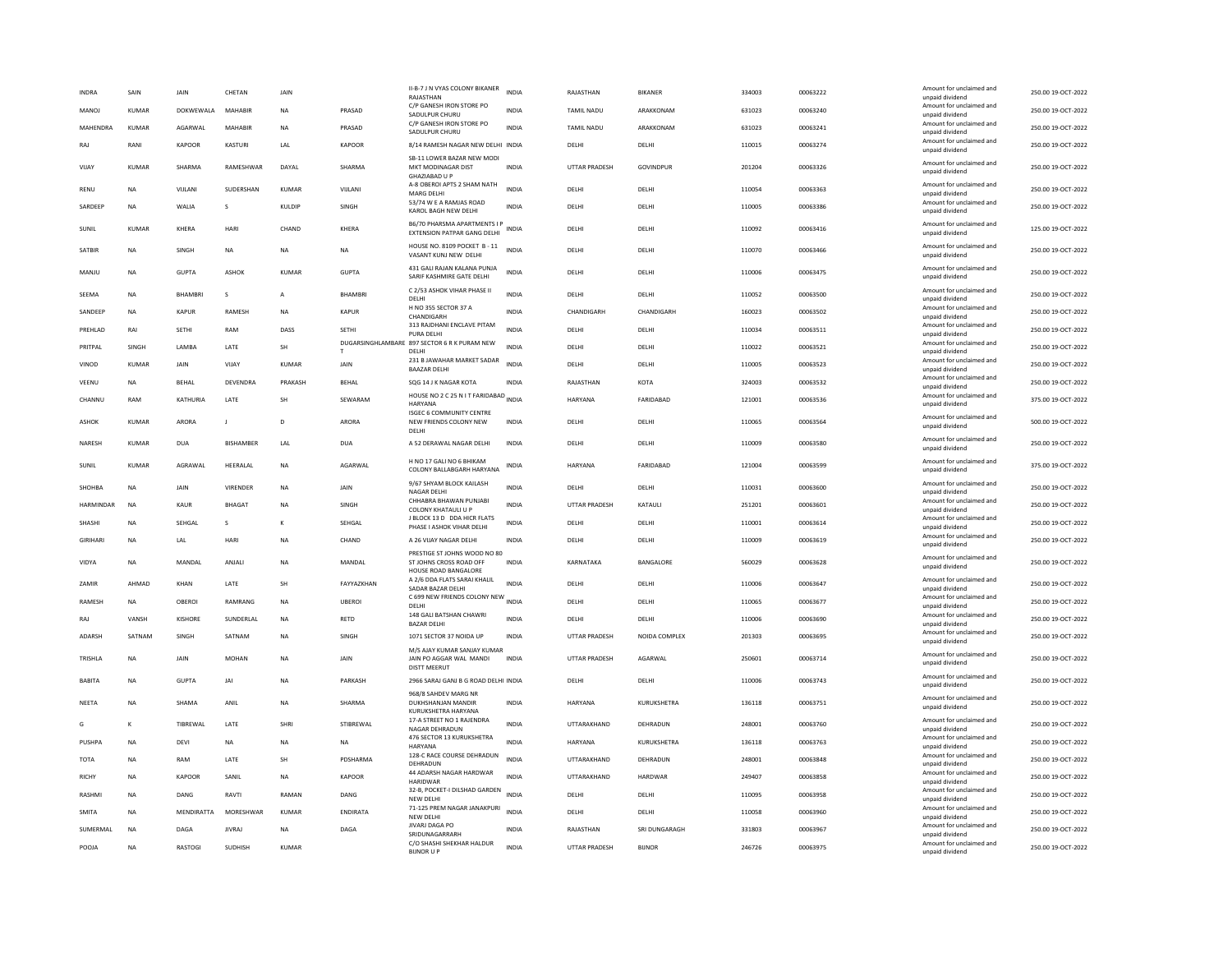| <b>MADHESH</b> | <b>NA</b>       | KANWAR       | INDER            | <b>NA</b>       | SINGH               | U-51/3 & 4 DLF CITY PHASE III<br><b>GURGAON</b>                                                            | INDIA        | HARYANA     | GURGAON                    | 122002 | 00064053 | Amount for unclaimed and<br>unpaid dividend | 500.00 19-OCT-2022 |
|----------------|-----------------|--------------|------------------|-----------------|---------------------|------------------------------------------------------------------------------------------------------------|--------------|-------------|----------------------------|--------|----------|---------------------------------------------|--------------------|
| <b>HFMA</b>    | GOVIND          | RAO          | LAT              | SH              | <b>TSGOVINDARAO</b> | D S BHAGIRATH RD S J P NAGAR<br><b>GOREGAON BOMBAY</b>                                                     | <b>INDIA</b> | MAHARASHTRA | MUMBAI                     | 400063 | 00064138 | Amount for unclaimed and<br>unpaid dividend | 250.00 19-OCT-2022 |
| HARI           | MAKHI           | <b>JANI</b>  | <b>TIRATHDAS</b> | <b>NA</b>       | MAKHIJANI           | FLAT NO 14/B 1ST FLOOR<br>SAMADHAN BUILDING K RAHEJA INDIA<br>TOWNSHIP MALAD EAST BOMBAY                   |              | MAHARASHTRA | MUMBAI                     | 400097 | 00064142 | Amount for unclaimed and<br>unpaid dividend | 250.00 19-OCT-2022 |
| BHAVANA        | <b>MAHENDRA</b> | PATEL        | MAHENDRA         | <b>JASHBHAI</b> | PATEL               | 7 PARIJAT CO OP HOUS SOC LTD<br>AGRA ROAD KALYAN                                                           | <b>INDIA</b> | MAHARASHTRA | KALYAN                     | 421301 | 00064160 | Amount for unclaimed and<br>unpaid dividend | 500.00 19-OCT-2022 |
| LATA           | <b>NA</b>       | PARPIA       | <b>NA</b>        | <b>NA</b>       | NA                  | 708 708 C VENUS S SAMARTH<br>NAGAR X RD 4 LOKAHNDWALA<br>COMPLEX ANDHERLBOMBAY                             | <b>INDIA</b> | MAHARASHTRA | MUMBAI                     | 400058 | 00064222 | Amount for unclaimed and<br>unpaid dividend | 250.00 19-OCT-2022 |
| PRABHAKAR      | <b>NA</b>       | ANCHAN       | SHRINIWAS        | <b>NA</b>       | ANCHAN              | 504 A ABHIREKHA MATHRADAS<br>EXTN RD KANDIVILI W BOMBAY                                                    | <b>INDIA</b> | MAHARASHTRA | <b>MUMBAI</b>              | 400067 | 00064236 | Amount for unclaimed and<br>unpaid dividend | 250.00 19-OCT-2022 |
| PARESH         | СННОТИВНАІ      | CHANDARANA   | CHHOTUBHAI       | $\mathsf{R}$    | CHANDRANA           | 10 NAVKIRAN RAMA KRISHNA<br>MISSION ROAD SANTACRUZ WEST INDIA<br>BOMBAY                                    |              | MAHARASHTRA | <b>MUMBAI</b>              | 400054 | 00064330 | Amount for unclaimed and<br>unpaid dividend | 125.00 19-OCT-2022 |
| SHOBHA         | MANJUNATH       | PAI          | KULYADI          | MANJUNATH       | PAI                 | 301 GOLDEN EMPIRE APT ASHOK<br>NAGAR ROAD URWA STORES<br>MANGALORE                                         | INDIA        | KARNATAKA   | MANGALORE                  | 575006 | 00064425 | Amount for unclaimed and<br>unpaid dividend | 250.00 19-OCT-2022 |
| CHHOTALAI      | <b>NA</b>       | MANIAR       | NAGJI            | NA              | MANIAR              | 12 MAHESH SADAM SANYASH<br>ORWAM V P RD VILE PARU W<br><b>BOMBAY</b>                                       | INDIA        | MAHARASHTRA | MUMBAI                     | 400056 | 00064536 | Amount for unclaimed and<br>unpaid dividend | 125.00 19-OCT-2022 |
|                | <b>NA</b>       | SONI         | KISHORE          | NA              |                     | 303 304 SATYAM CO OP HSG STY<br>NEXT TO NATRAJ A BLOCK<br>PARFHAPKHADI THANF                               | <b>INDIA</b> | MAHARASHTRA | THANE                      | 400602 | 00064564 | Amount for unclaimed and<br>unpaid dividend | 250.00 19-OCT-2022 |
| SHAILESH       | $\mathbf{J}$    | PARIKH       | JAYSUKHLAL       | M               | PARIKH              | 77 MODI STREET SATYA SADAN<br>FORT BOMBAY                                                                  | <b>INDIA</b> | MAHARASHTRA | <b>MUMBAI</b>              | 400001 | 00064657 | Amount for unclaimed and<br>unpaid dividend | 500.00 19-OCT-2022 |
| RATNA          | <b>DAULAT</b>   | PHERWANI     | DAULAT           | LAKHMICHAND     | PHERWANIR           | 11 NAVSANGAM PLOT 13 R B<br>MEHTA RD GHATKOPAR E<br><b>BOMBAY</b>                                          | INDIA        | MAHARASHTRA | MUMBAI                     | 400074 | 00064700 | Amount for unclaimed and<br>unpaid dividend | 250.00 19-OCT-2022 |
| VIIAYKUMAR     | <b>NA</b>       | KANDOI       | OM               | PRAKASH         | KANDOL              | FLAT NO 402 BUILDING NO C-80<br>VASANT VIHAR POKHARAN ROAD<br>NO 2 OPPOSITE GLAXO THANE<br>(WEST)          | <b>INDIA</b> | MAHARASHTRA | <b>THANE</b>               | 400601 | 00064729 | Amount for unclaimed and<br>unpaid dividend | 250.00.19-QCT-2022 |
| KAMALIT        | <b>KAUR</b>     | DADIAL       | <b>MOHINDER</b>  | SINGH           | PROF                | B-14/201 SECTOR 7 SHANTINAGAR INDIA<br>MIRA ROAD (E) THANE                                                 |              | MAHARASHTRA | BHAYANDAR                  | 401107 | 00064754 | Amount for unclaimed and<br>unpaid dividend | 375.00 19-OCT-2022 |
| <b>HANUMAN</b> | PRASAD          | AGRAWAL      | HUKAMCHAND       | AGRAWAL         |                     | 22 BHASKAR LANE 1ST FLOOR<br>ROOM NO 20 BHULESHWAR<br><b>BOMBAY</b>                                        | <b>INDIA</b> | MAHARASHTRA | <b>MUMBAI</b>              | 400002 | 00064759 | Amount for unclaimed and<br>unpaid dividend | 250.00 19-OCT-2022 |
| GOVIND         | PRASAD          | AGARWAL      | HUKAMCHAND       | <b>NA</b>       | AGARWAL             | 22 BHASKAR LANE 1ST FLOOR<br>ROOM NO 20 BHULESHWAR<br><b>BOMBAY</b>                                        | <b>INDIA</b> | MAHARASHTRA | <b>MUMBAI</b>              | 400002 | 00064760 | Amount for unclaimed and<br>unpaid dividend | 250.00 19-OCT-2022 |
| MOTILAL        | NA              | MAKHIJA      | CHHUGOMAL        | MAKHIJA         | PROF                | A 2/7 KUPA NAGAR S V ROAD INLA INDIA<br>VILE PARLE W BOMBAY                                                |              | MAHARASHTRA | MUMBAI                     | 400056 | 00064767 | Amount for unclaimed and<br>unpaid dividend | 250.00 19-OCT-2022 |
| JAYENDRA       | NA              | MEHTA        | VASANJI          | <b>NA</b>       | MEHTA               | KATAWALA BLDG I 1ST FLOOR<br>ROOM NO GAB MADHAV WADI<br>DADSAR EAST BOMBAY                                 | <b>INDIA</b> | MAHARASHTRA | <b>MUMBAI</b>              | 400014 | 00064768 | Amount for unclaimed and<br>unpaid dividend | 250.00 19-OCT-2022 |
| NEETA          | $\mathbb{R}$    | SHAH         | RAJENDRA         | $\mathbf{B}$    | SHAH                | 46/B GOWALIA TANK BLDG A K<br>MARG BOMBAY                                                                  | <b>INDIA</b> | MAHARASHTRA | <b>MUMBAI</b>              | 400036 | 00064838 | Amount for unclaimed and<br>unpaid dividend | 250.00 19-OCT-2022 |
| SUNIL          | <b>NA</b>       | WADHWANI     | <b>NA</b>        | <b>NA</b>       | NA                  | C 306 JUMBO CO OP HSG SOCIETY<br>KOL DONGRI ROAD 2 ANDHERI<br><b>EAST BOMBAY</b>                           | <b>INDIA</b> | MAHARASHTRA | MUMBAI                     | 400069 | 00064925 | Amount for unclaimed and<br>unpaid dividend | 500.00 19-OCT-2022 |
| SANJAY         | <b>KUMAR</b>    | RAMSWAPUP    | <b>NA</b>        | <b>NA</b>       | <b>NA</b>           | 181 OM SURYA VIHAR SION<br><b>BOMBAY</b>                                                                   | <b>INDIA</b> | MAHARASHTRA | <b>MUMBAI</b>              | 400022 | 00064966 | Amount for unclaimed and<br>unpaid dividend | 250.00 19-OCT-2022 |
| VAIJNATH       | <b>NA</b>       | SHINDE       | <b>RAM</b>       | RAO             | SHINDE              | BARC COLONY TARAPUR PO TAPP<br>THANE                                                                       | <b>INDIA</b> | MAHARASHTRA | MIDC TARAPUR (DT<br>THANE) | 401504 | 00065006 | Amount for unclaimed and<br>unpaid dividend | 250.00 19-OCT-2022 |
| CHITRA         | <b>NA</b>       | RAJAMOHAN    | <b>NA</b>        | NA              | <b>NA</b>           | 4C/17 INDIAN AIRLINES COLONY II<br>KALINA ROMBAY                                                           | <b>INDIA</b> | MAHARASHTRA | <b>MUMBAI</b>              | 400029 | 00065111 | Amount for unclaimed and<br>unpaid dividend | 375.00 19-OCT-2022 |
| RAJIV          | <b>NA</b>       | SAXENA       | $\mathbf{s}$     | $\overline{B}$  | SAXENA              | MESA CONSULTANCY 121 M G<br>ROAD AGRA BUILDING FORT<br><b>BOMBAY</b>                                       | <b>INDIA</b> | MAHARASHTRA | MUMBAI                     | 400023 | 00065196 | Amount for unclaimed and<br>unpaid dividend | 250.00 19-OCT-2022 |
| MORESHWAR      | R               | <b>BHIDE</b> | RAGHUNATH        | $\blacksquare$  | <b>BHIDERETD</b>    | 1592 SADASHIV PETH PUNE                                                                                    | <b>INDIA</b> | MAHARASHTRA | PUNE                       | 411030 | 00065217 | Amount for unclaimed and<br>unpaid dividend | 250.00 19-OCT-2022 |
| CHHOTUBHAI     | B               | DESAI        | BHIKHABHAI       | <b>NA</b>       | <b>DESAI</b>        | 134/5 JAWAHAR NAGAR RD NO 1<br><b>GOREGAON W BOMBAY</b><br>A/501 SAINATH APARTMENT                         | <b>INDIA</b> | MAHARASHTRA | <b>MUMBAI</b>              | 400062 | 00065268 | Amount for unclaimed and<br>unpaid dividend | 250.00 19-OCT-2022 |
| <b>DEVKIBA</b> | <b>NA</b>       | BHANUSHALI   | DHANJI           | <b>NA</b>       | BHANUSHALI          | NAVGHAR X ROAD OPP TATA<br>COLONY MULUND (E) MUMBAI                                                        | <b>INDIA</b> | MAHARASHTRA | <b>MUMBAI</b>              | 400081 | 00065306 | Amount for unclaimed and<br>unpaid dividend | 250.00 19-OCT-2022 |
| RAVIKALA       | NA              | RAO          | RAGDE            | VASANT          | RAO                 | 7/106 GROUND FLOOR ADARSH<br>NAGAR PRABHADEVI BOMBAY                                                       | <b>INDIA</b> | MAHARASHTRA | <b>MUMBAI</b>              | 400025 | 00065351 | Amount for unclaimed and<br>unpaid dividend | 250.00 19-OCT-2022 |
| VIDHYABEN      | <b>NA</b>       | RAIMAGIA     | VITHALDAS        | <b>NA</b>       | RAIMAGIA            | 91 SHALIMAR 5TH FLOOR APT NO<br>17/A MARINE DRIVE BOMBAY                                                   | <b>INDIA</b> | MAHARASHTRA | <b>MUMBAI</b>              | 400002 | 00065353 | Amount for unclaimed and<br>unpaid dividend | 250.00 19-OCT-2022 |
| SHARDABEN      | $\mathbf{K}$    | PATEL        | NA               | <b>NA</b>       | NA                  | C/O MCS LIMITED 1ST FLOOR<br>NEELAM APT 88 SAMPATRAO<br>COLONY ABOVE CHHAPPAN BHOG INDIA<br>SWEET VADODARA |              | GUJARAT     | VADODARA                   | 390007 | 00065431 | Amount for unclaimed and<br>unpaid dividend | 250.00 19-OCT-2022 |
| SURINDER       | JIT             | KAUR         | ASA              | NA              | SINGH               | 365 BASANT AVENUE AMRITSAR                                                                                 | <b>INDIA</b> | PUNJAB      | AMRITSAR                   | 143001 | 00065527 | Amount for unclaimed and<br>unpaid dividend | 250.00 19-OCT-2022 |
| PEEYUSH        | <b>NA</b>       | CHANDER      | B                | D               | SHARMA              | C/O SH P C DADHWAL H NO 1134<br>SECTOR 40-B CHANDIGARH                                                     | <b>INDIA</b> | CHANDIGARH  | CHANDIGARH                 | 160036 | 00065546 | Amount for unclaimed and<br>unpaid dividend | 750.00 19-OCT-2022 |
| SWARAN         | <b>KANTA</b>    | MEHRA        | SAT              | PAL             | MEHRA               | 56 SUBZI MANDI AMRITSAR                                                                                    | INDIA        | PUNJAB      | AMRITSAR                   | 143001 | 00065557 | Amount for unclaimed and<br>unpaid dividend | 375.00 19-OCT-2022 |
| NIRMALIEET     | <b>SINGH</b>    | MAHAI        | HARBHAJAN        | <b>NA</b>       | <b>SINGH</b>        | VPO MAHAL RAM TIRATH ROAD<br>AMRITSAR PB                                                                   | <b>INDIA</b> | PUNIAR      | <b>RAJA SANSI</b>          | 143105 | 00065567 | Amount for unclaimed and<br>unpaid dividend | 250.00 19-OCT-2022 |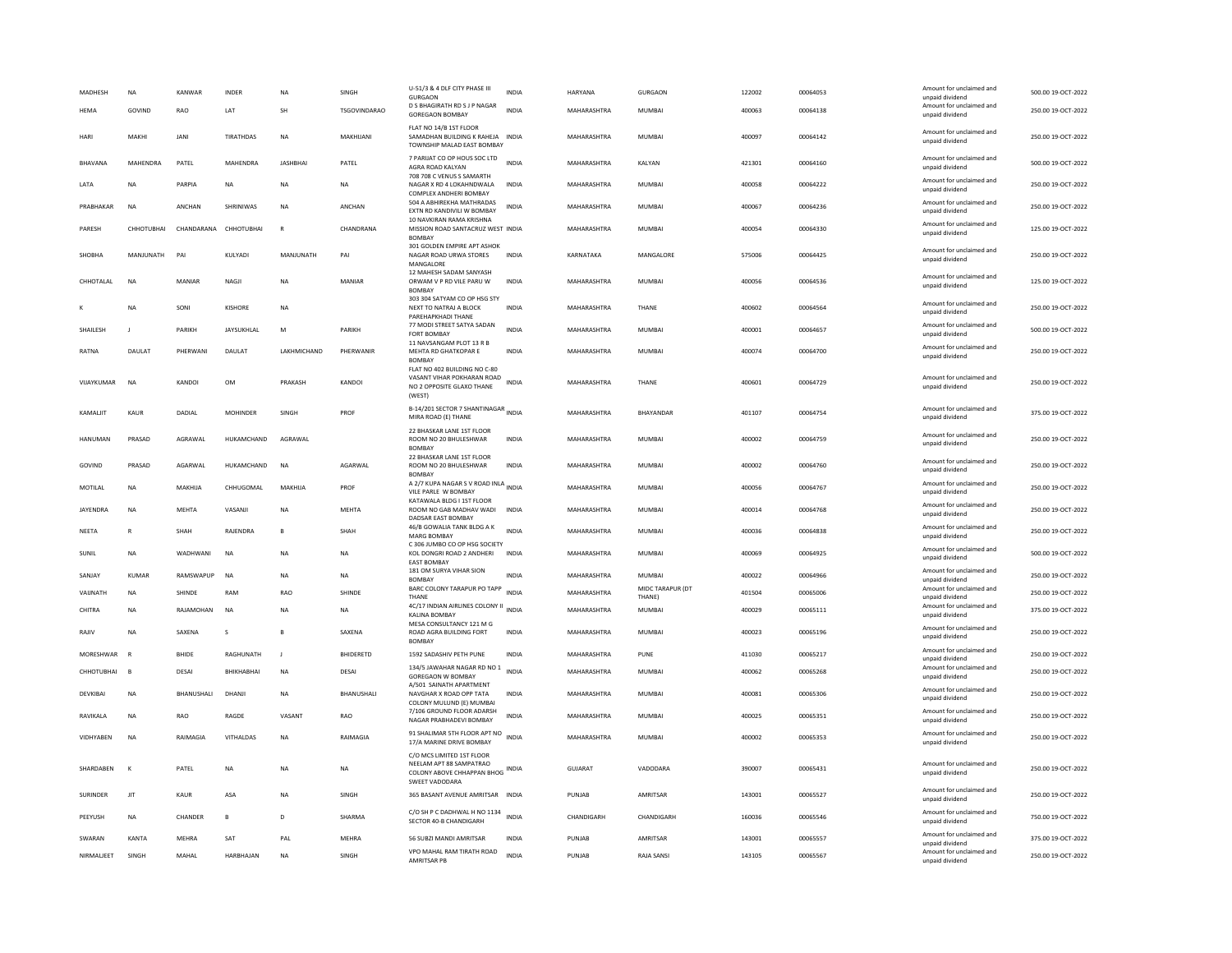| PRADEEP         | <b>KUMAR</b> | <b>BANTA</b>        | <b>HANS</b>      | RAJ             | <b>BANTA</b>  | HOUSE NO 978 SECTOR 16<br>PANCHKULA - 134113 HARYANA                                                            | INDIA        | HARYANA              | PINJORE        | 134113 | 00065727 | Amount for unclaimed and<br>unpaid dividend | 250.00 19-OCT-2022 |
|-----------------|--------------|---------------------|------------------|-----------------|---------------|-----------------------------------------------------------------------------------------------------------------|--------------|----------------------|----------------|--------|----------|---------------------------------------------|--------------------|
| RAMITA          | <b>NA</b>    | RANI                | KEWAL            | NA              | <b>KISHAN</b> | C/O CASTLE DEPOT 21 CHOWK<br>KATRA JAIMAL SINGH AMRITSAR                                                        | INDIA        | PUNJAB               | AMRITSAR       | 143006 | 00065803 | Amount for unclaimed and<br>unpaid dividend | 250.00 19-OCT-2022 |
| BABU            | SINGH        | DHANOA              | SHADI            | SINGH           | DHANDA        | C/O LAKHVIR SINGH IFFCO 318<br><b>GREEN AVENUE AMRITSAR</b><br>PUNJAB                                           | INDIA        | PUNJAB               | AMRITSAR       | 143001 | 00065810 | Amount for unclaimed and<br>unpaid dividend | 250.00 19-OCT-2022 |
| MANPREET        | <b>NA</b>    | KAUR                | DARSHAN          | <b>NA</b>       | SINGH         | NEW BANK OF INDIA RLY ROAD<br><b>BATALA DISTT GURDASPUR</b>                                                     | <b>INDIA</b> | PUNJAB               | <b>BATALA</b>  | 143505 | 00065831 | Amount for unclaimed and<br>unpaid dividend | 250.00 19-OCT-2022 |
| RAVI            | <b>NA</b>    | <b>KUMAR</b>        | PURSHOTAM        | DAS             | PROF          | JE PROTECTION PSEB MALIKPUR<br>PATHANKOT PB                                                                     | <b>INDIA</b> | PUNJAB               | PATHANKOT      | 145025 | 00065834 | Amount for unclaimed and<br>unpaid dividend | 250.00 19-OCT-2022 |
| MEHRA           | <b>NA</b>    | INDU                | PARTH            | NA              | MEHTA         | 327 M KHATIWALA TANK INDORE INDIA                                                                               |              | MADHYA PRADESH       | INDORE         | 452014 | 00065851 | Amount for unclaimed and<br>unpaid dividend | 250.00 19-OCT-2022 |
| RANJANA         | <b>NA</b>    | SETH                | SURINDER         | NA              | SETH          | 1478 GALI NO 1 BAGH RAMA<br>NAND AMRITSAR                                                                       | <b>INDIA</b> | PUNJAB               | AMRITSAR       | 143001 | 00065869 | Amount for unclaimed and<br>unpaid dividend | 250.00 19-OCT-2022 |
| SURINDERPAL     | <b>NA</b>    | SINGH               | s                | PARDHMAN        | SNGH          | 200 AJIT NAGAR SULTANWIND<br><b>ROAD AMRITSAR</b>                                                               | <b>INDIA</b> | PUNJAB               | AMRITSAR       | 143001 | 00065880 | Amount for unclaimed and<br>unpaid dividend | 250.00 19-OCT-2022 |
| <b>JATINDER</b> | SINGH        | RUBY                | $\mathbf{S}$     | <b>SURINDER</b> | SINGH         | 210 A SHASTRI NAGAR AMRITSAR INDIA                                                                              |              | PUNJAR               | AMRITSAR       | 143001 | 00065897 | Amount for unclaimed and<br>unpaid dividend | 250.00 19-OCT-2022 |
| SAVITA          | <b>NA</b>    | BAJAJ               | SAJJAN           | <b>NA</b>       | <b>KUMAR</b>  | 13 KRISHNA MARKET CHOWK<br><b>FUWARA AMRITSAF</b>                                                               | <b>INDIA</b> | PUNJAB               | AMRITSAR       | 143006 | 00065920 | Amount for unclaimed and<br>unpaid dividend | 250.00 19-OCT-2022 |
| VEENA           | <b>NA</b>    | RANI                | RAMAN            | NA              | <b>KUMAR</b>  | SOHANLAL RAMAN KUMAR<br>MAJITH MANDI AMRITSAR                                                                   | INDIA        | PUNJAB               | AMRITSAR       | 143006 | 00065932 | Amount for unclaimed and<br>unpaid dividend | 250.00 19-OCT-2022 |
| PARAMJIT        | SINGH        | WALIA               | SURJIT           | NA              | SINGH         | JEET VILLA STREET 22 NAWAN<br><b>KOTE AMRITSAR</b>                                                              | INDIA        | PUNJAB               | AMRITSAR       | 143001 | 00065941 | Amount for unclaimed and<br>unpaid dividend | 250.00 19-OCT-2022 |
| <b>VIKRAM</b>   | <b>NA</b>    | SHARMA              | RADHA            | <b>NA</b>       | <b>KISHAN</b> | 30-C RANI KA BAGH AMRITSAR                                                                                      | <b>INDIA</b> | PUNJAB               | AMRITSAR       | 143001 | 00065958 | Amount for unclaimed and<br>unpaid dividend | 250.00 19-OCT-2022 |
| <b>SUKHRAJ</b>  | KAUR         | KINRA               | MANJIT           | SINGH           | KINRA         | C/O M/S M S TEXTILES 23/B<br>CHOWK SHASTRI MARKET NEAR                                                          | <b>INDIA</b> | PUNJAB               | AMRITSAR       | 143001 | 00065984 | Amount for unclaimed and                    | 250.00 19-OCT-2022 |
|                 |              |                     |                  |                 |               | CHAND HOTEL AMRITSAR                                                                                            |              |                      |                |        |          | unpaid dividend<br>Amount for unclaimed and |                    |
| SABINDERJIT     | SINGH        | SAGAR               | <b>BALWANT</b>   | SINGH           | SAGAR         | C-14 G N D U CAMPUS AMRITSAR INDIA                                                                              |              | PUNJAB               | AMRITSAR       | 143005 | 00066016 | unpaid dividend                             | 250.00 19-OCT-2022 |
| DIVYA           | <b>NA</b>    | KHANNA              | N                | к               | <b>KHANNA</b> | M/S PINKESH K ANAND & CO 544<br><b>KT SUFAID AMRITSAR</b>                                                       | <b>INDIA</b> | PUNJAR               | AMRITSAR       | 143006 | 8808000  | Amount for unclaimed and<br>unpaid dividend | 250.00 19-OCT-2022 |
| <b>ASHOO</b>    | <b>NA</b>    | <b>KAKAR</b>        | KASTURI          | LAL             | <b>KAKAR</b>  | M/S PATEL DYES & CHEMICALS<br>KATRA HARI SINGH AMRITSAR                                                         | <b>INDIA</b> | PUNJAB               | AMRITSAR       | 143001 | 00066078 | Amount for unclaimed and<br>unpaid dividend | 250.00 19-OCT-2022 |
| ANIL            | NA           | VASUDEVA            | LADHA            | RAM             | PROF          | MISSION ROAD PATHANKOT                                                                                          | INDIA        | PUNJAB               | PATHANKOT      | 145001 | 00066089 | Amount for unclaimed and<br>unpaid dividend | 250.00 19-OCT-2022 |
| PUJA            | <b>NA</b>    | <b>SETH</b>         | KALICHARAN       | <b>NA</b>       | <b>SETH</b>   | 354 SHASTRI NAGAR LAWRANCE<br>ROAD AMRITSAR                                                                     | <b>INDIA</b> | PUNJAB               | AMRITSAR       | 143001 | 00066108 | Amount for unclaimed and<br>unpaid dividend | 250.00 19-OCT-2022 |
| NIRMAL          | <b>NA</b>    | MAHAJAN             | VED              | <b>NA</b>       | PARKASH       | A-100/1 OKHLA PHASE-II NEW<br>DELHI                                                                             | <b>INDIA</b> | DELHI                | DELHI          | 110020 | 00066111 | Amount for unclaimed and<br>unpaid dividend | 250.00 19-OCT-2022 |
| POONAM          |              |                     | RAMESH           | NA              | CHANDER       | 179 SHASTRI VIHAR LAWRANCE<br><b>ROAD AMRITSAR</b>                                                              | <b>INDIA</b> | PUNJAB               | AMRITSAR       | 143001 | 00066112 | Amount for unclaimed and<br>unpaid dividend | 250.00 19-OCT-2022 |
| RADHA           | <b>NA</b>    | KISHAN              | RAKHA            | MAI             | RETD          | 67 KRISHNA AQUARE 1 SHIVALA<br>ROAD AMRITSAR                                                                    | <b>INDIA</b> | PUNJAB               | AMRITSAR       | 143001 | 00066127 | Amount for unclaimed and<br>unpaid dividend | 250.00 19-OCT-2022 |
| <b>USHA</b>     | <b>NA</b>    | RANI                | DHANI            | NA              | RAM           | STATE BANK OF PATIALA MAIN<br><b>BRANCH AMRITSAR</b>                                                            | <b>INDIA</b> | PUNJAB               | AMRITSAR       | 143001 | 00066158 | Amount for unclaimed and<br>unpaid dividend | 250.00 19-OCT-2022 |
| SAROJ           | <b>NA</b>    | <b>BALA</b>         | PREM             | <b>NA</b>       | <b>KUMAR</b>  | PLOT NO 165 SHAKTI NAGAR<br>AMRITSAR                                                                            | <b>INDIA</b> | PUNJAB               | AMRITSAR       | 143006 | 00066163 | Amount for unclaimed and<br>unpaid dividend | 250.00 19-OCT-2022 |
| AJAY            | NA           | GUPTA               | <b>BHUPINDER</b> | NA              | <b>GUPTA</b>  | 17 NEW TEHSIL PURA NEAR<br>WORKING WOMEN HOSTEL                                                                 | INDIA        | PUNJAB               | AMRITSAR       | 143001 | 00066175 | Amount for unclaimed and<br>unpaid dividend | 250.00 19-OCT-2022 |
|                 |              |                     |                  |                 |               | AMRITSAR<br>49 ROADWAYS COLONY NEAR P &                                                                         |              |                      |                |        |          | Amount for unclaimed and                    |                    |
| ANITA           | <b>NA</b>    | <b>BHARDWAJ</b>     | SATISH           | <b>BHARDEAJ</b> |               | S BANK ISLAMABAD PALIGHAT<br>AMRITSAR                                                                           | <b>INDIA</b> | PUNJAB               | AMRITSAR       | 143001 | 00066199 | unpaid dividend                             | 250.00 19-OCT-2022 |
| SAWARN          | <b>NA</b>    | <b>SINGH</b>        | $\mathbf{S}$     | ARUR            | SINGHRETD     | W-1/78 TRIMMO ROAD<br><b>GURDASPUR PB</b>                                                                       | <b>INDIA</b> | PUNJAB               | <b>BATALA</b>  | 143521 | 00066205 | Amount for unclaimed and<br>unpaid dividend | 250.00 19-OCT-2022 |
| RAJNI           | <b>NA</b>    | <b>BEHRANI</b>      | G                | к               | BEHRANI       | 19 NAZAR BAGH LUCKNOW                                                                                           | <b>INDIA</b> | <b>UTTAR PRADESH</b> | LUCKNOW        | 226001 | 00066318 | Amount for unclaimed and<br>unpaid dividend | 250.00 19-OCT-2022 |
| ANJU            | <b>NA</b>    | <b>BHASIN</b>       | VIMAL            | NA              | BHASIN        | SNEH NAGAR NEAR SANT KRIPAL<br>SATSANG ALAM BAGH LUCKNOW                                                        | INDIA        | UTTAR PRADESH        | LUCKNOW        | 226005 | 00066340 | Amount for unclaimed and<br>unpaid dividend | 250.00 19-OCT-2022 |
| <b>RAKESH</b>   | <b>NA</b>    | SAXENA              | $\mathsf{C}$     | P               | SAXENA        | SECTOR 9 H NO 64 INDRANAGAR<br>LUCKNOW                                                                          | <b>INDIA</b> | <b>UTTAR PRADESH</b> | <b>LUCKNOW</b> | 226016 | 00066341 | Amount for unclaimed and<br>unpaid dividend | 375.00 19-OCT-2022 |
| RAM             | <b>NA</b>    | LAL                 | <b>BHIKARI</b>   | SINGH           |               | 265 KISHAN PURA BAGAT PAT RD<br>MEERUT CITY U P                                                                 | <b>INDIA</b> | <b>UTTAR PRADESH</b> | MEERUT         | 250003 | 00066407 | Amount for unclaimed and<br>unpaid dividend | 375.00 19-OCT-2022 |
| NITIN           | <b>NA</b>    | MAHESHWARI DAVDAYAL |                  | <b>NA</b>       | MAHESHWARI    | A-96 LOK VIHAR PITAMPURA<br>DELHI                                                                               | INDIA        | DELHI                | DELHI          | 110034 | 00066411 | Amount for unclaimed and<br>unpaid dividend | 250.00 19-OCT-2022 |
| SOMENDRA        | <b>NA</b>    | MITTAL              | SHADI            | NA              | RAM           | 251 CHANKYA PURI MEERUT<br>CANTT UP                                                                             | INDIA        | UTTAR PRADESH        | MEERUT         | 250001 | 00066416 | Amount for unclaimed and<br>unpaid dividend | 250.00 19-OCT-2022 |
| MIRA            | RANI         | <b>GUPTA</b>        | TARA             | NA              | CHAND         | 247 CIVIL LINES NORTH<br>MUZAFFARNAGAR                                                                          | <b>INDIA</b> | <b>UTTAR PRADESH</b> | MUZAFFARNAGAR  | 251001 | 00066423 | Amount for unclaimed and<br>unpaid dividend | 250.00 19-OCT-2022 |
| NEEL            | KAMAL        | JAIN                | ADISHWAR         | PRASAD          | JAIN          | C/O KAM DHENU ASSOCIATES 259<br>SOUTH CIVIL LINES MUZAFFAR                                                      | <b>INDIA</b> | <b>UTTAR PRADESH</b> | MUZAFFARNAGAR  | 251001 | 00066431 | Amount for unclaimed and<br>unpaid dividend | 250.00 19-OCT-2022 |
|                 |              |                     |                  |                 |               | NAGAR<br>C/O KAM DHENU ASSOCIATES 259                                                                           |              |                      |                |        |          | Amount for unclaimed and                    |                    |
| SHAKUNTMALA NA  |              | JAIN                | JANESHWAR        | DAS             | <b>JAIN</b>   | SOUTH CIVIL LINES MUZAFFAR<br>NAGAR                                                                             | <b>INDIA</b> | <b>UTTAR PRADESH</b> | MUZAFFARNAGAR  | 251001 | 00066432 | unpaid dividend                             | 250.00 19-OCT-2022 |
| ARVIND          | <b>NA</b>    | SHUKLA              |                  | R               | SHUKLA        | PLOT NO. F3, FLAT NO. 3454, 5TH<br>FLOOR, ALOK VIHAR, SECTOR 50.<br>NOIDA, GAUTAM BUDH NAGAR,<br>UTTAR PRADESH. | INDIA        | UTTAR PRADESH        | NOIDA COMPLEX  | 201301 | 00066456 | Amount for unclaimed and<br>unpaid dividend | 250.00 19-OCT-2022 |
|                 |              |                     |                  |                 |               |                                                                                                                 |              |                      |                |        |          |                                             |                    |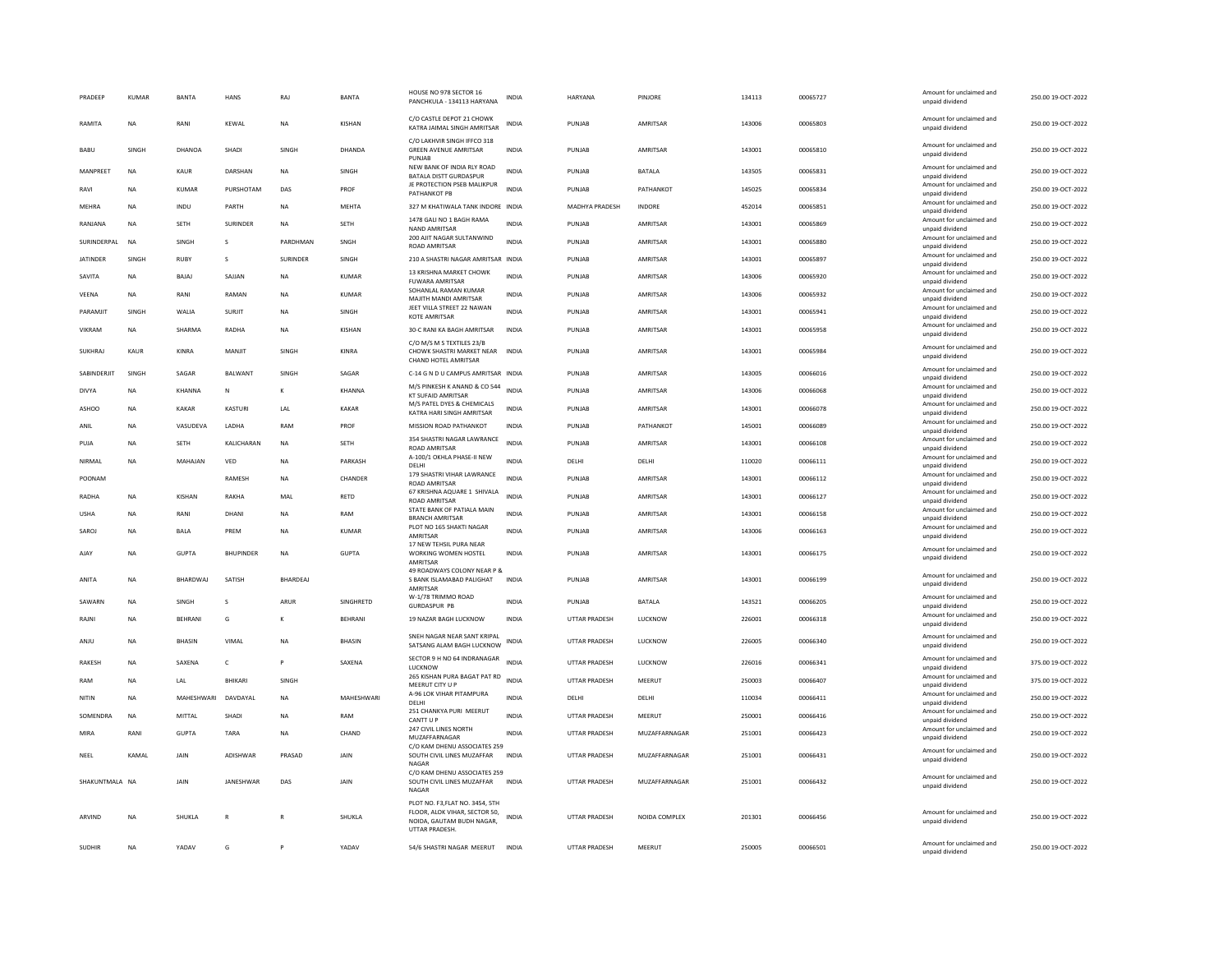| SUDHA          | <b>NA</b>    | GOEL           | ARUN           | <b>KUMAR</b>  | GOEL               | C/O JAGDISHCHAND GUPTA<br>RAGHUNATH HOUSE NEAR DCF<br>OFFICE DEPUTY GANJ<br>MORADABAD U P | <b>INDIA</b> | ANDHRA PRADESH       | HYDERABAD       | 500003 | 00066527 | Amount for unclaimed and<br>unpaid dividend | 250.00 19-OCT-2022 |
|----------------|--------------|----------------|----------------|---------------|--------------------|-------------------------------------------------------------------------------------------|--------------|----------------------|-----------------|--------|----------|---------------------------------------------|--------------------|
| SUMIT          | <b>NA</b>    | SACHDEVA       | <b>SUNFR</b>   | <b>NA</b>     | DASS               | 15 PRAHLAD NAGAR MEERUT                                                                   | <b>INDIA</b> | <b>UTTAR PRADESH</b> | MEERUT          | 250002 | 00066537 | Amount for unclaimed and<br>unpaid dividend | 250.00 19-OCT-2022 |
| ANIL           | <b>NA</b>    | RASTOGI        | KRIPA          | <b>NA</b>     | SAGAR              | C/O SATISH RASTOGI ADVOCATE<br>MAWANA DISTT MEERUT UP                                     | <b>INDIA</b> | UTTAR PRADESH        | MAWANA          | 250401 | 00066585 | Amount for unclaimed and<br>unpaid dividend | 250.00 19-OCT-2022 |
| SURENDRA       | <b>NA</b>    | <b>MOHAN</b>   | CHAMAN         | <b>NA</b>     | LAL                | <b>GUPTA FURNITURE HOUSE</b><br>BOMBAY BAZAR MEERUT CANTT                                 | INDIA        | <b>UTTAR PRADESH</b> | MEERUT          | 250001 | 00066621 | Amount for unclaimed and<br>unpaid dividend | 250.00 19-OCT-2022 |
| DEVKI          | <b>NA</b>    | DEVI           | Α              | $\mathbb{R}$  | BANSAL             | C/O M/S A J BANSAL & CO 18 A<br>DEV NAGAR MISSION COMPOUND INDIA<br>MEERUT                |              | UTTAR PRADESH        | MEERUT          | 250001 | 00066626 | Amount for unclaimed and<br>unpaid dividend | 250.00 19-OCT-2022 |
| VIRENDRA       | NA           | MALHOTRA       | $\mathsf{C}$   |               | MALHOTRA           | J 42 SHASTRI NAGAR MEERUT                                                                 | <b>INDIA</b> | UTTAR PRADESH        | MEERUT          | 250002 | 00066629 | Amount for unclaimed and<br>unpaid dividend | 250.00 19-OCT-2022 |
| SURESH         | <b>KUMAR</b> | GOEL           | LATE           | <b>SH</b>     | AJITSINGH          | 158/7 SHASTRI NAGAR MEERUT U INDIA<br>Þ                                                   |              | UTTAR PRADESH        | MEERUT          | 250005 | 00066643 | Amount for unclaimed and<br>unpaid dividend | 500.00 19-OCT-2022 |
| MOHIT          | <b>NA</b>    | RAJ            | s              | $\mathsf{C}$  | RASTOGI            | C/O SATISH RASTOGI ADVOCATE<br>MAWANA DIST MEERUT U P                                     | <b>INDIA</b> | <b>UTTAR PRADESH</b> | MAWANA          | 250401 | 00066644 | Amount for unclaimed and<br>unpaid dividend | 250.00 19-OCT-2022 |
| VISHNU         | <b>KUMAR</b> | <b>JAISWAL</b> | VINAI          | KUMAR         | JAISWAL            | B-660 GANGA NAGAR MAWANA<br>ROAD MEERUT U P                                               | <b>INDIA</b> | UTTAR PRADESH        | MEERUT          | 250001 | 00066657 | Amount for unclaimed and<br>unpaid dividend | 250.00 19-OCT-2022 |
|                | <b>NA</b>    | SURESH         | N              | к             | RAMANMENON         | 391 B POCKET II MAYUR VIHAR<br>DELHI                                                      | <b>INDIA</b> | DELHI                | DELHI           | 110091 | 00066703 | Amount for unclaimed and<br>unpaid dividend | 250.00 19-OCT-2022 |
| RAJ            | KUMAR        | <b>TAUNK</b>   | LATE           | SH            | DULICHANDTAUNK     | 500/21B FARIDABAD                                                                         | <b>INDIA</b> | HARYANA              | FARIDABAD       | 121001 | 00066822 | Amount for unclaimed and<br>unpaid dividend | 250.00 19-OCT-2022 |
| ASHISH         | NA           | VIJAY          | RAMJILAL       | NA            | VIJAY              | 388 HAUZ KHAS CHOWK NEW<br>DELHI                                                          | <b>INDIA</b> | DELHI                | DELHI           | 110006 | 00066851 | Amount for unclaimed and<br>unpaid dividend | 250.00 19-OCT-2022 |
| ADESH          | CHANDA       | <b>JAIN</b>    | D.             | $\mathsf{C}$  | <b>JAIN</b>        | 325 MANDA KINI ENVLAVE NEW                                                                | <b>INDIA</b> | DELHI                | DELHI           | 110019 | 00066855 | Amount for unclaimed and                    | 250.00 19-OCT-2022 |
| SAROL          | <b>NA</b>    | <b>GUPTA</b>   | $\mathbf{S}$   | <b>NA</b>     | KGUPTA             | <b>DELHI</b><br>E 26 KALKAJI NEW DELHI                                                    | <b>INDIA</b> | DELHI                | <b>DELHI</b>    | 110019 | 00066859 | unpaid dividend<br>Amount for unclaimed and | 250.00.19-OCT-2022 |
|                |              |                |                |               |                    |                                                                                           |              |                      |                 |        |          | unpaid dividend                             |                    |
| BEENA          | NA           | JAIN           | MUKESH         | <b>NA</b>     | JAIN               | 72A POCKET F GANGTRI ENCLAVE<br>ALAKNANDA NEW DELHI                                       | <b>INDIA</b> | DELHI                | DELHI           | 110019 | 00066865 | Amount for unclaimed and<br>unpaid dividend | 250.00 19-OCT-2022 |
| M              | $\mathbf{s}$ | SHEKHAWAT      | GANPAT         | <b>NA</b>     | SINGH              | D-237 MOTI BAGH-I N DELHI                                                                 | <b>INDIA</b> | DELHI                | DELHI           | 110021 | 00066881 | Amount for unclaimed and<br>unpaid dividend | 250.00 19-OCT-2022 |
| LAXMAN         | <b>NA</b>    | SINGH          | <b>DINESH</b>  | <b>NA</b>     | SINGH              | BN 74 WEST SHAUMAR BAGH<br>DELHI                                                          | <b>INDIA</b> | DELHI                | DELHI           | 110052 | 00066899 | Amount for unclaimed and<br>unpaid dividend | 250.00 19-OCT-2022 |
|                | $\mathbf{S}$ | <b>GUPTA</b>   | к              | $\mathbf{L}$  | <b>GUPTA</b>       | G 9/4 1ST FLOOR MALVIYA NAGAR<br>NEWDELHI                                                 | INDIA        | DELHI                | DELHI           | 110017 | 8098000  | Amount for unclaimed and<br>unpaid dividend | 250.00 19-OCT-2022 |
| NARESH         | NA           | KUMAR          | NA             | <b>NA</b>     | NA                 | AHRIWAL WARD NO 13 SILANI<br>GATE JHAJAR ROHTAK HARYANA                                   | INDIA        | HARYANA              | BARHANA(ROHTAK) | 124103 | 00066941 | Amount for unclaimed and<br>unpaid dividend | 375.00 19-OCT-2022 |
| SUNIL          | <b>NA</b>    | SOOD           | <b>RUGHBIR</b> | SINGH         | SOOD               | 3816/22 REGHAR PURA<br>KAROLBAGH NEW DELHI                                                | <b>INDIA</b> | DELHI                | DELHI           | 110005 | 00066989 | Amount for unclaimed and<br>unpaid dividend | 250.00 19-OCT-2022 |
| SATYA          | BHAMA        | GOEL           | RAM            | <b>KISHAN</b> | GOEL               | 940 KUTCHA KABILATTAR                                                                     | <b>INDIA</b> | DELHI                | DELHI           | 110006 | 00067000 | Amount for unclaimed and                    | 250.00 19-OCT-2022 |
| ANITA          | <b>NA</b>    | RANA           | D              | s             | RANA               | CHANDNI CHOWK DELHI<br>H NO 7/2 VILLAGE AND POST                                          | <b>INDIA</b> | DELHI                | DELHI           | 110082 | 00067005 | unpaid dividend<br>Amount for unclaimed and | 250.00 19-OCT-2022 |
|                |              |                |                |               |                    | OFFICE KHERA KALAN DELHI<br>POCKET B/2 FLAT 18/C MIG FLAT                                 |              |                      |                 |        |          | unpaid dividend<br>Amount for unclaimed and |                    |
| MALVIKA        | <b>NA</b>    | DEVNANI        | <b>KISHAN</b>  | <b>NA</b>     | DEVNANI            | LAWRENCE ROAD DELHI                                                                       | <b>INDIA</b> | DELHI                | DELHI           | 110035 | 00067018 | unpaid dividend                             | 250.00 19-OCT-2022 |
| RAJESH         | KUMAR        | VARSHNEY       | CHANDRA        | PRAKASH       | VARSHNEY           | S 1/A GANGA NAGAR COLONY<br><b>GULAR ROAD ALIGARH</b>                                     | INDIA        | UTTAR PRADESH        | ALIGARH         | 202001 | 00067037 | Amount for unclaimed and<br>unpaid dividend | 250.00 19-OCT-2022 |
| $\vee$         | N            | <b>KAPOOR</b>  | LATE           | SH            | <b>RGKAPOOR</b>    | DB 109E HARI NAGAR NEW DELHI INDIA                                                        |              | DELHI                | DELHI           | 110064 | 00067066 | Amount for unclaimed and<br>unpaid dividend | 250.00 19-OCT-2022 |
| HARISHPAL      | <b>NA</b>    | SINGH          | <b>BALDEV</b>  | <b>NA</b>     | SINGH              | S 397 GREATER KAILASH II NEW<br><b>DELHI</b>                                              | <b>INDIA</b> | DELHI                | DELHI           | 110048 | 00067079 | Amount for unclaimed and<br>unpaid dividend | 250.00 19-OCT-2022 |
|                |              |                |                |               |                    | TTDC (UNIT - 2), RAILWAY                                                                  |              |                      |                 |        |          |                                             |                    |
| DAMODARAN      | <b>NA</b>    | <b>JYOTHI</b>  | P              | NA            | DAMODARAN          | STATION ROAD OPPOSITE GOVT. INDIA<br>HOSPITAL RAMESWARAM                                  |              | TAMIL NADU           | SIVAGANGA       | 623526 | 00067085 | Amount for unclaimed and<br>unpaid dividend | 500.00 19-OCT-2022 |
| SURESH         | NA           | LATA           | NA             | <b>NA</b>     | NA                 | A 8 NEW GURGAON ROAD ROAD<br>NO 2 GALI 2MAHIPAL PUR EXTN<br>NEW DELHI                     | <b>INDIA</b> | DELHI                | DELHI           | 110037 | 00067112 | Amount for unclaimed and<br>unpaid dividend | 250.00 19-OCT-2022 |
| VIJAY          | <b>NA</b>    | <b>RASTOGI</b> | DAYA           | KRISHNA       | RASTOGI            | 186 SOCTOR 29 NOIDA                                                                       | <b>INDIA</b> | UTTAR PRADESH        | NOIDA COMPLEX   | 201301 | 00067114 | Amount for unclaimed and<br>unpaid dividend | 250.00 19-OCT-2022 |
| <b>USHA</b>    | <b>NA</b>    | <b>CHAWIA</b>  | <b>HARISH</b>  | <b>NA</b>     | <b>CHAWLA</b>      | C 15 NEW GOBIND PURA RAM<br><b>NAGAR DELHI</b>                                            | <b>INDIA</b> | <b>DELHI</b>         | <b>DELHI</b>    | 110051 | 00067126 | Amount for unclaimed and                    | 250.00 19-OCT-2022 |
| MUNNA          | <b>NA</b>    | LAL            | CHANDA         | <b>NA</b>     | RAM                | HN 2424 NAI BASTI KANOD GATE                                                              | <b>INDIA</b> | HARYANA              | <b>REWARI</b>   | 123401 | 00067181 | unpaid dividend<br>Amount for unclaimed and | 250.00 19-OCT-2022 |
|                |              |                |                |               |                    | REWARI<br>C 2A/15/15 JANAKPURI NEW                                                        |              |                      |                 |        |          | unpaid dividend<br>Amount for unclaimed and |                    |
| BRIJ           | MOHAN        | VOHRA          | DAYA           | RAM           | VOHRARETD          | DELHI                                                                                     | <b>INDIA</b> | DELHI                | DELHI           | 110058 | 00067272 | unpaid dividend                             | 250.00 19-OCT-2022 |
| <b>HANS</b>    | RAJ          | BAJAJ          | RAMA           | NAND          | BAJAJ              | 70 B DDA FLATS LIG RAJOURI<br>GARDEN EXTENTION NEW DELHI                                  | INDIA        | DELHI                | DELHI           | 110027 | 00067282 | Amount for unclaimed and<br>unpaid dividend | 250.00 19-OCT-2022 |
| SESHAGIRI      | <b>RAO</b>   | GANNAMANI      | G              | VEERA         | RAGHAVULU          | TEXTILES COMMITTEE 41<br>COMMUNITY CENTRE PHASE I<br>NARAINA NFW DFI HI                   | <b>INDIA</b> | DELHI                | DELHI           | 110028 | 00067320 | Amount for unclaimed and<br>unpaid dividend | 375.00 19-OCT-2022 |
| ARVIND         | <b>NA</b>    | <b>JAIN</b>    | <b>I ATF</b>   | <b>SH</b>     | <b>HANSRAIIAIN</b> | 4768 DEPUTY HANJ SADAR BAZAR INDIA<br>DELHI                                               |              | <b>DELHI</b>         | <b>DELHI</b>    | 110006 | 00067333 | Amount for unclaimed and<br>unpaid dividend | 250.00 19-OCT-2022 |
| SHIV           | <b>KUMAR</b> | GARG           | TARA           | CHAND         | GARG               | 88 MAIN BAZAR BAWANA DELHI INDIA                                                          |              | DELHI                | DELHI           | 110039 | 00067357 | Amount for unclaimed and                    | 250.00 19-OCT-2022 |
|                |              |                |                |               |                    | RZ F 4 DABRI EXTENSION GOPAL                                                              |              |                      |                 |        |          | unpaid dividend<br>Amount for unclaimed and |                    |
| <b>JAGWATI</b> |              |                | B              | P             | SINGH              | MANDIR MARG NEW DELHI                                                                     | <b>INDIA</b> | DELHI                | DELHI           | 110045 | 00067389 | unpaid dividend                             | 250.00 19-OCT-2022 |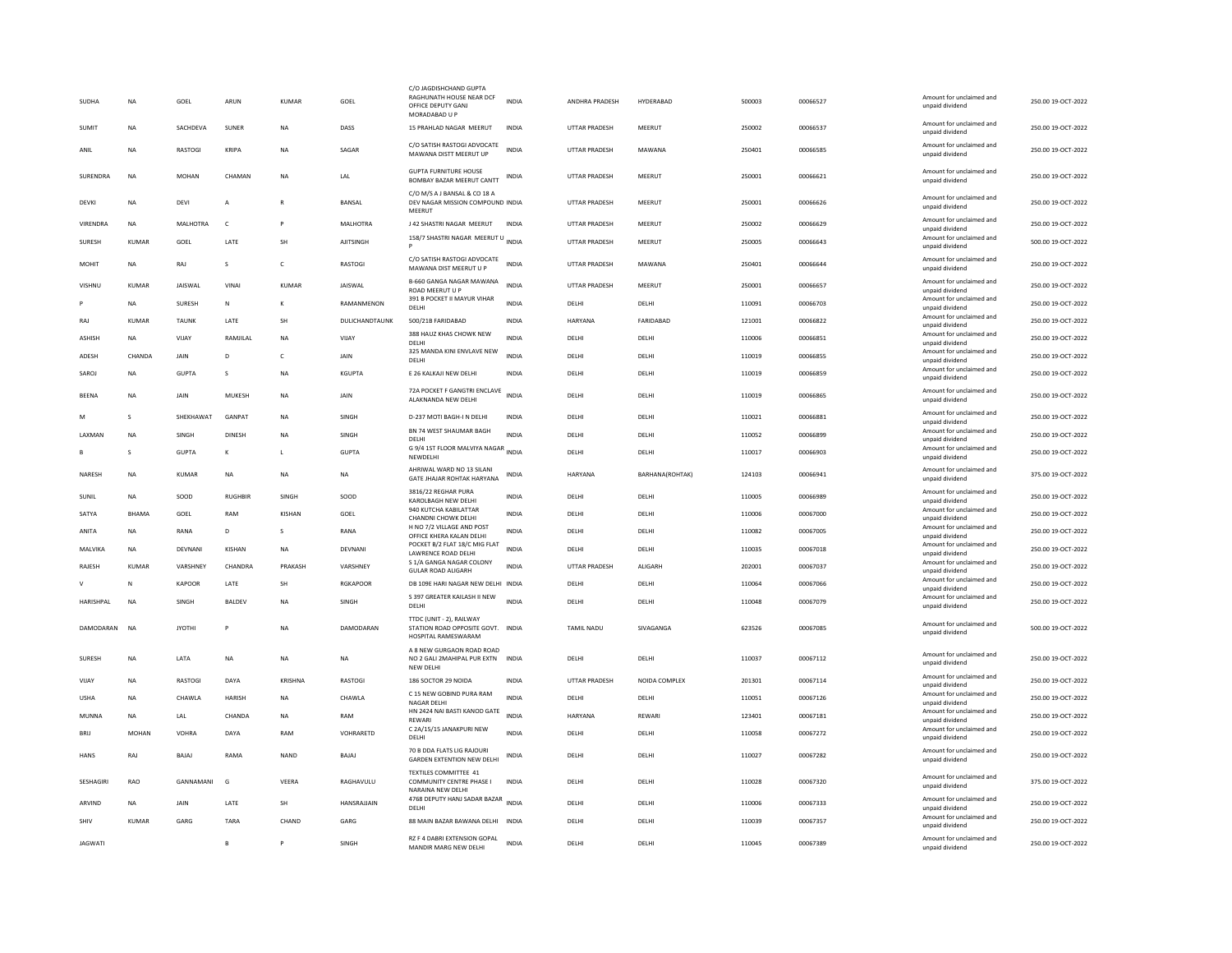| KRISHNA       | <b>KUMARI</b> | CHAWLA        | $\mathsf L$     | D         | CHAWLA         | B I 110 LAJPAT NAGAR I NEW<br>DELHI                                                   | <b>INDIA</b> | DELHI                | DELHI         | 110024 | 00067426 | Amount for unclaimed and<br>unpaid dividend | 250.00 19-OCT-2022 |
|---------------|---------------|---------------|-----------------|-----------|----------------|---------------------------------------------------------------------------------------|--------------|----------------------|---------------|--------|----------|---------------------------------------------|--------------------|
| SHEELA        | NA            | <b>GUPTA</b>  | PADAM           | PRAKASH   |                | G I/75 LAJPAT NAGAR NEW DELHI INDIA                                                   |              | DELHI                | DELHI         | 110024 | 00067473 | Amount for unclaimed and<br>unpaid dividend | 250.00 19-OCT-2022 |
| PRADEEP       | <b>KUMAR</b>  | <b>SHARMA</b> | $\mathsf{v}$    |           | SHARMA         | 59 SOUTH ANARKALI P O KRISHNA INDIA<br>NAGAR DELHI                                    |              | DELHI                | DELHI         | 110051 | 00067501 | Amount for unclaimed and<br>unpaid dividend | 250.00 19-OCT-2022 |
| SHALINI       | <b>NA</b>     | <b>POPLI</b>  | $\mathsf{v}$    | к         | POPLI          | 10748 PRATAP NAGAR ANDHA<br>MUGHAL DELHI                                              | <b>INDIA</b> | <b>DELHI</b>         | <b>DELHI</b>  | 110007 | 00067512 | Amount for unclaimed and<br>unpaid dividend | 250.00 19-OCT-2022 |
| MEENAKSHI     | NA            | MEHTA         | RAM             | LAL       | MEHTA          | 10748 PRATAP NAGAR ANDHA<br>MUGHAL DELHI                                              | <b>INDIA</b> | DELHI                | DELHI         | 110007 | 00067513 | Amount for unclaimed and<br>unpaid dividend | 250.00 19-OCT-2022 |
| KIRAN         | <b>NA</b>     | NARANG        | YASH            | PAL       | NARANG         | 59 R NEW COLONY GURGAON                                                               | INDIA        | HARYANA              | GURGAON       | 122001 | 00067531 | Amount for unclaimed and<br>unpaid dividend | 375.00 19-OCT-2022 |
| MUKESH        | <b>NA</b>     | <b>BANSAL</b> | VISHWANATH      | <b>NA</b> | <b>BANSAL</b>  | C/O S N RASTOGI GROUNDFLOOR<br>E 4 MINI COTTAGE SAKET DELHI                           | <b>INDIA</b> | DELHI                | DELHI         | 110017 | 00067564 | Amount for unclaimed and<br>unpaid dividend | 250.00 19-OCT-2022 |
| <b>BUSHRA</b> | <b>NA</b>     | HUSSAIN       | SYED            | FEROZ     | <b>HUSSAIN</b> | 107 H POCKET IV MAYUR VIHAR1 INDIA<br>DELHI                                           |              | DELHI                | DELHI         | 110091 | 00067587 | Amount for unclaimed and<br>unpaid dividend | 250.00 19-OCT-2022 |
| SEEMA         | <b>NA</b>     | RASTOGI       | RADHEY          | RAMAN     | RASTOGI        | C/O SWIFTATRE INTERNATIONAL<br>78/3 IST FLOOR JANPATH NEW<br>DELHI                    | <b>INDIA</b> | DELHI                | DELHI         | 110001 | 00067595 | Amount for unclaimed and<br>unpaid dividend | 250.00 19-OCT-2022 |
| <b>RUBY</b>   | NA            | RASTOGI       | HARI            | SHANKER   | RASTOGI        | C/O SWIFTAIRE INTERNATIONAL<br>IST FLOOR ROOM NO 5 6 78/3<br>JANPATH NEW DELHI        | INDIA        | DELHI                | DELHI         | 110001 | 00067596 | Amount for unclaimed and<br>unpaid dividend | 250.00 19-OCT-2022 |
| SANJEEV       | <b>KUMAR</b>  | <b>GUPTA</b>  | DOULAT          | RAM       | <b>GUPTA</b>   | C/O RAJASTHAN CLOTH HOUSE<br>WZ 196 RAM CHOWK SADH<br>NAGAR PALAM COLONY NEW<br>DELHI | <b>INDIA</b> | DELHI                | DELHI         | 110045 | 00067612 | Amount for unclaimed and<br>unpaid dividend | 250.00 19-OCT-2022 |
| MANMOHAN      | SINGH         | RAWAT         | G               | s         | RAWAT          | FLAT NO 422 SKYLARK SOCIETY<br>PLOT NO 35 SECTOR 6 DWARKA<br>NEW DELH                 | <b>INDIA</b> | DELHI                | DELHI         | 110075 | 00067618 | Amount for unclaimed and<br>unpaid dividend | 250.00 19-OCT-2022 |
| YASWANT       | KUMAR         | SONI          | RATTANLAL       | NA        | SONI           | C/O RAJASTHAN CLOTH HOUSE<br>WZ 196 RAM CHOWK SADH<br>NAGAR PALAM COLONY NEW<br>DELH  | <b>INDIA</b> | DELHI                | DELHI         | 110045 | 00067636 | Amount for unclaimed and<br>unpaid dividend | 250.00 19-OCT-2022 |
| NEELAM        | <b>NA</b>     | ARORA         | <b>MAHFNDRA</b> | <b>NA</b> | KUMAR          | C/O ARORA PUSTAK BHANDAR<br>TEHSIL ROAD SAMBHAL DISTT<br>MORADABAD                    | <b>INDIA</b> | <b>UTTAR PRADESH</b> | MORADARAD     | 244001 | 00067647 | Amount for unclaimed and<br>unpaid dividend | 375.00 19-OCT-2022 |
| <b>USHA</b>   | <b>NA</b>     | AGGARWAL      | RAM             | CHARAN    | <b>GUPTA</b>   | LALIT TRADERS 2463/64 NAWAB<br>BUILDING SHARDHA NAND MARG INDIA<br>DELH               |              | DELHI                | DELHI         | 110006 | 00067672 | Amount for unclaimed and<br>unpaid dividend | 250.00 19-OCT-2022 |
| RAJENDER      | PARSAD        | JAIN          | B               | M         | JAIN           | 343 SECTOR 14 SONEPAT<br>HARYANA                                                      | <b>INDIA</b> | HARYANA              | SONEPAT       | 131001 | 00067773 | Amount for unclaimed and<br>unpaid dividend | 250.00 19-OCT-2022 |
| RAVITA        | ΝA            | RANI          | NARESH          | NA        | JETLY          | 1 11853 PANCH SHEEL GARDEN<br>NAVEEN SHAHODARA DELHI                                  | INDIA        | DELHI                | DELHI         | 110032 | 00067786 | Amount for unclaimed and<br>unpaid dividend | 250.00 19-OCT-2022 |
| SATYA         | <b>NA</b>     | NARAIN        | <b>GIRDHAR</b>  | <b>NA</b> | LAL            | C/O GREENAGE IMPEX P LTD<br>ROOM NO 6 IST FLOOR 78/3<br><b>JANPATH NEW DELHI</b>      | INDIA        | DELHI                | DELHI         | 110001 | 00067791 | Amount for unclaimed and<br>unpaid dividend | 250.00 19-OCT-2022 |
| <b>JANAK</b>  | RAJ           | SONI          | HONSHI          | RAM       | SONI           | C/O HONSHI RAM SONI SURAT<br>GARIA BAZAR P O SIRSA HISSAR,<br>HARYANA                 | INDIA        | HARYANA              | BHIWANI       | 125055 | 00067800 | Amount for unclaimed and<br>unpaid dividend | 250.00 19-OCT-2022 |
| MAZAHIR       | NA            | HUSSAIN       | ABDUL           | <b>NA</b> | WAHEED         | S/O ABDUL WAHEED VILL & PO<br>PAKBARA MORADABAD                                       | <b>INDIA</b> | UTTAR PRADESH        | MORADABAD     | 244001 | 00067814 | Amount for unclaimed and<br>unpaid dividend | 250.00 19-OCT-2022 |
| SUMAN         | <b>NA</b>     | JAIN          | ANIL            | <b>NA</b> | JAIN           | 47 VIJAY NAGAR BHIWAN<br>HISSAR, HARYANA                                              | <b>INDIA</b> | HARYANA              | BHIWANI       | 125021 | 00067823 | Amount for unclaimed and<br>unpaid dividend | 250.00 19-OCT-2022 |
| LALIT         | <b>NA</b>     | GARG          | <b>RAM</b>      | SINGH     | <b>GUPTA</b>   | E 31 ASHOK VIHAR I DELHI                                                              | <b>INDIA</b> | DELHI                | DELHI         | 110052 | 00067856 | Amount for unclaimed and<br>unpaid dividend | 250.00 19-OCT-2022 |
| <b>RENU</b>   | <b>NA</b>     | AGGARWAL      | KIRSHAN         | <b>NA</b> | AGGARWAL       | B G 7/60 PASCHIM VIHAR N DELHI INDIA                                                  |              | DELHI                | DELHI         | 110063 | 00067903 | Amount for unclaimed and<br>unpaid dividend | 250.00 19-OCT-2022 |
| PAWAN         | <b>NA</b>     | KUMAR         | <b>JAGAN</b>    | <b>NA</b> | <b>NATH</b>    | F 98 BALI NAGAR NEW DELHI                                                             | <b>INDIA</b> | DELHI                | DELHI         | 110015 | 00067912 | Amount for unclaimed and<br>unpaid dividend | 250.00 19-OCT-2022 |
| DINESH        | <b>NA</b>     | CHANDRA       | LAXMI           | <b>NA</b> | NARAIN         | FAQIR CHAND LAXMI NARAN<br>KATRA NAZ-MORADABAD UP                                     | INDIA        | <b>UTTAR PRADESH</b> | MORADABAD     | 244001 | 00067936 | Amount for unclaimed and<br>unpaid dividend | 250.00 19-OCT-2022 |
| SHYAM         | SUNDER        | <b>SHARMA</b> | <b>RADHEY</b>   | SHYAM     | SHARMA         | H 250 VIKAS PURI NEW DELHI                                                            | <b>INDIA</b> | DELH                 | DELHI         | 110018 | 00067942 | Amount for unclaimed and<br>unpaid dividend | 250.00 19-OCT-2022 |
| EKTA          | <b>NA</b>     | SHARMA        | <b>RADHEY</b>   | SHYAM     | SHARMA         | H 250 VIKAS PURI NEW DELHI                                                            | <b>INDIA</b> | DELHI                | <b>DELHI</b>  | 110018 | 00067943 | Amount for unclaimed and<br>unpaid dividend | 250.00 19-OCT-2022 |
| <b>KUSUM</b>  | <b>NA</b>     | JAIN          | PRADEEP         | KR        | JAIN           | GL 20 JAIL ROAD HARI NAGAR<br>NEW DELH                                                | <b>INDIA</b> | DELHI                | DELHI         | 110064 | 00067964 | Amount for unclaimed and<br>unpaid dividend | 250.00 19-OCT-2022 |
| KULDEEP       | KR            | <b>IAIN</b>   | PARAS           | DASS      | JAIN           | C/O JAIN FURNISHEN GL 20 JAIL<br>ROAD HARI NAGAR G BLOCK NEW INDIA<br>DELH            |              | DELHI                | DELHI         | 110064 | 00067965 | Amount for unclaimed and<br>unpaid dividend | 250.00 19-OCT-2022 |
| KRISHAN       |               |               | HAR             | CHAND     | <b>RAIPROF</b> | KHETAN CLINIC DELHI ROAD<br>CHARKHI DADRI                                             | <b>INDIA</b> | HARYANA              | CHARKHI DADRI | 123306 | 00067968 | Amount for unclaimed and<br>unpaid dividend | 250.00 19-OCT-2022 |
| SURENDER      | <b>NA</b>     | <b>KUMAR</b>  | <b>BABU</b>     | <b>NA</b> | LAL            | BABU LAL GOLYAN PARKHAN ST<br>NOHARIA BAZAR SIRSA HISSAR,<br>HARYANA                  | <b>INDIA</b> | <b>HARYANA</b>       | BHIWANI       | 125055 | 00068113 | Amount for unclaimed and<br>unpaid dividend | 250.00 19-OCT-2022 |
| DAHIYA        |               | D             | DAHIYA          | s         | E              | HARDAYAN SINGH HOUSE OPP<br>DHOBI PARA BARAUT                                         | INDIA        | UTTAR PRADESH        | AGARWAL       | 250611 | 00068119 | Amount for unclaimed and<br>unpaid dividend | 250.00 19-OCT-2022 |
| SUNIL         | <b>NA</b>     | KUAMR         | TIRTH           | DASS      |                | DHOOP INDUSTRIES ROHTAK<br>ROAD CH DADRI HR                                           | <b>INDIA</b> | <b>HARYANA</b>       | CHARKHI DADRI | 123306 | 00068137 | Amount for unclaimed and<br>unpaid dividend | 250.00 19-OCT-2022 |
| RAJESH        | <b>NA</b>     | AGARWAL       | MADAN           | LAL       | AGARWAL        | 18 LAJPAT NAGAR VIJAY MANDIR<br>ROAD ALWAR RAJ                                        | <b>INDIA</b> | RAJASTHAN            | ALWAR         | 301001 | 00068152 | Amount for unclaimed and<br>unpaid dividend | 250.00 19-OCT-2022 |
| SUDARSHAN     | <b>NA</b>     | AGARWAL       | <b>BRI</b>      | BAL       | PRASADAGARWAL  | 18 LAJPAT NAGAR VIJAY MANDIR<br>ROAD ALWAR RAJ                                        | <b>INDIA</b> | RAJASTHAN            | ALWAR         | 301001 | 00068153 | Amount for unclaimed and<br>unpaid dividend | 250.00 19-OCT-2022 |
| SAROJ         | NΑ            | AGARWAL       | SUDARSHAN       | <b>NA</b> | AGARWAL        | 18 LAJPAT NAGAR VIJAY MANDIR<br>ROAD AI WAR RAI                                       | <b>INDIA</b> | RAJASTHAN            | ALWAR         | 301001 | 00068154 | Amount for unclaimed and<br>unpaid dividend | 250.00 19-OCT-2022 |
| PAWAN         | <b>NA</b>     | <b>KUMAR</b>  | DINDAYAL        | <b>NA</b> | <b>GUPTA</b>   | V P O JHOJHU KALAN DISTT<br><b>BHIWANI HARYANA</b>                                    | <b>INDIA</b> | <b>HARYANA</b>       | CHARKHI DADRI | 123310 | 00068176 | Amount for unclaimed and<br>unpaid dividend | 250.00 19-OCT-2022 |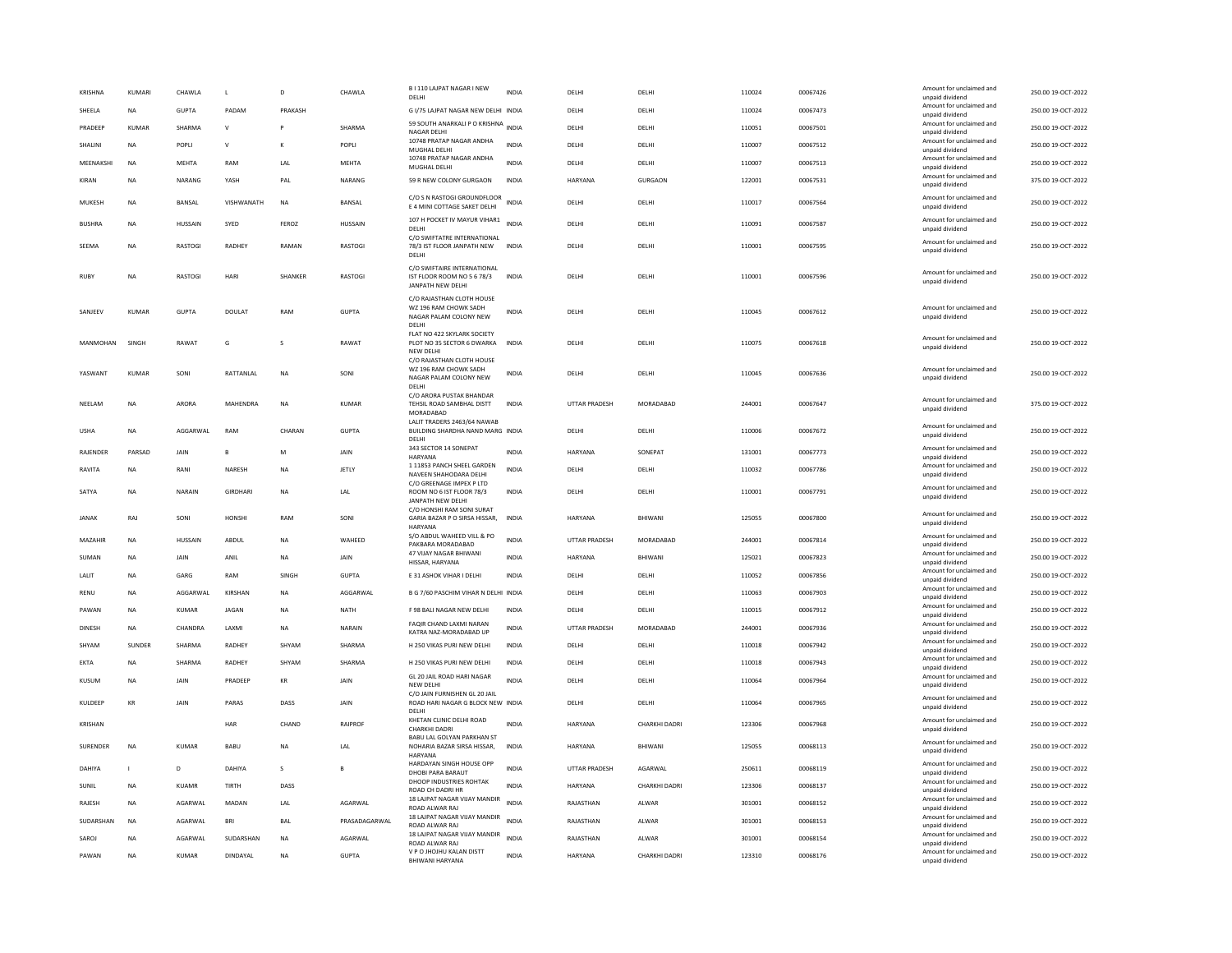| RAJEEV<br>NAND            | NA<br>NA      | KUMAR<br>$\ensuremath{\mathsf{LAL}}$ | SUBASH<br>$\ensuremath{\mathsf{T}}$ | CHAND<br>$\mathbb{R}$ | <b>GUPTA</b><br><b>JHAMB</b> | V P O JHOJHU KALAN DISTT<br><b>BHIWANI HARYANA</b><br>4223 SHUKAR PURA REWARI<br>BAHADURGARH           | INDIA<br><b>INDIA</b> | HARYANA<br><b>HARYANA</b> | CHARKHI DADRI<br>BAHADURGARH | 123310<br>125401 | 00068177<br>00068179 | Amount for unclaimed and<br>unpaid dividend<br>Amount for unclaimed and<br>unpaid dividend | 250.00 19-OCT-2022<br>250.00 19-OCT-2022 |
|---------------------------|---------------|--------------------------------------|-------------------------------------|-----------------------|------------------------------|--------------------------------------------------------------------------------------------------------|-----------------------|---------------------------|------------------------------|------------------|----------------------|--------------------------------------------------------------------------------------------|------------------------------------------|
| NARESH                    | <b>NA</b>     | <b>KUMAR</b>                         | R                                   | L.                    | <b>GUPTA</b>                 | INDER CLOTH HOUSE OLD BUS<br>STAND CHARKHI DADRI HARYANA                                               | <b>INDIA</b>          | <b>HARYANA</b>            | CHARKHI DADRI                | 123306           | 00068182             | Amount for unclaimed and<br>unpaid dividend                                                | 250.00 19-OCT-2022                       |
| CHANDA                    | <b>NA</b>     | GUPTA                                | SUSHIL                              | KUMAR                 | <b>GUPTA</b>                 | C 40 OIL MILL GATE OPP JAIN<br>MANDIR MODINAGAR DIST<br>GHAZIABAD U P                                  | <b>INDIA</b>          | <b>UTTAR PRADESH</b>      | GOVINDPUR                    | 201204           | 00068200             | Amount for unclaimed and<br>unpaid dividend                                                | 250.00 19-OCT-2022                       |
| SANTOSH                   | <b>NA</b>     | ARORA                                | DIN                                 | DAYAL                 | ARORA                        | 16/101 NEAR GOVT GIRLS SR SEC<br>SCHOOL BAHADURGARH                                                    | <b>INDIA</b>          | HARYANA                   | BAHADURGARH                  | 124507           | 00068204             | Amount for unclaimed and<br>unpaid dividend                                                | 250.00 19-OCT-2022                       |
| PORMIL                    | <b>NA</b>     | ANAND                                | RAMESHWAR                           | <b>NA</b>             | <b>NATH</b>                  | ANAND NIKETAN 40 WALCHAND<br>HIRACHAND MARG NEAR GPO<br><b>BOMBAY</b>                                  | <b>INDIA</b>          | MAHARASHTRA               | MUMBAI                       | 400038           | 00068228             | Amount for unclaimed and<br>unpaid dividend                                                | 250.00 19-OCT-2022                       |
| WILSON                    | $\mathsf{C}$  | $\vee$                               | VAREED                              | $\mathsf{C}$          | $\mathbf{I}$                 | <b>CHETHALAN HOUSE</b><br>KALLETTUMKARA PO TRICHUR DT INDIA<br>KERALA                                  |                       | KERALA                    | VAKA                         | 680683           | 00068338             | Amount for unclaimed and<br>unpaid dividend                                                | 250.00 19-OCT-2022                       |
| SHYAM                     | LAL           | <b>BINDAL</b>                        | LATE                                | SHRI                  | <b>RSBINDAL</b>              | C/O MAHARASHTRA SEAMLES LTD<br>403 A STEEL CHAMBER BRACH<br><b>BOMBAY</b>                              | <b>INDIA</b>          | MAHARASHTRA               | <b>MUMBAI</b>                | 400009           | 00068356             | Amount for unclaimed and<br>unpaid dividend                                                | 250.00 19-OCT-2022                       |
|                           | M             | <b>JACOB</b>                         | MATHEW                              | <b>NA</b>             | RETD                         | VATTUKALATHIL DEVAGIRI PO                                                                              | <b>INDIA</b>          | KERALA                    | PALAI                        | 686555           | 00068364             | Amount for unclaimed and<br>unpaid dividend                                                | 375.00 19-OCT-2022                       |
| KAMLESH                   | <b>NA</b>     | SHAH                                 | <b>NA</b>                           | <b>NA</b>             | <b>NA</b>                    | <b>NA</b>                                                                                              | <b>INDIA</b>          | ANDHRA PRADESH            | HYDERABAD                    | 500003           | 00068374             | Amount for unclaimed and<br>unpaid dividend                                                | 250.00 19-OCT-2022                       |
| RAJAM                     | <b>NA</b>     | S                                    | ANDREWS                             | <b>NA</b>             | T                            | JOY VIL KOLIYOOR MUTACAUDPO<br>TRIVANDRUM KERALA STATE                                                 | <b>INDIA</b>          | KERALA                    | PARASSALA                    | 695523           | 00068383             | Amount for unclaimed and<br>unpaid dividend                                                | 250.00 19-OCT-2022                       |
| <b>RICHARD</b>            | M             | FERNANDEZ                            | <b>NA</b>                           | <b>NA</b>             | NA                           | PUSHPA NIVAS T C/1963 H C P O<br>KUHARAPURAMTUM                                                        | <b>INDIA</b>          | KERALA                    | TRIVANDRUM                   | 695011           | 00068400             | Amount for unclaimed and<br>unpaid dividend                                                | 250.00 19-OCT-2022                       |
| VIJAY                     | CHHAGANLAL    | PATEL                                | CHHAGANLAL                          | G                     | PATEL                        | 10 NEW TIRUPATI APARTMENTS<br>NR RAHANS SOCIETY ELLISBRIDGE INDIA<br>AHMEDABAD                         |                       | <b>GUJARAT</b>            | AHMEDABAD                    | 380006           | 00068438             | Amount for unclaimed and<br>unpaid dividend                                                | 250.00 19-OCT-2022                       |
| <b>JYOTSNABEN</b>         | <b>NA</b>     | <b>DHADUR</b>                        | $\mathbf{J}$                        | $\mathbf{J}$          | DHADUKRETD                   | C/O L J DHADUK AT VANDA TAL<br>SAVARKUNDLA DIST BHAVNAGAR                                              | INDIA                 | <b>GUJARAT</b>            | SAVARKUNDLA                  | 364525           | 00068485             | Amount for unclaimed and<br>unpaid dividend                                                | 250.00 19-OCT-2022                       |
| KANTILAI                  | P             | SHAH                                 | POPATLAL                            | SHAH                  | RETD                         | 38 MADHURAM PARK SOC SOC NR<br>SIYON NAGAR MANI NAGAR E<br>AHMEDABAD                                   | <b>INDIA</b>          | GUJARAT                   | AHMEDABAD                    | 380008           | 00068578             | Amount for unclaimed and<br>unpaid dividend                                                | 250.00 19-OCT-2022                       |
| DHAVAL                    | <b>NA</b>     | SHAH                                 | <b>JASVANTLAL</b>                   | NA                    | SHAH                         | PACKWELL STEEL INDUSTRIES 17<br>RAJKAMAL SONI S CHAWL ODHAV INDIA<br>AHMFDARAD                         |                       | GUJARAT                   | AHMEDABAD                    | 380023           | 00068714             | Amount for unclaimed and<br>unpaid dividend                                                | 250.00 19-OCT-2022                       |
| DHARMISHTHAB<br>EN        | DHIRUBHAI     | PATEL                                | DHIRA                               | <b>BHAI</b>           | <b>MPATEL</b>                | VISHAL INDS 20 VISHNU ESTATE L<br><b>B S ROAD OPP RAGHUNATH</b><br>SCHOOL B/H ANIL STARCH<br>AHMEDABAD | <b>INDIA</b>          | GUJARAT                   | AHMEDABAD                    | 380025           | 00068793             | Amount for unclaimed and<br>unpaid dividend                                                | 250.00 19-OCT-2022                       |
| SANGITA                   | NA            | VORA                                 | JAYESH                              | Н                     | VORA                         | 7 74 MANGAL MURTLELATS NR<br>NARANGPURA TELE EXCHANGE<br>NARANPURA AHMEDABAD                           | INDIA                 | GUJARAT                   | AHMEDABAD                    | 380013           | 00068808             | Amount for unclaimed and<br>unpaid dividend                                                | 250.00 19-OCT-2022                       |
| <b>MOHAMMEDIS</b><br>MAIL | G             | SHAIKH                               | GULAM                               | MOHIUDDIN             | PROF                         | 1752 JAMALPUR SINDHI WAD OPP<br>JAMBUDIS POLE AHMEDABAD                                                | <b>INDIA</b>          | <b>GUJARAT</b>            | AHMEDABAD                    | 380001           | 00068809             | Amount for unclaimed and<br>unpaid dividend                                                | 500.00 19-OCT-2022                       |
| <b>RHAVNA</b>             | P             | SHAH                                 | <b>NA</b>                           | <b>NA</b>             | <b>NA</b>                    | 30 ANAND KUNJ FLAT OPP<br>KOTHARI TOWERS SABARMATI<br>AHMEDABAD                                        | <b>INDIA</b>          | GUIARAT                   | AHMFDARAD                    | 380005           | 00068840             | Amount for unclaimed and<br>unpaid dividend                                                | 250.00 19-OCT-2022                       |
| SHIRISH                   | NA            | DALAL                                | VIIAYRHAI                           | NA                    | DALAL                        | A 106 GIRIRATH SOCIETY CARTER<br>RD 3 BORIVALI EAST BOMBAY                                             | <b>INDIA</b>          | MAHARASHTRA               | MUMBAI                       | 400066           | 00068910             | Amount for unclaimed and<br>unpaid dividend                                                | 250.00 19-OCT-2022                       |
| SHIVAJI                   | <b>NA</b>     | GHADGE                               | <b>JYOTI</b>                        | <b>NA</b>             | <b>GHADGE</b>                | 8 KANTI CHS PLOT 45 SECTOR 14<br>VASHI NEW BOMBAY                                                      | <b>INDIA</b>          | MAHARASHTRA               | RAIGAD                       | 400705           | 00068983             | Amount for unclaimed and<br>unpaid dividend                                                | 250.00 19-OCT-2022                       |
| ASHOK                     | N             | TARWANI                              | NAMDEO                              | TARWANI               |                              | SHELL COLONY BUILD NO 11/123<br>YASHOMATI SOCIETY CO OP SOC INDIA<br>CHEMBUR BOMBAY                    |                       | MAHARASHTRA               | MUMBAI                       | 400071           | 00069042             | Amount for unclaimed and<br>unpaid dividend                                                | 250.00 19-OCT-2022                       |
| MINOCHER                  | <b>NA</b>     | RUSTOMJI                             | RUSTOMJI                            | NA                    | PESTONJEE                    | 6 INDRA DHANUSH NORTH<br>AVENUE SANTACRUZ W BOMBAY                                                     | INDIA                 | MAHARASHTRA               | MUMBAI                       | 400054           | 00069069             | Amount for unclaimed and<br>unpaid dividend                                                | 250.00 19-OCT-2022                       |
| RAHILA                    | KARIM         | <b>SHAIKH</b>                        | KARIM                               | <b>FAZAI</b>          | SHAIKH                       | A 1 KUWARI MAHAL VALI PEER<br>NAKA KALYAN                                                              | <b>INDIA</b>          | MAHARASHTRA               | KALYAN                       | 421301           | 00069113             | Amount for unclaimed and<br>unpaid dividend                                                | 375.00 19-OCT-2022                       |
| <b>DIPESH</b>             | <b>NA</b>     | THAKKAR                              | M                                   | <b>NA</b>             | THAKKAR                      | J D BHAVAN 169 N M MARG<br>WADALA BOMBAY                                                               | <b>INDIA</b>          | MAHARASHTRA               | <b>MUMBAI</b>                | 400031           | 00069173             | Amount for unclaimed and<br>unpaid dividend                                                | 250.00 19-OCT-2022                       |
| AMINABEN                  | KASAM         | MOMIN                                | KASAM                               | $_{\sf NA}$           | MOMIN                        | A/13 ALIBAD HOU SOC JOG W<br><b>BOMBAY</b>                                                             | <b>INDIA</b>          | MAHARASHTRA               | MUMBAI                       | 400001           | 00069194             | Amount for unclaimed and<br>unpaid dividend                                                | 250.00 19-OCT-2022                       |
| DERAJMAL                  | <b>NA</b>     | RAMSINGANI                           | SAT                                 | RAM                   | DAS                          | FLAT NO 12 A KALANI SOCIETY<br>SECTION 25 ULHASNAGAR                                                   | INDIA                 | MAHARASHTRA               | ULHASNAGAR                   | 421004           | 00069223             | Amount for unclaimed and<br>unpaid dividend                                                | 250.00 19-OCT-2022                       |
| ASHA                      | в             | ADVANI                               | BHAWANDAS                           | NA                    | ADVANI                       | MILAN 876 JAPANI BAZAR<br>ULHASNAGAR                                                                   | <b>INDIA</b>          | MAHARASHTRA               | ULHASNAGAR                   | 421002           | 00069224             | Amount for unclaimed and<br>unpaid dividend                                                | 250.00 19-OCT-2022                       |
| FARIDA                    | KARIM         | <b>SHAIKH</b>                        | KARIM                               | FAZAL                 | SHAIKH                       | A 1 KWARI MAHAL VALI PEER<br>NAKA KALYAN                                                               | <b>INDIA</b>          | MAHARASHTRA               | KALYAN                       | 421301           | 00069241             | Amount for unclaimed and<br>unpaid dividend                                                | 375.00 19-OCT-2022                       |
| CHANDANA                  | NA            | MISHRA                               | BIRAJ                               | MOHAN                 | MISHRA                       | C/O LT COL B M MISHRA MI<br>ROOM AOC CENTRE<br>SECUNDERABAD                                            | <b>INDIA</b>          | ANDHRA PRADESH            | HYDERABAD                    | 500015           | 00069290             | Amount for unclaimed and<br>unpaid dividend                                                | 250.00 19-OCT-2022                       |
| MRUDULA                   | <b>NA</b>     | DEDHIA                               | YOGENDRA                            | <b>NA</b>             | DEDHIA                       | R/12 IST FLOOR SHANTI NIWAS<br>330 A M G RD GHATKOPAR E<br><b>BOMBAY</b>                               | <b>INDIA</b>          | MAHARASHTRA               | <b>MUMBAI</b>                | 400077           | 00069296             | Amount for unclaimed and<br>unpaid dividend                                                | 250.00 19-OCT-2022                       |
| <b>IAGRUTI</b>            | <b>MAHESH</b> | VORA                                 | <b>NA</b>                           | <b>NA</b>             | <b>NA</b>                    | C/O 46 RIDGE ROAD REKHA NO 2<br>4TH FLOOR BLOCK NO 21<br><b>BOMBAY</b>                                 | <b>INDIA</b>          | MAHARASHTRA               | MUMBAI                       | 400006           | 00069361             | Amount for unclaimed and<br>unpaid dividend                                                | 250.00 19-OCT-2022                       |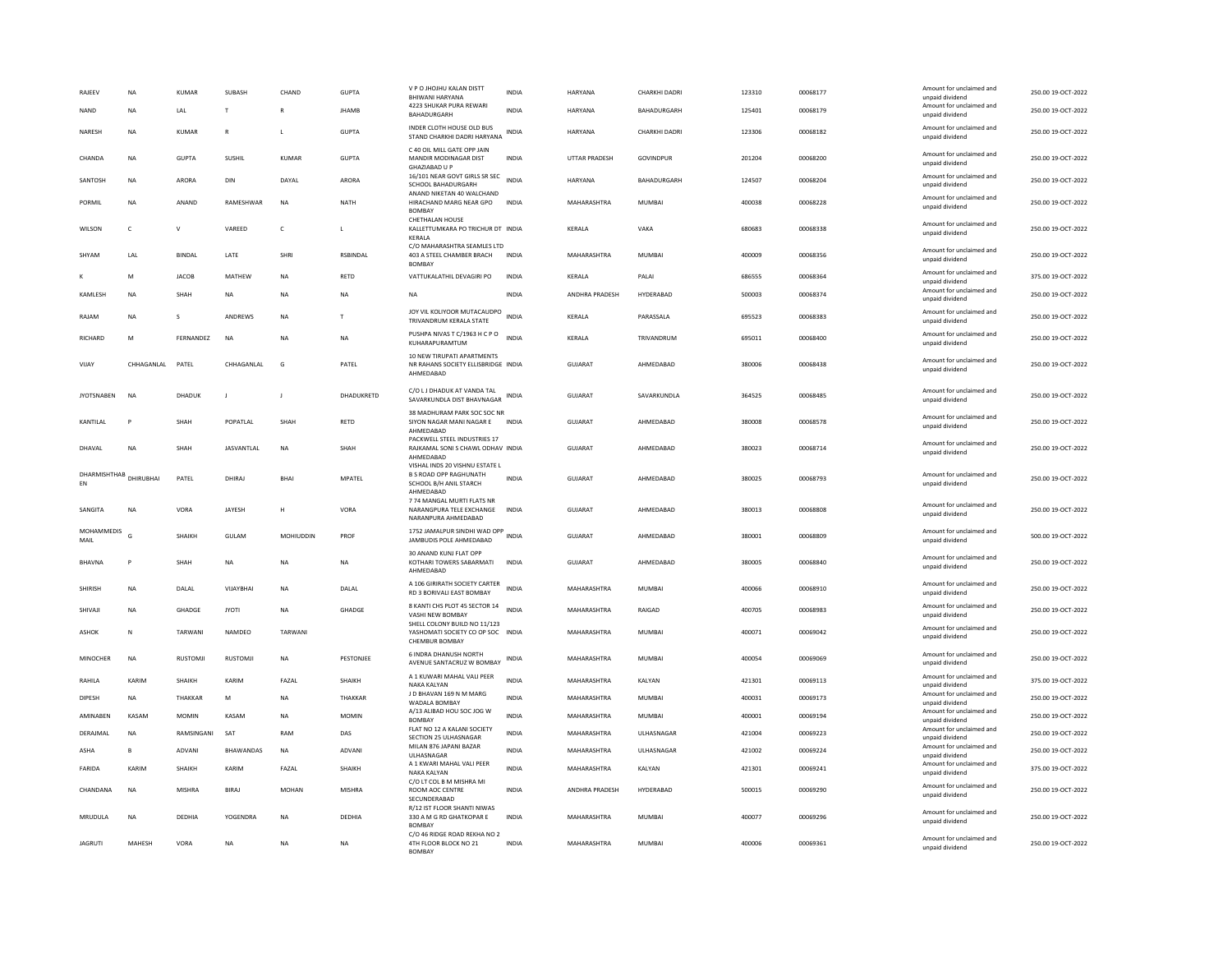| AMBIKA          | RAGHAVAN   | PILLAI         | RAGHAVAN          | <b>NA</b>      | PILLAI            | ANUPAMA C K P JUNCTION<br>PERINAD P D QUILON KERALA                                   | INDIA        | KERALA      | PERINAD        | 691601 | 00069395 | Amount for unclaimed and<br>unpaid dividend                    | 250.00 19-OCT-2022 |
|-----------------|------------|----------------|-------------------|----------------|-------------------|---------------------------------------------------------------------------------------|--------------|-------------|----------------|--------|----------|----------------------------------------------------------------|--------------------|
| RITA            | BECHARBHAI | PATEL          | BECHARBHAI        | $\overline{A}$ | PATEL             | 9 A PANNALAL NAGAR S V ROAD<br><b>BORIVAL EAST BOMBAY</b>                             | <b>INDIA</b> | MAHARASHTRA | MUMBAI         | 400066 | 00069419 | Amount for unclaimed and<br>unpaid dividend                    | 250.00 19-OCT-2022 |
|                 | M          | VORA           | M                 | К              | VORA              | 3/13/29 NAVJIVAN SOCIETY<br>LAMINGTON ROAD BOMBAY                                     | <b>INDIA</b> | MAHARASHTRA | <b>MUMBAI</b>  | 400008 | 00069487 | Amount for unclaimed and<br>unpaid dividend                    | 250.00 19-OCT-2022 |
| SUSHILA         | s          | <b>KOTHARI</b> | <b>SURESH</b>     | B              | <b>KOTHAR</b>     | 70 DADI SETH AGIARI LANE<br>MANHAR BLDG 3RD FLOOR                                     | <b>INDIA</b> | MAHARASHTRA | MUMBAI         | 400002 | 00069490 | Amount for unclaimed and<br>unpaid dividend                    | 250.00 19-OCT-2022 |
| NEELA           | <b>NA</b>  | PORWAL         | <b>OM</b>         | PRAKASH        | RAMGOPAL          | <b>BOMBAY</b><br>3-B KONARK REGENCY LINK ROAD INDIA<br>MULUND WEST BOMBAY             |              | MAHARASHTRA | <b>MUMBAI</b>  | 400080 | 00069500 | Amount for unclaimed and<br>unpaid dividend                    | 250.00 19-OCT-2022 |
| <b>KETAN</b>    | <b>NA</b>  | SHAH           | <b>JAYANTILAL</b> | SHAH           | <b>BSUINESS</b>   | JUPITER APT PLOT NO 485 FLAT<br>NO 7 3RD FLOOR AZAD ROAD VILE INDIA                   |              | MAHARASHTRA | <b>MUMBAI</b>  | 400057 | 00069523 | Amount for unclaimed and<br>unpaid dividend                    | 250.00 19-OCT-2022 |
| GANSHYAM        | <b>NA</b>  | LAD            | <b>NA</b>         | <b>NA</b>      | <b>NA</b>         | PARLE [E] MUMBAI<br>A/16 HARIKUNJ 2ND KASTURBA X<br>INDIA<br>RD BORIVLI E BOMBAY      |              | MAHARASHTRA | <b>MUMBAI</b>  | 400066 | 00069539 | Amount for unclaimed and<br>unpaid dividend                    | 250.00 19-OCT-2022 |
| CHANDRAKANT NA  |            | SANGHVI        | MANILAL           | SANGHVI        | RETD              | ROLL MAC BEARING 59/61<br>NAGDEVI X LANE 12 BATLI BOY<br><b>BLDG BOMBAY</b>           | <b>INDIA</b> | MAHARASHTRA | <b>MUMBAI</b>  | 400003 | 00069690 | Amount for unclaimed and<br>unpaid dividend                    | 250.00 19-OCT-2022 |
| KANHAIYA        | LAL        | SHARMA         | RAMESH            | WAR            | PRASAD            | E-32 SIDDHARTH NAGAR SECTOR<br>13 MALVIYA NAGAR JAIPUR                                | <b>INDIA</b> | RAJASTHAN   | <b>JAIPUR</b>  | 302017 | 00069907 | Amount for unclaimed and<br>unpaid dividend                    | 250.00 19-OCT-2022 |
| PIYUSH          | $\epsilon$ | SHETH          | LALIT             | <b>NA</b>      | <b>KUMAR</b>      | C-2 N-46 MAHAVIR NAGAR<br>SHANKAR LANE KANDIVALI (WEST) INDIA<br><b>MUMBAI</b>        |              | MAHARASHTRA | <b>MUMBAI</b>  | 400067 | 00069988 | Amount for unclaimed and<br>unpaid dividend                    | 250.00 19-OCT-2022 |
| NAYNA           | NA         | PUROHIT        | NA                | NA             | NA                | 34 ANANDKUNJ APPT OPP<br>KOTHARI TOWER SABARMATI<br>AHMEDABAD                         | INDIA        | GUJARAT     | AHMEDABAD      | 380005 | 00070004 | Amount for unclaimed and<br>unpaid dividend                    | 250.00 19-OCT-2022 |
| <b>JAMNADAS</b> | <b>NA</b>  | LEKHRAJANI     | THARUMAL          | LEKHRAJANI     | <b>RETD</b>       | SHOP NO 3 MAHALAXMI CLOTH<br>MARKET KALUPUR KOT NI RANG INDIA<br>AHMFDARAD            |              | GUJARAT     | AHMEDABAD      | 380001 | 00070054 | Amount for unclaimed and<br>unpaid dividend                    | 250.00 19-OCT-2022 |
| MOHANI AI       | <b>NA</b>  | AASDEV         | <b>TANSUKH</b>    | <b>NA</b>      | DASS              | 301 SECTOR A SHASTRI NAGAR<br>JODHPUR RAJ                                             | <b>INDIA</b> | RAIASTHAN   | <b>IODHPUR</b> | 342003 | 00070109 | Amount for unclaimed and<br>unpaid dividend                    | 250.00.19-OCT-2022 |
| ASHOK           | KUMAR      | GOYAL          | RAGHUNATH         | <b>NA</b>      | PRASAD            | C/O HARATI RAM RAGHUNATH<br>PRASAD BAJAJA BAZAR HINDAUN INDIA<br><b>CITY GANGAPUR</b> |              | RAJASTHAN   | GANGAPUR       | 322230 | 00070335 | Amount for unclaimed and<br>unpaid dividend                    | 2.50 19-OCT-2022   |
| SHAKUNTALA      | <b>NA</b>  | MATHUR         | G                 | N              | <b>MTHUR</b>      | HOUSE NO 32/11 PRATAPNAGAR<br>MAGNET JAIPUR                                           | <b>INDIA</b> | RAJASTHAN   | <b>JAIPUR</b>  | 302005 | 00070358 | Amount for unclaimed and<br>unpaid dividend                    | 250.00 19-OCT-2022 |
| HARESH          | <b>NA</b>  | BANSAL         | VISHWAMBHAR       | <b>NATH</b>    | <b>BANSALPROF</b> | 15 PRATAP NAGAR TONK FATAK<br><b>JAIPUR</b>                                           | <b>INDIA</b> | RAJASTHAN   | <b>JAIPUR</b>  | 302015 | 00070443 | Amount for unclaimed and<br>unpaid dividend                    | 250.00 19-OCT-2022 |
| MANJU           | <b>NA</b>  | JAIN           | VIMA              | KUMAR          | JAIN              | H NO 454 MISHRARAJAJI KA<br>RASTA AJMERI GATE JAIPUR RAJ                              | INDIA        | RAJASTHAN   | <b>JAIPUR</b>  | 302001 | 00070478 | Amount for unclaimed and<br>unpaid dividend                    | 250.00 19-OCT-2022 |
|                 |            |                |                   |                |                   |                                                                                       |              |             |                |        |          |                                                                |                    |
| AJAY            | NA         | SHARMA         | SH                | RAM            | PRAKASSHARMA      | 66 HARI MARG CIVIL LINES JAIPUR INDIA                                                 |              | RAJASTHAN   | <b>JAIPUR</b>  | 302006 | 00070484 | Amount for unclaimed and<br>unpaid dividend                    | 250.00 19-OCT-2022 |
| <b>JAGDISH</b>  | PRASAD     | YADAV          | NATHU             | RAM            | YADAV             | 66 HARI MARG CIVIL LINES JAIPUR INDIA                                                 |              | RAJASTHAN   | <b>JAIPUR</b>  | 302006 | 00070485 | Amount for unclaimed and<br>unpaid dividend                    | 250.00 19-OCT-2022 |
| MOOL            | CHAND      | SAIN           | BHAGVANA          | RAM            | SAINI             | C/O ANKIT TRADING COMPANY<br>PO DUNDLOD R S DIST<br><b>JHUNJHUNU</b>                  | <b>INDIA</b> | RAJASTHAN   | MANDAWA        | 333706 | 00070530 | Amount for unclaimed and<br>unpaid dividend                    | 250.00 19-OCT-2022 |
| MAHDAV          | PRASAD     | SHARMA         | ANANDI            | LAL            | SHARMARETD        | LASARIA MOHALLA SIKAR                                                                 | INDIA        | RAJASTHAN   | <b>SIKAR</b>   | 332001 | 00070544 | Amount for unclaimed and<br>unpaid dividend                    | 250.00 19-OCT-2022 |
| <b>BANSI</b>    | DEVI       | KHANDELWAL RAM |                   | LAL            | KHANDELWAL        | SHREE RAM BHAWAN A 56 JANTA<br>COLONY AGRA ROAD JAIPUR                                | <b>INDIA</b> | RAJASTHAN   | <b>JAIPUR</b>  | 302004 | 00070576 | Amount for unclaimed and<br>unpaid dividend                    | 250.00 19-OCT-2022 |
| CHAMPA          | LAL        | <b>BOTHRA</b>  | TOLARAM           | JEE            | <b>BOTHRA</b>     | TALARAM JEE BOTHRA BOTHRA<br><b>CHOWK BIKANER</b>                                     | <b>INDIA</b> | RAJASTHAN   | BIKANER        | 334005 | 00070599 | Amount for unclaimed and<br>unpaid dividend                    | 250.00 19-OCT-2022 |
| HEM             | LATA       | SHARMA         | <b>HARI</b>       | NARAYAN        | SHARMA            | QTR NO C 5 G P O COLONY M I<br><b>ROAD JAIPUR</b>                                     | <b>INDIA</b> | RAJASTHAN   | <b>JAIPUR</b>  | 302001 | 00070622 | Amount for unclaimed and<br>unpaid dividend                    | 250.00 19-OCT-2022 |
| SHASHI          | <b>NA</b>  | BAKLIWAL       | ASHOK             | KR             | BAKUWAL           | 503 ANAND CHAMHERS B HARISH<br>CH MARG INDRA BAZAR JAIPUR<br>RAI                      | <b>INDIA</b> | RAJASTHAN   | JAIPUR         | 302001 | 00070623 | Amount for unclaimed and<br>unpaid dividend                    | 250.00 19-OCT-2022 |
| <b>NANAK</b>    | <b>NA</b>  | RAM            | NA                | <b>NA</b>      | <b>NA</b>         | 712 KHANDAR KA RASTA JAIPUR                                                           | <b>INDIA</b> | RAJASTHAN   | <b>JAIPUR</b>  | 302002 | 00070674 | Amount for unclaimed and<br>unpaid dividend                    | 250.00 19-OCT-2022 |
| KARAN           | SINGH      | YADAV          | RAMDEV            | SINGH          | YADAVRETD         | C/O RAVI YADAV UNION BANK OF<br>INDIA RO SDMI BAPU NAGAR<br><b>JAIPUR RAJ</b>         | <b>INDIA</b> | RAJASTHAN   | <b>JAIPUR</b>  | 302015 | 00070676 | Amount for unclaimed and<br>unpaid dividend                    | 250.00 19-OCT-2022 |
| RAVI            | <b>NA</b>  | YADAV          | KARAN             | SINGH          | YADAV             | UNION BANK OF INDIA RO SDMH<br>BAPU NAGAR JAIPUR RAJ                                  | <b>INDIA</b> | RAIASTHAN   | <b>JAIPUR</b>  | 302015 | 00070677 | Amount for unclaimed and<br>unpaid dividend                    | 250.00 19-OCT-2022 |
| ALKA            | NA         | AGARWAL        | SUNDEEP           | NA             | AGRAWAL           | BANSAL BHAWAN D 73 TULSI<br>MARG BANI PARK JAIPUR                                     | <b>INDIA</b> | RAJASTHAN   | <b>JAIPUR</b>  | 302006 | 00070687 | Amount for unclaimed and<br>unpaid dividend                    | 250.00 19-OCT-2022 |
| <b>RUCHIKA</b>  | NA         | PABUWAL        | RAMESH            | NA             | <b>KUMAR</b>      | C I 12 AUTO MOBLIES NAGAR<br><b>JAIPUR RAI</b>                                        | INDIA        | RAJASTHAN   | <b>JAIPUR</b>  | 302001 | 00070688 | Amount for unclaimed and<br>unpaid dividend                    | 250.00 19-OCT-2022 |
| RAJESH          | <b>NA</b>  | SHAH           | К                 | г              | SHAH              | 21 SUDERSHAN PURA EXTN 22<br><b>GODAM JAIPUR RAJ</b>                                  | <b>INDIA</b> | RAJASTHAN   | <b>JAIPUR</b>  | 302006 | 00070807 | Amount for unclaimed and<br>unpaid dividend                    | 250.00 19-OCT-2022 |
| PADAMA          | <b>NA</b>  | AGARWAI        | KISHAN            | GOPAL          | $\mathbf{H}$      | 178 BAXI JIKI KOTHI AJMER                                                             | <b>INDIA</b> | RAJASTHAN   | AIMFR          | 305001 | 00070846 | Amount for unclaimed and                                       | 250.00 19-OCT-2022 |
| <b>OM</b>       | PRAKASH    | KHANDELWAL     | $\overline{B}$    | L.             | KHUNETETA         | 2023 BHATTO KA RASTA OPP<br>VIDHAM SAMBHA JAIPUR                                      | <b>INDIA</b> | RAJASTHAN   | <b>JAIPUR</b>  | 302002 | 00070849 | unpaid dividend<br>Amount for unclaimed and<br>unpaid dividend | 250.00 19-OCT-2022 |
| ANKUR           | NA         | AGRAWAL        | RAJIV             | <b>NA</b>      | AGRAWAL           | B 241 CIRCULAR ROAD NEHRU<br><b>NAGAR JAIPUR</b>                                      | <b>INDIA</b> | RAJASTHAN   | <b>JAIPUR</b>  | 302016 | 00070905 | Amount for unclaimed and<br>unpaid dividend                    | 250.00 19-OCT-2022 |
| MANJU           | NA         | <b>GUPTA</b>   | P                 | к              | <b>GUPTA</b>      | 6/29 VIDHYA DHAR NAGAR P O<br><b>JHOTWARA JAIPUR</b><br>E 24 DEVI KUNJ SHER SINGH     | <b>INDIA</b> | RAJASTHAN   | <b>JAIPUR</b>  | 302012 | 00070929 | Amount for unclaimed and<br>unpaid dividend                    | 250.00 19-OCT-2022 |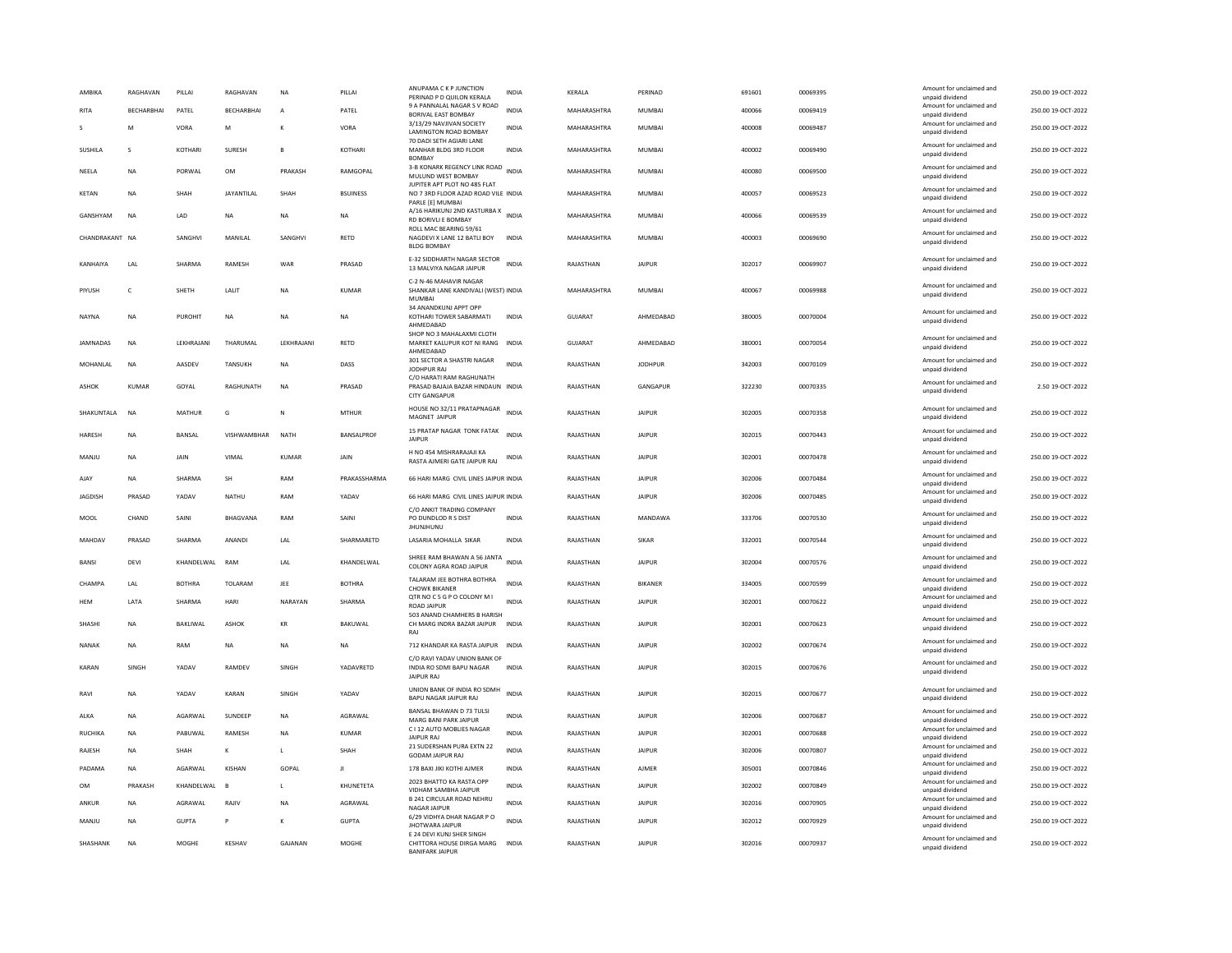| VISHAL         | <b>NA</b>     | <b>BONCH</b>       | <b>GAJENDRA</b> | <b>KUMAR</b>   | <b>JAIN</b>    | C/O RAJESH TEXTILES 14 PURHIT JI<br>KA KATLA JOHARI BAZAR JAIPUR INDIA<br>RAJ                                     |              | RAJASTHAN | <b>JAIPUR</b>   | 302003 | 00070940 | Amount for unclaimed and<br>unpaid dividend | 250.00 19-OCT-2022 |
|----------------|---------------|--------------------|-----------------|----------------|----------------|-------------------------------------------------------------------------------------------------------------------|--------------|-----------|-----------------|--------|----------|---------------------------------------------|--------------------|
| DEEP           | <b>NA</b>     | CHAND              | CHAND           | MAL            | GANGWAL        | C/O RAJESH TEXTILE 14 PUROHIT<br>JI KA KATLA JOHARI BAZAR JAIPUR INDIA<br>RAJ                                     |              | RAJASTHAN | <b>JAIPUR</b>   | 302003 | 00070941 | Amount for unclaimed and<br>unpaid dividend | 250.00 19-OCT-2022 |
| OM             | PRAKASH       | MAHESWARI          | <b>NAND</b>     | LALJI          | MAHESWARI      | 1012 MISRA RAJA JI KA RASTA<br>CHAND POLE BAZAR JAIPUR                                                            | <b>INDIA</b> | RAJASTHAN | <b>JAIPUR</b>   | 302001 | 00070947 | Amount for unclaimed and<br>unpaid dividend | 250.00 19-OCT-2022 |
| MRIDULA        | NA            | SHARMA             | AJAYKUMAR       | <b>NA</b>      | SHARMA         | 124 NEMI NAGAR EXTENSION<br>NEAR VAISHALI NAGAR POLICE<br><b>STATION JAIPUR</b>                                   | INDIA        | RAJASTHAN | <b>JAIPUR</b>   | 302021 | 00070964 | Amount for unclaimed and<br>unpaid dividend | 375.00 19-OCT-2022 |
| MISS           | ASHA          | <b>JAIN</b>        | SHRI            | <b>RISHARH</b> | CHAND          | C/O RISHABHCHAND JAIN 80<br><b>BAJRANG VIHAR NEAR</b><br>GOPALPURA RLY PHATAK OPP<br>DURGAPURA RLY STATION JAIPUR | INDIA        | RAJASTHAN | <b>JAIPUR</b>   | 302018 | 00070972 | Amount for unclaimed and<br>unpaid dividend | 250.00.19-OCT-2022 |
| SAJJAN         | SINGH         | NARUKA             | AMAR            | SINGH          | NARUKAPROF     | 92 DEVI NAGAR NEW SARGANER<br>ROAD SODALA JAIPUR                                                                  | <b>INDIA</b> | RAJASTHAN | <b>JAIPUR</b>   | 302001 | 00071006 | Amount for unclaimed and<br>unpaid dividend | 250.00 19-OCT-2022 |
| RAJNI          | <b>NA</b>     | BHAGAVA            | LATE            | SH             | HEMSHANKER     | 39 HEMASHISH SUBHASH CHOWK<br><b>JAIPUR</b>                                                                       | <b>INDIA</b> | RAJASTHAN | <b>JAIPUR</b>   | 302002 | 00071020 | Amount for unclaimed and<br>unpaid dividend | 250.00 19-OCT-2022 |
| GOPAL          | KRISHNA       | KATTA              | NARAYAN         | <b>NA</b>      | KATTA          | <b>BOMB BARTAN BHANDAR 87</b><br>TRIPOLIYA BAZAR JAIPUR                                                           | <b>INDIA</b> | RAJASTHAN | <b>JAIPUR</b>   | 302002 | 00071043 | Amount for unclaimed and<br>unpaid dividend | 250.00 19-OCT-2022 |
| MEENAXI        | <b>NA</b>     | <b>BANSAL</b>      | SURENDRA        | <b>NA</b>      | <b>BANSAL</b>  | 880 RAMNAGAR COLONY<br>SHASTRINAGAR JAIPUR                                                                        | <b>INDIA</b> | RAJASTHAN | <b>JAIPUR</b>   | 302016 | 00071074 | Amount for unclaimed and<br>unpaid dividend | 250.00 19-OCT-2022 |
| PRAKASH        | CHAND         | THOLIA             | NEMICHAND       | THOLIA         |                | OPPOSIT SNEH SADAN JOBNER<br>BAGH STATION ROAD JAIPUR                                                             | <b>INDIA</b> | RAJASTHAN | <b>JAIPUR</b>   | 302006 | 00071133 | Amount for unclaimed and<br>unpaid dividend | 250.00 19-OCT-2022 |
| HARI           | SHANKAR       | KHANDELWAL RAMDHAN |                 | KHANDELWAL     |                | H NO 664 JAI LAL MUNSI KA RASTA<br>CHAND POLE BAZAR JAIPUR RAJ                                                    |              | RAJASTHAN | <b>JAIPUR</b>   | 302001 | 00071138 | Amount for unclaimed and<br>unpaid dividend | 27.50 19-OCT-2022  |
| SURESH         | <b>NA</b>     | <b>GUPTA</b>       | PRAKESH         | <b>GUPTA</b>   |                | C/O CHHITARMAL BHURAMAL<br>TRADERS (P) LTD B-11 CHAND<br>POLE ANAZ MANDI JAIPUR RAJ                               | <b>INDIA</b> | RAJASTHAN | <b>JAIPUR</b>   | 302001 | 00071236 | Amount for unclaimed and<br>unpaid dividend | 250.00 19-OCT-2022 |
| PRAKASH        | WATI          | PALIWAL            | <b>JAWALA</b>   | PRASAD         | PALIWAL        | VILLAGE BAGAR KATIRAYA POST<br>BAGAR TAJPUT DIST ALWAR RAJ                                                        | <b>INDIA</b> | RAJASTHAN | ALWAR           | 301001 | 00071290 | Amount for unclaimed and<br>unpaid dividend | 250.00 19-OCT-2022 |
| MAYA           | <b>NA</b>     | GUPTA              | RAIFNDRA        | <b>NA</b>      | KUMAR          | BHAGWAN SAHAL KHANDELWAL<br>TOLI KA KUA ALWAR                                                                     | <b>INDIA</b> | RAIASTHAN | AI WAR          | 301001 | 00071298 | Amount for unclaimed and<br>unpaid dividend | 250.00 19-OCT-2022 |
| ANKUR          | NA            | PALIWAL            | VIJAY           | <b>NA</b>      | PALIWAL        | C/O B D PALIWAL BHEEKAM SIDH<br>VADI PARI ALWAR RAJ                                                               | <b>INDIA</b> | RAJASTHAN | ALWAR           | 301001 | 00071304 | Amount for unclaimed and<br>unpaid dividend | 250.00 19-OCT-2022 |
| NAVEEN         | KUMAR         | GOYAL              | M               | G              | GOYAL          | 1409 AKAR BHAWAN MODI<br><b>KHANA JAIPUR</b>                                                                      | INDIA        | RAJASTHAN | <b>JAIPUR</b>   | 302003 | 00071364 | Amount for unclaimed and<br>unpaid dividend | 250.00 19-OCT-2022 |
| RAKESH         | <b>NA</b>     | SACHDEVA           | SRAWAN          | <b>NA</b>      | SECHDEVA       | PLOT NO 80 NEW RAJA PARK RAM<br>GALI NO 8 ADARSH NAGAR JAIPUR                                                     | <b>INDIA</b> | RAJASTHAN | <b>JAIPUR</b>   | 302004 | 00071398 | Amount for unclaimed and<br>unpaid dividend | 250.00 19-OCT-2022 |
| SUSHILA        | DEVI          | <b>AGARWAI</b>     | RAJENDRA        | PRASAD         | AGARWAI        | C/O NEW FASHION CORNER<br>BRAHAMPURI BUS STAND JAIPUR INDIA                                                       |              | RAJASTHAN | <b>JAIPUR</b>   | 302002 | 00071474 | Amount for unclaimed and<br>unpaid dividend | 250.00 19-OCT-2022 |
| PRABHAT        | <b>NA</b>     | BAJ                | DOULAT          | <b>NA</b>      | <b>KUMAR</b>   | LUHADIYA CUTPICE CENTRE RAM<br>PURA BAZAR KOTA RAJ                                                                | <b>INDIA</b> | RAJASTHAN | KOTA            | 324006 | 00071573 | Amount for unclaimed and<br>unpaid dividend | 250.00 19-OCT-2022 |
| ANTIM          | KUMAR         | JAIN               | HUKAM           | $_{\sf NA}$    | CHAND          | KOTA TRADING COMPANY KOTA<br>RAJ 27 SHOPPING CENTRE KOTA                                                          | INDIA        | RAJASTHAN | KOTA            | 324007 | 00071574 | Amount for unclaimed and<br>unpaid dividend | 250.00 19-OCT-2022 |
| ANURAG         | <b>NA</b>     | JAIN               | RAJENDRA        | KR             | JAIN           | ASHISH & COMPANY<br>MANIHARON KA RASTA JAIPUR                                                                     | <b>INDIA</b> | RAJASTHAN | <b>JAIPUR</b>   | 302003 | 00071593 | Amount for unclaimed and<br>unpaid dividend | 250.00 19-OCT-2022 |
| SHYAM          | SHARAN        | <b>TAMBI</b>       | $\overline{R}$  | К              | <b>TAMBI</b>   | 1805 OPP PURANI BASTI POST<br>OFFICE JAIPUR                                                                       | <b>INDIA</b> | RAJASTHAN | <b>JAIPUR</b>   | 302001 | 00071620 | Amount for unclaimed and<br>unpaid dividend | 250.00 19-OCT-2022 |
| RADHA          | <b>KISHAN</b> | KHICHAR            | B               | R              | CHODHARY       | C/O BANK OF BARODA DEVIPURA<br>KOTHI ROAD SIKAR RAJ                                                               | <b>INDIA</b> | RAJASTHAN | SIKAR           | 332001 | 00071635 | Amount for unclaimed and<br>unpaid dividend | 250.00 19-OCT-2022 |
| BAJARANG       | SINGH         | SHEKHAWAT          |                 | s              | SHEKHAWAT      | V P O BALO DCHHOTI VIA<br>SADINSAR FATEHPUR DIST SIKAR INDIA<br>RAJ                                               |              | RAJASTHAN | <b>FATEHPUR</b> | 332305 | 00071637 | Amount for unclaimed and<br>unpaid dividend | 250.00 19-OCT-2022 |
| <b>SUNITA</b>  | <b>NA</b>     | KANDA              | KALYAN          | DUTTA          |                | C/O KALYAN DUTTA KANDA PO<br>KHEJROLI DISTT JAIPUR                                                                | <b>INDIA</b> | RAJASTHAN | KALADERA        | 303803 | 00071709 | Amount for unclaimed and<br>unpaid dividend | 250.00 19-OCT-2022 |
| <b>BHAGWAN</b> | DAS           | AGRAWAL            |                 | MADHUPURA      | BHAVINJAGANNAT | 4/23 MADUPURIA BHAVAN JAGAN<br>NATH SHAH KA RASTA RAM GANJ INDIA<br><b>BAZAR JAIPUR</b>                           |              | RAJASTHAN | <b>JAIPUR</b>   | 302001 | 00071743 | Amount for unclaimed and<br>unpaid dividend | 250.00 19-OCT-2022 |
| SHASHI         | KALA          | SHARMA             | $\mathsf{v}$    | $\mathsf{D}$   | SHARMA         | 690 STATION ROAD NASIRABAD<br>AJMER RAJ NASIRABAD                                                                 | <b>INDIA</b> | RAJASTHAN | NASIRABAD       | 305601 | 00071842 | Amount for unclaimed and<br>unpaid dividend | 250.00 19-OCT-2022 |
| SHYAM          | NA            | VIJAY              | HARI            | NA             | VIJAY          | <b>ASHISH &amp; COMPANY</b><br>MANIHARON KA RASTA JAIPUR                                                          | INDIA        | RAJASTHAN | <b>JAIPUR</b>   | 302003 | 00071865 | Amount for unclaimed and<br>unpaid dividend | 250.00 19-OCT-2022 |
| PUSHPA         | NA            | AGARWAL            | $\mathsf{R}$    | L              | AGARWAL        | C/O P C AGRAWAL & CO M I ROAD INDIA<br>JAIPUR (RAJ)                                                               |              | RAJASTHAN | <b>JAIPUR</b>   | 302015 | 00071889 | Amount for unclaimed and<br>unpaid dividend | 250.00 19-OCT-2022 |
| ANJALI         | <b>NA</b>     | AGARWAL            | $\mathbb{R}$    | $\mathbf{L}$   | AGARWAI        | C/O P C AGRAWAL & CO M I ROAD INDIA<br><b>JAIPUR</b>                                                              |              | RAJASTHAN | <b>JAIPUR</b>   | 302015 | 00071890 | Amount for unclaimed and<br>unpaid dividend | 250.00 19-OCT-2022 |
| ABHA           | <b>NA</b>     | AGARWAL            | R               | L              | AGARWAL        | C/O P C AGRAWAL & CO M I ROAD INDIA<br>JAIPUR (RAJ)                                                               |              | RAJASTHAN | <b>JAIPUR</b>   | 302015 | 00071891 | Amount for unclaimed and<br>unpaid dividend | 250.00 19-OCT-2022 |
| CHOTU          | <b>NA</b>     | KHETAN             | SOM             | <b>NA</b>      | KHETAN         | M/S JYOTI HARD WARE STORES<br>KESHAVE PURA CHORAHAKOTA                                                            | INDIA        | RAJASTHAN | KOTA            | 324009 | 00071942 | Amount for unclaimed and<br>unpaid dividend | 250.00 19-OCT-2022 |
| <b>BHART</b>   | NA            | OPNEJA             | DESH            | RAJ            | OPENJA         | 5-D-100, JAI NARAIN VYAS<br>COLONY BIKANER (RAJASTHAN)                                                            | <b>INDIA</b> | RAJASTHAN | BIKANER         | 334003 | 00071951 | Amount for unclaimed and<br>unpaid dividend | 250.00 19-OCT-2022 |
| SANTHU         | LAL           | <b>GUPTA</b>       | RAM             | NARAYAN        | <b>GUPTA</b>   | M/S JYOTI HARDWARE STORE<br>KESHAVE PURA CHORAHA KOTA                                                             | <b>INDIA</b> | RAJASTHAN | KOTA            | 324009 | 00071964 | Amount for unclaimed and<br>unpaid dividend | 250.00 19-OCT-2022 |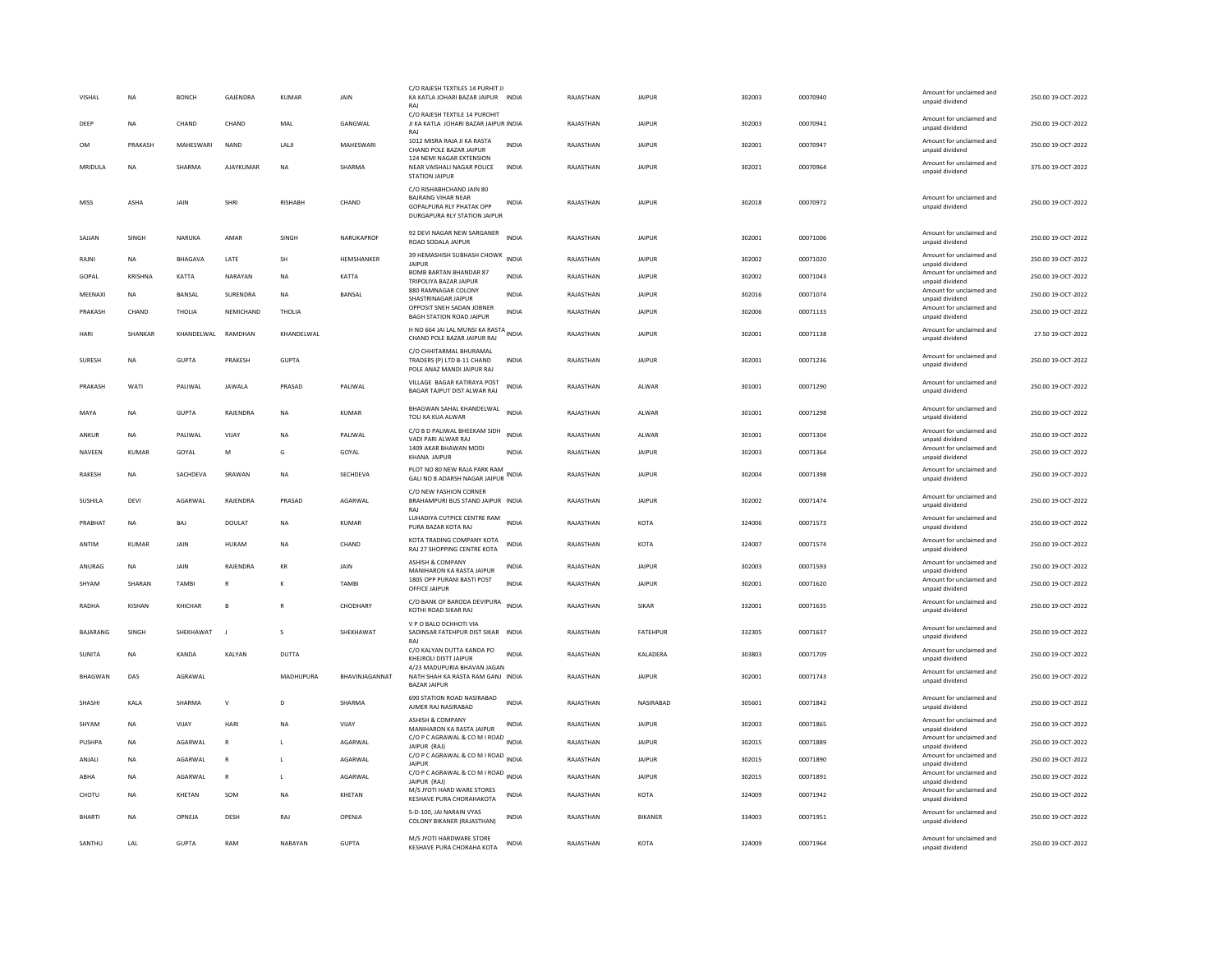| S/O SUDHIR GUPTA NEAR D P A P<br>Amount for unclaimed and<br>MANOJ<br><b>NA</b><br>GUPTA<br><b>SUDHIR</b><br><b>NA</b><br><b>GUPTA</b><br><b>INDIA</b><br>RAJASTHAN<br><b>BIKANER</b><br>334001<br>00071974<br>250.00 19-OCT-2022<br>STORE GAJNER ROAD BIKANER<br>unpaid dividend<br>C/O MAKHAN LAL DUJARI BINANI<br>Amount for unclaimed and<br>VINEETA<br>MAHESHWARI<br>MAKHAN<br>LAL<br>MAHESHWARI<br>RAJASTHAN<br>BIKANER<br>334005<br>00071977<br>250.00 19-OCT-2022<br><b>NA</b><br>CHOWK DUJARI GALI BIKANER RAJ INDIA<br>unpaid dividend<br>1433/12 GANGOR KA RASTA<br>Amount for unclaimed and<br>KUMAR<br>MAHESHWARI<br>MAHESHWARI<br><b>INDIA</b><br>RAJASTHAN<br><b>JAIPUR</b><br>302003<br>00072057<br>250.00 19-OCT-2022<br>VINOD<br>TARA<br>CHAND<br>JOHARI BAZAR JAIPUF<br>unpaid dividend<br>FLAT NO 10 BLOCK NO 1 RBI STAFF<br>Amount for unclaimed and<br><b>GIRDHAR</b><br>GOPAL<br><b>SHARMA</b><br>GOVIND<br>NA<br>SAHAI<br>RAJASTHAN<br><b>JAIPUR</b><br>302015<br>00072070<br>250.00 19-OCT-2022<br>COLONY GANDHI NAGAR JAIPUR<br>unpaid dividend<br>Amount for unclaimed and<br>SINGH<br>BHANDARI<br>MOHAN<br>SINGH<br>BHANDARI<br>A 13 SHASTRI NAGAR JAIPUR<br>RAJASTHAN<br><b>JAIPUR</b><br>302016<br>00072078<br>250.00 19-OCT-2022<br>VEER<br>INDIA<br>unpaid dividend<br>PUKH RAJ DHAN RAJ JAIN CLOTH<br>Amount for unclaimed and<br>GOTAM<br>LODHA<br>PUKH<br>RAJ<br>LODHA<br>MERCHANT SADAR BAZAR KEKRI<br><b>INDIA</b><br>RAJASTHAN<br>KEKRI<br>305404<br>00072224<br>250.00 19-OCT-2022<br><b>NA</b><br>unpaid dividend<br>RAJ<br>Amount for unclaimed and<br>HEERA<br>10 KAILASH COLONY ALWAR RAJ INDIA<br>RAJASTHAN<br>301001<br>00072257<br>250.00 19-OCT-2022<br>DHARA<br>SINGH<br>SAINI<br><b>NA</b><br>LAL<br>ALWAR<br>unpaid dividend<br>C/O R JAIN 2823 GHEE WALON KA INDIA<br>Amount for unclaimed and<br>SUSHILA<br><b>NA</b><br>JAIN<br><b>NA</b><br>JAIN<br>RAJASTHAN<br><b>JAIPUR</b><br>302003<br>00072289<br>250.00 19-OCT-2022<br>ĸ<br>RASTA JOHARI BAZAR JAIPUR<br>unpaid dividend<br>C/O SHIV SADAN PO SALASAR DIST INDIA<br>Amount for unclaimed and<br>SHARMA<br>VIDYA<br>SHARMA<br>RAJASTHAN<br>00072430<br>250.00 19-OCT-2022<br>CHANDA<br>DEVI<br>DHAR<br><b>BIDASAR</b><br>331506<br>CHURU RA<br>unpaid dividend<br>C/O HIRALAL MANOHAR KUMAR<br>Amount for unclaimed and<br>ΝA<br>JAIN<br>BALDEVJI KIPOL POST BALOTRA<br>RAJASTHAN<br><b>BARMER</b><br>344022<br>00072473<br>250.00 19-OCT-2022<br>PANKAJ<br>NA<br><b>NA</b><br>NA<br><b>INDIA</b><br>unpaid dividend<br>RA<br>C/O MAHAVEER TRADERS<br>Amount for unclaimed and<br>250.00 19-OCT-2022<br>KAMLESH<br><b>NA</b><br><b>BAFNA</b><br><b>NA</b><br><b>NA</b><br><b>NA</b><br>DABGARON KI GALI TAMBAKU<br><b>INDIA</b><br>RAJASTHAN<br><b>JODHPUR</b><br>342001<br>00072479<br>unpaid dividend<br><b>BAZAR JODHPUR</b><br>MAHAVEER TRADERS TAMBAKU<br>Amount for unclaimed and<br><b>BAFNA</b><br><b>INDIA</b><br>RAJASTHAN<br><b>JODHPUR</b><br>342001<br>00072480<br>250.00 19-OCT-2022<br>MANOJ<br><b>NA</b><br><b>NA</b><br><b>NA</b><br><b>NA</b><br><b>BAZAR JODHPUR</b><br>unpaid dividend<br>C/O SHYAM SUNDER JAINGID<br>Amount for unclaimed and<br>JANGID<br>MURLIDHAAR<br>JANGID<br>RAJASTHAN<br><b>JODHPUR</b><br>342002<br>00072536<br>250.00 19-OCT-2022<br>SARSWATI<br><b>NA</b><br><b>NA</b><br>RAMDWAR KI GAL BAZAR CHOWK INDIA<br>unpaid dividend<br><b>JODHPUR</b><br>C/O NAND KISHORE AGARWAL<br>Amount for unclaimed and<br>SHASHI<br><b>NA</b><br>AGARWAL<br><b>NAND</b><br><b>KISHORE</b><br>AGARWAL<br>STATE BANK OF BIKANER &<br><b>INDIA</b><br>RAJASTHAN<br><b>BARMER</b><br>344001<br>00072580<br>250.00 19-OCT-2022<br>unpaid dividend<br><b>JAIPUR BARMER</b><br>Amount for unclaimed and<br>PURSHOTAM DASS LAL CHAND<br>BANSAL<br>SATYA<br>NARAYAN<br><b>INDIA</b><br>RAJASTHAN<br><b>BARMER</b><br>344022<br>00072606<br>250.00 19-OCT-2022<br>MANJU<br><b>NA</b><br><b>NA</b><br>SAMDRI ROAD BALOTRA<br>unpaid dividend<br>"KALASH" 15 DEV NAGAR PAL LINK<br>INDIA<br>Amount for unclaimed and<br>AGARWAL<br>AGARWAL<br>RAJASTHAN<br><b>JODHPUR</b><br>342008<br>00072675<br>250.00 19-OCT-2022<br>VISHAL<br><b>NA</b><br>N<br>$\mathbf{K}$<br>ROAD JODHPUR (RAJ)<br>unpaid dividend<br>333 LAXMI NAGAR PAOTA B ROAD INDIA<br>Amount for unclaimed and<br>CHOPRA<br>CHOPRA<br>RAJASTHAN<br><b>JODHPUR</b><br>342010<br>00072710<br>250.00 19-OCT-2022<br>RAMESH<br><b>NA</b><br>KANU<br>RAM<br><b>JODHPUR</b><br>unpaid dividend<br>PLOT NO 237 ZSB BJS COLONY<br>Amount for unclaimed and<br>342010<br>375.00 19-OCT-2022<br><b>I ARH</b><br><b>NA</b><br><b>SINGH</b><br>CHATTER<br><b>NA</b><br><b>SINGH</b><br>NEAR RTO OFFICE JODHPUR<br><b>INDIA</b><br>RAJASTHAN<br><b>IODHPUR</b><br>00072727<br>unpaid dividend<br>RAJASTHAM<br>681 B 10TH D ROAD SARDAR PURA<br>Amount for unclaimed and<br>CHAINSUKH<br><b>NA</b><br><b>PUROHIT</b><br><b>NA</b><br>RAJASTHAN<br><b>JODHPUR</b><br>342001<br>00072825<br>250.00 19-OCT-2022<br>NA<br><b>NA</b><br><b>JODHPUR</b><br>unpaid dividend<br>C/O S K TATER 67 BAPU NAGAR<br>Amount for unclaimed and<br>INDIA<br>RAJASTHAN<br>306401<br>00072969<br>250.00 19-OCT-2022<br>PANKAJ<br><b>NA</b><br>JAIN<br>P<br>c<br>JAIN<br>PALI<br>EXTION PALI MARWAR RAJ<br>unpaid dividend<br>817 DALDA BLDG OPP ALLAHABAD<br>BANK 7TH CHOPASANI RD<br>Amount for unclaimed and<br>SANGEETA<br><b>NA</b><br>KASAT<br><b>JUGAL</b><br><b>NA</b><br>KASAT<br><b>INDIA</b><br>RAJASTHAN<br><b>JODHPUR</b><br>342003<br>00072981<br>250.00 19-OCT-2022<br>SARDARPURA JODHPUR<br>unpaid dividend<br>RAJASTHAN<br>RAJ KAMAL BEH RAJPUTANA<br>Amount for unclaimed and<br>250.00 19-OCT-2022<br>RAJ<br><b>KUMAR</b><br>MEHTA<br>SOHAN<br>LAL<br><b>MEHTA</b><br>METAL WORKS SARDARPURA 1ST INDIA<br>RAJASTHAN<br><b>JODHPUR</b><br>342003<br>00073000<br>unpaid dividend<br>A ROAD JODHPUR<br>Amount for unclaimed and<br>RAJASTHAN<br>342007<br>00073003<br>250.00 19-OCT-2022<br>MOHANLAL<br><b>NA</b><br><b>BIRLA</b><br><b>NA</b><br>A-15 MANDOR MANDI JODHPUR INDIA<br><b>JODHPUR</b><br><b>NA</b><br><b>NA</b><br>unpaid dividend<br>NO 178 2ND POLOGROUND<br>Amount for unclaimed and<br>PHOOLCHAND<br><b>NA</b><br>JAIN<br>BHIKAM<br>CHAND<br>JAIN<br><b>INDIA</b><br>RAJASTHAN<br><b>JODHPUR</b><br>342006<br>00073033<br>250.00 19-OCT-2022<br><b>JODHPUR</b><br>unpaid dividend<br>SHRI RAM AGENCIES 16 LAXMI<br>Amount for unclaimed and<br>RAMCHAND<br>RAJASTHAN<br><b>JODHPUR</b><br>342001<br>00073038<br>250.00 19-OCT-2022<br>KAILASH<br>CHAND<br><b>BOOB</b><br><b>NA</b><br><b>BOOB</b><br><b>INDIA</b><br>MKT GHASMANDI JODHPUR<br>unpaid dividend<br>RANGRAJ KHERADIYA KA BAS<br>Amount for unclaimed and<br>DEEN<br><b>MOHMAD</b><br>RANGRAJ<br>FAKIR<br>MOHAMAD<br><b>JODHPUR</b><br><b>INDIA</b><br>RAJASTHAN<br><b>JODHPUR</b><br>342001<br>00073076<br>250.00 19-OCT-2022<br>PIPAR CITY JODHPUR<br>unpaid dividend<br>5TH CH RD PLOT BO 795 LAXMI<br>Amount for unclaimed and<br>DILIP<br><b>NA</b><br>VANGANI<br>VERHOMAL<br><b>NA</b><br>VANGANI<br><b>INDIA</b><br>RAJASTHAN<br><b>JODHPUR</b><br>342003<br>00073100<br>250.00 19-OCT-2022<br><b>BHAAN JODHPUR</b><br>unpaid dividend<br>C/O GANGA NGAR TEA CORP H-I-<br>Amount for unclaimed and<br>PAI<br><b>INDIA</b><br>RAJASTHAN<br><b>IODHPUR</b><br>342007<br>00073143<br>250.00 19-OCT-2022<br>MANOHAR<br>I AI<br><b>IODHA</b><br>RAM<br><b>I ADHA</b><br>14 MANDIR MANDI JODHPUR<br>unpaid dividend<br>V-5 DEEP MARG PAOTA A ROAD<br>Amount for unclaimed and<br>GARG<br><b>INDIA</b><br>RAJASTHAN<br><b>JODHPUR</b><br>00073144<br>250.00 19-OCT-2022<br>NEETU<br><b>NA</b><br>RAJKUMAR<br>GARG<br>342004<br><b>JODHPUR</b><br>unpaid dividend<br>RLY STATION NR B/H<br>Amount for unclaimed and<br>375.00 19-OCT-2022<br><b>SITA</b><br>RAM<br>PARIHAR<br><b>RAM</b><br><b>KUMAR</b><br>л<br><b>INDIA</b><br>RAJASTHAN<br><b>JALORE</b><br>343001<br>00073196<br>CHUNGHINAKKA JALORE<br>unpaid dividend<br>PLOT NO 44 NEW CHAND POLE<br>Amount for unclaimed and<br>SURESH<br>KUMAR<br><b>BIRIA</b><br>MOHAN<br>LAL<br><b>BIRLA</b><br>ROAD SEWANCHHI GATE<br><b>INDIA</b><br>RAJASTHAN<br><b>IODHPUR</b><br>342001<br>00073245<br>250.00 19-OCT-2022<br>unpaid dividend<br><b>JODHPUR</b><br>PLOT NO 44 NEW CHAND POLE<br>Amount for unclaimed and<br>SUNITA<br>NA<br><b>BIRLA</b><br><b>SHASHI</b><br><b>KUMAR</b><br><b>BIRLA</b><br>ROAD SEWANCHHI GATE<br><b>INDIA</b><br>RAJASTHAN<br><b>JODHPUR</b><br>342001<br>00073246<br>250.00 19-OCT-2022<br>unpaid dividend<br><b>JODHPUR</b><br>PLOT NO 59 INDIRA VIHAR<br>Amount for unclaimed and<br>SATYENDRA<br>SINGH<br>SHEKHAWAT<br>MATU<br><b>NA</b><br>SINGH<br><b>INDIA</b><br>ANDHRA PRADESH<br>HYDERABAD<br>500003<br>00073250<br>250.00 19-OCT-2022<br>COLONY N P H ROAD JODHPUR<br>unpaid dividend<br>C/O DHARAM CHAND &<br>Amount for unclaimed and<br><b>SHOBHA</b><br><b>NA</b><br>DEVI<br>SHIKHAR<br>CHAND<br>JAIN<br>COMPANY NAYA BAZAR PO<br><b>INDIA</b><br>RAJASTHAN<br>PHALODI<br>342301<br>00073265<br>250.00 19-OCT-2022<br>unpaid dividend<br>PHALODI<br>NAYA BAZAR PO PHALODI DIST<br>Amount for unclaimed and<br>FATELAL<br><b>INDIA</b><br>RAJASTHAN<br>342301<br>00073267<br>250.00 19-OCT-2022<br>KAILASH<br>CHAND<br>SOLANKI<br><b>NA</b><br>SOLANKI<br>PHALODI<br><b>JODHPUR</b><br>unpaid dividend | <b>DAMYANTI</b> | NA | KOCHAR | ARIHANT | <b>NA</b> | KOCHAR | ARI HANT KOCHAR KOCHAR<br><b>CHOWK BIKANER</b> | <b>INDIA</b> | RAJASTHAN | <b>BIKANER</b> | 334001 | 00071967 | Amount for unclaimed and<br>unpaid dividend | 250.00 19-OCT-2022 |
|------------------------------------------------------------------------------------------------------------------------------------------------------------------------------------------------------------------------------------------------------------------------------------------------------------------------------------------------------------------------------------------------------------------------------------------------------------------------------------------------------------------------------------------------------------------------------------------------------------------------------------------------------------------------------------------------------------------------------------------------------------------------------------------------------------------------------------------------------------------------------------------------------------------------------------------------------------------------------------------------------------------------------------------------------------------------------------------------------------------------------------------------------------------------------------------------------------------------------------------------------------------------------------------------------------------------------------------------------------------------------------------------------------------------------------------------------------------------------------------------------------------------------------------------------------------------------------------------------------------------------------------------------------------------------------------------------------------------------------------------------------------------------------------------------------------------------------------------------------------------------------------------------------------------------------------------------------------------------------------------------------------------------------------------------------------------------------------------------------------------------------------------------------------------------------------------------------------------------------------------------------------------------------------------------------------------------------------------------------------------------------------------------------------------------------------------------------------------------------------------------------------------------------------------------------------------------------------------------------------------------------------------------------------------------------------------------------------------------------------------------------------------------------------------------------------------------------------------------------------------------------------------------------------------------------------------------------------------------------------------------------------------------------------------------------------------------------------------------------------------------------------------------------------------------------------------------------------------------------------------------------------------------------------------------------------------------------------------------------------------------------------------------------------------------------------------------------------------------------------------------------------------------------------------------------------------------------------------------------------------------------------------------------------------------------------------------------------------------------------------------------------------------------------------------------------------------------------------------------------------------------------------------------------------------------------------------------------------------------------------------------------------------------------------------------------------------------------------------------------------------------------------------------------------------------------------------------------------------------------------------------------------------------------------------------------------------------------------------------------------------------------------------------------------------------------------------------------------------------------------------------------------------------------------------------------------------------------------------------------------------------------------------------------------------------------------------------------------------------------------------------------------------------------------------------------------------------------------------------------------------------------------------------------------------------------------------------------------------------------------------------------------------------------------------------------------------------------------------------------------------------------------------------------------------------------------------------------------------------------------------------------------------------------------------------------------------------------------------------------------------------------------------------------------------------------------------------------------------------------------------------------------------------------------------------------------------------------------------------------------------------------------------------------------------------------------------------------------------------------------------------------------------------------------------------------------------------------------------------------------------------------------------------------------------------------------------------------------------------------------------------------------------------------------------------------------------------------------------------------------------------------------------------------------------------------------------------------------------------------------------------------------------------------------------------------------------------------------------------------------------------------------------------------------------------------------------------------------------------------------------------------------------------------------------------------------------------------------------------------------------------------------------------------------------------------------------------------------------------------------------------------------------------------------------------------------------------------------------------------------------------------------------------------------------------------------------------------------------------------------------------------------------------------------------------------------------------------------------------------------------------------------------------------------------------------------------------------------------------------------------------------------------------------------------------------------------------------------------------------------------------------------------------------------------------------------------------------------------------------------------------------------------------------------------------------------------------------------------------------------------------------------------------------------------------------------------------------------------------------------------------------------------------------------------------------------------------------------------------------------------------------------------------------------------------------------------------------------------------------------------------------------------------------------------------------------------------------------------------------------------------------------------------------------------------------------------------------------------------------------------------------------------------------------------------------------------------------------------------------------------------------------------------------------------------------------------------------------------------------------------------------------------------------------------------------------------------------------------------------------------------------------------------------------------------------------------------------------------------------------------------------------------------------------------------------------------------------------------------------------------------------------------------------------------------------------------------------------------------------------------------------------------------------------------------------------------------------------------------------------------------------------------------------------------------------------------------------------------------------------------------------------------------------------------------------------------------------------------------------|-----------------|----|--------|---------|-----------|--------|------------------------------------------------|--------------|-----------|----------------|--------|----------|---------------------------------------------|--------------------|
|                                                                                                                                                                                                                                                                                                                                                                                                                                                                                                                                                                                                                                                                                                                                                                                                                                                                                                                                                                                                                                                                                                                                                                                                                                                                                                                                                                                                                                                                                                                                                                                                                                                                                                                                                                                                                                                                                                                                                                                                                                                                                                                                                                                                                                                                                                                                                                                                                                                                                                                                                                                                                                                                                                                                                                                                                                                                                                                                                                                                                                                                                                                                                                                                                                                                                                                                                                                                                                                                                                                                                                                                                                                                                                                                                                                                                                                                                                                                                                                                                                                                                                                                                                                                                                                                                                                                                                                                                                                                                                                                                                                                                                                                                                                                                                                                                                                                                                                                                                                                                                                                                                                                                                                                                                                                                                                                                                                                                                                                                                                                                                                                                                                                                                                                                                                                                                                                                                                                                                                                                                                                                                                                                                                                                                                                                                                                                                                                                                                                                                                                                                                                                                                                                                                                                                                                                                                                                                                                                                                                                                                                                                                                                                                                                                                                                                                                                                                                                                                                                                                                                                                                                                                                                                                                                                                                                                                                                                                                                                                                                                                                                                                                                                                                                                                                                                                                                                                                                                                                                                                                                                                                                                                                                                                                                                                                                                                                                                                                                                                                                                                                                                                                                                                                                                                                                                                                                                  |                 |    |        |         |           |        |                                                |              |           |                |        |          |                                             |                    |
|                                                                                                                                                                                                                                                                                                                                                                                                                                                                                                                                                                                                                                                                                                                                                                                                                                                                                                                                                                                                                                                                                                                                                                                                                                                                                                                                                                                                                                                                                                                                                                                                                                                                                                                                                                                                                                                                                                                                                                                                                                                                                                                                                                                                                                                                                                                                                                                                                                                                                                                                                                                                                                                                                                                                                                                                                                                                                                                                                                                                                                                                                                                                                                                                                                                                                                                                                                                                                                                                                                                                                                                                                                                                                                                                                                                                                                                                                                                                                                                                                                                                                                                                                                                                                                                                                                                                                                                                                                                                                                                                                                                                                                                                                                                                                                                                                                                                                                                                                                                                                                                                                                                                                                                                                                                                                                                                                                                                                                                                                                                                                                                                                                                                                                                                                                                                                                                                                                                                                                                                                                                                                                                                                                                                                                                                                                                                                                                                                                                                                                                                                                                                                                                                                                                                                                                                                                                                                                                                                                                                                                                                                                                                                                                                                                                                                                                                                                                                                                                                                                                                                                                                                                                                                                                                                                                                                                                                                                                                                                                                                                                                                                                                                                                                                                                                                                                                                                                                                                                                                                                                                                                                                                                                                                                                                                                                                                                                                                                                                                                                                                                                                                                                                                                                                                                                                                                                                                  |                 |    |        |         |           |        |                                                |              |           |                |        |          |                                             |                    |
|                                                                                                                                                                                                                                                                                                                                                                                                                                                                                                                                                                                                                                                                                                                                                                                                                                                                                                                                                                                                                                                                                                                                                                                                                                                                                                                                                                                                                                                                                                                                                                                                                                                                                                                                                                                                                                                                                                                                                                                                                                                                                                                                                                                                                                                                                                                                                                                                                                                                                                                                                                                                                                                                                                                                                                                                                                                                                                                                                                                                                                                                                                                                                                                                                                                                                                                                                                                                                                                                                                                                                                                                                                                                                                                                                                                                                                                                                                                                                                                                                                                                                                                                                                                                                                                                                                                                                                                                                                                                                                                                                                                                                                                                                                                                                                                                                                                                                                                                                                                                                                                                                                                                                                                                                                                                                                                                                                                                                                                                                                                                                                                                                                                                                                                                                                                                                                                                                                                                                                                                                                                                                                                                                                                                                                                                                                                                                                                                                                                                                                                                                                                                                                                                                                                                                                                                                                                                                                                                                                                                                                                                                                                                                                                                                                                                                                                                                                                                                                                                                                                                                                                                                                                                                                                                                                                                                                                                                                                                                                                                                                                                                                                                                                                                                                                                                                                                                                                                                                                                                                                                                                                                                                                                                                                                                                                                                                                                                                                                                                                                                                                                                                                                                                                                                                                                                                                                                                  |                 |    |        |         |           |        |                                                |              |           |                |        |          |                                             |                    |
|                                                                                                                                                                                                                                                                                                                                                                                                                                                                                                                                                                                                                                                                                                                                                                                                                                                                                                                                                                                                                                                                                                                                                                                                                                                                                                                                                                                                                                                                                                                                                                                                                                                                                                                                                                                                                                                                                                                                                                                                                                                                                                                                                                                                                                                                                                                                                                                                                                                                                                                                                                                                                                                                                                                                                                                                                                                                                                                                                                                                                                                                                                                                                                                                                                                                                                                                                                                                                                                                                                                                                                                                                                                                                                                                                                                                                                                                                                                                                                                                                                                                                                                                                                                                                                                                                                                                                                                                                                                                                                                                                                                                                                                                                                                                                                                                                                                                                                                                                                                                                                                                                                                                                                                                                                                                                                                                                                                                                                                                                                                                                                                                                                                                                                                                                                                                                                                                                                                                                                                                                                                                                                                                                                                                                                                                                                                                                                                                                                                                                                                                                                                                                                                                                                                                                                                                                                                                                                                                                                                                                                                                                                                                                                                                                                                                                                                                                                                                                                                                                                                                                                                                                                                                                                                                                                                                                                                                                                                                                                                                                                                                                                                                                                                                                                                                                                                                                                                                                                                                                                                                                                                                                                                                                                                                                                                                                                                                                                                                                                                                                                                                                                                                                                                                                                                                                                                                                                  |                 |    |        |         |           |        |                                                |              |           |                |        |          |                                             |                    |
|                                                                                                                                                                                                                                                                                                                                                                                                                                                                                                                                                                                                                                                                                                                                                                                                                                                                                                                                                                                                                                                                                                                                                                                                                                                                                                                                                                                                                                                                                                                                                                                                                                                                                                                                                                                                                                                                                                                                                                                                                                                                                                                                                                                                                                                                                                                                                                                                                                                                                                                                                                                                                                                                                                                                                                                                                                                                                                                                                                                                                                                                                                                                                                                                                                                                                                                                                                                                                                                                                                                                                                                                                                                                                                                                                                                                                                                                                                                                                                                                                                                                                                                                                                                                                                                                                                                                                                                                                                                                                                                                                                                                                                                                                                                                                                                                                                                                                                                                                                                                                                                                                                                                                                                                                                                                                                                                                                                                                                                                                                                                                                                                                                                                                                                                                                                                                                                                                                                                                                                                                                                                                                                                                                                                                                                                                                                                                                                                                                                                                                                                                                                                                                                                                                                                                                                                                                                                                                                                                                                                                                                                                                                                                                                                                                                                                                                                                                                                                                                                                                                                                                                                                                                                                                                                                                                                                                                                                                                                                                                                                                                                                                                                                                                                                                                                                                                                                                                                                                                                                                                                                                                                                                                                                                                                                                                                                                                                                                                                                                                                                                                                                                                                                                                                                                                                                                                                                                  |                 |    |        |         |           |        |                                                |              |           |                |        |          |                                             |                    |
|                                                                                                                                                                                                                                                                                                                                                                                                                                                                                                                                                                                                                                                                                                                                                                                                                                                                                                                                                                                                                                                                                                                                                                                                                                                                                                                                                                                                                                                                                                                                                                                                                                                                                                                                                                                                                                                                                                                                                                                                                                                                                                                                                                                                                                                                                                                                                                                                                                                                                                                                                                                                                                                                                                                                                                                                                                                                                                                                                                                                                                                                                                                                                                                                                                                                                                                                                                                                                                                                                                                                                                                                                                                                                                                                                                                                                                                                                                                                                                                                                                                                                                                                                                                                                                                                                                                                                                                                                                                                                                                                                                                                                                                                                                                                                                                                                                                                                                                                                                                                                                                                                                                                                                                                                                                                                                                                                                                                                                                                                                                                                                                                                                                                                                                                                                                                                                                                                                                                                                                                                                                                                                                                                                                                                                                                                                                                                                                                                                                                                                                                                                                                                                                                                                                                                                                                                                                                                                                                                                                                                                                                                                                                                                                                                                                                                                                                                                                                                                                                                                                                                                                                                                                                                                                                                                                                                                                                                                                                                                                                                                                                                                                                                                                                                                                                                                                                                                                                                                                                                                                                                                                                                                                                                                                                                                                                                                                                                                                                                                                                                                                                                                                                                                                                                                                                                                                                                                  |                 |    |        |         |           |        |                                                |              |           |                |        |          |                                             |                    |
|                                                                                                                                                                                                                                                                                                                                                                                                                                                                                                                                                                                                                                                                                                                                                                                                                                                                                                                                                                                                                                                                                                                                                                                                                                                                                                                                                                                                                                                                                                                                                                                                                                                                                                                                                                                                                                                                                                                                                                                                                                                                                                                                                                                                                                                                                                                                                                                                                                                                                                                                                                                                                                                                                                                                                                                                                                                                                                                                                                                                                                                                                                                                                                                                                                                                                                                                                                                                                                                                                                                                                                                                                                                                                                                                                                                                                                                                                                                                                                                                                                                                                                                                                                                                                                                                                                                                                                                                                                                                                                                                                                                                                                                                                                                                                                                                                                                                                                                                                                                                                                                                                                                                                                                                                                                                                                                                                                                                                                                                                                                                                                                                                                                                                                                                                                                                                                                                                                                                                                                                                                                                                                                                                                                                                                                                                                                                                                                                                                                                                                                                                                                                                                                                                                                                                                                                                                                                                                                                                                                                                                                                                                                                                                                                                                                                                                                                                                                                                                                                                                                                                                                                                                                                                                                                                                                                                                                                                                                                                                                                                                                                                                                                                                                                                                                                                                                                                                                                                                                                                                                                                                                                                                                                                                                                                                                                                                                                                                                                                                                                                                                                                                                                                                                                                                                                                                                                                                  |                 |    |        |         |           |        |                                                |              |           |                |        |          |                                             |                    |
|                                                                                                                                                                                                                                                                                                                                                                                                                                                                                                                                                                                                                                                                                                                                                                                                                                                                                                                                                                                                                                                                                                                                                                                                                                                                                                                                                                                                                                                                                                                                                                                                                                                                                                                                                                                                                                                                                                                                                                                                                                                                                                                                                                                                                                                                                                                                                                                                                                                                                                                                                                                                                                                                                                                                                                                                                                                                                                                                                                                                                                                                                                                                                                                                                                                                                                                                                                                                                                                                                                                                                                                                                                                                                                                                                                                                                                                                                                                                                                                                                                                                                                                                                                                                                                                                                                                                                                                                                                                                                                                                                                                                                                                                                                                                                                                                                                                                                                                                                                                                                                                                                                                                                                                                                                                                                                                                                                                                                                                                                                                                                                                                                                                                                                                                                                                                                                                                                                                                                                                                                                                                                                                                                                                                                                                                                                                                                                                                                                                                                                                                                                                                                                                                                                                                                                                                                                                                                                                                                                                                                                                                                                                                                                                                                                                                                                                                                                                                                                                                                                                                                                                                                                                                                                                                                                                                                                                                                                                                                                                                                                                                                                                                                                                                                                                                                                                                                                                                                                                                                                                                                                                                                                                                                                                                                                                                                                                                                                                                                                                                                                                                                                                                                                                                                                                                                                                                                                  |                 |    |        |         |           |        |                                                |              |           |                |        |          |                                             |                    |
|                                                                                                                                                                                                                                                                                                                                                                                                                                                                                                                                                                                                                                                                                                                                                                                                                                                                                                                                                                                                                                                                                                                                                                                                                                                                                                                                                                                                                                                                                                                                                                                                                                                                                                                                                                                                                                                                                                                                                                                                                                                                                                                                                                                                                                                                                                                                                                                                                                                                                                                                                                                                                                                                                                                                                                                                                                                                                                                                                                                                                                                                                                                                                                                                                                                                                                                                                                                                                                                                                                                                                                                                                                                                                                                                                                                                                                                                                                                                                                                                                                                                                                                                                                                                                                                                                                                                                                                                                                                                                                                                                                                                                                                                                                                                                                                                                                                                                                                                                                                                                                                                                                                                                                                                                                                                                                                                                                                                                                                                                                                                                                                                                                                                                                                                                                                                                                                                                                                                                                                                                                                                                                                                                                                                                                                                                                                                                                                                                                                                                                                                                                                                                                                                                                                                                                                                                                                                                                                                                                                                                                                                                                                                                                                                                                                                                                                                                                                                                                                                                                                                                                                                                                                                                                                                                                                                                                                                                                                                                                                                                                                                                                                                                                                                                                                                                                                                                                                                                                                                                                                                                                                                                                                                                                                                                                                                                                                                                                                                                                                                                                                                                                                                                                                                                                                                                                                                                                  |                 |    |        |         |           |        |                                                |              |           |                |        |          |                                             |                    |
|                                                                                                                                                                                                                                                                                                                                                                                                                                                                                                                                                                                                                                                                                                                                                                                                                                                                                                                                                                                                                                                                                                                                                                                                                                                                                                                                                                                                                                                                                                                                                                                                                                                                                                                                                                                                                                                                                                                                                                                                                                                                                                                                                                                                                                                                                                                                                                                                                                                                                                                                                                                                                                                                                                                                                                                                                                                                                                                                                                                                                                                                                                                                                                                                                                                                                                                                                                                                                                                                                                                                                                                                                                                                                                                                                                                                                                                                                                                                                                                                                                                                                                                                                                                                                                                                                                                                                                                                                                                                                                                                                                                                                                                                                                                                                                                                                                                                                                                                                                                                                                                                                                                                                                                                                                                                                                                                                                                                                                                                                                                                                                                                                                                                                                                                                                                                                                                                                                                                                                                                                                                                                                                                                                                                                                                                                                                                                                                                                                                                                                                                                                                                                                                                                                                                                                                                                                                                                                                                                                                                                                                                                                                                                                                                                                                                                                                                                                                                                                                                                                                                                                                                                                                                                                                                                                                                                                                                                                                                                                                                                                                                                                                                                                                                                                                                                                                                                                                                                                                                                                                                                                                                                                                                                                                                                                                                                                                                                                                                                                                                                                                                                                                                                                                                                                                                                                                                                                  |                 |    |        |         |           |        |                                                |              |           |                |        |          |                                             |                    |
|                                                                                                                                                                                                                                                                                                                                                                                                                                                                                                                                                                                                                                                                                                                                                                                                                                                                                                                                                                                                                                                                                                                                                                                                                                                                                                                                                                                                                                                                                                                                                                                                                                                                                                                                                                                                                                                                                                                                                                                                                                                                                                                                                                                                                                                                                                                                                                                                                                                                                                                                                                                                                                                                                                                                                                                                                                                                                                                                                                                                                                                                                                                                                                                                                                                                                                                                                                                                                                                                                                                                                                                                                                                                                                                                                                                                                                                                                                                                                                                                                                                                                                                                                                                                                                                                                                                                                                                                                                                                                                                                                                                                                                                                                                                                                                                                                                                                                                                                                                                                                                                                                                                                                                                                                                                                                                                                                                                                                                                                                                                                                                                                                                                                                                                                                                                                                                                                                                                                                                                                                                                                                                                                                                                                                                                                                                                                                                                                                                                                                                                                                                                                                                                                                                                                                                                                                                                                                                                                                                                                                                                                                                                                                                                                                                                                                                                                                                                                                                                                                                                                                                                                                                                                                                                                                                                                                                                                                                                                                                                                                                                                                                                                                                                                                                                                                                                                                                                                                                                                                                                                                                                                                                                                                                                                                                                                                                                                                                                                                                                                                                                                                                                                                                                                                                                                                                                                                                  |                 |    |        |         |           |        |                                                |              |           |                |        |          |                                             |                    |
|                                                                                                                                                                                                                                                                                                                                                                                                                                                                                                                                                                                                                                                                                                                                                                                                                                                                                                                                                                                                                                                                                                                                                                                                                                                                                                                                                                                                                                                                                                                                                                                                                                                                                                                                                                                                                                                                                                                                                                                                                                                                                                                                                                                                                                                                                                                                                                                                                                                                                                                                                                                                                                                                                                                                                                                                                                                                                                                                                                                                                                                                                                                                                                                                                                                                                                                                                                                                                                                                                                                                                                                                                                                                                                                                                                                                                                                                                                                                                                                                                                                                                                                                                                                                                                                                                                                                                                                                                                                                                                                                                                                                                                                                                                                                                                                                                                                                                                                                                                                                                                                                                                                                                                                                                                                                                                                                                                                                                                                                                                                                                                                                                                                                                                                                                                                                                                                                                                                                                                                                                                                                                                                                                                                                                                                                                                                                                                                                                                                                                                                                                                                                                                                                                                                                                                                                                                                                                                                                                                                                                                                                                                                                                                                                                                                                                                                                                                                                                                                                                                                                                                                                                                                                                                                                                                                                                                                                                                                                                                                                                                                                                                                                                                                                                                                                                                                                                                                                                                                                                                                                                                                                                                                                                                                                                                                                                                                                                                                                                                                                                                                                                                                                                                                                                                                                                                                                                                  |                 |    |        |         |           |        |                                                |              |           |                |        |          |                                             |                    |
|                                                                                                                                                                                                                                                                                                                                                                                                                                                                                                                                                                                                                                                                                                                                                                                                                                                                                                                                                                                                                                                                                                                                                                                                                                                                                                                                                                                                                                                                                                                                                                                                                                                                                                                                                                                                                                                                                                                                                                                                                                                                                                                                                                                                                                                                                                                                                                                                                                                                                                                                                                                                                                                                                                                                                                                                                                                                                                                                                                                                                                                                                                                                                                                                                                                                                                                                                                                                                                                                                                                                                                                                                                                                                                                                                                                                                                                                                                                                                                                                                                                                                                                                                                                                                                                                                                                                                                                                                                                                                                                                                                                                                                                                                                                                                                                                                                                                                                                                                                                                                                                                                                                                                                                                                                                                                                                                                                                                                                                                                                                                                                                                                                                                                                                                                                                                                                                                                                                                                                                                                                                                                                                                                                                                                                                                                                                                                                                                                                                                                                                                                                                                                                                                                                                                                                                                                                                                                                                                                                                                                                                                                                                                                                                                                                                                                                                                                                                                                                                                                                                                                                                                                                                                                                                                                                                                                                                                                                                                                                                                                                                                                                                                                                                                                                                                                                                                                                                                                                                                                                                                                                                                                                                                                                                                                                                                                                                                                                                                                                                                                                                                                                                                                                                                                                                                                                                                                                  |                 |    |        |         |           |        |                                                |              |           |                |        |          |                                             |                    |
|                                                                                                                                                                                                                                                                                                                                                                                                                                                                                                                                                                                                                                                                                                                                                                                                                                                                                                                                                                                                                                                                                                                                                                                                                                                                                                                                                                                                                                                                                                                                                                                                                                                                                                                                                                                                                                                                                                                                                                                                                                                                                                                                                                                                                                                                                                                                                                                                                                                                                                                                                                                                                                                                                                                                                                                                                                                                                                                                                                                                                                                                                                                                                                                                                                                                                                                                                                                                                                                                                                                                                                                                                                                                                                                                                                                                                                                                                                                                                                                                                                                                                                                                                                                                                                                                                                                                                                                                                                                                                                                                                                                                                                                                                                                                                                                                                                                                                                                                                                                                                                                                                                                                                                                                                                                                                                                                                                                                                                                                                                                                                                                                                                                                                                                                                                                                                                                                                                                                                                                                                                                                                                                                                                                                                                                                                                                                                                                                                                                                                                                                                                                                                                                                                                                                                                                                                                                                                                                                                                                                                                                                                                                                                                                                                                                                                                                                                                                                                                                                                                                                                                                                                                                                                                                                                                                                                                                                                                                                                                                                                                                                                                                                                                                                                                                                                                                                                                                                                                                                                                                                                                                                                                                                                                                                                                                                                                                                                                                                                                                                                                                                                                                                                                                                                                                                                                                                                                  |                 |    |        |         |           |        |                                                |              |           |                |        |          |                                             |                    |
|                                                                                                                                                                                                                                                                                                                                                                                                                                                                                                                                                                                                                                                                                                                                                                                                                                                                                                                                                                                                                                                                                                                                                                                                                                                                                                                                                                                                                                                                                                                                                                                                                                                                                                                                                                                                                                                                                                                                                                                                                                                                                                                                                                                                                                                                                                                                                                                                                                                                                                                                                                                                                                                                                                                                                                                                                                                                                                                                                                                                                                                                                                                                                                                                                                                                                                                                                                                                                                                                                                                                                                                                                                                                                                                                                                                                                                                                                                                                                                                                                                                                                                                                                                                                                                                                                                                                                                                                                                                                                                                                                                                                                                                                                                                                                                                                                                                                                                                                                                                                                                                                                                                                                                                                                                                                                                                                                                                                                                                                                                                                                                                                                                                                                                                                                                                                                                                                                                                                                                                                                                                                                                                                                                                                                                                                                                                                                                                                                                                                                                                                                                                                                                                                                                                                                                                                                                                                                                                                                                                                                                                                                                                                                                                                                                                                                                                                                                                                                                                                                                                                                                                                                                                                                                                                                                                                                                                                                                                                                                                                                                                                                                                                                                                                                                                                                                                                                                                                                                                                                                                                                                                                                                                                                                                                                                                                                                                                                                                                                                                                                                                                                                                                                                                                                                                                                                                                                                  |                 |    |        |         |           |        |                                                |              |           |                |        |          |                                             |                    |
|                                                                                                                                                                                                                                                                                                                                                                                                                                                                                                                                                                                                                                                                                                                                                                                                                                                                                                                                                                                                                                                                                                                                                                                                                                                                                                                                                                                                                                                                                                                                                                                                                                                                                                                                                                                                                                                                                                                                                                                                                                                                                                                                                                                                                                                                                                                                                                                                                                                                                                                                                                                                                                                                                                                                                                                                                                                                                                                                                                                                                                                                                                                                                                                                                                                                                                                                                                                                                                                                                                                                                                                                                                                                                                                                                                                                                                                                                                                                                                                                                                                                                                                                                                                                                                                                                                                                                                                                                                                                                                                                                                                                                                                                                                                                                                                                                                                                                                                                                                                                                                                                                                                                                                                                                                                                                                                                                                                                                                                                                                                                                                                                                                                                                                                                                                                                                                                                                                                                                                                                                                                                                                                                                                                                                                                                                                                                                                                                                                                                                                                                                                                                                                                                                                                                                                                                                                                                                                                                                                                                                                                                                                                                                                                                                                                                                                                                                                                                                                                                                                                                                                                                                                                                                                                                                                                                                                                                                                                                                                                                                                                                                                                                                                                                                                                                                                                                                                                                                                                                                                                                                                                                                                                                                                                                                                                                                                                                                                                                                                                                                                                                                                                                                                                                                                                                                                                                                                  |                 |    |        |         |           |        |                                                |              |           |                |        |          |                                             |                    |
|                                                                                                                                                                                                                                                                                                                                                                                                                                                                                                                                                                                                                                                                                                                                                                                                                                                                                                                                                                                                                                                                                                                                                                                                                                                                                                                                                                                                                                                                                                                                                                                                                                                                                                                                                                                                                                                                                                                                                                                                                                                                                                                                                                                                                                                                                                                                                                                                                                                                                                                                                                                                                                                                                                                                                                                                                                                                                                                                                                                                                                                                                                                                                                                                                                                                                                                                                                                                                                                                                                                                                                                                                                                                                                                                                                                                                                                                                                                                                                                                                                                                                                                                                                                                                                                                                                                                                                                                                                                                                                                                                                                                                                                                                                                                                                                                                                                                                                                                                                                                                                                                                                                                                                                                                                                                                                                                                                                                                                                                                                                                                                                                                                                                                                                                                                                                                                                                                                                                                                                                                                                                                                                                                                                                                                                                                                                                                                                                                                                                                                                                                                                                                                                                                                                                                                                                                                                                                                                                                                                                                                                                                                                                                                                                                                                                                                                                                                                                                                                                                                                                                                                                                                                                                                                                                                                                                                                                                                                                                                                                                                                                                                                                                                                                                                                                                                                                                                                                                                                                                                                                                                                                                                                                                                                                                                                                                                                                                                                                                                                                                                                                                                                                                                                                                                                                                                                                                                  |                 |    |        |         |           |        |                                                |              |           |                |        |          |                                             |                    |
|                                                                                                                                                                                                                                                                                                                                                                                                                                                                                                                                                                                                                                                                                                                                                                                                                                                                                                                                                                                                                                                                                                                                                                                                                                                                                                                                                                                                                                                                                                                                                                                                                                                                                                                                                                                                                                                                                                                                                                                                                                                                                                                                                                                                                                                                                                                                                                                                                                                                                                                                                                                                                                                                                                                                                                                                                                                                                                                                                                                                                                                                                                                                                                                                                                                                                                                                                                                                                                                                                                                                                                                                                                                                                                                                                                                                                                                                                                                                                                                                                                                                                                                                                                                                                                                                                                                                                                                                                                                                                                                                                                                                                                                                                                                                                                                                                                                                                                                                                                                                                                                                                                                                                                                                                                                                                                                                                                                                                                                                                                                                                                                                                                                                                                                                                                                                                                                                                                                                                                                                                                                                                                                                                                                                                                                                                                                                                                                                                                                                                                                                                                                                                                                                                                                                                                                                                                                                                                                                                                                                                                                                                                                                                                                                                                                                                                                                                                                                                                                                                                                                                                                                                                                                                                                                                                                                                                                                                                                                                                                                                                                                                                                                                                                                                                                                                                                                                                                                                                                                                                                                                                                                                                                                                                                                                                                                                                                                                                                                                                                                                                                                                                                                                                                                                                                                                                                                                                  |                 |    |        |         |           |        |                                                |              |           |                |        |          |                                             |                    |
|                                                                                                                                                                                                                                                                                                                                                                                                                                                                                                                                                                                                                                                                                                                                                                                                                                                                                                                                                                                                                                                                                                                                                                                                                                                                                                                                                                                                                                                                                                                                                                                                                                                                                                                                                                                                                                                                                                                                                                                                                                                                                                                                                                                                                                                                                                                                                                                                                                                                                                                                                                                                                                                                                                                                                                                                                                                                                                                                                                                                                                                                                                                                                                                                                                                                                                                                                                                                                                                                                                                                                                                                                                                                                                                                                                                                                                                                                                                                                                                                                                                                                                                                                                                                                                                                                                                                                                                                                                                                                                                                                                                                                                                                                                                                                                                                                                                                                                                                                                                                                                                                                                                                                                                                                                                                                                                                                                                                                                                                                                                                                                                                                                                                                                                                                                                                                                                                                                                                                                                                                                                                                                                                                                                                                                                                                                                                                                                                                                                                                                                                                                                                                                                                                                                                                                                                                                                                                                                                                                                                                                                                                                                                                                                                                                                                                                                                                                                                                                                                                                                                                                                                                                                                                                                                                                                                                                                                                                                                                                                                                                                                                                                                                                                                                                                                                                                                                                                                                                                                                                                                                                                                                                                                                                                                                                                                                                                                                                                                                                                                                                                                                                                                                                                                                                                                                                                                                                  |                 |    |        |         |           |        |                                                |              |           |                |        |          |                                             |                    |
|                                                                                                                                                                                                                                                                                                                                                                                                                                                                                                                                                                                                                                                                                                                                                                                                                                                                                                                                                                                                                                                                                                                                                                                                                                                                                                                                                                                                                                                                                                                                                                                                                                                                                                                                                                                                                                                                                                                                                                                                                                                                                                                                                                                                                                                                                                                                                                                                                                                                                                                                                                                                                                                                                                                                                                                                                                                                                                                                                                                                                                                                                                                                                                                                                                                                                                                                                                                                                                                                                                                                                                                                                                                                                                                                                                                                                                                                                                                                                                                                                                                                                                                                                                                                                                                                                                                                                                                                                                                                                                                                                                                                                                                                                                                                                                                                                                                                                                                                                                                                                                                                                                                                                                                                                                                                                                                                                                                                                                                                                                                                                                                                                                                                                                                                                                                                                                                                                                                                                                                                                                                                                                                                                                                                                                                                                                                                                                                                                                                                                                                                                                                                                                                                                                                                                                                                                                                                                                                                                                                                                                                                                                                                                                                                                                                                                                                                                                                                                                                                                                                                                                                                                                                                                                                                                                                                                                                                                                                                                                                                                                                                                                                                                                                                                                                                                                                                                                                                                                                                                                                                                                                                                                                                                                                                                                                                                                                                                                                                                                                                                                                                                                                                                                                                                                                                                                                                                                  |                 |    |        |         |           |        |                                                |              |           |                |        |          |                                             |                    |
|                                                                                                                                                                                                                                                                                                                                                                                                                                                                                                                                                                                                                                                                                                                                                                                                                                                                                                                                                                                                                                                                                                                                                                                                                                                                                                                                                                                                                                                                                                                                                                                                                                                                                                                                                                                                                                                                                                                                                                                                                                                                                                                                                                                                                                                                                                                                                                                                                                                                                                                                                                                                                                                                                                                                                                                                                                                                                                                                                                                                                                                                                                                                                                                                                                                                                                                                                                                                                                                                                                                                                                                                                                                                                                                                                                                                                                                                                                                                                                                                                                                                                                                                                                                                                                                                                                                                                                                                                                                                                                                                                                                                                                                                                                                                                                                                                                                                                                                                                                                                                                                                                                                                                                                                                                                                                                                                                                                                                                                                                                                                                                                                                                                                                                                                                                                                                                                                                                                                                                                                                                                                                                                                                                                                                                                                                                                                                                                                                                                                                                                                                                                                                                                                                                                                                                                                                                                                                                                                                                                                                                                                                                                                                                                                                                                                                                                                                                                                                                                                                                                                                                                                                                                                                                                                                                                                                                                                                                                                                                                                                                                                                                                                                                                                                                                                                                                                                                                                                                                                                                                                                                                                                                                                                                                                                                                                                                                                                                                                                                                                                                                                                                                                                                                                                                                                                                                                                                  |                 |    |        |         |           |        |                                                |              |           |                |        |          |                                             |                    |
|                                                                                                                                                                                                                                                                                                                                                                                                                                                                                                                                                                                                                                                                                                                                                                                                                                                                                                                                                                                                                                                                                                                                                                                                                                                                                                                                                                                                                                                                                                                                                                                                                                                                                                                                                                                                                                                                                                                                                                                                                                                                                                                                                                                                                                                                                                                                                                                                                                                                                                                                                                                                                                                                                                                                                                                                                                                                                                                                                                                                                                                                                                                                                                                                                                                                                                                                                                                                                                                                                                                                                                                                                                                                                                                                                                                                                                                                                                                                                                                                                                                                                                                                                                                                                                                                                                                                                                                                                                                                                                                                                                                                                                                                                                                                                                                                                                                                                                                                                                                                                                                                                                                                                                                                                                                                                                                                                                                                                                                                                                                                                                                                                                                                                                                                                                                                                                                                                                                                                                                                                                                                                                                                                                                                                                                                                                                                                                                                                                                                                                                                                                                                                                                                                                                                                                                                                                                                                                                                                                                                                                                                                                                                                                                                                                                                                                                                                                                                                                                                                                                                                                                                                                                                                                                                                                                                                                                                                                                                                                                                                                                                                                                                                                                                                                                                                                                                                                                                                                                                                                                                                                                                                                                                                                                                                                                                                                                                                                                                                                                                                                                                                                                                                                                                                                                                                                                                                                  |                 |    |        |         |           |        |                                                |              |           |                |        |          |                                             |                    |
|                                                                                                                                                                                                                                                                                                                                                                                                                                                                                                                                                                                                                                                                                                                                                                                                                                                                                                                                                                                                                                                                                                                                                                                                                                                                                                                                                                                                                                                                                                                                                                                                                                                                                                                                                                                                                                                                                                                                                                                                                                                                                                                                                                                                                                                                                                                                                                                                                                                                                                                                                                                                                                                                                                                                                                                                                                                                                                                                                                                                                                                                                                                                                                                                                                                                                                                                                                                                                                                                                                                                                                                                                                                                                                                                                                                                                                                                                                                                                                                                                                                                                                                                                                                                                                                                                                                                                                                                                                                                                                                                                                                                                                                                                                                                                                                                                                                                                                                                                                                                                                                                                                                                                                                                                                                                                                                                                                                                                                                                                                                                                                                                                                                                                                                                                                                                                                                                                                                                                                                                                                                                                                                                                                                                                                                                                                                                                                                                                                                                                                                                                                                                                                                                                                                                                                                                                                                                                                                                                                                                                                                                                                                                                                                                                                                                                                                                                                                                                                                                                                                                                                                                                                                                                                                                                                                                                                                                                                                                                                                                                                                                                                                                                                                                                                                                                                                                                                                                                                                                                                                                                                                                                                                                                                                                                                                                                                                                                                                                                                                                                                                                                                                                                                                                                                                                                                                                                                  |                 |    |        |         |           |        |                                                |              |           |                |        |          |                                             |                    |
|                                                                                                                                                                                                                                                                                                                                                                                                                                                                                                                                                                                                                                                                                                                                                                                                                                                                                                                                                                                                                                                                                                                                                                                                                                                                                                                                                                                                                                                                                                                                                                                                                                                                                                                                                                                                                                                                                                                                                                                                                                                                                                                                                                                                                                                                                                                                                                                                                                                                                                                                                                                                                                                                                                                                                                                                                                                                                                                                                                                                                                                                                                                                                                                                                                                                                                                                                                                                                                                                                                                                                                                                                                                                                                                                                                                                                                                                                                                                                                                                                                                                                                                                                                                                                                                                                                                                                                                                                                                                                                                                                                                                                                                                                                                                                                                                                                                                                                                                                                                                                                                                                                                                                                                                                                                                                                                                                                                                                                                                                                                                                                                                                                                                                                                                                                                                                                                                                                                                                                                                                                                                                                                                                                                                                                                                                                                                                                                                                                                                                                                                                                                                                                                                                                                                                                                                                                                                                                                                                                                                                                                                                                                                                                                                                                                                                                                                                                                                                                                                                                                                                                                                                                                                                                                                                                                                                                                                                                                                                                                                                                                                                                                                                                                                                                                                                                                                                                                                                                                                                                                                                                                                                                                                                                                                                                                                                                                                                                                                                                                                                                                                                                                                                                                                                                                                                                                                                                  |                 |    |        |         |           |        |                                                |              |           |                |        |          |                                             |                    |
|                                                                                                                                                                                                                                                                                                                                                                                                                                                                                                                                                                                                                                                                                                                                                                                                                                                                                                                                                                                                                                                                                                                                                                                                                                                                                                                                                                                                                                                                                                                                                                                                                                                                                                                                                                                                                                                                                                                                                                                                                                                                                                                                                                                                                                                                                                                                                                                                                                                                                                                                                                                                                                                                                                                                                                                                                                                                                                                                                                                                                                                                                                                                                                                                                                                                                                                                                                                                                                                                                                                                                                                                                                                                                                                                                                                                                                                                                                                                                                                                                                                                                                                                                                                                                                                                                                                                                                                                                                                                                                                                                                                                                                                                                                                                                                                                                                                                                                                                                                                                                                                                                                                                                                                                                                                                                                                                                                                                                                                                                                                                                                                                                                                                                                                                                                                                                                                                                                                                                                                                                                                                                                                                                                                                                                                                                                                                                                                                                                                                                                                                                                                                                                                                                                                                                                                                                                                                                                                                                                                                                                                                                                                                                                                                                                                                                                                                                                                                                                                                                                                                                                                                                                                                                                                                                                                                                                                                                                                                                                                                                                                                                                                                                                                                                                                                                                                                                                                                                                                                                                                                                                                                                                                                                                                                                                                                                                                                                                                                                                                                                                                                                                                                                                                                                                                                                                                                                                  |                 |    |        |         |           |        |                                                |              |           |                |        |          |                                             |                    |
|                                                                                                                                                                                                                                                                                                                                                                                                                                                                                                                                                                                                                                                                                                                                                                                                                                                                                                                                                                                                                                                                                                                                                                                                                                                                                                                                                                                                                                                                                                                                                                                                                                                                                                                                                                                                                                                                                                                                                                                                                                                                                                                                                                                                                                                                                                                                                                                                                                                                                                                                                                                                                                                                                                                                                                                                                                                                                                                                                                                                                                                                                                                                                                                                                                                                                                                                                                                                                                                                                                                                                                                                                                                                                                                                                                                                                                                                                                                                                                                                                                                                                                                                                                                                                                                                                                                                                                                                                                                                                                                                                                                                                                                                                                                                                                                                                                                                                                                                                                                                                                                                                                                                                                                                                                                                                                                                                                                                                                                                                                                                                                                                                                                                                                                                                                                                                                                                                                                                                                                                                                                                                                                                                                                                                                                                                                                                                                                                                                                                                                                                                                                                                                                                                                                                                                                                                                                                                                                                                                                                                                                                                                                                                                                                                                                                                                                                                                                                                                                                                                                                                                                                                                                                                                                                                                                                                                                                                                                                                                                                                                                                                                                                                                                                                                                                                                                                                                                                                                                                                                                                                                                                                                                                                                                                                                                                                                                                                                                                                                                                                                                                                                                                                                                                                                                                                                                                                                  |                 |    |        |         |           |        |                                                |              |           |                |        |          |                                             |                    |
|                                                                                                                                                                                                                                                                                                                                                                                                                                                                                                                                                                                                                                                                                                                                                                                                                                                                                                                                                                                                                                                                                                                                                                                                                                                                                                                                                                                                                                                                                                                                                                                                                                                                                                                                                                                                                                                                                                                                                                                                                                                                                                                                                                                                                                                                                                                                                                                                                                                                                                                                                                                                                                                                                                                                                                                                                                                                                                                                                                                                                                                                                                                                                                                                                                                                                                                                                                                                                                                                                                                                                                                                                                                                                                                                                                                                                                                                                                                                                                                                                                                                                                                                                                                                                                                                                                                                                                                                                                                                                                                                                                                                                                                                                                                                                                                                                                                                                                                                                                                                                                                                                                                                                                                                                                                                                                                                                                                                                                                                                                                                                                                                                                                                                                                                                                                                                                                                                                                                                                                                                                                                                                                                                                                                                                                                                                                                                                                                                                                                                                                                                                                                                                                                                                                                                                                                                                                                                                                                                                                                                                                                                                                                                                                                                                                                                                                                                                                                                                                                                                                                                                                                                                                                                                                                                                                                                                                                                                                                                                                                                                                                                                                                                                                                                                                                                                                                                                                                                                                                                                                                                                                                                                                                                                                                                                                                                                                                                                                                                                                                                                                                                                                                                                                                                                                                                                                                                                  |                 |    |        |         |           |        |                                                |              |           |                |        |          |                                             |                    |
|                                                                                                                                                                                                                                                                                                                                                                                                                                                                                                                                                                                                                                                                                                                                                                                                                                                                                                                                                                                                                                                                                                                                                                                                                                                                                                                                                                                                                                                                                                                                                                                                                                                                                                                                                                                                                                                                                                                                                                                                                                                                                                                                                                                                                                                                                                                                                                                                                                                                                                                                                                                                                                                                                                                                                                                                                                                                                                                                                                                                                                                                                                                                                                                                                                                                                                                                                                                                                                                                                                                                                                                                                                                                                                                                                                                                                                                                                                                                                                                                                                                                                                                                                                                                                                                                                                                                                                                                                                                                                                                                                                                                                                                                                                                                                                                                                                                                                                                                                                                                                                                                                                                                                                                                                                                                                                                                                                                                                                                                                                                                                                                                                                                                                                                                                                                                                                                                                                                                                                                                                                                                                                                                                                                                                                                                                                                                                                                                                                                                                                                                                                                                                                                                                                                                                                                                                                                                                                                                                                                                                                                                                                                                                                                                                                                                                                                                                                                                                                                                                                                                                                                                                                                                                                                                                                                                                                                                                                                                                                                                                                                                                                                                                                                                                                                                                                                                                                                                                                                                                                                                                                                                                                                                                                                                                                                                                                                                                                                                                                                                                                                                                                                                                                                                                                                                                                                                                                  |                 |    |        |         |           |        |                                                |              |           |                |        |          |                                             |                    |
|                                                                                                                                                                                                                                                                                                                                                                                                                                                                                                                                                                                                                                                                                                                                                                                                                                                                                                                                                                                                                                                                                                                                                                                                                                                                                                                                                                                                                                                                                                                                                                                                                                                                                                                                                                                                                                                                                                                                                                                                                                                                                                                                                                                                                                                                                                                                                                                                                                                                                                                                                                                                                                                                                                                                                                                                                                                                                                                                                                                                                                                                                                                                                                                                                                                                                                                                                                                                                                                                                                                                                                                                                                                                                                                                                                                                                                                                                                                                                                                                                                                                                                                                                                                                                                                                                                                                                                                                                                                                                                                                                                                                                                                                                                                                                                                                                                                                                                                                                                                                                                                                                                                                                                                                                                                                                                                                                                                                                                                                                                                                                                                                                                                                                                                                                                                                                                                                                                                                                                                                                                                                                                                                                                                                                                                                                                                                                                                                                                                                                                                                                                                                                                                                                                                                                                                                                                                                                                                                                                                                                                                                                                                                                                                                                                                                                                                                                                                                                                                                                                                                                                                                                                                                                                                                                                                                                                                                                                                                                                                                                                                                                                                                                                                                                                                                                                                                                                                                                                                                                                                                                                                                                                                                                                                                                                                                                                                                                                                                                                                                                                                                                                                                                                                                                                                                                                                                                                  |                 |    |        |         |           |        |                                                |              |           |                |        |          |                                             |                    |
|                                                                                                                                                                                                                                                                                                                                                                                                                                                                                                                                                                                                                                                                                                                                                                                                                                                                                                                                                                                                                                                                                                                                                                                                                                                                                                                                                                                                                                                                                                                                                                                                                                                                                                                                                                                                                                                                                                                                                                                                                                                                                                                                                                                                                                                                                                                                                                                                                                                                                                                                                                                                                                                                                                                                                                                                                                                                                                                                                                                                                                                                                                                                                                                                                                                                                                                                                                                                                                                                                                                                                                                                                                                                                                                                                                                                                                                                                                                                                                                                                                                                                                                                                                                                                                                                                                                                                                                                                                                                                                                                                                                                                                                                                                                                                                                                                                                                                                                                                                                                                                                                                                                                                                                                                                                                                                                                                                                                                                                                                                                                                                                                                                                                                                                                                                                                                                                                                                                                                                                                                                                                                                                                                                                                                                                                                                                                                                                                                                                                                                                                                                                                                                                                                                                                                                                                                                                                                                                                                                                                                                                                                                                                                                                                                                                                                                                                                                                                                                                                                                                                                                                                                                                                                                                                                                                                                                                                                                                                                                                                                                                                                                                                                                                                                                                                                                                                                                                                                                                                                                                                                                                                                                                                                                                                                                                                                                                                                                                                                                                                                                                                                                                                                                                                                                                                                                                                                                  |                 |    |        |         |           |        |                                                |              |           |                |        |          |                                             |                    |
|                                                                                                                                                                                                                                                                                                                                                                                                                                                                                                                                                                                                                                                                                                                                                                                                                                                                                                                                                                                                                                                                                                                                                                                                                                                                                                                                                                                                                                                                                                                                                                                                                                                                                                                                                                                                                                                                                                                                                                                                                                                                                                                                                                                                                                                                                                                                                                                                                                                                                                                                                                                                                                                                                                                                                                                                                                                                                                                                                                                                                                                                                                                                                                                                                                                                                                                                                                                                                                                                                                                                                                                                                                                                                                                                                                                                                                                                                                                                                                                                                                                                                                                                                                                                                                                                                                                                                                                                                                                                                                                                                                                                                                                                                                                                                                                                                                                                                                                                                                                                                                                                                                                                                                                                                                                                                                                                                                                                                                                                                                                                                                                                                                                                                                                                                                                                                                                                                                                                                                                                                                                                                                                                                                                                                                                                                                                                                                                                                                                                                                                                                                                                                                                                                                                                                                                                                                                                                                                                                                                                                                                                                                                                                                                                                                                                                                                                                                                                                                                                                                                                                                                                                                                                                                                                                                                                                                                                                                                                                                                                                                                                                                                                                                                                                                                                                                                                                                                                                                                                                                                                                                                                                                                                                                                                                                                                                                                                                                                                                                                                                                                                                                                                                                                                                                                                                                                                                                  |                 |    |        |         |           |        |                                                |              |           |                |        |          |                                             |                    |
|                                                                                                                                                                                                                                                                                                                                                                                                                                                                                                                                                                                                                                                                                                                                                                                                                                                                                                                                                                                                                                                                                                                                                                                                                                                                                                                                                                                                                                                                                                                                                                                                                                                                                                                                                                                                                                                                                                                                                                                                                                                                                                                                                                                                                                                                                                                                                                                                                                                                                                                                                                                                                                                                                                                                                                                                                                                                                                                                                                                                                                                                                                                                                                                                                                                                                                                                                                                                                                                                                                                                                                                                                                                                                                                                                                                                                                                                                                                                                                                                                                                                                                                                                                                                                                                                                                                                                                                                                                                                                                                                                                                                                                                                                                                                                                                                                                                                                                                                                                                                                                                                                                                                                                                                                                                                                                                                                                                                                                                                                                                                                                                                                                                                                                                                                                                                                                                                                                                                                                                                                                                                                                                                                                                                                                                                                                                                                                                                                                                                                                                                                                                                                                                                                                                                                                                                                                                                                                                                                                                                                                                                                                                                                                                                                                                                                                                                                                                                                                                                                                                                                                                                                                                                                                                                                                                                                                                                                                                                                                                                                                                                                                                                                                                                                                                                                                                                                                                                                                                                                                                                                                                                                                                                                                                                                                                                                                                                                                                                                                                                                                                                                                                                                                                                                                                                                                                                                                  |                 |    |        |         |           |        |                                                |              |           |                |        |          |                                             |                    |
|                                                                                                                                                                                                                                                                                                                                                                                                                                                                                                                                                                                                                                                                                                                                                                                                                                                                                                                                                                                                                                                                                                                                                                                                                                                                                                                                                                                                                                                                                                                                                                                                                                                                                                                                                                                                                                                                                                                                                                                                                                                                                                                                                                                                                                                                                                                                                                                                                                                                                                                                                                                                                                                                                                                                                                                                                                                                                                                                                                                                                                                                                                                                                                                                                                                                                                                                                                                                                                                                                                                                                                                                                                                                                                                                                                                                                                                                                                                                                                                                                                                                                                                                                                                                                                                                                                                                                                                                                                                                                                                                                                                                                                                                                                                                                                                                                                                                                                                                                                                                                                                                                                                                                                                                                                                                                                                                                                                                                                                                                                                                                                                                                                                                                                                                                                                                                                                                                                                                                                                                                                                                                                                                                                                                                                                                                                                                                                                                                                                                                                                                                                                                                                                                                                                                                                                                                                                                                                                                                                                                                                                                                                                                                                                                                                                                                                                                                                                                                                                                                                                                                                                                                                                                                                                                                                                                                                                                                                                                                                                                                                                                                                                                                                                                                                                                                                                                                                                                                                                                                                                                                                                                                                                                                                                                                                                                                                                                                                                                                                                                                                                                                                                                                                                                                                                                                                                                                                  |                 |    |        |         |           |        |                                                |              |           |                |        |          |                                             |                    |
|                                                                                                                                                                                                                                                                                                                                                                                                                                                                                                                                                                                                                                                                                                                                                                                                                                                                                                                                                                                                                                                                                                                                                                                                                                                                                                                                                                                                                                                                                                                                                                                                                                                                                                                                                                                                                                                                                                                                                                                                                                                                                                                                                                                                                                                                                                                                                                                                                                                                                                                                                                                                                                                                                                                                                                                                                                                                                                                                                                                                                                                                                                                                                                                                                                                                                                                                                                                                                                                                                                                                                                                                                                                                                                                                                                                                                                                                                                                                                                                                                                                                                                                                                                                                                                                                                                                                                                                                                                                                                                                                                                                                                                                                                                                                                                                                                                                                                                                                                                                                                                                                                                                                                                                                                                                                                                                                                                                                                                                                                                                                                                                                                                                                                                                                                                                                                                                                                                                                                                                                                                                                                                                                                                                                                                                                                                                                                                                                                                                                                                                                                                                                                                                                                                                                                                                                                                                                                                                                                                                                                                                                                                                                                                                                                                                                                                                                                                                                                                                                                                                                                                                                                                                                                                                                                                                                                                                                                                                                                                                                                                                                                                                                                                                                                                                                                                                                                                                                                                                                                                                                                                                                                                                                                                                                                                                                                                                                                                                                                                                                                                                                                                                                                                                                                                                                                                                                                                  |                 |    |        |         |           |        |                                                |              |           |                |        |          |                                             |                    |
|                                                                                                                                                                                                                                                                                                                                                                                                                                                                                                                                                                                                                                                                                                                                                                                                                                                                                                                                                                                                                                                                                                                                                                                                                                                                                                                                                                                                                                                                                                                                                                                                                                                                                                                                                                                                                                                                                                                                                                                                                                                                                                                                                                                                                                                                                                                                                                                                                                                                                                                                                                                                                                                                                                                                                                                                                                                                                                                                                                                                                                                                                                                                                                                                                                                                                                                                                                                                                                                                                                                                                                                                                                                                                                                                                                                                                                                                                                                                                                                                                                                                                                                                                                                                                                                                                                                                                                                                                                                                                                                                                                                                                                                                                                                                                                                                                                                                                                                                                                                                                                                                                                                                                                                                                                                                                                                                                                                                                                                                                                                                                                                                                                                                                                                                                                                                                                                                                                                                                                                                                                                                                                                                                                                                                                                                                                                                                                                                                                                                                                                                                                                                                                                                                                                                                                                                                                                                                                                                                                                                                                                                                                                                                                                                                                                                                                                                                                                                                                                                                                                                                                                                                                                                                                                                                                                                                                                                                                                                                                                                                                                                                                                                                                                                                                                                                                                                                                                                                                                                                                                                                                                                                                                                                                                                                                                                                                                                                                                                                                                                                                                                                                                                                                                                                                                                                                                                                                  |                 |    |        |         |           |        |                                                |              |           |                |        |          |                                             |                    |
|                                                                                                                                                                                                                                                                                                                                                                                                                                                                                                                                                                                                                                                                                                                                                                                                                                                                                                                                                                                                                                                                                                                                                                                                                                                                                                                                                                                                                                                                                                                                                                                                                                                                                                                                                                                                                                                                                                                                                                                                                                                                                                                                                                                                                                                                                                                                                                                                                                                                                                                                                                                                                                                                                                                                                                                                                                                                                                                                                                                                                                                                                                                                                                                                                                                                                                                                                                                                                                                                                                                                                                                                                                                                                                                                                                                                                                                                                                                                                                                                                                                                                                                                                                                                                                                                                                                                                                                                                                                                                                                                                                                                                                                                                                                                                                                                                                                                                                                                                                                                                                                                                                                                                                                                                                                                                                                                                                                                                                                                                                                                                                                                                                                                                                                                                                                                                                                                                                                                                                                                                                                                                                                                                                                                                                                                                                                                                                                                                                                                                                                                                                                                                                                                                                                                                                                                                                                                                                                                                                                                                                                                                                                                                                                                                                                                                                                                                                                                                                                                                                                                                                                                                                                                                                                                                                                                                                                                                                                                                                                                                                                                                                                                                                                                                                                                                                                                                                                                                                                                                                                                                                                                                                                                                                                                                                                                                                                                                                                                                                                                                                                                                                                                                                                                                                                                                                                                                                  |                 |    |        |         |           |        |                                                |              |           |                |        |          |                                             |                    |
|                                                                                                                                                                                                                                                                                                                                                                                                                                                                                                                                                                                                                                                                                                                                                                                                                                                                                                                                                                                                                                                                                                                                                                                                                                                                                                                                                                                                                                                                                                                                                                                                                                                                                                                                                                                                                                                                                                                                                                                                                                                                                                                                                                                                                                                                                                                                                                                                                                                                                                                                                                                                                                                                                                                                                                                                                                                                                                                                                                                                                                                                                                                                                                                                                                                                                                                                                                                                                                                                                                                                                                                                                                                                                                                                                                                                                                                                                                                                                                                                                                                                                                                                                                                                                                                                                                                                                                                                                                                                                                                                                                                                                                                                                                                                                                                                                                                                                                                                                                                                                                                                                                                                                                                                                                                                                                                                                                                                                                                                                                                                                                                                                                                                                                                                                                                                                                                                                                                                                                                                                                                                                                                                                                                                                                                                                                                                                                                                                                                                                                                                                                                                                                                                                                                                                                                                                                                                                                                                                                                                                                                                                                                                                                                                                                                                                                                                                                                                                                                                                                                                                                                                                                                                                                                                                                                                                                                                                                                                                                                                                                                                                                                                                                                                                                                                                                                                                                                                                                                                                                                                                                                                                                                                                                                                                                                                                                                                                                                                                                                                                                                                                                                                                                                                                                                                                                                                                                  |                 |    |        |         |           |        |                                                |              |           |                |        |          |                                             |                    |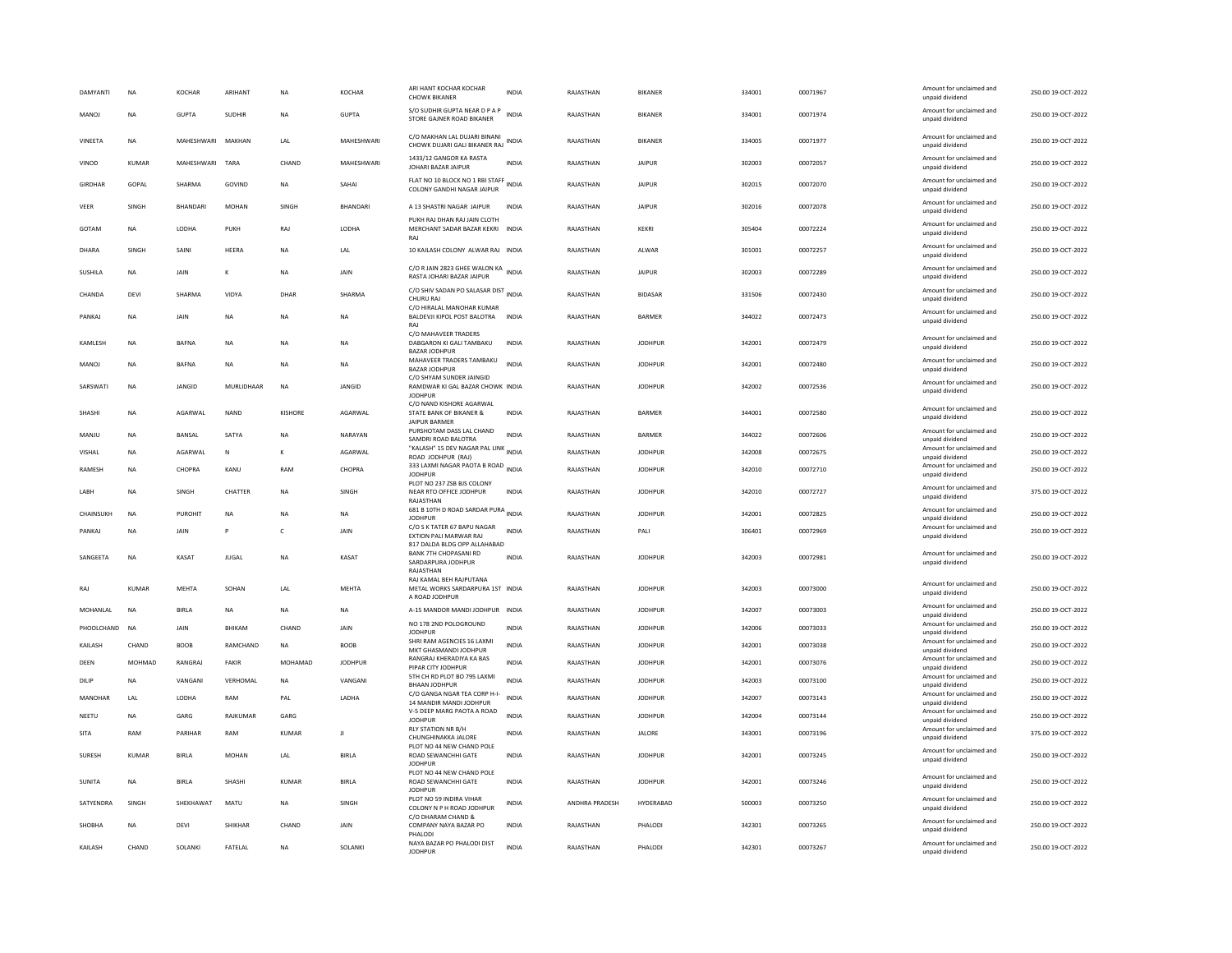| AMAR           | <b>NA</b>    | RAJ            | SOHAN           | <b>NA</b>    | RAJ                      | C/O AMAR RAJ GULAB RAJ<br>CHANDI HALL JODHPUR                                       | <b>INDIA</b> | RAJASTHAN   | <b>JODHPUR</b>  | 342001 | 00073291 | Amount for unclaimed and<br>unpaid dividend                    | 250.00 19-OCT-2022 |
|----------------|--------------|----------------|-----------------|--------------|--------------------------|-------------------------------------------------------------------------------------|--------------|-------------|-----------------|--------|----------|----------------------------------------------------------------|--------------------|
| <b>JATAN</b>   | <b>NA</b>    | PARAKH         | NEMI            | CHAND        | PARAKH                   | C/O NEMI CHAND DHANRAJ<br>CLOTH MARKET JODHPUR                                      | <b>INDIA</b> | RAJASTHAN   | <b>JODHPUR</b>  | 342001 | 00073315 | Amount for unclaimed and<br>unpaid dividend                    | 250.00 19-OCT-2022 |
| MAMTA          | <b>NA</b>    | JAIN           | DILIP           | <b>NA</b>    | JAIN                     | C/O SHIV RAJ JAIN CHANDI HALL<br>KESARWARI JODHPUR                                  | <b>INDIA</b> | RAJASTHAN   | <b>JODHPUR</b>  | 342001 | 00073323 | Amount for unclaimed and<br>unpaid dividend                    | 250.00 19-OCT-2022 |
| AKAL           | KANWAR       | MEHTA          | <b>UMAIDRAJ</b> | <b>NA</b>    | MEHTA                    | 7-B-25 CHOPASANI HOUSING<br><b>BOARD JODHPUR</b>                                    | <b>INDIA</b> | RAJASTHAN   | <b>JODHPUR</b>  | 342008 | 00073385 | Amount for unclaimed and<br>unpaid dividend                    | 250.00 19-OCT-2022 |
| <b>BALA</b>    | ΝA           | PHOGAT         | s               | s            | PHOGAT                   | 116/5-M NIT FARIDABAD                                                               | <b>INDIA</b> | HARYANA     | FARIDABAD       | 121002 | 00073392 | Amount for unclaimed and<br>unpaid dividend                    | 250.00 19-OCT-2022 |
| MAHIPAI        | <b>SINGH</b> | SOLANKI        | <b>I ATF</b>    | <b>SH</b>    | <b>HARISINGHSOLANKIR</b> | P.NO. 65, VIDHYA PARK AIRFORCE<br>CENTRAL SCHOOL ROAD JODHPUR                       | INDIA        | RAIASTHAN   | <b>IODHPUR</b>  | 342011 | 00073394 | Amount for unclaimed and<br>unpaid dividend                    | 250.00 19-OCT-2022 |
| NIDHHI         | ΝA           | GAULECHHA      | SUBHASH         | <b>NA</b>    | CHAND                    | C/O RAJASTHAN DYECHEM<br>INDUSTRIES 64 INDUSTRIAL AREA INDIA<br><b>JODHPUR</b>      |              | RAJASTHAN   | <b>JODHPUR</b>  | 342003 | 00073413 | Amount for unclaimed and<br>unpaid dividend                    | 250.00 19-OCT-2022 |
| ANJANA         | NA           | SOMANI         | R.              | $\mathbf{L}$ | SOMANI                   | NEW BANK OF INDIA SOJATI GATE<br><b>JODHPUR</b>                                     |              | RAJASTHAN   | <b>IODHPUR</b>  | 342001 | 00073442 | Amount for unclaimed and<br>unpaid dividend                    | 250.00 19-OCT-2022 |
| <b>SUSHILA</b> | <b>DEVI</b>  | SONI           | BANSHIDHAR      | <b>NA</b>    | SONI                     | W/O MEWA RAM SONI PANGHAT<br><b>ROAD BARMER</b>                                     | <b>INDIA</b> | RAJASTHAN   | <b>BARMER</b>   | 344001 | 00073449 | Amount for unclaimed and<br>unpaid dividend                    | 250.00 19-OCT-2022 |
| VIJAY          | RAJ          | KAWAR          | <b>KISHOR</b>   | <b>NA</b>    | MAL                      | RAJASTHAN ZINC METAL CO IN<br>SIDE JALORI GATE JODHPUR                              | <b>INDIA</b> | RAJASTHAN   | <b>JODHPUR</b>  | 342001 | 00073456 | Amount for unclaimed and<br>unpaid dividend                    | 250.00 19-OCT-2022 |
| SUKHRAJ        | NA           | JAIN           | PARASMAL        | <b>NA</b>    | JAIN                     | 78 NEHRU PARK REIN BASERA<br><b>JODHPUR</b>                                         | <b>INDIA</b> | RAJASTHAN   | <b>JODHPUR</b>  | 342003 | 00073477 | Amount for unclaimed and<br>unpaid dividend                    | 250.00 19-OCT-2022 |
|                |              | ARORA          | $\mathsf{C}$    | M            | <b>ARORA</b>             | J K NURSING HOME 1ST B ROAD<br>SARDAR PURA JODHPUR                                  | <b>INDIA</b> | RAJASTHAN   | <b>JODHPUR</b>  | 342003 | 00073506 | Amount for unclaimed and<br>unpaid dividend                    | 250.00 19-OCT-2022 |
| SOMCHAND       | NA           | PARAKH         | PREMCHAND       | <b>NA</b>    | PARAKH                   | <b>BOMBAY SAREE STORES DAGA</b><br><b>BAZAR JODHPUR</b>                             | <b>INDIA</b> | RAJASTHAN   | <b>JODHPUR</b>  | 342002 | 00073512 | Amount for unclaimed and<br>unpaid dividend                    | 250.00 19-OCT-2022 |
| CHANDU         | <b>NA</b>    | PARAKH         | MAHENDRA        | CHAND        | PARAKH                   | PARAKASH NIWAS RATANADA<br>OPP SUBHASH CHOWK POST                                   | <b>INDIA</b> | RAJASTHAN   | <b>IODHPUR</b>  | 342002 | 00073514 | Amount for unclaimed and<br>unpaid dividend                    | 250.00 19-OCT-2022 |
|                |              |                |                 |              |                          | OFFICE JODHPUR<br>KEWAL CHAND BHAGWAN DASS                                          |              |             |                 |        |          |                                                                |                    |
| KESHRIMAL      |              |                | <b>BHAGWAN</b>  | DASS         | <b>UADERA</b>            | KALYAN PURA MARG NO 4<br><b>BARMER</b>                                              | INDIA        | RAJASTHAN   | <b>BARMER</b>   | 344001 | 00073524 | Amount for unclaimed and<br>unpaid dividend                    | 250.00 19-OCT-2022 |
| ASHOK          | <b>NA</b>    | VADERA         | KEWAL           | CHAND        | VADERA                   | KEWAL CHAND BHAGWAN DASS<br>KALYAN PURA MARG NO 4<br><b>BARMER</b>                  | <b>INDIA</b> | RAJASTHAN   | BARMER          | 344001 | 00073525 | Amount for unclaimed and<br>unpaid dividend                    | 250.00 19-OCT-2022 |
| SHANTILAL      |              |                | <b>HARAK</b>    | <b>NA</b>    | CHAND                    | HARAK CHAND KANTILAL<br>PALRECHA THOBWALA KI VAS<br>SAMDARI                         | <b>INDIA</b> | RAJASTHAN   | <b>BARMER</b>   | 344021 | 00073555 | Amount for unclaimed and<br>unpaid dividend                    | 250.00 19-OCT-2022 |
| RAJ            | <b>KUMAR</b> | JAIN           | SHYAM           | SUNDER       | JAIN                     | 40 BHUPAL WARI KALI BAVRI<br><b>UDAIPUR RA</b>                                      | <b>INDIA</b> | RAJASTHAN   | <b>UDAIPUR</b>  | 313001 | 00073584 | Amount for unclaimed and<br>unpaid dividend                    | 250.00 19-OCT-2022 |
| PRAKASH        | <b>NA</b>    | JAIN           | NA              | <b>NA</b>    | <b>NA</b>                | SUGAN CHAND INDORILAL BADA<br>BAZAR UDAIPUR RAJ                                     | <b>INDIA</b> | RAJASTHAN   | <b>UDAIPUR</b>  | 313001 | 00073604 | Amount for unclaimed and<br>unpaid dividend                    | 250.00 19-OCT-2022 |
| SANJAY         | <b>NA</b>    | JAIN           | RAJMAL          | <b>NA</b>    | JAIN                     | SUGAN CHAND INDORILAL BADA<br><b>BAZAR UDAIPUR RAJ</b>                              | <b>INDIA</b> | RAJASTHAN   | <b>UDAIPUR</b>  | 313001 | 00073605 | Amount for unclaimed and<br>unpaid dividend                    | 250.00 19-OCT-2022 |
| PARWATI        | DEVI         | <b>INANI</b>   | DINESH          | <b>NA</b>    | <b>KUMAR</b>             | OLS SUBJIMANDI CHITTOR GARH<br>RAI                                                  | <b>INDIA</b> | RAJASTHAN   | CHITTORGARH     | 312001 | 00073623 | Amount for unclaimed and<br>unpaid dividend                    | 250.00 19-OCT-2022 |
| SMITA          | <b>NA</b>    | SHAH           | <b>BHUNESH</b>  | KUMAR        | SHAH                     | 39/B KUMBHA NAGAR                                                                   | <b>INDIA</b> | RAJASTHAN   | CHITTORGARH     | 312001 | 00073630 | Amount for unclaimed and                                       | 250.00 19-OCT-2022 |
| VINOD          | <b>NA</b>    | <b>PARIKH</b>  | <b>NA</b>       | <b>NA</b>    | <b>NA</b>                | <b>CHITTORGARH RAJ</b><br>MOHANLAL REMESH CHAND BARA INDIA                          |              | RAJASTHAN   | <b>UDAIPUR</b>  | 313001 | 00073674 | unpaid dividend<br>Amount for unclaimed and                    | 250.00 19-OCT-2022 |
|                | $\mathbf{S}$ | SHARIMALI      | M               | $\mathbf{L}$ | SHRIMALI                 | <b>BAZAR UDAIPUR</b><br>426 SECTOR 11 HIRANMANGRI                                   | <b>INDIA</b> | RAJASTHAN   | <b>UDAIPUR</b>  | 313001 | 00073682 | unpaid dividend<br>Amount for unclaimed and                    | 750.00 19-OCT-2022 |
| PRADIP         | <b>NA</b>    | SHARMA         | <b>NAROTTAM</b> | <b>NA</b>    | $\mathbf{H}$             | <b>UDAIPUR</b><br>4K-2 SECTOR NO 11 UDAIPUR(RAJ) INDIA                              |              | RAJASTHAN   | <b>UDAIPUR</b>  | 313002 | 00073693 | unpaid dividend<br>Amount for unclaimed and                    | 250.00 19-OCT-2022 |
| <b>BANSHI</b>  | LAL          | <b>INANI</b>   | <b>MOHAN</b>    | LAL          | <b>INANI</b>             | VILL & PO SALERA KALAN VIA                                                          | <b>INDIA</b> | RAJASTHAN   | DELWARA         | 313201 | 00073699 | unpaid dividend<br>Amount for unclaimed and                    | 250.00 19-OCT-2022 |
|                |              |                |                 |              |                          | KHEMLI DISTT UDAIPUR<br>26/27 MAHAVIR COLONY BEDLA                                  |              |             |                 |        |          | unpaid dividend<br>Amount for unclaimed and                    |                    |
| <b>DURGA</b>   | SHANKAR      | DADHICH        | BALDEVJI        | DADHICH      | RETD                     | <b>ROAD UDAIPUR</b><br>C/O H S UPADHYA O-532 AMBA                                   | <b>INDIA</b> | RAJASTHAN   | <b>UDAIPUR</b>  | 313001 | 00073724 | unpaid dividend<br>Amount for unclaimed and                    | 375.00 19-OCT-2022 |
| <b>BADRI</b>   | PRASAD       | KHANDELWAL     | <b>NA</b>       | <b>NA</b>    | <b>NA</b>                | MATA SCHEME UDAIPUR                                                                 | <b>INDIA</b> | RAJASTHAN   | <b>UDAIPUR</b>  | 313001 | 00073725 | unpaid dividend<br>Amount for unclaimed and                    | 250.00 19-OCT-2022 |
| KOSHLIYA       | <b>NA</b>    | <b>UDHANI</b>  | BHAGWAN         | <b>NA</b>    | <b>UDHANI</b>            | E-120 PRATAP NAGAR UDAIPUR<br>1-D-39 SECTOR NO 5 HIRAN                              | <b>INDIA</b> | RAJASTHAN   | <b>UDAIPUR</b>  | 313001 | 00073734 | unpaid dividend                                                | 250.00 19-OCT-2022 |
| GOPI           | RAM          | SHARMA         | KISHNA          | RAM          | SHARMA                   | MAGRI UDAIPUR                                                                       | <b>INDIA</b> | RAJASTHAN   | <b>UDAIPUR</b>  | 313001 | 00073761 | Amount for unclaimed and<br>unpaid dividend                    | 250.00 19-OCT-2022 |
| NARENDRA       | SINGH        | <b>BAPNA</b>   | SHANKAR         | LALBAPNA     |                          | SHANKAR NIWAS MALDAS STREET<br><b>UDAIPUR</b>                                       | <b>INDIA</b> | RAJASTHAN   | <b>UDAIPUR</b>  | 313001 | 00073773 | Amount for unclaimed and<br>unpaid dividend                    | 250.00 19-OCT-2022 |
| VANDNA         | <b>NA</b>    | CHHARRA        | KEWAL           | <b>NA</b>    | CHHARRA                  | A-3, FLAT NO.201, ROHINI,<br>VAISHALI APPARTMENTS, SECTOR- INDIA<br>4, UDAIPUF      |              | RAIASTHAN   | <b>UDAIPUR</b>  | 313002 | 00073813 | Amount for unclaimed and<br>unpaid dividend                    | 250.00.19-OCT-2022 |
| DALPAT         | SINGH        | MEHTA          | NA              | NA           | NA                       | SIDHARTH HOUSE 2 MAHAVEER<br>NAGAR SEC 4 HIRAN MAGRI<br><b>UDAIPUR</b>              | INDIA        | RAJASTHAN   | <b>UDAIPUR</b>  | 313001 | 00073817 | Amount for unclaimed and<br>unpaid dividend                    | 250.00 19-OCT-2022 |
| RAJ            | KUMAR        | KATARIA        | PRAKESH         | <b>NA</b>    | KATARIA                  | 1 MOTI MARKET MEENA PADA                                                            | <b>INDIA</b> | RAJASTHAN   | <b>UDAIPUR</b>  | 313001 | 00073828 | Amount for unclaimed and                                       | 250.00 19-OCT-2022 |
| SONIA          | D            | GIDVANI        | <b>DINESH</b>   | <b>NA</b>    | <b>GIDANI</b>            | <b>UDAIPUR RAJ</b><br>C/O HEMI 19/A ANAND NAGAR                                     | <b>INDIA</b> | MAHARASHTRA | <b>MUMBAI</b>   | 400036 | 00073855 | unpaid dividend<br>Amount for unclaimed and                    | 250.00 19-OCT-2022 |
| <b>SHA</b>     | <b>NA</b>    | DEEPAK         | VIRJI           | <b>NA</b>    | <b>SRVICE</b>            | <b>FORJET STREET BOMBAY</b><br>6 HARIOM SOCIETY HARI NAGAR<br>DUTI MANDIR BANDONGRI | <b>INDIA</b> | MAHARASHTRA | <b>MUMBAI</b>   | 400097 | 00073890 | unpaid dividend<br>Amount for unclaimed and<br>unpaid dividend | 250.00 19-OCT-2022 |
| VINCENT        | <b>NA</b>    | SAYANI         | <b>MOHSIN</b>   | <b>NA</b>    | AYANI                    | MALAD E BOMBAY<br>C 39 NORTH B BAY CO OPERATIVE                                     | <b>INDIA</b> | MAHARASHTRA | <b>MUMBAI</b>   | 400049 | 00073912 | Amount for unclaimed and                                       | 250.00 19-OCT-2022 |
|                |              |                |                 |              |                          | HOUSING SOCIETY JUHU BOMBAY<br>PALLI VADAVALLI JOHN S                               |              |             |                 |        |          | unpaid dividend                                                |                    |
| GODFREY        | NORONHA      | <b>FRANCIS</b> | <b>FRANCIS</b>  | <b>IOHN</b>  | <b>NORANHA</b>           | NORONHA MARG NR DURGA<br><b>RASSEIN DIST THANE</b>                                  | <b>INDIA</b> | MAHARASHTRA | BASSEIN (VASAI) | 401201 | 00073938 | Amount for unclaimed and<br>unpaid dividend                    | 250.00 19-OCT-2022 |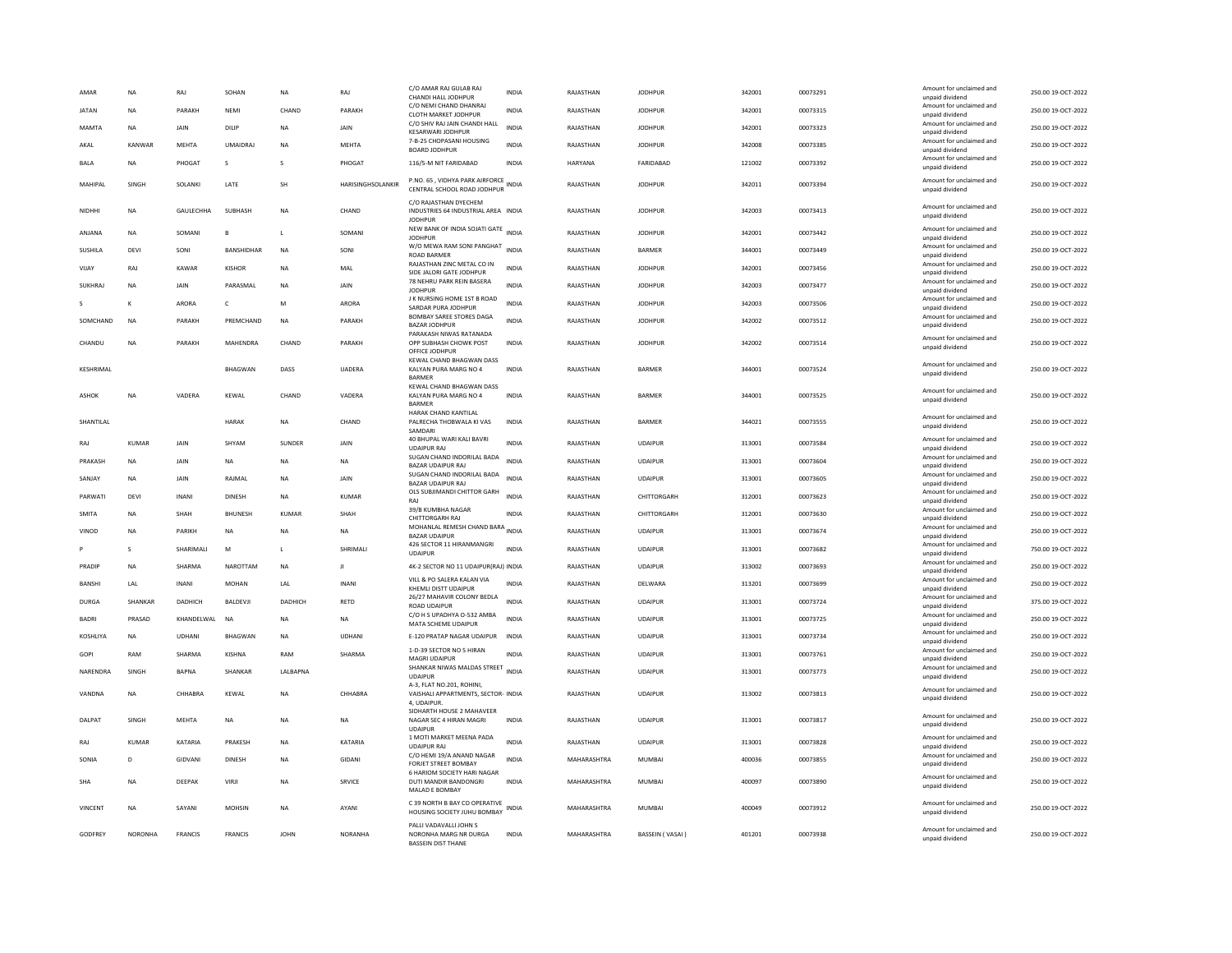| ANIL             | <b>KUMAR</b>   | SHRIVASTAVA R                 |                    |                | SHRIVASTAVA   | E-14 RAMESHWAR DARSHAN<br>KATRAP MIDC ROAD BADLAPUR<br>(E) DIST - THANE                                                   | <b>INDIA</b> | MAHARASHTRA    | AMBARNATH        | 421503 | 00074010 | Amount for unclaimed and<br>unpaid dividend | 250.00 19-OCT-2022 |
|------------------|----------------|-------------------------------|--------------------|----------------|---------------|---------------------------------------------------------------------------------------------------------------------------|--------------|----------------|------------------|--------|----------|---------------------------------------------|--------------------|
| INDRAPAL         | <b>NA</b>      | KAUR                          | MANJIT             | <b>NA</b>      | SINGH         | F1/A6 SECTOR 3 NERUL NEW<br><b>BOMBAY</b>                                                                                 | <b>INDIA</b> | MAHARASHTRA    | MUMBAI           | 400001 | 00074047 | Amount for unclaimed and                    | 250.00 19-OCT-2022 |
| AASHISH          | NA             | DEOGADE                       | TULSIRAM           | <b>NA</b>      | $\mathbf{H}$  | 19 OLD SNEHANAGAR WARDHA                                                                                                  | INDIA        | MAHARASHTRA    | NAGPUR           | 440015 | 00074048 | unpaid dividend<br>Amount for unclaimed and | 250.00 19-OCT-2022 |
| <b>BANSIDHAR</b> | $\overline{A}$ | MISTRY                        | AMRALAL            | G              | <b>MISTRY</b> | <b>ROAD NAGPUR</b><br>2/204 SHRADDHA JERBAI WADIA                                                                         | <b>INDIA</b> | MAHARASHTRA    | <b>MUMBAI</b>    | 400012 | 00074053 | unpaid dividend<br>Amount for unclaimed and | 375.00 19-OCT-2022 |
|                  |                |                               |                    |                |               | ROAD PAREL BOMBAY<br>23-24 3RD FLOOR POONAWALA                                                                            |              |                |                  |        |          | unpaid dividend                             |                    |
| <b>ADITI</b>     | <b>NA</b>      | <b>JOSHI</b>                  | <b>NA</b>          | <b>NA</b>      | <b>NA</b>     | MANSION (SOMAN BLDG) DR<br>BHALERAO MARG GIRGAUM<br>MUMBAI                                                                | <b>INDIA</b> | MAHARASHTRA    | MUMBAL           | 400004 | 00074063 | Amount for unclaimed and<br>unpaid dividend | 250.00 19-OCT-2022 |
| MAHENDRA         | KUMAR          | MSHAHJ                        | MAGANLAL           | NA             | SHAHJI        | 701 SALASAR AVENUE SALASAR<br>COMPLEX NEAR NAGAR BHAVAN<br>FATAK ROAD BHAYANDAR (WEST)<br>DIST - THANA                    | <b>INDIA</b> | MAHARASHTRA    | BHAYANDAR        | 401101 | 00074085 | Amount for unclaimed and<br>unpaid dividend | 250.00 19-OCT-2022 |
| <b>SUPRABHA</b>  | <b>NA</b>      | PATEL                         | D <sub>1</sub>     | $\mathbf{S}$   | PATIL         | 1 VISHWAKARMA PRASAD<br>SAHAKAR MARG VILE PARLE EAST INDIA<br><b>BOMBAY</b>                                               |              | MAHARASHTRA    | <b>MUMBAI</b>    | 400057 | 00074087 | Amount for unclaimed and<br>unpaid dividend | 250.00 19-OCT-2022 |
| SHIRISH          | YASHWANT       | <b>JOSHI</b>                  | YESHWANT           | NA             | <b>JOSHI</b>  | 23-24 3RD FLOOR POONAWALA<br>MANSION (SOMAN BLDG) DR<br>BHALERAO MARG GIRGAUM<br><b>MUMBA</b>                             | <b>INDIA</b> | MAHARASHTRA    | <b>MUMBAI</b>    | 400004 | 00074098 | Amount for unclaimed and<br>unpaid dividend | 250.00 19-OCT-2022 |
| ARVIND           | NA             | MALLYA                        | PANDURANG          | DAS            | MALLYAPROF    | 89 RADHAMANAS BLDG 5TH<br>ROAD SANTACRUZ EAST BOMBAY                                                                      | INDIA        | MAHARASHTRA    | MUMBAI           | 400055 | 00074114 | Amount for unclaimed and<br>unpaid dividend | 250.00 19-OCT-2022 |
| DOSHI            | REKHA          | HAMENDRA                      | HAMENDRA           | <b>NA</b>      |               | STANDARD METAL WORKS PVT<br>LTD MOGRA VILLAGE ROAD<br>ANDHERI E BOMBAY                                                    | <b>INDIA</b> | MAHARASHTRA    | MUMBAI           | 400069 | 00074127 | Amount for unclaimed and<br>unpaid dividend | 250.00 19-OCT-2022 |
|                  | HEMENDRA       | <b>DOSH</b>                   | HEMENDRA           | NA             |               | STANDARD METAL WORKS PVT<br>LTD MOGRA VILLAGE ROAD<br>ANDHERI E BOMBAY                                                    | <b>INDIA</b> | MAHARASHTRA    | MUMBAI           | 400069 | 00074134 | Amount for unclaimed and<br>unpaid dividend | 250.00 19-OCT-2022 |
| DHRUMA           | <b>NA</b>      | <b>SHAH</b>                   | <b>NA</b>          | <b>NA</b>      | <b>NA</b>     | SATYA NARAYAN ROAD NEAR<br>TEMPLE BHAVNAGAR                                                                               | <b>INDIA</b> | <b>GUJARAT</b> | BHAVNAGAR        | 364002 | 00074167 | Amount for unclaimed and<br>unpaid dividend | 375.00 19-OCT-2022 |
| KANKUBEN         | M              | RATHOD                        | MEGHJIBHAI         | NA             | PROF          | C/O M A RATHOD AT & POST<br>AKKIADA TAL & DIST BHAVNAGAR                                                                  | INDIA        | <b>GUJARAT</b> | BHAVNAGAR        | 364001 | 00074189 | Amount for unclaimed and<br>unpaid dividend | 250.00 19-OCT-2022 |
| <b>RAKESH</b>    | s              | SHAH                          | SURESH             | CHANDRA        | SHAH          | OLD VITHAL VADI BLOCK NO 511<br>BHAVNAGAR                                                                                 | <b>INDIA</b> | <b>GUJARAT</b> | BHAVNAGAR        | 364001 | 00074199 | Amount for unclaimed and<br>unpaid dividend | 375.00 19-OCT-2022 |
| JETHANAND        | NA             | THAVRANI                      | <b>NA</b>          | <b>NA</b>      | NA            | MOHAN FLOUR MILL NR POLICE<br><b>GATE RANIKA BHAVNAGAR</b>                                                                | INDIA        | GUJARAT        | BHAVNAGAR        | 364001 | 00074203 | Amount for unclaimed and<br>unpaid dividend | 250.00 19-OCT-2022 |
| ARTIBEN          | <b>NA</b>      | UMRALIA                       | NATVARLAL          | <b>UMRALIA</b> |               | ANAND NAGAR NEW LIG 56<br>BHAVNAGAR                                                                                       | <b>INDIA</b> | <b>GUJARAT</b> | BHAVNAGAR        | 364005 | 00074208 | Amount for unclaimed and<br>unpaid dividend | 250.00 19-OCT-2022 |
| PREM             | LATA           | DEVIJAIN                      | PRAKASH            | CHAND          | JAIN          | C/O JAIN'S DEPARTMENTAL STORE<br>SHOP NO 132 EKTA MARKET<br>SECTOR 45C CHANDIGARH [UT]                                    | <b>INDIA</b> | CHANDIGARH     | CHANDIGARH       | 160001 | 00074215 | Amount for unclaimed and<br>unpaid dividend | 250.00 19-OCT-2022 |
| RAMAREN          | $\overline{A}$ | SHAH                          | ARVIND             | KUMAR          | SHAH          | ANKUR 515 VIJAYRAJ NAGAR<br><b>BHAVNAGAR</b>                                                                              | <b>INDIA</b> | GUJARAT        | BHAVNAGAR        | 364003 | 00074246 | Amount for unclaimed and<br>unpaid dividend | 250.00 19-OCT-2022 |
| MOTI             | BEN            | PANCHALBHAIK<br><b>UVADIA</b> | PANCHA             | BHAI           | VKUVADIA      | SHREE KRUSNA TRADING CO C/14<br>MARKET YARD CHITRA<br><b>BHAVNAGAR</b>                                                    | <b>INDIA</b> | GUJARAT        | BHAVNAGAR        | 364004 | 00074321 | Amount for unclaimed and<br>unpaid dividend | 250.00 19-OCT-2022 |
| HARSHADRAI       | RAMJIBHAI      | MEHTA                         | RAMJI              | BHAGWANJI      | MEHTA         | B/15 MADHAV APTTS B/H JAIN<br>DERASAR DIAMOND CHOWK<br>BHAVNAGAR                                                          | <b>INDIA</b> | GUJARAT        | BHAVNAGAR        | 364001 | 00074347 | Amount for unclaimed and<br>unpaid dividend | 250.00 19-OCT-2022 |
| SHAILESHBHAI     | <b>NA</b>      | PATEL                         | ODHAVAJI           | <b>BHAI</b>    | PATEL         | KANT WILLA KANBI WAD TALUKA<br>LATHI DIST AMRELI DAMNAGAR                                                                 | <b>INDIA</b> | <b>GUJARAT</b> | DAMNAGAR(AMRELI) | 365220 | 00074377 | Amount for unclaimed and<br>unpaid dividend | 250.00 19-OCT-2022 |
| <b>RHARAT</b>    | <b>NA</b>      | <b>SHAH</b>                   | <b>NA</b>          | <b>NA</b>      | <b>NA</b>     | <b>GANDHI MEDICAL HALL HARIS</b><br>ROAD BHAVNAGAR                                                                        | <b>INDIA</b> | <b>GUJARAT</b> | <b>RHAVNAGAR</b> | 364001 | 00074400 | Amount for unclaimed and<br>unpaid dividend | 250.00 19-OCT-2022 |
| <b>ILA</b>       | <b>NA</b>      | SHAH                          | JASHWANT           | NA             | RAJ           | 29 LAXMI SOCIETY<br>SUBHASHNAGAR BHAVNAGAR                                                                                | <b>INDIA</b> | GUJARAT        | BHAVNAGAR        | 364001 | 00074401 | Amount for unclaimed and<br>unpaid dividend | 250.00 19-OCT-2022 |
| INDRAVADAN       | $\mathsf{P}$   | VORA                          | PARMANAND          | DAS            | RETD          | SHERDIPITH DELA SANKADI<br>STREET BHAVNAGAR                                                                               | INDIA        | GUJARAT        | BHAVNAGAR        | 364001 | 00074435 | Amount for unclaimed and<br>unpaid dividend | 250.00 19-OCT-2022 |
| PRIYANK          | NA             | DAVE                          | PRAVIN             | N              | DAVE          | 558 SRIKALP JAGDIP VIRANI MARG INDIA<br><b>BHAVNAGAR</b>                                                                  |              | GUJARAT        | BHAVNAGAR        | 364001 | 00074437 | Amount for unclaimed and<br>unpaid dividend | 250.00 19-OCT-2022 |
| RAMARFN          | G              | VALA                          | <b>GAGUBHAI</b>    | <b>NA</b>      | VALA          | DERI ROA PLOT NO 678 NORTH                                                                                                | <b>INDIA</b> | <b>GUJARAT</b> | BHAVNAGAR        | 364001 | 00074495 | Amount for unclaimed and                    | 250.00 19-OCT-2022 |
| VIJAY            | <b>NA</b>      | SHAH                          | <b>NA</b>          | <b>NA</b>      | <b>NA</b>     | KRISHNA NAGAR BHAVNAGAR<br>GANDHI MEDICAL HARIS ROAD                                                                      | <b>INDIA</b> | GUJARAT        | BHAVNAGAR        | 364001 | 00074508 | unpaid dividend<br>Amount for unclaimed and | 250.00 19-OCT-2022 |
|                  |                |                               |                    |                |               | BHAVNAGAR                                                                                                                 |              |                |                  |        |          | unpaid dividend                             |                    |
| BHUPENDRARAI NA  |                | CHHAYA                        | NA                 | <b>NA</b>      | NA            | SHRI MANGALIYA A/6 RAMVATIKA<br>TENAMENTS, BEHIND BANSIDHAR<br>SOC., TPS-13, CANAL RD NEAR<br>CHHANI JAKAT NAKA, VADODARA | <b>INDIA</b> | GUJARAT        | VADODARA         | 390024 | 00074516 | Amount for unclaimed and<br>unpaid dividend | 250.00 19-OCT-2022 |
| DEEPAK           | - 11           | RATHOD                        | <b>IAGIIVANDAS</b> | <b>NA</b>      | RATHOD        | CHOICE NOVELTY STORS VORA<br><b>BAZAR CHAKUJI LANE</b><br>BHAVNAGAR                                                       | <b>INDIA</b> | GUIARAT        | <b>BHAVNAGAR</b> | 364001 | 00074522 | Amount for unclaimed and<br>unpaid dividend | 250.00.19-QCT-2022 |
| CHADRAIKA        |                | KAPASI                        | PRAKESH            | NA             | <b>KAPASI</b> | C/O VIMAL TEA STORES HARISH                                                                                               | <b>INDIA</b> | <b>GUJARAT</b> | BHAVNAGAR        | 364001 | 00074529 | Amount for unclaimed and                    | 250.00 19-OCT-2022 |
|                  | $_{\sf NA}$    |                               |                    |                |               | ROAD OPP S B S BHAVNAGAR                                                                                                  |              |                |                  |        |          | unpaid dividend                             |                    |
| AMIT             | KUMAR          | JAIN                          | PARAS              | MAI            | JAIN          | 2412 3 PARITOSH SBI HO SO<br>INDUBEN VAISHNAW MARG<br><b>BHAVNAGAR</b>                                                    | <b>INDIA</b> | GUJARAT        | BHAVNAGAR        | 364001 | 00074556 | Amount for unclaimed and<br>unpaid dividend | 250.00 19-OCT-2022 |
| NITINRHAI        | RAGHAVIIBHAI   | <b>DOSHI</b>                  | <b>NA</b>          | <b>NA</b>      | <b>NA</b>     | C/O BHAGVATI READY MADE<br>STORE M G ROAD BHAVNAGAR                                                                       | <b>INDIA</b> | GUIARAT        | <b>BHAVNAGAR</b> | 364001 | 00074604 | Amount for unclaimed and<br>unpaid dividend | 250.00.19-QCT-2022 |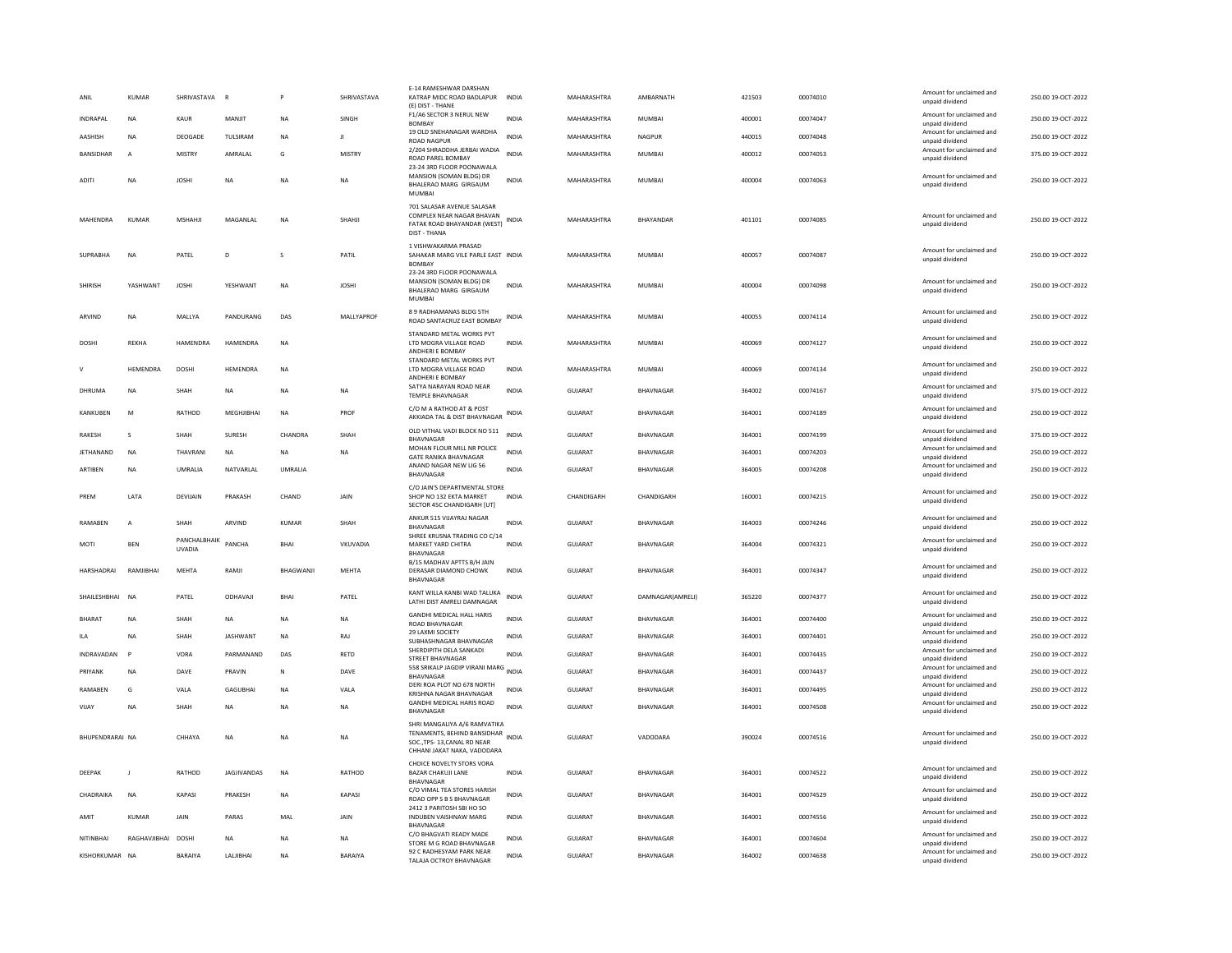| <b>JASHU</b>     | <b>BENB</b>            | PAVARA                | <b>BHAVL</b>       | <b>NA</b>      | <b>BHA</b>       | BOR TALAV ROAD BANK COLONY<br>39 B BHAVNAGAR                                                                                        | <b>INDIA</b> | <b>GUJARAT</b> | BHAVNAGAR         | 364003 | 00074876 | Amount for unclaimed and<br>unpaid dividend | 250.00 19-OCT-2022 |
|------------------|------------------------|-----------------------|--------------------|----------------|------------------|-------------------------------------------------------------------------------------------------------------------------------------|--------------|----------------|-------------------|--------|----------|---------------------------------------------|--------------------|
| DIPALI           | A                      | <b>GUJARATI</b>       | ANIL               | <b>NA</b>      | <b>GUJARATI</b>  | DHOBI GALLY KHAR GATE<br>BHAVNAGAR                                                                                                  | <b>INDIA</b> | GUJARAT        | BHAVNAGAR         | 364001 | 00075020 | Amount for unclaimed and<br>unpaid dividend | 250.00 19-OCT-2022 |
| RAVJI            | BHAI                   | <b>BVAGHELA</b>       | BACHU              | <b>BHAI</b>    | VAGHELA          | PALIYAD ROAD BACKA VAKIL<br>PETROL PAMP BOTAD                                                                                       | INDIA        | <b>GUJARAT</b> | <b>BOTAD</b>      | 364710 | 00075029 | Amount for unclaimed and<br>unpaid dividend | 250.00 19-OCT-2022 |
| RUCHIRA          | N                      | SHAH                  | <b>NAI INKUMAR</b> | <b>NA</b>      | SHAH             | 8 MANSUKH MAHAL NANBHA<br>VADI KALA NALA BHAVNAGAR                                                                                  | <b>INDIA</b> | GUJARAT        | BHAVNAGAR         | 364002 | 00075061 | Amount for unclaimed and<br>unpaid dividend | 250.00 19-OCT-2022 |
| DHIRUBHAI        | E                      | RAMJIBHAIDOB<br>ARAIA | RAMJI              | BHAI           | <b>DOBARIA</b>   | AT & PO KUMBHAN VIA SONGADH<br>DIST BHAVNAGAR GUJ                                                                                   | <b>INDIA</b> | GUJARAT        | SIHOR             | 364250 | 00075103 | Amount for unclaimed and<br>unpaid dividend | 250.00 19-OCT-2022 |
| POPATRHAI        | T                      | PATEL                 | THAKARSH           | <b>BHAI</b>    | <b>BUSINES</b>   | AT PO MOTA SURKA VIA TALUCO<br>SIHOR DIST BHAVNAGAR                                                                                 | <b>INDIA</b> | GUIARAT        | <b>SIHOR</b>      | 364240 | 00075108 | Amount for unclaimed and<br>unpaid dividend | 250.00 19-OCT-2022 |
| MANJULABEN       | $\mathbf{L}$           | JASANI                | THAKARSH           | <b>NA</b>      | BHAI             | AT PO MOTA SURKA VIA TALUCO<br>SIHOR DIST BHAVNAGAR                                                                                 | <b>INDIA</b> | GUJARAT        | <b>SIHOR</b>      | 364240 | 00075109 | Amount for unclaimed and<br>unpaid dividend | 250.00 19-OCT-2022 |
| THAKARSHIRHAI T  |                        | PATEL                 | <b>NA</b>          | <b>NA</b>      | <b>NA</b>        | AT PO MOTA SURKA VIA SIHOR<br><b>DIST BHAVNAGAR</b>                                                                                 | <b>INDIA</b> | GUIARAT        | <b>SIHOR</b>      | 364240 | 00075121 | Amount for unclaimed and<br>unpaid dividend | 250.00 19-OCT-2022 |
| <b>BHARTI</b>    | $\mathsf{s}$           | ZAVERI                | SHANTILAL          | $\blacksquare$ | ZAVERI           | DIPAK STORES VORA BAZAR DESAI<br>STREET BHAVNAGAR                                                                                   | <b>INDIA</b> | <b>GUJARAT</b> | BHAVNAGAR         | 364001 | 00075165 | Amount for unclaimed and<br>unpaid dividend | 250.00 19-OCT-2022 |
| <b>HAKKABHAI</b> | $\overline{N}$         | THAKKER               | NATUBHAI           | <b>NA</b>      | THAKKER          | 6 VIRBHADRA NAGAR NILAMBAG<br><b>CHAWK BHAVNAGAR</b>                                                                                | <b>INDIA</b> | GUJARAT        | BHAVNAGAR         | 364001 | 00075167 | Amount for unclaimed and<br>unpaid dividend | 250.00 19-OCT-2022 |
| <b>HITESH</b>    | $\mathbf{I}$           | PATEL                 | <b>IITENDRA</b>    | <b>NA</b>      | KUMAR            | CHACHAD STREET KANBIWAD<br><b>BHAVNAGAR</b>                                                                                         | <b>INDIA</b> | GUIARAT        | <b>BHAVNAGAR</b>  | 364001 | 00075208 | Amount for unclaimed and<br>unpaid dividend | 250.00 19-OCT-2022 |
| NIRMALABEN       |                        | THAKKAR               | BATUKBHAI          | $\mathsf D$    | THAKKAR          | C/O BATUK BHAI DEVCHAND BHAI<br>NEAR DENA BANK MAIN BAZAR<br>TO DHARI DIST AMRELI                                                   | <b>INDIA</b> | GUJARAT        | <b>MANEK PARA</b> | 365640 | 00075315 | Amount for unclaimed and<br>unpaid dividend | 250.00 19-OCT-2022 |
| <b>RAKASH</b>    | <b>JAGDISH</b>         | BHAIRUPARELIA JAGDISH |                    | BHAI           | PRUPRELIA        | C/O BHAVANI TRADING CO NEAR<br>NEAR DENA BANK BAZAR TO<br>DHARI DIST AMRELI                                                         | <b>INDIA</b> | <b>GUJARAT</b> | <b>MANEK PARA</b> | 365640 | 00075316 | Amount for unclaimed and<br>unpaid dividend | 250.00 19-OCT-2022 |
| <b>RAKSH</b>     | L.                     | THAKKAR               | <b>JAGDISH</b>     | CHANDRA        | THAKKAR          | C/O DEV CHAND BHAI TIDABHAI<br>BAZAR TO DHARI DIST AMRELI<br>MAIN BAZAR T D AMRELI                                                  | <b>INDIA</b> | GUJARAT        | <b>MANEK PARA</b> | 365640 | 00075317 | Amount for unclaimed and<br>unpaid dividend | 250.00 19-OCT-2022 |
| <b>RUPABEN</b>   | RASIKRHAI              | <b>THAKKAR</b>        | <b>NA</b>          | <b>NA</b>      | <b>NA</b>        | A/12 KUNAL APARTMENTS<br><b>GHOGHA CIRCLE BHAVNAGAR</b>                                                                             | <b>INDIA</b> | <b>GUJARAT</b> | BHAVNAGAR         | 364001 | 00075340 | Amount for unclaimed and<br>unpaid dividend | 250.00 19-OCT-2022 |
| VIMAL            | R                      | SHAH                  | <b>BHUPAT</b>      | <b>NA</b>      | RAY              | C/O BHUPAT RAY SHANTILAL<br>BEHIND DANAPITH BHAVNAGAR                                                                               | <b>INDIA</b> | GUJARAT        | BHAVNAGAR         | 364001 | 00075375 | Amount for unclaimed and<br>unpaid dividend | 250.00 19-OCT-2022 |
| <b>KUNDAN</b>    | <b>NA</b>              | PANDYA                | <b>NA</b>          | <b>NA</b>      | <b>NA</b>        | C/O BANK OF BARODA MAIN<br>OFFICE LOKCHAND BAZAR<br>BHAVNAGAR                                                                       | <b>INDIA</b> | <b>GUJARAT</b> | BHAVNAGAR         | 364001 | 00075407 | Amount for unclaimed and<br>unpaid dividend | 250.00 19-OCT-2022 |
| PRAVINA          | <b>JYANTILAL</b>       | MEHTA                 | <b>NA</b>          | <b>NA</b>      | <b>NA</b>        | <b>MAHABAL &amp; BROTHERS</b><br>DANAPITH BHAVNAGAR<br><b>BHAGWATI KRUPA OPP</b>                                                    | <b>INDIA</b> | GUJARAT        | BHAVNAGAR         | 364001 | 00075420 | Amount for unclaimed and<br>unpaid dividend | 250.00 19-OCT-2022 |
| BHANULAXMI       | $\mathbf{k}$           | CHOKSHI               | KISHOR             | NA             | KUMAR            | HOMEGUARDS OFFICE MAHUVA INDIA<br>ROAD SAVARKUNDLA                                                                                  |              | <b>GUJARAT</b> | SAVARKUNDLA       | 364515 | 00075436 | Amount for unclaimed and<br>unpaid dividend | 250.00 19-OCT-2022 |
| KISHORKUMAR N    |                        | CHOKSHI               | <b>NA</b>          | NA             | NA               | <b>BHAGWATI KRUPA OPF</b><br>HOMEGUARDS OFFICE MAHUVA INDIA                                                                         |              | GUJARAT        | SAVARKUNDLA       | 364515 | 00075437 | Amount for unclaimed and<br>unpaid dividend | 250.00 19-OCT-2022 |
| <b>GOPIBEN</b>   | <b>NA</b>              | TALREJA               | SHYAMLAL           | NA             | TALREJA          | ROAD SAVARKUNDLA<br>D-5 SALI COLONY HILL DRIVE<br><b>BHAVNAGAR</b>                                                                  | <b>INDIA</b> | <b>GUJARAT</b> | BHAVNAGAR         | 364002 | 00075481 | Amount for unclaimed and<br>unpaid dividend | 250.00 19-OCT-2022 |
| <b>HINA</b>      | <b>NA</b>              | <b>MEHTA</b>          | VIJAY              | B              | MEHTA            | C/O S K SHAH DHANBAI MA<br>CHOWK DIS BHAVNAGAR TALAJA                                                                               | <b>INDIA</b> | <b>GUJARAT</b> | TALAJA            | 364140 | 00075490 | Amount for unclaimed and<br>unpaid dividend | 250.00 19-OCT-2022 |
| ARUN             | NA                     | SHAH                  | KANTILAL           | NA             | SHAH             | HASMUKH STORES PARA BOTAD INDIA                                                                                                     |              | GUJARAT        | <b>BOTAD</b>      | 364710 | 00075525 | Amount for unclaimed and<br>unpaid dividend | 250.00 19-OCT-2022 |
| ARRASRHAI        | <b>NA</b>              | <b>BHURANI</b>        | NOORMAHMAD         | <b>NA</b>      |                  | MEMBER S OF DIST PANCHAYAT<br>JAWAHAR CHOWK TALAJA                                                                                  | <b>INDIA</b> | GUIARAT        | <b>TAI AIA</b>    | 364140 | 00075549 | Amount for unclaimed and<br>unpaid dividend | 250.00 19-OCT-2022 |
| HARASHABEN NA    |                        | CHHAYA                | BHUPENDRA          | NA             | RAI              | SHRI MANGALIYA, A/6 RAMVATIKA<br>TENAMENTS BEHIND BANSIDHAR<br>SOC., TPS - 13 CANAL ROAD, NEAR INDIA<br>CHHANI JAKLAT NAKA VADODARA |              | GUJARAT        | VADODARA          | 390024 | 00075598 | Amount for unclaimed and<br>unpaid dividend | 250.00 19-OCT-2022 |
| SHAH             | <b>TARABEN</b>         | P                     | <b>NA</b>          | <b>NA</b>      | NA               | C/O PRATAP RAI HIRA CHAND<br>SHAH VORA STREET SAKAR LAL<br>FOJADAR KHANCHA BHAVNAGAR                                                | <b>INDIA</b> | <b>GUJARAT</b> | BHAVNAGAR         | 364001 | 00075609 | Amount for unclaimed and<br>unpaid dividend | 250.00 19-OCT-2022 |
| PRASHANT         | RAMESHCHAND SHAH<br>RA |                       | RAMESH             | NA             | CHANDRA          | PLOT NO 13 B MAHAVIR BHUVAN<br>RAMA BAUG ANANTWADI<br><b>BHAVNAGAR</b>                                                              | <b>INDIA</b> | <b>GUJARAT</b> | BHAVNAGAR         | 364002 | 00075687 | Amount for unclaimed and<br>unpaid dividend | 250.00 19-OCT-2022 |
| SANGITA          | JITENDRAKUMA           | SHAH                  | <b>JITENDRA</b>    | NA             | <b>KUMAR</b>     | PLOT NO 13 B MAHAVIR BHUVAN<br>RAMA BAUG ANANTWADI<br>BHAVNAGAR                                                                     | <b>INDIA</b> | <b>GUJARAT</b> | <b>BHAVNAGAR</b>  | 364002 | 00075688 | Amount for unclaimed and<br>unpaid dividend | 250.00 19-OCT-2022 |
| MUKATA           | <b>BEN</b>             | SKHALAPADA            | <b>NA</b>          | <b>NA</b>      | <b>NA</b>        | C/O HIMATLAL SHAMJI BHAI<br>RAVANI AZAD CHOWK SAVAR<br>KUNDLA                                                                       | <b>INDIA</b> | <b>GUJARAT</b> | SAVARKUNDLA       | 364515 | 00075705 | Amount for unclaimed and<br>unpaid dividend | 250.00 19-OCT-2022 |
| RAJESH           | NA                     | PAREKH                | MAHENDRA           | <b>NA</b>      | <b>BHAI</b>      | MAHENDRA BHUVAN KAPAD<br><b>BAZAR BHAVNAGAR</b>                                                                                     | INDIA        | GUJARAT        | BHAVNAGAR         | 364001 | 00075709 | Amount for unclaimed and<br>unpaid dividend | 250.00 19-OCT-2022 |
| <b>IAYESH</b>    | <b>NA</b>              | THAKKAR               | ANII               | <b>NA</b>      | <b>BHAI</b>      | MANEKVILA FLAT B/5 SHISUVIHAR<br><b>CIRCLE BHAVNAGAR</b>                                                                            | <b>INDIA</b> | GUIARAT        | BHAVNAGAR         | 364001 | 00075730 | Amount for unclaimed and<br>unpaid dividend | 250.00 19-OCT-2022 |
| NAKUBHAI         | NAGJIBHAI              | RAJPARA               | NAGJIBHAI          | <b>NA</b>      | <b>JERAMBHAI</b> | DHASA GAM DIST BHAVNAGAR                                                                                                            | <b>INDIA</b> | GUJARAT        | <b>BOTAD</b>      | 364730 | 00075769 | Amount for unclaimed and<br>unpaid dividend | 250.00 19-OCT-2022 |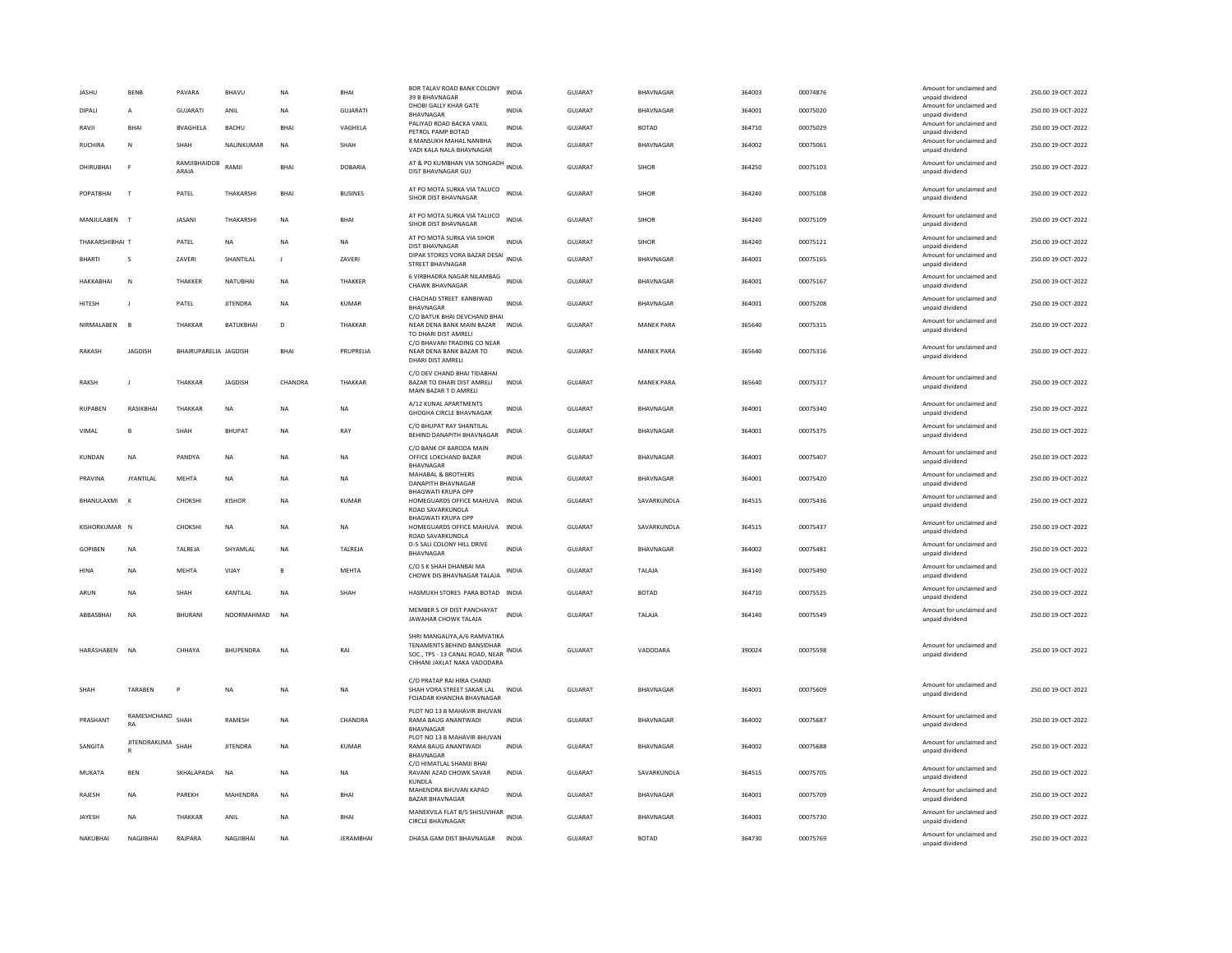| SHIVI AI          | M                 | PATFI                | <b>NA</b>        | <b>NA</b>   | <b>NA</b>        | C/O TULSHI REDIMEID STORS<br>BOTAD DIN DAYAL CHOWK<br>HANUMAN GATE                                                              | <b>INDIA</b> | GUIARAT              | <b>BOTAD</b>        | 364710 | 00075861 | Amount for unclaimed and<br>unpaid dividend | 250.00.19-OCT-2022 |
|-------------------|-------------------|----------------------|------------------|-------------|------------------|---------------------------------------------------------------------------------------------------------------------------------|--------------|----------------------|---------------------|--------|----------|---------------------------------------------|--------------------|
| AVASHARBHAI       | <b>R</b>          | DHOLU                | NA               | <b>NA</b>   | NA               | TO ASALPUR TA JASDAN DI<br>RAIKOT                                                                                               | <b>INDIA</b> | <b>GUJARAT</b>       | RAJKOT              | 360055 | 00075866 | Amount for unclaimed and<br>unnaid dividend | 250.00 19-OCT-2022 |
| MAGANLAL          | B                 | SANGHVI              | <b>NA</b>        | <b>NA</b>   | <b>NA</b>        | K T SHAH ROAD KUTCH MANDVI                                                                                                      | INDIA        | <b>GUJARAT</b>       | MANDVI              | 370465 | 00076009 | Amount for unclaimed and<br>unpaid dividend | 250.00 19-OCT-2022 |
| RANJITSINH        | <b>NA</b>         | RATHOD               | PRABHATSINH      | RATHOD      |                  | D 146 GMDC COLONY SKV NAGAR INDIA<br><b>TA LAKHPAT</b>                                                                          |              | GUJARAT              | NAKHTRANA           | 370601 | 00076011 | Amount for unclaimed and<br>unpaid dividend | 250.00 19-OCT-2022 |
| <b>KANAK</b>      | G                 | SHAH                 | GOPAL            | <b>NA</b>   | SHAH             | 2 AJAYARATNA BUILDING SECOND INDIA<br>FLOOR STATION ROAD BHUJ                                                                   |              | <b>GUJARAT</b>       | <b>BHUJ</b>         | 370001 | 00076043 | Amount for unclaimed and<br>unpaid dividend | 250.00 19-OCT-2022 |
| HARSHABEN         | $\mathbb{R}$      | SHAH                 | RAJESH           | <b>NA</b>   | JASARAJ          | C/O R G BROTHERS BHID BAZAR<br><b>BHUJ KUTCH</b>                                                                                | <b>INDIA</b> | GUJARAT              | <b>BHUJ</b>         | 370001 | 00076129 | Amount for unclaimed and<br>unpaid dividend | 250.00 19-OCT-2022 |
| CHAMPAK           | <b>NA</b>         | PAWANI               | <b>NA</b>        | <b>NA</b>   | <b>NA</b>        | 212 LANGA 8T BHUJ                                                                                                               | <b>INDIA</b> | GUJARAT              | <b>BHUI</b>         | 370001 | 00076147 | Amount for unclaimed and<br>unpaid dividend | 250.00 19-OCT-2022 |
| <b>HEMLATA</b>    | <b>NA</b>         | PARIKH               | NAVNITLAI        | <b>NA</b>   | PARIKH           | DR MARKAND S CLINIC BLOCK 2<br>MIG FLATS KARELI BAG BARODA                                                                      | <b>INDIA</b> | <b>GUJARAT</b>       | VADODARA            | 390018 | 00076198 | Amount for unclaimed and<br>unpaid dividend | 250.00 19-OCT-2022 |
| HARI              | <b>BHAI</b>       | <b>JETHABHAIPATE</b> | <b>IFTHARHAI</b> | <b>NA</b>   | PATEL            | <b>RIKHAY STREET BARODA</b>                                                                                                     | <b>INDIA</b> | GUIARAT              | ANKLAVE             | 388540 | 00076228 | Amount for unclaimed and<br>unpaid dividend | 250.00 19-OCT-2022 |
| HANSABEN          | RAMNIKLAL         | THAKKER              | RAMNIKLAL        | <b>NA</b>   | THAKKER          | C/O PRITI GARMENTS ZALA ROAD INDIA<br>DHRANGADHRA                                                                               |              | GUJARAT              | DHRANGADHRA         | 363310 | 00076263 | Amount for unclaimed and<br>unpaid dividend | 250.00 19-OCT-2022 |
| <b>ISHVARRHAI</b> | MANII AI          | PATEL                | MANII AI         | AMARDAS     | PATEL            | 43 PRAWATI SOCIETY<br>CHOWAUNDALI ROAD AT PATAN INDIA<br>DISTT MEHSANA NG                                                       |              | GUIARAT              | PATAN               | 384265 | 00076308 | Amount for unclaimed and<br>unpaid dividend | 500.00 19-OCT-2022 |
| <b>ISHWARLAL</b>  | N                 | PATEL                | N                | G           | PATELRETD        | 63 JAWAHAR SOCIETY VIS NAGAR<br>NG DT MEHSANA GUJARAT                                                                           | <b>INDIA</b> | <b>GUJARAT</b>       | VISNAGAR            | 384315 | 00076310 | Amount for unclaimed and<br>unpaid dividend | 250.00 19-OCT-2022 |
| SANGEETA          | B                 | SHAH                 | NA               | <b>NA</b>   | NA               | 4 UDYA APARTMENT HIRAIAIN<br>SOCIETY RAMNAGAR SABARMATI INDIA<br>AHMEDABAD                                                      |              | GUJARAT              | AHMEDABAD           | 380005 | 00076373 | Amount for unclaimed and<br>unpaid dividend | 250.00 19-OCT-2022 |
| CHUNILAL          | SHAMAJIBHAI       | PATEL                | SHAMAJIBHAI      | J           | PATEL            | 1 VIVEKANAND SOCIETY MADASA<br>SABARKANTHA GUJARAT                                                                              | <b>INDIA</b> | GUJARAT              | MODASA              | 383315 | 00076383 | Amount for unclaimed and<br>unnaid dividend | 250.00 19-OCT-2022 |
| KANAIYALAL        | NA                | PATEL                | RANSHODLAL       | <b>NA</b>   | PATEL            | 4 A RAMJYOT SOCIETY NR<br>MIRAMBICA ROAD NARANPURA<br>AHMEDABAD                                                                 | <b>INDIA</b> | GUJARAT              | AHMEDABAD           | 380013 | 00076410 | Amount for unclaimed and<br>unpaid dividend | 250.00 19-OCT-2022 |
| RAMESH            | BHAI              | SHANDHAVLALP<br>ATEL | SHANDHAVLAL      | NA          | PATEL            | TO HADARA TAL VIJAPUR DI DI<br>MEHSANA                                                                                          | INDIA        | GUJARAT              | DELVADA             | 382825 | 00076451 | Amount for unclaimed and<br>unpaid dividend | 250.00 19-OCT-2022 |
| SUMAN             | CHANDRA           | CHHOTALALRAV<br>AI   | CHOTALAL         | RAVAI       | RETD             | 92 RADHA SHYAM NAGAR<br>SHARISHA ROAD KALOL<br>AHMEDABAD                                                                        | INDIA        | GUJARAT              | AHMFDARAD           | 380001 | 00076465 | Amount for unclaimed and<br>unpaid dividend | 250.00 19-OCT-2022 |
| NEELABEN          | BALDEVBHAI        | PATEL                | BALDEVBHAI       | NA          | SADHAVLAL        | DARJIVAS ITADRA TA VIJAPUR<br>DIST MEHSANA                                                                                      | <b>INDIA</b> | GUJARAT              | DELVADA             | 382825 | 00076500 | Amount for unclaimed and<br>unpaid dividend | 250.00 19-OCT-2022 |
| NATHLAL           | NARANDAS          | PATEL                | NARANDAS         | NA          | <b>DUNGARDAS</b> | AT PO DHAMSANA TA KALOL DIST<br>MFSHANA                                                                                         | <b>INDIA</b> | GUJARAT              | KALOL               | 382740 | 00076538 | Amount for unclaimed and<br>unnaid dividend | 250.00 19-OCT-2022 |
| TRIVEDI           | BHASKER           | KUMAR                | TRIVEDI          | AMRITBHAI   |                  | C/O D G YAGNIK A-3 ARPAN<br>APARTMENT NEHRU PARK<br>VASTRAPUR AHMEDARAD                                                         | INDIA        | GUJARAT              | AHMEDABAD           | 380015 | 00076559 | Amount for unclaimed and<br>unpaid dividend | 250.00 19-OCT-2022 |
| MOHMMED           | AYUB              | SABUWALA             | ABUBAKAF         | <b>NA</b>   | VORA             | ABDUL REHMAN STREET<br>VAHORWAD PRANTIJ SK                                                                                      | <b>INDIA</b> | <b>GUJARAT</b>       | SONASAN             | 383205 | 00076585 | Amount for unclaimed and<br>unpaid dividend | 500.00 19-OCT-2022 |
| <b>GIRISHBHAI</b> | VITHALBHAI        | PATEL                | VITHAL           | <b>NA</b>   | <b>BHAI</b>      | 16 OLD GANJ NAZAR PATEL<br>MANSA N G                                                                                            | <b>INDIA</b> | <b>GUJARAT</b>       | DELVADA             | 382845 | 00076656 | Amount for unclaimed and<br>unpaid dividend | 125.00 19-OCT-2022 |
| KOKILABEN         | <b>JAYANTILAL</b> | PATEL                | JAYANTILAL       | А           | PATEL            | LAXMINAGAR SOCIETY AMBAPUR                                                                                                      | <b>INDIA</b> | GUJARAT              | ODHAV               | 382421 | 00076690 | Amount for unclaimed and                    | 250.00 19-OCT-2022 |
|                   |                   |                      |                  |             |                  | TA DIST GANDHINAGAR<br>BLOCK NO 187/1 SECTOR 30                                                                                 |              |                      |                     |        |          | unpaid dividend<br>Amount for unclaimed and |                    |
| NAVINCHANDRA NA   |                   | KHARADI              | PREMJI           | <b>BHAI</b> | KHARADI          | GANDHINAGAR<br>734/2 INDERNAGAR AMBALA CITY                                                                                     | <b>INDIA</b> | <b>GUJARAT</b>       | <b>GANDHI NAGAR</b> | 382030 | 00076707 | unpaid dividend<br>Amount for unclaimed and | 250.00 19-OCT-2022 |
| KEWAL             | <b>NA</b>         | ANAND                | KISHAN           | CHAND       | ANAND            | (HARYANA)                                                                                                                       | <b>INDIA</b> | HARYANA              | AMBALA CITY         | 134001 | 00076716 | unpaid dividend                             | 250.00 19-OCT-2022 |
| <b>NISHA</b>      | <b>NA</b>         | ANAND                | KFWAI            | <b>NA</b>   | ANAND            | 734/2 INDERNAGAR AMBALA CITY<br>INDIA<br>(HARYANA)                                                                              |              | <b>HARYANA</b>       | AMBALA CITY         | 134001 | 00076717 | Amount for unclaimed and<br>unpaid dividend | 250.00 19-OCT-2022 |
| RAJEDNRA          | SHANTILAL         | <b>MODI</b>          | SHANTILAL        | <b>NA</b>   | NATHALAL         | KALAVASUDEVS CHACHAR LOTIYA<br>NO MADH VADNAGAR DIST<br>MEHSANA                                                                 | <b>INDIA</b> | <b>GUJARAT</b>       | VISNAGAR            | 384355 | 00076723 | Amount for unclaimed and<br>unpaid dividend | 250.00 19-OCT-2022 |
| ANIT              |                   | <b>BHAVSAR</b>       | <b>IFFTENDRA</b> | KUMAR       | CRHAVSAR         | TO PETHAPUR NEAR IAINDERASAR<br>GANDHINAGAR                                                                                     | INDIA        | GUIARAT              | PEHTAPUR            | 382610 | 00076738 | Amount for unclaimed and<br>unpaid dividend | 250.00 19-OCT-2022 |
|                   | M                 | THAKKER              | M                | G           | THAKKER          | SECTOR 7/A PLOT NO 264/1<br><b>GANDHI NAGAR GUJRAT</b>                                                                          | <b>INDIA</b> | GUJARAT              | <b>GANDHI NAGAR</b> | 382007 | 00076779 | Amount for unclaimed and<br>unpaid dividend | 250.00 19-OCT-2022 |
| <b>TUSHAR</b>     | PRAVIN            | MEHTA                | PRAVIN           | <b>NA</b>   | MEHTA            | NEW MEDICAL STORES JODIYA                                                                                                       | INDIA        | GUJARAT              | DHROL               | 361250 | 00076794 | Amount for unclaimed and<br>unnaid dividend | 250.00 19-OCT-2022 |
| BHAVNA            | NA                | KAPADIA              | APURVA           | <b>NA</b>   | KAPADIA          | ROOM 66 NEW PG HOSTEL MP<br>SHAH MEDICAL COLLEGE<br><b>IAMNAGAR</b>                                                             | INDIA        | GUJARAT              | JAMNAGAR            | 361008 | 00076804 | Amount for unclaimed and<br>unpaid dividend | 250.00 19-OCT-2022 |
| <b>BITTANDEVI</b> | <b>NA</b>         | <b>BHADAURIA</b>     | SURENDRA         | SINGH       | <b>BHADAVRIA</b> | C/O SHRI SURENDRA SINGH<br>BHADAURIA OPP "AMAN"<br>BATTERY PO UDI MODE<br>CHAKKARNAGAR ROAD DIST<br><b>FTAWAH UTTAR PRADESH</b> | <b>INDIA</b> | <b>UTTAR PRADESH</b> | LAKHNA              | 206131 | 00076840 | Amount for unclaimed and<br>unpaid dividend | 250.00 19-OCT-2022 |
| SHAILESH          | <b>NA</b>         | AMLANI               | VALLABHDAS       | <b>NA</b>   | KURJI            | SMRUTI 12 A PARAS I SOCIETY<br>AMBAVIJAY JAMNAGAR                                                                               | <b>INDIA</b> | <b>GUJARAT</b>       | JAMNAGAR            | 361008 | 00076862 | Amount for unclaimed and<br>unpaid dividend | 250.00 19-OCT-2022 |
| INDIRABEN         | M                 | MORAZARIYA           | NAROTAMDAS       | <b>NA</b>   | MORALARIYA       | C/O N V MORAZARIYA RANJIT<br>PARA BHANVAD                                                                                       | <b>INDIA</b> | <b>GUJARAT</b>       | PORBANDAR           | 360510 | 00076920 | Amount for unclaimed and<br>unpaid dividend | 250.00 19-OCT-2022 |
| RASHMIKANT        | <b>NA</b>         | MFHTA                | <b>HARGOVIND</b> | DAS         | MEHTA            | B/3 VIKRAM APPARTMENT PATEL<br>COLONY ST NO 3 RD NO                                                                             | <b>INDIA</b> | GUIARAT              | JAMNAGAR            | 361008 | 00076967 | Amount for unclaimed and<br>unpaid dividend | 250.00 19-OCT-2022 |
| KARTIK            | VIRENDRA          | SHAH                 | NA               | <b>NA</b>   | NA               | JAMNAGAR<br>NEAR GIRDHARI TEMPLE MANEK                                                                                          | <b>INDIA</b> | <b>GUJARAT</b>       | JAMNAGAR            | 361001 | 00077130 | Amount for unclaimed and                    | 250.00 19-OCT-2022 |
|                   |                   |                      |                  |             |                  | WADI JAMNAGAR                                                                                                                   |              |                      |                     |        |          | unpaid dividend                             |                    |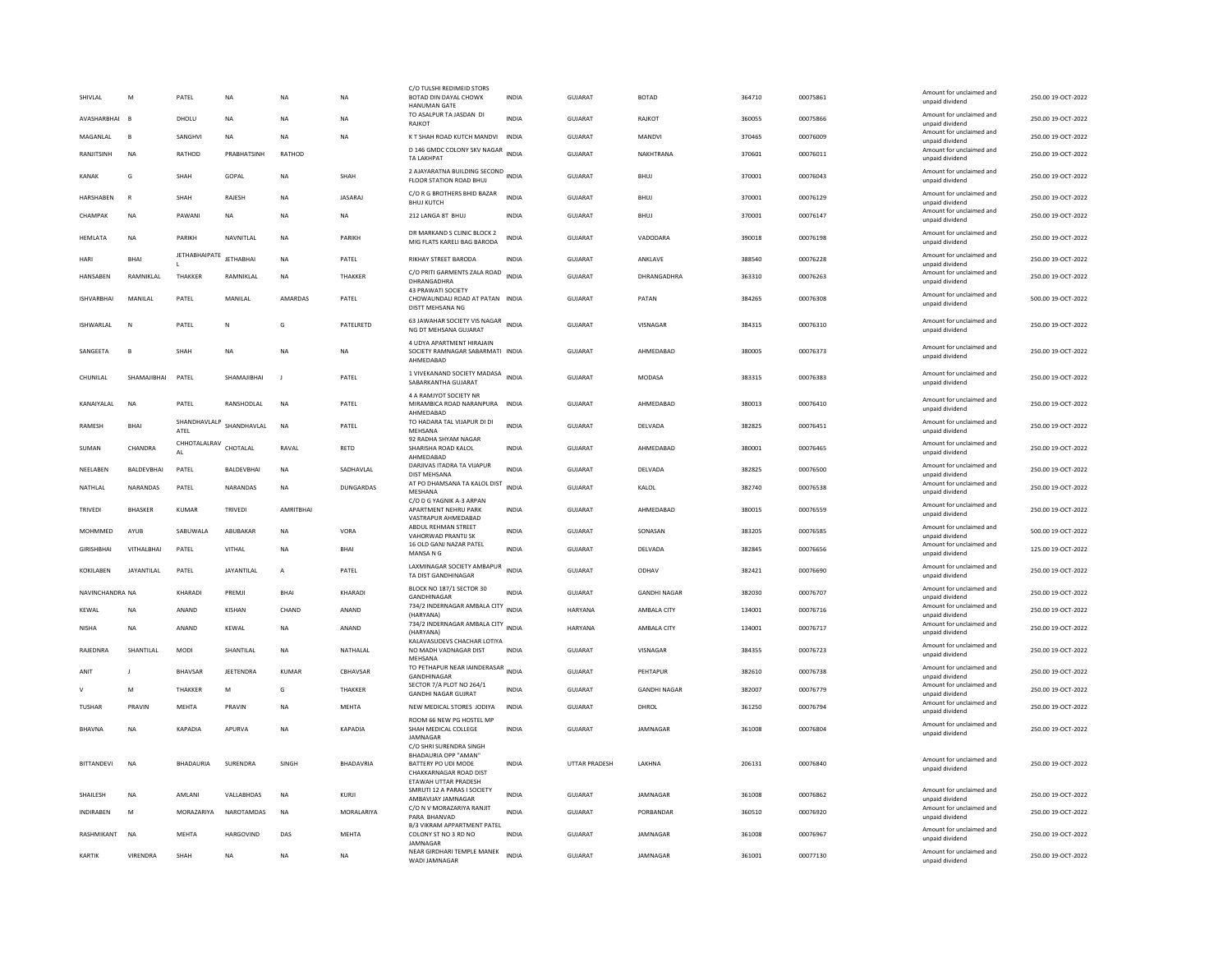| C/O M/S UMIYA KRUSHI KENDRA<br>Amount for unclaimed and<br>GUIARAT<br>361210<br>00077245<br>250.00.19-OCT-2022<br>VINOD<br>VASHRAM<br>RANIPA<br>VASHRAM<br><b>NA</b><br>RANIPA<br>DHROL GANDI CHOWK DHROL<br><b>INDIA</b><br>DHROL<br>unpaid dividend<br><b>DIST JAMNAGAR</b><br>CHANDAN PRATAP PALACE ROAD<br>Amount for unclaimed and<br>DOSHI<br>PRAVINCHANDRA NA<br><b>INDIA</b><br>GUJARAT<br>JAMNAGAR<br>361008<br>00077285<br>250.00 19-OCT-2022<br>GITA<br>NA<br>JAMNAGAR<br>unpaid dividend<br>NEAR JAIN DEV BAG<br>Amount for unclaimed and<br>250.00 19-OCT-2022<br><b>NAGARDAS</b><br>DAS<br><b>IAII</b><br>GUIARAT<br><b>IAMNAGAR</b><br>361001<br>00077295<br>PRAMODA<br>SHAH<br>NAGAR<br>INDIA<br>SHATRUKHANA I DELI JAMNAGAR<br>unpaid dividend<br>"DHRUVDEEP" OUT SIDE<br>Amount for unclaimed and<br>JAYSHRI<br>GIRDHARLAL<br>SHETH<br>GIRDHARLAL<br>$\mathsf D$<br>SHETH<br>GUJARAT<br>JAMNAGAR<br>361005<br>00077429<br>250.00 19-OCT-2022<br>INDIA<br>KHAMBHALIA GATE JAMNAGAR<br>unpaid dividend<br>SETAVAD PATEL CHEMBERS<br>Amount for unclaimed and<br>DOLARKANTD<br><b>NA</b><br>ZINZUVADIYA<br>DEVJIBHAI<br><b>NA</b><br>ZINZUVADIYA<br><b>INDIA</b><br><b>GUJARAT</b><br>JAMNAGAR<br>361001<br>00077432<br>250.00 19-OCT-2022<br>BLOCK NO C 2 JAMNAGAR<br>unpaid dividend<br>C/O M A PAREKH 17 A SUBHAS<br>Amount for unclaimed and<br>PAREKH<br><b>INDIA</b><br><b>GUJARAT</b><br>JAMNAGAR<br>361001<br>00077451<br>250.00 19-OCT-2022<br>RUBABBAI<br>M<br><b>NA</b><br><b>NA</b><br>NA<br>MARKET JAMNAGAR<br>unpaid dividend<br>KADIA WAD KAMBI FALI<br>Amount for unclaimed and<br><b>GUJARAT</b><br>361001<br>00077461<br>250.00 19-OCT-2022<br>KARIA<br><b>INDIA</b><br>JAMNAGAR<br>MADHU<br><b>NA</b><br><b>NA</b><br><b>NA</b><br><b>NA</b><br>JAMNAGAR JAMNAGAR<br>unpaid dividend<br>OPP SATYA SAI SCHOOL SHANTI<br>Amount for unclaimed and<br><b>RONAK</b><br><b>BHARAT</b><br><b>DOSHI</b><br><b>NA</b><br><b>NA</b><br>NATH APRT BLOCK NO 10<br><b>INDIA</b><br><b>GUJARAT</b><br>JAMNAGAR<br>361008<br>00077470<br>250.00 19-OCT-2022<br><b>NA</b><br>unpaid dividend<br>JAMNAGAR<br>OPP SATYA SAI SCHOOL SHANTI<br>Amount for unclaimed and<br>VASANTRAY<br>DOSHI<br>INDIA<br>GUJARAT<br>JAMNAGAR<br>361008<br>00077471<br>250.00 19-OCT-2022<br><b>BHARAT</b><br>NA<br>NA<br>NA<br>NATH APRT BLOCK NO 10<br>unpaid dividend<br>JAMNAGAR<br>C/O WG CDR DEEPAK SHARMA<br><b>FACULTY OF MATERIAL</b><br>Amount for unclaimed and<br>HINA<br>NA<br>SHARMA<br>FLT<br>LT<br>DEEPAKSHARMA<br>MANAGEMANT AIR FORCE<br><b>INDIA</b><br>KARNATAKA<br>BANGALORE<br>560015<br>00077482<br>250.00 19-OCT-2022<br>unpaid dividend<br>TECHNICAL COLLEGE, JALAHILLI<br>WEST, BANGALORE<br>PRAORAI NIVAS DHRUV FALI<br>Amount for unclaimed and<br>361001<br>250.00 19-OCT-2022<br>PRASANKUMAR L<br><b>TRIVEDI</b><br>LAXMISHANKER<br><b>NA</b><br><b>GUJARAT</b><br>JAMNAGAR<br>00077491<br><b>TRIVEDI</b><br><b>INDIA</b><br>CENTRAL BANK RD JAMNAGAR<br>unpaid dividend<br>MULLAMEDI ROAD OPP SAIFEE<br>Amount for unclaimed and<br>MITHAWALA<br><b>INDIA</b><br>GUJARAT<br>JAMNAGAR<br>361001<br>00077535<br>250.00 19-OCT-2022<br><b>MUSTUFA</b><br>M<br><b>NA</b><br>NA<br><b>NA</b><br>MASJID JAMNAGAR<br>unpaid dividend<br>JAYANTILAL MATHURADAS GRAIN<br>Amount for unclaimed and<br>INDIA<br>250.00 19-OCT-2022<br><b>JAGDISH</b><br><b>NA</b><br>KUNDALIA<br><b>NA</b><br><b>NA</b><br><b>NA</b><br><b>GUJARAT</b><br>JAMNAGAR<br>361001<br>00077543<br>MARKET JAMNAGAR<br>unpaid dividend<br>59 DIGVIJAY PLOT JAYANT NIVAS<br>Amount for unclaimed and<br>ASDHA<br><b>NA</b><br>NATHWANI<br>ASHOK<br>NA<br><b>INDIA</b><br>GUJARAT<br>JAMNAGAR<br>361005<br>00077551<br>250.00 19-OCT-2022<br>JAMNAGAR<br>unpaid dividend<br>101 NAVNIDHI APPARTMENT 9<br>Amount for unclaimed and<br>250.00 19-OCT-2022<br><b>BHANUREN</b><br><b>NA</b><br>RANA<br><b>NA</b><br><b>NA</b><br><b>NA</b><br><b>INDIA</b><br><b>GUJARAT</b><br><b>IAMNAGAR</b><br>361008<br>00077574<br>PATEL COLONY JAMNAGAR<br>unpaid dividend<br>6 OSWAL COLONY LILA NIVAS<br>Amount for unclaimed and<br>SAVITA<br>NA<br>SHAH<br>ZAVERCHAND<br><b>NA</b><br>SHAH<br>GUJARAT<br>JAMNAGAR<br>361005<br>00077584<br>250.00 19-OCT-2022<br>SUMMAIR CLUB ROAD JAMNAGAR INDIA<br>unpaid dividend<br><b>B 12 VARDHMAN NAGAR NEAR</b><br>Amount for unclaimed and<br>CHANDRAKANT MEHTA<br>CHANDRAKANT<br><b>NA</b><br><b>MEHTA</b><br>JAIN UPASHRAYA HIRJI MISTRY<br><b>GUJARAT</b><br>JAMNAGAR<br>361004<br>00077612<br>250.00 19-OCT-2022<br><b>RUPAL</b><br><b>INDIA</b><br>unpaid dividend<br>ROAD JAMNAGAR<br><b>B 12 VARDHMAN NAGAR NEAR</b><br>Amount for unclaimed and<br>CHANDRAKANT MEHTA<br>CHANDRAKANT<br>MFHTA<br>GUIARAT<br><b>IAMNAGAR</b><br>361004<br>00077613<br>250.00.19-OCT-2022<br>ATUL<br>JAIN UPASHRAYA HIRJI MISTRY<br><b>INDIA</b><br>unpaid dividend<br>ROAD JAMNAGAR<br>MERCURY AUTO INDUST P BOX<br>Amount for unclaimed and<br>KUSUM<br>MAGANLAL<br>PATEL<br>MAGANLAL<br><b>NA</b><br>PATEL<br>5027 RANJIT SAGAR ROAD<br><b>INDIA</b><br><b>GUJARAT</b><br>JAMNAGAR<br>361005<br>00077651<br>250.00 19-OCT-2022<br>unpaid dividend<br>JAMNAGAR<br>55 DIG PLOT KRISHNA<br>Amount for unclaimed and<br>250.00 19-OCT-2022<br>KAMLA<br>$\mathsf{v}$<br>SHAH<br><b>NA</b><br><b>NA</b><br><b>NA</b><br>APPARTMENT BLOCK NO 202<br><b>INDIA</b><br><b>GUJARAT</b><br>JAMNAGAR<br>361005<br>00077689<br>unpaid dividend<br>JAMNAGAR<br>55 DIG PLOT KRISHNA<br>Amount for unclaimed and<br><b>BHARAT</b><br>$\mathsf{v}$<br>SHAH<br>NA<br>APPARTMENT BLOCK NO 202<br>INDIA<br>GUJARAT<br>JAMNAGAR<br>361005<br>00077690<br>250.00 19-OCT-2022<br>NA<br><b>NA</b><br>unpaid dividend<br>JAMNAGAR<br>FIVE DIG VIJAY PLOT JAMNAGAR<br>Amount for unclaimed and<br><b>INDIA</b><br><b>GUJARAT</b><br>00077761<br>250.00 19-OCT-2022<br>NEELA<br>PRAKASH<br>VORA<br>PRAKASH<br>P<br>VORA<br>JAMNAGAR<br>361005<br>JAMNAGAR<br>unpaid dividend<br>SHAH CHICORY CORPORATION<br>Amount for unclaimed and<br>CHARULATA<br>RAMESH<br>SHAH<br>$_{\sf NA}$<br><b>NA</b><br>OPPOSITE CENTRAL BANK<br><b>INDIA</b><br>GUJARAT<br>JAMNAGAR<br>361001<br>00077779<br>250.00 19-OCT-2022<br><b>NA</b><br>unpaid dividend<br><b>IAMNAGAR</b><br>C/O INCOME TAX OFFICE<br>Amount for unclaimed and<br>GUIARAT<br>361008<br>00077832<br>250.00 19-OCT-2022<br>BABULAL<br><b>NA</b><br>CHAUHAN<br><b>NA</b><br><b>NA</b><br>NA.<br><b>INDIA</b><br><b>IAMNAGAR</b><br>JAMNAGAR JAMNAGAR<br>unpaid dividend<br>HOME NO 182 SHANKAR TEKRI<br>Amount for unclaimed and<br><b>JAMNABEN</b><br><b>JESINGBHAI</b><br>CHAVDA<br>PREM<br>CHAND<br>BHANSIPADAYA<br>GANDHINAGAR VIA IDD MASJID<br><b>INDIA</b><br><b>GUJARAT</b><br>JAMNAGAR<br>361005<br>00077833<br>375.00 19-OCT-2022<br>unpaid dividend<br>ROAD IAMNAGAR<br>HOME NO 182 SHANKAR KEKRI<br>BHANJIBHAIPAD<br>Amount for unclaimed and<br>CHAND<br>BHANJI<br>GUJARAT<br>361005<br>00077834<br>375.00 19-OCT-2022<br>PREM<br>ALABHA<br>PADAYA<br>GANDHINAGAR VIA IDD MASJID<br><b>INDIA</b><br>JAMNAGAR<br>AYA<br>unpaid dividend<br>ROAD JAMNAGAR<br><b>GIRIRAJ BUS SERVICE NEAR</b><br>Amount for unclaimed and<br>MANMOHAN<br>KANSARA<br>INDIA<br>GUJARAT<br>JAMNAGAR<br>361001<br>00077851<br>250.00 19-OCT-2022<br><b>P</b><br>NA<br><b>NA</b><br>NA<br>RATANBAI MASJID JAMNAGAR<br>unpaid dividend<br>RATILAL DHANJI PARMER 4<br>Amount for unclaimed and<br>DHARMISHTHA M<br>PARMAR<br>HARSHAD<br>$\mathbb{R}$<br>PARMAR<br><b>INDIA</b><br><b>GUJARAT</b><br>JAMNAGAR<br>361005<br>00077883<br>250.00 19-OCT-2022<br>DIGVIJAY JAMNAGAR<br>unpaid dividend<br>Amount for unclaimed and<br>D-13/178 SECTOR 7 ROHINI DELHI INDIA<br>110085<br>250.00 19-OCT-2022<br>RAKHEE<br><b>NA</b><br>DHAGA<br><b>NA</b><br><b>NA</b><br>DELHI<br>DELHI<br>00077968<br>NA<br>unpaid dividend<br>NALANDA SOCIETY BLOCK NO 12<br>Amount for unclaimed and<br>FALDU<br>GUJARAT<br>JAMNAGAR<br>00078035<br>250.00 19-OCT-2022<br>RASILABEN<br>FALDU<br>JAYANTILAL<br>NA<br>NEAR GAVATRI SCHOOL<br>INDIA<br>361008<br>unpaid dividend<br>JAMNAGAR<br>VAKIL STREET VODIYA DIST<br>Amount for unclaimed and<br>SINGALA<br><b>INDIA</b><br><b>GUJARAT</b><br>DHROL<br>361250<br>00078073<br>250.00 19-OCT-2022<br>NIRMALA<br><b>NA</b><br><b>NA</b><br>s<br>NA<br>JAMNAGAR<br>unpaid dividend<br>M/45/267, PRAGATI NAGAR IST<br>Amount for unclaimed and<br>GOPIYANI<br>GUJARAT<br>AHMEDABAD<br>380013<br>00078077<br>125.00 19-OCT-2022<br><b>JAVNI</b><br>N<br><b>NA</b><br>NA<br>NA<br>INDIA<br>FLOOR NARANPURA AHMEDABAD<br>unpaid dividend<br>S J MEHTA & CO RAJENDRA ROAD<br>Amount for unclaimed and<br><b>INDIA</b><br>00078124<br><b>BEN</b><br><b>MEHTA</b><br><b>BHOGILAL</b><br><b>GUJARAT</b><br>JAMNAGAR<br>361001<br>250.00 19-OCT-2022<br>DAYA<br><b>NA</b><br>JAMNAGAR<br>unpaid dividend<br>Amount for unclaimed and<br>MEHTA<br>GUJARAT<br>KHAMBHALIA<br>00078136<br>250.00 19-OCT-2022<br>JAYSHREE<br>MAHESH<br><b>MEHTA</b><br>MAHESH<br>RATILAL<br>79 MAIN BAZAR MITHAPUR<br><b>INDIA</b><br>361345<br>unpaid dividend | ARUN | <b>KUMAR</b> | <b>JAJOO</b> | SHRIKRISHAN | <b>NA</b> | <b>JAJOO</b> | <b>B 2/166 RANJITNAGAR</b><br><b>JAMNAGAR JAMNAGAR</b> | <b>INDIA</b> | <b>GUJARA1</b> | JAMNAGAR | 361005 | 00077234 | Amount for unclaimed and<br>unpaid dividend | 500.00 19-OCT-2022 |
|-----------------------------------------------------------------------------------------------------------------------------------------------------------------------------------------------------------------------------------------------------------------------------------------------------------------------------------------------------------------------------------------------------------------------------------------------------------------------------------------------------------------------------------------------------------------------------------------------------------------------------------------------------------------------------------------------------------------------------------------------------------------------------------------------------------------------------------------------------------------------------------------------------------------------------------------------------------------------------------------------------------------------------------------------------------------------------------------------------------------------------------------------------------------------------------------------------------------------------------------------------------------------------------------------------------------------------------------------------------------------------------------------------------------------------------------------------------------------------------------------------------------------------------------------------------------------------------------------------------------------------------------------------------------------------------------------------------------------------------------------------------------------------------------------------------------------------------------------------------------------------------------------------------------------------------------------------------------------------------------------------------------------------------------------------------------------------------------------------------------------------------------------------------------------------------------------------------------------------------------------------------------------------------------------------------------------------------------------------------------------------------------------------------------------------------------------------------------------------------------------------------------------------------------------------------------------------------------------------------------------------------------------------------------------------------------------------------------------------------------------------------------------------------------------------------------------------------------------------------------------------------------------------------------------------------------------------------------------------------------------------------------------------------------------------------------------------------------------------------------------------------------------------------------------------------------------------------------------------------------------------------------------------------------------------------------------------------------------------------------------------------------------------------------------------------------------------------------------------------------------------------------------------------------------------------------------------------------------------------------------------------------------------------------------------------------------------------------------------------------------------------------------------------------------------------------------------------------------------------------------------------------------------------------------------------------------------------------------------------------------------------------------------------------------------------------------------------------------------------------------------------------------------------------------------------------------------------------------------------------------------------------------------------------------------------------------------------------------------------------------------------------------------------------------------------------------------------------------------------------------------------------------------------------------------------------------------------------------------------------------------------------------------------------------------------------------------------------------------------------------------------------------------------------------------------------------------------------------------------------------------------------------------------------------------------------------------------------------------------------------------------------------------------------------------------------------------------------------------------------------------------------------------------------------------------------------------------------------------------------------------------------------------------------------------------------------------------------------------------------------------------------------------------------------------------------------------------------------------------------------------------------------------------------------------------------------------------------------------------------------------------------------------------------------------------------------------------------------------------------------------------------------------------------------------------------------------------------------------------------------------------------------------------------------------------------------------------------------------------------------------------------------------------------------------------------------------------------------------------------------------------------------------------------------------------------------------------------------------------------------------------------------------------------------------------------------------------------------------------------------------------------------------------------------------------------------------------------------------------------------------------------------------------------------------------------------------------------------------------------------------------------------------------------------------------------------------------------------------------------------------------------------------------------------------------------------------------------------------------------------------------------------------------------------------------------------------------------------------------------------------------------------------------------------------------------------------------------------------------------------------------------------------------------------------------------------------------------------------------------------------------------------------------------------------------------------------------------------------------------------------------------------------------------------------------------------------------------------------------------------------------------------------------------------------------------------------------------------------------------------------------------------------------------------------------------------------------------------------------------------------------------------------------------------------------------------------------------------------------------------------------------------------------------------------------------------------------------------------------------------------------------------------------------------------------------------------------------------------------------------------------------------------------------------------------------------------------------------------------------------------------------------------------------------------------------------------------------------------------------------------------------------------------------------------------------------------------------------------------------------------------------------------------------------------------------------------------------------------------------------------------------------------------------------------------------------------------------------------------------------------------------------------------------------------------------------------------------------------------------------------------------------------------------------------------------------------------------------------------------------------------------------------------------------------------------------------------------|------|--------------|--------------|-------------|-----------|--------------|--------------------------------------------------------|--------------|----------------|----------|--------|----------|---------------------------------------------|--------------------|
|                                                                                                                                                                                                                                                                                                                                                                                                                                                                                                                                                                                                                                                                                                                                                                                                                                                                                                                                                                                                                                                                                                                                                                                                                                                                                                                                                                                                                                                                                                                                                                                                                                                                                                                                                                                                                                                                                                                                                                                                                                                                                                                                                                                                                                                                                                                                                                                                                                                                                                                                                                                                                                                                                                                                                                                                                                                                                                                                                                                                                                                                                                                                                                                                                                                                                                                                                                                                                                                                                                                                                                                                                                                                                                                                                                                                                                                                                                                                                                                                                                                                                                                                                                                                                                                                                                                                                                                                                                                                                                                                                                                                                                                                                                                                                                                                                                                                                                                                                                                                                                                                                                                                                                                                                                                                                                                                                                                                                                                                                                                                                                                                                                                                                                                                                                                                                                                                                                                                                                                                                                                                                                                                                                                                                                                                                                                                                                                                                                                                                                                                                                                                                                                                                                                                                                                                                                                                                                                                                                                                                                                                                                                                                                                                                                                                                                                                                                                                                                                                                                                                                                                                                                                                                                                                                                                                                                                                                                                                                                                                                                                                                                                                                                                                                                                                                                                                                                                                                                                                                                                                                                                                                                                                                                                                                                                                                                                                                                                                                                                                                                                                                         |      |              |              |             |           |              |                                                        |              |                |          |        |          |                                             |                    |
|                                                                                                                                                                                                                                                                                                                                                                                                                                                                                                                                                                                                                                                                                                                                                                                                                                                                                                                                                                                                                                                                                                                                                                                                                                                                                                                                                                                                                                                                                                                                                                                                                                                                                                                                                                                                                                                                                                                                                                                                                                                                                                                                                                                                                                                                                                                                                                                                                                                                                                                                                                                                                                                                                                                                                                                                                                                                                                                                                                                                                                                                                                                                                                                                                                                                                                                                                                                                                                                                                                                                                                                                                                                                                                                                                                                                                                                                                                                                                                                                                                                                                                                                                                                                                                                                                                                                                                                                                                                                                                                                                                                                                                                                                                                                                                                                                                                                                                                                                                                                                                                                                                                                                                                                                                                                                                                                                                                                                                                                                                                                                                                                                                                                                                                                                                                                                                                                                                                                                                                                                                                                                                                                                                                                                                                                                                                                                                                                                                                                                                                                                                                                                                                                                                                                                                                                                                                                                                                                                                                                                                                                                                                                                                                                                                                                                                                                                                                                                                                                                                                                                                                                                                                                                                                                                                                                                                                                                                                                                                                                                                                                                                                                                                                                                                                                                                                                                                                                                                                                                                                                                                                                                                                                                                                                                                                                                                                                                                                                                                                                                                                                                         |      |              |              |             |           |              |                                                        |              |                |          |        |          |                                             |                    |
|                                                                                                                                                                                                                                                                                                                                                                                                                                                                                                                                                                                                                                                                                                                                                                                                                                                                                                                                                                                                                                                                                                                                                                                                                                                                                                                                                                                                                                                                                                                                                                                                                                                                                                                                                                                                                                                                                                                                                                                                                                                                                                                                                                                                                                                                                                                                                                                                                                                                                                                                                                                                                                                                                                                                                                                                                                                                                                                                                                                                                                                                                                                                                                                                                                                                                                                                                                                                                                                                                                                                                                                                                                                                                                                                                                                                                                                                                                                                                                                                                                                                                                                                                                                                                                                                                                                                                                                                                                                                                                                                                                                                                                                                                                                                                                                                                                                                                                                                                                                                                                                                                                                                                                                                                                                                                                                                                                                                                                                                                                                                                                                                                                                                                                                                                                                                                                                                                                                                                                                                                                                                                                                                                                                                                                                                                                                                                                                                                                                                                                                                                                                                                                                                                                                                                                                                                                                                                                                                                                                                                                                                                                                                                                                                                                                                                                                                                                                                                                                                                                                                                                                                                                                                                                                                                                                                                                                                                                                                                                                                                                                                                                                                                                                                                                                                                                                                                                                                                                                                                                                                                                                                                                                                                                                                                                                                                                                                                                                                                                                                                                                                                         |      |              |              |             |           |              |                                                        |              |                |          |        |          |                                             |                    |
|                                                                                                                                                                                                                                                                                                                                                                                                                                                                                                                                                                                                                                                                                                                                                                                                                                                                                                                                                                                                                                                                                                                                                                                                                                                                                                                                                                                                                                                                                                                                                                                                                                                                                                                                                                                                                                                                                                                                                                                                                                                                                                                                                                                                                                                                                                                                                                                                                                                                                                                                                                                                                                                                                                                                                                                                                                                                                                                                                                                                                                                                                                                                                                                                                                                                                                                                                                                                                                                                                                                                                                                                                                                                                                                                                                                                                                                                                                                                                                                                                                                                                                                                                                                                                                                                                                                                                                                                                                                                                                                                                                                                                                                                                                                                                                                                                                                                                                                                                                                                                                                                                                                                                                                                                                                                                                                                                                                                                                                                                                                                                                                                                                                                                                                                                                                                                                                                                                                                                                                                                                                                                                                                                                                                                                                                                                                                                                                                                                                                                                                                                                                                                                                                                                                                                                                                                                                                                                                                                                                                                                                                                                                                                                                                                                                                                                                                                                                                                                                                                                                                                                                                                                                                                                                                                                                                                                                                                                                                                                                                                                                                                                                                                                                                                                                                                                                                                                                                                                                                                                                                                                                                                                                                                                                                                                                                                                                                                                                                                                                                                                                                                         |      |              |              |             |           |              |                                                        |              |                |          |        |          |                                             |                    |
|                                                                                                                                                                                                                                                                                                                                                                                                                                                                                                                                                                                                                                                                                                                                                                                                                                                                                                                                                                                                                                                                                                                                                                                                                                                                                                                                                                                                                                                                                                                                                                                                                                                                                                                                                                                                                                                                                                                                                                                                                                                                                                                                                                                                                                                                                                                                                                                                                                                                                                                                                                                                                                                                                                                                                                                                                                                                                                                                                                                                                                                                                                                                                                                                                                                                                                                                                                                                                                                                                                                                                                                                                                                                                                                                                                                                                                                                                                                                                                                                                                                                                                                                                                                                                                                                                                                                                                                                                                                                                                                                                                                                                                                                                                                                                                                                                                                                                                                                                                                                                                                                                                                                                                                                                                                                                                                                                                                                                                                                                                                                                                                                                                                                                                                                                                                                                                                                                                                                                                                                                                                                                                                                                                                                                                                                                                                                                                                                                                                                                                                                                                                                                                                                                                                                                                                                                                                                                                                                                                                                                                                                                                                                                                                                                                                                                                                                                                                                                                                                                                                                                                                                                                                                                                                                                                                                                                                                                                                                                                                                                                                                                                                                                                                                                                                                                                                                                                                                                                                                                                                                                                                                                                                                                                                                                                                                                                                                                                                                                                                                                                                                                         |      |              |              |             |           |              |                                                        |              |                |          |        |          |                                             |                    |
|                                                                                                                                                                                                                                                                                                                                                                                                                                                                                                                                                                                                                                                                                                                                                                                                                                                                                                                                                                                                                                                                                                                                                                                                                                                                                                                                                                                                                                                                                                                                                                                                                                                                                                                                                                                                                                                                                                                                                                                                                                                                                                                                                                                                                                                                                                                                                                                                                                                                                                                                                                                                                                                                                                                                                                                                                                                                                                                                                                                                                                                                                                                                                                                                                                                                                                                                                                                                                                                                                                                                                                                                                                                                                                                                                                                                                                                                                                                                                                                                                                                                                                                                                                                                                                                                                                                                                                                                                                                                                                                                                                                                                                                                                                                                                                                                                                                                                                                                                                                                                                                                                                                                                                                                                                                                                                                                                                                                                                                                                                                                                                                                                                                                                                                                                                                                                                                                                                                                                                                                                                                                                                                                                                                                                                                                                                                                                                                                                                                                                                                                                                                                                                                                                                                                                                                                                                                                                                                                                                                                                                                                                                                                                                                                                                                                                                                                                                                                                                                                                                                                                                                                                                                                                                                                                                                                                                                                                                                                                                                                                                                                                                                                                                                                                                                                                                                                                                                                                                                                                                                                                                                                                                                                                                                                                                                                                                                                                                                                                                                                                                                                                         |      |              |              |             |           |              |                                                        |              |                |          |        |          |                                             |                    |
|                                                                                                                                                                                                                                                                                                                                                                                                                                                                                                                                                                                                                                                                                                                                                                                                                                                                                                                                                                                                                                                                                                                                                                                                                                                                                                                                                                                                                                                                                                                                                                                                                                                                                                                                                                                                                                                                                                                                                                                                                                                                                                                                                                                                                                                                                                                                                                                                                                                                                                                                                                                                                                                                                                                                                                                                                                                                                                                                                                                                                                                                                                                                                                                                                                                                                                                                                                                                                                                                                                                                                                                                                                                                                                                                                                                                                                                                                                                                                                                                                                                                                                                                                                                                                                                                                                                                                                                                                                                                                                                                                                                                                                                                                                                                                                                                                                                                                                                                                                                                                                                                                                                                                                                                                                                                                                                                                                                                                                                                                                                                                                                                                                                                                                                                                                                                                                                                                                                                                                                                                                                                                                                                                                                                                                                                                                                                                                                                                                                                                                                                                                                                                                                                                                                                                                                                                                                                                                                                                                                                                                                                                                                                                                                                                                                                                                                                                                                                                                                                                                                                                                                                                                                                                                                                                                                                                                                                                                                                                                                                                                                                                                                                                                                                                                                                                                                                                                                                                                                                                                                                                                                                                                                                                                                                                                                                                                                                                                                                                                                                                                                                                         |      |              |              |             |           |              |                                                        |              |                |          |        |          |                                             |                    |
|                                                                                                                                                                                                                                                                                                                                                                                                                                                                                                                                                                                                                                                                                                                                                                                                                                                                                                                                                                                                                                                                                                                                                                                                                                                                                                                                                                                                                                                                                                                                                                                                                                                                                                                                                                                                                                                                                                                                                                                                                                                                                                                                                                                                                                                                                                                                                                                                                                                                                                                                                                                                                                                                                                                                                                                                                                                                                                                                                                                                                                                                                                                                                                                                                                                                                                                                                                                                                                                                                                                                                                                                                                                                                                                                                                                                                                                                                                                                                                                                                                                                                                                                                                                                                                                                                                                                                                                                                                                                                                                                                                                                                                                                                                                                                                                                                                                                                                                                                                                                                                                                                                                                                                                                                                                                                                                                                                                                                                                                                                                                                                                                                                                                                                                                                                                                                                                                                                                                                                                                                                                                                                                                                                                                                                                                                                                                                                                                                                                                                                                                                                                                                                                                                                                                                                                                                                                                                                                                                                                                                                                                                                                                                                                                                                                                                                                                                                                                                                                                                                                                                                                                                                                                                                                                                                                                                                                                                                                                                                                                                                                                                                                                                                                                                                                                                                                                                                                                                                                                                                                                                                                                                                                                                                                                                                                                                                                                                                                                                                                                                                                                                         |      |              |              |             |           |              |                                                        |              |                |          |        |          |                                             |                    |
|                                                                                                                                                                                                                                                                                                                                                                                                                                                                                                                                                                                                                                                                                                                                                                                                                                                                                                                                                                                                                                                                                                                                                                                                                                                                                                                                                                                                                                                                                                                                                                                                                                                                                                                                                                                                                                                                                                                                                                                                                                                                                                                                                                                                                                                                                                                                                                                                                                                                                                                                                                                                                                                                                                                                                                                                                                                                                                                                                                                                                                                                                                                                                                                                                                                                                                                                                                                                                                                                                                                                                                                                                                                                                                                                                                                                                                                                                                                                                                                                                                                                                                                                                                                                                                                                                                                                                                                                                                                                                                                                                                                                                                                                                                                                                                                                                                                                                                                                                                                                                                                                                                                                                                                                                                                                                                                                                                                                                                                                                                                                                                                                                                                                                                                                                                                                                                                                                                                                                                                                                                                                                                                                                                                                                                                                                                                                                                                                                                                                                                                                                                                                                                                                                                                                                                                                                                                                                                                                                                                                                                                                                                                                                                                                                                                                                                                                                                                                                                                                                                                                                                                                                                                                                                                                                                                                                                                                                                                                                                                                                                                                                                                                                                                                                                                                                                                                                                                                                                                                                                                                                                                                                                                                                                                                                                                                                                                                                                                                                                                                                                                                                         |      |              |              |             |           |              |                                                        |              |                |          |        |          |                                             |                    |
|                                                                                                                                                                                                                                                                                                                                                                                                                                                                                                                                                                                                                                                                                                                                                                                                                                                                                                                                                                                                                                                                                                                                                                                                                                                                                                                                                                                                                                                                                                                                                                                                                                                                                                                                                                                                                                                                                                                                                                                                                                                                                                                                                                                                                                                                                                                                                                                                                                                                                                                                                                                                                                                                                                                                                                                                                                                                                                                                                                                                                                                                                                                                                                                                                                                                                                                                                                                                                                                                                                                                                                                                                                                                                                                                                                                                                                                                                                                                                                                                                                                                                                                                                                                                                                                                                                                                                                                                                                                                                                                                                                                                                                                                                                                                                                                                                                                                                                                                                                                                                                                                                                                                                                                                                                                                                                                                                                                                                                                                                                                                                                                                                                                                                                                                                                                                                                                                                                                                                                                                                                                                                                                                                                                                                                                                                                                                                                                                                                                                                                                                                                                                                                                                                                                                                                                                                                                                                                                                                                                                                                                                                                                                                                                                                                                                                                                                                                                                                                                                                                                                                                                                                                                                                                                                                                                                                                                                                                                                                                                                                                                                                                                                                                                                                                                                                                                                                                                                                                                                                                                                                                                                                                                                                                                                                                                                                                                                                                                                                                                                                                                                                         |      |              |              |             |           |              |                                                        |              |                |          |        |          |                                             |                    |
|                                                                                                                                                                                                                                                                                                                                                                                                                                                                                                                                                                                                                                                                                                                                                                                                                                                                                                                                                                                                                                                                                                                                                                                                                                                                                                                                                                                                                                                                                                                                                                                                                                                                                                                                                                                                                                                                                                                                                                                                                                                                                                                                                                                                                                                                                                                                                                                                                                                                                                                                                                                                                                                                                                                                                                                                                                                                                                                                                                                                                                                                                                                                                                                                                                                                                                                                                                                                                                                                                                                                                                                                                                                                                                                                                                                                                                                                                                                                                                                                                                                                                                                                                                                                                                                                                                                                                                                                                                                                                                                                                                                                                                                                                                                                                                                                                                                                                                                                                                                                                                                                                                                                                                                                                                                                                                                                                                                                                                                                                                                                                                                                                                                                                                                                                                                                                                                                                                                                                                                                                                                                                                                                                                                                                                                                                                                                                                                                                                                                                                                                                                                                                                                                                                                                                                                                                                                                                                                                                                                                                                                                                                                                                                                                                                                                                                                                                                                                                                                                                                                                                                                                                                                                                                                                                                                                                                                                                                                                                                                                                                                                                                                                                                                                                                                                                                                                                                                                                                                                                                                                                                                                                                                                                                                                                                                                                                                                                                                                                                                                                                                                                         |      |              |              |             |           |              |                                                        |              |                |          |        |          |                                             |                    |
|                                                                                                                                                                                                                                                                                                                                                                                                                                                                                                                                                                                                                                                                                                                                                                                                                                                                                                                                                                                                                                                                                                                                                                                                                                                                                                                                                                                                                                                                                                                                                                                                                                                                                                                                                                                                                                                                                                                                                                                                                                                                                                                                                                                                                                                                                                                                                                                                                                                                                                                                                                                                                                                                                                                                                                                                                                                                                                                                                                                                                                                                                                                                                                                                                                                                                                                                                                                                                                                                                                                                                                                                                                                                                                                                                                                                                                                                                                                                                                                                                                                                                                                                                                                                                                                                                                                                                                                                                                                                                                                                                                                                                                                                                                                                                                                                                                                                                                                                                                                                                                                                                                                                                                                                                                                                                                                                                                                                                                                                                                                                                                                                                                                                                                                                                                                                                                                                                                                                                                                                                                                                                                                                                                                                                                                                                                                                                                                                                                                                                                                                                                                                                                                                                                                                                                                                                                                                                                                                                                                                                                                                                                                                                                                                                                                                                                                                                                                                                                                                                                                                                                                                                                                                                                                                                                                                                                                                                                                                                                                                                                                                                                                                                                                                                                                                                                                                                                                                                                                                                                                                                                                                                                                                                                                                                                                                                                                                                                                                                                                                                                                                                         |      |              |              |             |           |              |                                                        |              |                |          |        |          |                                             |                    |
|                                                                                                                                                                                                                                                                                                                                                                                                                                                                                                                                                                                                                                                                                                                                                                                                                                                                                                                                                                                                                                                                                                                                                                                                                                                                                                                                                                                                                                                                                                                                                                                                                                                                                                                                                                                                                                                                                                                                                                                                                                                                                                                                                                                                                                                                                                                                                                                                                                                                                                                                                                                                                                                                                                                                                                                                                                                                                                                                                                                                                                                                                                                                                                                                                                                                                                                                                                                                                                                                                                                                                                                                                                                                                                                                                                                                                                                                                                                                                                                                                                                                                                                                                                                                                                                                                                                                                                                                                                                                                                                                                                                                                                                                                                                                                                                                                                                                                                                                                                                                                                                                                                                                                                                                                                                                                                                                                                                                                                                                                                                                                                                                                                                                                                                                                                                                                                                                                                                                                                                                                                                                                                                                                                                                                                                                                                                                                                                                                                                                                                                                                                                                                                                                                                                                                                                                                                                                                                                                                                                                                                                                                                                                                                                                                                                                                                                                                                                                                                                                                                                                                                                                                                                                                                                                                                                                                                                                                                                                                                                                                                                                                                                                                                                                                                                                                                                                                                                                                                                                                                                                                                                                                                                                                                                                                                                                                                                                                                                                                                                                                                                                                         |      |              |              |             |           |              |                                                        |              |                |          |        |          |                                             |                    |
|                                                                                                                                                                                                                                                                                                                                                                                                                                                                                                                                                                                                                                                                                                                                                                                                                                                                                                                                                                                                                                                                                                                                                                                                                                                                                                                                                                                                                                                                                                                                                                                                                                                                                                                                                                                                                                                                                                                                                                                                                                                                                                                                                                                                                                                                                                                                                                                                                                                                                                                                                                                                                                                                                                                                                                                                                                                                                                                                                                                                                                                                                                                                                                                                                                                                                                                                                                                                                                                                                                                                                                                                                                                                                                                                                                                                                                                                                                                                                                                                                                                                                                                                                                                                                                                                                                                                                                                                                                                                                                                                                                                                                                                                                                                                                                                                                                                                                                                                                                                                                                                                                                                                                                                                                                                                                                                                                                                                                                                                                                                                                                                                                                                                                                                                                                                                                                                                                                                                                                                                                                                                                                                                                                                                                                                                                                                                                                                                                                                                                                                                                                                                                                                                                                                                                                                                                                                                                                                                                                                                                                                                                                                                                                                                                                                                                                                                                                                                                                                                                                                                                                                                                                                                                                                                                                                                                                                                                                                                                                                                                                                                                                                                                                                                                                                                                                                                                                                                                                                                                                                                                                                                                                                                                                                                                                                                                                                                                                                                                                                                                                                                                         |      |              |              |             |           |              |                                                        |              |                |          |        |          |                                             |                    |
|                                                                                                                                                                                                                                                                                                                                                                                                                                                                                                                                                                                                                                                                                                                                                                                                                                                                                                                                                                                                                                                                                                                                                                                                                                                                                                                                                                                                                                                                                                                                                                                                                                                                                                                                                                                                                                                                                                                                                                                                                                                                                                                                                                                                                                                                                                                                                                                                                                                                                                                                                                                                                                                                                                                                                                                                                                                                                                                                                                                                                                                                                                                                                                                                                                                                                                                                                                                                                                                                                                                                                                                                                                                                                                                                                                                                                                                                                                                                                                                                                                                                                                                                                                                                                                                                                                                                                                                                                                                                                                                                                                                                                                                                                                                                                                                                                                                                                                                                                                                                                                                                                                                                                                                                                                                                                                                                                                                                                                                                                                                                                                                                                                                                                                                                                                                                                                                                                                                                                                                                                                                                                                                                                                                                                                                                                                                                                                                                                                                                                                                                                                                                                                                                                                                                                                                                                                                                                                                                                                                                                                                                                                                                                                                                                                                                                                                                                                                                                                                                                                                                                                                                                                                                                                                                                                                                                                                                                                                                                                                                                                                                                                                                                                                                                                                                                                                                                                                                                                                                                                                                                                                                                                                                                                                                                                                                                                                                                                                                                                                                                                                                                         |      |              |              |             |           |              |                                                        |              |                |          |        |          |                                             |                    |
|                                                                                                                                                                                                                                                                                                                                                                                                                                                                                                                                                                                                                                                                                                                                                                                                                                                                                                                                                                                                                                                                                                                                                                                                                                                                                                                                                                                                                                                                                                                                                                                                                                                                                                                                                                                                                                                                                                                                                                                                                                                                                                                                                                                                                                                                                                                                                                                                                                                                                                                                                                                                                                                                                                                                                                                                                                                                                                                                                                                                                                                                                                                                                                                                                                                                                                                                                                                                                                                                                                                                                                                                                                                                                                                                                                                                                                                                                                                                                                                                                                                                                                                                                                                                                                                                                                                                                                                                                                                                                                                                                                                                                                                                                                                                                                                                                                                                                                                                                                                                                                                                                                                                                                                                                                                                                                                                                                                                                                                                                                                                                                                                                                                                                                                                                                                                                                                                                                                                                                                                                                                                                                                                                                                                                                                                                                                                                                                                                                                                                                                                                                                                                                                                                                                                                                                                                                                                                                                                                                                                                                                                                                                                                                                                                                                                                                                                                                                                                                                                                                                                                                                                                                                                                                                                                                                                                                                                                                                                                                                                                                                                                                                                                                                                                                                                                                                                                                                                                                                                                                                                                                                                                                                                                                                                                                                                                                                                                                                                                                                                                                                                                         |      |              |              |             |           |              |                                                        |              |                |          |        |          |                                             |                    |
|                                                                                                                                                                                                                                                                                                                                                                                                                                                                                                                                                                                                                                                                                                                                                                                                                                                                                                                                                                                                                                                                                                                                                                                                                                                                                                                                                                                                                                                                                                                                                                                                                                                                                                                                                                                                                                                                                                                                                                                                                                                                                                                                                                                                                                                                                                                                                                                                                                                                                                                                                                                                                                                                                                                                                                                                                                                                                                                                                                                                                                                                                                                                                                                                                                                                                                                                                                                                                                                                                                                                                                                                                                                                                                                                                                                                                                                                                                                                                                                                                                                                                                                                                                                                                                                                                                                                                                                                                                                                                                                                                                                                                                                                                                                                                                                                                                                                                                                                                                                                                                                                                                                                                                                                                                                                                                                                                                                                                                                                                                                                                                                                                                                                                                                                                                                                                                                                                                                                                                                                                                                                                                                                                                                                                                                                                                                                                                                                                                                                                                                                                                                                                                                                                                                                                                                                                                                                                                                                                                                                                                                                                                                                                                                                                                                                                                                                                                                                                                                                                                                                                                                                                                                                                                                                                                                                                                                                                                                                                                                                                                                                                                                                                                                                                                                                                                                                                                                                                                                                                                                                                                                                                                                                                                                                                                                                                                                                                                                                                                                                                                                                                         |      |              |              |             |           |              |                                                        |              |                |          |        |          |                                             |                    |
|                                                                                                                                                                                                                                                                                                                                                                                                                                                                                                                                                                                                                                                                                                                                                                                                                                                                                                                                                                                                                                                                                                                                                                                                                                                                                                                                                                                                                                                                                                                                                                                                                                                                                                                                                                                                                                                                                                                                                                                                                                                                                                                                                                                                                                                                                                                                                                                                                                                                                                                                                                                                                                                                                                                                                                                                                                                                                                                                                                                                                                                                                                                                                                                                                                                                                                                                                                                                                                                                                                                                                                                                                                                                                                                                                                                                                                                                                                                                                                                                                                                                                                                                                                                                                                                                                                                                                                                                                                                                                                                                                                                                                                                                                                                                                                                                                                                                                                                                                                                                                                                                                                                                                                                                                                                                                                                                                                                                                                                                                                                                                                                                                                                                                                                                                                                                                                                                                                                                                                                                                                                                                                                                                                                                                                                                                                                                                                                                                                                                                                                                                                                                                                                                                                                                                                                                                                                                                                                                                                                                                                                                                                                                                                                                                                                                                                                                                                                                                                                                                                                                                                                                                                                                                                                                                                                                                                                                                                                                                                                                                                                                                                                                                                                                                                                                                                                                                                                                                                                                                                                                                                                                                                                                                                                                                                                                                                                                                                                                                                                                                                                                                         |      |              |              |             |           |              |                                                        |              |                |          |        |          |                                             |                    |
|                                                                                                                                                                                                                                                                                                                                                                                                                                                                                                                                                                                                                                                                                                                                                                                                                                                                                                                                                                                                                                                                                                                                                                                                                                                                                                                                                                                                                                                                                                                                                                                                                                                                                                                                                                                                                                                                                                                                                                                                                                                                                                                                                                                                                                                                                                                                                                                                                                                                                                                                                                                                                                                                                                                                                                                                                                                                                                                                                                                                                                                                                                                                                                                                                                                                                                                                                                                                                                                                                                                                                                                                                                                                                                                                                                                                                                                                                                                                                                                                                                                                                                                                                                                                                                                                                                                                                                                                                                                                                                                                                                                                                                                                                                                                                                                                                                                                                                                                                                                                                                                                                                                                                                                                                                                                                                                                                                                                                                                                                                                                                                                                                                                                                                                                                                                                                                                                                                                                                                                                                                                                                                                                                                                                                                                                                                                                                                                                                                                                                                                                                                                                                                                                                                                                                                                                                                                                                                                                                                                                                                                                                                                                                                                                                                                                                                                                                                                                                                                                                                                                                                                                                                                                                                                                                                                                                                                                                                                                                                                                                                                                                                                                                                                                                                                                                                                                                                                                                                                                                                                                                                                                                                                                                                                                                                                                                                                                                                                                                                                                                                                                                         |      |              |              |             |           |              |                                                        |              |                |          |        |          |                                             |                    |
|                                                                                                                                                                                                                                                                                                                                                                                                                                                                                                                                                                                                                                                                                                                                                                                                                                                                                                                                                                                                                                                                                                                                                                                                                                                                                                                                                                                                                                                                                                                                                                                                                                                                                                                                                                                                                                                                                                                                                                                                                                                                                                                                                                                                                                                                                                                                                                                                                                                                                                                                                                                                                                                                                                                                                                                                                                                                                                                                                                                                                                                                                                                                                                                                                                                                                                                                                                                                                                                                                                                                                                                                                                                                                                                                                                                                                                                                                                                                                                                                                                                                                                                                                                                                                                                                                                                                                                                                                                                                                                                                                                                                                                                                                                                                                                                                                                                                                                                                                                                                                                                                                                                                                                                                                                                                                                                                                                                                                                                                                                                                                                                                                                                                                                                                                                                                                                                                                                                                                                                                                                                                                                                                                                                                                                                                                                                                                                                                                                                                                                                                                                                                                                                                                                                                                                                                                                                                                                                                                                                                                                                                                                                                                                                                                                                                                                                                                                                                                                                                                                                                                                                                                                                                                                                                                                                                                                                                                                                                                                                                                                                                                                                                                                                                                                                                                                                                                                                                                                                                                                                                                                                                                                                                                                                                                                                                                                                                                                                                                                                                                                                                                         |      |              |              |             |           |              |                                                        |              |                |          |        |          |                                             |                    |
|                                                                                                                                                                                                                                                                                                                                                                                                                                                                                                                                                                                                                                                                                                                                                                                                                                                                                                                                                                                                                                                                                                                                                                                                                                                                                                                                                                                                                                                                                                                                                                                                                                                                                                                                                                                                                                                                                                                                                                                                                                                                                                                                                                                                                                                                                                                                                                                                                                                                                                                                                                                                                                                                                                                                                                                                                                                                                                                                                                                                                                                                                                                                                                                                                                                                                                                                                                                                                                                                                                                                                                                                                                                                                                                                                                                                                                                                                                                                                                                                                                                                                                                                                                                                                                                                                                                                                                                                                                                                                                                                                                                                                                                                                                                                                                                                                                                                                                                                                                                                                                                                                                                                                                                                                                                                                                                                                                                                                                                                                                                                                                                                                                                                                                                                                                                                                                                                                                                                                                                                                                                                                                                                                                                                                                                                                                                                                                                                                                                                                                                                                                                                                                                                                                                                                                                                                                                                                                                                                                                                                                                                                                                                                                                                                                                                                                                                                                                                                                                                                                                                                                                                                                                                                                                                                                                                                                                                                                                                                                                                                                                                                                                                                                                                                                                                                                                                                                                                                                                                                                                                                                                                                                                                                                                                                                                                                                                                                                                                                                                                                                                                                         |      |              |              |             |           |              |                                                        |              |                |          |        |          |                                             |                    |
|                                                                                                                                                                                                                                                                                                                                                                                                                                                                                                                                                                                                                                                                                                                                                                                                                                                                                                                                                                                                                                                                                                                                                                                                                                                                                                                                                                                                                                                                                                                                                                                                                                                                                                                                                                                                                                                                                                                                                                                                                                                                                                                                                                                                                                                                                                                                                                                                                                                                                                                                                                                                                                                                                                                                                                                                                                                                                                                                                                                                                                                                                                                                                                                                                                                                                                                                                                                                                                                                                                                                                                                                                                                                                                                                                                                                                                                                                                                                                                                                                                                                                                                                                                                                                                                                                                                                                                                                                                                                                                                                                                                                                                                                                                                                                                                                                                                                                                                                                                                                                                                                                                                                                                                                                                                                                                                                                                                                                                                                                                                                                                                                                                                                                                                                                                                                                                                                                                                                                                                                                                                                                                                                                                                                                                                                                                                                                                                                                                                                                                                                                                                                                                                                                                                                                                                                                                                                                                                                                                                                                                                                                                                                                                                                                                                                                                                                                                                                                                                                                                                                                                                                                                                                                                                                                                                                                                                                                                                                                                                                                                                                                                                                                                                                                                                                                                                                                                                                                                                                                                                                                                                                                                                                                                                                                                                                                                                                                                                                                                                                                                                                                         |      |              |              |             |           |              |                                                        |              |                |          |        |          |                                             |                    |
|                                                                                                                                                                                                                                                                                                                                                                                                                                                                                                                                                                                                                                                                                                                                                                                                                                                                                                                                                                                                                                                                                                                                                                                                                                                                                                                                                                                                                                                                                                                                                                                                                                                                                                                                                                                                                                                                                                                                                                                                                                                                                                                                                                                                                                                                                                                                                                                                                                                                                                                                                                                                                                                                                                                                                                                                                                                                                                                                                                                                                                                                                                                                                                                                                                                                                                                                                                                                                                                                                                                                                                                                                                                                                                                                                                                                                                                                                                                                                                                                                                                                                                                                                                                                                                                                                                                                                                                                                                                                                                                                                                                                                                                                                                                                                                                                                                                                                                                                                                                                                                                                                                                                                                                                                                                                                                                                                                                                                                                                                                                                                                                                                                                                                                                                                                                                                                                                                                                                                                                                                                                                                                                                                                                                                                                                                                                                                                                                                                                                                                                                                                                                                                                                                                                                                                                                                                                                                                                                                                                                                                                                                                                                                                                                                                                                                                                                                                                                                                                                                                                                                                                                                                                                                                                                                                                                                                                                                                                                                                                                                                                                                                                                                                                                                                                                                                                                                                                                                                                                                                                                                                                                                                                                                                                                                                                                                                                                                                                                                                                                                                                                                         |      |              |              |             |           |              |                                                        |              |                |          |        |          |                                             |                    |
|                                                                                                                                                                                                                                                                                                                                                                                                                                                                                                                                                                                                                                                                                                                                                                                                                                                                                                                                                                                                                                                                                                                                                                                                                                                                                                                                                                                                                                                                                                                                                                                                                                                                                                                                                                                                                                                                                                                                                                                                                                                                                                                                                                                                                                                                                                                                                                                                                                                                                                                                                                                                                                                                                                                                                                                                                                                                                                                                                                                                                                                                                                                                                                                                                                                                                                                                                                                                                                                                                                                                                                                                                                                                                                                                                                                                                                                                                                                                                                                                                                                                                                                                                                                                                                                                                                                                                                                                                                                                                                                                                                                                                                                                                                                                                                                                                                                                                                                                                                                                                                                                                                                                                                                                                                                                                                                                                                                                                                                                                                                                                                                                                                                                                                                                                                                                                                                                                                                                                                                                                                                                                                                                                                                                                                                                                                                                                                                                                                                                                                                                                                                                                                                                                                                                                                                                                                                                                                                                                                                                                                                                                                                                                                                                                                                                                                                                                                                                                                                                                                                                                                                                                                                                                                                                                                                                                                                                                                                                                                                                                                                                                                                                                                                                                                                                                                                                                                                                                                                                                                                                                                                                                                                                                                                                                                                                                                                                                                                                                                                                                                                                                         |      |              |              |             |           |              |                                                        |              |                |          |        |          |                                             |                    |
|                                                                                                                                                                                                                                                                                                                                                                                                                                                                                                                                                                                                                                                                                                                                                                                                                                                                                                                                                                                                                                                                                                                                                                                                                                                                                                                                                                                                                                                                                                                                                                                                                                                                                                                                                                                                                                                                                                                                                                                                                                                                                                                                                                                                                                                                                                                                                                                                                                                                                                                                                                                                                                                                                                                                                                                                                                                                                                                                                                                                                                                                                                                                                                                                                                                                                                                                                                                                                                                                                                                                                                                                                                                                                                                                                                                                                                                                                                                                                                                                                                                                                                                                                                                                                                                                                                                                                                                                                                                                                                                                                                                                                                                                                                                                                                                                                                                                                                                                                                                                                                                                                                                                                                                                                                                                                                                                                                                                                                                                                                                                                                                                                                                                                                                                                                                                                                                                                                                                                                                                                                                                                                                                                                                                                                                                                                                                                                                                                                                                                                                                                                                                                                                                                                                                                                                                                                                                                                                                                                                                                                                                                                                                                                                                                                                                                                                                                                                                                                                                                                                                                                                                                                                                                                                                                                                                                                                                                                                                                                                                                                                                                                                                                                                                                                                                                                                                                                                                                                                                                                                                                                                                                                                                                                                                                                                                                                                                                                                                                                                                                                                                                         |      |              |              |             |           |              |                                                        |              |                |          |        |          |                                             |                    |
|                                                                                                                                                                                                                                                                                                                                                                                                                                                                                                                                                                                                                                                                                                                                                                                                                                                                                                                                                                                                                                                                                                                                                                                                                                                                                                                                                                                                                                                                                                                                                                                                                                                                                                                                                                                                                                                                                                                                                                                                                                                                                                                                                                                                                                                                                                                                                                                                                                                                                                                                                                                                                                                                                                                                                                                                                                                                                                                                                                                                                                                                                                                                                                                                                                                                                                                                                                                                                                                                                                                                                                                                                                                                                                                                                                                                                                                                                                                                                                                                                                                                                                                                                                                                                                                                                                                                                                                                                                                                                                                                                                                                                                                                                                                                                                                                                                                                                                                                                                                                                                                                                                                                                                                                                                                                                                                                                                                                                                                                                                                                                                                                                                                                                                                                                                                                                                                                                                                                                                                                                                                                                                                                                                                                                                                                                                                                                                                                                                                                                                                                                                                                                                                                                                                                                                                                                                                                                                                                                                                                                                                                                                                                                                                                                                                                                                                                                                                                                                                                                                                                                                                                                                                                                                                                                                                                                                                                                                                                                                                                                                                                                                                                                                                                                                                                                                                                                                                                                                                                                                                                                                                                                                                                                                                                                                                                                                                                                                                                                                                                                                                                                         |      |              |              |             |           |              |                                                        |              |                |          |        |          |                                             |                    |
|                                                                                                                                                                                                                                                                                                                                                                                                                                                                                                                                                                                                                                                                                                                                                                                                                                                                                                                                                                                                                                                                                                                                                                                                                                                                                                                                                                                                                                                                                                                                                                                                                                                                                                                                                                                                                                                                                                                                                                                                                                                                                                                                                                                                                                                                                                                                                                                                                                                                                                                                                                                                                                                                                                                                                                                                                                                                                                                                                                                                                                                                                                                                                                                                                                                                                                                                                                                                                                                                                                                                                                                                                                                                                                                                                                                                                                                                                                                                                                                                                                                                                                                                                                                                                                                                                                                                                                                                                                                                                                                                                                                                                                                                                                                                                                                                                                                                                                                                                                                                                                                                                                                                                                                                                                                                                                                                                                                                                                                                                                                                                                                                                                                                                                                                                                                                                                                                                                                                                                                                                                                                                                                                                                                                                                                                                                                                                                                                                                                                                                                                                                                                                                                                                                                                                                                                                                                                                                                                                                                                                                                                                                                                                                                                                                                                                                                                                                                                                                                                                                                                                                                                                                                                                                                                                                                                                                                                                                                                                                                                                                                                                                                                                                                                                                                                                                                                                                                                                                                                                                                                                                                                                                                                                                                                                                                                                                                                                                                                                                                                                                                                                         |      |              |              |             |           |              |                                                        |              |                |          |        |          |                                             |                    |
|                                                                                                                                                                                                                                                                                                                                                                                                                                                                                                                                                                                                                                                                                                                                                                                                                                                                                                                                                                                                                                                                                                                                                                                                                                                                                                                                                                                                                                                                                                                                                                                                                                                                                                                                                                                                                                                                                                                                                                                                                                                                                                                                                                                                                                                                                                                                                                                                                                                                                                                                                                                                                                                                                                                                                                                                                                                                                                                                                                                                                                                                                                                                                                                                                                                                                                                                                                                                                                                                                                                                                                                                                                                                                                                                                                                                                                                                                                                                                                                                                                                                                                                                                                                                                                                                                                                                                                                                                                                                                                                                                                                                                                                                                                                                                                                                                                                                                                                                                                                                                                                                                                                                                                                                                                                                                                                                                                                                                                                                                                                                                                                                                                                                                                                                                                                                                                                                                                                                                                                                                                                                                                                                                                                                                                                                                                                                                                                                                                                                                                                                                                                                                                                                                                                                                                                                                                                                                                                                                                                                                                                                                                                                                                                                                                                                                                                                                                                                                                                                                                                                                                                                                                                                                                                                                                                                                                                                                                                                                                                                                                                                                                                                                                                                                                                                                                                                                                                                                                                                                                                                                                                                                                                                                                                                                                                                                                                                                                                                                                                                                                                                                         |      |              |              |             |           |              |                                                        |              |                |          |        |          |                                             |                    |
|                                                                                                                                                                                                                                                                                                                                                                                                                                                                                                                                                                                                                                                                                                                                                                                                                                                                                                                                                                                                                                                                                                                                                                                                                                                                                                                                                                                                                                                                                                                                                                                                                                                                                                                                                                                                                                                                                                                                                                                                                                                                                                                                                                                                                                                                                                                                                                                                                                                                                                                                                                                                                                                                                                                                                                                                                                                                                                                                                                                                                                                                                                                                                                                                                                                                                                                                                                                                                                                                                                                                                                                                                                                                                                                                                                                                                                                                                                                                                                                                                                                                                                                                                                                                                                                                                                                                                                                                                                                                                                                                                                                                                                                                                                                                                                                                                                                                                                                                                                                                                                                                                                                                                                                                                                                                                                                                                                                                                                                                                                                                                                                                                                                                                                                                                                                                                                                                                                                                                                                                                                                                                                                                                                                                                                                                                                                                                                                                                                                                                                                                                                                                                                                                                                                                                                                                                                                                                                                                                                                                                                                                                                                                                                                                                                                                                                                                                                                                                                                                                                                                                                                                                                                                                                                                                                                                                                                                                                                                                                                                                                                                                                                                                                                                                                                                                                                                                                                                                                                                                                                                                                                                                                                                                                                                                                                                                                                                                                                                                                                                                                                                                         |      |              |              |             |           |              |                                                        |              |                |          |        |          |                                             |                    |
|                                                                                                                                                                                                                                                                                                                                                                                                                                                                                                                                                                                                                                                                                                                                                                                                                                                                                                                                                                                                                                                                                                                                                                                                                                                                                                                                                                                                                                                                                                                                                                                                                                                                                                                                                                                                                                                                                                                                                                                                                                                                                                                                                                                                                                                                                                                                                                                                                                                                                                                                                                                                                                                                                                                                                                                                                                                                                                                                                                                                                                                                                                                                                                                                                                                                                                                                                                                                                                                                                                                                                                                                                                                                                                                                                                                                                                                                                                                                                                                                                                                                                                                                                                                                                                                                                                                                                                                                                                                                                                                                                                                                                                                                                                                                                                                                                                                                                                                                                                                                                                                                                                                                                                                                                                                                                                                                                                                                                                                                                                                                                                                                                                                                                                                                                                                                                                                                                                                                                                                                                                                                                                                                                                                                                                                                                                                                                                                                                                                                                                                                                                                                                                                                                                                                                                                                                                                                                                                                                                                                                                                                                                                                                                                                                                                                                                                                                                                                                                                                                                                                                                                                                                                                                                                                                                                                                                                                                                                                                                                                                                                                                                                                                                                                                                                                                                                                                                                                                                                                                                                                                                                                                                                                                                                                                                                                                                                                                                                                                                                                                                                                                         |      |              |              |             |           |              |                                                        |              |                |          |        |          |                                             |                    |
|                                                                                                                                                                                                                                                                                                                                                                                                                                                                                                                                                                                                                                                                                                                                                                                                                                                                                                                                                                                                                                                                                                                                                                                                                                                                                                                                                                                                                                                                                                                                                                                                                                                                                                                                                                                                                                                                                                                                                                                                                                                                                                                                                                                                                                                                                                                                                                                                                                                                                                                                                                                                                                                                                                                                                                                                                                                                                                                                                                                                                                                                                                                                                                                                                                                                                                                                                                                                                                                                                                                                                                                                                                                                                                                                                                                                                                                                                                                                                                                                                                                                                                                                                                                                                                                                                                                                                                                                                                                                                                                                                                                                                                                                                                                                                                                                                                                                                                                                                                                                                                                                                                                                                                                                                                                                                                                                                                                                                                                                                                                                                                                                                                                                                                                                                                                                                                                                                                                                                                                                                                                                                                                                                                                                                                                                                                                                                                                                                                                                                                                                                                                                                                                                                                                                                                                                                                                                                                                                                                                                                                                                                                                                                                                                                                                                                                                                                                                                                                                                                                                                                                                                                                                                                                                                                                                                                                                                                                                                                                                                                                                                                                                                                                                                                                                                                                                                                                                                                                                                                                                                                                                                                                                                                                                                                                                                                                                                                                                                                                                                                                                                                         |      |              |              |             |           |              |                                                        |              |                |          |        |          |                                             |                    |
|                                                                                                                                                                                                                                                                                                                                                                                                                                                                                                                                                                                                                                                                                                                                                                                                                                                                                                                                                                                                                                                                                                                                                                                                                                                                                                                                                                                                                                                                                                                                                                                                                                                                                                                                                                                                                                                                                                                                                                                                                                                                                                                                                                                                                                                                                                                                                                                                                                                                                                                                                                                                                                                                                                                                                                                                                                                                                                                                                                                                                                                                                                                                                                                                                                                                                                                                                                                                                                                                                                                                                                                                                                                                                                                                                                                                                                                                                                                                                                                                                                                                                                                                                                                                                                                                                                                                                                                                                                                                                                                                                                                                                                                                                                                                                                                                                                                                                                                                                                                                                                                                                                                                                                                                                                                                                                                                                                                                                                                                                                                                                                                                                                                                                                                                                                                                                                                                                                                                                                                                                                                                                                                                                                                                                                                                                                                                                                                                                                                                                                                                                                                                                                                                                                                                                                                                                                                                                                                                                                                                                                                                                                                                                                                                                                                                                                                                                                                                                                                                                                                                                                                                                                                                                                                                                                                                                                                                                                                                                                                                                                                                                                                                                                                                                                                                                                                                                                                                                                                                                                                                                                                                                                                                                                                                                                                                                                                                                                                                                                                                                                                                                         |      |              |              |             |           |              |                                                        |              |                |          |        |          |                                             |                    |
|                                                                                                                                                                                                                                                                                                                                                                                                                                                                                                                                                                                                                                                                                                                                                                                                                                                                                                                                                                                                                                                                                                                                                                                                                                                                                                                                                                                                                                                                                                                                                                                                                                                                                                                                                                                                                                                                                                                                                                                                                                                                                                                                                                                                                                                                                                                                                                                                                                                                                                                                                                                                                                                                                                                                                                                                                                                                                                                                                                                                                                                                                                                                                                                                                                                                                                                                                                                                                                                                                                                                                                                                                                                                                                                                                                                                                                                                                                                                                                                                                                                                                                                                                                                                                                                                                                                                                                                                                                                                                                                                                                                                                                                                                                                                                                                                                                                                                                                                                                                                                                                                                                                                                                                                                                                                                                                                                                                                                                                                                                                                                                                                                                                                                                                                                                                                                                                                                                                                                                                                                                                                                                                                                                                                                                                                                                                                                                                                                                                                                                                                                                                                                                                                                                                                                                                                                                                                                                                                                                                                                                                                                                                                                                                                                                                                                                                                                                                                                                                                                                                                                                                                                                                                                                                                                                                                                                                                                                                                                                                                                                                                                                                                                                                                                                                                                                                                                                                                                                                                                                                                                                                                                                                                                                                                                                                                                                                                                                                                                                                                                                                                                         |      |              |              |             |           |              |                                                        |              |                |          |        |          |                                             |                    |
|                                                                                                                                                                                                                                                                                                                                                                                                                                                                                                                                                                                                                                                                                                                                                                                                                                                                                                                                                                                                                                                                                                                                                                                                                                                                                                                                                                                                                                                                                                                                                                                                                                                                                                                                                                                                                                                                                                                                                                                                                                                                                                                                                                                                                                                                                                                                                                                                                                                                                                                                                                                                                                                                                                                                                                                                                                                                                                                                                                                                                                                                                                                                                                                                                                                                                                                                                                                                                                                                                                                                                                                                                                                                                                                                                                                                                                                                                                                                                                                                                                                                                                                                                                                                                                                                                                                                                                                                                                                                                                                                                                                                                                                                                                                                                                                                                                                                                                                                                                                                                                                                                                                                                                                                                                                                                                                                                                                                                                                                                                                                                                                                                                                                                                                                                                                                                                                                                                                                                                                                                                                                                                                                                                                                                                                                                                                                                                                                                                                                                                                                                                                                                                                                                                                                                                                                                                                                                                                                                                                                                                                                                                                                                                                                                                                                                                                                                                                                                                                                                                                                                                                                                                                                                                                                                                                                                                                                                                                                                                                                                                                                                                                                                                                                                                                                                                                                                                                                                                                                                                                                                                                                                                                                                                                                                                                                                                                                                                                                                                                                                                                                                         |      |              |              |             |           |              |                                                        |              |                |          |        |          |                                             |                    |
|                                                                                                                                                                                                                                                                                                                                                                                                                                                                                                                                                                                                                                                                                                                                                                                                                                                                                                                                                                                                                                                                                                                                                                                                                                                                                                                                                                                                                                                                                                                                                                                                                                                                                                                                                                                                                                                                                                                                                                                                                                                                                                                                                                                                                                                                                                                                                                                                                                                                                                                                                                                                                                                                                                                                                                                                                                                                                                                                                                                                                                                                                                                                                                                                                                                                                                                                                                                                                                                                                                                                                                                                                                                                                                                                                                                                                                                                                                                                                                                                                                                                                                                                                                                                                                                                                                                                                                                                                                                                                                                                                                                                                                                                                                                                                                                                                                                                                                                                                                                                                                                                                                                                                                                                                                                                                                                                                                                                                                                                                                                                                                                                                                                                                                                                                                                                                                                                                                                                                                                                                                                                                                                                                                                                                                                                                                                                                                                                                                                                                                                                                                                                                                                                                                                                                                                                                                                                                                                                                                                                                                                                                                                                                                                                                                                                                                                                                                                                                                                                                                                                                                                                                                                                                                                                                                                                                                                                                                                                                                                                                                                                                                                                                                                                                                                                                                                                                                                                                                                                                                                                                                                                                                                                                                                                                                                                                                                                                                                                                                                                                                                                                         |      |              |              |             |           |              |                                                        |              |                |          |        |          |                                             |                    |
|                                                                                                                                                                                                                                                                                                                                                                                                                                                                                                                                                                                                                                                                                                                                                                                                                                                                                                                                                                                                                                                                                                                                                                                                                                                                                                                                                                                                                                                                                                                                                                                                                                                                                                                                                                                                                                                                                                                                                                                                                                                                                                                                                                                                                                                                                                                                                                                                                                                                                                                                                                                                                                                                                                                                                                                                                                                                                                                                                                                                                                                                                                                                                                                                                                                                                                                                                                                                                                                                                                                                                                                                                                                                                                                                                                                                                                                                                                                                                                                                                                                                                                                                                                                                                                                                                                                                                                                                                                                                                                                                                                                                                                                                                                                                                                                                                                                                                                                                                                                                                                                                                                                                                                                                                                                                                                                                                                                                                                                                                                                                                                                                                                                                                                                                                                                                                                                                                                                                                                                                                                                                                                                                                                                                                                                                                                                                                                                                                                                                                                                                                                                                                                                                                                                                                                                                                                                                                                                                                                                                                                                                                                                                                                                                                                                                                                                                                                                                                                                                                                                                                                                                                                                                                                                                                                                                                                                                                                                                                                                                                                                                                                                                                                                                                                                                                                                                                                                                                                                                                                                                                                                                                                                                                                                                                                                                                                                                                                                                                                                                                                                                                         |      |              |              |             |           |              |                                                        |              |                |          |        |          |                                             |                    |
|                                                                                                                                                                                                                                                                                                                                                                                                                                                                                                                                                                                                                                                                                                                                                                                                                                                                                                                                                                                                                                                                                                                                                                                                                                                                                                                                                                                                                                                                                                                                                                                                                                                                                                                                                                                                                                                                                                                                                                                                                                                                                                                                                                                                                                                                                                                                                                                                                                                                                                                                                                                                                                                                                                                                                                                                                                                                                                                                                                                                                                                                                                                                                                                                                                                                                                                                                                                                                                                                                                                                                                                                                                                                                                                                                                                                                                                                                                                                                                                                                                                                                                                                                                                                                                                                                                                                                                                                                                                                                                                                                                                                                                                                                                                                                                                                                                                                                                                                                                                                                                                                                                                                                                                                                                                                                                                                                                                                                                                                                                                                                                                                                                                                                                                                                                                                                                                                                                                                                                                                                                                                                                                                                                                                                                                                                                                                                                                                                                                                                                                                                                                                                                                                                                                                                                                                                                                                                                                                                                                                                                                                                                                                                                                                                                                                                                                                                                                                                                                                                                                                                                                                                                                                                                                                                                                                                                                                                                                                                                                                                                                                                                                                                                                                                                                                                                                                                                                                                                                                                                                                                                                                                                                                                                                                                                                                                                                                                                                                                                                                                                                                                         |      |              |              |             |           |              |                                                        |              |                |          |        |          |                                             |                    |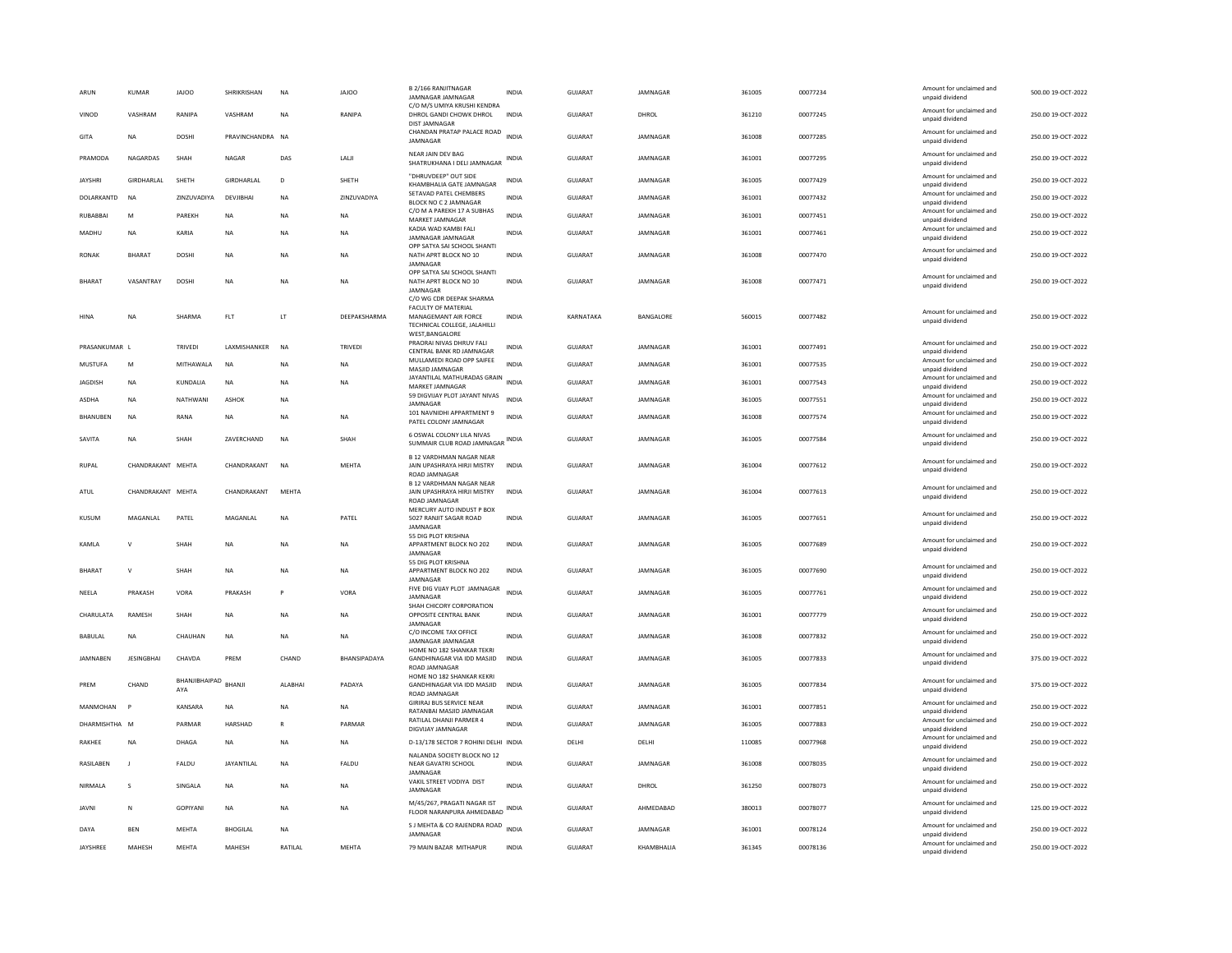| GITA            | <b>RFN</b>        | THAKKAR         | <b>BHARAT</b>     | <b>NA</b>     | KUMAR            | THAKRAR BROTHERS GRAIN<br>MARKET JAMNAGAR                                           | <b>INDIA</b> | GUIARAT        | <b>IAMNAGAR</b> | 361001 | 00078139 | Amount for unclaimed and<br>unpaid dividend | 250.00 19-OCT-2022 |
|-----------------|-------------------|-----------------|-------------------|---------------|------------------|-------------------------------------------------------------------------------------|--------------|----------------|-----------------|--------|----------|---------------------------------------------|--------------------|
| <b>JYOTSANA</b> | CHHOTALAL         | PAREKH          | CHHOTALAL         | <b>NA</b>     | PAREKH           | LALBHAI GHEE WALA BLDG<br>KAMDAR ST HAWAI CHOWK<br><b>IAMNAGAR</b>                  | <b>INDIA</b> | <b>GUJARAT</b> | JAMNAGAR        | 361001 | 00078146 | Amount for unclaimed and<br>unpaid dividend | 250.00 19-OCT-2022 |
| <b>KANTILAI</b> | PREMCHAND         | DOSHI           | PREMCHAND         | <b>NA</b>     | <b>DOSHI</b>     | JALANI JAR BOOTA SHERI<br>JAMNAGAR JAMNAGAR                                         | <b>INDIA</b> | GUIARAT        | <b>IAMNAGAR</b> | 361001 | 00078185 | Amount for unclaimed and<br>unpaid dividend | 250.00.19-OCT-2022 |
| SUMIT           | <b>JAYANTILAL</b> | GHODASARA       | JAYANTILAL        | GHODASARA     |                  | PATEL COLONY_ST NO 8 ROAD NO INDIA<br>3 JAMNAGAR JAMNAGAR                           |              | GUJARAT        | JAMNAGAR        | 361008 | 00078186 | Amount for unclaimed and<br>unpaid dividend | 250.00 19-OCT-2022 |
| JAYANTILAL      | NATHALAL          | PATEL           | NATHALAL          | PATEL         | PROF             | SHRINIWAS COLONY STREET NO 2<br>MANI SMRITI SUMMAIR CLUB<br>ROAD JAMNAGAR           | <b>INDIA</b> | GUJARAT        | JAMNAGAR        | 361005 | 00078189 | Amount for unclaimed and<br>unpaid dividend | 250.00 19-OCT-2022 |
| POONAM          | <b>NA</b>         | <b>KESHWARA</b> | VASTABHA          | <b>NA</b>     |                  | <b>NEAR NAGHEDI SUB STATION</b><br>POST SHANKAR TEKRI<br>UDHYOGNAGAR JAMNAGAR       | <b>INDIA</b> | GUJARAT        | JAMNAGAR        | 361004 | 00078222 | Amount for unclaimed and<br>unpaid dividend | 250.00 19-OCT-2022 |
| <b>REKHA</b>    | <b>JETHALAL</b>   | KATARIA         | JETHALAL          | <b>NA</b>     | KATARIA          | BARDHAN CHOWK OPP JUMMA<br>MASJID JAMNAGAR                                          | <b>INDIA</b> | <b>GUJARAT</b> | JAMNAGAR        | 361001 | 00078242 | Amount for unclaimed and<br>unpaid dividend | 250.00 19-OCT-2022 |
| KOKILA          | RAMESH            | SHAH            | NA                | <b>NA</b>     | NA               | C/O V K INDUDTRIES K 1 79/6 GIDC INDIA<br>SHANKAR TEKRI JAMNAGAR                    |              | GUJARAT        | JAMNAGAR        | 361005 | 00078293 | Amount for unclaimed and<br>unpaid dividend | 250.00 19-OCT-2022 |
| MUKTAREN        | <b>NA</b>         | MODI            | <b>NA</b>         | <b>NA</b>     | <b>NA</b>        | SUNDERJI MATHURABDAS GRAIN<br>MARKET JAMNAGAR                                       | <b>INDIA</b> | GUIARAT        | <b>IAMNAGAR</b> | 361001 | 00078297 | Amount for unclaimed and<br>unpaid dividend | 250.00 19-OCT-2022 |
| KAMLA           | <b>NA</b>         | PATEL           | NA                | <b>NA</b>     | NA               | PATEL BHUVAN OPP NAWA<br>NAGAR HIGH SCHOOL JAMNAGAR                                 |              | GUJARAT        | JAMNAGAR        | 361001 | 00078316 | Amount for unclaimed and<br>unpaid dividend | 250.00 19-OCT-2022 |
| <b>RAMESH</b>   | CHANDRA           | <b>KSHAH</b>    | <b>KFSHWAI AI</b> | <b>NA</b>     | SHAH             | 45 DIGVIJAY FLOT RAVANI DELA<br>JAMNAGAR                                            | <b>INDIA</b> | GUIARAT        | <b>IAMNAGAR</b> | 361005 | 00078349 | Amount for unclaimed and<br>unpaid dividend | 250.00 19-OCT-2022 |
|                 | R                 | <b>BATRA</b>    | <b>BHAGWAN</b>    | DASS          | <b>BATRA</b>     | 980 ADREGT WKSP C/O 50 APO                                                          | <b>INDIA</b> | ANDHRA PRADESH | HYDERABAD       | 500003 | 00078355 | Amount for unclaimed and<br>unpaid dividend | 250.00 19-OCT-2022 |
| PUSHPAGAURI     |                   | MANDALIA        | LALI              | <b>NA</b>     | <b>JETHABHAI</b> | NAGAR CHAKLO LALA MEHTA S<br>STREET JAMNAGAR                                        | <b>INDIA</b> | <b>GUJARAT</b> | JAMNAGAR        | 361001 | 00078358 | Amount for unclaimed and<br>unpaid dividend | 250.00 19-OCT-2022 |
| DILIF           | K                 | KHANSHI         | NA                | <b>NA</b>     | NA               | C/O SUDIWALA ENTER PRIES<br>BARDHAN CHOWK LINDI BAZAR<br>JAMNAGAI                   | <b>INDIA</b> | <b>GUJARAT</b> | JAMNAGAR        | 361001 | 00078362 | Amount for unclaimed and<br>unpaid dividend | 250.00 19-OCT-2022 |
| PANIBAI         | K                 | JAIN            | KHIMRA            | JAIN          |                  | PRADEEP TRADING CO 52 DIG<br>PLOT RANKA MANSION<br>JAMNAGAR                         | INDIA        | GUJARAT        | JAMNAGAR        | 361005 | 00078570 | Amount for unclaimed and<br>unpaid dividend | 250.00 19-OCT-2022 |
| KUMUDBEN        | <b>NA</b>         | MAPARA          | K                 |               | MAPARA           | NEAR ASHISH PREMCHAND<br>COLONY NEW JAIL ROAD<br>JAMNAGAR                           | <b>INDIA</b> | <b>GUJARAT</b> | JAMNAGAR        | 361005 | 00078667 | Amount for unclaimed and<br>unpaid dividend | 250.00 19-OCT-2022 |
| SHITAL          | NA                | UDANI           | NA                | <b>NA</b>     | <b>NA</b>        | 11 RASIK APARTMENTS AMBA<br>VIJAY PLOT OPP ARADHANA<br>SOCIETY JAMNAGAR             | <b>INDIA</b> | GUJARAT        | JAMNAGAR        | 361008 | 00078696 | Amount for unclaimed and<br>unpaid dividend | 250.00 19-OCT-2022 |
| FARIDA          | $\overline{A}$    | ATTARIA         | AASHIK            | $\mathsf{T}$  | <b>ATTARIA</b>   | C/O AASHIK T ATTARIA<br>MULLAMEDI ROAD BAVA FALI<br>JAMNAGAR                        | <b>INDIA</b> | <b>GUJARAT</b> | JAMNAGAR        | 361001 | 00078708 | Amount for unclaimed and<br>unpaid dividend | 250.00 19-OCT-2022 |
| KIRANBHAI       |                   |                 | NA                | <b>NA</b>     | NA               | 6 RUSHABH CH 2ND FLOOR GRAIN INDIA<br>MARKET JAMNAGAR                               |              | GUJARAT        | JAMNAGAR        | 361001 | 00078713 | Amount for unclaimed and<br>unpaid dividend | 250.00 19-OCT-2022 |
| NALINIBEN       | NA                | PAREKH          | NA                | <b>NA</b>     | NA               | 4 RUSHABH CH 2ND FLOOR GRAIN INDIA<br>MARKET JAMNAGAR                               |              | <b>GUJARAT</b> | JAMNAGAR        | 361001 | 00078714 | Amount for unclaimed and<br>unpaid dividend | 250.00 19-OCT-2022 |
| PRAVINA         | H                 | MARVARI         | <b>HARISH</b>     | <b>NA</b>     | MARVARI          | B B SHAH CENTRAL BANK GANDHI INDIA<br>CHOWK JAMNAGAR                                |              | GUIARAT        | <b>IAMNAGAR</b> | 361001 | 00078717 | Amount for unclaimed and<br>unpaid dividend | 250.00 19-OCT-2022 |
| HITESH          | <b>NA</b>         | <b>BHINDE</b>   | KARSHANDAS        | <b>NA</b>     |                  | C/O K S AMLANI FINE HOUSE 3 11 INDIA<br><b>JAIRAJ PLOT RAJKOT</b>                   |              | GUJARAT        | RAJKOT          | 360001 | 00078769 | Amount for unclaimed and<br>unpaid dividend | 250.00 19-OCT-2022 |
| <b>SUSILA</b>   | <b>NA</b>         | VORA            | RAMNIKLAL         | <b>NA</b>     | VORA             | VORA BROTHERS A 42 G I D C<br>UDYOGNAGAR JAMNAGAR<br>C/O D N PAREKH A 7 MAHAVIR     | <b>INDIA</b> | <b>GUJARAT</b> | JAMNAGAR        | 361004 | 00078800 | Amount for unclaimed and<br>unpaid dividend | 250.00 19-OCT-2022 |
| RACHNA          | <b>NA</b>         | CHANGELA        | NA                | <b>NA</b>     | NA               | APARTMENT OPP POLAU<br>JAMNAGAR GUJ                                                 | <b>INDIA</b> | <b>GUJARAT</b> | JAMNAGAR        | 361008 | 00078831 | Amount for unclaimed and<br>unpaid dividend | 250.00 19-OCT-2022 |
| <b>REKHABEN</b> | MAHENDRA          | <b>JOISAR</b>   | MAHENDRA          | <b>JOISAR</b> |                  | C/O NEW TARUN INDUSTRIES<br>VIRANI MANSION JAMNAGAR<br>C/O NEW TARUN INDUSTRIES 55  | <b>INDIA</b> | <b>GUJARAT</b> | JAMNAGAR        | 361005 | 00078908 | Amount for unclaimed and<br>unpaid dividend | 250.00 19-OCT-2022 |
| SHILABEN        | MAHENDRA          | <b>JOISAR</b>   | MAHENDRA          | <b>JOISAR</b> |                  | DIGVIJAY PLOT VIRANI MANSION INDIA<br>JAMNAGAI                                      |              | <b>GUJARAT</b> | JAMNAGAR        | 361005 | 00078909 | Amount for unclaimed and<br>unpaid dividend | 250.00 19-OCT-2022 |
| ARVIND          | NΑ                | <b>UDESHI</b>   | MULRAJ            | <b>NA</b>     | BHAI             | RANJIT NAGAR BLOCK NO A 3<br>FLAT NO 26 JAMNAGAR                                    | INDIA        | GUJARAT        | JAMNAGAR        | 361005 | 00078959 | Amount for unclaimed and<br>unpaid dividend | 250.00 19-OCT-2022 |
| JAYSHREE        | <b>NA</b>         | MEHTA           | RAMESH            | CHANDRA       | <b>MEHTA</b>     | JALARAM TEA CENTRE NAGAR<br>PARA ROAD JAMNAGAR                                      | <b>INDIA</b> | GUJARAT        | JAMNAGAR        | 361005 | 00079028 | Amount for unclaimed and<br>unpaid dividend | 250.00 19-OCT-2022 |
| <b>JYOTIBEN</b> | $\mathsf{R}$      | VAJANI          | RASIKLAL          | NA            | VAJANI           | RASIKLAL GORDHANDAS VAJANI<br>BEHIND KALYANJI MANDIR FIRST INDIA<br>STREET JAMNAGAR |              | <b>GUJARAT</b> | JAMNAGAR        | 361001 | 00079044 | Amount for unclaimed and<br>unpaid dividend | 250.00 19-OCT-2022 |
| HARSHA          | NΑ                | VIRMGAMA        | NA                | <b>NA</b>     | NA               | C/O N K KHANT MANDALIYA BLDG<br>LIMBDA LINE B/H PARSI AGIYARI INDIA<br>JAMNAGAR     |              | GUJARAT        | JAMNAGAR        | 361001 | 00079152 | Amount for unclaimed and<br>unpaid dividend | 250.00 19-OCT-2022 |
| KANCHANBEN      | $\epsilon$        | <b>GOTHI</b>    | CHHAGANI AI       | $\epsilon$    | GOTHI            | 5 M V SHAH BDG HETHAN FALIA<br>KHOJA VAD JUNAGADH                                   | <b>INDIA</b> | GUIARAT        | <b>IUNAGADH</b> | 362001 | 00079164 | Amount for unclaimed and<br>unpaid dividend | 250.00 19-OCT-2022 |
| RAJENDRA        | $\blacksquare$    | PATEL           | <b>NA</b>         | <b>NA</b>     | <b>NA</b>        | B 18 NILGAGAN SOCIETY TALAD<br><b>GATE JUNAGADH</b>                                 | <b>INDIA</b> | GUJARAT        | <b>JUNAGADH</b> | 362001 | 00079189 | Amount for unclaimed and<br>unpaid dividend | 250.00 19-OCT-2022 |
| PARESH          | K                 | <b>OZA</b>      | NA                | <b>NA</b>     | <b>NA</b>        | OPP BRHAMKUND VENU GOPAL<br><b>JUNAGADH</b>                                         | <b>INDIA</b> | <b>GUJARAT</b> | <b>JUNAGADH</b> | 362001 | 00079225 | Amount for unclaimed and<br>unpaid dividend | 125.00 19-OCT-2022 |
| KAMLESH         | NA                | <b>DOSHI</b>    | LALIT             | <b>NA</b>     | <b>DOSHI</b>     | C/O L K DOSHI OPP BUNDELA<br>WASHING CO JAGMAL CHOWK<br><b>JUNAGADE</b>             | <b>INDIA</b> | <b>GUJARAT</b> | <b>JUNAGADH</b> | 362001 | 00079230 | Amount for unclaimed and<br>unpaid dividend | 250.00 19-OCT-2022 |
| HANSABEN        | NA                | <b>DOMADIA</b>  | PRAVIN            | <b>NA</b>     | <b>BHAI</b>      | PARUL 18 ASHOK NAGAR CO OP<br>SOCIETY JUNAGADH                                      | <b>INDIA</b> | <b>GUJARAT</b> | <b>JUNAGADH</b> | 362001 | 00079316 | Amount for unclaimed and<br>unpaid dividend | 125.00 19-OCT-2022 |
| <b>JAYBEN</b>   | <b>HARESH</b>     | LADAN           | <b>HARESH</b>     | J             | LADANI           | C/O VETERNARY DISPENSARY TO<br><b>BILAKHA DIST JUNAGADH</b>                         | <b>INDIA</b> | <b>GUJARAT</b> | VISAVADAR       | 362110 | 00079323 | Amount for unclaimed and<br>unpaid dividend | 250.00 19-OCT-2022 |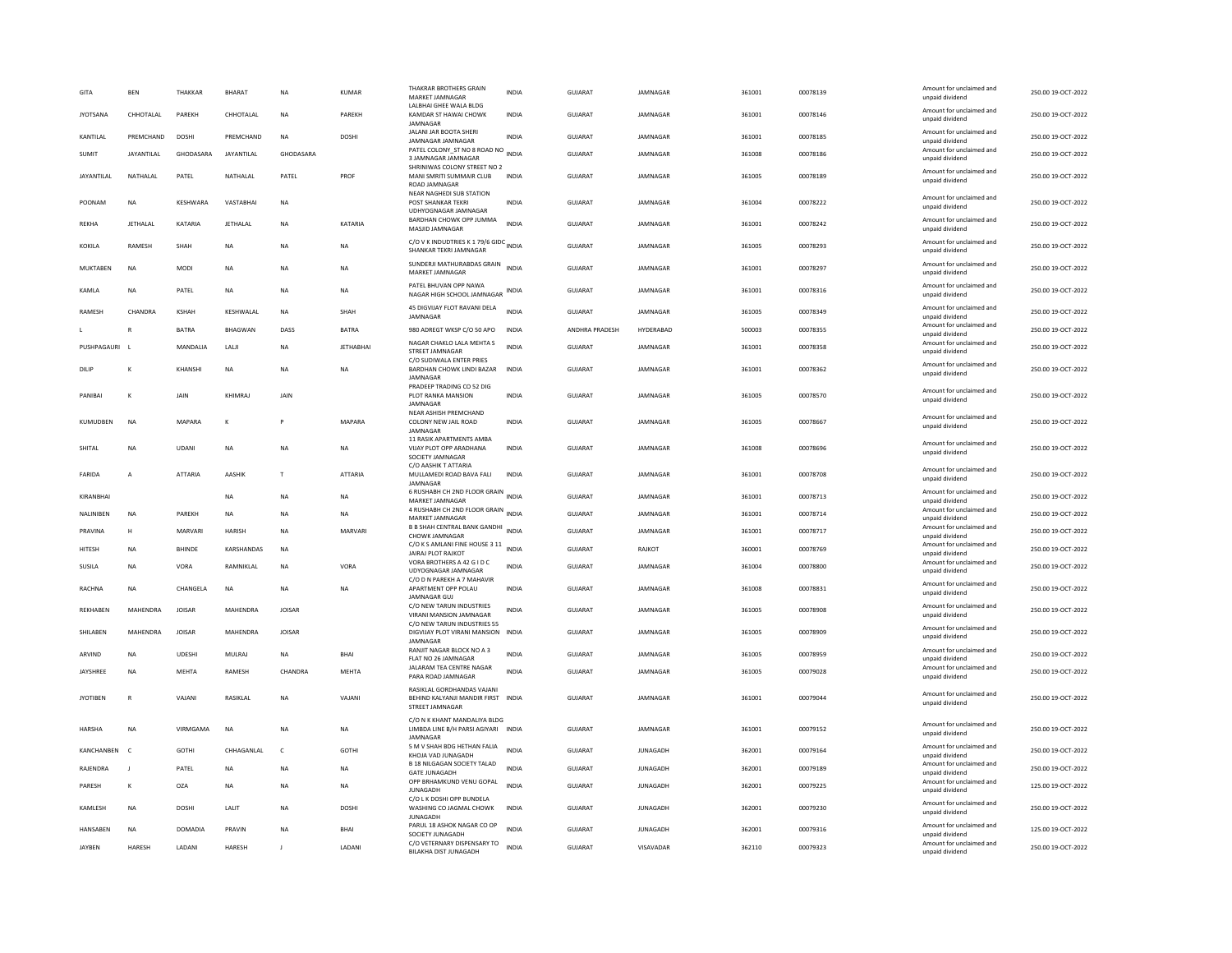| <b>VIRENDRA</b>   | NA             | SOLANKI        | JAMNADAS        | <b>NA</b>     | SOLANKI             | C/O TULJA JWELLERS<br>SAURASHTRA BILKHA                                                        | <b>INDIA</b> | <b>GUJARAT</b> | VISAVADAR         | 362110 | 00079355 | Amount for unclaimed and<br>unnaid dividend | 250.00 19-OCT-2022 |
|-------------------|----------------|----------------|-----------------|---------------|---------------------|------------------------------------------------------------------------------------------------|--------------|----------------|-------------------|--------|----------|---------------------------------------------|--------------------|
| PURNA             | <b>NA</b>      | NATHVANI       | к               | NATHAVANI     | <b>HOMEWOEK</b>     | SOMNATH FALIA CHORVAD                                                                          | <b>INDIA</b> | <b>GUJARAT</b> | VERAVAL           | 362250 | 00079372 | Amount for unclaimed and<br>unpaid dividend | 250.00 19-OCT-2022 |
| ISHWARLAL         | <b>NA</b>      | VACHHANI       | <b>NA</b>       | <b>NA</b>     | <b>NA</b>           | C/O I IIIAT PAURHAIL IITENDRA<br>COMPLEX KALVA CHOWK JND                                       | <b>INDIA</b> | <b>GUJARAT</b> | <b>JUNAGADH</b>   | 362001 | 00079383 | Amount for unclaimed and<br>unpaid dividend | 250.00 19-OCT-2022 |
| LIRVISH           | <b>NA</b>      | KOTHARI        | PRAFIJI         | <b>NA</b>     | <b>BHAI</b>         | VARDHMAN AUTOMOBILES<br><b>GOKUL CHAMBERS JAYSHREE</b><br>ROAD JUNAGADH                        | <b>INDIA</b> | GUIARAT        | <b>JUNAGADH</b>   | 362001 | 00079389 | Amount for unclaimed and<br>unpaid dividend | 250.00 19-OCT-2022 |
| HIRALAL           | <b>NA</b>      | VACHHANI       | KHIMJIBHAI      | <b>NA</b>     | VACHHANI            | C/O AROON OIL MILL BHATIA<br>DHARMASHALA RD JUNAGADH                                           | INDIA        | GUJARAT        | <b>JUNAGADH</b>   | 362001 | 00079402 | Amount for unclaimed and<br>unpaid dividend | 250.00 19-OCT-2022 |
| <b>JANKIBEN</b>   | <b>NA</b>      | ODEDARA        | LILABHAI        | <b>NA</b>     | ODEDARA             | VALLABH NAGAR BEHIND GIRIRAJ<br>SOCIETY 3 NEAR BUS STAND<br><b>JUNAGADH</b>                    | <b>INDIA</b> | <b>GUJARAT</b> | <b>JUNAGADH</b>   | 362001 | 00079410 | Amount for unclaimed and<br>unpaid dividend | 250.00 19-OCT-2022 |
| DHANSUKH          | NA             | BAVISHI        | MANSUKHALAL     | <b>NA</b>     | BAVISHI             | C/O HASMUKH GRAPHICS SHOP<br>NO 2 SUGAM APT<br>ANANTBRAHMPURI OPP JENILEE<br>M G ROAD JUNAGADH | INDIA        | GUJARAT        | <b>JUNAGADH</b>   | 362001 | 00079416 | Amount for unclaimed and<br>unpaid dividend | 250.00 19-OCT-2022 |
| <b>BHASKAF</b>    | AMRITLAL       | DAVE           | AMRITLAL        | NA            | DAVE                | TRAVELLING DISPENSARY OP DR<br>MAHAKAD S DISPENSARY DIWAN INDIA<br>CHOWK JUNAGADH              |              | <b>GUJARAT</b> | <b>JUNAGADH</b>   | 362001 | 00079421 | Amount for unclaimed and<br>unpaid dividend | 250.00 19-OCT-2022 |
| MEMUDA            | ABUBAKAR       | MEMON          | ABUBAKAR        | H             | MEMON               | C/O A H MEMON FARM ENGG<br>DEPT COLLEGE OF AGRICUL<br><b>JUNAGADH</b>                          | <b>INDIA</b> | GUJARAT        | <b>JUNAGADH</b>   | 362001 | 00079456 | Amount for unclaimed and<br>unpaid dividend | 375.00 19-OCT-2022 |
| PRATIK            | <b>NA</b>      | PESIVADIA      | <b>NA</b>       | <b>NA</b>     | <b>NA</b>           | SARVODAY SOCIETY BLOCK 31 A<br>JOSHIPURA JUNAGADH                                              | <b>INDIA</b> | <b>GUJARAT</b> | <b>JUNAGADH</b>   | 362002 | 00079459 | Amount for unclaimed and<br>unpaid dividend | 250.00 19-OCT-2022 |
| <b>DIPTI</b>      | NA             | SAIJA          | NA              | <b>NA</b>     | NA                  | ASHWAMEGH APARTMENT 1ST<br>FLOOR LAXMINAGAR NEW OLD<br>ALPHA SCH JUNAGADH                      | INDIA        | GUJARAT        | <b>JUNAGADH</b>   | 362001 | 00079536 | Amount for unclaimed and<br>unpaid dividend | 250.00 19-OCT-2022 |
| PURNIMA           | KAMAL          | MEHTA          | KAMAL           | <b>HARISH</b> | <b>MEHTA</b>        | ASHOK BOTTLING 5 KHAKH<br>CHOWK PORBANDAR                                                      | <b>INDIA</b> | <b>GUJARAT</b> | PORBANDAR         | 360575 | 00079598 | Amount for unclaimed and<br>unpaid dividend | 250.00 19-OCT-2022 |
| KAMLENDU          | <b>HARISH</b>  | MEHTA          | <b>HARISH</b>   | ${\sf N}$     | MEHTABUSINES        | ASHOK BOTTLING 5 KHAKH<br><b>CHOWK PORBANDAR</b>                                               | <b>INDIA</b> | <b>GUJARAT</b> | PORBANDAR         | 360575 | 00079599 | Amount for unclaimed and<br>unpaid dividend | 250.00 19-OCT-2022 |
| <b>JASHUMATI</b>  | NA             | CHITRODA       | KANTILAL        | NA            | CHITRODA            | NR PARADISE CINEMA<br>HARSADPLOT 3<br>CHAMUNDAKRUPA PORBANDAR                                  | <b>INDIA</b> | GUJARAT        | PORBANDAR         | 360575 | 00079603 | Amount for unclaimed and<br>unpaid dividend | 250.00 19-OCT-2022 |
| SANJAY            | <b>NA</b>      | LAKHANI        | DEVJI           | <b>NA</b>     | LAKHANI             | 8 16 NEW KUMBHARWADA KIRTI<br><b>KUNJ PORBANDAR</b>                                            | <b>INDIA</b> | GUJARAT        | PORBANDAR         | 360575 | 00079648 | Amount for unclaimed and<br>unpaid dividend | 250.00 19-OCT-2022 |
| PARSHOTTAM        | $\blacksquare$ | LAKHANI        | <b>NA</b>       | <b>NA</b>     | <b>NA</b>           | JAY NATH KRUPA PARADISE<br>CINEMA ROAD PORBANDAR                                               | <b>INDIA</b> | GUJARAT        | PORRANDAR         | 360575 | 00079651 | Amount for unclaimed and<br>unpaid dividend | 250.00 19-OCT-2022 |
| LALITABEN         | $\mathbf{J}$   | <b>NONANI</b>  | <b>JAGJIVAN</b> | <b>NA</b>     | <b>MONANI</b>       | 14 TEACHER COLONY<br>WAGHESWARI PLOT PORBANDAR                                                 | INDIA        | <b>GUJARAT</b> | PORBANDAR         | 360575 | 00079658 | Amount for unclaimed and<br>unpaid dividend | 250.00 19-OCT-2022 |
| KIRTI             | <b>NA</b>      | RUGHANI        | <b>NA</b>       | <b>NA</b>     | <b>NA</b>           | C/O HARSIODHI TRADERS<br>TAJAWALA SUPER MARKET S V P INDIA<br>ROAD PORBANDAR                   |              | GUJARAT        | PORBANDAR         | 360575 | 00079676 | Amount for unclaimed and<br>unpaid dividend | 250.00 19-OCT-2022 |
| MANJIBHAI         | B              | KAMADIA        | BHIKHABHAI      | $\mathsf L$   | KAMADIA             | P S I WIRELESS C/O OFFICE OF THE<br>P W I CITY B DEVITION CAMP                                 | <b>INDIA</b> | GUJARAT        | JAMNAGAR          | 361001 | 00079723 | Amount for unclaimed and<br>unpaid dividend | 250.00 19-OCT-2022 |
| <b>BHAVANA</b>    | B              | ODEDRA         | BHARAT          | <b>NA</b>     | ODEDRA              | <b>IAMNAGAR</b><br>P W D QUARTER NEAR S T DEPO<br>DIST AMRELI DHARI                            | <b>INDIA</b> | GUJARAT        | <b>MANEK PARA</b> | 365640 | 00079906 | Amount for unclaimed and<br>unpaid dividend | 250.00 19-OCT-2022 |
| <b>JIGNESH</b>    |                | PADALIYA       | PRABHU          | NA            | LAL                 | C/O PATEL BABULAL HARIBHAI &<br>SONS D 4 MARKET YARD RAJKOT                                    | <b>INDIA</b> | <b>GUJARAT</b> | RAJKOT            | 360003 | 00079988 | Amount for unclaimed and<br>unpaid dividend | 250.00 19-OCT-2022 |
| <b>VINOD</b>      | RAI            | POONATAR       | MANILAL         | <b>NA</b>     |                     | HARDHAD ELECTRIC COMPANY<br>DHARMENDRA ROAD RAJKOT                                             | <b>INDIA</b> | <b>GUJARAT</b> | RAJKOT            | 360001 | 00080000 | Amount for unclaimed and<br>unpaid dividend | 250.00 19-OCT-2022 |
| <b>LARHKUNVAR</b> | <b>NA</b>      | PATEL          | <b>NA</b>       | <b>NA</b>     | <b>NA</b>           | C/O RUCHI SELECTION KALAWAD<br>ROAD ARPAN COMPLEX NEW<br>JALARAM PETROL PUMP RAJKOT            | <b>INDIA</b> | GUIARAT        | RAIKOT            | 360001 | 00080044 | Amount for unclaimed and<br>unpaid dividend | 250.00.19-OCT-2022 |
| MAHESH            | <b>NA</b>      | CHAUHAN        | <b>NA</b>       | <b>NA</b>     | <b>NA</b>           | C/O NAROTIAMDAS JAMNADAS<br>MAIN BAZAR MITHAPUR                                                | <b>INDIA</b> | GUJARAT        | KHAMBHALIA        | 361345 | 00080120 | Amount for unclaimed and<br>unpaid dividend | 375.00 19-OCT-2022 |
| <b>JASUMATI</b>   | VANECHAND      | <b>DOSHI</b>   | VANECHAND       | <b>NA</b>     | <b>JECHANDDOSHI</b> | B/17 VARDHAMAN APARTMENTS<br>THIRD FLOOR PALACE ROAD<br>RAJKOT                                 | <b>INDIA</b> | <b>GUJARAT</b> | RAJKOT            | 360001 | 00080265 | Amount for unclaimed and<br>unpaid dividend | 250.00 19-OCT-2022 |
| <b>KISHOR</b>     | MULJI          | MEHTA          | MULJI           | <b>JIVRAJ</b> | MEHTA               | 25 PRAHLAD PLOT ASHA VILLA<br>RAJKOT                                                           | <b>INDIA</b> | GUJARAT        | RAJKOT            | 360001 | 00080369 | Amount for unclaimed and<br>unpaid dividend | 250.00 19-OCT-2022 |
| NIRMAI AREN       | <b>NA</b>      | <b>BARAIA</b>  | KANTIRHAI       | <b>NA</b>     | RETD                | 4 DHOLARIA NAGAR KHODIAR<br><b>NIVAS RAJKOT</b>                                                | <b>INDIA</b> | GUIARAT        | RAIKOT            | 360002 | 00080389 | Amount for unclaimed and<br>unpaid dividend | 250.00 19-OCT-2022 |
| LATA              | NA             | GORASIA        | NARENDRA        | NA            | GORASIA             | C/O LAXMLI ODGE SANGANVA<br>CHOWK NEAR RAJ CINEMA<br>RAJKOT                                    | <b>INDIA</b> | GUJARAT        | RAJKOT            | 360001 | 00080441 | Amount for unclaimed and<br>unpaid dividend | 250.00 19-OCT-2022 |
| SUDHABEN          | D              | <b>TRIVEDI</b> | DAYASHANKER     | <b>NA</b>     |                     | NANI BAZAR ARYA STREET<br>GONDAL                                                               | <b>INDIA</b> | GUJARAT        | <b>GONDAL</b>     | 360311 | 00080467 | Amount for unclaimed and<br>unpaid dividend | 250.00 19-OCT-2022 |
| NATUBHAI          | <b>NA</b>      | AMARELIA       | <b>NA</b>       | <b>NA</b>     | <b>NA</b>           | BANK OF INDIA VADAL BRANCH<br>VADAL GUJ                                                        | INDIA        | GUJARAT        | SORATH            | 362310 | 00080530 | Amount for unclaimed and<br>unpaid dividend | 250.00 19-OCT-2022 |
| BHIMJI            | <b>KECHAR</b>  | GODHAT         | <b>BECHAR</b>   | н             | GODHAT              | AT HARIPARA DIST AMRELI POST<br>DHARI                                                          | <b>INDIA</b> | <b>GUJARAT</b> | <b>MANEK PARA</b> | 365640 | 00080582 | Amount for unclaimed and<br>unnaid dividend | 250.00 19-OCT-2022 |
| ARJUN             | <b>NA</b>      | PATEL          | MANILAL         | <b>NA</b>     | PATEL               | STATE BANK OF SAURASHTRA<br><b>BHANVAD DIST JAMNAGAR</b>                                       | <b>INDIA</b> | <b>GUJARAT</b> | PORBANDAR         | 360510 | 00080614 | Amount for unclaimed and<br>unpaid dividend | 250.00 19-OCT-2022 |
| <b>BHARAT</b>     | <b>NA</b>      | SHAH           | GIRDHARLAL      | <b>NA</b>     | SHAH                | 41 MARKET YARD OPP BUS<br><b>STATION GONDAL</b>                                                | <b>INDIA</b> | <b>GUJARAT</b> | GONDAL            | 360311 | 00080664 | Amount for unclaimed and<br>unpaid dividend | 250.00 19-OCT-2022 |
| PURVI             | <b>NA</b>      | VACHHANI       | <b>NA</b>       | <b>NA</b>     | <b>NA</b>           | PARISHRAM 1 PRAKASH SOCIETY<br>OPP NIRMALA SCHOOL RAJKOT                                       | <b>INDIA</b> | GUIARAT        | RAJKOT            | 360005 | 00080677 | Amount for unclaimed and<br>unpaid dividend | 250.00 19-OCT-2022 |
| MUKESH            | G              | KHUT           | GOVIND          |               | KHUT                | <b>GUNDAWADI MAIN ROAD</b><br>MURLIDHAR DAIRY RAIKOT                                           | <b>INDIA</b> | <b>GUJARAT</b> | RAJKOT            | 360002 | 00080717 | Amount for unclaimed and<br>unpaid dividend | 250.00 19-OCT-2022 |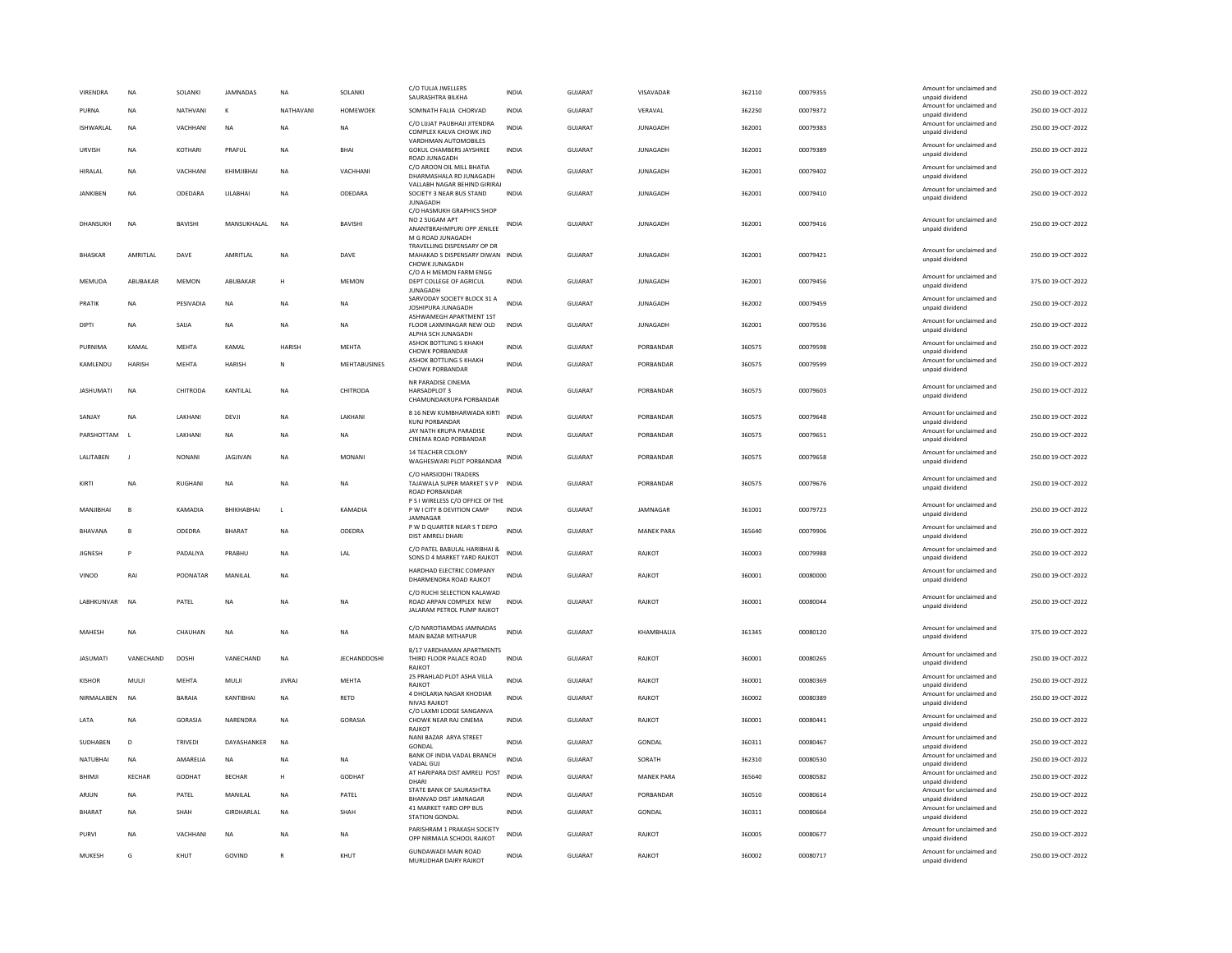| BHAVNA            | <b>NA</b>       | JOGI                            | CHAMANLAL       | <b>NA</b>    | JOGI           | 85 SHAKTI SOCIETY SANT KABIF<br>ROAD NEAR SARDAR SHCOOL<br><b>RAJKOT RAJKOT</b>   | <b>INDIA</b> | GUJARAT        | RAJKOT        | 360003 | 00080723 | Amount for unclaimed and<br>unpaid dividend                    | 125.00 19-OCT-2022 |
|-------------------|-----------------|---------------------------------|-----------------|--------------|----------------|-----------------------------------------------------------------------------------|--------------|----------------|---------------|--------|----------|----------------------------------------------------------------|--------------------|
| CHAMANI AI        | NATHURHAI       | MOLIYA                          | NATHURHAI       | P            | <b>MOLIYA</b>  | HANS KUNJ BHUMA LUNAGARIA<br>STREET NEAR PANJARAPOLE<br>RAJKOT                    | <b>INDIA</b> | GUIARAT        | <b>RAIKOT</b> | 360003 | 00080801 | Amount for unclaimed and<br>unpaid dividend                    | 250.00.19-QCT-2022 |
| HINABEN           | GHANSHYAMDA     | MEHTA                           | GHANSHYAMDAS NA |              | MEHTA          | OPP DENA BANK POST RAJULA<br>CITY                                                 | <b>INDIA</b> | GUJARAT        | RAJULA        | 365560 | 00080809 | Amount for unclaimed and<br>unpaid dividend                    | 250.00 19-OCT-2022 |
| RAJESH            | <b>NA</b>       | SHAH                            | <b>NA</b>       | <b>NA</b>    | <b>NA</b>      | VASANT NEAR BHAKTI NAGAR SUB<br>STATION 2ND FLOOR RAJKOT                          | <b>INDIA</b> | <b>GUJARAT</b> | RAJKOT        | 360002 | 00080859 | Amount for unclaimed and<br>unpaid dividend                    | 250.00 19-OCT-2022 |
| RANJAN            | <b>NA</b>       | LALJIBHAI                       | LALIBHA         | <b>NA</b>    | PATEL          | 4 LAXMI PARA AT & POST JODIA<br>DIST JAM NAGAR                                    | <b>INDIA</b> | <b>GUJARAT</b> | DHROL         | 361250 | 00080903 | Amount for unclaimed and<br>unpaid dividend                    | 250.00 19-OCT-2022 |
| SATYAM            | s               | PATEL                           | SHANTILAL       | <b>NA</b>    | L              | 4 LAXMI PARA AT & POST JODIA<br>DIST JAM NAGAR                                    | INDIA        | GUJARAT        | DHROL         | 361250 | 00080904 | Amount for unclaimed and<br>unpaid dividend                    | 250.00 19-OCT-2022 |
| MOHANBHAI         | $\mathsf{C}$    | BHIMANI                         | CHAKUBHAI       | RHIMANI      | RETD           | C/O V H SHAH E S I SCHEME MILL<br>PARA DIST RAJKOT POST<br>WANKANER               | <b>INDIA</b> | <b>GUJARAT</b> | <b>MORBI</b>  | 363622 | 00080937 | Amount for unclaimed and<br>unpaid dividend                    | 250.00 19-OCT-2022 |
| FATMA             | <b>ILYAS</b>    | ANSARI                          | <b>ILYAS</b>    |              | <b>ANSAR</b>   | 4 DIWANPARA RAJKOT                                                                | <b>INDIA</b> | <b>GUJARAT</b> | RAJKOT        | 360001 | 00080972 | Amount for unclaimed and                                       | 250.00 19-OCT-2022 |
| MEENA             | NA              | BHALARA                         | PANKAJ          | <b>NA</b>    | BHALARA        | AMBAR ENGINEERS UMAKANT<br>PANDIT UDYOGNAGAR BEHIND<br>BALKRISHNA ENGG RAJKOT GUJ | <b>INDIA</b> | GUJARAT        | RAJKOT        | 360004 | 00080998 | unpaid dividend<br>Amount for unclaimed and<br>unpaid dividend | 250.00 19-OCT-2022 |
| PARESH            | NA              | MAKADIA                         | $_{\sf NA}$     | <b>NA</b>    | NA             | C/O M R KALAVADIA ADVOCATE<br>PANJRA POLE ROAD UPLETA                             | <b>INDIA</b> | <b>GUJARAT</b> | DHORAJI       | 360490 | 00081078 | Amount for unclaimed and<br>unpaid dividend                    | 250.00 19-OCT-2022 |
| MEHGABEN          | NA              | PITHWA                          | NA              | NA           | NA             | DIAMOND ROLLING SHUTTER 3                                                         | INDIA        | GUJARAT        | RAJKOT        | 360002 | 00081099 | Amount for unclaimed and                                       | 250.00 19-OCT-2022 |
| <b>DINESH</b>     | <b>NA</b>       | PITHWA                          | <b>NA</b>       | <b>NA</b>    | NA             | <b>BHAKTINAGAR ST PLOT RAJKOT</b><br>DIAMOND ROLLING SHUTTER 3                    | <b>INDIA</b> | <b>GUJARAT</b> | RAJKOT        | 360002 | 00081101 | unpaid dividend<br>Amount for unclaimed and                    | 250.00 19-OCT-2022 |
| <b>HIRAL</b>      | <b>NA</b>       | <b>TANNA</b>                    | <b>NA</b>       | <b>NA</b>    | <b>NA</b>      | <b>BHAKTINAGAR ST PLOT RAJKOT</b><br>7 RAGHUVIR PARA PANCHVATI                    | <b>INDIA</b> | GUJARAT        | RAJKOT        | 360001 | 00081111 | unpaid dividend<br>Amount for unclaimed and                    | 250.00 19-OCT-2022 |
|                   |                 |                                 |                 |              |                | RAJKOT                                                                            |              |                |               |        |          | unpaid dividend<br>Amount for unclaimed and                    |                    |
| <b>IAYENDRA</b>   | M               | RANPURA                         | <b>NA</b>       | <b>NA</b>    | NA.            | MAKANANI STREET TANKARA GUJ INDIA                                                 |              | GUIARAT        | <b>MORRI</b>  | 363650 | 00081123 | unpaid dividend                                                | 250.00 19-OCT-2022 |
| PARSHOTTAM        | BHAI            | <b>DPATEL</b>                   | DAYA            | <b>NA</b>    | <b>BHAI</b>    | MANDEEP INDUSTRIES KOLKI<br>ROAD UPLETA                                           | <b>INDIA</b> | <b>GUJARAT</b> | DHORAJI       | 360490 | 00081131 | Amount for unclaimed and<br>unpaid dividend                    | 500.00 19-OCT-2022 |
| <b>BHUPESH</b>    | <b>NA</b>       | <b>JOTANIA</b>                  | MANSUKHLAL      | <b>NA</b>    | <b>JOTANIA</b> | BLOCK 80 DWARKADHISH SOCIETY<br>PRATEEXA UPLETA GUJARAT                           | <b>INDIA</b> | <b>GUJARAT</b> | DHORAJI       | 360490 | 00081147 | Amount for unclaimed and<br>unpaid dividend                    | 250.00 19-OCT-2022 |
| MUKTABEN          | <b>NA</b>       | <b>JOTANIA</b>                  | DEVSHIBHAI      | <b>NA</b>    | <b>JOTANIA</b> | BLOCK 80 DWARKADHISH SOCIETY INDIA<br>PRATEEXA UPLETA GUJARAT                     |              | GUJARAT        | DHORAJI       | 360490 | 00081148 | Amount for unclaimed and<br>unpaid dividend                    | 250.00 19-OCT-2022 |
| DEVSIBHAI         | <b>NA</b>       | <b>JOTANIA</b>                  | DAMJIBHAI       | <b>NA</b>    | <b>JOTANIA</b> | 80 DWARKADHISH SOCIETY<br>PRATEEXA UPLETA GUJARAT                                 | <b>INDIA</b> | <b>GUJARAT</b> | DHORAJI       | 360490 | 00081149 | Amount for unclaimed and<br>unpaid dividend                    | 250.00 19-OCT-2022 |
| VIJAY             | SHIH            | JADEJA                          | NATHUBHA        | NA           | JADEJA         | AROGAY NAGAR LAST STREET<br>WANKANFR                                              | <b>INDIA</b> | GUJARAT        | <b>MORBI</b>  | 363621 | 00081170 | Amount for unclaimed and<br>unpaid dividend                    | 250.00 19-OCT-2022 |
| DEVANG            | <b>KUMAR</b>    | DSHUKLA                         | DEVI            | PRASAD       | <b>RSHUKLA</b> | C/O M H SHUKLA KALUMEHTA<br>STREET WADHWAN CITY DIST<br>SURENDRANAGAR             | <b>INDIA</b> | <b>GUJARAT</b> | SURENDRANAGAR | 363030 | 00081238 | Amount for unclaimed and<br>unpaid dividend                    | 250.00 19-OCT-2022 |
| <b>JAYANTILAL</b> | $\mathsf{C}$    | VORA                            | <b>NA</b>       | <b>NA</b>    | <b>NA</b>      | AT RATIDEVLI TAL WANKANER<br><b>DIST RAJKOT GUJRAT</b>                            | <b>INDIA</b> | <b>GUJARAT</b> | <b>MORBI</b>  | 363621 | 00081247 | Amount for unclaimed and<br>unpaid dividend                    | 250.00 19-OCT-2022 |
| HASMUKH           | <b>NA</b>       | SHAH                            | DALICHAND       | <b>NA</b>    | SHAH           | C/O HIRACHAND KASTURCHAND<br>OPP VEGETABLE MARKET MAIN<br>BAZAR SURENDRA NAGAR    | <b>INDIA</b> | <b>GUJARAT</b> | SURENDRANAGAR | 363001 | 00081281 | Amount for unclaimed and<br>unpaid dividend                    | 250.00 19-OCT-2022 |
| NARENDRA          | <b>HIMATLAL</b> | <b>DOSHI</b>                    | <b>NA</b>       | <b>NA</b>    | <b>NA</b>      | KAMAL PARK NEAR MEGHANIBAG<br>SURENDRANAGAR                                       | <b>INDIA</b> | GUIARAT        | SURENDRANAGAR | 363001 | 00081298 | Amount for unclaimed and<br>unpaid dividend                    | 375.00 19-OCT-2022 |
| <b>DURGABEN</b>   | $\overline{R}$  | THAKKAR                         | RAMNIKLAL       | <b>NA</b>    |                | JAWAHAR ROAD STREET NO 2                                                          | <b>INDIA</b> | GUJARAT        | SURENDRANAGAR | 363001 | 00081302 | Amount for unclaimed and                                       | 250.00 19-OCT-2022 |
| NEETA             | <b>GIRISH</b>   | PRABHULALIOS                    | GIRISH          | <b>NA</b>    | <b>JOSHI</b>   | SURENDRANAGAR<br>MOTI HAVELI ROAD RAMDEV PIR<br>MANDIR CHOWK UPLETA DIST          | INDIA        | GUJARAT        | DHORAJI       | 360490 | 00081347 | unpaid dividend<br>Amount for unclaimed and                    | 250.00 19-OCT-2022 |
|                   |                 | HI                              |                 |              |                | RAJKOT<br>MOTI HAVELI ROAD RAMDEV PIR                                             |              |                |               |        |          | unpaid dividend                                                |                    |
| DHARA             | <b>GIRISH</b>   | PRABHULALIOS<br>HI              | GIRISH          | <b>NA</b>    | <b>JOSHI</b>   | MANDIR CHOWK UPLETA DIST<br>RAIKOT                                                | <b>INDIA</b> | GUJARAT        | DHORAJI       | 360490 | 00081348 | Amount for unclaimed and<br>unpaid dividend                    | 250.00 19-OCT-2022 |
| SHANTILAL         | <b>NA</b>       | KANSARA                         | <b>NA</b>       | <b>NA</b>    | <b>NA</b>      | METAL MERCHANT KANSARA<br><b>BAZAR WADHVAN CITY DIST</b><br>SURENDRANAGAR         | <b>INDIA</b> | <b>GUJARAT</b> | SURENDRANAGAR | 363030 | 00081362 | Amount for unclaimed and<br>unpaid dividend                    | 250.00 19-OCT-2022 |
| JAYESH            | DHIRAJLAL       | SHAH                            | DHIRAJLAL       | <b>NA</b>    | MOHANLAL       | SHANTI KUNJ VITHAL PRESS<br><b>SURENDRA NAGAR</b>                                 | <b>INDIA</b> | <b>GUJARAT</b> | SURENDRANAGAR | 363001 | 00081364 | Amount for unclaimed and<br>unpaid dividend                    | 250.00 19-OCT-2022 |
| LAVJI             | <b>RHAI</b>     | PARSHOTTAMB<br><b>HAILUVANI</b> | <b>NA</b>       | <b>NA</b>    | NA.            | <b>VINAY MANDIR HIGH SCHOOL</b><br>GHARSHALA WADHWAN DIST<br>SURENDRANAGAR        | <b>INDIA</b> | GUIARAT        | SURENDRANAGAR | 363030 | 00081377 | Amount for unclaimed and<br>unpaid dividend                    | 250.00 19-OCT-2022 |
| DINABEN           | SANJAY          | SHAH                            | <b>SANJAY</b>   | ANOP         | SHAH           | BHARAT SOCIETY NO 3 JINTAN<br><b>ROAD SURENDRANAGAR</b>                           | INDIA        | GUJARAT        | SURENDRANAGAR | 363001 | 00081449 | Amount for unclaimed and<br>unpaid dividend                    | 250.00 19-OCT-2022 |
| <b>USHA</b>       | <b>BEN</b>      | YOGESHBHAIDH<br><b>OLAKIYA</b>  | YOGESH          | <b>NA</b>    | DHOLAKIYA      | NEAR BALA HNUMAN SOCIETY<br>WADHWAN CITY DIST<br>SURENDRANAGAR                    | INDIA        | GUJARAT        | SURENDRANAGAR | 363030 | 00081486 | Amount for unclaimed and<br>unpaid dividend                    | 250.00 19-OCT-2022 |
| GIRISH            | CHATURBHAI      | CHHATROLA                       | CHATURBHAI      | POPATBHAI    | PATEL          | OLD SOCIETY GREEN CHOWK<br>LIMBDI GUJ DIST                                        | <b>INDIA</b> | GUJARAT        | LIMBDI        | 363421 | 00081529 | Amount for unclaimed and                                       | 250.00 19-OCT-2022 |
|                   |                 |                                 |                 |              |                | SURENDRANAGAR<br><b>B/9 UDAYNAGAR IFFCO</b>                                       |              |                |               |        |          | unpaid dividend                                                |                    |
| PRAVINCHANDR      | <b>NA</b>       | PARMAR                          | <b>NA</b>       | <b>NA</b>    | <b>NA</b>      | TOWNSHIP GANDHIDHAM<br>(KUTCH) GUJARAT                                            | <b>INDIA</b> | GUIARAT        | GANDHIDAM     | 370201 | 00081543 | Amount for unclaimed and<br>unpaid dividend                    | 375.00.19-QCT-2022 |
| <b>HARISH</b>     | <b>NA</b>       | THACKER                         | VRAJLAL         | $\mathbf{v}$ | THACKERRETD    | <b>GANDHI FALIYA MADU PTTH</b><br>WORD NO 4 ANJAR KUTCH                           | INDIA        | GUJARAT        | KUKMA         | 370110 | 00081579 | Amount for unclaimed and<br>unpaid dividend                    | 250.00 19-OCT-2022 |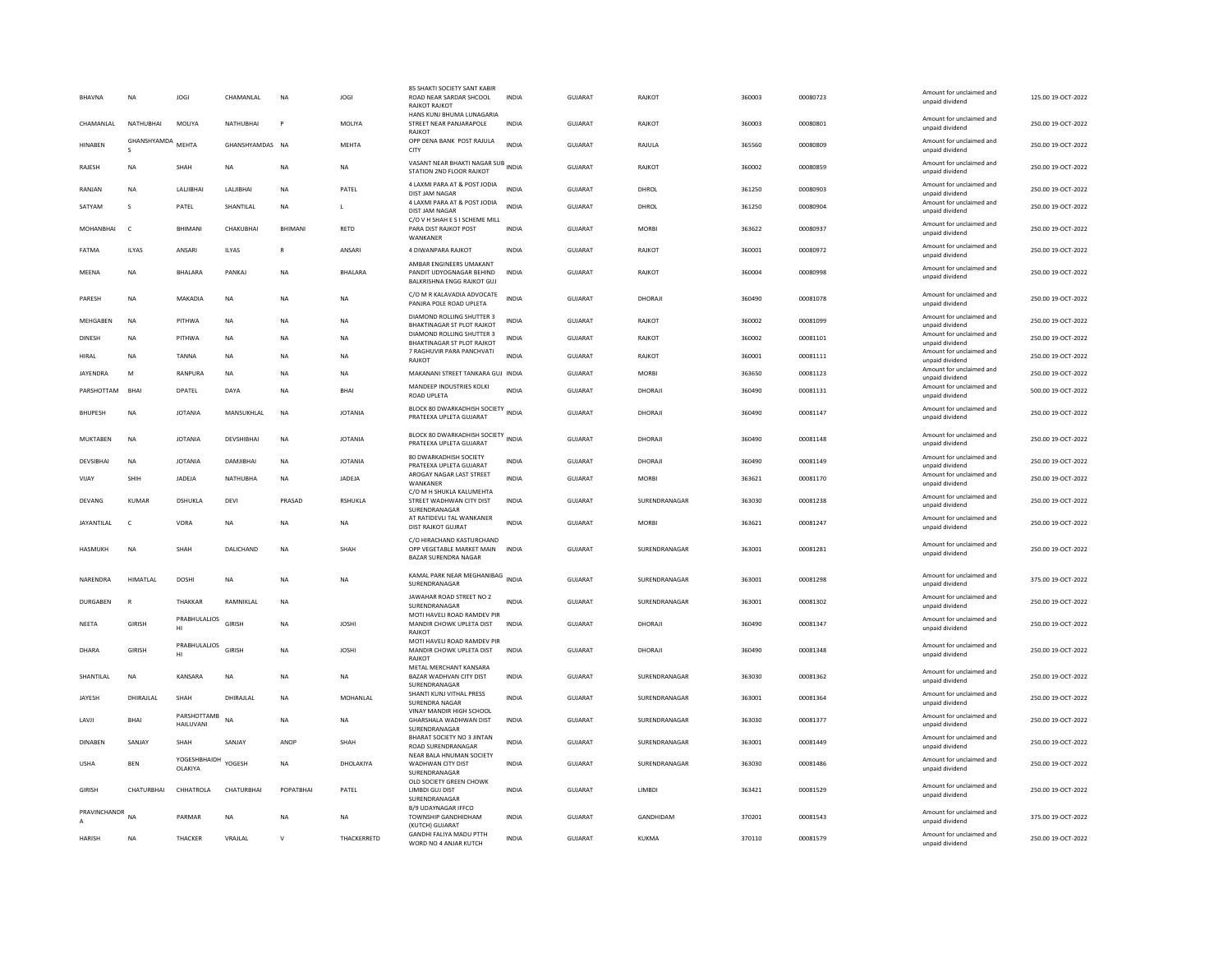| NIRAV           | M                         | DAVE                                | MAHESH           | M            | DAVE                 | B B Z SOUTH 26 OVER SHOP NO D<br>52 53 GANDHI DHAM KACHCHH                                                                            | <b>INDIA</b> | GUJARAT        | GANDHIDAM         | 370201           | 00081593             | Amount for unclaimed and<br>unpaid dividend                    | 250.00 19-OCT-2022                       |
|-----------------|---------------------------|-------------------------------------|------------------|--------------|----------------------|---------------------------------------------------------------------------------------------------------------------------------------|--------------|----------------|-------------------|------------------|----------------------|----------------------------------------------------------------|------------------------------------------|
| MEHRUNNISA      | <b>NA</b>                 | OUADRI                              | <b>MOHAMED</b>   | <b>RAFIO</b> | OUADRI               | 316 CUSTOMS COLONY NEW<br>KANDLA                                                                                                      | <b>INDIA</b> | GUIARAT        | GANDHIDAM         | 370210           | 00081597             | Amount for unclaimed and<br>unpaid dividend                    | 250.00 19-QCT-2022                       |
| PUSHPA          | <b>NA</b>                 | MAHESHWARI PRAKASH                  |                  | $\mathsf{C}$ | MAHESHWARI           | SHRINATHJI KHAD-BEEJA<br>BHANDRA BADGAON CHAR RASTA INDIA<br>STATION ROAD RANIWARA DIST<br>JALORE(RAJ)                                |              | RAJASTHAN      | <b>JALORE</b>     | 343040           | 00081598             | Amount for unclaimed and<br>unpaid dividend                    | 250.00 19-OCT-2022                       |
| KISHOR          | <b>NA</b>                 | PANCHAI                             | SHIVRAM          | $\mathbf{I}$ | PANCHAL              | B 99 NV 3 APNA NAGAR GANDHI<br>DHAM                                                                                                   | <b>INDIA</b> | <b>GUJARAT</b> | GANDHIDAM         | 370201           | 00081599             | Amount for unclaimed and<br>unpaid dividend                    | 250.00 19-OCT-2022                       |
| DURLABHAJIBHA   |                           | <b>JAVIA</b>                        | THORHANRHAI      | <b>NA</b>    | <b>JAVIA</b>         | MODIA STREET NEAR CHORA DIST<br>RAJKOT BHAYAVADAR                                                                                     | <b>INDIA</b> | GUIARAT        | DHORAIL           | 360450           | 00081617             | Amount for unclaimed and<br>unpaid dividend                    | 250.00 19-OCT-2022                       |
| <b>DIPAK</b>    | <b>NA</b>                 | <b>TANK</b>                         | DHANJI           | NA           | <b>BHAI</b>          | RAJDEEP MAVADI MAIN ROAD<br>NAVAL NAGAR RAJKOT                                                                                        | <b>INDIA</b> | GUJARAT        | RAJKOT            | 360004           | 00081689             | Amount for unclaimed and<br>unpaid dividend                    | 250.00 19-OCT-2022                       |
| MANSUKH         | LAL                       | VPATEL                              | VASHRAM          | <b>BHAI</b>  | CPATEL               | C/O HIRAPARA BROTHERS NEAR<br>GRAIN MARKET KALAVAD SHITLA                                                                             | <b>INDIA</b> | <b>GUJARAT</b> | KALAVAD           | 361160           | 00081750             | Amount for unclaimed and<br>unpaid dividend                    | 250.00 19-OCT-2022                       |
| <b>GIRISH</b>   | <b>NA</b>                 | MEGHPARA                            | <b>NA</b>        | <b>NA</b>    | <b>NA</b>            | C/O KANTILAL G MEGHPARA<br>RATNA SAGAR APT BLOCK NO<br>A/2/3 RAVI RATNA PARK 150-FIT<br>RING UNIVERSITY ROAD RAJKOT<br><b>GUJARA1</b> | <b>INDIA</b> | GUJARAT        | RAJKOT            | 360005           | 00081795             | Amount for unclaimed and<br>unpaid dividend                    | 250.00 19-OCT-2022                       |
| GORADHAN        | К                         | VIROJA                              | KANJI            | <b>NA</b>    | <b>BHAI</b>          | C/O K K SPRING WORKS MAVD<br>PLOT MANI NAGAR SWASTIK<br><b>ESTATE RAJKOT</b>                                                          | INDIA        | GUJARAT        | RAJKOT            | 360004           | 00081820             | Amount for unclaimed and<br>unpaid dividend                    | 250.00 19-OCT-2022                       |
| KIRAN           | <b>NA</b>                 | <b>FICHADIYA</b>                    | PRADEEP          | <b>NA</b>    | <b>KUMAR</b>         | BEDINAKA HARDHOL STREET<br>GHANSHYAM BHUVAN RAJKOT                                                                                    | <b>INDIA</b> | <b>GUJARAT</b> | RAJKOT            | 360002           | 00081896             | Amount for unclaimed and<br>unpaid dividend                    | 250.00 19-OCT-2022                       |
| PARUL           | <b>NA</b>                 | ZALAVADIA                           | <b>NA</b>        | <b>NA</b>    | <b>NA</b>            | C/O BANK OF BARODA<br>MANAVADAR                                                                                                       | <b>INDIA</b> | GUJARAT        | VANTHALI (SORATH) | 362630           | 00081898             | Amount for unclaimed and<br>unpaid dividend                    | 250.00 19-OCT-2022                       |
| POPATLAL        | D                         | MATALIA                             | DHARSHI          | <b>NA</b>    | RETD                 | 2 STAR SHOPPING CENTRE 1ST<br>FLOOR 20 NEW JAGNATH RAJKOT                                                                             | INDIA        | GUJARAT        | RAJKOT            | 360001           | 00081909             | Amount for unclaimed and<br>unpaid dividend                    | 250.00 19-OCT-2022                       |
| KALPESH         | NA                        | VAGHASIYA                           | POPATBHAI        | NA           | VAGHASIYA            | C/O MOHANBHAI JETHABHAI<br>VAGHASIYA DESAIWADI NEAR                                                                                   | <b>INDIA</b> | <b>GUJARAT</b> | GONDAL            | 360370           | 00081960             | Amount for unclaimed and<br>unpaid dividend                    | 250.00 19-OCT-2022                       |
| MANIBEN         | D                         | PATEL                               | DEVRAJ           | <b>BHAI</b>  | RETD                 | SAMNATH TAMPLE P O JETPUR<br>M N BHENSDADIA NR GOPAL<br>PRESS NAVAPARA UPETA GUJ                                                      | <b>INDIA</b> | <b>GUJARAT</b> | DHORAJI           | 360490           | 00081975             | Amount for unclaimed and<br>unpaid dividend                    | 250.00 19-OCT-2022                       |
| RAJESH          | <b>KUMAR</b>              | VALABDASGHOD VALABH<br><b>ASARA</b> |                  | PUNJA        | GHODASARA            | SANDHI SHERI DT RAJKOT TA                                                                                                             | INDIA        | GUJARAT        | DHORAJI           | 360470           | 00082041             | Amount for unclaimed and                                       | 250.00 19-OCT-2022                       |
| <b>BHAVESH</b>  | <b>NA</b>                 | <b>JASANI</b>                       | KISHOR           | <b>NA</b>    | KANT                 | UPLETA AT KOLKI<br>NANI BAZAR OPP LAXMI STORES<br>GONDAL                                                                              | <b>INDIA</b> | <b>GUJARAT</b> | GONDAL            | 360311           | 00082077             | unpaid dividend<br>Amount for unclaimed and<br>unpaid dividend | 250.00 19-OCT-2022                       |
| <b>BHARAT</b>   | <b>NA</b>                 | VACHHANI                            | SAVDASBHAI       | NA           | VACHHANI             | N T BROTHERS 28/C GIDC<br><b>BHAKTINAGAR RAJKOT GUJARAT</b>                                                                           | <b>INDIA</b> | GUJARAT        | RAJKOT            | 360002           | 00082096             | Amount for unclaimed and<br>unpaid dividend                    | 250.00 19-OCT-2022                       |
| MANSUKHLAL      | TEJABHAI                  | <b>DUDHATRA</b>                     | NA               | NA           | NA                   | VILL VEKRI VIA GONDAL DIST<br><b>RAJKOT VEKRI</b>                                                                                     | <b>INDIA</b> | <b>GUJARAT</b> | GONDAL            | 360311           | 00082100             | Amount for unclaimed and<br>unpaid dividend                    | 250.00 19-OCT-2022                       |
| <b>HANSA</b>    | <b>NA</b>                 | VINDA                               | VINOD            | <b>NA</b>    | RAY                  | LADHIBAI MANSION CANAL ROAD<br>RAJKOT                                                                                                 | <b>INDIA</b> | GUIARAT        | RAIKOT            | 360002           | 00082109             | Amount for unclaimed and<br>unpaid dividend                    | 250.00 19-OCT-2022                       |
| NAYANA          | NA                        | DESAI                               | NA               | NA           | NA                   | 3 VARDHMANNAGAR FLAT NO 30<br><b>RAJKOT</b>                                                                                           | INDIA        | GUJARAT        | RAJKOT            | 360001           | 00082116             | Amount for unclaimed and<br>unpaid dividend                    | 250.00 19-OCT-2022                       |
| SAROJBEN        | M                         | GOSWANI                             | MANHAR           | NA           | BHARTHI              | C/O K S GOSAI 11 MAHENDRA<br>PARA MORB                                                                                                | INDIA        | GUJARAT        | <b>MORBI</b>      | 363641           | 00082146             | Amount for unclaimed and<br>unpaid dividend                    | 250.00 19-OCT-2022                       |
| POBARU          | <b>NA</b>                 | PRABHUDAS                           | NA               | <b>NA</b>    | NA                   | 22 COMMERCIAL CHAMBER<br>SATTA BAZAR RAJKOT                                                                                           | INDIA        | <b>GUJARAT</b> | RAJKOT            | 360001           | 00082194             | Amount for unclaimed and<br>unpaid dividend                    | 250.00 19-OCT-2022                       |
| <b>SURFSH</b>   | <b>NA</b>                 | PATFI                               | <b>NA</b>        | <b>NA</b>    | <b>NA</b>            | 10 KUMBHARWADA GANGA                                                                                                                  | <b>INDIA</b> | GUIARAT        | RAIKOT            | 360001           | 00082205             | Amount for unclaimed and                                       | 250.00.19-OCT-2022                       |
| CHETANKUMAR NA  |                           | VALA                                | VIJAY            | NA           | SINH                 | NIVAS RAJKOT<br>7 KOTECHA NAGAR KALAWAD                                                                                               | INDIA        | GUJARAT        | RAJKOT            | 360001           | 00082213             | unpaid dividend<br>Amount for unclaimed and                    | 250.00 19-OCT-2022                       |
| AMARJIT         |                           |                                     | DES              | <b>NA</b>    | RAJ                  | ROAD RAJKOT<br>4358/4 ABSARI ROAD DARYA GANJ INDIA                                                                                    |              | DELHI          | DELHI             | 110002           | 00082250             | unpaid dividend<br>Amount for unclaimed and                    | 250.00 19-OCT-2022                       |
|                 |                           |                                     |                  |              |                      | NEW DELHI<br>1/9353 PARTAP PURA GALI NO 2                                                                                             |              |                |                   |                  |                      | unpaid dividend<br>Amount for unclaimed and                    |                                          |
| RAJESH          | <b>NA</b>                 | <b>JOLLY</b>                        | <b>I ATF</b>     | <b>SH</b>    | <b>BRIIKISHROF</b>   | WEST ROHTAS NAGAR SHAHDRA INDIA<br>NEW DELH                                                                                           |              | DELHI          | DELHI             | 110032           | 00082267             | unpaid dividend                                                | 250.00 19-OCT-2022                       |
| <b>JOGINDER</b> | KUMAR                     | GOEL                                | BALKISHAN        | NA           | GOYAL                | 2199/168 TRI NAGAR DELHI                                                                                                              | INDIA        | DELHI          | DELHI             | 110035           | 00082268             | Amount for unclaimed and<br>unpaid dividend                    | 250.00 19-OCT-2022                       |
| SUBASH          | NA                        | CHADHA                              | RAJ              | NA           | KUMAR                | <b>B 43 WEST PATEL NAGAR NEW</b><br>DELHI                                                                                             | <b>INDIA</b> | DELHI          | DELHI             | 110008           | 00082316             | Amount for unclaimed and<br>unpaid dividend                    | 250.00 19-OCT-2022                       |
| ANU             | <b>NA</b>                 | LAMBA                               | RAVNDER          | <b>SINGH</b> | <b>I AMBA</b>        | H NO 9673 ISLAM GANJ OPP AZAD<br><b>MARKET DELHI</b>                                                                                  | <b>INDIA</b> | DELHI          | DELHI             | 110006           | 00082340             | Amount for unclaimed and<br>unpaid dividend                    | 375.00 19-OCT-2022                       |
| CHUNI           | LAL                       | CHUTTANI                            | <b>HUKAM</b>     | <b>NA</b>    | CHAND                | 482 JAMALPURA SONEPAT<br>HARYANA                                                                                                      | <b>INDIA</b> | <b>HARYANA</b> | SONEPAT           | 131001           | 00082361             | Amount for unclaimed and<br>unpaid dividend                    | 250.00 19-OCT-2022                       |
| <b>JOGINDER</b> | NA                        | SINGH                               | <b>BHAGWAN</b>   | <b>NA</b>    | SINGH                | 18 NEW MARWARI KATRA NAI<br><b>SARAK DELHI</b>                                                                                        | <b>INDIA</b> | DELHI          | DELHI             | 110006           | 00082367             | Amount for unclaimed and<br>unpaid dividend                    | 250.00 19-OCT-2022                       |
| ROHIT           | <b>NA</b>                 | <b>KAPUR</b>                        | DHARAM           | PAI          | <b>KAPUR</b>         | H NO 81 STATE BANK COLONY G T<br>K ROAD P O AZAD PUR DELHI                                                                            | <b>INDIA</b> | DELHI          | DELHI             | 110009           | 00082373             | Amount for unclaimed and<br>unpaid dividend                    | 250.00 19-OCT-2022                       |
| KNISHAK         | NA                        | <b>BATRA</b>                        | DURG/            | PRASAD       | <b>BATRA</b>         | C/O D K BATRA 28 MANSROVER<br><b>COLONY ROHTAK</b>                                                                                    | <b>INDIA</b> | HARYANA        | <b>ROHTAK</b>     | 124001           | 00082426             | Amount for unclaimed and<br>unpaid dividend                    | 250.00 19-OCT-2022                       |
| SHEELA          | <b>NA</b>                 | <b>BHATIA</b>                       | $\kappa$         | $\epsilon$   | <b>BHATIA</b>        | WZ 46-8-2 MUKERJEE PARK EXTN<br>CHOUKHANDI ROAD TILAK NAGAR INDIA                                                                     |              | DELHI          | DELHI             | 110018           | 00082429             | Amount for unclaimed and<br>unpaid dividend                    | 250.00 19-OCT-2022                       |
| SANJEEV         |                           |                                     |                  |              |                      | NEW DELH                                                                                                                              |              |                |                   |                  |                      | Amount for unclaimed and                                       |                                          |
|                 |                           | JAIN                                |                  | $\mathsf{C}$ |                      | WZ 258 B/16 UTTAM NAGAR                                                                                                               | <b>INDIA</b> |                | DELHI             |                  |                      |                                                                |                                          |
| <b>BALBIR</b>   | <b>KUMAR</b><br><b>NA</b> | KAUR                                | <b>HARIINDER</b> | <b>NA</b>    | JAIN<br><b>SINGH</b> | NEW DELHI<br>E 221 GREATER KAILASH I NEW<br>DELHI                                                                                     | <b>INDIA</b> | DELHI<br>DELHI | DELHI             | 110059<br>110048 | 00082454<br>00082460 | unpaid dividend<br>Amount for unclaimed and<br>unpaid dividend | 250.00 19-OCT-2022<br>250.00 19-OCT-2022 |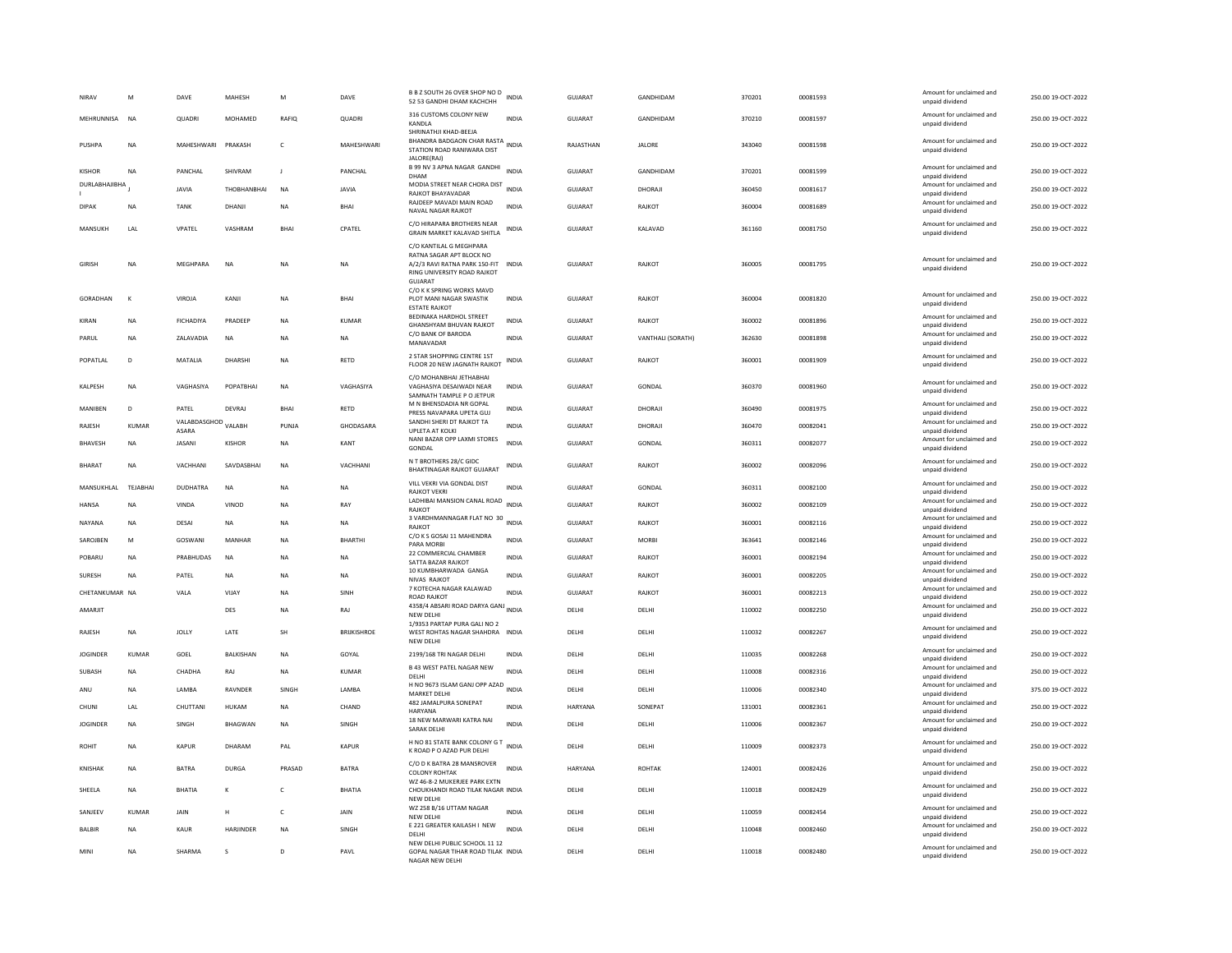| SHYAM           | SUNDER         | SHARMA                 | AMAR             | <b>NA</b>       | <b>NATH</b>     | A 337 VIKAS PURI NEW DELHI                                                                                          | <b>INDIA</b> | DELHI                | DELHI          | 110018 | 00082482 | Amount for unclaimed and<br>unpaid dividend | 250.00 19-OCT-2022 |
|-----------------|----------------|------------------------|------------------|-----------------|-----------------|---------------------------------------------------------------------------------------------------------------------|--------------|----------------------|----------------|--------|----------|---------------------------------------------|--------------------|
| DEEPA           | NA             | ARORA                  | RISHI            | RAM             |                 | C 733 VIKAS PURI NEW DELHI                                                                                          | <b>INDIA</b> | DELHI                | DELHI          | 110018 | 00082491 | Amount for unclaimed and<br>unpaid dividend | 250.00 19-OCT-2022 |
| <b>IOGINDER</b> | KUMAR          | GUPTA                  | <b>BANARSI</b>   | DASS            |                 | C/O M/S BANARSI DASS JOGI RAM<br>HALU BAZAR BHIWANI HARYANA INDIA                                                   |              | <b>HARYANA</b>       | <b>BHIWANI</b> | 125021 | 00082535 | Amount for unclaimed and<br>unpaid dividend | 250.00 19-OCT-2022 |
| VIJAY           | KUMAR          | <b>DUA</b>             | Κ                | D               | <b>DUA</b>      | HISSAR, HARYANA<br>34/56 FUNJABI BAGH (W) NEW                                                                       | <b>INDIA</b> | DELHI                | DELHI          | 110026 | 00082544 | Amount for unclaimed and                    | 250.00 19-OCT-2022 |
| SUNIT           | <b>NA</b>      | <b>ISSAR</b>           | SHIV             | KR              | <b>ISSAR</b>    | DELHI<br>195 A NEW COLONY GURGAON                                                                                   | <b>INDIA</b> | HARYANA              | GURGAON        | 122001 | 00082552 | unpaid dividend<br>Amount for unclaimed and | 250.00 19-OCT-2022 |
|                 |                |                        |                  |                 |                 | 633 RAJENDRA NAGAR IX STREET                                                                                        |              |                      |                |        |          | unpaid dividend<br>Amount for unclaimed and |                    |
| RAM             | KISHORE        | SRIVASTAVA             | LATE             | SRI             | GPVERMA         | LUCKNOW<br>E 221 GREATER KAILASH I NEW                                                                              | <b>INDIA</b> | <b>UTTAR PRADESH</b> | LUCKNOW        | 226004 | 00082590 | unpaid dividend<br>Amount for unclaimed and | 500.00 19-OCT-2022 |
| CHARAN          | JEET           | KAUR                   | HARINDER         | PAL             | SINGH           | DELHI                                                                                                               | INDIA        | DELHI                | DELHI          | 110048 | 00082602 | unpaid dividend                             | 250.00 19-OCT-2022 |
| VEENA           | <b>NA</b>      | KUKREJA                | H                | $\mathsf{R}$    | KUKREJA         | II F 109 LAJPAT NAGAR NEW<br>DELHI                                                                                  | <b>INDIA</b> | DELHI                | DELHI          | 110024 | 00082665 | Amount for unclaimed and<br>unpaid dividend | 250.00 19-OCT-2022 |
| PREETI          | <b>NA</b>      | <b>VERMA</b>           | CHANDER          | <b>NA</b>       | PRAKASH         | 24/3871 REGHAR PURA KAROL<br><b>BAGH NEW DELHI</b>                                                                  | <b>INDIA</b> | DELHI                | DELHI          | 110005 | 00082691 | Amount for unclaimed and<br>unpaid dividend | 250.00 19-OCT-2022 |
| VAIDYA          | <b>HARIRAM</b> | <b>GUPTA</b>           | LALA             | <b>GIRDHARI</b> | LAL             | 5559 KATRA RATHI NAISARAK<br>DELHI                                                                                  | <b>INDIA</b> | DELHI                | DELHI          | 110006 | 00082700 | Amount for unclaimed and<br>unpaid dividend | 250.00 19-OCT-2022 |
| SUNITA          | <b>NA</b>      | <b>DUA</b>             | PARMA            | <b>NAND</b>     | <b>DUA</b>      | B 526 STREET NO 4 MAJLIS PARK<br>DELHI                                                                              | <b>INDIA</b> | DELHI                | DELHI          | 110033 | 00082701 | Amount for unclaimed and<br>unpaid dividend | 250.00 19-OCT-2022 |
| SUBHASH         | CHAND          | JAIN                   | $\overline{B}$   | M               | JAIN            | 2821 GALI NO 5 C RAGUBARPURA INDIA<br>NO 2 GANDHI NAGAR DELHI                                                       |              | DELHI                | DELHI          | 110031 | 00082704 | Amount for unclaimed and<br>unpaid dividend | 250.00 19-OCT-2022 |
| <b>RAIFSH</b>   | <b>NA</b>      | <b>DEOLIYA</b>         | <b>RAMESHWER</b> | <b>PD</b>       | DEOLIVA         | 24 NORTH AVENUE I I T CAMPUS<br>HAUZKHAS NEW DELHI                                                                  | <b>INDIA</b> | <b>DELHI</b>         | DELHI          | 110016 | 00082723 | Amount for unclaimed and<br>unpaid dividend | 250.00 19-OCT-2022 |
| RAJ             | BAHADUR        | JAIN                   | SULTAN           | SINGH           | <b>JAIN</b>     | HATHI KHANA BARAUT MEERUT<br>$\cup P$                                                                               | <b>INDIA</b> | UTTAR PRADESH        | AGARWAL        | 250611 | 00082750 | Amount for unclaimed and<br>unpaid dividend | 250.00 19-OCT-2022 |
| RAJEEV          | KUMAR          | <b>JAIN</b>            | RAJBAHADUR       | <b>JAIN</b>     |                 | C/O RAJ BAHADUR JAIN HATHI                                                                                          | <b>INDIA</b> | <b>UTTAR PRADESH</b> | AGARWAL        | 250611 | 00082751 | Amount for unclaimed and                    | 250.00 19-OCT-2022 |
| MALTI           | <b>NA</b>      | MITTAL                 | s                | $\mathsf{C}$    | MITTAL          | KHANA BARAUT MEERUT U P<br>SU 182 PITAM PURA DELHI                                                                  | <b>INDIA</b> | DELHI                | DELHI          | 110034 | 00082752 | unpaid dividend<br>Amount for unclaimed and | 250.00 19-OCT-2022 |
| PANKAJ          | <b>NA</b>      | GARG                   | <b>JAGDISH</b>   | <b>NA</b>       | PARSHAD         | UGGARSAIN BHAWAN RAILWAY                                                                                            | <b>INDIA</b> | HARYANA              | KARNAL         | 132001 | 00082768 | unpaid dividend<br>Amount for unclaimed and | 250.00 19-OCT-2022 |
| RAJ             | <b>NA</b>      | <b>BALA</b>            | RAJESH           | <b>NA</b>       | <b>KUMAR</b>    | <b>ROAD KARNAL</b><br>C 15/Y 2 C BLOCK DILSHAD                                                                      | <b>INDIA</b> | DELHI                | DELHI          | 110095 | 00082806 | unpaid dividend<br>Amount for unclaimed and | 250.00 19-OCT-2022 |
|                 |                |                        |                  |                 |                 | <b>GARDEN SHAHDARA DELHI</b><br>2/7 KARKARI ROAD VISHWAS                                                            |              |                      |                |        |          | unpaid dividend<br>Amount for unclaimed and |                    |
| ANAND           | <b>KUMAR</b>   | MANTRI                 | DANMAI           | $_{\sf NA}$     | <b>MANTRI</b>   | NAGAR SHADHRA DELHI                                                                                                 | <b>INDIA</b> | DELHI                | DELHI          | 110032 | 00082808 | unpaid dividend<br>Amount for unclaimed and | 250.00 19-OCT-2022 |
| SANJEEV         | NA             | KUMAR                  | LATE             | SH              | KLSHARMA        | D 174 SAKET NEW DELHI                                                                                               | <b>INDIA</b> | DELHI                | DELHI          | 110017 | 00082812 | unpaid dividend                             | 250.00 19-OCT-2022 |
| SUBHASHCHAND NA |                | JAIN                   | INDARCHAND       | JAIN            |                 | C/O MAA KAMAKHYA TRADING<br>COMPANY 2734 3RD FLOOR NAYA INDIA<br><b>BAZAR DELHI</b><br>C/O SH R K GUPTA THE BANK OF |              | DELHI                | DELHI          | 110006 | 00082836 | Amount for unclaimed and<br>unpaid dividend | 250.00 19-OCT-2022 |
| MAHESH          | CHANDRA        | SINGHAL                | RAMESHWAR        | <b>NA</b>       | DAYAL           | RAJASTHAN LTD B/O KAROL BAGH INDIA<br>NEW DELHI                                                                     |              | DELHI                | DELHI          | 110005 | 00082863 | Amount for unclaimed and<br>unpaid dividend | 250.00 19-OCT-2022 |
| SUNIL           | KUMAR          | RASTOGI                |                  | M               | <b>RASTOGI</b>  | H NO 78 RAMNAGAR DELHI                                                                                              | <b>INDIA</b> | DELHI                | DELHI          | 110051 | 00082897 | Amount for unclaimed and<br>unpaid dividend | 250.00 19-OCT-2022 |
| SAROJ           |                |                        | <b>NA</b>        | <b>NA</b>       | <b>NA</b>       | C/O RAKESH P/T SWEEPER P N B<br>249-A OKHLA INDU ESTATE PHASE INDIA<br><b>III NEW DELH</b>                          |              | DELHI                | DELHI          | 110020 | 00082899 | Amount for unclaimed and<br>unpaid dividend | 250.00 19-OCT-2022 |
| CHAROO          | <b>NA</b>      | GAINDA                 | RATTAN           | CHAND           | GAINDA          | 11A/14 OLD RAJINDER NAGAR<br>NEW DELHI                                                                              | <b>INDIA</b> | DELHI                | DELHI          | 110060 | 00082901 | Amount for unclaimed and<br>unpaid dividend | 250.00 19-OCT-2022 |
| POONAM          |                |                        | DARORA           | NA              |                 | EXB 29A GALI NO I HARI NAGAR N INDIA<br>DELHI                                                                       |              | DELHI                | DELHI          | 110064 | 00082911 | Amount for unclaimed and<br>unpaid dividend | 375.00 19-OCT-2022 |
| <b>HIMANI</b>   | <b>NA</b>      | <b>BATRA</b>           | <b>HARI</b>      | KARAN           | <b>BATRA</b>    | 6206/1 DEV NAGAR NEW DELHI                                                                                          | <b>INDIA</b> | DELHI                | DELHI          | 110005 | 00082939 | Amount for unclaimed and<br>unpaid dividend | 250.00 19-OCT-2022 |
| <b>BRIJ</b>     | <b>NA</b>      | <b>BEHARI</b>          | <b>NANAK</b>     | <b>NA</b>       | CHAND           | 44 BRAHMAN PURI                                                                                                     | <b>INDIA</b> | <b>UTTAR PRADESH</b> | BULANDSAHAR    | 203001 | 00082949 | Amount for unclaimed and                    | 250.00 19-OCT-2022 |
| YOGESH          | <b>NA</b>      | <b>MEHTA</b>           | <b>NA</b>        | <b>NA</b>       | <b>NA</b>       | <b>BULANDSAHAR U P</b><br>R NO 2 HARI NIWAS 23/1 SHAKTI                                                             | <b>INDIA</b> | DELHI                | DELHI          | 110007 | 00083046 | unpaid dividend<br>Amount for unclaimed and | 250.00 19-OCT-2022 |
|                 |                |                        |                  |                 |                 | NAGAR DELH<br>SHIVAM PARK SOCIETY B/H NANA                                                                          |              |                      |                |        |          | unpaid dividend                             |                    |
| PRACHI          | <b>KISHOR</b>  | <b>DOSHI</b>           | <b>KISHOR</b>    | SHANTILAL       | <b>DOSHI</b>    | YAKSHE TEMPLE, BHUJ<br>MADHAPUR HIGHWAY<br>MADHAPUR                                                                 | <b>INDIA</b> | GUJARAT              | BHUJ           | 370020 | 00083136 | Amount for unclaimed and<br>unpaid dividend | 375.00 19-OCT-2022 |
| <b>NEEPA</b>    | NANDKUMAR      | GANDHI                 | <b>NA</b>        | <b>NA</b>       | <b>NA</b>       | 5-MATRU CHHAYA OPP 57/58<br>ARUNODAYA SOCIETY ALKAPURI<br>VADODARA GUJ                                              | <b>INDIA</b> | <b>GUJARAT</b>       | VADODARA       | 390007 | 00083180 | Amount for unclaimed and<br>unpaid dividend | 375.00 19-OCT-2022 |
| GANGADAS        | <b>NA</b>      | PANCHMATIA KHERAJ      |                  | <b>JESANG</b>   |                 | 101 RAM DARSHAN LINKING<br>ROAD NEAR ST MARY SCHOOL<br>DAHISAR EAST BOMBAY                                          | <b>INDIA</b> | MAHARASHTRA          | MUMBAI         | 400068 | 00083201 | Amount for unclaimed and<br>unpaid dividend | 250.00 19-OCT-2022 |
|                 | <b>NA</b>      | <b>BHATTACHARJEE D</b> |                  | <b>NA</b>       | BHATTACHARJEE   | 19 ROHINI SECTOR 9A VASHI NEW INDIA<br><b>BOMBAY</b>                                                                |              | MAHARASHTRA          | RAIGAD         | 400703 | 00083229 | Amount for unclaimed and<br>unpaid dividend | 250.00 19-OCT-2022 |
| ARVIND          | VAGHJ          | THAKKER                | VAGHJI           | VELJI           | THAKKAR         | 492 P BAPUAV MARG MULL<br><b>BAZAR BOMBAY</b>                                                                       | <b>INDIA</b> | MAHARASHTRA          | <b>MUMBAI</b>  | 400004 | 00083276 | Amount for unclaimed and<br>unpaid dividend | 250.00 19-OCT-2022 |
| NEERU           | <b>NA</b>      | ALAG                   | MDAN             | <b>NA</b>       | ALAG            | ANUJ HOUSE PAILLIPAD TROMBAY INDIA<br><b>BOMBAY</b>                                                                 |              | MAHARASHTRA          | MUMBAI         | 400088 | 00083295 | Amount for unclaimed and<br>unpaid dividend | 250.00 19-OCT-2022 |
|                 |                | KHARE                  | RAKESH           | <b>NA</b>       |                 | C-6, 8/1/4 SECTOR-006 HIMGIRI                                                                                       |              | MAHARASHTRA          | THANE          | 400614 | 00083301 | Amount for unclaimed and                    | 250.00 19-OCT-2022 |
| MANJARI         | <b>NA</b>      |                        |                  |                 | <b>KUMAR</b>    | COMPLEX G B D BELAPUR NAVI INDIA<br>MUMBA<br>12 HEENA HEENA PARUL SOC NEW                                           |              |                      |                |        |          | unpaid dividend                             |                    |
| $\mathsf{v}$    | M              | MEHTALIA               | M                | к               | <b>MEHTALIA</b> | MANEKLAL ESTATE GHATKOPAR<br>W BOMBAY                                                                               | <b>INDIA</b> | MAHARASHTRA          | MUMBAI         | 400086 | 00083308 | Amount for unclaimed and<br>unpaid dividend | 250.00 19-OCT-2022 |
| MADHU           | <b>NA</b>      | SONI                   | Ś                | K               | SONI            | A 20 HIRA BAUG NEW TARSALI<br>ROAD VADODARA                                                                         | <b>INDIA</b> | GUJARAT              | VADODARA       | 390009 | 00083376 | Amount for unclaimed and<br>unpaid dividend | 375.00 19-OCT-2022 |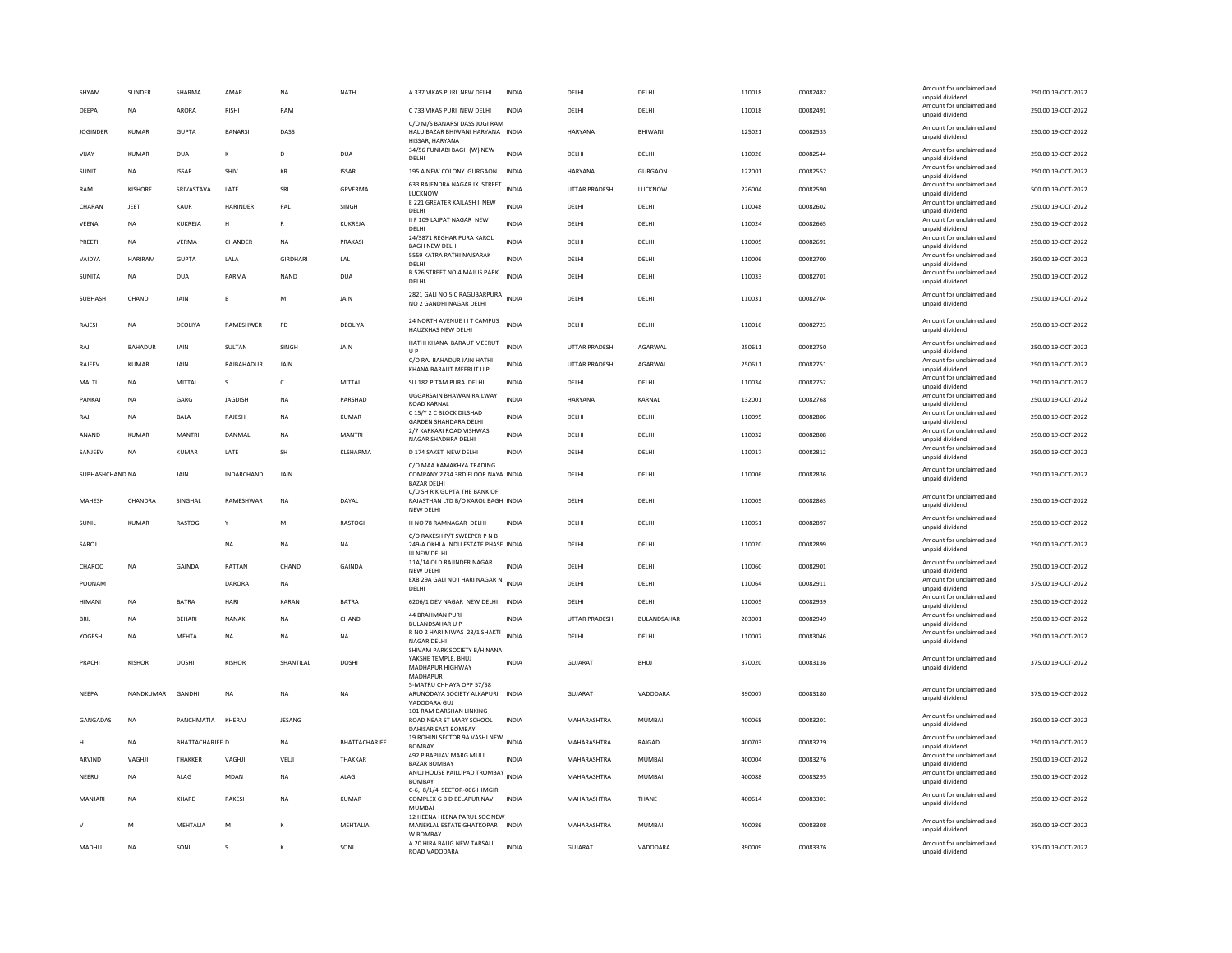| ARUNA           | RAJESH            | <b>KALSARIA</b>   | <b>RAIFSH</b>     | $\mathbb{R}$   | <b>KAI SARIA</b> | 20 GANGADWAR II FL<br>SANYASASHRAM V P ROAD VILE                                                                                        | <b>INDIA</b> | MAHARASHTRA    | MUMBAL        | 400056 | 00083447 | Amount for unclaimed and<br>unpaid dividend | 500.00 19-QCT-2022 |
|-----------------|-------------------|-------------------|-------------------|----------------|------------------|-----------------------------------------------------------------------------------------------------------------------------------------|--------------|----------------|---------------|--------|----------|---------------------------------------------|--------------------|
| RAMESH          | F                 | LASADIYA          | $_{\sf NA}$       | <b>NA</b>      | NA               | PARLE W BOMBAY<br>C/O K G VORA 3 GOKUL GR FL<br>TEJPAL RD GAMDEVI BOMBAY                                                                | <b>INDIA</b> | MAHARASHTRA    | <b>MUMBAI</b> | 400007 | 00083550 | Amount for unclaimed and<br>unpaid dividend | 250.00 19-OCT-2022 |
| PREM            | <b>NATH</b>       | SHUKLA            | HIRANAND          | <b>NA</b>      | SHUKLA           | 133 DADY SETH AGYARI LANE<br>AJANTA GUEST HOUSE 3RD FLOOR INDIA<br>R NO 61 62 BOMBAY                                                    |              | MAHARASHTRA    | <b>MUMBAI</b> | 400002 | 00083559 | Amount for unclaimed and<br>unpaid dividend | 250.00 19-OCT-2022 |
| MUULJIBHAI      | <b>TRIBHOVEN</b>  | DESAI             | <b>NA</b>         | <b>NA</b>      | <b>NA</b>        | 204 SREEJI APARTMENT L M<br>ROAD NAWAGAON DAHISAR W<br>BOMBAY                                                                           | <b>INDIA</b> | MAHARASHTRA    | <b>MUMBAI</b> | 400068 | 00083602 | Amount for unclaimed and<br>unpaid dividend | 250.00 19-OCT-2022 |
| ASHA            | JAYESH            | SHAH              | JAYESH            | VINAYCHAND     | SHAH             | DHARAMVIR CO-OP HSG. SOC.<br>LTD. 2ND FLOOR FLAT NO 5<br>ASHOK CHAKRAVATHY ROAD OPP INDIA<br>DAMODAR WADI KANDIVLI (E)<br><b>BOMBAY</b> |              | MAHARASHTRA    | KANDIVALI     | 400101 | 00083616 | Amount for unclaimed and<br>unpaid dividend | 250.00 19-OCT-2022 |
| AMINA           | BEGUM             | SHAIKH            | GULAM             | AKBAR          | SHAIKH           | A BLOCK 14/2 VINOBA BHAVE<br>NAGAR PIPE ROAD KURLA W<br>BOMBAY                                                                          | <b>INDIA</b> | MAHARASHTRA    | MUMBAI        | 400070 | 00083630 | Amount for unclaimed and<br>unpaid dividend | 250.00 19-OCT-2022 |
| MAHESH          | NA                | PATEL             | SHANKAR           | <b>NA</b>      | PATEL            | ROOM NO 6 JESHA DOSHA CHWAL<br>ON DUNGRI KHOT KUWA ROAD<br>MALAD E BOMBAY                                                               | <b>INDIA</b> | MAHARASHTRA    | <b>MUMBAI</b> | 400097 | 00083641 | Amount for unclaimed and<br>unpaid dividend | 250.00 19-OCT-2022 |
| AMARUT          | NA                | PATEL             | CHELA             | <b>BHAI</b>    | PATEL            | 2/601 VISHAL COMPLEX NARSING<br>LANE S V ROAD MALAD W<br><b>BOMBAY</b>                                                                  | <b>INDIA</b> | MAHARASHTRA    | MUMBAI        | 400064 | 00083643 | Amount for unclaimed and<br>unpaid dividend | 250.00 19-OCT-2022 |
| GANGABEN        | SHANTILAL         | GALA              | SHANTILAL         | NA             | GALA             | 4 BHATT CHAWAL JAMBLI GALLY<br><b>BORIVLI WEST BOMBAY</b>                                                                               | <b>INDIA</b> | MAHARASHTRA    | MUMBAI        | 400092 | 00083654 | Amount for unclaimed and<br>unpaid dividend | 250.00 19-OCT-2022 |
| SUSHILA         | DEVI              | AGARWAL           | OM                | PRAKASH        | AGARWAL          | CHETAK TEXTILES 31 RAMWADI<br>4/29 KALBADEVI ROAD BOMBAY                                                                                | INDIA        | MAHARASHTRA    | MUMBAI        | 400002 | 00083698 | Amount for unclaimed and<br>unpaid dividend | 250.00 19-OCT-2022 |
| MAHENDRA        | $\mathbf{v}$      | SHAH              | VRAJLAL           | $\mathbb{R}$   | SHAH             | 19 SHAH NIWAS R R T ROAD<br>MULUND WEST BOMBAY                                                                                          | <b>INDIA</b> | MAHARASHTRA    | <b>MUMBAI</b> | 400080 | 00083703 | Amount for unclaimed and<br>unpaid dividend | 250.00 19-OCT-2022 |
| MUKESH          | <b>MAGANIAI</b>   | SHAH              | <b>MAGANIAI</b>   | <b>UMFRSHI</b> | SHAH             | RAJSHERI SHAHU NAGAR BLD NO<br>E 19 R NO 20 MAHIM EAST<br><b>BOMBAY</b>                                                                 | <b>INDIA</b> | MAHARASHTRA    | MUMBAI        | 400017 | 00083718 | Amount for unclaimed and<br>unpaid dividend | 250.00 19-QCT-2022 |
| $\mathsf{V}$    | <b>NA</b>         | RAMAMOORTHI R     |                   | VENKATRAMAN    | RETD             | C-1002 WHISPERING PALMS<br>LOKHANDWALA T/SHIP AKURLI RD INDIA<br>KANDIVILI E BOMBAY                                                     |              | MAHARASHTRA    | KANDIVALI     | 400101 | 00083721 | Amount for unclaimed and<br>unpaid dividend | 250.00 19-OCT-2022 |
| <b>RITU</b>     | NA                | KAMALPRASAD KAMAL |                   | PRASAD         |                  | KANODIA PROCESSING HOUSE<br>106/4 NR NAROL COURT NAROL<br>AHMEDABAD                                                                     | <b>INDIA</b> | <b>GUJARAT</b> | ODHAV         | 382405 | 00083884 | Amount for unclaimed and<br>unpaid dividend | 250.00 19-OCT-2022 |
| <b>JATIN</b>    | NA                | SHAH              | <b>VINODBHAI</b>  | $_{\sf NA}$    | SHAH             | 2 KOTIYARK SOC OPP ABAD DAIRY<br>KANKERIA ROAD AHMEDABAD                                                                                | <b>INDIA</b> | <b>GUJARAT</b> | AHMEDABAD     | 380022 | 00083922 | Amount for unclaimed and<br>unpaid dividend | 250.00 19-OCT-2022 |
| <b>VENITA</b>   | VINOD             | GAJJAR            | VINOD             | GIRDHARLAL     | GAJJAR           | 37 GOKUL NAGAR SOC OPP<br>JAYMALA BUS STOP ISANPUR<br>ROAD GHODASAR AHMEDABAD<br>GUI                                                    | <b>INDIA</b> | <b>GUJARAT</b> | AHMEDABAD     | 380050 | 00083924 | Amount for unclaimed and<br>unpaid dividend | 250.00 19-OCT-2022 |
| KHUSHPIN        | $\blacksquare$    | PATFI             | <b>JAYANTILAI</b> | $\overline{B}$ | PATFI            | 2 A/5 MUNICIPAL STAFF BLOCK NR<br>LALBUNGLOW ELLIS BRIDGE<br>AHMEDABAD                                                                  | <b>INDIA</b> | GUIARAT        | AHMEDARAD     | 380006 | 00083937 | Amount for unclaimed and<br>unpaid dividend | 250.00 19-OCT-2022 |
| <b>HEFRAREN</b> | $\mathbf{v}$      | DESAI             | <b>NA</b>         | <b>NA</b>      | <b>NA</b>        | 1526 MIRA SIVAD B/H SHREYAS<br>HIGH SCHOOL KHANPUR<br>AHMEDABAD                                                                         | <b>INDIA</b> | GUIARAT        | AHMEDARAD     | 380001 | 00084057 | Amount for unclaimed and<br>unpaid dividend | 250.00 19-OCT-2022 |
| RAMESHKUMAR NA  |                   | PARMAR            | SOMCHAND          |                | PARMAR           | BLOCK NO 18 HANSPRATAP SOC<br>BEHIND NEW CIVIL HOSPITAL<br>ASARWA AHMEDABAD                                                             | INDIA        | GUJARAT        | AHMEDABAD     | 380016 | 00084064 | Amount for unclaimed and<br>unpaid dividend | 250.00 19-OCT-2022 |
| MOHANBHAI       | $\overline{D}$    | <b>RUPALA</b>     | DHULABHAI         | $\mathbf{K}$   | <b>RUPALA</b>    | FIRST FLOOR 18 BLOCK<br>HANSPRATAP SOCIETY BEHIND<br>NEW CIVIL HOSPITAL ASARWA<br>AHMEDABAD                                             | <b>INDIA</b> | GUJARAT        | AHMEDABAD     | 380016 | 00084065 | Amount for unclaimed and<br>unpaid dividend | 250.00 19-OCT-2022 |
| SARAF           | CHAMELI           | KUMARI            | SARAF             | ${\sf N}$      | c                | 6/6 DEVBHUMI APPTS DRIVE RD<br>NAVRANGPURA AHMEDARAD                                                                                    | <b>INDIA</b> | <b>GUJARAT</b> | AHMEDABAD     | 380009 | 00084155 | Amount for unclaimed and<br>unnaid dividend | 250.00 19-OCT-2022 |
| SHARDA          | NA                | SHAH              | CHAMPAK           | LAL            | KANAIYALALSHAH   | D 72 SURAJA SOC THAKKAR BAPA<br>NAGAR ROAD AHMEDABAD                                                                                    | <b>INDIA</b> | GUJARAT        | NARODA        | 382350 | 00084287 | Amount for unclaimed and<br>unpaid dividend | 250.00 19-OCT-2022 |
| MINAL           | <b>NA</b>         | KANKARIYA         | VINAY             | <b>NA</b>      | KANKARIYA        | C/O KANKARIYA TRADING CO OPP<br>A E C RELIEF ROAD AHMEDABAD                                                                             | <b>INDIA</b> | GUJARAT        | AHMEDABAD     | 380001 | 00084333 | Amount for unclaimed and<br>unpaid dividend | 250.00 19-OCT-2022 |
| LATABEN         | <b>NA</b>         | HASMUKHLAL        | <b>NA</b>         | <b>NA</b>      | <b>NA</b>        | <b>B-8 KALSH FLAT OPP AMARKUNJ</b><br>SOCIETY SABARMATI<br>AHMEDABAD GUJ                                                                | <b>INDIA</b> | <b>GUJARAT</b> | AHMEDABAD     | 380005 | 00084468 | Amount for unclaimed and<br>unpaid dividend | 250.00 19-OCT-2022 |
| DHIRAJLAL       | KANTILAL          | SHAH              | KANTILAL          | CHIMANLAL      | SHAH             | NR SHANTI SAGAR JWELER<br>NAVARANGPURA GAM<br>AHMEDABAD<br>16/3 SUBHASH SOCIETY B/H                                                     | <b>INDIA</b> | <b>GUJARAT</b> | AHMEDABAD     | 380009 | 00084511 | Amount for unclaimed and<br>unpaid dividend | 250.00 19-OCT-2022 |
| <b>RINA</b>     | RAMESH            | SHAH              | <b>NA</b>         | <b>NA</b>      | <b>NA</b>        | ISWAR BHUVAN COMMERCE<br><b>COLLEGE NAVRANGPURA</b><br>AHMEDABAD                                                                        | <b>INDIA</b> | GUJARAT        | AHMEDABAD     | 380009 | 00084528 | Amount for unclaimed and<br>unpaid dividend | 250.00 19-OCT-2022 |
| MANUBHAI        | HARGOVANDAS PATEL |                   | HARGOVANDAS       | <b>NA</b>      | PATEL            | PATEL FIRE WOOD & CHR COL<br>DEPO GANDHI CHOCK UNJHA N G                                                                                | <b>INDIA</b> | GUJARAT        | UNJHA         | 384170 | 00084641 | Amount for unclaimed and<br>unpaid dividend | 250.00 19-OCT-2022 |
| KAJAL           | P                 | SHAH              | PARESH            | <b>NA</b>      |                  | 303 SANJAY APPARTMENTS<br>AMBAWADI AHMEDABAD                                                                                            | <b>INDIA</b> | GUJARAT        | AHMEDABAD     | 380006 | 00084805 | Amount for unclaimed and<br>unpaid dividend | 250.00 19-OCT-2022 |
| SHANTABEN       | NARAYANDAS PATEL  |                   | NARAYANDAS        | NA             | PATEL            | C/O 43/B RADIAT NAGAR OPP<br>KOHINOOR THEATER PO PATAN N INDIA                                                                          |              | GUJARAT        | PATAN         | 384265 | 00084830 | Amount for unclaimed and<br>unpaid dividend | 250.00 19-OCT-2022 |
|                 |                   |                   |                   |                |                  |                                                                                                                                         |              |                |               |        |          |                                             |                    |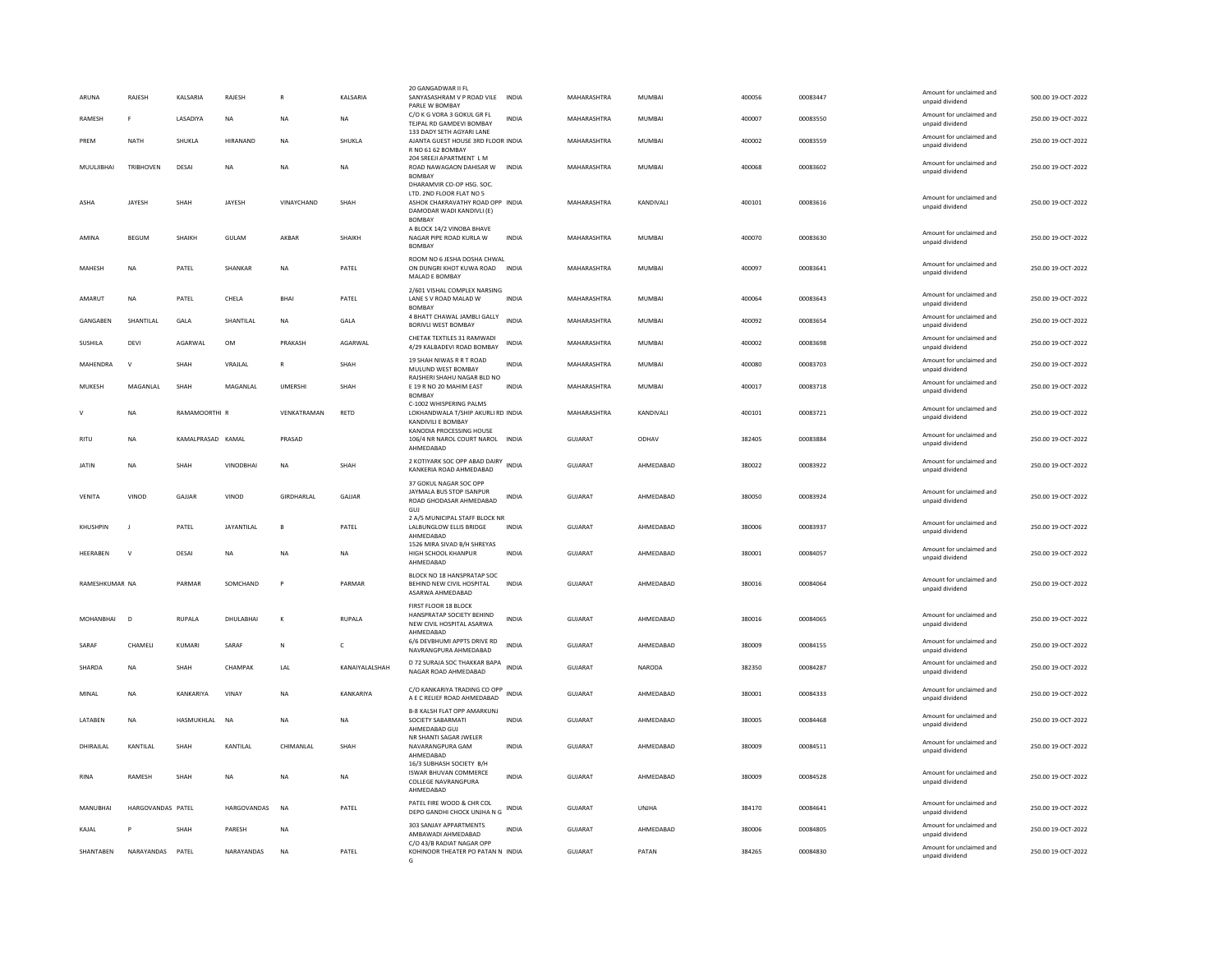| PRATAP             | NA                | SHAH            | NA               | <b>NA</b>    | NA             | B L VAKIL 58 SHYAMAL ROW<br>HOUSE PART 3A SATELITE ROAD INDIA<br>AHMEDABAD        |              | GUJARAT        | AHMEDABAD | 380015 | 00084919 | Amount for unclaimed and<br>unpaid dividend | 250.00 19-OCT-2022 |
|--------------------|-------------------|-----------------|------------------|--------------|----------------|-----------------------------------------------------------------------------------|--------------|----------------|-----------|--------|----------|---------------------------------------------|--------------------|
| LAXMIBEN           | <b>NA</b>         | PATEL           | NA               | <b>NA</b>    | NA             | 4135 GOVT F COLONY NR SHAH<br>ALAM TOINAKA AHMEDABAD                              | <b>INDIA</b> | <b>GUJARAT</b> | AHMEDABAD | 380025 | 00084939 | Amount for unclaimed and<br>unpaid dividend | 250.00 19-OCT-2022 |
| AMITA              | <b>NA</b>         | PATEL           | <b>NA</b>        | <b>NA</b>    | <b>NA</b>      | 4135 GOVT F COLONY NR SHAH<br>ALAM TOL NAKA AHMEDABAD                             | <b>INDIA</b> | <b>GUJARAT</b> | AHMEDABAD | 380025 | 00084940 | Amount for unclaimed and<br>unpaid dividend | 250.00 19-OCT-2022 |
| <b>BAI DEVBHAI</b> | <b>NA</b>         | CHAUDHRI        | <b>GANDARHAI</b> | <b>NA</b>    |                | 9 RANAKPUR SOCIETY SHAHIBAG<br>AHMEDABAD                                          | <b>INDIA</b> | GUIARAT        | AHMEDARAD | 380004 | 00084956 | Amount for unclaimed and<br>unpaid dividend | 250.00 19-OCT-2022 |
| RAJESH             | NARENDRA          | RAWAL           | NARENDRA         | <b>NA</b>    | RAWAL          | 18 RAJESHWARI COLONY ISANPUR<br>ROAD MANI NAGAR AHMEDABAD                         | INDIA        | GUJARAT        | AHMEDABAD | 380008 | 00084959 | Amount for unclaimed and<br>unpaid dividend | 250.00 19-OCT-2022 |
| <b>KANTABEN</b>    | к                 | SHAH            | KESARIBHAI       | $\mathbf{J}$ | SHAH           | 5 GURUNANAK MARKET<br>PANCHKUWA AHMEDABAD                                         | <b>INDIA</b> | GUJARAT        | AHMEDABAD | 380002 | 00085059 | Amount for unclaimed and<br>unpaid dividend | 250.00 19-OCT-2022 |
| RAMESH             | PARSOTAMDAS PATEL |                 | PARSOTAMDAS      | M            | PATEL          | 7 SUNITA APARTMENT KIRAN<br>PARK NAVA VADAJ AHMEDABAD                             | <b>INDIA</b> | GUIARAT        | AHMEDARAD | 380013 | 00085071 | Amount for unclaimed and<br>unpaid dividend | 250.00 19-OCT-2022 |
| <b>KANTA</b>       | <b>NA</b>         | PATEL           | BABULAL          | <b>NA</b>    |                | 1068 D LUHARSHERI SARASPUR<br>AHMEDABAD                                           | <b>INDIA</b> | GUJARAT        | AHMEDABAD | 380018 | 00085236 | Amount for unclaimed and<br>unpaid dividend | 250.00 19-OCT-2022 |
| NEELA              | <b>NA</b>         | PATEL           | <b>NA</b>        | <b>NA</b>    | NA             | 1068 D LUHARSHERI SARASPUR<br>AHMEDABAD<br>1556 BARDOLPURA O/S                    | <b>INDIA</b> | GUJARAT        | AHMEDABAD | 380018 | 00085253 | Amount for unclaimed and<br>unpaid dividend | 250.00 19-OCT-2022 |
| PATEL              | CHAND             | v               | <b>NA</b>        | <b>NA</b>    | NA             | DARIAPUR GATE PATEL VAS<br>AHMEDABAD                                              | INDIA        | <b>GUJARAT</b> | AHMEDABAD | 380004 | 00085286 | Amount for unclaimed and<br>unpaid dividend | 250.00 19-OCT-2022 |
| CHAYA              | <b>NA</b>         | <b>SUTHAR</b>   | <b>NA</b>        | <b>NA</b>    | <b>NA</b>      | 1145 U LUHARSHERI SARASPUR<br>AHMEDABAD                                           | <b>INDIA</b> | <b>GUJARAT</b> | AHMEDABAD | 380018 | 00085340 | Amount for unclaimed and<br>unpaid dividend | 250.00 19-OCT-2022 |
| PUSHPADEVI         |                   |                 | VINOD            | <b>NA</b>    | <b>KUMAR</b>   | 31/1 GIRDHARNAGAR SHAHIBAG<br>AHMEDABAD<br>SAKAR 105 OPP GANDHI GRAM              | <b>INDIA</b> | GUJARAT        | AHMEDABAD | 380004 | 00085386 | Amount for unclaimed and<br>unpaid dividend | 250.00 19-OCT-2022 |
| FANI               | <b>NA</b>         | <b>BARIK</b>    | <b>UMESH</b>     | <b>NA</b>    | <b>BARIK</b>   | RLY STATION IST FLOOR ASHRAM INDIA<br>ROAD AHMEDABAD                              |              | <b>GUJARAT</b> | AHMEDABAD | 380009 | 00085437 | Amount for unclaimed and<br>unpaid dividend | 250.00 19-OCT-2022 |
| ANJAN              | <b>NA</b>         | <b>BASAK</b>    | RANJAN           | <b>NA</b>    | <b>BASAK</b>   | SAKAR 105 OPP GANDHI GRAM<br>RLY STATION IST FLOOR ASHRAM INDIA<br>ROAD AHMEDABAD |              | <b>GUJARAT</b> | AHMEDABAD | 380009 | 00085439 | Amount for unclaimed and<br>unpaid dividend | 250.00 19-OCT-2022 |
| CHITRA             | NA                | <b>BAG</b>      | SHISIR           | <b>NA</b>    | BAG            | SAKAR 105 OPP GANDHI GRAM<br>RLY STATION IST FLOOR ASHRAM INDIA<br>ROAD AHMEDABAD |              | GUJARAT        | AHMEDABAD | 380009 | 00085448 | Amount for unclaimed and<br>unpaid dividend | 250.00 19-OCT-2022 |
| LINA               | <b>NA</b>         | KHARA           | <b>TAPAS</b>     | <b>NA</b>    | KHARA          | SAKAR 105 OPP GANDHI GRAM<br>RLY STATION IST FLOOR ASHRAM INDIA<br>ROAD AHMEDABAD |              | GUJARAT        | AHMEDABAD | 380009 | 00085462 | Amount for unclaimed and<br>unpaid dividend | 250.00 19-OCT-2022 |
| ANIMICA            | <b>NA</b>         | JAIN            | RAJENDER         | <b>NA</b>    | JAIN           | SAKAR 105 OPP GANDHI GRAM<br>RLY STATION IST FLOOR ASHRAM INDIA<br>ROAD AHMEDABAD |              | <b>GUJARAT</b> | AHMEDABAD | 380009 | 00085463 | Amount for unclaimed and<br>unpaid dividend | 250.00 19-OCT-2022 |
| HIRALAL            | $\mathsf{C}$      | SHAH            | NA               | <b>NA</b>    | NA             | C/O ADANI BROS RATANPOLE<br>HATHIKHANA CHOWK<br>AHMEDABAD                         | <b>INDIA</b> | GUJARAT        | AHMEDABAD | 380001 | 00085535 | Amount for unclaimed and<br>unpaid dividend | 250.00 19-OCT-2022 |
| RAMESH             | $\blacksquare$    | <b>RANDHARA</b> | <b>NA</b>        | <b>NA</b>    | <b>NA</b>      | SHIV SHAKTI UMIA MATA MANDIR<br>ASARVA AHMEDABAD                                  | <b>INDIA</b> | <b>GUJARAT</b> | AHMEDABAD | 380016 | 00085640 | Amount for unclaimed and<br>unpaid dividend | 250.00 19-OCT-2022 |
| PRABHULAL          | P                 | <b>THAKKAR</b>  | <b>NA</b>        | <b>NA</b>    | <b>NA</b>      | JALARAM VASTRA BHANDAR<br>KAPAD BAZAR BHABHAR N GUJ                               | <b>INDIA</b> | GUJARAT        | DHANERA   | 385320 | 00085724 | Amount for unclaimed and<br>unpaid dividend | 250.00 19-OCT-2022 |
| GOVINDBHAI         | <b>BABALDAS</b>   | PATEL           | NA               | <b>NA</b>    | NA             | 12 NANDUPRASAD MAHADAVIA<br>SOCIETY NARANPURA<br>AHMEDABAD                        | INDIA        | GUJARAT        | AHMEDABAD | 380013 | 00085866 | Amount for unclaimed and<br>unpaid dividend | 250.00 19-OCT-2022 |
| <b>ASHADEVI</b>    | <b>NA</b>         |                 |                  |              |                | MAHAVIR TRADING CO                                                                |              |                |           |        |          |                                             |                    |
|                    |                   | AGRAVAL         | RAMAVATAR        | AGAVAL       |                | SATYANARAYANNAGAR                                                                 | <b>INDIA</b> | GUIARAT        | AHMEDARAD | 380026 | 00085893 | Amount for unclaimed and<br>unpaid dividend | 250.00 19-OCT-2022 |
|                    | $\mathbb{R}$      |                 |                  |              |                | AMARAIWADI AHMEDABAD<br>1177 ZHALORAKI POLE DHANA                                 |              |                |           |        |          | Amount for unclaimed and                    |                    |
| MALLIKABEN         |                   | SHAH            | RAMANLAL         | $\mathsf{C}$ | SHAH           | SUTHAR KI POLE RELIF ROAD<br>AHMEDABAD<br>1177 ZHALORAKI POLE DHANA               | <b>INDIA</b> | GUJARAT        | AHMEDABAD | 380001 | 00085925 | unpaid dividend                             | 250.00 19-OCT-2022 |
| <b>TINKU</b>       | R                 | SHAH            | RAMANLAL         | $\epsilon$   | SHAH           | SUTHAR KI POLE RELIF ROAD<br>AHMEDABAD                                            | INDIA        | GUJARAT        | AHMEDABAD | 380001 | 00085926 | Amount for unclaimed and<br>unpaid dividend | 250.00 19-OCT-2022 |
| SEJAL              | MALAV             | JOSHI           | MALAV            | NA           |                | HOTEL CHANDRALOK KHADIYA<br>CHAR RASTA AHMEDABAD                                  | <b>INDIA</b> | GUJARAT        | AHMEDABAD | 380002 | 00086019 | Amount for unclaimed and<br>unpaid dividend | 250.00 19-OCT-2022 |
| <b>JOSNABEN</b>    | $\mathbf{s}$      | SHAH            | SURESH           | BHAI         | SHAH           | CREDET FEATHBHAI NE HAWALI<br>RATAN POLE AHMEDABAD                                | <b>INDIA</b> | <b>GUJARAT</b> | AHMEDABAD | 380001 | 00086039 | Amount for unclaimed and<br>unpaid dividend | 250.00 19-OCT-2022 |
| TAPANBHAI          | <b>NA</b>         | KESWANI         | SHRI             | CHAND        |                | <b>B/B PARSWA NAGAR SOCIETY</b><br>PALDI AHMEDABAD                                | <b>INDIA</b> | GUJARAT        | AHMEDABAD | 380007 | 00086338 | Amount for unclaimed and<br>unpaid dividend | 250.00 19-OCT-2022 |
| <b>ASHWIN</b>      |                   | SHAH            | <b>JASHWANT</b>  | LAL          | LAXMICHANDSHAH | 2064 NAGJI BHUDER S POLE<br>MANDVINI POLE MANEKCHAOWK INDIA<br>AHMEDABAD          |              | <b>GUJARAT</b> | AHMEDABAD | 380001 | 00086416 | Amount for unclaimed and<br>unpaid dividend | 250.00 19-OCT-2022 |
| MAHENDRA           | <b>NA</b>         | CHANDWANI       | RUKUMAL          | NA           | CHANDHANI      | 12 RAMRAJ APPARTMENT OPP<br>VOLGA FLAT OLD WADAJ<br>AHMEDABAD                     | <b>INDIA</b> | <b>GUJARAT</b> | AHMEDABAD | 380013 | 00086465 | Amount for unclaimed and<br>unpaid dividend | 250.00 19-OCT-2022 |
|                    | R                 | CHANDWANI       | <b>NA</b>        | <b>NA</b>    | <b>NA</b>      | C/O M B TRADERS KALUPUR<br>DANAPITH AHMEDABAD                                     | <b>INDIA</b> | <b>GUJARAT</b> | AHMEDABAD | 380002 | 00086467 | Amount for unclaimed and<br>unpaid dividend | 250.00 19-OCT-2022 |
| <b>JATIN</b>       | NA                | SHAH            | BIHARILAL        | NA           | SHAH           | 5 CHANCHAL BHUVAN<br>SARVODAYA SOCIETY<br>MANINAGAR AHMEDABAD                     | <b>INDIA</b> | GUJARAT        | AHMEDABAD | 380008 | 00086613 | Amount for unclaimed and<br>unpaid dividend | 250.00 19-OCT-2022 |
| PADMINI            | G                 | KELA            | GAUTAM           | <b>NA</b>    | <b>BHAI</b>    | SONI WADO UNCHI POLE PATAN<br>N G                                                 | <b>INDIA</b> | <b>GUJARAT</b> | PATAN     | 384265 | 00086634 | Amount for unclaimed and<br>unpaid dividend | 250.00 19-OCT-2022 |
| PARASRAM           | s                 | CHAUHAN         | <b>NA</b>        | <b>NA</b>    | <b>NA</b>      | 1390 MUMANAWAD VASANSERI<br>SARASPUR AHMEDABAD                                    | <b>INDIA</b> | <b>GUJARAT</b> | AHMEDABAD | 380018 | 00086671 | Amount for unclaimed and<br>unpaid dividend | 250.00 19-OCT-2022 |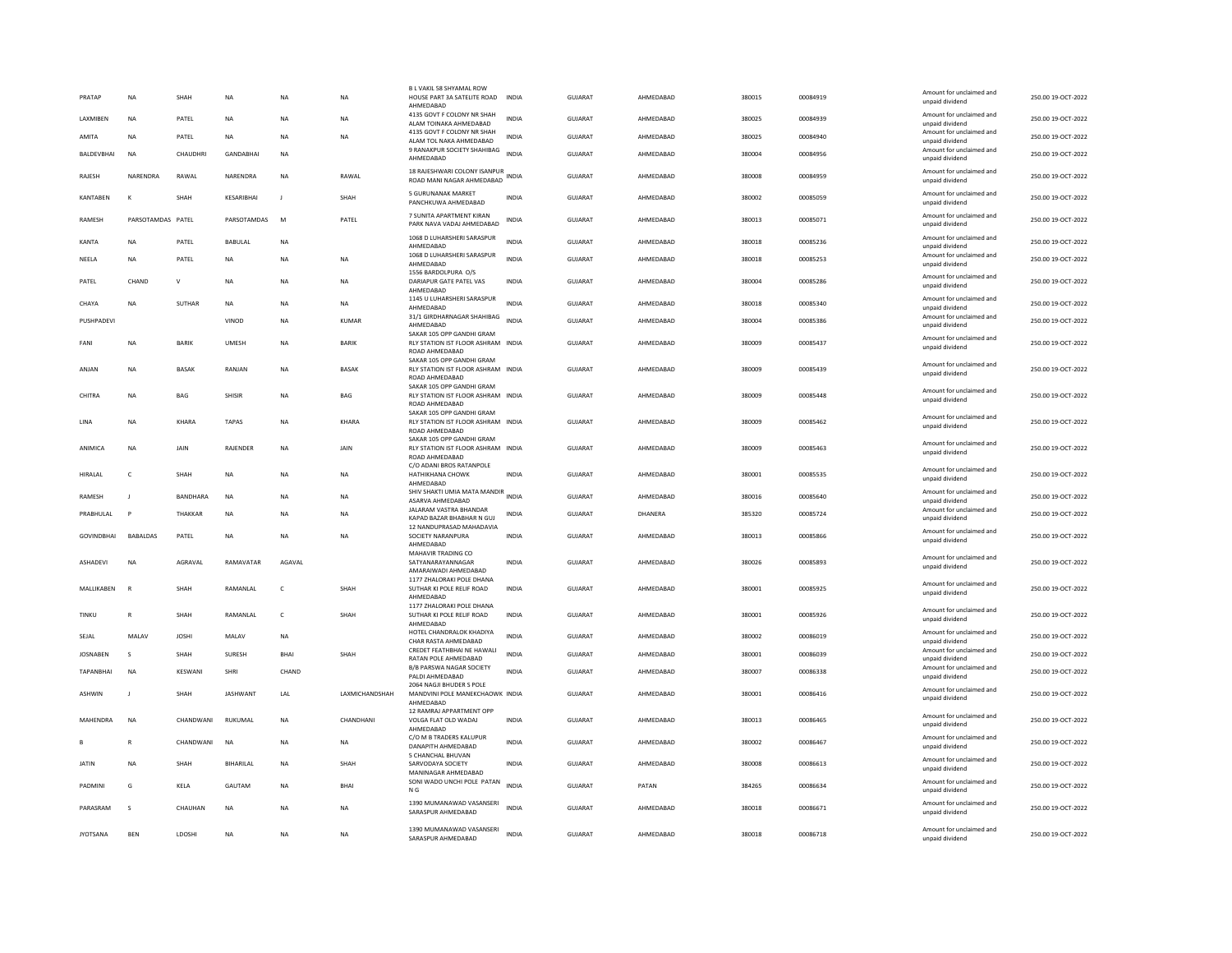| RAKESH                 | KUMAR            | GUPTA                 | NA                 | NA                | <b>NA</b>     | 1/B SARVODAY SOCIETY JAWAHAR<br>CHOK MANI NAGAR AHMEDABAD                                            | INDIA        | GUJARAT        | AHMEDABAD    | 380008 | 00086751 | Amount for unclaimed and<br>unpaid dividend | 250.00 19-OCT-2022 |
|------------------------|------------------|-----------------------|--------------------|-------------------|---------------|------------------------------------------------------------------------------------------------------|--------------|----------------|--------------|--------|----------|---------------------------------------------|--------------------|
| DHAYABHAI              | SAVJIBHAI        | PATEL                 | SAVJIBHAI          | <b>NA</b>         | PATEL         | C/O SITABEN MAHENDRA OLD<br>KRISHNA PARU N R MILAN                                                   | <b>INDIA</b> | <b>GUJARAT</b> | UNJHA        | 384170 | 00086927 | Amount for unclaimed and<br>unpaid dividend | 250.00 19-OCT-2022 |
| KAMALESH               | BHAI             | SPATEL                | SANKARLAL          | <b>NA</b>         | PATEL         | CINEMA UNJHA N G<br>C/O AMBICA INVESTMENT OPP<br>DENA BANK UNJHA N G                                 | <b>INDIA</b> | GUJARAT        | <b>UNJHA</b> | 384170 | 00086928 | Amount for unclaimed and<br>unpaid dividend | 250.00 19-OCT-2022 |
| <b>ARVINDA</b>         | <b>NA</b>        | SUTARIA               | H                  | PRVIN             |               | FP 60, OPP, SHASHWAT<br>BUNGALOWS B/H RAJPATH CLUB INDIA<br>BODAKDEV AHMEDABAD                       |              | <b>GUJARAT</b> | AHMEDABAD    | 380059 | 00086946 | Amount for unclaimed and<br>unpaid dividend | 500.00 19-OCT-2022 |
| HARESH                 | RAMANLAL         | PATEL                 | RAMANLAL           | к                 | PATEL         | C/O NILAM MEDICAL STORE PATEL INDIA<br><b>BUILDING UNJHA</b>                                         |              | GUJARAT        | UNJHA        | 384170 | 00087036 | Amount for unclaimed and<br>unpaid dividend | 250.00 19-OCT-2022 |
| NALINI                 | CHANDULAL        | SHAH                  | c                  | c                 | SHAH          | 16 DIPKUNJ SOCIETY PALDI<br>AHMFDARAD                                                                | <b>INDIA</b> | GUJARAT        | AHMEDABAD    | 380007 | 00087037 | Amount for unclaimed and<br>unpaid dividend | 250.00 19-OCT-2022 |
| <b>HASWIN</b>          | <b>NA</b>        | MODI                  | <b>BAPALAL</b>     | <b>NA</b>         | <b>MODI</b>   | H/12/123 NIDHI APPART SASTRI<br>NAGAR NARANPURA<br>AHMEDABAD                                         | <b>INDIA</b> | GUJARAT        | AHMEDABAD    | 380013 | 00087041 | Amount for unclaimed and<br>unpaid dividend | 250.00 19-OCT-2022 |
| JETHALAL               | B                | MOGA                  | NA                 | NA                | NA            | PO KUMBHASAN TA PALANPUR DI<br><b>BANASKANTHA N G</b>                                                | <b>INDIA</b> | GUJARAT        | DISA         | 385518 | 00087434 | Amount for unclaimed and<br>unnaid dividend | 250.00 19-OCT-2022 |
| VIMLABENJAYA<br>NTILAL | NΔ               | <b>JAIN</b>           | <b>JAYANTILAL</b>  | D                 | JAIN          | H K TRADERS 1 CATTLE SHED GUNJ INDIA<br>BAZAR P O UNJHA NG                                           |              | GUJARAT        | UNJHA        | 384170 | 00087535 | Amount for unclaimed and<br>unpaid dividend | 250.00 19-OCT-2022 |
| <b>BHARAT</b>          | RAMANLAL         | SHAH                  | RAMANLAL           | к                 | SHAH          | H K TRADERS 1 CATTLE SHED GUNJ<br>BAZAR P O UNJHA N G<br>HEMANT KHEMCHANDBHAI PATEL                  |              | <b>GUJARAT</b> | UNIHA        | 384170 | 00087538 | Amount for unclaimed and<br>unpaid dividend | 250.00 19-OCT-2022 |
| SHREYA                 | NA               | NAVINPATEL            | <b>NAVIN</b>       | K                 | PATEL         | PB NO 19 GUNJ BAZAR PO UNJHA INDIA<br>N <sub>G</sub>                                                 |              | GUJARAT        | UNJHA        | 384170 | 00087561 | Amount for unclaimed and<br>unpaid dividend | 250.00 19-OCT-2022 |
| SITARAM                | PITAMBER         | PATEL                 | PITAMBER           | <b>NA</b>         | PATEL         | 46 DIVYA COLONY PO UNJHA N G INDIA                                                                   |              | GUJARAT        | UNIHA        | 384170 | 00087577 | Amount for unclaimed and<br>unpaid dividend | 250.00 19-OCT-2022 |
| KAMALA                 | CHELDAS          | PATEL                 | CHELDAS            | <b>NA</b>         | PATEL         | 46 DIVYA COLONY PO UNJHA N G INDIA                                                                   |              | <b>GUJARAT</b> | UNJHA        | 384170 | 00087578 | Amount for unclaimed and<br>unpaid dividend | 250.00 19-OCT-2022 |
| PUSHPABEN              | PITAMBAR         | PATEL                 | PITAMBAR           | $\mathsf{C}$      | PATEL         | 46 DIVYA COLONY PO UNJHA N G INDIA                                                                   |              | GUJARAT        | UNJHA        | 384170 | 00087580 | Amount for unclaimed and<br>unpaid dividend | 250.00 19-OCT-2022 |
| RAHUL                  | AMRUTLAL         | PATEL                 | AMRUTLAL           | G                 | PATEL         | 46 DIVYA COLONY PO UNJHA N G INDIA                                                                   |              | <b>GUJARAT</b> | <b>UNJHA</b> | 384170 | 00087583 | Amount for unclaimed and<br>unpaid dividend | 250.00 19-OCT-2022 |
| SANKET                 | AMRUTLAL         | PATEL                 | AMRUTLAL           | G                 | PATEL         | 46 DIVYA COLONY PO UNJHA N G INDIA                                                                   |              | GUJARAT        | UNJHA        | 384170 | 00087584 | Amount for unclaimed and<br>unpaid dividend | 250.00 19-OCT-2022 |
| <b>TUSHAR</b>          | VIRCHAND         | SHAH                  | VIRCHAND           | <b>NA</b>         | SHAH          | H K TRADERS 1 CATTLE SHED GUNJ INDIA<br>BAZAR PO UNJAH N G                                           |              | <b>GUJARAT</b> | UNJHA        | 384170 | 00087587 | Amount for unclaimed and<br>unpaid dividend | 250.00 19-OCT-2022 |
| SURESHBHAI             | <b>P</b>         | GANDHI                | PUNAMCHANDDAS NA   |                   | GANDHI        | 116 MAI AY TENAMENTS VASANA<br>BEREJ ROAD NARAYAN NAGAR<br>PALADI AHMEDABAD                          | <b>INDIA</b> | GUJARAT        | AHMEDABAD    | 380007 | 00087658 | Amount for unclaimed and<br>unpaid dividend | 250.00 19-OCT-2022 |
| JAYESH                 | <b>NA</b>        | SHAH                  | <b>HIMATLAL</b>    | SHAH              |               | B/D OABCHAYAT OFFICE DHAL NI<br>POLE ODHAV AHMEDABAD<br>B/10 JANAKPURI APPARTMENT NR                 | <b>INDIA</b> | <b>GUJARAT</b> | ODHAV        | 382415 | 00087759 | Amount for unclaimed and<br>unpaid dividend | 250.00 19-OCT-2022 |
| MANDAKINI              | MAHESHKUMAR MODI |                       | MAHESH             | KUMAR             | MODI          | BINDU PARK 50 SUBHAS BRIDGE INDIA<br>CORNER AHMEDABAD                                                |              | <b>GUJARAT</b> | AHMEDABAD    | 380027 | 00087775 | Amount for unclaimed and<br>unpaid dividend | 250.00 19-OCT-2022 |
| <b>ISHVARBHAI</b>      | H                | PATEL                 | <b>HARGOVANDAS</b> | PATEL             |               | 4 NALA COMPLEX DEFNALA<br>SHAHIBAG AHMEDABAD                                                         | <b>INDIA</b> | <b>GUJARAT</b> | AHMEDABAD    | 380004 | 00087808 | Amount for unclaimed and<br>unpaid dividend | 250.00 19-OCT-2022 |
| <b>BUDRANI</b>         | <b>NA</b>        | N                     | <b>NA</b>          | <b>NA</b>         | <b>NA</b>     | JAGUMAL KOUROMAL OPP<br>MAHENDRA GEN ST BUNGLOW<br>AREA KUBERNAGAR AHMEDABAD                         | <b>INDIA</b> | GUIARAT        | NARODA       | 382340 | 00088014 | Amount for unclaimed and<br>unpaid dividend | 250.00 19-OCT-2022 |
| RANJANBEN              | $\mathsf{C}$     | PATEL                 | NA                 | <b>NA</b>         | NA            | C/O BHAGYODAY GIN PRESS DIST<br>MEHSANA KADI N G                                                     | <b>INDIA</b> | <b>GUJARAT</b> | KALOL        | 382715 | 00088027 | Amount for unclaimed and<br>unpaid dividend | 250.00 19-OCT-2022 |
| MALTI                  | P                | <b>SHAH</b>           | PRAVIN             | <b>NA</b>         | LAL           | E 8 RUSHIKA APP SHAHIBAG<br>AHMEDABAD                                                                | <b>INDIA</b> | GUJARAT        | AHMEDABAD    | 380004 | 00088121 | Amount for unclaimed and<br>unpaid dividend | 250.00 19-OCT-2022 |
| RAKHI                  | <b>NA</b>        | KHANNA                | <b>JIYALAL</b>     | <b>NA</b>         | <b>KHANNA</b> | B 20 FULL STOP CO OP SOC<br><b>GHANDHI NAGAR HIGHWAY</b>                                             | <b>INDIA</b> | GUJARAT        | AHMEDABAD    | 380005 | 00088166 | Amount for unclaimed and<br>unpaid dividend | 250.00 19-OCT-2022 |
| VINOD                  | <b>NA</b>        | KALYANI               | L                  | DAS               | KALYANI       | SABARMATI AHMEDABAD<br>C/O VINOD HOSIERY 8 9 K R<br>CHAMBERS MIRGHAWAD PANCH INDIA<br>KUWA AHMEDABAD |              | GUJARAT        | AHMEDABAD    | 380001 | 00088191 | Amount for unclaimed and<br>unpaid dividend | 250.00 19-OCT-2022 |
| MEETA                  | <b>NA</b>        | <b>SHAH</b>           | ATUL               | <b>NA</b>         | SHAH          | 7 B ABHISHEK WAGHA VADI ROAD<br>RADHA MANDIR BHAVNAGAR                                               |              | <b>GUJARAT</b> | BHAVNAGAR    | 364002 | 00088324 | Amount for unclaimed and<br>unpaid dividend | 250.00 19-OCT-2022 |
|                        |                  |                       |                    |                   |               | C/O MOHANLAL LACHHAANDAS                                                                             |              |                |              |        |          |                                             |                    |
| <b>BHAGWAN</b>         | DAS              | MENGHRAJMAL NA        |                    | NA                | NA            | 12 MAHALAXMI MKT KALUPUR<br>KOTNI RANG AHMEDABAD                                                     | <b>INDIA</b> | GUJARAT        | AHMEDABAD    | 380001 | 00088384 | Amount for unclaimed and<br>unpaid dividend | 250.00 19-OCT-2022 |
| <b>GIRISH</b>          | KUMAR            | AMBALAI PATEL AMBALAI |                    | <b>NA</b>         | PATEL         | 37 PATEL NAGAR SO NR GOVIND<br>CHAKLA SO AT & PO VISNAGAR<br><b>DIST MAHESNA</b>                     | <b>INDIA</b> | GUIARAT        | VISNAGAR     | 384315 | 00088488 | Amount for unclaimed and<br>unpaid dividend | 250.00 19-OCT-2022 |
| KAMAI                  | KUMAR            | <b>KUNDALIA</b>       | SHOHAN             | <b>NA</b>         | LAL           | A-4 HASMUKHBHAI TOWER OPP<br><b>RAMBUGH POLICE STATION</b><br>MANINAGAR AHMEDABAD                    | <b>INDIA</b> | <b>GUJARAT</b> | AHMEDABAD    | 380008 | 00088495 | Amount for unclaimed and<br>unpaid dividend | 250.00 19-OCT-2022 |
| PANKAJ                 | <b>NA</b>        | DALAL                 | <b>JAYANTILAL</b>  | <b>NA</b>         | DALAL         | 11 ST JOSEPH COLONY MIRZAPUR INDIA<br>AHMEDABAD                                                      |              | <b>GUJARAT</b> | AHMEDABAD    | 380001 | 00088567 | Amount for unclaimed and<br>unpaid dividend | 250.00 19-OCT-2022 |
| HITESH                 | BHIKHALAL        | SHAH                  | BHIKHALAL          | VIRACHAND         | SHAH          | <b>B 57 ANGITA HSG SOCIETY</b><br>NARANPURA PRAGATI NAGAR<br>ROAD AHMEDABAD                          | <b>INDIA</b> | <b>GUJARAT</b> | AHMEDABAD    | 380013 | 00088578 | Amount for unclaimed and<br>unpaid dividend | 250.00 19-OCT-2022 |
| NAYANA                 | HASHAMUKH        | SHAH                  | <b>HASHAMUKH</b>   | <b>BHIKHAI AI</b> | SHAH          | <b>B 57 ANGITA HSG SOCIETY</b><br>NARANPURA PRAGATI NAGAR<br>ROAD AHMEDABAD                          | <b>INDIA</b> | GUJARAT        | AHMEDABAD    | 380013 | 00088581 | Amount for unclaimed and<br>unpaid dividend | 250.00 19-OCT-2022 |
| DIMPLE                 | <b>NA</b>        | PARIKH                | KANDU              | <b>BHA</b>        | PARIKH        | C/O J S KANSARA HOLI CHAKLA<br><b>BODELI DT BARODA</b>                                               | <b>INDIA</b> | GUJARAT        | DHABHOIR.S   | 391135 | 00088625 | Amount for unclaimed and<br>unpaid dividend | 250.00 19-OCT-2022 |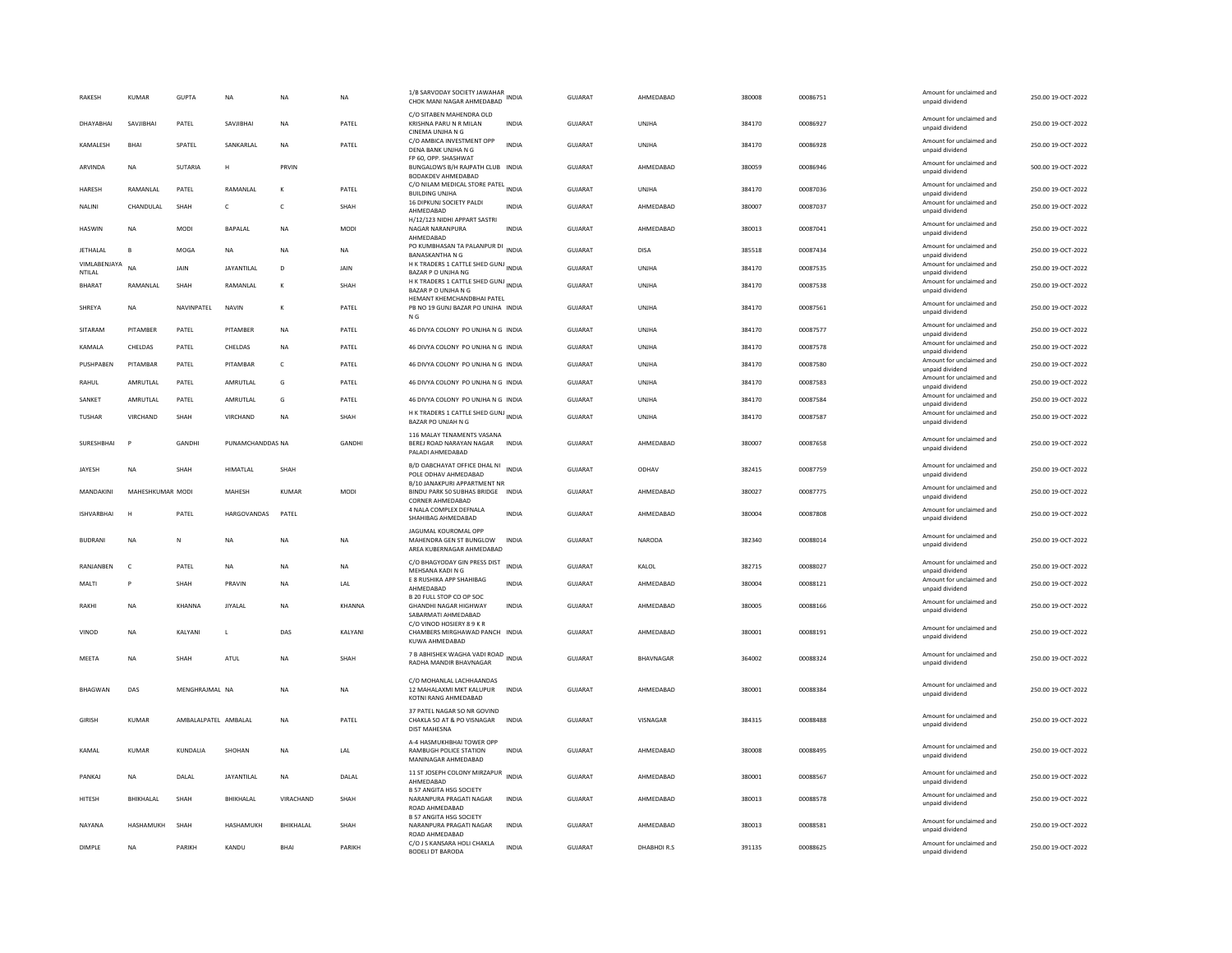| KANUBHAI         | NA               | PARIKH            | NA               | <b>NA</b>   | NA            | C/O J S KANSARA HOLI CHAKLA<br><b>BODELI DT BARODA</b>                                | <b>INDIA</b> | <b>GUJARAT</b> | DHABHOIR.S    | 391135 | 00088626 | Amount for unclaimed and<br>unpaid dividend | 250.00 19-OCT-2022 |
|------------------|------------------|-------------------|------------------|-------------|---------------|---------------------------------------------------------------------------------------|--------------|----------------|---------------|--------|----------|---------------------------------------------|--------------------|
| <b>SHAH</b>      | RAIF             | LALITKUMAR        | <b>JAIT</b>      | KUMAR       | SHAH          | 160 NEW CLOTH MARKET RAIPUR<br><b>GATE AHMEDABAD</b>                                  | <b>INDIA</b> | GUIARAT        | AHMEDARAD     | 380002 | 00088648 | Amount for unclaimed and<br>unpaid dividend | 250.00 19-OCT-2022 |
| <b>BRIJMOHAN</b> | $\mathbf{I}$     | SARAF             | <b>NA</b>        | <b>NA</b>   | NA.           | 45 NEW CLOTH MARKET<br>AHMEDABAD                                                      | <b>INDIA</b> | GUJARAT        | AHMEDABAD     | 380002 | 00088674 | Amount for unclaimed and<br>unpaid dividend | 250.00 19-OCT-2022 |
|                  | <b>NA</b>        | LAKSHMI           | $\mathsf{R}$     | <b>NA</b>   | SETHURAMAN    | C2 4 DOS COLONY VASTRAPUR<br>AHMEDABAD                                                | <b>INDIA</b> | <b>GUJARAT</b> | AHMEDABAD     | 380015 | 00088705 | Amount for unclaimed and<br>unpaid dividend | 250.00 19-OCT-2022 |
| <b>JAWAHAR</b>   | LAL              | JAIN              | CHAMPALAL        | NA          | JAIN          | E 11 HILL PARK SOCIETY OPP ABAD INDIA<br>DAIRY AHMEDABAD                              |              | GUJARAT        | AHMEDABAD     | 380022 | 00088727 | Amount for unclaimed and<br>unpaid dividend | 250.00 19-OCT-2022 |
| VAIBHAV          | <b>NA</b>        | TRIVEDI           | <b>NA</b>        | <b>NA</b>   | <b>NA</b>     | C/O BHADRESH IND RADHAN PURI<br>BAZAR OPP ATUL CLOTH STORE INDIA<br>BHAVNAGAR         |              | <b>GUJARAT</b> | BHAVNAGAR     | 364001 | 00088735 | Amount for unclaimed and<br>unpaid dividend | 250.00 19-OCT-2022 |
| DEEPAK           | NA               | RATAN             | $_{\sf NA}$      | <b>NA</b>   | NA            | D 12 KALPATRU APARTMENT<br>SHAHIBAG AHMEDABAD                                         | <b>INDIA</b> | GUJARAT        | AHMEDABAD     | 380004 | 00088871 | Amount for unclaimed and<br>unpaid dividend | 250.00 19-OCT-2022 |
| HASMUKH          | P                | SHAH              | <b>NA</b>        | <b>NA</b>   | <b>NA</b>     | 16/176, SURAMYA APPT.<br>MIRAMBIKA ROAD NARANPURA<br>AHMEDABAD                        | <b>INDIA</b> | <b>GUJARAT</b> | AHMEDABAD     | 380063 | 00088911 | Amount for unclaimed and<br>unpaid dividend | 250.00 19-OCT-2022 |
| <b>HIRALBEN</b>  | D                | PATEL             | DHIRAJLAL        | <b>NA</b>   | PATEL         | 34 MOTIBAG B/H CHOKSI PARK<br>BHADUAT NAGAR AHMEDABAD                                 | INDIA        | <b>GUJARAT</b> | AHMEDABAD     | 380050 | 00088935 | Amount for unclaimed and<br>unpaid dividend | 250.00 19-OCT-2022 |
| <b>JYOTSANA</b>  | $\mathbf{B}$     | SHAH              | $\mathbf{B}$     | <b>NA</b>   | SHAH          | MUKESH TRADING CO OPP<br>KOTHARI POLE GANDHI ROAD<br>AHMEDABAD                        | <b>INDIA</b> | <b>GUJARAT</b> | AHMEDABAD     | 380001 | 00088937 | Amount for unclaimed and<br>unpaid dividend | 250.00 19-OCT-2022 |
| LABHUBEN         | M                | TANNA             | M                | <b>NA</b>   | TANNA         | 18 VARDHMAN NAGAR<br>NAVRANGPURA AHMEDABAD                                            | INDIA        | GUJARAT        | AHMEDABAD     | 380009 | 00088938 | Amount for unclaimed and<br>unpaid dividend | 250.00 19-OCT-2022 |
| SONAL            | <b>NA</b>        | <b>SHAH</b>       | ARHAY            | <b>NA</b>   | SHAH          | M/5/50 GOKUL FLATS SOLA ROAD<br>NARANPURA AHMEDABAD                                   | <b>INDIA</b> | GUIARAT        | AHMEDARAD     | 380013 | 00088946 | Amount for unclaimed and<br>unpaid dividend | 250.00.19-OCT-2022 |
| <b>RUCHIKA</b>   | <b>NA</b>        | AGRAWAI           | <b>IANARDHAN</b> | <b>NA</b>   | AGRAWAL       | A 1 SANTOSH NAGAR SOCY SAMP<br>ROAD SAHIBAG AHMEDABAD                                 | <b>INDIA</b> | <b>GUJARAT</b> | AHMEDARAD     | 380004 | 00089035 | Amount for unclaimed and<br>unpaid dividend | 250.00 19-OCT-2022 |
| RAJNIKANT        | PRAHLADBHAI      | PATEL             | PRAHLADBHAI      | $\kappa$    | PATEL         | 28 VASANT VIHAR SOC NEAR<br>HIGHWAY AT KALOL DIST<br>MEHSANA                          | <b>INDIA</b> | GUJARAT        | KALOL         | 382721 | 00089042 | Amount for unclaimed and<br>unpaid dividend | 250.00 19-OCT-2022 |
| VIMAL            | NΑ               |                   | PARMANAND        | <b>NA</b>   |               | 136 PARASKUNJ SOCIETY NO 3<br>OPP OCTROI NAKA SATELITE<br>ROAD AHMEDABAD              | INDIA        | <b>GUJARAT</b> | AHMEDABAD     | 380015 | 00089198 | Amount for unclaimed and<br>unpaid dividend | 250.00 19-OCT-2022 |
| PUKHRAJ          |                  |                   | <b>NA</b>        | <b>NA</b>   | <b>NA</b>     | MANGAL DEEP 18 GOOD LUCK<br>TEXTILE MARKET SURAT                                      | <b>INDIA</b> | <b>GUJARAT</b> | SURAT NANPURA | 395002 | 00089326 | Amount for unclaimed and<br>unpaid dividend | 250.00 19-OCT-2022 |
| MEHTA            | TRUPTI           | <b>BEN</b>        | NA               | <b>NA</b>   | NA            | 4/5 MOON VIHAR OPP<br>PURNANAND ASHRAM NAVJIVAN INDIA<br>AHMEDABAD                    |              | GUJARAT        | AHMEDABAD     | 380014 | 00089344 | Amount for unclaimed and<br>unpaid dividend | 250.00 19-OCT-2022 |
| SHARAD           | KANTILAL         | PATEL             | KANTILAL         | <b>NA</b>   | PATEL         | C/O N S SINGH SATBAHINI ROAD<br>SATKAKINI ROAD AMBA<br>AURANGABAD BIHAR               | <b>INDIA</b> | <b>BIHAR</b>   | AURANGABAD    | 824111 | 00089509 | Amount for unclaimed and<br>unpaid dividend | 250.00 19-OCT-2022 |
| AMIT             | GANPAT           | LALPATEL          | GANPATLAL        | NA          | PATEL         | C/O P T PATEL KAMARAJ COLONEY INDIA<br>BEHIND KANYASHALA UNJHA N G                    |              | GUJARAT        | UNJHA         | 384170 | 00089517 | Amount for unclaimed and<br>unpaid dividend | 250.00 19-OCT-2022 |
| HIRA             | <b>NA</b>        | CHAND             | BHARMAL          | <b>NA</b>   | PROF          | C/O NAVJIVAN METAL INDUSTRIES<br>40 2ND CARPENTER STREET<br><b>BOMBA</b>              | <b>INDIA</b> | MAHARASHTRA    | <b>MUMBAI</b> | 400004 | 00089536 | Amount for unclaimed and<br>unpaid dividend | 250.00 19-OCT-2022 |
| <b>RIMPY</b>     | ΝA               | AGRAWAL           | NA               | <b>NA</b>   | NA            | 14 VITHALNAGAR SOCIETY NEW<br>CIVIL CAMP ROAD SHAHIBAG<br>AHMEDABAD                   | <b>INDIA</b> | GUJARAT        | AHMEDABAD     | 380004 | 00089598 | Amount for unclaimed and<br>unpaid dividend | 250.00 19-OCT-2022 |
| RASHMIKA         | JAYANTILAL       | SHAH              | JAYANTILAL       | SHAH        |               | 70 VASANTKUNJ SOCIETY NEW<br>SHARDA MANDIR ROAD PALDI<br>AHMEDABAD                    | INDIA        | <b>GUJARAT</b> | AHMEDABAD     | 380007 | 00089680 | Amount for unclaimed and<br>unpaid dividend | 250.00 19-OCT-2022 |
| DEVENE           | D                | NEBHNANI          | DAULATRAM        | <b>NA</b>   |               | G 4 MOHAN HOUSING<br>CORPORATION BHAIRAVNATH<br>ROAD KANKARIA AHMEDARAD               | <b>INDIA</b> | GUJARAT        | AHMEDABAD     | 380028 | 00089685 | Amount for unclaimed and<br>unpaid dividend | 250.00 19-OCT-2022 |
| LATA             | $\mathbf{D}$     | NEBHNANI          | DAULATRAM        | <b>NA</b>   |               | <b>G 4 MOHAN HOUSING</b><br><b>CORPORATION BHAIRAVNATH</b><br>ROAD KANKARIA AHMEDABAD | <b>INDIA</b> | <b>GUJARAT</b> | AHMEDABAD     | 380028 | 00089686 | Amount for unclaimed and<br>unpaid dividend | 250.00 19-OCT-2022 |
| SHAILESH         | <b>NA</b>        | TIBREWAL          | NA               | <b>NA</b>   | NA            | 83 NEW CLOTH MARKET<br>AHMFDARAD                                                      | <b>INDIA</b> | <b>GUJARAT</b> | AHMEDABAD     | 380001 | 00089688 | Amount for unclaimed and<br>unnaid dividend | 250.00 19-OCT-2022 |
| <b>DEVIBEN</b>   | <b>NA</b>        | KANTILAL          | KANTILAL         | <b>NA</b>   | KESHAVLAL     | 2 SANJIV BAUG PALDI<br>AHMEDABAD                                                      | <b>INDIA</b> | <b>GUJARAT</b> | AHMEDABAD     | 380007 | 00089725 | Amount for unclaimed and<br>unpaid dividend | 250.00 19-OCT-2022 |
| SHANTILAL        | $\mathbb{N}$     | SHAH              | <b>NA</b>        | <b>NA</b>   | <b>NA</b>     | 17 GUJARAT SOCIETY PALDI<br>AHMEDABAD<br><b>B-4 V K SHAH S NEW SARASWATI</b>          | <b>INDIA</b> | <b>GUJARAT</b> | AHMEDABAD     | 380007 | 00089763 | Amount for unclaimed and<br>unpaid dividend | 250.00 19-OCT-2022 |
| MAHENDRA         | $\mathbf{I}$     | ZALA              | NA               | <b>NA</b>   | NA            | APARTMENT PRITAM NAGAR<br>AHMEDABAD                                                   | <b>INDIA</b> | GUJARAT        | AHMEDABAD     | 380006 | 00089830 | Amount for unclaimed and<br>unpaid dividend | 250.00 19-OCT-2022 |
| M                | P                | JAIN              | <b>NA</b>        | <b>NA</b>   | <b>NA</b>     | 264/9 PARMANAND CHAWLL<br>RAKHIAL ROAD AHMEDABAD                                      | <b>INDIA</b> | <b>GUJARAT</b> | AHMEDABAD     | 380021 | 00090043 | Amount for unclaimed and<br>unpaid dividend | 250.00 19-OCT-2022 |
| SHAH             | <b>NA</b>        | <b>JAYOTSHNA</b>  | SURESH           | <b>NA</b>   | SHAH          | 207/2 GALIARA S NI POLE RAIPUR<br>AHMEDABAD                                           | <b>INDIA</b> | GUJARAT        | AHMEDABAD     | 380001 | 00090081 | Amount for unclaimed and<br>unpaid dividend | 250.00 19-OCT-2022 |
| HARESH           | s                | RAVAL             | NA               | <b>NA</b>   | NA            | C/O V M DOSHI SANTI SADAN 4<br>VITHAL PRESS S NAGAR                                   | <b>INDIA</b> | GUJARAT        | SURENDRANAGAR | 363001 | 00090379 | Amount for unclaimed and<br>unpaid dividend | 250.00 19-OCT-2022 |
| <b>DOSHI</b>     | <b>ASHOKRHAI</b> | R                 | RAIKARAN         | <b>BHAI</b> | <b>RDOSHI</b> | 304 RIDDHI SIDDHI APART 5TH<br>FLOOR CHOWK BAZAR OPP GUJ<br>MITRA PRESS SURAT         | <b>INDIA</b> | GUIARAT        | SURAT NANPURA | 395003 | 00090417 | Amount for unclaimed and<br>unpaid dividend | 250.00.19-OCT-2022 |
| SHAH             | PRAVEEN          | KUMARJAWAN<br>MAL | JAWANMAL         | <b>NA</b>   |               | <b>B 23 ABUNAGAR SOCIETY</b><br>RAMBAG ROAD SABARMATI D<br>KEBIN AHMEDABAD            | <b>INDIA</b> | <b>GUJARAT</b> | AHMEDABAD     | 380005 | 00090614 | Amount for unclaimed and<br>unpaid dividend | 250.00 19-OCT-2022 |
| NEETA            | <b>NA</b>        | KOTADIA           | <b>NA</b>        | <b>NA</b>   | <b>NA</b>     | PARAG 4 ANNEXY SHOPPING<br><b>CENTER GONDAL</b>                                       | <b>INDIA</b> | GUJARAT        | <b>GONDAL</b> | 360311 | 00090663 | Amount for unclaimed and<br>unpaid dividend | 250.00 19-OCT-2022 |
| MANOJ            | <b>NA</b>        | MEHTA             | BHANWARLAL       | <b>NA</b>   | JAIN          | GHEWAR CHAND HARNESHA PO<br>SINDHARI DIST BARMER RAJ                                  | <b>INDIA</b> | RAJASTHAN      | <b>BARMER</b> | 344033 | 00090778 | Amount for unclaimed and<br>unpaid dividend | 250.00 19-OCT-2022 |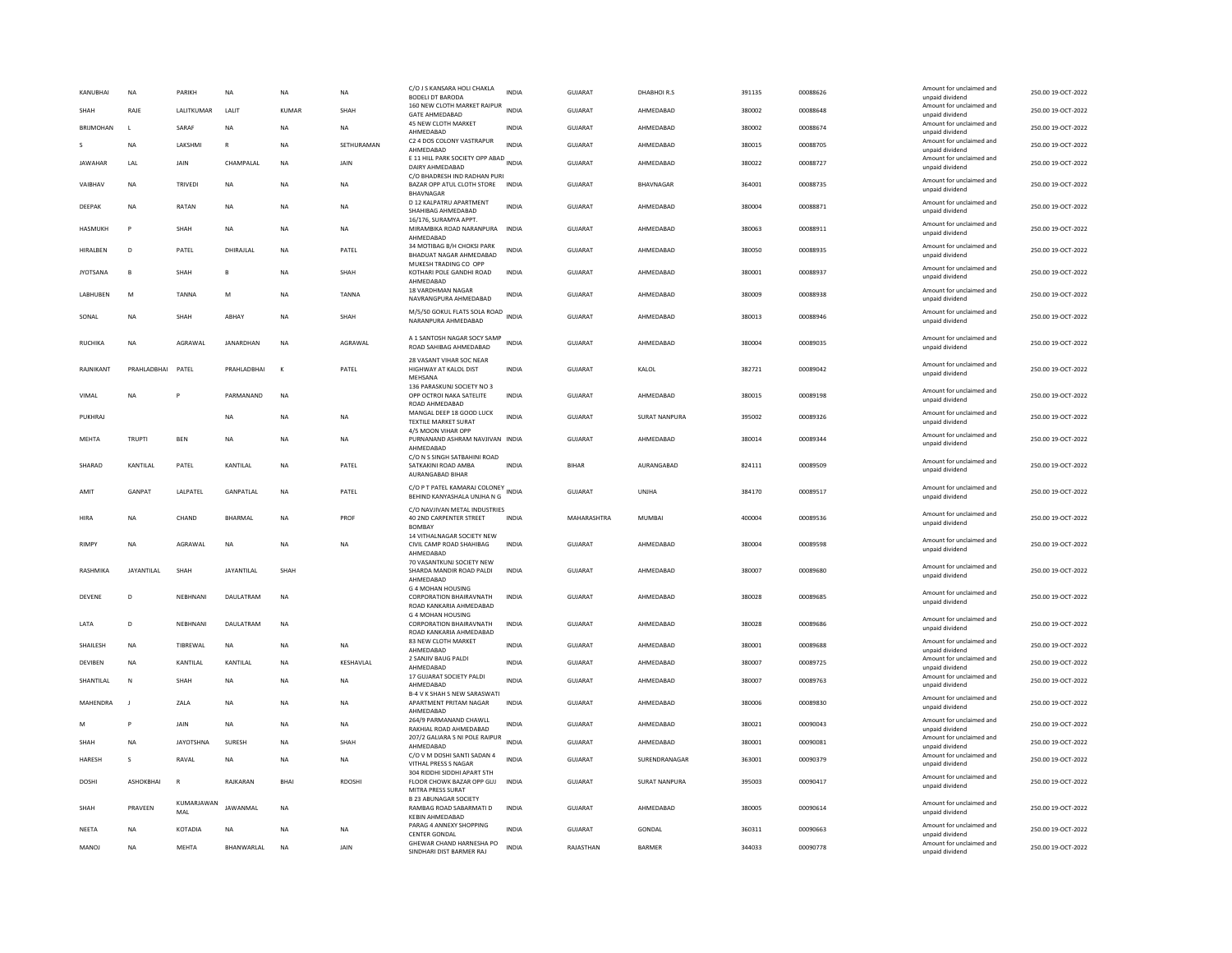|   | <b>VIDYUT</b>    | <b>NA</b>       | <b>SHAH</b>         | KASTURBHAI   | <b>NA</b>    | SHAH          | C/O MAHESH SARABHAI OPI<br>SHARE BAZAR MANEK CHOWK<br>AHMEDABAD                               | <b>INDIA</b> | <b>GUJARAT</b>        | AHMEDABAD        | 380001 | 00090802 | Amount for unclaimed and<br>unpaid dividend | 250.00 19-OCT-2022 |
|---|------------------|-----------------|---------------------|--------------|--------------|---------------|-----------------------------------------------------------------------------------------------|--------------|-----------------------|------------------|--------|----------|---------------------------------------------|--------------------|
|   | MAYANK           | <b>KUMAR</b>    | NATHABHAIPAT<br>EL. | NATHABHAI    | <b>NA</b>    | PATEL         | C/O G N PATEL 9 B PANCH RATAN<br>AMIR ROAD PALANPUR N G                                       | <b>INDIA</b> | <b>GUJARAT</b>        | PALANPUR         | 385001 | 00090934 | Amount for unclaimed and<br>unpaid dividend | 250.00 19-OCT-2022 |
|   | PANALAL          | <b>NA</b>       | SHAH                | NATVARLAL    | SHAH         | RETD          | 15/96 AZAD APPT PART II NF<br>AZAD SOCIETY AMBAWADI<br>AHMEDABAD<br>C/O MCS LIMITED 1ST FLOOR | <b>INDIA</b> | <b>GUJARAT</b>        | AHMEDABAD        | 380015 | 00091061 | Amount for unclaimed and<br>unpaid dividend | 250.00 19-OCT-2022 |
|   | LAJJA            | <b>NA</b>       | SANYAL              | SAMIF        | NA           | SANYAL        | NEELAM APT 88 SAMPATRAO<br>COLONY ABOVE CHHAPPAN BHOG INDIA<br>SWEET VADODARA                 |              | <b>GUJARAT</b>        | VADODARA         | 390007 | 00091094 | Amount for unclaimed and<br>unpaid dividend | 250.00 19-OCT-2022 |
|   | SHILJA           | NA              | TIVARI              | GIRIR        | <b>NA</b>    | <b>BHAI</b>   | C/O NAVAL KISHORE JAIN 19,<br>AMIJARA SOCIETY LTD. RAMBAGH INDIA<br>ROAD, SABARMATI AHMEDABAD |              | GUJARAT               | AHMEDABAD        | 380005 | 00091130 | Amount for unclaimed and<br>unpaid dividend | 250.00 19-OCT-2022 |
| s |                  |                 | GANDHI              | RAJESHBHAI   | NA           |               | 136 PARASKUNJ SOCIETY NO 3<br>OPP OCTROI NAKA SATELITE<br>ROAD AHMEDABAD                      | <b>INDIA</b> | GUJARAT               | AHMEDABAD        | 380015 | 00091282 | Amount for unclaimed and<br>unpaid dividend | 250.00 19-OCT-2022 |
|   | HARSHA           |                 | SHAH                | $\mathsf R$  | G            | SHAH          | S VINOD KUMAR 27 ANAND<br>SHOPPING CENTRE PANKORE<br>NAKA AHMEDABAD                           | INDIA        | GUJARAT               | AHMEDABAD        | 380001 | 00091359 | Amount for unclaimed and<br>unpaid dividend | 250.00 19-OCT-2022 |
|   | NAIMISH          | s               | SHAH                | <b>NA</b>    | <b>NA</b>    | NA            | MANISH CORP 95 ANAND<br>SHOPPING CENTRE PANKOR NAKA INDIA<br>AHMEDABAD                        |              | <b>GUJARAT</b>        | AHMEDABAD        | 380001 | 00091362 | Amount for unclaimed and<br>unpaid dividend | 250.00 19-OCT-2022 |
|   | PANKHI           | <b>IITENDRA</b> | RAMESHLAL           | RAMESHLAL    | <b>NA</b>    |               | SHITAL NIVAS LOKHAND BAZAAR<br><b>BHABHAR GUJ</b>                                             | <b>INDIA</b> | GUIARAT               | DHANFRA          | 385320 | 00091459 | Amount for unclaimed and<br>unpaid dividend | 250.00 19-OCT-2022 |
|   | MAHESH           | <b>NA</b>       | CAHUHAN             | <b>BEEHR</b> | CHAUHAN      |               | 560 AVANIKA PARK KHANPUR<br>AHMEDABAD                                                         | <b>INDIA</b> | GUJARAT               | AHMEDABAD        | 380001 | 00091551 | Amount for unclaimed and<br>unpaid dividend | 250.00 19-OCT-2022 |
|   | MITA             | GAURI           | PATEL               | <b>NA</b>    | <b>NA</b>    | <b>NA</b>     | DIVYANG PANDYA 28 A 6<br>ANANDDHARA FLAT MITHAKHALI INDIA<br>NAVARANGPURA AHMEDABAD           |              | GUJARAT               | AHMEDABAD        | 380009 | 00091686 | Amount for unclaimed and<br>unpaid dividend | 250.00 19-OCT-2022 |
|   |                  | $\mathbb N$     | DAVE                | NARESHBHAI   | <b>NA</b>    |               | 10 RAMAPARK NR DAXINI SOC                                                                     | <b>INDIA</b> | <b>GUJARAT</b>        | AHMEDABAD        | 380008 | 00091821 | Amount for unclaimed and                    | 250.00 19-OCT-2022 |
|   | CHAXY            | <b>NA</b>       | SHAH                | MAYUR        | NA           |               | MANINAGAR AHMEDABAD<br>C/O K B PATEL 462/30 SAKER                                             | INDIA        | GUJARAT               | AHMEDABAD        | 380002 | 00091974 | unpaid dividend<br>Amount for unclaimed and | 250.00 19-OCT-2022 |
|   | CHETANKUMAR ARUN |                 | ZHAVERI             | ARUN         | <b>NA</b>    |               | BAZAR AHMEDABAD<br>RAJESH KUNJ KHANPUR BAHAI                                                  | <b>INDIA</b> | GUJARAT               | AHMEDABAD        | 380001 | 00092040 | unpaid dividend<br>Amount for unclaimed and | 250.00 19-OCT-2022 |
|   |                  |                 | NARAYANBHAIP        |              |              |               | CENTER AHMEDARAD<br>C/O LILA BHAI AMBARAM PATEL                                               |              |                       |                  |        |          | unpaid dividend<br>Amount for unclaimed and |                    |
|   | PRAVIN           | <b>BHAI</b>     | ATEL                | NARAYAN      | <b>BHAI</b>  | LPATELRETD    | PLOT 118 MARKET YARD UNJHA<br>J R ENTERPRISE 4 CATTLE SHED                                    | <b>INDIA</b> | GUJARAT               | <b>UNJHA</b>     | 384170 | 00092150 | unpaid dividend<br>Amount for unclaimed and | 250.00 19-OCT-2022 |
|   | MAHESHWARI       | RAMESHBHAI      | PATEL               | RAMESH       | NA           | <b>BHAI</b>   | GUNJ BAZAR PO UNJHA N G<br>J R ENTERPRISE 4 CATTLE SHED                                       | <b>INDIA</b> | <b>GUJARAT</b>        | UNJHA            | 384170 | 00092228 | unpaid dividend<br>Amount for unclaimed and | 250.00 19-OCT-2022 |
|   | <b>RAMESH</b>    | KASHIRAM        | PATEL               | KASHI        | RAM          |               | GUNJ BAZAR PO UNJHA N G                                                                       | <b>INDIA</b> | <b>GUJARAT</b>        | UNJHA            | 384170 | 00092229 | unpaid dividend                             | 250.00 19-OCT-2022 |
|   | <b>ASHOK</b>     | PRAHLADBHAI     | PATEL               | <b>NA</b>    | <b>NA</b>    | <b>NA</b>     | J R ENTERPRISE 4 CATTLE SHED<br>GUNJ BAZAR PO UNJHA N G                                       | <b>INDIA</b> | <b>GUJARAT</b>        | UNJHA            | 384170 | 00092230 | Amount for unclaimed and<br>unpaid dividend | 250.00 19-OCT-2022 |
|   | SHEDHALAL        | <b>BABALDAS</b> | PATEL               | NA           | NA           | NA            | J R ENTERPRISE 4 CATTLE SHED<br>GUNJ BAZAR PO UNJHA N G<br>BALAJI TEXT 59 JAIMUM RAJ          | <b>INDIA</b> | GUJARAT               | UNJHA            | 384170 | 00092231 | Amount for unclaimed and<br>unpaid dividend | 250.00 19-OCT-2022 |
|   | WASU             | <b>NA</b>       | DEV                 | NA           | NA           | NA            | CIRCLE AGRAHAR DASARAHUI<br>BANGALORE                                                         | <b>INDIA</b> | KARNATAKA             | BANGALORE        | 560079 | 00092351 | Amount for unclaimed and<br>unpaid dividend | 250.00 19-OCT-2022 |
|   | CHANDAN          | <b>BFN</b>      | RAI                 | YOGENDRA     | KUMAR        | RAI           | SMQ T 129/6 JAL WEST<br><b>BANGALORE</b>                                                      | <b>INDIA</b> | KARNATAKA             | <b>BANGALORE</b> | 560015 | 00092355 | Amount for unclaimed and<br>unpaid dividend | 250.00.19-QCT-2022 |
|   | MEENA            | <b>NA</b>       | JAIN                | MANGI        | <b>NA</b>    | LAL           | ASHOK INVESTMENT POST BAITU<br><b>BARMER RAJ</b>                                              | <b>INDIA</b> | RAJASTHAN             | BARMER           | 344034 | 00092406 | Amount for unclaimed and<br>unpaid dividend | 250.00 19-OCT-2022 |
|   | RAMESHWAR        | <b>NA</b>       | PRASAD              | HASTI        | MAL          | Л             | MAHESH CLOTH STORE LAXMI<br><b>BAZAR BARMER RAJ</b>                                           | <b>INDIA</b> | RAJASTHAN             | BARMER           | 344001 | 00092410 | Amount for unclaimed and<br>unpaid dividend | 250.00 19-OCT-2022 |
|   | RAMCHAND         | <b>NA</b>       | HASSANAND           | <b>NA</b>    | <b>NA</b>    | <b>NA</b>     | H S TEXTILE IST FLOOR M U<br>MARKET KALUPUR KOTNI RANG                                        | <b>INDIA</b> | <b>GUJARAT</b>        | AHMEDABAD        | 380001 | 00092495 | Amount for unclaimed and                    | 250.00 19-OCT-2022 |
|   |                  |                 |                     |              |              |               | AHMEDABAD<br>SINGHI AMAR CHAND HIMMAT                                                         |              |                       |                  |        |          | unpaid dividend<br>Amount for unclaimed and |                    |
|   | PRAKASH          | <b>NA</b>       | <b>SINGHI</b>       | AMAR         | CHAND        | <b>SINGHI</b> | MAL BUS STAND JAWAL<br>C/O NITIN KUMAR C SHAH JEKOR                                           | <b>INDIA</b> | RAJASTHAN             | <b>JAWAI</b>     | 307801 | 00092597 | unpaid dividend                             | 250.00 19-OCT-2022 |
|   | GANDALAL         | F               | SHAH                | FAKIR        | CHAND        | RETD          | MARKET REVDI BAZAR<br>AHMEDABAD                                                               | <b>INDIA</b> | <b>GUJARAT</b>        | AHMEDABAD        | 380002 | 00092644 | Amount for unclaimed and<br>unpaid dividend | 250.00 19-OCT-2022 |
|   | RAJENDRA         | PRASAD          | SILVERI             | <b>NA</b>    | <b>NA</b>    | <b>NA</b>     | NFL AGENT QTR NO T2-35<br>CENTENARY COLONY DIST -<br><b>KARIMNAGAR (AP)</b>                   | <b>INDIA</b> | ANDHRA PRADESH        | PEDDA PALLI      | 505177 | 00092778 | Amount for unclaimed and<br>unpaid dividend | 250.00 19-OCT-2022 |
|   | <b>BHAVANI</b>   | <b>NA</b>       | <b>ADARI</b>        | A            | MNRAU        | <b>MOHAN</b>  | 8-2-268/1/3 SRIMIKETAN COLONY<br>BANTAVA RD NO O                                              | <b>INDIA</b> | ANDHRA PRADESH        | HYDERABAD        | 500034 | 00092797 | Amount for unclaimed and<br>unpaid dividend | 250.00 19-OCT-2022 |
|   | MANI             | MALA            | JALLA               | NAGESWARA    | RAO          | JALLA         | H.NO 11-24-44 M V COLONY<br>DESHAIPET ROAD WARANGAL A.P                                       | INDIA        | ANDHRA PRADESH        | WARANGAL         | 506002 | 00092811 | Amount for unclaimed and<br>unpaid dividend | 250.00 19-OCT-2022 |
|   |                  | KRISHNA         | <b>MURTHY</b>       | <b>NA</b>    | <b>NA</b>    | <b>NA</b>     | H NO 2-119/A NEAR D C M S PO<br><b>JAMMI KUNTA</b>                                            | <b>INDIA</b> | ANDHRA PRADESH        | PEDDA PALLI      | 505122 | 00092832 | Amount for unclaimed and<br>unpaid dividend | 250.00 19-OCT-2022 |
|   | ADILAKSHMI       | <b>NA</b>       | GANJI               | G            | SHANKAR      | RAO           | C/O G SHANKARA RAO BR<br>MANAGER STATE BENK OF<br>HYDERABAD ZONAL OFFICE JPN<br>ROAD WARANGAL | <b>INDIA</b> | ANDHRA PRADESH        | WARANGAL         | 506002 | 00092841 | Amount for unclaimed and<br>unpaid dividend | 250.00 19-OCT-2022 |
|   | PADMAJA          | NA              | T                   | NAGESWARA    | RAO          | T             | 3D MADHAVI ESTATE PLOT NO<br>160 MOTI NAGAR SANAT NAGAR<br>POST HYDERABAD                     | <b>INDIA</b> | ANDHRA PRADESH        | HYDERABAD        | 500018 | 00092858 | Amount for unclaimed and<br>unpaid dividend | 250.00 19-OCT-2022 |
|   | <b>BIRENDRA</b>  | <b>NA</b>       | RAXI                | CHIMANI AI   | <b>NA</b>    | <b>BAXI</b>   | 1/4 JEERA COMPOUND<br>SECUNDERABAD                                                            | <b>INDIA</b> | <b>ANDHRA PRADESH</b> | <b>HYDERABAD</b> | 500003 | 00092859 | Amount for unclaimed and<br>unpaid dividend | 250.00 19-OCT-2022 |
|   | HARI             | LOKUMAL         | MOORJANI            | LOKUMAL      | $\mathsf{C}$ | MOORJANI      | 10 2 124 NEHRU NAGAR ROAD NO INDIA<br>2 SECUNDERABAD A P                                      |              | ANDHRA PRADESH        | HYDERABAD        | 500003 | 00092878 | Amount for unclaimed and<br>unpaid dividend | 250.00 19-OCT-2022 |
|   |                  |                 |                     |              |              |               |                                                                                               |              |                       |                  |        |          |                                             |                    |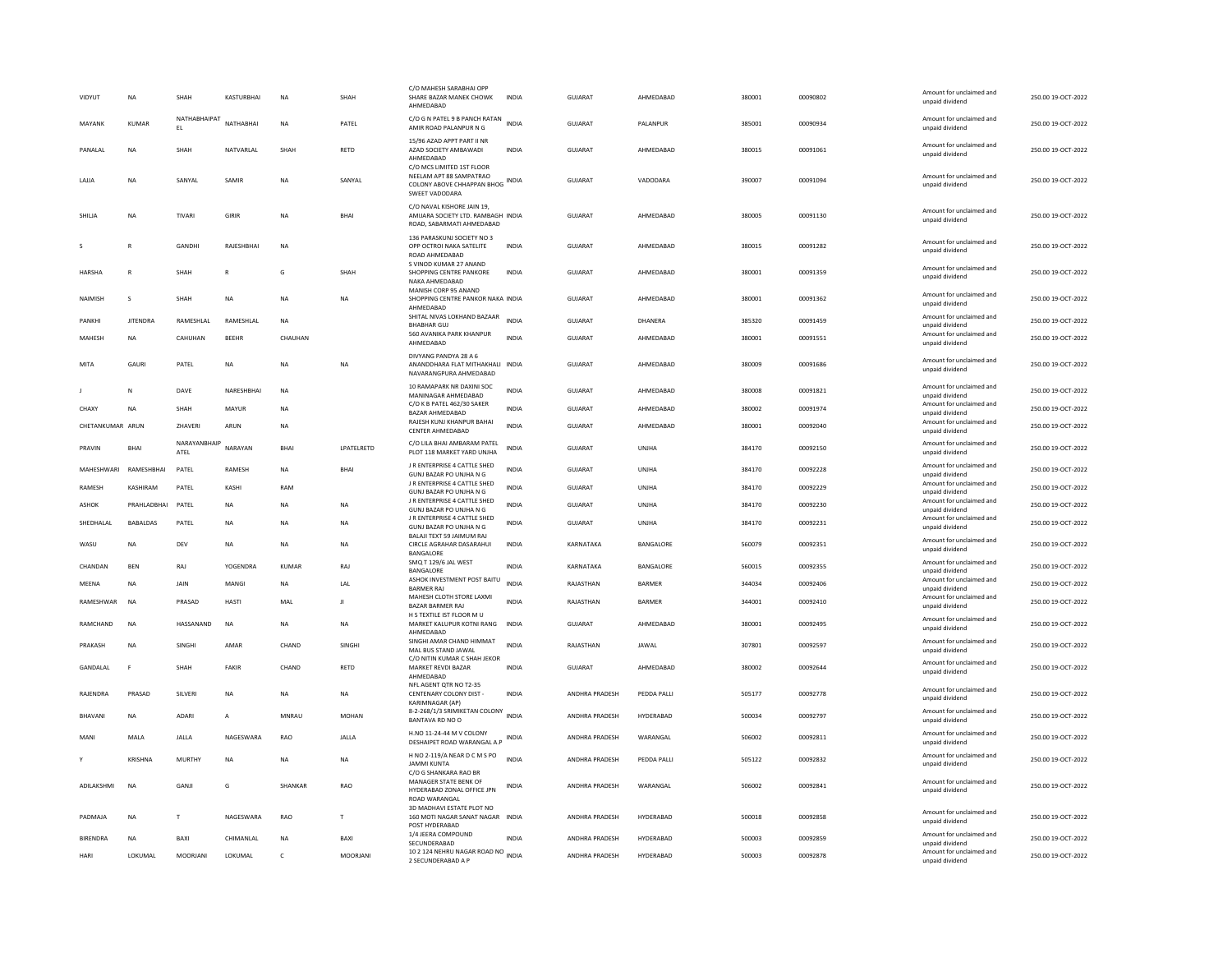| RUKMANI<br>UTTAMCHAND CHANDIRAM | UTTAMCHAND            | MOORJANI<br><b>MOORIANI</b> | UTTAM<br><b>I ATF</b> | CHAND<br><b>SH</b>          | CHANDIRAM<br>DCHANDIRAM | 69 MANI ENCLAVE YAPRAL<br>SECUNDERAAD A P<br>69 MANI ENCLAVE YAPRAL<br>SECUNDRABAD AP      | INDIA<br><b>INDIA</b> | ANDHRA PRADESH<br>ANDHRA PRADESH | HYDERABAD<br>HYDFRARAD | 500087<br>500087 | 00092879<br>00092880 | Amount for unclaimed and<br>unpaid dividend<br>Amount for unclaimed and<br>unpaid dividend | 375.00 19-OCT-2022<br>250.00 19-OCT-2022 |
|---------------------------------|-----------------------|-----------------------------|-----------------------|-----------------------------|-------------------------|--------------------------------------------------------------------------------------------|-----------------------|----------------------------------|------------------------|------------------|----------------------|--------------------------------------------------------------------------------------------|------------------------------------------|
| <b>JAGAN</b>                    | <b>MOHAN</b>          | VUPPALA                     | $\vee$                | GOPAL                       | <b>KRISHNAIAH</b>       | C/O SRI VIJAYALAXMI<br>AUTOMOBILES MAIN ROAD<br>SURYAPET AP MIRYALAGUDA                    | <b>INDIA</b>          | ANDHRA PRADESH                   | MIRYALAGUDA            | 508213           | 00092897             | Amount for unclaimed and<br>unpaid dividend                                                | 250.00 19-OCT-2022                       |
| MADHAVI                         | <b>NA</b>             | <b>BIKMAL</b>               | $\mathbf{B}$          | <b>NA</b>                   | SHEKHARAIAH             | C 76 HAL COLONY HYDERABAD                                                                  | INDIA                 | ANDHRA PRADESH                   | HYDERABAD              | 500042           | 00092899             | Amount for unclaimed and<br>unpaid dividend                                                | 250.00 19-OCT-2022                       |
| NATHMAL                         | NA                    | BANG                        | GANGA                 | NARAYAN                     | BANG                    | 16 HISSAMGUNS SECUNDERABAD INDIA<br>AP                                                     |                       | ANDHRA PRADESH                   | HYDERABAD              | 500003           | 00092916             | Amount for unclaimed and<br>unpaid dividend                                                | 250.00 19-OCT-2022                       |
| SHANTA                          | NANDAKISHORE KUNDAPUR |                             | <b>NAND</b>           | KISHORE                     | <b>KUNDAPUR</b>         | HIG-149 PHASE I & II NEAR ROAD<br>NO 5 KPHB COLONY HYDERABAD                               | <b>INDIA</b>          | ANDHRA PRADESH                   | HYDERABAD              | 500072           | 00092924             | Amount for unclaimed and<br>unpaid dividend                                                | 500.00 19-OCT-2022                       |
| NARESH                          | <b>NA</b>             | KUMAR                       | DAYA                  | RAM                         | AGARWAL                 | 601 JAYANTI APPTS BEGUMPET<br>HYDERABAD                                                    | <b>INDIA</b>          | ANDHRA PRADESH                   | HYDERABAD              | 500001           | 00092960             | Amount for unclaimed and<br>unpaid dividend                                                | 250.00 19-OCT-2022                       |
| MOHD                            | <b>NA7FFR</b>         | AHMED                       | <b>MOHD</b>           | <b>NA</b>                   | MISKEEN                 | H NO 19-2-11/21 MISRI GUNJ<br>HYDERABAD                                                    | <b>INDIA</b>          | ANDHRA PRADESH                   | SHAM SHEER GUNJ        | 500253           | 00092969             | Amount for unclaimed and<br>unpaid dividend                                                | 250.00 19-OCT-2022                       |
| RAJASEKHAR                      | <b>NA</b>             | YANDRAPATI                  | $\mathbf{Y}$          | <b>NA</b>                   | EZRA                    | THE NIZAM SUGARS ITD PYLON<br>NAGASRJUNA SAGAR<br>NALGOUNDA MIRYALAGUDA                    | INDIA                 | ANDHRA PRADESH                   | MIRYALAGUDA            | 508203           | 00092984             | Amount for unclaimed and<br>unpaid dividend                                                | 250.00 19-OCT-2022                       |
| KEWAL                           | <b>NA</b>             | KRISHAN                     | LATE                  | SH                          | KUNJLAL                 | BANSAL SALES 5-5-13 RANIGUNJ<br>SECUNDERABAD A P                                           | <b>INDIA</b>          | ANDHRA PRADESH                   | HYDERABAD              | 500003           | 00092986             | Amount for unclaimed and<br>unpaid dividend                                                | 375.00 19-OCT-2022                       |
| KAMALA                          | KANTH                 | DRONAMRAJU                  | $\mathbf{D}$          | RAGHAVENDRA                 | RAO                     | 3 6 547/3 STNO 8<br>HIMAGATHNAGAR HYDERABAD                                                | INDIA                 | ANDHRA PRADESH                   | HYDERABAD              | 500029           | 00092987             | Amount for unclaimed and<br>unpaid dividend                                                | 250.00 19-OCT-2022                       |
| KIRAN                           | KUMAR                 | PATHI                       | <b>NA</b>             | <b>NA</b>                   | <b>NA</b>               | 1 82 ALUR ROAD GUNTAKAL                                                                    | INDIA                 | ANDHRA PRADESH                   | <b>GUNTAKAL</b>        | 515801           | 00093041             | Amount for unclaimed and<br>unpaid dividend                                                | 250.00 19-OCT-2022                       |
| NARANGI                         | <b>NA</b>             | <b>DEVI</b>                 | N                     | UTTAM                       | CHANDJAIN               | C/O ART SILK HOUSE 227 MINT<br><b>STREET MADRAS-</b><br>C/O DINESH BETALA 22 CHINNA        | <b>INDIA</b>          | <b>TAMIL NADU</b>                | CHENNAI                | 600003           | 00093068             | Amount for unclaimed and<br>unpaid dividend                                                | 250.00 19-OCT-2022                       |
| PARASMAL                        | <b>NA</b>             | RANKA                       | <b>ASHOK</b>          | <b>NA</b>                   | $\mathbf{H}$            | NAICKARAN ST IST FLOOR<br>MADRAS                                                           | <b>INDIA</b>          | TAMIL NADU                       | CHENNAI                | 600074           | 00093145             | Amount for unclaimed and<br>unpaid dividend                                                | 250.00 19-OCT-2022                       |
| D                               | <b>ASHOK</b>          | <b>KUMAR</b>                | <b>NA</b>             | <b>NA</b>                   | <b>NA</b>               | 36/2 ANNA MAIN ROAD M G R<br><b>NAGAR MADRAS</b>                                           | <b>INDIA</b>          | <b>TAMIL NADU</b>                | CHENNAI                | 600078           | 00093155             | Amount for unclaimed and<br>unpaid dividend                                                | 250.00 19-OCT-2022                       |
| CHANDRANGAD<br>AN               | $N\Delta$             | <b>UPPALAKKAL</b>           | MADHAVAN              | <b>NA</b>                   | <b>UPPALAKKAL</b>       | 17 53RD STREET DAE TOWNSHIP<br>KAI PAKAM PO CHENGAI PETTU DT INDIA<br>T NADU               |                       | <b>TAMIL NADU</b>                | ATHUR (CPT)            | 603102           | 00093170             | Amount for unclaimed and<br>unpaid dividend                                                | 250.00.19-OCT-2022                       |
| TANSUKH                         | RAI                   | <b>I ALCHAND</b>            | <b>NA</b>             | <b>NA</b>                   | <b>NA</b>               | C/O ASHOK SILK MILLS 88/5<br><b>GODOWN STREET 1ST FLOOR</b><br>MADRAS                      | <b>INDIA</b>          | <b>TAMIL NADU</b>                | CHENNAL                | 600001           | 00093183             | Amount for unclaimed and<br>unpaid dividend                                                | 250.00.19-OCT-2022                       |
| <b>ASHOK</b>                    | <b>KUMAR</b>          | SAMDARIAHUF MADAN           |                       | CHAND                       | SAMDARIA                | 39 VEERAPPAN STREET<br>SOWCARPET MADRAS                                                    | <b>INDIA</b>          | TAMIL NADU                       | CHENNAI                | 600079           | 00093208             | Amount for unclaimed and<br>unpaid dividend                                                | 250.00 19-OCT-2022                       |
| c                               | <b>NA</b>             | SENAKLAL                    | <b>NA</b>             | <b>NA</b>                   | <b>NA</b>               | NO 24 KODHANDRAMYER STREET<br>MADRAS                                                       | <b>INDIA</b>          | TAMIL NADU                       | CHENNAI                | 600021           | 00093236             | Amount for unclaimed and<br>unpaid dividend                                                | 250.00 19-OCT-2022                       |
| VISHAL                          | <b>NA</b>             | <b>KAPOOR</b>               | RAJ                   | <b>KUMAR</b>                | <b>KAPOOR</b>           | AA/8 SECOND AVENUE<br>ANNANAGAR MADRAS                                                     | <b>INDIA</b>          | <b>TAMIL NADU</b>                | CHENNAI                | 600040           | 00093251             | Amount for unclaimed and<br>unpaid dividend                                                | 250.00 19-OCT-2022                       |
|                                 | $\mathbb{R}$          | RAJESH                      | $\mathbb{R}$          | RAJESEKHARAN                | NAIR                    | JAGANIVAS ARUVIKKARA POST<br>KANYAKUMARI DISTRICT<br>TAMILNADU                             | <b>INDIA</b>          | <b>TAMIL NADU</b>                | KUZHITHURA             | 629177           | 00093306             | Amount for unclaimed and<br>unpaid dividend                                                | 250.00 19-OCT-2022                       |
| <b>RAMESH</b>                   | <b>NA</b>             | RANA                        | KISHAN                | <b>NA</b>                   | SINGH                   | NEW NO 23 RATHANA<br>SABHAPATHI STREET OLD NO 4/2                                          | <b>INDIA</b>          | <b>TAMIL NADU</b>                | CHENNAI                | 600021           | 00093315             | Amount for unclaimed and                                                                   | 250.00 19-OCT-2022                       |
|                                 |                       |                             |                       |                             |                         | OLD WASHERMEN PET IIND<br><b>FLOOR CHENNAL</b>                                             |                       |                                  |                        |                  |                      | unpaid dividend                                                                            |                                          |
| DHARMAREDDY NA                  |                       | MANDA                       | VENKATA               | <b>NA</b>                   | <b>REDDY</b>            | 28 10 7 LAKSMI TEXTILES<br>SURYABAGH VISAKHAPATNAM<br>W/O A NAGESWARA RAO MACE I           | INDIA                 | ANDHRA PRADESH                   | VISAKHAPATNAM          | 530020           | 00093326             | Amount for unclaimed and<br>unpaid dividend                                                | 250.00 19-OCT-2022                       |
| MANGATHAYAR NA                  |                       | ANUKULA                     | А                     | NAGESWARA                   | RAO                     | LTD AUTO NAGAR<br>VISAKHAPATNAM                                                            | INDIA                 | ANDHRA PRADESH                   | VISAKHAPATNAM          | 530012           | 00093333             | Amount for unclaimed and<br>unpaid dividend                                                | 250.00 19-OCT-2022                       |
| RAJESWARI                       | NA                    | JAIN                        | <b>JITENDER</b>       | KUMAR                       | <b>DUGAR</b>            | C/O VIJASHANTI AGENCIES D NO<br>KOTHA ROAD VISAKHAPATNAM                                   | INDIA                 | ANDHRA PRADESH                   | VISAKHAPATNAM          | 530003           | 00093335             | Amount for unclaimed and<br>unpaid dividend                                                | 250.00 19-OCT-2022                       |
| SRINIVASARAO NA                 |                       | KALAGA                      |                       | KALAGANENKATA SATYANARAYANA | $\mathsf{R}$            | 49 49 14 FLAT NO 4 AMRUTHA<br>APT SHAH TIPURAM NGIS COLONY INDIA<br>VISAKHAPATNAM          |                       | ANDHRA PRADESH                   | VISAKHAPATNAM          | 530016           | 00093337             | Amount for unclaimed and<br>unpaid dividend                                                | 250.00 19-OCT-2022                       |
| PADMAVATHI                      | <b>NA</b>             | RUDDRARAJU                  | VENKATASUBBA          | <b>NA</b>                   | RAJU                    | C/O RV S N RAJU BHAGARAJU<br>STREET KOAGRAMARAM<br>AMALAPURAM                              | INDIA                 | ANDHRA PRADESH                   | KOTHAPETA              | 533201           | 00093353             | Amount for unclaimed and<br>unnaid dividend                                                | 250.00 19-OCT-2022                       |
| KULSUMBAI                       |                       |                             | HAJI                  | <b>NA</b>                   | <b>ISMAIL</b>           | DOOR NO 2 4 14 DECCAN STREET<br>VIZIANA GRAM                                               | <b>INDIA</b>          | ANDHRA PRADESH                   | VIZIANAGARAM           | 531201           | 00093391             | Amount for unclaimed and<br>unpaid dividend                                                | 250.00 19-OCT-2022                       |
| ABDUL                           | KHADAR                | JEELANIMOHAM<br>MED         | LATE                  | SH                          | MAAKBAR                 | W/O NASINA JEELANI KENDRIYA<br>VIDYALAYA NO 2 SRIVIJAYANAGAR INDIA<br>VISAKHAPATANAM (A P) |                       | ANDHRA PRADESH                   | VISAKHAPATNAM          | 530007           | 00093430             | Amount for unclaimed and<br>unpaid dividend                                                | 250.00 19-OCT-2022                       |
| <b>BUTCHANNA</b>                | SETTY                 | <b>KAPUGANTI</b>            | CHINA                 | SWAMY                       | SETTY                   | C/O SRI BABU FINANCE AND CHITS<br><b>BOWDAWA ROAD</b><br>VISAKHAPATNAM                     | <b>INDIA</b>          | ANDHRA PRADESH                   | VISAKHAPATNAM          | 530003           | 00093431             | Amount for unclaimed and<br>unpaid dividend                                                | 250.00 19-OCT-2022                       |
| <b>JYOTHI</b>                   | <b>NA</b>             | GOPARAJU                    | SESHAGIRIRAO          | <b>NA</b>                   |                         | MIG II A 116 VUDA COLONY<br>KANITHI ROAD PEDAGANTYADA<br>VISAKHAPATNAM                     | <b>INDIA</b>          | ANDHRA PRADESH                   | VISAKHAPATNAM          | 530044           | 00093438             | Amount for unclaimed and<br>unpaid dividend                                                | 250.00 19-OCT-2022                       |
| BIJAYA                          | BHUSAM                | <b>MOHNTY</b>               | MOHAN                 | CHARAN                      | <b>MOHANTY</b>          | MANAGER SYNDICATE BANK SALT INDIA<br>LAKE CITY KOLKATA                                     |                       | <b>WEST BENGAL</b>               | KOLKATA                | 700001           | 00093440             | Amount for unclaimed and<br>unpaid dividend                                                | 375.00 19-OCT-2022                       |
| APPALA                          | NARASA                | RAJUPENTSHA                 | $\mathbf{P}$          | $\mathsf{v}$                | <b>RKRAJU</b>           | 321-D SECTOR -9 UKKUNAGARAM<br>VISAKHAPATNAM                                               | <b>INDIA</b>          | ANDHRA PRADESH                   | VISAKHAPATNAM          | 530031           | 00093444             | Amount for unclaimed and<br>unpaid dividend                                                | 250.00 19-OCT-2022                       |
| CHHUGARAM                       | $\mathsf{D}$          | RANGNANI                    | DEVIIRAM              | <b>NA</b>                   | RANGNANI                | SILK CENTRE 2 11 21 VULLI CEEDHI INDIA<br>VIZIANAGARAM                                     |                       | <b>ANDHRA PRADESH</b>            | <b>VIZIANAGARAM</b>    | 531201           | 00093448             | Amount for unclaimed and<br>unpaid dividend                                                | 250.00 19-QCT-2022                       |
| NARAYANA                        | <b>NA</b>             | PANCHAREDDY NA              |                       | <b>NA</b>                   | <b>NA</b>               | H NO 9 1 94 NEW RESAPUVANI<br>PALEM VISKHAPATNAM                                           | <b>INDIA</b>          | ANDHRA PRADESH                   | VISAKHAPATNAM          | 530013           | 00093450             | Amount for unclaimed and<br>unpaid dividend                                                | 250.00 19-OCT-2022                       |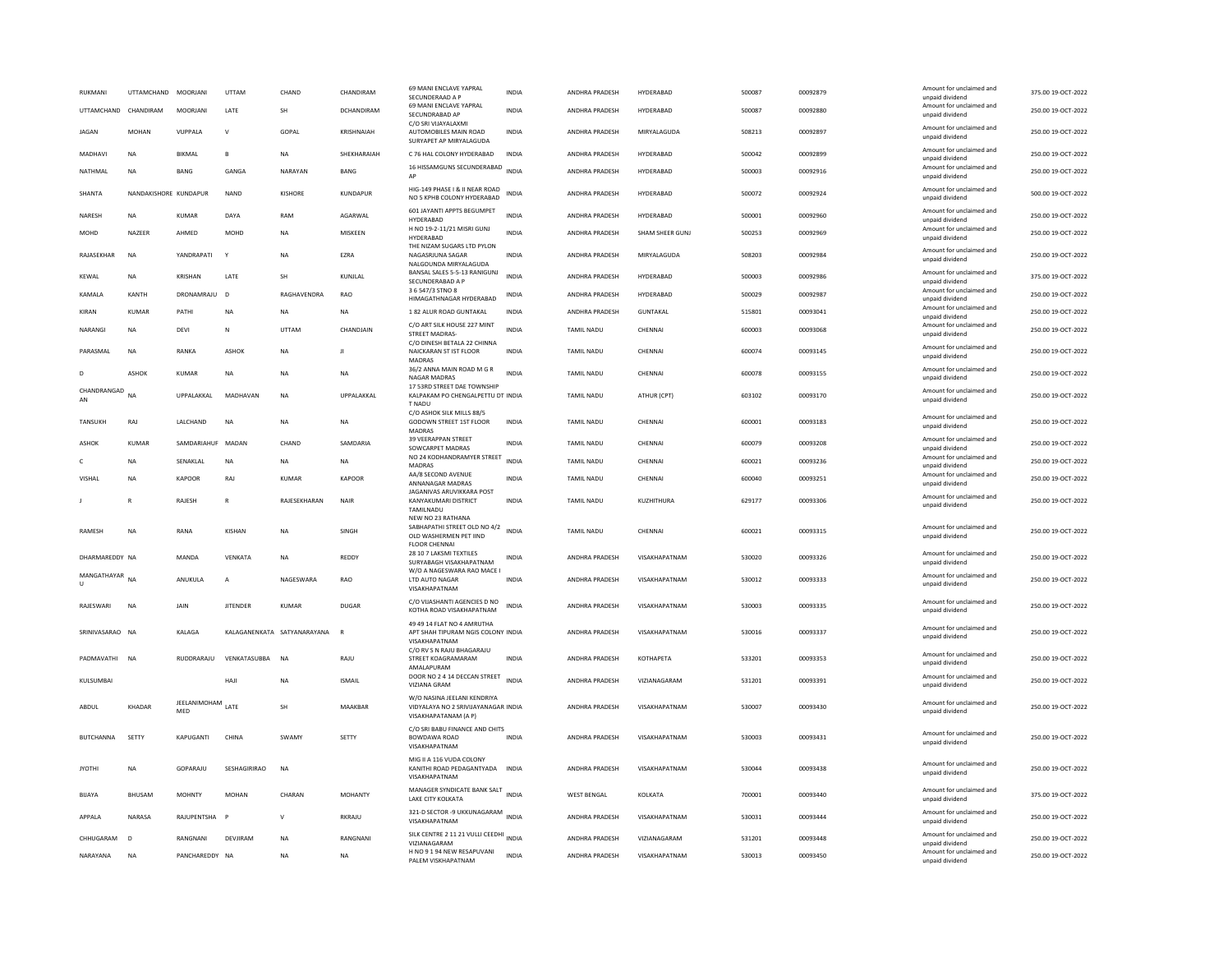| NARAYANA      | <b>NA</b>      | PANCHAREDDY NA    |                   | <b>NA</b>      | NA                | H NO 9 1 94 NEW RESAPUVANI<br>PALEM VISKHAPATNAM                                                | INDIA        | ANDHRA PRADESH     | VISAKHAPATNAM   | 530013 | 00093450 | Amount for unclaimed and<br>unpaid dividend | 125.00 19-OCT-2022 |
|---------------|----------------|-------------------|-------------------|----------------|-------------------|-------------------------------------------------------------------------------------------------|--------------|--------------------|-----------------|--------|----------|---------------------------------------------|--------------------|
| DEEPIKA       | <b>NA</b>      | KHANDELWAL ARVIND |                   | <b>NA</b>      | KHANDELWAL        | SARASWATI VIHAR NEAR HAZI<br>MARKET KATHURIA COLONY<br><b>BIKANER (RAJ)</b>                     | <b>INDIA</b> | RAJASTHAN          | <b>BIKANER</b>  | 334003 | 00093490 | Amount for unclaimed and<br>unpaid dividend | 250.00 19-OCT-2022 |
| AMAR          | SINGH          | VERMA             | DEVI              | NA             | PAKAS             | C/O P C VERMA D 106 SIWAR<br>AREA BAPU NAGAR JAIPUR                                             | <b>INDIA</b> | RAJASTHAN          | <b>JAIPUR</b>   | 302015 | 00093500 | Amount for unclaimed and<br>unpaid dividend | 250.00 19-OCT-2022 |
| YOUGESH       | <b>KUMAR</b>   | JAIN              | SUMAT             | PRASAD         | JAIN              | 2/190 JAWAHAR NAGAR JAIPUR                                                                      | INDIA        | RAJASTHAN          | <b>JAIPUR</b>   | 302004 | 00093515 | Amount for unclaimed and<br>unpaid dividend | 250.00 19-OCT-2022 |
| URJIT         | <b>NA</b>      | DESAI             | RAJENDRA          | DESAI          | RETD              | 9B ANANDNAGAR SOCIETY NEAR<br>NEW INDIA INDUSTRIES BARODA                                       | <b>INDIA</b> | GUJARAT            | VADODARA        | 390005 | 00093668 | Amount for unclaimed and<br>unpaid dividend | 250.00 19-OCT-2022 |
| SHANTABEN     | <b>NA</b>      | PATEL             | <b>NA</b>         | <b>NA</b>      | <b>NA</b>         | QTR NO 752 B PO FERTILIZER<br>NAGAR DIST BARODA                                                 | <b>INDIA</b> | <b>GUJARAT</b>     | FERTILIZERNAGAR | 391750 | 00093674 | Amount for unclaimed and<br>unpaid dividend | 250.00 19-OCT-2022 |
| NARANBHAI     | <b>NA</b>      | PATEL             | LALLUBHAI         | <b>NA</b>      | PATEL             | 32 DAHIBANAGAR SOC GORWA<br>REGINERY ROAD BARODA                                                | <b>INDIA</b> | <b>GUJARAT</b>     | VADODARA        | 390016 | 00093737 | Amount for unclaimed and<br>unpaid dividend | 250.00 19-OCT-2022 |
| MAHAMADBHAI K |                | NIYATAR           | KASHAM            | <b>NA</b>      | BHAI              | 5 VRUNDAVAN SOCIETY BAJWA<br><b>BARODA</b><br><b>6 ASMITA PARK BESIDE VINAY</b>                 | <b>INDIA</b> | <b>GUJARAT</b>     | BAJWA           | 391310 | 00093777 | Amount for unclaimed and<br>unpaid dividend | 250.00 19-OCT-2022 |
| CHETAN        | H              | PATEL             | <b>HARGOVIND</b>  | $\mathbf{J}$   | PATEL             | PARK NIZAMPURA BARODA<br><b>GUJARAT</b>                                                         | <b>INDIA</b> | <b>GUJARAT</b>     | VADODARA        | 390002 | 00093884 | Amount for unclaimed and<br>unpaid dividend | 250.00 19-OCT-2022 |
| KIRANSINGH    | <b>NA</b>      | SOLANKI           | PRABHAT           | <b>NA</b>      | SHAH              | M/S BHARAT STORES MIYA GAM<br>KARAGAM DIST BARODA                                               | <b>INDIA</b> | <b>GUJARAT</b>     | KARJAN          | 391240 | 00093934 | Amount for unclaimed and<br>unpaid dividend | 250.00 19-OCT-2022 |
| RAMESHBHAI    | N <sub>A</sub> | PATEL             | RAVJI             | NA             | BHAI              | M/S BHARAT STORES MIYA GAM<br>KARJAN DIST BARODA                                                | <b>INDIA</b> | GUJARAT            | KARJAN          | 391240 | 00093943 | Amount for unclaimed and<br>unpaid dividend | 250.00 19-OCT-2022 |
| ALPESH        | $\mathsf{T}$   | PATEL             | TAPANRAY          | D              | PATEL             | POST BOX NO 24 DABHOI DIST<br><b>BARODA</b>                                                     | <b>INDIA</b> | GUJARAT            | DHABHOIR.S      | 391110 | 00093966 | Amount for unclaimed and<br>unpaid dividend | 250.00 19-OCT-2022 |
| RAMILABEN     | <b>NA</b>      | PATEL             | SUMANBHAI         | <b>NA</b>      | <b>HOUSEBHAI</b>  | 4 HIRALAL VIRCHAND CHAWAL<br>MIYA GAM KARIAN DI BARODA                                          | INDIA        | <b>GUJARAT</b>     | KARJAN          | 391240 | 00093988 | Amount for unclaimed and<br>unnaid dividend | 250.00 19-OCT-2022 |
| <b>NAVNIT</b> | <b>BHAI</b>    | PATEL             | NATHA             | <b>NA</b>      | BHAI              | ROOPALEE AGENCY MIYA GAM                                                                        | <b>INDIA</b> | <b>GUJARAT</b>     | KARJAN          | 391240 | 00093989 | Amount for unclaimed and                    | 250.00 19-OCT-2022 |
|               |                |                   |                   |                |                   | KARJAN DI BARODA                                                                                |              |                    |                 |        |          | unpaid dividend                             |                    |
| GALA          | <b>HEMLATA</b> | M                 | <b>NA</b>         | <b>NA</b>      | <b>NA</b>         | C/2 24 TEXTILLA SOCIETY BOMBAY<br>INDIA<br>CAMP PRABHADEVI BOMBAY                               |              | MAHARASHTRA        | <b>MUMBAI</b>   | 400025 | 00094047 | Amount for unclaimed and<br>unpaid dividend | 250.00 19-OCT-2022 |
| M             | NΑ             | NAGARAJAN         | <b>NA</b>         | <b>NA</b>      | <b>NA</b>         | 7 KANNAN STREET NANGUNDERI<br>TIRUNELVELI DIST TAMILNADU                                        | <b>INDIA</b> | TAMIL NADU         | TIRUNELVELI     | 627108 | 00094111 | Amount for unclaimed and<br>unpaid dividend | 250.00 19-OCT-2022 |
| DAKSHA        | B              | SHAH              | <b>BHAVESH</b>    | <b>NA</b>      | SHAH              | 115 ANANT SMRUTI 6/2 HINDU<br>COLONY RD NO 4 DADAR BOMBAY INDIA                                 |              | MAHARASHTRA        | MUMBAI          | 400014 | 00094123 | Amount for unclaimed and<br>unpaid dividend | 250.00 19-OCT-2022 |
| <b>RAMESH</b> | KUMAR          | <b>JAIN</b>       | <b>RHAWARI AI</b> | <b>NA</b>      |                   | 41 HEERA PANNA SHOPPING<br>CENTER HAJI ALI CIRCLE BOMBAY                                        | <b>INDIA</b> | MAHARASHTRA        | MUMBAI          | 400026 | 00094145 | Amount for unclaimed and<br>unpaid dividend | 250.00 19-OCT-2022 |
| KRISHNAND     | <b>NA</b>      | MAHALE            | <b>MOHAN</b>      | <b>NA</b>      | MAHALE            | J/27 PALM ARCES MULUND E<br><b>BOMBAY</b>                                                       | <b>INDIA</b> | MAHARASHTRA        | MUMBAI          | 400081 | 00094177 | Amount for unclaimed and<br>unpaid dividend | 250.00 19-OCT-2022 |
| <b>NISHIT</b> | <b>NA</b>      | KAPADIA           | HAMIR             | <b>NA</b>      | KAPADIA           | 605 JAMUNA MAHAL 73 PRABHAT<br>COLONY SANTACRUZ EAST<br><b>BOMBAY</b>                           | <b>INDIA</b> | <b>MAHARASHTRA</b> | MUMBAI          | 400055 | 00094201 | Amount for unclaimed and<br>unpaid dividend | 250.00.19-OCT-2022 |
| MADHU         | MANILAL        | PANCHAL           | MANII AI          | MOTILAL        | PANCHAL           | CAMA IND ESTATE PLOT NO I 3<br>WALBHAT RD GOREGAON EAST<br><b>BOMBAY</b>                        | <b>INDIA</b> | MAHARASHTRA        | MUMBAI          | 400063 | 00094215 | Amount for unclaimed and<br>unpaid dividend | 125.00 19-OCT-2022 |
| <b>BUNTY</b>  | <b>NA</b>      | <b>ROHATGI</b>    | AJAY              | <b>KISHORE</b> | <b>ROHATGI</b>    | 6 PRABHAT KUNJ PRABHAT<br>COLONY SANTACRUZ E BOMBAY                                             | INDIA        | MAHARASHTRA        | <b>MUMBAI</b>   | 400055 | 00094331 | Amount for unclaimed and<br>unpaid dividend | 375.00 19-OCT-2022 |
| ARUNA         | <b>NA</b>      | DESAI             | GURUNATH          | LAXMAN         | DESAI             | BLDG NO 77/B 42 SEWAKUNJ CO<br>OP HSG SOC BRINDABAN AGRA INDIA<br><b>ROAD THANE WEST</b>        |              | MAHARASHTRA        | THANE           | 400601 | 00094453 | Amount for unclaimed and<br>unpaid dividend | 500.00 19-OCT-2022 |
| VIBHA         | DEEPAK         | DEDHIA            | DEEPAK            | JETHALAL       | DEDHIA            | 11 DEEPAK NIWAS BHOGILA<br>PHADIA ROAD MANDIVALI WEST INDIA<br><b>BOMBAY</b>                    |              | MAHARASHTRA        | MUMBAI          | 400067 | 00094494 | Amount for unclaimed and<br>unpaid dividend | 250.00 19-OCT-2022 |
| SHETHIA       | <b>RATEN</b>   | RAMII             | <b>NA</b>         | <b>NA</b>      | <b>NA</b>         | 2/22 KRISHNA BHUVAN DADI<br>SHETH ROAD MALAD WEST                                               | <b>INDIA</b> | <b>MAHARASHTRA</b> | MUMBAI          | 400064 | 00094670 | Amount for unclaimed and<br>unpaid dividend | 250.00 19-OCT-2022 |
| <b>HANSA</b>  | R              | SHETHIA           | NA                | <b>NA</b>      | NA                | <b>BOMBAY</b><br>2/22 KRISHNA BHUVAN DADI<br>SHETH ROAD MALAD WEST                              | <b>INDIA</b> | MAHARASHTRA        | <b>MUMBAI</b>   | 400064 | 00094675 | Amount for unclaimed and<br>unpaid dividend | 250.00 19-OCT-2022 |
| VIJAYA        | D              | JAIN              | DARMJI            | VELJI          | JAIN              | <b>BOMBAY</b><br>SWASTIK A II 7 OP ARUNA HALL<br>SAVARRAB ROAD THANA<br>DOMBAVALI EAST          | INDIA        | MAHARASHTRA        | DOMBIVALI       | 421201 | 00094687 | Amount for unclaimed and<br>unpaid dividend | 250.00 19-OCT-2022 |
| MUKESH        |                | PAREKH            | <b>SHASHI</b>     | KANT           | PAREKHPROF        | 501 TRIBHOVAN APPT 5TH FLOOR<br>DADABHAI ROAD VILE PARLE W                                      | <b>INDIA</b> | MAHARASHTRA        | <b>MUMBAI</b>   | 400056 | 00094716 | Amount for unclaimed and<br>unpaid dividend | 750.00 19-OCT-2022 |
| PARESH        | <b>NA</b>      | SAVLA             | NARSHI            | NA             | SAVLA             | <b>BOMBAY</b><br>9/332, D. N. NAGAR, J.P. ROAD<br>NEAR GANESH CHOWK ANDHERI INDIA<br>(W) MUMBAI |              | MAHARASHTRA        | MUMBAI          | 400053 | 00094810 | Amount for unclaimed and<br>unpaid dividend | 250.00 19-OCT-2022 |
| <b>RAIFSH</b> | <b>NA</b>      | MAHESHWARI        | KISAN             | TARA           | <b>MAHFSHWARI</b> | R NO 16 123 C V P ROAD AMROLI<br>HOUSE C P TANK BEHIND POST<br>OFFICE BOMBAY                    | <b>INDIA</b> | <b>MAHARASHTRA</b> | MUMBAI          | 400004 | 00094907 | Amount for unclaimed and<br>unpaid dividend | 250.00 19-OCT-2022 |
| VEENA         | SURESH         | SHAH              | <b>SURESH</b>     | MOHANLAL       | SHAH              | <b>B 8 PATEL TERRACE IST FLOOR</b><br>NEW COAL DONGRI ROAD                                      | <b>INDIA</b> | MAHARASHTRA        | MUMBAI          | 400057 | 00094908 | Amount for unclaimed and<br>unpaid dividend | 250.00 19-OCT-2022 |
| CHITRALEKHA   | NA             | SANGANI           | LALIT             | KUMAR          | SANGANI           | VILEPARLE EAST BOMBAY<br>1 KESHAV COLONY OPP PWD<br>OFFICE CAMP AMRAVATI                        | INDIA        | ANDHRA PRADESH     | HYDERABAD       | 500003 | 00094913 | Amount for unclaimed and<br>unpaid dividend | 250.00 19-OCT-2022 |
| SAROJ         | <b>NA</b>      | <b>AJMERA</b>     | MAHENDRA          | <b>AJMERA</b>  |                   | MAHARASHTRA<br>61 HATKESH SOCIETY VILE PARLE                                                    | <b>INDIA</b> | MAHARASHTRA        | MUMBAI          | 400049 | 00094914 | Amount for unclaimed and                    | 250.00 19-OCT-2022 |
|               |                |                   |                   |                |                   | <b>WEST BOMBAY</b><br>61 HATKESH SOCIETY VILE PARLE                                             |              |                    |                 |        |          | unpaid dividend<br>Amount for unclaimed and |                    |
| MAHENDRA      | N <sub>A</sub> | AJMERA            | MOHANLAL          | <b>NA</b>      | AJMERA            | <b>WEST BOMBAY</b>                                                                              | <b>INDIA</b> | MAHARASHTRA        | <b>MUMBAI</b>   | 400049 | 00094915 | unpaid dividend                             | 500.00 19-OCT-2022 |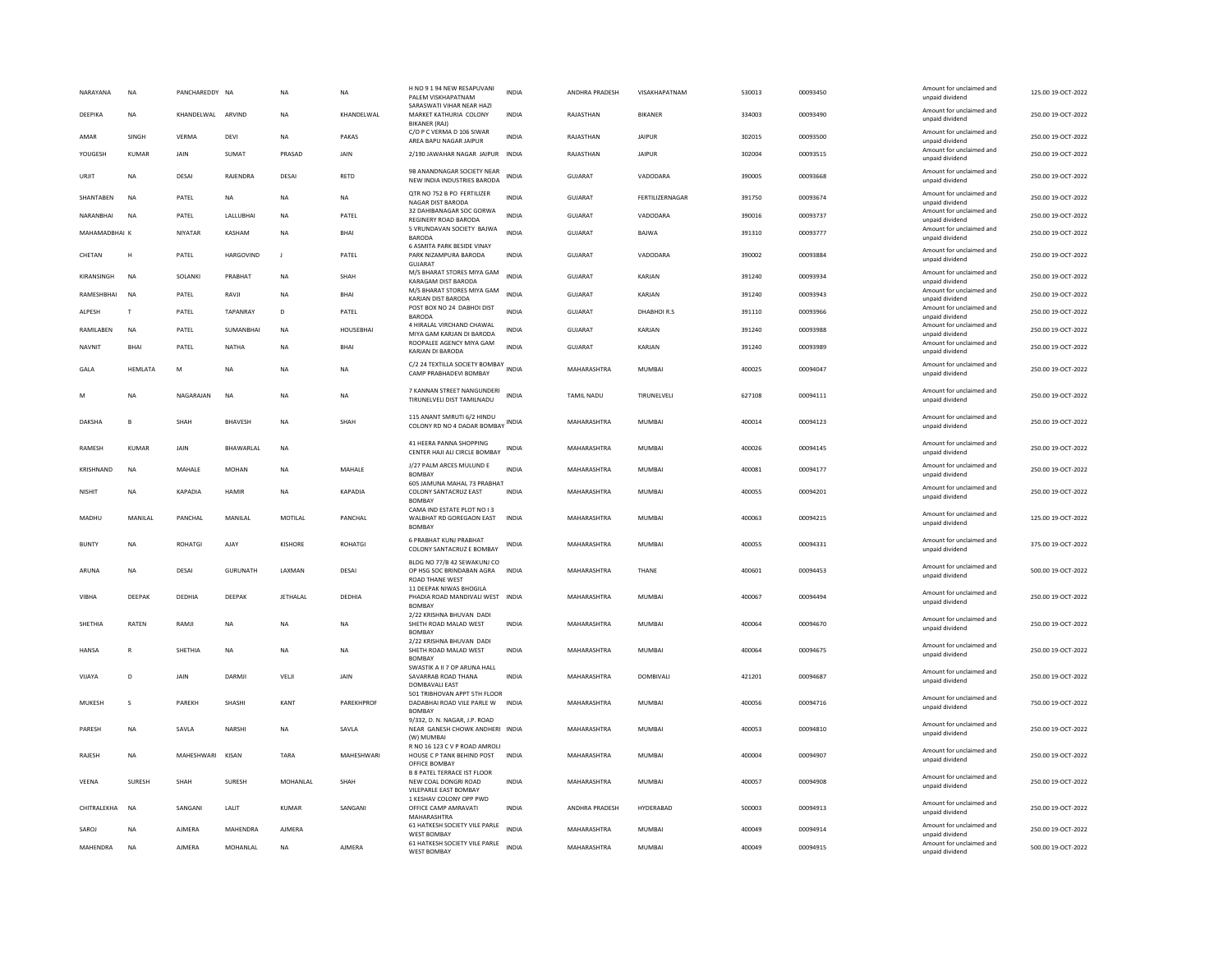| ROOPAL           | NA                | AJMERA       | MAHENDRA       | AJMERA        |               | 61 HATKESH SOCIETY VILE PARLE<br><b>WEST BOMBAY</b>                                                   | <b>INDIA</b> | MAHARASHTRA    | MUMBAI            | 400049 | 00094916 | Amount for unclaimed and<br>unpaid dividend | 250.00 19-OCT-2022 |
|------------------|-------------------|--------------|----------------|---------------|---------------|-------------------------------------------------------------------------------------------------------|--------------|----------------|-------------------|--------|----------|---------------------------------------------|--------------------|
| EDWIN            | <b>NA</b>         | DIAS         | CONSTANCIO     | M             | DIAS          | 33 IST FLOOR 2ND MARINE ST<br>DHOBITALAD BOMBAY                                                       | <b>INDIA</b> | MAHARASHTRA    | MUMBAI            | 400002 | 00094938 | Amount for unclaimed and<br>unpaid dividend | 250.00 19-OCT-2022 |
| <b>HEMANGINI</b> | CHANDRAKANT MEHTA |              | CHANDRAKANT    | $\mathbf{k}$  | <b>MEHTA</b>  | 204 - B, NEW MOONLIGHT C.H.<br>SOCIETY SIR M.V. ROAD, ANDHERI INDIA<br>(E) MUMBAI                     |              | MAHARASHTRA    | <b>MUMBAI</b>     | 400069 | 00094950 | Amount for unclaimed and<br>unpaid dividend | 500.00 19-OCT-2022 |
| KRISHNAMURAR     | <b>NA</b>         | LATH         | KAILASH        | CHANDRA       | LATH          | 8 A WING OM SHIVAM BLDG NEAR<br>GOPIKA TALKIES UTTAN ROAD<br><b>BHAYANDAR WEST</b>                    | <b>INDIA</b> | MAHARASHTRA    | BHAYANDAR         | 401101 | 00094952 | Amount for unclaimed and<br>unpaid dividend | 250.00 19-OCT-2022 |
| <b>USHA</b>      | NA                | SANGHAVI     | NA             | NA            | NA            | ECONOMIC GROWTH FUND LTD<br>103 PATTANI BLDG M G ROAD<br>RAIKOT                                       | <b>INDIA</b> | GUJARAT        | RAJKOT            | 360001 | 00095126 | Amount for unclaimed and<br>unpaid dividend | 250.00 19-OCT-2022 |
| <b>BINA</b>      | HARKANT           | <b>JOSHI</b> | <b>HARKANT</b> | ${\sf M}$     | <b>IHZOL</b>  | 701, SHRADDHA TOWER ASHA<br>NAGAR, THAKUR COMPLEX OFF<br>WESTERN EXP. HIGHWAY<br>KANDIVALI (E) MUMBAI | <b>INDIA</b> | MAHARASHTRA    | KANDIVALI         | 400101 | 00095140 | Amount for unclaimed and<br>unpaid dividend | 250.00 19-OCT-2022 |
| MUKATABEN        | RATILALBHAI       | PATEL        | RATILAL        | J             | PATEL         | ANI APTMENT SHAH BHUVN UNIT<br>JALALPOR ROAD NAVSARI                                                  | <b>INDIA</b> | <b>GUJARAT</b> | NAVASARI          | 396445 | 00095164 | Amount for unclaimed and<br>unpaid dividend | 250.00 19-OCT-2022 |
| HENRY            | <b>NA</b>         | DSOUZA       | FELIX          | D             | SOUZA         | 7/133/2400 TAGORE NAGAR<br>VIKHROLI E BOMBAY                                                          | <b>INDIA</b> | MAHARASHTRA    | <b>MUMBAI</b>     | 400083 | 00095233 | Amount for unclaimed and<br>unpaid dividend | 500.00 19-OCT-2022 |
| JAGDEEP          | $\mathbf{v}$      | MANIAR       | VASANTLAL      | $\mathsf{C}$  | <b>MANIAR</b> | 7/B JAY MAHAVIR APT DHAKE<br>COLONY J P ROAD NEAR ANNA<br>BAZAR ANDHERI W BOMBAY                      | <b>INDIA</b> | MAHARASHTRA    | <b>MUMBAI</b>     | 400058 | 00095243 | Amount for unclaimed and<br>unpaid dividend | 250.00 19-OCT-2022 |
| AJIT             | RAJARAM           | SHELAR       | RAJARAM        | N             | SHELAR        | 1/6 GANESH SIDDHI RAM MANDIR<br>ROAD BABBAI BORIVALI W<br><b>BOMBAY</b>                               | <b>INDIA</b> | MAHARASHTRA    | MUMBAI            | 400092 | 00095281 | Amount for unclaimed and<br>unpaid dividend | 250.00 19-OCT-2022 |
| SONAL            | JAYESH            | MODY         | JAYESH         | NA            | NATHALAL      | BREACH CANDY HOUSE GROUND<br>FLOOR FLAT NO 1 68 BHUTA BHAI INDIA<br>DESAI ROAD BOMBAY                 |              | MAHARASHTRA    | MUMBAI            | 400026 | 00095343 | Amount for unclaimed and<br>unpaid dividend | 250.00 19-OCT-2022 |
| NILIPA           | RATILAL           | VORA         | <b>NA</b>      | <b>NA</b>     | <b>NA</b>     | 169 B/5 NEW SUNITA 2ND FLOOR<br>SION EAST BOMBAY                                                      | <b>INDIA</b> | MAHARASHTRA    | <b>MUMBAI</b>     | 400022 | 00095353 | Amount for unclaimed and<br>unpaid dividend | 250.00 19-OCT-2022 |
| KASHYAP          | MAHESH            | VORA         | MAHESH         | NA            | VORA          | 41 SAHAKAR NIWAS 20 TARDEO<br>ROAD HAJIALI BOMBAY                                                     | INDIA        | MAHARASHTRA    | MUMBAI            | 400034 | 00095403 | Amount for unclaimed and<br>unpaid dividend | 250.00 19-OCT-2022 |
| NASHUSH          | NA                | BUKKAWAR     | VIJAY          | $_{\sf NA}$   | BUKKAWAR      | 52 A/101 ANAMIKA GOKULDHAM<br><b>GOREGAON E BOMBAY</b>                                                | <b>INDIA</b> | MAHARASHTRA    | MUMBAI            | 400063 | 00095419 | Amount for unclaimed and<br>unpaid dividend | 250.00 19-OCT-2022 |
| POPATLAL         | <b>NA</b>         | <b>SHAH</b>  | RAMCHAND       | <b>NA</b>     | SHAH          | 12 MAHAVIR BLDG NO 2<br>BHANDARKAR ROAD MATUNGA INDIA<br><b>BOMBAY</b>                                |              | MAHARASHTRA    | <b>MUMBAI</b>     | 400019 | 00095422 | Amount for unclaimed and<br>unpaid dividend | 250.00 19-OCT-2022 |
| <b>BHARAT</b>    | M                 | SHAH         | MANILAL        | <b>NA</b>     | SHAH          | 508 B MADHUPURI APT GOKHLE<br>ROAD KANDIVALI EAST BOMBAY                                              | <b>INDIA</b> | MAHARASHTRA    | <b>MUMBAI</b>     | 400067 | 00095515 | Amount for unclaimed and<br>unpaid dividend | 250.00 19-OCT-2022 |
| SARVESHWAR       | <b>NA</b>         | RATHI        | <b>NA</b>      | <b>NA</b>     | <b>NA</b>     | 4/98 NEW CLOTH MARKET<br>ICHALKARANJI PO ICHALKARANJI INDIA<br>KOLHAPUR                               |              | MAHARASHTRA    | ICHALKARANJI      | 416115 | 00095528 | Amount for unclaimed and<br>unpaid dividend | 250.00 19-OCT-2022 |
| RAJESH           | M                 | SUTHAR       | MOOLA          | NA            | RAM           | 20 22 THAKURDWAR ROAD JAY<br>VIJAY BLDG BOMBAY                                                        | <b>INDIA</b> | MAHARASHTRA    | MUMBAI            | 400002 | 00095579 | Amount for unclaimed and<br>unpaid dividend | 250.00 19-OCT-2022 |
| MEGUNA           | D                 | SHAH         | DHIRAJLAL      | D             | SHAH          | 70 H R B WADI 3RD FLOOR ROOM<br>NO 18 10TH KHETAWADI BOMBAY                                           | <b>INDIA</b> | MAHARASHTRA    | MUMBAI            | 400004 | 00095641 | Amount for unclaimed and<br>unpaid dividend | 250.00 19-OCT-2022 |
| PARESH           | $\mathbf{J}$      | ARAUJO       | <b>JULIUS</b>  | <b>THOMAS</b> | ARAUJA        | <b>B 1 NANDANVAN NIVAS ROAD</b><br>SARASWAT COLONY SANTACRUZ INDIA<br><b>BOMBAY</b>                   |              | MAHARASHTRA    | MUMBAI            | 400054 | 00095741 | Amount for unclaimed and<br>unpaid dividend | 250.00 19-OCT-2022 |
| NIRANJANA        | <b>NA</b>         | DATTANI      | RAMESH         | <b>NA</b>     | KARSANDAS     | 101 RAMDAREHAN HINKING<br>ROAD NR ST MARY SCHOOL<br>DAHISAR E BOMBAY                                  | <b>INDIA</b> | MAHARASHTRA    | MUMBAI            | 400068 | 00095767 | Amount for unclaimed and<br>unpaid dividend | 250.00 19-OCT-2022 |
| PRABHU           | RAM               | DUKIA        | NA             | <b>NA</b>     | NA            | 72 VEERDURGADAS NAGAR PALI<br>MARWAR                                                                  | <b>INDIA</b> | RAJASTHAN      | PALI              | 306401 | 00095768 | Amount for unclaimed and<br>unnaid dividend | 250.00 19-OCT-2022 |
| <b>KETUR</b>     | M                 | SADIVALA     | M              | M             | SADIVALA      | RAJKUSUM PIRAJPUR KHAMBHAT INDIA<br><b>DIST KHERA</b>                                                 |              | <b>GUJARAT</b> | KHAMBHAT          | 388620 | 00095857 | Amount for unclaimed and<br>unpaid dividend | 250.00 19-OCT-2022 |
| GAJRAJ           | $\mathsf{L}$      | JAIN         | LUMBCHAND      | NA            | JAIN          | 76 DURGADEVI ROAD<br>MUMBHARWADA BOMBAY                                                               | <b>INDIA</b> | MAHARASHTRA    | <b>MUMBAI</b>     | 400004 | 00095909 | Amount for unclaimed and<br>unpaid dividend | 250.00 19-OCT-2022 |
| SANTA            | RATILAL           | M            | RATILAI        | <b>NA</b>     | M             | BEHIND MALINATH MANDIR<br>BAGICHA AREA HIMATNAGAR<br>SABARKATHA                                       | <b>INDIA</b> | GUIARAT        | <b>HIMATNAGAR</b> | 383001 | 00095939 | Amount for unclaimed and<br>unpaid dividend | 250.00 19-OCT-2022 |
| <b>UMESH</b>     | MOHANLAL          | SHAH         | <b>MOHAN</b>   | LAL           | AMRITLAL      | 3/35 ZALAV AD NAGAR JUHU LANE INDIA<br>S V ROAD ANHDERI W BOMBAY                                      |              | MAHARASHTRA    | MUMBAI            | 400058 | 00095977 | Amount for unclaimed and<br>unpaid dividend | 250.00 19-OCT-2022 |
| PURNIMA          | MOHANLAL          | SHAH         | MOHANLAI       | AMRITLAL      | OHTER         | 3/35 ZALAV AD NAGAR JUHU LANE INDIA<br>S V ROAD ANHDERI W ROMRAY                                      |              | MAHARASHTRA    | MUMBAI            | 400058 | 00095978 | Amount for unclaimed and<br>unnaid dividend | 250.00 19-OCT-2022 |
| AKUL             | NA                | DEVPURIA     | SATYA          | NA            | PRAKASH       | 7TH RADHA KUNJ 1ST FLOOR<br>JUHU CHURCH RD JUHU BOMBAY                                                | INDIA        | MAHARASHTRA    | MUMBAI            | 400049 | 00096005 | Amount for unclaimed and<br>unpaid dividend | 250.00 19-OCT-2022 |
| SUTARIA          | <b>BHARAT</b>     | $\circ$      | <b>NA</b>      | <b>NA</b>     | <b>NA</b>     | A 4 SARVONATI SOCIETY<br>KAMALANE KIROL ROAD<br><b>GHATKOPAR W BOMBAY</b>                             | <b>INDIA</b> | MAHARASHTRA    | <b>MUMBAI</b>     | 400086 | 00096035 | Amount for unclaimed and<br>unpaid dividend | 250.00 19-OCT-2022 |
| <b>BHAVESH</b>   | <b>NA</b>         | GANDHI       | <b>NA</b>      | <b>NA</b>     | <b>NA</b>     | 33 DARIASTHAN STREET 2ND FLR<br>R NO 205/6 BOMBAY                                                     | <b>INDIA</b> | MAHARASHTRA    | <b>MUMBAI</b>     | 400003 | 00096162 | Amount for unclaimed and<br>unpaid dividend | 250.00 19-OCT-2022 |
| MEENA            | <b>NA</b>         | SONI         | BABUBHAI       | $_{\sf NA}$   | SONI          | G/204 PATEL NAGAR M G X ROAD<br>NO 4 KANDIVLI W BOMBAY                                                | <b>INDIA</b> | MAHARASHTRA    | <b>MUMBAI</b>     | 400067 | 00096176 | Amount for unclaimed and<br>unpaid dividend | 250.00 19-OCT-2022 |
| MEENABEN         | <b>NA</b>         | SHAH         | YOGESH         | NA            | SHAH          | G/204 PATEL NAGAR M G X ROAD<br>NO 4 KANDIVLI W BOMBAY                                                | <b>INDIA</b> | MAHARASHTRA    | <b>MUMBAI</b>     | 400067 | 00096177 | Amount for unclaimed and<br>unpaid dividend | 250.00 19-OCT-2022 |
| SHRICHAND        | <b>NA</b>         | MADHYAN      | KHUB           | <b>NA</b>     | CHAND         | 184/1 PUSHPA BHUVAN SION E<br><b>BOMBAY</b>                                                           | <b>INDIA</b> | MAHARASHTRA    | <b>MUMBAI</b>     | 400022 | 00096234 | Amount for unclaimed and<br>unpaid dividend | 250.00 19-OCT-2022 |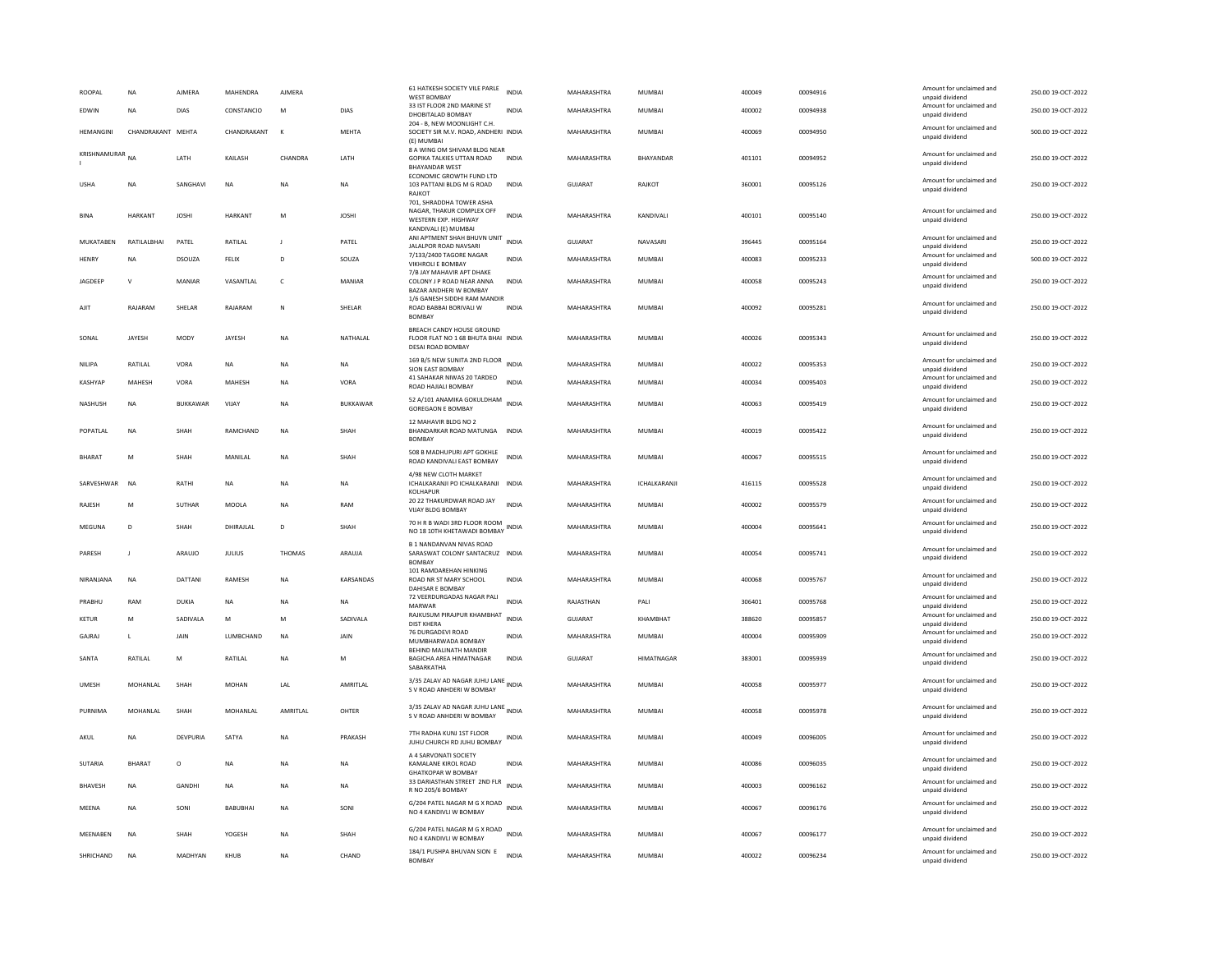| VANDANA          | s             | DESAI                       | SUMAN             | <b>NA</b>        | DESAI          | C/O DIVESH V SHAH 462<br>PERRBHOY MENSION IST FLOOR INDIA<br><b>BOMBAY</b>                     |              | MAHARASHTRA        | MUMBAI        | 400004 | 00096239 | Amount for unclaimed and<br>unpaid dividend | 250.00 19-OCT-2022 |
|------------------|---------------|-----------------------------|-------------------|------------------|----------------|------------------------------------------------------------------------------------------------|--------------|--------------------|---------------|--------|----------|---------------------------------------------|--------------------|
| <b>DIVEKAR</b>   | P             | B                           | <b>DIVEKAR</b>    | <b>NA</b>        | B              | 13 VIDYUT SOCIETY KAMA LANE<br>HANSOTI ROAD GHATKOPAR (W) INDIA<br><b>BOMBAY</b>               |              | MAHARASHTRA        | <b>MUMBAI</b> | 400086 | 00096497 | Amount for unclaimed and<br>unpaid dividend | 250.00 19-OCT-2022 |
| <b>MOHAN</b>     | MAVJI         | <b>TANK</b>                 | MAVJI             | BHAI             | <b>JTANK</b>   | 1-C 101 PARAS NAGAR SHAKER<br>LANE KANDIVLI (WEST) MUMBAI                                      | <b>INDIA</b> | MAHARASHTRA        | <b>MUMBAI</b> | 400067 | 00096521 | Amount for unclaimed and<br>unpaid dividend | 250.00 19-OCT-2022 |
| KAMLESH          | H             | JAIN                        | HASMUKHLAL        | P                | JAIN           | 19 PATHAK WADI MANI BHUVAN<br>4TH FLOOR LOHAR CHAWL<br><b>BOMBAY</b>                           | <b>INDIA</b> | MAHARASHTRA        | <b>MUMBAI</b> | 400002 | 00096530 | Amount for unclaimed and<br>unpaid dividend | 250.00 19-OCT-2022 |
| <b>JASWANTI</b>  | <b>BEN</b>    | ANILMEHTA                   | ANIL              | <b>BHAI</b>      |                | D/704 GOKUL VATIKA 7TH FLOOR<br>M G CROSS ROAD NO 4 B/H PATEL INDIA<br>NAGAR KANDIVLI W BOMBAY |              | MAHARASHTRA        | MUMBAI        | 400067 | 00096560 | Amount for unclaimed and<br>unpaid dividend | 250.00 19-OCT-2022 |
| PRAVITA          | <b>S</b>      | SHAH                        | SHANTILAL         | <b>NA</b>        | SHAH           | 72/II CIJAY NAGAR DR M C JAWLE<br>RD DADAR W BOMBAY                                            | <b>INDIA</b> | MAHARASHTRA        | <b>MUMBAI</b> | 400028 | 00096571 | Amount for unclaimed and<br>unpaid dividend | 250.00 19-OCT-2022 |
| VILAS            | SAKHARAM      | <b>BAGWE</b>                | SAKHARAM          | BHIKAJI          | <b>BAGW</b>    | PRATIKSHA NAGAR TRANSIT<br>CAMP NO 1 44/352 SION<br><b>MUMBAI</b>                              | <b>INDIA</b> | MAHARASHTRA        | <b>MUMBAI</b> | 400022 | 00096625 | Amount for unclaimed and<br>unpaid dividend | 250.00 19-OCT-2022 |
| SURESH           | NA            | <b>MODI</b>                 | <b>I II ADHAR</b> | NA               | <b>MODI</b>    | 101 RAM DARSHAN LINKINA ROAD<br>NEAR ST MARY SCHOOL DAHISAR INDIA<br><b>EAST BOMBAY</b>        |              | MAHARASHTRA        | MUMBAI        | 400068 | 00096647 | Amount for unclaimed and<br>unpaid dividend | 250.00 19-OCT-2022 |
| <b>AORTI</b>     | P             | GORADIA                     | PREMANG           | <b>NA</b>        | <b>GORADIA</b> | 4 NEW PAREKH BHAVAN PAREKH<br>LANE KANDIVALI W BOMBAY                                          | <b>INDIA</b> | MAHARASHTRA        | <b>MUMBAI</b> | 400067 | 00096653 | Amount for unclaimed and<br>unpaid dividend | 250.00 19-OCT-2022 |
| <b>RITA</b>      | <b>MUKESH</b> | SHAH                        | MUKESH            | <b>NA</b>        | SHAH           | 241 ALUNKAR M G ROAD<br><b>GOREGAON WEST BOMBAY</b><br>RAM DARSHAN NEAR ST MARY                | <b>INDIA</b> | MAHARASHTRA        | <b>MUMBAI</b> | 400062 | 00096663 | Amount for unclaimed and<br>unpaid dividend | 250.00 19-OCT-2022 |
| <b>NISHA</b>     | <b>NA</b>     | DATTANI                     | RAMESH            | $\kappa$         | <b>ATTANI</b>  | SCHOOL LINKING ROAD DAHISAR INDIA<br><b>EAST BOMBAY</b>                                        |              | MAHARASHTRA        | <b>MUMBAI</b> | 400068 | 00096705 | Amount for unclaimed and<br>unpaid dividend | 250.00 19-OCT-2022 |
| <b>PRABHAT</b>   | <b>NA</b>     | CHATURVEDI                  | MOTILAL           | CHATURVEDI       |                | 411 E MILTON APPT JUHU TARA<br>ROAD BOMBAY<br>21 NEELKANATH KUNJ 7TH FLOOR                     | <b>INDIA</b> | MAHARASHTRA        | <b>MUMBAI</b> | 400049 | 00096764 | Amount for unclaimed and<br>unpaid dividend | 250.00 19-OCT-2022 |
|                  | D             | AIMFRA                      | DHIRAJLAL         | <b>NA</b>        | <b>AIMFRA</b>  | 128/129 GARODIA NAGAR<br><b>GHATKOPAR E BOMBAY</b>                                             | <b>INDIA</b> | MAHARASHTRA        | MUMBAI        | 400077 | 00096834 | Amount for unclaimed and<br>unpaid dividend | 250.00 19-OCT-2022 |
| JAYANTILAL       | M             | <b>JAIN</b>                 | <b>NA</b>         | <b>NA</b>        | <b>NA</b>      | <b>602 ARIHANT TOWAR CHINCH</b><br>POKALI CROSS LANE BOMABY<br><b>BOMBAY</b>                   | <b>INDIA</b> | MAHARASHTRA        | MUMBAI        | 400027 | 00096972 | Amount for unclaimed and<br>unpaid dividend | 250.00 19-OCT-2022 |
| <b>NALIN</b>     | NA            | DALAL                       | NA                | NA               | NA             | KOHINOOR ELECTRO GILDERS<br>KHETWADI 10 KHETWADI 10 LANE INDIA<br><b>BOMBAY</b>                |              | MAHARASHTRA        | <b>MUMBAI</b> | 400004 | 00096977 | Amount for unclaimed and<br>unpaid dividend | 250.00 19-OCT-2022 |
| MANISH           | NA            | DALAL                       | NA                | NA               | NA             | KOHINOOR ELECTRO GILDERS<br>KHETWADI 10TH LANE BOMBAY                                          | <b>INDIA</b> | MAHARASHTRA        | MUMBAI        | 400004 | 00096978 | Amount for unclaimed and<br>unpaid dividend | 250.00 19-OCT-2022 |
| GOPAL            | <b>NA</b>     | <b>IAISWAI</b>              | KFDAR             | <b>NA</b>        | <b>IAISWAI</b> | SAKAR 105 OPP GANDHI GRAM<br>RLY STN IST FLOOR ASHRAM<br>ROAD AHMEDABAD                        | <b>INDIA</b> | GUIARAT            | AHMFDARAD     | 380009 | 00096988 | Amount for unclaimed and<br>unpaid dividend | 250.00.19-QCT-2022 |
| <b>SUDHIR</b>    | CHANDRA       | <b>RASTOGI</b>              | CHANDRA           | M                | <b>RASTOGI</b> | A/201 SNEHA APNA GHAT SCTY<br>LOKHANDWALA COMPLEX<br>ANDHERI W BOMBAY                          | <b>INDIA</b> | <b>MAHARASHTRA</b> | MUMBAI        | 400058 | 00097006 | Amount for unclaimed and<br>unpaid dividend | 250.00 19-OCT-2022 |
| CHETAN           | LILADHAR      | THAKKAR                     | LILADHAR          | GOVIND           | THAKKAR        | 1/27 GEETA SOCY OPP S T<br>WORKSHOP CHERAI THANA                                               | <b>INDIA</b> | MAHARASHTRA        | THANE         | 400601 | 00097086 | Amount for unclaimed and<br>unpaid dividend | 250.00 19-OCT-2022 |
|                  | <b>NA</b>     | <b>BALAKRISHNAN V</b>       |                   | <b>RAMALINGA</b> | <b>GOUNDER</b> | 399 FIRST STREET EXTENSION 100<br>FEET ROAD GANDHI PURAM<br>COIMBATORE                         | <b>INDIA</b> | TAMII NADU         | COIMBATORE    | 641012 | 00097221 | Amount for unclaimed and<br>unpaid dividend | 250.00 19-OCT-2022 |
| NAGARATNAM       | <b>NA</b>     | KUNDURTHI                   | К                 | RAJANI           | KANTH          | FLAT 104 SOUNDARYA<br>EXCELLENCY APTS NO 23/1 4TH<br>MAIN GANGANAGAR EXTENSION<br>BANGALORE    | <b>INDIA</b> | KARNATAKA          | BANGALORE     | 560032 | 00097284 | Amount for unclaimed and<br>unpaid dividend | 250.00 19-OCT-2022 |
|                  | CH            | PEERAREDDY                  | PEDDA             | VENKATA          | REDDY          | 3 25 B ARAVINDA GHOSH STREET<br>MARKAPUR PRAKASAM DT AP                                        | <b>INDIA</b> | ANDHRA PRADESH     | MARKAPUR      | 523316 | 00097346 | Amount for unclaimed and<br>unpaid dividend | 250.00 19-OCT-2022 |
| VENKATESWARA RAO |               | NIMMALA                     | SAMBASIVA         | RAO              | N              | C/O NO 5 POORNA MARKET JAIN<br><b>TEMPLE STREET GUNTUR</b>                                     | <b>INDIA</b> | ANDHRA PRADESH     | <b>GUNTUR</b> | 522003 | 00097368 | Amount for unclaimed and<br>unpaid dividend | 250.00 19-OCT-2022 |
| RANBABU          | NA            | <b>GOGINENI</b>             | <b>SUBBA</b>      | <b>NA</b>        | RAO            | C/O THE AMBICA CLOTH CUT<br>PIECES STORES ARUNDELPET 7TH INDIA                                 |              | ANDHRA PRADESH     | <b>GUNTUR</b> | 522002 | 00097383 | Amount for unclaimed and<br>unpaid dividend | 250.00 19-OCT-2022 |
| SOBHA            | RANI          | AMBATI                      | RAMAKOTESWARA RAO |                  | A              | <b>LINE GUNTUR</b><br>5 50 40 6/13 BRODIPET GUNTUR<br>A <sub>P</sub>                           | <b>INDIA</b> | ANDHRA PRADESH     | <b>GUNTUR</b> | 522002 | 00097384 | Amount for unclaimed and<br>unpaid dividend | 250.00 19-OCT-2022 |
| <b>SURESH</b>    | <b>BABU</b>   | <b>MS</b>                   | SANKARAN          | M                | <b>RPROF</b>   | 3 LAKSHMI PURAM II STREET<br>MADURAIT N                                                        | <b>INDIA</b> | <b>TAMIL NADU</b>  | MADURAI       | 625001 | 00097404 | Amount for unclaimed and<br>unpaid dividend | 250.00 19-OCT-2022 |
|                  | s             | SOWBHAGYALA<br><b>KSHMI</b> |                   | $\mathbf{L}$     | SRINIVASA      | 57/B 2ND CROSS KALIDASA ROAD<br>JAYALAKSHMIPURAM MYSORE                                        | <b>INDIA</b> | KARNATAKA          | MYSORE        | 570012 | 00097448 | Amount for unclaimed and<br>unpaid dividend | 250.00 19-OCT-2022 |
| MOHAMMED         | <b>NA</b>     | <b>IBRAHIM</b>              | SABU              | SAB              |                | NO 326 BANNIMANTAP C LAYOUT INDIA<br>MYSORE                                                    |              | KARNATAKA          | BANGALORE     | 560015 | 00097451 | Amount for unclaimed and<br>unpaid dividend | 250.00 19-OCT-2022 |
| RAJESH           | <b>NA</b>     | KUMAR                       | <b>CHAMPALAI</b>  | <b>NA</b>        |                | 1492 TAYAGARAJ ROAD K R<br><b>MONAVA MYSORE</b>                                                | <b>INDIA</b> | KARNATAKA          | <b>MYSORE</b> | 570004 | 00097466 | Amount for unclaimed and<br>unpaid dividend | 250.00 19-OCT-2022 |
| MAHAVIR          | <b>NA</b>     | PRASAD                      | GOVIND            | <b>NA</b>        | RAM            | 199 THAN SINGH NAGAR GALI NO<br>9 ANAND PARVAT NEW DELHI                                       | <b>INDIA</b> | DELHI              | DELHI         | 110005 | 00097473 | Amount for unclaimed and<br>unpaid dividend | 250.00 19-OCT-2022 |
| SEWA             | RAM           | SAPRA                       | LATE              | SH               | DAYALDASSAPRA  | A 15 MAIN ROAD MALKA GANJ<br>DELHI                                                             | <b>INDIA</b> | DELHI              | DELHI         | 110007 | 00097585 | Amount for unclaimed and<br>unpaid dividend | 250.00 19-OCT-2022 |
| SUMAN            | <b>NA</b>     | MITTAL                      | JANU              | RAM              | MITTAL         | WZ 70 HARI SINGH PARK NEAR<br>NEW MULTAN NAGAR ROHTAK<br>ROAD NEW DELHI                        | <b>INDIA</b> | DELHI              | DELHI         | 110056 | 00097672 | Amount for unclaimed and<br>unpaid dividend | 250.00 19-OCT-2022 |
| RAJINDER         | <b>NA</b>     | SINGH                       | BANWARI           | <b>NA</b>        | SINGH          | E 247 SHASTRI NAGAR DELHI                                                                      | <b>INDIA</b> | DELH               | DELHI         | 110052 | 00097673 | Amount for unclaimed and<br>unpaid dividend | 250.00 19-OCT-2022 |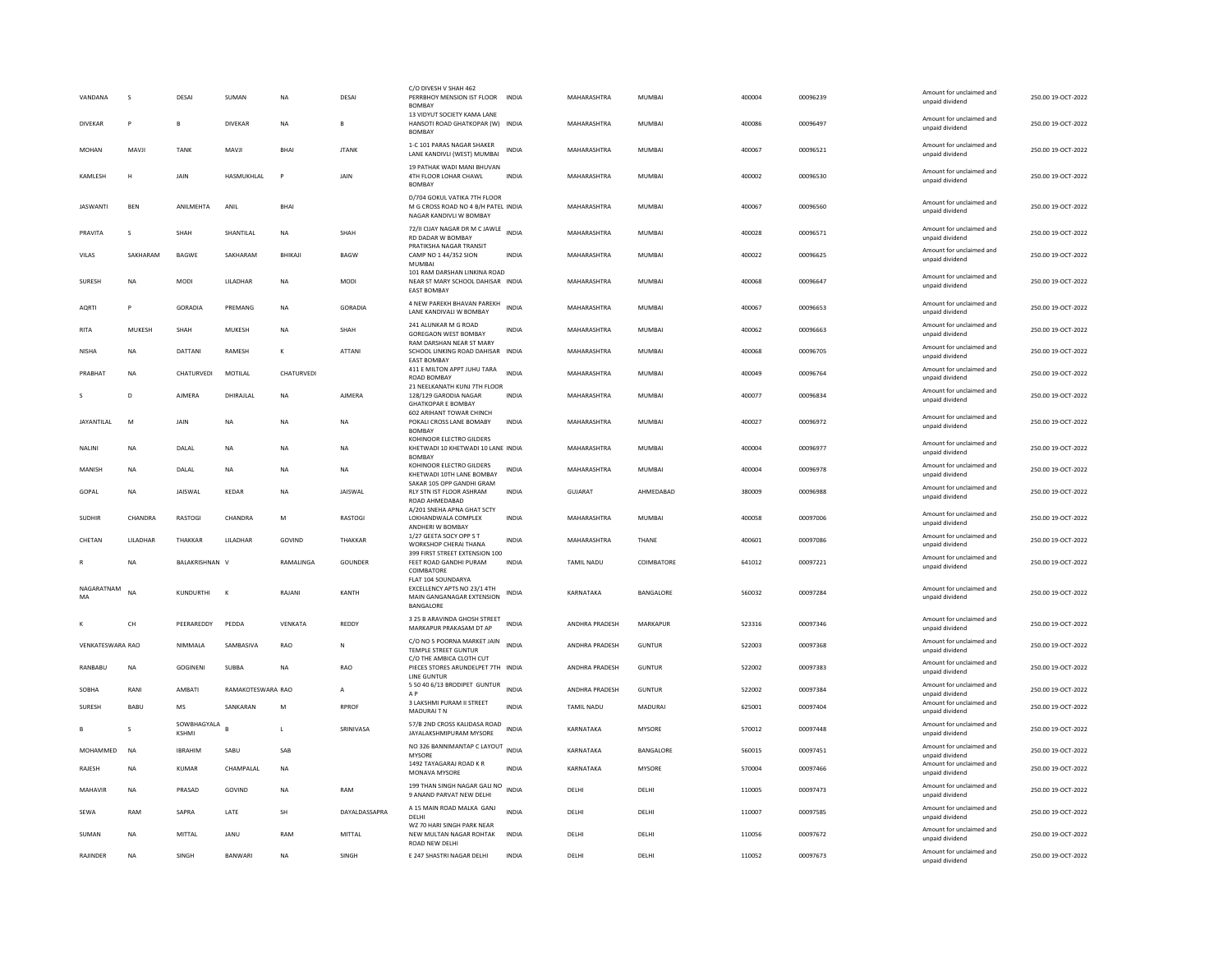| PARDEEP          | <b>NA</b>       | BAKSHI                   | <b>JITENDER</b> | <b>NA</b>    | BAKSHI           | E 247 SHASTRI NAGAR DELHI                                               | INDIA        | DELHI             | DELHI              | 110052 | 00097674 | Amount for unclaimed and<br>unpaid dividend                    | 250.00 19-OCT-2022 |
|------------------|-----------------|--------------------------|-----------------|--------------|------------------|-------------------------------------------------------------------------|--------------|-------------------|--------------------|--------|----------|----------------------------------------------------------------|--------------------|
| TAJINDER         | KAUR            | SODHI                    | <b>BALJIT</b>   | <b>NA</b>    | SINGH            | E 237 SHASTRI NAGAR DELHI                                               | <b>INDIA</b> | DELHI             | DELHI              | 110052 | 00097675 | Amount for unclaimed and<br>unpaid dividend                    | 250.00 19-OCT-2022 |
| <b>ROHIT</b>     | <b>NA</b>       | MEHTA                    | AMAR            | <b>NATH</b>  | <b>MEHTA</b>     | 60/4 IST FLOOR RAMJAS ROAD<br>KAROL BAGH NEW DELHI                      | <b>INDIA</b> | DELHI             | DELHI              | 110005 | 00097676 | Amount for unclaimed and<br>unpaid dividend                    | 250.00 19-OCT-2022 |
| SANIAY           | <b>NA</b>       | <b>MFHTA</b>             | AMAR            | <b>NATH</b>  | MFHTA            | 60/4 IST FLOOR RAMJAS ROAD<br>KAROL BAGH NEW DELHI                      | <b>INDIA</b> | <b>DELHI</b>      | DELHI              | 110005 | 00097677 | Amount for unclaimed and<br>unpaid dividend                    | 250.00 19-OCT-2022 |
| AMAR             | <b>NATH</b>     | <b>MEHTA</b>             | LATE            | SHMOOL       | RAJJIMEHTA       | 60/4 IST FLOOR RAMJAS ROAD<br>KAROL BAGH NEW DELHI                      | <b>INDIA</b> | DELHI             | DELHI              | 110005 | 00097678 | Amount for unclaimed and<br>unpaid dividend                    | 250.00 19-OCT-2022 |
| VIRBALA          | NA              | MEHTA                    | AMAR            | <b>NATH</b>  | <b>MEHTA</b>     | 60/4 IST FLOOR RAMJAS ROAD                                              | INDIA        | DELH              | DELHI              | 110005 | 00097679 | Amount for unclaimed and                                       | 250.00 19-OCT-2022 |
| G                | $\mathbf{S}$    | NAGPAL                   | GOKAL           | NA           | CHAND            | KAROL BAGH NEW DELHI<br>C 4 F/226 JANAKPURI NEW DELHI INDIA             |              | DELHI             | DELHI              | 110058 | 00097684 | unpaid dividend<br>Amount for unclaimed and                    | 250.00 19-OCT-2022 |
|                  |                 |                          |                 |              |                  | KOTHI NO F-3A MANSAROVAR                                                |              |                   |                    |        |          | unpaid dividend                                                |                    |
| AMRIT            | SAGAR           | MUTREJA                  | AMRIT           | SAGAR        | MUTREJA          | <b>GARDEN (NEAR DHARAMVERA</b><br>JUNIOR PUBLIC SCHOOL) NEW<br>DELH     | INDIA        | DELHI             | DELHI              | 110015 | 00097715 | Amount for unclaimed and<br>unpaid dividend                    | 500.00 19-OCT-2022 |
|                  | K               | MALHOTRA                 | $\mathsf{C}$    | L            | MALHOTRA         | BLOCK 8A/T-5334/2 W E A KAROL<br><b>BAGH NEW DELHI</b>                  | <b>INDIA</b> | DELHI             | DELHI              | 110005 | 00097718 | Amount for unclaimed and<br>unpaid dividend                    | 250.00 19-OCT-2022 |
| SULBHA           | <b>NA</b>       | ARYA                     | SUKH            | DEV          | RAJARYA          | 4 B MIG DDA FLATS GULABI BAGH INDIA<br>DELHI                            |              | DELHI             | DELHI              | 110007 | 00097752 | Amount for unclaimed and<br>unpaid dividend                    | 250.00 19-OCT-2022 |
| AMIT             | <b>NA</b>       | ARYA                     | <b>SUKH</b>     | DEV          | RAJARYA          | 4 B MIG DDA FLATS GULABI BAGH<br>DELHI                                  | INDIA        | DELHI             | DELHI              | 110007 | 00097753 | Amount for unclaimed and<br>unpaid dividend                    | 250.00 19-OCT-2022 |
| PREM             | <b>KAUR</b>     | CHAUDHRY                 | M               | s            | CHADHARY         | Z 8 IST FLOOR BACK PORTION<br>RAJOURI GARDEN NEW DELHI                  | <b>INDIA</b> | DELHI             | DELHI              | 110027 | 00097769 | Amount for unclaimed and<br>unpaid dividend                    | 250.00 19-OCT-2022 |
| PARSHANT         | <b>NA</b>       | SHARMA                   |                 | N            | SHARMA           | G 35 1ST FLOOR KIRTI NAGAR                                              | <b>INDIA</b> | DELHI             | DELHI              | 110015 | 00097780 | Amount for unclaimed and                                       | 250.00 19-OCT-2022 |
| NARESH           | <b>NA</b>       | GARG                     | BANARSHI        | <b>NA</b>    | DASS             | NEWDELH<br>2820/209 TRI NAGAR DELHI                                     | INDIA        | DELHI             | DELHI              | 110035 | 00097790 | unpaid dividend<br>Amount for unclaimed and                    | 250.00 19-OCT-2022 |
| VEENA            | <b>NA</b>       | AGARWAL                  | <b>KUMAR</b>    | <b>NA</b>    | AGARWAL          | BK 99 SHALIMAR BAGH WEST                                                | <b>INDIA</b> | DELHI             | DELHI              | 110052 | 00097791 | unpaid dividend<br>Amount for unclaimed and                    | 375.00 19-OCT-2022 |
|                  |                 |                          |                 |              |                  | DFI HI                                                                  |              |                   |                    |        |          | unpaid dividend<br>Amount for unclaimed and                    |                    |
| ARUN             | <b>NA</b>       | KUMAR                    | LATE            | SH           | RAMMESHCHAND     | 1232/84 TRI NAGAR DELHI<br>434 CIVIL LINES BULANDSAHAR U                | <b>INDIA</b> | DELHI             | DELHI              | 110035 | 00097792 | unpaid dividend<br>Amount for unclaimed and                    | 250.00 19-OCT-2022 |
| PRADEEP          | <b>NA</b>       | <b>KUMAR</b>             | OM              | PRAKESH      | AGARWAL          |                                                                         | <b>INDIA</b> | UTTAR PRADESH     | BULANDSAHAR        | 203001 | 00097822 | unpaid dividend                                                | 250.00 19-OCT-2022 |
| MRS              | NITA            | LAL                      | c               | <b>NA</b>    | LAL              | 181 PRASAD NAGAR NEW DELHI INDIA                                        |              | DELH              | DELHI              | 110005 | 00097831 | Amount for unclaimed and<br>unpaid dividend                    | 250.00 19-OCT-2022 |
| <b>JASMINDER</b> | <b>NA</b>       | SINGH                    | RANJIT          | SINGH        |                  | 2723 GALI NO 24 BEADON PURA<br>KAROL BAGH NEW DELHI                     | <b>INDIA</b> | DELHI             | DELHI              | 110005 | 00097865 | Amount for unclaimed and<br>unpaid dividend                    | 250.00 19-OCT-2022 |
| D                | К               | DATT                     | R               | к            | MALIK            | B 240 SARASWATI VIHAR DELHI                                             | <b>INDIA</b> | DELHI             | DELHI              | 110034 | 00097881 | Amount for unclaimed and<br>unpaid dividend                    | 250.00 19-OCT-2022 |
| <b>RUBY</b>      | <b>NA</b>       | <b>BUDHIRAJA</b>         | SURINDER        | <b>NA</b>    | <b>BUDHIRAJA</b> | 129/3 SUGAR MILL COLONY<br>YAMUNA NAGAR                                 | <b>INDIA</b> | HARYANA           | YAMUNA NAGAR       | 135001 | 00097929 | Amount for unclaimed and<br>unpaid dividend                    | 250.00 19-OCT-2022 |
| VIDHYA           | VANTI           | DHINGRA                  | <b>BHAJAN</b>   | DASS         | DHINGRA          | A-3/254 PASCHIM VIHAR NEW<br>DELHI                                      | <b>INDIA</b> | DELHI             | DELHI              | 110063 | 00097934 | Amount for unclaimed and<br>unpaid dividend                    | 250.00 19-OCT-2022 |
| RAJEEV           | <b>NA</b>       | <b>GUPTA</b>             | SURAJ           | PARKASH      | <b>GUPTA</b>     | 106-A PHASE 3 POCKET D DEEP                                             | INDIA        | DELHI             | DELHI              | 110052 | 00097963 | Amount for unclaimed and                                       | 250.00 19-OCT-2022 |
| KRISHAN          | <b>NA</b>       | KANT                     | CHUNI           | <b>NA</b>    | LAL              | ENCLAVE ASHOK VIHAR DELHI<br>C 1 KIRTI NAGAR NEW DELHI                  | <b>INDIA</b> | DELHI             | DELHI              | 110015 | 00098093 | unpaid dividend<br>Amount for unclaimed and                    | 250.00 19-OCT-2022 |
| <b>RUCHITA</b>   | <b>NA</b>       | SABHARWAL                | K               | к            | SABHARWAL        | C 1 KIRTI NAGAR NEW DELHI                                               | <b>INDIA</b> | DELHI             | DELHI              | 110015 | 00098094 | unpaid dividend<br>Amount for unclaimed and                    | 250.00 19-OCT-2022 |
|                  |                 |                          |                 |              |                  |                                                                         |              |                   |                    |        |          | unpaid dividend<br>Amount for unclaimed and                    |                    |
| <b>BRINDER</b>   | <b>NA</b>       | KAUR                     | RAVINDER        | <b>NA</b>    | SINGH            | 8A/67 WEA KAROL BAGH N DELHI INDIA<br>2256 RAJA PARK SHAKUR BASTI       |              | DELHI             | DELHI              | 110005 | 00098095 | unpaid dividend<br>Amount for unclaimed and                    | 250.00 19-OCT-2022 |
| PUJA             | <b>NA</b>       | WADHWA                   | s               | $\mathsf{C}$ | WADHWA           | DELHI<br>22 VASAKA SALAI STREET                                         | <b>INDIA</b> | DELHI             | DELHI              | 110034 | 00098133 | unpaid dividend                                                | 250.00 19-OCT-2022 |
| N                | <b>NA</b>       | VENKATARAMA<br>N         |                 | M            | NAGAMAIYACHETTY  | SHEVAPET SALEM                                                          | <b>INDIA</b> | <b>TAMIL NADU</b> | SALEM              | 636002 | 00098191 | Amount for unclaimed and<br>unpaid dividend                    | 250.00 19-OCT-2022 |
|                  | $\overline{A}$  | VISALAKSHI               | T               | $\mathsf{v}$ | <b>KRISHNAN</b>  | A4/48 BHEL TRICHY INDIA                                                 | <b>INDIA</b> | <b>TAMIL NADU</b> | TIRUCHIRAPPALLI    | 620014 | 00098194 | Amount for unclaimed and<br>unpaid dividend                    | 250.00 19-OCT-2022 |
|                  | SATHYA          | KUMAR                    | D               | SATYA        | DHAS             | L II PLOT 6 KUMARAVEL SALAI<br>PONNAPPA NADAR NAGER NAGER INDIA<br>COIL |              | TAMIL NADU        | NAGERCOIL          | 629004 | 00098199 | Amount for unclaimed and<br>unpaid dividend                    | 250.00 19-OCT-2022 |
|                  | NΑ              | BHUVANEESWA <sub>p</sub> |                 | NA           | KANDASWAMY       | C 23 FIFTH CROSS THILLAINAGAR<br><b>TRICHY</b>                          | <b>INDIA</b> | <b>TAMIL NADU</b> | TIRUCHIRAPPALLI    | 620018 | 00098227 | Amount for unclaimed and<br>unpaid dividend                    | 250.00 19-OCT-2022 |
| RAMA             | PRASAD          | BABUAYILURI              | PITCHAIAH       | <b>NA</b>    | SARMA            | C/O P KASIVISWANADHAM<br>KUCHIPUDI CENTRE PO KRISHNA INDIA<br>DT A F    |              | ANDHRA PRADESH    | JAGGAYAPETH        | 521136 | 00098283 | Amount for unclaimed and<br>unpaid dividend                    | 250.00 19-OCT-2022 |
| PRABHA           | M               | LR                       | NAGESWARA       | <b>NA</b>    | RAO              | ARUNA AGENCIES 11-33-66 PARK<br>ROAD VIJAYAWADA                         | INDIA        | ANDHRA PRADESH    | VIJAYWADA          | 520001 | 00098304 | Amount for unclaimed and<br>unpaid dividend                    | 250.00 19-OCT-2022 |
| LAKSHMICH        | <b>NA</b>       | R                        | RK              | <b>NA</b>    | PSAD             | 5-267-2 AVANIGADDA                                                      | <b>INDIA</b> | ANDHRA PRADESH    | JAGGAYAPETH        | 521121 | 00098306 | Amount for unclaimed and<br>unpaid dividend                    | 250.00 19-OCT-2022 |
| VENKATAIAH       | <b>NA</b>       | SETTEM                   | VENGAIAH        | NA           | SETTEM           | 7/407 CUMBUM ROAD<br>MARKAPURAM                                         | <b>INDIA</b> | ANDHRA PRADESH    | MARKAPUR           | 523316 | 00098359 | Amount for unclaimed and                                       | 250.00 19-OCT-2022 |
| RAIFSWARI        | DAVI            | <b>DUGGARALA</b>         | SIVA            | PRASADA      | RAO              | POLICE STATION CHALGA PALLI A                                           | <b>INDIA</b> | ANDHRA PRADESH    | <b>IAGGAYAPETH</b> | 521126 | 00098386 | unpaid dividend<br>Amount for unclaimed and                    | 250.00 19-OCT-2022 |
| RAVI             | NA              | <b>DUGGIRALA</b>         | SIVA            | PRASADA      | <b>RAO</b>       | C/O DR D SIVA PRASADA RAO<br>POLICE STATION ROAD<br>CCHALLAPALLLA P     | <b>INDIA</b> | ANDHRA PRADESH    | JAGGAYAPETH        | 521126 | 00098387 | unpaid dividend<br>Amount for unclaimed and<br>unpaid dividend | 250.00 19-OCT-2022 |
| SUBHADRA         | DEVI            | KALANTRI                 | MANOHAR         | <b>NA</b>    | LAL              | Q NO F 19/14 APPM TOWNSHIP<br>MALLAYYAPETA RAJAHMUNDRY                  | INDIA        | ANDHRA PRADESH    | RAJAHMUNDRY        | 533105 | 00098420 | Amount for unclaimed and<br>unpaid dividend                    | 250.00 19-OCT-2022 |
| VIIAYA           | <b>I AKSHMI</b> | <b>ADDEPAILI</b>         | POTHARAILI      | NAIDU        | <b>ADDEAPALL</b> | C/O A P MAIDU SUBBARAOPET                                               | <b>INDIA</b> | ANDHRA PRADESH    | TADEPALLIGUDEM     | 534101 | 00098421 | Amount for unclaimed and                                       | 250.00 19-OCT-2022 |
| POTHARAJU        | NAIDU           | ADDEPALLI                | VENKATA         | SUBBARAO     | ADDEPALLI        | TADEPALLI GUDAM A P<br>SUBBARAOPET TADEPALLIGUDAN                       | <b>INDIA</b> | ANDHRA PRADESH    | TADEPALLIGUDEM     | 534101 | 00098422 | unpaid dividend<br>Amount for unclaimed and                    | 250.00 19-OCT-2022 |
| VEERANJANEYUL NA |                 |                          |                 |              |                  | A <sub>P</sub><br>KANUPARRU P O SATULUR VIA                             |              |                   |                    |        |          | unpaid dividend<br>Amount for unclaimed and                    |                    |
| $\mathbf{U}$     |                 | <b>GARIKAPATI</b>        | <b>NA</b>       | <b>NA</b>    | <b>NA</b>        | NADENDLA MANDAL GUNTUR DT INDIA                                         |              | ANDHRA PRADESH    | SATULUR            | 522549 | 00098427 | unpaid dividend                                                | 250.00 19-OCT-2022 |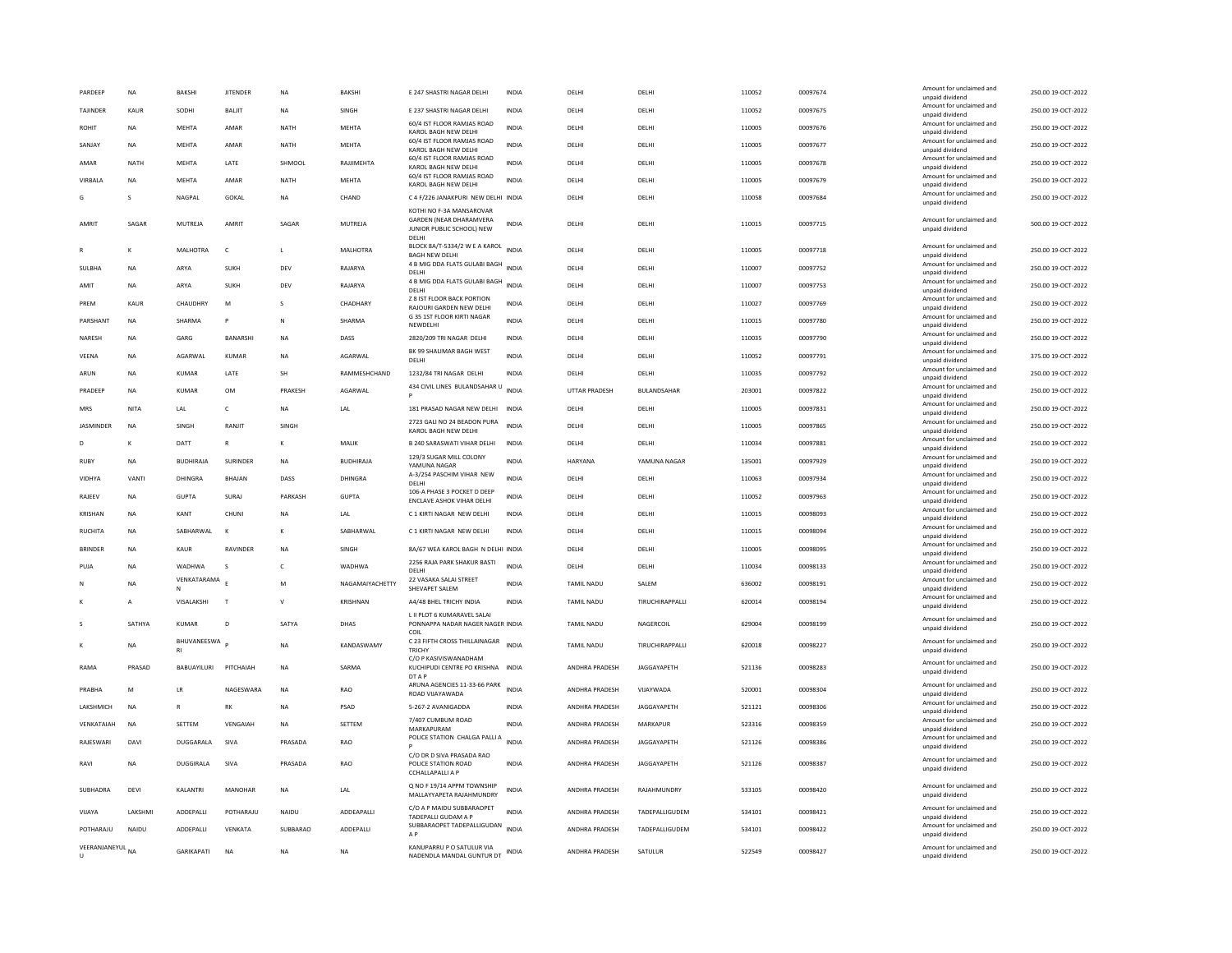| JANSI                   | RANI         | VALLABHANENI V       |                            | <b>NA</b>     | DAS              | 6/82 MUDI NEPALLI POST &<br>MANDAL KRISHAN DISTCRICT<br>ANDHRA PRADESH             | <b>INDIA</b> | <b>BIHAR</b>          | AKHOURI BAZAR        | 821325 | 00098434 | Amount for unclaimed and<br>unpaid dividend | 250.00 19-OCT-2022 |
|-------------------------|--------------|----------------------|----------------------------|---------------|------------------|------------------------------------------------------------------------------------|--------------|-----------------------|----------------------|--------|----------|---------------------------------------------|--------------------|
| ASHOK                   | KUMAR        | SANKA                | NA                         | <b>NA</b>     | NA               | S/O RAMA RAO KOLAKALURUX<br><b>TFNALL</b>                                          | <b>INDIA</b> | ANDHRA PRADESH        | KOLLIPARA            | 522307 | 00098469 | Amount for unclaimed and<br>unpaid dividend | 250.00 19-OCT-2022 |
| PREMA                   | SAGAR        | NANDARAPU            | <b>NA</b>                  | <b>NA</b>     | NA.              | D NO 32 57 TGLUGU RAJU STREET<br>TANUKU WEST GODAVARY DIST                         | <b>INDIA</b> | <b>ANDHRA PRADESH</b> | PAI AKOLE            | 534211 | 00098475 | Amount for unclaimed and<br>unpaid dividend | 500.00.19-QCT-2022 |
| CHENNA                  | KESAVA       | RAOMADDI             | <b>NA</b>                  | <b>NA</b>     | NA               | OPP DWARAKALODGE MACHERLA INDIA                                                    |              | ANDHRA PRADESH        | SATTENPALLE          | 522426 | 00098511 | Amount for unclaimed and<br>unpaid dividend | 250.00 19-OCT-2022 |
| VENKATA                 | NARASIMHA    | RAOGUNDA             | G                          | VENKATESWARA  | RAO              | C/O SRI RADHIKA CLOTH SHOW<br>ROOM JAGGAYYAPET A P                                 | <b>INDIA</b> | ANDHRA PRADESH        | JAGGAYAPETH          | 521175 | 00098517 | Amount for unclaimed and<br>unpaid dividend | 250.00 19-OCT-2022 |
| NARAANA                 | RAO          | <b>POTHUR</b>        | <b>BHOGESWARA</b>          | <b>NA</b>     | RAO              | C/O KOLLIPARAVENKATESWARA<br>RAO SIVALAYAM STREET<br>VIJAYAWADA                    | <b>INDIA</b> | <b>ANDHRA PRADESH</b> | VIJAYWADA            | 520001 | 00098552 | Amount for unclaimed and<br>unpaid dividend | 250.00 19-OCT-2022 |
| BALAKRISHMAIA<br>H      | <b>NA</b>    | KANDE                | NA                         | <b>NA</b>     | NA               | 8 377 B VIJAYALAKSHMI STREET<br>MARKAPUR POST                                      | <b>INDIA</b> | ANDHRA PRADESH        | MARKAPUR             | 523316 | 00098576 | Amount for unclaimed and<br>unpaid dividend | 250.00 19-OCT-2022 |
| PFRAIAHA                | GUPTA        | PALLAPOTHU           | <b>NA</b>                  | <b>NA</b>     | <b>NA</b>        | C/O RAMA MEDICAL<br>DISTRIBUTION & CO PARK ROAD<br>VIJAYAWADA                      | <b>INDIA</b> | ANDHRA PRADESH        | VIIAYWADA            | 520001 | 00098610 | Amount for unclaimed and<br>unpaid dividend | 250.00 19-OCT-2022 |
| MANOJ                   | KUMAR        | <b>GUPTA</b>         | LT                         | SH            | HARIDASGUPTA     | C/O MANIK STORE 161 NETAJI<br>SUBASH ROAD CALCUTTA<br>C/O AMIT TRADING             | <b>INDIA</b> | <b>WEST BENGAL</b>    | KOLKATA              | 700007 | 00098663 | Amount for unclaimed and<br>unpaid dividend | 250.00 19-OCT-2022 |
| PREMBIR                 | <b>NA</b>    | GUPTA                | <b>IT</b>                  | <b>SH</b>     | DEVKINANDANGUPTA | <b>CORPORATION 161 NETAJI</b><br>SUBASH ROAD CALCUTTA                              | <b>INDIA</b> | <b>WEST BENGAL</b>    | <b>KOLKATA</b>       | 700007 | 00098664 | Amount for unclaimed and<br>unpaid dividend | 250.00 19-OCT-2022 |
| MOHAN                   | LAL          | <b>DUJARI</b>        | MANIK                      | LAL           | <b>DUJARI</b>    | C/O LAL CHAND DUJARI 27/2<br>BANSTALLA ST 3RD FLOOR<br>CALCUTTA                    | INDIA        | <b>WEST BENGAL</b>    | KOLKATA              | 700007 | 00098694 | Amount for unclaimed and<br>unpaid dividend | 250.00 19-OCT-2022 |
| MINA                    | <b>NA</b>    | JAIN                 | PADAM                      | <b>KUMAR</b>  | JAIN             | C/O TEJ RAJ JAIN 2 GANGULY LANE INDIA<br>CALCUTTA                                  |              | <b>WEST BENGAL</b>    | KOLKATA              | 700007 | 00098714 | Amount for unclaimed and<br>unpaid dividend | 250.00 19-OCT-2022 |
| RAJ                     | KUMAR        | OSWAL                | GOUTAM                     | CHAND         | OSWAL            | C/O SUBH KARAN SAMSUKHA P O<br>MATHABHANGA DIST<br>COOCHBEHAF                      | INDIA        | <b>WEST BENGAL</b>    | COOCHBEHAR           | 736146 | 00098726 | Amount for unclaimed and<br>unpaid dividend | 250.00 19-OCT-2022 |
| SHYAMAI                 | <b>BARAN</b> | DEY                  | <b>BHUJANGA</b>            | <b>BHUSAN</b> | DEY              | TEESTA CANAL HEAD QUARTER<br>DIVISION PO KARNAJORA DT<br><b>UTTAR DINAJPUR</b>     | <b>INDIA</b> | <b>WEST BENGAL</b>    | <b>BALURGHAT</b>     | 733130 | 00098786 | Amount for unclaimed and<br>unpaid dividend | 250.00 19-OCT-2022 |
| LATTU                   | RAM          | GARG                 | LATE                       | SH            | HARALALGARG      | C/O N R CARRIER 21 RUP CHAND<br>ROY STREET CALCUTTA                                | <b>INDIA</b> | <b>WEST BENGAL</b>    | KOLKATA              | 700007 | 00098797 | Amount for unclaimed and<br>unpaid dividend | 250.00 19-OCT-2022 |
| RAMESH                  | KOLLI        | SETTY                | NA                         | <b>NA</b>     | <b>NA</b>        | 7 156 NEHRU STREET MARKAPUR INDIA                                                  |              | ANDHRA PRADESH        | MARKAPUR             | 523316 | 00098904 | Amount for unclaimed and<br>unpaid dividend | 250.00 19-OCT-2022 |
|                         | <b>NA</b>    | VENKATARAMA<br>NI    |                            | <b>NA</b>     | RAJAGOPALAN      | 14 43RD STREET NANGANALLUR<br>MADRAS                                               | <b>INDIA</b> | TAMIL NADU            | CHENNAI              | 600061 | 00098966 | Amount for unclaimed and<br>unpaid dividend | 250.00 19-OCT-2022 |
| N                       | <b>NA</b>    | SINDHUSUDHAK N<br>AR |                            | <b>NA</b>     | <b>SUDHAKAR</b>  | SOCIETY JEWELLERS NO 5/6<br>AVENUE PLAZA AVENUE ROAD<br>BANGALORE                  | <b>INDIA</b> | KARNATAKA             | BANGALORE            | 560002 | 00099001 | Amount for unclaimed and<br>unpaid dividend | 250.00 19-OCT-2022 |
| DINESH                  | CHAND        | SURANA               | RATAN                      | CHAND         | SURANA           | 46/1 POLICE ROAD RANASINGPET<br>BANGALORE                                          | <b>INDIA</b> | KARNATAKA             | BANGALORE            | 560053 | 00099047 | Amount for unclaimed and<br>unpaid dividend | 250.00 19-OCT-2022 |
|                         | <b>NA</b>    | <b>UGAMRAJ</b>       | s                          | SUGAN         | CHAND            | NO 5 FIRST CROSS CAMBRIDGE<br>ROAD ULSOOR BANGALORE                                | INDIA        | KARNATAKA             | BANGALORE            | 560008 | 00099052 | Amount for unclaimed and<br>unpaid dividend | 250.00 19-OCT-2022 |
| PARASMAI                | M            | <b>JAIN</b>          | MANFK                      | <b>NA</b>     | CHAND            | UNITED VIDEO COMPANY 8<br>MAHAVEER COMPLEX K G RD<br>BANGALORE                     | <b>INDIA</b> | KARNATAKA             | BANGALORE            | 560009 | C0099063 | Amount for unclaimed and<br>unpaid dividend | 250.00 19-OCT-2022 |
| SEETHA                  | RAMA         | GOPALAKKARAJ         | <b>NA</b>                  | <b>NA</b>     | NA               | OFFICER SYNDICATE BANK ALLUR<br>POST NELLORE DIST A P                              | <b>INDIA</b> | ANDHRA PRADESH        | NELLORE              | 524315 | 00099167 | Amount for unclaimed and<br>unpaid dividend | 250.00 19-OCT-2022 |
| <b>GEORGE</b>           | <b>NA</b>    | VARGHESE             | A                          | M             | VARGHESEPROF     | U P VI 259 A TEMPLE ROAD<br>ULLOOR TRIVANDRUM                                      | INDIA        | KERALA                | TRIVANDRUM           | 695011 | 00099179 | Amount for unclaimed and<br>unpaid dividend | 250.00 19-OCT-2022 |
| VIMAL                   | $\mathbf{S}$ | SHAH                 | NA                         | <b>NA</b>     | NA.              | D 1 ARAPAN APPT TIMBALIWAD<br>NANPURA SURAT                                        | <b>INDIA</b> | GUIARAT               | <b>SURAT NANPURA</b> | 395001 | 00099246 | Amount for unclaimed and<br>unpaid dividend | 250.00 19-OCT-2022 |
| LOKESH                  | <b>NA</b>    | <b>GUPTA</b>         | RAMDAS                     | <b>NA</b>     | <b>GUPTA</b>     | 205 A GOPAL CHEMBERS<br>SALABATPURA SURAT                                          | <b>INDIA</b> | GUJARAT               | SURAT NANPURA        | 395003 | 00099251 | Amount for unclaimed and<br>unpaid dividend | 250.00 19-OCT-2022 |
| HARIBHAI                | H            | PATEL                | HEMATABHAI                 | NA            | PATEL            | 5/1135 CONTRACTOR KHANCHA<br>IST FLOOR GAJJAR FALIA                                | INDIA        | GUJARAT               | SURAT NANPURA        | 395003 | 00099254 | Amount for unclaimed and                    | 250.00 19-OCT-2022 |
|                         |              |                      |                            |               |                  | <b>HARIPURA SURAT</b><br>1 SHREENATHJI PLOTS UNION                                 |              |                       |                      |        |          | unpaid dividend                             |                    |
| PRABHATSINH             | NATHUSINH    | SOLANKI              | NATHUSINH                  | SOLANK        |                  | PARK GALI GHOD DOD ROAD<br>SURAT                                                   | <b>INDIA</b> | <b>GUJARAT</b>        | <b>SURAT NANPURA</b> | 395007 | 00099311 | Amount for unclaimed and<br>unpaid dividend | 125.00 19-OCT-2022 |
| NEHA                    | N            |                      | TAMAKUWALA NARESHCHANDRA V |               | TAMAKUWALA       | 301 3RD FLOOR ATUL<br>APARTMENT NEAR PARLE POINT INDIA<br>ATHWALINCE SURAT GUJARAT |              | <b>GUJARAT</b>        | <b>SURAT NANPURA</b> | 395007 | 00099387 | Amount for unclaimed and<br>unpaid dividend | 375.00 19-OCT-2022 |
| <b>DINESH</b>           | H            | RATHOD               | HARILAL                    | <b>NA</b>     | RATHOD           | <b>GHANSHYAM NAGAR KOTHARIYA</b><br>MAIN RD NEAR POONAM WACH INDIA<br>CO RAJKOT    |              | <b>GUJARAT</b>        | RAJKOT               | 360002 | 00099473 | Amount for unclaimed and<br>unpaid dividend | 250.00 19-OCT-2022 |
| CHANDRIKABEN GANESHBHAI |              | PARSANA              | GANESH                     | <b>NA</b>     | <b>BHAI</b>      | 7 KISHAN PARA KALAWAD ROAD<br>RAJKOT                                               | <b>INDIA</b> | GUJARAT               | RAJKOT               | 360001 | 00099516 | Amount for unclaimed and<br>unpaid dividend | 250.00 19-OCT-2022 |
| <b>HITESH</b>           | LAXMIDAS     | <b>JOTANGIA</b>      | NA                         | <b>NA</b>     | NA               | DAYAL ROLLERS & FLOUR MILLS<br>DANAPITH SWAMINARAYAN<br><b>STREET RAJKOT</b>       | INDIA        | GUJARAT               | RAJKOT               | 360001 | 00099593 | Amount for unclaimed and<br>unpaid dividend | 250.00 19-OCT-2022 |
| <b>NITA</b>             | <b>NA</b>    | RAJVIR               | <b>NA</b>                  | <b>NA</b>     | <b>NA</b>        | 16 DIWAN PARA RAJKOT                                                               | <b>INDIA</b> | <b>GUJARAT</b>        | RAJKOT               | 360001 | 00099616 | Amount for unclaimed and<br>unpaid dividend | 250.00 19-OCT-2022 |
| HARILAL                 | <b>NA</b>    | RAJVIR               | NA                         | <b>NA</b>     | <b>NA</b>        | 16 DIWAN PARA RAJKOT                                                               | <b>INDIA</b> | <b>GUJARAT</b>        | RAJKOT               | 360001 | 00099619 | Amount for unclaimed and<br>unpaid dividend | 250.00 19-OCT-2022 |
| <b>GIRISH</b>           | <b>NA</b>    | KAMDAR               | <b>NA</b>                  | <b>NA</b>     | <b>NA</b>        | HEM BOMBAY HOUSING COLONY<br>UNIVERSITY ROAD RAJKOT                                | <b>INDIA</b> | <b>GUJARAT</b>        | <b>RAJKOT</b>        | 360005 | 00099646 | Amount for unclaimed and<br>unpaid dividend | 250.00 19-OCT-2022 |
| <b>HIRAMANI</b>         | M            | TIRTHWANI            | <b>NA</b>                  | <b>NA</b>     | <b>NA</b>        | AJIT EMPORIOM DHARMENDRA<br><b>ROAD RAJKOT</b>                                     | <b>INDIA</b> | GUJARAT               | <b>RAJKOT</b>        | 360001 | 00099930 | Amount for unclaimed and<br>unpaid dividend | 250.00 19-OCT-2022 |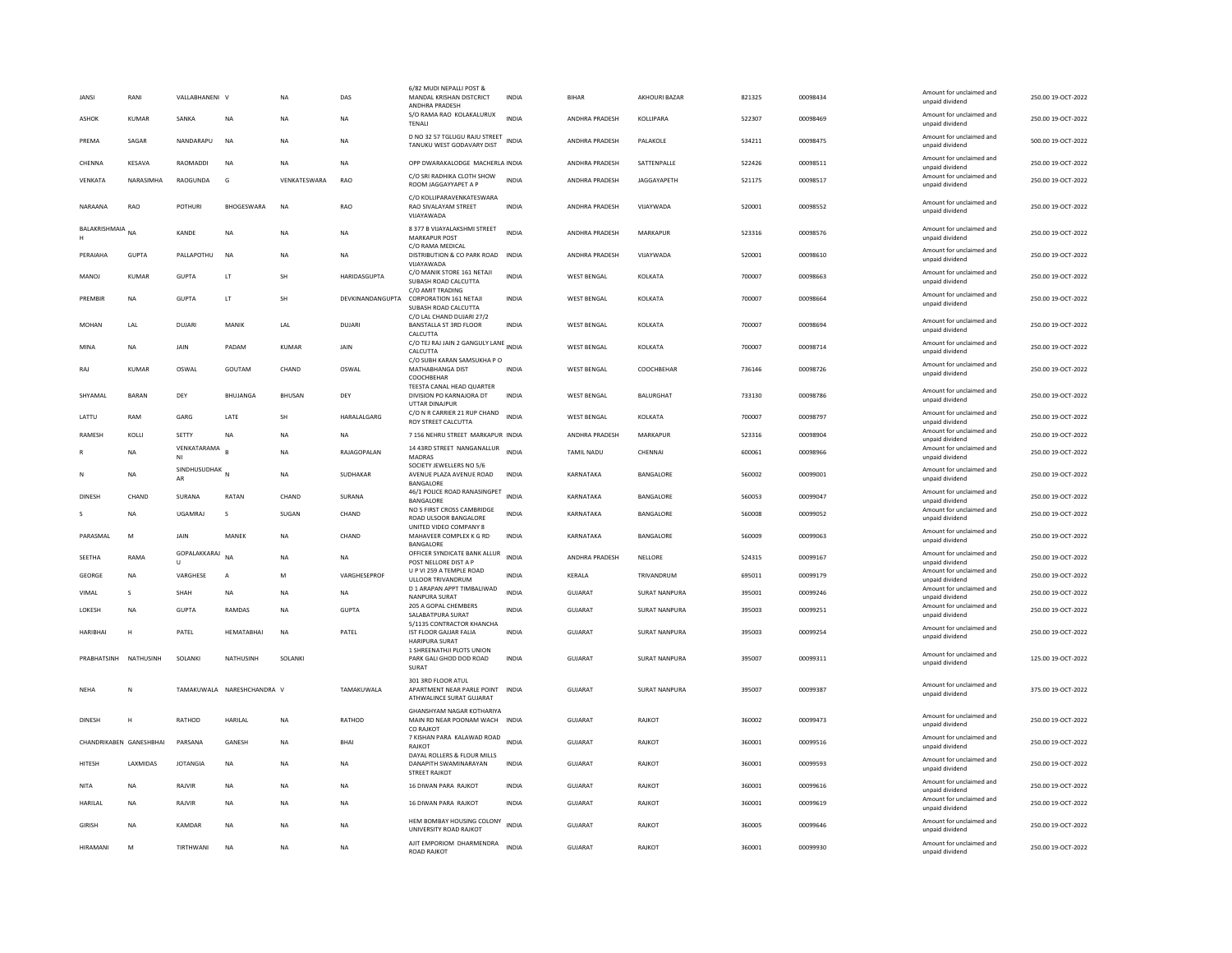| HANSHA         |                         | NA             | THAKKAR         | NA                | <b>NA</b>    | NA               | NIRAJ STATE BANK OF<br>SAURASHTRA SOC SAHKAR<br>NAGAR MAIN ROAD OPP<br>AMRAPALI TALKIESH RAJKOT<br>VATAN FOUDARY OPP | INDIA        | GUJARAT              | <b>RAJKOT</b>    | 360001 | 00099931 | Amount for unclaimed and<br>unpaid dividend | 250.00 19-OCT-2022 |
|----------------|-------------------------|----------------|-----------------|-------------------|--------------|------------------|----------------------------------------------------------------------------------------------------------------------|--------------|----------------------|------------------|--------|----------|---------------------------------------------|--------------------|
|                | DHARSANDIA              | <b>NA</b>      | <b>BHAVESH</b>  | <b>JAYSHUKH</b>   | <b>NA</b>    | BHAI             | SATYANARAYAN MANU<br>UMAKANT UDHYOGNAGAR<br>RAIKOT                                                                   | <b>INDIA</b> | <b>GUJARAT</b>       | <b>RAJKOT</b>    | 360004 | 00099958 | Amount for unclaimed and<br>unpaid dividend | 125.00 19-OCT-2022 |
| VISIYABEN      |                         | $\mathbb{R}$   | SOLANKI         | RITALAL           | <b>NA</b>    | SOLANKI          | C/O RASIKLAL & CO NEHRU ROAD INDIA<br><b>JAMJODHPUR</b>                                                              |              | GUJARAT              | PORBANDAR        | 360530 | 00099993 | Amount for unclaimed and<br>unpaid dividend | 250.00 19-OCT-2022 |
| VARSHA         |                         | K              | KASUNDRA        | KISHOR            | KUMAR        | BHAGVNJI         | AT PO UPLETA DIST RAJKOT KOLKI<br>ROAD 3SUVIDHA SOCIETY BLOCK 7 INDIA                                                |              | GUJARAT              | DHORAJI          | 360490 | 00100018 | Amount for unclaimed and<br>unpaid dividend | 250.00 19-OCT-2022 |
| <b>NAVNEET</b> |                         | <b>NA</b>      | DHAMSANIA       | RATILAL           | <b>NA</b>    | DHAMSANIA        | 214 VRINDAVAN SOCIETY<br>KALAVAD ROAD RAJKOT                                                                         | <b>INDIA</b> | GUJARAT              | RAJKOT           | 360005 | 00100052 | Amount for unclaimed and<br>unpaid dividend | 250.00 19-OCT-2022 |
| RAMA           |                         | D              | <b>MEHTA</b>    | <b>DINESH</b>     | <b>NA</b>    | MEHTA            | C/O DAYALAL CHATRABHUJ KOLKI<br>ROAD NUTAN SOCIETY UPLETA                                                            | <b>INDIA</b> | <b>GUJARAT</b>       | DHORAJI          | 360490 | 00100093 | Amount for unclaimed and<br>unpaid dividend | 250.00 19-OCT-2022 |
|                | MADHAVAJI               | K              | <b>GODHANI</b>  | KARSHAN           | <b>NA</b>    | PUNJA            | GODHANI CHOWK DIST RAJKOT<br>VIA UPLETA P KOLKI                                                                      | <b>INDIA</b> | <b>GUJARAT</b>       | DHORAJI          | 360470 | 00100094 | Amount for unclaimed and<br>unpaid dividend | 250.00 19-OCT-2022 |
| RAMABEN        |                         | D              | <b>BHALODIA</b> | D                 | $\mathbf{v}$ | <b>BHALODIA</b>  | STATION ROAD PANELI MOTI                                                                                             | <b>INDIA</b> | <b>GUJARAT</b>       | DHORAJI          | 360480 | 00100115 | Amount for unclaimed and<br>unpaid dividend | 250.00 19-OCT-2022 |
| VALLABH        |                         | HARI           | BHALODIA        | HARI              | NA           | <b>BHAI</b>      | OPP POST OFFICE PANELI MOTI                                                                                          | INDIA        | GUJARAT              | DHORAJI          | 360480 | 00100116 | Amount for unclaimed and<br>unpaid dividend | 250.00 19-OCT-2022 |
|                | PADMAVATHY              | <b>NA</b>      | NANDURY         | N                 | v            | NTVGOPALAKRISHNA | B 367 H C L TOWN SHIP P O<br>HYDERABAD                                                                               | <b>INDIA</b> | ANDHRA PRADESH       | HYDERABAD        | 500051 | 00100129 | Amount for unclaimed and<br>unpaid dividend | 250.00 19-OCT-2022 |
| SRIDHAR        |                         | <b>NA</b>      | $\mathsf{C}$    | <b>CS</b>         | <b>NA</b>    | RAO              | S/O CS RAO NO 256 PWD<br><b>QUARTERS NEAR</b><br>VISWESWARAYYA STATUE<br>KHAIRATABAD HYDERABAD                       | <b>INDIA</b> | ANDHRA PRADESH       | HYDERABAD        | 500004 | 00100151 | Amount for unclaimed and<br>unpaid dividend | 250.00 19-OCT-2022 |
| EDUKULLA       |                         | <b>NA</b>      | VIJAYALAXMI     | F                 | <b>NA</b>    | VIJAYENDER       | 3 4 148/2 TAMBACCO BAZAR<br>SECUNDERABAD                                                                             | <b>INDIA</b> | ANDHRA PRADESH       | HYDERABAD        | 500003 | 00100174 | Amount for unclaimed and<br>unpaid dividend | 125.00 19-OCT-2022 |
| <b>BHAVNA</b>  |                         | G              | KHUNT           | GOVIND            | KHUNT        |                  | KHATUN BHAI CHAWL P P DIAS<br>COMPOUND NATWAR NAGAR<br>ROAD NO 5 BOMBAY                                              | <b>INDIA</b> | MAHARASHTRA          | <b>MUMBAI</b>    | 400060 | 00100191 | Amount for unclaimed and<br>unpaid dividend | 250.00 19-OCT-2022 |
| ARUN           |                         | PATHAI         | BHANUSHALI      | PATHAI            | NA           | BHANSUHALI       | 205 SHREE NIWAS 382/84<br>NARSHINATHA STREET KATHA<br><b>BAZAR BOMBAY</b>                                            | <b>INDIA</b> | MAHARASHTRA          | MUMBAI           | 400009 | 00100230 | Amount for unclaimed and<br>unpaid dividend | 250.00 19-OCT-2022 |
| GOVIND         |                         | J.             | KHUNT           | JAYASHANKAR       | <b>NA</b>    | KHUNT            | KHATUNBAI CHAWL P P DIAS<br>COMPOUND NATWAR NAGAR<br>ROAD 5 BOMBAY                                                   | <b>INDIA</b> | MAHARASHTRA          | <b>MUMBAI</b>    | 400060 | 00100245 | Amount for unclaimed and<br>unpaid dividend | 250.00 19-OCT-2022 |
| <b>BHAVNA</b>  |                         | PRAVIN         | DEDHIA          | PRAVIN            | KANJI        |                  | 7 DEVENDRA BLDG SHIVAJI NAGAR<br>INDIA<br><b>WAGLE ESTATE THANE</b>                                                  |              | MAHARASHTRA          | THANE            | 400604 | 00100306 | Amount for unclaimed and<br>unpaid dividend | 250.00 19-OCT-2022 |
|                | PRAVINBHAI              | <b>NA</b>      | GANDHI          | BHIKHALAL         | GANDHI       | <b>BUSINSS</b>   | 40/5 KAILASH BHUVAN NO 2<br>VALLABH BAUG LANE GHATKOPAR INDIA<br><b>EAST BOMBAY</b>                                  |              | MAHARASHTRA          | <b>MUMBAI</b>    | 400077 | 00100311 | Amount for unclaimed and<br>unpaid dividend | 250.00 19-OCT-2022 |
| RAMESH         |                         | DHARSHI        | GOSAR           | DHARSHI           | BHANJI       | GOSAR            | 87/C DEVJI RATANSHI MARG 4<br>ANNA BHAVAN MEZNINE FLOOR INDIA<br>DANABUNDER BOMBAY                                   |              | MAHARASHTRA          | MUMBAI           | 400009 | 00100312 | Amount for unclaimed and<br>unpaid dividend | 250.00 19-OCT-2022 |
| <b>IAYFSH</b>  |                         | <b>NA</b>      | PANCHMATIA      | <b>TULSIDAS</b>   | <b>NA</b>    | PANCHMATIA       | C/O KESHAVJI VALABHDAS 324<br>NARSHI NATHA STREET BOMBAY                                                             | <b>INDIA</b> | MAHARASHTRA          | MUMBAL           | 400009 | 00100354 | Amount for unclaimed and<br>unpaid dividend | 250.00 19-OCT-2022 |
|                | <b><i>RHUPFNDRA</i></b> | $\blacksquare$ | MFHTA           | <b>JAYANTILAI</b> | D            | <b>MFHTA</b>     | 8 SWAMI GYANJIVANDAS ROAD<br>ISHWAR NIWAS 2ND FLOOR<br>DADAR BOMBAY                                                  | <b>INDIA</b> | MAHARASHTRA          | MUMBAI           | 400014 | 00100399 | Amount for unclaimed and<br>unpaid dividend | 250.00.19-QCT-2022 |
| <b>USHA</b>    |                         | <b>NA</b>      | MEHTALIA        | <b>NAVIN</b>      | <b>NA</b>    | MEHTALIA         | 301 A WIMALA CHS LTD MARVE<br>ROAD NEAR GYMKHANA MALAD INDIA<br>W BOMBAY                                             |              | MAHARASHTRA          | MUMBAI           | 400064 | 00100455 | Amount for unclaimed and<br>unpaid dividend | 250.00 19-OCT-2022 |
| SHAH           |                         | PRATIBHA       | SHAILESH        | SHAH              | SHAILESH     | DAHYALAL         | 7 HEM NIKETAN 5 SUVARN NAGAR<br>SOC JVPD SCHEME ROAD NO 5<br>VILE PARLE W BOMBAY                                     | <b>INDIA</b> | MAHARASHTRA          | <b>MUMBAI</b>    | 400056 | 00100462 | Amount for unclaimed and<br>unpaid dividend | 250.00 19-OCT-2022 |
| MANJULA        |                         | B              | SIRIYA          | <b>BP</b>         | <b>NA</b>    | SIRIYA           | 217 SWAMI SADAN 2ND FLOOR<br>SUN MILL ROAD LOWAR PAREL<br><b>BOMBAY</b>                                              | <b>INDIA</b> | MAHARASHTRA          | MUMBAI           | 400013 | 00100469 | Amount for unclaimed and<br>unpaid dividend | 250.00 19-OCT-2022 |
| VARSHA         |                         | $\blacksquare$ | KOTHARI         | <b>IAMNADAS</b>   | M            | KOTHARI          | A 3 VENKATESH KRUPA IST FLOOR INDIA<br><b>GAONDEVI DOMBIVLI W</b>                                                    |              | MAHARASHTRA          | <b>DOMBIVALL</b> | 421202 | 00100530 | Amount for unclaimed and<br>unpaid dividend | 250.00 19-OCT-2022 |
| <b>SATISH</b>  |                         | <b>NA</b>      | AGARWAL         | RAMLAL            | AGARWAL      |                  | AMRIT MOVIE 165 SAMUEL<br>STREET 3RD FLOOR BOMBAY                                                                    | <b>INDIA</b> | MAHARASHTRA          | <b>MUMBAI</b>    | 400009 | 00100561 | Amount for unclaimed and<br>unpaid dividend | 250.00 19-OCT-2022 |
|                |                         | M              | SALLA           | M                 |              | SALLA            | 5TH FLOOR DAYA MANDIR<br>MUMBADEVI PYHONIE BOMBAY                                                                    | INDIA        | MAHARASHTRA          | <b>MUMBAI</b>    | 400003 | 00100564 | Amount for unclaimed and<br>unpaid dividend | 250.00 19-OCT-2022 |
|                |                         | A              | SONI            | A                 | M            | SONI             | 103 4 TURAKHIA PARK BLDG 2 M<br>G ROAD KANDIVALI W BOMBAY                                                            | <b>INDIA</b> | MAHARASHTRA          | <b>MUMBAI</b>    | 400067 | 00100565 | Amount for unclaimed and<br>unpaid dividend | 250.00 19-OCT-2022 |
|                | MAHENDRA                | KUMAR          | PATEL           | NARANBHAI         | <b>NA</b>    | PATEL            | A/1 URJITA APTS MIRAMBIKA<br>ROAD NARANPURA AHMEDABAD                                                                | INDIA        | GUJARAT              | AHMEDABAD        | 380013 | 00100633 | Amount for unclaimed and<br>unpaid dividend | 500.00 19-OCT-2022 |
|                | PRAVINBHAI              | <b>NA</b>      | PATEL           | NARANBHAI         | <b>NA</b>    | PATEL            | 19 DIVINE BUNGALOWS SCIENCE<br>CITY ROAD OPP SOLA VILLAGE<br>AHMFDARAD                                               | <b>INDIA</b> | GUJARAT              | AHMEDABAD        | 380001 | 00100634 | Amount for unclaimed and<br>unpaid dividend | 500.00 19-OCT-2022 |
|                | CHANDRAKANT G           |                | AMRUTIA         | GORDHAN           | DAS          | AMRUTIARETD      | 1 YOGKRIYPA APPT NEAR GHUSHA<br>SOCIETY DRIVE IN RD TV TOWER INDIA<br>AHMEDABAD                                      |              | GUJARAT              | AHMEDABAD        | 380054 | 00100646 | Amount for unclaimed and<br>unpaid dividend | 250.00 19-OCT-2022 |
|                | DHARMESH                | $\mathbb N$    | PARIKH          | <b>NAVIN</b>      | CHANDRA      | PARIKH           | 6 THRIMURTI APTS B/H DENA<br><b>BANK JAWAHAR CHOWK</b><br>SABARMATI AHMEDABAD                                        | <b>INDIA</b> | <b>GUJARAT</b>       | AHMEDABAD        | 380005 | 00100673 | Amount for unclaimed and<br>unpaid dividend | 375.00 19-OCT-2022 |
| <b>NEETA</b>   |                         | RAMESHWAR      | BHATNAGAR       | <b>RAMESHWAR</b>  | <b>NA</b>    | SAHAI            | H NO 262 RAMNAGAR GHAZIABAD INDIA<br>U P                                                                             |              | <b>UTTAR PRADESH</b> | <b>GHAZIARAD</b> | 201001 | 00100742 | Amount for unclaimed and<br>unpaid dividend | 250.00 19-OCT-2022 |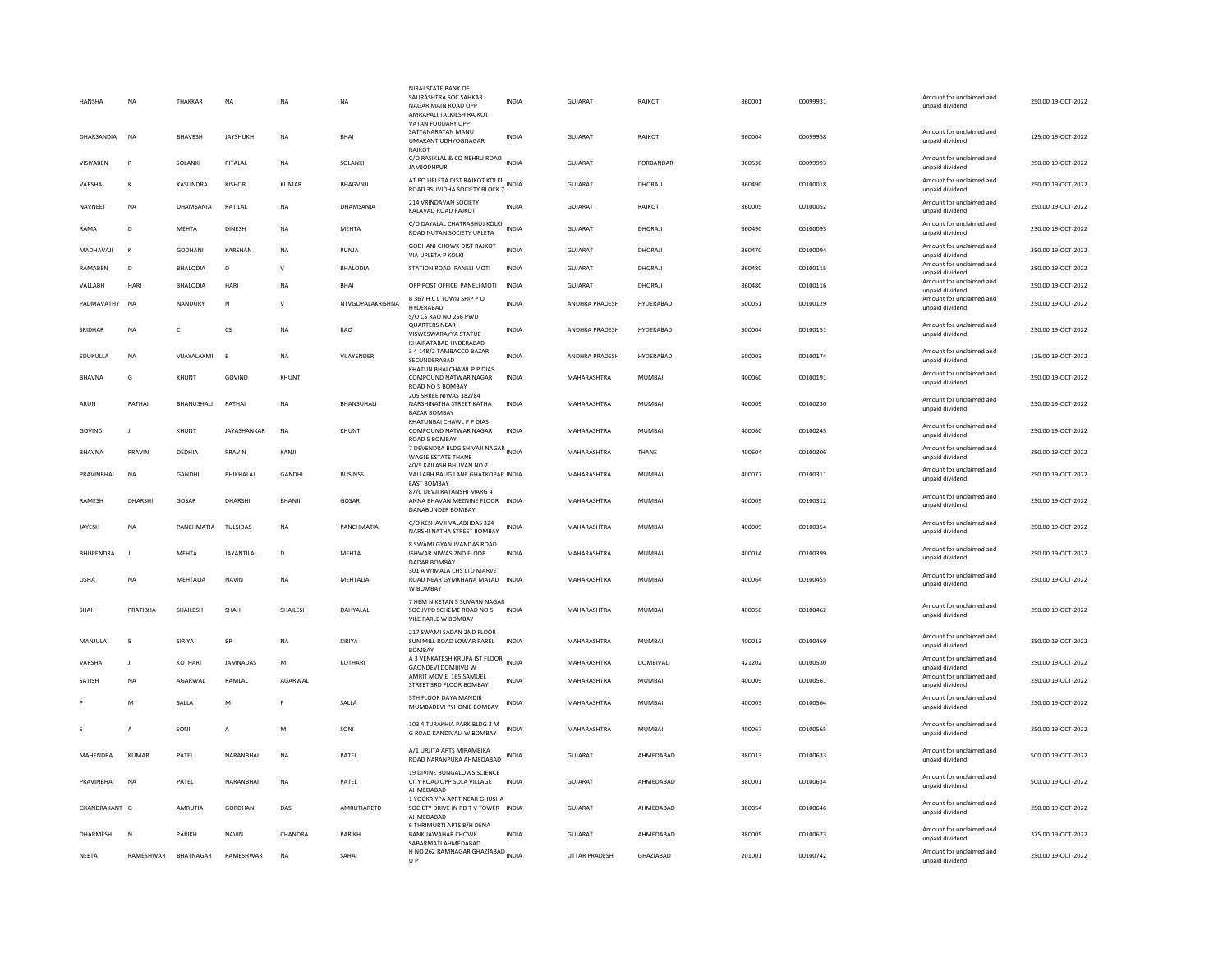| <b>GITABEN</b>   | <b>GIRISHBHAI</b> | PUJARA            | G                        | MULJI        | BHAIPUJARA        | 45 JAIN SOCIETY ELLIS BRIDGE<br>AHMFDARAD<br>4 JAYSHREE AMBICA PARK                                               | <b>INDIA</b> | <b>GUJARAT</b>    | AHMEDABAD                 | 380006 | 00100767 | Amount for unclaimed and<br>unpaid dividend | 250.00 19-OCT-2022 |
|------------------|-------------------|-------------------|--------------------------|--------------|-------------------|-------------------------------------------------------------------------------------------------------------------|--------------|-------------------|---------------------------|--------|----------|---------------------------------------------|--------------------|
| KALPA            | D                 | PATEL             | DILIP                    | <b>KUMAR</b> | SPATEL            | SOCIETY MEM NAGAR<br>AHMEDABAD                                                                                    | <b>INDIA</b> | <b>GUJARAT</b>    | AHMEDABAD                 | 380052 | 00100820 | Amount for unclaimed and<br>unpaid dividend | 250.00 19-OCT-2022 |
| CHIRAG           | <b>NA</b>         | SHAH              | YOGESH                   | <b>NA</b>    |                   | C/O DEVANG NANAVATI ARCHIT S<br>M ROAD NR SNEHKUNJ SOC<br>AHMEDABAD                                               | <b>INDIA</b> | <b>GUJARAT</b>    | AHMEDABAD                 | 380015 | 00100844 | Amount for unclaimed and<br>unpaid dividend | 250.00 19-OCT-2022 |
|                  | N                 | SANTHMOHAN K      |                          |              | NARAYANAN         | 33 AMALTAS BUNGLOWS NR<br>SARTHI HOTEL VASTRAPUR<br>AHMEDABAD                                                     | INDIA        | GUJARAT           | AHMEDABAD                 | 380015 | 00100898 | Amount for unclaimed and<br>unpaid dividend | 250.00 19-OCT-2022 |
| VIJAY            | K                 | ZAVERI            | NA                       | NA           | <b>NA</b>         | C 7 GHANSHYAM NAGAR SOCIETY<br>OPP R T O BUBHASH BRIDGE<br>AHMEDABAD                                              | <b>INDIA</b> | <b>GUJARAT</b>    | AHMEDABAD                 | 380027 | 00101000 | Amount for unclaimed and<br>unpaid dividend | 250.00 19-OCT-2022 |
| DILEEP           | VISHNU            | MAVALANKAR VISHNU |                          | G            | MAVAI ANKARPROF   | 17 AMHARASTRA SOCIETY<br>AHMEDABAD                                                                                | <b>INDIA</b> | GUIARAT           | AHMFDARAD                 | 380006 | 00101010 | Amount for unclaimed and<br>unpaid dividend | 500.00 19-OCT-2022 |
| DINESH           |                   | PATEL             | RUGHANATH                | BHAI         | <b>JPATEL</b>     | 9 ADAVANI MARKET O/S DELHI<br><b>GATE SHAHIBAG ROAD</b><br>AHMEDABAD                                              | INDIA        | GUJARAT           | AHMEDABAD                 | 380004 | 00101112 | Amount for unclaimed and<br>unpaid dividend | 250.00 19-OCT-2022 |
| SHARMISHTA       | <b>NA</b>         | SHAH              | MANURHAI                 | к            | SHAH              | 33 CHANCHALBAG SOCIETY<br>RANNAPARK GHATLODIA ROAD<br>AHMEDABAD                                                   | <b>INDIA</b> | GUIARAT           | AHMFDARAD                 | 380061 | 00101115 | Amount for unclaimed and<br>unpaid dividend | 375.00.19-OCT-2022 |
| ARVINDKUMAR NA   |                   | TRIVEDI           | NATVARLAL                | NA           | TRIVEDI           | 256/3062 SUNDERVAN APAT SOLA INDIA<br>ROAD AHMEDABAD                                                              |              | GUJARAT           | AHMEDABAD                 | 380013 | 00101257 | Amount for unclaimed and<br>unpaid dividend | 250.00 19-OCT-2022 |
| VINOD            | <b>NA</b>         | RATHOD            | <b>SOMA</b>              | <b>BHA</b>   | MRATHOD           | NABARD 2ND FLOOR NANALAL<br>CHAMBERS ASHRAM ROAD<br>AHMEDABAD                                                     | <b>INDIA</b> | GUJARAT           | AHMEDABAD                 | 380009 | 00101261 | Amount for unclaimed and<br>unpaid dividend | 250.00 19-OCT-2022 |
|                  |                   |                   |                          |              |                   | C-11 NABARD VIHAR, 3RD FLOOR<br>NR RAJHANS SOC, ST XAVIERS                                                        |              |                   |                           |        |          | Amount for unclaimed and                    |                    |
|                  | <b>NA</b>         | DEVARAIAN         | $\mathsf{I}$ T           | <b>SH</b>    | PRKRISHNAIYER     | COLLEGE CORNER GULBAI TEKRA,<br>ELLISBRIDGE AHMEDABAD                                                             | <b>INDIA</b> | GUIARAT           | AHMEDARAD                 | 380006 | 00101262 | unpaid dividend                             | 250.00.19-OCT-2022 |
| MANJULABEN       | SHYAM             |                   | SUNDERPARIKH SHYAMSUNDER | $\mathbb{R}$ | PARIKH            | DALIYA NO PADO GOLSHERI<br>PATAN N G                                                                              | <b>INDIA</b> | <b>GUJARAT</b>    | PATAN                     | 384265 | 00101287 | Amount for unclaimed and<br>unpaid dividend | 250.00 19-OCT-2022 |
| RAMANBHAI        | N <sub>A</sub>    | PATEL             | <b>ISHWARBHAI</b>        | <b>NA</b>    | PATEL             | IN MANIKAKAS MADH<br>MANSAROWAR ROAD PALANPUR INDIA<br>N GUJARAT                                                  |              | GUJARAT           | PALANPUR                  | 385001 | 00101366 | Amount for unclaimed and<br>unpaid dividend | 250.00 19-OCT-2022 |
| <b>INDUMATI</b>  | CHANDRAKANT SHAH  |                   | CHAANDRAKANT             | <b>NA</b>    | SHAH              | A/1 OM SURYA APPARTMENTS<br>OPP SAMARPAN FLATS NEAR<br>KADVA PATIDAR HOSTEL GULBAI<br>TEKRA ELLISBRIDGE AHMEDABAD | INDIA        | <b>GUJARAT</b>    | AHMEDABAD                 | 380006 | 00101376 | Amount for unclaimed and<br>unpaid dividend | 500.00 19-OCT-2022 |
| PULINBHAI        | N <sub>A</sub>    | SHAH              | <b>NA</b>                | <b>NA</b>    | <b>NA</b>         | 7 S S SOCIETY ANAND WADI<br><b>ISANPUR ROAD AHMEDABAD</b>                                                         | <b>INDIA</b> | <b>GUJARAT</b>    | AHMEDABAD                 | 380043 | 00101478 | Amount for unclaimed and<br>unpaid dividend | 250.00 19-OCT-2022 |
| RAMESH           | J.                | PATEL             | NA                       | <b>NA</b>    | NA                | J/13 VIVEK NANAD FLATS<br>JODHPUR RD AMBAWADI<br>AHMEDABAD                                                        | INDIA        | GUJARAT           | AHMEDABAD                 | 380015 | 00101479 | Amount for unclaimed and<br>unpaid dividend | 250.00 19-OCT-2022 |
| GIRJA            | SHANKER           | PANT              | URBA                     | DUTT         | PANT              | A/9 DEVBHOOMINAGAR - II 'D'<br>CABIN SABARMATI AHMEDABAD                                                          | <b>INDIA</b> | <b>GUJARAT</b>    | AHMEDABAD                 | 380019 | 00101520 | Amount for unclaimed and<br>unpaid dividend | 250.00 19-OCT-2022 |
| <b>BABIBEN</b>   | KANTIBHAI         | PATEL             | KANTIBHAI                | PATEL        |                   | AT POST GORAD TA CHANSMA<br>DIST MEHSANA                                                                          | <b>INDIA</b> | <b>GUJARAT</b>    | PATAN                     | 384228 | 00101550 | Amount for unclaimed and<br>unpaid dividend | 250.00 19-OCT-2022 |
|                  |                   | LAKSHMIBAI        | N                        | c            | SUDHAKARANRETD    | LAKSHMI SUDHA URAKAM<br><b>CIRISSURI DT</b>                                                                       | <b>INDIA</b> | KERALA            | VADAKANCHERI              | 680562 | 00101752 | Amount for unclaimed and<br>unpaid dividend | 250.00 19-OCT-2022 |
|                  | $\mathbf{v}$      | THOMAS            | CHANDY                   | NA           | VARUGHESE         | PULOOR HOUSE ANGADI PO<br><b>RANNI KERALA</b>                                                                     | <b>INDIA</b> | KERALA            | PATHANAMTHITTA            | 689674 | 00101756 | Amount for unclaimed and<br>unpaid dividend | 250.00 19-OCT-2022 |
| <b>NIMMY</b>     | <b>NA</b>         | JOSE              | к                        | $\mathsf{A}$ | JOSE              | H NO 42/966 POWER HOUSE                                                                                           | <b>INDIA</b> | KERALA            | COCHIN                    | 682018 | 00101773 | Amount for unclaimed and                    | 250.00 19-OCT-2022 |
|                  | <b>BASHEER</b>    | AHMFD             | AMANULAI                 | <b>NA</b>    | <b>BUINESS</b>    | ROAD ERNAKULAM COCHIN<br>7 ATHIPATTAN STREET MOUNT                                                                | <b>INDIA</b> | <b>TAMIL NADU</b> | CHENNAL                   | 600002 | 00101818 | unpaid dividend<br>Amount for unclaimed and | 250.00.19-OCT-2022 |
|                  | <b>NA</b>         | SUGUNAMBAL        | - N                      | <b>NA</b>    | KALYANASUNDARAM   | ROAD MADRAS<br>11 TIRUPATHY NAGAR KOLATHUR                                                                        | <b>INDIA</b> | <b>TAMIL NADU</b> | CHENNAI                   | 600099 | 00101827 | unpaid dividend<br>Amount for unclaimed and | 250.00 19-OCT-2022 |
| LAKSHMI          | <b>NA</b>         | JAIN              |                          | s            | JAIN              | MADRAS<br>5 THIRUPALLI STREET 3RD FLOOR                                                                           | <b>INDIA</b> | TAMIL NADU        | CHENNAL                   | 600079 | 00101828 | unpaid dividend<br>Amount for unclaimed and | 250.00 19-OCT-2022 |
|                  |                   |                   |                          |              |                   | MADRAS                                                                                                            |              |                   |                           |        |          | unpaid dividend                             |                    |
| G                | <b>NA</b>         | SELVARAJAN        | $\mathsf{P}$             | GOVIND       | SAMY              | 153/53 NORTH MAIN STREET<br>KILVELUR POST NAGAPATTINAM INDIA<br>DIST TAMILNADU                                    |              | <b>TAMIL NADU</b> | ADAIKKAMANGALAM           | 611104 | 00101845 | Amount for unclaimed and<br>unpaid dividend | 250.00 19-OCT-2022 |
| FATHIMA          | <b>NA</b>         | SIDDIO            | к                        | M            | SSIDDIOAHAMED     | 13 NARAYANA APART 11 ROSARY<br>CHURCH ROAD ILANE MADRAS                                                           | <b>INDIA</b> | <b>TAMIL NADU</b> | CHENNAL                   | 600004 | 00101847 | Amount for unclaimed and<br>unpaid dividend | 250.00 19-OCT-2022 |
|                  | ΝA                | SHAMLAL           | NA                       | NA           | <b>NA</b>         | 14/6 VASU STREET KILPAUK<br><b>MADRAS</b>                                                                         | <b>INDIA</b> | TAMIL NADU        | CHENNAI                   | 600010 | 00101891 | Amount for unclaimed and<br>unpaid dividend | 250.00 19-OCT-2022 |
| SAIRAM           | <b>NA</b>         | NATARAI           | P                        | $\mathbf{S}$ | NATARAIASARMA     | 22 GROUND FLOOR BANDALA<br>VEENVGOPKA NAIDU ST<br>TRIPLILANE MADRAS                                               | <b>INDIA</b> | <b>TAMIL NADU</b> | CHENNAI                   | 600005 | 00101910 | Amount for unclaimed and<br>unpaid dividend | 250.00 19-OCT-2022 |
| <b>GURAPPASE</b> | $\mathbf{T}$      | <b>TYB</b>        | B                        | P            | VENKANNASETTY     | C/O BHASKARMEDICAL STORES<br>MULAKALACHERYUR S CHITTOOR INDIA<br>DT AP                                            |              | ANDHRA PRADESH    | MADANA PALLI<br>(CHITTOR) | 517390 | 00101928 | Amount for unclaimed and<br>unpaid dividend | 250.00 19-OCT-2022 |
| <b>NIRMAIA</b>   | <b>NA</b>         | <b>KUPPURAJAN</b> | $\sim$                   | <b>NA</b>    | <b>KUPPURAJAN</b> | VYSYAL STREET MANNARKKAD PO INDIA<br>PALAKKAD DT KERALA                                                           |              | <b>KFRAIA</b>     | MANNARGHAT                | 678582 | 00101963 | Amount for unclaimed and<br>unpaid dividend | 250.00 19-OCT-2022 |
| M                | <b>NA</b>         | PRABHAKARAN K     |                          | RAMANUNNU    | NAIR              | MANIYIL HOUSE KOTTEKKAD<br>PALGHAT KERALA                                                                         | <b>INDIA</b> | KERALA            | PALAKKAD                  | 678732 | 00101964 | Amount for unclaimed and<br>unpaid dividend | 250.00 19-OCT-2022 |
| SIVAPRAKASANA NA |                   |                   | NA                       | <b>NA</b>    | NA                | "PARAKALAM" UMMINI DHONI                                                                                          | <b>INDIA</b> | KERALA            | PALGHAT                   | 678009 | 00101966 | Amount for unclaimed and                    | 250.00 19-OCT-2022 |
| RATTHNAM         |                   | A                 | UDAYA                    | BHASKARAN    | VPROF             | POST PALAKKAD<br>SHAJIL VILLA P O ERANHI PALAM                                                                    | <b>INDIA</b> | KERALA            | CALICUT                   | 673020 | 00102025 | unpaid dividend<br>Amount for unclaimed and | 250.00 19-OCT-2022 |
|                  |                   |                   |                          |              |                   | CALCICUT                                                                                                          |              |                   |                           |        |          | unpaid dividend                             |                    |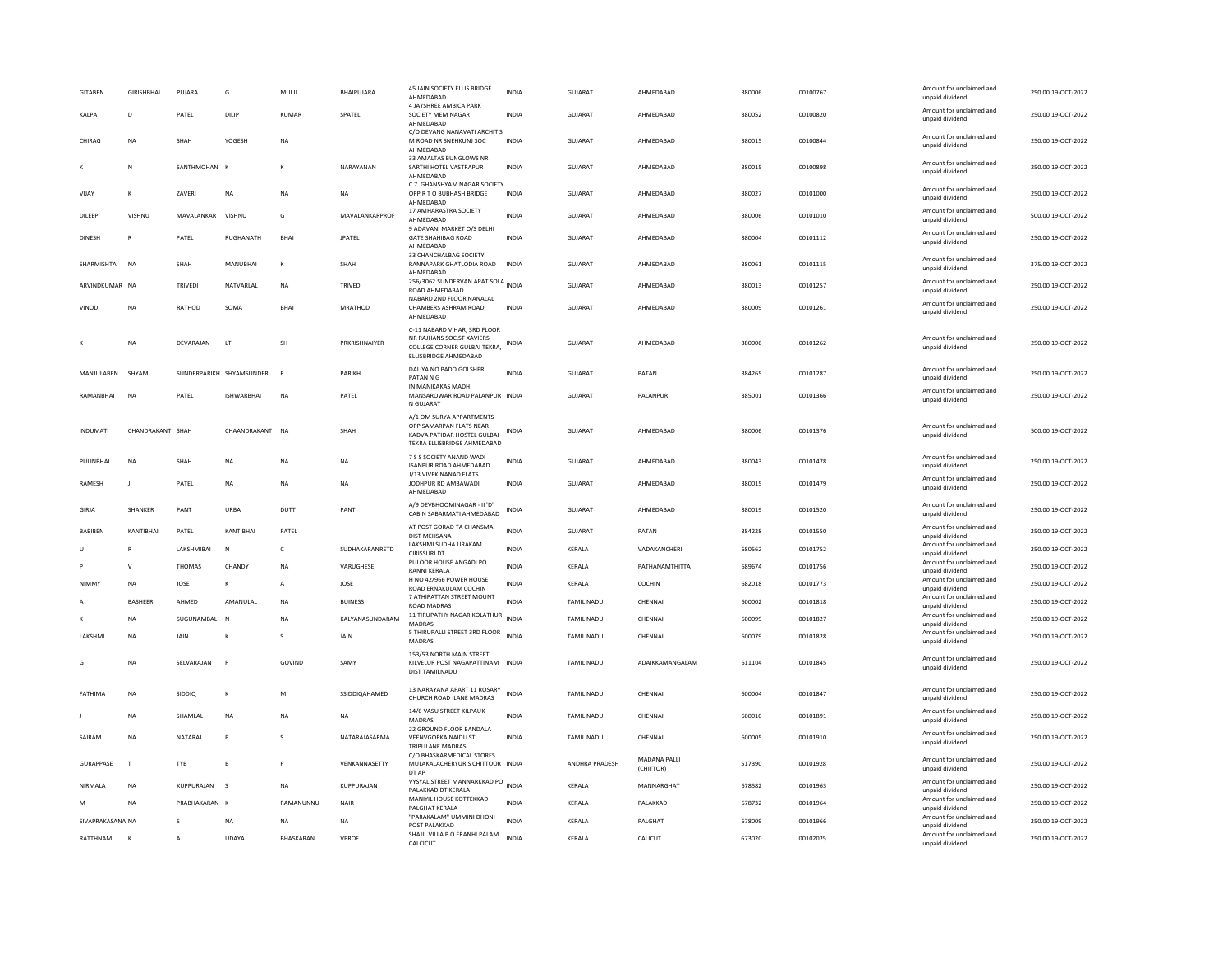|                     | <b>NA</b>    | MANIVANNAN S   |                | KAILSA                | GOUNDER       | SUPRAJA NIVAS 4/80 C INDORE<br>NAGAR REDDYPATTY JAGIR<br>CMMAPALAYAM PO SALEM DT            | <b>INDIA</b> | <b>TAMIL NADU</b>     | SIVDHA PURAM (DT<br>SALEM)  | 636302 | 00102041 | Amount for unclaimed and<br>unpaid dividend | 250.00 19-OCT-2022 |
|---------------------|--------------|----------------|----------------|-----------------------|---------------|---------------------------------------------------------------------------------------------|--------------|-----------------------|-----------------------------|--------|----------|---------------------------------------------|--------------------|
| G                   | KOTHANDA     | RAMAN          | G              | THIRUVENKADAM         | RETD          | 51 T K MUDALI ST CHOOLAI<br>MADRAS                                                          | <b>INDIA</b> | TAMIL NADU            | ANNA NAGAR                  | 600112 | 00102067 | Amount for unclaimed and<br>unpaid dividend | 250.00 19-OCT-2022 |
| SARATH              | BABU         | CHENNAREEDY CH |                | <b>NA</b>             | NARASIMHAM    | CHOWTAPALEM P O PONNALORE<br>MANDAL PRAKASAM DT A P                                         | <b>INDIA</b> | ANDHRA PRADESH        | KANDUKURU                   | 523109 | 00102079 | Amount for unclaimed and<br>unpaid dividend | 250.00 19-OCT-2022 |
|                     | <b>NA</b>    | PADMAVATHI T   |                | <b>VENKAFTESWARLU</b> |               | C/O V ANJANEYULU 8 10 267<br>NEHRU NAGAR I LINE GUNTUR AP                                   | INDIA        | <b>ANDHRA PRADESH</b> | GUNTUR                      | 522001 | 00102092 | Amount for unclaimed and<br>unpaid dividend | 250.00 19-OCT-2022 |
|                     | B            | RAMBHIA        | BHAVANJ        | NA                    |               | 166/A KALANIDHI JAIN SOCIETY<br>SION WEST BOMBAY                                            | <b>INDIA</b> | MAHARASHTRA           | <b>MUMBAI</b>               | 400022 | 00102137 | Amount for unclaimed and<br>unpaid dividend | 250.00 19-OCT-2022 |
| SHYAMAI             | <b>NA</b>    | <b>BASU</b>    | <b>I ATF</b>   | <b>SH</b>             | AMARESHRASU   | 90 B/1 BOSEPUKUR ROAD<br>CALCUTTA                                                           | <b>INDIA</b> | WEST BENGAL           | <b>KOLKATA</b>              | 700042 | 00102150 | Amount for unclaimed and<br>unpaid dividend | 250.00 19-OCT-2022 |
| SURESH              | <b>KUMAR</b> | AGARWAL        | s              | M                     | AGARWAL       | RAHUL & CO 3RD FLOOR 3 B LAL<br>BAZAR STREET CALCUTTA                                       | <b>INDIA</b> | <b>WEST BENGAL</b>    | KOLKATA                     | 700001 | 00102182 | Amount for unclaimed and<br>unpaid dividend | 125.00 19-OCT-2022 |
| <b>DIPANKAR</b>     | <b>NA</b>    | BANERJEE       | <b>GURUDAS</b> | <b>NA</b>             | BANERJEE      | 5 BIKRAMGARH COLONY<br>JADAVPUR CALCUTTA                                                    | <b>INDIA</b> | WEST BENGAL           | KOLKATA                     | 700032 | 00102186 | Amount for unclaimed and<br>unpaid dividend | 250.00 19-OCT-2022 |
| HANUMAN             | MAL          | <b>BOTHRA</b>  | SURAJANLAL     | NA                    | <b>BOTHRA</b> | PANKAJ APPARTMETS 5TH<br>FLOORE F NO 51 86 BALLYGANGE INDIA<br>PALACE CALCUTTA              |              | WEST BENGAL           | KOLKATA                     | 700019 | 00102190 | Amount for unclaimed and<br>unpaid dividend | 250.00 19-OCT-2022 |
| KAJAL               | NA           | PAL            | DHIRENDRA      | <b>NATH</b>           | <b>BOSE</b>   | P 8 C I T ROAD ALLA HABAD BANK<br>ENTALLY KOLKATA<br>C/O PRAKASH ENTERPRISE 23 A            | <b>INDIA</b> | <b>WEST BENGAL</b>    | KOLKATA                     | 700014 | 00102192 | Amount for unclaimed and<br>unpaid dividend | 250.00 19-OCT-2022 |
| SAJAN               | NA           | KEDIA          | ANUP           | KUMAR                 | KEDIA         | NETAJI SUBHAS ROAD 4TH FLOOR INDIA<br>ROOM NO 6 CALCUTTA                                    |              | <b>WEST BENGAL</b>    | KOLKATA                     | 700001 | 00102274 | Amount for unclaimed and<br>unpaid dividend | 250.00 19-OCT-2022 |
| TARUN               | KUMAR        | SAMANTA        | BHAJAHARI      | <b>NA</b>             | SAMANTA       | VILL PO DASPUR DIST MIDNA PUR INDIA                                                         |              | <b>WEST BENGAL</b>    | RADHAKANTPUR(MIDN<br>APORE) | 721211 | 00102314 | Amount for unclaimed and<br>unpaid dividend | 250.00 19-OCT-2022 |
|                     | K            | PAUL           | <b>NA</b>      | NA                    | NA            | THATTIL HOUSE KONIKKARA<br><b>TRICHUR</b>                                                   | <b>INDIA</b> | KERALA                | CHALAKUDI                   | 680303 | 00102319 | Amount for unclaimed and<br>unpaid dividend | 250.00 19-OCT-2022 |
| SHIRLI              | <b>NA</b>    | KARWA          | <b>NA</b>      | <b>NA</b>             | <b>NA</b>     | NIRMAL SUNTHWAL PO JAMALDA INDIA<br>DT COOCHBEHAR                                           |              | MAHARASHTRA           | MUMBAI                      | 400001 | 00102372 | Amount for unclaimed and<br>unpaid dividend | 250.00 19-OCT-2022 |
| ANAND               | <b>KUMAR</b> | <b>NAHAR</b>   | HUSTIMALI      | <b>NA</b>             | NAHAR         | NAHAR MEDICOSE BADNAWAR<br>DHAR M F                                                         | <b>INDIA</b> | MAHARASHTRA           | <b>MUMBAI</b>               | 400001 | 00102386 | Amount for unclaimed and<br>unpaid dividend | 250.00 19-OCT-2022 |
| MEGHANA             | NA           | <b>GUPTE</b>   | SHARAD         | NA                    | <b>GUPTE</b>  | 4/6 UTILITY MANSION CHITRAKAR<br>DHURANDAR MARG KHAR                                        | <b>INDIA</b> | MAHARASHTRA           | MUMBAI                      | 400052 | 00102421 | Amount for unclaimed and<br>unpaid dividend | 375.00 19-OCT-2022 |
| MAYANK              | SHUKLA       | KISHORE        | KISHORE        | SHUKLA                | G             | <b>BOMBAY</b><br>B/2 ANAND DEEP NO 1 PENDSE<br>NAGAR R NO 2 DOMBIVLI E DIST<br>THANA BOMBAY | <b>INDIA</b> | MAHARASHTRA           | DOMBIVALI                   | 421201 | 00102422 | Amount for unclaimed and<br>unpaid dividend | 250.00 19-OCT-2022 |
| v                   | MATHEW       | <b>MOHAN</b>   | M              | <b>NA</b>             | VARUGHESE     | 5 TYPE IV NITIE VIHAR LAKE<br><b>BOMBAY</b>                                                 | <b>INDIA</b> | MAHARASHTRA           | <b>MUMBAI</b>               | 400087 | 00102640 | Amount for unclaimed and<br>unpaid dividend | 250.00 19-OCT-2022 |
| SUNNY               | ARVIND       | SHAH           | ARVIND         | R                     | SHAH          | 4 SHRI RAMBHUVAN NO 2 AGRA<br>ROAD JIVDAYALANE GHATKOPAR INDIA<br><b>WEST BOMBAY</b>        |              | MAHARASHTRA           | <b>MUMBAI</b>               | 400086 | 00102649 | Amount for unclaimed and<br>unpaid dividend | 250.00 19-OCT-2022 |
| SHERALI             | NA           | BAWA           | $_{\sf NA}$    | <b>NA</b>             | <b>NA</b>     | 602 A AMIT APPARTMENT SAI<br>NAGAR YARI ROAD ANDHERI<br><b>BOMBAY</b>                       | <b>INDIA</b> | MAHARASHTRA           | MUMBAI                      | 400061 | 00102712 | Amount for unclaimed and<br>unpaid dividend | 250.00 19-OCT-2022 |
| <b>USHABAHEN</b>    | <b>JITU</b>  | <b>SHAH</b>    | <b>JITU</b>    | <b>NA</b>             | SHAH          | 4/15 GEETA SADAN S M RD IRANI<br>WADI KANDIVLI W BOMBAY                                     | <b>INDIA</b> | MAHARASHTRA           | MUMBAI                      | 400067 | 00102860 | Amount for unclaimed and<br>unpaid dividend | 250.00 19-OCT-2022 |
| NATWARLAL           | <b>NA</b>    | CHAWDA         | LALLUBHAI      | <b>NA</b>             | CHAWDA        | 3/31 BAN GANGA MUNCIPAL<br>QUARTERS WALKESHWAR<br>MUMBAI                                    | <b>INDIA</b> | MAHARASHTRA           | MUMBAI                      | 400006 | 00102928 | Amount for unclaimed and<br>unpaid dividend | 125.00 19-OCT-2022 |
| RAJENDRA            | N            | KAPOOR         | N              | V                     | <b>KAPOOR</b> | B 2/106 KARMSHETRA GURU TEG INDIA<br>BAHADUR NAGAR BOMBAY                                   |              | MAHARASHTRA           | <b>MUMBAI</b>               | 400037 | 00102966 | Amount for unclaimed and<br>unpaid dividend | 250.00 19-OCT-2022 |
|                     | HAMENDRA     | DOSHI          | HAMENDRA       | <b>NA</b>             |               | STANDARD METAL WORKS PVT<br>LTD MOGRA VILLAGE ROAD<br>ANDHERI E BOMBAY                      | <b>INDIA</b> | MAHARASHTRA           | MUMBAI                      | 400069 | 00102979 | Amount for unclaimed and<br>unpaid dividend | 250.00 19-OCT-2022 |
| DOSHI               |              | Н              | HEMENDRA       | <b>DOSHI</b>          |               | STANDARD METAL WORKS PVT<br>LTD MOGRA VILLAGE ROAD<br>ANDHERI E BOMBAY                      | <b>INDIA</b> | MAHARASHTRA           | MUMBAI                      | 400069 | 00102980 | Amount for unclaimed and<br>unpaid dividend | 250.00 19-OCT-2022 |
| SUDHA               | DHIRAJLAL    | MODI           | DHIRAJLAL      | ABHECHAND             | <b>MODI</b>   | 2 J H BUILDING OPP KASTURBA<br>CINEMA STATION ROAD MALAD<br>W ROMRAY                        | <b>INDIA</b> | MAHARASHTRA           | MUMBAI                      | 400064 | 00103024 | Amount for unclaimed and<br>unpaid dividend | 250.00 19-OCT-2022 |
| SHREERAM            | <b>NA</b>    | MULIK          | <b>NA</b>      | <b>NA</b>             | NA            | 18 C AYARE NIWAS PAREL VILLAGE<br><b>BACK ROAD BOMBAY</b>                                   | <b>INDIA</b> | MAHARASHTRA           | <b>MUMBAI</b>               | 400012 | 00103222 | Amount for unclaimed and<br>unpaid dividend | 375.00 19-OCT-2022 |
| NEELA               | <b>NA</b>    | SULE           | SHRINIWAS      | SULE                  | PROF          | 5A AKALPITA PATANKAR WADI R P<br>ROAD DOMBIVLI E                                            | <b>INDIA</b> | MAHARASHTRA           | DOMBIVALI                   | 421201 | 00103223 | Amount for unclaimed and<br>unpaid dividend | 125.00 19-OCT-2022 |
| ATUL                | DAHYALAL     | SHAH           | DAHYALAL       | ${\sf N}$             | SHAH          | C 19 BONAZA IND ESTATE ASHOK<br>ROAD KANDIVALI EAST BOMBAY                                  | <b>INDIA</b> | MAHARASHTRA           | KANDIVALI                   | 400101 | 00103235 | Amount for unclaimed and<br>unpaid dividend | 250.00 19-OCT-2022 |
| VALERINE            | NA           | MONTEIRO       | <b>BAPTIST</b> | NA                    | MONTEIRO      | 10 SHIV SADAN NEW HALL ROAD<br>OPP KARTHIKA HIGH SCHOOL<br><b>KURLA BOMBAY</b>              | INDIA        | MAHARASHTRA           | MUMBAI                      | 400070 | 00103239 | Amount for unclaimed and<br>unpaid dividend | 250.00 19-OCT-2022 |
| RAM                 | <b>NA</b>    | GOPAL          | <b>NA</b>      | <b>NA</b>             | <b>NA</b>     | RAM GOPAL ANIL KUMAR OLD<br><b>GRAIN MARKET SUNAM PB</b>                                    | <b>INDIA</b> | PUNJAB                | SANGRUR                     | 148028 | 00103352 | Amount for unclaimed and<br>unpaid dividend | 250.00 19-OCT-2022 |
| MEHSANIYA           | <b>NA</b>    | ARIF           | ABDUL          | <b>NA</b>             | MEHSANIYA     | 66 B MOTIWALA MANSION IDEAL<br>RESTAURANT AUGUST KRANTI<br>MARG BOMBAY                      | <b>INDIA</b> | MAHARASHTRA           | MUMBAI                      | 400036 | 00103385 | Amount for unclaimed and<br>unpaid dividend | 250.00 19-OCT-2022 |
| HANAMANTACH<br>ARYA | <b>NA</b>    | AVDHANI        | <b>NA</b>      | NA                    | NA            | 260/1 VENKATPET BAGALKOT<br>DISTT BIJAPUR KARNATAKA STATE                                   | <b>INDIA</b> | KARNATAKA             | <b>BAGALKOT</b>             | 587101 | 00103428 | Amount for unclaimed and<br>unpaid dividend | 250.00 19-OCT-2022 |
| BAD                 | SHAH         | SALUJA         | TRILOCHAN      | <b>NA</b>             | SINGH         | SALUJA NIWAS GOKULWADI<br>SHEOGUNJ RAJASTHAN                                                | <b>INDIA</b> | RAJASTHAN             | SIROHI                      | 307027 | 00103473 | Amount for unclaimed and<br>unpaid dividend | 250.00 19-OCT-2022 |
| <b>JASWANT</b>      | SINGH        | SALUJA         | GOVIND         | SINGH                 | RETD          | SALUJA NIWAS GOKULWADI<br>SHEOGUNJ RAJASTHAN                                                | <b>INDIA</b> | RAJASTHAN             | SIROHI                      | 307027 | 00103474 | Amount for unclaimed and<br>unpaid dividend | 250.00 19-OCT-2022 |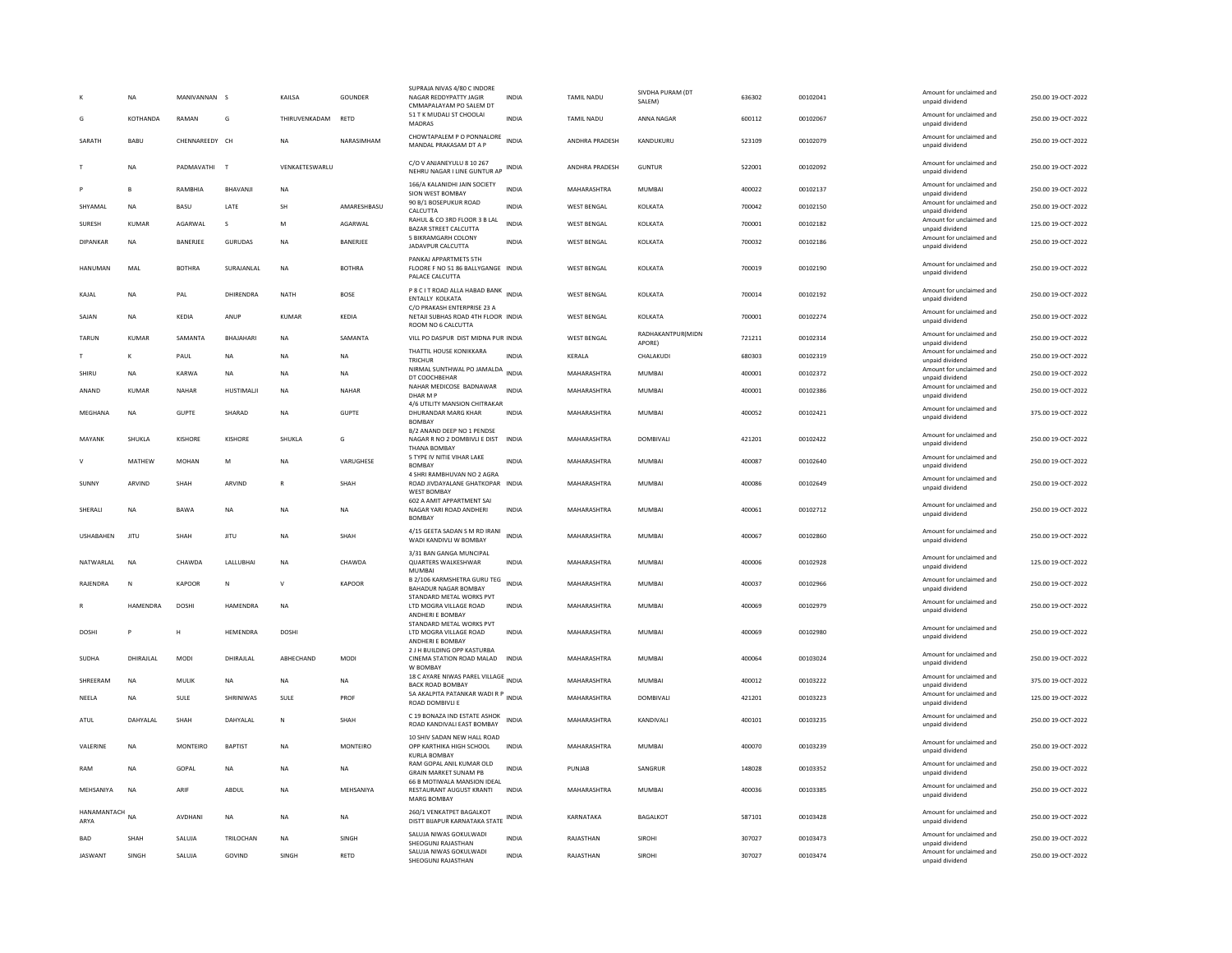| <b>JIGNESH</b>                   |                 | PANDYA                     | INDRAVADAN       | NA            | PANDYA            | 29 KAMDHENU SOC NEAR P T<br>COLLEGE PALDI AHMEDARAD                                               | INDIA        | <b>GUJARAT</b>        | AHMEDABAD       | 380007 | 00103543 | Amount for unclaimed and<br>unpaid dividend | 375.00 19-OCT-2022  |
|----------------------------------|-----------------|----------------------------|------------------|---------------|-------------------|---------------------------------------------------------------------------------------------------|--------------|-----------------------|-----------------|--------|----------|---------------------------------------------|---------------------|
| MITALEE                          | $\circ$         | PAREKH                     | DEVAL            | $\mathsf{A}$  | PARIKHPROF        | JAGMOHAN BEHIND GUJ HIGH<br>COURT NAVRANGPURA<br>AHMEDABAD                                        | <b>INDIA</b> | GUJARAT               | AHMEDABAD       | 380009 | 00103555 | Amount for unclaimed and<br>unpaid dividend | 375.00 19-OCT-2022  |
| VIMAL                            | <b>KUMAR</b>    | P                          | PARMANAND        | <b>NA</b>     |                   | KHANDWALA NIVAS NR JAIN<br>SHASAN NAGAR 1492 SETELITE<br>ROAD AHMEDABAD                           | <b>INDIA</b> | GUJARAT               | AHMEDABAD       | 380015 | 00103794 | Amount for unclaimed and<br>unpaid dividend | 250.00 19-OCT-2022  |
| HEENA                            | <b>NA</b>       | DAGLI                      | <b>NA</b>        | <b>NA</b>     | <b>NA</b>         | 5 MEHUL PARK OLD VADAJ BUS<br>STAND ASHRAM ROAD<br>AHMEDABAD                                      | <b>INDIA</b> | <b>GUJARAT</b>        | AHMEDABAD       | 380013 | 00103838 | Amount for unclaimed and<br>unpaid dividend | 250.00 19-OCT-2022  |
| SHALINI                          | $\mathbf{L}$    | KARNANI                    | $\mathbf{I}$     | KARNANI       |                   | C III 4 KRIPA NAGAR IRLA S V<br>ROAD VILLE PARLE W BOMBAY                                         | <b>INDIA</b> | MAHARASHTRA           | MUMBAI          | 400056 | 00103859 | Amount for unclaimed and<br>unpaid dividend | 250.00 19-OCT-2022  |
| <b>NANDINI</b>                   | <b>NA</b>       | <b>FADNAVIS</b>            | RAJAN            | <b>NA</b>     | FADNAVIS          | HILL SIDE 6 A DHANUKAR MARG<br><b>BOMBAY</b>                                                      | <b>INDIA</b> | MAHARASHTRA           | MUMBAI          | 400026 | 00103880 | Amount for unclaimed and<br>unpaid dividend | 437.50 19-OCT-2022  |
| RAMESH                           | <b>BHAI</b>     | DPATEL                     | DAHYA            | <b>NA</b>     | BHAI              | BLOCK 15 ALKA MARVE ROAD<br>MALAD W BOMBAY                                                        | <b>INDIA</b> | MAHARASHTRA           | <b>MUMBAI</b>   | 400064 | 00103977 | Amount for unclaimed and<br>unpaid dividend | 250.00 19-OCT-2022  |
| CHANDRAKANT KESHAV               |                 | <b>JOSHI</b>               | KESHAV           | <b>JOSHI</b>  | RETD              | BHAVE WADA NEMBI NAKA<br>THANE                                                                    | INDIA        | MAHARASHTRA           | THANE           | 400601 | 00104000 | Amount for unclaimed and<br>unpaid dividend | 250.00 19-OCT-2022  |
| SHARAD                           | G               | MOHITE                     | GANAPAT          | NA            | MOHITE            | 16/38 NAVSHAM SADAN PESTOM<br>SAGAR CHEMBUR BOMBAY                                                | <b>INDIA</b> | MAHARASHTRA           | MUMBAI          | 400089 | 00104016 | Amount for unclaimed and<br>unpaid dividend | 250.00 19-OCT-2022  |
| NARAYAN                          | T               | <b>GUNDE</b>               | TUKARAM          | H             | GUNDERETD         | 16 NAVSHAM SADAN PLOT 38<br>PESTOM SAGAR CHEMBUR<br><b>BOMBAY</b>                                 | <b>INDIA</b> | MAHARASHTRA           | MUMBAI          | 400089 | 00104017 | Amount for unclaimed and<br>unpaid dividend | 250.00 19-OCT-2022  |
| ALPANA                           | ARVIND          | AGGARWAL                   | ARVIND           | <b>KUMAR</b>  | AGGARWAL          | 11 UDAY APT PROF AGHASE ROAD INDIA<br>DADAR W BOMBAY                                              |              | MAHARASHTRA           | <b>MUMBAI</b>   | 400028 | 00104024 | Amount for unclaimed and<br>unpaid dividend | 250.00 19-OCT-2022  |
| KIRTI                            | KUMAR           | <b>7AVERIHUE</b>           | <b>VITHI DAS</b> | $\mathbf{B}$  | <b>7AVFRI</b>     | 101 THACKERS APPTS JUHU GALI<br>ANDHERI W BOMBAY                                                  | <b>INDIA</b> | MAHARASHTRA           | MUMBAL          | 400058 | 00104030 | Amount for unclaimed and<br>unpaid dividend | 250.00 19-OCT-2022  |
| POONAM                           | к               | ZAVERI                     | KIRIT            | KUMAR         | VZAVERI           | 101 THACKERS APPTS JUHU GALI<br>ANDHERI W BOMBAY                                                  | <b>INDIA</b> | MAHARASHTRA           | MUMBAI          | 400058 | 00104031 | Amount for unclaimed and<br>unpaid dividend | 250.00 19-OCT-2022  |
| GANESH                           | <b>NA</b>       | BHAGANAGRE                 | LAKSHMAN         | <b>NA</b>     | E                 | 1187/8 UDAY NAGAR COLONY                                                                          | INDIA        | MAHARASHTRA           | MUMBAI          | 400001 | 00104054 | Amount for unclaimed and                    | 250.00 19-OCT-2022  |
| SUGANDHA                         | $\mathbf{S}$    | PAI                        | SRINIVAS         | <b>NA</b>     | RAI               | STATION ROAD RAICHUR<br>C/O M PRADEEP PAI PRASAD                                                  | <b>INDIA</b> | KARNATAKA             | <b>KOPPA</b>    | 577112 | 00104059 | unpaid dividend<br>Amount for unclaimed and | 250.00 19-OCT-2022  |
|                                  |                 |                            |                  |               |                   | <b>TRADERS BALEHONNURE</b><br>VERIFONE 2ND FLOOR INDIAN                                           |              |                       |                 |        |          | unpaid dividend<br>Amount for unclaimed and |                     |
| LAKSHMI                          | <b>JAGADISH</b> | BABUNALLAPAN<br><b>FNI</b> | MADANA           | <b>MOHANA</b> | <b>RAO</b>        | EXPRESS BLDG 1 QUEENS ROAD<br><b>BANGALORE</b><br>MUNICIPAL U P SCHOOL                            | <b>INDIA</b> | KARNATAKA             | BANGALORE       | 560001 | 00104072 | unpaid dividend                             | 250.00 19-OCT-2022  |
| GIRINATHA                        | PRAKASH         | VELURU                     | $\mathsf{V}$     | CHENGALRAYA   | CHETTY            | NAGAPPALAYAM PUNGANUR<br>CHITTOOR A P<br>J L IN SERICULTURE B R GOVT                              | <b>INDIA</b> | ANDHRA PRADESH        | PUNGANUR        | 517247 | 00104119 | Amount for unclaimed and<br>unpaid dividend | 250.00 19-OCT-2022  |
| VARADA                           | REDDY           | GOWNIVAR                   | G                | GOPAL         | GOWDU             | JUNIOR COLLEGE PUNGAANUR<br>CHITOOR DT A P                                                        | <b>INDIA</b> | ANDHRA PRADESH        | PUNGANUR        | 517247 | 00104120 | Amount for unclaimed and<br>unpaid dividend | 250.00 19-OCT-2022  |
|                                  | RENUKA          | DEVI                       | D                | PRABAKARA     | RAJ               | K V AIR FORCE STN YELAHANKA<br>BANGALORE                                                          | <b>INDIA</b> | KARNATAKA             | BANGALORE       | 560063 | 00104136 | Amount for unclaimed and<br>unpaid dividend | 250.00 19-OCT-2022  |
| <b>TAIPUR</b>                    | VENU            | GOPAL                      | <b>I ATF</b>     | <b>SH</b>     | TRASHAVENDRARAO   | DOOR NO 22 2 RAJAJI STREET OLD INDIA<br><b>TOWN ANANTAPUR A F</b><br>RADIO LAB TRANSMISSION R & D |              | <b>ANDHRA PRADESH</b> | ANANTAPUR       | 515005 | 00104159 | Amount for unclaimed and<br>unpaid dividend | 500.00 19-OCT-2022  |
| ALI                              | AKBAR           | KHAN                       | KURSHIDALI       | <b>NA</b>     | KHAN              | INDIAN TELEPHONE INDUSTRY<br>BANGALORE                                                            | <b>INDIA</b> | KARNATAKA             | BANGALORE       | 560016 | 00104166 | Amount for unclaimed and<br>unpaid dividend | 250.00 19-OCT-2022  |
| <b>KURSHID</b>                   | ALI             | KHAN                       | LATE             | SH            | <b>TAKHANRFTD</b> | YUSURGICAL NO 938 AROKIAMMA<br>LAYOUT VENKATESHPURAM<br>BANGALORE                                 | <b>INDIA</b> | KARNATAKA             | BANGALORE       | 560045 | 00104167 | Amount for unclaimed and<br>unpaid dividend | 250.00 19-OCT-2022  |
| $\mathbf{v}$                     | <b>NA</b>       | VIJAYARAGHAVA NA<br>N      |                  | <b>NA</b>     | <b>NA</b>         | 661 5TH A MAIN HAL III STAGE<br>BANGALORE                                                         | <b>INDIA</b> | KARNATAKA             | BANGALORE       | 560075 | 00104170 | Amount for unclaimed and<br>unpaid dividend | 250.00 19-OCT-2022  |
| <b>BONANZAINVES</b><br>TMENTSLTD | <b>NA</b>       | <b>NA</b>                  | NA               | <b>NA</b>     | NA                | 44/1 KODIGEHALLY GATE BELLARY<br>ROAD HEBBAL BANGALORE                                            | <b>INDIA</b> | KARNATAKA             | BANGALORE       | 560024 | 00104181 | Amount for unclaimed and<br>unpaid dividend | 250.00 19-OCT-2022  |
| NANDISH                          | <b>NA</b>       | $\mathbf{s}$               | SIDDALIN         | <b>NA</b>     | GAIYA             | C/O MR BASAVAIAH NO 255 STH B<br>I MAIN VIJAY NAGAR BANGALORE                                     |              | KARNATAKA             | BANGALORE       | 560040 | 00104201 | Amount for unclaimed and<br>unpaid dividend | 250.00 19-OCT-2022  |
|                                  |                 | YOOSEF                     | $\vee$           | A             | <b>ISMAIL</b>     | D NO 1176 IST C CROSS 7TH MAIN<br>R P L LAYOUT VIJAYA NAGAR IIND INDIA<br>STAGE BANGALORE         |              | KARNATAKA             | BANGALORE       | 560040 | 00104212 | Amount for unclaimed and<br>unpaid dividend | 250.00 19-OCT-2022  |
|                                  | S               | RANGAR                     | KIRPAI           | <b>NA</b>     | SINGH             | C/O S UTTAM SINGH WZ 600 B/2<br>SHIV NAGAR EXTN LANE NO 19<br>NEWDELH                             | <b>INDIA</b> | DELHI                 | DELHI           | 110058 | 00104220 | Amount for unclaimed and<br>unpaid dividend | 250.00 19-OCT-2022  |
| M                                | v               | KUMAR                      | M                | SHANMUGA      | SUNDARAMRETD      | 33/3 OLD 44 NEW<br>THAMBUCHETTY ROAD COX<br><b>TOWN BANGALORE</b>                                 | INDIA        | KARNATAKA             | BANGALORE       | 560005 | 00104237 | Amount for unclaimed and<br>unpaid dividend | 250.00 19-OCT-2022  |
|                                  | $\mathbf{S}$    | <b>USHA</b>                | $\mathbf{B}$     | $\mathbf{S}$  | SHASHIDHARA       | 107 SPM ROAD SHIMOGA<br>KARNATAKA                                                                 | <b>INDIA</b> | KARNATAKA             | SHIMOGA         | 577202 | 00104250 | Amount for unclaimed and<br>unpaid dividend | 250.00 19-OCT-2022  |
| <b>RUPAL</b>                     | <b>NA</b>       | SHAH                       | JAYAVADAN        | <b>NA</b>     | SHAM              | 8 AMBICA VIHAR SINDHVAIMATA<br>ROAD PRATAPNAGAR BARODA                                            | INDIA        | <b>GUJARAT</b>        | VADODARA        | 390004 | 00104313 | Amount for unclaimed and<br>unpaid dividend | 250.00 19-OCT-2022  |
| SANDHYA                          | NA              | <b>GUPTA</b>               | SORMASH          | <b>GUPTA</b>  |                   | Q NO835 DURG PATTERN KOTRA<br>SULTANABAD BHOPAL                                                   | <b>INDIA</b> | MADHYA PRADESH        | <b>BHOPAL</b>   | 462003 | 00104344 | Amount for unclaimed and<br>unpaid dividend | 250.00 19-OCT-2022  |
| <b>JANKI</b>                     | NA              | NAGANI                     | RAMESH           | <b>NA</b>     | NAGANI            | C/O STATE BANK OF INDIA<br>VALLABH BHAWAN BHOPAL                                                  | INDIA        | MADHYA PRADESH        | <b>BHOPAL</b>   | 462004 | 00104357 | Amount for unclaimed and<br>unpaid dividend | 250.00 19-OCT-2022  |
| TRII OCHAN                       | <b>NA</b>       | PANDA                      | DIBAKAR          | <b>NA</b>     | PANDA             | L 3/130 ACHARYA VIHAR<br><b>BHUBANESWAR ORISSA</b>                                                | <b>INDIA</b> | ORISSA                | BHUBANESWAR     | 751013 | 00104373 | Amount for unclaimed and<br>unpaid dividend | 250.00 19-OCT-2022  |
| RAJKUMAR                         | NA              | BEHERA                     | NARAYAN          | CHANDRA       | BEHERA            | PLOT NO 489 SAHIDNAGAR<br><b>BHUBNESWAR</b>                                                       | <b>INDIA</b> | ORISSA                | BHUBANESWAR     | 751007 | 00104384 | Amount for unclaimed and<br>unpaid dividend | 250.00 19-OCT-2022  |
| ANURADHA                         | <b>NA</b>       | DORA                       | D                | $\mathsf{A}$  | DORA              | C/O D A DORA THANAPATI PADA<br>POST SONEPURAJ DT BALANGIRI INDIA<br>ORISSA                        |              | ORISSA                | <b>BALANGIR</b> | 767017 | 00104389 | Amount for unclaimed and<br>unpaid dividend | 1000.00 19-OCT-2022 |
|                                  |                 |                            |                  |               |                   |                                                                                                   |              |                       |                 |        |          |                                             |                     |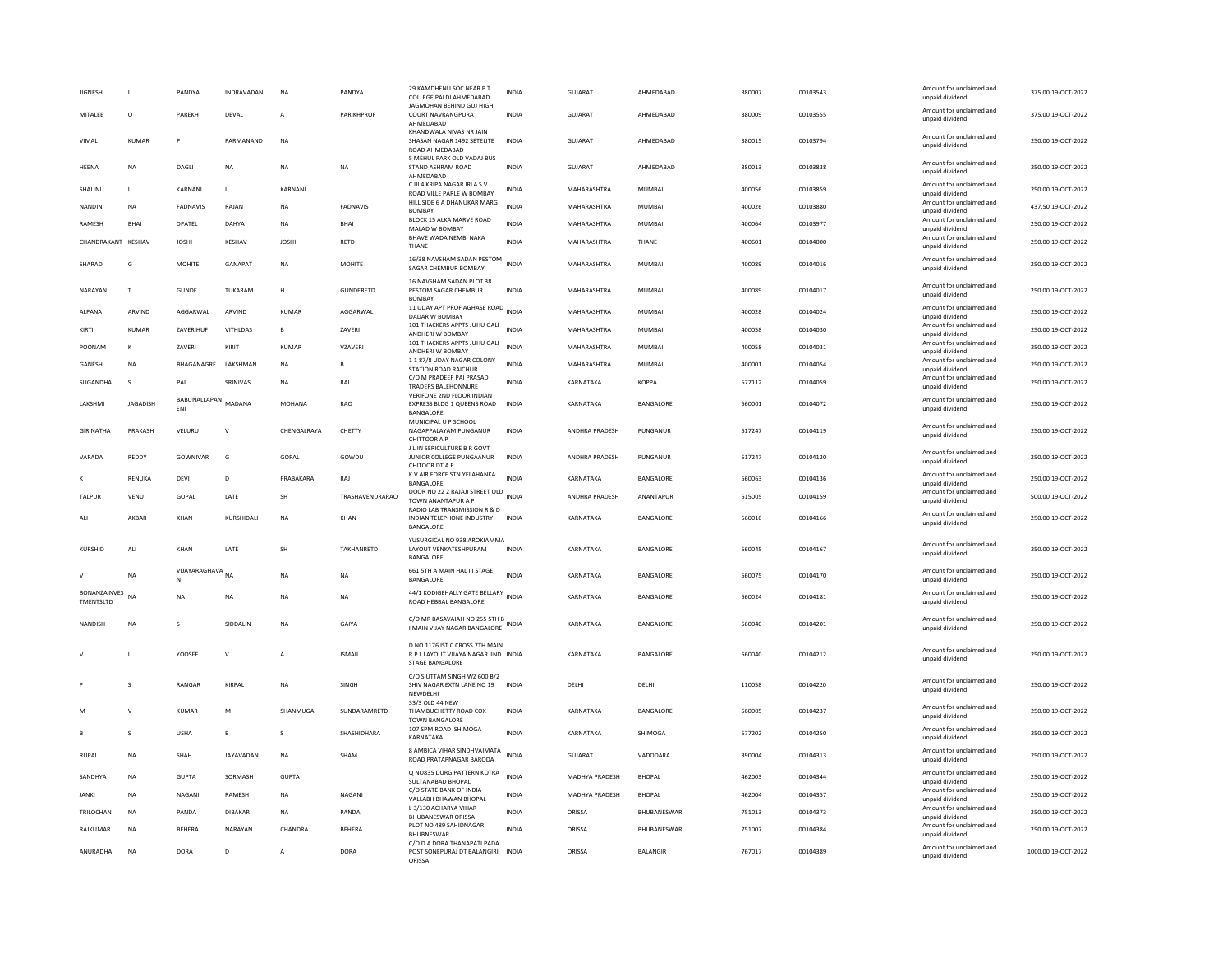| ARINDAM         | <b>NA</b>    | SINHA              | <b>NA</b>    | <b>NA</b>   | <b>NA</b>      | P 536 RAJA BASANTA ROY ROAD<br>CALCUTTA                                                      | <b>INDIA</b> | <b>WEST BENGAL</b> | KOLKATA          | 700029 | 00104408 | Amount for unclaimed and<br>unpaid dividend                    | 250.00 19-OCT-2022 |
|-----------------|--------------|--------------------|--------------|-------------|----------------|----------------------------------------------------------------------------------------------|--------------|--------------------|------------------|--------|----------|----------------------------------------------------------------|--------------------|
| AJIT            | NA           | SURANA             | RAM          | MANOHAR     | SURANA         | C/O SANTI KUMAR KAMAL<br>KUMAR 3 MULLICK STREET<br>CALCUTTA                                  | <b>INDIA</b> | <b>WEST BENGAL</b> | KOLKATA          | 700007 | 00104440 | Amount for unclaimed and<br>unpaid dividend                    | 250.00 19-OCT-2022 |
| VANDANA         | <b>NA</b>    | SAINI              | OMPRAKASH    | <b>NA</b>   | SAINI          | 415/B GOLF VIEW CAMP<br>HANUMAN AHMDEDABAD<br>AHMFDARAD                                      | <b>INDIA</b> | <b>GUJARAT</b>     | AHMEDABAD        | 380003 | 00104490 | Amount for unclaimed and<br>unpaid dividend                    | 250.00 19-OCT-2022 |
| RAM             | <b>NA</b>    | PAUL               | <b>ATMA</b>  | <b>NA</b>   | RAM            | KOTHI NO 323 SECTOR 38 A<br>CHANDIGARH                                                       | <b>INDIA</b> | CHANDIGARH         | CHANDIGARH       | 160022 | 00104504 | Amount for unclaimed and<br>unpaid dividend                    | 250.00 19-OCT-2022 |
| PARAS           | RAM          | JAGGI              | NA           | <b>NA</b>   | NA             | QRTS NO B 18 R S S DERA BEAS<br>DISTT AMRITSAR PB                                            | INDIA        | PUNJAB             | <b>BEAS</b>      | 143204 | 00104517 | Amount for unclaimed and<br>unpaid dividend                    | 250.00 19-OCT-2022 |
| SHANMUGAM       | <b>NA</b>    | p                  | <b>NA</b>    | <b>NA</b>   | <b>NA</b>      | 18 BHARATHI PARK MAIN ROAD<br>COIMBATORE                                                     | INDIA        | TAMIL NADU         | COIMBATORE       | 641043 | 00104573 | Amount for unclaimed and<br>unpaid dividend                    | 250.00 19-OCT-2022 |
| VIIAYA          | <b>NA</b>    | PONNAIAH           | ONNAIAH      | <b>NA</b>   | CHETTIAR       | 15 A HOUSING UNIT D R O<br><b>COMPOUND RACE COURSE</b><br>COIMBATORE                         | <b>INDIA</b> | <b>TAMIL NADU</b>  | COIMBATORE       | 641018 | 00104577 | Amount for unclaimed and<br>unpaid dividend                    | 250.00 19-OCT-2022 |
| MADHU           | NA           | JAIN               | <b>ASHOK</b> | <b>NA</b>   | JAIN           | ASHOKA YARN STORES CHAI GALI<br>FANCY BAZAR GUWAHATI                                         | <b>INDIA</b> | ASSAM              | GUWAHATI         | 781001 | 00104591 | Amount for unclaimed and<br>unpaid dividend                    | 125.00 19-OCT-2022 |
| SAIDUR          | NA           | RAHMAN             | M            | A           | RAHMAN         | <b>JURIPAR PANJABARI ROAD</b><br>KHANAPARA GAUHATI ASSAM                                     | INDI/        | ASSAM              | GUWAHATI         | 781022 | 00104599 | Amount for unclaimed and<br>unpaid dividend                    | 125.00 19-OCT-2022 |
| SULOCHANA       | <b>NA</b>    | AGARWAL            | GOKUL        | CHAND       | AGARWAL        | C/O GUPTA TRADERS CHURCH<br><b>ROAD DIMAPUR</b>                                              | <b>INDIA</b> | NAGALAND           | <b>DIMAPUR</b>   | 797112 | 00104614 | Amount for unclaimed and<br>unpaid dividend                    | 375.00 19-OCT-2022 |
|                 | NA           | LOGANATHAN         | $\mathsf{P}$ | <b>NA</b>   | KRISHNASWAMY   | DY CHIEF ENGINEER TRANSPORT<br>DEPT OIL INDIA LTD P O DULIAJAN INDIA<br>DIST DIBRUGARH ASSAM |              | ASSAM              | <b>HOOGRIJAN</b> | 786602 | 00104616 | Amount for unclaimed and<br>unpaid dividend                    | 375.00 19-OCT-2022 |
| SUMAN           | <b>NA</b>    | AGARWAL            | LATE         | <b>SH</b>   | PRAHLADAGARWAL | SHREE DURGA ENTERPRISES S R C<br>B ROAD MAHABIR AKHARA<br><b>GUHATI ASSAM</b>                | <b>INDIA</b> | ASSAM              | <b>GUWAHATI</b>  | 781001 | 00104617 | Amount for unclaimed and<br>unpaid dividend                    | 250.00 19-OCT-2022 |
| NIMAI           | CHANDRA      | DUTTA              |              | L           | DUTTA          | <b>ASSAM DUPLICATOR</b><br>CORPORATION S C GOSWAMI RD INDIA<br>PAN BAZAR GUWAHATI            |              | ASSAM              | <b>GUWAHATI</b>  | 781001 | 00104618 | Amount for unclaimed and<br>unpaid dividend                    | 250.00 19-OCT-2022 |
| RAVI            | <b>NA</b>    | JAIN               | JAGDISHCHAND | <b>NA</b>   | JAIN           | RAVI TRADERS C R MARKET N B<br>ROAD POST BOX 11 TEZPUR<br>ASSAM                              | <b>INDIA</b> | ASSAM              | <b>TEZPUR</b>    | 784001 | 00104624 | Amount for unclaimed and<br>unpaid dividend                    | 250.00 19-OCT-2022 |
| <b>DROPATI</b>  | <b>NA</b>    | DEVI               | RAJPALTAN    | <b>NA</b>   | SINHA          | C/O PAPOOJI ADVOCATE 12<br>PATHAR SAMASTIPUR N BIHAR                                         | <b>INDIA</b> | <b>BIHAR</b>       | SAMASTIPUR       | 848101 | 00104627 | Amount for unclaimed and<br>unpaid dividend                    | 250.00 19-OCT-2022 |
| SANJAN          | NA           | SINHA              | RA           | PALTAN      | SINHA          | C/O PAPOOJI ADVOCATE 12<br>PATHAR SAMASTIPUR N BIHAR                                         | INDIA        | BIHAF              | SAMASTIPUR       | 848101 | 00104628 | Amount for unclaimed and<br>unpaid dividend                    | 250.00 19-OCT-2022 |
| RAMA            | DEVI         | PRODDUTOOR P       |              | MAHIPAL     | REDDY          | 6 2 125 KANTESHWAR NURSING<br>HOME KANTESHWAR NIZAMABAD INDIA<br>A <sub>P</sub>              |              | ANDHRA PRADESH     | NIZAMABAD        | 503002 | 00104651 | Amount for unclaimed and<br>unpaid dividend                    | 250.00 19-OCT-2022 |
| SITARAMAIAH     | <b>NA</b>    | KANTHAMNENI RAM    |              | KOTESWARA   | RAO            | PENUMUDI PO REDALLE<br>MANDALAM GUNTUR DIST A P                                              | <b>INDIA</b> | ANDHRA PRADESH     | TENALI           | 522265 | 00104659 | Amount for unclaimed and<br>unpaid dividend                    | 250.00 19-OCT-2022 |
| SRINIVAS        | <b>REDDI</b> | MUNNAMGI           | LAKSHMA      | <b>REDD</b> | MUNNAMGI       | C 112 PHASE 2 VANASTHALI<br>PURAM HYDERABAD                                                  | <b>INDIA</b> | ANDHRA PRADESH     | SAIDABAD         | 500661 | 00104664 | Amount for unclaimed and<br>unpaid dividend                    | 250.00 19-OCT-2022 |
| SUBODH          | CHANDRA      | <b>GUPTA</b>       | s            | c           | <b>GUPTA</b>   | CDM P O BOLARUM<br>SECUNDERABAD                                                              | INDIA        | ANDHRA PRADESH     | HYDERABAD        | 500010 | 00104693 | Amount for unclaimed and<br>unpaid dividend                    | 250.00 19-OCT-2022 |
| NARASIMHA       | RAO          | SURAMPALLI         | <b>NA</b>    | <b>NA</b>   | <b>NA</b>      | H NO 17 63 PO ATMA KUR A<br><b>GADWAL A P</b>                                                | <b>INDIA</b> | ANDHRA PRADESH     | GADWAL           | 509131 | 00104713 | Amount for unclaimed and<br>unpaid dividend                    | 250.00 19-OCT-2022 |
|                 | <b>NA</b>    | SIVACHANDRA KUMARA |              | <b>NA</b>   | SUNDARAM       | 19319/1/2 VIDYA NAGAR<br>HYDERABAD                                                           | <b>INDIA</b> | ANDHRA PRADESH     | HYDERABAD        | 500044 | 00104722 | Amount for unclaimed and<br>unpaid dividend                    | 250.00 19-OCT-2022 |
| <b>BHASKAR</b>  | G            | MAIYA              | JANARDANA    | MAIYA       | PROF           | UNIT 11 UNIVERSITY OF<br>HYDERBAD HYDERABAD A P                                              | <b>INDIA</b> | ANDHRA PRADESH     | <b>BHEL</b>      | 500134 | 00104739 | Amount for unclaimed and<br>unpaid dividend                    | 500.00 19-OCT-2022 |
| G               | RAM          | REDDY              | G            | ADI         | REDDY          | HIG 371 BHEL<br>RAMACHANRAPURAM<br>HYDERABAD                                                 | <b>INDIA</b> | ANDHRA PRADESH     | HYDERABAD        | 500032 | 00104741 | Amount for unclaimed and<br>unpaid dividend                    | 250.00 19-OCT-2022 |
| BADRINARAYAN NA |              | <b>TOSHNIWAL</b>   | <b>NA</b>    | <b>NA</b>   | <b>NA</b>      | OPP AYURVEDIC COLLEGE<br>VAZIRABAD NANDED                                                    | <b>INDIA</b> | MAHARASHTRA        | NANDED           | 431601 | 00104744 | Amount for unclaimed and<br>unpaid dividend                    | 250.00 19-OCT-2022 |
| VASUDEVAIAH NA  |              | SETTEM             | <sub>S</sub> | <b>NA</b>   | SREERAMULU     | 10 71 DEVANGA STREET VEMPALLI<br>PO CUDDPAH DIST A P                                         | <b>INDIA</b> | ANDHRA PRADESH     | PRODDATUR        | 516329 | 00104749 | Amount for unclaimed and<br>unpaid dividend                    | 250.00 19-OCT-2022 |
| <b>REKHA</b>    | SHARMA       | PANCHADHAR DEEPAK  |              | <b>RAO</b>  |                | 3 3 865/2 KHUTBI GUDA                                                                        | <b>INDIA</b> | ANDHRA PRADESH     | HYDERABAD        | 500027 | 00104767 | Amount for unclaimed and                                       | 250.00 19-OCT-2022 |
| RAVI            | KUMAR        | ALAMPALLY          |              | <b>NA</b>   | SHANKARAIAH    | HYDERABAD<br>12 2 506/31 GUDIMALKAPUR<br>MEHADIPATNAM HYDERABAD                              | <b>INDIA</b> | ANDHRA PRADESH     | HYDERABAD        | 500028 | 00104831 | unpaid dividend<br>Amount for unclaimed and<br>unpaid dividend | 250.00 19-OCT-2022 |
| DR              | KRISHNA      | RAOPINNAMAN<br>ENI | ANJANEYULU   | NA          | PROF           | 40-6-26 GI SAGARI COMPLEX<br>BEHIND HOTEL KANDHARI<br>KRISHNANAGAR LABBIPET                  | <b>INDIA</b> | ANDHRA PRADESH     | VIJAYWADA        | 520010 | 00104846 | Amount for unclaimed and<br>unpaid dividend                    | 250.00 19-OCT-2022 |
| PREETI          | <b>NA</b>    | RATHOD             | HASMUKHLAL   | <b>NA</b>   | RATHOD         | VIJAYAWADA (AP)<br>Q NO C 20 CCC TOWN SHIP PO<br>COAL CHEMICALS COMPLEX                      | <b>INDIA</b> | ANDHRA PRADESH     | RAMAKRISHNAPURAM | 504302 | 00104849 | Amount for unclaimed and<br>unpaid dividend                    | 250.00 19-OCT-2022 |
| LAKSHMI         | <b>NA</b>    | SINGIREDDY         | s            | ANANDA      | REDDYPROF      | G-5 ACHYUTA REDDY COMPLEX<br>VIDYANAGAR HYDERABAD                                            | <b>INDIA</b> | ANDHRA PRADESH     | <b>HYDERABAD</b> | 500044 | 00104884 | Amount for unclaimed and<br>unpaid dividend                    | 250.00 19-OCT-2022 |
| CHEETI          | RAM          | MOHAN              | CHEETI       | GOVIND      | RAOPROF        | 2-10-1197 OPP NCC OFFICE<br><b>KARIMNAGAR AP</b>                                             | <b>INDIA</b> | ANDHRA PRADESH     | KARIMNAGAR       | 505002 | 00104886 | Amount for unclaimed and                                       | 250.00 19-OCT-2022 |
| RAMANAMMA NA    |              | P                  | PANNAJI      | <b>NA</b>   | RAO            | C/O P KAMESHWARA RAO 11-158<br>SOWBHAGYAPURI COLONY R K<br>PURAM HYDERABAD                   | <b>INDIA</b> | ANDHRA PRADESH     | SAIDABAD         | 500660 | 00104891 | unpaid dividend<br>Amount for unclaimed and<br>unpaid dividend | 250.00 19-OCT-2022 |
| SURYA           | NARAYANA     | <b>MORAM</b>       | SRIHARI      | M           | PROF           | MIG I BLOCK NO 22 FLAT 7 BAGH<br>LINGAMPALLY HYDERABAD                                       | <b>INDIA</b> | ANDHRA PRADESH     | <b>HYDERARAD</b> | 500044 | 00104898 | Amount for unclaimed and<br>unpaid dividend                    | 250.00 19-OCT-2022 |
| RAJESHAM        | <b>NA</b>    | GAMPA              | GAMPA        | <b>NA</b>   | SHANKARAIAH    | H NO 7 2 2861 MANKAMMATOTA INDIA<br><b>KARIM NAGAR</b>                                       |              | ANDHRA PRADESH     | KARIMNAGAR       | 505002 | 00104902 | Amount for unclaimed and<br>unpaid dividend                    | 250.00 19-OCT-2022 |
| <b>NISHA</b>    | <b>NA</b>    | AGARWAL            | HARI         | PRASAD      | AGRAWAL        | 21 3 699 GOLAGALI HYDERABAD INDIA                                                            |              | ANDHRA PRADESH     | HYDERABAD        | 500002 | 00104944 | Amount for unclaimed and<br>unpaid dividend                    | 250.00 19-OCT-2022 |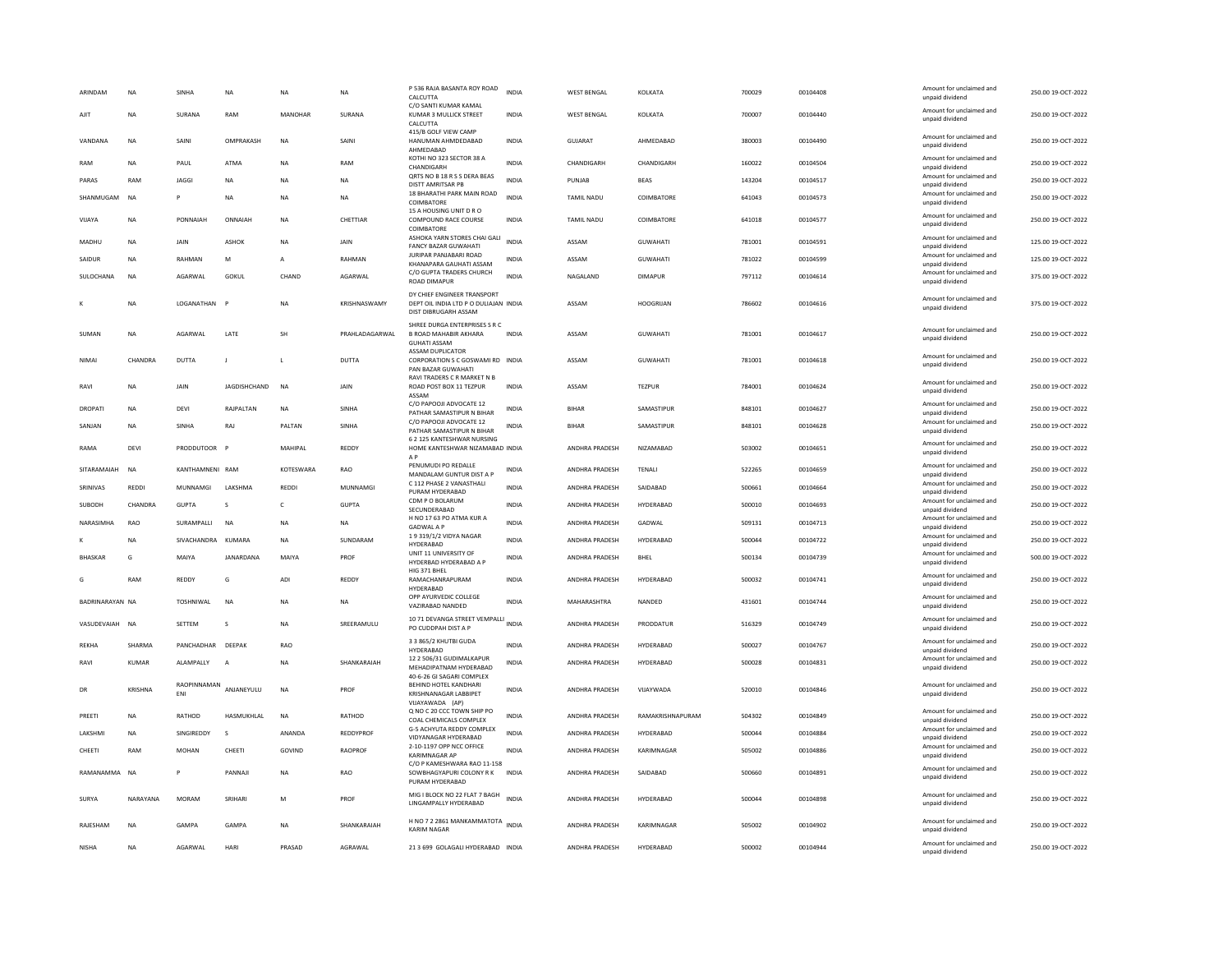| PUSHPA             | <b>NA</b>               | <b>DEVI</b>       | RAMENDER         | SINGH          | <b>VERMA</b>     | D 25/2 LAB QUARTERS KANCHAN<br><b>BAGH PO HYDERABAD</b>                                             | <b>INDIA</b> | ANDHRA PRADESH        | SHAM SHEER GUNJ   | 500258 | 00104965 | Amount for unclaimed and<br>unpaid dividend | 250.00 19-OCT-2022 |
|--------------------|-------------------------|-------------------|------------------|----------------|------------------|-----------------------------------------------------------------------------------------------------|--------------|-----------------------|-------------------|--------|----------|---------------------------------------------|--------------------|
| SIMHAM             | <b>NA</b>               | KONDOORU          | NARAYANA         | <b>NA</b>      | KONDOORU         | H NO 2 2 1130/26/1/1 SAI CHAYA<br>NEW NALLAKUNTA HYDERABAD                                          | <b>INDIA</b> | ANDHRA PRADESH        | HYDERABAD         | 500044 | 00104967 | Amount for unclaimed and<br>unpaid dividend | 250.00 19-OCT-2022 |
| <b>SUDHA</b>       | SAGAR                   | CHITTARI          | c                | VIDYA          | SAGAR            | H NO 10 3 27/5/5/2 EAST<br>MARREDPALLY SECUNDERABAD                                                 | <b>INDIA</b> | ANDHRA PRADESH        | HYDERARAD         | 500026 | 00104977 | Amount for unclaimed and<br>unpaid dividend | 250.00 19-OCT-2022 |
| <b>RACHAPUDI</b>   | <b>NA</b>               | NAGENDRA          | $\mathbb{R}$     | <b>NA</b>      | PULLAIAH         | H NO 7/467 NEHRU BAZAR<br>PRAKASAM DT HARKAPUR                                                      | <b>INDIA</b> | ANDHRA PRADESH        | MARKAPUR          | 523316 | 00105004 | Amount for unclaimed and<br>unpaid dividend | 250.00 19-OCT-2022 |
| VISWESWARA REDDY   |                         | SEVVA             | <sub>S</sub>     | RANGA          | REDDY            | S/O S RANGA REDDY H NO 34 B<br>LIGH HOUSING BOARD COLONY<br>KADAPA DIST ANDHRA PRADESH              | <b>INDIA</b> | ANDHRA PRADESH        | HYDERABAD         | 500003 | 00105005 | Amount for unclaimed and<br>unpaid dividend | 250.00 19-OCT-2022 |
| MI                 | VENKATALAKSH NARAYANAMM | <b>TOLUSURI</b>   | $\mathbf{r}$     | SAMBASIVA      | RAO              | W/O T SAMBASIVA RAO S I OF<br>POLICE III TOWN POLICE STATION INDIA<br>KURNOOL                       |              | ANDHRA PRADESH        | KURNOOL           | 518002 | 00105008 | Amount for unclaimed and<br>unpaid dividend | 250.00 19-OCT-2022 |
| SATYANARAYAN REDDY |                         | SATHI             | SATHI            | <b>NA</b>      | REDDY            | S/O SATHI REDDY OLD POST<br>OFFICE ST PANDALAPAKA E G DT                                            | INDIA        | ANDHRA PRADESH        | <b>MANDA PETA</b> | 533345 | 00105025 | Amount for unclaimed and<br>unpaid dividend | 250.00 19-OCT-2022 |
| VENKATESWARA RAO   |                         | CHANDU            | VEERA            | RAGHAVA        | GAOCH            | H NO 28/B VENGALA RAO NAGAR INDIA<br><b>HYDERABAD</b>                                               |              | ANDHRA PRADESH        | KUKATPALLY        | 500890 | 00105026 | Amount for unclaimed and<br>unpaid dividend | 250.00 19-OCT-2022 |
| PULLURI            | ANIL                    | KUMAR             | P                | <b>NA</b>      | RAJESHAM         | C/O DHAUPAL GAUGARAW H NO 6 INDIA<br>99 HAWELIWALI NIZAMABAD                                        |              | ANDHRA PRADESH        | NIZAMABAD         | 503002 | 00105043 | Amount for unclaimed and<br>unpaid dividend | 250.00 19-OCT-2022 |
| SANIAY             | <b>NA</b>               | TEOTIA            | MAHIPAI          | SINGH          | <b>TFOTIA</b>    | 92 DUTTA KRUPA DIXIT<br>COMPOUND VIJAY NAGAR<br>EXTENSION HUBLI KARNATAKA                           | <b>INDIA</b> | KARNATAKA             | HUBLI             | 580032 | 00105056 | Amount for unclaimed and<br>unpaid dividend | 250.00 19-OCT-2022 |
| GIRISH             | <b>MANOHAR</b>          | KERUR             | MANOHAR          | LAXMANRAO      | <b>KERUR</b>     | SUPRABHAT BEHIND LIC OFFICERS<br>QUARTERS SARASWAT PUR<br>DHARWAD                                   | INDIA        | KARNATAKA             | HUBLI             | 580002 | 00105074 | Amount for unclaimed and<br>unpaid dividend | 250.00 19-OCT-2022 |
| PRADEEP            | <b>KUMAR</b>            | JAIN              | DHANVENDRA       | <b>BAHADUR</b> | JAIN             | CAPITAL FEEDS AND<br>CONCENTRATES KHOYATHONG<br><b>ROAD IMPHAL MANIPUR</b>                          | <b>INDIA</b> | MANIPUR               | <b>IMPHAI</b>     | 795001 | 00105081 | Amount for unclaimed and<br>unpaid dividend | 250.00 19-OCT-2022 |
| A                  | <b>NA</b>               | SATYAVATI         | A                | VISWANATHAN    |                  | C/O A VISHWANATHAN HIG 6<br>SECTOR 3 M P HOUSING BOARD<br><b>COLONY SHANKER NAGAR</b><br>RAIPUR(MP) | <b>INDIA</b> | CHHATTISGARH          | RAIPUR            | 492001 | 00105097 | Amount for unclaimed and<br>unpaid dividend | 500.00 19-OCT-2022 |
| <b>OM</b>          | PRAKASH                 | VIJAYWARGIYA LATE |                  | SH             | RAMESHWARPRASAD  | RAMKRIPA 73/47 AGRAWAL<br><b>NAGAR INDORE</b>                                                       | <b>INDIA</b> | <b>MADHYA PRADESH</b> | <b>INDORF</b>     | 452001 | 00105117 | Amount for unclaimed and<br>unpaid dividend | 250.00 19-OCT-2022 |
| ARCHANA            | <b>NA</b>               | <b>DIXIT</b>      | <b>NA</b>        | <b>NA</b>      | <b>NA</b>        | 44 JHAHSI ROAD BHIND                                                                                | <b>INDIA</b> | MADHYA PRADESH        | <b>BHIND</b>      | 477001 | 00105160 | Amount for unclaimed and<br>unpaid dividend | 250.00 19-OCT-2022 |
| PRABHA             | <b>NA</b>               | AGRAWAL           | JAYANT           | <b>KUMAR</b>   | AGRAWAL          | 278 H I G SN SCHEME NO 54 VIJAY<br>NAGAR INDORE M P                                                 | <b>INDIA</b> | MADHYA PRADESH        | INDORE            | 452008 | 00105162 | Amount for unclaimed and<br>unpaid dividend | 250.00 19-OCT-2022 |
| SATYANARAYAN<br>A  | <b>NA</b>               | RATHI             | CHUNILAL         | <b>NA</b>      | RATHI            | MAIN MARKET GULABPURA DIST<br><b>BHILWARA</b>                                                       | INDIA        | RAJASTHAN             | <b>BHILWARA</b>   | 311021 | 00105274 | Amount for unclaimed and<br>unpaid dividend | 250.00 19-OCT-2022 |
| RAMKANYA           | BAI                     | VIJAYVARGIA       | BHANWERLAL       | VIJAY          |                  | C/O SHRI RAM TENT HOUSE PO<br>BIJOLIYA DIST BHDWARA RAJ                                             | <b>INDIA</b> | RAJASTHAN             | <b>BIGOD</b>      | 311602 | 00105297 | Amount for unclaimed and<br>unpaid dividend | 250.00 19-OCT-2022 |
| PRAKASH            | CHANDRA                 | <b>JAIN</b>       | MOOI             | CHAND          | <b>JAIN</b>      | 597 A TALVANDI KOTA RAJ                                                                             | <b>INDIA</b> | RAJASTHAN             | KOTA              | 324005 | 00105313 | Amount for unclaimed and<br>unpaid dividend | 250.00.19-OCT-2022 |
| MRS                | MANJU                   | GAGRANI           | TRILOK           | CHAND          | GAGRANI          | E 3 SHASTRI NAGAR AJMER RAJ                                                                         | INDIA        | RAJASTHAN             | AJMER             | 305001 | 00105357 | Amount for unclaimed and                    | 250.00 19-OCT-2022 |
| VIVEK              | NA                      | KALRA             | MEGHRAJ          | NA             | KALRA            | 231 SADUL GANJ BIKANER RAJ                                                                          | INDIA        | RAJASTHAN             | BIKANER           | 334003 | 00105447 | unpaid dividend<br>Amount for unclaimed and | 250.00 19-OCT-2022 |
|                    |                         |                   | RATAN            | <b>IAI</b>     |                  | MADANLAL MITHALAL MAHAVIR                                                                           | <b>INDIA</b> | RAIASTHAN             | <b>RFAWAR</b>     | 305901 | 00105467 | unpaid dividend<br>Amount for unclaimed and | 250.00.19-OCT-2022 |
| SANIAY             | KUMAR                   | <b>JAIN</b>       |                  |                | <b>JAIN</b>      | <b>BAZAR POST BEAWAR</b>                                                                            |              |                       |                   |        |          | unpaid dividend                             |                    |
| SUMAN              | <b>NA</b>               | SHARMA            | NANGARAM         | <b>NA</b>      | SHARMA           | JOSHI SADAN PUROHIT PARA<br>LALSOT DIST DAUSA RAJ                                                   | <b>INDIA</b> | RAJASTHAN             | GEEJGARAH         | 303503 | 00105469 | Amount for unclaimed and<br>unpaid dividend | 250.00 19-OCT-2022 |
| <b>HANUMAN</b>     | PRASAD                  | SONI              | <b>GIRDHARI</b>  | LAL            | SONI             | C/O FRIENDS GEN STORES PALTAN INDIA<br>GATE KUCHAMAN CITY RAJ                                       |              | RAJASTHAN             | MAKRANA           | 341508 | 00105493 | Amount for unclaimed and<br>unpaid dividend | 250.00 19-OCT-2022 |
| <b>NANDA</b>       | <b>NA</b>               | <b>GEHLOT</b>     | MAHENDRA         | <b>NA</b>      | <b>GEHLOT</b>    | C/O MAHENDRA GAHLOT<br>ADVOCATE SAYROOPUILAS SIROHI INDIA                                           |              | RAJASTHAN             | <b>SIROHI</b>     | 307001 | 00105504 | Amount for unclaimed and<br>unpaid dividend | 250.00 19-OCT-2022 |
| ONKAR              | NATH                    | <b>MEHRA</b>      | <b>BISHEMBER</b> | NATH           | MEHRARETD        | 46 ADARSH NAGAR AJMER                                                                               | INDIA        | RAJASTHAN             | <b>AJMER</b>      | 305001 | 00105506 | Amount for unclaimed and<br>unpaid dividend | 250.00 19-OCT-2022 |
| SHANTA             | <b>NA</b>               | RATHORE           | SATYA            | NARAYAN        | <b>RATHORE</b>   | E/5 WATER WORKS COLONY OLD<br><b>BUS STAND BANSWARA</b>                                             | <b>INDIA</b> | RAJASTHAN             | BANSWARA          | 327001 | 00105519 | Amount for unclaimed and<br>unpaid dividend | 250.00 19-OCT-2022 |
| KAMALA             | <b>NA</b>               | KUMAWAT           | <b>JAGDISH</b>   | <b>NA</b>      | PRASAD           | KUMAWAT MEDICALS PO<br>KUCHAMAN CITY RAJ                                                            | <b>INDIA</b> | RAJASTHAN             | MAKRANA           | 341508 | 00105566 | Amount for unclaimed and<br>unpaid dividend | 250.00 19-OCT-2022 |
| MANORAMA           | NA                      | SHARMA            | ANJANI           | KUMAR          |                  | 75 BALLABHARI KOTA RAJ                                                                              | INDIA        | RAJASTHAN             | KOTA              | 324007 | 00105578 | Amount for unclaimed and<br>unpaid dividend | 250.00 19-OCT-2022 |
|                    |                         | LALCHAUDHARI A    |                  |                | LALCHAUDHARIRETD | 48 SANGRAM COLONY C SCHEME<br><b>JAIPUR</b>                                                         | INDIA        | RAJASTHAN             | <b>JAIPUR</b>     | 302001 | 00105580 | Amount for unclaimed and<br>unpaid dividend | 250.00 19-OCT-2022 |
| SUSHILA            | <b>NA</b>               | CHAUDHARI         | $\overline{A}$   | $\mathbf{B}$   | LALCHAUDHARI     | 48 SANGRAM COLONY C CHEME<br><b>JAIPUR</b>                                                          | <b>INDIA</b> | RAJASTHAN             | <b>JAIPUR</b>     | 302001 | 00105584 | Amount for unclaimed and<br>unpaid dividend | 250.00 19-OCT-2022 |
| т.                 | N                       | KALRA             | LATE             | SH             | DDKALRARETD      | FLAT NO 214 SECTOR NO 2<br>JAWAHAR NAGAR JAIPUR                                                     | <b>INDIA</b> | RAJASTHAN             | <b>JAIPUR</b>     | 302004 | 00105596 | Amount for unclaimed and<br>unpaid dividend | 250.00 19-OCT-2022 |
| KALPANA            | <b>NA</b>               | JAIN              | GAUTAM           | CHAND          | JAIN             | 19/370 NALA BAZAR NEAR<br>RAGTYA GALI AJMER                                                         | <b>INDIA</b> | RAJASTHAN             | <b>AJMER</b>      | 305001 | 00105628 | Amount for unclaimed and<br>unpaid dividend | 250.00 19-OCT-2022 |
| PURSHOTTAM LAL     |                         | SHARMA            | <b>UDAI</b>      | LAL            | SHARMA           | 4 U 10 TALWANDI HOUSING<br>BOARD KOTA KOTA RAJASTHAN                                                | <b>INDIA</b> | RAJASTHAN             | KOTA              | 324006 | 00105694 | Amount for unclaimed and<br>unpaid dividend | 250.00 19-OCT-2022 |
| SAMTA              | <b>NA</b>               | SOMI              | <b>LAXMI</b>     | KANT           | SONI             | C/O RAM KISHANLAXMI KANT NAI<br>WAUDI HANUMANGARH TOWN<br>RAJ                                       | <b>INDIA</b> | RAIASTHAN             | HANUMANGARH       | 335513 | 00105734 | Amount for unclaimed and<br>unpaid dividend | 250.00 19-OCT-2022 |
| <b>JAWAHAR</b>     | LAL                     | KALA              | SOHANLAL         | <b>NA</b>      | KALA             | C/O JAIN ROAD WAYS A/6<br>ADARSH NAGAR JAIPUR                                                       | <b>INDIA</b> | RAJASTHAN             | <b>JAIPUR</b>     | 302004 | 00105746 | Amount for unclaimed and<br>unpaid dividend | 250.00 19-OCT-2022 |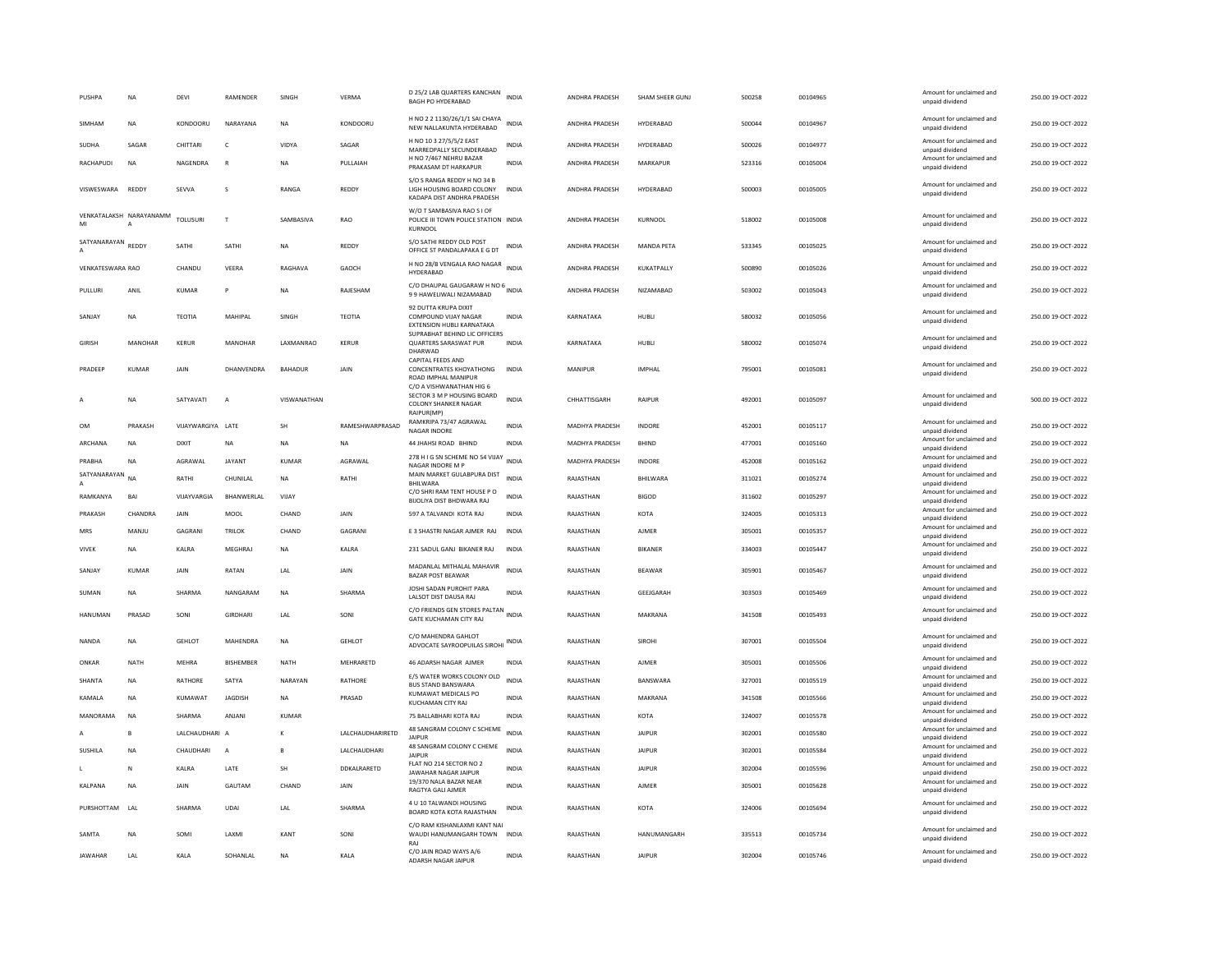|                        | PAL           | SINGH                            | RAJPAL                   | NA             | SINGH             | A 146 JAWAHR COLONY JAIPUR<br>RAJASTHAN                                                   | <b>INDIA</b> | RAJASTHAN             | <b>JAIPUR</b>     | 302001 | 00105772 | Amount for unclaimed and<br>unpaid dividend | 250.00 19-OCT-2022 |
|------------------------|---------------|----------------------------------|--------------------------|----------------|-------------------|-------------------------------------------------------------------------------------------|--------------|-----------------------|-------------------|--------|----------|---------------------------------------------|--------------------|
| ALKA                   | <b>NA</b>     | <b>ASTHANA</b>                   | SHIVRAL                  | <b>ASHTANA</b> | PROF              | C/O SHRI BINOD AGARWAL 5<br>NATRAJ MANSION CORONATION INDIA<br>BISTUPUR MARKET JAMSHEDPUR |              | <b>JHARKHAND</b>      | <b>JAMSHEDPUR</b> | 831001 | 00105778 | Amount for unclaimed and<br>unpaid dividend | 375.00 19-OCT-2022 |
| MAHENDRA               | <b>NA</b>     | NATHPANT                         | LATE                     | SH             | SRIKRISHNAPANT    | 155/10 J K COLONY JAMAU<br>KANPUR                                                         | <b>INDIA</b> | <b>UTTAR PRADESH</b>  | <b>KANPUR</b>     | 208010 | 00105790 | Amount for unclaimed and<br>unpaid dividend | 375.00 19-OCT-2022 |
| PRAVEEN                | <b>NA</b>     | PANDE                            | VASHISHT                 | N              | PANDE             | HOUSE NO GA/IV/3 M M M<br>ENGINEERING COLLEGE CAMPUS INDIA<br><b>GORAKHPUR U P</b>        |              | <b>UTTAR PRADESH</b>  | GORAKHPUR         | 273010 | 00105813 | Amount for unclaimed and<br>unpaid dividend | 250.00 19-OCT-2022 |
| ROSHAN                 | LAL           | AHUJA                            | <b>I ATF</b>             | <b>SH</b>      | NFWANDRAM         | H NO 122/126 SHASTRI NAGAR<br><b>KANPUR U P</b>                                           | <b>INDIA</b> | <b>UTTAR PRADESH</b>  | KANPUR            | 208012 | 00105821 | Amount for unclaimed and<br>unpaid dividend | 250.00 19-OCT-2022 |
| NEETESH                | <b>NA</b>     | <b>BHANDARI</b>                  | M                        | $\epsilon$     | <b>BHANDARI</b>   | 482 IIT COMPUS KANPUR                                                                     | <b>INDIA</b> | UTTAR PRADESH         | <b>KANPUR</b>     | 208016 | 00105828 | Amount for unclaimed and<br>unpaid dividend | 250.00 19-OCT-2022 |
| RAJNISH                | <b>NA</b>     | <b>GUPTA</b>                     | RAJENDRA                 | KUMAR          | <b>GUPTA</b>      | 51/3 RAMGANJ NAUGHARA<br><b>KANPUF</b>                                                    | <b>INDIA</b> | <b>UTTAR PRADESH</b>  | KANPUR            | 208001 | 00105840 | Amount for unclaimed and<br>unpaid dividend | 125.00 19-OCT-2022 |
| BHUBNESHWAR NA         |               | PRASAD                           | LATE                     | SH             | BAIJNATHSAHAYRETD | C/O ASHOK KUMAR SINHA 177<br>DEEN DAYAL UPADHYAYA MARG INDIA<br>ROUSE AVENUE NEW DELHI    |              | DELHI                 | DELHI             | 110002 | 00105852 | Amount for unclaimed and<br>unpaid dividend | 250.00 19-OCT-2022 |
| RAJ                    | <b>KUMAR</b>  | <b>GUPTA</b>                     | RAM                      | CHANDRA        | <b>GUPTA</b>      | 55/73 KAHOO KOTHI KANPUR U P INDIA                                                        |              | <b>UTTAR PRADESH</b>  | <b>KANPUR</b>     | 208001 | 00105856 | Amount for unclaimed and<br>unpaid dividend | 250.00 19-OCT-2022 |
| SUNITA                 | NA            | MOHLA                            | s                        | K              | MOHLA             | D 151 SEC-41 NOIDA U P                                                                    | INDIA        | UTTAR PRADESH         | NOIDA COMPLEX     | 201303 | 00105870 | Amount for unclaimed and<br>unpaid dividend | 250.00 19-OCT-2022 |
| LAL                    | NA            | <b>BHATIA</b>                    | <b>NA</b>                | ΝA             | NA                | 24/1 PHOOL BAGH KANPUR                                                                    | <b>INDIA</b> | UTTAR PRADESH         | <b>KANPUR</b>     | 208001 | 00105879 | Amount for unclaimed and<br>unpaid dividend | 250.00 19-OCT-2022 |
| NIRMALA                | NA            | TAHILLANI                        | ASUDA                    | NΑ             |                   | 16/12 3RD FLOOR DIG HOUSE<br>CIVIL LINES KANPUR(UP)                                       | <b>INDIA</b> | UTTAR PRADESH         | <b>KANPUR</b>     | 208001 | 00105880 | Amount for unclaimed and<br>unpaid dividend | 250.00 19-OCT-2022 |
| SURENDRA               | NA            | <b>KUMAR</b>                     | MAHABIR                  | <b>NA</b>      | SINGH             | 102-B M G MARG NR AVAS VIKAS<br><b>BANDARIYA BAGH NORTHON</b><br>RAILWAY COLONY LUCKNOW   | <b>INDIA</b> | <b>UTTAR PRADESH</b>  | LUCKNOW           | 226001 | 00105896 | Amount for unclaimed and<br>unpaid dividend | 250.00 19-OCT-2022 |
| MANGA1                 | RAI           | SINGHAL                          | <b>BANARSI</b>           | <b>NA</b>      | DASS              | D M JANTA COLONY RAMPURA                                                                  | <b>INDIA</b> | PUNJAB                | RAMPURA           | 151103 | 00105933 | Amount for unclaimed and                    | 250.00 19-OCT-2022 |
| SHASHI                 | NA            | GOYAL                            |                          | N              | GOYAL             | PHUL DISTT BATHINDA<br>381/17 A KRISHNA NAGAR CIVIL                                       | <b>INDIA</b> | PUNJAB                | LUDHIANA          | 141001 | 00105956 | unpaid dividend<br>Amount for unclaimed and | 250.00 19-OCT-2022 |
| VIJAY                  | <b>KUMAR</b>  | SOOD                             | <b>GURBACHAN</b>         | <b>NA</b>      | SOOD              | LINES LUDHIANA PUNJAB<br>B XIII/265 5 FIELD GANJ LUDHIANA INDIA                           |              | PUNJAB                | LUDHIANA          | 141008 | 00105979 | unpaid dividend<br>Amount for unclaimed and | 250.00 19-OCT-2022 |
| HARBIR                 | NA            | KAUR                             | s                        | <b>JAGTAR</b>  | SINGHKOHLI        | 152 NEW GREEN MODEL TOWN                                                                  | <b>INDIA</b> | PUNJAB                | <b>JALANDHAR</b>  | 144003 | 00105989 | unpaid dividend<br>Amount for unclaimed and | 250.00 19-OCT-2022 |
|                        |               |                                  |                          |                |                   | LANE NO 3 JALANDHAR CITY<br>C/O M/S SANTRAM & SONS H NO                                   |              |                       |                   |        |          | unpaid dividend                             |                    |
| <b>NIRMAI</b>          | <b>NA</b>     | PAUL                             | SAT                      | PAUL           | RETD              | 1056 GANSHALA ROAD DIV NO 3 INDIA<br>LUDHIANA PB                                          |              | PUNJAB                | LUDHIANA          | 141008 | 00106003 | Amount for unclaimed and<br>unpaid dividend | 250.00 19-OCT-2022 |
| KARTHI                 | KEYANI        | RAJAMANI                         | P                        | N <sub>A</sub> | RRAJAMANI         | 6 53RD AVENUE SADRAS WEST<br><b>KALPAKKAM T N</b>                                         | <b>INDIA</b> | TAMIL NADU            | ATHUR (CPT)       | 603102 | 00106010 | Amount for unclaimed and<br>unpaid dividend | 250.00 19-OCT-2022 |
|                        | NA            | CHANDRASEKAR L                   |                          | NA             | TAWKER            | 14 NYNIAPPA NAICKEN ST PARK<br>TOWN MADRAS                                                | <b>INDIA</b> | TAMIL NADU            | CHENNAI           | 600003 | 00106011 | Amount for unclaimed and<br>unpaid dividend | 250.00 19-OCT-2022 |
| SUDHIR                 | BABU          | KOGANTI                          | <b>BASAUAPUNNAIAH NA</b> |                | KOGANTI           | 12 A 1ST STREET PUDUPATTANAM INDIA<br>COLONY KALPAKKAM T N                                |              | TAMIL NADU            | ATHUR (CPT)       | 603102 | 00106027 | Amount for unclaimed and<br>unpaid dividend | 250.00 19-OCT-2022 |
| NARASIMHAN             | <b>NA</b>     | DHARMARMAR                       |                          | $\mathsf{R}$   | DHARMARAJAN       | 17/1 PORUR SOMASUNDARAM                                                                   | <b>INDIA</b> | <b>TAMIL NADU</b>     | CHENNAL           | 600017 | 00106037 | Amount for unclaimed and                    | 250.00 19-OCT-2022 |
|                        | $\mathbf{I}$  | AJAN<br>SARAOGI                  | SRINIWAS                 | SARAOGI        | RETD              | STREET T NAGAR CHENNA<br>420 MINT STREET IST FLOOR                                        | INDIA        | TAMIL NADU            | CHENNAI           | 600079 | 00106048 | unpaid dividend<br>Amount for unclaimed and | 250.00 19-OCT-2022 |
|                        | <b>NA</b>     | VALSAN                           | $\overline{A}$           |                | PRAVINDAKSHAMENON | <b>MADRAS</b><br>SCIENTIFIC OFFICER MDD IGCAR                                             | <b>INDIA</b> | TAMIL NADU            | ATHUR (CPT)       | 603102 | 00106051 | unpaid dividend<br>Amount for unclaimed and | 250.00 19-OCT-2022 |
|                        | <b>SURESH</b> | <b>KUMAR</b>                     | $\mathsf{v}$             | ASKARAN        | <b>BAFNA</b>      | KALPAKKAM<br>150 BIG BAZAAR ST MANNARGUDI INDIA                                           |              | TAMIL NADU            | MANNARAGUID       | 614001 | 00106073 | unpaid dividend<br>Amount for unclaimed and | 250.00 19-OCT-2022 |
|                        |               |                                  |                          |                |                   | 17 501 HABIBULLA STREET                                                                   |              |                       |                   |        |          | unpaid dividend<br>Amount for unclaimed and |                    |
| SUBBARAO               | NA            | NARAYANA                         | SUBBAIAH                 | NA             | NARAYANA          | <b>CUDDAPAH DT A P</b>                                                                    | <b>INDIA</b> | ANDHRA PRADESH        | CUDDAPAH          | 516001 | 00106086 | unpaid dividend                             | 250.00 19-OCT-2022 |
|                        | <b>NA</b>     | YOGANAND                         | A                        | RAJESWARACHARI | CHITTOOR          | D NO 4 3 786 OPP N G R<br><b>BUILDINGS GIRIPURAM TIRUPATI</b>                             | INDIA        | <b>ANDHRA PRADESH</b> | TIRUPATI          | 517507 | 00106115 | Amount for unclaimed and<br>unpaid dividend | 250.00 19-OCT-2022 |
| RANGU                  | <b>NA</b>     | BAI                              | PUKHRAJ                  | NA             | JAIN              | 30 M S KOIL STREET RAYAPURAM<br>MADRAS                                                    | <b>INDIA</b> | <b>TAMIL NADU</b>     | CHENNA            | 600013 | 00106147 | Amount for unclaimed and<br>unpaid dividend | 250.00 19-OCT-2022 |
| M                      | R             | ARUN                             | M                        |                | ANANDAN           | MADHAVA 8 BANK COLONY 3RD<br>STREET MADHAUARAM MILK<br><b>COLONY MADRAS</b>               | INDIA        | TAMIL NADU            | CHENNA            | 600051 | 00106175 | Amount for unclaimed and<br>unpaid dividend | 250.00 19-OCT-2022 |
| LALITHA                | B             | <b>BOHRA</b>                     | <b>NA</b>                | <b>NA</b>      | <b>NA</b>         | 16/5 EKAMBARESH WARAR ST<br>MADRAS                                                        | <b>INDIA</b> | <b>TAMIL NADU</b>     | CHENNA            | 600003 | 00106189 | Amount for unclaimed and<br>unpaid dividend | 250.00 19-OCT-2022 |
|                        | <b>SEKAR</b>  | <b>BABU</b>                      |                          |                | RANGAPPA          | 26 TEACHERS COLONY ADYAR<br>MADRAS                                                        | <b>INDIA</b> | TAMIL NADU            | CHENNA            | 600020 | 00106190 | Amount for unclaimed and<br>unpaid dividend | 500.00 19-OCT-2022 |
| VENKATESWARL<br>$\cup$ | <b>NA</b>     | PABBISETTY                       | <b>NA</b>                | <b>NA</b>      | <b>NA</b>         | SRI VENKATA SREENIVASA RAW &<br>BOILED RICE MILL NAVALAK                                  | <b>INDIA</b> | ANDHRA PRADESH        | NELLORE           | 524002 | 00106204 | Amount for unclaimed and<br>unpaid dividend | 250.00 19-OCT-2022 |
| А                      | M             | KHAIA                            | AHAMED                   | <b>NA</b>      | <b>HUSSAIN</b>    | <b>GARDENS NELLORE</b><br>HIND WATCH & CO 105 BELLS<br><b>ROAD TRIPLICANE MADRAS</b>      | <b>INDIA</b> | TAMII NADU            | CHENNAL           | 600005 | 00106237 | Amount for unclaimed and<br>unpaid dividend | 250.00.19-OCT-2022 |
| SREE                   |               | RAMACHANDRA RAOKANTIPUDI KRISHNA |                          | <b>RAO</b>     |                   | BADAMPUDI TADEPALLI GUDEM<br>TALUK WEST GODAVARI DT AP                                    | <b>INDIA</b> | ANDHRA PRADESH        | JANGA REDDI GUDEM | 534411 | 00106278 | Amount for unclaimed and<br>unpaid dividend | 250.00 19-OCT-2022 |
| ANITHA                 | KUMARI        | P                                | <b>I ATF</b>             | <b>SH</b>      | KORAGAPPA         | C/O V A BROS AUTO XEROX CO OP<br>BUILDING NEAR LIBRARY PUTTUR INDIA                       |              | KARNATAKA             | PUTTUR            | 574201 | 00106299 | Amount for unclaimed and<br>unpaid dividend | 250.00 19-QCT-2022 |
| NARAYAN                | <b>NA</b>     | SINGHANIA                        | MADANLAL                 | N <sub>A</sub> | SINGHANIA         | D K<br><b>BOMBAY COMMERCIAL</b><br>COMPANY GURUNANAK CHOWK INDIA<br>RAIPLIR M P           |              | CHHATTISGARH          | RAIPUR            | 492001 | 00106369 | Amount for unclaimed and<br>unpaid dividend | 250.00 19-OCT-2022 |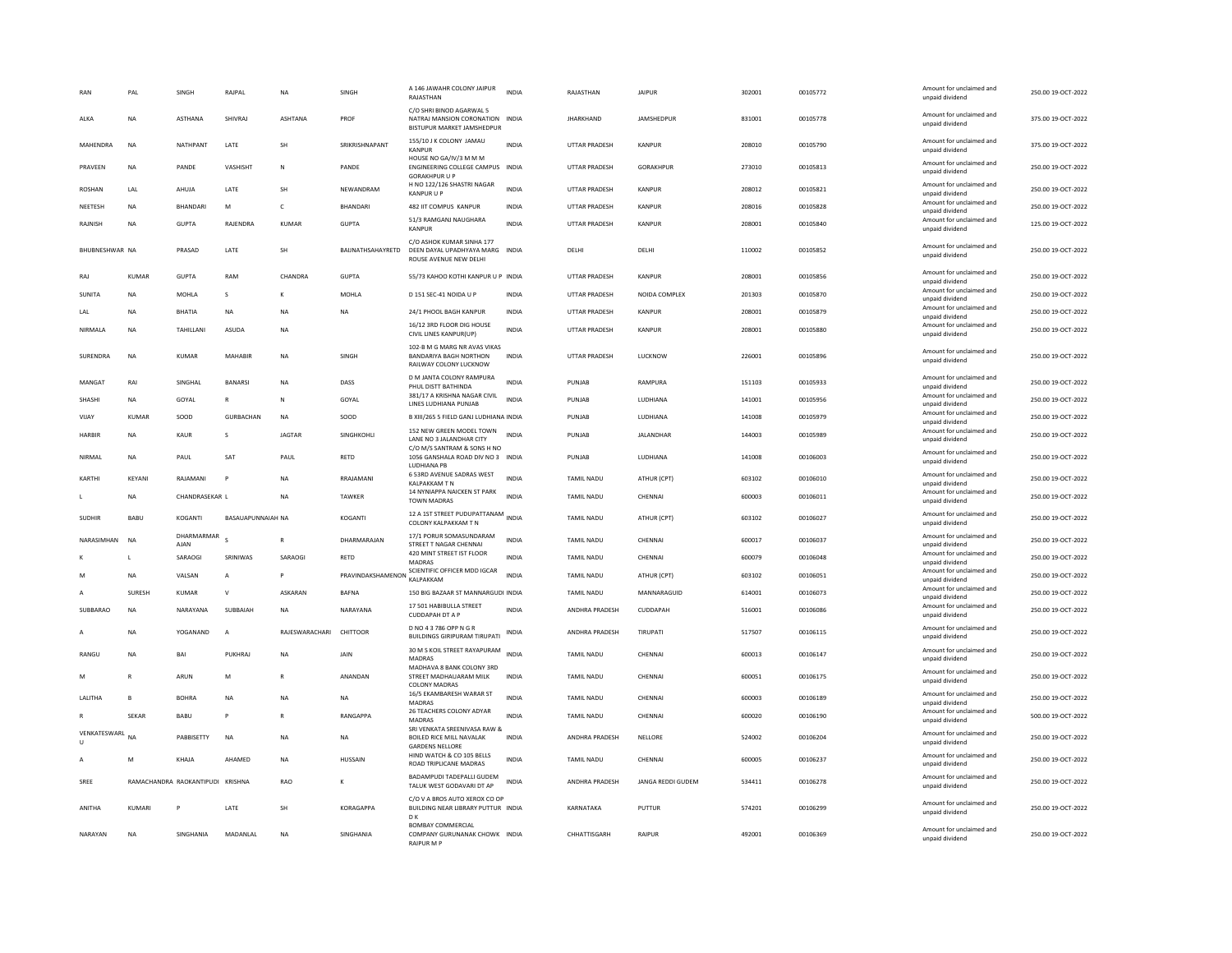| PARASH          | <b>NA</b>        | AGARWAL             | MAHABIR          | PRASAD       | AGARWAL           | C/O PARAS PULSES 209 SMALL<br><b>FACTORY AREA NAGPUR</b><br>MAHARASHTRA              | <b>INDIA</b> | MAHARASHTRA          | <b>NAGPUR</b>             | 440008 | 00106387 | Amount for unclaimed and<br>unpaid dividend | 250.00 19-OCT-2022 |
|-----------------|------------------|---------------------|------------------|--------------|-------------------|--------------------------------------------------------------------------------------|--------------|----------------------|---------------------------|--------|----------|---------------------------------------------|--------------------|
| <b>ASHOK</b>    | <b>NA</b>        | <b>JAIN</b>         | MANIKCHAND       | <b>NA</b>    | JAIN              | C/O B L JAIN MIG 23 INDRAVATI<br><b>COLONY RAIPUR M P</b>                            | <b>INDIA</b> | CHHATTISGARH         | RAIPUR                    | 492001 | 00106411 | Amount for unclaimed and<br>unpaid dividend | 250.00 19-OCT-2022 |
| <b>ASHISH</b>   | KUMAR            | GANGWAI             | DHARMCHANDAJI NA |              | GANGWAT           | C/O STUDENTS CORNER DURGA<br><b>CHOWK GONDIA</b>                                     | <b>INDIA</b> | MAHARASHTRA          | <b>GONDIA CIVIL LINES</b> | 441601 | 00106415 | Amount for unclaimed and<br>unpaid dividend | 250.00 19-OCT-2022 |
| <b>INDRA</b>    | <b>KUMAR</b>     | HOTCHANDANI IDANDAI |                  | HOTCHANDANI  | PROF              | SINDHI COLONY GONDIYA                                                                | <b>INDIA</b> | MAHARASHTRA          | <b>GONDIA CIVIL LINES</b> | 441601 | 00106422 | Amount for unclaimed and<br>unpaid dividend | 250.00 19-OCT-2022 |
| CHANDRA         | PRAKASH          | AGRAWAL             | SUKHDEOJI        | NA           | <b>BHIMSARIA</b>  | STREET NO 2 NEAR SHIV MANDIR<br>FAFADIH RAIPUR M F                                   | <b>INDIA</b> | CHHATTISGARH         | RAIPUR                    | 492009 | 00106445 | Amount for unclaimed and<br>unpaid dividend | 250.00 19-OCT-2022 |
| MANJU           | NA               | SINGH               | RAM              | <b>KUMAR</b> | SINGH             | C/O DR R K SINGH NEW BAHADUR<br>PUR EAST OF RAJENDRA NAGAR INDIA<br>PATNA            |              | <b>BIHAR</b>         | PATNA                     | 800016 | 00106471 | Amount for unclaimed and<br>unpaid dividend | 250.00 19-OCT-2022 |
| VIKAS           | NA               | PODDAR              | LAKSHMI          | NIVAS        | PODDAR            | PODDAR TILES EXHIBITION ROAD INDIA                                                   |              | <b>BIHAR</b>         | PATNA                     | 800001 | 00106486 | Amount for unclaimed and                    | 250.00 19-OCT-2022 |
|                 |                  |                     |                  |              |                   | PATNA<br>NEW YARPUR JANTA ROAD BACK                                                  |              |                      |                           |        |          | unpaid dividend<br>Amount for unclaimed and |                    |
| RADHE           | SHYAM            | PANDEY              | LATE             | SH           | NARAYANPANDEY     | OF JHUN JHUN MAHAL PREMA<br>NIWAS PATNA BIHAR                                        | <b>INDIA</b> | <b>BIHAR</b>         | PATNA                     | 800001 | 00106491 | unpaid dividend                             | 250.00 19-OCT-2022 |
| <b>UMA</b>      | <b>NA</b>        | PANDEY              | RAHE             | SHYAN        | PANDEY            | NEW YARPUR JANTA ROAD BACK<br>OF JHUN JHUN MAHAL PREMA<br>NIWAS PATNA BIHAR          | <b>INDIA</b> | <b>BIHAR</b>         | PATNA                     | 800001 | 00106492 | Amount for unclaimed and<br>unpaid dividend | 250.00 19-OCT-2022 |
| <b>NUPUR</b>    | <b>NA</b>        | JAIN                | UTTAM            | CHAND        | JAIN              | C/O SANJAY JAIN CELSIUS<br>REFRIGERATION PVT. LTD 7TH<br>FLOOR, UDYOG MINAR UDYOG    | <b>INDIA</b> | HARYANA              | <b>GURGAON</b>            | 122016 | 00106511 | Amount for unclaimed and<br>unpaid dividend | 250.00 19-OCT-2022 |
| <b>BINOD</b>    | <b>NA</b>        | <b>KUMAR</b>        | LATE             | SHRI         | <b>JBJAIPURIA</b> | VIHAR PHASE-V. GURGAON<br>C/O PATLIPUTRA MEDICAL HALL<br>RAJA BAZAR PATNA            | INDIA        | BIHAR                | PATNA                     | 800014 | 00106519 | Amount for unclaimed and<br>unpaid dividend | 250.00 19-OCT-2022 |
| NIRMALA         | <b>NA</b>        | <b>DEVI</b>         | MAHENDRA         | $\mathsf{P}$ | PANDEY            | SOUTH OF POLSON P.O<br>DIGHAGHAT, PATNA, BIHAR                                       | <b>INDIA</b> | <b>BIHAR</b>         | PATNA                     | 800011 | 00106521 | Amount for unclaimed and<br>unpaid dividend | 250.00 19-OCT-2022 |
| <b>RAKESH</b>   | <b>NA</b>        | NARAYAN             | BACHCHA          | <b>NA</b>    | PRASAD            | P 617 BARHIYA HOUSE VIDYAPURI                                                        | <b>INDIA</b> | <b>BIHAR</b>         | PATNA                     | 800020 | 00106523 | Amount for unclaimed and                    | 250.00 19-OCT-2022 |
|                 |                  |                     |                  |              |                   | <b>KANKARBAGH PATNA</b>                                                              |              |                      |                           |        |          | unpaid dividend                             |                    |
| NARINDER        | PAL              | <b>KAUR</b>         | KANWAL           | <b>JIT</b>   | SINGH             | A 57 RAJOURI GARDEN NEW<br>DELHI                                                     | <b>INDIA</b> | DELHI                | DELHI                     | 110027 | 00106551 | Amount for unclaimed and<br>unpaid dividend | 250.00 19-OCT-2022 |
| SUNIL           | NA               | KUMAR               | NA               | NA           | NA                | 277 HARINAGAR ASHRAM NEW<br>DELHI                                                    | <b>INDIA</b> | DELHI                | DELHI                     | 110014 | 00106562 | Amount for unclaimed and<br>unpaid dividend | 250.00 19-OCT-2022 |
| ASHOK           | <b>KUMAR</b>     | SACHAN              | SHIV             | SWAROOF      | SACHAN            | 277 HARINAGAR ASHRAM NEW<br>DELHI                                                    | <b>INDIA</b> | DELHI                | DELHI                     | 110014 | 00106563 | Amount for unclaimed and<br>unpaid dividend | 250.00 19-OCT-2022 |
| RAINI           | <b>NA</b>        | <b>DIWAN</b>        | RAI              | KUMAR        | <b>DIWAN</b>      | CP 193 MAURYA ENCLAVE PITAM<br>PURA DELHI                                            | <b>INDIA</b> | <b>DELHI</b>         | <b>DELHI</b>              | 110034 | 00106575 | Amount for unclaimed and<br>unpaid dividend | 250.00 19-OCT-2022 |
| KANHIYA         | <b>I</b> AI      | <b>KOSHUA</b>       | ANAND            | <b>NA</b>    | KUMAR             | F 47 VPO GADAI PUR NEW DELHI INDIA                                                   |              | DELHI                | DELHI                     | 110030 | 00106580 | Amount for unclaimed and<br>unpaid dividend | 375.00 19-OCT-2022 |
| <b>HARBANS</b>  | SINGH            | <b>UBBOVEJA</b>     | RAM              | <b>NA</b>    | SINGH             | <b>B-4 SHIVAJI NAGAR BHOPAL</b>                                                      | <b>INDIA</b> | MADHYA PRADESH       | <b>BHOPAL</b>             | 462016 | 00106605 | Amount for unclaimed and<br>unpaid dividend | 250.00 19-OCT-2022 |
| <b>HARBANS</b>  | <b>NA</b>        | SINGH               | RAM              | <b>NA</b>    | SINGH             | B-4 SHIVA JI NAGAR BHOPAL MP                                                         | <b>INDIA</b> | MADHYA PRADESH       | <b>BHOPAL</b>             | 462016 | 00106606 | Amount for unclaimed and<br>unpaid dividend | 250.00 19-OCT-2022 |
| MADHURI         | NA               | SHARMA              | P                | $\mathsf{P}$ | VAID              | C/O 80 FIELD REGIMENT C/O 56 A INDIA<br>PO.                                          |              | ANDHRA PRADESH       | HYDERABAD                 | 500003 | 00106614 | Amount for unclaimed and<br>unpaid dividend | 250.00 19-OCT-2022 |
| <b>SURFSH</b>   | CHAND            | CHAUHAN             | RAGHUNATH        | <b>NA</b>    | <b>SINGH</b>      | C/O MAHAVEER SINGH DEVRA<br>SETH VILL & POST GOHAWAR JAIT INDIA<br><b>BIJNOR U F</b> |              | <b>UTTAR PRADESH</b> | <b>BUNOR</b>              | 246748 | 00106620 | Amount for unclaimed and<br>unpaid dividend | 250.00 19-OCT-2022 |
| <b>BRII</b>     | <b>BHUSHAN</b>   | SHARMA              | <b>BABULAL</b>   | <b>NA</b>    | SHARMA            | SHUBHAM L E 4 JAWAHAR NAGAR<br>SRI GANGANAGAR RAJASTHAN<br><b>STATE</b>              | <b>INDIA</b> | RAJASTHAN            | SRI GANGANAGAR            | 335001 | 00106680 | Amount for unclaimed and<br>unpaid dividend | 250.00 19-OCT-2022 |
|                 | s                | MANOCHA             | s                | s            | MANOCHA           | 55 B DDA LIG FLATS RAJOURI<br><b>GARDEN NEW DELHI</b>                                | <b>INDIA</b> | DELHI                | DELHI                     | 110027 | 00106694 | Amount for unclaimed and<br>unpaid dividend | 250.00 19-OCT-2022 |
|                 | VENKATESWARA RAO |                     | s                | VENKATA      | KOTTAIAH          | 69 B POCKET 4 MAYUR VIHAR PH I<br>DELHI                                              | INDIA        | DELHI                | DELHI                     | 110091 | 00106702 | Amount for unclaimed and<br>unpaid dividend | 250.00 19-OCT-2022 |
| SHASHI          | <b>NA</b>        | <b>GUPTA</b>        | SUDARSHAN        | NA           | <b>GUPTA</b>      | 300 KOHAT ENCLAVE PITAMPURA<br>DELHI                                                 | <b>INDIA</b> | DELHI                | DELHI                     | 110034 | 00106743 | Amount for unclaimed and<br>unpaid dividend | 250.00 19-OCT-2022 |
| RAMESH          | CHAND            | <b>GUPTA</b>        | KISHAN           | CHAND        | <b>GUPTAPROF</b>  | RAMGHAT ROAD JANAK PURI<br>ALIGARH                                                   | <b>INDIA</b> | <b>UTTAR PRADESH</b> | ALIGARH                   | 202001 | 00106756 | Amount for unclaimed and<br>unpaid dividend | 250.00 19-OCT-2022 |
| GARIMA          | <b>NA</b>        | MITTAL              | RAM              | KUMAR        | MITTAL            | C/O RAM KUMAR MITTAL 16/17<br>PRAKASH PURAM BAJORIA ROAD INDIA<br>SAHARANPUR UP      |              | UTTAR PRADESH        | SAHARANPUR                | 247001 | 00106759 | Amount for unclaimed and<br>unpaid dividend | 375.00 19-OCT-2022 |
| <b>JASPREET</b> | <b>NA</b>        | <b>KAUR</b>         | SATINDER         | PAL          | SINGH             | C/O N J GROVERS 2ND FLOOR 29<br>NETAJI SUBHASH MARG DARYA<br><b>GANJ NEW DELH</b>    | <b>INDIA</b> | DELHI                | DELHI                     | 110002 | 00106762 | Amount for unclaimed and<br>unpaid dividend | 250.00 19-OCT-2022 |
|                 | <b>NA</b>        | RADJENDIRIN         |                  | <b>NA</b>    | POOBALU           | 83 KALA THEESWARAN KOL<br><b>STREET PONDICHERRY</b>                                  | <b>INDIA</b> | PONDICHERRY          | <b>PONDICHERRY</b>        | 605001 | 00106778 | Amount for unclaimed and<br>unpaid dividend | 250.00 19-OCT-2022 |
| SATISH          | PATIL            | PRAKASH             | PRAKASH          | PATIL        |                   | 1202/32 APTE ROAD S NGR PUNE INDIA                                                   |              | MAHARASHTRA          | PUNE                      | 411004 | 00106791 | Amount for unclaimed and<br>unpaid dividend | 250.00 19-OCT-2022 |
|                 | VENKATRAMAN      | <b>BHAT</b>         | MANJUNATH        | <b>BHAT</b>  | RETD              | FLAT NO 3 SHWETA BUILDING<br>PLOT NO 177 DAHANUKAR<br>COLONY KOTHRUD PUNE            | <b>INDIA</b> | MAHARASHTRA          | PUNE                      | 411029 | 00106820 | Amount for unclaimed and<br>unpaid dividend | 250.00 19-OCT-2022 |
| PREM            | SHANKAR          | VERMA               | LATE             | SH           | RPVERMARETD       | 9 GOKUL KALYANI NAGAR PUNE INDIA                                                     |              | MAHARASHTRA          | PUNE                      | 411014 | 00106828 | Amount for unclaimed and<br>unpaid dividend | 250.00 19-OCT-2022 |
| SADANAND        | <b>NA</b>        | <b>BORSE</b>        | <b>MANIKI AI</b> | <b>NA</b>    | <b>BORSE</b>      | AMRUT HOSPITAL 613/614 PIMPRI<br><b>WAGHERE PIMPRI PUNE</b>                          |              | MAHARASHTRA          | PUNE                      | 411017 | 00106839 | Amount for unclaimed and<br>unpaid dividend | 250.00 19-OCT-2022 |
| PRAVINKUMAR NA  |                  | SARAF               | ASHOK            | KUMAR        | SARAFPROF         | 877 BUDHWAR PETH SARAF<br><b>BAZAR PUNE</b>                                          | INDIA        | MAHARASHTRA          | PUNE                      | 411002 | 00106846 | Amount for unclaimed and<br>unpaid dividend | 250.00 19-OCT-2022 |
| SANDEEP         | <b>NA</b>        | NIJAMPORKAR         | <b>NA</b>        | <b>NA</b>    | NA                | 694 KASBA PETH PUNE                                                                  | INDIA        | MAHARASHTRA          | PUNE                      | 411011 | 00106916 | Amount for unclaimed and<br>unpaid dividend | 250.00 19-OCT-2022 |
| RAJENDRA        | <b>NA</b>        | <b>GUPTA</b>        | MALIRAM          | - 11         | <b>GUPTA</b>      | NEAR GANESH MANDIR<br>BHANGARWADI LONAWALA DIST INDIA<br>PUNE MAHARASHTRA            |              | MAHARASHTRA          | LONAVALA                  | 410401 | 00106953 | Amount for unclaimed and<br>unpaid dividend | 250.00 19-OCT-2022 |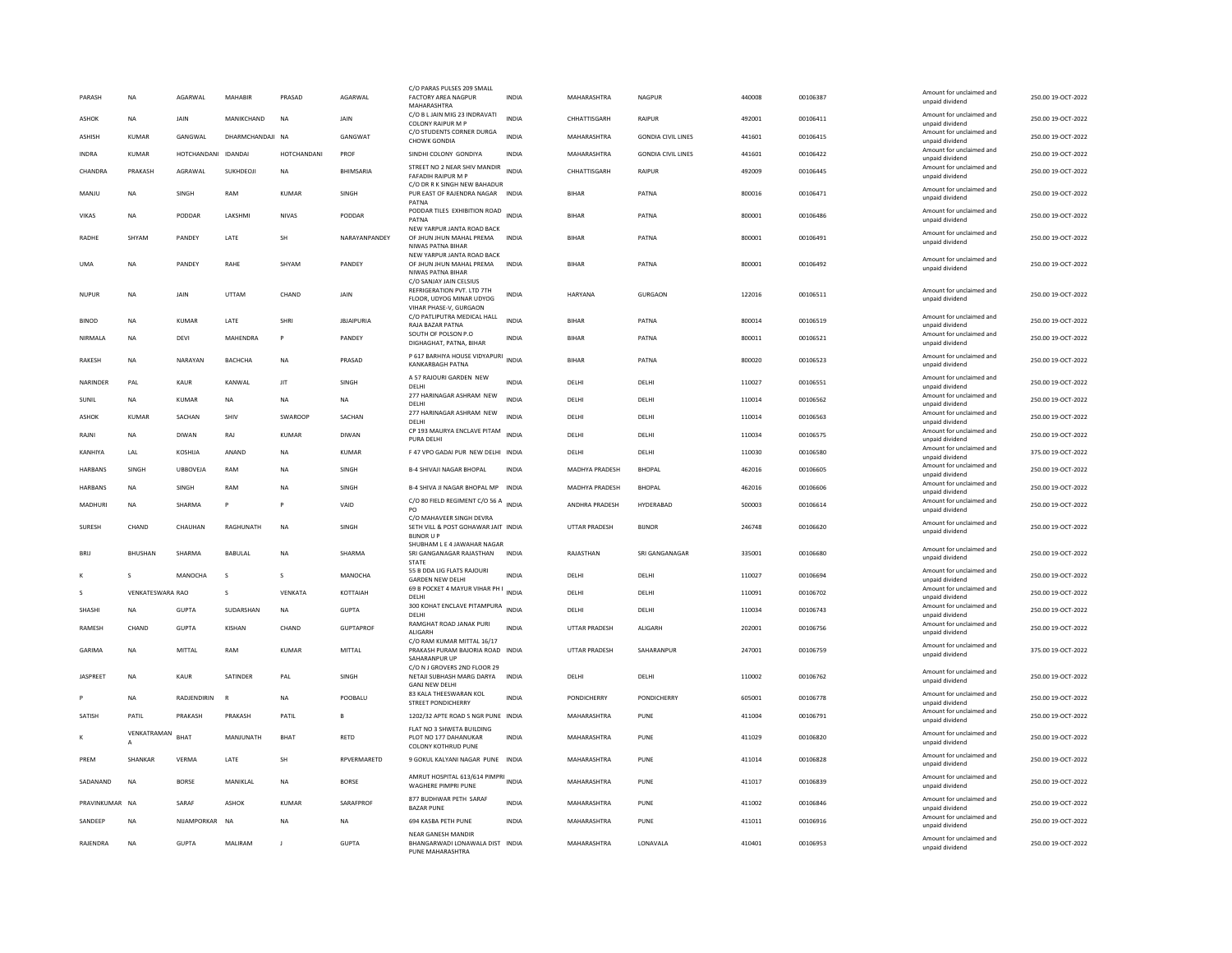| <b>RUPAL</b>    | NA              | <b>DOSHI</b>      | PRITAMLAL         | NA           | DOSHI           | ANAND 16 SAVSAR PLOT MORBI                                                          | <b>INDIA</b> | <b>GUJARAT</b>        | <b>MORBI</b>       | 363641 | 00107027 | Amount for unclaimed and<br>unpaid dividend | 250.00 19-OCT-2022 |
|-----------------|-----------------|-------------------|-------------------|--------------|-----------------|-------------------------------------------------------------------------------------|--------------|-----------------------|--------------------|--------|----------|---------------------------------------------|--------------------|
| VARSHA          | $\overline{B}$  | VACHHANI          | <b>BIPIN</b>      | <b>NA</b>    | <b>KUMAR</b>    | 58 JANKALYAN SOCIETY "GANGA<br>KUTIR" B/H L I C OFFICE RAJKOT                       | <b>INDIA</b> | <b>GUJARAT</b>        | RAJKOT             | 360001 | 00107057 | Amount for unclaimed and<br>unpaid dividend | 250.00 19-OCT-2022 |
| <b>DINESH</b>   | $\mathbf{v}$    | PATEL             | VASTABHAI         | <b>NA</b>    | LAVJIBHAI       | BHARAT BHUVAN SHAKTI PLOT 5<br><b>MORBI</b>                                         | <b>INDIA</b> | <b>GUJARAT</b>        | <b>MORBI</b>       | 363641 | 00107132 | Amount for unclaimed and<br>unpaid dividend | 250.00 19-OCT-2022 |
| <b>RAMESH</b>   | KUMAR           | SHARMA            | NA                | <b>NA</b>    | <b>NA</b>       | B K NO 1 SECTION NO 27<br>ULHASNAGAR                                                | <b>INDIA</b> | MAHARASHTRA           | <b>UI HASNAGAR</b> | 421004 | 00107137 | Amount for unclaimed and<br>unpaid dividend | 250.00 19-OCT-2022 |
| MANGALA         | <b>NA</b>       | SHINDE            | SAMBHAJI          | в            | SHINDE          | 47 HARI PRASAD APT VITTHAL<br>WADI HINGANE KHURD PUNE                               | <b>INDIA</b> | MAHARASHTRA           | PUNE               | 411051 | 00107151 | Amount for unclaimed and<br>unpaid dividend | 250.00 19-OCT-2022 |
| $\mathsf{V}$    | PANKAJA         | KSHAPANICKAR LATE |                   | VASUDEVA     | PANICKARRETD    | PULICKAL PARAMPU KARUMADY<br>PO AMBALAPUZHA ALLEPPEY<br>KERALA                      | INDIA        | KERALA                | SHERTALLY          | 688564 | 00107171 | Amount for unclaimed and<br>unpaid dividend | 250.00 19-OCT-2022 |
| MINABEN         | HARSHADKUMA     | PATEL             | HARSHAD           | KUMAR        | AMBALALPATEL    | 37 NAVJIVAN SOCIETY<br>MEHMEDABAD DIST KHEDA                                        | INDIA        | GUJARAT               | MEHMEDABAD         | 387130 | 00107356 | Amount for unclaimed and<br>unpaid dividend | 250.00 19-OCT-2022 |
| MR              | FARRUKH         | SIAR              | ILYAS             | NA           | HUSSAIN         | 29/252 KATRA HAJI HASAN KALA<br>MAHAL AGRA U P                                      | <b>INDIA</b> | UTTAR PRADESH         | AGRA               | 282003 | 00107464 | Amount for unclaimed and<br>unpaid dividend | 250.00 19-OCT-2022 |
| <b>SANJAY</b>   | <b>NA</b>       | JAIN              | SURENDRA          | <b>KUMAR</b> | JAIN            | 20 TOTA KA TAL COLONY AGRA                                                          | <b>INDIA</b> | UTTAR PRADESH         | AGRA               | 282002 | 00107490 | Amount for unclaimed and<br>unpaid dividend | 250.00 19-OCT-2022 |
| ASHOK           | <b>NA</b>       | JAIN              | SANTOSH           | CHAND        | <b>JAINPROF</b> | 118 JAIPUR HOUSE AGRA UP                                                            | <b>INDIA</b> | UTTAR PRADESH         | AGRA               | 282010 | 00107519 | Amount for unclaimed and<br>unpaid dividend | 250.00 19-OCT-2022 |
| SAROJ           | <b>NA</b>       | TRIPATHI          | SHANKAR           | SHARAN       | TRIPATHY        | 27 CORPORATION FLAT<br>ALOPIBAGH ALLAHABAD                                          | <b>INDIA</b> | <b>UTTAR PRADESH</b>  | ALLAHABAD          | 211001 | 00107531 | Amount for unclaimed and<br>unpaid dividend | 250.00 19-OCT-2022 |
| PHOOL           | MANI            | <b>GUPTA</b>      | <b>RAMAKANT</b>   | <b>NA</b>    | <b>GUPTA</b>    | 86 MAHAJANI TOLA ERO ROAD<br>ALLAHABAD UP                                           | <b>INDIA</b> | <b>UTTAR PRADESH</b>  | ALLAHABAD          | 211003 | 00107539 | Amount for unclaimed and<br>unpaid dividend | 250.00 19-OCT-2022 |
| SHANTI          | SWARUP          | PRASAD            | $\mathbb{R}$      | $\mathbb N$  | PRASADRETD      | C/O M/S BARNWAL & COMPANY<br>OPPOSITE COOPERATIVE 1181<br>GHURAHUPATH MIRZAPUR (UP) | <b>INDIA</b> | <b>UTTAR PRADESH</b>  | MIRZAPUR           | 231001 | 00107554 | Amount for unclaimed and<br>unpaid dividend | 250.00 19-OCT-2022 |
| <b>VINTI</b>    | <b>NA</b>       | AGRAWAL           | SHYAM             | SUNDAR       | AGRAWAL         | 45 CHAH CHAND ALLAHABAD                                                             | <b>INDIA</b> | <b>UTTAR PRADESH</b>  | ALLAHABAD          | 211003 | 00107558 | Amount for unclaimed and<br>unpaid dividend | 250.00 19-OCT-2022 |
| SHIV            | PRAKASH         | AGRAWAL           | SHARDA            | PRASAD       | AGRAWAL         | C/O SRI OM PRAKASH AGRAWAL<br>3/12 BAGHMBRI COLONY ALLAH INDIA<br>PUR ALLAHABAD     |              | UTTAR PRADESH         | ALLAHABAD          | 211006 | 00107568 | Amount for unclaimed and<br>unpaid dividend | 250.00 19-OCT-2022 |
| NAYNESH         | $\mathbf{B}$    | PATEL             | BABUBHAI          | $\mathbf{v}$ | PATEL           | 5/2 YASH APARTMENT<br>GAUTAMNAGAR RACE COURSE<br><b>BARODA</b>                      | <b>INDIA</b> | GUJARAT               | VADODARA           | 390007 | 00107643 | Amount for unclaimed and<br>unpaid dividend | 250.00 19-OCT-2022 |
| SUDHA           | <b>NA</b>       | MADHAV            | A                 | к            | MADHAV          | 794 BAI KA BAGICHA GHAMAPUR<br>JABALPUR M P                                         | <b>INDIA</b> | <b>MADHYA PRADESH</b> | <b>JABALPUR</b>    | 482001 | 00107716 | Amount for unclaimed and<br>unpaid dividend | 250.00 19-OCT-2022 |
| <b>DILIP</b>    | Y               | SADEKAR           | <b>NA</b>         | <b>NA</b>    | <b>NA</b>       | C/O Y D SADEKAR & BROS PO BOX INDIA<br>NO 22 MARGAO GOA                             |              | GOA                   | MARGAON            | 403601 | 00107785 | Amount for unclaimed and<br>unpaid dividend | 250.00 19-OCT-2022 |
| SHAIL           | NA              | TIWARI            | ATUL              | CHANDRA      | TIWARI          | C/O SHRI B N SHUKLA 830 CIVIL<br>LINES KALYANI DEVI ROAD UNNAO INDIA<br>ILP         |              | UTTAR PRADESH         | <b>UNNAO</b>       | 209801 | 00107794 | Amount for unclaimed and<br>unpaid dividend | 250.00 19-OCT-2022 |
| MAHANTESH       | <b>NA</b>       | VEERRAWR          | DEVENDRAPPA       | <b>NA</b>    | VEERAPWR        | BEGEWADI ROAD OUT SIDE<br>MANAGOOLI AGASI NEAR<br><b>TAMBAKE FARM BIJAPUR</b>       | <b>INDIA</b> | KARNATAKA             | <b>BIJAPUR</b>     | 586101 | 00107827 | Amount for unclaimed and<br>unpaid dividend | 250.00 19-OCT-2022 |
| MADHUKAR        | SITARAM         | RANE              | SEVARAM           | NAMDEO       | RANERETD        | JN 2 BLDG 19 A FLAT 2 SECTOR 10 INDIA<br>VASHI NEW BOMBAY                           |              | MAHARASHTRA           | RAIGAD             | 400703 | 00107870 | Amount for unclaimed and<br>unpaid dividend | 375.00 19-OCT-2022 |
| <b>HEMANT</b>   | s               | LAKHANI           | s                 | $\top$       | LAKHANI         | MAHALAXMI MOTORS PLOT NO 4<br>SECTOR 23 TURBHE NEW<br><b>BOMBAY</b>                 | <b>INDIA</b> | MAHARASHTRA           | RAIGAD             | 400705 | 00107876 | Amount for unclaimed and<br>unpaid dividend | 250.00 19-OCT-2022 |
| <b>VAISHALL</b> | <b>NA</b>       | <b>KARNIK</b>     | SANIAY            | <b>NA</b>    | KARNIK          | 4 NAVALKAR BLDG 29 B K ENNEDY<br>BRIDGE OPERA HOUSE BOMBAY                          | <b>INDIA</b> | MAHARASHTRA           | MUMBAL             | 400004 | 00107884 | Amount for unclaimed and<br>unpaid dividend | 250.00 19-OCT-2022 |
| PAYAL           | <b>DIPAK</b>    | NAGERSHETH        | <b>DIPAK</b>      | SARABHAI     | NAGERSHETH      | 201 SUKH SAGAR FLATS KAMAL<br>COLONY NR ISHITA TOWERS                               | <b>INDIA</b> | <b>GUJARAT</b>        | AHMEDABAD          | 380009 | 00107891 | Amount for unclaimed and<br>unpaid dividend | 250.00 19-OCT-2022 |
| YOGENDRA        | <b>NA</b>       | DESAI             | KANCHANLAL        | <b>NA</b>    |                 | NAVRANGPURA AHMEDABAD<br>NIRAV GOVT SERVANT SOC 41<br>NEW JAGNATH PLOT RAJKOT       | <b>INDIA</b> | <b>GUJARAT</b>        | RAJKOT             | 360001 | 00107943 | Amount for unclaimed and<br>unpaid dividend | 250.00 19-OCT-2022 |
| CHINU           | <b>NA</b>       | SHAH              | NA                | <b>NA</b>    | <b>NA</b>       | 6 SIDDHARTH FLAT OPP RUBY<br>FLAT NARANPURA AHMEDABAD                               | INDIA        | GUJARAT               | AHMEDABAD          | 380013 | 00107987 | Amount for unclaimed and<br>unpaid dividend | 250.00 19-OCT-2022 |
| MANSI           | NA              | VORA              | <b>GUNVANT</b>    | NA           | VORA            | NO 8 KARNAVATI SOCIETY<br>USMANPURA ASHRAM ROAD<br>AHMEDABAD                        | <b>INDIA</b> | GUJARAT               | AHMEDABAD          | 380014 | 00108041 | Amount for unclaimed and<br>unpaid dividend | 250.00 19-OCT-2022 |
| SMITA           | NA              | SHAH              | RAMESH            | NA           | SHAH            | 17 SATYAKAM SOCIETY S M ROAD<br>POLYTECHNIC AHMEDABAD                               | <b>INDIA</b> | <b>GUJARAT</b>        | AHMEDABAD          | 380015 | 00108072 | Amount for unclaimed and<br>unpaid dividend | 250.00 19-OCT-2022 |
| ATUL            | <b>NA</b>       | RAKA              | <b>INDARCHAND</b> | KASTURCHAND  | RAKA            | 14 JAY NAGAR OLD R T O OFFICE<br><b>JALGAON</b>                                     | <b>INDIA</b> | MAHARASHTRA           | <b>JALGAON</b>     | 425001 | 00108282 | Amount for unclaimed and<br>unpaid dividend | 250.00 19-OCT-2022 |
| ASHA            | <b>JITENDRA</b> | <b>SHAH</b>       | <b>JITENDRA</b>   | <b>NA</b>    | <b>BHOGILAL</b> | 190 B SHANIWAS PETH KARAD<br><b>DIST SATARA</b>                                     | <b>INDIA</b> | MAHARASHTRA           | KARAD              | 415110 | 00108293 | Amount for unclaimed and<br>unpaid dividend | 250.00 19-OCT-2022 |
| NILESH          | KANTILAL        | SHAH              | KANTILAL          | А            | SHAH            | 103/A MAHAVIR JYOT MODI<br>PATEL RD BHAYANDAR W DT<br>THANA                         | INDIA        | MAHARASHTRA           | BHAYANDAR          | 401101 | 00108300 | Amount for unclaimed and<br>unpaid dividend | 250.00 19-OCT-2022 |
| VINEET          | <b>NA</b>       | PEDNEKAR          | SHIRISH           | <b>NA</b>    | PEDNEKAR        | 9/161 D N NAGAR VIBHAG II<br>ANDHIRI W BOMBAY                                       | <b>INDIA</b> | MAHARASHTRA           | <b>MUMBAI</b>      | 400058 | 00108556 | Amount for unclaimed and<br>unpaid dividend | 250.00 19-OCT-2022 |
| <b>NAVIN</b>    | $\mathsf{R}$    | SHAH              | <b>NA</b>         | <b>NA</b>    | <b>NA</b>       | 606 B SUJATA 143 B A K MARG<br><b>BOMBAY</b>                                        | <b>INDIA</b> | MAHARASHTRA           | <b>MUMBAI</b>      | 400036 | 00108614 | Amount for unclaimed and<br>unpaid dividend | 250.00 19-OCT-2022 |
| SHARWAN         | <b>NA</b>       | <b>JALAN</b>      | <b>BHAGWATI</b>   | PD           | <b>JALAN</b>    | E 317 PANCHSHEEL NO 3 RAHEJA<br>TOWNSHIP MALAD EAST BOMBAY                          | INDIA        | MAHARASHTRA           | <b>MUMBAI</b>      | 400097 | 00108636 | Amount for unclaimed and<br>unpaid dividend | 250.00 19-OCT-2022 |
| SUDERSHAN       | <b>NA</b>       | SINGH             | SULTAN            | <b>NA</b>    | SINGH           | 38 AUTO MARKET HISSAR                                                               | INDIA        | HARYANA               | BHIWANI            | 125001 | 00108646 | Amount for unclaimed and<br>unpaid dividend | 425.00 19-OCT-2022 |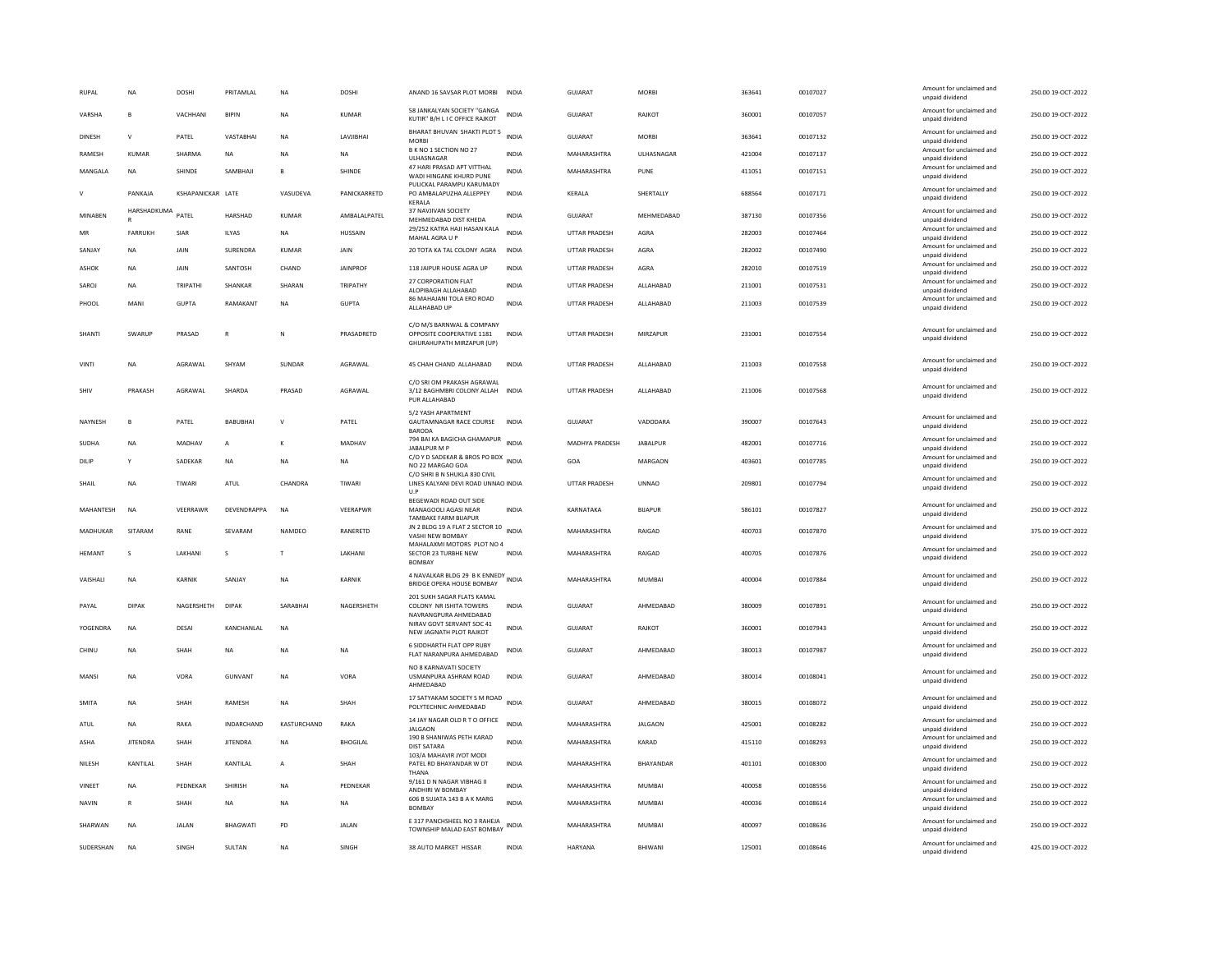| MARUTI            | SHANKAR                  | GHONGANE                   | SHANKAR           | SAYAJI       | GHONGANE       | AT POST ANDARSUL TAL YEOLA<br><b>DIST NASIK</b>                                                                                                                        | <b>INDIA</b> | MAHARASHTRA           | YEOLA                | 423402 | 00108652 | Amount for unclaimed and<br>unpaid dividend | 250.00 19-OCT-2022  |
|-------------------|--------------------------|----------------------------|-------------------|--------------|----------------|------------------------------------------------------------------------------------------------------------------------------------------------------------------------|--------------|-----------------------|----------------------|--------|----------|---------------------------------------------|---------------------|
| <b>BANSILAL</b>   | GULARCHAND               | KACHOLIA                   | <b>GULABCHAND</b> | $\mathbb{R}$ | KACHOLIA       | 1/4 L I G VIDARBHA HOUSING<br>COLONY RATANLAL PLOT AKOLA                                                                                                               | <b>INDIA</b> | MAHARASHTRA           | AKOLA                | 444001 | 00108661 | Amount for unclaimed and<br>unpaid dividend | 250.00.19-QCT-2022  |
| DIPALI            | <b>NA</b>                | SONI                       | NA                | NA           | NA             | <b>B 14 VAIBHAV TILAK ROAD</b><br><b>GHATKOPAR E BOMBAY</b>                                                                                                            | INDIA        | MAHARASHTRA           | MUMBAI               | 400077 | 00108683 | Amount for unclaimed and<br>unpaid dividend | 250.00 19-OCT-2022  |
| PURNIMA           | $\mathsf{C}$             | KHOKHANI                   | CHIMANLAL         | G            | KHOKHANI       | A-1 JAY BANDHU 90 FEET ROAD<br><b>GHATKOPAR E BOMBAY</b>                                                                                                               | <b>INDIA</b> | MAHARASHTRA           | <b>MUMBAI</b>        | 400077 | 00108684 | Amount for unclaimed and<br>unpaid dividend | 250.00 19-OCT-2022  |
| DIPALL            | <b>NA</b>                | ANJARWALA                  | <b>NA</b>         | <b>NA</b>    | <b>NA</b>      | 47-V V CHANDANI STREET<br>VADGADI BOMBAY                                                                                                                               | <b>INDIA</b> | MAHARASHTRA           | MUMBAL               | 400003 | 00108687 | Amount for unclaimed and<br>unpaid dividend | 250.00 19-OCT-2022  |
| RAMESH            | <b>NA</b>                | ANJARWALA                  | <b>NA</b>         | <b>NA</b>    | <b>NA</b>      | 47-V V CHANDANI STREET<br>VADGADI BOMBAY                                                                                                                               | <b>INDIA</b> | MAHARASHTRA           | MUMBAI               | 400003 | 00108688 | Amount for unclaimed and<br>unpaid dividend | 250.00 19-OCT-2022  |
| <b>JUMER</b>      | DEVI                     | SANGHVI                    | PRAVIN            | KUMAR        | SANGHAVI       | 550 NEW CLOTH MARKET<br>AHMEDABAD                                                                                                                                      | INDIA        | GUJARAT               | AHMEDABAD            | 380002 | 00108760 | Amount for unclaimed and<br>unpaid dividend | 250.00 19-OCT-2022  |
| <b>ASHOK</b>      | PURI                     | <b>HIRAPURIGOSW</b><br>AMI | <b>HIRPURI</b>    | <b>NA</b>    | GOSWAMI        | AT & POST ASHI TA PETLAD DIS<br>KHEDA                                                                                                                                  | <b>INDIA</b> | GUJARAT               | <b>V V NAGAR</b>     | 388130 | 00108793 | Amount for unclaimed and<br>unpaid dividend | 1125.00 19-OCT-2022 |
| ANSUYA            | ASHOK                    | PURIGOSWAMI ASHOK          |                   | PURI         | <b>GOSWAMI</b> | AT & POST ASHIA TA PETLAD DIS<br>KHFDA                                                                                                                                 | <b>INDIA</b> | <b>GUJARAT</b>        | V V NAGAR            | 388130 | 00108794 | Amount for unclaimed and<br>unpaid dividend | 375.00 19-OCT-2022  |
| VEDA              | G                        | KINHAI                     | G                 | A            | KINHAI         | 830/95 I FLOOR 13TH CROSS 2ND<br>MAIN MAHALAZMI LAYOUT<br>BANGALORE                                                                                                    | <b>INDIA</b> | KARNATAKA             | BANGALORE            | 560086 | 00108814 | Amount for unclaimed and<br>unpaid dividend | 125.00 19-OCT-2022  |
| MESSIAH           | <b>KUMAR</b>             | GUMMAPU                    | G                 | NA           | CHIRANJEEVI    | C/O G.CHIRANJEEVI, HINDUSTAN<br>PETROLEUM CORPN<br>LTD.,"CHANDRALOK COMPLEX,1ST INDIA<br>FLOOR 111 SAROJINI DEVI ROAD,<br><b>NEAR PARADISE</b><br>CIRCLE, SECUNDERABAD |              | ANDHRA PRADESH        | HYDERABAD            | 500003 | 00108819 | Amount for unclaimed and<br>unpaid dividend | 250.00 19-OCT-2022  |
| <b>JASVANT</b>    | <b>NA</b>                | PATEL                      | LALIBHAI          | <b>NA</b>    | PATEL          | 201 VRAJ APPARTMENT OPP<br>PANNA TOWER NEW RANDER<br><b>ROAD SURAT</b>                                                                                                 | <b>INDIA</b> | <b>GUJARAT</b>        | <b>SURAT NANPURA</b> | 395001 | 00108852 | Amount for unclaimed and<br>unpaid dividend | 250.00 19-OCT-2022  |
| <b>LABHUBHAI</b>  | <b>NA</b>                | PATEL                      | LALJIBHAI         | <b>NA</b>    | PATEL          | 201 VRAJ APPARTMENT OPP<br>PANNA TOWER NEW RANDER<br><b>ROAD SURAT</b>                                                                                                 | <b>INDIA</b> | GUJARAT               | <b>SURAT NANPURA</b> | 395001 | 00108853 | Amount for unclaimed and<br>unpaid dividend | 250.00 19-OCT-2022  |
| <b>DINESH</b>     | <b>BHAGWANDAS SHROFF</b> |                            | <b>NA</b>         | <b>NA</b>    | <b>NA</b>      | 704 SHIV TIRTH NO 2 4 6<br>BHULABHAI DESAI ROAD BOMBAY INDIA                                                                                                           |              | MAHARASHTRA           | MUMBAI               | 400026 | 00108956 | Amount for unclaimed and<br>unpaid dividend | 250.00.19-QCT-2022  |
| NAVEEN            | <b>NA</b>                | TANWAR                     | NA                | <b>NA</b>    | <b>NA</b>      | NA                                                                                                                                                                     | <b>INDIA</b> | ANDHRA PRADESH        | HYDERABAD            | 500003 | 00109090 | Amount for unclaimed and<br>unpaid dividend | 250.00 19-OCT-2022  |
| NARFNDRA          | <b>NA</b>                | THII RAMANI                | <b>SUNDERDAS</b>  | <b>NA</b>    | PROF           | A-22 JUPITER APPARTMENT<br>SHRADHA PETROL PUMP LANE<br>BODAKDEV AHMEDABAD                                                                                              | <b>INDIA</b> | GUIARAT               | AHMEDARAD            | 380054 | 00109197 | Amount for unclaimed and<br>unpaid dividend | 375.00.19-QCT-2022  |
| <b>BHAGWAN</b>    | <b>NA</b>                | <b>TAHII RAMANI</b>        | SUNDER            | DAS          | RETD           | A-22 JUPITER APPARTMENT<br>SHRADHA PETROL PUMP LANE<br>BODAKDEV AHMEDABAD                                                                                              | <b>INDIA</b> | GUJARAT               | AHMEDABAD            | 380054 | 00109198 | Amount for unclaimed and<br>unnaid dividend | 125.00 19-OCT-2022  |
| SAMTA             | <b>NA</b>                | JAIN                       | HARPRASAD         | <b>NA</b>    | JAIN           | T 12 SHANTI NAGAR USMAN PURA INDIA<br>AHMEDABAD                                                                                                                        |              | GUJARAT               | AHMEDABAD            | 380013 | 00109213 | Amount for unclaimed and<br>unpaid dividend | 250.00 19-OCT-2022  |
| VIJAY             | <b>UMAKANT</b>           | TANKANE                    | <b>UMAKANT</b>    | NAMDEO       | TAKANE         | 16 JALARAM SOCIETY OPF<br><b>GOLDEN SILVER APT</b><br>SUBHANPURA BARODA                                                                                                | INDIA        | GUJARAT               | VADODARA             | 390007 | 00109219 | Amount for unclaimed and<br>unpaid dividend | 250.00 19-OCT-2022  |
| RAMENDRA          | <b>KUMAR</b>             | RAI                        | LATE              | SH           | <b>JRAI</b>    | 44 G T ROAD NORTH HOWRAH<br><b>NORTH</b>                                                                                                                               | <b>INDIA</b> | <b>WEST BENGAL</b>    | HOWRAH               | 711101 | 00109224 | Amount for unclaimed and<br>unpaid dividend | 250.00 19-OCT-2022  |
| <b>GYANMATI</b>   | <b>NA</b>                | SINGH                      | <b>ASWIN</b>      | <b>KUMAR</b> | SINGH          | <b>58 PATHURIAGHAT STREET</b><br>CALCUTTA                                                                                                                              | <b>INDIA</b> | <b>WEST BENGAL</b>    | KOLKATA              | 700006 | 00109256 | Amount for unclaimed and<br>unpaid dividend | 250.00 19-OCT-2022  |
| <b>ASWINI</b>     | KUMAR                    | SINGH                      | <b>KRISHNA</b>    | KUMAR        | SINGH          | <b>58 PATHURIAGHAT STREET</b><br>CALCUTTA                                                                                                                              | <b>INDIA</b> | WEST BENGAL           | KOLKATA              | 700006 | 00109257 | Amount for unclaimed and<br>unpaid dividend | 250.00 19-OCT-2022  |
| AJOY              | <b>KUMAR</b>             | SAHA                       | <b>BINOY</b>      | KUMAR        | SAHA           | POST & VILL SHAIKH PARA DIST<br>MURSHIDABAD WEST BENGAL                                                                                                                | INDIA        | MAHARASHTRA           | MUMBAI               | 400001 | 00109260 | Amount for unclaimed and<br>hnebivib bisonu | 375.00 19-OCT-2022  |
| <b>BAIRANG</b>    | 1 AI                     | PUROHIT                    | <b>I ATF</b>      | G            | MPUROHIT       | 12 G C APPARTMENT CALCUTTA                                                                                                                                             | <b>INDIA</b> | WEST BENGAL           | <b>KOLKATA</b>       | 700013 | 00109355 | Amount for unclaimed and<br>unpaid dividend | 250.00.19-QCT-2022  |
| DHARMENDRA        | KUMAR                    | JAIN                       | PRAKASH           | CHAND        | JAIN           | C/O S PAREKH 5 CAMAC ST FLAT<br><b>B2 2ND FLOOR CALCUTTA</b>                                                                                                           | <b>INDIA</b> | <b>WEST BENGAL</b>    | KOLKATA              | 700017 | 00109414 | Amount for unclaimed and<br>unpaid dividend | 250.00 19-OCT-2022  |
| CHAMPA            | LAL                      | <b>BADALIA</b>             | LATE              | PYARE        | LALBADALIA     | 66/3 A BEADON STREET<br>CALCUTTA                                                                                                                                       | INDIA        | <b>WEST BENGAL</b>    | KOLKATA              | 700006 | 00109443 | Amount for unclaimed and<br>unpaid dividend | 250.00 19-OCT-2022  |
| AMIT              | <b>NA</b>                | MAHESWARI                  | <b>NA</b>         | NA           | <b>NA</b>      | 48 GOUSALA ROAD LILUAH<br><b>HOWRAH</b>                                                                                                                                | INDIA        | <b>WEST BENGAL</b>    | BELURMATH            | 711204 | 00109456 | Amount for unclaimed and<br>unpaid dividend | 250.00 19-OCT-2022  |
| MANJULA           | <b>NA</b>                | DAGA                       | SANTOSH           | KUMAR        | DAGA           | B 211/2 BAGREE MARKET 71 B R<br><b>B B RD CALCUTTA</b>                                                                                                                 | <b>INDIA</b> | <b>WEST BENGAL</b>    | KOLKATA              | 700001 | 00109477 | Amount for unclaimed and<br>unnaid dividend | 250.00 19-OCT-2022  |
| ANJU              | <b>NA</b>                | <b>JAIN</b>                | VINOD             | <b>KUMAR</b> | <b>JAIN</b>    | KHACHCHU MAL NEMI CHAND<br>JAIN GANJMORAR GWALIOR<br>C/O GOURI SHANKAR GUPTA                                                                                           | <b>INDIA</b> | MADHYA PRADESH        | GWALIOR              | 474006 | 00109503 | Amount for unclaimed and<br>unpaid dividend | 250.00 19-OCT-2022  |
| MUKESH            | <b>NA</b>                | AGARWAL                    | GOURI             | SHANKAR      | <b>GUPTA</b>   | SADER BAZZAR JOURA ALAPUR<br><b>MORENA M P</b>                                                                                                                         | INDIA        | MADHYA PRADESH        | <b>ALIPUR</b>        | 476221 | 00109511 | Amount for unclaimed and<br>unpaid dividend | 250.00 19-OCT-2022  |
| REETA             | <b>NA</b>                | <b>MOTWANI</b>             | KAMAL             | KISHORE      | <b>MOTWANI</b> | KAMAL BHAWAN GARDWAY KI<br>GOTH LASHKAR GWALIOR M P                                                                                                                    | <b>INDIA</b> | MADHYA PRADESH        | <b>GWALIOR</b>       | 474001 | 00109517 | Amount for unclaimed and<br>unnaid dividend | 250.00 19-OCT-2022  |
| <b>INDERCHAND</b> | <b>NA</b>                | <b>BANWARI</b>             | TIKAYA            | MAI          | BANSWARI       | C/O KESHAV KUMAR NANDLAL<br>DAL BAZAR GWALIOR M F                                                                                                                      | <b>INDIA</b> | <b>MADHYA PRADESH</b> | <b>GWALIOR</b>       | 474009 | 00109519 | Amount for unclaimed and<br>unpaid dividend | 250.00.19-QCT-2022  |
| AYODHYA           | PRASAD                   | VERMA                      | RAM               | SANWARE      | VERMA          | BANK OF RAJASTHAN LTD 75/232<br>HALSEY ROAD KANPUR                                                                                                                     | <b>INDIA</b> | <b>UTTAR PRADESH</b>  | KANPUR               | 208001 | 00109591 | Amount for unclaimed and<br>unpaid dividend | 250.00 19-OCT-2022  |
| DINESH            | $\mathsf J$              | KHANDELWAL JAWAN           |                   | MAL          | MKHANDELWAL    | 321/9 SHANTI NAGAR SOCIETY<br>BAHAR MAHATMA PHULE PETH<br>PUNE                                                                                                         | <b>INDIA</b> | MAHARASHTRA           | PUNE                 | 411042 | 00109611 | Amount for unclaimed and<br>unpaid dividend | 250.00 19-OCT-2022  |
| RAMESH            | <b>NA</b>                | VASWANI                    | <b>NARAINDAS</b>  | <b>NA</b>    | VASWANING      | GIRDHAR GOPAL [@49/99]<br>MATRUSMRUTI COMPLEX OPP<br>AMAR NAGRI GADITAL HADAPSAR INDIA<br>PUNF                                                                         |              | MAHARASHTRA           | PUNE                 | 411028 | 00109612 | Amount for unclaimed and<br>unpaid dividend | 250.00 19-OCT-2022  |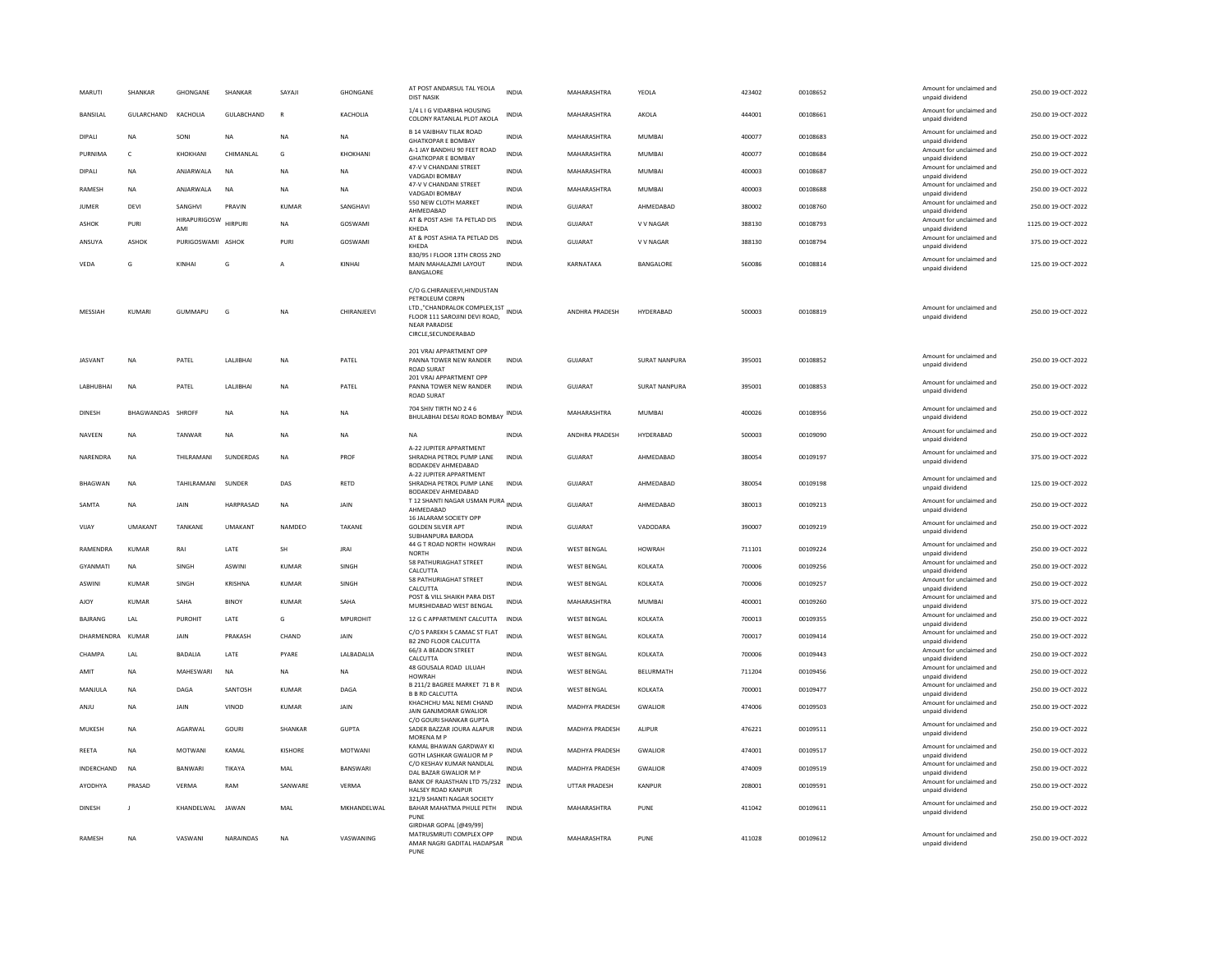| SURAMYA           | BHASKERBHAI        | BHATT                       | <b>BHASKER</b>    | <b>BHA</b>   | YBHATT           | 11 3RD FLOOR AVKAR<br>APARTMENTS GULBAI TEKRA<br>AMBAWADI AHMEDABAD                                                     | INDIA        | <b>GUJARAT</b>    | AHMEDABAD                 | 380015 | 00109617 | Amount for unclaimed and<br>unpaid dividend | 250.00 19-OCT-2022 |
|-------------------|--------------------|-----------------------------|-------------------|--------------|------------------|-------------------------------------------------------------------------------------------------------------------------|--------------|-------------------|---------------------------|--------|----------|---------------------------------------------|--------------------|
| <b>FARDOON</b>    | NA                 | MAZDA                       | SHERIAR           | <b>NA</b>    | MAZDA            | 6 CROSS ROAD GOLIBAR MAIDAN<br>POONA                                                                                    | <b>INDIA</b> | MAHARASHTRA       | PUNE                      | 411040 | 00109618 | Amount for unclaimed and<br>unpaid dividend | 250.00 19-OCT-2022 |
| VEENA             | <b>NA</b>          | OSWAL                       | PRAKASH           | NA           | OSWAL            | 462, S.V.PATEL STREET, CAMP,<br>PUNE. 411001                                                                            | INDIA        | MAHARASHTRA       | PUNE                      | 411001 | 00109636 | Amount for unclaimed and<br>unpaid dividend | 250.00 19-OCT-2022 |
|                   | GOPALKRISHNA SETTY |                             | J                 | s            | CHETTYRETD       | 287 38TH CROSS 8TH BLOCK<br>JAYANAGAR BANGALORE                                                                         | <b>INDIA</b> | KARNATAKA         | BANGALORE                 | 560070 | 00109743 | Amount for unclaimed and<br>unpaid dividend | 250.00 19-OCT-2022 |
| SITA              | <b>NA</b>          | VIKRAM                      | VIKRAM            | GOVIND       | PRASAD           | B-1/13 1ST MAIN ROAD SFS-208<br>YELAHANKA NEW TOWN                                                                      | <b>INDIA</b> | KARNATAKA         | BANGALORE                 | 560064 | 00109782 | Amount for unclaimed and<br>unpaid dividend | 250.00 19-OCT-2022 |
| MALVIKA           | <b>NA</b>          | KHARF                       | PRADEEP           | <b>NA</b>    | KHARF            | BANGALORE<br>B-1/13 1ST MAIN ROAD SFS-208<br>YELAHANKA NEWTOWN                                                          | <b>INDIA</b> | KARNATAKA         | <b>BANGALORE</b>          | 560064 | 00109783 | Amount for unclaimed and<br>unpaid dividend | 250.00 19-OCT-2022 |
| RENUKA            | <b>NA</b>          | SAYIRI                      | s                 | <b>NA</b>    | RAMABABU         | BANGALORE<br>W/O S RAM BABU OPP S B H                                                                                   | INDIA        | ANDHRA PRADESH    | <b>JAGTIAL</b>            | 505325 | 00109791 | Amount for unclaimed and                    | 250.00 19-OCT-2022 |
| MALATHI           | NA                 | <b>BOYELLA</b>              |                   | JANGAM       | <b>REDDI</b>     | MAIN ROAD METPALLI<br>C/O DHAVANI INVESTMENTS 52                                                                        | INDIA        | ANDHRA PRADESH    | KURNOOL                   | 518001 | 00109797 | unpaid dividend<br>Amount for unclaimed and | 250.00 19-OCT-2022 |
| M                 | G                  | <b>RAMAMOORTH</b>           |                   | MAHADEVA     | <b>IYER</b>      | 172 FORT KURNOOL<br>845 E & F BLOCK MANUJAPATHA<br>1ST CROSS KUVEMPUNAGAR                                               | <b>INDIA</b> | KARNATAKA         | MYSORE                    | 570023 | 00109833 | unpaid dividend<br>Amount for unclaimed and | 250.00 19-OCT-2022 |
|                   |                    |                             |                   |              |                  | MYSORE<br>C/O M SUDHAKAR REDDY                                                                                          |              |                   |                           |        |          | unpaid dividend                             |                    |
| <b>JYOTHI</b>     | REDDY              | MUTHUKURU                   | M                 | SUDHAKARA    | REDDY            | ANDHRA BANK BUDHAWAR PET<br>KURNOOL A P                                                                                 | <b>INDIA</b> | ANDHRA PRADESH    | KURNOOL                   | 518002 | 00109837 | Amount for unclaimed and<br>unpaid dividend | 250.00 19-OCT-2022 |
| ARVIND            | <b>KUMAR</b>       | SHAVILI                     | <b>SUBBA</b>      | <b>NA</b>    | RAO              | H NO 8/4 R T VIJAY NAGAR<br>COLONY HYDERABAD                                                                            | <b>INDIA</b> | ANDHRA PRADESH    | PUNJAGUTTA<br>(HYDERABAD) | 500457 | 00109841 | Amount for unclaimed and<br>unpaid dividend | 250.00 19-OCT-2022 |
| YASHODA           | <b>NA</b>          | SHAVILI                     | <b>SUBBA</b>      | <b>NA</b>    | RAO              | H NO 8/4 R T VIJAY NAGAR<br>COLONY HYDERABAD                                                                            | <b>INDIA</b> | ANDHRA PRADESH    | PUNJAGUTTA<br>(HYDERABAD) | 500457 | 00109842 | Amount for unclaimed and<br>unpaid dividend | 250.00 19-OCT-2022 |
|                   | <b>NA</b>          | SRINAIVASAN                 | D                 | <b>NA</b>    | <b>RAMADOSS</b>  | NO 42 BRINDAVAN STREET<br>EXTENSION WEST MAMBALAM<br>MADRAS T N                                                         | <b>INDIA</b> | <b>TAMIL NADU</b> | CHENNAI                   | 600033 | 00109883 | Amount for unclaimed and<br>unpaid dividend | 500.00 19-OCT-2022 |
| PREETHA           | <b>NA</b>          | RAJAN                       | к                 | К            | RAJAN            | 9 MONTIETH LANE MADRAS                                                                                                  | INDIA        | TAMIL NADU        | CHENNAI                   | 600008 | 00109899 | Amount for unclaimed and<br>unpaid dividend | 250.00 19-OCT-2022 |
|                   | <b>NA</b>          | DHANDAPANI                  | - A               |              | GOVINDARAJAN     | 106 LLOYDS ROAD ROYAPETTAH<br><b>MADRAS</b>                                                                             | <b>INDIA</b> | TAMIL NADU        | CHENNAI                   | 600014 | 00109904 | Amount for unclaimed and<br>unpaid dividend | 250.00 19-OCT-2022 |
|                   | <b>NA</b>          | RANGANATHAN F               |                   | <b>NA</b>    | SESHADRI         | FLAT NO G-1 NAVIN'S PUSHPA<br>APARTMENTS OLD NO 6<br>KAMATCHIPURAM IST STREET<br>POSTAL COLONY WEST<br>MAMBALAM CHENNAI | <b>INDIA</b> | <b>TAMIL NADU</b> | CHENNAL                   | 600033 | 00109905 | Amount for unclaimed and<br>unpaid dividend | 250.00 19-OCT-2022 |
| <b>BALCHANDRA</b> | <b>NA</b>          | LONDHE                      | DATTATREYA        | <b>NA</b>    | RETD             | 101/102 BHAGWATI APARTMENT<br>CHAKALA ANDHERI (EAST)<br><b>MUMBA</b>                                                    | <b>INDIA</b> | MAHARASHTRA       | MUMBAI                    | 400093 | 00109941 | Amount for unclaimed and<br>unpaid dividend | 375.00 19-OCT-2022 |
| BHAWARLAL         | <b>NA</b>          | JAIN                        | PRATAP            | <b>NA</b>    | CHANDJ           | NO 76 LAXMAN RAO ROAD<br><b>BALEPET CROSS BANGALORE</b>                                                                 | <b>INDIA</b> | KARNATAKA         | BANGALORE                 | 560053 | 00109980 | Amount for unclaimed and<br>unpaid dividend | 250.00 19-OCT-2022 |
| PHILOMENA         | <b>NA</b>          | <b>ROSARIO</b>              | $\mathsf{R}$      | FELIX        | COSTA            | 361 15 A CROSS II STAGE II PHASE<br>W C R MAHALAXMI LAYOUT<br>BANGALORE                                                 | <b>INDIA</b> | KARNATAKA         | BANGALORE                 | 560086 | 00110006 | Amount for unclaimed and<br>unpaid dividend | 375.00 19-OCT-2022 |
|                   | s                  | RAJASEKHAR                  | $\mathsf{T}$      | SUBBAIAH     | SETTY            | SREENATH TEXTILES MADAKASIRA<br>ANANTAPUR DIST                                                                          | <b>INDIA</b> | MAHARASHTRA       | <b>MUMBAI</b>             | 400001 | 00110050 | Amount for unclaimed and<br>unpaid dividend | 500.00 19-OCT-2022 |
| LAKSHMANA         | <b>GUPTA</b>       | R                           | <b>BETAIAH</b>    | <b>NA</b>    | SETTY            | NO 13 VASAVI TEMPLE ROAD<br>VISWESWARA PURAM                                                                            | <b>INDIA</b> | KARNATAKA         | BANGALORE                 | 560004 | 00110061 | Amount for unclaimed and<br>unpaid dividend | 250.00 19-OCT-2022 |
| G                 | N                  | <b>SESHADRI</b>             | G                 | $\mathbf{S}$ | NARAYANAIYERRETD | BANGALORE<br>332 66TH CROSS 17 MAIN V<br>BLOCK RAJAJI NAGAR BANGALORE INDIA                                             |              | KARNATAKA         | BANGALORE                 | 560010 | 00110076 | Amount for unclaimed and<br>unpaid dividend | 250.00 19-OCT-2022 |
|                   | NARAYANA           | SETTY                       | REVAIAH           | <b>NA</b>    | <b>RETD</b>      | NO 622 6TH B MAIN J P NAGAR III                                                                                         | <b>INDIA</b> | KARNATAKA         | BANGALORE                 | 560078 | 00110126 | Amount for unclaimed and                    | 250.00 19-OCT-2022 |
| SHEHNAZ           | M                  | NIZAR                       | P                 | MOHAMMAD     | NIZAR            | PHASE BANGALORE<br>MAUSAM KUMBLA POST KERALA INDIA                                                                      |              | KERALA            | <b>BEKAL (KASARGOD)</b>   | 671321 | 00110211 | unpaid dividend<br>Amount for unclaimed and | 250.00 19-OCT-2022 |
|                   |                    |                             |                   |              |                  | 109 NEW CLOTH MARKET NEAR                                                                                               |              |                   |                           |        |          | unpaid dividend<br>Amount for unclaimed and |                    |
| AKHII             | <b>NA</b>          | <b>AGARWAI A</b>            | KAMAI             | <b>NA</b>    | <b>AGARWAI A</b> | ROHIT A C MARKET RING ROAD<br>SURAT GUJARAT STATE SURAT                                                                 | <b>INDIA</b> | GUIARAT           | <b>SURAT NANPURA</b>      | 395002 | 00110224 | unpaid dividend                             | 250.00.19-OCT-2022 |
| MANISHA           | <b>NA</b>          | <b>JHUNJHUNWALA SUBHASH</b> |                   | <b>NA</b>    | <b>KUMAR</b>     | 109 NEW CLOTH MARKET NEAR<br>ROHIT A C MARKET RING ROAD<br><b>SURAT</b>                                                 | <b>INDIA</b> | <b>GUJARAT</b>    | <b>SURAT NANPURA</b>      | 395001 | 00110228 | Amount for unclaimed and<br>unpaid dividend | 250.00 19-OCT-2022 |
| SITARAM           | <b>NA</b>          | BHAI                        | HARIOM            | NA           | PRASAD           | C/O 109 NEW CLOTH MARKET<br>NEAR ROHIT AC MARKET RING<br><b>ROAD SURAT</b>                                              | INDIA        | GUJARAT           | SURAT NANPURA             | 395002 | 00110232 | Amount for unclaimed and<br>unpaid dividend | 250.00 19-OCT-2022 |
| DILIP             | KUMAR              | PATEL                       | <b>UTTAMBHAI</b>  | <b>NA</b>    | PATAI            | C/O BANK OF MAHARASHTRA<br>RING ROAD SURAT                                                                              | <b>INDIA</b> | <b>GUJARAT</b>    | <b>SURAT NANPURA</b>      | 395003 | 00110244 | Amount for unclaimed and<br>unpaid dividend | 375.00 19-OCT-2022 |
| OM                | PRAKASH            | GARODIA                     | RAMESHWARLAL      | <b>NA</b>    | GARODIA          | 4-C RUDRAKSH APT OPP ARIHANT<br>PARK SOC AMBIKA NIKETAN<br>SURAT                                                        | <b>INDIA</b> | GUJARAT           | SURAT NANPURA             | 395007 | 00110280 | Amount for unclaimed and<br>unpaid dividend | 250.00 19-OCT-2022 |
| BALKISHAN         | <b>NA</b>          | PODDAR                      | <b>TORMAL</b>     | <b>NA</b>    | <b>BUSINES</b>   | 35 RESHAMWALA MKT RING<br><b>ROAD SURAT</b>                                                                             | <b>INDIA</b> | <b>GUJARAT</b>    | <b>SURAT NANPURA</b>      | 395002 | 00110322 | Amount for unclaimed and<br>unpaid dividend | 375.00 19-OCT-2022 |
| BALKISHAN         | <b>NA</b>          | PODDAR                      | <b>NA</b>         | <b>NA</b>    | <b>NA</b>        | 35 RESHAMWALA MKT RING<br>ROAD SURAT                                                                                    | <b>INDIA</b> | <b>GUJARAT</b>    | <b>SURAT NANPURA</b>      | 395002 | 00110336 | Amount for unclaimed and<br>unpaid dividend | 375.00 19-OCT-2022 |
| <b>HARISH</b>     | <b>NA</b>          | SAPRU                       | <b>NA</b>         | <b>NA</b>    | <b>NA</b>        | 29 POONAM BEHIND MCPL<br>HOSPITAL R P RD MULUND W<br><b>BOMBAY</b>                                                      | <b>INDIA</b> | MAHARASHTRA       | <b>MUMBAI</b>             | 400080 | 00110350 | Amount for unclaimed and<br>unpaid dividend | 250.00 19-OCT-2022 |
| GURMEET           | SINGH              | KAPOOR                      | <b>NA</b>         | <b>NA</b>    | <b>NA</b>        | 103 DOSHI CHAMBERS POONA ST INDIA<br>MASJID BUNDER BOMBAY                                                               |              | MAHARASHTRA       | MUMBAI                    | 400009 | 00110377 | Amount for unclaimed and<br>unpaid dividend | 250.00.19-OCT-2022 |
| VASANTI           | <b>NA</b>          | <b>BHAYANI</b>              | <b>GUNVANTRAI</b> | <b>NA</b>    | BHAYANI          | 169 A DR AMBEDKAR ROAD 12<br>MAYUR NIWAS DADAR TT<br>MUMBAL                                                             | <b>INDIA</b> | MAHARASHTRA       | <b>MUMBAI</b>             | 400014 | 00110439 | Amount for unclaimed and<br>unpaid dividend | 250.00 19-OCT-2022 |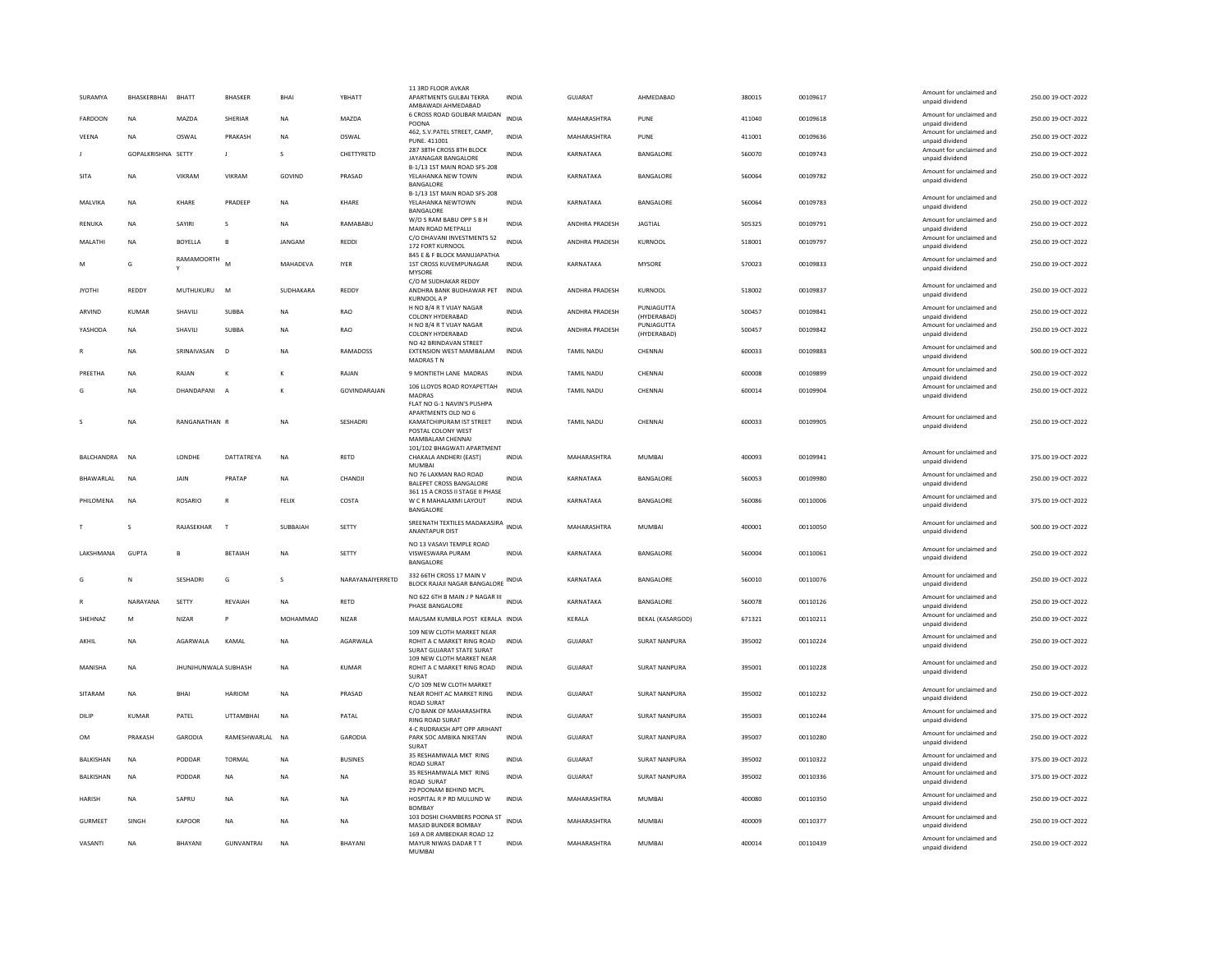| PRABHU        | DAYAL        | <b>GUPTA</b>   | P                       | Κ              | <b>GUPTA</b>     | 90 B D J RD PO BHADHAKALI DIST INDIA<br>HOOGHLY W B                          |              | <b>WEST BENGAL</b>   | <b>HOOGHLY</b> | 712232 | 00110528 | Amount for unclaimed and<br>unpaid dividend | 250.00 19-OCT-2022 |
|---------------|--------------|----------------|-------------------------|----------------|------------------|------------------------------------------------------------------------------|--------------|----------------------|----------------|--------|----------|---------------------------------------------|--------------------|
| <b>SHANTI</b> | DEVI         | JAIN           | SUMER                   | MAL            | JAIN             | C/O SUMER MAL JAIN & SONS 18 INDIA<br>MULLICK STREET CALCUTTA                |              | <b>WEST BENGAL</b>   | KOLKATA        | 700007 | 00110536 | Amount for unclaimed and<br>unpaid dividend | 250.00 19-OCT-2022 |
| <b>JYOTI</b>  | SINGH        | JAIN           | LATE                    | SHRI           | RAJSINGH         | C/O BIJOY KR AMBASTHA<br>LALBAGH TILKAMAZHI<br><b>BHAGALPUR</b>              | <b>INDIA</b> | <b>BIHAR</b>         | BHAGALPUR H.Q  | 812001 | 00110569 | Amount for unclaimed and<br>unpaid dividend | 250.00 19-OCT-2022 |
| RENU          | NA           | <b>BALA</b>    |                         |                | GOYAL            | 40 NETAJI PARK JALANDHAR CITY INDIA                                          |              | PUNJAB               | JALANDHAR      | 144001 | 00110606 | Amount for unclaimed and<br>unpaid dividend | 250.00 19-OCT-2022 |
| <b>USHA</b>   | NA           | AGGARWAL       | $\mathbf{R}$            | $\mathsf L$    | AGARWAL          | 3908 G B ROAD DELHI                                                          | <b>INDIA</b> | DELHI                | DELHI          | 110006 | 00110615 | Amount for unclaimed and<br>unpaid dividend | 250.00 19-OCT-2022 |
| PRFM          | <b>NA</b>    | KAPUR          | HANS                    | RAI            | KAPUR            | 39/1 EAST PATEL NAGAR NEW                                                    | <b>INDIA</b> | <b>DELHI</b>         | DELHI          | 110008 | 00110616 | Amount for unclaimed and                    | 250.00 19-QCT-2022 |
|               |              |                |                         |                |                  | DELHI<br>25 SOUTH BEACH AVENUE II                                            |              |                      |                |        |          | unpaid dividend<br>Amount for unclaimed and |                    |
| GANESH        | NA           | CHAMPA         | s                       | NΑ             | GANESH           | STREET MRC NAGAR RAJA<br>ANNAMALAIPURAM MADRAS                               | INDIA        | TAMIL NADU           | CHENNA         | 600028 | 00110632 | unpaid dividend                             | 250.00 19-OCT-2022 |
| GANESH        | <b>NA</b>    | CHAMPA         | GANESH                  | NA             | s                | FLAT 3C PADMALAYA TOWER 63<br>JANAKI AVENUE M R C NAGAR<br><b>MADRAS</b>     | <b>INDIA</b> | <b>TAMIL NADU</b>    | CHENNA         | 600028 | 00110649 | Amount for unclaimed and<br>unpaid dividend | 250.00 19-OCT-2022 |
| SHAKUNTALA    | <b>NA</b>    | <b>VOHRA</b>   | LATE                    | SHRI           | ROSHANLALVOHRA   | C/O A K VOHRA SYNDICATE BANK<br><b>B 12 GREEN PARK EXT NEW DELHI</b>         | <b>INDIA</b> | DELHI                | DELHI          | 110016 | 00110668 | Amount for unclaimed and<br>unpaid dividend | 250.00 19-OCT-2022 |
| UNITA         | <b>NA</b>    |                | SACHIDANAND SACHIDANAND | N <sub>A</sub> | SINHA            | WF II BRAHMA PUTRA HOSTEL<br>POORVANCHAL J N U NEW DELHI                     | <b>INDIA</b> | DELHI                | DELHI          | 110067 | 00110669 | Amount for unclaimed and<br>unpaid dividend | 250.00 19-OCT-2022 |
| SUMAN         | <b>NA</b>    | MADAN          | NARESH                  | MADAN          |                  | G 171 PREET VIHAR DELHI                                                      | <b>INDIA</b> | DELHI                | DELHI          | 110092 | 00110743 | Amount for unclaimed and<br>unpaid dividend | 250.00 19-OCT-2022 |
| DURU          | S            | NAWANI         | SHYAM                   | <b>NA</b>      | SUNDER           | BEAUTY ELECTRONIC 41 AJIT<br>ARCADE KAILASH COLONY NEW<br>DELHI              | <b>INDIA</b> | DELHI                | DELHI          | 110048 | 00110765 | Amount for unclaimed and<br>unpaid dividend | 250.00 19-OCT-2022 |
| TRIPTA        | <b>NA</b>    | AGGARWAL       | MUKESH                  | AGGARWAL       |                  | 207 C 2 MAHAVIR BHAWAN<br>MILAN COMM COMPLEX                                 | <b>INDIA</b> | DELHI                | DELHI          | 110015 | 00110768 | Amount for unclaimed and<br>unpaid dividend | 250.00 19-OCT-2022 |
| VIJAY         | <b>KUMAR</b> | CHADHA         | <b>BIRBAL</b>           | <b>NA</b>      | CHADHA           | KARAMPURA N DELHI<br>F 11 33 KRISHAN NAGAR DELHI                             | <b>INDIA</b> | DELHI                | DELHI          | 110051 | 00110780 | Amount for unclaimed and                    | 250.00 19-OCT-2022 |
|               |              |                |                         |                |                  | C/O S K SHARMA TATA                                                          |              |                      |                |        |          | unpaid dividend                             |                    |
| <b>REENA</b>  | <b>NA</b>    | SHARMA         | <b>SURESH</b>           | <b>KUMAR</b>   | SHARMA           | CONSULING ENGINEERS GEDORE<br>HOUSE 4TH FLOOR 51 52 NEHRU<br>PLACE NEW DELHI | <b>INDIA</b> | DELHI                | DELHI          | 110019 | 00110826 | Amount for unclaimed and<br>unpaid dividend | 250.00 19-OCT-2022 |
| RAJ           | <b>NA</b>    | KHANNA         | KEDARNATH               | <b>NA</b>      | KHANNA           | S/O K N KHANNA MA B COM<br>GANESH STREET MORADABAD U P INDIA                 |              | UTTAR PRADESH        | MORADABAD      | 244001 | 00110848 | Amount for unclaimed and<br>unpaid dividend | 250.00 19-OCT-2022 |
| RAJ           | KUMARI       | RATHI          | <b>NAND</b>             | <b>KUMAR</b>   | RATHI            | C/O DAMANIKHA CHOWK<br><b>BIKANER</b><br>W/O K C CHUGH AAO P Q NO D 2        | <b>INDIA</b> | RAJASTHAN            | <b>BIKANER</b> | 334005 | 00110886 | Amount for unclaimed and<br>unpaid dividend | 250.00 19-OCT-2022 |
| SUMAN         | <b>NA</b>    | CHUGH          |                         | c              | CHUGH            | SUGAR MILL COLONY SRI<br>GANGANAGAR                                          | <b>INDIA</b> | RAJASTHAN            | SRI GANGANAGAR | 335001 | 00110971 | Amount for unclaimed and<br>unpaid dividend | 250.00 19-OCT-2022 |
| <b>BINA</b>   | <b>NA</b>    | SHAH           | MAHESH                  | <b>NA</b>      | SHAH             | 304 SUPER BAZAR STATION ROAD<br>SANTACRUZ (W) MUMBAI                         | <b>INDIA</b> | MAHARASHTRA          | <b>MUMBAI</b>  | 400054 | 00110990 | Amount for unclaimed and<br>unpaid dividend | 250.00 19-OCT-2022 |
| CHANDRAKANT M |              | <b>SHAH</b>    | MANII AI                | RAMII          | SHAH             | 1/17 RUPCHAND MUKHERJI LANE INDIA<br>CALCUTTA                                |              | <b>WEST BENGAL</b>   | KOLKATA        | 700025 | 00111234 | Amount for unclaimed and<br>unpaid dividend | 250.00 19-OCT-2022 |
| SANVAR        | LAL          | KEDIA          | N                       | P              | KEIDA            | PO TALGARN DT MAIDA                                                          | INDIA        | <b>WEST BENGAL</b>   | MALDA          | 732125 | 00111275 | Amount for unclaimed and<br>unpaid dividend | 250.00 19-OCT-2022 |
| SUPRIYA       | NA           | <b>BISWAS</b>  | ANIL                    | KUMAR          | <b>BISWAS</b>    | 57 GREEN AVNEUE CALCUTTA                                                     | INDIA        | WEST BENGAL          | KOLKATA        | 700075 | 00111282 | Amount for unclaimed and<br>unpaid dividend | 875.00 19-OCT-2022 |
| <b>SUJATA</b> | <b>NA</b>    | GUHA           | <b>RISWARUF</b>         | <b>NA</b>      | <b>GUHA</b>      | 2/2 RAJA BAGAN LANE WEST                                                     | <b>INDIA</b> | <b>WEST BENGAL</b>   | KOLKATA        | 700030 | 00111341 | Amount for unclaimed and                    | 250.00 19-OCT-2022 |
| DEODUTT       | <b>NA</b>    | PRASAD         | RAMDEO                  | <b>NA</b>      | PRASAD           | <b>BENGAL CALCUTTA</b><br>SEKHAR NIWAS B D ROAD                              | <b>INDIA</b> | <b>WEST BENGAL</b>   | ASANSOL        | 713301 | 00111360 | unpaid dividend<br>Amount for unclaimed and | 250.00 19-OCT-2022 |
|               |              |                |                         |                |                  | ASANSOL<br>C/O TRACK PARTS ENTERPRISES 5                                     |              |                      |                |        |          | unpaid dividend<br>Amount for unclaimed and |                    |
| KANTI         | <b>NA</b>    | <b>MEHTA</b>   | ARJUN                   | DEV            | <b>MEHTA</b>     | KHAIRU PLACE CALCUTTA                                                        | <b>INDIA</b> | <b>WEST BENGAL</b>   | KOLKATA        | 700072 | 00111397 | unpaid dividend                             | 375.00 19-OCT-2022 |
| MADHUJIT      | NA           | GHOSE          | AJIT                    | KUMAR          | GHOSE            | 15/2/P 55 JHEEL ROAD BANK PLOT INDIA<br>CALCUTTA                             |              | <b>WEST BENGAL</b>   | KOLKATA        | 700075 | 00111420 | Amount for unclaimed and<br>unpaid dividend | 250.00 19-OCT-2022 |
| MANJU         | <b>NA</b>    | KHANNA         | DAVINDER                | <b>NA</b>      | KHANNA           | B 3/153 PASCHIM VIHAR NEW<br>DELHI                                           | <b>INDIA</b> | DELHI                | DELHI          | 110063 | 00111456 | Amount for unclaimed and<br>unpaid dividend | 250.00 19-OCT-2022 |
| <b>REKHA</b>  | <b>NA</b>    | <b>TANDON</b>  | RAJEEV                  | NΑ             | <b>TANDON</b>    | A 88 HARPAL NAGAR<br>MORADABAD                                               | <b>INDIA</b> | <b>UTTAR PRADESH</b> | MORADABAD      | 244001 | 00111465 | Amount for unclaimed and<br>unpaid dividend | 250.00 19-OCT-2022 |
| GANESH        | <b>NA</b>    | CHAMPA         | $\mathcal{S}$           | NΑ             | <b>GANESH</b>    | 25 SOUTH BEACH AVENUE II<br>STREET MRC NAGAR RAJA<br>ANNAMALAIPURAM MADRAS   | <b>INDIA</b> | <b>TAMIL NADU</b>    | CHENNAL        | 600028 | 00111475 | Amount for unclaimed and<br>unpaid dividend | 250.00 19-OCT-2022 |
| KEDAR         | <b>NATH</b>  | KHANNA         | BRIJ                    | LAL            | <b>KHANNA</b>    | GANESH STREET MORADABAD U                                                    | <b>INDIA</b> | <b>UTTAR PRADESH</b> | MORADABAD      | 244001 | 00111505 | Amount for unclaimed and<br>unpaid dividend | 250.00 19-OCT-2022 |
| KRISHNA       | <b>NA</b>    | AGARWAL        | LATE                    | <b>SH</b>      | RAMNARAINAGARWAL | <b>D 13 GREEN PARK EXTENSION</b><br>NEW DELHI                                | <b>INDIA</b> | DELHI                | DELHI          | 110016 | 00111519 | Amount for unclaimed and<br>unpaid dividend | 250.00 19-OCT-2022 |
| н             | s            | <b>SETHI</b>   | <b>DIWAN</b>            | <b>NA</b>      | SINGH            | BLOCK NO 22 H NO 40 WEST                                                     | <b>INDIA</b> | DELHI                | DELHI          | 110008 | 00111548 | Amount for unclaimed and                    | 125.00 19-OCT-2022 |
| SUBHASH       | NA           | CHANDER        | RAM                     | ΝA             | LAL              | PATEL NAGAR NEW DELHI<br>A 7 SHIV PURI EXTN DELHI                            | <b>INDIA</b> | DELHI                | DELHI          | 110051 | 00111555 | unpaid dividend<br>Amount for unclaimed and | 250.00 19-OCT-2022 |
|               |              |                |                         |                |                  |                                                                              |              |                      |                |        |          | unpaid dividend<br>Amount for unclaimed and |                    |
| AVANTHI       | NA           | TANGUTUR       | LATE                    | SH             | SRTANGUTUR       | M 51 SAKET NEW DELHI                                                         | <b>INDIA</b> | DELHI                | DELHI          | 110017 | 00111587 | unpaid dividend                             | 250.00 19-OCT-2022 |
| ANAND         | <b>NA</b>    | <b>BINNANI</b> | SUKHDEO                 | <b>NA</b>      | <b>BINNAN</b>    | BINNANI X RAY CLINIC 21 SADUL<br><b>COLONY BIKANER</b>                       | <b>INDIA</b> | RAJASTHAN            | <b>BIKANER</b> | 334001 | 00111635 | Amount for unclaimed and<br>unpaid dividend | 250.00 19-OCT-2022 |
| RAJINDER      | <b>NA</b>    | KAUR           | NARIAN                  | DAS            | SINGH            | 1/359 SUBHASH NAGAR<br>SHAHRANPUR UF                                         | <b>INDIA</b> | UTTAR PRADESH        | SAHARANPUR     | 247001 | 00111655 | Amount for unclaimed and<br>unpaid dividend | 500.00 19-OCT-2022 |
|               | NA           | VASUDEVAN      | $\mathbf{v}$            | s              | MANI             | 2 AMBABHUVAN SCHEME 6 ROAD<br>5 MATUNGA BOMBAY                               | <b>INDIA</b> | MAHARASHTRA          | MUMBAI         | 400019 | 00111658 | Amount for unclaimed and<br>unpaid dividend | 250.00 19-OCT-2022 |
| <b>NAFISA</b> | MANAF        | <b>BIVIII</b>  | MANAF                   | MANSUR         | <b>BIVIII</b>    | TAYAB BLDG ROOM NO 13 2ND FL INDIA                                           |              | MAHARASHTRA          | <b>MUMBAI</b>  | 400003 | 00111744 | Amount for unclaimed and                    | 250.00 19-OCT-2022 |
|               |              |                |                         |                |                  | 14 DHOBI ST BOMBAY                                                           |              |                      |                |        |          | unpaid dividend                             |                    |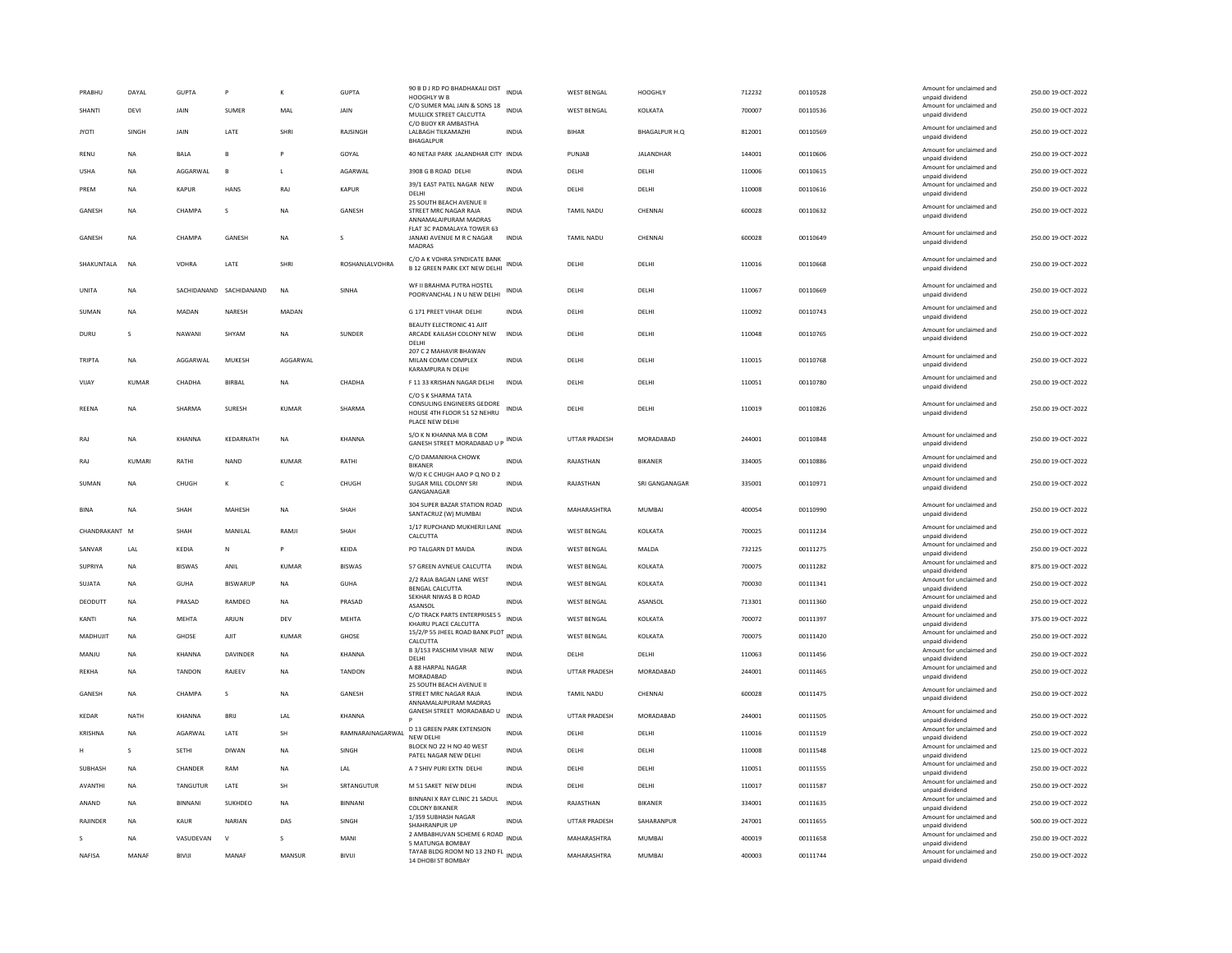| MEENA                         | SRICHAND       | <b>BHATIA</b>  | SRICHAND          | CHUNILAL           | <b>BHATIA</b>      | <b>B 18 BHAGNARI CHS DUNCAN</b><br>CAUSEWAY ROAD CHUNABHATTY INDIA<br><b>RLY STN SION BOMBAY</b> |              | MAHARASHTRA   | <b>MUMBAI</b>              | 400022 | 00111825 | Amount for unclaimed and<br>unpaid dividend | 250.00 19-OCT-2022 |
|-------------------------------|----------------|----------------|-------------------|--------------------|--------------------|--------------------------------------------------------------------------------------------------|--------------|---------------|----------------------------|--------|----------|---------------------------------------------|--------------------|
| SHEELA                        | <b>NA</b>      | <b>BALAN</b>   | MADHU             | <b>NA</b>          | NARAYANAN          | NARAYAN MADHU 34/1 TYPE D-<br>SPL BARC COLONY TAPP PO<br>THANE(DIST) MAHARA                      | <b>INDIA</b> | MAHARASHTRA   | MIDC TARAPUR (DT<br>THANE) | 401504 | 00111844 | Amount for unclaimed and<br>unpaid dividend | 250.00 19-OCT-2022 |
| SHANKARI AI                   | RATANLAL       | ATTAL          | RATANLAL          | <b>NA</b>          | ATTAL              | NR NAGAR PARISHAD MARATHI<br>SCHOOL NO 16 ADARASHA<br><b>COLONY AKOLA</b>                        | <b>INDIA</b> | MAHARASHTRA   | AKOLA                      | 444004 | 00111852 | Amount for unclaimed and<br>unpaid dividend | 250.00 19-OCT-2022 |
| <b>ASHOK</b>                  | <b>NA</b>      | KUMAR          | TARA              | <b>NA</b>          | CHAND              | 64/41 HATA RASOOL KHAN OPP<br>AGRWAL COMM COLLEGE<br>LALKUAN LUCKNOW                             | <b>INDIA</b> | UTTAR PRADESH | <b>LUCKNOW</b>             | 226001 | 00111893 | Amount for unclaimed and<br>unpaid dividend | 250.00 19-OCT-2022 |
| SAROJ                         | <b>NA</b>      | MAHESHWARI     | <b>BHAOO</b>      | LAL                | MAHESHWARI         | 34 B JAIN NAGAR MEERUT CITY                                                                      | <b>INDIA</b> | UTTAR PRADESH | MEERUT                     | 250002 | 00111897 | Amount for unclaimed and<br>unpaid dividend | 750.00 19-OCT-2022 |
| SORABH                        | <b>NA</b>      | GOEL           | s                 | $\mathsf{C}$       | GOEL               | STAR INTERNATIONAL SHANTI<br>NAGAR RAILWAY ROAD MEERUT INDIA<br>CITY                             |              | UTTAR PRADESH | MEERUT                     | 250002 | 00111932 | Amount for unclaimed and<br>unpaid dividend | 250.00 19-OCT-2022 |
| PRADEEP                       | <b>NA</b>      | <b>GUPTA</b>   |                   | s                  | <b>GUPTA</b>       | STAR INTERNATIONAL SHANTI<br>NAGAR RAILWAY ROAD MEERUT<br>CITY                                   | <b>INDIA</b> | UTTAR PRADESH | MEERUT                     | 250002 | 00111942 | Amount for unclaimed and<br>unpaid dividend | 250.00 19-OCT-2022 |
| ANIU                          | <b>NA</b>      | <b>BARRAR</b>  | $\Omega$          | P                  | <b>BARRAR</b>      | E 267 GREATER KAILASH PART II<br>NEW DELHI                                                       | <b>INDIA</b> | DELHI         | <b>DELHI</b>               | 110048 | 00111962 | Amount for unclaimed and<br>unpaid dividend | 250.00.19-OCT-2022 |
| DAMODAR                       | DASS           | AGRAWAL        | RAMSARAN          | DASS               | RETD               | K 100/AB KALKAJI NEW DELHI                                                                       | INDIA        | DELHI         | DELHI                      | 110019 | 00111985 | Amount for unclaimed and<br>unpaid dividend | 250.00 19-OCT-2022 |
| PUJA                          | <b>NA</b>      | <b>BATRA</b>   | YOGESH            | <b>NA</b>          | <b>BATRA</b>       | S 397 GREATER KAILASH II NEW<br>DELHI                                                            | <b>INDIA</b> | DELHI         | DELHI                      | 110048 | 00111995 | Amount for unclaimed and<br>unpaid dividend | 250.00 19-OCT-2022 |
| PRIYATOWERSP<br><b>LTD</b>    | N <sub>A</sub> | <b>NA</b>      | <b>NA</b>         | <b>NA</b>          | NA                 | C/O R R FINANCIAL CONSULTANTS<br>P LTD 3/17A ASAFALI ROAD<br><b>GROVER MANSION NEW DELHI</b>     | INDIA        | DELHI         | DELHI                      | 110002 | 00112000 | Amount for unclaimed and<br>unpaid dividend | 250.00 19-OCT-2022 |
| PRASADHOLDIN<br><b>GSPLTD</b> | <b>NA</b>      | NA             | NA                | NA                 | NA                 | C/O R R FINANCIAL CONSULTANTS<br>P LTD 3/17A ASAFALI ROAD<br><b>GROVER MANSION NEW DELHI</b>     | <b>INDIA</b> | DELHI         | DELHI                      | 110002 | 00112001 | Amount for unclaimed and<br>unpaid dividend | 250.00 19-OCT-2022 |
| <b>BHAWNA</b>                 | <b>NA</b>      | KUMARI         | LAKSHMI           | <b>NA</b>          | NARAIN             | 71 I T COLONY U PITAMPURA<br>DELHI                                                               | <b>INDIA</b> | DELHI         | DELHI                      | 110034 | 00112015 | Amount for unclaimed and<br>unpaid dividend | 250.00 19-OCT-2022 |
| DEEPAK                        | ΝA             | <b>JOLLY</b>   | KIRSHAN           | GOPAL              | <b>JOLLY</b>       | C 3/13 KRISHAN NAGAR DELHI                                                                       | <b>INDIA</b> | DELHI         | DELHI                      | 110051 | 00112104 | Amount for unclaimed and<br>unpaid dividend | 250.00 19-OCT-2022 |
| SUDHA                         | <b>NA</b>      | RANI           | $\mathbb{R}$      | P                  | AGGARWAI           | D 845 SARASWATI VIHAR DELHI                                                                      | <b>INDIA</b> | DELHI         | DELHI                      | 110034 | 00112107 | Amount for unclaimed and<br>unpaid dividend | 250.00 19-OCT-2022 |
| SHAHID                        | <b>NA</b>      | <b>BASHIR</b>  | <b>BASHIR</b>     | <b>NA</b>          | <b>AHMFD</b>       | 4/56 SERAJ MANZIL BADAR GARH<br>CIVIL LINES ALIGARH U P                                          | <b>INDIA</b> | UTTAR PRADESH | ALIGARH                    | 202002 | 00112127 | Amount for unclaimed and<br>unpaid dividend | 250.00 19-OCT-2022 |
| <b>NAGINA</b>                 | <b>NA</b>      | <b>GUPTA</b>   | VINIT             | KUMAR              | VARSHNEY           | SHAKUNTALM SAREE SADAN<br><b>3RAILWAY ROAD ALIGARH</b>                                           | <b>INDIA</b> | UTTAR PRADESH | ALIGARH                    | 202001 | 00112134 | Amount for unclaimed and<br>unpaid dividend | 250.00 19-OCT-2022 |
| <b>JYOTI</b>                  | NA             | CHOUDHARY      | VINOD             | NA                 | CHOUDHARY          | D-117 SAVITA VIHAR NEW DELHI                                                                     | <b>INDIA</b> | DELHI         | DELHI                      | 110044 | 00112166 | Amount for unclaimed and<br>unpaid dividend | 500.00 19-OCT-2022 |
| <b>USHA</b>                   |                |                | RAM               | PRAKASH            | BAJPAI             | A 14 C S I O CAMPUS SEC 30 C<br>CHANDIGARH                                                       | INDIA        | CHANDIGARH    | CHANDIGARH                 | 160020 | 00112173 | Amount for unclaimed and<br>unpaid dividend | 250.00 19-OCT-2022 |
| VINAY                         | <b>NA</b>      | <b>SINGHAI</b> | SATISH            | <b>NA</b>          | SINGHAL            | C/O SINGHAL & CO TIRAHA PARAO<br>DUBRY, AGRA ROAD ALIGARH                                        |              | UTTAR PRADESH | <b>ALIGARH</b>             | 202001 | 00112211 | Amount for unclaimed and<br>unpaid dividend | 250.00 19-OCT-2022 |
| LAXMILAL                      | <b>NA</b>      | MENARIA        | DEVI              | LAL                | MENARIAPROF        | VILLAGE & POST RUNDERA DISTT<br><b>UDAIPUR RAJASTHAN</b>                                         | INDIA        | MAHARASHTRA   | MUMBAI                     | 400001 | 00112212 | Amount for unclaimed and<br>unpaid dividend | 250.00 19-OCT-2022 |
| SREELATHA                     | NARAYANAN      | POTTY          | NARAYANAN         | POTTY              | G                  | SOUTH INDIAN BANK<br>CHENGANNUR KERALA                                                           | INDIA        | KERALA        | CHENGANNUR                 | 689121 | 00112286 | Amount for unclaimed and<br>unpaid dividend | 250.00 19-OCT-2022 |
| THULASEE                      | BAI            | KS             | AJITH             | <b>NA</b>          |                    | KUZHIKANDATHIL KURINJI PO<br>RAMAPURAM KOTTAYAM DIST<br>KERALA                                   | <b>INDIA</b> | KERALA        | PALAI                      | 686576 | 00112292 | Amount for unclaimed and<br>unpaid dividend | 125.00 19-OCT-2022 |
| <b>JOHN</b>                   | к              | DANIFI         | к                 | M                  | <b>DANIFI PROF</b> | LECTURER DEPT OF BOTANY C M S<br>INDIA<br>COLLEGE KOTTAYAM KERALA                                |              | <b>KFRAIA</b> | KOTTAYAM                   | 686001 | 00112293 | Amount for unclaimed and<br>unpaid dividend | 250.00.19-QCT-2022 |
| MOHAN                         | $\kappa$       | p              | к                 | PARAMESHWARAN NAIR |                    | <b>ASWATHY MENILAM</b><br>THIRUVALLAM TRIVANDRUM<br>KERALA                                       | INDIA        | KERALA        | TRIVANDRUM                 | 695027 | 00112335 | Amount for unclaimed and<br>unpaid dividend | 250.00 19-OCT-2022 |
| SHAH                          | VIPUL          |                | <b>JAYANTILAL</b> | NA                 |                    | 4 AMIDHARA APPARTMENTS<br>RAMBAUG MANINAGAR<br>AHMEDABAD                                         | INDIA        | GUJARAT       | AHMEDABAD                  | 380008 | 00112380 | Amount for unclaimed and<br>unpaid dividend | 250.00 19-OCT-2022 |
| SANJAY                        | <b>NA</b>      | KHANNA         | BRIJ              | <b>MOHAN</b>       | KHANNA             | 2 KRISHNA APARTMENTS GOLF<br>LINKS UNION PARK KHAR<br><b>BOMBAY</b>                              | <b>INDIA</b> | MAHARASHTRA   | <b>MUMBAI</b>              | 400052 | 00112500 | Amount for unclaimed and<br>unpaid dividend | 250.00 19-OCT-2022 |
| ANITA                         | KUMARI         | TIBREWALA      | RATTAN            | <b>NA</b>          | KUMAR              | VISHNU JHUNJHUNUWALA PT G N<br>INDIA<br>MARG PO CHIRAWA<br>COLLOGE ROAD SAINIK NAGAR             |              | RAJASTHAN     | <b>JHUNJHUNU</b>           | 333026 | 00112533 | Amount for unclaimed and<br>unpaid dividend | 250.00 19-OCT-2022 |
| MAYA                          | KUMARI         | KHARNAWAT      | <b>BABU</b>       | <b>NA</b>          | LAL                | <b>GANGAPUR CITY</b><br>SAWAIMADHOPUR RAJASTHAN                                                  | <b>INDIA</b> | RAJASTHAN     | GANGAPUR                   | 322201 | 00112569 | Amount for unclaimed and<br>unpaid dividend | 250.00 19-OCT-2022 |
| <b>GEETA</b>                  | <b>NA</b>      | KHANDELWAL     | SUBHASH           | <b>NA</b>          | KHANDELWAL         | NEAR VISHRAM STHAL PUSHKER<br><b>ROAD AIMER</b>                                                  | <b>INDIA</b> | RAJASTHAN     | <b>AJMER</b>               | 305001 | 00112595 | Amount for unclaimed and<br>unpaid dividend | 250.00 19-OCT-2022 |
| <b>RAGHUVIR</b>               | LAL            | AGARWAL        | G                 | L.                 | AGARWAL            | C/O P C AGRAWAL & CO M I ROAD INDIA<br>JAIPUR (RAJASTHAN)                                        |              | RAJASTHAN     | <b>JAIPUR</b>              | 302015 | 00112606 | Amount for unclaimed and<br>unpaid dividend | 250.00 19-OCT-2022 |
| KOSHI                         | <b>NA</b>      | KHIANI         | TEEKAMDAS         | <b>NA</b>          | KHIANI             | DEEPAK AGENCIES MAIN MARKET<br>BALOTRA DIST BARMER RAJ                                           | INDIA        | RAJASTHAN     | BARMER                     | 344022 | 00112690 | Amount for unclaimed and<br>unpaid dividend | 250.00 19-OCT-2022 |
| SUSHEELADEVI NA               |                | AGARWAL        | KAILASH           | <b>NA</b>          | CHANDRA            | C/O R S GRANITES P O BAGRA<br>DIST JALORE RAJ<br><b>B-1002 ARIHANT TOWER OPP</b>                 | <b>INDIA</b> | RAJASTHAN     | <b>JALORE</b>              | 343025 | 00112753 | Amount for unclaimed and<br>unpaid dividend | 250.00 19-OCT-2022 |
| ANKIT                         | <b>NA</b>      | <b>JAIN</b>    | KISHOR            | <b>NA</b>          | <b>JAIN</b>        | SHUBH COMPLEX RAJASTHAN<br>HOSPITAL ROAD SHAHIBAUG<br>AHMEDABAD                                  | <b>INDIA</b> | GUIARAT       | AHMEDARAD                  | 380004 | 00112755 | Amount for unclaimed and<br>unpaid dividend | 250.00 19-OCT-2022 |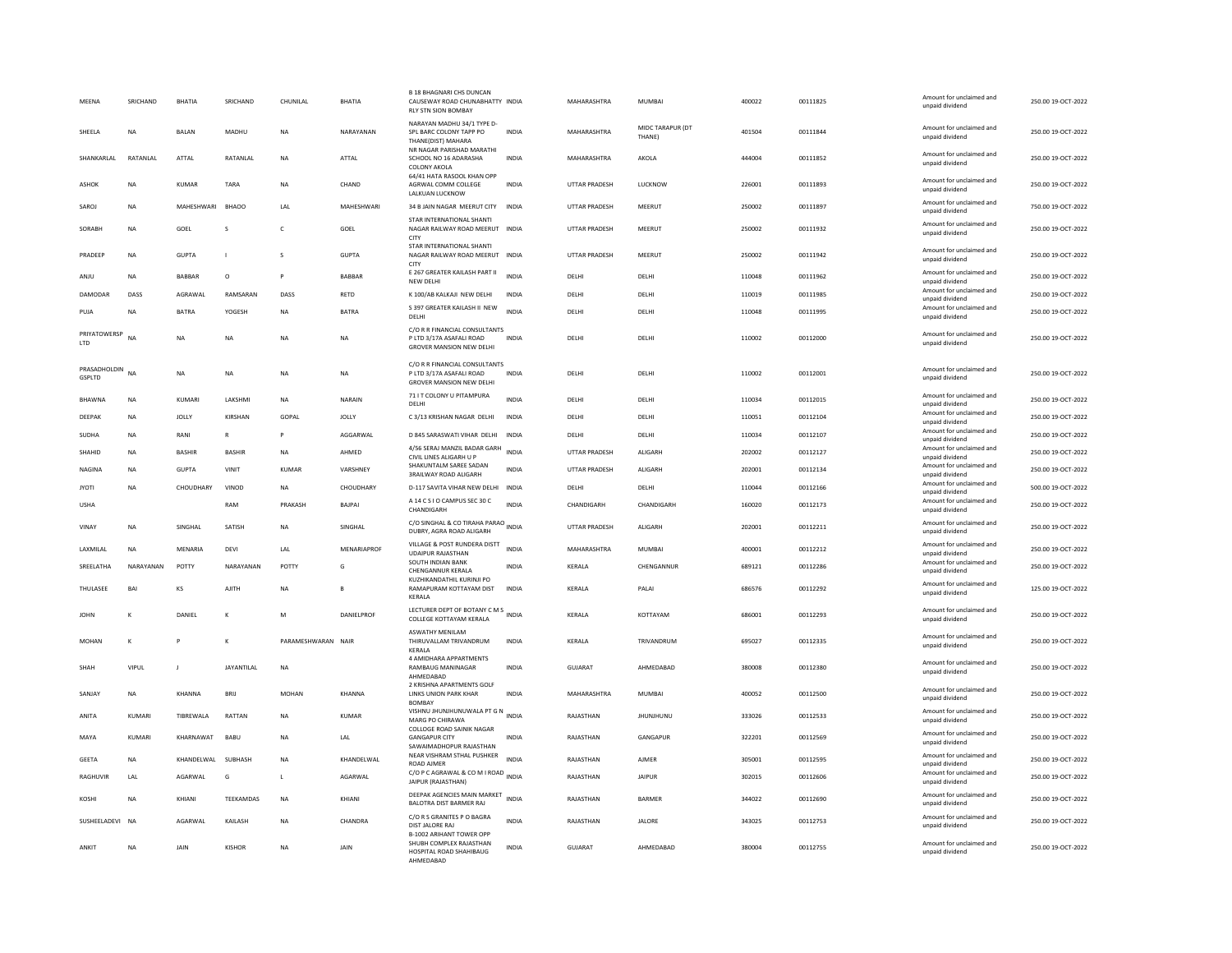| RANJANA                | <b>NA</b>         | KAWAR           | K                | NA                                                    | MANGILAL     | A 340/2 SHASTRI NAGAR<br><b>JODHPUR</b><br>W/O JOHARI LAL SARAF                           | <b>INDIA</b> | RAJASTHAN      | <b>JODHPUR</b>   | 342003 | 00112769 | Amount for unclaimed and<br>unpaid dividend | 250.00 19-OCT-2022 |
|------------------------|-------------------|-----------------|------------------|-------------------------------------------------------|--------------|-------------------------------------------------------------------------------------------|--------------|----------------|------------------|--------|----------|---------------------------------------------|--------------------|
| SUSHILA                | <b>NA</b>         | SARAF           | <b>JOHARI</b>    | LAL                                                   | SARAF        | SARAFONKI POLE SARAFA BAZAR INDIA<br>JODHPUR RAJ                                          |              | RAJASTHAN      | <b>IODHPUR</b>   | 342002 | 00112771 | Amount for unclaimed and<br>unpaid dividend | 250.00 19-OCT-2022 |
| SURENDRA               | NA                | SARAF           | <b>JOHARILAL</b> | NA                                                    | SARAF        | W/O JOHARI LAL SARAF SARAFON<br>KI POLE SARAFA BAZAR JODHPUR INDIA<br>RAI                 |              | RAJASTHAN      | <b>JODHPUR</b>   | 342002 | 00112772 | Amount for unclaimed and<br>unpaid dividend | 250.00 19-OCT-2022 |
| MOOLCHAND              | <b>NA</b>         | SALECHA         | <b>SHRI</b>      | <b>NA</b>                                             | MEEKCHAND    | <b>MANMOHAN INDUSTRIES</b><br>BARMER ROAD PO BALOTRA RAJ                                  | <b>INDIA</b> | RAJASTHAN      | <b>BARMER</b>    | 344022 | 00112847 | Amount for unclaimed and<br>unpaid dividend | 250.00 19-OCT-2022 |
| VIMLA                  | <b>DEVI</b>       | OSWAL           | MOOLCHAND        | <b>NA</b>                                             | OSWAL        | MASTER CALENDER BARMER<br>ROAD PO BALOTRA RAJ                                             | <b>INDIA</b> | RAJASTHAN      | <b>BARMER</b>    | 344022 | 00112863 | Amount for unclaimed and<br>unpaid dividend | 250.00 19-OCT-2022 |
| MADHU                  | <b>NA</b>         | SINGHAI         | <b>BHIM</b>      | SINGH                                                 | SINGHVI      | C/O M/S SUNDER LAL SINGHVI &<br>SONS 5 CLOCK TOWER BADA<br><b>BAZAR UDAIPUR</b>           | <b>INDIA</b> | RAJASTHAN      | <b>UDAIPUR</b>   | 313001 | 00112870 | Amount for unclaimed and<br>unpaid dividend | 250.00 19-OCT-2022 |
| KHYALL                 | <b>IAI</b>        | BABEL           | RATANI AI        | <b>NA</b>                                             | $\mathbf{H}$ | SUNDER NIWAS 18 BABEL STREET INDIA<br><b>UDAIPUR RAJ</b>                                  |              | RAJASTHAN      | <b>UDAIPUR</b>   | 313001 | 00112880 | Amount for unclaimed and<br>unpaid dividend | 250.00 19-OCT-2022 |
| ARUN                   |                   |                 | BANWARI          | <b>NA</b>                                             | LAL          | 2 R M V COMPOUND INDORIA IND INDIA<br>WORKS SURAJ POLE UDAIPUR                            |              | RAJASTHAN      | <b>UDAIPUR</b>   | 313001 | 00112886 | Amount for unclaimed and<br>unpaid dividend | 250.00 19-OCT-2022 |
| BIJOY                  | KUMAR             | <b>JAIN</b>     | SAGAR            | MAI                                                   | <b>JAIN</b>  | JAISHEEL N H 8 BHUWANA<br><b>UDAIPUR</b>                                                  | <b>INDIA</b> | RAJASTHAN      | <b>UDAIPUR</b>   | 313001 | 00112890 | Amount for unclaimed and<br>unpaid dividend | 250.00 19-OCT-2022 |
| ANITA                  | <b>NA</b>         | <b>MITTAL</b>   | ASHWANI          | <b>NA</b>                                             | MITTAL       | J 96 RBI COLONY PASCHIM VIHAR<br>NEW DELH                                                 | <b>INDIA</b> | DELHI          | DELHI            | 110063 | 00112895 | Amount for unclaimed and<br>unpaid dividend | 250.00 19-OCT-2022 |
| N                      | D                 | RKRISHNA        | ${\sf N}$        | $\mathsf{CH}% _{\mathsf{C}}^{\mathsf{C}}(\mathsf{C})$ | RAJU         | ASHIRWADH FLATS PLOT 52<br>PURANIK LAYOUT BHARAT NAGAR INDIA<br>NAGPUR                    |              | MAHARASHTRA    | NAGPUR           | 440000 | 00112920 | Amount for unclaimed and<br>unpaid dividend | 250.00 19-OCT-2022 |
| SHELESH                | NA                | SHARMA          | SUDAMA           | DUTT                                                  | SHARMA       | C/O S D SHARMA 57 MOHAN<br>COLONY BANSWARA RAJ                                            | <b>INDIA</b> | RAJASTHAN      | BANSWARA         | 327001 | 00112944 | Amount for unclaimed and<br>unpaid dividend | 250.00 19-OCT-2022 |
| CHAND                  | <b>NA</b>         | DEVI            | CHAND            | MAL                                                   | SONI         | C/O CHAND MAL<br>MAHENDRRKUMAR BONLI KA<br><b>BAZAR PO LALSOT</b>                         | <b>INDIA</b> | RAJASTHAN      | GEEJGARAH        | 303503 | 00112994 | Amount for unclaimed and<br>unpaid dividend | 250.00 19-OCT-2022 |
| BABY                   | <b>NA</b>         | SONI            | MAHENDRA         | KUMAR                                                 | SONI         | C/O CHAND MAL MAHENDR<br>KUMAR BONLI KA BAZAR PO<br>LALSOT                                | <b>INDIA</b> | RAJASTHAN      | GEEJGARAH        | 303503 | 00112995 | Amount for unclaimed and<br>unpaid dividend | 250.00 19-OCT-2022 |
| JINESH                 | <b>KUMAR</b>      | SONI            | CHAND            | MAL                                                   | SONI         | C/O CHAND MAL MAHENDRA<br>KUMAR BONLI KA BAZAR PO<br><b>JAISOT</b>                        | <b>INDIA</b> | RAJASTHAN      | GEEJGARAH        | 303503 | 00112996 | Amount for unclaimed and<br>unpaid dividend | 250.00 19-OCT-2022 |
| TEEJU                  | DEVI              | KUMAWAT         | POKAR            | RAM                                                   | KUMAWAT      | C/O KUMAWAT MEDICALS PO<br><b>KUCHAMAN CITY</b>                                           | <b>INDIA</b> | RAJASTHAN      | MAKRANA          | 341508 | 00113020 | Amount for unclaimed and<br>unpaid dividend | 250.00 19-OCT-2022 |
| RAMESWARI              | DEVI              | RAJORIA         | RADHEY           | SHYAM                                                 | RAJORIA      | C/O RAMVILAS RADHESHYAM<br>RAJORIA LAL BAZAR<br><b>BHAGWATGADH DISTT</b><br>SAWAIMADHOPUR | INDIA        | RAJASTHAN      | BHAGWATGARH      | 322701 | 00113028 | Amount for unclaimed and<br>unpaid dividend | 250.00 19-OCT-2022 |
| <b>KALPNA</b>          | <b>NA</b>         | JAIN            | KAMLESH          | <b>NA</b>                                             | JAIN         | BAINARA HOUSE LALSOT RAJ                                                                  | <b>INDIA</b> | RAJASTHAN      | GEEJGARAH        | 303503 | 00113036 | Amount for unclaimed and<br>unpaid dividend | 250.00 19-OCT-2022 |
| KAMLA                  | <b>NA</b>         | <b>JAIN</b>     | TARA             | CHAND                                                 | JAIN         | BAINARA HOUSE LALSOT RAJ                                                                  | <b>INDIA</b> | RAJASTHAN      | GEEJGARAH        | 303503 | 00113038 | Amount for unclaimed and<br>unpaid dividend | 250.00 19-OCT-2022 |
| <b>SURENDRA</b>        | KUAMR             | AGRAWAI         | <b>NATTHI</b>    | <b>IAI</b>                                            | AGRAWAL      | SBBJ P R ROAD JAIPUR                                                                      | <b>INDIA</b> | RAJASTHAN      | <b>JAIPUR</b>    | 302001 | 00113061 | Amount for unclaimed and<br>unpaid dividend | 250.00 19-OCT-2022 |
| SANGITA                | <b>NA</b>         | KOTIA           | BANSILAL         | <b>NA</b>                                             | KOTIA        | C/O PAWANLAL & SON 5 INSIDE<br>NEW CUTLERY MARKET X LANE<br><b>BOMBAY</b>                 | <b>INDIA</b> | MAHARASHTRA    | <b>MUMBAI</b>    | 400002 | 00113118 | Amount for unclaimed and<br>unpaid dividend | 375.00 19-OCT-2022 |
| ASHA                   | BIPINCHANDRA SHAH |                 | <b>BIPIN</b>     | <b>NA</b>                                             | CHANDRA      | KANBIWAD NEAR GATE PANWALA INDIA<br><b>BUILDING BHAVNAGAR</b>                             |              | MAHARASHTRA    | <b>MUMBAI</b>    | 400001 | 00113139 | Amount for unclaimed and<br>unpaid dividend | 250.00 19-OCT-2022 |
| TEJAS                  | KUMAR             | PATEL           | SURESH           | <b>NA</b>                                             | CHANDRA      | KRISHNA VILA PLOT NO 65A<br><b>VUAYRAJ NAGAR BHAVNAGAR</b>                                | INDIA        | GUJARAT        | <b>BHAVNAGAR</b> | 364003 | 00113143 | Amount for unclaimed and<br>unpaid dividend | 250.00 19-OCT-2022 |
| SHARADA                | ARVIND            | <b>JOSHI</b>    | ARVIND           | P                                                     | <b>JOSHI</b> | 2238/A 8 SHRILEKHA SOCIETY<br>NEAR FULWADI HILL DRIVE<br><b>BHAVNAGAR BHAVNAGAR</b>       | <b>INDIA</b> | GUJARAT        | BHAVNAGAR        | 364002 | 00113190 | Amount for unclaimed and<br>unpaid dividend | 250.00 19-OCT-2022 |
| <b>RAMESH</b>          | $\mathsf{C}$      | <b>KUCHA</b>    | <b>NA</b>        | <b>NA</b>                                             | NA           | 580 ANAND JANTA PLOT OPP<br><b>KHARAK BOARDING</b><br>MAHUVAPORT                          | <b>INDIA</b> | <b>GUJARAT</b> | SIHOR            | 364290 | 00113191 | Amount for unclaimed and<br>unpaid dividend | 250.00 19-OCT-2022 |
| PRADIP                 | <b>NA</b>         | TRIVEDI         | <b>I AXMI</b>    | <b>NA</b>                                             | SHANKER      | DANA BANK KHODPARA JETPUR                                                                 | <b>INDIA</b> | <b>GUJARAT</b> | GONDAL           | 360370 | 00113286 | Amount for unclaimed and<br>unpaid dividend | 250.00 19-OCT-2022 |
| <b>SHRUTI</b>          |                   |                 | NA               | NA                                                    | <b>NA</b>    | C/O K R GURURAJA RAO 155-A<br>ANANDBAUG SOCIETY B/H<br>SUSSEN TEXTILES MAKARPURA          | <b>INDIA</b> | GUJARAT        | VADODARA         | 390010 | 00113333 | Amount for unclaimed and<br>unpaid dividend | 250.00 19-OCT-2022 |
| NARMADABEN             |                   | SONEJI          | <b>NA</b>        | <b>NA</b>                                             | <b>NA</b>    | ROAD VADODARA<br>ALKA PAN MASALA MAIN BAZAR<br>KALAVAD SHITLA                             | <b>INDIA</b> | GUJARAT        | KALAVAD          | 361160 | 00113406 | Amount for unclaimed and<br>unpaid dividend | 250.00 19-OCT-2022 |
| KIRANKUMAR             | <b>NA</b>         | <b>MEHTA</b>    | DALSUKH          | <b>NA</b>                                             | RAI          | STATE BANK OF SAURASHTRA<br>MAIN BR JUNAGADH GUJ                                          | <b>INDIA</b> | <b>GUJARAT</b> | <b>JUNAGADH</b>  | 362001 | 00113440 | Amount for unclaimed and<br>unpaid dividend | 250.00 19-OCT-2022 |
| PIYUSH                 | MAGANLAL          | KARIA           | MAGANAL          | <b>NA</b>                                             | VALLABHJI    | MAIN BAZAR SHAPUR SORATH<br><b>DIST JUNAGADH</b>                                          | <b>INDIA</b> | GUJARAT        | VERAVAL          | 362205 | 00113456 | Amount for unclaimed and<br>unpaid dividend | 250.00 19-OCT-2022 |
| KESHAVLAL              | <b>NA</b>         | <b>HALVADIA</b> | TRIKAM           | BHAI                                                  | MOTIBHAI     | <b>UMAIYA STATIONERY MART</b><br>QUEST HOUSE ROAD DT RAJKOT                               | <b>INDIA</b> | GUJARAT        | <b>MORBI</b>     | 363641 | 00113498 | Amount for unclaimed and<br>unpaid dividend | 250.00 19-OCT-2022 |
| URMILA                 | <b>NA</b>         | <b>SETA</b>     | PRAVIN           | <b>NA</b>                                             | BHAI         | <b>GUJARAT MORBI</b><br>KALIKA PLOT MAIN ROAD MORBI INDIA                                 |              | <b>GUJARAT</b> | <b>MORBI</b>     | 363641 | 00113502 | Amount for unclaimed and                    | 250.00 19-OCT-2022 |
| PRAKASH                | H                 | <b>GANDHI</b>   | <b>NA</b>        | <b>NA</b>                                             | NA.          | "ANIL" 41 PAYAL SAYAJIGUNJ G                                                              | <b>INDIA</b> | <b>GUJARAT</b> | VADODARA         | 390005 | 00113538 | unpaid dividend<br>Amount for unclaimed and | 250.00 19-OCT-2022 |
| RAJESHKUMAR HASMUKHLAL |                   | SHAH            | HASMUKHLAL       | CHATRABHUJ                                            | SHAH         | FLOOR LALCHETA BARODA<br>17 SARVODAY SOCIETY                                              | <b>INDIA</b> | GUJARAT        | SURENDRANAGAR    | 363001 | 00113605 | unpaid dividend<br>Amount for unclaimed and | 500.00 19-OCT-2022 |
| <b>BHARAT</b>          | SINH              | RPARMAR         | RAM              | SINH                                                  | PARMAR       | SURENDRANAGAR<br>1 BAPU NAGAR SOCIETY                                                     | <b>INDIA</b> | GUJARAT        | SURENDRANAGAR    | 363001 | 00113625 | unpaid dividend<br>Amount for unclaimed and | 250.00 19-OCT-2022 |
|                        |                   |                 |                  |                                                       |              | SURENDRA NAGAR                                                                            |              |                |                  |        |          | unpaid dividend                             |                    |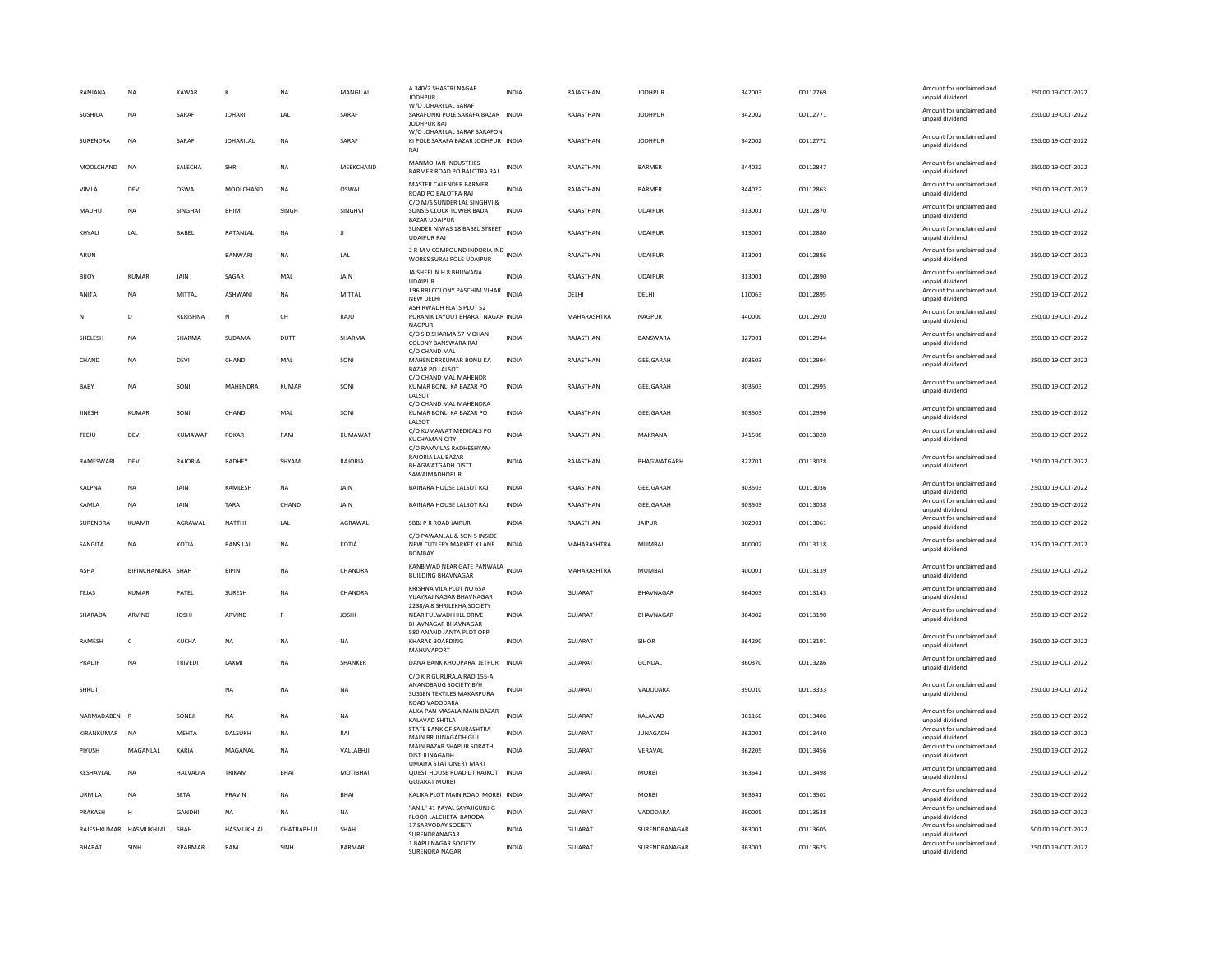| SUNEETABEN        | NATVARLAL      | PATEL                    | NATVARLAL         | <b>L</b>        | PATEL               | ASHADEEP VRUNDAVAN PARK<br>HALWAD ROAD DHRANGADHRA<br>DIST SURENDRANAGAR GUJ    | <b>INDIA</b> | <b>GUJARAT</b>        | DHRANGADHRA   | 363310 | 00113631 | Amount for unclaimed and<br>unpaid dividend | 250.00 19-OCT-2022 |
|-------------------|----------------|--------------------------|-------------------|-----------------|---------------------|---------------------------------------------------------------------------------|--------------|-----------------------|---------------|--------|----------|---------------------------------------------|--------------------|
| DHIRAJBEN         | $\blacksquare$ | KHAKHARIA                | - 11              | K               | KHAKHARIA           | NEAR RAJ CINMA OPP KAMAL<br><b>RAJKOT</b>                                       | <b>INDIA</b> | GUIARAT               | RAJKOT        | 360001 | 00113736 | Amount for unclaimed and<br>unpaid dividend | 250.00 19-OCT-2022 |
|                   |                | THAHAR                   | <b>NA</b>         | <b>NA</b>       | <b>NA</b>           | C/O KHAKHARIA NEAR RAJ<br>CINEMA OPP KAMAL RAJKOT                               | <b>INDIA</b> | <b>GUJARAT</b>        | RAJKOT        | 360001 | 00113738 | Amount for unclaimed and<br>unpaid dividend | 250.00 19-OCT-2022 |
| VISHWA            | <b>BANDHU</b>  | BHASIN                   | <b>BALRAJ</b>     | <b>KRISHAN</b>  | <b>BHASINPROF</b>   | R - 716, NEW RAJINDER NAGAR<br>NEW DELHI                                        | <b>INDIA</b> | DELHI                 | DELHI         | 110060 | 00113919 | Amount for unclaimed and<br>unpaid dividend | 250.00 19-OCT-2022 |
| PUSHPA            | NA             | PANGTEY                  | HUKAM             | NA              | SINGH               | CA/ISD MUNIRKA NEW DELHI                                                        | INDIA        | DELHI                 | DELHI         | 110067 | 00113936 | Amount for unclaimed and<br>unpaid dividend | 250.00 19-OCT-2022 |
| GOVIND            | VALLABH        | PANDEY                   | LATE              | SHRI            | PURSHOTAMPANDEY     | SECTOR-15 HOUSE NO 332<br>VASUNDHRA GHAZIABAD U.P                               | <b>INDIA</b> | <b>UTTAR PRADESH</b>  | GHAZIABAD     | 201010 | 00114015 | Amount for unclaimed and<br>unpaid dividend | 250.00 19-OCT-2022 |
| RAJAN             | <b>NA</b>      | PRADHAN                  | LATE              | <b>SH</b>       | SPPRADHANPROF       | 89 A POCKET B MAYUR VIHAR<br>NEW DELH                                           | <b>INDIA</b> | DELHI                 | DELHI         | 110091 | 00114021 | Amount for unclaimed and<br>unpaid dividend | 250.00 19-OCT-2022 |
| GIAN              | <b>NA</b>      | DEVI                     | $\circ$           | P               | <b>MEHTA</b>        | 1241 SECTOR 37 FARIDABAD<br>HARYANA                                             | <b>INDIA</b> | HARYANA               | FARIDABAD     | 121003 | 00114114 | Amount for unclaimed and<br>unpaid dividend | 250.00 19-OCT-2022 |
| <b>OM</b>         | PRAKASH        | PRADHAN                  | ROOP              | NARAIANII       | PRADHAN             | C/O CIVIL TELEPHOSE EXCHANGE<br>SURAT GARH PO SURAT GARH<br>DIST SRIGANGANAGAR  | <b>INDIA</b> | MAHARASHTRA           | MUMBAI        | 400001 | 00114138 | Amount for unclaimed and<br>unpaid dividend | 250.00 19-OCT-2022 |
| KAILASH           | <b>NA</b>      | WANTI                    | ANAND             | LAL             | N                   | 468/17 RAVI DASS NAGAR<br>ROHTAK                                                | <b>INDIA</b> | HARYANA               | <b>ROHTAK</b> | 124001 | 00114139 | Amount for unclaimed and<br>unpaid dividend | 250.00 19-OCT-2022 |
| ANILA             | <b>NA</b>      | AGRAWAL                  | N                 | c               | AGARWAL             | E-153 FOREST LANE PO NEB SARAI<br>NEW DELHI                                     | <b>INDIA</b> | DELHI                 | DELHI         | 110068 | 00114165 | Amount for unclaimed and<br>unpaid dividend | 250.00 19-OCT-2022 |
| AMAL              | <b>NA</b>      | <b>BANIK</b>             | TRIPATI           | <b>NA</b>       | <b>BANIK</b>        | SAKAR 105 OPP GANDHI GRAM<br>RLY STATION IST FLOOR ASHRAM INDIA                 |              | <b>GUJARAT</b>        | AHMEDABAD     | 380009 | 00114204 | Amount for unclaimed and<br>unpaid dividend | 250.00 19-OCT-2022 |
| <b>DINKAR</b>     | <b>NA</b>      | CHOTALIA                 | DHANJI            | <b>NA</b>       | CHOTALIA            | ROAD AHMEDABAD<br>B/1 NEELKANTH NAVA VADAJ                                      | <b>INDIA</b> | <b>GUJARAT</b>        | AHMEDABAD     | 380013 | 00114353 | Amount for unclaimed and                    | 250.00 19-OCT-2022 |
|                   |                |                          |                   |                 |                     | AHMEDABBAD<br>C/O RADHESHAM AGRAWAL                                             |              |                       |               |        |          | unpaid dividend<br>Amount for unclaimed and |                    |
| AGRAWAL           | <b>NA</b>      | AMIT                     | NA                | NA              | NA                  | RANGWALA APPT II FLR NR<br><b>GUJRAT COLLEGE AHMEDABAD</b>                      | INDIA        | GUJARAT               | AHMEDABAD     | 380001 | 00114395 | unpaid dividend                             | 250.00 19-OCT-2022 |
| AMIT              | Y              | AGRAWAL                  | <b>NA</b>         | <b>NA</b>       | <b>NA</b>           | 189 NEW CLOTH MARKET<br>AHMEDABAD<br>SNEHA ELECTRONICS GOLCONDA                 | <b>INDIA</b> | GUJARAT               | AHMEDABAD     | 380002 | 00114408 | Amount for unclaimed and<br>unpaid dividend | 250.00 19-OCT-2022 |
| RAJENDRA          | <b>NA</b>      | JAIN                     | TEJKARAN          | NA              | JAIN                | APTS HUMAYUN NAGAR<br>HYDERABAD                                                 | INDIA        | ANDHRA PRADESH        | HYDERABAD     | 500028 | 00114465 | Amount for unclaimed and<br>unpaid dividend | 250.00 19-OCT-2022 |
| SRINIVAS          | <b>NA</b>      | MIKKILINENI              | VENKATESHWARA NA  |                 | RAO                 | 1-24-54/1 VENKATAPURAM<br>SECUNDERABAD                                          | <b>INDIA</b> | ANDHRA PRADESH        | HYDERABAD     | 500015 | 00114472 | Amount for unclaimed and<br>unpaid dividend | 250.00 19-OCT-2022 |
| MADHUSDAN         | RAO            | ARCO <sub>T</sub>        | LATE              | <b>SH</b>       | <b>HANUMANTHRAO</b> | H NO 5-4-55&56 DISTELLARY<br>ROAD RANIGUNJ SECUNDERABAD                         | INDIA        | ANDHRA PRADESH        | HYDERABAD     | 500003 | 00114511 | Amount for unclaimed and<br>unpaid dividend | 250.00 19-OCT-2022 |
| KALYANA           | BHARATHI       | KARUSALA                 | KARUSALA          | HANUNANTHA      | RAO                 | C/O G GIRIDHAR 8-L BNR<br>COMPLEX RD NO 14 BHANJARA<br>HILLS HYDERABAD          | INDIA        | ANDHRA PRADESH        | HYDERABAD     | 500034 | 00114513 | Amount for unclaimed and<br>unpaid dividend | 250.00 19-OCT-2022 |
| VIJAYKUMARI       | <b>NA</b>      | TULABANDI                | <b>KUNDA</b>      | <b>MOHANDAS</b> | PROF                | W A S L M O QUARTERS GOVT<br>HOSPITAL NANDYAL KURNOOL DT INDIA<br>$\triangle$ P |              | ANDHRA PRADESH        | ALLA GADDA    | 518503 | 00114550 | Amount for unclaimed and<br>unpaid dividend | 250.00 19-OCT-2022 |
| <b>RUPA</b>       | <b>NA</b>      | KAUL                     | GANESH            | <b>NA</b>       | KOUL                | 12 C EVERSHINE APARTMENTS<br>BODELLA PHASE II VIKASPURI<br>NEW DELHI            | <b>INDIA</b> | DELHI                 | DELHI         | 110018 | 00114574 | Amount for unclaimed and<br>unpaid dividend | 250.00 19-OCT-2022 |
| PRABHAVATHI       | <b>NA</b>      | G                        | <b>NA</b>         | <b>NA</b>       | <b>NA</b>           | DUVVUR POST SANGAM MANDAL<br><b>NELLORE DIST</b>                                | <b>INDIA</b> | ANDHRA PRADESH        | NELLORE       | 524306 | 00114576 | Amount for unclaimed and<br>unpaid dividend | 250.00 19-OCT-2022 |
| <b>BADARUDDIN</b> | KHAN           | SAYEED                   | <b>OAMARUDDIN</b> | KHAN            | <b>FNGINFFR</b>     | H NO 11 5 464 RED HILLS<br>HYDERABAD                                            | <b>INDIA</b> | ANDHRA PRADESH        | HYDFRABAD     | 500028 | 00114579 | Amount for unclaimed and<br>unpaid dividend | 250.00 19-OCT-2022 |
| PRABHAKAR         | <b>NA</b>      | CHODARAJU                | <b>NA</b>         | NA              | NA                  | PLOT NO 25 H NO 3 40 119<br>SUMAN HOUSING COLONY WEST                           | <b>INDIA</b> | ANDHRA PRADESH        | HYDERABAD     | 500026 | 00114582 | Amount for unclaimed and                    | 250.00 19-OCT-2022 |
|                   |                |                          |                   |                 |                     | MARRED PALLY SECUNDERABAD A                                                     |              |                       |               |        |          | unpaid dividend                             |                    |
| <b>MOHD</b>       | <b>NA</b>      | MOHIUDDIN                | <b>NA</b>         | <b>NA</b>       | NA                  | H NO 2 6 121 CHOTI MASJID<br>SUBEDARI HANAMKONDA<br><b>WARANGAL AF</b>          | <b>INDIA</b> | ANDHRA PRADESH        | WARANGAL      | 506010 | 00114606 | Amount for unclaimed and<br>unpaid dividend | 250.00 19-OCT-2022 |
| B                 | <b>NA</b>      | VENKATARAMA<br><b>NA</b> | NA                | <b>NA</b>       | <b>NA</b>           | D NO 12 462 47 2 SAINAGAR<br>ANANTAPUR                                          | <b>INDIA</b> | ANDHRA PRADESH        | ANANTAPUR     | 515001 | 00114622 | Amount for unclaimed and<br>unpaid dividend | 250.00 19-OCT-2022 |
| <b>BALAMANI</b>   | <b>NA</b>      | <b>POTHULA</b>           | P                 | $\mathsf{v}$    | PRASADARAO          | DOOR NO 49 35 7 AKKAYYAPALEM INDIA<br>VISAKHAPATNAM                             |              | <b>ANDHRA PRADESH</b> | VISAKHAPATNAM | 530016 | 00114706 | Amount for unclaimed and<br>unpaid dividend | 250.00 19-OCT-2022 |
| SISIR             | <b>NA</b>      | CHAKRABORTI              | MOHIT             | <b>KRISHNA</b>  | CHAKRABORTY         | 29/1 D HARE KRISHNA SETT LANE<br>CALCUTTA                                       | <b>INDIA</b> | <b>WEST BENGAL</b>    | KOLKATA       | 700050 | 00114734 | Amount for unclaimed and<br>unpaid dividend | 375.00 19-OCT-2022 |
| RADHEY            | SHYAM          | AGRAWALA                 | <b>RADHEY</b>     | SHYAM           | AGRAWAL             | ADVOCATE PO KANTABANJI DIST<br><b>BALANGIR ORISSA</b>                           | INDIA        | ORISSA                | BALANGIR      | 767039 | 00114746 | Amount for unclaimed and<br>unnaid dividend | 10.00 19-OCT-2022  |
| VENKATA           | RAMANI         | <b>INDRAKANTI</b>        |                   | <b>NA</b>       | SUBBARAO            | BRAHMA KRIPA SHANTI NAGAR<br><b>KAKINADA A P</b>                                | <b>INDIA</b> | ANDHRA PRADESH        | KAKINADA      | 533003 | 00114764 | Amount for unclaimed and<br>unpaid dividend | 250.00 19-OCT-2022 |
| VENKATARAMES      | KUMAR          | <b>GUPTA</b>             | MURALI            | <b>NA</b>       | KRISHNA             | C/O SWAPNA ENTERPRISES NEAR                                                     | <b>INDIA</b> | ANDHRA PRADESH        | VIZIANAGARAM  | 531202 | 00114779 | Amount for unclaimed and                    | 250.00 19-OCT-2022 |
|                   |                |                          |                   |                 |                     | CLOCK TOWER VIZIANAGARAM<br>COLGOBINDRAMRAGHV 48 KIRBY PLACE DELHI CANTT        |              |                       |               |        |          | unpaid dividend<br>Amount for unclaimed and |                    |
| SHALINI           | <b>NA</b>      | RAGHVA                   | LATE              | <b>SH</b>       |                     | <b>NEW DELHI</b><br>D NO 17 5 7 BRANCH COLLEGE                                  | <b>INDIA</b> | DELHI                 | DELHI         | 110010 | 00114783 | unpaid dividend<br>Amount for unclaimed and | 250.00 19-OCT-2022 |
| <b>GULAM</b>      | <b>NA</b>      | ALLIMOHED                | ALLI              | <b>NA</b>       | MOHMED              | ROAD VIZIANA GRAM<br>50 268 MIG A/6 T PT COLOONY                                | <b>INDIA</b> | ANDHRA PRADESH        | VIZIANAGARAM  | 531202 | 00114787 | unpaid dividend                             | 250.00 19-OCT-2022 |
| VASALAKSH         | <b>NA</b>      | KARRI                    | <b>VENKATA</b>    | <b>REDDY</b>    | KARRI               | SEETAMMADHARA VISAKHA B<br>VISHAKHAPATNAM                                       | INDIA        | ANDHRA PRADESH        | VISAKHAPATNAM | 530013 | 00114792 | Amount for unclaimed and<br>unpaid dividend | 250.00 19-OCT-2022 |
| YOGESH            | <b>NA</b>      | <b>KUMAR</b>             | <b>NA</b>         | <b>NA</b>       | <b>NA</b>           | V & P SANWALPURA TANWRAN<br>DISTT SIKAR RAJ                                     | <b>INDIA</b> | RAJASTHAN             | SRI MADHOPUR  | 332707 | 00114821 | Amount for unclaimed and<br>unpaid dividend | 250.00 19-OCT-2022 |
| RAM               | TIRATH         | <b>GUPTA</b>             | <b>NA</b>         | <b>NA</b>       | <b>NA</b>           | V & P SANWALPURA TANWRAN<br>DISTT SIKAR RAJ                                     | <b>INDIA</b> | RAJASTHAN             | SRI MADHOPUR  | 332707 | 00114824 | Amount for unclaimed and<br>unpaid dividend | 250.00 19-OCT-2022 |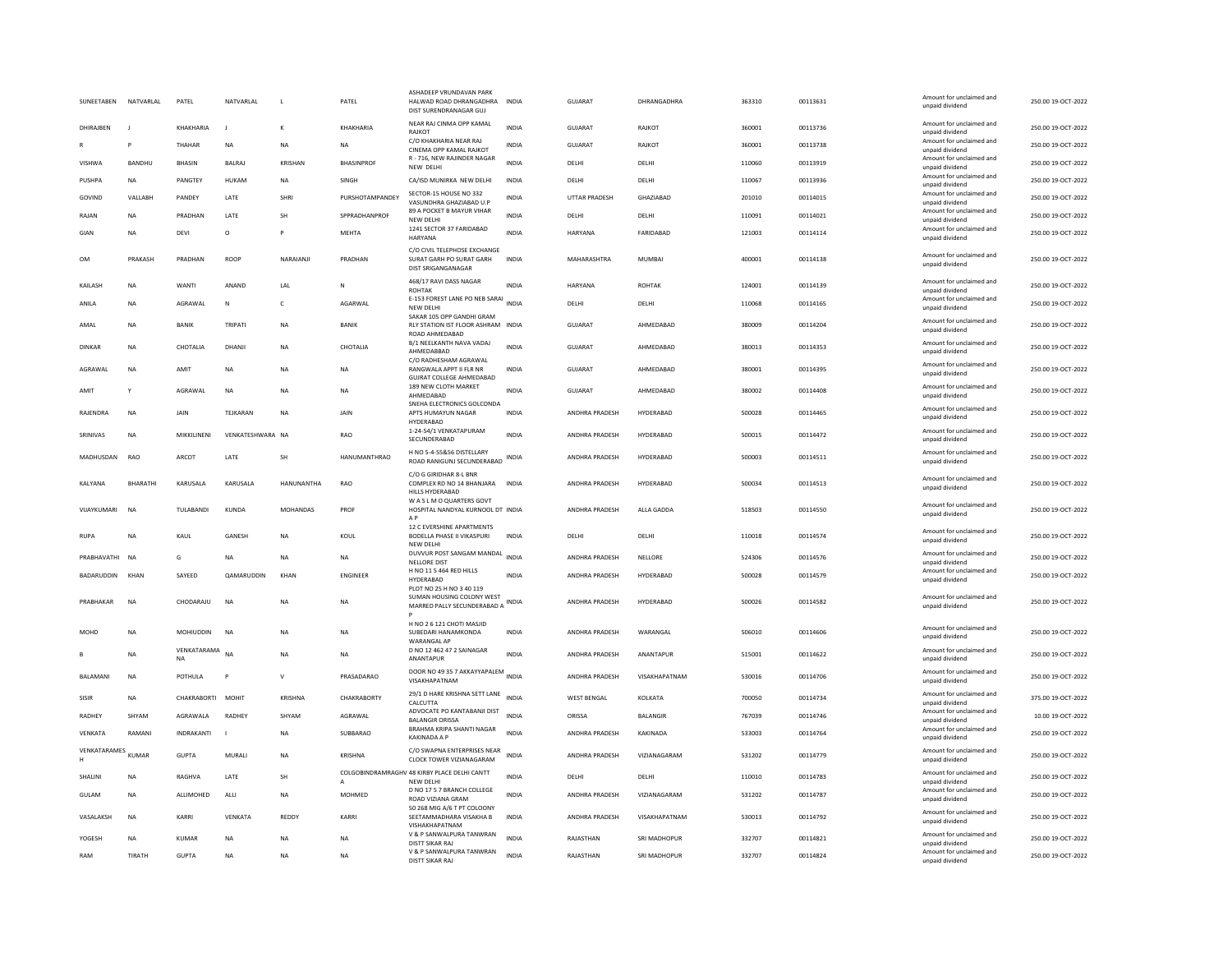| RATAN                        | <b>NA</b>    | LAL                      | ROOR               | MAL               | SHARMA           | V & P SANWALPURA TANWRAN<br>DISTT SIKAR RAJ                                                                                  | <b>INDIA</b> | RAJASTHAN             | SRI MADHOPUR               | 332707 | 00114825 | Amount for unclaimed and<br>unpaid dividend | 250.00 19-OCT-2022 |
|------------------------------|--------------|--------------------------|--------------------|-------------------|------------------|------------------------------------------------------------------------------------------------------------------------------|--------------|-----------------------|----------------------------|--------|----------|---------------------------------------------|--------------------|
| <b>HANS</b>                  | <b>NA</b>    | RAJ                      | <b>NA</b>          | <b>NA</b>         | <b>NA</b>        | V & P SANWALPURA TANWRAN<br>DISTT SIKAR RAJ                                                                                  | <b>INDIA</b> | RAJASTHAN             | SRI MADHOPUR               | 332707 | 00114826 | Amount for unclaimed and<br>unpaid dividend | 250.00 19-OCT-2022 |
| <b>MURA</b>                  | LAL          | <b>SHARMA</b>            | SANWAR             | <b>NA</b>         | MAL              | E 30 AMBABARI JAIPUR                                                                                                         | <b>INDIA</b> | RAJASTHAN             | <b>JAIPUR</b>              | 302012 | 00114831 | Amount for unclaimed and<br>unpaid dividend | 250.00 19-OCT-2022 |
| DINESH                       | KANAIYAI AI  | RHUVA                    | <b>KANAIYAI AI</b> | <b>NA</b>         |                  | 42/43 RAMKRUPA MAIN AVENUE<br>ROAD SANTACRUZ W BOMBAY                                                                        | <b>INDIA</b> | MAHARASHTRA           | MUMBAI                     | 400054 | 00114954 | Amount for unclaimed and<br>unpaid dividend | 250.00.19-OCT-2022 |
| NAGAR                        | <b>NA</b>    | NARAYAN                  | NAGAR              | DFVII             | RETD             | 4 PRADESHI CHAWL THANGEWADI<br>SYNDICATE KALYAN W DIST<br>THANE                                                              | <b>INDIA</b> | MAHARASHTRA           | <b>KAI YAN</b>             | 421304 | 00115063 | Amount for unclaimed and<br>unpaid dividend | 250.00.19-OCT-2022 |
| SANTOSH                      | <b>NA</b>    | <b>BOORA</b>             | <b>IAGAN</b>       | <b>SINGH</b>      | <b>BOORA</b>     | 71/11 TYPE A BARC COLONY PO<br>TAPS TAL PAGHAR DIST THANE M INDIA                                                            |              | ANDHRA PRADESH        | HYDERABAD                  | 500003 | 00115137 | Amount for unclaimed and<br>unpaid dividend | 250.00 19-OCT-2022 |
| PRITAM                       | KUMAR        | RAY                      | PABITRA            | <b>MOHAN</b>      | RAY              | B2 155 O N G C COLONY PANVEL<br>DIST RAIGAD MAHARASTRA                                                                       | <b>INDIA</b> | MAHARASHTRA           | PANVEL                     | 410221 | 00115162 | Amount for unclaimed and<br>unpaid dividend | 250.00 19-OCT-2022 |
| <b>BHAVNA</b>                | PRITIBEN     | <b>DINESHBHAI</b>        | <b>NA</b>          | <b>NA</b>         | <b>NA</b>        | IST FLOOR BLOCK 2 15TH RD MAIN<br>AVENUE RD JUNCTION<br>RAMKRUPA SANA CRUZ W<br><b>BOMBAY</b><br>FIRST FLOOR BLOCK 2 15TH RD | <b>INDIA</b> | MAHARASHTRA           | <b>MUMBAI</b>              | 400054 | 00115196 | Amount for unclaimed and<br>unpaid dividend | 250.00 19-OCT-2022 |
| BHEENA                       | RASILABEN    | KANUBHAI                 | <b>NA</b>          | <b>NA</b>         | <b>NA</b>        | MAIN AVENUE RD JUNCTION<br>RAMKRUPA SANTACRUZ W<br>BOMBAY                                                                    | <b>INDIA</b> | MAHARASHTRA           | <b>MUMBAI</b>              | 400054 | 00115197 | Amount for unclaimed and<br>unpaid dividend | 250.00 19-OCT-2022 |
|                              |              | SURATWALA                | PURSHOTAM          | NA                | SURATWALA        | 25/27 MODY STREET 3RD FLOOR<br>FORT BOMBAY                                                                                   | <b>INDIA</b> | MAHARASHTRA           | MUMBAI                     | 400001 | 00115263 | Amount for unclaimed and<br>unpaid dividend | 250.00 19-OCT-2022 |
| <b>SWAPNA</b>                | <b>NA</b>    | SATHE                    | VIIAY              | SATHE             | PROF             | SARO DARSHAN 2ND FLOOR DR<br>MOOSE RD THANE                                                                                  | <b>INDIA</b> | MAHARASHTRA           | THANF                      | 400602 | 00115280 | Amount for unclaimed and<br>unpaid dividend | 250.00 19-OCT-2022 |
| <b>BAPITHA</b>               |              |                          | RAJA               | <b>NA</b>         |                  | D/O N RAJA II FLOOR 38 OTHA<br>CHEKKARA VEETHI COIMBATORE                                                                    | INDIA        | TAMIL NADU            | COIMBATORE                 | 641001 | 00115299 | Amount for unclaimed and<br>unpaid dividend | 250.00 19-OCT-2022 |
| ARVIND                       | KUMAR        | SETHIYA                  | DHARMI             | <b>NA</b>         | CHAND            | 120 CAR STREET<br>TIRUVANNAMALAI T S DIST                                                                                    | INDIA        | TAMIL NADU            | TIRUVANNAMALAI             | 606601 | 00115325 | Amount for unclaimed and<br>unpaid dividend | 250.00 19-OCT-2022 |
| SRINIVASA                    | RAO          | KALUVA                   |                    |                   | PVSUBBARAO       | 126 BENUGOPAL NAGAR COLONY<br><b>GUNTUR</b>                                                                                  | <b>INDIA</b> | ANDHRA PRADESH        | <b>GUNTUR</b>              | 522004 | 00115355 | Amount for unclaimed and<br>unpaid dividend | 250.00 19-OCT-2022 |
| PARMESWARA                   | <b>REDDY</b> | KARUMURI                 | $\kappa$           | PARMESARA         | REDDY            | NEAR VENKATA RAMA THEATRE<br>OLD GUNTUR GUNTUR                                                                               | <b>INDIA</b> | MAHARASHTRA           | MUMBAI                     | 400001 | 00115359 | Amount for unclaimed and<br>unpaid dividend | 250.00 19-OCT-2022 |
| <b>HYMAVATHI</b>             | <b>NA</b>    | KARUMURI                 | K                  | PARMESWARA        | REDDY            | W/O K PARMEWARA REDDY NEAR<br>VENKATA RANA THEATRE OLD<br>GUNTUR 16 33 13 GUNTUR                                             | <b>INDIA</b> | <b>ANDHRA PRADESH</b> | <b>GUNTUR</b>              | 522001 | 00115360 | Amount for unclaimed and<br>unpaid dividend | 250.00 19-OCT-2022 |
| SIVA                         | REDDY        | <b>BADAM</b>             | VFNKATA            | SWAMI             | REDDYBADAMPR     | NEERAJA NURSING HOME<br>PIDUGURALLA GUNTUR DT AP                                                                             | <b>INDIA</b> | <b>ANDHRA PRADESH</b> | SATTENPALLE                | 522413 | 00115361 | Amount for unclaimed and<br>unpaid dividend | 250.00.19-OCT-2022 |
| <b>NADIPINENI</b>            | <b>NA</b>    | CHAI AMAIAH              | $\mathbb{N}$       | <b>GOVINDAIAH</b> | PROF             | S E AP S I D C LTD HUDA COMPLEX<br>MAITRIVANAM SRINIVASA NAGAR INDIA<br>COLONY EAST HYDERABAD A F                            |              | ANDHRA PRADESH        | HYDERABAD                  | 500038 | 00115372 | Amount for unclaimed and<br>unpaid dividend | 250.00.19-OCT-2022 |
| KRISHNA                      | PRAVEEN      | PEDDI                    | SIVARAMAPRASAD NA  |                   | P                | S/O P SIVARAMA PRASAD<br>UPPALAPADU PEDA KAKANI<br>MANDA GUNTUR                                                              | <b>INDIA</b> | ANDHRA PRADESH        | SATULUR                    | 522509 | 00115388 | Amount for unclaimed and<br>unpaid dividend | 250.00 19-OCT-2022 |
| ANATACHARULL<br>$\mathbf{U}$ | NΑ           | GOMATHAM                 | LATE               | SH                | ETD              | NAMMAYACHARYULUR 5 96 9 6/12 BRODIEPET GUNTOR<br>AP                                                                          | <b>INDIA</b> | ANDHRA PRADESH        | <b>GUNTUR</b>              | 522002 | 00115392 | Amount for unclaimed and<br>unpaid dividend | 250.00 19-OCT-2022 |
| HANUMANTHA RAO               |              | YALAVARTHI               | <b>NA</b>          | <b>NA</b>         | <b>NA</b>        | 4 4 109 CHANDRAMOULI NAGAR<br><b>4TH LINE GUNTUR</b>                                                                         | <b>INDIA</b> | ANDHRA PRADESH        | <b>GUNTUR</b>              | 522007 | 00115397 | Amount for unclaimed and<br>unpaid dividend | 125.00 19-OCT-2022 |
|                              |              | <b>ALAGAPPAN</b>         | p                  | AN                | KASIVISWANATHAN  | MIG.331, MAIN ROAD, ANNA<br>NAGAR, MADURAI                                                                                   | <b>INDIA</b> | TAMIL NADU            | <b>MADURAI</b>             | 625020 | 00115432 | Amount for unclaimed and<br>unpaid dividend | 250.00 19-OCT-2022 |
|                              | <b>NA</b>    | LALITHAMMA               | K                  | $\mathsf{C}$      | SURAPPASETTY     | NO 800/1 9TH CROSS RAMANUJA INDIA<br><b>ROAD MYSORE</b>                                                                      |              | KARNATAKA             | <b>MYSORE</b>              | 570004 | 00115469 | Amount for unclaimed and<br>unpaid dividend | 500.00 19-OCT-2022 |
| SUBHADHRA                    | <b>NA</b>    | SHARMA                   | VIDYA              | SAGAR             | SHARMA           | D 50 ASHOK VIHAR PHASE I DELHI INDIA                                                                                         |              | DELHI                 | DELHI                      | 110052 | 00115495 | Amount for unclaimed and<br>unpaid dividend | 250.00 19-OCT-2022 |
|                              | SHIVARAM     | <b>MURTHY</b>            | M                  | <b>NA</b>         | DLAVAYAPPA       | W E A 5/52 KAROL BAGH NEW<br>DELHI                                                                                           | <b>INDIA</b> | DELHI                 | DELHI                      | 110005 | 00115518 | Amount for unclaimed and<br>unpaid dividend | 250.00 19-OCT-2022 |
| PRAVINA                      | <b>NA</b>    | DUNGARWAL                | KHFM               | CHAND             | <b>DUNGARWAL</b> | C 34 SHAKTI NAGAR EXTENTION<br><b>GROUND FLOOR DELHI</b>                                                                     | <b>INDIA</b> | <b>DELHI</b>          | DELHI                      | 110052 | 00115551 | Amount for unclaimed and<br>unpaid dividend | 250.00 19-OCT-2022 |
| SURINDER                     | <b>NA</b>    | <b>KUMAR</b>             | K                  | L                 | GUPTA            | C/O K M LAL 57 GAGAN VIHAR<br>DELHI                                                                                          | INDIA        | DELHI                 | DELHI                      | 110051 | 00115552 | Amount for unclaimed and<br>unpaid dividend | 250.00 19-OCT-2022 |
| RAKESH                       | <b>NA</b>    | KUMAR                    | SHUGAN             | <b>NA</b>         | CHAND            | D 1 C/15 A JANAK PURI NEW DELHI INDIA                                                                                        |              | DELHI                 | DELHI                      | 110058 | 00115564 | Amount for unclaimed and<br>unpaid dividend | 250.00 19-OCT-2022 |
| JASH                         | <b>BEN</b>   | PVEGADA                  | NA                 | <b>NA</b>         | NA               | C/O MCS LIMITED 1ST FLOOR<br>NEELAM APT 88 SAMPATRAO<br>COLONY ABOVE CHHAPPAN BHOG INDIA<br><b>SWEET VADODARA</b>            |              | GUJARAT               | VADODARA                   | 390007 | 00115682 | Amount for unclaimed and<br>unpaid dividend | 250.00 19-OCT-2022 |
|                              |              |                          |                    | RAMASAMY          | GONDER           | AYEEPALAYAM ATHANUR POST<br>SALEM DISTRICT TAMIL NADU                                                                        | <b>INDIA</b> | <b>TAMIL NADU</b>     | SIVDHA PURAM (DT<br>SALEM) | 636301 | 00115707 | Amount for unclaimed and<br>unpaid dividend | 250.00 19-OCT-2022 |
|                              | R            | RAJAN                    | к                  |                   |                  |                                                                                                                              |              |                       |                            |        |          |                                             |                    |
| SUMATHI                      | <b>NA</b>    | SRINIVASAN               | s                  | <b>NA</b>         | SRNIVASAN        | A-3 GROUND FLOOR PARSN DELTA<br>ENCLAVE MAMBAZHA SALAI<br>TRICHY                                                             | <b>INDIA</b> | TAMIL NADU            | TIRUCHIRAPPALLI            | 620005 | 00115734 | Amount for unclaimed and<br>unpaid dividend | 125.00 19-OCT-2022 |
| SUMATHI                      | <b>NA</b>    | SRINIVASAN               | s                  | <b>NA</b>         | SRNIVASAN        | A-3 GROUND FLOOR PARSN DELTA<br>ENCLAVE MAMBAZHA SALAI<br>TRICHY                                                             | INDIA        | TAMIL NADU            | TIRUCHIRAPPALLI            | 620005 | 00115734 | Amount for unclaimed and<br>unpaid dividend | 250.00 19-OCT-2022 |
|                              | <b>BAI A</b> | <b>I AI ITHAMRIGAL R</b> |                    | <b>NA</b>         | KRISHNAMOORTHY   | 8 H R KOIL STREET KARUR                                                                                                      | <b>INDIA</b> | TAMII NADU            | KARUR                      | 639001 | 00115753 | Amount for unclaimed and<br>unpaid dividend | 250.00 19-OCT-2022 |
| ANASUYA                      | <b>NA</b>    | VENULAPATI               | VENULAPATI         | SAMBASIVA         | RAO              | C/O V SANBASIVA RAO PLOT NO<br>73 NUNICIPAL COLONY<br>VUAYAWADA                                                              | INDIA        | ANDHRA PRADESH        | VIJAYWADA                  | 520010 | 00115784 | Amount for unclaimed and<br>unpaid dividend | 250.00 19-OCT-2022 |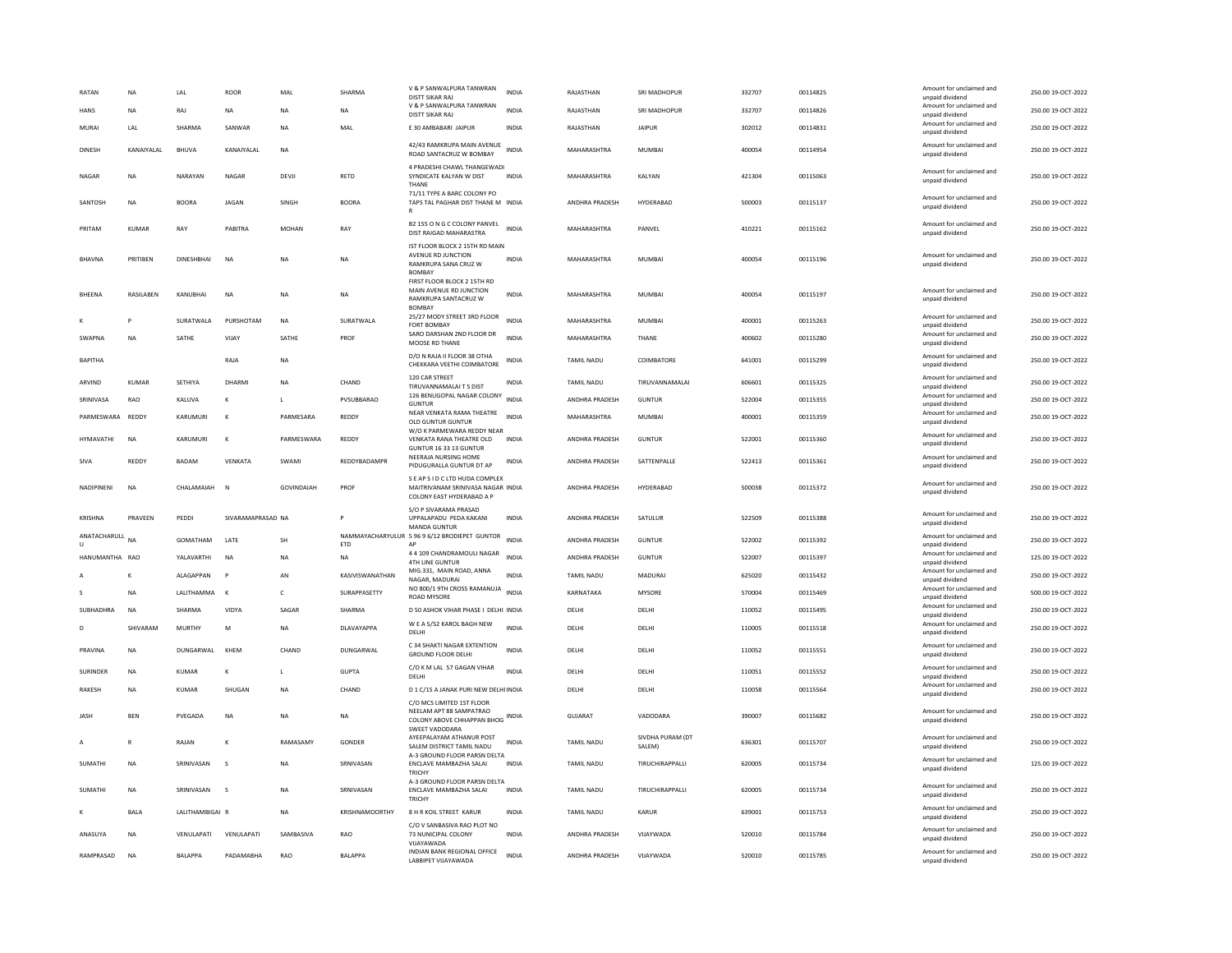| <b>BABUJ</b>     | <b>NA</b>          | <b>TADIBOYINA</b>          | HANUMANTHA                      | N <sub>A</sub> | RAO            | C/O SITHAMMA TADBOYINA<br>YADAVA PALEM ITHANAGAR<br><b>TFNAILAP</b>                     | <b>INDIA</b> | ANDHRA PRADESH        | TENAL               | 522201 | 00115790 | Amount for unclaimed and<br>unpaid dividend | 250.00 19-OCT-2022 |
|------------------|--------------------|----------------------------|---------------------------------|----------------|----------------|-----------------------------------------------------------------------------------------|--------------|-----------------------|---------------------|--------|----------|---------------------------------------------|--------------------|
| RAJAPUTRA        | SATYANARAYAN SINGH |                            | BALARAM                         | N <sub>A</sub> | SINGH          | FLAT NO - 6 LAKE VIEW<br>APPARTMENT OPP AIRPORT<br>PRAKASAM NAGAR HYDERABAD<br>A.P      | <b>INDIA</b> | ANDHRA PRADESH        | HYDERABAD           | 500016 | 00115811 | Amount for unclaimed and<br>unpaid dividend | 250.00 19-OCT-2022 |
| SRIRAMA          | PRASAD             | GVS                        | PARDHIVA                        | RAO            | G              | 3-2-97 R R NAGAR VIDHYADHARA<br>PURAM VIJAYAWADA                                        | <b>INDIA</b> | ANDHRA PRADESH        | VIJAYWADA           | 520012 | 00115833 | Amount for unclaimed and<br>unpaid dividend | 250.00 19-OCT-2022 |
| KOMALA           | DEVI               | VURA                       | NARASIMHA                       | <b>RAO</b>     | $\mathbf{v}$   | NO 76 SHOP M G C MARKET<br>CHIRALA AP                                                   | <b>INDIA</b> | ANDHRA PRADESH        | KANDUKURU           | 523156 | 00115842 | Amount for unclaimed and<br>unpaid dividend | 250.00 19-OCT-2022 |
| <b>HARI</b>      | PRASADA            | VURA                       | NAGESWARA                       | RAO            | $\mathsf{V}$   | 75 SHOP M G C MARKET CHIRALA<br>AP                                                      | <b>INDIA</b> | ANDHRA PRADESH        | KANDUKURU           | 523156 | 00115844 | Amount for unclaimed and<br>unpaid dividend | 250.00 19-OCT-2022 |
| ANJANI           | LAKSHMI            | VADLAMUDI                  | RAMA                            | <b>NA</b>      | KRISHNA        | W/O V RAMA KRISHNA<br><b>GOLLAPUDI KRISHNA A P</b>                                      | <b>INDIA</b> | ANDHRA PRADESH        | NUZVID              | 521225 | 00115853 | Amount for unclaimed and<br>unpaid dividend | 250.00 19-OCT-2022 |
| SURYA            | KANTAM             | MISTRI                     | LATE                            | SH             | MISTRIVEERRAJU | <b>GANAPATHI TYPE INSTITUTE I</b><br>ROAD ESWORA NAGAR KAKINADA                         | INDIA        | ANDHRA PRADESH        | KAKINADA            | 533003 | 00115884 | Amount for unclaimed and<br>unpaid dividend | 250.00 19-OCT-2022 |
| SRINIVASA        | RAO                | JONNALAGADDA J             |                                 | <b>NA</b>      | SUBBARAYUDU    | 8 21 2 GUIDER PENS ST MAIN<br>ROAD RAJAHMUNDRY AP                                       | <b>INDIA</b> | <b>ANDHRA PRADESH</b> | RAIAHMUNDRY         | 533101 | 00115885 | Amount for unclaimed and<br>unpaid dividend | 250.00 19-OCT-2022 |
| <b>MAHABOOB</b>  | SUBHAN             | HARI                       | ALIASBABULUNA BRAHAMANANDA<br>M | N <sub>A</sub> | <b>RETD</b>    | DOOR NO 5/208 JOWARPETA<br>MACHILIPATANAM KRISHNA DISTT INDIA<br><b>ANDHRA PRADESH</b>  |              | <b>ANDHRA PRADESH</b> | MACHILIPATNAM       | 521001 | 00115888 | Amount for unclaimed and<br>unpaid dividend | 250.00 19-OCT-2022 |
| MAHESH           | <b>NA</b>          | NGCH                       | <b>NA</b>                       | NA             | <b>NA</b>      | S/O APPARAO KHANDAVALLI<br>WIIGU DT AP                                                  | <b>INDIA</b> | ANDHRA PRADESH        | KOVVUR              | 534330 | 00115899 | Amount for unclaimed and<br>unpaid dividend | 250.00 19-OCT-2022 |
| RAMACHANDRA RAO  |                    | <b>NOONE</b>               | N                               | KAILASH        | SAPATHY        | SHOP NO 76 M G C MARKET<br>CHIRALA PRAKASAM DT AP                                       | <b>INDIA</b> | ANDHRA PRADESH        | KANDUKURU           | 523156 | 00115906 | Amount for unclaimed and<br>unpaid dividend | 250.00 19-OCT-2022 |
| <b>SUBBA</b>     | RAVAMMA            | VURA                       | NARASIMHA                       | RAO            | $\mathsf{V}$   | NO 74 M G C MARKET CHIRALA                                                              | <b>INDIA</b> | ANDHRA PRADESH        | KANDUKURU           | 523156 | 00115907 | Amount for unclaimed and<br>unpaid dividend | 250.00 19-OCT-2022 |
| KOTIREDDY        | <b>NA</b>          | KUSAM                      | NAGENDRA                        | <b>NA</b>      | REDDY          | SEETARAM PURAM DOOR NO 6<br>121 JASSAYYAPET KRISHNA DT AP                               | <b>INDIA</b> | <b>ANDHRA PRADESH</b> | JAGGAYAPETH         | 521175 | 00115916 | Amount for unclaimed and<br>unpaid dividend | 250.00 19-OCT-2022 |
| <b>VENKATA</b>   | RAO                | KARUTURI                   | ADINARAYANA                     | <b>NA</b>      |                | D NO 26 24/3 DODDIPATLAVARI<br>STREET TANUKU W G DT                                     | <b>INDIA</b> | <b>ANDHRA PRADESH</b> | PALAKOLE            | 534211 | 00115938 | Amount for unclaimed and<br>unpaid dividend | 250.00 19-OCT-2022 |
| <b>JAYALAXMI</b> | <b>NA</b>          | <b>BORUSU</b>              | VENKATA                         | <b>NA</b>      | RAO            | W/O VENKATA RAO NEAR GIRLS<br>HIGH SCHOOL PACAKOL                                       | <b>INDIA</b> | ANDHRA PRADESH        | PALAKOLE            | 534260 | 00115962 | Amount for unclaimed and<br>unpaid dividend | 250.00 19-OCT-2022 |
| SREERAMULU       | <b>NA</b>          | CHINNAM                    | KENKATA                         | NARASIMHA      | PROF           | 25 7 32 A NAGAMVARILANE<br><b>GANDHI NAGAR VIJAYAWADA</b>                               | <b>INDIA</b> | ANDHRA PRADESH        | VIJAYWADA           | 520003 | 00116001 | Amount for unclaimed and<br>unpaid dividend | 250.00 19-OCT-2022 |
| RAVINDRA         | KALI               | PRASADKONDA NARAYANRAJU    |                                 | <b>NA</b>      | KOWDA          | GUNDUGOLANU WEST GODAVARI<br>DISTRICT ANDHRA PRADESH                                    | <b>INDIA</b> | ANDHRA PRADESH        | JANGA REDDI GUDEM   | 534427 | 00116019 | Amount for unclaimed and<br>unpaid dividend | 250.00 19-OCT-2022 |
| SRISRINIVAS      | <b>NA</b>          | BIKKINA                    | <b>NA</b>                       | N <sub>A</sub> | <b>NA</b>      | S/O JANAKIRAMAYYA TATIPAKA<br>RAZOL MANDAL E G DT<br>ANDRAPRADESH                       | <b>INDIA</b> | ANDHRA PRADESH        | <b>КОТНАРЕТА</b>    | 533249 | 00116024 | Amount for unclaimed and<br>unpaid dividend | 125.00 19-OCT-2022 |
| MANIKYALA        | RAO                | DEVALLA                    | D                               | <b>NA</b>      | KAGHAVALU      | C/O B SITA RAM BABU RAZOLE E G INDIA<br>DIST AP                                         |              | ANDHRA PRADESH        | KOTHAPETA           | 533242 | 00116026 | Amount for unclaimed and<br>unpaid dividend | 375.00 19-OCT-2022 |
| DR               | <b>SUBBA</b>       | RAOMANNE                   | M                               | AMARAIAH       |                | DEPT OF PLANT PATHOLOGY<br>AGRICULTURAL COLLEGE BAPATLA                                 | <b>INDIA</b> | ANDHRA PRADESH        | <b>BAPATLA</b>      | 522101 | 00116035 | Amount for unclaimed and<br>unpaid dividend | 250.00 19-OCT-2022 |
| ANANTHA          | SRINIVAS           | POTURA                     |                                 | N <sub>A</sub> | GOPALARAO      | S/O P GOPALA RAO ASSOCIATE<br>PROFESSOR AGRICULTURAL<br><b>COLLEGE BAPATLA</b>          | <b>INDIA</b> | <b>ANDHRA PRADESH</b> | BAPATLA             | 522101 | 00116037 | Amount for unclaimed and<br>unpaid dividend | 250.00 19-OCT-2022 |
| REVATHI          | NA                 | DEVATA                     | <b>BHASKAR</b>                  | RAO            | DEVATA         | C/O DEVATHA BRATHERA<br>JEWELLERY MART GOLD MARKET INDIA<br>PALAKOL AP                  |              | ANDHRA PRADESH        | PALAKOLE            | 534260 | 00116054 | Amount for unclaimed and<br>unpaid dividend | 250.00 19-OCT-2022 |
| SREENIVAS        | <b>NA</b>          | VENDRA                     | ADDA                            | <b>NA</b>      | RAO            | C/O D NARAYANAMURTHY SON<br>JEWELLERY MAIN ROAD                                         | <b>INDIA</b> | ANDHRA PRADESH        | <b>КОТНАРЕТА</b>    | 533201 | 00116066 | Amount for unclaimed and                    | 250.00 19-OCT-2022 |
| VEERA            | MOHAN              | BABUKUNAPARE VENKATA       |                                 | NA             | RAMAVAIAH      | AMALAPURAM<br>24 5 51 PWD QUARTERS COURT                                                | <b>INDIA</b> | ANDHRA PRADESH        | KAKINADA            | 533001 | 00116079 | unpaid dividend<br>Amount for unclaimed and | 250.00 19-OCT-2022 |
|                  |                    | DDI                        |                                 |                |                | COMPOUND KAKINADA A P                                                                   |              |                       |                     |        |          | unpaid dividend<br>Amount for unclaimed and |                    |
| SRINIVASA        | RAO                | SINGHROLLI<br>MURTHYPATIBA | SATYANARAYANA NA                |                |                | 8/292 M DONKA<br>S/O P ADINARAYANA RAO JUJJUR                                           | <b>INDIA</b> | ANDHRA PRADESH        | ONGOLE              | 523002 | 00116084 | unpaid dividend<br>Amount for unclaimed and | 250.00 19-OCT-2022 |
| SRIRAMA          | CHANDRA            | <b>NDA</b>                 | ADIN                            | <b>NA</b>      | ARAYANAPRAO    | P.O. KRISHNA DIST. A.P.                                                                 | <b>INDIA</b> | <b>ANDHRA PRADESH</b> | JAGGAYAPETH         | 521181 | 00116109 | unpaid dividend                             | 375.00 19-OCT-2022 |
|                  | <b>NA</b>          | PRASAD                     | <sub>S</sub>                    | s              | RAO            | C/O NANDINI EXPORTS 93/2<br>SHREYAS POINT SOUTHEND ROAD INDIA<br>BASAVANAGUDI BANGALORE |              | KARNATAKA             | BANGALORE           | 560004 | 00116171 | Amount for unclaimed and<br>unpaid dividend | 250.00 19-OCT-2022 |
|                  | <b>NA</b>          | GOURIAMMA                  | PARASURAMAN                     | N <sub>A</sub> | <b>NAIR</b>    | USHUS OPP SRIKALATHATRE N F<br><b>GATE TRIPUNITHHURA</b>                                | <b>INDIA</b> | KERALA                | TRIPUNITHURA        | 682301 | 00116208 | Amount for unclaimed and<br>unpaid dividend | 250.00 19-OCT-2022 |
| <b>GAYATHRI</b>  | NA                 | VIJAY                      |                                 |                | VIJAYAKUMAR    | USHUS OPP SRIKALATHATRE N F<br><b>GATE TRIPUNITHHURA</b>                                | <b>INDIA</b> | KERALA                | TRIPUNITHURA        | 682301 | 00116209 | Amount for unclaimed and<br>unpaid dividend | 250.00 19-OCT-2022 |
| ASGARALI         | <b>NA</b>          | MOHD                       | MAHABUBVAI                      | N <sub>A</sub> | <b>MOHD</b>    | 2 3 523/25 MINISTER ROAD<br>SECUNDERABAD                                                | <b>INDIA</b> | ANDHRA PRADESH        | HYDERABAD           | 500003 | 00116313 | Amount for unclaimed and<br>unpaid dividend | 250.00 19-OCT-2022 |
| SUDHAKAR         | SHAGA              | <b>BANDI</b>               | s                               | NA             | LAKSHMANRAO    | 13766 KAVADIGUDA                                                                        | <b>INDIA</b> | <b>ANDHRA PRADESH</b> | <b>GANDHI NAGAR</b> | 500380 | 00116319 | Amount for unclaimed and                    | 250.00 19-OCT-2022 |
| PULIN            | NA                 | PUROHIT                    | NA                              | NΑ             | NA             | SECUNDERABAD<br>356 JANTA NAGAR PC                                                      | INDIA        | <b>GUJARAT</b>        | ODHAV               | 382424 | 00116493 | unpaid dividend<br>Amount for unclaimed and | 250.00 19-OCT-2022 |
| <b>MAHFNDRA</b>  | <b>NA</b>          | PATEL                      | <b>NA</b>                       | <b>NA</b>      | <b>NA</b>      | CHANDKHEDA AHMEDARAD<br>356 JANTA NAGAR PO                                              | <b>INDIA</b> | GUIARAT               | ODHAV               | 382424 | 00116494 | unpaid dividend<br>Amount for unclaimed and | 250.00 19-OCT-2022 |
|                  |                    |                            |                                 |                |                | CHANDKHEDA AHMEDABAD<br>C/O PREMSINGH                                                   |              |                       |                     |        |          | unpaid dividend<br>Amount for unclaimed and |                    |
| DANG             | <sub>S</sub>       | KAUR                       | <b>LAKHRIF</b>                  | <b>NA</b>      | SINGH          | GURUCHARANSINGH NEW CLOTH INDIA<br>MARKET AHMEDABAD                                     |              | GUJARAT               | AHMEDABAD           | 380002 | 00116523 | unpaid dividend                             | 250.00 19-OCT-2022 |
| DANG             | $\blacksquare$     | <b>SINGH</b>               | DANG                            | PRFM           | SINGH          | C/O PREMSINGH<br>GURUCHARANSINGH 113 NEW<br>CLOTH MARKET AHMEDABAD                      | <b>INDIA</b> | GUIARAT               | AHMEDARAD           | 380002 | 00116524 | Amount for unclaimed and<br>unpaid dividend | 250.00.19-OCT-2022 |
|                  |                    |                            |                                 |                |                |                                                                                         |              |                       |                     |        |          |                                             |                    |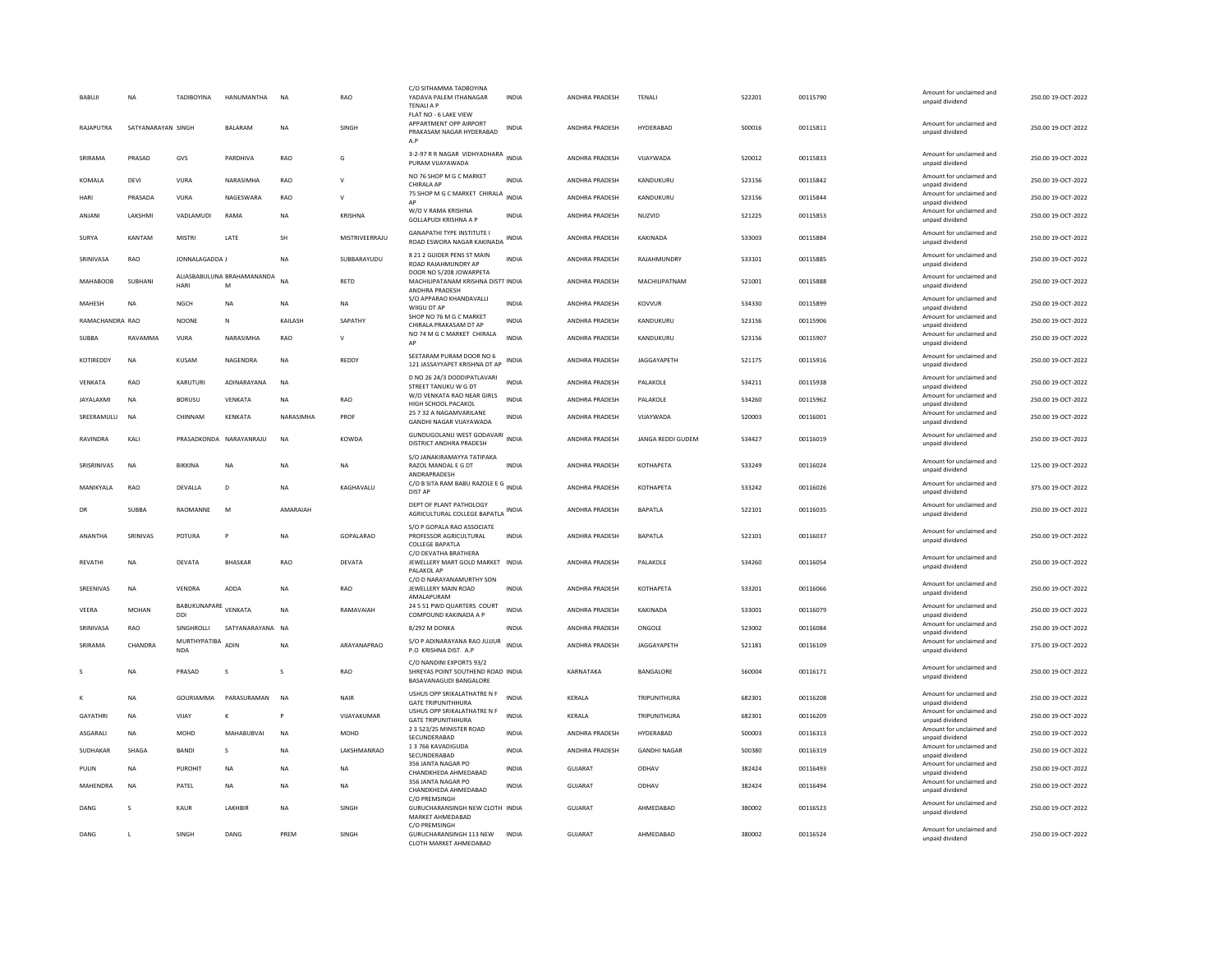| DANG            | н                | KAUR              | AMARJIT          | <b>NA</b>    | SINGH              | C/O PREMSINGH<br>GURUCHARANSINGH 113 NEW                                                             | <b>INDIA</b> | <b>GUJARAT</b>       | AHMEDABAD         | 380002 | 00116525 | Amount for unclaimed and<br>unpaid dividend | 250.00 19-OCT-2022 |
|-----------------|------------------|-------------------|------------------|--------------|--------------------|------------------------------------------------------------------------------------------------------|--------------|----------------------|-------------------|--------|----------|---------------------------------------------|--------------------|
|                 |                  |                   |                  |              |                    | CLOTH MARKET AHMEDABAD<br>C/O PREMSINGH                                                              |              |                      |                   |        |          |                                             |                    |
| DANG            | SIMRAN           | ĸ                 | <b>AMARIIT</b>   | <b>NA</b>    | SINGH              | GURUCHARANSINGH 113 NEW<br>CLOTH MARKET AHMEDABAD<br>C/O PREMSINGH                                   | <b>INDIA</b> | GUIARAT              | AHMEDARAD         | 380002 | 00116526 | Amount for unclaimed and<br>unpaid dividend | 250.00.19-OCT-2022 |
| DANG            | <sub>S</sub>     | <b>SINGH</b>      | <b>AMARIIT</b>   | <b>NA</b>    | <b>SINGH</b>       | GURUCHARANSINGH 113 NEW<br>CLOTH MARKET AHMEDABAD                                                    | <b>INDIA</b> | GUIARAT              | AHMEDARAD         | 380002 | 00116527 | Amount for unclaimed and<br>unpaid dividend | 250.00 19-OCT-2022 |
| DANG            | A                | <b>SINGH</b>      | <b>LAKHBIR</b>   | <b>NA</b>    | SINGH              | C/O PREMSINGH<br>GURUCHARANDINGH 113 NEW<br>CLOTH MARKET AHMEDABAD                                   | <b>INDIA</b> | <b>GUJARAT</b>       | AHMEDABAD         | 380002 | 00116528 | Amount for unclaimed and<br>unpaid dividend | 250.00 19-OCT-2022 |
| AMARJIT         | <b>NA</b>        | <b>SINGH</b>      | <b>LAKHBIR</b>   | <b>NA</b>    | SINGH              | C/O PREM SINGH GURCHAN<br>SINGH 113 NEW CLOTH MARKET INDIA<br>AHMEDABAD                              |              | <b>GUJARAT</b>       | AHMEDARAD         | 380002 | 00116535 | Amount for unclaimed and<br>unpaid dividend | 250.00 19-OCT-2022 |
| <b>LAKHRIR</b>  | <b>NA</b>        | <b>SINGH</b>      | PRFM             | <b>NA</b>    | SINGH              | C/O PREM SINGH GURCHAN<br>SINGH 113 NEW CLOTH MARKET INDIA<br>AHMEDABAD                              |              | <b>GUJARAT</b>       | AHMEDARAD         | 380002 | 00116537 | Amount for unclaimed and<br>unpaid dividend | 250.00 19-OCT-2022 |
| GIRISHKUMAR     | BHAGUBHAI        | PATEL             | <b>BHAGUBHAI</b> | <b>NA</b>    | PATEL              | BAJAR BECHRAJI DIST MEHSANA<br>N <sub>G</sub>                                                        | <b>INDIA</b> | <b>GUJARAT</b>       | PATAN             | 384210 | 00116572 | Amount for unclaimed and<br>unpaid dividend | 250.00 19-OCT-2022 |
| ANNAM           | NA               | AIPPU             | <b>P</b>         | P            | AIPPU              | PEARL PUTHUSSERY HOUSE<br>ALLAPRA P O PERUMBAVOOR                                                    | <b>INDIA</b> | KERALA               | PERUMBAVOOR       | 683553 | 00116586 | Amount for unclaimed and<br>unpaid dividend | 250.00 19-OCT-2022 |
| ASHA            | <b>NA</b>        | <b>LOUIS</b>      | <b>IOSEPH</b>    | <b>NA</b>    | KURIAN             | KALLIVAYALIL HOUSE POOVARANI<br>POST KERALA                                                          | <b>INDIA</b> | <b>KFRAIA</b>        | PAI AI            | 686577 | 00116596 | Amount for unclaimed and<br>unpaid dividend | 250.00 19-OCT-2022 |
| THOMAS          | T                | L.                | T                |              | LUKOSE             | OLYMPIA STEEL INDUSTRIES BMC<br>P O KOCHI                                                            | <b>INDIA</b> | KERALA               | COCHIN            | 682021 | 00116598 | Amount for unclaimed and<br>unpaid dividend | 250.00 19-OCT-2022 |
| DHARANI         | <b>NA</b>        | ARAVINDAKSHE<br>W | ARAVINDAKSHEN NA |              |                    | KOCHERY HOUSE KUNNAPPIL PO<br>CHALAKUDY TRICHUR KERALA                                               | <b>INDIA</b> | KERALA               | <b>TRICHUR</b>    | 680001 | 00116603 | Amount for unclaimed and<br>unpaid dividend | 250.00 19-OCT-2022 |
| CYRIAC          | $\mathsf{v}$     | J                 | NA               | <b>NA</b>    | <b>NA</b>          | VADAKKEKARA HOUSE KOZHA<br>KARAVILANGAD KOTTAYAM<br>KERALA                                           | <b>INDIA</b> | KERALA               | MUVATTUPUZHA      | 686633 | 00116671 | Amount for unclaimed and<br>unpaid dividend | 250.00 19-OCT-2022 |
| AMBIKA          | RENGANATHAN NAIR |                   | $\mathbf{B}$     | RENGANATHAN  | NAIR               | THANKANIVAS<br>CHENDAMANGALAM P O<br>ERNAKULAM DIST KERALA                                           | <b>INDIA</b> | KERALA               | PERUMBAVOOR       | 683512 | 00116679 | Amount for unclaimed and<br>unpaid dividend | 250.00 19-OCT-2022 |
|                 | $\mathsf{C}$     | SUDHAKARAN        | $\mathbb{N}$     | $\mathbf{v}$ | CKUTTYPROF         | LAKSHMI SUDHA URAKAM<br>TRISSUR DT                                                                   | <b>INDIA</b> | KERALA               | VADAKANCHERI      | 680562 | 00116709 | Amount for unclaimed and<br>unpaid dividend | 250.00 19-OCT-2022 |
| SHASHIKALA      | NA               | SHAH              | SUMATILAL        | <b>NA</b>    | KESHAVLAL          | OLD AGRA ROAD PIMPALGAON<br><b>BASWANT DIST NASIK</b>                                                | <b>INDIA</b> | MAHARASHTRA          | OJHAR             | 422209 | 00116778 | Amount for unclaimed and<br>unnaid dividend | 250.00 19-OCT-2022 |
| <b>JAYSHRI</b>  | <b>NA</b>        | SHAH              | PRADIE           | <b>NA</b>    | SUMATILAL          | OLD AGRA ROAD PIMPALGAON<br><b>BASWANT DIST NASIK</b>                                                | <b>INDIA</b> | MAHARASHTRA          | OJHAR             | 422209 | 00116779 | Amount for unclaimed and<br>unpaid dividend | 250.00 19-OCT-2022 |
|                 | F                | <b>JASRAJ</b>     | <b>NA</b>        | <b>NA</b>    | <b>NA</b>          | 3 BALAKRISHNA NAGAR<br>MANNARGUDI                                                                    | <b>INDIA</b> | TAMIL NADU           | MANNARAGUID       | 614001 | 00116807 | Amount for unclaimed and<br>unpaid dividend | 250.00 19-OCT-2022 |
| CHARU           | NA               | CHOUDHARY         | DEEPAK           | <b>NA</b>    | CHODHARY           | F/A 230 LAJPAT NAGAR SAHIBABD                                                                        | INDIA        | <b>UTTAR PRADESH</b> | GHAZIABAD         | 201005 | 00116811 | Amount for unclaimed and                    | 250.00 19-OCT-2022 |
|                 |                  |                   |                  |              |                    | GHAZIABAD U P                                                                                        |              |                      |                   |        |          | unpaid dividend                             |                    |
|                 | <b>NA</b>        | SANKAR            | $\overline{A}$   | <b>NA</b>    | BALAKRISHNAN       | PLOT NO 27 DOOR NO 2<br>GODHAVARI ST GOMATHI NAGAR INDIA<br>SELAIYUR POST MADRAS                     |              | TAMIL NADU           | CHENNAL           | 600073 | 00116826 | Amount for unclaimed and<br>unpaid dividend | 500.00 19-OCT-2022 |
| <b>INDRA</b>    | NA               | SWAMINATHAN K     |                  | <b>NA</b>    | SWAMINATHAN        | NO 6 FIFTH AVENUE DAE<br>TOWNSHIP KALPAKKAM                                                          | <b>INDIA</b> | <b>TAMIL NADU</b>    | ATHUR (CPT)       | 603102 | 00116837 | Amount for unclaimed and<br>unpaid dividend | 250.00 19-OCT-2022 |
|                 | $\mathsf{v}$     | <b>RAIASREE</b>   | $\mathbf{s}$     | <b>NA</b>    | SUNDAR             | VASANTHA VIHAR PO<br>PALLIPURAM VILLAGE PALAKKAD                                                     | <b>INDIA</b> | <b>KFRAIA</b>        | <b>PAI GHAT</b>   | 678006 | 00116895 | Amount for unclaimed and<br>unpaid dividend | 250.00 19-OCT-2022 |
| <b>SUCHETHA</b> | <b>NA</b>        | SUKMARAN          | $\kappa$         | G            | SUKUMARAN          | 21/324 KOODALLORE COOTTAGE<br>CHUNGAM TRICHUR KERALA                                                 | <b>INDIA</b> | <b>KFRAIA</b>        | TRICHUR           | 680004 | 00116915 | Amount for unclaimed and<br>unpaid dividend | 250.00 19-OCT-2022 |
| KURUVILLA       | M                | MATHEW            | M                | <b>NA</b>    | <b>MATHEW</b>      | MANAMPIRATH HOUSE ENGG<br><b>COLLEGE PO TRICHUR</b>                                                  | <b>INDIA</b> | KERALA               | <b>TRICHUR</b>    | 680009 | 00116937 | Amount for unclaimed and<br>unpaid dividend | 250.00 19-OCT-2022 |
| ANNIF           | <b>NA</b>        | POULOSE           | $\kappa$         | $\mathsf{V}$ | POULOSCKACHAPPILLY | <b>KACHAPPILLY HOUSE SREE</b><br>MOOLANAGARAM P O KERALA                                             | <b>INDIA</b> | KERALA               | PERUMBAVOOR       | 683580 | 00116967 | Amount for unclaimed and<br>unpaid dividend | 250.00 19-OCT-2022 |
| SAJITHA         | NA               |                   | SURESH           | BABU         | CP                 | AISWARYA NEDIYIRUPPUR PO<br>MALAPPURAM DIST<br>S/O VEERAN THOTTASSERI HOUSE                          | <b>INDIA</b> | KERALA               | MALAPPURAM        | 673638 | 00116984 | Amount for unclaimed and<br>unpaid dividend | 250.00 19-OCT-2022 |
|                 | <b>NA</b>        | CHEKKUTTY         | <b>NA</b>        | <b>NA</b>    | <b>NA</b>          | <b>ERAVIMANGALAM PO</b><br>CHERUKARA VIA MALAPPURAM                                                  | <b>INDIA</b> | KERALA               | PALGHAT           | 679340 | 00117003 | Amount for unclaimed and<br>unpaid dividend | 250.00 19-OCT-2022 |
| SRI             | RAM              | KK                | KRISHNAN         | $\kappa$     | $\epsilon$         | DT<br>19/1033 GEETHANJALI TALI EAST<br>CALICUT                                                       | <b>INDIA</b> | <b>KFRAIA</b>        | CALICUT           | 673002 | 00117008 | Amount for unclaimed and<br>unpaid dividend | 250.00.19-OCT-2022 |
|                 | A                | <b>IOSEPH</b>     | CHERIAN          | <b>NA</b>    | <b>AUGUSTHY</b>    | PEPPATHICAL HOUSE PO<br>OLLUKKARA PANDARAPPARAMBU INDIA<br>TRICHUR (DT) KERALA                       |              | <b>KFRAIA</b>        | VAKA              | 680655 | 00117011 | Amount for unclaimed and<br>unpaid dividend | 250.00.19-OCT-2022 |
| RAVEENDRAN      | <b>NA</b>        | T                 | RAMAKRISHNAN     | T            | P                  | FEDERAL BANK PUTHIYARA<br>KOZHIKODE                                                                  | <b>INDIA</b> | KERALA               | CALICUT           | 673004 | 00117012 | Amount for unclaimed and<br>unpaid dividend | 250.00 19-OCT-2022 |
| SAROJIN         | K                | M                 |                  | NA           | UNNIKRISHNAN       | W/O P UNNIKRISHNAN<br>KAUSTHUBHAM PO EDAKKULAM INDIA<br><b>VIA QUILANDY</b>                          |              | KERALA               | QUILANDI          | 673306 | 00117013 | Amount for unclaimed and<br>unpaid dividend | 250.00 19-OCT-2022 |
| NITU            | <b>NA</b>        | JAIN              | <b>NA</b>        | <b>NA</b>    | <b>NA</b>          | C/O MCS LIMITED 1ST FLOOR<br>NEELAM APT 88 SAMPATRAO<br>COLONY ABOVE CHHAPPAN BHOG<br>SWEET VADODARA | INDIA        | <b>GUJARAT</b>       | VADODARA          | 390007 | 00117064 | Amount for unclaimed and<br>unpaid dividend | 250.00 19-OCT-2022 |
| MAHENDRA        | KUMAR            | KAI A             | SOHAN            | I AI         | KAI A              | C/O SHANTI KUMAR KAMAL<br>KUMAR 3 MULLICK STREET                                                     | <b>INDIA</b> | <b>WEST BENGAL</b>   | KOI KATA          | 700007 | 00117067 | Amount for unclaimed and<br>unpaid dividend | 250.00.19-QCT-2022 |
| ARUN            | NA               | SAMANTA           | BHAJAHARI        | <b>NA</b>    | SAMANTA            | CALCUTTA<br>VILL & PO DASPUR DIST                                                                    | <b>INDIA</b> | <b>WEST BENGAL</b>   | RADHAKANTPUR(MIDN | 721211 | 00117086 | Amount for unclaimed and                    | 250.00 19-OCT-2022 |
|                 | <b>NA</b>        | SARAF             | <b>NAR</b>       | NARAYAN      | SARAF              | MIDNAPUR W B<br>SARAF BHAWAN 11A JITINDRA                                                            | <b>INDIA</b> | <b>WEST BENGAL</b>   | APORE)<br>KOLKATA | 700006 | 00117091 | unnaid dividend<br>Amount for unclaimed and | 250.00 19-OCT-2022 |
| SHAILASH        |                  |                   |                  |              |                    | MOHAN AVENUE CALCUTTA                                                                                |              |                      |                   |        |          | unpaid dividend                             |                    |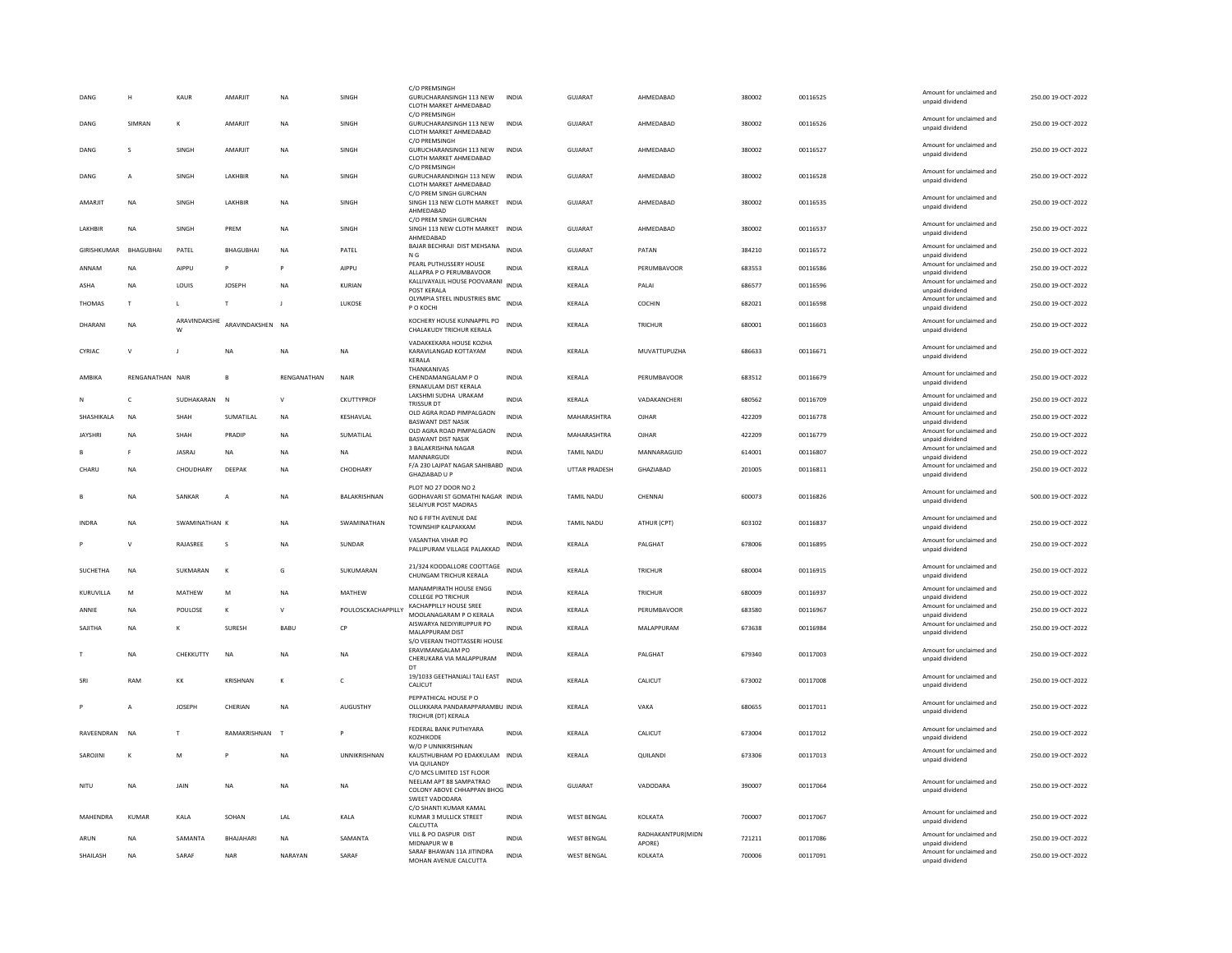| SHAILESH                                          | <b>NA</b>     | SARAF                   | N             | $\mathsf{N}$ | SARAF           | C/O ACALTA TRADING CO LTD<br>GROUND FLOOR P 2 NEW C IT<br>ROAD CALCUTTA                               | <b>INDIA</b> | <b>WEST BENGAL</b>    | KOLKATA           | 700073 | 00117092 | Amount for unclaimed and<br>unpaid dividend                    | 250.00 19-OCT-2022 |
|---------------------------------------------------|---------------|-------------------------|---------------|--------------|-----------------|-------------------------------------------------------------------------------------------------------|--------------|-----------------------|-------------------|--------|----------|----------------------------------------------------------------|--------------------|
| DEEPAK                                            | <b>KUMAR</b>  | <b>MODI</b>             | <b>GULAB</b>  | CHAND        | <b>MODI</b>     | MODI GENERAL STORE 121 B<br>BLOCK KADMA MARKET<br>JAMSHEDPUR BIHAR STATE                              | <b>INDIA</b> | <b>JHARKHAND</b>      | JAMSHEDPUR        | 831005 | 00117104 | Amount for unclaimed and<br>unpaid dividend                    | 250.00 19-OCT-2022 |
| NIRMALA                                           | <b>NA</b>     | DEVI                    | JAI           | PRAKASH      | <b>GUPTAHF</b>  | QR NO 26 LA ROAD NO 2 AGRICO<br><b>IAMSHEDPUR BIHAR</b>                                               | <b>INDIA</b> | <b>JHARKHAND</b>      | JAMSHEDPUR        | 831009 | 00117105 | Amount for unclaimed and<br>unnaid dividend                    | 375.00 19-OCT-2022 |
| KANTILAL                                          | <b>NA</b>     | JAIN                    | <b>MAOHAR</b> | <b>NA</b>    | MAL             | MANOHAR MALAL GYAN MAL<br>GOWSHALA ROAD JUGSALAI                                                      | <b>INDIA</b> | <b>JHARKHAND</b>      | <b>JAMSHEDPUR</b> | 831006 | 00117106 | Amount for unclaimed and<br>unpaid dividend                    | 250.00 19-OCT-2022 |
| SITARAM                                           | <b>NA</b>     | AGARWAL                 | BHAGLUANDAS   | <b>NA</b>    | AGARWAL         | ARUN STORES JUGSALAI<br>JAMSHEDPUR                                                                    | INDIA        | <b>JHARKHAND</b>      | JAMSHEDPUR        | 831006 | 00117107 | Amount for unclaimed and<br>unpaid dividend                    | 250.00 19-OCT-2022 |
| <b>HARSH</b>                                      | <b>NA</b>     | AGARWAL                 | ARUN          | <b>NA</b>    | AGARWAL         | M/S MICA MOLD SUNDER NAGAR<br>JAMSHEDPUR                                                              | INDIA        | <b>BIHAR</b>          | <b>BAHARAGORA</b> | 832107 | 00117110 | Amount for unclaimed and<br>unpaid dividend                    | 250.00 19-OCT-2022 |
| MADHU                                             | <b>NA</b>     | AGARWAL                 | ARUN          | <b>NA</b>    | AGARWL          | M/S MICA MOLD SUNDER NAGAR INDIA<br>JAMSHEDPUR                                                        |              | <b>BIHAR</b>          | BAHARAGORA        | 832107 | 00117111 | Amount for unclaimed and<br>unpaid dividend                    | 250.00 19-OCT-2022 |
| ARUN                                              | <b>NA</b>     | AGARWALAL               | <b>NA</b>     | NA           | NA              | M/S MICA MOLD SUNDER NAGAR<br>JAMSHEDPUR                                                              | <b>INDIA</b> | <b>BIHAR</b>          | BAHARAGORA        | 832107 | 00117112 | Amount for unclaimed and<br>unpaid dividend                    | 250.00 19-OCT-2022 |
| RAJEEV                                            | <b>NA</b>     | AGARWAL                 | ARUN          | AGARWAL      | RETD            | M/S MICA MOLD SUNDER NAGAR<br>JAMSHEDPUF                                                              | <b>INDIA</b> | <b>BIHAR</b>          | BAHARAGORA        | 832107 | 00117113 | Amount for unclaimed and<br>unpaid dividend                    | 250.00 19-OCT-2022 |
| ASHOK                                             | <b>KUMAR</b>  | GOYAL                   | M             | P            | AGARWAL         | NAYA BAZAR JUGSALAI<br>JAMSHEDPUR                                                                     | <b>INDIA</b> | <b>JHARKHAND</b>      | JAMSHEDPUR        | 831006 | 00117114 | Amount for unclaimed and<br>unpaid dividend                    | 375.00 19-OCT-2022 |
| <b>BIMALA</b>                                     | DEVI          | AGARWALA                | SUBASH        | NA           | AGARWAL         | EASTERN HARDWAARE STORES<br>GAR ALI JORNAT ASSAM                                                      | INDIA        | ASSAM                 | <b>JORHAT</b>     | 785001 | 00117164 | Amount for unclaimed and<br>unpaid dividend                    | 250.00 19-OCT-2022 |
| s                                                 | <b>NA</b>     | RAJKUMAR                | NA            | NA           | NA              | MATHILAKAM PUTHENKULAM PO                                                                             |              | KERALA                | PUNALUR           | 691302 | 00117183 | Amount for unclaimed and                                       | 250.00 19-OCT-2022 |
|                                                   |               |                         |               |              |                 | S PARAVOOR QULION KERALA<br>ANTHINATTU HOUSE IDUKKY                                                   |              |                       |                   |        |          | unpaid dividend<br>Amount for unclaimed and                    |                    |
| KABEER                                            | $\kappa$      |                         | PAKRUDEEN     | $\kappa$     | <b>UBUSINES</b> | ROAD THODUPUZHA                                                                                       | <b>INDIA</b> | KERALA                | THODUPUZHA        | 685584 | 00117187 | unpaid dividend                                                | 250.00 19-OCT-2022 |
| KAUSALYA                                          | <b>NA</b>     | ARUN                    |               | NA           | ARUN            | 789 FIFTH STREET LIC COLONY<br><b>WEST THANJAVUR</b>                                                  | <b>INDIA</b> | TAMIL NADU            | THANJAVUR         | 613007 | 00117224 | Amount for unclaimed and<br>unpaid dividend                    | 250.00 19-OCT-2022 |
| <b>JACOB</b>                                      | ABRAHAM       | T                       | $\mathsf{T}$  | M            | ABRAHAM         | ST JAMES HOSPITAL CHALAKUDY<br><b>KFRAIA</b>                                                          | <b>INDIA</b> | KERALA                | CHALAKUDI         | 680307 | 00117243 | Amount for unclaimed and<br>unpaid dividend                    | 250.00 19-OCT-2022 |
| JESSY                                             | <b>JOSEPH</b> | PLAKKOTTATHIL SEBASTIAN |               | <b>NA</b>    | <b>JOHN</b>     | H S A ST ANTHONY C G H S<br>KOTTAT W CHALAKUDY                                                        | <b>INDIA</b> | <b>KFRAIA</b>         | CHALAKUDI         | 680307 | 00117247 | Amount for unclaimed and<br>unpaid dividend                    | 250.00 19-OCT-2022 |
| VIJAYA                                            | <b>NA</b>     | PATNI                   | SURESH        | <b>NA</b>    | PATNI           | 9/1 RINIT MARG INDORE MP                                                                              | <b>INDIA</b> | MADHYA PRADESH        | <b>INDORE</b>     | 452001 | 00117248 | Amount for unclaimed and<br>unpaid dividend                    | 250.00 19-OCT-2022 |
| SHANTI                                            | KUMAR         | MANDHANIYA NA           |               | <b>NA</b>    | <b>NA</b>       | 14/7 NORTH RAJMOHALLA<br>INDORE                                                                       | <b>INDIA</b> | MADHYA PRADESH        | INDORE            | 452002 | 00117258 | Amount for unclaimed and<br>unpaid dividend                    | 250.00 19-OCT-2022 |
| SUNITADEVI                                        | <b>NA</b>     | <b>RISHI</b>            | RAMESH        | <b>NA</b>    | CHAND           | 90 B RAJENDRA NAGAR INDORE<br>M P                                                                     | INDIA        | MADHYA PRADESH        | INDORE            | 452012 | 00117264 | Amount for unclaimed and<br>unpaid dividend                    | 250.00 19-OCT-2022 |
| CHANCHALBEN NA                                    |               | PATEL                   | AMBALAL       | <b>NA</b>    | PATEL           | 202 RIDDHI SIDDHI APT 33/1 RACE<br>COURSE ROAD OPP ABHAY<br>PRASHAL INDORE                            | <b>INDIA</b> | <b>MADHYA PRADESH</b> | <b>INDORF</b>     | 452003 | 00117310 | Amount for unclaimed and<br>unpaid dividend                    | 250.00 19-OCT-2022 |
| <b>MODERNHOUSI</b><br>NGFINANCEINDI NA<br>APVTLTD |               | <b>NA</b>               |               | <b>NA</b>    | NA              | <b>CONSTRUCTION HOUSE B OPP</b><br>KHAR TELEPHONE EXCHANGE<br>LINKING ROAD KHAR BOMBAY                | INDIA        | MAHARASHTRA           | <b>MUMBAI</b>     | 400052 | 00117351 | Amount for unclaimed and<br>unpaid dividend                    | 250.00 19-OCT-2022 |
|                                                   |               |                         |               |              |                 |                                                                                                       |              |                       |                   |        |          |                                                                |                    |
| GARDENVIEWPR<br>OPERTIESHOSTE NA<br>LSPVTLTD      |               | <b>NA</b>               |               | <b>NA</b>    | NA              | <b>CONSTRUCTION HOUSE B OPP</b><br>KHAR TELEPHONE EXCHANGE<br>LINKING ROAD KHAR BOMBAY                | INDIA        | MAHARASHTRA           | MUMBAI            | 400052 | 00117354 | Amount for unclaimed and<br>unpaid dividend                    | 250.00 19-OCT-2022 |
| KHOSHBOO                                          | NA            | MALOO                   | <b>NA</b>     | <b>NA</b>    | NA              | C/O MCS LIMITED 1ST FLOOR<br>NEELAM APT 88 SAMPATRAO<br>COLONY ABOVE CHHAPPAN BHOG<br>SWEET VADODARA  | INDIA        | GUJARAT               | VADODARA          | 390007 | 00117381 | Amount for unclaimed and<br>unpaid dividend                    | 250.00 19-OCT-2022 |
| MANMOHAN                                          | <b>NA</b>     | <b>BAID</b>             | <b>NA</b>     | <b>NA</b>    | <b>NA</b>       | C/O MCS LIMITED 1ST FLOOR<br>NEELAM APT 88 SAMPATRAO<br>COLONY ABOVE CHHAPPAN BHOG<br>SWEET VADODARA  | <b>INDIA</b> | GUIARAT               | VADODARA          | 390007 | 00117382 | Amount for unclaimed and<br>unpaid dividend                    | 250.00.19-QCT-2022 |
| GYANCHAND                                         | <b>NA</b>     | BAID                    | NA            | <b>NA</b>    | NA              | C/O MCS LIMITED 1ST FLOOR<br>NFFI AM APT 88 SAMPATRAO<br>COLONY ABOVE CHHAPPAN BHOG<br>SWEET VADODARA | INDIA        | GUJARAT               | VADODARA          | 390007 | 00117383 | Amount for unclaimed and<br>unpaid dividend                    | 250.00 19-OCT-2022 |
| GEORGE                                            | <b>NA</b>     | STEPHENSON              | GEORGE        | <b>NA</b>    | <b>JOSEPH</b>   | ROOM NO A/7 KHARWALA CHAWL INDIA                                                                      |              | MAHARASHTRA           | <b>MUMBAI</b>     | 400072 | 00117397 | Amount for unclaimed and                                       | 250.00 19-OCT-2022 |
|                                                   | <b>NA</b>     | AJAYAN                  | NA            | <b>NA</b>    | NA              | SAKINAKA BOMBAY<br>VELAYUDHA MANDIRAM<br>CHERUNNIYOOR P O VARKALA T V INDIA                           |              | KERALA                | NEYYATTINKARA     | 695142 | 00117545 | unpaid dividend<br>Amount for unclaimed and<br>unpaid dividend | 250.00 19-OCT-2022 |
| AMIT                                              | <b>NA</b>     | DEV                     | <b>NA</b>     | <b>NA</b>    | <b>NA</b>       | M KERALA<br>PO BAG 9175 18/4 JETHIBEN SOC<br>K J KILANI SCHOOL BOMBAY                                 | <b>INDIA</b> | MAHARASHTRA           | <b>MUMBAI</b>     | 400016 | 00117667 | Amount for unclaimed and<br>unpaid dividend                    | 250.00 19-OCT-2022 |
| ASHA                                              | <b>NA</b>     | LALWANI                 | <b>NA</b>     | <b>NA</b>    | <b>NA</b>       | SIDDHIVINAYAK ENTERPRISES DEV INDIA<br>DARSHAN SHOP NO 15 BOMBAY                                      |              | MAHARASHTRA           | MUMBAI            | 400016 | 00117690 | Amount for unclaimed and<br>unpaid dividend                    | 250.00 19-OCT-2022 |
| <b>BABITA</b>                                     | <b>NA</b>     | NAGPAL                  | <b>NA</b>     | <b>NA</b>    | <b>NA</b>       | C/O VIDYA MAYEKAR<br>SHARDASHAM CHAWL KHOLI NO<br>51 BHAVANI SHANKAR ROAD<br>DADAR ROMBAY             | <b>INDIA</b> | MAHARASHTRA           | MUMBAI            | 400028 | 00117850 | Amount for unclaimed and<br>unpaid dividend                    | 250.00 19-OCT-2022 |
| ARUN                                              | <b>NA</b>     | CHITRA                  | <b>NA</b>     | <b>NA</b>    | <b>NA</b>       | SAI BABA INVESTMENTS<br>DEVDARSHAN SHOP NO 5<br>MOGHUL GALI MAHIM BOMBAY                              | <b>INDIA</b> | MAHARASHTRA           | MUMBAI            | 400016 | 00117853 | Amount for unclaimed and<br>unpaid dividend                    | 250.00 19-OCT-2022 |
| AKASH                                             | <b>NA</b>     | DATTAK                  | NA            | <b>NA</b>    | NA              | P O BOX NO 16457 D DARSHAN<br>SHOP NO 25 BOMBAY                                                       | <b>INDIA</b> | MAHARASHTRA           | <b>MUMBAI</b>     | 400016 | 00117854 | Amount for unclaimed and<br>unnaid dividend                    | 250.00 19-OCT-2022 |
| <b>BABITA</b>                                     | <b>NA</b>     | APTE                    | <b>NA</b>     | <b>NA</b>    | <b>NA</b>       | P O BOX 16457 DEV DARSHAN                                                                             | <b>INDIA</b> | MAHARASHTRA           | <b>MUMBAI</b>     | 400016 | 00117922 | Amount for unclaimed and                                       | 250.00 19-OCT-2022 |
| <b>BIMAL</b>                                      | $\mathbf{I}$  | SANGHAVI                | JAYPRASAD     | <b>NA</b>    | SANGHAVI        | SHOP NO 15 BOMBAY<br>9/A UMA COLONY WAGHODIA                                                          | INDIA        | GUJARAT               | VADODARA          | 390016 | 00118063 | unpaid dividend<br>Amount for unclaimed and                    | 500.00 19-OCT-2022 |
| PRAKASH                                           | BHAI          | AMBALALSHAH AMBALAL     |               | <b>NA</b>    | SHAH            | ROAD BARODA<br><b>GANDHHIPOLE AT &amp; PO RANOLI</b><br>DIST BARODA GUJARAT                           | <b>INDIA</b> | GUJARAT               | <b>BAJWA</b>      | 391350 | 00118089 | unpaid dividend<br>Amount for unclaimed and<br>unpaid dividend | 750.00 19-OCT-2022 |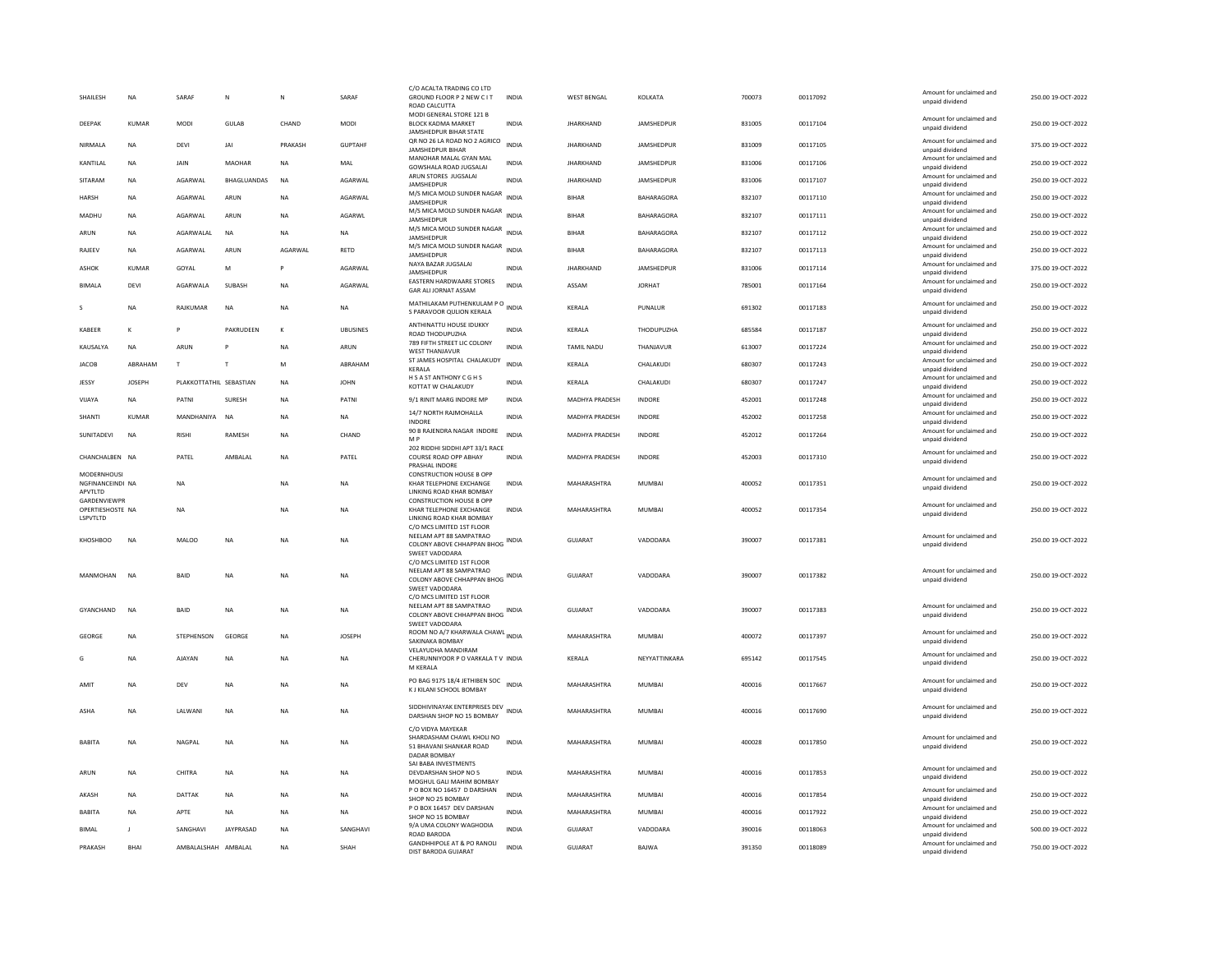| KIRITKUMAR     | M              | PATEL                                 | MAGANBHAI          | SHANKAR        | <b>BHAIPATEL</b> | 213 KADAM NAGAR SOCIETY OPF<br>RAMNAGAR SOCIETY NIZAMPURA INDIA<br><b>BARODA</b>                      |              | <b>GUJARAT</b> | VADODARA        | 390002 | 00118106 | Amount for unclaimed and<br>unpaid dividend                             | 500.00 19-OCT-2022 |
|----------------|----------------|---------------------------------------|--------------------|----------------|------------------|-------------------------------------------------------------------------------------------------------|--------------|----------------|-----------------|--------|----------|-------------------------------------------------------------------------|--------------------|
| <b>DINESH</b>  | RAYMOND        | <b>RANBHISE</b>                       | REYMOND            | <b>WAITER</b>  | <b>RANBHISE</b>  | MAYUR OPPOSITE POLO GROUND INDIA<br>BARODA                                                            |              | GUIARAT        | VADODARA        | 390001 | 00118137 | Amount for unclaimed and<br>unpaid dividend                             | 500.00 19-OCT-2022 |
| DHARMESH       | <b>NA</b>      | PANDYA                                | UPENDRA            | <b>KUMAR</b>   | PANDYA           | 36 NAVYUG COLONY GITAMANDIR INDIA<br>ROAD AHMEDABAD                                                   |              | GUJARAT        | AHMEDABAD       | 380022 | 00118168 | Amount for unclaimed and<br>unpaid dividend                             | 500.00 19-OCT-2022 |
| MUKESH         | V              | DASWANI                               | $\mathsf{v}$       | W              | DASWANI          | PESTONJEE BHICAGEE (KUTCH)<br>DINSHAW HOUSE K P T PLOT NO 4 INDIA<br>HARBOUR VIEW KANDLA PORT         |              | GUJARAT        | GANDHIDAM       | 370210 | 00118193 | Amount for unclaimed and<br>unpaid dividend                             | 500.00 19-OCT-2022 |
| <b>NANA</b>    | <b>BHAI</b>    | PRABHATSINGH<br>GOHIL                 | PRARHAT            | SINGH          | RGOHIL           | A/3 KRISHNA PARK DUPLEX NEAR<br>MOTHER'S SCHOOL GOTRI ROAD INDIA<br><b>BARODA</b>                     |              | <b>GUJARAT</b> | VADODARA        | 390007 | 00118259 | Amount for unclaimed and<br>unpaid dividend                             | 250.00 19-OCT-2022 |
| ARJUNBHAI      | SHANABHAI      | PATEL                                 | NA                 | <b>NA</b>      | NA               | RAJLI P O THUWAVI TA DABHOI<br>DIST BARODA                                                            | <b>INDIA</b> | ANDHRA PRADESH | HYDERABAD       | 500003 | 00118269 | Amount for unclaimed and<br>unpaid dividend                             | 250.00 19-OCT-2022 |
| PRATIK         | NA             | PATEL                                 | SUMAN              | <b>BHAI</b>    | PATEL            | C/O R K PATEL HATHI POLE<br>RAJMAHAL ROAD NEAR ISHWAR INDIA<br>COTTAGE BARODA                         |              | <b>GUJARAT</b> | VADODARA        | 390001 | 00118351 | Amount for unclaimed and<br>unpaid dividend                             | 250.00 19-OCT-2022 |
| NARENDRA       | $\mathbb{R}$   | PATEL                                 |                    | D              | PATEL            | AT PO ZADESHWAR TA BHARUCH<br><b>DIST BHARUCH</b>                                                     | <b>INDIA</b> | <b>GUJARAT</b> | <b>BHARUCH</b>  | 392011 | 00118353 | Amount for unclaimed and<br>unpaid dividend                             | 250.00 19-OCT-2022 |
| MANSUKHLAL     | RAVJIBHAI      | BHESANIA                              | RAVJIBHAI          | G              | BHESANIA         | <b>G S F C DEPO HAVELI STREET</b><br><b>GANDEVI DIS BULSAR</b>                                        | <b>INDIA</b> | GUJARAT        | BILIMORA        | 396360 | 00118361 | Amount for unclaimed and<br>unpaid dividend                             | 250.00 19-OCT-2022 |
| MANGAL         | BHAI           | HARIBHAIHARUA<br>N                    | HARIBHAI           | NΑ             | HARIJAN          | C/O SHREEJALA B/H TEMPLE<br>SAMA BARODA                                                               | INDIA        | GUJARAT        | VADODARA        | 390008 | 00118376 | Amount for unclaimed and<br>unpaid dividend                             | 250.00 19-OCT-2022 |
| RAMESH         | <b>BHAI</b>    | SHIVABHAIHARIJ<br>SHIVABHAI<br>AN     |                    | <b>NA</b>      | <b>HARIJAN</b>   | SHREEJALA B/H RADHAKRISHNA<br>TEMPLE SAMA DIST BARODA                                                 | <b>INDIA</b> | GUIARAT        | VADODARA        | 390008 | 00118378 | Amount for unclaimed and<br>unpaid dividend                             | 250.00 19-OCT-2022 |
| PURUSHOTTAM NA |                | GAJERA                                | BAVALAL            | <b>NA</b>      | GAJERA           | C/O G S F C AREA OFFICE 105<br>MANGAL MURTI NEAR KALWA<br>CHOWK JAWAHAR ROAD<br><b>IUNAGADH</b>       | <b>INDIA</b> | <b>GUJARAT</b> | <b>JUNAGADH</b> | 362001 | 00118386 | Amount for unclaimed and<br>unpaid dividend                             | 250.00 19-OCT-2022 |
| <b>VIKRAM</b>  | <b>SINGH</b>   | <b>BISHT</b>                          | NARENDER           | <b>SINGH</b>   | <b>BISHT</b>     | K 67 HAUZKHAS ENCLAVE NEW<br>DELHI                                                                    | <b>INDIA</b> | <b>DELHI</b>   | DELHI           | 110016 | 00118396 | Amount for unclaimed and<br>unpaid dividend                             | 250.00 19-OCT-2022 |
| ANIT           | <b>KUMAR</b>   | SAXENA                                | $\mathsf{C}$       |                | SAXENA           | C/O GSFC LTD 29/A PARIJAT<br>SOCIETY NEAR NATH MANDIR<br>SOUTH TUKOGAN UNDORE M P                     | <b>INDIA</b> | MADHYA PRADESH | <b>INDORE</b>   | 452001 | 00118397 | Amount for unclaimed and<br>unpaid dividend                             | 250.00 19-OCT-2022 |
| CHANDRESH      | NA             | RANA                                  | HARIBHAI           | NA             | RANA             | C/O DR T C PATEL 1442<br>AKASHDEEP SOCIETY B/H<br>AKASHVANI MAKARPURA ROAD<br>VADODARA                | INDIA        | GUJARAT        | VADODARA        | 390009 | 00118409 | Amount for unclaimed and<br>unpaid dividend                             | 250.00 19-OCT-2022 |
| KAILAS         | <b>NA</b>      | PATIL                                 | RAGHONATH          | M              | PATIL            | AT/P KOLPIMPRI TAL AMALNER<br><b>DIST JALGAON</b>                                                     | <b>INDIA</b> | ANDHRA PRADESH | HYDERABAD       | 500003 | 00118416 | Amount for unclaimed and<br>unpaid dividend                             | 250.00 19-OCT-2022 |
|                |                |                                       |                    |                |                  |                                                                                                       |              |                |                 |        |          |                                                                         |                    |
| <b>DINESH</b>  | <b>BHAI</b>    | DAHYABHAIPAT                          | DAHYABHAI          | $\kappa$       | PATEL            | OPP 4/A MAITRY NAGAR BHOLAV                                                                           | <b>INDIA</b> | <b>GUJARAT</b> | <b>BHARUCH</b>  | 392002 | 00118418 | Amount for unclaimed and                                                | 250.00 19-OCT-2022 |
| MOHMAD         | <b>SIDDIK</b>  | $\mathsf{EL}$<br>USMANKAUGA USMANBHAI |                    | E              | KANUGA           | BHARUCH<br>AT PO KIM TO OLPAD DI SURAT<br>STATION ROAD OPP RAILWAY                                    | <b>INDIA</b> | <b>GUJARAT</b> | UTRAN P.H.C     | 394110 | 00118420 | unpaid dividend<br>Amount for unclaimed and<br>unpaid dividend          | 250.00 19-OCT-2022 |
| KIRTI          | KUMAR          | <b>THAKORE</b>                        | <b>GAMBHIRSINH</b> | N              | <b>THAKORE</b>   | <b>STATION</b><br>KHADUT JIN AT & PO KOSAMBA R                                                        | <b>INDIA</b> | GUJARAT        | UTRAN P.H.C     | 394120 | 00118426 | Amount for unclaimed and                                                | 250.00 19-OCT-2022 |
| ANIL           | NA             | KHARWA                                | CHANDULAL          | M              | KHARWA           | S DIST SURAT<br>MADANZAPA ROAD BARELI<br>KHARWAVAD VADODARA                                           | <b>INDIA</b> | GUJARAT        | VADODARA        | 390001 | 00118444 | unpaid dividend<br>Amount for unclaimed and<br>unpaid dividend          | 250.00 19-OCT-2022 |
| BHARAT         | <b>KUMAR</b>   | SMODI                                 | SUNDERLAL          | N              | <b>MODY</b>      | 48/B KESHAV PARK PIRAMAN<br>ROAD ANKLESHWER DIST<br><b>BHARUCH</b>                                    | <b>INDIA</b> | <b>GUJARAT</b> | ANKLESHWAR      | 393001 | 00118492 | Amount for unclaimed and<br>unpaid dividend                             | 250.00 19-OCT-2022 |
| MANILAL        | <b>REVIDAS</b> | PATEL                                 | <b>REVIDAS</b>     | <b>NA</b>      | PATEL            | <b>B 4 SHARAD NAGAR SOCIETY</b><br>NIZAMPURA NEAR L G NAGAR<br><b>BARODA</b>                          | <b>INDIA</b> | GUIARAT        | VADODARA        | 390002 | 00118504 | Amount for unclaimed and<br>unpaid dividend                             | 250.00 19-OCT-2022 |
| VIPUL          | ANURAY         | CHHAYA                                | ANURAY             | KUNDANLAL      | CHHAYA           | C/4 SIDDHARTH NAGAR APTS<br>REFINERY ROAD OPP PANCHAVATI INDIA<br><b>BARODA</b>                       |              | <b>GUJARAT</b> | VADODARA        | 390003 | 00118507 | Amount for unclaimed and<br>unpaid dividend                             | 250.00 19-OCT-2022 |
| SHIRISH        | NA             | <b>JOSHI</b>                          | CHANDULAL          | B              | <b>JOSHI</b>     | B 52/1 INDUSTRIAL EMPLOYES CO<br>OP SOCIETY NEW SAMA ROAD<br><b>BARODA</b>                            | INDIA        | GUJARAT        | VADODARA        | 390002 | 00118508 | Amount for unclaimed and<br>unpaid dividend                             | 250.00 19-OCT-2022 |
| ALTAF          | ABDULGAFAR     | MOTIWALA                              | ABDULGAFAR         | YUSUF          | MOTIWALA         | <b>NEAR RAMJIMANDIE</b><br>SARKARIKUWA SRKARWADA<br>AMRELI GUJARAT                                    | <b>INDIA</b> | GUJARAT        | AMRELI          | 364601 | 00118509 | Amount for unclaimed and<br>unpaid dividend                             | 250.00 19-OCT-2022 |
| SHANKARABHAI M |                | VASAVA                                | <b>NA</b>          | NA             | <b>NA</b>        | C/O G S F C LTD FERTILIZERS<br>DEPOT PAVAGADH ROAD AT<br>HALOL DIST PANCHAMAHALS                      | <b>INDIA</b> | <b>GUJARAT</b> | KALOL (PM)      | 389350 | 00118514 | Amount for unclaimed and<br>unpaid dividend                             | 250.00 19-OCT-2022 |
| MAHESHBHAI     | GANGARAM       | PARMAR                                | GANGARAM           | N <sub>A</sub> | PARMAR           | C/O S G AMIN 40 NARAYANPURA<br><b>NEAR UMER TANK OPP</b><br>HARINAGAR T B ROAD BARODA                 | <b>INDIA</b> | <b>GUJARAT</b> | VADODARA        | 390015 | 00118527 | Amount for unclaimed and<br>unpaid dividend                             | 250.00 19-OCT-2022 |
| <b>RAMFSH</b>  | <b>BABU</b>    | KV                                    | <b>NANU</b>        | к              | $\mathsf{V}$     | A 102 MOTI NAGAR PO ONGC<br><b>TARSALI BARODA</b>                                                     | <b>INDIA</b> | GUIARAT        | VADODARA        | 390009 | 00118539 | Amount for unclaimed and<br>unpaid dividend                             | 250.00.19-OCT-2022 |
| SANJAY         | <b>KUMAR</b>   | ANDADIA                               | NATAVARLAL         | N <sub>A</sub> | ANDADIH          | C/O G J AMIN 40 NARAYANPURA<br>B/H WATER TANK T B ROAD<br><b>BARODA</b>                               | <b>INDIA</b> | <b>GUJARAT</b> | VADODARA        | 390015 | 00118541 | Amount for unclaimed and<br>unpaid dividend                             | 250.00 19-OCT-2022 |
| SUSHIL         | <b>NA</b>      | PANDYA                                | RAMPRASAD          | $\mathbf{s}$   | PANDYA           | 6 ASHANA ROYAL PARK SOCIETY<br>NR KASTURBA NAGAR BARODA                                               | <b>INDIA</b> | GUJARAT        | VADODARA        | 390008 | 00118543 | Amount for unclaimed and<br>unpaid dividend                             | 250.00 19-OCT-2022 |
| <b>MOHAN</b>   | BHAI           | MOTIBHAIPARM<br>AR                    | MOTI               | <b>BHAI</b>    | KABHAIPARMAR     | BHATHIJI S WALA FALIA POST<br>ADAS TAL ANAND DIST KHEDA<br><b>GUJARAT</b><br>AT & PO ANGADH TA BARODA | <b>INDIA</b> | <b>GUJARAT</b> | KARAMSAD        | 388301 | 00118618 | Amount for unclaimed and<br>unpaid dividend<br>Amount for unclaimed and | 375.00 19-OCT-2022 |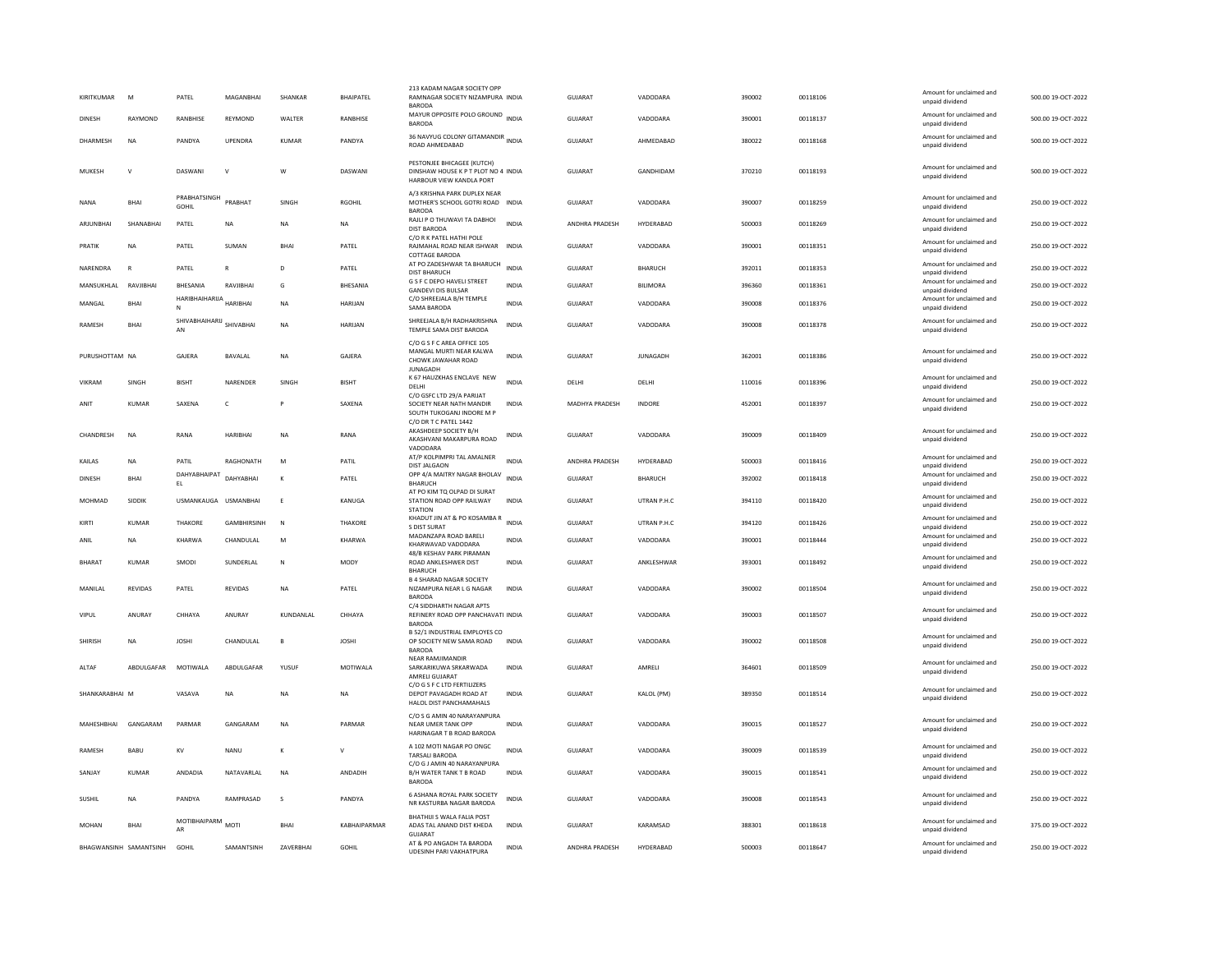| <b>NANSI</b>     | PUNJABHAI          | PADHIYAR                      | PUNSABHA           | <b>GEENABHAI</b> | PADHIYAR       | 81 NILKANTH SOCIETY PO BAJAWA INDIA<br><b>DIST BARODA</b>                                   |              | ANDHRA PRADESH | HYDERABAD       | 500003 | 00118656 | Amount for unclaimed and<br>unpaid dividend | 250.00 19-OCT-2022 |
|------------------|--------------------|-------------------------------|--------------------|------------------|----------------|---------------------------------------------------------------------------------------------|--------------|----------------|-----------------|--------|----------|---------------------------------------------|--------------------|
| GAUTAMKUMA       |                    | <b>OZA</b>                    | AMTHALAL           | M                | OZA            | B/145 AYODHYANAGAR SOCIETY<br>KARELIBAG NR BRIGHT SCHOOL INDIA<br>NR VIP ROAD BARODA        |              | GUJARAT        | VADODARA        | 390018 | 00118668 | Amount for unclaimed and<br>unpaid dividend | 250.00 19-OCT-2022 |
| VINOD            | KUMAR              | RMONPARA                      | RANCHHODBHAI       | <b>U</b>         | <b>MONPARA</b> | <b>G S F C FERTI DEPOT MARKET</b><br>YARD AT & PO VYARA DIST SURAT INDIA                    |              | GUJARAT        | BARDOLI         | 394650 | 00118674 | Amount for unclaimed and<br>unpaid dividend | 250.00 19-OCT-2022 |
| VIRAIIRHAI       | T                  | <b>GAMIT</b>                  | <b>TCTIYARHAI</b>  | $\mathbb{R}$     | <b>GAMIT</b>   | GSFC FERTI DEPOT MARKET YARD INDIA<br>AT VYARA DIST SURAT                                   |              | GUIARAT        | <b>BARDOLL</b>  | 394650 | 00118676 | Amount for unclaimed and<br>unpaid dividend | 250.00 19-OCT-2022 |
| MADHUSUDAN M     |                    | <b>SUTHAR</b>                 | MAGANLAL           | $\mathbf{K}$     | SUTHAR         | C/O G S F C AREA OFFICE 57 OPP<br>COLLECTOR OFFICE NAGALA PARK INDIA<br>KOLHAPUR (M S)      |              | MAHARASHTRA    | KHOLAPUR        | 416003 | 00118707 | Amount for unclaimed and<br>unpaid dividend | 250.00 19-OCT-2022 |
|                  | К                  | SHAH                          | LATE               | SH               | SRSHAH         | C/O P R VISWANTHAN BANK OF<br>TOKYO JEEVANVIHAR 3<br>PARLIMENT STREET NEW DELHI             | <b>INDIA</b> | DELHI          | DELHI           | 110001 | 00118715 | Amount for unclaimed and<br>unpaid dividend | 250.00 19-OCT-2022 |
| <b>JAGANBHAI</b> | BABARBHA           | PATEL                         | BABARBHAI          | BHANABHAI        | PATEL          | C/O G S F C AREA OFFICE<br>KALKAKUNJ HALAR ROAD BULSAR INDIA<br>VALSAD                      |              | GUJARAT        | VALSAD H.O      | 396001 | 00118722 | Amount for unclaimed and<br>unpaid dividend | 250.00 19-OCT-2022 |
| KARMSI           | RANCHHODBHAI DESAI |                               | RANCHHODBHAI       | <b>NA</b>        | DESAI          | G S F C AREA OFFICE 51 B<br>PRABHAKUNJ SOCIETY GODHRA                                       | <b>INDIA</b> | GUJARAT        | <b>GODHRA</b>   | 389001 | 00118735 | Amount for unclaimed and<br>unpaid dividend | 250.00 19-OCT-2022 |
| <b>BHARAT</b>    | <b>KUMAR</b>       | <b>BHATT</b>                  | RATILAL            | s                | <b>BHATT</b>   | A/7 AASHIRWAD SOC PALEJ ROAD<br>NANDEWAR BHARUCH                                            | <b>INDIA</b> | GUJARAT        | <b>BHARUCH</b>  | 392001 | 00118746 | Amount for unclaimed and<br>unpaid dividend | 250.00 19-OCT-2022 |
| NARESH           | KUMAR              | PARBHUBHAIPA<br>TEL           | PARBHUBHAI         | $\mathbf{K}$     | PATEL          | ALOCK NO 11 ROOM NO 126 G H B<br>COLONYY HASTI TALAWA<br>ANKLESHWAR                         | <b>INDIA</b> | GUJARAT        | ANKLESHWAR      | 393001 | 00118749 | Amount for unclaimed and<br>unpaid dividend | 250.00 19-OCT-2022 |
| <b>FRANCIS</b>   | NA                 | JOSEPH                        | <b>JOSEPH</b>      | <b>NA</b>        | MEHTA          | L 46 SARITA VIHAR NEW DELHI                                                                 | <b>INDIA</b> | DELHI          | DELHI           | 110044 | 00118754 | Amount for unclaimed and<br>unpaid dividend | 250.00 19-OCT-2022 |
| RASIKLAL         | CHHOTALAL          | KACHHIA                       | CHHOTALAL          | <b>NA</b>        | KACHHIA        | 55 VRUNDAVAN HSG SCH<br>AURVEDIC ROAD O/S PANI GATE INDIA<br><b>BARODA</b>                  |              | GUJARAT        | VADODARA        | 390019 | 00118773 | Amount for unclaimed and<br>unpaid dividend | 250.00 19-OCT-2022 |
| KANTILAL         | DHANJIBHAI         | ANKOLA                        | DHANJI             | <b>BHAI</b>      | GANKOLA        | 337 TARAMGA HILL SOCIETY NEAR<br>ARJUN ASHRAM CHANDLODIA<br>AHMEDABAD                       | <b>INDIA</b> | <b>GUJARAT</b> | ODHAV           | 382481 | 00118824 | Amount for unclaimed and<br>unpaid dividend | 250.00 19-OCT-2022 |
| <b>HFMANT</b>    | JAGANNATHRAO PAGAR |                               | JAGANNATH          | <b>RAO</b>       | PPAGAR         | H J PAGAR QTR NO B/12 G S F C<br>TOWNSHIP AT & PO MOTI KHAVDI INDIA<br><b>DIST JAMNAGAR</b> |              | <b>GUJARAT</b> | KALAVAD         | 361140 | 00118890 | Amount for unclaimed and<br>unpaid dividend | 250.00 19-OCT-2022 |
| <b>JAGDISH</b>   | BHAI               | RPATEL                        | <b>NA</b>          | <b>NA</b>        | <b>NA</b>      | C 37 GSFC COLONY PO<br>MOTIKHAVDI DIST JAMNAGAR<br>14 KAMDHENU SOCY MEHSANA                 | <b>INDIA</b> | <b>GUJARAT</b> | KALAVAD         | 361140 | 00118904 | Amount for unclaimed and<br>unpaid dividend | 250.00 19-OCT-2022 |
| SURESH           | <b>NA</b>          | DAVE                          | <b>NA</b>          | <b>NA</b>        | <b>NA</b>      | NAGAR ROAD NIZAMPURA<br><b>BARODA</b>                                                       | <b>INDIA</b> | <b>GUJARAT</b> | VADODARA        | 390002 | 00118935 | Amount for unclaimed and<br>unpaid dividend | 250.00 19-OCT-2022 |
|                  |                    |                               |                    |                  |                |                                                                                             |              |                |                 |        |          |                                             |                    |
| MOHANBHAI        | RAMANLAL           | PATEL                         | RAMANLAL           | BHAGUBHAI        | PATEL          | 704 A FERTILIZER NAGAR DIST<br><b>BARODA</b>                                                | <b>INDIA</b> | GUJARAT        | FERTILIZERNAGAR | 391750 | 00118939 | Amount for unclaimed and<br>unpaid dividend | 250.00 19-OCT-2022 |
| PRANAY           | KUMAR              | VASAVDA                       | <b>NA</b>          | <b>NA</b>        | <b>NA</b>      | A 3 VRUNDAVAN SOCTY HIGH<br>TENSION ROAD SUBHANPURA<br>BRD VADODARA                         | <b>INDIA</b> | GUIARAT        | VADODARA        | 390007 | 00118949 | Amount for unclaimed and<br>unpaid dividend | 250.00.19-QCT-2022 |
| BHARATBHAI       | NA                 | PRAJAPATI                     | SANABHAI           | <b>NA</b>        | PRAJAATI       | AT & PO BITHALI TA SINOR DIS<br>BARODA MOTA FADIYA                                          | <b>INDIA</b> | GUJARAT        | DHABHOIR.S      | 391111 | 00118952 | Amount for unclaimed and<br>unpaid dividend | 250.00 19-OCT-2022 |
| SARAF            | RAJ                | KHANSHADDINK<br>HANPATHAN     | SHADDIN            | KHAN             | PATHAN         | <b>GUJARAT STATE FERTILIZERS CO</b><br>LTD 21 22 NEW BAPU BAZAR<br><b>UDAIPUR RAJ</b>       | <b>INDIA</b> | RAJASTHAN      | UDAIPUR         | 313001 | 00118965 | Amount for unclaimed and<br>unpaid dividend | 125.00 19-OCT-2022 |
|                  | $\circ$            | RAJU                          |                    | <b>NA</b>        | <b>OOMMEN</b>  | FLAT NO 103 P/B/4/4 AJMERA<br><b>COMPLEX PIMPRI PUNE</b><br>MAHARASHTRA                     | INDIA        | MAHARASHTRA    | PUNE            | 411018 | 00118975 | Amount for unclaimed and<br>unpaid dividend | 250.00 19-OCT-2022 |
| <b>KAUSHIK</b>   | <b>NA</b>          | MEHTA                         | PRAVIN             | CHANDRA          | <b>MEHTA</b>   | 423 A FERTILIZER NAGAR                                                                      | <b>INDIA</b> | GUJARAT        | FERTILIZERNAGAR | 391750 | 00119000 | Amount for unclaimed and<br>unpaid dividend | 250.00 19-OCT-2022 |
| SHANTILAL        | GOKALBHAI          | MISTRY                        | GOKALBHAI          | $\mathbf{J}$     | <b>MISTRY</b>  | 5 UPASANA CO OPP HOUSING<br>SOCIETY NO 2 CHHANI JAKATNAKA INDIA<br><b>BARODA</b>            |              | GUJARAT        | VADODARA        | 390002 | 00119018 | Amount for unclaimed and<br>unpaid dividend | 250.00 19-OCT-2022 |
| KANUBHAI         | <b>NA</b>          | PATEL                         | ASHA               | BHAI             | PATEL          | 17 SUHRID PARK NEAR ANANT<br>PARK VASNA ROAD BARODA                                         | <b>INDIA</b> | GUJARAT        | VADODARA        | 390015 | 00119029 | Amount for unclaimed and<br>unpaid dividend | 250.00 19-OCT-2022 |
| PRAVIN           | <b>BHAI</b>        | TPATEL                        | THAKOR             | <b>BHAI</b>      | MPATEL         | C-31 SUNDARVAN SOCIETY NEAR<br>ABHILASHA CHAR RASTA NEW<br>SAMA ROAD VADODARA               | <b>INDIA</b> | GUJARAT        | VADODARA        | 390008 | 00119040 | Amount for unclaimed and<br>unpaid dividend | 375.00 19-OCT-2022 |
| <b>IFFTFNDRA</b> | <b>NA</b>          | <b>TAMBOLI</b>                | <b>NA</b>          | <b>NA</b>        | <b>NA</b>      | PALACE ROAD TAMBOLIWAD<br>VADODARA                                                          | <b>INDIA</b> | GUIARAT        | VADODARA        | 390001 | 00119054 | Amount for unclaimed and<br>unpaid dividend | 250.00.19-OCT-2022 |
| RAMA             | MURTY              | VADAPARTI                     | $\mathsf{v}$       | BALAKRISHNA      | <b>MURTY</b>   | Q NO 5/9 A PO FERTILIZER NAGAR<br><b>BARODA</b>                                             | <b>INDIA</b> | GUJARAT        | FERTILIZERNAGAR | 391750 | 00119064 | Amount for unclaimed and<br>unpaid dividend | 375.00 19-OCT-2022 |
| MUKESH           | <b>BHAI</b>        | <b>GORDHANBHAIP</b><br>ANCHAL | <b>GORDHANBHAI</b> | DAHYABHAI        | PANCHAL        | KHODAL KRIPA PANCHAL SOCIETY<br>NR BHARAT TOBANO V K Y ROAD INDIA<br>NADIAD DIST KHEDA      |              | <b>GUJARAT</b> | VALSAD          | 397001 | 00119113 | Amount for unclaimed and<br>unpaid dividend | 250.00 19-OCT-2022 |
| DARSHAN          | B                  | RAMI                          | BABULAL            | $\mathbf{J}$     | RAMI           | C/O R N PATEL 707/A FERTILIZER<br>NAGAR DIST BARODA                                         | <b>INDIA</b> | <b>GUJARAT</b> | FERTILIZERNAGAR | 391750 | 00119127 | Amount for unclaimed and<br>unpaid dividend | 250.00 19-OCT-2022 |
| PRAHLADBHAI      | <b>NA</b>          | PRAJAPATI                     | NA                 | NA               | NA             | 711 B FERTILIZER NAGAR DIST<br><b>BARODA GUJARAT</b>                                        | <b>INDIA</b> | GUJARAT        | FERTILIZERNAGAR | 391750 | 00119151 | Amount for unclaimed and<br>unpaid dividend | 250.00 19-OCT-2022 |
| SIMON            | <b>NA</b>          | GAMADIA                       | <b>NA</b>          | <b>NA</b>        | <b>NA</b>      | 7235 FERTILIZER NAGAR DIST<br>VADODARA                                                      | <b>INDIA</b> | <b>GUJARAT</b> | FERTILIZERNAGAR | 391750 | 00119184 | Amount for unclaimed and<br>unpaid dividend | 250.00 19-OCT-2022 |
| RAMANBHAI        | $\mathsf{s}$       | MACWAN                        | SOMABHAI           | <b>NA</b>        | <b>MACHWAN</b> | 62 B SANTOK NAGAR SOCIETY<br>NAVAYARD BARODA<br>C/O RAKESH SINGH SAYEED                     | <b>INDIA</b> | <b>GUJARAT</b> | VADODARA        | 390002 | 00119185 | Amount for unclaimed and<br>unpaid dividend | 250.00 19-OCT-2022 |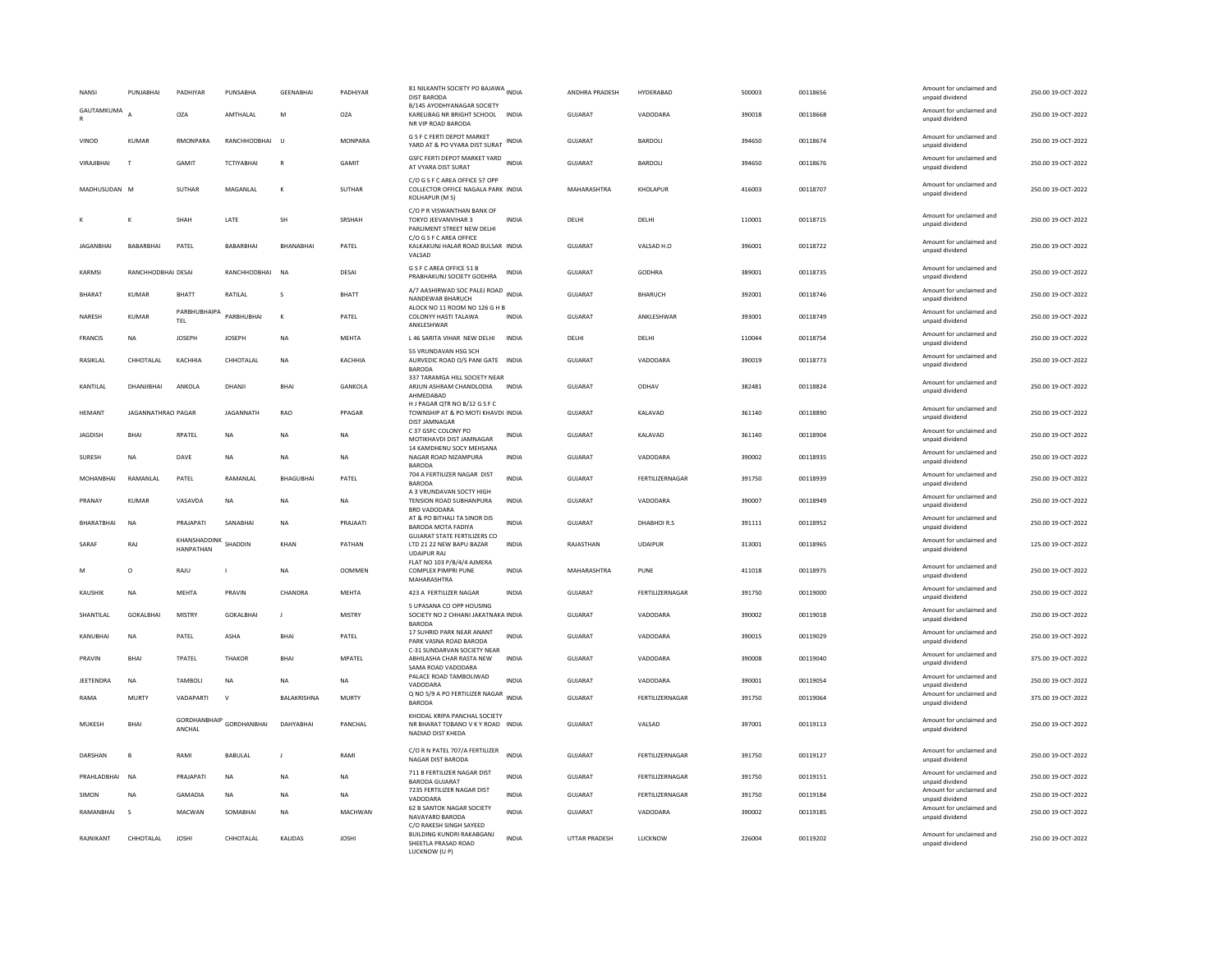| <b>DINESH</b>         | KUMAR           | SONAWANE                    | ANDHARINATH             |                | SONAWANE       | 65 JAI NARAYAN SOCIETY PART II<br>GORWA VADODARA<br>C/O KRISHNABEN PATEL 202                    | <b>INDIA</b> | GUJARAT            | VADODARA           | 390016 | 00119213 | Amount for unclaimed and<br>unpaid dividend                    | 250.00 19-OCT-2022 |
|-----------------------|-----------------|-----------------------------|-------------------------|----------------|----------------|-------------------------------------------------------------------------------------------------|--------------|--------------------|--------------------|--------|----------|----------------------------------------------------------------|--------------------|
| KAMLESH               | CHHOTALAL       | PATEL                       | CHHOTALAL               | <b>NA</b>      | PATEL          | SHRWATHJI APTT OPP WARD<br>OFFICE OLD PADRA ROAD AKOTA<br><b>BARODA</b>                         | <b>INDIA</b> | <b>GUJARAT</b>     | VADODARA           | 390020 | 00119237 | Amount for unclaimed and<br>unpaid dividend                    | 250.00 19-OCT-2022 |
| <b>SURENDRA</b>       | KUMAR           | <b>TRIVEDI</b>              | PARMESHWAR              | DEEN           | <b>TRIVEDI</b> | 2 VAISHALI SOCIETY ANKLESHWAR INDIA<br>GUJRAT<br>WADI RANGMAHAL HATHIKHAD                       |              | GUIARAT            | <b>ANKI FSHWAR</b> | 393001 | 00119247 | Amount for unclaimed and<br>unpaid dividend                    | 250.00 19-OCT-2022 |
| <b>BHARAT</b>         | <b>NA</b>       | PATEL                       | <b>NA</b>               | <b>NA</b>      | NA             | ROAD OPP TAMBE VAKIL<br><b>BUNGLOW VADODARA</b>                                                 | <b>INDIA</b> | <b>GUJARAT</b>     | VADODARA           | 390017 | 00119255 | Amount for unclaimed and<br>unpaid dividend                    | 250.00 19-OCT-2022 |
| SURYAKANT             | $\overline{A}$  | PATEL                       | AMBALAL                 | $\mathsf{v}$   | PATEL          | PO BOX NO 18 G S F C FU<br>KOSAMBA DT SURAT                                                     | <b>INDIA</b> | <b>GUJARAT</b>     | UTRAN P.H.C        | 394120 | 00119260 | Amount for unclaimed and<br>unpaid dividend                    | 250.00 19-OCT-2022 |
| RAJESH                | <b>NA</b>       | PRAJAPATI                   | MANJUBHAI               | RAMJIBHAI      | PRAJAPATI      | 2/16 GHANSHAM PARK BEHIND<br>SAHYOG SOC REFINERY ROAD<br><b>GORWA BARODA</b>                    | <b>INDIA</b> | <b>GUJARAT</b>     | VADODARA           | 390003 | 00119269 | Amount for unclaimed and<br>unpaid dividend                    | 250.00 19-OCT-2022 |
| <b>VIRSINH</b>        | <b>NANARHAI</b> | RATHOD                      | NANARHAI                | D <sub>1</sub> | RATHOD         | ALKAPURI AT & PO DASHRATH<br><b>DIST BARODA</b>                                                 | <b>INDIA</b> | ANDHRA PRADESH     | HYDERABAD          | 500003 | 00119276 | Amount for unclaimed and<br>unpaid dividend                    | 250.00 19-OCT-2022 |
| JAYANTILAL            | <b>ASHABHAI</b> | PATEL                       | ASHABHAI                | s              | PATEL          | 5 SHIV APRT KADAM NAGAR<br>NIZAMPURA BARODA                                                     | <b>INDIA</b> | <b>GUJARAT</b>     | VADODARA           | 390002 | 00119279 | Amount for unclaimed and<br>unpaid dividend                    | 250.00 19-OCT-2022 |
| <b>DWIVEDI</b>        | VAIKUNTH        | BHAILAXMIKANT LAXMIKANT     |                         | $\mathbf{K}$   | DWIVEDI        | Q NO 725/A FERTILIZER NAGAR<br><b>BARODA</b>                                                    | <b>INDIA</b> | GUJARAT            | FERTILIZERNAGAR    | 391750 | 00119283 | Amount for unclaimed and<br>unpaid dividend                    | 250.00 19-OCT-2022 |
| <b>BHAILAL</b>        | BHAI            | KACHARABHAIM<br>ALL         | KACHARABHAI             | NA             | MALI           | QUARTER NO 7401 FERTILIZER<br>NAGAR DIST BARODA                                                 | INDIA        | GUJARAT            | FERTILIZERNAGAR    | 391750 | 00119290 | Amount for unclaimed and<br>unpaid dividend                    | 250.00 19-OCT-2022 |
| MAFAT                 | <b>BHAI</b>     | PPATEL                      | PRABHUDAS               | D              | PATEL          | KHADKI FALIA AT & PO KARACHIA<br>DIST BARODA                                                    | <b>INDIA</b> | <b>GUJARAT</b>     | BAJWA              | 391310 | 00119305 | Amount for unclaimed and<br>unpaid dividend                    | 125.00 19-OCT-2022 |
| SUBHASH               | CHANDRA         | SHANKERLALPA<br><b>NDYA</b> | SHANKERLAL              | $\mathbb{R}$   | PANDYA         | SHIVAM 47/KAILASH DHAM<br>SOCIETY NEW SAMA ROAD<br><b>BARODA</b>                                | <b>INDIA</b> | GUJARAT            | FERTILIZERNAGAR    | 391750 | 00119328 | Amount for unclaimed and<br>unpaid dividend                    | 375.00 19-OCT-2022 |
| HITENDRA              | <b>KUMAR</b>    | RAVAL                       | DASHARATHLAL            | <b>NA</b>      | RAVAL          | 16 YOGESHWAR KRUPA SOCIETY<br>KADWM NAGAR NIZAMPURA<br><b>BARODA</b>                            | <b>INDIA</b> | <b>GUJARAT</b>     | VADODARA           | 390002 | 00119358 | Amount for unclaimed and<br>unpaid dividend                    | 250.00 19-OCT-2022 |
| VINODCHANDRA KANTILAI |                 | <b>PANCHAI</b>              | KANTILAL                | <b>NA</b>      | PANCHAL        | B/8 TRIMURTI HO SOC BEHIND<br>SWATI SOC NEW SAMA ROAD                                           | <b>INDIA</b> | <b>GUJARAT</b>     | VADODARA           | 390008 | 00119415 | Amount for unclaimed and<br>unpaid dividend                    | 125.00 19-OCT-2022 |
| <b>ISHWERBHAI</b>     | NA              | INTWALA                     | PRABHUBHAI              | <b>NA</b>      | <b>INTWALA</b> | <b>BARODA</b><br>QUT NO 615-A PO FERTILIZER<br>NAGAR DIST BARODA                                | INDIA        | GUJARAT            | FERTILIZERNAGAR    | 391750 | 00119423 | Amount for unclaimed and                                       | 375.00 19-OCT-2022 |
| BHUPENDRASIN          | <b>NA</b>       | THAKORE                     | CHANDRASINH             | <b>NA</b>      | THAKORE        | AT & POST SAYAN TAL OLPAD<br><b>RAJPUR STREET DIST SURAT</b>                                    | <b>INDIA</b> | <b>GUJARAT</b>     | UTRAN P.H.C        | 394130 | 00119429 | unpaid dividend<br>Amount for unclaimed and<br>unpaid dividend | 250.00 19-OCT-2022 |
| PRASHANT              | NA              | PUROHIT                     | ANIL                    | <b>NA</b>      | <b>KUMAR</b>   | 11/C PARIJATAK SOCIETY NO<br>MUKTINAGAR BUS STOP<br>TANDELJA ROAD OLD PADRA                     | INDIA        | GUJARAT            | VADODARA           | 390020 | 00119438 | Amount for unclaimed and<br>unpaid dividend                    | 250.00 19-OCT-2022 |
| DEVSHINGBHAI G        |                 | VAVIA                       | NA                      | NA             | NA             | ROAD VADODARA<br>BEGUM PURA TILAKMAIDAN NR<br>DOWEB HOUSE SURAT                                 | <b>INDIA</b> | GUJARAT            | SURAT NANPURA      | 395003 | 00119442 | Amount for unclaimed and<br>unpaid dividend                    | 250.00 19-OCT-2022 |
| RATILAL               | $\mathbf{K}$    | <b>MISHRA</b>               | KARSHANBHAI             | E              | <b>MISHRA</b>  | NARAYAN KUNJ BLOCK NO 3/150<br>NARMADA NAGAR ROAD<br><b>BHARUCH</b>                             | <b>INDIA</b> | <b>GUJARAT</b>     | BHARUCH            | 392001 | 00119443 | Amount for unclaimed and<br>unpaid dividend                    | 250.00 19-OCT-2022 |
| CHANDRAKANT DHAYABHAI |                 | PATEL                       | DHAYABHAI               | D              | PATEL          | <b>G S F C FERTILIZERS DEPOT</b><br>NARAYAN GOLDEN ZAVERI SADAK INDIA<br>NAVSARI GUJARAT        |              | <b>GUJARAT</b>     | NAVASARI           | 396445 | 00119467 | Amount for unclaimed and<br>unpaid dividend                    | 250.00 19-OCT-2022 |
| <b>JAGDISH</b>        | <b>BHAI</b>     | PATEL                       | CHANDUBHAI              | <b>NA</b>      | PATEL          | AT POST KARCHIYA DARJEE FALIA INDIA                                                             |              | <b>GUJARAT</b>     | BAJWA              | 391310 | 00119480 | Amount for unclaimed and<br>unpaid dividend                    | 250.00 19-OCT-2022 |
| NAWA7                 | M               | <b>SHAIKH</b>               | MFHRAZUDDIN             | A              | SHAIKH         | C/O DR S M SHAIKH B6<br>BHAJUWALA SOCIETY B/H NEW<br>SHAK MARKET MANUBAR ROAD<br><b>BHARUCH</b> | <b>INDIA</b> | GUIARAT            | <b>BHARUCH</b>     | 392001 | 00119481 | Amount for unclaimed and<br>unpaid dividend                    | 250.00.19-OCT-2022 |
| <b>JAYSINH</b>        | Y               | MANDEY                      | YADAVRAO                | NA             | MANDEY         | 14 VINAYAK SOCIETY GOTRI ROAD INDIA<br>VADODARA                                                 |              | GUJARAT            | VADODARA           | 390001 | 00119499 | Amount for unclaimed and<br>unpaid dividend                    | 250.00 19-OCT-2022 |
| KALYAN                | <b>KUMAR</b>    | PATRA                       | DHIRENDRA               | NATH           | PATRA          | A/5/1 RAMAKRISHNA UPANIBESH<br>CALCUTTA                                                         | <b>INDIA</b> | <b>WEST BENGAL</b> | KOLKATA            | 700092 | 00119516 | Amount for unclaimed and<br>unpaid dividend                    | 250.00 19-OCT-2022 |
| VIJAYSINH             | NA              | <b>BIYOLA</b>               | KISHOP                  | SINH           | <b>BIYOLA</b>  | A/4 SHANTIKUNJ SOCIETY OPP ITI<br>REFAINERY ROAD GORWA<br>VADODARA                              | INDIA        | GUJARAT            | VADODARA           | 390016 | 00119530 | Amount for unclaimed and<br>unpaid dividend                    | 250.00 19-OCT-2022 |
| GOVIND                | <b>BHAI</b>     | PATEL                       | <b>JAGA</b>             | <b>BHAI</b>    | PATEL          | VASI FALIA AT & POST DUMAS<br><b>DIST SURAT</b>                                                 | <b>INDIA</b> | <b>GUJARAT</b>     | SUNUALI            | 394550 | 00119532 | Amount for unclaimed and<br>unpaid dividend                    | 250.00 19-OCT-2022 |
| NARENDRA              | <b>KUMAR</b>    | GOHIL                       | JERAMDAS                | $\epsilon$     | <b>GOHIL</b>   | 97 AMIN NAGAR SOCIETY AT PO<br>CHHANI DIST VADODARA                                             | <b>INDIA</b> | <b>GUJARAT</b>     | FERTILIZERNAGAR    | 391740 | 00119542 | Amount for unclaimed and<br>unpaid dividend                    | 250.00 19-OCT-2022 |
| NATUBHAI              | NARSHIBHAI      | PATEL                       | <b>NA</b>               | <b>NA</b>      | NA             | PATEL KHAD KI BEHIND WELL<br>SANKARDA VADODARA                                                  | <b>INDIA</b> | GUJARAT            | BAJWA              | 391350 | 00119563 | Amount for unclaimed and<br>unpaid dividend                    | 250.00 19-OCT-2022 |
| GANPAT                | SINGH           | HIL                         | CHANDUBHAIGO CHANDUBHAI | NA             | <b>GOHIL</b>   | C/O ROHIT JAYANTILAL SHAH 53<br>SAMPAT PARK B/H UTKARSH<br>VIDYALATA GADAPURA BARODA            | <b>INDIA</b> | GUJARAT            | VADODARA           | 390015 | 00119573 | Amount for unclaimed and<br>unpaid dividend                    | 250.00 19-OCT-2022 |
| HABIBMIYA             | <b>NA</b>       | MALIK                       | NA                      | <b>NA</b>      | NA             | OTR NO 769/A FERTILIZER NAGAR<br>P O F NAGAR DIST BARODA                                        | INDIA        | GUJARAT            | FERTILIZERNAGAR    | 391750 | 00119577 | Amount for unclaimed and<br>unpaid dividend                    | 250.00 19-OCT-2022 |
| <b>ARVINDRHAI</b>     | MAGANRHA        | PATEL                       | MAGANRHAI               | HIRARHAI       | PATEL          | QTR NO 752 B P O FERTILIZER<br>NAGAR DIST BARODA                                                | <b>INDIA</b> | GUJARAT            | FERTILIZERNAGAR    | 391750 | 00119590 | Amount for unclaimed and<br>unpaid dividend                    | 250.00 19-OCT-2022 |
| RAJNIKANT             | R               | PATEL                       | RAMANLAL                | $\overline{B}$ | PATEL          | 7065 FERTILIZER NAGAR PO<br>FERTILIZER NAGSAR DIST BARODA                                       | <b>INDIA</b> | GUJARAT            | FERTILIZERNAGAR    | 391750 | 00119614 | Amount for unclaimed and<br>unpaid dividend                    | 250.00 19-OCT-2022 |
| KANHAIYALAL           | FAKIRCHAND      | SALAT                       | <b>FAKIRCHAND</b>       | SHRIRAM        | SALAT          | K F SALAT Q NO 7180 DIST<br>BARODA                                                              | <b>INDIA</b> | <b>GUJARAT</b>     | FERTILIZERNAGAR    | 391750 | 00119632 | Amount for unclaimed and<br>unpaid dividend                    | 250.00 19-OCT-2022 |
| ARUNA                 | AJAY            | PURI                        | <b>AJAY</b>             | <b>NA</b>      | PURI           | C-5/41-42 SECTOR 6 ROHINI DELHI INDIA                                                           |              | DELHI              | DELHI              | 110085 | 00119634 | Amount for unclaimed and<br>unpaid dividend                    | 250.00 19-OCT-2022 |
| RAMESH                | DALSUKH         | <b>BHAISHAH</b>             | <b>NA</b>               | <b>NA</b>      | <b>NA</b>      | 745 B FERTILIZER NAGAR BARODA INDIA                                                             |              | GUJARAT            | FERTILIZERNAGAR    | 391750 | 00119635 | Amount for unclaimed and<br>unpaid dividend                    | 250.00 19-OCT-2022 |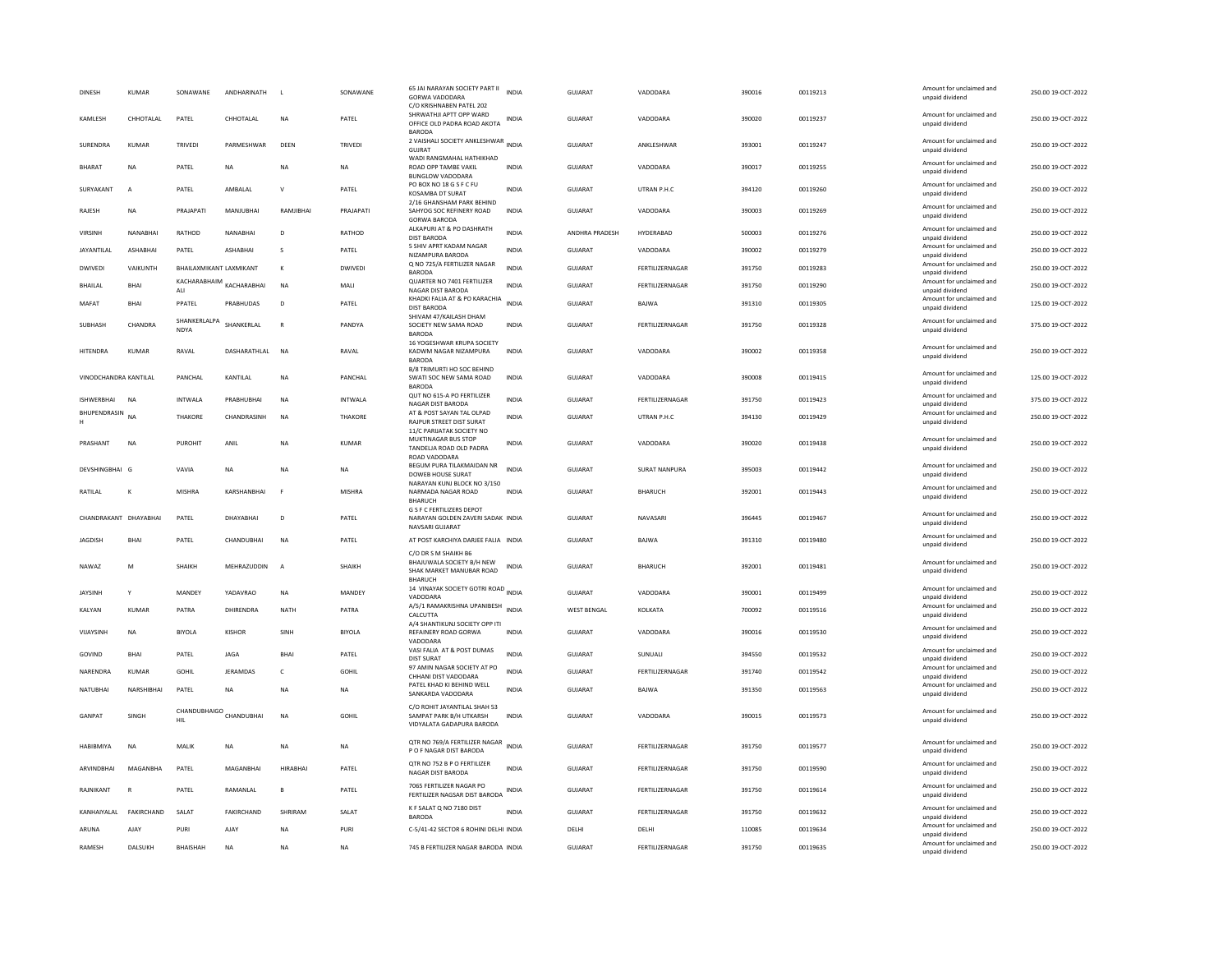| NATU             | <b>BHAI</b>       | LALLUBHAIPATE         | LALLUBHAI        | <b>NA</b>       | PATEL        | AT & PO DASHRATH DIST<br><b>BARODA</b>                                                   | INDIA        | GUJARAT        | FERTILIZERNAGAR | 391740 | 00119645 | Amount for unclaimed and<br>unpaid dividend | 250.00 19-OCT-2022 |
|------------------|-------------------|-----------------------|------------------|-----------------|--------------|------------------------------------------------------------------------------------------|--------------|----------------|-----------------|--------|----------|---------------------------------------------|--------------------|
| MANIBHAI         | SHAMALBHAI        | PATEL                 | SHAMAL           | BHAI            | PATEL        | AT & POST KARICHIYA DIST<br><b>BARODA</b>                                                | <b>INDIA</b> | <b>GUJARAT</b> | VADODARA        | 390002 | 00119650 | Amount for unclaimed and<br>unpaid dividend | 250.00 19-OCT-2022 |
| HASMUKH          | BHAI              | PATEL                 | GORDHANBHAI      | NA              | PATEL        | C6 HARIKRUPA SOC NR<br>KAILASHPATI TEMPLE CHHANI JKT INDIA<br>NAKA BARODA                |              | GUJARAT        | VADODARA        | 390002 | 00119651 | Amount for unclaimed and<br>unpaid dividend | 250.00 19-OCT-2022 |
| RUKHADBHAI       | <b>NA</b>         | <b>BARIA</b>          | KOYAJI           | <b>RHAI</b>     | BARIA        | QTR NO 7074 FERTILIZER NAGAR<br><b>BARODA</b>                                            | <b>INDIA</b> | <b>GUJARAT</b> | FERTILIZERNAGAR | 391750 | 00119656 | Amount for unclaimed and<br>unpaid dividend | 250.00 19-OCT-2022 |
| <b>NARAN</b>     | <b>BHAI</b>       | <b>BARIA</b>          | <b>GALUBHAI</b>  | <b>NA</b>       | <b>BARIA</b> | Q NO 810 D F NAGAR DIST<br><b>BARODA</b>                                                 | <b>INDIA</b> | <b>GUJARAT</b> | FERTILIZERNAGAR | 391750 | 00119659 | Amount for unclaimed and<br>unpaid dividend | 250.00 19-OCT-2022 |
| PRAFUL           | <b>BHAI</b>       | <b>JPATEL</b>         | <b>JASUBHAI</b>  | <b>NA</b>       | PATEL        | <b>G S F C FERTILIZER DEPOT</b><br>BAJIPARA UNJHA N GUJARAT                              | <b>INDIA</b> | GUJARAT        | UNJHA           | 384170 | 00119670 | Amount for unclaimed and<br>unpaid dividend | 250.00 19-OCT-2022 |
|                  |                   |                       |                  |                 |              | 44 RATNAMANI TENAMENTS OPP<br>SARVODAYA NAGAR 3 NEAR                                     |              |                |                 |        |          | Amount for unclaimed and                    |                    |
| NATWAR           | BHAI              | OZA                   | RANCHHOD         | DAS             | OZA          | <b>RANNA PARK GHATLODIA</b><br>AHMEDABAD                                                 | <b>INDIA</b> | GUJARAT        | AHMEDABAD       | 380061 | 00119683 | unpaid dividend                             | 500.00 19-OCT-2022 |
| RANCHHODBHAI NA  |                   | MALIWAD               | MANABHAI         | <b>NA</b>       | MALIWAD      | 61 D FARTILIZER PARK SOCIETY<br>NIZAMPURA NEAR DELUT SOC                                 | INDIA        | GUJARAT        | VADODARA        | 390002 | 00119703 | Amount for unclaimed and<br>unpaid dividend | 375.00 19-OCT-2022 |
|                  |                   |                       |                  |                 |              | <b>BARODA</b><br>28SUVARNA REKHA SOCIETY                                                 |              |                |                 |        |          | Amount for unclaimed and                    |                    |
| CECIL            | R                 | WILLIAMS              | <b>ROBIN</b>     | <b>NA</b>       | WILLAMS      | BARODA NIZAMPURA NR<br>MEHSANA NGR SOC                                                   | <b>INDIA</b> | <b>GUJARAT</b> | VADODARA        | 390002 | 00119705 | unpaid dividend                             | 375.00 19-OCT-2022 |
| HUSEN            | ALAVADI           | KHORAJIA              | ALAVADI          | <b>JALAL</b>    | KHORAJIA     | AT PO DALADI TA WANKANER<br><b>DIST DIST RAJKOT</b>                                      | <b>INDIA</b> | GUJARAT        | MORBI           | 363621 | 00119710 | Amount for unclaimed and<br>unpaid dividend | 250.00 19-OCT-2022 |
| <b>RAISING</b>   | <b>GULABBHAI</b>  | CHRISTIAN             | <b>GULABBHAI</b> | $\kappa$        | CHRISHTIAN   | 542/A PO FERTILDER NAGAR<br><b>BARODA</b>                                                | <b>INDIA</b> | <b>GUJARAT</b> | FERTILIZERNAGAR | 391750 | 00119729 | Amount for unclaimed and<br>unpaid dividend | 250.00 19-OCT-2022 |
| DILIP            | <b>KUMAR</b>      | <b>VMEHTA</b>         | VASUDEV          | <b>JETHALAL</b> | <b>MEHTA</b> | 820 B FERTILIZER NAGAR DIST<br><b>BARODA</b>                                             | <b>INDIA</b> | <b>GUJARAT</b> | FERTILIZERNAGAR | 391750 | 00119731 | Amount for unclaimed and<br>unpaid dividend | 250.00 19-OCT-2022 |
| DHRIYAKANT       | <b>NA</b>         | SHAH                  | CHHOTALAL        | $\mathsf{C}$    | SHAH         | NEHAL B/1 YAMUNA NAGAR                                                                   | INDIA        | GUJARAT        | VADODARA        | 390019 | 00119739 | Amount for unclaimed and                    | 250.00 19-OCT-2022 |
| DAMODAR          | s                 | MORADIA               | SAVJIBHAI        | NA              | MORADIA      | WAGHODIA ROAD BARODA<br>88 L I G SHASTRI NAGAR                                           | <b>INDIA</b> | GUJARAT        | BHAVNAGAR       | 364003 | 00119747 | unpaid dividend<br>Amount for unclaimed and | 250.00 19-OCT-2022 |
|                  |                   |                       |                  |                 |              | BHAVNAGAR<br>JAY MATAJI 6 A RACHANA PARK                                                 |              |                |                 |        |          | unpaid dividend                             |                    |
| SURENDRA         | SINH              | CHANDRASINHF<br>ARMAR | CHANDRASINH      | <b>NA</b>       | PARMAR       | NEAR NEW JIVAN SCHOOL<br><b>BHARUCH</b><br><b>GSFC REGIONAL OFFICE NEAR</b>              | <b>INDIA</b> | <b>GUJARAT</b> | <b>BHARUCH</b>  | 392002 | 00119749 | Amount for unclaimed and<br>unpaid dividend | 250.00 19-OCT-2022 |
| <b>LALIIBHAI</b> | <b>NA</b>         | SAVANI                | MADHAVIIRHAI     | <b>NA</b>       | SAVANI       | SANTRAM TEMPLE NADIAD DIST INDIA<br>KHEDA                                                |              | GUIARAT        | NADIAD          | 387001 | 00119759 | Amount for unclaimed and<br>unpaid dividend | 250.00 19-OCT-2022 |
| HARDEVSINH       | PRATAP            | SINHJIGOHIL           | PRATAP           | SINGHIL         | GOHIL        | "RAMKRISHNA VILLA" D-181 ST<br>NO 13 KALVIBID BHAVNAGAR GUJ                              | <b>INDIA</b> | <b>GUJARAT</b> | BHAVNAGAR       | 364002 | 00119780 | Amount for unclaimed and<br>unpaid dividend | 250.00 19-OCT-2022 |
| ROHIT            | NA                | RATHOD                | PRAVIN           | BHAI            | RATHOD       | C/O K K VYAS B 19 G S F C COLONY<br>MOTIKHADI DIST JMNAGAR<br>GUJARAT                    | <b>INDIA</b> | GUJARAT        | KALAVAD         | 361140 | 00119811 | Amount for unclaimed and<br>unpaid dividend | 250.00 19-OCT-2022 |
| KANUBHAI         | <b>NA</b>         | VASAVA                | DAHYABHAI        | <b>NA</b>       | VASAVA       | 104-D SUNDARVAN SOCIETY<br>ABHILASHA CHAR RASTA NEW<br>SAMA ROAD VADODARA                | <b>INDIA</b> | GUJARAT        | VADODARA        | 390008 | 00119815 | Amount for unclaimed and<br>unpaid dividend | 375.00 19-OCT-2022 |
| <b>BHARAT</b>    | <b>NA</b>         | HARSORA               | AMARSHI          | <b>BHAI</b>     | HARSORA      | D 15 G S F C COLONY PO<br>MOTIKHAWDI DIST JAMNAGAR<br>4TH FLOOR BLOCK D AMI APT          | <b>INDIA</b> | MAHARASHTRA    | MUMBAI          | 400001 | 00119853 | Amount for unclaimed and<br>unpaid dividend | 250.00 19-OCT-2022 |
| SATISH           | CHANDRA           | DAVE                  | BHANU            | <b>NA</b>       | PRASAD       | <b>GHORPADES PAGA OPP</b><br>KHANDERAO MARKET RAJMAHAL<br>ROAD BARODA                    | <b>INDIA</b> | <b>GUJARAT</b> | VADODARA        | 390001 | 00119883 | Amount for unclaimed and<br>unpaid dividend | 250.00 19-OCT-2022 |
| MAGANBHAI        | NA                | HARIJAN               | RANCHHODBHAI     | <b>NA</b>       | HARUAN       | HARIJVNDAS PATEL WADI<br>KARACHIYA DIST BARODA                                           | <b>INDIA</b> | GUJARAT        | VADODARA        | 390002 | 00119977 | Amount for unclaimed and<br>unpaid dividend | 250.00 19-OCT-2022 |
| JOEL             | PERCY             | LAZARUS               | PERCY            | PAUL            | LAZARUS      | OTR NO 7225 P O FERTILIZER<br>NAGAR DIST BARODA GUJARAT                                  | <b>INDIA</b> | <b>GUJARAT</b> | FERTILIZERNAGAR | 391750 | 00119980 | Amount for unclaimed and<br>unpaid dividend | 250.00 19-OCT-2022 |
| JAYESH           | <b>KUMAR</b>      | <b>DTHAKKAR</b>       | DAHYALAL         | <b>NA</b>       | THAKKAR      | 747/C FERTILIZER NAGAR                                                                   | <b>INDIA</b> | <b>GUJARAT</b> | FERTILIZERNAGAR | 391750 | 00119985 | Amount for unclaimed and                    | 250.00 19-OCT-2022 |
| PARSOTTAMBH      | CHHAGANBHAI PATEL |                       | CHHAGANBHAI      | <b>NA</b>       | PATEL        | <b>TOWNSHIP DIST BARODA</b><br>167 KENYA NAGAR NEW SAMA                                  | <b>INDIA</b> | GUJARAT        | VADODARA        | 390008 | 00120018 | unpaid dividend<br>Amount for unclaimed and | 125.00 19-OCT-2022 |
| AI               |                   |                       |                  |                 |              | ROAD NIZAMPURA BARODA<br>10 SAKET SOCIETY ABHILASHA                                      |              |                |                 |        |          | unpaid dividend                             |                    |
| ANITA            | <b>NA</b>         | GANGUL                | PARTHO           | NA              | GANGULI      | CHAR RASTA NEW SAMA ROAD<br>VADODARA                                                     | <b>INDIA</b> | <b>GUJARAT</b> | VADODARA        | 390008 | 00120034 | Amount for unclaimed and<br>unpaid dividend | 125.00 19-OCT-2022 |
| RAVINDRA         | <b>NA</b>         | SULE                  | NA               | NA              | <b>NA</b>    | E GF SHRI LAXMI APARTMENT<br>SIDDHANATH ROAD NEAR                                        | <b>INDIA</b> | <b>GUJARAT</b> | VADODARA        | 390001 | 00120063 | Amount for unclaimed and                    | 250.00 19-OCT-2022 |
|                  |                   |                       |                  |                 |              | JAYARATNA BLDG VADODARA                                                                  |              |                |                 |        |          | unpaid dividend                             |                    |
| DAHYABHAI        | $\overline{B}$    | PATEL                 | BECHARBHAI       | H               | PATEL        | 13 SUFLAM FLATS BEHIND DENA<br><b>BANK NEAR MITHAKHALI RLY</b><br>BRIDGE OFF ASHRAM ROAD | <b>INDIA</b> | <b>GUJARAT</b> | AHMEDABAD       | 380009 | 00120066 | Amount for unclaimed and<br>unpaid dividend | 250.00 19-OCT-2022 |
|                  |                   |                       |                  |                 |              | AHMEDABAD<br>328 SAHAKAR NAGAR NEAR                                                      |              |                |                 |        |          |                                             |                    |
| PRAKASH          | RANGRAO           | DESHPANDE             | RANG             | RAO             | DESHPANDE    | SWATI SOCIETY BEHIND KENYA<br>NAGAR NEW SAMA ROAD PO<br>VADODARA                         | INDIA        | GUJARAT        | VADODARA        | 390008 | 00120082 | Amount for unclaimed and<br>unpaid dividend | 250.00 19-OCT-2022 |
| NARSINH          | <b>BHAI</b>       | AMAUAR                | VELJI            | BHAI            | AMALIAR      | QUARTER NO 509/A PO<br>FERTILIZER NAGAR VADODARA<br>90 SARASWATI SOC NEAR                | INDIA        | <b>GUJARAT</b> | FERTILIZERNAGAR | 391750 | 00120090 | Amount for unclaimed and<br>unpaid dividend | 250.00 19-OCT-2022 |
| RAMJIBHAI        | PANCHABHAI        | MAYAVANSHI            | PANCHABHAI       | <b>NA</b>       | MAYAVANSHI   | INDUSTRIAL SOC CHHANI ZAKAT INDIA<br><b>NAKA BARODA</b>                                  |              | GUJARAT        | VADODARA        | 390002 | 00120097 | Amount for unclaimed and<br>unpaid dividend | 250.00 19-OCT-2022 |
| EMANUEL          | <b>NA</b>         | PARMAR                | <b>NA</b>        | <b>NA</b>       | <b>NA</b>    | 753/B FERTILIZER NAGAR DI<br><b>BARODA</b>                                               | <b>INDIA</b> | GUJARAT        | FERTILIZERNAGAR | 391750 | 00120098 | Amount for unclaimed and                    | 375.00 19-OCT-2022 |
| NAGINBHAI        | <b>NA</b>         | VAGHELA               | <b>HIRABHAI</b>  | <b>NA</b>       | VAGHELA      | 750 B FERTILIZER NAGAR PO                                                                | <b>INDIA</b> | <b>GUJARAT</b> | FERTILIZERNAGAR | 391750 | 00120133 | unpaid dividend<br>Amount for unclaimed and | 250.00 19-OCT-2022 |
| NASIRUDDIN       | <b>NA</b>         | SHAIKH                | ABDULBHAI        | <b>NA</b>       | SHAIKH       | FERTILIZER NAGAR BARODA<br>D-2 HAJIPARK SOCIETY EXT NEAR<br>HOTEL HOLYDAY INN AKOTA      | <b>INDIA</b> | <b>GUJARAT</b> | VADODARA        | 390020 | 00120146 | unpaid dividend<br>Amount for unclaimed and | 250.00 19-OCT-2022 |
|                  |                   |                       |                  |                 |              | ROAD AKOTA VADODARA                                                                      |              |                |                 |        |          | unpaid dividend                             |                    |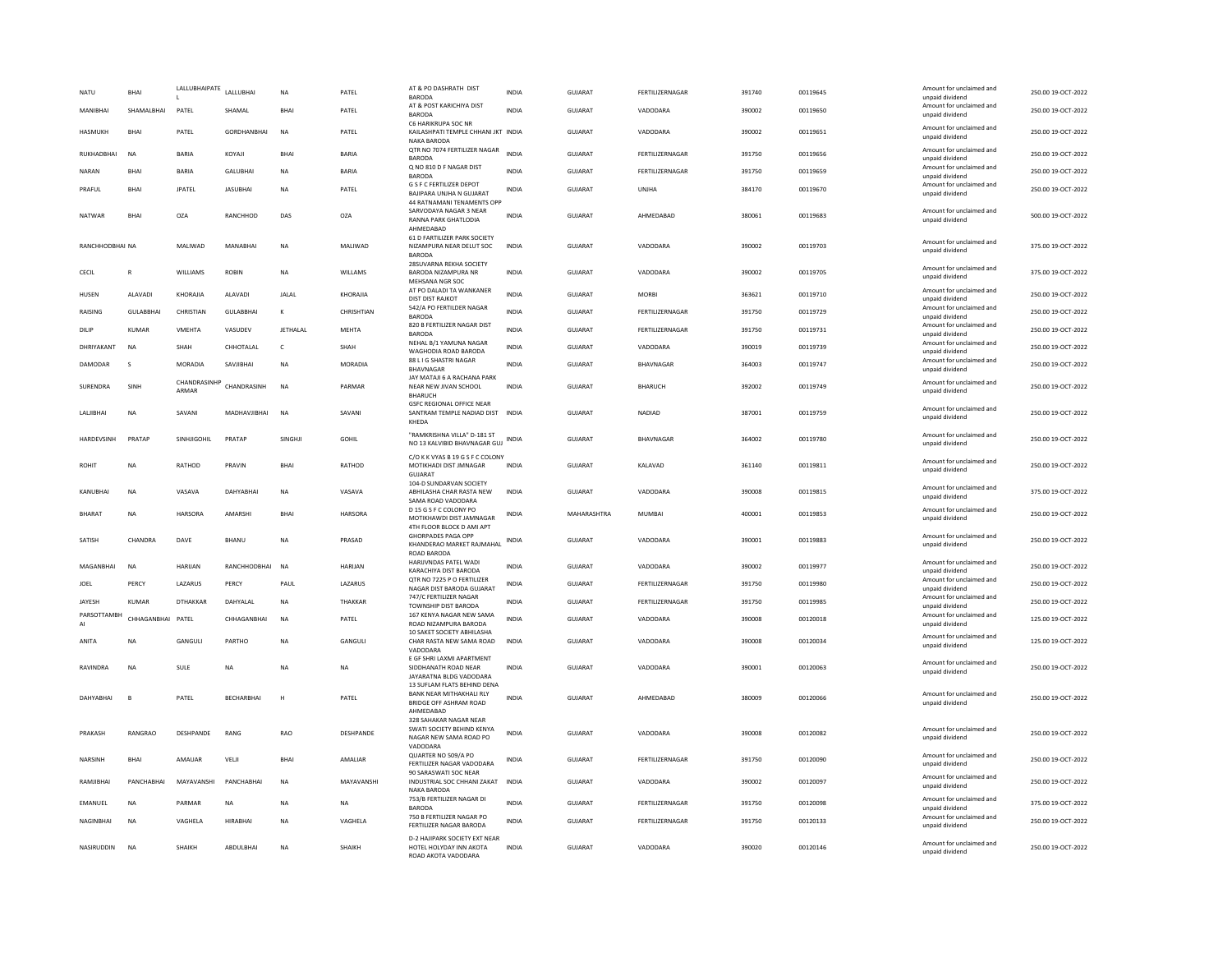| ATUI              | SUBODHCHAND<br>RA   | GAMI                          | SURODHCHANDRA NA  |                         | GAMI           | 724 FERTILIZER NAGAR DIST<br><b>BARODA</b>                                               | <b>INDIA</b> | GUIARAT        | FERTILIZERNAGAR    | 391750 | 00120154 | Amount for unclaimed and<br>unpaid dividend | 375.00.19-OCT-2022 |
|-------------------|---------------------|-------------------------------|-------------------|-------------------------|----------------|------------------------------------------------------------------------------------------|--------------|----------------|--------------------|--------|----------|---------------------------------------------|--------------------|
| MOHOMMED          | NAEEM               | QUANUNGO                      | NAZIR             | AHMAD                   |                | 1 MAYUR APARTMENT<br>FATEHGUNJ BEHIND PARSI<br>AGIYARI BARODA                            | INDIA        | GUJARAT        | VADODARA           | 390002 | 00120215 | Amount for unclaimed and<br>unpaid dividend | 375.00 19-OCT-2022 |
| <b>IAYPRAKASH</b> | <b>NA</b>           | DAVE                          | <b>NA</b>         | <b>NA</b>               | <b>NA</b>      | <b>B 5 GOPAL KRISHNA SOCIETY</b><br>BEHIND SADHU VASWANI SCHOOL INDIA<br>HARNI RD BARODA |              | GUIARAT        | VADODARA           | 390022 | 00120240 | Amount for unclaimed and<br>unpaid dividend | 250.00.19-OCT-2022 |
|                   | s                   | RADIJ                         | SITARAM           | NA                      | RADIJ          | C/O GUJRAT STATE FERTILIZER CO<br>LTD 4 NAPLES 9 SOBANI ROAD<br>COLABA BOMBAY            | <b>INDIA</b> | MAHARASHTRA    | <b>MUMBAI</b>      | 400005 | 00120251 | Amount for unclaimed and<br>unpaid dividend | 250.00 19-OCT-2022 |
| NANDKUMAR         | CHAMPAKLAL          | <b>BHAVSAR</b>                | CHAMPAKLAL        | <b>NA</b>               | <b>BHAVSAR</b> | JAIN UPASHRYA MOTICHHIPWAD INDIA<br><b>BARODA</b>                                        |              | GUJARAT        | VADODARA           | 390001 | 00120268 | Amount for unclaimed and<br>unpaid dividend | 250.00 19-OCT-2022 |
| <b>SUDHIR</b>     | <b>NA</b>           | GODBOLE                       | VASANT            | $\overline{A}$          | GODBOLE        | 17 NALANDA CO OPP HOUS<br>SOCIETY WAGHODIA ROAD<br><b>BARODA</b>                         | <b>INDIA</b> | GUJARAT        | VADODARA           | 390019 | 00120273 | Amount for unclaimed and<br>unpaid dividend | 250.00 19-OCT-2022 |
| RAMBHAI           | NA                  | PATEL                         | HARJIBHAI         | <b>NA</b>               | PATEL          | 16 BHAVANIPURA SOCIETY<br>NIZAMPURA BARODA                                               | <b>INDIA</b> | <b>GUJARAT</b> | VADODARA           | 390002 | 00120286 | Amount for unclaimed and<br>unpaid dividend | 250.00 19-OCT-2022 |
| ASHOKBHAI         | PRABHUDAS           | PATEL                         | PRABHUADAS        | CHUNILAL                | PATEL          | ASIRVAD 39 SUVERMA REKHA<br>SOCIETY NEAR MASHANA NAGAR INDIA<br><b>BARODA</b>            |              | GUJARAT        | VADODARA           | 390008 | 00120290 | Amount for unclaimed and<br>unpaid dividend | 250.00 19-OCT-2022 |
| VELUBHA           | $\mathsf N$         | ZALA                          | NONGHUBHA         | T                       | ZALA           | Q NO 537/A P O FERTILIZER<br>NAGAR DIST VADODARA                                         | INDIA        | GUJARAT        | FERTILIZERNAGAR    | 391750 | 00120291 | Amount for unclaimed and<br>unpaid dividend | 250.00 19-OCT-2022 |
| RAVI              | <b>NA</b>           | DESHMUKH                      | YESHVANT          | <b>NA</b>               | RAO            | 42 C PRATAP GANJ APP NISARG<br>APARTMENT VADODARA                                        | <b>INDIA</b> | GUJARAT        | VADODARA           | 390002 | 00120325 | Amount for unclaimed and<br>unpaid dividend | 250.00 19-OCT-2022 |
| JAYSHREE          | <b>NA</b>           | GEORGE                        | LT.               | SH                      | KCGEORGE       | BLOCK NO 46/D SHIVAM SOCIETY<br>NR HWP COLONY CHHANI JAKAT INDIA<br>NAKA RARODA          |              | <b>GUJARAT</b> | VADODARA           | 390002 | 00120331 | Amount for unclaimed and<br>unpaid dividend | 250.00 19-OCT-2022 |
| <b>KHAGESH</b>    | <b>NA</b>           | AMIN                          | DILIP             | H                       | AMIN           | 23 PARISHRAM SOCIETY<br>SUBHANPURA VADODARA                                              | <b>INDIA</b> | <b>GUJARAT</b> | VADODARA           | 390007 | 00120332 | Amount for unclaimed and<br>unpaid dividend | 250.00 19-OCT-2022 |
| CHETANA           | $\mathsf{C}$        | WILLIAMS                      | CECCIL            | $\overline{\mathsf{R}}$ | WILLIAMS       | 28 SUVARNA REKHA SOC NR<br>MEHSANA NAGAR NIZAMPURA<br><b>BARODA</b>                      | <b>INDIA</b> | <b>GUJARAT</b> | VADODARA           | 390002 | 00120336 | Amount for unclaimed and<br>unpaid dividend | 375.00 19-OCT-2022 |
| MOHAN             | SINH                | MAHIDA                        | <b>BHAVSINH</b>   | <b>NA</b>               |                | C/O P H SHAH 7 B VIKRAMNAGAR<br>COLONY BEHIND ARYAKNY<br>VIDYALAY KARELI BAUG BARODA     | <b>INDIA</b> | <b>GUJARAT</b> | VADODARA           | 390018 | 00120341 | Amount for unclaimed and<br>unpaid dividend | 250.00 19-OCT-2022 |
| MERUBHA           | NA                  | PARMAR                        | RATANSNG          | <b>NA</b>               | PARMAR         | 50 C AMBICA NAGAR 3 SOCIETY<br>NEAR DURGA CHHANI JAKAT<br>NAKA VADODARA                  | <b>INDIA</b> | GUJARAT        | VADODARA           | 390002 | 00120345 | Amount for unclaimed and<br>unpaid dividend | 125.00 19-OCT-2022 |
| PRAVIN            | <b>NA</b>           | SONAVANE                      | <b>NA</b>         | <b>NA</b>               | <b>NA</b>      | JAY NARAYAN SOCI B 65 PART 2<br>BEHIND GORWA POLICE STATION INDIA<br>GORWA VADODARA      |              | GUIARAT        | VADODARA           | 390016 | 00120358 | Amount for unclaimed and<br>unpaid dividend | 250.00.19-QCT-2022 |
| DINKAR            | NA                  | SANKPAL                       | SHRIPATRAO        | G                       | SANKPAL        | UPLA FALLA MADAIAMPC ROAD<br><b>BARODA</b>                                               | <b>INDIA</b> | GUJARAT        | VADODARA           | 390001 | 00120367 | Amount for unclaimed and<br>unpaid dividend | 250.00 19-OCT-2022 |
| RAJ               | KRISHAN             | SHARMA                        | MOLAKRAM          | NA                      | SHARMA         | C/O G S F C LTD 50 NEW SIKKA<br>MARKET NEAR RANEDHIR CINEMA INDIA<br>KAITHAL (HARYANA)   |              | <b>HARYANA</b> | KARNAL             | 132027 | 00120374 | Amount for unclaimed and<br>unpaid dividend | 250.00 19-OCT-2022 |
| KIRTI             | NA                  | PATEL                         | RAJESH            | $\mathsf{N}$            | PATEL          | 610-B FERTILIZER NAGAR<br><b>BARODA</b>                                                  | <b>INDIA</b> | <b>GUJARAT</b> | FERTILIZERNAGAR    | 391750 | 00120376 | Amount for unclaimed and<br>unpaid dividend | 250.00 19-OCT-2022 |
| JAGDISH           | <b>BHAI</b>         | TVIRSADI                      | TALJABHAI         | NA                      | VIRSHADI       | A-86 MOTINAGAR NO 2 RING<br>ROAD BEHIND KALYAN NAGAR<br>TARSALL VADODARA                 | <b>INDIA</b> | <b>GUJARAT</b> | VADODARA           | 390009 | 00120377 | Amount for unclaimed and<br>unpaid dividend | 250.00 19-OCT-2022 |
| <b>DEVANG</b>     | <b>DAHYA</b>        | GADHAVI                       | DAHYA             | VARJANG                 | <b>GADHAVI</b> | FERTILIZER DEPOT G S F C S T<br>ROAD MANDVI KUTCH GUJARAT                                | INDIA        | <b>GUJARAT</b> | <b>MANDVI</b>      | 370465 | 00120383 | Amount for unclaimed and<br>unpaid dividend | 250.00 19-OCT-2022 |
| NATUBHAI          | M                   | RATHVA                        | MANIYARHAI        | <b>NA</b>               | RATHVA         | Q NO 925 FERTILIZER NAGAR<br>KARCHIA ROAD PO F NAGAR<br><b>BARODA</b>                    | <b>INDIA</b> | <b>GUJARAT</b> | FERTILIZERNAGAR    | 391750 | 00120394 | Amount for unclaimed and<br>unpaid dividend | 250.00 19-OCT-2022 |
| PAWAR             | DATTARAM            | ATMARAM                       | PAWAR             | ATMARAM                 |                | C/O PATEL NARSHI BHAI<br>PARSOTAM BHAI PARMER FALIYA INDIA<br>CHHANI D BARODA            |              | <b>GUJARAT</b> | FERTILIZERNAGAR    | 391740 | 00120433 | Amount for unclaimed and<br>unpaid dividend | 250.00 19-OCT-2022 |
| GOPAL             | <b>RHAI</b>         | NANAI ALSONI                  | <b>NANALAI</b>    | <b>NA</b>               | SONI           | G S F C DEPOT BHATPUR TAL<br>SANKHEDA                                                    | <b>INDIA</b> | GUIARAT        | DHARHOLR.S         | 391130 | 00120434 | Amount for unclaimed and<br>unpaid dividend | 250.00 19-OCT-2022 |
| SHANABHAI         | KHODABHAI           | VANKAR                        | KHODABHAI         | KORABHAI                | VANKAR         | 19 TULSIDHAM SOCIETY OPP<br>VIDYA VIHAR SCHOOL ELLORA<br>PARK VADODARA                   | <b>INDIA</b> | GUJARAT        | VADODARA           | 390007 | 00120445 | Amount for unclaimed and<br>unpaid dividend | 250.00 19-OCT-2022 |
| KHODSINGH         | R                   | PARMAR                        | $\mathbb{R}$      |                         | PARMAR         | Q NO M I G 100 C/2 G I D C NEW G<br>I D C COLONY ANKLESHWAR DI<br><b>BHARUCH</b>         | INDIA        | GUIARAT        | <b>ANKI FSHWAR</b> | 393002 | 00120453 | Amount for unclaimed and<br>unpaid dividend | 250.00.19-OCT-2022 |
| VIDYASAGAR        | NA                  | ANCHURI                       | NA                | <b>NA</b>               | NA             | A-3 ARAVIND PARK OPP JYOTI<br>PARK SOCIETY SAMA ROAD PO<br><b>EME VADODARA</b>           | <b>INDIA</b> | GUJARAT        | VADODARA           | 390008 | 00120459 | Amount for unclaimed and<br>unpaid dividend | 250.00 19-OCT-2022 |
| <b>BHUPENRA</b>   | <b>HARIBHAI</b>     | PATEL                         | HARIBHAI          | M                       | PATEL          | 8 G VIR NAGAR SOC NEAR JAIN<br>DERASAR VIP ROAD KARELIBAUG INDIA<br><b>BARODA</b>        |              | <b>GUJARAT</b> | VADODARA           | 390018 | 00120475 | Amount for unclaimed and<br>unpaid dividend | 500.00 19-OCT-2022 |
| RAJENDRA          | <b>NA</b>           | PAREKH                        | PRAFULLCHANDRA NA |                         | PAREKH         | 14 PARVATI NAGAR I NEAR<br>RADHIKA APT NEW I P C L ROAD INDIA<br>SUBHANPURA VADODARA     |              | <b>GUJARAT</b> | VADODARA           | 390007 | 00120518 | Amount for unclaimed and<br>unpaid dividend | 500.00 19-OCT-2022 |
| <b>KISHOR</b>     | DWARKANATH WANGIKAR |                               | DWARKANATH        | GOPALRAO                | WANGIKAR       | WANGIKARS HOUSE WANGIKARS<br>KHANCHA KHARIVAV ROAD<br>VADODARA                           | <b>INDIA</b> | <b>GUJARAT</b> | VADODARA           | 390001 | 00120549 | Amount for unclaimed and<br>unpaid dividend | 250.00 19-OCT-2022 |
| <b>DHANSING</b>   | BHAI                | <b>BHAVSINGBARIA BHAVSING</b> |                   | <b>NA</b>               | <b>BARIA</b>   | 1/5 RUKSHMANI PARK SOCIETY<br>NEW SAMA RD BEHIND UNITED<br>COLONY RARODA                 | <b>INDIA</b> | <b>GUJARAT</b> | VADODARA           | 390008 | 00120558 | Amount for unclaimed and<br>unpaid dividend | 250.00 19-OCT-2022 |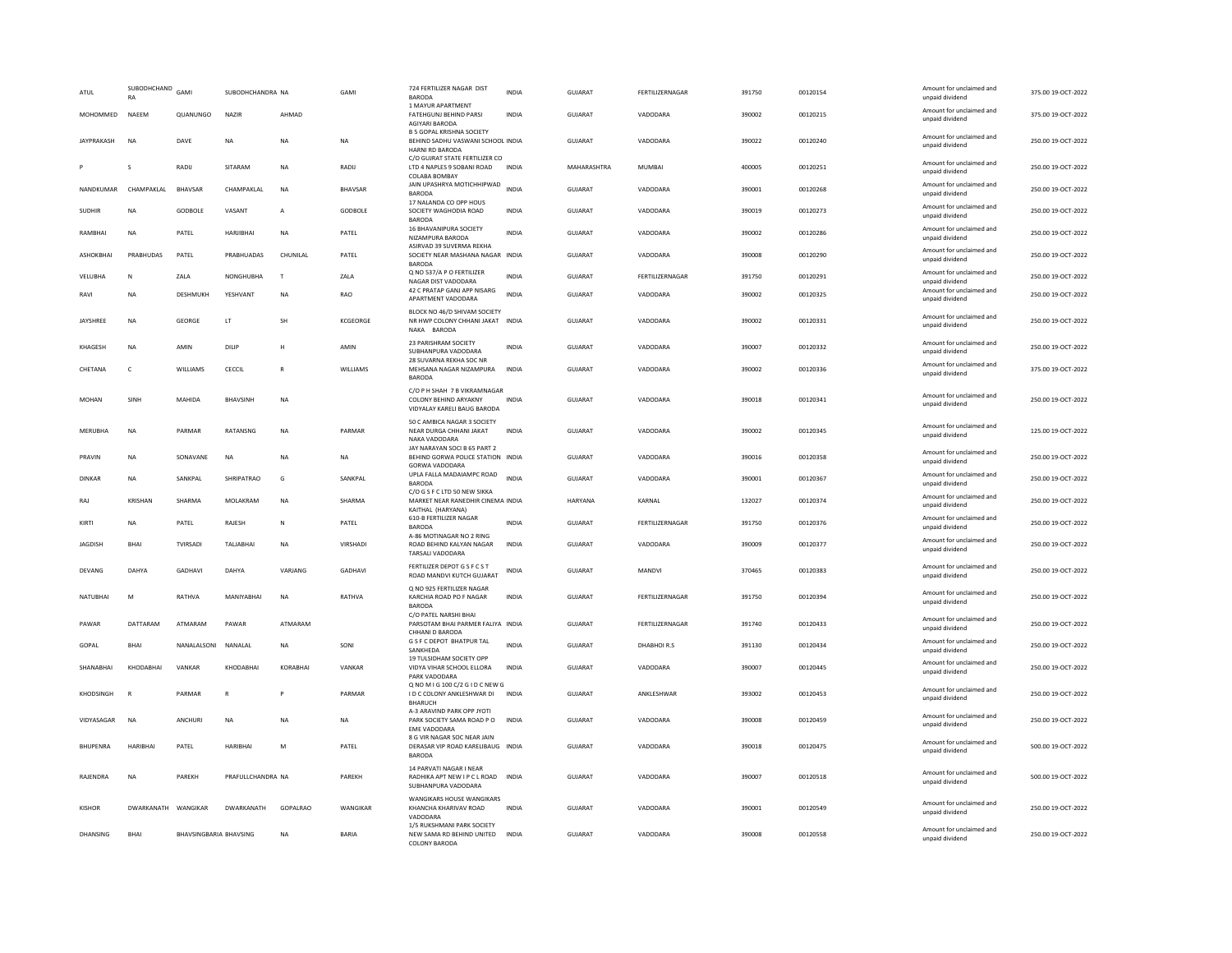| SHIV             | KUMAR           | UPADHYAY                 | RAMLAKHAN              | <b>NA</b>     | UPADHYAY         | 40 B HARIKRIPA H SOCIETY NF<br>INDUSTRIAL SOC CHHANI<br><b>JAKATNAKA BARODA</b>                                          | <b>INDIA</b> | GUJARAT        | VADODARA            | 390002 | 00120590 | Amount for unclaimed and<br>unpaid dividend | 500.00 19-OCT-2022 |
|------------------|-----------------|--------------------------|------------------------|---------------|------------------|--------------------------------------------------------------------------------------------------------------------------|--------------|----------------|---------------------|--------|----------|---------------------------------------------|--------------------|
| <b>GOPALBHAL</b> | NARENDRA        | PRASADVYAS               | NARENDRAPRASA          | $N\Delta$     | <b>VYAS</b>      | 28 AJITNATH SOCIETY NEAR<br>WATER TANK KARELL BAUG<br><b>BARODA</b>                                                      | <b>INDIA</b> | GUIARAT        | VADODARA            | 390018 | 00120704 | Amount for unclaimed and<br>unpaid dividend | 250.00.19-OCT-2022 |
| MAHENDRA         | SNIH            | PUNJLALPARMA             | PUNJALAI               | s             | PARMAR           | DHARM NIVAS RASULJI QUARTERS<br>OPP FCI GODOWN ALEMBIC ROAD INDIA<br><b>BARODA</b>                                       |              | <b>GUJARAT</b> | VADODARA            | 390003 | 00120714 | Amount for unclaimed and<br>unpaid dividend | 250.00 19-OCT-2022 |
| CHANDUBHAI       | ZINABHAI        | PARMAR                   | ZINABHAI               | <b>NA</b>     | PARMAR           | 46 JAYNARAYAN SOCIETY AT PO<br>RANOLI DIST VADODARA                                                                      | <b>INDIA</b> | GUJARAT        | BAJWA               | 391350 | 00120728 | Amount for unclaimed and<br>unpaid dividend | 250.00 19-OCT-2022 |
| VINOD            | G               | KARGUPPI                 | <b>GURNATH</b>         | GOVIND        | <b>KARGUPPI</b>  | 2 B SAHABCRUPA SOCIETY NEW<br>SAMA ROAD VADODARA                                                                         | <b>INDIA</b> | GUJARAT        | VADODARA            | 390008 | 00120737 | Amount for unclaimed and<br>unpaid dividend | 250.00 19-OCT-2022 |
| <b>BABUBHAI</b>  | LALLUBHAI       | HARIJAN                  | LALLUBHAI              | SANKARBHAI    | <b>HARUAN</b>    | <b>GUJARAT ALKALIES AND</b><br>CHEMICALS LIMITED PHOSPHRIC<br>ACID PLANT DAHEJ TAL VAGARA<br><b>DIST BHARUCH</b>         | <b>INDIA</b> | <b>GUJARAT</b> | AMOD                | 392130 | 00120755 | Amount for unclaimed and<br>unpaid dividend | 250.00 19-OCT-2022 |
| KANTILAL         | NA              | SOLANKI                  | AMBALAL                | BHAI          | SOLANKI          | DERIWALA FALIA DIST BARODA<br><b>RANOLI</b>                                                                              | <b>INDIA</b> | GUJARAT        | BAJWA               | 391350 | 00120765 | Amount for unclaimed and<br>unpaid dividend | 500.00 19-OCT-2022 |
| AKHILESHKUMA     | RAMNIVAS        | <b>GUPTA</b>             | RAMNIWAS               | $\vee$        | <b>GUPTA</b>     | NEAR ZANDIA KUVA S KHADAKI AT<br>& PO VIRAMGAM DIST<br>AHMEDABAD                                                         | <b>INDIA</b> | <b>GUJARAT</b> | SANAND              | 382150 | 00120853 | Amount for unclaimed and<br>unpaid dividend | 500.00 19-OCT-2022 |
|                  | BALASUBRA       | MANIAN                   | к                      | <b>JANAKI</b> | RAMAN            | B-66 SANTOSH NAGAR BARODA INDIA                                                                                          |              | GUJARAT        | VADODARA            | 390002 | 00120866 | Amount for unclaimed and<br>unpaid dividend | 500.00 19-OCT-2022 |
| SHARIKANT        | NA              | DURGE                    | <b>SHRIDHA</b>         | NA            | DURGE            | <b>18 NIRANPARK SOCIETY</b><br>VISHWAMITRI ROAD VADODARA                                                                 | INDIA        | GUJARAT        | VADODARA            | 390021 | 00120883 | Amount for unclaimed and<br>unpaid dividend | 250.00 19-OCT-2022 |
| <b>BHARAT</b>    | <b>NA</b>       | PATEL                    | MANUBHAI               | <b>NA</b>     | MATHURBHAI       | E 6 RAMPARK SOCIETY STATION<br>ROAD PADRA                                                                                | <b>INDIA</b> | <b>GUJARAT</b> | PADRA               | 391440 | 00120904 | Amount for unclaimed and<br>unpaid dividend | 500.00 19-OCT-2022 |
| MAHENDRA         | <b>KUMAR</b>    | <b>BAROT</b>             | RANCHHODBHAI           | <b>NA</b>     | <b>BAROT</b>     | 130 SHAKHNAGAR BH MOTHERS<br>SCHOOL GOTRI BARODA                                                                         | INDIA        | <b>GUJARAT</b> | VADODARA            | 390015 | 00120950 | Amount for unclaimed and<br>unpaid dividend | 500.00 19-OCT-2022 |
| PRABHAT          | SINH            | JALUBHAVAGHE<br>1A       | <b>JALUBHA</b>         | MFRU          | <b>RHA</b>       | GAYATRI NAGAR SOCIETY BAJWA INDIA                                                                                        |              | GUIARAT        | <b>BAIWA</b>        | 391310 | 00120961 | Amount for unclaimed and<br>unpaid dividend | 500.00 19-OCT-2022 |
| ARUN             | <b>KUMAR</b>    | MANILALSHAH MANILAL      |                        | NANALAL       | SHAH             | 24 PARICHAY PARK NEAR J P<br>POLICE STATION DIWALIPURA<br><b>BARODA</b>                                                  | INDIA        | GUJARAT        | VADODARA            | 390015 | 00121074 | Amount for unclaimed and<br>unpaid dividend | 250.00 19-OCT-2022 |
| <b>BALAWANT</b>  | <b>SINGH</b>    | <b>IADON</b>             | HIMMA1                 | SINGH         | <b>IADON</b>     | B/45 INDUSTRIAL HOUSING<br>SOCIETY CHANNI JAKAT NAKA<br>VADODARA                                                         | <b>INDIA</b> | GUIARAT        | VADODARA            | 390002 | 00121196 | Amount for unclaimed and<br>unpaid dividend | 500.00 19-OCT-2022 |
| CHAMPAK          | <b>BHAI</b>     | UMEDBHAIVASA<br>VA       | <b>UMEDBHA</b>         | $\mathsf{C}$  | VASAVA           | AT & PO JAMBOI TALUKA<br><b>JHAGADIYA DIST BHARUCH</b><br><b>GUIARA</b>                                                  | <b>INDIA</b> | GUJARAT        | RAJPARDI            | 393115 | 00121225 | Amount for unclaimed and<br>unpaid dividend | 250.00 19-OCT-2022 |
| RAJENDRA         | KUMAR           | <b>KPATHAK</b>           | KIRAN                  | CHANDRA       | PATHAK           | AT & POST RAJPARDI GEB S/DN TA<br><b>JHAGADIYA DIST BHARUCH</b><br>GUIARAT                                               | <b>INDIA</b> | <b>GUJARAT</b> | RAJPARDI            | 393115 | 00121227 | Amount for unclaimed and<br>unpaid dividend | 250.00 19-OCT-2022 |
| PRADIP           | <b>KUMAR</b>    | SHAH                     | SHAH                   | RASIKLAL      | MANILAL          | 22/C ASHOKWATIKA SOCIETY-1<br>B/H BRIGHT SCHOOL V I P ROAD INDIA<br>KARELIBAUG BARODA                                    |              | <b>GUJARAT</b> | VADODARA            | 390018 | 00121236 | Amount for unclaimed and<br>unpaid dividend | 250.00 19-OCT-2022 |
| MANGILAL         | <b>NA</b>       | SHAH                     | LABHCHAND              | А             | SHAH             | ISHWARBHAI HATHIBHAI PATEL<br>HOUSE NAGARWADA GATE FALIA INDIA<br><b>BARODA</b>                                          |              | GUJARAT        | VADODARA            | 390001 | 00121239 | Amount for unclaimed and<br>unpaid dividend | 375.00 19-OCT-2022 |
| PARESH           | KUMAR           | MANDAVIA                 | MANSUKHBHAI            | <b>NA</b>     | MANDAVIA         | 149 KARNAVATI PARK NR C T M<br>CHAR RASTA.SWAMINARAYAN<br>COLONY OPP GUJARAT GLASS<br>KHOKHARA MEHMEDABAD E<br>AHMFDARAD | <b>INDIA</b> | <b>GUJARAT</b> | AHMEDABAD           | 380026 | 00121261 | Amount for unclaimed and<br>unpaid dividend | 375.00 19-OCT-2022 |
| ATUL             | CHAMPAKI AI     | PANDYA                   | <b>CHAMPAKIA</b>       | <b>NA</b>     | MAHASHANKAR      | NR NARSINGHJI TEMPLE AMI<br>CLASSES MANDVI VADODARA                                                                      | <b>INDIA</b> | GUIARAT        | VADODARA            | 390001 | 00121279 | Amount for unclaimed and<br>unpaid dividend | 250.00 19-OCT-2022 |
| MARUTIBHAI       | SAKHARAM        | <b>BENDUGDE</b>          | <b>NA</b>              | <b>NA</b>     | <b>NA</b>        | 132 K V GOTRI SUB STATION GEB<br>BLOCK NO E 2 GOTRI ROAD<br><b>BARODA</b>                                                | <b>INDIA</b> | GUJARAT        | VADODARA            | 390021 | 00121285 | Amount for unclaimed and<br>unpaid dividend | 250.00 19-OCT-2022 |
| YOGESHKUMAR NA   |                 |                          | BRAHMBHATT DASHRATHLAL | <b>NA</b>     | <b>BRAHMBHAM</b> | 41 I O C NAGAR NEAR<br>VIDUITNAGAR OLD PADRA ROAD INDIA<br><b>BARODA</b>                                                 |              | <b>GUJARAT</b> | VADODARA            | 390015 | 00121295 | Amount for unclaimed and<br>unpaid dividend | 500.00 19-OCT-2022 |
| YOGESH           | <b>BANSILAL</b> | SUKHADIA                 | <b>BANSILAL</b>        | <b>NA</b>     | SUKHADIA         | C 90 G E B COLONY T P S<br>DHUVARAN TA CAMBAY                                                                            | <b>INDIA</b> | <b>GUJARAT</b> | KHAMBHAT            | 388610 | 00121323 | Amount for unclaimed and<br>unpaid dividend | 375.00 19-OCT-2022 |
| MILIND           | NΑ              | DAVE                     | VIKRAM                 | <b>BHA</b>    | DAVE             | E/72 D T P S COLONY DHUVARAN INDIA                                                                                       |              | GUJARAT        | KHAMBHAT            | 388610 | 00121327 | Amount for unclaimed and<br>unpaid dividend | 250.00 19-OCT-2022 |
| MIHIR            | $\mathbf{S}$    | JANI                     | SURESHCHANRA           | $\cup$        | JANI             | 2515 CH TYPE SECT 30<br>GANDHINAGAR<br>A-70 TRIPADA SOCIETY                                                              | <b>INDIA</b> | <b>GUJARAT</b> | <b>GANDHI NAGAR</b> | 382030 | 00121346 | Amount for unclaimed and<br>unpaid dividend | 250.00 19-OCT-2022 |
| <b>BHAVTUBHA</b> | <b>NA</b>       | CHUDASAMA                | <b>NATUBHA</b>         | <b>NA</b>     | CHUDASAMA        | JASODANAGAR ROAD GOR NO<br>K440 NEAR PAYAL PARTY PLOT<br>MANINAGAR AHMEDABAD                                             | <b>INDIA</b> | <b>GUJARAT</b> | AHMEDABAD           | 380008 | 00121349 | Amount for unclaimed and<br>unpaid dividend | 250.00 19-OCT-2022 |
| AMAR             | SINH            | <b>JADAV</b>             | DALPATSINGH            | <b>NA</b>     | <b>JADAV</b>     | TYPE III 7/3 COLONY GANDHI<br><b>NAGARTPS</b>                                                                            | <b>INDIA</b> | <b>GUJARAT</b> | <b>GANDHI NAGAR</b> | 382041 | 00121350 | Amount for unclaimed and<br>unnaid dividend | 250.00 19-OCT-2022 |
| <b>GOPALBHAL</b> | <b>NA</b>       | SOLANKI                  | <b>NA</b>              | <b>NA</b>     | <b>NA</b>        | I 3/3 G E B T P S GANDHI NAGAR                                                                                           | <b>INDIA</b> | GUIARAT        | <b>GANDHI NAGAR</b> | 382041 | 00121355 | Amount for unclaimed and<br>unpaid dividend | 250.00.19-OCT-2022 |
| MANSUKHLAL       | <b>NA</b>       | PARMAR                   | NANIBHAI               | <b>NA</b>     | PARMAR           | E 84 G E B COLONY AT UKAI DAM INDIA<br>TA SONGADH DT SURAT<br>D/1 KARMEL SOCIETY B/H                                     |              | <b>GUJARAT</b> | <b>BARDOLI</b>      | 394680 | 00121367 | Amount for unclaimed and<br>unpaid dividend | 250.00 19-OCT-2022 |
| <b>JASHUBHAI</b> | <b>NA</b>       | PARMAR                   | VISHRAMBHAI            | <b>NA</b>     | PARMAR           | RAGHUVIR SOCIETY NEAR WATER INDIA<br>TANK PAVAN CHAKKI ROAD<br>NADIAD                                                    |              | ANDHRA PRADESH | HYDERABAD           | 500003 | 00121373 | Amount for unclaimed and<br>unpaid dividend | 375.00 19-OCT-2022 |
| <b>JITENDRA</b>  | <b>KUMAR</b>    | FAKIRBHAIPATEL FAKIRBHAI |                        |               | PATEL            | AMLI CHAKLA AT SANDESAR TA<br>ANAND GUJ                                                                                  | <b>INDIA</b> | GUJARAT        | V V NAGAR           | 388132 | 00121374 | Amount for unclaimed and<br>unpaid dividend | 250.00 19-OCT-2022 |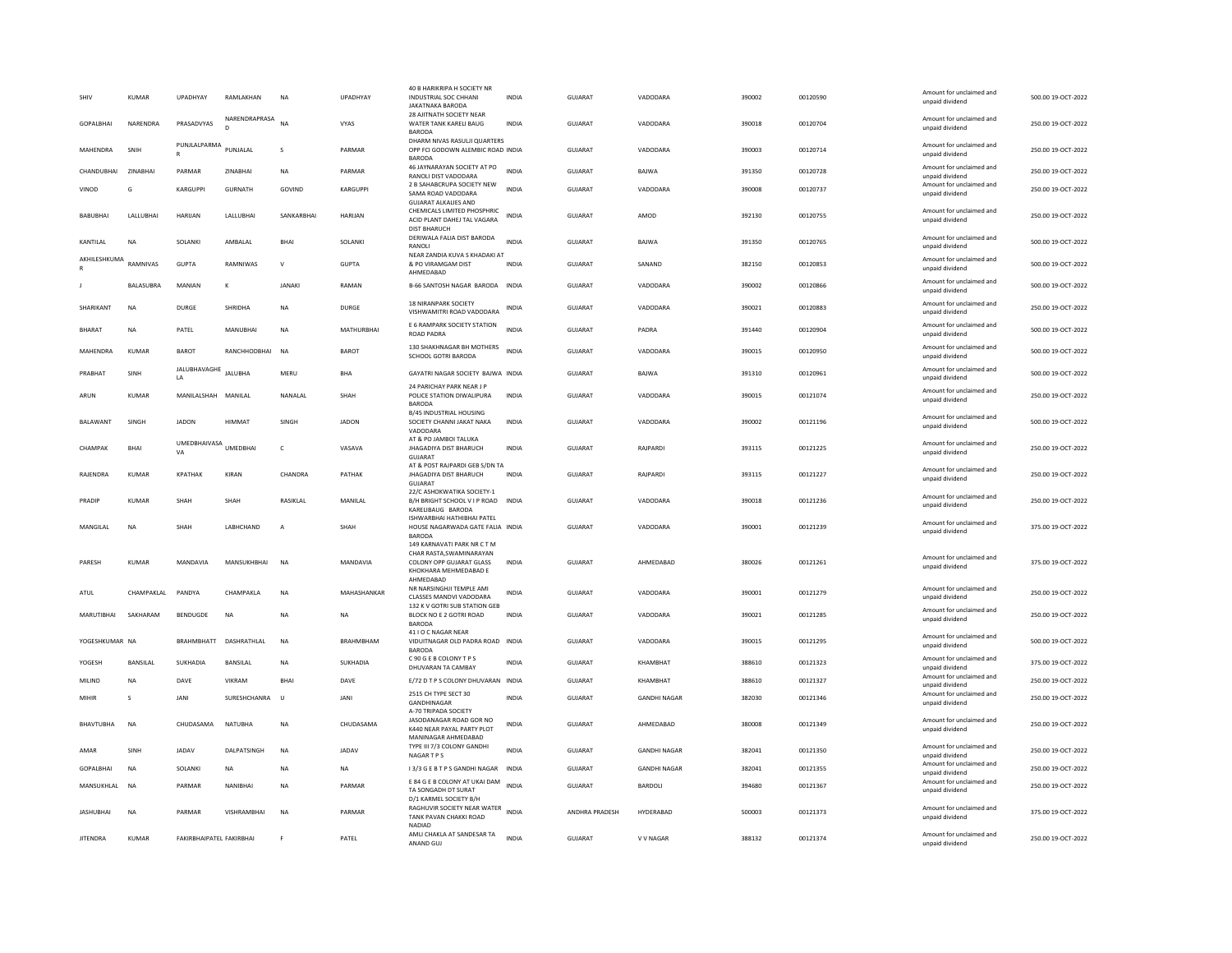| RAMESHCHAND<br>RA       | <b>NA</b>               | NAIK                    | MAGANLAI            | <b>NA</b>         | NAIK           | 1/32 SUBHASH STREET AT & POST<br><b>GANDEVA VIA GANDEVI DIST</b><br><b>BULSAR GUJARAT</b>                 | <b>INDIA</b> | <b>GUJARAT</b> | NAVASARI            | 396430 | 00121378 | Amount for unclaimed and<br>unpaid dividend | 250.00 19-OCT-2022 |
|-------------------------|-------------------------|-------------------------|---------------------|-------------------|----------------|-----------------------------------------------------------------------------------------------------------|--------------|----------------|---------------------|--------|----------|---------------------------------------------|--------------------|
| PRAHLADBHAI             |                         | PATEL                   | <b>JAGJIVANBHAI</b> | <b>NA</b>         | PATEL          | II-2/3 GEB COLONY GANDHI<br>NAGAR                                                                         | <b>INDIA</b> | GUJARAT        | <b>GANDHI NAGAR</b> | 382041 | 00121384 | Amount for unclaimed and<br>unpaid dividend | 250.00 19-OCT-2022 |
| SAIYED                  | <b>HAIDER</b>           | AHMED                   | SAIYED              | AHMED             | MOHEMED        | G E B COLONY QR NO E/229 UKAI<br><b>SURAT</b>                                                             | INDIA        | GUJARAT        | BARDOLI             | 394680 | 00121388 | Amount for unclaimed and<br>unpaid dividend | 250.00 19-OCT-2022 |
| PHTHEN                  | PURACKAL                | KESAVANKUTTY V          |                     | RAGHAVAN          | NAIR           | C/D 47 G E B COLONY UKAI SURAT INDIA                                                                      |              | <b>GUJARAT</b> | BARDOLI             | 394680 | 00121396 | Amount for unclaimed and                    | 250.00 19-OCT-2022 |
| CHANDUBHAI              | MANGABHAI               | LAD                     | MANGABHAI           | <b>NGARBHAI</b>   | LAD            | DIST<br>GEB COLONY R NO F/196 TPS                                                                         | <b>INDIA</b> | GUJARAT        | BARDOLI             | 394680 | 00121399 | unnaid dividend<br>Amount for unclaimed and | 250.00 19-OCT-2022 |
| DHANSUKHLAL C           |                         | <b>BHAKTA</b>           | СННОТИВНАІ          | <b>NA</b>         | <b>BHAKTA</b>  | UKAI DIST SURAT<br>2 NO C 7 GEB COLONY UKAT DIST                                                          | <b>INDIA</b> | MAHARASHTRA    | <b>MUMBAI</b>       | 400001 | 00121407 | unpaid dividend<br>Amount for unclaimed and | 250.00 19-OCT-2022 |
| <b>JAYANJIBHAI</b>      | CHELDAS                 | PATEL                   | CHELDAS             | G                 | PATEL          | <b>SURAT STATE GUJARAT</b><br>IV 37 G E B COLONY UKAI DAM TA INDIA                                        |              | <b>GUJARAT</b> | BARDOLI             | 394680 | 00121408 | unpaid dividend<br>Amount for unclaimed and | 250.00 19-OCT-2022 |
|                         |                         |                         |                     |                   |                | SONGADH DIS SURAT<br>G E BOARD COLONY ROOM NO                                                             |              |                |                     |        |          | unpaid dividend<br>Amount for unclaimed and |                    |
|                         | KISHURKUMAR NARSINHBHAI | <b>MISTRY</b>           | NARSINHBHAI         | RAMJIBHAI         | <b>MISTRY</b>  | C/D 21 UKAI VIA SONAGADH DIST INDIA<br>SURAT<br>SHYAM KADVANI NAGAR NEAR                                  |              | ANDHRA PRADESH | HYDERABAD           | 500003 | 00121411 | unpaid dividend<br>Amount for unclaimed and | 250.00 19-OCT-2022 |
| NARESH                  | BHAI                    | VEKARJA                 | VAGHJIBHAI          | NA                | VEKARIA        | <b>RAMJI MANDIR GONDAL</b>                                                                                | <b>INDIA</b> | <b>GUJARAT</b> | GONDAL              | 360311 | 00121417 | unpaid dividend                             | 250.00 19-OCT-2022 |
|                         | IASYANTSINA CHHATRASINH | MAHIDA                  | CHHATRASINH         | <b>NA</b>         | MAHIDA         | QTR NO II/28 GEB COLONY UKAI<br>DAM                                                                       | <b>INDIA</b> | GUIARAT        | <b>BARDOLL</b>      | 394680 | 00121423 | Amount for unclaimed and<br>unpaid dividend | 250.00 19-OCT-2022 |
| BHARATKUMAR FULJIBHAI   |                         | PATEL                   | <b>FULJIBHAI</b>    | H                 | PATEL          | CD-93 GEB COLONY PO UKAIDAM<br><b>DIST SURAT</b>                                                          | <b>INDIA</b> | GUJARAT        | BARDOLI             | 394680 | 00121427 | Amount for unclaimed and<br>unpaid dividend | 250.00 19-OCT-2022 |
| MOHANBHAI               | $\mathbb{R}$            | PATEL                   | RATANJI             | NA                | BHAI           | <b>B-2 POWER HOUSE COLONY</b><br><b>LITRAN</b>                                                            | <b>INDIA</b> | GUJARAT        | UTRAN P.H.C         | 394105 | 00121430 | Amount for unclaimed and<br>unpaid dividend | 250.00 19-OCT-2022 |
| SULEMAN                 | <b>BHAI</b>             | MANSURI                 | <b>IBRAHIM</b>      | <b>BHA</b>        | <b>MANSURI</b> | AT ISANPUR MOTA DIST<br>GANHINAGAR                                                                        | <b>INDIA</b> | GUJARAT        | <b>NARODA</b>       | 382355 | 00121432 | Amount for unclaimed and<br>unpaid dividend | 375.00 19-OCT-2022 |
| MAHIDA                  | PRAVINSINH              | PAHADSINH               | PAHADSINE           | <b>BAPU</b>       | BAVAMAHIDA     | E-368 GEB COLONY THERMAL<br>POWER STATION DHUVARAN DIST INDIA                                             |              | <b>GUJARAT</b> | ANAND               | 388001 | 00121435 | Amount for unclaimed and<br>unpaid dividend | 250.00 19-OCT-2022 |
| <b>HARESH</b>           | U                       | TRIVEDI                 | <b>NA</b>           | <b>NA</b>         | <b>NA</b>      | ANAND<br>E/65 GEB COLONY UKAI DAM DIS INDIA                                                               |              | <b>GUJARAT</b> | BARDOLI             | 394680 | 00121436 | Amount for unclaimed and                    | 250.00 19-OCT-2022 |
|                         |                         |                         |                     |                   |                | SURAT<br>B-12 G F B COLONY THERMAL                                                                        |              |                |                     |        |          | unpaid dividend                             |                    |
| RAJENDRA                | J                       | REVAR                   | <b>JAYSINH</b>      |                   | REVAR          | POWER STN UKAI DAM DIST<br><b>SURAT</b>                                                                   | INDIA        | GUJARAT        | BARDOLI             | 394680 | 00121450 | Amount for unclaimed and<br>unnaid dividend | 375.00 19-OCT-2022 |
| KANTABEN                | $\mathsf J$             | KANTHARIA               | <b>JAGJIVANBHAI</b> | <b>NA</b>         | KANTHARIA      | AT & POST KOSAD (W RLY) TAL<br>CHORYASI DIST SURAT GUIARAT                                                | INDIA        | GUJARAT        | UTRAN P.H.C         | 394105 | 00121461 | Amount for unclaimed and<br>unpaid dividend | 250.00 19-OCT-2022 |
| AMRTILAL                | TRIBHOVAN               | DASPATEL                | <b>TRIBHOVANDAS</b> | $\overline{B}$    | DALAL          | III/27 GEB B COLONY UKAI FORT<br>SONGADH DIS SURAT STATE                                                  | <b>INDIA</b> | <b>GUJARAT</b> | <b>BARDOLI</b>      | 394680 | 00121464 | Amount for unclaimed and<br>unpaid dividend | 250.00 19-OCT-2022 |
| DILIP                   | PREMIIRHAI              | CHAUHAN                 | PREMIIRHAI          | G                 | CHAUHAN        | <b>GUJARAT</b><br>CD/95 GEB COLONY UKAI DAM                                                               | <b>INDIA</b> | GUIARAT        | <b>BARDOLL</b>      | 394680 | 00121468 | Amount for unclaimed and                    | 250.00.19-OCT-2022 |
|                         |                         |                         |                     |                   |                | <b>DIST SURAT</b><br>TYPE II 4/2 G E B COLONY GANDHI                                                      |              |                |                     |        |          | unpaid dividend<br>Amount for unclaimed and |                    |
| SURENDRA                | PRASAD                  | NBHATT                  | NANDSHANKER         | $\Omega$          | BHATT          | <b>NAGAR</b><br>190/2 ANAND VATICA SOCIETY                                                                | <b>INDIA</b> | GUJARAT        | <b>GANDHI NAGAR</b> | 382041 | 00121474 | unpaid dividend                             | 250.00 19-OCT-2022 |
| ARHAY                   | <b>NA</b>               | <b>DOSHI</b>            | ANII                | <b>NA</b>         | KUMAR          | SECTOR 22 NR JAIN TEMPLE<br><b>GANDHI NAGAR</b>                                                           | <b>INDIA</b> | GUIARAT        | <b>GANDHI NAGAR</b> | 382022 | 00121477 | Amount for unclaimed and<br>unpaid dividend | 250.00.19-OCT-2022 |
| KANTIBHAI               | s                       | AMDAVADIYA              | <b>NA</b>           | <b>NA</b>         | <b>NA</b>      | <b>G E BOARD DEHGAM DIST</b><br>AHMEDABAD                                                                 | <b>INDIA</b> | GUJARAT        | NARODA              | 382305 | 00121479 | Amount for unclaimed and<br>unpaid dividend | 125.00 19-OCT-2022 |
| <b>THAKOR</b>           | BHAI                    | CHANDUBHAIPA<br>RMAR    | CHANDUBHAI          | B                 | PARMAR         | E/246 GEB COLONY PO UKAIDAM<br>DIST SURAT                                                                 | <b>INDIA</b> | GUJARAT        | BARDOLI             | 394680 | 00121481 | Amount for unclaimed and<br>unnaid dividend | 250.00 19-OCT-2022 |
| <b>KISHOR</b>           | CHANDRA                 | TRIVEDI                 | SHANTILAL           | <b>NA</b>         | <b>TRIVEDI</b> | TYPE III 9/4 GEB COLONY<br>GANDHINAGAR                                                                    | <b>INDIA</b> | GUJARAT        | <b>GANDHI NAGAR</b> | 382041 | 00121487 | Amount for unclaimed and<br>unpaid dividend | 250.00 19-OCT-2022 |
| MANUBHAI                | <b>NA</b>               | PARMAR                  | <b>NA</b>           | <b>NA</b>         | <b>NA</b>      | <b>GUNGADI DARVAJA VANKAR VAS</b><br>AT PO PATAN                                                          | <b>INDIA</b> | <b>GUJARAT</b> | PATAN               | 384265 | 00121504 | Amount for unclaimed and<br>unpaid dividend | 250.00 19-OCT-2022 |
| RANJEET                 | SINH                    | MANGALSINHCH MANGALSINH |                     | s                 | CHUDASAMA      | 17 KASTURI NAGAR NEAR<br>GAYATRI TEMPLE PATAN (N G)                                                       | <b>INDIA</b> | GUJARAT        | PATAN               | 384265 | 00121510 | Amount for unclaimed and<br>unpaid dividend | 250.00 19-OCT-2022 |
| <b><i>RHUPFNDRA</i></b> | KUMAR                   | KANAIYALALTHA           | KANAIYAI AI         | <b>MULIGIRHAI</b> | THAKKAR        | C/O GEB SUB DVI AT & POSST                                                                                | <b>INDIA</b> | GUIARAT        | MAHESANA            | 384001 | 00121516 | Amount for unclaimed and                    | 250.00.19-OCT-2022 |
|                         |                         | KAR                     |                     |                   |                | <b>HARUNG</b><br>BLOCK NO M 15 FLAT NO 2681                                                               |              |                |                     |        |          | unpaid dividend<br>Amount for unclaimed and |                    |
| DEVRAJ                  | <b>NA</b>               | ATRESHA                 | <b>MERUBHAI</b>     | <b>NA</b>         | ATRESHA        | SADHANA COL NEAR PUMP<br>HOUSE JAMNAGAR                                                                   | <b>INDIA</b> | GUJARAT        | JAMNAGAR            | 361001 | 00121525 | unpaid dividend                             | 375.00 19-OCT-2022 |
| VIJAY                   | J                       | DADHANIYA               | <b>JAMANADAS</b>    | M                 | DADHANIA       | AT & PO PORBANDAR ROYAL<br>CHEMIST OPP D S P OFFICE DIST<br><b>JUNAGADH</b>                               | <b>INDIA</b> | <b>GUJARAT</b> | PORBANDAR           | 360575 | 00121534 | Amount for unclaimed and<br>unpaid dividend | 250.00 19-OCT-2022 |
| <b>VALLABHDAS</b>       | CHHAGANI AI             | RAITHATHA               | CHHAGANI AI         | M                 | RAITHATHA      | PARAG VADI PLOT ST NO 2<br>PORBANDAR                                                                      | <b>INDIA</b> | GUIARAT        | PORRANDAR           | 360575 | 00121535 | Amount for unclaimed and<br>unpaid dividend | 250.00.19-OCT-2022 |
| <b>BHOGILAL</b>         | M                       | PATEL                   | MANII AI            | $\kappa$          | PATEL          | DEPUTY ENGINEER GUJARAT<br>ELECTICITY BOARD CITY SION<br>PALANPUR DIST BANASKANTHA                        | <b>INDIA</b> | GUIARAT        | <b>PALANPUR</b>     | 385002 | 00121548 | Amount for unclaimed and<br>unpaid dividend | 250.00 19-OCT-2022 |
| MAHENDRA                | KIIMAR                  | JAYSHANKARBH<br>ATT     | JAYSHANKAR          | <b>NA</b>         | <b>BHATT</b>   | VILLAGE NIRMALI TA KAPADWANJ INDIA<br><b>DIST KAIRA</b>                                                   |              | ANDHRA PRADESH | HYDERABAD           | 500003 | 00121568 | Amount for unclaimed and<br>unpaid dividend | 250.00 19-OCT-2022 |
| RAMANLAL                | PURSOTAM                | DASPATEL                | PURSOTAMDAS         | <b>NA</b>         | PATEL          | AT POST MEDHASAN TA MODASA INDIA<br>DIST SABARKANTHA                                                      |              | ANDHRA PRADESH | HYDERABAD           | 500003 | 00121570 | Amount for unclaimed and<br>unpaid dividend | 250.00 19-OCT-2022 |
| <b>IOBALHUSEN</b>       | SAIDUMIYA               | SAIYED                  | <b>NA</b>           | <b>NA</b>         | <b>NA</b>      | <b>B 39 BASERA DUPLEX VASNA</b><br>TANDALJA ROAD VADODARA                                                 | <b>INDIA</b> | <b>GUJARAT</b> | VADODARA            | 390015 | 00121616 | Amount for unclaimed and<br>unpaid dividend | 250.00 19-OCT-2022 |
| KANTI                   | <b>BHAI</b>             | VANKER                  | <b>RAPURHAL</b>     | <b>NA</b>         | VANKFR         | C-93/94 SANTVIHAR SOCIETY<br>NEAR RANESHWAR MAHADEV<br>VASNA ROAD VADODARA                                | <b>INDIA</b> | GUIARAT        | VADODARA            | 390015 | 00121617 | Amount for unclaimed and<br>unpaid dividend | 250.00 19-OCT-2022 |
| <b>RAMESH</b>           | CHANDRA                 | <b>BHAIDASNA</b>        | PRARHUDAS           | <b>BHA</b>        | DASNA          | PRATIKSHA 11/B SARABHAI<br>SOCIETY GOTRI ROAD NR T B<br>HOSPITAL BARODA                                   | <b>INDIA</b> | <b>GUJARAT</b> | VADODARA            | 390021 | 00121630 | Amount for unclaimed and<br>unpaid dividend | 250.00 19-OCT-2022 |
| к                       | SASIKUMAR               | <b>NAIR</b>             | N                   | KESAV             | PILLAIEEGEB    | 108 ARIHANT PARK VIKRAM<br>NAGAR COOP HOUSING SOCIETY<br>NEAR HOTEL HOLIDAY INN VIA<br>PARLE POINTT SURAT | <b>INDIA</b> | GUJARAT        | SURAT               | 394001 | 00121635 | Amount for unclaimed and<br>unpaid dividend | 250.00 19-OCT-2022 |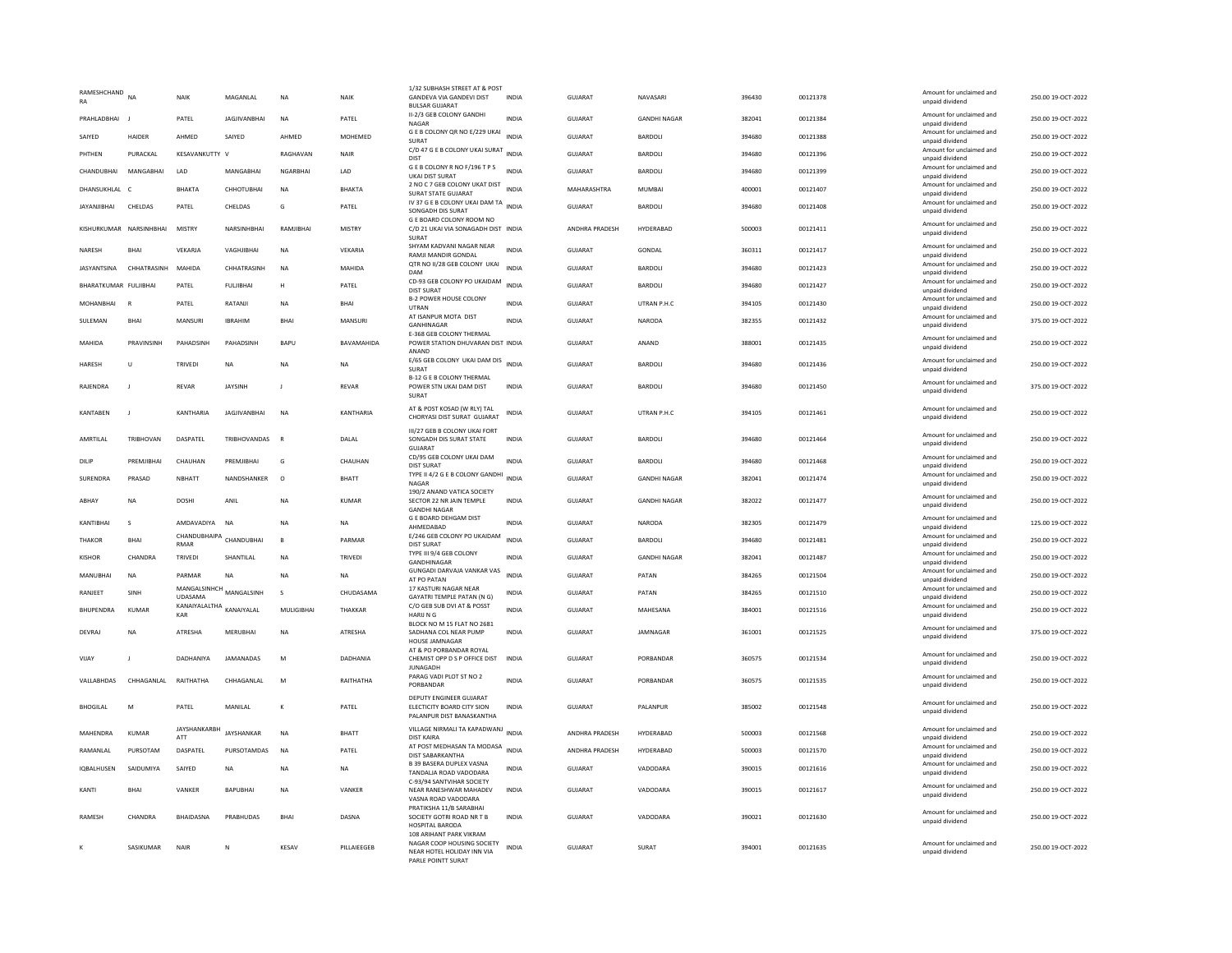| <b>GIRISH</b>          | KUMAR             | MBHATT                         | M                | К               | <b>BHATT</b>     | E 11 G E B QTRS DIWADA COLONY INDIA<br><b>DIST PANCHMAHALS</b><br>46 R K PURAM SOCIETY NEAR      |              | GUJARAT        | LUNAWADA            | 389250 | 00121655 | Amount for unclaimed and<br>unpaid dividend | 250.00 19-OCT-2022 |
|------------------------|-------------------|--------------------------------|------------------|-----------------|------------------|--------------------------------------------------------------------------------------------------|--------------|----------------|---------------------|--------|----------|---------------------------------------------|--------------------|
| AMALAL                 | <b>NA</b>         | PATEL                          | MOTILAL          | <b>NA</b>       | PATEL            | VIJAY NAGAR SOCIETY TARSALI<br><b>BARODA</b>                                                     | <b>INDIA</b> | <b>GUJARAT</b> | VADODARA            | 390007 | 00121665 | Amount for unclaimed and<br>unpaid dividend | 250.00 19-OCT-2022 |
| MUMTAZALI              | M                 | SAIVAD                         | MUSTUFAALI       | U               | SAIYAD           | AARZOO JETALPUR ALKAPURI<br>ROAD VADODARA                                                        | <b>INDIA</b> | GUJARAT        | VADODARA            | 390005 | 00121671 | Amount for unclaimed and<br>unpaid dividend | 250.00 19-OCT-2022 |
| DEVJI                  | BHAI              | SOMAPRAJAPAT                   | SOMABHAI         | PRAJAPTI        | <b>JRDRAUGHT</b> | 31 SUNDERVAN SOCIETY OPP<br>AKOTA STADIUM VADODARA                                               | <b>INDIA</b> | GUJARAT        | VADODARA            | 390015 | 00121674 | Amount for unclaimed and<br>unpaid dividend | 250.00 19-OCT-2022 |
| YAKUB                  | <b>BHAI</b>       | ISMAILBHAIMAN ISMAIL<br>SURI   |                  | <b>RHAI</b>     | HASANBHAIMANSURI | C 50 CHUNILAL PARK DABHOI DIST INDIA<br><b>BARODA STATE GUJARAT</b>                              |              | <b>GUJARAT</b> | DHABHOIR.S          | 391110 | 00121689 | Amount for unclaimed and<br>unpaid dividend | 250.00 19-OCT-2022 |
| <b>BAVCHAND</b>        | <b>BHAI</b>       | PATEL                          | SHAMBHUBHAI      | N <sub>A</sub>  | PATEL            | 23 GAUTTAM SARABHAI SOCIETY<br>TANDAALJA ROAD BARODA                                             | <b>INDIA</b> | <b>GUJARAT</b> | VADODARA            | 390020 | 00121716 | Amount for unclaimed and<br>unpaid dividend | 250.00 19-OCT-2022 |
|                        | <b>NA</b>         | <b>JOYKUTTY</b>                | ONUNNI           | <b>NA</b>       | ARRAHAM          | 16 A MATRU SMRUTI SOCIETY<br>BEHIND UTKARSH SCHOOL LIONS INDIA<br>HALL ROAD BARODA               |              | GUIARAT        | VADODARA            | 390015 | 00121726 | Amount for unclaimed and<br>unpaid dividend | 375.00 19-OCT-2022 |
| MITEN                  | KUMAR             | SHANKARLALJAN<br>SHANKARLAL    |                  | <b>BHOGILAL</b> | <b>JANI</b>      | E/1 GEB STAFF QUARTERS 132 K V<br><b>GOTRI SUB STATION OPP T B</b><br>HOSPITAL GOTRI ROAD BARODA | <b>INDIA</b> | GUIARAT        | VADODARA            | 390021 | 00121735 | Amount for unclaimed and<br>unpaid dividend | 250.00.19-OCT-2022 |
| HARSHADBHAI NA         |                   | DAVE                           | SATILAL          | NA              | DAVE             | 64 MUKTINAGAR NEAR BASIL<br>SCHOOL OLD PADRA ROAD<br><b>BARODA</b>                               | <b>INDIA</b> | <b>GUJARAT</b> | VADODARA            | 390020 | 00121743 | Amount for unclaimed and<br>unpaid dividend | 250.00 19-OCT-2022 |
| RASIKBHAI              |                   | MECWAN                         | <b>JOSEPH</b>    | <b>NA</b>       | MECWAN           | SANT JOSEPH SOC BLOCK NO 14<br>NIZAMPURA VADODARA                                                | INDIA        | GUJARAT        | VADODARA            | 390015 | 00121748 | Amount for unclaimed and<br>unpaid dividend | 250.00 19-OCT-2022 |
| MAHESHCHAND<br>RA      | THAKORRHAI        | DESAL                          | THAKORRHAI       | LALLUBHAI       | DESAI            | AT & POST UNTADI VIA DUNGRI W<br>INDIA<br>RLY TAL & DIST VALSAD                                  |              | GUIARAT        | VALSAD H.O          | 396001 | 00121760 | Amount for unclaimed and<br>unpaid dividend | 250.00 19-OCT-2022 |
| SHAILENDRA             | <b>NA</b>         | <b>BAROT</b>                   | DAYABHAI         | NA              | <b>BAROT</b>     | 1 DEVPATH PLATS NEAR NAVA<br>WADEJ BUS STOP NAVA WADEJ INDIA<br>AHMEDABAD                        |              | <b>GUJARAT</b> | AHMEDABAD           | 380013 | 00121766 | Amount for unclaimed and<br>unpaid dividend | 250.00 19-OCT-2022 |
| RANCHODBHAI NA         |                   | BARADA                         | LALJIBHAI        | B               | BARADA           | CATAGARY III 10/5 GEB COLONY<br><b>GANDHI NAGAR GUIRAT</b>                                       | <b>INDIA</b> | GUJARAT        | <b>GANDHI NAGAR</b> | 382041 | 00121777 | Amount for unclaimed and<br>unpaid dividend | 250.00 19-OCT-2022 |
| MAHFNDRA               | NATVARI AI        | <b>SHAH</b>                    | NATVARI AI       | $\epsilon$      | SHAH             | <b>GEB COLONY TYPE III 8/5</b><br><b>GANDHINAGAR GUJRAT</b>                                      | <b>INDIA</b> | GUIARAT        | <b>GANDHI NAGAR</b> | 382041 | 00121788 | Amount for unclaimed and<br>unpaid dividend | 250.00.19-OCT-2022 |
| MANUBHAI               | SOMABHAI          | SHREEMALI                      | SOMABHAI         | $\mathbf{s}$    | SHREMALI         | G E B COLONY QUTTER NO E 9/3<br><b>GANDHINAGAR GUJARAT</b>                                       | <b>INDIA</b> | GUJARAT        | <b>GANDHI NAGAR</b> | 382041 | 00121789 | Amount for unclaimed and<br>unpaid dividend | 250.00 19-OCT-2022 |
| SAMUBHAI               | <b>NA</b>         | RANA                           | LIMABHAI         | <b>NA</b>       | RANA             | G E BOARD S/D NO 1 UNA DIST<br><b>JND</b>                                                        | <b>INDIA</b> | <b>GUJARAT</b> | UNA (SORATHI)       | 362560 | 00121794 | Amount for unclaimed and<br>unpaid dividend | 250.00 19-OCT-2022 |
| RAMSANGBHAI MAHIJIBHAI |                   | VASVA                          | MAHUIBHAI        | <b>NA</b>       | VASAVA           | G E BOARD NAVABAZAR KARJAN II INDIA<br>AT KARJAN DIST BARODA                                     |              | <b>GUJARAT</b> | KARJAN              | 391240 | 00121814 | Amount for unclaimed and<br>unpaid dividend | 250.00 19-OCT-2022 |
| NITIN                  | RAM               | CHAUDHARI                      | RANI             | BHIKAJI         | CHAUDHARI        | 349 ALEMBIL NAGAR GORWA<br>VADODARA                                                              | <b>INDIA</b> | GUJARAT        | VADODARA            | 390016 | 00121818 | Amount for unclaimed and<br>unpaid dividend | 750.00 19-OCT-2022 |
| <b>BHARAT</b>          | <b>BHUSAN</b>     | RAMJIDASPANJA<br>RAMJIDAS      |                  | А               | PANJABI          | 56 PANJABI SOCIETY PAVAN<br>CHAKKI ROAD NADIAD                                                   | <b>INDIA</b> | <b>GUJARAT</b> | NADIAD              | 387001 | 00121822 | Amount for unclaimed and<br>unpaid dividend | 250.00 19-OCT-2022 |
| BIMALBHAI              | D                 | PATEL                          | DILIP            | <b>BHAI</b>     | APATEL           | AYON STREET POST SOJITRA                                                                         | <b>INDIA</b> | GUJARAT        | PIJ                 | 387240 | 00121837 | Amount for unclaimed and<br>unpaid dividend | 250.00 19-OCT-2022 |
| RAJANIKANT             | PARSOTAMDAS RAVAL |                                | PARSOTAMDAS      | REVASHANKAR     | RAVAL            | ODAVADO BHOOJA SHEREE<br>MEHSANA                                                                 | <b>INDIA</b> | <b>GUJARAT</b> | DELVADA             | 382870 | 00121838 | Amount for unclaimed and<br>unpaid dividend | 250.00 19-OCT-2022 |
| <b>HANSHABEN</b>       | <b>NA</b>         | CHAVDA                         | HARISINH         | <b>NA</b>       | CHAVDA           | 175 OLD HOUSING BOARD JINTAN<br>ROAD SURENDRANAGAR<br>GUJARAT                                    | <b>INDIA</b> | TAMIL NADU     | KARAIKUDI           | 630001 | 00121847 | Amount for unclaimed and<br>unpaid dividend | 250.00 19-OCT-2022 |
| RAMESH                 | <b>BHAI</b>       | UKADBHAICHAU UKADBHAI<br>DHARI |                  | GAJABHAI        | CHAUDHARI        | AT POST BEDKUWA TA VALOD<br><b>DIST SURAT</b>                                                    | <b>INDIA</b> | <b>GUJARAT</b> | CHALTHAN            | 394340 | 00121851 | Amount for unclaimed and<br>unpaid dividend | 250.00 19-OCT-2022 |
| CHANDRA                | KANT              | BHUPATLALPAR<br>EKH            | <b>BHUPATLAL</b> | R               | PAREKH           | KRISHNAKUNJ MARAJ BAUG<br>PORBANDER                                                              | <b>INDIA</b> | <b>GUJARAT</b> | PORBANDAR           | 360575 | 00121864 | Amount for unclaimed and<br>unpaid dividend | 250.00 19-OCT-2022 |
| DAYARAM                | MANILAL           | THANKI                         | MANILAL          | KANJI           | THANKI           | POST KINDARKHEDA DIST<br><b>JUNAGATH VIA BAGAWADA</b>                                            | <b>INDIA</b> | GUJARAT        | PORBANDAR           | 360590 | 00121865 | Amount for unclaimed and<br>unpaid dividend | 250.00 19-OCT-2022 |
| JASUBEN                | <b>NA</b>         | MEHTA                          | <b>NA</b>        | NA              | <b>NA</b>        | PLOT NO 256/1 'ASHIRWAD'<br>SECTOR NO 5-A GANDHINAGAR                                            | <b>INDIA</b> | <b>GUJARAT</b> | <b>GANDHI NAGAR</b> | 382006 | 00121870 | Amount for unclaimed and<br>unpaid dividend | 250.00 19-OCT-2022 |
| RANCHHODBHAI NA        |                   | PATEL                          | TRIKAMI AI       | <b>NA</b>       | PATEL            | AT & PO AMBASAN TA DIST<br>MEHSANA NEAR RAMJI MANDIR N INDIA                                     |              | ANDHRA PRADESH | HYDERABAD           | 500003 | 00121874 | Amount for unclaimed and<br>unpaid dividend | 250.00 19-OCT-2022 |
| CHIMAN                 | SHAH              | RAHEMASHAHDI RAHE<br>WANI      |                  | MANSHAH         | BAFATSHAHDIWAN   | AMINA MANZIL PSE YADGA<br>SOCIETY ANAND ANAND                                                    | <b>INDIA</b> | GUJARAT        | ANAND               | 388001 | 00121889 | Amount for unclaimed and<br>unpaid dividend | 375.00 19-OCT-2022 |
| DILIP                  | <b>BHAI</b>       | AMBALALSHAH AMBALAL            |                  | <b>BHAILAL</b>  | <b>BHAISHAH</b>  | NAR PARBADI KHAMBHOLA                                                                            | <b>INDIA</b> | <b>GUJARAT</b> | KARAMSAD            | 388330 | 00121891 | Amount for unclaimed and<br>unpaid dividend | 250.00 19-OCT-2022 |
| SHANKER                | PRASAD            | THAKER                         | DAVE             | PRASAD          | THAKER           | 1 ALKAPURI SOCIETY NEAR<br>KAPASIA BAZAR ANAND                                                   | <b>INDIA</b> | <b>GUJARAT</b> | ANAND               | 388001 | 00121896 | Amount for unclaimed and<br>unpaid dividend | 250.00 19-OCT-2022 |
| MAHERNOSH              | PIROJSHA          | MARFATIA                       | PIROJSHA         | <b>NA</b>       | SORABIL          | BENJAMIN HOUSE MISSION ROAD<br>NADIAD N GUJ                                                      | <b>INDIA</b> | GUIARAT        | NADIAD              | 387001 | 00121897 | Amount for unclaimed and<br>unpaid dividend | 250.00 19-OCT-2022 |
| BHARAT                 | KUMAR             | JANAKARAYAUP<br>ADHYAY         | <b>JANAKARAY</b> | D               | UPADHYAY         | C/O MOHAMMADI PLYWOOD<br>CENTRE OPP CENTREL CINEMA<br>LIMBDI                                     | <b>INDIA</b> | GUJARAT        | LIMBDI              | 363421 | 00121930 | Amount for unclaimed and<br>unpaid dividend | 250.00 19-OCT-2022 |
| GHANSHYAMBH<br>AI      |                   | RAMI                           | <b>RHAILAI</b>   | <b>BHAI</b>     | <b>BRAMI</b>     | <b>GEB COLONY PETLAD</b>                                                                         | <b>INDIA</b> | GUIARAT        | DHARAMRAI           | 388450 | 00121950 | Amount for unclaimed and<br>unpaid dividend | 250.00 19-OCT-2022 |
| SANGITABEN             | <b>NA</b>         | <b>TANNA</b>                   | MADHAVAJIBHAI    | N <sub>A</sub>  | <b>TANNA</b>     | <b>GUJARAT ELECTRICITY BOARD</b><br>SECTIONAL OFFICE MADHAVPUR INDIA<br>GHFD                     |              | GUJARAT        | VERAVAL             | 362230 | 00121954 | Amount for unclaimed and<br>unpaid dividend | 250.00 19-OCT-2022 |
| <b>HARISH</b>          | <b>KUMAR</b>      | <b>DATTANI</b>                 | AMRUTLAL         | <b>NA</b>       | DATTANI          | <b>GUJARAT ELECTRICITY BOARD</b><br>SECTIONAL OFFICE MADHAVPUR INDIA<br>GHED                     |              | <b>GUJARAT</b> | VERAVAL             | 362230 | 00121955 | Amount for unclaimed and<br>unpaid dividend | 250.00 19-OCT-2022 |
| BHAGWANDAS NA          |                   | PATEL                          | AMBALAL          | DHANDAS         | PATEL            | AT & POST PARSA TALU VIJAPUR<br>DIST MEHSANA                                                     | <b>INDIA</b> | <b>GUJARAT</b> | DELVADA             | 382825 | 00121958 | Amount for unclaimed and<br>unpaid dividend | 500.00 19-OCT-2022 |
|                        |                   |                                |                  |                 |                  |                                                                                                  |              |                |                     |        |          |                                             |                    |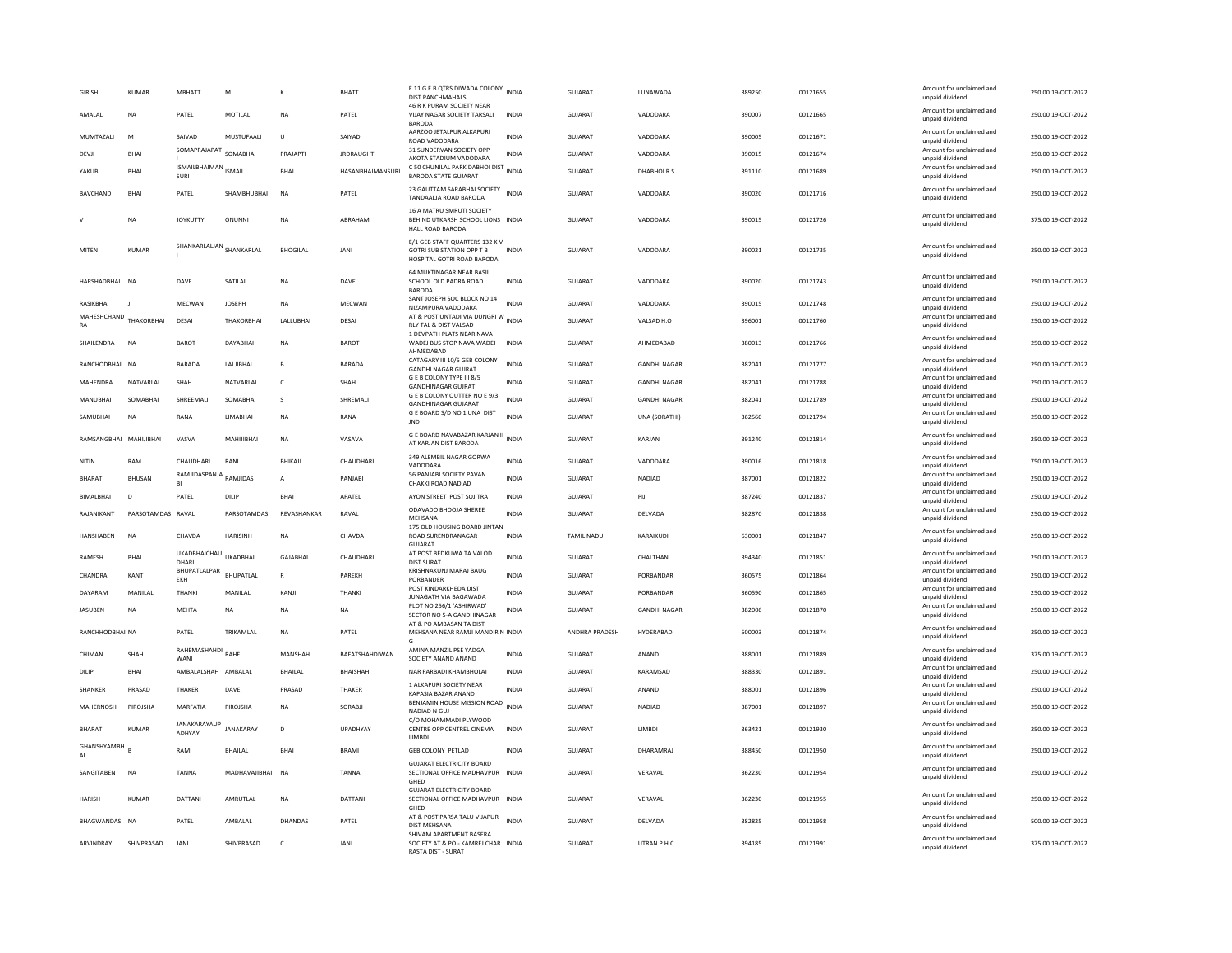| AMULAKH           | <b>NA</b>          | RAVAL                         | <b>NA</b>                 | <b>NA</b>        | <b>NA</b>      | 22 BHOJPURA VASANT VRUJ<br>MARG 13/15 GONDAL                                                        | <b>INDIA</b> | GUJARAT        | GONDAL              | 360311 | 00121996 | Amount for unclaimed and<br>unpaid dividend | 250.00 19-OCT-2022 |
|-------------------|--------------------|-------------------------------|---------------------------|------------------|----------------|-----------------------------------------------------------------------------------------------------|--------------|----------------|---------------------|--------|----------|---------------------------------------------|--------------------|
| <b>BHUPENDRA</b>  | $\mathsf{v}$       | SHUKLA                        | VISHNU                    | PRASAD           | <b>RSHUKLA</b> | 5 B PRERAK PARK BEHIND MOTHU<br>SCHOOL NEAR JALAHAN SOC<br><b>GOTNI RD BARODA</b>                   | <b>INDIA</b> | <b>GUJARAT</b> | VADODARA            | 390015 | 00122012 | Amount for unclaimed and<br>unpaid dividend | 250.00 19-OCT-2022 |
| <b>VINODBHAI</b>  | <b>NA</b>          | PATEL                         | MOTIBHAI                  | SHANKERBHAI      | PATEL          | C/O VINIL V PATEL JUNA FALIA AT<br>& PO UMALLA TA JHAGADIA DIST INDIA<br><b>BHARUCH</b>             |              | <b>GUJARAT</b> | RAJPARDI            | 393120 | 00122015 | Amount for unclaimed and<br>unpaid dividend | 250.00 19-OCT-2022 |
| RAMNIKLAL         | <b>HARIBHAI</b>    | SOLANKI                       | <b>HARIBHAI</b>           | P                | SOLANKI        | D 7/6 GEB COLONY THERMAL<br>POWER STATION GANDHINAGAR                                               | INDIA        | <b>GUJARAT</b> | <b>GANDHI NAGAR</b> | 382041 | 00122016 | Amount for unclaimed and<br>unpaid dividend | 250.00 19-OCT-2022 |
| JAYESH            | MAHENDRABHA        | <b>SHAH</b>                   | MAHENDRA                  | <b>BHAI</b>      | SHAH           | B 16/1 DEVAS FLATS NR<br><b>GUPTANAGAR OCTROY NAKA</b><br>VASNA AHMEDABAD                           | INDIA        | GUJARAT        | AHMEDABAD           | 380055 | 00122032 | Amount for unclaimed and<br>unpaid dividend | 250.00 19-OCT-2022 |
| KARSANBHAI        | G                  | PRAJAPATI                     | <b>NA</b>                 | <b>NA</b>        | <b>NA</b>      | G E BOARD POST DAHEGAM DIST<br>A BAD                                                                | <b>INDIA</b> | GUJARAT        | NARODA              | 382305 | 00122033 | Amount for unclaimed and<br>unpaid dividend | 375.00 19-OCT-2022 |
| HIRALAL           | D                  | PATEL                         | DAYALBHAI                 | $\mathsf{C}$     | PATEL          | JUNIOR ENGINEER G E B 400 KV<br>S/S ASOJ COLONY AT & PO<br>AMALIARA DIST - BARODA                   | INDIA        | GUJARAT        | VADODARA            | 390022 | 00122050 | Amount for unclaimed and<br>unpaid dividend | 250.00 19-OCT-2022 |
| <b>BHUPFNDRA</b>  | G                  | PATFI                         | GANDARHAI                 | $\blacksquare$   | PATFI          | D 4 GEB COLONY TR DIVISION<br><b>BALITHA VAPI</b>                                                   | <b>INDIA</b> | GUIARAT        | <b>BHILAD</b>       | 396191 | 00122052 | Amount for unclaimed and<br>unpaid dividend | 250.00.19-QCT-2022 |
| MOHANBHAI         | DHANJIBHAI         | MAKWANA                       | DHANJIBHAI                | MADHAVBHAI       | MAKWANA        | MAHADEV NAGAR SOCIETY B NO<br>31 JAMBUSAR AT PO TA<br>JAMBUSAR DIST BHARUCH                         | <b>INDIA</b> | GUJARAT        | AMOD                | 392150 | 00122062 | Amount for unclaimed and<br>unpaid dividend | 250.00 19-OCT-2022 |
| <b>BALVANTRAI</b> | DAHYABHAI          | DESAI                         | SHRI                      | DAHYABHAI        | KDESAI         | 21 GEB EMPLOYEES CO OP<br>SOCIETY KABILPORE NAVSARI DIST INDIA<br>VALSAD                            |              | <b>GUJARAT</b> | NAVASARI            | 396424 | 00122066 | Amount for unclaimed and<br>unpaid dividend | 500.00 19-OCT-2022 |
| PRAVIN            | CHADRA             | BALASHANKERT<br><b>RIVEDI</b> | BALASHANKAR               | <b>NA</b>        | <b>TRIVEDI</b> | <b>WANKANER GATE MORBI</b>                                                                          | <b>INDIA</b> | <b>GUJARAT</b> | <b>MORRI</b>        | 363641 | 00122095 | Amount for unclaimed and<br>unpaid dividend | 250.00 19-OCT-2022 |
| <b>HARIDAS</b>    | <b>NA</b>          | <b>MANTRI</b>                 | GOVARDHANDAS NA           |                  | <b>MANTRI</b>  | 1/35 BHAGYALAXMI SOCIETY NR.<br>T I COLLEGE REFINERY ROAD<br><b>GORWA VADODARA</b>                  | <b>INDIA</b> | <b>GUJARAT</b> | VADODARA            | 390016 | 00122109 | Amount for unclaimed and<br>unpaid dividend | 250.00 19-OCT-2022 |
|                   | s                  | TANDEL                        | NA                        | NA               | NA             | QTR NO III 5/6 GUJARAT<br>ELECTRICITY BOARD UTRAN<br>POWER HOUSE COLONY UTRAN<br>(DIST SURAT)       | INDIA        | GUJARAT        | UTRAN P.H.C         | 394105 | 00122110 | Amount for unclaimed and<br>unpaid dividend | 250.00 19-OCT-2022 |
| SOMABHAI          | <b>NA</b>          | PATEL                         | DAYAL                     | <b>BHAI</b>      | PATEL          | C 14/1 WANAKBORI T P S THASRA<br>DIST KHEDA GUJARAT                                                 | <b>INDIA</b> | <b>GUJARAT</b> | <b>DAKOR</b>        | 388239 | 00122119 | Amount for unclaimed and<br>unpaid dividend | 250.00 19-OCT-2022 |
| RAVIKANT          | <b>NA</b>          | DABHI                         | <b>JOHNBHAI</b>           | c                | DABHI          | JIVANDEEP SOCIETY ST XAVIER S<br>ROAD NEAR PUSHVIHAR AT<br>ANAND DIST KHEDA                         | <b>INDIA</b> | <b>GUJARAT</b> | ANAND               | 388001 | 00122122 | Amount for unclaimed and<br>unpaid dividend | 500.00 19-OCT-2022 |
| PARSOTTAMBH       | SAMIIRHAI          | KAKLOTTAR                     | SAMIIRHAI                 | RANCHHOD         | BHAIKAKLO      | GEB COLONY W T P S E 19/1 TA<br>THASRA DIS KHEDA                                                    | <b>INDIA</b> | <b>GUJARAT</b> | DAKOR               | 388239 | 00122128 | Amount for unclaimed and<br>unpaid dividend | 250.00 19-OCT-2022 |
| GHANSHYAMBH<br>AI | <b>NA</b>          | PATEL                         | BHAILAL                   | <b>BHAI</b>      | PATEL          | QUTR NO. 'C' - 3 - 2 WANAKBORI<br>THERMAL POWER STATION GEB<br>COLONY, DIST. - KHEDA TA<br>THASHARA | <b>INDIA</b> | GUJARAT        | DAKOR               | 388239 | 00122139 | Amount for unclaimed and<br>unpaid dividend | 250.00 19-OCT-2022 |
| <b>BACHU</b>      | <b>BHAI</b>        | DARJI                         | DHULI                     | <b>BHA</b>       | DARJI          | SHROFF BAZAR GODHRA                                                                                 | <b>INDIA</b> | <b>GUJARAT</b> | <b>GODHRA</b>       | 389001 | 00122174 | Amount for unclaimed and<br>unpaid dividend | 250.00 19-OCT-2022 |
| AMBALAL           | NA                 | SOLANKEY                      | PITAMBER                  | NA               | SOLANKEY       | SAVLI FALIA MARWADI FALIA OLD<br>POST OFF GODHRA<br>GAYATRI NAGAR -2 OPP SARDAR                     | <b>INDIA</b> | GUJARAT        | GODHRA              | 389001 | 00122175 | Amount for unclaimed and<br>unpaid dividend | 250.00 19-OCT-2022 |
| HIMATLAL          | <b>NA</b>          | RANGANI                       | <b>BALUBHAI</b>           | <b>NA</b>        | RANGANI        | PATEL SAMALNI VADI RH:<br>VRANAVAN VADI 1/10 CORNER<br>"MANEK                                       | <b>INDIA</b> | <b>BIHAR</b>   | GAYA                | 823001 | 00122180 | Amount for unclaimed and<br>unpaid dividend | 250.00 19-OCT-2022 |
| RASIKBHAI         | <b>NA</b>          | DAVE                          | <b>NA</b>                 | <b>NA</b>        | <b>NA</b>      | C/O KETAN TRIVENI KHADIA POLE<br>NO 1 RAJMAHAL ROAD BARODA                                          | <b>INDIA</b> | GUJARAT        | VADODARA            | 390001 | 00122182 | Amount for unclaimed and<br>unpaid dividend | 250.00 19-OCT-2022 |
| KALIMUDIN         | п.                 | DAUDI                         | <b>IRRAHIN</b>            | <b>NA</b>        | <b>RHAI</b>    | VORRAWAD DHOLI POLE<br>WADHWAN CITY                                                                 | <b>INDIA</b> | <b>GUJARAT</b> | SURENDRANAGAR       | 363030 | 00122194 | Amount for unclaimed and<br>unpaid dividend | 250.00 19-OCT-2022 |
| <b>DINKERRAY</b>  | к                  | <b>TRIVEDI</b>                | KARUNA                    | <b>NA</b>        | SHANKER        | MALIYAPA DHOLI POLE<br>WADHWAN CITY                                                                 | <b>INDIA</b> | GUJARAT        | SURENDRANAGAR       | 363030 | 00122196 | Amount for unclaimed and<br>unpaid dividend | 250.00 19-OCT-2022 |
| <b>DINESH</b>     | VISHNUPRASHA<br>D. |                               | VACHHARAJANI VISHNUPRASAD | H                | VACHHARJANI    | "NIRGUNAM" 31/B SHREYAS<br>SOCIETY (WEST) MARG NO 8 RACE INDIA<br><b>COURSE RAJKOT</b>              |              | GUJARAT        | RAJKOT              | 360001 | 00122207 | Amount for unclaimed and<br>unpaid dividend | 250.00 19-OCT-2022 |
| PRAVEEN           | <b>NA</b>          | MANANI                        | NARANBHAI                 | <b>DEVDAS</b>    | MANANI         | AT UMEDPURA PPOGIR GODHADA INDIA<br>TAL UNA JUNAGADH DIST                                           |              | GUJARAT        | UNA (SORATHI)       | 362530 | 00122224 | Amount for unclaimed and<br>unpaid dividend | 250.00 19-OCT-2022 |
| RAMESH            | <b>KUMAR</b>       | MAGANBHAIBH<br>ALANI          | MAGANBHAI                 | <b>GOKALBHAI</b> | <b>BHALANI</b> | RAVI PARK "KAILASH" OPP JAY<br>APARTMENT B/H BUS STATION<br><b>UPLETA DIST RAJKOT</b>               | <b>INDIA</b> | <b>GUJARAT</b> | DHORAJI             | 360490 | 00122226 | Amount for unclaimed and<br>unpaid dividend | 250.00 19-OCT-2022 |
| KANTILAL          | NA                 | DHOLAKIYA                     | CHHOTALAL                 | <b>NA</b>        | DHOLAKIYA      | <b>GHANSHYAM GANESH FALIYA</b><br>NAGAR ROAD JUNAGADH                                               | <b>INDIA</b> | <b>GUJARAT</b> | JUNAGADH            | 362001 | 00122227 | Amount for unclaimed and<br>unpaid dividend | 250.00 19-OCT-2022 |
| MAHADEV           | RAGHVJI            | <b>FULTARIA</b>               | RAGHVJI                   | <b>BHAI</b>      | MOTIBHAI       | VIVEKANAND NAGAR 1 NEAR<br>SAHYOG SOCIETY RAVAPAR ROAD INDIA<br><b>MORB</b>                         |              | <b>GUJARAT</b> | <b>MORRI</b>        | 363641 | 00122230 | Amount for unclaimed and<br>unpaid dividend | 250.00 19-OCT-2022 |
| <b>BHARAT</b>     | <b>NA</b>          | PATEL                         | <b>NA</b>                 | NA               | <b>NA</b>      | TYPE II 1/8 GEB COLONY<br><b>GANDHINAGAR T.P.S</b><br>GANDHINAGAR                                   | <b>INDIA</b> | GUJARAT        | <b>GANDHI NAGAR</b> | 382041 | 00122232 | Amount for unclaimed and<br>unpaid dividend | 125.00 19-OCT-2022 |
| RAMNIKLAL         | <b>NA</b>          | SHETH                         | RATILAL                   | NA               | SHETH          | RAJWADI BEHIND SOMPURA<br>SOCIETY PALITANA GUJARAT                                                  | <b>INDIA</b> | GUJARAT        | SIHOR               | 364270 | 00122236 | Amount for unclaimed and<br>unpaid dividend | 375.00 19-OCT-2022 |
| <b>BHUPATRAY</b>  | MOHANLAL           | PRABTANI                      | MOHANLAL                  | A                | PRABTANI       | RAJWADI NR RAMAPIR MANDIF<br>BEHIND SARVODAY SOCIETY<br>PALITANA                                    | INDIA        | GUJARAT        | <b>SIHOR</b>        | 364270 | 00122237 | Amount for unclaimed and<br>unpaid dividend | 250.00 19-OCT-2022 |
| MAGANLAL          | <b>NA</b>          | PANARA                        | PUNJABHAI                 | <b>NA</b>        | PANARA         | "GHANSHYAM" DURVESH NAGAR<br>BLOCK NO 9 AT JUNAGADH                                                 | <b>INDIA</b> | GUJARAT        | <b>JUNAGADH</b>     | 362001 | 00122258 | Amount for unclaimed and<br>unpaid dividend | 250.00 19-OCT-2022 |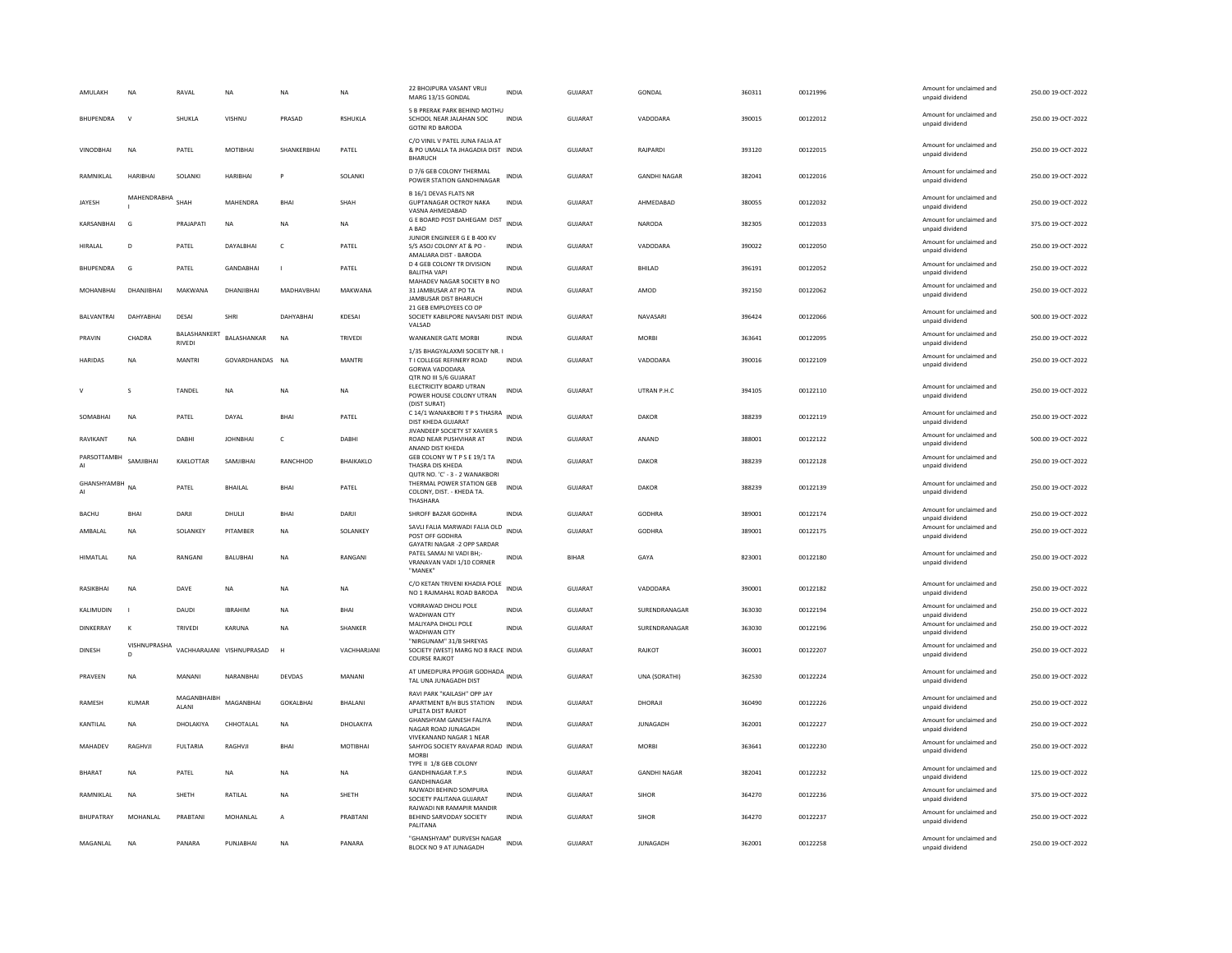| PRABODHCHAN<br>DRA      | AMRITLAL     | DUBAL                         | AMRTILAL         | <b>NA</b>       | DUBAL           | GREEN CHAWK LIMBDI D S<br>NAGAR                                                             | <b>INDIA</b> | GUJARAT        | LIMBDI              | 363421 | 00122271 | Amount for unclaimed and<br>unpaid dividend | 250.00 19-OCT-2022 |
|-------------------------|--------------|-------------------------------|------------------|-----------------|-----------------|---------------------------------------------------------------------------------------------|--------------|----------------|---------------------|--------|----------|---------------------------------------------|--------------------|
| <b>JIVANSINH</b>        | MOTIBHAI     | REVAR                         | MOTIBHAI         | <b>NA</b>       | AMARSINH        | 1 B PROFESSOR & SOCIETY LIMBDI<br>DIST SURENDRA NAGAR                                       | <b>INDIA</b> | GUJARAT        | LIMBDI              | 363421 | 00122273 | Amount for unclaimed and<br>unpaid dividend | 250.00 19-OCT-2022 |
| BALKRISHNA              | <b>NA</b>    | <b>JOSHI</b>                  | NA               | <b>NA</b>       | <b>NA</b>       | T P S COLONY QUARTER NO 302/4 INDIA<br><b>SIKKA</b>                                         |              | GUJARAT        | KALAVAD             | 361141 | 00122282 | Amount for unclaimed and<br>unpaid dividend | 250.00 19-OCT-2022 |
| NAYAN                   | <b>NA</b>    | <b>JOSHI</b>                  | <b>NA</b>        | <b>NA</b>       | <b>NA</b>       | "SIDDHI" SERVAIYA STREET NEAR<br>NANA DARBARGADH GONDAL                                     | <b>INDIA</b> | GUJARAT        | GONDAL              | 360311 | 00122283 | Amount for unclaimed and<br>unpaid dividend | 250.00 19-OCT-2022 |
| BHARATKUMAR T           |              | THANKI                        | TRIKAMI          | <b>NA</b>       | THANKI          | TPS SIKKA G E B COLONY Q NO<br>319/3 DT JAMNAGAR                                            | <b>INDIA</b> | GUJARAT        | KAI AVAD            | 361141 | 00122312 | Amount for unclaimed and<br>unpaid dividend | 250.00 19-OCT-2022 |
| SHASHIKANT              | SHIVLAL      | THANKI                        | SHIVLAL          | NA              | THANKI          | 319 3 G E B COLONY T P S SIKKA<br>DIST JAMNAGAR GUJARAT STATE                               | <b>INDIA</b> | GUJARAT        | KALAVAD             | 361141 | 00122313 | Amount for unclaimed and<br>unpaid dividend | 250.00 19-OCT-2022 |
| DHIRFN                  | <b>NA</b>    | <b>ACHARYA</b>                | RANIAN           | <b>NA</b>       | KUMAR           | T P S COLONY QUARTER NO 324/7 INDIA<br><b>SIKKA</b>                                         |              | GUIARAT        | KAI AVAD            | 361141 | 00122316 | Amount for unclaimed and<br>unpaid dividend | 250.00 19-OCT-2022 |
| RAJESH                  | <b>NA</b>    | <b>КОТЕСНА</b>                | <b>NA</b>        | <b>NA</b>       | <b>NA</b>       | 12 RAJKAMAL SOCIETY AKOTA<br>ROAD BARODA                                                    | <b>INDIA</b> | GUIARAT        | VADODARA            | 390020 | 00122329 | Amount for unclaimed and<br>unpaid dividend | 250.00 19-OCT-2022 |
| SURESHBHAI              | <b>NA</b>    | PATEL                         | <b>JASUBHAI</b>  | <b>NA</b>       | PATEL           | SATYANAM BUILDING AT PO KUNI<br>TA THASRA DIST KHEDA                                        | <b>INDIA</b> | GUJARAT        | DAKOR               | 388235 | 00122331 | Amount for unclaimed and<br>unpaid dividend | 250.00 19-OCT-2022 |
| <b>JASHWANT</b>         | <b>NA</b>    | <b>SHAH</b>                   | AMBALAL          | <b>NA</b>       |                 | C/O R D PATEL E 156 DIPIKA<br>SOCIETY NO 2 NEAR WATER TANK INDIA<br><b>KARELIBAG BARODA</b> |              | <b>GUJARAT</b> | VADODARA            | 390006 | 00122336 | Amount for unclaimed and<br>unpaid dividend | 250.00 19-OCT-2022 |
| KANAIYALAL              |              | TRIBHOVANDAS BHRAMBHATT       | TRIBHOVANDAS     | CHHAGANLAL      | BHRAM           | 26 ASHOK CO OP SOCIETY OPP<br>LIONS HALL BARODA                                             | <b>INDIA</b> | GUJARAT        | VADODARA            | 390015 | 00122347 | Amount for unclaimed and<br>unpaid dividend | 250.00 19-OCT-2022 |
| ANILA                   | KIRITBHAI    | PANDYA                        | KIRITBHAI        | SURENDRA        | RAI             | RAJMAHAL ROAD PUNIT POLE<br><b>BARODA</b>                                                   | <b>INDIA</b> | GUJARAT        | VADODARA            | 390001 | 00122362 | Amount for unclaimed and<br>unpaid dividend | 375.00 19-OCT-2022 |
| ZIYAUDDIN               | N            | MALEK                         | NIZAMUDDIN       | B               | MALEK           | DEVKUVA CHAKLA DIST KAIRA<br>PFTI AD                                                        | <b>INDIA</b> | <b>GUJARAT</b> | DHARAMRAJ           | 388450 | 00122366 | Amount for unclaimed and<br>unpaid dividend | 250.00 19-OCT-2022 |
| MAHESH                  | K            | CHIKHALIYA                    | <b>NA</b>        | NA              | <b>NA</b>       | 401 KEVALAM APPARTMENT 3<br>MARUTI NAGAR AIRPORT ROAD                                       | <b>INDIA</b> | GUJARAT        | RAJKOT              | 360001 | 00122369 | Amount for unclaimed and                    | 250.00 19-OCT-2022 |
|                         |              |                               |                  |                 |                 | <b>RAJKOT GUJ</b><br>11 RAVI KIRAN APPARTMENT                                               |              |                |                     |        |          | unpaid dividend<br>Amount for unclaimed and |                    |
| KANAIYALAL              | <b>NA</b>    | DAVE                          | LABHSHANKAR      | <b>NA</b>       | DAVE            | JALARAM SOCIETY JUNAGADH<br>11 RAVI KIRAN APP JALARAM                                       | <b>INDIA</b> | <b>GUJARAT</b> | <b>JUNAGADH</b>     | 362001 | 00122391 | unpaid dividend<br>Amount for unclaimed and | 250.00 19-OCT-2022 |
| <b>JITENDRA</b>         | <b>NA</b>    | VASAVADA                      | <b>DINKERRAI</b> | VASAVADA        | <b>DYSAAC</b>   | SOCIETY JUNAGADH<br>11 RAVI KIRAN APP JALARAM                                               | <b>INDIA</b> | <b>GUJARAT</b> | <b>JUNAGADH</b>     | 362001 | 00122392 | unpaid dividend<br>Amount for unclaimed and | 250.00 19-OCT-2022 |
| GOPALBHAI               | <b>NA</b>    | PANARA                        | MULJIBHAI        | NA              | PANARA          | SOCIETY JUNAGADH<br>B2/16 SHANTIKUNJ SOCIETY B/H                                            | <b>INDIA</b> | <b>GUJARAT</b> | <b>JUNAGADH</b>     | 362001 | 00122393 | unpaid dividend                             | 250.00 19-OCT-2022 |
| PARESH                  | <b>NA</b>    | PANCHAL                       | <b>NA</b>        | <b>NA</b>       | <b>NA</b>       | SHINATHJI SOCIETY NEAR NEW<br>ERA SCHOOL OPP 'NOVINO'<br>BATTERY MAKARPURA ROAD             | <b>INDIA</b> | <b>GUJARAT</b> | VADODARA            | 390010 | 00122396 | Amount for unclaimed and<br>unpaid dividend | 250.00 19-OCT-2022 |
|                         |              |                               |                  |                 |                 | <b>BARODA</b><br>B/65 UMANG SOCIETY NR                                                      |              |                |                     |        |          |                                             |                    |
| SIVAN                   | $\epsilon$   | <b>NAIR</b>                   | K                | <b>ACHUTHAN</b> | <b>NAIR</b>     | MOTHER'S SCHOOL GOTRI ROAD INDIA<br><b>BARODA</b>                                           |              | GUIARAT        | VADODARA            | 390021 | 00122405 | Amount for unclaimed and<br>unpaid dividend | 500.00 19-OCT-2022 |
| RAMESH                  | NA           | SHETH                         | GOKALDAS         | <b>NA</b>       | SHETH           | 96 SHRIPAD NAGAR SOCIETY OPP<br>BRIGHT SCHOOL VIP ROAD                                      | <b>INDIA</b> | <b>GUJARAT</b> | VADODARA            | 390018 | 00122414 | Amount for unclaimed and<br>unpaid dividend | 250.00 19-OCT-2022 |
|                         |              |                               |                  |                 |                 | KARELIBAUG BARODA<br>102 JALARAM COMPLEX NR                                                 |              |                |                     |        |          |                                             |                    |
| DAYARAM                 | BHAI         | GANESHBHAIJA<br>DAV           | GANESH           | BHAI            | <b>JADAV</b>    | JALARAM TEMPLE JALARAM<br>TEMPLE ROAD KARELIBAUG<br>VADODARA                                | <b>INDIA</b> | <b>GUJARAT</b> | VADODARA            | 390018 | 00122423 | Amount for unclaimed and<br>unpaid dividend | 250.00 19-OCT-2022 |
| SHAILESH                | KUMAR        | RANCHHODBHAI RANCHHOD<br>RANA |                  | BHAI            | FULLABHAIRANA   | 20 KRISHNA SOCIETY BOCHASAN<br>ROAD AT BORSAD DIST KHEDA                                    | <b>INDIA</b> | <b>GUJARAT</b> | <b>BORSAD</b>       | 380540 | 00122424 | Amount for unclaimed and<br>unpaid dividend | 250.00 19-OCT-2022 |
| MADHUBHARAT NA          |              | GOSWAMI                       | BABA             | BHARATI         | MOTIBHARTI      | UMRU POST UMARU TAL<br>SIDDHAPUR DIST MEHSANA                                               | <b>INDIA</b> | GUJARAT        | MAHESANA            | 384001 | 00122457 | Amount for unclaimed and<br>unpaid dividend | 250.00 19-OCT-2022 |
| PANKAI                  | <b>NA</b>    | SHARMA                        | NA               | <b>NA</b>       | NA              | 66 K V SUBSTATION SATRASTA<br><b>GFR IAMNAGAR</b>                                           | <b>INDIA</b> | <b>GUJARAT</b> | JAMNAGAR            | 361006 | 00122477 | Amount for unclaimed and<br>unpaid dividend | 250.00 19-OCT-2022 |
| RUGNATH                 | <b>NA</b>    | VAMIA                         | NARANRHAI        | <b>NA</b>       | VAMIA           | TOWN SUB DIVISION GEB<br>JUNAGADH ROAD JETPUR                                               | <b>INDIA</b> | GUIARAT        | GONDAL              | 360370 | 00122483 | Amount for unclaimed and<br>unpaid dividend | 250.00 19-OCT-2022 |
| <b>HARESH</b>           | $\mathbf{I}$ | DHANESHA                      | JETHALAL         | $\mathbb{R}$    | DHANESHA        | RAHD KRISHNA NIVAS KRISHNA<br><b>NAGAR VERAVAL</b>                                          | <b>INDIA</b> | GUJARAT        | VERAVAL             | 362265 | 00122490 | Amount for unclaimed and<br>unpaid dividend | 250.00 19-OCT-2022 |
| ARJAN                   | DAYA         | CHAVDA                        | DAYA             | LAXMAN          | CHAVDA          | C/O A D CHAVDA KRISHNANAGAR<br>ST 5 OPP BHATIA BLDG VERAVAL                                 | <b>INDIA</b> | <b>GUJARAT</b> | VERAVAL             | 362265 | 00122491 | Amount for unclaimed and<br>unpaid dividend | 250.00 19-OCT-2022 |
| <b>SIVDAS</b>           | <b>BHAI</b>  | GOVINDJIPATIL GOVINDJI        |                  | <b>NA</b>       | PATIL           | F 202 G E B COLONY DKAIDAM<br><b>DIST SURAT</b>                                             | <b>INDIA</b> | <b>GUJARAT</b> | SUNUALI             | 394580 | 00122512 | Amount for unclaimed and<br>unpaid dividend | 250.00 19-OCT-2022 |
| <b>HARMANGIR</b>        | <b>NA</b>    | GOSAL                         | RANGOD           | GIR             | PUNJAGIR        | AT SAVLI BHDARAWALA CHOKDI<br>VRUNDAVAN FLATS B-10 AT & PO INDIA<br>SAVLI DIST VADODARA GUJ |              | GUIARAT        | FERTILIZERNAGAR     | 391770 | 00122514 | Amount for unclaimed and<br>unpaid dividend | 250.00 19-OCT-2022 |
| PARULBEN                | $\mathbf{S}$ | SHAH                          | MITHALAL         | к               | SHAH            | 31 MANISH SOCIETY ANKUR ROAD<br>NARANPURA CHAR RASTA<br>AHMEDABAD                           | <b>INDIA</b> | GUJARAT        | AHMEDABAD           | 380013 | 00122543 | Amount for unclaimed and<br>unpaid dividend | 250.00 19-OCT-2022 |
| DASRATH                 | <b>BHA</b>   | PATEL                         | NATVARLAL        | NA              | PATEL           | NR SWAMINARAYAN TEMPLE<br>POST POR DIST GANDHI NAGAR                                        | <b>INDIA</b> | GUJARAT        | ODHAV               | 382421 | 00122545 | Amount for unclaimed and<br>unpaid dividend | 250.00 19-OCT-2022 |
| RAMKRUSHNA              | <b>NA</b>    | <b>RAPODARA</b>               | NARANRHAI        | <b>NA</b>       | <b>BAPODARA</b> | E 35/6 G E B COLONY GANDHI<br>NAGAR                                                         | <b>INDIA</b> | GUIARAT        | <b>GANDHI NAGAR</b> | 382041 | 00122546 | Amount for unclaimed and<br>unpaid dividend | 250.00.19-QCT-2022 |
| BHUPENDRA               | SINH         | KJADEJA                       | <b>KRISHNA</b>   | KUMAR           | SINH            | "SANSKRUTI" BEHIND GENERAL<br>POST OFFICE GANDHIGRAM<br><b>IUNAGADH</b>                     | <b>INDIA</b> | GUJARAT        | <b>JUNAGADH</b>     | 362001 | 00122553 | Amount for unclaimed and<br>unpaid dividend | 250.00 19-OCT-2022 |
| RANCHHODBHAI BHUDARBHAI |              | CHAVDA                        | BHUDARBHAI       | G               | CHAVDA          | 2 G RANGSAGAR FLATS PT<br>COLLEGE ROAD PALDI VASNA<br>AHMFDARAD                             | <b>INDIA</b> | GUJARAT        | AHMEDABAD           | 380007 | 00122563 | Amount for unclaimed and<br>unpaid dividend | 250.00 19-OCT-2022 |
| KRUSHNA                 | OMKARRHAI    | KHFRNAR                       | <b>OM</b>        | KAR             | KHFRNAR         | TYPE III 28/1 G E B COLONY<br>GANDHINAGAR                                                   | <b>INDIA</b> | GUIARAT        | <b>GANDHI NAGAR</b> | 382041 | 00122570 | Amount for unclaimed and<br>unpaid dividend | 250.00 19-OCT-2022 |
|                         |              |                               |                  |                 |                 |                                                                                             |              |                |                     |        |          |                                             |                    |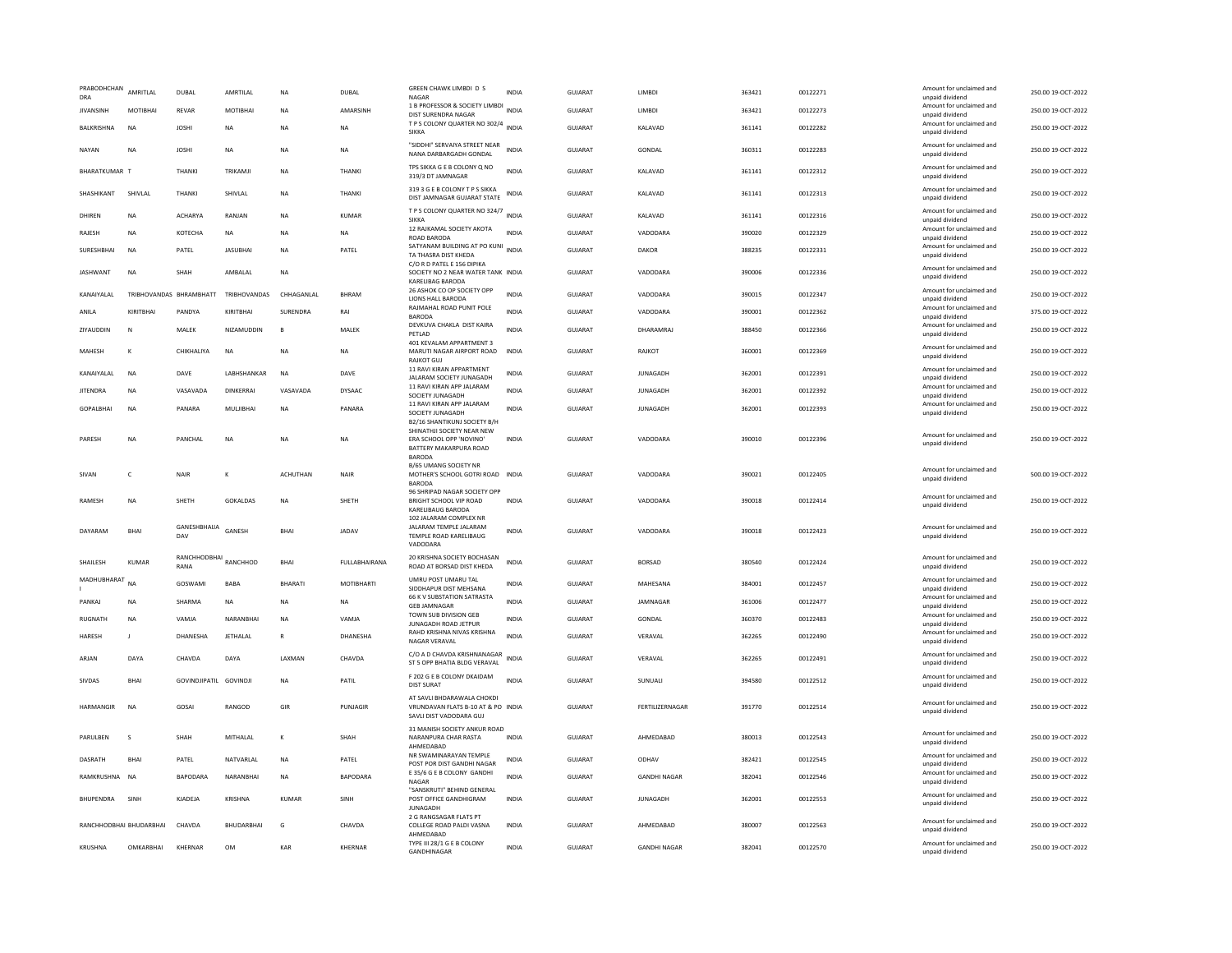| <b>JITENDRA</b>       | <b>KUMAR</b>    | MANEKALPAND<br>YA     | MANEKLAL        | SOMESHWAR    | PANDYA         | E-34 GEB COLONY UKAIDAM DIST INDIA<br>SURAT                                                                   |              | GUJARAT        | <b>BARDOLI</b>       | 394680 | 00122572 | Amount for unclaimed and<br>unpaid dividend                    | 250.00 19-OCT-2022 |
|-----------------------|-----------------|-----------------------|-----------------|--------------|----------------|---------------------------------------------------------------------------------------------------------------|--------------|----------------|----------------------|--------|----------|----------------------------------------------------------------|--------------------|
| RAVINDRA              | KANTILAL        | MEHTA                 | KANTILAL        | M            | MEHTA          | RANJIT NAGAR J-2/1438<br>JAMNAGAR JAMNAGAR                                                                    | INDIA        | GUJARAT        | JAMNAGAR             | 361005 | 00122574 | Amount for unclaimed and<br>unpaid dividend                    | 250.00 19-OCT-2022 |
| NATHALAL              | CHUNILAL        | THAKAR                | CHUNILAL        | $\mathbb{N}$ | THAKAR         | GUJ ELE BOARD SUB DIVISION AT<br>PO VIJAPUR DIST MEHSANA N G                                                  | <b>INDIA</b> | GUJARAT        | DELVADA              | 382870 | 00122584 | Amount for unclaimed and<br>unpaid dividend                    | 250.00 19-OCT-2022 |
| MUKESH                | <b>DINUBHAI</b> | PATEL                 | <b>DINUBHAI</b> | $\mathbb{N}$ | PATEL          | RAJKUMAR CROCKERY CENTRE 70<br>LAXMI MARG AMAL KA KANTA<br><b>UDAIPUR RAJ</b>                                 | <b>INDIA</b> | RAJASTHAN      | <b>UDAIPUR</b>       | 313001 | 00122586 | Amount for unclaimed and<br>unpaid dividend                    | 250.00 19-OCT-2022 |
| BHAGABHAI             | DEVABHAI        | PATEL                 | NA              | <b>NA</b>    | NA             | 3 PARSHUNATH SOCIETY VIJAPUR<br>DIST MEHSANA                                                                  | <b>INDIA</b> | GUJARAT        | DELVADA              | 382870 | 00122588 | Amount for unclaimed and<br>unnaid dividend                    | 250.00 19-OCT-2022 |
| BALDEVBHAI            | <b>NA</b>       | PRAJAPATI             | SHANKARBHAI     | <b>NA</b>    | PRAJAPATI      | NEAR POST OFFICE AT & PO<br>SALUN DIST KHEDA GUJ                                                              | <b>INDIA</b> | <b>GUJARAT</b> | CHAKLASI             | 387360 | 00122598 | Amount for unclaimed and<br>unpaid dividend                    | 250.00 19-OCT-2022 |
| HARIBHA               | GANESHHBHAI     | PRAJAPATI             | GANESHBHAI      | BABABHAI     | PRAJAPATI      | AT & POST PILVAI TA VIJAPUR N G INDIA                                                                         |              | GUJARAT        | DELVADA              | 382850 | 00122600 | Amount for unclaimed and<br>unpaid dividend                    | 250.00 19-OCT-2022 |
| <b>KAUSHIK</b>        | $\mathbf{v}$    | VELANI                | VRUJLAL         | $\mathbf{I}$ | VELANI         | MELADI MANO CHOK BAVLA<br>TALUKA DHOLKA DIST<br>AHMEDABAD                                                     | <b>INDIA</b> | <b>GUJARAT</b> | BAVLA                | 382220 | 00122613 | Amount for unclaimed and<br>unpaid dividend                    | 250.00 19-OCT-2022 |
| <b>IIVAN</b>          | <b>BHAI</b>     | HIRABHAICHAM<br>AR    | HIRA            | <b>NA</b>    | <b>RHAI</b>    | 27. CHUNWAL NAGAR PART-1.<br>RAMESHWAR CHAR RASTA<br>RAMESHWAR, MEGHANI NAGAR,<br>AHMEDABAD.                  | INDIA        | GUIARAT        | AHMFDARAD            | 380016 | 00122627 | Amount for unclaimed and<br>unpaid dividend                    | 250.00.19-OCT-2022 |
| TRIBHOVANBHAI RATILAL |                 | CHANAWALA             | RATILAL         | <b>NA</b>    | CHANAWAI A     | FATA TALAV RANA STREET NEAR<br><b>TEMPLE BHARUCH</b>                                                          | <b>INDIA</b> | GUIARAT        | <b>BHARUCH</b>       | 392001 | 00122637 | Amount for unclaimed and<br>unpaid dividend                    | 250.00 19-OCT-2022 |
| <b>JASWANT</b>        | <b>KUMAR</b>    | KPARMAR               | KACHARALAL      | H            | PARMAR         | G E BOARD DIVISION OFFICE OKAI<br>MOTIPURA HIMATNAGAR                                                         | INDIA        | GUJARAT        | HIMATNAGAR           | 383001 | 00122660 | Amount for unclaimed and<br>unpaid dividend                    | 250.00 19-OCT-2022 |
| RAJENDRA              | RATILAL         | PATEL                 | RATILAL         | н            | PATEL          | SAIRAJ JAGMAL S POLE MANDVI<br><b>BARODA</b>                                                                  | <b>INDIA</b> | GUJARAT        | VADODARA             | 390001 | 00122675 | Amount for unclaimed and<br>unpaid dividend                    | 250.00 19-OCT-2022 |
| <b>SURMARHAI</b>      | <b>NA</b>       | PARGHI                | NANURHAI        | $\mathbb{R}$ | PARGHI         | SR ASSTT G E BOARD TR D N<br>OFFICE DHANSURA T MODASA S K                                                     | INDIA        | GUIARAT        | MODASA               | 383310 | 00122677 | Amount for unclaimed and<br>unpaid dividend                    | 250.00.19-OCT-2022 |
| MAHESH                | KUMAR           | DADA                  | <b>NA</b>       | <b>NA</b>    | <b>NA</b>      | 12 1091 LAXMI NIVAS LUHAR POLE INDIA<br>SHAHPURE SURAT                                                        |              | <b>GUJARAT</b> | <b>SURAT NANPURA</b> | 395003 | 00122683 | Amount for unclaimed and<br>unnaid dividend                    | 250.00 19-OCT-2022 |
| NARENDRA              | BHIKHABHAI      | PATEL                 | BHIKHABHAI      | RAMLAL       | PATEL          | GE BOARD 220 KR S/S TR DN<br><b>CHHATRAL NG</b>                                                               | <b>INDIA</b> | GUJARAT        | KALOL                | 382729 | 00122703 | Amount for unclaimed and<br>unpaid dividend                    | 250.00 19-OCT-2022 |
| ASHOK                 | KUMAR           | RASIKLALSHAH RASIKLAL |                 | DALSUKHBHAI  | SHAH           | LUHARKUI KOTHIWALI POLE AT&<br>POST KADI N G DIST MEHSANA                                                     | INDIA        | GUJARAT        | KALOL                | 382715 | 00122704 | Amount for unclaimed and<br>unpaid dividend                    | 375.00 19-OCT-2022 |
| BHATUUIBHAI           | KARSANBHAI      | <b>BARAIYA</b>        | KARSANBHAI      | <b>NA</b>    | BHIMJIBHAI     | DY SUPDT OF A/C O & M DIVISION<br>OFFICE GUJ ELECTRICITY BOARD<br>DHRANGADHRA DIST<br>SURENDRANAGAR GUJ       | <b>INDIA</b> | <b>GUJARAT</b> | DHRANGADHRA          | 363310 | 00122715 | Amount for unclaimed and<br>unpaid dividend                    | 250.00 19-OCT-2022 |
| <b>BHUPATRAY</b>      | G               | <b>JOSHI</b>          | NA              | <b>NA</b>    | NA             | ASHIRWAD DESAI WADI OPP<br>COLLEGE JETPUR GUJ                                                                 | INDIA        | GUJARAT        | GONDAL               | 360370 | 00122722 | Amount for unclaimed and<br>unpaid dividend                    | 250.00 19-OCT-2022 |
|                       |                 |                       |                 |              |                |                                                                                                               |              |                |                      |        |          |                                                                |                    |
| NIRUPAMA              | NA              | SHAH                  | KANTILAL        | AMRATLAL     | SHAH           | AMRATLAL VAKIL S KHADAKI<br>NARSINHJI S POLE BARODA                                                           | <b>INDIA</b> | GUJARAT        | VADODARA             | 390001 | 00122727 | Amount for unclaimed and<br>unpaid dividend                    | 375.00 19-OCT-2022 |
| RANJANBEN             | MANIKANT        | <b>BHAGAT</b>         | GOPAL           | BHAI         | KANTILAL       | 11-A SHVIVAN SOCIETY B/H MUKTI<br>NAGAR TANDALJA ROAD                                                         | <b>INDIA</b> | GUJARAT        | VADODARA             | 390020 | 00122749 | Amount for unclaimed and<br>unpaid dividend                    | 250.00 19-OCT-2022 |
| <b>BIPIN</b>          | KUMAR           | PANDYA                | KAPIL           | <b>NA</b>    | RAI            | VADODARA GUJ<br>1/6 R T JADEJA FLATES GURU<br>DWARA ROAD IAMNAGAR                                             | INDIA        | <b>GUJARAT</b> | JAMNAGAR             | 361001 | 00122751 | Amount for unclaimed and<br>unpaid dividend                    | 250.00 19-OCT-2022 |
| VITHAL                | <b>BHAI</b>     | RRATHAWA              | RAMABHA         | $\mathsf{v}$ | RATHAWA        | C/O REKHA BEN GIRISH BHARI<br>PATEL RANCHHODJI MANDIR<br>STREET AT & POST KOYALI DIST                         | INDIA        | GUJARAT        | BAJWA                | 391330 | 00122776 | Amount for unclaimed and<br>unpaid dividend                    | 250.00 19-OCT-2022 |
| SHAILESH              | BHIKHUBHAI      | CHAVDA                | BHIKUBHAI       | M            | CHAVDA         | <b>BRODA</b><br><b>B II 85 PETROCHEMICALS</b>                                                                 | INDIA        | GUJARAT        | BAJWA                | 391345 | 00122781 | Amount for unclaimed and                                       | 250.00 19-OCT-2022 |
| NEHAL                 | G               | <b>TRIVEDI</b>        | <b>NA</b>       | <b>NA</b>    | <b>NA</b>      | <b>TOWNSHIP VADODARA</b><br>8 TULSIBAUG SOCIETY                                                               | <b>INDIA</b> | <b>GUJARAT</b> | VADODARA             | 390011 | 00122784 | unpaid dividend<br>Amount for unclaimed and                    | 250.00 19-OCT-2022 |
| MANHAR                | <b>SINGH</b>    | VPARMAR               | VIJAY           | SINGH        | <b>NPARMAR</b> | MANJALPUR VADODARA<br>C/O GIRISH BHAI AMBALAL PATEL<br>RANCHHODJI MANDIR STREET<br>AT&POST KOYALI DIST BARODA | <b>INDIA</b> | <b>GUJARAT</b> | BAJWA                | 391330 | 00122799 | unpaid dividend<br>Amount for unclaimed and<br>unpaid dividend | 250.00 19-OCT-2022 |
| MAFATRHAI             | $\epsilon$      | PARMAR                | СННОТТАВНАІ     | M            | PARMAR         | C/O GEETA BEN BHUPENDRA BHAI<br>PATEL NEAR POST OFFICE<br>AT&POST KOYALI DIST BARODA                          | <b>INDIA</b> | GUIARAT        | <b>BAIWA</b>         | 391330 | 00122801 | Amount for unclaimed and<br>unpaid dividend                    | 250.00.19-OCT-2022 |
| RAJENDRA              | <b>BHAI</b>     | MPATEL                | MULGIBHAI       | D            | PATEL          | C/O BHUPENDRA BHAI<br>CHHOTABHAI PATEL RANCHHODJI<br>MANDIR STREET AT&POST KOYALI                             | <b>INDIA</b> | <b>GUJARAT</b> | BAJWA                | 391330 | 00122807 | Amount for unclaimed and<br>unpaid dividend                    | 250.00 19-OCT-2022 |
| KAMLESH               | <b>NA</b>       | VAISHNAV              | BHASKARRAI      | <b>NA</b>    | VAISHNAV       | <b>DIST BARODA</b><br>A32 AVENTIS COLONY GIDC<br>ANKLESHWAR                                                   | <b>INDIA</b> | GUJARAT        | ANKLESHWAR           | 393002 | 00122890 | Amount for unclaimed and<br>unpaid dividend                    | 250.00 19-OCT-2022 |
| SAILESHBHAI           | <b>NA</b>       | DAVE                  | DAMODAR         | <b>BHAI</b>  | MOHANLALDAVE   | A-1 VAIBHAV VATIKA NEAR<br>RANCHOD NAGAR B/H<br>AMARKRUPA APPT MANJALPUR<br>TOWNSHIP ROAD BARODA              | <b>INDIA</b> | GUJARAT        | VADODARA             | 390011 | 00122897 | Amount for unclaimed and<br>unpaid dividend                    | 250.00 19-OCT-2022 |
| SANJAY                | <b>NA</b>       | <b>BUCH</b>           | HARSHAD         | KANT         | CBUCH          | A/7 DAKSHA FLATS NR<br>ARUNACHAL SOC SAMTA ROAD<br>SUBHANPURA VADODARA                                        | <b>INDIA</b> | <b>GUJARAT</b> | VADODARA             | 390007 | 00122957 | Amount for unclaimed and<br>unpaid dividend                    | 250.00 19-OCT-2022 |
| PRAVIN                | CHANDRA         | <b>MBHATT</b>         | MADHU           | SUDAN        | <b>BHATT</b>   | 337 RAJSTHAMBH SOCIETY OPP<br>POLO GROUND BEHIND BARODA INDIA<br>HIGH SCHOOL VADODARA                         |              | GUJARAT        | VADODARA             | 390011 | 00122964 | Amount for unclaimed and<br>unpaid dividend                    | 250.00 19-OCT-2022 |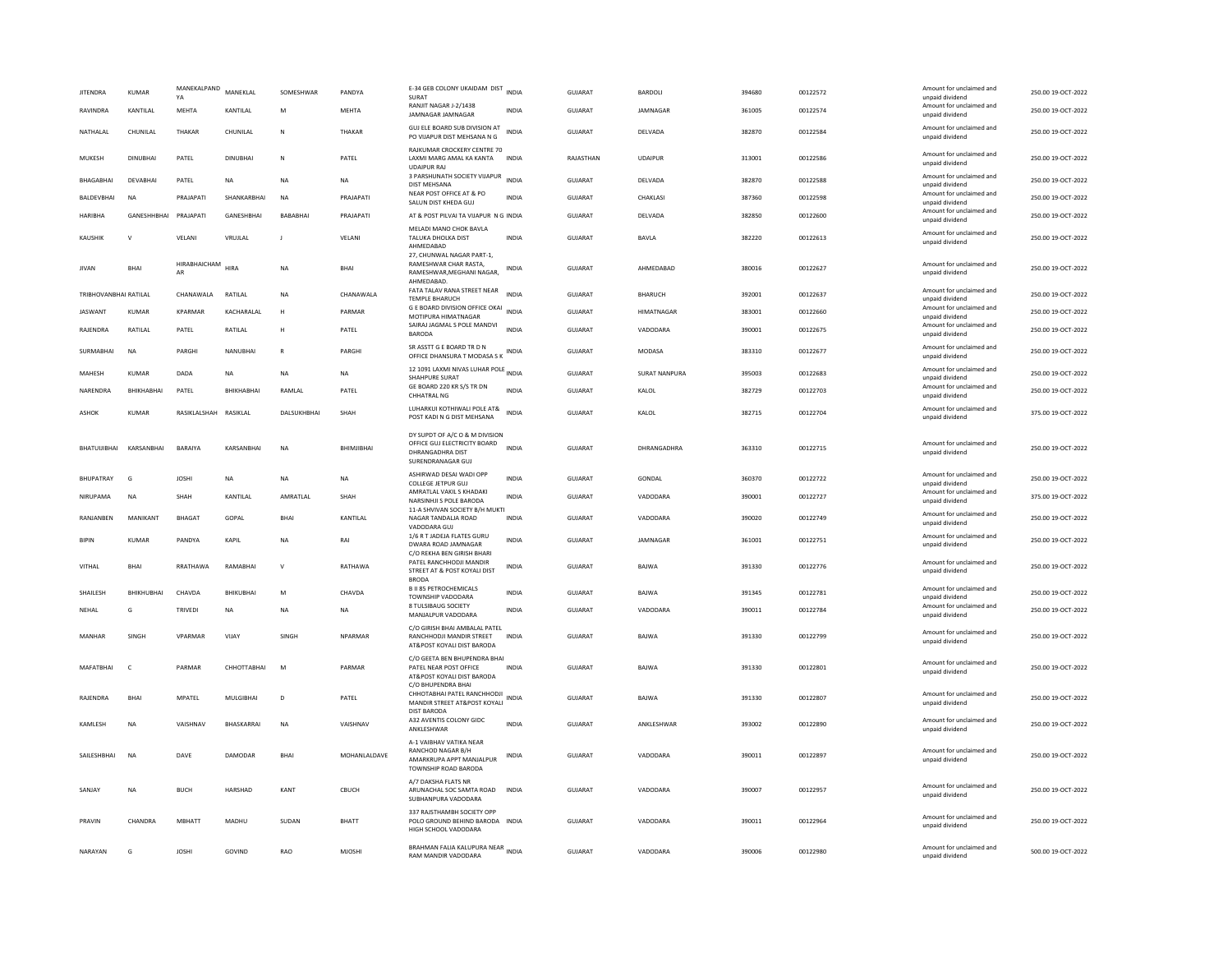|               | GAUTAMBHAI NA     |                           | RAVAT                  | SOMABHAI           | <b>NA</b>    | RAVAT           | 17 RUPALI SOCIETY OPI<br>MOTINAGAR NO 2 TARSALI<br>VADODARA                               | <b>INDIA</b> | <b>GUJARAT</b> | VADODARA             | 390009 | 00122993 | Amount for unclaimed and<br>unpaid dividend                    | 250.00 19-OCT-2022 |
|---------------|-------------------|---------------------------|------------------------|--------------------|--------------|-----------------|-------------------------------------------------------------------------------------------|--------------|----------------|----------------------|--------|----------|----------------------------------------------------------------|--------------------|
|               | <b>MEHMOOD</b>    | ALI                       | SYED                   | <b>BASHIR</b>      | NA           | ALI             | CHIMAN LAL KOTHARI S CHALI                                                                | <b>INDIA</b> | GUJARAT        | VADODARA             | 390002 | 00123003 | Amount for unclaimed and                                       | 250.00 19-OCT-2022 |
| RA            | SHARADCHAND       | NΔ                        | DAVE                   | AMBALAL            | <b>NA</b>    | DAVE            | NEW YARD VADODARA<br>A 29 KALYAN BAUG SOCIETY<br>MANGALPURA VADODARA                      | <b>INDIA</b> | GUIARAT        | VADODARA             | 390011 | 00123018 | unpaid dividend<br>Amount for unclaimed and<br>unpaid dividend | 250.00 19-OCT-2022 |
|               | SHANTARAM         | NAMDEO                    | WAGH                   | NAMDEO             | GOVIND       | WAGH            | B 11 BHAGYA LAXMI SOCIETY NO<br>2 B/H I T I GORWA VADORA<br>VADODARA                      | <b>INDIA</b> | <b>GUJARAT</b> | VADODARA             | 390016 | 00123021 | Amount for unclaimed and<br>unpaid dividend                    | 250.00 19-OCT-2022 |
|               | <b>BHARAT</b>     | SINH                      | RANA                   | KISHOR             | SINHI        | RANA            | 2/11 SAHALI PARK APARTMENT<br>NEAR KASTURBA NAGAR P O EME INDIA                           |              | GUIARAT        | VADODARA             | 390008 | 00123023 | Amount for unclaimed and<br>unpaid dividend                    | 250.00 19-OCT-2022 |
|               | SURESH            | KUMAR                     | <b>BPATEL</b>          | <b>BABUBHAI</b>    | F            | PATEL           | VADODARA<br>3 GANESH SHIVAM SOCIETY BE<br>DIPIKA SOC NO 2 PO HARNI ROAD INDIA<br>VADODARA |              | GUJARAT        | VADODARA             | 390026 | 00123027 | Amount for unclaimed and<br>unpaid dividend                    | 250.00 19-OCT-2022 |
|               | SOMABHAI          | <b>NA</b>                 | TADVI                  | BHIMABHAI          | NA           | TADVI           | 1099 LAKSHMIKUNJ SOCIETY 107<br>H I G GORWA LAKSHMIPURA<br>ROAD VADODARA                  | <b>INDIA</b> | GUJARAT        | VADODARA             | 390016 | 00123039 | Amount for unclaimed and<br>unpaid dividend                    | 250.00 19-OCT-2022 |
|               | DHANABHAI         | <b>NA</b>                 | CHAUDHARI              | BECHARBHAI         | <b>NA</b>    | CHAUDHARI       | 6 MATRIVIHAR SOC ELLORA PARK<br>VADODARA                                                  | <b>INDIA</b> | <b>GUJARAT</b> | VADODARA             | 390007 | 00123048 | Amount for unclaimed and<br>unpaid dividend                    | 625.00 19-OCT-2022 |
|               | MANIBHAI          | CHHATRASHIH               | SOLANKI                | CHHATRASHIH        | $\mathsf{B}$ | SOLANKI         | AT TALAV WALA FALIYA P O<br>DASHRATH D VADODARA                                           | <b>INDIA</b> | GUJARAT        | FERTILIZERNAGAR      | 391740 | 00123061 | Amount for unclaimed and<br>unpaid dividend                    | 250.00 19-OCT-2022 |
| NILESH        |                   | s                         | PATTANI                | <b>SURESH</b>      | <b>BHA</b>   | <b>MPATTANI</b> | /24 GHANSHYAM PARK SOC 2 B/G<br>SAHYOG REFINERY ROAD<br>VADODARA                          | <b>INDIA</b> | GUJARAT        | VADODARA             | 390016 | 00123063 | Amount for unclaimed and<br>unpaid dividend                    | 250.00 19-OCT-2022 |
|               | PRAVINKUMAR NA    |                           | PATEL                  | <b>BHAGUBHAI</b>   | $_{\sf NA}$  | PATEL           | A 53 ANANT PARK NEAR SARARI<br>SCHOOL SAYED VASANA ROAD<br>POST VIDYUT NAGAR BARODA       | INDIA        | GUJARAT        | VADODARA             | 390015 | 00123072 | Amount for unclaimed and<br>unpaid dividend                    | 250.00 19-OCT-2022 |
|               | <b>HITENDRA</b>   | RAI                       | <b>KPATHAK</b>         | KANTILAL           | $\vee$       | PATHAK          | C/O JEET SINH RATAN SINH<br>CHAGHAN AT & PO RAYAKA TAL<br>DIST VADODARA                   | <b>INDIA</b> | GUJARAT        | BAJWA                | 391340 | 00123073 | Amount for unclaimed and<br>unpaid dividend                    | 250.00 19-OCT-2022 |
| <b>DINESH</b> |                   | <b>KUMAR</b>              | GPANDYA                | GHANSHYAM          | LAL          | PANDYA          | NR SALEEM TALKIES POST<br>KOSAMBA R S DIST SURAT GUJRAT INDIA                             |              | <b>GUJARAT</b> | UTRAN P.H.C          | 394120 | 00123096 | Amount for unclaimed and<br>unpaid dividend                    | 250.00 19-OCT-2022 |
|               | <b>GOVINDBHAI</b> | VIPINCHANDRA SHAH         |                        | <b>VIPIN</b>       | CHANDRA      | JAMANADASSHAH   | SHRI HARIHAR NIWAS CHHIPWAD INDIA<br><b>BARODA</b>                                        |              | <b>GUJARAT</b> | VADODARA             | 390006 | 00123102 | Amount for unclaimed and<br>unpaid dividend                    | 250.00 19-OCT-2022 |
| <b>DINESH</b> |                   | <b>BHAI</b>               | RRATHVA                | <b>RANGLABHAL</b>  | H            | RATHVA          | A-55 PETROFILS NAGAR PO IPCL<br>TOWNSHIP UNDER ROAD<br>VADODARA                           | <b>INDIA</b> | GUIARAT        | <b>BAIWA</b>         | 391345 | 00123112 | Amount for unclaimed and<br>unpaid dividend                    | 250.00.19-OCT-2022 |
|               | KAMLESH           | <b>NA</b>                 | <b>DWIVED</b>          | BRIJ               | <b>MOHAN</b> | <b>DWIVEDI</b>  | 3 SUNDRM APARTMENT NEAR<br>HARI NAGAR GOTRI RODA<br><b>BARODA</b>                         | <b>INDIA</b> | <b>GUJARAT</b> | VADODARA             | 390015 | 00123120 | Amount for unclaimed and<br>unpaid dividend                    | 250.00 19-OCT-2022 |
|               | <b>IAGDISH</b>    | PRASAD                    | <b>IAT</b>             | RAMII              | I AI         | <b>IAT</b>      | A 23 PETROFILES NAGAR POST P T<br>DIST BARODA                                             | <b>INDIA</b> | GUIARAT        | <b>BAIWA</b>         | 391345 | 00123137 | Amount for unclaimed and<br>unpaid dividend                    | 250.00.19-QCT-2022 |
|               | PANCHAL           | KRASHNAKANT NAVNITLAL     |                        | PANCHAL            | NAVNITLAL    | MANEKLAL        | NAVNITKRUPA KANTARESHWAR<br>MAHADEV S LANE BAJWADA<br><b>BARODA</b>                       | INDIA        | GUJARAT        | VADODARA             | 390001 | 00123151 | Amount for unclaimed and<br>unpaid dividend                    | 250.00 19-OCT-2022 |
|               | <b>MAHFSH</b>     | CHANDRA                   | HIRARHAIPATEI HIRARHAI |                    | <b>NA</b>    | PATFI           | A2/602 SANSKRUT APARTMENT<br>NEAR RAJHANS CINEMA DUMAS INDIA<br>ROAD PIPLOD SURAT         |              | GUIARAT        | <b>SURAT NANPURA</b> | 395007 | 00123170 | Amount for unclaimed and<br>unpaid dividend                    | 250.00.19-OCT-2022 |
|               | <b>BHARAT</b>     | BHAI                      | <b>BDODIA</b>          | BHIKHABHAI         | NA           | <b>DODIA</b>    | DODIYAVAD AT & POST KOYALI TA INDIA<br>& DIST BARODA GUJARAT                              |              | ANDHRA PRADESH | HYDERABAD            | 500003 | 00123206 | Amount for unclaimed and<br>unpaid dividend                    | 250.00 19-OCT-2022 |
| PUNJA         |                   | <b>BHAI</b>               | DROHIT                 | DHULABHAI          | D            | <b>ROHIT</b>    | 12 SAVITA PARK SOC B/H<br>AKHANDANAND SOC AJWA ROAD INDIA<br><b>BARODA GUJ</b>            |              | GUJARAT        | VADODARA             | 390019 | 00123213 | Amount for unclaimed and<br>unpaid dividend                    | 250.00 19-OCT-2022 |
|               | ASHWIN            | NA                        | PATEL                  | <b>JAYANTIBHAI</b> | M            | PATEL           | 19 SHREEDHAR SOC FIRST FLOOR<br>B/H MODI CLINIC NIZAMPURA<br>VADODARA                     | <b>INDIA</b> | GUJARAT        | VADODARA             | 390002 | 00123249 | Amount for unclaimed and<br>unpaid dividend                    | 250.00 19-OCT-2022 |
|               | RAJENDRA          | SINGH                     | <b>JAMADAR</b>         | PRATAP             | SINGH        | <b>JAMADAR</b>  | C 8 SHIRALI SOCIETY FATEHGUNJ<br>VADODARA                                                 | <b>INDIA</b> | <b>GUJARAT</b> | VADODARA             | 390016 | 00123269 | Amount for unclaimed and<br>unpaid dividend                    | 250.00 19-OCT-2022 |
|               | RAMGOPAL          | <b>NA</b>                 | SHARMA                 | MAHADEO            | PRASAD       | SHARMA          | B/29 ANANT PARK SAIYAD VASNA<br>RD NR SABRI SCHOOL VIDYUT<br>NAGAR BARODA                 | <b>INDIA</b> | <b>GUJARAT</b> | VADODARA             | 390015 | 00123270 | Amount for unclaimed and<br>unpaid dividend                    | 250.00 19-OCT-2022 |
|               | AMBALAL           | PRABHUDASH                | PARMAR                 | PRABHUDASH         | <b>NA</b>    | PARMAR          | AT KARODIA PO BAJWA JALARAM<br>NAGAR-2 VADODARA GUJ                                       | <b>INDIA</b> | ANDHRA PRADESH | HYDERABAD            | 500003 | 00123288 | Amount for unclaimed and<br>unpaid dividend                    | 250.00 19-OCT-2022 |
| <b>KETAN</b>  |                   | <b>KUMAR</b>              | PANCHAL                | RAMANLAL           | VAGABHADA    | PANCHAL         | 3283 AYODHYANAGAR LINK ROAD INDIA<br><b>BHARUCH</b>                                       |              | <b>GUJARAT</b> | <b>BHARUCH</b>       | 392001 | 00123315 | Amount for unclaimed and<br>unpaid dividend                    | 250.00 19-OCT-2022 |
| GAURI         |                   | SHANKER                   | SINGH                  | GANGA              | PRASAD       | SINGH           | <b>B 31 PETROFILS TOWN SHIP</b><br>ANKLESHWAR                                             | INDIA        | GUJARAT        | ANKLESHWAR           | 393002 | 00123316 | Amount for unclaimed and<br>unpaid dividend                    | 250.00 19-OCT-2022 |
|               | THAKOR            | BHAGAVAT                  | BHAISHANABHAI THAKOR   |                    | SHANABHAI    | LALLUBHAI       | RADHAKRISHNA SOCIETY B/20<br>MAKATAMPUR DIST BHARUCH                                      | <b>INDIA</b> | ANDHRA PRADESH | HYDERABAD            | 500003 | 00123325 | Amount for unclaimed and<br>unpaid dividend                    | 250.00 19-OCT-2022 |
|               | <b>BHAVESH</b>    | PRAFULLCHAND<br><b>RA</b> | DESAL                  | PRAFULL CHAN       | $\mathbf{B}$ | <b>UISARA</b>   | 10 DUTT SOC BEHIND MAJUL<br>MAHAJAN SOC JAMAL POLE<br>NAVSARI                             | <b>INDIA</b> | GUIARAT        | NAVASARI             | 396445 | 00123327 | Amount for unclaimed and<br>unpaid dividend                    | 250.00 19-OCT-2022 |
| <b>NH</b>     | DHARMENDRASI NA   |                           | RATHOD                 | VIKRAMSINH         | NA           | RANA            | 36/D 30 GNFC TOWNSHIP PO<br>NARMADANAGAR DIST BHARUCH INDIA<br>GUJARAT                    |              | GUJARAT        | <b>BHARUCH</b>       | 392015 | 00123329 | Amount for unclaimed and<br>unpaid dividend                    | 250.00 19-OCT-2022 |
|               | <b>DASHRATH</b>   | <b>NA</b>                 | PATEL                  | <b>ISHWAR</b>      | <b>NA</b>    | <b>BHAI</b>     | 3 STREET NO 18 NARMADANAGAR INDIA<br><b>BHARUCH</b>                                       |              | GUJARAT        | <b>BHARUCH</b>       | 392015 | 00123347 | Amount for unclaimed and<br>unpaid dividend                    | 250.00 19-OCT-2022 |
| <b>SUPRIT</b> |                   | PAL                       | SINGH                  | BRIJ               | PAL          | SINGHENGG       | <b>B 5 MONALISA APTT NANPURA</b>                                                          | <b>INDIA</b> | GUJARAT        | <b>SURAT NANPURA</b> | 395003 | 00123355 | Amount for unclaimed and                                       | 250.00 19-OCT-2022 |
| ARUN          |                   | H                         | DAVE                   | HIRALAL            |              | DAVE            | TIMALYAVAD SURAT<br>19 KAMDAR SOCIETY FATEHGUNJ INDIA<br>VADODARA                         |              | GUJARAT        | VADODARA             | 390002 | 00123374 | unpaid dividend<br>Amount for unclaimed and                    | 250.00 19-OCT-2022 |
|               |                   |                           |                        |                    |              |                 |                                                                                           |              |                |                      |        |          | unpaid dividend                                                |                    |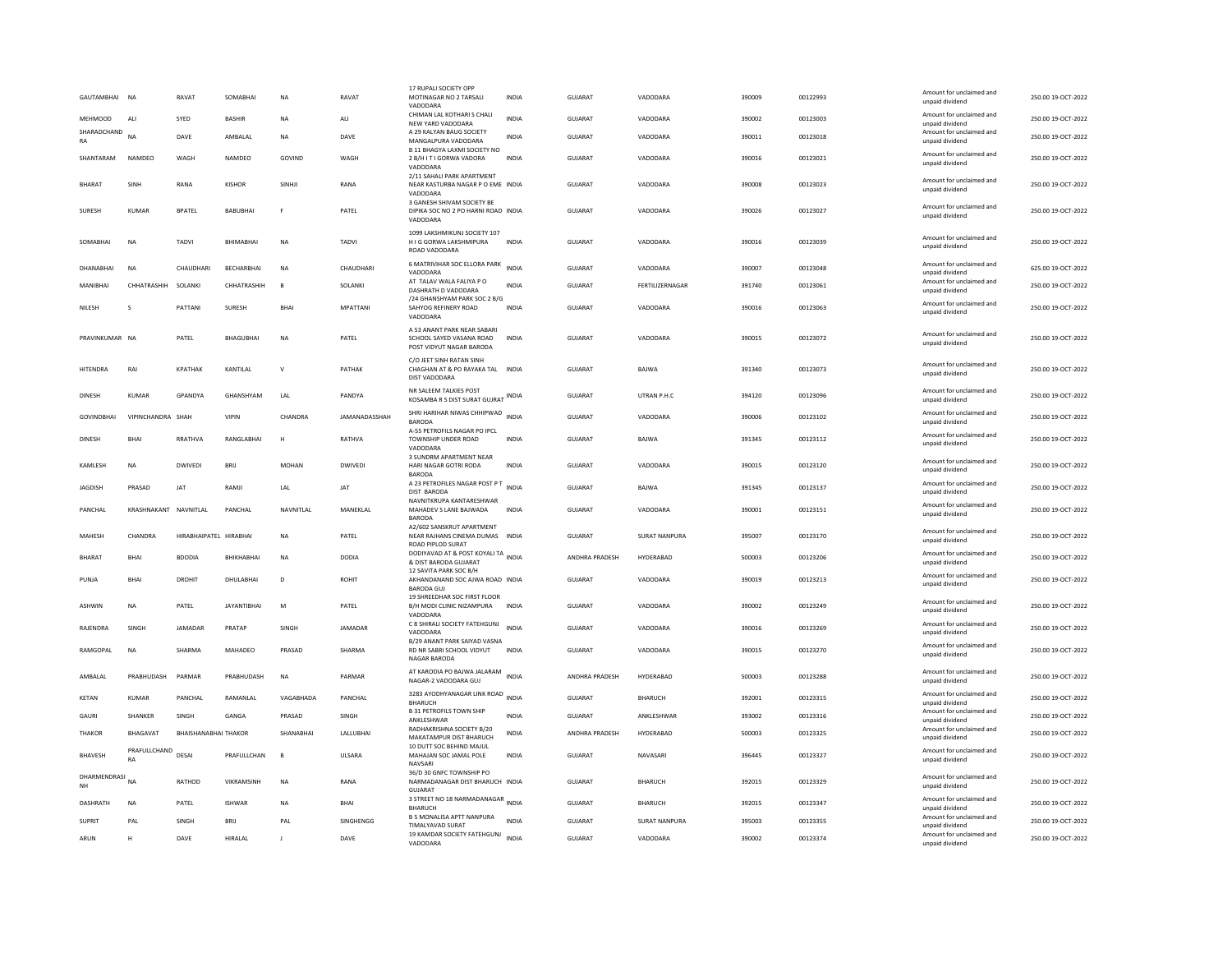| AASHISH               | <b>NA</b>         | SHUKLA            | NA          | <b>NA</b> | <b>NA</b> | 8 SRUSHTI SOCIETY NEAR VASNA<br>OCTROI NAKA VASNA ROAD<br>VADODARA                                           | <b>INDIA</b> | GUJARAT           | VADODARA             | 390015 | 00123382 | Amount for unclaimed and<br>unpaid dividend | 500.00 19-OCT-2022 |
|-----------------------|-------------------|-------------------|-------------|-----------|-----------|--------------------------------------------------------------------------------------------------------------|--------------|-------------------|----------------------|--------|----------|---------------------------------------------|--------------------|
| ARANI                 | DHAR              | PRASAD            | <b>NA</b>   | <b>NA</b> | <b>NA</b> | FLAT NO. 1643, SECTOR 29, NODIA INDIA<br>(UP). 201303                                                        |              | UTTAR PRADESH     | NOIDA COMPLEX        | 201303 | 00123384 | Amount for unclaimed and<br>unpaid dividend | 500.00 19-OCT-2022 |
| AMARENDER             | NA                | GANDE             | NA          | <b>NA</b> | NA        | C/O M/S LEXICON FINANCE PVT<br>LTD UNIT NO 2 2ND FLOOR<br>NATIONAL HOUSE TULLOCK ROAD INDIA<br><b>BOMBAY</b> |              | MAHARASHTRA       | MUMBAI               | 400039 | 00123411 | Amount for unclaimed and<br>unpaid dividend | 250.00 19-OCT-2022 |
| AMBALALBHAI NA        |                   | PATEL             | <b>NA</b>   | <b>NA</b> | <b>NA</b> | 6, BHARAT NAGAR SOCIETY<br>HIGHWAY MEHSANA                                                                   | INDIA        | ANDHRA PRADESH    | HYDERABAD            | 500003 | 00123416 | Amount for unclaimed and<br>unpaid dividend | 500.00 19-OCT-2022 |
| ANANDKUMAR NA         |                   | MANDHANA          | <b>NA</b>   | <b>NA</b> | NA        | C-3/16, HARIRATAN BANGUR<br>NAGAR GOREGAON WEST<br><b>BOMBAY</b>                                             | INDIA        | MAHARASHTRA       | MUMBAI               | 400090 | 00123440 | Amount for unclaimed and<br>unpaid dividend | 500.00 19-OCT-2022 |
| ANIL                  | <b>NA</b>         | PRASAD            | <b>NA</b>   | <b>NA</b> | <b>NA</b> | B-2, SUNDARAM FLATS L-D<br>CAMPUS AHMEDABAD                                                                  | <b>INDIA</b> | GUJARAT           | AHMEDABAD            | 380015 | 00123452 | Amount for unclaimed and<br>unpaid dividend | 750.00 19-OCT-2022 |
| APARNA                | <b>NA</b>         | PANDEY            | $_{\sf NA}$ | <b>NA</b> | <b>NA</b> | HOUSE NO D-I/91 RABINDRA<br>NAGAR AMRITA SHERGILL MARG INDIA<br><b>NEW DELHI</b>                             |              | DELHI             | DELHI                | 110003 | 00123479 | Amount for unclaimed and<br>unpaid dividend | 250.00 19-OCT-2022 |
| ARTI                  | <b>NA</b>         | BAGCHI            | NA          | NA        | <b>NA</b> | D-I/219, CHANAKYAPURI NEW<br>DELHI<br>9, SHIVAMNAGAR NEAR                                                    | <b>INDIA</b> | DELHI             | DELHI                | 110021 | 00123487 | Amount for unclaimed and<br>unpaid dividend | 250.00 19-OCT-2022 |
| ASHOK                 | DATTATRAYA        | THAKAR            | <b>NA</b>   | <b>NA</b> | NA        | BAJENIYAWAS MAKARPURA ROAD INDIA<br>VADODARA                                                                 |              | <b>GUJARAT</b>    | VADODARA             | 390004 | 00123519 | Amount for unclaimed and<br>unpaid dividend | 500.00 19-OCT-2022 |
| ASHOK                 | <b>NA</b>         | <b>KOSHY</b>      | <b>NA</b>   | <b>NA</b> | <b>NA</b> | DI/45, RABINDRA NAGAR NEW<br>DELHI<br>601/602 MANGAL-AARTI ST.                                               | <b>INDIA</b> | DELHI             | DELHI                | 110003 | 00123522 | Amount for unclaimed and<br>unpaid dividend | 500.00 19-OCT-2022 |
| ASHOK                 | <b>NA</b>         | TOTLANI           | NA          | <b>NA</b> | NA        | ANDREWS ROAD BANDRA WEST INDIA<br><b>BOMBAY</b>                                                              |              | MAHARASHTRA       | <b>MUMBAI</b>        | 400050 | 00123530 | Amount for unclaimed and<br>unpaid dividend | 500.00 19-OCT-2022 |
| ASHUTOSH              | SURESH            | VIGHANE           | <b>NA</b>   | NA        | NA        | 51 SAHVAS SOC KARVENAGAR<br>PUNE<br>NISHAT COLONY, FLAT NO. N-2                                              | <b>INDIA</b> | MAHARASHTRA       | PUNE                 | 411052 | 00123539 | Amount for unclaimed and<br>unpaid dividend | 75.00 19-OCT-2022  |
| ASIF                  | <b>NA</b>         | PADELA            | NA          | <b>NA</b> | NA        | ADAJAN PATIA RANDER ROAD<br>SURAT                                                                            | <b>INDIA</b> | GUJARAT           | <b>SURAT NANPURA</b> | 395005 | 00123548 | Amount for unclaimed and<br>unpaid dividend | 375.00 19-OCT-2022 |
| ATUL                  | <b>NA</b>         | <b>BRAHMBHATT</b> | <b>NA</b>   | <b>NA</b> | <b>NA</b> | 9/52, VIJAYNAGAR NARANPURA<br>AHMEDABAD<br>RITUPATI PAT B ANKUR SOCIETY                                      | <b>INDIA</b> | <b>GUJARAT</b>    | AHMEDABAD            | 380013 | 00123556 | Amount for unclaimed and<br>unpaid dividend | 500.00 19-OCT-2022 |
| <b>BELA</b>           | <b>NA</b>         | <b>OZA</b>        | <b>NA</b>   | <b>NA</b> | <b>NA</b> | NEAR SAIMI SOCIETY<br>SUBHANPURA VADODARA                                                                    | <b>INDIA</b> | <b>GUJARAT</b>    | VADODARA             | 390007 | 00123603 | Amount for unclaimed and<br>unpaid dividend | 500.00 19-OCT-2022 |
| BHAVANABEN NA         |                   | PATEL             | <b>NA</b>   | <b>NA</b> | NA        | SHANTIKUNJ SOCIETY<br>MALGODOWN ROAD MEHSANA                                                                 | <b>INDIA</b> | <b>GUJARAT</b>    | MAHESANA             | 384002 | 00123632 | Amount for unclaimed and<br>unpaid dividend | 500.00 19-OCT-2022 |
| BRAHMVADINI           | <b>NA</b>         | SISODIYA          | <b>NA</b>   | <b>NA</b> | <b>NA</b> | 3. DUPLEX PREMCHAND NAGAR<br>JODHPUR AHMEDABAD                                                               | <b>INDIA</b> | <b>GUJARAT</b>    | AHMEDABAD            | 380015 | 00123656 | Amount for unclaimed and<br>unpaid dividend | 500.00 19-OCT-2022 |
| CHANDRA               | <b>KANTA</b>      | TIWARI            | NA          | <b>NA</b> | NA        | HIG-14/E3 MAHAVIR NAGAR<br><b>RHOPAL</b><br>D/5, BALGOVIND CO.OP.HSC.SOC.,                                   | INDIA        | MADHYA PRADESH    | <b>BHOPAL</b>        | 462016 | 00123670 | Amount for unclaimed and<br>unpaid dividend | 750.00 19-OCT-2022 |
| CHANDRAKALA DATTATRAY |                   | THOSAR            | <b>NA</b>   | <b>NA</b> | <b>NA</b> | TAIKALWADI ROAD MAHIM<br><b>BOMBAY</b>                                                                       | <b>INDIA</b> | MAHARASHTRA       | <b>MUMBAI</b>        | 400016 | 00123674 | Amount for unclaimed and<br>unpaid dividend | 500.00 19-OCT-2022 |
| CHANDRAKANT NA        |                   | ADALJA            | NA          | <b>NA</b> | <b>NA</b> | SECTOR NO. 28 BLOCK NO. 107/3<br>GANDHINAGAR<br>24. PARICHAYPARK NEAR J.P.                                   | <b>INDIA</b> | <b>GUJARAT</b>    | <b>GANDHI NAGAR</b>  | 382028 | 00123675 | Amount for unclaimed and<br>unpaid dividend | 750.00 19-OCT-2022 |
| CHITRA                | ARUNKUMAR         | SHAH              | <b>NA</b>   | <b>NA</b> | <b>NA</b> | POLICE STATION DIWALIPURA<br>VADODARA                                                                        | INDIA        | GUJARAT           | VADODARA             | 390015 | 00123705 | Amount for unclaimed and<br>unpaid dividend | 250.00 19-OCT-2022 |
|                       | MANJULA           | KUMARI            | <b>NA</b>   | <b>NA</b> | NA        | 708 TRUNK ROAD POONAMALLEE<br>MADRAS                                                                         |              | TAMIL NADU        | CHENNAI              | 600056 | 00123713 | Amount for unclaimed and<br>unpaid dividend | 250.00 19-OCT-2022 |
| DAHYABHAI             | LALSHANKER        | PANDYA            | <b>NA</b>   | <b>NA</b> | <b>NA</b> | 2/11, MUNICIPAL STAFF QUATERS INDIA<br>ELLIS BRIDGE AHMEDABAD                                                |              | GUJARAT           | AHMEDABAD            | 380006 | 00123715 | Amount for unclaimed and<br>unpaid dividend | 250.00 19-OCT-2022 |
| DATTATRAY             | <b>BAPURAO</b>    | THOSAR            | <b>NA</b>   | <b>NA</b> | <b>NA</b> | D/5 BALGOVIND CO.OP.HSG.SOC.,<br>TAIKAIWADI ROAD MAHIM<br><b>BOMBAY</b>                                      | <b>INDIA</b> | MAHARASHTRA       | <b>MUMBAI</b>        | 400016 | 00123725 | Amount for unclaimed and<br>unpaid dividend | 500.00 19-OCT-2022 |
| DAVID                 | <b>NA</b>         | <b>ANTHONY</b>    | <b>NA</b>   | <b>NA</b> | <b>NA</b> | KHAWAJA BUILDING<br>KUMBHARWADA SALATWADA<br>VADODARA                                                        | <b>INDIA</b> | GUJARAT           | VADODARA             | 390001 | 00123728 | Amount for unclaimed and<br>unpaid dividend | 500.00 19-OCT-2022 |
| DAXA                  | $\mathsf{v}$      | PATEL             | <b>NA</b>   | <b>NA</b> | <b>NA</b> | 97 BALAJI NAGAR VIP ROAD<br>KARELIBAUG VADODARA                                                              | <b>INDIA</b> | <b>GUJARAT</b>    | VADODARA             | 390022 | 00123730 | Amount for unclaimed and<br>unpaid dividend | 500.00 19-OCT-2022 |
| DEEPA                 | RAJENDRA          | SINGH             | NA          | NA        | NA        | 1132. SECTOR-A, POCKET-A<br>VASANT KUNJ NEW DELHI                                                            | <b>INDIA</b> | DELHI             | DELHI                | 110030 | 00123734 | Amount for unclaimed and<br>unpaid dividend | 250.00 19-OCT-2022 |
| DHAHIBEN              | MANILAL           | PATEL             | <b>NA</b>   | <b>NA</b> | <b>NA</b> | 40 SHAVATIK SOCIETY BEHIND<br>CIVIL HOSPITAL VISNAGAR<br>B/4, SHAKUNTAL BLDG                                 | <b>INDIA</b> | <b>GUJARAT</b>    | VISNAGAR             | 384315 | 00123754 | Amount for unclaimed and<br>unpaid dividend | 500.00 19-OCT-2022 |
| <b>DINESH</b>         | $\mathbf{v}$      | KHOT              | <b>NA</b>   | <b>NA</b> | NA.       | JAMBUBET PANDIA BAZAR<br>VADODARA                                                                            | <b>INDIA</b> | GUIARAT           | VADODARA             | 390001 | 00123790 | Amount for unclaimed and<br>unpaid dividend | 125.00 19-OCT-2022 |
| DIVYAKANT             | NA                | ZAVERI            | NA          | <b>NA</b> | NA        | 9 TARANG SOCIETY OPP AKOTA<br>STADIUM AKOTA VADODARA                                                         | <b>INDIA</b> | GUJARAT           | VADODARA             | 390020 | 00123800 | Amount for unclaimed and<br>unpaid dividend | 500.00 19-OCT-2022 |
|                       | <b>NA</b>         | KANNAN            | <b>NA</b>   | <b>NA</b> | <b>NA</b> | NO 9 KESAVA NAGAR<br>THIRUPAPULIYUR CUDDALORE                                                                | <b>INDIA</b> | <b>TAMIL NADU</b> | CUDDALORE            | 607002 | 00123826 | Amount for unclaimed and<br>unpaid dividend | 500.00 19-OCT-2022 |
| EV                    | NA                | KRISHNAN          | <b>NA</b>   | <b>NA</b> | NA        | LEKA 5TH CROSS ROAD<br><b>KEERTHINAGAR COCHIN</b>                                                            | INDIA        | KERALA            | COCHIN               | 682026 | 00123827 | Amount for unclaimed and<br>unpaid dividend | 500.00 19-OCT-2022 |
| FATRSINHRAO           | NARHARIRAO        | <b>TAWRE</b>      | <b>NA</b>   | <b>NA</b> | <b>NA</b> | 29, JYOTNAGAR SOCIETY NR HARI<br>OM NAGAR ATMAJYOTI ASHRAM INDIA<br>ROAD VADODARA                            |              | GUJARAT           | VADODARA             | 390007 | 00123835 | Amount for unclaimed and<br>unpaid dividend | 250.00 19-OCT-2022 |
| GAJANAN               | LALI              | VAIDYA            | <b>NA</b>   | <b>NA</b> | <b>NA</b> | BRAHAMIN FALIYA KALUPURA<br>VADODARA                                                                         | <b>INDIA</b> | GUJARAT           | VADODARA             | 390006 | 00123838 | Amount for unclaimed and<br>unpaid dividend | 250.00 19-OCT-2022 |
| GANESHBHAI            | PURSHOTTAMD<br>AS | PATEL             | <b>NA</b>   | <b>NA</b> | <b>NA</b> | 5. SHANTIKUNJ SOCIETY MAL<br>GODOWN ROAD MEHSANA                                                             | <b>INDIA</b> | GUJARAT           | MAHESANA             | 384002 | 00123841 | Amount for unclaimed and<br>unpaid dividend | 500.00 19-OCT-2022 |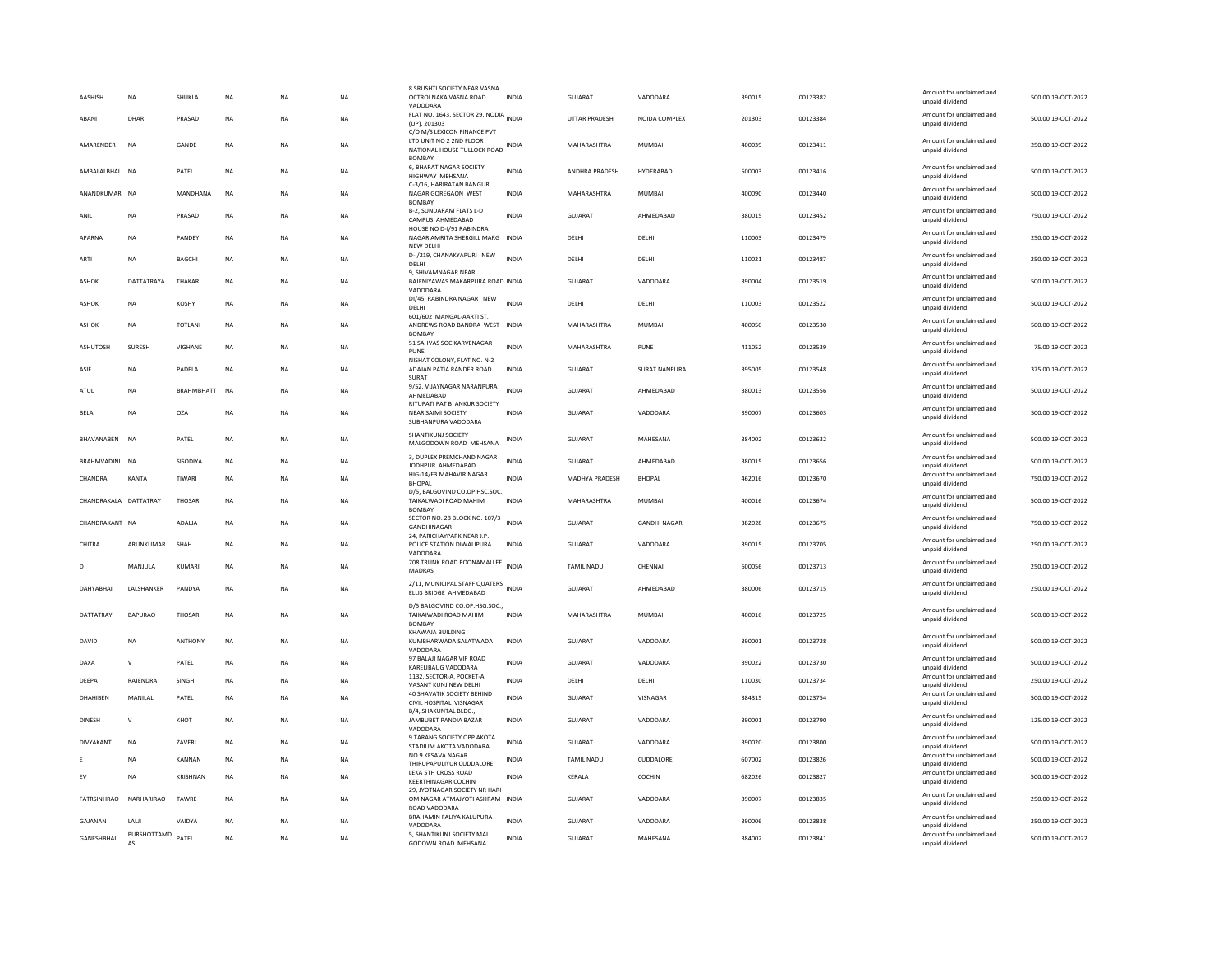| GORDHANBHAI CHATURBHAI |                   | PATEL           | <b>NA</b> | <b>NA</b> | <b>NA</b> | RAVI 14, GAUTAM NAGAR SOC.<br>RACE COURSE ROAD VADODARA                                                           | <b>INDIA</b> | GUJARAT        | VADODARA      | 390007 | 00123884 | Amount for unclaimed and<br>unpaid dividend | 750.00 19-OCT-2022 |
|------------------------|-------------------|-----------------|-----------|-----------|-----------|-------------------------------------------------------------------------------------------------------------------|--------------|----------------|---------------|--------|----------|---------------------------------------------|--------------------|
| <b>GULBAI</b>          | R                 | CONTRACTOR      | NA        | NA        | NA        | KOTWAL HOUSE SLEATER ROAD<br><b>GRANT ROAD BOMBAY</b>                                                             | <b>INDIA</b> | MAHARASHTRA    | MUMBAI        | 400007 | 00123893 | Amount for unclaimed and<br>unpaid dividend | 250.00 19-OCT-2022 |
| GUNVANT                | $\mathsf{P}$      | KANKARIA        | NA        | NA        | NA        | ZAVERI BUILDING MAHURAT POLE<br>MANEK CHOWK AHMEDABAD                                                             | <b>INDIA</b> | GUJARAT        | AHMEDABAD     | 380001 | 00123896 | Amount for unclaimed and<br>unpaid dividend | 500.00 19-OCT-2022 |
| GUNWANTBHAI NA         |                   | PATEL           | <b>NA</b> | <b>NA</b> | <b>NA</b> | 4A. SHANTIKUNJ SOCIETY<br>MALGODOWN ROAD MEHSANA                                                                  | <b>INDIA</b> | GUJARAT        | MAHESANA      | 384002 | 00123900 | Amount for unclaimed and<br>unpaid dividend | 500.00 19-OCT-2022 |
|                        | N                 | NANAVATI        | NA        | <b>NA</b> | NA        | C/O. SBI CAPITAL MARKETS<br>MAKER TOWER CUFFE PARADE<br><b>BOMBAY</b>                                             | <b>INDIA</b> | MAHARASHTRA    | <b>MUMBAI</b> | 400001 | 00123902 | Amount for unclaimed and<br>unpaid dividend | 500.00 19-OCT-2022 |
| HEMANG                 | BHANUPRASAD BHATT |                 | NA        | NA        | NA        | 27. SNEHSMRUTI SOCIETY BEHIND<br>NUTAN MAHESHWARNAGAR<br>SUBHANPURA VADODARA                                      | <b>INDIA</b> | GUJARAT        | VADODARA      | 390007 | 00123955 | Amount for unclaimed and<br>unpaid dividend | 250.00 19-OCT-2022 |
| HEMENDRAKUM<br>AR      |                   | MANKAD          | <b>NA</b> | <b>NA</b> | <b>NA</b> | F4, CHETAN APARTMENT 15<br>ANAND SOCIETY BEHIND EXPRESS INDIA<br>HOTEL VADODARA<br>21/B, MIRA SOCIETY OPP. GANDHI |              | GUJARAT        | VADODARA      | 390005 | 00123965 | Amount for unclaimed and<br>unpaid dividend | 750.00 19-OCT-2022 |
| HEMLATABEN G           |                   | PATEL           | NA        | <b>NA</b> | NA        | PARK SOCIETY HARNI ROAD<br>VADODARA                                                                               | <b>INDIA</b> | <b>GUJARAT</b> | VADODARA      | 390018 | 00123968 | Amount for unclaimed and<br>unpaid dividend | 250.00 19-OCT-2022 |
| <b>HIMANSHU</b>        | <b>NA</b>         | <b>UPADHYAY</b> | <b>NA</b> | <b>NA</b> | <b>NA</b> | G-1, SAMIP APARTMENTS NEAR<br>SHREYAS RAILWAY CROSSING<br>AHMEDABAD                                               | <b>INDIA</b> | GUIARAT        | AHMEDARAD     | 380015 | 00123978 | Amount for unclaimed and<br>unpaid dividend | 750.00 19-QCT-2022 |
| HITENDRA               | s                 | PATEL           | NA        | NA        | NA        | ZAVERI BUILDING MAHURAT POLE<br>MANEK CHOWK AHMEDABAD                                                             | <b>INDIA</b> | GUJARAT        | AHMEDABAD     | 380001 | 00123984 | Amount for unclaimed and<br>unpaid dividend | 250.00 19-OCT-2022 |
| <b>ICHHABEN</b>        | <b>NA</b>         | PATEL           | <b>NA</b> | <b>NA</b> | NA        | 6, BHARATNAGAR SOCIETY<br><b>HIGHWAY MEHSANA</b>                                                                  | <b>INDIA</b> | <b>GUJARAT</b> | MAHESANA      | 384002 | 00123990 | Amount for unclaimed and<br>unpaid dividend | 500.00 19-OCT-2022 |
| JAGANKUMARI NA         |                   | DABH            | <b>NA</b> | <b>NA</b> | <b>NA</b> | 27. SHREE RANG VILLA ROW<br>HOUSE VASTRAPUR AHMEDABAD INDIA                                                       |              | <b>GUJARAT</b> | AHMEDABAD     | 380015 | 00124012 | Amount for unclaimed and<br>unpaid dividend | 500.00 19-OCT-2022 |
| JAGANMOHAN NA          |                   | RAJANALA        | NA        | <b>NA</b> | NA        | 8-3-833/211 PHASE II<br>KAMALAPURI COLONY<br>HYDERABAD                                                            | INDIA        | ANDHRA PRADESH | HYDERABAD     | 500073 | 00124013 | Amount for unclaimed and<br>unpaid dividend | 500.00 19-OCT-2022 |
| JAGANMOHAN NA          |                   | RAJANALA        | <b>NA</b> | <b>NA</b> | <b>NA</b> | 8-3-833/211 PHASE II<br>KAMALAPURI COLONY<br>HYDERABAD                                                            | <b>INDIA</b> | ANDHRA PRADESH | HYDERABAD     | 500073 | 00124013 | Amount for unclaimed and<br>unpaid dividend | 250.00 19-OCT-2022 |
| <b>JAIDEV</b>          | SINGH             | <b>BAKSHI</b>   | <b>NA</b> | <b>NA</b> | <b>NA</b> | MIG FLATS M-301 VIJAY NAGAR<br>HARNI ROAD VADODARA                                                                | <b>INDIA</b> | GUJARAT        | VADODARA      | 390006 | 00124035 | Amount for unclaimed and<br>unpaid dividend | 750.00 19-OCT-2022 |
| <b>JAYANTIBHAI</b>     | <b>NA</b>         | PATEL           | <b>NA</b> | <b>NA</b> | <b>NA</b> | 6. BHARAT NAGAR SOCIETY<br>HIGHWAY MEHSANA                                                                        | <b>INDIA</b> | GUJARAT        | MAHESANA      | 384002 | 00124062 | Amount for unclaimed and<br>unpaid dividend | 500.00 19-OCT-2022 |
| <b>JAYRAJ</b>          | <b>NA</b>         | BHATT           | NA        | <b>NA</b> | NA        | 34/281, VIDYANAGAR SOC, NEAR<br>AZAD SOCIETY HIMATLAL PART-2 INDIA<br>AHMEDABAD                                   |              | GUJARAT        | AHMEDABAD     | 380015 | 00124079 | Amount for unclaimed and<br>unpaid dividend | 500.00 19-OCT-2022 |
| <b>JYOTIDEVI</b>       | <b>NA</b>         | SISODIA         | NA        | <b>NA</b> | NA        | 3, DUPLEX PREMCHAND NAGAR<br>JODHPUR AHMEDABAD                                                                    | <b>INDIA</b> | GUJARAT        | AHMEDABAD     | 380015 | 00124106 | Amount for unclaimed and<br>unpaid dividend | 500.00 19-OCT-2022 |
|                        | M                 | RAO             | <b>NA</b> | <b>NA</b> | <b>NA</b> | 110 ANANDA NAGAR<br>MARATHAHALLI BANGALORE                                                                        | INDIA        | KARNATAKA      | BANGALORE     | 560037 | 00124111 | Amount for unclaimed and<br>unpaid dividend | 250.00 19-OCT-2022 |
| KAMLESHBHAI BHIKHOBHAI |                   | PATEL           | <b>NA</b> | <b>NA</b> | <b>NA</b> | B/18, CHANDRALOK SOCIETY<br>NEAR JAIN MANDER MANJALPUR INDIA<br>VADODARA                                          |              | <b>GUJARAT</b> | VADODARA      | 390011 | 00124151 | Amount for unclaimed and<br>unpaid dividend | 500.00 19-OCT-2022 |
| KANAIYALAL             | $\epsilon$        | BAKRANIA        | <b>NA</b> | <b>NA</b> | NA        | 41-A, NATHI BA NAGAR HARNI<br>ROAD OPP. SAVAD MUNI. SCHOOL INDIA<br>VADODARA                                      |              | GUJARAT        | VADODARA      | 390006 | 00124152 | Amount for unclaimed and<br>unpaid dividend | 250.00 19-OCT-2022 |
| <b>KANTILAI</b>        | <b>NA</b>         | <b>MACWAN</b>   | <b>NA</b> | <b>NA</b> | <b>NA</b> | 15-B, BHATRUBHAN SOCIETY<br>DARBAR GOPALDAS ROAD<br>MISSION AREA NADIAD                                           | <b>INDIA</b> | <b>GUJARAT</b> | <b>NADIAD</b> | 387002 | 00124162 | Amount for unclaimed and<br>unpaid dividend | 375.00 19-OCT-2022 |
| KANTILAL               | NA                | UPADHYAY        | <b>NA</b> | NA        | NA        | A/11, LA-BELLA APARTMENTS,<br>SARDAR PATEL NAGAR ROAD<br>ELLISBRIDGE AHMEDABAD                                    | INDIA        | GUJARAT        | AHMEDABAD     | 380006 | 00124166 | Amount for unclaimed and<br>unpaid dividend | 750.00 19-OCT-2022 |
| KETAN                  | <b>NA</b>         | PARIKH          | <b>NA</b> | <b>NA</b> | <b>NA</b> | 103, SANTOOR OPP DOCTOR<br>HOUSE ELLISBRIDGE AHMEDABAD                                                            | INDIA        | <b>GUJARAT</b> | AHMEDABAD     | 380006 | 00124177 | Amount for unclaimed and<br>unpaid dividend | 250.00 19-OCT-2022 |
| KHODABHAI              | <b>NA</b>         | PATEL           | <b>NA</b> | <b>NA</b> | <b>NA</b> | 6. BHARATNAGAR SOCIETY<br>HIGHWAY MEHSANA<br>NEETI 3. SHREEJI NAGAR VASNA                                         | <b>INDIA</b> | <b>GUJARAT</b> | MAHESANA      | 384002 | 00124181 | Amount for unclaimed and<br>unpaid dividend | 500.00 19-OCT-2022 |
| KIRITKUMAR             | CHIMANBHAI        | PATEL           | <b>NA</b> | <b>NA</b> | <b>NA</b> | ROAD NAKA OLD PADRA ROAD<br>VADODARA                                                                              | <b>INDIA</b> | GUJARAT        | VADODARA      | 390015 | 00124198 | Amount for unclaimed and<br>unpaid dividend | 500.00 19-OCT-2022 |
| KUMUD                  | HEMENDRAKUM<br>AR | MANKAD          | <b>NA</b> | <b>NA</b> | <b>NA</b> | C/O. H J MANKAD F-4, CHETAN<br>APTS, 15-ANAND SOC. B/H<br>EXPRESS HOTEL, ALKAPURI<br>VADODARA                     | <b>INDIA</b> | <b>GUJARAT</b> | VADODARA      | 390005 | 00124223 | Amount for unclaimed and<br>unpaid dividend | 750.00 19-OCT-2022 |
| M                      | RAMESH            | MAHADEV         | NA        | NA        | <b>NA</b> | H-19/225 RAMESHWAR<br>APPATNENTS SOLA ROAD,<br>NARAYANPURA AHMEDABAD                                              | <b>INDIA</b> | GUJARAT        | AHMEDABAD     | 380013 | 00124260 | Amount for unclaimed and<br>unpaid dividend | 500.00 19-OCT-2022 |
| MADHUKAR               | M                 | SALVI           | <b>NA</b> | <b>NA</b> | <b>NA</b> | 259/10188 SAGAR SANGEET<br>KANNAMWAR NAGAR VIKHROLI INDIA<br><b>EAST BOMBAY</b>                                   |              | MAHARASHTRA    | MUMBAI        | 400083 | 00124269 | Amount for unclaimed and<br>unpaid dividend | 250.00 19-OCT-2022 |
| MAHESH                 | $\mathbb{R}$      | <b>GUPTA</b>    | <b>NA</b> | <b>NA</b> | <b>NA</b> | C/O SH R C GUPTA NEW PLOT NO<br>3 NR CHURCH HALL CHRISTIAN INDIA<br>GANJ AJMER RAJASTHAN                          |              | RAJASTHAN      | <b>AJMER</b>  | 305001 | 00124300 | Amount for unclaimed and<br>unpaid dividend | 250.00 19-OCT-2022 |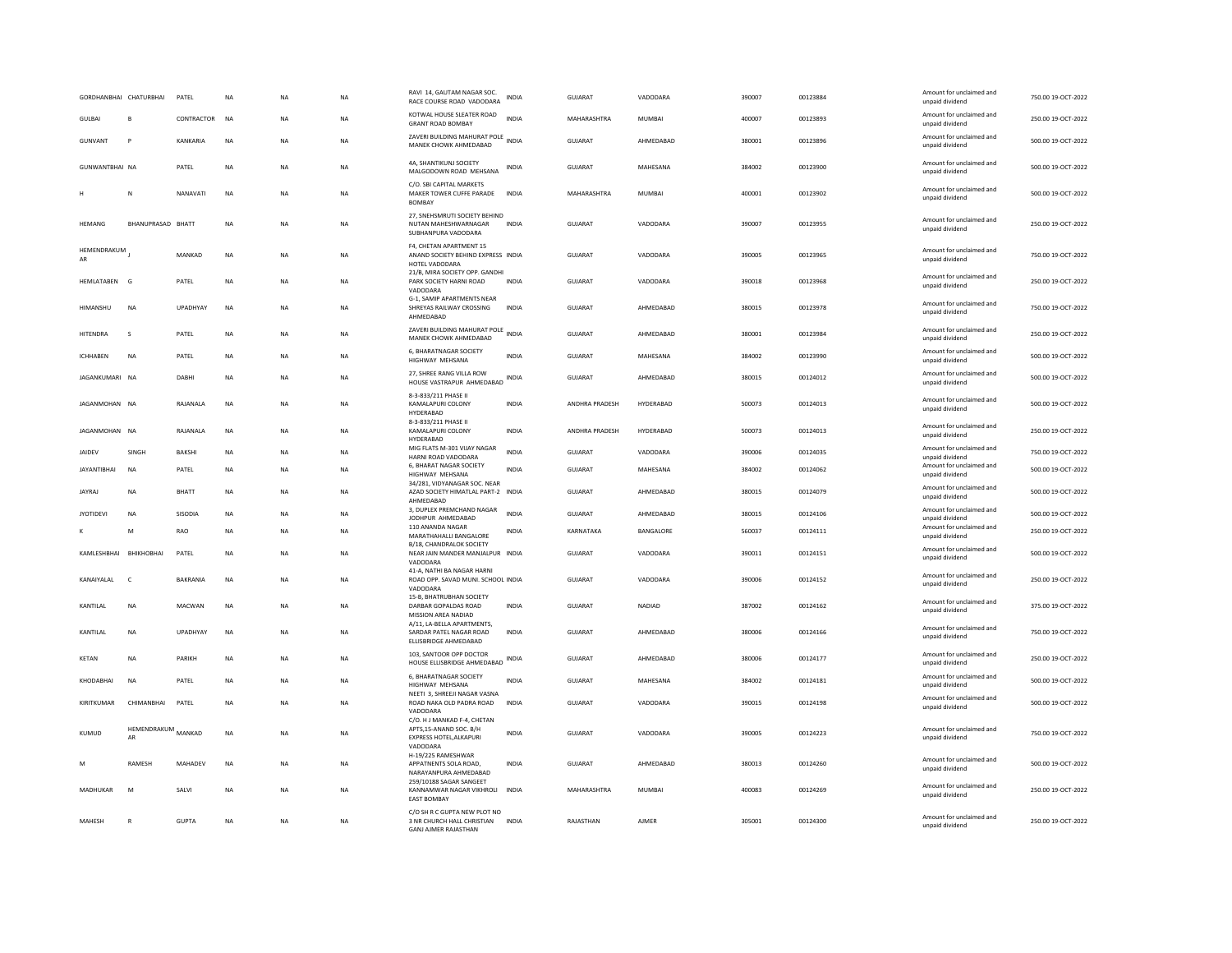| MAHESHKUMAR V |                                   | <b>JOSHI</b>   | <b>NA</b> | <b>NA</b> | <b>NA</b> | C/O DR PRAFULL V JOSHI C5<br>UNIVERSITY STAFF COLONY<br>VALLABH VIDYANAGAR DIST<br>ANAND           | <b>INDIA</b> | GUJARAT        | V V NAGAR     | 388120 | 00124306 | Amount for unclaimed and<br>unpaid dividend | 375.00 19-OCT-2022  |
|---------------|-----------------------------------|----------------|-----------|-----------|-----------|----------------------------------------------------------------------------------------------------|--------------|----------------|---------------|--------|----------|---------------------------------------------|---------------------|
| MAMTA         | <b>NA</b>                         | <b>GUPTA</b>   | <b>NA</b> | <b>NA</b> | <b>NA</b> | 329-D- POCKET - II MAYUR VINAR<br>PHASE - I DELHI                                                  | <b>INDIA</b> | DELHI          | DELHI         | 110091 | 00124318 | Amount for unclaimed and<br>unpaid dividend | 500.00 19-OCT-2022  |
| MANJULA       | HARSHADKUMA PATEL<br>$\mathbb{R}$ |                | NA        | <b>NA</b> | NA        | B/5, UPASANA APARTMENT OPP<br>L COLONY, NR. NEHRU- NAGAR<br>CHAR RASTA, AMBAVADI<br>AHMEDABAD      | <b>INDIA</b> | <b>GUJARAT</b> | AHMEDABAD     | 380015 | 00124340 | Amount for unclaimed and<br>unpaid dividend | 500.00 19-OCT-2022  |
| MEENA         | NA                                | RAMANI         | NA        | <b>NA</b> | NA        | A-3, CHANAKYAPURI NEW SAMA<br>ROAD P.O. E.M.E. VADODARA                                            | <b>INDIA</b> | <b>GUJARAT</b> | VADODARA      | 390008 | 00124368 | Amount for unclaimed and<br>unpaid dividend | 500.00 19-OCT-2022  |
| MEERA         | NA                                | SHUKLA         | NA        | NA        | NA        | 8 SRUSHTI SOCIETY NEAR VASNA<br>OCTROI NAKA VASNA ROAD<br>VADODARA                                 | <b>INDIA</b> | GUJARAT        | VADODARA      | 390015 | 00124376 | Amount for unclaimed and<br>unpaid dividend | 500.00 19-OCT-2022  |
| MINAXI        | NA                                | BHAVNAGARI     | <b>NA</b> | <b>NA</b> | NA        | ZAVERI BUILDING MAHURAT POLE INDIA<br>MANEK CHOWK AHMEDABAD                                        |              | GUJARAT        | AHMEDABAD     | 380001 | 00124387 | Amount for unclaimed and<br>unpaid dividend | 500.00 19-OCT-2022  |
| <b>MISS</b>   | MALLELA                           | NIRMALA        | <b>NA</b> | <b>NA</b> | <b>NA</b> | 851/1, II MAIN ROAD MAHALAXMI INDIA<br>LAYOUT BANGALORE                                            |              | KARNATAKA      | BANGALORE     | 560086 | 00124392 | Amount for unclaimed and<br>unpaid dividend | 250.00 19-OCT-2022  |
| MOUSUMI       | <b>NA</b>                         | DEY            | NA        | <b>NA</b> | <b>NA</b> | F-3, YASH APARTMENTS BEHIND<br>G.E.B. RACE COURSE CIRCLE<br>VADODARA                               | <b>INDIA</b> | <b>GUJARAT</b> | VADODARA      | 390007 | 00124408 | Amount for unclaimed and<br>unpaid dividend | 500.00 19-OCT-2022  |
| MR            | CHIRANTAN                         | NANAVATI       | <b>NA</b> | <b>NA</b> | <b>NA</b> | C/O D V BUCH 5/6 A<br>MAHESHWARI SOCIETY B/H GOTRI INDIA<br>WATER TANK GOTRI ROAD<br><b>BARODA</b> |              | GUJARAT        | VADODARA      | 390015 | 00124412 | Amount for unclaimed and<br>unpaid dividend | 250.00 19-OCT-2022  |
| MR            | RAJUL                             | PATEL          | NA        | <b>NA</b> | <b>NA</b> | TATA STORE BLDG., NR. DEVSHA S<br>PADA NAKA RELIEF ROAD<br>AHMEDABAD<br>A-703 GULMOHAR APARTMENT   | <b>INDIA</b> | GUJARAT        | AHMEDABAD     | 380001 | 00124427 | Amount for unclaimed and<br>unpaid dividend | 500.00 19-OCT-2022  |
| $\vee$        | <b>NA</b>                         | SRINIVASAN     | <b>NA</b> | <b>NA</b> | <b>NA</b> | NEXT TO FILMALAYA STUDIO<br>CAESAR ROAD AMBOLI<br>ANDHERI(WEST) MUMBAI                             | <b>INDIA</b> | MAHARASHTRA    | MUMBAI        | 400058 | 00124430 | Amount for unclaimed and<br>unpaid dividend | 250.00 19-OCT-2022  |
| MR            | MALLELA                           | VRAVIKUMAR     | <b>NA</b> | <b>NA</b> | <b>NA</b> | 851/1, II MAIN ROAD MAHALAXMI INDIA<br>LAYOUT BANGALORE                                            |              | KARNATAKA      | BANGALORE     | 560086 | 00124437 | Amount for unclaimed and<br>unpaid dividend | 250.00 19-OCT-2022  |
| MRS           | KASHMIRA                          | BHATT          | NA        | <b>NA</b> | <b>NA</b> | 6, TAPAS SOCIETY DIWALIPURA<br>ROAD OLD PADRA ROAD<br>VADODARA                                     | <b>INDIA</b> | GUJARAT        | VADODARA      | 390015 | 00124452 | Amount for unclaimed and<br>unpaid dividend | 750.00 19-OCT-2022  |
| MRS           | KASHMIRA                          | <b>BHATT</b>   | NA        | ΝA        | NA        | 6, TAPAS SOCIETY DIWALIPURA<br>ROAD OLD PADRA ROAD<br>VADODARA                                     | INDIA        | GUJARAT        | VADODARA      | 390015 | 00124453 | Amount for unclaimed and<br>unpaid dividend | 750.00 19-OCT-2022  |
| <b>MRS</b>    | <b>NITAREN</b>                    | MPANDYA        | <b>NA</b> | <b>NA</b> | <b>NA</b> | 13/199 G M D C LIMITED<br>KADIPANI DIST BARODA<br>B/21 BHAGWATI PARK, OPP. TUBE                    | <b>INDIA</b> | GUIARAT        | DHARHOLR S    | 391175 | 00124461 | Amount for unclaimed and<br>unpaid dividend | 750.00 19-OCT-2022  |
| MRS           | PADMABEN                          | SJANI          | NA        | NA        | NA        | CO. GULABWADI OLD PADRA<br>ROAD VADODARA                                                           | INDIA        | GUJARAT        | VADODARA      | 390020 | 00124463 | Amount for unclaimed and<br>unpaid dividend | 750.00 19-OCT-2022  |
| <b>MRS</b>    | $\mathbf{S}$                      | NAMAGIRI       | <b>NA</b> | <b>NA</b> | <b>NA</b> | 29/16, KANAKA SRINAGAR,<br>CATHEDRAL ROAD MADRAS                                                   | <b>INDIA</b> | TAMIL NADU     | CHENNAL       | 600086 | 00124495 | Amount for unclaimed and<br>unpaid dividend | 1000.00 19-OCT-2022 |
| MUKUL         | NA                                | DEY            | <b>NA</b> | ΝA        | NA        | F-3, YASH APARTMENTS BEHIND<br>G.E.B. RACE COURSE CIRCLE<br>VADODARA                               | <b>INDIA</b> | GUJARAT        | VADODARA      | 390007 | 00124510 | Amount for unclaimed and<br>unpaid dividend | 500.00 19-OCT-2022  |
| MUNISH        | NA                                | SHRIVASTAVA NA |           | NA        | NA        | C/O M C SHRIVASTAVA, TOWER 3.<br>FLAT 904, MALIBU TOWNE, SOHNA INDIA<br>ROAD, GURGAON.             |              | HARYANA        | GURGAON       | 122002 | 00124516 | Amount for unclaimed and<br>unpaid dividend | 500.00 19-OCT-2022  |
| MUNISH        | <b>NA</b>                         | SHRIVASTAVA    | <b>NA</b> | <b>NA</b> | <b>NA</b> | C/O M C SHRIVASTAVA, TOWER 3,<br>FLAT 904, MALIBU TOWNE, SOHAN INDIA<br>ROAD, GURGAON.             |              | HARYANA        | GURGAON       | 122002 | 00124517 | Amount for unclaimed and<br>unpaid dividend | 500.00 19-OCT-2022  |
| MUNISH        | NA                                | SHRIVASTAVA NA |           | NA        | NA        | C/O M C SHRIVASTAVA, TOWER 3,<br>FLAT 904, MALIBU TOWNE, SOHNA INDIA<br>ROAD, GURGAON.             |              | HARYANA        | GURGAON       | 122002 | 00124518 | Amount for unclaimed and<br>unpaid dividend | 500.00 19-OCT-2022  |
| MURLI         | DHAR                              | MEENA          | <b>NA</b> | NA        | NA        | NEELGIRI BUNGLOW BEHIND<br>DILARAM ALKAPURI VADODARA                                               | <b>INDIA</b> | GUJARAT        | VADODARA      | 390007 | 00124519 | Amount for unclaimed and<br>unpaid dividend | 500.00 19-OCT-2022  |
| NIKHIL        | MAHENDRA                          | <b>JOSHI</b>   | NA        | NΑ        | NA        | 33/1-B, ANJALI KIRAN HSG. SOC.<br>VAKOLA BRIDGE, NEHRU ROAD<br>SANTACRUZ EAST BOMBAY               | <b>INDIA</b> | MAHARASHTRA    | MUMBAI        | 400055 | 00124604 | Amount for unclaimed and<br>unpaid dividend | 1000.00 19-OCT-2022 |
| NILIMA        | NA                                | SHAH           | <b>NA</b> | NA        | NA        | 16/192, AKASH GANGA APT., SOLA<br>ROAD NARANPURA AHMEDABAD                                         | INDIA        | GUJARAT        | AHMEDABAD     | 380013 | 00124612 | Amount for unclaimed and<br>unpaid dividend | 250.00 19-OCT-2022  |
| NILIMA        | <b>NA</b>                         | SINHA          | <b>NA</b> | <b>NA</b> | <b>NA</b> | C/O. SRI R. R. SANDHWAR B-4,<br>SECTOR 20 NOIDA UP                                                 | <b>INDIA</b> | UTTAR PRADESH  | NOIDA COMPLEX | 201301 | 00124613 | Amount for unclaimed and<br>unpaid dividend | 250.00 19-OCT-2022  |
| NIRJA         | <b>NA</b>                         | SHARMA         | NA        | <b>NA</b> | <b>NA</b> | FLAT NO 8251 SECTOR C POCKET 8 INDIA<br>VASANT KUNJ NEW DELHI                                      |              | DELHI          | DELHI         | 110070 | 00124622 | Amount for unclaimed and<br>unpaid dividend | 500.00 19-OCT-2022  |
| $\circ$       | P                                 | MAHESWARI      | <b>NA</b> | <b>NA</b> | <b>NA</b> | LANDS END HSG. SOCIETY 29/D<br>DOONGARSEY ROAD FLAT NO.9- INDIA<br>D, 9TH FLOOR, BOMBAY            |              | MAHARASHTRA    | <b>MUMBAI</b> | 400006 | 00124649 | Amount for unclaimed and<br>unpaid dividend | 250.00 19-OCT-2022  |
| <b>PADMA</b>  | NA                                | MAINI          | <b>NA</b> | <b>NA</b> | <b>NA</b> | 22-131 R K NAGAR SAFILGUDA<br>MALKAGIRI HYDERABAD ANDHRA INDIA<br>PRADESH                          |              | ANDHRA PRADESH | HYDERABAD     | 500017 | 00124660 | Amount for unclaimed and<br>unpaid dividend | 500.00 19-OCT-2022  |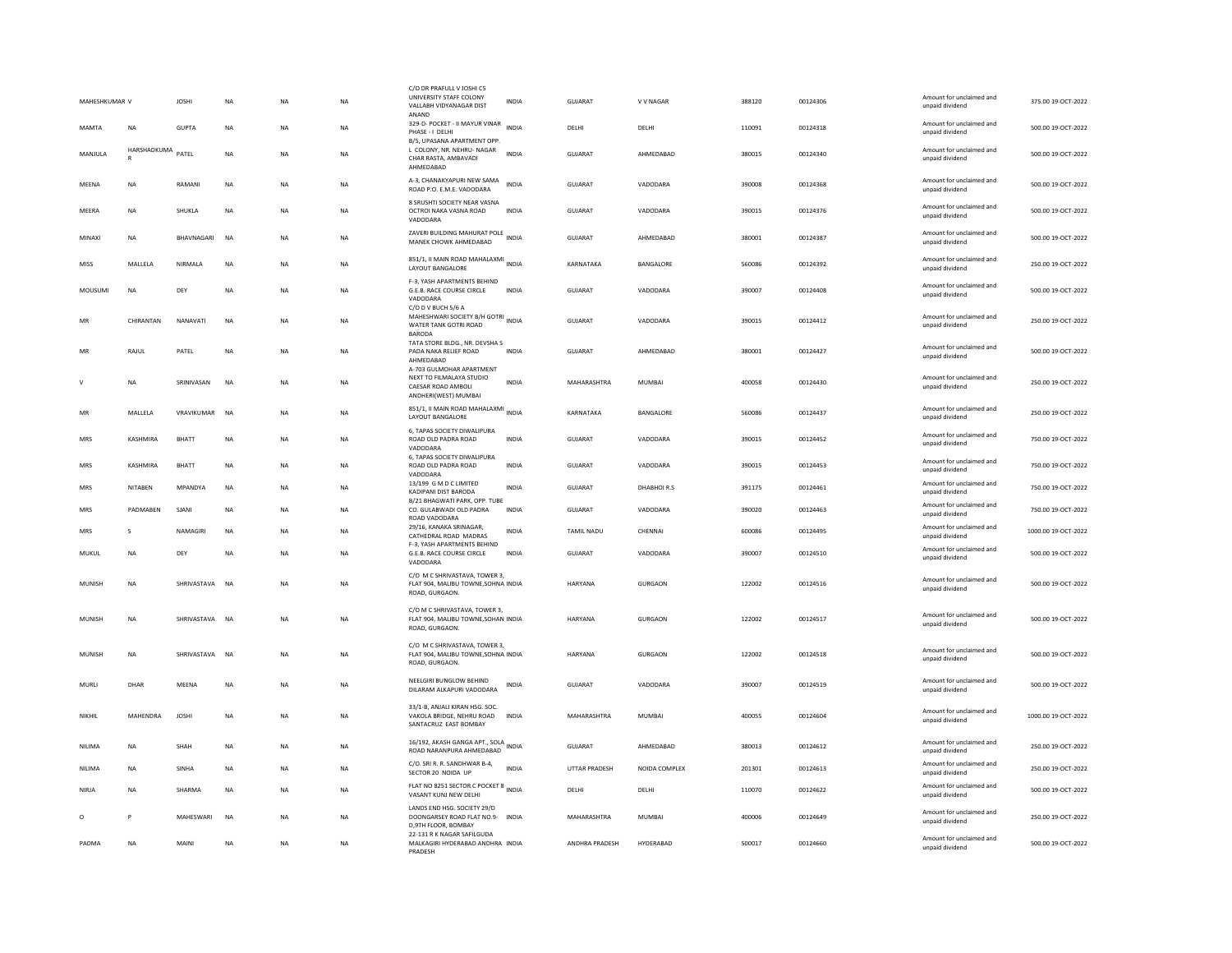| PARESH               | NA              | PATEL          | <b>NA</b>   | <b>NA</b> | <b>NA</b> | 26/C, JYOTI PARK SOCIETY<br>KARELIBAUG VADODARA                                        | <b>INDIA</b> | GUJARAT           | VADODARA            | 390018 | 00124676 | Amount for unclaimed and<br>unpaid dividend | 125.00 19-OCT-2022  |
|----------------------|-----------------|----------------|-------------|-----------|-----------|----------------------------------------------------------------------------------------|--------------|-------------------|---------------------|--------|----------|---------------------------------------------|---------------------|
| PARTHASARATH         | <b>NA</b>       | SRINIVASA      | $_{\sf NA}$ | NA        | <b>NA</b> | C/O V SIVAKUMARA NEW NO. 2<br>3RD CROSS STREET R K NAGAR                               | <b>INDIA</b> | <b>TAMIL NADU</b> | CHENNAI             | 600028 | 00124680 | Amount for unclaimed and<br>unpaid dividend | 250.00 19-OCT-2022  |
| PATEL                | KHODABHAI       | NARSANGDAS     | <b>NA</b>   | <b>NA</b> | <b>NA</b> | CHENNAI<br>6. BHARATNAGAR SOCIETY                                                      | <b>INDIA</b> | GUJARAT           | MAHESANA            | 384002 | 00124686 | Amount for unclaimed and                    | 500.00 19-OCT-2022  |
| POONAM               |                 | SINGH          | <b>NA</b>   | <b>NA</b> | <b>NA</b> | HIGHWAY MEHSANA<br>C2/201, SAMTA SOCIETY P.O. T.B. INDIA                               |              | <b>GUJARAT</b>    | VADODARA            | 390021 | 00124699 | unpaid dividend<br>Amount for unclaimed and | 500.00 19-OCT-2022  |
|                      |                 |                |             |           |           | SANATORIUM VADODARA<br>A-10 SARITA APARTMENTS                                          |              |                   |                     |        |          | unpaid dividend                             |                     |
| PRABHAKARAN NA       |                 | T              | <b>NA</b>   | <b>NA</b> | NA        | JUDGES BUNGLOWS CHAR RASTA<br>BODAKDEV THALTEJ P O<br>AHMEDABAD                        | <b>INDIA</b> | GUJARAT           | AHMEDABAD           | 380015 | 00124704 | Amount for unclaimed and<br>unpaid dividend | 375.00 19-OCT-2022  |
| PRAKASH              | DHIRAJLAL       | TRIVEDI        | NA          | <b>NA</b> | NA        | 5/DHARMNAGAR SOCIETY<br>SABARMATI AHMEDABAD                                            | <b>INDIA</b> | GUJARAT           | AHMEDABAD           | 380005 | 00124723 | Amount for unclaimed and<br>unpaid dividend | 250.00 19-OCT-2022  |
| PRAMODA              | <b>NA</b>       | <b>JHAVERI</b> | <b>NA</b>   | <b>NA</b> | <b>NA</b> | KIRAN BLDG., GR. FLOOR GOLIBAR INDIA<br>SANTACRUZ EAST BOMBAY                          |              | MAHARASHTRA       | <b>MUMBAI</b>       | 400055 | 00124730 | Amount for unclaimed and<br>unpaid dividend | 750.00 19-OCT-2022  |
| PRATAPRAY            | NA              | SHETH          | NA          | <b>NA</b> | NA        | 8-A, NUTAN BHARAT SOCIETY<br>ALKAPURI VADODARA                                         | <b>INDIA</b> | GUJARAT           | VADODARA            | 390007 | 00124738 | Amount for unclaimed and<br>unpaid dividend | 375.00 19-OCT-2022  |
| PRATIMA              | <b>NA</b>       | <b>JHAVERI</b> | NA          | <b>NA</b> | NA        | ZAVERI BUILDING MAHURAT POLE INDIA<br>MANEK CHOWK AHMEDABAD                            |              | GUJARAT           | AHMEDABAD           | 380001 | 00124740 | Amount for unclaimed and<br>unpaid dividend | 500.00 19-OCT-2022  |
| PRAVEEN              | <b>NA</b>       | NIGAM          | NA          | <b>NA</b> | NA        | C/O. ARUN KUMAR NIGAM G-30,<br>SECTOR-9 GANDHINAGAR                                    | INDIA        | <b>GUJARAT</b>    | <b>GANDHI NAGAR</b> | 382009 | 00124743 | Amount for unclaimed and<br>unpaid dividend | 500.00 19-OCT-2022  |
| PREM                 | PRAKASH         | SRIVASTAVA     | <b>NA</b>   | <b>NA</b> | <b>NA</b> | C4G/142-A JANAKPURI NEWDELHI INDIA                                                     |              | DELHI             | DELHI               | 110058 | 00124754 | Amount for unclaimed and<br>unpaid dividend | 250.00 19-OCT-2022  |
| PURUSHOTTAM NA       |                 | DHUMAI         | NA          | <b>NA</b> | NA        | 14, DHANUSHYA CO.OP.SOCIETY 1 INDIA<br>NEW SAMA ROAD VADODARA                          |              | GUJARAT           | VADODARA            | 390008 | 00124771 | Amount for unclaimed and<br>unpaid dividend | 500.00 19-OCT-2022  |
| PUSHPA               | RANI            | VERMA          | <b>NA</b>   | <b>NA</b> | <b>NA</b> | C/O. SHRI S P SRIVASTAVA 27-<br>ANNANDVAN SOCIETY SAMA, P.O. INDIA<br>E.M.E. VADODARA  |              | <b>GUJARAT</b>    | VADODARA            | 390008 | 00124778 | Amount for unclaimed and<br>unpaid dividend | 250.00 19-OCT-2022  |
| RAJAKISHORE          | <b>NA</b>       | BHUJABAL       | <b>NA</b>   | <b>NA</b> | <b>NA</b> | MRI, TYPE VIII, UNITS 5,<br>BHUBANESWAR ORISSA                                         | <b>INDIA</b> | ORISSA            | BHUBANESWAR         | 751001 | 00124804 | Amount for unclaimed and<br>unpaid dividend | 500.00 19-OCT-2022  |
| RAJAN                | NA              | SRIVASTAVA     | <b>NA</b>   | <b>NA</b> | <b>NA</b> | A-5, MADHURAM DIPLEX NEW<br>SAMA ROAD VADODARA                                         | <b>INDIA</b> | <b>GUJARAT</b>    | VADODARA            | 390008 | 00124807 | Amount for unclaimed and<br>unpaid dividend | 500.00 19-OCT-2022  |
| RAIFNDRA             | DATTATRAY       | <b>THOSAR</b>  | <b>NA</b>   | <b>NA</b> | <b>NA</b> | D/5, BALGOVIND CO.OP.HSG.SOC.,<br>TAIKALWADI ROAD MAHIM<br>BOMBAY                      | <b>INDIA</b> | MAHARASHTRA       | MUMBAI              | 400016 | 00124813 | Amount for unclaimed and<br>unpaid dividend | 500.00 19-OCT-2022  |
| RAJKUMR              | <b>NA</b>       | HINGORANI      | NA          | <b>NA</b> | NA        | C-2-B/35-A JANAKPURI NEW<br>DELHI                                                      | <b>INDIA</b> | DELHI             | DELHI               | 110058 | 00124845 | Amount for unclaimed and<br>unpaid dividend | 250.00 19-OCT-2022  |
| RAMESHBHAI           | N <sub>A</sub>  | PATEL          | NA          | NA        | NA        | 40, BHARATNAGAR SOCIETY<br>HIGHWAY MEHSANA                                             | <b>INDIA</b> | GUJARAT           | MAHESANA            | 384002 | 00124884 | Amount for unclaimed and<br>unpaid dividend | 500.00 19-OCT-2022  |
| RAMYA                | NA              | <b>TCA</b>     | <b>NA</b>   | <b>NA</b> | <b>NA</b> | C/O SHRI T.C.A. RANGADURAI<br>PLOT NO. - 180, SECTOR - 8<br><b>GANDHINAGAR GUJARAT</b> | <b>INDIA</b> | <b>GUJARAT</b>    | <b>GANDHI NAGAR</b> | 382007 | 00124891 | Amount for unclaimed and<br>unpaid dividend | 750.00 19-OCT-2022  |
| <b>RASHM</b>         | K               | PILLAI         | NA          | <b>NA</b> | <b>NA</b> | 4A, ABHINAV PARK, NEAR SAMA<br>BUS STAND E.M.E. PO VADODARA                            | <b>INDIA</b> | GUJARAT           | VADODARA            | 390008 | 00124908 | Amount for unclaimed and<br>unpaid dividend | 500.00 19-OCT-2022  |
|                      |                 |                |             |           |           | 4A, ABHINAV PARK, NEAR SAMA                                                            |              |                   |                     |        |          | Amount for unclaimed and                    |                     |
| RASHMI               | к               | PILLAI         | <b>NA</b>   | <b>NA</b> | <b>NA</b> | BUS STAND E.M.E. PO VADODARA INDIA                                                     |              | <b>GUJARAT</b>    | VADODARA            | 390008 | 00124909 | unpaid dividend                             | 500.00 19-OCT-2022  |
| RAVINDRA             | <b>GAIFNDRA</b> | <b>BUCH</b>    | NA          | <b>NA</b> | NA.       | B 401, KRISHNADHAM APTS.,<br>NEAR MOTHERS SCHOOL GOTRI<br>ROAD VADODARA                | <b>INDIA</b> | GUIARAT           | VADODARA            | 390015 | 00124925 | Amount for unclaimed and<br>unpaid dividend | 250.00.19-OCT-2022  |
| RAVJIBHAI            | <b>HIRARHA</b>  | PATEL          | $_{\sf NA}$ | <b>NA</b> | NA        | TA TARSAMIYA POST MALANKA<br><b>DIST BHAVNAGAR</b>                                     | <b>INDIA</b> | <b>GUJARAT</b>    | BHAVNAGAR           | 364001 | 00124930 | Amount for unclaimed and<br>unpaid dividend | 500.00 19-OCT-2022  |
| RIYAZUDDIN           | G               | KADRI          | <b>NA</b>   | <b>NA</b> | <b>NA</b> | BLOCK NO.50/5 CHH TYPE<br>SECTOR 21 GANDHINAGAR                                        | <b>INDIA</b> | GUIARAT           | <b>GANDHI NAGAR</b> | 382021 | 00124953 | Amount for unclaimed and<br>unpaid dividend | 500.00 19-OCT-2022  |
|                      | SRI             | PRIYA          | NA          | <b>NA</b> | <b>NA</b> | 29/16 KANAKA SRINAGAR<br>CATHODRAL ROAD MADRAS                                         | <b>INDIA</b> | TAMIL NADU        | CHENNAI             | 600086 | 00124976 | Amount for unclaimed and<br>unpaid dividend | 1000.00 19-OCT-2022 |
| SANGITA              | SINGH           | JADEJA         | NA          | <b>NA</b> | NA        | 27-ANNANDVAN SOCIETY SAMA<br>P.O. E.M.E. VADODARA                                      | <b>INDIA</b> | GUJARAT           | VADODARA            | 390008 | 00125025 | Amount for unclaimed and<br>unpaid dividend | 250.00 19-OCT-2022  |
| SARALA               | <b>NA</b>       | BHATT          | <b>NA</b>   | <b>NA</b> | <b>NA</b> | 34/281, VIDYANAGAR SOC. NEAR<br>AZAD SOCIETY HIMATLAL PART-2 INDIA<br>AHMEDABAD        |              | <b>GUJARAT</b>    | AHMEDABAD           | 380015 | 00125045 | Amount for unclaimed and<br>unpaid dividend | 500.00 19-OCT-2022  |
| <b>SFFMA</b>         | к               | PILLAI         | NA          | <b>NA</b> | NA        | 4A, ABHINAV PARK, NEAR SAMA<br>BUS STAND E.M.E. PO VADODARA                            | <b>INDIA</b> | GUIARAT           | VADODARA            | 390008 | 00125074 | Amount for unclaimed and<br>unpaid dividend | 500.00 19-OCT-2022  |
| <b>SFFMA</b>         | К               | PILLAI         | <b>NA</b>   | <b>NA</b> | <b>NA</b> | 4A, ABHINAV PARK, NEAR SAMA<br>BUS STAND E.M.E. PO VADODARA                            | <b>INDIA</b> | GUIARAT           | VADODARA            | 390008 | 00125075 | Amount for unclaimed and<br>unpaid dividend | 500.00 19-OCT-2022  |
| SHANKARBHAI          | <b>NA</b>       | PATEL          | NA          | <b>NA</b> | <b>NA</b> | 40. BHARAT NAGAR SOCIETY<br>HIGHWAY MEHSANA                                            | <b>INDIA</b> | GUJARAT           | MAHESANA            | 384002 | 00125098 | Amount for unclaimed and<br>unpaid dividend | 500.00 19-OCT-2022  |
| SHANTABEN            | <b>NA</b>       | PATEL          | $_{\sf NA}$ | NA        | NA        | 40, BHARAT NAGAR SOCIETY<br>HIGHWAY MEHSANA                                            | <b>INDIA</b> | <b>GUJARAT</b>    | MAHESANA            | 384002 | 00125101 | Amount for unclaimed and<br>unpaid dividend | 500.00 19-OCT-2022  |
| SHARDABEN            | N <sub>A</sub>  | PATEL          | <b>NA</b>   | <b>NA</b> | <b>NA</b> | 6. SHANTIKUNIO SOCIETY<br>MALGODOWN ROAD MEHSANA                                       | <b>INDIA</b> | <b>GUJARAT</b>    | MAHESANA            | 384002 | 00125119 | Amount for unclaimed and<br>unpaid dividend | 500.00 19-OCT-2022  |
| SHATATARAKA RAJENDRA |                 | <b>THOSAR</b>  | <b>NA</b>   | <b>NA</b> | <b>NA</b> | D/5, BALGOVIND CO.OP.HSC.SOC.,<br>TAIKALWADI ROAD MAHIM<br><b>BOMBAY</b>               | <b>INDIA</b> | MAHARASHTRA       | <b>MUMBAI</b>       | 400016 | 00125129 | Amount for unclaimed and<br>unpaid dividend | 500.00 19-OCT-2022  |
| SHEORAM              | PRASAD          | SRIVASTAVA     | <b>NA</b>   | <b>NA</b> | <b>NA</b> | A-5, MADHURAM DUPLEX NEAR<br>CHANAKYAPURI NEW SAMA ROAD INDIA<br>E.M.E. VADODARA       |              | <b>GUJARAT</b>    | VADODARA            | 390008 | 00125136 | Amount for unclaimed and<br>unpaid dividend | 500.00 19-OCT-2022  |
| <b>SHIKHA</b>        | KUMAR           | SRIVASTAVA     | <b>NA</b>   | <b>NA</b> | <b>NA</b> | A-5, MADHURAM DUPLEX NEAR<br>CHANAKYAPURI NEW SAMA ROAD INDIA<br>E.M.E. VADODARA       |              | GUIARAT           | VADODARA            | 390008 | 00125138 | Amount for unclaimed and<br>unpaid dividend | 500.00.19-OCT-2022  |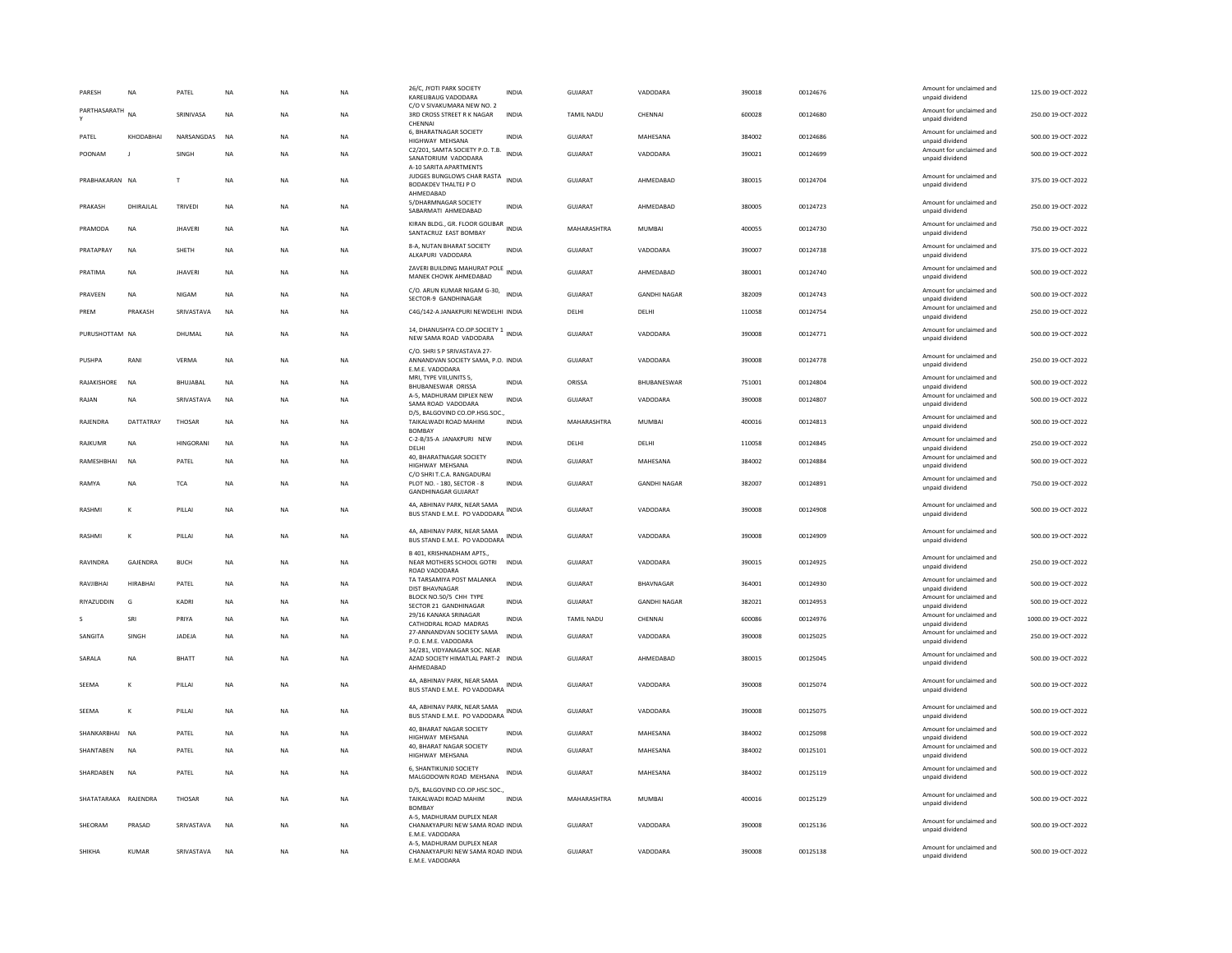| SHITAL               | VINODKANT        | SANGHANI     | <b>NA</b>   | NA             | <b>NA</b>       | SANJIVI 13-AMEE SOCIETY<br>DIWALIPURA OLD PADRA ROAD<br>VADODARA                                          | <b>INDIA</b> | GUJARAT              | VADODARA             | 390015 | 00125148 | Amount for unclaimed and<br>unpaid dividend | 750.00 19-OCT-2022  |
|----------------------|------------------|--------------|-------------|----------------|-----------------|-----------------------------------------------------------------------------------------------------------|--------------|----------------------|----------------------|--------|----------|---------------------------------------------|---------------------|
| SHIVRAJ              | SHIVGIRI         | ATIT         | NA          | NA             | <b>NA</b>       | 101. SANJAY APARTMENT OPP.<br>C.N. VIDYALAY AMBAWADI                                                      | INDIA        | GUJARAT              | AHMEDABAD            | 380006 | 00125153 | Amount for unclaimed and<br>unpaid dividend | 750.00 19-OCT-2022  |
| SIVARAJAN            | <b>NA</b>        | PILLAI       | NA          | NA             | <b>NA</b>       | AHMEDABAD<br>PLOT NO 274/1 SECTOR 3 A(NEW) INDIA<br>GANDHINAGAR                                           |              | GUJARAT              | <b>GANDHI NAGAR</b>  | 382003 | 00125174 | Amount for unclaimed and<br>unpaid dividend | 250.00 19-OCT-2022  |
| SMT                  | <b>USHA</b>      | <b>MISRA</b> | NA          | NA             | <b>NA</b>       | 124/56, C BLOCK GOVINDNAGAR INDIA<br>KANPUR                                                               |              | UTTAR PRADESH        | KANPUR               | 208006 | 00125186 | Amount for unclaimed and<br>unpaid dividend | 500.00 19-OCT-2022  |
| SOHINA               | KIRITKUMAR       | PATEL        | <b>NA</b>   | <b>NA</b>      | <b>NA</b>       | NEETI 3 SHREEJINAGAR VASNA<br>ROAD NAKA OLD PADRA ROAD<br><b>VADODAR</b>                                  | <b>INDIA</b> | <b>GUJARAT</b>       | VADODARA             | 390015 | 00125194 | Amount for unclaimed and<br>unpaid dividend | 500.00 19-OCT-2022  |
| SRINIVASAN           | <b>NA</b>        | <b>TNC</b>   | NA          | NA             | <b>NA</b>       | 2, FRENCH GARDENS ATHWA<br>LINES SURAT                                                                    | INDIA        | GUJARAT              | <b>SURAT NANPURA</b> | 395001 | 00125204 | Amount for unclaimed and<br>unpaid dividend | 250.00 19-OCT-2022  |
| SUBHASH              | <b>NA</b>        | JAITLY       | <b>NA</b>   | <b>NA</b>      | <b>NA</b>       | 301, SURYA KIRAN BUILDING 19<br>K.G. MARG NEW DELHI                                                       | <b>INDIA</b> | DELHI                | DELHI                | 110001 | 00125213 | Amount for unclaimed and<br>unpaid dividend | 250.00 19-OCT-2022  |
| <b>SUDHIR</b>        | <b>NA</b>        | PANCHAL      | <b>NA</b>   | <b>NA</b>      | <b>NA</b>       | A-108 JALARAM APARTMENT<br>SUBHANPURA VADODARA                                                            | <b>INDIA</b> | <b>GUJARAT</b>       | VADODARA             | 390007 | 00125229 | Amount for unclaimed and<br>unpaid dividend | 250.00 19-OCT-2022  |
| <b>SUKANTI</b>       | <b>NA</b>        | BHUJABAL     | <b>NA</b>   | <b>NA</b>      | <b>NA</b>       | MRI, TYPE VIII, UNITS 5,<br>BHUBANESWAR ORISSA                                                            | <b>INDIA</b> | ORISSA               | BHUBANESWAR          | 751001 | 00125235 | Amount for unclaimed and<br>unpaid dividend | 500.00 19-OCT-2022  |
| SUMAN                | <b>NA</b>        | <b>KUMAR</b> | <b>NA</b>   | <b>NA</b>      | <b>NA</b>       | 24- ANNANDVAN SOCIETY SAMA<br>P.O. E.M.E. VADODARA                                                        | <b>INDIA</b> | <b>GUJARAT</b>       | VADODARA             | 390008 | 00125241 | Amount for unclaimed and<br>unpaid dividend | 250.00 19-OCT-2022  |
| SUNANDA              | <b>NA</b>        | KATHURIA     | <b>NA</b>   | <b>NA</b>      | NA              | 301 VIJAY APARTMENTS BEN<br>NEVIS COMPOUND 100<br>BHULABHAI DESAI ROAD MUMBAI                             | <b>INDIA</b> | MAHARASHTRA          | MUMBAL               | 400026 | 00125257 | Amount for unclaimed and<br>unpaid dividend | 500.00 19-OCT-2022  |
| SURYAKANTA           | <b>NA</b>        | VELAMURI     | <b>NA</b>   | NA             | <b>NA</b>       | K-18, SECRETARIES BUNGLOWS<br>SECTOR 20 GANDHINAGAR                                                       | <b>INDIA</b> | GUJARAT              | <b>GANDHI NAGAR</b>  | 382020 | 00125284 | Amount for unclaimed and<br>unpaid dividend | 750.00 19-OCT-2022  |
| SUSHILA              | <b>NA</b>        | VIRDI        | <b>NA</b>   | <b>NA</b>      | <b>NA</b>       | C-6, SAMARPAN FLATS GULBAI<br><b>TEKRA AHMEDABAD</b>                                                      | <b>INDIA</b> | GUIARAT              | AHMFDARAD            | 380006 | 00125289 | Amount for unclaimed and<br>unpaid dividend | 500.00 19-OCT-2022  |
| <b>TCA</b>           | <b>NA</b>        | SATAGOPAN    | <b>NA</b>   | <b>NA</b>      | <b>NA</b>       | C-15 INDIAN OIL NAGAR MOLSHRI<br>MARG SECTOR-55 NOIDA U P                                                 | <b>INDIA</b> | <b>UTTAR PRADESH</b> | NOIDA COMPLEX        | 201301 | 00125301 | Amount for unclaimed and<br>unpaid dividend | 750.00 19-OCT-2022  |
| <b>TCA</b>           | <b>NA</b>        | SRINIVASAN   | <b>NA</b>   | <b>NA</b>      | <b>NA</b>       | 29/16, KANAKASRINAGAR<br>CATHEDRAL ROAD MADRAS<br>C/O. P P CHANDRARTE                                     | <b>INDIA</b> | <b>TAMIL NADU</b>    | CHENNAI              | 600086 | 00125302 | Amount for unclaimed and<br>unpaid dividend | 1000.00 19-OCT-2022 |
| <b>TARUNIBEN</b>     | $\mathsf{T}$     | SHAH         | <b>NA</b>   | <b>NA</b>      | <b>NA</b>       | BRAMHAMIN FALIA KALUPURA<br>VADODARA                                                                      | <b>INDIA</b> | <b>GUJARAT</b>       | VADODARA             | 390006 | 00125311 | Amount for unclaimed and<br>unpaid dividend | 500.00 19-OCT-2022  |
| VANAJA               | NA               | HARIDAS      | NA          | <b>NA</b>      | <b>NA</b>       | B - 202 SHREEJI DARSHAN SECTOR<br>- 40 PLOT NO48 NERUL NAVI<br>MUMBAI<br>2 GOKUL APARTMENT GROUND         | INDIA        | MAHARASHTRA          | RAIGAD               | 400706 | 00125376 | Amount for unclaimed and<br>unpaid dividend | 500.00 19-OCT-2022  |
| VEENA                | NA               | KOTHARI      | $_{\sf NA}$ | NA             | <b>NA</b>       | FLOOR 19 LAXMI COLONY B/H SRI<br><b>GOVERDHAN NATHJI HAVELI</b><br>PRODUCTIVITY ROAD ALKAPURI<br>VADODARA | <b>INDIA</b> | <b>GUJARAT</b>       | VADODARA             | 390005 | 00125395 | Amount for unclaimed and<br>unpaid dividend | 750.00 19-OCT-2022  |
| VIDYARANI            | <b>NA</b>        | SRIVASTAVA   | <b>NA</b>   | <b>NA</b>      | <b>NA</b>       | A-5, MADHURAM DUPLEX NEAR<br>CHANAKYAPURI NEW SAMA ROAD INDIA<br>E.M.E. VADODARA                          |              | <b>GUJARAT</b>       | VADODARA             | 390008 | 00125406 | Amount for unclaimed and<br>unpaid dividend | 500.00 19-OCT-2022  |
| VINAY                | <b>NA</b>        | KOTHARI      | NA          | <b>NA</b>      | <b>NA</b>       | 3. SHRI-RANG SOCIETY<br>FATEHGUNJ VADODARA                                                                | INDIA        | GUJARAT              | VADODARA             | 390002 | 00125430 | Amount for unclaimed and<br>unpaid dividend | 750.00 19-OCT-2022  |
| VINOD                | KUMAR            | SANYAL       | NA          | NA             | <b>NA</b>       | D-35 LALBHAI PARK SOCIETY OPP<br>AIR FORCE STATION MAKARPURA INDIA<br>ROAD VADODARA                       |              | GUJARAT              | VADODARA             | 390010 | 00125435 | Amount for unclaimed and<br>unpaid dividend | 250.00 19-OCT-2022  |
| VINODRAI             | <b>GOVINDRAI</b> | VASAVADA     | <b>NA</b>   | <b>NA</b>      | <b>NA</b>       | RADHA KUNJ 10 ODHAV PURA<br>VADODARA                                                                      | <b>INDIA</b> | <b>GUJARAT</b>       | VADODARA             | 390007 | 00125440 | Amount for unclaimed and<br>unpaid dividend | 250.00 19-OCT-2022  |
| VISHWA               | <b>NA</b>        | SHAH         | NA          | NA             | <b>NA</b>       | 105, SHREYAS BLDG, NEW LINK<br>ROAD BEHIND MONGINIS<br><b>FACTORY BOMBAY</b>                              | INDIA        | MAHARASHTRA          | MUMBAI               | 400058 | 00125456 | Amount for unclaimed and<br>unpaid dividend | 250.00 19-OCT-2022  |
| YOGITEXFABPVT<br>LTD | <b>NA</b>        | <b>NA</b>    | <b>NA</b>   | NA             | <b>NA</b>       | 11, DUTTVIHAR FLATS JETALPUR<br>ROAD RACE COURSE CIRCLE<br>VADODARA                                       | <b>INDIA</b> | <b>GUJARAT</b>       | VADODARA             | 390005 | 00125480 | Amount for unclaimed and<br>unpaid dividend | 500.00 19-OCT-2022  |
| 7ARANA               | <b>B</b>         | <b>IHA</b>   | <b>NA</b>   | <b>NA</b>      | <b>NA</b>       | 553, A/2, SATYAM SOCIETY<br>SECTOR 22 GANDHINAGAR                                                         | <b>INDIA</b> | GUIARAT              | <b>GANDHI NAGAR</b>  | 382022 | 00125485 | Amount for unclaimed and<br>unpaid dividend | 250.00.19-OCT-2022  |
| KAMLESH              | s                | AGRAWAL      | s           | <b>NA</b>      | AGARWAL         | A/1 DIRAN APPARTMENT NEAR<br>UNDER BRIDGE SHAHIBAG<br>AHMFDARAD                                           | <b>INDIA</b> | GUJARAT              | AHMEDABAD            | 380004 | 00125489 | Amount for unclaimed and<br>unpaid dividend | 250.00 19-OCT-2022  |
| ARVINDBHAI           | $\blacksquare$   | PATEL        | J.          | V              | PATEL           | KHARAPAT PO UNDEL TA CAMBAY<br>KAIRA GUJ                                                                  | <b>INDIA</b> | GUJARAT              | KHAMBHAT             | 388640 | 00125565 | Amount for unclaimed and<br>unpaid dividend | 250.00 19-OCT-2022  |
| DEEPAK               | <b>NA</b>        | <b>KUMAR</b> | VISHNU      | <b>NA</b>      | DASS            | 19-B NDMC FLATS PALIKA<br>NIKETAN R K ASHRAM MARG NEW INDIA<br>DELHI                                      |              | DELHI                | DELHI                | 110001 | 00125774 | Amount for unclaimed and<br>unpaid dividend | 375.00 19-OCT-2022  |
| YOGSH                | $\mathsf{C}$     | SHAH         | <b>NA</b>   | <b>NA</b>      | <b>NA</b>       | C/151 HAZIAHANA BAZAR<br>CHAMCHUDITA STREET BHARUCH INDIA<br>GUJ                                          |              | GUJARAT              | BHARUCH              | 392007 | 00125809 | Amount for unclaimed and<br>unpaid dividend | 250.00 19-OCT-2022  |
| VIKRAM               | $\kappa$         | NAGAR        | KAMLESH     | $\mathsf{T}$   | NAGAR           | 1 DALAL APPT VIKAS GRAH ROAD<br>PALDI AHMEDABAD                                                           | <b>INDIA</b> | GUJARAT              | AHMEDABAD            | 380007 | 00125918 | Amount for unclaimed and<br>unpaid dividend | 250.00 19-OCT-2022  |
| <b>BHUSHAN</b>       | <b>NA</b>        | <b>GUPTA</b> | D           | $\mathbb{R}$   | <b>GUPTA</b>    | C/O HOTEL VARDAAN JP CHOWK<br><b>JAMMU</b>                                                                | <b>INDIA</b> | ANDHRA PRADESH       | HYDERABAD            | 500003 | 00125963 | Amount for unclaimed and<br>unpaid dividend | 250.00 19-OCT-2022  |
| DILIP                | KUMAR            | PTRIVED      | P           | J.             | <b>TRRIVEDI</b> | 5 RAJ APATMENTS NR MAMBHAI<br>UPASARA OPP MAHAVIR FLATS<br>AMBAVADI RAM NAGAR<br>SABARMATI AHMEDABAD      | <b>INDIA</b> | GUJARAT              | AHMEDABAD            | 380005 | 00126039 | Amount for unclaimed and<br>unpaid dividend | 250.00 19-OCT-2022  |
| AMRUTLAL             | DEVASHIBHAI      | PANCHANI     | D           | $\overline{B}$ | PPANCHANI       | 12/13 BHOJRAJPARA THUMAR<br>NIVAS GONDAL                                                                  | <b>INDIA</b> | GUJARAT              | GONDAL               | 360311 | 00126048 | Amount for unclaimed and<br>unpaid dividend | 250.00 19-OCT-2022  |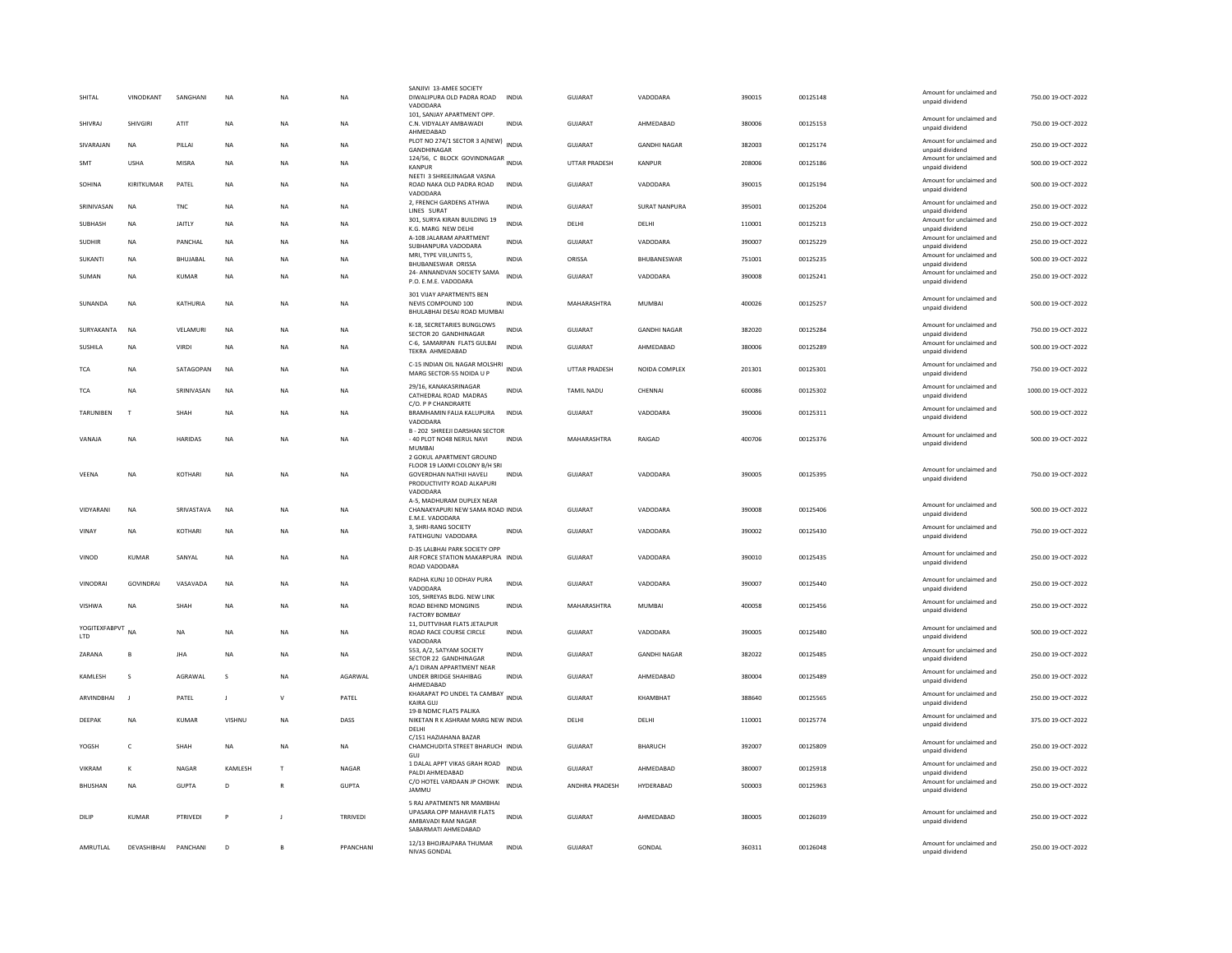| KARUNA          | <b>NA</b>           | CHANDRA         | KRISHNA          | KANT         | CHANDRA            | H NO 100 ARUN VIHAR SECTOR 37 INDIA<br>NOIDA                                                                |              | UTTAR PRADESH                | NOIDA COMPLEX       | 201303 | 00126088 | Amount for unclaimed and<br>unpaid dividend                    | 500.00 19-OCT-2022  |
|-----------------|---------------------|-----------------|------------------|--------------|--------------------|-------------------------------------------------------------------------------------------------------------|--------------|------------------------------|---------------------|--------|----------|----------------------------------------------------------------|---------------------|
| VED             | PARKASH             | KALRA           | MADAN            | LAL          | KALRA              | 681/23 DLF COLONY ROHTAK<br><b>HARYANA</b>                                                                  | <b>INDIA</b> | HARYANA                      | ROHTAK              | 124001 | 00126115 | Amount for unclaimed and<br>unpaid dividend                    | 250.00 19-OCT-2022  |
| <b>MADHUREN</b> | <b>NA</b>           | KHFTANI         | PRABHUDAS        | KHFTANI      | HHOLD              | 31 SAURABH SOCIETY SECTOR 23<br>GANDHINAGAR                                                                 | <b>INDIA</b> | GUIARAT                      | <b>GANDHI NAGAR</b> | 382023 | 00126120 | Amount for unclaimed and<br>unpaid dividend                    | 250.00 19-OCT-2022  |
| SANJAY          | KUMAR               | JAIN            | JAGDISH          | PRASAD       | JAIN               | 80 BHAGWATI COLONY BEHAT<br>ROAD SAHARANPUR                                                                 | <b>INDIA</b> | UTTAR PRADESH                | SAHARANPUR          | 247001 | 00126152 | Amount for unclaimed and<br>unpaid dividend                    | 125.00 19-OCT-2022  |
| <b>SUNIL</b>    | <b>KUMAR</b>        | AGRAWAL         | SHYAMLAI         | <b>NA</b>    | AGRAWAL            | C/O ANNAPURNA AGENCY<br><b>GANDHI CHOWK DAILY MARKET</b><br>AT & PO BHAWANIPATNA DIST<br>KALAHANDI ORISSA   | <b>INDIA</b> | ORISSA                       | KESINGA             | 766001 | 00126225 | Amount for unclaimed and<br>unpaid dividend                    | 250.00 19-OCT-2022  |
| RAJANIKANT      | B                   | PATEL           | <b>NA</b>        | NΑ           | NA                 | 16 NALKUNJ SOC CAMP ROAD<br>SHAHIBAUG AHMEDABAD                                                             | <b>INDIA</b> | <b>GUJARAT</b>               | AHMEDABAD           | 380004 | 00126290 | Amount for unclaimed and<br>unpaid dividend                    | 250.00 19-OCT-2022  |
| SANJAY          | NA                  | CHHAPARIA       | s                | s            | CHHAPARIA          | CHHAPARIA TUBE TRADERS 80/84<br>LATOUCHE ROAD KANPUR                                                        | INDIA        | <b>UTTAR PRADESH</b>         | KANPUR              | 208001 | 00126337 | Amount for unclaimed and<br>unpaid dividend                    | 250.00 19-OCT-2022  |
| MAYA            | <b>NA</b>           | <b>GUPTA</b>    | $\mathbb{R}$     | c            | <b>GUPTA</b>       | 10 A/39 SHAKTI NAGAR DELHI                                                                                  | <b>INDIA</b> | DELHI                        | DELHI               | 110007 | 00126355 | Amount for unclaimed and<br>unpaid dividend                    | 250.00 19-OCT-2022  |
| YASH            | <b>KUMAR</b>        | <b>JHINGAN</b>  | BALWANT          | <b>NA</b>    | RAI                | 20/12 RLY COLONY KISHAN GANJ<br>DELHI                                                                       | <b>INDIA</b> | DELHI                        | DELHI               | 110007 | 00126375 | Amount for unclaimed and<br>unpaid dividend                    | 500.00 19-OCT-2022  |
| KANIIRHAI       | BHULABHAI           | PATEL           | $\mathbf{B}$     | <b>NA</b>    | PATEL              | NO 24 SAHAJANAND SOCITEY<br>NEAR PETROL PUMP CTM<br>AMRAIWADI AHMEDABAD                                     | <b>INDIA</b> | GUIARAT                      | AHMEDABAD           | 380026 | 00126401 | Amount for unclaimed and<br>unpaid dividend                    | 250.00 19-OCT-2022  |
| BHIKHUBHAI      | VALLABHBHAI         | POKAL           | $\mathsf{v}$     | D            | POKAL              | <b>G S F C FERTILISER DEPOT SAYARA</b><br>ROAD AT & POST MODASA DIST INDIA<br>SABARKANTHA                   |              | GUJARAT                      | MODASA              | 383315 | 00126416 | Amount for unclaimed and<br>unpaid dividend                    | 1000.00 19-OCT-2022 |
| SHANTILAL       | L                   | MEHTA           | LAXMICHAND       | NA           | MEHTA              | A 12 KOTEEHA TOWER 2ND<br>FLOOR 9 RAMKRISHNA NAGAR<br>VIVEKANAND ROAD RAJKOT                                | INDIA        | GUJARAT                      | RAJKOT              | 360002 | 00126461 | Amount for unclaimed and<br>unpaid dividend                    | 250.00 19-OCT-2022  |
| GOMATI          | DEVI                | AGARWAL         | s                | G            | AGARWAL            | OM BHAWAN PBN-21<br>SARDARSHAHR DIST CHURU RAJ                                                              | <b>INDIA</b> | RAJASTHAN                    | SARDARSHAHAR        | 331403 | 00126540 | Amount for unclaimed and<br>unpaid dividend                    | 250.00 19-OCT-2022  |
| SEEMA           | R                   | CHHABRIA        | <b>NA</b>        | <b>NA</b>    | NA                 | 3/1 RAMKRIPA (GROUND FLOOR)<br>4TH MAIN ROAD NEHRU NAGAR<br>BANGALORE                                       | INDIA        | KARNATAKA                    | BANGALORE           | 560020 | 00126580 | Amount for unclaimed and<br>unpaid dividend                    | 250.00 19-OCT-2022  |
| RAJEEV          | NA                  | <b>GUPTA</b>    | OM               | PARKASH      | GUPTA              | 77-B/B GANDHI NAGAR JAMMU<br>TAWI J&K                                                                       | <b>INDIA</b> | JAMMU AND KASHMIR            | JAMMU TAWI          | 180004 | 00126613 | Amount for unclaimed and<br>unpaid dividend                    | 250.00 19-OCT-2022  |
| <b>NAYNA</b>    | NAVINCHANDRA PARMAR |                 | NAVINCHANDRA     |              | HOLD               | VADAVA KHADIA KUVA NEAR DR<br>MARUS HOSPITAL BHAVNAGAR                                                      | <b>INDIA</b> | <b>GUJARAT</b>               | BHAVNAGAR           | 364001 | 00126622 | Amount for unclaimed and<br>unpaid dividend                    | 250.00 19-OCT-2022  |
| ANIL            | NA                  | KUMAR           | D                |              | BANSAL             | PLOT NO 40 H 313/57-1 ANAND<br>NAGAR INDER LOK NEW DELHI<br><b>GUPTA TENI HOUSE 46 ANAJ</b>                 | <b>INDIA</b> | DELHI                        | DELHI               | 110035 | 00126805 | Amount for unclaimed and<br>unpaid dividend                    | 250.00 19-OCT-2022  |
| ANIL            | <b>NA</b>           | <b>KUMAR</b>    | LATE             | SH           | <b>IPARKASH</b>    | MANDI SAMPLA DIST ROHTAK<br>HAR                                                                             | <b>INDIA</b> | HARYANA                      | BAHADURGARH         | 124501 | 00126806 | Amount for unclaimed and<br>unpaid dividend                    | 250.00 19-OCT-2022  |
| SARADA          | <b>NA</b>           | <b>RAO</b>      | RANGA            | <b>NA</b>    | <b>RAO</b>         | C/O R V RANGA RAO D NO 1-97 B<br>SAVARAM RAZOLE ANDHRA<br>PRADESH                                           | <b>INDIA</b> | <b>ANDHRA PRADESH</b>        | <b>КОТНАРЕТА</b>    | 533242 | 00126861 | Amount for unclaimed and<br>unpaid dividend                    | 250.00 19-QCT-2022  |
|                 |                     |                 |                  |              |                    | C/3 WOODLAND APPARTMENTS                                                                                    |              |                              |                     |        |          |                                                                |                     |
| SHILPI          | <b>BHUPENDRA</b>    | SHAH            | <b>BHUPENDRA</b> | $\kappa$     | <b>SHAHSTUDIES</b> | NR PALDI BUS STAND ELLISBRIDGE INDIA<br>AHMEDABAD                                                           |              | GUJARAT                      | AHMEDABAD           | 380007 | 00126874 | Amount for unclaimed and<br>unpaid dividend                    | 250.00 19-OCT-2022  |
|                 | J                   | SRINIVASA       | H                | $\mathsf{V}$ | JANARDHANAIAH      | NO 570 5TH MAIN ROAD<br>SADASIVANAGAR U P O<br><b>BANGALORE</b>                                             | <b>INDIA</b> | KARNATAKA                    | BANGALORE           | 560080 | 00126893 | Amount for unclaimed and<br>unpaid dividend                    | 250.00 19-OCT-2022  |
| <b>KUNTI</b>    | <b>NA</b>           | DEVI            | NARIJAN          | <b>NA</b>    | LAL                | H NO 574/SECT 16 FARIDABAD                                                                                  | <b>INDIA</b> | HARYANA                      | FARIDABAD           | 121002 | 00126986 | Amount for unclaimed and<br>unpaid dividend                    | 250.00 19-OCT-2022  |
| TARSEM          | LAL                 | GABA            | CHUNI            | <b>NA</b>    | LAL                | HARYANA<br>C 7 GANESH NAGAR TILAK NAGAR<br>NEW DELHI                                                        | <b>INDIA</b> | DELHI                        | DELHI               | 110018 | 00126997 | Amount for unclaimed and<br>unpaid dividend                    | 250.00 19-OCT-2022  |
| <b>ISHTAK</b>   | AHMED               | <b>NPATHAN</b>  | NASIBKHAN        | $\mathbf{L}$ | PATHAN             | 27 GREEN PARK SOC BEHIND IT I<br>OPP V T COLLEGE ANKLESHWAR                                                 | <b>INDIA</b> | GUIARAT                      | ANKLESHWAR          | 393001 | 00127176 | Amount for unclaimed and<br>unpaid dividend                    | 250.00 19-OCT-2022  |
|                 | VENKATA             | RAO             |                  | $\mathsf{V}$ | NARASIWHAW         | LANKALAPAUM PARANEDA<br>MANDAL VIJED DIST                                                                   | <b>INDIA</b> | ANDHRA PRADESH               | ANAKAPALLE          | 531021 | 00127196 | Amount for unclaimed and                                       | 250.00 19-OCT-2022  |
| PARVEEN         | NA                  | SATIJA          | $\mathbb{R}$     |              | SATIJA             | 349 AGCR ENCLAVE I P EXTN PART-                                                                             | <b>INDIA</b> | DELHI                        | DELHI               | 110092 | 00127207 | unpaid dividend<br>Amount for unclaimed and                    | 250.00 19-OCT-2022  |
| MURARI          | I AI                | VASHISTH        | $\kappa$         | $\mathbf{L}$ | <b>IOSHI</b>       | II DELHI<br>P O KHOOR DISTT SIKAR RAI                                                                       | <b>INDIA</b> | RAIASTHAN                    | <b>SIKAR</b>        | 332023 | 00127346 | unpaid dividend<br>Amount for unclaimed and                    | 250.00.19-OCT-2022  |
| RAMPATI         | NA                  | SINGH           | $\mathsf{R}$     | <b>NA</b>    | SINGH              | 42-G DR VIVEKI RAI MARG BADI                                                                                | <b>INDIA</b> | <b>UTTAR PRADESH</b>         | GHAZIPUR            | 233001 | 00127358 | unpaid dividend<br>Amount for unclaimed and                    | 250.00 19-OCT-2022  |
| RAJESH          | NA                  | <b>GUPTA</b>    | J.               | NA           | GUPTA              | BAGL LANKA GHAZIPUR U P<br>DMMMMNDIA N HEALTH<br>CORPORATION 16 PACCADANGA INDIA<br>PARK JAMMU TAWI J&K     |              | JAMMU AND KASHMIR JAMMU TAWI |                     | 180001 | 00127475 | unpaid dividend<br>Amount for unclaimed and<br>unpaid dividend | 500.00 19-OCT-2022  |
| GULNAV          | SINGH               | HORA            | H                | $\mathbf{s}$ | HORA               | 1-A T-5139 PUSA ROAD KAROL                                                                                  | <b>INDIA</b> | DELHI                        | DELHI               | 110001 | 00127483 | Amount for unclaimed and                                       | 250.00 19-OCT-2022  |
| MISHA           | NA                  | HORA            | H                | s            | <b>HORA</b>        | <b>BAGH NEW DELHI</b><br>1-A T-519 PUSA ROAD KAROL                                                          | INDIA        | DELHI                        | DELHI               | 110005 | 00127485 | unpaid dividend<br>Amount for unclaimed and                    | 250.00 19-OCT-2022  |
| SHARAD          | <b>NA</b>           | CHANDRA         | LATE             | SH           | HCHANDRAAUTHOR     | <b>BAGH N DELHI</b><br>C/O HARISH CHANDRA RETD C-<br>4/53 S D A NEW DELHI                                   | <b>INDIA</b> | DELHI                        | DELHI               | 110016 | 00127519 | unpaid dividend<br>Amount for unclaimed and<br>unpaid dividend | 250.00 19-OCT-2022  |
| M               | s                   | <b>VVPRASAD</b> | M                | н            | RAO                | H NO 1-1-380/1 ASHOK NAGAR<br>EXTN HYDERABAD (A P)                                                          | <b>INDIA</b> | ANDHRA PRADESH               | HYDERABAD           | 500020 | 00127554 | Amount for unclaimed and<br>unpaid dividend                    | 1125.00 19-OCT-2022 |
| SAVITA          |                     |                 | s                | К            | GARG               | 69/4 MOHALLA KHOTIYAT NEAR<br>TELEPHONE EXCHANGE CIVIL<br>LINES BULANDSAHAR U P<br>119 EAST RENGANATHAPURAM | <b>INDIA</b> | UTTAR PRADESH                | BULANDSAHAR         | 203001 | 00127576 | Amount for unclaimed and<br>unpaid dividend                    | 750.00 19-OCT-2022  |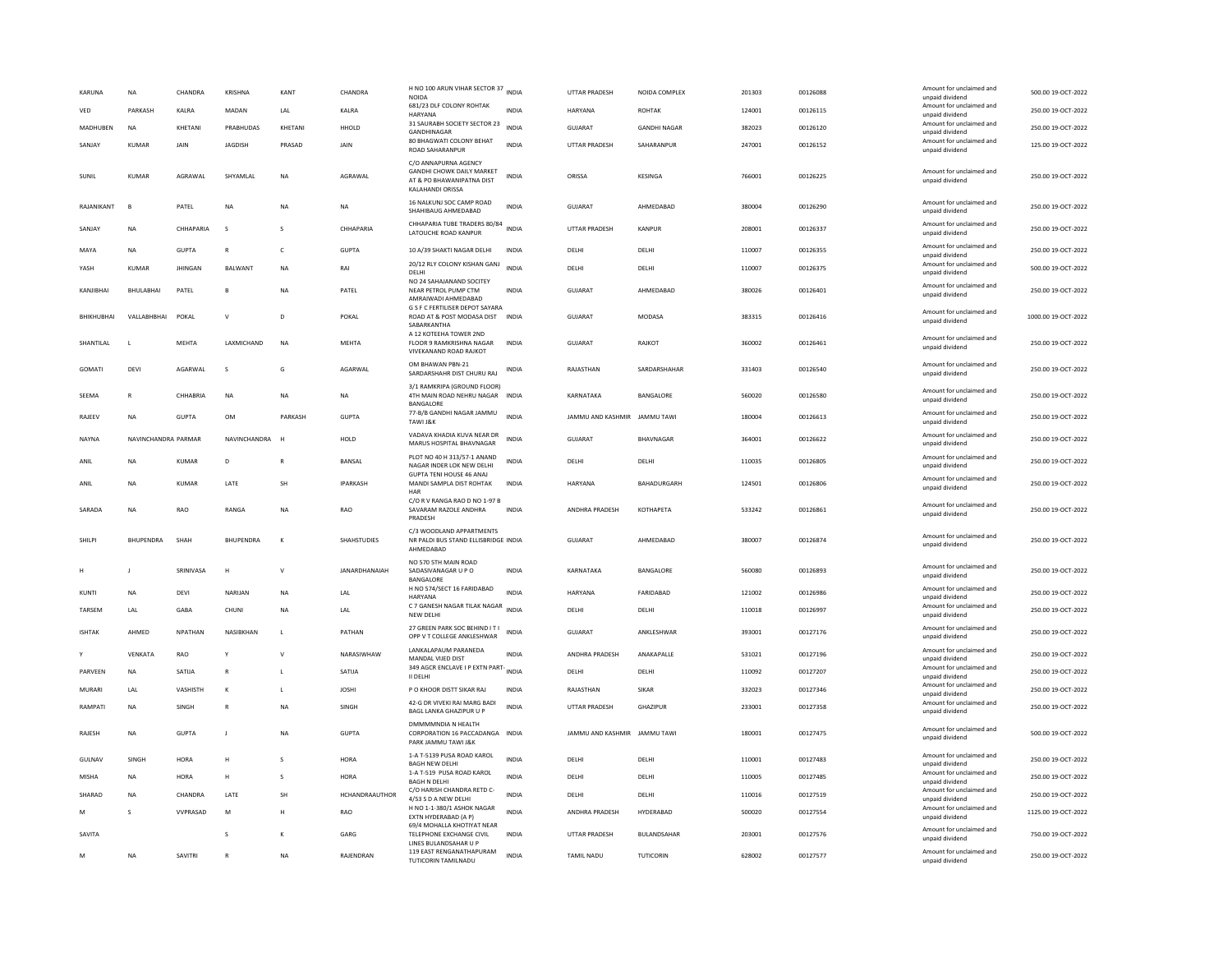|                                                     | D                     | PARASHAR     | $\mathbf{R}$            | <b>NA</b>          | SHARMA                   | 68 GHONDA NEAR SBI NEW DELHI INDIA                                                     |              | DELHI                | DELHI            | 110001 | 00127615 | Amount for unclaimed and<br>unpaid dividend | 250.00 19-OCT-2022  |
|-----------------------------------------------------|-----------------------|--------------|-------------------------|--------------------|--------------------------|----------------------------------------------------------------------------------------|--------------|----------------------|------------------|--------|----------|---------------------------------------------|---------------------|
| <b>ASHISH</b>                                       | н                     | PATEL        | <b>HASMUKH</b>          | <b>NA</b>          | RAI                      | 930-A B/H PATEL PARK<br>BHAVNAGAR                                                      | <b>INDIA</b> | GUIARAT              | <b>BHAVNAGAR</b> | 364001 | 00127625 | Amount for unclaimed and<br>unpaid dividend | 500.00 19-OCT-2022  |
|                                                     | $\mathsf{D}$          | <b>ROY</b>   | $\mathbf{S}$            | $\kappa$           | <b>ROY</b>               | F-1145 CHITTARNJAN PARK NEW<br>DELHI                                                   | <b>INDIA</b> | <b>DELHI</b>         | DELHI            | 110019 | 00127649 | Amount for unclaimed and<br>unpaid dividend | 250.00 19-OCT-2022  |
| <b>BRU</b>                                          | NARAIN                | SHARMA       | G                       | $\mathsf{P}$       | SHARMA                   | J-31 GANDHI NAGAR GWALIOR                                                              | <b>INDIA</b> | MADHYA PRADESH       | <b>GWALIOR</b>   | 474001 | 00127673 | Amount for unclaimed and<br>unpaid dividend | 250.00 19-OCT-2022  |
| UJWAL                                               | SANJAY                | <b>TIGA</b>  | NAIMAN                  | <b>NA</b>          | TIGA                     | BHARAT PETROLEUM COR LTD<br><b>GRANT ROAD SAHARANPUR</b>                               | <b>INDIA</b> | <b>UTTAR PRADESH</b> | SAHARANPUR       | 247001 | 00127688 | Amount for unclaimed and<br>unpaid dividend | 250.00 19-OCT-2022  |
| RAMESH                                              | NA                    | <b>SETHI</b> | SOMNATH                 | NA                 | SETHI                    | 320 LUXMI BAZAR SINDHI MARKET INDIA<br>PANCH KUA AHMEDABAD                             |              | GUJARAT              | AHMEDABAD        | 380002 | 00127743 | Amount for unclaimed and<br>unpaid dividend | 250.00 19-OCT-2022  |
| SUDESH                                              | <b>NA</b>             | AHUJA        | J.                      | $\mathbf{L}$       | AHUJA                    | K NO 1085 SECTOR 4 PANCHKULA<br>AMBAI A                                                | <b>INDIA</b> | <b>HARYANA</b>       | PINJORE          | 134109 | 00127764 | Amount for unclaimed and<br>unpaid dividend | 250.00 19-OCT-2022  |
| KUMUD                                               |                       |              | $\mathsf{v}$            |                    | KALRA                    | 681/23 DLF COLONY ROHTAK<br>HARYANA                                                    | <b>INDIA</b> | <b>HARYANA</b>       | <b>ROHTAK</b>    | 124001 | 00127874 | Amount for unclaimed and<br>unpaid dividend | 250.00 19-OCT-2022  |
| SASIDHARAN                                          | VALIYA                | MUTTATHU     | <b>NA</b>               | <b>NA</b>          | NA                       | ADARSH NEELKANT NAGAR 7<br><b>UNIVERSITY ROAD RAIKOT</b>                               | INDIA        | GUJARAT              | RAJKOT           | 360005 | 00127896 | Amount for unclaimed and<br>unpaid dividend | 250.00 19-OCT-2022  |
| MADHURI                                             | <b>NA</b>             | SINHA        | к                       | N                  | SINHA                    | HOUSE NO/FLAT NO. 14, TYPE 4, C<br>G O COLONY, EKTA VIHAR,CBD<br>BELAPUR, NAVI MUMBAI  | <b>INDIA</b> | MAHARASHTRA          | MUMBAI           | 400001 | 00128029 | Amount for unclaimed and<br>unpaid dividend | 125.00 19-OCT-2022  |
| SALIMBHAI                                           |                       | VOHRA        | <b>ISMAILRHAL</b>       | <b>NA</b>          | <b>VOHRA</b>             | VILLAGE FINAV TAL KHAMBHAT DT INDIA<br>KHEDA GUJARAT                                   |              | <b>GUJARAT</b>       | ANKLAVE          | 388580 | 00128053 | Amount for unclaimed and<br>unpaid dividend | 125.00 19-OCT-2022  |
| <b>KRISHNA</b>                                      | <b>MOHAN</b>          | AGRAWAL      | $\mathbb{R}$            | к                  |                          | AGRAWALINDUSTRIALIS 111/237 HARSH NAGAR KANPUR INDIA                                   |              | <b>UTTAR PRADESH</b> | KANPUR           | 208012 | 00128059 | Amount for unclaimed and<br>unnaid dividend | 250.00 19-OCT-2022  |
|                                                     | $\mathbf{S}$          | ANII         | SOMASHEKHAR             | $\mathbf{\hat{S}}$ | $\overline{\phantom{a}}$ | SAGAR CTS 7186 SECTOR X M M<br><b>EXTN BELGAUM</b>                                     | <b>INDIA</b> | KARNATAKA            | BELGAUM          | 590016 | 00128090 | Amount for unclaimed and<br>unpaid dividend | 250.00 19-OCT-2022  |
| <b>DINA</b>                                         | MUKESHCHAND<br>RA     | <b>DOSHI</b> | M                       | $\epsilon$         | <b>BDOSHIHHOLD</b>       | 12 KAHANNAGAR SOCIETY BEHIND<br>29 SARVODAY SOCIETY<br>SURENDRANAGAR                   | <b>INDIA</b> | <b>GUJARAT</b>       | SURENDRANAGAR    | 363001 | 00128124 | Amount for unclaimed and<br>unpaid dividend | 125.00 19-OCT-2022  |
| STOCKHOLDING<br>CORPORATIONO NA<br><b>FINDIALTD</b> |                       | NA           |                         | <b>NA</b>          | <b>NA</b>                | 224 MITTAL COURT B WING 2ND<br>FLOOR NARIMAN POINT BOMBAY                              | <b>INDIA</b> | MAHARASHTRA          | <b>MUMBAI</b>    | 400021 | 00128136 | Amount for unclaimed and<br>unpaid dividend | 2000.00 19-OCT-2022 |
| <b>ALFRIDA</b>                                      | <b>NA</b>             | CARVALHO     | <b>JOSEPH</b>           | <b>MARY</b>        | CARVALHO                 | 1/22 RANGARI BLDG DELISLE<br>ROAD LOWER PARREL BOMBAY                                  | <b>INDIA</b> | MAHARASHTRA          | <b>MUMBAI</b>    | 400013 | 00128159 | Amount for unclaimed and<br>unpaid dividend | 750.00 19-OCT-2022  |
| DEEPAK                                              | N                     | PANDIT       | $\mathbf{B}$            | $\mathbf{S}$       | NARASIMHAMURTHY          | CONSULTING SURGEON KETY<br>MEDICARE CENTRE KETY NAGAR<br>DAHANU ROAD W RLY THANE       | <b>INDIA</b> | MAHARASHTRA          | DAHANU           | 401602 | 00128179 | Amount for unclaimed and<br>unpaid dividend | 250.00 19-OCT-2022  |
| MANJU                                               | DEVI                  | JAIN         | Н                       | M                  | <b>JAIN</b>              | M/S BHUTAN SALES CORP<br>PHUNTSHOLING BHUTAN POST<br><b>BOX NO 163</b>                 | <b>INDIA</b> | MAHARASHTRA          | <b>MUMBAI</b>    | 400001 | 00128195 | Amount for unclaimed and<br>unpaid dividend | 250.00 19-OCT-2022  |
| SATISH                                              | <b>KUMAR</b>          | KARNANI      | LT                      | SH                 | KLKARNANI                | SUN N SAND, FLAT - 5B 110 B,<br>M.A.K. AZAD SARANI KOLKATA                             | INDIA        | <b>WEST BENGAL</b>   | KOLKATA          | 700054 | 00128219 | Amount for unclaimed and<br>unpaid dividend | 500.00 19-OCT-2022  |
| BHAVNA                                              | BABUBHAI              | PATEL        | <b>BABUBHAI</b>         | <b>NA</b>          | PATEL                    | 45 GURUKRUPA SOCIETY NEAR<br>MILL SIDHPUR                                              | <b>INDIA</b> | <b>GUJARAT</b>       | UNJHA            | 384151 | 00128296 | Amount for unclaimed and<br>unpaid dividend | 250.00 19-OCT-2022  |
| MOHD                                                | MAZHERUDDIN RAFIUDDIN |              | MOHD                    | <b>NA</b>          | RAFIUDDIN                | ROOM NO 248 BUILDING NO 11<br>SECTOR - 7 CGS COLONY ANTOP                              | <b>INDIA</b> | MAHARASHTRA          | <b>MUMBAI</b>    | 400037 | 00128317 | Amount for unclaimed and<br>unpaid dividend | 500.00 19-OCT-2022  |
| ANIL                                                | KUMAR                 | <b>MOT</b>   | PURUSHOTTOM             | JI.                | <b>MOT</b>               | <b>HILL MUMBA</b><br>SHYAM JIKA CHOWK POST<br>DIDWANA RAJ                              | <b>INDIA</b> | RAJASTHAN            | DIDWANA          | 341303 | 00128369 | Amount for unclaimed and<br>unpaid dividend | 250.00 19-OCT-2022  |
| <b>IITENDRA</b>                                     | DULLERY               | VINCHI       | <b>NA</b>               | <b>NA</b>          | <b>NA</b>                | 202 ASHISH FLATS NR<br>NARAYANNAGAR SOCIETY BUS<br>STOP NARAYANAGAR ROAD PALDI         | <b>INDIA</b> | GUIARAT              | AHMEDABAD        | 380001 | 00128455 | Amount for unclaimed and<br>unpaid dividend | 250.00 19-OCT-2022  |
|                                                     |                       | RAO          |                         |                    |                          | AHMEDABAD<br>PO MEDURU VUYYURU                                                         | <b>INDIA</b> |                      |                  |        |          | Amount for unclaimed and                    |                     |
| YALAMANCHILI RANGA                                  |                       |              | PADDIAH                 | <b>NA</b>          | CULTIVATION              | MANDALAM DIST KRISHNA A P<br>MIG 171 K K NAGAR SECTOR II                               |              | ANDHRA PRADESH       | <b>JADCHERLA</b> | 509352 | 00128459 | unpaid dividend                             | 250.00 19-OCT-2022  |
| SAVITABEN                                           | $\mathbf{L}$          | THAKAR       | LAXMI                   | NARAYAN            | HHOLD                    | RANNA PARK GHATLODIA<br>AHMEDABAD                                                      | <b>INDIA</b> | GUJARAT              | AHMEDABAD        | 380061 | 00128518 | Amount for unclaimed and<br>unpaid dividend | 250.00 19-OCT-2022  |
| SAKSHI                                              | <b>NA</b>             | KALRA        | RAJEEV                  | <b>NA</b>          | KALRA                    | 43 MUKHERJEE NAGAR DELHI                                                               | <b>INDIA</b> | DELHI                | DELHI            | 110009 | 00128682 | Amount for unclaimed and<br>unpaid dividend | 250.00 19-OCT-2022  |
| CHAMPAKLAL                                          |                       | KOTHARI      | J                       | <b>NA</b>          | KOTHARI                  | KHANA STREET DIST RAJKOT P O<br>BHAYAVADAR GUJARAT STATE                               | <b>INDIA</b> | <b>GUJARAT</b>       | DHORAJI          | 360450 | 00128711 | Amount for unclaimed and<br>unpaid dividend | 250.00 19-OCT-2022  |
| KANUBHAI                                            | MANILAL               | <b>MODI</b>  | M                       | <b>NA</b>          | <b>MODI</b>              | 10 SWAMI SIMONDHAR<br>TENAMENT OPP PASHABHAI<br>PETROL PUMP HZGHWAY<br>MFHSANA N G     | <b>INDIA</b> | <b>GUJARAT</b>       | MAHESANA         | 384002 | 00128745 | Amount for unclaimed and<br>unpaid dividend | 250.00 19-OCT-2022  |
| ANJANI                                              | <b>KUMAR</b>          | PANDEY       | $\mathsf{R}$            | NA                 | PANDEY                   | 490 SHANTI NAGAR JABALPUR M                                                            | <b>INDIA</b> | MADHYA PRADESH       | JABALPUR         | 482001 | 00128757 | Amount for unclaimed and<br>unpaid dividend | 250.00 19-OCT-2022  |
| MANJULABEN                                          | RATILAL               | SHAH         | RATILAL                 | NANCHAND           | SHAH                     | <b>B-108 SHEETAL APT NR UTKARSH</b><br>PETROL PUMP KARELIBAUG<br><b>BARODA</b>         | <b>INDIA</b> | <b>GUJARAT</b>       | VADODARA         | 390018 | 00128882 | Amount for unclaimed and<br>unpaid dividend | 250.00 19-OCT-2022  |
| SANGITA                                             | <b>SUKHVINDER</b>     |              | SINGHCHHAGAR SUKHVINDER | SINGH              | CHHAGARHHO               | H NO 12/224 OPP WATER TANK<br>NEW LAXMIPURA PALANPUR B K INDIA<br><b>GUIARAT STATE</b> |              | <b>GUJARAT</b>       | PALANPUR         | 385002 | 00128911 | Amount for unclaimed and<br>unpaid dividend | 250.00 19-OCT-2022  |
| KAMLESH                                             | <b>NA</b>             | SONKAR       | $\mathsf{L}$            | c                  | SONKAR                   | C/O MR L C SONKAR NO 13 KV<br>HEBBAL SADASSHIVA NAGAR<br>BANGALORE                     | <b>INDIA</b> | KARNATAKA            | BANGALORE        | 560080 | 00128921 | Amount for unclaimed and<br>unpaid dividend | 250.00 19-OCT-2022  |
| RAVIPATI                                            | <b>NA</b>             | VEERAIAH     | $\mathsf{R}$            | V                  | SWAMYCLERK               | SURAREDDIPALEM VALLUR POST<br>PRAKASAM DISTT A P                                       | <b>INDIA</b> | ANDHRA PRADESH       | KANIGIRI         | 523272 | 00128940 | Amount for unclaimed and<br>unpaid dividend | 250.00 19-OCT-2022  |
| AMBER                                               | NA                    | DUTTA        | KUMAR                   | KRISHNA            | DUTTA                    | C/O SHRIK K DUTTA D 31/47A<br>MADANPURA VARANASI UP                                    | INDIA        | UTTAR PRADESH        | VARANASI         | 221001 | 00129040 | Amount for unclaimed and<br>unpaid dividend | 250.00 19-OCT-2022  |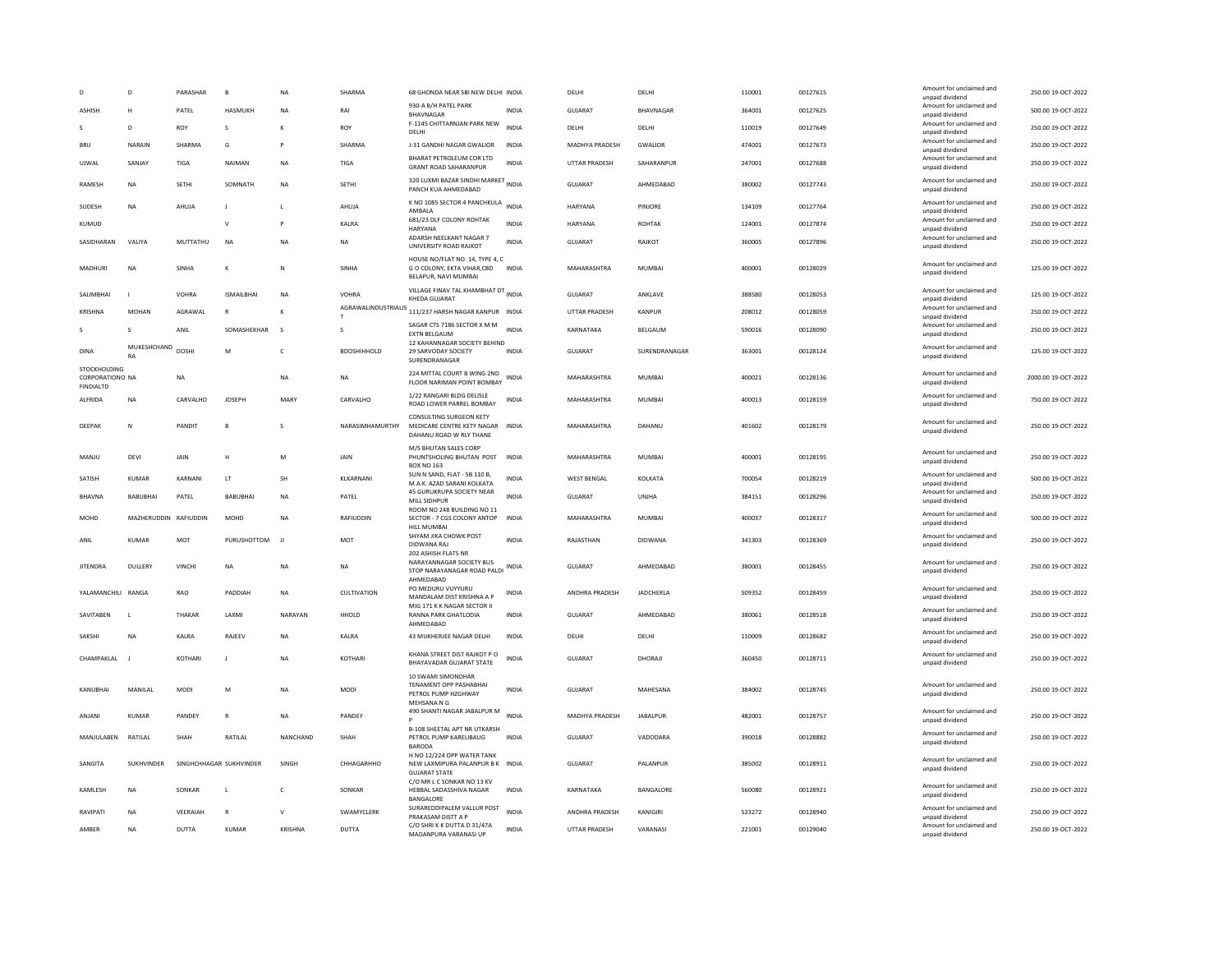| NIKITA        |                   |                       |                                                                                                            |               |                     | C/O C D RAVAL A 1 FLAT NO 3                                                                  |              |                       |                |        |          |                                             |                    |
|---------------|-------------------|-----------------------|------------------------------------------------------------------------------------------------------------|---------------|---------------------|----------------------------------------------------------------------------------------------|--------------|-----------------------|----------------|--------|----------|---------------------------------------------|--------------------|
|               | <b>NA</b>         | <b>JOSHI</b>          | GAUTAM                                                                                                     | н             | <b>JOSHI</b>        | AMRAPALI FLATS SHARDA<br>MANDIR ROAD PALDI<br>AHMFDARAD                                      | <b>INDIA</b> | GUJARAT               | AHMEDABAD      | 380007 | 00129092 | Amount for unclaimed and<br>unpaid dividend | 500.00 19-OCT-2022 |
| <b>CH</b>     | $\mathbf{S}$      | VPRASADARAO NAGESWARA |                                                                                                            | <b>NA</b>     | <b>RAO</b>          | 20A-13-5 PEDDINIVARI ST KOTHA<br>PET ELURU II                                                | <b>INDIA</b> | <b>ANDHRA PRADESH</b> | FIURU          | 534002 | 00129119 | Amount for unclaimed and<br>unpaid dividend | 500.00.19-OCT-2022 |
| N             | SUBBANNA          | KUDVA                 | ${\sf N}$                                                                                                  | D             | KUDVA               | NEAR SURATKAL PRINTERS OLD<br>POST OFFICE ROAD SURATKAL<br>MANGALORE TALUK D K               | <b>INDIA</b> | KARNATAKA             | KARKALA        | 574158 | 00129127 | Amount for unclaimed and<br>unpaid dividend | 250.00 19-OCT-2022 |
| DALBIR        | SINGH             | MALIK                 | E                                                                                                          |               | MALIK               | <b>KARNATAKA</b><br>H NO 172/22 VIKAS NAGAR                                                  | INDIA        | HARYANA               | <b>ROHTAK</b>  | 124001 | 00129144 | Amount for unclaimed and                    | 375.00 19-OCT-2022 |
| RAMESH        | <b>KUMAR</b>      | <b>JPATEL</b>         | J                                                                                                          | NA            | PATEL               | ROHTAK HARYANA<br>GANPATIPARA AT&PO KANSA TA                                                 | <b>INDIA</b> | <b>GUJARAT</b>        | VISNAGAR       | 384315 | 00129239 | unpaid dividend<br>Amount for unclaimed and | 250.00 19-OCT-2022 |
| BHAVESH       | <b>NA</b>         | POONATER              | H                                                                                                          | <b>NA</b>     | POONATER            | VISNAGAR DIST MEHSANA<br>JAY INDUSTRIES BINTEX HOUSE                                         | <b>INDIA</b> | <b>GUJARAT</b>        | RAJKOT         | 360003 | 00129257 | unpaid dividend<br>Amount for unclaimed and | 250.00 19-OCT-2022 |
|               |                   |                       |                                                                                                            |               |                     | <b>BHAV NAGAR ROAD RAJKOT</b><br><b>B 108 SHEETAL APAT NEAR</b>                              |              |                       |                |        |          | unpaid dividend<br>Amount for unclaimed and |                    |
| RATILAL       | NANCHAND          | SHAH                  | NANCHAND                                                                                                   | KAMALSI       | SHAH                | UTTAKARSH PETROL PUMP<br>KARELIBAUG BARODA GUJARAT<br>FLAT NO 7341 PKT B SEC 10              | <b>INDIA</b> | GUJARAT               | VADODARA       | 390018 | 00129305 | unpaid dividend<br>Amount for unclaimed and | 250.00 19-OCT-2022 |
| VIRENDRA      | KUMAR             | AGRAWAL               | OUDH                                                                                                       | <b>BIHARI</b> | LALGUPTA            | VASANT KUNJ NEW DELHI<br>H NO 54 SEC 7 URBAN ESTATE                                          | <b>INDIA</b> | DELHI                 | DELHI          | 110037 | 00129441 | unnaid dividend<br>Amount for unclaimed and | 250.00 19-OCT-2022 |
| NAVEEN        | <b>NA</b>         | AHUJA                 | PURAN                                                                                                      | CHAND         | AHUJA               | <b>GURGAON HARYANA</b>                                                                       | <b>INDIA</b> | <b>HARYANA</b>        | <b>GURGAON</b> | 122001 | 00129444 | unpaid dividend                             | 250.00 19-OCT-2022 |
| SEEMA         | <b>NA</b>         | AHUJA                 | VINOD                                                                                                      | <b>NA</b>     | AHUJA               | SP-6 MAURYA ENCLAVE PITAM<br>PURA DELHI                                                      | <b>INDIA</b> | DELHI                 | DELHI          | 110034 | 00129447 | Amount for unclaimed and<br>unpaid dividend | 500.00 19-OCT-2022 |
| <b>INDIRA</b> | DEVI              | IMMELLA               | N                                                                                                          | CHOWDARY      | <b>HW</b>           | 14-142 PANTULAGARI MEDA<br>GAJUWAKA VISAKHAPATNAM                                            | <b>INDIA</b> | ANDHRA PRADESH        | VISAKHAPATNAM  | 530026 | 00129479 | Amount for unclaimed and<br>unpaid dividend | 250.00 19-OCT-2022 |
| CHANDRA       | $\mathbf{I}$      | <b>JAIN</b>           | J.                                                                                                         | P             | <b>JAINHW</b>       | J P JAIN & CO CHARTERED<br>ACCOUNTANT NETTAKALAPPA<br>MARKET AVENUE RD BANGALORE             | <b>INDIA</b> | KARNATAKA             | BANGALORE      | 560002 | 00129497 | Amount for unclaimed and<br>unpaid dividend | 500.00 19-OCT-2022 |
| MAFATBHAI     | MEHURBHAI         | DESAI                 | $\mathsf{M}% _{T}=\mathsf{M}_{T}\!\left( a,b\right) ,\ \mathsf{M}_{T}=\mathsf{M}_{T}\!\left( a,b\right) ,$ |               | DESAI               | GOPAL DAIRY FARM VASTRAPUR<br>AHMEDABAD                                                      | <b>INDIA</b> | GUJARAT               | AHMEDABAD      | 380015 | 00129569 | Amount for unclaimed and<br>unpaid dividend | 250.00 19-OCT-2022 |
| KAMLA         | <b>NA</b>         | DEVI                  | D                                                                                                          | P             | <b>JINDAL</b>       | 29 WEST AVENUE I I T CAMPUS<br>HAUZ KHAS NEW DELHI                                           | <b>INDIA</b> | DELHI                 | DELHI          | 110016 | 00129585 | Amount for unclaimed and<br>unpaid dividend | 250.00 19-OCT-2022 |
| KAMLESH       | <b>NA</b>         | DHAMIIA               | $\mathbf{S}$                                                                                               | $\epsilon$    | DHAMIIA             | 52 SOUTH ANARKALI EXT DELHI                                                                  | <b>INDIA</b> | DELHI                 | DFI HI         | 110051 | 00129594 | Amount for unclaimed and<br>unpaid dividend | 250.00 19-OCT-2022 |
| VIRENDRA      | <b>NA</b>         | <b>KUMAR</b>          | $\mathbf{s}$                                                                                               | <b>NA</b>     | DAS                 | 98 VIJAY NAGAR MEERUT UP                                                                     | <b>INDIA</b> | <b>UTTAR PRADESH</b>  | MEERUT         | 250001 | 00129630 | Amount for unclaimed and<br>unpaid dividend | 500.00 19-OCT-2022 |
| RAJESH        | <b>KUMAR</b>      | PAREEK                | ATMARAM                                                                                                    | NA            | PAREEK              | C/O PAREEK TRADING CO 99-B<br>OLD DHANMANDI SRI<br><b>GANGANAGAR RAJASTHAN</b>               | <b>INDIA</b> | RAJASTHAN             | SRI GANGANAGAR | 335001 | 00129687 | Amount for unclaimed and<br>unpaid dividend | 250.00 19-OCT-2022 |
| SUSHIL        | <b>KUMAR</b>      | <b>JAIN</b>           | SALEK                                                                                                      | CHAND         | <b>JAIN</b>         | DHOBI PARA BARAUT MEERUT U P INDIA                                                           |              | <b>UTTAR PRADESH</b>  | AGARWAI        | 250611 | 00129728 | Amount for unclaimed and<br>unpaid dividend | 250.00 19-OCT-2022 |
| <b>SHIKHA</b> | <b>NA</b>         | JHUNJHUNWALA SANJAY   |                                                                                                            | <b>NA</b>     | <b>JHUNJHUNWALA</b> | 1/B NANDO MULLICK LANE<br>CALCUTTA                                                           | <b>INDIA</b> | WEST BENGAL           | KOLKATA        | 700006 | 00129749 | Amount for unclaimed and<br>unpaid dividend | 250.00 19-OCT-2022 |
|               |                   |                       |                                                                                                            |               |                     | W/O JATINDER KACKRIA STATE                                                                   |              |                       |                |        |          | Amount for unclaimed and                    |                    |
| SAROJ         | <b>NA</b>         | KACKRIA               | п                                                                                                          | KACKRIA       | HOMELY              | WARE HOUSE BARNALA PB                                                                        | <b>INDIA</b> | PUNJAB                | BARNALA        | 148101 | 00129861 | unpaid dividend                             | 250.00 19-OCT-2022 |
| PRAVIN        |                   | LALKA                 | PADAMSEY                                                                                                   | LALKA         |                     | 8 SHIVKRUPA NAHUR OPP ST<br>MARY'S SCHOOL MULUND W<br><b>BOMBAY</b>                          | <b>INDIA</b> | MAHARASHTRA           | <b>MUMBAI</b>  | 400080 | 00129906 | Amount for unclaimed and<br>unpaid dividend | 750.00 19-OCT-2022 |
| MOHANLAL      | <b>NA</b>         | LALWAN                | D                                                                                                          | <b>NA</b>     | CHAND               | 17/345 B K M STREET POST BOX<br>NO 55 CUDDAPAH                                               | <b>INDIA</b> | ANDHRA PRADESH        | CUDDAPAH       | 516001 | 00129908 | Amount for unclaimed and<br>unpaid dividend | 125.00 19-OCT-2022 |
| RAKESH        | <b>MOHAN</b>      | GAIROLA               | $\mathsf{R}$                                                                                               | N             | GAIROLA             | SCIENTIST MOD/RSAG SAC ISR<br>AHMEDABAD                                                      | <b>INDIA</b> | <b>GUJARAT</b>        | AHMEDABAD      | 380053 | 00129970 | Amount for unclaimed and<br>unpaid dividend | 250.00 19-OCT-2022 |
| <b>USHA</b>   | <b>NA</b>         | GARG                  | $\vee$                                                                                                     | К             | GARG                | C/O SH BRIJ LAL GARG H NO B-<br>II/274 PADHIAN STREET SANGRUR                                | INDIA        | PUNJAB                | SANGRUR        | 148001 | 00129989 | Amount for unclaimed and<br>unpaid dividend | 125.00 19-OCT-2022 |
| THAKUR        | DAS               | KINGER                | J                                                                                                          | $\mathbb{R}$  | KINGER              | KINGER BHAWAN 42 NAGNECHI<br>SCHEME BEHIND SBBIJ BIKANER                                     | <b>INDIA</b> | RAJASTHAN             | <b>BIKANER</b> | 334003 | 00130069 | Amount for unclaimed and<br>unpaid dividend | 250.00 19-OCT-2022 |
| PARUL         |                   | BHAVSAR               | <b>NA</b>                                                                                                  | <b>NA</b>     | <b>NA</b>           | <b>G-8 MAVIRBAUG APPRT NR</b><br>SHERAYAS TEKRSA AMBAWADI                                    | <b>INDIA</b> | GUJARAT               | AHMEDABAD      | 380001 | 00130154 | Amount for unclaimed and                    | 250.00 19-OCT-2022 |
|               |                   |                       |                                                                                                            |               |                     | AHMEDABAD                                                                                    |              |                       |                |        |          | unpaid dividend                             |                    |
| PATFI         | <b>GEFTABEN</b>   | P                     | P                                                                                                          | DAS           | PATFLHHOLD          | 48/472 GREEN PARK NARANPURA<br>SOLA ROAD NEAR JAYMANGAL<br>SOC AHMEDABAD                     | <b>INDIA</b> | GUIARAT               | AHMFDARAD      | 380012 | 00130223 | Amount for unclaimed and<br>unpaid dividend | 250.00.19-OCT-2022 |
| <b>ILABEN</b> | MAHESHKUMAR PATEL |                       | M                                                                                                          | KUMAR         | HHOLD               | PRAMA NAVIKHADKI MITHOPAT<br>KHAMBHAT KHEDA GUJARAT                                          | <b>INDIA</b> | GUJARAT               | KHAMBHAT       | 388620 | 00130270 | Amount for unclaimed and<br>unpaid dividend | 250.00 19-OCT-2022 |
| KAMLESH       | <b>NA</b>         | MANUBHAI              | MANESH                                                                                                     | <b>NA</b>     | BHAI                | M/S MANUBHAI<br>PREMCHAND&SONS 308 SARKAR<br>OPP GANDHIGRAM RLY STN<br>NAVRANGPURA AHMEDABAD | <b>INDIA</b> | <b>GUJARAT</b>        | AHMEDABAD      | 380009 | 00130330 | Amount for unclaimed and<br>unpaid dividend | 250.00 19-OCT-2022 |
| KIRANKUMAR    | <b>NA</b>         | SHAH                  | D                                                                                                          | $\epsilon$    | SHAH                | 1211 VECHALO KHANCHO<br>SHAMLA S POLE RAIPUR<br>AHMEDABAD                                    | <b>INDIA</b> | GUJARAT               | AHMEDABAD      | 380001 | 00130417 | Amount for unclaimed and<br>unpaid dividend | 250.00 19-OCT-2022 |
| JAYAVARAM     | JAGADEESHA        | RANGAIAH              | $\overline{1}$                                                                                             | к             | RANGAIAH            | 10/389 MAIN BAZAR TADPATRI<br>DIST ANANTHAPUR A P                                            | <b>INDIA</b> | ANDHRA PRADESH        | ANANTAPUR      | 515041 | 00130454 | Amount for unclaimed and<br>unpaid dividend | 250.00 19-OCT-2022 |
| ANAND         | <b>BIPINKUMAR</b> | SHAH                  | B                                                                                                          | к             | <b>IASURHA</b>      | 30 B MADHUKUNJ SOCIETY<br>MANINAGAR E AHMEDABAD                                              | <b>INDIA</b> | GUIARAT               | AHMFDARAD      | 380008 | 00130594 | Amount for unclaimed and<br>unpaid dividend | 400.00.19-OCT-2022 |
| DILIP         | MANEKLAL          | SHAH                  | M                                                                                                          | <b>NA</b>     | LAL                 | 1A KAMAL VIHAR FLAT NEHRU<br>PARK VASTRAPUR AHMEDABAD                                        | <b>INDIA</b> | GUJARAT               | AHMEDABAD      | 380015 | 00130616 | Amount for unclaimed and<br>unpaid dividend | 250.00 19-OCT-2022 |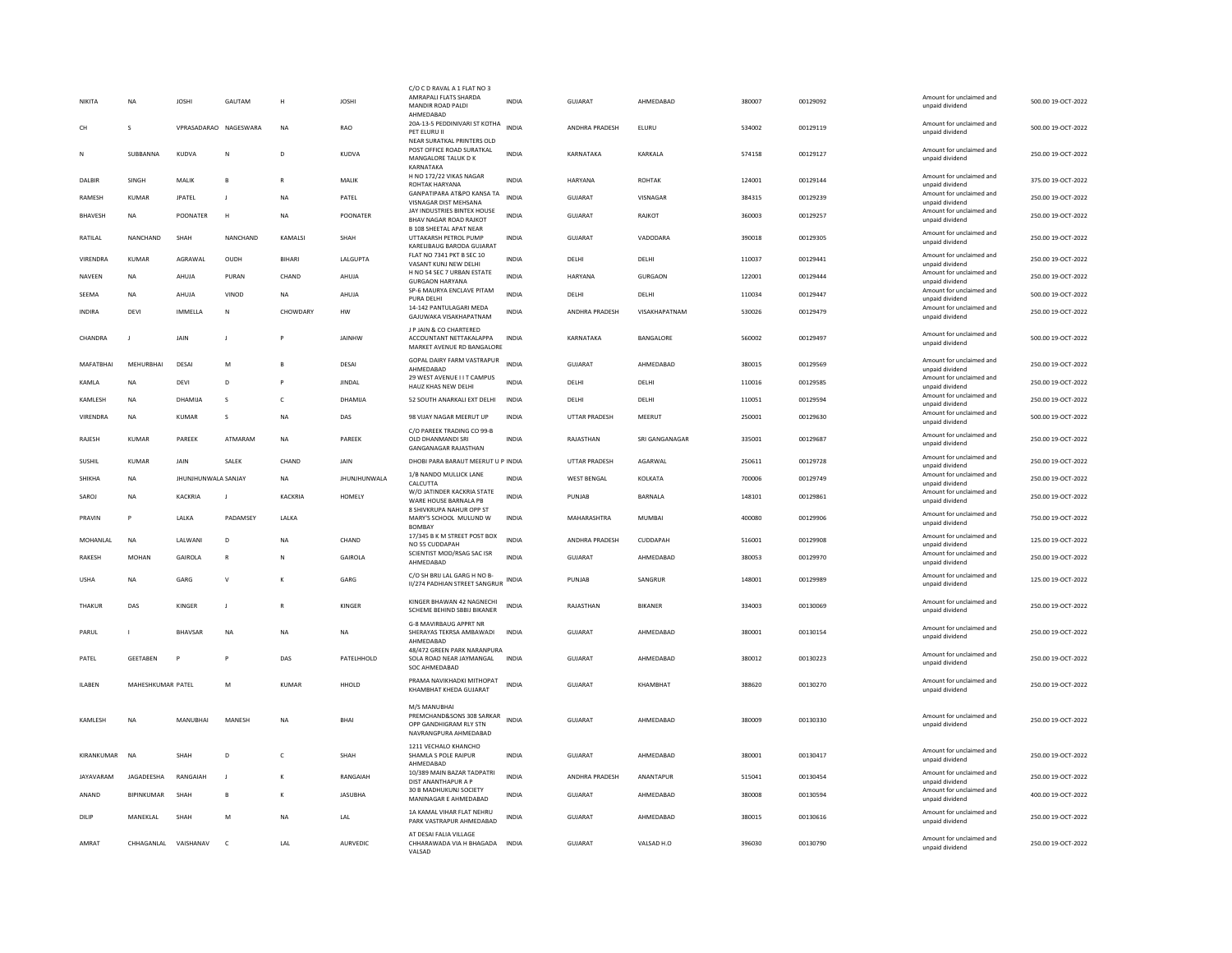| <b>MOHAMMED</b> | <b>ISHAK</b>       | <b>ASHAIKH</b> | ABDUI        | <b>NA</b>      | <b>MAIID</b>     | SUPREME PRO STORE NAVA YARD<br>NEAR BUS STAND VADODARA                                                                    | <b>INDIA</b> | GUIARAT              | VADODARA         | 390002 | 00130841 | Amount for unclaimed and<br>unpaid dividend | 250.00.19-OCT-2022 |
|-----------------|--------------------|----------------|--------------|----------------|------------------|---------------------------------------------------------------------------------------------------------------------------|--------------|----------------------|------------------|--------|----------|---------------------------------------------|--------------------|
| VAREJA          | <b>NA</b>          | SHETTY         | H            | R              | SHETTY           | BHANDIMUT PO HANEHALLI<br>UDUPI TQ                                                                                        | <b>INDIA</b> | KARNATAKA            | KOTESHWAR        | 576210 | 00130884 | Amount for unclaimed and<br>unpaid dividend | 500.00 19-OCT-2022 |
| c               | $\mathbb{R}$       | VENKATESH      | $\mathsf{C}$ | R              | RRAMCHANDRAN     | FLAT 2 SANKET SANKALP<br>HOUSING SOCIETY 47/3 PAUD<br>ROAD PUNE MAHARASHTRA<br>INDIA                                      | <b>INDIA</b> | MAHARASHTRA          | PUNE             | 411038 | 00130921 | Amount for unclaimed and<br>unpaid dividend | 250.00 19-OCT-2022 |
| SANJAY          | <b>NA</b>          | SINGHAL        | s            | $\mathsf{C}$   | SINGHAL          | 905-B RANI BAGH DELHI                                                                                                     | <b>INDIA</b> | DELHI                | DELHI            | 110034 | 00130941 | Amount for unclaimed and<br>unpaid dividend | 250.00 19-OCT-2022 |
| MANOI           | KUMAR              | <b>SINGH</b>   | P            | $\mathsf{D}$   | <b>SINGH</b>     | C/O MANOJ PAN BHANOAR 6 RAM<br>BAGH OPP HANUMAN MANDIR INDIA<br>ALLAHABAD                                                 |              | <b>UTTAR PRADESH</b> | ALLAHABAD        | 211003 | 00130959 | Amount for unclaimed and<br>unpaid dividend | 250.00.19-OCT-2022 |
| NEELAM          | NA                 | SINGH          | D            | N              | SINGH            | BLOCK NO 42 FLAT NO 304 ROAD<br>NO 10-E RAJENDRA NAGAR PATNA INDIA                                                        |              | <b>BIHAR</b>         | PATNA            | 800016 | 00130960 | Amount for unclaimed and<br>unpaid dividend | 250.00 19-OCT-2022 |
| SUJATA          | NA                 | SINGH          | $\mathbf{A}$ | ΝA             | SINGH            | C/O ANURAG SINGH 469 C ASHOK INDIA<br>NAGAR MANDIR MARG RANCHI                                                            |              | <b>JHARKHAND</b>     | RANCHI           | 834002 | 00130968 | Amount for unclaimed and<br>unpaid dividend | 500.00 19-OCT-2022 |
| KANIYAI AI      | CHIMANI AI         | SONI           | $\mathsf{C}$ | <b>NA</b>      | LAL              | SONI FADIYA CHHIPWAD PADRA<br>TALAKNEAT DIST BARODA GUJ                                                                   | <b>INDIA</b> | <b>GUJARAT</b>       | PADRA            | 391440 | 00130997 | Amount for unclaimed and<br>unpaid dividend | 250.00 19-OCT-2022 |
| PRAKASH         | $\overline{R}$     | <b>VYAS</b>    | $\mathbb{R}$ | B              | VYAS             | D C C COLONY DIGVIJAY GARM VIA<br>JAMNANAGAR SAURASTRA                                                                    |              | GUJARAT              | KALAVAD          | 361140 | 00131042 | Amount for unclaimed and<br>unpaid dividend | 250.00 19-OCT-2022 |
| INDERJEET       | KAUR               | <b>BANSAL</b>  | ΞI.          | $\mathbf{S}$   | BANSALHLADY      | MES QTR NO 16/2 MANDIR AREA<br>PATHANKOT PB                                                                               | <b>INDIA</b> | PUNJAB               | PATHANKOT        | 145001 | 00131198 | Amount for unclaimed and<br>unpaid dividend | 250.00 19-OCT-2022 |
| RAJESH          | NA                 | GABA           | B            |                | GABBA            | 277 BHASKAR MARG BANI PARK<br><b>JAIPUR</b>                                                                               | <b>INDIA</b> | RAJASTHAN            | JAIPUR           | 302016 | 00131201 | Amount for unclaimed and<br>unpaid dividend | 250.00 19-OCT-2022 |
| AMIT            | NA                 | <b>GUPTA</b>   |              | K              | <b>GUPTA</b>     | 173 SECTOR 7 URBAN ESTATE<br>GURGAON                                                                                      | <b>INDIA</b> | HARYANA              | <b>GURGAON</b>   | 122001 | 00131270 | Amount for unclaimed and<br>unpaid dividend | 500.00 19-OCT-2022 |
| AYUSHI          | NA                 | <b>GUPTA</b>   |              | NA             | <b>GUPTA</b>     | CHUNNI LAL GUPTA 53/30<br>NAYAGANJ KANPUR HISSAR,<br>HARYANA                                                              | INDIA        | HARYANA              | BHIWANI          | 125055 | 00131279 | Amount for unclaimed and<br>unpaid dividend | 250.00 19-OCT-2022 |
| VEENA           | <b>NA</b>          | KUMARI         | VISHNU       | <b>NA</b>      | <b>SHANKER</b>   | C/O RAMADHAR SHARMA<br>STATION MASTER AT&PO<br>JAHANABAD RAILWAY STATION INDIA<br>UTTA PURBI GALI DIST<br>JAHANABAD BIHAR |              | <b>BIHAR</b>         | ARWAI            | 804417 | 00131360 | Amount for unclaimed and<br>unpaid dividend | 250.00 19-OCT-2022 |
| <b>GEORGE</b>   | <b>NA</b>          | KURIAN         |              |                | KURIAN           | C/O INTAS LABORATORIES LTD<br>2ND FLOOR CHINUBHAI CENTRE INDIA<br>ASHRAM ROAD AHMEDABAD                                   |              | <b>GUJARAT</b>       | AHMEDABAD        | 380009 | 00131366 | Amount for unclaimed and<br>unpaid dividend | 250.00 19-OCT-2022 |
| <b>HIRABHAI</b> | <b>IIVANRHAI</b>   | PATEL          | T            | B              | PATEL            | 38 CHAROTAR COOP SOCIETY OLD INDIA<br>PADRA RD BARODA                                                                     |              | <b>GUJARAT</b>       | VADODARA         | 390020 | 00131413 | Amount for unclaimed and<br>unpaid dividend | 250.00 19-OCT-2022 |
| KOMAL           | PURUSHOTTAM<br>DAS | PATFI          | PURUSHOTTAM  | DAS            | PATEL            | 112 NARMADA APT RAOPURA NR<br>HOTEL UTSAV VADODARA                                                                        | <b>INDIA</b> | GUIARAT              | VADODARA         | 390001 | 00131447 | Amount for unclaimed and<br>unpaid dividend | 250.00 19-OCT-2022 |
| RAMKISHAN       | <b>NA</b>          | <b>JALAN</b>   | PRABHUDAYAL  | N <sub>A</sub> | RETD             | TECHNO CHEM 2ND FLOOR<br>KRISHNA MANSIONS KALUPUR<br>GHFF BAZAR AHMEDARAD                                                 | <b>INDIA</b> | <b>GUJARAT</b>       | AHMEDABAD        | 380002 | 00131465 | Amount for unclaimed and<br>unpaid dividend | 250.00 19-OCT-2022 |
| PRASAD          | <b>NA</b>          | KADALI         | к            |                | LTRIVEDI         | NEDICHERLA PALEM<br>GUDIMELLANKA POST RAZOLE TQ INDIA<br>EAST GODAVARI DT                                                 |              | ANDHRA PRADESH       | KOTHAPETA        | 533244 | 00131496 | Amount for unclaimed and<br>unpaid dividend | 250.00 19-OCT-2022 |
| KANUBHAI        | FULCHANDDAS        | SHAH           | F            | ΝA             | SHAH             | 91 MOTIBAG SOCIETY POST<br>GHODASAR AHMEDABAD                                                                             | INDIA        | GUJARAT              | AHMEDABAD        | 380050 | 00131515 | Amount for unclaimed and<br>unpaid dividend | 250.00 19-OCT-2022 |
| ANIL            | <b>KUMAR</b>       | KAPOOR         | J            | c              | <b>KAPOOR</b>    | 1495 GALI KHAL BEG FARASH<br>KHANA DELHI                                                                                  | <b>INDIA</b> | DELHI                | DELHI            | 110006 | 00131535 | Amount for unclaimed and<br>unpaid dividend | 250.00 19-OCT-2022 |
| VIRPAL          | <b>NA</b>          | KAUR           | H            | -S             | <b>GILLHHOLD</b> | W/O HARJIT SINGH GILL C/O<br>HARDEV SINGH V&PO BHARANA INDIA<br>VIA FEROZSHAH PUNJAB                                      |              | PUNJAB               | MOGA             | 142052 | 00131558 | Amount for unclaimed and<br>unpaid dividend | 250.00 19-OCT-2022 |
| YASHPAL         | <b>NA</b>          | KHANNA         | $\kappa$     | L              | KHANNA           | 305 KAVITA APPT III FLOOR YARI<br>ROAD VERSOVA ANDHERI (W)<br><b>MUMBA</b>                                                | <b>INDIA</b> | MAHARASHTRA          | MUMBAI           | 400061 | 00131578 | Amount for unclaimed and<br>unpaid dividend | 250.00 19-OCT-2022 |
| <b>ASHOK</b>    | <b>NA</b>          | HANDA          | $\mathsf{R}$ | ΝA             | CHAND            | S/O SH RAM CHANDHANDA<br>KUCHA DIL SUKHRAI NEAR TURI<br>BAZAR FEROZPUR PUNJAB                                             | <b>INDIA</b> | PUNJAB               | FEROZPUR         | 152002 | 00131633 | Amount for unclaimed and<br>unpaid dividend | 250.00 19-OCT-2022 |
| <b>ASHOK</b>    | <b>NA</b>          | JAIN           | D            | $\mathsf{C}$   | JAIN             | C/O GOPIRAM HARPHOOL SINGH<br>JAIN PUSHPANJALI MKT BAZAZA INDIA<br><b>BAZAR ALWAR</b>                                     |              | RAJASTHAN            | ALWAR            | 301001 | 00131654 | Amount for unclaimed and<br>unpaid dividend | 250.00 19-OCT-2022 |
| SAPNA           | R                  | JAIN           |              | $\mathsf{C}$   | JAIN             | 9/B RAJ KAMAL 3RD CARTER<br>ROAD BORIVALI E BOMBAY                                                                        | <b>INDIA</b> | MAHARASHTRA          | MUMBAI           | 400066 | 00131684 | Amount for unclaimed and<br>unpaid dividend | 250.00 19-OCT-2022 |
| SHAKUNTALA      | $\overline{A}$     | <b>JAIN</b>    | ASHOK        | <b>NA</b>      | <b>JAIN</b>      | J P JAIN & CO CHARTERED<br>ACCOUNTANT NETTAKALAPPA<br>MARKET AVENUE ROAD<br>BANGALORE                                     | <b>INDIA</b> | KARNATAKA            | <b>BANGALORE</b> | 560002 | 00131689 | Amount for unclaimed and<br>unpaid dividend | 250.00 19-QCT-2022 |
| INDRAVADAN      | $\mathbf{L}$       | BHATT          | NA           | NA             | NA               | AT & PO AMBALA TAL CHANASMA<br><b>DIST MAHESANA</b>                                                                       | <b>INDIA</b> | GUJARAT              | PATAN            | 384230 | 00131736 | Amount for unclaimed and<br>unpaid dividend | 250.00 19-OCT-2022 |
| <b>BHARAT</b>   | VIR                | CHAWI A        | LATE         | <b>SH</b>      | <b>JCHAWLA</b>   | CC 45-A DDA LIG FLATS G 8 AREA<br>RAJORI GARDEN NEW DELHI                                                                 | <b>INDIA</b> | DELHI                | DELHI            | 110064 | 00131782 | Amount for unclaimed and<br>unpaid dividend | 250.00 19-OCT-2022 |
| CHANDRIKABEN R  |                    | DESAI          |              | DESA           | HH               | AT & P CHORIWAD TAL IDAR DIST INDIA<br>SABARKANTHA                                                                        |              | <b>GUJARAT</b>       | <b>IDAR</b>      | 383440 | 00131847 | Amount for unclaimed and<br>unpaid dividend | 250.00 19-OCT-2022 |
| <b>NIKUNJ</b>   | RAMANLAL           | DESAI          |              | M              | DESI             | IST FLOOR NAXATRA APARTMENT<br>OPP VIJAY PARK NR LAXMI APTS INDIA<br>NAVRANGPURA AHMEDABAD                                |              | GUJARAT              | AHMEDABAD        | 380009 | 00131856 | Amount for unclaimed and<br>unpaid dividend | 500.00 19-OCT-2022 |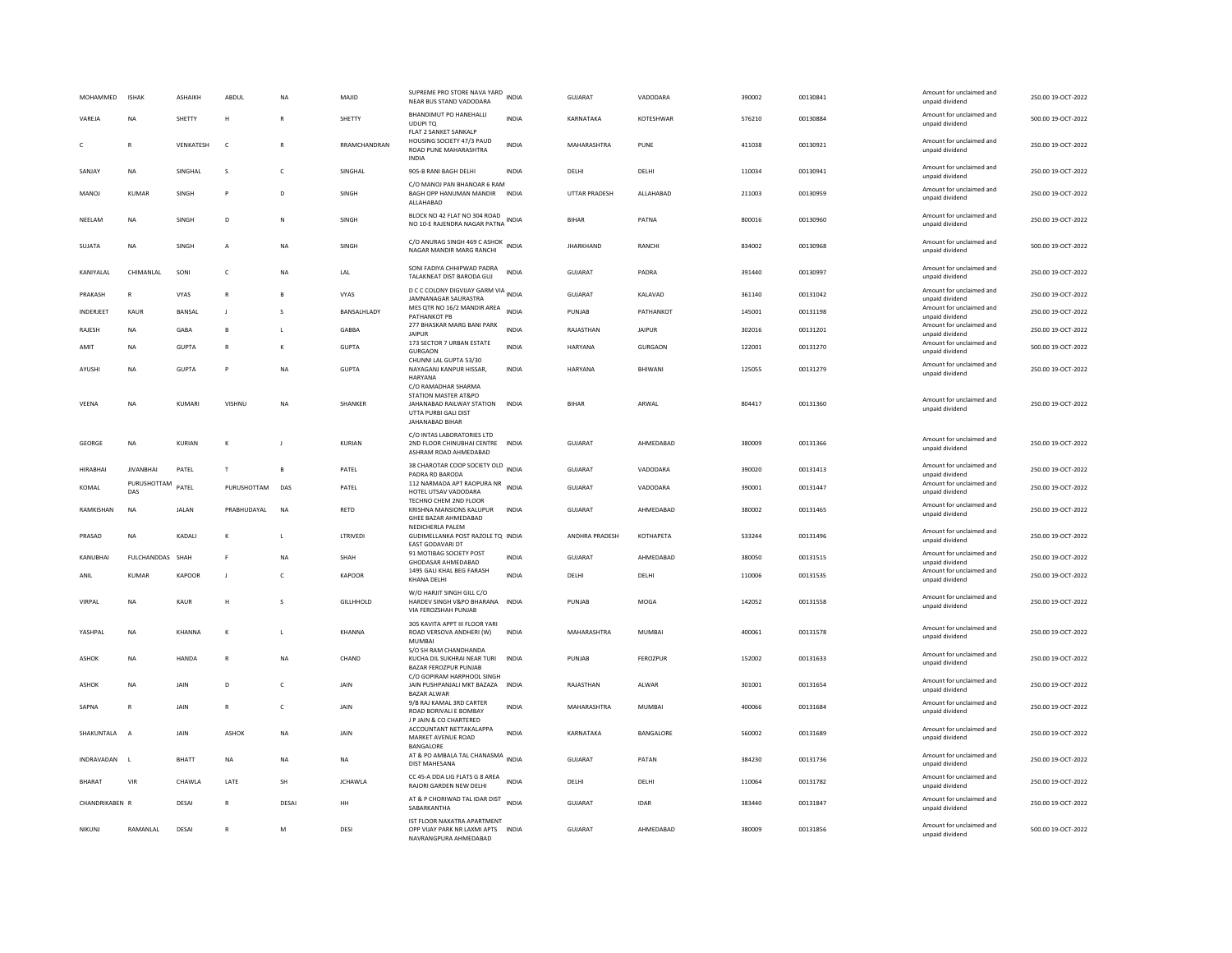| NIRUPMA            | <b>NA</b>                 | DFVI                    | s                         | <b>NA</b>              | PRASAD          | SHANKER PRASAD JAGDEC<br>BHAWAN BORING PATLIPUTRA<br><b>ROAD PATNA</b>                                                         | <b>INDIA</b>                 | <b>BIHAR</b>              | PATNA                          | 800013           | 00131871             | Amount for unclaimed and<br>unpaid dividend | 250.00.19-OCT-2022                       |
|--------------------|---------------------------|-------------------------|---------------------------|------------------------|-----------------|--------------------------------------------------------------------------------------------------------------------------------|------------------------------|---------------------------|--------------------------------|------------------|----------------------|---------------------------------------------|------------------------------------------|
|                    | <b>NA</b>                 | <b>MARTIN</b>           | F                         | <b>NA</b>              | <b>MARTIN</b>   | MIG-17 B BLOCK PANKI KANPUR INDIA                                                                                              |                              | <b>UTTAR PRADESH</b>      | KANPUR                         | 208020           | 00131954             | Amount for unclaimed and<br>unpaid dividend | 250.00 19-OCT-2022                       |
| <b>BHAVIN</b>      | R                         | MEHTA                   | $\mathsf{R}$              |                        | MEHTA           | A-302/3 SHREE VIJAY APARTMENT<br>NR RAJA PARLOUR VIJAY CHAR<br>RASTA NAVRANGPURA<br>AHMEDABAD                                  | <b>INDIA</b>                 | <b>GUJARAT</b>            | AHMEDABAD                      | 380009           | 00131970             | Amount for unclaimed and<br>unpaid dividend | 250.00 19-OCT-2022                       |
| AMIT               | V                         | MISRA                   | $\vee$                    | ${\sf N}$              | MISRA           | M-188 SECTOR 25 NOIDA DIST<br><b>GHAZIABAD U P</b>                                                                             | <b>INDIA</b>                 | UTTAR PRADESH             | NOIDA COMPLEX                  | 201301           | 00131995             | Amount for unclaimed and<br>unpaid dividend | 250.00 19-OCT-2022                       |
| KANYALAL           | BAPULAL                   | PAREKH                  | B                         | <b>NA</b>              | PAREKH          | DASAIVAS PAREKH KI KHADKI AT &<br>PO RADHANPUR DIST<br><b>BANASKATHA GUJ</b>                                                   | <b>INDIA</b>                 | <b>GUJARAT</b>            | DHANERA                        | 385340           | 00132111             | Amount for unclaimed and<br>unpaid dividend | 250.00 19-OCT-2022                       |
| RASHMI             | R                         | PATEL                   | RAJU                      | PATEL                  | HHOLD           | C/O B N PATEL 109 AJAY<br><b>TENAMENTS VIBHAG-4 OPP</b><br>BHARAT PARTY PLOT N H NO 81<br>AMARAIWADI RBARI COLONY<br>AHMEDABAD | <b>INDIA</b>                 | <b>GUJARAT</b>            | AHMEDABAD                      | 380026           | 00132255             | Amount for unclaimed and<br>unpaid dividend | 250.00 19-OCT-2022                       |
| SONAL              | RAKESH                    | SHAH                    | $\mathsf{R}$              | T                      | SHAH            | NEHRU STREET VAPI                                                                                                              | <b>INDIA</b>                 | GUJARAT                   | BHILAD                         | 396191           | 00132501             | Amount for unclaimed and<br>unpaid dividend | 500.00 19-OCT-2022                       |
| PRABHA             | NA                        | SHEKAR                  | SELF                      | <b>NA</b>              | EMPLOYED        | NO 9 11TH CROSS IIND FLR<br>SAMPANGIRAM NAGAR<br>BANGALORE                                                                     | <b>INDIA</b>                 | KARNATAKA                 | BANGALORE                      | 560027           | 00132550             | Amount for unclaimed and<br>unpaid dividend | 250.00 19-OCT-2022                       |
| SARALA             | PIYUSH                    | SHINGALA                | $\mathsf{P}$              | $\mathsf{A}$           | SHINGALAHH      | C-7/57 P & T COLONY HARNI<br>ROAD VADODARA                                                                                     | <b>INDIA</b>                 | <b>GUJARAT</b>            | VADODARA                       | 390022           | 00132559             | Amount for unclaimed and<br>unpaid dividend | 250.00 19-OCT-2022                       |
| JIMI               | PAL                       | SINGH                   | s                         |                        | SINGH           | H NO P-86/1 AIR FORCE STN<br>PATHANKOT GURUDAS PUR P B                                                                         | INDIA                        | PUNJAB                    | PATHANKOT                      | 145001           | 00132577             | Amount for unclaimed and<br>unpaid dividend | 500.00 19-OCT-2022                       |
|                    | VENKATA                   | SUBRAHMANYE<br>SWARARAO | s                         | $\mathbf{S}$           | NARAYANAMURTY   | D/NO 11/799 ROBERT SONPET<br>MACHILIPATNAM AP                                                                                  | <b>INDIA</b>                 | ANDHRA PRADESH            | MACHILIPATNAM                  | 521001           | 00132673             | Amount for unclaimed and<br>unpaid dividend | 250.00 19-OCT-2022                       |
| <b>RAO</b>         | VENKATA                   | RANGARAO                | s                         | <b>NA</b>              | RAO             | D NO 1-97 B SAVARAM RAZOLE A                                                                                                   | <b>INDIA</b>                 | ANDHRA PRADESH            | <b>КОТНАРЕТА</b>               | 533242           | 00132675             | Amount for unclaimed and<br>unpaid dividend | 250.00 19-OCT-2022                       |
| KIRANBEN           | P                         | RAVAIYA                 |                           | SHANKER                | HH              | C/O PRABHASHANKER J RAVAIYA<br>KHIJADA STREET BHAYAVADAR                                                                       | <b>INDIA</b>                 | <b>GUJARAT</b>            | DHORAJI                        | 360450           | 00132690             | Amount for unclaimed and<br>unpaid dividend | 250.00 19-OCT-2022                       |
| CHARU              | <b>NA</b>                 | <b>SMITA</b>            | $\mathsf{R}$              | <b>NA</b>              | <b>GUPTA</b>    | C-118 INDERPURI NEW DELHI                                                                                                      | <b>INDIA</b>                 | DELHI                     | DELHI                          | 110012           | 00132708             | Amount for unclaimed and<br>unpaid dividend | 250.00 19-OCT-2022                       |
| PADAM              | CHAND                     | SURANA                  | L                         | c                      | SURANA          | VALAB NIWAS PLAT NO 3 ROAD<br>NO 2 UDHOG NAGAR UDHNA<br>SURAT                                                                  | <b>INDIA</b>                 | GUJARAT                   | <b>UDHNA</b>                   | 394210           | 00132742             | Amount for unclaimed and<br>unpaid dividend | 250.00 19-OCT-2022                       |
| VIDHU              | NA                        | SWAMI                   | M                         | M                      | SWAMI           | 248/3 MANGAL PANDEY NAGAR<br>MEERUT U P                                                                                        | <b>INDIA</b>                 | UTTAR PRADESH             | MEERUT                         | 250002           | 00132747             | Amount for unclaimed and<br>unpaid dividend | 250.00 19-OCT-2022                       |
| LAKSHMIDAS         | <b>NA</b>                 | VED                     | G                         | J.                     | VED             | C/O ELJAY AGENCIES 22/2 RAJA<br>ANNAMALAI HIGH ROAD MADRAS                                                                     | <b>INDIA</b>                 | <b>TAMIL NADU</b>         | CHENNAI                        | 600084           | 00132807             | Amount for unclaimed and<br>unpaid dividend | 250.00 19-OCT-2022                       |
|                    |                           |                         |                           |                        |                 |                                                                                                                                |                              |                           |                                |                  |                      |                                             |                                          |
|                    | M                         | VENKATESH               | K                         | <b>NA</b>              | PMARISWAMY      | ATR NO VI 4 KPCL NEW COLONY                                                                                                    | <b>INDIA</b>                 | KARNATAKA                 | KARWAR                         | 581325           | 00132809             | Amount for unclaimed and                    | 250.00 19-OCT-2022                       |
|                    | c                         | WAHI                    | ${\sf R}$                 | <b>NA</b>              | RAM             | AMBAWADI DANDELI<br>32 NEW LAYAL PUR COLONY PO -                                                                               | <b>INDIA</b>                 | DELHI                     | DELHI                          | 110051           | 00132831             | unpaid dividend<br>Amount for unclaimed and | 250.00 19-OCT-2022                       |
| RANIAN             | <b>GIRISHCHANDRA WANI</b> |                         | G                         | CHADRA                 | HHOLD           | KRISHNAN NAGAR DELHI<br>5-B REKHA PARK NARANPURA                                                                               | <b>INDIA</b>                 | GUIARAT                   | AHMFDARAD                      | 380013           | 00132833             | unpaid dividend<br>Amount for unclaimed and | 250.00 19-OCT-2022                       |
| SYED               | MOHD                      | WASI                    | s                         | -S                     | LAI             | VIJAYNAGAR RD AHMEDABAD<br>G-1-158 ARMAPUR ESTATE                                                                              | INDIA                        | UTTAR PRADESH             | KANPUR                         | 208009           | 00132834             | unpaid dividend<br>Amount for unclaimed and | 250.00 19-OCT-2022                       |
| M                  | VEERA                     | REDDY                   | M                         | N                      | REDDY           | <b>KANPUR UP</b><br>MUTHALURUPADU VI KHAJIPET                                                                                  | INDIA                        | ANDHRA PRADESH            | KHAJIPET                       | 516203           | 00132847             | unpaid dividend<br>Amount for unclaimed and | 250.00 19-OCT-2022                       |
| ABHINAV            | <b>NA</b>                 | <b>GUPTA</b>            | <b>P</b>                  | <b>NA</b>              | <b>GUPTA</b>    | MANDAL CUDDPAH DIST<br>CHINNI LAL GUPTA 53/30 NAYA                                                                             | <b>INDIA</b>                 | ANDHRA PRADESH            | CUDDAPAH                       | 516001           | 00132876             | unpaid dividend<br>Amount for unclaimed and | 250.00 19-OCT-2022                       |
|                    | <b>NA</b>                 | RANGANATH               | <b>C</b>                  | $\mathbb{R}$           | SETHURAO        | <b>GANI KANPUR</b><br>S-2 CURDE COLONY AVADI                                                                                   | <b>INDIA</b>                 | <b>TAMIL NADU</b>         | CHENNAI                        | 600054           | 00132906             | unpaid dividend<br>Amount for unclaimed and | 250.00 19-OCT-2022                       |
| BIKKINA            | SRILAKSHMI                |                         | SRISRINIVAS               | $\mathsf{B}$           | <b>HW</b>       | MADRAS<br>W/O B S SRINIVAS TATIPAKA E G                                                                                        | <b>INDIA</b>                 | ANDHRA PRADESH            |                                | 533249           |                      | unpaid dividend<br>Amount for unclaimed and |                                          |
| PRAVIN             | R                         | SRINIVAS                | B                         |                        |                 | DT A P                                                                                                                         |                              |                           | <b>КОТНАРЕТА</b>               |                  | 00132916             | unpaid dividend<br>Amount for unclaimed and | 125.00 19-OCT-2022                       |
| SHAILENDRA         | $\mathbf N$               | TRIVEDI<br>VORA         | N                         | <b>NA</b><br><b>NA</b> | SHANKAR<br>VORA | G E B KUTIYANA DIST JUNAGADH INDIA<br>18 ANAND SOCIETY PART II<br><b>BHAVATNAGAR GHODASAR</b>                                  | <b>INDIA</b>                 | GUJARAT<br><b>GUJARAT</b> | VANTHALI (SORATH)<br>AHMEDABAD | 362650<br>380050 | 00132917<br>00132919 | unpaid dividend<br>Amount for unclaimed and | 250.00 19-OCT-2022<br>250.00 19-OCT-2022 |
|                    |                           |                         |                           |                        |                 | <b>ISANPUR ROAD AHMEDBAD</b><br>181-H BHAI RANDHIR SINGH                                                                       |                              |                           |                                |                  |                      | unpaid dividend<br>Amount for unclaimed and |                                          |
| BHAGWINDER<br>AIAY | SINGH<br><b>NA</b>        | TULI<br>KUMAR           | ${\sf N}$<br>$\mathsf{D}$ | s<br><b>NA</b>         | TULI<br>PRASAD  | NAGAR LUDHIANA PB<br>CHOTTA NIMDIH CHAIBASA                                                                                    | <b>INDIA</b><br><b>INDIA</b> | PUNJAB<br><b>BIHAR</b>    | LUDHIANA<br>CHAIBASA           | 141001<br>833201 | 00132992<br>00132998 | unpaid dividend<br>Amount for unclaimed and | 250.00 19-OCT-2022<br>250.00 19-OCT-2022 |
|                    |                           |                         |                           |                        |                 | SINGBHOOM W<br><b>BHAVDAS MANDIR SIYABAUG</b>                                                                                  |                              |                           |                                |                  |                      | unpaid dividend<br>Amount for unclaimed and |                                          |
| SAVITABEN          | JESANGBHAI                | DESAI                   | J                         |                        | DESAIHHOLD      | BEHIND KACHHIYA PATEL S WADI INDIA<br>SHIYABAUG BARODA                                                                         |                              | GUJARAT                   | VADODARA                       | 390001           | 00133036             | unpaid dividend                             | 250.00 19-OCT-2022                       |
| HEMADRI            | DILIPKUMAR                | JARIWALA                | $\mathsf D$               |                        | <b>JARIWALA</b> | <b>RAMESHWARAM 3 MITHILA</b><br>COLONY NAVRANG H/S ROAD<br>NAVJIVAN POST AHNEDABAD                                             | INDIA                        | GUJARAT                   | AHMEDABAD                      | 380014           | 00133237             | Amount for unclaimed and<br>unpaid dividend | 375.00 19-OCT-2022                       |
| ASHOK              | <b>NA</b>                 | <b>GUPTA</b>            | G                         | s                      | GUPTA           | C/O LUBOL INDIA 19A BALLY GUNE<br>CIRCULAR ROAD CALCUTTA                                                                       |                              | <b>WEST BENGAL</b>        | KOLKATA                        | 700009           | 00133252             | Amount for unclaimed and<br>unpaid dividend | 250.00 19-OCT-2022                       |
| <b>JYOTIBEN</b>    | P                         | SOMAIYA                 | PRAVIN                    | <b>NA</b>              | <b>KUMAR</b>    | C/O RATILAL NANALAL MAIN<br><b>BAZAR RAJULA CITY</b>                                                                           | <b>INDIA</b>                 | GUJARAT                   | RAJULA                         | 365560           | 00133323             | Amount for unclaimed and<br>unpaid dividend | 250.00 19-OCT-2022                       |
| SACHETA            | BAKULBHAI                 | DAVE                    | <b>BAKULBHAI</b>          |                        | DAVE            | I/3 CHANDRAGUPTA APARTMENT<br>AMBAVADI AHAMEDABAD                                                                              | <b>INDIA</b>                 | GUJARAT                   | AHMEDABAD                      | 380015           | 00133355             | Amount for unclaimed and<br>unpaid dividend | 250.00 19-OCT-2022                       |
| KESHAV             | KUMAR                     | GARG                    | к                         |                        | GARG            | 7/19 MALVIA NAGAR JAIPUR RAJ INDIA<br>684 MOTI MOMINWAD NR                                                                     |                              | RAJASTHAN                 | <b>JAIPUR</b>                  | 302017           | 00133413             | Amount for unclaimed and<br>unpaid dividend | 250.00 19-OCT-2022                       |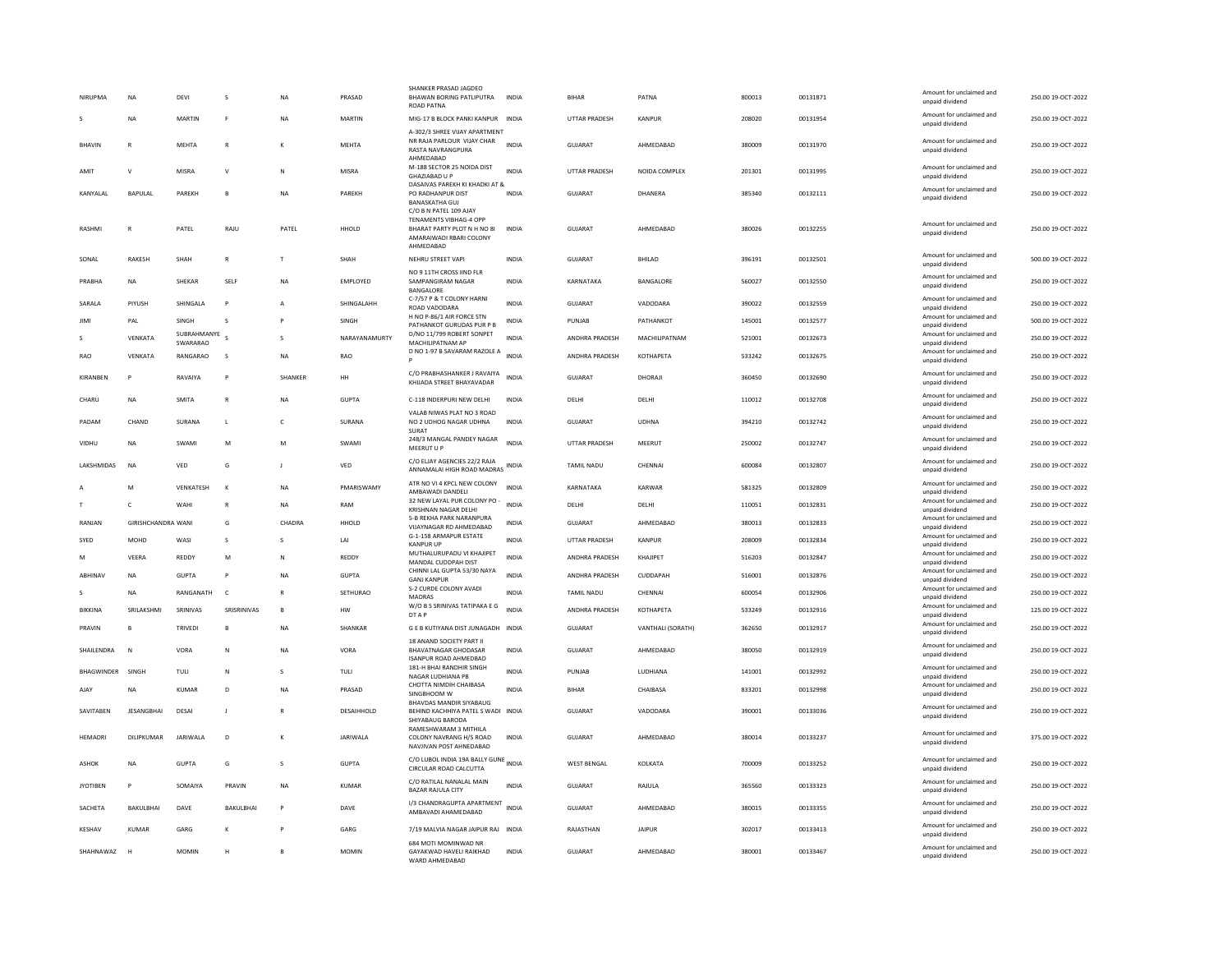| DHULABHAI         | M                 | GAMETI          | MANJI          | BILAI        | GAMETI              | 8 PRAKASH APTT GID VATWA<br>AHMEDABAD<br>A-302/3 SHREE VIJAY APARTMENT                                             | <b>INDIA</b> | GUJARAT               | ODHAV             | 382445 | 00133623 | Amount for unclaimed and<br>unpaid dividend                    | 250.00 19-OCT-2022 |
|-------------------|-------------------|-----------------|----------------|--------------|---------------------|--------------------------------------------------------------------------------------------------------------------|--------------|-----------------------|-------------------|--------|----------|----------------------------------------------------------------|--------------------|
| RAMESHBHAI        | $\mathbf{K}$      | <b>MEHTA</b>    | $\kappa$       | M            | <b>MEHTA</b>        | NR RAJA PARLOUR VIJAY CHAR<br><b>RASTA NAVRANGPURA</b><br>AHMEDABAD                                                | <b>INDIA</b> | GUIARAT               | AHMEDARAD         | 380009 | 00133791 | Amount for unclaimed and<br>unpaid dividend                    | 250.00 19-OCT-2022 |
| MANJULA           | $\mathbb{R}$      | GOHIL           | RAVATBHAI      | н            | HOLD                | C-1 RATILAL NANALAL MAIN<br><b>BAZAR RAJULA CITY</b><br>C/O BHANWARLAL PAWAN KR                                    | <b>INDIA</b> | GUJARAT               | RAJULA            | 365560 | 00133847 | Amount for unclaimed and<br>unpaid dividend                    | 250.00 19-OCT-2022 |
| <b>SUNITA</b>     | KUMARI            | JAIN            | LATE           | SH           | <b>BLIAIN</b>       | JAIN GRAHAM BAZAR NR MASZID INDIA<br>DIBRUGARH ASSAM                                                               |              | ARUNACHAL PRADESH     | DIBRUGARH         | 786001 | 00133928 | Amount for unclaimed and<br>unpaid dividend                    | 500.00 19-OCT-2022 |
| <b>JYOTI</b>      | <b>NA</b>         | PRASAD          | M              |              | PRASADLECTURER      | DURGA SMRITI KADAMKUAN NEW INDIA<br><b>AREA PATNA</b>                                                              |              | <b>BIHAR</b>          | PATNA             | 800003 | 00133943 | Amount for unclaimed and<br>unpaid dividend                    | 250.00 19-OCT-2022 |
| MADHAVA           | JEE               | PRASAD          | $\mathsf{v}$   | N            |                     | PRASADSOSCIALWORKE DURGA SMRITI KADAMKUAN NEW INDIA<br>AREA PATNA                                                  |              | <b>BIHAR</b>          | PATNA             | 800003 | 00133944 | Amount for unclaimed and<br>unpaid dividend                    | 250.00 19-OCT-2022 |
| AJAY              | KUMAR             | JAIN            | SHYAM          | SUNDER       | JAIN                | 11252-B SUBHASH PARK NR KIRTI<br>MANDIR NAVIN SHAHDARA DELHI                                                       | INDIA        | DELHI                 | DELHI             | 110032 | 00134035 | Amount for unclaimed and<br>unpaid dividend                    | 500.00 19-OCT-2022 |
|                   | <b>NA</b>         | RAJESHWARI      | M              |              | KADIRVLU            | NO 1 THIRD MAN ROAD UNITED<br>INDIA COLONY KODAMBAKKAM INDIA<br><b>MADRAS</b><br>29 SUBASH SCO OPP L B S           |              | TAMIL NADU            | CHENNAI           | 600024 | 00134099 | Amount for unclaimed and<br>unpaid dividend                    | 250.00 19-OCT-2022 |
| <b>JAGDISH</b>    | M                 | NAGARSETH       | M              | NA           | NAGARSETH           | VIDYALAYA NEAR BARODA<br>PEOPLES BANK HARNI RD<br>VADODARA                                                         | <b>INDIA</b> | GUJARAT               | VADODARA          | 390006 | 00134103 | Amount for unclaimed and<br>unpaid dividend                    | 250.00 19-OCT-2022 |
| $\mathbf{S}$      | $\mathbb N$       | CHAUDHARY       | <b>NA</b>      | <b>NA</b>    | <b>NA</b>           | C/O SRI D R CHAUDHARY<br>ADVOCATE RAMESHWAR PURI<br><b>GANDHI NGR DIST BASTI U P</b><br>F-43/595 SAGAR APT OPP     | <b>INDIA</b> | <b>UTTAR PRADESH</b>  | <b>BASTI</b>      | 272001 | 00134138 | Amount for unclaimed and<br>unpaid dividend                    | 250.00 19-OCT-2022 |
| DEVCHAND          | s                 | PATEL           | SOMABHAI       | <b>NA</b>    | PATEL               | BHAVSAR HOSTEL NAVA WADAJ INDIA<br>AHMEDABAD                                                                       |              | GUJARAT               | AHMEDABAD         | 380013 | 00134158 | Amount for unclaimed and<br>unpaid dividend                    | 500.00 19-OCT-2022 |
| D                 | PRABHAKARA        | CHOWDARY        | D <sub>1</sub> | GOPAL        | NAIDU               | D NO 2-141 IIND ROAD NEW<br>TOWN ANANTAPUR A P                                                                     | <b>INDIA</b> | ANDHRA PRADESH        | ANANTAPUR         | 515001 | 00134221 | Amount for unclaimed and<br>unpaid dividend                    | 250.00 19-OCT-2022 |
| RAJESH            | KUMAR             | SINGH           | RAMESHWAR      | NA           | SINGH               | 576 SEC 2 DOOR BHAS NAGAR RAI<br><b>BAREILLY</b>                                                                   | <b>INDIA</b> | UTTAR PRADESH         | <b>RAE BARELI</b> | 229010 | 00134267 | Amount for unclaimed and<br>unpaid dividend                    | 500.00 19-OCT-2022 |
| ANITA             | <b>NA</b>         | MADIRATTA       | SANJEEV        | <b>KUMAR</b> | HHOLD               | 37-A GURUNANAK NAGAR NAINI<br>ALLAHABAD<br>C-90 GEB COLONY THERMAL                                                 | <b>INDIA</b> | <b>UTTAR PRADESH</b>  | ALLAHABAD         | 211008 | 00134321 | Amount for unclaimed and<br>unpaid dividend                    | 500.00 19-OCT-2022 |
| SUKHADIA          | YOGESH            | BANSILAL        | BANSILAL       | ΝA           | SUKHADIA            | POWER STATION GEB COLONY<br>DHUVARAM                                                                               | <b>INDIA</b> | <b>GUJARAT</b>        | KHAMBHAT          | 388610 | 00134392 | Amount for unclaimed and<br>unpaid dividend                    | 375.00 19-OCT-2022 |
|                   | <b>NA</b>         | KAMALINI        | NA             | <b>NA</b>    | <b>NA</b>           | NO 7 M A M FLATS 39 OFFICERS<br>COLONY TENNUR TRICHY T NADU                                                        | INDIA        | <b>TAMIL NADU</b>     | TIRUCHIRAPPALLI   | 620017 | 00134395 | Amount for unclaimed and<br>unpaid dividend                    | 250.00 19-OCT-2022 |
| KANCHANREN R      |                   | <b>SHAH</b>     | $\mathbb{R}$   | SHAH         | HHOLD               | C/5 1ST FLOOR RUSHABHDEV<br>FLATS NEAR RAJNAGAR CHAR<br>RASTA PALDI AHMEDABAD<br><b>GORADWALA BROCKERS 4 GOPAL</b> | <b>INDIA</b> | GUIARAT               | AHMEDARAD         | 380007 | 00134480 | Amount for unclaimed and<br>unpaid dividend                    | 250.00 19-OCT-2022 |
| <b>GOVINDBHAI</b> | $\mathbf{S}$      | PATEL           | SHIVRAMBHAI    | <b>NA</b>    | PATEL               | KRISHNA MKT RAJMAHEL ROAD<br>OPP FUWARA MEHSANA N<br>GUIARAT                                                       | <b>INDIA</b> | <b>GUJARAT</b>        | MAHESANA          | 384001 | 00134579 | Amount for unclaimed and<br>unpaid dividend                    | 250.00 19-OCT-2022 |
|                   | LAKSHMI           | DEVI            | $\mathsf{R}$   |              | <b>BIPIN</b>        | D-332 NARMADA APARTMENTS<br>ALAKNANDA KALKAJI NEW DELHI                                                            | INDIA        | DELHI                 | DELHI             | 110019 | 00134658 | Amount for unclaimed and<br>unpaid dividend                    | 500.00 19-OCT-2022 |
| RAMESH            | <b>NA</b>         | KUMAR           | VED            | NA           | PARKASH             | M/S P K STEELS B-606 1ST FLOOR<br>NEHRU GROUND N IT FARIDABAD INDIA                                                |              | HARYANA               | FARIDABAD         | 121001 | 00134724 | Amount for unclaimed and<br>unpaid dividend                    | 250.00 19-OCT-2022 |
| RAJEEV            | NA                | KAPOOR          | $\mathsf{R}$   | G            | <b>KAPOOR</b>       | 176 MADARI GATE BAREILLY UP INDIA                                                                                  |              | <b>UTTAR PRADESH</b>  | BAREILLY          | 243003 | 00134743 | Amount for unclaimed and<br>unpaid dividend                    | 250.00 19-OCT-2022 |
| RAM               | GOPAL             | KAPOOR          | <b>I ATF</b>   | <b>SH</b>    | <b>GAURISHANKER</b> | 176 MADARI GATE BAREILLY UP                                                                                        | <b>INDIA</b> | <b>UTTAR PRADESH</b>  | <b>BAREILLY</b>   | 243003 | 00134744 | Amount for unclaimed and<br>unpaid dividend                    | 250.00 19-OCT-2022 |
| <b>BOLLA</b>      | ANNA              | PURNA           | <b>BUILD</b>   | <b>NA</b>    | <b>BRAMBADU</b>     | C/O B V SATYANARAYANA<br>MURTHY TATIPAKA E G DT A P                                                                | <b>INDIA</b> | <b>ANDHRA PRADESH</b> | KOTHAPETA         | 533249 | 00134762 | Amount for unclaimed and<br>unpaid dividend                    | 250.00 19-OCT-2022 |
| <b>JAYANT</b>     | <b>NA</b>         | <b>MEHROTRA</b> | P              | N            | <b>MEHROTRA</b>     | 1 B KESHAV NAGAR CIVIL LINES<br><b>JAIPUR</b>                                                                      | <b>INDIA</b> | RAJASTHAN             | <b>JAIPUR</b>     | 302006 | 00134838 | Amount for unclaimed and<br>unpaid dividend                    | 250.00 19-OCT-2022 |
| VARSHA            | MANSUKHBHAI PATEL |                 | MANSUKHBHAI    | PATEL        | HH                  | 14/INDRANAGAR SOCIETY OPP<br>CHANDRABHANU CINEMA<br>HANSOL AHMEDARAD                                               | <b>INDIA</b> | <b>GUJARAT</b>        | ODHAV             | 382475 | 00134905 | Amount for unclaimed and<br>unpaid dividend                    | 250.00 19-OCT-2022 |
| <b>USHA</b>       | <b>NA</b>         | SINGH           | H              |              | SINGH               | W/O DR H P SINGH BOKARO<br><b>COLLIERY SUNDARY BAZAR</b><br><b>BOKARO</b>                                          | <b>INDIA</b> | <b>JHARKHAND</b>      | RAMGARH CANTT.    | 829127 | 00134950 | Amount for unclaimed and<br>unpaid dividend                    | 250.00 19-OCT-2022 |
| RAMESH            | <b>NA</b>         | CHAND           | <b>JAYANTI</b> | <b>NA</b>    | PARSHAD             | C/O POLIA MAL JAYANTI PARSHAD INDIA<br><b>GUR BAZAR REWARI</b>                                                     |              | HARYANA               | <b>REWAR</b>      | 123401 | 00134974 | Amount for unclaimed and<br>unpaid dividend                    | 250.00 19-OCT-2022 |
| NARINDER          | <b>NA</b>         | KAUR            | AMRIT          | PAL          | SINGH               | C/O H S NANDA HOUSE NO 6410<br>BLOCK 7 DEV NAGAR KAROL BAGH INDIA<br>NEW DELHI                                     |              | DELHI                 | DELHI             | 110005 | 00134981 | Amount for unclaimed and<br>unpaid dividend                    | 500.00 19-OCT-2022 |
| KANUBHAI          | RAGNATHBHAI       | BAROT           | RAGNATHBHAI    | <b>NA</b>    | BAROT               | AT&PO VADGAM TA VADGAM DT<br><b>BANASKANTHA T P STAFF</b><br><b>QUARTERS VADGAM</b>                                | <b>INDIA</b> | GUJARAT               | VADGAM            | 385410 | 00135018 | Amount for unclaimed and<br>unpaid dividend                    | 250.00 19-OCT-2022 |
| KAMAL             | <b>NA</b>         | <b>KAPUR</b>    | А              | N            | KAPUR               | A-62 SOUTH EXTN II NEW DELHI INDIA                                                                                 |              | DELHI                 | DELHI             | 110049 | 00135049 | Amount for unclaimed and<br>unpaid dividend                    | 500.00 19-OCT-2022 |
| PRANABESH         | <b>NA</b>         | ROY             | HARENDRA       | <b>NATH</b>  | ROY                 | <b>RABUINDRA NAGAR PO&amp;DIST</b><br>MIDNAPORE W B                                                                | <b>INDIA</b> | <b>WEST BENGAL</b>    | <b>MIDNAPORE</b>  | 721101 | 00135054 | Amount for unclaimed and                                       | 500.00 19-OCT-2022 |
| <b>DWARKA</b>     | PRASAD            | GUPTA           | M              | P            | <b>GUPTARFTD</b>    | C-39 LAJPAT NAGAR C SCHEME<br><b>JAIPUR RAJ</b>                                                                    | <b>INDIA</b> | <b>ANDHRA PRADESH</b> | HYDERARAD         | 500003 | 00135118 | unpaid dividend<br>Amount for unclaimed and<br>unpaid dividend | 250.00.19-OCT-2022 |
| К                 | s                 | <b>ASWATH</b>   |                | SUBBARAYA    | SETTY               | C/O K SUBBARAYA SETTY & SONS<br>COCONUT MERCHANTS BELAGUR                                                          | <b>INDIA</b> | KARNATAKA             | <b>ARSIKERE</b>   | 573114 | 00135201 | Amount for unclaimed and<br>unpaid dividend                    | 250.00 19-OCT-2022 |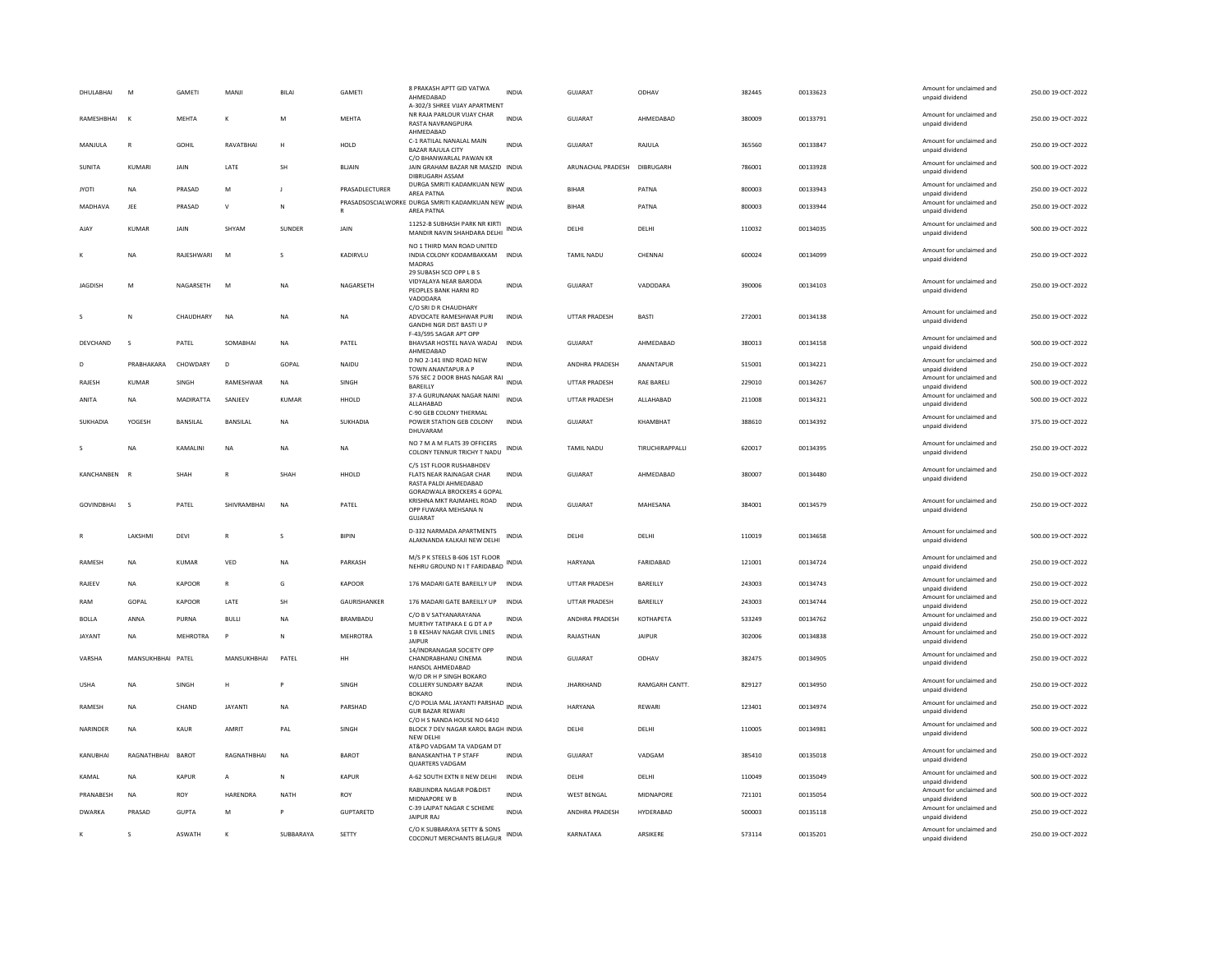| RAMILABEN         | К                  | PATEL                          | KIRIT         | DHARAMDAS    | PATELHHOLD       | 43 MINAXI SOCIETY NEAR LIONS<br>HALL RACE COURSE ROAD<br><b>BARODA</b>                       | INDIA        | GUJARAT                      | VADODARA        | 390015 | 00135223 | Amount for unclaimed and<br>unpaid dividend | 250.00 19-OCT-2022 |
|-------------------|--------------------|--------------------------------|---------------|--------------|------------------|----------------------------------------------------------------------------------------------|--------------|------------------------------|-----------------|--------|----------|---------------------------------------------|--------------------|
| SARRIFFT          | <b>NA</b>          | <b>SINGH</b>                   | $\mathcal{S}$ | D.           | <b>SINGH</b>     | 170/3 THAPAR NAGAR MEERUT<br>UP                                                              | <b>INDIA</b> | <b>UTTAR PRADESH</b>         | MFFRUT          | 250001 | 00135325 | Amount for unclaimed and<br>unpaid dividend | 250.00.19-QCT-2022 |
| BHANUMATI         | $\mathsf{C}$       | DESAI                          | $\mathsf{C}$  | NA           | DESAI            | B 3/10 MADHUVRUND SOC<br>RANNA PARK GHATLODIA<br>AHMFDARAD                                   | INDIA        | GUJARAT                      | AHMEDABAD       | 380061 | 00135357 | Amount for unclaimed and<br>unpaid dividend | 750.00 19-OCT-2022 |
| <b>KUM</b>        | <b>JAYASHRIBEN</b> | CPATEL                         | $\mathsf{C}$  | M            | PATEL            | 38 MAHAPRABHUJI SOCIETY<br>ASARWA AHMEDABAD                                                  | <b>INDIA</b> | <b>GUJARAT</b>               | AHMEDABAD       | 380016 | 00135358 | Amount for unclaimed and<br>unpaid dividend | 250.00 19-OCT-2022 |
| BHANUMATI         | $\epsilon$         | DESAI                          | c             | <b>NA</b>    | DESAI            | B-3/10 MADHAUVRUND SOC<br>RANNA PARK GHATLODIA<br>AHMEDABAD                                  | <b>INDIA</b> | GUJARAT                      | AHMEDABAD       | 380061 | 00135486 | Amount for unclaimed and<br>unpaid dividend | 250.00 19-OCT-2022 |
| BHUBNESHWAR NA    |                    | MALLIK                         | LATE          | SH           | KUSHESHWARMALLIK | 26 EAST JAIL ROAD RANCHI BIHAR INDIA                                                         |              | <b>JHARKHAND</b>             | RANCHI          | 834001 | 00135523 | Amount for unclaimed and<br>unpaid dividend | 250.00 19-OCT-2022 |
|                   | RAJANIKUMARI       | PATRA                          | $\mathsf{T}$  | J            | AYARAM           | C/O COSMETIC CENTRE BISRA<br>ROAD ROURKELA                                                   | <b>INDIA</b> | ORISSA                       | <b>ROURKELA</b> | 769011 | 00135528 | Amount for unclaimed and<br>unpaid dividend | 250.00 19-OCT-2022 |
| PETA              | RADHA              | REDDY                          | P             | $\mathsf{v}$ | REDDY            | 7/569 1 BIGNOSURE STREET<br>SRIKALAHASTI                                                     | <b>INDIA</b> | ANDHRA PRADESH               | SRI KALAHASTHI  | 517644 | 00135666 | Amount for unclaimed and<br>unpaid dividend | 250.00 19-OCT-2022 |
| BHANUMATI         | $\mathsf{C}$       | DESAI                          | c             | NA           | DESAI            | B-3/10 MADHUVRUND SOC<br>RANNA PARK GHATLODIA<br>AHMEDABAD                                   | <b>INDIA</b> | GUJARAT                      | AHMEDABAD       | 380061 | 00135685 | Amount for unclaimed and<br>unpaid dividend | 250.00 19-OCT-2022 |
| PFTA              | RADHA              | REDDY                          | P             | $\mathsf{v}$ | REDDY            | 7/569 1 BIG MOSURE STREET<br>SRIKALAHASTI<br>C/O A R SALER WADI                              | <b>INDIA</b> | <b>ANDHRA PRADESH</b>        | SRI KAI AHASTHI | 517644 | 00135717 | Amount for unclaimed and<br>unpaid dividend | 250.00 19-OCT-2022 |
| ABDUL             | RAZZAK             | ABDULRAHIMGA<br>NDHI           |               |              | GANDHI           | <b>JHANGIRPURA CHOKHANDI</b><br>VADODARA                                                     | <b>INDIA</b> | GUJARAT                      | VADODARA        | 390017 | 00135740 | Amount for unclaimed and<br>unpaid dividend | 250.00 19-OCT-2022 |
| PARVIN            | NA                 | CHOPRA                         | s             | K            | CHOPRA           | B-14 MOTI NAGAR NEW DELHI<br>RAGHAVENDRA INVESTMENT                                          | INDIA        | DELHI                        | DELHI           | 110015 | 00135799 | Amount for unclaimed and<br>unpaid dividend | 750.00 19-OCT-2022 |
| <b>GEETHA</b>     | <b>NA</b>          | <b>JOSHI</b>                   | s             | <b>NA</b>    | KULKARNI         | SERVICES SHARE AND STOCK<br>BROKERS NO 20 II FLOOR SUPER<br><b>MARKET HUBLI</b>              | <b>INDIA</b> | KARNATAKA                    | HUBLI           | 580028 | 00135835 | Amount for unclaimed and<br>unpaid dividend | 250.00 19-OCT-2022 |
| SHARDA            | RANCHHODLAL PATEL  |                                | $\mathsf{R}$  | J            | PATELHHOLD       | C/O C G PATEL 2 KARM JYOT<br>SOCIETY MIRAMBILA SCHOOL<br><b>ROAD NARANGPURA</b><br>AHMFDARAD | <b>INDIA</b> | GUJARAT                      | AHMEDABAD       | 380013 | 00135867 | Amount for unclaimed and<br>unpaid dividend | 250.00 19-OCT-2022 |
| RAGHUBIR          | <b>NA</b>          | SINGH                          | s             | <b>NA</b>    | SINGH            | C/O CHOICE STEELS INDIA 504/2<br>SATSANG ROAD MILLER GANJ<br>LUDHIANA PB                     | <b>INDIA</b> | PUNJAB                       | LUDHIANA        | 141001 | 00135963 | Amount for unclaimed and<br>unpaid dividend | 250.00 19-OCT-2022 |
| MANJU             | NA                 | BHATIA                         | B             | D            | <b>BHATIA</b>    | POST BOX 139 HPO PACCA DANGA INDIA<br><b>JAMMU TAWI</b>                                      |              | JAMMU AND KASHMIR JAMMU TAWI |                 | 180001 | 00135964 | Amount for unclaimed and<br>unpaid dividend | 250.00 19-OCT-2022 |
| ABDUL             | RAZZAK             | ABDULRAHIMGA<br><b>NDHI</b>    |               | <b>NA</b>    | GANDHI           | C/O A R SALES WADI<br><b>JHANYIRPURA CHOKANDI</b><br>VADODARA                                | <b>INDIA</b> | GUJARAT                      | VADODARA        | 390017 | 00135968 | Amount for unclaimed and<br>unpaid dividend | 250.00 19-OCT-2022 |
| JUBEDA            | A                  | GANDHI                         | A             | <b>NA</b>    | GANDHI           | C/O A R SAIES WADI<br><b>JHANGIRPURA CHOKHANDI</b><br>VADODARA                               | INDIA        | GUJARAT                      | VADODARA        | 390017 | 00136008 | Amount for unclaimed and<br>unpaid dividend | 250.00 19-OCT-2022 |
| KRISHNA           | $\overline{D}$     | DESAI                          | D.            | G            | DESAI            | 1/E DENTAL PROF QUARTER NEAR<br>MANIBEN HOSPITAL AHMEDABAD                                   | <b>INDIA</b> | GUIARAT                      | AHMEDARAD       | 380016 | 00136080 | Amount for unclaimed and<br>unpaid dividend | 250.00.19-OCT-2022 |
| RAM               | RATAN              | DIDWANIA                       | BISHWANATH    | <b>NA</b>    | DIDWANIA         | C/O DEBIDUTT SHIVRAM 201 B<br>MAHATMA GANDHI RD CALCUTTA INDIA                               |              | <b>WEST BENGAL</b>           | KOLKATA         | 700007 | 00136088 | Amount for unclaimed and<br>unpaid dividend | 250.00 19-OCT-2022 |
| SAROJ             | <b>NA</b>          | PAREEK                         | MUKESH        | KUMAR        | PAREEK           | BANK OF BARODA MULTI SERVICE<br>AGENCY POST BOX NO 171 GPO INDIA<br><b>KANPUR U P</b>        |              | UTTAR PRADESH                | KANPUR          | 208001 | 00136160 | Amount for unclaimed and<br>unpaid dividend | 250.00 19-OCT-2022 |
| VIDYA             | <b>INDRAVAN</b>    | PATEL                          | <b>NA</b>     | <b>NA</b>    | <b>NA</b>        | G-42/493 SHIVAM APARTMENTS<br>NEAR BHAVSAR HOSTEL NAVA<br>VADAJ AHMEDABAD                    | <b>INDIA</b> | GUIARAT                      | AHMFDARAD       | 380013 | 00136247 | Amount for unclaimed and<br>unpaid dividend | 250.00 19-OCT-2022 |
| RAGHUVIR          | NA                 | SINGH                          | s             | s            | SINGH            | C/O CHOICE STEELS INDIA 504/2<br>STATSANG ROAD MILLER GANV<br>LUDHIANA PUNJAB                | INDIA        | PUNJAB                       | LUDHIANA        | 141001 | 00136289 | Amount for unclaimed and<br>unnaid dividend | 250.00 19-OCT-2022 |
| <b>JAGDISHLAL</b> | <b>NA</b>          | RATHI                          | GANGA         | <b>NA</b>    | NARYAN           | C-17 KAMLA NEHRU NAGAR<br>JODHPUR RAJ                                                        | <b>INDIA</b> | RAJASTHAN                    | <b>JODHPUR</b>  | 342001 | 00136330 | Amount for unclaimed and<br>unpaid dividend | 250.00 19-OCT-2022 |
|                   | $\epsilon$         | CHRISTOPHERRA<br><b>JKUMAR</b> |               | $\mathbf{I}$ | CHARLESENGINEER  | MANAGER EDP CENTRE BHEL<br>TIRUCHY                                                           | <b>INDIA</b> | <b>TAMIL NADU</b>            | TIRUCHIRAPPALLI | 620014 | 00136344 | Amount for unclaimed and<br>unpaid dividend | 250.00 19-OCT-2022 |
| <b>RAMESH</b>     | G                  | KAKKAD                         | G             | <b>NA</b>    | KAKKAD           | HEM KUNJ CHUDASAMP PLOT<br>RAJKOT                                                            | <b>INDIA</b> | GUIARAT                      | RAIKOT          | 360001 | 00136376 | Amount for unclaimed and<br>unpaid dividend | 250.00 19-OCT-2022 |
| SUMERU            | R                  | AMIN                           | $\mathsf{R}$  | л.           | AMIN             | AMIN WADA DAHEGAM DIST<br>AHMEDABAD                                                          | <b>INDIA</b> | <b>GUJARAT</b>               | NARODA          | 382305 | 00136410 | Amount for unclaimed and<br>unpaid dividend | 250.00 19-OCT-2022 |
| VYSYARAJU         | NA                 | SUDHAPRIYA                     | $\mathbf{v}$  | $\mathsf{v}$ | NAGESWARARAO     | 31-9-8/3 UPSTAIRS MAGANTIVARI<br>STREET MARUTHINAGAR<br>VUAYAWADA (A P)                      | <b>INDIA</b> | ANDHRA PRADESH               | VIJAYWADA       | 520004 | 00136558 | Amount for unclaimed and<br>unpaid dividend | 250.00 19-OCT-2022 |
| VRAJLAL           | <b>JIVRAJ</b>      | PATEL                          | <b>NA</b>     | <b>NA</b>    | <b>NA</b>        | KHODIAR NIWAS OPP JALARAM<br>SAMADHI VIRPUR                                                  | <b>INDIA</b> | GUJARAT                      | GONDAL          | 360380 | 00136618 | Amount for unclaimed and<br>unpaid dividend | 750.00 19-OCT-2022 |
| KOKILABEN         | <b>NA</b>          | <b>JAGDISHBHAI</b>             | - 1           | <b>NA</b>    | <b>MANUBHAI</b>  | SHANGRILA SURENDRA<br>MANGALDAS ROAD JODHPUR HILL INDIA<br>POST SACHIVALAYA AHMEDABAD        |              | GUJARAT                      | AHMEDABAD       | 380015 | 00136934 | Amount for unclaimed and<br>unpaid dividend | 125.00 19-OCT-2022 |
| PURSHOTTAM NA     |                    | PAREEK                         | $\mathbb{R}$  | <b>NA</b>    | PAREEK           | SATHIPAN BHANDAR PALTAN<br>GATE KUCHAMANCITY RAJ                                             | <b>INDIA</b> | ANDHRA PRADESH               | HYDERABAD       | 500003 | 00137091 | Amount for unclaimed and<br>unpaid dividend | 250.00 19-OCT-2022 |
|                   | SHOBHA             | RANI                           | $\mathsf{V}$  | <b>NA</b>    | SAGAR            | H NO 9-1-176 NEAR RADHIKA<br>TALKIES ROAD WARANGAL                                           | INDIA        | ANDHRA PRADESH               | HYDERABAD       | 500003 | 00137150 | Amount for unclaimed and<br>unpaid dividend | 250.00 19-OCT-2022 |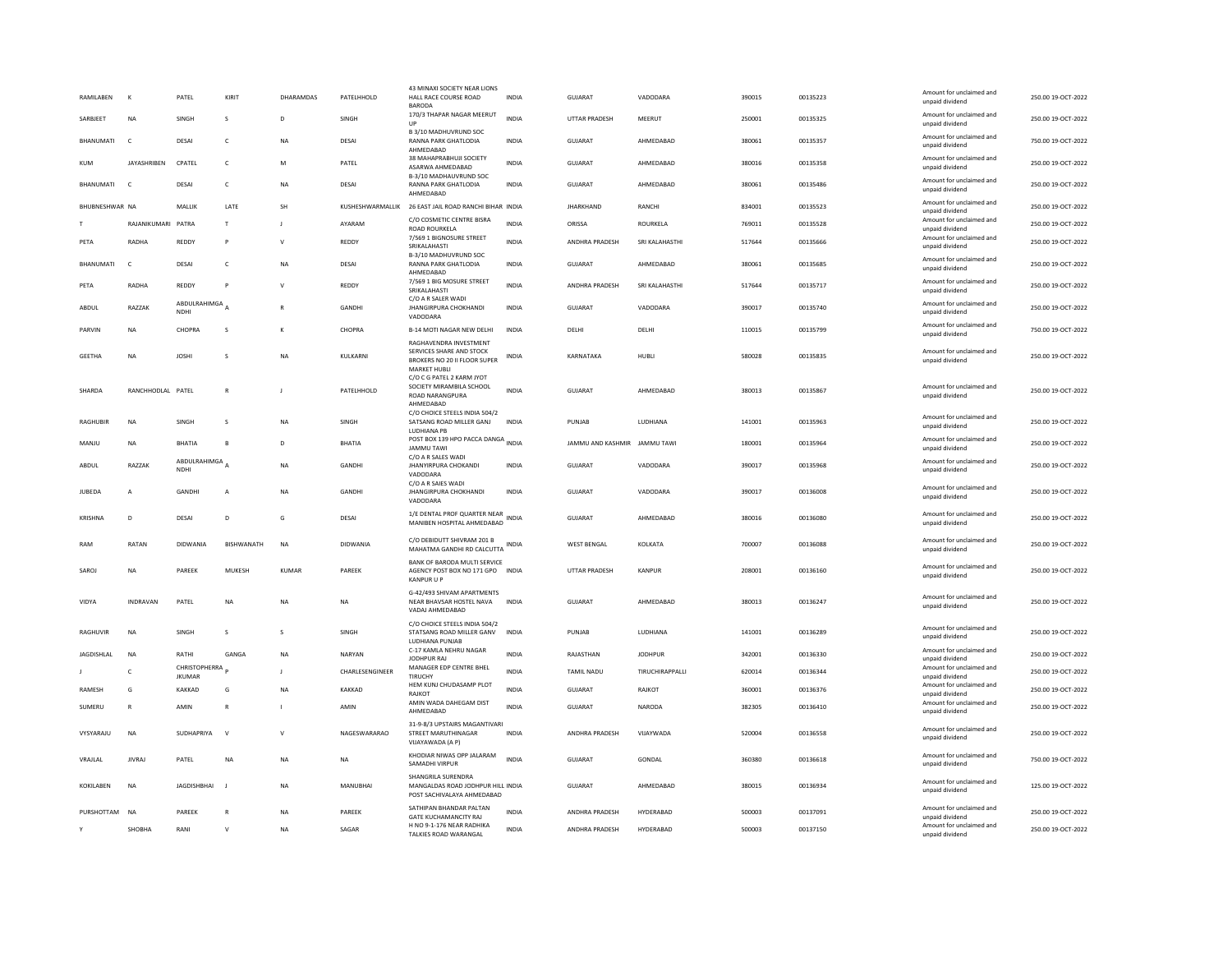| PARDEEP        | <b>NA</b>    | AGARWAI       | G                | $\mathbb{R}$   | AGARWAI         | PARDEEP AGARWAL & CO C-412<br>SFS FLATS SEHIKH SARAI PHASE I<br>OPP MALVIYA NAGAR POLICE<br>STATION NEW DELHI | <b>INDIA</b> | <b>DELHI</b>          | <b>DELHI</b>     | 110017 | 00137548 | Amount for unclaimed and<br>unpaid dividend                    | 500.00 19-OCT-2022 |
|----------------|--------------|---------------|------------------|----------------|-----------------|---------------------------------------------------------------------------------------------------------------|--------------|-----------------------|------------------|--------|----------|----------------------------------------------------------------|--------------------|
| SHAKUNTLA      | <b>NA</b>    | AGARWAI       | $\overline{A}$   | AGRAWAL        | HHOLD           | C/O A L AGARWAL 170 PREM<br>NAGAR NANDANVAN JODHPUR                                                           | <b>INDIA</b> | RAJASTHAN             | <b>JODHPUR</b>   | 342005 | 00137559 | Amount for unclaimed and<br>unpaid dividend                    | 250.00 19-OCT-2022 |
| VIMAL          | KUMAR        | AGARWAL       | N                |                | AGARWAL         | 171 PARK STREET CALCUTTA                                                                                      | INDIA        | <b>WEST BENGAL</b>    | KOLKATA          | 700017 | 00137565 | Amount for unclaimed and<br>unpaid dividend                    | 250.00 19-OCT-2022 |
|                | <b>NA</b>    | BHANUMATHI K  |                  | $\mathsf{v}$   | RAO             | W/O SH K VENKATESWARA RAO<br>OTR III-132B SEC 3<br><b>UKKUNAGARAM POST</b><br>VISAKHAPATNAM AP                | <b>INDIA</b> | ANDHRA PRADESH        | VISAKHAPATNAM    | 530031 | 00137748 | Amount for unclaimed and<br>unpaid dividend                    | 250.00 19-OCT-2022 |
| HARESH         | M            | DALAL         | <b>NA</b>        | <b>NA</b>      | <b>NA</b>       | <b>NA</b>                                                                                                     | <b>INDIA</b> | <b>ANDHRA PRADESH</b> | HYDERABAD        | 500003 | 00137804 | Amount for unclaimed and<br>unpaid dividend                    | 500.00 19-OCT-2022 |
| <b>BINOD</b>   | KR           | DALMIA        | G                | $\sim$         | DAI MIA         | G-2/301, KAMAL APPT. - 2 POWER<br>HOUSE ROAD BANI PARK JAIPUR                                                 | <b>INDIA</b> | RAJASTHAN             | <b>JAIPUR</b>    | 302006 | 00137808 | Amount for unclaimed and<br>unpaid dividend                    | 250.00 19-OCT-2022 |
| NIRMALA        | NA           | DEVI          |                  | MAHTO          | HHOLD           | C/O ANIRUDHA MAHTO RB - 19<br>ANURAG APARTMENT BLOCK B<br>FLAT B 2ND FLOOR<br>RAGHUNATHPUR KOLKATA            | <b>INDIA</b> | <b>WEST BENGAL</b>    | KOLKATA          | 700059 | 00137839 | Amount for unclaimed and<br>unpaid dividend                    | 250.00 19-OCT-2022 |
| VISHNUPRASAD C |              | DESAI         | c                |                | CHUNILALMEDICAL | OPP NAVRAUGPURA RALEPHONE<br>EXCHANGE MADHUSUDAN HOUSE INDIA<br>AHMEDABAD                                     |              | <b>GUJARAT</b>        | AHMEDABAD        | 380006 | 00137870 | Amount for unclaimed and<br>unpaid dividend                    | 250.00 19-OCT-2022 |
| PRAVEEN        | NA           | GARG          | B                | M              | GARG            | M/S ASHUTOSH & BROS 15 SIRSA<br>ROAD HISAR HISSAR, HARYANA                                                    | <b>INDIA</b> | HARYANA               | BHIWANI          | 125001 | 00137943 | Amount for unclaimed and<br>unpaid dividend                    | 250.00 19-OCT-2022 |
| VIJAY          | <b>KUMAR</b> | GARG          | BRIJ             | LAL            | GARG            | S/O SH BRIJ LAL GARG H NO B-<br>II/274 PADHIAN ST SANGRUR<br>JAY INVESTMENT SERVICES SHARE                    | <b>INDIA</b> | PUNJAB                | SANGRUR          | 148001 | 00137948 | Amount for unclaimed and<br>unpaid dividend                    | 125.00 19-OCT-2022 |
| RAMANIKBHAI    | <b>B</b>     | GOL           | $\mathbf{B}$     | NA             | GOEL            | & STOCK BROKER 5 AMBIKA<br>BHUVAN 1ST FLOOR SARDAR                                                            | <b>INDIA</b> | GUJARAT               | VADODARA         | 390005 | 00137978 | Amount for unclaimed and<br>unpaid dividend                    | 250.00 19-OCT-2022 |
|                | K            | CHENGAPPA     | M                | $\overline{A}$ | KUSHALAPPA      | <b>GANJ ROAD BARODA</b><br>NO-90 II MAIN JAYALAKSHMI<br>PURAM MYSORE                                          | INDIA        | KARNATAKA             | MYSORE           | 570004 | 00138049 | Amount for unclaimed and<br>unpaid dividend                    | 250.00 19-OCT-2022 |
| <b>ASHOK</b>   | <b>NA</b>    | <b>GUPTA</b>  | $\mathsf{v}$     | N              | <b>GUPTA</b>    | 17 P Y ROAD INDORE M P                                                                                        | <b>INDIA</b> | MADHYA PRADESH        | <b>INDORE</b>    | 452004 | 00138100 | Amount for unclaimed and<br>unpaid dividend                    | 250.00 19-OCT-2022 |
| BRIJ           | MOHAN        | <b>GUPTA</b>  | LATE             | SH             | VSGUPTA         | C/O M/S SUBHLAKSHMI 4-G<br>KAMLA NAGAR DELHI                                                                  | INDIA        | DELH                  | DELHI            | 110007 | 00138108 | Amount for unclaimed and<br>unpaid dividend                    | 250.00 19-OCT-2022 |
| CHANDULAI      | <b>NA</b>    | GUPTA         | $\epsilon$       | $\mathbf{S}$   | <b>RUSTAGL</b>  | S/O C S RUSTAGI PATAUDI RD<br>NEAR CANARA BANK HAILY<br>MANDI DIST GURGAON HARYANA                            | <b>INDIA</b> | <b>HARYANA</b>        | <b>BAWAI</b>     | 123504 | 00138109 | Amount for unclaimed and<br>unpaid dividend                    | 375.00.19-OCT-2022 |
| NEERU          | NA           | GULATI        | RAJEEV           | <b>NA</b>      | <b>GUPTA</b>    | 87 DR MUKERJI NAGAR DELHI                                                                                     | INDIA        | DELHI                 | DELHI            | 110009 | 00138140 | Amount for unclaimed and<br>unpaid dividend                    | 500.00 19-OCT-2022 |
| PRADEEP        | <b>NA</b>    | <b>GUPTA</b>  | P                | $\kappa$       | <b>GUPTA</b>    | 5330/7 IST FLOOR GALI PETTI<br>WALI MULTANI SARAI SADAR<br><b>BAZAR DELHI</b>                                 | <b>INDIA</b> | DELHI                 | DELHI            | 110006 | 00138144 | Amount for unclaimed and<br>unpaid dividend                    | 250.00 19-OCT-2022 |
| T              | SEETHA       | <b>IYER</b>   | s                | TYAGARAJAN     | HHOLD           | 101-H TYPE III FLATS ARAM BAGH<br>NEW DELH                                                                    | <b>INDIA</b> | DELHI                 | DELHI            | 110055 | 00138193 | Amount for unclaimed and<br>unpaid dividend                    | 250.00 19-OCT-2022 |
| LAKHAN         | SINGH        | <b>JADON</b>  | LATE             | SH             | DSJADON         | 104/249 SISAMAV KANPUR                                                                                        | <b>INDIA</b> | UTTAR PRADESH         | KANPUR           | 208012 | 00138255 | Amount for unclaimed and<br>unpaid dividend                    | 250.00 19-OCT-2022 |
| RAM            | SWAROOP      | <b>JALANI</b> | $\, {\bf R} \,$  | $\mathsf{C}$   | JALANI          | MANGALAM G 63 A SHASTRI<br>NAYAR JODHPUR                                                                      | <b>INDIA</b> | RAJASTHAN             | <b>JODHPUR</b>   | 342001 | 00138265 | Amount for unclaimed and<br>unpaid dividend                    | 250.00 19-OCT-2022 |
| RAMESH         | BABU         | KULLURU       | SUBRAMANYAM      | <b>NA</b>      |                 | 10-375 MAIN ROAD TADAPATRI A                                                                                  | <b>INDIA</b> | ANDHRA PRADESH        | TADAPATRI        | 515411 | 00138438 | Amount for unclaimed and<br>unpaid dividend                    | 250.00 19-OCT-2022 |
| RAMESH         | BABU         | KULLURU       | SUBRAMANYAM      | <b>NA</b>      | к               | 10-375 MAIN BAZAR TADAPATRI                                                                                   | <b>INDIA</b> | ANDHRA PRADESH        | <b>TADAPATRI</b> | 515411 | 00138476 | Amount for unclaimed and                                       | 250.00 19-OCT-2022 |
| SATYFNDRA      | <b>NA</b>    | KUMAR         | $\epsilon$       | <b>P</b>       | <b>SINGH</b>    | C/O SH BASUDEO SINHA<br>ADVOCATE DHIBRA ASHRAM                                                                | <b>INDIA</b> | <b>BIHAR</b>          | PATNA            | 800003 | 00138478 | unpaid dividend<br>Amount for unclaimed and<br>unpaid dividend | 375.00.19-OCT-2022 |
| SURESH         | NA           | KUMAR         | RAMLAL           | NA             | PURI            | SALIMPUR AHRA PATNA<br>C/O RAMLAL PURI NEHRU<br>COLONY KACHORI GALI PATNA                                     | INDIA        | <b>BIHAR</b>          | PATNA            | 800008 | 00138481 | Amount for unclaimed and<br>unpaid dividend                    | 250.00 19-OCT-2022 |
| JOLLYBEN       | NA           | MEHTA         | VASANTRAY        | MEHTA          | HHOLD           | CITY<br>SIDDHARTH 5 VAISHALINGR OPP<br>AMRAPALI CINEMA RAIYA RD                                               | INDIA        | GUJARAT               | RAJKOT           | 360001 | 00138589 | Amount for unclaimed and<br>unpaid dividend                    | 250.00 19-OCT-2022 |
| <b>KUSH</b>    | D.           | MODI          | <b>NA</b>        | <b>NA</b>      | <b>NA</b>       | RAJKOT<br><b>B-5 MEVAWALA FLATS</b><br>PRITAMNAGAR ELLIESBRIDGE                                               | <b>INDIA</b> | GUIARAT               | AHMEDABAD        | 380066 | 00138646 | Amount for unclaimed and<br>unpaid dividend                    | 250.00 19-OCT-2022 |
| DEV            | KISHAN       | MUNDHRA       | M                | L.             | MUNDHRA         | AHMEDABAD<br>OUT SIDE JASSWAR GATE                                                                            | <b>INDIA</b> | RAJASTHAN             | <b>BIKANER</b>   | 334004 | 00138679 | Amount for unclaimed and                                       | 250.00 19-OCT-2022 |
| CHANDRIKA      |              | PATEL         | $\mathbf{I}$     | PATEL          | HHOLD           | <b>BIKANER RAJ</b><br>1186 NANI RANGILA POLE                                                                  | INDIA        | GUJARAT               | AHMEDABAD        | 380001 | 00138744 | unpaid dividend<br>Amount for unclaimed and                    | 500.00 19-OCT-2022 |
|                |              |               |                  |                |                 | SHAHPUR AHMEDABAD<br>46 KRUSHNADHAM SOC B/H                                                                   |              |                       |                  |        |          | unpaid dividend                                                |                    |
| PURIREN        | G            | PATEL         | <b>GHANSHYAM</b> | <b>BHAI</b>    | PATELHHOLD      | LOKNIKETAN SCHOOL NR<br>SUBHRATNA SOC RANIP<br>AHMEDABAD                                                      | <b>INDIA</b> | GUIARAT               | AHMFDARAD        | 380005 | 00138868 | Amount for unclaimed and<br>unpaid dividend                    | 250.00 19-OCT-2022 |
| SANJAY         | NA           | PATEL         | <b>NA</b>        | <b>NA</b>      | NA              | BAJWADA HATDI SHERI BAJWADA<br>MAIN RD BARODA                                                                 | <b>INDIA</b> | GUJARAT               | VADODARA         | 390001 | 00138898 | Amount for unclaimed and<br>unpaid dividend                    | 250.00 19-OCT-2022 |
| VARSHA         | $\mathbf{I}$ | PATEL         | J.               | PATEL          | HHOLD           | 1186 NANI RANGILA POLE<br>SHAHPUR AHMEDABAD                                                                   | <b>INDIA</b> | <b>GUJARAT</b>        | AHMEDABAD        | 380001 | 00138932 | Amount for unclaimed and<br>unpaid dividend                    | 500.00 19-OCT-2022 |
| KUVARII        | D.           | PFTHAPARA     | <b>NA</b>        | <b>NA</b>      | <b>NA</b>       | TO MORBI M M PETHAPARA<br>HOSPITAL SAVSAR RD DIST<br>RAIKOT                                                   | <b>INDIA</b> | GUIARAT               | MORRI            | 363641 | 00138960 | Amount for unclaimed and<br>unpaid dividend                    | 250.00.19-OCT-2022 |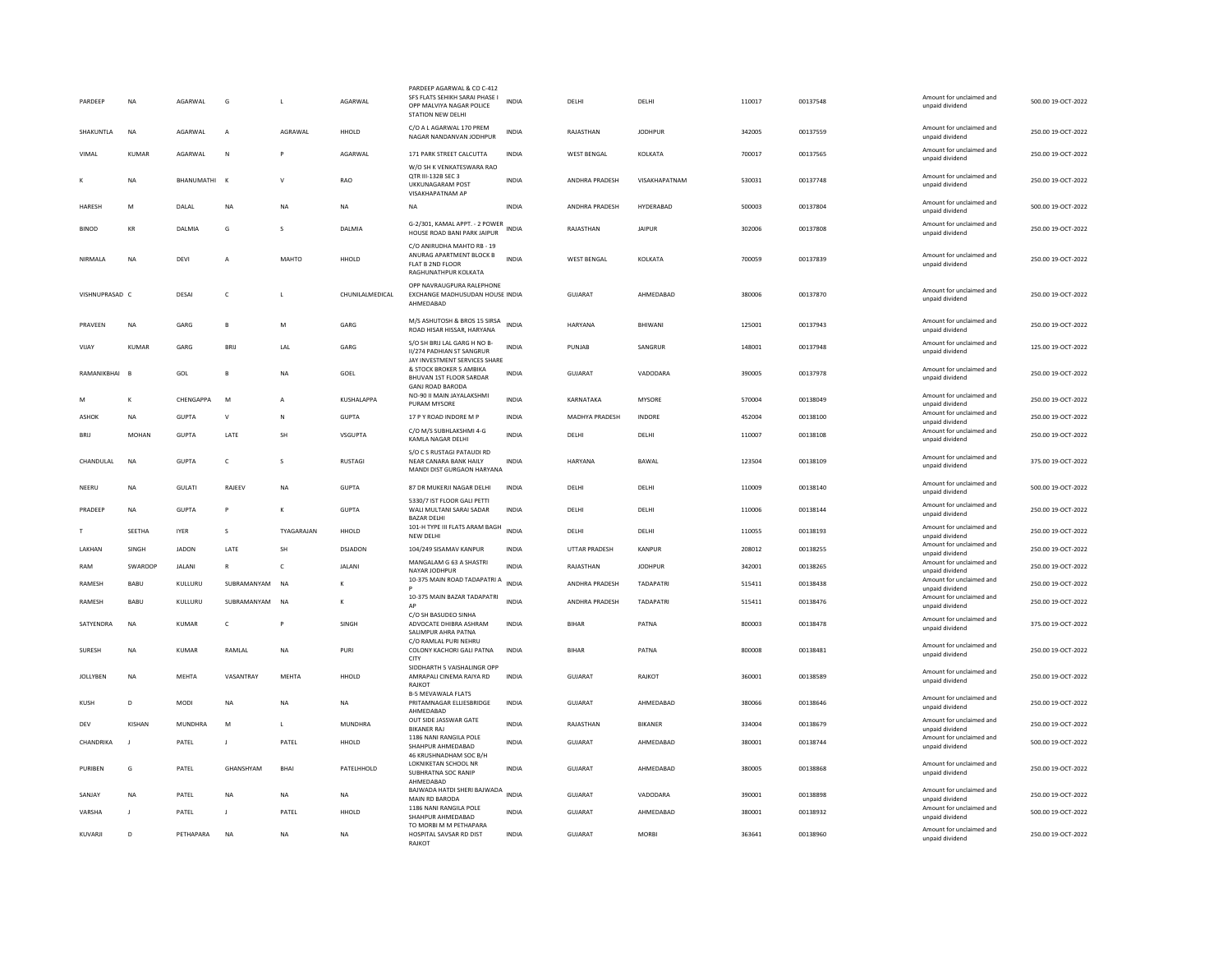| NAYANABEN        | $\overline{A}$    | PRAJAPATI       | A               | s            | PRAJAPATI          | 8 AVANISH APARTMENT DEVDEEP<br>COMPLEX NIZAMPURA BARODA               | <b>INDIA</b> | GUJARAT            | VADODARA             | 390002 | 00138983 | Amount for unclaimed and<br>unpaid dividend | 250.00 19-OCT-2022  |
|------------------|-------------------|-----------------|-----------------|--------------|--------------------|-----------------------------------------------------------------------|--------------|--------------------|----------------------|--------|----------|---------------------------------------------|---------------------|
| <b>UMESH</b>     | <b>NA</b>         | PRASAD          | LATE            | SHRI         | APRASAD            | 106 PRANJAL APPARTMENT WEST<br>BORING CANAL ROAD PATNA                | <b>INDIA</b> | <b>BIHAR</b>       | PATNA                | 800001 | 00138994 | Amount for unclaimed and<br>unpaid dividend | 250.00 19-OCT-2022  |
| н                | $\mathbf{s}$      | PUJARY          | s               | <b>NA</b>    | PUJARY             | MYTHRI SHIVABAGH KADRI<br>MANGALORE                                   | <b>INDIA</b> | KARNATAKA          | MANGALORE            | 575002 | 00139001 | Amount for unclaimed and<br>unpaid dividend | 500.00 19-OCT-2022  |
| VARSHA           | <b>NA</b>         | PANDYA          | <b>NA</b>       | <b>NA</b>    | <b>NA</b>          | PLOT NO 291 SECTOR 1A<br>GANDHIDHAM KUTCH GUJARAT                     | <b>INDIA</b> | GUJARAT            | GANDHIDAM            | 370201 | 00139046 | Amount for unclaimed and<br>unpaid dividend | 500.00 19-OCT-2022  |
| VIMLABEN         | HARISHANKER       | PANDYA          | <b>NA</b>       | <b>NA</b>    | <b>NA</b>          | NAYA GHARU NAVI POLE<br>KARAMSAD DIST KHEDA                           | <b>INDIA</b> | ANDHRA PRADESH     | HYDERABAD            | 500003 | 00139047 | Amount for unclaimed and<br>unpaid dividend | 125.00 19-OCT-2022  |
| RAJEEV           |                   |                 | G               | D            | GULATI             | 87 DR MUKHERJEE NAGAR DELHI INDIA                                     |              | DELHI              | DELHI                | 110009 | 00139106 | Amount for unclaimed and<br>unpaid dividend | 750.00 19-OCT-2022  |
| RADHA            | <b>NA</b>         | RANI            | <b>SURA</b>     | PARKASH      | <b>GUPTA</b>       | C/O SARVESHWAR RICE MILL<br>BELOW GUMAT JAMMU TAWI J&K INDIA          |              | JAMMU AND KASHMIR  | <b>JAMMU TAWI</b>    | 180001 | 00139151 | Amount for unclaimed and<br>unpaid dividend | 250.00 19-OCT-2022  |
| VINOD            | KUMAR             | RATHI           | $\vee$          | <b>NA</b>    | RATHI              | 15-5-210 1ST FLR OSMANSHAHI<br>HYDERABAD                              | <b>INDIA</b> | ANDHRA PRADESH     | HYDERABAD            | 500012 | 00139202 | Amount for unclaimed and<br>unpaid dividend | 250.00 19-OCT-2022  |
| SUNIL            | <b>NA</b>         | SARAF           | s               | M            | SARAF              | BISHNU RAVA ALI ROAD TEZPUR<br>SONITPUR ASSAM                         | <b>INDIA</b> | ASSAM              | <b>TEZPUR</b>        | 784001 | 00139296 | Amount for unclaimed and<br>unpaid dividend | 500.00 19-OCT-2022  |
| RAJ              | <b>NA</b>         | NARAIN          | LATE            | <b>SH</b>    | NATHURAM           | 14-A PKT B GROUP IV DILSHAD                                           | <b>INDIA</b> | DELHI              | DELHI                | 110095 | 00139312 | Amount for unclaimed and                    | 250.00 19-OCT-2022  |
|                  |                   |                 |                 |              |                    | <b>GARDEN DELHI</b><br>C/O P N B NEW MARKET PUNJAB                    |              |                    |                      |        |          | unpaid dividend<br>Amount for unclaimed and |                     |
| SHAKUNTALA       | <b>NA</b>         | <b>NATH</b>     | SIDHESHWAR      | <b>NA</b>    | NATH               | NATIONAL BANK STATION ROAD<br>PATNA 1                                 | <b>INDIA</b> | <b>BIHAR</b>       | PATNA                | 800001 | 00139319 | unpaid dividend                             | 250.00 19-OCT-2022  |
| BHUWAN           | CHANDRA           | NIYOLIA         | ANAND           | VALLABH      | NIYOLIA            | C 312 SECTOR 56 NOIDA DIST<br>GHAZIABAD (U P)                         | <b>INDIA</b> | ANDHRA PRADESH     | HYDERABAD            | 500003 | 00139330 | Amount for unclaimed and<br>unpaid dividend | 250.00 19-OCT-2022  |
| <b>JASWINDER</b> | KAUR              | OBEROI          | BALBIR          | <b>NA</b>    | SINGH              | 27-SHANKU MARG FREE GANJ<br><b>UJJAIN MF</b>                          | <b>INDIA</b> | ANDHRA PRADESH     | HYDERABAD            | 500003 | 00139336 | Amount for unclaimed and<br>unpaid dividend | 250.00 19-OCT-2022  |
| DILIP            | SUNDERLAL         | SHAH            | <b>NA</b>       | <b>NA</b>    | <b>NA</b>          | 11-B VIHANG COLONY BANK OPF<br>JAINTEMPLE AJWA ROAD                   | <b>INDIA</b> | GUJARAT            | VADODARA             | 390019 | 00139392 | Amount for unclaimed and                    | 250.00 19-OCT-2022  |
|                  |                   |                 |                 |              |                    | VADODARA<br>ADINATH APPARTMENTS NO 3                                  |              |                    |                      |        |          | unpaid dividend                             |                     |
| MANISH           | BABULAL           | SHAH            | B               |              | SHAH               | 2ND FLR ROOM NO 8 NEAR<br>KATARGAM BUS STAND<br><b>KATARGAM SURAT</b> | <b>INDIA</b> | <b>GUJARAT</b>     | <b>SURAT NANPURA</b> | 395004 | 00139503 | Amount for unclaimed and<br>unpaid dividend | 250.00 19-OCT-2022  |
| SAROJ            | <b>JAYANTILAL</b> | SHAH            |                 | <b>NA</b>    | SHAH               | C/O M/S UFICS 103 FIRST FLOOR<br>RIDDHI SIDDI APT SONI FALIA          | <b>INDIA</b> | <b>GUJARAT</b>     | <b>SURAT NANPURA</b> | 395003 | 00139574 | Amount for unclaimed and<br>unpaid dividend | 1000.00 19-OCT-2022 |
| SHIL             | D                 | <b>THAKUR</b>   | <b>DEVENDRA</b> | <b>NA</b>    | SINGH              | <b>CHOWK SURAT</b><br>B-3 AVANTI FLATS DAFNALA RD                     | <b>INDIA</b> | <b>GUJARAT</b>     | AHMEDABAD            | 380004 | 00139647 | Amount for unclaimed and                    | 250.00 19-OCT-2022  |
|                  |                   |                 |                 |              |                    | SHAHIBAUG AHMEDABAD<br>X-80 PARTAP STREET RAM NAGAR                   | <b>INDIA</b> |                    |                      |        |          | unpaid dividend<br>Amount for unclaimed and |                     |
| <b>USHA</b>      | <b>NA</b>         | VERMA           | $\circ$         |              | <b>VERMA</b>       | <b>GANDHI NAGAR DELHI</b>                                             |              | DELHI              | DELHI                | 110031 | 00139728 | unpaid dividend                             | 250.00 19-OCT-2022  |
|                  | K                 | VISWANATHAN K   |                 | <b>NA</b>    | <b>IYER</b>        | FLAT 2 GR FLR PLOT NO 268<br>NANDDEEP SION WEST BOMBAY                | <b>INDIA</b> | MAHARASHTRA        | MUMBAI               | 400022 | 00139732 | Amount for unclaimed and<br>unpaid dividend | 250.00 19-OCT-2022  |
|                  |                   |                 |                 |              |                    | W/O K RAMBABU 39/B/405<br>'SHIVAM' CROSS ROAD - I SWAMY               |              |                    |                      |        |          | Amount for unclaimed and                    |                     |
| <b>KOPPARTHY</b> | SAI               | VIIAYALAKSHML R |                 | <b>NA</b>    | <b>BABU</b>        | SAMARTH NAGAR, ANDHERI (W)<br><b>BOMBAY</b>                           | <b>INDIA</b> | MAHARASHTRA        | MUMBAI               | 400053 | 00139767 | unpaid dividend                             | 375.00.19-OCT-2022  |
| ARUN             | <b>NA</b>         | LATA            | $\mathbf{B}$    | M            | <b>GUPTA</b>       | C/O M/S SUBHLAKSHMI 4-G                                               | <b>INDIA</b> | DELHI              | DELHI                | 110007 | 00139780 | Amount for unclaimed and                    | 250.00 19-OCT-2022  |
| PREM             | PARKASH           | SHARMA          | M               | <b>NA</b>    | RAM                | KAMLA NAGAR DELHI<br>HOUSE NO 2061 MOH KHARI KUEI                     | <b>INDIA</b> | HARYANA            | BARHANA(ROHTAK)      | 124112 | 00139881 | unpaid dividend<br>Amount for unclaimed and | 500.00 19-OCT-2022  |
| RENU             | <b>NA</b>         | SHARAN          | D               | N            | SHARMAHHOLD        | V PO MEHAM JHAJAR<br>K P SARKAR ROAD MUTLAPUR B                       | INDIA        | <b>BIHAR</b>       | PATNA                | 800001 | 00139885 | unpaid dividend<br>Amount for unclaimed and | 250.00 19-OCT-2022  |
| DHARAMVIR        | <b>NA</b>         | SIKKA           | c               | $\mathbf{L}$ | SIKKA              | AREA PATNA<br>WZ-M-59 NEW MAHABIR NAGAR                               | <b>INDIA</b> | DELHI              | DELHI                | 110018 | 00139897 | unpaid dividend<br>Amount for unclaimed and | 250.00 19-OCT-2022  |
| AMARJEET         | <b>NA</b>         | SINGH           | $\mathbb{R}$    | <b>NA</b>    | SINGH              | NEW DELHI<br>J-45 RESERVE BANK ENCLAVE                                | <b>INDIA</b> | DELHI              | <b>DELHI</b>         | 110063 | 00139899 | unpaid dividend<br>Amount for unclaimed and | 250.00 19-OCT-2022  |
| AVTAR            | <b>NA</b>         | SINGH           | s               | D            | SINGH              | PASCHIM VIHAR NEW DELHI<br>C/O GE HALWARA PO HALWARA                  | <b>INDIA</b> | PUNJAB             | MULLANPUR MANDI      | 141106 | 00139901 | unpaid dividend<br>Amount for unclaimed and | 250.00 19-OCT-2022  |
|                  |                   |                 |                 |              |                    | RD DIST LUDHIANA<br>C/O S N CHAMARIA 25 R N                           |              |                    |                      |        |          | unpaid dividend                             |                     |
| SAKU             | <b>NA</b>         | AO              | LT              | SH           | <b>BAO</b>         | MUKHERJEE ROAD 4TH FLOOR<br>SUITE 'C' CALCUTTA - 1                    | INDIA        | <b>WEST BENGAL</b> | KOLKATA              | 700001 | 00140071 | Amount for unclaimed and<br>unpaid dividend | 250.00 19-OCT-2022  |
| ASHOK            | <b>KUMAR</b>      | <b>ARORA</b>    | LT.             | <b>SH</b>    | MANOHARLAL         | 344 SHIVLOK PURI KANKER KHERA<br>MEERUT CANTT U P                     | <b>INDIA</b> | UTTAR PRADESH      | MEERUT               | 250001 | 00140074 | Amount for unclaimed and<br>unpaid dividend | 250.00 19-OCT-2022  |
|                  | P                 | BANSAL          | M               | <b>NA</b>    | RAMJI              | J-7/12 C. 1ST FLOOR RAJOURI<br><b>GARDEN NEW DELHI</b>                | <b>INDIA</b> | DELHI              | DELHI                | 110027 | 00140115 | Amount for unclaimed and<br>unpaid dividend | 500.00 19-OCT-2022  |
| <b>GOPALBHAI</b> | BHARAT            | <b>BHAI</b>     | A               | s            | <b>MODI</b>        | S/2/31/2 GHEE KANTA ROAD NR R<br>INDIA                                |              | GUJARAT            | AHMEDABAD            | 380001 | 00140124 | Amount for unclaimed and                    | 250.00 19-OCT-2022  |
|                  |                   |                 |                 |              |                    | C HIGH SCHOOL AHMEDABAD                                               |              |                    |                      |        |          | unpaid dividend                             |                     |
| <b>BHANWAR</b>   | I AI              | <b>BOTHRA</b>   | $\mathbf{B}$    | $\mathbb{R}$ | <b>BOTHRA</b>      | BOTHRA BAS PO SARDARSHAHR<br>DIST CHURU RAJASTHAN                     | <b>INDIA</b> | RAIASTHAN          | SARDARSHAHAR         | 331403 | 00140151 | Amount for unclaimed and<br>unpaid dividend | 250.00.19-OCT-2022  |
| PRASANTA         | <b>NA</b>         | CHOWDHURY       | $\overline{P}$  |              | CHOWDHORY          | 8/2/H/8 GURUDAS DUTTA<br><b>GARDEN LANE CALCUTTA</b>                  | <b>INDIA</b> | <b>WEST BENGAL</b> | KOLKATA              | 700067 | 00140174 | Amount for unclaimed and<br>unpaid dividend | 250.00 19-OCT-2022  |
| HARESH           | M                 | DALAL           | NA              | <b>NA</b>    | NA                 | ADD NOT FOUND                                                         | <b>INDIA</b> | ANDHRA PRADESH     | HYDERABAD            | 500003 | 00140178 | Amount for unclaimed and<br>unpaid dividend | 1750.00 19-OCT-2022 |
| <b>INDIRA</b>    | PRAVIN            | DARII           | PRAVIN          | H            | HOI D              | M-16-188 PARASNAGAR 2<br>NARANPURA AHMEDABAD                          | <b>INDIA</b> | GUIARAT            | AHMEDARAD            | 380013 | 00140181 | Amount for unclaimed and<br>unpaid dividend | 375.00 19-OCT-2022  |
| <b>BHANUMATI</b> | $\mathsf{C}$      | DESAI           | $\mathsf{C}$    | <b>NA</b>    | DESAI              | B-3/10 MADHU VRUND SOC<br>RANNAPARK GHATLODIA                         | <b>INDIA</b> | <b>GUJARAT</b>     | AHMEDABAD            | 380061 | 00140189 | Amount for unclaimed and                    | 250.00 19-OCT-2022  |
|                  | $\mathsf{v}$      | <b>KAPUPARA</b> |                 |              |                    | AHMEDABAD<br>JIRAPA PLOT GARBI SHERI UPLETA                           | <b>INDIA</b> | GUJARAT            | DHORAJI              | 360490 | 00140216 | unpaid dividend<br>Amount for unclaimed and | 250.00 19-OCT-2022  |
| SAVITA           |                   |                 | <b>NA</b>       | <b>NA</b>    | <b>NA</b><br>SINGH | GUJ<br>57-A MODEL TOWN BAREILLY                                       | <b>INDIA</b> | UTTAR PRADESH      | BAREILLY             | 243005 | 00140221 | unpaid dividend<br>Amount for unclaimed and | 250.00 19-OCT-2022  |
| <b>BALBIR</b>    | <b>NA</b>         | KAUR            | s               |              |                    |                                                                       |              |                    |                      |        |          |                                             |                     |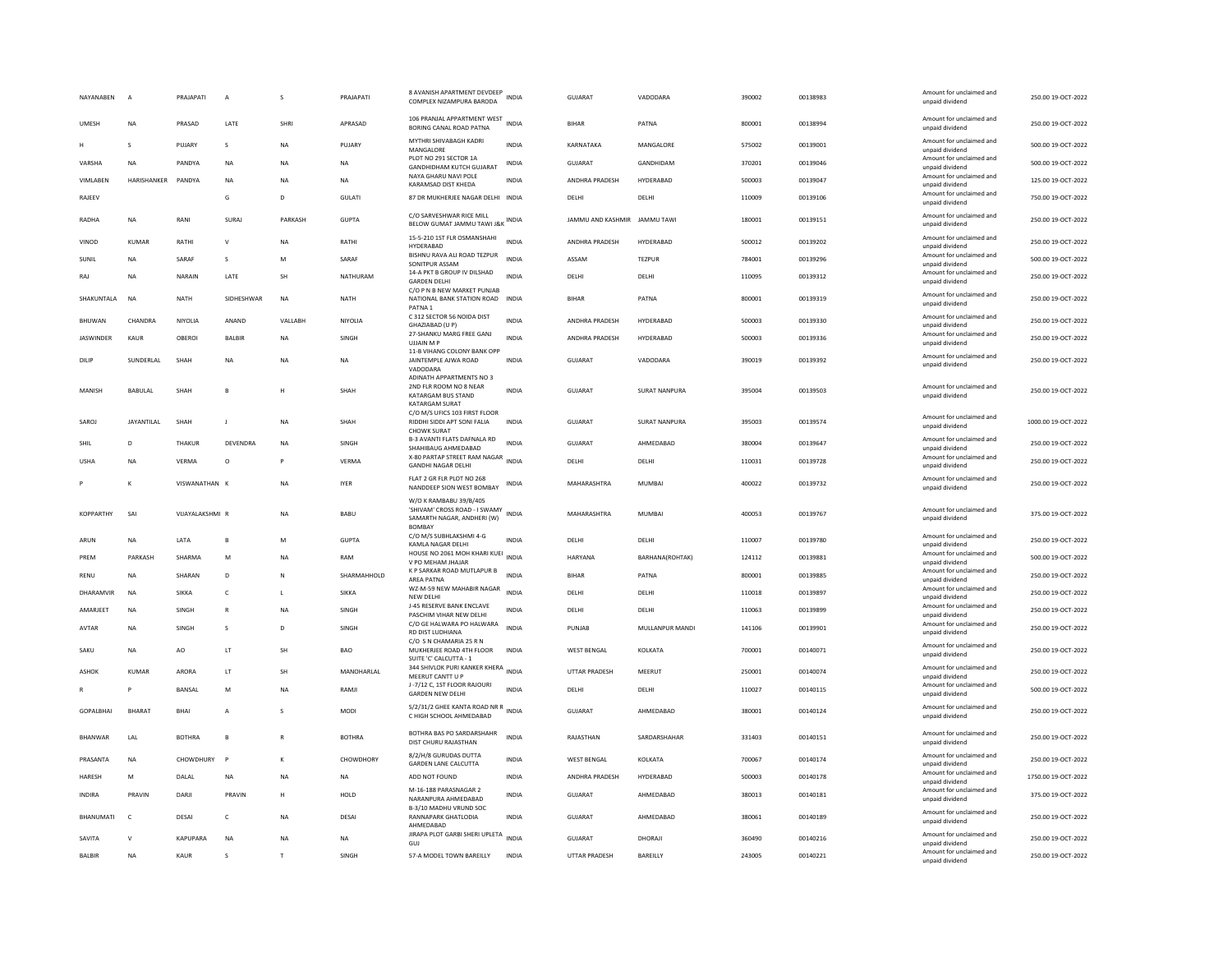|                | M              | RAIKHANNA                 | D              | D            | KHANNA           | J-123, SECTOR-25, JALVAYU VIHAR, INDIA<br><b>NOIDA</b>                              |              | UTTAR PRADESH         | NOIDA COMPLEX        | 201301 | 00140232 | Amount for unclaimed and<br>unpaid dividend | 500.00 19-OCT-2022  |
|----------------|----------------|---------------------------|----------------|--------------|------------------|-------------------------------------------------------------------------------------|--------------|-----------------------|----------------------|--------|----------|---------------------------------------------|---------------------|
| PARMOD         | <b>NA</b>      | <b>KUMAR</b>              | N              | c            | AGGARWAL         | R-115/2 MODEL TOWN II DELHI                                                         | <b>INDIA</b> | DELHI                 | DELHI                | 110009 | 00140262 | Amount for unclaimed and<br>unpaid dividend | 250.00 19-OCT-2022  |
| RAJINDER       | <b>NA</b>      | KUMAR                     | $\overline{R}$ | <b>NA</b>    | LAL              | H NO 25-E TAGORE NAGAR OPP<br>NEW DMC LUDHIANA                                      | <b>INDIA</b> | PUNJAB                | LUDHIANA             | 141001 | 00140266 | Amount for unclaimed and<br>unpaid dividend | 250.00 19-OCT-2022  |
| PAIAK          | RAIFSH         | KUMARDUDHIY               |                |              | <b>DUDHIYA</b>   | S/2/31/2 GHEE KANTA ROAD NR R<br>INDIA<br>C HIGH SCHOOL AHMEDABAD                   |              | GUIARAT               | AHMEDARAD            | 380001 | 00140291 | Amount for unclaimed and<br>unpaid dividend | 250.00.19-OCT-2022  |
| RAMESH         | <b>KUMAR</b>   | GAUR                      | s              | <b>NA</b>    | GAUR             | BEHIND THAKUR NURSING HOME<br>NAYATOLA MUZAFFAR PUR                                 | <b>INDIA</b> | <b>BIHAR</b>          | MUZAFFARPUR          | 842001 | 00140305 | Amount for unclaimed and<br>unpaid dividend | 250.00 19-OCT-2022  |
| BHIKAM         | CHAND          | JAINFAMILYHUF NA          |                | <b>NA</b>    | <b>NA</b>        | MALVIYA NAGAR DURG M P                                                              | INDIA        | CHHATTISGARH          | DURG                 | 491002 | 00140368 | Amount for unclaimed and<br>unpaid dividend | 250.00 19-OCT-2022  |
| VIJAYA         | GANGA          | MAREDDI                   | V              | REDDY        | M                | H NO 3-6-701 STREET NO 11<br>HIMAYATNAGAR HYDERABAD                                 | INDIA        | ANDHRA PRADESH        | HYDERABAD            | 500029 | 00140449 | Amount for unclaimed and<br>unpaid dividend | 250.00 19-OCT-2022  |
| SHANTI         | <b>NA</b>      | PARFFK                    | P              | PARFFKH      | HHOLD            | CHARDUKAN PRITHVINAGAR<br>NAYAKHERA VIDYADHAR NAGAR<br>JAIPUR                       | <b>INDIA</b> | RAIASTHAN             | <b>JAIPUR</b>        | 302012 | 00140517 | Amount for unclaimed and<br>unpaid dividend | 125.00.19-OCT-2022  |
| DHIRAJLAL      | RAVAJI         | PATEL                     | $\overline{R}$ | <b>NA</b>    | PATEL            | C/O ROYAL SALES AGENCY 6<br>RAJPUT PARA RAJKOT<br>C/O NEW MEHESANA STEEL 1/2        | <b>INDIA</b> | GUJARAT               | RAJKOT               | 360001 | 00140548 | Amount for unclaimed and<br>unpaid dividend | 250.00 19-OCT-2022  |
| NARESH         | R              | PATEL                     | $\mathbb{R}$   | $\mathsf{C}$ | PATEL            | MANIPUSHPAK SHOPPING<br>CENTRE SAYAN OLPAD MAIN<br><b>ROAD SAYAN</b>                | <b>INDIA</b> | GUJARAT               | UTRAN P.H.C          | 394130 | 00140574 | Amount for unclaimed and<br>unpaid dividend | 250.00 19-OCT-2022  |
| M              | $\mathbf{v}$   | KRAJU                     | M              | $\mathbf{S}$ | NRAJU            | SRI SRINIVASA EMPORIUM R R<br><b>ROAD KAKINADA</b>                                  | <b>INDIA</b> | ANDHRA PRADESH        | HYDERABAD            | 500003 | 00140639 | Amount for unclaimed and<br>unpaid dividend | 250.00 19-OCT-2022  |
| $\mathsf{A}$   | NARASIMHA      | <b>RAO</b>                | s              | $\mathbb{R}$ | ANJANEYULU       | C/O K S R ANJANEYULU THULLURU<br>PO GUNTUR DT                                       | <b>INDIA</b> | ANDHRA PRADESH        | <b>TENALI</b>        | 522237 | 00140655 | Amount for unclaimed and<br>unpaid dividend | 250.00 19-OCT-2022  |
| SUNITA         | <b>NA</b>      | SAKHUJA                   | A              | NA           | SAKHUJA          | 33-B BLOCK A/D DDA FLATS<br>SHALIMAR BAGH DELHI                                     | <b>INDIA</b> | DELHI                 | DELHI                | 110052 | 00140696 | Amount for unclaimed and<br>unpaid dividend | 250.00 19-OCT-2022  |
|                | K              | HISARIYASARIT R           |                | $\mathbb{N}$ | HISARIYA         | KISHOR INVESTMENTS LOHAPATTI INDIA<br>S-66 SITAMARHI BAZAR                          |              | BIHAR                 | SITAMARHI            | 843302 | 00140710 | Amount for unclaimed and<br>unpaid dividend | 250.00 19-OCT-2022  |
| MURARI         | <b>NA</b>      | SINGH                     | F              | <b>NA</b>    | SINGH            | <b>B-15 PROJECT NAGAR GOTRI RD</b><br>VADODARA                                      | <b>INDIA</b> | <b>GUJARAT</b>        | VADODARA             | 390021 | 00140823 | Amount for unclaimed and<br>unpaid dividend | 250.00 19-OCT-2022  |
|                | K              | TRIPATHY                  | M              | $\mathbb{N}$ | TRIPATHY         | F-4 SAMARPAN FLATS GULBAI<br>TEKRA ELLISBRIDGE AHMEDABAD                            | INDIA        | GUJARAT               | AHMEDABAD            | 380006 | 00140879 | Amount for unclaimed and<br>unpaid dividend | 750.00 19-OCT-2022  |
| VAGHJI         | K              | <b>AGHARA</b>             | <b>NA</b>      | <b>NA</b>    | <b>NA</b>        | TO NASITPAR TALUK MORBI DIST<br>RAJKOT                                              | INDIA        | GUJARAT               | <b>MORBI</b>         | 363641 | 00140971 | Amount for unclaimed and<br>unpaid dividend | 250.00 19-OCT-2022  |
| <b>JAGDISH</b> | PRASAD         | AGRAWAL                   | s              | <b>NA</b>    | AGRAWAL          | 548 HANUMANTAL WARD<br>JABALPUR M P                                                 | <b>INDIA</b> | MADHYA PRADESH        | <b>JABALPUR</b>      | 482002 | 00140976 | Amount for unclaimed and<br>unpaid dividend | 250.00 19-OCT-2022  |
| NASEEM         | <b>NA</b>      | AKHTER                    | $_{\sf NA}$    | <b>NA</b>    | NA               | 8147 CHUMNI MILL BARA HINDU<br>RAO DELHI                                            | <b>INDIA</b> | DELHI                 | DELHI                | 110006 | 00140985 | Amount for unclaimed and<br>unpaid dividend | 250.00 19-OCT-2022  |
| SHAMIM         | NA             | ANWAR                     | А              | <b>NA</b>    | HAQUE            | SHAMIM MANZIL HUSSIN PUR<br><b>BHAGALPUR BIHAR</b>                                  | INDIA        | <b>BIHAR</b>          | <b>BHAGALPUR H.Q</b> | 812002 | 00140995 | Amount for unclaimed and<br>unpaid dividend | 250.00 19-OCT-2022  |
| VIJAY          | LAXMI          | <b>BHARGAVA</b>           | L.             | P            | BHARGAVA         | C - 4D /68 C JANAKPURI NEW<br>DELHI                                                 | <b>INDIA</b> | DELHI                 | DELHI                | 110058 | 00141049 | Amount for unclaimed and<br>unpaid dividend | 250.00 19-OCT-2022  |
| MINAL          | MAHESH         | BHOJANI                   | M              | <b>NA</b>    | CHANDRA          | 2. NAGAR PLOT, MANGAL<br>BHUVAN AREA OPP MODERN<br>SCHOOL MORBI, DIST. RAJKOT,      | <b>INDIA</b> | GUJARAT               | <b>MORBI</b>         | 363641 | 00141068 | Amount for unclaimed and<br>unpaid dividend | 250.00 19-OCT-2022  |
| SHYAMALA       | NA             | CHANDRASEKHA <sub>S</sub> |                | <b>NA</b>    | CHANDRASEKHAR    | <b>GUJ</b><br>FLAT NO 6 PLOT NO 92 NILADRI<br>KALYAN NAGAR HYDERABAD                | <b>INDIA</b> | ANDHRA PRADESH        | KUKATPALLY           | 500890 | 00141097 | Amount for unclaimed and<br>unpaid dividend | 250.00 19-OCT-2022  |
| KAMAL          | N              | DAS                       | N              | <b>NA</b>    | DAS              | 9 RAMESHWAR PARK NEAR<br>MOTIRAM ADNANI HAL THAKKAR INDIA<br>BAPA NAGAR APPAROACH   |              | GUJARAT               | <b>NARODA</b>        | 382350 | 00141134 | Amount for unclaimed and<br>unpaid dividend | 250.00 19-OCT-2022  |
| <b>KALPANA</b> | <b>NA</b>      | <b>JAIN</b>               | s              | <b>NA</b>    | <b>JAIN</b>      | AHMEDABAD<br>BAISA KHIYA BROS BAZAR LINE                                            | <b>INDIA</b> | <b>MADHYA PRADESH</b> | PIPARIYA             | 461711 | 00141190 | Amount for unclaimed and                    | 250.00 19-OCT-2022  |
| MADHUBALA      | <b>NA</b>      | JAIN                      |                | <b>NA</b>    | CHAND            | <b>ITARSI</b><br>D NO 456 1ST FLOOR 6TH FLOOR<br>10TH E MAIN ROAD RAJAJINAGAR INDIA |              | KARNATAKA             | BANGALORE            | 560010 | 00141192 | unpaid dividend<br>Amount for unclaimed and | 250.00 19-OCT-2022  |
|                |                |                           | U              |              |                  | BANGALORE<br>J P JAIN & CO CHARTERED                                                |              |                       |                      |        |          | unpaid dividend                             |                     |
| SHAKUNTALA     | $\overline{A}$ | JAIN                      | A              | <b>NA</b>    | JAIN             | ACCOUNTANT NETTAKALAPPA<br>MARKET AVENUE ROAD<br>BANGALORE                          | <b>INDIA</b> | KARNATAKA             | BANGALORE            | 560002 | 00141209 | Amount for unclaimed and<br>unpaid dividend | 250.00 19-OCT-2022  |
| SUDARSHAN      | <b>IAI</b>     | <b>JAIN</b>               | $\mathbf{U}$   | $\mathbf{S}$ | <b>JAIN</b>      | PP 49 PITAM PURA DELHI                                                              | <b>INDIA</b> | <b>DELHI</b>          | <b>DELHI</b>         | 110034 | 00141211 | Amount for unclaimed and<br>unpaid dividend | 500.00 19-OCT-2022  |
| RAJ            | NA             | <b>JAIN</b>               | P              | к            | <b>JAINHHOLD</b> | C/O MAHALAXMI INVESTMENTS<br>NEAR MATAMAI MANDIR WARD<br>NO 2 BANDIKS DAISSA        | <b>INDIA</b> | RAJASTHAN             | DAUSA                | 303313 | 00141212 | Amount for unclaimed and<br>unpaid dividend | 250.00 19-OCT-2022  |
| SANGEETA       | NA             | <b>JHA</b>                | ${\sf N}$      | <b>NA</b>    | <b>KUMAR</b>     | 10 MADRI APRTS ANKUR ROAD<br>AHMEDABAD                                              | INDIA        | GUJARAT               | AHMEDABAD            | 380013 | 00141228 | Amount for unclaimed and<br>unpaid dividend | 250.00 19-OCT-2022  |
| <b>JOSEPH</b>  | D              | MANJALY                   | D              | NA           | MANJALY          | 26 CACTUS PARK NEW SAMA<br>ROAD VADODARA                                            | <b>INDIA</b> | <b>GUJARAT</b>        | VADODARA             | 390002 | 00141272 | Amount for unclaimed and<br>unpaid dividend | 250.00 19-OCT-2022  |
| <b>GEORGE</b>  | <b>NA</b>      | MICHAEL                   | M              | T            | MICHAEL          | 194-D POCKET F G T B ENCLAVE<br>OPP G T B HOSP DELHI                                | <b>INDIA</b> | DELHI                 | <b>DELHI</b>         | 110093 | 00141310 | Amount for unclaimed and<br>unpaid dividend | 250.00 19-OCT-2022  |
| RAM            | <b>NA</b>      | NARAIN                    | M              | <b>NA</b>    | SINGH            | DRIVE WEU SERVICE STATION<br>KOHARAPIR BAREILLY                                     | <b>INDIA</b> | UTTAR PRADESH         | BAREILLY             | 243001 | 00141348 | Amount for unclaimed and<br>unpaid dividend | 125.00 19-OCT-2022  |
| UNIT           | <b>TRUST</b>   | OFINDIA                   | <b>NA</b>      | <b>NA</b>    | <b>NA</b>        | 17 MERCHANT CHAMBERS 13<br>VITHALDAS THACKERSEY MARG<br>NEW MARINE LINES MUMBAI     | <b>INDIA</b> | MAHARASHTRA           | <b>MUMBAI</b>        | 400020 | 00141410 | Amount for unclaimed and<br>unpaid dividend | 1000.00 19-OCT-2022 |
| MADHUBEN       | <b>BHARAT</b>  | <b>BHAHAEL</b>            | $\overline{B}$ | <b>B</b>     | RPATELHHOLD      | AT & PO ADLAT VAV ROAD TA &<br>DIST GANDHI NAGAR GUJARAT                            | <b>INDIA</b> | GUJARAT               | ODHAV                | 382421 | 00141426 | Amount for unclaimed and<br>unpaid dividend | 250.00 19-OCT-2022  |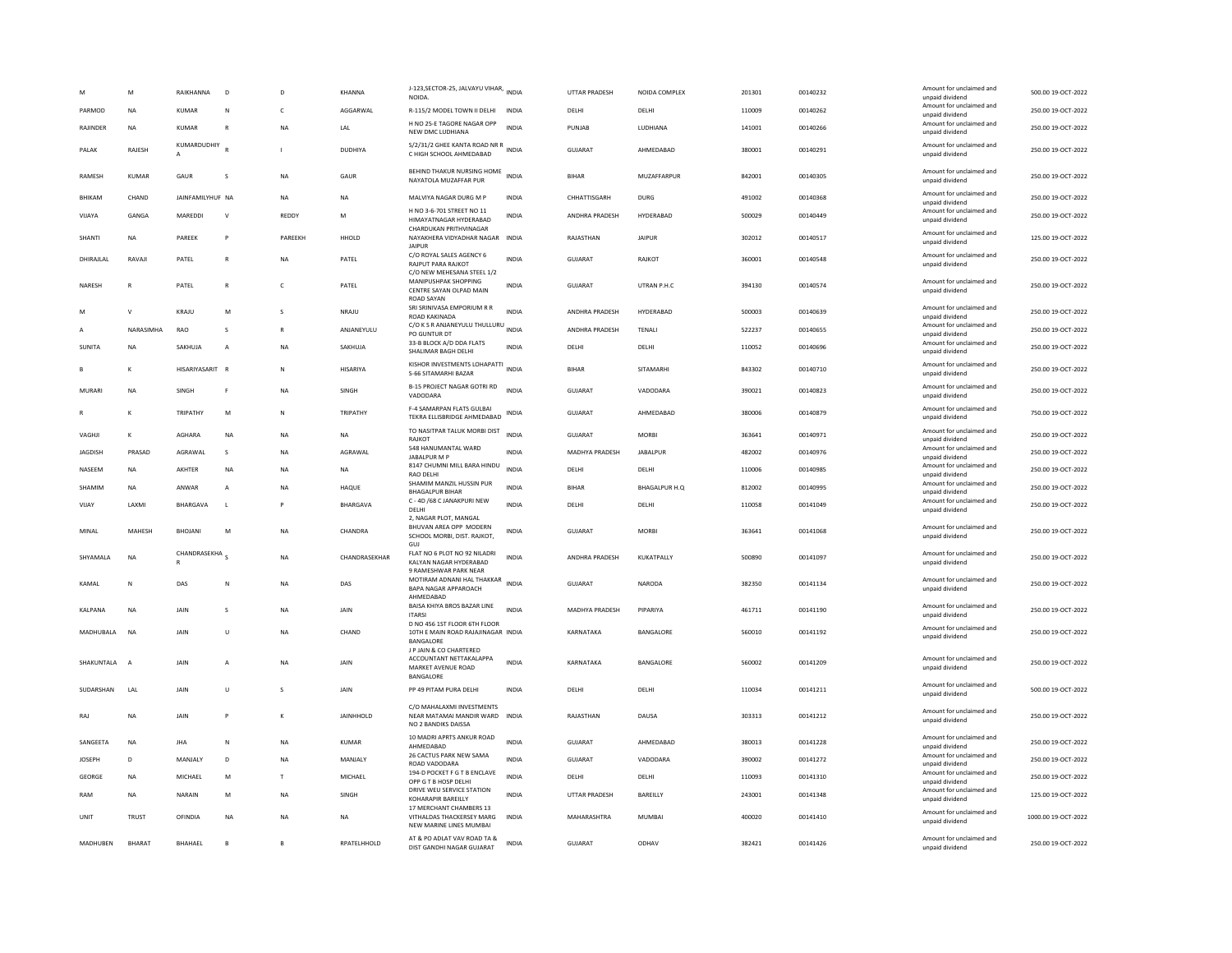| RAMILE          | R              | PATEL                            |               | <b>NA</b>      | BHA                         | 5 SARDAR NAGAR SOCIETY II<br>FLOOR SUMULDAIRY ROAD SURAT                                                      | INDIA        | <b>GUJARAT</b>       | <b>SURAT NANPURA</b> | 395008 | 00141443 | Amount for unclaimed and<br>unpaid dividend | 250.00 19-OCT-2022 |
|-----------------|----------------|----------------------------------|---------------|----------------|-----------------------------|---------------------------------------------------------------------------------------------------------------|--------------|----------------------|----------------------|--------|----------|---------------------------------------------|--------------------|
| DEEPAK          | <b>NA</b>      | GARG                             | $\mathbb{R}$  |                | GARG                        | 81/4 DURGA NAGAR FIROZABAD U INDIA                                                                            |              | <b>UTTAR PRADESH</b> | <b>BARHAN</b>        | 283203 | 00141459 | Amount for unclaimed and<br>unpaid dividend | 250.00 19-OCT-2022 |
| SATI            | <b>NA</b>      | KALRA                            | L             | <b>NA</b>      | KALRA                       | D 211 ASHOK VIHAR PHASE I DELHI INDIA                                                                         |              | DELHI                | DELHI                | 110052 | 00141545 | Amount for unclaimed and<br>unpaid dividend | 250.00 19-OCT-2022 |
|                 | NA             | SELVAKUMAR                       | <b>NA</b>     | NA             | NA                          | THANGAM HARDWARES 123 G S T<br>ROAD GUDUVANCHERI PO T<br><b>NADU</b>                                          | INDIA        | TAMIL NADU           | ELAPAKKAM            | 603202 | 00141613 | Amount for unclaimed and<br>unpaid dividend | 250.00 19-OCT-2022 |
| RAJ             | NA             | KUMAR                            | $\mathbb{R}$  |                | JUNEJA                      | 537 JOSHI ROAD KAROL BAGH<br>NEW DELH                                                                         | <b>INDIA</b> | DELHI                | DELHI                | 110005 | 00141617 | Amount for unclaimed and<br>unpaid dividend | 250.00 19-OCT-2022 |
| JAYSHANKER      | NA             | TIBDEWALA                        | M             | NA             | LAL                         | M/S INDIAN INDUSTRIES 15/22<br>BHOJRPARA GONDAL GUJARAT                                                       | INDIA        | <b>GUJARAT</b>       | GONDAL               | 360311 | 00141659 | Amount for unclaimed and<br>unpaid dividend | 250.00 19-OCT-2022 |
| HASHMATULLAH    |                |                                  | <b>NA</b>     | NA             | NA                          | 8147 CHUMNIMILL BARAHINDU<br><b>RAO DELHI</b>                                                                 | <b>INDIA</b> | DELHI                | DELHI                | 110006 | 00141666 | Amount for unclaimed and<br>unpaid dividend | 250.00 19-OCT-2022 |
| VIMALBEN        | $\mathbb{R}$   | PATEL                            | $\mathbb{R}$  | $\overline{B}$ | PATELHHWORK                 | LOV KUSH NR FIVE STORY BULDG<br>MANEKPARA AMRELI                                                              | <b>INDIA</b> | <b>GUJARAT</b>       | <b>MANEK PARA</b>    | 365601 | 00141712 | Amount for unclaimed and<br>unpaid dividend | 250.00 19-OCT-2022 |
| <b>RUPA</b>     | K              | PATWA                            | к             | PATWA          | HHOLD                       | 10 MILAN SOC RACE COURSE RD<br>VADODARA                                                                       | <b>INDIA</b> | <b>GUJARAT</b>       | VADODARA             | 390005 | 00141720 | Amount for unclaimed and<br>unpaid dividend | 375.00 19-OCT-2022 |
| RAJEEV          |                |                                  | G             | D              | SULANBUSNESS                | 87 DR MUKERJEE NAGAR DELHI                                                                                    | <b>INDIA</b> | DELHI                | DELHI                | 110009 | 00141744 | Amount for unclaimed and<br>unpaid dividend | 500.00 19-OCT-2022 |
|                 | MALLI          | KARJUNARAO                       |               | NA             | <b>MURTHY</b>               | FLAT # 4 4TH FLOOR PUSAPATI<br>ENCLAVE NEAR CHHAYA HOTEL<br>MASJID STREET GOVERNORPET<br>VUAYAWADA            | <b>INDIA</b> | ANDHRA PRADESH       | VIJAYWADA            | 520002 | 00141767 | Amount for unclaimed and<br>unpaid dividend | 250.00 19-OCT-2022 |
| <b>BOLLA</b>    | KOTI           | SURYAPRAKASH<br>ARAO             | LATE          | SH             | <b>BKOTAIAHLECTURER</b>     | EWS 49 SATRAM PADU ELURU A P INDIA                                                                            |              | ANDHRA PRADESH       | ELURU                | 534006 | 00141769 | Amount for unclaimed and<br>unpaid dividend | 250.00 19-OCT-2022 |
|                 | VARADA         | <b>REDDY</b>                     |               |                | <b>REDDYCULTIVATION</b>     | 6/537 R S ROAD RAJAMPET POST<br><b>CUDDAPAH DT A P</b>                                                        | <b>INDIA</b> | ANDHRA PRADESH       | RAJAMPET             | 516115 | 00141795 | Amount for unclaimed and<br>unpaid dividend | 250.00 19-OCT-2022 |
| LAKSHMI         | NA             | NAMBURI                          | s             | $\mathbb{R}$   | NAMBURI                     | W/O N SURAPA RAJU H NO 4-13-<br>14 VIJAYA LAKSHMI ST ALCOT<br><b>GRDNS 2ND WARD</b><br><b>RAJAHMUNDRY A P</b> | <b>INDIA</b> | ANDHRA PRADESH       | RAJAHMUNDRY          | 533101 | 00141813 | Amount for unclaimed and<br>unpaid dividend | 250.00 19-OCT-2022 |
| MAHENDRA        | KUMAR          | SHIVJI                           | SHIVJ         | NA             | SONI                        | NEAR PATHA PIR KANSARA BAZAR<br><b>BHUJ</b>                                                                   | <b>INDIA</b> | GUJARAT              | <b>BHUJ</b>          | 370001 | 00141976 | Amount for unclaimed and<br>unpaid dividend | 250.00 19-OCT-2022 |
| KULWINDER       | NA             | SINGH                            |               | NA             | SINGH                       | 67 IST FLOOR AUTO MARKET<br>HISAR HISSAR, HARYANA                                                             | INDIA        | HARYANA              | BHIWANI              | 125001 | 00141996 | Amount for unclaimed and<br>unpaid dividend | 250.00 19-OCT-2022 |
| <b>SAMSHER</b>  | <b>BAHADUR</b> | SRIVASTAVA                       | <b>BB</b>     | $\mathbf{L}$   | SRIVASTAVA                  | SHIWALA NAGAR NEAR<br>HYDLECOLONY MOHADDIPUR<br><b>GORAKHPUR U P</b>                                          | <b>INDIA</b> | <b>UTTAR PRADESH</b> | <b>GORAKHPUR</b>     | 273008 | 00142025 | Amount for unclaimed and<br>unpaid dividend | 250.00 19-OCT-2022 |
| <b>KATRA</b>    | GADDA          | SUIATHA                          | $\kappa$      | <b>NA</b>      | RAMAKRISHNA                 | W/O K RAMAKRISHNA MANAGER<br>ENGG KAKATIYA CEMENT LTD<br>JAGGAYYAPETA                                         | <b>INDIA</b> | ANDHRA PRADESH       | JAGGAYAPETH          | 521175 | 00142030 | Amount for unclaimed and<br>unpaid dividend | 250.00 19-OCT-2022 |
| NASEEM          | <b>NA</b>      | AKHTER                           | <b>NA</b>     | <b>NA</b>      | NA                          | 8147 CHUMNIMILL BARAHINDU<br>RAO DELHI                                                                        | <b>INDIA</b> | DELHI                | DELHI                | 110006 | 00142051 | Amount for unclaimed and<br>unpaid dividend | 500.00 19-OCT-2022 |
|                 | N              | BAKSHI                           | s             | s              | <b>BAKSHI</b>               | 537 JOSHI ROAD KAROL BAGH<br>NEW DELHI                                                                        | <b>INDIA</b> | DELHI                | DELHI                | 110005 | 00142071 | Amount for unclaimed and<br>unpaid dividend | 250.00 19-OCT-2022 |
| DURKESH         | c              | BHATT                            | $\mathsf{C}$  | <b>NA</b>      | <b>BHATT</b>                | 25 ADINATH ESTATE B/H FORGE &<br>BLOOR NARODA ROAD<br>AHMEDABAD                                               | INDIA        | <b>GUJARAT</b>       | AHMEDABAD            | 380025 | 00142078 | Amount for unclaimed and<br>unpaid dividend | 250.00 19-OCT-2022 |
| ASHOK           | NA             | <b>MEHROTRA</b>                  | s             | M              | <b>MEHROTRA</b>             | C/O DR HIRAA GHAI LANE LAL<br><b>BAGH LUCKNOW U P</b><br>OPP BAPU SMRUTIKUNJ MASTER                           | <b>INDIA</b> | UTTAR PRADESH        | LUCKNOW              | 226001 | 00142127 | Amount for unclaimed and<br>unpaid dividend | 500.00 19-OCT-2022 |
| MOHMADBHAI      | B              | MISTRY                           | B             | NA             | BHA                         | NI CHALI O/S SHAHPUR GATE<br>AHMEDABAD                                                                        | <b>INDIA</b> | GUJARAT              | AHMEDABAD            | 380001 | 00142138 | Amount for unclaimed and<br>unpaid dividend | 500.00 19-OCT-2022 |
| BHARAT          | D              | PATEL                            | D             | <b>NA</b>      | PATEL                       | C/O SHREE GANESH TIMBER MARI<br>LATI BAZAR JORAVARNAGAR DIST INDIA<br>SURENDRANAGAR                           |              | GUJARAT              | SURENDRANAGAR        | 363020 | 00142157 | Amount for unclaimed and<br>unpaid dividend | 250.00 19-OCT-2022 |
| MUNJAL          | KRISHANALAL    | PATEL                            |               | NA             | LAL                         | ANKUR BHUTADI ZAMPA<br>RAOPURA BARODA                                                                         | INDIA        | GUJARAT              | VADODARA             | 390001 | 00142172 | Amount for unclaimed and<br>unpaid dividend | 250.00 19-OCT-2022 |
| PRAMUKH         | <b>BHAI</b>    | SHANKARLALPA <sub>S</sub><br>TEL |               | $\mathbf{L}$   | ISHWARLAL                   | BAVLA 21 RATNA DEEP SOC TA<br>DHOLKA DT AHMEDARAD GUL                                                         | INDIA        | GUJARAT              | BAVLA                | 382220 | 00142187 | Amount for unclaimed and<br>unpaid dividend | 500.00 19-OCT-2022 |
| SURESHBHAI      | N              | PATEL                            | N             | NA             | PATEL                       | 301 MEGHDUT APPERTMENT<br>ROYAL PARK KALAVAD ROAD<br>RAJKOT                                                   | <b>INDIA</b> | GUJARAT              | RAJKOT               | 360005 | 00142190 | Amount for unclaimed and<br>unpaid dividend | 250.00 19-OCT-2022 |
| SUSHMA          | <b>NA</b>      | RANI                             | <b>MURARI</b> | <b>NA</b>      | $\ensuremath{\mathsf{LAL}}$ | C/O SIDANA BHAWAN TALAI<br>BAZAR KAITHAL HARYANA                                                              | <b>INDIA</b> | HARYANA              | KARNAL               | 132027 | 00142225 | Amount for unclaimed and<br>unpaid dividend | 250.00 19-OCT-2022 |
| MANTRALA        | VENKATA        | HANUMANTHAR<br>AO                | M             |                | SOMAYAJULU                  | 1-38 PRARHAT NAGAR<br>CHAITANYAPURI HYDERABAD A P                                                             | INDIA        | ANDHRA PRADESH       | HYDERABAD            | 500036 | 00142232 | Amount for unclaimed and<br>unpaid dividend | 250.00 19-OCT-2022 |
| RAM             | PROSAD         | DASS                             | K             | c              | DASS                        | C/O TARAK NATH DASS<br>BAJEPRATAPUR SHBHASHPALLY<br><b>BURDWAN W.B</b>                                        | <b>INDIA</b> | <b>WEST BENGAL</b>   | <b>BURDWAN</b>       | 713101 | 00142268 | Amount for unclaimed and<br>unpaid dividend | 250.00 19-OCT-2022 |
| OM              | <b>NA</b>      | PARKESH                          | G             | L.             | AGGARWAL                    | C/O GARGA SILK STORE PHUL<br><b>BAZAR RAMPURA PHUL</b><br>NIWARA KOTESWARI TALE                               | <b>INDIA</b> | PUNJAB               | <b>RAMPURA</b>       | 151103 | 00142327 | Amount for unclaimed and<br>unpaid dividend | 250.00 19-OCT-2022 |
| <b>KETAN</b>    | CHAMPAKLAL     | GANDHI                           | $\mathsf{C}$  | L.             | GANDHI                      | TALUKA MAHAD DIST RAIGAD<br>MAHARASTRA STATE                                                                  | <b>INDIA</b> | MAHARASHTRA          | <b>NA</b>            | 402301 | 00142336 | Amount for unclaimed and<br>unpaid dividend | 250.00 19-OCT-2022 |
| MOHAN           | <b>NA</b>      | GIDWANI                          | NANDI AI      | <b>NA</b>      | GIDWANI                     | F9/4 MODEL TOWN DELHI                                                                                         | <b>INDIA</b> | DFI HI               | DELHI                | 110009 | 00142346 | Amount for unclaimed and<br>unpaid dividend | 500.00 19-OCT-2022 |
| <b>JYOTIBEN</b> | YOGESHBHAI     | SHAH                             |               |                | SHAH                        | 218 MANEKBAG SOCIETY<br>AMBAWADI S M ROAD<br>AHMEDABAD                                                        | <b>INDIA</b> | <b>GUJARAT</b>       | AHMEDABAD            | 380015 | 00142374 | Amount for unclaimed and<br>unpaid dividend | 250.00 19-OCT-2022 |
| YASH            | PAL            | SHARMA                           | <b>B</b>      | D              | SHARMA                      | 13/218 TRILOK PURI DELHI                                                                                      | <b>INDIA</b> | DELHI                | DELHI                | 110091 | 00142461 | Amount for unclaimed and<br>unpaid dividend | 250.00 19-OCT-2022 |
| SUMAN           | LATA           | SINGHAL                          |               | A              | SINGHALHHOLD                | C/O RAMAUTAR SINGHAL                                                                                          | <b>INDIA</b> | ANDHRA PRADESH       | HYDERABAD            | 500003 | 00142489 | Amount for unclaimed and<br>unpaid dividend | 250.00 19-OCT-2022 |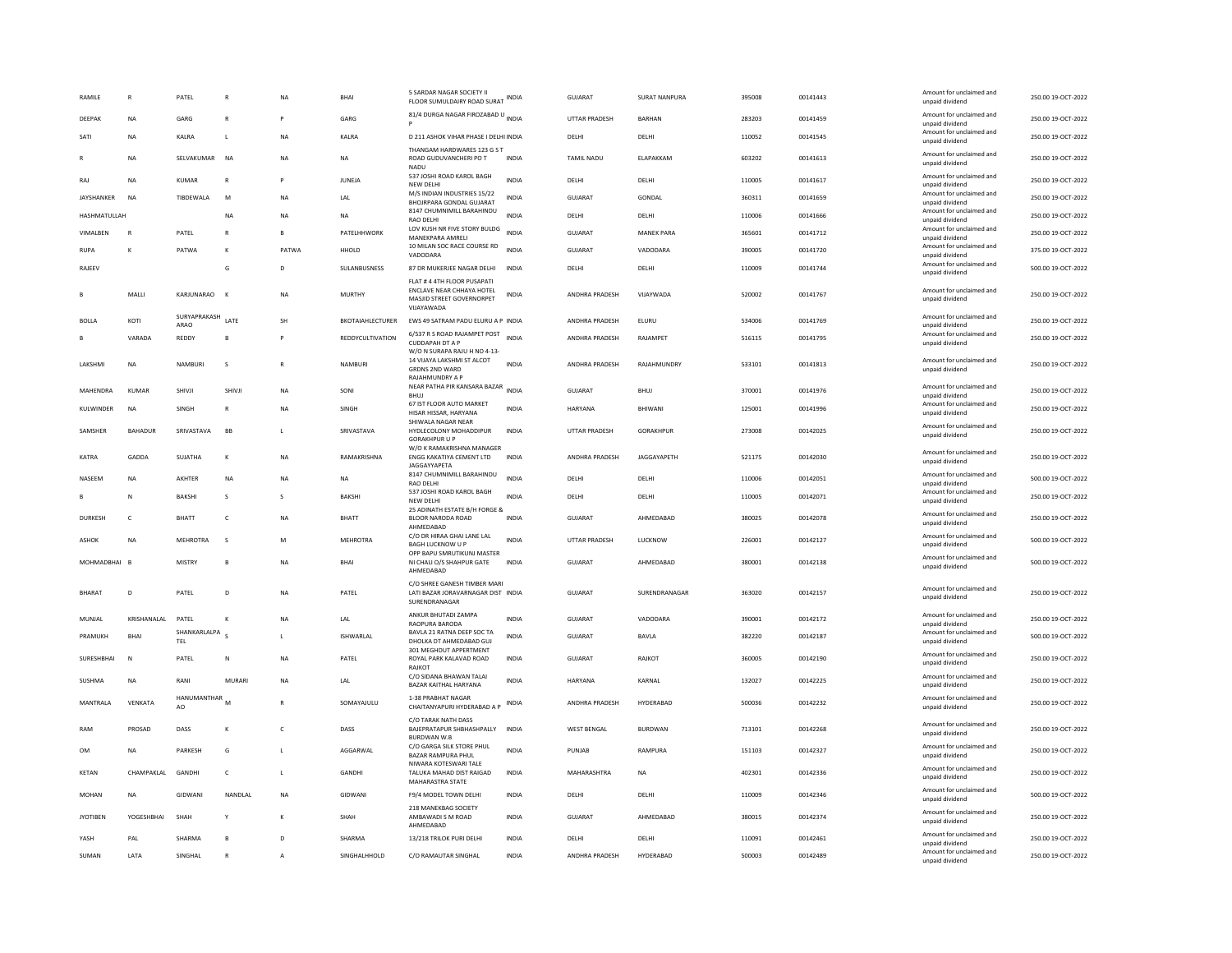| RAMAUTAR          | <b>NA</b>              | SINGHAL                          | N            |                | <b>SINGHAI</b>    | C/O RAMAUTAR SINGHAL                                                                            | <b>INDIA</b> | ANDHRA PRADESH        | HYDERABAD        | 500003 | 00142490 | Amount for unclaimed and<br>unpaid dividend                    | 250.00 19-OCT-2022  |
|-------------------|------------------------|----------------------------------|--------------|----------------|-------------------|-------------------------------------------------------------------------------------------------|--------------|-----------------------|------------------|--------|----------|----------------------------------------------------------------|---------------------|
| SATI              | <b>NA</b>              | KALRA                            | L            | D              | KALRA             | D 211 ASHOK VIHAR PHASE I DELHI INDIA                                                           |              | DELHI                 | DELHI            | 110052 | 00142528 | Amount for unclaimed and<br>unpaid dividend                    | 250.00 19-OCT-2022  |
| SANJAY            | <b>NA</b>              | <b>KUMAR</b>                     | s            |                | ANEJA             | C/O ANEJA CLOTH HOUSE<br>KOTHIWAL NAGAR MORADABAD INDIA<br>UP                                   |              | <b>UTTAR PRADESH</b>  | MORADABAD        | 244001 | 00142567 | Amount for unclaimed and<br>unpaid dividend                    | 250.00 19-OCT-2022  |
| <b>HASHMAT</b>    | <b>NA</b>              | ULLAH                            | <b>S</b>     | <b>NA</b>      | ULLHA             | 8147 CHUMNI MILL BARA HINDU<br><b>RAO DELHI</b>                                                 | <b>INDIA</b> | <b>DELHI</b>          | DELHI            | 110006 | 00142601 | Amount for unclaimed and<br>unpaid dividend                    | 250.00 19-OCT-2022  |
| SHIV              | <b>KUMAR</b>           | GOEL                             | T            | $\mathsf{C}$   | GOEL              | HOUSE NO 1330 SECTOR NO 7-D<br>FARIDABAD                                                        | <b>INDIA</b> | <b>HARYANA</b>        | FARIDABAD        | 121006 | 00142647 | Amount for unclaimed and<br>unpaid dividend                    | 250.00 19-OCT-2022  |
| MEENU             | <b>NA</b>              | BAREJA                           | p            | N              | BAREJA            | H NO 346/1 DOGRAN GATE<br>KAITHAL                                                               | INDIA        | HARYANA               | KARNAL           | 132027 | 00142753 | Amount for unclaimed and<br>unpaid dividend                    | 250.00 19-OCT-2022  |
| INDIRA            | <b>NA</b>              | CHAWLA                           | DES          | RAJ            | CHAWLAHHOLD       | 11/572 KALYAN NAGAR SONEPAT INDIA                                                               |              | <b>HARYANA</b>        | SONEPAT          | 131001 | 00142840 | Amount for unclaimed and<br>unpaid dividend                    | 250.00 19-OCT-2022  |
| KISHAN            | <b>NA</b>              | DEVI                             | s            |                | SINGH             | NEAR KAILASH PATI CINEMA<br>MOHALLA JANAKPURI ATRULI<br>DISTT ALIGARH UP                        | <b>INDIA</b> | ANDHRA PRADESH        | HYDERABAD        | 500003 | 00142898 | Amount for unclaimed and<br>unpaid dividend                    | 250.00 19-OCT-2022  |
| VANDANA           | <b>NA</b>              | <b>GUPTA</b>                     | R            | A              | <b>GUPTAHHOLD</b> | 21-2-659 URDUGALLI<br>CHARKAMAN HYDERABAD                                                       | <b>INDIA</b> | ANDHRA PRADESH        | HYDERARAD        | 500002 | 00143012 | Amount for unclaimed and<br>unpaid dividend                    | 250.00 19-OCT-2022  |
| <b>INDIRA</b>     | DEVI                   | <b>IMMELLA</b>                   | $\mathbb N$  | <b>NA</b>      | CHOWDARY          | 14-142 PANTULAGARI MEDA<br>GAJUWAKA VISAKHAPATNAM                                               | <b>INDIA</b> | ANDHRA PRADESH        | VISAKHAPATNAM    | 530026 | 00143027 | Amount for unclaimed and<br>unpaid dividend                    | 250.00 19-OCT-2022  |
| MANOJ             | ΝA                     | <b>KUMAR</b>                     | M            |                | CHAUDHARY         | SARDA SADAN OPP BANK OF<br>BARODA BORING RD PATNA<br><b>BIHAR</b>                               | <b>INDIA</b> | <b>BIHAR</b>          | PATNA            | 800001 | 00143164 | Amount for unclaimed and<br>unpaid dividend                    | 250.00 19-OCT-2022  |
| RAVINDRA          | <b>NA</b>              | <b>KUMAR</b>                     | D            | <b>NA</b>      | CHAND             | S/O DALLICHAND VISHNALAYAM<br>STREET MUMMIDIVARAM                                               | <b>INDIA</b> | ANDHRA PRADESH        | <b>КОТНАРЕТА</b> | 533216 | 00143175 | Amount for unclaimed and<br>unpaid dividend                    | 250.00 19-OCT-2022  |
| ANII              | <b>NA</b>              | MANDHANA                         | B            | D <sub>1</sub> | MANDHANA          | A-54 A MAJOR SHAITAN SINGH<br>COLONY SHASTRI NAGAR PO<br><b>JAIPUR</b>                          | <b>INDIA</b> | RAJASTHAN             | <b>JAIPUR</b>    | 302016 | 00143220 | Amount for unclaimed and<br>unpaid dividend                    | 750.00 19-OCT-2022  |
| ARUN              | <b>NA</b>              | MANDHANA                         | B            | D              | MANDHANA          | A-54 A MANOR SHAITAN SINGH<br>COLONY SHASTRI NAGAR PO<br><b>JAIPUR</b>                          | INDIA        | RAJASTHAN             | <b>JAIPUR</b>    | 302016 | 00143221 | Amount for unclaimed and<br>unpaid dividend                    | 1000.00 19-OCT-2022 |
| DILAARA           | GUSTAD                 | MEHTA                            | NA           | NA             | <b>NA</b>         | A2/11 CENTURY RAYON COLONY<br>PO SHAHAD DIST THANE                                              | <b>INDIA</b> | MAHARASHTRA           | MOHANE           | 421103 | 00143242 | Amount for unclaimed and<br>unpaid dividend                    | 500.00 19-OCT-2022  |
| PADMABEN          | <b>ASHOK</b>           | MEHTA                            | ASHOK        | KANTILAL       | <b>MEHTA</b>      | 16/17/213 SHANKAR KUNJ OPP<br>SION HOSPITAL SION EAST<br><b>BOMBA</b>                           | <b>INDIA</b> | MAHARASHTRA           | <b>MUMBAI</b>    | 400022 | 00143257 | Amount for unclaimed and<br>unpaid dividend                    | 250.00 19-OCT-2022  |
| ICHCHHABEN        | KALIDAS                | PANCHAL                          | K            |                | PANCHALHOMEWORK   | 11 JAY JALARAM SOCIETY NAVA<br>VADAJ AHMEDABAD                                                  | <b>INDIA</b> | GUJARAT               | AHMEDABAD        | 380013 | 00143346 | Amount for unclaimed and<br>unpaid dividend                    | 375.00 19-OCT-2022  |
| DARSHNA           | $\epsilon$             | PANDYA                           | CHANDRAKANT  | H              | HOLD              | 15 J K NAGAR SOCIETY POST<br>PARVAT NEAR PUNA JAKAT NAKA INDIA<br>SURAT                         |              | GUIARAT               | <b>UDHNA</b>     | 394210 | 00143357 | Amount for unclaimed and<br>unpaid dividend                    | 250.00 19-OCT-2022  |
| AMIT              | <b>NA</b>              | PAREKH                           | <b>NA</b>    | NA             | <b>NA</b>         | PAREKH ENGINEEERING CO<br>GAREDIA KUVA ROAD RAJKOT                                              | <b>INDIA</b> | GUJARAT               | RAJKOT           | 360001 | 00143360 | Amount for unclaimed and<br>unpaid dividend                    | 250.00 19-OCT-2022  |
| DEEPAK            | NA                     | PARIKH                           | SM           |                | PARIKH            | 503 KUCHA PATI RAM BAZAR SITA<br><b>RAM DELHI</b>                                               | <b>INDIA</b> | DELHI                 | DELHI            | 110006 | 00143371 | Amount for unclaimed and<br>unpaid dividend                    | 250.00 19-OCT-2022  |
| <b>BHADRESH</b>   | HARGOVANBHAI PRAJAPATI |                                  | н            | NA             | <b>BHAI</b>       | <b>GURUKRIPA BALIYAWAS NR GITA</b><br>VIDYALAYA AMARAIWADI<br>AHMEDABAD                         | <b>INDIA</b> | <b>GUJARAT</b>        | AHMEDABAD        | 380026 | 00143498 | Amount for unclaimed and<br>unpaid dividend                    | 250.00 19-OCT-2022  |
| AFZAL             | <b>HUSAIN</b>          | MSAIYED                          | M            | H              | SAIYEDPHYSCION    | 1858 BAWAJI POLE JAMALPUR<br>CHAKLA AHMEDABAD                                                   | <b>INDIA</b> | GUJARAT               | AHMEDABAD        | 380001 | 00143515 | Amount for unclaimed and<br>unpaid dividend                    | 500.00 19-OCT-2022  |
|                   |                        | RAJASEKHAR                       | $\mathbf{r}$ | s              | SETTY             | SREENIDHI TEXTILES NADAKASIRA<br>ANDRA PRADESH                                                  | <b>INDIA</b> | MAHARASHTRA           | <b>MUMBAI</b>    | 400001 | 00143536 | Amount for unclaimed and<br>unpaid dividend                    | 250.00 19-OCT-2022  |
| INDU              | NΑ                     | SEN                              | NA           | <b>NA</b>      | NA                | A-55/24 QUTAB ENCLAVE DLF<br>PHASE-I GURGAON                                                    | INDIA        | HARYANA               | <b>GURGAON</b>   | 122022 | 00143539 | Amount for unclaimed and<br>unpaid dividend                    | 250.00 19-OCT-2022  |
| <b>BHUPAT</b>     | F.                     | SHAH                             | NA           | <b>NA</b>      | NA                | MEGHJYOT EXT 81 ASHOK<br>CHAMBER D R ROAD MUMBAI                                                | <b>INDIA</b> | MAHARASHTRA           | MUMBAI           | 400001 | 00143559 | Amount for unclaimed and<br>unpaid dividend                    | 250.00 19-OCT-2022  |
| MUNISHANKAR NA    |                        | PRASAD                           | L            | PRASAD         | <b>RTDGOV</b>     | C/O SRI SHIVNATH SAHAY RTD CID<br>INSPECTOR AAMBAGAN INFRONT<br>OF RD ND-6 C FARDANIBAGH        | <b>INDIA</b> | <b>BIHAR</b>          | PATNA            | 800001 | 00143605 | Amount for unclaimed and<br>unpaid dividend                    | 250.00 19-OCT-2022  |
| RAJ               | <b>NA</b>              | <b>KUMAR</b>                     | NA           | <b>NA</b>      | <b>NA</b>         | PATNA<br>RAJ TRADING CO GANJ BAZAR                                                              | <b>INDIA</b> | MAHARASHTRA           | MUMBAI           | 400001 | 00143630 | Amount for unclaimed and                                       | 250.00 19-OCT-2022  |
| YOGESH            | <b>KUMAR</b>           | SHANTILALRAJP<br>UT              |              | D              | RAJPUT            | REWARI 1<br>SHIV KRUPA DHOBIWAD KILLA<br>PARDI DIST VALSAD GUJ                                  | <b>INDIA</b> | <b>GUJARAT</b>        | BHILAD           | 396125 | 00143635 | unpaid dividend<br>Amount for unclaimed and<br>unpaid dividend | 500.00 19-OCT-2022  |
| MOHANLAL          | <b>NA</b>              | RANA                             | s            |                | RANA              | 2041 SARANGPUR DOLATKHANA<br>NR AUDICHYANI WADI<br>AHMEDABAD                                    | INDIA        | GUJARAT               | AHMEDABAD        | 380001 | 00143645 | Amount for unclaimed and<br>unpaid dividend                    | 750.00 19-OCT-2022  |
| RAMA              | <b>NA</b>              | RANI                             | H            | $\circ$        | AGARWAI           | R/O 38 KHAIR ULLAH STREET<br>BAVA BAZAR BAREILLY U P                                            | <b>INDIA</b> | <b>ANDHRA PRADESH</b> | HYDERABAD        | 500003 | 00143648 | Amount for unclaimed and<br>unpaid dividend                    | 250.00 19-OCT-2022  |
| SIVA              | SANKARA                | <b>RAO</b>                       | M            |                | <b>RAO</b>        | S/O MALLIKHAR JUNA RAO<br>VADLAMUDI PO CHEBROLU<br>MANDAL GUNTUR A P                            | <b>INDIA</b> | <b>ANDHRA PRADESH</b> | <b>TENALI</b>    | 522217 | 00143650 | Amount for unclaimed and<br>unpaid dividend                    | 250.00 19-OCT-2022  |
| <b>JAYANTILAI</b> | <b>NA</b>              | <b>TANNA</b>                     | <b>NA</b>    | <b>NA</b>      | <b>NA</b>         | A/13 DATTARTYA APTT M G ROAD<br>DHANUKAR WADI KANDIVALI W INDIA<br><b>BOMBA</b>                 |              | <b>MAHARASHTRA</b>    | MUMBAI           | 400013 | 00143690 | Amount for unclaimed and<br>unpaid dividend                    | 250.00.19-OCT-2022  |
| NARENDRA          |                        | <b>SHAH</b>                      | N            |                | SHAH              | M/S N J SHAH 25 BUNDER ST<br>MADRAS                                                             | INDIA        | <b>TAMIL NADU</b>     | CHENNAL          | 600001 | 00143704 | Amount for unclaimed and<br>unpaid dividend                    | 750.00 19-OCT-2022  |
| <b>HALAPPA</b>    | <b>NA</b>              | SHIDDANAGOUD <sub>NA</sub><br>AR |              | <b>NA</b>      | NA                | 36 VIDHANI MOUNT VIEW SECTOR INDIA<br>17 VASHI NEW BOMBAY                                       |              | MAHARASHTRA           | RAIGAD           | 400705 | 00143792 | Amount for unclaimed and<br>unpaid dividend                    | 250.00 19-OCT-2022  |
| SIMHADRI          | <b>NA</b>              | SRIDEVI                          | N            | N              | <b>BNAIDU</b>     | C/O N N B NAIDU B-202 CRYSTAL<br>COURT PLOT NO 18 & 27 SECTOR INDIA<br>NO 7 KHARGHAR NEW BOMBAY |              | MAHARASHTRA           | PANVEL           | 410210 | 00143799 | Amount for unclaimed and<br>unpaid dividend                    | 500.00 19-OCT-2022  |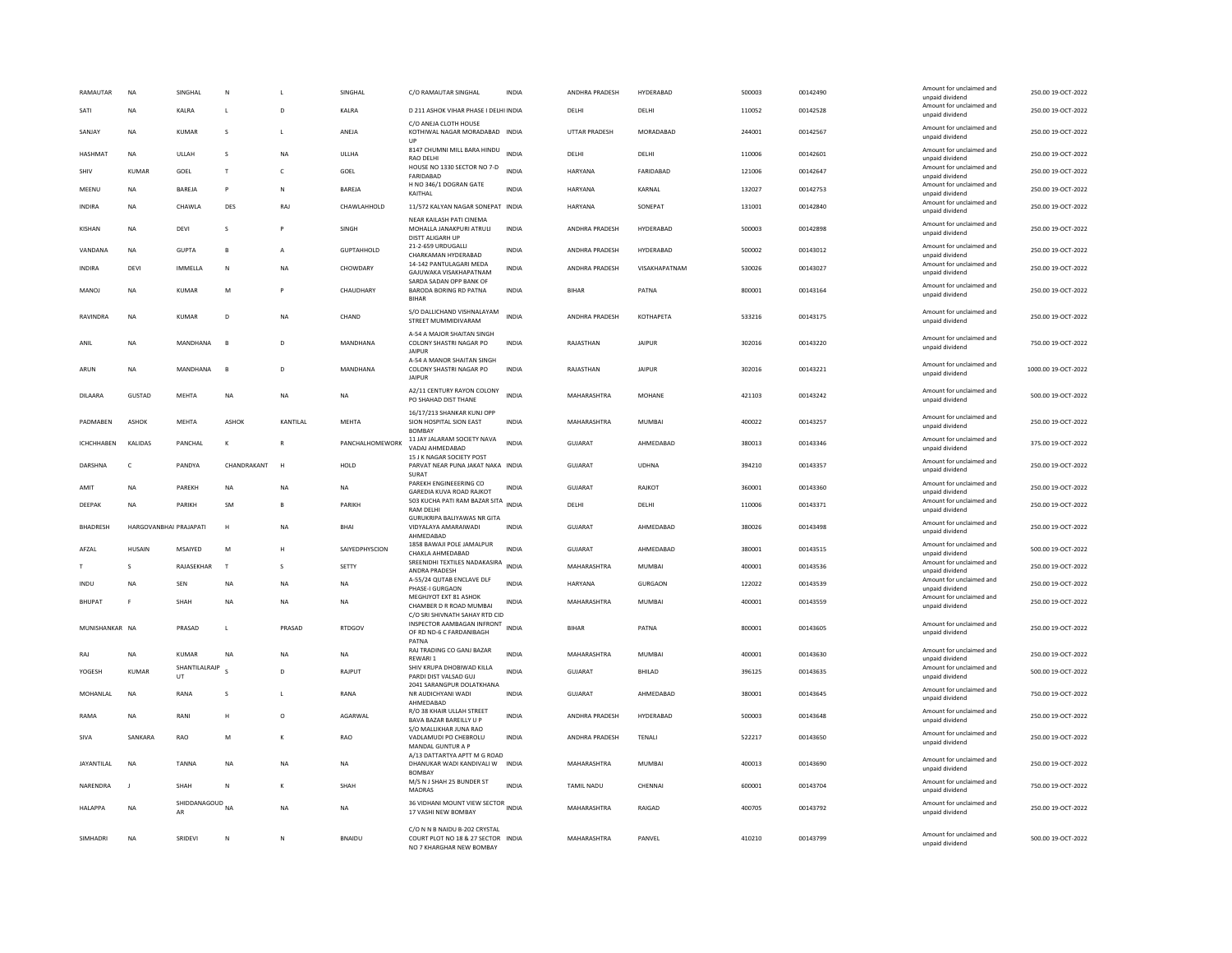| RAJESHWARI       | CHIMANLAL           | TRIPATHI              | C              | TRIPATHI     | HHOLD           | M4/21 ASHA APARTMENTS NR<br>KIRAN PARK NAVA WADAJ<br>AHMEDABAD                    | <b>INDIA</b> | GUJARAT               | AHMEDABAD            | 380013 | 00143815 | Amount for unclaimed and<br>unpaid dividend | 250.00 19-OCT-2022 |
|------------------|---------------------|-----------------------|----------------|--------------|-----------------|-----------------------------------------------------------------------------------|--------------|-----------------------|----------------------|--------|----------|---------------------------------------------|--------------------|
| VIPUL            | CHIMANI AI          | TRIPATHI              | $\epsilon$     | TRIPATHI     | HHOLD           | M-4/21 ASHA APTS NR KIRAN<br>PARK NAVA WADAJ AHMEDABAD                            | INDIA        | GUIARAT               | AHMEDABAD            | 380013 | 00143816 | Amount for unclaimed and<br>unpaid dividend | 250.00 19-OCT-2022 |
| PRABHA           | $\mathsf{v}$        | VASOYA                | V              | D            | VASOYAHHOLD     | SMITA RAMPARK MAIN ROAD<br>KALAVAD ROAD RAJKOT                                    | <b>INDIA</b> | <b>GUJARAT</b>        | RAJKOT               | 360005 | 00143836 | Amount for unclaimed and<br>unpaid dividend | 250.00 19-OCT-2022 |
| YOGITA           |                     |                       | H              | NA           | LAL             | E-109 SHASTRI NAGAR DELHI                                                         | <b>INDIA</b> | DELHI                 | DELHI                | 110052 | 00143872 | Amount for unclaimed and<br>unpaid dividend | 375.00 19-OCT-2022 |
| <b>BRIJINDER</b> | NA                  | SINGH                 | B              | M            | SINGH           | A-278 PHASE I OKHLA IND AREA<br>NEW DELHI                                         | <b>INDIA</b> | DELHI                 | DELHI                | 110020 | 00143878 | Amount for unclaimed and<br>unpaid dividend | 500.00 19-OCT-2022 |
| RAJ              | BAHADUR             | SINGHRANGDEO<br>SINGH |                | <b>NA</b>    | <b>SINGH</b>    | S O QTR 18 GOVT QTR<br>COMPOUND NEAR LOHANA<br><b>BOARDING KUTCH MANDV</b>        | <b>INDIA</b> | GUIARAT               | MANDVI               | 370465 | 00143887 | Amount for unclaimed and<br>unpaid dividend | 250.00 19-OCT-2022 |
| <b>JAGDISH</b>   | CHANDER             | SOBTI                 | N              | D            | <b>SOBTI</b>    | 14 BARA BAZAR KANKER KHERA<br>MEERUT U P                                          | <b>INDIA</b> | <b>UTTAR PRADESH</b>  | MEERUT               | 250001 | 00143900 | Amount for unclaimed and<br>unpaid dividend | 500.00 19-OCT-2022 |
| MONIKA           | <b>NA</b>           | SOBTI                 | -11            | $\mathsf{C}$ | SOBTI           | 14 BARA BAZAR KANKER KHERA<br>MEERUT U P                                          | <b>INDIA</b> | UTTAR PRADESH         | MEERUT               | 250001 | 00143901 | Amount for unclaimed and<br>unpaid dividend | 250.00 19-OCT-2022 |
| TARU             | <b>NA</b>           | SOBTI                 | $\mathbf{J}$   | $\mathsf{C}$ | SOBTI           | 14 BARA BAZAR KANKER KHERA<br>MEERUT U P                                          | <b>INDIA</b> | <b>UTTAR PRADESH</b>  | MEERUT               | 250001 | 00143902 | Amount for unclaimed and<br>unpaid dividend | 500.00 19-OCT-2022 |
| MUKESH           | <b>KUMAR</b>        | AGGARWAL              | $\overline{H}$ | L            | <b>GUPTA</b>    | <b>B 36 MANSAROVER PARK G T</b><br>ROAD SHAHDARA DELHI                            | INDIA        | DELHI                 | DELHI                | 110032 | 00143941 | Amount for unclaimed and<br>unpaid dividend | 250.00 19-OCT-2022 |
| PALLAVI          | <b>NA</b>           | <b>BHATT</b>          | $\mathbb{R}$   | $\mathbf{I}$ | <b>BHATT</b>    | 179/1 SARDA JYOT SURBHI APPT<br>NEHRU PARK VASTRAPUR<br>AHMFDARAD                 | <b>INDIA</b> | GUIARAT               | AHMFDARAD            | 380015 | 00143963 | Amount for unclaimed and<br>unpaid dividend | 125.00.19-OCT-2022 |
| ANJAYA           | <b>NA</b>           | CHOUDHARY             | $\mathbf{v}$   | NA           | CHOUDHARY       | C/O COL V CHOUDHARY SAW. AC<br>CENTRE AND SCHOOL C/O 56 APO                       | <b>INDIA</b> | MAHARASHTRA           | MUMBAI               | 400001 | 00143981 | Amount for unclaimed and<br>unpaid dividend | 250.00 19-OCT-2022 |
| SURESH           | KUMAR               | MEHTA                 | s              | B            | <b>MEHTA</b>    | E 3/2 KRISHNA NAGAR DELHI                                                         | <b>INDIA</b> | DELHI                 | DELHI                | 110051 | 00144065 | Amount for unclaimed and<br>unnaid dividend | 250.00 19-OCT-2022 |
| $\vee$           | $\mathbb{R}$        | SAIIA                 | s              | G            | <b>KMOORTHY</b> | C/O S V RAO M. V. INSPECTOR<br>RAJAMPET                                           | <b>INDIA</b> | <b>ANDHRA PRADESH</b> | RAIAMPFT             | 516115 | 00144110 | Amount for unclaimed and<br>unpaid dividend | 375.00 19-OCT-2022 |
| <b>NILIMA</b>    | KUMARI              | SURANA                | K              | <b>NA</b>    | SURANA          | BIHAR RIBBON EMPORIUM<br>MACHHARHATTA VISHNU<br>MARKET PATNA CITY                 | <b>INDIA</b> | <b>BIHAR</b>          | PATNA                | 800001 | 00144184 | Amount for unclaimed and<br>unpaid dividend | 250.00 19-OCT-2022 |
| <b>HARISH</b>    | CHANDER             | BAJAJ                 | G              | M            | BAJAJ           | W E 203 TELWALI GALI<br>JALANDHAR CITY PUNJAB                                     | <b>INDIA</b> | PUNJAB                | <b>JALANDHAR</b>     | 144001 | 00144262 | Amount for unclaimed and<br>unpaid dividend | 750.00 19-OCT-2022 |
| SANGEETA         | <b>NA</b>           | MAHAIAN               | s              | <b>NA</b>    | MAHAIAN         | SANJEEV MAHAJAN ADVOCATE<br>RAM LILA GROUND PATHANKOT                             | <b>INDIA</b> | PUNIAR                | PATHANKOT            | 145001 | 00144304 | Amount for unclaimed and<br>unpaid dividend | 250.00 19-OCT-2022 |
| LALITA           | <b>NA</b>           | PARANJPE              | NA             | NA           | <b>NA</b>       | KRUPA ORTHOPAEDIC HOSPITAL<br><b>GOLANDAS STREET NANPURA</b><br><b>SURAT</b>      | INDIA        | GUJARAT               | <b>SURAT NANPURA</b> | 395001 | 00144367 | Amount for unclaimed and<br>unpaid dividend | 250.00 19-OCT-2022 |
| DEEPAK           | <b>NA</b>           | PARIKH                | M              | <b>NA</b>    | PARIKH          | 503 KUCHAPATI RAM BAZAR SITA<br><b>RAM DELHI</b>                                  | <b>INDIA</b> | DELHI                 | DELHI                | 110006 | 00144371 | Amount for unclaimed and<br>unpaid dividend | 250.00 19-OCT-2022 |
| SANTOSH          |                     |                       | $\Omega$       | <b>NA</b>    | SINGH           | C-443 DDA FLATS LIG EAST OF<br>LONI ROAD DELHI                                    | <b>INDIA</b> | DELHI                 | DELHI                | 110093 | 00144451 | Amount for unclaimed and<br>unpaid dividend | 250.00 19-OCT-2022 |
| SUDARSHAN        | LAL                 | JAIN                  | Ù              | s            | JAIN            | PP-49 PITAM PURA DELHI                                                            | <b>INDIA</b> | DELHI                 | DELHI                | 110034 | 00144487 | Amount for unclaimed and<br>unpaid dividend | 250.00 19-OCT-2022 |
| DEEPIKA          |                     |                       | M              | PD           | LADHA           | C/O M P LADHA 49/27 SINHA<br>MARKET GEN GANJ KANPUR                               | <b>INDIA</b> | <b>UTTAR PRADESH</b>  | KANPUR               | 208001 | 00144521 | Amount for unclaimed and<br>unpaid dividend | 250.00 19-OCT-2022 |
| ARUNA            | SATISH              | PATEL                 | s              | N            | PATEL           | 19 SHIVSHAKTI SOCIETY<br>MANGALPURA ANAND DI KHEDA INDIA<br>GUI                   |              | <b>GUJARAT</b>        | ANAND                | 388001 | 00144563 | Amount for unclaimed and<br>unpaid dividend | 250.00 19-OCT-2022 |
| DUSHYANT         | BACHUBHAI           | PATEL                 | B              | $\mathsf{C}$ | PATEL           | 2092/5 TEKRAWALO VAS<br>USHMANPURA GAM ASHRAM<br>ROAD AHMEDABAD                   | <b>INDIA</b> | <b>GUJARAT</b>        | AHMEDABAD            | 380024 | 00144572 | Amount for unclaimed and<br>unpaid dividend | 250.00 19-OCT-2022 |
| KIRITBHAI        | NANUBHAI            | PATEL                 | NANUBHAI       | PARSOTAMBHAI | PATEL           | WADI FALIA NANAVARACHHA<br>SURAT                                                  | <b>INDIA</b> | GUJARAT               | <b>SURAT NANPURA</b> | 395006 | 00144588 | Amount for unclaimed and<br>unpaid dividend | 500.00 19-OCT-2022 |
| RAJESH           | D                   | PATEL                 | D              | c            | PATEL           | 2/B SANMATI SOCIETY AKOTA<br><b>BARODA</b>                                        | <b>INDIA</b> | GUJARAT               | VADODARA             | 390020 | 00144600 | Amount for unclaimed and<br>unpaid dividend | 250.00 19-OCT-2022 |
| <b>HANSA</b>     | NAVINCHANDRA VAIDYA |                       | N              | <b>NA</b>    | VAIDYA          | NARSHINJIS POLE SARNESWAR<br>MAHADEV LANE NEAR DR S C<br>VAIDYA DIST BARODA       | <b>INDIA</b> | <b>GUJARAT</b>        | VADODARA             | 390001 | 00144612 | Amount for unclaimed and<br>unpaid dividend | 250.00 19-OCT-2022 |
| SIKANDAR         | PRASAD              | YADAV                 | <b>NA</b>      | NA           | <b>NA</b>       | KOILA GHAT ADAMPUR<br><b>BHAGALPUR BIHAR</b>                                      | <b>INDIA</b> | <b>BIHAR</b>          | <b>BHAGALPUR H.Q</b> | 812001 | 00144676 | Amount for unclaimed and<br>unpaid dividend | 250.00 19-OCT-2022 |
|                  | $\mathbf{I}$        | KANYAKUMARI           | $\mathsf{K}$   | SUBBARAUDU   | ${\sf HW}$      | NO 11 DUPLAX GHB KARNAVATI<br>SOC CHAND KHEDA AHMEDABAD                           | <b>INDIA</b> | GUJARAT               | ODHAV                | 382424 | 00144760 | Amount for unclaimed and<br>unpaid dividend | 250.00 19-OCT-2022 |
| KOMAL            | <b>NA</b>           | <b>KAPOOR</b>         | $\mathsf{v}$   | <b>NA</b>    | <b>KAPOOR</b>   | 12/29 DOUBLE STOREY MOTI<br>NAGAR NEW DELHI                                       | <b>INDIA</b> | DELHI                 | DELHI                | 110015 | 00144766 | Amount for unclaimed and<br>unpaid dividend | 250.00 19-OCT-2022 |
| RAVINDRA         | <b>NA</b>           | PRASAD                | Y              | <b>NA</b>    | PRASAD          | VILL GOMAHAR P O JAGAI VIA<br>EKANGAR SARAI DISTT NALANDA INDIA<br><b>BIHAR</b>   |              | <b>BIHAR</b>          | <b>HILSA</b>         | 801304 | 00144829 | Amount for unclaimed and<br>unpaid dividend | 250.00 19-OCT-2022 |
| RAIS             | NA                  | AHMED                 | s              | NA           | AHMED           | C/O SAYEED AHMED C E STORES<br>ICI INDIA LTD PANKI KANPUR                         | <b>INDIA</b> | UTTAR PRADESH         | <b>KANPUR</b>        | 208022 | 00144863 | Amount for unclaimed and<br>unpaid dividend | 250.00 19-OCT-2022 |
| MATHEW           | D.                  | SOUZA                 | s              | $\mathbf{B}$ | CDSOUZA         | C/O MR MERWYN A FERNANDES<br><b>CORPORATION BANK BASTORA</b><br><b>BARDEZ GOA</b> | <b>INDIA</b> | ANDHRA PRADESH        | HYDERABAD            | 500003 | 00144940 | Amount for unclaimed and<br>unpaid dividend | 250.00 19-OCT-2022 |
| <b>BRIJ</b>      | <b>KUMAR</b>        | MISRA                 | LATE           | SH           | RNMISRA         | 117/479 PADUNAGAR KANPUR                                                          | <b>INDIA</b> | <b>UTTAR PRADESH</b>  | <b>KANPUR</b>        | 208005 | 00145036 | Amount for unclaimed and<br>unpaid dividend | 250.00 19-OCT-2022 |
| RAMANLAL         | s                   | SHAH                  | R              | <b>NA</b>    | LAL             | 303 MAMTA NAVIN THAKKAR<br>ROAD VILE PARLE E BOMBAY                               | <b>INDIA</b> | MAHARASHTRA           | <b>MUMBAI</b>        | 400057 | 00145093 | Amount for unclaimed and<br>unpaid dividend | 250.00 19-OCT-2022 |
| PRAVEEN          | DUTT                | SHARMA                | <b>S</b>       | D.           | SHARMA          | 203 AKSHAYA APTT 75 BIMA<br>NAGAR OPP ANAND BAZAR<br><b>INDORE</b>                | <b>INDIA</b> | MADHYA PRADESH        | <b>INDORE</b>        | 452001 | 00145153 | Amount for unclaimed and<br>unpaid dividend | 250.00 19-OCT-2022 |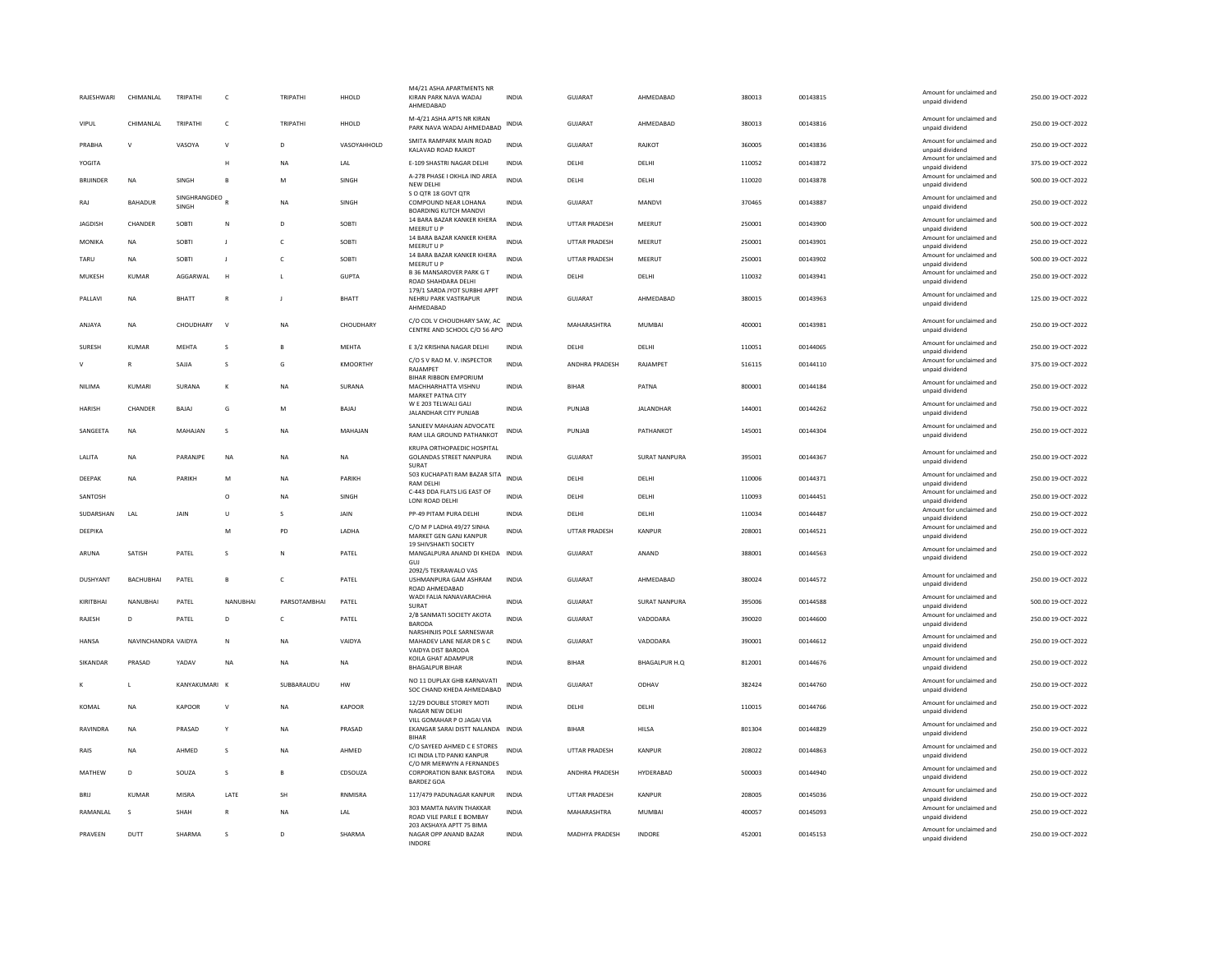|     | KUSUM                          | <b>NA</b>        | SINGH         | A                      | <b>NA</b>    | <b>KUMAR</b> | C/O AKHILESH KUMAR TYPE IV 303<br>A T P COLONY P O ANPARA DIST INDIA<br>SONEBHADRA U P<br>M/S UFICS 103 1ST FLOOR RIDDHI  |              | <b>UTTAR PRADESH</b>  | RENUKOT              | 231225 | 00145173 | Amount for unclaimed and<br>unpaid dividend<br>Amount for unclaimed and | 250.00 19-OCT-2022  |
|-----|--------------------------------|------------------|---------------|------------------------|--------------|--------------|---------------------------------------------------------------------------------------------------------------------------|--------------|-----------------------|----------------------|--------|----------|-------------------------------------------------------------------------|---------------------|
| JEH |                                | NEVIL            | <b>JOKHI</b>  | NA                     | <b>NA</b>    | NA           | SIDDI APT SONI FALIA CHOWK<br>SURAT<br>CITIBANK NA CUSTODY SERVICES                                                       | <b>INDIA</b> | GUJARAT               | SURAT NANPURA        | 395003 | 00145190 | unpaid dividend                                                         | 500.00 19-OCT-2022  |
|     | UTIINDIAFUNDU NA<br>NITSCHEME6 |                  | <b>NA</b>     |                        | <b>NA</b>    | <b>NA</b>    | C/O SULTANALLYS BUSINESS<br>CENTRE BARODAWALA MANSION INDIA<br>DR ANNIE BESANT ROAD WORLI<br><b>BOMBAY</b>                |              | MAHARASHTRA           | <b>MUMBAI</b>        | 400018 | 00145200 | Amount for unclaimed and<br>unpaid dividend                             | 3750.00 19-OCT-2022 |
|     | KAMAI                          | <b>NA</b>        | KAPUR         | A                      | N            | <b>KAPUR</b> | A-62 SOUTH EXTN II NEW DELHI                                                                                              | <b>INDIA</b> | DELHI                 | DELHI                | 110049 | 00145201 | Amount for unclaimed and<br>unpaid dividend                             | 125.00 19-OCT-2022  |
|     |                                | R                | SOOD          |                        | <b>NA</b>    | RAM          | L R D A V COLLEGE JAGRAON                                                                                                 | <b>INDIA</b> | PUNJAB                | MOGA                 | 142026 | 00145224 | Amount for unclaimed and<br>unpaid dividend                             | 250.00 19-OCT-2022  |
| к   |                                | <b>NA</b>        | <b>TULASI</b> | $\kappa$               | M            | SUDHAN       | W/O K MADHU SUDHAN FLAT NO<br>3 2ND FLR SAROVAR APPT<br>LAWSONSBAY COLONY<br>VISAKHAPATANAM<br>C/O PAREEK TRADING CO 99-B | <b>INDIA</b> | <b>ANDHRA PRADESH</b> | VISAKHAPATNAM        | 530017 | 00145250 | Amount for unclaimed and<br>unpaid dividend                             | 250.00 19-OCT-2022  |
|     | KRISHNA                        | <b>NA</b>        | PARFFK        | $\mathbb{R}$           | к            | PARFFKHHOLD  | OLD DHANMANDI SRI<br><b>GANGANAGAR RAJ</b>                                                                                | <b>INDIA</b> | RAIASTHAN             | SRI GANGANAGAR       | 335001 | 00145291 | Amount for unclaimed and<br>unpaid dividend                             | 250.00 19-OCT-2022  |
|     | <b>JYOTIBEN</b>                | KIRITBHAI        | PATEL         | к                      | N            | PATELHHOLD   | WADI FALIA NANA VARACHHA<br>SURAT                                                                                         | <b>INDIA</b> | GUJARAT               | <b>SURAT NANPURA</b> | 395006 | 00145311 | Amount for unclaimed and<br>unpaid dividend                             | 500.00 19-OCT-2022  |
|     | PRAHLADBHAI                    | $\mathbf{S}$     | PATEL         | s                      | <b>NA</b>    | DAS          | 202 GOKUL-B BADAPARK SOCIETY<br>SANGHAVI HIGH SCHOOL ROAD<br>NARANPURA AHMEDABAD                                          | <b>INDIA</b> | <b>GUJARAT</b>        | AHMEDABAD            | 380013 | 00145324 | Amount for unclaimed and<br>unpaid dividend                             | 250.00 19-OCT-2022  |
|     | SUSHMA                         | <b>NA</b>        | AHUJA         | P                      |              | SINGH        | 5 PREM BHAWAN MALLITAL<br><b>NANITAL UF</b>                                                                               | INDIA        | ANDHRA PRADESH        | HYDERABAD            | 500003 | 00145365 | Amount for unclaimed and<br>unpaid dividend                             | 250.00 19-OCT-2022  |
|     | <b>BIPIN</b>                   | NA               | KUMAR         | $\mathbf{B}$           | NA           | <b>KUMAR</b> | OFFICER IN CHARGE POLICE<br>STATION PALIGANJ PATNA                                                                        | <b>INDIA</b> | BIHAR                 | <b>GUARD CENTRE</b>  | 801110 | 00145486 | Amount for unclaimed and<br>unpaid dividend                             | 500.00 19-OCT-2022  |
|     | PRANAB                         | <b>KUMAR</b>     | MAJUMDAR      | <b>NA</b>              | <b>NA</b>    | NA           | DRAWING OFFICE RIFLE OFFICE<br><b>ISHAPORE</b>                                                                            | <b>INDIA</b> | <b>WEST BENGAL</b>    | CHINSURAH            | 712103 | 00145498 | Amount for unclaimed and<br>unpaid dividend                             | 250.00 19-OCT-2022  |
|     | PARVATIREN                     |                  |               | $\blacksquare$         | <b>IAI</b>   | <b>HWORK</b> | M-64 NILKANTH PARK RAJKOT                                                                                                 | <b>INDIA</b> | GUIARAT               | RAIKOT               | 360002 | 00145553 | Amount for unclaimed and<br>unpaid dividend                             | 250.00.19-QCT-2022  |
|     | MAHENDRA                       | <b>ISHWERDAS</b> | PATEL         | $\overline{1}$         | <b>NA</b>    | PATEL        | C/O I G PATEL 12/B LOKHADWALA<br>SOCIETY NARAN PURA CHAR<br>RASTA AHMEDABAD                                               | <b>INDIA</b> | GUJARAT               | AHMEDABAD            | 380001 | 00145568 | Amount for unclaimed and<br>unpaid dividend                             | 250.00 19-OCT-2022  |
|     | SHYAM                          | CHANDRA          | SAIGAL        | LATE                   | SH           | SBSAIGAL     | M/S PRAKASH MEDICAL STORES<br>VARMA MARKET HOSPITAL ROAD INDIA<br>LAKHIMPUR KHERI U P                                     |              | UTTAR PRADESH         | KHERI                | 262701 | 00145621 | Amount for unclaimed and<br>unpaid dividend                             | 250.00 19-OCT-2022  |
|     | <b>RAMAKRISHNAN NA</b>         |                  | SESHAN        | LT                     | SH           | SIYERP       | A-101 B-1 NALANDA USHA<br>COLONY RAMCHANDRA LANE<br>EXTN MALAD WEST BOMBAY                                                | <b>INDIA</b> | MAHARASHTRA           | <b>MUMBAI</b>        | 400064 | 00145629 | Amount for unclaimed and<br>unpaid dividend                             | 250.00 19-OCT-2022  |
|     | DERRICK                        | <b>F</b>         | DSOUZA        | <b>NA</b>              | <b>NA</b>    | <b>NA</b>    | 8 RUBY TARRCE 27 G B ROAD<br><b>BOMBAY</b>                                                                                | <b>INDIA</b> | MAHARASHTRA           | MUMBAI               | 400005 | 00145709 | Amount for unclaimed and<br>unpaid dividend                             | 250.00 19-OCT-2022  |
|     | SUMAN                          | NA               | MANGAL        | <b>NA</b>              | <b>NA</b>    | <b>NA</b>    | C/O TARUN KUMAR 12 CIVIL LINES<br>OPP POLICE STATION ROORKEE (U INDIA                                                     |              | UTTAR PRADESH         | ROORKEE              | 247667 | 00145818 | Amount for unclaimed and<br>unpaid dividend                             | 250.00 19-OCT-2022  |
|     | ASHOK                          | $\mathsf{L}$     | MENGHRAJANI L |                        |              | MENGHARAJANI | ROW HOUSE NO 23 GOYAL<br>INTERCITY OPP T V TOWER POST INDIA<br>MEMNAGAR AHMEDABAD                                         |              | GUJARAT               | AHMEDABAD            | 380054 | 00145831 | Amount for unclaimed and<br>unpaid dividend                             | 250.00 19-OCT-2022  |
|     | KUSH                           | <b>NA</b>        | MODI          | D                      | <b>NA</b>    | <b>MODI</b>  | <b>B-5 MERAWALA FLATS</b><br>PRITAMNAGAR ELLISBRIDGE<br>AHMEDABAD                                                         | <b>INDIA</b> | <b>GUJARAT</b>        | AHMEDABAD            | 380006 | 00145836 | Amount for unclaimed and<br>unpaid dividend                             | 250.00 19-OCT-2022  |
|     | VINIT                          | N                | PATEL         | $\mathsf{N}$           | D            | PATEL        | 1 RAJANIGANDHA APPT B/H<br>SHREYASH SOCIETY BARAGE<br>ROAD VASANA AHMEDABAD                                               | <b>INDIA</b> | <b>GUJARAT</b>        | AHMEDABAD            | 380007 | 00145877 | Amount for unclaimed and<br>unpaid dividend                             | 250.00 19-OCT-2022  |
|     | CHARULATA                      | <b>NA</b>        | <b>TOKAS</b>  | <b>NA</b>              | <b>NA</b>    | NA           | B4 3082 VASANT KUNJ NEW DELHI INDIA                                                                                       |              | DELHI                 | DELHI                | 110070 | 00145960 | Amount for unclaimed and<br>unpaid dividend                             | 250.00 19-OCT-2022  |
|     | MANUBHAI                       | <b>BECHAR</b>    | UJARIYA       | В                      | <b>NA</b>    | BHAI         | MANUBHAI B UJARIYA JAVERI<br>STREET BHAGVATI KRUPA MORBI                                                                  | INDIA        | GUJARAT               | <b>MORBI</b>         | 363641 | 00145962 | Amount for unclaimed and<br>unpaid dividend                             | 250.00 19-OCT-2022  |
|     | SURESH                         | CHANDRA          | YADAV         | s                      | NA           | SINGH        | ROOM NO 133 AOA S SECTT VAYU INDIA<br>BHAWAN RAFI MARG NEW DELHI                                                          |              | DELHI                 | DELHI                | 110011 | 00145969 | Amount for unclaimed and<br>unpaid dividend                             | 250.00 19-OCT-2022  |
|     | ROSALIN                        | NA               | GEORGE        | $\vee$                 | $\mathsf{C}$ | GEORGE       | <b>UNION BANK OF INDIAS</b><br>PUTHENOROI ERNAKULAM                                                                       | INDIA        | KERALA                | TRIPUNITHURA         | 682308 | 00146020 | Amount for unclaimed and<br>unpaid dividend                             | 250.00 19-OCT-2022  |
|     | UTPALA                         | NA               | GHOSH         | J                      | <b>NA</b>    | GHOSH        | 8/C BAISHNAD GHATA BYE LANE<br>CALCUTTA                                                                                   | <b>INDIA</b> | <b>WEST BENGAL</b>    | KOLKATA              | 700047 | 00146021 | Amount for unclaimed and<br>unpaid dividend                             | 250.00 19-OCT-2022  |
|     | SATISH                         | <b>NA</b>        | KUMAR         | DES                    | <b>NA</b>    | RAJ          | C/O SH DES RAJ H NO 5/137 ARYA<br>SAMAJ BLOCK NR OLD TELEHPONE INDIA<br><b>EXCH DHUR</b>                                  |              | PUNJAB                | SANGRUR              | 148024 | 00146058 | Amount for unclaimed and<br>unpaid dividend                             | 250.00 19-OCT-2022  |
|     | ANWER                          | ALIMOHMED        | <b>MEMON</b>  | A                      | D            | <b>MEMON</b> | A-6/4 ELITE COOP SOC<br>SHAHIBAUG AHMEDABAD                                                                               | <b>INDIA</b> | <b>GUJARAT</b>        | AHMEDABAD            | 380004 | 00146080 | Amount for unclaimed and<br>unpaid dividend                             | 125.00 19-OCT-2022  |
|     | SARBJEET                       | NA               | SINGH         | s                      | DALBIR       | SINGH        | 170/3 THAPAR NAGAR MEERUT U                                                                                               | <b>INDIA</b> | UTTAR PRADESH         | MEERUT               | 250001 | 00146157 | Amount for unclaimed and                                                | 250.00 19-OCT-2022  |
|     | <b>ASHOK</b>                   | <b>KUMAR</b>     | <b>INGHI</b>  | PUNAMCHANDS PUNAMCHAND | <b>NA</b>    | REKHCHAND    | 6 ASHISH APTT ONKAR NGR<br><b>JALGAON MS</b>                                                                              | <b>INDIA</b> | MAHARASHTRA           | <b>JALGAON</b>       | 425001 | 00146158 | unpaid dividend<br>Amount for unclaimed and<br>unpaid dividend          | 250.00 19-OCT-2022  |
|     | GOPAL                          | MOHAN            | SRIVASTAVA    | R                      | $\mathbb{R}$ | SRIVASTAVA   | <b>LABOUR OFFICER KANORIA</b><br>CHEMCIALS IND LTD PO                                                                     | <b>INDIA</b> | <b>UTTAR PRADESH</b>  | RENUKOT              | 231217 | 00146161 | Amount for unclaimed and                                                | 250.00 19-OCT-2022  |
|     |                                |                  |               |                        |              |              | <b>RENUKOOT SONERHADRA</b>                                                                                                |              |                       |                      |        |          | unpaid dividend                                                         |                     |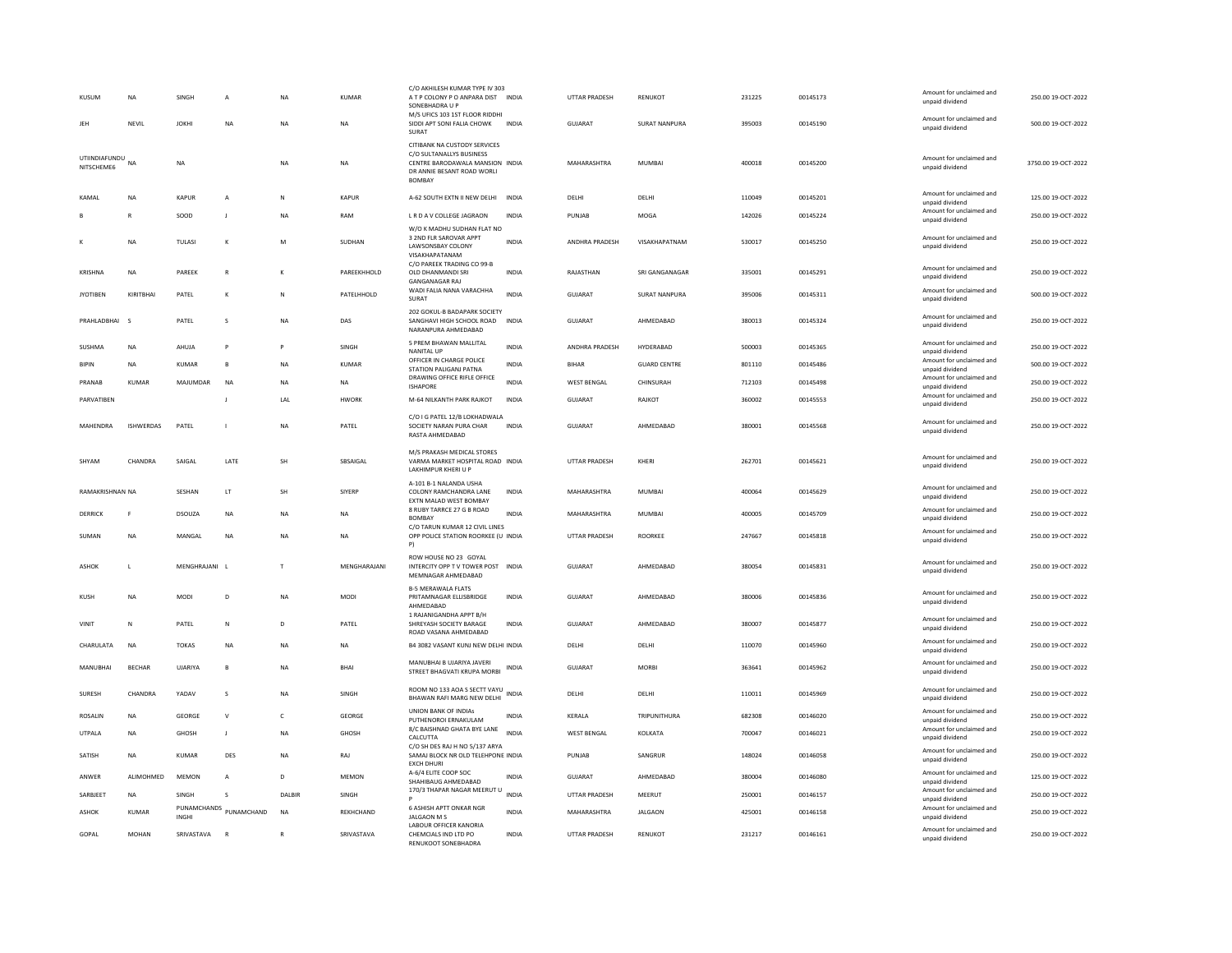| <b>BENOY</b>                                       | <b>NA</b>      | THARAKAN     |                | $\circ$           | NINANEXECUTIVE | 1/2770 KANJIRATHINMOOTTI<br>WEST HILL CHUNGAM CALICUT<br>KERALA                                                                                      | <b>INDIA</b> | KERALA               | CALICUT             | 673005 | 00146165 | Amount for unclaimed and<br>unpaid dividend | 250.00 19-OCT-2022 |
|----------------------------------------------------|----------------|--------------|----------------|-------------------|----------------|------------------------------------------------------------------------------------------------------------------------------------------------------|--------------|----------------------|---------------------|--------|----------|---------------------------------------------|--------------------|
| ANJALI                                             | <b>NA</b>      | AHLUWALIA    | LATE           | <b>SH</b>         | <b>JMSINGH</b> | A-1/47 PANCHSHEEL ENCLAVE<br>NEW DELHI                                                                                                               | <b>INDIA</b> | DELHI                | DELHI               | 110017 | 00146211 | Amount for unclaimed and<br>unpaid dividend | 250.00 19-OCT-2022 |
| KUMUD                                              | <b>NA</b>      | GADDHYAN     | P              | K                 | GADDHYAN       | SHRI HARI SHOP FACTORY P O<br>CHIRKUNDA DIST DHANBAD                                                                                                 | <b>INDIA</b> | <b>JHARKHAND</b>     | MUGMA               | 828202 | 00146266 | Amount for unclaimed and<br>unpaid dividend | 250.00 19-OCT-2022 |
| <b>TAJINDER</b>                                    | SINGH          | GILL         | $\kappa$       | $\mathbf{S}$      | GILLMNAVY      | 103/82 SILVER OAKS<br>APARTMENTS DLF OUTAB<br><b>ENCLAVE PHASE I GURGAON</b>                                                                         | <b>INDIA</b> | <b>HARYANA</b>       | GURGAON             | 122002 | 00146277 | Amount for unclaimed and<br>unpaid dividend | 250.00.19-OCT-2022 |
| PRIYA                                              | NA             | JAIN         |                | K                 | JAIN           | 24 SHANKAR VIHAR VIKAS MARG<br>DELHI                                                                                                                 | <b>INDIA</b> | DELHI                | DELHI               | 110092 | 00146317 | Amount for unclaimed and<br>unpaid dividend | 250.00 19-OCT-2022 |
| VANDANA                                            | <b>NA</b>      | JAIN         | $\overline{A}$ | K                 | JAIN           | 303-A PANCHSHEEL NO-3 RAHEJA<br>TOWNSHIP MALAD E BOMBAY                                                                                              | <b>INDIA</b> | MAHARASHTRA          | <b>MUMBAI</b>       | 400097 | 00146322 | Amount for unclaimed and<br>unpaid dividend | 500.00 19-OCT-2022 |
| RAJENDER                                           | NA             | KUMAR        | N              | <b>NA</b>         | SINGH          | III-H-41/1 NEHRU NAGAR RAKESH<br>MARG GHAZIABAD                                                                                                      | <b>INDIA</b> | UTTAR PRADESH        | GHAZIABAD           | 201001 | 00146360 | Amount for unclaimed and<br>unpaid dividend | 250.00 19-OCT-2022 |
| <b>KANTA</b>                                       | <b>NA</b>      | MAHESHWARI   | $\mathbf{S}$   | <b>MAHFSHWARI</b> | HHOLD          | 48 HEM CHANDRA NASKAR ROAD<br>BELIAGHATA CALCUTTA                                                                                                    | <b>INDIA</b> | <b>WEST BENGAL</b>   | KOLKATA             | 700010 | 00146376 | Amount for unclaimed and<br>unpaid dividend | 250.00 19-OCT-2022 |
| VISHWA                                             | <b>NATH</b>    | MAHESHWARI   | $\mathbf{H}$   | к                 | MAHESHWARI     | NAVEL GANJ ACHALDA ACHALDA<br>DISTT ETAWAH U P                                                                                                       | <b>INDIA</b> | <b>UTTAR PRADESH</b> | BHARATHNA           | 206241 | 00146378 | Amount for unclaimed and<br>unpaid dividend | 250.00 19-OCT-2022 |
| SHYAMA                                             | PRASAD         | PAL          | LATE           | <b>SH</b>         | <b>KNPAL</b>   | 13 JUSTICE M N BOSE LANE<br>KONNAEAR HOOGHLY                                                                                                         | <b>INDIA</b> | <b>WEST BENGAL</b>   | HOOGHLY             | 712235 | 00146418 | Amount for unclaimed and<br>unpaid dividend | 250.00 19-OCT-2022 |
| SHREE                                              | <b>NA</b>      | PRAKASH      | LATE           | SH                | <b>RNSINHA</b> | C/O K PRAKASH NAYA TOLA NEW<br>YAPURE SAVAI STABED ROAD<br>PATNA                                                                                     | <b>INDIA</b> | <b>BIHAR</b>         | PATNA               | 800001 | 00146452 | Amount for unclaimed and<br>unpaid dividend | 250.00 19-OCT-2022 |
| RAMNATH                                            | G              | $\mathbf{R}$ | s              | <b>NA</b>         | GUPTA          | 2736 17TH-B CROSS 7A MAIN<br><b>BANASHANKARI II STATE</b><br><b>BANGLORE 70</b>                                                                      | <b>INDIA</b> | KARNATAKA            | <b>BANGALORE</b>    | 560070 | 00146457 | Amount for unclaimed and<br>unpaid dividend | 500.00 19-OCT-2022 |
| SUMAN                                              | <b>NA</b>      | SHUKLA       | NA             | NA                | NA             | 94 MIGH KANKARBAG COLONY<br>PATNA                                                                                                                    | <b>INDIA</b> | <b>BIHAR</b>         | PATNA               | 800020 | 00146480 | Amount for unclaimed and<br>unpaid dividend | 250.00 19-OCT-2022 |
| ASHNIKA                                            | <b>NA</b>      | SINGH        | $\mathsf{R}$   | N                 | SINGH          | BASGOTI-310 H P DUBEY ROAD<br><b>DAUDPUR GORAKHPUR</b>                                                                                               | <b>INDIA</b> | <b>UTTAR PRADESH</b> | <b>GORAKHPUR</b>    | 273001 | 00146482 | Amount for unclaimed and<br>unpaid dividend | 500.00 19-OCT-2022 |
| SANGEETA                                           | <b>NA</b>      | SINGH        | $\mathsf{C}$   | <b>NA</b>         | SINGH          | BASGOTI-310 H P DUBEY ROAD<br>DAUDPUR GORAKHPUR                                                                                                      | <b>INDIA</b> | <b>UTTAR PRADESH</b> | <b>GORAKHPUR</b>    | 273001 | 00146488 | Amount for unclaimed and<br>unpaid dividend | 250.00 19-OCT-2022 |
| <b>HARIKRISHNA</b>                                 | PRABHULAL      | THAKKER      |                | <b>NA</b>         | THAKKER        | OPP PANCHAYAT GHAR BODELI<br>DIST BARODA GUJRAT                                                                                                      | <b>INDIA</b> | <b>GUJARAT</b>       | DHABHOIR.S          | 391135 | 00146576 | Amount for unclaimed and<br>unpaid dividend | 500.00 19-OCT-2022 |
| <b>INDIANRANKACI</b><br>NDIANBANKMU NA<br>TUALFUND |                | <b>NA</b>    |                | ΝA                | <b>NA</b>      | INDIAN BANK MUTUAL FUND 1 ST<br>FLOOR CITY ICE BUILDING NEAR<br><b>RBI AMAR BUILDING 298 PERIN</b>                                                   | <b>INDIA</b> | MAHARASHTRA          | <b>MUMBA</b>        | 400001 | 00146619 | Amount for unclaimed and<br>unpaid dividend | 250.00 19-OCT-2022 |
| CANARABANKTR<br>USTEECANBANK NA<br>MUTUALFUND      |                | <b>NA</b>    |                | NA                | NA             | NARIMAN STREET FORT MUMBAI<br>HDFC BANK LTD KAMALA MILLS<br>COMPOUND SENAPATI BAPAT<br>MARG LOWER PAREL MUMBAI                                       | <b>INDIA</b> | MAHARASHTRA          | MUMBAI              | 400013 | 00146620 | Amount for unclaimed and<br>unpaid dividend | 500.00 19-OCT-2022 |
| <b>GEETA</b>                                       | <b>JAYANTI</b> | PATEL        | <b>NA</b>      | <b>NA</b>         | <b>NA</b>      | UMATILES NO 2 INDUSTRIAL<br>ESTATE AT & POST SHINGANAPUR INDIA<br>TAL KOPARGAON DIST A NAGAR                                                         |              | MAHARASHTRA          | KOPERGAON           | 423603 | 00146630 | Amount for unclaimed and<br>unpaid dividend | 250.00 19-OCT-2022 |
| $\mathsf{VE}\xspace$                               | KASI           | VISVANATHAN  | <b>NA</b>      | NA                | <b>NA</b>      | DURGA VILLA PLOT NO 106 K K<br>NAGAR MADURAL                                                                                                         | <b>INDIA</b> | TAMIL NADU           | MADURAI             | 625020 | 00146666 | Amount for unclaimed and<br>unnaid dividend | 250.00 19-OCT-2022 |
| ASHOKBHAI                                          | B              | PATEL        | B              | <b>NA</b>         | PATEL          | BLOCK NO 2/5 G E B COLONY<br>CATEGORY III GANDHINAGAR                                                                                                | <b>INDIA</b> | GUJARAT              | <b>GANDHI NAGAR</b> | 382041 | 00146668 | Amount for unclaimed and<br>unpaid dividend | 250.00 19-OCT-2022 |
| KIRANBEN                                           | PRAKASHKUMA    | SHAH         |                | T                 | SHAH           | AT & POST SAYAN DIST SURAT<br><b>GUJARAT</b>                                                                                                         | <b>INDIA</b> | GUJARAT              | UTRAN P.H.C         | 394130 | 00146671 | Amount for unclaimed and<br>unpaid dividend | 250.00 19-OCT-2022 |
| NEERU                                              | <b>NA</b>      | DEVI         |                | <b>NA</b>         | <b>KUMAR</b>   | PRAKASH NURSHING HOME 2-A<br>13 SUKHADIA NAGAR SRIGANGA<br>NAGAR RAJ                                                                                 | <b>INDIA</b> | ANDHRA PRADESH       | HYDERABAD           | 500003 | 00146688 | Amount for unclaimed and<br>unpaid dividend | 250.00 19-OCT-2022 |
| <b>ICICITRUSTLIMIT</b><br>FD.                      | NΔ             | <b>NA</b>    |                | <b>NA</b>         | <b>NA</b>      | STOCK HOLDING CORPORATION<br>OF INDIA LTD 44/1 KALICHARAN<br>MEHRA ESTATE L B S MARG NEAR INDIA<br><b>VIKHROLI STATION VIKHROLI</b><br>(WEST) MUMBAI |              | MAHARASHTRA          | <b>MUMBAI</b>       | 400079 | 00146692 | Amount for unclaimed and<br>unnaid dividend | 250.00 19-OCT-2022 |
| <b>BIMAL</b>                                       | <b>KUMAR</b>   | JAIN         | Н              | P                 | JAIN           | C/O PPG STEELS PVT LTD 11A<br>MAHARSHI DEVENDRA ROAD 2ND INDIA<br>FLOOR R NO 12 CALCUTTA<br>C/O DASHRATHLAL L BHATT B/7                              |              | <b>WEST BENGAL</b>   | KOLKATA             | 700007 | 00146699 | Amount for unclaimed and<br>unpaid dividend | 250.00 19-OCT-2022 |
| HASHMUKHBHAI V                                     |                | <b>JOSHI</b> | NA             | NA                | NA             | BHAKTINAGAAR APPARTMENT<br>RAMJI MANDIR ROAD RANIP<br>AHMEDABAD                                                                                      | <b>INDIA</b> | GUJARAT              | ODHAV               | 382480 | 00146728 | Amount for unclaimed and<br>unpaid dividend | 250.00 19-OCT-2022 |
| MADHVI                                             | KAMALAKRA      | PADIYAR      | $\mathbf{K}$   | <b>NA</b>         | PADIYAR        | 103 PLEASANT PARK<br>LOKHANDWALA COMPLEX 4<br><b>BUNGLOW ANDHERI WEST</b><br><b>BOMBAY</b>                                                           | <b>INDIA</b> | MAHARASHTRA          | MUMBAI              | 400058 | 00146746 | Amount for unclaimed and<br>unpaid dividend | 250.00 19-OCT-2022 |
| AMARJIT                                            | <b>NA</b>      | KAUR         | MANJIT         | SINGH             | SETHI          | E Q 255 PACCA BAGH JALANDHAR<br><b>CITY PUNJAB</b>                                                                                                   | <b>INDIA</b> | PUNJAB               | <b>JALANDHAR</b>    | 144001 | 00146822 | Amount for unclaimed and<br>unpaid dividend | 750.00 19-OCT-2022 |
| RAJESHWAR                                          | <b>KUMAR</b>   | VASISHT      | $\mathbf{J}$   | N                 | VASISHT        | 127 SECTOR 15 A NOIDA DIST<br>GHAZIABAD                                                                                                              | <b>INDIA</b> | <b>UTTAR PRADESH</b> | NOIDA COMPLEX       | 201301 | 00146955 | Amount for unclaimed and<br>unpaid dividend | 250.00 19-OCT-2022 |
| GOPAL                                              | <b>NA</b>      | MEGHJI       | <b>NA</b>      | <b>NA</b>         | <b>NA</b>      | 3 RAMA NIWAS 90<br>SHRADHANAND CROSS ROAD<br>MATUNGA BOMBAY                                                                                          | <b>INDIA</b> | MAHARASHTRA          | <b>MUMBAI</b>       | 400019 | 00146987 | Amount for unclaimed and<br>unpaid dividend | 250.00 19-OCT-2022 |
| VASANT                                             | <b>NA</b>      | KESHAVJI     | <b>NA</b>      | <b>NA</b>         | <b>NA</b>      | 32 DADBAHWALA SADAN 384<br>TELANG RD MATUNGA BOMBAY                                                                                                  | <b>INDIA</b> | MAHARASHTRA          | <b>MUMBAI</b>       | 400019 | 00146988 | Amount for unclaimed and<br>unpaid dividend | 250.00 19-OCT-2022 |
| ALPESH                                             | M              | GOGRI        | NA             | NA                | <b>NA</b>      | 3 RAMA NIWAS 90<br>SHARDHANAND X ROAD<br>MATUNGA(C. RLY) BOMBAY                                                                                      | <b>INDIA</b> | MAHARASHTRA          | MUMBAI              | 400019 | 00146989 | Amount for unclaimed and<br>unpaid dividend | 250.00 19-OCT-2022 |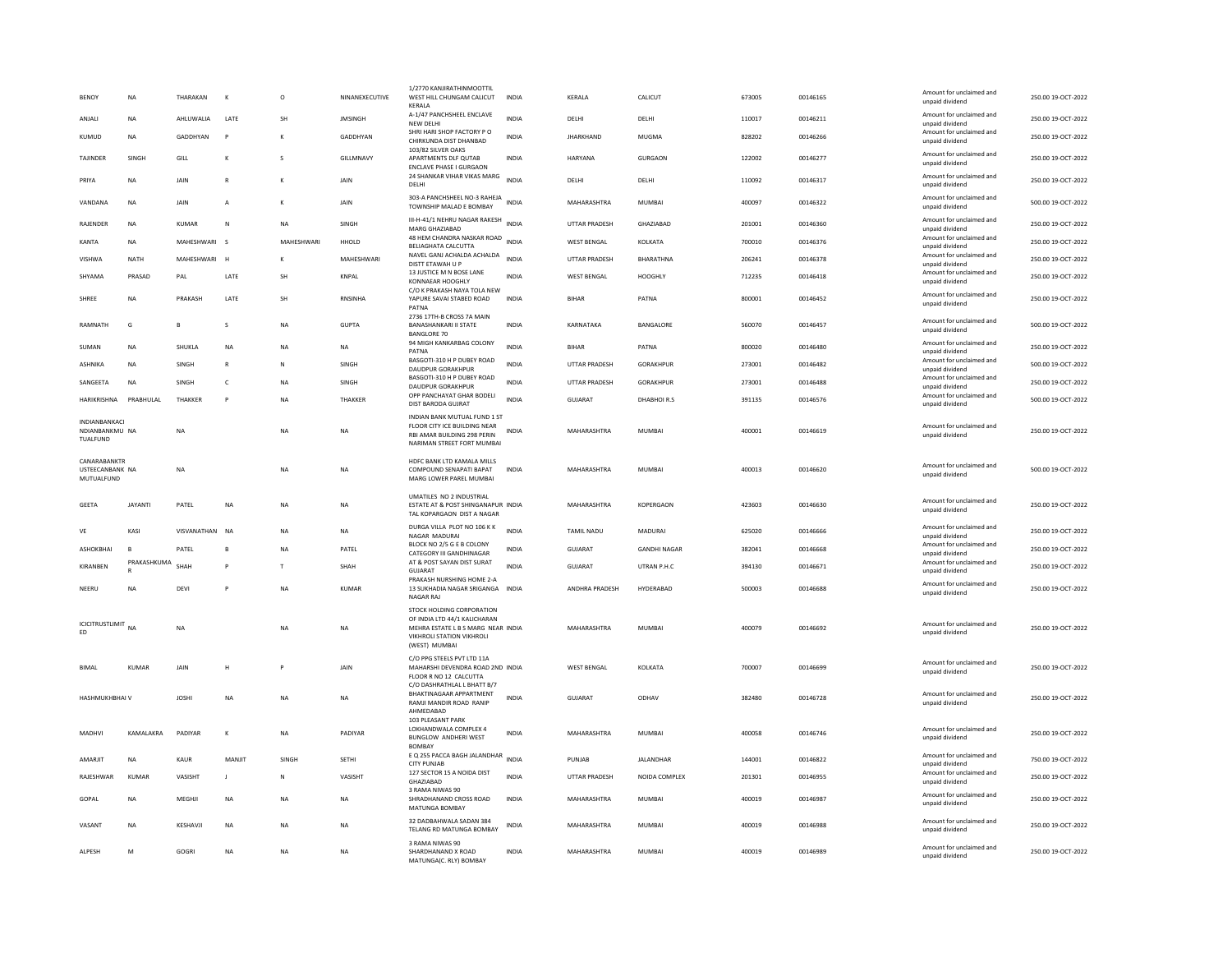| KRUTI                    | D                 | GALA           | <b>NA</b>      | NA           | <b>NA</b>       | 7 VAIDYA BHUVAN 422<br>SHADNANAND ROAD MATUNGA INDIA<br>(E) MUMBAI                                                                         |              | MAHARASHTRA          | MUMBAI         | 400019 | 00146991 | Amount for unclaimed and<br>unpaid dividend | 250.00 19-OCT-2022  |
|--------------------------|-------------------|----------------|----------------|--------------|-----------------|--------------------------------------------------------------------------------------------------------------------------------------------|--------------|----------------------|----------------|--------|----------|---------------------------------------------|---------------------|
| PAILAV                   | н                 | <b>GAIA</b>    | <b>NA</b>      | <b>NA</b>    | <b>NA</b>       | 3 RAMA NIWAS 90<br>SHRADHANAND CROSS ROAD<br>MATUNGA BOMBAY                                                                                | <b>INDIA</b> | MAHARASHTRA          | MUMBAI         | 400019 | 00146992 | Amount for unclaimed and<br>unpaid dividend | 250.00 19-QCT-2022  |
|                          | P                 | <b>BHATIA</b>  | H              | $\mathbf{S}$ | <b>BHATIA</b>   | 12 A GYAN PARK KRISHAN NAGAR<br><b>DELHI</b>                                                                                               | <b>INDIA</b> | DELHI                | DELHI          | 110051 | 00146995 | Amount for unclaimed and<br>unpaid dividend | 250.00 19-OCT-2022  |
| SANJAY                   | <b>NA</b>         | VARMA          | s              | К            | VARMA           | M-314 JAL VAYU VIHAR SECTOR 25 INDIA<br>NOIDA U P                                                                                          |              | <b>UTTAR PRADESH</b> | NOIDA COMPLEX  | 201301 | 00147027 | Amount for unclaimed and<br>unpaid dividend | 250.00 19-OCT-2022  |
| GURUPRASAD               | $\overline{N}$    | SHETTY         | <b>NA</b>      | NΑ           | NA              | AMBESH HOTEL VIDYA NAGAR<br>HUBLI DIST DHARWAD<br>KARNATAKA                                                                                | <b>INDIA</b> | KARNATAKA            | HUBLI          | 580021 | 00147033 | Amount for unclaimed and<br>unpaid dividend | 250.00 19-OCT-2022  |
| UNIT                     | <b>TRUST</b>      | OFINDIA        | NA             | NA           | NA              | CITIBANK NA CUSTODY SERVICES<br>C/O SULTANALLYS BUSINESS<br>CENTRE BARODAWALA MANSION INDIA<br>DR ANNIE BESANT ROAD WORLI<br><b>BOMBAY</b> |              | MAHARASHTRA          | MUMBAI         | 400018 | 00147053 | Amount for unclaimed and<br>unpaid dividend | 750.00 19-OCT-2022  |
| DATTARAJ                 | V                 | SALGAOCAR      | $\mathsf{v}$   | M            | SALGAOCAR       | SALGAOCAR HOUSE F.L.GOMES<br>ROAD VASCO-DA-GAMA GOA                                                                                        | <b>INDIA</b> | GOA                  | <b>DABOLIM</b> | 403802 | 00147112 | Amount for unclaimed and<br>unpaid dividend | 250.00 19-OCT-2022  |
| KANIK                    | NA                | KUMAR          | s              | K            | AGGARWAL        | 30-B SARABHA NAGAR LUDHIANA INDIA                                                                                                          |              | PUNJAB               | LUDHIANA       | 141001 | 00147114 | Amount for unclaimed and<br>unpaid dividend | 250.00 19-OCT-2022  |
| RAJESHWAR                | <b>NA</b>         | MALIK          | $\blacksquare$ | <b>NA</b>    | SINGH           | C/O SGT R MALIK MIG 21 TETTRA<br>SCHOOL C/O NO 6 WING AF C/O INDIA<br><b>56 APO</b>                                                        |              | ANDHRA PRADESH       | HYDERABAD      | 500003 | 00147127 | Amount for unclaimed and<br>unpaid dividend | 250.00 19-OCT-2022  |
| HARIDAS                  | T                 | <b>NAIR</b>    |                | ΝA           | MOHANDAS        | ROOM NO 3 T C T SOCIETY<br>BEHIND GOKUL MATHURA BLDG<br>GAVANPADA ROAD MULUND<br><b>EAST BOMBAY</b>                                        | <b>INDIA</b> | MAHARASHTRA          | MUMBAI         | 400081 | 00147129 | Amount for unclaimed and<br>unpaid dividend | 250.00 19-OCT-2022  |
| RAJENDRA                 | N                 | SHETH          | N              | NA           | SHETH           | 3 MAHAVIR APT SARASWATI<br>SOCIETY B/H JAIN MERCHANT<br>PALDI AHMEDABAD                                                                    | <b>INDIA</b> | GUJARAT              | AHMEDABAD      | 380007 | 00147171 | Amount for unclaimed and<br>unpaid dividend | 250.00 19-OCT-2022  |
| GAURI                    | NA                | CHABRA         | $\kappa$       | NA           | KISHAN          | 18 ANAND AVENUE MAQBOOL<br><b>ROAD AMRITSAR</b>                                                                                            | <b>INDIA</b> | PUNJAB               | AMRITSAR       | 143001 | 00147178 | Amount for unclaimed and<br>unpaid dividend | 250.00 19-OCT-2022  |
| SAROJ                    | <b>JAYANTILAL</b> | SHAH           | $\mathbf{J}$   | NΑ           | SHAH            | C/O M/S/ UFICS 103 FIRST FLOOR<br>RIDDHI SIDDI APTS SONI FALIA<br><b>CHOWK SURAT</b>                                                       | <b>INDIA</b> | <b>GUJARAT</b>       | SURAT NANPURA  | 395003 | 00147269 | Amount for unclaimed and<br>unpaid dividend | 250.00 19-OCT-2022  |
| GHANSHYAM                | NA                | PATWARI        | D              | D            | PATWARI         | COMFORT DEVELOPERS PVT LTD<br>FRASER ROAD NEAR BSFC PATNA                                                                                  | <b>INDIA</b> | <b>BIHAR</b>         | PATNA          | 800001 | 00147277 | Amount for unclaimed and<br>unpaid dividend | 250.00 19-OCT-2022  |
| NARESH                   | NA                | <b>KUMAR</b>   | $\vee$         | NA           | PRAKASH         | M/S M M INVESTMENT CO B-606<br>IST FLOOR NEHRU GROUND<br>FARIDABAD                                                                         | <b>INDIA</b> | HARYANA              | FARIDABAD      | 121001 | 00147282 | Amount for unclaimed and<br>unpaid dividend | 250.00 19-OCT-2022  |
| SAVJIBHAI                | A                 | GOLAKIA        | NA             | NA           | <b>NA</b>       | CLF BUNGLOW NO 3 OPP RUDA<br>COMPLEX JAMNAGAR ROAD<br>RAJKOT                                                                               | <b>INDIA</b> | GUJARAT              | RAJKOT         | 360001 | 00147336 | Amount for unclaimed and<br>unpaid dividend | 250.00 19-OCT-2022  |
| RAJESH                   | NA                | KUMAR          | $\mathsf T$    | ΝA           | RAM             | H NO 19 STREET NO 6 SAROJANI<br>PARK SHASTRI NAGAR DELHI                                                                                   | <b>INDIA</b> | DELHI                | DELHI          | 110031 | 00147363 | Amount for unclaimed and<br>unpaid dividend | 250.00 19-OCT-2022  |
| JAYANT                   | M                 | КОТЕСНА        | <b>NA</b>      | NA           | <b>NA</b>       | MAHESH KUMAR AND BROS<br><b>GRAIN MARKET JAMNAGAR</b>                                                                                      | <b>INDIA</b> | <b>GUJARAT</b>       | JAMNAGAR       | 361001 | 00147431 | Amount for unclaimed and<br>unpaid dividend | 250.00 19-OCT-2022  |
| <b>UMESH</b>             | KUMAR             | RAWAT          | D              | P            | RAWAT           | C/O SHRISK GARG C-3/288<br>YAMUNA VIHAR DELHI                                                                                              | <b>INDIA</b> | DELHI                | DELHI          | 110053 | 00147547 | Amount for unclaimed and<br>unpaid dividend | 250.00 19-OCT-2022  |
| JAVER                    | $\mathbf{r}$      | PATEL          | $\mathsf{T}$   | <b>NA</b>    | PATEL           | BEBHAG AT&POST SARBHANTA<br>AMOD DIST BHARUCH                                                                                              | <b>INDIA</b> | <b>GUJARAT</b>       | <b>BHARUCH</b> | 392035 | 00147558 | Amount for unclaimed and<br>unpaid dividend | 250.00 19-OCT-2022  |
| AMBUBHAI                 | T                 | PATEL          | $\mathsf{T}$   | <b>NA</b>    | PATEL           | BEBHAG AT POST SARBHAN<br>AMOD DIST BHARUCH                                                                                                | <b>INDIA</b> | GUJARAT              | <b>BHARUCH</b> | 392035 | 00147559 | Amount for unclaimed and<br>unpaid dividend | 250.00 19-OCT-2022  |
| ASHA                     | NA                | AGRAWAL        | A              | K            | AGRAWAL         | FLAT A ALPHA APARTMENTS 717 P<br>BLOCK NEW ALIPORE CALCUTTA                                                                                | <b>INDIA</b> | <b>WEST BENGAL</b>   | KOLKATA        | 700053 | 00147569 | Amount for unclaimed and<br>unpaid dividend | 125.00 19-OCT-2022  |
| <b>SUNIL</b>             | <b>NA</b>         | <b>JHALANI</b> | $\circ$        | p            | <b>JHALANI</b>  | F 120 GAUTAM MARG C SCHEME<br><b>JAIPUR</b>                                                                                                | <b>INDIA</b> | RAJASTHAN            | <b>JAIPUR</b>  | 302001 | 00147588 | Amount for unclaimed and<br>unpaid dividend | 250.00 19-OCT-2022  |
| ARUN                     | PRAKASH           | MALLAWAT       | $\mathbf{L}$   | <b>NA</b>    | <b>BHANWAR</b>  | 95 B CHITTARANJAN AVENUE 1ST<br>FLOOR CALCUTTA                                                                                             | <b>INDIA</b> | <b>WEST BENGAL</b>   | KOLKATA        | 700073 | 00147609 | Amount for unclaimed and<br>unpaid dividend | 500.00 19-OCT-2022  |
| SBICAPITALMAR<br>KETSLTD | <b>NA</b>         | <b>NA</b>      |                | NA           | <b>NA</b>       | STANDARD CHARTERED BANK<br>SECURITIES SERVICES 23-25 M G<br>ROAD FORT MUMBAI<br>PAREL MUMB                                                 | <b>INDIA</b> | MAHARASHTRA          | <b>MUMBAI</b>  | 400001 | 00147685 | Amount for unclaimed and<br>unpaid dividend | 2250.00 19-OCT-2022 |
| SARASWATHY               | <b>HARIDASAN</b>  | <b>NAIR</b>    | $\mathsf{T}$   | K            | HNAIRHHOLD      | E-13 NIMESH APTS 4TH FLOOR SV INDIA<br>P ROAD BORIVLI W BOMBAY                                                                             |              | MAHARASHTRA          | <b>MUMBAI</b>  | 400092 | 00147701 | Amount for unclaimed and<br>unpaid dividend | 250.00 19-OCT-2022  |
|                          | JAVED             | KHAN           | <b>ISMAIL</b>  | NA           | KHAN            | H NO 89-I VENKATARAO BLDG PO<br>NILEKANI SIRSI DIST UTTARA<br>KANNADA KARNATAKA                                                            | <b>INDIA</b> | KARNATAKA            | SIRSI          | 581403 | 00147725 | Amount for unclaimed and<br>unpaid dividend | 250.00 19-OCT-2022  |
| KAMALAKAR                | B                 | MHETRE         | <b>NA</b>      | NΑ           | NA              | 24-25 ANUPAM CO-OP HSG SOC<br>LTD TEJPAL SCHEME ROAD NO 4 INDIA<br>VILE PARLE EAST BOMBAY                                                  |              | MAHARASHTRA          | MUMBAI         | 400057 | 00147754 | Amount for unclaimed and<br>unpaid dividend | 250.00 19-OCT-2022  |
| TARABEN                  | DHIRAJLAL         | VORA           | D              | $\mathsf{L}$ | AVORA           | 13 B V KAPOL NIVAS BAPUBHAI<br>VASI ROAD VILE PARLE WEST<br><b>BOMBAY</b>                                                                  | <b>INDIA</b> | MAHARASHTRA          | MUMBAI         | 400056 | 00147784 | Amount for unclaimed and<br>unpaid dividend | 250.00 19-OCT-2022  |
| BAKUL                    | NA                | <b>MEHTA</b>   |                | CHANDRA      | <b>BUSIENSS</b> | 21 H P BUILDING STATION ROAD<br>KOSAMBA R S DIST SURAT                                                                                     | <b>INDIA</b> | ANDHRA PRADESH       | HYDERABAD      | 500003 | 00147918 | Amount for unclaimed and<br>unpaid dividend | 250.00 19-OCT-2022  |
| <b>SUBHASH</b>           | <b>KUMAR</b>      | SETH           |                |              | SETH            | 702 7TH FLOOR ARIHANT PARK<br>NEAR EXPERIMENTAL SCHOOL<br>AMBIKANIKETAN SURAT                                                              | INDIA        | <b>GUJARAT</b>       | SURAT NANPURA  | 395007 | 00147947 | Amount for unclaimed and<br>unpaid dividend | 250.00 19-OCT-2022  |
|                          | $\mathbf{v}$      | RAMARAO        |                | NA           | RAMALAH         | 52-1/7 7 N T R COLONY<br>VIJAYAWADA                                                                                                        | INDIA        | ANDHRA PRADESH       | VIJAYWADA      | 520008 | 00148013 | Amount for unclaimed and<br>unpaid dividend | 250.00 19-OCT-2022  |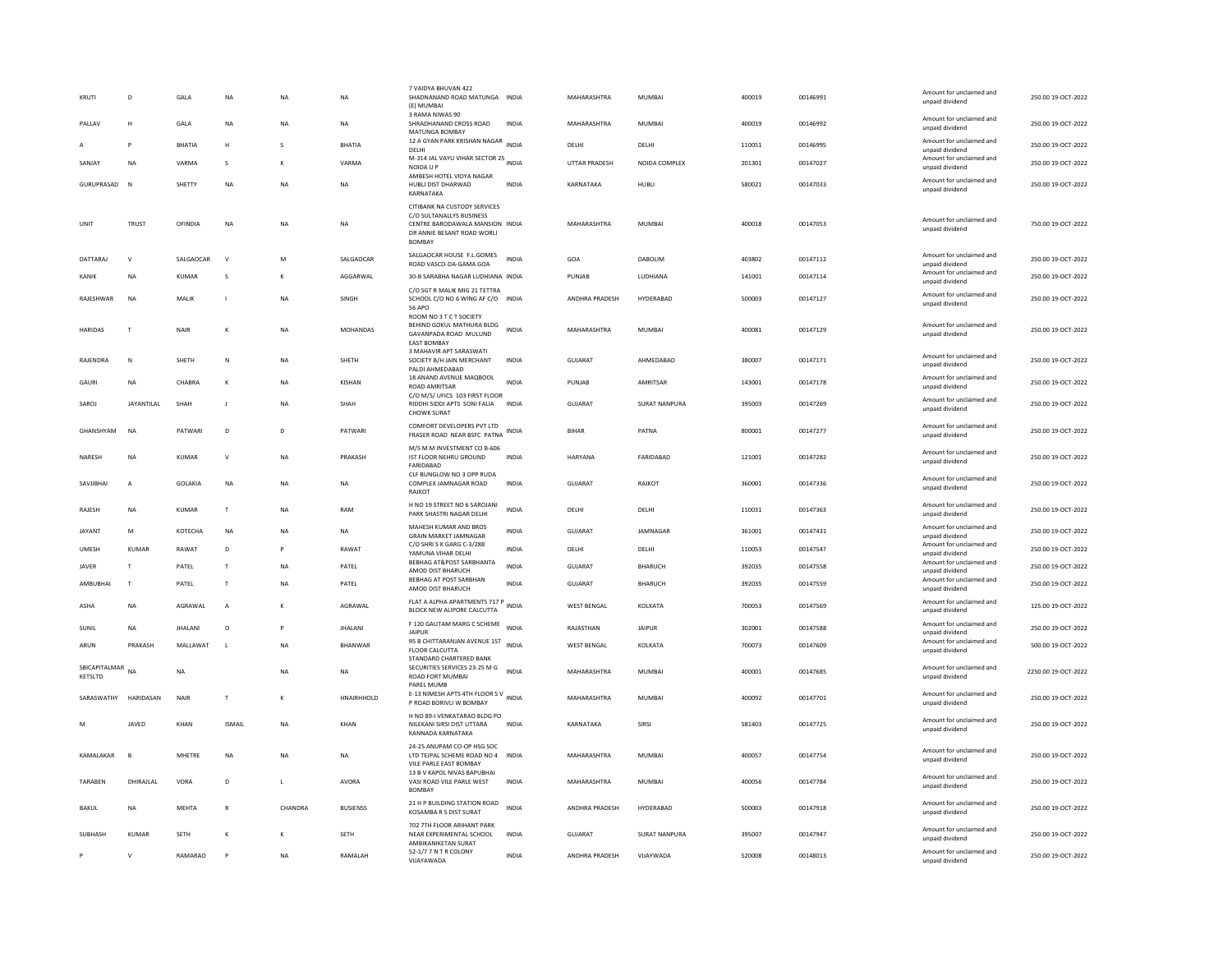| VED           | <b>NA</b>          | PARKASH       |                |              | <b>MODI</b>     | MODI STATIONERS B-40 NEHRU<br>GROUND FARIDABAD HARYANA                                         | INDIA        | HARYANA              | FARIDABAD            | 121001 | 00148021 | Amount for unclaimed and<br>unpaid dividend | 250.00 19-OCT-2022  |
|---------------|--------------------|---------------|----------------|--------------|-----------------|------------------------------------------------------------------------------------------------|--------------|----------------------|----------------------|--------|----------|---------------------------------------------|---------------------|
| TULSIBHAI     | $\mathsf{v}$       | RAJODIYA      | $\mathsf{V}$   | <b>NA</b>    | BHAI            | <b>B-33 SANTLAL SOCIETY HIRABAG</b><br>VARACHHA ROAD PO SURAT GUJ                              | <b>INDIA</b> | <b>GUJARAT</b>       | <b>SURAT NANPURA</b> | 395006 | 00148048 | Amount for unclaimed and<br>unpaid dividend | 250.00 19-OCT-2022  |
| SODHA         | <b>DANSING</b>     | <b>BHANII</b> | <b>BHANI</b>   | <b>NA</b>    | <b>I AKHA</b>   | SODHA NIVAS DHOBI STREET<br>SANGHADIYA BAZAR SAVAR<br>KUNDLA                                   | <b>INDIA</b> | GUIARAT              | SAVARKUNDLA          | 364515 | 00148166 | Amount for unclaimed and<br>unpaid dividend | 250.00.19-OCT-2022  |
| VED           | PARKASH            | GOYAL         | LATE           | SH           | HLGOYAL         | C/O KAMAL KUMAR GOYAL 42<br>BALLY GUNJ PLACE ISTFLOOR<br>CALCUTTA                              | <b>INDIA</b> | <b>WEST BENGAL</b>   | KOLKATA              | 700019 | 00148246 | Amount for unclaimed and<br>unpaid dividend | 500.00 19-OCT-2022  |
| KARL          | <b>NOSHIR</b>      | SETHNA        | NA             | <b>NA</b>    | NA              | 25 SHABIRBLDG M P AGIYARI<br>LANE GRANT ROAD BOMBAY<br>3 UMA SOCIETY B/H JAIN                  | INDIA        | MAHARASHTRA          | MUMBAI               | 400007 | 00148332 | Amount for unclaimed and<br>unpaid dividend | 250.00 19-OCT-2022  |
| VARSHA        | <b>ROHIT</b>       | SHAH          | $\overline{R}$ | <b>NA</b>    | SHAH            | <b>MERCHANT SOCIETY</b><br>MAHALAKSHMI FIVE ROADS PALDINDIA<br>AHMEDABAD                       |              | GUJARAT              | AHMEDABAD            | 380007 | 00148343 | Amount for unclaimed and<br>unpaid dividend | 250.00 19-OCT-2022  |
| RAIAN         | N                  | <b>GANDHI</b> | N              | <b>NA</b>    | <b>GANDHI</b>   | MAIN BAZAR VJARS DIST SURAT INDIA                                                              |              | GUIARAT              | BARDOLI              | 394650 | 00148420 | Amount for unclaimed and<br>unpaid dividend | 250.00 19-OCT-2022  |
| <b>NIPAK</b>  | <b>NA</b>          | CHAKLANABIS   | <b>B</b>       | M            | CHAKLABOBIS     | 4/3 SAHANAGAR ROAD CALCUTTA INDIA                                                              |              | <b>WEST BENGAL</b>   | KOLKATA              | 700026 | 00148437 | Amount for unclaimed and<br>unpaid dividend | 250.00 19-OCT-2022  |
| AMRUTHLAL     | <b>NA</b>          | PATEL         | D              | <b>NA</b>    | PATEL           | 6-3-185/D JAINAGAR COLONY<br><b>NEW BHOIGUDA</b><br>SECUTNDERABAD AF                           | <b>INDIA</b> | ANDHRA PRADESH       | <b>GANDHI NAGAR</b>  | 500380 | 00148480 | Amount for unclaimed and<br>unpaid dividend | 250.00 19-OCT-2022  |
| SURESH        | TUKARAM            | NEMADE        | $\mathsf{T}$   | $\mathsf{V}$ | NEMADE          | 366 MANGALWAR PETH SHIVAJI<br>CHOWK MIRAJ DISTT SANGLI                                         | INDIA        | MAHARASHTRA          | SANGLI               | 416410 | 00148495 | Amount for unclaimed and<br>unpaid dividend | 250.00 19-OCT-2022  |
| ASMITA        | N                  | PATEL         | ${\sf N}$      | N            | PATELHHOLD      | C/O PATEL PRINTING PRESS RAM<br>BAG T B HOSPITAL ROAD<br>MEHSANA N G                           | <b>INDIA</b> | GUJARAT              | MAHESANA             | 384002 | 00148496 | Amount for unclaimed and<br>unpaid dividend | 250.00 19-OCT-2022  |
| ALPESH        | R                  | CHRISTIAN     | $\mathbb{R}$   | <b>NA</b>    | CHRISTIAN       | <b>6 DEEPAK SOCIETY NEAR</b><br>GAIKWAD HAVELI RAIKHAD<br>AHMEDABAD                            | <b>INDIA</b> | GUJARAT              | AHMEDABAD            | 380001 | 00148514 | Amount for unclaimed and<br>unpaid dividend | 250.00 19-OCT-2022  |
| <b>HAMENT</b> | <b>KUMAR</b>       | RASIKLAL      | $\mathsf{R}$   | P            | SHAH            | 672/40 BOMBAY MARKET CROSS<br>LANE AHMEDABAD                                                   | <b>INDIA</b> | GUJARAT              | AHMEDABAD            | 380002 | 00148547 | Amount for unclaimed and<br>unpaid dividend | 500.00 19-OCT-2022  |
| KAMLESH       | H                  | SHAH          | н              | M            | SHAH            | 11/C RAGHUNATH SOC VIJAY<br>NAGAR RD HRNI ROAD<br>VADODARA                                     | <b>INDIA</b> | GUJARAT              | VADODARA             | 390006 | 00148577 | Amount for unclaimed and<br>unpaid dividend | 500.00 19-OCT-2022  |
|               | <b>NA</b>          | VINOLIA       | <b>NA</b>      | <b>NA</b>    | <b>NA</b>       | 12-2-823/A/11 SANTOSH NAGAR<br>COLONY HYDERABAD BOMBAY                                         | <b>INDIA</b> | ANDHRA PRADESH       | HYDERABAD            | 500028 | 00148647 | Amount for unclaimed and<br>unpaid dividend | 500.00 19-OCT-2022  |
| BHAVNA        | NΑ                 | SINGHAL       | P              |              | PUSHKAR         | C/O P P PUSHKAR & SONS P O<br>GAJRAULA MORADABAD UP                                            | INDIA        | UTTAR PRADESH        | HASSANPUR            | 244235 | 00148661 | Amount for unclaimed and<br>unpaid dividend | 250.00 19-OCT-2022  |
| CHHOTALAL     | $\mathbf{T}$       | PATEL         |                | $\mathbf{I}$ | PATELRETD       | 11-B VADANAGARA PATIDAR<br>SOCIETY RAMBUG MANINAGAR<br>AHMEDABAD                               | <b>INDIA</b> | <b>GUJARAT</b>       | AHMEDABAD            | 380008 | 00148764 | Amount for unclaimed and<br>unpaid dividend | 250.00 19-OCT-2022  |
| HARJIT        | SINGH              | BAJWA         | D              | $\mathbf{s}$ | BAJWAG          | C/O S S SIDHU 67 KHALSA<br>COLLEGE COLONY NEAR KHALSA INDIA<br><b>COLLEGE PATIALA (PUNJAB)</b> |              | PUNJAB               | PATIALA              | 147001 | 00148775 | Amount for unclaimed and<br>unpaid dividend | 250.00 19-OCT-2022  |
| YASH          | <b>NA</b>          | VARDHAN       | $\overline{A}$ | M            | <b>GUPTA</b>    | E-63 BADHWAR PARK COLABA<br>BOMBAY<br>C/O CHOLERA 6 ANKIT APART                                | <b>INDIA</b> | MAHARASHTRA          | <b>MUMBAI</b>        | 400005 | 00148782 | Amount for unclaimed and<br>unpaid dividend | 500.00 19-OCT-2022  |
| <b>RAKESH</b> | <b>GUNOTTAMBHA</b> | PADSHAH       | G              | <b>NA</b>    | <b>BHAI</b>     | STEDIUM 6 CROSS CORNER C G<br>ROAD NAVRANGPURA<br>AHMEDABAD                                    | <b>INDIA</b> | GUIARAT              | AHMEDARAD            | 380009 | 00148855 | Amount for unclaimed and<br>unpaid dividend | 2000.00 19-OCT-2022 |
| AIIT          | SHANKERDAN         | GADVI         | <b>NA</b>      | <b>NA</b>    | <b>NA</b>       | CHOLERA 440 JETHABHAI BLDG<br><b>CHALLAOL MANEK CHOWK</b><br>AHMEDABAD                         | <b>INDIA</b> | GUIARAT              | AHMEDARAD            | 380001 | 00148858 | Amount for unclaimed and<br>unpaid dividend | 250.00 19-OCT-2022  |
| DIPTI         | D                  | SALGAOCAR     | D              | $\mathsf{v}$ | SALGAOCAR       | SALGAOCAR HOUSE F L GOMES<br>ROAD VASCO DA GAMA GOA<br>C/O AMAR KUMAR MUKHERJEE                | <b>INDIA</b> | GOA                  | DABOLIM              | 403802 | 00148869 | Amount for unclaimed and<br>unpaid dividend | 1000.00 19-OCT-2022 |
| SOMA          | <b>NA</b>          | MUKHERJEE     | A              | <b>NA</b>    | MUKHERJEE       | 27 A KSHUDIRAM BOSE ROAD P O<br>NABAGRAM DT HOOGHLY WEST<br>BENGAL                             |              | <b>WEST BENGAL</b>   | HOOGHLY              | 712246 | 00148941 | Amount for unclaimed and<br>unpaid dividend | 250.00 19-OCT-2022  |
| SABITRI       | <b>NA</b>          | DEVI          | <b>HEMANT</b>  | <b>NA</b>    | LAL             | C/O HEMANT LAL 5A/41 NORTH S<br>K PURI VIVEKANAND PATH<br><b>BORING ROAD PATNA</b>             | INDIA        | BIHAR                | PATNA                | 800001 | 00149008 | Amount for unclaimed and<br>unpaid dividend | 250.00 19-OCT-2022  |
| RAIFSH        | <b>ASHVIN</b>      | <b>SHETH</b>  | <b>ASHVIN</b>  | <b>NA</b>    | SHFTH           | 10 SUNDARAM CAMA LANE<br><b>GHAYKOPAR W BOMBAY</b><br>SIR SILK SOLONY Q NO OE 42               | <b>INDIA</b> | MAHARASHTRA          | MUMBAI               | 400086 | 00149041 | Amount for unclaimed and<br>unpaid dividend | 375.00.19-QCT-2022  |
| KISHOR        | $\mathbb{R}$       | DANDEKAR      | RAMAJI         | NA           | DANDEKAR        | SIRPUR KAGAZ NAGAR DIST<br>ADILASAD                                                            | <b>INDIA</b> | ANDHRA PRADESH       | CHINOOR              | 504296 | 00149050 | Amount for unclaimed and<br>unpaid dividend | 250.00 19-OCT-2022  |
| KANTA         | DEVI               | MAHESHWARI    | $\sim$         |              | MAHESHWARIHHOLD | 48 HEMCHANDRA NASKAR ROAD<br>OPPOSITE JORA PETROL PUMP<br>BELIAGHATA CALCUTTA                  | INDIA        | <b>WEST BENGAL</b>   | KOLKATA              | 700010 | 00149065 | Amount for unclaimed and<br>unpaid dividend | 250.00 19-OCT-2022  |
| SAMIR         | ALI                | KHAN          | <b>s</b>       | $\mathsf{A}$ | KHAN            | 69/5 T N BANERJEE ROAD PATNA INDIA                                                             |              | <b>BIHAR</b>         | PATNA                | 800001 | 00149097 | Amount for unclaimed and<br>unpaid dividend | 250.00 19-OCT-2022  |
| M             | <b>NA</b>          | NAGARAJAN     | $\mathbb{R}$   | <b>NA</b>    | MANICKAM        | 29 PERIA SALIA STREET<br>SWAMIMALAI THANJAVUR D T                                              | <b>INDIA</b> | MAHARASHTRA          | <b>MUMBAI</b>        | 400001 | 00149156 | Amount for unclaimed and<br>unpaid dividend | 250.00 19-OCT-2022  |
| JAGDISH       | CHANDER            | <b>SOBTI</b>  | N              | D            | <b>SOBTI</b>    | 14 BARA BAZAR KANKER KHERA<br>MEERUT U P                                                       | <b>INDIA</b> | UTTAR PRADESH        | MEERUT               | 250001 | 00149157 | Amount for unclaimed and<br>unpaid dividend | 250.00 19-OCT-2022  |
| PAVAN         | <b>NA</b>          | <b>KUMAR</b>  | P              | $\mathsf{v}$ | SUBBARAO        | ROOM NO 117 KAPRIGUDDA<br>MENS HOSTEL MAIN BLOCK KMC INDIA<br>HOSTELS MANGALORE                |              | KARNATAKA            | MANGALORE            | 575001 | 00149203 | Amount for unclaimed and<br>unpaid dividend | 250.00 19-OCT-2022  |
| RAJESHWARI    | <b>NA</b>          | SRIVASTAVA    | $\mathbf{I}$   |              | ARIVASTAVA      | 43 M L NEHRU ROAD BELVEDERE<br>PRESS ALLENGANJ ALLAHABAD                                       | <b>INDIA</b> | <b>UTTAR PRADESH</b> | ALLAHABAD            | 211002 | 00149228 | Amount for unclaimed and<br>unpaid dividend | 375.00 19-OCT-2022  |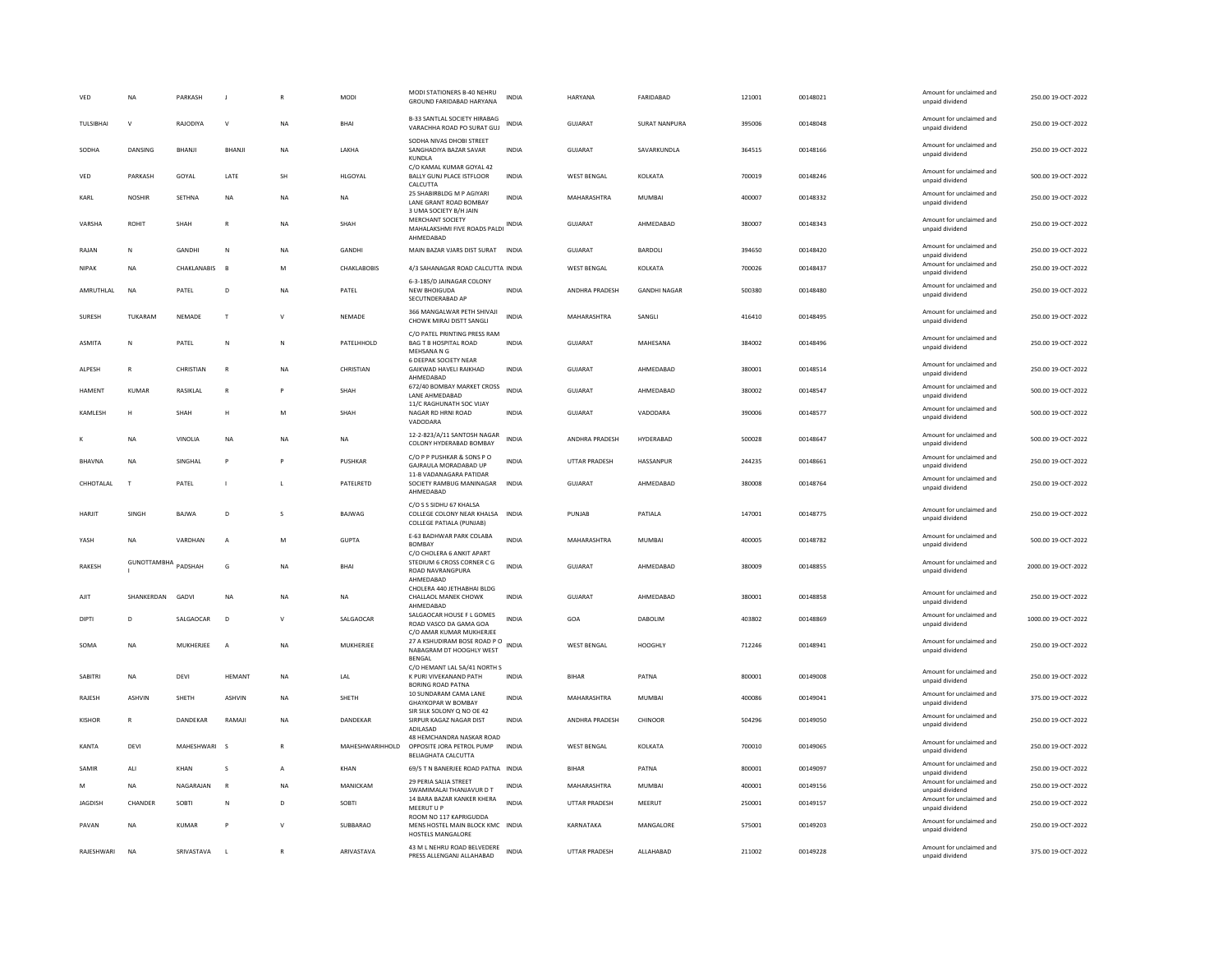| ANIL                          | <b>KUMAR</b>   | THAKKAR<br>SABHARWAL   | NA<br>$\mathbf k$ | <b>NA</b><br><b>NA</b> | <b>NA</b><br>SABHARWAL | 37 SEMI BASEMENT PARADISE<br>COMPLEX SAYAJIGUNJ BARODA<br>A-233 DEFENCE COLONY NEW<br>DELHI                    | <b>INDIA</b><br><b>INDIA</b> | GUJARAT<br>DELHI   | VADODARA<br>DELHI               | 390005<br>110024 | 00149262<br>00149280 | Amount for unclaimed and<br>unpaid dividend<br>Amount for unclaimed and<br>unpaid dividend | 250.00 19-OCT-2022<br>250.00 19-OCT-2022 |
|-------------------------------|----------------|------------------------|-------------------|------------------------|------------------------|----------------------------------------------------------------------------------------------------------------|------------------------------|--------------------|---------------------------------|------------------|----------------------|--------------------------------------------------------------------------------------------|------------------------------------------|
| SUBHASH                       | <b>NA</b>      | CHAND                  | $\mathbb{R}$      | NA                     | DASS                   | C/O M/S RAMPAL SIBHASH<br>CHAND NEAR BUS STAND KARNAL INDIA<br>KAITHAL ROAD PUNDRI HRY                         |                              | HARYANA            | KARNAL                          | 132026           | 00149311             | Amount for unclaimed and<br>unpaid dividend                                                | 250.00 19-OCT-2022                       |
| DASHARATHBHA SHANKARDAS       |                | PATEL                  | s                 | D                      | PATEL                  | 4 VITTHAL VOLONY L B S ROAD T B INDIA<br>NAGAR AHMEDABAD                                                       |                              | <b>GUJARAT</b>     | <b>NARODA</b>                   | 382350           | 00149357             | Amount for unclaimed and<br>unpaid dividend                                                | 500.00 19-OCT-2022                       |
| <b>BASANTA</b>                | <b>KUMAR</b>   | PAL                    | LT.               | SH                     | LBPAL                  | JESSORE ROAD P O BONGAON DT<br>24 PGS N W B                                                                    | <b>INDIA</b>                 | <b>WEST BENGAL</b> | BARASAT                         | 743235           | 00149412             | Amount for unclaimed and<br>unpaid dividend                                                | 250.00 19-OCT-2022                       |
| RAJINDER                      | KUMAR          | DUA                    | LT                | <b>SH</b>              | <b>BDASS</b>           | <b>B-18 VIVEK VIHAR NEW SUPER</b><br><b>BAZAR DELHI</b>                                                        | <b>INDIA</b>                 | DELHI              | DELHI                           | 110095           | 00149474             | Amount for unclaimed and<br>unpaid dividend                                                | 250.00 19-OCT-2022                       |
| RAJINDER                      | KUMAR          | DUA                    | LT                | <b>SH</b>              | <b>BDASS</b>           | D-160 VIVEK VIHAR DELHI                                                                                        | INDIA                        | DELHI              | DELHI                           | 110095           | 00149475             | Amount for unclaimed and<br>unpaid dividend                                                | 250.00 19-OCT-2022                       |
| KALYAN                        | <b>NA</b>      | BHATTACHARYA R         |                   | <b>NA</b>              | BHATTACHARYA           | C/O RAMKANTA BHATTACHARYA<br>VILL GHOSHPARA NORTH PO<br>GHOSHPARA BALLY DIST HOWRAH                            | <b>INDIA</b>                 | <b>WEST BENGAL</b> | BELURMATH                       | 711227           | 00149477             | Amount for unclaimed and<br>unpaid dividend                                                | 250.00 19-OCT-2022                       |
| LAIK                          | RAM            | CHABRIA                | LATE              | SH                     | KCHABRA                | 34/14 BALLYAGUNGE CIRCULAR<br>ROAD CALCUTTA                                                                    | <b>INDIA</b>                 | <b>WEST BENGAL</b> | KOLKATA                         | 700019           | 00149515             | Amount for unclaimed and<br>unpaid dividend                                                | 250.00 19-OCT-2022                       |
| NALINI                        | ΝA             | RAICHUR                | L                 |                        | RAICHUR                | NO 370 IITH CROSS 2ND FLOOR R<br><b>T NAGAR BANGALORE</b>                                                      | <b>INDIA</b>                 | KARNATAKA          | BANGALORE                       | 560032           | 00149538             | Amount for unclaimed and<br>unpaid dividend                                                | 125.00 19-OCT-2022                       |
| <b>BHADRESH</b>               | s              | DESAI                  | s                 | $\mathbb{R}$           | DESAI                  | C/O CORPORATION BANK SAI<br><b>BHAVAN MACHHLIPITH</b><br>SHAHRORE SURAT                                        | <b>INDIA</b>                 | <b>GUJARAT</b>     | <b>SURAT NANPURA</b>            | 395003           | 00149614             | Amount for unclaimed and<br>unpaid dividend                                                | 250.00 19-OCT-2022                       |
| PAVAN                         | <b>KUMAR</b>   | GADDHYAN               | H                 |                        | GADDHYAN               | SHRI HARI SOAP FACTORY PO<br>CHIRKUNDA DIST DHANBAD                                                            | <b>INDIA</b>                 | <b>JHARKHAND</b>   | MUGMA                           | 828202           | 00149632             | Amount for unclaimed and<br>unpaid dividend                                                | 250.00 19-OCT-2022                       |
| ANUJA                         | RAVI           | MANKAD                 | RAVI              | H                      | HOLD                   | C-8 MEERAJ COMPLEX RACE<br>COURSE CIRCLE W BARODA                                                              | <b>INDIA</b>                 | GUJARAT            | VADODARA                        | 390007           | 00149643             | Amount for unclaimed and<br>unpaid dividend                                                | 250.00 19-OCT-2022                       |
| DEEPAN                        | RAJNIKANT      | DALAL                  | $\mathbb{R}$      | $\epsilon$             | DALALBUSIENSS          | 4 YASHODA SADAN 3RD FLOOR<br>SAKHARAM KIR ROAD SHIVAJI<br>PARK MAHIM BOMBAY                                    | <b>INDIA</b>                 | MAHARASHTRA        | MUMBAI                          | 400016           | 00149751             | Amount for unclaimed and<br>unpaid dividend                                                | 375.00 19-OCT-2022                       |
| KALPANA                       | RAJESH         | <b>GANDHI</b>          | $\overline{R}$    | s                      | <b>GANDHI</b>          | K K SINGHNIA BHAVAN ROOM NO<br>16 KOPAR ROAD NEAR SHIVSENA INDIA<br>OFFICE DOMBIVALLW                          |                              | MAHARASHTRA        | DOMBIVALI                       | 421202           | 00149769             | Amount for unclaimed and<br>unpaid dividend                                                | 250.00 19-OCT-2022                       |
| HARBANSINGH                   | N <sub>A</sub> | <b>HANSPAL</b>         | $\overline{A}$    | <b>NA</b>              | HANSPAL                | PALM LANDS COMPOUND OLD<br>COTTAGE GROUND FLOOR PALI<br>NAKA BANDRA W BOMBAY                                   | <b>INDIA</b>                 | MAHARASHTRA        | <b>MUMBAI</b>                   | 400050           | 00149771             | Amount for unclaimed and<br>unpaid dividend                                                | 750.00 19-OCT-2022                       |
| CYNTHIA                       | <b>NA</b>      | ANDRADE                | <b>I</b>          | <b>NA</b>              | ANDRADE                | 81 TRINITY STREET 4/5 KAPADIA<br>HOUSE DHOBITALAO BOMBAY                                                       | <b>INDIA</b>                 | MAHARASHTRA        | MUMBAI                          | 400002           | 00149837             | Amount for unclaimed and<br>unpaid dividend                                                | 1000.00 19-OCT-2022                      |
| SANJAY                        | BHALCHANDRA    | KULKARNI               | B                 | <b>NA</b>              | KULKARNI               | 2/5 CHANDRASHEKHAR SOCEITY S<br>INDIA<br>N MARG ANDHERI EAST BOMBAY                                            |                              | MAHARASHTRA        | MUMBAI                          | 400069           | 00149863             | Amount for unclaimed and<br>unpaid dividend                                                | 250.00 19-OCT-2022                       |
| DEWDROPSCON<br><b>FINPLTD</b> | NΑ             | <b>NA</b>              |                   | <b>NA</b>              | <b>NA</b>              | 8/1 LAL BAZAR STREET 3RD<br>FLOOR ROOM NO 1 CALCUTTA                                                           | INDIA                        | <b>WEST BENGAL</b> | KOLKATA                         | 700001           | 00149895             | Amount for unclaimed and<br>unpaid dividend                                                | 250.00 19-OCT-2022                       |
|                               | VIJAYA         | PRATAPREDDY F          |                   | $\mathbf{B}$           | REDDYBUSIENSS          | C/O D MUTYAL REDDY F A G/92 B<br>HE L R&D VIKASNAGAR<br>HYDERABAD AP                                           | <b>INDIA</b>                 | ANDHRA PRADESH     | <b>RK PURAM</b><br>SECUNDERABAD | 500593           | 00149898             | Amount for unclaimed and<br>unpaid dividend                                                | 250.00 19-OCT-2022                       |
| MONISHA                       | $\mathbf{S}$   | ADVANI                 | SURESH            | NA                     | <b>BUSIENSS</b>        | 52 MONALISA BOMBAY 34A<br><b>OCEAN CREST BOMABY</b>                                                            | <b>INDIA</b>                 | MAHARASHTRA        | MUMBAI                          | 400036           | 00149947             | Amount for unclaimed and<br>unpaid dividend                                                | 250.00 19-OCT-2022                       |
| LAXMI                         | NARAIN         | GOYAL                  | $\mathbf{B}$      | <b>NA</b>              | LAL                    | 5080 OLD THESIL BHATINDA<br><b>BHATINAK PUNJAB</b>                                                             | <b>INDIA</b>                 | PUNJAB             | BHATINDA                        | 151005           | 00150037             | Amount for unclaimed and<br>unpaid dividend                                                | 250.00 19-OCT-2022                       |
| VINOD                         | <b>KUMAR</b>   | GOSWAMI                | D                 | D                      | GOSWAMI                | KANUPRIYA 210-A N-1 CIDCO<br>AURANGABAD                                                                        | <b>INDIA</b>                 | MAHARASHTRA        | AURANGABAD (MS)                 | 431003           | 00150044             | Amount for unclaimed and<br>unpaid dividend                                                | 500.00 19-OCT-2022                       |
| KRISHNA                       | KUMAR          | SARAF                  | B                 | $\mathbf{L}$           | SARAF                  | HOUSE NO 7-C/1032 FARIDABAD                                                                                    | <b>INDIA</b>                 | HARYANA            | FARIDABAD                       | 121006           | 00150075             | Amount for unclaimed and<br>unpaid dividend                                                | 250.00 19-OCT-2022                       |
| TAPESHWAR                     | <b>NATH</b>    | <b>MISHRA</b>          | LATE              | <b>SH</b>              | <b>BNMISHRA</b>        | DEPUTY PARA NEAR KUTCHERY<br>CHOWK RANCHI JHARKHAND                                                            | <b>INDIA</b>                 | <b>JHARKHAND</b>   | RANCHI                          | 834001           | 00150104             | Amount for unclaimed and<br>unpaid dividend                                                | 250.00 19-OCT-2022                       |
| <b>JAYA</b>                   | SAJI           | GEORGE                 | s                 | <b>NA</b>              | GEORGE                 | 15/4 VEENA CHS NESTER<br>COMPOND ROAD KALINA<br><b>BOMBAY</b>                                                  | <b>INDIA</b>                 | MAHARASHTRA        | <b>MUMBAI</b>                   | 400029           | 00150121             | Amount for unclaimed and<br>unpaid dividend                                                | 250.00 19-OCT-2022                       |
| SHYAM                         | ANANDA         | ROYCHATTERJEE LT       |                   | <b>SH</b>              | SSROYACHATERJEE        | VILL GOILAPARA PO BEGAMPUR<br>DISTT HOOGHLY<br>TIME CONSULTANCY SHARE &                                        | <b>INDIA</b>                 | MAHARASHTRA        | <b>MUMBAI</b>                   | 400001           | 00150209             | Amount for unclaimed and<br>unpaid dividend                                                | 250.00 19-OCT-2022                       |
| <b>HARISH</b>                 | R              | CHAUHAN                | $\mathbb{R}$      | LAL                    | CHAUHANSHARE           | STOCK BROKER B/H VEEDEEDAS<br>TAILOR SHIYAPURA RAOPURA<br>VADODARA                                             | <b>INDIA</b>                 | GUIARAT            | VADODARA                        | 390001           | 00150218             | Amount for unclaimed and<br>unpaid dividend                                                | 250.00.19-QCT-2022                       |
| M                             | к              | LAKHWANI               | K                 | $\mathsf{C}$           | LAKHWANI               | B-1/140 JANAK PURI NEW DELHI                                                                                   | <b>INDIA</b>                 | DELHI              | DELHI                           | 110058           | 00150228             | Amount for unclaimed and<br>unpaid dividend                                                | 250.00 19-OCT-2022                       |
| SANTOSH                       | <b>NA</b>      | <b>NAYYAR</b>          | $\mathbb{N}$      | <b>P</b>               | NAYYAR                 | C 45 GREATER KAILASH PART I<br>NEW DELHI                                                                       | <b>INDIA</b>                 | DELHI              | DELHI                           | 110048           | 00150256             | Amount for unclaimed and<br>unpaid dividend                                                | 250.00 19-OCT-2022                       |
| MITHIL                        | <b>KUMAR</b>   | DINUBHAIPATEL DINUBHAI |                   | APABHAI                | PATEL                  | A 1 G P C B STAFF QUARTERS<br>SECTOR 8 GANDHINAGAR                                                             | <b>INDIA</b>                 | <b>GUJARAT</b>     | <b>GANDHI NAGAR</b>             | 382008           | 00150275             | Amount for unclaimed and<br>unpaid dividend                                                | 250.00 19-OCT-2022                       |
| DINESH                        | NA             | KHANNA                 | LATE              | <b>SH</b>              | DCKHANNA               | D6/13 14 DR B C ROY MARKET<br>CALCUTTA                                                                         | <b>INDIA</b>                 | <b>WEST BENGAL</b> | KOLKATA                         | 700069           | 00150335             | Amount for unclaimed and<br>unpaid dividend                                                | 250.00 19-OCT-2022                       |
| KUSUM                         | <b>NA</b>      | LATA                   | $\circ$           | <b>NA</b>              | PARKASH                | C/O ANIL KUMAR GOEL C A 319<br>ANAJ MANDI SHAHDARA DELHI                                                       | <b>INDIA</b>                 | DELHI              | DELHI                           | 110032           | 00150372             | Amount for unclaimed and<br>unpaid dividend                                                | 250.00 19-OCT-2022                       |
| SANGITA                       | NΑ             | <b>SHARMA</b>          | LATE              | <b>SH</b>              | SSSHARMA               | C/O D V S GAUR 1/17 D RETIRED<br>COLONY RATLAM (MP)                                                            | <b>INDIA</b>                 | MADHYA PRADESH     | RATLAM                          | 457001           | 00150436             | Amount for unclaimed and<br>unpaid dividend                                                | 250.00 19-OCT-2022                       |
| RAMBABU                       | <b>NA</b>      | <b>INAMPUDI</b>        | LAKSHMI           | <b>NA</b>              | NARAYANA               | STAR DELTA ELECTRICAL SERVICE<br>SHOP NO 8 INDIRA GANDHI<br>MUNCIPAL STADIUM COMPLEX<br>BUNDER ROAD VIJAYAWADA | INDIA                        | ANDHRA PRADESH     | VIJAYWADA                       | 520010           | 00150453             | Amount for unclaimed and<br>unpaid dividend                                                | 250.00 19-OCT-2022                       |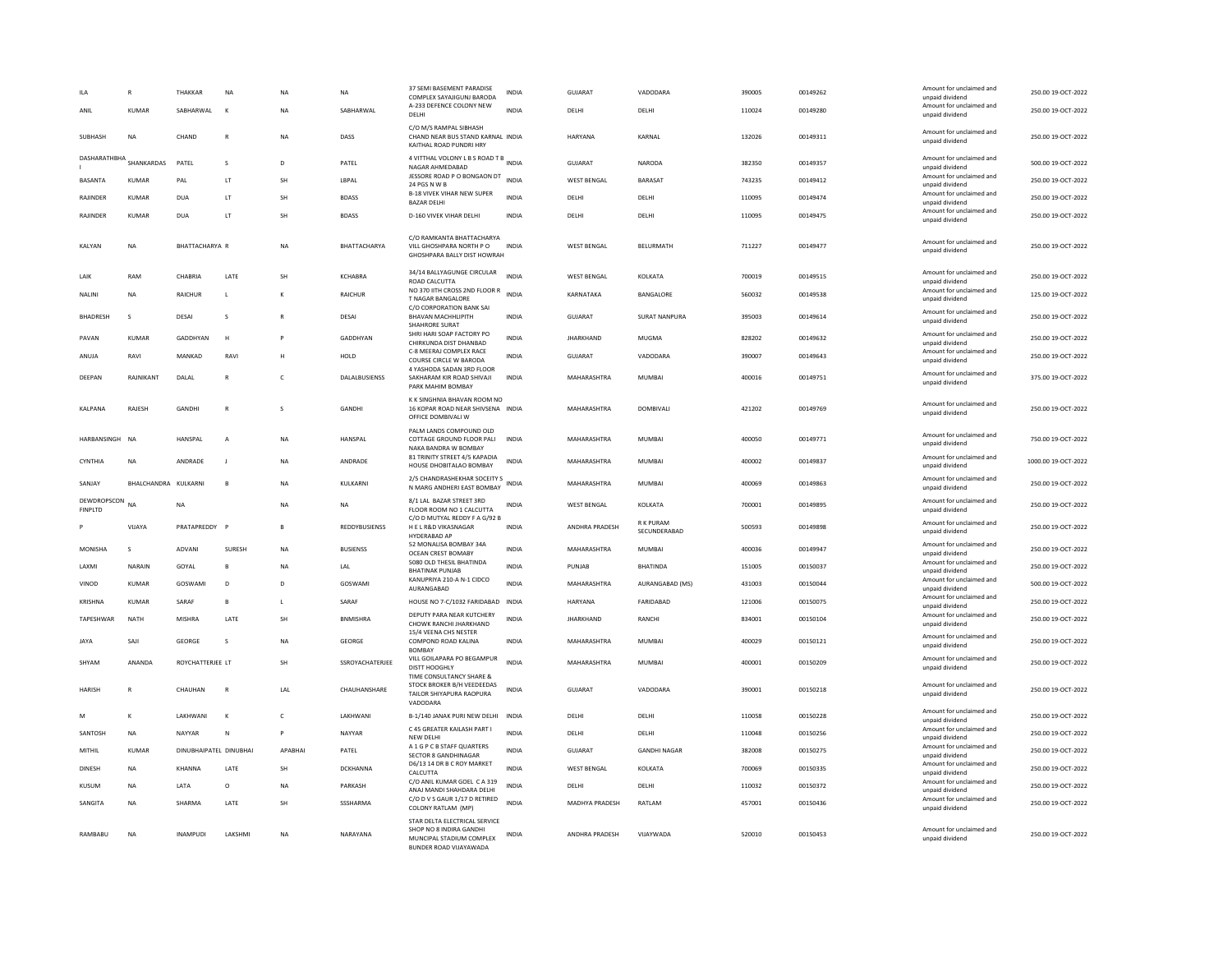| VASUDHA           | NA                  | RANI                 |                |              | RAM               | C/O SRI RAM JANKI AROGY<br>NIKETAN NEAR RADIO STATION<br>DARRHANGA                  | INDIA        | BIHAR                | DARBHANGA           | 846004 | 00150484 | Amount for unclaimed and<br>unpaid dividend | 250.00 19-OCT-2022  |
|-------------------|---------------------|----------------------|----------------|--------------|-------------------|-------------------------------------------------------------------------------------|--------------|----------------------|---------------------|--------|----------|---------------------------------------------|---------------------|
| RAHUI             | <b>NA</b>           | PANDYA               | M              | <b>NA</b>    | PANDYA            | 166-C PATEL NAGAR NEW MANDI<br>MUZAFFAR NAGAR UP                                    | <b>INDIA</b> | <b>UTTAR PRADESH</b> | MUZAFFARNAGAR       | 251001 | 00150690 | Amount for unclaimed and<br>unpaid dividend | 125.00 19-OCT-2022  |
| ANAND             | THAKORBHAI          | DESAI                | T              | NA           | DESAI             | HURI NIWAS HALAS ROAD VALSAD INDIA                                                  |              | GUJARAT              | VALSAD H.O          | 396001 | 00150729 | Amount for unclaimed and<br>unpaid dividend | 375.00 19-OCT-2022  |
| RENUKA            | D                   | PATEL                | NA             | NA           | NA                | 12 NORTH SOUTH ROAD NO 1<br>JUHU SCHEME BOMBAY                                      | <b>INDIA</b> | MAHARASHTRA          | MUMBAI              | 400049 | 00150773 | Amount for unclaimed and<br>unpaid dividend | 750.00 19-OCT-2022  |
| <b>HARISH</b>     | <b>NA</b>           | CHANDRA              | <sub>S</sub>   | <b>NA</b>    | DUTT              | HOUSE NO 555 SECTOR 10<br>CHANDIGARH                                                | <b>INDIA</b> | CHANDIGARH           | CHANDIGARH          | 160001 | 00150910 | Amount for unclaimed and<br>unpaid dividend | 500.00 19-OCT-2022  |
| OM                | PRAKASH             | <b>JAIN</b>          | K              | <b>NA</b>    | <b>JAIN</b>       | BHAVANI MANSION AMERICAN<br>COLONY 16/1 CRESCENT ROAD<br>KUMARA PARK EAST BANGALORE | <b>INDIA</b> | KARNATAKA            | BANGALORE           | 560001 | 00150966 | Amount for unclaimed and<br>unpaid dividend | 1125.00 19-OCT-2022 |
| RAMABEN           |                     | PRAJAPATI            | $\mathsf{R}$   | <b>NA</b>    | BHAI              | TAKERA FALATS AT & POST<br>DEVSHAR VIA VALOTI                                       | <b>INDIA</b> | GUJARAT              | <b>BILIMORA</b>     | 396380 | 00150984 | Amount for unclaimed and<br>unpaid dividend | 250.00 19-OCT-2022  |
|                   | c                   | SHARMA               | LT             | SH           | KRSHARMA          | SHIV BHAWAN NORTHOAK<br>SANJAULI SHIMLA HIMANCHAL<br>PRADESH                        | <b>INDIA</b> | HIMACHAL PRADESH     | SIMLA               | 171006 | 00150985 | Amount for unclaimed and<br>unpaid dividend | 250.00 19-OCT-2022  |
| <b>BABITA</b>     | <b>NA</b>           | MORE                 | D              | P            | MORE              | SITA COMMERCIALS<br>SAHADEVKHUNTA OPP HOTEL<br>SURAJ BALASORE ORISSA                | INDIA        | ORISSA               | BALSORE             | 756001 | 00150998 | Amount for unclaimed and<br>unpaid dividend | 250.00 19-OCT-2022  |
| <b>BHADRESH</b>   | CHAMPAKLAL          | BHATT                | c              | c            | SHAH              | 2594 DHUNAS POLE PAKHALIS<br>POLE RAIPUR AHMEDABAD                                  | <b>INDIA</b> | <b>GUJARAT</b>       | AHMEDABAD           | 380001 | 00151017 | Amount for unclaimed and<br>unpaid dividend | 250.00 19-OCT-2022  |
| <b>RAJ</b>        | KUMAR               | <b>BUDHIA</b>        | R              |              | <b>BUDHIA</b>     | KAPRA PATTI SADAR BAZAR P O<br>CHAIBASA DIST SINGHBHUM<br><b>WEST BIHAR</b>         | INDIA        | <b>BIHAR</b>         | CHAIBASA            | 833201 | 00151032 | Amount for unclaimed and<br>unpaid dividend | 250.00 19-OCT-2022  |
| M                 | <b>L</b>            | WALIA                | LATE           | SH           | MLAL              | G-2/A-1 BLOCK PANCHSHEEL<br>APARTMENT PANCHSHEEL<br>ENCLAVE NEW DELHI               | INDIA        | DELHI                | DELHI               | 110001 | 00151041 | Amount for unclaimed and<br>unpaid dividend | 250.00 19-OCT-2022  |
| <b>UMA</b>        | <b>NA</b>           | AGRAWAL              | $\overline{R}$ | К            | AGRAWAL           | C/O RADHEY SHYAM AGRAWALA<br>JHARNA PARA HIRAPUR DHANBAD                            | <b>INDIA</b> | <b>JHARKHAND</b>     | DHANBAD H.Q         | 826001 | 00151047 | Amount for unclaimed and<br>unpaid dividend | 500.00 19-OCT-2022  |
| <b>NILESH</b>     | $\mathsf{v}$        | RRAHMRHATT           | VIRENDRA       | <b>NA</b>    | <b>IFTHALAL</b>   | 2/B VIDYADHAR SOCIETY VASANA INDIA<br>ROAD BARODA                                   |              | GUIARAT              | VADODARA            | 390015 | 00151048 | Amount for unclaimed and<br>unpaid dividend | 500.00 19-OCT-2022  |
| KAMALRAJ          | <b>NA</b>           | <b>JOHNSON</b>       | s              | P            | <b>JOHNSON</b>    | C/O SHRI K KAILASHNATHAN<br>KH/18 SECTOR 9 GANDHINAGAR                              | <b>INDIA</b> | <b>GUJARAT</b>       | <b>GANDHI NAGAR</b> | 382019 | 00151068 | Amount for unclaimed and<br>unpaid dividend | 250.00 19-OCT-2022  |
| SWAPAN            | COOMAR              | SANTRA               | LT             | SH           | <b>HCSANTRA</b>   | 6 PICNIC GARDEN 3RD LANE<br>CALCUTTA                                                | <b>INDIA</b> | WEST BENGAL          | KOLKATA             | 700039 | 00151074 | Amount for unclaimed and<br>unpaid dividend | 250.00 19-OCT-2022  |
| BHAWANJI          | RAO                 | GHATGE               | $\overline{R}$ | c            | RAORETD           | 39 VISHRAMBAG HOUSING SOC<br><b>SENAPATI BAPATMARG</b>                              | <b>INDIA</b> | MAHARASHTRA          | PUNE                | 411016 | 00151136 | Amount for unclaimed and<br>unpaid dividend | 250.00 19-OCT-2022  |
| <b>JOY</b>        | NARAYAN             | KHASTGR              | c              | N            | <b>KHASTGR</b>    | FLAT 401 LOBO PRABHU COURT<br>LIGHTHOUSE HILL ROAD<br>MANGALORE                     | <b>INDIA</b> | KARNATAKA            | MANGALORE           | 575001 | 00151153 | Amount for unclaimed and<br>unpaid dividend | 250.00 19-OCT-2022  |
| OM                | PRAKASH             | DOKANIA              | N              | NA           | DOKAMIA           | 14 LAKE ROAD 3RD FLOOR<br>CALCUTTA                                                  | INDIA        | <b>WEST BENGAL</b>   | KOLKATA             | 700029 | 00151203 | Amount for unclaimed and<br>unpaid dividend | 250.00 19-OCT-2022  |
| SHYAMALA          | s                   | <b>JOSHI</b>         | $\overline{B}$ | NA           | SUBRAHMANYA       | PRASAD HARDWARES MAIN ROAD INDIA<br>BELLARE SULLIA TALUK DK                         |              | KARNATAKA            | PUTTUR              | 574212 | 00151206 | Amount for unclaimed and<br>unpaid dividend | 250.00 19-OCT-2022  |
| ASHA              | CHANDRAKANT SANGHVI |                      | c              | $\mathsf{A}$ | SANGHVIHHOLD      | C/O OVERSEAS FILES & TOOLS CO<br>65A NETAJI SUBHAS ROAD<br>CALCUTTA                 | INDIA        | <b>WEST BENGAL</b>   | KOLKATA             | 700001 | 00151211 | Amount for unclaimed and<br>unpaid dividend | 250.00 19-OCT-2022  |
| ARHAI             | <b>NA</b>           | KUMAR                | $\sim$         | N            | SHARMA            | C/O VUAY BAHADUR SHARMA<br>KRISHNA KUNI INDRA NAGAR<br>GORAKHPUR GORAKHPUR          | <b>INDIA</b> | <b>UTTAR PRADESH</b> | <b>GORAKHPUR</b>    | 273009 | 00151224 | Amount for unclaimed and<br>unpaid dividend | 250.00.19-OCT-2022  |
| <b>ASMITA</b>     | $\mathbb{R}$        | CHAMPANERIA RAMANIAI |                | $\epsilon$   | CHAMPANERIA       | 5 DHARMKAMAL APT 46<br>PANCHUVATI SOCIETY<br>MANINAGAR AHMEDABAD                    | <b>INDIA</b> | GUIARAT              | AHMEDARAD           | 380008 | 00151261 | Amount for unclaimed and<br>unpaid dividend | 250.00 19-OCT-2022  |
| SANJAY            | <b>NA</b>           | CHANDAN              | s              | L.           | CHANDAN           | C/O SWASTIK FOODS G 13 UDYOG<br>NAGAR ROHTAK ROAD NEW DELHI                         | <b>INDIA</b> | DELHI                | DELHI               | 110041 | 00151291 | Amount for unclaimed and<br>unpaid dividend | 250.00 19-OCT-2022  |
| RENU              | NA                  | MANCHANDA            | $\vee$         | <b>NA</b>    | MANCHANDA         | 230 WEST GURU ANGAD NAGAR<br>SHAKARPUR DELHI                                        | <b>INDIA</b> | DELHI                | DELHI               | 110092 | 00151311 | Amount for unclaimed and<br>unpaid dividend | 500.00 19-OCT-2022  |
| <b>BIPIN</b>      | <b>NA</b>           | GUPTA                | $\mathsf{D}$   | <b>P</b>     | <b>GUPTA</b>      | C/O R K JAIN 37 CANNING STREET<br>CLACUTTA KOLKATA                                  | <b>INDIA</b> | <b>WEST BENGAL</b>   | KOLKATA             | 700001 | 00151339 | Amount for unclaimed and<br>unpaid dividend | 250.00 19-OCT-2022  |
| <b>USHA</b>       | <b>JAYPRAKASH</b>   | PARASHAR             | J.             | PRASHAR      | HHOLD             | GANDHI CHOUK MAIN RDR WANI<br>DIST YAVATMAL                                         | <b>INDIA</b> | MAHARASHTRA          | SINDOLA             | 445304 | 00151355 | Amount for unclaimed and<br>unpaid dividend | 250.00 19-OCT-2022  |
| SUKHJINDER        | <b>NA</b>           | SINGH                | s              | N            | SINGH             | S D A ANANDPUR SAHIB DIST<br><b>ROPAR P B</b>                                       | <b>INDIA</b> | PUNJAB               | <b>MORINDA</b>      | 140120 | 00151368 | Amount for unclaimed and<br>unpaid dividend | 375.00 19-OCT-2022  |
| SHARADCHAND<br>RA |                     | REGE                 | L              |              | REGE              | 75 BANGANGA ROAD 1ST FLOOR<br>WALKESHWAR BOMBAY                                     | <b>INDIA</b> | MAHARASHTRA          | MUMBAI              | 400006 | 00151443 | Amount for unclaimed and<br>unpaid dividend | 250.00 19-OCT-2022  |
| URMISH            | <b>NA</b>           | <b>BADANI</b>        | $\overline{R}$ | <b>NA</b>    | <b>BADANI</b>     | 9 MATRU SMRUTI 3RD FLOOR<br>SHRDHANAND ROAD VILE DAREE E INDIA<br><b>BOMBAY</b>     |              | MAHARASHTRA          | <b>MUMBAI</b>       | 400057 | 00151451 | Amount for unclaimed and<br>unpaid dividend | 250.00 19-OCT-2022  |
| SEEMA             | <b>NA</b>           | <b>HARULA</b>        | P              | <b>NA</b>    | NARULA            | 7/37 A SHANTI KUMJ STREET HO 2<br>MODERN TOWN BAHADUR GARH                          | <b>INDIA</b> | <b>HARYANA</b>       | BAHADURGARH         | 124507 | 00151548 | Amount for unclaimed and<br>unpaid dividend | 250.00 19-OCT-2022  |
| SIKHA             | <b>NA</b>           | MUKHERJEE            | - 11           | <b>NA</b>    | MUKHERJEE         | 52 G HAZRA ROADAD BLOCK NO 3 INDIA<br>CALCUTTA                                      |              | <b>WEST BENGAL</b>   | KOLKATA             | 700019 | 00151555 | Amount for unclaimed and<br>unpaid dividend | 250.00 19-OCT-2022  |
| VINITA            | <b>NA</b>           | JAIN                 | P              | N            | JAIN              | EPT 93 SAROJINI NAGAR NEW<br>DELHI                                                  | <b>INDIA</b> | DELHI                | DELHI               | 110023 | 00151573 | Amount for unclaimed and<br>unpaid dividend | 250.00 19-OCT-2022  |
| KAUSHIK           | $\mathbf{K}$        | VANKAR               | $\mathbf k$    | D            | VANKAR            | A/10 KOTI UDDAN IST AKURL XLD<br>KANDIVALI E BOMBAY                                 | <b>INDIA</b> | MAHARASHTRA          | KANDIVALI           | 400101 | 00151660 | Amount for unclaimed and<br>unpaid dividend | 500.00 19-OCT-2022  |
| SATISH            | KUMAR               | CHAUDHARY            | P              | PAUL         | <b>JIBUSIENSS</b> | HANUMAN TIMBER STORE<br>TIMBER MARKET KAITHAI                                       | INDIA        | HARYANA              | KARNAL              | 132027 | 00151685 | Amount for unclaimed and<br>unpaid dividend | 250.00 19-OCT-2022  |
| GAURAV            | <b>NA</b>           | KALRA                |                | c            | KALRA             | 46/1 WAZIR HASAN ROAD<br>LUCKNOW                                                    | <b>INDIA</b> | <b>UTTAR PRADESH</b> | LUCKNOW             | 226001 | 00151687 | Amount for unclaimed and<br>unpaid dividend | 250.00 19-OCT-2022  |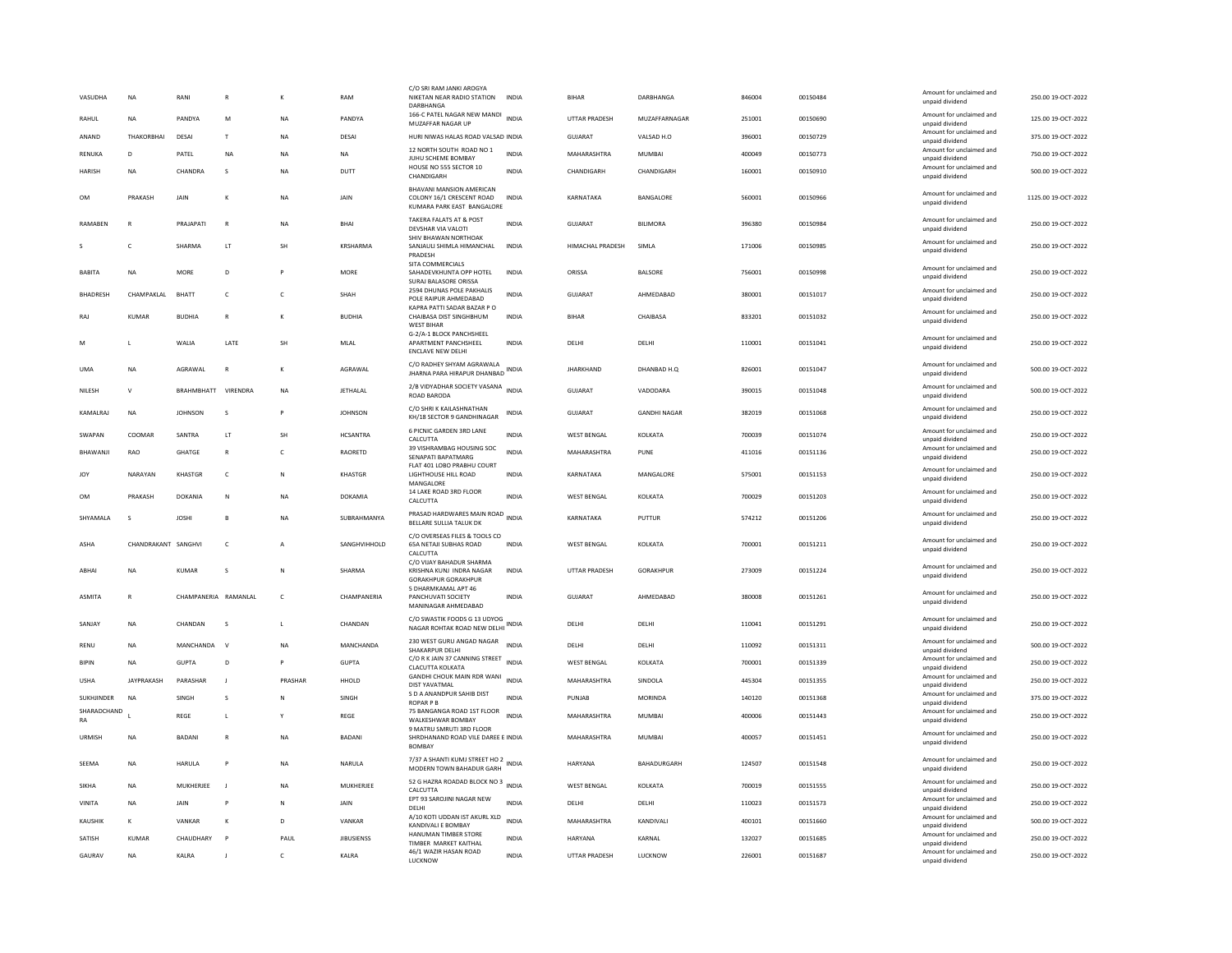| SNEHAL           | <b>SHRIKANT</b> | KULKARNI      | <b>S</b>           | <b>NA</b>    | <b>KULKARNI</b>  | 123 JAI VISHWA BHARITI COLONY<br>JALNA ROAD AURANGABAD<br>AURANGABAD                      | <b>INDIA</b> | MAHARASHTRA        | AURANGABAD (MS)        | 431001 | 00151688 | Amount for unclaimed and<br>unpaid dividend | 250.00 19-OCT-2022  |
|------------------|-----------------|---------------|--------------------|--------------|------------------|-------------------------------------------------------------------------------------------|--------------|--------------------|------------------------|--------|----------|---------------------------------------------|---------------------|
| ASHOK            | KUMAR           | <b>GUPTA</b>  | H                  | $\mathbb{R}$ | <b>GUPTA</b>     | GUPTA CLINIC APPROACH ROAD<br>NEAR RAILWAY STATION ROHTAK                                 | INDIA        | <b>HARYANA</b>     | <b>ROHTAK</b>          | 124001 | 00151701 | Amount for unclaimed and<br>unpaid dividend | 1250.00 19-OCT-2022 |
| <b>HASUMATI</b>  | NA              | CHAMPAVAT     | HARISINH           | D            | CHAMPAVATHHOLD   | A-20 NANDI PARK SOCIETY B/H<br>NOBEL SCHOOL POST KRISHNA<br>NAGAR AHMEDABAD               | INDIA        | GUJARAT            | NARODA                 | 382346 | 00151737 | Amount for unclaimed and<br>unpaid dividend | 125.00 19-OCT-2022  |
| RAJENDRA         | PRASAD          | PODDAR        | B                  |              | PODDARBUSIENSS   | C/O CONSOLIDATED<br>CONSTRUCTION CO PVT LTD 25 RN INDIA<br>MUKHERJEE ROAD CALCUTTA        |              | <b>WEST BENGAL</b> | KOLKATA                | 700001 | 00151837 | Amount for unclaimed and<br>unpaid dividend | 1000.00 19-OCT-2022 |
| AMIT             | SHRIVA          | STAVA         | s                  |              | SHRIVASTAVA      | C-25 FLAT NO 1 L I C COLONY<br>BORIVALI W BOMBAY                                          | <b>INDIA</b> | MAHARASHTRA        | KANDIVALI              | 400103 | 00151853 | Amount for unclaimed and<br>unpaid dividend | 250.00 19-OCT-2022  |
| SUDHEER          | G               | BHANGLE       | G                  | s            | BHANGLE          | C6 24 1 3 CIDCO COLONY SECTOR<br>18 NEW PANVEL DIST RAIGAD M S                            | <b>INDIA</b> | MAHARASHTRA        | PANVEL                 | 410206 | 00151958 | Amount for unclaimed and<br>unpaid dividend | 375.00 19-OCT-2022  |
| PREMBALA         | <b>NA</b>       | SABOO         | $\overline{B}$     | <b>NA</b>    | SABOO            | G 269 SHASTRI NAGAR BEHIND<br>LAXMI UDYOG JODHPUR                                         | <b>INDIA</b> | RAJASTHAN          | <b>JODHPUR</b>         | 342003 | 00151999 | Amount for unclaimed and<br>unpaid dividend | 250.00 19-OCT-2022  |
| MEHRUN           | <b>NISHA</b>    | <b>IPATEL</b> | $_{\sf NA}$        | NA           | NA               | C/1570 KAZAMBAR ST BH JUMMA<br>MASJID BHARUCH                                             | <b>INDIA</b> | <b>GUJARAT</b>     | BHARUCH                | 392001 | 00152011 | Amount for unclaimed and<br>unpaid dividend | 125.00 19-OCT-2022  |
| MAHESH           | ISHWARLAL       | GANDHI        | $\mathbf{I}$       | $\mathsf{R}$ | GANDHI           | C/O JYOTISILK MILLS PARSI<br>PANCHAYAT WADI NR B BAY MKT INDIA<br>O/S SAHRAD ARWAJA SURAT |              | GUJARAT            | SURAT NANPURA          | 395010 | 00152025 | Amount for unclaimed and<br>unpaid dividend | 375.00 19-OCT-2022  |
| KEETY            | <b>RUSTOMJI</b> | MEWAWALLA     | <b>NA</b>          | <b>NA</b>    | <b>NA</b>        | MEWAWALLA COLONY BEHIND<br>KALAMANDIR NANDED                                              | <b>INDIA</b> | MAHARASHTRA        | NANDED                 | 431601 | 00152027 | Amount for unclaimed and<br>unpaid dividend | 250.00 19-OCT-2022  |
| GAURANG          | NA              | SHAH          | BALKRISHNA         | SHAH         |                  | <b>B-903 TIRUPATI APT WARDEN</b>                                                          | <b>INDIA</b> | MAHARASHTRA        | MUMBAI                 | 400026 | 00152125 | Amount for unclaimed and                    | 250.00 19-OCT-2022  |
| VINODRAY         | <b>BABURAO</b>  | GAMETI        | B                  | $\mathbb{R}$ | GAMETI           | ROAD BOMBAY<br>C/O GYATRI INVESTMENTS KAPAD                                               | <b>INDIA</b> | <b>GUJARAT</b>     | BARDOLI                | 394650 | 00152173 | unpaid dividend<br>Amount for unclaimed and | 250.00 19-OCT-2022  |
| к                | P               | MFHTA         | P                  | <b>NA</b>    | MFHTA            | <b>BAZAR VYARA</b><br>423/A FERTILIZER NAGAR                                              | <b>INDIA</b> | GUIARAT            | <b>FFRTILIZERNAGAR</b> | 391750 | 00152212 | unpaid dividend<br>Amount for unclaimed and | 250.00.19-OCT-2022  |
|                  |                 |               |                    |              |                  |                                                                                           |              |                    |                        |        |          | unpaid dividend<br>Amount for unclaimed and |                     |
| MAHESH           | N               | DESAI         | N                  | M            | DESAIPHYSICIAN   | MOTAMIYA MANGROL                                                                          | INDIA        | GUJARAT            | VANKAL                 | 394410 | 00152297 | unpaid dividend                             | 250.00 19-OCT-2022  |
| RAJKUMARI        | <b>NA</b>       | SHARMA        | $\mathsf{T}$       |              | SHARMA           | 339 SECTOR 5 R K PURAM NEW<br>DELHI                                                       | INDIA        | DELHI              | DELHI                  | 110023 | 00152346 | Amount for unclaimed and<br>unpaid dividend | 250.00 19-OCT-2022  |
| MANJUL           | <b>NA</b>       | AGARWAL       | s                  | <b>NA</b>    | BANSAL           | 17/14 CHILLINT KI GHATIA AGRA                                                             | INDIA        | UTTAR PRADESH      | AGRA                   | 282003 | 00152380 | Amount for unclaimed and<br>unpaid dividend | 250.00 19-OCT-2022  |
| <b>KARUNA</b>    | SRI             | MUDDASANI     | $\mathsf{v}$       | $\mathbb{R}$ | GANGIDI          | H NO 1/705-A-C-42 ADVOCATES<br>COLONY HANAMKONDA<br>WARAWGAL                              | <b>INDIA</b> | ANDHRA PRADESH     | WARANGAL               | 506001 | 00152409 | Amount for unclaimed and<br>unpaid dividend | 375.00 19-OCT-2022  |
| <b>I FENAREN</b> | $\mathbf{v}$    | DESAI         | $\mathsf{V}$       | <b>NA</b>    | DESAI            | C/O A S DESAI 23 USHANAGAR<br>SOCEITY B/H ESIS HOSPITAL GOTRI INDIA<br>ROAD VADODARA      |              | GUJARAT            | VADODARA               | 390021 | 00152413 | Amount for unclaimed and<br>unpaid dividend | 250.00 19-OCT-2022  |
| HASUMATIBEN H    |                 | SHAH          | Н                  | $\mathbf{v}$ | SHAHHHOLD        | G/701 DEEPAK NAGAR SADAR<br>BAZAR N R PATRAKAR SOCIETY<br>FATEH GUNJ BARODA               | <b>INDIA</b> | <b>GUJARAT</b>     | VADODARA               | 390002 | 00152414 | Amount for unclaimed and<br>unpaid dividend | 250.00 19-OCT-2022  |
| HIRA             | LAL             | <b>SETH</b>   | M                  | c            | SETH             | 98/N BLOCK E NEW ALIPORE<br>CALCUTTA                                                      | <b>INDIA</b> | <b>WEST BENGAL</b> | KOLKATA                | 700053 | 00152450 | Amount for unclaimed and<br>unpaid dividend | 250.00 19-OCT-2022  |
| VIRENDRA         | KUMAR           | AGRAWAL       | $\circ$            |              | LAL              | SE-238 SHASTRI NAGAR<br>GHAZIABAD                                                         | <b>INDIA</b> | UTTAR PRADESH      | GHAZIABAD              | 201002 | 00152464 | Amount for unclaimed and<br>unpaid dividend | 250.00 19-OCT-2022  |
| DHARAM           | NA              | PAUL          | ${\sf R}$          | <b>NA</b>    | SINGH            | Q NO B 279 N F L COLONY                                                                   | INDIA        | PUNJAB             | <b>BHATINDA</b>        | 151003 | 00152547 | Amount for unclaimed and                    | 250.00 19-OCT-2022  |
| SHASHI           | NA              | KANT          | А                  | $\mathbf{L}$ | MAKKAR           | <b>BHATINDA</b><br>3466/37 D/CHANDIGARH                                                   | <b>INDIA</b> | CHANDIGARH         | CHANDIGARH             | 160023 | 00152566 | unpaid dividend<br>Amount for unclaimed and | 250.00 19-OCT-2022  |
|                  |                 |               |                    |              |                  | H NO 14 POLICE COLONY SECTOR                                                              |              |                    |                        |        |          | unpaid dividend<br>Amount for unclaimed and |                     |
| VERSHA           | <b>NA</b>       | SAGAR         | $\mathbf{\hat{S}}$ | $\epsilon$   | SAGAR            | 17 CHANDIGARH<br>C/O MEGHJYOT ENTERPRISES 81                                              | <b>INDIA</b> | CHANDIGARH         | CHANDIGARH             | 160017 | 00152636 | unpaid dividend                             | 125.00 19-OCT-2022  |
| <b>BHUPAT</b>    | F               | SHAH          | F                  | <b>NA</b>    | CHAND            | ASHOK CHAMBERS DEVAJI<br>RATANSEY RD MASJID BUNDER (E)<br>MUMBAI                          | INDIA        | MAHARASHTRA        | MUMBAI                 | 400009 | 00152691 | Amount for unclaimed and<br>unpaid dividend | 250.00 19-OCT-2022  |
| NAZIMA           | A               | SHETH         | A                  |              | SHETH            | OPP VANIAWAD SCHOOL BHUJ<br>KUTCH GUJARAT                                                 | <b>INDIA</b> | GUJARAT            | BHUJ                   | 370001 | 00152704 | Amount for unclaimed and<br>unpaid dividend | 500.00 19-OCT-2022  |
| <b>ASHOK</b>     | <b>KUMAR</b>    | PANDE         | G                  | D            | PANDE            | C/O GAYADUTT PANDE 7 DIWALI<br>BAUG BOMBAY POONA ROAD<br>LONAVLA                          | <b>INDIA</b> | MAHARASHTRA        | LONAVALA               | 410403 | 00152705 | Amount for unclaimed and<br>unpaid dividend | 500.00 19-OCT-2022  |
| <b>JASHVANTI</b> | MAUJI           | PATEL         | M                  |              | PATELHHOLD       | 91 VANMALI NAGAR OPP G I D C<br>AT PO NADIAD                                              | <b>INDIA</b> | <b>GUJARAT</b>     | NADIAD                 | 387001 | 00152719 | Amount for unclaimed and<br>unpaid dividend | 250.00 19-OCT-2022  |
| LALITHA          |                 |               | P                  | s            | <b>BHAT</b>      | GOVINDA NIVAS NAYAK ROAD<br>KASARAGOD KERALA                                              | <b>INDIA</b> | KERALA             | KASARGOD               | 671121 | 00152720 | Amount for unclaimed and<br>unpaid dividend | 250.00 19-OCT-2022  |
| <b>JANKI</b>     | NA              | DEVI          | P                  |              | MULCHANDANI      | MARKETING APPARTES 407-D<br>GADODIA ROAD ANAND PARBAT INDIA                               |              | DELHI              | DELHI                  | 110005 | 00152791 | Amount for unclaimed and<br>unpaid dividend | 250.00 19-OCT-2022  |
| <b>JANKI</b>     | <b>NA</b>       | DFVI          | P                  | к            | MULCHANDANI      | NEW DELHI<br>MARKETING APPARTES 407-D<br>GADODIA ROAD ANAND PARBAT INDIA<br>NEW DELH      |              | <b>DELHI</b>       | <b>DELHI</b>           | 110005 | 00152792 | Amount for unclaimed and<br>unpaid dividend | 250.00.19-OCT-2022  |
| SURYAKANT        | $\blacksquare$  | MANDAVIA      | <b>NA</b>          | <b>NA</b>    | <b>NA</b>        | 11/14 MUNI DARSHAN JAGDUSHA<br>NAGAR GOLIBAR ROAD<br><b>GHATKOPAR WEST BOMBAY</b>         | <b>INDIA</b> | MAHARASHTRA        | <b>MUMBAI</b>          | 400086 | 00152832 | Amount for unclaimed and<br>unpaid dividend | 250.00 19-OCT-2022  |
| <b>NIMA</b>      | <b>NA</b>       | VOHRA         | $\mathbb{R}$       | $\mathbf{S}$ | VOHRA            | EA/87 INDERPURI MAIN MARKET                                                               | <b>INDIA</b> | DELHI              | <b>DELHI</b>           | 110012 | 00152856 | Amount for unclaimed and                    | 250.00 19-OCT-2022  |
|                  | <b>NA</b>       | KANTI         | s                  | $\mathbb N$  | <b>AGNIHOTRI</b> | NEW DELHI<br>MOH KACHHA KATRA                                                             | <b>INDIA</b> | UTTAR PRADESH      | SHAHJAHANPUR           | 242001 | 00152882 | unpaid dividend<br>Amount for unclaimed and | 250.00 19-OCT-2022  |
| <b>HARISH</b>    |                 | MOMAYA        |                    | <b>NA</b>    | MOMAYA           | SHAHJAHANPUR U P<br>ROMAL TRANSPORT BUNDER                                                | <b>INDIA</b> | GUJARAT            | MANDVI                 | 370465 | 00152980 | unpaid dividend<br>Amount for unclaimed and | 250.00 19-OCT-2022  |
|                  |                 |               |                    |              |                  | ROAD MANDVI (KUTCH)                                                                       |              |                    |                        |        |          | unpaid dividend                             |                     |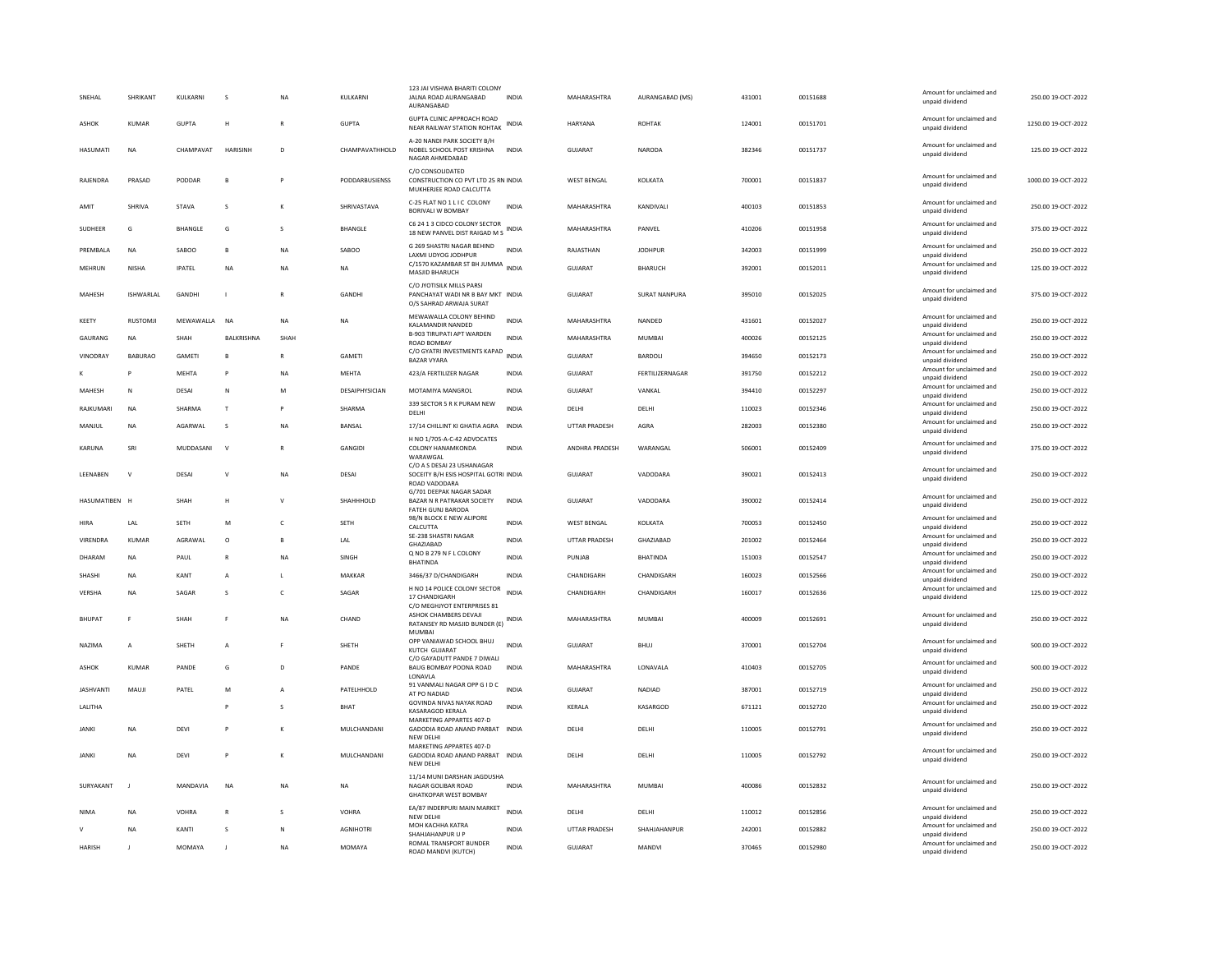| RAJESHWARI                 | <b>NA</b>         | SRIVASTAVA      |                                                                                                            |              | RSRIVASTAVA   | 43 NEHRU ROAD BELVEDERE<br>PRESS ALLENGANJ ALLAHABAD<br>MAMTA SOCIETY D BUILDING 4TH                     | INDIA        | UTTAR PRADESH         | ALLAHABAD     | 211002 | 00153000 | Amount for unclaimed and<br>unpaid dividend | 750.00 19-OCT-2022  |
|----------------------------|-------------------|-----------------|------------------------------------------------------------------------------------------------------------|--------------|---------------|----------------------------------------------------------------------------------------------------------|--------------|-----------------------|---------------|--------|----------|---------------------------------------------|---------------------|
| VEENA                      | Y                 | NANAVATI        | YAGESH                                                                                                     | н            | HOLD          | FLOOR OPP SANTOSHI MATA<br>MANDIR L B MARG MULUND<br><b>WEST BOMBAY</b>                                  | <b>INDIA</b> | MAHARASHTRA           | <b>MUMBAI</b> | 400080 | 00153035 | Amount for unclaimed and<br>unpaid dividend | 500.00 19-OCT-2022  |
| PRAKASH                    | $\overline{B}$    | <b>RAPHNA</b>   | $\mathbf{R}$                                                                                               | <b>NA</b>    | DAS           | MAIN ROAD DAHNU DIST THANE<br>W RLY MAHARASHTRA                                                          | <b>INDIA</b> | MAHARASHTRA           | DAHANU        | 401601 | 00153037 | Amount for unclaimed and<br>unpaid dividend | 250.00 19-QCT-2022  |
| PURSHOTHAM                 | $\epsilon$        | KUNDER          | $\mathsf{C}$                                                                                               | к            | <b>KUNDER</b> | 49/397 MOTILAL NAGAR PART-I<br>GOREGAON W BOMBAY                                                         | <b>INDIA</b> | MAHARASHTRA           | KANDIVALI     | 400104 | 00153058 | Amount for unclaimed and<br>unpaid dividend | 250.00 19-OCT-2022  |
| PRABHASH                   | CHANDRA           | JAIN            | s                                                                                                          | s            | JAIN          | 477 BISAT KHANA MAINPURI                                                                                 | <b>INDIA</b> | <b>UTTAR PRADESH</b>  | MAINPURI      | 205001 | 00153063 | Amount for unclaimed and<br>unpaid dividend | 500.00 19-OCT-2022  |
| APOORV                     | <b>NA</b>         | GOYAL           | D                                                                                                          | <b>NA</b>    | GOYUAL        | U 11 GREEN PARK MAIN NEW<br>DELHI                                                                        | <b>INDIA</b> | DELHI                 | DELHI         | 110016 | 00153095 | Amount for unclaimed and<br>unpaid dividend | 250.00 19-OCT-2022  |
| PRIYANKA                   | <b>NA</b>         | GOYAL           | D.                                                                                                         | <b>NA</b>    | GOYAL         | U 11 GREEN PARK MAIN NEW<br>DELHI                                                                        | <b>INDIA</b> | <b>DELHI</b>          | <b>DELHI</b>  | 110016 | 00153096 | Amount for unclaimed and<br>unpaid dividend | 250.00 19-OCT-2022  |
| OM                         | PRAKASH           | SHARMA          | B                                                                                                          | L            | SHARMA        | C/O SHARMA GENERAL STORE RAJ<br>BAZAR BANDIKUI DISTT DAOSA<br>RAI                                        | <b>INDIA</b> | RAJASTHAN             | DAUSA         | 303313 | 00153173 | Amount for unclaimed and<br>unpaid dividend | 250.00 19-OCT-2022  |
| JAYASHREE                  | <b>NA</b>         | DEVI            | s                                                                                                          | <b>NA</b>    | <b>MISHRA</b> | C/O S MISHRA FLAT NO 6 G<br>REGENT TOWER 121/1 N S C BOSE INDIA<br>ROAD CALCUTTA                         |              | <b>WEST BENGAL</b>    | KOLKATA       | 700040 | 00153175 | Amount for unclaimed and<br>unpaid dividend | 250.00 19-OCT-2022  |
| NAVIN                      | KUMAR             | DIDWANIA        | s                                                                                                          | M            | DIDWANIA      | 77 KRISHNA NIWAS 5TH FLOOR<br>496 KALBADEVI ROAD BOMBAY                                                  | INDIA        | MAHARASHTRA           | MUMBAI        | 400002 | 00153189 | Amount for unclaimed and<br>boobivib bisonu | 250.00 19-OCT-2022  |
| CHOITHRAM                  | <b>NA</b>         | MULCHANDANI J   |                                                                                                            | MAL          | <b>RETD</b>   | CRP 34/7 BAIRAGARH BHOPAL M                                                                              | <b>INDIA</b> | MADHYA PRADESH        | <b>BHOPAL</b> | 462030 | 00153196 | Amount for unclaimed and<br>unpaid dividend | 250.00 19-OCT-2022  |
| GITA                       | ${\sf M}$         | KALA            | $\mathsf{M}% _{T}=\mathsf{M}_{T}\!\left( a,b\right) ,\ \mathsf{M}_{T}=\mathsf{M}_{T}\!\left( a,b\right) ,$ | -1           | KALAHH        | 100/822 NIRMAL APT OPP<br>JAYMANGAL SO NARMPURA<br>AHMEDABAD                                             | <b>INDIA</b> | GUJARAT               | AHMEDABAD     | 380006 | 00153206 | Amount for unclaimed and<br>unpaid dividend | 250.00 19-OCT-2022  |
| PUSHPA                     | DEVI              | AGARWALA        | $\mathbb{R}$                                                                                               | c            | AGARWALA      | 4/6 AMRITA PYNE LANE<br>KALIBABU KA BAZAR HOWRAH W INDIA                                                 |              | <b>WEST BENGAL</b>    | <b>HOWRAH</b> | 711101 | 00153287 | Amount for unclaimed and<br>unpaid dividend | 500.00 19-OCT-2022  |
| MADHURI                    | <b>NA</b>         | TIWARY          | M                                                                                                          | $\mathbb N$  | TIWARY        | C/O CITY STOCK EXCHANGE OPP<br>COURT CAMPUS CIRCULAR RD<br>RANCH                                         | <b>INDIA</b> | <b>IHARKHAND</b>      | RANCHI        | 834001 | 00153368 | Amount for unclaimed and<br>unpaid dividend | 250.00 19-OCT-2022  |
| RAJEEV                     | KUMAR             | AGRAWAL         | NA                                                                                                         | <b>NA</b>    | NA            | 29 KUNJ KOTHI ETAWAH U P                                                                                 | INDIA        | <b>UTTAR PRADESH</b>  | ETAWAH        | 206001 | 00153379 | Amount for unclaimed and<br>unpaid dividend | 250.00 19-OCT-2022  |
| RAHUL                      | <b>NA</b>         | KUMAR           | $\mathbb{R}$                                                                                               | $\mathbf{I}$ | SHAH          | C-93 PANCHSHEEL ENCLAVE NEW<br><b>DELHI</b>                                                              | <b>INDIA</b> | DELHI                 | DELHI         | 110017 | 00153407 | Amount for unclaimed and<br>unpaid dividend | 500.00 19-OCT-2022  |
| <b>DESHRANI</b>            | <b>NA</b>         | <b>JAIN</b>     | Н                                                                                                          | <b>NA</b>    | JAIN          | 14 SANGRAM COLONY REWA<br>ROAD SATNA M P                                                                 | <b>INDIA</b> | MADHYA PRADESH        | SATNA         | 485001 | 00153456 | Amount for unclaimed and<br>unpaid dividend | 250.00 19-OCT-2022  |
| AJIT                       | <b>NA</b>         | <b>KAUR</b>     | s                                                                                                          | J            | SINGH         | J9/54 RAJOURI GARDEN NEW<br>DELHI                                                                        | <b>INDIA</b> | DELHI                 | DELHI         | 110001 | 00153544 | Amount for unclaimed and<br>unpaid dividend | 250.00 19-OCT-2022  |
| <b>HIRUBHAI</b>            | M                 | PATEL           | M                                                                                                          | NA           | <b>BHAI</b>   | VHP AUDIT BRANCH S M L D SCI<br>COLLAGE GUJ AGRICULTURAL<br>UNIVERSITY ANAND                             | INDIA        | <b>GUJARAT</b>        | V V NAGAR     | 388110 | 00153569 | Amount for unclaimed and<br>unpaid dividend | 250.00 19-OCT-2022  |
| SATYEN                     | $\kappa$          | LAKHANI         | <b>NA</b>                                                                                                  | <b>NA</b>    | <b>NA</b>     | SATYEN WAGHESHWARI PLOT<br>PORBANDAR                                                                     | <b>INDIA</b> | <b>GUJARAT</b>        | PORBANDAR     | 360575 | 00153659 | Amount for unclaimed and<br>unpaid dividend | 500.00 19-OCT-2022  |
| SAROJBEN                   | <b>NA</b>         | RAVAL           | A                                                                                                          | RAVAL        | HHOLD         | 313 SAHKARNAGAR NEW SAMA<br>ROAD VADODARA                                                                | <b>INDIA</b> | GUJARAT               | VADODARA      | 390008 | 00153679 | Amount for unclaimed and<br>unpaid dividend | 250.00 19-OCT-2022  |
| JUBEDA                     | A                 | GANDHI          | A                                                                                                          | ${\sf R}$    | AGANDHIHHOLD  | C/O A R SALES WADI<br><b>JHANGIRPURA BARODA</b>                                                          | <b>INDIA</b> | GUJARAT               | VADODARA      | 390017 | 00153746 | Amount for unclaimed and<br>unpaid dividend | 250.00 19-OCT-2022  |
| ROHIT                      | <b>NA</b>         | AGARWAI         | $\epsilon$                                                                                                 | <b>NA</b>    | <b>MOHAN</b>  | M/S MADAN MOHAN CHANDER                                                                                  | <b>INDIA</b> | <b>ANDHRA PRADESH</b> | HYDERABAD     | 500003 | 00153760 | Amount for unclaimed and                    | 250.00.19-OCT-2022  |
|                            |                   |                 |                                                                                                            |              |               | MOHAN KATRA MANRAI<br>9/40 J K BLDG IIIRD FLOOR                                                          |              |                       |               |        |          | unpaid dividend<br>Amount for unclaimed and |                     |
| SHAILESH                   | <b>KUMAR</b>      | GANGARAMOZA G   |                                                                                                            | NA           | OZA           | <b>GAMDEVI BOMBAY</b>                                                                                    | INDIA        | MAHARASHTRA           | MUMBAI        | 400007 | 00153761 | unpaid dividend                             | 250.00 19-OCT-2022  |
| DARSHNA                    | <b>BHARATRHAI</b> | PATEL           | $\mathbf{B}$                                                                                               | R            | PATEL         | AT&PO ADALAJ NR WAV ROAD<br>DISTT GANDHINAGAR GUJ                                                        | <b>INDIA</b> | GUJARAT               | ODHAV         | 382421 | 00153772 | Amount for unclaimed and<br>unpaid dividend | 250.00 19-OCT-2022  |
| MADHUBEN                   | BHARATBHAI        | PATEL           | B                                                                                                          | R            | PATEL         | AT&PO ADALAJ NR WAV ROAD<br>DISTT GANDHINAGAR GUJ                                                        | <b>INDIA</b> | <b>GUJARAT</b>        | ODHAV         | 382421 | 00153773 | Amount for unclaimed and<br>unpaid dividend | 250.00 19-OCT-2022  |
| MADHUBEN                   | BHARATBHAI        | PATEL           | B                                                                                                          | $\mathbb{R}$ | PATEL         | AT&PO ADALAJ NR WAV ROAD<br>DISTT GANDHINAGAR GUJ                                                        | <b>INDIA</b> | GUJARAT               | ODHAV         | 382421 | 00153774 | Amount for unclaimed and<br>unpaid dividend | 250.00 19-OCT-2022  |
| SUBHASH                    | RAMBHAU           | DEOPURKAR       | $\mathbb{R}$                                                                                               | в            | NARAYAN       | PLOT NO 6 SANE GURUJI SOCIETY<br>DHULF                                                                   | <b>INDIA</b> | MAHARASHTRA           | DHULE         | 424001 | 00153868 | Amount for unclaimed and<br>unpaid dividend | 250.00 19-OCT-2022  |
| RANCHHODBHAI NA            |                   | MOHANRHAI       | <b>NA</b>                                                                                                  | <b>NA</b>    | NA            | C/O K M DUDHAGRA HOSPITAL<br>STATION ROAD DHORAJI                                                        | <b>INDIA</b> | GUIARAT               | DHORAJI       | 360410 | 00153870 | Amount for unclaimed and<br>unpaid dividend | 250.00 19-OCT-2022  |
|                            | M                 | PGRIFFINKAGOO P |                                                                                                            | <b>NA</b>    | GRIFFIN       | LLOYDS FINANCE LTD 604 RAHEJA<br>CENTRE NARIMAN POINT<br><b>BOMBAY</b>                                   | <b>INDIA</b> | MAHARASHTRA           | <b>MUMBAI</b> | 400021 | 00153905 | Amount for unclaimed and<br>unpaid dividend | 1000.00 19-OCT-2022 |
| PRIMESECURITIE<br>SLIMITED | <b>NA</b>         | <b>NA</b>       |                                                                                                            | <b>NA</b>    | <b>NA</b>     | PHOENIX HOUSE, 4TH FLOOR, A<br>WING PHOENIX MILLS<br>COMPOUND, 462, SENAPATI<br><b>BAPAT MARG MUMBAI</b> | <b>INDIA</b> | MAHARASHTRA           | <b>MUMBAI</b> | 400013 | 00153916 | Amount for unclaimed and<br>unpaid dividend | 750.00 19-OCT-2022  |
| VINOD                      | <b>NA</b>         | <b>KUMAR</b>    | $\mathbb{R}$                                                                                               | <b>NA</b>    | <b>NIWAS</b>  | 104 ENGGINEERS ENCLAVE PITAM<br>PURA DELHI                                                               | <b>INDIA</b> | DELHI                 | DELHI         | 110034 | 00153971 | Amount for unclaimed and<br>unpaid dividend | 1000.00 19-OCT-2022 |
| SURESH                     | <b>KUMAR</b>      | MITTAL          | KAMLA                                                                                                      | NA           | PRASAD        | 804 VARDHAMAN COMPLEX<br><b>BHATTAR ROAD SURAT</b>                                                       | <b>INDIA</b> | GUJARAT               | SURAT NANPURA | 395007 | 00154009 | Amount for unclaimed and<br>unpaid dividend | 500.00 19-OCT-2022  |
| DEVENDRA                   | <b>KUMAR</b>      | AGARWAL         | $\mathsf{T}$                                                                                               | N            | AGARWAL       | C/O LALA BHARAT LAL & SONS<br>244/221 YAHIYA GANJ LUCKNOW                                                | INDIA        | <b>UTTAR PRADESH</b>  | LUCKNOW       | 226003 | 00154037 | Amount for unclaimed and<br>unpaid dividend | 250.00 19-OCT-2022  |
| SHARAD                     | <b>MOHAN</b>      | <b>GUPTA</b>    | s                                                                                                          |              | <b>GUPTA</b>  | BILASPUR GAS SERVICE NAINITAL<br>ROAD BILASPUR DISTT RAMPUR U INDIA                                      |              | UTTAR PRADESH         | RAMPUR        | 244921 | 00154089 | Amount for unclaimed and<br>unpaid dividend | 250.00 19-OCT-2022  |
| <b>SURESH</b>              | <b>NA</b>         | <b>GUPTA</b>    | H                                                                                                          | <b>NA</b>    | <b>GUPTA</b>  | HOUSE NO 500 SECTOR 37 NOIDA INDIA<br>(U P)                                                              |              | ANDHRA PRADESH        | HYDERABAD     | 500003 | 00154112 | Amount for unclaimed and<br>unpaid dividend | 250.00 19-OCT-2022  |
| <b>BINA</b>                | $\mathsf{s}$      | PAREKH          | <b>SURESH</b>                                                                                              | <b>BHA</b>   | <b>HHOLD</b>  | VASHARAM MANDVIYA S ST SONI INDIA<br><b>BAZAR RAJKOT</b>                                                 |              | GUJARAT               | <b>RAJKOT</b> | 360001 | 00154212 | Amount for unclaimed and<br>unpaid dividend | 250.00 19-OCT-2022  |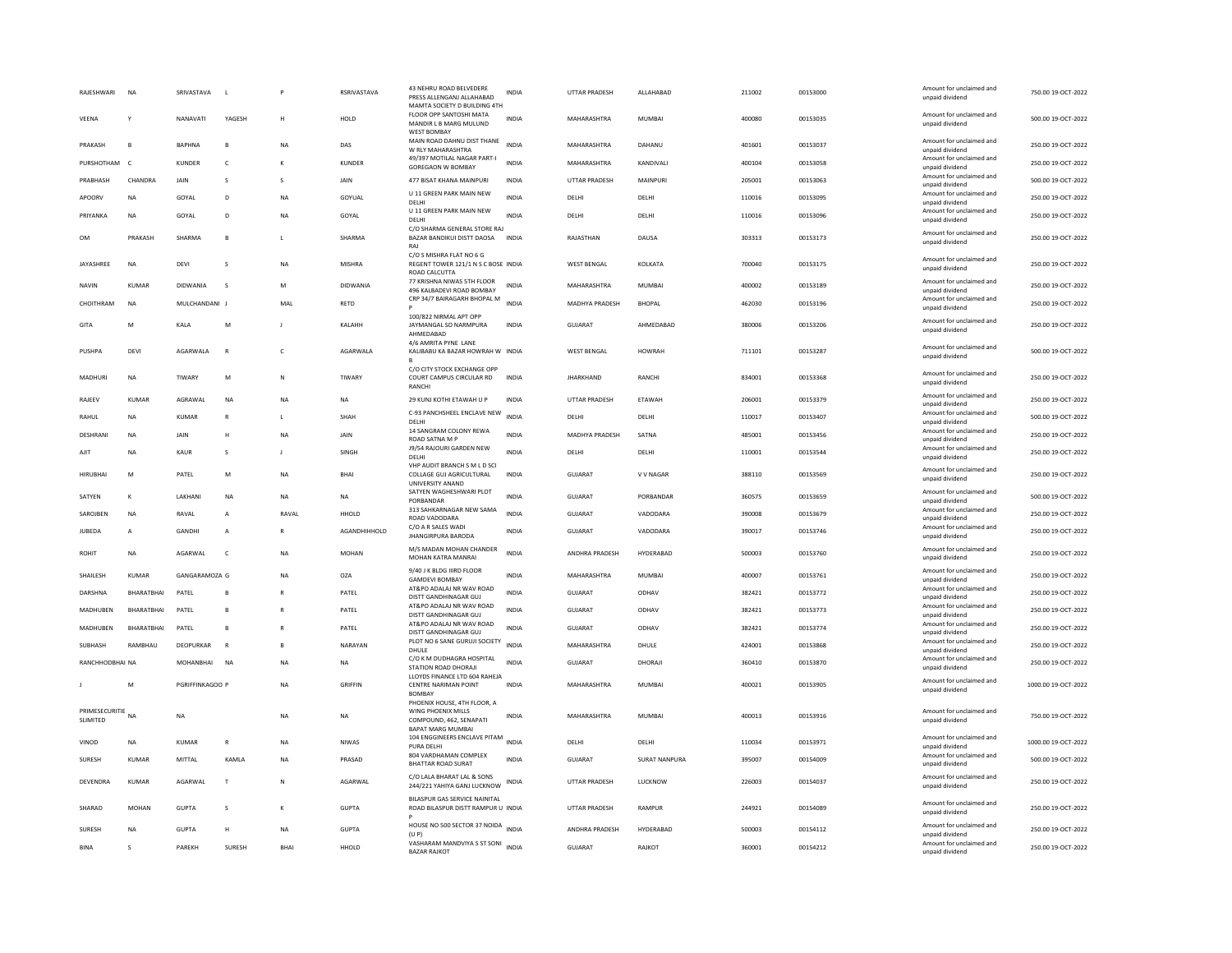|                                           | <b>JOGINDER</b> | SINGH               | s                            | $\epsilon$   | <b>NT</b>         | SINGHRETDGOVTSERVA H NO 282 C-BLOCK B R S NAGAR<br>LUDHIANA PUNJAB                             | <b>INDIA</b> | PUNJAB                | LUDHIANA             | 141001 | 00154227 | Amount for unclaimed and<br>unpaid dividend | 500.00 19-OCT-2022  |
|-------------------------------------------|-----------------|---------------------|------------------------------|--------------|-------------------|------------------------------------------------------------------------------------------------|--------------|-----------------------|----------------------|--------|----------|---------------------------------------------|---------------------|
| SUNIL                                     | <b>KUMAR</b>    | AGRAWAL             | M                            |              | AGRAWAL           | M/S ANSHU TEXTILE WHOLE SALE<br>CLOTH MERCHANT RAM<br>GANGAMARKET ORAL DIT JALAUN              | <b>INDIA</b> | UTTAR PRADESH         | ORAI                 | 285001 | 00154298 | Amount for unclaimed and<br>unpaid dividend | 250.00 19-OCT-2022  |
| SHAHINA                                   | <b>NA</b>       | SIDDIQUE            | B                            | <b>B</b>     | SIDDIQUE          | 1 GHULAM JILANI KHAN ROAD<br>CALCUTTA                                                          | <b>INDIA</b> | <b>WEST BENGAL</b>    | KOLKATA              | 700039 | 00154308 | Amount for unclaimed and<br>unpaid dividend | 250.00 19-OCT-2022  |
| KRISHNA                                   | SANKAR          | BHATTACHARJEE M     |                              | $\mathbb{N}$ | BHATTACHARJEERETD | A/16 NANDAN KANAN 3C<br>SAPTARSHI APT SANTOSHPUR<br>CALCUTTA                                   | INDIA        | <b>WEST BENGAL</b>    | KOLKATA              | 700075 | 00154315 | Amount for unclaimed and<br>unpaid dividend | 250.00 19-OCT-2022  |
|                                           | <b>NA</b>       | SUBRAMANIAYA V      |                              |              | NARAYANAN         | <b>ENGG STORES M R F LIMITED</b>                                                               | <b>INDIA</b> | TAMIL NADU            | CHENNAI              | 600019 | 00154323 | Amount for unclaimed and                    | 250.00 19-OCT-2022  |
| SANTOSH                                   | <b>NA</b>       | M<br>SINGH          | D                            | P            | SINGHHHOLD        | THIRUVOTTIYUR MADRAS<br>B-51 PALLAVPURAM PO -                                                  | INDIA        | UTTAR PRADESH         | PARATAPUR            | 250110 | 00154340 | unpaid dividend<br>Amount for unclaimed and | 250.00 19-OCT-2022  |
|                                           |                 |                     |                              |              |                   | MODIPURAM MEERUT (UP)<br>5/1269 HARIPURA HANDIDHOYANI INDIA                                    |              |                       |                      |        |          | unpaid dividend<br>Amount for unclaimed and |                     |
| RAJENDRA                                  | PUNJILAL        | PATEL               | <b>NA</b>                    | <b>NA</b>    | NA                | SHERI SURAT GUJ                                                                                |              | <b>GUJARAT</b>        | <b>SURAT NANPURA</b> | 395003 | 00154433 | unpaid dividend<br>Amount for unclaimed and | 250.00 19-OCT-2022  |
| SANJIV                                    | <b>NA</b>       | <b>GUPTA</b>        | M                            | $\mathbb{R}$ | <b>GUPTA</b>      | 10/17 WEST PATEL NAGAR NEW<br>DELHI                                                            | <b>INDIA</b> | DELHI                 | DELHI                | 110008 | 00154468 | unpaid dividend                             | 250.00 19-OCT-2022  |
| PRATAP                                    |                 | DAVE                | <b>FULSHANKAR</b>            | <b>NA</b>    | DAVE              | PREM KUNJ DAULAT NAGAR ROAD INDIA<br>NO 7 BORIVLI EAST BOMBAY                                  |              | MAHARASHTRA           | <b>MUMBAI</b>        | 400066 | 00154488 | Amount for unclaimed and<br>unpaid dividend | 500.00 19-OCT-2022  |
| NAVNEETTRADI<br>NGINVESTMENT NA<br>COPLTD |                 | <b>NA</b>           |                              | <b>NA</b>    | <b>NA</b>         | 5/2 RAMKRISHNA LANE CALCUTTA INDIA                                                             |              | <b>WEST BENGAL</b>    | KOLKATA              | 700003 | 00154493 | Amount for unclaimed and<br>unpaid dividend | 250.00 19-OCT-2022  |
| VIRESH                                    | CHAND           | JAIN                | LATE                         | SH           | SCJAIN            | C/O GOKAL CHAND SHEEL CHAND<br>GOKAL BUILDING G T ROAD POST INDIA<br><b>BOX NO 11 KHATAULI</b> |              | UTTAR PRADESH         | KATAUL               | 251201 | 00154496 | Amount for unclaimed and<br>unpaid dividend | 250.00 19-OCT-2022  |
| MUKESH                                    | CHAND           | JAIN                | LATE                         | SH           | SCJAIN            | C/O GOKAL CHAND SHEEL CHAND<br>GOKAL BUILDING G T ROAD POST INDIA<br>BOX NO 11 KHATAULI        |              | <b>UTTAR PRADESH</b>  | KATAULI              | 251201 | 00154497 | Amount for unclaimed and<br>unpaid dividend | 250.00 19-OCT-2022  |
| VAKUL                                     | <b>NA</b>       | BANSAL              | $\mathbb{R}$                 | s            | <b>GUPTA</b>      | RAMAYAN 59 DURGA NAGAR<br>KAILASHPURI MEERUT U P                                               | <b>INDIA</b> | UTTAR PRADESH         | MEERUT               | 250002 | 00154519 | Amount for unclaimed and<br>unpaid dividend | 250.00 19-OCT-2022  |
| DEEPAK                                    | <b>NA</b>       | DHAWAN              | J.                           | $\mathsf{C}$ | DHAWAN            | HOUSE NO 2287 SECTOR-28<br>HOUSING BOARD COLONY<br>FARIDABAD                                   | INDIA        | HARYANA               | FARIDABAD            | 121002 | 00154541 | Amount for unclaimed and<br>unpaid dividend | 250.00 19-OCT-2022  |
| M                                         | D               | SHAHZADAALA         |                              | M            | <b>IDRIS</b>      | 16 TIRETTA BAZAR STREET<br>CALCUTTA                                                            | <b>INDIA</b> | <b>WEST BENGAL</b>    | KOLKATA              | 700073 | 00154575 | Amount for unclaimed and<br>unpaid dividend | 250.00 19-OCT-2022  |
| SURYANARAYAN NA                           |                 | MUTTAVARAPU R       |                              | <b>NA</b>    | MUTTAVARAPU       | A 1 BHOLENATH SOCIETY NEAR<br>SHISHAV SCHOOL GOTRI ROAD<br>VADODARA                            | <b>INDIA</b> | GUIARAT               | VADODARA             | 390021 | 00154587 | Amount for unclaimed and<br>unpaid dividend | 250.00 19-OCT-2022  |
|                                           | <b>NA</b>       | VARADARAJU          | $\overline{D}$               | SETTY        | <b>ENGINEER</b>   | 483 13TH CROSS VYALIKAVAL                                                                      | INDIA        | KARNATAKA             | BANGALORE            | 560003 | 00154662 | Amount for unclaimed and                    | 250.00 19-OCT-2022  |
| n.                                        |                 |                     |                              |              |                   | BANGALORE<br>10 L/1 GANDHI ROAD RANIPET N A INDIA                                              |              |                       |                      |        |          | unpaid dividend<br>Amount for unclaimed and |                     |
|                                           | <b>NA</b>       | THENDRALMANI G      |                              | <b>NA</b>    | DEVARAJAN         | A DT TAMILNADU<br>R K SUPPLIER LOHIA BAZAR                                                     |              | TAMIL NADU            | RANIPET              | 632401 | 00154663 | unpaid dividend<br>Amount for unclaimed and | 250.00 19-OCT-2022  |
| <b>BRIJMOHAN</b>                          | <b>NA</b>       | <b>GUPTA</b>        | A                            | <b>NA</b>    | <b>GUPTA</b>      | <b>LASHKER GWALIOR</b>                                                                         | <b>INDIA</b> | <b>MADHYA PRADESH</b> | <b>GWALIOR</b>       | 474009 | 00154665 | unpaid dividend                             | 1000.00 19-OCT-2022 |
| RANGANATH                                 | <b>NA</b>       | <b>POTTURI</b>      | <b>NA</b>                    | <b>NA</b>    | <b>NA</b>         | APUROOPA SKIN CLINIC R C ROAD<br>VIJAYAWADA                                                    | <b>INDIA</b> | ANDHRA PRADESH        | VIJAYWADA            | 520002 | 00154673 | Amount for unclaimed and<br>unpaid dividend | 250.00 19-OCT-2022  |
| <b>GANDHE</b>                             | <b>NA</b>       | VENKATESHAM G       |                              | $\mathbf{L}$ | KANTHAM           | POST MANDLE VILE VIA<br>CHEGUNTA DIST MEDAK AP C/O INDIA<br>PETROL BUNK ZAHIRABAD              |              | <b>ANDHRA PRADESH</b> | <b>7AHIRARAD</b>     | 502255 | 00154698 | Amount for unclaimed and<br>unpaid dividend | 250.00.19-OCT-2022  |
| CHAGAMREDDY NA                            |                 | VEERAREDDY          | <b>CH</b>                    | <b>NA</b>    | LINGAREDDY        | <b>CENTRAL WARE HOUSE</b><br>PEDAKAKANI P.O DIST GUNTUR A INDIA                                |              | ANDHRA PRADESH        | SATULUR              | 522509 | 00154775 | Amount for unclaimed and<br>unpaid dividend | 250.00 19-OCT-2022  |
| ANUBHAV                                   | NA              | JAIN                | ANIL                         | KUMAR        | JAIN              | 109 DOUBLE STOREY NEW<br>RAJINDER NAGAR NEWA DELHI                                             | INDIA        | DELHI                 | DELHI                | 110060 | 00154804 | Amount for unclaimed and<br>unpaid dividend | 250.00 19-OCT-2022  |
| <b>JIMMY</b>                              | RUSSY           | CAMA                | $\mathbb{R}$                 | $\mathbf{A}$ | CAMASOLICITOR     | FLAT NO 342 TAHNEE HEIGHTS A<br>66 L JAGMOHANDAS MARG                                          | <b>INDIA</b> | MAHARASHTRA           | <b>MUMBAI</b>        | 400006 | 00154829 | Amount for unclaimed and<br>unpaid dividend | 250.00 19-OCT-2022  |
| SHEELA                                    | <b>NA</b>       | <b>DEVI</b>         | DR                           | <b>B</b>     | SINGH             | NEPEAN SEA ROAD MUMBAI<br>BACHELOR FLATS C-4 C.C.S.H.A.U                                       | <b>INDIA</b> | HARYANA               | BHIWANI              | 125004 | 00154840 | Amount for unclaimed and                    | 250.00 19-OCT-2022  |
|                                           |                 |                     |                              |              |                   | HISAR HISSAR, HARYANA<br>DAS BHAWAN 231 A P NAGAR P O INDIA                                    |              |                       |                      |        |          | unpaid dividend<br>Amount for unclaimed and |                     |
| TARUN                                     | KANTI           | DAS<br>VENKATAKRISH | LATE                         | SH           | <b>GCDAS</b>      | SONARPUR DT PGS S W B<br>"SREYAS" 17/101(4) EAST                                               |              | <b>WEST BENGAL</b>    | 24 PARAGNAS          | 743369 | 00154886 | unpaid dividend<br>Amount for unclaimed and | 250.00 19-OCT-2022  |
| M                                         | $\mathbf{v}$    | <b>NAN</b>          | M                            | $\mathsf{v}$ | VIYERENGINEER     | YAKKARA PALAKKAD - 13 KERALA INDIA<br><b>ST</b>                                                |              | ANDHRA PRADESH        | HYDERABAD            | 500003 | 00154891 | unpaid dividend                             | 250.00 19-OCT-2022  |
| MANJU                                     | RANI            | KUNDU               | SAMBHU                       | NATH         | KUNDU             | KABINAJI PARA BIZNUPUR<br><b>BANKARA</b>                                                       | <b>INDIA</b> | ANDHRA PRADESH        | HYDFRARAD            | 500003 | 00154900 | Amount for unclaimed and<br>unpaid dividend | 250.00 19-OCT-2022  |
| ASHOK                                     | KR              | JAIN                | <b>JUGAL</b>                 | KISHORE      | JAIN              | 15B CLIVE ROW CALCUTTA                                                                         | <b>INDIA</b> | <b>WEST BENGAL</b>    | KOLKATA              | 700001 | 00154938 | Amount for unclaimed and<br>unpaid dividend | 250.00 19-OCT-2022  |
| <b>MEERA</b>                              | DEVI            | <b>KANODIA</b>      | PURAN                        | MAL          | KANODIA           | C/O R K RASERIA & ASSOCIATES<br>132 COTTON STREET IST FLOOR<br>CALCUTTA                        | INDIA        | <b>WEST BENGAL</b>    | KOLKATA              | 700007 | 00154965 | Amount for unclaimed and<br>unpaid dividend | 250.00 19-OCT-2022  |
| TAPAS                                     | <b>KUMAR</b>    | DATTA               | $\ensuremath{\mathsf{LATE}}$ | SH           | PANCHANANDATTA    | VILL & PO MUKTARPUR PS<br>TARAKESWAR DIST HOOGHLY WB                                           |              | <b>WEST BENGAL</b>    | <b>BINOGRAM</b>      | 712401 | 00154977 | Amount for unclaimed and<br>unpaid dividend | 500.00 19-OCT-2022  |
| PARTHA                                    | <b>NA</b>       | SAHA                | GOPENDRA                     | KRISHNA      | SAHA              | G-208 BAISHNAB GHATA PATULI<br>TOWNSHIP GARIA CALCUTTA                                         | <b>INDIA</b> | <b>WEST BENGAL</b>    | KOLKATA              | 700084 | 00155007 | Amount for unclaimed and<br>unpaid dividend | 250.00 19-OCT-2022  |
| KIRAN                                     | <b>NA</b>       | CHOUDHARY           | $\mathsf{C}$                 | <b>NA</b>    | <b>BCHOUDHARY</b> | 7/5/CJ K PAUL ROAD RAILWAY<br>OFFICERS COLONY NEW ALIPORE<br>CALCUTTA                          | <b>INDIA</b> | <b>WEST BENGAL</b>    | KOLKATA              | 700038 | 00155071 | Amount for unclaimed and<br>unpaid dividend | 250.00 19-OCT-2022  |
| MADANLAL                                  | <b>NA</b>       | MAHESHWARI          | <b>RUPCHAND</b>              | <b>NA</b>    | MAHESHWARI        | O&M S/DN OFFICE GUJ ELECT<br>BOARD AT & PO IQBALGADH                                           | <b>INDIA</b> | <b>GUJARAT</b>        | AMBAJI               | 385135 | 00155096 | Amount for unclaimed and<br>unpaid dividend | 250.00 19-OCT-2022  |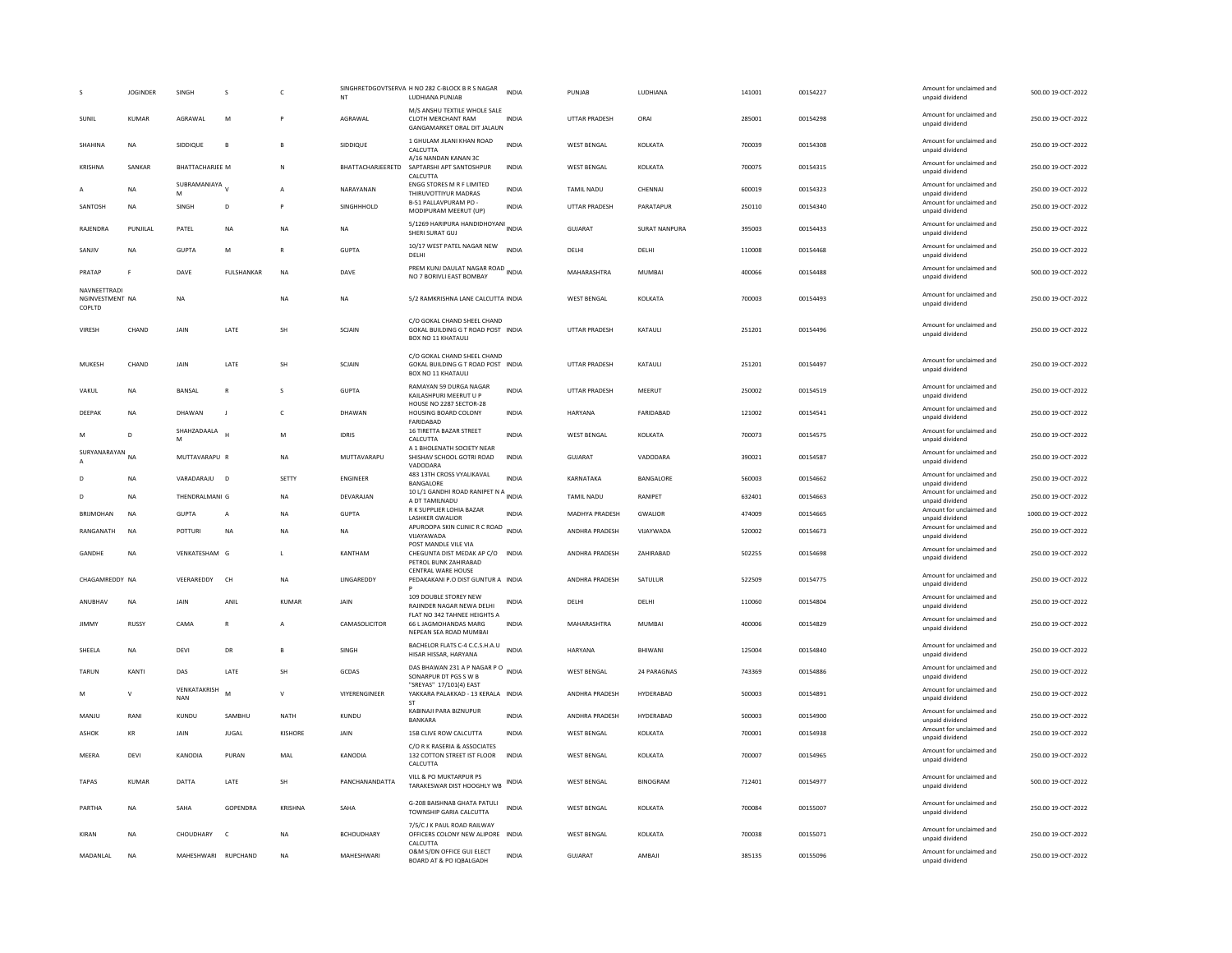| UJJAL          | NA           | BANERJEE      | К            | NA           | BANEARJEE          | BANERJEE LODGE NORTH HABRA<br>HABRA 24 PGS N<br>QRT NO 13 E STREET 4 SECTOR 10                         | <b>INDIA</b> | <b>WEST BENGAL</b> | BARASAT            | 743263 | 00155117 | Amount for unclaimed and<br>unpaid dividend<br>Amount for unclaimed and | 500.00 19-OCT-2022  |
|----------------|--------------|---------------|--------------|--------------|--------------------|--------------------------------------------------------------------------------------------------------|--------------|--------------------|--------------------|--------|----------|-------------------------------------------------------------------------|---------------------|
| G              | SHIVKANT     | PASUPULETI    | P            |              | RAO                | <b>BHILAIMP</b>                                                                                        | <b>INDIA</b> | CHHATTISGARH       | BHILAI             | 490006 | 00155120 | unpaid dividend                                                         | 250.00 19-OCT-2022  |
| <b>ASHOK</b>   | NA           | SHAH          | DAYARAM      | SHAH         |                    | 16 TARACHAND DUTTA STREET<br>3RD FLOOR CALCUTTA                                                        | <b>INDIA</b> | <b>WEST BENGAL</b> | KOLKATA            | 700073 | 00155138 | Amount for unclaimed and<br>unpaid dividend                             | 250.00 19-OCT-2022  |
|                | R            | RAMANI        | M            | $\kappa$     | SURYANARAYAN       | 6/71 SHEEL COLONY CHEMBUR<br><b>BOMBAY</b>                                                             | <b>INDIA</b> | MAHARASHTRA        | MUMBAI             | 400071 | 00155180 | Amount for unclaimed and<br>unpaid dividend                             | 250.00.19-OCT-2022  |
| KAMLESH        | H            | SHAH          | <b>NA</b>    | <b>NA</b>    | <b>NA</b>          | 1404/12 VISHANAGAR MI WADI<br>PIPAL WALO KHANDO SHETHMI<br>POLE MADVI POLE AHMEDABAD                   | <b>INDIA</b> | <b>GUJARAT</b>     | AHMEDABAD          | 380001 | 00155199 | Amount for unclaimed and<br>unpaid dividend                             | 250.00 19-OCT-2022  |
| KALPANA        | <b>NA</b>    | PATEL         | NA           | <b>NA</b>    | NA                 | ANKIT FORGINGS NO 34<br>AZEEZSAIT IND TOWN 6 TH MILE<br>MYSORE RD NAYAWDAHALLAI PO<br>BANGALORE        | INDIA        | KARNATAKA          | BANGALORE          | 560039 | 00155218 | Amount for unclaimed and<br>unpaid dividend                             | 625.00 19-OCT-2022  |
| <b>HARISH</b>  |              | MOMAYA        | J            | <b>NA</b>    | MOMAYA             | ROMAL TRANSPORT BUNDER<br>ROAD MANDVI (KUTCH)                                                          | <b>INDIA</b> | GUJARAT            | MANDVI             | 370465 | 00155219 | Amount for unclaimed and<br>unpaid dividend                             | 250.00 19-OCT-2022  |
| <b>KARUNA</b>  | <b>NA</b>    | KUMARI        | $\mathbb{R}$ | TIWARY       | UNEMPLOYED         | D/O RAJENDRA TIWARY RESERVE<br>BANK OF INDIA CASH DEPT PATNA                                           | <b>INDIA</b> | <b>BIHAR</b>       | PATNA              | 800001 | 00155230 | Amount for unclaimed and<br>unpaid dividend                             | 500.00 19-OCT-2022  |
| <b>INDIRA</b>  | s            | SINGHVI       | SUNIL        | н            |                    | JAMUNA BHUVAN BHILAD DIST<br>VALSAD GUJARAT<br>2/70 SUNDERBAUG ESTATE L B S                            | <b>INDIA</b> | GUJARAT            | BHILAD             | 396105 | 00155262 | Amount for unclaimed and<br>unpaid dividend                             | 500.00 19-OCT-2022  |
| RAJNIKANT      | $\mathbf{v}$ | PANCHAMIA     | <b>NA</b>    | <b>NA</b>    | <b>NA</b>          | MARG NEAR KAMANI KULLA<br><b>BOMBAY</b>                                                                | <b>INDIA</b> | MAHARASHTRA        | <b>MUMBAI</b>      | 400070 | 00155263 | Amount for unclaimed and<br>unpaid dividend                             | 250.00 19-OCT-2022  |
| RAIAT          | <b>NA</b>    | MUKHERJEE     | $\mathsf{P}$ | $\kappa$     | MUKHERJEE          | 4/56 DESH BANDHU NAGAR PO<br>SODEPUR 24 PGS N WEST BENGAL                                              | <b>INDIA</b> | <b>WEST BENGAL</b> | <b>BARRACKPORE</b> | 743178 | 00155316 | Amount for unclaimed and<br>unpaid dividend                             | 250.00 19-OCT-2022  |
| <b>BALDEO</b>  | <b>NA</b>    | ASSAWA        | $\mathbb{R}$ | <b>NA</b>    | ASSAWA             | <b>BOMBAY PLASTICO INDUSTRIES</b><br>63 SATGURU INDUSTRIAL ESTATE INDIA<br><b>GOREGAON EAST BOMBAY</b> |              | MAHARASHTRA        | <b>MUMBAI</b>      | 400063 | 00155371 | Amount for unclaimed and<br>unpaid dividend                             | 500.00 19-OCT-2022  |
| SATISH         | DAYALIBHAI   | MASHRU        | D            | <b>NA</b>    | <b>BHA</b>         | NEAR BUS STAND AT & POST<br>JAMRAVAL GUJ DIST JAMNAGAR                                                 | <b>INDIA</b> | GUJARAT            | KHAMBHALIA         | 361325 | 00155402 | Amount for unclaimed and<br>unpaid dividend                             | 250.00 19-OCT-2022  |
| MITA           | <b>NA</b>    | PJOSHI        | PRAFUL       | CHANDRA      |                    | B/210 SHREEPAL NAGAR B/H<br>SAIBABA NAGAR BORIVALI WEST INDIA<br><b>BOMBAY</b>                         |              | MAHARASHTRA        | <b>MUMBAI</b>      | 400092 | 00155465 | Amount for unclaimed and<br>unpaid dividend                             | 250.00 19-OCT-2022  |
| KIRTI          | KIRITKUMAR   | <b>JOSHI</b>  | $\kappa$     | <b>NA</b>    | KUMAR              | B-1 ASHOK SOCIETY 4 NEAR LIONS<br>HALL RACE COURSE VADODARA                                            | <b>INDIA</b> | GUIARAT            | VADODARA           | 390015 | 00155493 | Amount for unclaimed and<br>unpaid dividend                             | 250.00 19-OCT-2022  |
| AJAY           | BHAILALBHAI  | SHAH          | B            |              | SHAH               | 39 KASHIVISHVANATH SOCIETY<br>NEHRU ROAD BARODA                                                        | <b>INDIA</b> | GUJARAT            | VADODARA           | 390001 | 00155501 | Amount for unclaimed and<br>unpaid dividend                             | 250.00 19-OCT-2022  |
| NARESH         | KUMAR        | MITTAL        | G            | NA           | CHAND              | JHA KATRA AMLA TOLA ROAD PO<br>KATIHAR BIHAR                                                           | <b>INDIA</b> | <b>BIHAR</b>       | KATIHAR            | 854105 | 00155553 | Amount for unclaimed and<br>unpaid dividend                             | 250.00 19-OCT-2022  |
| KEKI           | DARASHAW     | HODIWALLA     | $\mathsf{D}$ | NA           | NAOROJI            | RASHMI BLDG FLAT NO 14 SIR<br>LALUBHAI SAMALDAS ROAD<br>ANDHERI W BOMBAY                               | <b>INDIA</b> | MAHARASHTRA        | MUMBAI             | 400058 | 00155556 | Amount for unclaimed and<br>unpaid dividend                             | 250.00 19-OCT-2022  |
| SANTOSH        | <b>NA</b>    | ZOPE          | H            | $\mathsf{C}$ | ZOPE               | 47 PROFESSOR'S QUARTER CIVIL<br>HOSPITAL CAMPUS ASARWA<br>AHMEDABAD                                    | <b>INDIA</b> | <b>GUJARAT</b>     | AHMEDABAD          | 380016 | 00155565 | Amount for unclaimed and<br>unpaid dividend                             | 250.00 19-OCT-2022  |
| VIKASH         | 5            | <b>MISTRY</b> | <b>NA</b>    | <b>NA</b>    | NA                 | 9 GANDHINAGAR SOCIETY<br>NURSERY ROAD BILIMORA GUJ<br><b>DIST VALSAD</b>                               | <b>INDIA</b> | GUJARAT            | <b>BILIMORA</b>    | 396321 | 00155598 | Amount for unclaimed and<br>unpaid dividend                             | 750.00 19-OCT-2022  |
| VAISHALI       | s            | MISTRY        | s            | <b>NA</b>    | MISTRY             | 9 GANDHINAGAR SOCIETY<br>NURSERY ROAD BILIMORA GUJ<br>9 GANDHINAGAR SOCIETY                            | INDIA        | GUJARAT            | <b>BILIMORA</b>    | 396321 | 00155629 | Amount for unclaimed and<br>unpaid dividend                             | 250.00 19-OCT-2022  |
| MANJULABEN     | $\mathsf{s}$ | <b>MISTRY</b> | SUMANBHAI    | H            | HOLD               | NURSERY ROAD BILIMORA GUJ<br><b>DIST VALSAD</b>                                                        | <b>INDIA</b> | GUJARAT            | <b>BILIMORA</b>    | 396321 | 00155632 | Amount for unclaimed and<br>unpaid dividend                             | 500.00 19-OCT-2022  |
| <b>ASHA</b>    | <b>NA</b>    | <b>UBEROI</b> | К            | $\mathsf{C}$ | <b>UBEROI</b>      | C/O K C UBEROI NO 592 SECTOR<br>29 ARUN VIAHR NODIA<br>LAXMINARAYAN CHANDAK OPP                        | <b>INDIA</b> | UTTAR PRADESH      | NOIDA COMPLEX      | 201303 | 00155656 | Amount for unclaimed and<br>unpaid dividend                             | 375.00 19-OCT-2022  |
| RAMIDEVI       | <b>NA</b>    | RATHI         | B            | c            | RATHI              | PRAKASH MASALA UDHYOG NEAR<br>MACHHITALAB GUDHIYARI<br>RAIPUR                                          | <b>INDIA</b> | CHHATTISGARH       | RAIPUR             | 492009 | 00155658 | Amount for unclaimed and<br>unpaid dividend                             | 250.00 19-OCT-2022  |
| AMAN           | DEEP         | <b>KAUR</b>   | G            | $\mathsf{C}$ | SINGH              | 486-L MODEL TOWN LUDHIANA<br>PUNJAB                                                                    | <b>INDIA</b> | PUNIAR             | LUDHIANA           | 141001 | 00155661 | Amount for unclaimed and<br>unpaid dividend                             | 250.00 19-OCT-2022  |
| BHARTENDER     | SINGH        | SIDHU         | $\mathsf{T}$ | К            | SIGH               | FORT BADRUKHAN VILL<br>POBADRUKHAN DT SANGRUR<br>PUNJAB                                                | INDIA        | PUNJAB             | SANGRUR            | 148001 | 00155704 | Amount for unclaimed and<br>unpaid dividend                             | 2000.00 19-OCT-2022 |
| CH             | SAILAJA      | RANI          | $\mathsf{R}$ | <b>NA</b>    | RAO                | H NO 57-10-2 TULASINILAYAM<br>2ND FLOOR NEW POSTAL COLONY INDIA<br>VUAYAWADA                           |              | ANDHRA PRADESH     | VIJAYWADA          | 520006 | 00155716 | Amount for unclaimed and<br>unpaid dividend                             | 250.00 19-OCT-2022  |
| ASHOK          | <b>KUMAR</b> | <b>GUPTA</b>  | P            | D            | <b>GUPTA</b>       | HOUSE NO 190 KHANYARA ROAD<br>K B DHARAMSALA DIST KANGRA INDIA                                         |              | HIMACHAL PRADESH   | DHARAMSALA         | 176215 | 00155721 | Amount for unclaimed and<br>unpaid dividend                             | 250.00 19-OCT-2022  |
| <b>IAYESH</b>  | <b>NA</b>    | SHAH          | <b>NA</b>    | <b>NA</b>    | <b>NA</b>          | 24 JIVA DEVSHI NIWAS 3RD FLOOR<br>RANADE ROAD DADAR W<br><b>BOMBAY</b>                                 | <b>INDIA</b> | MAHARASHTRA        | MUMBAI             | 400028 | 00155758 | Amount for unclaimed and<br>unpaid dividend                             | 250.00 19-OCT-2022  |
| PRATIBHA       | NA           | SRIVASTAVA    | M            | К            | SRIVASTAVA         | 274/376 RAJENDRA NAGAR<br>LUCKNOW                                                                      | <b>INDIA</b> | UTTAR PRADESH      | LUCKNOW            | 226004 | 00155787 | Amount for unclaimed and<br>unpaid dividend                             | 250.00 19-OCT-2022  |
| <b>SUCHETA</b> |              |               | s            | <b>NA</b>    | KUMAR              | C/O SUSHIL RAWLLEY 2-A<br>CIRCULAR ROAD OPP MEDICAL<br><b>COLLEGE AMRITSAR</b>                         | <b>INDIA</b> | PUNJAR             | AMRITSAR           | 143001 | 00155793 | Amount for unclaimed and<br>unpaid dividend                             | 250.00.19-OCT-2022  |
| SHRINIWAS      | <b>NA</b>    | HADA          | LT           | $\mathsf{R}$ | DHADAINDUSTRIALIST | 4-GOVT PLACE NORTH 10TH-<br><b>FLOOR CALCUTTA</b>                                                      | <b>INDIA</b> | <b>WEST BENGAL</b> | KOLKATA            | 700001 | 00155801 | Amount for unclaimed and<br>unpaid dividend                             | 750.00 19-OCT-2022  |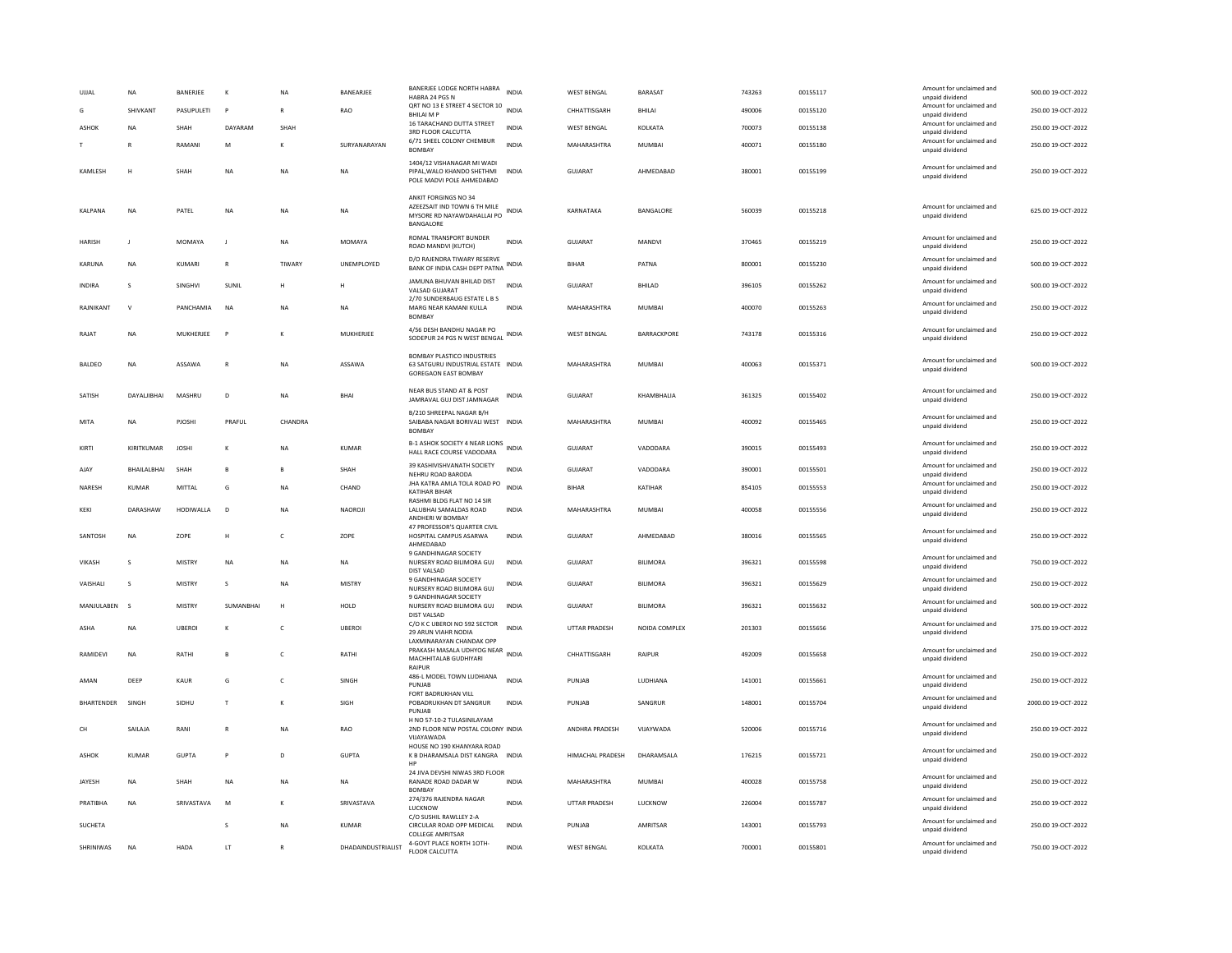| REETA          | N                  | SHUKLA                | ${\sf N}$      |              | SHUKLAHHOLD  | AVADH 3 ALKA SOCIETY MAVDI<br><b>ROAD RAJKOT</b>                                                                    | <b>INDIA</b> | GUJARAT              | RAJKOT                     | 360001 | 00155852 | Amount for unclaimed and<br>unpaid dividend | 250.00 19-OCT-2022 |
|----------------|--------------------|-----------------------|----------------|--------------|--------------|---------------------------------------------------------------------------------------------------------------------|--------------|----------------------|----------------------------|--------|----------|---------------------------------------------|--------------------|
| PREM           | NA                 | KUMAR                 | NA             | NA           | NA           | VILL JHINGA PO AMIRA W B                                                                                            | <b>INDIA</b> | <b>WEST BENGAL</b>   | 24 PARAGNAS                | 743368 | 00155918 | Amount for unclaimed and<br>unpaid dividend | 250.00 19-OCT-2022 |
|                | SOUZA              | CORDEIRO              | $\mathbf{A}$   |              | CORDEIRO     | NIGUADDO SALIGAO BARDEZ GOA INDIA                                                                                   |              | GOA                  | PANAJI                     | 403001 | 00155937 | Amount for unclaimed and<br>unpaid dividend | 375.00 19-OCT-2022 |
| GOPAL          | <b>MARUTI</b>      | KULKARNI              | MARUTI         | <b>NA</b>    | RETIRE       | GURU CHAMBERS 1299 SADASHIV<br>PETH NEAR CHIMNYA GANPATI INDIA<br>PUNE                                              |              | MAHARASHTRA          | PUNE                       | 411030 | 00155951 | Amount for unclaimed and<br>unpaid dividend | 250.00 19-OCT-2022 |
| MADHAVJIBHAI S |                    | PATEL                 | s              | $\mathbf{B}$ | PATEL        | 2A MANGALTIRTH TOWER FIRST<br>FLOOR OPP DHARNIDHAR<br>DERASAR PALADI AHMAEDABAD                                     | <b>INDIA</b> | GUJARAT              | AHMEDABAD                  | 380007 | 00155964 | Amount for unclaimed and<br>unpaid dividend | 250.00 19-OCT-2022 |
| TRIO           | TREND              | CONSULTANTSP<br>VTLTD | <b>NA</b>      | <b>NA</b>    | <b>NA</b>    | P-17A ASHUTOSH CHOWDHURY<br>AVENUE CALCUTTA<br>ANNAPURNA JEWELLERS SHOP                                             | <b>INDIA</b> | <b>WEST BENGAL</b>   | KOLKATA                    | 700019 | 00156017 | Amount for unclaimed and<br>unpaid dividend | 375.00 19-OCT-2022 |
| MANOHARI       | DEVI               | SONI                  | SUKHLAL        | NA           | SONI         | NO1 RATANBAI SADAN MOHILI<br>VILLAGE SAKINAKA PIPELINE<br><b>BOMBA</b>                                              | <b>INDIA</b> | MAHARASHTRA          | MUMBAI                     | 400072 | 00156030 | Amount for unclaimed and<br>unpaid dividend | 250.00 19-OCT-2022 |
| SUNIL          | VASANT             | <b>VICHARE</b>        | <b>NA</b>      | <b>NA</b>    | NA           | 9 RAJSHREE PARK 222 K K ROAD<br>BEHIND D K STADIUM MAHAGIRI INDIA<br>THANF W                                        |              | MAHARASHTRA          | THANE                      | 400601 | 00156051 | Amount for unclaimed and<br>unpaid dividend | 250.00 19-OCT-2022 |
| RAJNI          | MAHENDRAKU<br>MAR  | <b>UNADKAT</b>        | NA             | NA           | NA           | <b>JAMNADAS GIRDHARDAS</b><br>VAKHARIA BAZAR VERAVAL<br>C/O UGALE TRADERS TIMBER                                    | <b>INDIA</b> | GUJARAT              | VERAVAL                    | 362265 | 00156063 | Amount for unclaimed and<br>unpaid dividend | 250.00 19-OCT-2022 |
| BALKRISHNA     | SHIVAII            | UGALE                 | SHIVAII        | MAHADE       | <b>UGALE</b> | MARKET BHUSAWAL DIST-<br><b>JALGAON</b>                                                                             | <b>INDIA</b> | MAHARASHTRA          | BHUSAWAL                   | 425201 | 00156078 | Amount for unclaimed and<br>unpaid dividend | 750.00 19-OCT-2022 |
| MILI           | NA                 | BANERJEE              | D              |              | BANERJEE     | 3/1A KESHAB CHANDRA SEN<br>STREET PO AMHERST<br>ST.CALCUTTA                                                         | INDIA        | WEST BENGAL          | KOLKATA                    | 700009 | 00156095 | Amount for unclaimed and<br>unpaid dividend | 250.00 19-OCT-2022 |
| CHANCHAL       | <b>NA</b>          | CHADHA                | s              | $\mathbf{L}$ | CHADHA       | 1ST-C-188 G F LAJPATNAGAR<br>NEW DELHI                                                                              | <b>INDIA</b> | DELHI                | DELHI                      | 110024 | 00156097 | Amount for unclaimed and<br>unpaid dividend | 250.00 19-OCT-2022 |
| NANCY          | <b>NA</b>          | CRASTO                | HENRY          | NA           | CRASTO       | 12/1/5 SKY VIEW CO-OP HSG SOC<br><b>BHAVANI NAGAR MAROL</b><br>MAROSHI ROAD MAROL BOMBAY                            | <b>INDIA</b> | MAHARASHTRA          | MUMBAI                     | 400059 | 00156102 | Amount for unclaimed and<br>unpaid dividend | 250.00 19-OCT-2022 |
| RANJIT         | <b>NA</b>          | <b>GUPTA</b>          | s              | K            | <b>GUPTA</b> | 930 SECTOR-2 PANCHKULA<br>HARYANA                                                                                   | <b>INDIA</b> | HARYANA              | PINJORE                    | 134112 | 00156110 | Amount for unclaimed and<br>unpaid dividend | 250.00 19-OCT-2022 |
| SHAKTI         | NA                 | SACHDEVA              |                | NA           | SACHDEVA     | C 102 LOHIA NAGAR GHAZIABAD U INDIA                                                                                 |              | <b>UTTAR PRADESH</b> | GHAZIABAD                  | 201001 | 00156177 | Amount for unclaimed and<br>unpaid dividend | 250.00 19-OCT-2022 |
| TINA           | NA                 | SINGH                 | D              | NA           | SINGH        | C/O G S BAHL 242 R MODEL<br>TOWN LUDHIANA PUNJAB                                                                    | <b>INDIA</b> | PUNJAB               | LUDHIANA                   | 141002 | 00156179 | Amount for unclaimed and<br>unpaid dividend | 250.00 19-OCT-2022 |
| KHUSHAL        | NA                 | HARIA                 | NA             | NA           | NA           | 33, GEETA BUILDING, 1ST<br>FLOOR, ROOM NO-3.<br>BRAMANWADA ROAD INDIAN<br>GYMKHANA CORNER, MATUNGA<br>C.RLY, MUMBAI | <b>INDIA</b> | MAHARASHTRA          | MUMBAI                     | 400019 | 00156238 | Amount for unclaimed and<br>unpaid dividend | 250.00 19-OCT-2022 |
| KAILAS         | V                  | SHAH                  | VASANTLAL      | <b>NA</b>    |              | 404 A RADHIKA DARSHAN<br>HEMUKALANI CROSS ROAD NO 2<br>IRANI WADI KANDIVLI (WEST)<br><b>BOMBAY</b>                  | <b>INDIA</b> | MAHARASHTRA          | <b>MUMBAI</b>              | 400067 | 00156291 | Amount for unclaimed and<br>unpaid dividend | 250.00 19-OCT-2022 |
| DHIREN         | <b>NA</b>          | PANCHOLI              | P              | M            | PANCHOLI     | S/3 501 SUNDER NAGAR S V RD<br>MALAD W BOMBAY                                                                       | <b>INDIA</b> | MAHARASHTRA          | <b>MUMBAI</b>              | 400064 | 00156292 | Amount for unclaimed and<br>unpaid dividend | 250.00 19-OCT-2022 |
| <b>BHUPAT</b>  | F                  | SHAH                  | Ε              | NA           | SHAH         | C/O MEGHJYOT ENTERPRISES 81<br>ASHOK CHAMBERS DEVAJI<br>RATANSEY ROAD MASJID BUNDER                                 | <b>INDIA</b> | MAHARASHTRA          | <b>MUMBAI</b>              | 400009 | 00156299 | Amount for unclaimed and<br>unpaid dividend | 250.00 19-OCT-2022 |
| ABHIJIT        | NA                 | SINHA                 | ${\sf N}$      | Þ            | SINGH        | (E) MUMBA<br>BLOCK A/2 KUNAL SOCIETY<br>MAHAVIRNAGAR HIMATNAGAR<br>GUJARAT                                          | <b>INDIA</b> | GUJARAT              | <b>HIMATNAGAR</b>          | 383002 | 00156312 | Amount for unclaimed and<br>unpaid dividend | 250.00 19-OCT-2022 |
| M              | NA                 | RAGHUPATHY            | LATE           | SH           | MKRISHNAN    | F 67 IHFD NAGAR PALLAVARAM<br><b>MADRAS</b>                                                                         | <b>INDIA</b> | TAMIL NADU           | CHENNAI                    | 600043 | 00156349 | Amount for unclaimed and<br>unpaid dividend | 250.00 19-OCT-2022 |
| SAMPAT         | DEVI               | CHANDAK               | - S            | R            | CHANDAK      | 18 A, MOHAN MARKET GAUHATI<br>ASSAM                                                                                 | <b>INDIA</b> | ASSAM                | <b>GUWAHATI</b>            | 781001 | 00156401 | Amount for unclaimed and<br>unpaid dividend | 250.00 19-OCT-2022 |
| RAVAL          | DILIP              | KUMARTULJASH<br>ANKER |                | <b>NA</b>    | SHANKER      | B/8 AMUL PARK OPP CIVIL COURT<br>ANAND TA ANAND DIST KAIRA                                                          | <b>INDIA</b> | GUJARAT              | ANAND                      | 388001 | 00156404 | Amount for unclaimed and<br>unpaid dividend | 250.00 19-OCT-2022 |
| ABHIJIT        | <b>NA</b>          | SINHA                 | N              | K            | PSINGH       | BLOCK A/2 KUNAL SOCIETY<br>MAHAVIR NAGAR HIMATNAGAR INDIA<br>GUJRAT                                                 |              | <b>GUJARAT</b>       | <b>HIMATNAGAR</b>          | 383001 | 00156421 | Amount for unclaimed and<br>unpaid dividend | 250.00 19-OCT-2022 |
| SUNANDADEVI NA |                    | NAYAK                 | $\overline{A}$ | K            | NAYAIL       | C/O SRI B K NAYAK HP - 8<br>LAXMISAGAR BHUBANESWAR - 6                                                              | INDIA        | ORISSA               | BHUBANESWAR                | 751001 | 00156424 | Amount for unclaimed and<br>unpaid dividend | 250.00 19-OCT-2022 |
| PHOOL          | CHANDRA            | <b>DUBE</b>           | <b>B</b>       | N            | <b>DUBE</b>  | C/O K K DUBE QR NO I/C-377<br>SECTOR I/C P.O BOKARO STEEL<br>CITY DIST BOKARO JHARKHAND                             | <b>INDIA</b> | <b>JHARKHAND</b>     | <b>BOKARO</b>              | 827001 | 00156472 | Amount for unclaimed and<br>unpaid dividend | 250.00 19-OCT-2022 |
| SANJAY         | <b>NA</b>          | <b>GULATI</b>         | T              | $\mathsf{R}$ | GULATI       | 156 TAGORE PARK MODEL TOWN<br>DELHI                                                                                 | <b>INDIA</b> | DELHI                | DELHI                      | 110009 | 00156493 | Amount for unclaimed and<br>unpaid dividend | 250.00 19-OCT-2022 |
| SUMANA         | NA                 | DEB                   | $\overline{A}$ | к            | DEB          | C/O SHAK DEB QR NO B 31 NH 3<br>PO VINDHYANAGAR DT SIDHI                                                            | <b>INDIA</b> | MADHYA PRADESH       | JAYANT PROJECT<br>COLLIERY | 486885 | 00156547 | Amount for unclaimed and<br>unpaid dividend | 250.00 19-OCT-2022 |
| YARRA          | LAKSHMIVARA PRASAD |                       | Y              | s            | RAMAIAH      | 63788/A/16 DURGANAGAR<br>COLONY AMEERPET HYDERABAD                                                                  | INDIA        | ANDHRA PRADESH       | HYDERABAD                  | 500016 | 00156555 | Amount for unclaimed and<br>unpaid dividend | 250.00 19-OCT-2022 |
| UDAYKUMAR      | $\mathbf{S}$       | PATEL                 | s              | NA           | PATH         | QTR NO 430 KRIBHCO TOWN SHIP<br>P O KRIBHCONAGAR DIST SURAT INDIA                                                   |              | <b>GUJARAT</b>       | SUNUALI                    | 394515 | 00156569 | Amount for unclaimed and<br>unpaid dividend | 250.00 19-OCT-2022 |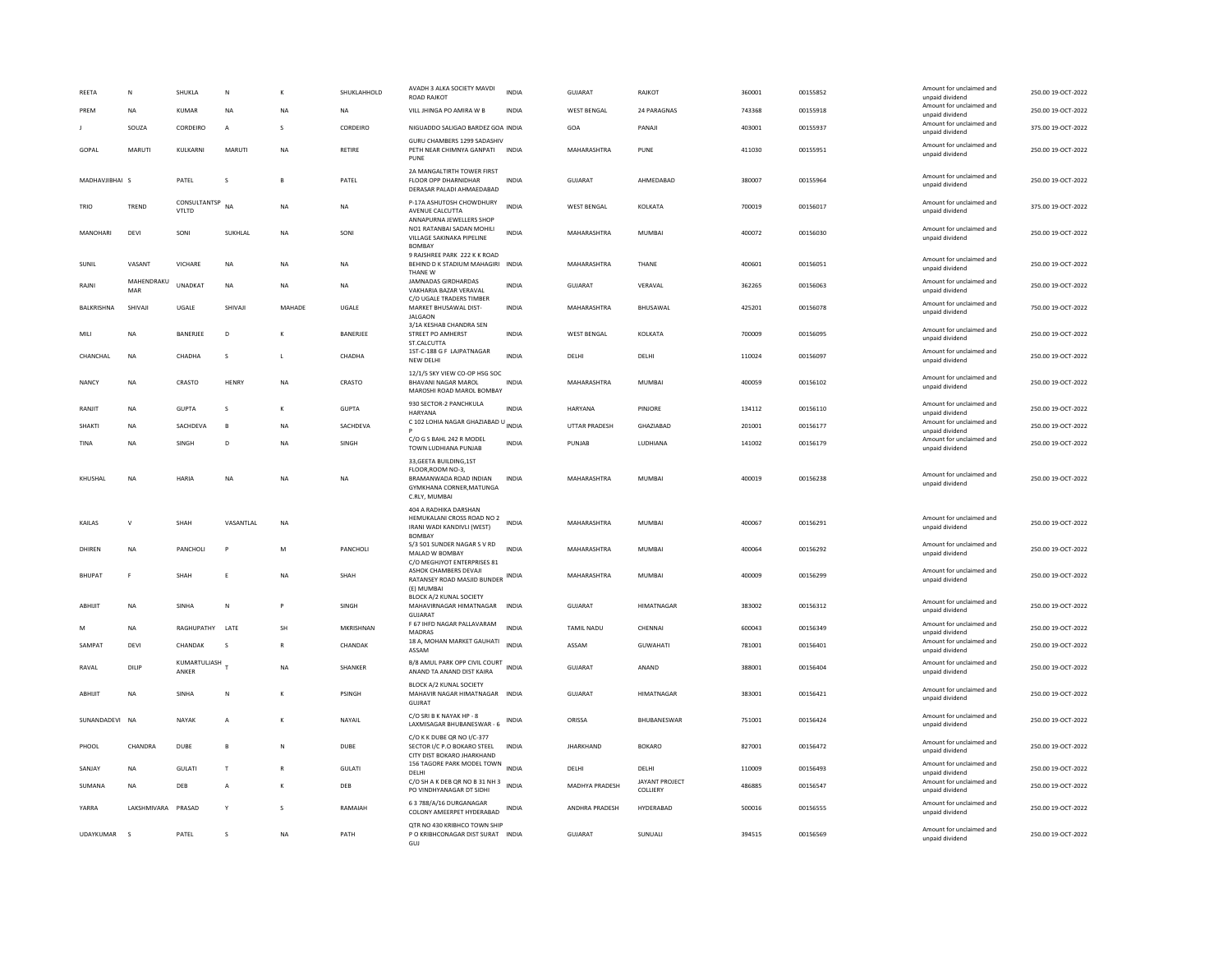|                                              | <b>NA</b>    | RAIFSWARI         | $\kappa$       | <b>NA</b>    | RAMKRISHNA               | C/O K V RAMANYA & CO M G<br>ROAD JEYPORE DT KORAPUT<br>ORISSA                                            | <b>INDIA</b> | ORISSA                | KORAPUT                     | 764001 | 00156570 | Amount for unclaimed and<br>unpaid dividend | 250.00 19-OCT-2022 |
|----------------------------------------------|--------------|-------------------|----------------|--------------|--------------------------|----------------------------------------------------------------------------------------------------------|--------------|-----------------------|-----------------------------|--------|----------|---------------------------------------------|--------------------|
| ARUN                                         |              | BADIANI           | J              | <b>NA</b>    | <b>BADIANI</b>           | <b>LAXMI RANAVAV CHOWK</b><br><b>JUNAGADH</b>                                                            | <b>INDIA</b> | GUJARAT               | <b>JUNAGADH</b>             | 362001 | 00156581 | Amount for unclaimed and<br>unpaid dividend | 250.00 19-OCT-2022 |
| ROSAMMA                                      | <b>NA</b>    | DEVASSY           | LATE           | SH           | VIDEVASSY                | 202/1 LINTON STREET CALCUTTA INDIA                                                                       |              | <b>WEST BENGAL</b>    | KOLKATA                     | 700014 | 00156611 | Amount for unclaimed and<br>unpaid dividend | 250.00 19-OCT-2022 |
| DIPTI                                        | $\mathbf{D}$ | SALGAOCAR         | D              | $\mathsf{v}$ | DALGAOCAR                | SALGAONCAR HOUSE F L GOMES<br>ROAD VASCO DA GAMA GOA                                                     | <b>INDIA</b> | GOA                   | DABOLIM                     | 403802 | 00156641 | Amount for unclaimed and<br>unpaid dividend | 250.00 19-OCT-2022 |
| PRACHALA                                     | <b>NA</b>    | <b>GUPTA</b>      | А              | к            | <b>GUPTA</b>             | 544A GALI SHIV MANDIR KATRA<br>NEEL CHANDNI CHOWK DELHI                                                  | <b>INDIA</b> | DELHI                 | DELHI                       | 110006 | 00156653 | Amount for unclaimed and<br>unpaid dividend | 250.00 19-OCT-2022 |
| SUNIL                                        | KUMAR        | SINGH             | LATE           | SH           | KRISHNDEOPRASADSIN<br>GH | C/O ANIL MEDICAL HALL AT & PO<br>BARAHAT DIST BANKA STATE<br><b>BIHAR</b>                                | <b>INDIA</b> | <b>BIHAR</b>          | AMARPUR                     | 813103 | 00156675 | Amount for unclaimed and<br>unpaid dividend | 500.00 19-OCT-2022 |
| <b>JATINDER</b>                              | <b>KAUR</b>  | KALRA             | H              | s            | KALRA                    | C/O SANTOSH AGENCIES LAXMI<br>MARKET GHAS MANDI ROAD<br><b>JODHPUR</b>                                   | <b>INDIA</b> | ANDHRA PRADESH        | HYDERABAD                   | 500003 | 00156688 | Amount for unclaimed and<br>unpaid dividend | 250.00 19-OCT-2022 |
| <b>RHUPATRAL</b>                             | G            | <b>PARFKH</b>     | G              | $\mathbb{R}$ | PARFKH                   | 202 GOKUL HARIDAS NAGAR<br>SIMPOLI RD BORIVLI W BOMBAY                                                   | <b>INDIA</b> | MAHARASHTRA           | MUMBAI                      | 400092 | 00156694 | Amount for unclaimed and<br>unpaid dividend | 125.00 19-OCT-2022 |
| MANJU                                        | NA           | ROY               | LATE           | SH           | VCROY                    | PT-62/26 SANSAD KUNJ KALKAJI<br>EXTN NEW DELHI                                                           | <b>INDIA</b> | DELHI                 | DELHI                       | 110019 | 00156698 | Amount for unclaimed and<br>unpaid dividend | 500.00 19-OCT-2022 |
| NITIN                                        | <b>NA</b>    | <b>GOVINDRHAI</b> | <b>NA</b>      | <b>NA</b>    | <b>NA</b>                | C/O ASHOK RANCHHODBHAI AT<br>VADLA VIA UPLETA DIST RAJKOT                                                | <b>INDIA</b> | GUIARAT               | DHORAJI                     | 360490 | 00156700 | Amount for unclaimed and<br>unpaid dividend | 250.00 19-OCT-2022 |
| LAXMI                                        | NARAYAN      | MALL              | G              |              | MALL                     | CHANDRA KONA ROAD PO SAT<br>BANKURA DIST MIDNAPUR WB                                                     | <b>INDIA</b> | <b>WEST BENGAL</b>    | RADHAKANTPUR(MIDN<br>APORE) | 721253 | 00156731 | Amount for unclaimed and<br>unpaid dividend | 250.00 19-OCT-2022 |
| SANJAY                                       | KIRTIBHAI    | SHAH              | <b>NA</b>      | <b>NA</b>    | NA                       | ROLLWIN BEARINGS 4 MANAHAR<br>PLOT OPP POOJA APARTMNET<br><b>RAJKOT</b>                                  | INDIA        | GUJARAT               | RAJKOT                      | 360002 | 00156732 | Amount for unclaimed and<br>unpaid dividend | 500.00 19-OCT-2022 |
| SHYAMALA                                     | DEVI         | KASAVLA           | ${\sf R}$      | <b>NA</b>    | RAO                      | H NO 6-8-63 BRAHMANWADA<br>HANMAMKONDA WARANGAL A P INDIA                                                |              | ANDHRA PRADESH        | WARANGAL                    | 506011 | 00156734 | Amount for unclaimed and<br>unpaid dividend | 250.00 19-OCT-2022 |
| RITA                                         | <b>NA</b>    | MAHESHWARI        | <b>R</b>       | к            | MAHESHWARIHHOLD          | 315 LAL DASS STREET MEERUT UP INDIA                                                                      |              | <b>UTTAR PRADESH</b>  | MEERUT                      | 250002 | 00156736 | Amount for unclaimed and<br>unpaid dividend | 125.00 19-OCT-2022 |
| CHARANJIT                                    | <b>NA</b>    | SINGH             | $\overline{1}$ | SINGH        | PROFFECTION              | 608/R MODEL TOWN LUDHIANA INDIA                                                                          |              | PUNJAB                | LUDHIANA                    | 141001 | 00156739 | Amount for unclaimed and<br>unpaid dividend | 250.00 19-OCT-2022 |
| <b>SURFSH</b>                                | <b>SINGH</b> | CHAUHAN           | $\mathbf{I}$   | $\mathbf{S}$ | CHAUHAN                  | B-8 DIVYADEEP SOC NEAR SURYA<br>SOC GORWA VADODARA                                                       | <b>INDIA</b> | GUIARAT               | VADODARA                    | 390016 | 00156746 | Amount for unclaimed and<br>unpaid dividend | 250.00 19-OCT-2022 |
| N                                            | K            | RADHAKRISHNA<br>N | N              | K            | <b>KVGOVNDER</b>         | ASST ACCOUNTANT BANNARI<br>AMMAN SUGARS LTD P B NO 16<br>SATHYAMANGALM PERIYAR DT<br><b>TAMIL NADU</b>   | <b>INDIA</b> | <b>TAMIL NADU</b>     | <b>GOBICHETTIPALAYAM</b>    | 638401 | 00156805 | Amount for unclaimed and<br>unpaid dividend | 250.00 19-OCT-2022 |
| PRADIP                                       | <b>KUMAR</b> | <b>GHOSH</b>      | $\mathsf{T}$   | $\mathsf{C}$ | <b>GHOSH</b>             | 11 HEMDEY LANE CALCUTTA                                                                                  | INDIA        | <b>WEST BENGAL</b>    | KOLKATA                     | 700050 | 00156823 | Amount for unclaimed and<br>unpaid dividend | 250.00 19-OCT-2022 |
| KIRAN                                        | KUMAR        | <b>DOMAKONDA</b>  | $\overline{D}$ | К            | <b>MURTHY</b>            | FF4 SKANDAGIRI APARTMENTS<br>PADMA RAO NAGAR SEC BAD                                                     | <b>INDIA</b> | ANDHRA PRADESH        | <b>GANDHI NAGAR</b>         | 500361 | 00156829 | Amount for unclaimed and<br>unpaid dividend | 250.00 19-OCT-2022 |
| SUNIL                                        | <b>NA</b>    | <b>KUMAR</b>      | s              | <b>NA</b>    | <b>KUMAR</b>             | 67 KRISHNA SQUARE 1 SHIVALA<br>ROAD AMRITSAR (PUNJAB)                                                    | <b>INDIA</b> | PUNJAB                | AMRITSAR                    | 143001 | 00156830 | Amount for unclaimed and<br>unpaid dividend | 500.00 19-OCT-2022 |
| PITESH                                       | THAKKORBHAI  | BHAVSAR           | $\mathsf{T}$   | <b>NA</b>    | BHAVSAR                  | DESAI WADIA CHIKHA DIST<br><b>BULSAR</b>                                                                 | <b>INDIA</b> | GUJARAT               | CHIKHLI                     | 396521 | 00156836 | Amount for unclaimed and<br>unpaid dividend | 250.00 19-OCT-2022 |
| PRASAD                                       | RAMCHANDRA   | PHATAK            | ${\sf R}$      | н            | PHATAK                   | A-402 SHRADHA JAIRAJ NAGAR<br><b>BORIVLI WEST BOMBAY</b>                                                 | <b>INDIA</b> | MAHARASHTRA           | MUMBAI                      | 400092 | 00156907 | Amount for unclaimed and<br>unpaid dividend | 250.00 19-OCT-2022 |
| VINNI                                        | NA           | CHAWLA            | SANDEEP        | <b>NA</b>    | CHAWLA                   | B-1/318 JANAK PURI NEW DELHI                                                                             | INDIA        | DELHI                 | DELHI                       | 110058 | 00156963 | Amount for unclaimed and<br>unpaid dividend | 250.00 19-OCT-2022 |
| KANTA                                        | <b>NA</b>    | DANG              | PRFM           | NATH         | DANG                     | E-1-F DDA FLATS MUNIRKA NEW<br>DELHI                                                                     | INDIA        | <b>DELHI</b>          | <b>DELHI</b>                | 110067 | 00156967 | Amount for unclaimed and<br>unpaid dividend | 375.00 19-OCT-2022 |
| KRISHAN                                      | LAL          | ARORA             | LATE           | SH           | RAMLALARORA              | A-4B DDA MUNIRKA NEW DELHI INDIA                                                                         |              | DELHI                 | DELHI                       | 110067 | 00156994 | Amount for unclaimed and<br>unpaid dividend | 250.00 19-OCT-2022 |
| <b>ASHIS</b>                                 | <b>KUMAR</b> | SARKAR            | B              |              | MONDAL                   | C/O B K MONDAL ADVOCATE<br>SANGHATA PARA PO RAMPURHAT INDIA<br>DT BIRBHUM W B<br>SRI RAJESHWARI MANASIKA |              | <b>WEST BENGAL</b>    | BIRBHUM                     | 731224 | 00157014 | Amount for unclaimed and<br>unpaid dividend | 250.00 19-OCT-2022 |
| <b><i>RHAVINENI</i></b>                      | KARUNAKARA   | <b>RAO</b>        | $\mathbf{B}$   | $\mathbb{R}$ | KOTAIAH                  | VIDYASALA NARASIMHARAO<br>NAIDU STREET SURYA RAO PET<br>VIJAYAWADA AP                                    | <b>INDIA</b> | ANDHRA PRADESH        | VIJAYWADA                   | 520002 | 00157049 | Amount for unclaimed and<br>unpaid dividend | 250.00 19-OCT-2022 |
| <b>USHA</b>                                  | DEVI         | AGARWAL           | VIJAY          | <b>KUMAR</b> | AGARWALHHOLD             | 20 HIRA BHAI MARKET KANKARIA<br>ROAD AHMEDABAD                                                           | <b>INDIA</b> | <b>GUJARAT</b>        | AHMEDABAD                   | 380022 | 00157084 | Amount for unclaimed and<br>unpaid dividend | 250.00 19-OCT-2022 |
| GURURAKHAINV<br>ESTMENTSPVTL NA<br><b>TD</b> |              | <b>NA</b>         |                | <b>NA</b>    | <b>NA</b>                | D 7 RANJEET NAGAR<br>COMMERCIAL COMPLEX NEW<br>DELHI                                                     | <b>INDIA</b> | DELHI                 | DELHI                       | 110008 | 00157103 | Amount for unclaimed and<br>unpaid dividend | 250.00 19-OCT-2022 |
| ANIL                                         | NA           | KUMAR             | к              | <b>NA</b>    | NATH                     | D 54/155 64 SHRI NAGAR COLONY INDIA<br><b>GURUBAGH VARANASI</b>                                          |              | UTTAR PRADESH         | VARANASI                    | 221010 | 00157104 | Amount for unclaimed and<br>unpaid dividend | 250.00 19-OCT-2022 |
| AVNISH                                       | NA           | MAHESHWARI M      |                | M            | MAHESHWARI               | PARIDHAN SADAR BAZAR<br>MORFNA M P                                                                       | <b>INDIA</b> | <b>MADHYA PRADESH</b> | <b>MORENA</b>               | 476001 | 00157109 | Amount for unclaimed and<br>unpaid dividend | 250.00 19-OCT-2022 |
| <b>NAVITA</b>                                | <b>NA</b>    | MALIK             | $\overline{A}$ | <b>NA</b>    | <b>BHUSHAN</b>           | MAYUR MAHAL COMPLEX ROOM<br>NO 2 14 BURNPUR ROAD<br>ASANSOL                                              | <b>INDIA</b> | <b>WEST BENGAL</b>    | ASANSOL                     | 713304 | 00157152 | Amount for unclaimed and<br>unpaid dividend | 250.00 19-OCT-2022 |
| VICKY                                        | SOHRAB       | GAMADIA           | s              | R            | <b>GAMADIA</b>           | NOWROZ BUILDING IST FLOOR 70<br>HUGHES ROAD BOMBAY                                                       | INDIA        | MAHARASHTRA           | <b>MUMBAI</b>               | 400007 | 00157160 | Amount for unclaimed and<br>unpaid dividend | 250.00 19-OCT-2022 |
| SANTOSH                                      | <b>NA</b>    | KUMAR             | <b>I ATF</b>   | P            | DAYAL                    | 34 V NP HYDEL COLONY NF<br>RAIDASMANDIR LUCKNOW                                                          | <b>INDIA</b> | ANDHRA PRADESH        | HYDERARAD                   | 500003 | 00157171 | Amount for unclaimed and<br>unpaid dividend | 250.00 19-OCT-2022 |
| <b>BHARAT</b>                                | RAMJIBHAI    | <b>GOLAVIYA</b>   | RAMJIBHAI      | <b>NA</b>    | <b>BUSIENSS</b>          | C/9 SHYANI APT., ASHWANI                                                                                 | <b>INDIA</b> | <b>GUJARAT</b>        | <b>SURAT NANPURA</b>        | 395008 | 00157177 | Amount for unclaimed and                    | 250.00 19-OCT-2022 |
| $\kappa$                                     | <b>NA</b>    | DEIVASIGAMANI T   |                |              | KMUDALIAR                | KUMAR ROAD SURAT GUJARAT<br>BLOCK C-4 AGS COLONY                                                         | <b>INDIA</b> | TAMIL NADU            | CHENNAI                     | 600061 | 00157187 | unpaid dividend<br>Amount for unclaimed and | 500.00 19-OCT-2022 |
|                                              |              |                   |                |              |                          | NANGANALLUR MADRAS                                                                                       |              |                       |                             |        |          | unpaid dividend                             |                    |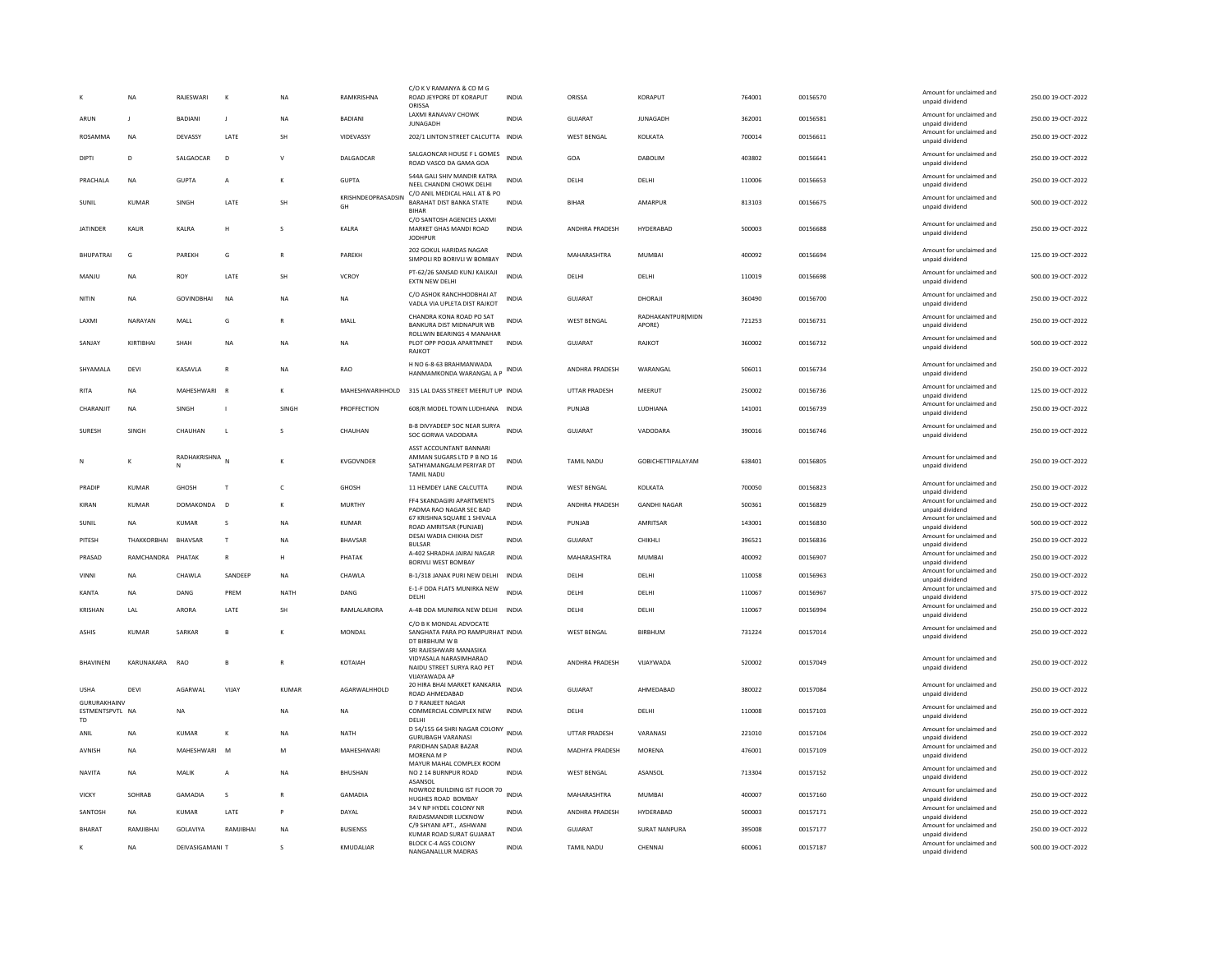| AMAR           | <b>KUMAF</b> | BHAKTA             | LATE                 | SH             | CCBHAKTA         | 16 H K SETT LANE CALCUTTA                                                                                   | <b>INDIA</b> | <b>WEST BENGAL</b>   | KOLKATA         | 700050 | 00157204 | Amount for unclaimed and<br>unpaid dividend                    | 750.00 19-OCT-2022 |
|----------------|--------------|--------------------|----------------------|----------------|------------------|-------------------------------------------------------------------------------------------------------------|--------------|----------------------|-----------------|--------|----------|----------------------------------------------------------------|--------------------|
| KALAWATI       | <b>NA</b>    | SAINI              | $\mathsf{C}$         | B              | SAINI            | H NO 175/5 ST AREA AIR FORCE<br>STN AMLA PO AMLA DEPOT DISTT INDIA<br>BETUL M P                             |              | MADHYA PRADESH       | AMLA DEPOT      | 460553 | 00157206 | Amount for unclaimed and<br>unpaid dividend                    | 250.00 19-OCT-2022 |
| SURINDRA       | $\mathbb{R}$ | SHINDE             | LATE                 | SH             | NKSHINDE         | D-12 NIRLON STAFF QTRS NIRLON INDIA<br>LTD GOREGON E BOMBAY                                                 |              | MAHARASHTRA          | <b>MUMBAI</b>   | 400063 | 00157220 | Amount for unclaimed and<br>unpaid dividend                    | 125.00 19-OCT-2022 |
|                | R            | NARKER             | $\mathsf{R}$         | NARKER         | <b>JOB</b>       | 1/17 BHARJA BHUVAN 110 KIKA<br>STREET GULAL WADI BOMBAY                                                     | <b>INDIA</b> | MAHARASHTRA          | <b>MUMBAI</b>   | 400004 | 00157233 | Amount for unclaimed and<br>unpaid dividend                    | 250.00 19-OCT-2022 |
| SINKI          | <b>NA</b>    | GOYEL              | PRAVEEN              | <b>NA</b>      | GOYEL            | C/O P C MANGAL MANGAL<br>TOWERS 88 MAHEL COLONY<br>SHIVPURI M F                                             | <b>INDIA</b> | MADHYA PRADESH       | SHIVPURI        | 473551 | 00157239 | Amount for unclaimed and<br>unpaid dividend                    | 125.00 19-OCT-2022 |
| SINKI          | NA           | GOYEL              | PRAVEEN              | <b>NA</b>      | GOYEL            | C/O P C MANGAL MANGAL<br>TOWERS 88 MAHEL COLONY<br>SHIVPURI M P                                             | <b>INDIA</b> | MADHYA PRADESH       | SHIVPURI        | 473551 | 00157239 | Amount for unclaimed and<br>unpaid dividend                    | 250.00 19-OCT-2022 |
| ALKA           | <b>NA</b>    | <b>BHARDWAI</b>    | SANIFFV              | <b>NA</b>      | <b>BHARDWAI</b>  | 66 BABAR ROAD BENGALI<br>MARKET NEW DELHI                                                                   | <b>INDIA</b> | <b>DELHI</b>         | <b>DELHI</b>    | 110001 | 00157246 | Amount for unclaimed and<br>unpaid dividend                    | 500.00.19-OCT-2022 |
| CHANDER        | SHEKHAR      | <b>BEHL</b>        |                      |                | BEHL             | H NO 196 OPP PETROL PUMP<br>TILAK NAGAR CAMP YAMUNA<br>NAGAR HARYANA                                        | <b>INDIA</b> | HARYANA              | YAMUNA NAGAR    | 135001 | 00157265 | Amount for unclaimed and<br>unpaid dividend                    | 750.00 19-OCT-2022 |
| NILESH         | DHIRAJLAL    | PAREKH             | D                    | s              | PAREKH           | 34 COWASJI PATEL STREET 17<br>LAKHANI TERRACE IST FLOOR<br><b>FORT ROMBAY</b>                               | <b>INDIA</b> | MAHARASHTRA          | MUMBAI          | 400001 | 00157274 | Amount for unclaimed and<br>unpaid dividend                    | 250.00 19-OCT-2022 |
| <b>NIMISHA</b> | ARVIND       | PATEL              | $\mathbf{A}$         | PATEL          | <b>HW</b>        | PARPIYA BUILDING OPP EXPRESS<br>HOTEL ALKAPURI VADODARA                                                     | <b>INDIA</b> | GUIARAT              | VADODARA        | 390005 | 00157279 | Amount for unclaimed and<br>unpaid dividend                    | 250.00.19-OCT-2022 |
| SATYA          | PRAKASH      | PRAJAPATI          | $\mathsf{v}$         | <b>NA</b>      | PRAJAPATI        | C/O DINESH CHANDRA YADAV 355<br>BADSHAHI MANDI ALLAHABAD                                                    |              | <b>UTTAR PRADESH</b> | ALLAHABAD       | 211003 | 00157283 | Amount for unclaimed and<br>unpaid dividend                    | 250.00 19-OCT-2022 |
| Ġ              | R            | MURALIRAJ          | N                    | <b>NA</b>      | <b>GOVINDAR</b>  | <b>B. II KAILASH FLATS</b><br>SIVASANKARAN STREET<br>PALLAVARAM MADRAS                                      | <b>INDIA</b> | TAMIL NADU           | CHENNAI         | 600043 | 00157316 | Amount for unclaimed and<br>unpaid dividend                    | 250.00 19-OCT-2022 |
| KULDIF         | KUMAR        | JAIN               | <b>I</b>             |                | JAIN             | C/O JAGNOHAM HOSIERY<br>FACTORY BRAHAM PURI<br>LUDHIANA 8                                                   | INDIA        | PUNJAB               | LUDHIANA        | 141008 | 00157337 | Amount for unclaimed and<br>unpaid dividend                    | 250.00 19-OCT-2022 |
| SYEDA          | FATIMA       | SHEHNAZ            | -S                   | $\overline{A}$ | ALI              | H NO 1 15 31 DEODI BAZAR SHAH<br>SIRAJ ROAD AURANGABAD<br>AURANGABAD                                        | <b>INDIA</b> | MAHARASHTRA          | AURANGABAD (MS) | 431001 | 00157391 | Amount for unclaimed and<br>unpaid dividend                    | 250.00 19-OCT-2022 |
| DIPTI          | D            | SALGAOCAR          | D                    | $\mathsf{v}$   | SALGAOCAR        | SALGAOCAR HOUSE F L GOMES<br>ROAD VASCO DA GAMA GOA                                                         | <b>INDIA</b> | GOA                  | DABOLIM         | 403802 | 00157411 | Amount for unclaimed and<br>unpaid dividend                    | 250.00 19-OCT-2022 |
| VIJAY          | <b>KUMAR</b> | DEOTALE            | BHAURAOJI            | <b>NA</b>      | DEOTALE          | C/O DAYASHANKAR SHUKLA 115 A<br><b>RAMDASPETH NAGPUR</b>                                                    | <b>INDIA</b> | MAHARASHTRA          | NAGPUR          | 440010 | 00157436 | Amount for unclaimed and<br>unnaid dividend                    | 250.00 19-OCT-2022 |
| NAYAN          | A            | JAGJIVAN           | А                    | к              | JAGJIVAN         | KASTURI BUILDINGS 171/172 J<br>TATA ROAD BOMBAY                                                             | <b>INDIA</b> | MAHARASHTRA          | <b>MUMBAI</b>   | 400020 | 00157466 | Amount for unclaimed and<br>unpaid dividend                    | 750.00 19-OCT-2022 |
| NII AM         | $\mathsf{A}$ | GOKAL              | $\mathbf{A}$         | NA             | <b>IAGIIVAN</b>  | KASTURI BUILDINGS 171/172 J<br>TATA ROAD BOMBAY                                                             | <b>INDIA</b> | MAHARASHTRA          | MUMBAI          | 400020 | 00157473 | Amount for unclaimed and<br>unpaid dividend                    | 750.00 19-OCT-2022 |
| <b>ILA</b>     | <b>NA</b>    | SINGH              | s                    | $\mathbf{S}$   | SINGHHHOLD       | KUSUM KUNI NAGESHWAR<br>COLONY BORING ROAD PATNA<br>W/O HARISH KHANNA, R/O                                  | <b>INDIA</b> | <b>BIHAR</b>         | PATNA           | 800001 | 00157478 | Amount for unclaimed and<br>unpaid dividend                    | 250.00 19-OCT-2022 |
| MANJU          | NA           | KHANNA             | H                    | NA             | KHANNA           | KHIRNIBAGH, P.S SADAR,<br>SHAHJAHAN PUR U.P                                                                 | INDIA        | UTTAR PRADESH        | SHAHJAHANPUR    | 242001 | 00157498 | Amount for unclaimed and<br>unpaid dividend                    | 250.00 19-OCT-2022 |
| ANJANI         | <b>KUMAR</b> | SRIVASTAVA         | <b>NA</b>            | <b>NA</b>      | <b>NA</b>        | C/O A K & ASSOCIATES R K<br>BHATACHARYA ROAD PATNA<br>C/O KRL RAJU NO 270 27TH CROSS                        | <b>INDIA</b> | <b>BIHAR</b>         | PATNA           | 800001 | 00157523 | Amount for unclaimed and<br>unpaid dividend                    | 250.00 19-OCT-2022 |
| <b>DINAKAR</b> |              |                    | G                    | NA             | RAJU             | SECOND STAGE BANASHANKAM INDIA<br>BANGALORE                                                                 |              | KARNATAKA            | BANGALORE       | 560070 | 00157539 | Amount for unclaimed and<br>unpaid dividend                    | 250.00 19-OCT-2022 |
| PANKAJ         | <b>NA</b>    | <b>RASTOG</b>      | -S                   | $\mathsf{C}$   | <b>RASTOGI</b>   | BHAGWAN FACTORY OLD TEHSIL<br>MEERUT                                                                        | <b>INDIA</b> | <b>UTTAR PRADESH</b> | MEERUT          | 250002 | 00157543 | Amount for unclaimed and<br>unpaid dividend                    | 250.00 19-OCT-2022 |
|                | K            | GUPTA              | H                    | $\mathbf{L}$   | <b>GUPTA</b>     | R K INVESTMENT CONSULTANT<br>TOWARDS NEELKANTH COLONY<br>CIVIL LINES MORADABAD                              | <b>INDIA</b> | <b>UTTAR PRADESH</b> | MORADABAD       | 244001 | 00157553 | Amount for unclaimed and<br>unpaid dividend                    | 250.00 19-OCT-2022 |
| PRASHANT       | NA           | CHURIWALA          | s                    | $\kappa$       | CHURIWALA        | 19 AMARTALLA STREET CALCUTTA INDIA                                                                          |              | <b>WEST BENGAL</b>   | KOLKATA         | 700001 | 00157561 | Amount for unclaimed and<br>unpaid dividend                    | 250.00 19-OCT-2022 |
|                | v            | SPRASANNAKU<br>MAR | $\mathbf{v}$         | к              | RAO              | THE KOLINGO HIVE PURCHASE<br>FINANCE CO PLOT NO 15 VUAYA<br>NAGAR PALACE COMPOUND<br>WALTAIR VISHAKAPATANAM | <b>INDIA</b> | ANDHRA PRADESH       | VISAKHAPATNAM   | 530023 | 00157586 | Amount for unclaimed and<br>unpaid dividend                    | 250.00 19-OCT-2022 |
|                | ABDUL        | KADHAR             | к                    | <b>ROWTHAR</b> | <b>BUSIESS</b>   | DHANALAKSHMI COMMISSION<br>NFW MARKET MANDY<br>SUBRAMANIAPURAM ROAD<br>PALANI TN                            | <b>INDIA</b> | <b>TAMIL NADU</b>    | PALANI          | 624601 | 00157602 | Amount for unclaimed and<br>unpaid dividend                    | 250.00 19-OCT-2022 |
| <b>HANSA</b>   | $\mathsf{A}$ | <b>SHAH</b>        | $\overline{A}$       | $\overline{A}$ | <b>SHAHHHOLD</b> | 30 GANDHIGRAM SOCIETY KARELI<br><b>BAUG BARODA</b>                                                          | <b>INDIA</b> | GUIARAT              | VADODARA        | 390018 | 00157636 | Amount for unclaimed and<br>unpaid dividend                    | 250.00 19-OCT-2022 |
| KAUSHALYA      | <b>NA</b>    | JAIN               | NARAYAN              | PRASAD         | JAIN             | C/O N P JAIN & CO 3 HO-CHI-MINH<br>SARANI CALCUTTA                                                          |              | <b>WEST BENGAL</b>   | KOLKATA         | 700071 | 00157637 | Amount for unclaimed and<br>unpaid dividend                    | 250.00 19-OCT-2022 |
| SATISH         | <b>KUMAR</b> | ARORA              | $\mathsf{LT}\xspace$ |                | SWAROOP          | M - 62. GURU HARIKRISHNA<br>NAGAR PASCHIM VIHAR NEW                                                         | <b>INDIA</b> | DELHI                | DELHI           | 110087 | 00157665 | Amount for unclaimed and<br>unpaid dividend                    | 250.00 19-OCT-2022 |
| <b>SUSHMA</b>  | <b>NA</b>    | KARAMCHANDA        |                      | <b>NA</b>      | KARAMCHANDANI    | DELHI<br>K 104C SHEIKH SARAI PHASE II                                                                       | <b>INDIA</b> | DELHI                | DELHI           | 110017 | 00157670 | Amount for unclaimed and                                       | 250.00 19-OCT-2022 |
|                |              |                    |                      |                |                  |                                                                                                             |              |                      |                 |        |          |                                                                |                    |
| RAMESH         | NA           | NI<br><b>GUPTA</b> |                      | $\mathsf{T}$   | <b>GUPTA</b>     | NEW DELHI<br>20 MEADOW BANK DARJEELING INDIA                                                                |              | <b>WEST BENGAL</b>   | DARJEELING      | 734101 | 00157671 | unpaid dividend<br>Amount for unclaimed and<br>unpaid dividend | 250.00 19-OCT-2022 |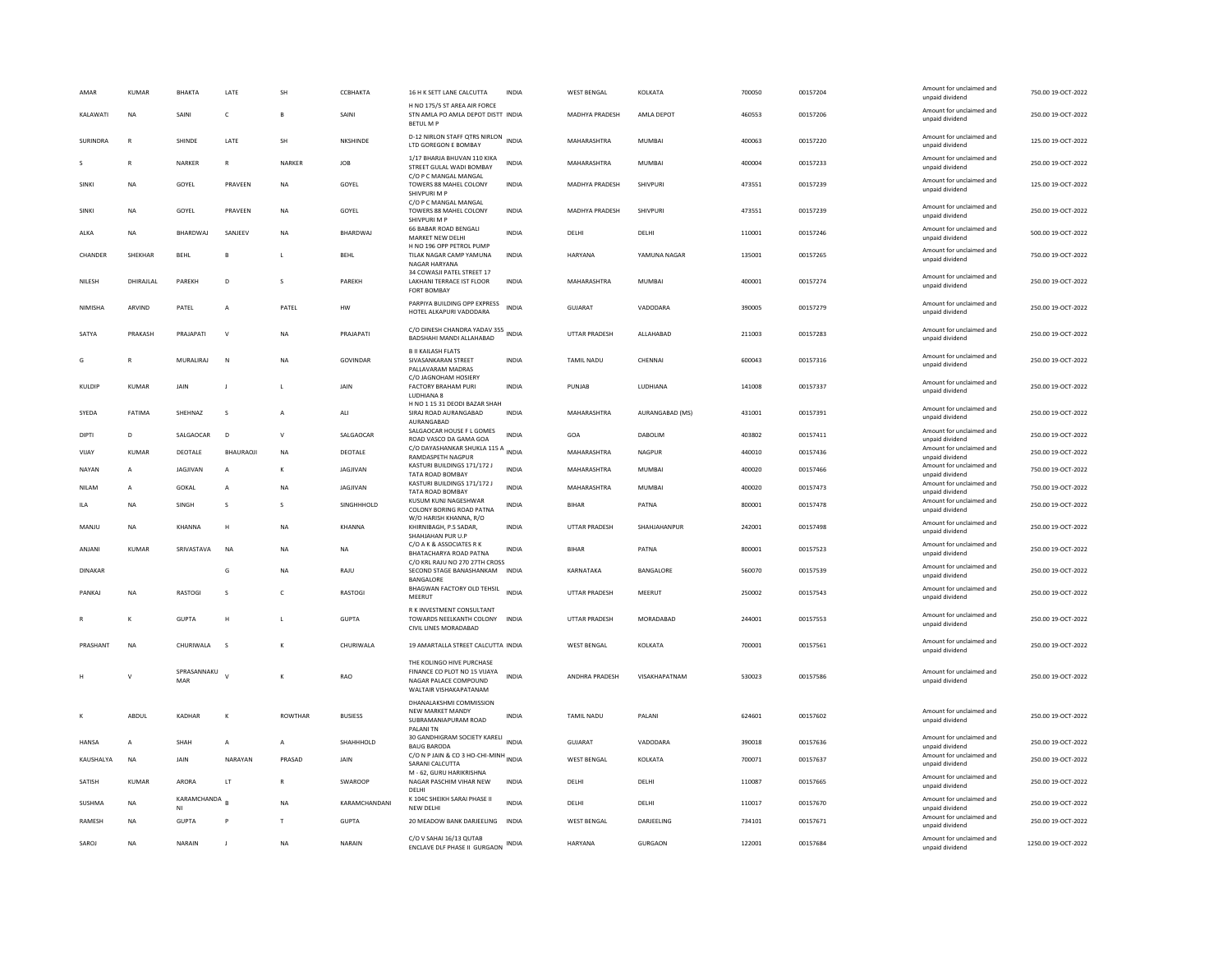| NIMISH           | HASMUKHLAL PATEL |                    |                |              | PATEL           | PARA GUJJAR WADO KHAMBHAT<br><b>GUJARAT STATE</b>                                                          | <b>INDIA</b> | <b>GUJARAT</b>               | KHAMBHAT       | 388620 | 00157721 | Amount for unclaimed and<br>unpaid dividend | 250.00 19-OCT-2022  |
|------------------|------------------|--------------------|----------------|--------------|-----------------|------------------------------------------------------------------------------------------------------------|--------------|------------------------------|----------------|--------|----------|---------------------------------------------|---------------------|
| VED              | PRAKASH          | MAURYA             | $\Omega$       | $\mathbf{I}$ | MAURYA          | C/O SRI PRITAM SINGH 73/3<br>MANSFIELD ROAD NEAR<br>AIRFORCE RECRUITMENT OFFICE<br>AMBALA CANTT (HARYANA)  | INDIA        | <b>HARYANA</b>               | AMBAI A CANT.  | 133001 | 00157734 | Amount for unclaimed and<br>unpaid dividend | 250.00 19-OCT-2022  |
| NIRMALA          | <b>NA</b>        | <b>DONGA</b>       | RANCHHODBHAI   | H            | HOLD            | C/O MAYUR MEDICAL STORES<br>SUMER CLUB ROAD JAMNAGAR                                                       | <b>INDIA</b> | GUJARAT                      | JAMNAGAR       | 361005 | 00157751 | Amount for unclaimed and<br>unpaid dividend | 250.00 19-OCT-2022  |
| KUMARI           | <b>NA</b>        | POOJA              | s              | N            | CHAUDHARY       | D/O PROF SHYAMANAND<br>CHAUDHARY PROFESSOR COLONY INDIA<br><b>DURGASTHAN KATIHAR</b>                       |              | <b>BIHAR</b>                 | KATIHAR        | 854105 | 00157752 | Amount for unclaimed and<br>unpaid dividend | 250.00 19-OCT-2022  |
| KUSUM            | <b>NA</b>        | <b>RASTOGI</b>     | К              | <b>NA</b>    | <b>RASTOGI</b>  | C/O RASTOGI MEDICAL STORES<br>TRILOCHAN MAHADEV DISTT-<br><b>JAUNPUR</b>                                   | <b>INDIA</b> | <b>UTTAR PRADESH</b>         | BELWAI         | 222102 | 00157753 | Amount for unclaimed and<br>unpaid dividend | 250.00 19-OCT-2022  |
| VASTABHAI        | $\blacksquare$   | KESHWARA           | $\mathbf{I}$   | <b>NA</b>    | KESHWARA        | JETHABHAI KESHWARA NEAR<br><b>NAGHEDI SUR STATION POST</b><br>SRANKER TEKRI UDYOGNAGAR<br>JAMNAGAR GUJARAT | <b>INDIA</b> | GUJARAT                      | JAMNAGAR       | 361004 | 00157765 | Amount for unclaimed and<br>unpaid dividend | 1000.00 19-OCT-2022 |
| VISHAL           | $\mathsf{v}$     | KESHWARA           | $\vee$         | $\mathbf{J}$ | KESHWARA        | <b>IFTHARHAI KFSHWARA NFAR</b><br>NAGHEDI SUB STATION POST<br>SRANKER TEKRI UDYOGNAGAR<br>JAMNAGAR GUJARAT | INDIA        | <b>GUJARAT</b>               | JAMNAGAR       | 361004 | 00157766 | Amount for unclaimed and<br>unpaid dividend | 750.00 19-OCT-2022  |
|                  | A                | <b>BISCUITWALA</b> | ALI            | <b>NA</b>    | BHAI            | KALUPORE DARWAJA BHARUCH                                                                                   | INDIA        | GUJARAT                      | <b>BHARUCH</b> | 392001 | 00157770 | Amount for unclaimed and<br>unpaid dividend | 250.00 19-OCT-2022  |
| SUMATHI          | NA               | DASARI             | D.             | <b>NA</b>    | VENKATASWAMY    | QUARTER NO C-7 M T N L STAFF<br>QUATERS SECTOR 15A VASHI NEW INDIA<br>BOMBAY                               |              | MAHARASHTRA                  | RAIGAD         | 400703 | 00157865 | Amount for unclaimed and<br>unpaid dividend | 250.00.19-OCT-2022  |
| PALLAVI          | <b>NA</b>        | <b>BHATT</b>       | H              | <b>BHATT</b> | <b>BUSIENSS</b> | 179/1 SARDA JYOT SURBHI<br>APARTMENT NEHRU PARK<br>VASTRAPUR AHMEDABAD                                     | <b>INDIA</b> | <b>GUJARAT</b>               | AHMFDARAD      | 380015 | 00157926 | Amount for unclaimed and<br>unpaid dividend | 125.00 19-OCT-2022  |
| <b>GURDAS</b>    | RAJANI           | HUF                | N              | RAJANI       | <b>BUSIENSS</b> | 11TH FLOOR ASHISHWANG 72<br>POCHKHAMWALA RD WORLI<br><b>BOMBAY</b>                                         | <b>INDIA</b> | MAHARASHTRA                  | <b>MUMBAI</b>  | 400025 | 00157935 | Amount for unclaimed and<br>unpaid dividend | 500.00 19-OCT-2022  |
| TRINAYANI        | NA               | PAUL               | P              | к            | PAULHHOLD       | C/O PRASANTA KUMAR PAUL<br><b>BAZAR PARA POST</b><br><b>RAGHUNATHGANJ DIST</b><br>MURSHIDABAD W B          | <b>INDIA</b> | <b>WEST BENGAL</b>           | RAGHUNATHGANI  | 742225 | 00157998 | Amount for unclaimed and<br>unpaid dividend | 250.00.19-OCT-2022  |
| SANIJR           | <b>KUMAR</b>     | CHATTERJEE         | $\overline{A}$ | <b>NA</b>    | <b>NATH</b>     | 24/A BALARAM DEY STREET<br>CALCUTTA                                                                        | <b>INDIA</b> | <b>WEST BENGAL</b>           | KOLKATA        | 700006 | 00158001 | Amount for unclaimed and<br>unpaid dividend | 250.00 19-OCT-2022  |
| JESSIE           | KUTTY            | <b>STEPHEN</b>     | P              | $\mathsf{v}$ | <b>STEPHEN</b>  | C/O K J JACOB QR NO TC7/1556<br>NEAR S D A SCHOOL THIRUMALA<br>THIRUVNANTHPURAM<br>(TRIVANDRUM)            | <b>INDIA</b> | <b>KFRAIA</b>                | TRIVANDRUM     | 695006 | 00158053 | Amount for unclaimed and<br>unpaid dividend | 250.00 19-OCT-2022  |
| MEERA            | NA               | DEVI               |                | <b>NA</b>    | PRAKASH         | C/O JAI PRAKASH MITHANPURA,S.<br>RAJ COMPOUND, JAGISH PURI<br>LANE, MUZAFFARPUR BIHAR                      | INDIA        | BIHAR                        | MUZAFFARPUR    | 842002 | 00158058 | Amount for unclaimed and<br>unpaid dividend | 250.00 19-OCT-2022  |
| VITHALBHAI       | BHIKHABHAI       | PATEL              | B              |              | PATEL           | C/O ASHOK G PATEL E-34<br><b>GUNATITPARK SOC. B/H T.B</b><br>HOSPITAL GOTRI RD. VADODARA.                  | <b>INDIA</b> | GUJARAT                      | VADODARA       | 390021 | 00158134 | Amount for unclaimed and<br>unpaid dividend | 125.00 19-OCT-2022  |
| URMIL            | <b>NA</b>        | <b>JAIN</b>        | $\mathbb{R}$   | к            | <b>JAIN</b>     | 24 SHANKER VIHAR VIKAS MARG<br>DELHI                                                                       | <b>INDIA</b> | DELHI                        | DELHI          | 110092 | 00158173 | Amount for unclaimed and<br>unpaid dividend | 250.00 19-OCT-2022  |
| <b>RAKESH</b>    | <b>KUMAR</b>     | JAIN               | U              | $\mathbb{R}$ | JAIN            | 24 SHANKER VIHAR VIKAS MARG<br>DELHI                                                                       | <b>INDIA</b> | DELHI                        | DELHI          | 110092 | 00158174 | Amount for unclaimed and<br>unpaid dividend | 250.00 19-OCT-2022  |
| <b>NISHA</b>     | <b>NA</b>        | JAIN               | $\mathbb{R}$   | $\mathsf{C}$ | <b>LIAIN</b>    | 24 SHANKER VIHAR VIKAS MARG<br>DELHI                                                                       | <b>INDIA</b> | DELHI                        | DELHI          | 110092 | 00158175 | Amount for unclaimed and<br>unpaid dividend | 250.00 19-OCT-2022  |
|                  | $\mathsf{C}$     | LIAIN              | M              | $\mathsf{L}$ | JAIN            | 24 SHANKER VIHAR VIKAS MARG<br>DELHI                                                                       | <b>INDIA</b> | DELHI                        | DELHI          | 110092 | 00158176 | Amount for unclaimed and<br>unpaid dividend | 250.00 19-OCT-2022  |
| AMIT             | к                | PARIKH             | К              | <b>NA</b>    | PARIKH          | B 47 OM NAGAR SOCIETY AJWA<br><b>ROAD B/H WATER TRANK</b><br>PANIPAT                                       | <b>INDIA</b> | ANDHRA PRADESH               | HYDERABAD      | 500003 | 00158225 | Amount for unclaimed and<br>unpaid dividend | 250.00 19-OCT-2022  |
| KANHAIYA         | <b>I</b> AI      | KHOOBCHANDA<br>NI  | <b>NA</b>      | <b>NA</b>    | <b>NA</b>       | C/O SAIBABA FRUIT AGENCY SHOP<br>NO 4 NEW FRUIT MARKET<br>KALAMNA YARD NAGPUR                              | <b>INDIA</b> | <b>MAHARASHTRA</b>           | NAGPUR         | 440008 | 00158231 | Amount for unclaimed and<br>unpaid dividend | 250.00.19-OCT-2022  |
| ANITA            | <b>NA</b>        | <b>GANDOTRA</b>    | s              |              | GANDOTRA        | 35 A MOHALLA AFAGHANA<br>JAMMU TAWI J & K STATE                                                            | <b>INDIA</b> | JAMMU AND KASHMIR JAMMU TAWI |                | 180001 | 00158242 | Amount for unclaimed and<br>unpaid dividend | 250.00 19-OCT-2022  |
| RAJESH           | <b>KUAMR</b>     | <b>GHORAWAT</b>    | $\mathsf{R}$   | GHORAWAT     | <b>BUSIENSS</b> | 28/2 BHAIRAV DUTTA LANE<br>NANDIBAGAN 3RD FLOOR SALKIA INDIA<br>HOWRAH                                     |              | ANDHRA PRADESH               | HYDERABAD      | 500003 | 00158289 | Amount for unclaimed and<br>unpaid dividend | 250.00 19-OCT-2022  |
| PRAFUL           | $\mathsf{A}$     | SIDHPURA           | $\mathbf{A}$   | SIDHPURA     | <b>BUSIENSS</b> | 317/8 KASTUR KUNJ SIR<br>BHALCHANDRA ROAD MATUNGA INDIA<br><b>BOMBA</b>                                    |              | MAHARASHTRA                  | MUMBAI         | 400019 | 00158308 | Amount for unclaimed and<br>unpaid dividend | 250.00 19-OCT-2022  |
| <b>RAKESH</b>    | NA               | KUMAR              | KIRORIMAL      | MENGHANI     |                 | C/O KIRORI MAI MENGHANI<br>MEHTA COMPOUND RAMBAGH<br>MUZAFFARPUR                                           | <b>INDIA</b> | <b>BIHAR</b>                 | MUZAFFARPUR    | 842002 | 00158368 | Amount for unclaimed and<br>unpaid dividend | 250.00 19-OCT-2022  |
| RAM              | NATH             | SINGH              | LATE           | SH           | <b>DSINGH</b>   | SHIV NARAYAN SINGH LANE<br>ANISABAD PATNA                                                                  | INDIA        | BIHAR                        | PATNA          | 800001 | 00158474 | Amount for unclaimed and<br>unpaid dividend | 250.00 19-OCT-2022  |
| SUDHINDRA        | PR               | SARKAR             | LATE           |              | PSARKARSEVICE   | 1/384 JOHPUR PARK CALCUTTA<br>TRIPATHY BHAWAN UPPER                                                        | INDIA        | <b>WEST BENGAL</b>           | KOLKATA        | 700068 | 00158492 | Amount for unclaimed and<br>unpaid dividend | 250.00 19-OCT-2022  |
| <b>HARIPRIYA</b> | <b>NA</b>        | TRIPATHY           | M              | <b>NA</b>    | TRIPATHY        | TELANGA BAZAR CUTTACK ORISSA                                                                               | INDIA        | ORISSA                       | <b>CUTTACK</b> | 753009 | 00158513 | Amount for unclaimed and<br>unpaid dividend | 250.00.19-OCT-2022  |
| LOGANAYAKI       | <b>NA</b>        | VETRIVELU          | A              | <b>NA</b>    | VETRIVELU       | 30 2ND STREET KALPAKKAM<br><b>TAMIL NADU</b>                                                               | <b>INDIA</b> | <b>TAMIL NADU</b>            | ATHUR (CPT)    | 603102 | 00158528 | Amount for unclaimed and<br>unpaid dividend | 250.00 19-OCT-2022  |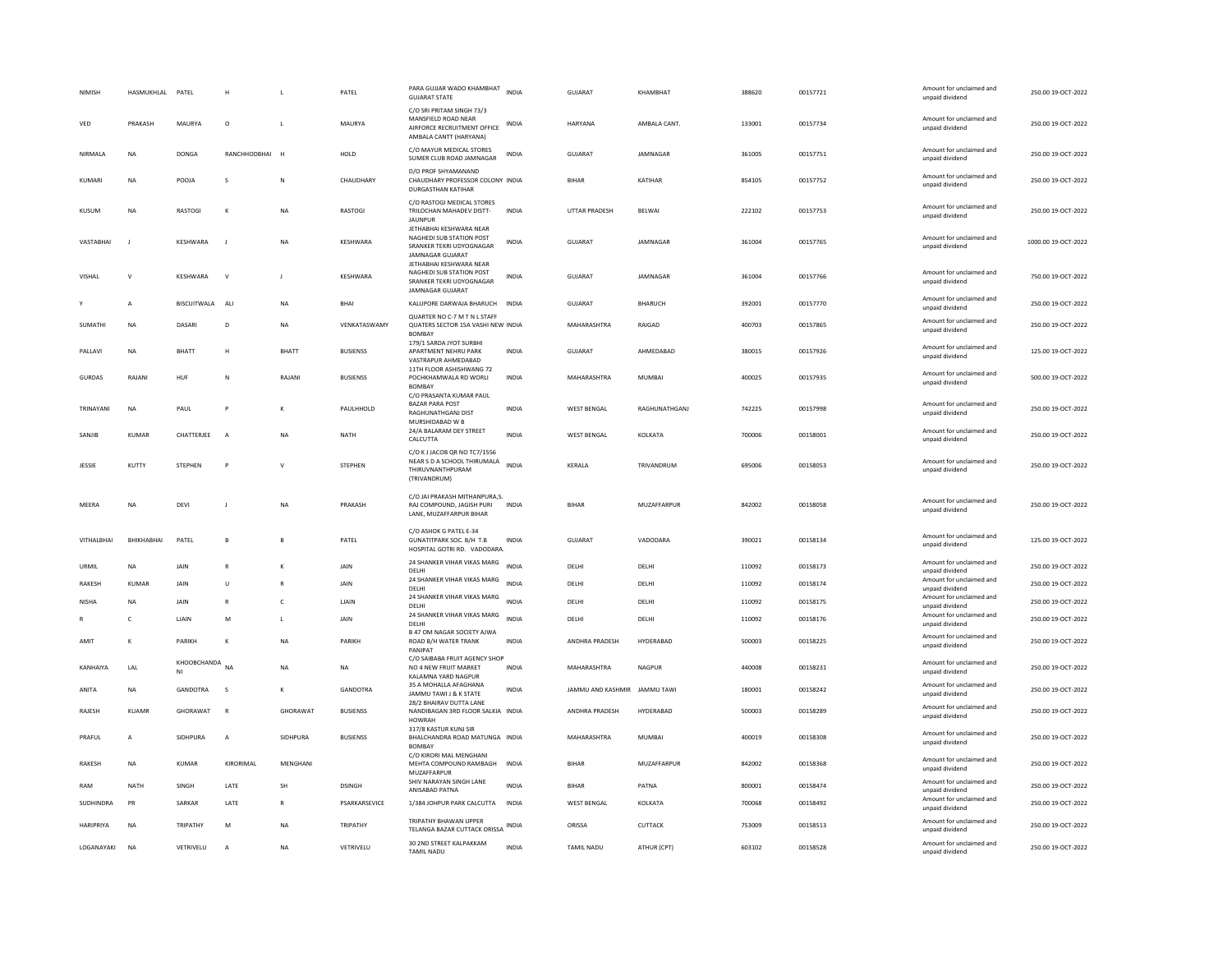| DEEPA           | <b>NA</b>    | LAZARUS                  | D              | <b>NA</b>        | LAZARUS             | C/O SAMUEL CHERIAN B/37<br>SILVAR CO OP HSG SOC SEC 9A<br>VASHI NEW BOMBAY                                         | <b>INDIA</b> | MAHARASHTRA          | <b>MUMBAI</b> | 400001 | 00158555 | Amount for unclaimed and<br>unpaid dividend | 250.00 19-OCT-2022 |
|-----------------|--------------|--------------------------|----------------|------------------|---------------------|--------------------------------------------------------------------------------------------------------------------|--------------|----------------------|---------------|--------|----------|---------------------------------------------|--------------------|
| OM              | PRAKASH      | AGARWALLA                | G              | <b>NA</b>        | AGARWAL             | C/O GIRDHARILAL GOVINDRAM A INDIA<br>T ROAD JORHAT ASSAM                                                           |              | ASSAM                | <b>JORHAT</b> | 785001 | 00158606 | Amount for unclaimed and<br>unpaid dividend | 250.00 19-OCT-2022 |
| <b>BIMAL</b>    | CHANDRA      | DUTTA                    | B              | CH               | <b>DUTTA</b>        | VILL ALIPUR PO DEBIPUR PO<br>DEBIPUR R S DISTT BURDWAN W INDIA                                                     |              | <b>WEST BENGAL</b>   | BURDWAN       | 713146 | 00158616 | Amount for unclaimed and<br>unpaid dividend | 250.00 19-OCT-2022 |
| POONAM          | NA           | AGGARWAL                 | $\mathbf{L}$   | M                | AGGARWALHW          | H NO 85 SECTOR 28 A<br>CHANDIGARH                                                                                  | <b>INDIA</b> | CHANDIGARH           | CHANDIGARH    | 160001 | 00158618 | Amount for unclaimed and<br>unpaid dividend | 250.00 19-OCT-2022 |
| ATUL            | CHANDRA      | TIWARI                   | $\mathbf{B}$   | N                | SHUKLAHW            | C/O SRI B N SHUKLA 830 CIVIL<br>LINES KALYANI DEVI ROAD UNNAO INDIA<br><b>UP</b>                                   |              | <b>UTTAR PRADESH</b> | <b>UNNAO</b>  | 209801 | 00158629 | Amount for unclaimed and<br>unpaid dividend | 250.00 19-OCT-2022 |
| MELVYN          | NA           | PEREIRA                  | $\vee$         | NA               | PEREIRA             | 12/B ELLIOT ROAD CALCUTTA                                                                                          | <b>INDIA</b> | WEST BENGAL          | KOLKATA       | 700016 | 00158754 | Amount for unclaimed and<br>unpaid dividend | 250.00 19-OCT-2022 |
| SHRADDHA        | <b>NA</b>    | <b>JHUNJHUNWALA P</b>    |                | к                | <b>JHUNJHUNWALA</b> | C/O MR PRADIP KUMAR<br>JHUNJHUNWALA 7 LYONS RANGE INDIA<br>CALCUTTA                                                |              | <b>WEST BENGAL</b>   | KOLKATA       | 700019 | 00158850 | Amount for unclaimed and<br>unpaid dividend | 250.00 19-OCT-2022 |
| SANTANU         | NA           | MUKHOPADHYA <sub>A</sub> |                | NA               | MUKHOPADHYAY        | 51/D GARIAHAT ROAD FLAT NO<br>908 SWASTIK CALCUTTA                                                                 | <b>INDIA</b> | <b>WEST BENGAL</b>   | KOLKATA       | 700019 | 00158901 | Amount for unclaimed and<br>unnaid dividend | 250.00 19-OCT-2022 |
| MANGHO          | <b>NA</b>    | ADVANI                   | s              | NA               | MAL                 | 21-363 KATHA BAZAR BOMBAY                                                                                          | <b>INDIA</b> | MAHARASHTRA          | MUMBAI        | 400009 | 00158903 | Amount for unclaimed and<br>unpaid dividend | 500.00 19-OCT-2022 |
| <b>JAGDISH</b>  | CHANDRA      | <b>RTAILOR</b>           | <b>NA</b>      | <b>NA</b>        | <b>NA</b>           | HARI NAGAR 3 ROOM NO 382 OPP INDIA<br><b>B R L GATE UDHNA SURAT</b>                                                |              | GUJARAT              | <b>UDHNA</b>  | 394220 | 00158922 | Amount for unclaimed and<br>unpaid dividend | 250.00 19-OCT-2022 |
| <b>BHARAT</b>   | NA           | KUMAR                    | $\mathsf J$    | SHARMA           | ARMY                | DIRECTORATE GENERAL OF AD<br>ARTY GS BRANCH ARMY HQ DHQ INDIA<br>PO - NEW DELHI<br>BIJOY PLOT NO 1975 RLY          |              | DELHI                | DELHI         | 110011 | 00158973 | Amount for unclaimed and<br>unpaid dividend | 250.00 19-OCT-2022 |
| AMITA           | BHUSAN       | DAVE                     | LATE           | R                | <b>BDAVE</b>        | HOSPITAL ROAD VALLABH<br>VIDYANAGAR DIST KAIRA<br>GUJARAT                                                          | <b>INDIA</b> | GUIARAT              | V V NAGAR     | 388120 | 00159116 | Amount for unclaimed and<br>unpaid dividend | 250.00 19-OCT-2022 |
| NARENDER        | <b>NA</b>    | SINGH                    | s              | DALIP            | SINGH               | 7/3 PANJABI COLONY KHATAULI<br>DIST MUZAFFARNAGAR (U P)                                                            | <b>INDIA</b> | <b>UTTAR PRADESH</b> | KATAULI       | 251201 | 00159152 | Amount for unclaimed and<br>unpaid dividend | 250.00 19-OCT-2022 |
| <b>SURANDER</b> | <b>NA</b>    | KUAR                     | <b>RAIFDER</b> | <b>SINGH</b>     |                     | 7/3 PANJABI COLONY KHATAULI<br>DIST MUZAFFARNAGAR (U P)                                                            | <b>INDIA</b> | <b>UTTAR PRADESH</b> | KATAULI       | 251201 | 00159153 | Amount for unclaimed and<br>unpaid dividend | 250.00 19-OCT-2022 |
| ARUN            | KUMAR        | CHAKRABORTY GOBINDALAL   |                | CHAKRABORTY      |                     | SRI A K CHAKRABORTY CHIEF<br>SECURITY OFFICE D.V.C P.O<br>NAITHONDAM DT. DHANBAD                                   | <b>INDIA</b> | <b>JHARKHAND</b>     | MUGMA         | 828207 | 00159207 | Amount for unclaimed and<br>unpaid dividend | 250.00 19-OCT-2022 |
| <b>BIPIN</b>    | KUMAR        | <b>BAGAI</b>             | LATE           | SH               | MANOHARLALBAGAI     | HOUSE NO 314 SECTOR 14<br>SONEPAT HARYANA                                                                          | INDIA        | HARYANA              | SONEPAT       | 131001 | 00159269 | Amount for unclaimed and<br>unpaid dividend | 375.00 19-OCT-2022 |
| <b>KRISHNA</b>  | <b>NA</b>    | KHURANA                  | $\mathsf{R}$   | D                | KHURANA             | 11B/74 HARYANA AGRICULTURAL INDIA<br>UNIVERSITY HISSAR                                                             |              | HARYANA              | BHIWANI       | 125004 | 00159285 | Amount for unclaimed and<br>unpaid dividend | 250.00 19-OCT-2022 |
| HIRA            | <b>SINGH</b> | <b>BHAKUNI</b>           | M              | $\mathbf{S}$     | <b>BHAKUNI</b>      | 121/3528 KANNAMWAR NAGAR<br>NO 2 VIKHROLI (EAST) BOMBAY                                                            | <b>INDIA</b> | MAHARASHTRA          | MUMBAL        | 400083 | 00159348 | Amount for unclaimed and<br>unpaid dividend | 250.00.19-OCT-2022 |
| KANTIBHAI       | SOMARHAI     | PATEL                    | SOMARHAI       | <b>BHAKTIDAS</b> | PATEL               | AT & PO SOJA TA KALOL DIST<br>MEHSANA (N.G) GOKHARWA VAS                                                           | <b>INDIA</b> | GUJARAT              | KALOL         | 382701 | 00159367 | Amount for unclaimed and<br>unpaid dividend | 250.00 19-OCT-2022 |
| MAHESH          | <b>KUMAR</b> | KARNANI                  | RAM            | KISHAN           |                     | C/O KARNANI BANDHU P.O<br>SARDAR SHAHR                                                                             | <b>INDIA</b> | RAJASTHAN            | SARDARSHAHAR  | 331403 | 00159370 | Amount for unclaimed and<br>unpaid dividend | 250.00 19-OCT-2022 |
| <b>RUPA</b>     | $\mathsf{C}$ | <b>KOTHARI</b>           | $\mathsf{C}$   | KOTHARI          | PROFESIONAL         | C 3 VASUNDHARA 14 TILAK ROAD<br><b>GHATKOPAR (E) BOMBAY</b>                                                        | <b>INDIA</b> | MAHARASHTRA          | MUMBAI        | 400077 | 00159401 | Amount for unclaimed and<br>unpaid dividend | 250.00 19-OCT-2022 |
| C.              | <b>NA</b>    | RAMAMURTHY K             |                | R                |                     | C/O K R CHINNA SWAMY REDDIAR<br>CHINNASWAMYREDDIA P NO 154 1ST STREET "B" SEC<br>ANNA NAGAR WESTERN EXTN<br>MADRAS | <b>INDIA</b> | TAMIL NADU           | ANNA NAGAR    | 600101 | 00159439 | Amount for unclaimed and<br>unpaid dividend | 500.00 19-OCT-2022 |
| NALINI          | <b>NA</b>    | DWARAKANATH B            |                | G                | DWARAKANATH         | NO-126 "SHRI NIDHI" GANDHI<br>BAZAR BASAVANGUDI<br><b>BANGALORE</b>                                                | INDIA        | KARNATAKA            | BANGALORE     | 560004 | 00159485 | Amount for unclaimed and<br>unpaid dividend | 250.00 19-OCT-2022 |
| SRIDAM          | CHANDRA      | DEBNATH                  | LATE           | SARADA           | KUMARDEBNATH        | 4/A NABALIA PARA ROAD P.O<br><b>BARISHA CALCUTTA</b>                                                               | <b>INDIA</b> | WEST BENGAL          | KOLKATA       | 700008 | 00159552 | Amount for unclaimed and<br>unpaid dividend | 250.00 19-OCT-2022 |
| <b>BINTABEN</b> | KIRITBHAI    | PATEL                    | KIRITBHAI      | MANUBHAI         | PATEL               | C/O KIRITBHAI MANUBHAI PATEL<br>203 KEYURI APPARTMENT NR<br>TAPIVAS NANA BAZAR VALLABH<br>VIDYANAGAR DIST ANAND    | <b>INDIA</b> | <b>GUJARAT</b>       | V V NAGAR     | 388120 | 00159571 | Amount for unclaimed and<br>unpaid dividend | 375.00 19-OCT-2022 |
| MANGLANI        | <b>NA</b>    | ASHOK                    | <b>GEHIMAL</b> | NA               |                     | 8 RAMRAJ APARTMENT NEAR<br>VOLGA FLAT B/H PARADISE PARK INDIA<br>OLD WADEJ AHMEDABAD                               |              | GUJARAT              | AHMEDABAD     | 380013 | 00159603 | Amount for unclaimed and<br>unpaid dividend | 250.00 19-OCT-2022 |
| KARTIKA         | <b>NA</b>    | <b>IAMDAR</b>            | NITIN          | JAMDAR           |                     | C/O NITIN JAMDAR ADVOCATE<br>HIGH COURT 314-A 3 RD FLOOR<br>COMMERCE HOUSE NAGINDAS<br>MASTRE ROAD FORT MUMBAI     | <b>INDIA</b> | MAHARASHTRA          | MUMBAI        | 400001 | 00159618 | Amount for unclaimed and<br>unpaid dividend | 250.00 19-OCT-2022 |
| <b>TRILOK</b>   | CHAND        | PARASHAR                 | <b>SHIV</b>    | <b>SHANKAR</b>   | SHARMA              | C/O SHANKAR CLINIC NEAR BANK<br>OF INDIA TIGAON FARIDABAD                                                          | <b>INDIA</b> | HARYANA              | FARIDARAD     | 121001 | 00159689 | Amount for unclaimed and<br>unpaid dividend | 250.00.19-OCT-2022 |
| HARPYARI        | <b>NA</b>    | DEVI                     | s              |                  | DMAHESHWARI         | C/O ALOK KUMAR MAHESHWARI<br>8/18 SARAI-BALA OPP G G INTER INDIA<br><b>COLLEGE ALIGARH</b>                         |              | UTTAR PRADESH        | ALIGARH       | 202001 | 00159696 | Amount for unclaimed and<br>unpaid dividend | 500.00 19-OCT-2022 |
| MAYANK          | <b>NA</b>    | AGRAWAL                  | M              | к                | AGRAWAL             | M I G 522 RATANLAL NAGAR                                                                                           | <b>INDIA</b> | UTTAR PRADESH        | KANPUR        | 208022 | 00159761 | Amount for unclaimed and                    | 375.00 19-OCT-2022 |
|                 |              |                          |                |                  |                     | KANPUR U.F<br>RANJIT SOAP FACTORY NEAR                                                                             |              |                      |               |        |          | unpaid dividend                             |                    |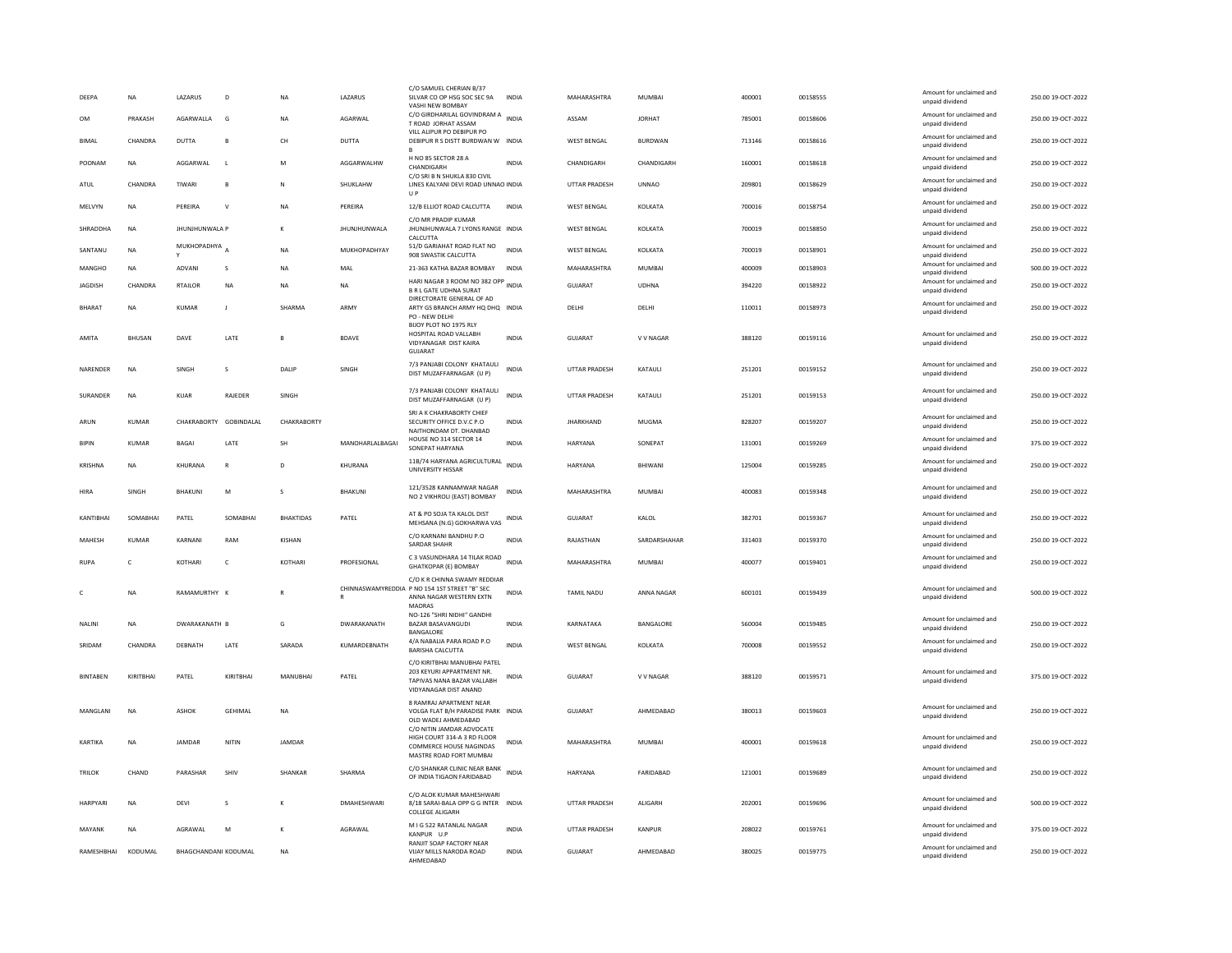| VIJAY                | <b>NA</b>      | <b>KUMAR</b>                  | DALIP                 | <b>KUMAR</b>   |                        | <b>BD/30B LIG FLATS SHALIMAR</b><br><b>BAGH DELH</b>                                                     | <b>INDIA</b> | DELHI                 | DELHI         | 110052 | 00159804 | Amount for unclaimed and<br>unpaid dividend | 250.00 19-OCT-2022 |
|----------------------|----------------|-------------------------------|-----------------------|----------------|------------------------|----------------------------------------------------------------------------------------------------------|--------------|-----------------------|---------------|--------|----------|---------------------------------------------|--------------------|
| FALGUNI              | B              | BHADIYADRA                    | BHARAT                | M              | SONI                   | 8 HIRAK APARTMENT OPP<br>CHINMAY TOWER SUBHASH<br>CHOWK GURUKUL MEMNAGAR<br>AHMEDABAD                    | <b>INDIA</b> | GUJARAT               | AHMEDABAD     | 380052 | 00159828 | Amount for unclaimed and<br>unpaid dividend | 250.00 19-OCT-2022 |
| MANJULA              | N              | PATEL                         | NAGARBHAI             | PATEL          |                        | 1 DHANLAXMI SOCIETY OPP S V<br>HIGH SCHOOL KADI N.G                                                      | <b>INDIA</b> | GUJARAT               | KALOL         | 382715 | 00159835 | Amount for unclaimed and<br>unpaid dividend | 250.00 19-OCT-2022 |
| <b>BATAN</b>         | KISHOR         | SHUKLA                        | NAVAL                 | KISHOR         | SHUKLA                 | RAJGIR BENGALI PARA RAJGIR<br>NALANDA BIHAR                                                              | INDIA        | <b>BIHAR</b>          | BIHARSHARIF   | 803116 | 00159940 | Amount for unclaimed and<br>unpaid dividend | 250.00 19-OCT-2022 |
| RAJESHKUMAR GOPALDAS |                | RAJANI                        | GOPALDAS              | M              | RAJANI                 | THAKKARBAPA ROAD<br>"MANGLAM" JAMJODHPUR DIST INDIA<br>JAMNAGAR GUJARAT                                  |              | <b>GUJARAT</b>        | PORBANDAR     | 360530 | 00159953 | Amount for unclaimed and<br>unpaid dividend | 250.00 19-OCT-2022 |
| SANJEEV              | <b>NA</b>      | GARG                          | DINESHCHANDRA GARG    |                |                        | C/O M/S L M H 67 NOVYOG<br>MARKET GHAZIABAD(L M H)                                                       | <b>INDIA</b> | <b>UTTAR PRADESH</b>  | GHAZIABAD     | 201001 | 00159963 | Amount for unclaimed and<br>unpaid dividend | 250.00 19-OCT-2022 |
| SAMUBEN              | HARJIBHAI      | RABARI                        | HARJIBHAI             | ARJANBHAI      | <b>RABAR</b>           | C/O NILKANTH FASHION WARE<br>CIVIL ROAD KHEDBRAHMA DIST SK INDIA<br>PO KHEDBRAHMA                        |              | <b>GUJARAT</b>        | SONASAN       | 383255 | 00160029 | Amount for unclaimed and<br>unpaid dividend | 250.00 19-OCT-2022 |
| KOGANTI              | NA             | SARATHY                       | GOPALA                | KRISHNAIAH     |                        | C/O ANUPAMA DISTRIBUTORS (P)<br>LTD D NO 24-1-66A<br>SAMBAMURTHY ROAD                                    | INDIA        | ANDHRA PRADESH        | VIJAYWADA     | 520003 | 00160031 | Amount for unclaimed and<br>unpaid dividend | 500.00 19-OCT-2022 |
| VINODCHANDRA NA      |                | s                             | SHANTILAL             | <b>NA</b>      |                        | DURGAPURAM VIJAYAWADA<br>'GOLDEN' 54 PANVEL IND. ESTATE<br>PANVEL (M S)                                  | <b>INDIA</b> | MAHARASHTRA           | PANVEL        | 410217 | 00160056 | Amount for unclaimed and<br>unpaid dividend | 250.00 19-OCT-2022 |
| SANIAY               | DHONDIRAM      | CHORDIYA                      | DHONDIRAM             | CHORDIYA       |                        | 2 AJANTA APARTMENTS POONAM<br>MOTI NAGAR AHMEDNAGAR                                                      | <b>INDIA</b> | MAHARASHTRA           | AHMEDNAGAR    | 414001 | 00160074 | Amount for unclaimed and<br>unpaid dividend | 250.00 19-QCT-2022 |
| <b>VIMAI KANT</b>    | <b>NA</b>      | J.                            | <b>RHINVARAI</b>      | - 11           |                        | VARDAAN COMPLEX 146 MINT<br>STREET 2ND FL SOWCARPET<br>MADRAS                                            | <b>INDIA</b> | TAMII NADU            | CHENNAL       | 600079 | 00160086 | Amount for unclaimed and<br>unpaid dividend | 250.00 19-OCT-2022 |
| <b>OJASWINI</b>      | <b>NA</b>      | RATH                          | JAYASHANKAR           | <b>TRIVEDI</b> |                        | D 1/3 SHUKH SHANTI SOCIETY B/H<br>SADHU VASWANI SCHOOL HARNI INDIA<br>ROAD VADODARA                      |              | <b>GUJARAT</b>        | VADODARA      | 390022 | 00160089 | Amount for unclaimed and<br>unpaid dividend | 250.00 19-OCT-2022 |
| SUNITA               | NA             | JAIN                          | LATE                  | N              | CMLAHOTRACA            | M 72 GREATER KAILASH II NEW<br>DELHI                                                                     | <b>INDIA</b> | DELHI                 | DELHI         | 110048 | 00160102 | Amount for unclaimed and<br>unpaid dividend | 250.00 19-OCT-2022 |
| <b>SUDHIR</b>        | <b>KUMAR</b>   | SINHA                         | LATE                  | RAM            | KISHOREPDSINHA         | SHUBHANKAR PURAM VILLA RLY<br>HUNDER ROAD EAST LOHANIPUR INDIA<br>PATNA                                  |              | BIHAR                 | PATNA         | 800003 | 00160124 | Amount for unclaimed and<br>unpaid dividend | 500.00 19-OCT-2022 |
| INDUBEN              | B              | PATEL                         | BHAGVATPRASAD S       |                | PATEL                  | TYPE E 61/2 G E B COLONY<br>TALUKA THASARA DIST KHEDA<br>WANAKBORI                                       | <b>INDIA</b> | <b>GUJARAT</b>        | <b>DAKOR</b>  | 388239 | 00160136 | Amount for unclaimed and<br>unpaid dividend | 250.00 19-OCT-2022 |
| RAJIV                | <b>KUMAR</b>   | AGARWAL                       | P                     | $\mathsf{P}$   | AGARWAL                | BRASS WARE MERCHANT BARTAN INDIA<br>BAZAR MORADABAD(U.P)                                                 |              | <b>UTTAR PRADESH</b>  | MORADABAD     | 244001 | 00160182 | Amount for unclaimed and<br>unpaid dividend | 250.00 19-OCT-2022 |
| <b>BHOGILAL</b>      | ĸ              | <b>DOSHI</b>                  | KHIMJI                | D              | <b>DOSHI</b>           | MEMON JAMAT KHANA 2ND<br>FLOOR ROOM NO 8 BHID BAZAR INDIA<br><b>BHUJ KUTCH</b>                           |              | <b>GUJARAT</b>        | BHUJ          | 370001 | 00160246 | Amount for unclaimed and<br>unpaid dividend | 250.00 19-OCT-2022 |
| SUKHLAL              | MAGANLAL       | <b>DOSHI</b>                  | MAGANLAL              | $\mathsf F$    | DOSHI                  | DOSHI SHERI GANGA BAZAR<br>ANJAR KUTCH                                                                   | INDIA        | GUJARAT               | KUKMA         | 370110 | 00160247 | Amount for unclaimed and<br>unpaid dividend | 250.00 19-OCT-2022 |
| RANJEETBHAI          | DAHYA          | PATEL                         | DAHYA                 | GOKUL          | PATEL                  | AT PO KANAV TA PALSANA DIST<br>SURAT GUJARAT                                                             | <b>INDIA</b> | <b>GUJARAT</b>        | CHALTHAN      | 394315 | 00160268 | Amount for unclaimed and<br>unpaid dividend | 250.00 19-OCT-2022 |
| SHASHI               | <b>NA</b>      | GILRA                         | NARENDRA              | <b>KUMAR</b>   | GILRA                  | C/O DR N K GILRA DEVI ROAD<br>SITABPUR KOTDWARA(GARHWAL) INDIA<br>UP                                     |              | UTTARAKHAND           | LANDSDOWNE    | 246149 | 00160320 | Amount for unclaimed and<br>unpaid dividend | 250.00 19-OCT-2022 |
| VENKATA              | VARAPRASAD     | VALLURI                       | VASU                  | CHOWDARY       | EMPLOYEE               | DY STASTISTICAL OFFICER DIST<br>LEPROSY OFFICE EAST GODAVARI INDIA<br>DIST KAKINADA AP                   |              | <b>ANDHRA PRADESH</b> | KAKINADA      | 533003 | 00160351 | Amount for unclaimed and<br>unpaid dividend | 250.00 19-OCT-2022 |
| <b>JAYANTHI</b>      | NA             | SRIDHAR                       | $\mathsf{N}$          | SRIDHAR        |                        | C/O R N BABU 2 RIVERSIDE ROAD<br>ORDNANCE ESTATE AT & POST                                               | <b>INDIA</b> | MAHARASHTRA           | PUNE          | 411003 | 00160353 | Amount for unclaimed and<br>unpaid dividend | 250.00 19-OCT-2022 |
| VAZEER               | M              | MULLA                         | MOHAMMADHANI NA<br>EF |                |                        | <b>KHADKI PUNE</b><br>J E O/O CKE II K P C LTD KADRA<br>KARWAR (N K) KARNATAKA                           | <b>INDIA</b> | KARNATAKA             | KARWAR        | 581396 | 00160366 | Amount for unclaimed and<br>unpaid dividend | 250.00 19-OCT-2022 |
| ASHOK                | <b>KUMAR</b>   | <b>GUPTA</b>                  | JAGMAL                | SWARUP         |                        | C 141 G T B NAGAR ALLAHABAD                                                                              | <b>INDIA</b> | UTTAR PRADESH         | ALLAHABAD     | 211016 | 00160454 | Amount for unclaimed and<br>unpaid dividend | 500.00 19-OCT-2022 |
| KALLURU              | NA             | VIJAY                         |                       | KRISHNA        | <b>MURTHY</b>          | D NO 14 1 80 B H STREET<br>URAVAKONDA                                                                    | <b>INDIA</b> | ANDHRA PRADESH        | GUNTAKAL      | 515812 | 00160455 | Amount for unclaimed and<br>unpaid dividend | 250.00 19-OCT-2022 |
| <b>GULAM</b>         | <b>RASOOL</b>  | KHAN                          | AMIR                  | AHMED          |                        | 132 ANSARI ROAD NAZAR COLONY INDIA<br>MUZAFFARNAGAR (U P)                                                |              | <b>UTTAR PRADESH</b>  | MUZAFFARNAGAR | 251001 | 00160465 | Amount for unclaimed and<br>unpaid dividend | 250.00 19-OCT-2022 |
|                      | G              | PATHAK                        | LATE                  | G              | <b>KPATHAK</b>         | C/O THE TATA IRON & STEEL CO.<br>IND SURYA TOWERS 6TH FLOOR<br>104 S P ROAD SECUNDERABAD                 | <b>INDIA</b> | ANDHRA PRADESH        | HYDERABAD     | 500003 | 00160590 | Amount for unclaimed and<br>unpaid dividend | 250.00 19-OCT-2022 |
| MANILAL              | <b>NA</b>      | CHAKRABORTY LATE              |                       | <b>BRAJO</b>   | MOHANCHAKRABORTY       | KALIKAPUR BARASAT 24<br>PARGANA'S (NORTH) WB                                                             | INDIA        | <b>WEST BENGAL</b>    | BARASAT       | 743201 | 00160609 | Amount for unclaimed and<br>unpaid dividend | 250.00 19-OCT-2022 |
| MANUBHAI             | $\overline{A}$ | SHAH                          | AMTHALAL              | SHAH           |                        | 12/A VIKRAM NAGAR SOCIETY<br>USHMANPURA AHMEDABAD                                                        | <b>INDIA</b> | GUIARAT               | AHMEDARAD     | 380013 | 00160639 | Amount for unclaimed and<br>unpaid dividend | 250.00 19-QCT-2022 |
| <b>NISHIT</b>        | <b>NA</b>      | CHUCKERBURTT                  | LATE                  | RAM            | <b>DHANCHAKRABORTY</b> | 2 C MADHAB DAS LANE PO<br>BEADON STREET CALCUTTA WEST INDIA<br><b>BENGAL</b>                             |              | <b>WEST BENGAL</b>    | KOLKATA       | 700006 | 00160651 | Amount for unclaimed and<br>unpaid dividend | 125.00 19-OCT-2022 |
| M                    | SHANTHA        | BAI                           | M                     | MANJUNATH      | PRABHU                 | MATTIKAR'S COMPOUND NEAR<br>DURGA NURSINGH HOME<br>JODURASTHE KARKALA TO PO<br>KUKKUNDUR KARNATAKA STATE | INDIA        | KARNATAKA             | <b>UDUPI</b>  | 576117 | 00160654 | Amount for unclaimed and<br>unpaid dividend | 500.00 19-OCT-2022 |
| SANTANU              | <b>NA</b>      | <b>BHATTACHERJEE PARITOSH</b> |                       | KR             | BHATTACHERJEE          | A-9/255 KALYANI PO KALYANI DT<br><b>NADIA</b>                                                            | <b>INDIA</b> | <b>WEST BENGAL</b>    | <b>NADIA</b>  | 741235 | 00160684 | Amount for unclaimed and<br>unpaid dividend | 125.00 19-OCT-2022 |
| <b>RUSTAM</b>        | <b>NOSHIR</b>  | VAIIFDAR                      | <b>NOSHIR</b>         | К              | VAIIFDAR               | FLAT NO D-1 GROUND FLOOR<br>PRARTHNA FLATS GIDC ROAD<br>MANJALPUR BARODA GUJARAT                         | <b>INDIA</b> | GUIARAT               | VADODARA      | 390011 | 00160728 | Amount for unclaimed and<br>unpaid dividend | 250.00 19-OCT-2022 |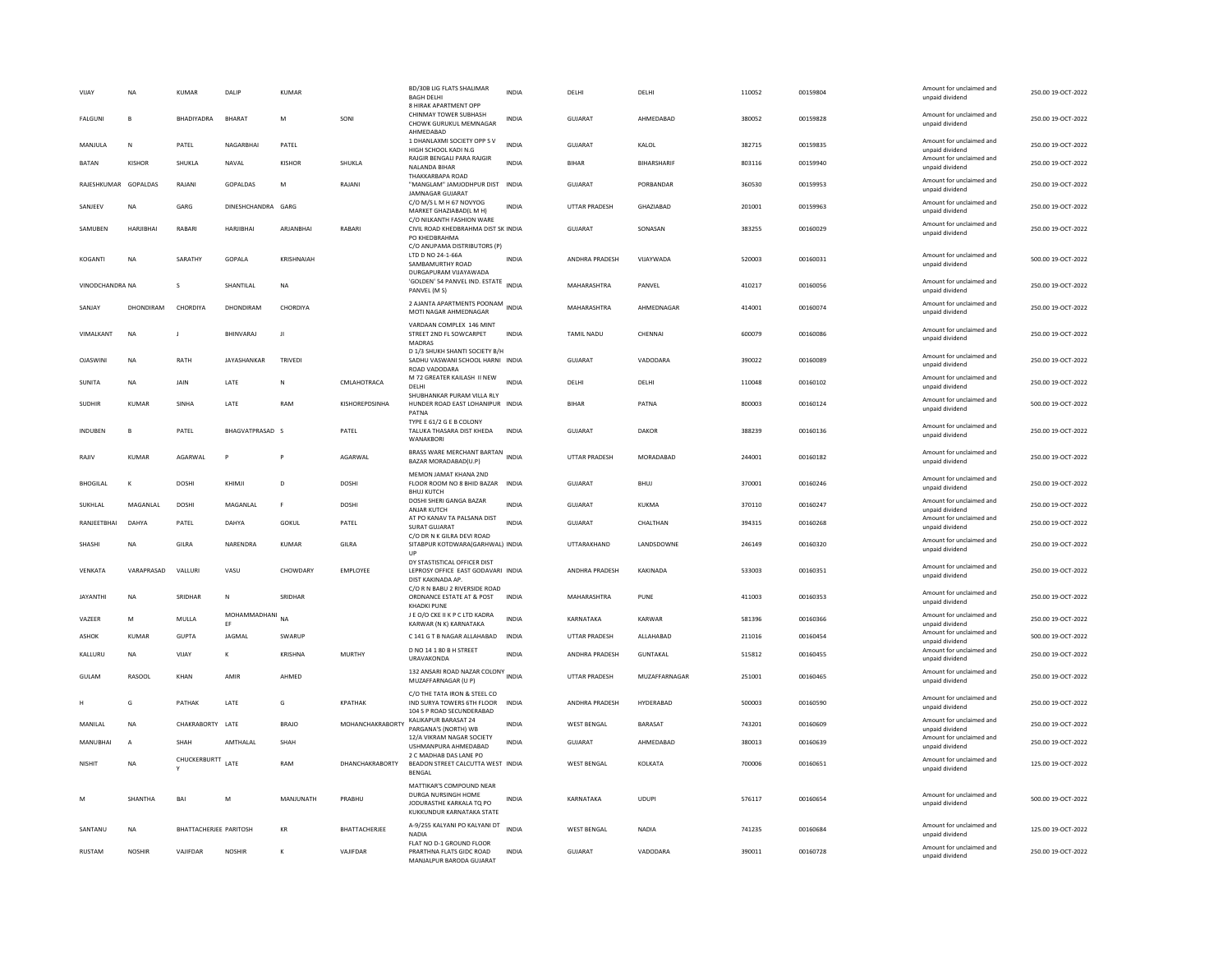| DARSHARATHBH<br>AI |                 | MODI                        | KESHAVLAL                 | MODI              |              | MODI CLINIC CHHANI                                                                                  | INDIA        | GUJARAT               | FERTILIZERNAGAR      | 391740 | 00160735 | Amount for unclaimed and<br>unpaid dividend | 375.00 19-OCT-2022 |
|--------------------|-----------------|-----------------------------|---------------------------|-------------------|--------------|-----------------------------------------------------------------------------------------------------|--------------|-----------------------|----------------------|--------|----------|---------------------------------------------|--------------------|
| ERNEST             | SUSHANTA        | PAUL                        | M                         |                   | PAUL         | <b>BANK OF INDIA HAZARIBAG BR</b><br>POST BOX 8 DIST BOARD CHOWK INDIA<br>PO & DIST HAZARIBAG BIHAR |              | <b>BIHAR</b>          | HAZARIBAGH           | 825301 | 00160819 | Amount for unclaimed and<br>unpaid dividend | 250.00 19-OCT-2022 |
| <b>NASIR</b>       | $\overline{A}$  | SAMDNOORANI A               |                           | SAMAD             | HALIMOHAMMED | EXCEL INDIA SYNTHETICS 4/3151 2<br>AMPA BAZAR SALABAT PURA<br>MAIN ROAD SURAT                       | <b>INDIA</b> | <b>GUJARAT</b>        | <b>SURAT NANPURA</b> | 395003 | 00160826 | Amount for unclaimed and<br>unpaid dividend | 250.00 19-OCT-2022 |
| <b>ALOK</b>        | <b>NA</b>       | <b>JOSHI</b>                | LATE                      | PRATAP            | NARAIN       | A-3 M S FLATS PANDARA PARK<br>NEWDELHI<br><b>B 2/M-31 SECTOR B SITAPUR</b>                          | <b>INDIA</b> | DELHI                 | DELHI                | 110003 | 00160832 | Amount for unclaimed and<br>unpaid dividend | 250.00 19-OCT-2022 |
| MANORAMA           | NA              | DEVI                        | ASHOKKUMAR                | NA                |              | ROAD SCHEME JANAKIPURAM<br>LUCKNOW                                                                  | <b>INDIA</b> | ANDHRA PRADESH        | HYDERABAD            | 500003 | 00160834 | Amount for unclaimed and<br>unpaid dividend | 250.00 19-OCT-2022 |
| SATYA              | NA              | DEVI                        | VIJAY                     | NATH              |              | 64-R MODEL TOWN LUDHIANA                                                                            | <b>INDIA</b> | PUNJAB                | LUDHIANA             | 141008 | 00160856 | Amount for unclaimed and<br>unpaid dividend | 250.00 19-OCT-2022 |
| SAROJ              | <b>NA</b>       | <b>BALA</b>                 | RAJENDER                  | KUMAR             |              | 25/3 DOUBLE STOREY ASHOK<br>NAGAR NEWDELHI                                                          | <b>INDIA</b> | DELHI                 | DELHI                | 110018 | 00161016 | Amount for unclaimed and<br>unpaid dividend | 250.00 19-OCT-2022 |
| D                  | NA              | REGO                        | $\mathbf{J}$              | REGO              |              | 7 SAT NAM L B S MARG KURLA<br>BOMBAY                                                                | <b>INDIA</b> | MAHARASHTRA           | <b>MUMBAI</b>        | 400070 | 00161076 | Amount for unclaimed and<br>unpaid dividend | 250.00 19-OCT-2022 |
| URMII A            | VADILAL         | <b>MFHTA</b>                | VADILAI                   | MOHANI AI         | <b>MFHTA</b> | 375-C GIRGAUM ROAD BOMBAY                                                                           | <b>INDIA</b> | <b>MAHARASHTRA</b>    | MUMBAL               | 400002 | 00161091 | Amount for unclaimed and<br>unpaid dividend | 250.00 19-OCT-2022 |
| <b>KUSUM</b>       | NA              | LATA                        | <b>OM</b>                 | PARKASH           |              | C/O ANIL KUMAR GOEL 319 ANAJ<br>MANDI SHAHDARA DELHI                                                | <b>INDIA</b> | DELHI                 | DELHI                | 110012 | 00161116 | Amount for unclaimed and<br>unpaid dividend | 250.00 19-OCT-2022 |
| MEENA              | NA              | DOSHI                       | RAJNIKANT                 | DOSHI             |              | 204 GOVERDHAN APT L T ROAD<br>BORIVALI (W) BOMBAY                                                   | <b>INDIA</b> | MAHARASHTRA           | MUMBAI               | 400092 | 00161120 | Amount for unclaimed and<br>unpaid dividend | 250.00 19-OCT-2022 |
| SAVITA             | NA              | SHARMA                      | <b>NA</b>                 | <b>NA</b>         | <b>NA</b>    | 203 AKSHAYA APTT 75 BIMA<br>NAGAR OPP ANAND BAZAR                                                   | <b>INDIA</b> | MADHYA PRADESH        | <b>INDORE</b>        | 452001 | 00161156 | Amount for unclaimed and<br>unpaid dividend | 250.00 19-OCT-2022 |
| SANJEEV            | DUTT            | SHARMA                      | SOM                       | DUTT              | SHARMA       | INDORE<br>203 AKSHAYA APTT 75 BIMA<br>NAGAR OPP ANAND BAZAR<br><b>INDORE</b>                        | <b>INDIA</b> | MADHYA PRADESH        | <b>INDORE</b>        | 452001 | 00161157 | Amount for unclaimed and<br>unpaid dividend | 250.00 19-OCT-2022 |
| SOM                | DUTT            | SHARMA                      | YAGYA                     | DUTT              | SHARMA       | 203 AKSHAYA APTT 75 BIMA<br>NAGAR OPP ANAND BAZAR<br>INDORE                                         | <b>INDIA</b> | <b>MADHYA PRADESH</b> | <b>INDORF</b>        | 452001 | 00161158 | Amount for unclaimed and<br>unpaid dividend | 250.00 19-OCT-2022 |
| UZMA               | <b>NA</b>       | KHAN                        | <b>IFTAKHAR</b>           | HASAN             | KHAN         | 393/144 B GAFFAR MANZIL (EXT)<br>JAMIA NAGAR (OKHLA) NEW<br>DELHI                                   | <b>INDIA</b> | <b>DELHI</b>          | DELHI                | 110025 | 00161186 | Amount for unclaimed and<br>unpaid dividend | 250.00 19-OCT-2022 |
| RANJAN             | s               | <b>DOSHI</b>                | SURESHBHAI                | <b>NA</b>         |              | CHANDAN TRADERS BHID BAZAR<br><b>BHUJ KATCH</b>                                                     | <b>INDIA</b> | <b>GUJARAT</b>        | BHUJ                 | 370001 | 00161204 | Amount for unclaimed and<br>unpaid dividend | 250.00 19-OCT-2022 |
| DONGA              | <b>NA</b>       | RENUKA                      | D                         | $\mathbf{S}$      | NVPRASAD     | C/O D S N V PRASAD D NO 2 56 7<br>SANTHI NAGAR KAKINADA (A P)                                       | <b>INDIA</b> | ANDHRA PRADESH        | KAKINADA             | 533033 | 00161275 | Amount for unclaimed and<br>unpaid dividend | 500.00 19-OCT-2022 |
|                    | $\mathsf{C}$    | OPPILAL                     | SP                        | THANNIMALA        |              | 52 ABIRAMAPURAM THIRD<br>STREET MADRAS                                                              | <b>INDIA</b> | <b>TAMIL NADU</b>     | CHENNAL              | 600018 | 00161293 | Amount for unclaimed and<br>unpaid dividend | 250.00 19-OCT-2022 |
| ASHOKKUMAR         | <b>NA</b>       | NIRMAL                      | SHANTILAI                 | <b>NIRMAI</b>     |              | 200 GUJ HOUSING BOARD JETPUR<br><b>ROAD GONDAL</b>                                                  | <b>INDIA</b> | GUIARAT               | GONDAL               | 360311 | 00161319 | Amount for unclaimed and<br>unpaid dividend | 250.00.19-QCT-2022 |
|                    | N               | VSURESHKUMA<br>$\mathbb{R}$ |                           | $\mathbf{v}$      | PRASADARAO   | C/O BELLAM KONDA<br>VENKATSWARLU DOOR T-29-6<br>GANGANAMMAPET TENALI AP                             | <b>INDIA</b> | ANDHRA PRADESH        | TENALI               | 522201 | 00161375 | Amount for unclaimed and<br>unpaid dividend | 500.00 19-OCT-2022 |
| SOMNATH            | NA              | GHOSH                       | HARI                      | PADA              | GHOSH        | B-9/41 PO KALYANI DIST NADIA<br>W.B                                                                 | INDIA        | <b>WEST BENGAL</b>    | NADIA                | 741235 | 00161448 | Amount for unclaimed and<br>unpaid dividend | 250.00 19-OCT-2022 |
| PRASHANT           | NANJIBHAI       | PATEL                       | NANJIBHAI                 | P                 | PATEL        | 6 PRAGJI NAGAR HALAR ROAD<br>VALSAD                                                                 | <b>INDIA</b> | GUJARAT               | VALSAD H.O           | 396001 | 00161478 | Amount for unclaimed and<br>unpaid dividend | 250.00 19-OCT-2022 |
| NARESH             | MANEKLAL        | PATEL                       | MANEKLAL                  |                   | PATEL        | 6 PRAGJI NAGAR HALAR ROAD<br>VALSAD                                                                 | <b>INDIA</b> | <b>GUJARAT</b>        | VALSAD H.O           | 396001 | 00161479 | Amount for unclaimed and<br>unpaid dividend | 375.00 19-OCT-2022 |
| <b>SUBIRA</b>      | <b>NA</b>       | <b>GUPTA</b>                | $\overline{A}$            | $\kappa$          | <b>GUPTA</b> | A K GUPTA B1/75 SECTOR 'K'<br>ALIGANJ LUCKNOW                                                       | <b>INDIA</b> | <b>UTTAR PRADESH</b>  | LUCKNOW              | 226020 | 00161490 | Amount for unclaimed and<br>unpaid dividend | 250.00 19-OCT-2022 |
| MOHEMED            | <b>IDRIS</b>    | EDAMODWALA D                | GULAMMOHEM GUMAMMOHEME NA |                   |              | PATEL TAKRA AODWALA<br><b>MANTION KATHOR DIST SURAT</b>                                             | <b>INDIA</b> | GUJARAT               | UTRAN P.H.C          | 394150 | 00161503 | Amount for unclaimed and<br>unpaid dividend | 250.00 19-OCT-2022 |
| HARUN              | ABDULLA         | <b>MEMON</b>                | ABDULLA                   | NA                |              | MUSLIM STREET KATHOR DIST<br>SURAT                                                                  | <b>INDIA</b> | <b>GUJARAT</b>        | UTRAN P.H.C          | 394150 | 00161504 | Amount for unclaimed and<br>unpaid dividend | 375.00 19-OCT-2022 |
| <b>MANOJ</b>       | KUMAR           | BBRAHMBHATT BHIKHALAL       |                           | <b>BRAHMBHATT</b> |              | A 184 O N G C NAGAR HIGHWAY<br>ROAD MEHSANA (N G)                                                   | <b>INDIA</b> | GUJARAT               | MAHESANA             | 384001 | 00161517 | Amount for unclaimed and<br>unpaid dividend | 250.00 19-OCT-2022 |
| SANATKUMAR         | RATILAL         | <b>NAIK</b>                 | RATILAL                   | DAHYABHAI         |              | 397 KRIBHCO NAGAR SURAT<br>HAZIRA ROAD SURAT GUJARAT                                                | <b>INDIA</b> | GUJARAT               | SUNUALI              | 394515 | 00161533 | Amount for unclaimed and<br>unpaid dividend | 250.00 19-OCT-2022 |
| SANJAY             | <b>NA</b>       | <b>KUMAR</b>                | $\mathbb{R}$              | N                 | SACHDEVA     | 1036 SECTOR-16 FARIDABAD                                                                            | <b>INDIA</b> | <b>HARYANA</b>        | FARIDABAD            | 121002 | 00161541 | Amount for unclaimed and<br>unpaid dividend | 250.00 19-OCT-2022 |
| <b>SURFSH</b>      | <b>NA</b>       | GUPTA                       | $\Omega$                  |                   | GUPTA        | C/O D D GUPTA I MIRPUR COLONY INDIA<br>PATHANKOT                                                    |              | PUNJAR                | PATHANKOT            | 145001 | 00161555 | Amount for unclaimed and<br>unpaid dividend | 250.00 19-OCT-2022 |
| ASHWANI            | <b>NA</b>       | <b>GUPTA</b>                | $\circ$                   |                   | <b>GUPTA</b> | C/O D D GUPTA I MIRPUR COLONY<br>PATHANKOT                                                          | <b>INDIA</b> | PUNJAB                | PATHANKOT            | 145001 | 00161556 | Amount for unclaimed and<br>unpaid dividend | 250.00 19-OCT-2022 |
| PARAS              | <b>NA</b>       | JAIN                        | LATE                      | SUMER             | MALJAIN      | 178/H DWARIK JUNGLE ROAD PO<br>BHADRAKALI DIST HOOGHLY<br><b>WEST BANGAL</b>                        | <b>INDIA</b> | <b>WEST BENGAL</b>    | HOOGHLY              | 712232 | 00161598 | Amount for unclaimed and<br>unpaid dividend | 250.00 19-OCT-2022 |
| MARYALA            | <b>SWAROOPA</b> | RANI                        | M                         | SRIDHAR           |              | C/O JEEVAN DRESSES POST<br>HUZURABAD MO HUZURABAD<br>DIST KARIM NAGAR (AP)                          | <b>INDIA</b> | ANDHRA PRADESH        | ASIFNAGAR            | 505468 | 00161610 | Amount for unclaimed and<br>unpaid dividend | 250.00 19-OCT-2022 |
| <b>JIKARKASAM</b>  | NA              | BATAVIA                     | KASAMBHAI                 | <b>NA</b>         |              | BATAVIA MANTION SARAF BAZAR<br>VANTHALI                                                             | INDIA        | GUJARAT               | VANTHALI (SORATH)    | 362610 | 00161629 | Amount for unclaimed and<br>unpaid dividend | 250.00 19-OCT-2022 |
| SHAKIL             | <b>HARUN</b>    | <b>MEMON</b>                | <b>HARUN</b>              | <b>NA</b>         |              | MUSLIM STREET KATHOR DIST<br>SURAT GUIARAT                                                          | <b>INDIA</b> | GUJARAT               | UTRAN P.H.C          | 394150 | 00161645 | Amount for unclaimed and<br>unpaid dividend | 375.00 19-OCT-2022 |
| SUSHIL             | <b>NA</b>       | AGARWAL                     | HARI                      | AGARWAL           |              | 122/4 J N MUKHERJEE ROAD<br>GHUSURI HOWRAH WB                                                       | <b>INDIA</b> | <b>WEST BENGAL</b>    | <b>HOWRAH</b>        | 711107 | 00161672 | Amount for unclaimed and<br>unpaid dividend | 500.00 19-OCT-2022 |
| LIZY               | <b>NA</b>       | MATHEW                      | MATHEW                    | THOMAS            |              | MAGGIE COTTAGE MUKKATTA R S<br>INDIA<br>P O NILAMBUR                                                |              | KERALA                | PALGHAT              | 679330 | 00161692 | Amount for unclaimed and<br>unpaid dividend | 250.00 19-OCT-2022 |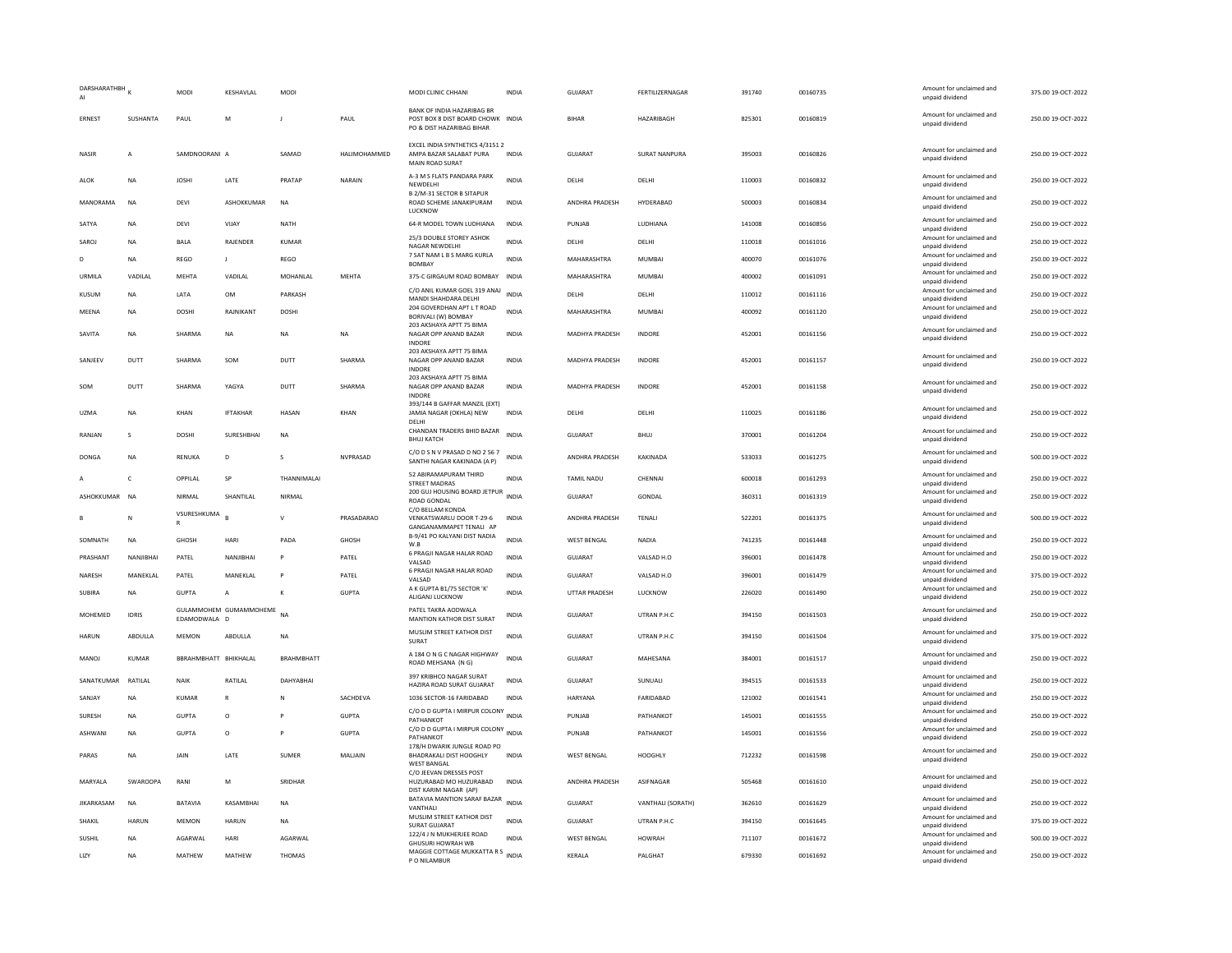| PRABIR           | KUMAR          | <b>NFOGI</b>       | <b>I ATF</b>        | <b>IITENDRA</b> | KUMARNEOGI      | C/O UMESH CHANDRA THAKUI<br>SUSHAMA VILLA B 1/27 A K BITHI INDIA<br><b>CITY CENTRE DURGAPUR</b>          |              | <b>WEST RENGAL</b>    | <b>BELURMATH</b>   | 711205 | 00161725 | Amount for unclaimed and<br>unpaid dividend                    | 250.00.19-OCT-2022 |
|------------------|----------------|--------------------|---------------------|-----------------|-----------------|----------------------------------------------------------------------------------------------------------|--------------|-----------------------|--------------------|--------|----------|----------------------------------------------------------------|--------------------|
| <b>AVNEESH</b>   | <b>NA</b>      | SACHADEV           | <b>JANAK</b>        | RAI             | <b>SACHDEV</b>  | 15 BALLYGUNGE PARK ROAD FLAT<br>NO SE CHITRAI FKHA<br>APARTMENTS CALCUTTA                                | <b>INDIA</b> | <b>WEST BENGAL</b>    | <b>KOI KATA</b>    | 700019 | 00161735 | Amount for unclaimed and<br>unpaid dividend                    | 125.00.19-OCT-2022 |
| CHIRAYU          | <b>NA</b>      | THAKKAR            | CHANDRAKANT         | THAKKAR         |                 | 10 ADARSH COLONY OPP KRISHNA INDIA<br>CINEMA VADODARA                                                    |              | <b>GUJARAT</b>        | VADODARA           | 390001 | 00161736 | Amount for unclaimed and<br>unpaid dividend                    | 250.00 19-OCT-2022 |
| ANIL             | <b>KUMAR</b>   | <b>GUPTA</b>       | P                   | $\mathsf{N}$    | <b>GUPTA</b>    | C/O P N FINANCE CORP P O<br>ALLAHAGANJ DIST<br>SHAHJAHANPUR (U P)                                        | <b>INDIA</b> | MAHARASHTRA           | <b>MUMBAI</b>      | 400001 | 00161739 | Amount for unclaimed and<br>unpaid dividend                    | 250.00 19-OCT-2022 |
| NARESH           | <b>KUMAR</b>   | MITTAL             | <b>GULAB</b>        | CHAND           | MITTAL          | C/O ARUN TEXTILE AGENCY THA<br>KATRA AMLA TOLA ROAD PO<br>KATIHAR (BIHAR)                                | <b>INDIA</b> | <b>BIHAR</b>          | KATIHAR            | 854105 | 00161742 | Amount for unclaimed and<br>unpaid dividend                    | 250.00 19-OCT-2022 |
| MANJU            | <b>NA</b>      | LATA               | <b>PUTANNI</b>      | LAL             |                 | B 136/3 MANAK NAGAR<br>LUCKNOW                                                                           | <b>INDIA</b> | UTTAR PRADESH         | LUCKNOW            | 226011 | 00161776 | Amount for unclaimed and<br>unpaid dividend                    | 250.00 19-OCT-2022 |
|                  | $\mathbf{B}$   | <b>HARIHARAN</b>   | $\mathbf v$         | $\kappa$        | BALASUBRAMANIAN | PT-62/9 FIRST FLOOR KALKAJI<br><b>EXTN NEW DELHI</b>                                                     | <b>INDIA</b> | DELHI                 | <b>DELHI</b>       | 110019 | 00161863 | Amount for unclaimed and<br>unpaid dividend                    | 250.00 19-OCT-2022 |
| SONALI           | <b>NA</b>      | BHATTACHARYA ASHOK |                     | KR              | BHATTACHARYA    | B 13/73 SONARPURA VARANASI                                                                               | <b>INDIA</b> | UTTAR PRADESH         | VARANASI           | 221001 | 00161877 | Amount for unclaimed and                                       | 250.00 19-OCT-2022 |
| <b>RAIINDER</b>  | <b>NA</b>      | BANSAL             | <b>BRII</b>         | <b>IAI</b>      |                 | SENIOR RESIDENT DEPT OF<br>NEUROLOGY S.G.P.G.I RAI BARELI INDIA<br>ROAD LUCKNOW (U.P)                    |              | <b>UTTAR PRADESH</b>  | <b>ILICKNOW</b>    | 226001 | 00161921 | unpaid dividend<br>Amount for unclaimed and<br>unpaid dividend | 250.00 19-OCT-2022 |
| <b>KISHORI</b>   | <b>NA</b>      | PANDEY             | <b>SHRISH</b>       | CHANDRA         | PANDEY          | C/O WEST BENGAL STORE<br>SUPPLIERS STATION ROAD PO<br>BARAKAR DIST BURDWAN (W B)                         | <b>INDIA</b> | <b>WEST BENGAL</b>    | ASANSOL            | 713324 | 00161955 | Amount for unclaimed and<br>unpaid dividend                    | 500.00 19-OCT-2022 |
| NETAI            | <b>NA</b>      | SANKI              | LATE                | MADAN           | SANKI           | VILL DAKHIN SARANGABAD PO<br>SARANGABAD VIA BUDGE BUDGE INDIA                                            |              | <b>WEST BENGAL</b>    | 24 PARAGNAS        | 743319 | 00162051 | Amount for unclaimed and<br>unpaid dividend                    | 250.00 19-OCT-2022 |
|                  |                |                    |                     |                 |                 | DIST 24 PGS (S)                                                                                          |              |                       |                    |        |          | Amount for unclaimed and                                       |                    |
| <b>BALVINDER</b> | <b>NA</b>      | <b>KAUR</b>        | <b>JAGJIT</b>       | SINGH           |                 | VILL SARHALA P O GARHDIWALA<br>DIST HOSHIARPUR (PUNJAB)                                                  | <b>INDIA</b> | PUNJAB                | DASUYA             | 144207 | 00162201 | unpaid dividend                                                | 250.00 19-OCT-2022 |
| DALIT            | <b>NA</b>      | KAUR               | GURDEEP             | SINGH           |                 | H N 413 COLLEGE ROAD CIVIL<br>LINES LUDHIANA (P B)                                                       | <b>INDIA</b> | PUNJAR                | <b>IUDHIANA</b>    | 141001 | 00162234 | Amount for unclaimed and<br>unpaid dividend                    | 250.00 19-OCT-2022 |
| SONAL            | DILIP          | SHAH               | DILIP               | <b>NA</b>       |                 | 1222 'E' WARD 1ST LANE<br>RAJARAMPURI KOLHAPUR                                                           | <b>INDIA</b> | MAHARASHTRA           | KHOLAPUR           | 416008 | 00162235 | Amount for unclaimed and<br>unpaid dividend                    | 250.00 19-OCT-2022 |
| AMBER            | $\mathsf{R}$   | DALAL              | RAMESHCHANDRA DALAL |                 | PROFFES         | 8/84 NAVRANG PEDDER ROAD<br><b>MUMBA</b>                                                                 | INDIA        | MAHARASHTRA           | <b>MUMBAI</b>      | 400026 | 00162251 | Amount for unclaimed and<br>unpaid dividend                    | 250.00 19-OCT-2022 |
| SURHA            | к              | MFHTA              | KISHORE             | <b>MFHTA</b>    | <b>IOB</b>      | 116/3381 RAMNARAYAN NARKAR<br><b>MARG GHATKOPAR (EAST)</b><br><b>BOMBAY</b>                              | <b>INDIA</b> | MAHARASHTRA           | MUMBAI             | 400075 | 00162297 | Amount for unclaimed and<br>unpaid dividend                    | 250.00.19-OCT-2022 |
| MITALI           | <b>NA</b>      | KUNDU              | <b>IOYDEV</b>       | KUNDU           |                 | BEHIND KARUNA CINEMA TOWN +<br>PO ARAMRAGH DIST HOOGHLY W INDIA<br>BENGAL                                |              | WEST BENGAL           | ARAMBAGH           | 712601 | 00162335 | Amount for unclaimed and<br>unpaid dividend                    | 250.00 19-OCT-2022 |
| PRAMENDRA        | SINGH          | THAKUR             | $\mathbf{R}$        | s               | THAKUR          | "RADHAKUNJ" KALABAG BARETH<br>ROAD GANJ BASODA MP                                                        | <b>INDIA</b> | <b>MADHYA PRADESH</b> | <b>GANI BASODA</b> | 464221 | 00162357 | Amount for unclaimed and<br>unpaid dividend                    | 250.00 19-OCT-2022 |
| PANKAJ           | H              | <b>PARIKH</b>      | HARSHADRHAI         | <b>NA</b>       |                 | 20/A PANKAJ SOCIETY BHATTHA<br>SARKHEJ ROAD AHMEDABAD                                                    | <b>INDIA</b> | <b>GUJARAT</b>        | AHMFDARAD          | 380007 | 00162366 | Amount for unclaimed and<br>unpaid dividend                    | 250.00 19-OCT-2022 |
| BHUPENDRA        | <b>NA</b>      | KHURANA            | DESHRAJ             | KHURANA         |                 | KHURANA AGENCY J P CHOWK<br>KOTHI BAZAR PO BETUL (MP)<br>C/O SANGITA TRADERS 109                         | <b>INDIA</b> | MADHYA PRADESH        | <b>BETUL</b>       | 460001 | 00162376 | Amount for unclaimed and<br>unpaid dividend                    | 250.00 19-OCT-2022 |
| DAMODARDAS NA    |                | PUGALIA            | CHAND               | <b>RATANGI</b>  |                 | HANDLOOM MARKET<br><b>GANDHIBAUGH NAGPUR</b>                                                             | <b>INDIA</b> | MAHARASHTRA           | NAGPUR             | 440002 | 00162399 | Amount for unclaimed and<br>unpaid dividend                    | 250.00 19-OCT-2022 |
| PATHARE          | AJIT           | PANDURANG          | PANDURANG           | ANANT           | PATHARE         | 98 PATHARE HOUSE MALWANI<br>CHRUCH MALAD (W) BOMBAY                                                      | <b>INDIA</b> | MAHARASHTRA           | MUMBAI             | 400095 | 00162429 | Amount for unclaimed and<br>unpaid dividend                    | 250.00 19-OCT-2022 |
| DAXA             | A              | PATEL              | ASHOKBHAI           | PATEL           |                 | RAKHODIA TALAV NEAR GAYATRI<br><b>TEMPLE VALSAD</b>                                                      | <b>INDIA</b> | <b>GUJARAT</b>        | VALSAD H.O         | 396001 | 00162582 | Amount for unclaimed and<br>unpaid dividend                    | 250.00 19-OCT-2022 |
| SATYANARAYAN NA  |                | <b>GUPTA</b>       | SITARAM             | <b>GUPTA</b>    |                 | 202 KENWOOD APTS<br>LOKHANDWALA COMPLEX<br>ANDHERI (W) ROMRAY                                            | <b>INDIA</b> | MAHARASHTRA           | <b>MUMBAI</b>      | 400053 | 00162597 | Amount for unclaimed and<br>unpaid dividend                    | 250.00 19-OCT-2022 |
|                  | $\overline{A}$ | MEENAKSHI          | $\overline{A}$      | $\mathbb{R}$    | VENKATACHALAM   | PLOT NO E 358 N-1 CIDCO<br>AURANGABAD                                                                    | <b>INDIA</b> | MAHARASHTRA           | AURANGABAD (MS)    | 431001 | 00162600 | Amount for unclaimed and<br>unpaid dividend                    | 250.00 19-OCT-2022 |
| PARESH           | <b>NA</b>      | SHAH               | AJIT                | SHAH            |                 | 65 WALKESHWAR ROAD 19 SAGAR INDIA<br>MAHAL 3RD FLOOR BOMBAY                                              |              | MAHARASHTRA           | MUMBAI             | 400006 | 00162634 | Amount for unclaimed and<br>unpaid dividend                    | 750.00 19-OCT-2022 |
| <b>JAGDISH</b>   | <b>NA</b>      | SHAH               | AMBALAL             | SHAH            |                 | 65 WALKESHWAR ROAD 19 SAGAR<br>MAHAL BOMBAY<br>C/O FINE INVESTMENT AND                                   | <b>INDIA</b> | MAHARASHTRA           | <b>MUMBAI</b>      | 400006 | 00162635 | Amount for unclaimed and<br>unpaid dividend                    | 250.00 19-OCT-2022 |
| ANIL             | <b>NA</b>      | MEHRISHI           | LAKSHMI             | <b>BHOOSHAN</b> | MEHRISHI        | CONSULTANCY SERVICES 20 A<br>KHATAU BUILDING 1ST FLOOR<br>B/10 MARINE ST OPP APPOLLO ST.<br><b>BOMBA</b> | <b>INDIA</b> | MAHARASHTRA           | <b>MUMBAI</b>      | 400023 | 00162665 | Amount for unclaimed and<br>unpaid dividend                    | 250.00 19-OCT-2022 |
| ALOK             | MOHAN          | KAR                | LATE                | D               | MKAR            | C 8/3 RIVER BANK COLONY<br>LUCKNOW<br>C/O M S KACHHIA M 58 K K                                           | INDIA        | UTTAR PRADESH         | LUCKNOW            | 226001 | 00162669 | Amount for unclaimed and<br>unpaid dividend                    | 250.00 19-OCT-2022 |
| SUBHASH          | $\mathbf{S}$   | KACHHIA            | SHIVLAL             | KACHHIA         |                 | NAGAR NEAR RANNA PARK<br>GHATLODIA AHMEDABAD                                                             | <b>INDIA</b> | <b>GUJARAT</b>        | AHMEDABAD          | 380061 | 00162704 | Amount for unclaimed and<br>unpaid dividend                    | 250.00 19-OCT-2022 |
|                  |                |                    |                     |                 |                 | "PREMCHHAYA" 227/25 P C N T                                                                              | <b>INDIA</b> | MAHARASHTRA           | PUNE               | 411044 | 00162705 | Amount for unclaimed and                                       | 375.00 19-OCT-2022 |
| PRATIMA          |                | <b>BIDARKAR</b>    | <b>NA</b>           | <b>NA</b>       | <b>NA</b>       | <b>NIGDI PUNE</b>                                                                                        |              |                       |                    |        |          | unpaid dividend                                                |                    |
|                  | $\mathsf{C}$   | SHARMA             | LATE                | HARI            | RAMSHARMA       | MC SHOP NO 14 KRIAM ROAD<br>NAWANSHAHAR DOABA DIST<br>JALANDHAR (P B)                                    | <b>INDIA</b> | PUNJAB                | BANGA              | 144514 | 00162711 | Amount for unclaimed and<br>unpaid dividend                    | 250.00 19-OCT-2022 |
| MADANLAL         |                |                    | HAR                 | NARAIN          |                 | 314 SUBHASH COLONY SHASTRI<br>NAGAR JAIPUR                                                               | <b>INDIA</b> | RAJASTHAN             | <b>JAIPUR</b>      | 302016 | 00162726 | Amount for unclaimed and<br>unpaid dividend                    | 250.00 19-OCT-2022 |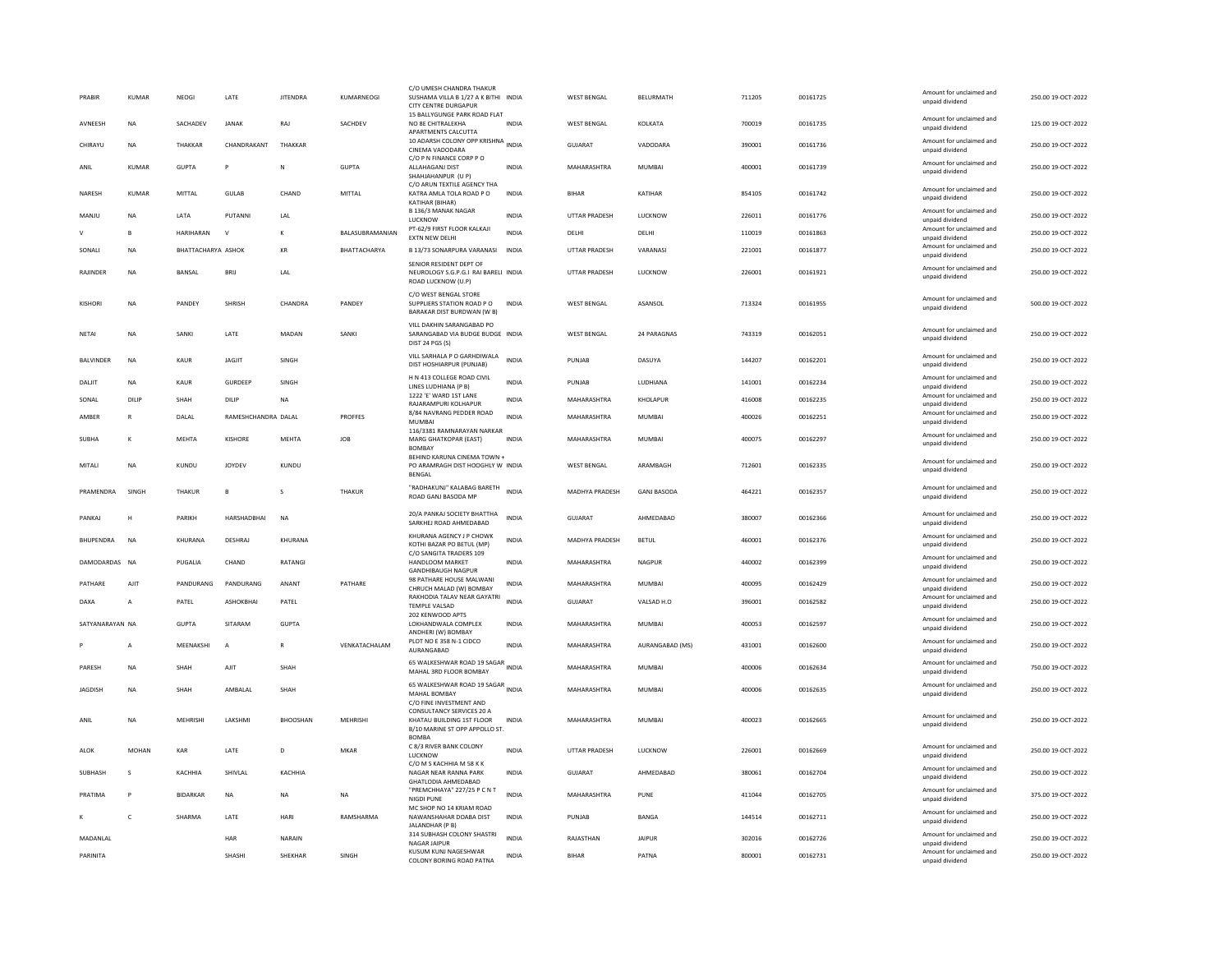| KUVARJI          | D                  | PETHAPARA      | DEVAJIBHAI         | <b>NA</b>      |               | C/O DR M M PETHAPARA<br>HOSPITAL SAVSAR PLOT NEAR S T INDIA<br>STAND MORBI DIST RAJKOT               |              | <b>GUJARAT</b>        | <b>MORBI</b>         | 363641 | 00162765 | Amount for unclaimed and<br>unpaid dividend | 250.00 19-OCT-2022 |
|------------------|--------------------|----------------|--------------------|----------------|---------------|------------------------------------------------------------------------------------------------------|--------------|-----------------------|----------------------|--------|----------|---------------------------------------------|--------------------|
| VIJIANDRA        | <b>KUMAR</b>       | <b>GUPTA</b>   | $\circ$            | <b>P</b>       | <b>GUPTA</b>  | 688/8 KIRPAL NAGAR NEAR SHIV<br><b>NAGAR ROHTAK</b>                                                  | <b>INDIA</b> | <b>HARYANA</b>        | <b>ROHTAK</b>        | 124001 | 00162805 | Amount for unclaimed and<br>unpaid dividend | 250.00 19-OCT-2022 |
| MANILAL          | G                  | PATEL          | <b>GOPALDAS</b>    | PATEL          |               | 62 SHANTI KUNJ 1ST FLOOR 2<br>LIBERTY GARDEN RD 2 MALAD (W) INDIA<br><b>BOMBAY</b>                   |              | MAHARASHTRA           | MUMBAI               | 400064 | 00162837 | Amount for unclaimed and<br>unpaid dividend | 250.00 19-OCT-2022 |
| SATYARHAMA       | N                  | <b>AGARWAI</b> | NIRANIANI AI       | AGARWAI        |               | JAMNA AMRIT APT B NO 1 S V<br>ROAD JOGESHWARI(W) BOMBAY                                              | <b>INDIA</b> | MAHARASHTRA           | <b>KANDIVALI</b>     | 400102 | 00162843 | Amount for unclaimed and<br>unpaid dividend | 250.00.19-OCT-2022 |
| NAGABHUSHAN<br>A | DEVI               | T              | NAMOSIVA           | RAO            | T             | W/O DR T NAMOSIVA RAO FLAT<br>NO 206 PADMAVATI VILA A S RAJU INDIA<br>NAGAR KUKAT PALLY<br>HYDERABAD |              | ANDHRA PRADESH        | HYDERABAD            | 500072 | 00162848 | Amount for unclaimed and<br>unpaid dividend | 250.00 19-OCT-2022 |
| KHURSHID         | AHMED              | NAJMI          | LATE               | M              | MZAKARIA      | 71 VASANT VIHAR RESERVE BANK<br>QUARETERS 85 NEPEANSEA ROAD INDIA<br><b>BOMBAY</b>                   |              | MAHARASHTRA           | MUMBAL               | 400006 | 00162903 | Amount for unclaimed and<br>unpaid dividend | 250.00 19-OCT-2022 |
| KRUPESH          | HARSHADBHAI        | PATEL          | HARSHADBHAI        | $\mathsf{C}$   | PATEL         | 'DARPAN' AZAD KHADKI GORWA<br>VADODARA                                                               | <b>INDIA</b> | GUJARAT               | VADODARA             | 390016 | 00162904 | Amount for unclaimed and<br>unpaid dividend | 250.00 19-OCT-2022 |
| SHASHIKANT       | LALCHAND           | <b>DOSHI</b>   | LALCHAND           | <b>DOSHI</b>   |               | AT POST MHASWAD TAL MAN<br><b>DIST SATARA</b>                                                        | <b>INDIA</b> | MAHARASHTRA           | SATARA               | 415509 | 00162909 | Amount for unclaimed and<br>unpaid dividend | 250.00 19-OCT-2022 |
| PARUL            | $\mathbb{R}$       | SHAH           | RAJESH             | SHAH           |               | C/O SHAH & CO KANDOI BAZAR<br><b>RAJKOT</b>                                                          | <b>INDIA</b> | <b>GUJARAT</b>        | RAJKOT               | 360001 | 00162975 | Amount for unclaimed and<br>unpaid dividend | 250.00 19-OCT-2022 |
| SAKARAM          | <b>VITHOBA</b>     | WANKHEDE       | <b>VITHOBA</b>     | WANKHEDE       |               | B 19/4 OPP CORP SCHOOL GOVT<br>COLONY RAVI NAGAR NAGPUR                                              | <b>INDIA</b> | MAHARASHTRA           | NAGPUR               | 440001 | 00163021 | Amount for unclaimed and<br>unpaid dividend | 250.00 19-OCT-2022 |
| SAROJ            | <b>NA</b>          | MUNDRA         | WO                 | SHANTILAL      | <b>MUNDRA</b> | SHREEJI CONSULTANCY OPP<br>POLICE CHOWKI BHILWARA ROAD INDIA<br>KANKROLI                             |              | RAJASTHAN             | KANKROLI             | 313324 | 00163042 | Amount for unclaimed and<br>unpaid dividend | 250.00 19-OCT-2022 |
| SANTOSH          | <b>NA</b>          | <b>MENON</b>   | $\mathbb{R}$       | M              | <b>MENON</b>  | B 26 "SWAGAT" MAHAKALI RD<br><b>BOMBAY</b>                                                           | <b>INDIA</b> | MAHARASHTRA           | MUMBAI               | 400093 | 00163058 | Amount for unclaimed and<br>unpaid dividend | 250.00 19-OCT-2022 |
| ASHOK            | А                  | PATEL          | AMBALAL            | PATEL          |               | 501/502 ANMAOL APT 89<br>SAKHARAM KEER ROAD SHIVAJI INDIA<br>PARK MAHIM BOMBAY                       |              | MAHARASHTRA           | MUMBAI               | 400016 | 00163105 | Amount for unclaimed and<br>unpaid dividend | 250.00 19-OCT-2022 |
| SWAPNA           | <b>NA</b>          | <b>BASU</b>    | MALAY              | BASU           |               | C/O SUVENDU DUTTA P G B T<br>COLLEGE P O BANIPUR NORTH 24 INDIA                                      |              | <b>WEST BENGAL</b>    | <b>BARASAT</b>       | 743233 | 00163109 | Amount for unclaimed and<br>unpaid dividend | 250.00 19-OCT-2022 |
| <b>HEMENDRA</b>  | <b>KUMAR</b>       | MSALOT         | MANSUKHLAL         | SALOT          |               | PARGANAS (W B)<br>13/222 MUNDY BAZAR KURNOOL<br>(A P)                                                | <b>INDIA</b> | ANDHRA PRADESH        | KURNOOL              | 518001 | 00163120 | Amount for unclaimed and<br>unpaid dividend | 250.00 19-OCT-2022 |
| SANJAY           | -Y                 | NAMJOSHI       | YASHWANTRAO GANESH |                |               | 2/148 OPP SHETH R J J SCHOOL<br>JUNA THANA NAVSAR DIST<br>VALSAD                                     | <b>INDIA</b> | <b>GUJARAT</b>        | NAVASARI             | 396445 | 00163123 | Amount for unclaimed and<br>unpaid dividend | 250.00 19-OCT-2022 |
| PRATIMA          | <b>NA</b>          | AGRAWAI        | <b>I ATF</b>       | SANTOSH        | AGRAWAI       | C/O MADHUKANTA AGRAWAL<br>DAFFODILS SCHOOL NAYA BAZAR INDIA<br><b>BHAGALPUR BIHAR</b>                |              | <b>RIHAR</b>          | <b>BHAGALPUR H.Q</b> | 812002 | 00163205 | Amount for unclaimed and<br>unpaid dividend | 250.00.19-OCT-2022 |
| MANOJIT          | <b>KUMAR</b>       | MAHAPATRA      | ARUN               | <b>KRISHNA</b> | MAHAPATRA     | 3 CORPS DENTAL UNIT (3 CDU)<br>C/O 99 APO                                                            | <b>INDIA</b> | ANDHRA PRADESH        | HYDERABAD            | 500003 | 00163253 | Amount for unclaimed and<br>unpaid dividend | 250.00 19-OCT-2022 |
| KAMAL            | RANI               | JAIN           | GULABCHAND         | JAIN           |               | 28/2 KAMLA NEHRU MARG<br>FREEGANJ UJJAIN                                                             | INDIA        | MADHYA PRADESH        | UJJAIN               | 456006 | 00163308 | Amount for unclaimed and                    | 250.00 19-OCT-2022 |
| SHYAMSUNDER NA   |                    | KHOT           | VASANTRAO          | <b>NA</b>      |               | A-1 RAMKRISHNA SOCIETY                                                                               | <b>INDIA</b> | MAHARASHTRA           | PUNE                 | 411021 | 00163402 | unpaid dividend<br>Amount for unclaimed and | 2.50 19-OCT-2022   |
| PRABHA           | <b>NA</b>          | JAIN           | PRAMOD             | <b>KUMAR</b>   | JAIN          | PASHAN PUNE<br>JAYANT STORES 289 M G ROAD                                                            | <b>INDIA</b> | <b>MADHYA PRADESH</b> | ALIRAJPUR            | 457887 | 00163481 | unpaid dividend<br>Amount for unclaimed and | 250.00 19-OCT-2022 |
|                  |                    |                |                    |                |               | ALIRAJPUR (M P)<br>A/51 SUNIL NIWAS 89/90 OFF S P                                                    |              |                       |                      |        |          | unpaid dividend<br>Amount for unclaimed and |                    |
| NILESH           | <b>NA</b>          | MODI           | SURENDRA           | <b>NA</b>      |               | ROAD FOUR BUNGLOWS ANDHERI INDIA<br>(WEST) BOMBAY<br>C/O MUKESH KALA 100/822                         |              | MAHARASHTRA           | <b>MUMBAI</b>        | 400053 | 00163488 | unpaid dividend                             | 250.00 19-OCT-2022 |
| MINAL            | M                  | KALA           | <b>MUKESH</b>      | KALA           |               | NIRMAL APT OPP JAYMANGAL<br>SOCIETY NARANPURA                                                        | <b>INDIA</b> | GUJARAT               | AHMEDABAD            | 380013 | 00163545 | Amount for unclaimed and<br>unpaid dividend | 250.00 19-OCT-2022 |
| NARESH           | KUMAR              | CHAUHAN        | RAGHUVIR           | SINGH          |               | AHMEDABAD<br>TELEPHONE EXCHANGE AMROHA INDIA<br>DIST MORADABAD                                       |              | UTTAR PRADESH         | HASSANPUR            | 244221 | 00163554 | Amount for unclaimed and<br>unpaid dividend | 250.00 19-OCT-2022 |
| SARJU            | <b>NA</b>          | <b>RABIDAS</b> | $\mathbf v$        | KHEDAN         | DAS           | AT TAPIN SOUTH COLLIERY PO<br>TAPIN SOUTH DIST HAZARI BAGH INDIA                                     |              | <b>BIHAR</b>          | HAZARIBAGH           | 825326 | 00163574 | Amount for unclaimed and                    | 250.00 19-OCT-2022 |
|                  |                    |                |                    |                |               | <b>BIHAR</b>                                                                                         |              |                       |                      |        |          | unpaid dividend                             |                    |
| <b>BHAGWATI</b>  | <b>NA</b>          | SANTANI        | MANOHAR            | SANTANI        |               | RAMJAROKHA BUILDING NO 3<br>BEHIND SUBHASH PETROL PUMP INDIA<br>VICTORIA BRIDGE JAMNAGAR             |              | GUIARAT               | <b>IAMNAGAR</b>      | 361001 | 00163610 | Amount for unclaimed and<br>unpaid dividend | 250.00 19-OCT-2022 |
| LAXMI            | <b>NA</b>          | <b>JOSHI</b>   | SURESHKUMAR        | <b>JOSHI</b>   |               | 790 LIG ANAND NAGAR GWALIOR INDIA<br>(MP)                                                            |              | <b>MADHYA PRADESH</b> | <b>GWALIOR</b>       | 474002 | 00163670 | Amount for unclaimed and<br>unpaid dividend | 250.00 19-OCT-2022 |
| SEEMA            | G                  | PHERWANI       | GHANSHYAMDAS NA    |                |               | C/O ROHIT TEXTILES 27 B<br><b>BUDHWAR PETH STDDAETH</b><br>CHAMBERS APPA BALWANT                     | <b>INDIA</b> | MAHARASHTRA           | PUNE                 | 411002 | 00163693 | Amount for unclaimed and<br>unpaid dividend | 250.00 19-OCT-2022 |
|                  |                    |                |                    |                |               | <b>CHOWK PUNE</b><br>S B CARDMOM AGENCY 66/68                                                        |              |                       |                      |        |          |                                             |                    |
| <b>RAMESH</b>    | <b>DAI PATRAL</b>  | SHAH           | <b>DAI PATRAI</b>  | DHARMSHI       | SHAH          | KAZI SAYED STREET KIDIWALA<br>BLDG ROOM NO 16 FIRST FLOOR<br><b>BOMBAY</b>                           | INDIA        | MAHARASHTRA           | MUMBAI               | 400003 | 00163708 | Amount for unclaimed and<br>unpaid dividend | 750.00 19-OCT-2022 |
| SNEHA            | SHIRISH            | KALE           | SHIRISH            | NA             |               | 13/3 ANUPAMA KASTUR PARK<br><b>BORIVALI(W) BOMBAY</b>                                                | <b>INDIA</b> | MAHARASHTRA           | <b>MUMBAI</b>        | 400092 | 00163725 | Amount for unclaimed and<br>unnaid dividend | 250.00 19-OCT-2022 |
| <b>SUDHAKAR</b>  | <b>NA</b>          | <b>BORADE</b>  | <b>RAMRAOII</b>    | <b>BORADE</b>  |               | 10 VYANKATESH COLONY NEAR<br>SHANKAR NAGAR AMRAVATI                                                  | <b>INDIA</b> | MAHARASHTRA           | AMRAOTI              | 444606 | 00163741 | Amount for unclaimed and<br>unpaid dividend | 250.00 19-OCT-2022 |
| <b>DINESH</b>    | <b>KUMAR</b>       | JAIN           | <b>BABULAL</b>     | JAIN           |               | 83 RESHAM WALA MARKET RING                                                                           | <b>INDIA</b> | <b>GUJARAT</b>        | <b>SURAT NANPURA</b> | 395002 | 00163777 | Amount for unclaimed and                    | 250.00 19-OCT-2022 |
| AVESH            | MAHAMADBHAI MUKATI |                | MAHMADBHAI         | <b>NA</b>      |               | ROAD SURAT<br>JANTA LIMES COMPANY GANDEVI INDIA                                                      |              | GUJARAT               | <b>BILIMORA</b>      | 396321 | 00163781 | unpaid dividend<br>Amount for unclaimed and | 250.00 19-OCT-2022 |
|                  |                    |                |                    |                |               | ROAD BILIMORA                                                                                        |              |                       |                      |        |          | unpaid dividend                             |                    |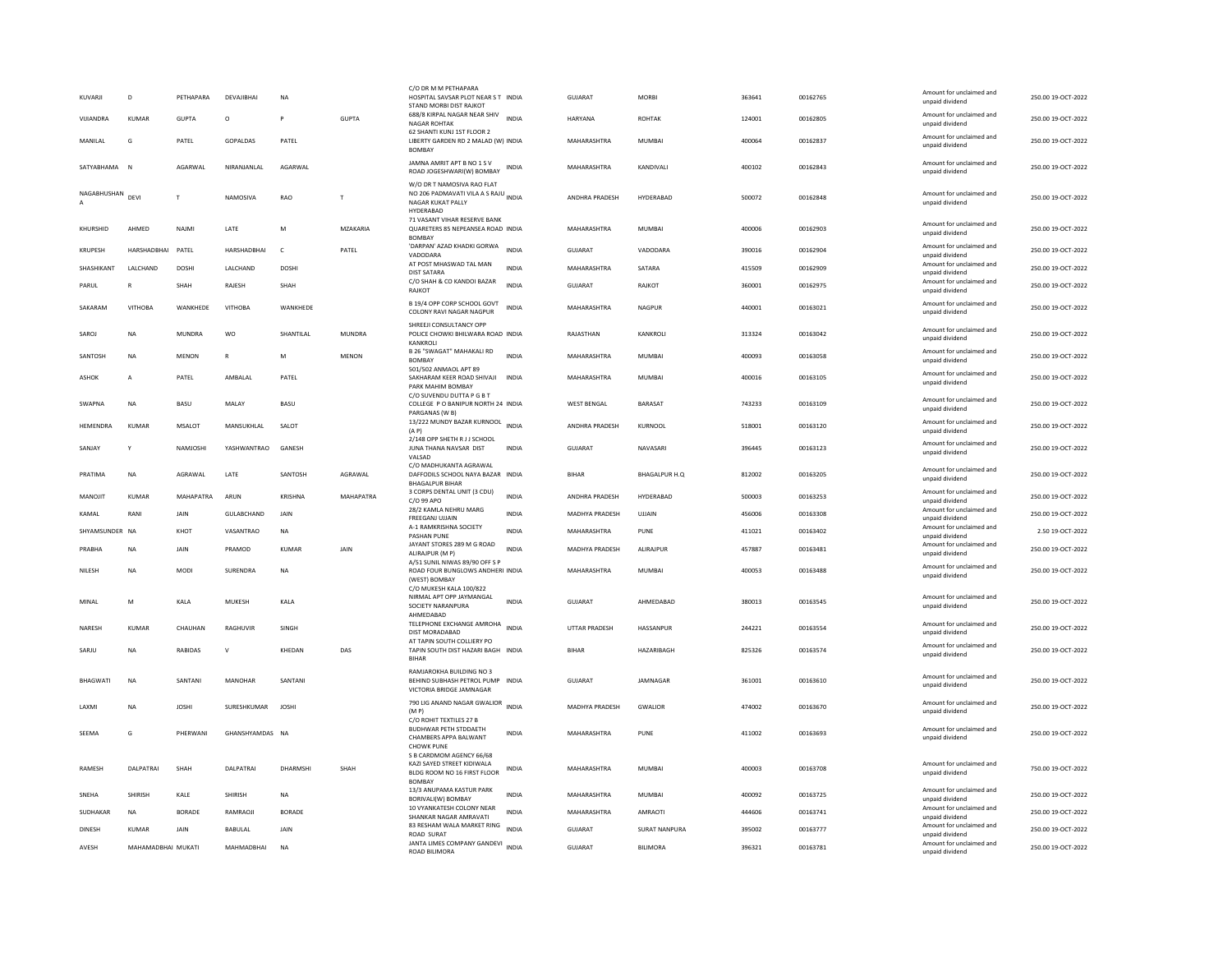| SHASHI                 | PRABHA               | SINGH         |                   | s             | SINGH                    | C/O R S SINGH C 1088 INDIRA<br>NAGAR LUCKNOW (U P)<br>100/815, NIRMAL APPT NR                               | <b>INDIA</b> | UTTAR PRADESH        | LUCKNOW          | 226001 | 00163798 | Amount for unclaimed and<br>unpaid dividend | 250.00 19-OCT-2022  |
|------------------------|----------------------|---------------|-------------------|---------------|--------------------------|-------------------------------------------------------------------------------------------------------------|--------------|----------------------|------------------|--------|----------|---------------------------------------------|---------------------|
| PATEL                  | HITESH               | KANTIBHAI     | KANTIBHAI         | SANKALCHAND   | PATEL                    | JAYMANGAL SOCIETY, SOLA<br>HOUSING POST OFFICE<br>NARANPURA - AHMEDARAD                                     | <b>INDIA</b> | GUJARAT              | AHMEDABAD        | 380061 | 00163802 | Amount for unclaimed and<br>unpaid dividend | 250.00 19-OCT-2022  |
| POONAM                 | <b>NA</b>            | <b>SINGH</b>  | KALYAN            | <b>SINGH</b>  |                          | <b>B 296 PATEL NAGAR II</b><br>GHAZIABAD(UP)                                                                | <b>INDIA</b> | <b>UTTAR PRADESH</b> | <b>GHAZIARAD</b> | 201001 | 00163848 | Amount for unclaimed and<br>unpaid dividend | 250.00.19-QCT-2022  |
| AJAY                   | <b>NA</b>            | <b>KUMAR</b>  | <b>ROSHAN</b>     | LAL           |                          | 230 CYCLE MARKET<br>JHANDEWALAN NEW DELHI                                                                   | <b>INDIA</b> | DELHI                | DELHI            | 110055 | 00163849 | Amount for unclaimed and<br>unpaid dividend | 250.00 19-OCT-2022  |
| NIRANJAN               | <b>NA</b>            | PRASAD        | LATE              | GIRDHARI      | SAHU                     | C/O KAPIL TRADERS LAKE ROAD<br>UPPER BAZAR RANCHI BIHAR                                                     | <b>INDIA</b> | <b>JHARKHAND</b>     | RANCHI           | 834001 | 00163859 | Amount for unclaimed and<br>unpaid dividend | 500.00 19-OCT-2022  |
| RENU                   |                      | <b>JADAON</b> | RAJENDRA          | SINGH         |                          | <b>B-45 INDUSTRIAL SOCIETY NEAR</b><br>SAMA ROAD BARODA                                                     | <b>INDIA</b> | GUJARAT              | VADODARA         | 390002 | 00163941 | Amount for unclaimed and<br>unpaid dividend | 250.00 19-OCT-2022  |
| Α                      | MOHANA               | LAKSHMI       | A                 | RAGHUPATI     | REDDY                    | 10 MEGHNA APARTMENTS 1 2 24<br>DOMALA GUDA HYDERABAD                                                        | <b>INDIA</b> | ANDHRA PRADESH       | HYDERABAD        | 500029 | 00163962 | Amount for unclaimed and<br>unpaid dividend | 750.00 19-OCT-2022  |
| MANISH                 | KIRTILAL             | SHAH          | KIRTILAL          | SHAH          |                          | R NO 5/A 155/157 SHETHANA<br>BLDG 2ND FLOOR 10TH<br>KHETWADI BACK ROAD BOMBAY                               | <b>INDIA</b> | MAHARASHTRA          | <b>MUMBAI</b>    | 400004 | 00163963 | Amount for unclaimed and<br>unpaid dividend | 250.00 19-OCT-2022  |
| MEENA                  | MANISH               | SHAH          | MANISH            | K             | SHAH                     | R NO 5/A 155/157 SHETHANA<br>BLDG 2ND FLOOR 10TH<br>KHETWADI BACK ROAD BOMBAY                               | <b>INDIA</b> | MAHARASHTRA          | MUMBAI           | 400004 | 00163964 | Amount for unclaimed and<br>unpaid dividend | 250.00 19-OCT-2022  |
|                        | s                    | PRABHAVATI    | <sub>S</sub>      |               | PRASAD                   | <b>GOKUL TOWER D 201 THAKOR</b><br>COMPLEX WESTER EXPRESS<br>HIGHWAY KANDIVLI(E) BOMBAY                     | <b>INDIA</b> | MAHARASHTRA          | KANDIVALI        | 400101 | 00163965 | Amount for unclaimed and<br>unpaid dividend | 250.00 19-OCT-2022  |
| PRITIBEN               | SHAMBHUBHAI PATEL    |               | SHAMBHUBHAI       | $\mathsf{R}$  | PATEL                    | 2 ALPAKUNJ SOCY NR RAMJI<br>MANDIR PALDI POST OFFICE<br>AHMEDABAD                                           | <b>INDIA</b> | GUJARAT              | AHMEDABAD        | 380002 | 00164006 | Amount for unclaimed and<br>unpaid dividend | 250.00 19-OCT-2022  |
| ARMAAN                 | NA                   | MUKARJI       | DALEER            | $\mathbf{S}$  | MUKARJISCHOOLBOY         | C/O FARHAN M LUKMANI 213 B<br>JOLLY MAKER APTS 1 CUFFE<br>PARADE COLBA MUMBAI<br>C/O FARHAN M LUKMANI 213 B | <b>INDIA</b> | MAHARASHTRA          | MUMBAI           | 400005 | 00164015 | Amount for unclaimed and<br>unpaid dividend | 500.00 19-OCT-2022  |
| DIYA                   | SARIHA               | MUKARII       | <b>DALEEP</b>     | $\mathbf{S}$  | MUKARJISCHOOLGIRI        | JOLLY APTS 1 CUFFE PARADE<br>COLBA MUMBAI                                                                   | <b>INDIA</b> | <b>MAHARASHTRA</b>   | MUMBAI           | 400005 | 00164017 | Amount for unclaimed and<br>unpaid dividend | 500.00.19-QCT-2022  |
| NITIKA                 | SHIVIN               | MUKARJI       | DALEEP            | s             | <b>MUKARJISCHOOLGIRL</b> | C/O FARHAN M LUKMANI 213 B<br>JOLLY MAKER APTS 1 CUFFE<br>PARADE COLOBA MUMBAI                              | <b>INDIA</b> | MAHARASHTRA          | <b>MUMBAI</b>    | 400005 | 00164018 | Amount for unclaimed and<br>unpaid dividend | 500.00 19-OCT-2022  |
| JIGNESH                | R                    | THAKRAR       | RAJNIKANT         | <b>NA</b>     |                          | OPP REST HOUSE JAMJODHPUR                                                                                   | <b>INDIA</b> | GUJARAT              | PORBANDAR        | 360530 | 00164029 | Amount for unclaimed and<br>unpaid dividend | 250.00 19-OCT-2022  |
| <b>MANOJ</b>           | <b>NA</b>            | MANDHANA      | MAN               | MOHANLAL      | MANDHANA                 | HOUSE NO 301 ROAD NO 7<br>SONARY WEST JAMSHEDPUR                                                            | <b>INDIA</b> | <b>JHARKHAND</b>     | JAMSHEDPUR       | 831011 | 00164037 | Amount for unclaimed and<br>unpaid dividend | 250.00 19-OCT-2022  |
| SHANKAR                | <b>NA</b>            | PATHAK        | RAMESWAR          | PATHAK        |                          | KALIPUR P O PURBA<br>NISCHINTAPUR BUDGE SOUTH 24 INDIA<br>PARGANAS (W B)                                    |              | <b>WEST BENGAL</b>   | 24 PARAGNAS      | 743319 | 00164082 | Amount for unclaimed and<br>unpaid dividend | 375.00 19-OCT-2022  |
| RAN                    | B                    | DESHPANDE     | BHARATRAO         | DESHPANDE     |                          | 31/4-B PARAS NIWAS SANTOSHI<br>MATA NAGAR GOGRAS WADI<br>DOMBIVLI (W) DIST THANE<br>MAHARASTRA              | <b>INDIA</b> | MAHARASHTRA          | DOMBIVALI        | 421201 | 00164121 | Amount for unclaimed and<br>unpaid dividend | 250.00 19-OCT-2022  |
| REKHA                  | NA                   | MISRA         | SUDHANSU          | KUMAR         | <b>MISRA</b>             | BF 240 SALT LAKE CALCUTTA                                                                                   | INDIA        | <b>WEST BENGAL</b>   | KOLKATA          | 700064 | 00164203 | Amount for unclaimed and<br>unpaid dividend | 250.00 19-OCT-2022  |
| SACHIN                 | <b>KUMAR</b>         | MUNDHRA       | CHANDRA           | <b>KISHOR</b> | <b>MUNDHRA</b>           | GOODWILL CORPORATION(INDIA)<br>ROOM NO 175 32 EZRA STREET INDIA<br>CALCUTTA                                 |              | <b>WEST BENGAL</b>   | KOLKATA          | 700001 | 00164217 | Amount for unclaimed and<br>unpaid dividend | 375.00 19-OCT-2022  |
| <b>BHARAT</b>          | <b>ASHOK</b>         | DAGA          | ASHOK             | RANGLAL       | DAGA                     | 6 SWETA PARU SOCIETY I BEHIND<br>NEELAM PARU SOC BHUDARPURA INDIA<br>AMBAWADI AHMEDABAD                     |              | <b>GUJARAT</b>       | AHMEDABAD        | 380006 | 00164223 | Amount for unclaimed and<br>unpaid dividend | 125.00 19-OCT-2022  |
| NIVEDITA               | <b>NA</b>            | SANTRA        | SWAPAN            | COOMAN        | SANTRA                   | 6 PICNIC GARDEN 3RD LANE<br>CALCUTTA                                                                        | <b>INDIA</b> | <b>WEST BENGAL</b>   | KOLKATA          | 700039 | 00164236 | Amount for unclaimed and<br>unpaid dividend | 500.00 19-OCT-2022  |
| BHAGWATIBEN ISHWARBHAI |                      | PRAJAPATI     | <b>ISHWARBHAI</b> | PRABHUDAS     | PRAJAPATI                | C/O BANK OF BARODA RANPUR<br>TA DHANDHUKA DIST AMDAVAD                                                      | <b>INDIA</b> | <b>GUJARAT</b>       | <b>MORBI</b>     | 363610 | 00164284 | Amount for unclaimed and<br>unpaid dividend | 250.00 19-OCT-2022  |
|                        | <b>GEETHA</b>        | PRABHU        |                   | SARVOTHAM     | PRABHU                   | 3-6-448 FLAT NO 104 MADHULIKA<br>APARTMENTS HIMAYATNAGAR<br>HYDERARAD                                       | <b>INDIA</b> | ANDHRA PRADESH       | HYDERABAD        | 500029 | 00164293 | Amount for unclaimed and<br>unpaid dividend | 2500.00 19-OCT-2022 |
| <b>HEMINA</b>          | <b>NALIN</b>         | <b>BHATT</b>  | <b>NALIN</b>      | BHATT         |                          | PAREKHVAS NR VEG MARKET AT<br>& PO MANSA TA VIZAPUR DIST<br>MEHSANA (NORTH GUJARAT)                         | <b>INDIA</b> | <b>GUJARAT</b>       | DELVADA          | 382845 | 00164330 | Amount for unclaimed and<br>unpaid dividend | 250.00 19-OCT-2022  |
| RANJEET                | <b>NA</b>            | SINGH         | DAYAL             | SINGH         |                          | DAYAL PHOTO STUDIO PARK<br>ROAD P O KASHIPUR DIST<br>NAINITAL                                               | <b>INDIA</b> | <b>UTTAR PRADESH</b> | RAMBAGAR         | 244713 | 00164338 | Amount for unclaimed and<br>unpaid dividend | 250.00 19-OCT-2022  |
| LAVAJIBHAI             | REVABHAI             | MAKWANA       | REVABHAI          | D             | MAKWANA                  | VILL KUKARMUNDA TA NIZAR DIST<br>SURAT                                                                      | <b>INDIA</b> | GUJARAT              | CHALTHAN         | 394380 | 00164423 | Amount for unclaimed and<br>unpaid dividend | 250.00 19-OCT-2022  |
| GOVINDAREDDY NA        |                      | KASIREDDY     | NA                | NA            | NA                       | H NO 5 11 50 NAIMNAGAR<br>HANAMKANDA WARANGAI                                                               | INDIA        | ANDHRA PRADESH       | WARANGAL         | 506001 | 00164489 | Amount for unclaimed and<br>unpaid dividend | 125.00 19-OCT-2022  |
| SANTOSH                | NA                   | GOEL          | M                 | P             | GOEL                     | AM 181 SHALIMAR BAGH DELHI                                                                                  | <b>INDIA</b> | DELHI                | DELHI            | 110052 | 00164512 | Amount for unclaimed and<br>unpaid dividend | 250.00 19-OCT-2022  |
| NAUTAM                 | VINODCHANDRA THAKKAR |               | VINOD             | CHANDRA       | <b>THAKKER</b>           | OPP SUTHARVAS BAZAR AT & PO<br><b>BAVLA DIST AHMEDABAD</b>                                                  | <b>INDIA</b> | GUIARAT              | <b>BAVIA</b>     | 382220 | 00164520 | Amount for unclaimed and<br>unpaid dividend | 250.00.19-OCT-2022  |
| KALPANA                | <b>NA</b>            | BHATTACHARYY  | PRADIP            | <b>KUMAR</b>  | BHATTACHARYYA            | BHATTACHARYYA PARA NEW<br>BARACKPUR 24 PAGANAS(N)<br><b>WEST BENGAL</b>                                     | <b>INDIA</b> | <b>WEST BENGAL</b>   | BARASAT          | 743276 | 00164558 | Amount for unclaimed and<br>unpaid dividend | 750.00 19-OCT-2022  |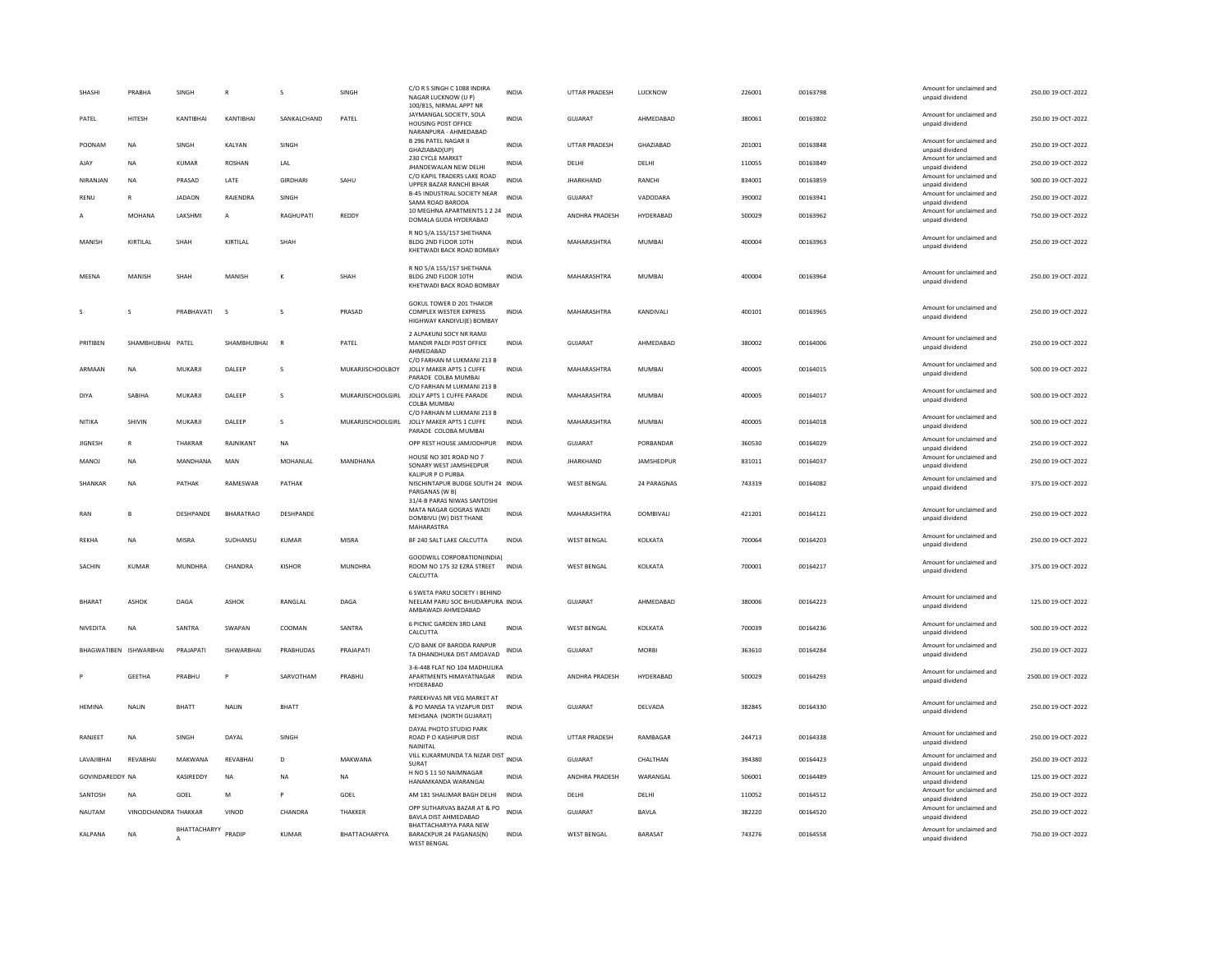| MADHURI        | <b>NA</b>    | GANDHI          | PRAVIN               | GANDHI              |                | C/O PRAVIN GANDHI<br>SHARES&STOCK BROKERS MEM<br>OF PUNE ST. EX 47/2 VIGHNUHAR INDIA<br>CHAMBERS OPP TEL. EXCHANGE<br>KARVE ROAD PUNE |              | MAHARASHTRA          | PUNE                   | 411004 | 00164559 | Amount for unclaimed and<br>unpaid dividend | 250.00 19-OCT-2022 |
|----------------|--------------|-----------------|----------------------|---------------------|----------------|---------------------------------------------------------------------------------------------------------------------------------------|--------------|----------------------|------------------------|--------|----------|---------------------------------------------|--------------------|
| <b>SUMITRA</b> | <b>NA</b>    | MEENA           | <b>BHIMRAJ</b>       | MEENA               |                | C/O K C JAIN & CO JAIN BHAWAN<br>3RD FLOOR 80 DR M B VELKAR<br>STREET KALBADEVI BOMBAY                                                | <b>INDIA</b> | MAHARASHTRA          | MUMBAI                 | 400002 | 00164561 | Amount for unclaimed and<br>unpaid dividend | 250.00 19-OCT-2022 |
| VIDYA          | $\mathsf{v}$ | GUJAR           | <b>VIVEK</b>         | GUJAR               |                | C/O A J PATWA 7 YASHWANT<br>COLONY AHMEDNAGAR (M S)                                                                                   | <b>INDIA</b> | MAHARASHTRA          | AHMEDNAGAR             | 414001 | 00164581 | Amount for unclaimed and<br>unpaid dividend | 250.00 19-OCT-2022 |
| PRADEEP        | <b>KUMAR</b> | BANKA           | <b>BAUNATH</b>       | <b>RD</b>           | <b>BANKA</b>   | C/O AUTO SYNDICATE<br>RAGHUBANSH ROAD<br>MUZAFFARPUR(BIHAR)                                                                           | <b>INDIA</b> | <b>BIHAR</b>         | MUZAFFARPUR            | 842001 | 00164594 | Amount for unclaimed and<br>unpaid dividend | 2.50 19-OCT-2022   |
| SUBHASH        | CHAND        | TOMIAR          | NARENDRAPAL          | SINGH               |                | B 340 IFFCO TOWNSHIP BAREILLY INDIA                                                                                                   |              | UTTAR PRADESH        | BHAMORA                | 243403 | 00164596 | Amount for unclaimed and<br>unpaid dividend | 250.00 19-OCT-2022 |
| <b>BAGWATI</b> | K            | <b>CHOBISA</b>  | KANTILAL             | K                   | CHORISA        | NEAR MOUNT CONVENT SCHOOL<br>NAVRANGPURA AHMEDARAD                                                                                    | <b>INDIA</b> | <b>GUJARAT</b>       | AHMEDABAD              | 380009 | 00164702 | Amount for unclaimed and<br>unpaid dividend | 250.00 19-OCT-2022 |
| RAMNATH        | <b>NA</b>    | SINHA           | RAJESWAR             | PRASAD              | SINGH          | FLAT NO -512D/33 DURGA<br>PRASANNA PARMAHANSA ROAD INDIA<br>CALCUTTA                                                                  |              | WEST BENGAL          | KOLKATA                | 700047 | 00164759 | Amount for unclaimed and<br>unpaid dividend | 250.00 19-OCT-2022 |
| ALOCK          | NA           | SARKAR          | ADHIR                | CHANDRA             | SARKAR         | 1/B JANNAGAR ROAD PO<br>MAHESH DIST HOOGHLY                                                                                           | INDIA        | <b>WEST BENGAL</b>   | <b>HOOGHLY</b>         | 712202 | 00164831 | Amount for unclaimed and<br>unpaid dividend | 250.00 19-OCT-2022 |
| SRUTI          | <b>NA</b>    | PRADHAN         | <b>AMATYA</b>        | PRADHAN             |                | C-4 RADHAKUNJ APARTMENT<br>RABINDRA PALLY P O PRAFULLA<br>KANAN KRISHNAPUR CALCUTTA                                                   | <b>INDIA</b> | <b>WEST BENGAL</b>   | KOLKATA                | 700059 | 00164847 | Amount for unclaimed and<br>unpaid dividend | 250.00 19-OCT-2022 |
| SANDEEP        | <b>NA</b>    | <b>MITRA</b>    | DEEPAK               | <b>MITRA</b>        |                | 1/A HASHIMPUR ROAD TAGORE<br>TOWN ALLAHABAD                                                                                           | <b>INDIA</b> | <b>UTTAR PRADESH</b> | ALLAHABAD              | 211001 | 00164850 | Amount for unclaimed and<br>unpaid dividend | 250.00 19-OCT-2022 |
| MARINA         | <b>NA</b>    | <b>MATHEW</b>   | P                    | M                   | <b>MATHEW</b>  | 2/17 NEW SARVOTHAM HSG SOC<br>IRLA BRIDGE ANDHERI (W)<br><b>BOMBAY</b>                                                                | <b>INDIA</b> | MAHARASHTRA          | MUMBAI                 | 400058 | 00164864 | Amount for unclaimed and<br>unpaid dividend | 250.00 19-OCT-2022 |
| ASHOK          | KUMAR        | GHOSH           | LATE                 | NETAILAL            | GHOSH          | C/O LATE NETAILAL GHOSH VILL &<br>PO CHHAIGHORIA (BONGAON)<br>DIST 24 PARGANAS (N) WB                                                 | <b>INDIA</b> | WEST BENGAL          | <b>BARASAT</b>         | 743235 | 00164910 | Amount for unclaimed and<br>unpaid dividend | 250.00 19-OCT-2022 |
| RAM            | PRAKASH      | <b>SINGH</b>    | <b>OM</b>            | PRAKASH             | <b>SINGH</b>   | VILLAGE BARARIA PO MAHABIR<br>CHHAPRA DIST GORAKHPUR                                                                                  | <b>INDIA</b> | <b>UTTAR PRADESH</b> | <b>RHAWAPAR</b>        | 273401 | 00164913 | Amount for unclaimed and<br>unpaid dividend | 250.00 19-OCT-2022 |
|                | <b>NA</b>    | POULOSE         | $\kappa$             | к                   | VARKEY         | 343/10 NEAR GOVT HIGH SCHOOL INDIA<br>KALAMASSERY<br>C/O HARAN CHANDRA BISWAS                                                         |              | KERALA               | ALWAYE                 | 683104 | 00165023 | Amount for unclaimed and<br>unpaid dividend | 250.00 19-OCT-2022 |
| TARAK          | CHANDRA      | <b>BISWAS</b>   | NA                   | NA                  | NA             | VILL 3NO DURGANAGAR<br>BHAGIRATHI ROAD P O<br>CHAKDAHA DIST NADIA (W B)                                                               | INDIA        | WEST BENGAL          | NADIA                  | 741222 | 00165024 | Amount for unclaimed and<br>unpaid dividend | 250.00 19-OCT-2022 |
| SUMETRA        | SINGH        | <b>TOMER</b>    | ATTAR                | SINGH               | <b>TOMER</b>   | U P GOVT EMPLOYEE WELFARE<br><b>CORPORATION POLICE LINE</b><br><b>DEPOT AGRA</b>                                                      | INDIA        | UTTAR PRADESH        | AGRA                   | 282003 | 00165047 | Amount for unclaimed and<br>unpaid dividend | 250.00 19-OCT-2022 |
| <b>KRISHAN</b> | KUMAR        | <b>BHARGAVA</b> | LATE                 | D                   | PBHARGAVA      | C/O SHARE DEPARTMENT THE<br><b>GAUHATI STOCK EXCHANGE LTD</b><br>SARAF BUILDING ANNEXE A T<br>ROAD GAUHATI                            | <b>INDIA</b> | ASSAM                | <b>GUWAHATI</b>        | 781001 | 00165105 | Amount for unclaimed and<br>unpaid dividend | 250.00 19-OCT-2022 |
| KALAWATI       | <b>NA</b>    | GARG            | Y                    | P                   | GARG           | 12A 1ST FLOOR NEW CLOTH<br>MARKET HISSAR, HARYANA                                                                                     | <b>INDIA</b> | <b>HARYANA</b>       | RHIWANI                | 125001 | 00165207 | Amount for unclaimed and<br>unpaid dividend | 250.00 19-OCT-2022 |
| PATHAN         | SIDIK        | KHAN            | PARABAT              | KHAN                |                | 20 NEELKANTH SOCIETY BAJUWA<br><b>DIST BARODA</b><br>A/6 NAVDEEP FLATS OPP                                                            | <b>INDIA</b> | GUJARAT              | <b>BAJWA</b>           | 391310 | 00165280 | Amount for unclaimed and<br>unpaid dividend | 250.00 19-OCT-2022 |
| VIDHI          | <b>NA</b>    | MEHTA           | SATISH               | MEHTA               |                | NAVRANGPURA TELEPHONE<br><b>EXCHANGE ELLISBRIDGE</b><br>AHMEDABAD                                                                     | <b>INDIA</b> | GUJARAT              | AHMFDARAD              | 380006 | 00165282 | Amount for unclaimed and<br>unpaid dividend | 250.00 19-OCT-2022 |
| N              | MOHAN        | RAO             | N                    | NAGESWARA           | RAO            | N NAGESWAR RAO 1-754<br>DWARAKA NAGAR CUDDAPAH (A INDIA<br>P)                                                                         |              | ANDHRA PRADESH       | CUDDAPAH               | 516004 | 00165296 | Amount for unclaimed and<br>unpaid dividend | 250.00 19-OCT-2022 |
| JAYESH         | <b>S</b>     | <b>PUNATER</b>  | SUVIDHIBHAI          | PUNATER             |                | "DHIRAJ" C/O S B PUNATER<br>PUNATER FALI JAMNAGAR                                                                                     | <b>INDIA</b> | GUJARAT              | JAMNAGAR               | 361001 | 00165339 | Amount for unclaimed and<br>unpaid dividend | 250.00 19-OCT-2022 |
| SUDHA          | <b>NA</b>    | <b>BUBNA</b>    | ARUN                 | <b>BUBNA</b>        |                | 19 NEELAM 80 MARIN DRIVE<br>BOMBAY                                                                                                    | <b>INDIA</b> | MAHARASHTRA          | <b>MUMBAI</b>          | 400002 | 00165343 | Amount for unclaimed and<br>unpaid dividend | 250.00 19-OCT-2022 |
| R              | $\mathbf{L}$ | <b>ALITHA</b>   | $\mathsf{v}$         | <b>RAVICHANDRAN</b> |                | D-70 8TH CROSS THILLAINAGAR<br><b>TRICHY</b>                                                                                          | <b>INDIA</b> | <b>TAMIL NADU</b>    | <b>TIRUCHIRAPPALLI</b> | 620018 | 00165383 | Amount for unclaimed and<br>unpaid dividend | 250.00.19-QCT-2022 |
| SUNIL          | <b>NA</b>    | SHARMA          | SHYAM                | SUNDER              |                | 99 YOGENDRA BAL MANDIR MAIN INDIA<br>ROAD MUSHAKHEDI INDORE                                                                           |              | MADHYA PRADESH       | <b>INDORE</b>          | 452001 | 00165395 | Amount for unclaimed and<br>unpaid dividend | 250.00 19-OCT-2022 |
| ANUMOLU        | NARASIMHA    | RAO             | A                    | s                   | RANJANEYULUJOB | C/O A S R ANJANEYULU THOLLURU INDIA<br>(POST) GUNTUR DIST                                                                             |              | ANDHRA PRADESH       | TENALI                 | 522237 | 00165461 | Amount for unclaimed and<br>unpaid dividend | 250.00 19-OCT-2022 |
| <b>BHARATI</b> | <b>NA</b>    | VASWANI         | MOHAN                | $_{\sf NA}$         |                | 601 SHIVLOK APT BEHIND HIRA<br>GHAT ULHASNAGAR 3 DIST<br>THANE                                                                        | INDIA        | MAHARASHTRA          | ULHASNAGAR             | 421004 | 00165484 | Amount for unclaimed and<br>unpaid dividend | 250.00 19-OCT-2022 |
| <b>DIPTI</b>   | <b>NA</b>    | SRIVASTAVA      | P                    | P                   | SRIVASTAVA     | 2-A ZERLIKA APARTMENTS LITTLE<br>GIBBS ROAD MALABAR HILL<br>MUMBA                                                                     | <b>INDIA</b> | MAHARASHTRA          | MUMBAI                 | 400006 | 00165512 | Amount for unclaimed and<br>unpaid dividend | 250.00 19-OCT-2022 |
| <b>GAYATRI</b> | <b>NA</b>    | MITTAL          | s                    | s                   | MITTAL         | F-268 KAMLA NAGAR AGRA                                                                                                                | <b>INDIA</b> | UTTAR PRADESH        | AGRA                   | 282001 | 00165519 | Amount for unclaimed and<br>unpaid dividend | 250.00 19-OCT-2022 |
| <b>HARISH</b>  | $\mathbb{R}$ |                 | RESHAMWALA RAMANALAL | <b>NA</b>           |                | LAD NIWAS R NO 33 34 4TH<br>FLOOR ARDESHIR DADI STREET<br><b>BOMBAY</b>                                                               | <b>INDIA</b> | MAHARASHTRA          | MUMBAI                 | 400004 | 00165560 | Amount for unclaimed and<br>unpaid dividend | 250.00 19-OCT-2022 |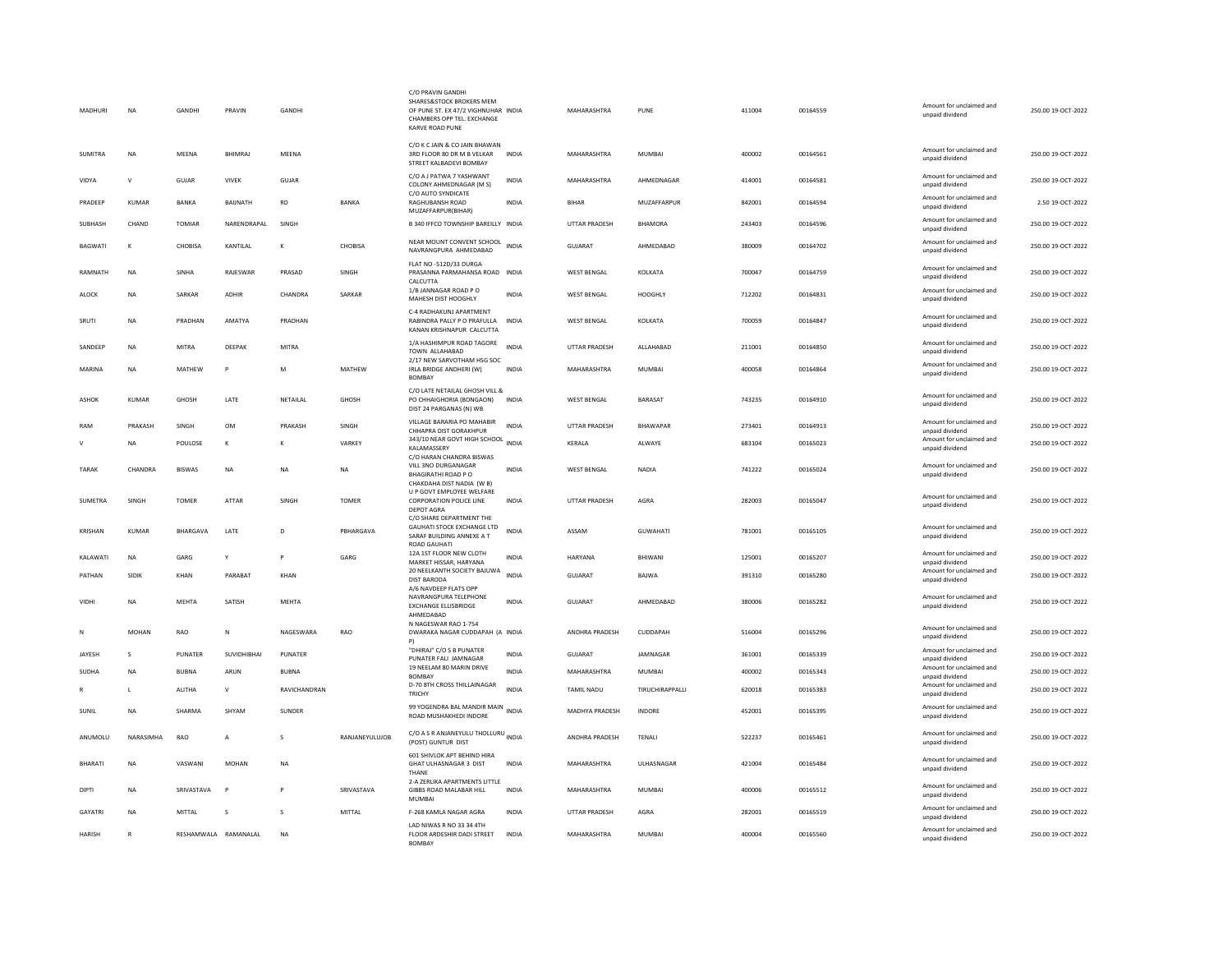|                              | N                    | AGARWAI       | <b>I AXMICHAND</b>      | <b>NA</b>    |                        | C/O SHRI D N GUPTA H NO 121<br>BASANT VIHAR SECHEME NO 3<br>ALWAR RAJ                        | <b>INDIA</b> | <b>ANDHRA PRADESH</b> | HYDERABAD      | 500003 | 00165594 | Amount for unclaimed and<br>unpaid dividend | 250.00 19-OCT-2022 |
|------------------------------|----------------------|---------------|-------------------------|--------------|------------------------|----------------------------------------------------------------------------------------------|--------------|-----------------------|----------------|--------|----------|---------------------------------------------|--------------------|
| SHANTILAL                    | MAGANRHAI            | PATEL         | MAGANRHAI               | PATEL        |                        | VANIYA SHERI POST DARAPURA<br>TA PADRA DIST BARODA                                           | <b>INDIA</b> | <b>GUJARAT</b>        | PADRA          | 391440 | 00165639 | Amount for unclaimed and<br>unpaid dividend | 250.00 19-OCT-2022 |
| <b>RIPPON</b>                | NA                   | SAREEN        | $\mathsf{R}$            |              | SAREEN                 | C/O NATH BROTHERS 29<br>CONNAUGHT CIRCUS NEW DELHI                                           | INDIA        | DELHI                 | DELHI          | 110001 | 00165651 | Amount for unclaimed and<br>unpaid dividend | 250.00 19-OCT-2022 |
| SANGHAMITRA NA               |                      | <b>MISHRA</b> | PRAFULLLA               | KUMAR        | SARANGI                | LB 239 VIMATANGI KAPILA<br>PRASAD PHASE II BHUBANESWAR                                       | INDIA        | ORISSA                | BHUBANESWAR    | 751002 | 00165659 | Amount for unclaimed and<br>unpaid dividend | 250.00 19-OCT-2022 |
| RAJESH                       | M                    | SHAH          | MULCHAND                | $\mathbf{J}$ | SHAH                   | B-6 GEETA NIVAS 1ST FLOOR<br>SITLADEVI TEMPLE RD MAHIM<br><b>BOMBAY</b>                      | <b>INDIA</b> | MAHARASHTRA           | MUMBAI         | 400016 | 00165745 | Amount for unclaimed and<br>unpaid dividend | 750.00 19-OCT-2022 |
| <b>TANDRA</b>                | <b>NA</b>            | CHATTERJEE    | SAMIR                   | KUMAR        | CHATTERJEE             | C/O ASWINI BHATTERJEE VILL<br>BOLPUR KALIKAPUR POST BOLPUR INDIA<br>DIST BIRBHUM (W B)       |              | <b>WEST BENGAL</b>    | <b>BIRBHUM</b> | 731204 | 00165781 | Amount for unclaimed and<br>unpaid dividend | 250.00 19-OCT-2022 |
| KARUNASREE                   | <b>NA</b>            | MUDDASANI     | G                       | VARADAREDDY  |                        | 1-705 A/C/42 ADVOCATES<br>COLONY HANAMKONDA                                                  | INDIA        | ANDHRA PRADESH        | WARANGAL       | 506001 | 00165785 | Amount for unclaimed and<br>unpaid dividend | 375.00 19-OCT-2022 |
| ANJNA                        | <b>NA</b>            | DEVI          | ASHOKKUMAR              | HASWANI      |                        | 564/9 GURU NANAK NAGAR<br>ALAMBAGH LUCKNOW                                                   | <b>INDIA</b> | <b>UTTAR PRADESH</b>  | LUCKNOW        | 226005 | 00165797 | Amount for unclaimed and<br>unpaid dividend | 250.00 19-OCT-2022 |
| PARDEEP                      | <b>NA</b>            | SHARMA        | LATE                    | B            | SSHARMA                | H NO 418/SECTOR 4 U E<br><b>GURGAON</b><br>C/O M B GHARPURAY                                 | <b>INDIA</b> | <b>HARYANA</b>        | <b>GURGAON</b> | 122001 | 00165876 | Amount for unclaimed and<br>unpaid dividend | 250.00 19-OCT-2022 |
|                              | <b>IYOTHI</b>        | NARAYANA      | VFNKATA                 | NARAYANA     |                        | CONTRACTOR KANHAN BRIDGE<br>WORK MAUDA MAUDA DT<br>NAGPUR                                    | <b>INDIA</b> | MAHARASHTRA           | KARODI         | 441104 | 00165937 | Amount for unclaimed and<br>unpaid dividend | 250.00 19-OCT-2022 |
| <b>BAIDYA</b>                | <b>NA</b>            | DFY           | <b>GEFRUPADE</b>        | DFY          |                        | C/O NEW DEY ELECTRONIC 15<br>HARIMOHAN DUTTA ROAD DUM INDIA<br>DUM CANTT CALCUTTA            |              | WEST BENGAL           | KOI KATA       | 700028 | 00165977 | Amount for unclaimed and<br>unpaid dividend | 250.00.19-OCT-2022 |
| D                            | D                    | ANGRISH       | LATE                    | $\mathsf{L}$ | RANGRISH               | 21 K KIDAR BUILDING SUBZI<br>MANDI CLOCK TOWER DELHI                                         | INDIA        | DELHI                 | DELHI          | 110007 | 00165980 | Amount for unclaimed and<br>unpaid dividend | 250.00 19-OCT-2022 |
| VITHALBHAI                   | GORDHANBHAI PIPALIYA |               | <b>GORDHANBHAI</b>      | <b>NA</b>    |                        | DARPAN HOTEL M G ROAD NEAR<br>CAPITAL CINEMA JETPUR DIST<br>RAJKOT                           | <b>INDIA</b> | <b>GUJARAT</b>        | GONDAL         | 360370 | 00165990 | Amount for unclaimed and<br>unpaid dividend | 250.00 19-OCT-2022 |
| <b>KISHAN</b>                | LAL                  | <b>BANSAL</b> | RAMESHWAR               | LAL          | Л                      | 4/156 MANIKAYA NAGAR OPP<br>HASMUKH BALAJI BHILWARA                                          | <b>INDIA</b> | RAJASTHAN             | BHILWARA       | 311001 | 00166001 | Amount for unclaimed and<br>unpaid dividend | 250.00 19-OCT-2022 |
| MIRZA                        | AZMATHAULLA BAIG     |               | MIRZA                   | MOINULLA     | <b>BAIGCIVILE</b>      | C/O K HABEEBUDDIN H NO 12-2-<br>835/2/A MEHDIPATNAN<br>HYDERABAD (AP) INDIA                  | <b>INDIA</b> | ANDHRA PRADESH        | HYDERABAD      | 500028 | 00166128 | Amount for unclaimed and<br>unpaid dividend | 250.00 19-OCT-2022 |
| PUSHPA                       | <b>NA</b>            | MITTAI        | <b>RAIFSH</b>           | MITTAL       |                        | C/O BISWANATH BAGARIA B-35<br>PREM NAGAR SOC 3RD FLOOR<br>KOPRI COLONY THANE(EAST)           | <b>INDIA</b> | MAHARASHTRA           | <b>THANF</b>   | 400603 | 00166164 | Amount for unclaimed and<br>unpaid dividend | 500.00 19-OCT-2022 |
| MAHENDRA                     | <b>NA</b>            | <b>MEHTA</b>  | <b>BILAMCHAND</b>       | <b>MEHTA</b> |                        | 42 UTG LANE EDAYAR STREET<br>COIMBATORE                                                      | INDIA        | <b>TAMIL NADU</b>     | COIMBATORE     | 641001 | 00166180 | Amount for unclaimed and<br>unpaid dividend | 250.00 19-OCT-2022 |
| SHANTILAL                    | NA                   | <b>MUNDRA</b> | RATANLAL                | $\mathbf{H}$ | MUNDRA                 | C/O SAROJ MUNDRA SHREEJI<br>CONSULTANCY OPP POLICE<br>CHOWKI BHILWARA ROAD                   | <b>INDIA</b> | RAJASTHAN             | KANKROLI       | 313324 | 00166249 | Amount for unclaimed and<br>unpaid dividend | 250.00 19-OCT-2022 |
| ARUN                         | <b>KUMAR</b>         | BANKA         | SRI                     | BAUNATH      | PRASADBANKA            | KANKROLI<br>C/O AUTO SYNDICATE<br>RAGHUBANSH ROAD<br>MUZAFFARPUR                             | <b>INDIA</b> | <b>BIHAR</b>          | MUZAFFARPUR    | 842001 | 00166283 | Amount for unclaimed and<br>unpaid dividend | 2.50 19-OCT-2022   |
| NITIN                        |                      | GOEL          | A                       |              | GOELCA                 | AKG ASSOCIATES 1ST FLOOR<br>HANSALYA BULDG 15<br>BARAKHAMBA ROAD NEW DELHI                   | <b>INDIA</b> | DELHI                 | DELHI          | 110001 | 00166284 | Amount for unclaimed and<br>unpaid dividend | 250.00 19-OCT-2022 |
| <b>JOGLEKAR</b>              | NA                   | MUGDHA        | SHEKHAR                 | NA           |                        | C-30 FLAT NO 11 MORESHWAR<br>PRASAD SHILAVIHAR COLONEY<br><b>ERANDVANEM PUNE</b>             | <b>INDIA</b> | MAHARASHTRA           | PUNE           | 411038 | 00166286 | Amount for unclaimed and<br>unpaid dividend | 250.00 19-OCT-2022 |
| SANKAR                       | NA                   | BALA          | LATE                    | DHIRENDRA    | NATHBALA               | P-5 SCHEME NO 4M(S-2)<br>BELIAGHATA MAIN RD CALCUTTA                                         | INDIA        | <b>WEST BENGAL</b>    | KOLKATA        | 700010 | 00166404 | Amount for unclaimed and<br>unpaid dividend | 250.00 19-OCT-2022 |
| SANJAY                       | <b>NA</b>            | CHANDWANI     | <b>DURGADAS</b>         | CHANDWANI    |                        | 565K/166 AMRUDHI BAGH<br>ALAMBAGH LUCKNOW                                                    | <b>INDIA</b> | <b>UTTAR PRADESH</b>  | LUCKNOW        | 226005 | 00166421 | Amount for unclaimed and<br>unpaid dividend | 250.00 19-OCT-2022 |
| KODALI                       | YUGANDHARA           | <b>RAO</b>    | VENKATESWARA            | RAO          |                        | 60-20-1 ASHOK NAGAR<br>VIJAYAWADA                                                            | <b>INDIA</b> | <b>ANDHRA PRADESH</b> | VIJAYWADA      | 520010 | 00166451 | Amount for unclaimed and<br>unpaid dividend | 250.00 19-OCT-2022 |
| SHREENIWAS                   | <b>NA</b>            | <b>GUPTA</b>  | LATE                    | MUKAND       | LALGUPTA               | C/O STEEL EMPORIUM 51 NETAJI<br>SUBHASH RD CALCUTTA                                          | <b>INDIA</b> | <b>WEST BENGAL</b>    | KOLKATA        | 700001 | 00166461 | Amount for unclaimed and<br>unpaid dividend | 250.00 19-OCT-2022 |
| SANJAY                       | <b>NA</b>            | CHANDWANI     | <b>DURGADAS</b>         | CHANDWANI    |                        | 565 K/166 AMRUDHI BAGH<br>ALAMBAGH LUCKNOW                                                   | INDIA        | UTTAR PRADESH         | LUCKNOW        | 226005 | 00166478 | Amount for unclaimed and<br>unpaid dividend | 250.00 19-OCT-2022 |
| ARUNA                        | <b>BABURAO</b>       | NIGADE        | BABURAO                 | G            | NIGADE                 | 14/220 RAJENDRANAGAR<br>DATTAPADA ROAD BORIVALI(E)<br><b>BOMBAY</b>                          | <b>INDIA</b> | MAHARASHTRA           | MUMBAI         | 400066 | 00166499 | Amount for unclaimed and<br>unpaid dividend | 250.00 19-OCT-2022 |
| CHANNABASAVA V<br><b>NNA</b> |                      |               | ARADHUAMATH VAMADEVAUUA | <b>NA</b>    |                        | AT POST SHIRAGUPPI HUBLI DIST<br>DHARWAR                                                     | <b>INDIA</b> | KARNATAKA             | RANEBENNUR     | 581158 | 00166507 | Amount for unclaimed and<br>unpaid dividend | 250.00 19-OCT-2022 |
| <b>MANOHAR</b>               | $\overline{A}$       | KFSWANI       | <b>ARIANDAS</b>         | <b>NA</b>    |                        | SHO NO B A Z 51 RAJENDRA<br>CHOWK ADIPUR (KUTCH)                                             | <b>INDIA</b> | GUIARAT               | GANDHIDAM      | 370205 | 00166510 | Amount for unclaimed and<br>unpaid dividend | 250.00 19-OCT-2022 |
| <b>REVATHI</b>               | <b>NA</b>            | RAJARAM       | RAJARAM                 | s            | <b>IYERCOMPANYSECR</b> | C/O T N SUBRAMANIAN 8/86<br>USHA BUILDING R A KIDWAI ROAD INDIA<br>WADAI A MUMBAL            |              | MAHARASHTRA           | <b>MUMBAI</b>  | 400031 | 00166518 | Amount for unclaimed and<br>unpaid dividend | 250.00 19-OCT-2022 |
| URMILABEN                    | P                    | MODHAVADIA    | POPATLAL                | B            | MODHWADIA              | C/O DR MADAVIA HOSPITAL<br>BEHIND RAILWAY COLONEY<br>AERODRAME ROAD AIR PORT                 | INDIA        | GUJARAT               | JAMNAGAR       | 361006 | 00166539 | Amount for unclaimed and<br>unpaid dividend | 250.00 19-OCT-2022 |
| RAMESH                       | <b>NA</b>            | SANGWAN       | SRIRAM                  | SANGWANI     |                        | ROAD JAMNAGAR<br>C/O SYNDICATE BANK 1184 TILAK<br>DWAR HOLIGATE MAIN BRANCH INDIA<br>MATHURA |              | <b>UTTAR PRADESH</b>  | MATHURA        | 281001 | 00166552 | Amount for unclaimed and<br>unpaid dividend | 250.00 19-OCT-2022 |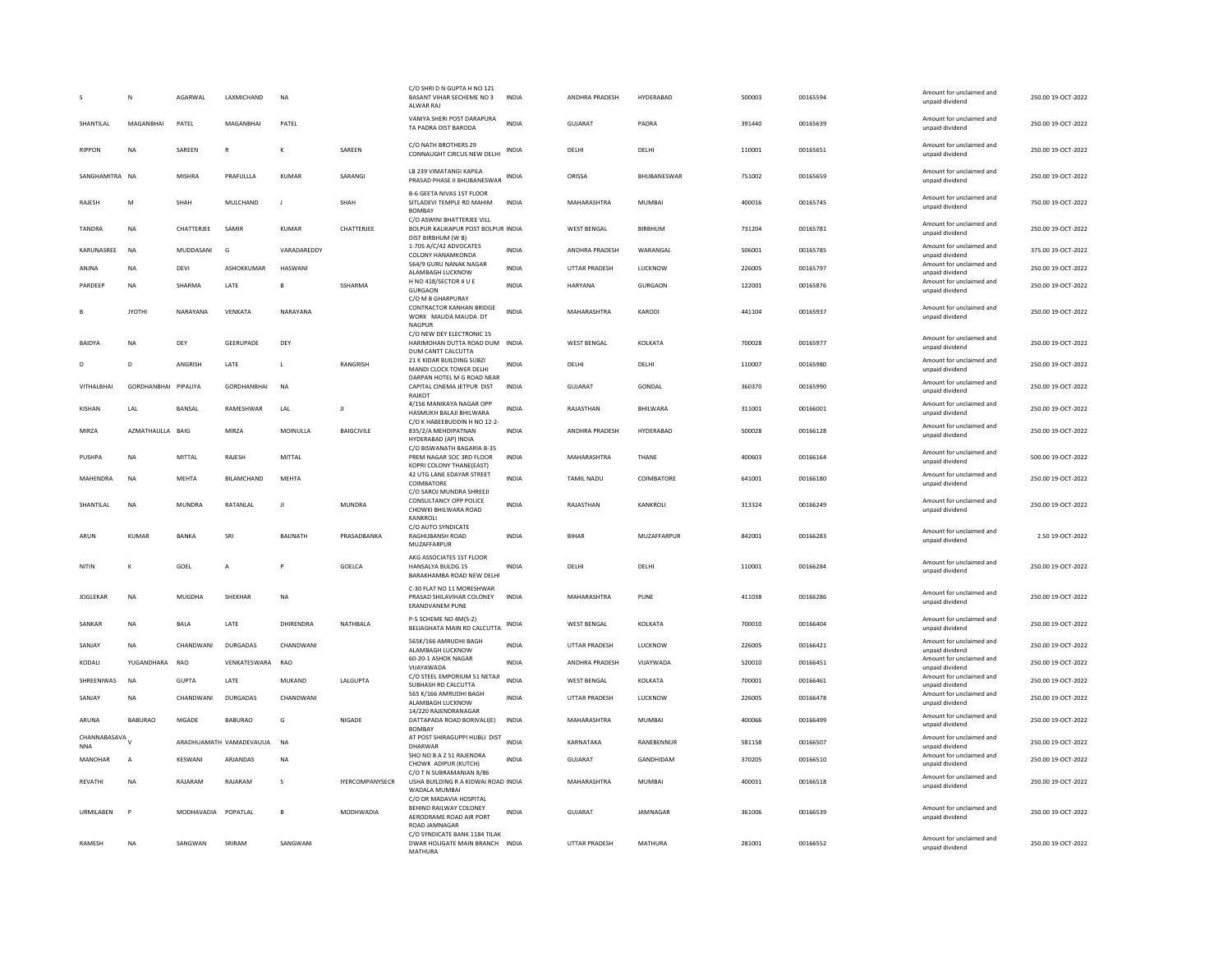| KSHITISCHANDR               | NA             | <b>GHOSH</b>  | LATE             | BHOLANATH    | <b>GHOSH</b>   | 24/5 VIDYAPATI ROAD B-ZONE<br>DURGAPUR DIST BURDWAN (W-B)                                               | <b>INDIA</b> | <b>WEST BENGAL</b>   | <b>DURGAPUR</b>      | 713205 | 00166558 | Amount for unclaimed and<br>unpaid dividend | 250.00 19-OCT-2022  |
|-----------------------------|----------------|---------------|------------------|--------------|----------------|---------------------------------------------------------------------------------------------------------|--------------|----------------------|----------------------|--------|----------|---------------------------------------------|---------------------|
| <b>HARESH</b>               | $\mathsf{C}$   | VASANIYA      | CHATRABHUI       | <b>RHAI</b>  |                | NR SATTA BAZAR NR R B<br>SUKHADIYA STATION PLOT<br>DHORAJI GUJ                                          | <b>INDIA</b> | GUIARAT              | DHORAIL              | 360410 | 00166571 | Amount for unclaimed and<br>unpaid dividend | 125.00 19-OCT-2022  |
| ALOK                        | <b>NA</b>      | SHARMA        | $\mathbf{I}$     |              | SHARMA         | 19 RAKESH MARG GHAZIABAD (U<br>P)                                                                       | <b>INDIA</b> | UTTAR PRADESH        | GHAZIABAD            | 201001 | 00166612 | Amount for unclaimed and<br>unpaid dividend | 250.00 19-OCT-2022  |
| M                           | L              | <b>GUPTA</b>  | PARMANAND        | <b>GUPTA</b> |                | 154 MADHUVAN (EAST) DELHI                                                                               | INDIA        | DELHI                | DELHI                | 110092 | 00166613 | Amount for unclaimed and<br>unpaid dividend | 250.00 19-OCT-2022  |
| <b>ASHOK</b>                | NA             | MALHOTRA      | LATE             | $\circ$      | PMALHOTRA      | 11-D DAYANAND NAGAR<br>GHAZIABAD                                                                        | <b>INDIA</b> | <b>UTTAR PRADESH</b> | GHAZIABAD            | 201001 | 00166643 | Amount for unclaimed and<br>unpaid dividend | 250.00 19-OCT-2022  |
| SHARVIL                     | <b>NA</b>      | SINGH         | B                |              | SINGH          | ISHRA BASGOTI 310 H P DUBEY<br>ROAD DAUDPUR GORAKHPUR (U INDIA<br>P)                                    |              | <b>UTTAR PRADESH</b> | <b>GORAKHPUR</b>     | 273001 | 00166651 | Amount for unclaimed and<br>unpaid dividend | 250.00 19-OCT-2022  |
| MAHADEV                     | $\mathsf L$    | PATEL         | L                | PATE         |                | PATEL ELECTRIC & HARDWARE<br>PANCHRATNA CHS LTD PLOT NO 5<br>MULJINAGAR S V ROAD BORIVALI<br>(W) BOMBAY | INDIA        | MAHARASHTRA          | MUMBAI               | 400092 | 00166666 | Amount for unclaimed and<br>unpaid dividend | 250.00 19-OCT-2022  |
| SANDEEP                     | <b>NA</b>      | BAJAJ         | LATE             | $\mathsf{L}$ | RBAJAJ         | <b>B 3/4 ASHOK VIHAR PHASE II</b><br>DELHI<br>RADHA VIHAR NIWAS ROAD                                    | INDIA        | DELHI                | DELHI                | 110052 | 00166705 | Amount for unclaimed and<br>unpaid dividend | 250.00 19-OCT-2022  |
| SAMIR                       | <b>NA</b>      | MANFI         | GURUDATTA        | MANFI        |                | SARASWAT COLONY SANTACRUZ INDIA<br>(WEST) BOMBAY                                                        |              | MAHARASHTRA          | MUMBAI               | 400054 | 00166721 | Amount for unclaimed and<br>unpaid dividend | 250.00.19-OCT-2022  |
| INAYAT                      | MUSA           | PATEL         | MUSA             | AHMED        | PATEL          | C/1570 KAJAMBAR STREET<br><b>BHARUCH</b>                                                                | <b>INDIA</b> | GUJARAT              | <b>BHARUCH</b>       | 392001 | 00166749 | Amount for unclaimed and<br>unpaid dividend | 125.00 19-OCT-2022  |
| SAMIR                       | NA             | ARORA         | VEDPRAKASH       | ARORA        |                | F-603 REDWOD RAHEJA<br>RESIDENCY 3 RD BLOCK<br>KORAMANGALA BANGALORE                                    | <b>INDIA</b> | KARNATAKA            | BANGALORE            | 560034 | 00166779 | Amount for unclaimed and<br>unpaid dividend | 250.00 19-OCT-2022  |
| RATAN                       | <b>KUMAR</b>   | SRIVASTAVA    | LATE             | T            | PRAI           | M/S BUSINESS POINT E 2027<br>RAJAJI PURAM LUCKNOW                                                       | <b>INDIA</b> | <b>UTTAR PRADESH</b> | <b>LUCKNOW</b>       | 226017 | 00166815 | Amount for unclaimed and<br>unpaid dividend | 250.00 19-OCT-2022  |
|                             | K              | AGGARWAL      | DULICHAND        | AGGARWAL     |                | C 33 SETELITE CENTRE OPP<br>MANAGEMENT ENCLAVE<br>VASTRAPUR AHMEDARAD                                   | <b>INDIA</b> | <b>GUJARAT</b>       | AHMEDABAD            | 380001 | 00166832 | Amount for unclaimed and<br>unpaid dividend | 750.00 19-OCT-2022  |
| SUNIL                       | $\mathsf{C}$   | <b>GUGALE</b> | CHENSUKHILAL     | GOGALE       |                | MAIN ROAD PATHARDI DIST<br>AHMEDNAGAR MAHARASTRA                                                        | <b>INDIA</b> | MAHARASHTRA          | MARLIK DAUNDI        | 414102 | 00166846 | Amount for unclaimed and<br>unpaid dividend | 250.00 19-OCT-2022  |
| <b>ROHIT</b>                | NA             | OBEROI        | s                | c            | OBEROI         | C/O ROHIT S & CO SHOP NO 22<br>(GOVT) RAMDHIR COLLEGE ROAD INDIA<br>POST BOX 79 KAPURTHALA (P B)        |              | PUNJAB               | KAPURTHALA           | 144601 | 00166857 | Amount for unclaimed and<br>unpaid dividend | 250.00 19-OCT-2022  |
| KALPVRAKSH                  | <b>NA</b>      | SHRIVASTAVA   | ANAND            | <b>MOHAN</b> | SHRIVASTAVA    | 158 VIDHYA NAGAR INDORE                                                                                 | <b>INDIA</b> | MADHYA PRADESH       | INDORE               | 452001 | 00166959 | Amount for unclaimed and<br>unpaid dividend | 250.00 19-OCT-2022  |
| SINATRA                     | NA             | VAZ           | MATHIAS          | А            | VAZ            | A-1 F FLR TARAPORE GARDENS<br>OSHIWARA ANDHERI (W)<br><b>MUMBAI</b>                                     | INDIA        | MAHARASHTRA          | MUMBAI               | 400053 | 00166983 | Amount for unclaimed and<br>unpaid dividend | 250.00 19-OCT-2022  |
| LALITA                      | DAVI           | KABRA         | <b>ASHOK</b>     | <b>KUMAR</b> | <b>KABRA</b>   | W/O SHRI ASHOK KABRA<br>'ANMOL', D-64, SHASTRI NAGAR<br>NEAR BADLA CHAURAH<br>BHILWARA                  | <b>INDIA</b> | RAJASTHAN            | BHILWARA             | 311001 | 00166987 | Amount for unclaimed and<br>unpaid dividend | 250.00 19-OCT-2022  |
| ASHOK                       | <b>NA</b>      | KUMAR         | s                | N            | <b>RASTOGI</b> | IMPERIAL RESTAURANT NEHRU<br>ROAD FARRUKHABAD (U P)<br>486/6 CHAIYABARI NEAR BUS                        | <b>INDIA</b> | <b>UTTAR PRADESH</b> | <b>FATEHGARH</b>     | 209625 | 00166998 | Amount for unclaimed and<br>unpaid dividend | 250.00 19-OCT-2022  |
| <b>DINESH</b>               | <b>KUMAR</b>   | SINGH         | А                | N            | SINGH          | STAND POST OFFICE KOTWALI<br>ROAD BASTI POST PURANI BASTI                                               | INDIA        | <b>UTTAR PRADESH</b> | <b>BASTI</b>         | 272002 | 00167000 | Amount for unclaimed and<br>unpaid dividend | 250.00 19-OCT-2022  |
|                             | <b>NA</b>      | THILAKAVATHY  | G                | RAVIKUMAR    |                | <b>DIST BASTI</b><br>FLAT 10 P A APTS 96 LUZ CHURCH INDIA<br><b>ROAD MADRAS</b>                         |              | <b>TAMIL NADU</b>    | CHENNAI              | 600004 | 00167078 | Amount for unclaimed and<br>unpaid dividend | 250.00 19-OCT-2022  |
|                             | R              | <b>JYOTHI</b> | к                | $\mathsf{v}$ | GANDHI         | D NO 31-57 TELUGU RAJU STREET INDIA<br>TANUKU                                                           |              | ANDHRA PRADESH       | PALAKOLE             | 534211 | 00167172 | Amount for unclaimed and<br>unpaid dividend | 250.00 19-OCT-2022  |
| MINTU                       | P              | SHARMA        | PARESH           | SHARMA       |                | C/O SHAH DAYALAL<br>MUKESHKUMAR 102 NEW GANJ INDIA<br>BAZAR UNJHA (N.G)                                 |              | GUJARAT              | <b>UNJHA</b>         | 384170 | 00167204 | Amount for unclaimed and<br>unpaid dividend | 250.00 19-OCT-2022  |
|                             | NA             | DAMODARAN     | LATE             | KUNHAPPU     | SELFEMPLOYED   | K/58F SHAIKH SARAI II NEW DELHI INDIA<br>20 ANKOOR COOP HSG SOCIETY                                     |              | DELHI                | DELHI                | 110017 | 00167221 | Amount for unclaimed and<br>unpaid dividend | 250.00 19-OCT-2022  |
| NILIMA                      | <b>BHASKAR</b> | PATIL         | B                | $\mathsf T$  | PATIL          | NEAR NEETA APARTMENTS<br>MULUND (EAST) BOMBAY                                                           | <b>INDIA</b> | MAHARASHTRA          | MUMBAI               | 400081 | 00167222 | Amount for unclaimed and<br>unpaid dividend | 250.00 19-OCT-2022  |
| KIRAN                       | <b>NA</b>      | <b>BALA</b>   | GULSHAN          | <b>KUMAR</b> |                | 402, ARAVALI HOMES SECTOR-54<br>PLOT NO.89 GURGAON                                                      | <b>INDIA</b> | HARYANA              | <b>GURGAON</b>       | 122001 | 00167237 | Amount for unclaimed and<br>unpaid dividend | 250.00 19-OCT-2022  |
| ADITCAPITALSER<br>VICESPLTD | <b>NA</b>      | <b>NA</b>     | BSSANDHULTDCO NA |              | <b>NA</b>      | 1697 SECTOR 33D CHANDIGARH<br>(UT)                                                                      | <b>INDIA</b> | CHANDIGARH           | CHANDIGARH           | 160047 | 00167258 | Amount for unclaimed and<br>unpaid dividend | 500.00 19-OCT-2022  |
| DEVARASETTY                 | <b>NA</b>      | SRINIVAS      | DEVARASETTY      | VENKATASWAMY |                | B-54 BALAJI COMPLEX NANDYAL INDIA                                                                       |              | ANDHRA PRADESH       | ALLA GADDA           | 518501 | 00167287 | Amount for unclaimed and<br>unpaid dividend | 250.00 19-OCT-2022  |
| SANJEEV                     | <b>NA</b>      | KUMAR         | DESH             | RAY          |                | R K SWEETS NEAR S B I GADARBAR INDIA<br>NAINITAL                                                        |              | UTTARAKHAND          | HALDWANI             | 263152 | 00167305 | Amount for unclaimed and<br>unpaid dividend | 250.00 19-OCT-2022  |
| MADHURI                     | SUNIL          | DHAGE         | SUNIL            | DHAGE        |                | 17/603 TULSIDHAM COMPLEX<br>KAPURBAWDI GHODBUNDER<br><b>ROAD THANE (WEST)</b>                           | INDIA        | MAHARASHTRA          | THANE                | 400607 | 00167416 | Amount for unclaimed and<br>unpaid dividend | 250.00 19-OCT-2022  |
| KUSUM                       | R              | KHANDELIA     | $\mathbb{R}$     |              | KHANDELIA      | 25 NEW ASHISH FLATS<br>PRITTAMRAI MARG ELLISE BRIDGE INDIA<br>AHMEDABAD                                 |              | GUJARAT              | AHMEDABAD            | 380016 | 00167418 | Amount for unclaimed and<br>unpaid dividend | 812.50 19-OCT-2022  |
| RATAN                       | KUMAR          | KANDOI        | $\mathsf{N}$     | M            | KANDOI         | 55 VAISHNAVI APTS FLAT NO S-1<br>47 TH CROSS JAYANAGAR 8 TH<br><b>BLOCK BANGALORE</b>                   | <b>INDIA</b> | KARNATAKA            | BANGALORE            | 560082 | 00167431 | Amount for unclaimed and<br>unpaid dividend | 2250.00 19-OCT-2022 |
| BABUBHAI                    | B              | PATEL         | <b>BABALDAS</b>  | PATEL        |                | 39 GREEN PARK SOCIETY NR<br>TRIKAMNAGAR-1 LAMBE<br>HANUMAN ROAD SURAT                                   | <b>INDIA</b> | GUJARAT              | <b>SURAT NANPURA</b> | 395010 | 00167446 | Amount for unclaimed and<br>unpaid dividend | 250.00 19-OCT-2022  |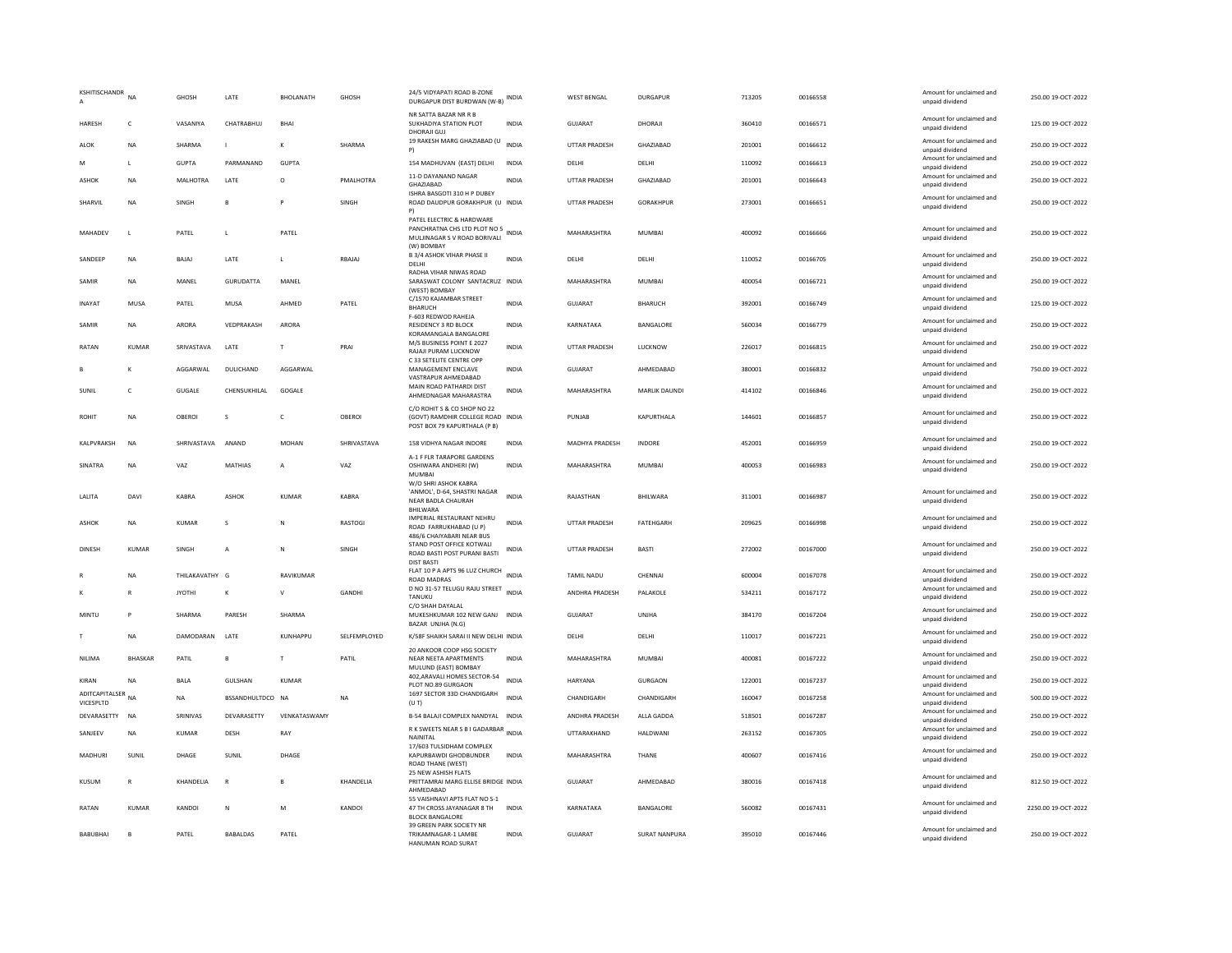| <b>RAKESH</b> | RAJKUMAR          | BAHAL             | LT.               | RAJKUMAR       | BAHAL           | 36 MAHADEV NAGAR SOCIETY<br>OPP HARISH PETROL PUMP<br>PANIGATE VADODARA                                  | <b>INDIA</b> | GUJARAT               | VADODARA          | 390019 | 00167462 | Amount for unclaimed and<br>unpaid dividend | 250.00 19-OCT-2022  |
|---------------|-------------------|-------------------|-------------------|----------------|-----------------|----------------------------------------------------------------------------------------------------------|--------------|-----------------------|-------------------|--------|----------|---------------------------------------------|---------------------|
| C.            | P                 | VARGHESE          | K                 | G              | PHILIP          | PONJOY VILLA MURINJAPALAM<br><b>JUNCTION TRIVENDRUM</b>                                                  | <b>INDIA</b> | <b>KFRAIA</b>         | TRIVANDRUM        | 695011 | 00167506 | Amount for unclaimed and<br>unpaid dividend | 250.00.19-QCT-2022  |
| M             | F.                | MALATHESHA        | M                 | N              | ESHWARAPPASETTY | VYSYA BANK LTD SUPER MARKET<br><b>GULBARG</b>                                                            | <b>INDIA</b> | KARNATAKA             | <b>GULBARGA</b>   | 585101 | 00167724 | Amount for unclaimed and<br>unpaid dividend | 250.00 19-OCT-2022  |
| ARUN          | <b>KUMAR</b>      | SINGH             | VIRENDRA          | PRATAP         | SINGH           | 163 ALWAL AZAMGARH (U P)                                                                                 | INDIA        | <b>UTTAR PRADESH</b>  | AZAMGARH          | 276001 | 00167770 | Amount for unclaimed and<br>unpaid dividend | 1000.00 19-OCT-2022 |
| SUNIL         | <b>KUMAR</b>      | AGRAWAL           | BRIJ              | <b>MOHAN</b>   |                 | 8 LALITA PRASAD COMPOUND<br>SADAR BAZAR JHANSI                                                           | <b>INDIA</b> | UTTAR PRADESH         | <b>JHANSI</b>     | 284001 | 00167773 | Amount for unclaimed and<br>unpaid dividend | 250.00 19-OCT-2022  |
| SHRFF         | GOKULESH          | <b>INVESTMENT</b> | NAVNITI AI        | $\mathbf{S}$   | <b>GANDHI</b>   | 33 KRISHNANAGAR BEHIND<br>MARUTI COMPLEX POST<br>MEMNAGAR AHMEDABAD                                      | <b>INDIA</b> | GUIARAT               | AHMEDARAD         | 380052 | 00167776 | Amount for unclaimed and<br>unpaid dividend | 750.00 19-OCT-2022  |
| $\mathbf{U}$  | <b>NA</b>         | SARASWATHI        | M                 | ULAGAPPAN      |                 | 86 BAJANAIKOIL STREET PAMMAL INDIA<br>MADRAS                                                             |              | TAMIL NADU            | CHENNAI           | 600075 | 00167790 | Amount for unclaimed and<br>unpaid dividend | 250.00 19-OCT-2022  |
| CHANDRA       | <b>SEKHAR</b>     | LENKA             | <b>GOLAK</b>      | PRASAD         | <b>I FNKA</b>   | AT NARIPUR (NEAR BANKA<br>SCHOOL) PO DIST BHADRAK<br>ORISSA                                              | <b>INDIA</b> | ORISSA                | <b>BHADRAK</b>    | 756100 | 00167917 | Amount for unclaimed and<br>unpaid dividend | 250.00 19-OCT-2022  |
| RASHMI        | <b>NA</b>         | KUMARI            | SURESH            | KUMAR          |                 | C/O KUNDAN LAL AGARWAL K P<br>ROAD GAYA                                                                  | <b>INDIA</b> | <b>BIHAR</b>          | GAYA              | 823001 | 00167983 | Amount for unclaimed and<br>unpaid dividend | 250.00 19-OCT-2022  |
| <b>NFFTA</b>  | <b>NA</b>         | <b>NAGPAI</b>     | VEDPRAKASH        | <b>NAGPAI</b>  |                 | C/O B N GUTCH<br>MATHURAPRASAD KOTHI<br>ARYANAGAR MORAR GWALIOR<br>(MP)                                  | INDIA        | <b>MADHYA PRADESH</b> | <b>GWALIOR</b>    | 474006 | 00168010 | Amount for unclaimed and<br>unpaid dividend | 250.00.19-OCT-2022  |
|               |                   |                   |                   |                |                 | INSEP M SUNDER SINGH BOPARAI                                                                             |              |                       |                   |        |          |                                             |                     |
| SOWINDER      | SINGH             | <b>BOPARA</b>     | <b>NA</b>         | <b>NA</b>      | <b>NA</b>       | DTE GEN PAO CRPE CGO<br>COMPLEX LODHI ROAD NEW<br>DELHI                                                  | <b>INDIA</b> | DELHI                 | DELHI             | 110003 | 00168061 | Amount for unclaimed and<br>unpaid dividend | 250.00 19-OCT-2022  |
| MANISHA       | <b>NA</b>         | PANI              | <b>NA</b>         | <b>NA</b>      | <b>NA</b>       | C/10 BHEL TOWBSHIP GOTRI<br><b>BARODA</b>                                                                | <b>INDIA</b> | <b>GUJARAT</b>        | VADODARA          | 390001 | 00168163 | Amount for unclaimed and<br>unpaid dividend | 250.00 19-OCT-2022  |
| CHAMPABEN     | NATVARLAL         | VANKAR            | NATVARLAL         | VANKAR         |                 | D/99 GEB COLONY UKAIDAM DIST INDIA<br>SURAT                                                              |              | GUJARAT               | BARDOLI           | 394680 | 00168203 | Amount for unclaimed and<br>unpaid dividend | 250.00 19-OCT-2022  |
| ARUN          | <b>KUMAR</b>      | SINGH             | VIRENDRA          | PRATAP         | SINGH           | 163 ALWAL AZAMGARH (U P)                                                                                 | INDIA        | UTTAR PRADESH         | AZAMGARH          | 276001 | 00168235 | Amount for unclaimed and<br>unpaid dividend | 250.00 19-OCT-2022  |
|               | К                 | DAHIYA            | SARDAR            | SINGH          | <b>RUNDHA</b>   | DIVING SCHOOL NAVAL BASE<br>COCHIN KERALA                                                                | <b>INDIA</b> | KERALA                | COCHIN            | 682004 | 00168236 | Amount for unclaimed and<br>unpaid dividend | 500.00 19-OCT-2022  |
| SHARDABEN     | KISHORBHAI        | PATEL             | <b>KISHOR</b>     | <b>BHAI</b>    | PATEL           | 11 NANDA NAGAR SOCIETY NEAR<br>STATE BANK BAPUNAGAR<br>AHMEDABAD                                         | <b>INDIA</b> | GUJARAT               | AHMEDABAD         | 380024 | 00168281 | Amount for unclaimed and<br>unpaid dividend | 250.00 19-OCT-2022  |
| PARIKH        | GIRISHKUMAR       | SURESHCHANDR      | SURESHCHANDRA A   |                | PARIKH          | 'NIRMIT' B/2 MEGHANAGAR<br>SOCIETY NO 7/1 OPP NALANDA<br>SOCIETY NO 1 WAGHODIA ROAD                      | <b>INDIA</b> | GUJARAT               | VADODARA          | 390012 | 00168326 | Amount for unclaimed and<br>unpaid dividend | 250.00 19-OCT-2022  |
| VASUDEV       | <b>I AXMANRAO</b> | KULKARNI          | <b>I AXMANRAO</b> | <b>BHIMRAO</b> | KULKARNI        | VADODARA<br>G-2 AMISH AVENUE T P ROAD NO<br>2 GOTRI VADODARA                                             | <b>INDIA</b> | GUJARAT               | VADODARA          | 390021 | 00168371 | Amount for unclaimed and<br>unpaid dividend | 750.00 19-OCT-2022  |
| NATARAJAN     | SINGARA           | VELUPILLAI        | NATARAJAN         | PILLAI         |                 | <b>B 68 BHAGUDAY SOCIETY</b><br>REFINERY ROAD OPP SAIYAG<br>SOCIETY GORWA BARODA                         | <b>INDIA</b> | <b>GUJARAT</b>        | VADODARA          | 390016 | 00168390 | Amount for unclaimed and<br>unpaid dividend | 375.00 19-OCT-2022  |
| KUI DEEP      | <b>NA</b>         | <b>SINGH</b>      | $\mathbf{S}$      | GUVDAYAL       | <b>SINGH</b>    | 119/12 G NASIMABAD<br>DARSHANPURWA KANPUR<br><b>BOMBAY</b>                                               | <b>INDIA</b> | MAHARASHTRA           | MUMBAI            | 400012 | 00168434 | Amount for unclaimed and<br>unpaid dividend | 250.00.19-OCT-2022  |
| PREM          | PRAKASH           | <b>MISHRA</b>     | ADHIKLAL          | MISHRA         |                 | S/O ADHIKLAL MISHRA NAKHSA<br>KANNAUJ                                                                    | <b>INDIA</b> | UTTAR PRADESH         | KANNAUJ           | 209725 | 00168440 | Amount for unclaimed and<br>unpaid dividend | 250.00 19-OCT-2022  |
| RAM           | <b>I AKHAN</b>    | <b>SAO</b>        | <b>BALESWAR</b>   | SAO            |                 | C/O NARENDRA KR JAIN BESIDE<br>JAIN TEMPLE BARI BAZAR<br>HAZARIBAG                                       | <b>INDIA</b> | <b>BIHAR</b>          | <b>HAZARIBAGH</b> | 825301 | 00168452 | Amount for unclaimed and<br>unpaid dividend | 250.00.19-OCT-2022  |
| AMITBIKRAM    | NA                | MAJUMDAR          | BRAJENDRA         | NARAYAN        | MAJUMDAR        | BLOCK G 183/2 NEW ALIPORE<br>CALCUTTA                                                                    | INDIA        | <b>WEST BENGAL</b>    | KOLKATA           | 700053 | 00168590 | Amount for unclaimed and<br>unpaid dividend | 250.00 19-OCT-2022  |
| PATEL         | NIRUBEN           | RAMESHBHAI        | RAMESHBHAI        | PATEL          |                 | 23 SHIVKRUPA SOCIETY NEAR<br>PURSHOTTAM NAGAR TA<br>SIDHPUR DIST MEHSANA (N GUJ)                         | <b>INDIA</b> | <b>GUJARAT</b>        | UNJHA             | 384170 | 00168638 | Amount for unclaimed and<br>unpaid dividend | 250.00 19-OCT-2022  |
| <b>JATIN</b>  | BANSILAL          | <b>SHROFF</b>     | BANSILAL          | MANEKLAL       | SHAH            | "MANEK" 75 SWASTIK SOCIETY<br>NAVRANGPURA AHMEDABAD                                                      | <b>INDIA</b> | GUJARAT               | AHMEDABAD         | 380009 | 00168649 | Amount for unclaimed and<br>unpaid dividend | 250.00 19-OCT-2022  |
| SUMAN         | <b>NA</b>         | <b>JAGOTA</b>     | BRAHMDEV          | NA             |                 | HOUSE NO 3220-A SECTOR 47 D<br>CHANDIGARH                                                                | <b>INDIA</b> | CHANDIGARH            | CHANDIGARH        | 160047 | 00168650 | Amount for unclaimed and<br>unpaid dividend | 250.00 19-OCT-2022  |
| PARAMITA      | NA                | <b>BHADRA</b>     | SAMAR             | <b>BHADRA</b>  |                 | C/O R B ADHIKARY FLAT NO G<br>14/6 KARUNAMOYEE HOUSING<br>ESTATE SALT LAKE CALCUTTA                      | INDIA        | <b>WEST BENGAL</b>    | KOLKATA           | 700091 | 00168659 | Amount for unclaimed and<br>unpaid dividend | 375.00 19-OCT-2022  |
| SHWETA        | SHARAD            | MAHALE            | s                 | К              | MAHALE          | A/8 103 ONGC COLONY TAL URAN INDIA<br>DIST RAIGAD MAHARASTRA                                             |              | MAHARASHTRA           | RAIGAD            | 400702 | 00168664 | Amount for unclaimed and<br>unpaid dividend | 250.00 19-OCT-2022  |
| SHASHIKIRAN   | $\mathbf{S}$      | KULKARNI          | SOMDUTT           | KULKARNI       |                 | ABHISHEK B/H SHANTIVAN<br>NARAYANNAGAR ROAD PALDI<br>AHMEDABAD                                           | INDIA        | GUJARAT               | AHMEDABAD         | 380007 | 00168701 | Amount for unclaimed and<br>unpaid dividend | 250.00 19-OCT-2022  |
| RAMESH        | <b>NA</b>         | <b>KUMAR</b>      | SHIVA             | SHANKAR        | PRASAD          | KRISHNA NIWAS HARANGANJ P O<br><b>COLLEGE MORE</b><br>HAZARIBAG(BIHAR)                                   | <b>INDIA</b> | <b>BIHAR</b>          | HAZARIBAGH        | 825301 | 00168720 | Amount for unclaimed and<br>unpaid dividend | 250.00 19-OCT-2022  |
| <b>NARFSH</b> | RAMANI AI         | DAI AI            | <b>RAMANIAI</b>   | <b>NA</b>      |                 | FLAT NO 2 GROUND FLOOR<br>JAINAZCKBOY BLDG OFF SPENCER<br>& CO LTD 22-28 FORGELT STREET<br><b>BOMBAY</b> | INDIA        | MAHARASHTRA           | MUMBAI            | 400036 | 00168755 | Amount for unclaimed and<br>unpaid dividend | 250.00.19-OCT-2022  |
| SHAIVAI       | <b>NA</b>         | MISRA             | LATE              | P.             | <b>NMISRA</b>   | 1 BASKI KALANA DARAGANJ<br><b>ALLAHARAD</b>                                                              | <b>INDIA</b> | <b>UTTAR PRADESH</b>  | ALLAHABAD         | 211006 | 00168771 | Amount for unclaimed and<br>unpaid dividend | 250.00 19-OCT-2022  |
| NAYAN         | ARUN              | JAGJIVAN          | ARUNKUMAR         | JAGJIVAN       |                 | KASTURI BUILDING 2ND FLOOR<br>171/172 JAMSHEDJI TATA ROAD INDIA<br><b>BOMBAY</b>                         |              | MAHARASHTRA           | <b>MUMBAI</b>     | 400020 | 00168780 | Amount for unclaimed and<br>unpaid dividend | 250.00 19-OCT-2022  |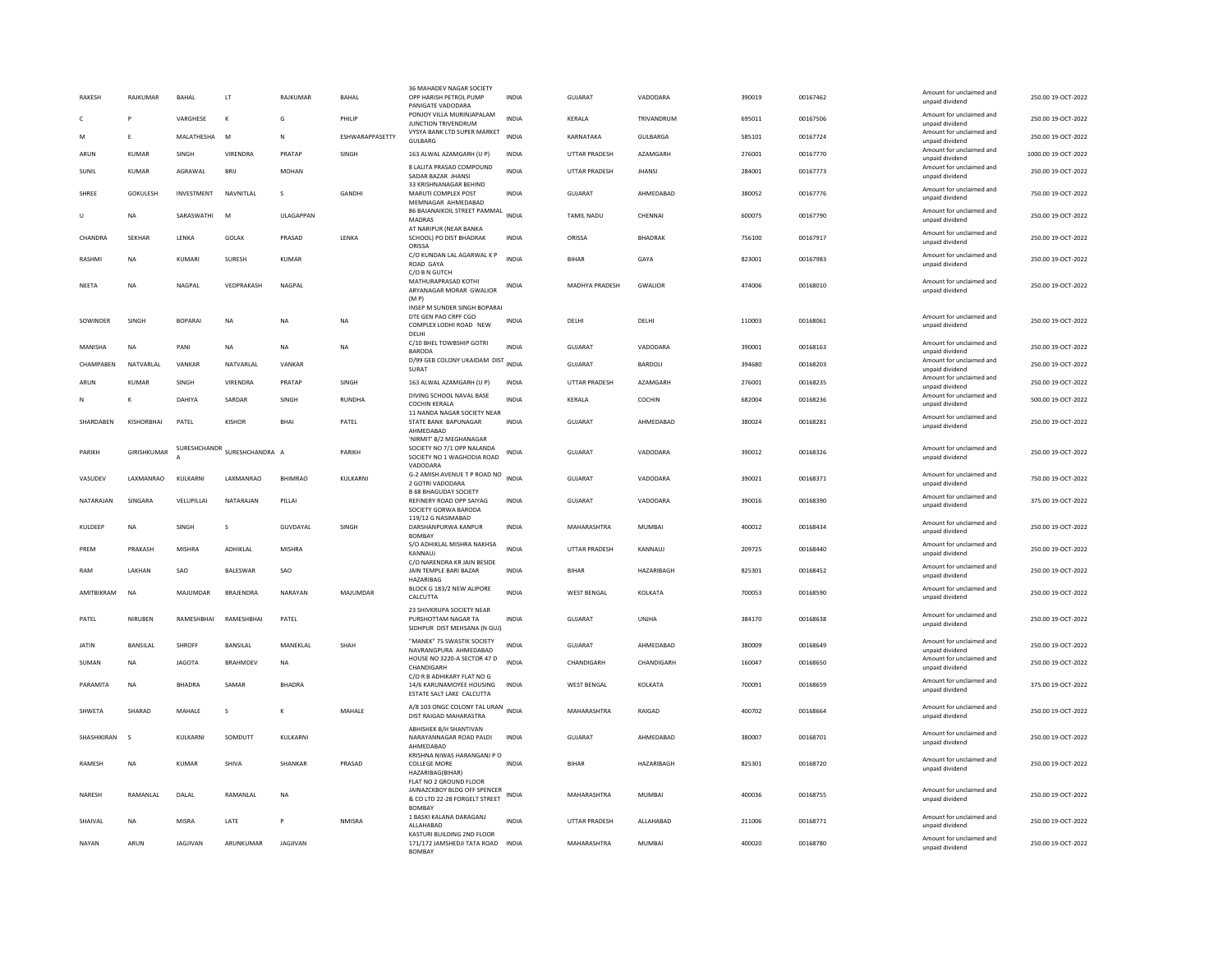| DASHRATH             | н<br>B             | KULKARNI<br>PATEL              | H<br>BHIKHALAL        | G<br>PATEL       | KULKARNI       | G-4 ROHINI APARTMENTS 7-1-32A INDIA<br>AMEERPET HYDERABAD<br>HIRA ENTERPRISE B-2<br>VIBHUSHWARPARK SOCIETY NR | <b>INDIA</b> | ANDHRA PRADESH<br><b>GUJARAT</b> | HYDERABAD<br>ODHAV   | 500016<br>382480 | 00168819<br>00168836 | Amount for unclaimed and<br>unpaid dividend<br>Amount for unclaimed and | 250.00 19-OCT-2022<br>250.00 19-OCT-2022 |
|----------------------|--------------------|--------------------------------|-----------------------|------------------|----------------|---------------------------------------------------------------------------------------------------------------|--------------|----------------------------------|----------------------|------------------|----------------------|-------------------------------------------------------------------------|------------------------------------------|
|                      |                    |                                |                       |                  |                | RAMJI MANDIR RANIP<br>AHMEDABAD                                                                               |              |                                  |                      |                  |                      | unpaid dividend                                                         |                                          |
|                      | v                  | <b>LIAYAPRADA</b>              | s                     | R                | RAO            | G V R V PRASAD ZAMPANI (PO)<br>VEMURU (MANDAL) GUNTUR<br>(DIST) A P                                           | <b>INDIA</b> | ANDHRA PRADESH                   | <b>TENALI</b>        | 522261           | 00168859             | Amount for unclaimed and<br>unpaid dividend                             | 250.00 19-OCT-2022                       |
| SATPAI               | <b>NA</b>          | <b>SINGH</b>                   | $\mathcal{S}$         | PRITAM           | SINGH          | 349 POLIC STATION GHAZIABAD                                                                                   | <b>INDIA</b> | <b>UTTAR PRADESH</b>             | <b>GHAZIARAD</b>     | 201001           | 00168961             | Amount for unclaimed and<br>unpaid dividend                             | 250.00 19-OCT-2022                       |
| RAJESHKUMAR BANSILAL |                    | <b>SHAH</b>                    | <b>BANSILAL</b>       | M                | SHAH           | MAJOOR SEVASADAN BINDU<br>SAROVAR ROAD SIDHPUR DIST<br>MEHSANA (N GUJ)                                        | <b>INDIA</b> | <b>GUJARAT</b>                   | UNJHA                | 384151           | 00168978             | Amount for unclaimed and<br>unpaid dividend                             | 250.00 19-OCT-2022                       |
| KHUSHALI             | MAHESH             | GANDHI                         | MAHESH                | ISHWARLAL        | GANDHI         | C/O JYOTI SILK MILLS PARSI<br>PANCHAYAT WADI NR BOMBAY<br>MKT O/S SAHRA DARWAJA SURAT                         | <b>INDIA</b> | GUJARAT                          | <b>SURAT NANPURA</b> | 395010           | 00168988             | Amount for unclaimed and<br>unpaid dividend                             | 375.00 19-OCT-2022                       |
| MAHESH               | AMBALAL            | PATEL                          | AMBALAL               | N                | PATEL          | III 31/6 GEB COLONY AT<br>WANAKBORI T P S DIST KHEDA                                                          | <b>INDIA</b> | <b>GUJARAT</b>                   | DAKOR                | 388239           | 00169183             | Amount for unclaimed and<br>unpaid dividend                             | 250.00 19-OCT-2022                       |
| JAYESH               | PURUSHOTTAM<br>DAS | CHAUHAN                        | PURSHOTTAMDAS CHAUHAN |                  |                | 28 SHREE RANG SOCIETY CHITAL<br><b>ROAD AMRELI</b>                                                            | <b>INDIA</b> | <b>GUJARAT</b>                   | AMRELI               | 364601           | 00169184             | Amount for unclaimed and<br>unpaid dividend                             | 250.00 19-OCT-2022                       |
| POONAM               | <b>NA</b>          | MITTAI                         | $\mathsf{A}$          | к                | MITTAI         | B K 35-36 BHOLA NATH NAGAR<br>SHAHADARA DELHI                                                                 | <b>INDIA</b> | DFI HI                           | DELHI                | 110032           | 00169185             | Amount for unclaimed and<br>unpaid dividend                             | 250.00.19-OCT-2022                       |
| KUMUD                | c                  | RAVAL                          | CHANDRAKANT           | D                | RAVALHOUS      | A/1 FLAT NO 3 AMRAPALI FLATS<br>SHARDA MANDIR ROAD PALDI<br>AHMEDABAD                                         | INDIA        | <b>GUJARAT</b>                   | AHMEDABAD            | 380007           | 00169232             | Amount for unclaimed and<br>unpaid dividend                             | 375.00 19-OCT-2022                       |
| PRADEEP              | <b>KUMAR</b>       | MISRA                          | CHINTAMANI            | MISRA            |                | SENIOR SUPERITENDENT CENTRAL INDIA<br>JAIL AGRA U.P                                                           |              | UTTAR PRADESH                    | AGRA                 | 282002           | 00169297             | Amount for unclaimed and<br>unpaid dividend                             | 250.00 19-OCT-2022                       |
| SHWETA               | NA                 | CHOPRA                         | К                     | CHOPRA           |                | A 3 KABUL LINE DELHI CANTT                                                                                    | INDIA        | DELHI                            | DELHI                | 110010           | 00169303             | Amount for unclaimed and<br>unpaid dividend                             | 250.00 19-OCT-2022                       |
| SILLA                | <b>NA</b>          | KOTESWAR                       | SILLA                 | VIGNESHAM        |                | FLAT NO.G-5, POORTI<br>APARTMENTS, F BLOCK.<br>VIKASPURI, NEW DELHI, NEW<br>DELHI.                            | <b>INDIA</b> | DELHI                            | DELHI                | 110018           | 00169426             | Amount for unclaimed and<br>unpaid dividend                             | 500.00 19-OCT-2022                       |
| NAGINBHAI            | $\mathsf{L}$       | SONI                           | LAXMICHAND            | K                | SONI           | JAGMAL'S POLE CHOKSHI KHADKI<br>MANDVI VADODARA                                                               | <b>INDIA</b> | <b>GUJARAT</b>                   | VADODARA             | 390001           | 00169447             | Amount for unclaimed and<br>unpaid dividend                             | 1000.00 19-OCT-2022                      |
| MAHENDRA             | <b>NA</b>          | <b>JAIN</b>                    | <b>NA</b>             | NA               | <b>NA</b>      | LABH SHUBH CONSULTANCY OPP<br>UCO BANK KHER ROAD BALOTRA                                                      | <b>INDIA</b> | RAJASTHAN                        | <b>BARMER</b>        | 344022           | 00169453             | Amount for unclaimed and<br>unpaid dividend                             | 250.00 19-OCT-2022                       |
| MEENA                | NA                 | DAVE                           | PRADIP                | NΑ               |                | 66 K V SUB STATION DADRA AND INDIA<br>NAGAR HAVELI SILVASSA                                                   |              | GUJARAT                          | DAMAN                | 396230           | 00169465             | Amount for unclaimed and<br>unpaid dividend                             | 250.00 19-OCT-2022                       |
| PADMAVATHI           |                    | <b>BHAT</b>                    | M                     | <b>JANARDHAN</b> | BHAT           | W/O M JANARDHAN BHAT POST<br>NARICOMBU BANTWAL TQ                                                             | <b>INDIA</b> | KARNATAKA                        | PUTTUR               | 574231           | 00169467             | Amount for unclaimed and<br>unpaid dividend                             | 250.00 19-OCT-2022                       |
| M                    | JANARDHAN          | BHAT                           | M                     | VASUDEV          | BHAT           | KARNATAKA<br>POST NARICOMBU BANTWAL TO INDIA<br>KARNATAKA                                                     |              | KARNATAKA                        | PUTTUR               | 574231           | 00169468             | Amount for unclaimed and<br>unpaid dividend                             | 250.00 19-OCT-2022                       |
| <b>NILPA</b>         | YOGESHKUMAR PATEL  |                                | YOGESH                | B                | PATEL          | BECHARPURA AT & PO PALANPUR<br>DIST BANASKANTHA (N.G) BEHIND INDIA<br>STATE BANK SOCIETY                      |              | GUJARAT                          | PALANPUR             | 385002           | 00169539             | Amount for unclaimed and<br>unpaid dividend                             | 125.00 19-OCT-2022                       |
| ROHIT                | <b>NA</b>          | <b>SETHI</b>                   | s                     | N                | <b>SETHI</b>   | B-53 HILL VIEW APPTT VASANT<br>VIHAR N DELHI                                                                  | <b>INDIA</b> | DELHI                            | DELHI                | 110057           | 00169542             | Amount for unclaimed and<br>unpaid dividend                             | 250.00 19-OCT-2022                       |
| SHIV                 | PRASAD             | SHARMA                         | LATE                  |                  | CSHARMA        | HOUSE OF DHARMENDRA PD<br>GUPTA IIND FLOOR KALAMANCH INDIA<br><b>BAKARGANJ PATNA</b>                          |              | <b>BIHAR</b>                     | PATNA                | 800004           | 00169566             | Amount for unclaimed and<br>unpaid dividend                             | 250.00 19-OCT-2022                       |
| SUKANYA              | н                  | DARUKHANAWA HOMI<br><b>LLA</b> |                       | ${\sf N}$        | DARUKHANAWALLA | HORMUZD SOFTWARE<br>CONSULTANTS RACHANA HOUSE INDIA<br><b>BHANDAR LANE MAHIM (W)</b><br><b>BOMBAY</b>         |              | MAHARASHTRA                      | <b>MUMBAI</b>        | 400016           | 00169570             | Amount for unclaimed and<br>unpaid dividend                             | 250.00 19-OCT-2022                       |
| SANJEEV              | <b>NA</b>          | <b>KUMAR</b>                   | CHANDRA               | SHEKHAR          | SINGH          | A-46 POCKET-A SFS FLAT MAYUR<br><b>ENCLAVE NEW KONDLI MAYUR</b><br>VIHAR PH - III NEW DELHI                   | <b>INDIA</b> | DELHI                            | DELHI                | 110096           | 00169597             | Amount for unclaimed and<br>unpaid dividend                             | 500.00 19-OCT-2022                       |
| SHASHIKALA           | <b>NA</b>          | RANBHISE                       | RAYMOND               | <b>NA</b>        |                | "MAYUR" OPP POLO GROUND<br><b>BARODA</b>                                                                      | <b>INDIA</b> | <b>GUJARAT</b>                   | VADODARA             | 390001           | 00169608             | Amount for unclaimed and<br>unpaid dividend                             | 250.00 19-OCT-2022                       |
| PRADEEP              | <b>NA</b>          | <b>KUMAR</b>                   | LATE                  | <b>GURNAMAL</b>  |                | 564/2 GURUNANAK NAGAR<br>ALAMBAGH LUCKNOW                                                                     | <b>INDIA</b> | UTTAR PRADESH                    | LUCKNOW              | 226005           | 00169620             | Amount for unclaimed and<br>unpaid dividend                             | 500.00 19-OCT-2022                       |
|                      | $\mathsf{v}$       | SRVARAHALARA<br>JU             |                       | $\mathsf{V}$     | NARASIMHARAJU  | S/O B V NARASINHA RAJU K<br>AGRAHARAM BHASKAR NAGAR<br>AMALAPURAM                                             | <b>INDIA</b> | ANDHRA PRADESH                   | KOTHAPETA            | 533201           | 00169658             | Amount for unclaimed and<br>unpaid dividend                             | 250.00 19-OCT-2022                       |
|                      | NA                 | VANDANA                        | s                     | LAKSHMANA        | <b>RAO</b>     | H NO 1-10-93 ASHOK NAGAR<br>HYDERABAD                                                                         | <b>INDIA</b> | ANDHRA PRADESH                   | HYDERABAD            | 500020           | 00169668             | Amount for unclaimed and<br>unpaid dividend                             | 250.00 19-OCT-2022                       |
|                      | P                  | SHARMA                         | G                     | N                | SHARMA         | FLAT NO 670 POCKET S MAYUR<br>VIHAR PHASE-I DELHI                                                             | <b>INDIA</b> | DELHI                            | DELHI                | 110091           | 00169669             | Amount for unclaimed and<br>unpaid dividend                             | 250.00 19-OCT-2022                       |
| PADAM                | <b>KUMAR</b>       | JAIN                           | LATE                  | <b>BHAG</b>      | CHANDJAIN      | 49/62 NAYAGANJ KANPUR                                                                                         | <b>INDIA</b> | UTTAR PRADESH                    | KANPUR               | 208001           | 00169675             | Amount for unclaimed and<br>unpaid dividend                             | 250.00 19-OCT-2022                       |
| CHAMPAKLAL           | NA                 | MODI                           | DHANJIBHAI            | MODI             | SERVICCE       | SALVI VADO NEAR WATER TANK<br>PATAN                                                                           | <b>INDIA</b> | <b>GUJARAT</b>                   | PATAN                | 384265           | 00169685             | Amount for unclaimed and<br>unpaid dividend                             | 250.00 19-OCT-2022                       |
| AMRITI AI            | <b>IOITARAM</b>    | PATFI                          | <b>IOITARAM</b>       | PATFI            |                | 6B NAVDEEP APARTMENT NEAR<br>SHIVNAGAR SOCIETY BHAUPURA INDIA<br>AT & POST KADI                               |              | GUIARAT                          | KALOL                | 382715           | 00169711             | Amount for unclaimed and<br>unpaid dividend                             | 250.00 19-QCT-2022                       |
| <b>DWIJENDRA</b>     | <b>NA</b>          | CHAKRABORTY JYOTIRINDRA        |                       | CHAKRABORTY      |                | 5 D JUBLIEE PARK CALCUTTA                                                                                     | <b>INDIA</b> | <b>WEST BENGAL</b>               | KOLKATA              | 700033           | 00169731             | Amount for unclaimed and<br>unpaid dividend                             | 500.00 19-OCT-2022                       |
| MANGLA               | NA                 | <b>MISRA</b>                   |                       |                  | <b>MISRA</b>   | C/O YOGENDRA PRASAD MISRA<br>B/5-407 ONGC COLONY MULTI<br>STORY CHANDKHEDA<br>AHMEDARAD                       | <b>INDIA</b> | <b>GUJARAT</b>                   | AHMEDABAD            | 380005           | 00169758             | Amount for unclaimed and<br>unpaid dividend                             | 250.00 19-OCT-2022                       |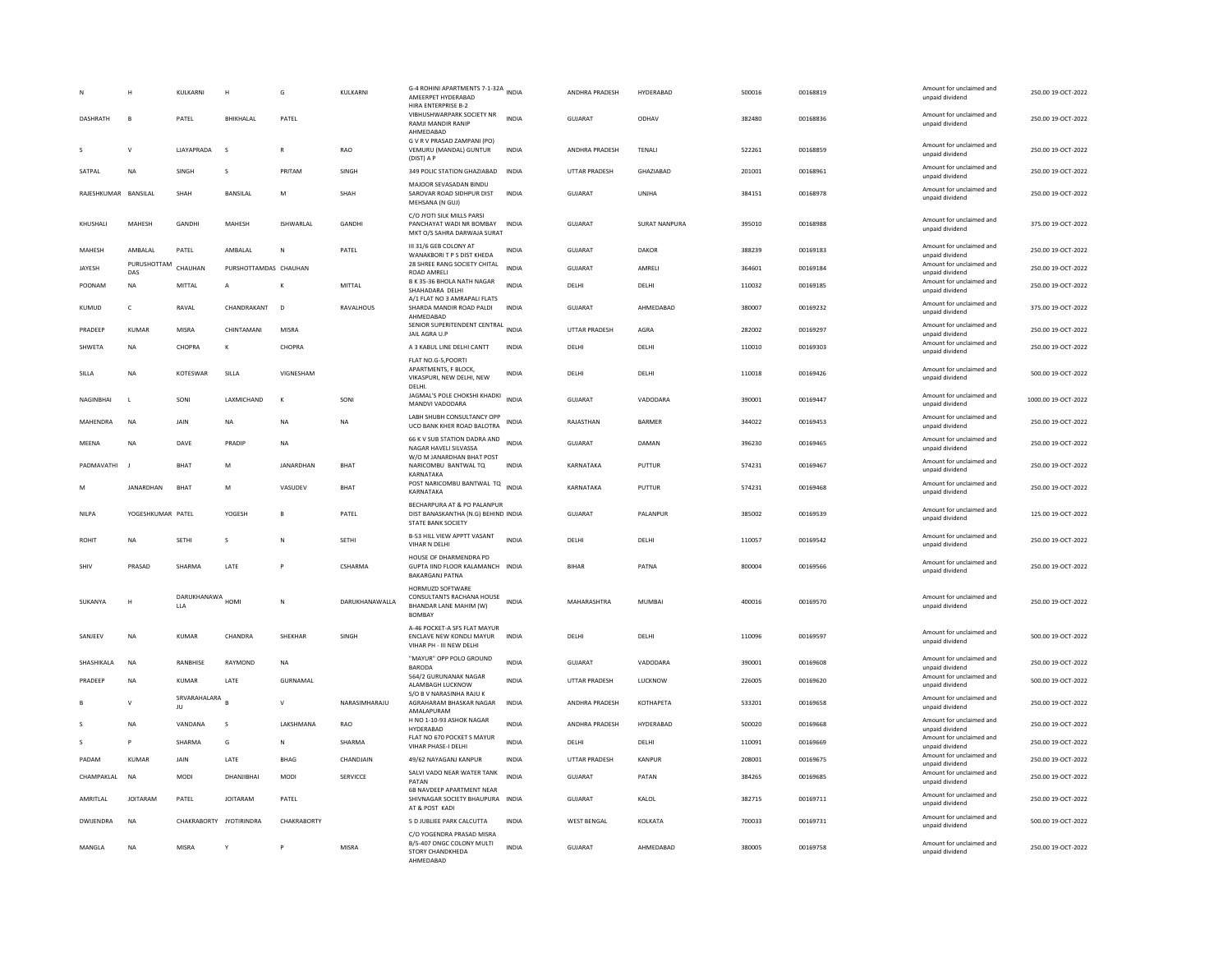| REEKA                                        | NA             | SHARMA                        | SURESH          | CHANDRA           | SOLICITOR    | C/O S C SHARMA 40/3 SECTOR 6<br>VASHI NEW BOMBAY<br>C-33 SETELLITE CENTRE OPP                                               | <b>INDIA</b> | MAHARASHTRA        | RAIGAD         | 400703 | 00169774 | Amount for unclaimed and<br>unpaid dividend | 250.00 19-OCT-2022  |
|----------------------------------------------|----------------|-------------------------------|-----------------|-------------------|--------------|-----------------------------------------------------------------------------------------------------------------------------|--------------|--------------------|----------------|--------|----------|---------------------------------------------|---------------------|
| B                                            | K              | AGGARWAI                      | DULICHAND       | AGGARWAI          |              | MANAGEMENT ENCLAVE<br>VASTRAPUR AHMEDABAD                                                                                   | <b>INDIA</b> | GUIARAT            | AHMEDARAD      | 380001 | 00169831 | Amount for unclaimed and<br>unpaid dividend | 250.00 19-OCT-2022  |
| SHIV                                         | DHAN           | SINGHYADAV                    | KEHAR           | SINGH             |              | H NO 1518/5 PATEL NAGAR<br><b>GURGAON</b>                                                                                   | <b>INDIA</b> | HARYANA            | GURGAON        | 122001 | 00169842 | Amount for unclaimed and<br>unpaid dividend | 250.00 19-OCT-2022  |
|                                              | <b>NA</b>      | MEENACHI                      | <b>NA</b>       | NΑ                | <b>NA</b>    | 8/43 M REDDI PATTY<br>ARUPPUKOTTAI (T K) KAMARAJ<br>(DIST)<br>FLAT NO.G-5, POORTI                                           | <b>INDIA</b> | <b>TAMIL NADU</b>  | ARUPPUKKOTTAI  | 626118 | 00169843 | Amount for unclaimed and<br>unpaid dividend | 250.00 19-OCT-2022  |
| SILLA                                        | PUSPA          | ANJALI                        | SILLA           | KOTESWAR          |              | APARTMENTS, F BLOCK.<br>VIKASPURI, NEW DELHI NEW<br>DELHI                                                                   | <b>INDIA</b> | DELHI              | DELHI          | 110018 | 00169862 | Amount for unclaimed and<br>unpaid dividend | 500.00 19-OCT-2022  |
| HARI                                         | R              | PURSNANI                      | RAMCHAND        | <b>NA</b>         |              | C/O ROHIT SHARMA D-103<br>KANCHAN APTS LAXMI NAGAR O T INDIA<br>SECTION RD STN ROAD<br><b>ULHASNAGAR</b>                    |              | MAHARASHTRA        | ULHASNAGAR     | 421003 | 00169868 | Amount for unclaimed and<br>unpaid dividend | 250.00 19-OCT-2022  |
| PARESH                                       | Н              | SHAH                          | HIRALAL         | SHAH              |              | "NITYA ASHISH" B-2 SRIJEE<br>DUPLEX KAVERI ROAD OPP<br>RAJNAGAR NEAR ARUNACHAL<br><b>BARODA</b>                             | INDIA        | GUJARAT            | VADODARA       | 390007 | 00169920 | Amount for unclaimed and<br>unpaid dividend | 250.00 19-OCT-2022  |
| RANIANREN                                    | <b>NA</b>      | <b>BRAHMBHATT</b>             | KANURHAI        | <b>BRAHMBHATT</b> |              | C/O K C BRAHMBHATT ADDL<br>SESSIONS JUDGE DISTRICT COURT INDIA<br>RAJKOT                                                    |              | <b>GUJARAT</b>     | RAJKOT         | 360001 | 00169966 | Amount for unclaimed and<br>unpaid dividend | 500.00 19-OCT-2022  |
| SAJID                                        | s              | PANJWANI                      | SABANBHAI       | <b>NA</b>         |              | 20 SARDAR SOCIETY BEHREMPUR<br>AHMEDABAD                                                                                    | <b>INDIA</b> | <b>GUJARAT</b>     | AHMEDABAD      | 380028 | 00169970 | Amount for unclaimed and<br>unpaid dividend | 250.00 19-OCT-2022  |
| <b>MAROTIRAO</b>                             | <b>BABURAO</b> | SAVANT                        | <b>BABURAO</b>  | $\mathbb{R}$      | SAVANT       | ANAND PURA NEAR GOVT PRESS<br>SAVANT NIWAS BARODA                                                                           | <b>INDIA</b> | GUIARAT            | VADODARA       | 390001 | 00170014 | Amount for unclaimed and<br>unpaid dividend | 250.00 19-OCT-2022  |
| MOHANI AI                                    | <b>NA</b>      | THARWANI                      | LAXMICHAND      | THARWANI          |              | DHANLAXMI INVESTMENTS 3<br>SUPER MARKET JAISTAMBH<br>CHOWK SATNA (M.P)                                                      | <b>INDIA</b> | MADHYA PRADESH     | SATNA          | 485001 | 00170021 | Amount for unclaimed and<br>unpaid dividend | 250.00 19-OCT-2022  |
| RATAN                                        | SHEHERIAR      | PANTHAKI                      | <b>SHEHRIAR</b> | DINSHAWII         |              | 738 SHRIN VILLA 4TH FLOOR PARSI<br>COLONY ROAD NO 5 DADAR<br><b>BOMBA</b>                                                   | <b>INDIA</b> | <b>MAHARASHTRA</b> | MUMBAI         | 400014 | 00170169 | Amount for unclaimed and<br>unpaid dividend | 250.00 19-OCT-2022  |
| RAMILABEN                                    | $\mathbf{s}$   | PADARIA                       | SURESHBHAI      | PADARIA           |              | NILKANTH SOCIETY CHAR RASTA P<br>O RAJPARJI TA JAGADIA DIST<br><b>BHARUCH</b>                                               | <b>INDIA</b> | <b>GUJARAT</b>     | <b>BHARUCH</b> | 392001 | 00170233 | Amount for unclaimed and<br>unpaid dividend | 250.00 19-OCT-2022  |
| SURINDER                                     | SINGH          | BAJAJ                         | LATE            | <b>JOGINDER</b>   | SINGH        | 330 KOHAT ENCLAVE PITAMPURA INDIA<br>DELHI                                                                                  |              | DELHI              | DELHI          | 110034 | 00170358 | Amount for unclaimed and<br>unpaid dividend | 250.00 19-OCT-2022  |
| POOJA                                        | MAHENDRA       | VITHALANI                     | MAHENDRA        | <b>NA</b>         |              | C/O VIPUL ENTERPRISE SHARE &<br>STOCK BROKER SATTA BAZAR<br>VERAVAL                                                         | <b>INDIA</b> | <b>GUJARAT</b>     | VERAVAL        | 362265 | 00170434 | Amount for unclaimed and<br>unpaid dividend | 250.00 19-OCT-2022  |
|                                              |                |                               |                 |                   |              |                                                                                                                             |              |                    |                |        |          |                                             |                     |
| <b>INDIRA</b>                                | $\overline{A}$ | SHAH                          | ANAND           | $\blacksquare$    | SHAH         | <b>B-2 GREENLAND SOCIETY NEAR</b><br>MOTHER'S SCHOOL GOTRI ROAD INDIA<br>VADODARA                                           |              | <b>GUJARAT</b>     | VADODARA       | 390021 | 00170490 | Amount for unclaimed and<br>unpaid dividend | 250.00 19-OCT-2022  |
| RAYJENDHAR                                   | NA             | CHOWDHUREY LATE               |                 | SRICHRAN          | CHOWDHUREY   | J 317 AKHOY KANAN LANE P O<br><b>GARDEN REACH CALCUTTA</b>                                                                  | <b>INDIA</b> | <b>WEST BENGAL</b> | KOLKATA        | 700024 | 00170495 | Amount for unclaimed and<br>unpaid dividend | 250.00 19-OCT-2022  |
| SHAIKH                                       | RAJU           | <b>MEHBUB</b>                 | SHAIKH          | <b>MEHBUB</b>     |              | 54-A-P-137 LOHIYA NAGAR GANJ<br>PETH PUNE                                                                                   | <b>INDIA</b> | MAHARASHTRA        | PUNE           | 411042 | 00170511 | Amount for unclaimed and<br>unpaid dividend | 250.00 19-OCT-2022  |
| VEERAVENKATA<br>SATAYANARAYA NA<br><b>NA</b> |                | TUMU                          | TUMU            | SATANARAYANA      | PEADDABBAI   | T V V SATAYANARAYANA HOUSE<br>NO 2-13-29 VENKAT NAGAR<br>KAKINADA                                                           | <b>INDIA</b> | ANDHRA PRADESH     | KAKINADA       | 533003 | 00170587 | Amount for unclaimed and<br>unpaid dividend | 250.00 19-OCT-2022  |
| JAI                                          | BHAGWAN        | AGRAWAL                       | $\mathbb{R}$    |                   | AGRAWAL      | JINDAL BHAWAN MAIN ROAD<br>BISHRAMPUR SURGUJA (M P)                                                                         | <b>INDIA</b> | CHHATTISGARH       | SURAJPUR       | 497226 | 00170596 | Amount for unclaimed and<br>unpaid dividend | 1000.00 19-OCT-2022 |
| <b>SURJIT</b>                                | NA             | SINGH                         | INDER           | SINGH             |              | HOUSE SOHI NIWAS VILL MANPUR<br>PO KHANT DIST FATEHGARH<br>SAHIB (PB)                                                       | INDIA        | PUNJAB             | MORINDA        | 140101 | 00170602 | Amount for unclaimed and<br>unpaid dividend | 500.00 19-OCT-2022  |
| VALSAMMA                                     | NA             | AJAYAKUMAR                    | AJAYAKUMAR      | N <sub>A</sub>    |              | D-202 NARWANA APARTMENTS<br>89 PATPAR GANJ DELHI                                                                            | <b>INDIA</b> | DELHI              | DELHI          | 110092 | 00170697 | Amount for unclaimed and<br>unpaid dividend | 500.00 19-OCT-2022  |
| DAVE                                         | ASHOK          | KUMARPRABHA<br><b>SHANKER</b> | DAVE            | PRABHASHANKER     |              | AT & PO SANT TA SANTRAMPUR<br>DIST PANCHMAHALS                                                                              | <b>INDIA</b> | MAHARASHTRA        | RAMPUR         | 415701 | 00170717 | Amount for unclaimed and<br>unpaid dividend | 250.00 19-OCT-2022  |
|                                              | NA             | GANESH                        | к               | <b>ISHWARA</b>    | BHAT         | KALLAKATTA HOUSE PO<br>KALLAKATTA VIA VIDYANAGAR<br>KASARAGOD DIST KERALA                                                   | INDIA        | KERALA             | KASARGOD       | 671101 | 00170797 | Amount for unclaimed and<br>unpaid dividend | 250.00 19-OCT-2022  |
| PRAIAKTA                                     | NIKHII         | DIGHE                         | NIKHII          | ARVIND            | DIGHE        | 11 NAVNEET PARK OUTSIDE<br>PANIGATE VADODARA                                                                                | <b>INDIA</b> | GUIARAT            | VADODARA       | 390019 | 00170847 | Amount for unclaimed and<br>unpaid dividend | 125.00.19-OCT-2022  |
| <b>IFBSECURITESLT</b><br>D                   | <b>NA</b>      | <b>NA</b>                     | <b>NA</b>       | NA                | <b>NA</b>    | 8/1 MIDDLETON ROW CALCUTTA INDIA                                                                                            |              | <b>WEST BENGAL</b> | KOLKATA        | 700071 | 00170853 | Amount for unclaimed and<br>unpaid dividend | 250.00 19-OCT-2022  |
| SNEHOMOY                                     | $_{\sf NA}$    | BHATTACHARYA LATE             |                 | SUDHMOY           | BHATTACHARYA | PRESIDENT, HUMAN RESOURCES<br>UTI BANK LTD, CENTRAL OFFICE<br>MAKER TOWER - "E", 3RD FLOOR,<br>CIFFE PARADE, COLABA, MUMBAI | <b>INDIA</b> | MAHARASHTRA        | MUMBAI         | 400005 | 00170875 | Amount for unclaimed and<br>unpaid dividend | 250.00 19-OCT-2022  |
| PROSENJIT                                    | <b>NA</b>      | <b>DATTA</b>                  | PRAMATHA        | RANJAN            | DATTA        | ITNA B-BLOCK (EXTN) PO<br><b>BANIPUR DIST NORTH 24</b><br>PARGANAS                                                          | <b>INDIA</b> | <b>WEST BENGAL</b> | BARASAT        | 743233 | 00170876 | Amount for unclaimed and<br>unpaid dividend | 750.00 19-OCT-2022  |
| YOGESH                                       | RAJARAM        | <b>GUPTA</b>                  | RAJARAM         | <b>GUOTA</b>      |              | 85 A HIRAMAR BLDG 3<br>NEPEANSEA ROAD MUMBAI                                                                                | <b>INDIA</b> | MAHARASHTRA        | MUMBAI         | 400036 | 00170883 | Amount for unclaimed and<br>unpaid dividend | 250.00 19-OCT-2022  |
| SANJU                                        | <b>NA</b>      | <b>ROONGTA</b>                | RAMNIWAS        | <b>ROONGTA</b>    |              | D-I/203 KAMAL APARTMENTS<br>POWER HOUSE ROAD JAIPUR                                                                         | <b>INDIA</b> | RAJASTHAN          | <b>JAIPUR</b>  | 302006 | 00170889 | Amount for unclaimed and<br>unpaid dividend | 250.00 19-OCT-2022  |
| SARA                                         | NA             | <b>JOHNSON</b>                | <b>JOHNSON</b>  | c                 | DAVID        | KENDRIYA VIDYALAYA AIR FORCE<br>STATION OJHAR P O NASIK                                                                     | <b>INDIA</b> | MAHARASHTRA        | OJHAR          | 422221 | 00170896 | Amount for unclaimed and<br>unpaid dividend | 250.00 19-OCT-2022  |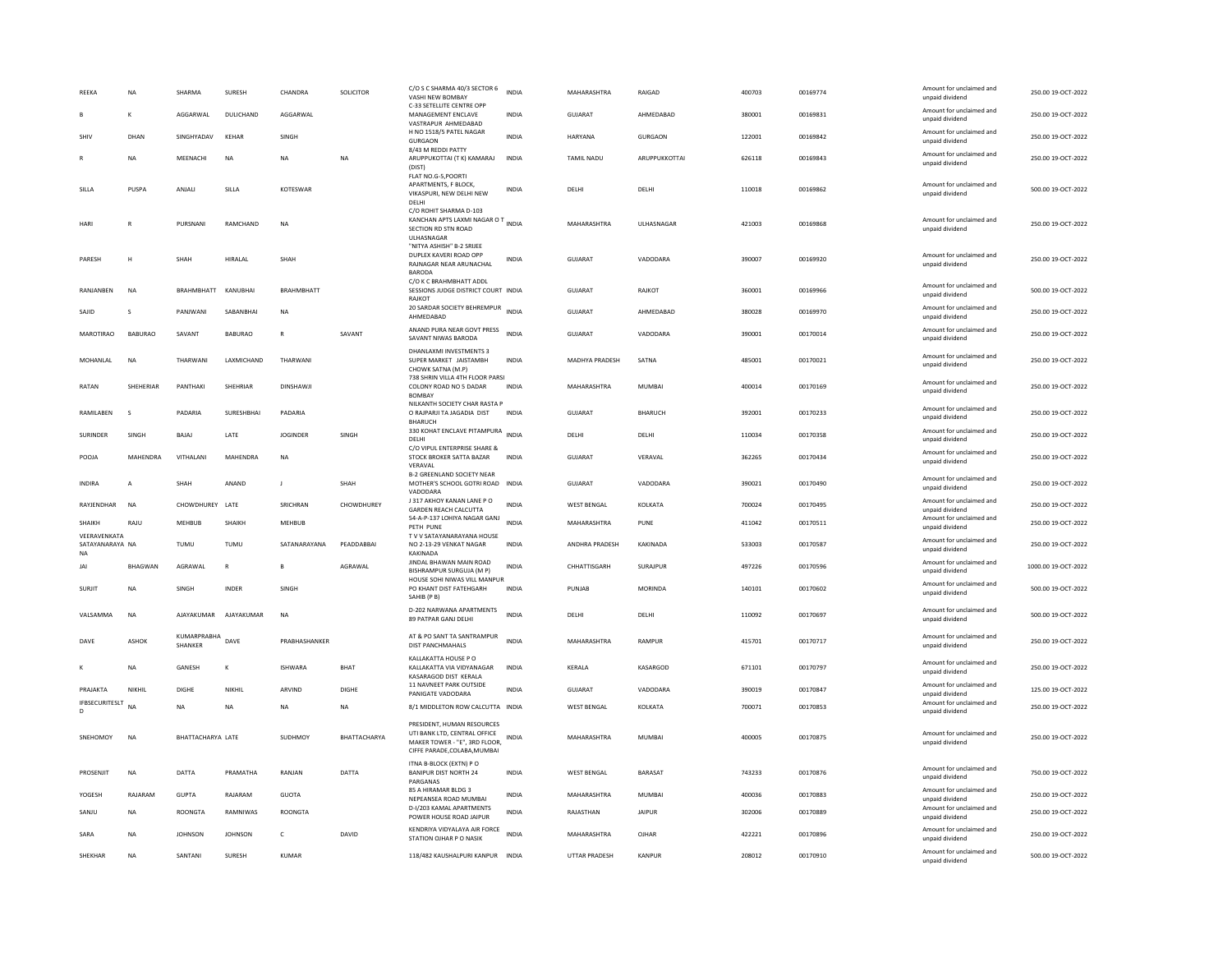| RAMA                           | NA              | PAUL           | <b>JAYANTTA</b>    | PAUL            |                        | 53 SARAT BOSE ROAD PO RAJBARI INDIA<br>CALCUTTA                                                   |              | <b>WEST BENGAL</b> | KOLKATA             | 700081 | 00170922 | Amount for unclaimed and<br>unpaid dividend | 250.00 19-OCT-2022 |
|--------------------------------|-----------------|----------------|--------------------|-----------------|------------------------|---------------------------------------------------------------------------------------------------|--------------|--------------------|---------------------|--------|----------|---------------------------------------------|--------------------|
| CHAMANI AI                     | <b>NA</b>       | <b>SIKKA</b>   | RAM                | DUTTA           | <b>MAI SIKKA</b>       | WZ-M-59 NEW MAHABIR NAGAR<br>NEW DELHI<br>2 GULMOHAR SOCIETY B/H                                  | <b>INDIA</b> | DELHI              | <b>DELHI</b>        | 110018 | 00170923 | Amount for unclaimed and<br>unpaid dividend | 250.00 19-OCT-2022 |
| CHHATRASANG R                  |                 | <b>TANK</b>    | RAMESHBHAI         | <b>TANK</b>     |                        | GORWA POLICE STN GORWA<br><b>BARODA</b>                                                           | <b>INDIA</b> | <b>GUJARAT</b>     | VADODARA            | 390016 | 00170980 | Amount for unclaimed and<br>unpaid dividend | 250.00 19-OCT-2022 |
| <b>GEETA</b>                   | <b>NA</b>       | DEVI           | SHIV               | <b>KUMAR</b>    |                        | C/O ISHWARLAL RAITANI 207 A P<br>COLONY GAYA (BIHAR)                                              | <b>INDIA</b> | <b>BIHAR</b>       | GAYA                | 823001 | 00170981 | Amount for unclaimed and<br>unpaid dividend | 250.00 19-OCT-2022 |
| RAJU                           | A               | RATHOD         | ANGAD              | P               | RATHOD                 | 47 CHANDRALOK SOCIETY ARJUN<br>ASHRAM ROAD RANIP<br>AHMEDABAD                                     | INDIA        | GUJARAT            | ODHAV               | 382480 | 00170996 | Amount for unclaimed and<br>unpaid dividend | 250.00 19-OCT-2022 |
| PRITPAL                        | NA              | KAUR           | s                  | NARINDER        | SINGH                  | C-41 D/5 RAMESH NAGAR NEW<br>DELHI                                                                | <b>INDIA</b> | DELHI              | DELHI               | 110015 | 00171019 | Amount for unclaimed and<br>unpaid dividend | 750.00 19-OCT-2022 |
| RAJU                           | <b>NA</b>       | SHARMA         | DEOKI              | NANDAN          | SEEVICE                | 16 B/34 TAKSHILA MAHAKALI<br>CAVES ROAD ANDHERI (E)<br>MUMBA                                      | <b>INDIA</b> | MAHARASHTRA        | MUMBAI              | 400093 | 00171032 | Amount for unclaimed and<br>unpaid dividend | 250.00 19-OCT-2022 |
| RAMANBHAI                      | HARIBHAI        | GANDHI         | <b>NA</b>          | <b>NA</b>       | <b>NA</b>              | 22/B AMBIKA NIKETAN ALKA<br>SOCIETY CHHEPRA ROAD NAVSARI INDIA<br>TA NAVSARI DIST VALSAD          |              | GUJARAT            | VALSAD              | 397001 | 00171133 | Amount for unclaimed and<br>unpaid dividend | 250.00 19-OCT-2022 |
| RANCHHODBHAI BECHARBHAI        |                 | PATEL          | <b>BECHARBHAI</b>  | PATEL           |                        | PATEL STREET AT & POST NANA<br>KALODARA TA KHAMBHAT DIST<br>KHEDA                                 | <b>INDIA</b> | <b>GUJARAT</b>     | KHAMBHAT            | 388630 | 00171141 | Amount for unclaimed and<br>unpaid dividend | 250.00 19-OCT-2022 |
| MAMTA                          | NA              | CHAWLA         | ASHOK              | CHAWLA          |                        | C/O CHARAN JEET BAJAJ HOUSE<br>NO 797 SECTOR 11-12 HUDA<br>PHASE II PANIPAT HARYANA               | INDIA        | HARYANA            | KURUKSHETRA         | 132103 | 00171151 | Amount for unclaimed and<br>unpaid dividend | 250.00 19-OCT-2022 |
| SMITA                          | $\mathbf{J}$    | PATEL          | <b>JAGDISHBHAI</b> | NA              |                        | B-3 GSFC COLONY PO MOTI<br>KHAVDI DIST JAMNAGAR                                                   | INDIA        | GUJARAT            | KALAVAD             | 361140 | 00171208 | Amount for unclaimed and<br>unpaid dividend | 250.00 19-OCT-2022 |
| PATEL                          | $\mathbf{L}$    | c              | CHANDUBHAI         | PATEL           |                        | 567 SAURABH PARK SOCIETY B/H<br>SAMTA FLATS NEW LAXMIPURA<br>ROAD VADODARA                        | <b>INDIA</b> | GUJARAT            | VADODARA            | 390021 | 00171258 | Amount for unclaimed and<br>unpaid dividend | 250.00 19-OCT-2022 |
| SARINARANU                     | <b>MD</b>       | SOYER          | SOYED              | NA              |                        | 100 MEMON COLONY OPP WATER<br>INDIA<br>TANK AJVA ROAD VADODARA                                    |              | GUIARAT            | VADODARA            | 390019 | 00171302 | Amount for unclaimed and<br>unpaid dividend | 250.00.19-QCT-2022 |
| KOTHA                          | <b>NA</b>       | <b>SURHASH</b> | КОТНА              | SUBBARAO        |                        | C/O ARUN AGENCIES 9/325<br>SIVALAYAM STREET PRODDATUR INDIA<br>A.P                                |              | ANDHRA PRADESH     | PRODDATUR           | 516361 | 00171408 | Amount for unclaimed and<br>unpaid dividend | 250.00 19-OCT-2022 |
| DEV                            | HITESHBHAI      | PATEL          | HITESHBHAI         | NA              |                        | 47 SARDAR PATEL NAGAR BEHIND<br>NAVRAGPURA EXCHANGE ELLIS INDIA<br><b>BRIDGE AHMEDABAD</b>        |              | GUJARAT            | AHMEDABAD           | 380006 | 00171580 | Amount for unclaimed and<br>unpaid dividend | 250.00 19-OCT-2022 |
| PRATAP                         | D               | GAEKWAD        | DOLATRAO           | GAEKWAD         |                        | B-53 SHANTI NAGAR SOCIETY B/H<br>SAHAYOG COLONY REFINERY<br><b>ROAD BARODA</b>                    | <b>INDIA</b> | GUJARAT            | VADODARA            | 390016 | 00171611 | Amount for unclaimed and<br>unpaid dividend | 250.00 19-OCT-2022 |
| NANDAKUMAR NA                  |                 | M              | <b>I ATF</b>       | F.              | NNAIRSCIENTIST         | PEEDIKAPARAMBIL PO PULLUT<br>THRISSUR DIST KERALA                                                 | <b>INDIA</b> | <b>KFRALA</b>      | VAKA                | 680663 | 00171613 | Amount for unclaimed and<br>unpaid dividend | 250.00.19-QCT-2022 |
| DADUBHAI                       | $\mathsf{s}$    | PATEL          | SHAMBHU            | PATEL           |                        | 109/10 VITHALESH APTS<br>NAVAPURA NAKA NR JAY RATNA INDIA<br>VADODARA                             |              | <b>GUJARAT</b>     | VADODARA            | 390001 | 00171644 | Amount for unclaimed and<br>unpaid dividend | 250.00 19-OCT-2022 |
| VIMLA                          | <b>NA</b>       | PAMECHA        | <b>WO</b>          | VIJAY           | SINGHPAMECHA           | C/O SAURABH AUTO CENTRE<br>HOSPITAL ROAD MANDSAUR (MP)                                            | INDIA        | MADHYA PRADESH     | MANDSAUR            | 458001 | 00171717 | Amount for unclaimed and<br>unpaid dividend | 250.00 19-OCT-2022 |
| JAYESH                         | M               | DAVE           | M                  | B               | DAVE                   | C/O M B DAVE KHETILIYA STREET<br>KUNDOLIYA SHERI MAHUVA                                           | <b>INDIA</b> | <b>GUJARAT</b>     | SIHOR               | 364290 | 00171737 | Amount for unclaimed and<br>unpaid dividend | 250.00 19-OCT-2022 |
| s                              | <b>NA</b>       | ANAND          | к                  | SUNDARAM        |                        | JHEELAM APARTMENTS FLAT NO<br>A 1 GROUND FLOOR 15/2/37<br><b>IHEEL ROAD BANK PLOT</b><br>CALCUTTA | <b>INDIA</b> | <b>WEST BENGAL</b> | KOLKATA             | 700075 | 00171781 | Amount for unclaimed and<br>unpaid dividend | 250.00 19-OCT-2022 |
|                                | $\mathbf{L}$    | SUD            | LATE               |                 | CSUD                   | 289 KANGRA NIKETAN VIKASPURI<br>NEW DELHI                                                         | <b>INDIA</b> | DELHI              | DELHI               | 110018 | 00171841 | Amount for unclaimed and<br>unpaid dividend | 250.00 19-OCT-2022 |
|                                | $\mathbb{R}$    | <b>SURESH</b>  | $\mathbf{J}$       | s               | RANGASWAMY             | NO 34SIDDIVINAYAKA LAYOUT<br>VEERUPAKSHAPURA<br>VIDYARANYAPURA POST<br>BANGALORE                  | INDIA        | KARNATAKA          | BANGALORE           | 560092 | 00171857 | Amount for unclaimed and<br>unpaid dividend | 250.00 19-OCT-2022 |
| DEEPAL                         | G               | <b>TRIVED</b>  | <b>GIRISHBHA</b>   | <b>NA</b>       |                        | INDIAN EXPRESS EDITORIAL DEPT<br>MIRZAPUR AHMEDABAD                                               | <b>INDIA</b> | <b>GUJARAT</b>     | AHMEDABAD           | 380001 | 00171870 | Amount for unclaimed and<br>unpaid dividend | 250.00 19-OCT-2022 |
| KANADE                         | SUDHAN          | ARVIND         | ARVIND             | s               | <b>KANADEEDUCATION</b> | `ANAND TARANG' JAMDAR LANE<br>PALACE ROAD VADODARA                                                | <b>INDIA</b> | GUJARAT            | VADODARA            | 390001 | 00171923 | Amount for unclaimed and<br>unpaid dividend | 250.00 19-OCT-2022 |
| GUJARATAMBUJ NA<br>ACEMENTSLTD |                 | <b>NA</b>      | COMPANY            | <b>NA</b>       | <b>NA</b>              | 122 MAKER CHAMBERS III<br>NARIMAN POINT MUMBAI                                                    | <b>INDIA</b> | MAHARASHTRA        | <b>MUMBAI</b>       | 400021 | 00171965 | Amount for unclaimed and<br>unpaid dividend | 500.00 19-OCT-2022 |
| CHANDRAKANT                    | M               | BAXI           | MAHENDRALAL        | BAX             |                        | 10 KRISHNA PARK OPP SABAR<br>HOTEL BLDG KHANPUR<br>AHMEDABAD                                      | INDIA        | <b>GUJARAT</b>     | AHMEDABAD           | 380001 | 00172033 | Amount for unclaimed and<br>unpaid dividend | 250.00 19-OCT-2022 |
| SAPNA                          | NA              | BAXI           | UMESHKUMAR         | BAXI            |                        | 7/F/B PUSHPAK APARTMENTS<br>SATELITE ROAD AMBAWADI<br>AHMEDABAD                                   | INDIA        | GUJARAT            | AHMFDARAD           | 380015 | 00172043 | Amount for unclaimed and<br>unpaid dividend | 500.00 19-OCT-2022 |
| <b>ANTONIO</b>                 | ADRIAO          | <b>FURTADO</b> | ANSELMO            | <b>ADRIAO</b>   | <b>FURTADO</b>         | ALTO MONT SOCIETY FLAT NO 8<br>1ST FLOOR BEHIND GRACE<br>CHURCH MARGAO GOA                        | <b>INDIA</b> | GOA                | MARGAON             | 403601 | 00172149 | Amount for unclaimed and<br>unpaid dividend | 250.00 19-OCT-2022 |
| <b>HAMOOD</b>                  | AHMED           | SIDDIQUI       | <b>HAMMAD</b>      | AHMED           | SIDDIQUI               | 152 SANGHI STREET P O MHOW                                                                        | <b>INDIA</b> | MADHYA PRADESH     | <b>MHOW</b>         | 453441 | 00172447 | Amount for unclaimed and<br>unpaid dividend | 250.00 19-OCT-2022 |
| MANOL                          | <b>KANTILAI</b> | MODI           | <b>KANTILAI</b>    | <b>BALURHAL</b> | MODI                   | C/O MAHALAXMI STORES NAWA<br>BAZAR KOSAMBA (R S) DIST<br>SURAT GUJARAT                            | <b>INDIA</b> | GUIARAT            | <b>UTRAN P.H.C.</b> | 394120 | 00172489 | Amount for unclaimed and<br>unpaid dividend | 250.00 19-OCT-2022 |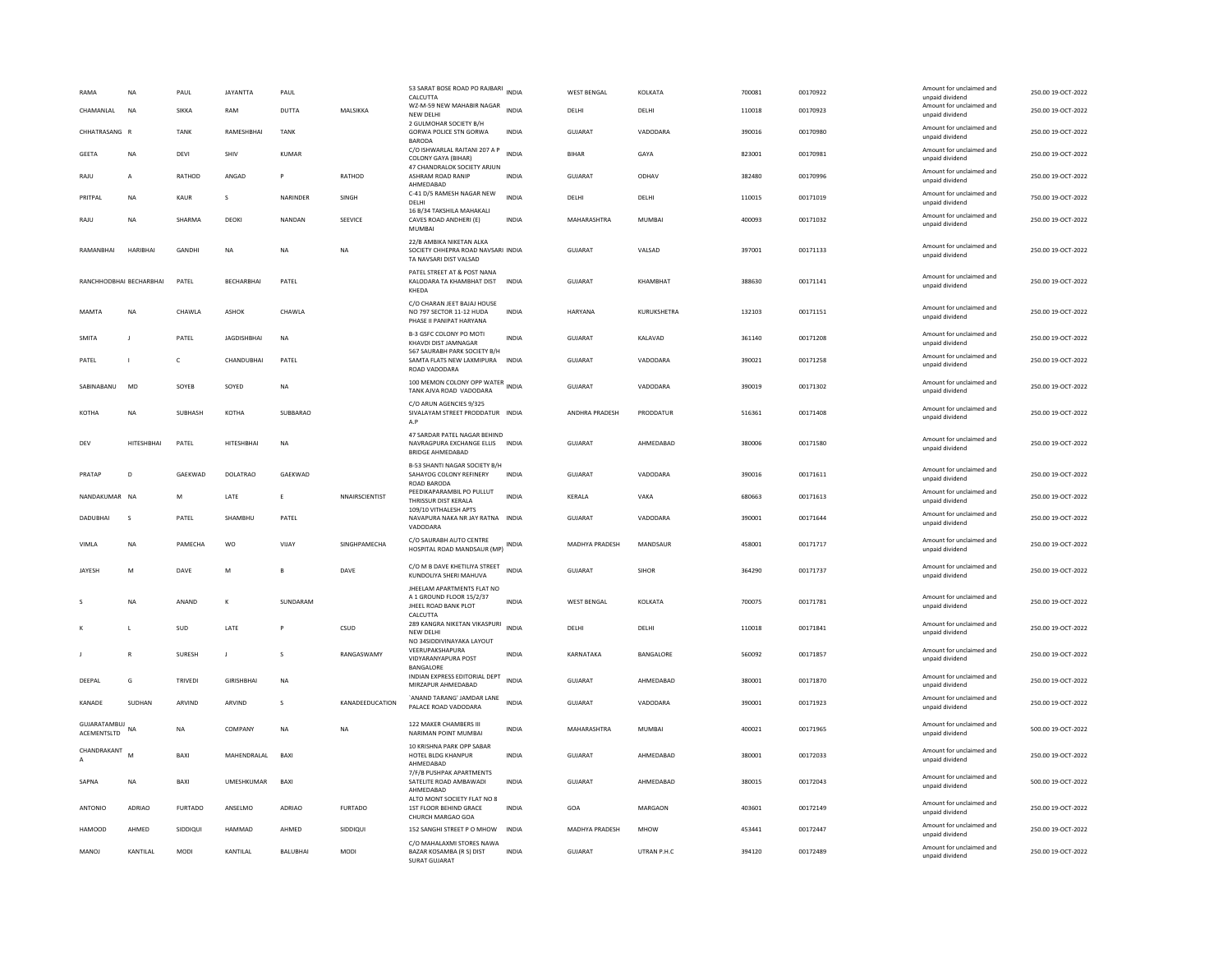|               |                           |                    | VIJAYAKUMAR     | G                   |              | FF.              | RAMAMURTHYEMPLOY BAIREDDYPALLI CHITTOOR (DIST)<br>A <sub>P</sub>                               | <b>INDIA</b> | ANDHRA PRADESH       | PALAMNER             | 517415 | 00172549 | Amount for unclaimed and<br>unpaid dividend                    | 250.00 19-OCT-2022  |
|---------------|---------------------------|--------------------|-----------------|---------------------|--------------|------------------|------------------------------------------------------------------------------------------------|--------------|----------------------|----------------------|--------|----------|----------------------------------------------------------------|---------------------|
|               | LALJIBHAI                 | <b>VIRABHAI</b>    | <b>TAVIAD</b>   | VIRABHAI            |              | TAVIAD           | 26 YOGESHWAR SOCIETY RACE<br>COURSE VADODARA                                                   | <b>INDIA</b> | <b>GUJARAT</b>       | VADODARA             | 390007 | 00172606 | Amount for unclaimed and<br>unpaid dividend                    | 250.00 19-OCT-2022  |
|               | NAGINABEN                 | DASHRATHSINH VERMA |                 | <b>DASHRATHSINH</b> | KESHRISINH   | <b>VERMA</b>     | SANJAYNAGAR-2 SAMA ROAD<br>VADODARA                                                            | <b>INDIA</b> | <b>GUJARAT</b>       | VADODARA             | 390008 | 00172623 | Amount for unclaimed and<br>unpaid dividend                    | 250.00 19-OCT-2022  |
| MUMTAI        |                           | ALI                | KHAN            | AKBAR               | KHAN         |                  | C/O KHAN MOHD KHAN AT NIMBI<br>KALLAN POST NIMBI KHURDJ DIST INDIA<br>NAGOUR RAJ               |              | RAJASTHAN            | DIDWANA              | 341303 | 00172682 | Amount for unclaimed and<br>unpaid dividend                    | 250.00 19-OCT-2022  |
| NEERAJA       |                           | <b>NA</b>          | B               | SIVA                | REDDY        |                  | C/O NIRAJJA NURSING HOME<br>PIDUGURALLA GUNT UP                                                | INDIA        | ANDHRA PRADESH       | SATTENPALLE          | 522413 | 00172879 | Amount for unclaimed and<br>unpaid dividend                    | 750.00 19-OCT-2022  |
| NIRMALA       |                           | <b>NA</b>          | DFVI            | SIVA                | REDDY        |                  | C/O NIRAJJA NURSING HOME<br>PIDUGURALLA GUNTUR (DIST)                                          | <b>INDIA</b> | ANDHRA PRADESH       | SATTENPALLE          | 522413 | 00172880 | Amount for unclaimed and<br>unpaid dividend                    | 1000.00 19-OCT-2022 |
| CHAMAN        |                           | LAL                | <b>SIKKA</b>    | LATE                | SH           | RAMDITTAMALSIKKA | WZ-M-59 NEW MAHABIR NAGAR<br>NEW DELHI                                                         | <b>INDIA</b> | DELHI                | DELHI                | 110018 | 00172888 | Amount for unclaimed and<br>unpaid dividend                    | 250.00 19-OCT-2022  |
| SATINDER      |                           | PAL                | SINGH           | MR                  | JAIDEV       | SINGH            | 37-B M I G FLATS RAJOURI<br><b>GARDEN NEW DELHI</b>                                            | <b>INDIA</b> | DELH                 | DELHI                | 110027 | 00172889 | Amount for unclaimed and<br>unpaid dividend                    | 250.00 19-OCT-2022  |
| -S            |                           | K                  | SHARMA          | $\overline{R}$      | $\mathbf{D}$ | SHARMA           | S K SHARMA ELECTRICAL<br>CONTRACTOR C/O SHRI H K<br>SHRMA BORSI ROAD ADARSH<br>NAGAR DURG (MP) | <b>INDIA</b> | CHHATTISGARH         | <b>DURG</b>          | 491001 | 00172933 | Amount for unclaimed and<br>unpaid dividend                    | 250.00 19-OCT-2022  |
| RENU          |                           | <b>NA</b>          | SARDA           | MUNNALAL            | SARDA        |                  | 18 BIKANERYA BAS PALI RAJ                                                                      | <b>INDIA</b> | RAJASTHAN            | PALI                 | 306401 | 00173028 | Amount for unclaimed and                                       | 250.00 19-OCT-2022  |
| SANJIV        |                           | NA                 | <b>GUPTA</b>    | M                   |              | <b>GUPTA</b>     | G-3/39 MODEL TOWN III DELHI                                                                    | <b>INDIA</b> | DELH                 | DELHI                | 110009 | 00173035 | unpaid dividend<br>Amount for unclaimed and                    | 500.00 19-OCT-2022  |
|               |                           |                    |                 |                     |              |                  | 311 BHARAT BHAVAN 1360                                                                         |              |                      |                      |        |          | unpaid dividend                                                |                     |
| VASANT        |                           | <b>BAPURAO</b>     | GUND            | GUND                | R            | <b>PROFESION</b> | SHUKRAWAR PETH OFF BAJIRAO INDIA<br><b>ROAD PUNE</b><br>122/4 J N MUKHERJEE ROAD               |              | MAHARASHTRA          | PUNE                 | 411002 | 00173069 | Amount for unclaimed and<br>unpaid dividend                    | 250.00.19-OCT-2022  |
| <b>ROHIT</b>  |                           | <b>KUMAR</b>       | <b>GUPTA</b>    | HAR                 | PRASAD       | <b>GUPTA</b>     | GHUSURI HOWRAH (W B)                                                                           | <b>INDIA</b> | <b>WEST BENGAL</b>   | SURI                 | 731101 | 00173142 | Amount for unclaimed and<br>unpaid dividend                    | 250.00 19-OCT-2022  |
| ED            | <b>ICICITRUSTLIMIT</b> NA |                    | NA              | NA                  | NA           | NA               | 44/1 KALICHARAN MEHRA ESTATE<br>L B S MARG NR VIKHROLI STATION INDIA<br>VIKHROLI(W) MUMBAI     |              | MAHARASHTRA          | MUMBAI               | 400079 | 00173146 | Amount for unclaimed and<br>unpaid dividend                    | 1500.00 19-OCT-2022 |
| SUNIL         |                           | <b>KUMAR</b>       | AGRAWAI         | <b>BRIJ</b>         | <b>MOHAN</b> |                  | BUNGLOW NO 8 LALTA PRASAD<br>COMPOUND SADAR BAZAR<br>JHANSI (U P)                              | INDIA        | <b>UTTAR PRADESH</b> | <b>JHANSI</b>        | 284001 | 00173372 | Amount for unclaimed and<br>unpaid dividend                    | 250.00 19-OCT-2022  |
| <b>BHARAT</b> |                           | LAXMICHAND         | MARU            | LAXMICHAND          | D            | MARU             | 1/7 PATIL & BHOIR APARTMENT<br>MANPADA ROAD NEAR SHIV<br>MARKET DOMBIVLI (EAST)                | <b>INDIA</b> | MAHARASHTRA          | DOMBIVALI            | 421201 | 00173421 | Amount for unclaimed and<br>unpaid dividend                    | 250.00 19-OCT-2022  |
|               | KAMAKHYA                  | <b>NA</b>          | AGARWAI         | B                   |              | AGARWAL          | MARUTI HOUSE A T ROAD NEAR<br>RLY GATE NO 6 OPP DR SUSHIL<br><b>JAIN GUWAHATI</b>              | <b>INDIA</b> | ASSAM                | <b>GUWAHATI</b>      | 781009 | 00173432 | Amount for unclaimed and<br>unpaid dividend                    | 500.00 19-OCT-2022  |
|               | UPENDRA                   | SHANTILAL          | SHAH            | SHANTILAL           | $\mathsf{L}$ | SHAH             | BAJWADA HANUMAN POLE OPP<br>"KAMAL SADAN" VADODARA                                             | <b>INDIA</b> | GUJARAT              | VADODARA             | 390001 | 00173433 | Amount for unclaimed and<br>unpaid dividend                    | 250.00 19-OCT-2022  |
| SUDESH        |                           |                    |                 | <b>BASHESHAR</b>    | LAL          |                  | HOUSE NO 17 SEC-21-C<br>CHANDERLOK COLONY MANDI<br><b>GOVINDGARH PUNJAB</b>                    | INDIA        | PUNJAB               | MANDI GOBINDGARH     | 147301 | 00173465 | Amount for unclaimed and<br>unpaid dividend                    | 2.50 19-OCT-2022    |
| SHAMITA       |                           | <b>NA</b>          | CHHABRA         | VIJAY               | <b>KUMAR</b> |                  | 410 4TH FLOOR RATAN MARKET<br><b>RING ROAD SURAT</b>                                           | <b>INDIA</b> | <b>GUJARAT</b>       | <b>SURAT NANPURA</b> | 395003 | 00173495 | Amount for unclaimed and<br>unpaid dividend                    | 62.50 19-OCT-2022   |
|               | DARSHANA                  | <b>NA</b>          | GOR             | KAUSHIKKUMAR        | GOR          |                  | 58 JANKALYAN SOCIETY AJAWA<br>ROAD VADODARA                                                    | <b>INDIA</b> | GUJARAT              | VADODARA             | 390019 | 00173520 | Amount for unclaimed and<br>unpaid dividend                    | 250.00 19-OCT-2022  |
| ASHA          |                           | <b>NA</b>          | MALIK           | А                   | к            | MALIK            | HOUSE NO D 72 CHANDER NAGAR INDIA<br>DELHI                                                     |              | DELHI                | DELHI                | 110051 | 00173622 | Amount for unclaimed and<br>unpaid dividend                    | 750.00 19-OCT-2022  |
| <b>ALOK</b>   |                           | KUMAR              | <b>SHAHA</b>    | $\mathbf{s}$        | SAHA         |                  | VILL JHINGA PO AMIRA DIST 24<br>PGS [SOUTH] WB                                                 | <b>INDIA</b> | <b>WEST BENGAL</b>   | 24 PARAGNAS          | 743368 | 00173628 | Amount for unclaimed and<br>unpaid dividend                    | 250.00 19-OCT-2022  |
| SAMIT         |                           | <b>NA</b>          | BASU            | SUBRATA             | <b>BASU</b>  |                  | CE60 SALT LAKE CITY CALCUTTA                                                                   | <b>INDIA</b> | <b>WEST BENGAL</b>   | KOLKATA              | 700064 | 00173719 | Amount for unclaimed and                                       | 250.00 19-OCT-2022  |
|               |                           |                    |                 |                     |              |                  | W/O B SIVA REDDY NEERAJAY                                                                      |              |                      |                      |        |          | unpaid dividend<br>Amount for unclaimed and                    |                     |
|               |                           | NIRMALA            | DEVI            | B                   | SIVA         | REDDY            | NURSING HOME RIDUGURALLW<br><b>GUNTUR</b>                                                      | <b>INDIA</b> | ANDHRA PRADESH       | SATTENPALLE          | 522413 | 00173902 | unpaid dividend                                                | 1000.00 19-OCT-2022 |
| SOUMYA        |                           | RAJAN              | DAS             | B                   | $\mathsf{B}$ | DAS              | 4/1 PARAMHANSDEV ROAD<br>CHETLA CALCUTTA                                                       | <b>INDIA</b> | <b>WEST BENGAL</b>   | KOLKATA              | 700027 | 00173933 | Amount for unclaimed and<br>unpaid dividend                    | 250.00 19-OCT-2022  |
|               | VISHANDAS                 | <b>NA</b>          | PANJWANI        | PASUMAL             | PANJWANI     |                  | OLD BHAJI BAZAR SHOP NO 47<br>AKOLA [MS]                                                       | <b>INDIA</b> | MAHARASHTRA          | AKOLA                | 444001 | 00173945 | Amount for unclaimed and<br>unpaid dividend                    | 250.00 19-OCT-2022  |
| SYED          |                           | <b>JAFAR</b>       | HUSAIN          | SYED                | WARIS        | HUSAIN           | SUB JUDGE PRASTOLI DORANDA<br>RANCHI                                                           | <b>INDIA</b> | <b>JHARKHAND</b>     | RANCHI               | 834002 | 00173971 | Amount for unclaimed and<br>unpaid dividend                    | 250.00 19-OCT-2022  |
|               | BHANUBEN                  | <b>NA</b>          | RAJGOR          | VISHANJI            | <b>BHAI</b>  |                  | 25 ADARSH SOCIETY HALOL<br>GUJARAT                                                             | <b>INDIA</b> | <b>GUJARAT</b>       | KALOL (PM)           | 389350 | 00173982 | Amount for unclaimed and<br>unpaid dividend                    | 500.00 19-OCT-2022  |
| SUNAINA       |                           | <b>NA</b>          | SINGH           | RANG                | <b>NATH</b>  | SINGH            | ROAD NO 6/B RAJENDRA NAGAR<br>PATNA                                                            | <b>INDIA</b> | <b>BIHAR</b>         | PATNA                | 800016 | 00173991 | Amount for unclaimed and<br>unpaid dividend                    | 250.00 19-OCT-2022  |
| NILESH        |                           | MOHANLAL           | SHAH            | MOHANLAL            | $_{\sf NA}$  |                  | 20 GAURAV SOCIETY PANIGATE<br>VADODARA                                                         | <b>INDIA</b> | <b>GUJARAT</b>       | VADODARA             | 390006 | 00174001 | Amount for unclaimed and<br>unpaid dividend                    | 250.00 19-OCT-2022  |
| <b>DEFPAK</b> |                           | <b>NA</b>          | AGRAWAI         | $\mathsf{v}$        | $\mathbf N$  | AGRAWAL          | 109 E MITTAL PARK RUIA PARK                                                                    | <b>INDIA</b> | MAHARASHTRA          | MUMBAL               | 400049 | 00174025 | Amount for unclaimed and                                       | 250.00.19-OCT-2022  |
| BHARAT        |                           | <b>NA</b>          | MEHTA           | DHANVANT            | MANILAL      | MEHTA            | <b>JUHU BOMBAY</b><br>7 ALLENBY ROAD KOLKATA                                                   | INDIA        | <b>WEST BENGAL</b>   | KOLKATA              | 700020 | 00174198 | unpaid dividend<br>Amount for unclaimed and                    | 250.00 19-OCT-2022  |
|               | TULSIBHAI                 | К                  | MALVIYA         | KANJIBHAI           | <b>NA</b>    |                  | KUMBHARWAGA CHAR RASTA<br><b>DABHOI</b>                                                        | <b>INDIA</b> | GUJARAT              | DHABHOIR.S           | 391110 | 00174209 | unpaid dividend<br>Amount for unclaimed and<br>unpaid dividend | 250.00 19-OCT-2022  |
| <b>REKHA</b>  |                           | <b>NA</b>          | <b>BHARGAVA</b> | <b>BHARAT</b>       | BHARGAVA     |                  | SECTOR 3 278 A RACHNA SCHME<br>FLATS VAISHALI GHAZIABAD [UP]                                   | <b>INDIA</b> | <b>UTTAR PRADESH</b> | GHAZIABAD            | 201010 | 00174306 | Amount for unclaimed and<br>unpaid dividend                    | 250.00 19-OCT-2022  |
| <b>RMA</b>    |                           |                    |                 | <b>NARESH</b>       | <b>KUMAR</b> |                  | 11/569 KALYAN NAGAR SONEPAT<br><b>HARYANA</b>                                                  | <b>INDIA</b> | <b>HARYANA</b>       | SONEPAT              | 131001 | 00174328 | Amount for unclaimed and<br>unpaid dividend                    | 250.00 19-OCT-2022  |
| PARKALA       |                           | <b>NA</b>          | PRABHAKAR       | YELLAIAH            |              | GOVTSERVANT      | SR ASST [P] ZONAL STORES<br>APSTTC KARIMNAGAR AP                                               | <b>INDIA</b> | ANDHRA PRADESH       | KARIMNAGAR           | 505001 | 00174340 | Amount for unclaimed and<br>unpaid dividend                    | 250.00 19-OCT-2022  |
|               | KANAKSINH                 | RAMSINH            | ZALA            | RAMSINH             | ZALA         |                  | PETROFILS POST OFFICE<br>VADODARA                                                              | <b>INDIA</b> | GUJARAT              | <b>BAJWA</b>         | 391347 | 00174371 | Amount for unclaimed and<br>unpaid dividend                    | 250.00 19-OCT-2022  |
|               |                           |                    |                 |                     |              |                  |                                                                                                |              |                      |                      |        |          |                                                                |                     |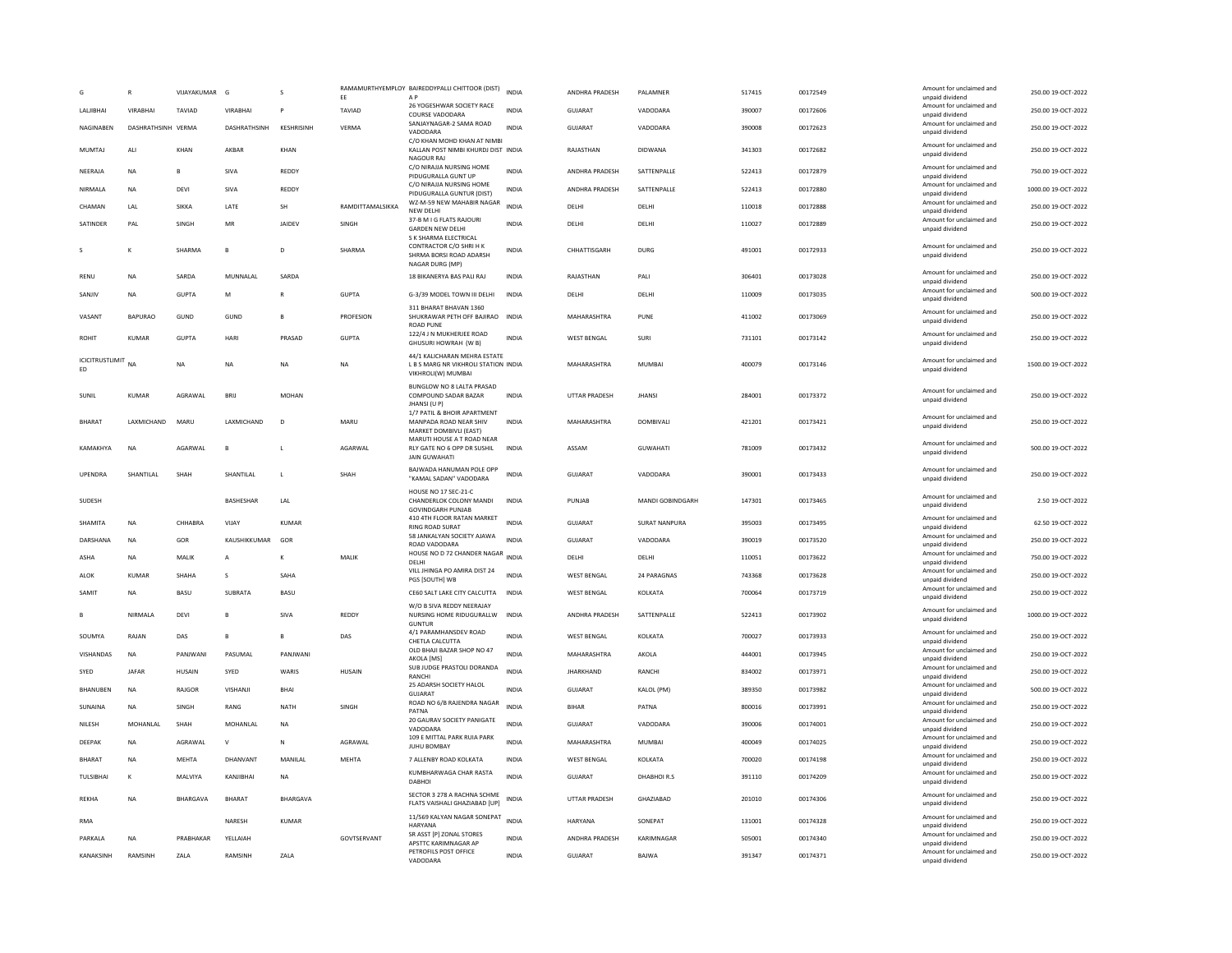| HAR                      | <b>NA</b>    | PARBHA        | CHAMAN                 | LAL          |                 | KANHIYA SAHIB CHOWK BY-PASS<br>ROAD YAMUNA NAGAR HARYANA                                                    | <b>INDIA</b> | <b>HARYANA</b>       | YAMUNA NAGAR     | 135001 | 00174394 | Amount for unclaimed and<br>unpaid dividend | 250.00 19-OCT-2022   |
|--------------------------|--------------|---------------|------------------------|--------------|-----------------|-------------------------------------------------------------------------------------------------------------|--------------|----------------------|------------------|--------|----------|---------------------------------------------|----------------------|
| CHAMAN                   | NA           | LAL           | NANAK                  | CHAND        |                 | NEEL AUTO MOBILES KANHIYA<br>SAHIB CHOWK BY-PASS ROAD<br>YAMUNA NAGAR (HARYANA)                             | <b>INDIA</b> | HARYANA              | YAMUNA NAGAR     | 135001 | 00174395 | Amount for unclaimed and<br>unpaid dividend | 500.00.19-QCT-2022   |
| SADIA                    | NA           | WARSI         | MOHD                   | MUJEEB       | WARSI           | MUNSHI GANJ BARABANKI                                                                                       | INDIA        | UTTAR PRADESH        | BARABANKI        | 225001 | 00174485 | Amount for unclaimed and<br>unpaid dividend | 250.00 19-OCT-2022   |
| ARUNA                    | <b>NA</b>    | OBEROI        | $\mathbb{R}$           | P            | OBEROI          | C/O R P OBEROI 279 KAILASH<br>HILLS EAST OF KAILASH NEW<br>DELHI                                            | <b>INDIA</b> | DELHI                | DELHI            | 110065 | 00174556 | Amount for unclaimed and<br>unpaid dividend | 1500.00 19-OCT-2022  |
| SITA                     | <b>NA</b>    | DEVI          | H                      | <b>NA</b>    | <b>IWFF</b>     | C/O R P OBEROI 279 KAILASH<br>HILLS EAST OF KAILASH NEW<br>DELHI                                            | <b>INDIA</b> | <b>DELHI</b>         | <b>DELHI</b>     | 110065 | 00174557 | Amount for unclaimed and<br>unpaid dividend | 500.00 19-OCT-2022   |
| <b>BIJAL</b>             | NA           | PARIKH        | <b>BIPIN</b>           | PARIKH       |                 | 405 MANISH DARSHAN '1' J B<br>NAGAR BOMBAY                                                                  | <b>INDIA</b> | MAHARASHTRA          | <b>MUMBAI</b>    | 400059 | 00174584 | Amount for unclaimed and<br>unpaid dividend | 250.00 19-OCT-2022   |
| AMALENDU                 | <b>NA</b>    | MUKHOPADHYA S |                        | к            | MUKHOPADHYAY    | 14/15 KASHIRAM DAS RD B ZONE<br>PO DURGAPUR DT BURDWAN<br>[WB]                                              | <b>INDIA</b> | WEST BENGAL          | <b>DURGAPUR</b>  | 713205 | 00174621 | Amount for unclaimed and<br>unpaid dividend | 250.00 19-OCT-2022   |
| RANIANA                  | DFVI         | SHARMA        | OM                     | PRAKASH      |                 | C/O O P SHARMA CENTRAL BANK<br>OF INDIA SOUTH EXTN 2 NEW<br>DELHI                                           | <b>INDIA</b> | <b>DELHI</b>         | <b>DELHI</b>     | 110049 | 00174648 | Amount for unclaimed and<br>unpaid dividend | 250.00.19-OCT-2022   |
| NARIMANFINVE<br>STPVTLTD | <b>NA</b>    | <b>NA</b>     | <b>NA</b>              | <b>NA</b>    | <b>NA</b>       | SHOP NO 23A/25A MHATRE<br>PLAZA DHANKUR WADI KANDIVLI INDIA<br>(W) M G ROAD BOMBAY                          |              | MAHARASHTRA          | <b>MUMBAI</b>    | 400067 | 00174674 | Amount for unclaimed and<br>unpaid dividend | 750.00 19-OCT-2022   |
|                          | K            | ARORA         | <b>I ATF</b>           | D.           | PARORA          | 1544 GALI DINA NATH<br>CHANDRAWAL ROAD DELHI<br>69/4 MOHALLA KOTHIVOT NEAR                                  | <b>INDIA</b> | <b>DELHI</b>         | <b>DELHI</b>     | 110007 | 00174686 | Amount for unclaimed and<br>unpaid dividend | 250.00.19-OCT-2022   |
|                          | K            | GARG          | $\mathsf{R}$           | LAL          |                 | TELEPHONE EXCHANGE CIVIL LINE INDIA<br><b>BULANDSAHAR (U P)</b>                                             |              | <b>UTTAR PRADESH</b> | BULANDSAHAR      | 203001 | 00174687 | Amount for unclaimed and<br>unpaid dividend | 250.00 19-OCT-2022   |
| CHETNA                   | KAMLESH      | DOSHI         | KAMLESH                | NA           |                 | "E" WING 504 VARDHMAN NAGAR<br>DR RAJENDRA PRASAD ROAD<br>MULUND (W) BOMBAY                                 | INDIA        | MAHARASHTRA          | MUMBAI           | 400080 | 00174709 | Amount for unclaimed and<br>unpaid dividend | 250.00 19-OCT-2022   |
| <b>BIJOLY</b>            | <b>NA</b>    | PRODHAN       | <b>JAMINI</b>          | PRODHAN      |                 | 16 H K SETT LANE CALCUTTA                                                                                   | <b>INDIA</b> | <b>WEST BENGAL</b>   | <b>KOLKATA</b>   | 700050 | 00174904 | Amount for unclaimed and<br>unpaid dividend | 1750.00 19-OCT-2022  |
| VALLABH                  | - 1          | SANGANI       | <b>JERAMBHAI</b>       | <b>NA</b>    |                 | 7 LAXMI NAGAR OPP JAY BHARAT<br><b>CYCLE RAJKOT</b>                                                         | <b>INDIA</b> | GUJARAT              | RAJKOT           | 360004 | 00174910 | Amount for unclaimed and<br>unpaid dividend | 250.00 19-OCT-2022   |
| ABHINAV                  | <b>NA</b>    | <b>GUPTA</b>  | CHUNNI                 | LAL          | GUPTA           | 54/26 NAYAGANJ KANPUR                                                                                       | <b>INDIA</b> | UTTAR PRADESH        | KANPUR           | 208001 | 00175094 | Amount for unclaimed and<br>unpaid dividend | 250.00 19-OCT-2022   |
| RAILIBHAI                | T            | DANG          | <b>TARI OK</b>         | <b>SINGH</b> |                 | 32/1 ANANT SOCIETY B/H<br>ARBUDA MILLS RAKHILAL ROAD<br>AHMEDABAD                                           | <b>INDIA</b> | GUIARAT              | AHMEDARAD        | 380021 | 00175128 | Amount for unclaimed and<br>unpaid dividend | 1000.00.19-OCT-2022  |
| CHANDRAKANT SHIVRAM      |              | UPADHYAYA     | SHIVRAM                | UPADHYAYA    |                 | <b>GUJARATI SAMAJ DHARMSHALA</b><br>PANCHGANI DIST SATARA<br>MAHARASTRA                                     | <b>INDIA</b> | MAHARASHTRA          | <b>NA</b>        | 412805 | 00175249 | Amount for unclaimed and<br>unpaid dividend | 125.00 19-OCT-2022   |
| SAVITABEN                | SAVIIRHAI    | KARELIA       | SAVIIBHAI              | <b>NA</b>    |                 | 24/4 KRSIHNA KUNJ GROUND<br>FLOOR BEHIND ARORA CINEMA<br>OPP SAHAKARI BHANDAR<br>MATUNGA CENTRAL MUMBAI     | <b>INDIA</b> | MAHARASHTRA          | MUMBAI           | 400019 | 00175280 | Amount for unclaimed and<br>unpaid dividend | 500.00 19-OCT-2022   |
| UDAYKUMAR                | $\mathbf{S}$ | PATEL         | SHAMBHUPRASAD PATEL    |              |                 | QTR NO 430 P O KRIBHCONAGAR INDIA<br><b>DIST SURAT</b>                                                      |              | GUJARAT              | SUNUALI          | 394515 | 00175308 | Amount for unclaimed and<br>unpaid dividend | 250.00 19-OCT-2022   |
| KALPAVATI                | $\mathbb{R}$ | OZA           | RAMESHBHAI             | <b>NA</b>    | HHOLD           | <b>B-26 TIRUPATI NAGAR B/H</b><br>RAJHANS THEATER PIPLOD SURAT INDIA                                        |              | GUJARAT              | SURAT NANPURA    | 395007 | 00175322 | Amount for unclaimed and<br>unpaid dividend | 250.00 19-OCT-2022   |
| <b>HARESH</b>            | <b>NA</b>    | MENGHANI      | SALIGRAM               | MENGHANI     |                 | C/O HEERA PORTFOLIO SERVICES<br>46/2ND FLOOR BARIA MANSION<br>OPP CRAWFORD MARKET 136<br>CARNAC ROAD BOMBAY | <b>INDIA</b> | MAHARASHTRA          | MUMBAI           | 400003 | 00175402 | Amount for unclaimed and<br>unpaid dividend | 250.00 19-OCT-2022   |
| BHAUMIK                  | R            | VYAS          | RASHMIKANT             |              | VYAS            | A 62 MATRUSMRUTI SOCIETY<br>BEHIND UTKARSH SCHOOL LION'S INDIA<br>HALL ROAD RACE COURSE[S]                  |              | GUJARAT              | VADODARA         | 390015 | 00175561 | Amount for unclaimed and<br>unpaid dividend | 250.00 19-OCT-2022   |
| DHIMANT                  | SURYAKANT    | SHAH          | SURYAKANT              | P            | SHAH            | <b>BARODA</b><br><b>B 57 PARISNAGAR SOCIETY NR</b><br>LION'S HALL RACE COURSE<br>VADODARA                   | INDIA        | <b>GUJARAT</b>       | VADODARA         | 390007 | 00175563 | Amount for unclaimed and<br>unpaid dividend | 250.00 19-OCT-2022   |
| <b>HARA</b>              | PRASAD       |               | BHATTACHARYA BISWANATH | BHATTACHARYA |                 | 14/1 KASHIRAM DAS ROAD PO -> INDIA<br>DURGAPUR DIST -> BURDWAN                                              |              | <b>WEST BENGAL</b>   | DURGAPUR         | 713205 | 00175645 | Amount for unclaimed and<br>unpaid dividend | 250.00 19-OCT-2022   |
| PARAMJIT                 | $_{\sf NA}$  | PANESWAR      | VIJAY                  | KUMAR        |                 | 2745 STREET NO 5 VISHIVKARMA<br>TOWN OPPOSITE ATAM PARK<br>LINK ROAD LUDHIANA PUNJAB                        | <b>INDIA</b> | PUNJAB               | LUDHIANA         | 141003 | 00175800 | Amount for unclaimed and<br>unpaid dividend | 250.00 19-OCT-2022   |
| <b>FURHATBIBI</b>        | NA           |               | BHUTIYAWALA MOHAMMAD   | <b>UMAR</b>  | BHUTIYAWALAH    | NEAR VOHRA JAMATKHANA<br>NAGINAWADI VOHRWAD PRANTIJ INDIA                                                   |              | GUJARAT              | SONASAN          | 383205 | 00175990 | Amount for unclaimed and<br>unpaid dividend | 250.00 19-OCT-2022   |
| NITIN                    | Þ            | THAKKER       | PREMJI                 | <b>NA</b>    |                 | 10 BODHARAM BHUWAN 1ST<br>FLOOR DINDAYAL CROSS ROAD<br>DOMBIVALI [W] DIST THANE                             | <b>INDIA</b> | MAHARASHTRA          | <b>DOMBIVALI</b> | 421202 | 00176075 | Amount for unclaimed and<br>unpaid dividend | 250.00 19-OCT-2022   |
|                          | B            | SUBRAMANIAM T |                        | s            | BALAKRISHNAIYER | FLAT NO 6 NATARAJ BLDG 353/7 R<br><b>B MEHTA MARG GHATKOPAR</b><br><b>[EAST] MUMBAI</b>                     | INDIA        | MAHARASHTRA          | MUMBAI           | 400077 | 00176078 | Amount for unclaimed and<br>unpaid dividend | 15000.00 19-OCT-2022 |
|                          | $\mathsf{v}$ | KAMAKSHI      | $\mathsf{T}$           |              | SUBRAMANIAM     | FLAT NO 6 NATARAJ BLDG 353/7 R<br><b>B MEHTA MARG GHATKOPAR</b><br><b>[EAST] MUMBAI</b>                     | <b>INDIA</b> | MAHARASHTRA          | <b>MUMBAI</b>    | 400077 | 00176079 | Amount for unclaimed and<br>unpaid dividend | 4500.00 19-OCT-2022  |
| VIKRAMSINH               | DADUBHA      | YADAV         | DADUBHA                | YADAV        |                 | 84 NAVDURGA SOCIETY NEAR<br><b>GUJARAT WARE HOUSE AT &amp;</b><br>POST DASHRATH DIST BARODA                 | INDIA        | GUJARAT              | FERTILIZERNAGAR  | 391740 | 00176082 | Amount for unclaimed and<br>unpaid dividend | 250.00 19-OCT-2022   |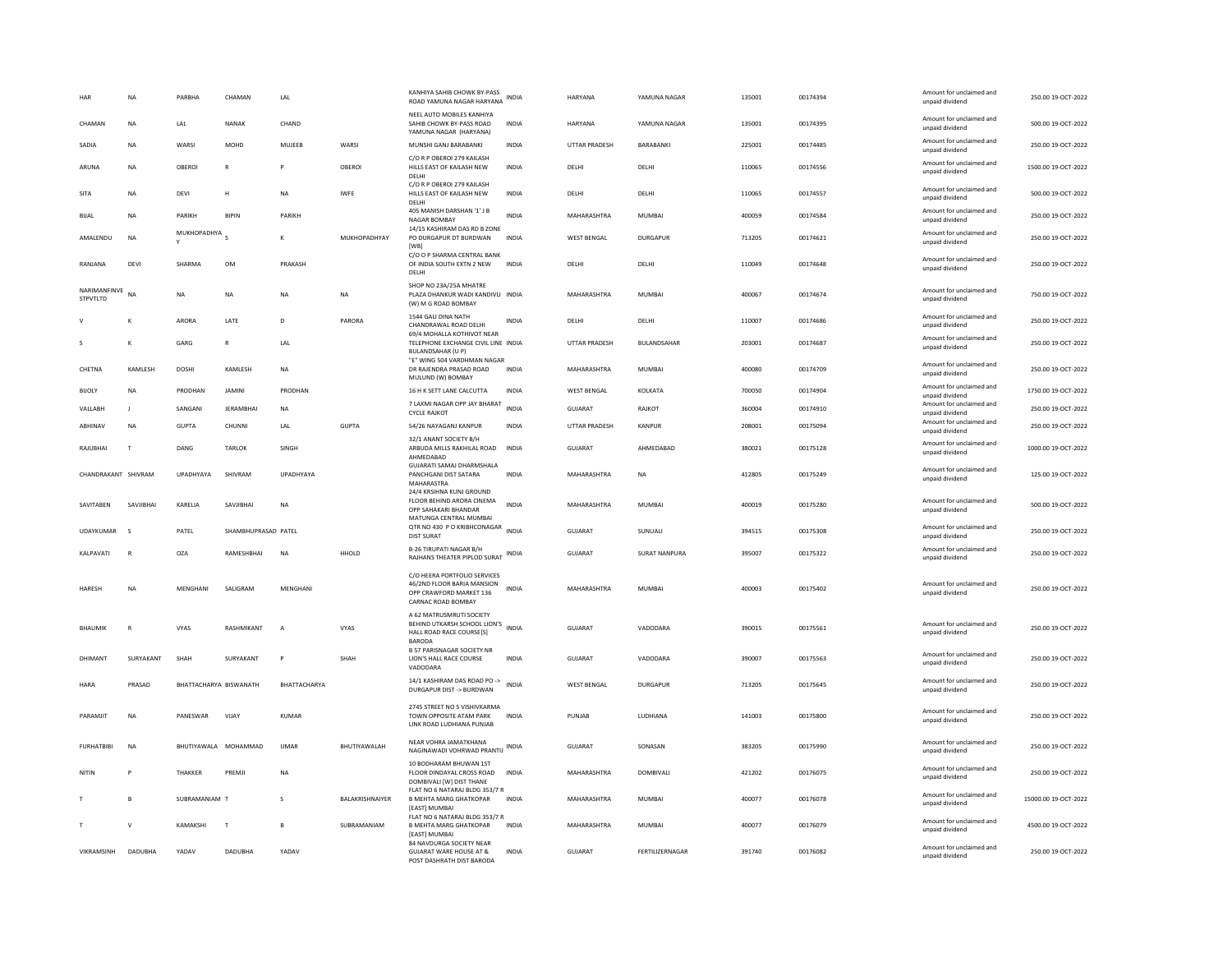| PRAVINABEN       | BIPINCHANDRA KACHHIA |               | <b>BIPINCHANDRA</b>          | KACHHIA                 |                | SACHIDANAND SOCEITY AT & PO<br>ANKLAV TA ANKLAV DIST ANAND                                 | <b>INDIA</b> | <b>GUJARAT</b>       | ANKLAVE              | 388510 | 00176093 | Amount for unclaimed and<br>unpaid dividend                    | 250.00 19-OCT-2022  |
|------------------|----------------------|---------------|------------------------------|-------------------------|----------------|--------------------------------------------------------------------------------------------|--------------|----------------------|----------------------|--------|----------|----------------------------------------------------------------|---------------------|
| RAMESH           | P                    | ZADAFIA       | PARASOTAMBHAI ZADAFIA        |                         |                | 9/1154 3RD FLOOR AMBAJI ROAD INDIA<br>HAWADIA CHAKLA SURAT                                 |              | GUJARAT              | <b>SURAT NANPURA</b> | 395003 | 00176154 | Amount for unclaimed and<br>unpaid dividend                    | 125.00 19-OCT-2022  |
| SREELEKHA        | <b>NA</b>            | BANERJEE      | RABINDRANATH                 | BANERJEE                |                | 80 BANERJEE PARA BARASAT,<br>GHATAKGOLI CHANDERNAGORE INDIA<br>DI HOOGHLY [WB]             |              | WEST BENGAL          | CHINSURAH            | 712136 | 00176155 | Amount for unclaimed and<br>unpaid dividend                    | 250.00 19-OCT-2022  |
| BHARATKUMAR R    |                      | SHAH          | RAMANIKLAL                   | $\overline{A}$          | SHAH           | AT & PO DUGARASHAN TA<br>KANKREJ DI BK                                                     | <b>INDIA</b> | <b>GUJARAT</b>       | <b>DISA</b>          | 385550 | 00176472 | Amount for unclaimed and<br>unpaid dividend                    | 250.00 19-OCT-2022  |
| THAKAR           | MINAXI               | <b>RAMESH</b> | RAMESH                       | <b>NA</b>               |                | 20 GURUPRASAD SOCIETY BEHIND<br>VIDYUT NAGAR VADODARA                                      | <b>INDIA</b> | <b>GUJARAT</b>       | VADODARA             | 390015 | 00176544 | Amount for unclaimed and<br>unpaid dividend                    | 500.00 19-OCT-2022  |
| PATEL            | AMIT                 | Ν             | PATEL                        | NATHUBHAI               |                | 2/1 SIX BUNGLOWS NR RANAK<br>HOSTEL VALLABH VIDYANAGAR<br>DIST KHEDA-GUJ                   | <b>INDIA</b> | <b>GUJARAT</b>       | V V NAGAR            | 388120 | 00176610 | Amount for unclaimed and<br>unpaid dividend                    | 250.00 19-OCT-2022  |
| MANSUKHI AI      | <b>M</b>             | PARFKH        | MANII AI                     | <b>NA</b>               | PARFKH         | C/O EXIM INTERNATIONAL 55<br>EZRA ST, 5TH FLOOR CALCUTTA                                   | <b>INDIA</b> | <b>WEST BENGAL</b>   | <b>KOI KATA</b>      | 700001 | 00176663 | Amount for unclaimed and<br>unpaid dividend                    | 1000.00.19-OCT-2022 |
| PRADIP           | $\overline{A}$       | <b>DOSHI</b>  | AMRITLAL                     | NA                      |                | 122 PANORAMA COMPLEX C/O<br>VAJRA BEARING LIMITED R C DUTT INDIA<br>ROAD ALKAPURI VADODARA |              | GUJARAT              | VADODARA             | 390005 | 00176753 | Amount for unclaimed and<br>unpaid dividend                    | 500.00 19-OCT-2022  |
| RASHMIKANT       | <b>NA</b>            | SHAH          | DHANSUKHPAL                  | SHAH                    |                | M/10/829 VIJAY NAGAR NR<br>SANGAM CHAR RASTA HARNI<br>ROAD, VADODARA                       | <b>INDIA</b> | <b>GUJARAT</b>       | VADODARA             | 390006 | 00176848 | Amount for unclaimed and<br>unpaid dividend                    | 750.00 19-OCT-2022  |
| MANHERLAL        | <b>NA</b>            | SHAH          | THAKORLAL                    | SHAH                    |                | 12/A SUMERU APARTMENT<br>PRITAM NAGAR ELLIS BRIDGE<br>AHMEDABAD                            | <b>INDIA</b> | <b>GUJARAT</b>       | AHMEDABAD            | 380006 | 00176863 | Amount for unclaimed and<br>unpaid dividend                    | 250.00 19-OCT-2022  |
| <b>JIVENDHER</b> | KUMAR                | <b>JAIN</b>   | J.                           | c                       | <b>JAIN</b>    | DIAMOND RUBBER CO 2 REHMAN<br>INDIA<br>MARKET SADAR BAZAR DELHI                            |              | DELHI                | DELHI                | 110006 | 00176913 | Amount for unclaimed and<br>unpaid dividend                    | 500.00 19-OCT-2022  |
| SARTAJ           | BAHADUR              | SAXENA        | $\overline{B}$               | s                       | SAXENA         | 13 ASHRUTA PARK NEAR<br>VIJAYNAGAR HARNI ROAD<br>VADODARA                                  | <b>INDIA</b> | <b>GUJARAT</b>       | VADODARA             | 390006 | 00176978 | Amount for unclaimed and<br>unpaid dividend                    | 250.00 19-OCT-2022  |
| JASMEET          | SINGH                | SALUJA        | SUJAN                        | SINGH                   | SALUJA         | C-402 SAKHAMBA TOWER<br><b>GURUKUL PO MEMNAGAR</b><br>AHMEDABAD                            | <b>INDIA</b> | <b>GUJARAT</b>       | AHMEDABAD            | 380052 | 00177027 | Amount for unclaimed and<br>unpaid dividend                    | 250.00 19-OCT-2022  |
| ARUNA            | D                    | MODI          | DILIP                        | $\mathbf{I}$            | MODIHHOLD      | C/O D J MODI PAO CUSTOM, V K<br>MEHTA 17 MILLPARA DHEBAR<br><b>ROAD RAJKOT</b>             | <b>INDIA</b> | GUJARAT              | RAJKOT               | 360002 | 00177166 | Amount for unclaimed and<br>unpaid dividend                    | 250.00 19-OCT-2022  |
| <b>RAMESH</b>    | $\mathsf{C}$         | PATEL         | PATEL                        | CHUNILAL                | M              | E-15A POWERHOUSE COLONY                                                                    | <b>INDIA</b> | GUIARAT              | AHMEDARAD            | 380005 | 00177234 | Amount for unclaimed and                                       | 500.00 19-OCT-2022  |
|                  |                      |               |                              |                         |                |                                                                                            |              |                      |                      |        |          |                                                                |                     |
| $\mathsf{A}$     | <b>NA</b>            | GUNASEKARAN P |                              | s                       | <b>ST</b>      | SABARMATI AHMEDABAD<br>ARUNACHALAMSCIENTI E-20 TAC TOWNSHIP SPIC NAGAR<br>TUTICORIN        | <b>INDIA</b> | <b>TAMIL NADU</b>    | <b>TUTICORIN</b>     | 628005 | 00177408 | unpaid dividend<br>Amount for unclaimed and<br>unpaid dividend | 250.00 19-OCT-2022  |
| KRISHNAJI        | $\kappa$             | KULKARNI      | KHANDE                       | <b>RAO</b>              | <b>ACCOUNT</b> | C/O GEETHA PHARMA NO 160/3<br>VANIVILAS ROAD V V PURAM<br>NEXT TO GEETHA NURSING HOME      | <b>INDIA</b> | KARNATAKA            | BANGALORE            | 560004 | 00177527 | Amount for unclaimed and<br>unpaid dividend                    | 250.00 19-OCT-2022  |
| HITESH           | <b>NA</b>            | <b>DOSHI</b>  | LALITBHA                     | <b>NA</b>               |                | BANGALORE<br>ARIHANT APARTMENT JAGAMAI<br>CHOWK JUNAGADH                                   | <b>INDIA</b> | <b>GUJARAT</b>       | <b>JUNAGADH</b>      | 362001 | 00177635 | Amount for unclaimed and<br>unpaid dividend                    | 125.00 19-OCT-2022  |
| VIJAY            | <b>KUMAR</b>         | <b>GUPTA</b>  | $\mathsf{J}$                 | c                       | <b>GUPTACA</b> | A-177 MAJLIS PARK DELHI                                                                    | INDIA        | DELHI                | DELHI                | 110033 | 00177904 | Amount for unclaimed and<br>unpaid dividend                    | 250.00 19-OCT-2022  |
| SEJAL            | ΝA                   | SAPARIA       | MANSUKHBHAI                  | <b>NA</b>               |                | C/O GHETIYA HOSPITAL PALIYAD                                                               | <b>INDIA</b> | GUJARAT              | <b>BOTAD</b>         | 364710 | 00177981 | Amount for unclaimed and                                       | 250.00 19-OCT-2022  |
| ANU              | <b>NA</b>            | DHANDHANIA    | <b>SANJAY</b>                | DHANDHANIA              |                | ROAD BOTAD<br>K A 97 KAVINAGAR GHAZIABAD                                                   | INDIA        | <b>UTTAR PRADESH</b> | GHAZIABAD            | 201002 | 00178033 | unpaid dividend<br>Amount for unclaimed and<br>unpaid dividend | 250.00 19-OCT-2022  |
| PULIN            | <b>BEHARI</b>        | MANDAL        | AKHIL                        | CHANDRA                 | MANDAL         | B18 NABADARSHA CO OPERATIVE<br>HOUSING SOC SREEMANTAPUR<br><b>BERATI CALCUTTA</b>          | <b>INDIA</b> | WEST BENGAL          | KOLKATA              | 700051 | 00178051 | Amount for unclaimed and<br>unpaid dividend                    | 250.00 19-OCT-2022  |
| ANANTKUMAR NA    |                      | KOTHARI       | MANEKLAL                     | KOTHARI                 |                | <b>B-306 RAMESH APARTMENT</b><br>NARSINGH LANE S V ROAD MALAD INDIA<br>(W) MUMBAI          |              | MAHARASHTRA          | <b>MUMBAI</b>        | 400064 | 00178096 | Amount for unclaimed and<br>unpaid dividend                    | 500.00 19-OCT-2022  |
| G                | RAJA                 | <b>SEKHAR</b> | G                            | LAKSHMINASWAMY HSEMEMBE |                | VI-HSE-253 INB 06071519 78 SBI<br><b>COLONY GANDHINAGAR</b><br>HYDERABAD                   | <b>INDIA</b> | ANDHRA PRADESH       | <b>GANDHI NAGAR</b>  | 500380 | 00178221 | Amount for unclaimed and<br>unpaid dividend                    | 250.00 19-OCT-2022  |
| PATEL            | BAIJU                | A             | SURESHCHANDR SURESHCHANDRA S |                         | PATEL          | 13 GOYAL INTERCITY RAW HOUSE<br>OPP T V TOWER DRIVE-IN ROAD<br>AHMEDABAD                   | <b>INDIA</b> | <b>GUJARAT</b>       | AHMEDABAD            | 380054 | 00178386 | Amount for unclaimed and<br>unpaid dividend                    | 250.00 19-OCT-2022  |
| ASHOK            | N                    | KACHA         | NARAYANBHAI                  | KACHA                   |                | 0/2 GANGARAM FLAT<br>DHARAMNAGAR SABARMATI<br>AHMEDABAD                                    | <b>INDIA</b> | <b>GUJARAT</b>       | AHMEDABAD            | 380005 | 00178520 | Amount for unclaimed and<br>unpaid dividend                    | 250.00 19-OCT-2022  |
| ASHOK            | KUMAR                | ROY           | NA                           | <b>NA</b>               | NA             | TISCO BHELATAN COLLIERY AT &<br>PO BHELATAND DIST DHANBAD                                  | INDIA        | <b>JHARKHAND</b>     | DHANSAR              | 828103 | 00178542 | Amount for unclaimed and<br>unpaid dividend                    | 250.00 19-OCT-2022  |
| <b>JANKI</b>     | <b>NATH</b>          | YACHU         | P                            | R                       | YACHURETD      | B 458 SARITA VIHAR NEW DELHI INDIA                                                         |              | DELHI                | DELHI                | 110044 | 00178572 | Amount for unclaimed and                                       | 500.00 19-OCT-2022  |
| DARSHAN          | <b>NA</b>            | SINGH         | s                            | SARDAR                  | SINGHRETD      | 107 A SARABHA NAGAR                                                                        | <b>INDIA</b> | PUNJAB               | LUDHIANA             | 141001 | 00178697 | unpaid dividend<br>Amount for unclaimed and                    | 250.00 19-OCT-2022  |
| APOORVA          | BHARATBHAI           | SHAH          | BHARAT                       | BHAI                    |                | LUDHIANA<br>7 VAIBHAV BUNGALOWS PART I                                                     | <b>INDIA</b> | GUJARAT              | AHMEDABAD            | 380061 | 00178908 | unpaid dividend<br>Amount for unclaimed and                    | 250.00 19-OCT-2022  |
| <b>ASHOKPURI</b> | <b>HIRAPUR</b>       | GOSWAMI       | <b>HIRAPURI</b>              | GOSWAMI                 |                | <b>GURUKUL ROAD AHMEDABAD</b><br>AT & PO ASHI TA PETLAD DIST                               | <b>INDIA</b> | <b>GUJARAT</b>       | V V NAGAR            | 388130 | 00178909 | unpaid dividend<br>Amount for unclaimed and                    | 250.00 19-OCT-2022  |
| VINEET           | K                    | <b>GUPTA</b>  | A                            |                         | <b>GUPTA</b>   | ANAND<br>3234/46 C CHANDIGARH                                                              | INDIA        | CHANDIGARH           | CHANDIGARH           | 160047 | 00178983 | unpaid dividend<br>Amount for unclaimed and<br>unpaid dividend | 500.00 19-OCT-2022  |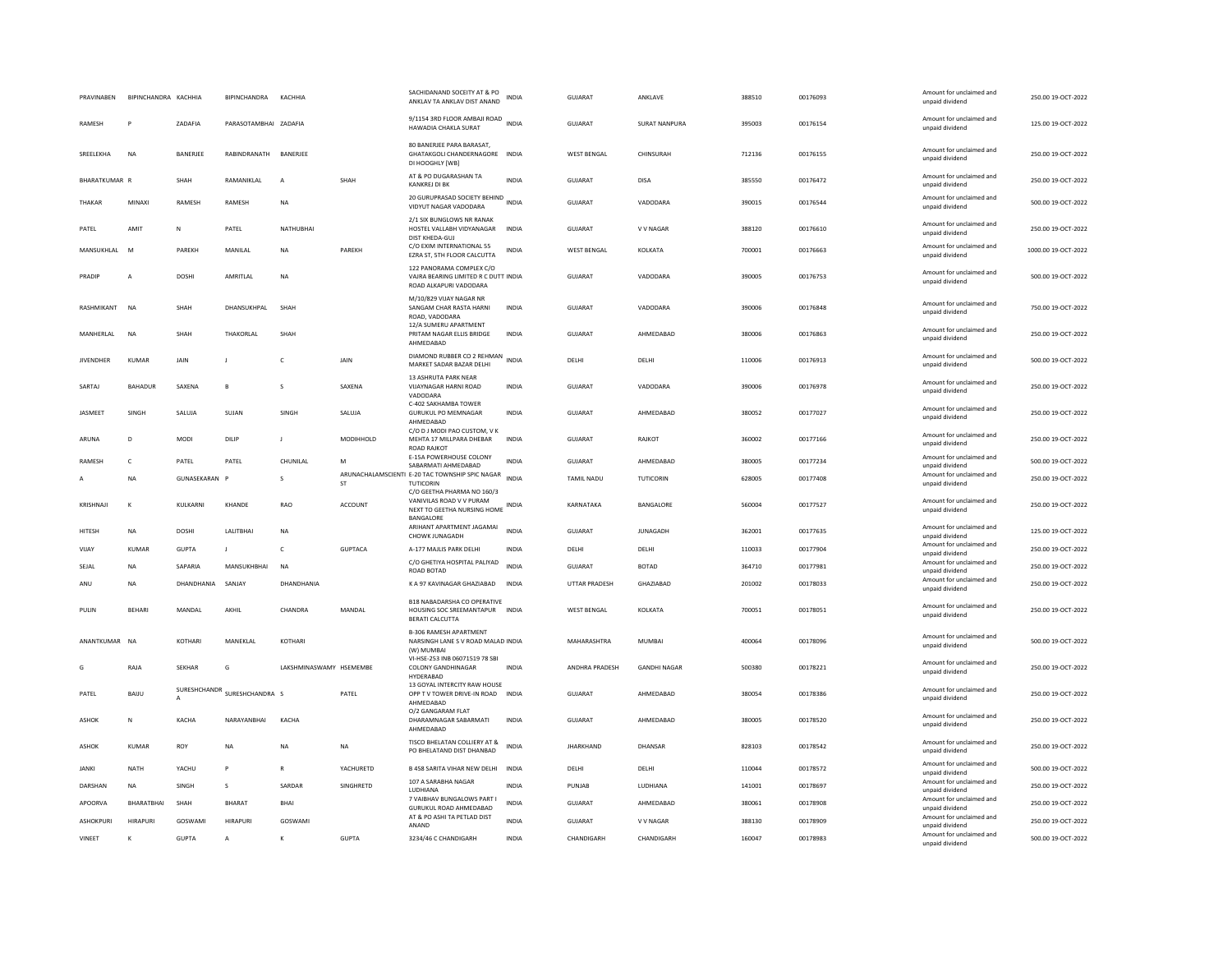| SADHANA                  | <b>NA</b>            | SHARMA         | ANUPAM           | GAUR            |                  | HOUSE NO. - 2/728 (OLD) & 2/922<br>(NEW) BEGUM BAGH ALIGARH<br>(U.P.)                 | <b>INDIA</b> | <b>UTTAR PRADESH</b>  | <b>ALIGARH</b>            | 202001 | 00179006 | Amount for unclaimed and<br>unpaid dividend | 2.50.19-OCT-2022   |
|--------------------------|----------------------|----------------|------------------|-----------------|------------------|---------------------------------------------------------------------------------------|--------------|-----------------------|---------------------------|--------|----------|---------------------------------------------|--------------------|
| <b>BINAREN</b>           | N                    | VIRWADIYA      | NIMESHKUMAR      | <b>NA</b>       |                  | 5/A GIRICHHAYA APPT MOTIPOLE<br>SUBHASH CHOWK GOPIPURA<br>SURAT                       | <b>INDIA</b> | GUIARAT               | SURAT NANPURA             | 395001 | 00179012 | Amount for unclaimed and<br>unpaid dividend | 250.00 19-QCT-2022 |
| PRATIBHA                 | s                    | SHUKLA         | SATISH           | SHUKLA          |                  | 6 TAPAS SOCIETY DIWALIPURA<br>ROAD J P ROAD VADODARA                                  | <b>INDIA</b> | GUJARAT               | VADODARA                  | 390015 | 00179147 | Amount for unclaimed and<br>unpaid dividend | 250.00 19-OCT-2022 |
| SURJIT                   | <b>NA</b>            | <b>JHALA</b>   | <b>DURGESH</b>   | <b>JHALA</b>    |                  | C-11/201 PANKAJ CO OP HSG<br>SOCIETY ASHOKVAN BORIVLI [E]<br><b>MUMBAI</b>            | <b>INDIA</b> | MAHARASHTRA           | <b>MUMBAI</b>             | 400066 | 00179152 | Amount for unclaimed and<br>unpaid dividend | 375.00 19-OCT-2022 |
| <b>JAGRUTI</b>           | $\mathbb{R}$         | CHHAYA         | ROMESHCHANDRA S  |                 | CHHAYA           | 73 C SECTOR 6 RPL TOWNSHIP<br>MOTI KHAVADI JAMNAGAR<br>GUJARAT                        | <b>INDIA</b> | <b>GUJARAT</b>        | JAMNAGAR                  | 361001 | 00179155 | Amount for unclaimed and<br>unpaid dividend | 125.00 19-OCT-2022 |
| к                        | <b>NA</b>            | MOHUND         | M                | -11             | <b>KANNAPPAN</b> | SBI MOTOAL FUND 191 MAKER<br>TOWER 'E' COFFE PARADE<br><b>MUMBAI</b>                  | <b>INDIA</b> | MAHARASHTRA           | <b>MUMBAI</b>             | 400005 | 00179156 | Amount for unclaimed and<br>unpaid dividend | 250.00 19-OCT-2022 |
| KRINA                    | <b>RHARAT</b>        | PATEL          | <b>BHARAT</b>    | PATFI           |                  | MARUTI ORTHO HOSPITAL O/1<br>MARUTI TOWERS SATELLITE ROAD INDIA<br>AHMEDABAD          |              | GUIARAT               | AHMEDARAD                 | 380015 | 00179386 | Amount for unclaimed and<br>unpaid dividend | 250.00 19-QCT-2022 |
| ARVIND                   | VINAYAK              | RAHALKAR       | VINAYAKHAR       | RAHALKAF        |                  | PARSHURAM POTTERY BLOCK<br>NAZARBAUG MORBI<br>C/O GUSAIN INVESTMENT                   | INDIA        | <b>GUJARAT</b>        | <b>MORB</b>               | 363642 | 00179435 | Amount for unclaimed and<br>unpaid dividend | 500.00 19-OCT-2022 |
| NARENDER                 | <b>NA</b>            | GUSAIN         | U                |                 | <b>GUSAIN</b>    | SERVICES 73 D D A FLATS<br>SAFDARJUNG ENCLAVE NEW<br>DELHI                            | <b>INDIA</b> | DELHI                 | DELHI                     | 110029 | 00179526 | Amount for unclaimed and<br>unpaid dividend | 2.50 19-OCT-2022   |
| CHANDULAL                | $\mathbf{I}$         | SHAH           | JAMBADAS         |                 | RETD             | B-II/231 PT SECTOR-2 PO<br>PETROCHEMICALS TS PT BARODA                                | INDIA        | GUJARAT               | BAJWA                     | 391345 | 00179541 | Amount for unclaimed and<br>unpaid dividend | 250.00 19-OCT-2022 |
| AMITA                    | <b>NA</b>            | SINGHAI        | s                |                 | SINGHALHHOLD     | C/O MOHAR KAR KI GALI GANESH<br>COLONY NAYA BAZAR LASKER<br><b>GWALIOR [MP]</b>       | <b>INDIA</b> | MADHYA PRADESH        | <b>GWALIOR</b>            | 474001 | 00179764 | Amount for unclaimed and<br>unpaid dividend | 750.00 19-OCT-2022 |
| KAMALKISHORE C           |                      | VORA           | <b>NA</b>        | <b>NA</b>       | <b>NA</b>        | 605 VINDHYACHAL NEELKANTH<br>VALLEY RAJAWADI GHATKOPAR<br>(E) MUMBAI                  | <b>INDIA</b> | MAHARASHTRA           | <b>MUMBAI</b>             | 400077 | 00179918 | Amount for unclaimed and<br>unpaid dividend | 250.00 19-OCT-2022 |
| RAJESH                   | <b>NA</b>            | <b>KUMAR</b>   | R                | D               | <b>KUMAR</b>     | B-65A NAND GRAM GHAZIABAD<br>[UP]<br>LIC AGENT 39085A/2158 1075                       | INDIA        | <b>UTTAR PRADESH</b>  | GHAZIABAD                 | 201003 | 00179948 | Amount for unclaimed and<br>unpaid dividend | 250.00 19-OCT-2022 |
| <b>HARSHA</b>            | SHARADKUMAR SANGHAVI |                | SHARADKUMAR      | JAYANTILAL      | SANGHAV          | <b>KIKABHATT'S POLE OPP</b><br>PANCHBHAI'S POLE DARIYAPUR<br>AHMFDARAD                | <b>INDIA</b> | <b>GUJARAT</b>        | AHMEDABAD                 | 380001 | 00180089 | Amount for unclaimed and<br>unpaid dividend | 250.00 19-OCT-2022 |
| SHERLLY                  | s                    | CHRISTIAN      | NA               | NA              | NA               | 11-A MAYURI APTT MANORAMA<br>COMPLEX NR VIDYANAGAR FLATS INDIA<br>HIMMATLAL AHMEDABAD |              | GUJARAT               | AHMEDABAD                 | 380015 | 00180122 | Amount for unclaimed and<br>unpaid dividend | 125.00 19-OCT-2022 |
| NIRANIANRHAI KANAIYAI AI |                      | DAI AI         | KANAIYAI AI      | MAGANI AI       | DAI AI           | 1355 KISHOR BHULAS KHADKI<br>RAJA MEHTAS POLE KALUPURI<br>AHMEDABAD                   | <b>INDIA</b> | GUIARAT               | AHMEDARAD                 | 380001 | 00180153 | Amount for unclaimed and<br>unpaid dividend | 250.00 19-OCT-2022 |
| NIRUBEN                  | <b>SURESHBHAI</b>    | PARGH          | SURESHBHAI       | <b>NA</b>       | NANJIBHAI        | C/O S N PARGHI G E BOARD 220 K<br>V COLONY DHANSURA                                   | <b>INDIA</b> | ANDHRA PRADESH        | HYDERABAD                 | 500003 | 00180189 | Amount for unclaimed and<br>unpaid dividend | 125.00 19-OCT-2022 |
| VINODKUMAR               | $\mathbf{v}$         | PATEL          | <b>NA</b>        | <b>NA</b>       | <b>NA</b>        | E/12 PADMAMBICA FLATS OPF<br>SWAGAT PARTY PLOT MEM<br>NAGAR AHMEDABAD                 | <b>INDIA</b> | <b>GUJARAT</b>        | AHMEDARAD                 | 380052 | 00180196 | Amount for unclaimed and<br>unpaid dividend | 125.00 19-OCT-2022 |
| VINODKUMAR               | $\mathbf{v}$         | PATEL          | VITHAL           | <b>NA</b>       | <b>BHA</b>       | E/12 PADMAMBICA FLATS OPP<br><b>SWAGAT PARTY PLOT</b><br>MEMNAGAR AHMEDABAD           | <b>INDIA</b> | <b>GUJARAT</b>        | AHMEDARAD                 | 380052 | 00180198 | Amount for unclaimed and<br>unpaid dividend | 125.00 19-OCT-2022 |
| SANDHYA                  |                      |                | SUNIL            | NA              | KUMAR            | 67 KRISHNA SQUARE 1 SHIVALA<br><b>ROAD AMRITSAR</b>                                   | INDIA        | PUNJAB                | AMRITSAR                  | 143001 | 00180227 | Amount for unclaimed and<br>unpaid dividend | 500.00 19-OCT-2022 |
| SURINDER                 | <b>NA</b>            | <b>KUMAR</b>   | <b>BISHAN</b>    | <b>NA</b>       | CHAND            | 67 KRISHNA SQUAR 1 SHIVALA<br><b>ROAD AMRITSAR</b>                                    | <b>INDIA</b> | PUNJAB                | AMRITSAR                  | 143001 | 00180228 | Amount for unclaimed and<br>unpaid dividend | 500.00 19-OCT-2022 |
| ANSUYA                   | <b>ASHOKPURI</b>     | GOSWAMI        | <b>ASHOKPURI</b> | <b>HIRAPURI</b> | GOSWAMI          | AT & PO ASHI TA PETLAD DIST<br>KHEDA                                                  | <b>INDIA</b> | <b>GUJARAT</b>        | V V NAGAR                 | 388130 | 00180243 | Amount for unclaimed and<br>unpaid dividend | 250.00 19-OCT-2022 |
| ADHINARAYANA<br>MURTHY   | <b>NA</b>            | G              | G                | DEVANATHAM      | CHETTY           | 9-201 KAMMA STREET<br>MADANAPALLE                                                     | <b>INDIA</b> | <b>ANDHRA PRADESH</b> | MADANA PALLI<br>(CHITTOR) | 517325 | 00180255 | Amount for unclaimed and<br>unpaid dividend | 7.50 19-OCT-2022   |
| MANOJ                    | KUMAR                | DAS            | LATE             | MANMOTH         | <b>NATHDAS</b>   | LALLAH SINGH SCO(X) NO 51 ASP<br>AF C/O 99 APO                                        | <b>INDIA</b> | ANDHRA PRADESH        | HYDERABAD                 | 500003 | 00180298 | Amount for unclaimed and<br>unpaid dividend | 125.00 19-OCT-2022 |
| LALLAN                   | <b>NA</b>            | SINGH          | MUNNILAL         | NA              | SINGH            | CASEO HQWAL IAF SUBOROTO<br>PARK NEW DELHI                                            | <b>INDIA</b> | DELHI                 | DELHI                     | 110010 | 00180299 | Amount for unclaimed and<br>unpaid dividend | 125.00 19-OCT-2022 |
| MANGAL                   | CHAND                | <b>SUREKA</b>  | LATE             | SRI             | BIRMADUTTASUREKA | M/S RPPK & CO PO HOJAI<br>NAGAON ASSAM                                                | <b>INDIA</b> | ASSAM                 | HOJAI                     | 782435 | 00180305 | Amount for unclaimed and<br>unpaid dividend | 125.00 19-OCT-2022 |
| SUMAN                    | <b>NA</b>            | <b>SUREKA</b>  | <b>JAGADISH</b>  | PRASAD          | <b>SUREKA</b>    | M/S RPPK & CO PO HOJAI<br>NAGAON ASSAM                                                | <b>INDIA</b> | ASSAM                 | HOJAI                     | 782435 | 00180306 | Amount for unclaimed and<br>unpaid dividend | 125.00 19-OCT-2022 |
| D                        | R                    | KLVPRASAD      | D                | <b>NA</b>       | SATYANARAYANA    | 904-A BHEL TOWNSHIP R C<br>PURAM HYDERABAD                                            | <b>INDIA</b> | ANDHRA PRADESH        | HYDERABAD                 | 500032 | 00180318 | Amount for unclaimed and<br>unpaid dividend | 125.00 19-OCT-2022 |
| DAYA                     | <b>NA</b>            | <b>MOORIAN</b> | HARI             | $\mathbf{L}$    | <b>MOORIANI</b>  | 10-2-124 NEHRU NAGAR<br>SECUNDERABAD A P                                              | <b>INDIA</b> | <b>ANDHRA PRADESH</b> | HYDERARAD                 | 500026 | 00180323 | Amount for unclaimed and<br>unpaid dividend | 125.00.19-QCT-2022 |
| VASUDEV                  | $\mathsf{L}$         | MOORJANI       | LOKUMAL          | $\mathsf{C}$    | MOORJANI         | 68 MANI ENCLAVE YAPRAL<br>SECUNDERABAD A P                                            | <b>INDIA</b> | ANDHRA PRADESH        | HYDERABAD                 | 500087 | 00180324 | Amount for unclaimed and<br>unpaid dividend | 125.00 19-OCT-2022 |
| DAMYANTI                 | NA                   | SENGAR         | SOBARAN          | SINGH           | SENGAR           | SENGAR SADAN 259 INDRA PURI<br>COLONY MUMBAI AGRA ROAD<br><b>INDORE M P</b>           | INDIA        | MADHYA PRADESH        | INDORE                    | 452001 | 00180333 | Amount for unclaimed and<br>unpaid dividend | 125.00 19-OCT-2022 |
| SAROJ                    | RANI                 | KAPOOR         | RAM              | GOPAL           | KAPOOR           | 176 MADARI GATE BAREILLY                                                              | <b>INDIA</b> | UTTAR PRADESH         | BAREILLY                  | 243003 | 00180397 | Amount for unclaimed and<br>unpaid dividend | 125.00 19-OCT-2022 |
| ASTHA                    | NA                   | KAPOOR         | <b>RAJEEV</b>    | <b>NA</b>       | <b>KAPOOR</b>    | 176 MADARI GATE BAREILLY U P INDIA                                                    |              | <b>UTTAR PRADESH</b>  | BAREILLY                  | 243003 | 00180398 | Amount for unclaimed and<br>unpaid dividend | 125.00 19-OCT-2022 |
| NEELAM                   | <b>NA</b>            | <b>MISRA</b>   | A                | к               | <b>MISRA</b>     | 117/479 PANDU NAGAR KANPUR INDIA                                                      |              | <b>UTTAR PRADESH</b>  | KANPUR                    | 208005 | 00180404 | Amount for unclaimed and<br>unpaid dividend | 125.00 19-OCT-2022 |
| ANIL                     | <b>KUMAR</b>         | BAJAJ          | TEK              | CHAND           | <b>BAJAJ</b>     | 118/482 KAUSHALPURI KANPUR                                                            | <b>INDIA</b> | <b>UTTAR PRADESH</b>  | KANPUR                    | 208012 | 00180408 | Amount for unclaimed and<br>unpaid dividend | 125.00 19-OCT-2022 |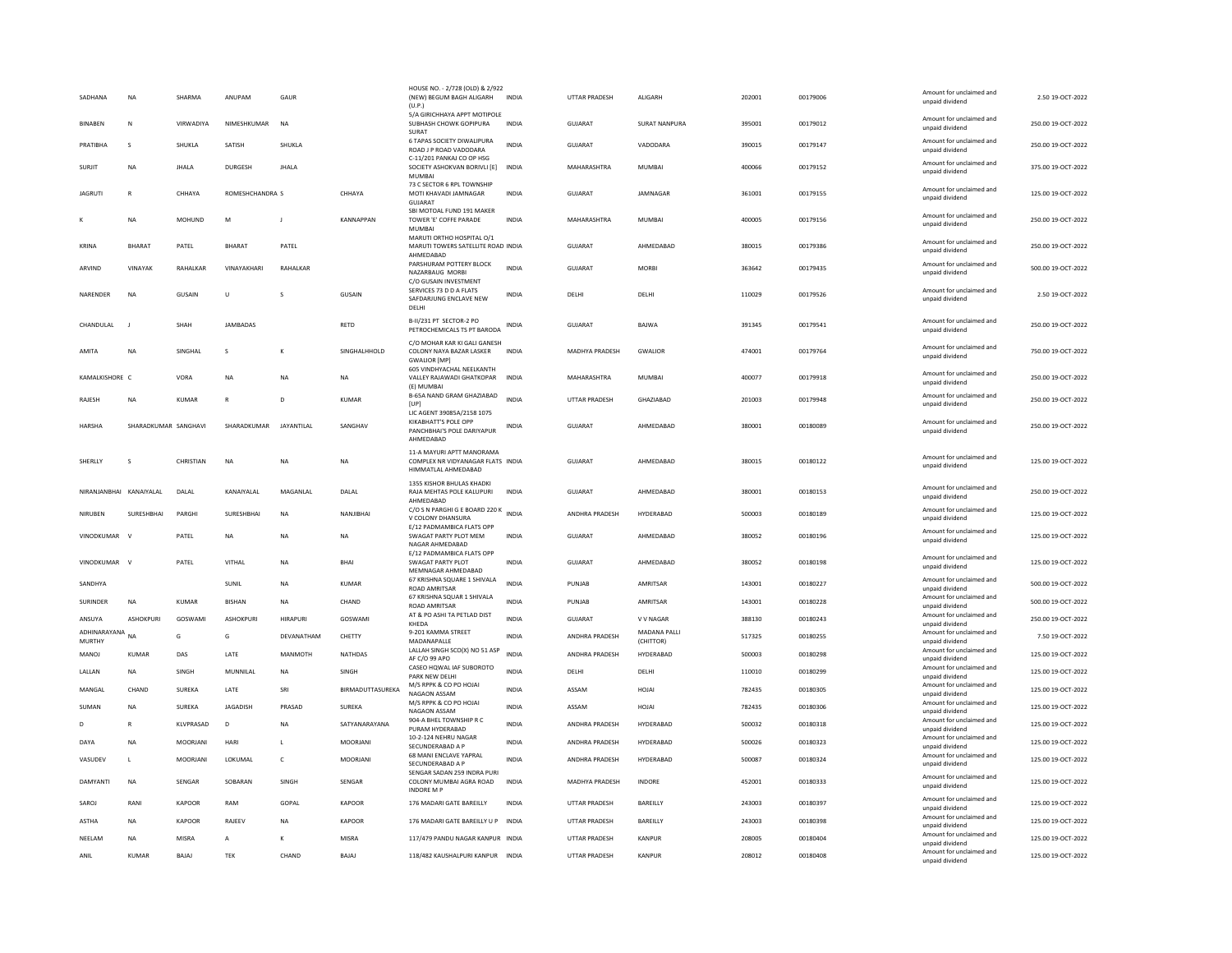| PUSHPA                          | <b>NA</b>      | <b>PANGTEY</b>  | HUKAM             | <b>NA</b>          | <b>SINGH</b>    | CA/15 D MUNIRKA NEW DELHI                                                                         | <b>INDIA</b> | DELHI                 | DELHI                | 110067 | 00180460 | Amount for unclaimed and<br>unpaid dividend | 125.00 19-OCT-2022 |
|---------------------------------|----------------|-----------------|-------------------|--------------------|-----------------|---------------------------------------------------------------------------------------------------|--------------|-----------------------|----------------------|--------|----------|---------------------------------------------|--------------------|
| ABHINAV                         | <b>NA</b>      | AGARWAL         | <b>NA</b>         | <b>NA</b>          | <b>NA</b>       | 101 MANDAKANI ENCLAVE NEW<br>DELHI                                                                | <b>INDIA</b> | DELHI                 | DELHI                | 110019 | 00180486 | Amount for unclaimed and<br>unpaid dividend | 125.00 19-OCT-2022 |
| RAKESH                          | KUMAR          | NANDA           | LEKH              | RAJ                | NANDA           | E-43 MALKA GANJ DELHI                                                                             | INDIA        | DELHI                 | DELHI                | 110007 | 00180500 | Amount for unclaimed and<br>unpaid dividend | 125.00 19-OCT-2022 |
| NAGINA                          | NA             | VARSHNEY        | VINIT             | KUMAR              | HOUSELADY       | NAVIN METALS KATRA STREET<br>ALIGARH U P                                                          | INDIA        | UTTAR PRADESH         | ALIGARH              | 202001 | 00180542 | Amount for unclaimed and<br>unpaid dividend | 250.00 19-OCT-2022 |
| <b>GURPREET</b>                 | <b>NA</b>      | SINGH           | s                 | PRITAM             | SINGH           | F-67 RADIO COLONY KINGSWAY<br><b>CAMP DELHI</b>                                                   | <b>INDIA</b> | DELH                  | DELHI                | 110009 | 00180546 | Amount for unclaimed and<br>unpaid dividend | 250.00 19-OCT-2022 |
| SURENDER                        | <b>NA</b>      | SINGH           | TARA              | <b>NA</b>          | SINGH           | C/O M/S KARAM CHAND & SONS<br>2/880/35 RAM NAGAR 3-COURT<br>ROAD NEAR G.P.O<br>SAHARANPUR(U.P)    | <b>INDIA</b> | <b>UTTAR PRADESH</b>  | SAHARANPUR           | 247001 | 00180548 | Amount for unclaimed and<br>unpaid dividend | 125.00 19-OCT-2022 |
| SIRMORELEASIN<br>GFINANCEPLTD   | <b>NA</b>      | <b>NA</b>       | <b>NA</b>         | <b>NA</b>          | <b>NA</b>       | A-2/3, PHASE-I, MAYAPURI<br>INDL.AREA, NEW DELHI.                                                 | <b>INDIA</b> | DELHI                 | DELHI                | 110064 | 00180586 | Amount for unclaimed and<br>unpaid dividend | 250.00 19-OCT-2022 |
| NARENDER                        | NA             | JAIN            | D                 | R                  | JAIN            | B-13 LOHIA ROAD ADARSH NAGAR<br><b>EXTN DELHI</b>                                                 | <b>INDIA</b> | DELHI                 | DELHI                | 110033 | 00180596 | Amount for unclaimed and<br>unpaid dividend | 2.50 19-OCT-2022   |
| <b>SIMMI</b>                    | <b>NA</b>      | <b>SFTHI</b>    | SUNIL             | <b>NA</b>          | <b>SFTHI</b>    | <b>D-27 MODEL TOWN DELHI</b>                                                                      | <b>INDIA</b> | DFI HI                | DELHI                | 110009 | 00180608 | Amount for unclaimed and<br>unpaid dividend | 250.00 19-QCT-2022 |
| SUSHMA                          | DEVI           | SARAF           | ASHOK             | KUMAR              | SARAF           | C/O RADHA SAREE IMPORIUM<br>SHRI RAM MARKET SUTAPATTO<br>MUZAFFARPUR                              | INDIA        | BIHAR                 | MUZAFFARPUR          | 842001 | 00180618 | Amount for unclaimed and<br>unpaid dividend | 250.00 19-OCT-2022 |
| SANJAY                          | KUMAR          | JAGNANY         | SHEO              | KUMAR              | <b>JAGNANY</b>  | POST BARHIYA DIST LAKHISARAI INDIA                                                                |              | <b>BIHAR</b>          | ALIGANI              | 811302 | 00180620 | Amount for unclaimed and<br>unpaid dividend | 2.50 19-OCT-2022   |
| VIVEK                           | NA             | SHANBHAG        | <b>SHRIKANT</b>   | SHANBHAG           | <b>BUSINES</b>  | GANRAJ RESTAURANT 1035/B<br>NORTH SHIVAJI NAGAR OPP<br>SHIVAJI STADIUM SANGLI                     | INDIA        | MAHARASHTRA           | SANGLI               | 416416 | 00180621 | Amount for unclaimed and<br>unpaid dividend | 250.00 19-OCT-2022 |
| SATISH                          | н              | LIMAYE          | HEMKANT           | $\mathbb{R}$       | LIMYE           | PLOT NO 30 TRIMURTY SRP<br>VINAYAK HOTEL PARVATI PUNE                                             | <b>INDIA</b> | MAHARASHTRA           | PUNE                 | 411009 | 00180626 | Amount for unclaimed and<br>unpaid dividend | 250.00 19-OCT-2022 |
| HARJIBHAI                       | R              | DHOLIYA         | RAVAJIBHAI        | <b>NA</b>          | DHOLIYA         | 9/1154 3RD FLOOR NEAR<br>BHAGAWATI DAIRY AMBAJI ROAD INDIA                                        |              | GUJARAT               | SURAT NANPURA        | 395003 | 00180718 | Amount for unclaimed and<br>unpaid dividend | 125.00 19-OCT-2022 |
| HEENA                           | SNFHAI         | PATEL           | SNEHAL            | <b>BHIKHUBHAI</b>  | PATEL           | SURAT<br>AT & PO CHHAPRABHATHA TA<br>CHORYASI DIS SURAT GUIARAT                                   | <b>INDIA</b> | <b>GUJARAT</b>        | UTRAN P.H.C          | 394105 | 00180732 | Amount for unclaimed and<br>unpaid dividend | 250.00 19-OCT-2022 |
| HOZEEA                          | SHABBIR        | MOOCHHALA       | <b>NA</b>         | <b>NA</b>          | <b>NA</b>       | 102 GOLDEN PALACE NR SEEMA<br>ROW HOUSE GHOD DHOD ROAD<br>SURAT                                   | <b>INDIA</b> | GUJARAT               | <b>SURAT NANPURA</b> | 395007 | 00180738 | Amount for unclaimed and<br>unpaid dividend | 125.00 19-OCT-2022 |
| KANUBHAI                        | HIMMATLAL      | PANCHOLI        | HIMMATLAL         | M                  | PAMCHOLI        | OPP HIGH SCHOOL TARAPUR<br>ROAD AT & PO PAVI JETPUR                                               | <b>INDIA</b> | <b>GUJARAT</b>        | DHABHOIR.S           | 391160 | 00180753 | Amount for unclaimed and<br>unpaid dividend | 125.00 19-OCT-2022 |
| NAYANA                          | <b>NA</b>      | DAVE            | SATISHCHANDRA     | <b>NA</b>          | DAVE            | 4TH FLOOR BLOCK D AMI<br>APARTMENT GHORPADES PAGA<br>OPP KHANDERAO MARKET<br>RAJMAHAL ROAD BARODA | <b>INDIA</b> | <b>GUJARAT</b>        | VADODARA             | 390001 | 00180836 | Amount for unclaimed and<br>unpaid dividend | 125.00 19-OCT-2022 |
| BITHIKA                         | <b>DUTTA</b>   | ROY             | DIPESH            | DUTTA              | ROY             | 806 BHAGYODAYA TOWER-1 RACE<br>COURSE CIRCLE GOTRI ROAD<br>VADODARA                               | <b>INDIA</b> | <b>GUJARAT</b>        | VADODARA             | 390015 | 00180910 | Amount for unclaimed and<br>unpaid dividend | 125.00 19-OCT-2022 |
| MANORAMA                        | <b>NA</b>      | SHUKLA          | JAYANT            | <b>NA</b>          | SHUKLA          | MANORAM 32 MATRI MANDIR<br>SOCIETY GOTRI ROAD VADODARA                                            | INDIA        | GUJARAT               | VADODARA             | 390007 | 00180915 | Amount for unclaimed and<br>unpaid dividend | 250.00 19-OCT-2022 |
| KOMALBEN                        | HEMANTBHAI     | PATEL           | HEMANTBHA         | ARVIANDBHA         | PATEL           | HEMANTKUMAR A PATEL PATEL<br>FALIYA P O DASHRATH VADODARA INDIA                                   |              | <b>GUJARAT</b>        | FERTILIZERNAGAR      | 391740 | 00180953 | Amount for unclaimed and<br>unpaid dividend | 125.00 19-OCT-2022 |
| VASANTRHAI                      | <b>NA</b>      | PATEL           | AMBAI AI          | <b>NA</b>          | PATEL           | AT & PO KARCHIA JOSHI FADIA<br>DIST BARODA                                                        | <b>INDIA</b> | GUIARAT               | <b>BAIWA</b>         | 391310 | 00181021 | Amount for unclaimed and<br>unpaid dividend | 125.00 19-OCT-2022 |
| PARTHO                          | <b>NA</b>      | GANGULI         | $\mathsf{R}$      |                    | GANGULI         | 10 SAKET SOC ABHILASA CHAR<br>RASTA NEW SAMA ROAD<br>VADODARA                                     | INDIA        | GUJARAT               | VADODARA             | 390008 | 00181029 | Amount for unclaimed and<br>unpaid dividend | 125.00 19-OCT-2022 |
| NIKHII                          | <b>NA</b>      | DIGHE           | ARVIND            | $\mathbf{L}$       | DIGHE           | 11 NAVNEET PARK OUTSIDE<br>PANIGATE VADODARA                                                      | <b>INDIA</b> | GUIARAT               | VADODARA             | 390019 | 00181043 | Amount for unclaimed and<br>unpaid dividend | 125.00.19-QCT-2022 |
| <b>DIPAK</b>                    | $\mathbf{L}$   | PANCHAL         | LAXMISHANKER      | $\mathbf{\hat{S}}$ | PANCHAL         | E/9 RAMPARK STATION ROAD<br>PADRA DIST BARODA GUJARAT                                             | <b>INDIA</b> | <b>GUJARAT</b>        | PADRA                | 391440 | 00181055 | Amount for unclaimed and<br>unpaid dividend | 250.00 19-OCT-2022 |
| PRAKASHCHAND <sub>S</sub><br>RA |                | PANCHAL         | SHIVSHANKER       | s                  | PANCHAL         | <b>6 TEJAS NAGAR STATION ROAD</b><br>PADRA DIST BARODA GUJARAT                                    | <b>INDIA</b> | GUJARAT               | PADRA                | 391440 | 00181056 | Amount for unclaimed and<br>unpaid dividend | 250.00 19-OCT-2022 |
| NARESHBHAI                      | $\mathbf{k}$   | PATEL           | KHUSHALBHAI       | $\mathbb{R}$       | PATEL           | PITRUCHHAYA SARDAR NAGAR AT<br>& PO & TA SAVLI DIST BARODA                                        | <b>INDIA</b> | <b>GUJARAT</b>        | FERTILIZERNAGAR      | 391770 | 00181058 | Amount for unclaimed and<br>unpaid dividend | 250.00 19-OCT-2022 |
| RAMSING                         | D              | RATHOD          | <b>DALPATSING</b> | <b>NA</b>          | RATHOD          | 5 DEVNANDAN PARK SOCIETY B/H<br>BAPUS DARGAH GORWA BARODA                                         | <b>INDIA</b> | <b>GUJARAT</b>        | VADODARA             | 390016 | 00181088 | Amount for unclaimed and<br>unpaid dividend | 125.00 19-OCT-2022 |
| PRITI                           | SHRINIVAS      | HARIBHAKTI      | SHRINIVAS         | NA                 | HARIBHAKTI      | <b>GHADIALI POLE M G ROAD</b><br>VADODARA                                                         | <b>INDIA</b> | <b>GUJARAT</b>        | VADODARA             | 390001 | 00181092 | Amount for unclaimed and<br>unpaid dividend | 250.00 19-OCT-2022 |
| THAKKAR                         | KANAIYALAL     | P               | PRABHULAL         | <b>NA</b>          | <b>GOVINDJI</b> | 19-B PARUL SOCIETY NR ZAVER<br>NAGAR WAGODIYA ROAD<br>VADODARA                                    | <b>INDIA</b> | GUJARAT               | VADODARA             | 390019 | 00181161 | Amount for unclaimed and<br>unpaid dividend | 125.00 19-OCT-2022 |
| VENKATA                         | <b>KRISHNA</b> | RAOSUNKARA APPA |                   | <b>NA</b>          | RAO             | 6-65 POSTAL COLONY<br>SARPAVARAM KAKINADA A P                                                     | <b>INDIA</b> | <b>ANDHRA PRADESH</b> | KAKINADA             | 533005 | 00181171 | Amount for unclaimed and<br>unpaid dividend | 250.00 19-OCT-2022 |
| VIJAYLAXMI                      | <b>NA</b>      | <b>BAGRI</b>    | ASHOK             | KUMAR              | B               | C/O KANORIA CHEMICALS AND<br>IND ST LTD 7TH FLOOR PARK-<br>PLAZA 71 PARK STREET CALCUTTA          | <b>INDIA</b> | <b>WEST BENGAL</b>    | KOLKATA              | 700016 | 00181222 | Amount for unclaimed and<br>unpaid dividend | 2.50 19-OCT-2022   |
| SURAJIT                         | NA             | RAY             | SUNIL             | <b>KUMAR</b>       | RAY             | 14/9 WIB (M) PHASE II GOLF<br><b>GREEN CALCUTTA</b>                                               | <b>INDIA</b> | <b>WEST BENGAL</b>    | KOLKATA              | 700045 | 00181234 | Amount for unclaimed and<br>unpaid dividend | 125.00 19-OCT-2022 |
| SUKLA                           | <b>NA</b>      | <b>SARKAR</b>   | MIHIR             | <b>NA</b>          | SARKAR          | 242 AGAPUR MAIN ROAD PO NEW INDIA<br><b>BARRACK PORE DIST 24 PGS N</b>                            |              | <b>WEST BENGAL</b>    | BARASAT              | 743276 | 00181243 | Amount for unclaimed and<br>unpaid dividend | 2.50 19-OCT-2022   |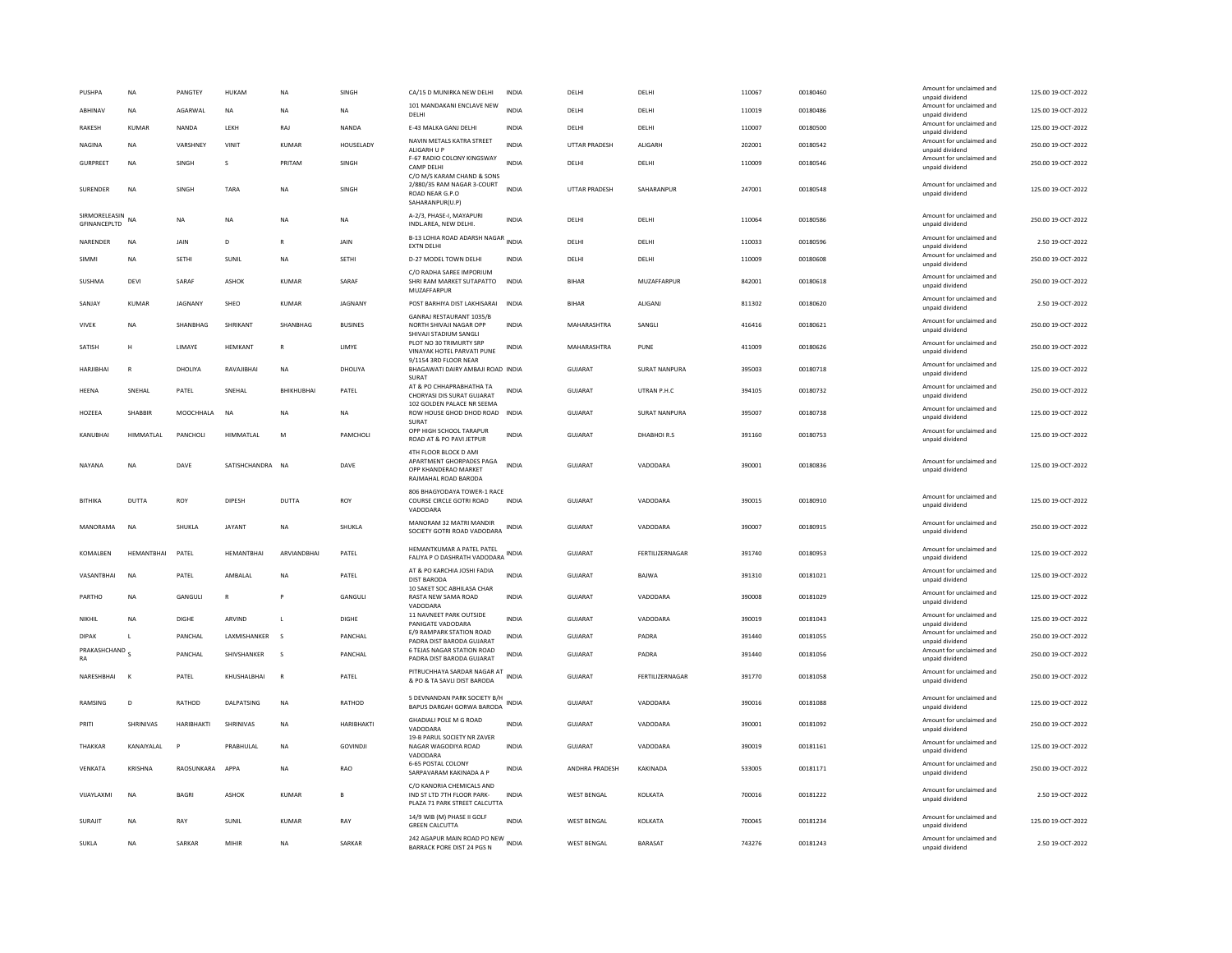| <b>BASUDEO</b>                                   | <b>NA</b>      | AGARWAL                  | SHRI           | DULICHAND    | AGARWAI        | M-II-02 SERAMPORE HOUSING<br>ESTATE RISHRA DIST HOOGHLY<br><b>WEST BANGAL</b><br><b>44 SIKDANPARA STREET</b> | <b>INDIA</b> | <b>WEST BENGAL</b>   | HOOGHLY       | 712248 | 00181263 | Amount for unclaimed and<br>unpaid dividend<br>Amount for unclaimed and | 10.00 19-OCT-2022    |
|--------------------------------------------------|----------------|--------------------------|----------------|--------------|----------------|--------------------------------------------------------------------------------------------------------------|--------------|----------------------|---------------|--------|----------|-------------------------------------------------------------------------|----------------------|
| SIPRA                                            | <b>NA</b>      | <b>SEAL</b>              | s              | L            | SEAL           | CALCUTTA                                                                                                     | <b>INDIA</b> | WEST BENGAL          | KOLKATA       | 700007 | 00181271 | unpaid dividend                                                         | 12.50 19-OCT-2022    |
| SALMA                                            | NIAZ           | SIDDIQUI                 | NEHAL          | AHMAD        | SIDDIQUI       | 38-MONALISA ST JOHN BAPTIST<br>ROAD NEAR MOUNT MARY STEPS INDIA<br>BANDRA WEST MUMBAI (MS)                   |              | MAHARASHTRA          | MUMBAI        | 400050 | 00181314 | Amount for unclaimed and<br>unpaid dividend                             | 125.00 19-OCT-2022   |
| VAHBIZ                                           | $\overline{A}$ | ELAVIA                   | <b>ASPI</b>    | D            | ELAVIA         | JER BAUG E 47 VICTORIA GARDEN INDIA<br>RD BYCULLA MUMBAI                                                     |              | MAHARASHTRA          | MUMBAI        | 400027 | 00181339 | Amount for unclaimed and<br>unnaid dividend                             | 125.00 19-OCT-2022   |
| VANDANA                                          | SHRIKANT       | <b>JOSHI</b>             | SHRIKANT       | LAXMANRAO    | <b>JOSHI</b>   | C/O MR S L JOSHI VINYL<br>CHEMICALS (I) (T) A-21 MIDC<br>MAHAD                                               | <b>INDIA</b> | MAHARASHTRA          | <b>NA</b>     | 402309 | 00181403 | Amount for unclaimed and<br>unpaid dividend                             | 250.00 19-OCT-2022   |
| <b>BEENA</b>                                     | $\mathbb{R}$   | <b>SAPARIA</b>           | <b>RATILAI</b> | $\mathsf{V}$ | SAPARIA        | FLAT NO 206 426 MANGALWAR<br>PETH KALYAN COMPLEX PUNE -<br>MAHARASHTRA                                       | <b>INDIA</b> | MAHARASHTRA          | PUNE          | 411011 | 00181492 | Amount for unclaimed and<br>unpaid dividend                             | 125.00 19-OCT-2022   |
| ICICIBANKLIMITE<br>D                             | N <sub>A</sub> | <b>NA</b>                | <b>NA</b>      | <b>NA</b>    | <b>NA</b>      | <b>ICICI LIMITED ZENITH HOUSE</b><br>MAHALAXMI MUMBAI<br><b>HDFC BANK LTD CUSTODY</b>                        | <b>INDIA</b> | MAHARASHTRA          | <b>MUMBAI</b> | 400034 | 00181550 | Amount for unclaimed and<br>unpaid dividend                             | 8250.00 19-OCT-2022  |
| JARDINEFLEMIN<br><b>GMUTUALFUND NA</b><br>PVTLTD |                | <b>NA</b>                | <b>NA</b>      | <b>NA</b>    | <b>NA</b>      | SERVICES SANDOZ HOUSE DR<br>ANNIE BESANT ROAD WORLI<br>MUMBAI                                                | <b>INDIA</b> | MAHARASHTRA          | MUMBAI        | 400018 | 00181595 | Amount for unclaimed and<br>unpaid dividend                             | 250.00 19-OCT-2022   |
|                                                  | NA             | VASUDEVAN                | $\mathbf{v}$   | s            | MANI           | 2 AMBA BHUVAN SCHEME 6 ROAD INDIA<br>5 MATUNGA MUMBAI                                                        |              | MAHARASHTRA          | MUMBAI        | 400019 | 00181631 | Amount for unclaimed and<br>unpaid dividend                             | 375.00 19-OCT-2022   |
| KIRAN                                            | <b>NA</b>      | DHAIRYASINHA DHAIRYASINH |                | <b>NA</b>    | VITHALDAS      | DALAL HOUSE 1ST FLOOR 6<br>PANDITA RAMABAI ROAD<br><b>GAMDEVI MUMBAI</b>                                     | <b>INDIA</b> | MAHARASHTRA          | MUMBAI        | 400007 | 00181634 | Amount for unclaimed and<br>unpaid dividend                             | 500.00 19-OCT-2022   |
| SANJEEV                                          | <b>NA</b>      | <b>BANSAL</b>            | $\mathbf{K}$   | N            | BANSAL         | 104 A VISHNU COLONY SHAH<br><b>GANJ AGRA U P</b><br>OTR NO 201 H I G COLONY B H E                            | <b>INDIA</b> | <b>UTTAR PRADESH</b> | AGRA          | 282010 | 00181640 | Amount for unclaimed and<br>unpaid dividend                             | 125.00 19-OCT-2022   |
|                                                  | SRIKANTH       | REDDY                    | P              | SRINIVAS     | REDDY          | RAMACHANDRAPURAM<br>HYDERABAD AP                                                                             | <b>INDIA</b> | ANDHRA PRADESH       | HYDERABAD     | 500032 | 00181661 | Amount for unclaimed and<br>unpaid dividend                             | 250.00 19-OCT-2022   |
| RAJINDER                                         | <b>NA</b>      | KAUR                     | NARINDER       | <b>NA</b>    | SINGH          | 1/359 SUBHASH NAGAR<br>SAHARANPUR (UP)                                                                       | INDIA        | UTTAR PRADESH        | SAHARANPUR    | 247001 | 00181683 | Amount for unclaimed and<br>unpaid dividend                             | 250.00 19-OCT-2022   |
| ANIL                                             | <b>NA</b>      | AGARWAL                  | LAXMI          | NARAIN       | AGARWAL        | C/O SUMAN SUPARI BHANDAR<br>CHITTI KHANA AGRA                                                                | <b>INDIA</b> | <b>UTTAR PRADESH</b> | AGRA          | 282003 | 00181738 | Amount for unclaimed and<br>unpaid dividend                             | 125.00 19-OCT-2022   |
| TAPASIRAM                                        | NA             | DHURGA                   | NA             | <b>NA</b>    | NA             | 8 H AJANTA APARTMENTS 10<br>GURUSADAY ROAD CALCUTTA                                                          | INDIA        | WEST BENGAL          | KOLKATA       | 700019 | 00181764 | Amount for unclaimed and<br>unpaid dividend                             | 12.50 19-OCT-2022    |
| <b>BIJOLI</b>                                    | <b>NA</b>      | <b>BHOWMIK</b>           | SRI            | NISITH       | <b>BHOWMIK</b> | C/O DINESH CH ROY 9/7J RAM<br>MOHAN BERA LANE CALCUTTA                                                       | INDIA        | <b>WEST BENGAL</b>   | KOLKATA       | 700046 | 00181765 | Amount for unclaimed and<br>unpaid dividend                             | 250.00 19-OCT-2022   |
| SUPRIYA                                          | NA             | <b>BISWAS</b>            | ANIL           | KUMAR        | <b>BISWAS</b>  | MANISHA APARTMENT H/J/21 S L<br>SARANI CALCUTTA                                                              | <b>INDIA</b> | <b>WEST BENGAL</b>   | KOLKATA       | 700059 | 00181787 | Amount for unclaimed and<br>unpaid dividend                             | 125.00 19-OCT-2022   |
| <b>BHAVNA</b>                                    | <b>NA</b>      | THAKKAR                  | NARESH         | <b>NA</b>    | THAKKAR        | 15 M R TAGORE SOCIETY<br>JATHABHAI PARK PALDI N N ROAD INDIA<br>AHMEDABAD                                    |              | <b>GUJARAT</b>       | AHMEDABAD     | 380007 | 00181820 | Amount for unclaimed and<br>unpaid dividend                             | 125.00 19-OCT-2022   |
| VINOD                                            | $\mathbf{J}$   | PATEL                    | <b>NA</b>      | <b>NA</b>    | <b>NA</b>      | NEAR MORLI MANDIR<br>KHAMBHALIA                                                                              | <b>INDIA</b> | GUJARAT              | KHAMBHALIA    | 361305 | 00181863 | Amount for unclaimed and<br>unpaid dividend                             | 2.50 19-OCT-2022     |
| ARVIND                                           | NA             | SHARDA                   | SHANTI         | NA           | SAROOP         | 480-I RANDHIR SINGH NAGAR<br><b>IUDHIANA</b>                                                                 | <b>INDIA</b> | PUNJAB               | LUDHIANA      | 141001 | 00181877 | Amount for unclaimed and<br>unpaid dividend                             | 2.50 19-OCT-2022     |
| SANJAY                                           | KUMAR          | AGARWAL                  | G              | P            | AGARWAL        | 199-H MIG FLATS RAJOURI<br><b>GARDEN N DELHI</b>                                                             | <b>INDIA</b> | DELHI                | DELHI         | 110027 | 00181889 | Amount for unclaimed and<br>unpaid dividend                             | 2.50 19-OCT-2022     |
| GOVIND                                           | <b>NA</b>      | PRASAD                   | $\mathbb{R}$   | P            | AGGARWAL       | 160 BHANU ENCLAVE NEAR<br>SHARDA NIKETAN CHOWK<br>PITAMPURA DELHI                                            | <b>INDIA</b> | DELHI                | DELHI         | 110034 | 00181891 | Amount for unclaimed and<br>unpaid dividend                             | 2.50 19-OCT-2022     |
| MUKESH                                           | CHANDRA        | AGARWAL                  | PRATAP         | <b>NA</b>    | CHANDRA        | M/S LAXMI NARAIN LAXMAN<br>PRASAD CHOWK SHAHJAHANPUR INDIA<br><b>UP</b>                                      |              | <b>UTTAR PRADESH</b> | SHAHJAHANPUR  | 242001 | 00181897 | Amount for unclaimed and<br>unpaid dividend                             | 2.50 19-OCT-2022     |
| DEEPIKA                                          | <b>NA</b>      | <b>GUPTA</b>             | R              | SHYAM        | GUPTA          | C/O SANDEEP GUPTA ADVOCATE<br>886/68 LEKHU NAGAR TRI NAGAR INDIA                                             |              | DELHI                | DELHI         | 110035 | 00181898 | Amount for unclaimed and<br>unpaid dividend                             | 7.50 19-OCT-2022     |
| <b>SACHIN</b>                                    | <b>NA</b>      | GUPTA                    | <b>SURHASH</b> | NA           | <b>GUPTA</b>   | NEW DELHI<br>ESS KAY ENTERPRISES 1822<br>ELECTRICAL MARKET DELHI                                             | <b>INDIA</b> | <b>DELHI</b>         | DELHI         | 110006 | 00181922 | Amount for unclaimed and<br>unpaid dividend                             | 125.00 19-OCT-2022   |
| VISHWAMBHAR NA                                   |                | AGRAWAL                  | MURLI          | MANOHAR      | AGRAWAL        | 202-RATNAGIRI BHAVAN RAJA<br><b>BAZAR PATNA</b>                                                              | <b>INDIA</b> | <b>BIHAR</b>         | PATNA         | 800014 | 00181924 | Amount for unclaimed and<br>unpaid dividend                             | 2.50 19-OCT-2022     |
| <b>NILAM</b>                                     | <b>NA</b>      | DEVI                     | VINOD          | <b>NA</b>    | <b>KUMAR</b>   | W/O SRI VINOD KUMAR IMALITA<br>DALDALI ROAD BAKERGANJ<br>PATNA                                               | <b>INDIA</b> | <b>BIHAR</b>         | PATNA         | 800004 | 00181925 | Amount for unclaimed and<br>unpaid dividend                             | 5.00 19-OCT-2022     |
| SHIVKUMAR                                        | <b>NA</b>      | SARAWGI                  | BAUNATH        | NA           | SARAWGI        | SHUKUL ROAD PURANI BAZAR<br>MUZAFFARPUR                                                                      | <b>INDIA</b> | <b>BIHAR</b>         | MUZAFFARPUR   | 842001 | 00181926 | Amount for unclaimed and<br>unpaid dividend                             | 2.50 19-OCT-2022     |
| AMIIRHAI                                         | <b>NA</b>      | RARSANI                  | <b>NA</b>      | <b>NA</b>    | <b>NA</b>      | 10 ASTRONE SOC NILDIP RAJKOT                                                                                 | INDIA        | GUIARAT              | RAJKOT        | 360004 | 00181942 | Amount for unclaimed and<br>unpaid dividend                             | 125.00 19-OCT-2022   |
| YOGESH                                           | <b>NA</b>      | PENDHARKAR               | <b>NA</b>      | <b>NA</b>    | <b>NA</b>      | 108 DWARKADHISH CHAMBERS<br>NR KEVADA BAUG VADODARA                                                          | <b>INDIA</b> | <b>GUJARAT</b>       | VADODARA      | 390001 | 00181955 | Amount for unclaimed and<br>unpaid dividend                             | 125.00 19-OCT-2022   |
|                                                  | $\mathbf{v}$   | KAMAKSHI                 | T              | B            | SUBRAMANIAM    | FLAT NO 6 NATARAJ BLDG 353/7 R<br><b>B MEHTA MARG 60 FT ROAD</b><br><b>GHATKOPAR EAST MUMBAI</b>             | INDIA        | MAHARASHTRA          | MUMBAI        | 400077 | 00182000 | Amount for unclaimed and<br>unpaid dividend                             | 11000.00 19-OCT-2022 |
| MANGHO                                           | SEOOMAL        | ADVANI                   | SEOOMAL        | <b>NA</b>    | RETIERD        | M S ADVANI 21-363 KATHA BAZAR INDIA<br><b>BOMBAY</b>                                                         |              | MAHARASHTRA          | <b>MUMBAI</b> | 400009 | 00182018 | Amount for unclaimed and<br>unpaid dividend                             | 250.00 19-OCT-2022   |
| NEHA                                             | <b>NA</b>      | GANDHI                   | SURESH         | NA           |                | 172/4 SMITA R B MEHTA ROAD<br><b>BOMBAY</b>                                                                  | <b>INDIA</b> | MAHARASHTRA          | MUMBAI        | 400077 | 00190011 | Amount for unclaimed and<br>unpaid dividend                             | 250.00 19-OCT-2022   |
| AJAY                                             | -1             | <b>MFHTA</b>             | $\blacksquare$ | P            | <b>MFHTA</b>   | FLAT 105 CHANAKYA SOCIETY<br>RAHEJA TOWNSHIP MALAD EAST INDIA<br><b>MUMBA</b>                                |              | MAHARASHTRA          | MUMBAI        | 400097 | 00190047 | Amount for unclaimed and<br>unpaid dividend                             | 500.00 19-QCT-2022   |
| SHREE                                            | PRAKASH        | BHUWALKA                 | SHYAM          | SUNDER       | BHUWALKA       | C/O THE CAMPLO LTD 3<br>AMARTOLLA STREET CALCUTTA                                                            | <b>INDIA</b> | <b>WEST BENGAL</b>   | KOLKATA       | 700001 | 00190120 | Amount for unclaimed and<br>unpaid dividend                             | 250.00 19-OCT-2022   |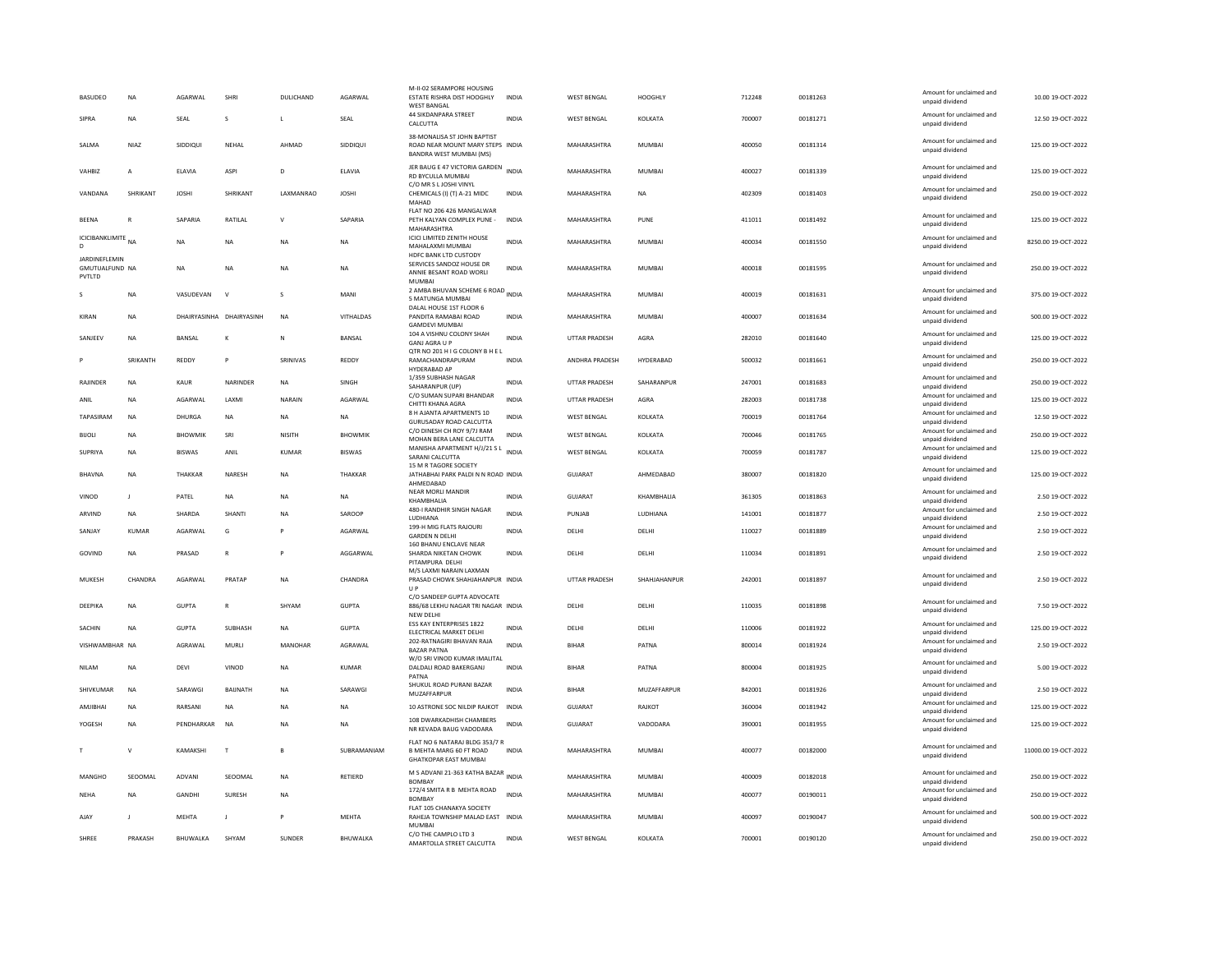| HARI                      | PRASAD             | RATHI            | TARA               | CHAND        | RATHI          | C/O SURYA ROSHNI LTD PADMA<br>TOWER RAJENDRA PLACE NEW<br>DELHI<br>B-23 HYDERABAD ESTATE NEPEAN INDIA         | <b>INDIA</b> | DELHI                | DELHI                | 110008 | 00190135 | Amount for unclaimed and<br>unpaid dividend<br>Amount for unclaimed and | 250.00 19-OCT-2022  |
|---------------------------|--------------------|------------------|--------------------|--------------|----------------|---------------------------------------------------------------------------------------------------------------|--------------|----------------------|----------------------|--------|----------|-------------------------------------------------------------------------|---------------------|
| <b>BABBAN</b>             | <b>NA</b>          | SINGH            | RAM                | PRASAD       | SINGH          | SEA ROAD MUMBAI                                                                                               |              | MAHARASHTRA          | MUMBAI               | 400036 | 00190221 | unpaid dividend                                                         | 250.00 19-OCT-2022  |
| SOLANKI                   | GHANSHYAMBH<br>AI  | MANJIBHAI        | MANJIBHAI          | SOLANKI      |                | 112 KUBER NAGAR-1 NEAR KATAR<br>INDIA<br>GAM DARWAJA SURAT [GUJ]                                              |              | <b>GUJARAT</b>       | <b>SURAT NANPURA</b> | 395004 | 00190241 | Amount for unclaimed and<br>unpaid dividend                             | 250.00 19-OCT-2022  |
| NAGISETTI                 | <b>NAGA</b>        | <b>JYOTHI</b>    | N                  | $\mathsf{v}$ | PRASAD         | PLOT NO 55 4TH LINE SRI KANARA<br>DURGA GAZETTED OFFICERS<br>COLONY AUTONAGAR ROAD<br>VIJAYWADA               | <b>INDIA</b> | CHHATTISGARH         | DURG                 | 491001 | 00190338 | Amount for unclaimed and<br>unpaid dividend                             | 1000.00 19-OCT-2022 |
| <b>DIPIKA</b>             | $\mathbf{S}$       | MEHTA            | SARJU              | MEHTA        |                | 878 'RAINBOW' PREMNAGAR SOC<br>L B S MARG B/H MAHILA COLLEGE INDIA<br><b>BHAVNAGAR</b>                        |              | <b>GUJARAT</b>       | BHAVNAGAR            | 364001 | 00190375 | Amount for unclaimed and<br>unpaid dividend                             | 250.00 19-OCT-2022  |
| NARENDRA                  | <b>KUMAR</b>       | JAIN             | <b>TIRLOK</b>      | CHAND        | JAIN           | H-2 WEST JYOTI NAGAR DELHI                                                                                    | <b>INDIA</b> | DELHI                | DELHI                | 110094 | 00190428 | Amount for unclaimed and<br>unpaid dividend                             | 250.00 19-OCT-2022  |
| NIMAL                     | MADHUSUDAN         | KAKA             | MADHUSUDAN         | $\mathbf{R}$ | KAKA           | 34 JYOTNAGAR SOCIETY NEAR<br>HARI OM NAGAR RACE COURSE<br>VADODARA                                            | <b>INDIA</b> | GUJARAT              | VADODARA             | 390007 | 00190446 | Amount for unclaimed and<br>unpaid dividend                             | 250.00 19-OCT-2022  |
| SOLANKI                   | <b>KOKILABEN</b>   | PRAVINBHAI       | PAVINBHAI          | SOLANKI      | HHOLD          | 81 AUKTA NAGAR NEAR CHHANI<br>JAKAT NAKA VADODARA                                                             | <b>INDIA</b> | GUJARAT              | VADODARA             | 390002 | 00190616 | Amount for unclaimed and<br>unpaid dividend                             | 250.00 19-OCT-2022  |
| HARSHAD                   | VASHRAMBHAI PATEL  |                  | VASHRAMBHAI        | PATEL        |                | B-IIND-224 SECTOR 2<br>PETROCHEMICAL TOWNSHIP<br>REFINARY ROAD BARODA                                         | INDIA        | <b>GUJARAT</b>       | <b>BAIWA</b>         | 391345 | 00190739 | Amount for unclaimed and<br>unpaid dividend                             | 250.00 19-OCT-2022  |
| RADHIKA                   | NA                 | BAGLA            | SUSHIL             | <b>KUMAR</b> | <b>BAGLA</b>   | C/O M/S LAXMI TEXTILE MILLS<br><b>GALI LALA WALI KATRA</b><br>AHI UWALIA AMRITSAR                             | <b>INDIA</b> | PUNJAB               | AMRITSAR             | 143001 | 00190957 | Amount for unclaimed and<br>unpaid dividend                             | 250.00 19-OCT-2022  |
| BISHWAMBHER NA            |                    | DHIRASARIA       | LATE               | MAHBIF       | PRDHIRASARIA   | C/O M/S ASSAM MOTOR CORPN<br>OPP OVER BRIDGE A T ROAD<br><b>GUWAHATI [ASSAM]</b>                              | <b>INDIA</b> | ASSAM                | <b>GUWAHATI</b>      | 781001 | 00191028 | Amount for unclaimed and<br>unpaid dividend                             | 500.00 19-OCT-2022  |
| SUNITA                    | <b>NA</b>          | DHIRASARIA       | <b>RISHWAMBHFR</b> | DHIRASARIA   |                | C/O M/S ASSAM MOTOR CORPN<br>OPP OVER BRIDGE A T ROAD<br><b>GUWAHATI [ASSAM]</b>                              | <b>INDIA</b> | ASSAM                | <b>GUWAHATI</b>      | 781001 | 00191029 | Amount for unclaimed and<br>unpaid dividend                             | 500.00 19-OCT-2022  |
| TEJAS                     | DEVAVRAT           | TRIVEDI          | DEVEVRAT           | N            | <b>TRIVEDI</b> | 74 MANEKBAG SOCIETY SATELLITE<br>ROAD AMBAWADI AHMEDABAD                                                      | <b>INDIA</b> | <b>GUJARAT</b>       | AHMEDABAD            | 380015 | 00191109 | Amount for unclaimed and<br>unpaid dividend                             | 250.00 19-OCT-2022  |
| RAIKUMAR                  | <b>NA</b>          | GUPTA            | RADHA              | VALLABH      | <b>GUPTA</b>   | 605 HANUMAN GALI HATHRAS                                                                                      | <b>INDIA</b> | <b>UTTAR PRADESH</b> | <b>HATHRAS</b>       | 204101 | 00191126 | Amount for unclaimed and<br>unpaid dividend                             | 250.00 19-OCT-2022  |
| RANI                      | NA                 | KHOGAR           | <b>NA</b>          | <b>NA</b>    | NA             | <b>GEMINI PROFESSIONAL SERVICES</b><br>PVT LTD COTTAGE NO 4<br>BANGALORE PALACE BANGALORE                     | <b>INDIA</b> | KARNATAKA            | BANGALORE            | 560052 | 00191162 | Amount for unclaimed and<br>unpaid dividend                             | 1250.00 19-OCT-2022 |
| PRAFULABEN                | <b>JAYANTIBHAI</b> | CHANDRA          | <b>JAYANTIBHAI</b> | <b>NA</b>    |                | "KAILASH" JANKALYAN SOCIETY<br>OFF ASTRON CINEMA RAJKOT                                                       | INDIA        | <b>GUJARAT</b>       | RAJKOT               | 360001 | 00191188 | Amount for unclaimed and<br>unpaid dividend                             | 1000.00 19-OCT-2022 |
| PRABHA                    | DEBI               | KEDIA            | SHYAM              | SUNDAR       | KEDIA          | KEDIA BHAWAN ISMAILPUR<br><b>GORAKHPUR</b>                                                                    | <b>INDIA</b> | <b>UTTAR PRADESH</b> | GORAKHPUR            | 273005 | 00191211 | Amount for unclaimed and<br>unpaid dividend                             | 250.00 19-OCT-2022  |
| MAXCORPORATI<br>ONLIMITED | <b>NA</b>          | <b>NA</b>        | <b>NA</b>          | <b>NA</b>    | NA             | 16-A LAJPAT NAGAR IV RING<br>ROAD NEW DELHI                                                                   | <b>INDIA</b> | DELHI                | DELHI                | 110024 | 00191221 | Amount for unclaimed and<br>unpaid dividend                             | 250.00 19-OCT-2022  |
| SUMEET                    | <b>NA</b>          | CHUGH            | R                  | $\mathbf{S}$ | CHUGH          | F-21 2ND FLOOR KIRTI NAGAR<br>NEW DELHI                                                                       | <b>INDIA</b> | DELHI                | DELHI                | 110015 | 00191227 | Amount for unclaimed and<br>unpaid dividend                             | 250.00 19-OCT-2022  |
| MANISHA                   | <b>NA</b>          | RANE             | MANOHAR            | <b>NA</b>    |                | 91/C KOLIWADI FANASWALI 2ND<br>FLOOR S P MARG MUMBAI                                                          | <b>INDIA</b> | MAHARASHTRA          | <b>MUMBAI</b>        | 400002 | 00191342 | Amount for unclaimed and<br>unpaid dividend                             | 500.00 19-OCT-2022  |
|                           | <b>NA</b>          | RENGANATHAN LATE |                    | $\mathsf{v}$ | NARASIMHACHARI | NO 31 NORTH GATE SECOND<br>FLOOR S S COLONY MADURAI                                                           | <b>INDIA</b> | <b>TAMIL NADU</b>    | MADURAI              | 625010 | 00191507 | Amount for unclaimed and<br>unpaid dividend                             | 2.50 19-OCT-2022    |
| NARENDER                  | $\overline{A}$     | PANCHAL          | AMBALAL            | <b>NA</b>    |                | 100/1 KABUTAR KHANA<br>KALUPURA AHMEDABAD                                                                     | <b>INDIA</b> | GUJARAT              | AHMEDABAD            | 380021 | 00191616 | Amount for unclaimed and<br>unpaid dividend                             | 250.00 19-OCT-2022  |
| PRAKASH                   | <b>NA</b>          | HARLIKAR         | RAJARAM            | HARLIKAR     | RETD           | TAMRE VAKIL WADA GPO LANE<br>KHARIVAV'S KHANCHO RAOPURA INDIA<br><b>BARODA</b>                                |              | GUJARAT              | VADODARA             | 390001 | 00191722 | Amount for unclaimed and<br>unpaid dividend                             | 250.00 19-OCT-2022  |
| SANGEETA                  | <b>NA</b>          | AZAD             | NA                 | NA           | NA             | FLAT NO 2D KRYSTAL MEADOWS<br>3556 13-H MAIN 3RD CROSS HAL II INDIA<br><b>STAGE INDIRA NAGAR</b><br>BANGALORE |              | KARNATAKA            | BANGALORE            | 560038 | 00191730 | Amount for unclaimed and<br>unpaid dividend                             | 250.00 19-OCT-2022  |
| RATANJI                   | BHAGATRAM          | PANDYA           | <b>BHAGATRAM</b>   | PANDYA       | RET            | SHREE MANAV SEVA SANGH<br>ROOM NO 603 255/257 SION<br>MAIN ROAD SION [W] MUMBAI                               | <b>INDIA</b> | MAHARASHTRA          | <b>MUMBAI</b>        | 400022 | 00191764 | Amount for unclaimed and<br>unpaid dividend                             | 500.00 19-OCT-2022  |
| SAMBHU                    | <b>NATH</b>        | <b>GUPTA</b>     | MULCHANDRA         | PD           | <b>GUPTA</b>   | SURYA AUTOMOBILE'S 117 J N<br>MUKHERJEE ROAD GHUSARI<br><b>HOWRAH</b>                                         | <b>INDIA</b> | <b>WEST BENGAL</b>   | <b>HOWRAH</b>        | 711107 | 00191807 | Amount for unclaimed and<br>unpaid dividend                             | 2.50 19-OCT-2022    |
| JASHUBEN                  | <b>HARKISHAN</b>   | <b>BHAGADIA</b>  | <b>HARKISHAN</b>   | <b>NA</b>    |                | <b>B-24 ANANT PARK NEAR SABAR</b><br>SCHOOL VASANA ROAD<br>VADODARA                                           | <b>INDIA</b> | GUJARAT              | VADODARA             | 390015 | 00191811 | Amount for unclaimed and<br>unpaid dividend                             | 250.00 19-OCT-2022  |
| RINKU                     | NΑ                 | <b>BISWAS</b>    | NA                 | <b>NA</b>    | NA             | C/O A K BISWAS QR NO N-204/11<br>RIVER VIEW TELCO COLONY<br>JAMSHEDPUR                                        | INDIA        | <b>JHARKHAND</b>     | JAMSHEDPUR           | 831004 | 00191821 | Amount for unclaimed and<br>unpaid dividend                             | 250.00 19-OCT-2022  |
| RANJAN                    | PRABHULAL          | GOHIL            | PRABHULAL          |              | HHOLD          | FLAT NO 9 KESHAV PARK<br>APARTMENT NR SHREENANDAN<br>HOSPITAL AROGYA NAGAR<br>ATHWALINES SURAT                | <b>INDIA</b> | <b>GUJARAT</b>       | SURAT NANPURA        | 395001 | 00191855 | Amount for unclaimed and<br>unpaid dividend                             | 250.00 19-OCT-2022  |
| SACHIN                    | <b>RAMESH</b>      | KHANDELWAL       | RAMESH             | KHANDELWAL   |                | DURGA SADAN II FLOOR OPP<br>TELEPHONE EXCHANGE GAROBA INDIA<br><b>MAIDEN NAGPLIR</b>                          |              | MAHARASHTRA          | NAGPUR               | 440008 | 00191911 | Amount for unclaimed and<br>unpaid dividend                             | 250.00 19-OCT-2022  |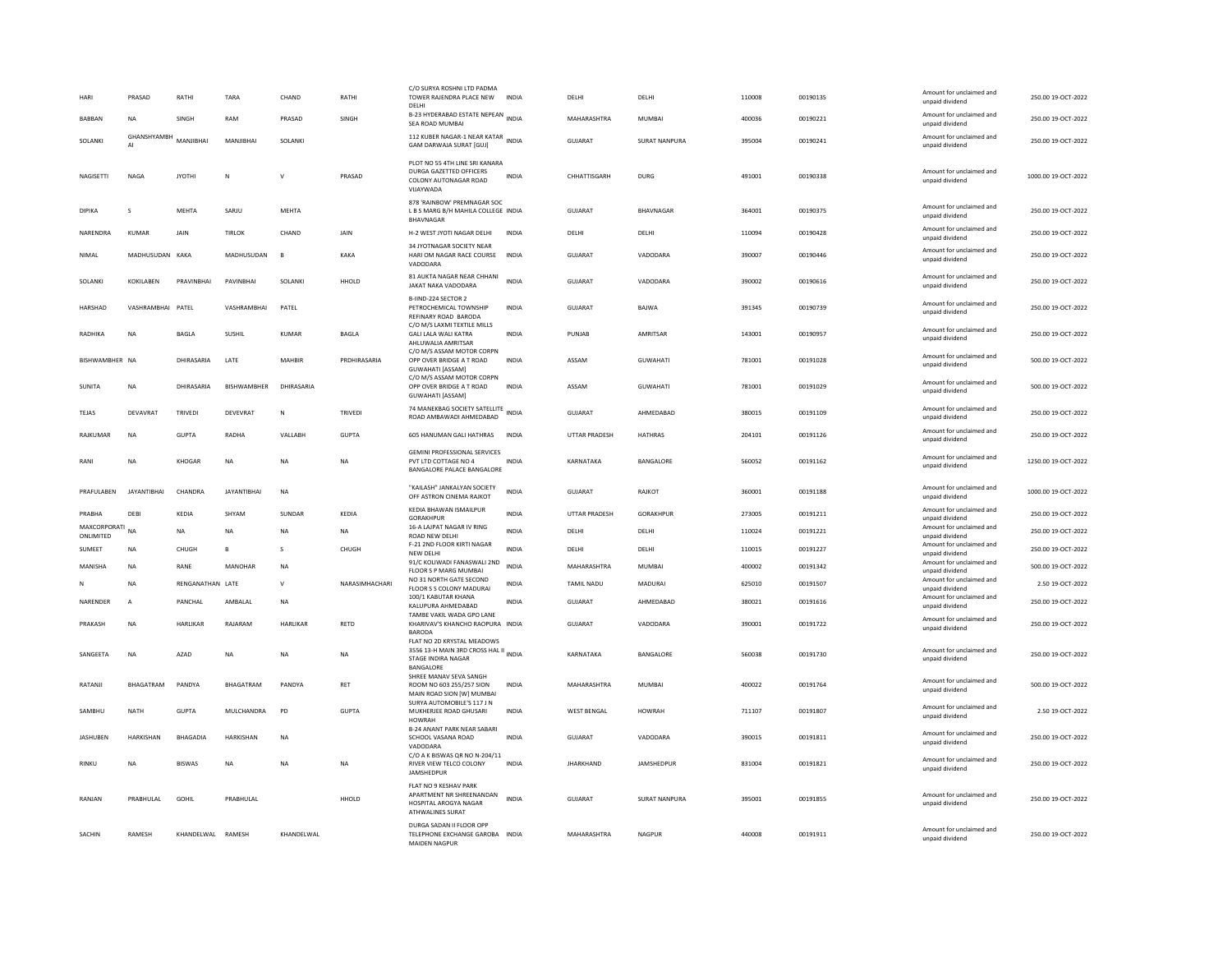| VIJAY                          | NA             | DOSHI                 | DALICHAND               | <b>NA</b>    |               | "SHIVAM" 20/22 NEW JAGNATH<br>NR DR DASTUR'S HOSPITAL<br>RAJKOT                                                     | INDIA        | GUJARAT            | RAJKOT               | 360001 | 00191966 | Amount for unclaimed and<br>unpaid dividend | 250.00 19-OCT-2022  |
|--------------------------------|----------------|-----------------------|-------------------------|--------------|---------------|---------------------------------------------------------------------------------------------------------------------|--------------|--------------------|----------------------|--------|----------|---------------------------------------------|---------------------|
| ALAP                           | CHINOO         | MODI                  | CHINOO                  | <b>NA</b>    |               | 7 DAJI COLONY NR HASMUKH<br>COLONY VIJAYNAGAR ROAD<br>NARANPURA AHMEDARAD                                           | <b>INDIA</b> | <b>GUJARAT</b>     | AHMEDABAD            | 380013 | 00192023 | Amount for unclaimed and<br>unpaid dividend | 375.00 19-OCT-2022  |
| <b>NIRMAI</b>                  | <b>NA</b>      | <b>JAIN</b>           | $\mathsf{A}$            | $\kappa$     | <b>JAIN</b>   | 326/A DARIBA KAKAN CHANDNI<br>CHOWK DELHI                                                                           | <b>INDIA</b> | <b>DELHI</b>       | <b>DELHI</b>         | 110006 | 00192045 | Amount for unclaimed and<br>unpaid dividend | 500.00 19-QCT-2022  |
| RAFAT                          | <b>NA</b>      | SAADAN                | ABDUL                   | WAHID        | SADANHHOLD    | A/507 NUGGET NAGAR SAYAJI<br>WADI NEW PRABHA DEVI ROAD INDIA<br><b>MUMBAI</b>                                       |              | MAHARASHTRA        | MUMBAI               | 400025 | 00192145 | Amount for unclaimed and<br>unpaid dividend | 500.00 19-OCT-2022  |
| <b>IASWANT</b>                 | NA             | KAUR                  | <b>DALIP</b>            | <b>SINGH</b> |               | 801 AKSHAY APARTMENTS SRIPAL<br>NAGAR OLD PADRA ROAD<br>VADODARA                                                    | <b>INDIA</b> | GUIARAT            | VADODARA             | 390020 | 00192202 | Amount for unclaimed and<br>unpaid dividend | 1250.00.19-OCT-2022 |
| KOKILA                         | M              | SHAH                  | MAHENDRA                | <b>NA</b>    |               | KOKILA & MAHENDRA SHAH 2<br>SHAILEE APT NR PREETI SOC<br><b>GOPAL CHOWK BHAIRAVNATH</b><br>ROAD MANINAGAR AHMEDABAD | <b>INDIA</b> | GUJARAT            | AHMEDABAD            | 380028 | 00192382 | Amount for unclaimed and<br>unpaid dividend | 250.00 19-OCT-2022  |
| SHANTI                         | MAL            | KANKARIYA             | <b>BASTI</b>            | MAL          | KANKARIYA     | KATLA KI BARI JODHPUR<br>RAJASTHAN                                                                                  | <b>INDIA</b> | RAJASTHAN          | <b>JODHPUR</b>       | 342002 | 00192430 | Amount for unclaimed and<br>unpaid dividend | 250.00 19-OCT-2022  |
| RAJ                            | RAKESH         |                       | PRATAPSINH              | D            | RAJ           | 24 BSES ORTS S V ROAD MALAD<br>[W] MUMBAI                                                                           | <b>INDIA</b> | MAHARASHTRA        | MUMBAI               | 400064 | 00192431 | Amount for unclaimed and<br>unpaid dividend | 250.00 19-OCT-2022  |
| D                              | P              | CHOWDARY              | D                       | GOPAL        | NAIDU         | D NO 1/1838 GANDHINAGAR<br>YERRAMUKKAPALI CUDDAPAH<br><b>B-11 SHRINATHJI APPARTMENT</b>                             | <b>INDIA</b> | ANDHRA PRADESH     | CUDDAPAH             | 516004 | 00192471 | Amount for unclaimed and<br>unpaid dividend | 250.00 19-OCT-2022  |
| MAHESH                         | $\mathbf{L}$   | TANWANI               | LACHHMANDAS             | TANWANI      |               | <b>B/H GOPAL TOWER NEAR</b><br>RAILWAY STATION MANINAGAR<br>[W] AHMEDABAD                                           | <b>INDIA</b> | <b>GUJARAT</b>     | AHMEDABAD            | 380001 | 00192657 | Amount for unclaimed and<br>unpaid dividend | 250.00 19-OCT-2022  |
| NARESH                         | <b>KUMAR</b>   | PIPLANI               | HARICHAND               | PIPLANI      |               | C/O M/S PIPLANI GENERAL STORE<br><b>GANDHI BAZAR NARNAUL</b><br>[HARYANA]                                           | <b>INDIA</b> | <b>HARYANA</b>     | NARNAUL              | 123001 | 00192805 | Amount for unclaimed and<br>unpaid dividend | 250.00 19-OCT-2022  |
| $\mathbf{s}$                   | <b>NA</b>      |                       | SHREENIVASAN SOWRIRAJAN | NA           | G             | <b>IO B APARTMENTS 5/22</b><br>BRINDAVAN THENE (W)                                                                  | INDIA        | MAHARASHTRA        | THANE                | 400601 | 00192903 | Amount for unclaimed and<br>unpaid dividend | 250.00 19-OCT-2022  |
| PRAVINCHANDR<br>$\overline{A}$ | SHANTILAL      | KOTHARI               | SHANTILAL               | MOTICHAND    | KOTHARI       | C/O G KOTHARI 12 INDIA<br><b>EXCHANGE PLACE CALCUTTA</b>                                                            | <b>INDIA</b> | <b>WEST BENGAL</b> | KOLKATA              | 700001 | 00192959 | Amount for unclaimed and<br>unpaid dividend | 125.00 19-OCT-2022  |
| SHANTI                         | <b>NA</b>      | KANDASWAMY F          |                         | $\mathbb{R}$ | KAMDASWAMY    | 23/B 7-B CROSS PIPELINE<br>MALLESWARAM BANGALORE                                                                    | <b>INDIA</b> | KARNATAKA          | BANGALORE            | 560003 | 00192960 | Amount for unclaimed and<br>unpaid dividend | 250.00 19-OCT-2022  |
| <b>HARISH</b>                  | CHANDRA        | RIYANI                | <b>BAUSHIDHAR</b>       | <b>NA</b>    | <b>BIYAMI</b> | Y N S ROAD CALCUTTA                                                                                                 | <b>INDIA</b> | <b>WEST BENGAL</b> | <b>KOI KATA</b>      | 700001 | 00192977 | Amount for unclaimed and<br>unpaid dividend | 250.00.19-OCT-2022  |
| DEEPALI                        | $\overline{A}$ | <b>JOSHI</b>          | $_{\sf NA}$             | NA           | NA            | 301 DHARAMJEEVAN FLATS<br>BEHIND NANDI PARK SOCIETY<br>PIPLOD SURAT                                                 | INDIA        | <b>GUJARAT</b>     | <b>SURAT NANPURA</b> | 395007 | 00193012 | Amount for unclaimed and<br>unpaid dividend | 250.00 19-OCT-2022  |
| <b>JAGDISH</b>                 | NA             | <b>JOSHI</b>          | NANALAL                 | NA           | <b>JOSHI</b>  | RAJ KUMAR COLLEGE RAJKOT<br>GUJRAT                                                                                  | <b>INDIA</b> | <b>GUJARAT</b>     | RAJKOT               | 360001 | 00193106 | Amount for unclaimed and<br>unpaid dividend | 500.00 19-OCT-2022  |
| <b>HEMANT</b>                  | <b>NA</b>      | PATEL                 | CHHAGANBHAI             | M            | PATEL         | 21/247 G H B COLONY AKOTA<br>ROAD VADODARA                                                                          | <b>INDIA</b> | GUJARAT            | VADODARA             | 390020 | 00193170 | Amount for unclaimed and<br>unpaid dividend | 250.00 19-OCT-2022  |
| RAJULA                         | BABUBHAI       | PATEL                 | BABUBHAI                | PATEL        |               | 2380 DAPATS KHADKI TIMBAPOLE<br>S N TEMPLE ROAD KALUPUR<br>AHMEDABAD                                                | <b>INDIA</b> | GUJARAT            | AHMEDABAD            | 380001 | 00193268 | Amount for unclaimed and<br>unpaid dividend | 500.00 19-OCT-2022  |
| SUNIL                          | NA             | KHANNA                | s                       |              | <b>KHANNA</b> | 17/43 GEETA COLONY DELHI                                                                                            | <b>INDIA</b> | DELHI              | DELHI                | 110031 | 00193477 | Amount for unclaimed and<br>unpaid dividend | 250.00 19-OCT-2022  |
| MADHU                          | DEVI           | KUKREJA               | <b>NA</b>               | NA           | NA            | 263 3 RD CROSS K E B LAYOUT R M INDIA<br>V 2 ND STAGE BANGALORE                                                     |              | KARNATAKA          | BANGALORE            | 560094 | 00193681 | Amount for unclaimed and<br>unpaid dividend | 375.00 19-OCT-2022  |
|                                | к              | AGGARWAI              | TELU                    | RAM          | AGGARWAI      | 1967 SECTER -13 URBAN WSTATE<br>KARNAL                                                                              | <b>INDIA</b> | <b>HARYANA</b>     | KARNAI               | 132001 | 00193738 | Amount for unclaimed and<br>unpaid dividend | 500.00 19-OCT-2022  |
| <b>KISHORE</b>                 | <b>NA</b>      | AGGARWAL              | HARBANS                 | LAL          | AGGARWAL      | A-286 DEFENCE COLONY NEW<br>DELHI                                                                                   | <b>INDIA</b> | DELHI              | DELHI                | 110024 | 00193857 | Amount for unclaimed and<br>unpaid dividend | 250.00 19-OCT-2022  |
| PARAMESWARA <sub>T</sub><br>N  |                | MNAIR                 | KARUNAKARAN             | NAIR         |               | 6 JEEVAN RAKSHA APTS B/H<br>PRITHIKUNJ SOCIETY MANINAGAR INDIA<br>EAST AHMEDABAD                                    |              | GUJARAT            | AHMEDABAD            | 380008 | 00193978 | Amount for unclaimed and<br>unpaid dividend | 250.00 19-OCT-2022  |
| HITESH                         | M              | POPAT                 | MANSUKHLAL              | <b>NA</b>    |               | 5 KAILASH NAGAR DIVYA APT OPP INDIA<br>S T DEPOT JAMNAGAR                                                           |              | GUJARAT            | JAMNAGAR             | 361005 | 00194013 | Amount for unclaimed and<br>unpaid dividend | 500.00 19-OCT-2022  |
|                                | RAMA           | <b>MURTHY</b>         | $\mathsf{v}$            | RAMA         | SWAMY         | C/O MCS LTD SAMPAT RAO<br>COLONY 88 NEELAM APARTMENT INDIA                                                          |              | GUJARAT            | VADODARA             | 390007 | 00194043 | Amount for unclaimed and<br>unpaid dividend | 750.00 19-OCT-2022  |
| DEVKANYA                       | T              | MATHUR                | TEJBAHADUR              | MATHUR       |               | VADODARA<br>C/O T B MATHUR INDIAN RAYON<br>HOUSING SOCIETY EKANT BLOCK<br>NO 20 OPP BUJRANG VANDI<br>VERAVAL        | <b>INDIA</b> | GUJARAT            | VFRAVAL              | 362265 | 00194087 | Amount for unclaimed and<br>unpaid dividend | 250.00 19-OCT-2022  |
| <b>ASHOK</b>                   | <b>KUMAR</b>   | AGRAWAL               | $\mathbf{B}$            | P            | AGRAWAL       | MURCHA ROAD P O BEGAM PUR<br>PATNA                                                                                  | <b>INDIA</b> | BIHAR              | PATNA                | 800009 | 00194234 | Amount for unclaimed and<br>unpaid dividend | 250.00 19-OCT-2022  |
| KULWANT                        | NA             | SINGH                 | MOHINDER                | SINGH        |               | H NO 1172 G F LIG QUARTER                                                                                           | INDIA        | HARYANA            | PINJORE              | 134109 | 00194246 | Amount for unclaimed and                    | 250.00 19-OCT-2022  |
| ANILKUMAR                      | к              | PATYANE               | KASHIRAM                | <b>NA</b>    |               | SECTOR 19 PANCHKULA(HR)<br>3/15 PMGP COLONY MAHAKALI                                                                | <b>INDIA</b> | MAHARASHTRA        | <b>MUMBAI</b>        | 400093 | 00194281 | unpaid dividend<br>Amount for unclaimed and | 250.00 19-OCT-2022  |
| NARENDRA                       | KUMAR          | GUPTA                 | LALI                    | GUPTA        |               | ROAD ANDHERI(E) MUMBAI<br>1/1/4/3 RAI CHARAN SADHU                                                                  | <b>INDIA</b> | <b>WEST BENGAL</b> | KOLKATA              | 700004 | 00194944 | unpaid dividend<br>Amount for unclaimed and | 250.00 19-OCT-2022  |
| ANITA                          | <b>NA</b>      | AGARWAL               | SHRI                    | RAM          | RATAN         | KHAN ROAD CALCUTTA<br>403 KAMLA NEHRU NAGAR                                                                         | <b>INDIA</b> | RAJASTHAN          | <b>JODHPUR</b>       | 342001 | 00195271 | unpaid dividend<br>Amount for unclaimed and | 250.00 19-OCT-2022  |
| <b>ASHOK</b>                   | <b>NA</b>      | KHURANA               | $\mathbf{L}$            | $\mathsf{C}$ | KHURANACA     | <b>JODHPUR</b><br>A-127 DEFENCE COLONY N DELHI INDIA                                                                |              | DELHI              | DELHI                | 110024 | 00195359 | unpaid dividend<br>Amount for unclaimed and | 750.00 19-OCT-2022  |
|                                |                |                       |                         |              |               | AMIN OPTIC OPP CHITEHKHAN                                                                                           |              |                    |                      |        |          | unpaid dividend<br>Amount for unclaimed and |                     |
| MAHAMADALI A                   |                | CHASAMAWALA AMIRUDDIN |                         | CHASAMAWALAL |               | HANUMAN RAOPURA BARODA<br>11/13 CALICUT STREET FORT                                                                 | <b>INDIA</b> | <b>GUJARAT</b>     | VADODARA             | 390001 | 00195436 | unpaid dividend<br>Amount for unclaimed and | 250.00 19-OCT-2022  |
| DHIRENDRA                      | <b>NA</b>      | JAIN                  | LATE                    | SHANTILAL    | JAIN          | <b>MARKET MUMBAI</b>                                                                                                | INDIA        | MAHARASHTRA        | MUMBAI               | 400001 | 00195696 | unpaid dividend                             | 750.00 19-OCT-2022  |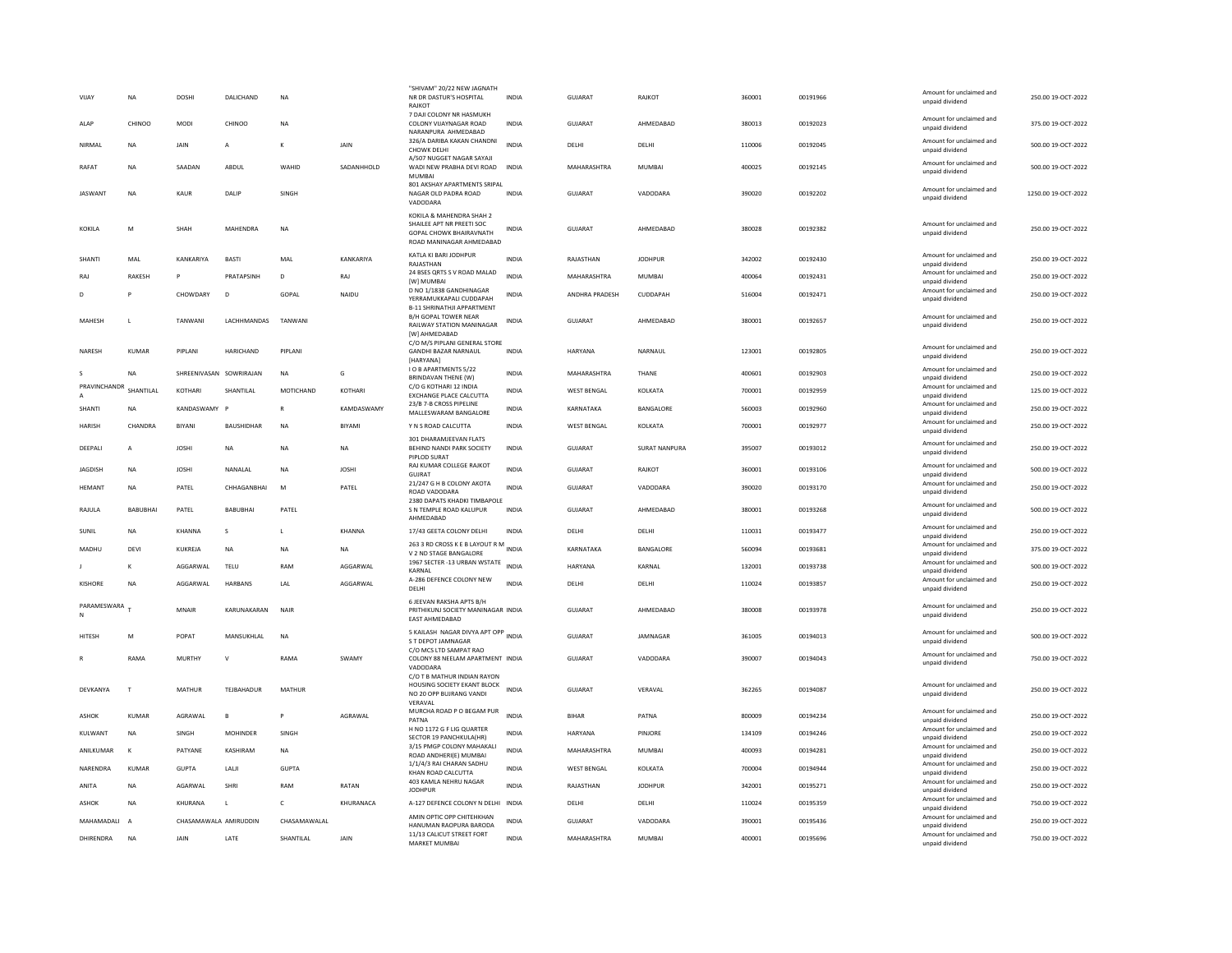| MEENAKSHI        | JAIN             | SANGHI             | <b>NA</b>        | <b>NA</b>      | NA            | 901 9TH A CROSS<br>MAHALAXMIPURAM SHREE<br>NIWAS CENTRE HOSPITAL QUATER INDIA<br>PADDHARI BANGALORE |              | KARNATAKA            | BANGALORE            | 560086 | 00195842 | Amount for unclaimed and<br>unpaid dividend | 2500.00 19-OCT-2022 |
|------------------|------------------|--------------------|------------------|----------------|---------------|-----------------------------------------------------------------------------------------------------|--------------|----------------------|----------------------|--------|----------|---------------------------------------------|---------------------|
| <b>SURINDER</b>  | <b>NA</b>        | KAUR               | <b>HARINDER</b>  | SINGH          |               | <b>BAL KRISHAN GOYAL PRESS</b><br>CORRESPONDENT HANDLAYA<br>BAZAR BARNALA PUNJAB                    | <b>INDIA</b> | PUNJAB               | <b>BARNALA</b>       | 148101 | 00195848 | Amount for unclaimed and<br>unpaid dividend | 250.00 19-OCT-2022  |
| SHASHI           | <b>NA</b>        | LAL                | SANT             | <b>BHUSHAN</b> | LAL           | C-5/21 GROUND FLOOR VASANT<br>KUNJ NEW DELHI                                                        | <b>INDIA</b> | DELHI                | DELHI                | 110070 | 00195963 | Amount for unclaimed and<br>unpaid dividend | 500.00 19-OCT-2022  |
| AJAY             | <b>KUMAR</b>     | DUDHWAL            | LATE             | D              | CDUDHWAL      | 34 MAYA APARTMENTS<br>VIKASPURI NEW DELHI                                                           | <b>INDIA</b> | DELHI                | DELHI                | 110018 | 00196177 | Amount for unclaimed and<br>unpaid dividend | 250.00 19-OCT-2022  |
| SANGEETA         | NA               | <b>GUPTA</b>       | A                | K              | <b>GUPTA</b>  | C/O RAIASTHAN STEEL<br>ENTERPRISES 121-A NAVYUG<br>MARKET GHAZIABAD                                 | <b>INDIA</b> | UTTAR PRADESH        | GHAZIABAD            | 201001 | 00196388 | Amount for unclaimed and<br>unpaid dividend | 250.00 19-OCT-2022  |
| KIRIT            | <b>KUMAR</b>     | MAGANBHAIPAT<br>EL | MAGANBHAI        | <b>NA</b>      |               | 213 KADAM NAGAR SOCIETY OPP<br>RAMNAGAR SOCIETY NIZAMPURA INDIA<br>VADODARA                         |              | GUJARAT              | VADODARA             | 390002 | 00196493 | Amount for unclaimed and<br>unpaid dividend | 250.00 19-OCT-2022  |
| CHANDRIKABEN K   |                  | PATEL              | KAMLESHBHAI      | P              | PATELH        | G S F C DEPOT DANTA DIST<br><b>BANASKANTHA</b>                                                      | <b>INDIA</b> | <b>GUJARAT</b>       | AMBAJI               | 385120 | 00196575 | Amount for unclaimed and<br>unpaid dividend | 250.00 19-OCT-2022  |
| MANOJKUMAR NA    |                  | MASKARA            | <b>JAY</b>       | PRAKASH        | MASKARA       | C/O RAJ KUMAR AGRAWAL D-73<br>AMBABARI 1 ST FLOOR JAIPUR<br>(RAJ)                                   | <b>INDIA</b> | ORISSA               | <b>JAIPUR</b>        | 755001 | 00196893 | Amount for unclaimed and<br>unpaid dividend | 250.00 19-OCT-2022  |
|                  | SURESH           | REDDY              | V                | SRINIVAS       | REDDY         | FLAT 210 D PASHA COURT<br>SOMAJIGUDA HYDERABAD                                                      | <b>INDIA</b> | ANDHRA PRADESH       | HYDERABAD            | 500082 | 00196930 | Amount for unclaimed and<br>unpaid dividend | 2500.00 19-OCT-2022 |
| SADASHIVA        | <b>NA</b>        | SHETTY             | THIMMAPPA        | SHETTY         |               | AKKU COMPOUND NEAR KADRI<br><b>TEMPLE MANGALORE</b>                                                 | <b>INDIA</b> | KARNATAKA            | MANGALORE            | 575002 | 00196963 | Amount for unclaimed and<br>unpaid dividend | 250.00 19-OCT-2022  |
| N                | P                | SINGH              | KAMAL            | SINGH          |               | A-215 SAKET MEERUT [U P]                                                                            | <b>INDIA</b> | <b>UTTAR PRADESH</b> | MEERUT               | 250003 | 00196986 | Amount for unclaimed and<br>unpaid dividend | 375.00 19-OCT-2022  |
|                  | SARBJIT          | SINGHDAWAR         | <sub>S</sub>     | TARA           | SINGHDAWAR    | 191 GREEN WOODS I GREATER<br>NOIDA                                                                  | <b>INDIA</b> | <b>UTTAR PRADESH</b> | NOIDA COMPLEX        | 201308 | 00197274 | Amount for unclaimed and<br>unpaid dividend | 250.00 19-OCT-2022  |
| <b>ROHIT</b>     |                  | BHASIN             | $\overline{R}$   | κ              | BHASIN        | CI-1048(CI-1048) VASANT KUNJ                                                                        | <b>INDIA</b> | DELHI                | DELHI                | 110070 | 00197287 | Amount for unclaimed and                    | 250.00 19-OCT-2022  |
| KALYAN           | <b>NA</b>        | DFY                | DHIRFNDRA        | <b>NATH</b>    | DFY           | <b>NEW DELHI</b><br>1326/15 P O HARIPUR P S                                                         | <b>INDIA</b> | <b>WEST BENGAL</b>   | <b>BARASAT</b>       | 743223 | 00197405 | unpaid dividend<br>Amount for unclaimed and | 250.00 19-OCT-2022  |
|                  |                  |                    |                  |                |               | ASHOKNA GARH DT 23 PGS [W]<br>201 C WING KUSUMBHARATH                                               |              |                      |                      |        |          | unpaid dividend<br>Amount for unclaimed and |                     |
| RAGHUNATH        | <b>NA</b>        | THORAL             | NILKANT          | <b>NA</b>      |               | DATTAPADA ROAD BORIVLI (E)<br>MUMBAI<br>16 TAXSHILA SOCIETY NEAR ZAVER                              | <b>INDIA</b> | MAHARASHTRA          | <b>MUMBAI</b>        | 400066 | 00197483 | unpaid dividend                             | 250.00 19-OCT-2022  |
| PURNIMABEN       | KANUBHAI         | PARIKH             | KANUBHAI         | PARIKH         |               | NAGAR WAGHODIA ROAD<br>VADODARA                                                                     | <b>INDIA</b> | <b>GUJARAT</b>       | VADODARA             | 390019 | 00197665 | Amount for unclaimed and<br>unpaid dividend | 250.00 19-OCT-2022  |
| <b>DINANATH</b>  | <b>GORKHALAI</b> | SHRIVASTAV         | GORKHALAL        | SHRIVASTAV     |               | 74, NILKANTH SOCIETY KARODIYA<br>ROAD BAJWA, P.O BAJWA,<br>VADODARA                                 | <b>INDIA</b> | <b>GUJARAT</b>       | BAJWA                | 391310 | 00197670 | Amount for unclaimed and<br>unpaid dividend | 250.00 19-OCT-2022  |
| <b>UMESH</b>     | AMRURHAI         | PATFI              | AMRURHAI         | $\mathsf{D}$   | PATEL         | DHOLIKUI VASAN BAZAR<br>BAJWADA VADODARA                                                            | <b>INDIA</b> | GUIARAT              | VADODARA             | 390001 | 00197922 | Amount for unclaimed and<br>unpaid dividend | 500.00 19-OCT-2022  |
| SAMSHERHASA<br>N | <b>NA</b>        | DAI WAI            | <b>HASARKHAN</b> | M              | DAI WAI       | DALWAI HOUSE DALWAI CHOWK<br>OPP AJIT GLASS FACTORY S V<br>ROAD OSHIWARA JOGESHWARI<br>(W) MUMBAI   | <b>INDIA</b> | MAHARASHTRA          | <b>KANDIVALI</b>     | 400102 | 00197945 | Amount for unclaimed and<br>unpaid dividend | 250.00 19-OCT-2022  |
| M                | M                | <b>KAPUR</b>       | $\mathbb{R}$     | $\mathsf{L}$   | KAPLIR        | 9 KA 5 JYOTI NAGAR JAIPUR                                                                           | <b>INDIA</b> | RAJASTHAN            | <b>JAIPUR</b>        | 302005 | 00198102 | Amount for unclaimed and<br>unpaid dividend | 250.00 19-OCT-2022  |
| <b>BEENA</b>     | <b>NA</b>        | <b>DOSIJA</b>      | ASHOK            | <b>DOSIJA</b>  |               | 285 KARANPUR DEHRADUN                                                                               | <b>INDIA</b> | UTTARAKHAND          | DEHRADUN             | 248001 | 00198178 | Amount for unclaimed and<br>unpaid dividend | 250.00 19-OCT-2022  |
|                  |                  |                    |                  |                |               | U P RESIDENTIAL COMPOUND OPP                                                                        |              |                      |                      |        |          |                                             |                     |
| <b>GEETA</b>     | RANJIT           | <b>THAKKAR</b>     | RANJIT           | KARABHAI       | THAKKAR       | FARID NAGAR R NO 14 PRATAP<br>NAGAR ROAD BHANDUP [W]<br>MUMBAI                                      | <b>INDIA</b> | MAHARASHTRA          | <b>MUMBAI</b>        | 400078 | 00198325 | Amount for unclaimed and<br>unpaid dividend | 375.00 19-OCT-2022  |
| PUSHP            | <b>NA</b>        | <b>KUMAR</b>       | BAHADURMALII     | <b>NA</b>      |               | RAWALI GALI BALOTRA (RAJ)<br>C/O ASIT RANJAN BASU 21/3 S B                                          | <b>INDIA</b> | RAJASTHAN            | <b>BARMER</b>        | 344022 | 00199000 | Amount for unclaimed and<br>unpaid dividend | 250.00 19-OCT-2022  |
| ANINDYA          | <b>NA</b>        | BASU               | ASITRANJAN       | BASU           |               | STREET EAST SHIBACHAL BIRATI<br>KOLKATA NEAR SISUTIRTHA                                             | <b>INDIA</b> | <b>WEST BENGAL</b>   | KOLKATA              | 700051 | 00199087 | Amount for unclaimed and<br>unpaid dividend | 250.00 19-OCT-2022  |
| RAIAT            | <b>NA</b>        | CHAUDHARY          | <b>KAILASH</b>   | CHAUDHARY      |               | SCHOOL KOLKATA<br>602 AJANTA APT GHOD DOD<br><b>ROAD SURAT</b>                                      | <b>INDIA</b> | GUIARAT              | <b>SURAT NANPURA</b> | 395007 | 00199124 | Amount for unclaimed and<br>unpaid dividend | 2250.00.19-OCT-2022 |
| BELA             | <b>NA</b>        | PAREEK             | CHANDRA          | SHEKHAR        | PAREEK        | D-19 SHASTRI NAGAR JODHPUR<br>(RAJ)                                                                 | <b>INDIA</b> | RAJASTHAN            | <b>JODHPUR</b>       | 342003 | 00199184 | Amount for unclaimed and<br>unpaid dividend | 250.00 19-OCT-2022  |
| SIJI             | <b>NA</b>        | SURESHBABU         | SURESHBABU       | M              |               | <b>B101 MEET FLATS BHAIKAKA</b><br>NAGAR PO THALTEJ AHMEDABAD INDIA                                 |              | GUJARAT              | AHMEDABAD            | 380059 | 00199324 | Amount for unclaimed and<br>unpaid dividend | 250.00 19-OCT-2022  |
| VASUMATI         | N                | <b>TEWAR</b>       | NALINKANT        | К              | TEWARHHOLD    | GUJ<br><b>B-36 PITAMBAR PARK SOCIETY</b><br>NEAR AIMS OXYGEN COMPANY<br>OLD PADRA ROAD J P ROAD     | <b>INDIA</b> | GUJARAT              | VADODARA             | 390015 | 00199386 | Amount for unclaimed and<br>unpaid dividend | 250.00 19-OCT-2022  |
| <b>ARPITA</b>    | $\mathbf{U}$     | SHFTH              | LIDAY            | M              | SHETH         | VADODARA<br>11A RAJRATNA SOCIETY                                                                    | <b>INDIA</b> | GUIARAT              | VADODARA             | 390001 | 00199403 | Amount for unclaimed and                    | 250.00 19-OCT-2022  |
| VINOD            | KUMARI           | JAIN               | NA               | NA             | <b>NA</b>     | <b>BAGIKHANA VADODARA</b><br>20/7 RAJPUR ROAD DELHI                                                 | INDIA        | DELHI                | DELHI                | 110054 | 00199407 | unpaid dividend<br>Amount for unclaimed and | 375.00 19-OCT-2022  |
| PRAKASH          | <b>NA</b>        | AJMERI             | G                | L              | <b>AJMERI</b> | S-15 MAHAVEER MARG C SCHEME INDIA                                                                   |              | RAJASTHAN            | JAIPUR               | 302001 | 00199479 | unpaid dividend<br>Amount for unclaimed and | 250.00 19-OCT-2022  |
|                  |                  |                    |                  |                |               | <b>JAIPUR</b><br>H NO 2/131 MAIN ROAD ALUR                                                          |              |                      |                      |        |          | unpaid dividend<br>Amount for unclaimed and |                     |
| $\mathsf{s}$     | MASTAN           | SAHEB              | <b>NA</b>        | <b>NA</b>      | <b>NA</b>     | <b>KURNOOL DIST A P</b>                                                                             | <b>INDIA</b> | ANDHRA PRADESH       | <b>ADONI</b>         | 518395 | 00199606 | unpaid dividend<br>Amount for unclaimed and | 250.00 19-OCT-2022  |
| SIPRA            | NA               | SEAL               | s                | $\mathsf{L}$   | SEAL          | 44 SIKDAR PARA STREET KOLKATA INDIA<br>PLOT NO 301 SECTOR 1 C P O                                   |              | WEST BENGAL          | KOLKATA              | 700007 | 00199621 | unpaid dividend<br>Amount for unclaimed and | 2.50 19-OCT-2022    |
| NEELAM           | DHARMEN          | JAIN               | DHARMEN          | PRABHAI        | JAIN          | <b>GANDHINAGAR GUJARAT</b>                                                                          | INDIA        | <b>GUJARAT</b>       | <b>GANDHI NAGAR</b>  | 382001 | 00199963 | unpaid dividend                             | 250.00 19-OCT-2022  |
| PAWAN            | KUMAR            | GOFI               | RAM              | GOPAL          | GOEL          | 198 NORTH CIVIL LINES<br>MUZAFFARNAGAR U P                                                          | <b>INDIA</b> | <b>UTTAR PRADESH</b> | MUZAFFARNAGAR        | 251001 | 00199988 | Amount for unclaimed and<br>unpaid dividend | 250.00 19-OCT-2022  |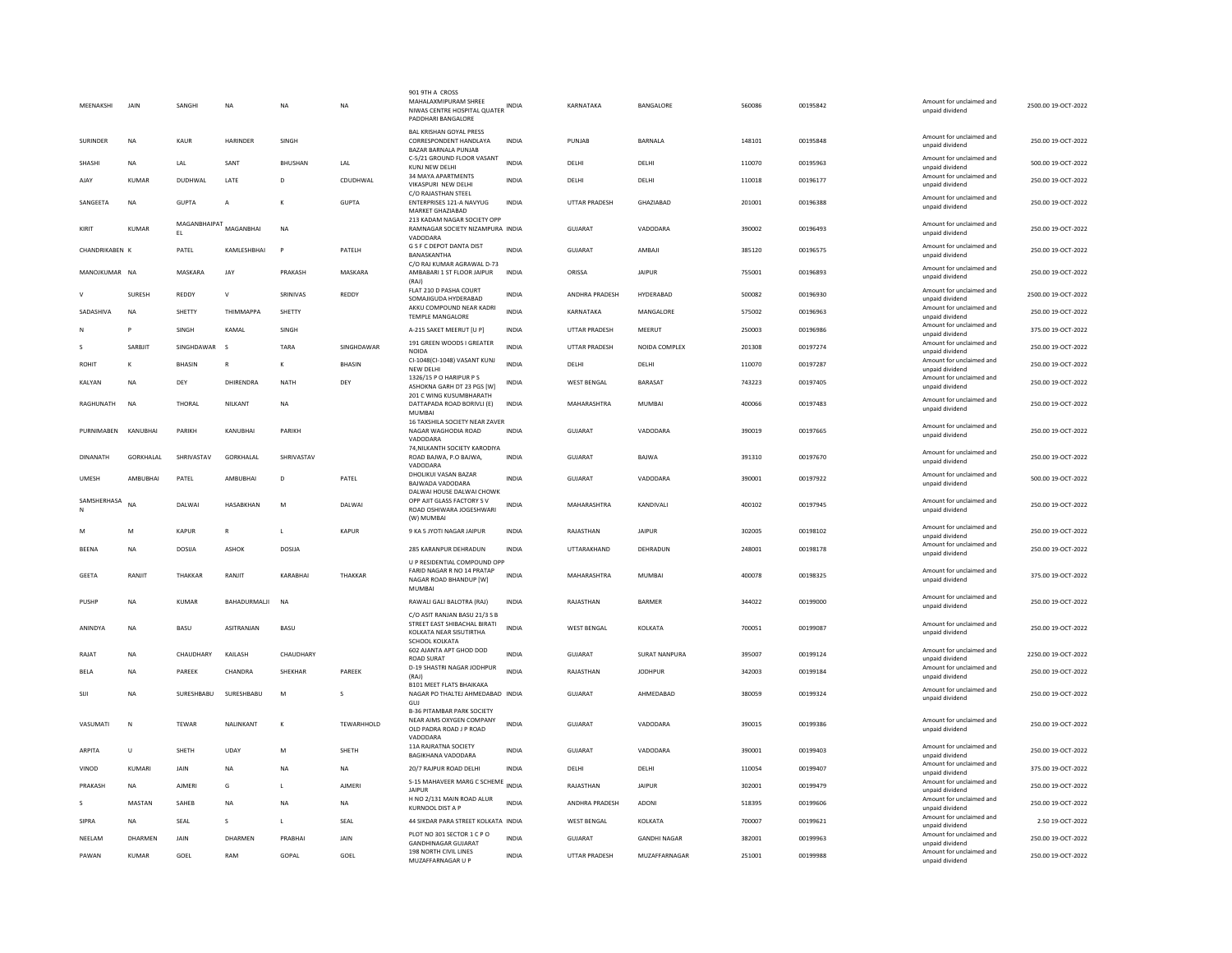|                       | А                   | CHOKSHI                     | ARUNKUMAR         | <b>NA</b>    |                      | 3 PARAS SHANTIKUNJ COLONY<br>NAGARSHETHS VANDO<br>GHEEKANTA AHMEDABAD<br>168/2013 PRATIKSHA                | <b>INDIA</b> | <b>GUJARAT</b>       | AHMEDABAD       | 380001 | 00200202 | Amount for unclaimed and<br>unpaid dividend | 250.00 19-OCT-2022 |
|-----------------------|---------------------|-----------------------------|-------------------|--------------|----------------------|------------------------------------------------------------------------------------------------------------|--------------|----------------------|-----------------|--------|----------|---------------------------------------------|--------------------|
| MANOJ                 | HARSHADRAY          | PARIKH                      | HARSHADRAY        | К            | PARIKH               | APPARTMENTS SOLA ROAD<br>NARANPURA AHMEDABAD                                                               | INDIA        | GUJARAT              | AHMEDABAD       | 380063 | 00200581 | Amount for unclaimed and<br>unpaid dividend | 250.00 19-OCT-2022 |
| ARPITA                | <b>NA</b>           | <b>MOHANTY</b>              | KAILAS            | SHUBHRA      | <b>MOHANTY</b>       | D-3 BHEL TOWNSHIP GOTRI ROAD<br>VADODARA GUJ                                                               | INDIA        | <b>GUJARAT</b>       | VADODARA        | 390021 | 00200666 | Amount for unclaimed and<br>unpaid dividend | 250.00 19-OCT-2022 |
| SHASHIKANT            | RAMCHANDRA KESARKAR |                             | RAMCHANDRA        | KALU         | <b>KESARKAR</b>      | 401/120 SNEH SAGAR CO HSG SOC<br>MODEL TOWN J P ROAD SEVEN INDIA<br>BUNGLOW ANDHERI (W) MUMBAI             |              | MAHARASHTRA          | <b>MUMBAI</b>   | 400001 | 00200736 | Amount for unclaimed and<br>unpaid dividend | 250.00 19-OCT-2022 |
| PRADIPKUMAR BHABUTMAL |                     | SHAH                        | BHABUTMAL         | <b>NA</b>    |                      | 10 STERLING PARK FLAT SATAY<br>NARAYAN SOCIETY SABARMATI<br>AHMEDABAD                                      | <b>INDIA</b> | GUJARAT              | AHMEDABAD       | 380005 | 00200789 | Amount for unclaimed and<br>unpaid dividend | 250.00 19-OCT-2022 |
| MAHESH                | RAMANLAL            | SALOT                       | RAMANLAL          | <b>NA</b>    |                      | SHAKTI DEEP NANA BAZAR AT PO<br><b>DABHOI DIST BARODA</b>                                                  | <b>INDIA</b> | <b>GUJARAT</b>       | DHABHOIR.S      | 391110 | 00201932 | Amount for unclaimed and<br>unpaid dividend | 250.00 19-OCT-2022 |
| DHRUMIL               | <b>BADRIK</b>       | PARIKH                      | <b>BADRIK</b>     | PARIKH       |                      | 3 M P FLATS GUJARAT SOCIETY<br>PALDI AHMEDABAD                                                             | <b>INDIA</b> | GUJARAT              | AHMEDABAD       | 380007 | 00202159 | Amount for unclaimed and<br>unpaid dividend | 250.00 19-OCT-2022 |
| LISHA                 | <b>NA</b>           | AGRAWAI                     | <b>RADHEY</b>     | SHYAM        | <b>AGRAWALPROGES</b> | 115 MANAS NAGAR MAHOL ROAD<br>MATHURA                                                                      | <b>INDIA</b> | <b>UTTAR PRADESH</b> | MATHURA         | 281004 | 00202176 | Amount for unclaimed and<br>unpaid dividend | 250.00 19-OCT-2022 |
|                       | <b>NA</b>           | PRAVEEN                     | M                 | HEERALAL     |                      | POORNIMA TEXTILES AVENUE<br>ROAD ROBERTSON PET K G F<br>ANAND NAGAR SOCIETY NR YOGI                        | <b>INDIA</b> | KARNATAKA            | KOLAR           | 563122 | 00202238 | Amount for unclaimed and<br>unpaid dividend | 250.00 19-OCT-2022 |
| MANSUKHLAL            | <b>R</b>            | KHANAPARA                   | <b>BHOVAN</b>     | BHAI         | <b>KHANAPARA</b>     | PARK KOLKI ROAD AT & PO<br>UPLETA                                                                          | <b>INDIA</b> | <b>GUJARAT</b>       | DHORAJI         | 360490 | 00202241 | Amount for unclaimed and<br>unpaid dividend | 500.00 19-OCT-2022 |
| <b>DIVESH</b>         | <b>NA</b>           | <b>HARJAI</b>               | MAKESH            | HARJAI       |                      | 6D MADUR APARTMENTS INDER<br>ENCLAVE ROHTAK RD PO SUNDER INDIA<br>VIHAR NEW DELHI                          |              | DELHI                | DELHI           | 110087 | 00202276 | Amount for unclaimed and<br>unpaid dividend | 250.00 19-OCT-2022 |
| DHIRAJLAL             | CHHAGANBHAI KACHA   |                             | CHHAGANBHAI       | KACHA        |                      | SARU SECTION ROAD SHIVA<br><b>TENAMENT JAMNAGAR</b>                                                        | <b>INDIA</b> | GUJARAT              | JAMNAGAR        | 361008 | 00202341 | Amount for unclaimed and<br>unpaid dividend | 250.00 19-OCT-2022 |
| <b>BABUBHAI</b>       | DANARHAI            | PATEL                       | PATEL             | DANARHAI     | SHANKARDAS           | GSFC FERTILIZERS DEPOT SARDAR<br>VEGE MARKET TAJPURA ROAD<br>PADRA DIST VADODARA GUJ                       | <b>INDIA</b> | <b>GUJARAT</b>       | PADRA           | 391401 | 00202480 | Amount for unclaimed and<br>unpaid dividend | 375.00 19-OCT-2022 |
| BHAVANABEN JAYANTILAL |                     | VAKANI                      | <b>JAYANTILAL</b> | NA           |                      | RUPANI CIRCLE B/H THEOSIPHICAL<br>HALL PLOT NO 1524/252 VENI<br><b>TENAMENTS BHAVNAGAR</b>                 | <b>INDIA</b> | GUJARAT              | BHAVNAGAR       | 364001 | 00202525 | Amount for unclaimed and<br>unpaid dividend | 250.00 19-OCT-2022 |
| RAJESH                | RATILAL             | PAREKH                      | RATILAL           | PAREKH       |                      | OTR NO 1629 KRIBHCO NAGAR P<br>O KRIBHCO NAGAR SURAT GUJ                                                   | <b>INDIA</b> | GUJARAT              | SUNUALI         | 394515 | 00202552 | Amount for unclaimed and<br>unpaid dividend | 250.00 19-OCT-2022 |
| KHEMIBEN              | MANILAL             | PATEL                       | MANILAL           | PATEL        | н                    | 17 BHAGYODAY SOCIETY JAY VIJAY INDIA<br>SOCIETY ROAD UNJHA N GUJ                                           |              | GUJARAT              | UNJHA           | 384170 | 00202557 | Amount for unclaimed and<br>unpaid dividend | 250.00 19-OCT-2022 |
| KUNDANMAL             | <b>NA</b>           | <b>JAIN</b>                 | SHRI              | NARAYAN      | <b>BUSINES</b>       | C/O SHRI NARAYAN & CO<br>CHOHHATTI BAZAR PO NEWAI<br><b>DIST TONK RAJ</b>                                  | <b>INDIA</b> | RAIASTHAN            | <b>TONK</b>     | 304001 | 00202650 | Amount for unclaimed and<br>unpaid dividend | 250.00.19-OCT-2022 |
| <b>BHARTIBEN</b>      | G                   | PATEL                       | GHANSHYAM         | $\mathsf{C}$ | PATELHHOLD           | 835 SATYAM APARTMENT<br>GORWA REFINERY ROAD GORWA INDIA<br>VADODARA                                        |              | <b>GUJARAT</b>       | VADODARA        | 390016 | 00202662 | Amount for unclaimed and<br>unpaid dividend | 500.00 19-OCT-2022 |
| SHANTILAL             | <b>NA</b>           | JAIN                        | LAXMI             | CHAND        |                      | MADANLAL SHANTILAL & CO<br>LAXMI NAGAR JERLA ROAD WARD INDIA<br>NO 30 BALOTRA<br>C/O R P JWELLERS GANGGAJI |              | RAJASTHAN            | <b>BARMER</b>   | 344022 | 00202663 | Amount for unclaimed and<br>unpaid dividend | 250.00 19-OCT-2022 |
| RAMESH                | CHAND               | SONI                        | PUKHRAJ           | SONI         |                      | TAMPAL STREET CHANDA<br>BHAWAN DIST SIROHI ABU ROAD<br>(RAJ)                                               | INDIA        | RAJASTHAN            | SIROHI          | 307026 | 00202971 | Amount for unclaimed and<br>unpaid dividend | 250.00 19-OCT-2022 |
| PAVITRA               | NA                  | <b>YADA\</b>                | RANDHIR           | YADAV        |                      | 772 SECTOR-17 GURGAON                                                                                      | INDIA        | HARYANA              | GURGAON         | 122001 | 00203062 | Amount for unclaimed and<br>unpaid dividend | 250.00 19-OCT-2022 |
| ANAND                 | <b>NA</b>           | JAIN                        | PARASMAL          | JAIN         |                      | SIDDHI VINAYAK FAB 335<br>SAMARTH NAGAR BLDG NO 3<br>GROUDN FLOOR B/H KAMLA<br>HOTEL AGRA ROAD BHIWANDI    | <b>INDIA</b> | MAHARASHTRA          | KALYAN          | 421302 | 00203067 | Amount for unclaimed and<br>unpaid dividend | 250.00 19-OCT-2022 |
| RAJKUMAR              | <b>NA</b>           | <b>GUPTA</b>                | RADHA             | VALLABH      | <b>GUPTA</b>         | 5 AHUJA BLDG BALAJI MANDIR<br>MARG KURLA (W) MUMBAI                                                        | <b>INDIA</b> | MAHARASHTRA          | <b>MUMBAI</b>   | 400070 | 00203150 | Amount for unclaimed and<br>unpaid dividend | 250.00 19-OCT-2022 |
| URMILABEN             | KANTILAL            | GANDHI                      | KANTILAL          | HARILAL      | GANDHI               | PADA POLE AZAD STREET NADIAD<br>GUJ                                                                        | INDIA        | <b>GUJARAT</b>       | NADIAD          | 387001 | 00203232 | Amount for unclaimed and<br>unpaid dividend | 250.00 19-OCT-2022 |
| SUBHASH               | CHAND               | <b>JAIN</b>                 | <b>JAYANTI</b>    | PARASHAD     |                      | JAIN BHAWAN H N 5321<br>NALBANDAN TEHSIL ROAD<br><b>REWARI HARYANA</b>                                     | INDIA        | <b>HARYANA</b>       | REWARI          | 123401 | 00203416 | Amount for unclaimed and<br>unpaid dividend | 500.00 19-OCT-2022 |
| CHANDRA               | KUMAR               | KOHLI                       | IAI               | LAL          | KOHLI                | HOUSE NO 52, BLOCK NO E PANKI<br><b>KANPUR</b>                                                             | <b>INDIA</b> | UTTAR PRADESH        | KANPUR          | 208020 | 00203504 | Amount for unclaimed and<br>unpaid dividend | 250.00 19-OCT-2022 |
| DIPLI                 | <b>NA</b>           | MOTICHANDSHA MOTICHAND<br>н |                   | $\mathsf{D}$ | SHAH                 | 2 OSWAL COLONY RUSHABH NEAR<br>AYAMBIL BHUVAN JAMNAGAR<br>GUJ                                              | <b>INDIA</b> | GUJARAT              | <b>IAMNAGAR</b> | 361005 | 00203655 | Amount for unclaimed and<br>unpaid dividend | 250.00 19-OCT-2022 |
| BRAHMANAND NA         |                     | <b>GUPTA</b>                | <b>DWARKA</b>     | LAL          |                      | <b>JANTA GARMENTS INDIRA</b><br>MARKET PO GANGAPUR CITY RAJ                                                | INDIA        | RAJASTHAN            | GANGAPUR        | 322201 | 00203866 | Amount for unclaimed and<br>unpaid dividend | 250.00 19-OCT-2022 |
| PUNITA                | $\mathsf{R}$        | DAVE                        | RAJNIKANT         | DAVE         |                      | SHIVAM SIDDHI PARK GOKUL<br>DHAM KHODIYAR COLONY B/H<br>MEHUL NAGAR EXC JAMNAGAR                           | <b>INDIA</b> | GUJARAT              | JAMNAGAR        | 361006 | 00203974 | Amount for unclaimed and<br>unpaid dividend | 500.00 19-OCT-2022 |
| CHEBOLU               | <b>BALA</b>         | TRIPURASUNDA                | VEERABHADRA       | SARMA        |                      | C/O M L NARAYANA 69-17-7 S B I<br>COLONY RAJENDRA NAGAR<br><b>KAKINADAV A P</b>                            | <b>INDIA</b> | ANDHRA PRADESH       | KAKINADA        | 533003 | 00204207 | Amount for unclaimed and<br>unpaid dividend | 250.00 19-OCT-2022 |
| <b>IJMA</b>           | NIKUNIRHAI          | VAKII                       | NIKUNIBHAI        | <b>NA</b>    |                      | SHANTI NR BANK OF BARODA<br>STATION ROAD BARDOLLTAL<br><b>BARDOLI DIST SURAT GUJ</b>                       | <b>INDIA</b> | GUIARAT              | <b>BARDOLL</b>  | 394601 | 00204285 | Amount for unclaimed and<br>unpaid dividend | 250.00.19-OCT-2022 |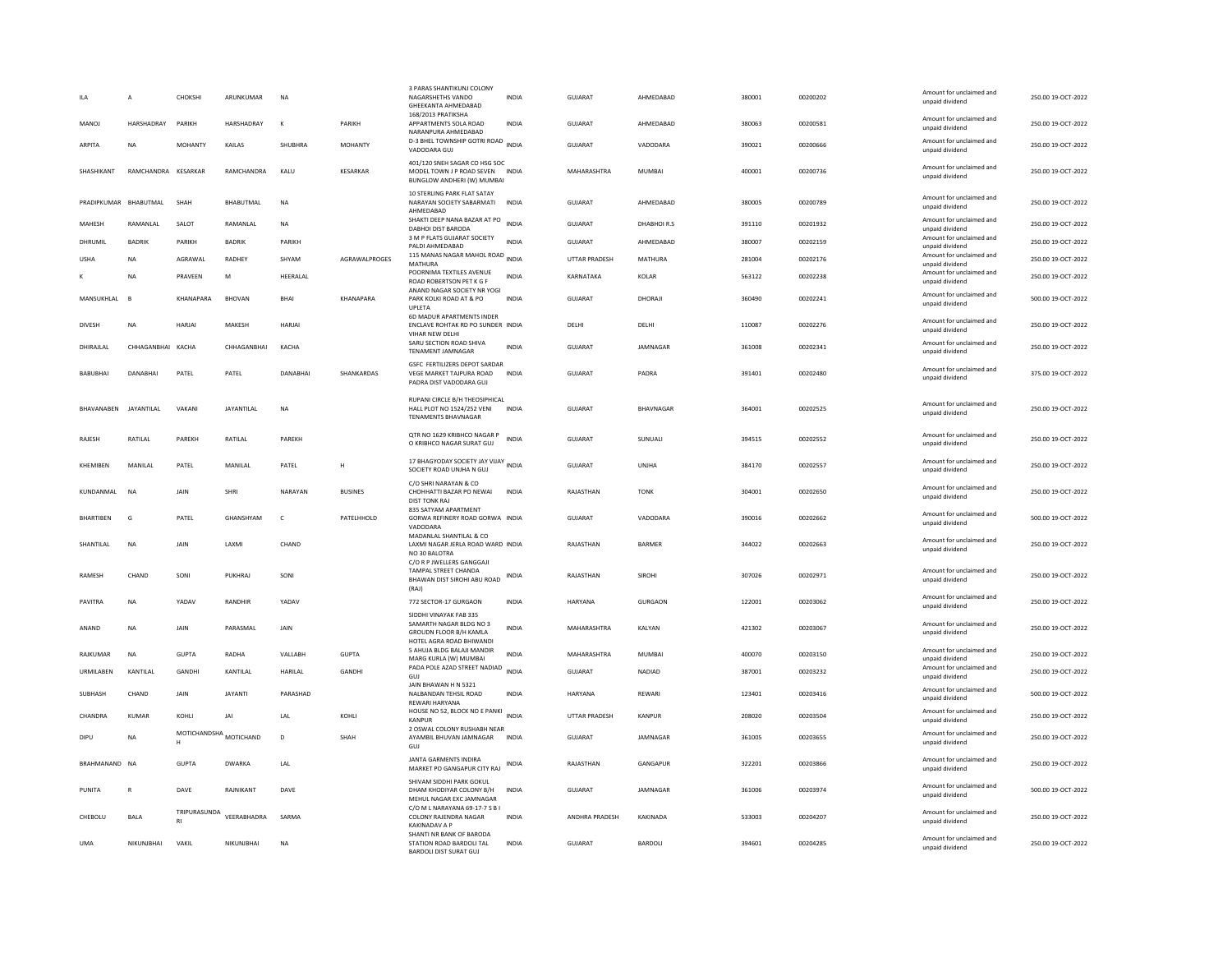| RANJAN             | NA                              | KOTNALA                | KESHAV            | c                | KONALA        | H-2 APT 44 ROYALE GARDEN<br><b>ESTATE SEC-61 NOIDA</b><br>ANIL B LALCHETA 41 PAYAL G F     | INDIA        | <b>UTTAR PRADESH</b>  | NOIDA COMPLEX        | 201301 | 00204297             | Amount for unclaimed and<br>unpaid dividend                             | 250.00 19-OCT-2022                       |
|--------------------|---------------------------------|------------------------|-------------------|------------------|---------------|--------------------------------------------------------------------------------------------|--------------|-----------------------|----------------------|--------|----------------------|-------------------------------------------------------------------------|------------------------------------------|
| <b>JATIN</b>       | R                               | PATEL                  | RAMANRHAI         | <b>NA</b>        |               | STOCK EX SAYAJIGUNJ VADODARA INDIA                                                         |              | GUIARAT               | VADODARA             | 390007 | 00204355             | Amount for unclaimed and<br>unpaid dividend                             | 250.00 19-OCT-2022                       |
| MANISH             | KUMAR                           | MAGANLALPATE MAGANLAL  |                   | PATEL            |               | KHUNDH CHIKHLI TA CHIKHLI DIST INDIA<br>NAVSARI GUJ                                        |              | GUJARAT               | CHIKHLI              | 396521 | 00204377             | Amount for unclaimed and<br>unpaid dividend                             | 250.00 19-OCT-2022                       |
| GYAN               | <b>GYOTI</b>                    | SHARMA                 | RAM               | NIRANJAN         | SHARMA        | MAHAMANDIR ROAD W NO 13<br><b>SIKAR RAI</b>                                                | <b>INDIA</b> | RAJASTHAN             | SIKAR                | 332001 | 00204437             | Amount for unclaimed and<br>unpaid dividend                             | 250.00 19-OCT-2022                       |
| VELJIBHAI          | GANESHBHAI                      | PATEL                  | <b>NA</b>         | <b>NA</b>        | <b>NA</b>     | C/O GSFC LTD AREA OFFICE<br>UMARIGAR BLDG GADHECHI<br>VADLA BHAVNAGAR GUJ                  | <b>INDIA</b> | GUJARAT               | BHAVNAGAR            | 364001 | 00204597             | Amount for unclaimed and<br>unpaid dividend                             | 250.00 19-OCT-2022                       |
| SATTARBHAI         | <b>ISMAILBHAI</b>               | VOHRA                  | <b>ISMAILBHAI</b> | D                | <b>VOHRA</b>  | B-102 MADNI COMPLEX 1 ST<br>FLOOR NR NOORANI MASJID<br>POLSON ROAD ANAND                   | <b>INDIA</b> | <b>GUJARAT</b>        | ANAND                | 388001 | 00204646             | Amount for unclaimed and<br>unpaid dividend                             | 250.00 19-OCT-2022                       |
| RAMNIKRHAI         |                                 | <b>SAI IYA</b>         | P                 | SALIYA           |               | ST NO 6 SARITA SOCIETY NERAMA<br>UGAMEDI WALA BHAVNAGAR GUJ                                | <b>INDIA</b> | GUIARAT               | <b>RHAVNAGAR</b>     | 364003 | 00204757             | Amount for unclaimed and<br>unpaid dividend                             | 250.00 19-OCT-2022                       |
| ASHOKKUMAR         | B                               | BHARADIYA              | BADRINARAYAN      | BHARADIYA        |               | C/O RAJU BOKAARIYA CENTRE<br>CORNER MALIVES BEED                                           | <b>INDIA</b> | MAHARASHTRA           | <b>BHIR</b>          | 431122 | 00204906             | Amount for unclaimed and<br>unpaid dividend                             | 250.00 19-OCT-2022                       |
| ANJU               | <b>NA</b>                       | AGRAWAL                | s                 | AGRAWAL          |               | 94 CHANDNI CHOWK RATLAM M P INDIA                                                          |              | MADHYA PRADESH        | RATLAM               | 457001 | 00204914             | Amount for unclaimed and<br>unpaid dividend                             | 250.00 19-OCT-2022                       |
| RAMESHBHAI         | PRANLAL                         | PATEL                  | PRANLAL           | PATEL            |               | DHANJI NAGAR GEETA PARK<br>UNJHA NG                                                        | <b>INDIA</b> | GUJARAT               | UNJHA                | 384170 | 00204977             | Amount for unclaimed and<br>unpaid dividend                             | 250.00 19-OCT-2022                       |
| RAJESH             | <b>NA</b>                       | RAHEJA                 | H                 | $\mathbb{R}$     | RAHEJA        | D 682 SARASWATI VIHAR PRITAM<br>PURA DELHI                                                 | <b>INDIA</b> | DELHI                 | DELHI                | 110034 | 00205019             | Amount for unclaimed and<br>unpaid dividend                             | 250.00 19-OCT-2022                       |
| SHANTILAL          | LALLUBHAI                       | PATEL                  | LALLUBHAI         | PATEL            |               | AT & PO KOSAD TAL CHAURISI<br>BAVARIA FALIA SURAT GUJ                                      | <b>INDIA</b> | <b>GUJARAT</b>        | <b>SURAT NANPURA</b> | 395003 | 00205062             | Amount for unclaimed and<br>unpaid dividend                             | 250.00 19-OCT-2022                       |
| MUSHTAK            | <b>NA</b>                       | AHMED                  | <b>NOOR</b>       | MOHD             |               | 155 SEC-14 U E GURGAON                                                                     | <b>INDIA</b> | <b>HARYANA</b>        | <b>GURGAON</b>       | 122001 | 00205082             | Amount for unclaimed and<br>unpaid dividend                             | 250.00 19-OCT-2022                       |
| PRADEEP            | <b>NA</b>                       | JAIN                   | s                 | $\mathsf{C}$     | JAIN          | SOBHAG MAL & SONS CLOTH<br>MERCHANT SADAR BAZAR BARAN INDIA<br>RAJ                         |              | RAJASTHAN             | BARAN                | 325205 | 00205118             | Amount for unclaimed and<br>unpaid dividend                             | 250.00 19-OCT-2022                       |
|                    | $\mathbf{H}$                    | GURUNEDHARA<br>$\circ$ | CHENCHU           | SUBBEICH         |               | D NO 4-498 CAR STREET<br>MARKAPUR                                                          | <b>INDIA</b> | <b>ANDHRA PRADESH</b> | MARKAPUR             | 523316 | 00205123             | Amount for unclaimed and<br>unpaid dividend                             | 250.00 19-OCT-2022                       |
| PRABHU             | DAYAL                           | MATHUR                 | $\mathsf{R}$      | D                | MATHUR        | <b>B-47 ARUNACHAL SOICETY</b><br>SUBHANPURA VADODARA GUJ                                   | INDIA        | GUJARAT               | VADODARA             | 390023 | 00205133             | Amount for unclaimed and<br>unpaid dividend                             | 125.00 19-OCT-2022                       |
| <b>VISHNU</b>      | <b>NA</b>                       | <b>JAIN</b>            | <b>NA</b>         | <b>NA</b>        | <b>NA</b>     | O 56 DOCTORS COLONY LOHIA<br><b>NAGAR PATNA</b>                                            | <b>INDIA</b> | <b>BIHAR</b>          | PATNA                | 800020 | 00205235             | Amount for unclaimed and<br>unpaid dividend                             | 375.00 19-OCT-2022                       |
| CHRISTI            | <b>IMANUIL</b>                  | D                      | CHRISTI           | <b>DAVID</b>     | RETD          | 13 SHREENATHJI DUPLEX NR CNI<br>WHITE CHURCH FATEHGUNJ<br>VADODARA                         | <b>INDIA</b> | <b>GUJARAT</b>        | VADODARA             | 390002 | 00205262             | Amount for unclaimed and<br>unpaid dividend                             | 250.00 19-OCT-2022                       |
| SAVITA             | NA                              | <b>JAIN</b>            | ARUN              | KUMAR            | <b>JAIN</b>   | 105/100 VIJAY PATH<br>MANSAROVAR JAIPUR                                                    | <b>INDIA</b> | RAJASTHAN             | <b>JAIPUR</b>        | 302001 | 00205356             | Amount for unclaimed and<br>unpaid dividend                             | 250.00 19-OCT-2022                       |
|                    |                                 |                        |                   |                  |               |                                                                                            |              |                       |                      |        |                      |                                                                         |                                          |
|                    | HEMANSHUBHAI DHIRENDRABHAI SHAH |                        | DHIRENDRA         | $\blacksquare$   | SHAH          | KAMAL 9/11 JAYRAJ PLOT RAJKOT INDIA                                                        |              | GUIARAT               | RAIKOT               | 360001 | 00205363             | Amount for unclaimed and                                                | 125.00 19-OCT-2022                       |
| LEKHRAJ            | NA                              | MAHESHWARI MATHURA     |                   | DASS             | л             | 29 BASANT BAHAR COLONY<br>GOHAL PURA TURN TONK ROAD INDIA                                  |              | RAJASTHAN             | <b>JAIPUR</b>        | 302018 | 00205376             | unpaid dividend<br>Amount for unclaimed and                             | 500.00 19-OCT-2022                       |
|                    |                                 |                        |                   |                  |               | <b>JAIPUR</b><br>NAGESHWAR TOWER FLAT NO                                                   |              |                       |                      |        |                      | unpaid dividend                                                         |                                          |
| PRABHAT            | <b>NA</b>                       | PANDIT                 | RAMCHANDER        | PANDIT           |               | 202 NEAR MOHIT TOWER MOHIT<br>NARAYAN PATH D B/H<br>SHAKUNTALA GARDEN PUNAI                | <b>INDIA</b> | <b>BIHAR</b>          | PATNA                | 800023 | 00205396             | Amount for unclaimed and<br>unpaid dividend                             | 250.00 19-OCT-2022                       |
|                    |                                 | PUNJANI                | <b>BALDEV</b>     | RAJ              | PUNJANI       | <b>CHAK PATNA</b><br>158 AVTAV ENCLAVE PASCHIM<br>VIHAR NEW DELHI                          | <b>INDIA</b> | DELHI                 | DELHI                | 110063 | 00205411             | Amount for unclaimed and<br>unpaid dividend                             | 250.00 19-OCT-2022                       |
| MANJU              | KUMARI                          | PATHAK                 | KEDAR             | NATH             | PATHAK        | D4-BUNGLOW NO-12, CABLE<br>TOWN, GOLMURI, JAMSHEDPUR, INDIA<br>JHARKHAND.                  |              | <b>JHARKHAND</b>      | JAMSHEDPUR           | 831003 | 00205432             | Amount for unclaimed and<br>unpaid dividend                             | 250.00 19-OCT-2022                       |
| <b>BHUPATRAI</b>   | н                               | VASA                   | HIMATLAL          | VASA             |               | C/O VIKAS MEDICAL DEVICES 29<br>DR RAJENDRA ROAD SIDDHARTH INDIA<br>BLDG 1ST FLOOR KOLKATA |              | <b>WEST BENGAL</b>    | KOLKATA              | 700020 | 00205455             | Amount for unclaimed and<br>unpaid dividend                             | 250.00 19-OCT-2022                       |
| SHIV               | <b>KUMAR</b>                    | VERMA                  | NA                | <b>NA</b>        | NA            | M 49 AMRESHPURI RAI BARELI                                                                 | INDIA        | UTTAR PRADESH         | <b>RAE BARELI</b>    | 229001 | 00205470             | Amount for unclaimed and                                                | 250.00 19-OCT-2022                       |
| <b>VIMI AGAURI</b> |                                 | GANATRA                | <b>IAMNADAS</b>   | <b>GANATRA</b>   | HHOLD         | C/O MOHANLAL ODHAVJI<br>RAILWAY STATION ROAD<br><b>JUNAGADH</b>                            | <b>INDIA</b> | GUIARAT               | <b>IUNAGADH</b>      | 362001 | 00205506             | unpaid dividend<br>Amount for unclaimed and<br>unpaid dividend          | 250.00 19-OCT-2022                       |
| <b>SHIKHA</b>      | <b>NA</b>                       | RAWAT                  | SITARAM           | RAWAT            |               | 26 BAIKUNTH CHATTERJEE LANE<br>1ST FLOOR NEAR KALPANA<br>CINEMA HALL HOWRAH MAIDAN         | INDIA        | <b>WEST BENGAL</b>    | <b>HOWRAH</b>        | 711101 | 00205515             | Amount for unclaimed and<br>unpaid dividend                             | 250.00 19-OCT-2022                       |
| <b>RAGINI</b>      | <b>NA</b>                       | <b>TANDON</b>          | <b>KRISHNA</b>    | CHANDRA          | <b>TANDON</b> | <b>HOWRAH</b><br>3/239 VISHNUPURI KANPUR                                                   | <b>INDIA</b> | <b>UTTAR PRADESH</b>  | KANPUR               | 208002 | 00205556             | Amount for unclaimed and                                                | 500.00 19-OCT-2022                       |
| RAJNIKANT          | $\blacksquare$                  | <b>BAROT</b>           | JAYANTILAL        | <b>BAROT</b>     |               | 17 SONAL SOCIETY B/H MARKET                                                                | <b>INDIA</b> | <b>GUJARAT</b>        | MAHESANA             | 384001 | 00205602             | unpaid dividend<br>Amount for unclaimed and                             | 500.00 19-OCT-2022                       |
| SANJEEV            | NA                              | ARORA                  | G                 | $\kappa$         | ARORACA       | YARD MEHSANA<br>C/O RAJ KUMAR ARORA 475                                                    | INDIA        | UTTAR PRADESH         | MATHURA              | 281001 | 00205677             | unpaid dividend<br>Amount for unclaimed and                             | 250.00 19-OCT-2022                       |
|                    |                                 | LODHA                  | RAJENDRA          | <b>LODHA</b>     |               | MAHAT PURA MATHURA UF<br>C/O DR RAJENDRA LODHA 6A-27                                       | <b>INDIA</b> | RAJASTHAN             |                      | 311001 | 00205713             | unpaid dividend<br>Amount for unclaimed and                             | 250.00 19-OCT-2022                       |
| MANJU              | NA                              |                        |                   |                  |               | NEW HBC SHASTRI NAGAR<br><b>BHILWARA RAJ</b><br><b>BUS STAND BAGORE POST</b>               |              |                       | BHILWARA<br>SHAHPURA |        |                      | unpaid dividend<br>Amount for unclaimed and                             |                                          |
| BAL                | MUKUND                          | SONI                   | RAMESHWAR         | LAI              | SON           | BAGORE TA MANDAL DIST<br><b>BHILWARA RAJ</b>                                               | <b>INDIA</b> | RAJASTHAN             | (BHILLWARA)          | 311402 | 00205733             | unpaid dividend                                                         | 250.00 19-OCT-2022                       |
| PARAG<br>ANUPAMA   | A                               | <b>MEHTA</b><br>SINGH  | RAMESH            | CHANDRA<br>KUMAR | SINGH         | A/6/72 RAMJI NAGAR JAMNAGAR INDIA<br>A 307 ANAND LOK SOCIETY                               |              | <b>GUJARAT</b>        | JAMNAGAR             | 361005 | 00205739<br>00205772 | Amount for unclaimed and<br>unpaid dividend<br>Amount for unclaimed and | 250.00 19-OCT-2022<br>250.00 19-OCT-2022 |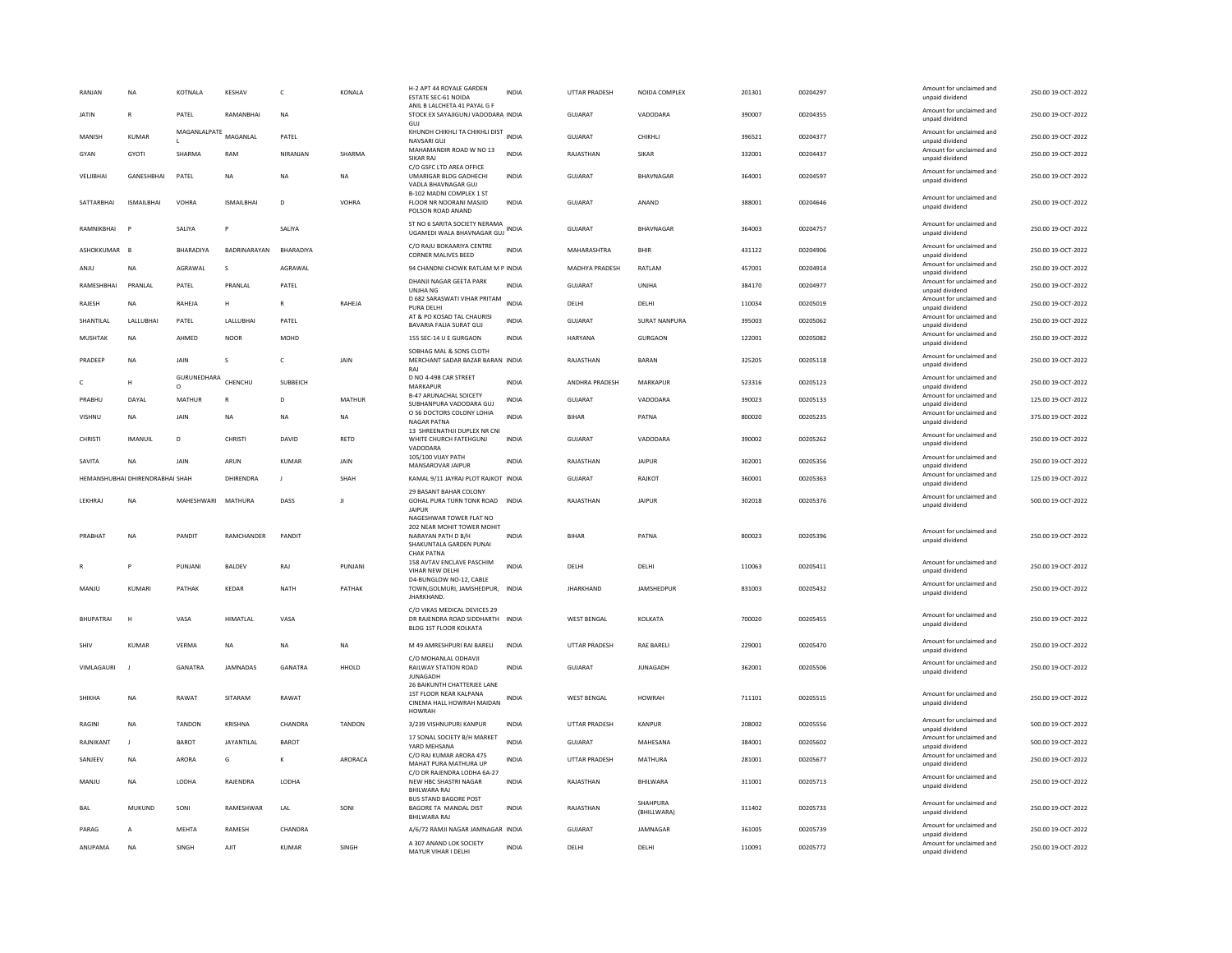| MANJULABEN KIRITBHAI |                     | PANDYA            | KIRITBHAI       | CHIMANLAL      | PANDYA        | NR. OLD GRAMPANCHAYAT<br>OFFICE AT & PO KARACHIA DIST. INDIA<br><b>BARODA</b>                      |              | <b>GUJARAT</b>       | BAJWA                  | 391310 | 00205827 | Amount for unclaimed and<br>unpaid dividend                    | 250.00 19-OCT-2022 |
|----------------------|---------------------|-------------------|-----------------|----------------|---------------|----------------------------------------------------------------------------------------------------|--------------|----------------------|------------------------|--------|----------|----------------------------------------------------------------|--------------------|
| KANTILAL             | $\mathsf{C}$        | PADHIYAR          | NA              | <b>NA</b>      | NA            | 1. SAYARA NIWAS JAINUDDIN<br>COMPOUND KARTER ROAD<br>NO.2, BORIVALI(EAST) MUMBAI                   | <b>INDIA</b> | MAHARASHTRA          | <b>MUMBAI</b>          | 400066 | 00205863 | Amount for unclaimed and<br>unpaid dividend                    | 250.00 19-OCT-2022 |
| D                    | c                   | TALATI            | LATE            | CHANDRAKANT    | TALATI        | B/8/GAYATRI SOCIETY KANJARI<br>ROAD HALOL                                                          | <b>INDIA</b> | BIHAR                | GAYA                   | 823001 | 00205893 | Amount for unclaimed and<br>unpaid dividend                    | 250.00 19-OCT-2022 |
| <b>JAGIRIPU</b>      | <b>NA</b>           | RAMANAMMA         | <b>NA</b>       | <b>NA</b>      | NA            | 44-14-37, ANNAPURNAMMA<br>RAJAHMUNDRY                                                              | <b>INDIA</b> | ANDHRA PRADESH       | RAJAHMUNDRY            | 533103 | 00205903 | Amount for unclaimed and<br>unpaid dividend                    | 250.00 19-OCT-2022 |
| VENKAT               | <b>REDDY</b>        | GOGULA            | <b>GCHKONDA</b> | <b>NA</b>      | REDDY         | PLOT NO.17, PADMAVATHI<br>NAGAR COLONY NALGONDA                                                    | INDIA        | ANDHRA PRADESH       | NALGONDA               | 508001 | 00205912 | Amount for unclaimed and<br>unpaid dividend                    | 250.00 19-OCT-2022 |
| BHARATBHAI           | VINODCHANDRA MANIAR |                   | VINODCHANDRA    | $\mathbb N$    | MANIAR        | C-43,44, VIDHYAKUNJ SOCIETY<br>BEHIND BRIGHT SCHOOL VIP<br>ROAD, KARELIBAUG VADODARA               | <b>INDIA</b> | <b>GUJARAT</b>       | VADODARA               | 390018 | 00205923 | Amount for unclaimed and<br>unpaid dividend                    | 250.00 19-OCT-2022 |
| <b>MANOI</b>         | PRATAPRAI           | <b>MONANI</b>     | PRATAPRAI       | G              | <b>MONANI</b> | C/O NILKAMAL STORE NEAR<br>KHADI BHANDAR RANJIY ROAD<br>JAMNAGAR<br>FLAT NO.31, BUILDING NO.51A    | <b>INDIA</b> | GUIARAT              | <b>IAMNAGAR</b>        | 361001 | 00205977 | Amount for unclaimed and<br>unpaid dividend                    | 250.00 19-OCT-2022 |
| <b>RUKMINI</b>       | <b>NA</b>           | KHAITAN           | s               |                | KHAITAN       | YASHODA CO-OP HSG SOCIETY<br>LTD. BRINDAVAN COMPLEX.<br>MAJIWADE THANE (W)                         | <b>INDIA</b> | MAHARASHTRA          | THANE                  | 400601 | 00206025 | Amount for unclaimed and<br>unpaid dividend                    | 250.00 19-OCT-2022 |
| <b>RAKESH</b>        | KUMAR               | <b>GUPTA</b>      | LATE            | GURDAYAL       | <b>GUPTA</b>  | VILLAGE & P.O.TAPUKARA.<br>BAHROR DIST.AHWAR.(RAJ)                                                 | <b>INDIA</b> | RAJASTHAN            | <b>BAHROR</b>          | 301707 | 00206054 | Amount for unclaimed and<br>unpaid dividend                    | 250.00 19-OCT-2022 |
| REENA                | NA                  | JOSE              | JOSE            | J              | MANAVALAN     | C\O.MANAVALAN.<br>KADAMAKUDY, PIZHALA.PO.<br>COCHIN.                                               | INDIA        | KERALA               | COCHIN                 | 682027 | 00206059 | Amount for unclaimed and<br>unpaid dividend                    | 375.00 19-OCT-2022 |
| SANAT                | GOVINDLAL           | SHAH              | GOVINDLAL       | NA             | SHAH          | 401, SHREJI VIHAR APPRT,<br>NR.CHANDAN PARK SOCIETY,<br>B\H.SWAMINARAYAN TEMPLE,<br>ADAJAN, SURAT. | INDIA        | <b>GUJARAT</b>       | <b>SURAT NANPURA</b>   | 395009 | 00206078 | Amount for unclaimed and<br>unpaid dividend                    | 250.00 19-OCT-2022 |
| <b>TAPAN</b>         | <b>KUMAR</b>        | KARMAKAR          | DASURATHI       | <b>NA</b>      | KARMAKAR      | PO VILL DAKSHIN GOBINDAPUR<br>DIST 24 PARGANAS SOUTH<br><b>DAKSHIN GOBINDAPUR</b>                  | <b>INDIA</b> | <b>WEST BENGAL</b>   | 24 PARAGNAS            | 743353 | 00206126 | Amount for unclaimed and<br>unpaid dividend                    | 250.00 19-OCT-2022 |
| PATEL                | <b>BHAMINI</b>      | P                 | <b>NA</b>       | <b>NA</b>      | <b>NA</b>     | 154 PATEL VAS KAUSHALYA MATA<br>TEMPLE KOCHARAB GAM<br>AHMEDABAD                                   | <b>INDIA</b> | <b>GUJARAT</b>       | AHMEDABAD              | 380006 | 00206134 | Amount for unclaimed and<br>unpaid dividend                    | 250.00 19-OCT-2022 |
| <b>BIMLA</b>         | NA                  | <b>GULIANI</b>    | RAMESH          | CHANDER        | GULIANI       | C4G/78B JANAK PURI NEW DELHI INDIA                                                                 |              | DELHI                | DELHI                  | 110058 | 00206245 | Amount for unclaimed and<br>unpaid dividend                    | 500.00 19-OCT-2022 |
| MUKESH               | <b>KUMAR</b>        | <b>GUPTA</b>      | <b>OM</b>       | PRAKASH        | <b>GUPTA</b>  | NEVIL GANJ ACHALDA AURAIYA UP INDIA                                                                |              | <b>UTTAR PRADESH</b> | BHARATHNA              | 206241 | 00206253 | Amount for unclaimed and<br>unpaid dividend                    | 250.00 19-OCT-2022 |
| SHORHANAREN          | MAHENDRAKU<br>MAR   | PANCHMATIA        | <b>I ATF</b>    | MAHENDRA       | PANCHMATIA    | SAMBHAVI APPARTMENT 6TH<br>FLOOR PARK COLONY JAMNAGAR                                              | <b>INDIA</b> | GUIARAT              | <b>IAMNAGAR</b>        | 361008 | 00206270 | Amount for unclaimed and<br>unpaid dividend                    | 250.00.19-QCT-2022 |
|                      |                     | <b>RAMAMOORTH</b> | <b>NA</b>       | <b>NA</b>      | NA            | 5/67, 7TH STREET SAI NAGAR<br>VIRUGAMBAKKAM CHENNAI.                                               | <b>INDIA</b> | TAMIL NADU           | CHENNAI                | 600092 | 00206326 | Amount for unclaimed and<br>unpaid dividend                    | 250.00 19-OCT-2022 |
| SUDHAKAR             | <b>NA</b>           | BISWAS            | LT              | <b>DIWAKAR</b> | PRASAD        | AASHIRWAD BHAWAN KILA ROAD<br>PATNA BIHAR                                                          | INDIA        | <b>BIHAR</b>         | PATNA                  | 800008 | 00206329 | Amount for unclaimed and<br>unpaid dividend                    | 500.00 19-OCT-2022 |
|                      |                     |                   |                 |                |               | 5 DEVNANADAN PARK B/H BAPU                                                                         |              |                      |                        |        |          |                                                                |                    |
| RAMSINH              | DALPATSINH          | RATHOD            | RATHOD          | NA             | DALPATSING    | DARGHA KARODIA ROAD<br>VADODARA                                                                    | <b>INDIA</b> | GUJARAT              | VADODARA               | 390001 | 00206486 | Amount for unclaimed and<br>unpaid dividend                    | 250.00 19-OCT-2022 |
| <b>JIGNESH</b>       | B                   | PANDYA            | <b>JIGNESH</b>  |                | PANDYA        | RUDRADEO PHARMA WAGODIA<br>G.I.D.C. VADODARA GUJARAT                                               | <b>INDIA</b> | GUJARAT              | VADODARA               | 390019 | 00206521 | Amount for unclaimed and<br>unpaid dividend                    | 250.00 19-OCT-2022 |
| KIRAN                | DEVI                | AGRAWAL           | <b>BINOD</b>    | KUMAR          | AGRAWAL       | SHREE KUNJ BOHIDAR NUAPALI<br>SANKARMA SAMBALPUR                                                   | <b>INDIA</b> | ORISSA               | SAMBALPUR              | 768006 | 00206531 | Amount for unclaimed and<br>unpaid dividend                    | 250.00 19-OCT-2022 |
| RASID                | <b>NA</b>           | <b>SHAIKH</b>     | <b>NA</b>       | <b>NA</b>      | <b>NA</b>     | <b>BALEKHO NEAR SADHANA</b><br>SCHOOL BHARUCH GUJARAT.                                             | <b>INDIA</b> | <b>GUJARAT</b>       | BHARUCH                | 392001 | 00206602 | Amount for unclaimed and<br>unpaid dividend                    | 375.00 19-OCT-2022 |
| SANJAY               | <b>KUMAR</b>        | TEKRIWAL          | MATADIN         | <b>NA</b>      | TEKRIWAL      | SHREE RANISATI SALES PVT. LTD.<br>NARAYANI BHAWAN JAMAL ROAD INDIA                                 |              | <b>BIHAR</b>         | PATNA                  | 800001 | 00206621 | Amount for unclaimed and                                       | 250.00 19-OCT-2022 |
| RAJENDRA             | NA                  | PRASAD            | LT              | SH             | SHYAMLAL      | PATNA<br>C/O SH KISHAN C-131 KIDWAI                                                                | <b>INDIA</b> | DELHI                | DELHI                  | 110001 | 00206632 | unpaid dividend<br>Amount for unclaimed and                    | 250.00 19-OCT-2022 |
| NARESH               | KUMAR               | <b>GUPTA</b>      | SHRI            | ĸ              | CGUPTA        | NAGAR NEW DELHI<br>SHOP-8 DDA MARKET POCKET                                                        | <b>INDIA</b> | DELHI                |                        | 110001 | 00206681 | unpaid dividend<br>Amount for unclaimed and                    | 250.00 19-OCT-2022 |
| SUMANDEVI            | NA                  | <b>GUPTA</b>      | SH              | <b>NA</b>      | SANDEEP       | PHASE-I MAYUR VIHAR DELHI.<br>14-B AVADHPURI FRIENDS<br><b>JAIKOTHI JAIPUR.</b>                    | INDIA        | RAJASTHAN            | DELHI<br><b>JAIPUR</b> | 302001 | 00206712 | unpaid dividend<br>Amount for unclaimed and                    | 250.00 19-OCT-2022 |
| RATAN                | <b>KISHORE</b>      | AGARWAL           | <b>NA</b>       | <b>NA</b>      | <b>NA</b>     | C/O VITHAL DAS AGRAWAL<br>SUBJIMA HARDA MADHYA                                                     | <b>INDIA</b> | MADHYA PRADESH       | <b>HARDA</b>           | 461331 | 00206728 | unpaid dividend<br>Amount for unclaimed and                    | 250.00 19-OCT-2022 |
| ANIL                 | <b>NA</b>           | <b>KUMAR</b>      | LAXM            | NARAYAN        | AGARWAL       | PRADESH<br>2/47 A/1 RAM NAGAR CHURCH                                                               | <b>INDIA</b> | <b>UTTAR PRADESH</b> | AGRA                   | 282001 | 00206731 | unpaid dividend<br>Amount for unclaimed and                    | 250.00 19-OCT-2022 |
| <b>BHUPENDRA</b>     | $\mathbf{s}$        | GHOGHALIYA        | SAVAJI          | <b>NA</b>      | GHOGHALIYA    | ROAD AGRA UTTAR PRADESH.<br>QUTR NO. 340/8 GSECL TPS<br><b>COLONY SIKKA</b>                        | INDIA        | GUJARAT              | KALAVAD                | 361141 | 00206753 | unpaid dividend<br>Amount for unclaimed and<br>unpaid dividend | 250.00 19-OCT-2022 |
| SARLA                | NA                  | <b>GUPTA</b>      | SATNARAIN       | <b>NA</b>      | <b>GUPTA</b>  | 69 NEAR SHIV MANDIR MOHAN<br>PARK NAVEEN SHAHDARA DELHI.                                           | INDIA        | DELHI                | DELHI                  | 110032 | 00206788 | Amount for unclaimed and<br>unpaid dividend                    | 250.00 19-OCT-2022 |
| SEEMA                | <b>NA</b>           | DUGAR             | NISHANT         | <b>NA</b>      | <b>DUGAR</b>  | B-123 VIVEK VIHAR DELHI.                                                                           | <b>INDIA</b> | DELHI                | DELHI                  | 110095 | 00206839 | Amount for unclaimed and                                       | 250.00 19-OCT-2022 |
| MANJU                | <b>NA</b>           | NAHAR             | <b>NK</b>       | <b>NA</b>      | NAHAR         | E-111 KATARIA COLONY RAM                                                                           | <b>INDIA</b> | RAJASTHAN            | <b>JAIPUR</b>          | 302019 | 00206853 | unpaid dividend<br>Amount for unclaimed and                    | 500.00 19-OCT-2022 |
| RAJNIKANT            | <b>NA</b>           | <b>JANI</b>       | DADABHAI        | <b>NA</b>      | AMIN          | NAGAR EXTN. SODALA JAIPUR.<br>14 SHAKUNTAL PARK MANJALPUR<br>INDIA                                 |              | <b>GUJARAT</b>       | VADODARA               | 390011 | 00206883 | unpaid dividend<br>Amount for unclaimed and                    | 500.00 19-OCT-2022 |
| <b>BHUPENDRA</b>     | PRAHLADBHAI         | PATEL             | <b>NA</b>       | <b>NA</b>      | <b>NA</b>     | VADODARA.<br>8 BHAVPUSHPA SOCIETY NEAR<br>ISRO QUATERS SATEELITE ROAD                              | <b>INDIA</b> | GUIARAT              | AHMFDARAD              | 380054 | 00206911 | unpaid dividend<br>Amount for unclaimed and                    | 500.00 19-OCT-2022 |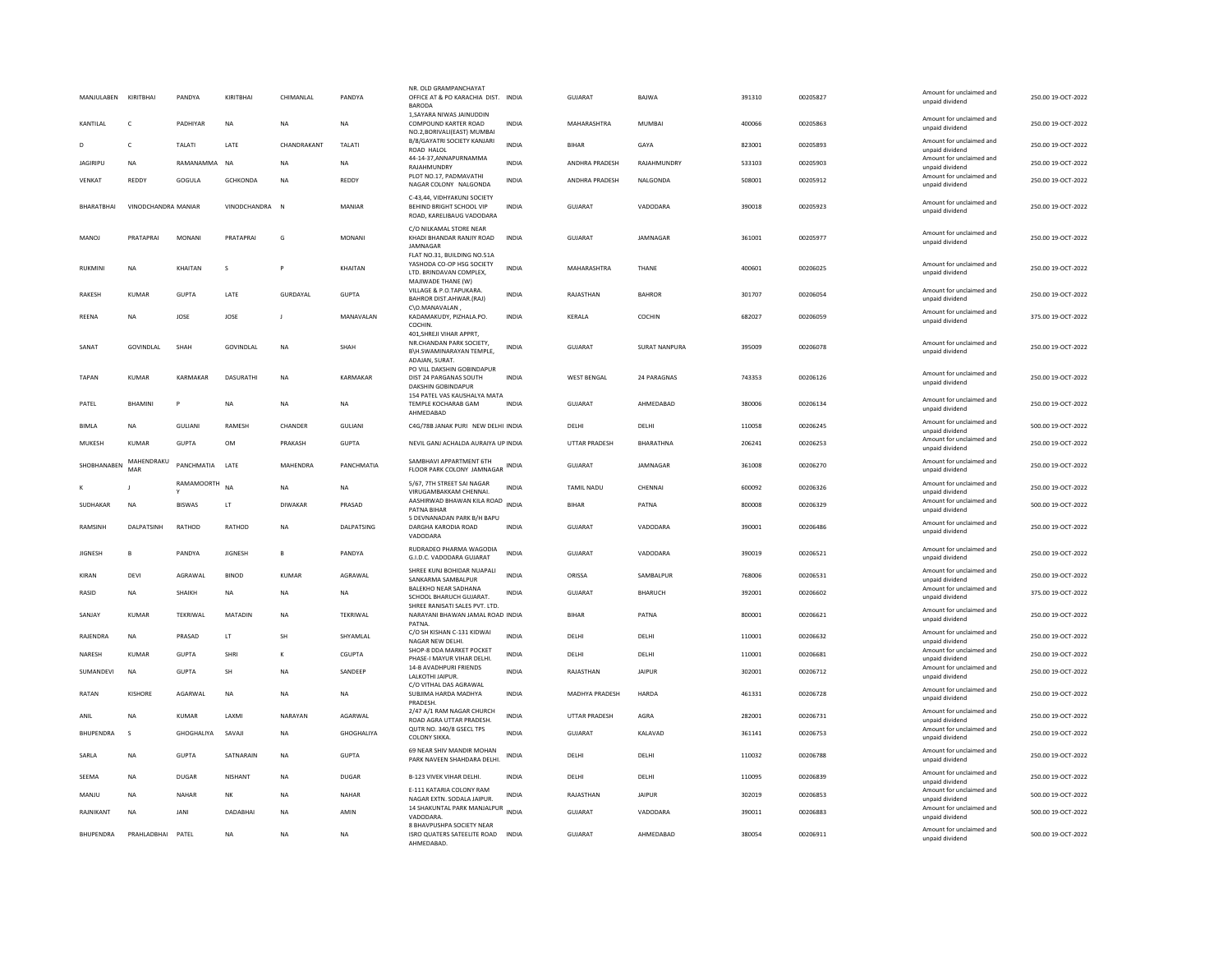| ALPA                   | $\mathsf{V}$        | SHAH                                   | H               | <b>NA</b>    | VIKRAM       | 26 STHANAKVASI SOCIETY NEAP<br>NARANPURA RAILWAY CROSSING INDIA<br>AHMEDABAD GUJARAT.            |              | <b>GUJARAT</b>       | AHMEDABAD        | 380013 | 00206938 | Amount for unclaimed and<br>unpaid dividend | 250.00 19-OCT-2022 |
|------------------------|---------------------|----------------------------------------|-----------------|--------------|--------------|--------------------------------------------------------------------------------------------------|--------------|----------------------|------------------|--------|----------|---------------------------------------------|--------------------|
| GOPAL                  | <b>NA</b>           | PRASAD                                 | LT.             | SHYAMBIHARI  | PRASAD       | AT UBI BUILDING R.P.ROAD P.O.<br>JHUMARI FALIA DIST KODUMA.                                      | <b>INDIA</b> | <b>JHARKHAND</b>     | JHUMRI TILAIYA   | 825409 | 00206964 | Amount for unclaimed and<br>unpaid dividend | 250.00 19-OCT-2022 |
| SUDHAKAR               | NA                  | <b>JOSHI</b>                           | HARIPRASAD      | <b>NA</b>    | <b>JOSHI</b> | C/O MUKESH JOSHI 6 NEW PINAL<br>PARK NEAR SHANTIVAN BUS<br>STAND NARAYANNAGAR PALDI<br>AHMEDABAD | <b>INDIA</b> | GUJARAT              | AHMEDABAD        | 380007 | 00207007 | Amount for unclaimed and<br>unpaid dividend | 250.00 19-OCT-2022 |
| SHAILESH               | NATWARLAL           | LAKUM                                  | NATWARLAL       | $\mathsf{C}$ | LAKUM        | R NO.3 MUNICIPAL CHAWL<br>PAREKH NAGAR S.V. ROAD<br>KANDIVLI WEST MUMBAI.                        | <b>INDIA</b> | MAHARASHTRA          | <b>MUMBAI</b>    | 400067 | 00207014 | Amount for unclaimed and<br>unpaid dividend | 250.00 19-OCT-2022 |
| R                      | <b>NA</b>           | RAVI                                   | -S              | <b>NA</b>    | RAJAGOPALAN  | A 5 UDYAA APTS 65/110HEBER<br>ROAD CANTONMENT TRICHY                                             | <b>INDIA</b> | <b>TAMIL NADU</b>    | TIRUCHIRAPPALLI  | 620001 | 00207077 | Amount for unclaimed and<br>unpaid dividend | 250.00 19-OCT-2022 |
| PRAKASH                | <b>JAMNADAS</b>     | BABARIYA                               | <b>JAMNADAS</b> | <b>NA</b>    | BABARIYA     | NR MUSAFARI BUNGLOW B/H<br>KIRAN STEEL BHORAJI (GUJ)                                             | <b>INDIA</b> | <b>GUJARAT</b>       | DHORAJI          | 360410 | 00207105 | Amount for unclaimed and<br>unpaid dividend | 250.00 19-OCT-2022 |
| KAMLESH                | NA                  | VERMA                                  | NA              | <b>NA</b>    | NA           | L 68 B 1ST FLOOR MALVIYA<br>NAGAR NEW DELHI NEW DELHI                                            | <b>INDIA</b> | DELHI                | DELHI            | 110017 | 00207151 | Amount for unclaimed and<br>unpaid dividend | 250.00 19-OCT-2022 |
| VIKAS                  | NA                  | SETH                                   | <b>NA</b>       | NΑ           | NA           | 10-A, UNDER HILL LANE CIVIL<br>LINES DELHI NEW DELHI                                             | <b>INDIA</b> | DELHI                | DELHI            | 110001 | 00207186 | Amount for unclaimed and<br>unpaid dividend | 250.00 19-OCT-2022 |
| PAWAN                  | <b>KUMAR</b>        | AGRAWAL                                | <b>NA</b>       | <b>NA</b>    | <b>NA</b>    | C/O LAXMI NARAYAN SURAJ BHAN<br>CHINTAHARAN ROAD HATHRAS INDIA                                   |              | UTTAR PRADESH        | <b>HATHRAS</b>   | 204101 | 00207305 | Amount for unclaimed and<br>unpaid dividend | 250.00 19-OCT-2022 |
| CHANDRA                | BHUSHAN             | SINHA                                  | NA              | <b>NA</b>    | NA           | <b>HATHRAS</b><br>A-10, STATE BANK OF<br>SAURASHTRA SOCIETY,<br>NIZAMPURA VADODARA               | <b>INDIA</b> | <b>GUJARAT</b>       | VADODARA         | 390002 | 00207350 | Amount for unclaimed and<br>unpaid dividend | 375.00 19-OCT-2022 |
| CHANDRA                | BHUSHAN             | SINHA                                  | NA              | NA           | NA           | A-10. STATE BANK OF<br>SAURASHTRA SOCIETY,<br>NIZAMPURA VADODARA                                 | <b>INDIA</b> | GUJARAT              | VADODARA         | 390002 | 00207351 | Amount for unclaimed and<br>unpaid dividend | 375.00 19-OCT-2022 |
| ABHA                   | <b>NA</b>           | PANDIT                                 | <b>NA</b>       | <b>NA</b>    | <b>NA</b>    | RESERVE BANK STAFF QRS NO 75<br>RAJENDRANAGAR PATNA PATNA                                        | <b>INDIA</b> | <b>BIHAR</b>         | PATNA            | 800016 | 00207461 | Amount for unclaimed and<br>unpaid dividend | 250.00 19-OCT-2022 |
| JATIN                  | c                   | SHAH                                   | NA              | NA           | NA           | 77 KESAR KUTIR BLOCK NO.1<br>JAWAHAR NAGAR GOREGAON<br>WEST MUMBAI                               | <b>INDIA</b> | MAHARASHTRA          | MUMBAI           | 400062 | 00207482 | Amount for unclaimed and<br>unpaid dividend | 250.00 19-OCT-2022 |
| MAHAMAD                | YOUNUS              | KASAMSODHA                             | <b>NA</b>       | <b>NA</b>    | <b>NA</b>    | SILVER SOCIETY JAMAT KHANA NR<br>KHOJANA NAKA BAHAR TITODI<br>VADI JAMNAGAR                      | <b>INDIA</b> | <b>GUJARAT</b>       | JAMNAGAR         | 361005 | 00207495 | Amount for unclaimed and<br>unpaid dividend | 250.00 19-OCT-2022 |
| VEENA                  | <b>NA</b>           | SRIVASTAVA                             | NA              | <b>NA</b>    | <b>NA</b>    | 2/515 RASHMI KHAND SHARDA<br>NAGAR LUCKNOW LUCKNOW                                               | <b>INDIA</b> | UTTAR PRADESH        | <b>LUCKNOW</b>   | 226002 | 00207512 | Amount for unclaimed and<br>unpaid dividend | 250.00 19-OCT-2022 |
| ASHWINBHAI             | P                   | PATEL                                  | <b>NA</b>       | <b>NA</b>    | <b>NA</b>    | 401 BALLESHWAR AVENUE OPP<br>RAJPATH CLUB S G HIGHWAY<br>BODAKDEV AHMEDABAD                      | <b>INDIA</b> | GUJARAT              | AHMEDABAD        | 380015 | 00207583 | Amount for unclaimed and<br>unpaid dividend | 250.00 19-OCT-2022 |
| <b>RAKESH</b>          | <b>KUMAR</b>        | AGARWAL                                | <b>NA</b>       | <b>NA</b>    | <b>NA</b>    | S/O RAMKARAN AGARWAL HI<br>JUGURI NEW TINSUKIA<br>DIBRUGARH                                      | <b>INDIA</b> | ARUNACHAL PRADESH    | TINSUKIA         | 786125 | 00207593 | Amount for unclaimed and<br>unpaid dividend | 500.00 19-OCT-2022 |
| NITIN                  | ARVINDBHAI          | RAY                                    | <b>NA</b>       | <b>NA</b>    | <b>NA</b>    | 11 SANTRAM PARK SOCIETY B/H<br>AMRAPALI COMPLEX KARELIBAUG INDIA<br>VADODARA                     |              | <b>GUJARAT</b>       | VADODARA         | 390018 | 00207613 | Amount for unclaimed and<br>unpaid dividend | 250.00 19-OCT-2022 |
| <b>SUDHIR</b>          | CHHOTURHAL          | DESA                                   | <b>NA</b>       | <b>NA</b>    | <b>NA</b>    | 21 GOPALAK APT JAGABHAI PARK<br>B/H RAVJIBHAI PETROL PUMP<br>MANINAGAR AHMEDABAD                 | <b>INDIA</b> | <b>GUJARAT</b>       | AHMEDARAD        | 380008 | 00207636 | Amount for unclaimed and<br>unpaid dividend | 250.00 19-OCT-2022 |
| NARESHCHANDR CHINUBHAI |                     | GANDHI                                 | NA              | <b>NA</b>    | <b>NA</b>    | <b>B-2 NEEL APARTMENTS 37</b><br>PUNITNAGAR OPP VAFCINE<br>INSTITUTE OLD PADRA ROAD<br>VADODARA  | <b>INDIA</b> | GUJARAT              | VADODARA         | 390015 | 00207708 | Amount for unclaimed and<br>unpaid dividend | 250.00 19-OCT-2022 |
| <b>HARSHA</b>          | NA                  | PANDYA                                 | NA              | <b>NA</b>    | <b>NA</b>    | 86 AJIT NAGAR SOCIETY SWAMI<br>SHIV ANAND MARG NR D MART<br>AKOTA VADODARA                       | <b>INDIA</b> | <b>GUJARAT</b>       | VADODARA         | 390020 | 00207758 | Amount for unclaimed and<br>unpaid dividend | 500.00 19-OCT-2022 |
| JAYANTIBHAI            | MAGANBHAI           | AMIN                                   | NA              | <b>NA</b>    | NA           | AT MAHADEVPURA MAHESHWAR<br>TA VUAPUR MAHESANA                                                   | <b>INDIA</b> | GUJARAT              | DELVADA          | 382870 | 00207803 | Amount for unclaimed and<br>unpaid dividend | 250.00 19-OCT-2022 |
| PADMA                  | SUNDERKUMAR NARIANI |                                        | <b>NA</b>       | <b>NA</b>    | <b>NA</b>    | AG-3 ASPEN GREEN NIRVANA<br>COUNTRY SECTOR-50 GURGAON                                            | INDIA        | <b>HARYANA</b>       | <b>GURGAON</b>   | 122001 | 00207872 | Amount for unclaimed and<br>unpaid dividend | 500.00 19-OCT-2022 |
| RAHUL                  | <b>NA</b>           | <b>SINGH</b>                           | <b>NA</b>       | <b>NA</b>    | <b>NA</b>    | WZ 407/A BHAGWAN BHAWAN<br>BASAI DARA PUR NEW DELHI NEW INDIA<br>DELHI                           |              | DELHI                | DELHI            | 110015 | 00207911 | Amount for unclaimed and<br>unpaid dividend | 500.00 19-OCT-2022 |
| MOHMEDISHAK HAJI       |                     | <b>ISMAILBHAIKUR</b> NA<br><b>FSHI</b> |                 | <b>NA</b>    | <b>NA</b>    | 2753 LAMBI SHERI OPP VASANT<br>RAJAB POLICE CHOKY JAMALPUR INDIA<br>AHMEDABAD                    |              | GUJARAT              | AHMEDABAD        | 380001 | 00207914 | Amount for unclaimed and<br>unpaid dividend | 250.00 19-OCT-2022 |
| <b>ROHIT</b>           | <b>NA</b>           | CHANDRA                                | <b>NA</b>       | <b>NA</b>    | <b>NA</b>    | M 257 (FF) GK-II NEW DELHI NEW<br>DELHI                                                          | <b>INDIA</b> | DELHI                | DELHI            | 110048 | 00207950 | Amount for unclaimed and<br>unpaid dividend | 500.00 19-OCT-2022 |
| <b>BEKKEM</b>          | KAMESWARI           | REDDY                                  | <b>NA</b>       | <b>NA</b>    | <b>NA</b>    | VILLA NO. 12 LALITHA<br>BLOOMFIELD NANAKRAMGUDA INDIA<br>ROAD KHAJAGUDA HYDERABAD                |              | ANDHRA PRADESH       | HYDERABAD        | 500008 | 00207961 | Amount for unclaimed and<br>unpaid dividend | 250.00 19-OCT-2022 |
| PRAKASH                | CHAND               | JAIN                                   | <b>NA</b>       | <b>NA</b>    | <b>NA</b>    | C/O S P ENTERPRISES 8/1 LAL<br>BAZAR STREET 2ND FLOOR R<br>NO.2A KOLKATA                         | <b>INDIA</b> | <b>WEST BENGAL</b>   | KOLKATA          | 700001 | 00207990 | Amount for unclaimed and<br>unpaid dividend | 250.00 19-OCT-2022 |
| DINKAR                 | <b>NA</b>           | SHARMA                                 | <b>NA</b>       | <b>NA</b>    | <b>NA</b>    | <b>B-236 GROUND FLOOR</b><br>RAMPRASTHA COLONY<br>GHAZIABAD                                      | <b>INDIA</b> | <b>UTTAR PRADESH</b> | <b>GHAZIARAD</b> | 201011 | 00207995 | Amount for unclaimed and<br>unpaid dividend | 250.00.19-OCT-2022 |
| RATHOD                 | BHAGIRATH           | L                                      | <b>NA</b>       | <b>NA</b>    | <b>NA</b>    | C-299 KALIYA BLD RAM NAGAR NR<br><b>KESARIYA HANUMAN</b><br>BHAVNAGAR                            | <b>INDIA</b> | <b>GUJARAT</b>       | BHAVNAGAR        | 364002 | 00207999 | Amount for unclaimed and<br>unpaid dividend | 250.00 19-OCT-2022 |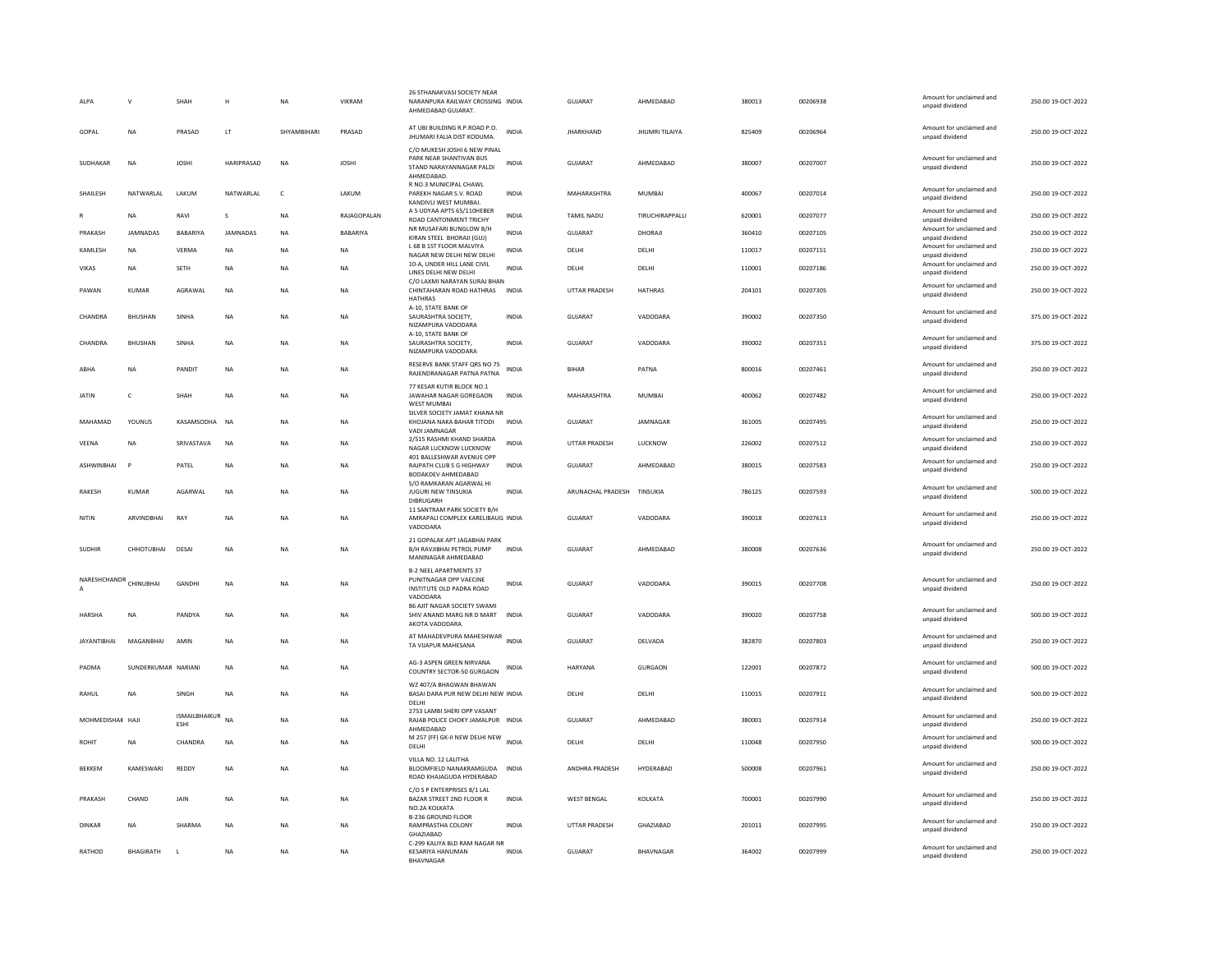| ATUL               | MANSUKHBHAI PATEL       |                 | NA           | NA           | <b>NA</b> | 4 PRAMUKHSWAMI NAGAR<br>CHHANI JAKAT NAKA T P.13<br>VADODARA VADODARA                                                     | <b>INDIA</b> | GUJARAT               | VADODARA         | 390024 | 00208009 |                  | Amount for unclaimed and<br>unpaid dividend                           | 250.00 19-OCT-2022 |
|--------------------|-------------------------|-----------------|--------------|--------------|-----------|---------------------------------------------------------------------------------------------------------------------------|--------------|-----------------------|------------------|--------|----------|------------------|-----------------------------------------------------------------------|--------------------|
| RAM                | <b>NATH</b>             | SACHDEVA        | <b>NA</b>    | <b>NA</b>    | <b>NA</b> | 49 CHANDER LOK ENCLAVE<br>PITAMPURA DELHI DELHI                                                                           | <b>INDIA</b> | DELHI                 | DELHI            | 110034 | 00208011 |                  | Amount for unclaimed and<br>unpaid dividend                           | 250.00 19-OCT-2022 |
| VALLABHDAS         | $\mathsf{v}$            | HEDPARA         | NA           | NA           | NA        | 102 HARIDWAR APP MAVDI<br>BYPASS ROAD RAJKOT RAJKOT                                                                       | <b>INDIA</b> | GUJARAT               | RAJKOT           | 360004 | 00208029 |                  | Amount for unclaimed and<br>unpaid dividend                           | 500.00 19-OCT-2022 |
| <b>SUDHIR</b>      | KUMAR                   | <b>GUPTA</b>    | <b>NA</b>    | <b>NA</b>    | <b>NA</b> | 2/14 FIRST FLOOR SARVPRIYA<br>VIHAR NEW DELHI NEW DELHI                                                                   | <b>INDIA</b> | DELHI                 | DELHI            | 110016 | 00208034 |                  | Amount for unclaimed and<br>unpaid dividend                           | 250.00 19-OCT-2022 |
| PRAVIN             | G                       | KACHHELA        | NA           | <b>NA</b>    | <b>NA</b> | C/O GHANSHYAM MEDICAL STORE INDIA<br>S V P ROAD PORBANDAR                                                                 |              | GUJARAT               | PORBANDAR        | 360575 | 00300252 |                  | Amount for unclaimed and<br>unpaid dividend                           | 125.00 19-OCT-2022 |
| ANAND              | <b>NA</b>               | JAIN            | Н            | c            | JAIN      | 13/289 OPPOSIT POLICE STATION<br>NAI KI MANDI AGRA                                                                        | <b>INDIA</b> | UTTAR PRADESH         | AGRA             | 282002 | 00301862 |                  | Amount for unclaimed and<br>unpaid dividend                           | 500.00 19-OCT-2022 |
| DEOKI              | <b>NA</b>               | NANDAN          | P            | <b>NA</b>    | DAYAL     | 26 GOPAL BARI JAIPUR                                                                                                      | <b>INDIA</b> | RAJASTHAN             | <b>JAIPUR</b>    | 302001 | 00309546 |                  | Amount for unclaimed and<br>unpaid dividend                           | 250.00 19-OCT-2022 |
| ANURAG             | <b>NA</b>               | SINGHAI         | $\mathbb{R}$ | ĸ            | SINGHAI   | S/O R K SINGHAI E/2 BARGI HILLS<br>JABALPUR M P                                                                           | <b>INDIA</b> | <b>MADHYA PRADESH</b> | <b>JABALPUR</b>  | 482050 | 00310319 |                  | Amount for unclaimed and<br>unpaid dividend                           | 250.00 19-OCT-2022 |
| <b>JAYANTILAL</b>  | c                       | SHAH            | CHUNILAL     | SHAH         |           | D/9 CHHEDA ESTATE<br>JAIN_TEMPLE ROAD VIRAR W DIST INDIA<br>THANE MAHARASHTRA                                             |              | MAHARASHTRA           | VASAI (DT THANE) | 401303 | 00311361 |                  | Amount for unclaimed and<br>unpaid dividend                           | 250.00 19-OCT-2022 |
| MUKESH             | <b>NA</b>               | <b>GUPTA</b>    | M            | <b>NA</b>    | CHARAN    | F17/153 SECTOR 8 ROHINI DELHI INDIA                                                                                       |              | DELHI                 | DELHI            | 110085 | 00312342 |                  | Amount for unclaimed and<br>unpaid dividend                           | 750.00 19-OCT-2022 |
| VIMAL              | <b>NA</b>               | GOLA            | G            | s            | GOLA      | 62-A IL TOWNSHIP KOTA<br>(RAJASTHAN)                                                                                      | <b>INDIA</b> | RAJASTHAN             | KOTA             | 324005 | 00313621 |                  | Amount for unclaimed and<br>unpaid dividend                           | 250.00 19-OCT-2022 |
| PRABHAVATI         | <b>NA</b>               | ZALA            | <b>NA</b>    | <b>NA</b>    | <b>NA</b> | C/O R S PARMAR 4/12 TULSI<br>SHYAM FLATS BHIMJIPURA NAVA INDIA<br>WADAJ ROAD AHMEDABAD                                    |              | GUJARAT               | AHMEDABAD        | 380013 | 00314428 |                  | Amount for unclaimed and<br>unpaid dividend                           | 250.00 19-OCT-2022 |
| NARESH             | CHHOTALAL               | SHAH            | CHHOTALAL    | SHAH         |           | 7 MAHAVIR SOCIETY TILAKWADI<br>SHARANPUR ROAD NASHIK                                                                      | <b>INDIA</b> | MAHARASHTRA           | <b>NASIK</b>     | 422002 | 00314577 |                  | Amount for unclaimed and<br>unpaid dividend                           | 250.00 19-OCT-2022 |
| SHASHIKALA         | RAYMOND                 | RANBHISE        | RAYMOND      | NA           |           | "MAYUR" OPP POLO GROUND<br>VADODARA                                                                                       | <b>INDIA</b> | GUJARAT               | VADODARA         | 390001 | 00315301 |                  | Amount for unclaimed and<br>unpaid dividend                           | 500.00 19-OCT-2022 |
| SANJAY             | <b>NA</b>               | JAIN            | $\mathbb{R}$ | $\mathsf{C}$ | JAIN      | A 67 ANAND VIHAR VIKAS MARG<br><b>EXTENSION DELHI</b>                                                                     | <b>INDIA</b> | DELHI                 | DELHI            | 110092 | 00315325 |                  | Amount for unclaimed and<br>unpaid dividend                           | 250.00 19-OCT-2022 |
| GAUTAM             | <b>HEMANTKUMAR SHAH</b> |                 | HEMANTKUMAR  | SHAH         |           | ANKUR SOCIETY B1 TIRUPATI<br>FLATS OPP GEB SUB STATION                                                                    | INDIA        | GUJARAT               | VADODARA         | 390005 | 00316133 |                  | Amount for unclaimed and<br>unpaid dividend                           | 250.00 19-OCT-2022 |
| TOPAZMARKETI       |                         |                 |              |              |           | SUBHANPURA BARODA<br>M/S TOPAZ MARKETING PVT LTD                                                                          |              |                       |                  |        |          |                  | Amount for unclaimed and                                              |                    |
| <b>NGPLTD</b>      | <b>NA</b>               | <b>NA</b>       | <b>NA</b>    | <b>NA</b>    | <b>NA</b> | 1 G C AVENUE 4TH FLOOR<br>CALCUTTA                                                                                        | <b>INDIA</b> | <b>WEST BENGAL</b>    | KOLKATA          | 700013 | 00316610 |                  | unpaid dividend                                                       | 500.00 19-OCT-2022 |
| KANTIRHAI          | к                       | NAIK            | KHANDUBHAI   | <b>NA</b>    |           | 37 OMNAGAR SOC NEAR<br>JALARAM APT SUBHANPURA<br>VADODARA                                                                 | <b>INDIA</b> | GUJARAT               | VADODARA         | 390007 | 00316875 |                  | Amount for unclaimed and<br>unpaid dividend                           | 500.00 19-OCT-2022 |
| BANKOFINDIA NA     |                         | <b>NA</b>       | <b>NA</b>    | <b>NA</b>    | <b>NA</b> | THE STOCK EXCHANGE DIRECTOR<br>LISTING & MARKING OPRATIONS<br>25TH FLOOR PHIROZE JEEJEEBHOY<br>TOWERS DALAL STREET MUMBAI | <b>INDIA</b> | MAHARASHTRA           | MUMBAI           | 400001 | 00316973 |                  | Amount for unclaimed and<br>unpaid dividend                           | 250.00 19-OCT-2022 |
| <b>NIMESH</b>      | KUMAR                   | SEVAK           | <b>NA</b>    | <b>NA</b>    | <b>NA</b> | 16 NAVARANG TENAMENTS PART-<br>1 NEAR GEBANSHAH BUS STOP<br><b>ISANPUR VATVA ROAD ISANPUR</b><br>AHMEDABAD                | <b>INDIA</b> | GUJARAT               | AHMFDARAD        | 380001 | 00317745 |                  | Amount for unclaimed and<br>unpaid dividend                           | 375.00 19-OCT-2022 |
| <b>ITIESPVTLTD</b> | PRECIOUSSECUR NA        | <b>NA</b>       | <b>NA</b>    | <b>NA</b>    | <b>NA</b> | 338 1ST FLOOR PRABHAT<br>COMPLEX K G ROAD BANGALORE                                                                       | <b>INDIA</b> | KARNATAKA             | BANGALORE        | 560009 | 00400005 |                  | Amount for unclaimed and<br>unpaid dividend                           | 2.50 19-OCT-2022   |
| MINESH             | $\mathsf{C}$            | SHAH            | <b>NA</b>    | <b>NA</b>    | <b>NA</b> | <b>NA</b>                                                                                                                 | INDIA        | MAHARASHTRA           | <b>MUMBAI</b>    | 400001 | 00400016 |                  | Amount for unclaimed and                                              | 125.00 19-OCT-2022 |
| GANESH             | PRASAD                  | SAHU            | <b>NA</b>    | <b>NA</b>    | <b>NA</b> | SAHU MARKET, 2ND FLOOR<br>MASJID LANE UPPER BAZAR                                                                         | <b>INDIA</b> | <b>JHARKHAND</b>      | RANCHI           | 834001 | 00400027 |                  | unpaid dividend<br>Amount for unclaimed and                           | 250.00 19-OCT-2022 |
|                    |                         |                 |              |              |           | RANCHI                                                                                                                    |              |                       |                  |        |          |                  | unpaid dividend<br>Amount for unclaimed and                           |                    |
| LALIT              | <b>KUMAR</b>            | MAHESHWARI      | <b>NA</b>    | <b>NA</b>    | <b>NA</b> | VISHNU TALKIES LANE RANCHI                                                                                                | <b>INDIA</b> | <b>JHARKHAND</b>      | RANCHI           | 834001 | 00400028 |                  | unpaid dividend<br>Amount for unclaimed and                           | 250.00 19-OCT-2022 |
| SHEETAL            | NA                      | DEVI            | <b>NA</b>    | <b>NA</b>    | NA        | 5 A DHARAMDAS ROW CALCUTTA INDIA<br>70/8 ATINDRA MUKARJEE LANE                                                            |              | <b>WEST BENGAL</b>    | KOLKATA          | 700026 | 0146654A |                  | unpaid dividend<br>Amount for unclaimed and                           | 250.00 19-OCT-2022 |
| KETA               | NA                      | DATTA           | NA           | NA           | NA        | <b>SIBPUR HAWRAH</b>                                                                                                      | <b>INDIA</b> | <b>WEST BENGAL</b>    | <b>HOWRAH</b>    | 711102 | 0146848A |                  | unpaid dividend                                                       | 250.00 19-OCT-2022 |
| <b>SHARES</b>      | IN                      | <b>TRANSIST</b> | <b>NA</b>    | <b>NA</b>    | <b>NA</b> | C/O INTIME SPECTRUM REGISTRY<br>LTD 308, JALDHARA COMPLEX NR. INDIA<br>MANISHA SOCIETY OFF. OLD<br>PADRA ROAD BARODA      |              | GUJARAT               | VADODARA         | 390015 | DUM00001 |                  | Amount for unclaimed and<br>unpaid dividend                           | 250.00 19-OCT-2022 |
| RABINDRA           | PRASAD                  | <b>SINHA</b>    | <b>NA</b>    | <b>NA</b>    | <b>NA</b> | LIG-78 TILAK NAGAR MPHB<br>COLONY GUDHIYARI RAIPUR                                                                        | <b>INDIA</b> | CHHATTISGARH          | RAIPUR           | 492001 |          | 10071108677      | 12010600-00222962- Amount for unclaimed and<br>unpaid dividend        | 75.00 19-OCT-2022  |
| Saurabh            | <b>NA</b>               | Goyal           | <b>NA</b>    | <b>NA</b>    | <b>NA</b> | 107-Sector -2, Vinay Nagar Gwalior INDIA<br>Gwalion                                                                       |              | <b>MADHYA PRADESH</b> | <b>GWALIOR</b>   | 474012 |          | 133              | 12010600-00249334- Amount for unclaimed and<br>unpaid dividend        | 257.50 19-OCT-2022 |
| PADMA              | к                       | $\vee$          | NA           | NA           | <b>NA</b> | DOOR NO 5/4 2 ND CROSS<br>NEHARU NAGAR BANGALORE                                                                          | INDIA        | KARNATAKA             | BANGALORE        | 560022 |          | 1190007709       | 12010600-00316187- Amount for unclaimed and<br>unpaid dividend        | 250.00 19-OCT-2022 |
| SRINIVASULU        | NA                      | K               | NA           | NA           | <b>NA</b> | S/4, OFFICIAL COLONY T.B. DAM,<br>HOSPET BELLARY BELLARY                                                                  | <b>INDIA</b> | KARNATAKA             | HOSPET           | 583225 |          |                  | $12010600 - 00519331 - 0$ $12010600 - 00519331 - 0$ $unpaid dividend$ | 500.00 19-OCT-2022 |
| <b>UTTAM</b>       | <b>B</b>                | BAJAJHUF        | NA           | NA           | NA        | NARSIMHA TOWERS C/O SUPER<br>MARKET GULBARGA                                                                              | <b>INDIA</b> | KARNATAKA             | GULBARGA         | 585101 |          | 300306           | 12010600-00558029- Amount for unclaimed and<br>unpaid dividend        | 145.00 19-OCT-2022 |
| MONIKA             | <b>NA</b>               | AGRAWAL         | <b>NA</b>    | <b>NA</b>    | <b>NA</b> | H. NO - 44 D KRISHNA NAGAR<br>MATHURA                                                                                     | <b>INDIA</b> | UTTAR PRADESH         | MATHURA          | 281004 |          | 3644001500003077 | 12010600-01072551- Amount for unclaimed and<br>unpaid dividend        | 250.00 19-OCT-2022 |
| <b>VIPUL</b>       | PRAHLADBHAI             | PATEL           | <b>NA</b>    | <b>NA</b>    | <b>NA</b> | F-25 AKSARDHAM FLAT<br>MEHSANA                                                                                            | <b>INDIA</b> | <b>GUJARAT</b>        | MAHESANA         | 384002 |          | 130010100128551  | 12010600-01077087- Amount for unclaimed and<br>unpaid dividend        | 500.00 19-OCT-2022 |
|                    |                         |                 |              |              |           |                                                                                                                           |              |                       |                  |        |          |                  |                                                                       |                    |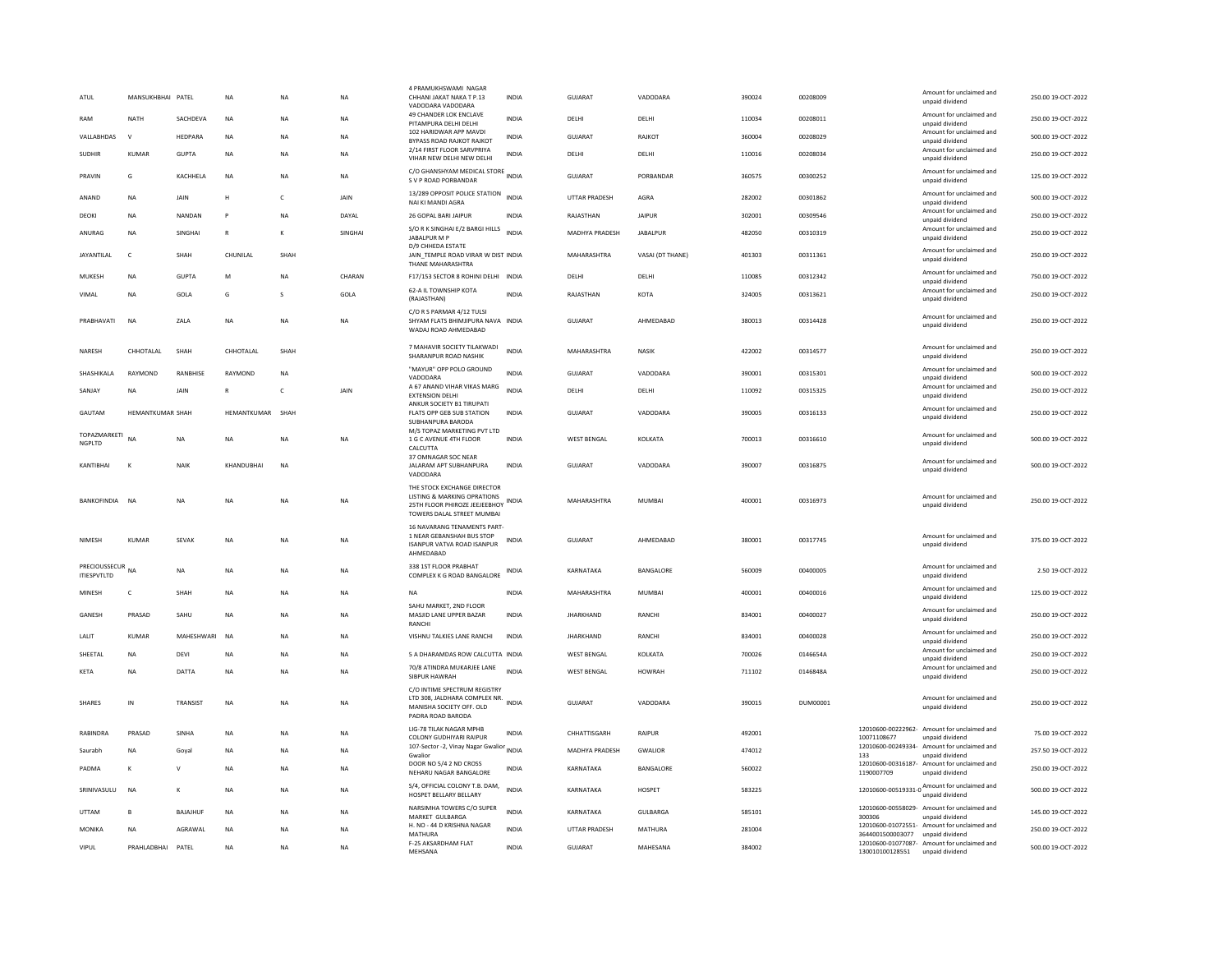| ALKA               | <b>NA</b>                       | AGRAWAL         | <b>NA</b> | <b>NA</b> | <b>NA</b> | EKTA COLONY JYARAT SEONI<br>SEONI                                                                            | <b>INDIA</b> | MADHYA PRADESH        | SEONI                | 480661 | 12010601-00095008-0 Amount for unclaimed and                   | unpaid dividend                             | 625.00 19-OCT-2022  |
|--------------------|---------------------------------|-----------------|-----------|-----------|-----------|--------------------------------------------------------------------------------------------------------------|--------------|-----------------------|----------------------|--------|----------------------------------------------------------------|---------------------------------------------|---------------------|
| <b>ISHWARI</b>     | <b>NA</b>                       | CHHUTTANI       | <b>NA</b> | NA        | <b>NA</b> | WARD NO 10 POST BHANEGAON<br>TEH-LANJI BALAGHAT                                                              | <b>INDIA</b> | MADHYA PRADESH        | BALAGHAT             | 481001 | 12010601-00124610- Amount for unclaimed and<br>2967            | unpaid dividend                             | 125.00 19-OCT-2022  |
| DARSHAN            | MALA                            | JAIN            | <b>NA</b> | <b>NA</b> | <b>NA</b> | 130. PHASE-I SURENDRA NAGAR<br>JANSATH ROAD MUZAFFARNAGAR INDIA                                              |              | <b>UTTAR PRADESH</b>  | MUZAFFARNAGAR        | 251001 | 12010604-00044874- Amount for unclaimed and<br>231000104101483 | unpaid dividend                             | 250.00 19-OCT-2022  |
| SANTOSH            | NA                              | SONI            | NA        | <b>NA</b> | NA        | PLOT NO.7, HARI VIHAR COLONY,<br>JOSHI NAGAR, CHANDANI CHOWK, INDIA<br>JHOTWARA JAIPUR                       |              | RAJASTHAN             | JAIPUR               | 302012 | 12010605-00019841-0 Amount for unclaimed and                   | unpaid dividend                             | 12.50 19-OCT-2022   |
| Kartavva           | <b>NA</b>                       | Sadh            | <b>NA</b> | <b>NA</b> | <b>NA</b> | <b>B 77 SECOND FLOOR LAJPAT</b><br>NAGAR PART 1 NEW DELHI NEW INDIA<br>DELHI                                 |              | DELHI                 | DELHI                | 110024 | 12010606-00018365- Amount for unclaimed and<br>6308            | unpaid dividend                             | 250.00 19-OCT-2022  |
| PATEL              | <b>JAYSHRIBEN</b>               | ASHESHBHAI      | <b>NA</b> | <b>NA</b> | <b>NA</b> | 02, ZANZAR FLATE, NR NRI TOWER<br>JUDGE BUNGLOW ROAD<br>BODEKDEV ROAD AHMEDABAD                              | <b>INDIA</b> | GUJARAT               | AHMEDABAD            | 380059 | 12010700-00408431-0 Amount for unclaimed and                   | unpaid dividend                             | 132.50 19-OCT-2022  |
| KISHORSINH         | NATVERSINH                      | <b>BARAD</b>    | NA        | NΑ        | NA        | F-3, PAVITRA ROW HOUSE,<br>NR:SAHAJ SUPER STORE, GATE NO-<br>3 ANANDMAHAL ROAD, ADAJAN.<br>SURAT             | INDIA        | GUJARAT               | <b>SURAT NANPURA</b> | 395009 | 12010900-00226677-0 Amount for unclaimed and                   |                                             | 250.00 19-OCT-2022  |
| VIMLA              | DEVI                            | AGARWAL         | <b>NA</b> | NA        | NA        | RAM SADAN ARGADE (STREET) KI<br><b>GALI DAL BAZAR GWALIOR</b>                                                | <b>INDIA</b> | MADHYA PRADESH        | GWALIOR              | 474009 | 12010900-00236299- Amount for unclaimed and<br>54510010004718  | unpaid dividend                             | 625.00 19-OCT-2022  |
| KEWAL              | <b>NA</b>                       | SINGH           | <b>NA</b> | <b>NA</b> | <b>NA</b> | HOUSE NO-155 PAKKAKOT<br>MANPUR ROAD KASHIPUR                                                                | <b>INDIA</b> | <b>UTTAR PRADESH</b>  | RAMBAGAR             | 244713 | 12010900-00236835- Amount for unclaimed and<br>55065272960     | unpaid dividend                             | 62.50 19-OCT-2022   |
| KHAGESH            | SHAMRAO                         | KSHIRSAGAR      | <b>NA</b> | <b>NA</b> | <b>NA</b> | C/9/144, CENTURY RAYON<br>COLONY MURBAD RD., SHAHAD INDIA<br>KALYAN                                          |              | MAHARASHTRA           | <b>MOHANE</b>        | 421103 | 12010900-00245337-0                                            | Amount for unclaimed and<br>unpaid dividend | 62.50 19-OCT-2022   |
|                    | PAWANKUMAR IAGDISHPRASAD GOENKA |                 | <b>NA</b> | <b>NA</b> | <b>NA</b> | A.B ROAD INDORE FLAT NO.402<br>SHANTI VILLA A/2/293, SILICON<br>CITY, INDORE RAJENDRA NAGAR<br><b>INDORE</b> | <b>INDIA</b> | <b>MADHYA PRADESH</b> | <b>INDORF</b>        | 452012 | 12010900-00260444-0 Amount for unclaimed and                   | unpaid dividend                             | 50.00 19-OCT-2022   |
| KAI PANA           | DFVI                            | <b>JAIN</b>     | <b>NA</b> | <b>NA</b> | <b>NA</b> | C/O ASHOK KR. JAIN NEAR<br><b>JAGIROAD POLICE STATION</b><br><b>JAGIROAD</b>                                 | <b>INDIA</b> | ASSAM                 | HOIAI                | 782410 | 12010900-00271625-0 Amount for unclaimed and                   | unpaid dividend                             | 750.00 19-OCT-2022  |
| PARMINDER          | <b>NA</b>                       | SINGH           | <b>NA</b> | <b>NA</b> | <b>NA</b> | INSIDE BAGDADI GATE<br>FEROZEPUR CITY                                                                        | <b>INDIA</b> | PUNJAB                | <b>FEROZPUR</b>      | 152002 | 12010900-00543993-0 Amount for unclaimed and                   | unpaid dividend                             | 375.00 19-OCT-2022  |
| SUNITHAPJ          |                                 |                 | <b>NA</b> | <b>NA</b> | <b>NA</b> | ASHIRVAD RAILWAYCOLONYROAD<br>BALAJI BUILDINGCOMPOUND<br>PALAKKAD                                            | <b>INDIA</b> | KERALA                | PALGHAT              | 678009 | 12010900-01022931-0 Amount for unclaimed and                   | unpaid dividend                             | 175.00 19-OCT-2022  |
| MAHENDRABHA        | KACHARALAL                      | PATEL           | <b>NA</b> | <b>NA</b> | <b>NA</b> | <b>6-LAXMINAGAR SOCIETY S T</b><br>WORK SHOP ROAD MEHSANA<br>MEHSANA                                         | <b>INDIA</b> | <b>GUJARAT</b>        | MAHESANA             | 384002 | 12010900-01164804-0 Amount for unclaimed and                   | unpaid dividend                             | 250.00 19-OCT-2022  |
| SHAILESHKUMA       | AMBAI AI BHAI                   | PATEL           | <b>NA</b> | <b>NA</b> | <b>NA</b> | 7-GAYATRI NAGAR SOCIETY PART-<br>3 B/H RAJKAMAL PETROL PUMP INDIA<br>MEHSANA MEHSANA                         |              | MAHARASHTRA           | MUMBAI               | 400021 | 12010900-01225869-<br>10410007564                              | Amount for unclaimed and<br>unpaid dividend | 250.00 19-OCT-2022  |
| MAHMOD             | ALI                             | LASKAR          | <b>NA</b> | <b>NA</b> | <b>NA</b> | VILL-GHUNGOOR, P.O- SILCHAR<br>MEDICAL COLLEGE SILCHAR<br>SILCHAR                                            | <b>INDIA</b> | ASSAM                 | <b>SILCHAR</b>       | 788014 | 12010900-01289826- Amount for unclaimed and<br>10390610426     | unpaid dividend                             | 125.00 19-OCT-2022  |
| SHIV               | <b>KUMAR</b>                    | MISHRA          | <b>NA</b> | <b>NA</b> | <b>NA</b> | KABIR VENI BENI KAMA JAGATPUR INDIA<br>RAE BARELI RAE BARELI                                                 |              | UTTAR PRADESH         | <b>RAE BARELI</b>    | 229001 | 12010900-01326386-0                                            | Amount for unclaimed and<br>unpaid dividend | 1250.00 19-OCT-2022 |
| <b>DINESH</b>      | MUKANMAL                        | SINGHVI         | NA        | <b>NA</b> | NA        | FLAT NO 503 5TH FLOOR<br>ABHISHEK GURUSHARNAM<br>COMPLEX VISHRALLNAKA PANVEL                                 | <b>INDIA</b> | MAHARASHTRA           | PANVEL               | 410206 | 12010900-01362317- Amount for unclaimed and<br>31100100000252  | unpaid dividend                             | 250.00 19-OCT-2022  |
| PRAVINABEN         | YOGESHBHAI                      | PARMAR          | NA        | <b>NA</b> | NA        | RAM NAGAR SOCIETY SAMROLI<br>TAK CHIKHLI DI NAVSARI CHIKHLI                                                  | <b>INDIA</b> | <b>GUJARAT</b>        | CHIKHLI              | 396521 | 12010900-01388063-0<br>Mount for unclaimed and                 | unpaid dividend                             | 2.50 19-OCT-2022    |
| DEEPAK             | $\mathbb{R}$                    | PATNI           | NA        | <b>NA</b> | <b>NA</b> | BLDG 3/A/402 R.N.PARK<br>SOC.NAGA ROAD.VASHINAKA<br>MAHUL ROAD CHEMBUR R.C.<br>MARG, CHEMBUR MUMBAI          | <b>INDIA</b> | MAHARASHTRA           | MUMBAI               | 400074 | 12010900-01513799- Amount for unclaimed and<br>5002088268      | unpaid dividend                             | 250.00 19-OCT-2022  |
| NARENDER           | <b>KUMAR</b>                    | KHAJANCHIHUF NA |           | <b>NA</b> | <b>NA</b> | NARENDER KUMAR KHAJANCHI<br>505 KHAJANCHI MOHALLA<br><b>BIKANER BIKANER</b>                                  | <b>INDIA</b> | RAJASTHAN             | <b>BIKANER</b>       | 334001 | 12010900-01959715-0 Amount for unclaimed and                   | unpaid dividend                             | 1000.00 19-OCT-2022 |
| UJWAL              | OMPRAKASH                       | <b>GOFNKA</b>   | <b>NA</b> | <b>NA</b> | NA        | ADARSHA COLONY SHEGAON DIST<br>- BULDANA SHEGAON                                                             | <b>INDIA</b> | MAHARASHTRA           | SHEGAON              | 444203 | 12010900-02253220-<br>17735                                    | Amount for unclaimed and<br>unpaid dividend | 62.50 19-OCT-2022   |
| <b>VISHNUBHAI</b>  | $\overline{A}$                  | PATEL           | <b>NA</b> | <b>NA</b> | <b>NA</b> | AT KOLWADA TAL VIJAPUR<br>MEHSANA                                                                            | <b>INDIA</b> | <b>GUJARAT</b>        | DELVADA              | 382870 | 12010900-02326501-<br>23001                                    | Amount for unclaimed and<br>unpaid dividend | 125.00 19-OCT-2022  |
| UMESHKUMAR VADILAL |                                 | KHAMAR          | <b>NA</b> | <b>NA</b> | NA        | B 6 KRUSHNADHAM FLAT VRUTT<br>TENAMENT SAME NAGALPUR<br>MEHSANA                                              | <b>INDIA</b> | GUJARAT               | MAHESANA             | 384001 | 12010900-02341701- Amount for unclaimed and<br>196             | unpaid dividend                             | 625.00 19-OCT-2022  |
| KANUBHAI           | AMBALAL                         | PATEL           | <b>NA</b> | <b>NA</b> | <b>NA</b> | AT AND POST AMBALIYASAN TA<br>AND DIST MEHSANA MEHSANA                                                       | <b>INDIA</b> | <b>GUJARAT</b>        | KALOL                | 382732 | 12010900-02666835- Amount for unclaimed and<br>21001000514     | unpaid dividend                             | 250.00 19-OCT-2022  |
| <b>JITESH</b>      | <b>ASHOKBHAI</b>                | BHANUSHALI      | <b>NA</b> | <b>NA</b> | <b>NA</b> | 46 A 108 GAYATRIKRUPA SOCIETY<br>OPP NAGALPUR COLLEGE<br>HIGHWAY ROAD MEHSANA                                | <b>INDIA</b> | GUJARAT               | MAHESANA             | 384002 | 12010900-02799813- Amount for unclaimed and<br>1530            | unpaid dividend                             | 87.50 19-OCT-2022   |
| PABAN              | NA                              | DEBNATH         | <b>NA</b> | <b>NA</b> | NA        | MATRI PALLI TN VL BADHARGHAT<br>PS W AGARTALA,S DIV<br>BISHALGARH DIST-WEST TRIPURA<br>AGARTALA              | INDIA        | TRIPURA               | AGARTALA             | 799003 | 12010900-03264329- Amount for unclaimed and<br>79902200004582  | unpaid dividend                             | 200.00 19-OCT-2022  |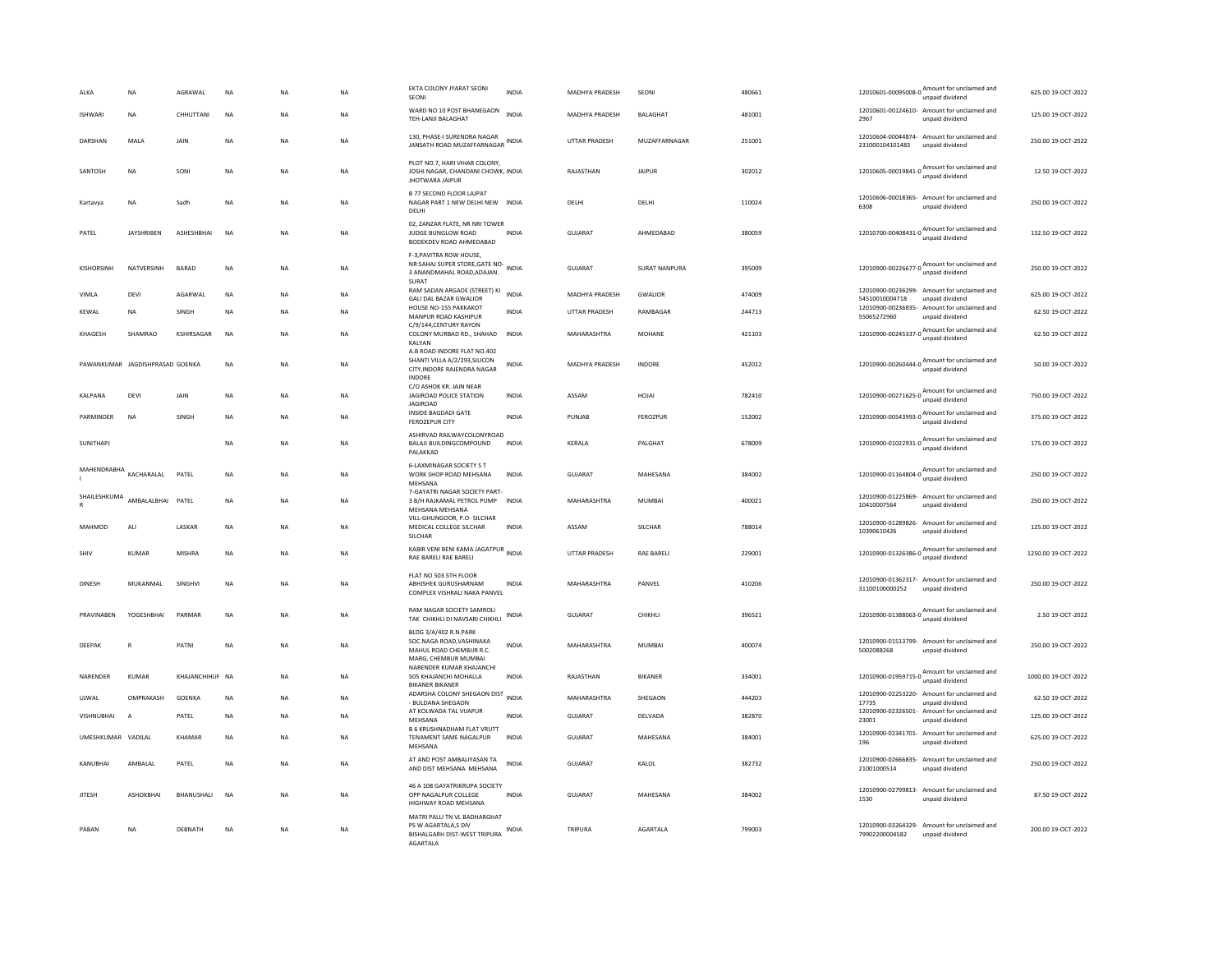| NEETA              | PAWANKUMAR GOENKA |                 | NA          | <b>NA</b> | <b>NA</b> | 402/293 SILICON CITY RAU<br>VILLAGE NIHALPUR MANDI<br><b>INDORE</b>                 | INDIA        | MADHYA PRADESH       | <b>INDORF</b>        | 452012 | 12010900-03865746- Amount for unclaimed and<br>1248<br>unpaid dividend                    | 75.00 19-OCT-2022   |
|--------------------|-------------------|-----------------|-------------|-----------|-----------|-------------------------------------------------------------------------------------|--------------|----------------------|----------------------|--------|-------------------------------------------------------------------------------------------|---------------------|
|                    | $\cup$            | KHAN            | NA          | <b>NA</b> | <b>NA</b> | 906, AVAS VIKAS COLONY GONDA INDIA                                                  |              | UTTAR PRADESH        | <b>GONDA</b>         | 271001 | 12010904-00023475- Amount for unclaimed and<br>1116<br>unpaid dividend                    | 250.00 19-OCT-2022  |
| NISHID             | MANSUKHLAL        | SHAH            | <b>NA</b>   | <b>NA</b> | <b>NA</b> | 5, GANDHI NAGAR, PAROLA ROAD, INDIA<br>DHULE DHULE                                  |              | MAHARASHTRA          | DHULE                | 424001 | 12010907-00055779- Amount for unclaimed and<br>324002010012755<br>unpaid dividend         | 375.00 19-OCT-2022  |
| SAVITRIDEVI        | ASHOK             | HASWANI         | <b>NA</b>   | <b>NA</b> | <b>NA</b> | SURESH CLOTH STORES, 61/72<br>FULE MARKET, JALGAON JALGAON INDIA                    |              | MAHARASHTRA          | <b>JALGAON</b>       | 425001 | 12010909-00010514- Amount for unclaimed and<br>341602010003778<br>unpaid dividend         | 250.00 19-OCT-2022  |
| <b>BHUPENDRA</b>   | KUMAR             | TIWARY          | <b>NA</b>   | <b>NA</b> | <b>NA</b> | VISHNUPURI ANISABAD PATNA INDIA                                                     |              | <b>BIHAR</b>         | PATNA                | 800002 | unpaid dividend                                                                           | 250.00 19-OCT-2022  |
| ASHA               | DEVI              | JAIN            | <b>NA</b>   | <b>NA</b> | <b>NA</b> | MITHAPUR. K.P SARKAR LANE<br>NEAR GUL FACTORY. PATNA                                | <b>INDIA</b> | <b>BIHAR</b>         | PATNA                | 800001 | 12010924-00075288- Amount for unclaimed and<br>207100100002743<br>unpaid dividend         | 250.00 19-OCT-2022  |
| <b>KUMAR</b>       | MAHENDRA          | PRATAPSINGH     | <b>NA</b>   | <b>NA</b> | NA        | RAJPUT BHAWAN, STATION ROAD, INDIA<br>ROHTAS DEHRI-ON SONE                          |              | <b>BIHAR</b>         | AKHOURI BAZAR        | 821305 | 12010924-00075784-0<br>unpaid dividend                                                    | 75.00 19-OCT-2022   |
| AJAY               | KUMAR             | GUPTA           | <b>NA</b>   | <b>NA</b> | <b>NA</b> | SBI DALMIANAGAR, DIST-<br>ROHTAS. ROHTAS                                            | <b>INDIA</b> | <b>BIHAR</b>         | <b>AKHOURI BAZAR</b> | 821305 | 12010924-00088451- Amount for unclaimed and<br>11354799337<br>unpaid dividend             | 150.00 19-OCT-2022  |
| <b>SHAIL FNDRA</b> | MOHAN             | <b>KALUNDIA</b> | <b>NA</b>   | <b>NA</b> | NA.       | UCO BANK URJANAGAR PO-<br>MAHAGAMA MAHAGAMA                                         | <b>INDIA</b> | <b>IHARKHAND</b>     | DEOGHAR              | 814154 | Amount for unclaimed and<br>12010926-00029710-0<br>unpaid dividend                        | 642.50.19-OCT-2022  |
| SOOBY              | NA                | GEORGE          | <b>NA</b>   | NA        | NA        | PERUMATTATHII HOUSE.<br>THEKKUM BHAGOM P.O,<br>THODUPUZHA THODUPUZHA                | INDIA        | KERALA               | THODUPUZHA           | 685584 | 12011300-00322595- Amount for unclaimed and<br>325053000036021<br>unpaid dividend         | 25.00 19-OCT-2022   |
| <b>BIRENDRA</b>    | KUMAR             | <b>GUPTA</b>    | <b>NA</b>   | <b>NA</b> | <b>NA</b> | VIMLA SADAN, DAULATGANJ,<br>CHAPRA                                                  | <b>INDIA</b> | <b>BIHAR</b>         | CHAPRA               | 841301 | 12011300-00327118-0<br>Mount for unclaimed and                                            | 437.50 19-OCT-2022  |
| SUNITA             | <b>NA</b>         | GUPTA           | <b>NA</b>   | <b>NA</b> | <b>NA</b> | 300, APPAPURA SHANICHARI<br>BAZAR DURG                                              | <b>INDIA</b> | CHHATTISGARH         | <b>DURG</b>          | 491001 | 12011300-00504529- Amount for unclaimed and<br>22010656<br>unpaid dividend                | 250.00.19-QCT-2022  |
| SANJEEV            | KUMAR             | CHHAWCHHARI     | <b>NA</b>   | <b>NA</b> | <b>NA</b> | M-14, ANUPAM NAGAR RAIPUR<br>RAIPUR                                                 | <b>INDIA</b> | CHHATTISGARH         | <b>RAIPUR</b>        | 492001 | 12011802-00007688-0 Amount for unclaimed and<br>unpaid dividend                           | 250.00 19-OCT-2022  |
| <b>HIREN</b>       | LALJIBHAI         | PARMAR          | <b>NA</b>   | <b>NA</b> | <b>NA</b> | DEVUBHA'S CHOWK, NEAR<br>SAKMARKET, . JAMNAGAR                                      | <b>INDIA</b> | GUJARAT              | JAMNAGAR             | 361001 | 12012000-00031661- Amount for unclaimed and<br>325010100033262<br>unpaid dividend         | 515.00 19-OCT-2022  |
| VIRENDRA           | PRANLAL           | <b>MEHTA</b>    | <b>NA</b>   | <b>NA</b> | <b>NA</b> | PANCHESHWAR TOWER ROAD.,<br>NR. LOHANA BOARDING<br>OPP.PAVAN TRAVELS JAMNAGAR       | <b>INDIA</b> | GUJARAT              | JAMNAGAR             | 361001 | 12012000-00032967- Amount for unclaimed and<br>12045<br>unnaid dividend                   | 250.00 19-OCT-2022  |
| SUSHILA            | DEVI              | VADERA          | NA          | NA        | NA        | C/O POOJA PRODUCTS NAKODA<br>ROAD JASOL                                             | <b>INDIA</b> | RAJASTHAN            | BARMER               | 344024 | 12012101-00044693- Amount for unclaimed and<br>680901431316<br>unpaid dividend            | 250.00 19-OCT-2022  |
| SAROJ              | NA                | PAREEK          | $_{\sf NA}$ | NA        | <b>NA</b> | D-19, SHASTRI NAGAR JODHPUR INDIA                                                   |              | RAJASTHAN            | <b>JODHPUR</b>       | 342003 | 12012101-00059315-0 $\frac{\text{Amount}}{\text{12012101-00059315-0}}$<br>unpaid dividend | 250.00 19-OCT-2022  |
| <b>I AXMI</b>      | DFVI              | GUPTA           | <b>NA</b>   | <b>NA</b> | <b>NA</b> | A-5/1, PATEL NAGAR, BEHIND ITI<br>OLD SHIV BARI ROAD. BIKANER                       | <b>INDIA</b> | RAJASTHAN            | <b>RIKANFR</b>       | 334003 | 12012101-00160028- Amount for unclaimed and<br>51011805584<br>unpaid dividend             | 250.00.19-OCT-2022  |
| PARAS              | RAM               | KANSARA         | <b>NA</b>   | <b>NA</b> | <b>NA</b> | SEWA SUGAN, MOTI CHOWK,<br>KHAPTA, JODHPUR                                          | <b>INDIA</b> | RAJASTHAN            | <b>JODHPUR</b>       | 342001 | 12012101-00163107- Amount for unclaimed and<br>1497000100133375<br>unpaid dividend        | 625.00 19-OCT-2022  |
| MANJU              | DEVI              | RAID            | $_{\sf NA}$ | NA        | <b>NA</b> | B - 49, VEER DURGA DASS NAGAR<br>PALL                                               | <b>INDIA</b> | RAJASTHAN            | PALI                 | 306401 | 12012101-00250903- Amount for unclaimed and<br>372104000006521<br>unpaid dividend         | 500.00 19-OCT-2022  |
| <b>KAMLESH</b>     | <b>NA</b>         |                 | <b>NA</b>   | <b>NA</b> | <b>NA</b> | 6-B-61 JAI NARAYAN VYAS<br><b>COLONY BIKANER</b><br>S/O DUNGER CHAND VADERA         | <b>INDIA</b> | RAJASTHAN            | <b>BIKANER</b>       | 334003 | 12012101-00251487- Amount for unclaimed and<br>74610005258<br>unpaid dividend             | 250.00 19-OCT-2022  |
| ABHISHEK           | <b>NA</b>         | VADERA          | <b>NA</b>   | <b>NA</b> | <b>NA</b> | MAHAVEER MARG POST JASOL<br><b>DIST BARMER</b>                                      | <b>INDIA</b> | RAJASTHAN            | <b>BARMER</b>        | 344024 | 12012101-00284046- Amount for unclaimed and<br>6431000047478<br>unpaid dividend           | 250.00 19-OCT-2022  |
| NARENDRA           | SINGH             | NARUKA          | <b>NA</b>   | <b>NA</b> | <b>NA</b> | STATION ROAD OPP PRABHAT<br>TALKIES, JHUNJHUNU                                      | INDIA        | RAJASTHAN            | <b>JHUNJHUNU</b>     | 333001 | 12012101-00443693- Amount for unclaimed and<br>6682010000210<br>unpaid dividend           | 250.00 19-OCT-2022  |
| SWATI              | <b>NA</b>         | <b>GUPTA</b>    | <b>NA</b>   | <b>NA</b> | <b>NA</b> | NEAR SBBI SAHAWA TEH<br>TARANAGAR SAHAWA                                            | <b>INDIA</b> | RAJASTHAN            | TARANAGAR            | 331302 | 12012101-00490370- Amount for unclaimed and<br>1980104000004473<br>unpaid dividend        | 250.00 19-OCT-2022  |
| PRASANNA           | VINAYAK           | PAWAR           | <b>NA</b>   | <b>NA</b> | <b>NA</b> | POST :- SHEJWAD KAIGA ROAD,<br><b>KARWAR</b>                                        | INDIA        | KARNATAKA            | KARWAR               | 581306 | 12012600-00021801- Amount for unclaimed and<br>17931050006888<br>unpaid dividend          | 25.00 19-OCT-2022   |
| RAJESH             | P                 | <b>GANDHI</b>   | NA          | <b>NA</b> | <b>NA</b> | C-13/001 SECTOR NO 6 SHANTI<br>NAGAR MIRA ROAD(EAST) THANE                          | <b>INDIA</b> | MAHARASHTRA          | <b>BHAYANDAR</b>     | 401107 | Amount for unclaimed and<br>12013200-00005868-0<br>unpaid dividend                        | 750.00 19-OCT-2022  |
| ANIL               | <b>VISHNU</b>     | DURGAWLE        | <b>NA</b>   | <b>NA</b> | <b>NA</b> | ANIKETH HSG.SOC RH - 90, G-<br>BLOCK MIDC CHINCHWAD PUNE                            | <b>INDIA</b> | MAHARASHTRA          | PUNE                 | 411019 | 12013200-00031250-0 Amount for unclaimed and                                              | 32.50 19-OCT-2022   |
| MAMTA              | <b>NA</b>         | <b>KANCHAN</b>  | <b>NA</b>   | <b>NA</b> | NA.       | 163/3 CHATURAYANA JHANSI                                                            | <b>INDIA</b> | <b>UTTAR PRADESH</b> | <b>IHANSI</b>        | 284002 | 12013200-00085064-0 Amount for unclaimed and<br>unpaid dividend                           | 215.00.19-OCT-2022  |
| SHANKAR            | <b>DILIPRAO</b>   | KULKARNI        | <b>NA</b>   | <b>NA</b> | <b>NA</b> | C/O D S KULKARNI MANTRI<br>NAGAR LATUR                                              | <b>INDIA</b> | MAHARASHTRA          | LATUR                | 413512 | Amount for unclaimed and<br>12013200-00179340-0<br>unpaid dividend                        | 1125.00 19-OCT-2022 |
| KANTA              | <b>NA</b>         | <b>SINGH</b>    | <b>NA</b>   | <b>NA</b> | <b>NA</b> | TH-4 AKASH GANGA E 8<br>SHAHAPURA BHOPAL BHOPAL                                     | <b>INDIA</b> | MAHARASHTRA          | MUMBAI               | 400001 | 12013200-00275560- Amount for unclaimed and<br>3801510302<br>unpaid dividend              | 257.50 19-OCT-2022  |
| RAVINDRA           | PUNDALIK          | <b>OTARI</b>    | <b>NA</b>   | <b>NA</b> | <b>NA</b> | BAGWAN GALLI AT POST- PAROLA<br><b>JALGAON</b>                                      | INDIA        | MAHARASHTRA          | KASODA               | 425111 | 12013200-00344222- Amount for unclaimed and<br>1150075204<br>unpaid dividend              | 62.50 19-OCT-2022   |
| <b>SUSHILA</b>     | DEVI              |                 | <b>NA</b>   | <b>NA</b> | <b>NA</b> | 81 MANAITAND PO DIST<br>DHANBAD DHANBAD                                             | <b>INDIA</b> | <b>JHARKHAND</b>     | DHANBAD H.Q          | 826001 | 12013200-00459865- Amount for unclaimed and<br>469402010000123<br>unpaid dividend         | 250.00 19-OCT-2022  |
| YOGESH             | KUMAR             | LAKHMANI        | <b>NA</b>   | NA        | <b>NA</b> | HOUSE NO 714 DARIYAPUR ROAD<br>SULTANPUR SULTANPUR                                  | <b>INDIA</b> | UTTAR PRADESH        | SULTANPUR            | 228001 | 12013200-00723991- Amount for unclaimed and<br>11167053767<br>unpaid dividend             | 122.50 19-OCT-2022  |
| PRAKASH            | <b>KRISHNA</b>    | SANKHE          | <b>NA</b>   | <b>NA</b> | <b>NA</b> | KAMALA PARK PALGHAR<br>PALGHAP                                                      | <b>INDIA</b> | MAHARASHTRA          | PALGHAR              | 401404 | unpaid dividend                                                                           | 25.00 19-OCT-2022   |
| AMAR               | DATTATRAY         | SHETE           | <b>NA</b>   | NA        | NA        | 5 BAGESHRI SWARVIHAR SANKUL<br>KHEND CHIPLUN                                        | <b>INDIA</b> | MAHARASHTRA          | RATNAGIRI            | 415605 | 12013200-00799466- Amount for unclaimed and<br>12153<br>unpaid dividend                   | 125.00 19-OCT-2022  |
| NANNAPANENI        | SASI              | KALA            | NA          | <b>NA</b> | <b>NA</b> | 14/11/15 VENKATESHWAR NAGAR INDIA<br>PONNUR                                         |              | ANDHRA PRADESH       | <b>BAPATLA</b>       | 522124 | 12013200-00801442- Amount for unclaimed and<br>1269<br>unpaid dividend                    | 250.00 19-OCT-2022  |
| PRAKASH            | <b>NA</b>         | <b>SHENOY</b>   | <b>NA</b>   | <b>NA</b> | <b>NA</b> | C/2 DURGESH RESIDENCY<br><b>GANGAPUR RD NR NAVSYA</b><br><b>GANPATI NASIK NASIK</b> | <b>INDIA</b> | MAHARASHTRA          | <b>NASIK</b>         | 422013 | 12013200-01214523- Amount for unclaimed and<br>2215<br>unpaid dividend                    | 125.00.19-OCT-2022  |
| <b>BHAWNA</b>      | PARSHURAM         | NAGDEV          | NA          | <b>NA</b> | NA        | C-16 3rd BLDG RAVI SOCY LAM<br>ROAD, DEVLALI CAMP NASIK                             | INDIA        | MAHARASHTRA          | DEOLALI              | 422401 | 12013200-01539631- Amount for unclaimed and<br>1190035655<br>unpaid dividend              | 250.00 19-OCT-2022  |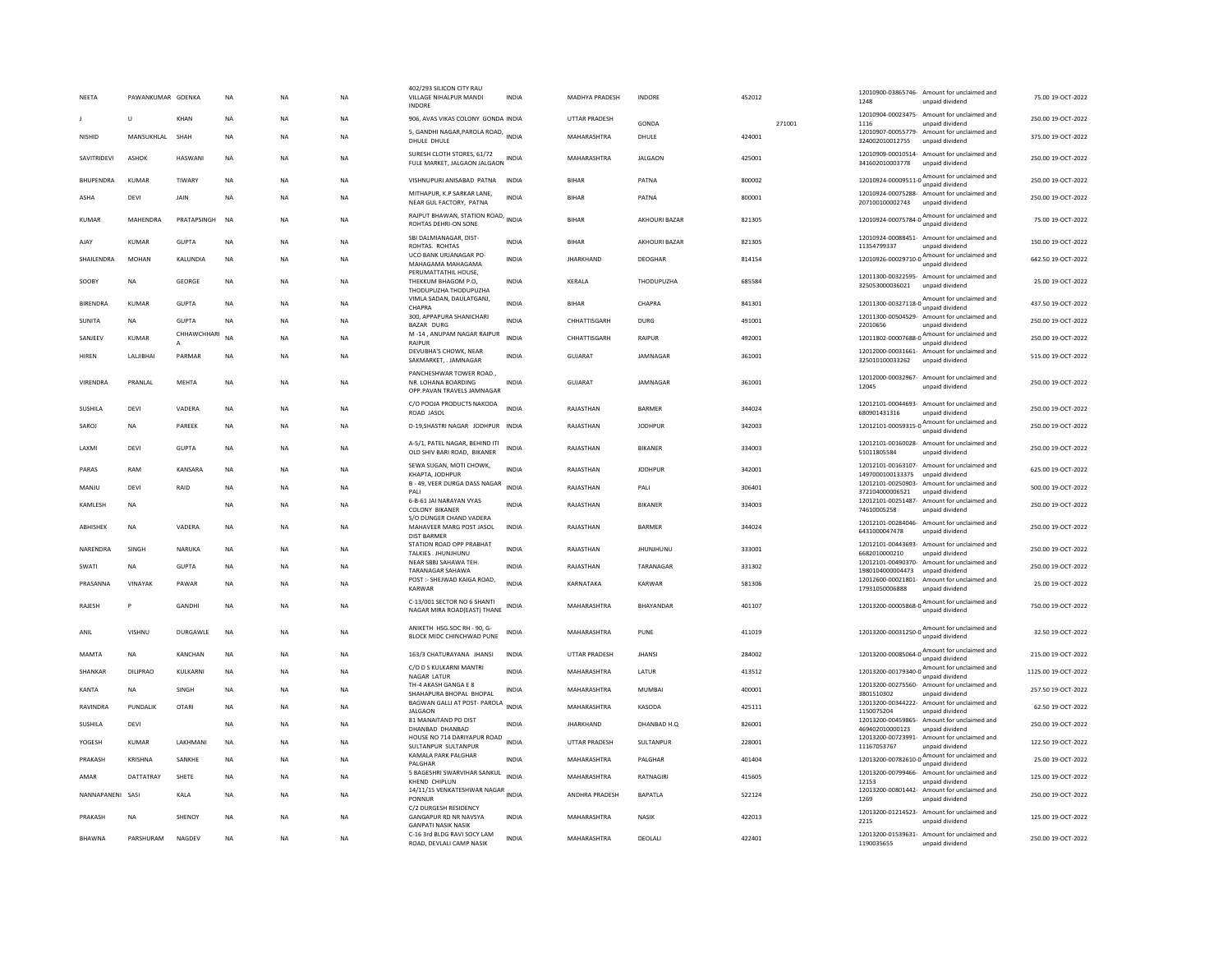| ANIL               |                   | KALGHATKAR        | <b>NA</b>   | <b>NA</b> | <b>NA</b> | MANTERO, NATH PAI CIRCLE<br>SARASWATI ROAD HINDWADI<br>BELGAUM                        | <b>INDIA</b> | KARNATAKA             | BELGAUM          | 590016 |                            | 12013200-01540278-0 Amount for unclaimed and<br>unpaid dividend                | 225.00 19-OCT-2022  |
|--------------------|-------------------|-------------------|-------------|-----------|-----------|---------------------------------------------------------------------------------------|--------------|-----------------------|------------------|--------|----------------------------|--------------------------------------------------------------------------------|---------------------|
| <b>SHAKTI</b>      | <b>KUMAR</b>      | <b>GUPTA</b>      | <b>NA</b>   | NA        | NA        | C/O SHAKTI HARDWARE CINEMA<br>ROAD, NEAR BADA CHAURAHA, INDIA<br>HARDOI               |              | <b>UTTAR PRADESH</b>  | <b>HARDOI</b>    | 241001 | 8482                       | 12013200-01542131- Amount for unclaimed and<br>unpaid dividend                 | 250.00 19-OCT-2022  |
| <b>IAGDISHRHAI</b> | <b>BABURHAL</b>   | VAGHAN            | <b>NA</b>   | <b>NA</b> | <b>NA</b> | VADIYA TAL PALITANA PALITANA<br>PALITANA                                              | <b>INDIA</b> | GUIARAT               | <b>SIHOR</b>     | 364270 | 56014040385                | 12013300-00124794- Amount for unclaimed and<br>unpaid dividend                 | 52.50.19-OCT-2022   |
| LINGALA            | AMARENDER         | <b>REDDY</b>      | <b>NA</b>   | <b>NA</b> | <b>NA</b> | H NO: 2-34 BORLAM PO & VILL<br><b>BANSWADA MANDAL</b><br>NIZAMABAD DT BORLAM          | <b>INDIA</b> | ANDHRA PRADESH        | KAMAREDDY        | 503187 |                            | $12013500 - 00063757 - 0$ $A_{\text{unpaid dividend}}$                         | 125.00 19-OCT-2022  |
| VIJAY              | LAXMI             | SONI              | NA          | NA        | NA        | LAKHOTIYA KA CHOK JAITARAN TH<br>JAITARAN DIST.PALI JAITARAN                          |              | RAJASTHAN             | JETARAN          | 306302 | 51044692207                | 12013700-00152119- Amount for unclaimed and<br>unpaid dividend                 | 662.50 19-OCT-2022  |
| GHANSHYAM          | <b>NA</b>         | MUTHA             | <b>NA</b>   | <b>NA</b> | <b>NA</b> | 5TH CHOPASNI ROAD OPP: P.N.B.<br>JODHPUR JODHPUR                                      | <b>INDIA</b> | RAIASTHAN             | <b>IODHPUR</b>   | 342003 | 102153000000670            | 12013700-00242411- Amount for unclaimed and<br>unpaid dividend                 | 750.00 19-OCT-2022  |
| ANJU               | <b>NA</b>         | DAS               | <b>NA</b>   | <b>NA</b> | <b>NA</b> | DAS ELECTRIC WINDERS<br>RANGAGORA ROAD, TINSUKIA                                      | INDIA        | ARUNACHAL PRADESH     | TINSUKIA         | 786125 | 12013700-00324619-<br>3506 | Amount for unclaimed and<br>unpaid dividend                                    | 250.00.19-OCT-2022  |
| SAMEER             | <b>KUMAR</b>      | <b>JAGGI</b>      | <b>NA</b>   | <b>NA</b> | <b>NA</b> | B-44/15 RAJENDRA NAGAR.<br>BAREILLY                                                   | <b>INDIA</b> | UTTAR PRADESH         | BAREILLY         | 243001 | 1002                       | 12014100-00021594- Amount for unclaimed and<br>unpaid dividend                 | 250.00 19-OCT-2022  |
| MAMTA              | <b>NA</b>         | DHAWAN            | <b>NA</b>   | <b>NA</b> | <b>NA</b> | C-112/3 RAJENDRA NAGAR.<br>BAREILLY                                                   | INDIA        | UTTAR PRADESH         | <b>IZATNAGAR</b> | 243122 | 1453818                    | 12014100-00021691- Amount for unclaimed and<br>unpaid dividend                 | 375.00 19-OCT-2022  |
| SUKHVEER           | <b>NA</b>         | <b>RAO</b>        | <b>NA</b>   | <b>NA</b> | <b>NA</b> | SUKHRAM RAO S/O MATHURAM<br>RAO P O - BINCHAWA TEH-<br>DIDWANA DIST-NAGAUR            | <b>INDIA</b> | RAJASTHAN             | <b>DIDWANA</b>   | 341302 | 3045                       | 12015800-00338991- Amount for unclaimed and<br>unpaid dividend                 | 250.00 19-OCT-2022  |
| CHANDAN            | <b>NA</b>         | DULHANI           | <b>NA</b>   | <b>NA</b> | NA        | <b>BINCHAWA</b><br>10, JHULE LAL COLONY STATION<br>ROAD ETAWAH                        | INDIA        | UTTAR PRADESH         | ETAWAH           | 206001 |                            | 12016400-00035831-0 $\frac{\text{Amount}}{\text{12016400}}$<br>unpaid dividend | 125.00 19-OCT-2022  |
| KIRAN              | <b>NA</b>         | <b>GUPTA</b>      | <b>NA</b>   | <b>NA</b> | <b>NA</b> | NEW COLONY CHAUGURJEE<br>ETAWAH                                                       | <b>INDIA</b> | UTTAR PRADESH         | ETAWAH           | 206001 |                            | 12016400-00051499-0 Amount for unclaimed and<br>unpaid dividend                | 1500.00 19-OCT-2022 |
| MUKESH             | <b>NA</b>         | YADAV             | <b>NA</b>   | <b>NA</b> | <b>NA</b> | 6-A ASHOK NAGAR FARRUKHABAD INDIA<br>ROAD ETAWAH                                      |              | UTTAR PRADESH         | ETAWAH           | 206001 | 3398                       | 12016400-00067361- Amount for unclaimed and<br>unpaid dividend                 | 625.00 19-OCT-2022  |
| SUSHIL             | <b>KUMAR</b>      | PAL               | <b>NA</b>   | <b>NA</b> | <b>NA</b> | 377 MAHARANA PRATAP NAGAR<br>RAWATPUR GAON KANPUR                                     | <b>INDIA</b> | UTTAR PRADESH         | KANPUR           | 208019 | 1310160000813              | 12016400-00071872- Amount for unclaimed and<br>unpaid dividend                 | 25.00 19-OCT-2022   |
| LAGUDUVA           | JANARTHANAN       | VENKATESHBAB<br>п | <b>NA</b>   | <b>NA</b> | <b>NA</b> | 184 KAMARAJAR SALA WARD NO<br>54 MADURAI-9 MADURAI                                    | <b>INDIA</b> | <b>TAMIL NADU</b>     | MADURAI          | 625009 | 109010100254724            | 12016400-00081213- Amount for unclaimed and<br>unpaid dividend                 | 125.00 19-OCT-2022  |
| ANUPAMA            | <b>NA</b>         | MITTAL            | <b>NA</b>   | <b>NA</b> | NA        | 19, VASANT VIHAR, PHASE-2, P.O.<br>NEW FOREST, DEHRADUN                               | <b>INDIA</b> | UTTARAKHAND           | DEHRADUN         | 248006 | 1190201663                 | 12016404-00002995- Amount for unclaimed and<br>unpaid dividend                 | 250.00 19-OCT-2022  |
| SAHIDA             | BEGUM             | <b>BORA</b>       | NA          | <b>NA</b> | <b>NA</b> | MOHIT NAGAR LANE -14 HOUSE<br>NO. 17 DEHRA DUN                                        | <b>INDIA</b> | UTTARAKHAND           | DEHRADUN         | 248001 | 200844                     | 12016404-00007391- Amount for unclaimed and<br>unpaid dividend                 | 500.00 19-OCT-2022  |
| VIJAY              | KUMAR             | JAIN              | NA          | <b>NA</b> | <b>NA</b> | KARKHANA, KAMLAGANJ A.B.<br>ROAD SHIVPURI M.P. SHIVPURI                               | <b>INDIA</b> | MADHYA PRADESH        | SHIVPURI         | 473551 | 53037165537                | 12017000-00012094- Amount for unclaimed and<br>unpaid dividend                 | 250.00 19-OCT-2022  |
| SUSHMA             | <b>NA</b>         | DUNGARPURIA NA    |             | <b>NA</b> | NA        | 8, KAMAL GALI UDAIPUR                                                                 | INDIA        | RAJASTHAN             | <b>UDAIPUR</b>   | 313001 | 50027604761                | 12017000-00128202- Amount for unclaimed and<br>unpaid dividend                 | 250.00 19-OCT-2022  |
| NARENDRA           | <b>NA</b>         | SINGH             | NA          | <b>NA</b> | <b>NA</b> | 3/3, POLICE COLONY, STATION<br>ROAD, MANDSAUR                                         | <b>INDIA</b> | <b>MADHYA PRADESH</b> | MANDSAUR         | 458001 |                            | 12017000-00149569-0 Amount for unclaimed and                                   | 112.50 19-OCT-2022  |
| PRABHA             | <b>KARAN</b>      | PILLAI            | <b>NA</b>   | <b>NA</b> | <b>NA</b> | C-2245 SUSHANT LOK GURGAON INDIA                                                      |              | <b>HARYANA</b>        | <b>GURGAON</b>   | 122002 | 857                        | 12017500-00068597- Amount for unclaimed and<br>unpaid dividend                 | 225.00 19-OCT-2022  |
| VENKATESWARL<br>U  | YALAVALA          |                   | <b>NA</b>   | <b>NA</b> | <b>NA</b> | G-2, SAI GANESH APTS, CHINTAL,<br>HYDERABAD                                           | <b>INDIA</b> | ANDHRA PRADESH        | HYDERABAD        | 500018 | 687001300002384            | 12017500-00376940- Amount for unclaimed and<br>unpaid dividend                 | 250.00 19-OCT-2022  |
| SHRIRAM            | SHANTARAM         | KOLI              | <b>NA</b>   | <b>NA</b> | NA        | A-2/502 SHRADDHASABURI<br>COMPLEX SHAHIR SAMODAR<br>VITAWKAR MARG P.O. KALWA<br>THANE | <b>INDIA</b> | MAHARASHTRA           | THANE            | 400605 | 61010100000480             | 12017500-00511392- Amount for unclaimed and<br>unpaid dividend                 | 562.50 19-OCT-2022  |
| AARTI              | ANAND             | <b>DIXIT</b>      | <b>NA</b>   | <b>NA</b> | <b>NA</b> | 9, RUPAL SOCI., VISE MALA, OFF<br><b>COLLEGE ROAD NASIK</b>                           | <b>INDIA</b> | MAHARASHTRA           | <b>NASIK</b>     | 422005 |                            | 12017502-00037022-0 Amount for unclaimed and<br>unpaid dividend                | 112.50 19-OCT-2022  |
| GOVIND             | <b>NA</b>         | PITTIE            | NA          | <b>NA</b> | <b>NA</b> | PITTIE WARA NAGAUR                                                                    | INDIA        | RAJASTHAN             | NAGAUR           | 341011 | 1190007131                 | 12017701-00094934- Amount for unclaimed and<br>unpaid dividend                 | 250.00 19-OCT-2022  |
| CHAIN              | SHANKER           | PALIWAL           | NA          | <b>NA</b> | NA        | 30. MOTI NAGAR, NEAR LATA<br>CINEMA, JHOTWARA, JAIPUR                                 | INDIA        | RAJASTHAN             | <b>JAIPUR</b>    | 302012 | 24620                      | 12017701-00100233- Amount for unclaimed and<br>unpaid dividend                 | 100.00 19-OCT-2022  |
| KANHAIYA           | LAL               | KANKARIA          | <b>NA</b>   | <b>NA</b> | <b>NA</b> | MAHAVIR CHOWK NOKHA DIST<br><b>BIKANER NOKHA</b>                                      | <b>INDIA</b> | RAJASTHAN             | NOKHA (BIKANER)  | 334803 | 10116                      | 12017701-00168609- Amount for unclaimed and<br>unpaid dividend                 | 62.50 19-OCT-2022   |
| <b>MOHAN</b>       | LAL               | <b>MORWANI</b>    | <b>NA</b>   | <b>NA</b> | <b>NA</b> | W. NO. 4, KALU BASS SRI<br>DUNGARGARH BIKANER                                         | <b>INDIA</b> | RAJASTHAN             | SRI DUNGARAGH    | 331803 | 11270                      | 12017701-00192431- Amount for unclaimed and<br>unpaid dividend                 | 250.00 19-OCT-2022  |
| LILA               | DHAR              | <b>JOSHI</b>      | NA          | <b>NA</b> | NA        | GOVERNMENT HOSPITAL CAMPUS INDIA<br>SRI DUNGARGARH BIKANER                            |              | MAHARASHTRA           | MUMBAI           | 400001 | 5109444643                 | 12017701-00217630- Amount for unclaimed and<br>unpaid dividend                 | 500.00 19-OCT-2022  |
| PAWAN              | KUMAR             | <b>AGARWAI A</b>  | <b>NA</b>   | <b>NA</b> | NA.       | AGARWAL STREET P.O.LADNUN<br>LADNUN                                                   | <b>INDIA</b> | RAIASTHAN             | <b>DIDWANA</b>   | 341306 | 5770100006258              | 12017701-00552136- Amount for unclaimed and<br>unpaid dividend                 | 250.00.19-OCT-2022  |
| <b>UMA</b>         | SHANKER           | GOUTAM            | $_{\sf NA}$ | NA        | NA        | BANWARI LAL SHARMA E 1/434<br>CHITRAKOOT YOJNA BHARATH<br>PATH JAIPUR                 | INDIA        | MAHARASHTRA           | <b>MUMBAI</b>    | 400001 | 51079617354                | 12017701-00665733- Amount for unclaimed and<br>unpaid dividend                 | 250.00 19-OCT-2022  |
| SUSHILA            | DEVI              | NAHATA            | NA          | <b>NA</b> | NA        | SURAJ MAL BHANWAR LAL<br>NAHATA NAHATA KA MOHALLA . INDIA<br><b>BIKANER</b>           |              | RAJASTHAN             | BIKANER          | 334005 | 18576                      | 12017701-00699047- Amount for unclaimed and<br>unpaid dividend                 | 250.00 19-OCT-2022  |
| SHAKUNTALA         | <b>NA</b>         | <b>GUPTA</b>      | <b>NA</b>   | <b>NA</b> | <b>NA</b> | 65,T R A GALI SEDHOLIYO KI GALI , INDIA<br>WARD NO.6 CHHABRA CHHABRA                  |              | RAJASTHAN             | <b>BARAN</b>     | 325220 | 51081635039                | 12017701-00726181- Amount for unclaimed and<br>unpaid dividend                 | 250.00 19-OCT-2022  |
| s                  | s                 | GULWANA           | <b>NA</b>   | <b>NA</b> | <b>NA</b> | 2/124, N. E. B. HOUSING BOARD.<br>ALWAR                                               | <b>INDIA</b> | RAJASTHAN             | AI WAR           | 301001 | 27000005                   | 12017701-00808015- Amount for unclaimed and<br>unpaid dividend                 | 375.00 19-OCT-2022  |
| <b>JATIN</b>       | <b>DINESHBHAI</b> | DODHIWALA         | <b>NA</b>   | <b>NA</b> | NA        | C/O NAVAL CHAND THAKERSHI &<br>SONS MAIN BAZAR THAN                                   | <b>INDIA</b> | GUJARAT               | CHOTILA          | 363530 | 7529                       | 12018000-00019780- Amount for unclaimed and<br>unpaid dividend                 | 125.00 19-OCT-2022  |
| GIRISH             | NANJIBHAI         | MAJITHIA          | <b>NA</b>   | <b>NA</b> | NA        | R.A. FALDU'S HOUSE POST<br>OFFIECE ROAD LALPUR<br><b>JAMNAGAR</b>                     | INDIA        | GUJARAT               | KALAVAD          | 361170 | 20501504630                | 12018000-00086248- Amount for unclaimed and<br>unnaid dividend                 | 257.50 19-OCT-2022  |
| <b>NAVEEN</b>      | <b>KUMAR</b>      | JAIN              | <b>NA</b>   | <b>NA</b> | <b>NA</b> | JAIN SWEETS, NEAR NEW<br>NARENDRA TALKIES, JAGDALPUR                                  | <b>INDIA</b> | MADHYA PRADESH        | <b>JAGDALPUR</b> | 494001 | 11721                      | 12018600-00022901- Amount for unclaimed and<br>unpaid dividend                 | 125.00 19-OCT-2022  |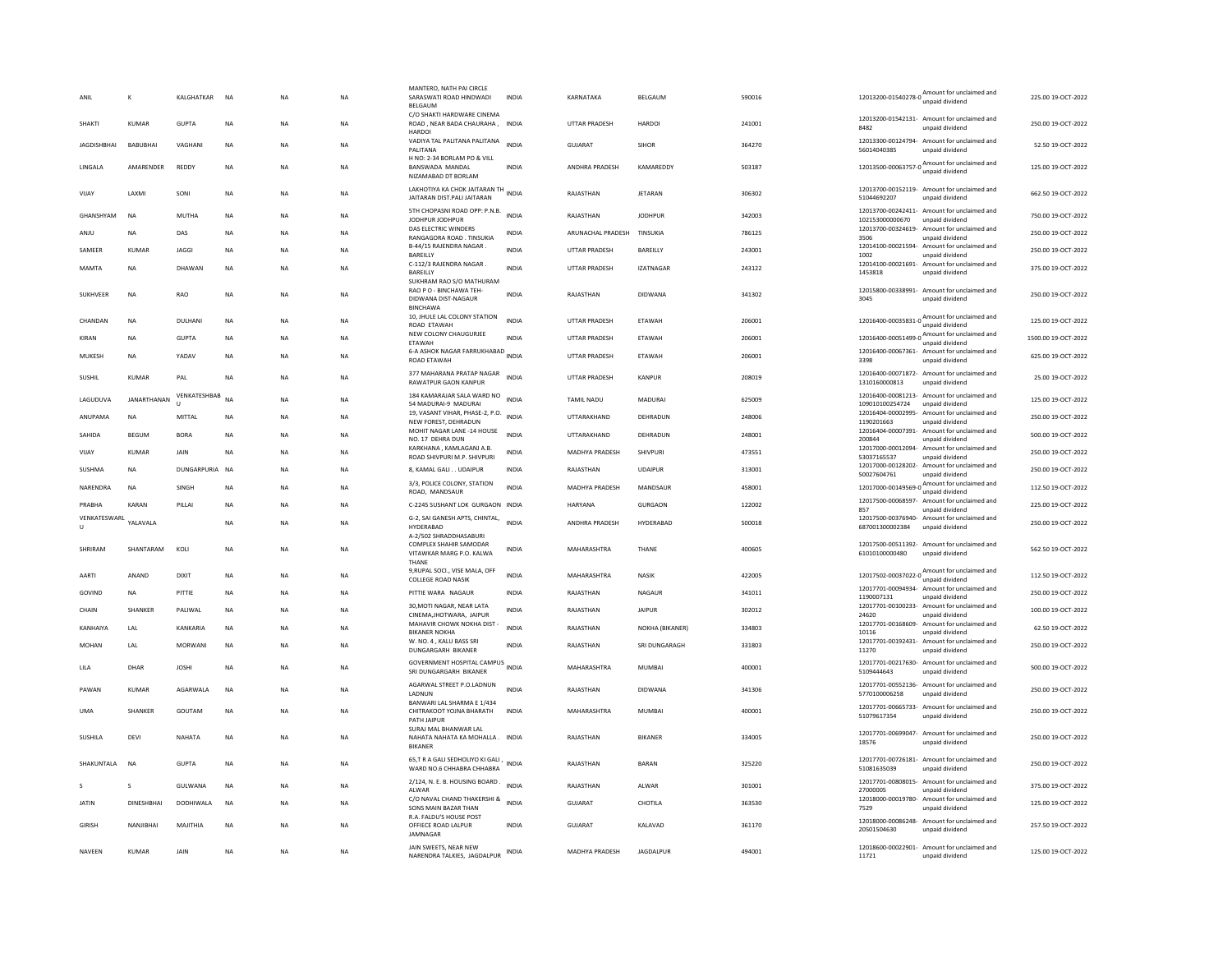| VAISHALI         | RAJKUMAR         | KAMBLE          | <b>NA</b>   | <b>NA</b> | <b>NA</b> | C/O R.J.KAMBLE, 314/A/1/2,<br>KONARK JULE, SOLAPUR ROAD,<br>SOLAPUR                              | <b>INDIA</b> | MAHARASHTRA          | SOLAPUR                           | 413004 | 12018600-00058886- Amount for unclaimed and<br>22116<br>unpaid dividend                                                | 50.00 19-OCT-2022   |
|------------------|------------------|-----------------|-------------|-----------|-----------|--------------------------------------------------------------------------------------------------|--------------|----------------------|-----------------------------------|--------|------------------------------------------------------------------------------------------------------------------------|---------------------|
| RATNESHWAR       | <b>NA</b>        | DUTTA           | <b>NA</b>   | <b>NA</b> | <b>NA</b> | NAGALAY KANHAULI KHADI<br>BHANDAR ROAD PO RAMNA<br>MUZAFFARPUR                                   | <b>INDIA</b> | <b>BIHAR</b>         | MUZAFFARPUR                       | 842002 | Amount for unclaimed and<br>12018600-00146324-0<br>unpaid dividend                                                     | 12.50 19-OCT-2022   |
| RAJESH           | KUMAR            | TIWARI          | <b>NA</b>   | <b>NA</b> | <b>NA</b> | 3 - I - 281 OBRA . SONEBHADRA                                                                    | <b>INDIA</b> | <b>UTTAR PRADESH</b> | RENUKOT                           | 231219 | 12018600-00300221- Amount for unclaimed and<br>12623<br>unnaid dividend                                                | 500.00 19-OCT-2022  |
| KAUSHAL          | KISHORE          | PRASADSINGH     | <b>NA</b>   | <b>NA</b> | <b>NA</b> | NORTH OF SADAR HOSPITAL<br>WARD - 18 BHAWDEPUR<br>SITAMADHI                                      | <b>INDIA</b> | <b>BIHAR</b>         | SITAMARHI                         | 843302 | Amount for unclaimed and<br>12018901-00013899-0 Amount                                                                 | 250.00 19-OCT-2022  |
| RAJNI            | <b>NA</b>        | <b>BOHRA</b>    | <b>NA</b>   | <b>NA</b> | <b>NA</b> | W/O SRI ANIL KUMAR BOHRA<br>BOHRA HOUSE BOHRA LANE<br>DARBHANGA                                  | <b>INDIA</b> | <b>BIHAR</b>         | DARBHANGA                         | 846004 | Amount for unclaimed and<br>12018901-00018903-0<br>unpaid dividend                                                     | 250.00 19-OCT-2022  |
| PADMA            | NA               | JAIN            | NA          | <b>NA</b> | NA        | MAHAL COLONY MAHAL ROAD,<br><b>SHIVPURI</b>                                                      | <b>INDIA</b> | MADHYA PRADESH       | SHIVPURI                          | 473551 | 12019101-00154018- Amount for unclaimed and<br>11336<br>unpaid dividend                                                | 1250.00 19-OCT-2022 |
| <b>BABITA</b>    | NA               | JAIN            | NA          | NA        | NA        | MAHAL COLONY MAHAL ROAD<br><b>SHIVPURI</b>                                                       | <b>INDIA</b> | MADHYA PRADESH       | SHIVPURI                          | 473551 | 12019101-00154168- Amount for unclaimed and<br>3162191000669<br>unpaid dividend                                        | 1250.00 19-OCT-2022 |
| MAUSUMI          | NA               | SEN             | NA          | NA        | NA        | WEST SANTI NAGAR, PO-ANAND<br>NAGAR VIA BALLY (GHOSHPARA) INDIA<br><b>HOWRAH</b>                 |              | WEST BENGAL          | BELURMATH                         | 711227 | 12019101-00294225- Amount for unclaimed and<br>277010100032726<br>unpaid dividend                                      | 25.00 19-OCT-2022   |
| GOPAL            | NA               | SINGH           | NA          | NA        | NA        | 42, KALIKA NAGAR DIMAN ROAD,<br>MANGO P.O. M. G. M. HOSPITAL INDIA<br>,E SINGHBHUM JAMSHEDPUR    |              | <b>JHARKHAND</b>     | JAMSHEDPUR                        | 831018 | 12019101-00326556- Amount for unclaimed and<br>unpaid dividend<br>1202                                                 | 250.00 19-OCT-2022  |
| <b>BALVINDER</b> | <b>NA</b>        | KUMAR           | <b>NA</b>   | <b>NA</b> | NA        | H. NO. - 94 GURDEV NAGAR<br>JALANDHAR                                                            | <b>INDIA</b> | PUNJAB               | JALANDHAR                         | 144008 | 12019101-00352785- Amount for unclaimed and<br>52019683456<br>unpaid dividend                                          | 250.00 19-OCT-2022  |
| SANJAY           | KUMAR            | RATHOR          | $_{\sf NA}$ | NA        | NA        | 142, ASHOK NAGAR ETAWAH                                                                          | INDIA        | UTTAR PRADESH        | ETAWAH                            | 206001 | 12019101-00399205- Amount for unclaimed and                                                                            | 25.00 19-OCT-2022   |
| SURENDRA         | BABU             | <b>BATHAM</b>   | <b>NA</b>   | <b>NA</b> | <b>NA</b> | JULLAH PURI, NEAR SBI BANK<br>AGRA                                                               | INDIA        | <b>UTTAR PRADESH</b> | FATEHABAD                         | 283104 | 3685000100142044 unpaid dividend<br>12019101-00447267- Amount for unclaimed and                                        | 500.00 19-OCT-2022  |
| ANKUR            | KUMAR            | <b>RASTOGI</b>  | <b>NA</b>   | <b>NA</b> | <b>NA</b> | SF-4,2ND FLOOR PLOT NO-927,<br>NITIKHAND-1, INDRAPURAM<br>GHAZIABAD                              | <b>INDIA</b> | <b>UTTAR PRADESH</b> | GHAZIABAD                         | 201014 | 11409482241<br>unpaid dividend<br>12019101-00476220- Amount for unclaimed and<br>629401124901<br>unpaid dividend       | 250.00 19-OCT-2022  |
| ANUJ             | <b>KUMAR</b>     | SINGHAL         | <b>NA</b>   | <b>NA</b> | <b>NA</b> | H.NO.41 CHOWK DURGA PRASAD<br>DIBAI-BULANDSHAHR DIBAI                                            | <b>INDIA</b> | <b>UTTAR PRADESH</b> | DIBAI (DT<br><b>BULANDSHAHAR)</b> | 202393 | 12019101-00510841- Amount for unclaimed and<br>11105830181<br>unpaid dividend                                          | 25.00 19-OCT-2022   |
| OM               | PRAKASH          | GOYAL           | $_{\sf NA}$ | NA        | <b>NA</b> | H. NO. 337 EXTENSION AREA SCH. INDIA<br>1 ALWAR                                                  |              | RAJASTHAN            | ALWAR                             | 301001 | 12019101-00549888- Amount for unclaimed and<br>8315<br>unpaid dividend                                                 | 250.00 19-OCT-2022  |
| MUSATAKIM        | <b>NA</b>        |                 | <b>NA</b>   | <b>NA</b> | <b>NA</b> | VILL- POUTI (NOORPUR) DITT -<br>BIJNOR, TAL - CHANDPUR Bijnor                                    | INDIA        | <b>UTTAR PRADESH</b> | <b>BUNOR</b>                      | 246734 | 12019101-01416092-0 Amount for unclaimed and                                                                           | 87.50 19-OCT-2022   |
| RAVICHANDRAN NA  |                  | N               | <b>NA</b>   | <b>NA</b> | <b>NA</b> | 3/1, B 24, NEW NO - 230<br>PORASAKUDI KUDIYANA STREET<br>NANNILA (TK) PERALAM POST<br>Thiruvarur | <b>INDIA</b> | MAHARASHTRA          | <b>MUMBAI</b>                     | 400001 | 12019101-01444048- Amount for unclaimed and<br>611101004568<br>unpaid dividend                                         | 62.50 19-OCT-2022   |
| SANTOSH          | KUMAR            | MFDYA           | <b>NA</b>   | <b>NA</b> | <b>NA</b> | QR. NO. - JS/8 RAVI NAGAR<br>COLONY POST - JHIMAR Anuppur                                        | <b>INDIA</b> | <b>MAHARASHTRA</b>   | MUMBAI                            | 400001 | 12019101-01549845- Amount for unclaimed and<br>10994757135<br>unpaid dividend                                          | 625.00.19-OCT-2022  |
| PRAJAKTA         | NARAYAN          | KULKARNI        | <b>NA</b>   | <b>NA</b> | <b>NA</b> | 204 GURUWAR PETH . KARAD                                                                         | <b>INDIA</b> | MAHARASHTRA          | KARAD                             | 415110 | 12019101-02310247-0 $\frac{\text{Amount for uncalaimed}}{\text{1}}$<br>unpaid dividend                                 | 2.50 19-OCT-2022    |
| HARI             | <b>NA</b>        | PRABHAKARAN NA  |             | <b>NA</b> | <b>NA</b> | <b>GOKULAM NKRA 15 NEAR</b><br>AMMAN KOVIL NEDUMANGAD PO INDIA<br>TRIVANDRUM                     |              | KERALA               | PARASSALA                         | 695541 | 12019101-02402336- Amount for unclaimed and<br>67055257819<br>unpaid dividend                                          | 15.00 19-OCT-2022   |
| MUNAPH           | <b>ISA</b>       | SHEKH           | $_{\sf NA}$ | <b>NA</b> | <b>NA</b> | A/P SHINDAD TAL PACHORA<br>PACHORA                                                               | <b>INDIA</b> | MAHARASHTRA          | MUMBAI                            | 400001 | 12019101-02409141- Amount for unclaimed and<br>22220100000596<br>unpaid dividend                                       | 17.50 19-OCT-2022   |
| AMIT             | NA               | <b>GUPTA</b>    | $_{\sf NA}$ | <b>NA</b> | NA        | 7, BANK COLONY ALWAR                                                                             | INDIA        | RAJASTHAN            | ALWAR                             | 301001 | 12020600-00023066- Amount for unclaimed and<br>15180<br>unpaid dividend                                                | 250.00 19-OCT-2022  |
| <b>HIMANI</b>    | <b>NA</b>        | DUA             | NA          | <b>NA</b> | NA        | 246- B GOVIND PURI RANIPUR<br>MORE HARIDWAR                                                      | <b>INDIA</b> | <b>UTTARAKHAND</b>   | HARDWAR                           | 249407 | 12020600-00096152- Amount for unclaimed and<br>8264<br>unpaid dividend                                                 | 125.00 19-OCT-2022  |
| SANIOY           | <b>NA</b>        | <b>BANFRIFF</b> | <b>NA</b>   | <b>NA</b> | <b>NA</b> | <b>GOPALPUR BURDWAN</b><br><b>DURGAPUR</b>                                                       | <b>INDIA</b> | <b>WEST BENGAL</b>   | DURGAPUR                          | 713212 | 12020600-00110575- Amount for unclaimed and<br>80675<br>unpaid dividend                                                | 250.00 19-OCT-2022  |
| RAJENDER         | SINGH            | CHAWLA          | <b>NA</b>   | <b>NA</b> | <b>NA</b> | HOUSE NO 9 SHIV VIHAR                                                                            | <b>INDIA</b> | <b>UTTAR PRADESH</b> | SAHARANPUR                        | 247001 | 12020600-00270260-0 Amount for unclaimed and                                                                           | 500.00 19-OCT-2022  |
| <b>RAKESH</b>    | <b>KUMAR</b>     | VARSHNEY        | <b>NA</b>   | <b>NA</b> | <b>NA</b> | SAHARANPUR<br>21 TILAK ROAD RISHIKESH                                                            | <b>INDIA</b> | UTTARAKHAND          | <b>RISHIKESH</b>                  | 249201 | unpaid dividend<br>12020600-00296019- Amount for unclaimed and                                                         | 1250.00 19-OCT-2022 |
| MAKARAND         | SHIVAJIRAO       | KULKARNI        | NA          | <b>NA</b> | <b>NA</b> | RISHIKESH<br>23 GURUNAGAR HOUSING<br>SOCIETY N 8 CIDCO<br>AURANGABAD                             | INDIA        | MAHARASHTRA          | AURANGABAD (MS)                   | 431003 | 156010100002905<br>unpaid dividend<br>12020600-00297709- Amount for unclaimed and<br>81010001004323<br>unpaid dividend | 612.50 19-OCT-2022  |
| DHARAM           | VIR              | <b>REDHU</b>    | <b>NA</b>   | <b>NA</b> | <b>NA</b> | III B-23 J N V COLONY BIKANER                                                                    | <b>INDIA</b> | RAJASTHAN            | BIKANER                           | 334001 | 12020600-00354127- Amount for unclaimed and                                                                            | 250.00 19-OCT-2022  |
| MANISH           | <b>NA</b>        | AGRAWAL         | <b>NA</b>   | <b>NA</b> | <b>NA</b> | NEHRU ROAD VRINDAVAN                                                                             | <b>INDIA</b> | <b>UTTAR PRADESH</b> | VRINDABAN                         | 281121 | 4128000100027708<br>unpaid dividend<br>12021400-00058091- Amount for unclaimed and                                     | 250.00 19-OCT-2022  |
| RAKESH           | NA               | GURRALA         | $_{\sf NA}$ | NA        | NA        | <b>MATHURA</b><br>H NO 4-31 MANTADA KRISHNA DT                                                   | <b>INDIA</b> | ANDHRA PRADESH       | NUZVID                            | 521256 | 3782010032720<br>unpaid dividend<br>$12022300-00122956-0$ $A_{\text{unpaid dividend}}$                                 | 100.00 19-OCT-2022  |
| <b>RAIFFV</b>    | KUMAR            | <b>SINGH</b>    | <b>NA</b>   | <b>NA</b> | NA.       | PAMIDIMUKKALA<br>C/O JAIN FAB I / 32 LAJPAT NAGAR<br>II CENTRAL MARKET NEW DELHI                 | <b>INDIA</b> | <b>DELHI</b>         | <b>DELHI</b>                      | 110024 | 12022900-00000661- Amount for unclaimed and<br>61776<br>unpaid dividend                                                | 250.00.19-OCT-2022  |
|                  |                  |                 |             |           |           | 43 KAMBUAN SANJAY STREET                                                                         | <b>INDIA</b> | <b>UTTAR PRADESH</b> |                                   |        | 12022900-00081203- Amount for unclaimed and                                                                            |                     |
| VINITA           | NA               | VINITA          | NA          | NA        | NA        | FIROZABAD<br>HOSE NO -265 STREET NO 6 PREM INDIA                                                 |              |                      | BARHAN                            | 283203 | 1639000100134208 unpaid dividend<br>12022900-00181943- Amount for unclaimed and                                        | 250.00 19-OCT-2022  |
| SONIA            | <b>NA</b>        |                 | <b>NA</b>   | <b>NA</b> | NA        | <b>BASTI SANGRUR</b>                                                                             |              | PUNJAB               | SANGRUR                           | 148001 | 347700100099534<br>unpaid dividend<br>12022900-00302281- Amount for unclaimed and                                      | 250.00 19-OCT-2022  |
| TEJ              | <b>NA</b>        | PAUL            | <b>NA</b>   | <b>NA</b> | <b>NA</b> | B 4 13 GITA BHAWAN BARNALA<br>C/2 305 VASHANT VIHAR ALTHAN                                       | <b>INDIA</b> | PUNJAB               | BARNALA                           | 148101 | 5673<br>unpaid dividend<br>12023000-00178200- Amount for unclaimed and                                                 | 250.00 19-OCT-2022  |
| <b>HITEN</b>     | <b>BIPINBHAI</b> | PATEL           | <b>NA</b>   | <b>NA</b> | <b>NA</b> | SURAT SURAT                                                                                      | <b>INDIA</b> | GUJARAT              | <b>SURAT NANPURA</b>              | 395007 | 23<br>unpaid dividend                                                                                                  | 125.00 19-OCT-2022  |
| RUSEMTONG        | <b>NA</b>        | LONGKUMER       | <b>NA</b>   | <b>NA</b> | <b>NA</b> | NEW COMMERCIAL BUILDING,<br>CIRCULAR ROAD. DIMAPUR                                               | <b>INDIA</b> | NAGALAND             | <b>DIMAPUR</b>                    | 797112 | 12023000-00286907- Amount for unclaimed and<br>378010100002394<br>unpaid dividend                                      | 500.00 19-OCT-2022  |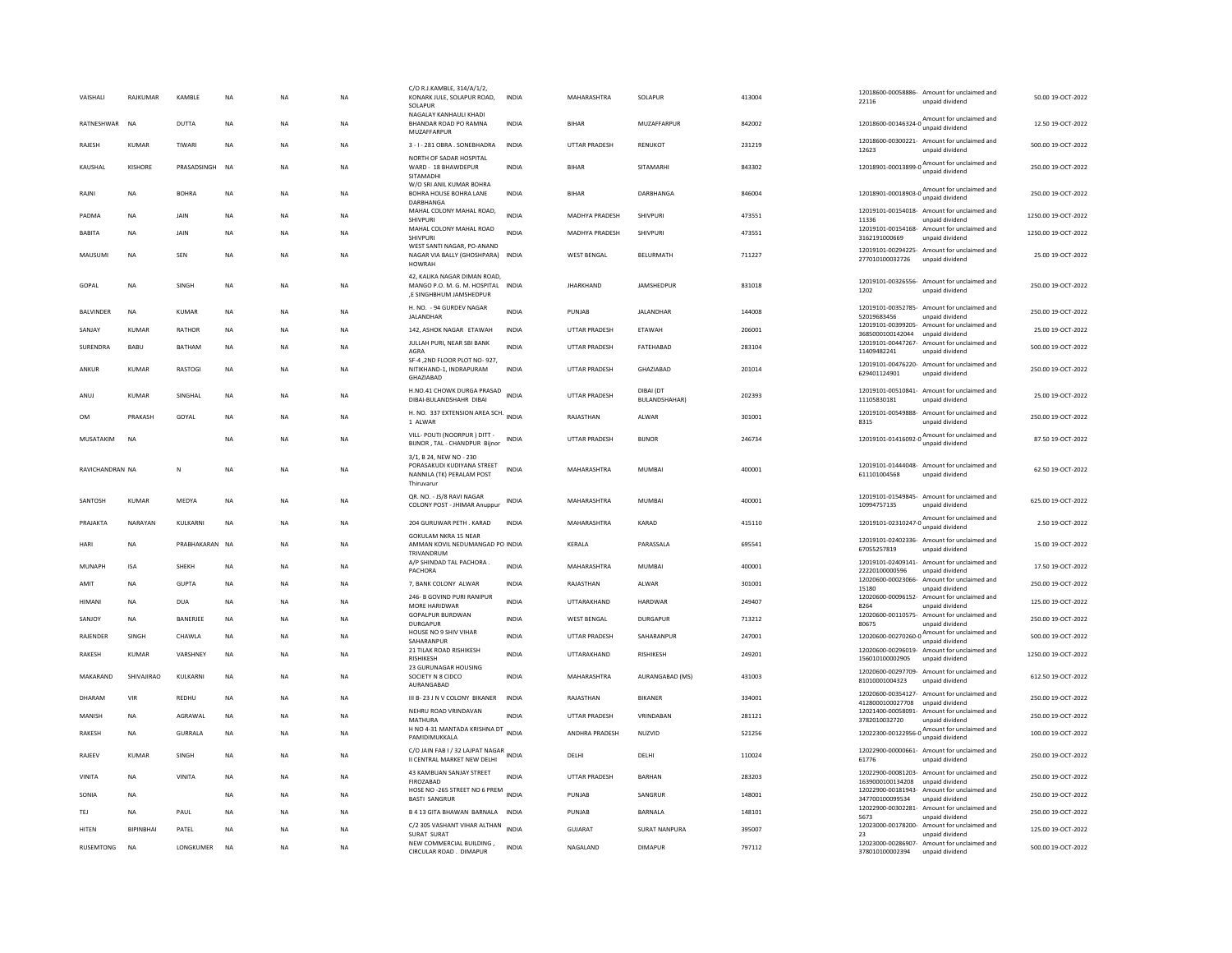| RAJASREE          | $\,$ A       | N                            | $_{\sf NA}$ | <b>NA</b> | <b>NA</b> | 4/1297, CHIRATAPALAM KOCHI                                                                          | <b>INDIA</b> | KERALA               | COCHIN          | 682001 | 12023900-00061014-0 Amount for unclaimed and<br>unpaid dividend                       | 25.00 19-OCT-2022   |
|-------------------|--------------|------------------------------|-------------|-----------|-----------|-----------------------------------------------------------------------------------------------------|--------------|----------------------|-----------------|--------|---------------------------------------------------------------------------------------|---------------------|
| PRASANNA          | CHANDRAN     | $\mathbf{\hat{S}}$           | <b>NA</b>   | <b>NA</b> | <b>NA</b> | GANGA SAGAR FLAT NO<br>304.SECTOR NO 21 PLOT NO<br>21, KAMOTHE NAVI MUMBAI                          | <b>INDIA</b> | MAHARASHTRA          | PANVEL          | 410209 | 12023900-00083486-0 Amount for unclaimed and<br>unpaid dividend                       | 250.00.19-OCT-2022  |
| HARIRAM           | <b>NA</b>    | <b>BHAVSAR</b>               | NA          | <b>NA</b> | NA        | PANT ENCLAVE, GIRITAL ROAD.<br>KASHIPUR                                                             | <b>INDIA</b> | UTTAR PRADESH        | RAMBAGAR        | 244713 | 12024200-00091521- Amount for unclaimed and<br>406010100018498<br>unpaid dividend     | 375.00 19-OCT-2022  |
| RAHA              | <b>UDDIN</b> | <b>7AKARIA</b>               | <b>NA</b>   | <b>NA</b> | <b>NA</b> | T-IV/W-1, CANAL COLONY OKHLA, INDIA<br><b>NEW DELHI</b>                                             |              | <b>DELHI</b>         | <b>DELHI</b>    | 110025 | 12024200-00099592- Amount for unclaimed and<br>39272<br>unpaid dividend               | 250.00 19-OCT-2022  |
| DEB               | KUMAR        | GANGULY                      | <b>NA</b>   | <b>NA</b> | <b>NA</b> | BAJE PRATAPPUR. BURDWAN                                                                             | <b>INDIA</b> | <b>WEST BENGAL</b>   | <b>BURDWAN</b>  | 713101 | 12024200-00182412- Amount for unclaimed and<br>4729<br>unpaid dividend                | 32.50 19-OCT-2022   |
| SURAJIT           | NA           | TAH                          | <b>NA</b>   | <b>NA</b> | <b>NA</b> | VILL- MIRZAPUR, PO- MIRZAPUR,<br>DT- BURDWAN KOLKATA                                                | <b>INDIA</b> | <b>WEST BENGAL</b>   | <b>BURDWAN</b>  | 713103 | 12024200-00303812- Amount for unclaimed and<br>3935<br>unpaid dividend                | 62.50 19-OCT-2022   |
| KEWAL             | <b>NA</b>    | KRISHAN                      | NA          | <b>NA</b> | NA        | C/O M/S LACHHMAN DASS<br>DARYAI LAL MAIN BAZAR<br>SHAHBAD MARKANDA                                  | INDIA        | MAHARASHTRA          | MUMBAI          | 400001 | 12024201-00024891-0<br>Mount for unclaimed and                                        | 250.00 19-OCT-2022  |
| HEMLATA           | <b>NA</b>    | TIKIYANI                     | <b>NA</b>   | <b>NA</b> | <b>NA</b> | AROVE ASHOK FANCY STORE<br>PETCH AREA BHILWARA                                                      | <b>INDIA</b> | RAJASTHAN            | BHILWARA        | 311001 | 12024700-00012551- Amount for unclaimed and<br>unpaid dividend<br>9301                | 250.00 19-OCT-2022  |
| MAMTA             | <b>NA</b>    | TAMRAKAR                     | <b>NA</b>   | <b>NA</b> | <b>NA</b> | SHANTI NAGAR COLONY NEAR<br>PREMPURA PRASUTI GRAH<br>CHHATTARPUR CHHATTARPUR                        | <b>INDIA</b> | MADHYA PRADESH       | CHHATARPUR      | 471001 | 12024700-00053244-0 Amount for unclaimed and<br>unpaid dividend                       | 1250.00 19-OCT-2022 |
| DHARAM            | CHAND        | AGARWAL                      | <b>NA</b>   | <b>NA</b> | <b>NA</b> | 22-POLICE THANE KE SAMNE PO-<br>NEWAI DIST-TONK NEWAI                                               | <b>INDIA</b> | RAJASTHAN            | <b>TONK</b>     | 304021 | 12024700-00166161- Amount for unclaimed and<br>490101414265<br>unpaid dividend        | 250.00 19-OCT-2022  |
| SAILYA            | <b>NA</b>    | DEHINGIA                     | <b>NA</b>   | <b>NA</b> | <b>NA</b> | <b>BOKATA DEHINGIA GAON P O</b><br>CHARABHANGA DIST SIVSAGAR<br>(ASSAM) SIVASAGAR                   | <b>INDIA</b> | ASSAM                | SIBSAGAR        | 785674 | 12024700-00253533-<br>Amount for unclaimed and<br>11603<br>unpaid dividend            | 250.00 19-OCT-2022  |
| <b>SUSHILA</b>    | NA           | DEVI                         | NA          | NA        | NA        | JANTA COLONY RAMPURA PHUL INDIA                                                                     |              | PUNJAB               | RAMPURA         | 151103 | 12025400-00217181- Amount for unclaimed and<br>10730449790<br>unpaid dividend         | 250.00 19-OCT-2022  |
| VINOD             | KUMAR        | <b>KAPOOR</b>                | <b>NA</b>   | <b>NA</b> | <b>NA</b> | NBF-2, MADHAV NAGAR B.C.W.<br>CHITTORGARH                                                           | <b>INDIA</b> | RAJASTHAN            | CHITTORGARH     | 312021 | 12025700-00141236- Amount for unclaimed and<br>111104000059079<br>unpaid dividend     | 250.00 19-OCT-2022  |
| VISHAL            | <b>NA</b>    | LADDHA                       | <b>NA</b>   | <b>NA</b> | <b>NA</b> | 77-A, KUMBHA NAGAR<br>CHITTORGARH                                                                   | <b>INDIA</b> | RAJASTHAN            | CHITTORGARH     | 312001 | 12025700-00152381-<br>Amount for unclaimed and<br>51042505301<br>unpaid dividend      | 805.00 19-OCT-2022  |
| RAVINDRA          | NA           | JAIN                         | NA          | <b>NA</b> | NA        | C/O MAHAVIR SALESH<br>CORPORATION NR ODHAV BUS<br>STAND, AHMEDABAD                                  | <b>INDIA</b> | GUJARAT              | ODHAV           | 382415 | 12025700-00159636-0<br>Mount for unclaimed and                                        | 250.00 19-OCT-2022  |
| TEK               | CHAND        | AGGARWAL                     | NA          | <b>NA</b> | NA        | HOUSE NO.- 367 URBAN ESTATE<br><b>JIND</b>                                                          | <b>INDIA</b> | HARYANA              | JULANA          | 126102 | 12026000-00008312-0 Amount for unclaimed and<br>unpaid dividend                       | 250.00 19-OCT-2022  |
| SHASHANK          | <b>NA</b>    | GOYAL                        | NA          | NA        | NA        | 15 MORAR ENCLAVE COLONY<br><b>GOLA KA MANDIR GWALIOR</b>                                            | <b>INDIA</b> | MADHYA PRADESH       | GWALIOR         | 474005 | 12026200-00101700-0 $\frac{\text{Amount for unclaimed}}{\text{m}}$<br>unpaid dividend | 250.00 19-OCT-2022  |
| SUBHASH           | CHAND        | JAIN                         | <b>NA</b>   | <b>NA</b> | <b>NA</b> | JAIN BHAWAN NEAR PIPAL WALI<br>MATA DUTTPURA MORENA                                                 | <b>INDIA</b> | MADHYA PRADESH       | MORENA          | 476001 | 12026200-00106878- Amount for unclaimed and<br>53021216785<br>unpaid dividend         | 250.00 19-OCT-2022  |
| SHUKLA            | NA           | GOSWAMI                      | NA          | NA        | NA        | C/O LATE S. K. GOSWAMI MAYA<br>NIWAS, MODERN NURSERY ROAD<br>DHAIYA, P.O. - ISM DHANBAD,<br>DHANBAD | <b>INDIA</b> | <b>JHARKHAND</b>     | DHANBAD H.Q     | 826004 | 12026500-00025515- Amount for unclaimed and<br>10958030099<br>unpaid dividend         | 250.00 19-OCT-2022  |
| SUDHIR            | <b>KUMAR</b> | AGRAWAL                      | <b>NA</b>   | <b>NA</b> | NA        | C - 20, DOUBLE STORY, NEAR<br>CENTRAL SCHOOL, P. O. JAMUNA INDIA<br>COLLIERY, JAMUNA ANUPPUR        |              | MAHARASHTRA          | MUMBAI          | 400001 | 12026500-00029904- Amount for unclaimed and<br>10990887282<br>unpaid dividend         | 500.00 19-OCT-2022  |
| <b>TUMMALA</b>    | <b>NA</b>    | <b>KRISHNA</b>               | <b>NA</b>   | <b>NA</b> | <b>NA</b> | OPP KENDRIYA VIDYALAYA RLY QR<br>NO 263/1 MANENDRAGARH<br>KOREA                                     | <b>INDIA</b> | MAHARASHTRA          | MUMBAI          | 400001 | 12026500-00043015- Amount for unclaimed and<br>3037000100926081<br>unpaid dividend    | 125.00.19-OCT-2022  |
| YOGESH            | SARABHAI     | CHOKSI                       | <b>NA</b>   | <b>NA</b> | <b>NA</b> | WHITE BUNGLOW, OPP. NEHRU<br>FOUNDATION, VASTRAPUR.<br>AHMEDABAD                                    | <b>INDIA</b> | <b>GUJARAT</b>       | AHMEDABAD       | 380015 | Amount for unclaimed and<br>12026700-00012721-0<br>unpaid dividend                    | 1250.00 19-OCT-2022 |
| HAMIDA            | <b>ASHIF</b> | <b>TUMBI</b>                 | NA          | <b>NA</b> | NA        | KHIJDA SHERI DHORAJI                                                                                | <b>INDIA</b> | GUJARAT              | DHORAJI         | 360410 | 12026700-00015239-0 $\frac{\text{Amount for unclaimed}}{\text{6}}$<br>unpaid dividend | 250.00 19-OCT-2022  |
| AJITKUMAR         | MAGANLAL     | PAGI                         | <b>NA</b>   | <b>NA</b> | <b>NA</b> | NALU VISTAR, NR.RAMDEV<br>TEMPLE, LUNAWADA, DIST.<br>PANCHMAHAL, LUNAWADA                           | <b>INDIA</b> | <b>GUJARAT</b>       | LUNAWADA        | 389230 | 12028100-00018589- Amount for unclaimed and<br>11845<br>unpaid dividend               | 50.00 19-OCT-2022   |
| <b>TRUPTIREN</b>  | NITINRHAI    | <b>UPADHYAY</b>              | <b>NA</b>   | <b>NA</b> | NA.       | PLOT - 586 - 587/8 GANESH PARK<br>NR KUBERNATH MANDIR<br>MAHUVA                                     | <b>INDIA</b> | GUIARAT              | <b>SIHOR</b>    | 364290 | 12028700-00055176- Amount for unclaimed and<br>1002005015328<br>unpaid dividend       | 250.00.19-OCT-2022  |
| SATISH            | CHAMPALAI    | DUNGARAWAL NA                |             | <b>NA</b> | <b>NA</b> | JUNA MONDHA PETH, BEED                                                                              | <b>INDIA</b> | MAHARASHTRA          | <b>BHIR</b>     | 431122 | 12028900-00063772- Amount for unclaimed and<br>1190021624<br>unpaid dividend          | 25.00 19-OCT-2022   |
| SHRIMANTI         | DADA         | PATIL                        | <b>NA</b>   | <b>NA</b> | <b>NA</b> | 40 DR. B. A. DARURE 31,<br>VARDHMAN HSG SOCIETY<br>ICHALKARANJI                                     | <b>INDIA</b> | MAHARASHTRA          | ICHALKARANJI    | 416115 | 12028900-00126817- Amount for unclaimed and<br>4637<br>unpaid dividend                | 462.50 19-OCT-2022  |
| HEMANT            | KANTILAL     | RATHOD                       | NA          | <b>NA</b> | <b>NA</b> | A/P.PETH-VADGAON<br>TAL.HATKANAGALE<br>DIST.KOLHAPUR PETH-VADGAON                                   | <b>INDIA</b> | MAHARASHTRA          | ICHALKARANJI    | 416112 | 12028900-00318801- Amount for unclaimed and<br>15973<br>unpaid dividend               | 25.00 19-OCT-2022   |
| AJAY              | KALYANRAO    | KATE                         | NA          | NA        | NA        | A/P KATEWADI TAL- BARAMATI<br>DIST- PUNE SANSAR                                                     | <b>INDIA</b> | MAHARASHTRA          | <b>BARAMATI</b> | 413104 | 12028900-00353068- Amount for unclaimed and<br>5131705<br>unpaid dividend             | 250.00 19-OCT-2022  |
| <b>FIRDOS</b>     | F.           | GULAMHUSENW NA<br><b>ALA</b> |             | <b>NA</b> | <b>NA</b> | 503, SHREYAS CHS NR GREENVIEW INDIA<br>HOTEL N. H. NO 8 VAPI                                        |              | <b>GUJARAT</b>       | BHILAD          | 396195 | 12028900-00387302-0 Amount for unclaimed and                                          | 50.00 19-OCT-2022   |
| SUNIL             | <b>KUMAR</b> | NAGORIHUF                    | <b>NA</b>   | <b>NA</b> | NA        | M/S SUNIL ELECTRONICS GANDHI<br>BAZAR (OPP- BAHETI KI DHARAM INDIA<br>SHALA) BHILWARA               |              | RAJASTHAN            | BHILWARA        | 311001 | 12028900-00507504- Amount for unclaimed and<br>660610110015175<br>unpaid dividend     | 102.50 19-OCT-2022  |
| RAMESHCHAND<br>RA | <b>NA</b>    | BHATIA                       | NA          | NA        | NA        | 97; RESHAMWALA MARKET; 3RD;<br>FLOOR; RINGROAD; SURAT                                               | <b>INDIA</b> | GUJARAT              | SURAT NANPURA   | 395002 | 12028900-00866688- Amount for unclaimed and<br>10009<br>unpaid dividend               | 1250.00 19-OCT-2022 |
| SADHNA            | NA           | SRIVASTAVA                   | <b>NA</b>   | <b>NA</b> | <b>NA</b> | 22. TYPE 5. SECTOR 5A BHEL<br>HARIDWAR                                                              | <b>INDIA</b> | UTTARAKHAND          | <b>HARDWAR</b>  | 249403 | 12028900-01058527- Amount for unclaimed and<br>1074000190264147 unpaid dividend       | 250.00 19-OCT-2022  |
| MAHENDRA          | NA           | <b>KUMAR</b>                 | NA          | <b>NA</b> | NA        | A-35 VASANT VIHAR.<br>SAHARANPUR                                                                    | INDIA        | <b>UTTAR PRADESH</b> | SAHARANPUR      | 247001 | 12028900-01067827- Amount for unclaimed and<br>87312210014376<br>unpaid dividend      | 250.00 19-OCT-2022  |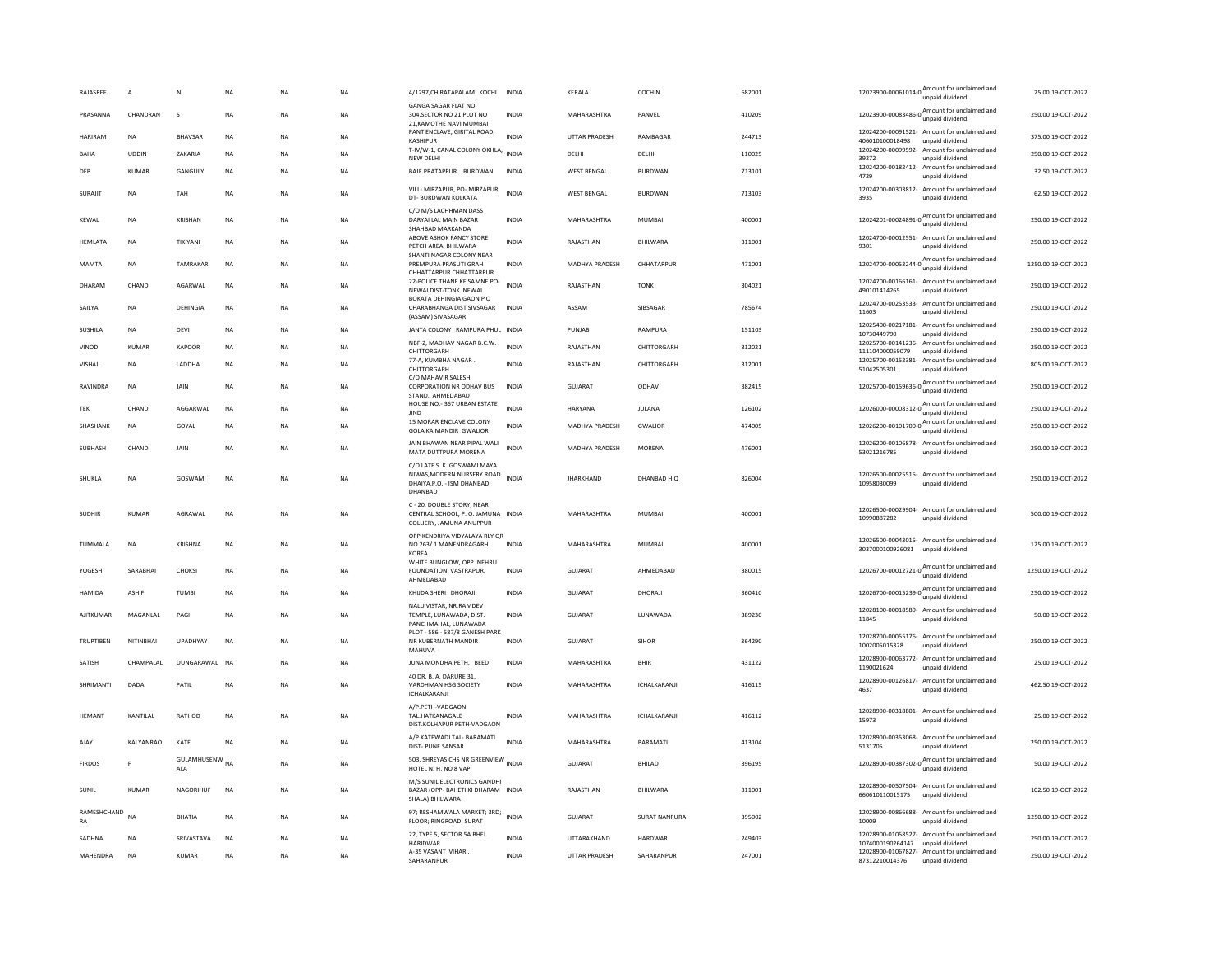| ANII                   | <b>KUMAR</b>       | SINGHAI        | NA        | <b>NA</b> |           | C-312, HARI MARG MALVIYA<br>NAGAR JAIPUR                                                | <b>INDIA</b> | RAJASTHAN             | <b>JAIPUR</b>    | 302017 | 12029200-00065576- Amount for unclaimed and<br>180101194307<br>unpaid dividend     | 897.50 19-OCT-2022  |
|------------------------|--------------------|----------------|-----------|-----------|-----------|-----------------------------------------------------------------------------------------|--------------|-----------------------|------------------|--------|------------------------------------------------------------------------------------|---------------------|
| ZAHEER                 | <b>NA</b>          | ABBAS          | <b>NA</b> | <b>NA</b> | <b>NA</b> | 11, KRISHNA NAGAR-4 IMLI WALA INDIA<br>PHATAK JAIPUR                                    |              | RAJASTHAN             | <b>JAIPUR</b>    | 302015 | 12029200-00117556- Amount for unclaimed and<br>3080101414913<br>unpaid dividend    | 125.00 19-OCT-2022  |
| Nisha                  | <b>NA</b>          | Singh          | <b>NA</b> | <b>NA</b> | <b>NA</b> | 1316, Gorakhpur, Near Angadh<br>Mahavir Mandir, Jabalpur                                | <b>INDIA</b> | <b>MADHYA PRADESH</b> | <b>JARAI PUR</b> | 482001 | 12029700-00024631- Amount for unclaimed and<br>53011698667<br>unpaid dividend      | 250.00.19-OCT-2022  |
| INDULEKHAS             | <b>NA</b>          |                | <b>NA</b> | NA        | NA        | FLAT NO.S.6, RAJADHANI<br>APARTMENTS, LAYAM WEST<br>ROAD, STATUE.JN. TRIPUNITHURA       | <b>INDIA</b> | MAHARASHTRA           | <b>MUMBAI</b>    | 400001 | 12029800-00012965-0 Amount for unclaimed and<br>unpaid dividend                    | 50.00 19-OCT-2022   |
| <b>RAKESH</b>          | CHANDRA            | UPADHYAY       | <b>NA</b> | <b>NA</b> | <b>NA</b> | 224 C TULARAMBAGH ALLAHABAD INDIA<br>ALLAHABAD                                          |              | UTTAR PRADESH         | ALLAHABAD        | 211006 | 12029900-01001774- Amount for unclaimed and<br>10277533552<br>unpaid dividend      | 255.00 19-OCT-2022  |
| NIHAL                  | CHAND              | SHARMA         | NA        | NA        | NA        | H/443 VIKAS PURI NEW DLEHI                                                              | INDIA        | DELHI                 | DELHI            | 110018 | 12029900-01086568- Amount for unclaimed and<br>79010100023852<br>unpaid dividend   | 45.00 19-OCT-2022   |
| GOPALKRISHNA YAMANAPPA |                    | MARRUMKAR      | <b>NA</b> | <b>NA</b> | <b>NA</b> | #122, LAKSHMAIAH REDDY<br>BUILDING, SARJAPUR ROAD<br>DODDAKANNELLI BANGALORE            | <b>INDIA</b> | KARNATAKA             | BANGALORE        | 560035 | 12029900-01744690-0 Amount for unclaimed and                                       | 50.00 19-OCT-2022   |
| MANJUNATH              | MARUTI             | DEVADKAR       | NA        | NA        | NA        | BHIMAPPA CHAWL NEAR KHAZI<br><b>BUILDING STATION ROAD</b><br>MALAMADDI DHARWAD          | <b>INDIA</b> | KARNATAKA             | HUBLI            | 580007 | 12029900-02799450- Amount for unclaimed and<br>3531<br>unpaid dividend             | 25.00 19-OCT-2022   |
| <b>SHAFIK</b>          | ABDUI              | GAFARCHAUHA    | <b>NA</b> | <b>NA</b> | <b>NA</b> | 411/A/3 SHISHU VIHAR<br>BHAVNAGAR                                                       | <b>INDIA</b> | GUIARAT               | <b>RHAVNAGAR</b> | 364001 | 12029900-02823271- Amount for unclaimed and<br>71104000157643<br>unpaid dividend   | 250.00.19-OCT-2022  |
| <b>JYOSHNABEN</b>      | KRISHNADHAR        | DUBEY          | <b>NA</b> | <b>NA</b> | <b>NA</b> | 148 ALAHDADPUR GORAKHPUR INDIA                                                          |              | <b>UTTAR PRADESH</b>  | GORAKHPUR        | 273001 | 12029900-03127450-0 Amount for unclaimed and<br>unpaid dividend                    | 12.50 19-OCT-2022   |
| DEEPAK                 | NA                 | BAJAJ          | NA        | NA        | NA        | 137D BLOCK CC SHALIMAR BAGH<br>NEW DELHI                                                | <b>INDIA</b> | DELHI                 | DELHI            | 110088 | 12029900-03762115- Amount for unclaimed and<br>14337<br>unpaid dividend            | 100.00 19-OCT-2022  |
| MEENAKSHI              | <b>NA</b>          | <b>VERMA</b>   | <b>NA</b> | <b>NA</b> | <b>NA</b> | A 122 SECTOR 15 NOIDA GAUTAM<br><b>BUDH NAGAR NOIDA</b>                                 | <b>INDIA</b> | <b>UTTAR PRADESH</b>  | NOIDA COMPLEX    | 201301 | 12029900-04369680-0 Amount for unclaimed and<br>unpaid dividend                    | 475.00 19-OCT-2022  |
| SACHIN                 | VINAYAK            | MUSALE         | NA        | NA        | NA        | PLOT NO. 12. VIJAY NAGAR<br>DEOLALI CAMP, TAL & DIST NASIK INDIA<br><b>NASIK</b>        |              | MAHARASHTRA           | DEOLALI          | 422401 | 12030000-00048265-0<br>unpaid dividend<br>unpaid dividend                          | 25.00 19-OCT-2022   |
| SANJAY                 | BANKATLAL          | BARMECHA       | <b>NA</b> | <b>NA</b> | <b>NA</b> | BUNGLOW NO. 24, IN FRONT OF<br>AMBIKA HIGH SCHOOL KEDGAON, INDIA<br>AHMEDNAGAR          |              | MAHARASHTRA           | AHMEDNAGAR       | 414005 | 12030000-00061789- Amount for unclaimed and<br>2150102000000471<br>unpaid dividend | 250.00 19-OCT-2022  |
| VANEET                 | NA                 | <b>KUMAR</b>   | <b>NA</b> | <b>NA</b> | <b>NA</b> | H NO-6/153, KHALSA PUR ROAD,<br><b>TARN TARAN</b>                                       | <b>INDIA</b> | PUNJAB                | <b>TARN TARN</b> | 143401 | 12030000-00245612-<br>Amount for unclaimed and<br>1419428741<br>unpaid dividend    | 62.50 19-OCT-2022   |
| <b>DIPAK</b>           | <b>BHOLANATH</b>   | SONAWNI        | <b>NA</b> | <b>NA</b> | <b>NA</b> | AT PO GANGAPUR GAON, TAL<br>DIST NASHIK NASHIK                                          | <b>INDIA</b> | MAHARASHTRA           | <b>NASIK</b>     | 422013 | 12030000-00278769-<br>Amount for unclaimed and<br>5935<br>unpaid dividend          | 25.00 19-OCT-2022   |
| <b>SUHAS</b>           | <b>JAYWANT</b>     | THAKRE         | NA        | NA        | NA        | SARVE NO.113, SAHAKAR<br>COLONY, SHIVAJI NAGAR, NASHIK                                  | INDIA        | MAHARASHTRA           | NASIK            | 422006 | 12030000-00309190- Amount for unclaimed and<br>1369<br>unpaid dividend             | 37.50 19-OCT-2022   |
| RAJ                    | PAL                | SHARMA         | <b>NA</b> | <b>NA</b> | <b>NA</b> | C - 10/39, YAMUNA VIHAR, DELHI INDIA                                                    |              | DELHI                 | DELHI            | 110053 | 12030000-00389556- Amount for unclaimed and<br>10086390868<br>unpaid dividend      | 250.00 19-OCT-2022  |
| ANIL                   | NA                 | PRASAD         | NA        | NA        | NA        | S/O INDERA DEV PRASAD.<br>DOCTORS COLONY, KHANDAKPAR, INDIA<br>BIHARSHARIF, NALANDA     |              | BIHAR                 | BIHARSHARIF      | 803101 | 12030000-00531851- Amount for unclaimed and<br>140101014153<br>unpaid dividend     | 250.00 19-OCT-2022  |
| SANJOY                 | KUMAR              | GHOSH          | NA        | <b>NA</b> | NA        | TARAKESWAR CHOUL PATTY<br>HOOGHLY TARAKESWAR                                            | INDIA        | <b>WEST BENGAL</b>    | <b>BINOGRAM</b>  | 712410 | 12030200-00075331-0<br>unpaid dividend<br>dividend                                 | 400.00 19-OCT-2022  |
| <b>RASILAREN</b>       | <b>RASIKI AI</b>   | SANGHVI        | <b>NA</b> | <b>NA</b> | NA        | 7-B, SIDDHCHAKRA APPT., OLD<br>UMRA JAKATNAKA, NERA<br>SARGAM SHOPPING CENTRE.<br>SURAT | <b>INDIA</b> | GUIARAT               | SURAT NANPURA    | 395007 | 12030300-00048340- Amount for unclaimed and<br>53034807411<br>unpaid dividend      | 250.00.19-OCT-2022  |
|                        |                    |                |           |           |           | S/o C.N.CHANDRASHEKARA                                                                  |              |                       |                  |        |                                                                                    |                     |
|                        | <b>NA</b>          | RAGHAVENDRA NA |           | <b>NA</b> | <b>NA</b> | GUPTA SRI RAMA KRUPA,, VYSYA<br>STREET CHIKKANAYAKANAHALLI<br>TUMKUR(D)                 | <b>INDIA</b> | KARNATAKA             | <b>TIPTUR</b>    | 572214 | 12030700-00085909- Amount for unclaimed and<br>530101024235<br>unpaid dividend     | 250.00 19-OCT-2022  |
| THIRUPATHI             | NA                 | <b>BOGA</b>    | NA        | NA        | <b>NA</b> | 3-5-376 GANDHI ROAD WARD NO-<br>8 VINAYAKA MARKET KARIM<br><b>NAGAR</b>                 | <b>INDIA</b> | ANDHRA PRADESH        | KARIMNAGAR       | 505001 | 12030700-00094761- Amount for unclaimed and<br>158708<br>unpaid dividend           | 75.00 19-OCT-2022   |
| SHANTI                 | SARUP              | <b>GUPTA</b>   | NA        | <b>NA</b> | NA        | C-26 BANGLOW ROAD ADARASH<br>NAGAR DELH                                                 | <b>INDIA</b> | DELHI                 | DELHI            | 110033 | 12030900-00001682- Amount for unclaimed and<br>10769<br>unpaid dividend            | 257.50 19-OCT-2022  |
| MANISH                 | <b>NA</b>          | <b>KUMAR</b>   | <b>NA</b> | <b>NA</b> | <b>NA</b> | H. NO-145 MANMOHAN NAGAR<br>JABALPUR JABALPUR                                           | <b>INDIA</b> | MADHYA PRADESH        | <b>JABALPUR</b>  | 482005 | 12031600-00225715- Amount for unclaimed and<br>24901517847<br>unpaid dividend      | 27.50 19-OCT-2022   |
| ASHA                   | NA                 | JAIN           | NA        | NA        | NA        | 198 MOHAN NAGAR THATIPUR<br><b>GIRD GWALIOR</b>                                         | <b>INDIA</b> | MADHYA PRADESH        | GWALIOR          | 474011 | 12031600-00266034- Amount for unclaimed and<br>16590100002309<br>unpaid dividend   | 250.00 19-OCT-2022  |
| <b>IIGNASHAREN</b>     | RAIFSHRHAI         | KAKKAD         | <b>NA</b> | <b>NA</b> | <b>NA</b> | BLOCK NO 101 RAM VATIKA APT 3<br>MARUTI NAGAR AIRPORT ROAD INDIA<br>RAJKOT              |              | GUIARAT               | RAIKOT           | 360001 | 12032100-00003025- Amount for unclaimed and<br>5100101005962<br>unpaid dividend    | 250.00.19-OCT-2022  |
| NAJNINBIBI             | <b>IBRAHIMBHAI</b> | VOHRA          | NA        | NA        | NA        | NEAR MASJID PETKAD ROAD AT<br>KANSARI TAL KHAMBHAT DIST<br>ANAND KHAMBHAT               | <b>INDIA</b> | <b>GUJARAT</b>        | KHAMBHAT         | 388630 | 12032100-00005951- Amount for unclaimed and<br>unpaid dividend<br>4678             | 125.00 19-OCT-2022  |
| MEENABEN               | DHIRAJLAL          | <b>SUCHAK</b>  | <b>NA</b> | <b>NA</b> | <b>NA</b> | 13/C, GOKUL NAGAR SHIV KRUPA<br>JUNAGADH                                                | <b>INDIA</b> | GUIARAT               | <b>IUNAGADH</b>  | 362001 | 12032100-00032411- Amount for unclaimed and<br>332210100000936<br>unpaid dividend  | 1127.50 19-OCT-2022 |
| HETAL                  | DHIRAJLAL          | <b>SUCHAK</b>  | <b>NA</b> | <b>NA</b> | <b>NA</b> | 13/C, GOKULNAGAR SHIV KRUPA<br>JUNAGADH JUNAGADH                                        | <b>INDIA</b> | <b>GUJARAT</b>        | <b>JUNAGADH</b>  | 362001 | 12032100-00032557-0 Amount for unclaimed and<br>unpaid dividend                    | 500.00 19-OCT-2022  |
| BRAHMBHATT             | SANJAYKUMAR        | E              | NA        | NA        | NA        | NICHO BHATWADO OPP RANAVAS INDIA<br>0 MEHSANA                                           |              | GUJARAT               | AHMEDABAD        | 380015 | 12032300-00608844- Amount for unclaimed and<br>805011001020799<br>unpaid dividend  | 250.00 19-OCT-2022  |
| MEHABUB                | <b>NA</b>          | ALAM           | <b>NA</b> | <b>NA</b> | <b>NA</b> | ONKAR VATIKA SUBHASH CHAWK INDIA<br>PADRAUNA                                            |              | <b>UTTAR PRADESH</b>  | CAPTIANGANJ      | 274304 | 12032700-00067648-0 Amount for unclaimed and<br>unpaid dividend                    | 125.00 19-OCT-2022  |
| <b>SABITHS</b>         | <b>NA</b>          |                | NA        | NA        | NA        | KARUVAKODE KALAM<br>MUTHALAMADA P.O PALAKKAD                                            | INDIA        | KERALA                | MANNARGHAT       | 678507 | 12032800-00002481- Amount for unclaimed and<br>32849840776<br>unpaid dividend      | 25.00 19-OCT-2022   |
| GEORGE                 | <b>IOSEPH</b>      |                | <b>NA</b> | <b>NA</b> | <b>NA</b> | KOMPANAL (H) KANJIRATHANAM<br>MANJOOR P O , KURUPPANTHARA INDIA<br>KOTTAYAM             |              | <b>KFRAIA</b>         | MUVATTUPUZHA     | 686603 | 12032800-00148730-0 Amount for unclaimed and                                       | 1740.00 19-OCT-2022 |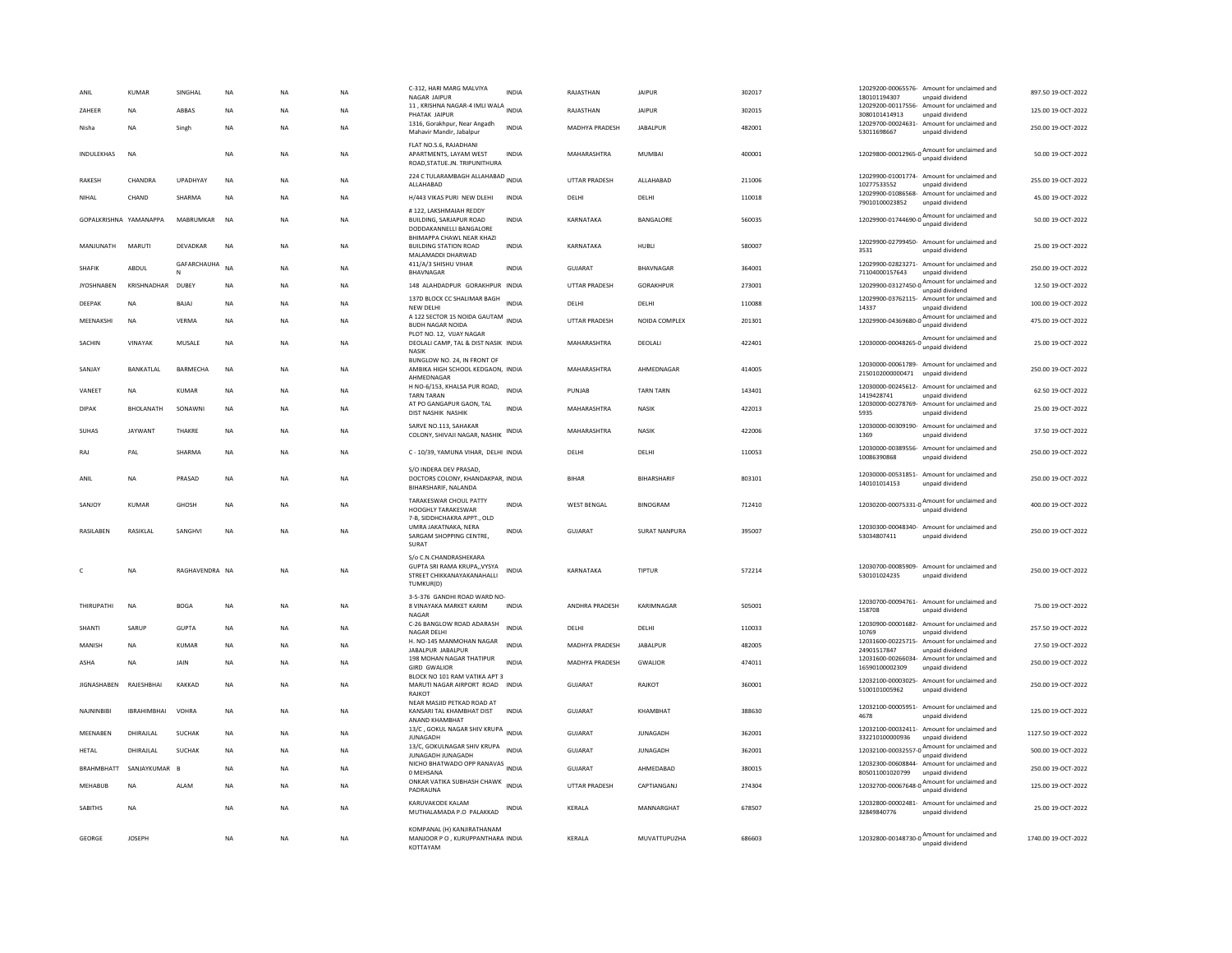|                      | s                                | PATIL                | NA        | NA        | NA        | H. NO.66 DYAVANAKONDA<br>VILLAGE KALGHATAGI DHARWAD                                         | INDIA        | KARNATAKA        | ARALIKATTI           | 581204 | 12032800-00355182-0<br>unpaid dividend<br>unpaid dividend                               | 250.00 19-OCT-2022  |
|----------------------|----------------------------------|----------------------|-----------|-----------|-----------|---------------------------------------------------------------------------------------------|--------------|------------------|----------------------|--------|-----------------------------------------------------------------------------------------|---------------------|
| YASH                 | MAHESHBHAI                       | ANANDPARA            | <b>NA</b> | NA        | NA        | 7/A. REGENCY TOWER, BEHIND<br>JALARAM SOCIETY JUNAGADH<br><b>JUNAGADH</b>                   | <b>INDIA</b> | GUJARAT          | <b>JUNAGADH</b>      | 362001 | 12033200-00100373- Amount for unclaimed and<br>48066<br>unpaid dividend                 | 250.00 19-OCT-2022  |
| KAMALABEN            | AMRATLAL                         | PATEL                | <b>NA</b> | <b>NA</b> | <b>NA</b> | ROOM NO D - 60 GEB COLONY P O<br>- UKAIDAM TAL - FORTSONGADH INDIA<br>DIST - SURAT UKAI     |              | <b>GUJARAT</b>   | BARDOLI              | 394680 | 12033200-00471032-0 Amount for unclaimed and<br>unpaid dividend                         | 250.00 19-OCT-2022  |
| SHAILESH             | DAHYABHAI                        | PATEL                | NA        | <b>NA</b> | NA        | PATEL VAS NAROL GAM NAROL<br>AHMEDABAD                                                      | <b>INDIA</b> | <b>GUJARAT</b>   | ODHAV                | 382405 | 12033200-00479099-0 Amount for unclaimed and<br>unpaid dividend                         | 750.00 19-OCT-2022  |
| <b>HIRABEN</b>       | <b>AMRUTBHAI</b>                 | PATEL                | <b>NA</b> | <b>NA</b> | <b>NA</b> | 146 YASH VIJAY SOC N H 8 C I M<br>AMRAIWADI AHMEDABAD                                       | <b>INDIA</b> | <b>GUJARAT</b>   | AHMEDABAD            | 380026 | 12033200-00583484-0 $\frac{\text{Amount}}{\cdots}$ for unclaimed and<br>unpaid dividend | 125.00 19-OCT-2022  |
| SHAILENDRA           | ANANT                            | RAUT                 | NA        | <b>NA</b> | NA        | 23/2 GRD S S NAGAR BUILDING-23<br>AMBOLI HILL ROAD ANDHERI (W) INDIA<br>MUMBAI              |              | MAHARASHTRA      | MUMBAI               | 400058 | 12033200-00609799- Amount for unclaimed and<br>2001012080<br>unpaid dividend            | 12.50 19-OCT-2022   |
| MITULKUMAR           | BABUBHAI                         | PATEL                | <b>NA</b> | <b>NA</b> | <b>NA</b> | B/29 TIRUPATI BANGLOWS<br>RADHANPUR ROAD B/H<br>DUDHSAGAR DAIRY MEHSANA                     | <b>INDIA</b> | GUJARAT          | MAHESANA             | 384002 | 12033200-00714069-<br>Amount for unclaimed and<br>25701500781<br>unpaid dividend        | 125.00 19-OCT-2022  |
| RUKMANI              | DEVI                             | MOTAMARRI            | NA        | <b>NA</b> | NA        | #1-104-17 MIG-38 SECTOR-5 M V<br>P COLONY VISAKHAPATNAM                                     | INDIA        | ANDHRA PRADESH   | VISAKHAPATNAM        | 530017 | 12033200-00788047-0<br>unpaid dividend<br>dividend                                      | 100.00 19-OCT-2022  |
| <b>AMINRHAI</b>      | <b>HARUNBHAI</b>                 | KASH                 | <b>NA</b> | <b>NA</b> | <b>NA</b> | BHAVSAR CHAKLO LINDI BAZAR<br>JAMNAGAR                                                      | <b>INDIA</b> | <b>GUJARAT</b>   | <b>IAMNAGAR</b>      | 361001 | 12033200-00936901- Amount for unclaimed and<br>1292083214<br>unpaid dividend            | 250.00 19-OCT-2022  |
| RAJESHKUMAR JOITARAM |                                  | PATEL                | <b>NA</b> | <b>NA</b> | <b>NA</b> | 16 PATEL VAS NANA CHEKHALA TA<br>TALOD DIST SABARKANTHA<br>TALOD                            | <b>INDIA</b> | GUJARAT          | MODASA               | 383305 | 12033200-01025686- Amount for unclaimed and<br>25701504508<br>unpaid dividend           | 25.00 19-OCT-2022   |
| VIJAY                | <b>NA</b>                        | ANAND                | <b>NA</b> | <b>NA</b> | NA        | V P O GHANARI TEH AMB UNA                                                                   | INDIA        | HIMACHAL PRADESH | <b>BARSAR</b>        | 174303 | 12033200-01142700- Amount for unclaimed and<br>1190008840<br>unpaid dividend            | 50.00 19-OCT-2022   |
| NATAVARBHAI          | UMEDDAS                          | PATEL                | <b>NA</b> | <b>NA</b> | <b>NA</b> | 6/NEW LAXMI NAGAR RTO RD<br>MODASA S K MODASA                                               | <b>INDIA</b> | <b>GUJARAT</b>   | MODASA               | 383315 | $12033200{\cdot}01198931{\cdot}0$ Amount for unclaimed and<br>unpaid dividend           | 200.00 19-OCT-2022  |
| KAIAI                | $\mathbf{I}$                     | PATEL                | <b>NA</b> | <b>NA</b> | <b>NA</b> | 137 SHIV GANESH BUNGLOWS B/H<br>MADHURAM PLOT 100 FT SHILAJ INDIA<br>ROAD THALTEJ AHMEDABAD |              | GUIARAT          | AHMEDARAD            | 380015 | 12033200-01205967- Amount for unclaimed and<br>2200<br>unpaid dividend                  | 125.00 19-OCT-2022  |
| SOLANKI              | RAMSIBHA                         | ARAJANBHAI           | <b>NA</b> | <b>NA</b> | NA        | A/3 AKASH GANGA SOC C/O<br>MADHUVAN SOC NR AMICOLONY INDIA<br><b>GIDC ANKLESHWAR</b>        |              | <b>GUJARAT</b>   | ANKLESHWAR           | 393002 | 12033200-01351899- Amount for unclaimed and<br>25801509489<br>unpaid dividend           | 250.00 19-OCT-2022  |
| <b>SUDHIR</b>        | PRASAD                           | MANOJKUMARH NA<br>UF |           | <b>NA</b> | <b>NA</b> | SADIPUR MUNGER                                                                              | <b>INDIA</b> | <b>BIHAR</b>     | <b>MONGHYR</b>       | 811201 | 12033200-01662411- Amount for unclaimed and<br>10408<br>unpaid dividend                 | 250.00 19-OCT-2022  |
| RASHMI               | SURYAKANT                        | RAJPURKAR            | <b>NA</b> | <b>NA</b> | <b>NA</b> | 70/701 MHB CLY SURYADARSHAN<br>CHS LTD MAHAVIR NGR<br>KANDIVALI W MUMBAI                    | <b>INDIA</b> | MAHARASHTRA      | <b>MUMBAI</b>        | 400067 | 12033200-01663611- Amount for unclaimed and<br>201010100009959<br>unpaid dividend       | 37.50 19-OCT-2022   |
| RAMESHBHAI           | NARANBHAI                        | KHAMBHADIYA NA       |           | <b>NA</b> | NA        | SHANTINNAGAR-1 PLOT NO 4970<br>KALIYABID BHAVNAGAR                                          | <b>INDIA</b> | GUJARAT          | BHAVNAGAR            | 364002 | 12033200-01726916- Amount for unclaimed and<br>19545<br>unpaid dividend                 | 250.00 19-OCT-2022  |
| CHARANDEEP           | <b>NA</b>                        | ARORA                | <b>NA</b> | <b>NA</b> | NA        | H NO 179 FRIENDS COLONY<br>MOGA                                                             | <b>INDIA</b> | PUNJAB           | MOGA                 | 142001 | 12033200-01746048-0 Amount for unclaimed and                                            | 250.00 19-OCT-2022  |
| CHANDRAVEER NA       |                                  | SINGH                | <b>NA</b> | <b>NA</b> | <b>NA</b> | 190 SAKET NAGAR INDORE                                                                      | <b>INDIA</b> | MADHYA PRADESH   | <b>INDORE</b>        | 452001 | 12033200-01837800- Amount for unclaimed and<br>880210100011491<br>unpaid dividend       | 500.00 19-OCT-2022  |
| MOHANLAL             | <b>NA</b>                        | LADDHA               | NA        | <b>NA</b> | NA        | H NO 3 GALI NO 6 MAHESH<br>NAGAR INDORE                                                     | <b>INDIA</b> | MADHYA PRADESH   | INDORE               | 452001 | 12033200-01856794- Amount for unclaimed and<br>8561<br>unpaid dividend                  | 250.00 19-OCT-2022  |
| ASHISH               | PRAVINBHAI                       | PATEL                | NA        | NA        | NA        | B/4 SHIVDARSHAN FLAT NARODA<br>AHMEDABAD                                                    | <b>INDIA</b> | GUJARAT          | NARODA               | 382325 | 12033200-01950662- Amount for unclaimed and<br>unpaid dividend<br>7778                  | 75.00 19-OCT-2022   |
|                      | GIRISHKUMAR VITTHADALDAS PANCHAL |                      | <b>NA</b> | <b>NA</b> | <b>NA</b> | 4/14/66 BODELI -5 TA SANKHEDA<br>DIST BARODA BODELI                                         | <b>INDIA</b> | GUIARAT          | DHABHOLR S           | 391135 | 12033200-01955242- Amount for unclaimed and<br>8420140001201<br>unpaid dividend         | 250.00 19-OCT-2022  |
| DINESH               | <b>ASARAM</b>                    | DARUNKAR             | NA        | <b>NA</b> | <b>NA</b> | MATRU CHAYA SHIVAJI ROAD TAL-<br>KOPARGAON DIST AHMEDNAGAR INDIA                            |              | MAHARASHTRA      | KOPERGAON            | 423601 | 12033200-02012826- Amount for unclaimed and<br>629<br>unpaid dividend                   | 750.00 19-OCT-2022  |
| <b>MAMTA</b>         | JAYESH                           | VAKHARIA             | <b>NA</b> | <b>NA</b> | <b>NA</b> | <b>KOPARGAON</b><br>D/152 VRUNDAVAN TOWNSHIP<br>GOTRI VASNA ROAD RAJKOT                     | <b>INDIA</b> | <b>GUJARAT</b>   | VADODARA             | 390015 | 12033200-02433048- Amount for unclaimed and<br>unpaid dividend<br>18800100006708        | 52.50 19-OCT-2022   |
| SHIRIN               | ABDULHAI                         | MULLA                | <b>NA</b> | <b>NA</b> | NA        | 5 DANA APARTMENT BADEKHAN<br>CHAKLAW NR FISALLI MASJID                                      | INDIA        | <b>GUJARAT</b>   | <b>SURAT NANPURA</b> | 395001 | 12033200-02693357- Amount for unclaimed and<br>165110100020225<br>unpaid dividend       | 1250.00 19-OCT-2022 |
| RAYCHANDANI ANKIT    |                                  | P                    | NA        | NA        | NA        | SURAT<br>72 ODHARINAGAR MALPUR ROAD INDIA                                                   |              | GUJARAT          | MODASA               | 383315 | 12033200-02818261- Amount for unclaimed and                                             | 12.50 19-OCT-2022   |
|                      |                                  |                      |           |           |           | DIST SABARKANTHA MODASA                                                                     |              |                  |                      |        | 30289273419<br>unpaid dividend<br>12033200-02882729- Amount for unclaimed and           |                     |
| ANITA                | <b>NA</b>                        | PANDEY               | <b>NA</b> | <b>NA</b> | <b>NA</b> | 66 LOHAN CHAL B S CITY BOKARO INDIA                                                         |              | <b>JHARKHAND</b> | <b>BOKARO</b>        | 827001 | 171010200005272<br>unpaid dividend<br>12033200-02892638- Amount for unclaimed and       | 250.00 19-OCT-2022  |
| MUNNALAL             | NA                               | DHANGAR              | <b>NA</b> | <b>NA</b> | NA        | KHEDIPURA WARD HARDA<br>161 THIRUMURUGAN NAGAR                                              | <b>INDIA</b> | MADHYA PRADESH   | HARDA                | 461331 | 20800100081174<br>unpaid dividend                                                       | 250.00 19-OCT-2022  |
| RANI                 | <b>NA</b>                        | Þ                    | <b>NA</b> | <b>NA</b> | <b>NA</b> | VEERAMPALAYAM ROAD<br>KALAPATTY COIMBATORE<br>C/O MUKKANDESHWARA                            | <b>INDIA</b> | TAMIL NADU       | COIMBATORE           | 641006 | 12033200-03690347-<br>Amount for unclaimed and<br>1147155<br>unpaid dividend            | 375.00 19-OCT-2022  |
| MAYUR                | MAHENDRAKU<br>MAR                | SHAH                 | NA        | <b>NA</b> | NA        | TRADERS MANDY MERCHANTS<br>ARSIKERE                                                         | <b>INDIA</b> | MAHARASHTRA      | MUMBAI               | 400001 | 12033200-04108317- Amount for unclaimed and<br>14012200019659<br>unpaid dividend        | 50.00 19-OCT-2022   |
| VINODRAI             | ANANDBHAI                        | SIHORA               | <b>NA</b> | <b>NA</b> | <b>NA</b> | AT TALALA OPP GEB OPP<br>VAGHASIYA HOSPITAL TALALA                                          | <b>INDIA</b> | GUJARAT          | VISAVADAR            | 362150 | 12033200-04745055- Amount for unclaimed and<br>27610100004471<br>unpaid dividend        | 250.00 19-OCT-2022  |
| SMRUTIBEN            | SUNILKUMAR                       | PATEL                | <b>NA</b> | <b>NA</b> | <b>NA</b> | 33 HARIVALLABH SOC NARODA<br>AHMEDABAD                                                      | <b>INDIA</b> | <b>GUJARAT</b>   | <b>NARODA</b>        | 382325 | 12033200-05800970- Amount for unclaimed and<br>7392<br>unpaid dividend                  | 125.00 19-OCT-2022  |
| ANURADHA             | JAGDEESH                         | YADAV                | <b>NA</b> | <b>NA</b> | <b>NA</b> | PLOT NO N35/54/10/1/3 SWAMI<br>VIVEKANAND NAGAR NEW CID CO INDIA<br>NASIK                   |              | MAHARASHTRA      | <b>NASIK</b>         | 422009 | 12033200-07147809-0 Amount for unclaimed and                                            | 62.50 19-OCT-2022   |
|                      |                                  |                      |           |           |           |                                                                                             |              |                  |                      |        |                                                                                         |                     |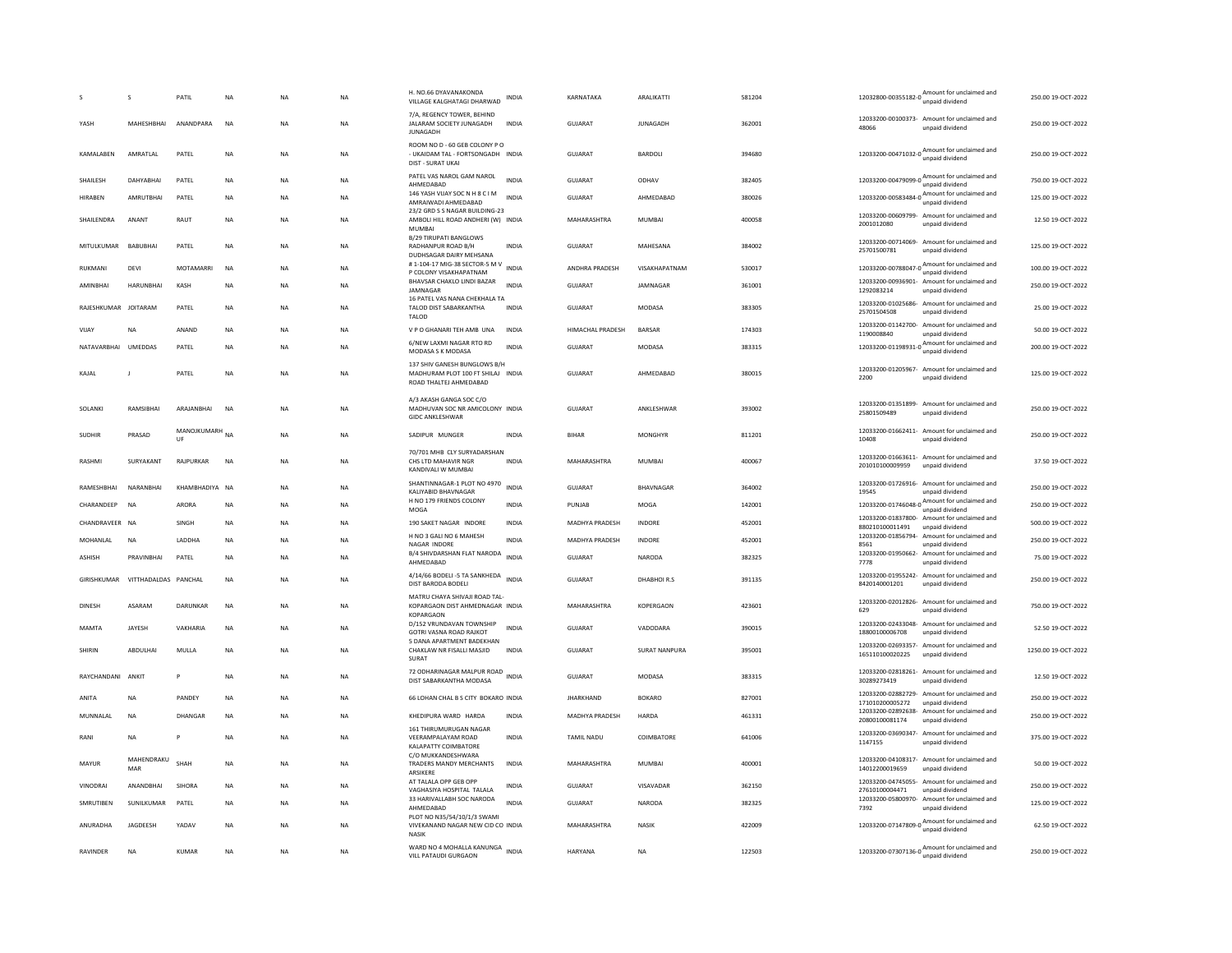| Mavji                 | Premji                   | Rajani        | NA          | <b>NA</b>   | <b>NA</b> | Nr Swami Narayan Temple Dhedh<br>Wali Sheri Rampara Vekra Mandvi                                          | INDIA        | GUJARAT            | MANDVI                      | 370445 | 12764                           | 12033300-00046157- Amount for unclaimed and<br>unpaid dividend | 7.50 19-OCT-2022   |
|-----------------------|--------------------------|---------------|-------------|-------------|-----------|-----------------------------------------------------------------------------------------------------------|--------------|--------------------|-----------------------------|--------|---------------------------------|----------------------------------------------------------------|--------------------|
| VAIDYA                | NILESH                   | HARIKESH      | <b>NA</b>   | <b>NA</b>   | NA        | 20 LAXMI SOCIETY BODELI TA<br>SANKHEDA DIST BARODA BODELI                                                 | INDIA        | GUJARAT            | DHABHOIR.S                  | 391135 | 2070100001244                   | 12033300-00596792- Amount for unclaimed and<br>unpaid dividend | 897.50 19-OCT-2022 |
| <b>SUDHIR</b>         | KANT                     | <b>RFHI</b>   | <b>NA</b>   | <b>NA</b>   | <b>NA</b> | H. NO. 1892, SECTOR-17 HUDA<br><b>JAGADHRI</b>                                                            | <b>INDIA</b> | HARYANA            | YAMUNA NAGAR                | 135003 | 35173                           | 12033400-00005818- Amount for unclaimed and<br>unpaid dividend | 625.00.19-OCT-2022 |
| MOHAMMED              | AARIF                    | SHAIKH        | <b>NA</b>   | <b>NA</b>   | <b>NA</b> | 4/2 4 TH MAIN RD CHINNAPA<br>GARDEN BENSON TOWN POST J C INDIA<br><b>NAGAR BANGLORE</b>                   |              | KARNATAKA          | BANGALORE                   | 560046 | 18101                           | 12033500-00022974- Amount for unclaimed and<br>unpaid dividend | 12.50 19-OCT-2022  |
| s                     | NARAYANAN                |               | <b>NA</b>   | <b>NA</b>   | <b>NA</b> | D 16 NABARD OFFICERS QTRS 73<br>BAZULLAH ROAD T NAGAR<br>CHENNAL                                          | <b>INDIA</b> | <b>TAMIL NADU</b>  | CHENNAI                     | 600017 | 22654                           | 12033500-00036299- Amount for unclaimed and<br>unpaid dividend | 250.00 19-OCT-2022 |
| PANKAJ                | PRAKASHCHAND LUNIYA      |               | <b>NA</b>   | <b>NA</b>   | <b>NA</b> | NEHARU ROAD JALNA JALNA                                                                                   | <b>INDIA</b> | MAHARASHTRA        | <b>JALNA</b>                | 431203 | 122327                          | 12033500-00067416- Amount for unclaimed and<br>unpaid dividend | 250.00 19-OCT-2022 |
| RAJEEV                | <b>NAIR</b>              |               | $_{\sf NA}$ | $_{\sf NA}$ | ΝA        | 7 SILVER SPRINGS L.O. AIRPORT<br>VARTH MARATHAHALLI B LORE RD<br>MUNNEKOLALA LANE ADJ TO BAG<br>BANGALORE | <b>INDIA</b> | KARNATAKA          | BANGALORE                   | 560037 | 9010100740593                   | 12033500-00172621- Amount for unclaimed and<br>unpaid dividend | 500.00 19-OCT-2022 |
| s                     | К                        | ARIFULLAH     | <b>NA</b>   | <b>NA</b>   | <b>NA</b> | OLD NO M2 1 NEW NO 6 660<br>POONVIZHLA NAGAR TRICHY<br><b>ROAD NAMAKKAL</b>                               | <b>INDIA</b> | <b>TAMIL NADU</b>  | NAMAKKAL                    | 637001 | 220                             | 12033500-00239779- Amount for unclaimed and<br>unpaid dividend | 250.00 19-OCT-2022 |
|                       | MOHAN                    |               | <b>NA</b>   | <b>NA</b>   | <b>NA</b> | SOWDAMBIGAI MOTOR SERVICE<br>24 VDUMALAI ROAD<br>DHARAPURAM                                               | <b>INDIA</b> | <b>TAMIL NADU</b>  | TURUPUR                     | 638656 | 385053000003209                 | 12033500-00357191- Amount for unclaimed and<br>unpaid dividend | 250.00 19-OCT-2022 |
| POONAM                | <b>NA</b>                | NAYAR         | NA          | NA          | NA        | ORANGE GROVE BEHIND PUSHP<br>PALACE DHANGU ROAD<br>PATHANKOT                                              | <b>INDIA</b> | PUNJAB             | <b>PATHANKOT</b>            | 145001 |                                 | 12033500-01420562-0 Amount for unclaimed and                   | 250.00 19-OCT-2022 |
| MANISH                | NA                       | SACHAN        | $_{\sf NA}$ | NA          | NA        | QTR NO - 105, TYPE- IV, SECTOR<br>5/B, BHEL, RANIPUR, HARDWAR                                             | INDIA        | UTTARAKHAND        | HARDWAR                     | 249403 | 10173184315                     | 12033500-01501341- Amount for unclaimed and<br>unnaid dividend | 125.00 19-OCT-2022 |
| <b>BALKISHAN</b>      | <b>NA</b>                | <b>JHAWAR</b> | <b>NA</b>   | <b>NA</b>   | <b>NA</b> | RADHIKA ENTERPRISE, GATTANI<br>MARKET, A.T. ROAD, JORHAT                                                  | INDIA        | ASSAM              | <b>JORHAT</b>               | 785001 | 1154101010618                   | 12033900-00013330- Amount for unclaimed and<br>unnaid dividend | 250.00 19-OCT-2022 |
| <b>BHAVNA</b>         | JAYESH                   | SHAH          | <b>NA</b>   | <b>NA</b>   | <b>NA</b> | LIG-1,GIDC VAPI TAL PALDI<br>DIST.VALSAD VAPI                                                             | <b>INDIA</b> | <b>GUJARAT</b>     | BHILAD                      | 396195 | 114703130000251                 | 12034100-00026090- Amount for unclaimed and<br>unpaid dividend | 25.00 19-OCT-2022  |
| DINESHKUMAR GANDALAL  |                          | PATEL         | <b>NA</b>   | NA          | NA        | 32.KALYAN PARK SOC<br>MALGODAWN ROAD MEHSANA<br>MEHSANA                                                   | INDIA        | <b>GUJARAT</b>     | MAHESANA                    | 384002 | 30169103386                     | 12034100-00050501- Amount for unclaimed and<br>unpaid dividend | 500.00 19-OCT-2022 |
| SANDEEP               | <b>KUMAR</b>             | JAIN          | <b>NA</b>   | <b>NA</b>   | <b>NA</b> | T/A - BAIKUNTHPUR,<br>RAIGARH(C.G AT-PRATHAKIRAN,<br>NEAR N.E.S. COLLEGE<br>JASHPUR(C.G.), JASHPUR        | <b>INDIA</b> | MAHARASHTRA        | <b>MUMBAI</b>               | 400001 | 10914022285                     | 12034100-00058794- Amount for unclaimed and<br>unpaid dividend | 250.00 19-OCT-2022 |
| AMAR                  | KANT                     | <b>VERMA</b>  | $_{\sf NA}$ | <b>NA</b>   | <b>NA</b> | WARD NO. 3. BANIYA TOLI.<br>JASHPUR NAGAR JASHPUR                                                         | <b>INDIA</b> | MAHARASHTRA        | <b>MUMBAI</b>               | 400001 | 10913938048                     | 12034100-00064151- Amount for unclaimed and<br>unpaid dividend | 500.00 19-OCT-2022 |
| MANMATHA              | <b>NA</b>                | MANDAL        | <b>NA</b>   | <b>NA</b>   | <b>NA</b> | VILL- HARIRAMPUR, P.O. RAJNAGA<br>P.S. DASPUR. DIST. MIDNAPUR<br>MIDNAPUR                                 | <b>INDIA</b> | <b>WEST BENGAL</b> | RADHAKANTPUR(MIDN<br>APORE) | 721211 | 154010100122597                 | 12034100-00117186- Amount for unclaimed and<br>unpaid dividend | 175.00 19-OCT-2022 |
| PATEL                 | <b>ASHOKKUMAR</b>        | AMRUTLAL      | <b>NA</b>   | <b>NA</b>   | <b>NA</b> | STREET NO 7 TEKRA UPER JUNA<br>LAXMIPURA TA PALANPUR DIST<br><b>BANASKANTH PALANPUR</b>                   | <b>INDIA</b> | <b>GUJARAT</b>     | <b>PALANPUR</b>             | 385001 | 3756                            | 12034100-00305457- Amount for unclaimed and<br>unpaid dividend | 125.00 19-OCT-2022 |
| HEMAXIBEN             | <b>JARIWALA</b>          |               | <b>NA</b>   | <b>NA</b>   | <b>NA</b> | 58, DRUV TARAK SOC., VED ROAD INDIA<br>SURAT SURAT                                                        |              | <b>GUJARAT</b>     | <b>SURAT NANPURA</b>        | 395004 | 47010100087461                  | 12034400-00138750- Amount for unclaimed and<br>unpaid dividend | 2.50 19-OCT-2022   |
| <b>GUNVANTRAI</b>     | POPATI AI                | VALA          | <b>NA</b>   | <b>NA</b>   | <b>NA</b> | JANTA HIGH SCHOOL, JALALPORE INDIA<br>, NAVSARI, NAVSARI                                                  |              | GUIARAT            | NAVASARI                    | 396445 | 8731                            | 12034400-00478961- Amount for unclaimed and<br>unpaid dividend | 250.00 19-OCT-2022 |
| GIRISHKUMAR           | KARSANBHAI               | PATEL         | NA          | NA          | NA        | AT:SURAJPURA P.O:SANGRA<br>DI:B.K PALANPUR PALANPUR                                                       | <b>INDIA</b> | GUJARAT            | PALANPUR                    | 385001 | 1954                            | 12034400-00592871- Amount for unclaimed and<br>unpaid dividend | 250.00 19-OCT-2022 |
| KAMAL                 |                          | SHAH          | NA          | <b>NA</b>   | NA        | C/O CHEMICAL TRADING CORP. 55<br>CANNING STREET B-BLOCK, 3RD<br>FLOOR, ROOM NO.63 KOLKATA                 | <b>INDIA</b> | <b>WEST BENGAL</b> | KOLKATA                     | 700001 | 12421000024309                  | 12034500-00027295- Amount for unclaimed and<br>unpaid dividend | 125.00 19-OCT-2022 |
| RAKESH                | <b>NA</b>                | <b>BAHRAN</b> | $_{\sf NA}$ | NA          | NA        | 403. MIDTOWN PLAZA<br>MANIKBAGH MAIN ROAD INDORE INDIA                                                    |              | MADHYA PRADESH     | INDORE                      | 452001 | 43010100408264                  | 12034500-00214883- Amount for unclaimed and<br>unpaid dividend | 162.50 19-OCT-2022 |
| ANIL                  | KUMAR                    | BAIRAGI       | NA          | NA          | NA        | 11 USHA NAGAR EX S PVT LTD.<br>RANJIT HANUMAN ROAD INDORE                                                 | <b>INDIA</b> | MADHYA PRADESH     | INDORE                      | 452001 | 1026937497                      | 12034500-00240001- Amount for unclaimed and<br>unpaid dividend | 10.00 19-OCT-2022  |
| BHAGYALAXMI           | $\overline{D}$           | N             | <b>NA</b>   | <b>NA</b>   | <b>NA</b> | NO.769, MANUJAPATHA ROAD, II<br>CROSS E & F BLOCK.                                                        | <b>INDIA</b> | KARNATAKA          | <b>MYSORE</b>               | 570023 | 64004511415                     | 12035000-00115982- Amount for unclaimed and<br>unpaid dividend | 25.00 19-OCT-2022  |
| YESHWANT              | NARMADAPRAS<br><b>AD</b> | <b>DURFY</b>  | <b>NA</b>   | <b>NA</b>   | <b>NA</b> | KUVEMPUNAGAR, MYSORE<br>WESTEN R/Y YARD, QTR NO.<br>746/L/A VALSAD<br>D NO 2-1-71 MARUTHI NAGAR           | <b>INDIA</b> | GUIARAT            | VAISAD H.O                  | 396007 | 71912200036028                  | 12035000-00326158- Amount for unclaimed and<br>unpaid dividend | 112.50 19-OCT-2022 |
| $\mathsf{v}$          | LAKSHMANA                | RAO           | <b>NA</b>   | <b>NA</b>   | <b>NA</b> | DIGITAL COLOUR LAB GOLD<br>MARKET NEAR AMALAPURA<br>AMALAPURAM                                            | <b>INDIA</b> | ANDHRA PRADESH     | KOTHAPETA                   | 533201 | 374010100027265                 | 12035000-00570051- Amount for unclaimed and<br>unpaid dividend | 50.00 19-OCT-2022  |
| DINESH                | <b>BHUPATKUMAR GOHFI</b> |               | NA          | <b>NA</b>   | NA        | YAMUNAKUNJ, OPP. B.K. HALL,<br>KAILASH NAGAR. NANDED                                                      | <b>INDIA</b> | MAHARASHTRA        | <b>NANDED</b>               | 431601 | 1190043919                      | 12035300-00005383- Amount for unclaimed and<br>unnaid dividend | 25.00.19-QCT-2022  |
|                       |                          |               |             |             |           | UNDERGROUND, KHANDELWAL                                                                                   |              | MAHARASHTRA        | NANDED                      | 431601 |                                 | 12035300-00007971- Amount for unclaimed and                    | 125.00 19-OCT-2022 |
|                       | GANGABISHAN SHRIKISHAN   | KANKAR        | <b>NA</b>   | <b>NA</b>   | <b>NA</b> |                                                                                                           | <b>INDIA</b> |                    |                             |        |                                 | unpaid dividend                                                |                    |
| PURUSHOTTAM SHRIKISAN |                          | CHANDAK       | $_{\sf NA}$ | <b>NA</b>   | <b>NA</b> | PLAZA, VAZIRABAD NANDED<br>WARDHA ROAD, SOMALWADA<br>NAGPUR<br>60 16TH CROSS VYALIKAVAL                   | <b>INDIA</b> | MAHARASHTRA        | NAGPUR                      | 440025 | 2210100063300<br>48010300002066 | 12036000-00020105- Amount for unclaimed and<br>unpaid dividend | 125.00 19-OCT-2022 |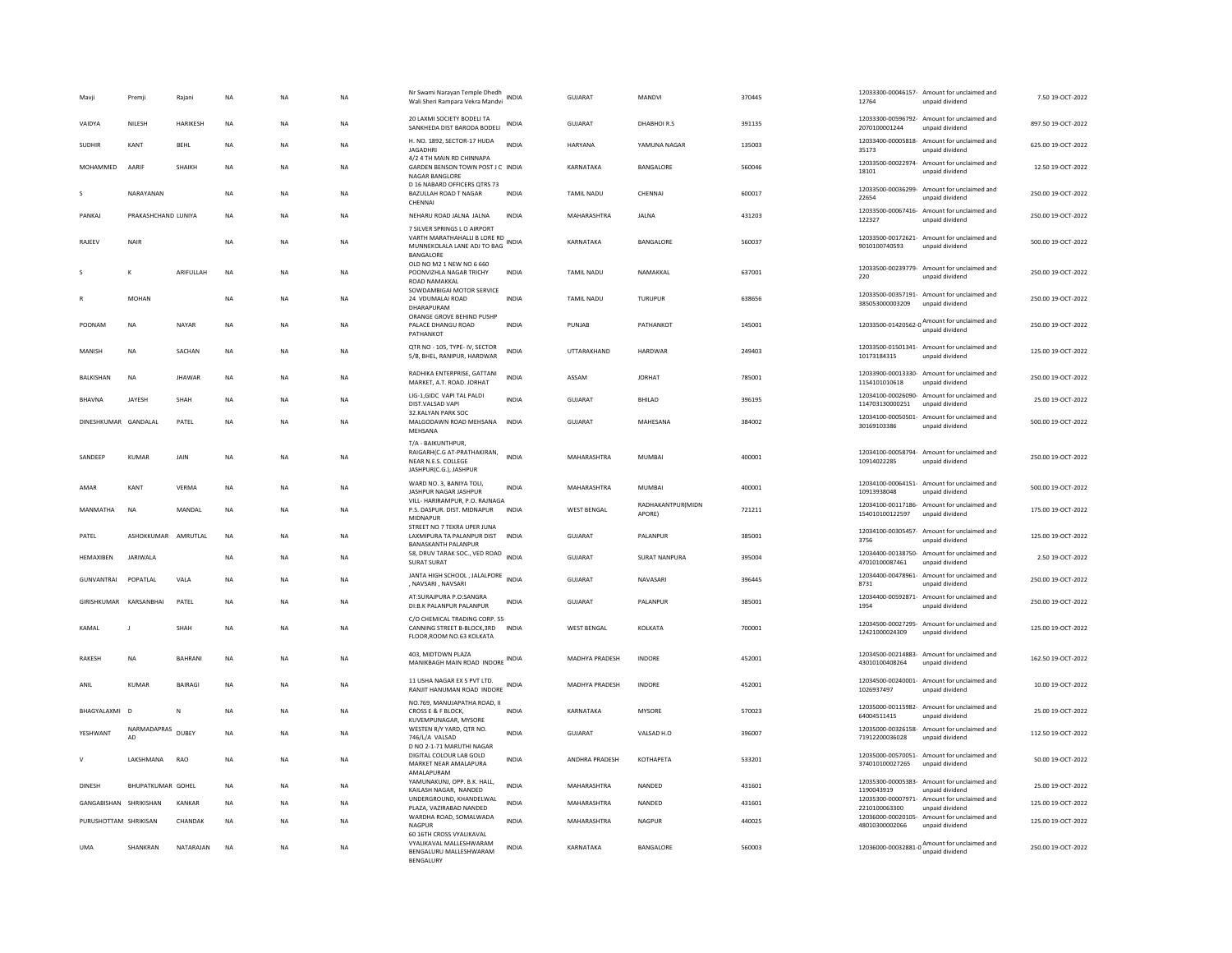| PREMJI             | MEGHJI        | <b>HADIYA</b>     | <b>NA</b> | <b>NA</b> | <b>NA</b>              | PLOT NO 21 SHAKTI NAGAR B/H<br>SORATHA SAMAYWADI BHUJ K<br>MADHAPUR               | <b>INDIA</b> | GUJARAT               | <b>BHUJ</b>          | 370020 | 12036000-00272648-0<br>unpaid dividend                                                                  | 250.00 19-OCT-2022  |
|--------------------|---------------|-------------------|-----------|-----------|------------------------|-----------------------------------------------------------------------------------|--------------|-----------------------|----------------------|--------|---------------------------------------------------------------------------------------------------------|---------------------|
| MANIUNATHA         | <b>REDDY</b>  | $\mathbb{R}$      | <b>NA</b> | <b>NA</b> | <b>NA</b>              | NO 253/1 2ND MAIN ROAD<br>VAPASANDRA CHICKBALLAPUR<br>KOLAR                       | <b>INDIA</b> | KARNATAKA             | <b>CHIKBALLAPUR</b>  | 562101 | 12036000-00725551- Amount for unclaimed and<br>6010100919111<br>unpaid dividend                         | 1450.00.19-OCT-2022 |
| VAISHALI           | $\mathbb{R}$  | <b>DOSHI</b>      | <b>NA</b> | <b>NA</b> | <b>NA</b>              | 206 NAVPAD APARTMENT<br>GOPIPURA OPP GOPIPURA POST INDIA<br>OFFICE SURAT          |              | <b>GUJARAT</b>        | <b>SURAT NANPURA</b> | 395001 | 12036000-00862962-0 Amount for unclaimed and                                                            | 257.50 19-OCT-2022  |
| <b>ASHOK</b>       | <b>KUMAR</b>  | <b>SHARMA</b>     | NA        | <b>NA</b> | NA                     | JAIPUR WALO KE YAHA 20 KM<br>AJMER ROAD BAR KE BALAJI,<br><b>BHANKROTA JAIPUR</b> | <b>INDIA</b> | RAJASTHAN             | <b>JAIPUR</b>        | 302026 | 12036600-00071803- Amount for unclaimed and<br>2890101029740<br>unpaid dividend                         | 250.00 19-OCT-2022  |
| MOHAN              | <b>KUMAR</b>  | AGARWAL           | NA        | <b>NA</b> | NA                     | <b>B-7. MANDIR MARG SUBHASH</b><br>NAGAR SHASTRI NAGAR JAIPUR                     | INDIA        | RAJASTHAN             | <b>JAIPUR</b>        | 302016 | 12036600-00175302- Amount for unclaimed and<br>101001002956<br>unpaid dividend                          | 500.00 19-OCT-2022  |
| PERURI             | LAKSHMI       | NARAYANAVAR<br>MA | <b>NA</b> | <b>NA</b> | <b>NA</b>              | 403, NARNE TOWERS, SAI BABA<br>ROAD, GUNTUR<br>BALAJI SUPER SPECIALITY SKIN       | <b>INDIA</b> | ANDHRA PRADESH        | <b>GUNTUR</b>        | 522007 | $12036900\cdot00049496\cdot0$ Amount for unclaimed and<br>unpaid dividend                               | 250.00 19-OCT-2022  |
| CHEGU              | NA            | <b>BHARATHI</b>   | NA        | NA        | NA                     | CLINIC, PROFESSIONAL PLAZA,<br><b>GROUND FLOOR, MAYURI</b><br>CENTER.KHAMMAM      | <b>INDIA</b> | <b>ANDHRA PRADESH</b> | KHAMMAM              | 507001 | 12036900-00056030- Amount for unclaimed and<br>62001530231<br>unpaid dividend                           | 125.00 19-OCT-2022  |
| SEEMA              | GOEL          |                   | NA        | <b>NA</b> | NA                     | 1561, URBAN ESATE-2 HISAR                                                         | INDIA        | HARYANA               | BHIWANI              | 125001 | 12037200-00031200- Amount for unclaimed and<br>18706<br>unnaid dividend                                 | 250.00 19-OCT-2022  |
| NK                 | <b>IINDAI</b> |                   | <b>NA</b> | <b>NA</b> | <b>NA</b>              | 1477, URBAN ESTATE-2 HISAR                                                        | <b>INDIA</b> | <b>HARYANA</b>        | BHIWANI              | 125001 | 12037200-00041162-<br>Amount for unclaimed and<br>5191<br>unpaid dividend                               | 250.00 19-OCT-2022  |
| <b>VISHAL</b>      | RAMESH        | MORE              | <b>NA</b> | <b>NA</b> |                        | C-2 RAISHREE PARK<br>NILKHANTESHWAR NR SAVARKAR INDIA                             |              | MAHARASHTRA           | NASIK                | 422012 | 12037900-00033235- Amount for unclaimed and                                                             | 80.00 19-OCT-2022   |
| AISHA              | <b>NA</b>     | AHMED             | <b>NA</b> | <b>NA</b> | <b>NA</b><br><b>NA</b> | <b>NAGAR NASHIK</b><br>CANARA BANK MAIN BRANCH                                    | <b>INDIA</b> | <b>UTTAR PRADESH</b>  | ALIGARH              | 202001 | unpaid dividend<br>3930<br>12038000-00006161- Amount for unclaimed and                                  | 7.50 19-OCT-2022    |
|                    |               |                   |           |           |                        | APSARA COMPLEX ALIGARH                                                            |              |                       |                      |        | 52542<br>unpaid dividend<br>12038000-00086111-0 Amount for unclaimed and                                |                     |
| JAIN               | PARKASH       | JAIN              | <b>NA</b> | <b>NA</b> | <b>NA</b>              | 562 URBAN ESTATE KAPURTHALA INDIA<br>S/O S BALAIAH H NO 21-25                     |              | PUNJAB                | KAPURTHALA           | 144601 | unpaid dividend                                                                                         | 125.00 19-OCT-2022  |
| CHANDRA            | <b>SEKHAR</b> | SEVAKULA          | <b>NA</b> | <b>NA</b> | <b>NA</b>              | PATHAKOTA WANAPARTHY POST<br>MAHABUB NAGAR DISTRICT<br>WANAPARTHY                 | <b>INDIA</b> | <b>ANDHRA PRADESH</b> | GADWAI               | 509103 | 12038100-00052661-0 $\frac{\text{Amount for unclaimed}}{\text{m}}$<br>unpaid dividend                   | 125.00 19-OCT-2022  |
| VEMULA             | RAM           | MOHANRAO          | <b>NA</b> | <b>NA</b> | <b>NA</b>              | CHANDRUGONDA POST AND<br>MANDAL KHAMMAM DISTRICT<br>KOTHAGUDEM KOTHAGUDEM         | <b>INDIA</b> | <b>ANDHRA PRADESH</b> | <b>BHADRACHALAM</b>  | 507166 | 12038100-00066102-0 Amount for unclaimed and<br>unpaid dividend                                         | 50.00 19-QCT-2022   |
| KARUNASIMHA REDDY  |               | LAKKIREDDY        | <b>NA</b> | <b>NA</b> | NA                     | FLAT NO 404 TEJA APARTMENTS<br>KOTHAPETA KURNOOL KURNOOL                          | <b>INDIA</b> | ANDHRA PRADESH        | KURNOOL              | 518002 | 12038100-00075611- Amount for unclaimed and<br>27901505198<br>unpaid dividend                           | 125.00 19-OCT-2022  |
| <b>USHABEN</b>     | SHAILESHKUMA  | PATEL             | NA        | <b>NA</b> | NA                     | H NO. 265, KARNEL GANI ROAD.<br>BHAGVATI COLONY, AT- GUNA,<br><b>GUNA</b>         | INDIA        | MADHYA PRADESH        | GUNA                 | 473001 | 12038200-00020841- Amount for unclaimed and<br>4191<br>unpaid dividend                                  | 375.00 19-OCT-2022  |
| OM                 | PRAKASH       | TIWARI            | <b>NA</b> | <b>NA</b> | <b>NA</b>              | D.V.C COLONY MAYAGANJ BARARI<br><b>BHAGALPUR</b><br>14. PERIYAR ST. MAHAKAVI      | <b>INDIA</b> | <b>BIHAR</b>          | BHAGALPUR H.O        | 812001 | 12038400-00066376- Amount for unclaimed and<br>20760<br>unpaid dividend                                 | 125.00 19-OCT-2022  |
| KJOTHIGANESH NA    |               |                   | <b>NA</b> | <b>NA</b> | <b>NA</b>              | <b>BHARATHI NAGAR N.PUDUR</b><br>KARAIKUDI                                        | <b>INDIA</b> | TAMIL NADU            | KARAIKUDI            | 630001 | 12038400-00147299- Amount for unclaimed and<br>606901180395<br>unpaid dividend                          | 42.50 19-OCT-2022   |
| REKHA              | KOTHARI       |                   | NA        | NA        | NA                     | 8. MAHAVEER COLONY E. V. K.<br>SAMPATH ROAD VEPERY CHENNAL INDIA                  |              | TAMIL NADU            | CHENNAI              | 600007 | 12038400-00168619- Amount for unclaimed and<br>728447<br>unpaid dividend                                | 2.50 19-OCT-2022    |
| DILIP              | KOTHARI       |                   | <b>NA</b> | <b>NA</b> | <b>NA</b>              | 8. MAHAVEER COLONY E.V.K.<br>SAMPATH ROAD VEPERY CHENNAL INDIA                    |              | <b>TAMIL NADU</b>     | CHENNAL              | 600007 | 12038400-00169019- Amount for unclaimed and<br>6010100728430<br>unpaid dividend                         | 2.50 19-OCT-2022    |
| v                  | KANTHA        | KAWAR             | <b>NA</b> | <b>NA</b> | <b>NA</b>              | 8, MAHAVEER COLONY E. V. K.<br>SAMPATH ROAD VEPERY CHENNAL INDIA                  |              | <b>TAMIL NADU</b>     | CHENNAL              | 600007 | 12038400-00170168- Amount for unclaimed and<br>128063<br>unpaid dividend                                | 2.50 19-OCT-2022    |
|                    | <b>JONES</b>  | THIAGARAJ         | <b>NA</b> | <b>NA</b> | NA                     | PLOT NO. 8 KATTABOMMAN<br>STREET AYYAPPA NAGAR TRICHY                             | INDIA        | <b>TAMIL NADU</b>     | TIRUCHIRAPPALLI      | 620021 | 12038400-00357784-<br>Amount for unclaimed and<br>12341<br>unpaid dividend                              | 25.00 19-OCT-2022   |
| <b>BRAJESH</b>     | <b>NA</b>     | <b>KUMAR</b>      | <b>NA</b> | <b>NA</b> | <b>NA</b>              | H.NO.-8 AT & P.O.-AMAUR VIA-<br>MEHARMA GODDA                                     | <b>INDIA</b> | <b>JHARKHAND</b>      | DEOGHAR              | 814160 | 12038400-00384041- Amount for unclaimed and<br>20408866025<br>unpaid dividend                           | 15.00 19-OCT-2022   |
| <b>JAYMATI</b>     | NA            | DEVI              | <b>NA</b> | <b>NA</b> | <b>NA</b>              | <b>B-10 BEHIND BARARI HIGH</b><br>SCHOOL BARARI BHAGALPUR                         | INDIA        | <b>BIHAR</b>          | BHAGALPUR H.O        | 812005 | 12038400-00534306- Amount for unclaimed and<br>5366<br>unpaid dividend                                  | 1500.00 19-OCT-2022 |
| PRADIP             | <b>KUMAR</b>  | SAHOO             | <b>NA</b> | <b>NA</b> | <b>NA</b>              | MARITIME WARFARE CENTRE<br>(MB) C/O FLEET MAIL OFFICE<br><b>MUMBAI</b>            | <b>INDIA</b> | MAHARASHTRA           | <b>MUMBAI</b>        | 400001 | 12038400-00535139-<br>Amount for unclaimed and<br>20501508077<br>unpaid dividend                        | 12.50 19-OCT-2022   |
| <b>BHAUSAHER</b>   | GUI ABRAO     | <b>KAIF</b>       | <b>NA</b> | <b>NA</b> | <b>NA</b>              | SAHAKAR NAGAR, OPPOSITE NEW<br>COTTON MARKET, AMRAVATI                            | <b>INDIA</b> | MAHARASHTRA           | AMRAOTI              | 444604 | 12039000-00051199- Amount for unclaimed and<br>664<br>unpaid dividend                                   | 250.00 19-OCT-2022  |
| <b>ASHOK</b>       | <b>KUMAR</b>  | <b>GUPTAHUR</b>   | <b>NA</b> | <b>NA</b> | <b>NA</b>              | TRADE CO NANAK TOWER FIRST<br>FLOOR SEVOKE ROAD SILIGURI                          | <b>INDIA</b> | <b>WEST BENGAL</b>    | DARJEELING           | 734001 | 12039400-00230639-0 $\frac{\text{Amount for undaimed}}{\text{6}}$<br>unpaid dividend                    | 237.50 19-OCT-2022  |
| JAVED              | <b>NA</b>     | <b>RM</b>         | <b>NA</b> | <b>NA</b> | NA                     | NEW NO:11, OLD NO:1 WHITE<br>HOUSE VANAPADI ROAD RANIPET INDIA                    |              | TAMIL NADU            | RANIPET              | 632401 | 12040400-00014011- Amount for unclaimed and<br>11148152852<br>unpaid dividend                           | 1500.00 19-OCT-2022 |
| CHANDRIKA          | VINODBHAI     | SAKARIYA          | <b>NA</b> | <b>NA</b> | <b>NA</b>              | 19-JYOTI SOC. NR.PARAS POLICE<br>CHOKI, KATARGAM ROAD SURAT                       | <b>INDIA</b> | GUJARAT               | SURAT NANPURA        | 395004 | Amount for unclaimed and<br>12041500-00163391-0 $\frac{\mu_{\text{H}}}{\mu_{\text{p}}}$ unpaid dividend | 250.00 19-OCT-2022  |
| <b>JAYANTIBHAI</b> | $\mathbf{K}$  | PATEL             | NA        | <b>NA</b> | <b>NA</b>              | AT-DOLARIYA, PO-KANESAR,<br>KHANPUR PANCHMAHALS<br>4/18, DR. B. R. A. POLICE      | <b>INDIA</b> | GUJARAT               | LUNAWADA             | 389230 | 12041500-00352651- Amount for unclaimed and<br>5960100004464<br>unpaid dividend                         | 625.00 19-OCT-2022  |
| <b>SUSPRAHA</b>    | <b>NA</b>     | SINGH             | <b>NA</b> | <b>NA</b> | <b>NA</b>              | ACADEMY KANTH ROAD<br>MORADARAD                                                   | <b>INDIA</b> | <b>UTTAR PRADESH</b>  | MORADABAD            | 244001 | 12041800-00004895-0<br>unpaid dividend<br>dividend                                                      | 897.50 19-OCT-2022  |
| VIJAY              | <b>IUXM</b>   | SHAH              | <b>NA</b> | <b>NA</b> | <b>NA</b>              | SRUAN OPP NIIT AVAS VIKAS CIVIL<br>LINES MORADABAD                                | <b>INDIA</b> | <b>UTTAR PRADESH</b>  | MORADARAD            | 244001 | 12041800-00079180-0 Amount for unclaimed and                                                            | 750.00 19-OCT-2022  |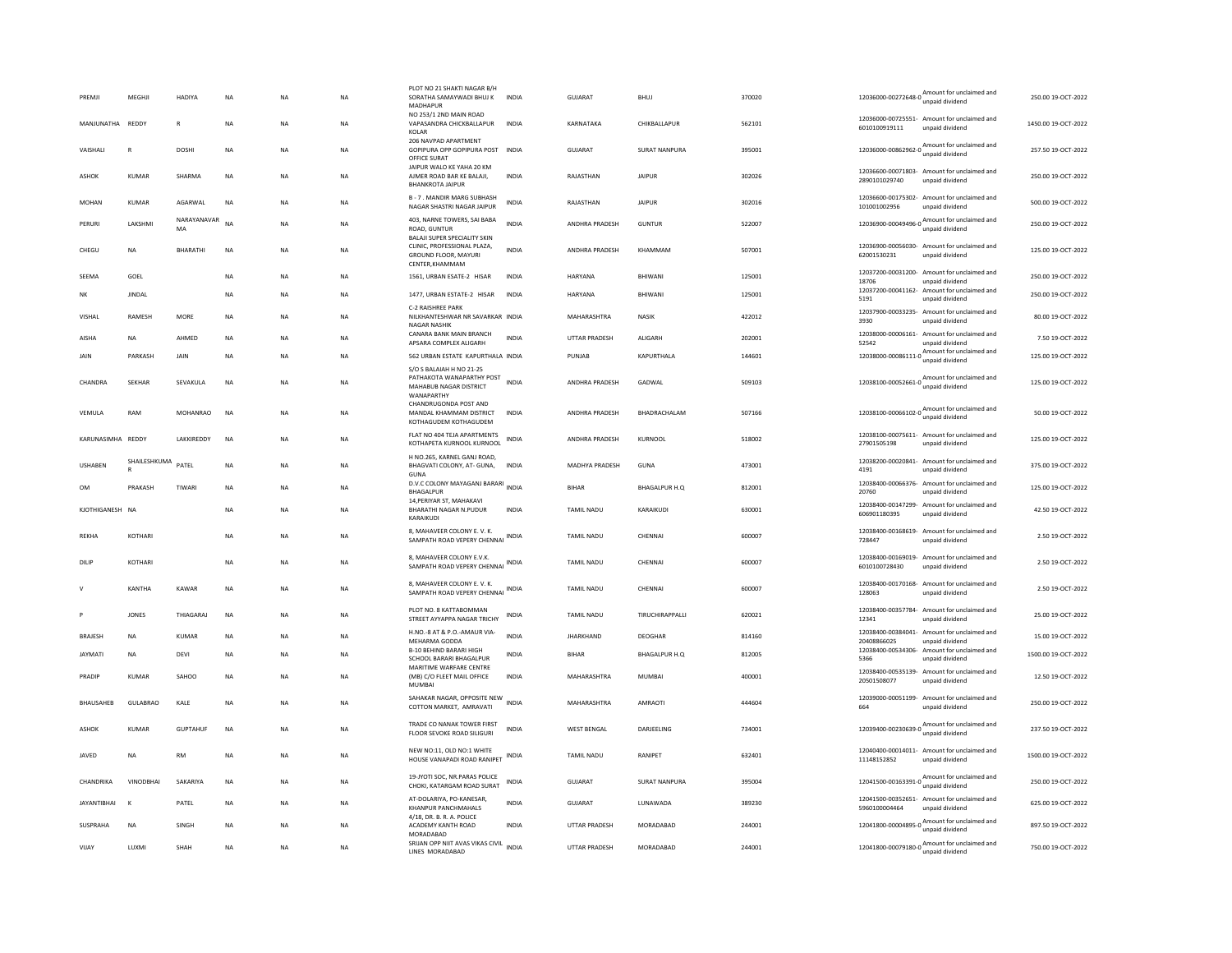| SEEMA<br><b>SITA</b>            | <b>NA</b><br>RAM | AGARWAL<br>SRINIVAS       | <b>NA</b><br>$_{\sf NA}$ | <b>NA</b><br>NA | NA<br>NA  | BAZAR PARA DAKSHIN DINAJPUR<br><b>BALURGHAT</b><br>QTR NO 3/A STREET NO 41<br>SECTOR 10 BHILAI | <b>INDIA</b><br><b>INDIA</b> | <b>WEST BENGAL</b><br>CHHATTISGARH | <b>BALURGHAT</b><br>BHILAI | 733101<br>490009 | 6512            | 12042300-00006036- Amount for unclaimed and<br>unpaid dividend<br>12043300-00029109-0 $\frac{\text{Amount for unclaimed}}{\text{6}}$<br>unpaid dividend | 250.00 19-OCT-2022<br>125.00 19-OCT-2022 |
|---------------------------------|------------------|---------------------------|--------------------------|-----------------|-----------|------------------------------------------------------------------------------------------------|------------------------------|------------------------------------|----------------------------|------------------|-----------------|---------------------------------------------------------------------------------------------------------------------------------------------------------|------------------------------------------|
| Ashok                           | Kumar            | Mandlia                   | <b>NA</b>                | <b>NA</b>       | <b>NA</b> | 14, Bhainsa Sari Mata Gali, Gram.<br>& Teh. - Bhanpura, Mandsaur                               | <b>INDIA</b>                 | <b>MADHYA PRADESH</b>              | MANDSAUR                   | 458001           | 53038775937     | 12043700-00026862- Amount for unclaimed and<br>unpaid dividend                                                                                          | 500.00 19-OCT-2022                       |
| Sangeeta                        | <b>NA</b>        | Sharma                    | <b>NA</b>                | <b>NA</b>       | <b>NA</b> | 1-Ch-28 Dadabari Kota Kota                                                                     | <b>INDIA</b>                 | RAJASTHAN                          | KOTA                       | 324009           | 662110100003988 | 12043700-00041566- Amount for unclaimed and<br>unpaid dividend                                                                                          | 125.00 19-OCT-2022                       |
| VISHNUKUMAR RAMJIBHAI           |                  | CHAUDHARI                 | <b>NA</b>                | <b>NA</b>       | <b>NA</b> | GOVINDVAS, AT & PO :- BASANA,<br>TAL: - VISNAGAR, DI: - MEHSANA INDIA<br>MEHSANA               |                              | <b>GUJARAT</b>                     | MAHESANA                   | 384002           | 130010100193870 | 12044400-00024007- Amount for unclaimed and<br>unpaid dividend                                                                                          | 125.00 19-OCT-2022                       |
| KESHAVKANT                      | NA               | MITRA                     | $_{\sf NA}$              | NA              | NA        | B-7 KALINDI FLATS PASHABHAI<br>PARK RACE COURSE CIRCLE<br>VADODARA                             | INDIA                        | GUJARAT                            | VADODARA                   | 390007           | 9572010000150   | 12044700-00057735- Amount for unclaimed and<br>unpaid dividend                                                                                          | 125.00 19-OCT-2022                       |
| SAMIR                           | $\mathsf{A}$     | MANSURI                   | $_{\sf NA}$              | <b>NA</b>       | <b>NA</b> | 4 GULZAR PARK FATEHWADI BUS<br>STOP JUHAPURA AHMEDABAD                                         | INDIA                        | GUJARAT                            | AHMEDABAD                  | 380055           | 2811300019594   | 12044700-00063027- Amount for unclaimed and<br>unpaid dividend                                                                                          | 85.00 19-OCT-2022                        |
| <b>UTTAM</b>                    | PRAKASH          | SISODIA                   | <b>NA</b>                | <b>NA</b>       | <b>NA</b> | C/O OM TRADING NEAR VISHAL<br>HOTEL AMGAM ROAD SANJAN<br>SANJAN                                | <b>INDIA</b>                 | GUIARAT                            | <b>BHILAD</b>              | 396150           | 30314940128     | 12044700-00281477- Amount for unclaimed and<br>unpaid dividend                                                                                          | 5.00.19-OCT-2022                         |
| DATTUKUMAR                      | <b>JIVANLAL</b>  | VYAS                      | $_{\sf NA}$              | NA              | <b>NA</b> | LAMBI SHERI KHEDA KHEDA<br>KHEDA<br>17 SETELLITE SOC VI-1 NEAR                                 | <b>INDIA</b>                 | GUJARAT                            | KHEDA                      | 387411           | 13900100002229  | 12044700-00336502- Amount for unclaimed and<br>unpaid dividend                                                                                          | 7.50 19-OCT-2022                         |
| KETUMAN                         | DHANANJAY        | YAGNIK                    | <b>NA</b>                | <b>NA</b>       | <b>NA</b> | SAHKAR NAGAR SOC MEHSANA<br>MEHSANA                                                            | <b>INDIA</b>                 | <b>GUJARAT</b>                     | MAHESANA                   | 384002           |                 | 12044700-00492854-0 Amount for unclaimed and<br>unpaid dividend                                                                                         | 62.50 19-OCT-2022                        |
| SANTHAMMA                       | <b>NA</b>        | N                         | <b>NA</b>                | <b>NA</b>       | <b>NA</b> | NAVARANG, PATTAMALA<br>CHENGAMANADU PO NAVARANG, INDIA<br>PATTAMALA KOTTARAKKARA               |                              | KERALA                             | KOTTARAKARA                | 691557           | 10360100228465  | 12044700-00663590- Amount for unclaimed and<br>unpaid dividend                                                                                          | 72.50 19-OCT-2022                        |
| SREEKUMAR                       | <b>NA</b>        |                           | <b>NA</b>                | <b>NA</b>       | <b>NA</b> | MAHAS MARANADV EAST<br>MARANADV POST PUTHUR                                                    | <b>INDIA</b>                 | KERALA                             | KOTTARAKARA                | 691507           | 533853044       | 12044700-00801771- Amount for unclaimed and<br>unpaid dividend                                                                                          | 37.50 19-OCT-2022                        |
| SANTHIMARGAT NA<br><b>HAMAN</b> |                  | S                         | NA                       | NA              | NA        | B-4/153, BHEL TOWNSHIP.<br>KAILASAPURAM, TRICHY                                                | INDIA                        | TAMIL NADU                         | TIRUCHIRAPPALLI            | 620014           | 707474          | 12044700-00826693- Amount for unclaimed and<br>unpaid dividend                                                                                          | 50.00 19-OCT-2022                        |
| KFVAI                           | BABUBHAI         | PATEL                     | <b>NA</b>                | <b>NA</b>       | <b>NA</b> | 1934, GUJARAT HAUSING BOARD,<br>BILIMORA 3 NARSARI BILIMORA                                    | <b>INDIA</b>                 | GUIARAT                            | <b>BILIMORA</b>            | 396321           | 10714138242     | 12044700-00953270- Amount for unclaimed and<br>unpaid dividend                                                                                          | 35.00 19-OCT-2022                        |
| MAMTA                           | NA               | TOMAR                     | $_{\sf NA}$              | <b>NA</b>       | NA        | C/O CENTRAL BANK OF INDIA<br>NEW CLOTH MARKET<br>CHITTORGARH                                   | <b>INDIA</b>                 | RAJASTHAN                          | CHITTORGARH                | 312001           | 1687            | 12044700-00957961- Amount for unclaimed and<br>unpaid dividend                                                                                          | 30.00 19-OCT-2022                        |
| JAYANTILAL                      | CHIMANLAL        | MEHTA                     | <b>NA</b>                | <b>NA</b>       | <b>NA</b> | C-1 SHREYAS APPARTMENT<br>NANPURA SURAT SITI TAL CITY<br>TALUKO SURAT DIST SURAT<br>SURAT      | INDIA                        | GUJARAT                            | <b>SURAT NANPURA</b>       | 395001           | 2204            | 12044700-00959371- Amount for unclaimed and<br>unpaid dividend                                                                                          | 125.00 19-OCT-2022                       |
| KANUBHAI                        | DEVJIBHAI        | PATEL                     | $_{\sf NA}$              | <b>NA</b>       | NA        | KIRTI ANAJ BHANDAR D/47<br>INDRAJITTBAG SOC NIKOLGAM RD INDIA<br>AHMEDABAD AHMEDABAD           |                              | <b>GUJARAT</b>                     | <b>NARODA</b>              | 382350           | 1697            | 12044700-00977055- Amount for unclaimed and<br>unpaid dividend                                                                                          | 197.50 19-OCT-2022                       |
| RAMESHBHAI                      |                  | SAKARIYA                  | <b>NA</b>                | NA              | <b>NA</b> | 82 VRUNDAVAN SOCIETY PUNA-<br>128 CHORYASI TALUKO SURAT<br>SURAT                               | <b>INDIA</b>                 | <b>GUJARAT</b>                     | <b>SURAT NANPURA</b>       | 395006           | 47010100166096  | 12044700-00977395- Amount for unclaimed and<br>unpaid dividend                                                                                          | 95.00 19-OCT-2022                        |
| BALVANTABHAI VASIBHAI           |                  | PRAJAPATI                 | $_{\sf NA}$              | NA              | NA        | AT-AASEDA TA-DEESA DIST-B K<br>DEESA                                                           | <b>INDIA</b>                 | <b>GUJARAT</b>                     | DISA                       | 385535           | 17876           | 12044700-01070802- Amount for unclaimed and<br>unpaid dividend                                                                                          | 207.50 19-OCT-2022                       |
|                                 | <b>NA</b>        | ABURAKKAR                 | <b>NA</b>                | <b>NA</b>       | <b>NA</b> | MIG-129, TNHB NOLAMBUR, PH-II<br>7th CROSS STREET, MOGAPPAIR<br>WEST, CHENNAI                  | <b>INDIA</b>                 | <b>TAMIL NADU</b>                  | CHENNAL                    | 600037           | 182010100007719 | 12044700-01104731- Amount for unclaimed and<br>unpaid dividend                                                                                          | 25.00.19-OCT-2022                        |
| BHAVESHKUMA                     | $\epsilon$       | PATEL                     | $_{\sf NA}$              | NA              | <b>NA</b> | 2 RAIVI BUNGLOWS - 3 RAMJI<br>NAGAR ROAD PALANPUR<br><b>PAI ANPUR</b>                          | <b>INDIA</b>                 | <b>GUJARAT</b>                     | PALANPUR                   | 385001           |                 | 12044700-01436631-0 Amount for unclaimed and                                                                                                            | 50.00 19-OCT-2022                        |
| AMRUTLAL                        | MATHURDAS        | PANDYA                    | $_{\sf NA}$              | <b>NA</b>       | <b>NA</b> | PIPALA FALI AT PO BHILODA<br>BHILODA BHILODA                                                   | INDIA                        | GUJARAT                            | SONASAN                    | 383245           | 6338            | 12044700-01834353- Amount for unclaimed and<br>unpaid dividend                                                                                          | 185.00 19-OCT-2022                       |
|                                 | s                | SATYANARAYAN NA<br>ARAIUD |                          | NA              | NA        | PLOT NO 19 BANK COLONY<br>AMALAPURAM AMALAPURAM<br>AMALAPURAM                                  | INDIA                        | ANDHRA PRADESH                     | <b>КОТНАРЕТА</b>           | 533201           | 374010100016001 | 12044700-01984465- Amount for unclaimed and<br>unpaid dividend                                                                                          | 125.00 19-OCT-2022                       |
| MUKESH                          | NA               | KUMAR                     | $_{\sf NA}$              | NA              | NA        | HOUSE NUMBER 38-3/4 ST.<br>NUMBER 1 FEROZEPUR CANTT<br>FEROZEPUF                               | <b>INDIA</b>                 | PUNJAB                             | FEROZPUR                   | 152001           | 313010100020758 | 12044700-01989309- Amount for unclaimed and<br>unpaid dividend                                                                                          | 125.00 19-OCT-2022                       |
| DATTATRAYA                      | PNYANORA         | <b>KACHARE</b>            | <b>NA</b>                | <b>NA</b>       | NA.       | SAI BAI SOCIETY, AT/POST-<br>LONAND TAL-KHANDALA, DIST-<br>SATARA LONAND                       | <b>INDIA</b>                 | <b>MAHARASHTRA</b>                 | SATARA                     | 415521           |                 | 12044700-02317877-0 Amount for unclaimed and<br>unpaid dividend                                                                                         | 250.00.19-OCT-2022                       |
| NIRANJANBHAI NA                 |                  | VORA                      | $_{\sf NA}$              | <b>NA</b>       | <b>NA</b> | 103 RIYA RESIDENCY B/H<br>NARMADA GUEST HOUSE<br>ELLORAPARK BARODA BARODA                      | <b>INDIA</b>                 | <b>GUJARAT</b>                     | VADODARA                   | 390023           |                 | 12044700-02321560-0 $\frac{\text{Amount for unclaimed}}{\text{6}}$<br>unpaid dividend                                                                   | 375.00 19-OCT-2022                       |
|                                 | <b>NA</b>        | SASIDHARANNAI NA          |                          | <b>NA</b>       | <b>NA</b> | NAVARANG, PATTAMALA<br>CHENGAMANADU P O<br>KOTTARAKARA KOLLAM                                  | <b>INDIA</b>                 | KERALA                             | KOTTARAKARA                | 691557           | 57018958382     | 12044700-02406401- Amount for unclaimed and<br>unpaid dividend                                                                                          | 77.50 19-OCT-2022                        |
| <b>JAGAR</b>                    | NATH             | PRASAD                    | NA                       | NA              | <b>NA</b> | QR NO 259/A JHARNA COLONY<br>SAHIBGANJ SAHIBGANJ                                               | <b>INDIA</b>                 | <b>BIHAR</b>                       | BARHARWA (DUMKA)           | 816109           |                 | 12044700-02527277-0 Amount for unclaimed and<br>unpaid dividend                                                                                         | 67.50 19-OCT-2022                        |
| SHAKILA                         | <b>NA</b>        | ALLA                      | <b>NA</b>                | <b>NA</b>       | <b>NA</b> | <b>BSR HOSPITAL ATMAKUR</b><br>NELLORE DT NELLORE                                              | <b>INDIA</b>                 | <b>ANDHRA PRADESH</b>              | NELLORE                    | 524322           | 428             | 12044700-02665147- Amount for unclaimed and<br>unpaid dividend                                                                                          | 125.00 19-OCT-2022                       |
| JAGANNATH                       | $\mathsf{s}$     | SHELAKE                   | <b>NA</b>                | <b>NA</b>       | <b>NA</b> | 197, DATTA MANDIR SHEJARI,<br>LONAND. TALUKA KHANDALA.<br>KHANDALA                             | <b>INDIA</b>                 | MAHARASHTRA                        | SATARA                     | 415521           | 7527            | 12044700-02684814- Amount for unclaimed and<br>unpaid dividend                                                                                          | 40.00 19-OCT-2022                        |
| <b>RAI</b>                      | KUMAR            | <b>IANGRA</b>             | <b>NA</b>                | <b>NA</b>       | <b>NA</b> | B 6 HNO 301/1 RAHON ROAD<br>NAWANSHAHAR NAWANSHAHAR                                            | <b>INDIA</b>                 | PUNIAR                             | <b>BANGA</b>               | 144514           | 112101000078250 | 12044700-02793296- Amount for unclaimed and<br>unpaid dividend                                                                                          | 212.50.19-OCT-2022                       |
| CHAUDHARI                       | ANILKUMAR        | LALJIBHAI                 | <b>NA</b>                | <b>NA</b>       | <b>NA</b> | 2/139/2 BASANA VISNAGAR<br>MEHSANA MEHSANA                                                     | INDIA                        | GUJARAT                            | MAHESANA                   | 384002           | 25701507017     | 12044700-02968782- Amount for unclaimed and<br>unpaid dividend                                                                                          | 50.00 19-OCT-2022                        |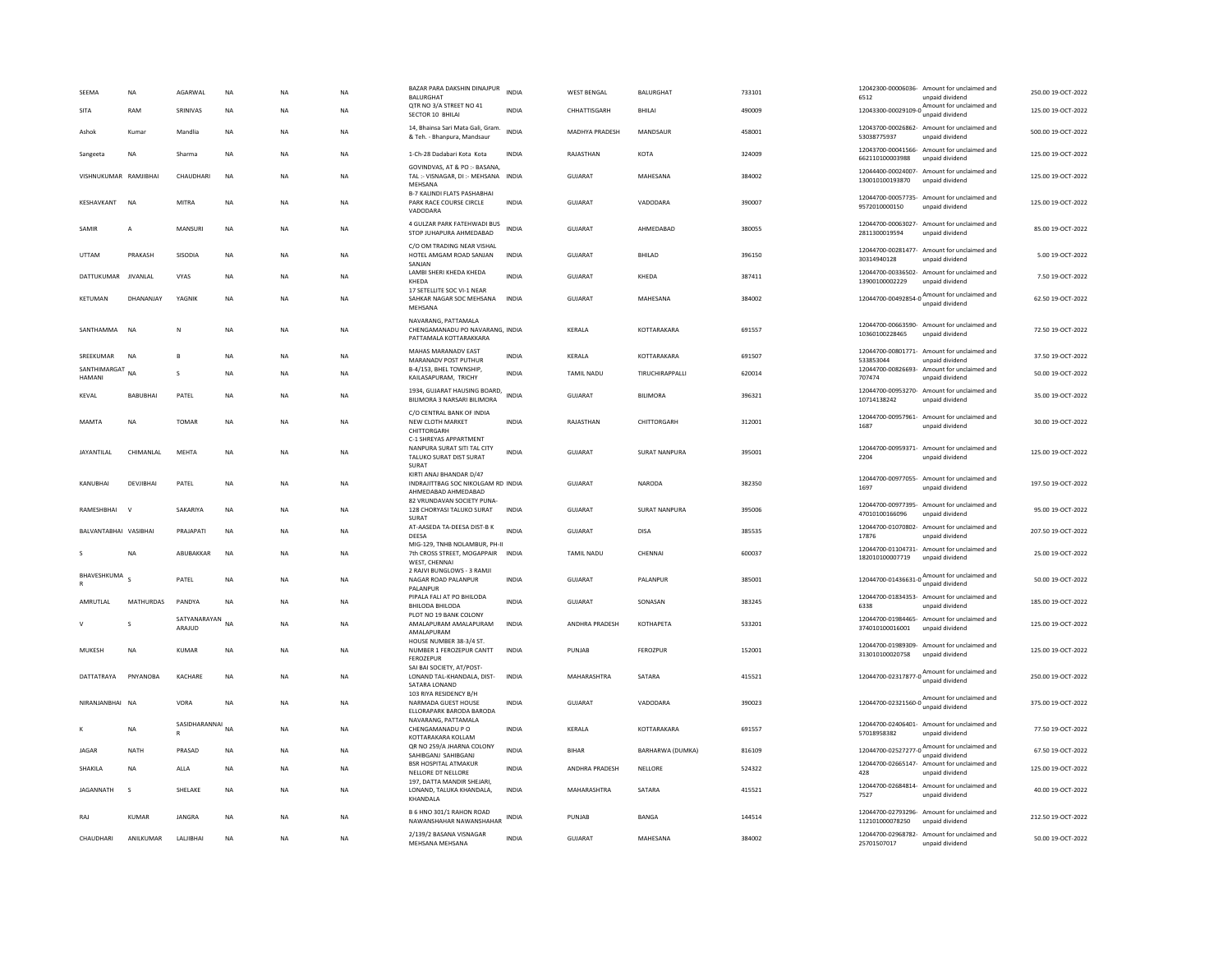| <b>MAHEMOOD</b>        | MOHMEDHANIF MATADAR |                            | <b>NA</b>   | <b>NA</b>   | <b>NA</b> | G/3 MARKET YARD NORTH<br>GUJARAT MEHSANA MEHSANA<br>MEHSANA                              | <b>INDIA</b> | <b>GUJARAT</b>        | MAHESANA         | 384001 | 1510100004704              | 12044700-02982824- Amount for unclaimed and<br>unpaid dividend  | 200.00 19-OCT-2022  |
|------------------------|---------------------|----------------------------|-------------|-------------|-----------|------------------------------------------------------------------------------------------|--------------|-----------------------|------------------|--------|----------------------------|-----------------------------------------------------------------|---------------------|
| PRATHIPATI             | $\mathbf{v}$        | VSATYANARAYA<br><b>NA</b>  | <b>NA</b>   | <b>NA</b>   | NA.       | DOOR NO-2/6, PANINGIPALLI, 1st<br>BLOCK PAMARRU MADAL FAST.<br>GODAVARI DT, PANINGJPALLI | <b>INDIA</b> | <b>ANDHRA PRADESH</b> | MANDA PFTA       | 533305 | 10410                      | 12044700-03003227- Amount for unclaimed and<br>unpaid dividend  | 245.00.19-OCT-2022  |
| PRAKASHKUMA<br>R       | PRAHLADBHAI         | PARMAR                     | <b>NA</b>   | <b>NA</b>   | NA        | AT-PO-UDALPUR TA-VISNAGAR<br>MEHSANA                                                     | <b>INDIA</b> | <b>GUJARAT</b>        | VISNAGAR         | 384315 |                            | 12044700-03427949-0 Amount for unclaimed and<br>unpaid dividend | 12.50 19-OCT-2022   |
| <b>KALPANA</b>         | HITESH              | DESAI                      | <b>NA</b>   | <b>NA</b>   | <b>NA</b> | 60 PUNIT NAGAR SOC OLD PADRA INDIA<br>ROAD VADODARA                                      |              | GUIARAT               | VADODARA         | 390015 |                            | 12044700-03481612-0 Amount for unclaimed and<br>unpaid dividend | 12.50 19-OCT-2022   |
| RAJESH                 | DAYARAM             | PATEL                      | <b>NA</b>   | NA          | NA        | C/3 ROOM NO 12 NARAYAN<br>NAGAR MANVELPADA VIRAR EAST INDIA<br>MUMBAI                    |              | MAHARASHTRA           | VASAI (DT THANE) | 401303 |                            | 12044700-03701678-0<br>unpaid dividend<br>unpaid dividend       | 125.00 19-OCT-2022  |
| s                      | <b>NA</b>           | MAHAROOR                   | <b>NA</b>   | <b>NA</b>   | <b>NA</b> | 6/170 PORTER LINE WARD/6<br><b>GUNTAKAL GUNTAKAL</b>                                     | <b>INDIA</b> | <b>ANDHRA PRADESH</b> | GUNTAKAL         | 515801 | 62013341729                | 12044700-04819905- Amount for unclaimed and<br>unpaid dividend  | 2.50 19-OCT-2022    |
| ASHVINKUMAR GORDHANDAS |                     | <b>JOSHI</b>               | <b>NA</b>   | <b>NA</b>   | <b>NA</b> | AT PO AGIYOL TA HIMATNAGAR<br>DIST SABARKANTHA<br><b>HIMATNAGAR</b>                      | <b>INDIA</b> | GUJARAT               | HIMATNAGAR       | 383001 | 69                         | 12044700-05495527- Amount for unclaimed and<br>unpaid dividend  | 250.00 19-OCT-2022  |
| PALLA                  | <b>JAGATH</b>       | REDDY                      | $_{\sf NA}$ | NA          | NA        | H NO 19/50/2 AYYAPPA NAGAR<br>DEVAR KONDA NALGONDA                                       | <b>INDIA</b> | ANDHRA PRADESH        | MIRYALAGUDA      | 508248 |                            | 12044700-06552280-0<br>unpaid dividend<br>unpaid dividend       | 17.50 19-OCT-2022   |
| NIRANJAN               | AGARWALA            | HUF                        | NA          | <b>NA</b>   | NA        | BANDH ROAD, GOLAPATTY P.S -<br>ENGLISH BAZAR MALDA                                       | <b>INDIA</b> | <b>WEST BENGAL</b>    | MALDA            | 732101 | 12046300-00024750-0        | Amount for unclaimed and<br>unpaid dividend                     | 750.00 19-OCT-2022  |
| MUKESHBHAI             | RFVARHAI            | PATEL                      | <b>NA</b>   | <b>NA</b>   | <b>NA</b> | 61 JAMUNA PARK SOCIETY<br>DABHOI ROAD BODELI BODELI<br>C-1004, PARISHRAM FLATS. OPP      | <b>INDIA</b> | GUIARAT               | DHABHOIR.S       | 391135 |                            | 12046300-00555526-0<br>Mount for unclaimed and                  | 125.00 19-OCT-2022  |
| <b>BACHUBHAI</b>       | <b>BAPALAL</b>      | SHAH                       | <b>NA</b>   | <b>NA</b>   | <b>NA</b> | HARI PARK, ANKUR, NEAR BHAVIN<br>SCHOOL, NARANPURA<br>AHMEDABAD                          | <b>INDIA</b> | <b>GUJARAT</b>        | AHMEDABAD        | 380013 | 265                        | 12047100-00008777- Amount for unclaimed and<br>unpaid dividend  | 240.00 19-OCT-2022  |
| CHAKKA                 | <b>NA</b>           | SREENIVASULU NA            |             | <b>NA</b>   | <b>NA</b> | D NO 3-36 MEDA BAZAR<br>KALYANDURG                                                       | <b>INDIA</b> | ANDHRA PRADESH        | PAMIDI           | 515761 | 332010100006286            | 12047700-00000276- Amount for unclaimed and<br>unpaid dividend  | 25.00 19-OCT-2022   |
| SATYAVATHI             | <b>NA</b>           | DASIKA                     | <b>NA</b>   | <b>NA</b>   | <b>NA</b> | NATARAJ COLONY 20/1 VINAYAKA INDIA<br>NAGAR VIZIANAGARAM                                 |              | ANDHRA PRADESH        | VISAKHAPATNAM    | 535001 | 12047700-00052593-1        | Amount for unclaimed and<br>unpaid dividend                     | 42.50 19-OCT-2022   |
| <b>DIPAK</b>           | <b>JAMNADAS</b>     | <b>BARAI</b>               | NA          | NA          | NA        | FLAT NO 18, 3rd FLOOR HARI<br>NIVAS CHS C ROAD, CHURCHGATE INDIA<br><b>MUMBAI</b>        |              | MAHARASHTRA           | <b>MUMBAI</b>    | 400020 | 231                        | 12048300-00001696- Amount for unclaimed and<br>unnaid dividend  | 750.00 19-OCT-2022  |
| MEENU                  | <b>NA</b>           | <b>SHAHI</b>               | <b>NA</b>   | <b>NA</b>   | <b>NA</b> | D-59/79-1 SHVIPURVA SIGRA<br>VARANASI                                                    | <b>INDIA</b> | <b>UTTAR PRADESH</b>  | VARANASI         | 221010 | 15539                      | 12051000-00000798- Amount for unclaimed and<br>unpaid dividend  | 1250.00 19-OCT-2022 |
| ASHOK                  | KUMAR               | <b>JHANWAR</b>             | <b>NA</b>   | <b>NA</b>   | NA        | GENERAL STORES, SPM LTD.,<br>SIRPUR KAGHAZNAGAR ADILABAD INDIA                           |              | ANDHRA PRADESH        | CHINOOR          | 504296 | 1190005801                 | 12051400-00078061- Amount for unclaimed and<br>unpaid dividend  | 250.00 19-OCT-2022  |
| VENKATA                | KRISHNA             | RAOKALAPALA                | <b>NA</b>   | <b>NA</b>   | NA        | D NO. 10-154, TULASI NAGAR,<br>KRISHNA NAGAR (P.O.)<br>VIIAYAWADA VIIAYAWADA             | <b>INDIA</b> | <b>ANDHRA PRADESH</b> | VIJAYWADA        | 520007 | 69010100038331             | 12051400-00110307- Amount for unclaimed and<br>unpaid dividend  | 250.00 19-OCT-2022  |
| <b>JOY</b>             | <b>NA</b>           | PV                         | <b>NA</b>   | <b>NA</b>   | <b>NA</b> | PARATHUVAYALIL HOUSE<br>VALLUVADI POST NOOLPUZHA<br>SULTHAN BATHERY WAYANAD              | <b>INDIA</b> | KERALA                | VADAKADA         | 673592 | 152110503                  | 12051800-00014822- Amount for unclaimed and<br>unpaid dividend  | 25.00 19-OCT-2022   |
| SREEJESH               | $\mathbf{v}$        |                            | <b>NA</b>   | <b>NA</b>   | <b>NA</b> | <b>VELLATHODI HOUSE</b><br>MADAKKIMALA P O MUTTIL<br>WAYANAD                             | <b>INDIA</b> | KERALA                | BADAGARA         | 673121 | 152                        | 12051800-00039123- Amount for unclaimed and<br>unnaid dividend  | 5.00 19-OCT-2022    |
| RAMESH                 | CHAND               | AGARWAL                    | $_{\sf NA}$ | <b>NA</b>   | <b>NA</b> | 3-6-305/41 AVANTINAGAR<br>COLONY BASHEERBAGH<br><b>HYDERARAD</b>                         | <b>INDIA</b> | <b>ANDHRA PRADESH</b> | HYDERABAD        | 500001 |                            | unpaid dividend                                                 | 250.00 19-OCT-2022  |
| MANGALA                | <b>NA</b>           | CHITGUPAKER NA             |             | <b>NA</b>   | <b>NA</b> | FLAT NO 103 SANTOSH PLAZA<br>SAGAR MAIN ROAD VINAYNAGAR INDIA<br>HYDERABAD               |              | ANDHRA PRADESH        | HYDERABAD        | 500058 | 8903                       | 12054500-00061544- Amount for unclaimed and<br>unpaid dividend  | 22.50 19-OCT-2022   |
| ONKAR                  |                     | NARAYANAAPPA BHOGAONKAR NA |             | <b>NA</b>   | <b>NA</b> | KADRABAD JALNA JALNA                                                                     | <b>INDIA</b> | MAHARASHTRA           | <b>JALNA</b>     | 431203 | 12055200-00008092-<br>6311 | Amount for unclaimed and<br>unpaid dividend                     | 250.00 19-OCT-2022  |
| ABDULLA                | KUTTY               | VAKKULANGARA NA            |             | <b>NA</b>   | <b>NA</b> | VAKKULANGARA HOUSE<br>SUKAPURAM P O EDAPAL VIA<br>MALAPPURAM                             | <b>INDIA</b> | KERALA                | PONANI           | 679576 | 2151                       | 12057300-00070586- Amount for unclaimed and<br>unpaid dividend  | 107.50 19-OCT-2022  |
| <b>BOBY</b>            | <b>JOHN</b>         |                            | $_{\sf NA}$ | NA          | NA        | 4/35 LEE POINT ROAD MOIL NT<br>0810 NT                                                   | <b>INDIA</b> | MAHARASHTRA           | MUMBAI           | 400001 | 191300003903               | 12057300-00287891- Amount for unclaimed and<br>unpaid dividend  | 275.00 19-OCT-2022  |
| <b>VIPULBHAL</b>       | PARSHOTTAMB<br>HAI  | TAI AVIYA                  | <b>NA</b>   | <b>NA</b>   | <b>NA</b> | 19/VAIKUNTHDHAM SOCIETY,<br>LAXMIKANT ASHRAM ROAD,<br>KATARGAM, SURAT                    | <b>INDIA</b> | GUIARAT               | SURAT NANPURA    | 395004 | 9436                       | 12060400-00029793- Amount for unclaimed and<br>unpaid dividend  | 1250.00 19-OCT-2022 |
| HARENDER               | <b>NA</b>           | <b>KUMAR</b>               | $_{\sf NA}$ | <b>NA</b>   | <b>NA</b> | H.NO-1106 INDRALOK COLONY<br><b>HAPUR</b>                                                | <b>INDIA</b> | UTTAR PRADESH         | <b>HAPUR</b>     | 245101 | 714701011000362            | 12060700-00005087- Amount for unclaimed and<br>unpaid dividend  | 125.00 19-OCT-2022  |
| MAHESH                 | KUMAR               | AGARWAL                    | $_{\sf NA}$ | <b>NA</b>   | NA        | 35/T/2A, RAMPUR GARDEN<br><b>BARFILLY</b>                                                | <b>INDIA</b> | UTTAR PRADESH         | BAREILLY         | 243001 | 7440100031444              | 12061200-00286001- Amount for unclaimed and<br>unpaid dividend  | 125.00 19-OCT-2022  |
| ABDURRHMAN             | <b>NA</b>           |                            | <b>NA</b>   | $_{\sf NA}$ | <b>NA</b> | SYEDWARA QASMI MANZIL<br><b>GHAZIPUR</b>                                                 | <b>INDIA</b> | UTTAR PRADESH         | GHAZIPUR         | 233001 |                            | 12061400-00035529-0<br>Mount for unclaimed and                  | 500.00 19-OCT-2022  |
| NEERU                  | <b>DINESH</b>       | GOYAL                      | <b>NA</b>   | <b>NA</b>   | <b>NA</b> | 4 CHANDER ROAD DALANWALA<br>DEHRADUN                                                     | <b>INDIA</b> | <b>UTTARAKHAND</b>    | DEHRADUN         | 248001 | 93010100203647             | 12080800-00002436- Amount for unclaimed and<br>unpaid dividend  | 500.00 19-OCT-2022  |
| NARENDRA               | MULSHANKER          | VYAS                       | NA          | <b>NA</b>   | NA        | BLOCK NO 85, ROOM NO 678,<br>SIDDHARTH NGR., ROAD NO 15, INDIA<br>GOREGAON (W), MUMBAI   |              | MAHARASHTRA           | KANDIVALI        | 400104 |                            | 13015400-00019922-0 Amount for unclaimed and<br>unpaid dividend | 500.00 19-OCT-2022  |
| MADHUKAR               | GANPAT              | PATKAR                     | <b>NA</b>   | <b>NA</b>   | <b>NA</b> | 202, ANITA PARK CO-OP HSG SOC-<br>LTD, SANT JANABAI PATH, VILE-<br>PARLE (EAST), MUMBA   | <b>INDIA</b> | MAHARASHTRA           | MUMBAI           | 400057 |                            | 13015400-00126850-0 Amount for unclaimed and                    | 250.00.19-OCT-2022  |
| SAROJBEN               | DAHYABHAI           | GANDHI                     | <b>NA</b>   | <b>NA</b>   | <b>NA</b> | NEAR PARESH NAGAR WADI<br>HATHIYA KHAD ROAD,<br>VADODARA                                 | <b>INDIA</b> | GUJARAT               | VADODARA         | 390017 | 2020100005364              | 13016700-00032654- Amount for unclaimed and<br>unpaid dividend  | 2.50 19-OCT-2022    |
| <b>FRACH</b>           | DADARHAI            | VANDREVALA                 | <b>NA</b>   | <b>NA</b>   | <b>NA</b> | 102-202.ANANDKIRAN<br>APPARTMENT MANISHA CHOKDI<br>OLD PADRA ROAD VADODARA<br>VADODARA   | <b>INDIA</b> | GUIARAT               | VADODARA         | 390007 |                            | 13016700-00032713-0 Amount for unclaimed and<br>unpaid dividend | 2.50.19-OCT-2022    |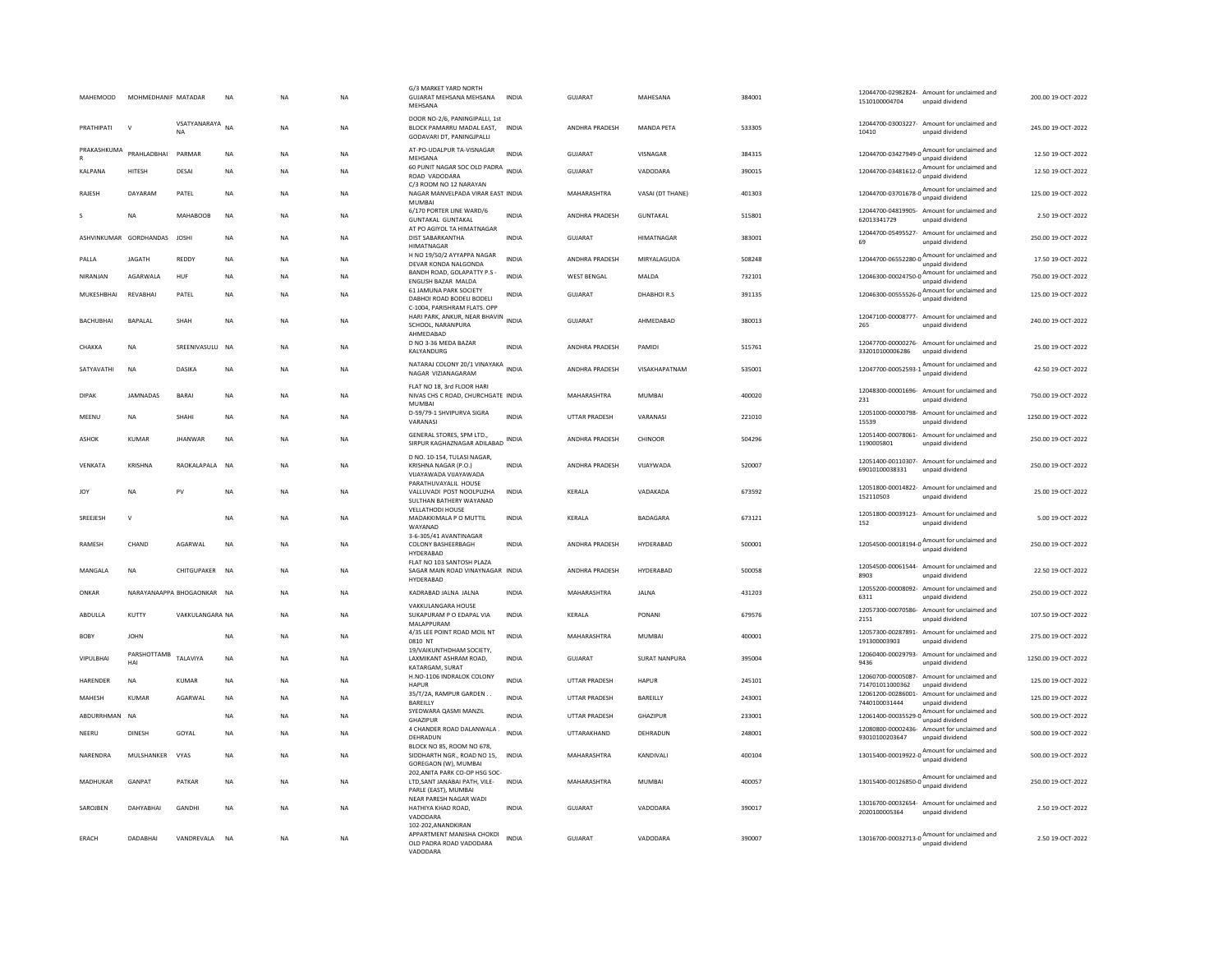| PARVATIBEN            | PRAHLADBHAI PATEL         |                               | <b>NA</b> | <b>NA</b> | <b>NA</b> | C-2,ANANDBAUG<br>TENAMENT(SOUTH) NEAR NAVYG INDIA<br>SCHOOL NEW SAMA ROAD<br>VADODARA       |              | <b>GUJARAT</b>        | VADODARA        | 390008 | 323002001005665                     | 13016700-00118668- Amount for unclaimed and<br>unpaid dividend              | 375.00 19-OCT-2022  |
|-----------------------|---------------------------|-------------------------------|-----------|-----------|-----------|---------------------------------------------------------------------------------------------|--------------|-----------------------|-----------------|--------|-------------------------------------|-----------------------------------------------------------------------------|---------------------|
| NASIRUDDIN            | SARFUDDIN                 | SHAIKH                        | <b>NA</b> | <b>NA</b> | <b>NA</b> | KASBA JAIL ROAD AT &<br>PO:CHHOTAUDEPUR<br>CHHOTAUDEPUR                                     | <b>INDIA</b> | GUJARAT               | DHABHOIR.S      | 391165 | 166100100018880                     | 13016700-00120559- Amount for unclaimed and<br>unpaid dividend              | 12.50 19-OCT-2022   |
| RAJENDRA              | M                         | <b>SHAH</b>                   | <b>NA</b> | <b>NA</b> | <b>NA</b> | D-73.NAVCHETAN SOC<br>WAGHODIA ROAD VADODARA                                                | INDIA        | <b>GUJARAT</b>        | VADODARA        | 390019 |                                     | 13016700-00129101-0 Amount for unclaimed and<br>unpaid dividend             | 250.00 19-OCT-2022  |
| RAMBHAI               | СННОТАВНАІ                | PATEL                         | NA        | <b>NA</b> | NA        | 7, SHIVAM SOCIETY AT & PO-SAVLI INDIA<br>DIST-VADODARA VADODARA                             |              | GUJARAT               | FERTILIZERNAGAR | 391770 | 10670                               | 13016700-00246540- Amount for unclaimed and<br>unnaid dividend              | 250.00 19-OCT-2022  |
| NAYABALI              | YUNUSALI                  | <b>BOXWALA</b>                | <b>NA</b> | <b>NA</b> | <b>NA</b> | WADI, BADRI MOHALLA, BARODA<br><b>BARODA</b>                                                | <b>INDIA</b> | <b>GUJARAT</b>        | VADODARA        | 390017 | 322002001000134                     | 13016700-00274646- Amount for unclaimed and<br>unpaid dividend              | 125.00 19-OCT-2022  |
| SAIYED                | AHSANUDDIN                | ZAHIRUDDIN                    | <b>NA</b> | <b>NA</b> | <b>NA</b> | WADI JAHANGIR PURA OPP<br>JAHANGIRPURA MASJID<br>MOGALWAD VADODARA                          | INDIA        | GUJARAT               | VADODARA        | 390017 | 3484                                | 13016700-00283129- Amount for unclaimed and<br>unpaid dividend              | 500.00 19-OCT-2022  |
| PANCHAL               | SHANTABEN                 | VASUDEVBHAI                   | <b>NA</b> | <b>NA</b> | NA        | <b>B-3 RANCHHODNAGAR STATION</b><br>ROAD PADRA                                              | <b>INDIA</b> | GUJARAT               | PADRA           | 391440 | 13010100691062                      | 13016700-00287463- Amount for unclaimed and<br>unpaid dividend              | 250.00 19-OCT-2022  |
| TEJALBEN              | SANDIPBHAI                | MEHTA                         | <b>NA</b> | <b>NA</b> | NA        | 12, LAXMI CHHAYA SOC, GODHRA<br>ROAD, HALOL HALOL                                           | <b>INDIA</b> | GUJARAT               | KALOL (PM)      | 389350 | 13016700-00382637-0                 | Amount for unclaimed and<br>unpaid dividend                                 | 250.00 19-OCT-2022  |
| HARDIK                | DILIPBHAI                 | DHOLAKIYA                     | NA        | <b>NA</b> | NA        | 12, LAXMI CHHAYA SOC, GODHRA<br>ROAD, HALOL, HALOL                                          | <b>INDIA</b> | GUJARAT               | KALOL (PM)      | 389350 | 13016700-00382660-0                 | Amount for unclaimed and<br>unpaid dividend                                 | 250.00 19-OCT-2022  |
| NIRANJAN              | SHANKERJI                 | PRAJAPATI                     | <b>NA</b> | <b>NA</b> | <b>NA</b> | B/14 AVKAR DUPLEX OPP. VUDA<br>FLAT GOTRI ROAD VADODARA                                     | <b>INDIA</b> | <b>GUJARAT</b>        | VADODARA        | 390021 | 2803                                | 13016700-00515388- Amount for unclaimed and<br>unpaid dividend              | 250.00 19-OCT-2022  |
| VANDANABEN            | JAGDISHCHAND<br><b>RA</b> | PUROHIT                       | <b>NA</b> | <b>NA</b> | <b>NA</b> | C-201, YOGI DARSHAN FLAT<br>SECOND FLOOR, SAI-CHOKDI<br>SUNCITY ROAD, MANJALPUR<br>VADODARA | <b>INDIA</b> | <b>GUJARAT</b>        | VADODARA        | 390011 | 2474                                | 13016700-00545233- Amount for unclaimed and<br>unpaid dividend              | 125.00 19-OCT-2022  |
| PRSUNDAR              | NA                        |                               | <b>NA</b> | <b>NA</b> | <b>NA</b> | C-3, DOSHI VILLA, 26, KUTTIAPPA<br>STREET, KILPAUK, CHENNAI                                 | <b>INDIA</b> | TAMIL NADU            | CHENNAI         | 600010 | 30279                               | 13017400-00004366- Amount for unclaimed and<br>unpaid dividend              | 250.00 19-OCT-2022  |
| CHANDRAKANT           | NA                        | <b>DEVI</b>                   | <b>NA</b> | <b>NA</b> | <b>NA</b> | 106.B.VAISHALI NAGAR<br>ANNAPURNA ROAD . INDORE                                             | <b>INDIA</b> | MADHYA PRADESH        | INDORE          | 452009 |                                     | 13017600-00040390-0 Amount for unclaimed and<br>unpaid dividend             | 500.00 19-OCT-2022  |
| SHIVKANYA             | NARAYAN                   | NANDURE                       | <b>NA</b> | <b>NA</b> | <b>NA</b> | C-1/404, KETKI LOKVATIKA CH<br>S KALYAN (E) KALYAN (E)                                      | <b>INDIA</b> | MAHARASHTRA           | KALYAN          | 421306 |                                     | 13017600-00096203-0 Amount for unclaimed and<br>unpaid dividend             | 125.00 19-OCT-2022  |
| NARENDRA              | NA                        | JAIN                          | <b>NA</b> | <b>NA</b> | NA        | 6, SHANTI NAGAR JAIN COLONY<br><b>INDORE</b>                                                | <b>INDIA</b> | MADHYA PRADESH        | INDORE          | 452002 | 656901415132                        | 13017600-00216010- Amount for unclaimed and<br>unpaid dividend              | 250.00 19-OCT-2022  |
| NEELAM                | NA                        | SHARDA                        | NA        | <b>NA</b> | <b>NA</b> | 256 DAGA BAZAR JODHPUR                                                                      | INDIA        | RAJASTHAN             | <b>JODHPUR</b>  | 342001 |                                     | 13017600-00353402-0 <sup>A</sup> mount for unclaimed and<br>unpaid dividend | 250.00 19-OCT-2022  |
| <b>INDRA</b>          | <b>NA</b>                 | <b>RANKA</b>                  | <b>NA</b> | <b>NA</b> | <b>NA</b> | MEDIOIP 29, GOSHALA MARKET<br>MANDSAUR                                                      | <b>INDIA</b> | MADHYA PRADESH        | MANDSAUR        | 458001 | 3550101412193                       | 13017600-00384703- Amount for unclaimed and<br>unpaid dividend              | 250.00 19-OCT-2022  |
| <b>JASWANT</b>        | SINGH                     | KHICHAR                       | <b>NA</b> | <b>NA</b> | NA        | S/O SHRI MOTI SINGH KHICHHAR<br>R-1 OFFICERS COLONY GREEN<br>PARK, SAGAR ROAD BIKANER       | <b>INDIA</b> | RAJASTHAN             | <b>BIKANER</b>  | 334005 | 370101426107                        | 13017600-00423387- Amount for unclaimed and<br>unpaid dividend              | 250.00 19-OCT-2022  |
| MANOHAR               | LAL                       | SONGARA                       | <b>NA</b> | <b>NA</b> | <b>NA</b> | 41, GUATAM NAGAR ROAD NO 1<br>KALA KHET MANDSAUR                                            | <b>INDIA</b> | <b>MADHYA PRADESH</b> | MANDSAUR        | 458002 | 13017600-00470989-<br>3550301110549 | Amount for unclaimed and<br>unpaid dividend                                 | 250.00 19-OCT-2022  |
| <b>JITENDRA</b>       | ROHIRA                    |                               | <b>NA</b> | NΑ        | NA        | 144/4CH, OPP.HOTEL GULMARG<br>AMINABAD LUCKNOW                                              | INDIA        | UTTAR PRADESH         | LUCKNOW         | 226018 | 13017600-00505607-<br>2220101416627 | Amount for unclaimed and<br>unpaid dividend                                 | 250.00 19-OCT-2022  |
| <b>JAISHREE</b>       | NA                        | KESWANI                       | NA        | <b>NA</b> | NA        | 6, SHIV NAGAR NEAR SHIV TEMPLE INDIA<br>AJAY NAGAR AJMER                                    |              | RAJASTHAN             | AJMER           | 305001 | 680701436083                        | 13017600-00541411- Amount for unclaimed and<br>unpaid dividend              | 250.00 19-OCT-2022  |
| MUKESH                | <b>NA</b>                 | KUMARRADHEY<br>SHYAMBHANPU NA |           | <b>NA</b> | <b>NA</b> | NEEMTHUR GATE BHANPURA                                                                      | INDIA        | <b>MADHYA PRADESH</b> | GANDHISAGAR     | 458775 | 540101430791                        | 13017600-00611041- Amount for unclaimed and<br>unpaid dividend              | 987.50 19-OCT-2022  |
| NAGENDRA              | <b>JAIN</b>               | RAHUR                         | <b>NA</b> | <b>NA</b> | <b>NA</b> | CHAUDHARY SADAN SUBJI MANDI<br>MADANGANJ KISHANGARH                                         | <b>INDIA</b> | RAJASTHAN             | MADANGANJ       | 305801 | 683801431965                        | 13017600-00632811- Amount for unclaimed and<br>unpaid dividend              | 375.00 19-OCT-2022  |
| <b>SHRINIK</b>        | <b>NA</b>                 | JAIN                          | <b>NA</b> | <b>NA</b> | <b>NA</b> | KISHANGARH<br>137. DEEPAK BHAWAN<br>RAJSWAGRAM CHHATRI BAG                                  | <b>INDIA</b> | <b>MADHYA PRADESH</b> | INDORE          | 452002 |                                     | 13017600-00726821- Amount for unclaimed and                                 | 125.00 19-OCT-2022  |
|                       |                           |                               |           |           |           | INDORE<br>S/O NATH MAL KOTHARI                                                              |              |                       |                 |        | 656901435758                        | unpaid dividend<br>13017600-00729246- Amount for unclaimed and              |                     |
| MAHAVEER              | <b>NA</b>                 | KOTHARI                       | <b>NA</b> | <b>NA</b> | <b>NA</b> | PHOLAVAS JALORE<br>63-B GAYATRI PARK SOC, NEAR                                              | <b>INDIA</b> | RAJASTHAN             | <b>JALORE</b>   | 343001 | 682401427807                        | unpaid dividend                                                             | 250.00 19-OCT-2022  |
| MADHUBEN              | CHANDRESHKU<br>MAR        | SAROLIA                       | <b>NA</b> | <b>NA</b> | <b>NA</b> | ABHILASHA CHAR RASTA NEW<br>SAMA ROAD, VADODARA                                             | <b>INDIA</b> | <b>GUJARAT</b>        | VADODARA        | 390008 | 13018700-00027738-0                 | Amount for unclaimed and<br>unpaid dividend                                 | 770.00 19-OCT-2022  |
| SANGITABEN            | PANKAJBHAI                | PATEL                         | <b>NA</b> | <b>NA</b> | <b>NA</b> | <b>B-43 SUKRUTI NAGAR</b><br>DIWALIPURA OLD PADRA ROAD<br>VADODARA                          | <b>INDIA</b> | <b>GUJARAT</b>        | VADODARA        | 390015 |                                     | 13018700-00054314-0 Amount for unclaimed and<br>unpaid dividend             | 250.00 19-OCT-2022  |
| NARESHBHAI            | PARSOTTAMDAS SONI         |                               | <b>NA</b> | <b>NA</b> | NA        | 31. SAHAJANAND SOCIETY HARNI<br>ROAD BARODA BARODA                                          | <b>INDIA</b> | GUJARAT               | VADODARA        | 390022 | 13018700-00077040-0                 | Amount for unclaimed and<br>unpaid dividend                                 | 250.00 19-OCT-2022  |
| SUNIL                 | <b>KUMAR</b>              | <b>ASATI</b>                  | <b>NA</b> | <b>NA</b> | <b>NA</b> | OPP ASATI MANDIR ASATI<br>MOHALLA CHHATARPUR                                                | <b>INDIA</b> | <b>MADHYA PRADESH</b> | CHHATARPUR      | 471001 | 13019300-00972321-0                 | Amount for unclaimed and<br>unpaid dividend                                 | 1250.00 19-OCT-2022 |
| TRISANKU              | <b>NA</b>                 | SUBUDHI                       | <b>NA</b> | <b>NA</b> | <b>NA</b> | AMLABADI COLONY MATHALPUT<br>DAMANJODI DIST KORAPUT<br>KORAPUT                              | <b>INDIA</b> | ORISSA                | SUNABEDA        | 763008 |                                     | Amount for unclaimed and<br>13019300-01201590-0                             | 25.00 19-OCT-2022   |
| TEKI                  | SIVA                      | KUMAR                         | <b>NA</b> | <b>NA</b> | <b>NA</b> | 2-214.FROM 2-1 TO 2, 314.<br>LALACHERUVU PALACHARLA<br>RAJANAGARAM (MANDAL)<br>RAJANAGARAM  | <b>INDIA</b> | <b>ANDHRA PRADESH</b> | RAJAHMUNDRY     | 533106 |                                     | 13019300-01334769-0 Amount for unclaimed and<br>unpaid dividend             | 250.00 19-OCT-2022  |
| SURESHKUMAR PRABHAKAR |                           | JANGADE                       | <b>NA</b> | <b>NA</b> | <b>NA</b> | OR NO D-54 URJA NAGAR<br>COLONY JINDAL POWER LTD.<br><b>TAMNAR RAIGARH</b>                  | INDIA        | MAHARASHTRA           | MUMBAI          | 400001 |                                     | 13019300-01627631-0 Amount for unclaimed and                                | 1142.50 19-OCT-2022 |
| ASHOK                 | <b>KESHARISINH</b>        | PARMAR                        | <b>NA</b> | <b>NA</b> | <b>NA</b> | KALYAN NAGAR NR PATRAKAR<br>SOCIETY AIR PORT ROAD RAJKOT                                    | INDIA        | <b>GUJARAT</b>        | RAJKOT          | 360006 |                                     | $13019900 - 00002038 - 0$ $A_{\text{unpaid dividend}}$                      | 7.50 19-OCT-2022    |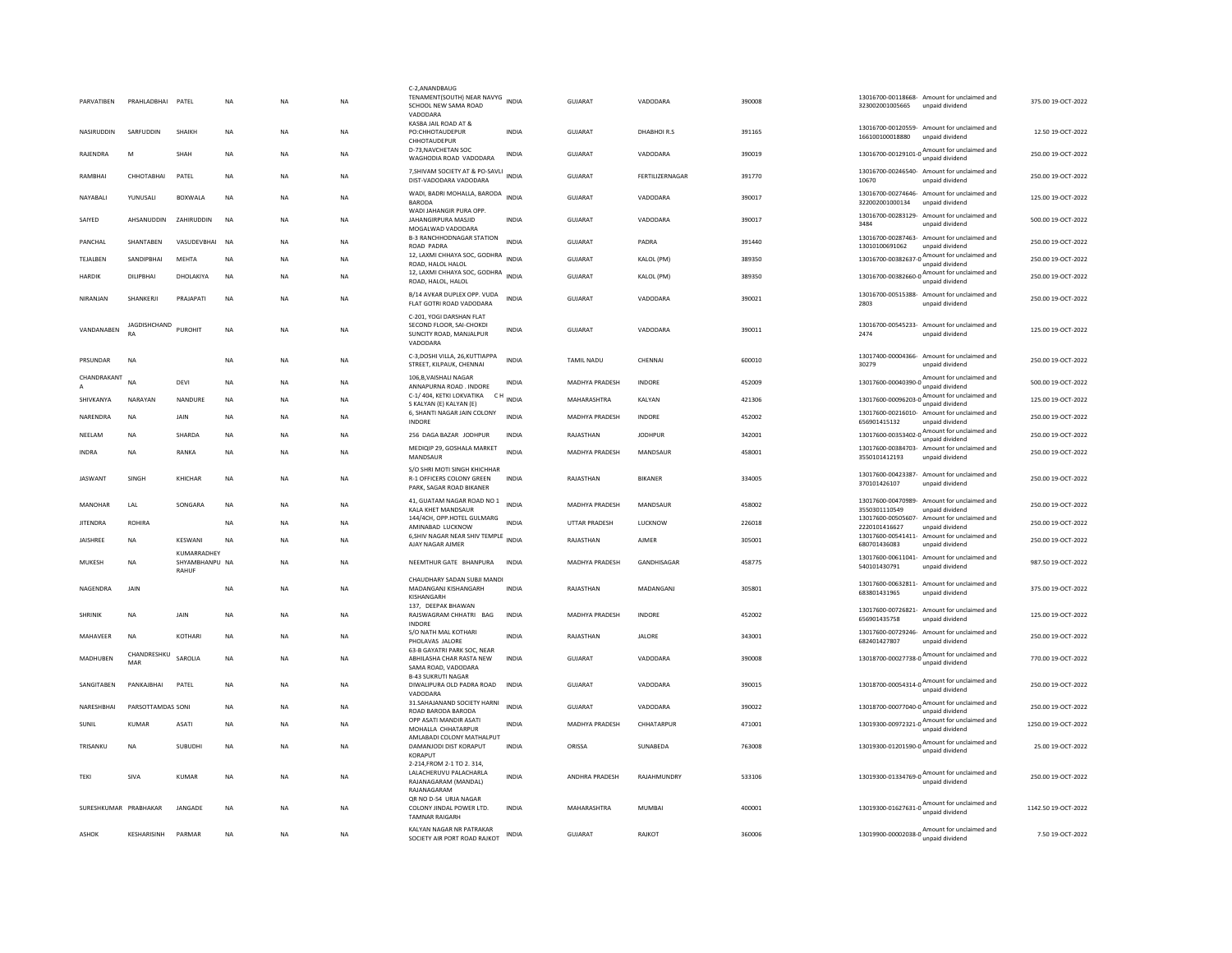| KALPESH                | RAMNIKLAL             | GOTECHA          | <b>NA</b> | <b>NA</b> | <b>NA</b> | 2, MARUTI NAGAR, B/H<br>VISWESVAR MAVDI MAIN ROAD INDIA<br>RAIKOT                               |              | <b>GUJARAT</b>     | <b>RAJKOT</b>               | 360004 | 2405                                                              | 13019900-00046561- Amount for unclaimed and<br>unpaid dividend                                          | 12.50 19-OCT-2022   |
|------------------------|-----------------------|------------------|-----------|-----------|-----------|-------------------------------------------------------------------------------------------------|--------------|--------------------|-----------------------------|--------|-------------------------------------------------------------------|---------------------------------------------------------------------------------------------------------|---------------------|
| <b>AMITKUMAR</b>       | MAGANLAL              | KALARIA          | <b>NA</b> | <b>NA</b> | <b>NA</b> | AMAR DEEP JANKI MARG<br>JALARAM-2 UNIVERSITY ROAD                                               | <b>INDIA</b> | GUJARAT            | RAJKOT                      | 360005 | 4479                                                              | 13019900-00062136- Amount for unclaimed and<br>unpaid dividend                                          | 250.00 19-OCT-2022  |
| RAMESHBHAI             | NANJIRHAI             | PADIA            | <b>NA</b> | <b>NA</b> | <b>NA</b> | RAJKOT<br><b>KUMBHAR BHAGAT STREET</b><br>PANJRAPOLE RAJKOT                                     | <b>INDIA</b> | GUJARAT            | RAJKOT                      | 360003 |                                                                   | 13019900-00062155-0 Amount for unclaimed and<br>unpaid dividend                                         | 250.00 19-OCT-2022  |
| HARSHIDABEN RAMESHBHAI |                       | PADIA            | <b>NA</b> | NA        | <b>NA</b> | KUMBHAR BHAGAT STREET<br>PANJRAPOLE RAJKOT                                                      | <b>INDIA</b> | <b>GUJARAT</b>     | RAJKOT                      | 360003 |                                                                   | 13019900-00062161-0 Amount for unclaimed and<br>unpaid dividend                                         | 250.00 19-OCT-2022  |
| DHRMISHTHABE<br>N      | <b>HIRABHA</b>        | PARMAR           | <b>NA</b> | <b>NA</b> | <b>NA</b> | MADHAV PARK B/H HARIKRISHNA<br>SOCIETY DHANK ROAD UPLETA<br>UPLETA                              | <b>INDIA</b> | <b>GUJARAT</b>     | DHORAJI                     | 360490 | 44003100012758                                                    | 13019900-00144700- Amount for unclaimed and<br>unpaid dividend                                          | 62.50 19-OCT-2022   |
| <b>GOVINDBHAI</b>      | <b>JIVRAJBHAI</b>     | HIRAPARA         | <b>NA</b> | <b>NA</b> | <b>NA</b> | CHITALIYA KUWAROAD,<br>RAMDARSAN SOC. JASDAN                                                    | <b>INDIA</b> | <b>GUJARAT</b>     | <b>RAJKOT</b>               | 360050 | 13019900-00183081-<br>1147                                        | Amount for unclaimed and<br>unpaid dividend                                                             | 250.00 19-OCT-2022  |
| DHAKAN                 | HARESHBHAI            | <b>HIRABHAI</b>  | <b>NA</b> | <b>NA</b> | <b>NA</b> | GRAM; NAJAPUR VIA; JUNA<br>VAGHANIA TA:KUNKAVAV<br>DIST:AMRELI NAJAPUR                          | <b>INDIA</b> | <b>GUJARAT</b>     | <b>NA</b>                   | 365456 | 56429005666                                                       | 13019900-00247571- Amount for unclaimed and<br>unpaid dividend                                          | 250.00 19-OCT-2022  |
| PREMKISHOR             | RADHAVALLABH CHANDAK  |                  | <b>NA</b> | <b>NA</b> | <b>NA</b> | SHRI DARSHAN APPTS.,<br>RAMDASPETH, AKOLA                                                       | <b>INDIA</b> | MAHARASHTRA        | AKOLA                       | 444001 | 13023100-00042047-<br>31218                                       | Amount for unclaimed and<br>unpaid dividend                                                             | 62.50 19-OCT-2022   |
| GHANSHYAM              | KISANLAL              | BHUTADA          | <b>NA</b> | NA        | <b>NA</b> | VARSHA BLDG. KELA NAGAR<br><b>KHAMGAON</b>                                                      | <b>INDIA</b> | MAHARASHTRA        | KHAMGAON                    | 444303 | 13023100-00048579<br>19                                           | Amount for unclaimed and<br>unpaid dividend                                                             | 250.00 19-OCT-2022  |
| YASHWANT               | MADHUKARRAO DESHPANDE |                  | NA        | NA        | NA        | NEAR SAKALKALE COMPLEX<br>R.R.SPORT KHAMGAON                                                    | INDIA        | MAHARASHTRA        | KHAMGAON                    | 444303 | 2425                                                              | 13023100-00062872- Amount for unclaimed and<br>unpaid dividend                                          | 62.50 19-OCT-2022   |
| SANJAY                 | LAXMANRAO             | KHANDEL          | NA        | <b>NA</b> | <b>NA</b> | A/35 NAGAR PARISHAD COLONY,<br>GORAKSHAN ROAD, AKOLA.                                           | <b>INDIA</b> | MAHARASHTRA        | AKOLA                       | 444004 | 8187                                                              | 13023100-00067701- Amount for unclaimed and<br>unpaid dividend                                          | 250.00 19-OCT-2022  |
| SHASHIKANT             | VASANTRAO             | MANDEKAR         | <b>NA</b> | NA        | NA        | GAYATRI NAGAR, MOTHI UMARI,<br>AKOLA                                                            | <b>INDIA</b> | MAHARASHTRA        | AKOLA                       | 444005 | 12534                                                             | 13023100-00069692- Amount for unclaimed and<br>unpaid dividend                                          | 25.00 19-OCT-2022   |
| MANJU                  | DEVI                  | JAIN             | NA        | NA        | NA        | M/S PRABHAT R P ROAD P O<br>ASSAM SACHIVALAYA GUWAHATI                                          | <b>INDIA</b> | ASSAM              | <b>GUWAHATI</b>             | 781006 | 4399                                                              | 13023400-00059928- Amount for unclaimed and<br>unpaid dividend                                          | 250.00 19-OCT-2022  |
| MAHADEVI               | STOCK                 | BROKERSPLTD      | <b>NA</b> | NA        | NA        | 199-A, SAMTA COLONY RAIPUR<br>(C.G) RAIPUF                                                      | <b>INDIA</b> | CHHATTISGARH       | RAIPUR                      | 492001 | 496801010020054                                                   | 13023400-00080671- Amount for unclaimed and<br>unpaid dividend                                          | 2.50 19-OCT-2022    |
| PARAS                  | NATH                  | SRIVASTAVA       | <b>NA</b> | <b>NA</b> | <b>NA</b> | KRISHNANGAN BEHIND NATIONAL<br>INSURANCE CO. RAJA BAZAR<br>PATNA                                | <b>INDIA</b> | <b>BIHAR</b>       | PATNA                       | 800014 | 4458000100032504                                                  | 13023400-00318495- Amount for unclaimed and<br>unpaid dividend                                          | 62.50 19-OCT-2022   |
| ANITA                  | NA                    | VERMA            | <b>NA</b> | NA        | <b>NA</b> | 113/NORTH ANAND PURI WEST<br>BORING CANAL ROAD PATNA<br>800001 PATNA                            | INDIA        | <b>BIHAR</b>       | PATNA                       | 800001 |                                                                   | 13025900-00243730-0 Amount for unclaimed and                                                            | 250.00 19-OCT-2022  |
| SATISH                 | RELUMAL               | UTTAMCHANDA<br>N | <b>NA</b> | <b>NA</b> | <b>NA</b> | C/O RAJLAXMI CONSULTANCY<br>INDRAPRASTH - 212 2ND FLOOR<br>JAMNAGAR                             | <b>INDIA</b> | <b>GUJARAT</b>     | JAMNAGAR                    | 361001 |                                                                   | 13025900-00422072-0 $\frac{\text{Amount for unclaimed}}{\text{13025900-00422072-0}}$<br>unpaid dividend | 250.00 19-OCT-2022  |
| <b>JAYANT</b>          | BHAIYASAHEB           | DESHMUKH         | <b>NA</b> | <b>NA</b> | <b>NA</b> | 270 WARD NO. 27 PUSAD                                                                           | <b>INDIA</b> | MAHARASHTRA        | <b>DIGRAS</b>               | 445204 | 13025900-00915971-0 $\frac{m_{\text{1}}}{\text{unpaid dividend}}$ | Amount for unclaimed and                                                                                | 250.00 19-OCT-2022  |
| REMABAI                | EP                    |                  | NA        | NA        | NA        | EARADA PADINCARETHIL HOUSE<br>VALANCHERY. P.O. MALAPPURAM INDIA<br>MALAPPURAM                   |              | KERALA             | VALIYAKUNNU<br>(MALAPPURAM) | 676552 | 3287                                                              | 13027900-00070274- Amount for unclaimed and<br>unpaid dividend                                          | 15.00 19-OCT-2022   |
| MUKUL                  | RANI                  | <b>THAKUR</b>    | <b>NA</b> | <b>NA</b> | <b>NA</b> | CROSS #10 8 TAPOVAN ENCLAVE<br>TAPOVAN DEHRADUN                                                 | <b>INDIA</b> | UTTARAKHAND        | DEHRADUN                    | 248008 |                                                                   | 13028600-00006534-0 $\frac{\text{Amount}}{\text{0}}$ for unclaimed and<br>unpaid dividend               | 1250.00 19-OCT-2022 |
| SAEED                  | <b>NA</b>             | ALI              | <b>NA</b> | <b>NA</b> | <b>NA</b> | RAILWAY STATION UNDER SBBJ<br>BANK MADANGANJ KISHANGARH                                         | <b>INDIA</b> | RAJASTHAN          | MADANGANJ                   | 305801 | 55104000045438                                                    | 13028600-00054711- Amount for unclaimed and<br>unpaid dividend                                          | 250.00 19-OCT-2022  |
| SURYA                  | NA                    | NATH             | <b>NA</b> | NA        | <b>NA</b> | VILL - GAJAIPUR, POST - BASAHIA<br>VIA ATRAULIA, . AZAMGARH                                     | <b>INDIA</b> | MAHARASHTRA        | MUMBAI                      | 400001 | 8935                                                              | 13031900-00084521- Amount for unclaimed and<br>unpaid dividend                                          | 1250.00 19-OCT-2022 |
| SUNIL                  | <b>KUMAR</b>          | AGARWAL          | <b>NA</b> | <b>NA</b> | <b>NA</b> | MAHABIR ASTHAU CHOWK<br>BODDAM BAZAR HAZARIBAG                                                  | <b>INDIA</b> | <b>BIHAR</b>       | HAZARIBAGH                  | 825301 | 48901501361                                                       | 13041400-00885765- Amount for unclaimed and<br>unpaid dividend                                          | 315.00 19-OCT-2022  |
| SHANKAR                | NA                    | KAMTHE           | NA        | NA        | <b>NA</b> | MAIN ROAD RAMAKONA TEHSIL<br>SAUNSAR CHHINDWARA                                                 | <b>INDIA</b> | MADHYA PRADESH     | LINGA                       | 480102 | 51101501252                                                       | 13041400-01370523- Amount for unclaimed and<br>unpaid dividend                                          | 45.00 19-OCT-2022   |
| SIYA                   | SHARAN                | SINGH            | <b>NA</b> | <b>NA</b> | <b>NA</b> | AMBER MOHADDI NAGAR BIHAR<br>SHARIF NALANDA BIHAR SHARIF                                        | <b>INDIA</b> | <b>BIHAR</b>       | <b>BIHARSHARIF</b>          | 803101 |                                                                   | 13041400-01681160-0 Amount for unclaimed and<br>unpaid dividend                                         | 50.00 19-OCT-2022   |
| MAHFNDRA               | POPATI AI             | KHATRI           | <b>NA</b> | NA        | NA        | PARASI COUMPOUND UDHNA<br>SURAT                                                                 | <b>INDIA</b> | GUIARAT            | <b>SURAT NANPURA</b>        | 395002 |                                                                   | 13041400-01721667-0 Amount for unclaimed and                                                            | 750.00 19-OCT-2022  |
| <b>KETAN</b>           | $\mathbf{I}$          | KAPADIA          | <b>NA</b> | NA        | <b>NA</b> | 3 1983 SIDHI ST SALABATPURA<br>SURAT                                                            | <b>INDIA</b> | GUIARAT            | <b>SURAT NANPURA</b>        | 395003 | 47010100394147                                                    | 13041400-01981203- Amount for unclaimed and<br>unpaid dividend                                          | 12.50 19-OCT-2022   |
| SUNIL                  | <b>KUMAR</b>          | AGARWAL          | <b>NA</b> | <b>NA</b> | <b>NA</b> | BALARAMPUR RANGADIH                                                                             | <b>INDIA</b> | <b>WEST BENGAL</b> | PURULIA                     | 723143 |                                                                   | 13041400-03288222- Amount for unclaimed and                                                             | 62.50 19-OCT-2022   |
| SHARADA                | <b>NA</b>             | KANIKA           | <b>NA</b> | <b>NA</b> | <b>NA</b> | PURULIA<br>H NO 8 2 211 LAXMI NAGAR<br>MAHABUBNAGAR                                             | <b>INDIA</b> | ANDHRA PRADESH     | MAHABUBNAGAR                | 509001 | 397010100017949<br>28                                             | unpaid dividend<br>13041400-03694694- Amount for unclaimed and<br>unpaid dividend                       | 25.00 19-OCT-2022   |
| PRITIKANA              | NA                    | RAY              | <b>NA</b> | <b>NA</b> | <b>NA</b> | CAPT B P BISWAS ROAD<br>SAKTIGARH P O BONGAON DIST<br>24 PGS N BONGAON                          | <b>INDIA</b> | <b>WEST RENGAL</b> | <b>BARASAT</b>              | 743235 | 11064161463                                                       | 13041400-04532331- Amount for unclaimed and<br>unpaid dividend                                          | 250.00 19-OCT-2022  |
| KAILASH                | NA                    | <b>KUMAR</b>     | <b>NA</b> | NA        | <b>NA</b> | WAZIR CHAND HOUSE SHANTI<br>NAGAR CIVIL LINES MORADABAD                                         | INDIA        | UTTAR PRADESH      | MORADABAD                   | 244001 | 10896394578                                                       | 13041400-05170595- Amount for unclaimed and<br>unnaid dividend                                          | 250.00 19-OCT-2022  |
| KUNDAN                 | LAL                   | JAIN             | <b>NA</b> | <b>NA</b> | <b>NA</b> | A-32/C SAHANSHAH GARDEN<br>PUNJABI BAG RAISEN ROAD<br><b>RHOPAL</b>                             | <b>INDIA</b> | MADHYA PRADESH     | <b>BHOPAL</b>               | 462003 |                                                                   | 16010100-00211371-0 Amount for unclaimed and                                                            | 250.00 19-OCT-2022  |
| VAISHAL                | GOPAL                 | BAGALKOTKAR      | NA        | NA        | <b>NA</b> | 464/AA BIJAPUR WARD NO 12<br>AISHWARYA NAGAR<br>BAGALKOTKAR LAYOUT ASHRAM<br><b>ROAD BUAPUR</b> | INDIA        | KARNATAKA          | <b>BIJAPUR</b>              | 586127 | 17990                                                             | 16010100-00224387- Amount for unclaimed and<br>unpaid dividend                                          | 500.00 19-OCT-2022  |
| HEMLATABEN             | RAMESHBHAI            | CHAUDHARI        | <b>NA</b> | <b>NA</b> | <b>NA</b> | CD 12 G.E.B. COLONY UKAIDAM                                                                     | <b>INDIA</b> | GUJARAT            | <b>BARDOLI</b>              | 394680 | 5860                                                              | 16010100-00286594- Amount for unclaimed and<br>unpaid dividend                                          | 250.00 19-OCT-2022  |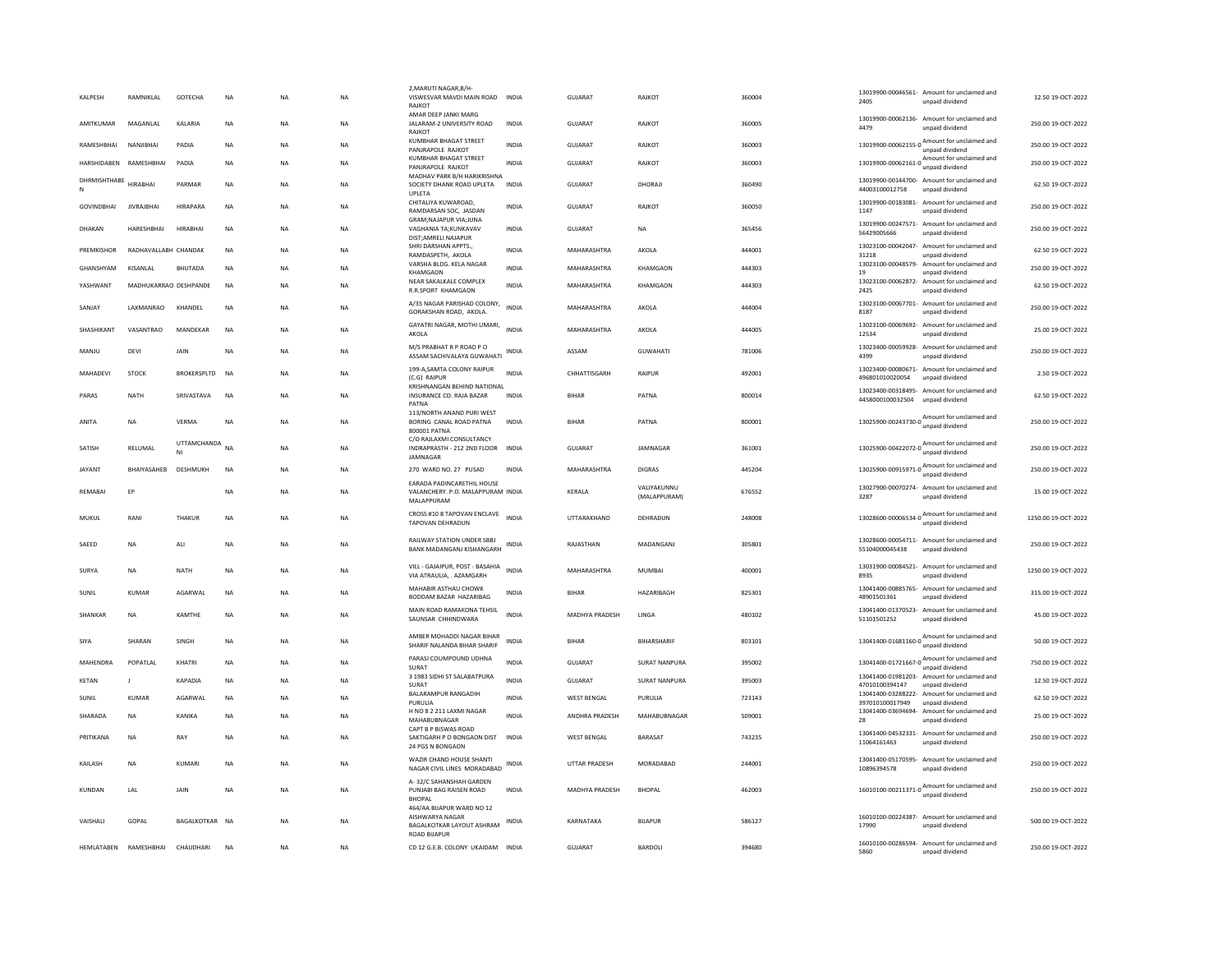| KANTI                 | PRABHA            | KERKETTA            | <b>NA</b> | <b>NA</b> | <b>NA</b> | C/O ATWA URAON 6,<br>GANDHINAGAR(SOUTH)<br>MATWARI HAZARIBAGH                                         | <b>INDIA</b> | <b>BIHAR</b>         | <b>HAZARIBAGH</b>    | 825301 | 16010100-00321879-0<br>unpaid dividend                                                                                            | 212.50.19-OCT-2022 |
|-----------------------|-------------------|---------------------|-----------|-----------|-----------|-------------------------------------------------------------------------------------------------------|--------------|----------------------|----------------------|--------|-----------------------------------------------------------------------------------------------------------------------------------|--------------------|
|                       | P                 | RATHINAVELU         | <b>NA</b> | <b>NA</b> | NA        | <b>B 4 ROHINI GARDENS SANTHOME</b><br>HIGH ROAD R A PURAM CHENNAI                                     | INDIA        | <b>TAMIL NADU</b>    | CHENNAI              | 600028 | 16010103-00001829- Amount for unclaimed and<br>212007802<br>unpaid dividend                                                       | 125.00 19-OCT-2022 |
| SINGLA                | <b>JANAK</b>      | RAJ                 | <b>NA</b> | <b>NA</b> | <b>NA</b> | NEW BASTI GALI NO 1 BARETA<br>MANSA.                                                                  | <b>INDIA</b> | PUNJAB               | BARETA               | 151501 | IN300011-10382663-<br>Amount for unclaimed and<br>unpaid dividend<br>37217                                                        | 250.00 19-OCT-2022 |
| PRIMESCRIPSPV<br>TLTD | <b>NA</b>         | <b>NA</b>           | <b>NA</b> | <b>NA</b> | <b>NA</b> | II FLOOR SIMLA BUILDING<br>KANDAMKULAM CROSS ROAD<br>CALICUT                                          | <b>INDIA</b> | KERALA               | CALICUT              | 673002 | IN300011-10559293- Amount for unclaimed and<br>unpaid dividend<br>1517                                                            | 2.50 19-OCT-2022   |
| RAM                   | NA                | CHANDER             | NA        | <b>NA</b> | NA        | VI H/53 RAJINDER NAGAR<br>SHAHIBABAD GHAZIABAD (U.P)<br>C/O BONGALE SESHAPPA AND                      | INDIA        | UTTAR PRADESH        | GHAZIABAD            | 201001 | IN300011-10696046- Amount for unclaimed and<br>21747<br>unpaid dividend                                                           | 250.00 19-OCT-2022 |
|                       | <b>JAGANNATHA</b> | RAO                 | <b>NA</b> | <b>NA</b> | NA        | SONS HARDWARE MERCHANTS<br>MAIN ROAD HARIHAR<br><b>KARNATAKA STATE</b>                                | <b>INDIA</b> | KARNATAKA            | <b>HARIHAR</b>       | 577601 | IN300011-10732330- Amount for unclaimed and<br>5536<br>unpaid dividend                                                            | 250.00 19-OCT-2022 |
|                       | $\vee$            | RAMANAMURT<br>HY    | <b>NA</b> | <b>NA</b> | NA        | VANI NILAYAM D NO 10/154 B/6-<br>12 RAJENDRA NAGAR II LINE<br><b>KRISHNA REDDY STREET</b><br>GUDIVADA | <b>INDIA</b> | ANDHRA PRADESH       | GUDIVADA             | 521301 | IN300020-10823650- Amount for unclaimed and<br>10832010026580<br>unpaid dividend                                                  | 375.00 19-OCT-2022 |
| SAHAJANAND            | <b>NA</b>         | NITINKUMARDA<br>LAL | <b>NA</b> | <b>NA</b> | <b>NA</b> | 64 , SHIVANJALI ROW HOUSE B /<br>H PUNA PLAZA COMPLEX<br>PUNAGAM ROAD SURAT,<br><b>GUJARAT</b>        | <b>INDIA</b> | <b>GUJARAT</b>       | <b>SURAT NANPURA</b> | 395006 | IN300079-10163036- Amount for unclaimed and<br>947<br>unpaid dividend                                                             | 2.50 19-OCT-2022   |
| Ramesh                | Kumar             | Jain                | <b>NA</b> | <b>NA</b> | <b>NA</b> | R Gundecha & Co. No. 72, Il Floor,<br>Subhas Complex Avenue Road                                      | <b>INDIA</b> | KARNATAKA            | BANGALORE            | 560002 | IN300095-10069472- Amount for unclaimed and<br>9942<br>unpaid dividend                                                            | 2.50 19-OCT-2022   |
| Khalil                | Ahmed             | Adhikari            | NA        | <b>NA</b> | NA        | Bangalore Karnataka<br>1 B/9, Vihar Darshan Sidharth<br>Nagar Goregaon West Mumbai                    | <b>INDIA</b> | MAHARASHTRA          | <b>MUMBAI</b>        | 400062 | IN300095-10093945- Amount for unclaimed and<br>15765<br>unpaid dividend                                                           | 125.00 19-OCT-2022 |
| Dr                    | Bhavarla          | Doshi               | <b>NA</b> | <b>NA</b> | <b>NA</b> | 25 A, Nanjappa Road Shanti Nagar<br>INDIA<br>Bangalore Bangalore                                      |              | KARNATAKA            | BANGALORE            | 560027 | IN300095-10313062-<br>Amount for unclaimed and<br>1350<br>unpaid dividend                                                         | 250.00 19-OCT-2022 |
| Kanchan               | NA                | Thakkar             | NA        | <b>NA</b> | NA        | 19 B, Mandville Gardens Flat No 3 INDIA<br>Calcutta Calcutta                                          |              | WEST BENGAL          | KOLKATA              | 700019 | IN300095-10313940- Amount for unclaimed and<br>6664<br>unpaid dividend                                                            | 750.00 19-OCT-2022 |
|                       | Pradeep           | Nair                | <b>NA</b> | <b>NA</b> | NA        | D1/102, Bright Lands Phase I,<br>Yashasvi Nagar Balkum Dist Thane                                     | INDIA        | MAHARASHTRA          | THANE                | 400608 | IN300095-10485683-0 Amount for unclaimed and                                                                                      | 250.00 19-OCT-2022 |
| Ratan                 | <b>NA</b>         | Panwar              | <b>NA</b> | <b>NA</b> | NA        | S/o Baga Ram Sadarpura BARMER INDIA<br><b>BARMER</b>                                                  |              | RAJASTHAN            | <b>BARMER</b>        | 344001 | IN300095-10544136- Amount for unclaimed and<br>3014<br>unpaid dividend                                                            | 250.00 19-OCT-2022 |
| Darja                 | NA                | Ram                 | NA        | <b>NA</b> | NA        | No 9, Rajanna Lane Ganigarpet<br><b>BANGALORE BANGALORE</b>                                           | <b>INDIA</b> | KARNATAKA            | BANGALORE            | 560002 | IN300095-10988628-<br>Amount for unclaimed and<br>5836<br>unpaid dividend                                                         | 250.00 19-OCT-2022 |
| к                     | R                 | Ramkumar            | <b>NA</b> | <b>NA</b> | NA.       | Sri Nachammai Cotton Mills<br>Limited Chettinad Shivagangai Dist INDIA<br>Shivagangai Dist            |              | <b>TAMIL NADU</b>    | CHENNAL              | 630102 | IN300095-11335122-0 Amount for unclaimed and<br>unpaid dividend                                                                   | 125.00.19-OCT-2022 |
| KAMAL                 | <b>NA</b>         | <b>BANGUR</b>       | <b>NA</b> | <b>NA</b> | <b>NA</b> | 199, CHITTARANJAN AVENUE,<br>CALCUTTA<br><b>30 MALLIGE THOTA</b>                                      | <b>INDIA</b> | <b>WEST BENGAL</b>   | KOLKATA              | 700006 | IN300100-10129871- Amount for unclaimed and<br>32205055536<br>unpaid dividend                                                     | 250.00 19-OCT-2022 |
| $\mathbf{B}$          | <b>NA</b>         | ANURADHA            | <b>NA</b> | <b>NA</b> | <b>NA</b> | CHOLURPALYA MAGADI ROAD<br>BANGALORE                                                                  | <b>INDIA</b> | KARNATAKA            | BANGALORE            | 560023 | IN300100-10146663- Amount for unclaimed and<br>42405051693<br>unpaid dividend                                                     | 500.00 19-OCT-2022 |
| MAHESH                | CHANDER           | MAHIPAL             | NA        | <b>NA</b> | NA        | E2/19 JAIN MARKET SHOP NO.- 3<br>SHASHTRI NAGAR DELHI<br>FLAT NO. 161 SFS FLATS, ASHOK                | <b>INDIA</b> | DELHI                | DELHI                | 110052 | IN300118-10008236- Amount for unclaimed and<br>4102115000002260<br>unpaid dividend<br>IN300118-10046602- Amount for unclaimed and | 250.00 19-OCT-2022 |
| OM                    | PRAKASH           | GOENKA              | NA        | <b>NA</b> | NA        | <b>VIHAR PHASE-IV DELHI</b><br>DADOO BHAWAN BHOVAPUR                                                  | <b>INDIA</b> | DELHI                | DELHI                | 110052 | 52<br>unpaid dividend                                                                                                             | 377.50 19-OCT-2022 |
| KAMAL                 | <b>NA</b>         | <b>DADOO</b>        | <b>NA</b> | <b>NA</b> | <b>NA</b> | MASTAN NAGAR P O SIMBHAOLI INDIA<br>GHAZIABAD                                                         |              | <b>UTTAR PRADESH</b> | <b>BABUGARH</b>      | 245207 | IN300118-10205616-0 Amount for unclaimed and<br>unpaid dividend                                                                   | 125.00 19-OCT-2022 |
| RAJNI                 | <b>NA</b>         | CHHABRA             | <b>NA</b> | <b>NA</b> | NA        | C U 140 PITAMPURA NEW DELHI INDIA                                                                     |              | DELHI                | DELHI                | 110088 | IN300118-10754344- Amount for unclaimed and<br>150200100152885<br>unpaid dividend                                                 | 897.50 19-OCT-2022 |
| RAM                   | SINGH             | MEENA               | <b>NA</b> | <b>NA</b> | <b>NA</b> | S/O RAMJI LAL MEENA<br>TELEPHONE EXCHANGE CHURU                                                       | <b>INDIA</b> | RAJASTHAN            | CHURU                | 331001 | IN300118-10869530-<br>Amount for unclaimed and<br>1190028641<br>unpaid dividend                                                   | 250.00 19-OCT-2022 |
| DILIPKUMAR            | ANILKUMAR         | PATEL               | <b>NA</b> | <b>NA</b> | NA        | 12 SEVARNAREKHA SOCIETY<br>NIZAMPURA BARODA                                                           | <b>INDIA</b> | GUJARAT              | VADODARA             | 390002 | IN300126-11021472- Amount for unclaimed and<br>1619<br>unpaid dividend                                                            | 250.00 19-OCT-2022 |
| PRADIP                | <b>NA</b>         | KUMARSARKAR NA      |           | <b>NA</b> | NA        | 30/1D, OLD BALLYGUNGE 1ST<br>LANE CALCUTTA                                                            | INDIA        | <b>WEST BENGAL</b>   | KOLKATA              | 700019 | IN300142-10076066- Amount for unclaimed and<br>unpaid dividend<br>23                                                              | 25.00 19-OCT-2022  |
| MOHANRHAI             | MAKANRHAI         | PATEL               | <b>NA</b> | <b>NA</b> | <b>NA</b> | SUDEV PLOT NO 19-20 DOLAT<br>NAGARDAMAN ROAD VALSAD<br><b>GUJARAT</b>                                 | <b>INDIA</b> | GUIARAT              | <b>BHILAD</b>        | 396191 | IN300159-10283588- Amount for unclaimed and<br>100006220003<br>unpaid dividend                                                    | 642.50 19-OCT-2022 |
| <b>SURESH</b>         | <b>NA</b>         | <b>GUPTA</b>        | <b>NA</b> | <b>NA</b> | NA        | 184, PHASE XI MOHALI. MOHALI. INDIA                                                                   |              | CHANDIGARH           | CHANDIGARH           | 160018 | IN300159-10373974- Amount for unclaimed and<br>100001486611<br>unpaid dividend                                                    | 500.00 19-OCT-2022 |
| SANDIP                | <b>NA</b>         | CHITLANGIA          | <b>NA</b> | <b>NA</b> | NA        | SOUTH BALUCHAR<br>MARWARIPATTY LANE MALDA<br>(W.B) MALDA (W.B)                                        | <b>INDIA</b> | <b>WEST BENGAL</b>   | MALDA                | 732101 | IN300159-10776090- Amount for unclaimed and<br>100006990548<br>unpaid dividend                                                    | 500.00 19-OCT-2022 |
| MEENAKSHI             | <b>NA</b>         | CHITLANGIA          | <b>NA</b> | <b>NA</b> | <b>NA</b> | SOUTH BALUCHAR<br>MARWARIPATTY LANE MALDA<br>(W.B) MALDA (W.B)                                        | <b>INDIA</b> | <b>WEST BENGAL</b>   | MALDA                | 732101 | IN300159-10776112- Amount for unclaimed and<br>100006990555<br>unpaid dividend                                                    | 500.00 19-OCT-2022 |
| VENKATESAN            | NA                | D                   | NA        | <b>NA</b> | NA        | <b>10 SHAKTHI NAGAR</b><br>VANDIPALAYAM ROAD<br>CUDDALORE                                             | INDIA        | TAMIL NADU           | CUDDALORE            | 607004 | IN300175-10117152- Amount for unclaimed and<br>4898<br>unnaid dividend                                                            | 250.00 19-OCT-2022 |
| MOIDEEN               | <b>BASHA</b>      | M                   | <b>NA</b> | <b>NA</b> | <b>NA</b> | 31/936, B O C ROAD PALAKKAD<br>PALAKKAD<br>3/24. ANANGUR POST                                         | <b>INDIA</b> | KERALA               | PALGHAT              | 678014 | IN300175-10179796- Amount for unclaimed and<br>19401100001761<br>unpaid dividend                                                  | 125.00 19-OCT-2022 |
| SUBRAMANIAM NA        |                   | M                   | NA        | <b>NA</b> | NA        | TIRUCHENGODE SALEM DISTRICT INDIA<br><b>SALEM DISTRICT</b>                                            |              | TAMIL NADU           | SANKARI WEST         | 637304 | IN300175-10290808- Amount for unclaimed and<br>7983<br>unpaid dividend                                                            | 257.50 19-OCT-2022 |
| ASHOK                 | NA                | s                   | NA        | <b>NA</b> | NA        | 26 C/18, P C ROAD WEST<br><b>TUTICORIN TUTICORIN</b>                                                  | INDIA        | TAMIL NADU           | TUTICORIN            | 628008 | IN300175-10439548- Amount for unclaimed and<br>613901503093<br>unpaid dividend                                                    | 250.00 19-OCT-2022 |
| SUNDARA               | MURTHY            | $\mathsf{N}$        | <b>NA</b> | <b>NA</b> | <b>NA</b> | OLD NO 2/28, NEW NO 2/24<br>THIRUKKADUTHURAI NANJAI<br>PUGALUR, KARUR TALUK KARUR                     | <b>INDIA</b> | <b>TAMIL NADU</b>    | ANDANALLUR           | 639113 | IN300175-10554454- Amount for unclaimed and<br>10933481871<br>unpaid dividend                                                     | 25.00 19-OCT-2022  |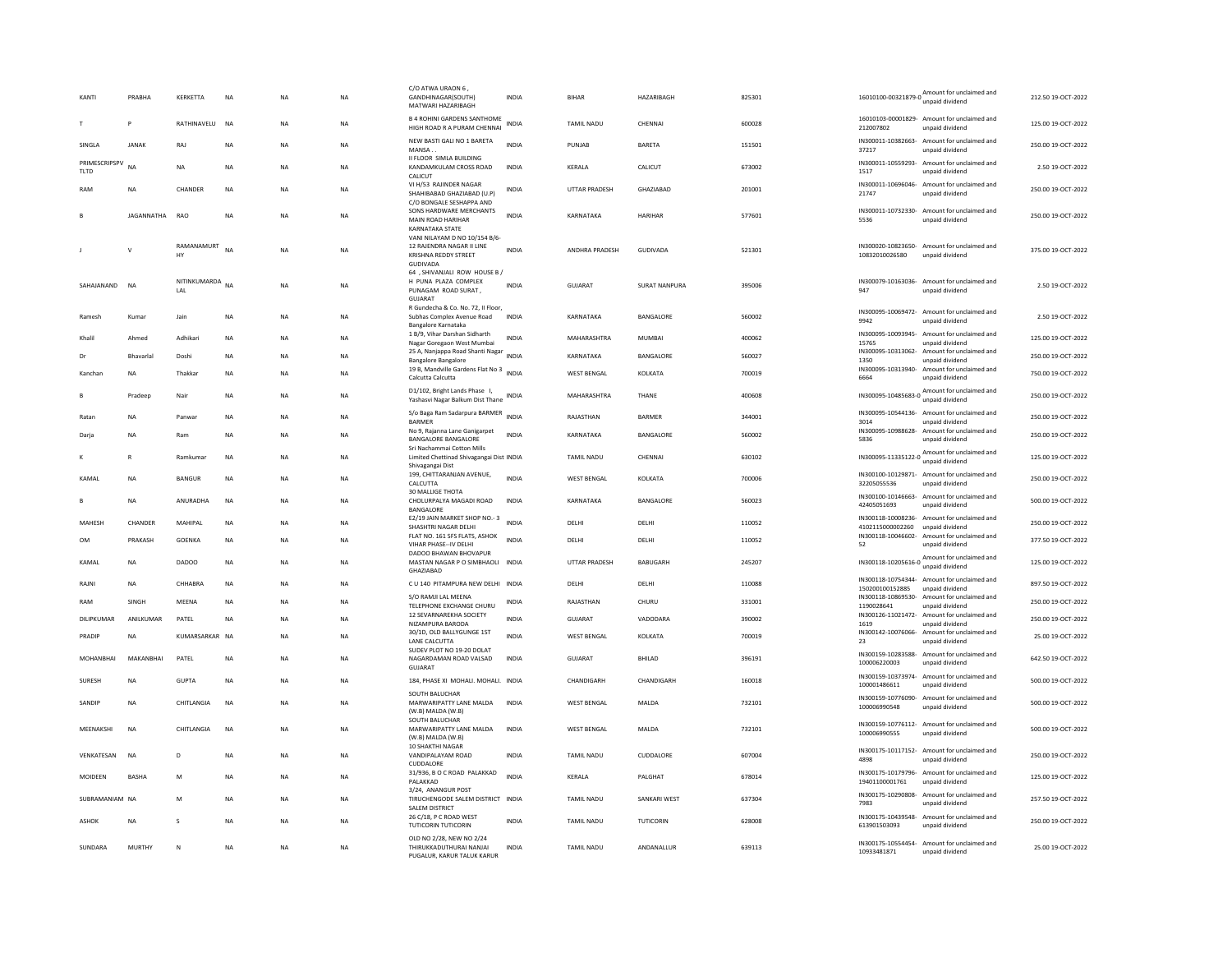| DURAISAMY          | <b>NA</b>                       |                 | <b>NA</b> | <b>NA</b> | <b>NA</b> | OLD NO 113 ESWARAN KOIL<br>STREET TIRUPUR TIRUPUR                                                       | <b>INDIA</b> | TAMII NADU           | TIRUPUR                           | 641604 | IN300175-10554952-<br>10558112773 | Amount for unclaimed and<br>unpaid dividend                     | 15.00.19-OCT-2022  |
|--------------------|---------------------------------|-----------------|-----------|-----------|-----------|---------------------------------------------------------------------------------------------------------|--------------|----------------------|-----------------------------------|--------|-----------------------------------|-----------------------------------------------------------------|--------------------|
| MOHAMMEDU<br>MAR   | ABDULKADER                      | BHUTIAWALA      | <b>NA</b> | NA        | NA        | <b>BEHIND NAGINA MASIID</b><br>VOHARWAD AT & POST PRANTIJ INDIA<br>DIST. SABARKANTHA                    |              | GUJARAT              | SONASAN                           | 383205 | IN300183-10501132-<br>3981        | Amount for unclaimed and<br>unpaid dividend                     | 750.00 19-OCT-2022 |
| DR                 | <b>BALBIR</b>                   | SINGHGEHLAUT NA |           | <b>NA</b> | <b>NA</b> | A 3 VETERINARY COLLEGE<br>CAMPUS CIVIL LINES JABALPUR<br>MP                                             | <b>INDIA</b> | MADHYA PRADESH       | <b>JABALPUR</b>                   | 482001 | 5594                              | IN300183-11537629- Amount for unclaimed and<br>unpaid dividend  | 250.00 19-OCT-2022 |
| <b>BIMLA</b>       | NA                              | MARTOLIA        | NA        | <b>NA</b> | NA        | BUNGALOW NO 12 A ROAD NO 2<br>RAILWAY OFFICERS COLONY<br><b>IZZATNAGAR BAREILLY</b>                     | <b>INDIA</b> | UTTAR PRADESH        | <b>IZATNAGAR</b>                  | 243122 | 7697                              | IN300183-11603680- Amount for unclaimed and<br>unpaid dividend  | 250.00 19-OCT-2022 |
| SUDHA              | RANI                            | ASTHANA         | NA        | NA        | NA        | HIG 7 ASHOK VIHAR COLONY<br>PHASE II PAHADIA PANDAYPUR INDIA<br>VARANASI                                |              | UTTAR PRADESH        | VARANASI                          | 221002 | 3258                              | IN300183-12394757- Amount for unclaimed and<br>unpaid dividend  | 250.00 19-OCT-2022 |
| MEERA              | <b>NA</b>                       | DEWAN           | <b>NA</b> | <b>NA</b> | <b>NA</b> | C O MAHESH KUMAR LAHARIYA B<br>NO 6 NAINAGARH PREM NAGAR INDIA<br><b>JHANSI</b>                         |              | UTTAR PRADESH        | <b>JHANSI</b>                     | 284003 | 5024                              | IN300183-13126765- Amount for unclaimed and<br>unpaid dividend  | 875.00 19-OCT-2022 |
| KOMAL              | <b>NA</b>                       | SINGH           | <b>NA</b> | <b>NA</b> | <b>NA</b> | MOH. LAL BAGH, GALI KHANIYA<br>LAL. MORADABAD.(UP)<br>MORADABAD,(UP)                                    | <b>INDIA</b> | UTTAR PRADESH        | MORADABAD                         | 244001 | 393436                            | IN300206-10107697- Amount for unclaimed and<br>unpaid dividend  | 100.00 19-OCT-2022 |
| MAYA               | <b>NA</b>                       | DEVI            | <b>NA</b> | <b>NA</b> | <b>NA</b> | 183, KAYASTHWARA<br>JAHANGIRABAD BULANDSHAHR U INDIA                                                    |              | <b>UTTAR PRADESH</b> | DIBAI (DT<br><b>BULANDSHAHAR)</b> | 202394 | 11470                             | IN300206-10203211- Amount for unclaimed and<br>unpaid dividend  | 250.00 19-OCT-2022 |
| SANJAY             | <b>KUMAR</b>                    | VERMA           | <b>NA</b> | <b>NA</b> | <b>NA</b> | ANAND KUTEER OPP- CHAUHAN<br>DISC RAMTALIYA LINEPAR<br>MORADABAD UTTAR PRADESH                          | <b>INDIA</b> | UTTAR PRADESH        | MORADABAD                         | 244001 | 21429                             | IN300206-10246363- Amount for unclaimed and<br>unpaid dividend  | 250.00 19-OCT-2022 |
| <b>ADISHWAR</b>    | KUMAR                           | JAIN            | <b>NA</b> | <b>NA</b> | <b>NA</b> | 4625/18 ANSARI ROAD DARYA<br><b>GANJ NEW DELHI</b>                                                      | <b>INDIA</b> | DELHI                | DELHI                             | 110002 |                                   | IN300206-10278390-0 Amount for unclaimed and<br>unpaid dividend | 250.00 19-OCT-2022 |
| PRAVIN             | <b>NA</b>                       | <b>KUMAR</b>    | <b>NA</b> | <b>NA</b> | <b>NA</b> | 19/2 GALI GOPAL JI BAH AGRA,<br>UTTAR PRADESH                                                           | <b>INDIA</b> | <b>UTTAR PRADESH</b> | FATEHABAD                         | 283104 | IN300206-10772521-<br>1150008010  | Amount for unclaimed and<br>unpaid dividend                     | 385.00 19-OCT-2022 |
| SUSHIL             | KUMAR                           | RAI             | <b>NA</b> | <b>NA</b> | <b>NA</b> | LUXMI BORING WORKSHOP NEAR<br>ROADWAYS CIVILINES AZAMGARH INDIA<br>UTTAR PRADESH                        |              | <b>UTTAR PRADESH</b> | <b>AZAMGARH</b>                   | 276001 | IN300206-10937191-<br>723         | Amount for unclaimed and<br>unpaid dividend                     | 250.00 19-OCT-2022 |
|                    | NA                              | <b>BASKAR</b>   | <b>NA</b> | NA        | NA        | 57 SUBRAMANIYAR KOIL ST<br>KARAMANIKUPPAM AND POST<br>CUDDALORE T K CUDDALORE T K                       | <b>INDIA</b> | TAMIL NADU           | ANATHUR                           | 607109 |                                   | IN300214-10568877-0 Amount for unclaimed and<br>unpaid dividend | 250.00 19-OCT-2022 |
| MARYKUTTY          | <b>NA</b>                       | RAJAN           | <b>NA</b> | <b>NA</b> | <b>NA</b> | PLOT NO D 108 NU 4 SAPNA<br>NAGAR NEAR KIDANA CHAR<br>RASTHA GANDHIDHAM GUJARAT                         | <b>INDIA</b> | GUJARAT              | GANDHIDAM                         | 370201 |                                   | IN300214-10736809-0 Amount for unclaimed and<br>unpaid dividend | 587.50 19-OCT-2022 |
|                    | ARVINDKUMAR TRIBHOVANBHAI PATEL |                 | <b>NA</b> | <b>NA</b> | <b>NA</b> | 14 ARADHANA SOCIETY B/H<br>MINAXI PARK CTM JOGESHWARI INDIA<br>ROAD AMRAIWADI AHMEDABAD                 |              | GUJARAT              | AHMEDABAD                         | 380026 | IN300214-10768446-0               | Amount for unclaimed and<br>unpaid dividend                     | 325.00 19-OCT-2022 |
| ANILKUMAR          | RANCHHODBHAI PATEL              |                 | <b>NA</b> | <b>NA</b> | <b>NA</b> | AT ALDESAN TALKADI MEHSANA<br>MEHSANA                                                                   | <b>INDIA</b> | GUJARAT              | KALOL                             | 382715 | 61                                | IN300214-10987116- Amount for unclaimed and<br>unpaid dividend  | 125.00 19-OCT-2022 |
| PANDIT             | <b>NA</b>                       | JANJALE         | <b>NA</b> | <b>NA</b> | <b>NA</b> | JANJALE MALA BACK TO PRABHU<br>DHAM OZAR MIGG NIPHAD<br><b>NASHIK</b>                                   | <b>INDIA</b> | MAHARASHTRA          | <b>NASIK</b>                      | 422006 | 2754                              | IN300214-11024355- Amount for unclaimed and<br>unnaid dividend  | 250.00 19-OCT-2022 |
| c                  | NA                              | SASIDHAR        | <b>NA</b> | NΑ        | NA        | 202 TORAN APARTMENTS NEAR<br>HOLIDAY INN PARLE POINT SURAT INDIA                                        |              | GUJARAT              | <b>SURAT NANPURA</b>              | 395007 | 56403017955                       | IN300214-11131402- Amount for unclaimed and<br>unpaid dividend  | 257.50 19-OCT-2022 |
| <b>SUNIL</b>       | PANDURANG                       | INGAWALE        | <b>NA</b> | <b>NA</b> | <b>NA</b> | C 2 4 GOKULDHAM FLATS NR<br>NAVJEEVAN SOC DAHEJ BY PASS<br>RD BHARUCH GUJARAT BHARUCH<br><b>GUJARAT</b> | <b>INDIA</b> | GUJARAT              | <b>BHARUCH</b>                    | 392001 | 17801003679                       | IN300214-11504482- Amount for unclaimed and<br>unpaid dividend  | 125.00 19-OCT-2022 |
| NITIN              | TRAMBAK                         | NERKAR          | NA        | <b>NA</b> | <b>NA</b> | 861 SAI KRUPA VYANKATESH<br>NAGAR SATANA NAKA TAL<br>MALEGAON DIST NASIK<br>MALEGAON                    | <b>INDIA</b> | MAHARASHTRA          | MALEGAON                          | 423203 | 1190028105                        | IN300214-11537465- Amount for unclaimed and<br>unpaid dividend  | 20.00 19-OCT-2022  |
| MANISH             | <b>NA</b>                       | <b>IOHARI</b>   | <b>NA</b> | <b>NA</b> | <b>NA</b> | <b>B 28 KESHAV PATH SURAJ NAGAR</b><br>W CIVIL LINES JAIPUR RAJASTHAN INDIA<br>JAIPUR RAJASTHAN         |              | RAIASTHAN            | <b>JAIPUR</b>                     | 302001 | 2710140000535                     | IN300214-11634789- Amount for unclaimed and<br>unpaid dividend  | 250.00.19-QCT-2022 |
| PARAG              | NA                              | DEO             | <b>NA</b> | NA        | NA        | FLAT NO 1 LAXMI NIWAS NR<br>MARUTI TEMPLE<br>CHINCHWADGAON PUNE<br>MAHARASHTRA PUNE<br>MAHARASHTRA      | <b>INDIA</b> | MAHARASHTRA          | PUNE                              | 411033 |                                   | IN300214-11661396-0 Amount for unclaimed and<br>unnaid dividend | 50.00 19-OCT-2022  |
| <b>DIPANKAR</b>    | NA                              | MAITY           | NA        | NA        | NA        | 11/9 J IOC TOWNSHIP PO HALDIA<br>TOWNSHIP DIST MEDINIPUR DIST INDIA<br>MEDINIPUR                        |              | WEST BENGAL          | HALDIA                            | 721607 | 10522007838                       | IN300214-11783653- Amount for unclaimed and<br>unpaid dividend  | 62.50 19-OCT-2022  |
| AMIT               | <b>NA</b>                       | PATNI           | <b>NA</b> | <b>NA</b> | <b>NA</b> | DHAVANI MOHALLA<br>AURANGABAD AURANGABAD                                                                | <b>INDIA</b> | MAHARASHTRA          | AURANGABAD (MS)                   | 431001 | 17761                             | IN300214-11846793- Amount for unclaimed and<br>unpaid dividend  | 250.00 19-OCT-2022 |
| DILIP              | BABULAL                         | PATEL           | NA        | <b>NA</b> | <b>NA</b> | 7 MADHU KUNJ SOCIETY AT AND<br>PO UNJHA AT AND PO UNJHA                                                 | <b>INDIA</b> | GUJARAT              | <b>UNJHA</b>                      | 384170 |                                   | IN300214-12327561-0 Amount for unclaimed and<br>unpaid dividend | 750.00 19-OCT-2022 |
| PAWAN              | KUMAR                           | AGRAWAL         | <b>NA</b> | <b>NA</b> | NA        | C O ASHOK MEDICAL HALL<br>BARGARH ORISSA BARGARH<br>ORISSA                                              | <b>INDIA</b> | ORISSA               | SAMBALPUR                         | 768028 | 306010100018559                   | IN300214-12382637- Amount for unclaimed and<br>unpaid dividend  | 175.00 19-OCT-2022 |
| LATA               | SANJAY                          | AGRAWAL         | <b>NA</b> | <b>NA</b> | <b>NA</b> | SHIWAJI WARD DIST YAVATMAL<br>PUSAD M S PUSAD M S                                                       | INDIA        | MAHARASHTRA          | <b>DIGRAS</b>                     | 445204 | IN300214-12434342-<br>1190012670  | Amount for unclaimed and<br>unpaid dividend                     | 125.00 19-OCT-2022 |
| PARSHOTTAMB<br>HAI |                                 | PATEL           | <b>NA</b> | NA        | NA        | AT AND POST MALEKPURA TA<br>VADNAGAR DIST MEHSANA<br>MEHSANA GUJARAT MEHSANA<br>GUJARAT                 | <b>INDIA</b> | GUJARAT              | VISNAGAR                          | 384325 |                                   | IN300214-12623839-0 Amount for unclaimed and<br>unpaid dividend | 250.00 19-OCT-2022 |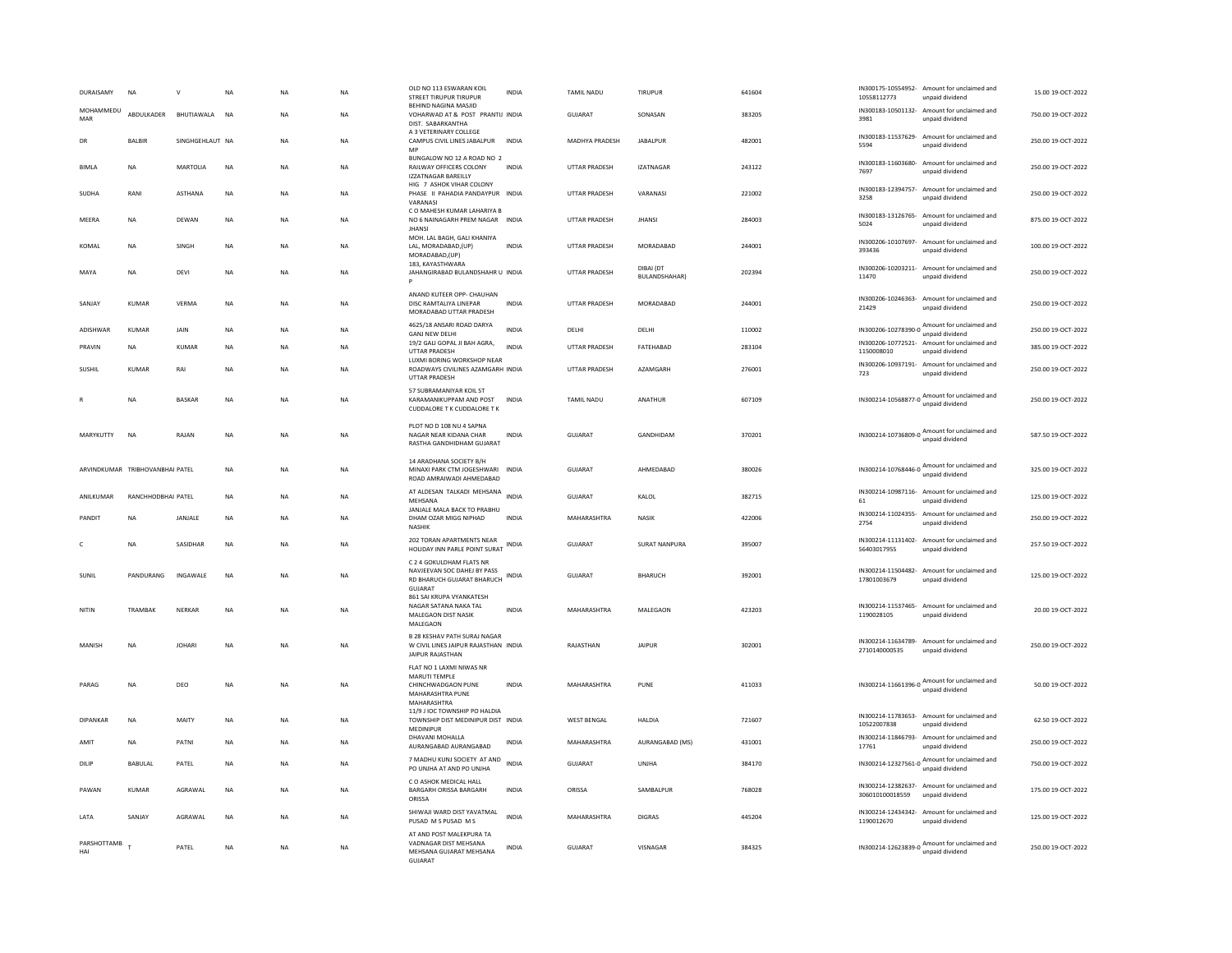| MADAN                  | <b>KUMAR</b>             | HUSHANKDHIM<br>AN    | <b>NA</b>              | NA              | <b>NA</b>       | ORIENTAL STRUCTURAL ENGG LTD<br>21, COMMERCIAL COMPLEX<br>MALCHA MARG NEW DELHI DELHI<br>DELHI            | <b>INDIA</b>                 | DELHI              | DELHI                   | 110021           |                                                                            | IN300214-12674174-0 Amount for unclaimed and<br>unpaid dividend                                                                   | 250.00 19-OCT-2022                       |
|------------------------|--------------------------|----------------------|------------------------|-----------------|-----------------|-----------------------------------------------------------------------------------------------------------|------------------------------|--------------------|-------------------------|------------------|----------------------------------------------------------------------------|-----------------------------------------------------------------------------------------------------------------------------------|------------------------------------------|
| AMBIKADEVI             | <b>NA</b>                | SASIDHAR             | <b>NA</b>              | NA              | <b>NA</b>       | 54-C DIVYA JYOT SOCIETY, NEAR<br>AKASHWANI MAKARPURA ROAD, INDIA<br><b>BARODA</b>                         |                              | GUJARAT            | BHAVNAGAR               | 364001           | 56403017955                                                                | IN300214-12966856- Amount for unclaimed and<br>unpaid dividend                                                                    | 257.50 19-OCT-2022                       |
| Ð                      | $\mathbf{v}$             | PARMAR               | <b>NA</b>              | <b>NA</b>       | <b>NA</b>       | DINESHBHAI V PARMAR PO<br><b>GALPADAR GANDHIDHAM</b><br>GANDHIDHAM<br>C/O SUDARSAN MANNA VILL             | <b>INDIA</b>                 | GUJARAT            | GANDHIDAM               | 370201           | $\n  \, \text{IN} \, 300214 - 13111841 - 0 \\   \, \text{unpaid dividend}$ | Amount for unclaimed and                                                                                                          | 250.00 19-OCT-2022                       |
| DEBASIS                | <b>NA</b>                | BANERJEE             | <b>NA</b>              | <b>NA</b>       | <b>NA</b>       | TAI PUKUR BASUDEVPUR PO<br>KHANJANCHAK HALDIA PURBA<br>MEDINIPUR                                          | <b>INDIA</b>                 | <b>WEST BENGAL</b> | <b>HALDIA</b>           | 721602           | 30092754752                                                                | IN300214-13241657- Amount for unclaimed and<br>unpaid dividend                                                                    | 375.00 19-OCT-2022                       |
| GOPALKRISHNA BALASAHEB |                          | DOMBRE               | <b>NA</b>              | NA              | <b>NA</b>       | KANCHAN NAGAR VIKI PROVISION<br>OLD JALNA JALANA                                                          | <b>INDIA</b>                 | MAHARASHTRA        | <b>JALNA</b>            | 431203           | 52070857002                                                                | IN300214-13389625- Amount for unclaimed and<br>unpaid dividend                                                                    | 50.00 19-OCT-2022                        |
| KAMAL                  | <b>NA</b>                | SHAH                 | <b>NA</b>              | NA              | <b>NA</b>       | C/O ABHINAV TRANSPORT<br>DHIMRAPUR CHOWK RAIGARH                                                          | <b>INDIA</b>                 | MADHYA PRADESH     | RAIGARH                 | 496001           | IN300214-13618870-0                                                        | Amount for unclaimed and<br>unpaid dividend                                                                                       | 250.00 19-OCT-2022                       |
| DHARMENDRA PRATAP      |                          | SINGH                | <b>NA</b>              | <b>NA</b>       | NA              | VILL POST TYORASI PARASPUR<br><b>GONDA GONDA</b><br>NO 434 - 2 AGARWAL COMPLEX                            | <b>INDIA</b>                 | UTTAR PRADESH      | GONDA                   | 271001           | 11982151003191                                                             | IN300214-13895294- Amount for unclaimed and<br>unpaid dividend                                                                    | 35.00 19-OCT-2022                        |
|                        | <b>NA</b>                | PREMKUMAR            | <b>NA</b>              | <b>NA</b>       | <b>NA</b>       | MAIN BAZAR VELLORE<br>TAMILNADU VELLORE<br>TAMILNADU                                                      | <b>INDIA</b>                 | TAMIL NADU         | VELLORE                 | 632004           | 3614000100911587                                                           | IN300214-14473461- Amount for unclaimed and<br>unpaid dividend                                                                    | 252.50 19-OCT-2022                       |
| ANANT                  | <b>GIRDHARLAL</b>        | TEJURA               | <b>NA</b>              | <b>NA</b>       | <b>NA</b>       | MAHADEV 20 A VIDYUTNAGAR<br>SOC RAJKOT GUJARAT RAJKOT<br><b>GUJARAT</b>                                   | <b>INDIA</b>                 | <b>GUJARAT</b>     | RAJKOT                  | 360001           | IN300214-14481665-0                                                        | Amount for unclaimed and<br>unpaid dividend                                                                                       | 750.00 19-OCT-2022                       |
| RAJANIKANT             | <b>NA</b>                | DESAI                | <b>NA</b>              | NA              | <b>NA</b>       | C 1 3 FORT AREA MOTI DAMAN<br>DAMAN UT DAMAN UT                                                           | <b>INDIA</b>                 | <b>GUJARAT</b>     | DAMAN                   | 396220           | 13803                                                                      | IN300214-14701678- Amount for unclaimed and<br>unpaid dividend                                                                    | 125.00 19-OCT-2022                       |
| PARESH                 | SOMABHAI                 | SOLANKI              | NA                     | NΑ              | NA              | 11 3 82 2 SUNDRAM SOCIETY<br>TELEFON EKSHCHENJAROD PATAN INDIA<br><b>GUJARAT PATAN GUJARAT</b>            |                              | GUJARAT            | PATAN                   | 384265           | 56241028380                                                                | IN300214-15041450- Amount for unclaimed and<br>unpaid dividend                                                                    | 500.00 19-OCT-2022                       |
| H                      | s                        | AMADI A              | <b>NA</b>              | <b>NA</b>       | <b>NA</b>       | 09 2 ND CROSS BANASHANKARI<br>NAGAR DHARWAD KARNATAKA INDIA<br>DHARWAD KARNATAKA                          |                              | KARNATAKA          | HUBIL                   | 580007           | 129010100156509                                                            | IN300214-15277025- Amount for unclaimed and<br>unpaid dividend                                                                    | 287.50 19-OCT-2022                       |
| ANCILLA                | RUTH                     | LOBO                 | NA                     | NA              | <b>NA</b>       | <b>B 7, LUBIN APARTMENTS TANK</b><br>ROAD ORLEM MALAD MUMBAI<br>PERINCHERIL RAJAS NEST                    | <b>INDIA</b>                 | MAHARASHTRA        | <b>MUMBAI</b>           | 400064           | 3652                                                                       | IN300239-10518572- Amount for unclaimed and<br>unpaid dividend                                                                    | 1000.00 19-OCT-2022                      |
| RAJESH                 | <b>NA</b>                | <b>THOMAS</b>        | <b>NA</b>              | <b>NA</b>       | <b>NA</b>       | KOTTANGAL P O MALLAPALLY<br>KERALA                                                                        | <b>INDIA</b>                 | KERALA             | PALAI                   | 686547           | IN300239-10557317-<br>1056                                                 | Amount for unclaimed and<br>unpaid dividend                                                                                       | 250.00 19-OCT-2022                       |
| TOMY                   | <b>NA</b>                | ABRAHAM              | <b>NA</b>              | NA              | <b>NA</b>       | THALODY HOUSE MEMURI P O<br>KOTTAYAM KERALA                                                               | <b>INDIA</b>                 | KERALA             | MUVATTUPUZHA            | 686617           |                                                                            | IN300239-10573989-0 Amount for unclaimed and<br>unpaid dividend                                                                   | 385.00 19-OCT-2022                       |
| ABDULLA                | P                        | M                    | <b>NA</b>              | <b>NA</b>       | <b>NA</b>       | <b>RAHAMATH MANZIL</b><br>CHERAMBANE PO KODAGU DT<br>KARNATAKA                                            | <b>INDIA</b>                 | KARNATAKA          | MADIKERI                | 571257           | 27702                                                                      | IN300239-10757407- Amount for unclaimed and<br>unpaid dividend                                                                    | 250.00 19-OCT-2022                       |
| ELIZABETH              | <b>NA</b>                | VARGHESE             | <b>NA</b>              | NΑ              | <b>NA</b>       | VADAKEDATH 1838 (56 / 2463)<br>502, GARDEN GATE APT<br>GANDHINAGAR, COCHIN<br>PLOT 117 PHASE 4 T V COLONY | <b>INDIA</b>                 | KERALA             | COCHIN                  | 682020           | 13160100061305                                                             | IN300239-11065527- Amount for unclaimed and<br>unpaid dividend                                                                    | 250.00 19-OCT-2022                       |
| SATYANARAYAN           | <b>NA</b>                | $\mathbb{R}$         | <b>NA</b>              | <b>NA</b>       | <b>NA</b>       | LOAYALA COLLEGE R OP<br>HANUMAN TEMPLE<br>VASANTIPURAM RANGA REDDY<br>HYDERABAD-                          | <b>INDIA</b>                 | KARNATAKA          | <b>BANGALORE</b>        | 560070           |                                                                            | IN300239-11101495-0 Amount for unclaimed and                                                                                      | 25.00.19-OCT-2022                        |
| <b>JOY</b>             | $\mathsf{K}$             | J                    | <b>NA</b>              | ΝA              | NA              | KANNIYATH HOUSE MANALVAYAL<br>P O PULPALLY WAYANAD, KERALA                                                |                              | KERALA             | VADAKADA                | 673579           | 507702010015035                                                            | IN300239-11132226- Amount for unclaimed and<br>unpaid dividend                                                                    | 257.50 19-OCT-2022                       |
| NARFNDRA               | <b>NA</b>                | <b>BHATHR</b>        | <b>NA</b>              | <b>NA</b>       | <b>NA</b>       | SRI SRINGERI SANKARA MATH<br>KALADY P O ERNAKULAM                                                         | <b>INDIA</b>                 | <b>KFRAIA</b>      | PERUMBAVOOR             | 683574           | IN300239-11272603-<br>2236                                                 | Amount for unclaimed and<br>unpaid dividend                                                                                       | 250.00.19-OCT-2022                       |
| SAROJA                 | SUBRAMANYAN A            |                      | <b>NA</b>              | N <sub>A</sub>  | <b>NA</b>       | SREE NIVAS MEEPUGURI P O<br>RAMDASNAGAR KASARAGOD                                                         | <b>INDIA</b>                 | KERALA             | KASARGOD                | 671125           | IN300239-11330297-<br>40471100010164                                       | Amount for unclaimed and<br>unpaid dividend                                                                                       | 250.00 19-OCT-2022                       |
| RAMAKRISHNA K          |                          | V                    | <b>NA</b>              | <b>NA</b>       | <b>NA</b>       | DIVYATHARA AJJAVARA POST                                                                                  | <b>INDIA</b>                 | KARNATAKA          | PUTTUR                  | 574246           |                                                                            | IN300239-11339033- Amount for unclaimed and                                                                                       | 250.00 19-OCT-2022                       |
| RANJITH                | RAJ                      | PM                   | <b>NA</b>              | <b>NA</b>       | <b>NA</b>       | SULLIA T.Q KARNATAKA<br>NAITHOOR (H) CHEVARAMBALAM<br>P.O THOTTILPEEDIKA ROAD<br>CALICUT                  | <b>INDIA</b>                 | KERALA             | CALICUT                 | 673017           | 1170062034                                                                 | unpaid dividend<br>IN300239-11355222-0 Amount for unclaimed and<br>unpaid dividend                                                | 2.50 19-OCT-2022                         |
| KALYAN                 | SAI                      | KASARAPU             | NA                     | NA              | NA              | D.NO.47-11-03, FLAT NO.405, V TH<br>FLOOR, ESWAR HOMES 1ST LANE<br>DWARAKANAGAR<br>VISAKHAPATNAM          | <b>INDIA</b>                 | ANDHRA PRADESH     | VISAKHAPATNAM           | 530016           | 1190090389                                                                 | IN300239-11464139- Amount for unclaimed and<br>unpaid dividend                                                                    | 295.00 19-OCT-2022                       |
| ZOHRA                  | JABEEN                   | FAROOQUI             | NA                     | ΝA              | NA              | PLOT NO. 1/9/99 JAISINGHPURA<br>AURANGABAD AURANGABAD                                                     | <b>INDIA</b>                 | MAHARASHTRA        | AURANGABAD (MS)         | 431001           | 4401024645                                                                 | IN300239-11605564- Amount for unclaimed and<br>unpaid dividend                                                                    | 125.00 19-OCT-2022                       |
| SAJIN                  | <b>NA</b>                | <b>SCARIA</b>        | <b>NA</b>              | <b>NA</b>       | <b>NA</b>       | CHERIPURAM HOUSE UPPUTHARA<br>P O UPPUTHARA IDUKKI DIST                                                   |                              | KERALA             | THODUPUZHA              | 685505           | 6580                                                                       | IN300239-11852017- Amount for unclaimed and<br>unpaid dividend                                                                    | 125.00 19-OCT-2022                       |
| KUKWA                  | PUNDALIKA                | KAMATH               | <b>NA</b>              | N <sub>A</sub>  | NA              | MANAGER VIJAYA BANK MAIN<br>BRANCH HASSAN KARNATKA                                                        | <b>INDIA</b>                 | KARNATAKA          | HASAN                   | 573201           | 107908100260007                                                            | IN300239-11936998- Amount for unclaimed and<br>unpaid dividend                                                                    | 257.50 19-OCT-2022                       |
| NIRMAI A               | $\mathsf{C}$             | P                    | <b>NA</b>              | <b>NA</b>       | <b>NA</b>       | VRINDAVAN ALERAIVAYAL                                                                                     | <b>INDIA</b>                 | KERALA             | <b>BEKAL (KASARGOD)</b> | 671315           | IN300239-12000934-                                                         | Amount for unclaimed and                                                                                                          | 250.00 19-OCT-2022                       |
| MAYUR                  | RAI                      | к                    | <b>NA</b>              | <b>NA</b>       | <b>NA</b>       | HOSDURG KANHANGAD<br>MANDARA 1ST CROSS LOWER                                                              | <b>INDIA</b>                 | KARNATAKA          | MANGALORE               | 575002           | 294                                                                        | unpaid dividend<br>IN300239-12016065-0 Amount for unclaimed and                                                                   | 750.00 19-OCT-2022                       |
|                        |                          |                      |                        |                 |                 |                                                                                                           |                              |                    |                         |                  |                                                                            |                                                                                                                                   |                                          |
|                        |                          |                      |                        |                 |                 | BENDOOR MANGALORE                                                                                         |                              |                    |                         |                  |                                                                            | unpaid dividend                                                                                                                   |                                          |
| SONY<br>PATEL          | $\epsilon$<br>VIJAYKUMAR | SIMON<br>$\mathbf k$ | <b>NA</b><br><b>NA</b> | NΑ<br><b>NA</b> | NA<br><b>NA</b> | CHITTEZHATH 31/2156A<br>THAMANAM P O KOCHI<br>BHAIRAVPURA POST SUNDHIYA                                   | <b>INDIA</b><br><b>INDIA</b> | KERALA<br>GUJARAT  | COCHIN<br>VISNAGAR      | 682032<br>384345 | 722                                                                        | IN300239-12038724- Amount for unclaimed and<br>unpaid dividend<br>IN300239-12264507-0 Amount for unclaimed and<br>unpaid dividend | 250.00 19-OCT-2022<br>125.00 19-OCT-2022 |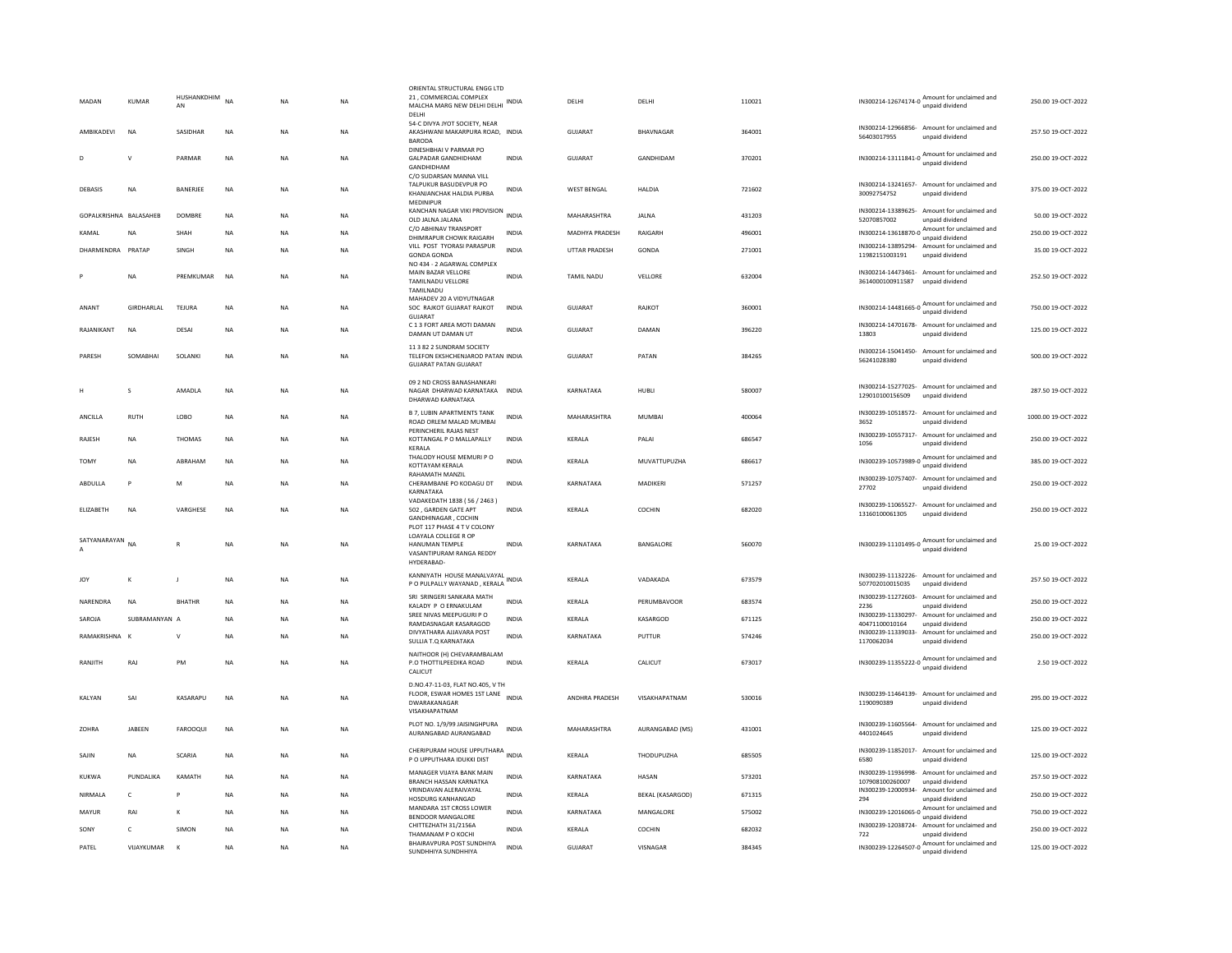|         | SYAMALA           | к                 | к                                   | NA        | <b>NA</b> | <b>NA</b> | 256, REMAJYOTHI 16, JAGATHY<br>THIRUVANATHAPURAM                                                                           | <b>INDIA</b> | KERALA             | TRIVANDRUM          | 695010 | IN300239-12443945-<br>834            | Amount for unclaimed and<br>unpaid dividend                     | 125.00 19-OCT-2022  |
|---------|-------------------|-------------------|-------------------------------------|-----------|-----------|-----------|----------------------------------------------------------------------------------------------------------------------------|--------------|--------------------|---------------------|--------|--------------------------------------|-----------------------------------------------------------------|---------------------|
|         | PRESENNA          | NA                | RAJAGOPAL                           | <b>NA</b> | NA        | <b>NA</b> | ANASWARA BEHIND<br>PRESENTATION H H S CHEVAYUR P INDIA<br>O CALICUT                                                        |              | KERALA             | CALICUT             | 673017 | 13300100004054                       | IN300239-12696957- Amount for unclaimed and<br>unpaid dividend  | 500.00 19-OCT-2022  |
|         | TOM               | NA                | CEASAR                              | NA        | <b>NA</b> | <b>NA</b> | TOM NIVAS EAST KALLADA<br>KODUVILA PO KOLLAM                                                                               | <b>INDIA</b> | KERALA             | KOTTARAKARA         | 691502 | IN300239-12697895-<br>10390100223570 | Amount for unclaimed and<br>unpaid dividend                     | 125.00 19-OCT-2022  |
|         | MADHURI           | NA                | JAIN                                | NA        | NA        | <b>NA</b> | 11 B COURT ROAD TARACHAND<br>MATHUR MARG CIVIL LINES                                                                       | <b>INDIA</b> | DELHI              | DELHI               | 110054 | IN300239-13440165-<br>5905421222     | Amount for unclaimed and<br>unpaid dividend                     | 250.00 19-OCT-2022  |
|         | MAHAVEER          | PADAPPA           | HANJI                               | <b>NA</b> | <b>NA</b> | <b>NA</b> | 135 MANGALWAR PETH<br>TILAKWADI BELGAUM                                                                                    | <b>INDIA</b> | KARNATAKA          | BELGAUM             | 590006 |                                      | IN300239-13447343-0 Amount for unclaimed and<br>unpaid dividend | 500.00 19-OCT-2022  |
|         | <b>ISHU</b>       | GURMUKHDAS ADVANI |                                     | <b>NA</b> | <b>NA</b> | NA        | C14/151 HARI NIWAS SHIV<br>COLCNY SHANTI NAGAR NEAR<br>SONA MAHAL SOCY ULHASNAGAR                                          | <b>INDIA</b> | MAHARASHTRA        | ULHASNAGAR          | 421003 |                                      | IN300239-13455433-0 Amount for unclaimed and<br>unpaid dividend | 250.00 19-OCT-2022  |
|         | <b>GERSON</b>     | <b>SYDNEY</b>     | <b>DIAS</b>                         | <b>NA</b> | <b>NA</b> | <b>NA</b> | P O BOX 113366 136 AL<br>MUSHRIF.AL QUASIS DUBAI U A E                                                                     | <b>INDIA</b> | MAHARASHTRA        | MUMBAI              | 400001 | 84104000136280                       | IN300239-13605075- Amount for unclaimed and<br>unpaid dividend  | 300.00.19-OCT-2022  |
|         | SNEHA             | <b>NA</b>         | <b>SHAH</b>                         | <b>NA</b> | <b>NA</b> | <b>NA</b> | 19, JYOTNAGAR, NR. HARIOM<br>NAGAR, ATMA JYOTI ASHRAM<br>ROAD, VADODARA                                                    | <b>INDIA</b> | GUIARAT            | VADODARA            | 390023 |                                      | IN300239-50043799-0 Amount for unclaimed and<br>unpaid dividend | 125.00 19-OCT-2022  |
|         | RATI              | RANJAN            | SAHA                                | <b>NA</b> | <b>NA</b> | <b>NA</b> | 17/10, SIBAJI ROAD DURGAPUR<br><b>DURGAPUR</b>                                                                             | <b>INDIA</b> | <b>WEST BENGAL</b> | <b>DURGAPUR</b>     | 713204 | 5242                                 | IN300263-10154005- Amount for unclaimed and<br>unpaid dividend  | 125.00 19-OCT-2022  |
|         | PRADIP            | <b>KUMAR</b>      | <b>JANA</b>                         | <b>NA</b> | <b>NA</b> | <b>NA</b> | 4/32, EINSTEIN AVENUE<br>DURGAPUR DIST - BURDWAN                                                                           | <b>INDIA</b> | <b>WEST BENGAL</b> | DURGAPUR            | 713205 | IN300263-10161786-<br>10179675771    | Amount for unclaimed and<br>unpaid dividend                     | 25.00 19-OCT-2022   |
|         | RAJ               | <b>KUMAR</b>      | KAMILLYA                            | <b>NA</b> | <b>NA</b> | <b>NA</b> | BALARAMPUR MAYAPUR - 1<br>ARAMBAGH DIST - HOOGHLY                                                                          | <b>INDIA</b> | <b>WEST BENGAL</b> | <b>BINOGRAM</b>     | 712413 |                                      | IN300263-10176172-0 Amount for unclaimed and<br>unpaid dividend | 45.00 19-OCT-2022   |
|         | NAZNEEN           | NA                | NAJAFI                              | <b>NA</b> | <b>NA</b> | <b>NA</b> | C/O GRAND MARBLE 751<br>BHAWANI PETH NEXT TO TAJ<br><b>BAKERY PUNE</b>                                                     | INDIA        | MAHARASHTRA        | PUNE                | 411042 | 4708                                 | IN300280-10046137- Amount for unclaimed and<br>unpaid dividend  | 250.00 19-OCT-2022  |
|         | KULKARNI          | SUBHASH           | SHANKARRAO                          | <b>NA</b> | <b>NA</b> | NA        | DRIVERS COLONY, DATTA NAGAR                                                                                                | <b>INDIA</b> | MAHARASHTRA        | LATUR               | 413531 |                                      | IN300280-10098564- Amount for unclaimed and                     | 500.00 19-OCT-2022  |
|         | SHAMSUNDAR        | M                 | SOMANI                              | <b>NA</b> | <b>NA</b> | <b>NA</b> | , OLD AUSA ROAD, LATUR<br>LAXMI, B-20, NEW ADARSH                                                                          | <b>INDIA</b> | MAHARASHTRA        | LATUR               | 413512 | 13220100008922                       | unpaid dividend<br>IN300280-10191826- Amount for unclaimed and  | 897.50 19-OCT-2022  |
|         | PUSHPLATA         | s                 | SOMANI                              | NA        | NA        | <b>NA</b> | COLONY, AUSA ROAD, LATUR<br>LAXMI B-20 ADARSH CLY AUSA RD                                                                  | <b>INDIA</b> | MAHARASHTRA        | LATUR               | 413512 | 3100100012626                        | unpaid dividend<br>IN300280-10192431- Amount for unclaimed and  | 897.50 19-OCT-2022  |
|         |                   |                   |                                     |           |           |           | LATUR LATUR<br>C/O KALOTIA & CO M.G.ROAD                                                                                   |              |                    |                     |        | 3100100012625                        | unpaid dividend<br>IN300327-10013910-0 Amount for unclaimed and |                     |
|         | MAHESH            | <b>KUMAR</b>      | KALOTIA                             | <b>NA</b> | <b>NA</b> | <b>NA</b> | P.O.RANIGANJ DIST BURDWAN<br>2/4, BHUGANG DHAR ROAD                                                                        | <b>INDIA</b> | <b>WEST BENGAL</b> | ASANSOL             | 713347 |                                      | unpaid dividend                                                 | 250.00 19-OCT-2022  |
|         | LALITA            | DEVI              | <b>BANKA</b>                        | <b>NA</b> | <b>NA</b> | <b>NA</b> | LILUAH NEAR LILUAH STATION<br>HOWRAH                                                                                       | <b>INDIA</b> | <b>WEST BENGAL</b> | <b>BELURMATH</b>    | 711204 | 7282                                 | IN300327-10043059- Amount for unclaimed and<br>unpaid dividend  | 250.00 19-OCT-2022  |
|         | DAMODAR           | NA                | AGARWAL                             | NA        | <b>NA</b> | NA        | S.C.MUKHARJEE ROAD P.O.-<br>MADHUPUR DIST-DEOGHAR DIST- INDIA<br>DEOGHAR                                                   |              | <b>JHARKHAND</b>   | GIRIDIH H.Q         | 815353 | 197                                  | IN300327-10072774- Amount for unclaimed and<br>unpaid dividend  | 250.00 19-OCT-2022  |
|         | KRISHNA           | <b>NA</b>         | MANDAL                              | <b>NA</b> | <b>NA</b> | <b>NA</b> | 2 NO. DEODAR RAHAMAN ROAD<br>LAKE GARDENS CALCUTTA<br>CALCUTTA                                                             | <b>INDIA</b> | <b>WEST BENGAL</b> | KOLKATA             | 700029 | IN300327-10150977-<br>10401          | Amount for unclaimed and<br>unpaid dividend                     | 250.00 19-OCT-2022  |
|         | <b>DIPAK</b>      | <b>KUMAR</b>      | ROY                                 | <b>NA</b> | <b>NA</b> | <b>NA</b> | 15/8, CHANDIDAS ROAD<br>DURGAPUR DIST- BURDWAN DIST- INDIA<br><b>BURDWAN</b>                                               |              | <b>WEST BENGAL</b> | <b>DURGAPUR</b>     | 713205 | 625                                  | IN300327-10470459- Amount for unclaimed and<br>unpaid dividend  | 25.00 19-OCT-2022   |
|         | <b>SURFNDRA</b>   | KUMAR             | CHOUDHARY                           | <b>NA</b> | <b>NA</b> | <b>NA</b> | C/O RANISATI BHANDAR P.O.-<br>KATRASGARH DIST- DHANBAD (JH) INDIA                                                          |              | <b>IHARKHAND</b>   | DHANSAR             | 828113 | IN300327-10511394-0                  | Amount for unclaimed and<br>unpaid dividend                     | 250.00 19-OCT-2022  |
|         |                   |                   |                                     |           |           |           | DIST-DHANBAD (JH)<br>1A/38, BHARATI ROAD B-ZONE                                                                            | <b>INDIA</b> |                    |                     |        |                                      | IN300327-10521855- Amount for unclaimed and                     |                     |
|         | APURBA            | KUMAR             | DUTTA<br><b>GUNVANTLALKH</b> NA     | NA        | NA        | NA        | <b>DURGAPUR DURGAPUR</b><br>KHAMAR BHUVAN, STATION                                                                         |              | WEST BENGAL        | <b>DURGAPUR</b>     | 713205 | 11216<br>IN300343-10164326-          | unpaid dividend<br>Amount for unclaimed and                     | 250.00 19-OCT-2022  |
|         | ATULKUMAR         | <b>NA</b>         | AMAR                                |           | <b>NA</b> | <b>NA</b> | ROAD, KALOL,N.G.<br>"AMI" NR. JAHANVI                                                                                      | <b>INDIA</b> | RAIASTHAN          | <b>SRI MADHOPUR</b> | 332721 | 32010100175524                       | unpaid dividend                                                 | 1282.50.19-OCT-2022 |
|         | AMAR              | <b>NA</b>         | ASHOKSHAH                           | <b>NA</b> | <b>NA</b> | <b>NA</b> | RESTAURANT, AMBAWADI,<br>POLYTECHNIC, AHMEDABAD.                                                                           | <b>INDIA</b> | <b>GUJARAT</b>     | AHMEDABAD           | 380015 |                                      | IN300343-10193207-0 Amount for unclaimed and<br>unpaid dividend | 250.00 19-OCT-2022  |
|         | SUMANTBHAI NA     |                   | RAMDASPATEL NA                      |           | <b>NA</b> | NA        | 22, SHAYONA ORCHID, OPP.<br>R.P.VASANI SCHOOL, NR<br>SHYAMKUTIR, NIKOL ROAD, NAVA INDIA                                    |              | <b>GUJARAT</b>     | <b>NARODA</b>       | 382350 | IN300343-10312306-<br>20215185       | Amount for unclaimed and<br>unpaid dividend                     | 250.00 19-OCT-2022  |
|         | <b>HARISHBHAI</b> | <b>NA</b>         | RAMANBHAIPAT<br>EL                  | <b>NA</b> | <b>NA</b> | <b>NA</b> | NARODA AHMEDABAD.<br>100, ANUSTHAN BUNGLOWS, NR.<br>ANURAG BUNGLOWS, SOLA OVER<br>BRIDGE, SCIENCE CITY ROAD,<br>AHMEDABAD. | <b>INDIA</b> | GUJARAT            | AHMEDABAD           | 380060 | 3860                                 | IN300343-10331138- Amount for unclaimed and<br>unpaid dividend  | 500.00 19-OCT-2022  |
|         | PATEL             | NA                | ASHOKKUMARIS NA<br><b>HWARBHAI</b>  |           | NA        | <b>NA</b> | OPP. S. T. STAND. AT AND POST<br>LADOL. TAL. VIJAPUR. DIST.<br>MEHSANA.                                                    | <b>INDIA</b> | GUJARAT            | DELVADA             | 382840 | 419                                  | IN300343-10337097- Amount for unclaimed and<br>unpaid dividend  | 250.00 19-OCT-2022  |
|         | <b>JETHALAL</b>   | ${\sf R}$         | PATEL                               | <b>NA</b> | <b>NA</b> | <b>NA</b> | 13/B SHREE RAMPARK SOCIETY<br>RELWAY SECOND NALA PATAN<br>PATAN                                                            | <b>INDIA</b> | GUJARAT            | PATAN               | 384265 |                                      | IN300343-20025675-0 Amount for unclaimed and<br>unpaid dividend | 250.00 19-OCT-2022  |
|         | ANAVADIA          | KANTIBHAI         | BUOLBHAI                            | NA        | <b>NA</b> | <b>NA</b> | PATAN ROAD KHALWAD JUNA<br>DEESA - (B.K.) JUNA DEESA - (B.K.)                                                              | <b>INDIA</b> | GUJARAT            | DISA                | 385535 |                                      | IN300343-20045064-0 Amount for unclaimed and<br>unpaid dividend | 62.50 19-OCT-2022   |
|         | <b>ROSHANI</b>    | PARFSHRHAI        | MFHTA                               | <b>NA</b> | <b>NA</b> | <b>NA</b> | 3/B, NEWTON PARK, KAMANA<br>ROAD VISNAGAR. MEHASANA                                                                        | <b>INDIA</b> | GUIARAT            | VISNAGAR            | 384315 | 247010100048028                      | IN300343-20068793- Amount for unclaimed and<br>unpaid dividend  | 1222.50 19-OCT-2022 |
|         | PENUBOTHU         | <b>NAGA</b>       | VENKATAVIJAYA NA<br><b>I AKSHMI</b> |           | <b>NA</b> | <b>NA</b> | D NO 15--546-68 (B) A P HOUSING<br>BOARD COLONY MACHILIPATNAM                                                              |              | ANDHRA PRADESH     | MACHILIPATNAM       | 521001 |                                      | IN300351-70034104-0 Amount for unclaimed and                    | 250.00 19-OCT-2022  |
|         |                   | NA                | ATHISAYAM                           | <b>NA</b> | NA        | NA        | 22/3 M/S MANI MARK SWEETS<br>CARASWADA MAPUSA GOA                                                                          | <b>INDIA</b> | GOA                | BICHOLIM            | 403507 | 53842                                | IN300360-10064526- Amount for unclaimed and                     | 250.00 19-OCT-2022  |
|         | <b>SUTAPA</b>     | NA                | DEY                                 | NA        | NA        | <b>NA</b> | BARANILPUR PURBAPALLY                                                                                                      | <b>INDIA</b> | <b>WEST BENGAL</b> | BURDWAN             | 713103 | IN300360-10187717-                   | unpaid dividend<br>Amount for unclaimed and                     | 187.50 19-OCT-2022  |
| $\circ$ |                   | <b>NA</b>         | SHAJAHANPASH NA                     |           | <b>NA</b> | <b>NA</b> | <b>BURDWAN BURDWAN</b><br>INCOME TAX OFFICE HOSPET                                                                         | <b>INDIA</b> | KARNATAKA          | HOSPET              | 583201 | 1190016932<br>IN300360-10219630-     | unpaid dividend<br>Amount for unclaimed and                     | 250.00 19-OCT-2022  |
|         |                   |                   |                                     |           |           |           | HOSPET                                                                                                                     |              |                    |                     |        | 1190034711                           | unpaid dividend                                                 |                     |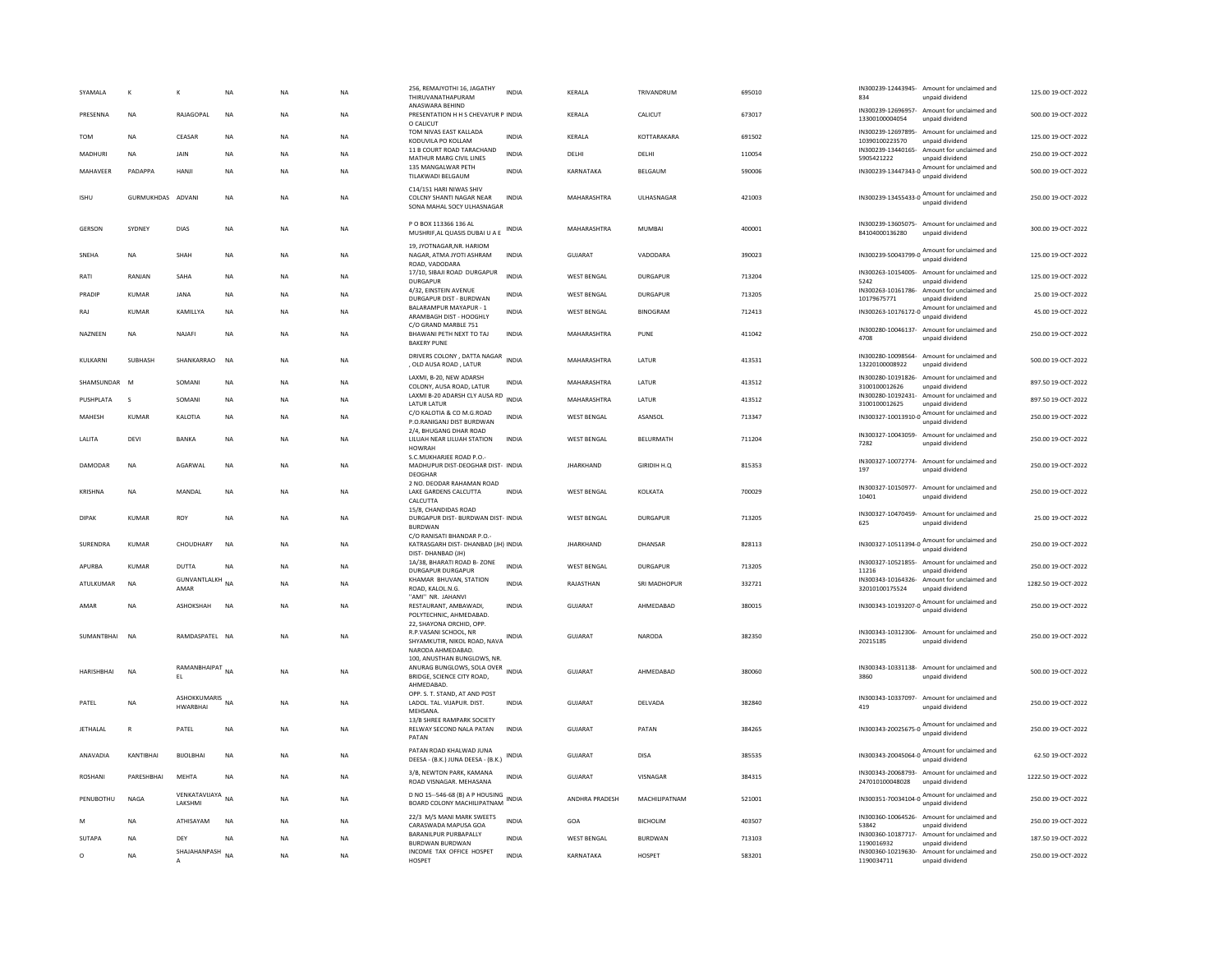| ASK                   | RAYMOND            | JAMESSECURITIE<br>NA<br>SINDIALIMIT |             | <b>NA</b> | <b>NA</b> | BAND BOX HOUSE (REAR) 2ND<br>FLOOR 254 DR ANNIE BESANT<br>ROAD WORLI MUMBAI                                | INDIA        | MAHARASHTRA           | MUMBAI           | 400025 |                                   | IN300360-20018439-0 Amount for unclaimed and                    | 2.50 19-OCT-2022    |
|-----------------------|--------------------|-------------------------------------|-------------|-----------|-----------|------------------------------------------------------------------------------------------------------------|--------------|-----------------------|------------------|--------|-----------------------------------|-----------------------------------------------------------------|---------------------|
| RAM                   | <b>NA</b>          | <b>BASAK</b>                        | <b>NA</b>   | <b>NA</b> | <b>NA</b> | 98 KOREYA ROAD F-F3 CALCUTTA INDIA                                                                         |              | <b>WEST BENGAL</b>    | KOLKATA          | 700019 | 32210032700                       | IN300360-20146559- Amount for unclaimed and<br>unpaid dividend  | 250.00 19-OCT-2022  |
| PATEL                 | ANILKUMAR          | <b>DWARKADAS</b>                    | <b>NA</b>   | <b>NA</b> | <b>NA</b> | 2 SANJAY ESTATE NR MANIAR<br>AND CO 6/H AJIT MILL RAKHIAL<br>AHMEDABAD                                     | <b>INDIA</b> | GUJARAT               | AHMEDABAD        | 380023 | 871                               | IN300360-20716084- Amount for unclaimed and<br>unpaid dividend  | 250.00 19-OCT-2022  |
| NERELLA               | <b>NA</b>          | GANESH                              | <b>NA</b>   | <b>NA</b> | <b>NA</b> | D.NO-17-1-57, SWARNA ROAD,<br>CHIRALA CHIRALA                                                              | <b>INDIA</b> | ANDHRA PRADESH        | KANDUKURU        | 523155 | IN300378-10168539-<br>65001864172 | Amount for unclaimed and<br>unpaid dividend                     | 250.00 19-OCT-2022  |
| <b>RAMESH</b>         | BHAGOJI            | NEWARE                              | <b>NA</b>   | <b>NA</b> | <b>NA</b> | C/O 141 E MOUNT ROSA DADY<br>SETH HILL AUGUST KRANTI<br>MAIDAN MUMBAI                                      | <b>INDIA</b> | MAHARASHTRA           | MUMBAI           | 400036 | IN300386-10039845-0               | Amount for unclaimed and<br>unpaid dividend                     | 62.50 19-OCT-2022   |
| <b>BHAIRAVI</b>       | s                  | <b>RUPAREL</b>                      | <b>NA</b>   | <b>NA</b> | <b>NA</b> | PINK BUNGLOW OPP VAIBHAV<br>APTS BEHIND NATUBHAI CENTRE INDIA<br>VADODARA VADODARA                         |              | <b>GUJARAT</b>        | VADODARA         | 390005 | 2852                              | IN300394-10015452- Amount for unclaimed and<br>unpaid dividend  | 1250.00 19-OCT-2022 |
| MATWADA               | NAGENDER           | <b>RAO</b>                          | <b>NA</b>   | <b>NA</b> | <b>NA</b> | RETIRED SUPERINTENDING<br>ENGINEER IOCAD DEPT AP<br>GANDHI NAGAR HYDERABAD<br>41-20/8-65 LALBAHADUR STREET | <b>INDIA</b> | ANDHRA PRADESH        | HYDERABAD        | 500080 | 109                               | IN300394-10072356- Amount for unclaimed and<br>unpaid dividend  | 512.50 19-OCT-2022  |
| ALLURI                | VENKATESWARA RAO   |                                     | <b>NA</b>   | <b>NA</b> | <b>NA</b> | KRISHNA LANKA WARD NO 48<br>VUAYAWADA                                                                      | <b>INDIA</b> | ANDHRA PRADESH        | VIJAYWADA        | 520013 | 125                               | IN300394-10254037- Amount for unclaimed and<br>unpaid dividend  | 250.00 19-OCT-2022  |
| s                     | MUKESH             | JAIN                                | NA          | NA        | NA        | FLAT NO 108 CHINTAMANI<br><b>BUILDING SUJAY GARDEN</b><br>MUKUND NAGAR PUNE                                | INDIA        | MAHARASHTRA           | PUNE             | 411037 |                                   | IN300394-10350061-0 Amount for unclaimed and<br>unpaid dividend | 250.00 19-OCT-2022  |
| PATEL                 | NATVARLAL          | AMTHARAM                            | NA          | NA        | <b>NA</b> | NATHA PAREKHS STREET OPP<br>GANESH DAIRY DARBAR ROAD<br>RAJPIPLA DIST NARMADA<br>138 KESHAV PARK SOCIETY   | <b>INDIA</b> | GUJARAT               | RAJPARDI         | 393145 |                                   | IN300394-10557351-0 Amount for unclaimed and<br>unpaid dividend | 250.00 19-OCT-2022  |
| SHANTABEN             | RANCHHODBHAI PATEL |                                     | <b>NA</b>   | <b>NA</b> | <b>NA</b> | PIRAMAN ROAD ANKLESHWAR<br><b>DIST BHARUCH</b>                                                             | <b>INDIA</b> | GUJARAT               | ANKLESHWAR       | 393001 | 15113                             | IN300394-10589208- Amount for unclaimed and<br>unpaid dividend  | 250.00 19-OCT-2022  |
| SUNIL                 | <b>NA</b>          | AGARWAL                             | $_{\sf NA}$ | NA        | NA        | C/O DR DEVENDRA AGARWAL 2-B-<br>INDIA<br>4 J N V COLONY BIKANER                                            |              | RAJASTHAN             | BIKANER          | 334003 | 898                               | IN300394-10622702- Amount for unclaimed and<br>unpaid dividend  | 500.00 19-OCT-2022  |
| SAMARESH              | CHANDRA            | <b>MAITRA</b>                       | <b>NA</b>   | <b>NA</b> | <b>NA</b> | 1/1/A PILKHANA ROAD PO<br>BERHAMPORE MURSHIDABAD<br><b>WEST BANGAL</b>                                     | <b>INDIA</b> | <b>WEST BENGAL</b>    | KANDI            | 742101 | 163010100083243                   | IN300394-10719869- Amount for unclaimed and<br>unpaid dividend  | 125.00 19-OCT-2022  |
| INDU                  | <b>NA</b>          | SHARMA                              | <b>NA</b>   | <b>NA</b> | <b>NA</b> | 470 A STREET NO 5 SHARMA<br>COLONY GURU NANAK PURA EAST INDIA<br><b>JALANDHAR CITY</b>                     |              | PUNJAR                | <b>JALANDHAR</b> | 144009 | 20078                             | IN300394-10739064- Amount for unclaimed and<br>unpaid dividend  | 375.00 19-OCT-2022  |
| <b>BANNENI</b>        | <b>NA</b>          | <b>KISHORE</b>                      | <b>NA</b>   | <b>NA</b> | NA        | 8 3 641 YELLAREDDY GUDA<br>SRINAGAR COLONY HYDERABAD                                                       | INDIA        | ANDHRA PRADESH        | HYDERABAD        | 500073 | 1446155000021933 unpaid dividend  | IN300394-10797520- Amount for unclaimed and                     | 25.00 19-OCT-2022   |
| <b>VIKRAM</b>         | SINH               | HIMATSINHGOH <sub>NA</sub><br>IL.   |             | <b>NA</b> | <b>NA</b> | NARAYAN NAGAR C /19 NR<br>MARKETING YARD WAGHODIA<br>DIST BARODA GUJ                                       | <b>INDIA</b> | <b>GUJARAT</b>        | VADODARA         | 390001 | 7728                              | IN300394-10866684- Amount for unclaimed and<br>unpaid dividend  | 250.00 19-OCT-2022  |
| PRADIP                | $\mathbb{R}$       | PATEL                               | NA          | NA        | NA        | JAI AMBIKA KIRANA STORE MAIN<br>BAZAR AT KEVADIA COLONY DIST INDIA<br>NARMADA                              |              | GUJARAT               | RAJPARDI         | 393151 | IN300394-11014859-<br>13638       | Amount for unclaimed and<br>unpaid dividend                     | 250.00 19-OCT-2022  |
| DEVINDER              | NA                 | <b>KUMAR</b>                        | $_{\sf NA}$ | NA        | NA        | B IV 903 WAIT GANJ LAL MASJID<br>LUDHIANA                                                                  | <b>INDIA</b> | PUNJAB                | LUDHIANA         | 141008 | IN300394-11155137-<br>208764      | Amount for unclaimed and<br>unpaid dividend                     | 250.00 19-OCT-2022  |
| RANCHODBHAI ARJANBHAI |                    | PATEL                               | <b>NA</b>   | <b>NA</b> | <b>NA</b> | 37 VIDHATA SOCIETY K K NAGAR<br>ROAD GHATLODIYA AHMEDABAD                                                  | INDIA        | GUJARAT               | AHMEDABAD        | 380061 | IN300394-11231832-0               | Amount for unclaimed and<br>unpaid dividend                     | 15.00 19-OCT-2022   |
| DAXABEN               | HASMUKHLAL         | AMDAVADI                            | $_{\sf NA}$ | <b>NA</b> | NA        | PAREKH FALIA ANKLESHWAR DIST INDIA<br><b>BHARUCH DIST BHARUCH</b><br>SHRIJI SHARAN BUNGALOW                |              | GUJARAT               | ANKLESHWAR       | 393001 | 14710005480                       | IN300394-11237688- Amount for unclaimed and<br>unpaid dividend  | 250.00 19-OCT-2022  |
| JAYSHREE              | <b>INDRAJIT</b>    | SHAH                                | <b>NA</b>   | <b>NA</b> | <b>NA</b> | SAINATH ROAD NEAR KARTIKEY<br>NAGAR-1 OPP THE NET<br>APARTMENT BARODA                                      | INDIA        | <b>GUJARAT</b>        | VADODARA         | 390007 | 3010100643566                     | IN300394-11613742- Amount for unclaimed and<br>unpaid dividend  | 250.00 19-OCT-2022  |
| AJA)                  | <b>KUMAR</b>       | <b>GUPTA</b>                        | <b>NA</b>   | <b>NA</b> | <b>NA</b> | M/S OM STEEL CORPORATION<br>KATRAS ROAD DHANBAD<br>DHANBAD                                                 | <b>INDIA</b> | <b>JHARKHAND</b>      | DHANBAD H.O.     | 826001 |                                   | IN300394-11661897-0 Amount for unclaimed and                    | 250.00 19-OCT-2022  |
| CHIMANLAL             | HARJIVANDAS        | PATEL                               | <b>NA</b>   | <b>NA</b> | NA        | A/19 PRASAD SOCIETY B/H KUNJ<br>RESI PLAZA NEAR TRISHAL<br>SOCIETY MAKTAMPUR BHARUCH                       | <b>INDIA</b> | <b>GUJARAT</b>        | BHARUCH          | 392001 | 18604                             | IN300394-11704797- Amount for unclaimed and<br>unpaid dividend  | 62.50 19-OCT-2022   |
| MUNAGALA              | NARASIMHA          | RAO                                 | NA          | NA        | NA        | 1-9-314 PLOT NO 621 FLAT NO 202<br>SRINIVASA NILAYAM 7TH LINE<br>VIDYANAGAR HYDERABAD                      | <b>INDIA</b> | ANDHRA PRADESH        | HYDERABAD        | 500044 | 347702070009199                   | IN300394-11879869- Amount for unclaimed and<br>unpaid dividend  | 250.00 19-OCT-2022  |
| <b>BUDDHADEB</b>      | <b>NA</b>          | MIDYA                               | NA          | NA        | NA        | 11/165 A IOC TOWNSHIP HALDIA<br>PO - HALDIA TOWNSHIP DIST -<br>PURBA MEDINIPUR                             | <b>INDIA</b> | <b>WEST BENGAL</b>    | HALDIA           | 721607 | 1190005879                        | IN300394-12236016- Amount for unclaimed and<br>unpaid dividend  | 250.00 19-OCT-2022  |
|                       | <b>NA</b>          | RENGANATHAN NA                      |             | <b>NA</b> | <b>NA</b> | NO-75/C TY-II QUARTERS BLOCK-6 INDIA<br>NEYVELI TAMILNADU                                                  |              | TAMIL NADU            | NEYVELI          | 607803 | 609801098442                      | IN300394-12347607- Amount for unclaimed and<br>unpaid dividend  | 512.50 19-OCT-2022  |
| TEJINDER              | <b>NA</b>          | KAUR                                | NA          | NA        | NA        | 831/31 GURGAON HARYANA<br><b>GURGAON HARYANA</b>                                                           | <b>INDIA</b> | <b>HARYANA</b>        | GURGAON          | 122001 | IN300394-12408509-<br>12883       | Amount for unclaimed and<br>unpaid dividend                     | 257.50 19-OCT-2022  |
|                       | <b>NA</b>          | ARUMUGAM                            | <b>NA</b>   | <b>NA</b> | <b>NA</b> | P AND A SECTION ONGC<br>ANKLESHWAR ANKLESHWAR                                                              | <b>INDIA</b> | GUJARAT               | ANKLESHWAR       | 393001 | 10210859902                       | IN300394-12427658- Amount for unclaimed and<br>unpaid dividend  | 250.00 19-OCT-2022  |
|                       | N                  | RADHAKRISHNA<br>N                   | <b>NA</b>   | NA        | NA        | KERALA AGRL UNIVERSITY STAFF<br>QUORTER NO 8A K A U PO<br><b>VELLANIKARA TRICHUR</b>                       | INDIA        | KERALA                | VAKA             | 680656 | 1614                              | IN300394-12550364- Amount for unclaimed and<br>unpaid dividend  | 257.50 19-OCT-2022  |
| SAVITA                | <b>NA</b>          | <b>MISHRA</b>                       | <b>NA</b>   | <b>NA</b> | <b>NA</b> | B-301E-8 GULMOHAR COLONY<br>SAVOY CITY COMPLEX SAVOY CITY INDIA<br>COMPLEX                                 |              | <b>MADHYA PRADESH</b> | <b>BHOPAL</b>    | 462039 | 4570                              | IN300394-12942406- Amount for unclaimed and<br>unpaid dividend  | 5.00 19-OCT-2022    |
| <b>TRILOK</b>         | CHAND              | AGARWAL                             | $_{\sf NA}$ | NA        | NA        | TEMPLE ROAD PURANA BAZAR<br>DHANBAD DHANBAD                                                                | <b>INDIA</b> | <b>IHARKHAND</b>      | DHANBAD H.O.     | 826001 | 469402010002019                   | IN300394-12975670- Amount for unclaimed and<br>unpaid dividend  | 500.00 19-OCT-2022  |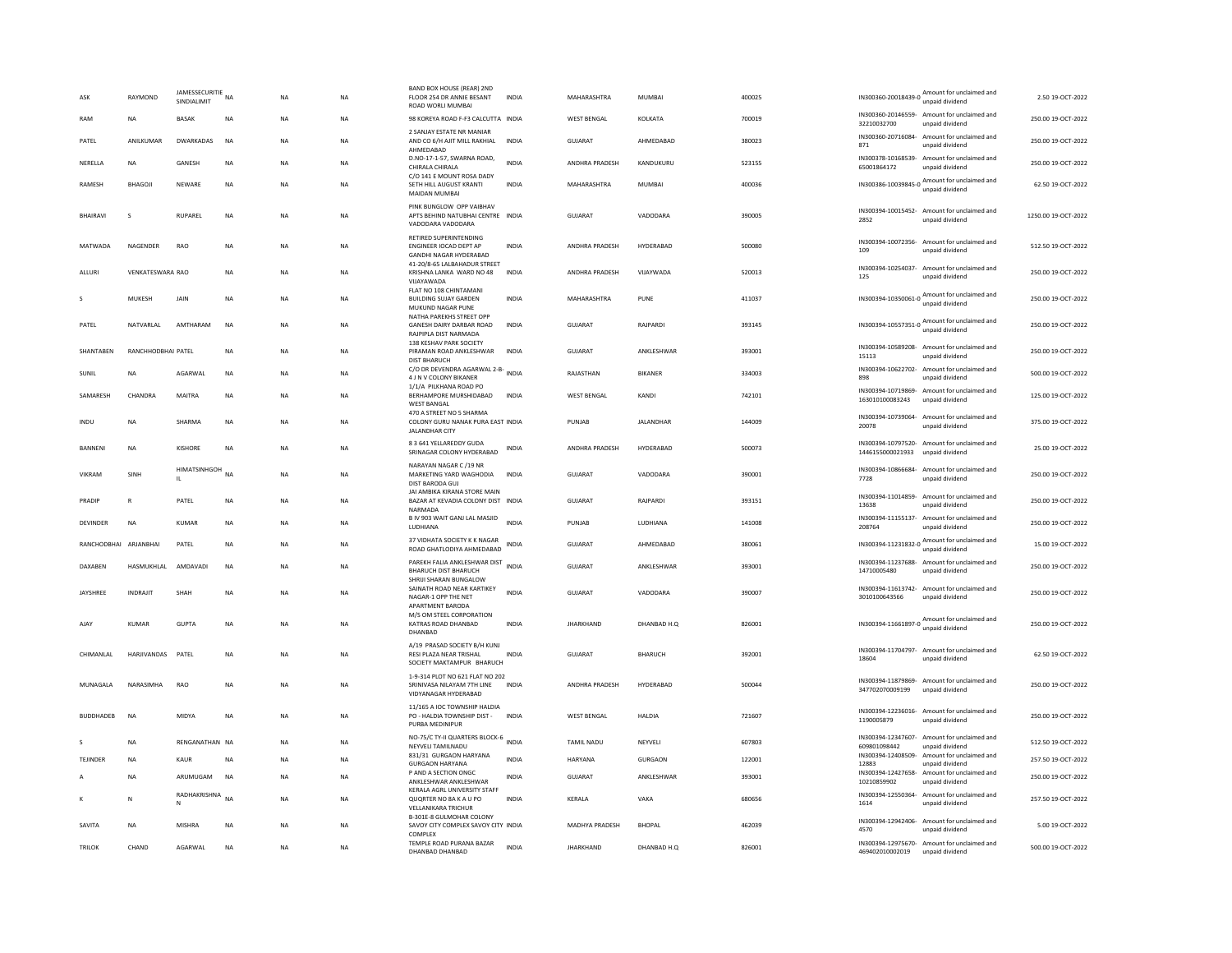|                    | RAMESH              | BABU            | <b>NA</b> | <b>NA</b>      | <b>NA</b> | H NO 8-3-228/1280/15 JAWAHAR<br>NAGAR YOSUFGUDA HYDERABAD                                            | <b>INDIA</b> | ANDHRA PRADESH        | HYDERABAD       | 500045 | 33809                       | IN300394-13015438- Amount for unclaimed and<br>unpaid dividend  | 62.50 19-OCT-2022  |
|--------------------|---------------------|-----------------|-----------|----------------|-----------|------------------------------------------------------------------------------------------------------|--------------|-----------------------|-----------------|--------|-----------------------------|-----------------------------------------------------------------|--------------------|
| MANOJ              | <b>NA</b>           | KUMAR           | <b>NA</b> | <b>NA</b>      | <b>NA</b> | 8-30-21/A SAI NAGAR COLONY<br>THOTAPALEM VIZIANAGARAM<br>11/12-1 MAIN ROAD                           | <b>INDIA</b> | ANDHRA PRADESH        | VISAKHAPATNAM   | 535002 | 31104000007573              | IN300394-13113265- Amount for unclaimed and<br>unpaid dividend  | 250.00 19-OCT-2022 |
| MAJETI             | SUVARCHALA          | DEVI            | <b>NA</b> | <b>NA</b>      | <b>NA</b> | CHIMAKURTHY PRAKASAM DIST INDIA<br>PRAKASAM DIST                                                     |              | ANDHRA PRADESH        | KANIGIRI        | 523226 |                             | IN300394-13273756-0 Amount for unclaimed and<br>unpaid dividend | 250.00 19-OCT-2022 |
| JAIPRAKASH         | <b>NA</b>           | PARETA          | <b>NA</b> | NA             | NA        | H NO 1918/2 SHANTI NAGAR<br>ROAD RAJEEV GANDHI WARD<br>MULONIGANJ POST OFFICE<br>KHAMHARIYA JABALPUR | <b>INDIA</b> | MADHYA PRADESH        | <b>JABALPUR</b> | 482001 | 3228                        | IN300394-13332039- Amount for unclaimed and<br>unpaid dividend  | 250.00 19-OCT-2022 |
| PASUMARTHY PRAVEEN |                     | KUMAR           | <b>NA</b> | <b>NA</b>      | <b>NA</b> | 4-3-27/2 GUTTLA BAZAR<br>KHAMMAM KHAMMAM DISTRICT                                                    | <b>INDIA</b> | ANDHRA PRADESH        | KHAMMAM         | 507003 | 334010025054                | IN300394-13380449- Amount for unclaimed and<br>unpaid dividend  | 250.00 19-OCT-2022 |
| PATEL              | ARVINDBHAI          | RANCHHODBHAI NA |           | NA             | <b>NA</b> | AT VERINA MUVADA<br>KACHHOTIANA MUVADA TA<br>LUNAWADA DIST PMS GUJARAT                               | <b>INDIA</b> | GUJARAT               | LUNAWADA        | 389230 | 15864                       | IN300394-13462057- Amount for unclaimed and<br>unpaid dividend  | 250.00 19-OCT-2022 |
| <b>JAYANTA</b>     | <b>KUMAR</b>        | PATI            | <b>NA</b> | N <sub>A</sub> | <b>NA</b> | THORIA SAHI BUXI BAZAR<br>CORPORATE LEATHERS H/O<br>DHUNA SENAPATI CUTTACK                           | <b>INDIA</b> | ORISSA                | CUTTACK         | 753001 | 12171                       | IN300394-13469392- Amount for unclaimed and<br>unpaid dividend  | 250.00 19-OCT-2022 |
| HARIOM             | LEKHARAJ            | ADVANI          | NA        | <b>NA</b>      | <b>NA</b> | 2 PUSHPA SOCIETY OPP BARODA<br>DAIRY MAKARPURA ROAD<br>VADODARA                                      | INDIA        | GUJARAT               | VADODARA        | 390009 | 2498                        | IN300394-13502327- Amount for unclaimed and<br>unpaid dividend  | 225.00 19-OCT-2022 |
| LEKHRAJ            | KRISHANCHAND ADVANI |                 | NA        | <b>NA</b>      | NA        | 2 PUSHPAK SOCIETY MAKRPURA<br>ROAD VADODARA VADODARA                                                 | <b>INDIA</b> | <b>GUJARAT</b>        | VADODARA        | 390009 | IN300394-13502335-<br>2497  | Amount for unclaimed and<br>unpaid dividend                     | 225.00 19-OCT-2022 |
| JAYA               | LEKHRAJ             | ADVANI          | NA        | <b>NA</b>      | NA        | 2 PUSHPAK SOCIETY OPP BARODA<br>DAIRY MAKARPUR ROAD<br>VADODARA                                      | INDIA        | GUJARAT               | VADODARA        | 390009 | IN300394-13502369-<br>2500  | Amount for unclaimed and<br>unnaid dividend                     | 225.00 19-OCT-2022 |
| BALENDU            | NATH                | PANDEY          | <b>NA</b> | <b>NA</b>      | <b>NA</b> | 79-A JANTA NAGAR B/H ONGC<br>COLON ANKLESHWAR DIST<br><b>BHARUCH GUIARAT</b>                         | <b>INDIA</b> | <b>GUJARAT</b>        | ANKLESHWAR      | 393010 | 10210827131                 | IN300394-13718744- Amount for unclaimed and<br>unpaid dividend  | 512.50 19-OCT-2022 |
| T                  | $\mathsf{C}$        | ASATAGOPAN      | <b>NA</b> | <b>NA</b>      | <b>NA</b> | C-15 INDIAN OIL NAGAR MOLSHRI<br>MARG SECTOR 55 NOIDA UP                                             | <b>INDIA</b> | <b>UTTAR PRADESH</b>  | NOIDA COMPLEX   | 201301 | 9027149                     | IN300394-13752243- Amount for unclaimed and<br>unpaid dividend  | 257.50 19-OCT-2022 |
| VALIPE             | <b>JAYA</b>         | <b>JAXMI</b>    | <b>NA</b> | <b>NA</b>      | <b>NA</b> | H NO 4-1-741 TULIAGUDA<br>MOHAM JAHI MARKET<br>HYDERABAD                                             | <b>INDIA</b> | <b>ANDHRA PRADESH</b> | HYDERABAD       | 500001 | 30002010022577              | IN300394-13797118- Amount for unclaimed and<br>unpaid dividend  | 12.50.19-OCT-2022  |
| SIVAMANI           | ELANGOVAN           | $\mathbb{R}$    | NA        | <b>NA</b>      | NA        | INDIAN OVERSEAS BANK RAJAGIRI<br>PAPANASAM PAPANASAM                                                 | <b>INDIA</b> | TAMIL NADU            | PUDUKKOTTAI     | 622023 | 15585                       | IN300394-13815259- Amount for unclaimed and<br>unpaid dividend  | 750.00 19-OCT-2022 |
| <b>TARUN</b>       | <b>KUMAR</b>        | JAIN            | <b>NA</b> | <b>NA</b>      | <b>NA</b> | JAIN CYCLE STORES MALVIYA<br>CHOWK JABALPUR JABALPUR<br>WADI HATHIYA KHAD ROAD                       | <b>INDIA</b> | MAHARASHTRA           | NAGPUR          | 432001 | 20031                       | IN300394-14359748- Amount for unclaimed and<br>unpaid dividend  | 500.00 19-OCT-2022 |
| RAJESH             | NA                  | GANDHI          | NA        | <b>NA</b>      | NA        | LAXMI KRUPA VADODARA<br>VADODARA                                                                     | INDIA        | <b>GUJARAT</b>        | VADODARA        | 390017 |                             | IN300394-14401459-0 Amount for unclaimed and<br>unpaid dividend | 500.00 19-OCT-2022 |
| <b>YOGINDER</b>    | RAJ                 | <b>MEHTA</b>    | <b>NA</b> | <b>NA</b>      | <b>NA</b> | A-11/24 D L F PHASE-I GURGAON<br>HARYANA                                                             | <b>INDIA</b> | HARYANA               | <b>GURGAON</b>  | 122002 | 13510                       | IN300394-14404629- Amount for unclaimed and<br>unpaid dividend  | 500.00 19-OCT-2022 |
| ASHISH             | NA                  | SHUKLA          | NA        | NΑ             | NA        | 2 USHA COMPLEX OAK BAUG<br>VALLI PEER ROAD KALYAN DIST-<br>THANE                                     | INDIA        | MAHARASHTRA           | KALYAN          | 421301 | 4401511872                  | IN300394-14406756- Amount for unclaimed and<br>unpaid dividend  | 250.00 19-OCT-2022 |
| PRASHANT           | KANTILAL            | SHAH            | <b>NA</b> | <b>NA</b>      | <b>NA</b> | NR BUS STOP PAVI JETPUR PAVI<br><b>JETPUR</b>                                                        | <b>INDIA</b> | <b>GUJARAT</b>        | DHABHOIR.S      | 391160 | 6045                        | IN300394-14799585- Amount for unclaimed and<br>unpaid dividend  | 250.00 19-OCT-2022 |
| <b>ATMURI</b>      | HARI                | RANGAPRASAD NA  |           | <b>NA</b>      | <b>NA</b> | HOUSE NO-5/416-3, WARD NO-5<br>INAGUDURUPETA<br>MACHILIPATNAM<br>MACHILIPATNAM                       | <b>INDIA</b> | ANDHRA PRADESH        | MACHILIPATNAM   | 521001 | IN300394-14800332-<br>41569 | Amount for unclaimed and<br>unpaid dividend                     | 350.00 19-OCT-2022 |
| VINUBHAI           | $\mathbb{R}$        | PATFI           | <b>NA</b> | <b>NA</b>      | <b>NA</b> | 6 CHANDRAVALI SOCIETY<br>KARELIBAUG VADODARA<br>VADODARA                                             | <b>INDIA</b> | GUIARAT               | VADODARA        | 390018 | IN300394-14812882-<br>3062  | Amount for unclaimed and<br>unpaid dividend                     | 250.00 19-OCT-2022 |
|                    | А                   | <b>BSASTRY</b>  | NA        | <b>NA</b>      | NA        | FLAT NO-401 SNEHA PRASANTH<br>RESIDENCY OPP SASHI HOSPITAL<br>MOOSARAMBAGH<br>DILSUKHNAGAR HYDERABAD | <b>INDIA</b> | ANDHRA PRADESH        | HYDERABAD       | 500036 | 4117                        | IN300394-14952522- Amount for unclaimed and<br>unpaid dividend  | 250.00 19-OCT-2022 |
| Ε                  | RADHA               | DEVI            | NA        | <b>NA</b>      | <b>NA</b> | 642/D BHEL TOWNSHIP R C<br>PURAM HYDERABAD<br>UNITED INDIA INSURANE CO LTD                           | <b>INDIA</b> | ANDHRA PRADESH        | SANGAREDDY      | 502032 | 1190011474                  | IN300394-14968922- Amount for unclaimed and<br>unpaid dividend  | 250.00 19-OCT-2022 |
| MOTILAL            | <b>NA</b>           | PANDA           | <b>NA</b> | <b>NA</b>      | <b>NA</b> | NEAR SATYAM CINEMA AT PO<br>BHAWANIATNA DIST KALAHANDI<br>ORISSA                                     | <b>INDIA</b> | ORISSA                | KESINGA         | 766001 | 6407                        | IN300394-15121952- Amount for unclaimed and<br>unpaid dividend  | 250.00 19-OCT-2022 |
| TAILOR             | <b>URVISH</b>       | $\vee$          | <b>NA</b> | N <sub>A</sub> | <b>NA</b> | F/44 JADHAV AMISHRADDHA<br>SOCIETY OPP- NAVJIVAN SOCIETY INDIA<br>VADODARA VADODARA                  |              | <b>GUJARAT</b>        | VADODARA        | 390019 | 1073                        | IN300394-15138362- Amount for unclaimed and<br>unpaid dividend  | 250.00 19-OCT-2022 |
|                    | <b>NA</b>           | SUBRAMANIAN NA  |           | NA             | <b>NA</b> | CHETTIAR THOTTAM KAMALA<br>KUTTAI KUNNATHUR<br>PERUNDURAI TK                                         | <b>INDIA</b> | TAMIL NADU            | ARCHALUR        | 638103 | 402010007642                | IN300394-15298326- Amount for unclaimed and<br>unpaid dividend  | 125.00 19-OCT-2022 |
| MUSTHAKK           | NA                  | MOOSSA          | NA        | <b>NA</b>      | NA        | RAHIMA VILLA PO KURICHIYIL<br>THALASSERY KANNUR DT KERALA                                            | INDIA        | KERALA                | KASARAGOD       | 670102 | 1190013765                  | IN300394-15564559- Amount for unclaimed and<br>unpaid dividend  | 500.00 19-OCT-2022 |
| AKABARHUSEN I      |                     | MASTER          | <b>NA</b> | <b>NA</b>      | <b>NA</b> | MAMUDI BHAGOL NEAR SARBAT<br>KUWA DABHOI DABHOI                                                      | <b>INDIA</b> | <b>GUJARAT</b>        | DHABHOIR.S      | 391110 | 1190005161                  | IN300394-15583992- Amount for unclaimed and<br>unpaid dividend  | 257.50 19-OCT-2022 |
| ANILA              | NA                  | SINHA           | <b>NA</b> | NA             | <b>NA</b> | QTR NO 1128 SECTOR-12A B S<br>CITY BOKARO JHARKHAND                                                  | <b>INDIA</b> | <b>IHARKHAND</b>      | <b>BOKARO</b>   | 827012 | 101200057                   | IN300394-15671265- Amount for unclaimed and<br>unpaid dividend  | 225.00 19-OCT-2022 |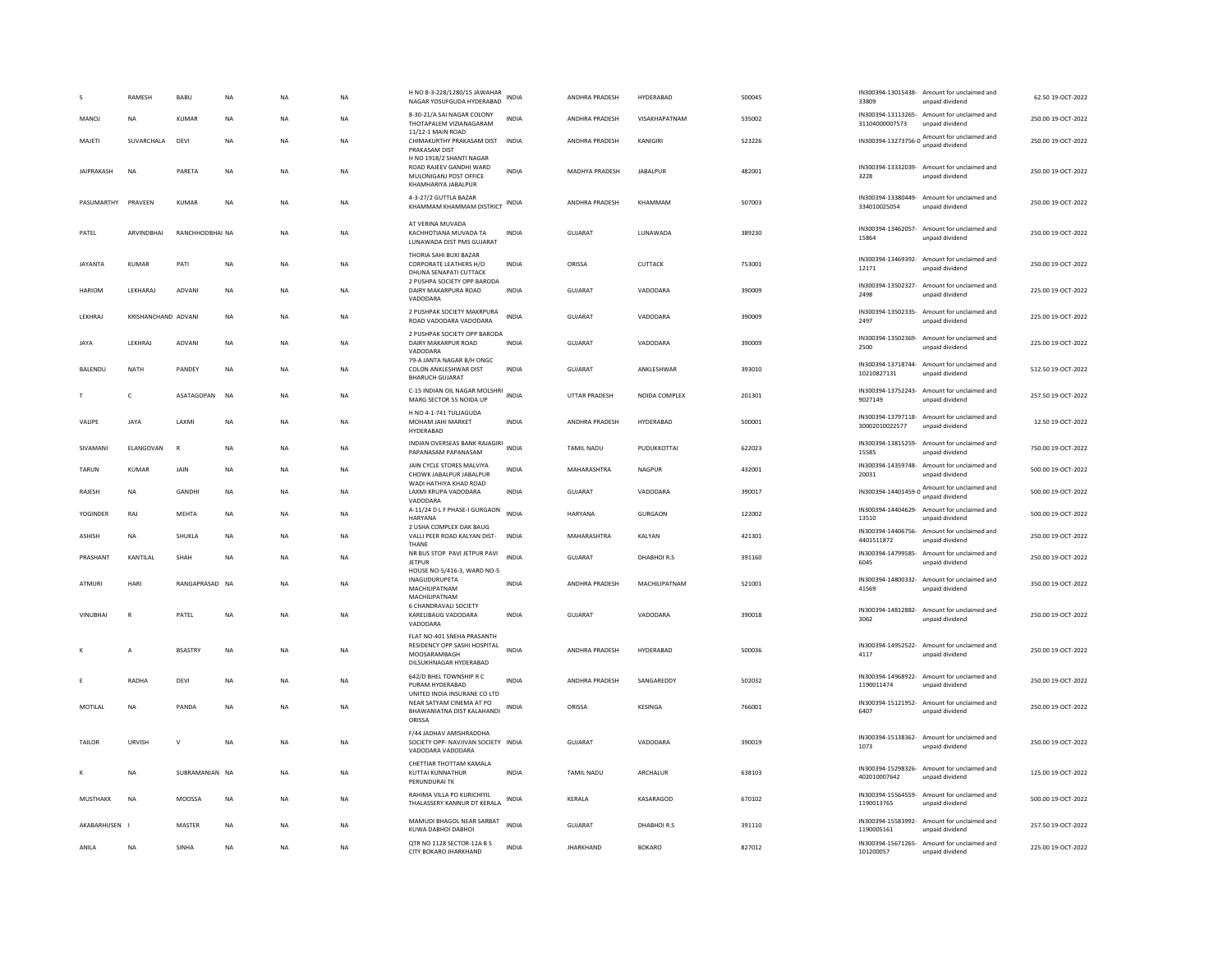| NAGESWARARA<br>$\circ$ | <b>NA</b>            | <b>JAMI</b>      | <b>NA</b> | <b>NA</b>      | <b>NA</b> | 1-181 BAZAR STREET<br>BRAHMANATARLA SRIKAKULAM- INDIA<br>DIST SRIKAKULAM-DIST                                |              | ANDHRA PRADESH       | <b>TEKKALI</b>       | 532220 | 7991                                  | IN300394-15903409- Amount for unclaimed and<br>unpaid dividend  | 125.00 19-OCT-2022  |
|------------------------|----------------------|------------------|-----------|----------------|-----------|--------------------------------------------------------------------------------------------------------------|--------------|----------------------|----------------------|--------|---------------------------------------|-----------------------------------------------------------------|---------------------|
| VARGHESE               | <b>NA</b>            | THOMAS           | <b>NA</b> | <b>NA</b>      | <b>NA</b> | MOONNUPARAYIL PUTHEN<br>VEEDU KARIPPUZHA PO<br>MAVELIKARA ALAPPEY                                            | <b>INDIA</b> | <b>KFRAIA</b>        | MAVFIIKARA           | 690109 |                                       | IN300394-16041917-0 Amount for unclaimed and<br>unpaid dividend | 375.00.19-QCT-2022  |
| AMBRISH                | <b>NA</b>            | PRASAD           | <b>NA</b> | <b>NA</b>      | <b>NA</b> | 45 GAON ANJANI THANA NO 184<br>TOWN VILL ANJANI ANCHAL<br>BHAGAVANAPUR DIST VAISHALI                         | <b>INDIA</b> | <b>BIHAR</b>         | <b>HAJIPUR</b>       | 844125 | IN300394-16408206-<br>304800100095910 | Amount for unclaimed and<br>unpaid dividend                     | 250.00 19-OCT-2022  |
| AADITHYA               | NA                   | В                | <b>NA</b> | <b>NA</b>      | <b>NA</b> | NO 50 SUBBARAY NAGAR<br>CUDDALORE CUDDALORE                                                                  | <b>INDIA</b> | TAMIL NADU           | CUDDALORE            | 607002 | 1849                                  | IN300394-16461122- Amount for unclaimed and<br>hnebivib bisnnu  | 125.00 19-OCT-2022  |
| MANISHA                | <b>NA</b>            | <b>SHARMA</b>    | <b>NA</b> | NΑ             | <b>NA</b> | H NO-576 A-B SECTOR 11-12 PART<br>II HUDA PANIPAT                                                            | <b>INDIA</b> | HARYANA              | KURUKSHETRA          | 132103 |                                       | IN300394-16684847-0 Amount for unclaimed and<br>unpaid dividend | 250.00 19-OCT-2022  |
| KRISHNA                | NA                   | DEO              | NA        | ΝA             | NA        | HOUSE NO. 153 LOHANCHAL<br>HOUSEING COL LOHANCHAL<br><b>BOKARO BOKARO</b>                                    | INDIA        | <b>JHARKHAND</b>     | <b>BOKARO</b>        | 827001 |                                       | unpaid dividend                                                 | 250.00 19-OCT-2022  |
| N                      | NA                   | <b>UMADEVI</b>   | NA        | NA             | NA        | 178 EAST CAR STREET DINDIGUL<br><b>DINDIGUL</b>                                                              | <b>INDIA</b> | TAMIL NADU           | DINDIGUL             | 624001 | 20122                                 | IN300394-16955350- Amount for unclaimed and<br>unpaid dividend  | 12.50 19-OCT-2022   |
| VIDYA                  | <b>NAND</b>          | SHUKLA           | <b>NA</b> | <b>NA</b>      | NA        | MELA NAGARI SARPATHI<br>KUSHINAGAR KUSHINAGAR                                                                | <b>INDIA</b> | UTTAR PRADESH        | CAPTIANGANJ          | 274304 | IN300394-17430137-0                   | Amount for unclaimed and<br>unpaid dividend                     | 250.00 19-OCT-2022  |
| INDER                  | RAJ                  | DHALL            | NA        | ΝA             | NA        | H NO 437 GEETANJALI VIHAR<br>GANESHPUR RAILWAY ROAD                                                          | INDIA        | UTTAR PRADESH        | ROORKEE              | 247667 | 91301500657                           | IN300394-17914699- Amount for unclaimed and<br>unpaid dividend  | 250.00 19-OCT-2022  |
| <b>BINITAREN</b>       | GOVINDLAL            | GANDHI           | <b>NA</b> | NΑ             | <b>NA</b> | <b>ROORKEE</b><br>27, GITANAGAR SOCIETY DALIA<br>MILL COMOPUND, PO.BODELI<br>DIST.BARODA                     | <b>INDIA</b> | <b>GUJARAT</b>       | DHABHOIR.S           | 391135 | 7376                                  | IN300409-10022222- Amount for unclaimed and<br>unpaid dividend  | 750.00 19-OCT-2022  |
|                        |                      |                  |           |                |           | 601 GURUSHISH BLDG<br>PRESIDENCY CO OP HSG SOC LTD                                                           |              |                      |                      |        |                                       |                                                                 |                     |
| MUKESH                 | BABULAL              | <b>MEHTA</b>     | <b>NA</b> | <b>NA</b>      | <b>NA</b> | PLOT NO 29 N S ROAD NO 7 JVPD<br>JUHU VILE PARLE (W) MUMBAI                                                  | <b>INDIA</b> | MAHARASHTRA          | MUMBAI               | 400053 |                                       | IN300409-10100917-0 Amount for unclaimed and<br>unpaid dividend | 250.00 19-OCT-2022  |
| SURESH                 | P                    | KAKADIYA         | NA        | ΝA             | NA        | A/1, LAXAMAN NAGAR L.H. ROAD INDIA<br>VARACHA SURAT                                                          |              | GUJARAT              | <b>SURAT NANPURA</b> | 395006 | 959                                   | IN300425-10045909- Amount for unclaimed and<br>unpaid dividend  | 250.00 19-OCT-2022  |
| MADHUBEN               | DAHYABHAI            | PATEL            | <b>NA</b> | <b>NA</b>      | <b>NA</b> | 489, KHERVAYA STREET, NEAR -<br>SARASWATI VIDYAMANDIR, AT-<br>POST - NEW MAGDALAL, SURAT.                    | <b>INDIA</b> | <b>GUJARAT</b>       | SURAT NANPURA        | 395007 | IN300425-10051198-<br>2636            | Amount for unclaimed and<br>unpaid dividend                     | 250.00 19-OCT-2022  |
| PATEL                  | CHARUBEN             | RAMANBHAI        | <b>NA</b> | ΝA             | NA        | 5 A, SATISHPARK BEHIND<br>NARAMADN NAGAR SOCIETY NO-<br>INDIA<br>3 GIDC ROAD MANJALPUR<br><b>BARODA</b>      |              | <b>GUJARAT</b>       | VADODARA             | 390011 | 2013                                  | IN300425-10055038- Amount for unclaimed and<br>unpaid dividend  | 250.00 19-OCT-2022  |
| DHARMENDRA BHIMSINH    |                      | CHHASATIA        | NA        | ΝA             | <b>NA</b> | 10, SARVODYA SOCIETY AT & POST-<br>AMROLI STATION-UTRAN TALUKA- INDIA<br>CHORYASI DIST-SURAT                 |              | GUJARAT              | UTRAN P.H.C          | 394107 | 492                                   | IN300425-10074868- Amount for unclaimed and<br>unpaid dividend  | 1000.00 19-OCT-2022 |
| RAJU                   | NA                   | SRAWAL           | NA        | NA             | NA        | 4/A, "MAHAVEER TERRACE", 4TH<br>FLOOR, KAJI MEDAN, TIN BATTI,<br>NEAR - NISHA APARTMENT,<br>GOPIPURA, SURAT. | <b>INDIA</b> | GUJARAT              | <b>SURAT NANPURA</b> | 395003 |                                       | IN300425-10085473-0 Amount for unclaimed and<br>unpaid dividend | 250.00 19-OCT-2022  |
| PATEL                  | SHAILESHBHAI AMBALAL |                  | <b>NA</b> | <b>NA</b>      | <b>NA</b> | A - 201. AMARDEEP APARTMENT.<br>OPP - HOTEL OASIS, UMIYA DHAM INDIA<br>ROAD, VARACHHA, SURAT.                |              | <b>GUJARAT</b>       | SURAT NANPURA        | 395006 | 19                                    | IN300425-10133105- Amount for unclaimed and<br>unpaid dividend  | 50.00 19-OCT-2022   |
| <b>SUSHEELA</b>        | <b>NA</b>            | T                | <b>NA</b> | <b>NA</b>      | <b>NA</b> | ADVOCATE 17/1 CHITTOOR ROAD<br>PANKAJAVILLA PALAGHAT                                                         | <b>INDIA</b> | <b>KFRAIA</b>        | PALGHAT              | 678013 | IN300441-10589851-0                   | Amount for unclaimed and<br>unpaid dividend                     | 375.00.19-QCT-2022  |
| <b>GURVINDER</b>       | KAUR                 | GULATI           | NA        | NA             | NA        | G 16/10 A GROUND FLOOR<br>RAJOURI GARDEN NEW DELHI<br>NEW DELHI                                              | INDIA        | DELHI                | DELHI                | 110027 | 35928                                 | IN300441-10764771- Amount for unclaimed and<br>unpaid dividend  | 122.50 19-OCT-2022  |
| M                      | <b>NA</b>            | <b>INDUBALA</b>  | NA        | NA             | <b>NA</b> | 12, KALATHI PILLAI STREET,<br>SOWCARPET, CHENNAI.                                                            | <b>INDIA</b> | TAMIL NADU           | CHENNAI              | 600079 | IN300450-10081926-<br>1157            | Amount for unclaimed and<br>unpaid dividend                     | 2.50 19-OCT-2022    |
| M                      | NA                   | SASHIKALA        | NA        | NΑ             | NA        | 12, KALATHI PILLAI ST. 1st FLOOR,<br>SOWCARPET, CHENNAI, CHENNAI,                                            | <b>INDIA</b> | TAMIL NADU           | CHENNAI              | 600079 | IN300450-10081942-<br>1160            | Amount for unclaimed and<br>unpaid dividend                     | 2.50 19-OCT-2022    |
| SURESH                 | KUMAR                | CHHARI           | <b>NA</b> | NA             | NA        | FLAT NO 307 BLDG NO 2 GOKUL<br>APPARTMENT PATEL NAGAR CITY INDIA<br><b>CENTER GWALIOR</b>                    |              | MADHYA PRADESH       | GWALIOR              | 474009 |                                       | IN300450-11077592-0 Amount for unclaimed and<br>unpaid dividend | 250.00 19-OCT-2022  |
| AHIR                   | LALLUBHAI            | GHOSAIBHAIAHI NA |           | <b>NA</b>      | <b>NA</b> | AHIR STREET AT AND POST GADAT INDIA<br>TAL GANDEVI DIST NAVSARI                                              |              | <b>GUJARAT</b>       | <b>BILIMORA</b>      | 396350 | 68104000062754                        | IN300450-11287086- Amount for unclaimed and<br>unpaid dividend  | 250.00 19-OCT-2022  |
| DINESH                 | NA                   | VIRANI           | <b>NA</b> | <b>NA</b>      | NA        | 5TH FLOOR, GODREJ MILLENIUM<br>KOREGAON PARK ROAD PUNE<br>PUNE                                               | <b>INDIA</b> | MAHARASHTRA          | PUNE                 | 411001 | 2506395001                            | IN300450-11466892- Amount for unclaimed and<br>unpaid dividend  | 500.00 19-OCT-2022  |
| JAINENDRA              | <b>KUMAR</b>         | JAIN             | <b>NA</b> | <b>NA</b>      | <b>NA</b> | 50 PG ENCLAVE ANUPAM NAGAR<br><b>EXTENSION GWALIOR</b>                                                       | <b>INDIA</b> | MADHYA PRADESH       | <b>GWALIOR</b>       | 474002 | IN300450-11915739-<br>5101500804      | Amount for unclaimed and<br>unpaid dividend                     | 257.50 19-OCT-2022  |
| NISHANATH              | <b>NA</b>            | UPADHYAY         | <b>NA</b> | N <sub>A</sub> | <b>NA</b> | D/65-422 RANA NAGAR COLONY<br>LAHARTARA LAHARTARA<br>VARANASI                                                | <b>INDIA</b> | <b>UTTAR PRADESH</b> | VARANASI             | 221002 |                                       | IN300450-12357114-0 Amount for unclaimed and<br>unpaid dividend | 225.00 19-OCT-2022  |
| <b>SUNIL</b>           | <b>KUMAR</b>         | PRADHAN          | <b>NA</b> | N <sub>A</sub> | <b>NA</b> | B-315, MADHUKUNJENCLAVE<br>RASULGARH BHUBANESWAR<br>ORISSA                                                   | <b>INDIA</b> | ORISSA               | BHUBANESWAR          | 751010 | 131086570500                          | IN300450-12403152- Amount for unclaimed and<br>unpaid dividend  | 500.00 19-OCT-2022  |
| PARASMAI               | $\blacksquare$       | <b>JAIN</b>      | <b>NA</b> | <b>NA</b>      | <b>NA</b> | PITRUCHAYA BLDG 1458<br>DESHPANDE GALLI BELGAUM<br>KARNATAKA                                                 | <b>INDIA</b> | KARNATAKA            | BELGAUM              | 590001 | 101104000003995                       | IN300450-12684310- Amount for unclaimed and<br>unpaid dividend  | 2.50.19-OCT-2022    |
| SURENDRA               | NATH                 | PANDEY           | <b>NA</b> | NA             | <b>NA</b> | F-107, RENUSAGAR COLONY<br>SONEBHADRA UP                                                                     | <b>INDIA</b> | UTTAR PRADESH        | RENUKOT              | 231218 | 35104000049920                        | IN300450-12758223- Amount for unclaimed and<br>unpaid dividend  | 385.00 19-OCT-2022  |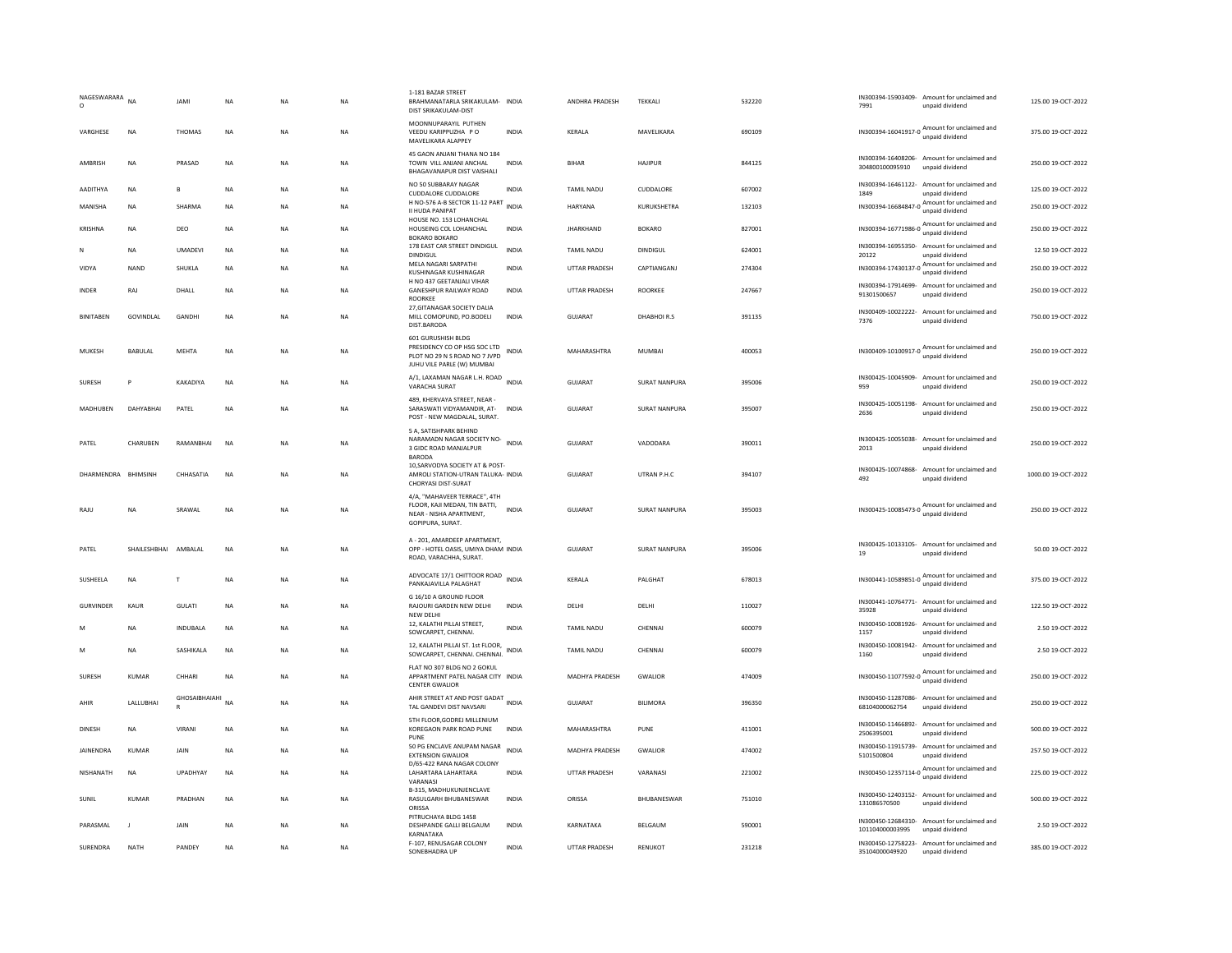| RAMAKANT           | CHANDULAL         | DESAI           | <b>NA</b> | NA             | <b>NA</b> | 14 CVM BUNLOW B/H VP AND<br>RPTP SCIENCE COLLEGE V V<br>NAGAR GUIARAT                             | <b>INDIA</b> | <b>GUJARAT</b>        | ANAND            | 388001 | 131083630200                          | IN300450-12882058- Amount for unclaimed and<br>unpaid dividend  | 250.00 19-OCT-2022  |
|--------------------|-------------------|-----------------|-----------|----------------|-----------|---------------------------------------------------------------------------------------------------|--------------|-----------------------|------------------|--------|---------------------------------------|-----------------------------------------------------------------|---------------------|
| <b>ODHAVJIBHAI</b> | G                 | PATEL           | <b>NA</b> | NA             | <b>NA</b> | C/O ODHAVJIBHAI G JAGHASIA<br>PLOT NO 258 S NO 4<br>VIJAYRAJNAGAR BHAVNAGAR                       | INDIA        | GUJARAT               | BHAVNAGAR        | 364001 |                                       | IN300450-13433328-0 Amount for unclaimed and<br>unpaid dividend | 500.00 19-OCT-2022  |
| NAYNESH            | NA                | BHATT           | <b>NA</b> | NΑ             | NA        | <b>GUJARAT</b><br>R K MARBLES LTD NEAR VILLAGE<br>MORWAD RAJASTHAN                                | <b>INDIA</b> | RAJASTHAN             | KANKROLI         | 313326 | 104104000030490                       | IN300450-13510412- Amount for unclaimed and<br>unpaid dividend  | 250.00 19-OCT-2022  |
| <b>ASHUTOSH</b>    | <b>NA</b>         | VFRMA           | <b>NA</b> | <b>NA</b>      | <b>NA</b> | 25 B SECTOR- D SCH NO 71 MAIN<br>RING ROAD INDORE MADHYA<br>PRADESH                               | <b>INDIA</b> | <b>MADHYA PRADESH</b> | <b>INDORF</b>    | 452002 | 1040104000042051                      | IN300450-13587495- Amount for unclaimed and<br>unpaid dividend  | 500.00 19-OCT-2022  |
| SHAH               | SWEETY            | JIGNESHKUMAR NA |           | <b>NA</b>      | <b>NA</b> | 1164 B/H VAKTA CHAMBERS<br>LAXMI NARAYANS PO IN RAJA<br>MEHTASPOLE KALUPUR<br>AHMEDARAD GUIARAT   | <b>INDIA</b> | GUJARAT               | AHMEDABAD        | 380001 | 21104000215503                        | IN300450-13965046- Amount for unclaimed and<br>unpaid dividend  | 257.50 19-OCT-2022  |
| JEEVAN             | SHIVARAO          | KURTKOTI        | <b>NA</b> | <b>NA</b>      | <b>NA</b> | <b>B 3 MEENAL NAL STOP KARVE</b><br><b>ROAD PUNE PUNE</b>                                         | <b>INDIA</b> | MAHARASHTRA           | PUNE             | 411004 | IN300450-80327045-<br>9838            | Amount for unclaimed and<br>unpaid dividend                     | 250.00 19-OCT-2022  |
| MAN                | <b>MOHAN</b>      | SHARMA          | <b>NA</b> | <b>NA</b>      | <b>NA</b> | 26/147, WEST PATEL NAGAR NEW<br>DELHI NEW DELHI                                                   | <b>INDIA</b> | DELHI                 | DELHI            | 110008 | IN300468-10046304-<br>11143027        | Amount for unclaimed and<br>unpaid dividend                     | 250.00 19-OCT-2022  |
| SURAJ              | MADAN             | DODEJA          | NA        | NA             | <b>NA</b> | 165 A BULEE GHAR CARDINAL<br><b>GRACIOUS RD ANDHERI EAST</b><br>MUMBAI                            | <b>INDIA</b> | MAHARASHTRA           | MUMBAI           | 400099 | 13450                                 | IN300476-40608399- Amount for unclaimed and<br>unpaid dividend  | 897.50 19-OCT-2022  |
| ANJANA             | $\mathsf{R}$      | <b>ITALIYA</b>  | <b>NA</b> | NΑ             | NA        | 79 A SARITA SOCIETY STREET NO 6<br><b>BORTALAV BHAVNAGAR</b><br><b>BHAVNAGAR</b>                  | INDIA        | GUJARAT               | BHAVNAGAR        | 364001 | IN300476-42588398-<br>20276           | Amount for unclaimed and<br>unpaid dividend                     | 250.00 19-OCT-2022  |
| PANDURANG          | N                 | KAMAT           | <b>NA</b> | NA             | <b>NA</b> | 12 PALAV SADAN JERBAI WADIA<br>ROAD PAREL MUMBAI                                                  | <b>INDIA</b> | MAHARASHTRA           | MUMBAI           | 400012 | IN300476-43093773-<br>34832           | Amount for unclaimed and<br>unpaid dividend                     | 642.50.19-OCT-2022  |
| VAGHELA            | <b>GEETA</b>      | RUDRADATTSIN    | <b>NA</b> | <b>NA</b>      | <b>NA</b> | D/8 ADISHWAR APT NR ANKUR<br><b>DERASAR NARANPURA</b><br>AHMFDARAD                                | <b>INDIA</b> | <b>GUJARAT</b>        | AHMEDABAD        | 380013 | IN300484-10024943-<br>278             | Amount for unclaimed and<br>unpaid dividend                     | 250.00 19-OCT-2022  |
| <b>KRISHNA</b>     | <b>NA</b>         | AGARWALLA       | <b>NA</b> | <b>NA</b>      | <b>NA</b> | C/O-KAILASH CHANDRA<br>AGARWALLA AT-NR, P.T.C. PO-<br>P.T.C., ANGUL ORISSA                        | <b>INDIA</b> | ORISSA                | ANGUL            | 759123 | 288010100010803                       | IN300484-10192626- Amount for unclaimed and<br>unpaid dividend  | 250.00 19-OCT-2022  |
| SYLVIA             | <b>NA</b>         | PEREIRA         | <b>NA</b> | <b>NA</b>      | <b>NA</b> | THE ALPS PEREIRA BLDG, 2ND<br>FLOOR, V. SAVARKAR MARG.<br>VIRARA EAST THANE                       | <b>INDIA</b> | MAHARASHTRA           | VASAI (DT THANE) | 401303 | IN300484-10218014-0                   | Amount for unclaimed and<br>unpaid dividend                     | 500.00 19-OCT-2022  |
| VINAY              | NA                | SANCHETI        | <b>NA</b> | NA             | <b>NA</b> | 4 SADHNA NAGAR AIR PORT ROAD INDIA<br><b>INDORE MP</b>                                            |              | MADHYA PRADESH        | INDORE           | 452005 | 59213000082                           | IN300484-11891518- Amount for unclaimed and<br>unpaid dividend  | 500.00 19-OCT-2022  |
| TRIVED             | <b>DILIPKUMAR</b> | N               | <b>NA</b> | <b>NA</b>      | <b>NA</b> | AT AND PO VASAN DHA TA<br>PALANPUR DT BANASKANTHA<br>IFFCO CHHATTISGARH POWER LTD                 | <b>INDIA</b> | GUIARAT               | DISA             | 385540 | IN300484-12818846-<br>256010100068262 | Amount for unclaimed and<br>unpaid dividend                     | 125.00 19-OCT-2022  |
| SUNITA             | NA                | BARANWAL        | NA        | NA             | NA        | OPP CENTRAL SCHOOL M G ROAD<br>AMBIKAPUR SURGUJA<br>AMBIKAPUR CHATTISGARI-                        | <b>INDIA</b> | MADHYA PRADESH        | AMBIKAPUR        | 497001 | 587010100002318                       | IN300484-13454856- Amount for unclaimed and<br>unpaid dividend  | 500.00 19-OCT-2022  |
| LALIT              | <b>NA</b>         | <b>KAVIRAI</b>  | <b>NA</b> | <b>NA</b>      | <b>NA</b> | PLOT NO 31 AND 33 FLAT NO 5<br>NEHA CLASSIC DASHMESHNAGAR INDIA<br>ROAD JYOTI NAGAR<br>AURANGABAD |              | <b>MAHARASHTRA</b>    | AURANGABAD (MS)  | 431005 | IN300513-10250792-<br>4401001701      | Amount for unclaimed and<br>unpaid dividend                     | 250.00 19-OCT-2022  |
| <b>DIXIT</b>       | CHANDRAKANT SHAH  |                 | <b>NA</b> | <b>NA</b>      | <b>NA</b> | 12, HIRA JAIN SOCIETY<br>RAMNAGAR SABARMATI<br>AHMEDABAD AHMEDABAD                                | <b>INDIA</b> | <b>GUJARAT</b>        | AHMEDABAD        | 380005 | 18131                                 | IN300513-10304807- Amount for unclaimed and<br>unpaid dividend  | 1000.00 19-OCT-2022 |
| MILAN              | <b>NA</b>         | LOONKAR         | <b>NA</b> | NA             | <b>NA</b> | FLAT NO 13D 14TH FLOOR<br>ABHILASHA 46-A K MARG<br><b>GOWALIA TANK MUMBAI</b>                     | <b>INDIA</b> | MAHARASHTRA           | MUMBAI           | 400036 | IN300513-10311597-<br>31722678        | Amount for unclaimed and<br>unpaid dividend                     | 500.00 19-OCT-2022  |
| NADIN              | NA                | MODAK           | <b>NA</b> | NΑ             | NA        | 402 RED GATES ST ALEXIUS ROAD<br>BANDRA WEST MUMBAI                                               | <b>INDIA</b> | MAHARASHTRA           | MUMBAI           | 400050 | IN300513-10421608-<br>40013702        | Amount for unclaimed and<br>unpaid dividend                     | 500.00 19-OCT-2022  |
| KUNAL              | <b>JAYANTILAL</b> | KANANI          | <b>NA</b> | N <sub>A</sub> | NA        | DWARIKA 2 RAJNAGAR PLOT NO<br>12 13 19 SARU SECTION ROAD<br><b>IAMNAGAR GUIARAT INDIA</b>         | <b>INDIA</b> | <b>GUJARAT</b>        | JAMNAGAR         | 361002 | 11130                                 | IN300513-10663890- Amount for unclaimed and<br>unpaid dividend  | 257.50 19-OCT-2022  |
| MANAV              | <b>JAYANTILAL</b> | KANANI          | <b>NA</b> | NA             | <b>NA</b> | DWARIKA 1 RAJNAGAR PLOT NO<br>12 13 19 SARU SECTION ROAD<br>JAMNAGAR GUJARAT INDIA                | <b>INDIA</b> | <b>GUJARAT</b>        | JAMNAGAR         | 361002 | 11131                                 | IN300513-10670435- Amount for unclaimed and<br>unnaid dividend  | 257.50 19-OCT-2022  |
| MRS                | KIRAN             | AJAYMEHTA       | NA        | NA             | NA        | HATHISHAHNI POLE KALUPUR<br>AHMEDABAD AHMEDABAD                                                   | <b>INDIA</b> | GUJARAT               | AHMEDABAD        | 380001 |                                       | IN300513-10748628-0 Amount for unclaimed and<br>unpaid dividend | 17.50 19-OCT-2022   |
| YOGI               | J                 | KANANI          | NA        | ΝA             | NA        | DWARIKA 1 RAJNAGAR PLOT NO<br>12 13 19 SARU SECTION ROAD<br>JAMNAGAR GUJARAT INDIA                | INDIA        | GUJARAT               | JAMNAGAR         | 361002 | 11132                                 | IN300513-10813648- Amount for unclaimed and<br>unpaid dividend  | 257.50 19-OCT-2022  |
| KUNJ               | NA                | BIHARI          | <b>NA</b> | NA             | NA        | VILL BANSEYDEELA PO<br>SRIDUTTGANJ BALRAMPUR UTTER INDIA<br>PRADESH                               |              | UTTAR PRADESH         | <b>BISUNPUR</b>  | 271607 | 51114                                 | IN300513-11158849- Amount for unclaimed and<br>unpaid dividend  | 250.00 19-OCT-2022  |
| PATEL              | SHAILESHKUMA      | REVABHAI        | NA        | NA             | NA        | BESIDE MOTA MANDIR NEAR<br>BAZAR POST OFFICE AT PO TA<br>JAMBUSAR DIST BHARUCH<br><b>GUJARAT</b>  | INDIA        | GUJARAT               | AMOD             | 392150 | 35013493231                           | IN300513-11223050- Amount for unclaimed and<br>unpaid dividend  | 250.00 19-OCT-2022  |
| MADHURI            | SHARAD            | TIKALE          | <b>NA</b> | <b>NA</b>      | <b>NA</b> | DEEP APT ELAT NO 101 B/H<br>ORANGE CITY HOSPITAL<br>SAWARKAR NAGAR NAGPUR<br>NAGPUF               | <b>INDIA</b> | MAHARASHTRA           | <b>NAGPUR</b>    | 440022 | 6905                                  | IN300513-11307815- Amount for unclaimed and<br>unpaid dividend  | 125.00 19-OCT-2022  |
| <b>BHAVSAR</b>     | <b>NA</b>         | ANITABEN        | <b>NA</b> | <b>NA</b>      | <b>NA</b> | 5 JANKI PARK BEHIND PANCHAL<br>HALL ANAND GUJARAT GUJARAT                                         | <b>INDIA</b> | <b>GUJARAT</b>        | ANAND            | 388001 | IN300513-11359550-<br>1190005422      | Amount for unclaimed and<br>unpaid dividend                     | 250.00 19-OCT-2022  |
| NIMISH             | NA                | SUTARIA         | <b>NA</b> | ΝA             | <b>NA</b> | NIRMAL GANGA APPARTMENTS<br>110 FARMLAND OPP DAGDI PARK INDIA<br><b>RAMDASPETH NAGPUR</b>         |              | MAHARASHTRA           | NAGPUR           | 440012 | 1046                                  | IN300513-11449766- Amount for unclaimed and<br>unpaid dividend  | 7.50 19-OCT-2022    |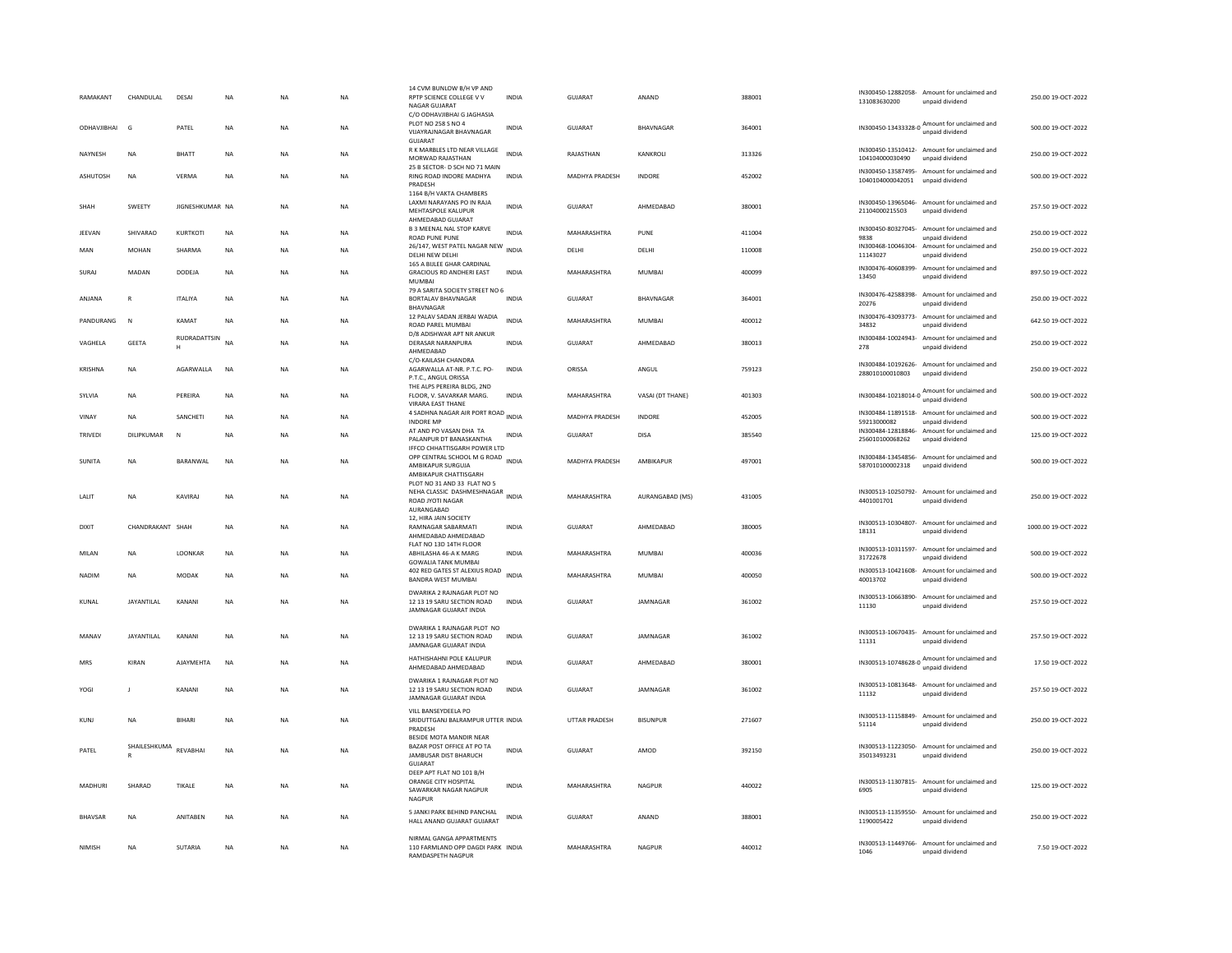| PALLAVIBEN        | ATULBHAI                 | PATEL            | <b>NA</b>   | <b>NA</b> | <b>NA</b> | 19 SHRINAGAR SOCIETY V V<br>NAGAR ROAD ANAND GUJARAT                                                           | <b>INDIA</b> | GUIARAT            | ANAND                      | 388001 | 64710010000728             | IN300513-11565075- Amount for unclaimed and<br>unpaid dividend  | 257.50.19-OCT-2022 |
|-------------------|--------------------------|------------------|-------------|-----------|-----------|----------------------------------------------------------------------------------------------------------------|--------------|--------------------|----------------------------|--------|----------------------------|-----------------------------------------------------------------|--------------------|
| <b>BIPIN</b>      | VASANTRAI                | SANGANI          | $_{\sf NA}$ | <b>NA</b> | NA        | 2/F/5 MOOLI NAGAR KESAVNIDHI<br>CHS LTD S V ROAD BORIVALI WEST INDIA<br>MUMBAI                                 |              | MAHARASHTRA        | MUMBAI                     | 400092 | 201010100021599            | IN300513-11632352- Amount for unclaimed and<br>unpaid dividend  | 352.50 19-OCT-2022 |
| <b>UMA</b>        | ARWIND                   | <b>GEHLOT</b>    | <b>NA</b>   | <b>NA</b> | <b>NA</b> | 151 TYPE IV FLAT CENTRAL<br>AVENUE COLONY RACE COURSE INDIA<br>CIRCLE BARODA GUJARAT                           |              | GUJARAT            | VADODARA                   | 390007 | 130010100088178            | IN300513-11717549- Amount for unclaimed and<br>unpaid dividend  | 250.00 19-OCT-2022 |
| SHILA             | <b>NA</b>                | SHARMA           | NA          | <b>NA</b> | NA        | 403 MALTI VIHAR APTT<br>AMBEDKAR PATH BAILEY ROAD<br>KHAJPURA PATNA BIHAR                                      | <b>INDIA</b> | <b>BIHAR</b>       | PATNA                      | 800014 | 445800100011787            | IN300513-11743315- Amount for unclaimed and<br>unpaid dividend  | 250.00 19-OCT-2022 |
|                   | KAMALESHBHAI SHANKARBHAI | PATEL            | <b>NA</b>   | <b>NA</b> | NA        | 36 KAILASHNAGAR SOCIETY NR<br>PATEL VIDYALAY MODHERA ROAD INDIA<br>MEHSANA GUJARAT                             |              | <b>GUJARAT</b>     | MAHESANA                   | 384002 | 100009645612               | IN300513-11826723- Amount for unclaimed and<br>unpaid dividend  | 125.00 19-OCT-2022 |
| KARTIK            | <b>JAYANTILAI</b>        | PANCHAL          | <b>NA</b>   | <b>NA</b> | <b>NA</b> | C/201 TIME SQUARE BESIDE<br>PETROL PUMP FATEHGUNJ<br>VADODARA GUJARAT                                          | <b>INDIA</b> | GUIARAT            | VADODARA                   | 390002 | IN300513-12108603-0        | Amount for unclaimed and<br>unpaid dividend                     | 500.00 19-QCT-2022 |
|                   | T                        | SREEJESH         | <b>NA</b>   | <b>NA</b> | <b>NA</b> | RAYAROTH THAREMMAL P O<br>PALERI KOZHIKODE KERALA                                                              | <b>INDIA</b> | KERALA             | VADAKADA                   | 673508 | IN300513-12625886-0 Amount | Amount for unclaimed and                                        | 125.00 19-OCT-2022 |
| KRISHNA           | KISHORE                  | TRIPATHI         | $_{\sf NA}$ | <b>NA</b> | NA        | 3RD LANE NEW COLONY LAL BAG<br>FAIZADABAD UTTAR PRADESH                                                        | <b>INDIA</b> | UTTAR PRADESH      | FAIZABAD                   | 224001 | 653                        | IN300513-12708190- Amount for unclaimed and<br>unpaid dividend  | 125.00 19-OCT-2022 |
| VINU              | <b>NA</b>                | <b>BABURAIAN</b> | <b>NA</b>   | <b>NA</b> | <b>NA</b> | MANJARI VADAKKUMBHAGAM<br>KOLLAM KERALA KERALA<br>B5/16 SIDHESHWARNAGAR                                        | <b>INDIA</b> | KERALA             | <b>OUILON</b>              | 691001 | 8065                       | IN300513-12774600- Amount for unclaimed and<br>unpaid dividend  | 250.00 19-OCT-2022 |
| DESHPANDE         | NEELKANTH                | TRYAMBAK         | <b>NA</b>   | <b>NA</b> | <b>NA</b> | <b>TINGARENAGAR ROAD</b><br>VISHRANTWADI PUNE                                                                  | <b>INDIA</b> | MAHARASHTRA        | PUNE                       | 411015 | 2180000000971              | IN300513-12790432- Amount for unclaimed and<br>unpaid dividend  | 32.50 19-OCT-2022  |
| <b>DEBASISH</b>   | <b>NA</b>                | <b>GUHA</b>      | <b>NA</b>   | <b>NA</b> | <b>NA</b> | C/O TAPAN GHOSH 155 BOSE<br>PARA PO KHARDAHA 24<br>PARGANAS NORTH WEST BENGAL                                  | <b>INDIA</b> | <b>WEST BENGAL</b> | <b>BURDWAN</b>             | 713155 | 11010100285162             | IN300513-13319534- Amount for unclaimed and<br>unpaid dividend  | 267.50 19-OCT-2022 |
| TARAREN           | M                        | PATEL            | <b>NA</b>   | <b>NA</b> | NA        | 27 SHIVAM PARK SOCIETY NR<br>SATYAM SOCIETY BAMROLI ROAD INDIA<br><b>GODHRA GUJARAT</b>                        |              | GUIARAT            | GODHRA                     | 389001 | 264010100016782            | IN300513-13463478- Amount for unclaimed and<br>unpaid dividend  | 127.50 19-OCT-2022 |
| SEEMA             | <b>RUPESH</b>            | PARIKH           | <b>NA</b>   | <b>NA</b> | <b>NA</b> | 18 RUXMANI NAGAR SOC PRATAP<br>NAGAR VADODARA GUJARAT                                                          | <b>INDIA</b> | GUJARAT            | VADODARA                   | 390004 |                            | IN300513-13594662-0 Amount for unclaimed and                    | 250.00 19-OCT-2022 |
| SANDHYA           | <b>NA</b>                | BANERJEE         | <b>NA</b>   | <b>NA</b> | <b>NA</b> | 228 MANDEVILLE GARDENS 4A<br>PURBAYAN CALCUTTA WEST<br>BENGAL WEST BENGAL                                      | <b>INDIA</b> | <b>WEST BENGAL</b> | KOLKATA                    | 700019 | 11010100064173             | IN300513-13893603- Amount for unclaimed and<br>unpaid dividend  | 125.00 19-OCT-2022 |
| <b>JAYANTI</b>    | $\mathbf{J}$             | VIRANI           | NA          | <b>NA</b> | NA        | PLOT NO 6 RUPAM SOC 4 NR<br>HIMMAT NGR A K ROAD SURAT<br><b>GUJARAT</b>                                        | <b>INDIA</b> | <b>GUJARAT</b>     | SURAT NANPURA              | 395008 | 245009200500               | IN300513-13913609- Amount for unclaimed and<br>unpaid dividend  | 500.00 19-OCT-2022 |
|                   |                          |                  |             |           |           |                                                                                                                |              |                    |                            |        |                            |                                                                 |                    |
| <b>JOSHI</b>      | BHUSHAN                  | NISHIKANT        | <b>NA</b>   | <b>NA</b> | NA        | BRAHMIN AALLY POST CHINCHANI<br>TALUKA DAHANU ROAD THANE                                                       | <b>INDIA</b> | MAHARASHTRA        | MIDC TARAPUR (DT<br>THANE) | 401503 |                            | IN300513-13915882-0 Amount for unclaimed and<br>unpaid dividend | 250.00 19-OCT-2022 |
| GHANSHYAMBH<br>AI |                          | CHOVATIYA        | <b>NA</b>   | <b>NA</b> | <b>NA</b> | 3 SHIVAM SOCIETY OPP OSWAL II<br>NR VACHHADADA MANDIR<br>JAMNAGAR GUJARAT                                      | <b>INDIA</b> | GUIARAT            | <b>IAMNAGAR</b>            | 361006 | 8930                       | IN300513-13980092- Amount for unclaimed and<br>unpaid dividend  | 125.00.19-OCT-2022 |
| DASHRATH          | NA                       | RAI              | $_{\sf NA}$ | <b>NA</b> | NA        | Q NO 422/3E D TYPE BOKARD<br>STEEL CITY JHARKHAND<br><b>JHARKHAND</b>                                          | <b>INDIA</b> | <b>JHARKHAND</b>   | <b>BOKARO</b>              | 827003 | 6368                       | IN300513-14320602- Amount for unclaimed and<br>unpaid dividend  | 125.00 19-OCT-2022 |
| <b>RAKESH</b>     | <b>KUMAR</b>             | <b>JAIN</b>      | <b>NA</b>   | <b>NA</b> | <b>NA</b> | 42 GUSAIN PURA JHANSI JHANSI<br>UTTAR PRADESH INDIA JHANSI<br>UTTAR PRADESH INDIA                              | <b>INDIA</b> | MAHARASHTRA        | MUMBAI                     | 400001 | 10684864683                | IN300513-14377262- Amount for unclaimed and<br>unpaid dividend  | 250.00 19-OCT-2022 |
| BACHUBHAI         | <b>JIVABHAI</b>          | NINAMA           | NA          | <b>NA</b> | NA        | POLICE LINE B7 75 ANAND<br>BORSAD CHOKDI ANAND GUJARAT INDIA                                                   |              | GUJARAT            | ANAND                      | 388001 | 30219739428                | IN300513-14451742- Amount for unclaimed and<br>unpaid dividend  | 290.00 19-OCT-2022 |
| HITESHRHAI        | RAMESHCHAND<br>RA        | PAREKH           | <b>NA</b>   | <b>NA</b> | <b>NA</b> | 79 J P NAGAR SOCIETY BARDOLI<br><b>GUJARAT GUJARAT</b>                                                         | <b>INDIA</b> | GUIARAT            | BARDOLI                    | 394601 | 2660100003528              | IN300513-14511596- Amount for unclaimed and<br>unpaid dividend  | 25.00 19-OCT-2022  |
| MANSINGH          | RAMSINGH                 | MEENA            | $_{\sf NA}$ | <b>NA</b> | NA        | E 49/1/1 RAILWAY COLONY<br>WARTHI TO MOHADI DIST<br>BHANDARA RAILWAY COLONY                                    | INDIA        | MAHARASHTRA        | BHANDARA                   | 441905 | 30263329838                | IN300513-14894740- Amount for unclaimed and<br>unpaid dividend  | 25.00 19-OCT-2022  |
| PATEL             | <b>BHANUBHAI</b>         | $\vee$           | <b>NA</b>   | <b>NA</b> | <b>NA</b> | BHANDARA MAHARASHTRA<br>20 NAND SOC U M ROAD SURAT<br>GUJARAT                                                  | <b>INDIA</b> | <b>GUJARAT</b>     | SURAT NANPURA              | 395003 |                            | IN300513-14969380-0 Amount for unclaimed and<br>unpaid dividend | 87.50 19-OCT-2022  |
| SUNIL             |                          | BANDEWAR         | NA          | <b>NA</b> | NA        | AT WARTHI TAH MOHADI<br>SUBHASH WARD DIST BHANDARA INDIA<br>WARTHI BHANDARA<br>MAHARASHTRA                     |              | MAHARASHTRA        | BHANDARA                   | 441904 | 12740                      | IN300513-15079545- Amount for unclaimed and<br>unpaid dividend  | 50.00 19-OCT-2022  |
| SURESHBHAI        | GAGJIBHAI                | KHUNT            | NA          | <b>NA</b> | NA        | 372 KAVITA RAWHOUSE SEC 1<br>SARTHANA JAKATNAKA<br>KAMREJROAD SURAT GUJARAT                                    | INDIA        | GUJARAT            | SURAT NANPURA              | 395006 | 22841                      | IN300513-15231798- Amount for unclaimed and<br>unpaid dividend  | 250.00 19-OCT-2022 |
| CHALLAWALA        | FATEMARAHEN M            |                  | NA          | <b>NA</b> | NA        | CHALLAWALA MANSONSHERI<br>DAHOD GUJARAT                                                                        | <b>INDIA</b> | GUIARAT            | DAHOD                      | 389151 | 1389                       | IN300513-15296414- Amount for unclaimed and<br>unpaid dividend  | 125.00 19-OCT-2022 |
| AIAY              | <b>NA</b>                | KUMAR            | <b>NA</b>   | <b>NA</b> | <b>NA</b> | QR NO 2064 SECTOR 12F BOKARO<br>STEEL CITY BOKARA JHARKHAND                                                    | <b>INDIA</b> | <b>IHARKHAND</b>   | <b>BOKARO</b>              | 827012 | 121000100146329            | IN300513-15369315- Amount for unclaimed and<br>unpaid dividend  | 80.00.19-OCT-2022  |
| FAKEERGOUDA I     |                          | B                | <b>NA</b>   | <b>NA</b> | <b>NA</b> | NO 1326 SAIJYOTH VIJAYLAKSHMI<br>COLONY KADUGODI NR RAILWAY<br>STATION WHITEFIELD BANGALORE INDIA<br>KARNATAKA |              | KARNATAKA          | BANGALORE                  | 560067 | 114010100247757            | IN300513-15409529- Amount for unclaimed and<br>unpaid dividend  | 2.50 19-OCT-2022   |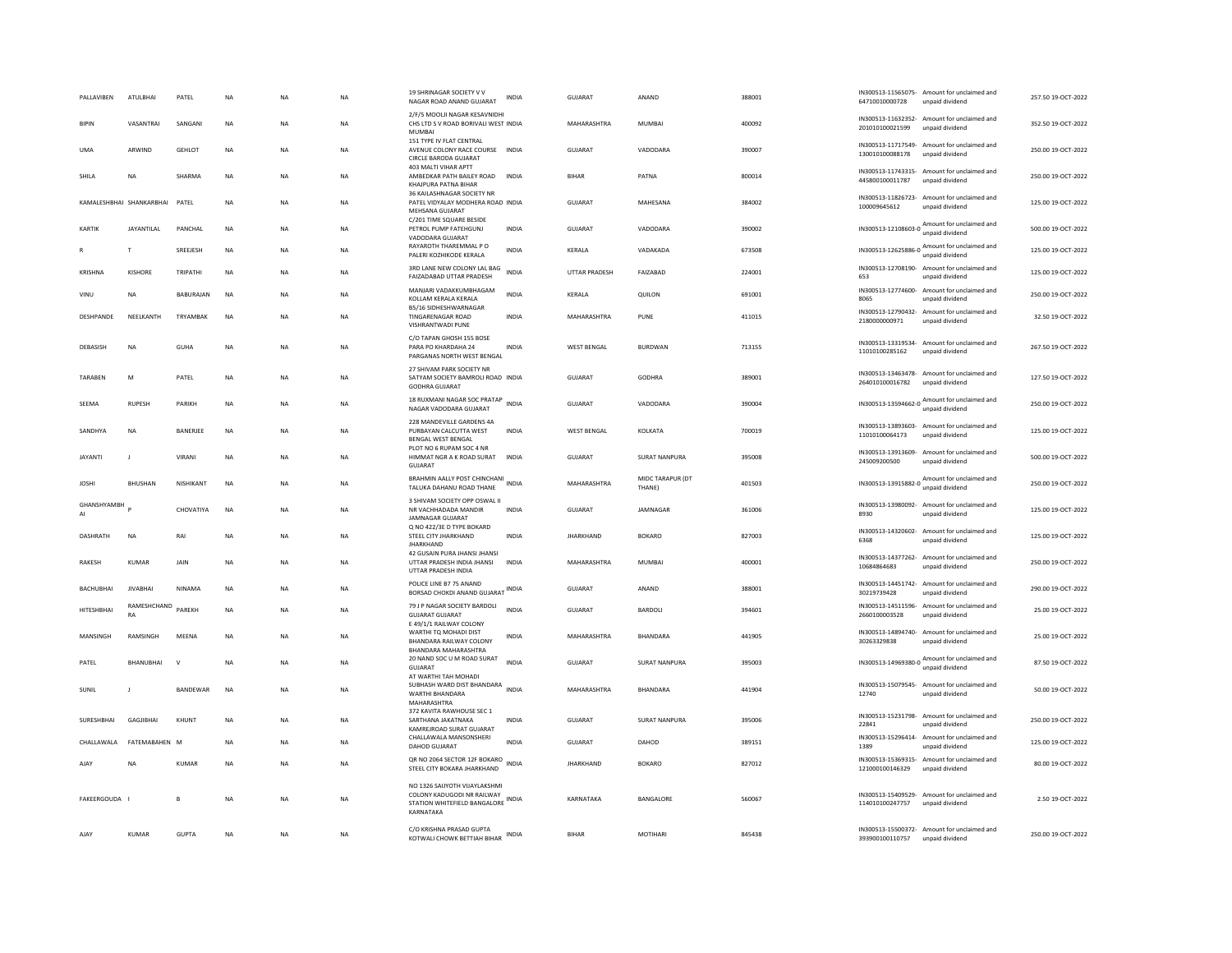| <b>JASBIR</b>      | <b>NA</b>         | SINGH           | <b>NA</b> | <b>NA</b> | <b>NA</b> | 2309 FLT AIR FORCE C/O 33 WG<br>AIR FORCE JAM NAGAR<br>JAMNAGAR, GUJARAT                          | <b>INDIA</b> | GUJARAT              | JAMNAGAR          | 361003 | IN300513-15969379- Amount for unclaimed and<br>37010100523974<br>unpaid dividend                                                  | 125.00 19-OCT-2022  |
|--------------------|-------------------|-----------------|-----------|-----------|-----------|---------------------------------------------------------------------------------------------------|--------------|----------------------|-------------------|--------|-----------------------------------------------------------------------------------------------------------------------------------|---------------------|
| VASANTH            | REDDY             | GL              | <b>NA</b> | <b>NA</b> | <b>NA</b> | 21 OLD POLICE QUARTERS NEAR<br>ARUNA THEATER DAVANAGERE<br>KARNATAKA                              | <b>INDIA</b> | KARNATAKA            | DAVANAGERE        | 577001 | IN300513-16067539-0 Amount for unclaimed and<br>unpaid dividend                                                                   | 5.00 19-OCT-2022    |
| MANISHKUMAR M      |                   | CHAWDA          | <b>NA</b> | <b>NA</b> | <b>NA</b> | MATRUKRUPA OPP SARVODAYA<br>SCHOOL DIWALI POLE NADIAD<br>GUJARAT                                  | <b>INDIA</b> | <b>GUJARAT</b>       | <b>NADIAD</b>     | 387001 | IN300513-16259843- Amount for unclaimed and<br>7291<br>unpaid dividend                                                            | 57.50 19-OCT-2022   |
| PATEL              | MAHENDRAKU<br>MAR |                 | <b>NA</b> | <b>NA</b> | <b>NA</b> | 2 85 RALISANA VISNAGAR<br>MEHSANA DIST RALISANA<br>GUJARAT                                        | <b>INDIA</b> | <b>GUJARAT</b>       | VISNAGAR          | 384315 | IN300513-16291125- Amount for unclaimed and<br>20374030698<br>unpaid dividend                                                     | 225.00 19-OCT-2022  |
| ANIRBAN            | NA                | GANGULY         | NA        | NA        | NA        | 76 PARMAR ROAD PO<br>BHADRAKALI HOOGHLY FRIENDS<br>CLUB UTTARPARA UTTARAPARA<br>WEST BENGAL INDIA | <b>INDIA</b> | <b>WEST BENGAL</b>   | <b>HOOGHLY</b>    | 712232 | Amount for unclaimed and<br>IN300513-18109552-0<br>unpaid dividend                                                                | 250.00 19-OCT-2022  |
| PAWAN              | <b>NA</b>         | SHUKLA          | NA        | <b>NA</b> | <b>NA</b> | B 61 GALI NO 3 WEST JYOTI<br>NAGAR GOPAL NURSING HOME<br>DELHI                                    | <b>INDIA</b> | DELHI                | DELHI             | 110094 | IN300513-18179815- Amount for unclaimed and<br>1101432<br>unpaid dividend                                                         | 37.50 19-OCT-2022   |
| CHAKRADHAR         | <b>NA</b>         | PATHAK          | <b>NA</b> | <b>NA</b> | <b>NA</b> | HANUMAN NAGAR WARD 1 BHITI<br>MAU UTTAR PRADESH MAU<br>UTTAR PRADESH                              | <b>INDIA</b> | <b>UTTAR PRADESH</b> | MAU NATH BHEANJAN | 275101 | IN300513-19000668- Amount for unclaimed and<br>1584104000000189<br>unpaid dividend                                                | 250.00 19-OCT-2022  |
| MEENA              | ARUN              | <b>MOTWANI</b>  | NA        | NA        | NA        | 8 SHARDA APPARTMENTS DAIRY<br>FARM ROAD PIMPRI NR PADAM<br>SOCIETY PUNE MAHARASHTRA               | <b>INDIA</b> | MAHARASHTRA          | PUNE              | 411017 | IN300513-20041504-0<br>Manuscript Contract Inc. 2014<br>unpaid dividend                                                           | 125.00 19-OCT-2022  |
| HARENDRA           | <b>NATH</b>       | TRIPATHI        | <b>NA</b> | <b>NA</b> | <b>NA</b> | TRIPATHI CONSULTANTS<br>OPP.DISTRICT HOSPITAL BASTI<br>POST .PURANIBASTI . DIS.BASTI              | <b>INDIA</b> | <b>UTTAR PRADESH</b> | <b>BASTI</b>      | 272002 | IN300556-10020992- Amount for unclaimed and<br>3130<br>unpaid dividend                                                            | 1000.00 19-OCT-2022 |
| <b>ASHOK</b>       | <b>KUMAR</b>      | VOHRA           | <b>NA</b> | <b>NA</b> | <b>NA</b> | 8/25-C, ARYA NAGAR KANPUR<br>KANPUR                                                               | INDIA        | <b>UTTAR PRADESH</b> | KANPUR            | 208002 | IN300556-10038897-0 Amount for unclaimed and<br>unpaid dividend                                                                   | 375.00 19-OCT-2022  |
| KALINDI            | PRASAD            | RAI             | <b>NA</b> | NA        | NA        | C-21/29 LAHURABEER VARANASI<br>VARANASI                                                           | INDIA        | UTTAR PRADESH        | VARANASI          | 221002 | IN300556-10121334- Amount for unclaimed and<br>2477<br>unpaid dividend                                                            | 500.00 19-OCT-2022  |
| NARESH             | <b>KUMAR</b>      | CHATURVEDI      | <b>NA</b> | NA        | NA        | 128/193 H-1 KIDWAI NAGAR                                                                          | <b>INDIA</b> | UTTAR PRADESH        | <b>KANPUR</b>     | 208011 | IN300556-10152942-<br>Amount for unclaimed and                                                                                    | 250.00 19-OCT-2022  |
| ARUN               | NA                | RASTOGI         | <b>NA</b> | <b>NA</b> | <b>NA</b> | <b>KANPUR KANPUR</b><br>SARAI AKEEL ALLAHABAD                                                     | <b>INDIA</b> | <b>UTTAR PRADESH</b> | BHARWARI          | 212216 | 10922<br>unpaid dividend<br>IN300556-10193362-<br>Amount for unclaimed and                                                        | 250.00 19-OCT-2022  |
| PRAMOD             | <b>KUMAR</b>      | BAJAJ           | NA        | NA        | NA        | ALLAHABAD<br>C K-23/11 RANI KUAN CHOWK                                                            | <b>INDIA</b> | UTTAR PRADESH        | VARANASI          | 221001 | 4296<br>unpaid dividend<br>IN300556-10265922-<br>Amount for unclaimed and                                                         | 250.00 19-OCT-2022  |
|                    |                   |                 |           |           |           | VARANASI<br>P & T COLONY NO 2 DAHIYAWAN                                                           | <b>INDIA</b> | <b>BIHAR</b>         |                   |        | 197661<br>unpaid dividend<br>IN300589-10083489-<br>Amount for unclaimed and                                                       |                     |
| MADHURI            | NA                | SINGH           | NA        | NA        | NA        | CHHAPRA BIHAR<br>COLLECTARIAT DHANBAD                                                             |              |                      | CHAPRA            | 841301 | 27708<br>unpaid dividend<br>IN300589-10178612- Amount for unclaimed and                                                           | 250.00 19-OCT-2022  |
| GITA               | <b>NA</b>         | RAM             | <b>NA</b> | <b>NA</b> | <b>NA</b> | JHARKHAND JHARKHAND                                                                               | <b>INDIA</b> | <b>JHARKHAND</b>     | DHANBAD H.O.      | 826001 | 1190027934<br>unpaid dividend                                                                                                     | 500.00 19-OCT-2022  |
| MANJESH            | <b>NA</b>         | К               | <b>NA</b> | <b>NA</b> | NA        | DOOR NO 650 6TH MAIN ROAD<br><b>VUAYA NAGAR BANGALORE</b>                                         | <b>INDIA</b> | KARNATAKA            | BANGALORE         | 560040 | IN300610-10249057-<br>Amount for unclaimed and<br>208010007434<br>unpaid dividend                                                 | 125.00 19-OCT-2022  |
| <b>IAKKAMPUDI</b>  | <b>NA</b>         | VERRIAH         | <b>NA</b> | NA        | NA        | NO 48-11/8-5 CURRENCY NAGAR<br>RAMAVARAPPADU VIJAYAWADA                                           | INDIA        | ANDHRA PRADESH       | JAGGAYAPETH       | 521108 | IN300610-10323122-<br>Amount for unclaimed and<br>315010048106<br>unpaid dividend                                                 | 250.00 19-OCT-2022  |
| YEDDULA            | VENKATA           | PRATHAPAREDD NA |           | NA        | NA        | THE VYSYA BANK LTD T B ROAD<br>KALIKIRI POST CHITTOOR DIST                                        | <b>INDIA</b> | ANDHRA PRADESH       | PUNGANUR          | 517234 | IN300610-10335330- Amount for unclaimed and<br>7407<br>unpaid dividend                                                            | 250.00 19-OCT-2022  |
| K                  | PARVEEN           | <b>KUMAR</b>    | <b>NA</b> | NA        | NA        | DOOR NO 5-25-112 3/1, BRODIPET<br><b>GUNTUR ANDHRA PRADESH</b>                                    | <b>INDIA</b> | ANDHRA PRADESH       | <b>GUNTUR</b>     | 522002 | IN300610-10654460- Amount for unclaimed and<br>36010047763<br>unpaid dividend                                                     | 250.00 19-OCT-2022  |
| KANIGALLA          | SANKARA           | ANANDARAO       | <b>NA</b> | NA        | NA        | 11-11-20 VATTURI VARI ST<br>VIJAYAWADA VIJAYAWADA                                                 | <b>INDIA</b> | <b>UTTAR PRADESH</b> | MEERUT            | 250001 | IN300610-10774791- Amount for unclaimed and<br>141415513698<br>unpaid dividend                                                    | 250.00 19-OCT-2022  |
| KUMAR              | <b>NA</b>         | MANIUNATH       | <b>NA</b> | <b>NA</b> | NA        | PARVATGOUDRA BLDG NEAR<br>JAYEE AUTO TAGARE ROAD<br><b>GADAG GADAG</b>                            | <b>INDIA</b> | KARNATAKA            | GADAG             | 582101 | IN300610-10827280- Amount for unclaimed and<br>143010007701<br>unpaid dividend                                                    | 687.50 19-OCT-2022  |
| D                  | VENKATA           | SUBRAMANIAM NA  |           | <b>NA</b> | NA        | 5-6-99 LAKSHMIPURAM<br>HINDUPUR HINDUPUR                                                          | <b>INDIA</b> | ANDHRA PRADESH       | HINDUPUR          | 515202 | IN300610-10837113- Amount for unclaimed and<br>370<br>unpaid dividend                                                             | 250.00 19-OCT-2022  |
| <b>ARATHI</b>      | s                 | LAXMESHWAR      | <b>NA</b> | <b>NA</b> | <b>NA</b> | H NO 143 5TH CROSS KALGHATGI<br>ROAD TEJASWINAGAR DHARWAR                                         | <b>INDIA</b> | KARNATAKA            | HUBLI             | 580002 | IN300610-10987561-<br>Amount for unclaimed and<br>18844<br>unpaid dividend                                                        | 250.00 19-OCT-2022  |
| PRITI              | <b>HFMANT</b>     | <b>IOSHI</b>    | <b>NA</b> | <b>NA</b> | <b>NA</b> | BAZAR, AT. & PO. - BORIAVI DIST. - INDIA<br>KHEDA GUJARAT                                         |              | GUIARAT              | <b>CHAKI ASI</b>  | 387310 | IN300636-10013467-0 Amount for unclaimed and<br>unpaid dividend                                                                   | 7.50 19-OCT-2022    |
| KOKILA             | <b>ALPHONSE</b>   | PARMAR          | <b>NA</b> | <b>NA</b> | <b>NA</b> | CHRISTIAN STREET AT. LAMBHVEL INDIA<br>DIST.ANAND DIST.ANAND                                      |              | <b>GUJARAT</b>       | CHAKLASI          | 387310 | IN300636-10073839- Amount for unclaimed and<br>2940100001537<br>unpaid dividend                                                   | 250.00 19-OCT-2022  |
| KIRIT              | <b>NA</b>         | PARMAR          | <b>NA</b> | <b>NA</b> | <b>NA</b> | DIPAWALI SOCIETY, INDIRA<br>GANDHIA MARG, ANAND(GUJ)<br>ANAND(GUJ)                                | <b>INDIA</b> | <b>GUJARAT</b>       | ANAND             | 388001 | IN300636-10081549-0 Amount for unclaimed and<br>unpaid dividend                                                                   | 500.00 19-OCT-2022  |
| KFTAN              | CHINUBHAI         | PATEL           | <b>NA</b> | <b>NA</b> | <b>NA</b> | 2, SARDAR PATEL COMPLEX,<br>MOTA BAZAR, V. V. NAGAR                                               | <b>INDIA</b> | GUIARAT              | V V NAGAR         | 388120 | IN300636-10085664-0 Amount for unclaimed and<br>unpaid dividend                                                                   | 250.00 19-OCT-2022  |
| <b>ASHOK</b>       | MANILAL           | PATEL           | <b>NA</b> | NA        | NA        | 2. SMRUTI PARK FLATS NEAR<br>IRMA, OPP. YOGESHWAR SOCIETY INDIA<br>B/H. GANESH DAIRY ANAND        |              | <b>GUJARAT</b>       | ANAND             | 388001 | IN300636-10133666- Amount for unclaimed and<br>316<br>unpaid dividend                                                             | 375.00 19-OCT-2022  |
| ANILKUMAR          | <b>NA</b>         | RAMANBHAIJOS NA |           | NA        | NA        | E-117, GEB COLONY DHUVARAN                                                                        | <b>INDIA</b> | <b>GUJARAT</b>       | KHAMBHAT          | 388610 | IN300636-10135650- Amount for unclaimed and                                                                                       | 375.00 19-OCT-2022  |
| RAJESHBHAI         | RAMESHBHAI        | н<br>PATEL      | <b>NA</b> | NA        | <b>NA</b> | DHUVARAN<br>MUKHI FALIYA NAVLI TA, ANAND INDIA                                                    |              | GUJARAT              | KARAMSAD          | 388355 | 10329<br>unpaid dividend<br>IN300636-10153725- Amount for unclaimed and                                                           | 25.00 19-OCT-2022   |
|                    |                   |                 |           |           |           |                                                                                                   |              |                      |                   |        | 915020018150361<br>unpaid dividend                                                                                                |                     |
| MIHIR              | MAHENDRABHA       | PATEL           | <b>NA</b> | NA        | NA        | KAWALI KHADKI PO.<br>KHAMBHOLAJ TA.DIST.- ANAND<br>18, AMARDEEP AMBAY AVENUE                      | <b>INDIA</b> | GUJARAT              | KARAMSAD          | 388330 | IN300636-10164260- Amount for unclaimed and<br>38010100143110<br>unpaid dividend<br>IN300636-10186288<br>Amount for unclaimed and | 62.50 19-OCT-2022   |
| DINESHBHAI         | GORDHANBHAI PATEL |                 | <b>NA</b> | <b>NA</b> | NA        | SOCIETY DAKOR DAKOR                                                                               | <b>INDIA</b> | GUJARAT              | DAKOR             | 388225 | 5352<br>unpaid dividend                                                                                                           | 250.00 19-OCT-2022  |
| <b>JAGDISHBHAI</b> | SHANABHAI         | PATEL           | NA        | NA        | NA        | KASHI PURA DALWADI VADO<br>AT.PO.- BORSAD DIST.- ANAND                                            | <b>INDIA</b> | GUJARAT              | ANKLAVE           | 388540 | IN300636-10209045- Amount for unclaimed and<br>13684<br>unpaid dividend                                                           | 250.00 19-OCT-2022  |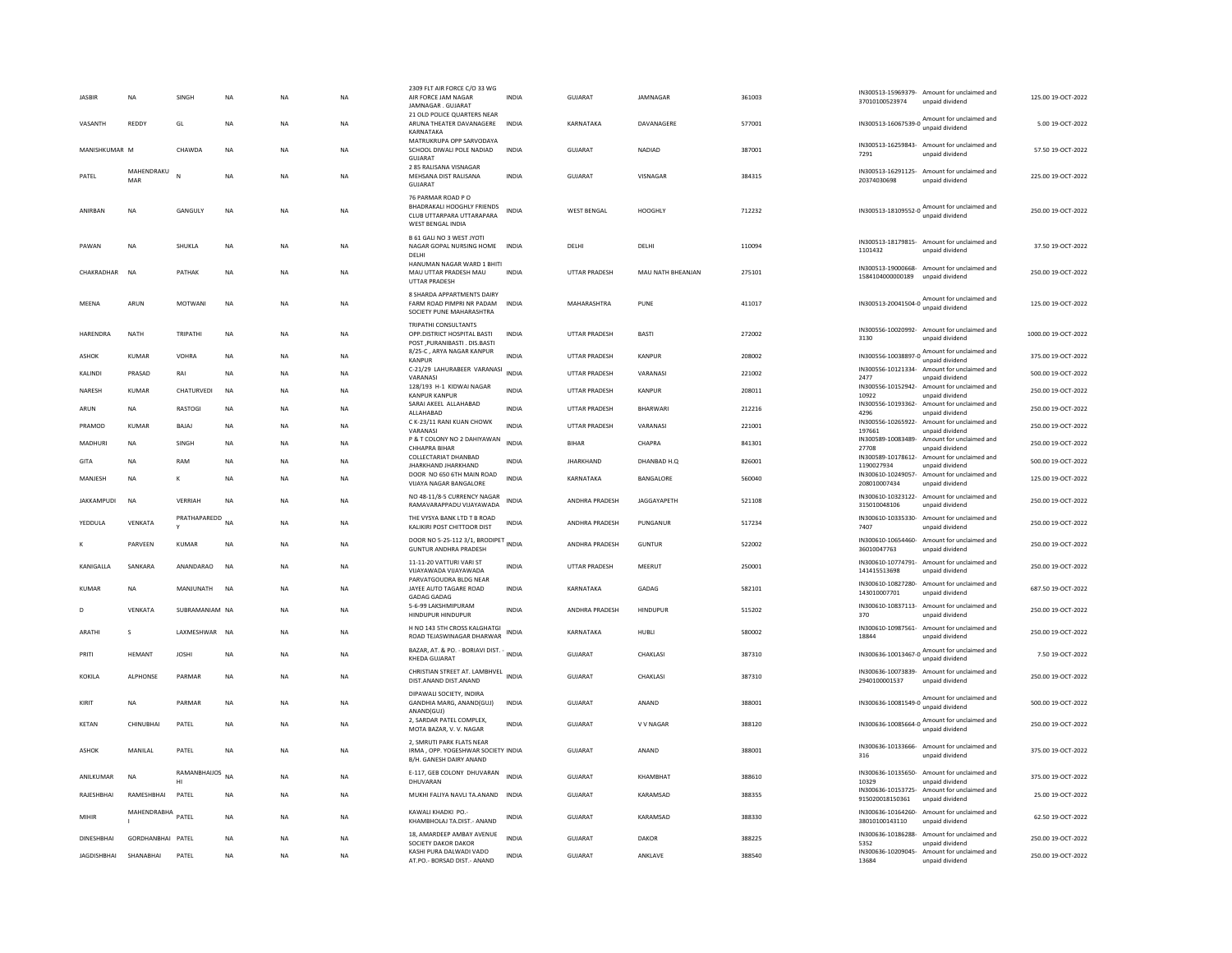| PRAFULBHAI<br>G                     | GALA                       | NA          | <b>NA</b> | NA        | <b>COMMERCIAL PRINTING PRESS</b><br>NANA BAZAR BHAIKAKA COMPLEX INDIA<br>V.V.NAGAR                               |              | GUJARAT               | V V NAGAR       | 388120 | 36104000038331              | IN300636-10274658- Amount for unclaimed and<br>unpaid dividend  | 500.00 19-OCT-2022  |
|-------------------------------------|----------------------------|-------------|-----------|-----------|------------------------------------------------------------------------------------------------------------------|--------------|-----------------------|-----------------|--------|-----------------------------|-----------------------------------------------------------------|---------------------|
| SHIRISHKUMAR MANUBHAI               | PATEL                      | <b>NA</b>   | <b>NA</b> | <b>NA</b> | "MAYUR" NEAR PIONEER HIGH<br>SCHOOL ANAND ANAND                                                                  | <b>INDIA</b> | <b>GUJARAT</b>        | ANAND           | 388001 | 1100100003957               | IN300636-10292852- Amount for unclaimed and<br>unpaid dividend  | 250.00 19-OCT-2022  |
| <b>HASMUKH</b><br>RAMANLAL          | DALVADI                    | $_{\sf NA}$ | <b>NA</b> | NA        | 'JAY RANCHHOD', 40, ASHOK<br>NAGAR CO-OP SOCIETY, OPP.<br>PANCHAYAT, NADIAD,                                     | <b>INDIA</b> | <b>GUJARAT</b>        | NADIAD          | 387002 | IN300636-20006387-0         | Amount for unclaimed and<br>unpaid dividend                     | 1250.00 19-OCT-2022 |
| AMIN<br><b>BHANUMATI</b>            | <b>ARVINDBHAI</b>          | <b>NA</b>   | <b>NA</b> | <b>NA</b> | 10 - ASHOKNAGAR SOCIETY<br>PUROSHATTAM NIVAS,<br>B/H.RLY.STN TA.NADIAD.DI.KHEDA<br><b>NADIAD</b>                 | INDIA        | GUJARAT               | NADIAD          | 387002 | 1043017805                  | IN300636-20078434- Amount for unclaimed and<br>unpaid dividend  | 250.00 19-OCT-2022  |
| <b>VIPINBHAI</b><br>RAOJIBHAI       | PATEL                      | <b>NA</b>   | <b>NA</b> | NA        | D-19, DODSAL EMPLOYEES CO.<br>OP. HOUSING SOCIETY, NEAR<br>KALYAN SOCIETY AKOTA<br>VADODARA                      | <b>INDIA</b> | <b>GUJARAT</b>        | VADODARA        | 390020 | 6760100006117               | IN300636-40005956- Amount for unclaimed and<br>unpaid dividend  | 250.00 19-OCT-2022  |
| <b>JAYDEVSINHJI</b><br><b>GOHIL</b> | MAHAVIRSINHJI NA           |             | <b>NA</b> | <b>NA</b> | AT. MEGHVADAR TAL. SIHOR<br>BHAVNAGAR. BHAVNAGAR                                                                 | <b>INDIA</b> | GUJARAT               | <b>SIHOR</b>    | 364240 | 15341                       | IN300652-10144474- Amount for unclaimed and<br>unpaid dividend  | 250.00 19-OCT-2022  |
| KIRTIKUMAR<br>ANKUR                 | SHAH                       | NA          | <b>NA</b> | NA        | NAGAR WADA NO DHAR PIPLA<br>POLE NADIAD. NADIAD.                                                                 | <b>INDIA</b> | GUJARAT               | <b>NADIAD</b>   | 387001 | 6170100005559               | IN300652-10190613- Amount for unclaimed and<br>unpaid dividend  | 125.00 19-OCT-2022  |
| TIRUMALASETTY NARASIMHA             | <b>MURTHY</b>              | NA          | <b>NA</b> | NA        | D NO 6-132 NARAYANA PURAM<br>IRAGAVARAM MANDAL WEST<br><b>GODAVARI DIST</b><br>D NO 2-3-12 DEVANGULA STREET      | INDIA        | ANDHRA PRADESH        | PALAKOLE        | 534217 | 2236                        | IN300669-10180039- Amount for unclaimed and<br>unpaid dividend  | 250.00 19-OCT-2022  |
| SATYANARAYAN<br>ANKAM               | <b>MURTHY</b>              | <b>NA</b>   | <b>NA</b> | <b>NA</b> | AMALAPURAM EASTGODAVARI<br><b>DIST</b>                                                                           | <b>INDIA</b> | ANDHRA PRADESH        | КОТНАРЕТА       | 533201 | 374010100002783             | IN300669-10187252- Amount for unclaimed and<br>unpaid dividend  | 125.00 19-OCT-2022  |
| BALDEV<br><b>NA</b>                 | RAJ                        | NA          | <b>NA</b> | NA        | 19/10 RAILWAY COLONY SEWA<br>NAGAR NEW DELHI                                                                     | <b>INDIA</b> | DELHI                 | DELHI           | 110003 | 12800100568779              | IN300708-10164763- Amount for unclaimed and<br>unpaid dividend  | 250.00 19-OCT-2022  |
| NIKHIL<br><b>NA</b>                 | THOSRE                     | <b>NA</b>   | <b>NA</b> | <b>NA</b> | A/22 ATREYA SOCIETY KOTHRUD<br><b>PUNE PUNE</b>                                                                  | <b>INDIA</b> | MAHARASHTRA           | PUNE            | 411029 | IN300757-10466834-<br>1068  | Amount for unclaimed and<br>unpaid dividend                     | 250.00 19-OCT-2022  |
| RASENDRA<br>SHANTILAL               | PATEL                      | <b>NA</b>   | <b>NA</b> | <b>NA</b> | 14/A RADHAKRISHNA SOC<br>WALHODIA RD BARODA BARODA                                                               | <b>INDIA</b> | GUJARAT               | VADODARA        | 390019 | 239101000000423             | IN300757-10750461- Amount for unclaimed and<br>unpaid dividend  | 250.00 19-OCT-2022  |
| <b>VINODBHAI</b><br>KALYANBHAI      | PATEL                      | <b>NA</b>   | <b>NA</b> | NA        | B 17 PETROFILS TOWNSHIP EIDC<br>ANKLESHWAR ANKLESHWAR                                                            | <b>INDIA</b> | GUJARAT               | ANKLESHWAR      | 393002 | 11229                       | IN300757-10876094- Amount for unclaimed and<br>unpaid dividend  | 1000.00 19-OCT-2022 |
| VINOD<br>KUMAR                      | CHOTIA                     | <b>NA</b>   | <b>NA</b> | <b>NA</b> | <b>GITA SADAN VIIAY CHOWK</b><br>BHATARON KI BAGICHI PO<br><b>FATEHPUR SHEKHAWATI DIST</b><br><b>SIKAR</b>       | INDIA        | RAIASTHAN             | <b>FATFHPUR</b> | 332301 | 777                         | IN300757-10922317- Amount for unclaimed and<br>unpaid dividend  | 250.00 19-OCT-2022  |
| RAMESH                              | THAKARSHIBHAI DALSANIA     | <b>NA</b>   | <b>NA</b> | NA        | 14/2 ARBUDANAGAR SOC ATMA<br>JYOTI ASHRAM ROAD<br>ELLORAPARK VADODARA                                            | <b>INDIA</b> | GUJARAT               | VADODARA        | 390023 | 17079                       | IN300757-10970769- Amount for unclaimed and<br>unpaid dividend  | 250.00 19-OCT-2022  |
| YOGESHKUMAR NA                      | PATEL                      | <b>NA</b>   | <b>NA</b> | <b>NA</b> | 23/A SAMARATH SOC COLLEGE<br>ROAD NADIAD NADIAD                                                                  | <b>INDIA</b> | <b>GUJARAT</b>        | NADIAD          | 387001 | IN300757-10999802-<br>14865 | Amount for unclaimed and<br>unpaid dividend                     | 2.50 19-OCT-2022    |
| GANDHI<br><b>NA</b>                 | NILESHKUMAR                | <b>NA</b>   | <b>NA</b> | <b>NA</b> | JAIN DERASAR FALIA VEJALPUR TA<br>KALOL DIST PANCHAMAHAL                                                         |              | GUJARAT               | KALOL (PM)      | 389340 | 8646                        | IN300757-11036817- Amount for unclaimed and<br>unpaid dividend  | 250.00 19-OCT-2022  |
| <b>JITENDRA</b><br>SUNDARLAL        | PATEL                      | <b>NA</b>   | <b>NA</b> | <b>NA</b> | C/O PATEL TYPE CLASS NEAR<br>WADI TOWER WADI TOWER<br><b>BARODA</b>                                              | <b>INDIA</b> | GUJARAT               | VADODARA        | 390017 |                             | IN300757-11181532-0 Amount for unclaimed and<br>unpaid dividend | 125.00 19-OCT-2022  |
| <b>NA</b><br>ANJAN                  | <b>BHOWMIK</b>             | <b>NA</b>   | <b>NA</b> | <b>NA</b> | FLAT G/1/M UTKARSHA CHITRA<br>BEHIND NVCC TEMPLE ROAD CIVIL INDIA<br><b>LINES NAGPUF</b>                         |              | MAHARASHTRA           | NAGPUR          | 440001 | 508                         | IN300757-11191600- Amount for unclaimed and<br>unpaid dividend  | 625.00 19-OCT-2022  |
| AMRUTLAL<br><b>ARVINDBHAI</b>       | <b>KAI ARIA</b>            | <b>NA</b>   | <b>NA</b> | NA        | SHIVAM PARK ARADHANA B/H<br>GOVT HOSPITAL AT BHANVAD<br><b>DIST JAMNAGAR</b><br><b>3/A SHANKER PARK OPPOSITE</b> | <b>INDIA</b> | <b>GUJARAT</b>        | PORRANDAR       | 360510 | 9971                        | IN300757-11227873- Amount for unclaimed and<br>unpaid dividend  | 125.00 19-OCT-2022  |
| AIAYKUMAR<br>RAIPUT                 | RAMSHANKERSI<br><b>NGH</b> | <b>NA</b>   | <b>NA</b> | <b>NA</b> | SHIVSAGAR SOCIETY NEAR<br>MEHSANA NAGAR SOCIETY<br>NIZAMPURA BARODA                                              | <b>INDIA</b> | GUIARAT               | VADODARA        | 390002 |                             | IN300757-11341253-0 Amount for unclaimed and<br>unpaid dividend | 250.00 19-OCT-2022  |
| PATEL<br><b>NA</b>                  | NARSHINHBHAI NA            |             | <b>NA</b> | <b>NA</b> | C/O T.P BRO S 21 SNEKUNJ<br>SOCIETY OPP BHAVAN SOC B/H DR INDIA<br>V.R.PANDY ISANPURA<br>AHMFDARAD               |              | GUJARAT               | ODHAV           | 382443 | 56275034316                 | IN300757-11348259- Amount for unclaimed and<br>unpaid dividend  | 62.50 19-OCT-2022   |
| SANGEETA<br><b>NA</b>               | GUPTA                      | <b>NA</b>   | <b>NA</b> | <b>NA</b> | 38 BHARAT NAGAR PIPLANI<br><b>BHOPAL BHOPAL</b>                                                                  | <b>INDIA</b> | <b>MADHYA PRADESH</b> | <b>BHOPAL</b>   | 462021 | 4488                        | IN300757-11374968- Amount for unclaimed and<br>unpaid dividend  | 62.50 19-OCT-2022   |
| <b>BANSHI</b><br>SHAH               | KANAYALAL                  | <b>NA</b>   | <b>NA</b> | <b>NA</b> | C/O J.V SHAH 39 RAJSTAMBH<br>SOCIETY OPPOSITE POLO<br>GROUND VADODARA                                            | <b>INDIA</b> | GUJARAT               | VADODARA        | 390001 | 5366                        | IN300757-11391790- Amount for unclaimed and<br>unpaid dividend  | 770.00 19-OCT-2022  |
| AHMFD<br>KHATIZA                    | <b>BAGYA</b>               | <b>NA</b>   | <b>NA</b> | <b>NA</b> | 252 VORAJEE STREET AT POST<br>MOTAVARACHHA DIST SURAT<br><b>DIST SURAT</b>                                       | <b>INDIA</b> | GUIARAT               | UTRAN P.H.C     | 394101 | 1265                        | IN300757-11425172- Amount for unclaimed and<br>unpaid dividend  | 250.00 19-OCT-2022  |
| <b>TAIYOOB</b><br>NA                | KHAN                       | NA          | <b>NA</b> | NA        | H.NO.581 INDIRA COLONY<br>BAGHUMRAO DULHA BHOPAL<br><b>BHOPAL</b>                                                | <b>INDIA</b> | MADHYA PRADESH        | <b>BHOPAL</b>   | 462010 | 1190012105                  | IN300757-11529406- Amount for unclaimed and<br>unpaid dividend  | 7.50 19-OCT-2022    |
| KAMLESHKUMA<br>N                    | THAKKAR                    | <b>NA</b>   | <b>NA</b> | <b>NA</b> | 144 DHARM BHOOMI SOCIETY P D<br>PANDYA COLLEGE ROAD<br>GHODASAR AHMEDABAD                                        | INDIA        | <b>GUJARAT</b>        | AHMEDABAD       | 380050 | 5847                        | IN300757-11602822- Amount for unclaimed and<br>unpaid dividend  | 642.50 19-OCT-2022  |
| BHARATBHAI<br><b>B</b>              | PATEL                      | <b>NA</b>   | <b>NA</b> | NA        | 546 BHOI VAS MIROLI BEHIND<br>BANK OF MAHARASHTRA TAL<br>DASKROI DIST AHMEDABAD                                  | INDIA        | GUJARAT               | ODHAV           | 382425 | 8699                        | IN300757-11637040- Amount for unclaimed and<br>unpaid dividend  | 250.00 19-OCT-2022  |
| MAHENDRA<br><b>NA</b>               | KUMARJAIN                  | <b>NA</b>   | <b>NA</b> | <b>NA</b> | 157/158-B NEMI NAGAR INDORE INDIA                                                                                |              | MADHYA PRADESH        | INDORE          | 452009 |                             | IN300765-10049759-0 Amount for unclaimed and<br>unpaid dividend | 250.00 19-OCT-2022  |
| PARAG<br><b>NA</b>                  | <b>NAHAR</b>               | <b>NA</b>   | <b>NA</b> | NA        | <b>F3 5 PANCHAMPURA RISHI</b><br><b>NAGAR UJJAIN</b>                                                             | <b>INDIA</b> | MADHYA PRADESH        | <b>UJJAIN</b>   | 456010 |                             | IN300765-10130016-0 Amount for unclaimed and<br>unpaid dividend | 250.00 19-OCT-2022  |
| CHAINA<br>NA                        | KHAN                       | <b>NA</b>   | <b>NA</b> | <b>NA</b> | E-06 V.K.NAGAR DURGAPUR-10<br>DIST-BURDWAN WEST BENGAL                                                           | INDIA        | <b>WEST BENGAL</b>    | DURGAPUR        | 713210 |                             | IN300773-10076800-0 Amount for unclaimed and<br>unpaid dividend | 250.00 19-OCT-2022  |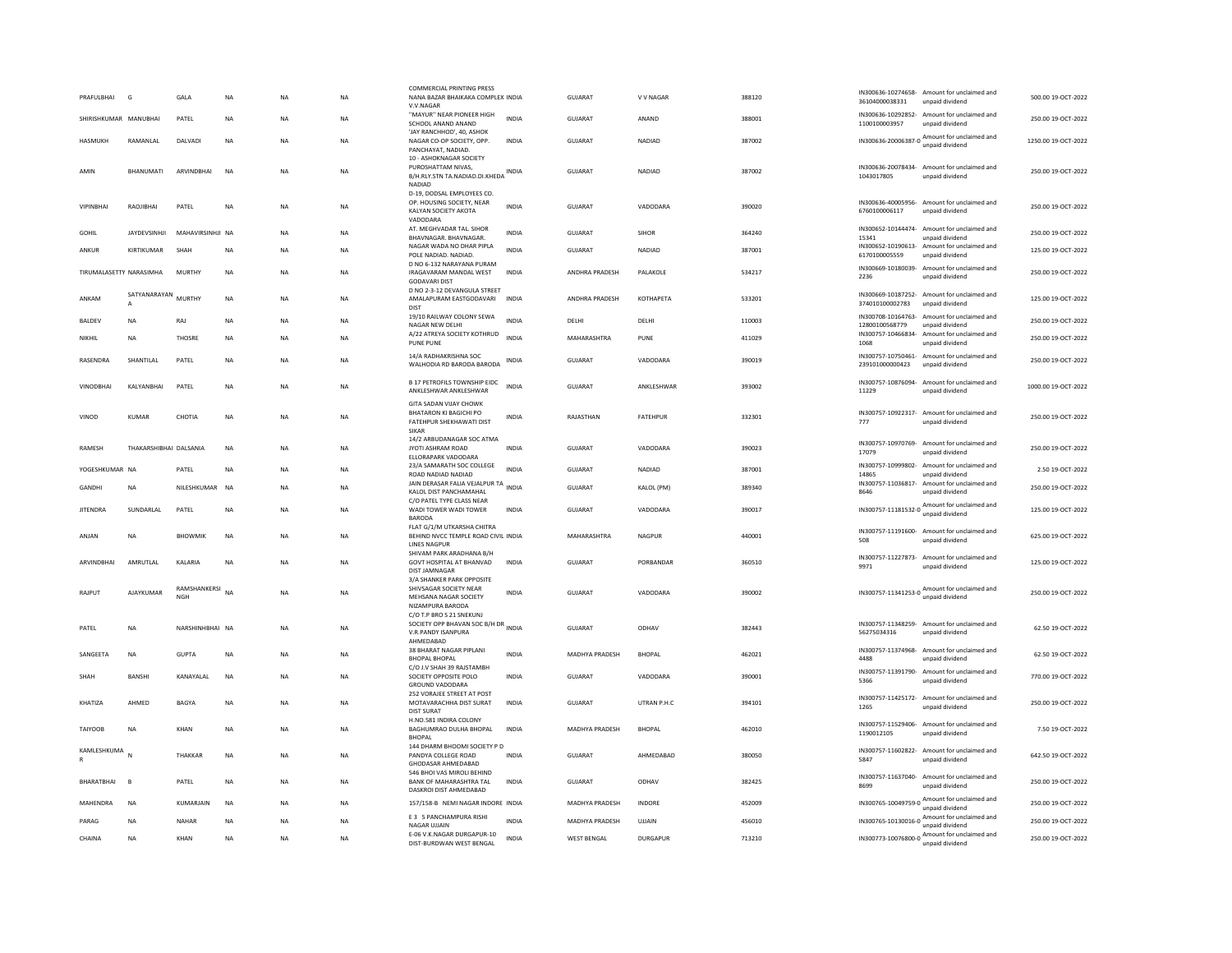| MANIK                                   | LAL                            | BAR                          | <b>NA</b> | NA             | <b>NA</b> | KASBA ASANDA, GP. NO.-11<br>MANNYA P.O- LAL NAGAR P.S-<br>BELDA DIST- MIDNAPUR (W)          | <b>INDIA</b> | <b>WEST BENGAL</b>           | RAMNAGAR<br>(MIDNAPORE) | 721424 | 11604324973                          | IN300773-10132299- Amount for unclaimed and<br>unpaid dividend  | 250.00 19-OCT-2022  |
|-----------------------------------------|--------------------------------|------------------------------|-----------|----------------|-----------|---------------------------------------------------------------------------------------------|--------------|------------------------------|-------------------------|--------|--------------------------------------|-----------------------------------------------------------------|---------------------|
| SUPRAVA                                 | <b>NA</b>                      | <b>MISHRA</b>                | <b>NA</b> | NA             | <b>NA</b> | 28/B, BROJEN MUKHERJEE ROAD,<br>1ST FLOOR, BEHALA, KOLKATA.                                 | <b>INDIA</b> | <b>WEST BENGAL</b>           | KOLKATA                 | 700034 |                                      | IN300853-10032454-0 Amount for unclaimed and<br>unpaid dividend | 125.00 19-OCT-2022  |
|                                         | ALAKSHENDRA GYANSHANKER SHELAT |                              | <b>NA</b> | NΑ             | <b>NA</b> | 413 MOHAN NAGAR NEAR<br>ORANGE CITY SCHOOL NAGPUR, INDIA<br><b>NAGPUR</b>                   |              | MAHARASHTRA                  | <b>NAGPUR</b>           | 440001 | IN300888-13189640-<br>4332           | Amount for unclaimed and<br>unpaid dividend                     | 500.00 19-OCT-2022  |
| SUSHILA                                 | WALI                           | SACHALA                      | <b>NA</b> | <b>NA</b>      | <b>NA</b> | ARTI APARTMENT C WING FLAT<br>NO 202 2ND FLOOR KHADAKPADA INDIA<br>HIGHWAY ROAD KALYAN WEST |              | MAHARASHTRA                  | KALYAN                  | 421301 | IN300888-13273885-<br>62000100232932 | Amount for unclaimed and<br>unpaid dividend                     | 257.50 19-OCT-2022  |
| <b>SUHRID</b>                           | c                              | SHAH                         | <b>NA</b> | NΑ             | <b>NA</b> | KAMAL KUNJ 1ST FLOOR 582<br>JAME JAMESHED ROAD<br>MATUNGA MUMBAI                            | <b>INDIA</b> | MAHARASHTRA                  | MUMBAI                  | 400019 | IN300888-13280307-<br>9323           | Amount for unclaimed and<br>unpaid dividend                     | 1250.00 19-OCT-2022 |
| ANIL                                    | <b>KUMAR</b>                   | PATEL                        | <b>NA</b> | NA             | <b>NA</b> | B3/98 SHIVALA VARANASI<br>VARANASI<br>C/O AT SHAMBHUTA                                      | <b>INDIA</b> | UTTAR PRADESH                | VARANASI                | 221001 | IN300888-13326958-<br>4764           | Amount for unclaimed and<br>unpaid dividend                     | 250.00 19-OCT-2022  |
| AMRENDRA                                | KUMAR                          | SINGH                        | <b>NA</b> | <b>NA</b>      | <b>NA</b> | P.O.BHALURA VIA AURAI DIST-<br>MUZAFFARPUR (BIHAR)                                          | <b>INDIA</b> | <b>BIHAR</b>                 | SITAMARHI               | 843312 | IN300888-13420992-<br>101160         | Amount for unclaimed and<br>unpaid dividend                     | 222.50 19-OCT-2022  |
| RAJINDER                                | <b>NA</b>                      | KAUR                         | <b>NA</b> | N <sub>A</sub> | <b>NA</b> | RAJINDAR KAUR, 870, STREET-12,<br>FIELD GANJ, LUDHIANA.<br><b>BODHRAJ GIROTI B-1377</b>     | <b>INDIA</b> | PUNJAB                       | LUDHIANA                | 141008 | 11303                                | IN300888-13722637- Amount for unclaimed and<br>unpaid dividend  | 250.00 19-OCT-2022  |
| <b>BODH</b>                             | RAI                            | <b>GIROTI</b>                | <b>NA</b> | <b>NA</b>      | <b>NA</b> | INDIRANAGAR, LUCKNOW,<br>LUCKNOW                                                            | <b>INDIA</b> | <b>UTTAR PRADESH</b>         | <b>ILICKNOW</b>         | 226016 |                                      | IN300888-13842595-0 Amount for unclaimed and<br>unpaid dividend | 250.00 19-QCT-2022  |
| YOGENDRA                                | KUMAR                          | ARYA                         | <b>NA</b> | ΝA             | NA        | NAYA BAZAR LAKHISARAI DISTT<br>LAKHISARAI, DISTT LAKHISARAI,                                | <b>INDIA</b> | BIHAR                        | ALIGANJ                 | 811311 | 11316376929                          | IN300888-14058032- Amount for unclaimed and<br>unpaid dividend  | 250.00 19-OCT-2022  |
| MAFATBHAI                               | <b>GORDHANBHAI</b>             | PATEL                        | <b>NA</b> | <b>NA</b>      | <b>NA</b> | 43 PRATAPGUNJ BARODA                                                                        | <b>INDIA</b> | <b>GUJARAT</b>               | VADODARA                | 390002 | IN300888-14071275-<br>3269           | Amount for unclaimed and<br>unpaid dividend                     | 750.00 19-OCT-2022  |
| VINOD                                   | KUMAR                          | KAUL                         | <b>NA</b> | NΑ             | NA        | 301 A SAGAR CAMPUS CHUNA<br>BHATTI KOLAR ROAD BHOPAL M P                                    | <b>INDIA</b> | MADHYA PRADESH               | <b>BHOPAL</b>           | 462016 | 1134                                 | IN300888-14098592- Amount for unclaimed and<br>unpaid dividend  | 250.00 19-OCT-2022  |
| SATYAWAN                                | <b>NA</b>                      | KTIWARI                      | NA        | N <sub>A</sub> | NA        | RADHIKA PALACE 108/201,<br>SRINAGAR EXTN. INDORE MP<br><b>INDORF MP</b>                     | <b>INDIA</b> | MADHYA PRADESH               | INDORE                  | 452018 | 620                                  | IN300888-14237908- Amount for unclaimed and<br>unpaid dividend  | 250.00 19-OCT-2022  |
| CHETNA                                  | <b>NA</b>                      | AWASTHI                      | <b>NA</b> | <b>NA</b>      | <b>NA</b> | S 10/55 5B GEETANAGAR COLONY<br>HUKULGANJ TIRAHA<br>CHOWAKAGHAT VARANASI                    | <b>INDIA</b> | UTTAR PRADESH                | VARANASI                | 221002 | 1173                                 | IN300888-14348718- Amount for unclaimed and<br>unpaid dividend  | 250.00 19-OCT-2022  |
| <b>BIMAL</b>                            | <b>KUMAR</b>                   | JEJANI                       | <b>NA</b> | NA             | NA        | SARASWATI MARKET UPPER<br><b>BAZAR RANCHI RANCHI</b>                                        | <b>INDIA</b> | <b>JHARKHAND</b>             | RANCHI                  | 834001 | IN300888-14405223-<br>87510001081    | Amount for unclaimed and<br>unpaid dividend                     | 250.00 19-OCT-2022  |
| PUSHPA                                  | NA                             | KUMARI                       | NA        | N <sub>A</sub> | NA        | QRT. NO. A 156 PO.- DAKRA DIST-<br><b>RANCHI RANCHI</b>                                     | <b>INDIA</b> | <b>BIHAR</b>                 | <b>BACHRA</b>           | 829210 |                                      | IN300888-14410607-0 Amount for unclaimed and                    | 250.00 19-OCT-2022  |
| ABHISHEK                                | NA                             | KOTHARI                      | NA        | NA             | NA        | S/O PUSHAP RAJ KOTHARI<br>NAKODA ROAD JASOL RAJASTHAN                                       | <b>INDIA</b> | RAJASTHAN                    | BARMER                  | 344024 |                                      | IN300888-14518138-0 Amount for unclaimed and<br>unpaid dividend | 250.00 19-OCT-2022  |
| KIRAN                                   | NA                             | YADAV                        | <b>NA</b> | NA             | NA        | PHULWARIGALI, CHOWK, PATNA<br>CITY, PATNA                                                   | <b>INDIA</b> | <b>BIHAR</b>                 | PATNA                   | 800008 | 1190017163                           | IN300888-14595512- Amount for unclaimed and<br>unpaid dividend  | 250.00 19-OCT-2022  |
| AMIT                                    | <b>KUMAR</b>                   | SINHA                        | <b>NA</b> | NA             | <b>NA</b> | FLAT NO. 602/C MUNDESHWARI<br>ENCLAVE AKASHWANI ROAD<br>KHAJPURA ASHIANA ROAD PATNA         | <b>INDIA</b> | <b>BIHAR</b>                 | PATNA                   | 800014 | 625901120027                         | IN300888-14632703- Amount for unclaimed and<br>unpaid dividend  | 250.00 19-OCT-2022  |
| AMBIKA                                  | NA                             | SINGH                        | <b>NA</b> | NΑ             | NA        | C/O KUNWAR RAKESH SINGH LATE<br>LT.COL.BALDEV SINGH<br>SAMYAL(RTD. IGP) REHARI<br>JAMMU     | <b>INDIA</b> | JAMMU AND KASHMIR JAMMU TAWI |                         | 180005 | 723410                               | IN300888-14714312- Amount for unclaimed and<br>unpaid dividend  | 250.00 19-OCT-2022  |
| ABHISHEK                                | NA                             | KAUSHIK                      | <b>NA</b> | NΑ             | NA        | 1/502 RAMBLE ROAD LOHAGA<br>ROAD AIMER RAJASTHAN                                            | INDIA        | RAJASTHAN                    | AJMER                   | 305006 | IN300888-14717388-<br>1190010482     | Amount for unclaimed and<br>unpaid dividend                     | 750.00 19-OCT-2022  |
| MANJU                                   | <b>NA</b>                      | <b>SINHA</b>                 | <b>NA</b> | NA             | <b>NA</b> | C/O DHARMENDRA KUMAR<br>HOUSE NO/25 SITA RAM PATH<br>WEST PATEL NAGER PATNA                 | <b>INDIA</b> | <b>BIHAR</b>                 | PATNA                   | 800023 | 1817                                 | IN300888-14772392- Amount for unclaimed and<br>unpaid dividend  | 250.00 19-OCT-2022  |
| MADHU                                   | PRIYAM                         | SHARESANDSER<br>VICESPRIVATE | NA        | NA             | <b>NA</b> | 506A ASHIANA PLAZA BUDH<br>MARG PATNA PATNA                                                 | <b>INDIA</b> | <b>BIHAR</b>                 | PATNA                   | 800001 | 993                                  | IN300888-14904613- Amount for unclaimed and<br>unpaid dividend  | 250.00 19-OCT-2022  |
| JASHNANILEASI<br>NGANDFINANCE NA<br>LTD |                                | <b>NA</b>                    | <b>NA</b> | NΑ             | NA        | 227 G ROOM NO 15 16<br>NARNARAIN MANDIR BUILDING INDIA<br>KALBADEVI ROAD MUMBAI             |              | MAHARASHTRA                  | MUMBAI                  | 400002 | IN300888-14910987-<br>3016           | Amount for unclaimed and<br>unpaid dividend                     | 125.00 19-OCT-2022  |
| <b>JOSLIN</b>                           | <b>NA</b>                      | JOSE                         | <b>NA</b> | NΑ             | <b>NA</b> | THANICKAPPARA HOUSE<br>KALAKETTY P O KOTTAYAM (DT)<br>KERALA                                | <b>INDIA</b> | KERALA                       | PALAI                   | 686508 | 6205300060849                        | IN300896-10342185- Amount for unclaimed and<br>unpaid dividend  | 2.50 19-OCT-2022    |
| <b>JAMUNA</b>                           |                                |                              | <b>NA</b> | ΝA             | NA        | 58 POOSARI MUTHIAH GOWDER<br>STREET CUMBUM CUMBUM                                           | <b>INDIA</b> | TAMIL NADU                   | ALANGANALLUR            | 625516 | 825710100006352                      | IN300896-10417013- Amount for unclaimed and<br>unpaid dividend  | 25.00 19-OCT-2022   |
| <b>VIVEK</b>                            | PRABHU                         | B                            | <b>NA</b> | NΑ             | NA        | NO 41/358 LAXMI NIVAS A V<br>KAMATH ROAD, KARANAKODAM INDIA<br>THAMMANAM                    |              | KERALA                       | COCHIN                  | 682032 |                                      | IN300896-10460197-0 Amount for unclaimed and<br>unpaid dividend | 250.00 19-OCT-2022  |
| DEEPAK                                  | <b>NA</b>                      | <b>KUMAR</b>                 | <b>NA</b> | N <sub>A</sub> | <b>NA</b> | 367 URBAN ESTATE JIND<br>(HARYANA) JIND (HARYANA)                                           | <b>INDIA</b> | HARYANA                      | JULANA                  | 126102 |                                      | IN300940-10028309-0 Amount for unclaimed and<br>unpaid dividend | 250.00 19-OCT-2022  |
| SULOCHANA                               | NA                             | TAWARI                       | <b>NA</b> | NΑ             | NA        | OTR NO.B/127 O.P.MILLS COLONY<br>AMLAI PAPER MILLS DISTT-<br>SHAHDOL                        | <b>INDIA</b> | MADHYA PRADESH               | <b>BURHAR</b>           | 484117 | IN300940-10149144-<br>1190015419     | Amount for unclaimed and<br>unpaid dividend                     | 250.00 19-OCT-2022  |
| CHINNASAMY NATARAIAN                    |                                | SUBBAIAH                     | <b>NA</b> | NA             | <b>NA</b> | SC 03/38 B11/97 PTS NTPC<br>TOWNSHIP NONRURAL-INR<br>JYOTHINAGAR (ANDHRA<br>PRADESH)        | <b>INDIA</b> | <b>ANDHRA PRADESH</b>        | KARIMNAGAR              | 505215 | 52118562564                          | IN300966-10272036- Amount for unclaimed and<br>unpaid dividend  | 22.50 19-OCT-2022   |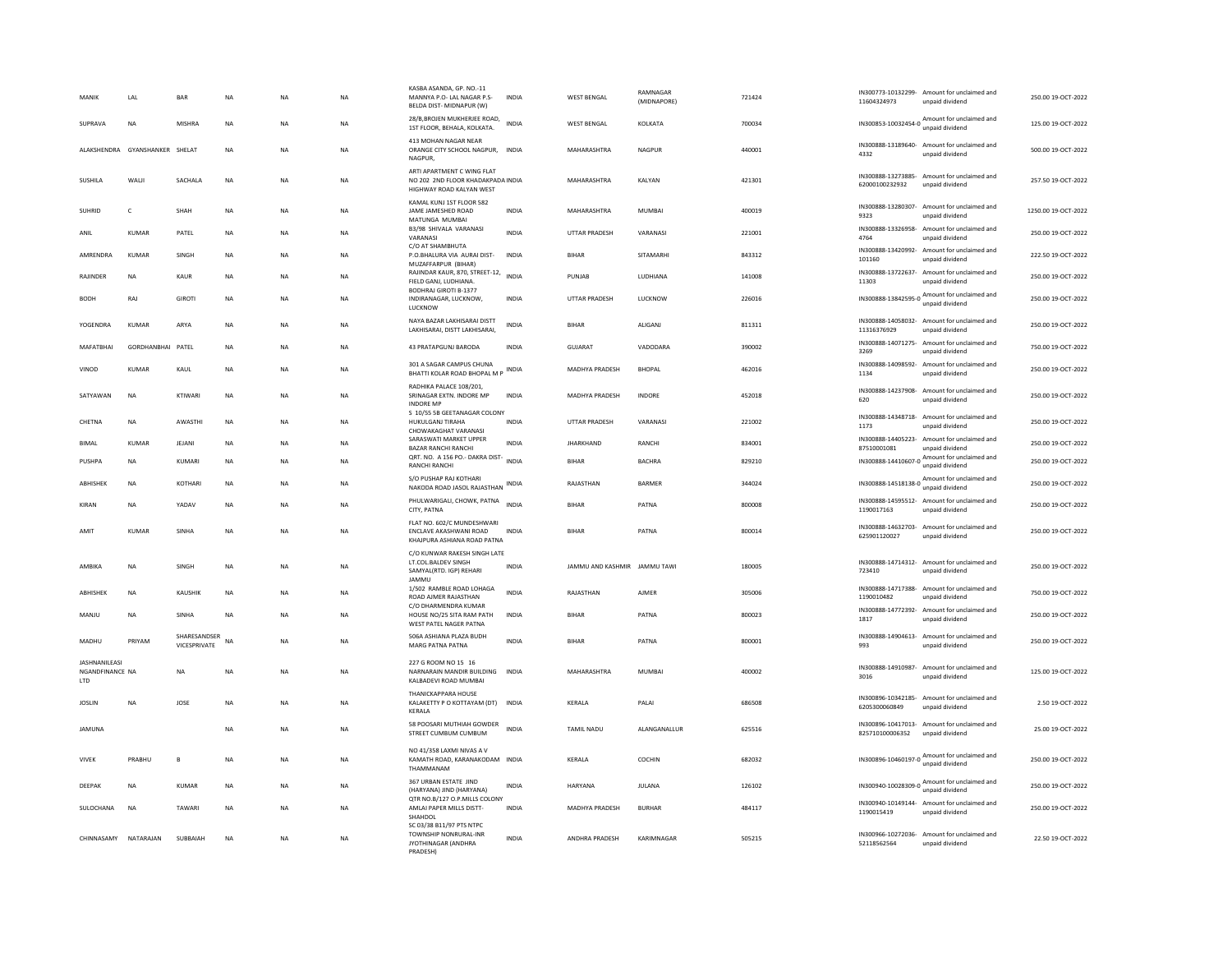| YOGESH             | KANTILAL           | MAKWANA             | NA        | <b>NA</b> | NA        | BHIMJI SUNDRAJI, NANA CHOWK, INDIA<br>JETPUR.                                                                           |              | GUJARAT            | GONDAL           | 360370 | 2429                              | IN300974-10058956- Amount for unclaimed and<br>unpaid dividend  | 250.00 19-OCT-2022 |
|--------------------|--------------------|---------------------|-----------|-----------|-----------|-------------------------------------------------------------------------------------------------------------------------|--------------|--------------------|------------------|--------|-----------------------------------|-----------------------------------------------------------------|--------------------|
| RAMNIKLAL          | NARSIBHAI          | BHALANI             | NA        | NA        | <b>NA</b> | HILTON APPARTMENT, BLOCK NO.<br>202, TIMBAWADI, JUNAGADH.                                                               | <b>INDIA</b> | GUJARAT            | JUNAGADH         | 362001 | 1822                              | IN300974-10088554- Amount for unclaimed and<br>unpaid dividend  | 250.00 19-OCT-2022 |
| SMT                | SANGITA            | KOTAK               | <b>NA</b> | <b>NA</b> | <b>NA</b> | 10, PANCHVATI PARK, NR. ALKA<br>CHOWK, NEW JUNCTION ROAD,<br>SURENDRANAGAR                                              | <b>INDIA</b> | GUJARAT            | SURENDRANAGAR    | 363001 | 56112042734                       | IN300974-10139676- Amount for unclaimed and<br>unpaid dividend  | 250.00 19-OCT-2022 |
| NAYNA              | <b>MAHENDRA</b>    | DAVE                | <b>NA</b> | <b>NA</b> | <b>NA</b> | PATEL BOARDING MAIN ROAD,<br>ASOPALAV PARK, 'GAYATRI',<br>MAVDI PLOT, RAJKOT                                            | <b>INDIA</b> | <b>GUJARAT</b>     | RAJKOT           | 360004 | 6343                              | IN300974-10144862- Amount for unclaimed and<br>unpaid dividend  | 250.00 19-OCT-2022 |
| CHANDULAL          | NA                 | RUPARELIA           | NA        | NA        | NA        | 502, DWARKESHDHAM<br>APARTMENT, RAJNAGAR PLOT<br>NO. 12, OPP. KHODIYAR COLONY,<br><b>IAMNAGAR</b>                       | <b>INDIA</b> | GUJARAT            | JAMNAGAR         | 361006 | IN300974-10205050-<br>2429        | Amount for unclaimed and<br>unpaid dividend                     | 250.00 19-OCT-2022 |
| KARIMBHAI          | AKBARALI           | KABUL               | <b>NA</b> | <b>NA</b> | <b>NA</b> | KHOJAKHANA STREET, TOPIWALA<br>BAPU BLDG., RAJKOT.                                                                      | <b>INDIA</b> | GUJARAT            | RAJKOT           | 360001 |                                   | IN300974-10210818-0<br>unpaid dividend                          | 250.00 19-OCT-2022 |
| MADHU              |                    | PATEL               | NA        | NA        | NA        | C/O. TECHNIQUE BORING WORKS,<br>PLOT NO. 4118. PHASE-4. GIDC.<br>VATVA, B/H. NEW NIRMA, NIKA<br>TUBE CHOKDI, AHMEDABAD. | INDIA        | GUJARAT            | ODHAV            | 382445 | 6614                              | IN300974-10300997- Amount for unclaimed and<br>unpaid dividend  | 250.00 19-OCT-2022 |
| ASHA               | B                  | THAKKARAR           | <b>NA</b> | <b>NA</b> | <b>NA</b> | TALUKA PANCHAYAT, QTR. NO. 6,<br>JAIL CHOWK, KAILASH BAUG<br>ROAD, GONDAL                                               | <b>INDIA</b> | GUIARAT            | GONDAL           | 360311 |                                   | IN300974-10335163-0 Amount for unclaimed and<br>unpaid dividend | 250.00 19-OCT-2022 |
| NARAYANDAS         | RAGHOMAL           | NANDANI             | <b>NA</b> | <b>NA</b> | NA        | BARDHAN CHOWK, SHOP NO. 133, INDIA<br>SINDHI MARKET, JAMNAGAR                                                           |              | GUJARAT            | JAMNAGAR         | 361001 | 393                               | IN300974-10381093- Amount for unclaimed and<br>unpaid dividend  | 250.00 19-OCT-2022 |
| NIRUBEN            |                    | <b>SOLANK</b>       | <b>NA</b> | <b>NA</b> | <b>NA</b> | 68A/B BHANUSHALINAGAR,<br>MUNDRA ROAD, BHUJ-KUTCH.<br>BHUJ-KUTCH.                                                       | <b>INDIA</b> | <b>GUJARAT</b>     | <b>BHUJ</b>      | 370001 | 26080                             | IN300974-10385578- Amount for unclaimed and<br>unpaid dividend  | 250.00 19-OCT-2022 |
| KOTECHA            | <b>NA</b>          | <b>MAHESE</b>       | <b>NA</b> | <b>NA</b> | <b>NA</b> | ASHAPURA CHOWK, RANJIT PARA, INDIA<br>DIST. JAMNAGAR, BHANVAD                                                           |              | GUIARAT            | PORRANDAR        | 360510 | IN300974-10392016-<br>5615        | Amount for unclaimed and<br>unpaid dividend                     | 250.00 19-OCT-2022 |
| AMRUTLAL           | MOHANBHAI          | DAVDA               | NA        | <b>NA</b> | NA        | AT DERDI KUMBHAJI, TAL.<br>GONDAL, DIST. RAJKOT, DERDI<br>KUMBHAJI.                                                     | <b>INDIA</b> | GUJARAT            | DERDIKUMBHAJI    | 364465 | IN300974-10433554-<br>327         | Amount for unclaimed and<br>unpaid dividend                     | 225.00 19-OCT-2022 |
| <b>GEETABEN</b>    | KIRITKUMAR         | POPAT               | <b>NA</b> | NA        | NA        | 505, NIL-DHARA APARTMENT,<br>TALAV GATE, JUNAGADH.<br><b>IUNAGADH</b>                                                   | INDIA        | <b>GUJARAT</b>     | <b>JUNAGADH</b>  | 362001 | 912                               | IN300974-10461701- Amount for unclaimed and<br>unpaid dividend  | 250.00 19-OCT-2022 |
| <b>JAGDISHBHAI</b> | MOHANBHAI          | MODASARA            | <b>NA</b> | <b>NA</b> | <b>NA</b> | 'BALKRISHNA KUNJ', 22,<br>BHOJRAJPARA, GONDAL. GONDAL.                                                                  | <b>INDIA</b> | <b>GUJARAT</b>     | <b>GONDAL</b>    | 360311 |                                   | IN300974-10523304-0 Amount for unclaimed and<br>unpaid dividend | 250.00 19-OCT-2022 |
| <b>JIGNESH</b>     | BHIKHA             | MAKWANA             | <b>NA</b> | <b>NA</b> | <b>NA</b> | SHIVAM MAIN ROAD,<br>BUCHARWADA, DIU, DIU,                                                                              | <b>INDIA</b> | GUJARAT            | UNA (SORATHI)    | 362570 | 8727                              | IN300974-10568699- Amount for unclaimed and<br>unpaid dividend  | 225.00 19-OCT-2022 |
| NILKANTH           | DINESHBHAI         | VYAS                | NA        | <b>NA</b> | NA        | JIN PLOT, DIST. JUNAGADH,<br>BHESAN, BHESAN,                                                                            | <b>INDIA</b> | GUJARAT            | JUNAGADH         | 362020 | IN300974-10602346-<br>6600191235  | Amount for unclaimed and<br>unpaid dividend                     | 750.00 19-OCT-2022 |
| SHIRISH            | CHHELSHANKER BHATT |                     | <b>NA</b> | <b>NA</b> | <b>NA</b> | ASHA, 132-B, DEVRAJ NAGAR, NR<br>GHOGHA JAKATNAKA.<br>BHAVNAGAR                                                         | <b>INDIA</b> | GUJARAT            | <b>BHAVNAGAR</b> | 364001 | IN300974-10632989-<br>5046        | Amount for unclaimed and<br>unpaid dividend                     | 250.00 19-OCT-2022 |
| KETANKUMAR         | VINODRAY           | <b>JOSHI</b>        | <b>NA</b> | <b>NA</b> | <b>NA</b> | 39/2, SUBHASH NAGAR, OPP.<br>NAVBHARAT SCHOOL.<br>SHAMARPAN ROAD, JAMNAGAR.                                             | <b>INDIA</b> | <b>GUJARAT</b>     | JAMNAGAR         | 361004 | 25327                             | IN300974-10676228- Amount for unclaimed and<br>unpaid dividend  | 250.00 19-OCT-2022 |
| GANATRA            | ARUNABEN           | ANILKUMAR           | <b>NA</b> | <b>NA</b> | <b>NA</b> | AMBICA PIPE AGENCY, DHEBAR<br>ROAD, RAJKOT, RAJKOT,<br>RANGMETIA EAST,                                                  | <b>INDIA</b> | <b>GUJARAT</b>     | RAIKOT           | 360002 | 2023                              | IN300974-10801490- Amount for unclaimed and<br>unpaid dividend  | 500.00 19-OCT-2022 |
| SAROJ              | <b>NA</b>          | RUNTHALA            | <b>NA</b> | <b>NA</b> | <b>NA</b> | RUPNARAYANPUR BAZAR,<br>BURDWAN, BURDWAN                                                                                | <b>INDIA</b> | <b>WEST BENGAL</b> | ASANSOL          | 713364 | 937241                            | IN300974-10830807- Amount for unclaimed and<br>unpaid dividend  | 250.00 19-OCT-2022 |
| YOGESH             | <b>BABUBHAI</b>    | VORA                | <b>NA</b> | <b>NA</b> | NA        | AKSHARDHAM SOCIETY, GONDAL.<br>GONDAL.                                                                                  | <b>INDIA</b> | <b>GUJARAT</b>     | GONDAL           | 360311 | IN300974-10868287-<br>11365       | Amount for unclaimed and<br>unpaid dividend                     | 375.00 19-OCT-2022 |
| HIRENBHAI          | <b>NA</b>          | <b>JOSHI</b>        | <b>NA</b> | <b>NA</b> | <b>NA</b> | PLOT NO. 516 - B. ADARSH<br>SOCIETY, VIJAYRAJ, BHAVNAGAR.                                                               | <b>INDIA</b> | GUJARAT            | <b>BHAVNAGAR</b> | 364001 | 30275957654                       | IN300974-10951768- Amount for unclaimed and<br>unpaid dividend  | 250.00 19-OCT-2022 |
| PATEL              | <b>NA</b>          | HARSHADKUMA NA<br>R |           | <b>NA</b> | <b>NA</b> | AT AKHAJ, MUKHIVAS, DIST. AND<br>TAL, MEHSANA, AKHAJ,                                                                   | <b>INDIA</b> | <b>GUJARAT</b>     | KALOL            | 382710 | 130010100209236                   | IN300974-11338875- Amount for unclaimed and<br>unpaid dividend  | 325.00 19-OCT-2022 |
| AMIT               | $\mathbf{I}$       | PATIL               | <b>NA</b> | <b>NA</b> | <b>NA</b> | 103 - E WING SUPREME ANGAN,<br>WAGHOLI, PUNE, PUNE,                                                                     | <b>INDIA</b> | MAHARASHTRA        | PUNE             | 411014 | IN300974-11352399-<br>60003234326 | Amount for unclaimed and<br>unpaid dividend                     | 125.00 19-OCT-2022 |
| NARSINHA           | $\mathsf{L}$       | CHUDASAMA           | <b>NA</b> | <b>NA</b> | <b>NA</b> | BHAVANI PAN, NR. PANI TANKI,<br>CHORWAD, CHORWAD,                                                                       | <b>INDIA</b> | <b>GUJARAT</b>     | VERAVAL          | 362250 | IN300974-11378753-<br>66006592658 | Amount for unclaimed and<br>unpaid dividend                     | 250.00 19-OCT-2022 |
| <b>DINESH</b>      | KANAIYAI AI        | NARANG              | <b>NA</b> | <b>NA</b> | <b>NA</b> | 59/B, SONALI APPARTMENT<br>SWASTIK SOCIETY NAVARNGPURA INDIA<br>AHMEDABAD                                               |              | GUIARAT            | AHMEDARAD        | 380009 | 17427                             | IN300982-10310177- Amount for unclaimed and<br>unpaid dividend  | 250.00 19-QCT-2022 |
| HASMUKHLAL         | KACHARALAL         | <b>MODI</b>         | <b>NA</b> | <b>NA</b> | <b>NA</b> | HARI OM PARK SOCIETY APROACH<br>ROAD AT AND POST. PRANTIJ<br>DIST, SABARKANTHA                                          | <b>INDIA</b> | <b>GUJARAT</b>     | SONASAN          | 383205 | 66012573229                       | IN300982-10317499- Amount for unclaimed and<br>unpaid dividend  | 250.00 19-OCT-2022 |
| VIRENDRA           | KANJIBHAI          | <b>BUCH</b>         | <b>NA</b> | NA        | <b>NA</b> | 10/A, DIVAKAR CO.OP.HSG.<br>SOCIETY NR.MUSEUM, PALDI ELLIS INDIA<br><b>BRIDGE AHMEDABAD</b>                             |              | GUJARAT            | AHMEDABAD        | 380007 | 21081694001                       | IN300982-10466923- Amount for unclaimed and<br>unpaid dividend  | 250.00 19-OCT-2022 |
| SHAILESH           | <b>VINODBHAI</b>   | SONI                | <b>NA</b> | <b>NA</b> | <b>NA</b> | 542, JAIN WADI KANPURA VYARA<br>DIST-TAPI                                                                               | <b>INDIA</b> | <b>GUJARAT</b>     | BARDOLI          | 394650 | 2690100014717                     | IN300982-10757113- Amount for unclaimed and<br>unpaid dividend  | 50.00 19-OCT-2022  |
| SANGITA            | NA                 | DEVI                | NA        | NA        | NA        | 304 - RAJ KISHORI APARTMENT<br>KAVI RAMAN PATH NAGESHWAR<br>COLONY, BORING ROAD PATNA,<br><b>BIHAR</b>                  | <b>INDIA</b> | <b>BIHAR</b>       | PATNA            | 800001 | 8414                              | IN300999-10010773- Amount for unclaimed and<br>unpaid dividend  | 250.00 19-OCT-2022 |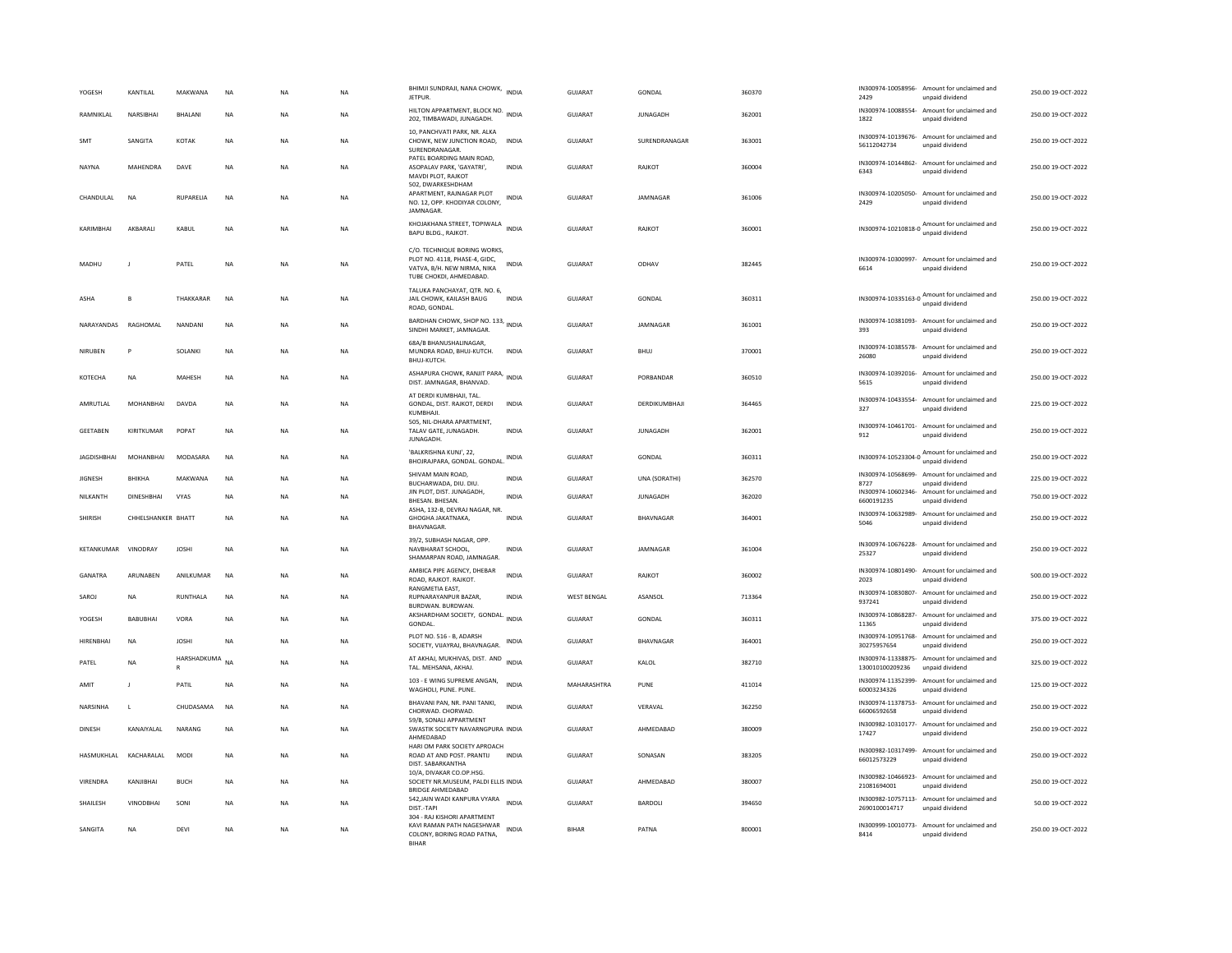| <b>RASHM</b>     | <b>NA</b>    | SINHA                      | NA          | NA        | NA        | W/O. SANTOSH KUMAR SINHA<br>PURANI DURGA ASTHAN<br>MITHANPURA PO.RAMNA<br>MUZAFFARPUR                                             | <b>INDIA</b> | <b>BIHAR</b>          | MUZAFFARPUR           | 842002 |                              | IN300999-10069045-0 Amount for unclaimed and<br>unpaid dividend | 250.00 19-OCT-2022 |
|------------------|--------------|----------------------------|-------------|-----------|-----------|-----------------------------------------------------------------------------------------------------------------------------------|--------------|-----------------------|-----------------------|--------|------------------------------|-----------------------------------------------------------------|--------------------|
| <b>SUMITRA</b>   | <b>NA</b>    | SUREKA                     | <b>NA</b>   | <b>NA</b> | <b>NA</b> | C/O A.R. SUREKA AND CO<br>CHOUDHARY MARKET SUTAPATTY INDIA<br>1ST FLOOR MUZAFFARPUR                                               |              | <b>BIHAR</b>          | MUZAFFARPUR           | 842001 | 4006                         | IN300999-10069303- Amount for unclaimed and<br>unpaid dividend  | 250.00 19-OCT-2022 |
| MUKESH           | KUMAR        | SINGH                      | NA          | <b>NA</b> | NA        | PURANI DURGA ASTHAN<br>MITHANPURA MUZAFFARPUR<br>MUZAFFARPUR                                                                      | <b>INDIA</b> | <b>BIHAR</b>          | MUZAFFARPUR           | 842002 | 11422                        | IN300999-10070019- Amount for unclaimed and<br>unpaid dividend  | 77.50 19-OCT-2022  |
| ARBIND           | KUMAR        | SINGH                      | NA          | <b>NA</b> | NA        | S/O LAXMI PRASAD RAM KRISHNA<br>NAGAR SOUTH OF L.P.SAHI<br>COLLEGE PO. DHELWAN PATNA                                              | <b>INDIA</b> | <b>BIHAR</b>          | PATNA                 | 800020 | 380000100202121              | IN300999-10077125- Amount for unclaimed and<br>unpaid dividend  | 250.00 19-OCT-2022 |
| <b>SURFSH</b>    | KUMAR        | AGRAWAI                    | <b>NA</b>   | <b>NA</b> | <b>NA</b> | S/O RAMANAND AGRAWAL C/O<br>MITTAL TRADING COMPANY<br>SHANKAR CHOWK SITAMARHI<br><b>BIHAR</b>                                     | <b>INDIA</b> | <b>BIHAR</b>          | SITAMARHI             | 843302 | 2003137                      | IN300999-10092724- Amount for unclaimed and<br>unpaid dividend  | 250.00 19-OCT-2022 |
| SAVITA           | <b>NA</b>    | RANI                       | <b>NA</b>   | <b>NA</b> | <b>NA</b> | 61, ABUPURA MUZAFFAR NAGAR<br>MUZAFFAR NAGAR                                                                                      | <b>INDIA</b> | <b>UTTAR PRADESH</b>  | <b>SHAMLI</b>         | 247776 | IN301006-10007918-<br>1949   | Amount for unclaimed and<br>unpaid dividend                     | 250.00 19-OCT-2022 |
| PRADEEP          | <b>NA</b>    | SINGH                      | <b>NA</b>   | <b>NA</b> | <b>NA</b> | 43, TOTA KA TAL MADIA KATRA,<br>AGRA                                                                                              | INDIA        | <b>UTTAR PRADESH</b>  | AGRA                  | 282002 | 593                          | IN301006-10017495- Amount for unclaimed and<br>unpaid dividend  | 250.00 19-OCT-2022 |
| GOVIND           | <b>KUMAR</b> | AGARWAL                    | <b>NA</b>   | <b>NA</b> | NA        | 31/105, LOHAR GALI, AGRA.                                                                                                         | <b>INDIA</b> | UTTAR PRADESH         | AGRA                  | 282003 | IN301006-10024986-<br>20823  | Amount for unclaimed and<br>unpaid dividend                     | 250.00 19-OCT-2022 |
| SMTKAMLESH       | <b>NA</b>    | BANSAL                     | $_{\sf NA}$ | <b>NA</b> | NA        | 101, ALLORA ENCLAVE DAYAL<br>BAGH, AGRA. AGRA.                                                                                    | <b>INDIA</b> | UTTAR PRADESH         | AGRA                  | 282005 | 7070                         | IN301006-10027380- Amount for unclaimed and<br>unpaid dividend  | 250.00 19-OCT-2022 |
| MALTI            | NA           | VERMA                      | NA          | NA        | NA        | C/O CANARA BANK KHAILIRAHO<br>BRANCH POST-KHAJURAHO TEH<br>RAJ NAGAR DISTT-CHHATARPUR INDIA<br>KHAJURHO DISTT- CHHATARPUR<br>(MP) |              | MAHARASHTRA           | MUMBAI                | 400001 | 12993                        | IN301006-10082532- Amount for unclaimed and<br>unpaid dividend  | 375.00 19-OCT-2022 |
| PANYAM           | SUDHAKARA    | REDDY                      | <b>NA</b>   | NA        | NA        | H NO.25/159 SANJEEVA NAGAR<br>NANDYAL KURNOOL DIST. A.P                                                                           | <b>INDIA</b> | ANDHRA PRADESH        | ALLA GADDA            | 518501 |                              | IN301022-10058559-0 Amount for unclaimed and<br>unpaid dividend | 625.00 19-OCT-2022 |
|                  | NA           | KARUNANANDA<br>M           | <b>NA</b>   | NA        | NA        | C/O CHINARAJAIAH QUATERS<br>BABU CAMP BELLAMPALLY (PO)<br>DIST ADILABAD AP                                                        | <b>INDIA</b> | ANDHRA PRADESH        | CHINOOR               | 504251 | 23309                        | IN301022-20016180- Amount for unclaimed and<br>unpaid dividend  | 250.00 19-OCT-2022 |
| SUDHAKAR         | <b>RAO</b>   | MARATASAVAN NA<br>TH.      |             | <b>NA</b> | <b>NA</b> | B 3 CCI TOWN SHIP ADILABAD AP INDIA                                                                                               |              | <b>ANDHRA PRADESH</b> | ADII ARAD             | 504003 |                              | IN301022-20052716-0 Amount for unclaimed and<br>unpaid dividend | 250.00.19-OCT-2022 |
| ADDAGADA         | PEDA         | KOTENDRABABU NA            |             | <b>NA</b> | NA        | S/O SUBBA RAYUDU<br>NAGULAPALEM (PO)<br>PARCHUR(MANDAL) PRAKASAM<br>DIST AP                                                       | INDIA        | ANDHRA PRADESH        | KANDUKURU             | 523169 | 3198                         | IN301022-20080179- Amount for unclaimed and<br>unpaid dividend  | 250.00 19-OCT-2022 |
|                  | Ù            | NSUBHADRARA<br>$\circ$     | <b>NA</b>   | <b>NA</b> | <b>NA</b> | 502E JEEVAN VISAKHA<br>APARTMENTS MMTC COLONY<br>SEETHAMMADHARA<br>VISAKHAPATNAM                                                  | <b>INDIA</b> | ANDHRA PRADESH        | VISAKHAPATNAM         | 530013 | 462000200107358              | IN301022-20089182- Amount for unclaimed and<br>unpaid dividend  | 125.00 19-OCT-2022 |
| SATTI            | <b>NA</b>    | SARADA                     | <b>NA</b>   | <b>NA</b> | <b>NA</b> | D NO 34 12 23 VARANASI VARI<br>STREET TANUKU W G DIST                                                                             | <b>INDIA</b> | ANDHRA PRADESH        | PALAKOLE              | 534211 | 12877                        | IN301022-20092969- Amount for unclaimed and<br>unpaid dividend  | 250.00 19-OCT-2022 |
|                  | $\mathsf{V}$ | SESHASAI                   | NA          | <b>NA</b> | NA        | NAVA BHARAT FERRO ALLOYS LTD<br>IDA NACHARAM(MBD)<br>HYDERABAD AP                                                                 | INDIA        | ANDHRA PRADESH        | HYDERABAD             | 500076 | 60043                        | IN301022-20114407- Amount for unclaimed and<br>unpaid dividend  | 257.50 19-OCT-2022 |
|                  | NA           | SRINIVAS                   | NA          | <b>NA</b> | NA        | 49 39 12 AKKAYYAPALEM<br>VISAKHAPATNAM A P                                                                                        | INDIA        | ANDHRA PRADESH        | VISAKHAPATNAM         | 530016 | 29089                        | IN301022-20127245- Amount for unclaimed and<br>unpaid dividend  | 250.00 19-OCT-2022 |
| MOHAN            | NA           | ADIMULAM                   | NA          | NA        | NA        | PLOT NO 91 B SAGAR SOCIETY<br>ROAD NO 2 BANJARA HILLS<br>HYDERABAD AF                                                             | <b>INDIA</b> | KARNATAKA             | BELLARY               | 583102 | IN301022-20150698-<br>153516 | Amount for unclaimed and<br>unpaid dividend                     | 250.00 19-OCT-2022 |
| KOTHA            | NA           | RATNAMALA                  | <b>NA</b>   | <b>NA</b> | <b>NA</b> | 12 1 77 KANCHERLAVARI STREET<br>PITHAPURAM E G DIST, A P                                                                          | <b>INDIA</b> | ANDHRA PRADESH        | SAMALKOT              | 533450 | IN301022-20185551-<br>6710   | Amount for unclaimed and<br>unpaid dividend                     | 250.00 19-OCT-2022 |
| M                | <b>NA</b>    | PARVATHI                   | <b>NA</b>   | <b>NA</b> | <b>NA</b> | C/O SRI M V KRISHNA REDDY H<br>NO 272/C LIGH SANJEEVA REDDY INDIA<br>NAGAR COLONY HYDERABAD                                       |              | ANDHRA PRADESH        | HYDERABAD             | 500038 | 2239                         | IN301022-20213925- Amount for unclaimed and<br>unpaid dividend  | 250.00 19-OCT-2022 |
| KAVITHA          | <b>NA</b>    | KALAPALA                   | <b>NA</b>   | <b>NA</b> | <b>NA</b> | W/O SAI KISHORE<br>KALAVAPAMULA POST VUYYURU INDIA<br>VIJAYAWADA                                                                  |              | ANDHRA PRADESH        | JAGGAYAPETH           | 521166 | IN301022-20215287-0          | Amount for unclaimed and<br>unpaid dividend                     | 750.00 19-OCT-2022 |
| VENKATA          | LAKSHMI      | KUMARINIMMA NA<br>LAPUDI   |             | <b>NA</b> | <b>NA</b> | W/O N SATYANARAYANA E O(P<br>R& R D) H NO 13 102 MAIN ROAD, INDIA<br>GOKAVARAM                                                    |              | ANDHRA PRADESH        | KOTHAPETA             | 533286 | 757                          | IN301022-20334718- Amount for unclaimed and<br>unpaid dividend  | 125.00 19-OCT-2022 |
| <b>KALIDINDI</b> | <b>NA</b>    | SURYAKANTAM NA             |             | <b>NA</b> | NA.       | D NO 2 175 NEAR WATER TANK<br>PEDAPULLERU UNDI MANDALAM INDIA<br>W G DIST A P                                                     |              | <b>ANDHRA PRADESH</b> | <b>TADEPALLIGUDEM</b> | 534199 | 17045                        | IN301022-20348990- Amount for unclaimed and<br>unpaid dividend  | 250.00.19-OCT-2022 |
| SATHI            | VENKATA      | CHANDRASEKHA NA<br>RAREDDY |             | <b>NA</b> | <b>NA</b> | D NO 69 11 6/1 SRI SAINILAYAM<br>BHASKAR NAGAR NEAR CTRI<br>STREET NO 3 RAJAHMUNDRY                                               | <b>INDIA</b> | ANDHRA PRADESH        | RAJAHMUNDRY           | 533106 | 631501513464                 | IN301022-20491994- Amount for unclaimed and<br>unpaid dividend  | 250.00 19-OCT-2022 |
| AKKINEN          | SUBHAS       | CHANDRABOSE NA             |             | <b>NA</b> | <b>NA</b> | DOOR NO 59 4 4 3 LANE ASHOK<br>NAGAR NEAR GOVT ITI<br>VUAYAWADA                                                                   | <b>INDIA</b> | ANDHRA PRADESH        | VIJAYWADA             | 520010 | 13410021020919               | IN301022-20855039- Amount for unclaimed and<br>unpaid dividend  | 250.00 19-OCT-2022 |
| N                | RAVINDRA     | REDDY                      | <b>NA</b>   | <b>NA</b> | <b>NA</b> | W 27 2 187 BALAJI NAGAR<br>NELLORE, NELLORE,                                                                                      | <b>INDIA</b> | ANDHRA PRADESH        | NELLORE               | 524002 | 2078                         | IN301022-20976729- Amount for unclaimed and<br>unpaid dividend  | 135.00.19-OCT-2022 |
| <b>GATTI</b>     | NAGESWARA    | RAO                        | <b>NA</b>   | <b>NA</b> | <b>NA</b> | D NO 6 21/3 NEAR COOP SOCIETY<br>BANK KADIYAPULANKA KADIYAM                                                                       | <b>INDIA</b> | ANDHRA PRADESH        | <b>RAJAHMUNDRY</b>    | 533126 | 11155494025                  | IN301022-21317708- Amount for unclaimed and<br>unpaid dividend  | 250.00 19-OCT-2022 |
| INDANA           | NA           | CHAKRAVARTHI NA            |             | <b>NA</b> | NA        | DNO 7 9 19 MADHURI TOWERS<br>FLAT NO B2 SIVALAYAM STREET INDIA<br>RAMA RAO PFT KAKINADA                                           |              | ANDHRA PRADESH        | KAKINADA              | 533004 | 230047                       | IN301022-21321418- Amount for unclaimed and<br>unpaid dividend  | 250.00 19-OCT-2022 |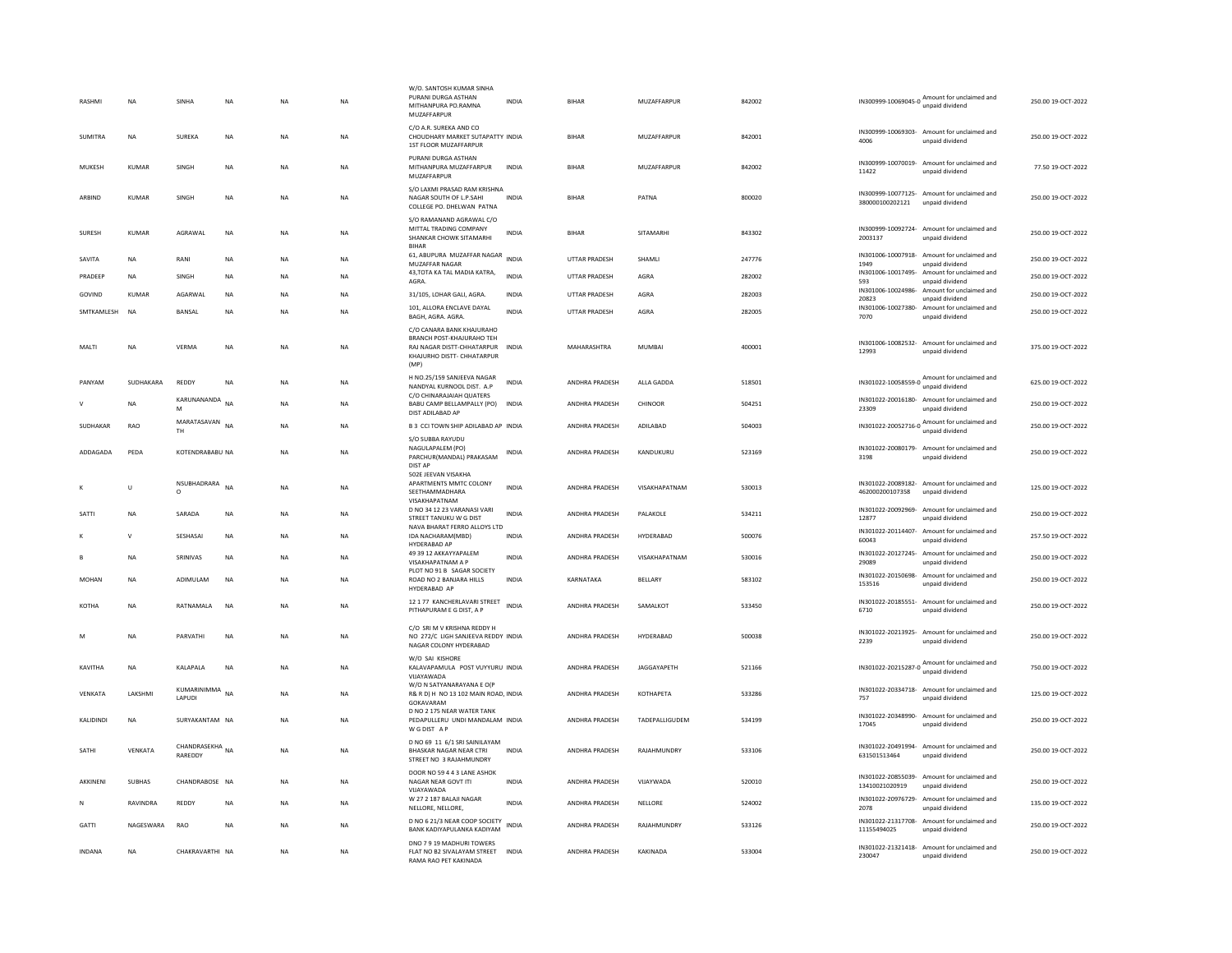| VENKATA                 | SANKARA                | PRASADBHATTA NA<br>RAM |           | NA             | <b>NA</b> | 25/2/236 4TH CROSS NEW<br>MILITARY COLONY AK NAGAR<br>NELLORE<br>PLOT NO 81 YADAMMANAGAR                     | <b>INDIA</b> | ANDHRA PRADESH | NELLORE           | 524004 |                             | IN301022-21365303-0 Amount for unclaimed and<br>IN301022-21390659-0 Amount for unclaimed and | 250.00 19-OCT-2022 |
|-------------------------|------------------------|------------------------|-----------|----------------|-----------|--------------------------------------------------------------------------------------------------------------|--------------|----------------|-------------------|--------|-----------------------------|----------------------------------------------------------------------------------------------|--------------------|
| PAKALA                  | SURYA                  | SUBBALAKSHMI NA        |           | NΑ             | NA        | KANAJIGUDA TRIMULGERRY POST INDIA<br>SECUNDERABAD                                                            |              | ANDHRA PRADESH | HYDERABAD         | 500015 |                             |                                                                                              | 750.00 19-OCT-2022 |
| RAMI                    | REDDY                  | NARAPAREDDY NA         |           | ΝA             | NA        | KOTHA BUSSTAND VINJAMOOR<br>POST NELLORE DIST NELLORE DIST INDIA                                             |              | ANDHRA PRADESH | KAVALI            | 524228 | 11367978301                 | IN301022-21406334- Amount for unclaimed and<br>unpaid dividend                               | 625.00 19-OCT-2022 |
| CHOUDHARY               | SATYANARAYAN CHALASANI |                        | <b>NA</b> | ΝA             | NA        | APARTMENT 1 7TH FLOOR BLOCK<br>21 RAINTREE PARK KPHB PHASE INDIA<br>14 KUKATPALLY HYDERABAD                  |              | ANDHRA PRADESH | HYDERABAD         | 500072 | 33682200054896              | IN301022-21463980- Amount for unclaimed and<br>unpaid dividend                               | 647.50 19-OCT-2022 |
| RATNAMANI               | <b>NA</b>              | PALACHOLLA             | <b>NA</b> | <b>NA</b>      | <b>NA</b> | DNO 12 2943/105 PARK AREA<br>PATAVOORU TANUKU                                                                | INDIA        | ANDHRA PRADESH | PALAKOLE          | 534211 | 339010028260                | IN301022-21492180- Amount for unclaimed and<br>unpaid dividend                               | 250.00 19-OCT-2022 |
| POPATRHAI               | KANIIRHAI              | ROKAD                  | <b>NA</b> | NA             | <b>NA</b> | GHANSHYAM KRUPA ROKADWADI<br><b>KERIA ROAD AMRELI</b>                                                        | <b>INDIA</b> | GUIARAT        | <b>MANFK PARA</b> | 365601 |                             | IN301039-24035724-0 Amount for unclaimed and<br>unpaid dividend                              | 250.00 19-OCT-2022 |
| RAIPARA                 | <b>BHANULAI</b>        | <b>BHIKHABHAI</b>      | <b>NA</b> | <b>NA</b>      | <b>NA</b> | C/O V M MATHUKIYA ARPAN 5<br>VISHWANAGAR MAVADIROAD<br>NEAR PATEL BOARDING RAJKOT                            | <b>INDIA</b> | GUIARAT        | RAIKOT            | 360001 | 6853                        | IN301039-24037855- Amount for unclaimed and<br>unpaid dividend                               | 250.00 19-OCT-2022 |
| NALINCHANDRA NA         |                        | PANDYA                 | <b>NA</b> | <b>NA</b>      | <b>NA</b> | LAXMINARAYAN 10<br>SHANTINIKETAN SOCIETY<br>KALAWAD ROAD RAJKOT                                              | <b>INDIA</b> | GUJARAT        | RAJKOT            | 360005 |                             | IN301039-24076304-0 Amount for unclaimed and<br>unpaid dividend                              | 250.00 19-OCT-2022 |
| RASENDRA                | PRABHUDAS              | SAIJA                  | <b>NA</b> | <b>NA</b>      | <b>NA</b> | ASHWAMEGH APARTMENT FIRST<br>FLOOR LAXMINAGAR BEHIND OLD<br>ALPHA SCHOOL JUNAGADH,<br><b>JUNAGADH</b>        | <b>INDIA</b> | GUJARAT        | <b>JUNAGADH</b>   | 362001 |                             | IN301039-24107659-0 Amount for unclaimed and<br>unpaid dividend                              | 125.00 19-OCT-2022 |
| VANITA                  | PRABHUDAS              | SAIJA                  | NA        | ΝA             | NA        | ASHWAMEGH APARTMENT FIRST<br>FLOOR LAXMINAGAR BEHIND OLD INDIA<br>ALPHA SCHOOL JUNAGDH                       |              | GUJARAT        | <b>JUNAGADH</b>   | 362001 | 523                         | IN301039-24107675- Amount for unclaimed and<br>unpaid dividend                               | 125.00 19-OCT-2022 |
| VEENA                   | <b>NA</b>              | SHAH                   | <b>NA</b> | <b>NA</b>      | <b>NA</b> | C/O THE VERAVAL MERC COOP<br><b>BANK KALAKRUTI COMPLEX</b><br>JALARAM 2 JANKI MARG<br>UNIVERCITY ROAD RAJKOT | <b>INDIA</b> | <b>GUJARAT</b> | RAJKOT            | 360007 | 50                          | IN301039-24184553- Amount for unclaimed and<br>unpaid dividend                               | 250.00 19-OCT-2022 |
| PURSHOTTAMB<br>HAI      | GHELABHAI              | GANGANI                | <b>NA</b> | <b>NA</b>      | <b>NA</b> | MEGH DUT SOCIETY PLOT NO 7<br>DUDH DERI ROAD NEAR JEVELS<br><b>CIRCLE BHAVNAGAR</b>                          | <b>INDIA</b> | <b>GUJARAT</b> | <b>BHAVNAGAR</b>  | 364003 | 1190014385                  | IN301039-24237872- Amount for unclaimed and<br>unpaid dividend                               | 250.00 19-OCT-2022 |
| POPATIA                 | SHIRA7                 | HUSEINALI              | <b>NA</b> | <b>NA</b>      | <b>NA</b> | OPP DR TRIVEDI HOSPITAL<br>RAMTEKRI ROAD PORBANDAR<br>PORBANDAR<br>THAYIL.PLOT                               | <b>INDIA</b> | GUIARAT        | PORRANDAR         | 360575 | IN301039-24248625-<br>13590 | Amount for unclaimed and<br>unpaid dividend                                                  | 250.00 19-OCT-2022 |
| ASHA                    | <b>NA</b>              | THIYYII                | <b>NA</b> | <b>NA</b>      | <b>NA</b> | NO36, OPP. KRISHNASHRAY SARU<br>SECTION RAOD RAJNAGAR<br><b>IAMNAGAR</b>                                     | <b>INDIA</b> | GUIARAT        | <b>IAMNAGAR</b>   | 361006 | 4115000100015921            | IN301039-24252696- Amount for unclaimed and<br>unpaid dividend                               | 250.00 19-OCT-2022 |
| MRUDULABEN JAYANTILAL   |                        | PANDYA                 | NA        | NA             | <b>NA</b> | SHREEJI NIVAS 626/2 15<br>BHAKTINAGAR SOCIETY RAJKOT                                                         | <b>INDIA</b> | GUJARAT        | RAJKOT            | 360002 | 8244                        | IN301039-24342036- Amount for unclaimed and<br>unpaid dividend                               | 250.00 19-OCT-2022 |
| MAHESH                  | KUMAR                  | MDAYA                  | <b>NA</b> | <b>NA</b>      | <b>NA</b> | MAHESH KUMAR M DAYA<br>PARTAPSARH WALA GHELADI PA INDIA<br>DHRANGDHARA GUJ                                   |              | GUJARAT        | DHRANGADHRA       | 363310 | 17101570002382              | IN301039-24366446- Amount for unclaimed and<br>unpaid dividend                               | 250.00 19-OCT-2022 |
| CHANDULAL               | DHARAMSH               | RAJANI                 | NA        | ΝA             | NA        | C/O DHARMSHI MULJI RAJANI<br>SUTARWADA PORBANDAR<br>PORBANDAR                                                | <b>INDIA</b> | GUJARAT        | <b>JUNAGADH</b>   | 362075 | IN301039-24395080-<br>3376  | Amount for unclaimed and<br>unpaid dividend                                                  | 250.00 19-OCT-2022 |
| MAYUR                   | HIMATLAL               | MEHTA                  | NA        | ΝA             | NA        | 2 LIMBUWADI PALITANA<br>PALITANA                                                                             | <b>INDIA</b> | GUJARAT        | SIHOR             | 364270 | 1367                        | IN301039-24408607- Amount for unclaimed and<br>unpaid dividend                               | 500.00 19-OCT-2022 |
| SHAH                    | CHANDRAKANT VIRPAR     |                        | <b>NA</b> | <b>NA</b>      | <b>NA</b> | 45 DIGVIJAY PLOT BEHIND RATNA INDIA<br>APARTMENT, JAMNAGAR                                                   |              | GUJARAT        | JAMNAGAR          | 361005 | 810100001742                | IN301039-24422254- Amount for unclaimed and<br>unpaid dividend                               | 250.00 19-OCT-2022 |
|                         | MANISHKUMAR MANSUKHLAL | RAITHATHA              | <b>NA</b> | NA             | <b>NA</b> | JALARAM KRUPA NEW RABARI<br>WADA STREET NO 4 VERAVAL                                                         | <b>INDIA</b> | <b>GUJARAT</b> | VERAVAL           | 362266 | IN301039-24439848-<br>7107  | Amount for unclaimed and<br>unpaid dividend                                                  | 250.00 19-OCT-2022 |
| ATULBHAI                | G                      | PARIKH                 | NA        | ΝA             | NA        | <b>BLOCK NO 8 SWPNALOK</b><br>RESIDENCY RAMAPI RAJKOT<br>C/O AMBICA INDUSTRIES 465/2                         | <b>INDIA</b> | GUJARAT        | RAJKOT            | 360007 | 56119012101                 | IN301039-24451000- Amount for unclaimed and<br>unpaid dividend                               | 250.00 19-OCT-2022 |
| NAVINCHANDRA KHIMIIRHAI |                        | SHANCHANIA             | <b>NA</b> | <b>NA</b>      | <b>NA</b> | SHANKER TEKRI UDYOG NAGAR<br>JAMNAGAR                                                                        | <b>INDIA</b> | GUIARAT        | <b>IAMNAGAR</b>   | 361004 | 56170025300                 | IN301039-24482618- Amount for unclaimed and<br>unpaid dividend                               | 250.00.19-OCT-2022 |
| <b>HARESH</b>           | $\mathbf{J}$           | MODI                   | <b>NA</b> | NA             | <b>NA</b> | J D MODI JWAHAR ROAD<br><b>BHANVAD DIST JAMNAGAR</b>                                                         | <b>INDIA</b> | <b>GUJARAT</b> | PORBANDAR         | 360510 | 3029                        | IN301039-24487742- Amount for unclaimed and<br>unpaid dividend                               | 250.00 19-OCT-2022 |
| PATEL                   | VINAY                  | KARSHANBHAI            | <b>NA</b> | NA             | NA        | MADHAV BAUG ARYA SAMAJ<br>SCHOOL ROAD OPP MULJI JETHA INDIA<br>DHARAMSHALA JAMNAGAR                          |              | GUJARAT        | JAMNAGAR          | 361001 |                             | IN301039-24545796-0 Amount for unclaimed and<br>unpaid dividend                              | 500.00 19-OCT-2022 |
| MUKESHKUMAR JAMNADAS    |                        | KANTARIA               | NA        | N <sub>A</sub> | NA        | 702 NILKAMAL DELUX<br>APPARTMENT TALAV GATE<br>JUNAGADH JUNAGADH                                             | INDIA        | GUJARAT        | <b>JUNAGADH</b>   | 362001 | 8493                        | IN301039-24552616- Amount for unclaimed and<br>unpaid dividend                               | 250.00 19-OCT-2022 |
| SNEHLATA                | <b>NA</b>              | NUWAL                  | <b>NA</b> | <b>NA</b>      | <b>NA</b> | PURSHOTTAM NUWAL AMER<br>KETLA BUNDI (RAJASTHAN) BUNDI INDIA<br>(RAJASTHAN)<br>C-13, BALLABH BARI SAROVAR    |              | RAJASTHAN      | <b>BUNDI</b>      | 323001 | IN301055-10008488-<br>10732 | Amount for unclaimed and<br>unpaid dividend                                                  | 250.00 19-OCT-2022 |
| <b>DRGS</b>             | <b>NA</b>              | RAGHUVANSHI NA         |           | <b>NA</b>      | <b>NA</b> | NAGAR GUMAN PURA<br>KOTA(RAJASTHAN)                                                                          | <b>INDIA</b> | RAJASTHAN      | KOTA              | 324007 | 1943010100002418            | IN301055-10072376- Amount for unclaimed and<br>unpaid dividend                               | 250.00 19-OCT-2022 |
| <b>SUSHILA</b>          | <b>NA</b>              | RAGHUVANSHI NA         |           | NΑ             | <b>NA</b> | C - 13, BALLABH BARI, SAROVAR<br>NAGAR KOTA (RAJASTHAN)                                                      | <b>INDIA</b> | RAJASTHAN      | KOTA              | 324007 | 1943000100032694            | IN301055-10073264- Amount for unclaimed and<br>unpaid dividend                               | 250.00 19-OCT-2022 |
| LAXMI                   | NARAYAN                | GARG                   | <b>NA</b> | <b>NA</b>      | <b>NA</b> | D - 270 ASHOK VIHAR PHASE - I<br>DELHI                                                                       | <b>INDIA</b> | DELHI          | DELHI             | 110052 | 5311878222                  | IN301055-10086184- Amount for unclaimed and<br>unpaid dividend                               | 250.00 19-OCT-2022 |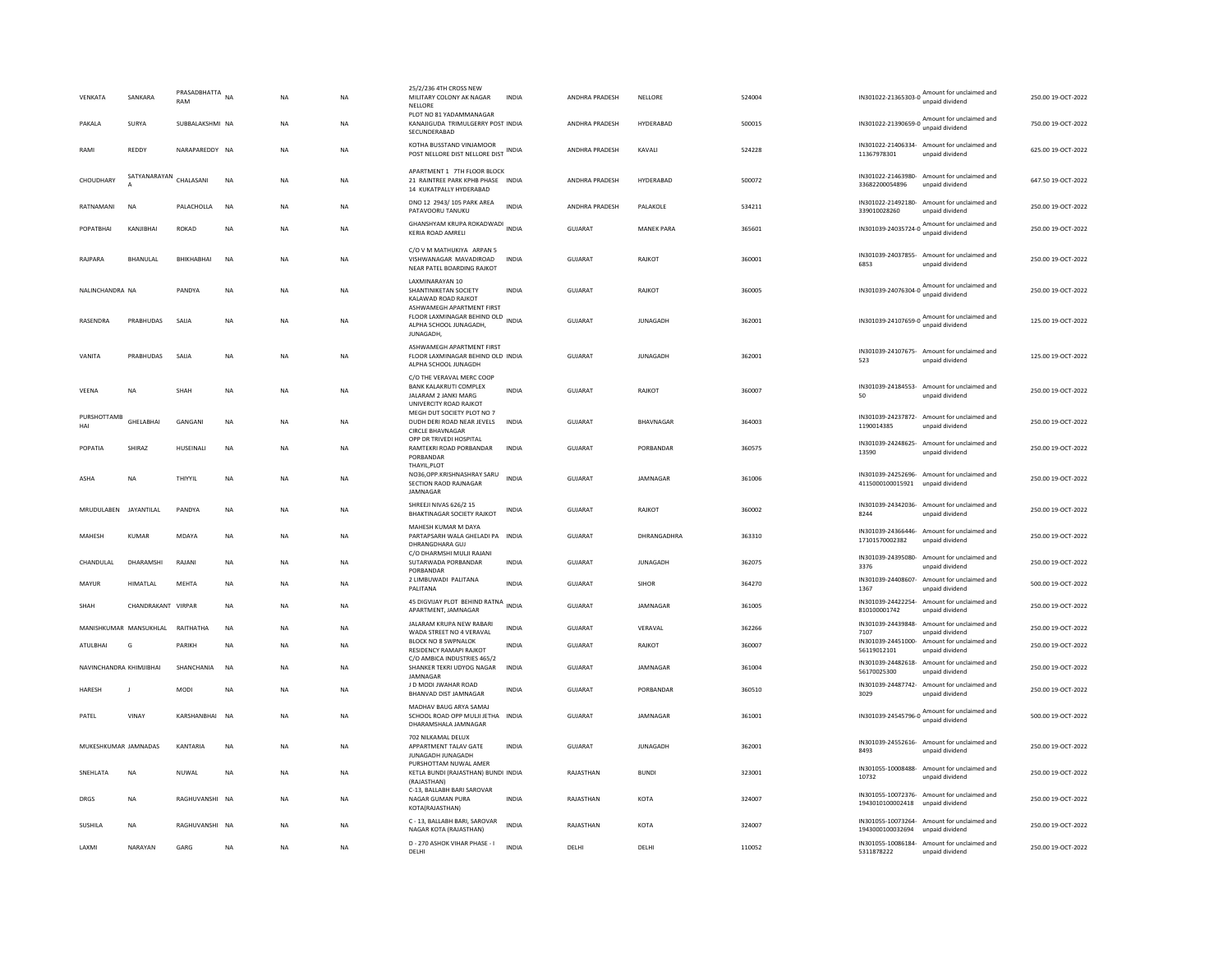| <b>GYANESH</b>       | <b>NA</b>         | <b>LOHOMI</b>          | <b>NA</b>   | <b>NA</b> | <b>NA</b> | A-8, GOPAL VIHAR ENCLAVE<br>GOPAL VIHAR-2 BARAN ROAD<br>KOTA                                | <b>INDIA</b> | RAIASTHAN             | KOTA             | 324001 | 6945                              | IN301055-10133912- Amount for unclaimed and<br>unpaid dividend  | 250.00.19-OCT-2022  |
|----------------------|-------------------|------------------------|-------------|-----------|-----------|---------------------------------------------------------------------------------------------|--------------|-----------------------|------------------|--------|-----------------------------------|-----------------------------------------------------------------|---------------------|
| DR                   | <b>SHEO</b>       | MURTIPRASADN NA<br>AIK |             | <b>NA</b> | <b>NA</b> | CENTRAL CHILDREN SCHOOL<br>BALAKUND RANGBARI ROAD<br><b>КОТА КОТА</b>                       | <b>INDIA</b> | RAIASTHAN             | KOTA             | 324009 | 6574                              | IN301055-10201063- Amount for unclaimed and<br>unpaid dividend  | 375.00.19-QCT-2022  |
| AKHILESH             | NA                | SHARMA                 | $_{\sf NA}$ | NA        | NA        | P.NO. - 27 GAYATRI VIHAR<br><b>BORKHERA KOTA</b>                                            | <b>INDIA</b> | RAJASTHAN             | KOTA             | 324002 | 240260                            | IN301055-10216165- Amount for unclaimed and<br>unpaid dividend  | 250.00 19-OCT-2022  |
| ABHAY                | <b>KUMAR</b>      | LODHA                  | <b>NA</b>   | <b>NA</b> | <b>NA</b> | 1-B-33, TALWANDI, RHB<br>COMMERCE COLLEGE ROAD.<br>NEAR TALWANDI CIRCLE KOTA                | <b>INDIA</b> | RAJASTHAN             | KOTA             | 324005 | 45810100209389                    | IN301055-10242343- Amount for unclaimed and<br>unpaid dividend  | 250.00 19-OCT-2022  |
| ARADHANA             | NA                | SHARDA                 | $_{\sf NA}$ | NA        | NA        | MAHESHWARI MOHALLA<br>NIMBAHERA DISTT CHITTORGARH INDIA<br>DISTT CHITTORGARH                |              | RAJASTHAN             | NIMBAHERA        | 312601 | 913                               | IN301055-10258646- Amount for unclaimed and<br>unpaid dividend  | 250.00 19-OCT-2022  |
| VIJYA                | NA                | PORWAL                 | $_{\sf NA}$ | <b>NA</b> | ΝA        | 86. LAXMI NARAYAN MARG<br><b>GANDHI NAGAR BHARTHANA</b><br>DISTT. ETAWAH                    | <b>INDIA</b> | <b>UTTAR PRADESH</b>  | <b>BHARATHNA</b> | 206242 | 13901                             | IN301055-10494180- Amount for unclaimed and<br>unnaid dividend  | 10.00 19-OCT-2022   |
| AMIT                 | <b>NA</b>         | BAKLIWAL               | <b>NA</b>   | <b>NA</b> | <b>NA</b> | <b>BAKLIWAL BHAWAN KILA ROAD</b><br>MANDSAUR MANDSAUR                                       | INDIA        | MADHYA PRADESH        | MANDSAUR         | 458002 | 373602010010816                   | IN301055-10527659- Amount for unclaimed and<br>unpaid dividend  | 250.00 19-OCT-2022  |
| <b>BHUSHAN</b>       | <b>NA</b>         | <b>KUMAR</b>           | <b>NA</b>   | <b>NA</b> | NA        | HOUSE NO -1033 SECTOR -24<br>CHANDIGARH CHANDIGARH                                          | INDIA        | CHANDIGARH            | CHANDIGARH       | 160023 | IN301063-10049649-0               | Amount for unclaimed and<br>unpaid dividend                     | 375.00 19-OCT-2022  |
| JAGADEESWARI CHANDRA |                   | MOULEESWARA<br>N       | <b>NA</b>   | <b>NA</b> | <b>NA</b> | FLAT 5/B RAGHAVI NAKKIRAN<br>STREET BHUVANESWARI NAGAR INDIA<br>VALASARAVAKKAM CHENNAI      |              | <b>TAMIL NADU</b>     | CHENNAI          | 600087 | 1436                              | IN301080-22082589- Amount for unclaimed and<br>unpaid dividend  | 250.00 19-OCT-2022  |
|                      | <b>NA</b>         | PRABAGARAN             | NA          | NA        | NA        | 20 SRI VASAVI NAGAR<br>UDAMALPET UDAMALPET<br><b>UDAMALPET</b>                              | INDIA        | TAMIL NADU            | ALIYARNAGAR      | 642126 |                                   | IN301080-22200232-0 Amount for unclaimed and                    | 250.00 19-OCT-2022  |
|                      | <b>NA</b>         | BANU                   | NA          | <b>NA</b> | NA        | PLOT NO 10 9TH CROSS STREET<br>KRISHNA NAGAR LAWSPET<br><b>PONDICHERRY</b>                  | INDIA        | PONDICHERRY           | PONDICHERRY      | 605008 |                                   | IN301080-22252624-0 Amount for unclaimed and                    | 2000.00 19-OCT-2022 |
| G                    | <b>NA</b>         | IAYYAPPAN              | <b>NA</b>   | <b>NA</b> | <b>NA</b> | NO 80 JEEVA NAGAR<br>KALANIVASAL PUDHU ROAD<br>KARAIKUDI KARAIKUDI                          | <b>INDIA</b> | <b>TAMIL NADU</b>     | KARAIKUDI        | 630001 | 4628                              | IN301080-22645609- Amount for unclaimed and<br>unpaid dividend  | 125.00 19-OCT-2022  |
|                      | <b>NA</b>         | PAVITHRA               | <b>NA</b>   | <b>NA</b> | <b>NA</b> | 53 KALAIMAGAL IIND STREET<br>NEHRU NAGAR BYE PASS ROAD<br>MADURAI                           | <b>INDIA</b> | TAMIL NADU            | MADURAI          | 625010 | 158001000013623                   | IN301080-22808915- Amount for unclaimed and<br>unpaid dividend  | 7.50 19-OCT-2022    |
| DATTA                | MAHADEO           | <b>SUTAR</b>           | <b>NA</b>   | <b>NA</b> | <b>NA</b> | 139 LAXMI PETH DAMANI NAGAR INDIA<br>SOLAPUR SOLAPUR                                        |              | MAHARASHTRA           | SOLAPUR          | 413001 | IN301098-10162663-<br>8288        | Amount for unclaimed and<br>unpaid dividend                     | 250.00 19-OCT-2022  |
| SANGEETA             | <b>NA</b>         | <b>VYAS</b>            | <b>NA</b>   | <b>NA</b> | <b>NA</b> | 117/M/167 KAKADEO KANPUR                                                                    | <b>INDIA</b> | UTTAR PRADESH         | KANPUR           | 208025 | 12096                             | IN301127-15138522- Amount for unclaimed and<br>unpaid dividend  | 250.00 19-OCT-2022  |
| <b>ASHWIN</b>        | $\kappa$          | <b>SHETH</b>           | <b>NA</b>   | <b>NA</b> | <b>NA</b> | 'VRAJ' 1, IOC NAGAR PO.<br>VIDYUTNAGAR OLD PADRA ROAD INDIA<br><b>BARODA</b>                |              | GUIARAT               | VADODARA         | 390015 | 654901011880                      | IN301127-15143899- Amount for unclaimed and<br>unpaid dividend  | 125.00.19-OCT-2022  |
| DEEPAK               | RAMKRISHNA        | GARUD                  | <b>NA</b>   | <b>NA</b> | <b>NA</b> | DHANASHREE GARDEN CO OP.<br>SOCIETY FLAT NO 1. BHUSARI<br>COLONY PAUD ROAD, KOTHRUD<br>PUNE | <b>INDIA</b> | MAHARASHTRA           | PUNE             | 411038 | 33801000916                       | IN301127-15148305- Amount for unclaimed and<br>unpaid dividend  | 250.00 19-OCT-2022  |
| <b>RAGINI</b>        | <b>NA</b>         | CHATURVEDI             | <b>NA</b>   | <b>NA</b> | <b>NA</b> | 992 SUDAMA NAGAR INDORE MP<br><b>INDORE MP</b>                                              | INDIA        | <b>MADHYA PRADESH</b> | INDORE           | 452009 | 7454                              | IN301127-15176306- Amount for unclaimed and<br>unpaid dividend  | 125.00 19-OCT-2022  |
| MADHU                | <b>NA</b>         | CHORDIA                | NA          | <b>NA</b> | NA        | 4468, DHADDA HOUSE K.G.B. KA<br>RASTA JOHARI BAZAR JAIPUR                                   | INDIA        | RAJASTHAN             | <b>JAIPUR</b>    | 302003 | 660510100002676                   | IN301127-15358683- Amount for unclaimed and<br>unnaid dividend  | 437.50 19-OCT-2022  |
| SOMNATH              | NA                | <b>GUPTA</b>           | <b>NA</b>   | <b>NA</b> | NA        | 66/157 KACHIYANA MOHAL<br><b>KANPUR KANPUR</b>                                              | INDIA        | UTTAR PRADESH         | KANPUR           | 208001 | IN301127-15375889-<br>6549        | Amount for unclaimed and<br>unpaid dividend                     | 250.00 19-OCT-2022  |
| GAUTAM               | <b>NA</b>         | MODI                   | NA          | <b>NA</b> | NA        | 83. HAZARIBAGH ROAD RANCHI<br><b>BIHAR BIHAR</b>                                            | INDIA        | <b>JHARKHAND</b>      | RANCHI           | 834001 |                                   | IN301127-15396502-0 Amount for unclaimed and<br>unpaid dividend | 250.00 19-OCT-2022  |
| <b>NAVIN</b>         | P                 | <b>7AVERI</b>          | <b>NA</b>   | <b>NA</b> | <b>NA</b> | 4 B SONAWALA BLDG IST FLOOR<br>TARDEO MUMBAI<br>KOCHUPURACKAL                               | <b>INDIA</b> | MAHARASHTRA           | MUMBAI           | 400007 | 10075                             | IN301127-15405870- Amount for unclaimed and<br>unpaid dividend  | 3250.00 19-OCT-2022 |
|                      | <b>NA</b>         | SREEKUMAR              | <b>NA</b>   | <b>NA</b> | <b>NA</b> | CHUTTUPADUKARA<br><b>BHAGYATHARA ROAD</b><br>MAMANGALAM COCHIN                              | INDIA        | KERALA                | COCHIN           | 682024 | 9956                              | IN301127-15450543- Amount for unclaimed and<br>unnaid dividend  | 1662.50 19-OCT-2022 |
| BANSI                | DHAR              | SHARDA                 | <b>NA</b>   | <b>NA</b> | NA        | A 8 NEHRU NAGAR JAIPUR<br><b>JAIPUR</b>                                                     | INDIA        | RAJASTHAN             | <b>JAIPUR</b>    | 302016 | 2890101049512                     | IN301127-15500792- Amount for unclaimed and<br>unnaid dividend  | 250.00 19-OCT-2022  |
| <b>BEENA</b>         | <b>NA</b>         | PATHAK                 | <b>NA</b>   | <b>NA</b> | NA        | OM SAHIL APTS 19 H F SOCIETY<br>NATWAR NAGAR ROAD - 5 GR FLR INDIA<br>JOGESHWARI (E) MUMBA  |              | MAHARASHTRA           | MUMBAI           | 400060 | IN301127-15568188-<br>1190031247  | Amount for unclaimed and<br>unpaid dividend                     | 500.00 19-OCT-2022  |
| PRAMOD               | KUMAR             | MISHRA                 | NA          | <b>NA</b> | NA        | 205 P.O. PATLIPUTRA COLONY<br>NEHRU NAGAR, PATNA                                            | INDIA        | <b>BIHAR</b>          | PATNA            | 800013 | IN301127-15602334-<br>10839424014 | Amount for unclaimed and<br>unpaid dividend                     | 550.00 19-OCT-2022  |
| SEEMA                | <b>NA</b>         | <b>MISHRA</b>          | <b>NA</b>   | <b>NA</b> | <b>NA</b> | 205, NEHRU NAGAR P.O.<br>PATLIPUTRA COLONY PATNA.<br><b>BIHAR</b>                           | <b>INDIA</b> | <b>BIHAR</b>          | PATNA            | 800013 | IN301127-15606780-<br>1063624432  | Amount for unclaimed and<br>unpaid dividend                     | 375.00 19-OCT-2022  |
|                      | <b>JAISHANKAR</b> | <b>IYER</b>            | <b>NA</b>   | <b>NA</b> | <b>NA</b> | C 3 LIC COLONY AZAD NAGAR<br>BALODA BAZAR ROAD MOVA<br><b>RAIPUR CG</b>                     | <b>INDIA</b> | CHHATTISGARH          | RAIPUR           | 492007 | 5948                              | IN301127-15612034- Amount for unclaimed and<br>unpaid dividend  | 350.00 19-OCT-2022  |
| PRAVEEN              | <b>KUMAR</b>      | AJMANI                 | <b>NA</b>   | <b>NA</b> | <b>NA</b> | 38/6 ADARSH NAGAR ALAMBAGH<br>LUCKNOW LUCKNOW                                               | <b>INDIA</b> | <b>UTTAR PRADESH</b>  | <b>LUCKNOW</b>   | 226005 | 11474                             | IN301127-15695953- Amount for unclaimed and<br>unpaid dividend  | 500.00 19-OCT-2022  |
| RAVINDRA             | KUMAR             | SRIVASTAVA             | <b>NA</b>   | <b>NA</b> | <b>NA</b> | 28 B/47 ALLAPUR ALLAHABAD<br>ALLAHABAD ALLAHABAD                                            | <b>INDIA</b> | UTTAR PRADESH         | ALLAHABAD        | 211001 | IN301127-15906190-<br>13677       | Amount for unclaimed and<br>unpaid dividend                     | 475.00 19-OCT-2022  |
| SAROJ                | <b>NA</b>         | AGRAWAL                | <b>NA</b>   | <b>NA</b> | <b>NA</b> | 8 NEHRU ROAD CHHIPI GALI<br>VRINDRABAN VRINDRABAN<br>H.NO 470A GALI NO 5 SHARMA             | <b>INDIA</b> | UTTAR PRADESH         | VRINDABAN        | 281121 | IN301127-16207762-<br>1037        | Amount for unclaimed and<br>unpaid dividend                     | 500.00 19-OCT-2022  |
| VINOD                | <b>KUMAR</b>      | SHARMA                 | NA          | <b>NA</b> | NA        | COLONY GURUNANAK<br>PURA(EAST) JALANDHAR                                                    | <b>INDIA</b> | PUNJAB                | <b>JALANDHAR</b> | 144009 | 10547                             | IN301127-16291514- Amount for unclaimed and<br>unpaid dividend  | 250.00 19-OCT-2022  |
| BASUDEV              | <b>NA</b>         | GOSWAMI                | <b>NA</b>   | <b>NA</b> | <b>NA</b> | D 34 211 GANESH MAHALLA<br>VARANASI VARANASI                                                | <b>INDIA</b> | UTTAR PRADESH         | VARANASI         | 221001 | 197807                            | IN301127-16511219- Amount for unclaimed and<br>unpaid dividend  | 250.00 19-OCT-2022  |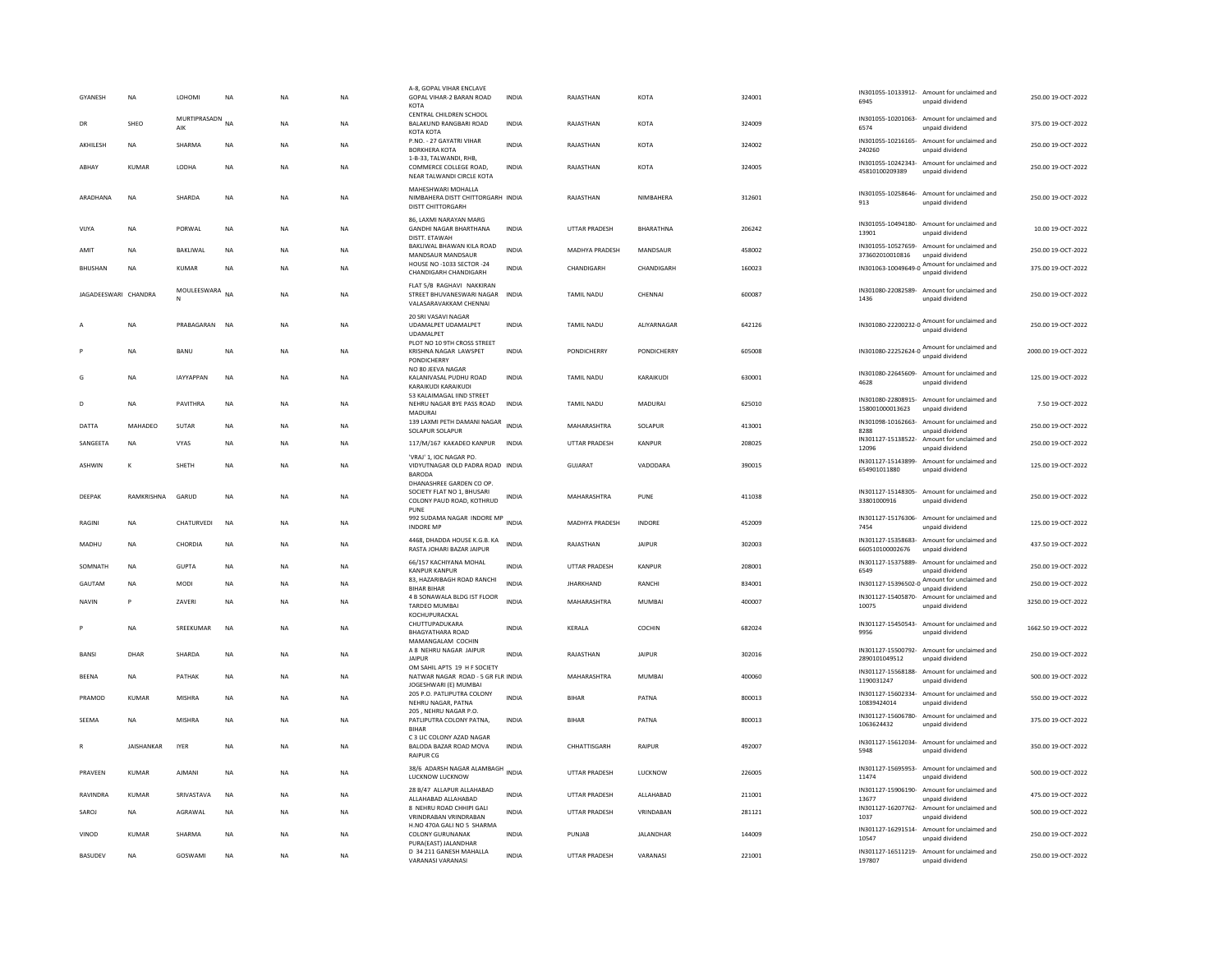| KAMIN                        | <b>NA</b>    | MEHRA          | NA          | <b>NA</b>   | NA        | KAMAYANI STATION ROAD KOTA<br><b>JN KOTA</b>                                                                        | <b>INDIA</b> | RAJASTHAN            | KOTA            | 324002 | 10403                            | IN301127-16568292- Amount for unclaimed and<br>unpaid dividend  | 250.00 19-OCT-2022  |
|------------------------------|--------------|----------------|-------------|-------------|-----------|---------------------------------------------------------------------------------------------------------------------|--------------|----------------------|-----------------|--------|----------------------------------|-----------------------------------------------------------------|---------------------|
| ANIL                         | <b>KUMAR</b> | <b>MISHRA</b>  | <b>NA</b>   | <b>NA</b>   | <b>NA</b> | H NO 57 KAMLA CLUB FLAT NO<br>84/32 KALPI ROAD KANPUR                                                               | <b>INDIA</b> | <b>UTTAR PRADESH</b> | KANPUR          | 208012 | 15617                            | IN301127-16785383- Amount for unclaimed and<br>unpaid dividend  | 225.00 19-OCT-2022  |
| MEENA                        | N            | PATEL          | <b>NA</b>   | <b>NA</b>   | <b>NA</b> | 15 16 SHANKUMARG BHAGATJI<br>MARKET FREEGANJ UJJAIN<br>2 B 38 ZINC COLONY POST                                      | <b>INDIA</b> | MADHYA PRADESH       | UJJAIN          | 456010 |                                  | IN301127-16786108-0 Amount for unclaimed and<br>unpaid dividend | 262.50 19-OCT-2022  |
| <b>JODHRAJ</b>               | <b>NA</b>    | MALAV          | <b>NA</b>   | <b>NA</b>   | <b>NA</b> | HURDA DIST. BHILWARA -<br>RAJASTHAN DIST. BHILWARA -                                                                | <b>INDIA</b> | RAJASTHAN            | BHILWARA        | 311022 | 18401003565                      | IN301127-16823314- Amount for unclaimed and<br>unpaid dividend  | 75.00 19-OCT-2022   |
| LEELA                        | <b>NA</b>    | <b>KURIAN</b>  | <b>NA</b>   | <b>NA</b>   | <b>NA</b> | RAJASTHAN<br>M/S LIGHT AGENCIES M.P.ROAD<br>CALICUT CALICUT                                                         | <b>INDIA</b> | KERALA               | CALICUT         | 673001 | IN301127-16849170-<br>1190006862 | Amount for unclaimed and<br>unpaid dividend                     | 2500.00 19-OCT-2022 |
| GYAN                         | ΝA           | PRAKASH        | NA          | <b>NA</b>   | NA        | FLAT NO 62, SHIVALIK<br>APARTMENT NEW PATLIPUTRA<br>COLONY PATNA PATNA                                              | <b>INDIA</b> | <b>BIHAR</b>         | PATNA           | 800013 | 107882                           | IN301127-16888714- Amount for unclaimed and<br>unpaid dividend  | 257.50 19-OCT-2022  |
| KRISHAN                      | <b>NA</b>    | <b>KUMAR</b>   | $_{\sf NA}$ | <b>NA</b>   | <b>NA</b> | 10/11/12 GANJ BAZAR<br>CHANDRAGUPT PURI MEERUT                                                                      | INDIA        | UTTAR PRADESH        | MEERUT          | 250001 | 363                              | IN301127-16929799- Amount for unclaimed and<br>unpaid dividend  | 250.00 19-OCT-2022  |
| PRADEEP                      | Κ            | BAJAJ          | NA          | <b>NA</b>   | NA        | DEVIWARD PUSAD M S M S                                                                                              | INDIA        | MAHARASHTRA          | <b>DIGRAS</b>   | 445204 | 388000100066532                  | IN301127-16955058- Amount for unclaimed and<br>unpaid dividend  | 1250.00 19-OCT-2022 |
| MUKESH                       | $\vee$       | SHAH           | NA          | <b>NA</b>   | NA        | HOTEL MALABAR GATE<br>RAMMOHAN ROAD RAMMOHAN INDIA<br><b>ROAD CALICUT</b>                                           |              | KERALA               | CALICUT         | 673004 | IN301127-16974208-<br>5883       | Amount for unclaimed and<br>unpaid dividend                     | 250.00 19-OCT-2022  |
|                              | NA           | <b>DIVAKAR</b> | NA          | NA          | NA        | C/O E E (CIVIL) KPC LTD PO<br>HIDKALDAM TAL HUKERI DIST<br>BELGAUM                                                  | <b>INDIA</b> | KARNATAKA            | BAILHONGAL      | 591107 | 3170                             | IN301135-26108367- Amount for unclaimed and<br>unpaid dividend  | 250.00 19-OCT-2022  |
| SOWBHAGYALA VASANTRAO<br>XMI |              | JAJEE          | <b>NA</b>   | <b>NA</b>   | <b>NA</b> | 305 HARA HOMES C BLOCK B S K<br>3RD STAGE BHUWANESHWARI<br>NAGAR BANGALORE                                          | <b>INDIA</b> | KARNATAKA            | BANGALORE       | 560085 | 134210010462                     | IN301135-26177626- Amount for unclaimed and<br>unpaid dividend  | 375.00 19-OCT-2022  |
| KAMALA                       | <b>NA</b>    | BAI            | <b>NA</b>   | <b>NA</b>   | <b>NA</b> | SUNIL ENTERPRISES B H ROAD<br>BHADRAVATHI SHIMOGA DIST                                                              | <b>INDIA</b> | KARNATAKA            | BHADRAVATHI     | 577301 | 17785                            | IN301135-26312470- Amount for unclaimed and<br>unpaid dividend  | 250.00 19-OCT-2022  |
| PRAKASH                      | <b>NA</b>    | MAL            | NA          | NA          | NA        | SUNIL ENTERPRISES B H ROAD<br>BHADRAVATHI SHIMOGA DIST                                                              | INDIA        | KARNATAKA            | BHADRAVATHI     | 577301 | IN301135-26312488-<br>18111      | Amount for unclaimed and<br>unpaid dividend                     | 250.00 19-OCT-2022  |
| VEERABHADRAP<br>PA           |              | $\vee$         | <b>NA</b>   | <b>NA</b>   | NA        | NO 56 OLD NO 446/A 8TH MAIN<br>7TH CROSS HANUMANTH NAGAR INDIA<br>BANGALORE                                         |              | KARNATAKA            | BANGALORE       | 560019 | 10374522653                      | IN301135-26613185- Amount for unclaimed and<br>unpaid dividend  | 125.00 19-OCT-2022  |
| FEROZ                        | <b>NA</b>    | KHAN           | <b>NA</b>   | <b>NA</b>   | <b>NA</b> | 19 249 9TH MAIN MATHIKERE<br><b>EXTENSION BANGALORE</b><br>BANGALORE                                                | <b>INDIA</b> | KARNATAKA            | BANGALORE       | 560054 | IN301135-26625979-<br>5694       | Amount for unclaimed and<br>unpaid dividend                     | 257.50 19-OCT-2022  |
| MANJUNATH                    | $\mathbf{K}$ | SHET           | NA          | <b>NA</b>   | NA        | J 503 GRASIM STAFF COLONY<br>KUMARAPATNAM NEAR HARIHAR INDIA<br>KARNATAKA                                           |              | KARNATAKA            | RANEBENNUR      | 581123 | IN301135-26632732-<br>1190008073 | Amount for unclaimed and<br>unpaid dividend                     | 257.50 19-OCT-2022  |
| MALLESH                      | PRABHU       | CR             | <b>NA</b>   | <b>NA</b>   | NA        | NO 416 17TH CROSS<br>SARASWATHINAGAR<br><b>VIJAYANAGAR BANGALORE</b>                                                | <b>INDIA</b> | KARNATAKA            | BANGALORE       | 560040 | 1841610002105                    | IN301135-26695092- Amount for unclaimed and<br>unpaid dividend  | 250.00 19-OCT-2022  |
| MALLIKARJUNA NA              |              | REDDY          | NA          | <b>NA</b>   | NA        | S/O R VENKATA REDDY W NO 18<br>PLOT NO 25 SIDDARTHA COLONY INDIA<br><b>BELLARY</b>                                  |              | KARNATAKA            | BELLARY         | 583101 |                                  | IN301135-26771325-0 Amount for unclaimed and<br>unpaid dividend | 250.00 19-OCT-2022  |
| AJAY                         | <b>KUMAR</b> | ALREJA         | NA          | <b>NA</b>   | NA        | M\S ALREJA ESTATES K-1-A, 'K'-<br>BLOCK CIRCLE MAIN ROAD,<br>KALKAJI NEW DELHI                                      | <b>INDIA</b> | DELHI                | DELHI           | 110019 | 11577                            | IN301143-10005580- Amount for unclaimed and<br>unpaid dividend  | 500.00 19-OCT-2022  |
| PURSHOTAM                    | <b>NA</b>    | DASS           | NA          | NA          | NA        | SHIVAM STEELS LOHA BAZAR<br><b>DHURI PUNJAB</b>                                                                     | INDIA        | PUNJAB               | SANGRUR         | 148024 | IN301143-10022441-0              | Amount for unclaimed and<br>unpaid dividend                     | 250.00 19-OCT-2022  |
| AJAY                         | KUMAR        | JAIN           | NA          | <b>NA</b>   | NA        | MAIN ROAD VIKAS NAGAR<br>DEHRA DUN DEHRA DUN                                                                        | INDIA        | UTTARAKHAND          | KULHAN          | 248189 | 12649                            | IN301143-10058593- Amount for unclaimed and<br>unpaid dividend  | 250.00 19-OCT-2022  |
| <b>BHARAT</b>                |              |                | <b>NA</b>   | <b>NA</b>   | <b>NA</b> | 22 STAFF COLONY GN ENGG<br>COLLEGE LUDHIANA PUNJAB                                                                  | <b>INDIA</b> | PUNIAR               | <b>IUDHIANA</b> | 141006 | 11095                            | IN301143-10079398- Amount for unclaimed and<br>unpaid dividend  | 507.50 19-OCT-2022  |
| <b>ASHOK</b>                 | <b>NA</b>    | <b>KUMAR</b>   | <b>NA</b>   | <b>NA</b>   | <b>NA</b> | A 3/5 DAL MILL ROAD BUDH<br>BAZAR WALI GALI UTTAM NAGAR INDIA<br><b>NEW DELHI</b>                                   |              | DELHI                | DELHI           | 110059 | 1190007206                       | IN301143-10224946- Amount for unclaimed and<br>unpaid dividend  | 250.00 19-OCT-2022  |
| SARANJEET                    | <b>NA</b>    | <b>KAUR</b>    | NA          | <b>NA</b>   | <b>NA</b> | HOUSE NO B 404 PANCHVATI<br>APPARTS F BLOCK VIKAS PURI<br>NEW DELHI                                                 | <b>INDIA</b> | DELHI                | DELHI           | 110018 | 5500                             | IN301143-10416579- Amount for unclaimed and<br>unpaid dividend  | 642.50 19-OCT-2022  |
| RAJWATI                      | <b>NA</b>    | GOEL           | NA          | <b>NA</b>   | <b>NA</b> | GOVIND NAGAR P O KOTDWARA<br>KOTDWARA KOTDWARA                                                                      | <b>INDIA</b> | UTTARAKHAND          | LANDSDOWNE      | 246149 | 63                               | IN301143-10546965- Amount for unclaimed and<br>unpaid dividend  | 250.00 19-OCT-2022  |
| VASUDEV                      | NA           | KABRA          | NA          | NA          | NA        | H NO.7/1/235/50, PRASANT<br>COLONY, BACKAMPET,<br>HYDERABAD                                                         | <b>INDIA</b> | ANDHRA PRADESH       | HYDERABAD       | 500016 | 81181                            | IN301151-12262983- Amount for unclaimed and<br>unpaid dividend  | 40.00 19-OCT-2022   |
| <b>JAIMINI</b>               | G            | <b>BROKER</b>  | <b>NA</b>   | <b>NA</b>   | <b>NA</b> | E - 701, ASHAVARI TOWER B/H<br>FUN REPUBLIC OFF SATELLITE<br>ROAD. NR ISCON CIRCLE.<br>SATELLITE AHMEDABAD, GUJARAT | <b>INDIA</b> | GUIARAT              | AHMFDARAD       | 380015 |                                  | IN301151-13527602-0 Amount for unclaimed and<br>unpaid dividend | 500.00 19-OCT-2022  |
| PARMINDER                    | SINGH        | <b>BANGA</b>   | <b>NA</b>   | <b>NA</b>   | <b>NA</b> | 298-A, ADARSH NAGAR, JAIPUR<br><b>JAIPUR</b><br>KATARIA & SONS POST                                                 | <b>INDIA</b> | RAJASTHAN            | <b>JAIPUR</b>   | 302004 |                                  | IN301160-30000751-0 Amount for unclaimed and<br>unpaid dividend | 250.00 19-OCT-2022  |
| <b>JAWHAR</b>                | LAL          | KATARIA        | $_{\sf NA}$ | $_{\sf NA}$ | NA        | SUJANGARH DIST CHURU(RAJ)<br>DIST CHURU(RAJ)                                                                        | <b>INDIA</b> | RAJASTHAN            | <b>BIDASAR</b>  | 331507 | 10237                            | IN301160-30032612- Amount for unclaimed and<br>unpaid dividend  | 250.00 19-OCT-2022  |
| VINOD                        | <b>NA</b>    | KAUSHIK        | <b>NA</b>   | <b>NA</b>   | <b>NA</b> | PLOT NO. 14, CHANDRA SHEKHAR<br>COLONY, SCHEME NO.4 , OUTSIDE INDIA<br><b>GANGAPOLE GATE JAIPUR</b>                 |              | RAJASTHAN            | <b>JAIPUR</b>   | 302002 | 12890                            | IN301160-30057805- Amount for unclaimed and<br>unpaid dividend  | 287.50 19-OCT-2022  |
| PIYUSH                       | NA           | RAWAT          | NA          | <b>NA</b>   | NA        | PLOT NO.6 KHANDELWAL COLONY<br>ZORAWAR SINGH GATE JAIPUR<br>(RAI)                                                   | <b>INDIA</b> | RAJASTHAN            | <b>JAIPUR</b>   | 302003 | 133386                           | IN301160-30274443- Amount for unclaimed and<br>unpaid dividend  | 225.00 19-OCT-2022  |
| <b>MOHINI</b>                | <b>NA</b>    | <b>BHATIA</b>  | <b>NA</b>   | <b>NA</b>   | <b>NA</b> | MADHINATH ROAD BAREILLY<br>BAREILLY                                                                                 | <b>INDIA</b> | <b>UTTAR PRADESH</b> | BAREILLY        | 243001 | 6251                             | IN301186-20014053- Amount for unclaimed and<br>unpaid dividend  | 250.00 19-OCT-2022  |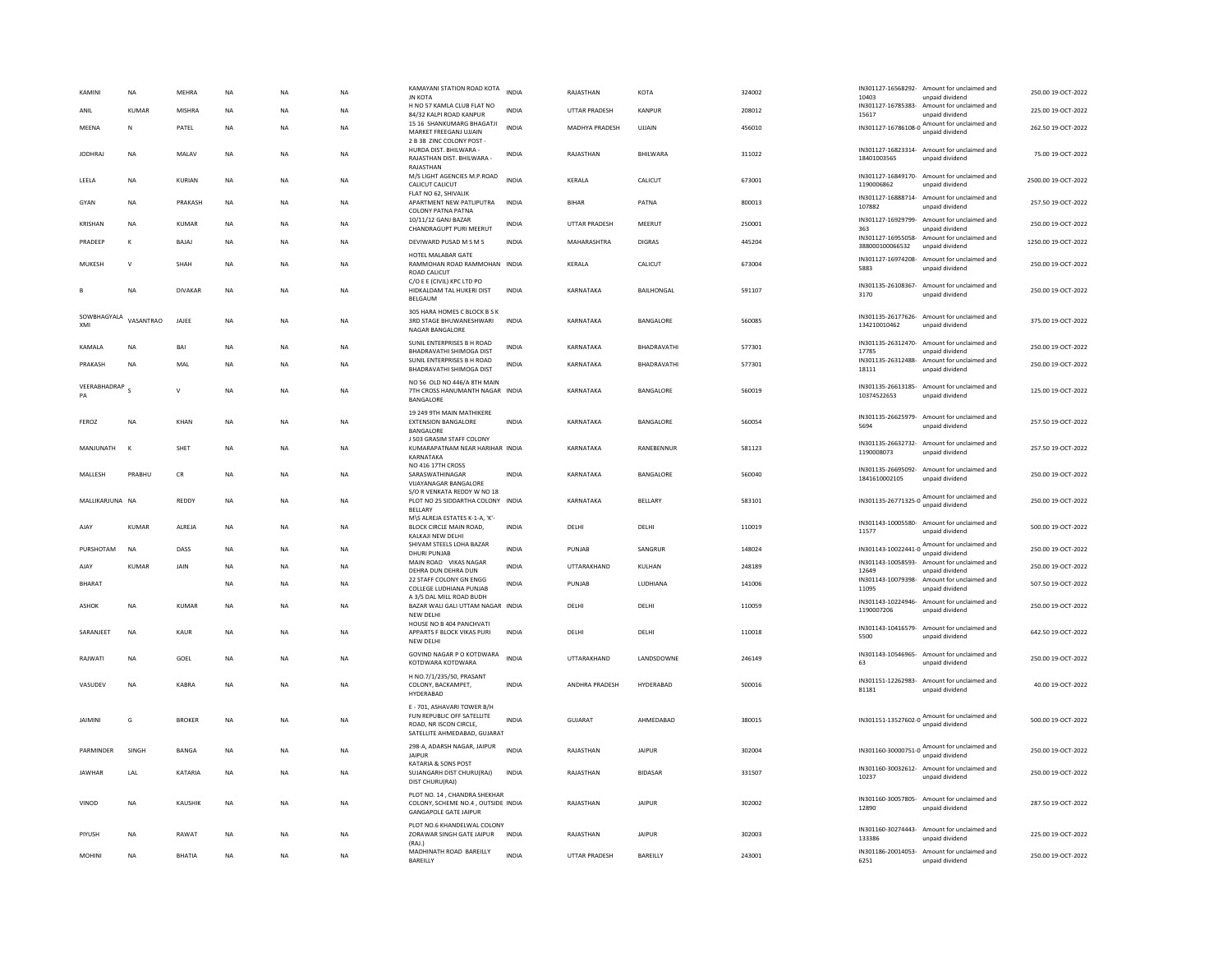| PUSHPA                 | NA              | RANA           | NA        | NA        | <b>NA</b> | C/O P.S. RANA ORIENTAL BANK OF<br>COMMERCE KHATIMA UDHAM<br><b>SINGH NAGAR</b>                                 | INDIA        | UTTAR PRADESH        | LOHIA HEAD           | 262308 | 900                         | IN301186-20032009- Amount for unclaimed and<br>unpaid dividend  | 257.50 19-OCT-2022  |
|------------------------|-----------------|----------------|-----------|-----------|-----------|----------------------------------------------------------------------------------------------------------------|--------------|----------------------|----------------------|--------|-----------------------------|-----------------------------------------------------------------|---------------------|
| PARVATI                | <b>NA</b>       | SHUKLA         | <b>NA</b> | <b>NA</b> | <b>NA</b> | C-110, IFFCO TOWNSHIP P.O.<br><b>IFFCO TOWNSHIP BAREILLY</b><br>BAREILLY                                       | <b>INDIA</b> | <b>UTTAR PRADESH</b> | <b>BHAMORA</b>       | 243403 | 8661                        | IN301186-20047590- Amount for unclaimed and<br>unpaid dividend  | 250.00 19-OCT-2022  |
| OMKAR                  | <b>NA</b>       | AGARWAL        | <b>NA</b> | <b>NA</b> | <b>NA</b> | C/O VINNI MADICOS SHASTRI<br>MARKET BAREILLY BAREILLY                                                          | <b>INDIA</b> | <b>UTTAR PRADESH</b> | BAREILLY             | 243001 | IN301186-20052685-<br>15823 | Amount for unclaimed and<br>unpaid dividend                     | 250.00 19-OCT-2022  |
| RATNA                  | <b>NA</b>       | SRIVASTAVA     | <b>NA</b> | <b>NA</b> | <b>NA</b> | 46-B SUN - CITY OPPOSITE, AIR-<br>FORCE STATION PILLIBHIT ROAD<br>BAREILLY                                     | <b>INDIA</b> | <b>UTTAR PRADESH</b> | <b>IZATNAGAR</b>     | 243122 | 1870000100514331            | IN301186-20066205- Amount for unclaimed and<br>unpaid dividend  | 125.00 19-OCT-2022  |
| DEVENDRA               | <b>KUMAR</b>    | AGNIHOTRI      | <b>NA</b> | NA        | NA        | 243 SADAR BAZAR<br>SHAHJAHANPUR SHAHJAHANPUR                                                                   | <b>INDIA</b> | UTTAR PRADESH        | SHAHJAHANPUR         | 242001 | 219                         | IN301186-20128980- Amount for unclaimed and<br>unpaid dividend  | 250.00 19-OCT-2022  |
| SAVITA                 | <b>NA</b>       | RANI           | <b>NA</b> | <b>NA</b> | <b>NA</b> | 34, KEWALPURI SARVET ROAD<br>MUZAFFAR NAGAR MUZAFFAR<br>NAGAR                                                  | <b>INDIA</b> | <b>UTTAR PRADESH</b> | MUZAFFARNAGAR        | 251001 | 12666                       | IN301209-10057562- Amount for unclaimed and<br>unpaid dividend  | 607.50 19-OCT-2022  |
| SUIATA                 |                 |                | <b>NA</b> | <b>NA</b> | <b>NA</b> | 878 - G, STAFF QUARTERS S.D.<br>COLLEGE CAMPUS MUZAFFAR<br>NAGAR MUZAFFAR NAGAR<br>871 SOUTH BHOPA ROAD PANKAJ | <b>INDIA</b> | <b>UTTAR PRADESH</b> | <b>MUZAFFARNAGAR</b> | 251001 |                             | IN301209-10060218-0 Amount for unclaimed and<br>unpaid dividend | 125.00 19-OCT-2022  |
| PANKAI                 | <b>NA</b>       | AGARWAL        | <b>NA</b> | <b>NA</b> | <b>NA</b> | NIKUNJ MUZAFFAR NAGAR<br>MUZAFFAR NAGAR                                                                        | <b>INDIA</b> | <b>UTTAR PRADESH</b> | MUZAFFARNAGAR        | 251001 | 4759                        | IN301209-10077207- Amount for unclaimed and<br>unpaid dividend  | 250.00 19-OCT-2022  |
| DIPAKKUMAR             | <b>NA</b>       | SRIVASTAVA     | NA        | NA        | NA        | 12, SETALITE SOCIETY, AMBAVADI INDIA<br>AREA, MEHSANA, MEHSANA,                                                |              | GUJARAT              | MAHESANA             | 384002 | 8113                        | IN301233-10050914- Amount for unclaimed and<br>unpaid dividend  | 250.00 19-OCT-2022  |
| PHALADABHAI KESHAVALAL |                 | PATEL          | <b>NA</b> | <b>NA</b> | <b>NA</b> | TO- ITADARA, TA-MANSA, DI-<br>GANDHINAGAR, OLD BUSSTOP.<br>GANSHYAMNAGAR                                       | <b>INDIA</b> | GUJARAT              | DELVADA              | 382825 | IN301233-10054469-<br>7939  | Amount for unclaimed and<br>unpaid dividend                     | 250.00 19-OCT-2022  |
| <b>I AXMANRHAI</b>     | <b>IIVANDAS</b> | PATEL          | <b>NA</b> | <b>NA</b> | <b>NA</b> | AT & PO- DELVADA, VIA-<br>CHARADA, TA- MANSA, DI-<br>GANDHINAGAR                                               | <b>INDIA</b> | GUIARAT              | DELVADA              | 382810 | 139003201000853             | IN301233-10060949- Amount for unclaimed and<br>unpaid dividend  | 375.00.19-QCT-2022  |
| RAJENDRAKUM<br>AR      | CHATURBHAI      | PATEL          | <b>NA</b> | NA        | NA        | HANUMANPURA AT - POST-<br>VISHOL TA - UNJHA DIST -<br>MEHSANA (N.G.)                                           | <b>INDIA</b> | GUJARAT              | PATAN                | 384215 |                             | IN301233-10087152-0 Amount for unclaimed and                    | 65.00 19-OCT-2022   |
| MAHESH                 | NATVARLAL       | SHAH           | <b>NA</b> | <b>NA</b> | <b>NA</b> | 43. LAKSHMIDEEP SOCIETY IN SIDE<br>NATHALAL PARK NEAR KADI<br>NAGRIK BANK, RANIP<br>AHMEDABAD                  | <b>INDIA</b> | <b>GUJARAT</b>       | ODHAV                | 382480 |                             | IN301233-10127257-0 Amount for unclaimed and<br>unpaid dividend | 110.00 19-OCT-2022  |
| KAMAI                  | <b>NA</b>       | DAS            | <b>NA</b> | <b>NA</b> | <b>NA</b> | 44. MAHALAYA - 2 SARASWATI<br>VIDHYA MANDIR LANE NR. SOLA<br>OVER BRIDGE, S. G. HIGHWAY<br>AHMEDARAD           | <b>INDIA</b> | <b>GUJARAT</b>       | AHMEDABAD            | 380060 | 607444079073                | IN301233-10131360- Amount for unclaimed and<br>unpaid dividend  | 250.00 19-OCT-2022  |
| RAKESHKUMAR B          |                 | <b>BHAVSAR</b> | <b>NA</b> | <b>NA</b> | <b>NA</b> | KAPAD BAZAR AT- PO - DHINOJ TA-<br>CHANASMA DIST- PATAN (N.G.)                                                 |              | GUJARAT              | PATAN                | 384225 | 1440                        | IN301233-10156113- Amount for unclaimed and<br>unpaid dividend  | 150.00 19-OCT-2022  |
| PATEL                  | CHANDRIKABEN B  |                | <b>NA</b> | <b>NA</b> | NA        | HARI OM SOCIETY NEAR<br>SHAMBHU PARK UNJHA (N.G.)                                                              | INDIA        | <b>GUJARAT</b>       | UNJHA                | 384170 |                             | IN301233-10223363-0 Amount for unclaimed and                    | 2000.00 19-OCT-2022 |
| PARTHAPRATIM NA        |                 | CHOWDHURY      | <b>NA</b> | <b>NA</b> | <b>NA</b> | VILL, KUTHIBARI P.O. BONGAON<br>DIST. 24 PGS (N) WEST BENGAL                                                   | INDIA        | <b>WEST BENGAL</b>   | BARASAT              | 743235 |                             | IN301250-10183408-0 Amount for unclaimed and<br>unpaid dividend | 125.00 19-OCT-2022  |
| SUBRATA                | <b>NA</b>       | <b>DUTTA</b>   | <b>NA</b> | <b>NA</b> | <b>NA</b> | 17/2 BRINDABAN MULLICK 1ST<br>LANE CALCUTTA                                                                    | <b>INDIA</b> | WEST BENGAL          | KOLKATA              | 700009 | 35501509246                 | IN301250-13971722- Amount for unclaimed and<br>unpaid dividend  | 25.00 19-OCT-2022   |
| PRADEEP                | <b>KUMAR</b>    | AGARWALA       | <b>NA</b> | NA        | NA        | C/O RAGHUNATHRAI MALCHAND<br>OLD A T ROAD HAIBARGAON<br>NAGAON(ASSAM)                                          | <b>INDIA</b> | ASSAM                | <b>NAGAON</b>        | 782002 | 9132                        | IN301250-28086577- Amount for unclaimed and<br>unpaid dividend  | 1000.00 19-OCT-2022 |
| SIBSHANKAR             | <b>NA</b>       | AGARWAL        | <b>NA</b> | <b>NA</b> | <b>NA</b> | M/S ANITA NEW MARKET PO<br>KEONJHAR DIST KEONJHAR<br>ORISSA                                                    | <b>INDIA</b> | ORISSA               | KOENJHARGARH         | 758001 | 49                          | IN301250-28094552- Amount for unclaimed and<br>unpaid dividend  | 250.00 19-OCT-2022  |
| HARIPADA               | DEV             | <b>NATH</b>    | NA        | NA        | NA        | COSRIPK MOHANAN 75 B<br>HATHAT COLONY REST CAMP<br>PANDU GUWAHATI                                              | INDIA        | ASSAM                | GUWAHATI             | 781012 | 10044335498                 | IN301250-28262108- Amount for unclaimed and<br>unpaid dividend  | 250.00 19-OCT-2022  |
| SANGEETA               | NA              | <b>JAJODIA</b> | <b>NA</b> | NA        | NA        | ORIENTAL MARKETING<br><b>CORPORATION KAMARPATTY</b><br>GUWAHATI GUWAHATI                                       | <b>INDIA</b> | ASSAM                | GUWAHATI             | 781001 | 4035                        | IN301250-28263201- Amount for unclaimed and<br>unpaid dividend  | 250.00 19-OCT-2022  |
| LALITA                 | <b>NA</b>       | AGARWALLA      | <b>NA</b> | <b>NA</b> | <b>NA</b> | C/O ANITA CLOTH STORE NEW<br>MARKET N H 6 ROAD PO/DIST<br>KEONJHAR                                             | <b>INDIA</b> | ORISSA               | KOENJHARGARH         | 758001 | IN301250-28264050-<br>2581  | Amount for unclaimed and<br>unpaid dividend                     | 250.00 19-OCT-2022  |
| VIJAY                  | <b>KUMAR</b>    | SHARMA         | NA        | <b>NA</b> | NA        | M/S AJANTA HOSPITAL ROAD<br>SIBSAGAR ASSAM                                                                     | INDIA        | ASSAM                | SIBSAGAR             | 785640 | IN301250-28459712-<br>10600 | Amount for unclaimed and<br>unpaid dividend                     | 250.00 19-OCT-2022  |
| <b>ASHOK</b>           | <b>KUMAR</b>    | AGARWALLA      | <b>NA</b> | <b>NA</b> | <b>NA</b> | JANKI PATTY GANESHGURI DISPUR<br><b>GUWAHATI</b>                                                               | <b>INDIA</b> | ASSAM                | <b>GUWAHATI</b>      | 781006 | IN301250-28584447-<br>518   | Amount for unclaimed and<br>unpaid dividend                     | 250.00 19-OCT-2022  |
| DHRUBA                 | <b>BRATA</b>    | DAS            | <b>NA</b> | <b>NA</b> | NA        | RAJGARH LINK ROAD ANIL NAGAR<br><b>GUWAHATI GUWAHATI</b>                                                       | <b>INDIA</b> | ASSAM                | <b>GUWAHATI</b>      | 781007 | 3331                        | IN301250-28587633- Amount for unclaimed and<br>unpaid dividend  | 250.00 19-OCT-2022  |
| MANISH                 | <b>KUMAR</b>    | JAIN           | <b>NA</b> | <b>NA</b> | NA        | C O LATE NIRMAL KUMAR JAIN PO<br><b>BIJOYNAGAR DIST KAMRUP</b><br>ASSAM                                        | <b>INDIA</b> | ASSAM                | KAMRUP               | 781122 | 15005                       | IN301250-28588675- Amount for unclaimed and<br>unpaid dividend  | 250.00 19-OCT-2022  |
| ARUN                   | <b>KUMAR</b>    | <b>MODA</b>    | <b>NA</b> | <b>NA</b> | <b>NA</b> | CHOUDHURY BAZAR CUTTACK<br>CUTTACK                                                                             | <b>INDIA</b> | ORISSA               | CUTTACK              | 753001 | IN301250-28608765-<br>215   | Amount for unclaimed and<br>unpaid dividend                     | 250.00 19-OCT-2022  |
| <b>GIRISH</b>          | <b>KUMAR</b>    | MODI           | NA        | NA        | NA        | 5 CANTONMENT ROAD CUTTACK<br>CUTTACK                                                                           | <b>INDIA</b> | ORISSA               | CUTTACK              | 753001 |                             | IN301250-28717727-0 Amount for unclaimed and<br>unpaid dividend | 250.00 19-OCT-2022  |
| <b>DIWAKAR</b>         | <b>NA</b>       | TIWARY         | <b>NA</b> | <b>NA</b> | <b>NA</b> | OTR NO 2103 SECTOR 4/G<br>BOKARO STEEL CITY BOKARO                                                             | <b>INDIA</b> | <b>JHARKHAND</b>     | <b>BOKARO</b>        | 827004 | 1210000100015137            | IN301250-28914867- Amount for unclaimed and<br>unpaid dividend  | 750.00 19-OCT-2022  |
| <b>GOBINDA</b>         | CHANDRA         | MONDAL         | <b>NA</b> | NA        | NA        | VILL UTTAR HAZIPUR P O AND P S<br>DIAMOND HARBOUR DIST SOUTH<br>24 PARGANAS DIST SOUTH 24<br>PARGANAS          | <b>INDIA</b> | <b>WEST BENGAL</b>   | 24 PARAGNAS          | 743331 |                             | IN301250-28918733-0 Amount for unclaimed and<br>unpaid dividend | 250.00 19-OCT-2022  |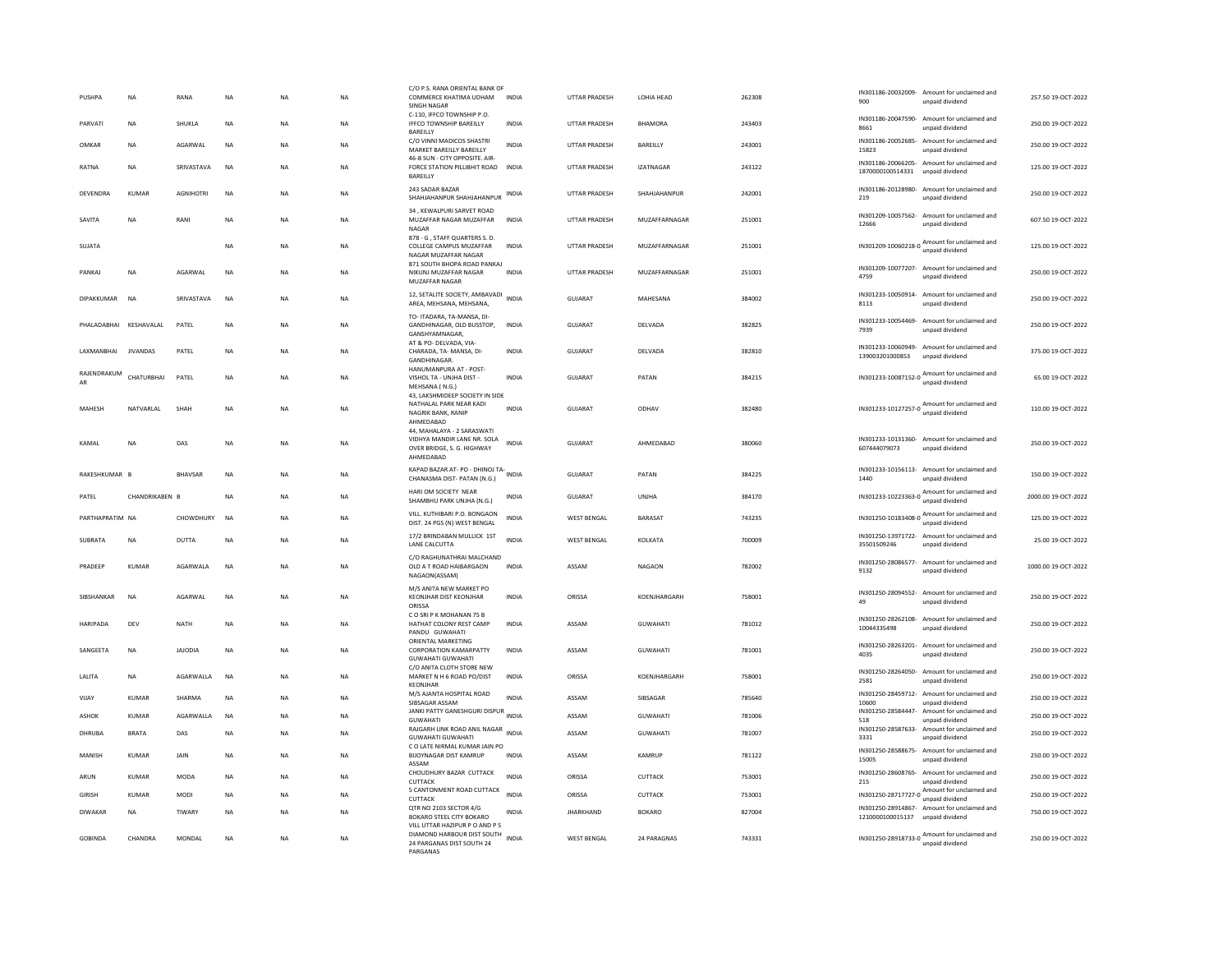| PRONATI                   | <b>NA</b>                | RAJKHOWA           | <b>NA</b> | <b>NA</b> | <b>NA</b> | MADHUBAN CHOLADHARA<br>JORHAT JORHAT<br>A/10 HAREKRISHNA NAGAR                              | <b>INDIA</b> | ASSAM                | <b>JORHAT</b>       | 785001 | 10638663255                | IN301250-28969018- Amount for unclaimed and<br>unpaid dividend  | 250.00 19-OCT-2022 |
|---------------------------|--------------------------|--------------------|-----------|-----------|-----------|---------------------------------------------------------------------------------------------|--------------|----------------------|---------------------|--------|----------------------------|-----------------------------------------------------------------|--------------------|
| <b>HARESH</b>             | BHAGWANDAS MANGLANI      |                    | <b>NA</b> | <b>NA</b> | <b>NA</b> | SOCIETY OPP JAWAHAR COLONY<br>AMBAVADI SARDARNAGAR<br>AHMEDABAD                             | <b>INDIA</b> | GUIARAT              | ODHAV               | 382475 | 10295585533                | IN301276-15322109- Amount for unclaimed and<br>unpaid dividend  | 897.50 19-OCT-2022 |
| VIIAY                     | DAHYALAL                 | MAKWANA            | <b>NA</b> | <b>NA</b> | <b>NA</b> | ROOM NO 1136 BLOCK NO 48<br>ASARWA MEGHANINAGAR<br>AHMEDABAD AHMEDABAD                      | <b>INDIA</b> | GUIARAT              | AHMEDARAD           | 380016 | IN301276-30055297-0        | Amount for unclaimed and<br>unpaid dividend                     | 500.00.19-QCT-2022 |
| ASLAM                     | ALI                      | HAJIASAGARALI NA   |           | <b>NA</b> | <b>NA</b> | NIRBHEY NAGAR SOCIETY PB<br>SAHEALAM TOLNAKA<br>AHMEDABAD                                   | <b>INDIA</b> | <b>GUJARAT</b>       | AHMEDABAD           | 380001 | 5815                       | IN301276-30058669- Amount for unclaimed and<br>unpaid dividend  | 250.00 19-OCT-2022 |
| PATEL                     | NARANBHAI                | TRIKAMDAS          | <b>NA</b> | <b>NA</b> | <b>NA</b> | 45 SHRINAGAR CO OP SOCIETY<br>SUKHAPURA MEHSANA MEHSANA INDIA<br>N GUJARAG                  |              | <b>GUJARAT</b>       | MAHESANA            | 384002 | IN301276-30281144-0        | Amount for unclaimed and<br>unpaid dividend                     | 897.50 19-OCT-2022 |
|                           | NARAYANBHAI JIVARAMDAS   | PATEL              | NA        | NA        | NA        | 26 KARSH NA NAGAR SOCIETY<br>KADA ROAD AT VISNAGAR<br><b>VISNAGAR N GUJARAT</b>             | INDIA        | GUJARAT              | VISNAGAR            | 384315 | 15025                      | IN301276-30377309- Amount for unclaimed and<br>unpaid dividend  | 500.00 19-OCT-2022 |
| PATEL                     | JIGNESHKUMAR BHOGILAL    |                    | <b>NA</b> | <b>NA</b> | <b>NA</b> | 15 CHANDANPARK SOCIETY BUS<br>STATION ROAD AT AND TA<br>VISNAGAR DIST MEHSANA N G           | <b>INDIA</b> | <b>GUJARAT</b>       | VISNAGAR            | 384315 | 221110100005185            | IN301276-30393648- Amount for unclaimed and<br>unpaid dividend  | 15.00 19-OCT-2022  |
| RANJINI                   | NA                       | RAJGOPALAN         | <b>NA</b> | NA        | NA        | PLOT NO K 519 SECTOR 20<br><b>GANDHINAGAR GANDHINAGAR</b>                                   | <b>INDIA</b> | GUJARAT              | <b>GANDHI NAGAR</b> | 382020 | IN301276-30403967-<br>4737 | Amount for unclaimed and<br>unpaid dividend                     | 500.00 19-OCT-2022 |
| PATFI                     | DIXITKUMAR               | SAVAIIRHAI         | <b>NA</b> | <b>NA</b> | <b>NA</b> | A/40 SHANKUNTAL SOCIETY T B<br>ROAD TA VIJAPUR DIST MEHSANA                                 | <b>INDIA</b> | GUIARAT              | DEI VADA            | 382870 | 3122                       | IN301276-30405702- Amount for unclaimed and<br>unpaid dividend  | 500.00 19-OCT-2022 |
| SAILAJA                   | <b>NA</b>                | PINDIPROLI         | <b>NA</b> | <b>NA</b> | <b>NA</b> | C/O STOCK HOLDING<br>CORPORATION OF IND 11<br>AVANTIKA COMPLEX LIMDA LANE<br><b>IAMNGAR</b> | <b>INDIA</b> | GUJARAT              | JAMNAGAR            | 361001 | 20501509151                | IN301276-30426467- Amount for unclaimed and<br>unpaid dividend  | 125.00 19-OCT-2022 |
| KANAYALAL                 | AILDAS                   | RAISINGHANI        | <b>NA</b> | <b>NA</b> | <b>NA</b> | PLOT NO 97 WARD NO 2/B<br>ADIPUR ADIPUR                                                     | <b>INDIA</b> | <b>GUJARAT</b>       | GANDHIDAM           | 370205 |                            | IN301276-30454149-0 Amount for unclaimed and<br>unpaid dividend | 250.00 19-OCT-2022 |
| <b>KEYUR</b>              | NEMCHAND                 | SHAH               | <b>NA</b> | <b>NA</b> | NA        | NIKUNJ 2 SRI NIVAS COLONY NEAR INDIA<br>JAY CABLE JAMNAGAR                                  |              | GUJARAT              | JAMNAGAR            | 361005 | 16122                      | IN301276-30483699- Amount for unclaimed and<br>unpaid dividend  | 250.00 19-OCT-2022 |
| PATEL                     | SOMABHAI                 | PURUSHOTTAM<br>DAS | <b>NA</b> | <b>NA</b> | <b>NA</b> | 1 / ARBUDANAGAR VIBHAG 1<br>NEAR G.E.B PATAN (NORTH<br>GUJARAT)                             | <b>INDIA</b> | <b>GUJARAT</b>       | PATAN               | 384265 | 584                        | IN301276-30620936- Amount for unclaimed and<br>unpaid dividend  | 250.00 19-OCT-2022 |
| HASMUKHRHAI DAHYARHAI     |                          | PATFI              | <b>NA</b> | <b>NA</b> | <b>NA</b> | SHREEJIPARK SOCIETY<br>KHEDTASIYA ROAD NEAR LAXMI INDIA<br>PARTY PLOT. HIMATNAGAR           |              | GUIARAT              | <b>HIMATNAGAR</b>   | 383001 | 12420100010872             | IN301276-30654770- Amount for unclaimed and<br>unpaid dividend  | 500.00.19-QCT-2022 |
| SHYAMALENDU NA            |                          | SARKAR             | NA        | NA        | NA        | PLOTNO BF/296 SECTOR I SALT<br>LAKE CITY CALCUTTA CALCUTTA<br>AMAR PAWN BROKERS AND         | INDIA        | <b>WEST BENGAL</b>   | KOLKATA             | 700064 | 1190013487                 | IN301313-20122415- Amount for unclaimed and<br>unpaid dividend  | 500.00 19-OCT-2022 |
| ASWATHANARA SETTY<br>YANA |                          | ${\sf CR}$         | NA        | <b>NA</b> | NA        | MONEY LENDERS OPO ROAD<br>CHIKBALLAPUR CHIKBALLAPUR                                         | <b>INDIA</b> | KARNATAKA            | CHIKBALLAPUR        | 562101 |                            | IN301313-20127149-0 Amount for unclaimed and<br>unpaid dividend | 250.00 19-OCT-2022 |
| GONDI                     | RAMAKOTESWA<br><b>RA</b> | <b>RAO</b>         | <b>NA</b> | <b>NA</b> | <b>NA</b> | DAVAIIGUDEM ALLAPURAM PO<br><b>GANNAVARAM MAL KRISHNA</b><br>DIST                           | <b>INDIA</b> | ANDHRA PRADESH       | JAGGAYAPETH         | 521101 | 3896                       | IN301313-20473071- Amount for unclaimed and<br>unpaid dividend  | 250.00 19-OCT-2022 |
| <b>RADHA</b>              | V                        | KAMATH             | <b>NA</b> | NA        | NA        | HOUSE NO 15/9/494 15 BENDOOR INDIA<br>MANGALORE MANGALORE                                   |              | KARNATAKA            | MANGALORE           | 575002 | 4185                       | IN301313-20709546- Amount for unclaimed and<br>unpaid dividend  | 250.00 19-OCT-2022 |
| RAJARAMAN                 | <b>NA</b>                | $\vee$             | <b>NA</b> | NA        | NA        | NO 9 NGO COLONY CHELLAM<br>ILLAM SRIVILLIPUTTUR<br>SRIVILLIPUTTUR                           | INDIA        | TAMIL NADU           | ARUPPUKKOTTAI       | 626125 |                            | IN301313-21061862-0 Amount for unclaimed and                    | 25.00 19-OCT-2022  |
| AMIT                      | SAKALCHAND               | PATEL              | NA        | NA        | NA        | 5 NALA COMPLEX, DUFNALA,<br>SHAHIBAUG, AHMEDABAD                                            | <b>INDIA</b> | GUJARAT              | AHMEDABAD           | 380004 | IN301321-10112997-0        | Amount for unclaimed and<br>unpaid dividend                     | 500.00 19-OCT-2022 |
| GITABEN                   | PRAKASHKUMA<br>R         | PATEL              | <b>NA</b> | NA        | NA        | 1, NEW RATNAKAR SOCIETY PART<br>I RANIP AHMEDABAD                                           | <b>INDIA</b> | GUJARAT              | ODHAV               | 382480 |                            | IN301321-10170148-0 Amount for unclaimed and<br>unpaid dividend | 500.00 19-OCT-2022 |
| <b>BHAVNA</b>             | PRADIP                   | PARIKH             | <b>NA</b> | <b>NA</b> | NA        | E/12 BHASKAR APPT NR BHAVIN<br>VISHYA VIHAR MIRAMBICA ROAD INDIA<br>NARANPURA, AHMEDABAD    |              | <b>GUJARAT</b>       | AHMEDABAD           | 380013 | 5870                       | IN301321-10300542- Amount for unclaimed and<br>unpaid dividend  | 125.00 19-OCT-2022 |
| DAMINI                    | KIRANKUMAR               | MEHTA              | <b>NA</b> | <b>NA</b> | <b>NA</b> | 5, BANAS BANK SOCIETY COLLEGE<br>COMPOUND PALANPUR DIST<br>BANASKANTHA (N G)                | <b>INDIA</b> | GUIARAT              | <b>PALANPUR</b>     | 385001 |                            | IN301321-10318702-0 Amount for unclaimed and<br>unpaid dividend | 250.00 19-OCT-2022 |
| GURJEET                   | NA                       | KAUR               | <b>NA</b> | <b>NA</b> | NA        | C 29 SARVODAYA NAGAR<br>KANPUR                                                              | INDIA        | UTTAR PRADESH        | KANPUR              | 208012 | 390                        | IN301330-17143354- Amount for unclaimed and<br>unpaid dividend  | 250.00 19-OCT-2022 |
| URMILA                    | <b>NA</b>                | DEVI               | <b>NA</b> | <b>NA</b> | <b>NA</b> | URMILA DEVI C/O ASHOK KUMAR<br>FLAT NO. F-90 RESERVE BANK<br>STAFF QR. KURJI MORE PATNA     | <b>INDIA</b> | <b>BIHAR</b>         | PATNA               | 800010 | 51025194340                | IN301330-17207024- Amount for unclaimed and<br>unpaid dividend  | 250.00 19-OCT-2022 |
| <b>HARISH</b>             | KANAIYALAL               | KHARVA             | NA        | <b>NA</b> | <b>NA</b> | NAVAPURA KHARVAWAD SRP<br>ROAD BARODA                                                       | INDIA        | GUJARAT              | VADODARA            | 390001 | IN301330-17213906-8        | Amount for unclaimed and<br>unpaid dividend                     | 142.50 19-OCT-2022 |
| MANOHAR                   | NA                       | KHUSHALANI         | NA        | NA        | NA        | 56 AMBICA SOCIETY BH RTO SANT<br>KANWAR COLONY BARODA                                       | <b>INDIA</b> | GUJARAT              | VADODARA            | 390006 |                            | IN301330-17230185-0 Amount for unclaimed and                    | 250.00 19-OCT-2022 |
| <b>BANSI</b>              | DHAR                     | SHARMA             | NA        | NA        | NA        | C 44 HASTADIA BHAWAN BAJAJ<br>NAGAR JAIPUR RAJASTHAN                                        | <b>INDIA</b> | RAJASTHAN            | <b>JAIPUR</b>       | 302017 | 7505                       | IN301330-17273327- Amount for unclaimed and<br>unpaid dividend  | 250.00 19-OCT-2022 |
| KRISHNA                   | NA                       | MOHAN              | <b>NA</b> | <b>NA</b> | NA        | 163 MANINAGAR EXTENTION<br>KANDAWA ROAD CHITAIPUR<br>VARANAS                                | <b>INDIA</b> | UTTAR PRADESH        | CHOLAPUR            | 221106 |                            | IN301330-17276010-0 Amount for unclaimed and                    | 500.00 19-OCT-2022 |
| KALPANA                   | <b>NA</b>                | JAIN               | <b>NA</b> | <b>NA</b> | <b>NA</b> | H 1/29 KRISHNA PURAM<br><b>G.T.ROAD KANPUR</b>                                              | <b>INDIA</b> | <b>UTTAR PRADESH</b> | <b>KANPUR</b>       | 208007 | IN301330-17346055-<br>1073 | Amount for unclaimed and<br>unpaid dividend                     | 250.00 19-OCT-2022 |
| <b>HIRAMANI</b>           | NA                       | SULTANIA           | <b>NA</b> | NA        | NA        | RAJESH BHANDAR PUSTAK PATH<br>UPPER BAZAR RANCHI                                            | <b>INDIA</b> | <b>JHARKHAND</b>     | RANCHI              | 834001 | 2309                       | IN301330-17429376- Amount for unclaimed and<br>unpaid dividend  | 250.00 19-OCT-2022 |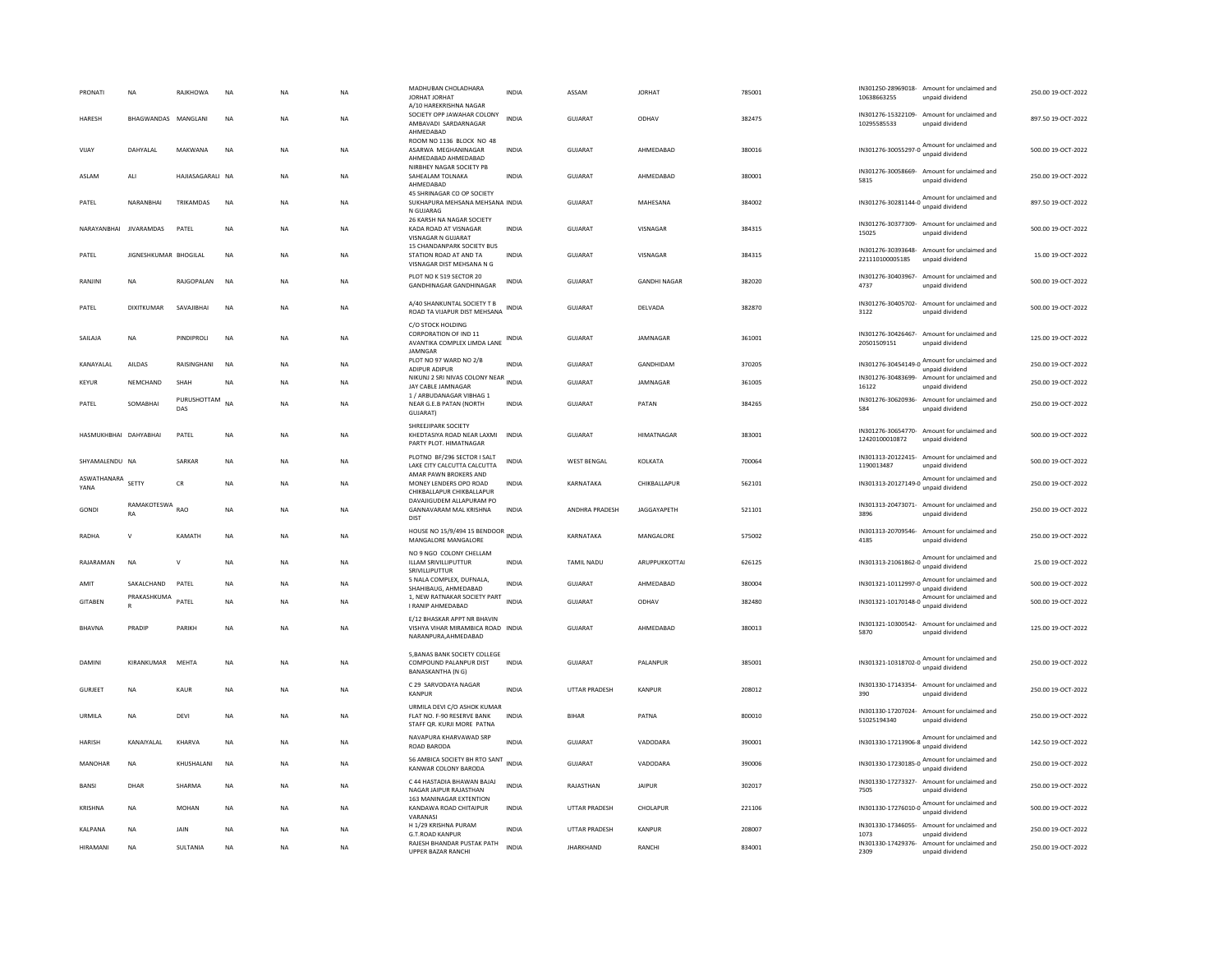| <b>REKHA</b>                                  | <b>NA</b>    | SULTANIA                   | <b>NA</b>   | <b>NA</b>   | <b>NA</b> | RAJESH BHANDAR PUSTAK PATH<br>UPPER BAZAR RANCHI<br>VILL PO. KANTI DIST.                      | <b>INDIA</b> | <b>JHARKHAND</b>      | RANCHI               | 834001 | 695                               | IN301330-17429729- Amount for unclaimed and<br>unpaid dividend  | 250.00 19-OCT-2022  |
|-----------------------------------------------|--------------|----------------------------|-------------|-------------|-----------|-----------------------------------------------------------------------------------------------|--------------|-----------------------|----------------------|--------|-----------------------------------|-----------------------------------------------------------------|---------------------|
| SAJAWAL                                       | <b>NA</b>    | SINGH                      | NA          | <b>NA</b>   | <b>NA</b> | MUZAFFARPUR BIHAR<br>MUZAFFARPUR<br>C/O M/S BALDEV KUMAR SADHU                                | <b>INDIA</b> | <b>BIHAR</b>          | <b>BAKHRA</b>        | 843109 | 188310                            | IN301330-17435810- Amount for unclaimed and<br>unpaid dividend  | 250.00 19-OCT-2022  |
| SADHU                                         | <b>NA</b>    | RAM                        | <b>NA</b>   | <b>NA</b>   | NA        | RAM COMMISSION AGENT BN 14<br>ANAJ MANDI, CHEEKA DISTT<br>KAITHAI                             | <b>INDIA</b> | MAHARASHTRA           | <b>MUMBAI</b>        | 400001 |                                   | IN301330-17442839-0 Amount for unclaimed and<br>unpaid dividend | 250.00 19-OCT-2022  |
| GAYATRI                                       | NA           | SHARMA                     | NA          | NA          | NA        | H.NO. 20, RANJIT PURAM<br>HARIVIHAR (VIJAY PARK)<br>DEHRADUN, DEHRADUN,                       | INDIA        | UTTARAKHAND           | DEHRADUN             | 248001 | 10159732938                       | IN301330-17456312- Amount for unclaimed and<br>unpaid dividend  | 250.00 19-OCT-2022  |
| <b>RAMESH</b>                                 | <b>NA</b>    | <b>KUMAR</b>               | <b>NA</b>   | <b>NA</b>   | <b>NA</b> | LOHA MANDI, C/O KEWAL<br>KRISHAN DHARM PAL, AMRITSAR INDIA<br>(PB)                            |              | PUNJAB                | AMRITSAR             | 143006 | 13073                             | IN301330-17457643- Amount for unclaimed and<br>unpaid dividend  | 225.00 19-OCT-2022  |
| RAJKETANFINAN<br>CEANDINVESTM NA<br>ENTPVTLTD |              | <b>NA</b>                  | <b>NA</b>   | <b>NA</b>   | <b>NA</b> | 12 PREM MILAN 87-B NAPEAN SEA<br>ROAD MUMBAI MUMBAI                                           |              | MAHARASHTRA           | <b>MUMBAI</b>        | 400006 | 109072078                         | IN301330-17527221- Amount for unclaimed and<br>unpaid dividend  | 250.00 19-OCT-2022  |
| KUSUM                                         | LATA         | TARACHANDKHA NA<br>NDELWAL |             | <b>NA</b>   | <b>NA</b> | 40 RAJSTAMBH SOC OPP BARODA<br>HIGH SCHOOL POLO GROUND<br><b>BARODA</b>                       | <b>INDIA</b> | GUJARAT               | VADODARA             | 390001 | 4923                              | IN301330-17746091- Amount for unclaimed and<br>unpaid dividend  | 375.00 19-OCT-2022  |
| ASHA                                          | NA           | AGARWAL                    | $_{\sf NA}$ | $_{\sf NA}$ | NA        | SEWA KUNJ VRINDAVAN<br>MATHURA MATHURA                                                        | <b>INDIA</b> | UTTAR PRADESH         | VRINDABAN            | 281121 | 51032                             | IN301330-17872693- Amount for unclaimed and<br>unpaid dividend  | 3725.00 19-OCT-2022 |
| CENTURY                                       | CONSULTANTS  | <b>ITD</b>                 | <b>NA</b>   | <b>NA</b>   | <b>NA</b> | 21, ASHOK MARG LUCKNOW                                                                        | <b>INDIA</b> | MAHARASHTRA           | MUMBAI               | 400001 | IN301330-17901952-0               | Amount for unclaimed and<br>unpaid dividend                     | 1500.00 19-OCT-2022 |
| MAYA                                          | ARJUN        | KATARIA                    | NA          | NA          | NA        | 3/7 RAVI SOCIETY LAM ROAD<br>DEVLALI CAMP NASHIK                                              | INDIA        | MAHARASHTRA           | DEOLALI              | 422401 | 1931                              | IN301330-18063977- Amount for unclaimed and<br>unpaid dividend  | 50.00 19-OCT-2022   |
| NATWAR                                        | LAL          | RATHI                      | NA          | NA          | NA        | C K 21/1 LABHI CHAUTRA CHOWK INDIA<br>VARANASI                                                |              | UTTAR PRADESH         | VARANASI             | 221001 | 14887                             | IN301330-18068390- Amount for unclaimed and<br>unpaid dividend  | 750.00 19-OCT-2022  |
| GURBAX                                        | LAL          | VFRMA                      | <b>NA</b>   | <b>NA</b>   | <b>NA</b> | E.N 17 RASTA MOHALLA NEAR RAJ INDIA<br>MAHAL HOTEL JALANDHAR                                  |              | PUNIAR                | JALANDHAR            | 144001 |                                   | IN301330-18089153-0 Amount for unclaimed and<br>unpaid dividend | 1795.00 19-OCT-2022 |
| SMT                                           | SHUBHA       | SEHGAL                     | <b>NA</b>   | <b>NA</b>   | <b>NA</b> | 7 WARD NO 14 BEHIND POLICE<br>CHOWKI SHUJALPUR MANDI<br>SHUJALPUR MANDI MP                    | <b>INDIA</b> | MAHARASHTRA           | <b>MUMBAI</b>        | 400001 |                                   | IN301330-18109428-0 Amount for unclaimed and<br>unpaid dividend | 250.00 19-OCT-2022  |
| MANISH                                        | <b>NA</b>    | <b>KUMAR</b>               | NA          | <b>NA</b>   | <b>NA</b> | C/OKANHAIYA LAL NAND LAL P.O.<br>HASANPUR ROAD SAMASTIPUR<br><b>BIHAR SAMASTIPUR BIHAR</b>    | <b>INDIA</b> | <b>BIHAR</b>          | KUNDAL               | 848205 | 180                               | IN301330-18284069- Amount for unclaimed and<br>unpaid dividend  | 250.00 19-OCT-2022  |
| MANJU                                         | <b>NA</b>    | SINGH                      | NA          | <b>NA</b>   | NA        | TEUS KOTHI THAKUR BARI ROAD<br>KADAM KUAN PATNA                                               | <b>INDIA</b> | RIHAR                 | PATNA                | 800003 | 1190020659                        | IN301330-18404343- Amount for unclaimed and<br>unpaid dividend  | 250.00 19-OCT-2022  |
| PRASHANT                                      | KUMAR        | JAIN                       | <b>NA</b>   | <b>NA</b>   | <b>NA</b> | H NO 128 MOTAR STAND WARD<br>DHAMTARI CHHATTISGARH<br>DHAMTARI CHHATTISGARH                   | <b>INDIA</b> | CHHATTISGARH          | DHAMTARI             | 493773 | 26079                             | IN301330-18420183- Amount for unclaimed and<br>unpaid dividend  | 1000.00 19-OCT-2022 |
| RAJESH                                        | <b>NA</b>    | KUMAR                      | <b>NA</b>   | <b>NA</b>   | <b>NA</b> | C/O GOEL ELECTRONIC PRODUCTS<br>MALAHIPAKARI (KANKAR BAGH)<br>LOHIA NAGAR PATNA               | <b>INDIA</b> | BIHAR                 | PATNA                | 800020 | 394000101104186                   | IN301330-18717088- Amount for unclaimed and<br>unpaid dividend  | 225.00 19-OCT-2022  |
| VIJAYENDRA                                    | <b>NA</b>    | SINGH                      | <b>NA</b>   | <b>NA</b>   | <b>NA</b> | 10/3 F/1 TILAK NAGAR ALLAHPUR INDIA<br>ALLAHABAD<br>C\O R N KHARE AND ASSOCIATES J            |              | UTTAR PRADESH         | ALLAHABAD            | 211006 | 1190006573                        | IN301330-18947906- Amount for unclaimed and<br>unpaid dividend  | 257.50 19-OCT-2022  |
| AIAY                                          | <b>NA</b>    | KHARF                      | <b>NA</b>   | <b>NA</b>   | <b>NA</b> | R BIRLA MARG KOLGAWAN SATNA INDIA<br>MP                                                       |              | <b>MADHYA PRADESH</b> | SATNA                | 485001 | 202010100002165                   | IN301330-19023359- Amount for unclaimed and<br>unpaid dividend  | 125.00 19-OCT-2022  |
| GOUTAM                                        | <b>NA</b>    | SHARMA                     | <b>NA</b>   | <b>NA</b>   | <b>NA</b> | C/O. SANTOSH SHARMA BORA<br>PATTI LAL BAZAR<br>GANESH<br>CHOWK JHARIA<br>DHANBAD              | <b>INDIA</b> | <b>JHARKHAND</b>      | DHANSAR              | 828111 |                                   | IN301330-19064776-0 Amount for unclaimed and<br>unpaid dividend | 1500.00 19-OCT-2022 |
| SHIV                                          | NARAYAN      | <b>VISHNOI</b>             | <b>NA</b>   | NA          | <b>NA</b> | 13 LIG DOUBLE STORY HEMANT<br>VIHAR BARRA 2 KANPUF<br>210 ASHIRWAD VILLA SOCIETY              | <b>INDIA</b> | <b>UTTAR PRADESH</b>  | KANPUR               | 208027 | 6037                              | IN301330-19078572- Amount for unclaimed and<br>unpaid dividend  | 385.00 19-OCT-2022  |
| <b>IAYPRAKASH</b>                             | $\mathbf{B}$ | VANARASI                   | <b>NA</b>   | <b>NA</b>   | <b>NA</b> | NEW CITYLIGHT ROAD<br><b>BHARTHANA SURAT</b>                                                  | <b>INDIA</b> | GUJARAT               | SURAT NANPURA        | 395007 | 1959                              | IN301330-19297401- Amount for unclaimed and<br>unpaid dividend  | 125.00 19-OCT-2022  |
| HITENDRA                                      | B            | VANARASI                   | NA          | <b>NA</b>   | <b>NA</b> | 208 ASHIRWAD VILLA SOCIETY<br>NEW CITY LIGHT ROAD<br><b>BHARTHANA SURAT</b>                   | <b>INDIA</b> | GUJARAT               | <b>SURAT NANPURA</b> | 395007 | 1961                              | IN301330-19297427- Amount for unclaimed and<br>unpaid dividend  | 375.00 19-OCT-2022  |
| ABDUL                                         | NA           | SALAM                      | $_{\sf NA}$ | NA          | NA        | EGG MERCHANT NEAR YADAY<br>DAIRY ASHOK MARKET PATNA,                                          | <b>INDIA</b> | BIHAF                 | PATNA                | 800001 | 1190006106                        | IN301330-19424530- Amount for unclaimed and<br>unpaid dividend  | 257.50 19-OCT-2022  |
| CHANDA                                        | <b>NA</b>    | SINGH                      | <b>NA</b>   | <b>NA</b>   | <b>NA</b> | B/402 PLANCO SHANTI AWAS<br>PLOT NO. 124 BORING<br>PATLIPUTRA ROAD PATNA                      | <b>INDIA</b> | <b>BIHAR</b>          | PATNA                | 800013 | IN301330-19460374-<br>24842       | Amount for unclaimed and<br>unpaid dividend                     | 250.00 19-OCT-2022  |
| DALIP                                         | NA           | KUMAR                      | NA          | <b>NA</b>   | NA        | <b>DELHI BEAUTY PARLOR</b><br>BAHARLGUNG ROAD BRL ROAD<br>KAURIRAM POST KAURIRAM<br>GORAKHPUI | <b>INDIA</b> | UTTAR PRADESH         | GORAKHPUR            | 273000 | 31901503577                       | IN301330-19469775- Amount for unclaimed and<br>unpaid dividend  | 1250.00 19-OCT-2022 |
| DHIRENDRA                                     | PRAKASH      | GOVIL                      | <b>NA</b>   | <b>NA</b>   | <b>NA</b> | 4 SA 16 JAWAHAR NAGAR JAIPUR<br>JAIPUR                                                        | <b>INDIA</b> | RAJASTHAN             | <b>JAIPUR</b>        | 302004 | 31010100225588                    | IN301330-19474031- Amount for unclaimed and<br>unpaid dividend  | 500.00 19-OCT-2022  |
| ADBHUT                                        | <b>KUMAR</b> | SHUKLA                     | NA          | <b>NA</b>   | NA        | <b>BANK OF BARODA BUILDING</b><br>SARYU KATRA MOTI LAL ROAD<br>DEORIA                         | INDIA        | UTTAR PRADESH         | DEORIA               | 274001 | 7166                              | IN301330-19481712- Amount for unclaimed and<br>unpaid dividend  | 125.00 19-OCT-2022  |
| ASHOK                                         | KU           | <b>MISHRA</b>              | $_{\sf NA}$ | NA          | <b>NA</b> | PLOT NO 1 BRAHMANAND NAGAR<br>EXTN DURGAKUND VARANASI                                         | <b>INDIA</b> | <b>UTTAR PRADESH</b>  | VARANASI             | 221005 | IN301330-19552939-<br>5739        | Amount for unclaimed and<br>unpaid dividend                     | 125.00 19-OCT-2022  |
| AHMAD                                         | HASEEB       | KHAN                       | <b>NA</b>   | <b>NA</b>   | <b>NA</b> | 7/64 TILAK NAGAR KANPUR                                                                       | <b>INDIA</b> | <b>UTTAR PRADESH</b>  | KANPUR               | 208001 | IN301330-19651831-<br>62310005698 | Amount for unclaimed and<br>unpaid dividend                     | 250.00 19-OCT-2022  |
| VIDYA                                         | RANI         | SHARMA                     | <b>NA</b>   | <b>NA</b>   | NA.       | C/O SWASTIK EMERY STONE<br>197/1 OLD PRIVATE BUS STAND<br>DAULAT BAG ROAD AJMER               | <b>INDIA</b> | RAIASTHAN             | AIMFR                | 305001 | IN301330-19654768-<br>103600      | Amount for unclaimed and<br>unpaid dividend                     | 250.00.19-OCT-2022  |
| KIRTI                                         | <b>NA</b>    | SISODIA                    | <b>NA</b>   | <b>NA</b>   | <b>NA</b> | E 2 /11 OFFICERS COLONY<br>DEVENDRA NAGAR RAIPUR<br>(CHATTISGARH)                             | <b>INDIA</b> | CHHATTISGARH          | RAIPUR               | 492001 | 10005209742                       | IN301330-19700497- Amount for unclaimed and<br>unpaid dividend  | 250.00.19-OCT-2022  |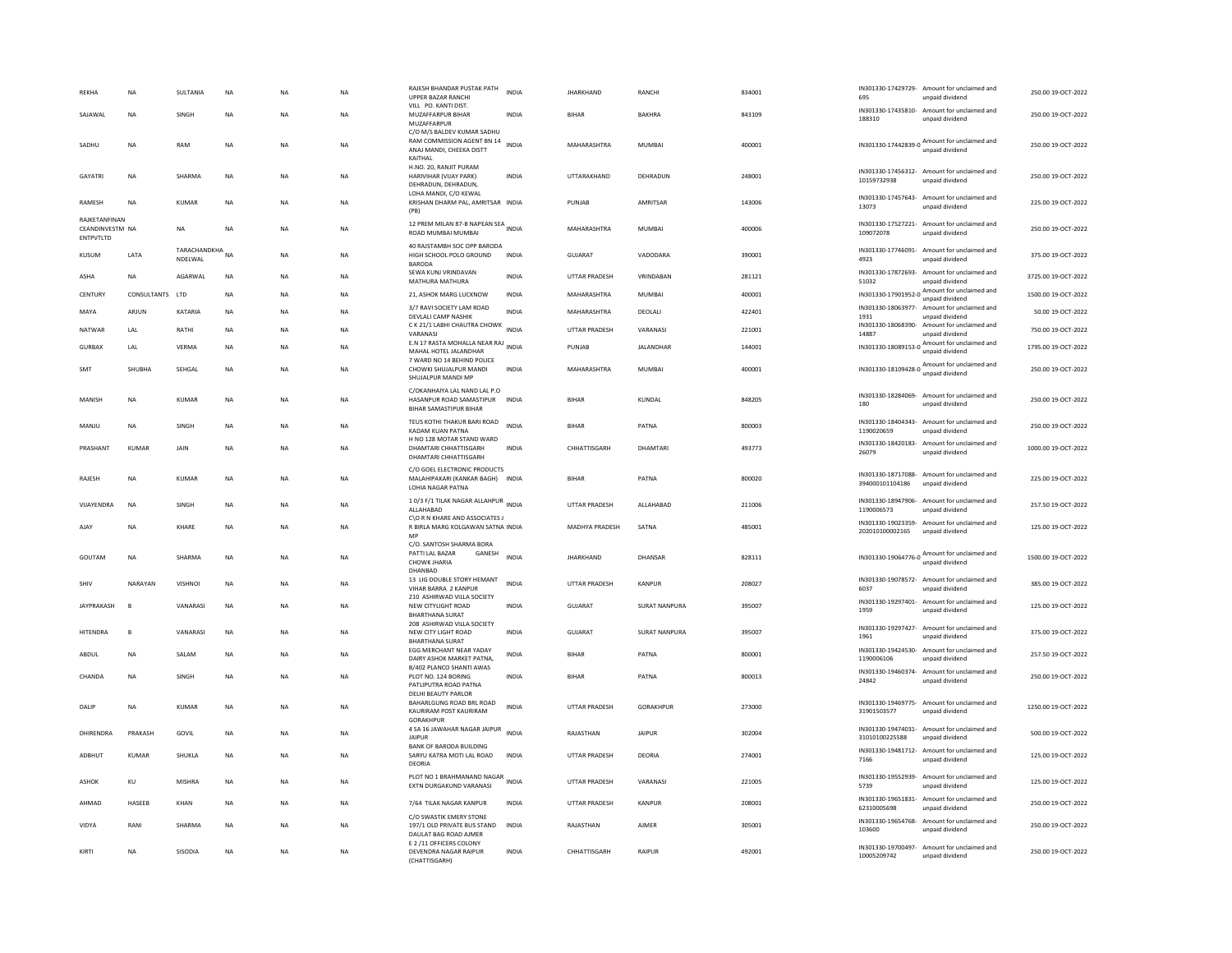| NARESH                | <b>KUMAR</b>       | AGARWAL        | <b>NA</b>   | <b>NA</b> | <b>NA</b> | C 45/14 RISHI NAGAR EXTENSION<br>UJJAIN MP UJJAIN MP                                                        | <b>INDIA</b> | MADHYA PRADESH     | UJJAIN               | 456001 | 30008979719                           | IN301330-19701447- Amount for unclaimed and<br>unpaid dividend  | 250.00 19-OCT-2022  |
|-----------------------|--------------------|----------------|-------------|-----------|-----------|-------------------------------------------------------------------------------------------------------------|--------------|--------------------|----------------------|--------|---------------------------------------|-----------------------------------------------------------------|---------------------|
| HARSHADRAI            | PARSOTAMDAS        | RUGHNATHWAL    | <b>NA</b>   | <b>NA</b> | NA.       | 49 SANT TUKARAM SOCIETY 2<br>BHATAR ROAD BHATAR ROAD<br>SURAT                                               | <b>INDIA</b> | GUIARAT            | <b>SURAT NANPURA</b> | 395007 | 2165                                  | IN301330-19722291- Amount for unclaimed and<br>unpaid dividend  | 375.00.19-OCT-2022  |
| RASIKBHAI             | VALLABHBHAI        | PATEL          | NA          | <b>NA</b> | <b>NA</b> | 104 GANGA JAMNA APT 1ST<br>FLOOR OPP SATYAM NAGAR ATPO INDIA<br><b>KABILPORE NAVSARI</b>                    |              | GUJARAT            | NAVASARI             | 396424 | 6000100002575                         | IN301330-19745560- Amount for unclaimed and<br>unpaid dividend  | 1250.00 19-OCT-2022 |
| SHEO                  | SHANKAR            | PRASAD         | <b>NA</b>   | <b>NA</b> | <b>NA</b> | SHEO SHANKAR PRASAD SHANKAR<br>MARKET MAIN ROAD BODDAM<br><b>BAZAR HAZARIBAGH</b>                           | <b>INDIA</b> | <b>BIHAR</b>       | HAZARIBAGH           | 825301 | IN301330-19786075-0                   | Amount for unclaimed and<br>unpaid dividend                     | 750.00 19-OCT-2022  |
| GAJANAND              | <b>NA</b>          | NARNOLI        | <b>NA</b>   | <b>NA</b> | NA        | BHADANI NAGAR HAZARIBAGH<br>HAZARIBAGH HAZARIBAGH<br><b>JHARKHAND</b>                                       | <b>INDIA</b> | <b>JHARKHAND</b>   | RAMGARH CANTT.       | 829105 |                                       | IN301330-19788214-0 Amount for unclaimed and<br>unpaid dividend | 250.00 19-OCT-2022  |
| RAMESH                | RAMCHANDRA BAGUI   |                | <b>NA</b>   | <b>NA</b> | <b>NA</b> | PLOT NO 3 S NO 58/7 B<br>SIDDHESHWAR NAGAR NR<br>MAHADUBABA MANDIR JAIL<br>ROAD, NASHIK ROAD                | <b>INDIA</b> | MAHARASHTRA        | SINNAR               | 422101 | 11772                                 | IN301330-19842353- Amount for unclaimed and<br>unpaid dividend  | 25.00 19-OCT-2022   |
| ATUL                  | CHANDRAKANT JADHAV |                | <b>NA</b>   | <b>NA</b> | <b>NA</b> | AAKASH AT CHINCHOLI POST<br>DEHU ROAD TAL HAVELI PUNE                                                       | INDIA        | MAHARASHTRA        | <b>NIRA</b>          | 412101 | IN301330-19951029-<br>4099            | Amount for unclaimed and<br>unpaid dividend                     | 250.00 19-OCT-2022  |
| RAKESHKUMAR H         |                    | PATEL          | <b>NA</b>   | <b>NA</b> | <b>NA</b> | PO ALHADPURA VIA BODELI DIST<br><b>BARODA DIST BARODA</b>                                                   | <b>INDIA</b> | <b>GUJARAT</b>     | <b>DHABHOIR.S</b>    | 391135 | 6419                                  | IN301330-19979315- Amount for unclaimed and<br>unpaid dividend  | 250.00 19-OCT-2022  |
| SATYENDRA             | SINGH              | RAWAT          | $_{\sf NA}$ | NA        | NA        | NEER BLOCK COLONY KESAV<br>COLONY SHEOPUR MP SHEOPUR INDIA<br>MP                                            |              | MADHYA PRADESH     | SHEOPUR(BARODA)      | 476337 | 30099776279                           | IN301330-20012454- Amount for unclaimed and<br>unpaid dividend  | 200.00 19-OCT-2022  |
| <b>MANOJ</b>          | BHOJRAJJI          | <b>BHATTAD</b> | <b>NA</b>   | <b>NA</b> | <b>NA</b> | PLOT NO 35 GEETAKOTHI<br>COSMOS TOWN NIT LEYOUT<br>TRIMURTI NAGAR NAGPUR                                    | <b>INDIA</b> | MAHARASHTRA        | NAGPUR               | 440022 | 100003071011                          | IN301330-20028782- Amount for unclaimed and<br>unpaid dividend  | 250.00 19-OCT-2022  |
| VIJAYA                | <b>NA</b>          | GROVER         | NA          | <b>NA</b> | <b>NA</b> | 14 PARK ROAD ALLAHABAD<br>ALLAHABAD                                                                         | <b>INDIA</b> | UTTAR PRADESH      | ALLAHABAD            | 211002 | 35001000026405                        | IN301330-20067521- Amount for unclaimed and<br>unpaid dividend  | 750.00 19-OCT-2022  |
| <b>MOHAN</b>          | LAL                | MEHRA          | <b>NA</b>   | <b>NA</b> | <b>NA</b> | D 1/41 LAHORI TOLA PHOOTA<br>GANESH VARANASI VARANASI                                                       | <b>INDIA</b> | UTTAR PRADESH      | VARANASI             | 221001 | IN301330-20103989-<br>9086            | Amount for unclaimed and<br>unpaid dividend                     | 50.00 19-OCT-2022   |
| VINOD                 | <b>NA</b>          | <b>KUMAR</b>   | <b>NA</b>   | <b>NA</b> | <b>NA</b> | 3/81 HOUSING BOARD.<br>SRIGANGANAGAR(RAJASTHAN)                                                             | INDIA        | RAJASTHAN          | SRI GANGANAGAR       | 335001 | 700701010006920                       | IN301330-20148687- Amount for unclaimed and<br>unpaid dividend  | 250.00 19-OCT-2022  |
| MANJU                 | <b>NA</b>          | <b>GUPTA</b>   | NA          | <b>NA</b> | NA        | 44 MODI MILL WARD NO 1 NIMKA INDIA<br><b>THANA SIKAR</b>                                                    |              | RAJASTHAN          | SRI MADHOPUR         | 332713 | 51053266379                           | IN301330-20176914- Amount for unclaimed and<br>unpaid dividend  | 250.00 19-OCT-2022  |
| KIRAN                 | DEVI               | AGARWAL        | <b>NA</b>   | <b>NA</b> | <b>NA</b> | W/O GOPAL KUMAR GARG WARD<br>NO 4 TEL NIMKA THANA SIKAR<br>RAJ                                              | <b>INDIA</b> | RAJASTHAN          | <b>SRI MADHOPUR</b>  | 332713 | 17436                                 | IN301330-20297992- Amount for unclaimed and<br>unpaid dividend  | 500.00 19-OCT-2022  |
| SHASHI                | <b>BHUSHAN</b>     | SINGH          | <b>NA</b>   | <b>NA</b> | <b>NA</b> | <b>B65 ASHOKPURI MAURYA PATH</b><br>KHAJPURA PATNA                                                          | INDIA        | <b>BIHAR</b>       | PATNA                | 800014 | 151581                                | IN301330-20466116- Amount for unclaimed and<br>unpaid dividend  | 250.00 19-OCT-2022  |
| JAISHREE              | NA                 | <b>GUPTA</b>   | NA          | NA        | NA        | C 35 B D A COLONY KOH E FIZA<br><b>RHOPAL MP</b>                                                            | <b>INDIA</b> | MADHYA PRADESH     | <b>BHOPAL</b>        | 462001 | IN301330-20488984-<br>107510023975    | Amount for unclaimed and<br>unnaid dividend                     | 250.00 19-OCT-2022  |
| PUSHPA                | <b>NA</b>          | RANI           | <b>NA</b>   | <b>NA</b> | <b>NA</b> | HOUSE NO. 40 VIKAS NAGAR<br>NAWANSHAHR DOABA<br>NAWANSHAHR DOABA                                            | <b>INDIA</b> | PUNJAB             | <b>BANGA</b>         | 144514 | 21460100003324                        | IN301330-20838041- Amount for unclaimed and<br>unpaid dividend  | 625.00 19-OCT-2022  |
| G                     | U                  | NANDAPURMAT    | <b>NA</b>   | <b>NA</b> | <b>NA</b> | NO 18 SHREE GURU KRUPA IST<br>CROSS MARUTINAGAR 80 FEET<br>ROAD NAGARBHAVI ROAD<br>CHANDRA LAYOUT BANGALORE | <b>INDIA</b> | KARNATAKA          | BANGALORE            | 560072 | 10021326231                           | IN301356-20090606- Amount for unclaimed and<br>unpaid dividend  | 125.00 19-OCT-2022  |
| DEBKUMAR              | <b>NA</b>          | NANDAN         | <b>NA</b>   | <b>NA</b> | <b>NA</b> | 241 FL, BENINANDAN STREET<br>WARD NO - 71 KOLKATA KOLKATA                                                   | <b>INDIA</b> | <b>WEST BENGAL</b> | <b>KOI KATA</b>      | 700025 | IN301356-20579869-0                   | Amount for unclaimed and<br>unpaid dividend                     | 300.00.19-OCT-2022  |
| PATEL                 | NEHALBEN           | HASMUKHBHAI NA |             | <b>NA</b> | <b>NA</b> | B/6, KARNAVATI APPARTMENT<br>OPP. KIRTY DAIRY, HIRAWADI<br>MAHAVIRNAGAR ROAD, SAIJPUR<br>AHMEDABAD          | <b>INDIA</b> | GUJARAT            | <b>NARODA</b>        | 382345 | 5010                                  | IN301469-10091140- Amount for unclaimed and<br>unpaid dividend  | 125.00 19-OCT-2022  |
| JAMEELAHMED           |                    |                | <b>NA</b>   | <b>NA</b> | <b>NA</b> | 3952 1ST CROSS RAHIM SAB<br>LAYOUT BANGARPET BANGARPET                                                      |              | KARNATAKA          | KOLAR                | 563114 | 5010028745                            | IN301477-10054911- Amount for unclaimed and<br>unpaid dividend  | 125.00 19-OCT-2022  |
| <b>RESHMA</b>         | <b>NA</b>          | POONIA         | <b>NA</b>   | <b>NA</b> | <b>NA</b> | H NO.2043 SAINIK COLONY<br>SECTOR-49 FARIDABAD (<br><b>HARYANA</b>                                          | <b>INDIA</b> | <b>HARYANA</b>     | FARIDABAD            | 121001 |                                       |                                                                 | 125.00 19-OCT-2022  |
| PRITAM                | NA                 | MEHTA          | NA          | <b>NA</b> | NA        | H,NO. 729 MOHALLA MANDI<br>ACHHAR WALI GALI SONIPAT<br>SONIPAT                                              | <b>INDIA</b> | HARYANA            | SONEPAT              | 131001 | 993                                   | IN301477-20050196- Amount for unclaimed and<br>unpaid dividend  | 250.00 19-OCT-2022  |
| LAXMI                 | <b>NA</b>          | MALI           | <b>NA</b>   | <b>NA</b> | <b>NA</b> | 9/5006 KAUSHIK PURI GALI NO. -4, INDIA<br>OLD SEELAM PUR DELHI                                              |              | DELHI              | DELHI                | 110031 | IN301477-20081029-<br>600201010012957 | Amount for unclaimed and<br>unpaid dividend                     | 250.00 19-OCT-2022  |
| TILAK                 | RAJ                | ARORA          | <b>NA</b>   | <b>NA</b> | <b>NA</b> | TILAK RAJ, D-47, RAM GANGA<br>VIHAR, PHASE-II, KANTH ROAD,<br>MORADARAD                                     | <b>INDIA</b> | UTTAR PRADESH      | MORADABAD            | 244001 | 19001501405                           | IN301477-30043982- Amount for unclaimed and<br>unpaid dividend  | 897.50 19-OCT-2022  |
| RAJESHKUMAR A         |                    | PATEL          | <b>NA</b>   | <b>NA</b> | <b>NA</b> | AT TAJPUR TA PRANTIJ DIST-<br>SABARKANTHA DIST-<br>SABARKANTHA                                              | INDIA        | GUJARAT            | SONASAN              | 383205 | 283010100045951                       | IN301485-10326487- Amount for unclaimed and<br>unpaid dividend  | 125.00 19-OCT-2022  |
| <b>DIVYESH</b>        | К                  | PANCHAL        | NA          | <b>NA</b> | NA        | C/11. DELUX APPARTMENT OLD<br>SHARDA MANDIR ROAD<br>ELLESBRIDGE AHMEDABAD                                   | <b>INDIA</b> | <b>GUJARAT</b>     | AHMEDABAD            | 380006 |                                       | IN301485-10349950-0 Amount for unclaimed and                    | 500.00 19-OCT-2022  |
| ARVINDKUMAR DAYALBHAI |                    | PATEL          | <b>NA</b>   | <b>NA</b> | <b>NA</b> | 100, BHAGAT FALIYA PENTHAN AT-<br>PENTHAN, TAL-JALALPORE DIST- INDIA<br>NAVSARI (GUJARAT)                   |              | <b>GUJARAT</b>     | NAVASARI             | 396445 | 457010100026725                       | IN301485-10351121- Amount for unclaimed and<br>unpaid dividend  | 250.00 19-OCT-2022  |
| SORATHIYA             | RAJNIKANT          | RAVJIBHAI      | <b>NA</b>   | <b>NA</b> | <b>NA</b> | 26, JAWAHAR NAGAR SOCIETY NR.<br>BUS STAND TAL -GONDAL TAL - INDIA<br>GONDAL                                |              | <b>GUJARAT</b>     | GONDAL               | 360311 | 2620                                  | IN301485-10581469- Amount for unclaimed and<br>unpaid dividend  | 500.00 19-OCT-2022  |
| DILIPKUMAR            | <b>GANPATI AI</b>  | <b>BAROT</b>   | <b>NA</b>   | <b>NA</b> | <b>NA</b> | NO. - 15/6, TYPE III G.E.B. COLONY<br><b>TPS GANDHINAGAR</b><br><b>GANDHINAGAR</b>                          | <b>INDIA</b> | GUIARAT            | <b>GANDHI NAGAR</b>  | 382041 | 3013                                  | IN301485-40038203- Amount for unclaimed and<br>unpaid dividend  | 250.00.19-OCT-2022  |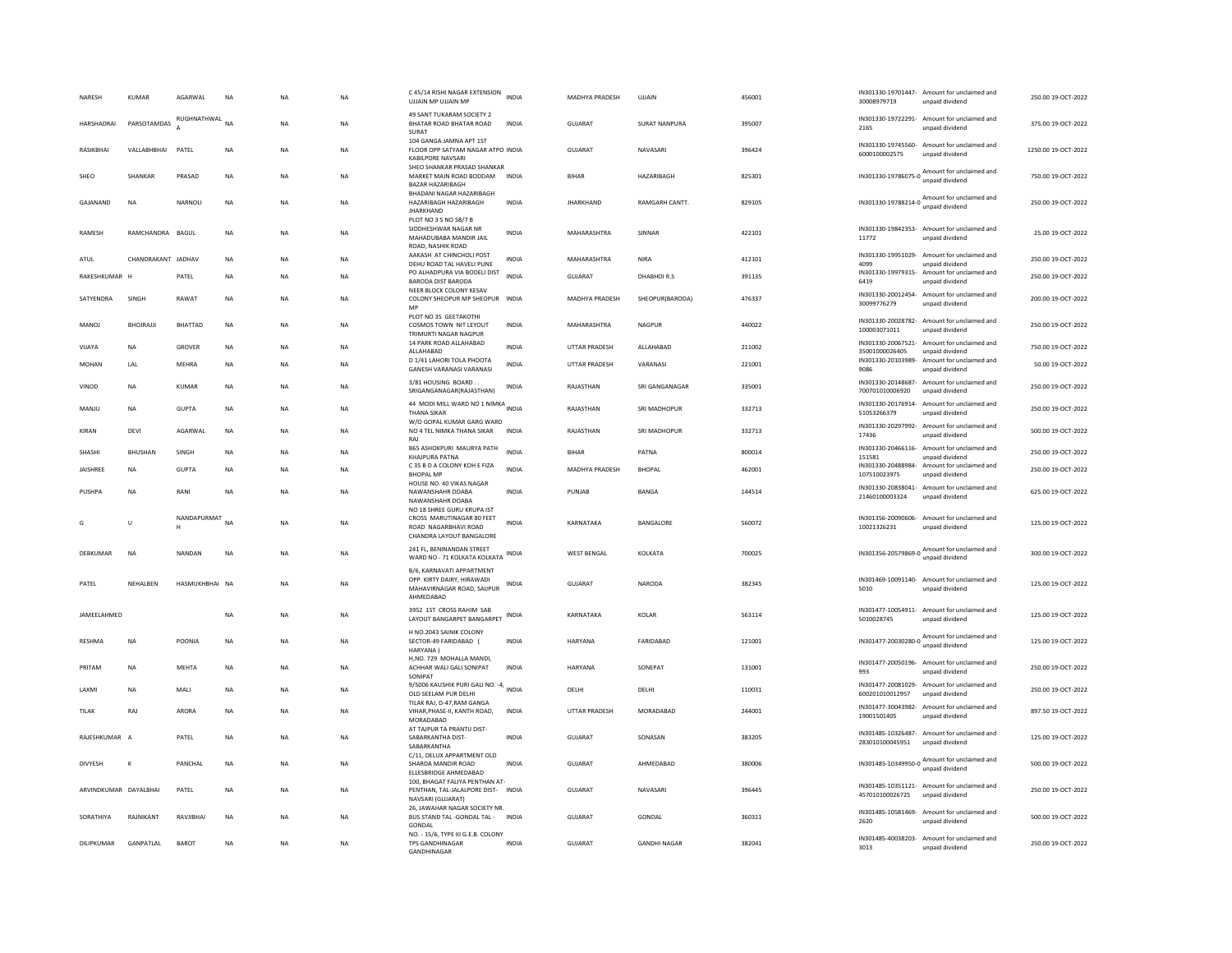| RAJESH             | <b>KUMAR</b> | AGARWAL        | NA        | <b>NA</b> | NA        | CHOWK BAZAR SATNA SATNA                                                                      | <b>INDIA</b> | MADHYA PRADESH       | SATNA                | 485001 | 5683                                  | IN301508-10012569- Amount for unclaimed and<br>unpaid dividend                    | 250.00 19-OCT-2022  |
|--------------------|--------------|----------------|-----------|-----------|-----------|----------------------------------------------------------------------------------------------|--------------|----------------------|----------------------|--------|---------------------------------------|-----------------------------------------------------------------------------------|---------------------|
| KANUBHAI           | AMBAI AI     | PATEL          | <b>NA</b> | <b>NA</b> | <b>NA</b> | 31 PRAMANIK SOCIETY RANIP<br>AHMEDABAD                                                       | <b>INDIA</b> | GUJARAT              | ODHAV                | 382480 |                                       | IN301549-14058629-0 Amount for unclaimed and<br>unpaid dividend                   | 250.00 19-OCT-2022  |
| <b>GEETA</b>       | CHIMANLAL    | DALAL          | <b>NA</b> | <b>NA</b> | <b>NA</b> | 63 SHIVANJALI ROW HOUSE B/H<br>PUNA PLAZA COMPLEX PUNA<br><b>GAM ROAD MAGOB SURAT</b>        | <b>INDIA</b> | <b>GUJARAT</b>       | <b>SURAT NANPURA</b> | 395010 | 1021                                  | IN301549-15469882- Amount for unclaimed and<br>unpaid dividend                    | 257.50 19-OCT-2022  |
| <b>REKHABEN</b>    | RAMESHBHAI   | LAKHAN         | <b>NA</b> | <b>NA</b> | <b>NA</b> | 31/32 KRUSHNA NAGAR SOCIETY<br>OPP TAPSHIL SOCIETY HIRABAG<br>VARACHHA ROAD SURAT            | <b>INDIA</b> | <b>GUJARAT</b>       | <b>SURAT NANPURA</b> | 395006 | 3643                                  | IN301549-15630073- Amount for unclaimed and<br>unpaid dividend                    | 500.00 19-OCT-2022  |
| <b>IAYANTIBHAI</b> | PRABHUDAS    | PATFI          | <b>NA</b> | <b>NA</b> | <b>NA</b> | C/5 SATADHAR COMPLEX NR<br>HIRABAG I NR C P NAGAR<br>GHATLODIA ROAD BHUYANGDEV<br>AHMFDARAD  | INDIA        | GUIARAT              | AHMEDARAD            | 380061 | IN301549-16328088-<br>132002001017272 | Amount for unclaimed and<br>unpaid dividend                                       | 250.00 19-OCT-2022  |
| YOGENDRA           | JANARDAN     | <b>TRIVEDI</b> | <b>NA</b> | <b>NA</b> | <b>NA</b> | ISHTAKRUPA B NO 119 SWASTIK<br>SOCEITY NAVRANGPURA<br>AHMEDABAD                              | <b>INDIA</b> | GUJARAT              | AHMEDABAD            | 380009 | 7225                                  | IN301549-18601530- Amount for unclaimed and<br>unpaid dividend                    | 750.00 19-OCT-2022  |
| ANIL               | LALCHAND     | RAMTRI         | NA        | <b>NA</b> | NA        | 3/A VASANT NAGAR SOCIET<br>MANINAGAR NR YUGANDA PARK<br><b>BHAIRAVNATH ROAD</b><br>AHMEDABAD | <b>INDIA</b> | GUJARAT              | AHMEDABAD            | 380008 | 14782                                 | IN301549-19530813- Amount for unclaimed and<br>unpaid dividend                    | 250.00 19-OCT-2022  |
| KIRAN              | <b>NA</b>    | KALRA          | <b>NA</b> | <b>NA</b> | <b>NA</b> | 410, PUSHPANJALI APPTT. KESHAV INDIA<br>KUNJ PARTAP NAGAR AGRA                               |              | <b>UTTAR PRADESH</b> | AGRA                 | 282010 | 16840100002069                        | IN301557-10710672- Amount for unclaimed and<br>unpaid dividend                    | 375.00 19-OCT-2022  |
| GAYETRI            | <b>NA</b>    | <b>GUPTA</b>   | <b>NA</b> | <b>NA</b> | <b>NA</b> | 38/A AMANI GANJ AMINABAD<br>LUCKNOW                                                          | INDIA        | UTTAR PRADESH        | LUCKNOW              | 226018 |                                       | IN301557-11080350-0 Amount for unclaimed and<br>unpaid dividend                   | 250.00 19-OCT-2022  |
| AKHILESH           | <b>KUMAR</b> | SRIVASTAVA     | <b>NA</b> | <b>NA</b> | <b>NA</b> | 115A, LAJPAT NAGAR HARAHWA<br>ROAD NR TRANSPORT NAGAR,<br><b>GORAKHANATH GORAKHPUR</b>       | <b>INDIA</b> | <b>UTTAR PRADESH</b> | GORAKHPUR            | 273015 | 1190011688                            | IN301557-20075756- Amount for unclaimed and<br>unpaid dividend                    | 500.00 19-OCT-2022  |
| SUNITA             | <b>NA</b>    | PANDEY         | <b>NA</b> | <b>NA</b> | NA        | B-38/13-4, NAVODIT NAGAR EXTN<br>MAHMOORGANJ VARANASI<br>VARANASI                            | <b>INDIA</b> | UTTAR PRADESH        | VARANASI             | 221010 | 5351                                  | IN301557-20200252- Amount for unclaimed and<br>unpaid dividend                    | 250.00 19-OCT-2022  |
| <b>ASHOK</b>       | <b>KUMAR</b> | JAIN           | <b>NA</b> | <b>NA</b> | <b>NA</b> | KATRA KHAIRATI RAM BAZAR<br><b>BAJAJ HAPUR HAPUR</b>                                         | <b>INDIA</b> | <b>UTTAR PRADESH</b> | GHAZIABAD            | 201006 |                                       | IN301557-20406703-0 Amount for unclaimed and<br>unpaid dividend                   | 125.00 19-OCT-2022  |
| RAVINDRA           | <b>KUMAR</b> | SRIVASTAVA     | <b>NA</b> | <b>NA</b> | NA        | 28 B/47, ALLAHPUR ALLAHABAD<br>ALLAHABAD                                                     | <b>INDIA</b> | <b>UTTAR PRADESH</b> | ALLAHABAD            | 211006 | 23846                                 | IN301557-20419504- Amount for unclaimed and<br>unpaid dividend                    | 250.00 19-OCT-2022  |
| PRATIBHA           | NA           | YADAV          | NA        | <b>NA</b> | NA        | PUNJAB NAITIONAL BANK G T<br>ROAD ETAH ETAH                                                  | <b>INDIA</b> | UTTAR PRADESH        | ETAH                 | 207001 | 5491                                  | IN301557-20436217- Amount for unclaimed and<br>unpaid dividend                    | 257.50 19-OCT-2022  |
| VINIT              | NA           | KUMAR          | <b>NA</b> | <b>NA</b> | NA        | M/S NAVIN METALS KATRA<br>STREET ALIGARH ALIGARH                                             | INDIA        | UTTAR PRADESH        | <b>ALIGARH</b>       | 202001 | IN301557-20439783-<br>1622            | Amount for unclaimed and<br>unpaid dividend                                       | 250.00 19-OCT-2022  |
| SURENDRA           | <b>NA</b>    | <b>KUMAR</b>   | <b>NA</b> | <b>NA</b> | <b>NA</b> | SHOP NO. 1, OPP K L MARKET PUL<br>DAL MANDI MOTIA MAHAL<br>SAHARANPUR                        | <b>INDIA</b> | <b>UTTAR PRADESH</b> | SAHARANPUR           | 247001 | IN301557-20533339-<br>9980            | Amount for unclaimed and<br>unpaid dividend                                       | 750.00 19-OCT-2022  |
| RAJESHWAR          | <b>NATH</b>  | AGRAWAI        | <b>NA</b> | <b>NA</b> | <b>NA</b> | 8 CHAH CHAND ZERO ROAD<br>ALLAHABAD ALLAHABAD                                                | <b>INDIA</b> | <b>UTTAR PRADESH</b> | <b>ALLAHARAD</b>     | 211003 | IN301557-20623136-<br>117864          | Amount for unclaimed and<br>unpaid dividend                                       | 250.00 19-OCT-2022  |
| ARUN               | KUMAR        | METHA          | <b>NA</b> | <b>NA</b> | NA        | MOH ISHRA GANGH SAHARANPUR<br>SAHARANPUR                                                     | <b>INDIA</b> | UTTAR PRADESH        | GANGOH               | 247341 | 8709                                  | IN301557-20629378- Amount for unclaimed and<br>unpaid dividend                    | 250.00 19-OCT-2022  |
| $\circ$            | P            | SINGHAI        | <b>NA</b> | <b>NA</b> | <b>NA</b> | 17/204 NEEL KANTH MAHADEV<br>CHANDRA BHAWAN CITI STATION INDIA<br>ROAD AGRA                  |              | <b>UTTAR PRADESH</b> | AGRA                 | 282003 |                                       | IN301557-20698959-0 Amount for unclaimed and<br>unpaid dividend                   | 1282.50 19-OCT-2022 |
| <b>ASHOK</b>       | KUMAR        | BHATIA         | NA        | <b>NA</b> | NA        | A-508, RAIL VIHAR SECTOR 15-2<br><b>GURGAON GURGAON</b>                                      | <b>INDIA</b> | HARYANA              | GURGAON              | 122001 |                                       | IN301557-20715203-0 Amount for unclaimed and<br>unpaid dividend                   | 512.50 19-OCT-2022  |
| MADAN              | <b>MOHAN</b> | <b>BHASIN</b>  | <b>NA</b> | <b>NA</b> | <b>NA</b> | TRIVENI ENGG. AND INDUSTRIES<br>LTD DEOBAND SAHARANPUR<br>SAHARANPUR                         | <b>INDIA</b> | <b>UTTAR PRADESH</b> | DEOBAND              | 247554 | 43161                                 | IN301557-20797439- Amount for unclaimed and<br>unpaid dividend                    | 250.00 19-OCT-2022  |
| SUBRATA            | <b>NA</b>    | <b>GHOSH</b>   | <b>NA</b> | <b>NA</b> | <b>NA</b> | 5-D-2, VIDYUT VIHAR PO<br>SHAKTINAGAR SONFRHADRA                                             | <b>INDIA</b> | <b>UTTAR PRADESH</b> | RENUKOT              | 231222 | IN301557-20814827-0                   | Amount for unclaimed and<br>unpaid dividend                                       | 250.00 19-OCT-2022  |
| <b>ASHISH</b>      | <b>KUMAR</b> | RAY            | <b>NA</b> | <b>NA</b> | <b>NA</b> | SONEBHADRA<br>95/15, CIVIL LINES JHANSI JHANSI INDIA                                         |              | <b>UTTAR PRADESH</b> | <b>JHANSI</b>        | 284001 | IN301557-20826992-                    | Amount for unclaimed and                                                          | 250.00 19-OCT-2022  |
| SURENDRA           | SINGH        | CHAWLA         | <b>NA</b> | <b>NA</b> | <b>NA</b> | VILL/POST- KHAIRARI TEH                                                                      | <b>INDIA</b> | <b>HARYANA</b>       | KURUKSHETRA          | 132140 | 173<br>IN301557-20882861              | unpaid dividend<br>Amount for unclaimed and                                       | 897.50 19-OCT-2022  |
| SURESH             | NA           | KUMAR          | NA        | <b>NA</b> | NA        | KALANAUR ROHTAK ROHTAK<br>H NO-90 VISHNU DHAM NWE                                            | INDIA        | UTTAR PRADESH        | SAHARANPUR           | 247001 | 2937                                  | unpaid dividend<br>IN301557-20950528- Amount for unclaimed and                    | 500.00 19-OCT-2022  |
| LAXMI              | <b>NA</b>    | SHARMA         | <b>NA</b> | <b>NA</b> | <b>NA</b> | MADHO NAGAR SAHARANPUR<br>ANAND MEDICO SASNI GATE                                            | <b>INDIA</b> | <b>UTTAR PRADESH</b> | <b>ALIGARH</b>       | 202001 | 37242                                 | unpaid dividend<br>IN301557-20981173-0 Amount for unclaimed and                   | 250.00 19-OCT-2022  |
| DEVI               | SARAN        | SHARMA         | <b>NA</b> | <b>NA</b> | NA        | ALIGARH ALIGARH<br>132, ALLORA ENCLAVE<br>DAYALBAGH AGRA AGRA                                | <b>INDIA</b> | <b>UTTAR PRADESH</b> | AGRA                 | 282005 | 8565                                  | unpaid dividend<br>IN301557-21115119- Amount for unclaimed and<br>unpaid dividend | 642.50 19-OCT-2022  |
| <b>BIRENDRA</b>    |              |                | <b>NA</b> | <b>NA</b> | <b>NA</b> | RAJENDRA PURI KALAMBAGH<br>ROAD MUZAFFARPUR                                                  | <b>INDIA</b> | <b>BIHAR</b>         | MUZAFFARPUR          | 842001 |                                       | IN301557-21116269-0 Amount for unclaimed and<br>unpaid dividend                   | 250.00 19-OCT-2022  |
| SANJEEV            | <b>KUMAR</b> | AGRAWAL        | <b>NA</b> | <b>NA</b> | <b>NA</b> | MUZAFFARPUR<br>MADHURAJ ENTERPRISES 311-<br>PARKINS GANJ MURARIDAS GALI INDIA                |              | <b>UTTAR PRADESH</b> | SULTANPUR            | 228001 | 1190031545                            | IN301557-21212919- Amount for unclaimed and<br>unpaid dividend                    | 250.00 19-OCT-2022  |
| RAMAKAR            | <b>NA</b>    | <b>MISHRA</b>  | <b>NA</b> | <b>NA</b> | <b>NA</b> | SULTANPUR<br>QUAMI INTER COLLEGE PO-TANDA<br>AMBEDKARNAGAR                                   | <b>INDIA</b> | <b>UTTAR PRADESH</b> | DABHASOMAR           | 224190 |                                       | IN301557-21231906- Amount for unclaimed and                                       | 225.00 19-OCT-2022  |
| ARVIND             | <b>NA</b>    | SINGH          | <b>NA</b> | <b>NA</b> | <b>NA</b> | AMBEDKARNAGAR<br>Q. NO.-28-A/9 RENUSAGAR<br><b>COLONY RENUSAGAR</b>                          | <b>INDIA</b> | UTTAR PRADESH        | RENUKOT              | 231218 | 1190012136                            | unpaid dividend<br>IN301557-21235353- Amount for unclaimed and                    | 257.50 19-OCT-2022  |
|                    |              |                |           |           |           | SONEBHADRA                                                                                   |              |                      |                      |        | 8379                                  | unpaid dividend                                                                   |                     |
| MAHFNDRA           | KUMAR        | <b>RASTOGI</b> | <b>NA</b> | <b>NA</b> | <b>NA</b> | BHUREY KHAN LANE KATRA NAJ<br>MORADABAD MORADABAD                                            | <b>INDIA</b> | <b>UTTAR PRADESH</b> | MORADARAD            | 244001 | 8936                                  | IN301557-21298045- Amount for unclaimed and<br>unpaid dividend                    | 250.00.19-OCT-2022  |
| SYED               | RAIS         | <b>HAIDER</b>  | <b>NA</b> | <b>NA</b> | <b>NA</b> | 61-A, SULTANPUR BHAWA MIRZA<br><b>GHALIB ROAD ALLAHABAD</b><br>ALLAHABAD                     | <b>INDIA</b> | <b>UTTAR PRADESH</b> | ALLAHARAD            | 211003 | 3666                                  | IN301557-21317443- Amount for unclaimed and<br>unpaid dividend                    | 250.00 19-OCT-2022  |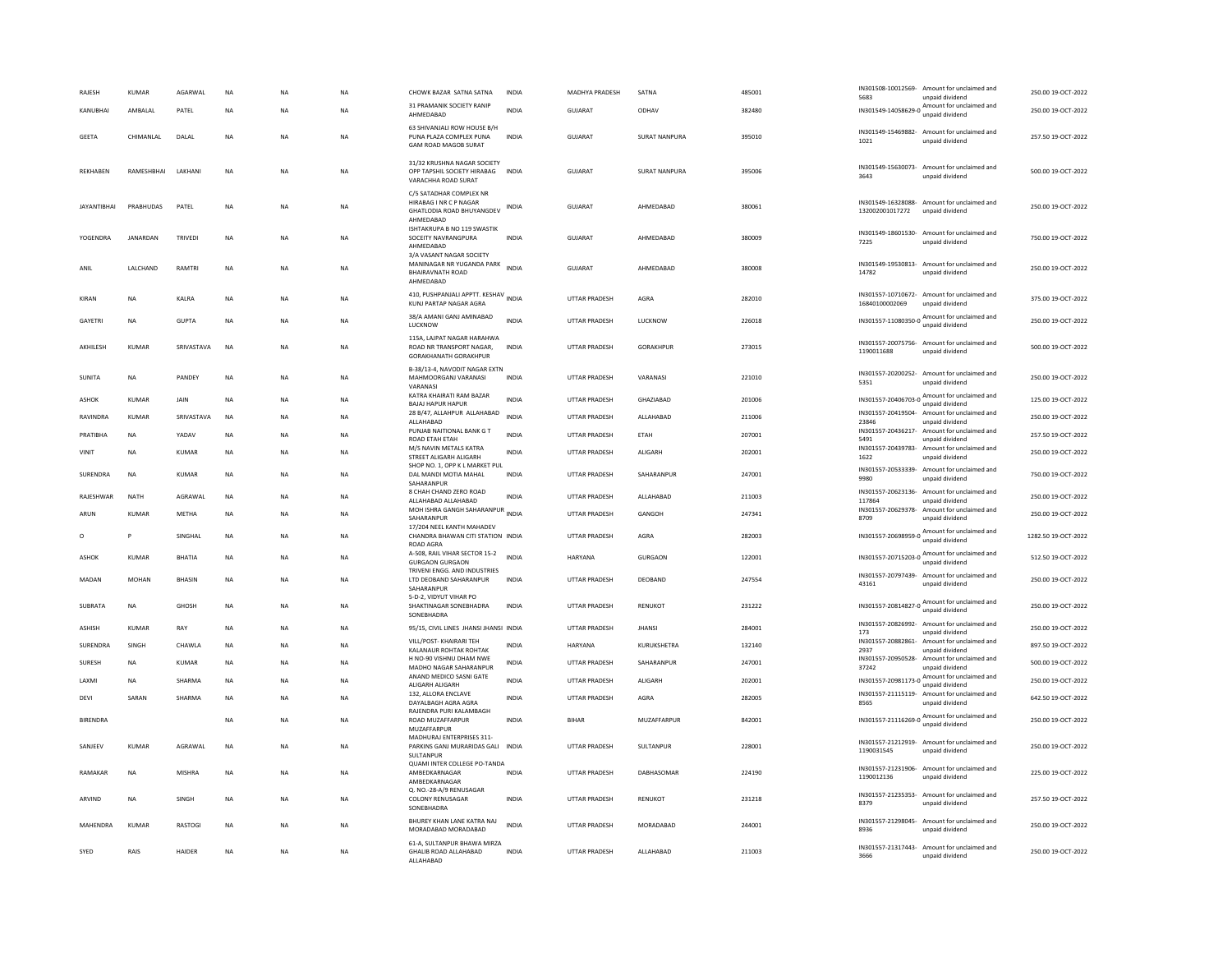| VED               | PRAKASH        | <b>GUPTA</b>                    | NA          | <b>NA</b> | NA        | 339/282 RADHA NAGAR<br><b>FATEHPUR FATEHPUR</b>                                                             | INDIA        | UTTAR PRADESH         | <b>FATEHPUR</b>         | 212601 | IN301557-21569530-<br>1190005304       | Amount for unclaimed and<br>unpaid dividend                                                 | 750.00 19-OCT-2022  |
|-------------------|----------------|---------------------------------|-------------|-----------|-----------|-------------------------------------------------------------------------------------------------------------|--------------|-----------------------|-------------------------|--------|----------------------------------------|---------------------------------------------------------------------------------------------|---------------------|
| PYARE             | <b>NA</b>      | <b>IAI</b>                      | <b>NA</b>   | <b>NA</b> | <b>NA</b> | S 20/51 - A3 NEPALI KOTHI<br>VARUNA BRIDGE VARANASI                                                         | <b>INDIA</b> | MAHARASHTRA           | MUMBAI                  | 400001 |                                        | IN301557-21575964-0 Amount for unclaimed and<br>unpaid dividend                             | 25.00 19-OCT-2022   |
| KRISHNA           | <b>MOHAN</b>   | SINGH                           | <b>NA</b>   | <b>NA</b> | <b>NA</b> | 10/496, KHALASI LINE KANPUR<br><b>KANPUR</b>                                                                | <b>INDIA</b> | UTTAR PRADESH         | KANPUR                  | 208001 | IN301557-21735284-<br>1109836          | Amount for unclaimed and<br>unpaid dividend                                                 | 250.00 19-OCT-2022  |
| SUNNY             | <b>NA</b>      | <b>KAPOOR</b>                   | <b>NA</b>   | <b>NA</b> | NA        | F-15, LAJPAT NAGAR-II NEW<br>DELHI NEW DELHI                                                                | <b>INDIA</b> | DELHI                 | DELHI                   | 110024 | 7737                                   | IN301557-21779417- Amount for unclaimed and<br>unpaid dividend                              | 500.00 19-OCT-2022  |
| RANI              | DEVI           | MAHANSARIA                      | <b>NA</b>   | <b>NA</b> | <b>NA</b> | C/O ARUN MEDICAL HALL PATEL<br><b>BABU ROAD BHAGALPUR</b><br><b>BHAGALPUF</b>                               | <b>INDIA</b> | <b>BIHAR</b>          | <b>BHAGALPUR H.Q</b>    | 812002 | IN301557-21781524-<br>4961             | Amount for unclaimed and<br>unpaid dividend                                                 | 250.00 19-OCT-2022  |
| <b>UMA</b>        | <b>NA</b>      | <b>BANSAL</b>                   | <b>NA</b>   | <b>NA</b> | <b>NA</b> | H NO-326 KALA KUAN, AMROHA J<br>P NAGAR J P NAGAR                                                           | INDIA        | UTTAR PRADESH         | HASSANPUR               | 244221 | IN301557-21833747-<br>19757            | Amount for unclaimed and<br>unpaid dividend                                                 | 250.00 19-OCT-2022  |
| PRABHA            | <b>NA</b>      | <b>MAURYA</b>                   | $_{\sf NA}$ | <b>NA</b> | NA        | IV-B-74 V V COLONY<br>SHAKTINAGAR SONEBHADRA                                                                | INDIA        | UTTAR PRADESH         | RENUKOT                 | 231222 | IN301557-21877602-<br>10654801162      | Amount for unclaimed and<br>unpaid dividend                                                 | 250.00 19-OCT-2022  |
| MAMTA             | <b>NA</b>      | <b>TANDON</b>                   | <b>NA</b>   | <b>NA</b> | <b>NA</b> | MIG-115 NEAR KALPANA CHAWLA<br>PARK RAM GANGA VIHAR-II<br>MORADARAD                                         | <b>INDIA</b> | <b>UTTAR PRADESH</b>  | MORADABAD               | 244001 | IN301557-22112582-<br>10896463226      | Amount for unclaimed and<br>unpaid dividend                                                 | 500.00 19-OCT-2022  |
| <b>BHAVNA</b>     |                |                                 | NA          | <b>NA</b> | NA        | 41/16 SADAR BAZAR MUZAFFAR<br>NAGAR U. P.                                                                   | INDIA        | UTTAR PRADESH         | MUZAFFARNAGAR           | 251001 |                                        | IN301590-10026245-0 Amount for unclaimed and                                                | 125.00 19-OCT-2022  |
| MANJU             | <b>NA</b>      | <b>SHARMA</b>                   | NA          | <b>NA</b> | NA        | 303 - A OFFICERS CIRCLE,<br>RAILWAY COLONY JAGADHARI<br>WORK SHOP DISTT.YAMUNA<br>NAGAR, HARYANA            | <b>INDIA</b> | HARYANA               | YAMUNA NAGAR            | 135003 | 10312151006907                         | IN301590-10072695- Amount for unclaimed and<br>unpaid dividend                              | 250.00 19-OCT-2022  |
| RAMESHCHAND<br>RA | PUSARAMJI      | RATHI                           | <b>NA</b>   | <b>NA</b> | NA        | 49B. KRUSHNARPAN COLONY<br>NEAR PANAT HOUSE POST SAI<br>NAGAR AMRAVATI                                      | <b>INDIA</b> | MAHARASHTRA           | AMRAOTI                 | 444607 | 2061                                   | IN301604-10005948- Amount for unclaimed and<br>unpaid dividend                              | 125.00 19-OCT-2022  |
| SUNIL             | <b>NA</b>      | KULWAL                          | <b>NA</b>   | <b>NA</b> | <b>NA</b> | 70, MAKER ARCADE, CUFFE<br>PARADE, MUMBAI MUMBAI                                                            | <b>INDIA</b> | MAHARASHTRA           | <b>MUMBAI</b>           | 400005 | IN301604-10018362-<br>12412            | Amount for unclaimed and<br>unpaid dividend                                                 | 1250.00 19-OCT-2022 |
| <b>ABHILASH</b>   | K              | K                               | <b>NA</b>   | <b>NA</b> | <b>NA</b> | KAINATTUKUNNEL HOUSE<br>POTTENKADU P.O. IDUKKI IDUKKI                                                       | INDIA        | KERALA                | THODUPUZHA              | 685569 |                                        | IN301604-10989497-0 Amount for unclaimed and                                                | 25.00 19-OCT-2022   |
| LARA              | SIVDASAN       | B                               | NA          | <b>NA</b> | NA        | HOUSE NO V 17 (4) PENTA<br>GARDEN KALATHODU OLLUKARA INDIA<br>P O THRISSUR                                  |              | KERALA                | VAKA                    | 680655 |                                        | IN301637-10087939-0 Amount for unclaimed and<br>unpaid dividend                             | 125.00 19-OCT-2022  |
| MADANAN           | $\overline{A}$ | <sub>S</sub>                    | <b>NA</b>   | <b>NA</b> | <b>NA</b> | ANDEZHATH HOUSE PO<br>TALIKULAM TRICHUR DISTRICT<br>KERALA                                                  | <b>INDIA</b> | KERALA                | VADAKANCHERI            | 680569 | IN301637-10100739-<br>8415             | Amount for unclaimed and<br>unpaid dividend                                                 | 125.00 19-OCT-2022  |
| SONAI             | MUTHU          | N                               | NA          | <b>NA</b> | NA        | 469/17 AG BLOCK HARMONY<br>APART 7TH MAIN ROAD, II STREET<br>SHANTI COLONY ANNA NAGAR<br>CHENNAI            | <b>INDIA</b> | <b>TAMIL NADU</b>     | CHENNAL                 | 600040 | 105243                                 | IN301637-40245434- Amount for unclaimed and<br>unpaid dividend                              | 250.00 19-OCT-2022  |
| <b>IAMSHED</b>    | M              | к                               | <b>NA</b>   | <b>NA</b> | <b>NA</b> | MUKKENDATH HOUSE PUNA<br>CHAVAKKAD TRICHUR                                                                  | <b>INDIA</b> | <b>KFRAIA</b>         | VADAKANCHERI            | 680506 | 46010100094160                         | IN301637-40300612- Amount for unclaimed and<br>unpaid dividend                              | 125.00.19-OCT-2022  |
| SUKUMARAN         | <b>NA</b>      | G                               | <b>NA</b>   | <b>NA</b> | <b>NA</b> | 16 SIXTH STREET KALPAKKAM                                                                                   | <b>INDIA</b> | <b>TAMIL NADU</b>     | ATHUR (CPT)             | 603102 | IN301637-40549895-<br>3231140003813    | Amount for unclaimed and<br>unpaid dividend                                                 | 125.00 19-OCT-2022  |
|                   | <b>NA</b>      | VIJAYALAKSHMI NA                |             | <b>NA</b> | NA        | 897, STATE BANK COLONY,<br>RAIAPAI AYAM                                                                     | <b>INDIA</b> | <b>TAMIL NADU</b>     | ARUPPUKKOTTAI           | 626117 | IN301637-40592077-<br>1238155000093463 | Amount for unclaimed and<br>unpaid dividend                                                 | 5.00 19-OCT-2022    |
| RATHEEP           | <b>NA</b>      | RAJ                             | <b>NA</b>   | <b>NA</b> | <b>NA</b> | AYSHWARIA NEAR N A S COLLEGE<br>PADNEKKAD POST KASARGOD                                                     | <b>INDIA</b> | KERALA                | <b>BEKAL (KASARGOD)</b> | 671328 | 7703                                   | IN301637-40592237- Amount for unclaimed and<br>unpaid dividend                              | 115.00 19-OCT-2022  |
| POONAM            | M              | PANICKER                        | NA          | <b>NA</b> | NA        | FLAT 23. CAPITAL GARDENS<br><b>GURUVAYOOR ROAD THRISSUR</b><br>KERALA                                       | <b>INDIA</b> | KERALA                | TRICHUR                 | 680002 | 46010100184717                         | IN301637-40713832- Amount for unclaimed and<br>unpaid dividend                              | 250.00 19-OCT-2022  |
| PARAMESWARA<br>N  |                |                                 | <b>NA</b>   | <b>NA</b> | NA        | PUTHILLATHU MADAM<br>THAIKATTUSSERY TRISHUR DIST<br><b>TRISHUR DIST</b>                                     | <b>INDIA</b> | KERALA                | CHALAKUDI               | 680322 | 5700474583                             | IN301637-40750817- Amount for unclaimed and<br>unpaid dividend                              | 75.00 19-OCT-2022   |
| SUBHADRA          | <b>NA</b>      | M                               | <b>NA</b>   | <b>NA</b> | <b>NA</b> | SOUTH MANGERY HOUSE<br>ARATTUPUZHA                                                                          | <b>INDIA</b> | KERALA                | VADAKANCHERI            | 680562 | IN301637-40804678-<br>19380            | Amount for unclaimed and<br>unpaid dividend                                                 | 125.00 19-OCT-2022  |
|                   | N              | SAGAR                           | <b>NA</b>   | <b>NA</b> | <b>NA</b> | 3-120/1 PUJITHA APARTMENT<br>4TH FLOOR TF-1 A BLOCK HIGH<br>SCHOOL ROAD RAJULA BAZAR<br><b>VUAYAWADA AP</b> | <b>INDIA</b> | <b>ANDHRA PRADESH</b> | <b>IAGGAYAPETH</b>      | 521108 | IN301637-40842097-<br>527844390        | Amount for unclaimed and<br>unpaid dividend                                                 | 37.50.19-OCT-2022   |
| SAII              | M              | A                               | <b>NA</b>   | <b>NA</b> | NA        | MANNARAVEETTIL HOUSE CHRIST<br>COLLEGE ROAD IRINJALAKUDA                                                    | <b>INDIA</b> | <b>KFRAIA</b>         | IRINIAI AKUDA           | 680125 | IN301637-40914898-<br>84532            | Amount for unclaimed and<br>unpaid dividend                                                 | 87.50.19-OCT-2022   |
| SATHEESH          | P              | К                               | <b>NA</b>   | <b>NA</b> | NA        | PANATTIL HOUSE MADAYIKONAM<br>P O THRISSUR DT                                                               | <b>INDIA</b> | KERALA                | KARUVANNUR              | 680712 | 334053000001316                        | IN301637-41041134- Amount for unclaimed and<br>unpaid dividend                              | 27.50 19-OCT-2022   |
| VISWANATHAN NA    |                | $\vee$                          | NA          | <b>NA</b> | NA        | KOOTTAPURA HOUSE<br>MANGALAMDAM PO PALAKKAD                                                                 | INDIA        | KERALA                | PALAKKAD                | 678706 |                                        | IN301637-41095685-0 Amount for unclaimed and<br>unpaid dividend                             | 100.00 19-OCT-2022  |
| VIKRAMBHAI        | KANTILAL       | PATEL                           | <b>NA</b>   | <b>NA</b> | <b>NA</b> | 25 TULSHI NAGAR TA VIIAPUR<br>DIST MEHSANA DIST MEHSANA                                                     | <b>INDIA</b> | <b>GUJARAT</b>        | DELVADA                 | 382870 | IN301645-10361297-<br>91001003297      | Amount for unclaimed and<br>unpaid dividend                                                 | 125.00 19-OCT-2022  |
| GURSHARN          | <b>NA</b>      | KAUR                            | NA          | <b>NA</b> | NA        | HNO 125, GALI NO 5 SANT<br>AVENUE G T ROAD AMRITSAR                                                         | <b>INDIA</b> | PUNJAB                | AMRITSAR                | 143021 | IN301653-10056208-<br>13163            | Amount for unclaimed and<br>unpaid dividend                                                 | 250.00 19-OCT-2022  |
| SERCHIL           | NA             | KUMAR                           | NA          | <b>NA</b> | NA        | B 548 G.T.B. NAGAR KARELI<br>ALLAHABAD ALLAHABAD                                                            | <b>INDIA</b> | UTTAR PRADESH         | ALLAHABAD               | 211016 | IN301653-10058107-<br>6716             | Amount for unclaimed and<br>unpaid dividend                                                 | 125.00 19-OCT-2022  |
| MANAS             | KUMAR          | CHATTOPADHYA NA                 |             | <b>NA</b> | NA        | M-137 PHASE-II CHHEND COLONY<br><b>ROURKELA</b>                                                             | <b>INDIA</b> | ORISSA                | ROURKELA                | 769015 | IN301653-10079633-<br>3655             | Amount for unclaimed and<br>unpaid dividend                                                 | 250.00 19-OCT-2022  |
| NIRMAI A          | <b>NA</b>      | AGRAWAI                         | <b>NA</b>   | <b>NA</b> | <b>NA</b> | RANI BAZAR BARGAON GONDA<br>GONDA                                                                           | <b>INDIA</b> | <b>UTTAR PRADESH</b>  | GONDA                   | 271002 | IN301653-10102922-<br>20506            | Amount for unclaimed and<br>unpaid dividend                                                 | 125.00.19-OCT-2022  |
| ASHIMA            |                |                                 |             |           |           |                                                                                                             |              |                       |                         |        |                                        |                                                                                             |                     |
|                   |                |                                 | <b>NA</b>   | <b>NA</b> | <b>NA</b> | AL-22 SHALIMAR BAGH DELHI                                                                                   | <b>INDIA</b> | DELHI                 | DELHI                   | 110088 |                                        |                                                                                             | 500.00 19-OCT-2022  |
| SHANTI            | DEVI           |                                 |             | <b>NA</b> | <b>NA</b> | DELHI<br>NAI BAZAR BALRAMPUR                                                                                | <b>INDIA</b> | <b>UTTAR PRADESH</b>  | BALRAMPUR               | 271201 | IN301653-10130590-                     | IN301653-10125699-0 Amount for unclaimed and<br>unpaid dividend<br>Amount for unclaimed and | 250.00 19-OCT-2022  |
| VEENU             | <b>NA</b>      | NAGARMALCHAJ NA<br>ER<br>RAGHAW | NA          | <b>NA</b> | NA        | BALRAMPUR<br>W/O DR SARAL RAGHW 248<br>KATRA GULAM ALI AMROHA                                               | <b>INDIA</b> | <b>UTTAR PRADESH</b>  | HASSANPUR               | 244221 | 2875<br>2100100206457                  | unpaid dividend<br>IN301653-10146697- Amount for unclaimed and<br>unpaid dividend           | 75.00 19-OCT-2022   |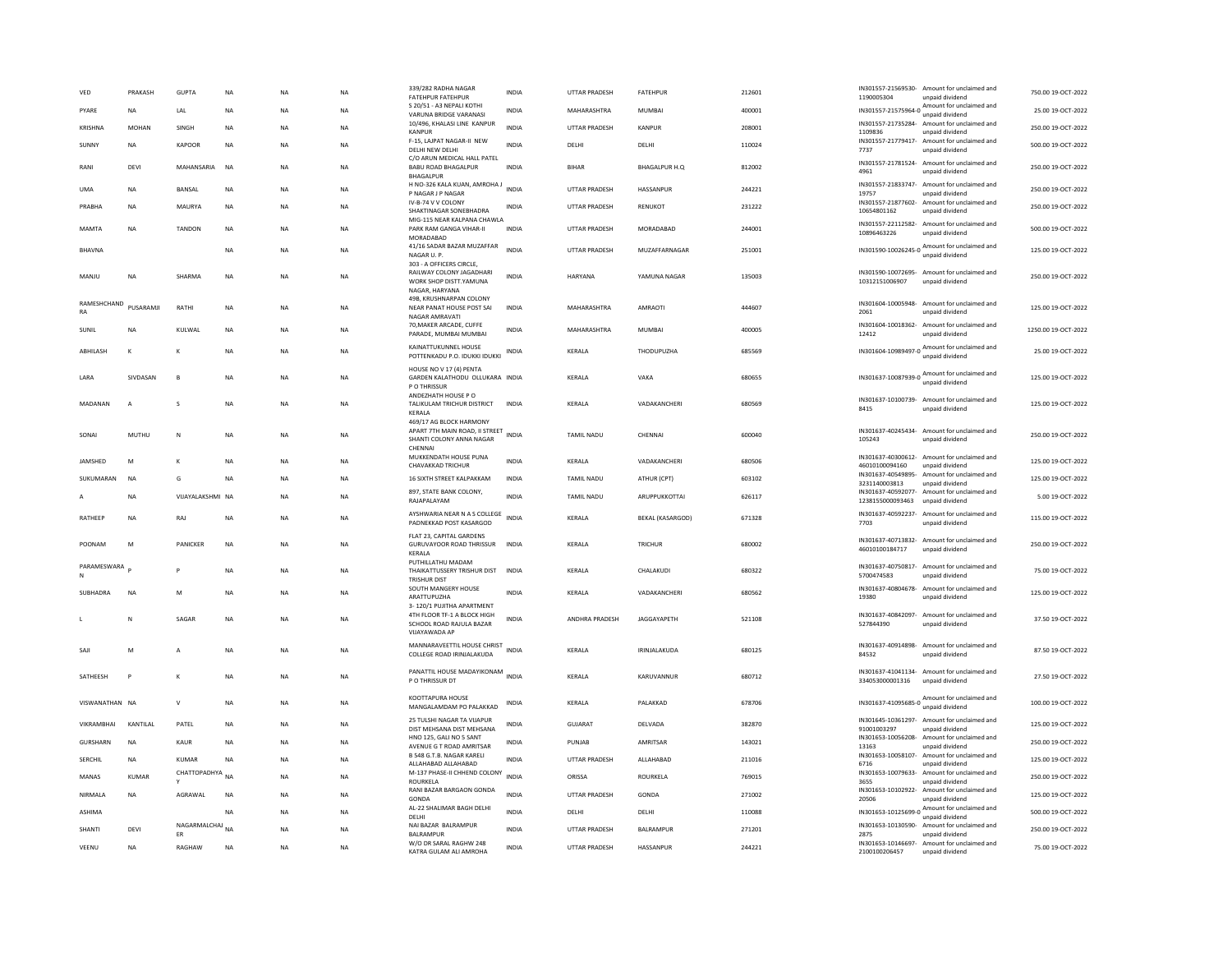| SHIV                        | NARAYAN        | RASTOGI         | <b>NA</b>   | NA          | NA          | 51 MORI PARA MEERUT MEERUT INDIA                                                    |              | UTTAR PRADESH         | MEERUT           | 250001 | IN301653-10154867-<br>Amount for unclaimed and<br>628501038693<br>unpaid dividend                        | 125.00 19-OCT-2022  |
|-----------------------------|----------------|-----------------|-------------|-------------|-------------|-------------------------------------------------------------------------------------|--------------|-----------------------|------------------|--------|----------------------------------------------------------------------------------------------------------|---------------------|
| SUBODH                      | NA             | DIXIT           | NA          | NA          | NA          | 348 BRAHMPURI MUZAFFAR<br>NAGAR U.P                                                 | INDIA        | UTTAR PRADESH         | MUZAFFARNAGAR    | 251001 | IN301653-10181274- Amount for unclaimed and<br>11188                                                     | 125.00 19-OCT-2022  |
| RANJANA                     | <b>NA</b>      | <b>GUPTA</b>    | <b>NA</b>   | <b>NA</b>   | NA          | 76 - F, PKT - III MAYUR VIHAR                                                       | <b>INDIA</b> | DELHI                 | DELHI            | 110091 | unpaid dividend<br>IN301670-10074313- Amount for unclaimed and                                           | 770.00 19-OCT-2022  |
| <b>RADHA</b>                | <b>NA</b>      | SINGHAL         | <b>NA</b>   | <b>NA</b>   | <b>NA</b>   | PHASE - I DELHI<br>27-A IIND FLOOR, GAUTAM                                          | <b>INDIA</b> | DELHI                 | DELHI            | 110049 | 1190008887<br>unpaid dividend<br>IN301688-20003946-<br>Amount for unclaimed and                          | 62.50 19-OCT-2022   |
|                             |                |                 |             |             |             | NAGAR NEW DELHI<br>ON 18/1/5, ROAD NO.11                                            |              |                       |                  |        | 67127<br>unpaid dividend<br>IN301696-10192226- Amount for unclaimed and                                  |                     |
| SUJEET                      | <b>KUMAR</b>   | SINGH           | NA          | NA          | NA          | ADITYAPUR 2 JAMSHEDPUR<br>JAMSHEDPUR                                                | <b>INDIA</b> | <b>JHARKHAND</b>      | JAMSHEDPUR       | 831013 | 8404<br>unpaid dividend                                                                                  | 82.50 19-OCT-2022   |
| SARAVANANM                  |                |                 | NA          | NA          | NA          | 510. UDAIYARPALAYAM<br>GUDDALORE MAIN ROAD ATTUR INDIA<br><b>SALEM DISTRICT</b>     |              | TAMIL NADU            | ARAGALUR         | 636102 | IN301696-10261704-0 Amount for unclaimed and                                                             | 12.50 19-OCT-2022   |
| BALASUBRAMA<br><b>NYAML</b> |                |                 | <b>NA</b>   | <b>NA</b>   | <b>NA</b>   | C/O SRI VENKATESWARA MEDICAL<br>HALL SOWCARPET ALLAGADDA INDIA<br>TOWN KURNOOL DIST |              | <b>ANDHRA PRADESH</b> | ALLA GADDA       | 518543 | IN301696-10498236- Amount for unclaimed and<br>19337<br>unpaid dividend                                  | 100.00 19-OCT-2022  |
| <b>ROMI</b>                 | <b>NA</b>      | CHORDIA         | <b>NA</b>   | <b>NA</b>   | <b>NA</b>   | NO 2326, CHORDIA BHAWAN RAM<br>LALLA JI KA RASTA JOHARI BAZAR INDIA<br>JAIPUR       |              | RAJASTHAN             | <b>JAIPUR</b>    | 302003 | IN301696-10526166- Amount for unclaimed and<br>101001002291<br>unpaid dividend                           | 1250.00 19-OCT-2022 |
| DASARI                      | LINGA          | REDDY           | <b>NA</b>   | NA          | NA          | H NO 1/65 BOPPARAM VILLAGE<br>LAXMANCHANDA MANDAL SOAN INDIA<br>VIA, ADILABAD DIST  |              | ANDHRA PRADESH        | BASAR            | 504105 | IN301696-10564083- Amount for unclaimed and<br>80093<br>unpaid dividend                                  | 500.00 19-OCT-2022  |
| MURUGESANN                  |                |                 | <b>NA</b>   | <b>NA</b>   | <b>NA</b>   | NO 120 B ALAMPALAYAM<br>ANTHIYUR VIA BHAVANI TALUK                                  | <b>INDIA</b> | <b>TAMIL NADU</b>     | ANTHIYUR         | 638501 | IN301696-10805808-<br>Amount for unclaimed and<br>2087<br>unpaid dividend                                | 25.00 19-OCT-2022   |
| FATHIMA                     | NA             | BEEVI           | $_{\sf NA}$ | $_{\sf NA}$ | $_{\sf NA}$ | KALAKATTIL HOUSE<br>MADAYIKONAM POST KERALA<br>KERALA                               | <b>INDIA</b> | KERALA                | KARUVANNUR       | 680712 | IN301696-10892924-0 Amount for unclaimed and                                                             | 250.00 19-OCT-2022  |
| CHINA                       | VENKATA        | REDDYT          | <b>NA</b>   | <b>NA</b>   | <b>NA</b>   | HOUSE NO.3-76 JUTTIGA STREET<br>AND VILLAGE PENUMANTRA<br>MANDAL WEST GODAVARI      | <b>INDIA</b> | ANDHRA PRADESH        | PALAKOLE         | 534211 | IN301696-10900925-0 Amount for unclaimed and<br>unpaid dividend                                          | 2.50 19-OCT-2022    |
| RAJESH                      | NA             | THAKUR          | <b>NA</b>   | NA          | <b>NA</b>   | VILLAGE AND POST DADAHU<br>TEHSIL NAHAN DISTT SIRMAUR<br><b>HIMACHAL PARDESH</b>    | <b>INDIA</b> | HIMACHAL PRADESH      | <b>NAHAN</b>     | 173022 | IN301696-11157227- Amount for unclaimed and<br>unpaid dividend<br>1516                                   | 180.00 19-OCT-2022  |
| KAMARTHY                    | KESHAVA        | <b>SWAMY</b>    | <b>NA</b>   | <b>NA</b>   | <b>NA</b>   | 10/225 MALLARI STREET<br>YEMMIGANUR KURNOOL DIST                                    | <b>INDIA</b> | ANDHRA PRADESH        | ADONI            | 518360 | IN301696-11396149- Amount for unclaimed and<br>11164937137<br>unpaid dividend                            | 257.50 19-OCT-2022  |
| VINOD                       | <b>KUMAR</b>   | <b>MONGA</b>    | <b>NA</b>   | <b>NA</b>   | <b>NA</b>   | H NO 19359 GURU TEG<br>BAHADURB NAGAR BATHINDA<br><b>BATHINDA</b>                   | <b>INDIA</b> | PUNJAB                | <b>BHATINDA</b>  | 151001 | IN301696-11469927- Amount for unclaimed and<br>81052010000443<br>unpaid dividend                         | 250.00 19-OCT-2022  |
| SANDEEP                     | <b>KUMAR</b>   | MISHRA          | NA          | <b>NA</b>   | <b>NA</b>   | H NO 1/11, FATEHGARH LINE GCF<br>ESTATE JABALPUR MADHAY<br>PRADESH JABALPUR         | <b>INDIA</b> | MADHYA PRADESH        | <b>JABALPUR</b>  | 482011 | IN301696-11611700-0 Amount for unclaimed and<br>unpaid dividend                                          | 312.50 19-OCT-2022  |
| ANIL                        | <b>KUMAR</b>   | SINGH           | NA          | <b>NA</b>   | NA          | 73 MANJHARIYABUJUGAR<br>MAJHARIYA BUJURGA KHAJANI<br><b>GORAKHPUR UTTAR PRADESH</b> | <b>INDIA</b> | UTTAR PRADESH         | <b>GORAKHPUR</b> | 273012 | IN301696-11751158- Amount for unclaimed and<br>4085010400031387<br>unpaid dividend                       | 500.00 19-OCT-2022  |
| ASHOK                       | KUMAR          | AGARWAL         | NA          | NA          | NA          | HOLDING NO.- 24 DHATKIDIH<br>MARKET P.O.- BISTUPUR<br>JAMSHEDPUR                    | <b>INDIA</b> | <b>JHARKHAND</b>      | JAMSHEDPUR       | 831001 | IN301740-10026735- Amount for unclaimed and<br>30280100000475<br>unpaid dividend                         | 250.00 19-OCT-2022  |
| KAPIL                       | <b>KISHORE</b> | <b>BHALA</b>    | NA          | <b>NA</b>   | NA          | LAKE ROAD UPPER BAZAR RANCHI INDIA                                                  |              | <b>JHARKHAND</b>      | RANCHI           | 834001 | IN301740-10056352- Amount for unclaimed and<br>1190008075<br>unpaid dividend                             | 1250.00 19-OCT-2022 |
| LADHA                       | RAM            | MOHNANI         | NA          | NA          | NA          | NO.-4, GANDHI MARG DEV<br>NAGAR, BARADOWARI SAKCHI<br>JAMSHEDPUR                    | <b>INDIA</b> | <b>JHARKHAND</b>      | JAMSHEDPUR       | 831001 | IN301740-10163475- Amount for unclaimed and<br>25119<br>unpaid dividend                                  | 250.00 19-OCT-2022  |
| <b>IHUMARMALL</b>           | <b>NA</b>      | <b>JAIN</b>     | NA          | <b>NA</b>   | NA          | TELITOLI JASHPUR NAGAR<br>CHATTISGARH CHATTISGARH                                   | <b>INDIA</b> | MAHARASHTRA           | MUMBAI           | 400001 | IN301740-10350937-<br>Amount for unclaimed and<br>10913926349<br>unpaid dividend                         | 125.00.19-OCT-2022  |
| SUSHILA                     | DEVI           | JAIN            | NA          | <b>NA</b>   | NA          | TELI TOLI JASHPUR NAGAR DIST. -<br>JASHPUR DIST. - JASHPUR                          | <b>INDIA</b> | MAHARASHTRA           | MUMBAI           | 400001 | IN301740-10378845- Amount for unclaimed and<br>10913926995<br>unpaid dividend                            | 375.00 19-OCT-2022  |
| Harish                      | Kumar          | Rehan           | NA          | NA          | NA          | Kanpur Road Pucca Bagh Etawah<br>U P Etawah U P                                     | <b>INDIA</b> | UTTAR PRADESH         | ETAWAH           | 206001 | IN301774-10030716- Amount for unclaimed and<br>1309359145<br>unpaid dividend                             | 1750.00 19-OCT-2022 |
| Gunjar                      | NA             | Chopra          | NA          | <b>NA</b>   | NA          | 889/2 K P Kakkar Nagar Dariyabad INDIA<br>Allahabad                                 |              | UTTAR PRADESH         | ALLAHABAD        | 211003 | IN301774-10036052- Amount for unclaimed and<br>22236<br>unpaid dividend                                  | 437.50 19-OCT-2022  |
| Shashi                      | <b>NA</b>      | Chopra          | <b>NA</b>   | <b>NA</b>   | <b>NA</b>   | 889/2 K P Kakkar Nagar Dariyabad INDIA<br>Allahabad                                 |              | <b>UTTAR PRADESH</b>  | ALLAHABAD        | 211003 | IN301774-10036087-<br>Amount for unclaimed and<br>22234<br>unpaid dividend                               | 125.00 19-OCT-2022  |
| Neelam                      | <b>NA</b>      | Porwal          | <b>NA</b>   | <b>NA</b>   | <b>NA</b>   | 651 Civil Lines Etawah                                                              | <b>INDIA</b> | <b>UTTAR PRADESH</b>  | <b>FTAWAH</b>    | 206001 | IN301774-10129979-<br>Amount for unclaimed and<br>1190094002<br>unpaid dividend                          | 250.00 19-OCT-2022  |
| Hifazat                     | Ullah          | Khan            | <b>NA</b>   | <b>NA</b>   | <b>NA</b>   | H No A/4 R/o Out House Khas<br><b>Bagh Civil Lines Rampur</b>                       | <b>INDIA</b> | <b>UTTAR PRADESH</b>  | RAMPUR           | 244901 | Amount for unclaimed and<br>IN301774-10145325-0<br>unpaid dividend                                       | 500.00 19-OCT-2022  |
| U                           | NA             | Sridhar         | NA          | <b>NA</b>   | NA          | 6/2 Father Randy Street R S Puram<br>INDIA                                          |              | TAMIL NADU            | COIMBATORE       | 641002 | IN301774-10242331- Amount for unclaimed and                                                              | 2.50 19-OCT-2022    |
| Preeti                      | <b>NA</b>      | Agarwal         | <b>NA</b>   | <b>NA</b>   | <b>NA</b>   | Coimbatore<br>Moh Deewan Jograj Shahjahanpur<br>INDIA<br>Shahiahanpur               |              | <b>UTTAR PRADESH</b>  | SHAHJAHANPUR     | 242001 | 1601511652<br>unpaid dividend<br>IN301774-10248249- Amount for unclaimed and<br>12819<br>unpaid dividend | 250.00 19-OCT-2022  |
|                             |                | AndLeasingPvtLi |             |             |             | C-703 FIRST FLOOR PALAM                                                             |              |                       |                  |        | IN301774-10265835- Amount for unclaimed and                                                              |                     |
| Godwin                      | Finance        | mited           | <b>NA</b>   | <b>NA</b>   | <b>NA</b>   | EXTENSION SECTOR-7 DWARKA INDIA<br>NEW DELHI<br>LACCHUA NIWAS                       |              | DELHI                 | DELHI            | 110045 | 661605110068<br>unpaid dividend                                                                          | 37.50 19-OCT-2022   |
| NAGENDRA                    | PRASAD         | CHOUDHARY       | <b>NA</b>   | NA          | <b>NA</b>   | RAGHUNATHPURI EAST<br>SITAMARHI SITAMARHI                                           | <b>INDIA</b> | <b>BIHAR</b>          | SITAMARHI        | 843302 | IN301774-10447246- Amount for unclaimed and<br>11002612603<br>unpaid dividend                            | 250.00 19-OCT-2022  |
| ANUJ                        | <b>NA</b>      | KUMAR           | <b>NA</b>   | <b>NA</b>   | <b>NA</b>   | G 3/6 TRANSIT HOSTEL CIVIL LINES INDIA<br>ETAWAH                                    |              | <b>UTTAR PRADESH</b>  | <b>FTAWAH</b>    | 206001 | IN301774-10573088-<br>Amount for unclaimed and<br>16890<br>unpaid dividend                               | 125.00 19-OCT-2022  |
| MUTHU                       |                |                 | NA          | NA          | NA          | 39 POLICE COLONY KOVILPATTI<br>KOVILPATTI                                           | <b>INDIA</b> | TAMIL NADU            | KOVILPATTI       | 628501 | IN301774-10687695- Amount for unclaimed and<br>1149<br>unpaid dividend                                   | 250.00 19-OCT-2022  |
| RAMACHANDRA GANESH          |                | GAYATRI         | <b>NA</b>   | <b>NA</b>   | NA          | SEVA MANDAP KODIBAG KARWAR INDIA<br>KARWAR                                          |              | KARNATAKA             | KARWAR           | 581303 | IN301774-10755440- Amount for unclaimed and<br>3618<br>unpaid dividend                                   | 125.00 19-OCT-2022  |
| PREM                        | <b>NA</b>      | LATA            | <b>NA</b>   | <b>NA</b>   | <b>NA</b>   | 284/1 WARD 22 SONEPAT ROAD<br><b>ROHTAK</b>                                         | <b>INDIA</b> | HARYANA               | <b>ROHTAK</b>    | 124001 | IN301774-10777125-0 Amount for unclaimed and<br>unpaid dividend                                          | 500.00 19-OCT-2022  |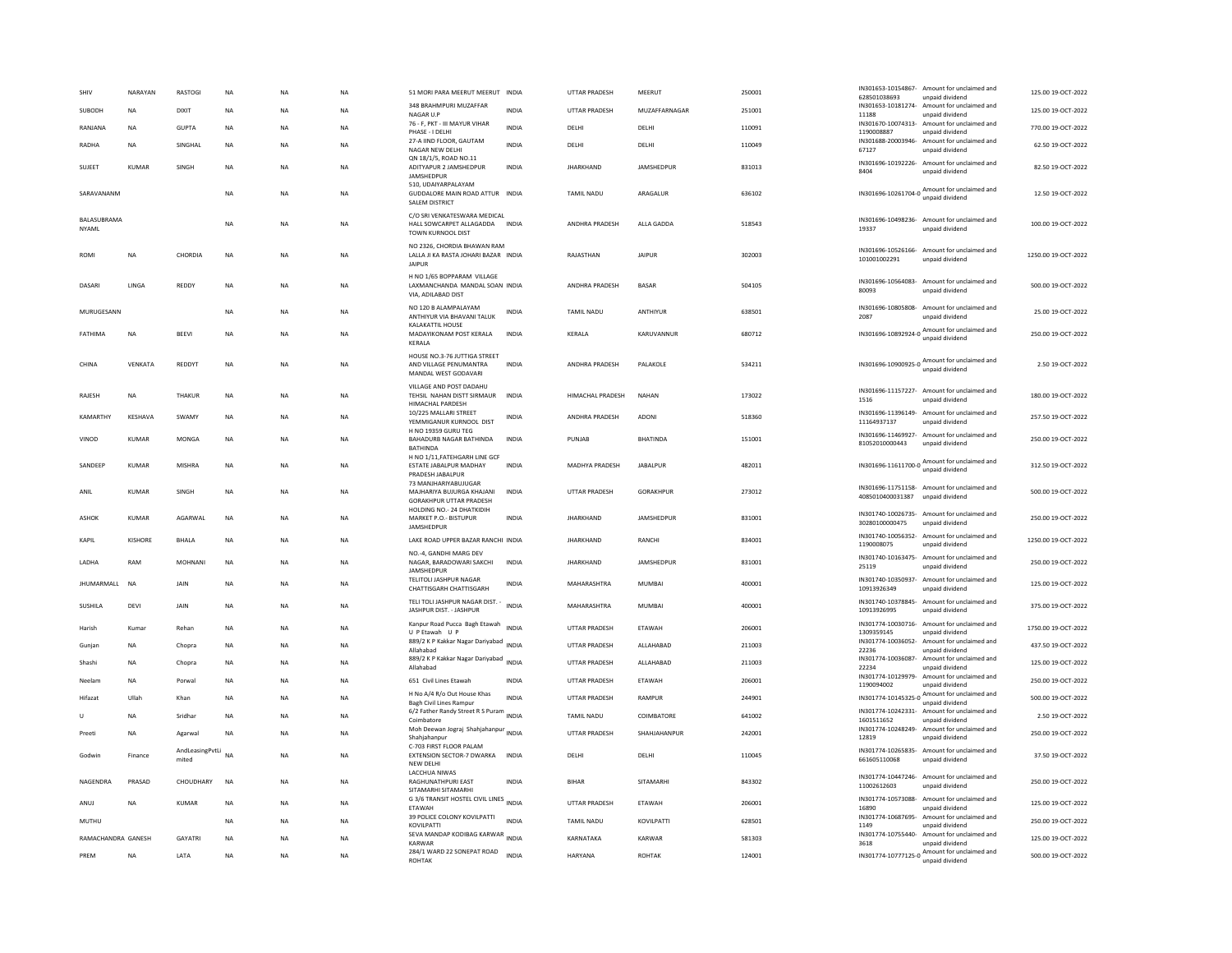| RANJU                | <b>NA</b>            | MITTAL            | NA        | NA        | NA        | H NO 283 KUCHA PARTAP<br>KHANNA KHANNA                                                      | <b>INDIA</b> | PUNJAB                | KHANNA             | 141401 | IN301774-10793837-<br>Amount for unclaimed and<br>892010043140<br>unpaid dividend    | 500.00 19-OCT-2022  |
|----------------------|----------------------|-------------------|-----------|-----------|-----------|---------------------------------------------------------------------------------------------|--------------|-----------------------|--------------------|--------|--------------------------------------------------------------------------------------|---------------------|
| SUNITA               | NA                   | DEVI              | NA        | NA        | <b>NA</b> | OTR NO NB 26 NTPC TOWNSHIP<br>PTS POST PUBARUN MALDA                                        | <b>INDIA</b> | WEST BENGAL           | MALDA              | 732215 | IN301774-10818801-<br>Amount for unclaimed and<br>47201000720<br>unpaid dividend     | 150.00 19-OCT-2022  |
| LAKSHMAN             | <b>NA</b>            | LAL               | <b>NA</b> | <b>NA</b> | <b>NA</b> | SO SAWAL DAS ANDIKAL ROAD<br>PARTITOLA MUZAFFARPUR                                          | <b>INDIA</b> | <b>BIHAR</b>          | MUZAFFARPUR        | 842001 | IN301774-10846328-<br>Amount for unclaimed and<br>20239953191<br>unpaid dividend     | 500.00 19-OCT-2022  |
| NEERA                | <b>NA</b>            | RANI              | <b>NA</b> | <b>NA</b> | <b>NA</b> | 294 BAGH KESHO DASS RORKEE<br>ROAD MUZAFFAR NAGAR                                           | <b>INDIA</b> | <b>UTTAR PRADESH</b>  | MUZAFFARNAGAR      | 251001 | IN301774-10878644-<br>Amount for unclaimed and<br>9146<br>unpaid dividend            | 250.00 19-OCT-2022  |
| SAILESH              | MEENABEN             | MOTA              | <b>NA</b> | <b>NA</b> | <b>NA</b> | FL NO 51 5TH FLR BLDG 1 D WING<br>SAI UDYAN CHS SAINAGA PANVEL INDIA<br>PANVEL              |              | MAHARASHTRA           | PANVEL             | 410206 | IN301774-10967143- Amount for unclaimed and<br>1020610010004862<br>unpaid dividend   | 145.00 19-OCT-2022  |
| HANSABEN             | HARESH               | SWATI             | <b>NA</b> | <b>NA</b> | <b>NA</b> | 48 SHIVKUMUD SOCIETY NR<br>AKOTA GARDEN OPP R C PATEL<br><b>ESTATE BARODA</b>               | <b>INDIA</b> | GUJARAT               | VADODARA           | 390020 | IN301774-11127875-0 Amount for unclaimed and                                         | 250.00 19-OCT-2022  |
| DEVARAJAN            | <b>NA</b>            | SANKAR            | NA        | NA        | NA        | NO 9/54 JEEVA STREET SIVAGIRI<br>ERODE                                                      | <b>INDIA</b> | TAMIL NADU            | ARCHALUR           | 638109 | IN301774-11181750- Amount for unclaimed and<br>118010100087285<br>unpaid dividend    | 200.00 19-OCT-2022  |
| <b>KARAN</b>         | <b>NA</b>            | SINGH             | NA        | <b>NA</b> | <b>NA</b> | H NO 549 WARD NO 17 NEAR<br>INDIRA BAZAR 236/6 PANIPAT                                      | <b>INDIA</b> | <b>HARYANA</b>        | KURUKSHETRA        | 132103 | Amount for unclaimed and<br>IN301774-11275521-0<br>unpaid dividend                   | 1875.00 19-OCT-2022 |
| <b>HARSH</b>         | <b>NA</b>            | TIWARI            | <b>NA</b> | <b>NA</b> | <b>NA</b> | 714 CIVIL LINE NEAR CIVIL COURT<br>ETAWAH                                                   | <b>INDIA</b> | <b>UTTAR PRADESH</b>  | <b>FTAWAH</b>      | 206001 | IN301774-11316299-<br>Amount for unclaimed and<br>7269<br>unpaid dividend            | 1000.00 19-OCT-2022 |
| PRAVEEN              | PRATAP               | SINGH             | NA        | NA        | NA        | 2/651 RAMBAGH COLONY RAM<br><b>GHAT ROAD ALIGARH</b>                                        | <b>INDIA</b> | UTTAR PRADESH         | ALIGARH            | 202001 | IN301774-11542701- Amount for unclaimed and<br>310010100024912<br>unpaid dividend    | 150.00 19-OCT-2022  |
| SACHIN               | <b>NA</b>            | <b>GUPTA</b>      | NA        | NA        | <b>NA</b> | 21/4 SHAKTI NAGAR DELHI DELHI INDIA                                                         |              | DELHI                 | DELHI              | 110007 | IN301774-11557718- Amount for unclaimed and<br>54010100114066<br>unpaid dividend     | 350.00 19-OCT-2022  |
| RAJENDRA             | KASHINATH            | PATIL             | <b>NA</b> | <b>NA</b> | <b>NA</b> | MA DURGA PARK TAI BLDG NR<br>SAHYOGNAGAR MOGRAWADI<br>VALSAD                                | <b>INDIA</b> | <b>GUJARAT</b>        | VALSAD H.O         | 396001 | Amount for unclaimed and                                                             | 125.00 19-OCT-2022  |
| <b>VISHNU</b>        | SHEKU                | ADHANE            | <b>NA</b> | <b>NA</b> | <b>NA</b> | SH SIA GIAGNOSTIQ AND<br>RESEARCH CENT POST OFFICE<br>ROAD JALNA JALNA                      | <b>INDIA</b> | MAHARASHTRA           | JALNA              | 431203 | IN301774-11903103- Amount for unclaimed and<br>487010100006910<br>unpaid dividend    | 250.00 19-OCT-2022  |
| <b>BALVINDER</b>     | SINGH                | RAKHRA            | NA        | NA        | <b>NA</b> | H NO 206 PATEL NAGAR<br><b>BHATINDA BHATINDA</b>                                            | <b>INDIA</b> | PUNJAB                | <b>BHATINDA</b>    | 151001 | IN301774-11945278-<br>Amount for unclaimed and<br>30120353172<br>unpaid dividend     | 250.00 19-OCT-2022  |
| <b>JIDNYASA</b>      | <b>RAKESH</b>        | PATEL             | <b>NA</b> | NA        | <b>NA</b> | BARSANA 10 NILKANTHE LAYOUT<br>NAGPUR ROAD WARDHA                                           | <b>INDIA</b> | MAHARASHTRA           | WARDHA             | 442001 | IN301774-12019865-<br>Amount for unclaimed and<br>509104000003995<br>unpaid dividend | 125.00 19-OCT-2022  |
| DHARMESH             | JAGDISHKUMAR THAKKAR |                   | <b>NA</b> | <b>NA</b> | <b>NA</b> | 14 SHIVAM AVENUE OPP<br>SANTRAM DAIRY NADIAD                                                | <b>INDIA</b> | GUJARAT               | <b>NADIAD</b>      | 387002 | IN301774-12030141-<br>Amount for unclaimed and<br>14811<br>unpaid dividend           | 125.00 19-OCT-2022  |
| SHANKAR              | <b>KUMAF</b>         | THAKUR            | <b>NA</b> | <b>NA</b> | <b>NA</b> | H NO 055 SHRI GANGA MANDIR<br>BAZAR PERAMAL MEERUT                                          | <b>INDIA</b> | <b>UTTAR PRADESH</b>  | MEERUT             | 250002 | IN301774-12101519-0 Amount for unclaimed and<br>unpaid dividend                      | 50.00 19-OCT-2022   |
| LATHA                | NA                   | B                 | <b>NA</b> | NA        | <b>NA</b> | NO 49 A TYPE II BLOCK 6 NEYVELI<br>NEYVELI                                                  | <b>INDIA</b> | TAMIL NADU            | NEYVELI            | 607801 | IN301774-12227102- Amount for unclaimed and<br>1266155000026751<br>unpaid dividend   | 75.00 19-OCT-2022   |
| RAJAMANICKAM NA      |                      | JAGADEESWARA<br>N | <b>NA</b> | <b>NA</b> | <b>NA</b> | 14 R M ILLAM<br>THENNAMPALAYAM EXTN CROSS INDIA<br>STREET TIRUPUR TIRUPUR                   |              | <b>TAMIL NADU</b>     | <b>TIRUPUR</b>     | 641604 | IN301774-12245143- Amount for unclaimed and<br>109010100162180<br>unpaid dividend    | 75.00 19-OCT-2022   |
| PARESH               | RAMESHRAO            | CHANDURWAR NA     |           | NA        | <b>NA</b> | SWAVLAMBI RD DHANTOLI<br>WARDHA WARDHA                                                      | <b>INDIA</b> | MAHARASHTRA           | WARDHA             | 442001 | IN301774-12390478-0 Amount for unclaimed and<br>unpaid dividend                      | 125.00 19-OCT-2022  |
| SOM                  | PRAKASH              | <b>MUNDHRA</b>    | NA        | <b>NA</b> | <b>NA</b> | EUROPIAN QUARTERS CHAIBASA<br>CHAIBASA                                                      | <b>INDIA</b> | <b>BIHAR</b>          | CHAIBASA           | 833201 | Amount for unclaimed and<br>IN301774-12942108-0<br>unpaid dividend                   | 75.00 19-OCT-2022   |
| UDAY                 | MANSARAMII           | NITNAWARF         | <b>NA</b> | <b>NA</b> | <b>NA</b> | 112-103/7 LAXMI NAGAR<br>WARDHA WARDHA                                                      | <b>INDIA</b> | MAHARASHTRA           | <b>WARDHA</b>      | 442001 | IN301774-13072621- Amount for unclaimed and<br>970010100012824<br>unpaid dividend    | 500.00 19-OCT-2022  |
| ANANTA               | KRISHANA             | CHOUDHARI         | NA        | NA        | <b>NA</b> | PLOT NO 17 ANAND NAGAR<br>JAMNER ROAD BHUSAWAL                                              | INDIA        | MAHARASHTRA           | BHUSAWAL           | 425201 | IN301774-13107230- Amount for unclaimed and<br>6301<br>unpaid dividend               | 125.00 19-OCT-2022  |
| <b>JYOTHY</b>        | <b>NA</b>            | VARUGHESE         | NA        | NA        | <b>NA</b> | JYOTHI VILLA CHANDANAPPALLY<br>PO ADOOR PATHANAMTHITTA                                      | INDIA        | KERALA                | PATHANAMTHITTA     | 689648 | IN301774-13131820- Amount for unclaimed and<br>169010100057318<br>unpaid dividend    | 25.00 19-OCT-2022   |
| MANISHA              | JHUN                 | <b>JHUNWALA</b>   | NA        | <b>NA</b> | NA        | POLICE BAZAR SHILLONG<br>SHILLONG                                                           | INDIA        | MEGHALAYA             | SHILLONG           | 793001 | IN301774-13221293-0 Amount for unclaimed and<br>unpaid dividend                      | 500.00 19-OCT-2022  |
| ASHOK                | KUMAR                | <b>DASHORE</b>    | <b>NA</b> | <b>NA</b> | <b>NA</b> | 57 BAJRANG CHOWK V M ROAD<br>KHANDWA                                                        | <b>INDIA</b> | <b>MADHYA PRADESH</b> | KHANDWA            | 450001 | IN301774-13366304- Amount for unclaimed and<br>26400100146208<br>unpaid dividend     | 250.00 19-OCT-2022  |
| PIYUSH               | PRATAPLAL            | MANDVIYA          | <b>NA</b> | <b>NA</b> | <b>NA</b> | 417 SAVAKARJPURA TILAK BAZAR<br>JAVAL MAHADEVPURA WARDHA                                    | <b>INDIA</b> | MAHARASHTRA           | <b>WARDHA</b>      | 442001 | IN301774-13382572- Amount for unclaimed and<br>89600101000617<br>unpaid dividend     | 175.00 19-OCT-2022  |
| KISHORKUMAR KANTILAL |                      | BHINDE            | <b>NA</b> | <b>NA</b> | <b>NA</b> | H NO 53 KIDANA 2 GIM KUTCH                                                                  | INDIA        | GUJARAT               | GANDHIDAM          | 370201 | IN301774-13476534-<br>Amount for unclaimed and<br>763910054600<br>unpaid dividend    | 125.00 19-OCT-2022  |
| SYAMALKUMAR NA       |                      | <b>BISWAS</b>     | <b>NA</b> | <b>NA</b> | <b>NA</b> | 487A 21/549 KOTHAYIL 7<br>THODUPUZHA THODUPUZHA                                             | <b>INDIA</b> | KERALA                | THODUPUZHA         | 685584 | IN301774-13481402-<br>Amount for unclaimed and<br>24701<br>unpaid dividend           | 1000.00 19-OCT-2022 |
| <b>MOHIT</b>         | <b>NA</b>            | KUMAR             | <b>NA</b> | <b>NA</b> | <b>NA</b> | 2/271 AGARSAIN VIHAR<br>MUZAFFARNAGAR<br>MUZAFFARNAGAR                                      | <b>INDIA</b> | <b>UTTAR PRADESH</b>  | MUZAFFARNAGAR      | 251001 | IN301774-13769201-<br>Amount for unclaimed and<br>55042561935<br>unpaid dividend     | 32.50 19-OCT-2022   |
| RASNA                | <b>NA</b>            | <b>KRISHNAN</b>   | <b>NA</b> | <b>NA</b> | <b>NA</b> | MANAPARAMBIL AYKYA<br>BHARATHAM SOUTH ARYAD<br>ALAPPUZHA                                    | <b>INDIA</b> | KERALA                | <b>AI IFPPFY</b>   | 688006 | IN301774-14044464-<br>Amount for unclaimed and<br>60601500811<br>unpaid dividend     | 125.00 19-OCT-2022  |
| SWAPAN               | <b>KUMAR</b>         | <b>BOSE</b>       | <b>NA</b> | <b>NA</b> | <b>NA</b> | 1 NO COLONY PO GANGANAGAR<br>NORTH TWENTY FOUR PARGANAS INDIA<br>NORTH TWENTY FOUR PARGANAS |              | <b>WEST BENGAL</b>    | KOLKATTA           | 700132 | IN301774-14934231- Amount for unclaimed and<br>20585914316<br>unpaid dividend        | 500.00 19-OCT-2022  |
| FFMIDA               | ANWAR                | <b>I AMRA</b>     | <b>NA</b> | <b>NA</b> | <b>NA</b> | WARD NO 21 PATEL CHOWK<br>WARDHA WARDHA                                                     | <b>INDIA</b> | MAHARASHTRA           | <b>WARDHA</b>      | 442001 | IN301774-14981931-<br>Amount for unclaimed and<br>11661<br>unpaid dividend           | 250.00 19-OCT-2022  |
| VIJAY                | <b>KUMAR</b>         | AGGARWAL          | <b>NA</b> | NA        | NA        | H NO 106 GALI NO 4 JAWAHAR<br><b>NAGAR HISAF</b>                                            | <b>INDIA</b> | HARYANA               | BHIWANI            | 125001 | IN301774-15300064-<br>Amount for unclaimed and<br>260010100016056<br>unpaid dividend | 647.50 19-OCT-2022  |
| CHIRAGBHAI           | VINODRAI             | <b>JOSHI</b>      | NA        | NA        | NA        | 67 B AMAR SOC NARI ROAD<br>KUMBHARWADA BHAVNAGAR                                            | INDIA        | GUJARAT               | BHAVNAGAR          | 364004 | IN301774-15628536- Amount for unclaimed and<br>56166013313<br>unpaid dividend        | 15.00 19-OCT-2022   |
| KANHAIYALAL          | <b>NA</b>            | PARDESHI          | <b>NA</b> | <b>NA</b> | <b>NA</b> | 91/92 ASHISH BHAWAN NEAR PTS<br>BUILDING SATAM PARK INDORE                                  | <b>INDIA</b> | MADHYA PRADESH        | <b>INDORE</b>      | 452001 | IN301774-15971391-0 Amount for unclaimed and                                         | 250.00 19-OCT-2022  |
| SHAMIL               | <b>NA</b>            | N                 | <b>NA</b> | <b>NA</b> | <b>NA</b> | SHAS ERUVA P O ALAPPUZHA<br>KAYAMKULAM KAYAMKULAM                                           | <b>INDIA</b> | <b>KFRAIA</b>         | <b>KAYAMGUI AM</b> | 690564 | IN301774-16027493-0 Amount for unclaimed and                                         | 125.00 19-OCT-2022  |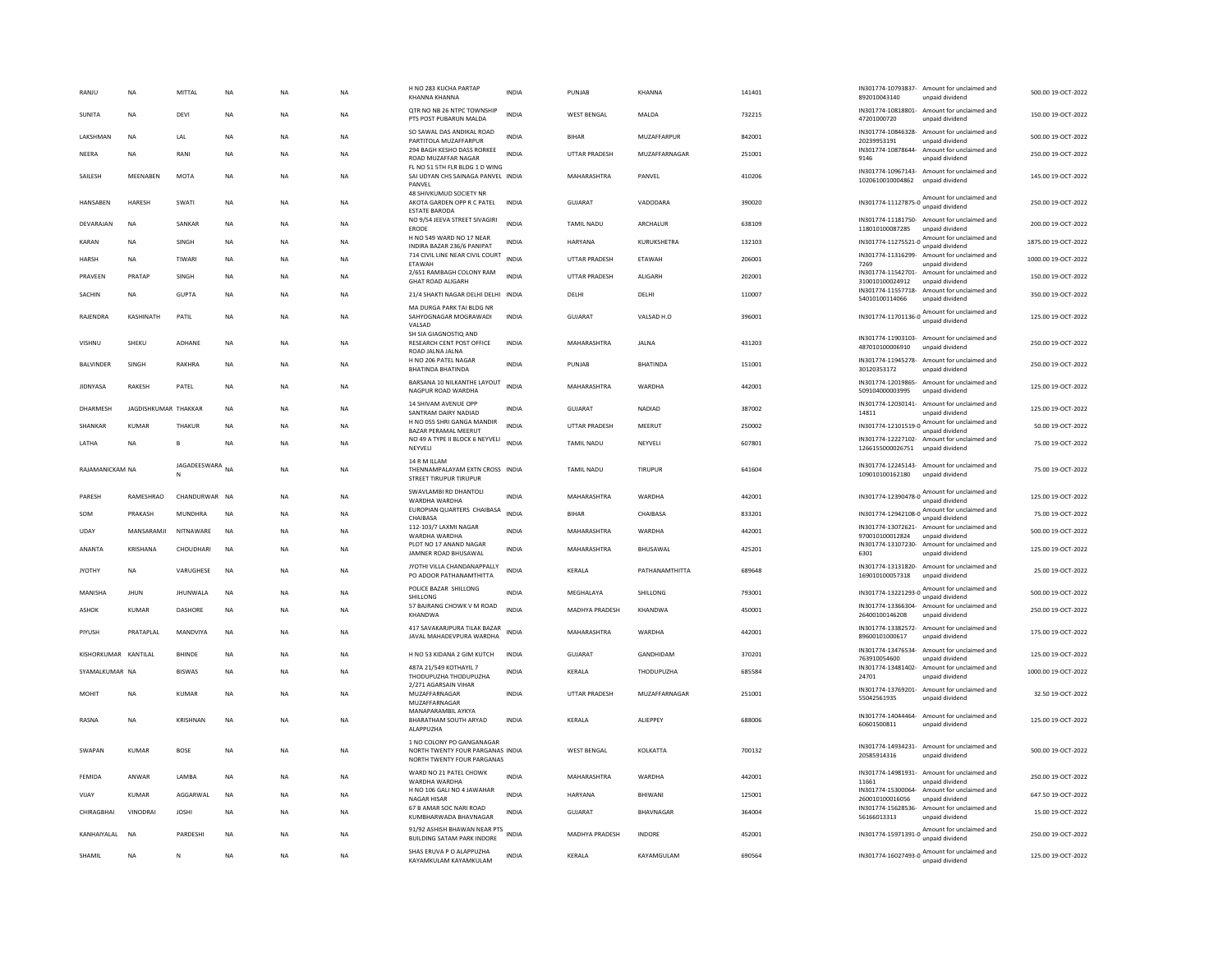| PURVA               | MADHUKAR         | NIJAMPURKAR NA    |             | <b>NA</b> | NA          | SWANAND PRAKASHANAND COL<br>NEAR FAMILY SCHOOL<br><b>VIDYANAGAR KARAD</b>                         | <b>INDIA</b> | MAHARASHTRA       | KARAD                       | 415110 | 1325                       | IN301774-16144800- Amount for unclaimed and<br>unpaid dividend                                                                                                                                                                                                    | 250.00 19-OCT-2022  |
|---------------------|------------------|-------------------|-------------|-----------|-------------|---------------------------------------------------------------------------------------------------|--------------|-------------------|-----------------------------|--------|----------------------------|-------------------------------------------------------------------------------------------------------------------------------------------------------------------------------------------------------------------------------------------------------------------|---------------------|
| SWATI               | RAMRAO           | SARODE            | NA          | NA        | NA          | SWANAND PRAKASHNAND<br>COLONY SAIDAPUR VIDHANAGAR<br>NEAR HOLL FAMILY SCHOOL<br>KARAD             | <b>INDIA</b> | MAHARASHTRA       | KARAD                       | 415124 | 20158530926                | IN301774-16145430- Amount for unclaimed and<br>unpaid dividend                                                                                                                                                                                                    | 250.00 19-OCT-2022  |
| NARESH              | MOHANBHAI        | SOJITRA           | NA          | <b>NA</b> | NA          | 305 B SAGAR PALACE B SHILPA<br>PARK SOC LAMBE HANUMAN<br><b>ROAD SURAT</b>                        | <b>INDIA</b> | GUJARAT           | SURAT NANPURA               | 395006 | 30710015737                | IN301774-16199345- Amount for unclaimed and<br>unpaid dividend                                                                                                                                                                                                    | 125.00 19-OCT-2022  |
| VINAYAK             | M                | MADIVAL           | <b>NA</b>   | <b>NA</b> | NA          | AT NAJGAR POST KELAGINOOR<br>HONAVAR HONAVAR                                                      | <b>INDIA</b> | KARNATAKA         | KARWAR                      | 581334 | 30084641488                | IN301774-16458812- Amount for unclaimed and<br>unpaid dividend                                                                                                                                                                                                    | 62.50 19-OCT-2022   |
| RAJESH              | $\mathsf{R}$     | CHAUDHARI         | NA          | <b>NA</b> | NA          | A3/306 RAKSHAK NAGAR GOLD<br>KHARADI PUNE PUNE                                                    | INDIA        | MAHARASHTRA       | PUNE                        | 411014 | 5037077706                 | IN301774-16603963- Amount for unclaimed and<br>unpaid dividend                                                                                                                                                                                                    | 12.50 19-OCT-2022   |
| JANARDAN            | PRASAD           | SINHA             | <b>NA</b>   | <b>NA</b> | <b>NA</b>   | PRASAD AGENCY ANILA MARKET<br>PULPAR BIHAR SHARIF NALANDA                                         | <b>INDIA</b> | <b>BIHAR</b>      | BIHARSHARIF                 | 803101 | 12212151006663             | IN301774-16884250- Amount for unclaimed and<br>unpaid dividend                                                                                                                                                                                                    | 750.00 19-OCT-2022  |
| KRISHNAN            | K                | P                 | NA          | NA        | NA          | SREENILAYAM KAVILAMPOYIL<br>PARAPPANPOYIL KOZHIKODE                                               | INDIA        | KERALA            | VADAKADA                    | 673573 |                            | IN301811-10071525-0 Amount for unclaimed and<br>unpaid dividend                                                                                                                                                                                                   | 500.00 19-OCT-2022  |
| RAJEESH             | NA               |                   | NA          | NA        | NA          | KANNILAKANDY HOUSE EKAROOL<br>P.O. KOZHIKODE KOZHIKODE                                            | <b>INDIA</b> | KERALA            | VADAKADA                    | 673574 | 67041063793                | IN301811-10117460- Amount for unclaimed and<br>unpaid dividend                                                                                                                                                                                                    | 25.00 19-OCT-2022   |
| NARESH              | <b>NA</b>        | RAWAL             | <b>NA</b>   | <b>NA</b> | <b>NA</b>   | 2160, BEHIND POST OFFICE<br><b>BANGA DISTT, NAWANSHAHAR</b><br>DISTT, NAWANSHAHAR                 | <b>INDIA</b> | PUNJAB            | BANGA                       | 144505 | 55                         | IN301846-10188471- Amount for unclaimed and<br>unpaid dividend                                                                                                                                                                                                    | 250.00 19-OCT-2022  |
| GEORGE              | <b>NA</b>        | <b>MATHFW</b>     | <b>NA</b>   | <b>NA</b> | <b>NA</b>   | THYPARAMPIL HOUSE<br>ERAVIPERUR THIRUVALLA KERALA                                                 | INDIA        | KERALA            | THUMPAMON                   | 689542 |                            | unpaid dividend                                                                                                                                                                                                                                                   | 200.00 19-OCT-2022  |
| <b>BINNI</b>        | NATESH           | к                 | <b>NA</b>   | NA        | $_{\sf NA}$ | SUJITH BHAVAN CHERUKARA P O<br>NEELAMPERUR, KAVALAM<br>ALAPPUZHA, KERALA                          | <b>INDIA</b> | KERALA            | SHERTALLY                   | 688506 | 821053000000412            | IN301895-10120666- Amount for unclaimed and<br>unpaid dividend                                                                                                                                                                                                    | 250.00 19-OCT-2022  |
| <b>JOHN</b>         | NA               | ALEXANDER         | <b>NA</b>   | <b>NA</b> | NA          | OMACHERIL, TC 4/1242(1) KRAB<br>13, KURAVANKONAM KAWDIAR INDIA<br>THIRUVANANTHAPURAM, KERALA      |              | KERALA            | TRIVANDRUM                  | 695003 |                            | IN301895-10133443-0 Amount for unclaimed and<br>unpaid dividend                                                                                                                                                                                                   | 175.00 19-OCT-2022  |
| MANORANJAN NA       |                  | SHARMA            | <b>NA</b>   | <b>NA</b> | <b>NA</b>   | A G M CANARA BANK HEAD<br>OFFICE BANGALORE, KARNATAKA                                             | <b>INDIA</b> | KARNATAKA         | BANGALORE                   | 560002 | 153546                     | IN301895-10183894- Amount for unclaimed and<br>unpaid dividend                                                                                                                                                                                                    | 625.00 19-OCT-2022  |
| VIJI                |                  |                   | <b>NA</b>   | <b>NA</b> | <b>NA</b>   | PULIKAN HOUSE PUDUKAD<br>THRISSUR, KERALA THRISSUR,<br>KERALA                                     | <b>INDIA</b> | KERALA            | CHALAKUDI                   | 680301 | 46010100110976             | IN301895-10197512- Amount for unclaimed and<br>unpaid dividend                                                                                                                                                                                                    | 25.00 19-OCT-2022   |
| SIBI                | <b>NA</b>        | <b>JOSEPH</b>     | <b>NA</b>   | <b>NA</b> | <b>NA</b>   | PADINJAREMURI HOUSE<br>NEDUMKANDAM P O<br>NEDUMKANDAM IDUKKI, KERALA                              | <b>INDIA</b> | KERALA            | THODUPUZHA                  | 685553 |                            | IN301895-10269960-0<br>Manual Contract Property<br>Manual Contract Property<br>Manual Contract Property<br>Manual Contract Property<br>Manual Contract Property<br>Manual Contract Property<br>Manual Contract Property<br>Manual Contract Pro<br>unpaid dividend | 15.00 19-OCT-2022   |
| G                   | <b>NA</b>        | RAMALINGAM        | <b>NA</b>   | <b>NA</b> | <b>NA</b>   | 25 C, 1st FLOOR 5th LANE NAGAL<br>PUDUR DINDIGUL, TAMILNADU                                       | <b>INDIA</b> | <b>TAMIL NADU</b> | <b>DINDIGUL</b>             | 624003 |                            | IN301895-10320486-0 Amount for unclaimed and<br>unpaid dividend                                                                                                                                                                                                   | 47.50 19-OCT-2022   |
|                     | Ù                | VENUGOPAL         | NA          | NA        | NA          | NO 55 9th CROSS ARULANANDA<br>NAGAR WEST EXTENTION<br>THANJAVUR, TAMILNADU                        | <b>INDIA</b> | TAMIL NADU        | THANJAVUR                   | 613007 |                            | IN301895-10323190-0 Amount for unclaimed and<br>unpaid dividend                                                                                                                                                                                                   | 62.50 19-OCT-2022   |
|                     | c                | SILLA             | NA          | <b>NA</b> | NA          | KOLADI HOUSE MANNARKKAD P O<br>PALAKKAD, KERALA PALAKKAD,<br><b>KFRAIA</b>                        | <b>INDIA</b> | KERALA            | MANNARGHAT                  | 678582 | 117301502058               | IN301895-10359529- Amount for unclaimed and<br>unpaid dividend                                                                                                                                                                                                    | 12.50 19-OCT-2022   |
| ABDUL               | NA               | RAZAK             | NA          | <b>NA</b> | NA          | KUNNATH HOUSE POOKOTTUR P<br>O MALAPPURAM, KERALA<br>MALAPPURAM, KERALA                           | INDIA        | KERALA            | VALIYAKUNNU<br>(MALAPPURAM) | 676517 | 243010100008952            | IN301895-10369868- Amount for unclaimed and<br>unpaid dividend                                                                                                                                                                                                    | 15.00 19-OCT-2022   |
| KATTALAPARAM<br>BIL | KUMARAN          | <b>GOPINATHAN</b> | <b>NA</b>   | <b>NA</b> | <b>NA</b>   | KATTALAPARAMBIL HOUSE<br>PARAPPUKARA P O THRISSUR.<br>KERALA THRISSUR, KERALA                     | <b>INDIA</b> | KERALA            | CHALAKUDI                   | 680310 | 15300                      | IN301895-10426953- Amount for unclaimed and<br>unpaid dividend                                                                                                                                                                                                    | 1250.00 19-OCT-2022 |
| SHESHAGIRI          | $\mathbf{s}$     | NADAGIF           | NA          | NA        | NA          | C/O GIRIDHAR BHAT<br>RADHAKRISHNA TEMPLE NEAR<br>SHARAVU TEMPLE MANGALORE,<br>KARNATAKA           | INDIA        | KARNATAKA         | MANGALORE                   | 575001 |                            | IN301895-10550343-0 Amount for unclaimed and<br>unpaid dividend                                                                                                                                                                                                   | 2.50 19-OCT-2022    |
| SUBRAMANIAN         |                  |                   | NA          | <b>NA</b> | NA          | ANJANA CREATIONS XII/1182.1ST<br>FLOOR KEMANS BUILDING, NR<br>MUNCIPAL BUS ST PALAKKAD,<br>KERALA | <b>INDIA</b> | KERALA            | PALGHAT                     | 678001 | 347010100022695            | IN301895-10645900- Amount for unclaimed and<br>unpaid dividend                                                                                                                                                                                                    | 25.00 19-OCT-2022   |
| RAVI                | B                | BELGUNDKAR        | <b>NA</b>   | <b>NA</b> | NA          | INAS 342, UAV INS GARUDA<br>NAVAL BASE KOCHI, KERALA                                              | <b>INDIA</b> | KERALA            | COCHIN                      | 682004 | 1001511604                 | IN301895-10663133- Amount for unclaimed and<br>unpaid dividend                                                                                                                                                                                                    | 50.00 19-OCT-2022   |
| VARKEY              | <b>NA</b>        | ALEX              | <b>NA</b>   | <b>NA</b> | NA          | KANNAMPURAM HOUSE<br>KAPPADU P O KOTTAYAM,<br>KERALA KOTTAYAM, KERALA                             | <b>INDIA</b> | KERALA            | PALAI                       | 686508 |                            | IN301895-10669323-0 Amount for unclaimed and<br>unpaid dividend                                                                                                                                                                                                   | 25.00 19-OCT-2022   |
| NAGARE              | <b>BHAUSAHEB</b> | AHILAJI           | <b>NA</b>   | NA        | $_{\sf NA}$ | A/P HANGE PARNER<br>AHMEDNAGAR, MAHARASHTRA INDIA<br>AHMEDNAGAR, MAHARASHTRA                      |              | MAHARASHTRA       | MARLIK DAUNDI               | 414103 | IN301895-10734432-<br>8836 | Amount for unclaimed and<br>unpaid dividend                                                                                                                                                                                                                       | 125.00 19-OCT-2022  |
| SUJITH              | NA               | NAIR              | $_{\sf NA}$ | <b>NA</b> | <b>NA</b>   | SUJI NILAYAM VANAVATHUKKARA<br>ERAMALLIKKARA P O ALAPPUZHA, INDIA<br>KERALA                       |              | KERALA            | CHENGANNUR                  | 689109 | 53101778                   | IN301895-10785512- Amount for unclaimed and<br>unpaid dividend                                                                                                                                                                                                    | 500.00 19-OCT-2022  |
| c                   | N                | BASAVARAJAIAH NA  |             | <b>NA</b> | NA          | IBAVADANA ASOKANAGAR 2ND<br><b>CROSS TUMKUR</b>                                                   | <b>INDIA</b> | KARNATAKA         | TUMKUR                      | 572103 | 3981                       | IN301926-30137644- Amount for unclaimed and<br>unpaid dividend                                                                                                                                                                                                    | 225.00 19-OCT-2022  |
| DEVADASA            |                  |                   | <b>NA</b>   | <b>NA</b> | <b>NA</b>   | H NO 1-67 KODIKERE POST KULAI<br>MANGALORE MANGALORE                                              | <b>INDIA</b> | KARNATAKA         | KARKALA                     | 574196 | 13567                      | IN301926-30156776- Amount for unclaimed and<br>unpaid dividend                                                                                                                                                                                                    | 225.00 19-OCT-2022  |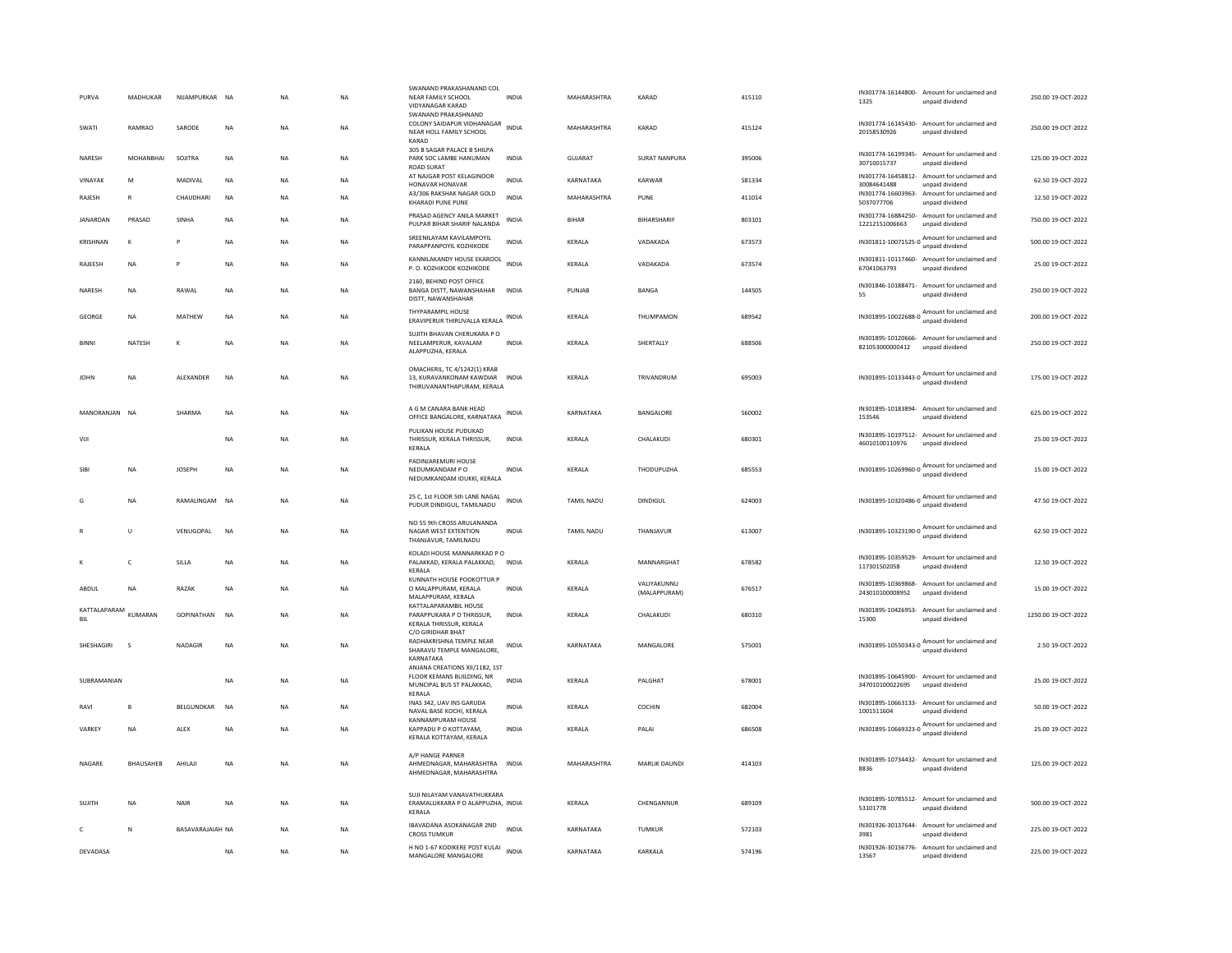| <b>MOHAN</b>          |                  |                 | <b>NA</b>   | <b>NA</b> | <b>NA</b> | NO 2/275 POST POTHNAL TQ<br>MANVI DIST RAICHUR                                                                      | <b>INDIA</b> | KARNATAKA             | <b>RAICHUR</b>             | 584143 | IN301926-30471404- Amount for unclaimed and<br>1101<br>unpaid dividend            | 250.00 19-OCT-2022 |
|-----------------------|------------------|-----------------|-------------|-----------|-----------|---------------------------------------------------------------------------------------------------------------------|--------------|-----------------------|----------------------------|--------|-----------------------------------------------------------------------------------|--------------------|
| DEEPAK                | M                | SHANRHAG        | <b>NA</b>   | <b>NA</b> | <b>NA</b> | SHRI DAMODAR TRADERS<br>SHABANA CHAMBERS MUNCIPAL INDIA<br>MARKET TISWADI PANAJI GOA                                |              | GOA                   | PANAIL                     | 403001 | IN301926-30495662- Amount for unclaimed and<br>60165<br>unpaid dividend           | 250.00.19-OCT-2022 |
| <b>RHATAKHANDE NA</b> |                  | VITHAI          | <b>NA</b>   | <b>NA</b> | <b>NA</b> | DEVARGUDIHAL ROAD<br>SIMLANAGAR IIND MAIN 149 2ND INDIA<br>CROSS OLD-HUBLI HUBLI                                    |              | KARNATAKA             | HUBLI                      | 580024 | IN301926-30560532- Amount for unclaimed and<br>11901476156<br>unpaid dividend     | 257.50.19-OCT-2022 |
|                       | RAJENDRA         | PRASAD          | NA          | NA        | NA        | 1ST WARD KAMALAPUR<br>KAMALAPUR                                                                                     | <b>INDIA</b> | KARNATAKA             | HOSPET                     | 583221 | IN301926-30694298- Amount for unclaimed and<br>14578<br>unpaid dividend           | 82.50 19-OCT-2022  |
| NARENDRA              | <b>KUMAR</b>     | <b>GEHLOT</b>   | <b>NA</b>   | <b>NA</b> | <b>NA</b> | NARENDRA GEHLOT, CHANPANER INDIA<br>(M.P.) CHANPANER (M.P.)                                                         |              | <b>MADHYA PRADESH</b> | THANDLA                    | 457770 | IN301983-10074422-<br>Amount for unclaimed and<br>1190006116<br>unpaid dividend   | 125.00 19-OCT-2022 |
| VASANTI               | SOPAN            | KOI HF          | <b>NA</b>   | <b>NA</b> | <b>NA</b> | 1/53, VIDYA NAGAR,<br>OSMANABAD (MAH.)<br>OSMANABAD (MAH.)                                                          | <b>INDIA</b> | MAHARASHTRA           | <b>I ATUR</b>              | 413501 | IN301983-10123077-0 Amount for unclaimed and<br>unpaid dividend                   | 250.00 19-OCT-2022 |
| PREETI                | NA               | VIJAYVARGIYA    | NA          | NA        | NA        | 102. SIMROL ROAD, MOTI<br>CHOWK, MHOW (M.P.) MHOW<br>(M.P.)                                                         | <b>INDIA</b> | MADHYA PRADESH        | <b>MHOW</b>                | 453441 | IN301983-10214965- Amount for unclaimed and<br>1992010002800<br>unpaid dividend   | 250.00 19-OCT-2022 |
| HARSHITA              | NA               | RAJANI          | NA          | NA        | NA        | 68. JAORA COMPOUND, 1-ST.<br>FLOOR, INDORE (M.P.) INDORE<br>(M.P.)                                                  | INDIA        | MADHYA PRADESH        | INDORE                     | 452001 | IN301983-10265539- Amount for unclaimed and<br>760301011000260<br>unpaid dividend | 150.00 19-OCT-2022 |
| ARJAN                 | NA               | DHAMELIYA       | <b>NA</b>   | <b>NA</b> | NA        | 72. VANDANA SOC., NR.<br>NANAVARACHHA GAM. VILLAGE, INDIA<br>SURAT (GUJ.) SURAT (GUJ.)                              |              | <b>GUJARAT</b>        | <b>SURAT NANPURA</b>       | 395006 | IN301983-10536205-0<br>Manual for unclaimed and<br>unpaid dividend                | 62.50 19-OCT-2022  |
| <b>JYOTIBEN</b>       | NA               | UPADHYAY        | <b>NA</b>   | NA        | NA        | B-77, KARMAJYOT CO, OP.<br>SOCIETY B/H. NAVNATH NAGAR<br><b>GOTRI ROAD BARODA</b><br><b>B-4, SHREE RANF AVDHOOT</b> | <b>INDIA</b> | <b>GUJARAT</b>        | VADODARA                   | 390007 | IN301991-10079080-<br>Amount for unclaimed and<br>2107<br>unpaid dividend         | 250.00 19-OCT-2022 |
| DHARMENDRA AMRUTI AI  |                  | MODI            | <b>NA</b>   | <b>NA</b> | <b>NA</b> | SOCIETY NR. RAM NAGAR, LINK<br>ROAD B/H, SHAMBHU DAIRY<br><b>BHARUCH</b>                                            | <b>INDIA</b> | GUIARAT               | <b>BHARUCH</b>             | 392001 | IN301991-10136654-<br>Amount for unclaimed and<br>17801502778<br>unpaid dividend  | 250.00.19-OCT-2022 |
| <b>IITENDRA</b>       | <b>NA</b>        | <b>IHAIA</b>    | <b>NA</b>   | <b>NA</b> | <b>NA</b> | B-9, MANINAGAR SOCIETY- II<br>REFINERY ROAD GORWA BARODA                                                            | INDIA        | GUIARAT               | VADODARA                   | 390016 | IN301991-10164798- Amount for unclaimed and<br>1942<br>unpaid dividend            | 12.50.19-OCT-2022  |
| <b>VIRARHAI</b>       | <b>RHANARHAI</b> | VANKAR          | <b>NA</b>   | <b>NA</b> | <b>NA</b> | RAVALA FALIYA AT. PANCHELA<br>TAL. DEVGADBARIA DIST. DAHOD                                                          | <b>INDIA</b> | GUIARAT               | DAHOD                      | 389130 | IN301991-10165436-<br>Amount for unclaimed and<br>4571<br>unpaid dividend         | 770.00 19-OCT-2022 |
| RAJENDRA              | <b>NA</b>        | <b>JOSHI</b>    | <b>NA</b>   | <b>NA</b> | <b>NA</b> | BHEDAVENI STREET BAXI'S DELI<br>NO. 1 BHAVNAGAR BHAVNAGAR                                                           | <b>INDIA</b> | <b>GUJARAT</b>        | <b>BHAVNAGAR</b>           | 364001 | IN301991-10203991-0 Amount for unclaimed and                                      | 250.00 19-OCT-2022 |
| PADHIYAR              | <b>NA</b>        | MAHENDRASINH NA |             | <b>NA</b> | <b>NA</b> | AT/PO. KARELI TAL. JAMBUSAR<br>DIST. BHARUCH DIST. BHARUCH                                                          | <b>INDIA</b> | GUJARAT               | JAMBUSAR                   | 391810 | Amount for unclaimed and<br>IN301991-10248458-0<br>unpaid dividend                | 250.00 19-OCT-2022 |
| BABUBHAI              | VECHATBHAI       | VANKAR          | NA          | NA        | <b>NA</b> | BARIA ROAD NEAR TRAN AMBLI<br>AT/PO, PIPLOD DEVGADHBARIA                                                            | <b>INDIA</b> | <b>GUJARAT</b>        | DAHOD                      | 389130 | IN301991-10259009- Amount for unclaimed and<br>2002385<br>unnaid dividend         | 145.00 19-OCT-2022 |
| DABHI                 | ASHOKBHAI        | D               | NA          | <b>NA</b> | <b>NA</b> | MOCHI BAZAR SATVARAVAD<br>WADHWAN DIST.<br>SURENDRANAGAR                                                            | <b>INDIA</b> | GUJARAT               | SURENDRANAGAR              | 363030 | IN301991-10348012- Amount for unclaimed and<br>326010100037280<br>unpaid dividend | 107.50 19-OCT-2022 |
| <b>JANAK</b>          | KANJIBHAI        | BHATT           | NA          | <b>NA</b> | NA        | B/203, SHREENATHDWAR, APP. 1<br>NR. RAM NAGAR A. K. ROAD<br>SURAT                                                   | INDIA        | GUJARAT               | <b>SURAT NANPURA</b>       | 395006 | IN301991-10462463-0 Amount for unclaimed and<br>unpaid dividend                   | 125.00 19-OCT-2022 |
| SHARDA                | RAJNIKANT        | SHAH            | <b>NA</b>   | <b>NA</b> | <b>NA</b> | C/5, VIVEK APPTS. NR. JAWAHAR<br>SOCIETY VASNA ROAD<br>AHMEDABAD                                                    | <b>INDIA</b> | GUJARAT               | AHMEDABAD                  | 380007 | Amount for unclaimed and<br>IN301991-10914536-0<br>unpaid dividend                | 250.00 19-OCT-2022 |
| VIJAY                 | KUMAR            | <b>JAIN</b>     | <b>NA</b>   | <b>NA</b> | <b>NA</b> | C/O. JAIN EMPORIUM, NEW<br>CLOTH MARKET, SHOP. NO.- 25-<br>26, GOLEBAZAR, KHARAGPUR.                                | <b>INDIA</b> | <b>WEST BENGAL</b>    | KHARAGPUR                  | 721301 | IN302017-10020783-0 Amount for unclaimed and<br>unpaid dividend                   | 125.00.19-OCT-2022 |
| ARUNESH               | <b>KUMAR</b>     | SHUKLA          | NA          | <b>NA</b> | NA        | SHUKLA TEA STORE 11 CHOWK<br>ALLAHABAD UP                                                                           | <b>INDIA</b> | UTTAR PRADESH         | ALLAHABAD                  | 211003 | IN302025-34007653-<br>Amount for unclaimed and<br>9034439<br>unpaid dividend      | 512.50 19-OCT-2022 |
| DAYA                  | RAM              | PUNIA           | <b>NA</b>   | <b>NA</b> | <b>NA</b> | MOH.PREM PURI, WARD NO.6,<br>KALKATTI.<br>NARORA(BULANDSHAHR)                                                       | <b>INDIA</b> | <b>UTTAR PRADESH</b>  | DIBAI (DT<br>BULANDSHAHAR) | 202397 | Amount for unclaimed and<br>IN302050-10031069-0<br>unpaid dividend                | 125.00 19-OCT-2022 |
| MUKESH                | CHAND            | DEVRANI         | <b>NA</b>   | <b>NA</b> | <b>NA</b> | LOWAR BAZAR JOSHI MATH<br>CHAMOLI UTTRANCHAL                                                                        | <b>INDIA</b> | UTTAR PRADESH         | GOPESHWAR H.O              | 246446 | IN302092-10057844-<br>Amount for unclaimed and<br>13315<br>unpaid dividend        | 250.00 19-OCT-2022 |
| CHANDRA               | GOPAL            | PACHAURI        | $_{\sf NA}$ | NA        | NA        | VILLAGE BAKALPUR SATOHA<br>MATHURA U.P                                                                              | <b>INDIA</b> | <b>UTTAR PRADESH</b>  | MATHURA                    | 281004 | IN302092-10071295-0<br>Amount for unclaimed and                                   | 25.00 19-OCT-2022  |
| LAXMI                 | LAL              | SHAH            | NA          | <b>NA</b> | NA        | HOUSE NO-56 UPPER BAZAR<br>ROOM NO-6 JOSHIMATH<br>CHAMOLI UTTRAKHAND                                                | <b>INDIA</b> | UTTAR PRADESH         | GOPESHWAR H.O              | 246443 | IN302092-10072394-<br>Amount for unclaimed and<br>1148427<br>unpaid dividend      | 250.00 19-OCT-2022 |
| ALKA                  | NA               | PRAKASH         | NA          | NA        | NA        | YARPUR, NAYA TOLA, KATCHI<br>TALAB, GARDANIBAGH, PATNA                                                              | <b>INDIA</b> | <b>BIHAR</b>          | PATNA                      | 800001 | IN302105-10123295-<br>Amount for unclaimed and<br>unpaid dividend<br>633          | 62.50 19-OCT-2022  |
| SANGEETA              | <b>NA</b>        | SINHA           | <b>NA</b>   | <b>NA</b> | <b>NA</b> | RAM JAIPAL NAGAR, GOLA ROAD,<br>BAILEY ROAD, DANAPUR, PATNA                                                         | <b>INDIA</b> | <b>BIHAR</b>          | DAUDPUR(PATNA)             | 801503 | IN302105-10177290- Amount for unclaimed and<br>1190064512<br>unpaid dividend      | 225.00 19-OCT-2022 |
| <b>DINESH</b>         | NA               | GHOSH           | <b>NA</b>   | <b>NA</b> | <b>NA</b> | VILL +P.O.-KAMALPUR, P.O.-<br>DURGAPUR, DIST.-BURDWAN,<br><b>WEST BENGAL</b>                                        | <b>INDIA</b> | <b>WEST BENGAL</b>    | <b>DURGAPUR</b>            | 713204 | IN302105-10282504- Amount for unclaimed and<br>10505941350<br>unpaid dividend     | 2.50 19-OCT-2022   |
| PURNIMA               | $_{\sf NA}$      | <b>MUSTAFI</b>  | $_{\sf NA}$ | NA        | NA        | 1B/5 LALA LAJPAT RAI ROAD,<br><b>DURGAPUR DURGAPUR</b>                                                              | <b>INDIA</b> | <b>WEST BENGAL</b>    | <b>DURGAPUR</b>            | 713204 | IN302105-10288376- Amount for unclaimed and<br>423010110005674<br>unpaid dividend | 250.00 19-OCT-2022 |
| LALITA                | DEVI             | CHAMARIA        | NA          | NA        | NA        | 39. N.S.B. ROAD, OPP- ASHOKA<br>PETROL PUMP, HANUMAN<br>COLONY.P.O- RANIGANJ. DIST-<br>BURDWAN(W.B)                 | <b>INDIA</b> | <b>WEST BENGAL</b>    | ASANSOL                    | 713347 | IN302105-10474616-0 Amount for unclaimed and<br>unpaid dividend                   | 250.00 19-OCT-2022 |
| <b>SURESH</b>         | <b>NA</b>        | <b>KUMAR</b>    | <b>NA</b>   | <b>NA</b> | <b>NA</b> | PNB EC M/C RAIWALA                                                                                                  | <b>INDIA</b> | UTTARAKHAND           | <b>RISHIKESH</b>           | 249205 | IN302113-10040213- Amount for unclaimed and<br>10800<br>unpaid dividend           | 257.50 19-OCT-2022 |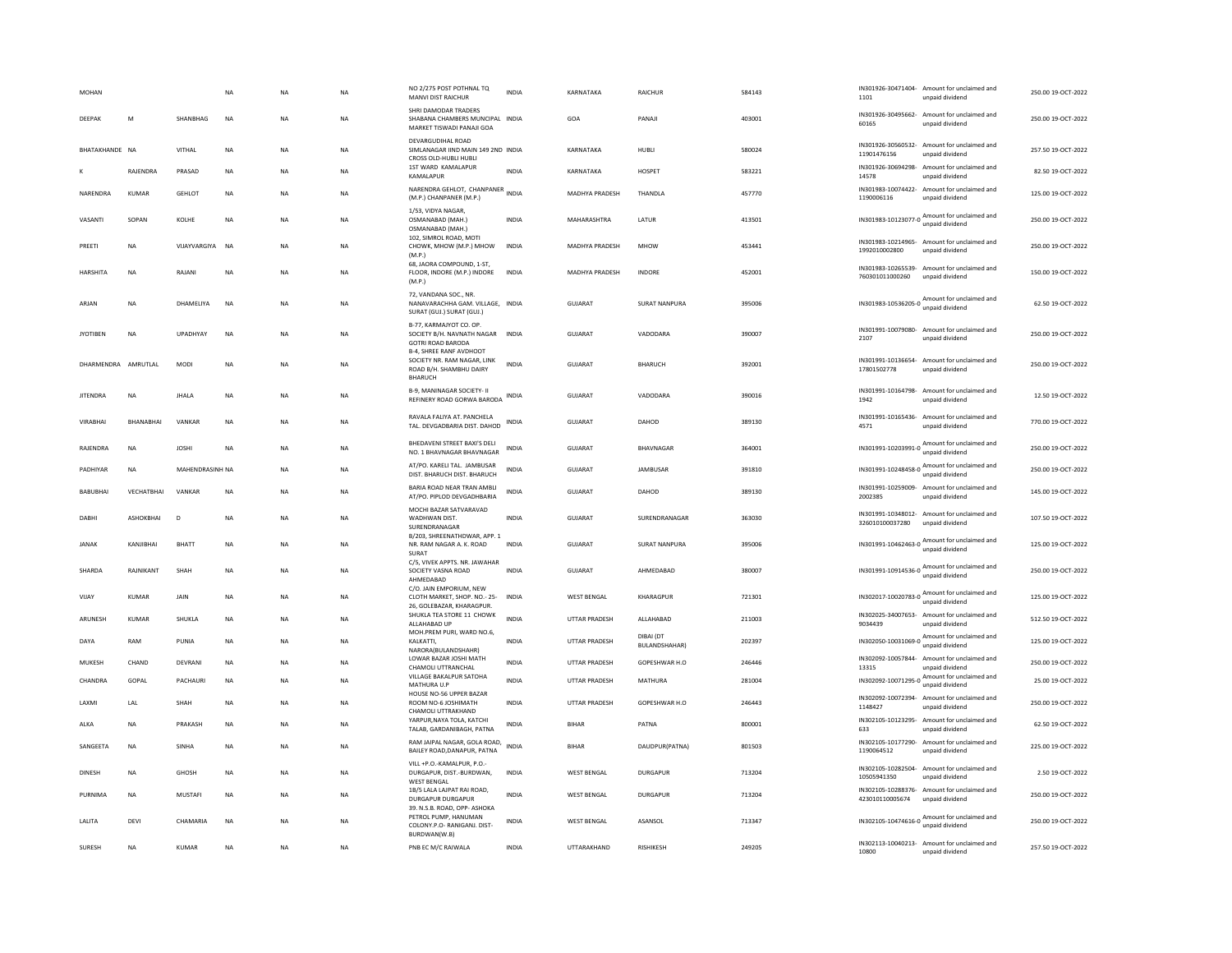| VIDYA              | G                            | TUNGA                            | NA        | <b>NA</b> | <b>NA</b> | 274 15TH CROSS J P NAGAR 5TH<br>PHASE BANGALORE BANGALORE                                              | <b>INDIA</b> | KARNATAKA          | BANGALORE                  | 560078 | 4042                              | IN302148-10223352- Amount for unclaimed and<br>unpaid dividend  | 250.00 19-OCT-2022 |
|--------------------|------------------------------|----------------------------------|-----------|-----------|-----------|--------------------------------------------------------------------------------------------------------|--------------|--------------------|----------------------------|--------|-----------------------------------|-----------------------------------------------------------------|--------------------|
| ARVIND             | <b>NA</b>                    | KUMAR                            | <b>NA</b> | <b>NA</b> | NA.       | 2946 2ND STAGE RAJAJINAGAR<br>BANGALORE BANGALORE                                                      | <b>INDIA</b> | KARNATAKA          | <b>BANGALORE</b>           | 560010 | 4303                              | IN302148-10245608- Amount for unclaimed and<br>unpaid dividend  | 250.00.19-QCT-2022 |
|                    | <b>NA</b>                    | CHANDRASHEKA NA<br>R             |           | <b>NA</b> | <b>NA</b> | 1022 2ND MAIN 3RD CROSS<br>VINOBANAGAR DAVANAGERE<br>DAVANAGERE                                        | <b>INDIA</b> | KARNATAKA          | DAVANAGERE                 | 577006 | 279                               | IN302148-10300266- Amount for unclaimed and<br>unpaid dividend  | 250.00 19-OCT-2022 |
| LEELA              | NA                           | DEVI                             | NA        | NA        | NA        | MODERN CUT PIECE CENTRE 11<br>EXPORT HOUSE BASAVARAJA<br><b>MARKET BANGALORE</b>                       | INDIA        | KARNATAKA          | BANGALORE                  | 560002 | 1190006308                        | IN302148-10438129- Amount for unclaimed and<br>unpaid dividend  | 250.00 19-OCT-2022 |
| RAMADAS            | RAYA                         | SHET                             | <b>NA</b> | <b>NA</b> | <b>NA</b> | H NO 55 ARUN COLONY<br>MANJUNATH NAGAR GOKUL<br><b>ROAD HUBLI</b>                                      | <b>INDIA</b> | KARNATAKA          | HUBLI                      | 580030 | 44699                             | IN302148-10561902- Amount for unclaimed and<br>unpaid dividend  | 725.00 19-OCT-2022 |
| M                  | <b>NA</b>                    | JAYALAKSHMI                      | <b>NA</b> | <b>NA</b> | <b>NA</b> | POST OFFICE ROAD T B<br><b>EXTENSION NAGAMANGALA</b><br>MANDYA DISTRICT                                | <b>INDIA</b> | KARNATAKA          | SRIRANGAPATNAM             | 571432 | 199010023251                      | IN302148-10689363- Amount for unclaimed and<br>unpaid dividend  | 250.00 19-OCT-2022 |
|                    | $\mathbf{S}$                 | GOPALAKRISHN<br><b>AIAHSETTY</b> | <b>NA</b> | <b>NA</b> | <b>NA</b> | ASHEERVAD NO 94/B B DIVISION<br><b>BRAHMINS STREET</b><br>GAURIBIDANUR                                 | <b>INDIA</b> | KARNATAKA          | KOLAR                      | 561208 | IN302148-10729383-<br>50700       | Amount for unclaimed and<br>unpaid dividend                     | 750.00 19-OCT-2022 |
| KANIYAR            | RANGASWAMY                   | IYENGARSHESHA NA<br>DRI          |           | <b>NA</b> | NA        | H NO 403 NANDAGOKUL<br>RAGHAVENDRA COLONY<br><b>VINAYAKANAGAR TIPTUR</b>                               | INDIA        | KARNATAKA          | TIPTUR                     | 572201 | 54036343752                       | IN302148-10729455- Amount for unclaimed and<br>unnaid dividend  | 250.00 19-OCT-2022 |
| SUREKHA            | <b>HEMANT</b>                | NERURKAR                         | NA        | NA        | NA        | 36. STRAIGHT MILE ROAD<br>NORTHERN TOWERS<br>JAMSHEDPUR JAMSHEDPUR                                     | <b>INDIA</b> | <b>JHARKHAND</b>   | JAMSHEDPUR                 | 831001 |                                   | IN302164-10188828-0 Amount for unclaimed and<br>unpaid dividend | 625.00 19-OCT-2022 |
| PRAVIN             | <b>NA</b>                    | <b>KUMAR</b>                     | NA        | <b>NA</b> | NA        | DEPT OF E AND I INDIAN SCHOOL<br>OF MINES P.O.- ISM DHANBAD                                            | <b>INDIA</b> | <b>JHARKHAND</b>   | DHANBAD H.O.               | 826004 | 24253                             | IN302164-10241738- Amount for unclaimed and<br>unpaid dividend  | 125.00 19-OCT-2022 |
| RAJNIKANT          | AMRUTLAL                     | PATEL                            | NA        | NA        | NA        | 42, SWAMI SIMANDHARNAGAR<br><b>TENAMENT OPP.PASABHAI</b><br>PETROL PUMP MEHSANA<br>MEHSANA             | INDIA        | GUJARAT            | MAHESANA                   | 384002 | 1383                              | IN302201-10209458- Amount for unclaimed and<br>unpaid dividend  | 500.00 19-OCT-2022 |
| SATISH             | <b>NA</b>                    | <b>JHA</b>                       | <b>NA</b> | <b>NA</b> | <b>NA</b> | SHIV MANDIR CHOUK WARD NO. 6 INDIA<br>LAL BAGH JAGDALPUR                                               |              | MADHYA PRADESH     | JAGDALPUR                  | 494001 | 50                                | IN302201-10270180- Amount for unclaimed and<br>unpaid dividend  | 107.50 19-OCT-2022 |
| ANKIT              | <b>BUDHESHBHAL</b>           | SHAH                             | <b>NA</b> | <b>NA</b> | <b>NA</b> | MOTA CHOWK OPP VIKALIADHAL INDIA<br>SIHOR DIST BHAVNAGAR                                               |              | GUIARAT            | <b>SIHOR</b>               | 364240 | IN302201-10331224-0               | Amount for unclaimed and<br>unpaid dividend                     | 250.00 19-OCT-2022 |
| MANJUSHA           | <b>NA</b>                    | <b>BANG</b>                      | <b>NA</b> | <b>NA</b> | <b>NA</b> | H NO 17, BALAMRAI STREET<br>AVANTHI COLONY HYDERABAD<br>HYDERABAD                                      | <b>INDIA</b> | ANDHRA PRADESH     | HYDERABAD                  | 500003 | 2072                              | IN302201-10478363- Amount for unclaimed and<br>unpaid dividend  | 250.00 19-OCT-2022 |
| <b>JETENDRA</b>    | <b>KUMAR</b>                 | <b>SHARMA</b>                    | NA        | NA        | NA        | 210 - A, MOHALLA NAYAKAN<br>RAJGARH SADULPUR TEHSIL<br><b>RAJGARH CHURL</b>                            | <b>INDIA</b> | RAJASTHAN          | CHURU                      | 331023 | 9560100000334                     | IN302201-11062649- Amount for unclaimed and<br>unpaid dividend  | 250.00 19-OCT-2022 |
| <b>ISMAIL</b>      | MAKABUL                      | SANADI                           | NA        | <b>NA</b> | NA        | 2465 SAHARA MANZIL AYODHYA<br>NAGAR AT / PO / TAL GADHINGLAJ INDIA<br>KOLHAPUR                         |              | MAHARASHTRA        | SAWANTWADI                 | 416502 | 6842                              | IN302201-11170135- Amount for unclaimed and<br>unpaid dividend  | 625.00 19-OCT-2022 |
| <b>JASWANTI</b>    | <b>NA</b>                    | <b>BOHRA</b>                     | <b>NA</b> | <b>NA</b> | <b>NA</b> | LAXMI PURA NEAR GOVT SR SEC<br>SCHOOL PHALODI DIST JODHPUR                                             | <b>INDIA</b> | RAJASTHAN          | PHALODI                    | 342301 | 3793                              | IN302236-10044139- Amount for unclaimed and<br>unpaid dividend  | 2.50 19-OCT-2022   |
| ANIL               | KUMAR                        | <b>DIMRI</b>                     | <b>NA</b> | <b>NA</b> | <b>NA</b> | 506 DHARAMPUR DEHRADUN<br>DEHRADUN                                                                     | <b>INDIA</b> | UTTARAKHAND        | DEHRADUN                   | 248001 | IN302236-10197603-<br>16401007381 | Amount for unclaimed and<br>unpaid dividend                     | 250.00 19-OCT-2022 |
| RANJIT             | <b>NA</b>                    | SINGH                            | NA        | NA        | NA        | 6145/3 NICHLOSON ROAD<br>AMBALA CANTT AMBALA CANTT                                                     | INDIA        | HARYANA            | AMBALA CANT.               | 133001 | 500049                            | IN302236-10717338- Amount for unclaimed and<br>unpaid dividend  | 250.00 19-OCT-2022 |
| <b>DEVINDER</b>    | <b>NA</b>                    | <b>GULATI</b>                    | <b>NA</b> | <b>NA</b> | <b>NA</b> | 142 HOUSING BOARD COLONY<br>AMBALA CANTT AMBALA CANTT                                                  | <b>INDIA</b> | HARYANA            | AMBALA CANT.               | 133001 | 1177                              | IN302236-10799586- Amount for unclaimed and<br>unpaid dividend  | 125.00 19-OCT-2022 |
| SHANTIMOYEE NA     |                              | SAU                              | <b>NA</b> | <b>NA</b> | <b>NA</b> | VILLAGE AND P O RASAN DIST<br>PURBA MEDINIPUR MEDINIPUR                                                | <b>INDIA</b> | <b>WEST BENGAL</b> | RAMNAGAR<br>(MIDNAPORE)    | 721429 |                                   | IN302236-10829714-0 Amount for unclaimed and<br>unpaid dividend | 62.50 19-OCT-2022  |
| VASUDEV            | RAVJIBHAI                    | PATEL                            | <b>NA</b> | <b>NA</b> | <b>NA</b> | D-8 Yashonandan Park Gorwa<br>Vadodara Vadodara                                                        | <b>INDIA</b> | <b>GUJARAT</b>     | VADODARA                   | 390016 | 13010100176491                    | IN302236-11336508- Amount for unclaimed and<br>unpaid dividend  | 375.00 19-OCT-2022 |
| SEETHA             | RAMANJANEYUL<br>$\mathbf{u}$ | VELIVELA                         | NA        | NA        | NA        | H No B18-2/3-169 Aswapuram<br>Aswapuram Mandal Khammam<br>District                                     | <b>INDIA</b> | ANDHRA PRADESH     | BHADRACHALAM               | 507116 | 52167903982                       | IN302236-11968213- Amount for unclaimed and<br>unpaid dividend  | 375.00 19-OCT-2022 |
| <b>INDIRA</b>      | <b>NA</b>                    | MEHTA                            | <b>NA</b> | <b>NA</b> | <b>NA</b> | H-5 AND 6 R C VYAS COLONY<br>BHILWARA RAJASTHAN                                                        | INDIA        | RAJASTHAN          | BHILWARA                   | 311001 |                                   | IN302269-10123674-0 Amount for unclaimed and<br>unpaid dividend | 100.00 19-OCT-2022 |
| <b>BHAMIDIPATI</b> | GANGADHAR                    | <b>RAO</b>                       | <b>NA</b> | <b>NA</b> | <b>NA</b> | H NO 11-12/53/4, ROAD NO 2 SRI<br>RAMAKRISHNAPUR SAROOR<br>NAGAR, POST DILSUKNAGAR<br><b>HYDERARAD</b> | <b>INDIA</b> | ANDHRA PRADESH     | HYDERABAD                  | 500024 | 68010100185134                    | IN302269-10138359- Amount for unclaimed and<br>unpaid dividend  | 250.00 19-OCT-2022 |
| SUBRAMONIAM NA     |                              | M                                | NA        | <b>NA</b> | NA        | P-244 III MAIN ROAD<br>PALLIKARANAI CHENNAI                                                            | <b>INDIA</b> | <b>TAMIL NADU</b>  | ANNA NAGAR                 | 600100 |                                   | IN302269-10147860-0 Amount for unclaimed and                    | 2.50 19-OCT-2022   |
| MEENAKSHI          | <b>NA</b>                    | L                                | <b>NA</b> | <b>NA</b> | <b>NA</b> | 404 3 169 JV SCHOOL MAIN ROAD<br>JAGIR AMMAPALAYAM, SALEM<br>SALEM                                     | <b>INDIA</b> | <b>TAMIL NADU</b>  | SIVDHA PURAM (DT<br>SALEM) | 636302 | 170010100020925                   | IN302269-10259695- Amount for unclaimed and<br>unpaid dividend  | 5.00 19-OCT-2022   |
| ANNA               | POORANI                      | P                                | <b>NA</b> | <b>NA</b> | <b>NA</b> | 3/16, KUPPANNAN STREET,<br>RAMPURAMPUDHUR NAMAKKAL, INDIA<br>TAMILNADU                                 |              | <b>TAMIL NADU</b>  | NAMAKKAL                   | 637001 | IN302269-10683614-<br>21907       | Amount for unclaimed and<br>unpaid dividend                     | 20.00 19-OCT-2022  |
| SANGITA            | <b>NA</b>                    | RANWKA                           | <b>NA</b> | <b>NA</b> | <b>NA</b> | 819/ SEWA PATH, MAHAVIR PARK<br>KE PAS, MANIHARO KA RASTA,<br>JAIPUR RAJASTHAN                         | <b>INDIA</b> | RAIASTHAN          | <b>JAIPUR</b>              | 302004 | 1790101114430                     | IN302269-10815536- Amount for unclaimed and<br>unpaid dividend  | 5.00.19-OCT-2022   |
| YALLA              | NAGESWARA                    | RAO                              | NA        | <b>NA</b> | NA        | D.NO.18-9-1. OPP.RATNA SERVICE,<br>SMBHASIVARAO PETA, JAYARAM INDIA<br>THEATRE STREET, RAJAHMUNDRY     |              | ANDHRA PRADESH     | RAJAHMUNDRY                | 533103 | 1584                              | IN302269-10854451- Amount for unclaimed and<br>unpaid dividend  | 105.00 19-OCT-2022 |
| <b>JITENDRA</b>    | KUMAR                        | JAIN                             | NA        | <b>NA</b> | NA        | 158, BHOPA ROAD UTTARI,<br>MUZAFFAR NAGAR, UTTAR<br>PRADESH UTTAR PRADESH                              | INDIA        | UTTAR PRADESH      | MUZAFFARNAGAR              | 251001 | 482                               | IN302269-10877467- Amount for unclaimed and<br>unpaid dividend  | 237.50 19-OCT-2022 |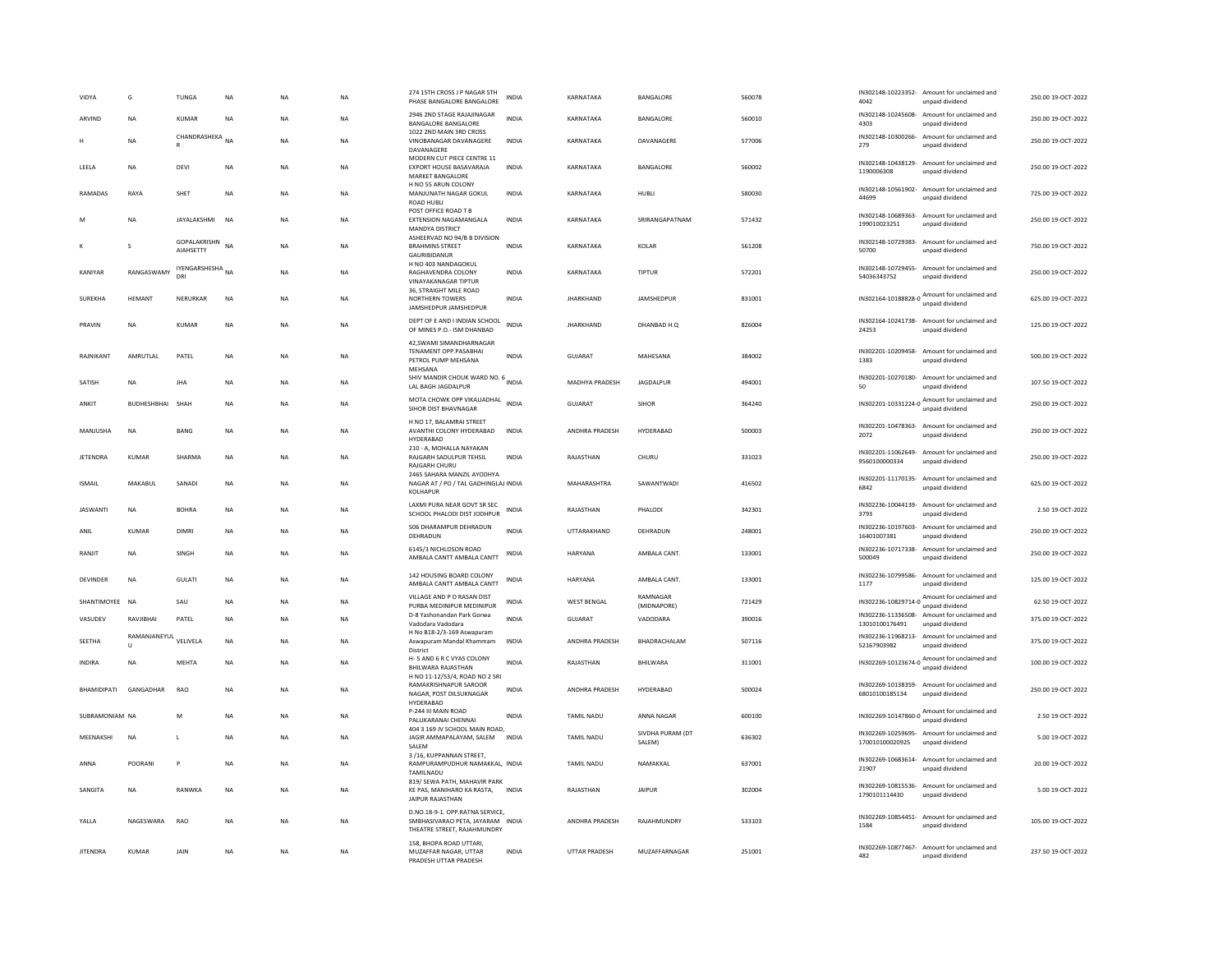| SHARMISTHA         | <b>NA</b>    | CHATTERJEE      | <b>NA</b> | N <sub>A</sub> | <b>NA</b> | GOKUL BHABAN, P.O. UPPER<br>CHELIDANGA, ASANSOL, WEST<br>BENGAL                                                    | <b>INDIA</b> | <b>WEST BENGAL</b>                  | ASANSOL         | 713304 | 29101000171                          | IN302269-11041264- Amount for unclaimed and<br>unpaid dividend                    | 50.00 19-OCT-2022  |
|--------------------|--------------|-----------------|-----------|----------------|-----------|--------------------------------------------------------------------------------------------------------------------|--------------|-------------------------------------|-----------------|--------|--------------------------------------|-----------------------------------------------------------------------------------|--------------------|
| VENKATESH          | NA           | <b>IYER</b>     | <b>NA</b> | NΑ             | NA        | HOUSE NO 10, PLOT 1, SECTOR 3,<br><b>GANDHIDHAM GANDHIDHAM</b>                                                     | <b>INDIA</b> | GUJARAT                             | GANDHIDAM       | 370201 |                                      | IN302269-11246413-0 Amount for unclaimed and                                      | 250.00 19-OCT-2022 |
| MANJU              | NA           | MISRA           | <b>NA</b> | NA             | NA        | UPPER STORKEY KCCP ARYA<br>KANYA INTER COLLEGE GIL<br><b>COLONY SAHARANPUR UTTAR</b><br>PRADESH INDIA              | <b>INDIA</b> | UTTAR PRADESH                       | SAHARANPUR      | 247001 | 5256                                 | IN302269-12255727- Amount for unclaimed and<br>unpaid dividend                    | 25.00 19-OCT-2022  |
| ARUN               | BABU         | YELLUGANI       | NA        | <b>NA</b>      | NA        | H NO 1 2 151/2/D SAIKRISHNA<br>COLONY BUDWEL<br>RAIFNDRANAGAR HYDFRARAD<br>ANDHRA PRADESH INDIA                    | <b>INDIA</b> | ANDHRA PRADESH                      | HYDERABAD       | 500030 |                                      | IN302269-12384157-0 Amount for unclaimed and<br>unpaid dividend                   | 175.00 19-OCT-2022 |
| RAJESHKUMAR        |              | TRIVEDI         | <b>NA</b> | <b>NA</b>      | <b>NA</b> | SHIVAM 19 KAILASH PARK NEAR<br>AMBA MECHANIC DUDHREJ ROAD<br>INDIA<br>SURENDRANAGAR<br>SURENDRANAGAR GUJARAT INDIA |              | GUJARAT                             | SURENDRANAGAR   | 363001 | 56101193707                          | IN302269-13473783- Amount for unclaimed and<br>unpaid dividend                    | 250.00 19-OCT-2022 |
| GOLI               | SANTOSH      | KUMAR           | <b>NA</b> | <b>NA</b>      | <b>NA</b> | HNO 2/28 SHIVAMPET MEDAK<br>DISTRICT MEDAK ANDHRA<br>PRADESH INDIA                                                 | <b>INDIA</b> | <b>ANDHRA PRADESH</b>               | <b>KAMAKOLE</b> | 502334 |                                      | IN302269-13474500-0 Amount for unclaimed and<br>unpaid dividend                   | 75.00 19-OCT-2022  |
| <b>JIGNESH</b>     | SHANKARBHAI  | PATEL           | NA        | <b>NA</b>      | NA        | A/5, ADYASHAKTI NAGAR<br>CHANDLODIYA AHMEDABAD<br>AHMFDARAD                                                        | <b>INDIA</b> | GUJARAT                             | ODHAV           | 382481 | 19635                                | IN302293-10134740- Amount for unclaimed and<br>unpaid dividend                    | 62.50 19-OCT-2022  |
| SATYA              | <b>NA</b>    | MUNISH          | <b>NA</b> | <b>NA</b>      | <b>NA</b> | VILL - OEL PO & TEH - SADAR<br>DISTT - BILASPUR HIMACHAL<br>PRADESH                                                | <b>INDIA</b> | HIMACHAL PRADESH                    | <b>BILASPUR</b> | 174001 | 150                                  | IN302316-10063903- Amount for unclaimed and<br>unpaid dividend                    | 257.50 19-OCT-2022 |
| ARVIINDA           | ONKARESH     | HOSAMANI        | NA        | NA             | NA        | <b>D-5 BANASHANKARI EXTNSION</b><br>VIDYANAGAR HUBLI                                                               | <b>INDIA</b> | KARNATAKA                           | HUBLI           | 580031 | 12022010042517                       | IN302316-10157477- Amount for unclaimed and<br>unpaid dividend                    | 62.50 19-OCT-2022  |
| <b>BINODINI</b>    | <b>NA</b>    | SAHU            | <b>NA</b> | <b>NA</b>      | <b>NA</b> | RAI NODIA STREET JEYPORE POST<br>KORAPUR DIST. ORISSA                                                              | <b>INDIA</b> | ORISSA                              | KORAPUT         | 764001 | 1090095125                           | IN302324-10107554- Amount for unclaimed and<br>unpaid dividend                    | 250.00 19-OCT-2022 |
| <b>AI AMANDA</b>   | SRINIVASA    | <b>RAO</b>      | <b>NA</b> | <b>NA</b>      | <b>NA</b> | D.NO.2.1.26 HAJI SHARIFF STREET<br>VIZIANAGARAM VIZIANAGARAM                                                       | <b>INDIA</b> | <b>ANDHRA PRADESH</b>               | VISAKHAPATNAM   | 535001 |                                      | IN302324-10115468-0 Amount for unclaimed and<br>unpaid dividend                   | 150.00 19-OCT-2022 |
| <b>IMMIDISETTY</b> | SURYA        | RAO             | NA        | NA             | NA        | D NO 15-118 ARUNDATHI NAGAR<br>CONTONMENT VIZIANAGARAM                                                             | <b>INDIA</b> | ANDHRA PRADESH                      | VISAKHAPATNAM   | 535003 | 52065223958                          | IN302324-10240036- Amount for unclaimed and<br>unpaid dividend                    | 30.00 19-OCT-2022  |
| VARDHANAPU RATNA   |              | KUMARI          | <b>NA</b> | <b>NA</b>      | <b>NA</b> | D NO 8/145, KRUPANILAYAM<br>BAPUJI NAGAR, NEAR RYATHU<br><b>BAZAR GOPALAPATNAM</b><br>VISAKHAPATNAM                | <b>INDIA</b> | ANDHRA PRADESH                      | VISAKHAPATNAM   | 530027 | 103255                               | IN302324-10258365- Amount for unclaimed and<br>unpaid dividend                    | 250.00 19-OCT-2022 |
|                    | SAMBA        | <b>MURTHY</b>   | NA        | NA             | NA        | <b>GAYATRI ENTERPRISES OPP</b><br>SURYAMAHAL G T ROAD<br>SRIKAKULAM                                                | <b>INDIA</b> | ANDHRA PRADESH                      | SRIKAKULAM      | 532001 | 9572                                 | IN302324-10259374- Amount for unclaimed and<br>unpaid dividend                    | 75.00 19-OCT-2022  |
| SILLA              | VENKATA      | RAO             | NA        | <b>NA</b>      | <b>NA</b> | KHASPA STREET BERHAMPUR<br><b>GANJAM DIST ORISSA</b><br>LAKSHMI APARTMENTS PLOT NO                                 | <b>INDIA</b> | ORISSA                              | BEHRAMPUR       | 760009 | 9515                                 | IN302324-10352915- Amount for unclaimed and<br>unpaid dividend                    | 125.00 19-OCT-2022 |
|                    | NA           | KANCHANA        | NA        | <b>NA</b>      | <b>NA</b> | <b>B-8 PUDIMADAKA ROAD</b><br>ANAKAPALLE                                                                           | <b>INDIA</b> | ANDHRA PRADESH                      | ANAKAPALLE      | 531001 | IN302324-10403875-<br>1190034406     | Amount for unclaimed and<br>unpaid dividend                                       | 135.00 19-OCT-2022 |
|                    |              |                 |           |                | NA        | DNO 3-130 SRINIVASA NAGAR                                                                                          | <b>INDIA</b> | ANDHRA PRADESH                      |                 |        | IN302324-10462072-                   | Amount for unclaimed and                                                          | 250.00 19-OCT-2022 |
| <b>UPPULUR</b>     | SRINIVASA    | PRASAD          | NA        | <b>NA</b>      |           | JAGGAYYAPET JAGGAYYAPET                                                                                            |              |                                     | JAGGAYAPETH     | 521175 | 201753                               | unpaid dividend                                                                   |                    |
| RODDAM             | <b>NA</b>    | <b>DIVAKAR</b>  | <b>NA</b> | <b>NA</b>      | <b>NA</b> | S/O R V SESHAIHA DOOR NO 4,<br>MAIN ROAD PATEL NAGAR                                                               | <b>INDIA</b> | KARNATAKA                           | BELLARY         | 583101 | IN302324-10800660-0                  | Amount for unclaimed and                                                          | 50.00 19-OCT-2022  |
| ANNA               | <b>NA</b>    | SATYANARAYAN NA |           | NA             | <b>NA</b> | <b>BELLARY</b><br>D NO 25-84 MAIN BAZAR<br>VINUKONDA GUNTUR DIST                                                   | <b>INDIA</b> | <b>ANDHRA PRADESH</b>               | CHILAKALURIPETA | 522647 | 1190016558                           | unpaid dividend<br>IN302324-10842708- Amount for unclaimed and<br>unpaid dividend | 125.00 19-OCT-2022 |
| MAHAMMADAG<br>ARI  | SHAJAHAN     | <b>BASHA</b>    | NA        | NA             | NA        | T SAKIBANDA CHINNAMANDEM<br>(MANDAL) RAYACHOTY (TALUKA) INDIA                                                      |              | <b>ANDHRA PRADESH</b>               | KHAJIPET        | 516214 | IN302324-10865089<br>200633          | Amount for unclaimed and                                                          | 12.50 19-OCT-2022  |
|                    | RADHA        | KRISHNAMURTH NA |           | NA             | <b>NA</b> | KADAPA<br>4-215 NEAR CHINAPEERLA<br>CHAVIDI GURAZALA GURAZALA                                                      | <b>INDIA</b> | ANDHRA PRADESH                      | SATTENPALLE     | 522415 | IN302324-10905852-<br>11306765779    | unpaid dividend<br>Amount for unclaimed and<br>unpaid dividend                    | 125.00 19-OCT-2022 |
| YENIGANDLA         | SRINIVASA    | <b>RAO</b>      | <b>NA</b> | N <sub>A</sub> | <b>NA</b> | H NO 14-480 GURAZALA POST<br>AND MANDAL GUNTUR (DIST)<br><b>GUNTUR (DIST)</b>                                      | <b>INDIA</b> | ANDHRA PRADESH                      | SATTENPALLE     | 522415 | 50757                                | IN302324-10961776- Amount for unclaimed and<br>unpaid dividend                    | 125.00 19-OCT-2022 |
| SURYABEN           | KANAIYALAL   | VYAS            | NA        | NA             | NA        | A-304, VALKESHWAR SOCIETY<br>NEAR NILKANTH MAHADEV<br>TEMPLE GHATLODIYA                                            | <b>INDIA</b> | GUJARAT                             | AHMEDABAD       | 380061 | 3010100316187                        | IN302332-10046115- Amount for unclaimed and<br>unpaid dividend                    | 300.00 19-OCT-2022 |
| RAINI              | <b>NA</b>    | SHARMA          | <b>NA</b> | <b>NA</b>      | <b>NA</b> | AHMEDABAD<br>153 COLONELS COLONY JAMMU<br>JAMMU                                                                    | <b>INDIA</b> | <b>IAMMU AND KASHMIR IAMMU TAWI</b> |                 | 180001 | IN302349-10343649-<br>23040100012800 | Amount for unclaimed and<br>unpaid dividend                                       | 250.00.19-OCT-2022 |
| SHIV               | <b>NA</b>    | CHARAN          | NA        | <b>NA</b>      | <b>NA</b> | H.NO.-293/2, WARD NO.-4, P.O.<br>CHARKHI DADRI, HARYANA                                                            | INDIA        | MAHARASHTRA                         | <b>MUMBAI</b>   | 400001 | 1190019366                           | IN302365-10093290- Amount for unclaimed and<br>unpaid dividend                    | 250.00 19-OCT-2022 |
| SAPAN              | <b>NA</b>    | <b>BANSAL</b>   | <b>NA</b> | <b>NA</b>      | <b>NA</b> | H.NO-31/19, SIDHARTH COLONY,<br>ARYA SAMAJ ROAD, MUZAFFAR<br><b>NAGAR</b>                                          | <b>INDIA</b> | <b>UTTAR PRADESH</b>                | MUZAFFARNAGAR   | 251001 | 14523                                | IN302365-10171542- Amount for unclaimed and<br>unpaid dividend                    | 437.50 19-OCT-2022 |
| VEENA              | NA           | KUMARI          | <b>NA</b> | NΑ             | NA        | H.NO.-A-1, PUNJABI UNIVERSITY, INDIA<br>SADAR, PATIALA, PUNJAB                                                     |              | PUNJAB                              | PATIALA         | 147001 | IN302365-10177346-0                  | Amount for unclaimed and<br>unpaid dividend                                       | 62.50 19-OCT-2022  |
| KULDIP             | <b>KUMAR</b> | PURI            | <b>NA</b> | N <sub>A</sub> | NA        | PURI SONS VILLA, INSIDE JAGAT JIT<br>CLUB, MALL ROAD, KAPURTHALA, INDIA<br>PUNJAB<br>H.NO-B-14, AVAS VIKAS, DELHI  |              | PUNJAB                              | KAPURTHALA      | 144601 | 39770                                | IN302365-10208434- Amount for unclaimed and<br>unpaid dividend                    | 250.00 19-OCT-2022 |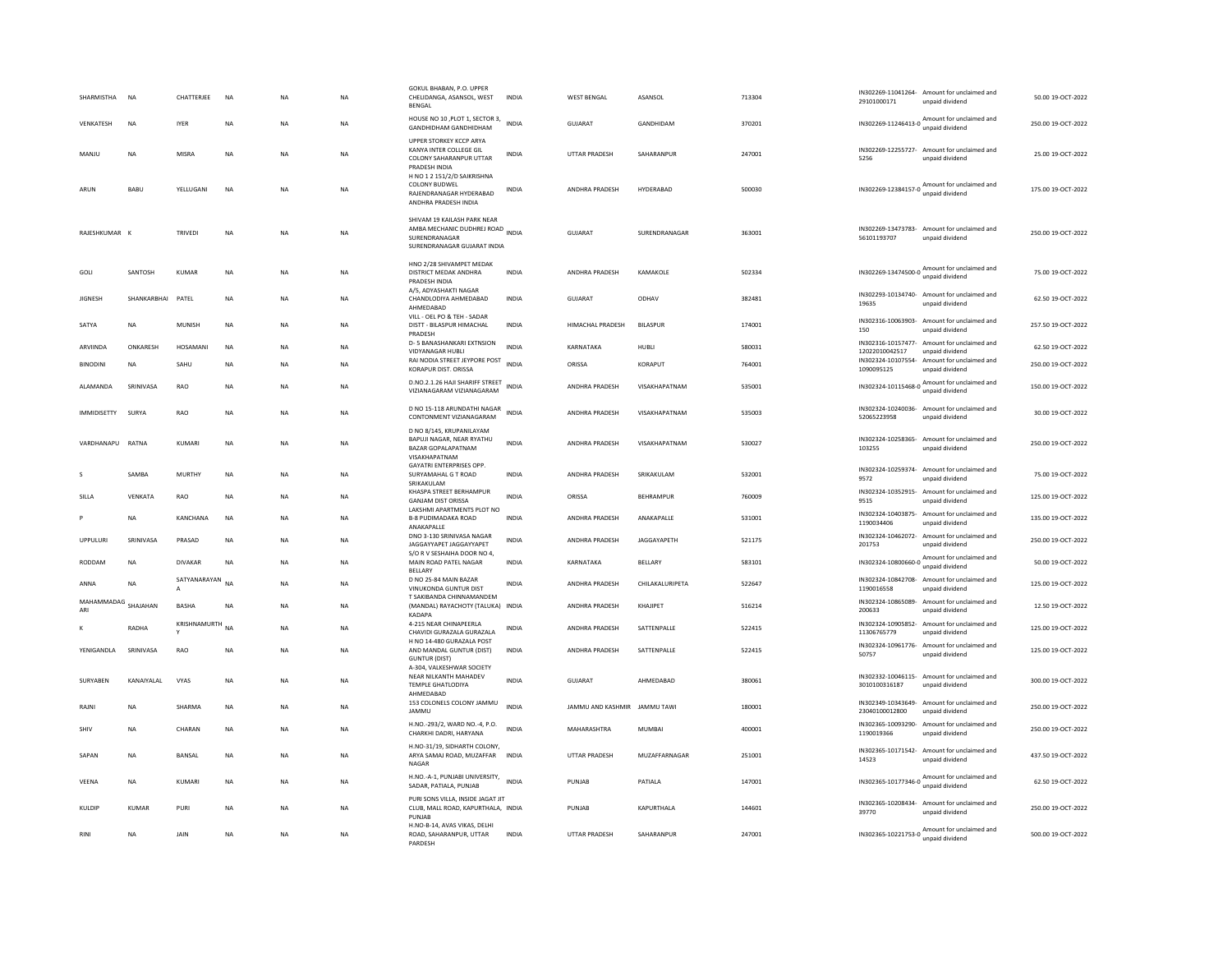| SANDEEP            | <b>KUMAR</b> | <b>GUPTA</b>        | <b>NA</b> | <b>NA</b>   | <b>NA</b> | H.NO.- 282/3, CIVIL LINES NORTH<br>MUZAFFAR NAGAR, UTTAR<br>PARDESH                       | <b>INDIA</b> | <b>UTTAR PRADESH</b>         | MUZAFFARNAGAR        | 251001 | 3581                                | IN302365-10233289- Amount for unclaimed and<br>unpaid dividend  | 7.50 19-OCT-2022    |
|--------------------|--------------|---------------------|-----------|-------------|-----------|-------------------------------------------------------------------------------------------|--------------|------------------------------|----------------------|--------|-------------------------------------|-----------------------------------------------------------------|---------------------|
| NILESHKUMAR        | N            | <b>BHOIAWAIA</b>    | <b>NA</b> | <b>NA</b>   | <b>NA</b> | KHATRIWAD, TAL MANDVI,<br>SURAT, GUJRAT                                                   | <b>INDIA</b> | GUIARAT                      | <b>UTRAN P.H.C.</b>  | 394160 | 5537                                | IN302365-10375330- Amount for unclaimed and<br>unpaid dividend  | 62.50 19-OCT-2022   |
| <b>VIKRAM</b>      | <b>NA</b>    | <b>DOGRA</b>        | <b>NA</b> | <b>NA</b>   | <b>NA</b> | H. NO.- 75 RAGHUNATH PURA<br>JAMMU JAMMU AND KASHMIR                                      | <b>INDIA</b> | JAMMU AND KASHMIR JAMMU TAWI |                      | 180001 | IN302365-10625456-<br>9396          | Amount for unclaimed and<br>unpaid dividend                     | 25.00 19-OCT-2022   |
| SANJEEV            | <b>NA</b>    | <b>KUMAR</b>        | <b>NA</b> | <b>NA</b>   | <b>NA</b> | NANHA COMLPEX JALANDHAR<br>ROAD KAPURTHALA KAPURTHALA                                     | <b>INDIA</b> | PUNJAB                       | KAPURTHALA           | 144601 | 88010100059024                      | IN302404-10097867- Amount for unclaimed and<br>unpaid dividend  | 250.00 19-OCT-2022  |
| <b>BEENA</b>       | <b>NA</b>    | GOYAL               | <b>NA</b> | <b>NA</b>   | <b>NA</b> | 1610/1 MADHAVPURAM SCHEME INDIA<br>NO 10 MEERUT                                           |              | <b>UTTAR PRADESH</b>         | MEERUT               | 250001 | IN302404-10137028-<br>103           | Amount for unclaimed and<br>unpaid dividend                     | 250.00 19-OCT-2022  |
| DHARMENDRA         | <b>NA</b>    | <b>ROOF</b>         | <b>NA</b> | <b>NA</b>   | <b>NA</b> | 1/5 SAMRAT NAGAR, SECTOR - 1,<br>ISANPUR, AHMEDABAD                                       | <b>INDIA</b> | GUJARAT                      | AHMEDABAD            | 380008 | IN302461-10134326-<br>819           | Amount for unclaimed and<br>unpaid dividend                     | 52.50 19-OCT-2022   |
| UDAY               | AMBADAS      | PATIL               | NA        | NA          | <b>NA</b> | AT POST PEN NAVIN VASAHAT NR<br>MHADA PLOT KUMBHAR ALI PEN INDIA<br><b>DIST RAIGAD</b>    |              | MAHARASHTRA                  | DADAR (KOLABA)       | 402107 | 27038                               | IN302470-40130278- Amount for unclaimed and<br>unpaid dividend  | 250.00 19-OCT-2022  |
| SRILAL             | <b>NA</b>    | MALL                | NA        | NA          | <b>NA</b> | ARUNODEY DUTTA STREET<br>RANCHOR GALI PURULIA WEST<br><b>RENGAL</b>                       | <b>INDIA</b> | <b>WEST BENGAL</b>           | PURULIA              | 723103 | 475000100069367                     | IN302496-10038356- Amount for unclaimed and<br>unpaid dividend  | 250.00 19-OCT-2022  |
| LAXMIKANT          | BACHUBHAI    | PANDEY              | NA        | $_{\sf NA}$ | <b>NA</b> | JAY YOGESHWAR RESTAURANT,<br>STATION ROAD, NAVSARI,                                       | <b>INDIA</b> | <b>GUJARAT</b>               | NAVASARI             | 396445 | 207200101008105                     | IN302582-10030655- Amount for unclaimed and<br>unpaid dividend  | 250.00 19-OCT-2022  |
| KARWA              | <b>NA</b>    | CHANDRAKANT NA      |           | <b>NA</b>   | <b>NA</b> | 48/6, AMRUTNAGAR HARINAGAR-<br>2 UDHNA SURAT                                              | <b>INDIA</b> | GUJARAT                      | <b>UDHNA</b>         | 394210 | 470                                 | IN302599-10005374- Amount for unclaimed and<br>unpaid dividend  | 500.00 19-OCT-2022  |
| SHANTILAL          | $\kappa$     | JAIN                | <b>NA</b> | <b>NA</b>   | <b>NA</b> | A/904, MEGH MALAHAR<br>APARTMENT BHATAR CHAR<br>RASTA SURAT SURAT                         | <b>INDIA</b> | GUJARAT                      | <b>SURAT NANPURA</b> | 395001 | 177                                 | IN302599-10006857- Amount for unclaimed and<br>unpaid dividend  | 250.00 19-OCT-2022  |
| SHASHI             | NA           | NARULA              | NA        | NA          | <b>NA</b> | JD-50A PITAMPURA DELHI DELHI                                                              | <b>INDIA</b> | DELHI                        | DELHI                | 110088 | 171000101305430                     | IN302620-10042106- Amount for unclaimed and<br>unpaid dividend  | 125.00 19-OCT-2022  |
| MAN                | <b>MOHAN</b> | SALUJA              | <b>NA</b> | <b>NA</b>   | <b>NA</b> | H N 485 21 MOHAM MEAKIM<br>ROAD DAGOAMY LUCKNOW<br>LUCKNOW                                | <b>INDIA</b> | <b>UTTAR PRADESH</b>         | LUCKNOW              | 226001 | IN302679-30314647-<br>1190018266    | Amount for unclaimed and<br>unpaid dividend                     | 250.00 19-OCT-2022  |
| PUSHPA             | <b>NA</b>    | <b>GUPTA</b>        | NA        | NA          | <b>NA</b> | 1615 GHOSIYON KA RASTA<br>RAMGANJ BAZAR JAIPUR                                            | <b>INDIA</b> | RAJASTHAN                    | <b>JAIPUR</b>        | 302003 | 10010100281119                      | IN302700-20102022- Amount for unclaimed and<br>unpaid dividend  | 250.00 19-OCT-2022  |
| SOBARAN            | <b>SINGH</b> | SHEKHAWAT           | <b>NA</b> | <b>NA</b>   | <b>NA</b> | PUROHIT JI KI DHANI WARD NO.<br><b>29 SIKAR SIKAR</b>                                     | <b>INDIA</b> | RAJASTHAN                    | <b>SIKAR</b>         | 332001 | IN302700-20115452-<br>1190020757    | Amount for unclaimed and<br>unpaid dividend                     | 250.00 19-OCT-2022  |
| MAYA               | DEVI         | SHARMA              | <b>NA</b> | <b>NA</b>   | <b>NA</b> | NORATMAL SURANA NAI SARAK<br>CHURU CHURU                                                  | <b>INDIA</b> | RAJASTHAN                    | CHURU                | 331001 | IN302700-20117278-<br>43832         | Amount for unclaimed and<br>unpaid dividend                     | 375.00 19-OCT-2022  |
| RAJESH             | <b>NA</b>    | <b>GUPTA</b>        | <b>NA</b> | <b>NA</b>   | <b>NA</b> | B-223 JANTA COLONY JAIPUR<br><b>JAIPUR</b>                                                | <b>INDIA</b> | RAJASTHAN                    | JAIPUR               | 302004 | IN302700-20156209-<br>1010101041548 | Amount for unclaimed and<br>unpaid dividend                     | 125.00 19-OCT-2022  |
| HARI               | PRIYA        | TRIPATHY            | NA        | NA          | <b>NA</b> | <b>HARIPRIYA TRIPATHY TRIPATHY</b><br>BHAWAN UPPER TELANGA BAZAR INDIA<br>CUTTACK(ORISSA) |              | ORISSA                       | CUTTACK              | 753009 |                                     | IN302855-10003409-0 Amount for unclaimed and<br>unpaid dividend | 500.00 19-OCT-2022  |
| GRAJESWARI         |              |                     | <b>NA</b> | <b>NA</b>   | <b>NA</b> | 70-14-3/4A SIDDHARTHA NAGAR<br>KAKINADA KAKINADA                                          | <b>INDIA</b> | <b>ANDHRA PRADESH</b>        | KAKINADA             | 533004 | 230024                              | IN302863-10069393- Amount for unclaimed and<br>unpaid dividend  | 375.00 19-OCT-2022  |
| PULLURI            | <b>NA</b>    | SADANANDAM          | <b>NA</b> | <b>NA</b>   | <b>NA</b> | H NO 11-23-2097 TEACHERS<br>COLONY LB NAGAR, DESAIPET<br>ROAD WARANGAL                    | <b>INDIA</b> | ANDHRA PRADESH               | WARANGAL             | 506002 |                                     | IN302863-10074078-0 Amount for unclaimed and<br>unpaid dividend | 75.00 19-OCT-2022   |
| M                  | P            | KALEESWARI          | <b>NA</b> | NA          | <b>NA</b> | 11 COLLEGE ROAD SEKKALAI<br>KARAIKUDI KARAIKUDI                                           | <b>INDIA</b> | <b>TAMIL NADU</b>            | KARAIKUDI            | 630002 |                                     | IN302863-10191667-0 Amount for unclaimed and                    | 1125.00 19-OCT-2022 |
| VEERAMACHAN<br>ENI | RAMA         | <b>MURTHY</b>       | <b>NA</b> | <b>NA</b>   | <b>NA</b> | S/O KONDAYYA D NO 3-22/3<br>CHIKKALAVARI STREET<br>SARPAVARAM KAKINADA                    | <b>INDIA</b> | ANDHRA PRADESH               | KAKINADA             | 533005 | IN302863-10193388-0                 | Amount for unclaimed and<br>unpaid dividend                     | 250.00 19-OCT-2022  |
| R                  | PRAMODA      | KUMARPATRO NA       |           | <b>NA</b>   | <b>NA</b> | <b>BHANJANAGAR P/O</b><br>BHANJANAGAR GANJAM DIST<br>ORISSA                               | <b>INDIA</b> | ORISSA                       | <b>REHRAMPUR</b>     | 760002 | IN302863-10193610-0                 | Amount for unclaimed and<br>unpaid dividend                     | 150.00 19-OCT-2022  |
| GANTA              | <b>NA</b>    | GOWRI               | <b>NA</b> | <b>NA</b>   | <b>NA</b> | C/O T BHUJANGA RAO D NO 13-<br>210 INDIRANAGAR<br>GOPALAPATANAM<br>VISAKHAPATNAM          | <b>INDIA</b> | ANDHRA PRADESH               | VISAKHAPATNAM        | 530027 | 65014791129                         | IN302863-10202205- Amount for unclaimed and<br>unpaid dividend  | 25.00 19-OCT-2022   |
| DEVARAPALLI        | SAI          | VENKATALAKSH<br>MI  | <b>NA</b> | <b>NA</b>   | <b>NA</b> | 25/695 NANDYALA NANDYALA<br>NANDYALA                                                      | <b>INDIA</b> | ANDHRA PRADESH               | ALLA GADDA           | 518501 | IN302863-10245167-<br>22834         | Amount for unclaimed and<br>unpaid dividend                     | 642.50 19-OCT-2022  |
|                    | <b>NA</b>    | Pradiu              | <b>NA</b> | <b>NA</b>   | <b>NA</b> | Pacific, P.O. Kuthuparamba P.O.<br>Kuthuparamba                                           | <b>INDIA</b> | KERALA                       | MUNDALUR             | 670643 | IN302871-20193501-<br>64            | Amount for unclaimed and<br>unpaid dividend                     | 475.00 19-OCT-2022  |
| Rachana            | Vihane       | Gandh               | <b>NA</b> | <b>NA</b>   | <b>NA</b> | Timba Street Near Shrinathji<br>Temple Dist Narmada Ta Nadod<br>Rajpipla Gujarat          | <b>INDIA</b> | <b>GUJARAT</b>               | RAJPARDI             | 393145 | 522010100005586                     | IN302871-20674543- Amount for unclaimed and<br>unpaid dividend  | 495.00 19-OCT-2022  |
| <b>REENA</b>       | DEVI         | SARAWAGI            | <b>NA</b> | <b>NA</b>   | <b>NA</b> | W/O PAWAN KUMAR<br>R.N.AGARWAL ROAD BHAGALPUR INDIA<br><b>BIHAR</b>                       |              | <b>BIHAR</b>                 | BHAGALPUR H.Q        | 812002 | 8157                                | IN302898-10073239- Amount for unclaimed and<br>unpaid dividend  | 250.00 19-OCT-2022  |
| PAWAN              | <b>KUMAR</b> | SARAWGI             | <b>NA</b> | <b>NA</b>   | <b>NA</b> | CHUNIHARI TOLA LANE<br><b>BHAGALPUR BIHAR</b>                                             | <b>INDIA</b> | <b>BIHAR</b>                 | BHAGALPUR H.Q        | 812002 | 11001317018                         | IN302898-10073247- Amount for unclaimed and<br>unpaid dividend  | 250.00 19-OCT-2022  |
| VINOD              | BALA         | PHAUGAT             | NA        | NA          | NA        | 130/30 OPP JEEWAN EYE<br>HOSPITAL DELHI ROAD ROHTAK                                       | INDIA        | HARYANA                      | <b>ROHTAK</b>        | 124001 | IN302902-40981906-<br>500598        | Amount for unclaimed and<br>unpaid dividend                     | 500.00 19-OCT-2022  |
| PARDEEP            | KUMAR        | <b>GUPTA</b>        | <b>NA</b> | <b>NA</b>   | <b>NA</b> | 1482, SECTOR-13 HUDA BHIWANI<br><b>RHIWAN</b>                                             | <b>INDIA</b> | HARYANA                      | HARYANA              | 127021 | IN302943-10008325-<br>6170          | Amount for unclaimed and<br>unnaid dividend                     | 125.00 19-OCT-2022  |
| Saroj              | <b>NA</b>    | Agarwal             | <b>NA</b> | <b>NA</b>   | <b>NA</b> | 14/2/1, Kailash Bose, 3rd Bye Lane INDIA<br>Howrah Howrah                                 |              | <b>WEST BENGAL</b>           | <b>HOWRAH</b>        | 711101 | IN302978-10017870-<br>1300101414364 | Amount for unclaimed and<br>unpaid dividend                     | 125.00.19-OCT-2022  |
| SHANKER            | RASIKLAL     | CHOKSHI             | NA        | NA          | <b>NA</b> | 16, PALMBEACH CO OP HSG SOC.<br>NR THALTEJ GAM HABATPUR<br>CROSS ROAD, THALTEJ            | <b>INDIA</b> | <b>GUJARAT</b>               | AHMEDABAD            | 380054 | 1832                                | IN303052-10030163- Amount for unclaimed and<br>unpaid dividend  | 500.00 19-OCT-2022  |
| MAHENDRABHA        | KESHAVLAL    | PATEL               | <b>NA</b> | <b>NA</b>   | <b>NA</b> | AHMEDABAD<br>SHIVLAL NO MADH NADIOL<br>DARWAJA AT AND PO VADNAGAR INDIA<br>MEHSANA        |              | <b>GUJARAT</b>               | VISNAGAR             | 384355 | 10068                               | IN303052-10052435- Amount for unclaimed and<br>unpaid dividend  | 250.00 19-OCT-2022  |
| <b>JYOTSNABEN</b>  | <b>NA</b>    | HARSHADBHAIS<br>HAH | <b>NA</b> | <b>NA</b>   | <b>NA</b> | 28/1, JANTA SOCIETY MODASA<br>ROAD TALOD DIST-SABARKANTHA INDIA                           |              | GUJARAT                      | SONASAN              | 383215 | 4529101001672                       | IN303052-10173536- Amount for unclaimed and<br>unpaid dividend  | 250.00 19-OCT-2022  |